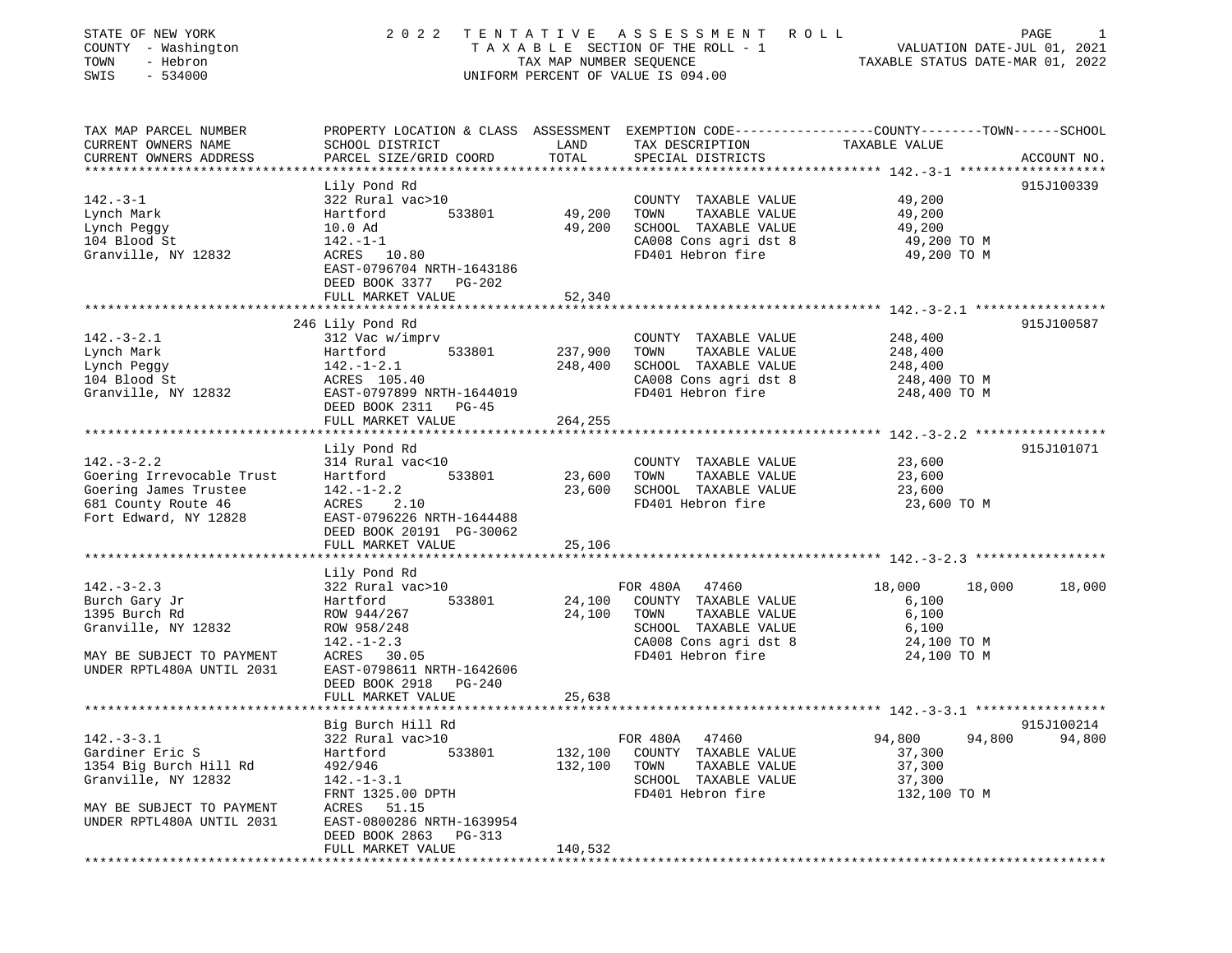| STATE OF NEW YORK<br>COUNTY - Washington<br>- Hebron<br>TOWN<br>SWIS<br>$-534000$ |                                                                                                                   |         | 2022 TENTATIVE ASSESSMENT ROLL<br>T A X A B L E SECTION OF THE ROLL - 1<br>TAX MAP NUMBER SEQUENCE TAXIS DATE-JUL 01, 2022<br>UNIFORM PERCENT OF VALUE IS 094.00 |                       |         | PAGE            |
|-----------------------------------------------------------------------------------|-------------------------------------------------------------------------------------------------------------------|---------|------------------------------------------------------------------------------------------------------------------------------------------------------------------|-----------------------|---------|-----------------|
| TAX MAP PARCEL NUMBER<br>CURRENT OWNERS NAME                                      | PROPERTY LOCATION & CLASS ASSESSMENT EXEMPTION CODE---------------COUNTY-------TOWN-----SCHOOL<br>SCHOOL DISTRICT | LAND    | TAX DESCRIPTION                                                                                                                                                  | TAXABLE VALUE         |         |                 |
| CURRENT OWNERS ADDRESS                                                            | PARCEL SIZE/GRID COORD                                                                                            | TOTAL   | SPECIAL DISTRICTS                                                                                                                                                |                       |         | ACCOUNT NO.     |
|                                                                                   |                                                                                                                   |         |                                                                                                                                                                  |                       |         |                 |
|                                                                                   | Emsig Ln/n Off                                                                                                    |         |                                                                                                                                                                  |                       |         | 915J100212      |
| $142. - 3 - 3.3$                                                                  | 322 Rural vac>10                                                                                                  |         | AGRI-D IND 41730                                                                                                                                                 | 13,528                | 13,528  | 13,528          |
| Chaplin Gordon                                                                    | 533201<br>Granville                                                                                               |         | 34,200 COUNTY TAXABLE VALUE                                                                                                                                      | 20,672                |         |                 |
| 328 E 18th St                                                                     | $142. - 1 - 3.3$                                                                                                  |         | 34,200 TOWN TAXABLE VALUE                                                                                                                                        | 20,672                |         |                 |
| New York, NY 10003                                                                | ACRES 42.70<br>EAST-0801504 NRTH-1644626                                                                          |         | SCHOOL TAXABLE VALUE<br>FD401 Hebron fire                                                                                                                        | 20,672<br>34,200 TO M |         |                 |
|                                                                                   | DEED BOOK 835<br>PG-239                                                                                           |         |                                                                                                                                                                  |                       |         |                 |
| MAY BE SUBJECT TO PAYMENT<br>UNDER AGDIST LAW TIL 2029                            | FULL MARKET VALUE                                                                                                 | 36,383  |                                                                                                                                                                  |                       |         |                 |
|                                                                                   |                                                                                                                   |         |                                                                                                                                                                  |                       |         |                 |
|                                                                                   | 102 Emsig Ln                                                                                                      |         |                                                                                                                                                                  |                       |         | 915J101495      |
| $142. - 3 - 3.4$                                                                  | 241 Rural res&ag                                                                                                  |         | AG DIST<br>41720                                                                                                                                                 | 127,535               |         | 127,535 127,535 |
| Chaplin Gordon                                                                    | Hartford 533801                                                                                                   | 276,400 | COUNTY TAXABLE VALUE                                                                                                                                             | 462,565               |         |                 |
| 328 E 18th St                                                                     | $142. - 1 - 3.4$                                                                                                  | 590,100 | TOWN<br>TAXABLE VALUE                                                                                                                                            | 462,565               |         |                 |
| New York, NY 10003                                                                | ACRES 120.00                                                                                                      |         | SCHOOL TAXABLE VALUE                                                                                                                                             | 462,565               |         |                 |
| MAY BE SUBJECT TO PAYMENT                                                         | EAST-0800024 NRTH-1643642<br>DEED BOOK 539<br>PG-326                                                              |         | CA008 Cons agri dst 8<br>127,535 EX                                                                                                                              | 462,565 TO M          |         |                 |
| UNDER AGDIST LAW TIL 2026                                                         | FULL MARKET VALUE                                                                                                 | 627,766 | FD401 Hebron fire                                                                                                                                                | 590,100 TO M          |         |                 |
|                                                                                   |                                                                                                                   |         |                                                                                                                                                                  |                       |         |                 |
|                                                                                   | Emsig Ln Off                                                                                                      |         |                                                                                                                                                                  |                       |         | 915J101496      |
| $142. - 3 - 3.5$                                                                  | 910 Priv forest                                                                                                   |         | COUNTY TAXABLE VALUE                                                                                                                                             | 6,600                 |         |                 |
| Chaplin Gordon                                                                    | Granville<br>533201                                                                                               | 6,600   | TAXABLE VALUE<br>TOWN                                                                                                                                            | 6,600                 |         |                 |
| 328 E 18th St                                                                     | $142. - 1 - 3.5$                                                                                                  | 6,600   | SCHOOL TAXABLE VALUE                                                                                                                                             | 6,600                 |         |                 |
| New York, NY 10003                                                                | ACRES 2.30                                                                                                        |         | CA008 Cons agri dst 8                                                                                                                                            | 6,600 TO M            |         |                 |
|                                                                                   | EAST-0801030 NRTH-1645192<br>DEED BOOK 539<br>PG-326                                                              |         | FD401 Hebron fire                                                                                                                                                | 6,600 TO M            |         |                 |
|                                                                                   | FULL MARKET VALUE                                                                                                 | 7,021   |                                                                                                                                                                  |                       |         |                 |
|                                                                                   |                                                                                                                   |         |                                                                                                                                                                  |                       |         |                 |
|                                                                                   | Big Burch Hill Rd                                                                                                 |         |                                                                                                                                                                  |                       |         |                 |
| $142. - 3 - 3.6$                                                                  | 260 Seasonal res                                                                                                  |         | AGRI-D IND 41730                                                                                                                                                 | 101,064               | 101,064 | 101,064         |
| Chaplin Gordon                                                                    | 533801<br>Hartford                                                                                                |         | 184,600 COUNTY TAXABLE VALUE                                                                                                                                     | 92,236                |         |                 |
| 328 E 18th St                                                                     | $142. - 1 - 3.6$                                                                                                  | 193,300 | TOWN TAXABLE VALUE                                                                                                                                               | 92,236                |         |                 |
| New York, NY 10003                                                                | ACRES 77.40                                                                                                       |         | SCHOOL TAXABLE VALUE                                                                                                                                             | 92,236                |         |                 |
|                                                                                   | EAST-0801160 NRTH-1642732                                                                                         |         | FD401 Hebron fire                                                                                                                                                | 193,300 TO M          |         |                 |
| MAY BE SUBJECT TO PAYMENT<br>UNDER AGDIST LAW TIL 2029                            | DEED BOOK 835<br>$PG-239$<br>FULL MARKET VALUE                                                                    | 205,638 |                                                                                                                                                                  |                       |         |                 |
|                                                                                   |                                                                                                                   |         |                                                                                                                                                                  |                       |         |                 |
|                                                                                   | Big Burch Hill Rd                                                                                                 |         |                                                                                                                                                                  |                       |         |                 |
| $142. - 3 - 3.7$                                                                  | 322 Rural vac>10                                                                                                  |         | COUNTY TAXABLE VALUE                                                                                                                                             | 8,600                 |         |                 |
| Gardiner Eric S                                                                   | 533801<br>Hartford                                                                                                | 8,600   | TOWN<br>TAXABLE VALUE                                                                                                                                            | 8,600                 |         |                 |
| 1354 Big Burch Hill Rd                                                            | ACRES 10.67                                                                                                       | 8,600   | SCHOOL TAXABLE VALUE                                                                                                                                             | 8,600                 |         |                 |
| Granville, NY 12832                                                               | EAST-0801294 NRTH-1639141                                                                                         |         | FD401 Hebron fire                                                                                                                                                | 8,600 TO M            |         |                 |
|                                                                                   | DEED BOOK 2863 PG-313                                                                                             |         |                                                                                                                                                                  |                       |         |                 |
|                                                                                   | FULL MARKET VALUE                                                                                                 | 9,149   |                                                                                                                                                                  |                       |         |                 |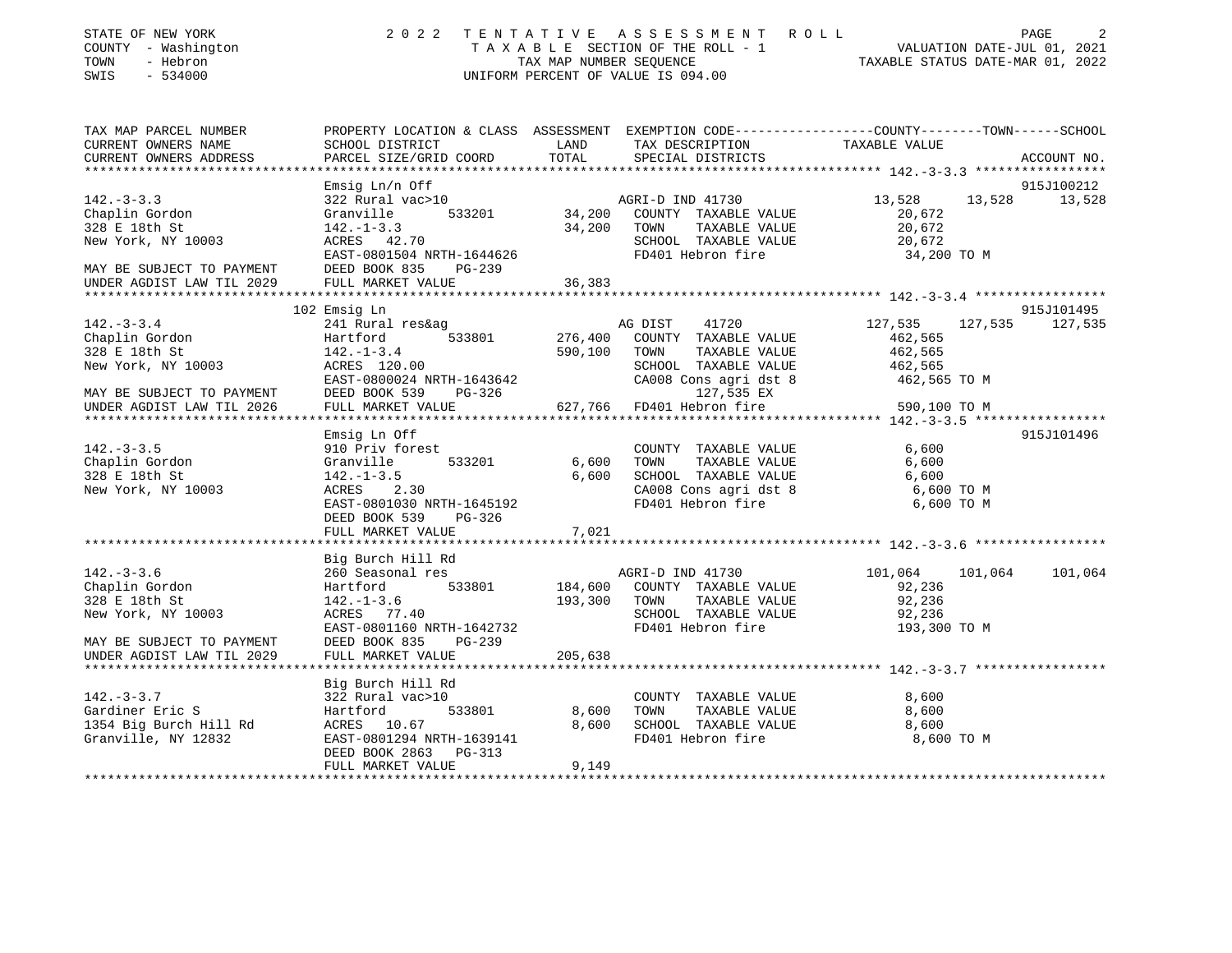| STATE OF NEW YORK<br>COUNTY - Washington<br>TOWN<br>- Hebron<br>$-534000$<br>SWIS                                                                                                                |                                                                                                                                                                             |                              | 2022 TENTATIVE ASSESSMENT ROLL<br>UNIFORM PERCENT OF VALUE IS 094.00                                                                             | PAGE<br>3<br>TAXABLE SECTION OF THE ROLL - 1<br>TAXABLE SECTION OF THE ROLL - 1<br>TAXABLE STATUS DATE-MAR 01, 2022             |
|--------------------------------------------------------------------------------------------------------------------------------------------------------------------------------------------------|-----------------------------------------------------------------------------------------------------------------------------------------------------------------------------|------------------------------|--------------------------------------------------------------------------------------------------------------------------------------------------|---------------------------------------------------------------------------------------------------------------------------------|
| TAX MAP PARCEL NUMBER<br>CURRENT OWNERS NAME<br>CURRENT OWNERS ADDRESS                                                                                                                           | SCHOOL DISTRICT<br>PARCEL SIZE/GRID COORD                                                                                                                                   | LAND<br>TOTAL                | TAX DESCRIPTION<br>SPECIAL DISTRICTS                                                                                                             | PROPERTY LOCATION & CLASS ASSESSMENT EXEMPTION CODE---------------COUNTY-------TOWN------SCHOOL<br>TAXABLE VALUE<br>ACCOUNT NO. |
| $142. - 3 - 3.8$<br>Manuel Stephen<br>1252 Big Burch Hill Rd<br>Granville, NY 12832                                                                                                              | Big Burch Hill Rd<br>314 Rural vac<10<br>Hartford<br>533801<br>FRNT 164.00 DPTH<br>ACRES 1.42<br>EAST-0800940 NRTH-1640930<br>DEED BOOK 3999 PG-269<br>FULL MARKET VALUE    | 5,200<br>5,200<br>5,532      | COUNTY TAXABLE VALUE<br>TOWN<br>TAXABLE VALUE<br>SCHOOL TAXABLE VALUE<br>FD401 Hebron fire                                                       | 5,200<br>5,200<br>5,200<br>5,200 TO M                                                                                           |
| $142. - 3 - 5$<br>Haltermann Daniel<br>482 Rapp Rd N<br>Valatie, NY 12184<br>MAY BE SUBJECT TO PAYMENT<br>UNDER AGDIST LAW TIL 2022                                                              | Halterman Rd/s Off<br>322 Rural vac>10<br>Granville 533201<br>626/330<br>$142. - 1 - 5$<br>ACRES 96.30<br>EAST-0803575 NRTH-1645017<br>DEED BOOK 299 PG-535                 | 77,100<br>77,100             | COUNTY TAXABLE VALUE<br>TOWN<br>TAXABLE VALUE<br>SCHOOL TAXABLE VALUE<br>CA008 Cons agri dst 8<br>FD401 Hebron fire                              | 915J100283<br>77,100<br>77,100<br>77,100<br>77,100 TO M<br>77,100 TO M                                                          |
|                                                                                                                                                                                                  | FULL MARKET VALUE                                                                                                                                                           | 82,021                       |                                                                                                                                                  |                                                                                                                                 |
| $142. - 3 - 6$<br>Schult Arthur W<br>Schult Susan E<br>1277 Big Burch Hill Rd<br>Granville, NY 12832<br>MAY BE SUBJECT TO PAYMENT                                                                | 1277 Big Burch Hill Rd<br>241 Rural res&ag<br>533201<br>Granville<br>439/896 446/180<br>$142. - 1 - 6$<br>ACRES 97.76<br>EAST-0802553 NRTH-1642797<br>DEED BOOK 3219 PG-227 |                              | AGRI-D IND 41730<br>246,300 FOR 480A 47460<br>528,000 COUNTY TAXABLE VALUE<br>TAXABLE VALUE<br>TOWN<br>SCHOOL TAXABLE VALUE<br>FD401 Hebron fire | 915J100272<br>79,894<br>79,894 79,894<br>114,000 114,000<br>114,000<br>334,106<br>334,106<br>334,106<br>528,000 TO M            |
| UNDER RPTL480A UNTIL 2031                                                                                                                                                                        | FULL MARKET VALUE                                                                                                                                                           | 561,702                      |                                                                                                                                                  |                                                                                                                                 |
| $142.-3-8.1$<br>Mattison Jessica Alisha<br>1305 Big Burch Hill Rd<br>Granville, NY 12832                                                                                                         | 1305 Big Burch Hill Rd<br>270 Mfg housing<br>Granville<br>533201<br>$142. - 1 - 8.1$<br>ACRES 4.70<br>EAST-0802743 NRTH-1641330<br>DEED BOOK 3062 PG-152                    | 68,800                       | BAS STAR 41854<br>55,800 COUNTY TAXABLE VALUE<br>TOWN<br>TAXABLE VALUE<br>SCHOOL TAXABLE VALUE<br>FD401 Hebron fire                              | 915J100085<br>$\overline{0}$<br>$\Omega$<br>30,000<br>68,800<br>68,800<br>38,800<br>68,800 TO M                                 |
|                                                                                                                                                                                                  | FULL MARKET VALUE                                                                                                                                                           | 73,191                       |                                                                                                                                                  |                                                                                                                                 |
| $142. - 3 - 8.2$<br>Mccrary-Blay Diane<br>metrary brane<br>1318 Big Burch Hill Rd<br>$\frac{142. -1-8.2}{\text{a} \text{ G}}$<br>$\frac{142. -1-8.2}{\text{a} \text{ G}}$<br>Granville, NY 12832 | 1318 Big Burch Hill Rd<br>240 Rural res<br>533201<br>Granville<br>ACRES 13.10<br>EAST-0802176 NRTH-1640801<br>PG-297<br>DEED BOOK 554<br>FULL MARKET VALUE                  | 67,800<br>285,700<br>303,936 | ENH STAR 41834<br>COUNTY TAXABLE VALUE<br>TOWN<br>TAXABLE VALUE<br>SCHOOL TAXABLE VALUE<br>FD401 Hebron fire                                     | 915J101082<br>$\overline{0}$<br>$0 \t 74,900$<br>285,700<br>285,700<br>210,800<br>285,700 TO M                                  |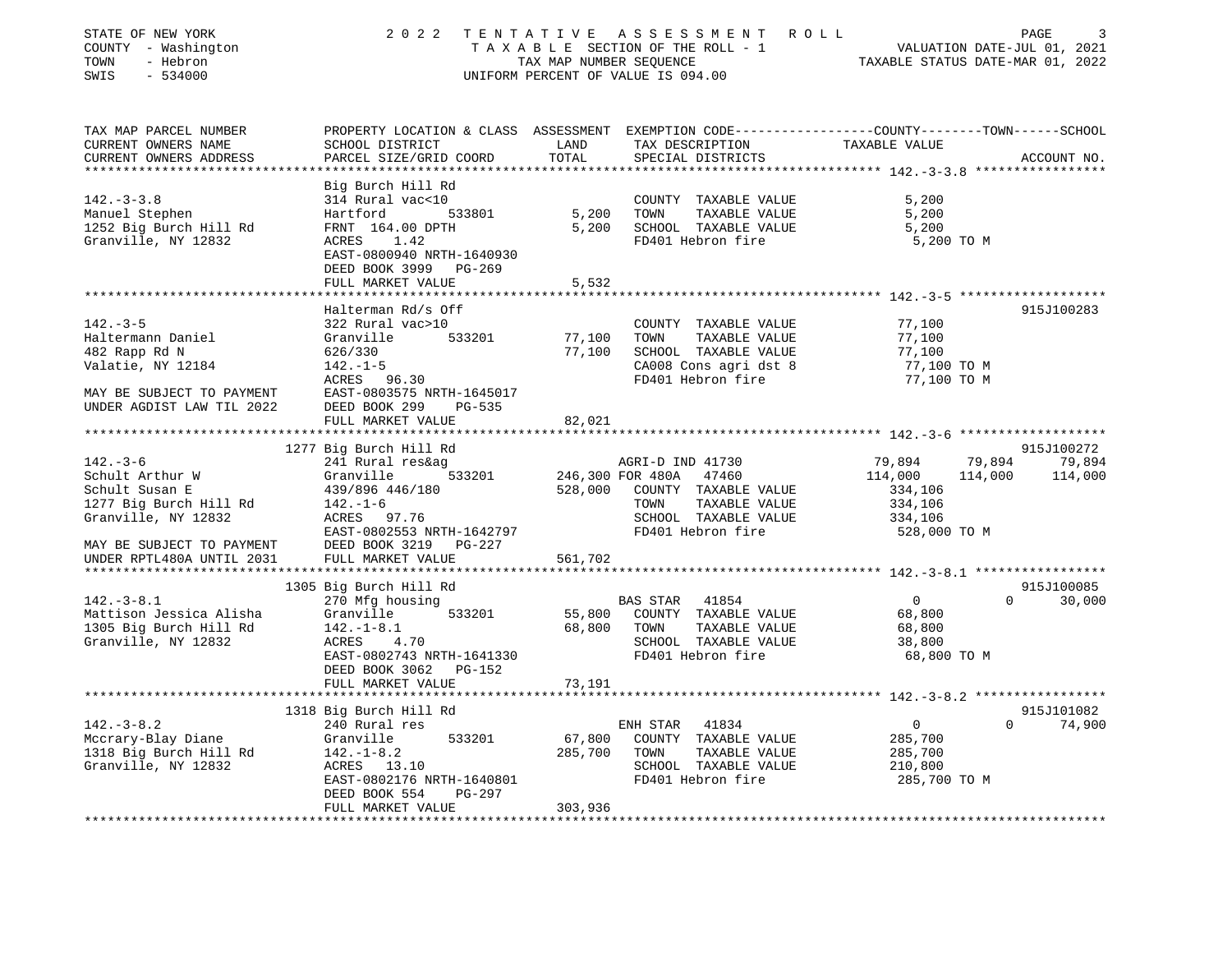| STATE OF NEW YORK<br>COUNTY - Washington<br>TOWN<br>- Hebron<br>$-534000$<br>SWIS |                                                                                                                            |              | 2022 TENTATIVE ASSESSMENT ROLL<br>TAXABLE SECTION OF THE ROLL - 1<br>TAXABLE SECTION OF THE ROLL - 1<br>TAXABLE STATUS DATE-MAR 01, 2022<br>UNIFORM PERCENT OF VALUE IS 094.00 |                            | PAGE          |
|-----------------------------------------------------------------------------------|----------------------------------------------------------------------------------------------------------------------------|--------------|--------------------------------------------------------------------------------------------------------------------------------------------------------------------------------|----------------------------|---------------|
| TAX MAP PARCEL NUMBER<br>CURRENT OWNERS NAME                                      | PROPERTY LOCATION & CLASS ASSESSMENT EXEMPTION CODE---------------COUNTY-------TOWN------SCHOOL<br>LAND<br>SCHOOL DISTRICT |              | TAX DESCRIPTION                                                                                                                                                                | TAXABLE VALUE              |               |
| CURRENT OWNERS ADDRESS                                                            | PARCEL SIZE/GRID COORD                                                                                                     | TOTAL        | SPECIAL DISTRICTS                                                                                                                                                              |                            | ACCOUNT NO.   |
|                                                                                   | 1286 Big Burch Hill Rd                                                                                                     |              |                                                                                                                                                                                |                            | 915J101093    |
| $142. - 3 - 8.3$                                                                  | 210 1 Family Res                                                                                                           |              |                                                                                                                                                                                | $\Omega$<br>$\overline{0}$ | 30,000        |
| Barbato Lisa                                                                      | Granville 533201                                                                                                           |              | BAS STAR 41854<br>51,700 COUNTY TAXABLE VALUE                                                                                                                                  | 121,800                    |               |
| 1286 Big Burch Hill Rd                                                            |                                                                                                                            | 121,800 TOWN | TAXABLE VALUE                                                                                                                                                                  | 121,800                    |               |
| Granville, NY 12832                                                               |                                                                                                                            |              | SCHOOL TAXABLE VALUE                                                                                                                                                           | 91,800                     |               |
|                                                                                   | Granville 555<br>142.-1-8.3 121,8<br>ACRES 3.90<br>-- 2001501 NRTH-1640589                                                 |              | FD401 Hebron fire                                                                                                                                                              | 121,800 TO M               |               |
|                                                                                   | DEED BOOK 3254 PG-34                                                                                                       |              |                                                                                                                                                                                |                            |               |
|                                                                                   | FULL MARKET VALUE                                                                                                          | 129,574      |                                                                                                                                                                                |                            |               |
|                                                                                   |                                                                                                                            |              |                                                                                                                                                                                |                            |               |
|                                                                                   | 1280 Big Burch Hill Rd                                                                                                     |              |                                                                                                                                                                                |                            | 915J101092    |
| $142.-3-8.4$                                                                      | 210 1 Family Res                                                                                                           |              | BAS STAR<br>41854                                                                                                                                                              | $\overline{0}$             | $0 \t 30,000$ |
| Havens Mark                                                                       | Granville 533201                                                                                                           |              | 533201 48,000 COUNTY TAXABLE VALUE<br>80,900 TOWN TAXABLE VALUE                                                                                                                | 80,900                     |               |
| 1280 Big Burch Hill Rd                                                            | $142. - 1 - 8.4$                                                                                                           |              |                                                                                                                                                                                | 80,900                     |               |
| Granville, NY 12832                                                               |                                                                                                                            |              | SCHOOL TAXABLE VALUE<br>FD401 Hebron fire                                                                                                                                      | 50,900<br>80,900 TO M      |               |
|                                                                                   | 142.-1-8.4<br>ACRES 3.20 BANK 999<br>™^~™-∩801674 NRTH-1641272<br>DEED BOOK 3062 PG-61                                     |              |                                                                                                                                                                                |                            |               |
|                                                                                   | FULL MARKET VALUE                                                                                                          | 86,064       |                                                                                                                                                                                |                            |               |
|                                                                                   |                                                                                                                            |              |                                                                                                                                                                                |                            |               |
|                                                                                   | 1284 Big Burch Hill Rd                                                                                                     |              |                                                                                                                                                                                |                            |               |
| $142. - 3 - 8.5$                                                                  | 210 1 Family Res                                                                                                           |              | COUNTY TAXABLE VALUE                                                                                                                                                           | 116,100                    |               |
| Jackson Keith                                                                     | Granville 533201                                                                                                           |              |                                                                                                                                                                                | 116,100                    |               |
| Jackson Gene R                                                                    | R.o.w. To And Thru                                                                                                         |              | 45,500 TOWN TAXABLE VALUE<br>116,100 SCHOOL TAXABLE VALUE                                                                                                                      | 116,100                    |               |
| 1284 Big Burch Hill Rd 142.-1-8.5                                                 |                                                                                                                            |              | FD401 Hebron fire                                                                                                                                                              | 116,100 TO M               |               |
| Granville, NY 12832                                                               | ACRES 3.80 BANK<br>999                                                                                                     |              |                                                                                                                                                                                |                            |               |
|                                                                                   | EAST-0801820 NRTH-1640900                                                                                                  |              |                                                                                                                                                                                |                            |               |
|                                                                                   | DEED BOOK 3875 PG-182                                                                                                      |              |                                                                                                                                                                                |                            |               |
|                                                                                   | FULL MARKET VALUE                                                                                                          | 123,511      |                                                                                                                                                                                |                            |               |
|                                                                                   | 1288 Big Burch Hill Rd                                                                                                     |              |                                                                                                                                                                                |                            | 915J101116    |
| $142.-3-8.6$                                                                      | 210 1 Family Res                                                                                                           |              | COUNTY TAXABLE VALUE                                                                                                                                                           | 79,200                     |               |
| Karmazin Todd R                                                                   | Granville 533201                                                                                                           | 44,900       | TOWN<br>TAXABLE VALUE                                                                                                                                                          | 79,200                     |               |
| Karmazin Catherine A                                                              |                                                                                                                            | 79,200       | SCHOOL TAXABLE VALUE                                                                                                                                                           | 79,200                     |               |
| 700 Broadway Blvd                                                                 | 142.-1-8.6<br>ACRES 3.11                                                                                                   |              | FD401 Hebron fire                                                                                                                                                              | 79,200 TO M                |               |
| Toms River, NJ 08757                                                              | EAST-0801637 NRTH-1640350                                                                                                  |              |                                                                                                                                                                                |                            |               |
|                                                                                   | DEED BOOK 3703 PG-83                                                                                                       |              |                                                                                                                                                                                |                            |               |
|                                                                                   | FULL MARKET VALUE                                                                                                          | 84,255       |                                                                                                                                                                                |                            |               |
|                                                                                   |                                                                                                                            |              |                                                                                                                                                                                |                            |               |
|                                                                                   | 1285 Big Burch Hill Rd                                                                                                     |              |                                                                                                                                                                                |                            | 915J101411    |
| $142. - 3 - 8.7$                                                                  | 210 1 Family Res                                                                                                           |              | BAS STAR 41854                                                                                                                                                                 | $\overline{0}$             | $0 \t 30,000$ |
| Mattison Randy                                                                    | Granville 533201                                                                                                           |              | 43,700 DISAB-C/T 41931                                                                                                                                                         | 43,700<br>43,700           | $\sim$ 0      |
| 1285 Big Burch Hill Rd                                                            | 879/68<br>Granville<br>879/68 87,400<br>142.-1-8.7<br>ACRES 1.90 BANK 997<br>- 2000001 NPTH-1641593                        |              | 87,400 COUNTY TAXABLE VALUE                                                                                                                                                    | 43,700                     |               |
| Granville, NY 12832                                                               |                                                                                                                            |              | TOWN<br>TAXABLE VALUE                                                                                                                                                          | 43,700                     |               |
|                                                                                   |                                                                                                                            |              | SCHOOL TAXABLE VALUE                                                                                                                                                           | 57,400                     |               |
|                                                                                   |                                                                                                                            |              | FD401 Hebron fire                                                                                                                                                              | 87,400 TO M                |               |
|                                                                                   | DEED BOOK 509<br>PG-187<br>FULL MARKET VALUE                                                                               | 92,979       |                                                                                                                                                                                |                            |               |
|                                                                                   |                                                                                                                            |              |                                                                                                                                                                                |                            |               |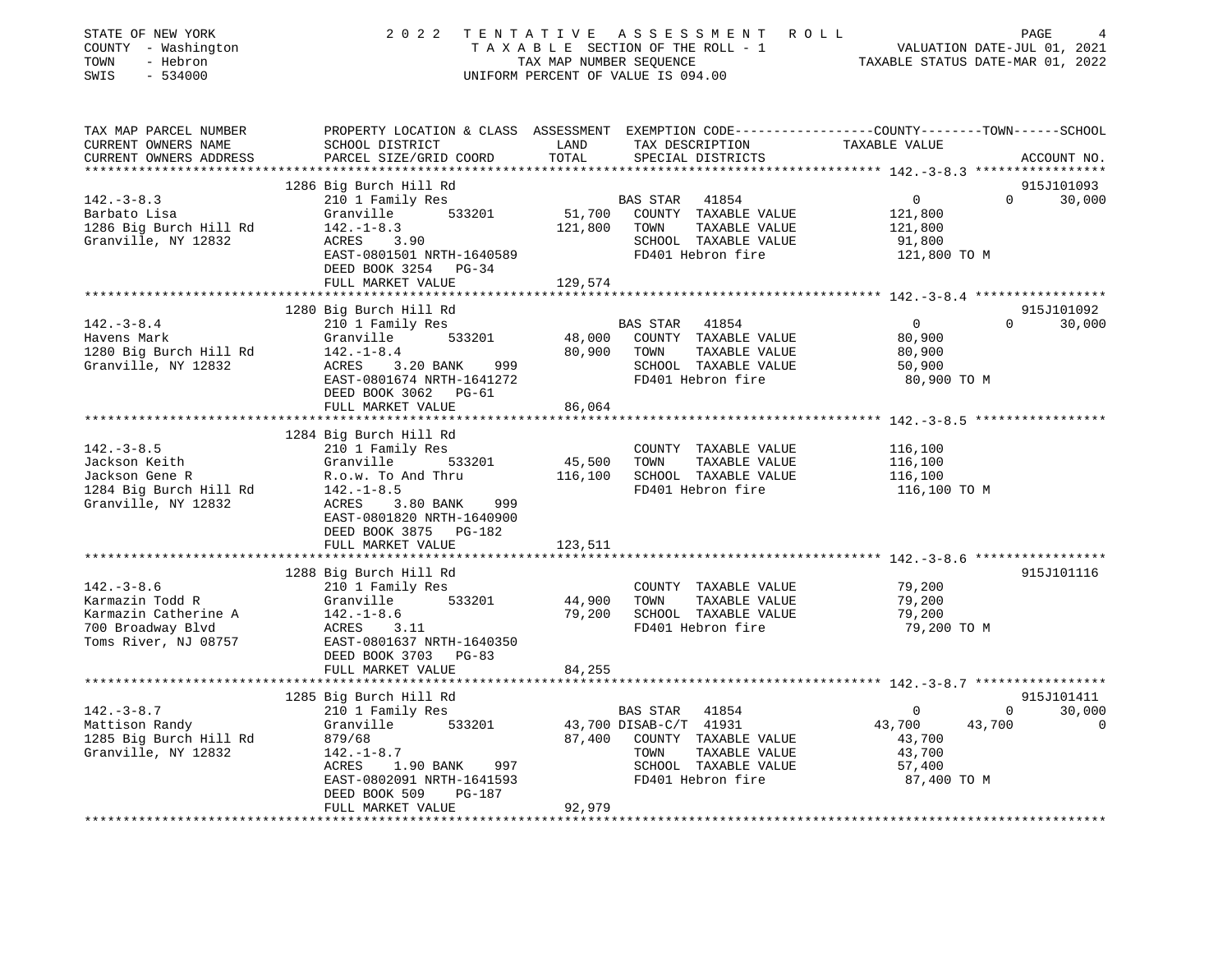| STATE OF NEW YORK<br>COUNTY - Washington<br>- Hebron<br>TOWN<br>$-534000$<br>SWIS                                                | 2 0 2 2                                                                                                                                                                                             |                            | TENTATIVE ASSESSMENT ROLL<br>UNIFORM PERCENT OF VALUE IS 094.00                                                                          | TAXABLE STATUS DATE-MAR 01, 2022                                            | PAGE<br>5            |
|----------------------------------------------------------------------------------------------------------------------------------|-----------------------------------------------------------------------------------------------------------------------------------------------------------------------------------------------------|----------------------------|------------------------------------------------------------------------------------------------------------------------------------------|-----------------------------------------------------------------------------|----------------------|
| TAX MAP PARCEL NUMBER<br>CURRENT OWNERS NAME<br>CURRENT OWNERS ADDRESS                                                           | PROPERTY LOCATION & CLASS ASSESSMENT EXEMPTION CODE---------------COUNTY-------TOWN------SCHOOL<br>SCHOOL DISTRICT<br>PARCEL SIZE/GRID COORD                                                        | LAND<br>TOTAL              | TAX DESCRIPTION<br>SPECIAL DISTRICTS                                                                                                     | TAXABLE VALUE                                                               | ACCOUNT NO.          |
| $142.-3-8.8$<br>Whiting Theresa<br>89 John St<br>Hudson Falls, NY 12839                                                          | 1301 Big Burch Hill Rd<br>312 Vac w/imprv<br>533201<br>Granville<br>Garage<br>$142. - 1 - 8.8$<br>ACRES 1.70<br>EAST-0802327 NRTH-1641491<br>DEED BOOK 3559 PG-111<br>FULL MARKET VALUE             | 43,100<br>44,900<br>47,766 | COUNTY TAXABLE VALUE<br>TOWN<br>TAXABLE VALUE<br>SCHOOL TAXABLE VALUE<br>FD401 Hebron fire                                               | 44,900<br>44,900<br>44,900<br>44,900 TO M                                   |                      |
|                                                                                                                                  |                                                                                                                                                                                                     |                            |                                                                                                                                          |                                                                             |                      |
| $142. - 3 - 8.9$<br>Anderson Matthew<br>1303 Big Burch Hill Rd<br>Granville, NY 12832                                            | 1303 Big Burch Hill Rd<br>210 1 Family Res<br>533201<br>Granville<br>$142. - 1 - 8.9$<br>ACRES<br>2.99<br>EAST-0802751 NRTH-1641579<br>DEED BOOK 667<br>PG-114<br>FULL MARKET VALUE                 | 44,800<br>78,800<br>83,830 | BAS STAR 41854<br>COUNTY TAXABLE VALUE<br>TOWN<br>TAXABLE VALUE<br>SCHOOL TAXABLE VALUE<br>FD401 Hebron fire                             | $\overline{0}$<br>$\mathbf{0}$<br>78,800<br>78,800<br>48,800<br>78,800 TO M | 30,000               |
|                                                                                                                                  |                                                                                                                                                                                                     |                            |                                                                                                                                          |                                                                             | 915J100701           |
| $142. - 3 - 9$<br>Manuel Stephen<br>1252 Big Burch Hill Rd<br>Granville, NY 12832                                                | 1252 Big Burch Hill Rd<br>210 1 Family Res<br>533201<br>Granville<br>665/303<br>$142. - 1 - 9$<br>ACRES<br>7.00 BANK 999<br>EAST-0801311 NRTH-1641017<br>DEED BOOK 3999 PG-269<br>FULL MARKET VALUE | 200,100<br>212,872         | VET WAR CT 41121<br>61,800 COUNTY TAXABLE VALUE<br>TOWN<br>TAXABLE VALUE<br>SCHOOL TAXABLE VALUE<br>FD401 Hebron fire                    | 30,015<br>18,000<br>170,085<br>182,100<br>200,100<br>200,100 то м           | $\mathbf 0$          |
|                                                                                                                                  |                                                                                                                                                                                                     |                            |                                                                                                                                          |                                                                             |                      |
| $142. - 3 - 12$<br>Burch Gary<br>Burch Donna<br>1678 Burch Rd<br>Granville, NY 12832                                             | Big Burch Hill Rd/n Off<br>322 Rural vac>10<br>Hartford<br>533801<br>Forest Tax 3494/101<br>$142. - 1 - 12$<br>ACRES 21.50<br>EAST-0796958 NRTH-1641500                                             | 17,300<br>17,300           | FOR 480A 47460<br>COUNTY TAXABLE VALUE<br>TOWN<br>TAXABLE VALUE<br>SCHOOL TAXABLE VALUE<br>CA008 Cons agri dst 8<br>FD401 Hebron fire    | 12,880<br>12,880<br>4,420<br>4,420<br>4,420<br>17,300 TO M<br>17,300 TO M   | 915J100096<br>12,880 |
| MAY BE SUBJECT TO PAYMENT<br>UNDER RPTL480A UNTIL 2031                                                                           | DEED BOOK 776<br>$PG-65$<br>FULL MARKET VALUE                                                                                                                                                       | 18,404                     |                                                                                                                                          |                                                                             |                      |
| $142.-3-12.1$<br>Burch Gary Jr<br>1395 Burch Rd<br>Granville, NY 12832<br>MAY BE SUBJECT TO PAYMENT<br>UNDER RPTL480A UNTIL 2031 | Big Burch Hill Rd Off N<br>322 Rural vac>10<br>Hartford<br>533801<br>ACRES<br>21.50<br>EAST-0797557 NRTH-1642762<br>DEED BOOK 2918<br>PG-240<br>FULL MARKET VALUE                                   | 17,300<br>17,300<br>18,404 | FOR 480A<br>47460<br>COUNTY TAXABLE VALUE<br>TOWN<br>TAXABLE VALUE<br>SCHOOL TAXABLE VALUE<br>CA008 Cons agri dst 8<br>FD401 Hebron fire | 12,800<br>12,800<br>4,500<br>4,500<br>4,500<br>17,300 TO M<br>17,300 TO M   | 12,800               |
|                                                                                                                                  |                                                                                                                                                                                                     |                            |                                                                                                                                          |                                                                             |                      |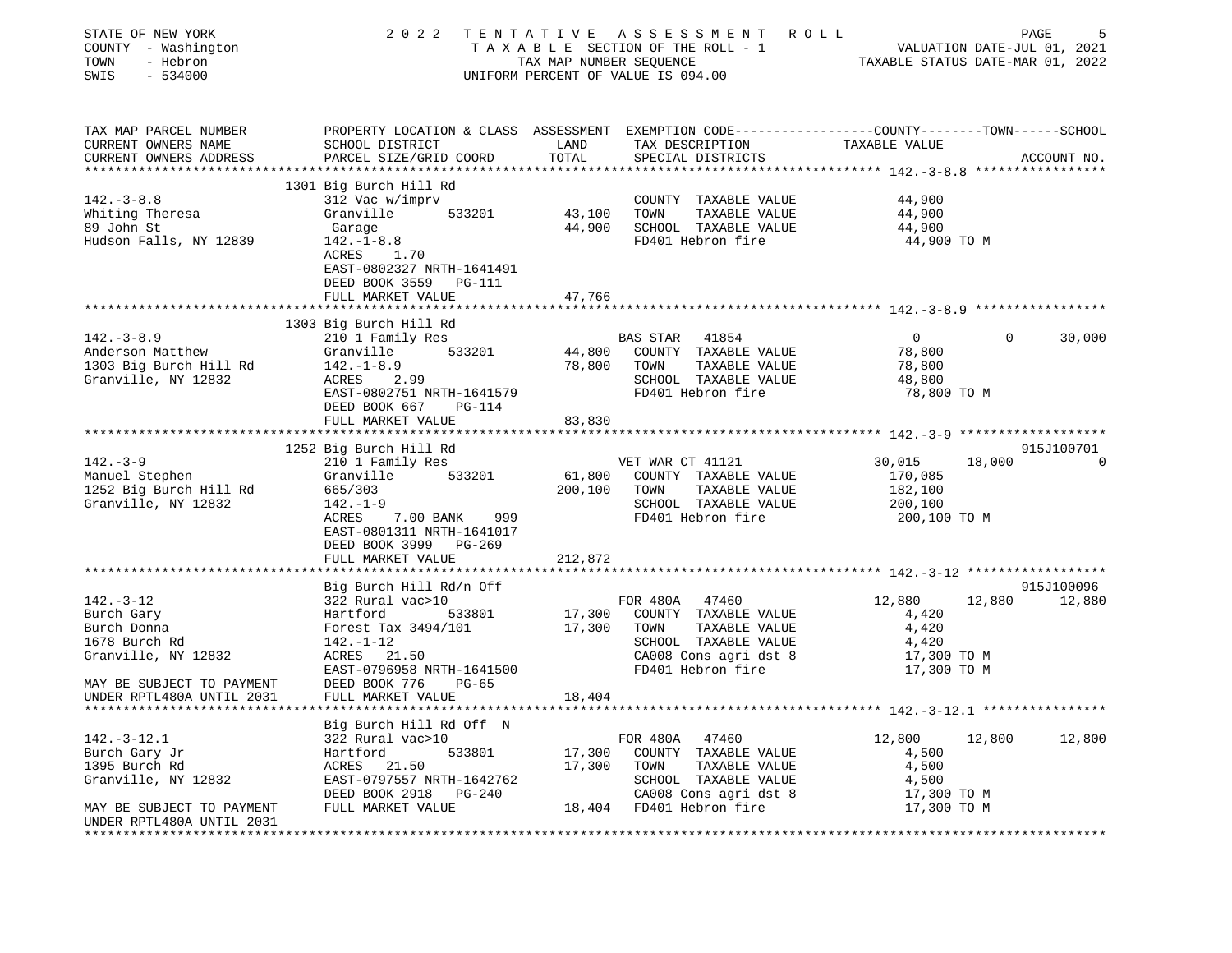| STATE OF NEW YORK<br>COUNTY - Washington<br>- Hebron<br>TOWN<br>SWIS<br>$-534000$                                                                                                                                                    | 2022 TENTATIVE                                                                                                             |                        | A S S E S S M E N T R O L L<br>T A X A B L E SECTION OF THE ROLL - 1 VALUATION DATE-JUL 01, 2021<br>TAX MAP NUMBER SEQUENCE TAXABLE STATUS DATE-MAR 01, 2022<br>UNIFORM PERCENT OF VALUE IS 094.00                                      |                         |         | PAGE<br>6   |
|--------------------------------------------------------------------------------------------------------------------------------------------------------------------------------------------------------------------------------------|----------------------------------------------------------------------------------------------------------------------------|------------------------|-----------------------------------------------------------------------------------------------------------------------------------------------------------------------------------------------------------------------------------------|-------------------------|---------|-------------|
| TAX MAP PARCEL NUMBER<br>CURRENT OWNERS NAME                                                                                                                                                                                         |                                                                                                                            |                        |                                                                                                                                                                                                                                         |                         |         |             |
| CURRENT OWNERS ADDRESS<br>*****************                                                                                                                                                                                          | PARCEL SIZE/GRID COORD                                                                                                     | TOTAL                  | SPECIAL DISTRICTS                                                                                                                                                                                                                       |                         |         | ACCOUNT NO. |
|                                                                                                                                                                                                                                      | Lily Pond Rd/s Off                                                                                                         |                        |                                                                                                                                                                                                                                         |                         |         | 915J101046  |
| $142. - 3 - 13$                                                                                                                                                                                                                      | 322 Rural vac>10                                                                                                           |                        | FOR 480A 47460                                                                                                                                                                                                                          | 11,200                  | 11,200  | 11,200      |
| Burch Gary E Sr                                                                                                                                                                                                                      |                                                                                                                            |                        | 322 Rural vac>10<br>Hartford 533801 15,000 COUNTY TAXABLE VALUE<br>142.-1-13 15,000 TOWN TAXABLE VALUE<br>ACRES 18.70 SCHOOL TAXABLE VALUE<br>EAST-0796796 NRTH-1642409 CA008 Cons agridst 8<br>DEED BOOK 3753 PG-271 FD401 Hebron fire | 3,800                   |         |             |
| Burch Donna A                                                                                                                                                                                                                        |                                                                                                                            |                        |                                                                                                                                                                                                                                         | 3,800                   |         |             |
| 1678 Burch Rd                                                                                                                                                                                                                        |                                                                                                                            |                        |                                                                                                                                                                                                                                         | 3,800                   |         |             |
| Granville, NY 12832                                                                                                                                                                                                                  |                                                                                                                            |                        | CA008 Cons agri dst 8                                                                                                                                                                                                                   | 15,000 TO M             |         |             |
|                                                                                                                                                                                                                                      |                                                                                                                            |                        |                                                                                                                                                                                                                                         | 15,000 TO M             |         |             |
| MAY BE SUBJECT TO PAYMENT FULL MARKET VALUE 15,957<br>UNDER RPTL480A UNTIL 2031                                                                                                                                                      |                                                                                                                            |                        |                                                                                                                                                                                                                                         |                         |         |             |
| UNDER RPTL480A UNTIL 2031                                                                                                                                                                                                            |                                                                                                                            |                        |                                                                                                                                                                                                                                         |                         |         |             |
|                                                                                                                                                                                                                                      |                                                                                                                            |                        |                                                                                                                                                                                                                                         |                         |         |             |
|                                                                                                                                                                                                                                      | $279$ & $350$ Liebig Rd                                                                                                    |                        |                                                                                                                                                                                                                                         |                         |         | 915J100377  |
| $143. - 1 - 1$<br>Vona Nicola                                                                                                                                                                                                        |                                                                                                                            |                        |                                                                                                                                                                                                                                         | 158,160<br>659,840      | 158,160 | 158,160     |
| Vona Antonietta                                                                                                                                                                                                                      |                                                                                                                            |                        | TOWN<br>TAXABLE VALUE                                                                                                                                                                                                                   | 659,840                 |         |             |
|                                                                                                                                                                                                                                      |                                                                                                                            |                        | SCHOOL TAXABLE VALUE                                                                                                                                                                                                                    | 659,840                 |         |             |
| 232 Dudley Rd<br>Wilton, CT 06897                                                                                                                                                                                                    |                                                                                                                            |                        | CA008 Cons agri dst 8                                                                                                                                                                                                                   | 659,840 TO M            |         |             |
|                                                                                                                                                                                                                                      |                                                                                                                            |                        | 158,160 EX                                                                                                                                                                                                                              |                         |         |             |
| MAY BE SUBJECT TO PAYMENT FULL MARKET VALUE 670,213 FD401 Hebron fire<br>UNDER AGDIST LAW TIL 2026                                                                                                                                   |                                                                                                                            |                        |                                                                                                                                                                                                                                         | 818,000 TO M            |         |             |
|                                                                                                                                                                                                                                      |                                                                                                                            |                        |                                                                                                                                                                                                                                         |                         |         |             |
| 1.1.1.4<br>Vona Nicola (Franville 193201)<br>Vona Antonietta (FRNT 973.00 DPTH 25,700 TOWN TAXABLE VALUE VONA Antonietta (FRNT 973.00 DPTH 25,700 SCHOOL TAXABLE VALUE 232 Dudley Rd<br>Vallton, CT 06897 DEED BOOK 1690 PG-350 CA00 |                                                                                                                            |                        |                                                                                                                                                                                                                                         |                         |         |             |
|                                                                                                                                                                                                                                      |                                                                                                                            |                        |                                                                                                                                                                                                                                         | 25,700                  |         |             |
|                                                                                                                                                                                                                                      |                                                                                                                            |                        |                                                                                                                                                                                                                                         | 25,700                  |         |             |
|                                                                                                                                                                                                                                      |                                                                                                                            |                        |                                                                                                                                                                                                                                         | 25,700                  |         |             |
|                                                                                                                                                                                                                                      |                                                                                                                            |                        |                                                                                                                                                                                                                                         | 25,700 TO M             |         |             |
|                                                                                                                                                                                                                                      |                                                                                                                            |                        | FD401 Hebron fire                                                                                                                                                                                                                       | 25,700 TO M             |         |             |
|                                                                                                                                                                                                                                      | FULL MARKET VALUE                                                                                                          | 27,340                 |                                                                                                                                                                                                                                         |                         |         |             |
|                                                                                                                                                                                                                                      | Wilson Ln                                                                                                                  |                        |                                                                                                                                                                                                                                         |                         |         |             |
| $143. - 1 - 1.5$                                                                                                                                                                                                                     | 322 Rural vac>10                                                                                                           |                        | COUNTY TAXABLE VALUE                                                                                                                                                                                                                    | 133,300                 |         |             |
| Vona Nicola                                                                                                                                                                                                                          | 533201                                                                                                                     | 133,300                | TOWN<br>TAXABLE VALUE                                                                                                                                                                                                                   | 133,300                 |         |             |
|                                                                                                                                                                                                                                      |                                                                                                                            |                        | SCHOOL TAXABLE VALUE                                                                                                                                                                                                                    | 133,300                 |         |             |
| Vona Antonietta<br>232 Dudley Rd                                                                                                                                                                                                     |                                                                                                                            |                        | CA008 Cons agri dst 8                                                                                                                                                                                                                   | 133,300 TO M            |         |             |
| Wilton, CT 06897                                                                                                                                                                                                                     |                                                                                                                            |                        | FD401 Hebron fire                                                                                                                                                                                                                       | 133,300 TO M            |         |             |
|                                                                                                                                                                                                                                      | 322 Kuru-<br>Granville 533201<br>FRNT 1075.00 DPTH<br>ACRES 70.10<br>DEED BOOK 1690 PG-350<br>------- MARKET VALUE         | $133,300$<br>$141,809$ |                                                                                                                                                                                                                                         |                         |         |             |
| ***********************                                                                                                                                                                                                              |                                                                                                                            |                        |                                                                                                                                                                                                                                         |                         |         |             |
|                                                                                                                                                                                                                                      | Liebig Rd                                                                                                                  |                        |                                                                                                                                                                                                                                         |                         |         |             |
| $143. - 1 - 1.6$                                                                                                                                                                                                                     | 322 Rural vac>10                                                                                                           |                        | AGRI-D IND 41730                                                                                                                                                                                                                        | 126,770 126,770 126,770 |         |             |
| Laing Hill Land Company LLC Granville                                                                                                                                                                                                | 533201 149,500                                                                                                             |                        | COUNTY TAXABLE VALUE                                                                                                                                                                                                                    | 22,730                  |         |             |
| 103 Lang Hill Rd<br>Granville, NY 12832                                                                                                                                                                                              | FRNT 1046.00 DPTH<br>ACRES 48.37                                                                                           | 149,500                | TAXABLE VALUE<br>TOWN<br>SCHOOL TAXABLE VALUE                                                                                                                                                                                           | 22,730<br>22,730        |         |             |
|                                                                                                                                                                                                                                      |                                                                                                                            |                        | CA008 Cons agri dst 8                                                                                                                                                                                                                   | 149,500 TO M            |         |             |
| MAY BE SUBJECT TO PAYMENT                                                                                                                                                                                                            | ACRES 48.37 SCHOOL TAXABLE VA<br>DEED BOOK 20200 PG-3683 CA008 Cons agri ds<br>FULL MARKET VALUE 159,043 FD401 Hebron fire |                        |                                                                                                                                                                                                                                         | 149,500 TO M            |         |             |
| UNDER AGDIST LAW TIL 2029                                                                                                                                                                                                            |                                                                                                                            |                        |                                                                                                                                                                                                                                         |                         |         |             |
|                                                                                                                                                                                                                                      |                                                                                                                            |                        |                                                                                                                                                                                                                                         |                         |         |             |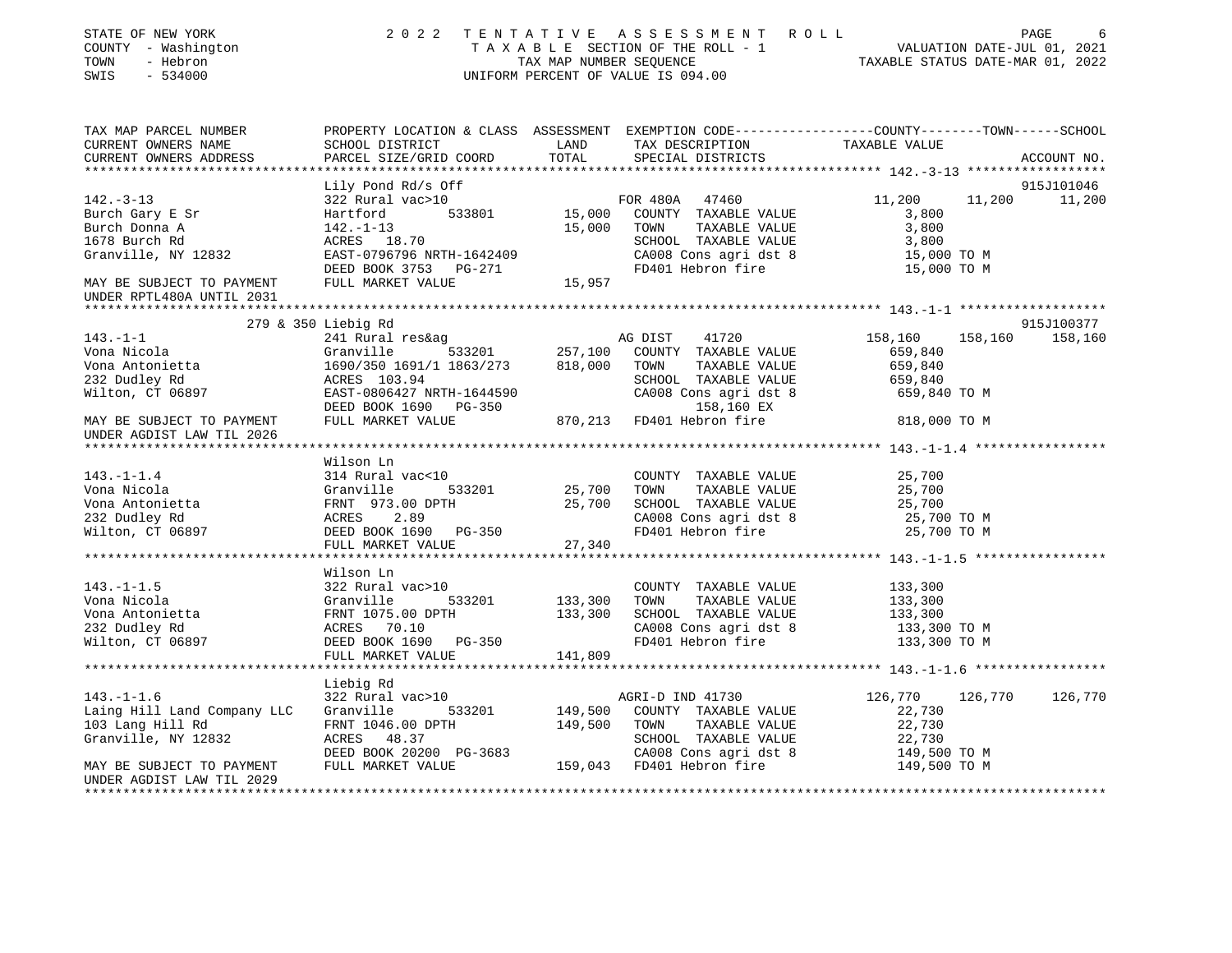| STATE OF NEW YORK<br>COUNTY - Washington<br>TOWN<br>- Hebron<br>$-534000$<br>SWIS | 2022                                                                                | TENTATIVE<br>TAX MAP NUMBER SEQUENCE | ASSESSMENT ROLL<br>T A X A B L E SECTION OF THE ROLL - 1<br>UNIFORM PERCENT OF VALUE IS 094.00 | PAGE<br>VALUATION DATE-JUL 01, 2021<br>TAXABLE STATUS DATE-MAR 01, 2022                                                         |        |
|-----------------------------------------------------------------------------------|-------------------------------------------------------------------------------------|--------------------------------------|------------------------------------------------------------------------------------------------|---------------------------------------------------------------------------------------------------------------------------------|--------|
| TAX MAP PARCEL NUMBER<br>CURRENT OWNERS NAME<br>CURRENT OWNERS ADDRESS            | SCHOOL DISTRICT<br>PARCEL SIZE/GRID COORD                                           | LAND<br>TOTAL                        | TAX DESCRIPTION<br>SPECIAL DISTRICTS                                                           | PROPERTY LOCATION & CLASS ASSESSMENT EXEMPTION CODE---------------COUNTY-------TOWN------SCHOOL<br>TAXABLE VALUE<br>ACCOUNT NO. |        |
|                                                                                   | 341 County Route 28                                                                 |                                      |                                                                                                | 915J101200                                                                                                                      |        |
| $143. - 1 - 2$                                                                    | 210 1 Family Res                                                                    |                                      | COUNTY TAXABLE VALUE                                                                           | 174,400                                                                                                                         |        |
| Natale Frederick G                                                                | Granville<br>533201                                                                 | 39,800                               | TOWN<br>TAXABLE VALUE                                                                          | 174,400                                                                                                                         |        |
| Natale Dorothy A                                                                  | FRNT 189.00 DPTH 161.00                                                             | 174,400                              | SCHOOL TAXABLE VALUE                                                                           | 174,400                                                                                                                         |        |
| 341 County Route 28                                                               | ACRES<br>0.70                                                                       |                                      | FD401 Hebron fire                                                                              | 174,400 TO M                                                                                                                    |        |
| Granville, NY 12832                                                               | EAST-0812080 NRTH-1646299                                                           |                                      |                                                                                                |                                                                                                                                 |        |
|                                                                                   | DEED BOOK 944<br>PG-303                                                             |                                      |                                                                                                |                                                                                                                                 |        |
|                                                                                   | FULL MARKET VALUE                                                                   | 185,532                              |                                                                                                |                                                                                                                                 |        |
|                                                                                   |                                                                                     |                                      |                                                                                                |                                                                                                                                 |        |
|                                                                                   | 380 County Route 28                                                                 |                                      |                                                                                                | 915J100414                                                                                                                      |        |
| $143. - 1 - 3$                                                                    | 210 1 Family Res                                                                    |                                      | AGRI-D IND 41730                                                                               | 7,815<br>7,815                                                                                                                  | 7,815  |
| Twardy John                                                                       | 533201<br>Granville                                                                 | 46,900                               | COUNTY TAXABLE VALUE                                                                           | 255,385                                                                                                                         |        |
| Twardy Sarah                                                                      | 5.50<br>ACRES                                                                       | 263,200                              | TOWN<br>TAXABLE VALUE                                                                          | 255,385                                                                                                                         |        |
| 1818 1st Ave                                                                      | EAST-0814179 NRTH-1647319                                                           |                                      | SCHOOL TAXABLE VALUE                                                                           | 255,385                                                                                                                         |        |
| Fernandina Beach, FL 32034                                                        | DEED BOOK 2570<br>PG-316                                                            |                                      | FD401 Hebron fire                                                                              | 263,200 TO M                                                                                                                    |        |
|                                                                                   | FULL MARKET VALUE                                                                   | 280,000                              |                                                                                                |                                                                                                                                 |        |
| MAY BE SUBJECT TO PAYMENT                                                         |                                                                                     |                                      |                                                                                                |                                                                                                                                 |        |
| UNDER AGDIST LAW TIL 2029                                                         |                                                                                     |                                      |                                                                                                |                                                                                                                                 |        |
|                                                                                   |                                                                                     |                                      |                                                                                                |                                                                                                                                 |        |
|                                                                                   | 322 County Route 28                                                                 |                                      |                                                                                                | 915J101513                                                                                                                      |        |
| $143. - 1 - 3.1$                                                                  | 210 1 Family Res                                                                    |                                      | COUNTY TAXABLE VALUE                                                                           | 178,000                                                                                                                         |        |
| Gosline Nicholas D                                                                | Granville<br>533201                                                                 | 40,700                               | TOWN<br>TAXABLE VALUE                                                                          | 178,000                                                                                                                         |        |
| Gosline Andrea R<br>322 County Route 28                                           | Easement 708/286                                                                    | 178,000                              | SCHOOL TAXABLE VALUE<br>FD401 Hebron fire                                                      | 178,000                                                                                                                         |        |
| Granville, NY 12832                                                               | FRNT 157.00 DPTH 279.00<br>$0.92$ BANK<br>ACRES<br>999<br>EAST-0813016 NRTH-1646001 |                                      |                                                                                                | 178,000 TO M                                                                                                                    |        |
|                                                                                   | DEED BOOK 20200 PG-4453                                                             |                                      |                                                                                                |                                                                                                                                 |        |
|                                                                                   | FULL MARKET VALUE                                                                   | 189,362                              |                                                                                                |                                                                                                                                 |        |
|                                                                                   |                                                                                     |                                      |                                                                                                |                                                                                                                                 |        |
| $143. - 1 - 3.2$                                                                  | County Route 28<br>314 Rural vac<10                                                 |                                      | COUNTY TAXABLE VALUE                                                                           | 2,500                                                                                                                           |        |
| Mccauliffe William                                                                | 533201<br>Granville                                                                 | 2,500                                | TOWN<br>TAXABLE VALUE                                                                          | 2,500                                                                                                                           |        |
| Mccauliffe MaryJane                                                               | FRNT 150.00 DPTH 240.00                                                             | 2,500                                | SCHOOL TAXABLE VALUE                                                                           | 2,500                                                                                                                           |        |
| 1001 County Route 28                                                              | 0.83<br>ACRES                                                                       |                                      | FD401 Hebron fire                                                                              | 2,500 TO M                                                                                                                      |        |
| Granville, NY 12832                                                               | EAST-0813209 NRTH-1647257                                                           |                                      |                                                                                                |                                                                                                                                 |        |
|                                                                                   | DEED BOOK 772<br><b>PG-168</b>                                                      |                                      |                                                                                                |                                                                                                                                 |        |
|                                                                                   | FULL MARKET VALUE                                                                   | 2,660                                |                                                                                                |                                                                                                                                 |        |
|                                                                                   |                                                                                     | * * * * * * * * * * * * *            |                                                                                                |                                                                                                                                 |        |
|                                                                                   | County Route 28                                                                     |                                      |                                                                                                |                                                                                                                                 |        |
| $143. - 1 - 3.3$                                                                  | 322 Rural vac>10                                                                    |                                      | AGRI-D IND 41730                                                                               | 34,622<br>34,622                                                                                                                | 34,622 |
| Swanson Paul                                                                      | Granville<br>533201                                                                 | 50,700                               | COUNTY TAXABLE VALUE                                                                           | 16,078                                                                                                                          |        |
| 304 County Route 28                                                               | ACRES 21.18                                                                         | 50,700                               | TOWN<br>TAXABLE VALUE                                                                          | 16,078                                                                                                                          |        |
| Granville, NY 12832                                                               | EAST-0813605 NRTH-1646266                                                           |                                      | SCHOOL TAXABLE VALUE                                                                           | 16,078                                                                                                                          |        |
|                                                                                   | DEED BOOK 3967 PG-38                                                                |                                      | FD401 Hebron fire                                                                              | 50,700 TO M                                                                                                                     |        |
| MAY BE SUBJECT TO PAYMENT                                                         | FULL MARKET VALUE                                                                   | 53,936                               |                                                                                                |                                                                                                                                 |        |
| UNDER AGDIST LAW TIL 2029                                                         |                                                                                     |                                      |                                                                                                |                                                                                                                                 |        |
| ******************                                                                |                                                                                     |                                      |                                                                                                |                                                                                                                                 |        |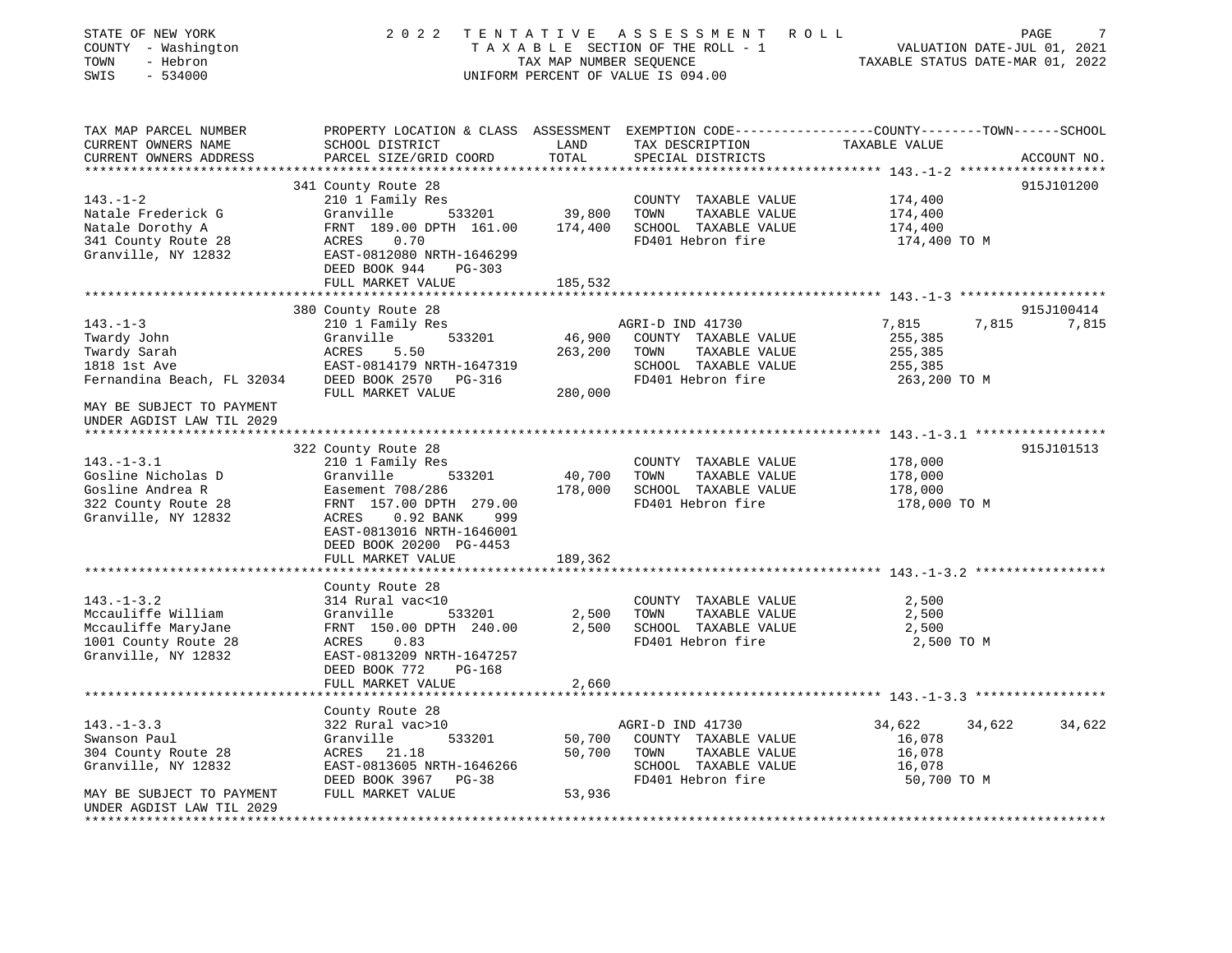| STATE OF NEW YORK<br>COUNTY - Washington<br>TOWN<br>- Hebron<br>SWIS<br>$-534000$ | 2 0 2 2                                          | TAX MAP NUMBER SEQUENCE | TENTATIVE ASSESSMENT ROLL<br>TAXABLE SECTION OF THE ROLL - 1<br>UNIFORM PERCENT OF VALUE IS 094.00 | PAGE<br>8<br>VALUATION DATE-JUL 01, 2021<br>TAXABLE STATUS DATE-MAR 01, 2022                                     |
|-----------------------------------------------------------------------------------|--------------------------------------------------|-------------------------|----------------------------------------------------------------------------------------------------|------------------------------------------------------------------------------------------------------------------|
| TAX MAP PARCEL NUMBER<br>CURRENT OWNERS NAME                                      | SCHOOL DISTRICT                                  | LAND                    | TAX DESCRIPTION                                                                                    | PROPERTY LOCATION & CLASS ASSESSMENT EXEMPTION CODE---------------COUNTY-------TOWN------SCHOOL<br>TAXABLE VALUE |
| CURRENT OWNERS ADDRESS                                                            | PARCEL SIZE/GRID COORD                           | TOTAL                   | SPECIAL DISTRICTS                                                                                  | ACCOUNT NO.                                                                                                      |
|                                                                                   | County Route 28                                  |                         |                                                                                                    |                                                                                                                  |
| $143. - 1 - 3.4$                                                                  | 322 Rural vac>10                                 |                         | COUNTY TAXABLE VALUE                                                                               | 98,400                                                                                                           |
| Natale Frederick G                                                                | 533201<br>Granville                              | 98,400                  | TOWN<br>TAXABLE VALUE                                                                              | 98,400                                                                                                           |
| Natale Dorothy A                                                                  | ACRES 34.31                                      | 98,400                  | SCHOOL TAXABLE VALUE                                                                               | 98,400                                                                                                           |
| 341 County Route 28                                                               | EAST-0812386 NRTH-1646664                        |                         | FD401 Hebron fire                                                                                  | 98,400 TO M                                                                                                      |
| Granville, NY 12832                                                               | DEED BOOK 944<br>PG-303                          |                         |                                                                                                    |                                                                                                                  |
|                                                                                   | FULL MARKET VALUE                                | 104,681                 |                                                                                                    |                                                                                                                  |
|                                                                                   | 378 County Route 28                              |                         |                                                                                                    |                                                                                                                  |
| $143. - 1 - 3.5$                                                                  | 242 Rurl res&rec                                 |                         | COUNTY TAXABLE VALUE                                                                               | 132,700                                                                                                          |
| Matteson Jason L                                                                  | Granville<br>533201                              | 68,400                  | TOWN<br>TAXABLE VALUE                                                                              | 132,700                                                                                                          |
| Johnson Heidi                                                                     | ACRES 10.00 BANK<br>999                          | 132,700                 | SCHOOL TAXABLE VALUE                                                                               | 132,700                                                                                                          |
| 378 County Route 28                                                               | EAST-0813766 NRTH-1646921                        |                         | FD401 Hebron fire                                                                                  | 132,700 TO M                                                                                                     |
| Granville, NY 12832                                                               | DEED BOOK 3792 PG-323                            |                         |                                                                                                    |                                                                                                                  |
|                                                                                   | FULL MARKET VALUE                                | 141,170                 |                                                                                                    |                                                                                                                  |
|                                                                                   |                                                  |                         |                                                                                                    | 915J100160                                                                                                       |
| $143. - 1 - 4$                                                                    | 382 County Route 28<br>210 1 Family Res          |                         | COUNTY TAXABLE VALUE                                                                               | 112,300                                                                                                          |
| Gravel Nancy                                                                      | Granville<br>533201                              | 38,300                  | TOWN<br>TAXABLE VALUE                                                                              | 112,300                                                                                                          |
| 382 County Route 28                                                               | ACRES<br>1.50                                    | 112,300                 | SCHOOL TAXABLE VALUE                                                                               | 112,300                                                                                                          |
| Granville, NY 12832                                                               | EAST-0813498 NRTH-1647249                        |                         | FD401 Hebron fire                                                                                  | 112,300 TO M                                                                                                     |
|                                                                                   | DEED BOOK 20200 PG-1091                          |                         |                                                                                                    |                                                                                                                  |
|                                                                                   | FULL MARKET VALUE                                | 119,468                 |                                                                                                    |                                                                                                                  |
|                                                                                   | *************************                        | *************           |                                                                                                    |                                                                                                                  |
|                                                                                   | East Green Pond Way                              |                         |                                                                                                    | 915J100585                                                                                                       |
| $143. - 1 - 5$                                                                    | 322 Rural vac>10                                 |                         | COUNTY TAXABLE VALUE                                                                               | 135,600                                                                                                          |
| Swanson Paul M II<br>304 County Route 28                                          | Granville<br>533201<br>No Timber/pasture Rights  | 135,600<br>135,600      | TOWN<br>TAXABLE VALUE<br>SCHOOL TAXABLE VALUE                                                      | 135,600<br>135,600                                                                                               |
| Granville, NY 12832                                                               | ACRES 169.42                                     |                         | FD401 Hebron fire                                                                                  | 135,600 TO M                                                                                                     |
|                                                                                   | EAST-0815910 NRTH-1646565                        |                         |                                                                                                    |                                                                                                                  |
|                                                                                   | DEED BOOK 3649 PG-308                            |                         |                                                                                                    |                                                                                                                  |
|                                                                                   | FULL MARKET VALUE                                | 144,255                 |                                                                                                    |                                                                                                                  |
|                                                                                   |                                                  |                         |                                                                                                    |                                                                                                                  |
|                                                                                   | East Green Pond Way                              |                         |                                                                                                    |                                                                                                                  |
| $143. - 1 - 5.1$<br>McClellan Jon S                                               | 311 Res vac land - WTRFNT<br>Granville<br>533201 | 71,300                  | COUNTY TAXABLE VALUE<br>TOWN<br>TAXABLE VALUE                                                      | 71,300<br>71,300                                                                                                 |
| McClellan Sandra G                                                                | 1.76<br>ACRES                                    | 71,300                  | SCHOOL TAXABLE VALUE                                                                               | 71,300                                                                                                           |
| 67 East High St                                                                   | EAST-0815377 NRTH-1644608                        |                         | FD401 Hebron fire                                                                                  | 71,300 TO M                                                                                                      |
| Salem, NY 12865                                                                   | DEED BOOK 3593 PG-96                             |                         |                                                                                                    |                                                                                                                  |
|                                                                                   | FULL MARKET VALUE                                | 75,851                  |                                                                                                    |                                                                                                                  |
|                                                                                   |                                                  |                         |                                                                                                    |                                                                                                                  |
|                                                                                   | 211 East Green Pond Way                          |                         |                                                                                                    | 915J100416                                                                                                       |
| $143. - 1 - 6$                                                                    | 260 Seasonal res - WTRFNT                        |                         | COUNTY TAXABLE VALUE                                                                               | 207,800                                                                                                          |
| McClellan Jon S                                                                   | Granville<br>533201                              | 70,500                  | TOWN<br>TAXABLE VALUE                                                                              | 207,800                                                                                                          |
| McClellen Sandra G                                                                | 737/95                                           | 207,800                 | SCHOOL TAXABLE VALUE                                                                               | 207,800                                                                                                          |
| PO Box 603                                                                        | ACRES 25.50<br>EAST-0815973 NRTH-1645390         |                         | FD401 Hebron fire                                                                                  | 207,800 TO M                                                                                                     |
| Salem, NY 12865                                                                   | DEED BOOK 2959 PG-238                            |                         |                                                                                                    |                                                                                                                  |
|                                                                                   | FULL MARKET VALUE                                | 221,064                 |                                                                                                    |                                                                                                                  |
|                                                                                   |                                                  |                         |                                                                                                    |                                                                                                                  |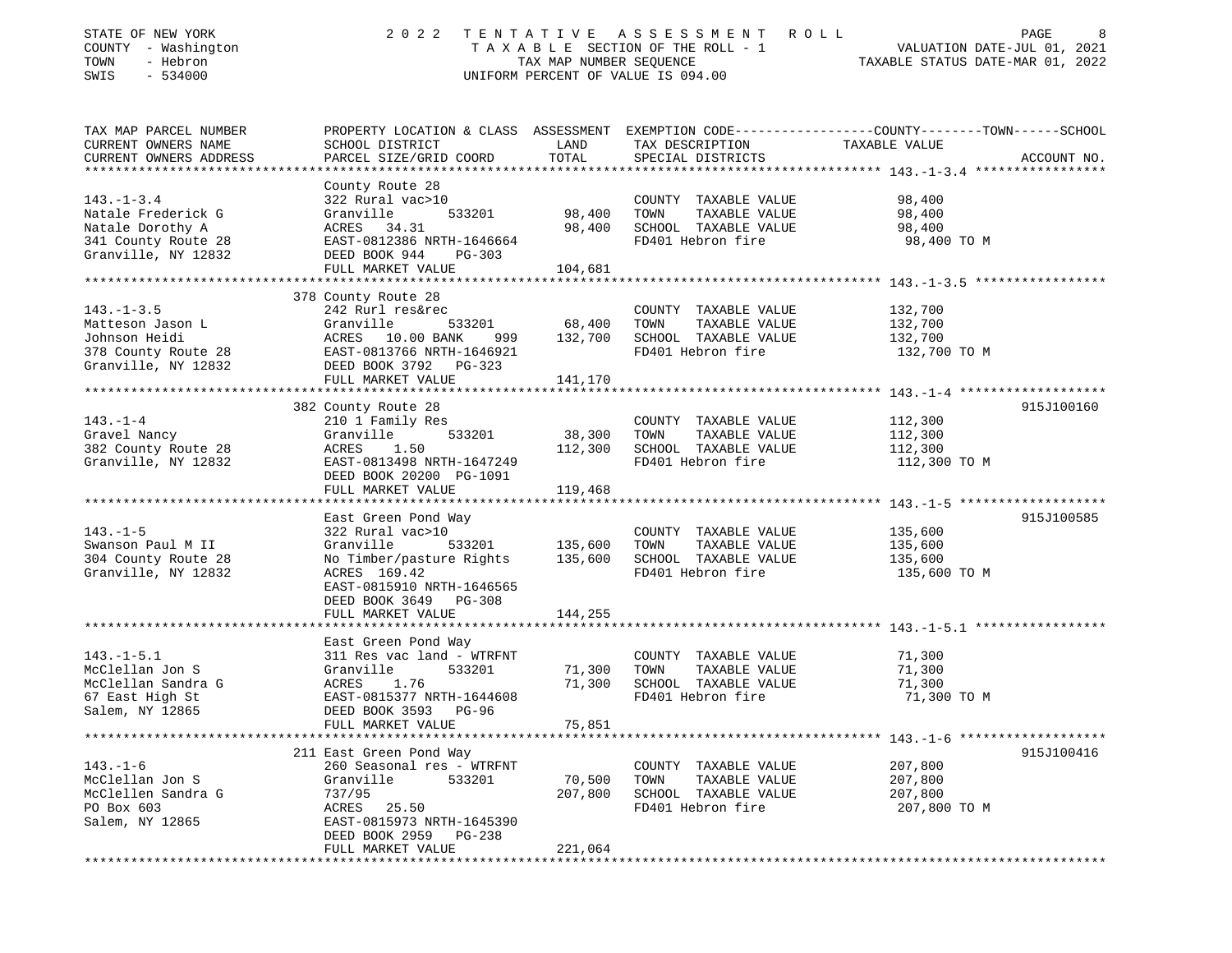| STATE OF NEW YORK<br>COUNTY - Washington<br>TOWN<br>- Hebron<br>SWIS<br>$-534000$        | 2 0 2 2                                                                                                                                                                                                   | TAX MAP NUMBER SEOUENCE      | TENTATIVE ASSESSMENT<br>R O L L<br>TAXABLE SECTION OF THE ROLL - 1<br>UNIFORM PERCENT OF VALUE IS 094.00 | PAGE<br>VALUATION DATE-JUL 01, 2021<br>TAXABLE STATUS DATE-MAR 01, 2022                                          | 9           |
|------------------------------------------------------------------------------------------|-----------------------------------------------------------------------------------------------------------------------------------------------------------------------------------------------------------|------------------------------|----------------------------------------------------------------------------------------------------------|------------------------------------------------------------------------------------------------------------------|-------------|
| TAX MAP PARCEL NUMBER<br>CURRENT OWNERS NAME<br>CURRENT OWNERS ADDRESS                   | SCHOOL DISTRICT<br>PARCEL SIZE/GRID COORD                                                                                                                                                                 | LAND<br>TOTAL                | TAX DESCRIPTION<br>SPECIAL DISTRICTS                                                                     | PROPERTY LOCATION & CLASS ASSESSMENT EXEMPTION CODE---------------COUNTY-------TOWN------SCHOOL<br>TAXABLE VALUE | ACCOUNT NO. |
| $143. - 1 - 7.1$<br>MacNeil Dale<br>MacNeil Donna<br>244 Rexleigh Rd<br>Salem, NY 12865  | East Green Pond Way<br>311 Res vac land - WTRFNT<br>Granville<br>533201<br>2785/167<br>FRNT 102.00 DPTH 123.00<br>EAST-0816012 NRTH-1644412<br>DEED BOOK 3043 PG-232<br>FULL MARKET VALUE                 | 97,900<br>97,900<br>104,149  | COUNTY TAXABLE VALUE<br>TOWN<br>TAXABLE VALUE<br>SCHOOL TAXABLE VALUE<br>FD401 Hebron fire               | 97,900<br>97,900<br>97,900<br>97,900 TO M                                                                        | 915J101067  |
|                                                                                          |                                                                                                                                                                                                           |                              |                                                                                                          |                                                                                                                  |             |
| $143. - 1 - 7.2$<br>McPhee Donald P<br>McPhee Carol A<br>PO Box 577<br>Salem, NY 12865   | 179 East Green Pond Way<br>260 Seasonal res - WTRFNT<br>Granville<br>533201<br>2727/132 2737/314<br>FRNT 113.00 DPTH 136.00<br>EAST-0815896 NRTH-1644485<br>DEED BOOK 2727<br>PG-132<br>FULL MARKET VALUE | 69,000<br>163,000<br>173,404 | COUNTY TAXABLE VALUE<br>TAXABLE VALUE<br>TOWN<br>SCHOOL TAXABLE VALUE<br>FD401 Hebron fire               | 163,000<br>163,000<br>163,000<br>163,000 TO M                                                                    | 915J101199  |
|                                                                                          |                                                                                                                                                                                                           |                              |                                                                                                          |                                                                                                                  |             |
| $143. - 1 - 8$<br>MacNeil Green Pond Trust<br>4301 State Route 29<br>Salem, NY 12865     | 161 East Green Pond Way<br>260 Seasonal res - WTRFNT<br>Granville<br>533201<br>FRNT 100.00 DPTH 200.00<br>EAST-0816232 NRTH-1644245<br>DEED BOOK 2966 PG-230<br>FULL MARKET VALUE                         | 69,700<br>113,700<br>120,957 | COUNTY TAXABLE VALUE<br>TOWN<br>TAXABLE VALUE<br>SCHOOL TAXABLE VALUE<br>FD401 Hebron fire               | 113,700<br>113,700<br>113,700<br>113,700 TO M                                                                    | 915J100437  |
|                                                                                          |                                                                                                                                                                                                           |                              |                                                                                                          |                                                                                                                  |             |
| $143. - 1 - 8.1$<br>MacNeil Green Pond Trust<br>4301 State Route 29<br>Salem, NY 12865   | 169 East Green Pond Way<br>312 Vac w/imprv - WTRFNT<br>Granville<br>533201<br>FRNT 125.00 DPTH 200.00<br>EAST-0816130 NRTH-1644295<br>DEED BOOK 2966 PG-225<br>FULL MARKET VALUE                          | 75,600<br>78,100<br>83,085   | COUNTY TAXABLE VALUE<br>TAXABLE VALUE<br>TOWN<br>SCHOOL TAXABLE VALUE<br>FD401 Hebron fire               | 78,100<br>78,100<br>78,100<br>78,100 TO M                                                                        | 915J101782  |
|                                                                                          |                                                                                                                                                                                                           |                              |                                                                                                          | ************************************ 143.-1-9 ********************                                               |             |
| $143. - 1 - 9$<br>Sherlock Jan<br>Borlang John<br>36 Amethyst Dr<br>Queensbury, NY 12804 | 159 East Green Pond Way<br>260 Seasonal res - WTRFNT<br>Granville<br>533201<br>1838/119<br>FRNT 100.00 DPTH 200.00<br>EAST-0816310 NRTH-1644184<br>DEED BOOK 3893<br>PG-237<br>FULL MARKET VALUE          | 69,700<br>103,500<br>110,106 | COUNTY TAXABLE VALUE<br>TOWN<br>TAXABLE VALUE<br>SCHOOL TAXABLE VALUE<br>FD401 Hebron fire               | 103,500<br>103,500<br>103,500<br>103,500 TO M                                                                    | 915J100306  |
|                                                                                          |                                                                                                                                                                                                           |                              |                                                                                                          |                                                                                                                  |             |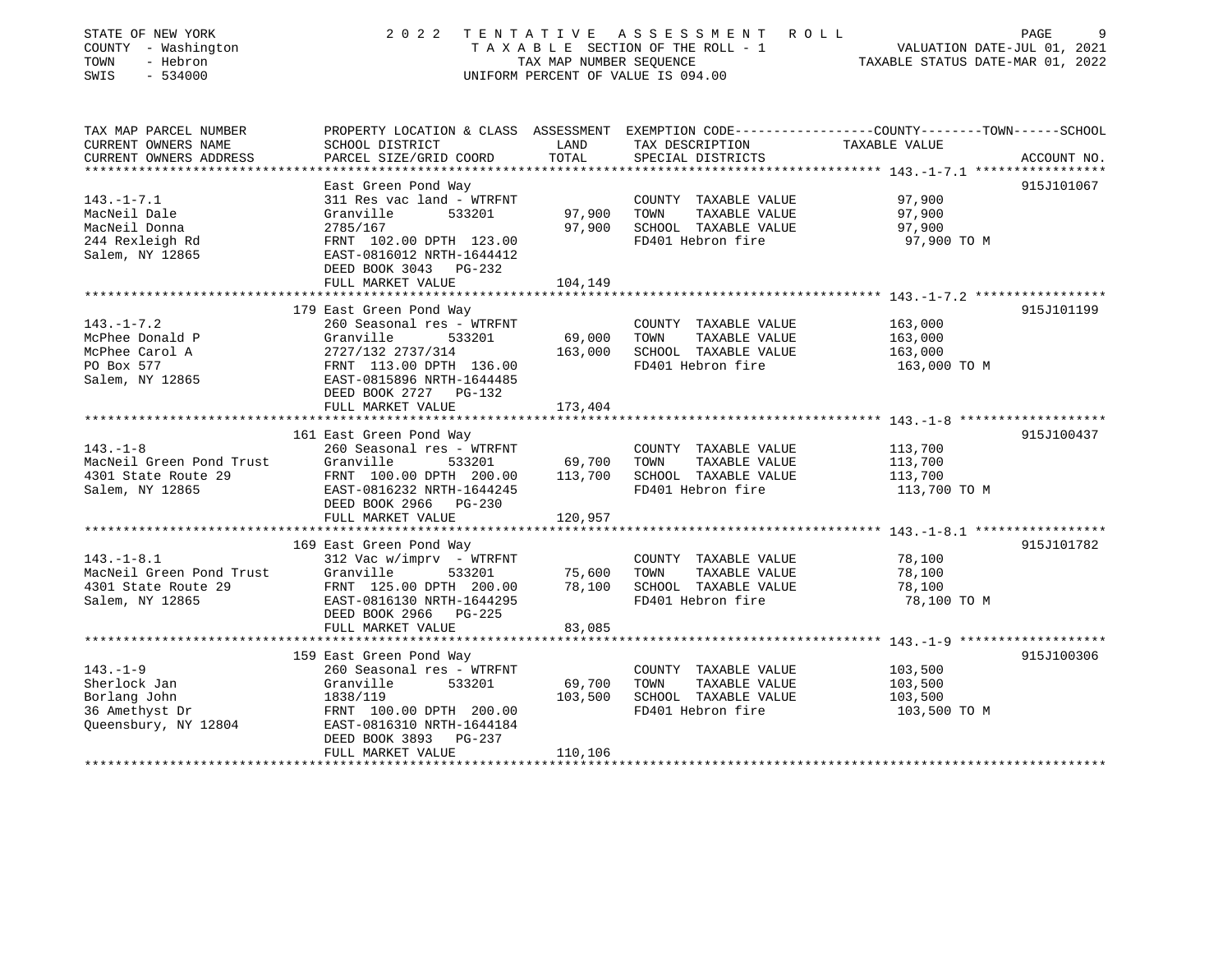| STATE OF NEW YORK<br>COUNTY - Washington<br>TOWN<br>- Hebron<br>$-534000$<br>SWIS | 2 0 2 2                                              | TAX MAP NUMBER SEQUENCE | TENTATIVE ASSESSMENT<br>R O L L<br>TAXABLE SECTION OF THE ROLL - 1<br>UNIFORM PERCENT OF VALUE IS 094.00 | PAGE<br>VALUATION DATE-JUL 01, 2021<br>TAXABLE STATUS DATE-MAR 01, 2022                                          | 10 |
|-----------------------------------------------------------------------------------|------------------------------------------------------|-------------------------|----------------------------------------------------------------------------------------------------------|------------------------------------------------------------------------------------------------------------------|----|
| TAX MAP PARCEL NUMBER<br>CURRENT OWNERS NAME                                      | SCHOOL DISTRICT                                      | LAND                    | TAX DESCRIPTION                                                                                          | PROPERTY LOCATION & CLASS ASSESSMENT EXEMPTION CODE---------------COUNTY-------TOWN------SCHOOL<br>TAXABLE VALUE |    |
| CURRENT OWNERS ADDRESS                                                            | PARCEL SIZE/GRID COORD                               | TOTAL                   | SPECIAL DISTRICTS                                                                                        | ACCOUNT NO.                                                                                                      |    |
|                                                                                   |                                                      |                         |                                                                                                          |                                                                                                                  |    |
|                                                                                   | 155 East Green Pond Way                              |                         |                                                                                                          | 915J100598                                                                                                       |    |
| $143. - 1 - 10$                                                                   | 260 Seasonal res - WTRFNT                            |                         | TAXABLE VALUE<br>COUNTY                                                                                  | 106,200                                                                                                          |    |
| Smith Natale L LE                                                                 | Granville<br>533201                                  | 69,700                  | TOWN<br>TAXABLE VALUE                                                                                    | 106,200                                                                                                          |    |
| Sweet Sandra                                                                      | 643/307, 1926/37<br>FRNT 100.00 DPTH 200.00          | 106,200                 | SCHOOL TAXABLE VALUE<br>FD401 Hebron fire                                                                | 106,200                                                                                                          |    |
| 2812 Vermont Route 30<br>Pawlet, VT 05761                                         | ACRES<br>0.47                                        |                         |                                                                                                          | 106,200 TO M                                                                                                     |    |
|                                                                                   | EAST-0816361 NRTH-1644098                            |                         |                                                                                                          |                                                                                                                  |    |
|                                                                                   | DEED BOOK 20191 PG-29158                             |                         |                                                                                                          |                                                                                                                  |    |
|                                                                                   | FULL MARKET VALUE                                    | 112,979                 |                                                                                                          |                                                                                                                  |    |
|                                                                                   |                                                      | **********              |                                                                                                          |                                                                                                                  |    |
|                                                                                   | 151 East Green Pond Way                              |                         |                                                                                                          | 915J100073                                                                                                       |    |
| $143. - 1 - 11$                                                                   | 260 Seasonal res - WTRFNT                            |                         | COUNTY TAXABLE VALUE                                                                                     | 99,500                                                                                                           |    |
| Brennen Joseph                                                                    | Granville<br>533201                                  | 74,500                  | TAXABLE VALUE<br>TOWN                                                                                    | 99,500                                                                                                           |    |
| Brennen Margery LE                                                                | ACRES<br>1.20                                        | 99,500                  | SCHOOL TAXABLE VALUE                                                                                     | 99,500                                                                                                           |    |
| c/o Corinne Brennen                                                               | EAST-0816390 NRTH-1643921                            |                         | FD401 Hebron fire                                                                                        | 99,500 TO M                                                                                                      |    |
| PO Box 175                                                                        | DEED BOOK 591<br>PG-273                              |                         |                                                                                                          |                                                                                                                  |    |
| Albany, NY 12201                                                                  | FULL MARKET VALUE                                    | 105,851                 |                                                                                                          |                                                                                                                  |    |
|                                                                                   |                                                      |                         |                                                                                                          |                                                                                                                  |    |
|                                                                                   | 147 East Green Pond Way                              |                         |                                                                                                          | 915J100021                                                                                                       |    |
| $143. - 1 - 12$                                                                   | 260 Seasonal res - WTRFNT                            |                         | COUNTY TAXABLE VALUE                                                                                     | 110,600                                                                                                          |    |
| Baker Sally C                                                                     | Granville<br>533201                                  | 71,300                  | TAXABLE VALUE<br>TOWN                                                                                    | 110,600                                                                                                          |    |
| Baker Benjamin C<br>2725 Granville Ave                                            | FRNT 150.00 DPTH 200.00<br>EAST-0816343 NRTH-1643718 | 110,600                 | SCHOOL TAXABLE VALUE<br>FD401 Hebron fire                                                                | 110,600                                                                                                          |    |
| Rotterdam, NY 12306                                                               | PG-252                                               |                         |                                                                                                          | 110,600 TO M                                                                                                     |    |
|                                                                                   | DEED BOOK 871<br>FULL MARKET VALUE                   | 117,660                 |                                                                                                          |                                                                                                                  |    |
|                                                                                   | *******************                                  | *********************   |                                                                                                          |                                                                                                                  |    |
|                                                                                   | East Green Pond Way                                  |                         |                                                                                                          | 915J101442                                                                                                       |    |
| $143. - 1 - 12.1$                                                                 | 311 Res vac land - WTRFNT                            |                         | COUNTY TAXABLE VALUE                                                                                     | 26,700                                                                                                           |    |
| Warner Dorothy P                                                                  | Granville<br>533201                                  | 26,700                  | TOWN<br>TAXABLE VALUE                                                                                    | 26,700                                                                                                           |    |
| c/o Martin Warner                                                                 | 60.00 DPTH 275.00<br>FRNT                            | 26,700                  | SCHOOL TAXABLE VALUE                                                                                     | 26,700                                                                                                           |    |
| 1883 Co Rt 31                                                                     | EAST-0816294 NRTH-1643624                            |                         | FD401 Hebron fire                                                                                        | 26,700 TO M                                                                                                      |    |
| Granville, NY 12832                                                               | DEED BOOK W 636 PG-215                               |                         |                                                                                                          |                                                                                                                  |    |
|                                                                                   | FULL MARKET VALUE                                    | 28,404                  |                                                                                                          |                                                                                                                  |    |
|                                                                                   |                                                      |                         |                                                                                                          | *************** 143. -1-13 *******************                                                                   |    |
|                                                                                   | 129 East Green Pond Way                              |                         |                                                                                                          | 915J100402                                                                                                       |    |
| $143. - 1 - 13$                                                                   | 260 Seasonal res - WTRFNT                            |                         | COUNTY TAXABLE VALUE                                                                                     | 119,500                                                                                                          |    |
| Preble Robert J                                                                   | Granville<br>533201                                  | 73,100                  | TOWN<br>TAXABLE VALUE                                                                                    | 119,500                                                                                                          |    |
| Preble Christine P                                                                | FRNT 150.00 DPTH 275.00                              | 119,500                 | SCHOOL TAXABLE VALUE                                                                                     | 119,500                                                                                                          |    |
| 163 Perry Hill Rd                                                                 | EAST-0816228 NRTH-1643559                            |                         | FD401 Hebron fire                                                                                        | 119,500 TO M                                                                                                     |    |
| Shushan, NY 12873                                                                 | DEED BOOK 3945<br>PG-178                             |                         |                                                                                                          |                                                                                                                  |    |
|                                                                                   | FULL MARKET VALUE                                    | 127,128                 |                                                                                                          |                                                                                                                  |    |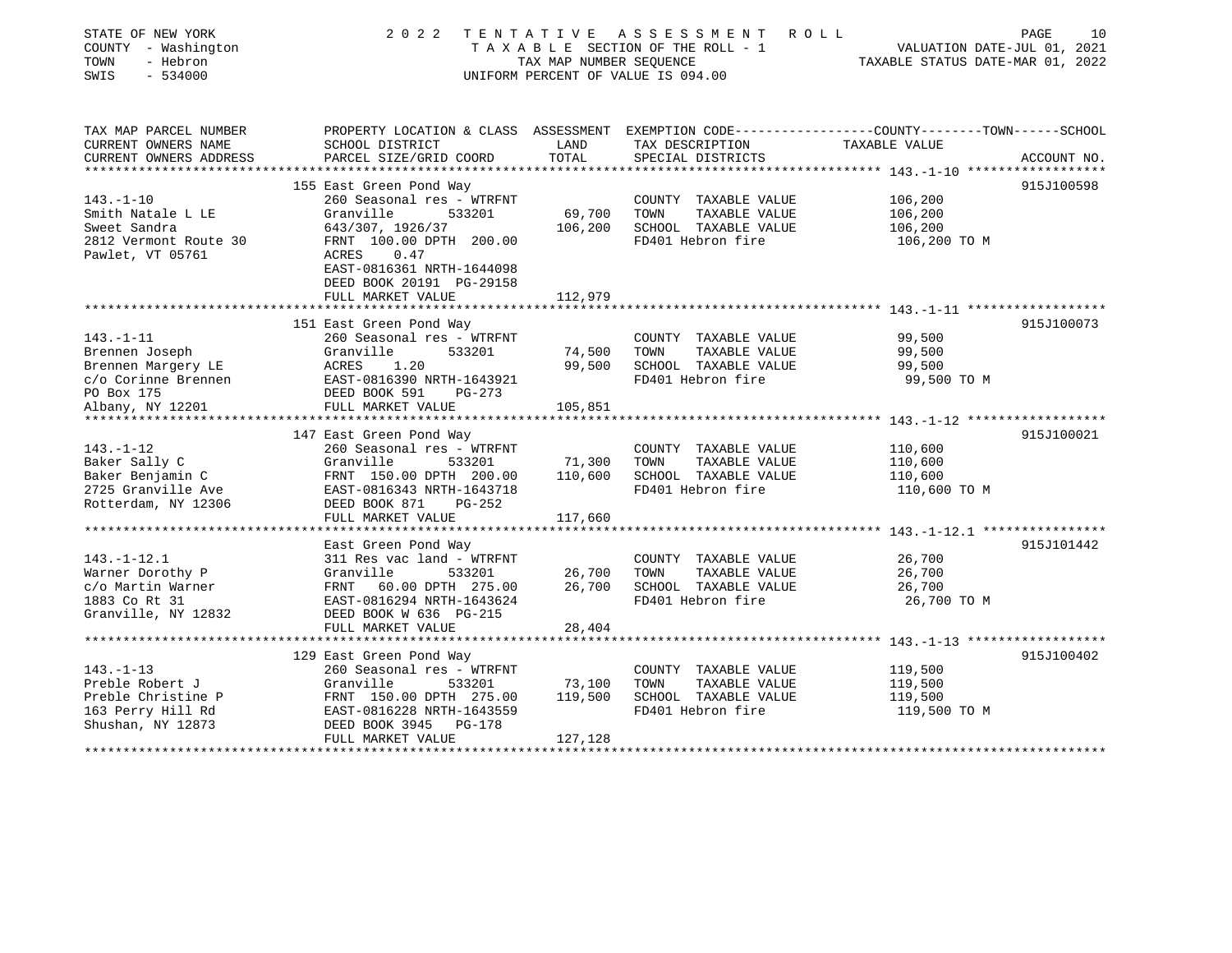| STATE OF NEW YORK<br>COUNTY - Washington<br>TOWN<br>- Hebron<br>SWIS<br>$-534000$                           | 2 0 2 2                                                                                                                                                                   | TAX MAP NUMBER SEOUENCE      | TENTATIVE ASSESSMENT<br>TAXABLE SECTION OF THE ROLL - 1<br>UNIFORM PERCENT OF VALUE IS 094.00                   | PAGE<br>R O L L<br>11<br>VALUATION DATE-JUL 01, 2021<br>TAXABLE STATUS DATE-MAR 01, 2022                         |
|-------------------------------------------------------------------------------------------------------------|---------------------------------------------------------------------------------------------------------------------------------------------------------------------------|------------------------------|-----------------------------------------------------------------------------------------------------------------|------------------------------------------------------------------------------------------------------------------|
| TAX MAP PARCEL NUMBER<br>CURRENT OWNERS NAME                                                                | SCHOOL DISTRICT                                                                                                                                                           | LAND                         | TAX DESCRIPTION                                                                                                 | PROPERTY LOCATION & CLASS ASSESSMENT EXEMPTION CODE---------------COUNTY-------TOWN------SCHOOL<br>TAXABLE VALUE |
| CURRENT OWNERS ADDRESS<br>**********************                                                            | PARCEL SIZE/GRID COORD                                                                                                                                                    | TOTAL                        | SPECIAL DISTRICTS<br>*****************************                                                              | ACCOUNT NO.                                                                                                      |
|                                                                                                             | 127 East Green Pond Way                                                                                                                                                   |                              |                                                                                                                 | **************** 143.-1-14 *******************<br>915J100597                                                     |
| $143. - 1 - 14$<br>McChesney Scott L<br>McChesney Phoebe Pierson<br>1119 Kelley Hill Rd<br>Pawlet, VT 05761 | 260 Seasonal res - WTRFNT<br>Granville<br>533201<br>ACRES<br>1.20<br>EAST-0816187 NRTH-1643309<br>DEED BOOK 1676<br>PG-288                                                | 74,500<br>121,400            | COUNTY TAXABLE VALUE<br>TOWN<br>TAXABLE VALUE<br>SCHOOL TAXABLE VALUE<br>FD401 Hebron fire                      | 121,400<br>121,400<br>121,400<br>121,400 TO M                                                                    |
|                                                                                                             | FULL MARKET VALUE                                                                                                                                                         | 129,149                      |                                                                                                                 |                                                                                                                  |
| *************************                                                                                   |                                                                                                                                                                           |                              |                                                                                                                 |                                                                                                                  |
| $143. - 1 - 15$<br>Patrick Maurice<br>Patrick Lori<br>70 Scott Lake Rd<br>Salem, NY 12865                   | 105 East Green Pond Way<br>260 Seasonal res - WTRFNT<br>Granville<br>533201<br>FRNT 249.00 DPTH 165.00<br>0.77<br>ACRES<br>EAST-0816091 NRTH-1643187                      | 71,900<br>109,900            | COUNTY TAXABLE VALUE<br>TOWN<br>TAXABLE VALUE<br>SCHOOL TAXABLE VALUE<br>FD401 Hebron fire                      | 915J100057<br>109,900<br>109,900<br>109,900<br>109,900 TO M                                                      |
|                                                                                                             | DEED BOOK 20200 PG-3537                                                                                                                                                   |                              |                                                                                                                 |                                                                                                                  |
|                                                                                                             | FULL MARKET VALUE                                                                                                                                                         | 116,915                      |                                                                                                                 |                                                                                                                  |
|                                                                                                             | 524 West Green Pond Way                                                                                                                                                   |                              |                                                                                                                 | 915J100052                                                                                                       |
| $143. - 1 - 16$<br>Morgan William J<br>Jackson Melissa C<br>425 Riverside Dr Apt 2G<br>New York, NY 10025   | 260 Seasonal res - WTRFNT<br>Granville<br>533201<br>800/62<br>ACRES 31.30<br>EAST-0815596 NRTH-1641848<br>DEED BOOK 3235<br><b>PG-101</b>                                 | 101,900<br>126,800           | COUNTY TAXABLE VALUE<br>TOWN<br>TAXABLE VALUE<br>SCHOOL TAXABLE VALUE<br>FD401 Hebron fire                      | 126,800<br>126,800<br>126,800<br>126,800 TO M                                                                    |
|                                                                                                             | FULL MARKET VALUE<br>********************                                                                                                                                 | 134,894                      |                                                                                                                 |                                                                                                                  |
|                                                                                                             | 91 East Green Pond Way                                                                                                                                                    |                              |                                                                                                                 | 915J101348                                                                                                       |
| $143. - 1 - 16.1$<br>Daigle Kevin<br>Daigle Donna<br>PO Box 276<br>Granville, NY 12832                      | 210 1 Family Res - WTRFNT<br>Granville<br>533201<br>ACRES<br>5.10<br>EAST-0816086 NRTH-1642807<br>DEED BOOK 2613<br>PG-350<br>FULL MARKET VALUE                           | 92,000<br>283,900<br>302,021 | BAS STAR<br>41854<br>COUNTY TAXABLE VALUE<br>TOWN<br>TAXABLE VALUE<br>SCHOOL TAXABLE VALUE<br>FD401 Hebron fire | $\mathsf{O}$<br>$\Omega$<br>30,000<br>283,900<br>283,900<br>253,900<br>283,900 TO M                              |
|                                                                                                             | ************************                                                                                                                                                  |                              |                                                                                                                 |                                                                                                                  |
| $143. - 1 - 17$<br>Morgan William J<br>Jackson Melissa C<br>425 Riverside Dr Apt 2G<br>New York, NY 10025   | West Green Pond Way<br>314 Rural vac<10<br>Granville<br>533201<br>Vacant<10 Ac<br>800/62<br>5.30<br>ACRES<br>EAST-0815375 NRTH-1642719<br>DEED BOOK 3235<br><b>PG-101</b> | 18,500<br>18,500             | COUNTY TAXABLE VALUE<br>TOWN<br>TAXABLE VALUE<br>SCHOOL TAXABLE VALUE<br>FD401 Hebron fire                      | 915J101039<br>18,500<br>18,500<br>18,500<br>18,500 TO M                                                          |
|                                                                                                             | FULL MARKET VALUE                                                                                                                                                         | 19,681                       |                                                                                                                 |                                                                                                                  |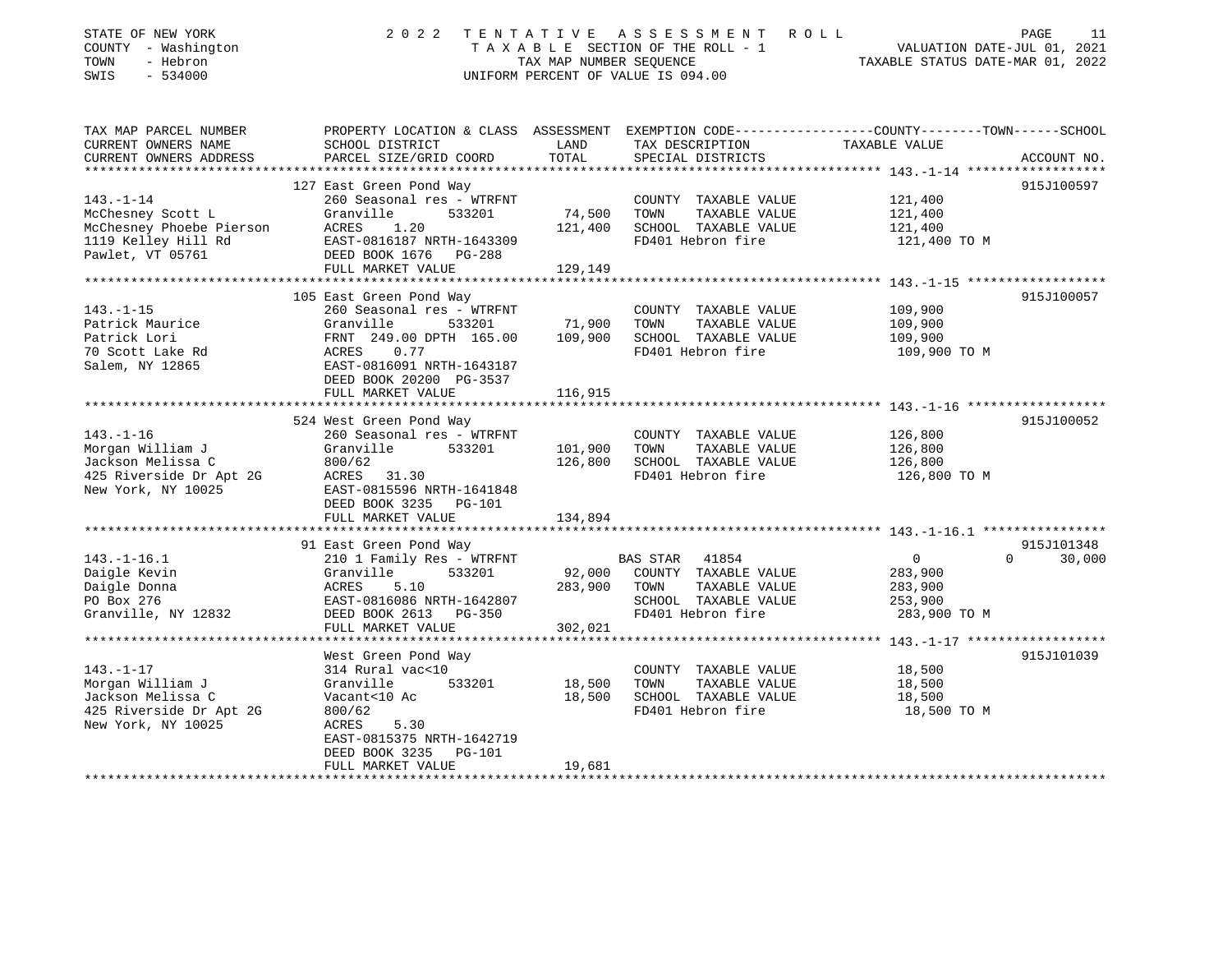| STATE OF NEW YORK<br>COUNTY - Washington<br>- Hebron<br>TOWN<br>SWIS<br>$-534000$ | 2 0 2 2                                          | TENTATIVE<br>TAX MAP NUMBER SEQUENCE | A S S E S S M E N T<br>ROLL<br>TAXABLE SECTION OF THE ROLL - 1<br>UNIFORM PERCENT OF VALUE IS 094.00 | PAGE<br>12<br>VALUATION DATE-JUL 01, 2021<br>TAXABLE STATUS DATE-MAR 01, 2022                   |
|-----------------------------------------------------------------------------------|--------------------------------------------------|--------------------------------------|------------------------------------------------------------------------------------------------------|-------------------------------------------------------------------------------------------------|
| TAX MAP PARCEL NUMBER                                                             |                                                  |                                      |                                                                                                      | PROPERTY LOCATION & CLASS ASSESSMENT EXEMPTION CODE---------------COUNTY-------TOWN------SCHOOL |
| CURRENT OWNERS NAME                                                               | SCHOOL DISTRICT                                  | LAND                                 | TAX DESCRIPTION                                                                                      | TAXABLE VALUE                                                                                   |
| CURRENT OWNERS ADDRESS                                                            | PARCEL SIZE/GRID COORD                           | TOTAL                                | SPECIAL DISTRICTS                                                                                    | ACCOUNT NO.                                                                                     |
|                                                                                   |                                                  |                                      |                                                                                                      |                                                                                                 |
| $143. - 1 - 18$                                                                   | West Green Pond Way                              |                                      |                                                                                                      | 915J100452                                                                                      |
| Gebo Patricia G                                                                   | 311 Res vac land - WTRFNT<br>Granville<br>533201 | 39,300                               | COUNTY TAXABLE VALUE<br>TOWN<br>TAXABLE VALUE                                                        | 39,300<br>39,300                                                                                |
| Moore Barry P                                                                     | FRNT 100.00 DPTH 142.00                          | 39,300                               | SCHOOL TAXABLE VALUE                                                                                 | 39,300                                                                                          |
| 8 Little St                                                                       | EAST-0815771 NRTH-1643127                        |                                      | FD401 Hebron fire                                                                                    | 39,300 TO M                                                                                     |
| Hudson Falls, NY 12839                                                            | DEED BOOK 484<br>PG-296                          |                                      |                                                                                                      |                                                                                                 |
|                                                                                   | FULL MARKET VALUE                                | 41,809                               |                                                                                                      |                                                                                                 |
|                                                                                   |                                                  |                                      |                                                                                                      |                                                                                                 |
|                                                                                   | 528 West Green Pond Way                          |                                      |                                                                                                      | 915J100011                                                                                      |
| $143. - 1 - 19$<br>Morgan William J                                               | 260 Seasonal res - WTRFNT<br>Granville<br>533201 | 68,800                               | COUNTY TAXABLE VALUE<br>TOWN<br>TAXABLE VALUE                                                        | 153,900                                                                                         |
| 425 Riverside Dr 2G                                                               | FRNT 100.00 DPTH 142.00                          | 153,900                              | SCHOOL TAXABLE VALUE                                                                                 | 153,900<br>153,900                                                                              |
| New York, NY 10025-7725                                                           | EAST-0815778 NRTH-1643224                        |                                      | FD401 Hebron fire                                                                                    | 153,900 TO M                                                                                    |
|                                                                                   | DEED BOOK 930<br>$PG-203$                        |                                      |                                                                                                      |                                                                                                 |
|                                                                                   | FULL MARKET VALUE                                | 163,723                              |                                                                                                      |                                                                                                 |
|                                                                                   |                                                  | *************                        |                                                                                                      |                                                                                                 |
|                                                                                   | 554 West Green Pond Way                          |                                      |                                                                                                      | 915J100311                                                                                      |
| $143. - 1 - 20$                                                                   | 260 Seasonal res - WTRFNT                        |                                      | COUNTY TAXABLE VALUE                                                                                 | 200,700                                                                                         |
| Hart Mark P<br>Hughes Family Trust                                                | Granville<br>533201<br>2911/106                  | 70,800<br>200,700                    | TOWN<br>TAXABLE VALUE<br>SCHOOL TAXABLE VALUE                                                        | 200,700<br>200,700                                                                              |
| 72 Bergen Ave                                                                     | FRNT 110.00 DPTH 242.00                          |                                      | FD401 Hebron fire                                                                                    | 200,700 TO M                                                                                    |
| Waldwick, NJ 07463                                                                | EAST-0815606 NRTH-1643345                        |                                      |                                                                                                      |                                                                                                 |
|                                                                                   | DEED BOOK 3825 PG-39                             |                                      |                                                                                                      |                                                                                                 |
|                                                                                   | FULL MARKET VALUE                                | 213,511                              |                                                                                                      |                                                                                                 |
|                                                                                   |                                                  |                                      |                                                                                                      |                                                                                                 |
|                                                                                   | West Green Pond Way                              |                                      |                                                                                                      | 915J100608                                                                                      |
| $143. - 1 - 21$                                                                   | 311 Res vac land - WTRFNT<br>Granville           |                                      | COUNTY TAXABLE VALUE<br>TOWN<br>TAXABLE VALUE                                                        | 108,400                                                                                         |
| Kinville Ralph<br>Kinville Caroline                                               | 533201<br>1.49<br>ACRES                          | 108,400<br>108,400                   | SCHOOL TAXABLE VALUE                                                                                 | 108,400<br>108,400                                                                              |
| 2660 Lovell Lake Rd                                                               | EAST-0815466 NRTH-1643433                        |                                      | FD401 Hebron fire                                                                                    | 108,400 TO M                                                                                    |
| Sanbornville, NH 03872                                                            | DEED BOOK 3010 PG-135                            |                                      |                                                                                                      |                                                                                                 |
|                                                                                   | FULL MARKET VALUE                                | 115,319                              |                                                                                                      |                                                                                                 |
|                                                                                   |                                                  |                                      |                                                                                                      |                                                                                                 |
|                                                                                   | 568 West Green Pond Way                          |                                      |                                                                                                      | 915J100419                                                                                      |
| $143. - 1 - 22$                                                                   | 260 Seasonal res - WTRFNT                        |                                      | COUNTY TAXABLE VALUE                                                                                 | 222,800                                                                                         |
| Ryan Robin R<br>2088 Vermont Route 30                                             | Granville<br>533201<br>ACRES<br>3.16             | 82,200<br>222,800                    | TAXABLE VALUE<br>TOWN<br>SCHOOL TAXABLE VALUE                                                        | 222,800<br>222,800                                                                              |
| Pawlet, VT 05761                                                                  | EAST-0815397 NRTH-1643800                        |                                      | FD401 Hebron fire                                                                                    | 222,800 TO M                                                                                    |
|                                                                                   | DEED BOOK 810<br>$PG-94$                         |                                      |                                                                                                      |                                                                                                 |
|                                                                                   | FULL MARKET VALUE                                | 237,021                              |                                                                                                      |                                                                                                 |
| ****************                                                                  |                                                  |                                      |                                                                                                      |                                                                                                 |
|                                                                                   | 598 West Green Pond Way                          |                                      |                                                                                                      | 915J100281                                                                                      |
| $143. - 1 - 24$                                                                   | 210 1 Family Res - WTRFNT                        |                                      | COUNTY TAXABLE VALUE                                                                                 | 219,200                                                                                         |
| Paskucka Sylwia                                                                   | Granville<br>533201                              | 84,000                               | TOWN<br>TAXABLE VALUE                                                                                | 219,200                                                                                         |
| 37 Threepence Dr<br>Melville, NY 11747                                            | ACRES<br>3.50<br>EAST-0815023 NRTH-1644235       | 219,200                              | SCHOOL TAXABLE VALUE<br>FD401 Hebron fire                                                            | 219,200<br>219,200 TO M                                                                         |
|                                                                                   | DEED BOOK 3635 PG-98                             |                                      |                                                                                                      |                                                                                                 |
|                                                                                   | FULL MARKET VALUE                                | 233,191                              |                                                                                                      |                                                                                                 |
|                                                                                   |                                                  |                                      |                                                                                                      |                                                                                                 |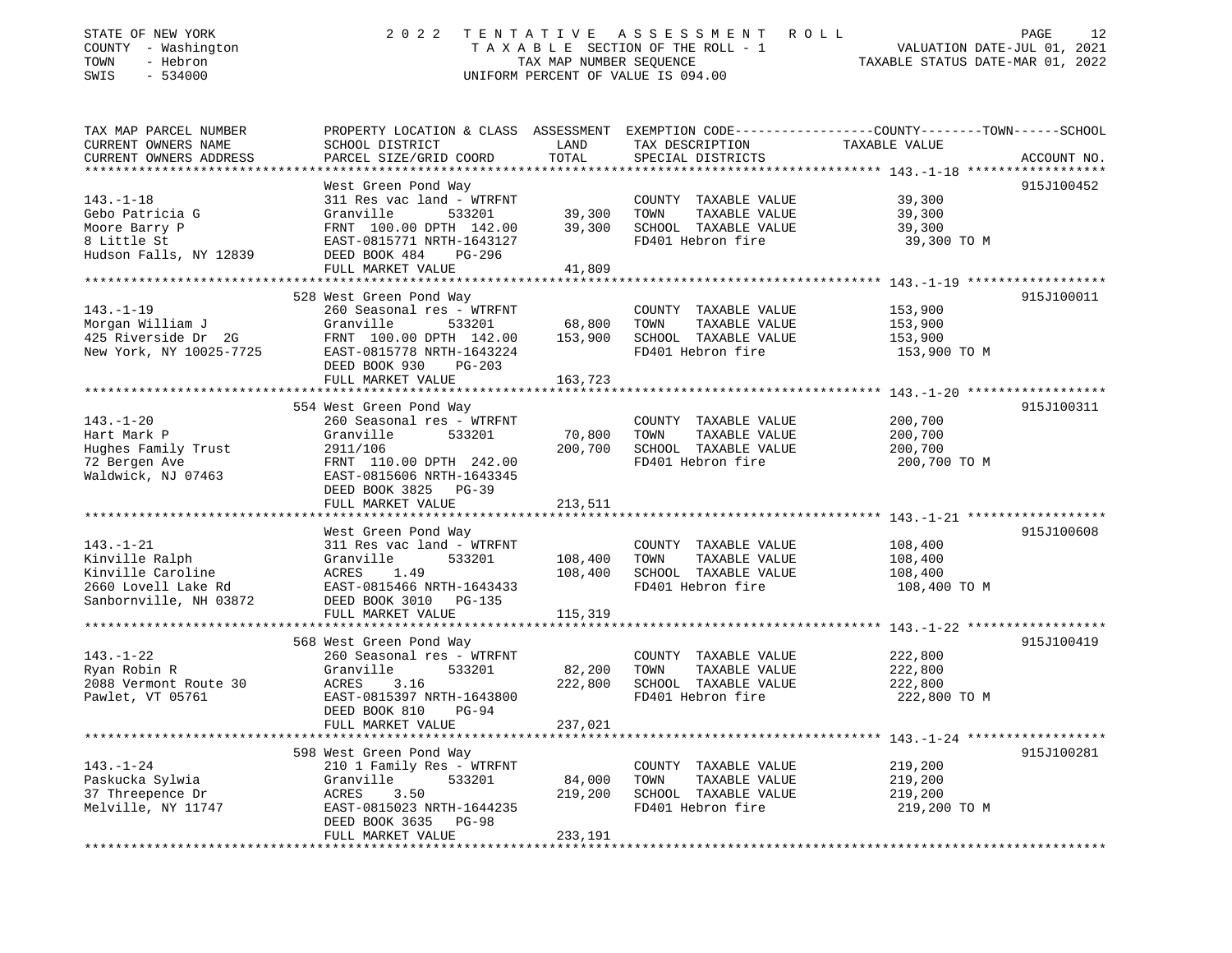| STATE OF NEW YORK<br>COUNTY - Washington<br>- Hebron<br>TOWN<br>SWIS<br>$-534000$ |                                                                                                                                                                                                                                                           |                 | 2022 TENTATIVE ASSESSMENT ROLL<br>TAXABLE SECTION OF THE ROLL - 1<br>TAXABLE SECTION OF THE ROLL - 1<br>TAXABLE STATUS DATE-MAR 01, 2022<br>UNIFORM PERCENT OF VALUE IS 094.00 |                                    | PAGE<br>13                           |
|-----------------------------------------------------------------------------------|-----------------------------------------------------------------------------------------------------------------------------------------------------------------------------------------------------------------------------------------------------------|-----------------|--------------------------------------------------------------------------------------------------------------------------------------------------------------------------------|------------------------------------|--------------------------------------|
| CURRENT OWNERS NAME                                                               | TAX MAP PARCEL NUMBER PROPERTY LOCATION & CLASS ASSESSMENT EXEMPTION CODE---------------COUNTY-------TOWN------SCHOOL<br>SCHOOL DISTRICT                                                                                                                  | LAND            | TAX DESCRIPTION                                                                                                                                                                | TAXABLE VALUE                      |                                      |
| CURRENT OWNERS ADDRESS                                                            | PARCEL SIZE/GRID COORD                                                                                                                                                                                                                                    | TOTAL           | SPECIAL DISTRICTS                                                                                                                                                              |                                    | ACCOUNT NO.                          |
|                                                                                   |                                                                                                                                                                                                                                                           |                 |                                                                                                                                                                                |                                    |                                      |
| $143. - 1 - 24.1$                                                                 | 580 West Green Pond Way<br>260 Seasonal res - WTRFNT                                                                                                                                                                                                      |                 | COUNTY TAXABLE VALUE                                                                                                                                                           | 114,800                            | 915J101412                           |
| McChesney Mark P                                                                  | Granville<br>533201                                                                                                                                                                                                                                       | 73,500          | TAXABLE VALUE<br>TOWN                                                                                                                                                          | 114,800                            |                                      |
|                                                                                   |                                                                                                                                                                                                                                                           | 114,800         | SCHOOL TAXABLE VALUE                                                                                                                                                           | 114,800                            |                                      |
|                                                                                   |                                                                                                                                                                                                                                                           |                 | FD401 Hebron fire                                                                                                                                                              | 114,800 TO M                       |                                      |
|                                                                                   | McChesney Margaret M<br>1363 Danby Rd<br>1363 Danby Rd<br>1363 Danby Rd<br>1363 Danby Rd<br>1363 Danby Rd<br>1363 Danby Rd<br>1363 Danby Rd<br>1363 Danby Rd<br>1363 Danby Rd<br>1363 Danby Rd<br>1363 Danby Rd<br>1363 Danby Rd<br>1363 Danby Rd<br>1363 |                 |                                                                                                                                                                                |                                    |                                      |
|                                                                                   | FULL MARKET VALUE                                                                                                                                                                                                                                         | 122,128         |                                                                                                                                                                                |                                    |                                      |
|                                                                                   |                                                                                                                                                                                                                                                           |                 |                                                                                                                                                                                |                                    |                                      |
|                                                                                   | 336 County Route 28                                                                                                                                                                                                                                       |                 |                                                                                                                                                                                |                                    | 915J100506                           |
| 143.-1-25                                                                         | 210 1 Family Res<br>533201                                                                                                                                                                                                                                |                 | BAS STAR 41854<br>45,000 COUNTY TAXABLE VALUE                                                                                                                                  | $\overline{0}$                     | $\Omega$<br>30,000                   |
|                                                                                   |                                                                                                                                                                                                                                                           | 163,200         | TAXABLE VALUE<br>TOWN                                                                                                                                                          | 163,200<br>163,200                 |                                      |
|                                                                                   |                                                                                                                                                                                                                                                           |                 | SCHOOL TAXABLE VALUE                                                                                                                                                           | 133,200                            |                                      |
|                                                                                   |                                                                                                                                                                                                                                                           |                 | FD401 Hebron fire                                                                                                                                                              | 163,200 TO M                       |                                      |
|                                                                                   | FULL MARKET VALUE 173,617                                                                                                                                                                                                                                 |                 |                                                                                                                                                                                |                                    |                                      |
|                                                                                   |                                                                                                                                                                                                                                                           |                 |                                                                                                                                                                                |                                    |                                      |
|                                                                                   | 304 County Route 28                                                                                                                                                                                                                                       |                 |                                                                                                                                                                                |                                    | 915J100461                           |
| $143. - 1 - 26$                                                                   | 241 Rural res&ag                                                                                                                                                                                                                                          |                 | AG DIST<br>41720                                                                                                                                                               | 180,966<br>180,966                 | 180,966                              |
| Swanson Paul M II                                                                 | 533201<br>Granville                                                                                                                                                                                                                                       | 312,000         | COUNTY TAXABLE VALUE                                                                                                                                                           | 268,434                            |                                      |
| Magee Heather<br>304 County Route 28                                              | 929/244                                                                                                                                                                                                                                                   | 449,400         | TOWN<br>TAXABLE VALUE<br>SCHOOL TAXABLE VALUE                                                                                                                                  | 268,434<br>268,434                 |                                      |
| Granville, NY 12832                                                               | ACRES 149.66<br>EAST-0812196 NRTH-1645630                                                                                                                                                                                                                 |                 | CA008 Cons agri dst 8                                                                                                                                                          | 268,434 TO M                       |                                      |
|                                                                                   | DEED BOOK 20220 PG-406                                                                                                                                                                                                                                    |                 | 180,966 EX                                                                                                                                                                     |                                    |                                      |
| MAY BE SUBJECT TO PAYMENT                                                         | FULL MARKET VALUE                                                                                                                                                                                                                                         |                 | $180,900$ and $478,085$ FD401 Hebron fire                                                                                                                                      | 449,400 TO M                       |                                      |
| UNDER AGDIST LAW TIL 2026                                                         |                                                                                                                                                                                                                                                           |                 |                                                                                                                                                                                |                                    |                                      |
|                                                                                   |                                                                                                                                                                                                                                                           |                 |                                                                                                                                                                                |                                    |                                      |
|                                                                                   | 251 County Route 28                                                                                                                                                                                                                                       |                 |                                                                                                                                                                                |                                    | 915J100156                           |
| $143. - 1 - 27$                                                                   | 210 1 Family Res                                                                                                                                                                                                                                          |                 | COUNTY TAXABLE VALUE<br>TOWN TAXABLE VALUE                                                                                                                                     | 172,900<br>172,900                 |                                      |
| Webb Gary W<br>65 Motts Apt 13                                                    |                                                                                                                                                                                                                                                           |                 | SCHOOL TAXABLE VALUE                                                                                                                                                           | 172,900                            |                                      |
| New York, NY 10013                                                                | ACRES 1.20                                                                                                                                                                                                                                                |                 | FD401 Hebron fire                                                                                                                                                              | 172,900 TO M                       |                                      |
|                                                                                   | EAST-0811550 NRTH-1644497                                                                                                                                                                                                                                 |                 | TE533 Trans exempt flg                                                                                                                                                         | $.00$ MT                           |                                      |
|                                                                                   | DEED BOOK 20210 PG-7068                                                                                                                                                                                                                                   |                 |                                                                                                                                                                                |                                    |                                      |
|                                                                                   | FULL MARKET VALUE                                                                                                                                                                                                                                         | 183,936         |                                                                                                                                                                                |                                    |                                      |
|                                                                                   |                                                                                                                                                                                                                                                           |                 |                                                                                                                                                                                |                                    |                                      |
|                                                                                   | 170 & 184 Button Rd                                                                                                                                                                                                                                       |                 |                                                                                                                                                                                |                                    | 915J100549                           |
| $143. - 1 - 28$<br>Pratt Floyd                                                    | 210 1 Family Res<br>533201<br>Granville                                                                                                                                                                                                                   | 56,800 BAS STAR | VET COM CT 41131<br>41854                                                                                                                                                      | 30,000<br>38,825<br>$\overline{0}$ | $\overline{0}$<br>30,000<br>$\Omega$ |
|                                                                                   |                                                                                                                                                                                                                                                           |                 | 155,300 COUNTY TAXABLE VALUE                                                                                                                                                   | 116,475                            |                                      |
|                                                                                   |                                                                                                                                                                                                                                                           |                 | TOWN<br>TAXABLE VALUE                                                                                                                                                          | 125,300                            |                                      |
|                                                                                   | Pratt Patricia (188/573, 577/109<br>170 Button Rd (1882)<br>Granville, NY 12832 (1887-0812037 NRTH-1644527<br>DEED BOOK 457 PG-400                                                                                                                        |                 | SCHOOL TAXABLE VALUE                                                                                                                                                           | 125,300                            |                                      |
|                                                                                   |                                                                                                                                                                                                                                                           |                 | FD401 Hebron fire                                                                                                                                                              | 155,300 TO M                       |                                      |
|                                                                                   | FULL MARKET VALUE                                                                                                                                                                                                                                         | 165,213         |                                                                                                                                                                                |                                    |                                      |
|                                                                                   |                                                                                                                                                                                                                                                           |                 |                                                                                                                                                                                |                                    |                                      |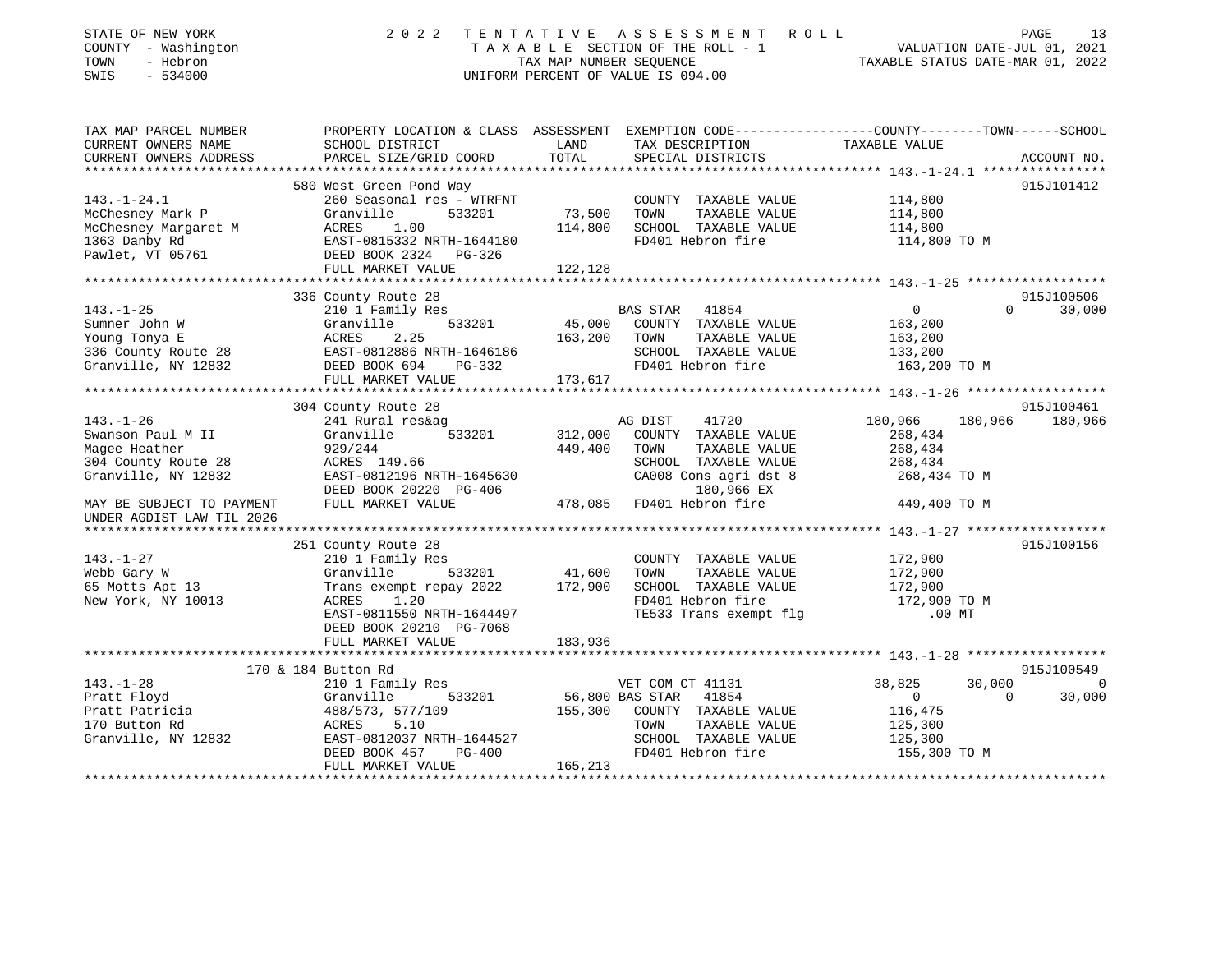| STATE OF NEW YORK<br>COUNTY - Washington<br>TOWN<br>- Hebron<br>SWIS<br>$-534000$ | 2 0 2 2                                                             | TAX MAP NUMBER SEQUENCE | TENTATIVE ASSESSMENT<br>TAXABLE SECTION OF THE ROLL - 1<br>UNIFORM PERCENT OF VALUE IS 094.00 | ROLL<br>VALUATION DATE-JUL 01, 2021<br>TAXABLE STATUS DATE-MAR 01, 2022                                          | PAGE<br>14  |
|-----------------------------------------------------------------------------------|---------------------------------------------------------------------|-------------------------|-----------------------------------------------------------------------------------------------|------------------------------------------------------------------------------------------------------------------|-------------|
| TAX MAP PARCEL NUMBER<br>CURRENT OWNERS NAME                                      | SCHOOL DISTRICT                                                     | LAND                    | TAX DESCRIPTION                                                                               | PROPERTY LOCATION & CLASS ASSESSMENT EXEMPTION CODE---------------COUNTY-------TOWN------SCHOOL<br>TAXABLE VALUE |             |
| CURRENT OWNERS ADDRESS                                                            | PARCEL SIZE/GRID COORD                                              | TOTAL                   | SPECIAL DISTRICTS                                                                             |                                                                                                                  | ACCOUNT NO. |
| **************************                                                        |                                                                     |                         |                                                                                               |                                                                                                                  |             |
|                                                                                   | West Green Pond Way                                                 |                         |                                                                                               |                                                                                                                  | 915J101313  |
| $143. - 1 - 29.2$                                                                 | 311 Res vac land - WTRFNT                                           |                         | COUNTY TAXABLE VALUE                                                                          | 31,800                                                                                                           |             |
| Morgan William J                                                                  | Granville<br>533201                                                 | 31,800                  | TAXABLE VALUE<br>TOWN                                                                         | 31,800                                                                                                           |             |
| Jackson Melissa C                                                                 | 800/62                                                              | 31,800                  | SCHOOL TAXABLE VALUE                                                                          | 31,800                                                                                                           |             |
| 425 Riverside Dr Apt 2G<br>New York, NY 10025                                     | <b>ACRES</b><br>1.13<br>EAST-0815055 NRTH-1644488                   |                         | FD401 Hebron fire                                                                             | 31,800 TO M                                                                                                      |             |
|                                                                                   | DEED BOOK 3235 PG-101                                               |                         |                                                                                               |                                                                                                                  |             |
|                                                                                   | FULL MARKET VALUE                                                   | 33,830                  |                                                                                               |                                                                                                                  |             |
|                                                                                   |                                                                     |                         |                                                                                               |                                                                                                                  |             |
|                                                                                   | 544 West Green Pond Way                                             |                         |                                                                                               |                                                                                                                  | 915J101314  |
| $143. - 1 - 29.3$                                                                 | 323 Vacant rural                                                    |                         | COUNTY TAXABLE VALUE                                                                          | 10,600                                                                                                           |             |
| Morgan William J                                                                  | Granville<br>533201                                                 | 10,600                  | TOWN<br>TAXABLE VALUE                                                                         | 10,600                                                                                                           |             |
| Jackson Melissa C                                                                 | 58.00 DPTH 483.00<br>FRNT                                           | 10,600                  | SCHOOL TAXABLE VALUE                                                                          | 10,600                                                                                                           |             |
| 425 Riverside Dr Apt 2G<br>New York, NY 10025                                     | ACRES<br>0.64<br>EAST-0815371 NRTH-1643345<br>DEED BOOK 3235 PG-101 |                         | FD401 Hebron fire                                                                             | 10,600 TO M                                                                                                      |             |
|                                                                                   | FULL MARKET VALUE                                                   | 11,277                  |                                                                                               |                                                                                                                  |             |
|                                                                                   | *********************************                                   |                         |                                                                                               |                                                                                                                  |             |
|                                                                                   | 88 Button Rd                                                        |                         |                                                                                               |                                                                                                                  | 915J101578  |
| $143. - 1 - 29.4$                                                                 | 120 Field crops                                                     |                         | 41720<br>AG DIST                                                                              | 203,331<br>203,331                                                                                               | 203,331     |
| Byrd Construction Corp                                                            | Granville<br>533201                                                 | 284,300                 | COUNTY TAXABLE VALUE                                                                          | 141,869                                                                                                          |             |
| 76 Crystal Vw<br>Granville, NY 12832                                              | ACRES 126.50<br>EAST-0813758 NRTH-1643665                           | 345,200                 | TOWN<br>TAXABLE VALUE<br>SCHOOL TAXABLE VALUE                                                 | 141,869<br>141,869                                                                                               |             |
|                                                                                   | DEED BOOK 570<br>PG-294                                             |                         | CA008 Cons agri dst 8                                                                         | 141,869 TO M                                                                                                     |             |
| MAY BE SUBJECT TO PAYMENT                                                         | FULL MARKET VALUE                                                   | 367,234                 | 203,331 EX                                                                                    |                                                                                                                  |             |
| UNDER AGDIST LAW TIL 2026                                                         |                                                                     |                         | FD401 Hebron fire                                                                             | 345,200 TO M                                                                                                     |             |
|                                                                                   |                                                                     |                         |                                                                                               |                                                                                                                  |             |
|                                                                                   | Button Rd                                                           |                         |                                                                                               |                                                                                                                  |             |
| $143. - 1 - 29.5$                                                                 | 314 Rural vac<10                                                    |                         | COUNTY TAXABLE VALUE                                                                          | 500                                                                                                              |             |
| Laing Hill Land Company LLC                                                       | Granville<br>533201                                                 | 500                     | TOWN<br>TAXABLE VALUE                                                                         | 500                                                                                                              |             |
|                                                                                   | ACRES<br>0.15                                                       | 500                     | SCHOOL TAXABLE VALUE                                                                          | 500                                                                                                              |             |
|                                                                                   | DEED BOOK 20210 PG-6302                                             |                         | CA008 Cons agri dst 8                                                                         | 500 TO M                                                                                                         |             |
|                                                                                   | FULL MARKET VALUE                                                   | 532                     | FD401 Hebron fire                                                                             | 500 TO M                                                                                                         |             |
|                                                                                   |                                                                     |                         |                                                                                               |                                                                                                                  |             |
|                                                                                   | 132 Button Rd                                                       |                         |                                                                                               |                                                                                                                  | 915J100252  |
| $143. - 1 - 30$                                                                   | 210 1 Family Res                                                    |                         | ENH STAR<br>41834                                                                             | $\mathbf 0$<br>$\Omega$                                                                                          | 74,900      |
| Flanagan Kathleen C                                                               | Granville<br>533201<br>ACRES                                        | 41,000<br>129,700       | COUNTY TAXABLE VALUE                                                                          | 129,700                                                                                                          |             |
| 132 Button Rd<br>Granville, NY 12832                                              | 1.00<br>EAST-0812873 NRTH-1643449                                   |                         | TAXABLE VALUE<br>TOWN<br>SCHOOL TAXABLE VALUE                                                 | 129,700<br>54,800                                                                                                |             |
|                                                                                   | DEED BOOK 657<br>$PG-42$                                            |                         | FD401 Hebron fire                                                                             | 129,700 TO M                                                                                                     |             |
|                                                                                   | FULL MARKET VALUE                                                   | 137,979                 |                                                                                               |                                                                                                                  |             |
|                                                                                   |                                                                     |                         |                                                                                               |                                                                                                                  |             |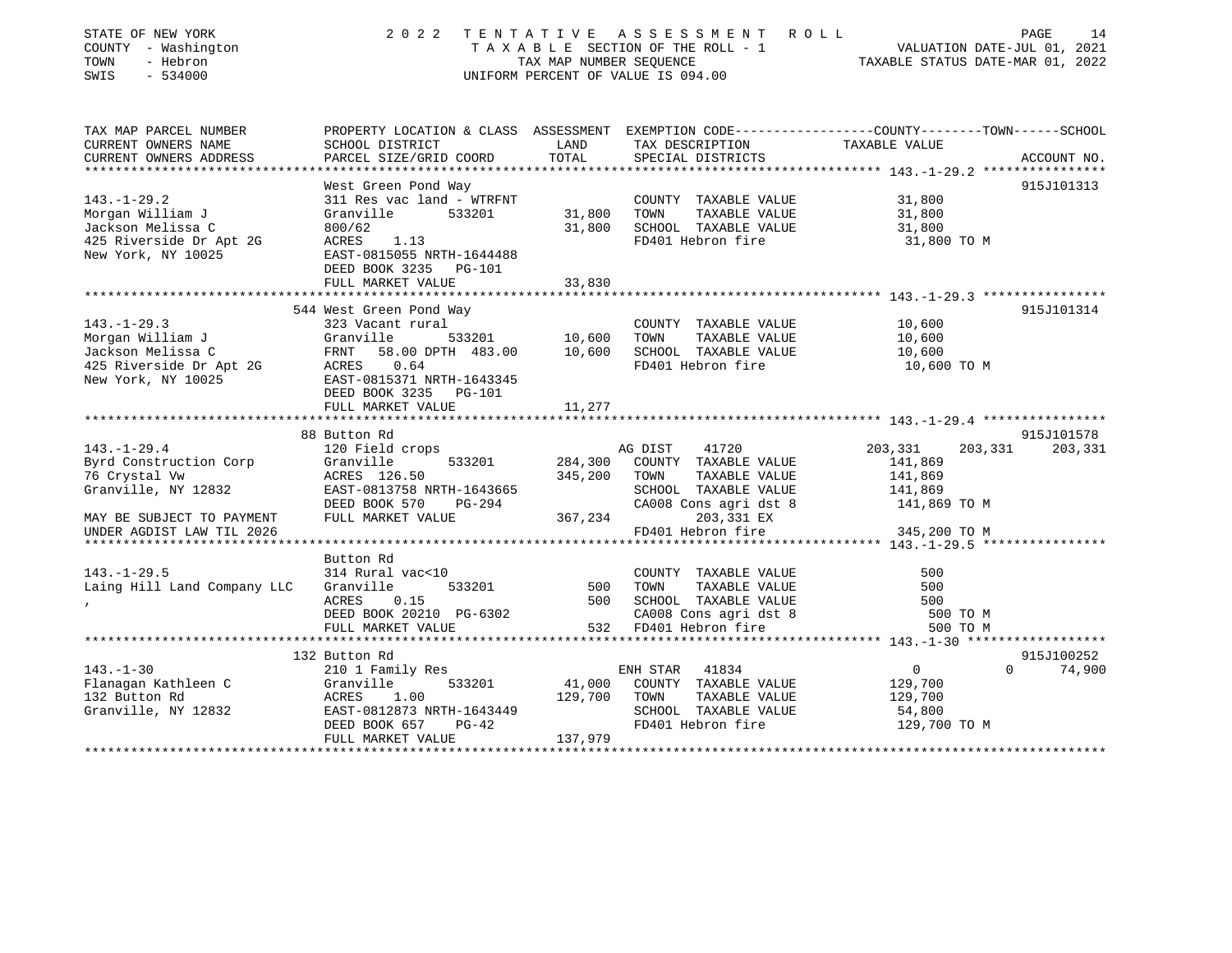| STATE OF NEW YORK<br>COUNTY - Washington<br>TOWN<br>- Hebron<br>SWIS<br>$-534000$ |                                                                                                                                              |                    | 2022 TENTATIVE ASSESSMENT ROLL<br>$\begin{array}{cccccccccccccc} \texttt{T A X A B L E} & \texttt{SECTION OF THE ROLL} & - & - & & & & \texttt{VALUATION DATE-JUL O1,} & 2021 \\ & & & & & & & & \texttt{TXABLE STATUS DATE-MAR O1,} & 2022 \\ \end{array}$<br>UNIFORM PERCENT OF VALUE IS 094.00 |                            | PAGE<br>15                       |
|-----------------------------------------------------------------------------------|----------------------------------------------------------------------------------------------------------------------------------------------|--------------------|---------------------------------------------------------------------------------------------------------------------------------------------------------------------------------------------------------------------------------------------------------------------------------------------------|----------------------------|----------------------------------|
| TAX MAP PARCEL NUMBER<br>CURRENT OWNERS NAME<br>CURRENT OWNERS ADDRESS            | PROPERTY LOCATION & CLASS ASSESSMENT EXEMPTION CODE----------------COUNTY-------TOWN-----SCHOOL<br>SCHOOL DISTRICT<br>PARCEL SIZE/GRID COORD | LAND<br>TOTAL      | TAX DESCRIPTION TAXABLE VALUE<br>SPECIAL DISTRICTS                                                                                                                                                                                                                                                |                            | ACCOUNT NO.                      |
|                                                                                   |                                                                                                                                              |                    |                                                                                                                                                                                                                                                                                                   |                            |                                  |
|                                                                                   | Button Rd                                                                                                                                    |                    |                                                                                                                                                                                                                                                                                                   |                            | 915J100628                       |
| $143. - 1 - 31$<br>Landman Calvin C<br>Landman Tasha J                            | 314 Rural vac<10<br>Granville<br>533201<br>ACRES 15.00                                                                                       | 58,400<br>58,400   | COUNTY TAXABLE VALUE<br>TOWN<br>TAXABLE VALUE<br>SCHOOL TAXABLE VALUE                                                                                                                                                                                                                             | 58,400<br>58,400<br>58,400 |                                  |
| PO Box 628<br>Townshend, VT 05353                                                 | EAST-0814586 NRTH-1642071<br>DEED BOOK 3711 PG-201                                                                                           |                    | FD401 Hebron fire                                                                                                                                                                                                                                                                                 | 58,400 TO M                |                                  |
|                                                                                   | FULL MARKET VALUE                                                                                                                            | 62,128             |                                                                                                                                                                                                                                                                                                   |                            |                                  |
|                                                                                   |                                                                                                                                              |                    |                                                                                                                                                                                                                                                                                                   |                            |                                  |
| $143. - 1 - 32$                                                                   | 221 County Route 28<br>210 1 Family Res                                                                                                      |                    | BAS STAR 41854                                                                                                                                                                                                                                                                                    | $\overline{0}$             | 915J100527<br>$\Omega$<br>30,000 |
| Tressler Family Irrev Trust                                                       | Granville 533201                                                                                                                             | 59,400             | COUNTY TAXABLE VALUE                                                                                                                                                                                                                                                                              | 185,600                    |                                  |
| Tressler Jennifer L Trustee                                                       | FRNT 763.00 DPTH                                                                                                                             | 185,600            | TOWN<br>TAXABLE VALUE                                                                                                                                                                                                                                                                             | 185,600                    |                                  |
| 221 County Route 28                                                               | ACRES 5.93                                                                                                                                   |                    | SCHOOL TAXABLE VALUE                                                                                                                                                                                                                                                                              | 155,600                    |                                  |
| Granville, NY 12832                                                               | EAST-0811319 NRTH-1643766                                                                                                                    |                    | CA008 Cons agri dst 8                                                                                                                                                                                                                                                                             | 185,600 ТО М               |                                  |
| MAY BE SUBJECT TO PAYMENT                                                         | DEED BOOK 3920 PG-51<br>FULL MARKET VALUE                                                                                                    | 197,447            | FD401 Hebron fire                                                                                                                                                                                                                                                                                 | 185,600 TO M               |                                  |
| UNDER AGDIST LAW TIL 2022                                                         |                                                                                                                                              |                    |                                                                                                                                                                                                                                                                                                   |                            |                                  |
| ******************************                                                    |                                                                                                                                              |                    |                                                                                                                                                                                                                                                                                                   |                            |                                  |
|                                                                                   | County Route 28                                                                                                                              |                    |                                                                                                                                                                                                                                                                                                   |                            |                                  |
| $143. - 1 - 32.1$                                                                 | 322 Rural vac>10                                                                                                                             |                    | AG DIST<br>41720                                                                                                                                                                                                                                                                                  | 239,931                    | 239,931<br>239,931               |
| Laing Hill Land Company LLC<br>103 Lang Hill Rd                                   | Granville<br>533201<br>FRNT 755.00 DPTH                                                                                                      | 311,800<br>311,800 | COUNTY TAXABLE VALUE<br>TOWN<br>TAXABLE VALUE                                                                                                                                                                                                                                                     | 71,869<br>71,869           |                                  |
| Granville, NY 12832                                                               | ACRES 147.10                                                                                                                                 |                    | SCHOOL TAXABLE VALUE                                                                                                                                                                                                                                                                              | 71,869                     |                                  |
|                                                                                   | EAST-0810346 NRTH-1643534                                                                                                                    |                    | CA008 Cons agri dst 8                                                                                                                                                                                                                                                                             | 71,869 TO M                |                                  |
| MAY BE SUBJECT TO PAYMENT                                                         | DEED BOOK 3981 PG-56                                                                                                                         |                    | 239,931 EX                                                                                                                                                                                                                                                                                        |                            |                                  |
| UNDER AGDIST LAW TIL 2026                                                         | FULL MARKET VALUE                                                                                                                            |                    | 331,702 FD401 Hebron fire                                                                                                                                                                                                                                                                         | 311,800 TO M               |                                  |
| *********************                                                             |                                                                                                                                              |                    |                                                                                                                                                                                                                                                                                                   |                            |                                  |
|                                                                                   | Liebig Rd                                                                                                                                    |                    |                                                                                                                                                                                                                                                                                                   |                            |                                  |
| $143. - 1 - 33.1$                                                                 | 314 Rural vac<10<br>533201                                                                                                                   |                    | AG DIST<br>41720                                                                                                                                                                                                                                                                                  | 20,353                     | 20,353<br>20,353                 |
| Vona Sofia<br>Vona Sandra                                                         | Granville<br>8.55<br>ACRES                                                                                                                   | 44,200<br>44,200   | COUNTY TAXABLE VALUE<br>TAXABLE VALUE<br>TOWN                                                                                                                                                                                                                                                     | 23,847<br>23,847           |                                  |
| 232 Dudley Rd                                                                     | EAST-0806724 NRTH-1644464                                                                                                                    |                    | SCHOOL TAXABLE VALUE                                                                                                                                                                                                                                                                              | 23,847                     |                                  |
| Wilton, CT 06897                                                                  | DEED BOOK 2539 PG-162                                                                                                                        |                    | CA008 Cons agri dst 8                                                                                                                                                                                                                                                                             | 23,847 TO M                |                                  |
|                                                                                   | FULL MARKET VALUE                                                                                                                            | 47,021             | 20,353 EX                                                                                                                                                                                                                                                                                         |                            |                                  |
| MAY BE SUBJECT TO PAYMENT                                                         |                                                                                                                                              |                    | FD401 Hebron fire                                                                                                                                                                                                                                                                                 | 44,200 TO M                |                                  |
| UNDER AGDIST LAW TIL 2026                                                         |                                                                                                                                              |                    |                                                                                                                                                                                                                                                                                                   |                            |                                  |
|                                                                                   |                                                                                                                                              |                    |                                                                                                                                                                                                                                                                                                   |                            | 915J100379                       |
| $143. - 1 - 34$                                                                   | 276 Liebig Rd<br>117 Horse farm                                                                                                              |                    | 68 PCT OF VALUE USED FOR EXEMPTION PURPOSES<br>AGED-CO<br>41802                                                                                                                                                                                                                                   | 64,872                     | $\mathbf{0}$<br>$\overline{0}$   |
| Jasek Lois Anne<br>Jasek Lois Anne                                                | 533201<br>Granville                                                                                                                          |                    | 68,400 ENH STAR 41834                                                                                                                                                                                                                                                                             | $\overline{0}$             | 74,900<br>$\mathbf 0$            |
| 276 Liebig Rd                                                                     | ACRES 10.00                                                                                                                                  | 238,500            | COUNTY TAXABLE VALUE                                                                                                                                                                                                                                                                              | 173,628                    |                                  |
| Granville, NY 12832                                                               | EAST-0806152 NRTH-1643372                                                                                                                    |                    | TOWN<br>TAXABLE VALUE                                                                                                                                                                                                                                                                             | 238,500                    |                                  |
|                                                                                   | DEED BOOK 868<br>PG-178                                                                                                                      |                    | SCHOOL TAXABLE VALUE                                                                                                                                                                                                                                                                              | 163,600                    |                                  |
|                                                                                   | FULL MARKET VALUE                                                                                                                            |                    | 253,723 CA008 Cons agri dst 8                                                                                                                                                                                                                                                                     | 238,500 TO M               |                                  |
|                                                                                   |                                                                                                                                              |                    | FD401 Hebron fire                                                                                                                                                                                                                                                                                 | 238,500 TO M               |                                  |

\*\*\*\*\*\*\*\*\*\*\*\*\*\*\*\*\*\*\*\*\*\*\*\*\*\*\*\*\*\*\*\*\*\*\*\*\*\*\*\*\*\*\*\*\*\*\*\*\*\*\*\*\*\*\*\*\*\*\*\*\*\*\*\*\*\*\*\*\*\*\*\*\*\*\*\*\*\*\*\*\*\*\*\*\*\*\*\*\*\*\*\*\*\*\*\*\*\*\*\*\*\*\*\*\*\*\*\*\*\*\*\*\*\*\*\*\*\*\*\*\*\*\*\*\*\*\*\*\*\*\*\*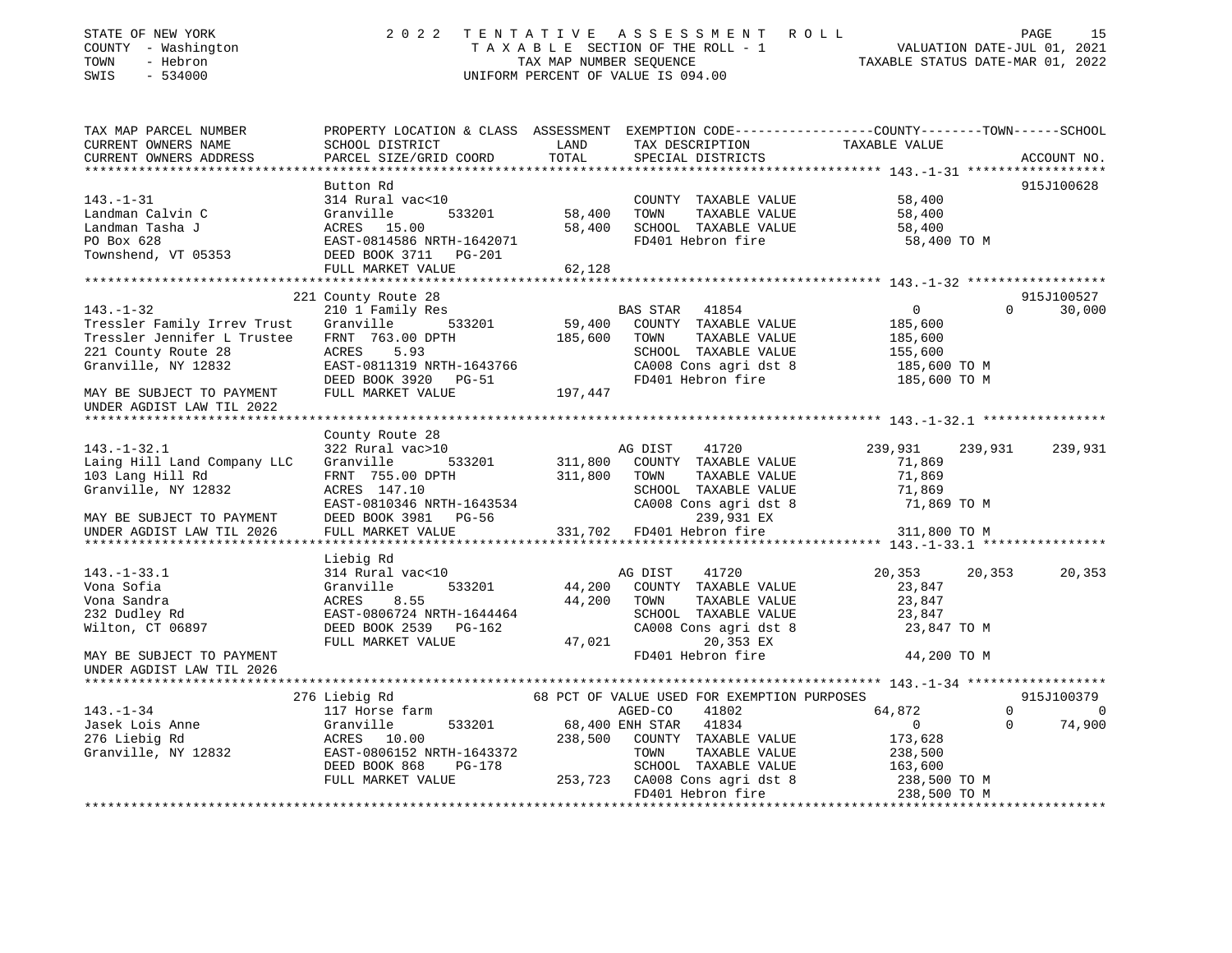| TAX MAP PARCEL NUMBER<br>PROPERTY LOCATION & CLASS ASSESSMENT EXEMPTION CODE---------------COUNTY-------TOWN------SCHOOL<br>CURRENT OWNERS NAME<br>SCHOOL DISTRICT<br>LAND<br>TAX DESCRIPTION<br>TAXABLE VALUE<br>CURRENT OWNERS ADDRESS<br>PARCEL SIZE/GRID COORD<br>TOTAL<br>SPECIAL DISTRICTS<br>ACCOUNT NO.<br>***************** 143.-1-39.1 ***************<br>Liebig Rd/e Off<br>915J101623<br>2,635<br>$143. - 1 - 39.1$<br>314 Rural vac<10<br>AGRI-D IND 41730<br>2,635<br>2,635<br>533201<br>Story Joel R<br>Granville<br>4,300<br>COUNTY TAXABLE VALUE<br>1,665<br>261 West St Apt 6<br>Lot 1<br>4,300<br>TOWN<br>TAXABLE VALUE<br>1,665<br>Mount Kisco, NY 10549<br>ACRES<br>5.37<br>SCHOOL TAXABLE VALUE<br>1,665<br>EAST-0807487 NRTH-1645477<br>FD401 Hebron fire<br>4,300 TO M<br>DEED BOOK 20191 PG-30041<br>MAY BE SUBJECT TO PAYMENT<br>FULL MARKET VALUE<br>4,574<br>UNDER AGDIST LAW TIL 2029<br>************************<br>344 Liebig Rd<br>935J101624<br>$143. - 1 - 39.2$<br>28,215<br>210 1 Family Res<br>VET WAR CT 41121<br>18,000<br>Cavitt Charles R<br>Granville<br>533201<br>57,600<br>COUNTY TAXABLE VALUE<br>159,885<br>Meachem-Cavitt Carol A<br>ACRES<br>5.10 BANK<br>188,100<br>TOWN<br>TAXABLE VALUE<br>170,100<br>999<br>344 Liebig Rd<br>EAST-0806649 NRTH-1645122<br>SCHOOL TAXABLE VALUE<br>188,100<br>Granville, NY 12832<br>DEED BOOK 3905<br>FD401 Hebron fire<br>188,100 TO M<br>PG-152<br>FULL MARKET VALUE<br>200,106 | 16       | PAGE<br>VALUATION DATE-JUL 01, 2021 | TAXABLE STATUS DATE-MAR 01, 2022 | A S S E S S M E N T<br>ROLL<br>T A X A B L E SECTION OF THE ROLL - 1<br>UNIFORM PERCENT OF VALUE IS 094.00 | TENTATIVE<br>TAX MAP NUMBER SEOUENCE | 2 0 2 2 | STATE OF NEW YORK<br>COUNTY - Washington<br>- Hebron<br>TOWN<br>SWIS<br>$-534000$ |
|-----------------------------------------------------------------------------------------------------------------------------------------------------------------------------------------------------------------------------------------------------------------------------------------------------------------------------------------------------------------------------------------------------------------------------------------------------------------------------------------------------------------------------------------------------------------------------------------------------------------------------------------------------------------------------------------------------------------------------------------------------------------------------------------------------------------------------------------------------------------------------------------------------------------------------------------------------------------------------------------------------------------------------------------------------------------------------------------------------------------------------------------------------------------------------------------------------------------------------------------------------------------------------------------------------------------------------------------------------------------------------------------------------------------------------------------------------------------------|----------|-------------------------------------|----------------------------------|------------------------------------------------------------------------------------------------------------|--------------------------------------|---------|-----------------------------------------------------------------------------------|
|                                                                                                                                                                                                                                                                                                                                                                                                                                                                                                                                                                                                                                                                                                                                                                                                                                                                                                                                                                                                                                                                                                                                                                                                                                                                                                                                                                                                                                                                       |          |                                     |                                  |                                                                                                            |                                      |         |                                                                                   |
|                                                                                                                                                                                                                                                                                                                                                                                                                                                                                                                                                                                                                                                                                                                                                                                                                                                                                                                                                                                                                                                                                                                                                                                                                                                                                                                                                                                                                                                                       |          |                                     |                                  |                                                                                                            |                                      |         |                                                                                   |
|                                                                                                                                                                                                                                                                                                                                                                                                                                                                                                                                                                                                                                                                                                                                                                                                                                                                                                                                                                                                                                                                                                                                                                                                                                                                                                                                                                                                                                                                       |          |                                     |                                  |                                                                                                            |                                      |         |                                                                                   |
|                                                                                                                                                                                                                                                                                                                                                                                                                                                                                                                                                                                                                                                                                                                                                                                                                                                                                                                                                                                                                                                                                                                                                                                                                                                                                                                                                                                                                                                                       |          |                                     |                                  |                                                                                                            |                                      |         |                                                                                   |
|                                                                                                                                                                                                                                                                                                                                                                                                                                                                                                                                                                                                                                                                                                                                                                                                                                                                                                                                                                                                                                                                                                                                                                                                                                                                                                                                                                                                                                                                       |          |                                     |                                  |                                                                                                            |                                      |         |                                                                                   |
|                                                                                                                                                                                                                                                                                                                                                                                                                                                                                                                                                                                                                                                                                                                                                                                                                                                                                                                                                                                                                                                                                                                                                                                                                                                                                                                                                                                                                                                                       |          |                                     |                                  |                                                                                                            |                                      |         |                                                                                   |
|                                                                                                                                                                                                                                                                                                                                                                                                                                                                                                                                                                                                                                                                                                                                                                                                                                                                                                                                                                                                                                                                                                                                                                                                                                                                                                                                                                                                                                                                       |          |                                     |                                  |                                                                                                            |                                      |         |                                                                                   |
|                                                                                                                                                                                                                                                                                                                                                                                                                                                                                                                                                                                                                                                                                                                                                                                                                                                                                                                                                                                                                                                                                                                                                                                                                                                                                                                                                                                                                                                                       |          |                                     |                                  |                                                                                                            |                                      |         |                                                                                   |
|                                                                                                                                                                                                                                                                                                                                                                                                                                                                                                                                                                                                                                                                                                                                                                                                                                                                                                                                                                                                                                                                                                                                                                                                                                                                                                                                                                                                                                                                       |          |                                     |                                  |                                                                                                            |                                      |         |                                                                                   |
|                                                                                                                                                                                                                                                                                                                                                                                                                                                                                                                                                                                                                                                                                                                                                                                                                                                                                                                                                                                                                                                                                                                                                                                                                                                                                                                                                                                                                                                                       |          |                                     |                                  |                                                                                                            |                                      |         |                                                                                   |
|                                                                                                                                                                                                                                                                                                                                                                                                                                                                                                                                                                                                                                                                                                                                                                                                                                                                                                                                                                                                                                                                                                                                                                                                                                                                                                                                                                                                                                                                       |          |                                     |                                  |                                                                                                            |                                      |         |                                                                                   |
|                                                                                                                                                                                                                                                                                                                                                                                                                                                                                                                                                                                                                                                                                                                                                                                                                                                                                                                                                                                                                                                                                                                                                                                                                                                                                                                                                                                                                                                                       | $\Omega$ |                                     |                                  |                                                                                                            |                                      |         |                                                                                   |
|                                                                                                                                                                                                                                                                                                                                                                                                                                                                                                                                                                                                                                                                                                                                                                                                                                                                                                                                                                                                                                                                                                                                                                                                                                                                                                                                                                                                                                                                       |          |                                     |                                  |                                                                                                            |                                      |         |                                                                                   |
|                                                                                                                                                                                                                                                                                                                                                                                                                                                                                                                                                                                                                                                                                                                                                                                                                                                                                                                                                                                                                                                                                                                                                                                                                                                                                                                                                                                                                                                                       |          |                                     |                                  |                                                                                                            |                                      |         |                                                                                   |
|                                                                                                                                                                                                                                                                                                                                                                                                                                                                                                                                                                                                                                                                                                                                                                                                                                                                                                                                                                                                                                                                                                                                                                                                                                                                                                                                                                                                                                                                       |          |                                     |                                  |                                                                                                            |                                      |         |                                                                                   |
|                                                                                                                                                                                                                                                                                                                                                                                                                                                                                                                                                                                                                                                                                                                                                                                                                                                                                                                                                                                                                                                                                                                                                                                                                                                                                                                                                                                                                                                                       |          |                                     |                                  |                                                                                                            |                                      |         |                                                                                   |
|                                                                                                                                                                                                                                                                                                                                                                                                                                                                                                                                                                                                                                                                                                                                                                                                                                                                                                                                                                                                                                                                                                                                                                                                                                                                                                                                                                                                                                                                       |          |                                     |                                  |                                                                                                            |                                      |         |                                                                                   |
| 915J101625<br>Liebig Rd                                                                                                                                                                                                                                                                                                                                                                                                                                                                                                                                                                                                                                                                                                                                                                                                                                                                                                                                                                                                                                                                                                                                                                                                                                                                                                                                                                                                                                               |          |                                     |                                  |                                                                                                            |                                      |         |                                                                                   |
| $143. - 1 - 39.3$<br>34,166<br>34,166<br>34,166<br>314 Rural vac<10<br>AGRI-D IND 41730                                                                                                                                                                                                                                                                                                                                                                                                                                                                                                                                                                                                                                                                                                                                                                                                                                                                                                                                                                                                                                                                                                                                                                                                                                                                                                                                                                               |          |                                     |                                  |                                                                                                            |                                      |         |                                                                                   |
| Vona Sofia<br>Granville<br>533201<br>36,600<br>COUNTY TAXABLE VALUE<br>2,434                                                                                                                                                                                                                                                                                                                                                                                                                                                                                                                                                                                                                                                                                                                                                                                                                                                                                                                                                                                                                                                                                                                                                                                                                                                                                                                                                                                          |          |                                     |                                  |                                                                                                            |                                      |         |                                                                                   |
| TAXABLE VALUE<br>2,434<br>Savo Sonia<br>Lot 3<br>36,600<br>TOWN<br>SCHOOL TAXABLE VALUE<br>232 Dudley Rd<br>ACRES<br>5.10<br>2,434                                                                                                                                                                                                                                                                                                                                                                                                                                                                                                                                                                                                                                                                                                                                                                                                                                                                                                                                                                                                                                                                                                                                                                                                                                                                                                                                    |          |                                     |                                  |                                                                                                            |                                      |         |                                                                                   |
| Wilton, CT 06897<br>EAST-0806647 NRTH-1644820<br>FD401 Hebron fire<br>36,600 TO M                                                                                                                                                                                                                                                                                                                                                                                                                                                                                                                                                                                                                                                                                                                                                                                                                                                                                                                                                                                                                                                                                                                                                                                                                                                                                                                                                                                     |          |                                     |                                  |                                                                                                            |                                      |         |                                                                                   |
| DEED BOOK 2548<br>$PG-21$                                                                                                                                                                                                                                                                                                                                                                                                                                                                                                                                                                                                                                                                                                                                                                                                                                                                                                                                                                                                                                                                                                                                                                                                                                                                                                                                                                                                                                             |          |                                     |                                  |                                                                                                            |                                      |         |                                                                                   |
| FULL MARKET VALUE<br>38,936<br>MAY BE SUBJECT TO PAYMENT                                                                                                                                                                                                                                                                                                                                                                                                                                                                                                                                                                                                                                                                                                                                                                                                                                                                                                                                                                                                                                                                                                                                                                                                                                                                                                                                                                                                              |          |                                     |                                  |                                                                                                            |                                      |         |                                                                                   |
| UNDER AGDIST LAW TIL 2029                                                                                                                                                                                                                                                                                                                                                                                                                                                                                                                                                                                                                                                                                                                                                                                                                                                                                                                                                                                                                                                                                                                                                                                                                                                                                                                                                                                                                                             |          |                                     |                                  |                                                                                                            |                                      |         |                                                                                   |
|                                                                                                                                                                                                                                                                                                                                                                                                                                                                                                                                                                                                                                                                                                                                                                                                                                                                                                                                                                                                                                                                                                                                                                                                                                                                                                                                                                                                                                                                       |          |                                     |                                  |                                                                                                            |                                      |         |                                                                                   |
| Liebig Rd<br>935J101626                                                                                                                                                                                                                                                                                                                                                                                                                                                                                                                                                                                                                                                                                                                                                                                                                                                                                                                                                                                                                                                                                                                                                                                                                                                                                                                                                                                                                                               |          |                                     |                                  |                                                                                                            |                                      |         |                                                                                   |
| $143. - 1 - 39.4$<br>37,300<br>314 Rural vac<10<br>COUNTY TAXABLE VALUE<br>Vona Nicola<br>533201<br>TAXABLE VALUE<br>Granville<br>37,300<br>TOWN                                                                                                                                                                                                                                                                                                                                                                                                                                                                                                                                                                                                                                                                                                                                                                                                                                                                                                                                                                                                                                                                                                                                                                                                                                                                                                                      |          |                                     |                                  |                                                                                                            |                                      |         |                                                                                   |
| 37,300<br>232 Dudley Rd<br>Lot 4<br>37,300<br>SCHOOL TAXABLE VALUE<br>37,300                                                                                                                                                                                                                                                                                                                                                                                                                                                                                                                                                                                                                                                                                                                                                                                                                                                                                                                                                                                                                                                                                                                                                                                                                                                                                                                                                                                          |          |                                     |                                  |                                                                                                            |                                      |         |                                                                                   |
| Wilton, CT 06897<br>FD401 Hebron fire<br>ACRES<br>5.41<br>37,300 TO M                                                                                                                                                                                                                                                                                                                                                                                                                                                                                                                                                                                                                                                                                                                                                                                                                                                                                                                                                                                                                                                                                                                                                                                                                                                                                                                                                                                                 |          |                                     |                                  |                                                                                                            |                                      |         |                                                                                   |
| EAST-0806612 NRTH-1644074                                                                                                                                                                                                                                                                                                                                                                                                                                                                                                                                                                                                                                                                                                                                                                                                                                                                                                                                                                                                                                                                                                                                                                                                                                                                                                                                                                                                                                             |          |                                     |                                  |                                                                                                            |                                      |         |                                                                                   |
| DEED BOOK 20191 PG-28226                                                                                                                                                                                                                                                                                                                                                                                                                                                                                                                                                                                                                                                                                                                                                                                                                                                                                                                                                                                                                                                                                                                                                                                                                                                                                                                                                                                                                                              |          |                                     |                                  |                                                                                                            |                                      |         |                                                                                   |
| FULL MARKET VALUE<br>39,681                                                                                                                                                                                                                                                                                                                                                                                                                                                                                                                                                                                                                                                                                                                                                                                                                                                                                                                                                                                                                                                                                                                                                                                                                                                                                                                                                                                                                                           |          |                                     |                                  |                                                                                                            |                                      |         |                                                                                   |
| *******************<br>************************************* 143.-1-39.5 *****************<br>************                                                                                                                                                                                                                                                                                                                                                                                                                                                                                                                                                                                                                                                                                                                                                                                                                                                                                                                                                                                                                                                                                                                                                                                                                                                                                                                                                            |          |                                     |                                  |                                                                                                            |                                      |         |                                                                                   |
| Liebig Rd/e Off<br>915J101627                                                                                                                                                                                                                                                                                                                                                                                                                                                                                                                                                                                                                                                                                                                                                                                                                                                                                                                                                                                                                                                                                                                                                                                                                                                                                                                                                                                                                                         |          |                                     |                                  |                                                                                                            |                                      |         |                                                                                   |
| $143. - 1 - 39.5$<br>314 Rural vac<10<br>5,200<br>COUNTY TAXABLE VALUE                                                                                                                                                                                                                                                                                                                                                                                                                                                                                                                                                                                                                                                                                                                                                                                                                                                                                                                                                                                                                                                                                                                                                                                                                                                                                                                                                                                                |          |                                     |                                  |                                                                                                            |                                      |         |                                                                                   |
| Granville<br>TAXABLE VALUE<br>Reiman Uwe<br>533201<br>5,200<br>TOWN<br>5,200<br>245 Route 4 N<br>SCHOOL TAXABLE VALUE<br>Lot 5<br>5,200<br>5,200                                                                                                                                                                                                                                                                                                                                                                                                                                                                                                                                                                                                                                                                                                                                                                                                                                                                                                                                                                                                                                                                                                                                                                                                                                                                                                                      |          |                                     |                                  |                                                                                                            |                                      |         |                                                                                   |
| 6.39<br>FD401 Hebron fire<br>Schuylerville, NY 12871<br>ACRES<br>5,200 TO M                                                                                                                                                                                                                                                                                                                                                                                                                                                                                                                                                                                                                                                                                                                                                                                                                                                                                                                                                                                                                                                                                                                                                                                                                                                                                                                                                                                           |          |                                     |                                  |                                                                                                            |                                      |         |                                                                                   |
| EAST-0807273 NRTH-1643900                                                                                                                                                                                                                                                                                                                                                                                                                                                                                                                                                                                                                                                                                                                                                                                                                                                                                                                                                                                                                                                                                                                                                                                                                                                                                                                                                                                                                                             |          |                                     |                                  |                                                                                                            |                                      |         |                                                                                   |
| DEED BOOK 1813<br>PG-326                                                                                                                                                                                                                                                                                                                                                                                                                                                                                                                                                                                                                                                                                                                                                                                                                                                                                                                                                                                                                                                                                                                                                                                                                                                                                                                                                                                                                                              |          |                                     |                                  |                                                                                                            |                                      |         |                                                                                   |
| FULL MARKET VALUE<br>5,532                                                                                                                                                                                                                                                                                                                                                                                                                                                                                                                                                                                                                                                                                                                                                                                                                                                                                                                                                                                                                                                                                                                                                                                                                                                                                                                                                                                                                                            |          |                                     |                                  |                                                                                                            |                                      |         |                                                                                   |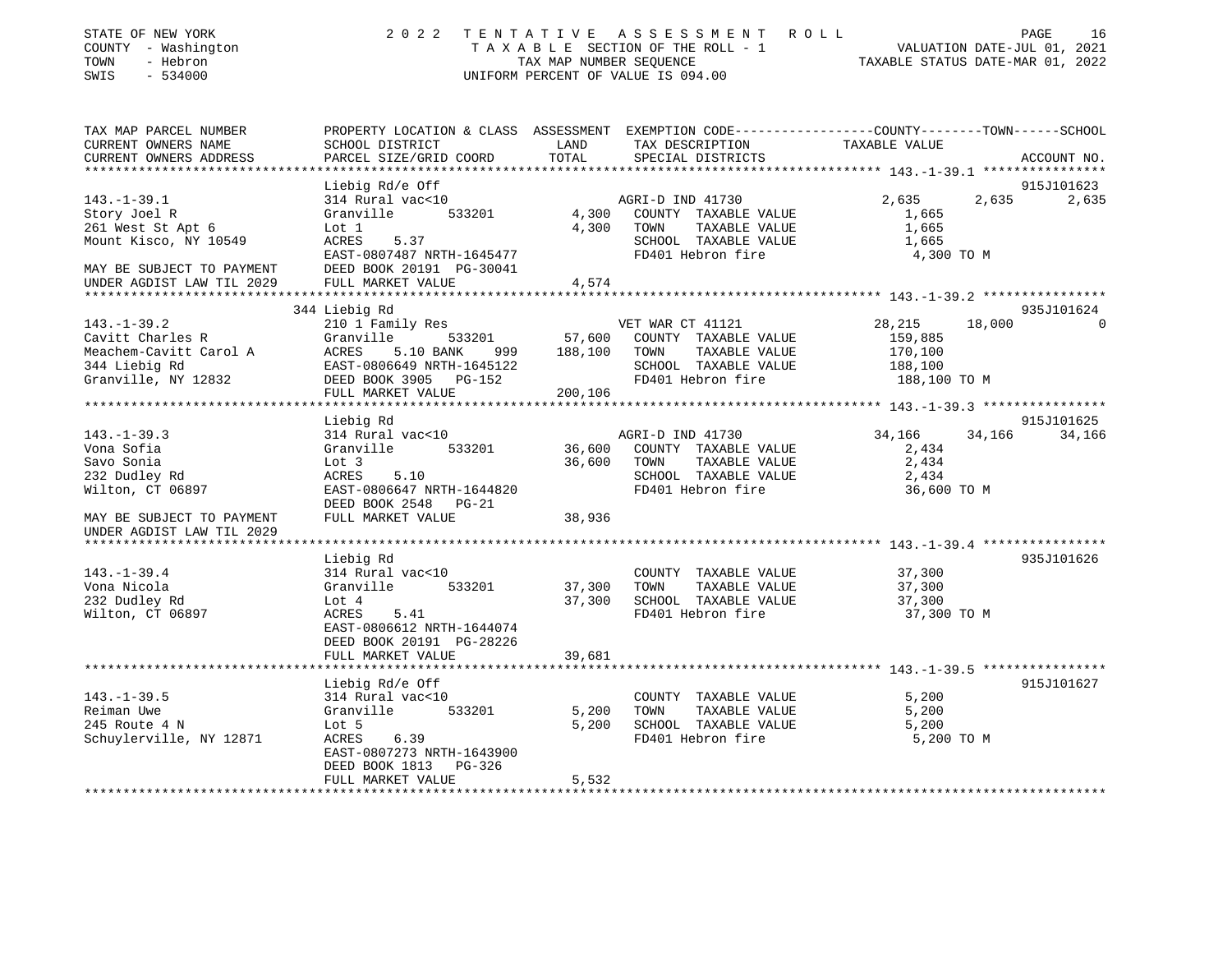| STATE OF NEW YORK<br>COUNTY - Washington<br>- Hebron<br>TOWN<br>$-534000$<br>SWIS | 2 0 2 2                                              | TAX MAP NUMBER SEQUENCE | TENTATIVE ASSESSMENT<br>R O L L<br>T A X A B L E SECTION OF THE ROLL - 1<br>UNIFORM PERCENT OF VALUE IS 094.00 | PAGE<br>17<br>VALUATION DATE-JUL 01, 2021<br>TAXABLE STATUS DATE-MAR 01, 2022                                     |
|-----------------------------------------------------------------------------------|------------------------------------------------------|-------------------------|----------------------------------------------------------------------------------------------------------------|-------------------------------------------------------------------------------------------------------------------|
| TAX MAP PARCEL NUMBER<br>CURRENT OWNERS NAME                                      | SCHOOL DISTRICT                                      | LAND                    | TAX DESCRIPTION                                                                                                | PROPERTY LOCATION & CLASS ASSESSMENT EXEMPTION CODE----------------COUNTY-------TOWN------SCHOOL<br>TAXABLE VALUE |
| CURRENT OWNERS ADDRESS                                                            | PARCEL SIZE/GRID COORD                               | TOTAL                   | SPECIAL DISTRICTS                                                                                              | ACCOUNT NO.                                                                                                       |
|                                                                                   |                                                      |                         |                                                                                                                |                                                                                                                   |
|                                                                                   | Liebig Rd/e Off                                      |                         |                                                                                                                | 915J101628                                                                                                        |
| $143. - 1 - 39.6$                                                                 | 314 Rural vac<10                                     |                         | COUNTY TAXABLE VALUE                                                                                           | 5,700                                                                                                             |
| Reiman Uwe                                                                        | Granville<br>533201                                  | 5,700                   | TOWN<br>TAXABLE VALUE                                                                                          | 5,700                                                                                                             |
| 245 Route 4N                                                                      | Lot 6                                                | 5,700                   | SCHOOL TAXABLE VALUE                                                                                           | 5,700                                                                                                             |
| Schuylerville, NY 12871                                                           | 7.07<br><b>ACRES</b><br>EAST-0807568 NRTH-1643713    |                         | FD401 Hebron fire                                                                                              | 5,700 TO M                                                                                                        |
|                                                                                   | DEED BOOK 1813<br>PG-326                             |                         |                                                                                                                |                                                                                                                   |
|                                                                                   | FULL MARKET VALUE                                    | 6,064                   |                                                                                                                |                                                                                                                   |
|                                                                                   |                                                      |                         |                                                                                                                |                                                                                                                   |
|                                                                                   | Liebig Rd/e Off                                      |                         |                                                                                                                | 915J101629                                                                                                        |
| $143. - 1 - 39.7$                                                                 | 314 Rural vac<10                                     |                         | COUNTY TAXABLE VALUE                                                                                           | 4,100                                                                                                             |
| Wilton Paul                                                                       | Granville<br>533201                                  | 4,100                   | TAXABLE VALUE<br>TOWN                                                                                          | 4,100                                                                                                             |
| 30 Casper Ct                                                                      | Lot 7                                                | 4,100                   | SCHOOL TAXABLE VALUE                                                                                           | 4,100                                                                                                             |
| Naugatuck, CT 06770                                                               | <b>ACRES</b><br>5.08<br>EAST-0807358 NRTH-1643352    |                         | FD401 Hebron fire                                                                                              | 4,100 TO M                                                                                                        |
| MAY BE SUBJECT TO PAYMENT                                                         | DEED BOOK 20210 PG-3188                              |                         |                                                                                                                |                                                                                                                   |
| UNDER AGDIST LAW TIL 2022                                                         | FULL MARKET VALUE                                    | 4,362                   |                                                                                                                |                                                                                                                   |
|                                                                                   |                                                      |                         |                                                                                                                |                                                                                                                   |
|                                                                                   | Liebig Rd/e Off                                      |                         |                                                                                                                | 915J101630                                                                                                        |
| $143. - 1 - 39.8$                                                                 | 314 Rural vac<10                                     |                         | COUNTY TAXABLE VALUE                                                                                           | 4,500                                                                                                             |
| Mary Senese 2007 Rev Trust                                                        | Granville<br>533201                                  | 4,500                   | TOWN<br>TAXABLE VALUE                                                                                          | 4,500                                                                                                             |
| 8 Obertal Dr                                                                      | Lot 8                                                | 4,500                   | SCHOOL TAXABLE VALUE                                                                                           | 4,500                                                                                                             |
| Stratton, VT 05155                                                                | <b>ACRES</b><br>5.61                                 |                         | FD401 Hebron fire                                                                                              | 4,500 TO M                                                                                                        |
| MAY BE SUBJECT TO PAYMENT                                                         | EAST-0807488 NRTH-1643038<br>DEED BOOK 20200 PG-4969 |                         |                                                                                                                |                                                                                                                   |
| UNDER AGDIST LAW TIL 2022                                                         | FULL MARKET VALUE                                    | 4,787                   |                                                                                                                |                                                                                                                   |
|                                                                                   |                                                      |                         |                                                                                                                |                                                                                                                   |
|                                                                                   | Liebig Rd/e Off                                      |                         |                                                                                                                | 915J101631                                                                                                        |
| $143. - 1 - 39.9$                                                                 | 314 Rural vac<10                                     |                         | COUNTY TAXABLE VALUE                                                                                           | 4,500                                                                                                             |
| Anderson Paul M                                                                   | Granville<br>533201                                  | 4,500                   | TAXABLE VALUE<br>TOWN                                                                                          | 4,500                                                                                                             |
| 56 Burr Pond Rd                                                                   | Lot 9                                                | 4,500                   | SCHOOL TAXABLE VALUE                                                                                           | 4,500                                                                                                             |
| Sudbury, VT 05733                                                                 | ACRES<br>5.60                                        |                         | FD401 Hebron fire                                                                                              | 4,500 TO M                                                                                                        |
|                                                                                   | EAST-0807533 NRTH-1642755<br>DEED BOOK 20200 PG-785  |                         |                                                                                                                |                                                                                                                   |
| MAY BE SUBJECT TO PAYMENT<br>UNDER AGDIST LAW TIL 2022                            | FULL MARKET VALUE                                    | 4,787                   |                                                                                                                |                                                                                                                   |
|                                                                                   |                                                      |                         |                                                                                                                |                                                                                                                   |
|                                                                                   | Liebig Rd/e Off                                      |                         |                                                                                                                | 915J101632                                                                                                        |
| $143. - 1 - 39.10$                                                                | 314 Rural vac<10                                     |                         | COUNTY TAXABLE VALUE                                                                                           | 4,400                                                                                                             |
| Rabideau Allen D                                                                  | Granville<br>533201                                  | 4,400                   | TAXABLE VALUE<br>TOWN                                                                                          | 4,400                                                                                                             |
| Rabideau Clara Ellen                                                              | Lot 10                                               | 4,400                   | SCHOOL TAXABLE VALUE                                                                                           | 4,400                                                                                                             |
| 2312 Coach Rd Lot 132                                                             | ACRES<br>5.43                                        |                         | FD401 Hebron fire                                                                                              | 4,400 TO M                                                                                                        |
| Argyle, NY 12809                                                                  | EAST-0807571 NRTH-1642478<br>DEED BOOK 3931 PG-136   |                         |                                                                                                                |                                                                                                                   |

\*\*\*\*\*\*\*\*\*\*\*\*\*\*\*\*\*\*\*\*\*\*\*\*\*\*\*\*\*\*\*\*\*\*\*\*\*\*\*\*\*\*\*\*\*\*\*\*\*\*\*\*\*\*\*\*\*\*\*\*\*\*\*\*\*\*\*\*\*\*\*\*\*\*\*\*\*\*\*\*\*\*\*\*\*\*\*\*\*\*\*\*\*\*\*\*\*\*\*\*\*\*\*\*\*\*\*\*\*\*\*\*\*\*\*\*\*\*\*\*\*\*\*\*\*\*\*\*\*\*\*\*

FULL MARKET VALUE 4,681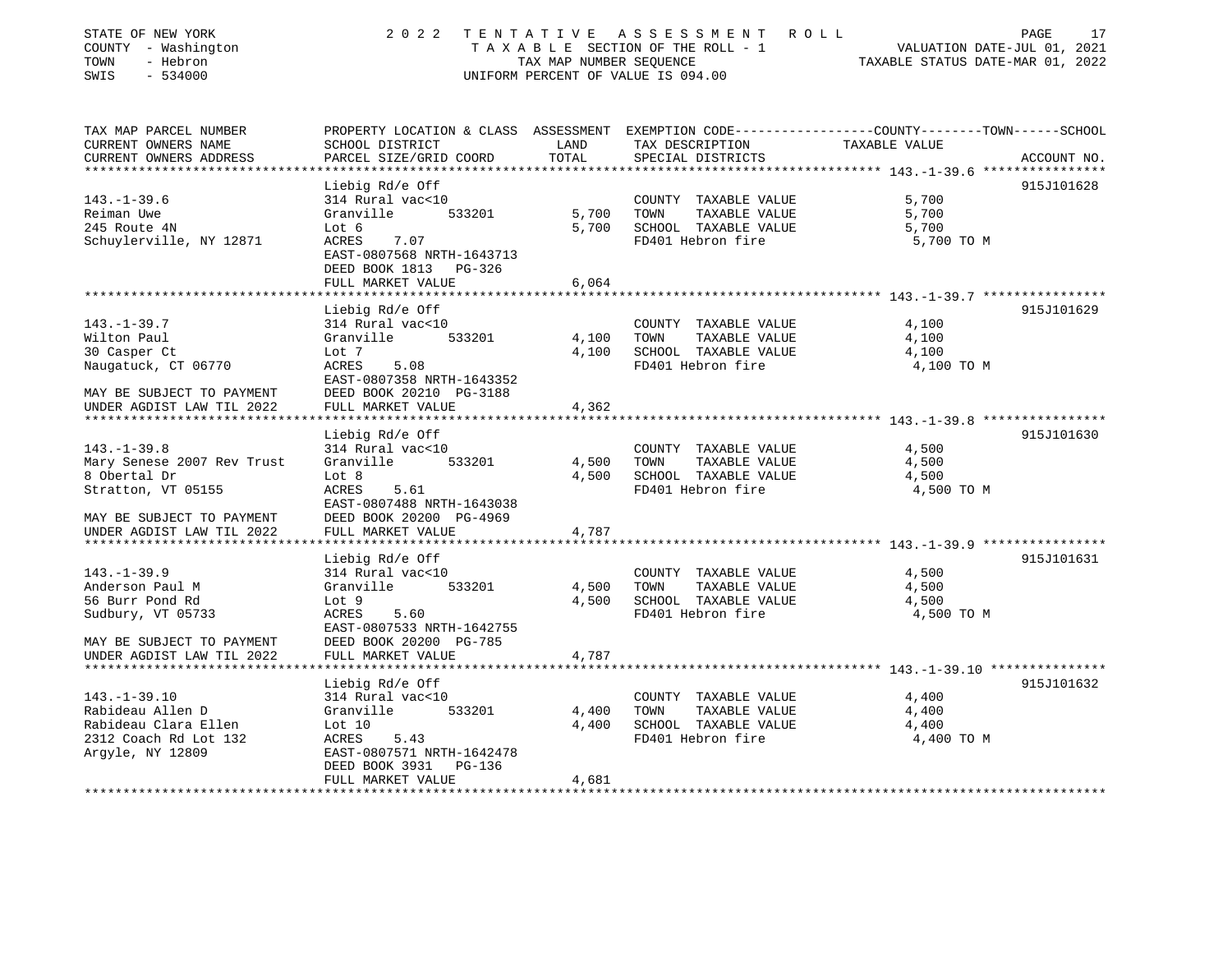| STATE OF NEW YORK<br>COUNTY - Washington<br>TOWN<br>- Hebron<br>SWIS<br>$-534000$ | 2 0 2 2                                                                                                                                      | TAX MAP NUMBER SEQUENCE | TENTATIVE ASSESSMENT ROLL<br>TAXABLE SECTION OF THE ROLL - 1<br>UNIFORM PERCENT OF VALUE IS 094.00 | TAXABLE STATUS DATE-MAR 01, 2022 | PAGE<br>18<br>VALUATION DATE-JUL 01, 2021 |
|-----------------------------------------------------------------------------------|----------------------------------------------------------------------------------------------------------------------------------------------|-------------------------|----------------------------------------------------------------------------------------------------|----------------------------------|-------------------------------------------|
| TAX MAP PARCEL NUMBER<br>CURRENT OWNERS NAME<br>CURRENT OWNERS ADDRESS            | PROPERTY LOCATION & CLASS ASSESSMENT EXEMPTION CODE---------------COUNTY-------TOWN------SCHOOL<br>SCHOOL DISTRICT<br>PARCEL SIZE/GRID COORD | LAND<br>TOTAL           | TAX DESCRIPTION<br>SPECIAL DISTRICTS                                                               | TAXABLE VALUE                    | ACCOUNT NO.                               |
|                                                                                   |                                                                                                                                              |                         |                                                                                                    |                                  |                                           |
|                                                                                   | Liebig Rd/e Off                                                                                                                              |                         |                                                                                                    |                                  | 915J101633                                |
| $143. - 1 - 39.11$                                                                | 314 Rural vac<10                                                                                                                             |                         | COUNTY TAXABLE VALUE                                                                               | 4,300                            |                                           |
| Schroeder Keith D                                                                 | Granville<br>533201                                                                                                                          | 4,300                   | TOWN<br>TAXABLE VALUE                                                                              | 4,300                            |                                           |
| Schroeder Eileen M                                                                | Lot 11                                                                                                                                       | 4,300                   | SCHOOL TAXABLE VALUE                                                                               | 4,300                            |                                           |
| 45 Tall Tree Ln                                                                   | ACRES<br>5.27                                                                                                                                |                         | FD401 Hebron fire                                                                                  | 4,300 TO M                       |                                           |
| Torrington, CT 06790                                                              | EAST-0807607 NRTH-1642215                                                                                                                    |                         |                                                                                                    |                                  |                                           |
|                                                                                   | DEED BOOK 3590 PG-253                                                                                                                        |                         |                                                                                                    |                                  |                                           |
|                                                                                   | FULL MARKET VALUE                                                                                                                            | 4,574                   |                                                                                                    |                                  |                                           |
|                                                                                   |                                                                                                                                              |                         |                                                                                                    |                                  |                                           |
| $143. - 1 - 39.12$                                                                | Liebig Rd/e Off<br>314 Rural vac<10                                                                                                          |                         | COUNTY TAXABLE VALUE                                                                               | 6,100                            | 915J101634                                |
| Rabideau Allen                                                                    | Granville<br>533201                                                                                                                          | 6,100                   | TOWN<br>TAXABLE VALUE                                                                              | 6,100                            |                                           |
| Rabideau Clara                                                                    | Lot $12$                                                                                                                                     | 6,100                   | SCHOOL TAXABLE VALUE                                                                               | 6,100                            |                                           |
| 2313 Coach Rd                                                                     | ACRES<br>7.57                                                                                                                                |                         | FD401 Hebron fire                                                                                  | 6,100 TO M                       |                                           |
| Argyle, NY 12809                                                                  | EAST-0808228 NRTH-1643272                                                                                                                    |                         |                                                                                                    |                                  |                                           |
|                                                                                   | DEED BOOK 20200 PG-3836                                                                                                                      |                         |                                                                                                    |                                  |                                           |
| MAY BE SUBJECT TO PAYMENT                                                         | FULL MARKET VALUE                                                                                                                            | 6,489                   |                                                                                                    |                                  |                                           |
| UNDER AGDIST LAW TIL 2022                                                         |                                                                                                                                              |                         |                                                                                                    |                                  |                                           |
|                                                                                   |                                                                                                                                              |                         |                                                                                                    |                                  |                                           |
|                                                                                   | 75 Hebron Moors Way                                                                                                                          |                         |                                                                                                    |                                  | 915J101635                                |
| $143. - 1 - 39.13$                                                                | 210 1 Family Res                                                                                                                             |                         | COUNTY TAXABLE VALUE                                                                               | 168,400                          |                                           |
| Story Joel R<br>261 West St Apt 6                                                 | Granville<br>533201<br>Subdiv Lot No 13                                                                                                      | 65,300<br>168,400       | TOWN<br>TAXABLE VALUE<br>SCHOOL TAXABLE VALUE                                                      | 168,400<br>168,400               |                                           |
| Mount Kisco, NY 10549                                                             | ACRES<br>8.59                                                                                                                                |                         | FD401 Hebron fire                                                                                  | 168,400 TO M                     |                                           |
|                                                                                   | EAST-0807275 NRTH-1644937                                                                                                                    |                         |                                                                                                    |                                  |                                           |
|                                                                                   | DEED BOOK 20191 PG-30041                                                                                                                     |                         |                                                                                                    |                                  |                                           |
|                                                                                   | FULL MARKET VALUE                                                                                                                            | 179,149                 |                                                                                                    |                                  |                                           |
|                                                                                   |                                                                                                                                              |                         |                                                                                                    |                                  |                                           |
|                                                                                   | Hebron Moors Way                                                                                                                             |                         |                                                                                                    |                                  |                                           |
| $143. - 1 - 39.16$                                                                | 322 Rural vac>10                                                                                                                             |                         | AGRI-D IND 41730                                                                                   | 27,574                           | 27,574<br>27,574                          |
| Story Joel R                                                                      | Granville<br>533201                                                                                                                          | 61,700                  | COUNTY TAXABLE VALUE                                                                               | 34,126                           |                                           |
| 261 West St Apt 6                                                                 | lots 14-17                                                                                                                                   | 61,700                  | TOWN<br>TAXABLE VALUE                                                                              | 34,126                           |                                           |
| Mount Kisco, NY 10549                                                             | ACRES 37.57                                                                                                                                  |                         | SCHOOL TAXABLE VALUE                                                                               | 34,126                           |                                           |
|                                                                                   | EAST-0807954 NRTH-1644429                                                                                                                    |                         | FD401 Hebron fire                                                                                  | 61,700 TO M                      |                                           |
| MAY BE SUBJECT TO PAYMENT<br>UNDER AGDIST LAW TIL 2029                            | DEED BOOK 20191 PG-30041<br>FULL MARKET VALUE                                                                                                | 65,638                  |                                                                                                    |                                  |                                           |
|                                                                                   |                                                                                                                                              |                         |                                                                                                    |                                  |                                           |
|                                                                                   | Liebig Rd/e Off                                                                                                                              |                         |                                                                                                    |                                  | 915J101640                                |
| $143. - 1 - 39.18$                                                                | 314 Rural vac<10                                                                                                                             |                         | AGRI-D IND 41730                                                                                   | 5,092                            | 5,092<br>5,092                            |
| Schroeder Family Living Trust Granville                                           | 533201                                                                                                                                       | 11,000                  | COUNTY TAXABLE VALUE                                                                               | 5,908                            |                                           |
| 46 Hickory Rd                                                                     | Sub Div Lots # 18-21                                                                                                                         | 11,000                  | TOWN<br>TAXABLE VALUE                                                                              | 5,908                            |                                           |
| Torrington, CT 06790                                                              | ACRES 13.66                                                                                                                                  |                         | SCHOOL TAXABLE VALUE                                                                               | 5,908                            |                                           |
|                                                                                   | EAST-0808340 NRTH-1642609                                                                                                                    |                         | FD401 Hebron fire                                                                                  | 11,000 TO M                      |                                           |
| MAY BE SUBJECT TO PAYMENT                                                         | DEED BOOK 2012<br>PG-286                                                                                                                     |                         |                                                                                                    |                                  |                                           |
| UNDER AGDIST LAW TIL 2029<br>**************************                           | FULL MARKET VALUE                                                                                                                            | 11,702                  |                                                                                                    |                                  |                                           |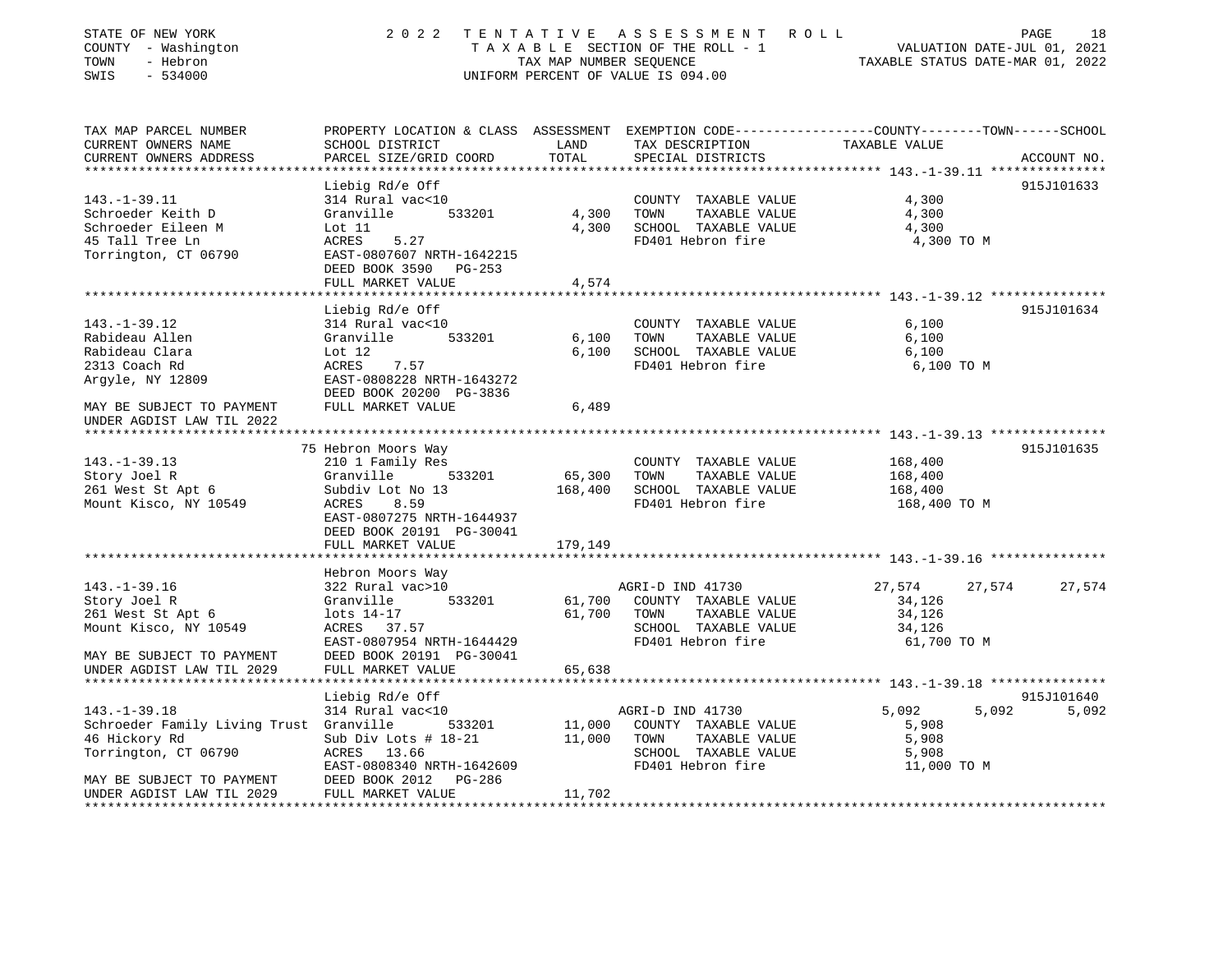| STATE OF NEW YORK |          |              |  |
|-------------------|----------|--------------|--|
| COUNTY            |          | - Washington |  |
| TOWN              | - Hebron |              |  |

## STATE OF NEW YORK 2 0 2 2 T E N T A T I V E A S S E S S M E N T R O L L PAGE 19 COUNTY - Washington T A X A B L E SECTION OF THE ROLL - 1 VALUATION DATE-JUL 01, 2021 TOWN - Hebron TAX MAP NUMBER SEQUENCE TAXABLE STATUS DATE-MAR 01, 2022 SWIS - 534000 UNIFORM PERCENT OF VALUE IS 094.00

| PARCEL SIZE/GRID COORD                                                                                                                                                               | LAND<br>TOTAL                                              |                                                                                                                                                 | SPECIAL DISTRICTS                                                                                  | TAX DESCRIPTION TAXABLE VALUE                                                                                                                                                                                                                                           |                                                                                                                                                                                      | PROPERTY LOCATION & CLASS ASSESSMENT EXEMPTION CODE---------------COUNTY-------TOWN-----SCHOOL<br>ACCOUNT NO.                                                                                                                                                      |
|--------------------------------------------------------------------------------------------------------------------------------------------------------------------------------------|------------------------------------------------------------|-------------------------------------------------------------------------------------------------------------------------------------------------|----------------------------------------------------------------------------------------------------|-------------------------------------------------------------------------------------------------------------------------------------------------------------------------------------------------------------------------------------------------------------------------|--------------------------------------------------------------------------------------------------------------------------------------------------------------------------------------|--------------------------------------------------------------------------------------------------------------------------------------------------------------------------------------------------------------------------------------------------------------------|
| 76 Crystal View Way<br>241 Rural res&ag<br>Granville<br>Lot 10-Phase 1<br>ACRES 18.63                                                                                                |                                                            | TOWN                                                                                                                                            |                                                                                                    | 32,846<br>$\overline{0}$<br>254,654<br>254,654<br>179,754                                                                                                                                                                                                               | 32,846<br>$\overline{0}$                                                                                                                                                             | 915J101644<br>32,846<br>74,900                                                                                                                                                                                                                                     |
|                                                                                                                                                                                      |                                                            |                                                                                                                                                 |                                                                                                    |                                                                                                                                                                                                                                                                         |                                                                                                                                                                                      |                                                                                                                                                                                                                                                                    |
| 64 Crystal View Way<br>210 1 Family Res<br>Granville                                                                                                                                 |                                                            |                                                                                                                                                 |                                                                                                    |                                                                                                                                                                                                                                                                         | $\Omega$                                                                                                                                                                             | 915J101645<br>$\overline{\phantom{0}}$<br>74,900                                                                                                                                                                                                                   |
| ag commit705/59<br>Lot 4-Phase 1 2136/61<br>5.10<br>ACRES<br>FULL MARKET VALUE                                                                                                       |                                                            | TOWN                                                                                                                                            |                                                                                                    | 197,900<br>212,900                                                                                                                                                                                                                                                      |                                                                                                                                                                                      |                                                                                                                                                                                                                                                                    |
|                                                                                                                                                                                      |                                                            |                                                                                                                                                 |                                                                                                    |                                                                                                                                                                                                                                                                         |                                                                                                                                                                                      |                                                                                                                                                                                                                                                                    |
| 314 Rural vac<10<br>Granville<br>ag commit 705/59<br>Lot 5-Phase 1<br>6.37<br>ACRES<br>EAST-0810059 NRTH-1644630<br>DEED BOOK 570<br>PG-294                                          |                                                            | TOWN                                                                                                                                            |                                                                                                    | 39,400<br>39,400                                                                                                                                                                                                                                                        |                                                                                                                                                                                      | 915J101646                                                                                                                                                                                                                                                         |
|                                                                                                                                                                                      |                                                            |                                                                                                                                                 |                                                                                                    |                                                                                                                                                                                                                                                                         |                                                                                                                                                                                      |                                                                                                                                                                                                                                                                    |
| Crystal View Way<br>314 Rural vac<10<br>Granville<br>ag commit 705/59<br>Lot 6-Phase 1<br>5.10<br>ACRES<br>EAST-0810374 NRTH-1644561<br>DEED BOOK 570<br>PG-294<br>FULL MARKET VALUE | 36,600<br>38,936                                           | TOWN                                                                                                                                            |                                                                                                    | 36,600<br>36,600                                                                                                                                                                                                                                                        |                                                                                                                                                                                      | 915J101647                                                                                                                                                                                                                                                         |
|                                                                                                                                                                                      | FULL MARKET VALUE<br>Crystal View Way<br>FULL MARKET VALUE | EAST-0809491 NRTH-1645137<br>DEED BOOK 20191 PG-28383<br>245,638<br>$\frac{\text{ac} < 10}{533201}$ 39,400<br>39,400<br>41,915<br>533201 36,600 | 305,851<br>533201 57,600 ENH STAR<br>230,900<br>EAST-0810292 NRTH-1645254<br>DEED BOOK 2912 PG-342 | 287,500 COUNTY TAXABLE VALUE<br>TAXABLE VALUE<br>SCHOOL TAXABLE VALUE<br>CA008 Cons agri dst 8<br>32,846 EX<br>FD401 Hebron fire<br>VET WAR CT 41121<br>41834<br>COUNTY TAXABLE VALUE<br>COUNTY TAXABLE VALUE<br>TAXABLE VALUE<br>SCHOOL TAXABLE VALUE<br>TAXABLE VALUE | 98 PCT OF VALUE USED FOR EXEMPTION PURPOSES<br>$\overline{0}$<br>TAXABLE VALUE<br>SCHOOL TAXABLE VALUE 156,000<br>CAUU8 CONS agri dst 8<br>FD401 Hebron fire<br>COUNTY TAXABLE VALUE | 254,654 TO M<br>287,500 TO M<br>33,000 18,000<br>CA008 Cons agri dst 8 230,900 TO M<br>FD401 Hebron fire 230,900 TO M<br>39,400<br>39,400 TO M<br>39,400 TO M<br>SCHOOL TAXABLE VALUE 36,600<br>CA008 Cons agri dst 8 36,600 TO M<br>FD401 Hebron fire 36,600 TO M |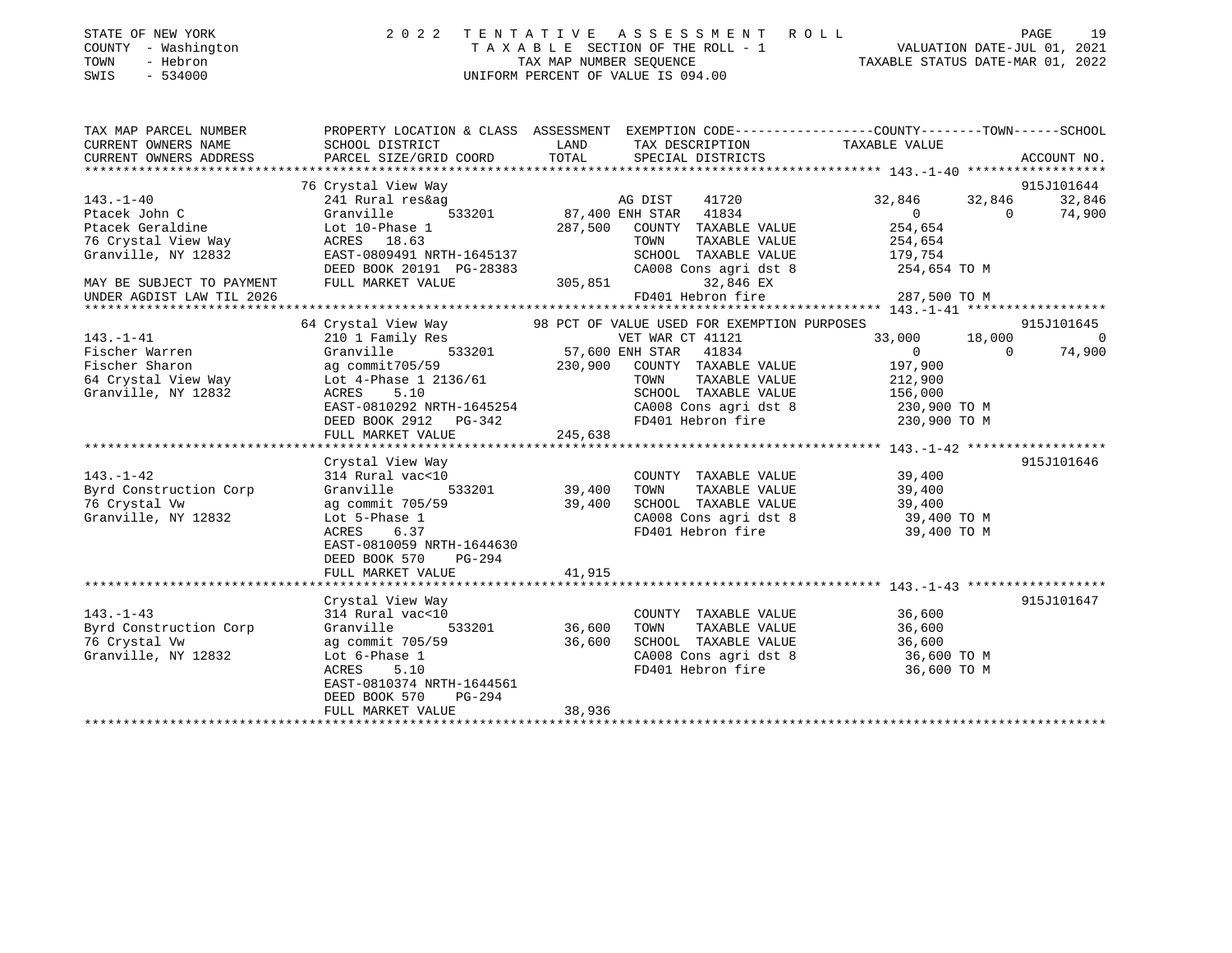| STATE OF NEW YORK<br>COUNTY - Washington<br>TOWN<br>- Hebron<br>$-534000$<br>SWIS | 2 0 2 2                                                      | TENTATIVE<br>TAX MAP NUMBER SEQUENCE | A S S E S S M E N T<br>TAXABLE SECTION OF THE ROLL - 1<br>UNIFORM PERCENT OF VALUE IS 094.00 | ROLL<br>PAGE<br>20<br>VALUATION DATE-JUL 01, 2021<br>TAXABLE STATUS DATE-MAR 01, 2022                                           |
|-----------------------------------------------------------------------------------|--------------------------------------------------------------|--------------------------------------|----------------------------------------------------------------------------------------------|---------------------------------------------------------------------------------------------------------------------------------|
| TAX MAP PARCEL NUMBER<br>CURRENT OWNERS NAME<br>CURRENT OWNERS ADDRESS            | SCHOOL DISTRICT<br>PARCEL SIZE/GRID COORD                    | LAND<br>TOTAL                        | TAX DESCRIPTION<br>SPECIAL DISTRICTS                                                         | PROPERTY LOCATION & CLASS ASSESSMENT EXEMPTION CODE---------------COUNTY-------TOWN------SCHOOL<br>TAXABLE VALUE<br>ACCOUNT NO. |
| ***********************                                                           |                                                              |                                      |                                                                                              |                                                                                                                                 |
|                                                                                   | 40 Crystal View Way                                          |                                      |                                                                                              | 915J101648                                                                                                                      |
| $143. - 1 - 44$                                                                   | 210 1 Family Res                                             |                                      | BAS STAR<br>41854                                                                            | $\mathbf 0$<br>30,000<br>0                                                                                                      |
| Clark Joseph J                                                                    | Granville<br>533201                                          | 57,600                               | COUNTY TAXABLE VALUE                                                                         | 179,500                                                                                                                         |
| Clark Deborah L                                                                   | ag commit 705/59                                             | 179,500                              | TOWN<br>TAXABLE VALUE                                                                        | 179,500                                                                                                                         |
| PO Box 121<br>Pawlet, VT 05761                                                    | Lot 3-Phase 1<br>5.10 BANK<br>ACRES<br>999                   |                                      | SCHOOL TAXABLE VALUE<br>CA008 Cons agri dst 8                                                | 149,500<br>179,500 TO M                                                                                                         |
|                                                                                   | EAST-0810827 NRTH-1645177<br>DEED BOOK 3488<br><b>PG-152</b> |                                      | FD401 Hebron fire                                                                            | 179,500 TO M                                                                                                                    |
|                                                                                   | FULL MARKET VALUE<br>**********************                  | 190,957                              |                                                                                              |                                                                                                                                 |
|                                                                                   |                                                              |                                      |                                                                                              | 915J101649                                                                                                                      |
| $143. - 1 - 45$                                                                   | 41 Crystal View Way<br>210 1 Family Res                      |                                      | ENH STAR<br>41834                                                                            | $\Omega$<br>74,900<br>$\overline{0}$                                                                                            |
| Petrillo Edward A                                                                 | 533201<br>Granville                                          | 57,600                               | COUNTY TAXABLE VALUE                                                                         | 210,000                                                                                                                         |
| 41 Crystal View Way                                                               | Lot 7-Phase 1                                                | 210,000                              | TOWN<br>TAXABLE VALUE                                                                        | 210,000                                                                                                                         |
| Granville, NY 12832                                                               | ACRES<br>5.10                                                |                                      | SCHOOL TAXABLE VALUE                                                                         | 135,100                                                                                                                         |
|                                                                                   | EAST-0810701 NRTH-1644585                                    |                                      | CA008 Cons agri dst 8                                                                        | 210,000 TO M                                                                                                                    |
|                                                                                   | DEED BOOK 3106 PG-204                                        |                                      | FD401 Hebron fire                                                                            | 210,000 TO M                                                                                                                    |
|                                                                                   | FULL MARKET VALUE                                            | 223,404                              |                                                                                              |                                                                                                                                 |
|                                                                                   | ********************                                         | *****************                    |                                                                                              |                                                                                                                                 |
|                                                                                   | Crystal View Way                                             |                                      |                                                                                              | 915J101650                                                                                                                      |
| $143. - 1 - 46$                                                                   | 314 Rural vac<10                                             |                                      | COUNTY TAXABLE VALUE                                                                         | 36,600                                                                                                                          |
| Byrd Construction Corp                                                            | Granville<br>533201                                          | 36,600                               | TAXABLE VALUE<br>TOWN                                                                        | 36,600                                                                                                                          |
| 76 Crystal Vw                                                                     | ag commit 705/59                                             | 36,600                               | SCHOOL TAXABLE VALUE                                                                         | 36,600                                                                                                                          |
| Granville, NY 12832                                                               | Lot 8 Phase 1                                                |                                      | CA008 Cons agri dst 8                                                                        | 36,600 TO M                                                                                                                     |
|                                                                                   | ACRES<br>5.10                                                |                                      | FD401 Hebron fire                                                                            | 36,600 TO M                                                                                                                     |
|                                                                                   | EAST-0811123 NRTH-1644676                                    |                                      |                                                                                              |                                                                                                                                 |
|                                                                                   | DEED BOOK 570<br>PG-294                                      |                                      |                                                                                              |                                                                                                                                 |
|                                                                                   | FULL MARKET VALUE                                            | 38,936<br>* * * * * * * * * * * *    |                                                                                              |                                                                                                                                 |
|                                                                                   |                                                              |                                      |                                                                                              | 915J101651                                                                                                                      |
| $143. - 1 - 47$                                                                   | 20 Crystal View Way<br>210 1 Family Res                      |                                      | COUNTY TAXABLE VALUE                                                                         | 170,600                                                                                                                         |
| Bell Gary S                                                                       | Granville<br>533201                                          | 49,900                               | TAXABLE VALUE<br>TOWN                                                                        | 170,600                                                                                                                         |
| Bell Laura M                                                                      | Lot 2-Phase 1                                                | 170,600                              | SCHOOL TAXABLE VALUE                                                                         | 170,600                                                                                                                         |
| 10 Ringler Dr                                                                     | ACRES<br>3.55                                                |                                      | FD401 Hebron fire                                                                            | 170,600 TO M                                                                                                                    |
| East Northport, NY 11731                                                          | EAST-0811341 NRTH-1645080                                    |                                      |                                                                                              |                                                                                                                                 |
|                                                                                   | DEED BOOK 3581<br><b>PG-129</b>                              |                                      |                                                                                              |                                                                                                                                 |
|                                                                                   | FULL MARKET VALUE                                            | 181,489                              |                                                                                              |                                                                                                                                 |
|                                                                                   |                                                              |                                      |                                                                                              |                                                                                                                                 |
|                                                                                   | 275 County Route 28                                          |                                      |                                                                                              | 915J101652                                                                                                                      |
| $143. - 1 - 48$                                                                   | 210 1 Family Res                                             |                                      | COUNTY TAXABLE VALUE                                                                         | 95,900                                                                                                                          |
| Vantassel Samantha                                                                | Granville<br>533201                                          | 46,200                               | TAXABLE VALUE<br>TOWN                                                                        | 95,900                                                                                                                          |
| 275 County Route 28                                                               | Lot la                                                       | 95,900                               | SCHOOL TAXABLE VALUE                                                                         | 95,900                                                                                                                          |
| Granville, NY 12832                                                               | ACRES<br>2.70 BANK<br>999                                    |                                      | FD401 Hebron fire                                                                            | 95,900 TO M                                                                                                                     |
|                                                                                   | EAST-0811808 NRTH-1645226                                    |                                      |                                                                                              |                                                                                                                                 |
|                                                                                   | DEED BOOK 20210 PG-4313                                      |                                      |                                                                                              |                                                                                                                                 |
|                                                                                   | FULL MARKET VALUE                                            | 102,021<br>****************          |                                                                                              |                                                                                                                                 |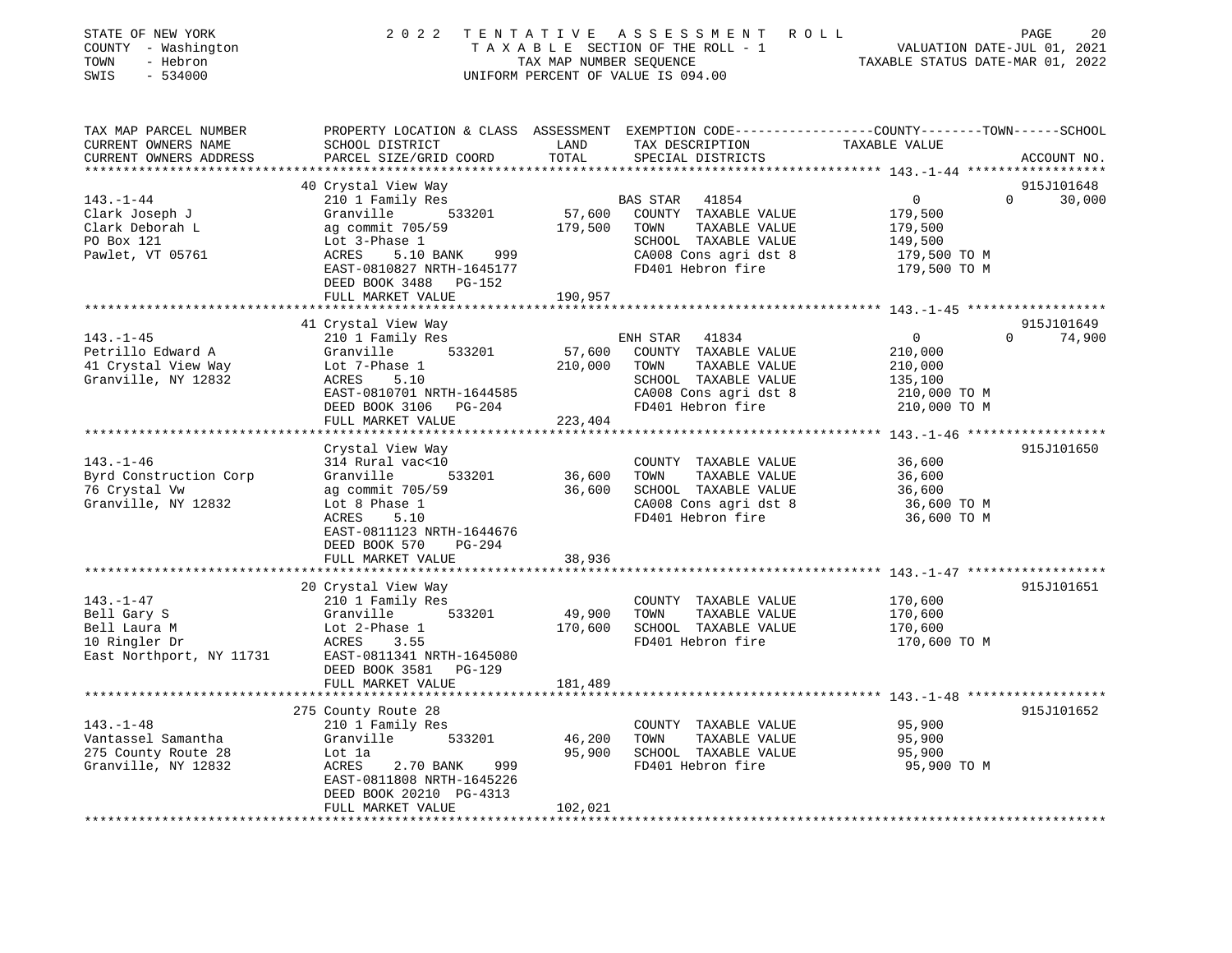| STATE OF NEW YORK<br>COUNTY - Washington<br>TOWN<br>- Hebron<br>$-534000$<br>SWIS | 2 0 2 2                                                                                         | TENTATIVE<br>TAX MAP NUMBER SEQUENCE | ASSESSMENT ROLL<br>TAXABLE SECTION OF THE ROLL - 1<br>UNIFORM PERCENT OF VALUE IS 094.00 | VALUATION DATE-JUL 01, 2021<br>TAXABLE STATUS DATE-MAR 01, 2022 | PAGE<br>21  |
|-----------------------------------------------------------------------------------|-------------------------------------------------------------------------------------------------|--------------------------------------|------------------------------------------------------------------------------------------|-----------------------------------------------------------------|-------------|
| TAX MAP PARCEL NUMBER                                                             | PROPERTY LOCATION & CLASS ASSESSMENT EXEMPTION CODE---------------COUNTY-------TOWN------SCHOOL |                                      |                                                                                          |                                                                 |             |
| CURRENT OWNERS NAME                                                               | SCHOOL DISTRICT                                                                                 | LAND                                 | TAX DESCRIPTION                                                                          | TAXABLE VALUE                                                   |             |
| CURRENT OWNERS ADDRESS                                                            | PARCEL SIZE/GRID COORD                                                                          | TOTAL                                | SPECIAL DISTRICTS                                                                        |                                                                 | ACCOUNT NO. |
|                                                                                   | 269 County Route 28                                                                             |                                      |                                                                                          |                                                                 |             |
| $143. - 1 - 48.1$                                                                 | 210 1 Family Res                                                                                |                                      | COUNTY TAXABLE VALUE                                                                     | 109,500                                                         |             |
| LaRock Peggy                                                                      | Granville<br>533201                                                                             | 45,400                               | TOWN<br>TAXABLE VALUE                                                                    | 109,500                                                         |             |
| 269 County Route 28                                                               | Lot 1B                                                                                          | 109,500                              | SCHOOL TAXABLE VALUE                                                                     | 109,500                                                         |             |
| Granville, NY 12832                                                               | ACRES<br>999<br>2.40 BANK<br>EAST-0811648 NRTH-1644958<br>DEED BOOK 20191 PG-27143              |                                      | FD401 Hebron fire                                                                        | 109,500 TO M                                                    |             |
|                                                                                   | FULL MARKET VALUE                                                                               | 116,489                              |                                                                                          |                                                                 |             |
|                                                                                   | County Route 28                                                                                 |                                      |                                                                                          |                                                                 | 915J101653  |
| $143. - 1 - 49$                                                                   | 314 Rural vac<10                                                                                |                                      | COUNTY TAXABLE VALUE                                                                     | 24,700                                                          |             |
| Byrd Construction Corp                                                            | Granville<br>533201                                                                             | 24,700                               | TAXABLE VALUE<br>TOWN                                                                    | 24,700                                                          |             |
| 76 Crystal Vw                                                                     | Lot 9-Phase 1                                                                                   | 24,700                               | SCHOOL TAXABLE VALUE                                                                     | 24,700                                                          |             |
| Granville, NY 12832                                                               | Ag Commit 705/61                                                                                |                                      | CA008 Cons agri dst 8                                                                    | 24,700 TO M                                                     |             |
|                                                                                   | 2.52<br>ACRES<br>EAST-0811282 NRTH-1644487<br>DEED BOOK 570<br>$PG-294$<br>FULL MARKET VALUE    | 26,277                               | FD401 Hebron fire                                                                        | 24,700 TO M                                                     |             |
|                                                                                   |                                                                                                 |                                      |                                                                                          |                                                                 |             |
|                                                                                   | County Route 28                                                                                 |                                      |                                                                                          |                                                                 | 915J101654  |
| $143. - 1 - 50$                                                                   | 314 Rural vac<10                                                                                |                                      | 41720<br>AG DIST                                                                         | 36,240<br>36,240                                                | 36,240      |
| Laing Hill Land Company LLC                                                       | Granville<br>533201                                                                             |                                      | 39,100 COUNTY TAXABLE VALUE                                                              | 2,860                                                           |             |
| 103 Liebig Rd                                                                     | ag commit 705/61                                                                                | 39,100                               | TOWN<br>TAXABLE VALUE                                                                    | 2,860                                                           |             |
| Granville, NY 12832                                                               | Lot 16-Phase 2                                                                                  |                                      | SCHOOL TAXABLE VALUE                                                                     | 2,860                                                           |             |
|                                                                                   | ACRES<br>6.23                                                                                   |                                      | CA008 Cons agri dst 8                                                                    | 2,860 TO M                                                      |             |
| MAY BE SUBJECT TO PAYMENT<br>UNDER AGDIST LAW TIL 2026                            | EAST-0811670 NRTH-1644039<br>DEED BOOK 20210 PG-6302                                            |                                      | 36,240 EX<br>FD401 Hebron fire                                                           | 39,100 TO M                                                     |             |
|                                                                                   | FULL MARKET VALUE                                                                               | 41,596                               |                                                                                          |                                                                 |             |
|                                                                                   | Button Rd                                                                                       |                                      |                                                                                          |                                                                 | 915J101655  |
| $143. - 1 - 51$                                                                   | 314 Rural vac<10                                                                                |                                      | AG DIST<br>41720                                                                         | 35,559<br>35,559                                                | 35,559      |
| Laing Hill Land Company LLC                                                       | Granville<br>533201                                                                             | 38,400                               | COUNTY TAXABLE VALUE                                                                     | 2,841                                                           |             |
| 103 Liebig Rd                                                                     | ag commit 705/61                                                                                | 38,400                               | TAXABLE VALUE<br>TOWN                                                                    | 2,841                                                           |             |
| Granville, NY 12832                                                               | Lot 15-Phase 2                                                                                  |                                      | SCHOOL TAXABLE VALUE                                                                     | 2,841                                                           |             |
| MAY BE SUBJECT TO PAYMENT                                                         | ACRES<br>5.89<br>EAST-0811926 NRTH-1643801                                                      |                                      | CA008 Cons agri dst 8<br>35,559 EX                                                       | 2,841 TO M                                                      |             |
| UNDER AGDIST LAW TIL 2026                                                         | DEED BOOK 20210 PG-6302<br>FIILL MAPKET VALUE                                                   | 40.851                               | FD401 Hebron fire                                                                        | 38,400 TO M                                                     |             |

FULL MARKET VALUE 40,851 \*\*\*\*\*\*\*\*\*\*\*\*\*\*\*\*\*\*\*\*\*\*\*\*\*\*\*\*\*\*\*\*\*\*\*\*\*\*\*\*\*\*\*\*\*\*\*\*\*\*\*\*\*\*\*\*\*\*\*\*\*\*\*\*\*\*\*\*\*\*\*\*\*\*\*\*\*\*\*\*\*\*\*\*\*\*\*\*\*\*\*\*\*\*\*\*\*\*\*\*\*\*\*\*\*\*\*\*\*\*\*\*\*\*\*\*\*\*\*\*\*\*\*\*\*\*\*\*\*\*\*\*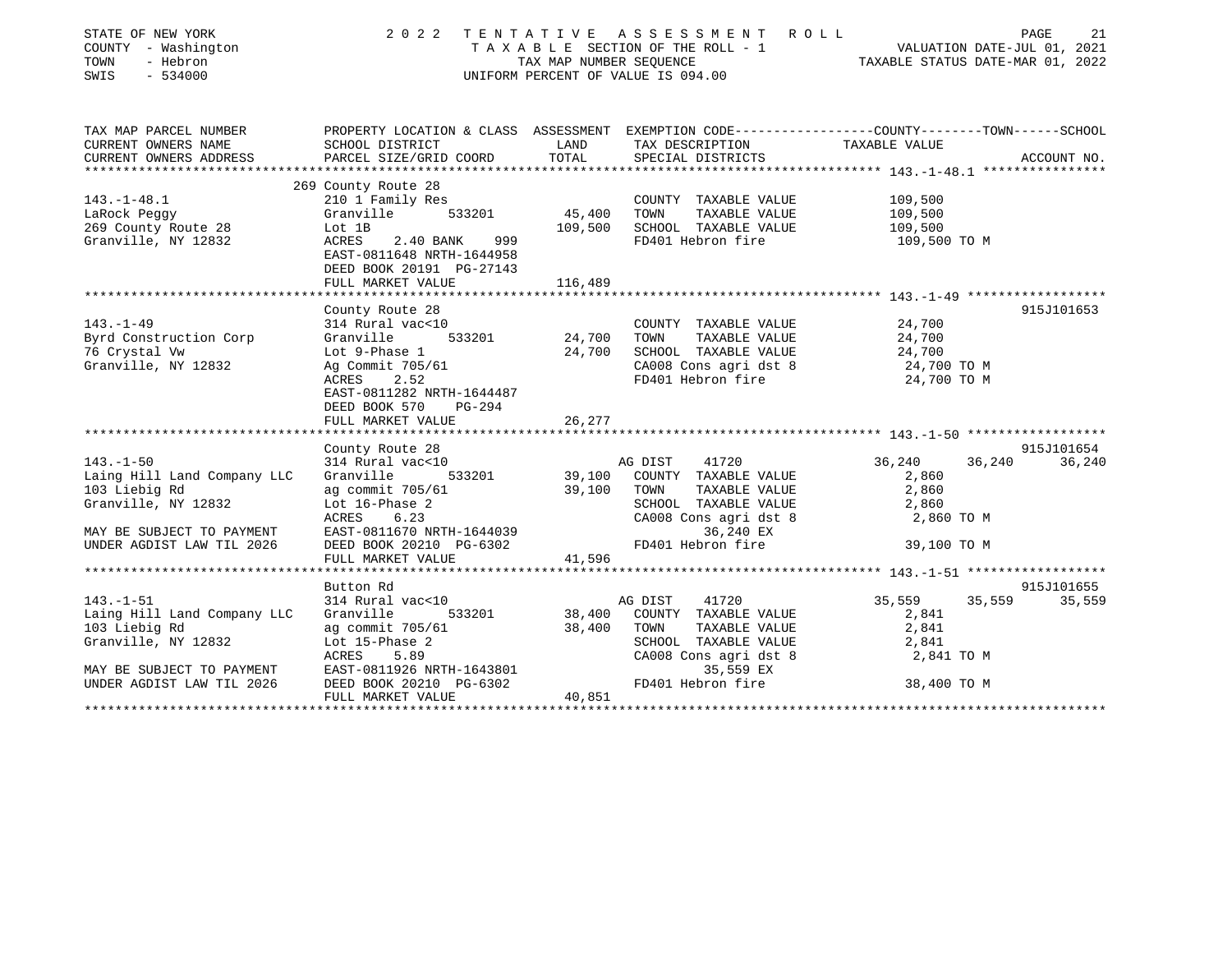| STATE OF NEW YORK |  |              |  |
|-------------------|--|--------------|--|
| COUNTY            |  | - Washington |  |
| TOWN              |  | - Hebron     |  |
|                   |  |              |  |

## STATE OF NEW YORK 2 0 2 2 T E N T A T I V E A S S E S S M E N T R O L L PAGE 22T A X A B L E SECTION OF THE ROLL - 1 VALUATION DATE-JUL 01, 2021<br>TAX MAP NUMBER SEOUENCE TAXABLE STATUS DATE-MAR 01, 2022 TAX MAP NUMBER SEQUENCE SWIS - 534000 UNIFORM PERCENT OF VALUE IS 094.00

|                            | PAGE |  |
|----------------------------|------|--|
| VALUATION DATE-JUL 01, 20: |      |  |

| TAX MAP PARCEL NUMBER<br>CURRENT OWNERS NAME<br>CURRENT OWNERS ADDRESS                                                                                                                                                                                                                     |           | PROPERTY LOCATION & CLASS ASSESSMENT EXEMPTION CODE----------------COUNTY-------TOWN------SCHOOL                                                                                                                                                                                                                                                                                                                                                                                                                                                                                                                                                                                                                                                                                   |                                   |                      |
|--------------------------------------------------------------------------------------------------------------------------------------------------------------------------------------------------------------------------------------------------------------------------------------------|-----------|------------------------------------------------------------------------------------------------------------------------------------------------------------------------------------------------------------------------------------------------------------------------------------------------------------------------------------------------------------------------------------------------------------------------------------------------------------------------------------------------------------------------------------------------------------------------------------------------------------------------------------------------------------------------------------------------------------------------------------------------------------------------------------|-----------------------------------|----------------------|
| $143. - 1 - 52$<br>Laing Hill Land Company LLC                                                                                                                                                                                                                                             | Button Rd | 314 Rural vac<10<br>Granville 533201<br>36,600 COUNTY TAXABLE VALUE 34,133 34,133<br>ag commit 705/61<br>36,600 TOWN TAXABLE VALUE 2,467<br>2,467<br>103 Liebig Rd<br>103 Liebig Rd<br>103 Liebig Rd<br>103 Liebig Rd<br>103 Liebig Rd<br>104 CRES 10<br>MAY BE SUBJECT TO PAYMENT<br>MAY BE SUBJECT TO PAYMENT<br>EXTRES 5.10<br>MAY BE SUBJECT TO PAYMENT<br>EXTRES 5.10<br>CA008 Cons agri dst 8<br>2,46                                                                                                                                                                                                                                                                                                                                                                        |                                   | 915J101656<br>34,133 |
|                                                                                                                                                                                                                                                                                            |           |                                                                                                                                                                                                                                                                                                                                                                                                                                                                                                                                                                                                                                                                                                                                                                                    |                                   |                      |
|                                                                                                                                                                                                                                                                                            |           |                                                                                                                                                                                                                                                                                                                                                                                                                                                                                                                                                                                                                                                                                                                                                                                    |                                   | 915J101657           |
|                                                                                                                                                                                                                                                                                            |           |                                                                                                                                                                                                                                                                                                                                                                                                                                                                                                                                                                                                                                                                                                                                                                                    |                                   | 34,036               |
|                                                                                                                                                                                                                                                                                            |           | $[143.-1-53] \put(0,0) {\it 143.1-53.564} \put(0,0) {\it 143.1-53.564} \put(0,0) {\it 143.1-53.564} \put(0,0) {\it 143.1-53.564} \put(0,0) {\it 143.1-53.564} \put(0,0) {\it 143.1-53.564} \put(0,0) {\it 143.1-53.564} \put(0,0) {\it 143.1-53.564} \put(0,0) {\it 143.1-53.564} \put($                                                                                                                                                                                                                                                                                                                                                                                                                                                                                           |                                   |                      |
|                                                                                                                                                                                                                                                                                            |           |                                                                                                                                                                                                                                                                                                                                                                                                                                                                                                                                                                                                                                                                                                                                                                                    |                                   |                      |
|                                                                                                                                                                                                                                                                                            | Button Rd |                                                                                                                                                                                                                                                                                                                                                                                                                                                                                                                                                                                                                                                                                                                                                                                    |                                   | 915J101658           |
|                                                                                                                                                                                                                                                                                            |           | 143.-1-54<br>143.-1-54<br>16 Company LLC Granville 533201<br>16 Countr TAXABLE VALUE 2,385<br>103 Liebig Rd ag commit 705/61<br>16 Countr TAXABLE VALUE 2,385<br>16,600 COUNTY TAXABLE VALUE 2,385<br>2,385<br>2,385<br>2,385<br>$\begin{tabular}{lllllllllllllllllllll@{A}\mboxwidth} \begin{tabular}{lllllllllllllllllllll@{A}\mboxwidth} & \multicolumn{3}{c }{\mbox{lasing Hill Land Company LLC}} & \multicolumn{3}{c }{\mbox{Granville}} & \multicolumn{3}{c }{\mbox{Granville Rd}} & \multicolumn{3}{c }{\mbox{arg commit 705/61}} & \multicolumn{3}{c }{\mbox{36,600}} & \multicolumn{3}{c }{\mbox{TANABLE VALUE}} & \multicolumn{3}{c }{\mbox{Granville RUUE}} & \multicolumn{3}{c }{\mbox{Granville R$<br>SCHOOL TAXABLE VALUE 2,385<br>CA008 Cons agri dst 8 2,385 TO M | 36,600 TO M                       | 34,215               |
|                                                                                                                                                                                                                                                                                            | Button Rd |                                                                                                                                                                                                                                                                                                                                                                                                                                                                                                                                                                                                                                                                                                                                                                                    |                                   | 915J101659           |
| $143. - 1 - 55$<br>Laing Hill Land Company LLC<br>103 Liebig Rd ag commit 705/61 23,700 COON11<br>103 Liebig Rd ag commit 705/61 23,700 TOWN SCHOOL<br>323,700 TOWN SCHOOL<br>42832 Lot 11-Phase 2<br>ACRES 2.13 ACRES 2.13 CA008 (<br>NAY BE SUBJECT TO PAYMENT EAST-0812888 NRTH-1642951 |           | 22,123 14 Rural vac<10<br>314 Rural vac<10 133201 123,700 COUNTY TAXABLE VALUE<br>4.577 1,577 1,577 1,577 1,577<br>SCHOOL TAXABLE VALUE<br>CA008 Cons agri dst 8 1,577<br>22,123 EX 1,577<br>FD401 Hebron fire 23,700 TO M                                                                                                                                                                                                                                                                                                                                                                                                                                                                                                                                                         | TAXABLE VALUE 1,577<br>1,577 TO M | 22,123               |
|                                                                                                                                                                                                                                                                                            |           |                                                                                                                                                                                                                                                                                                                                                                                                                                                                                                                                                                                                                                                                                                                                                                                    |                                   |                      |

22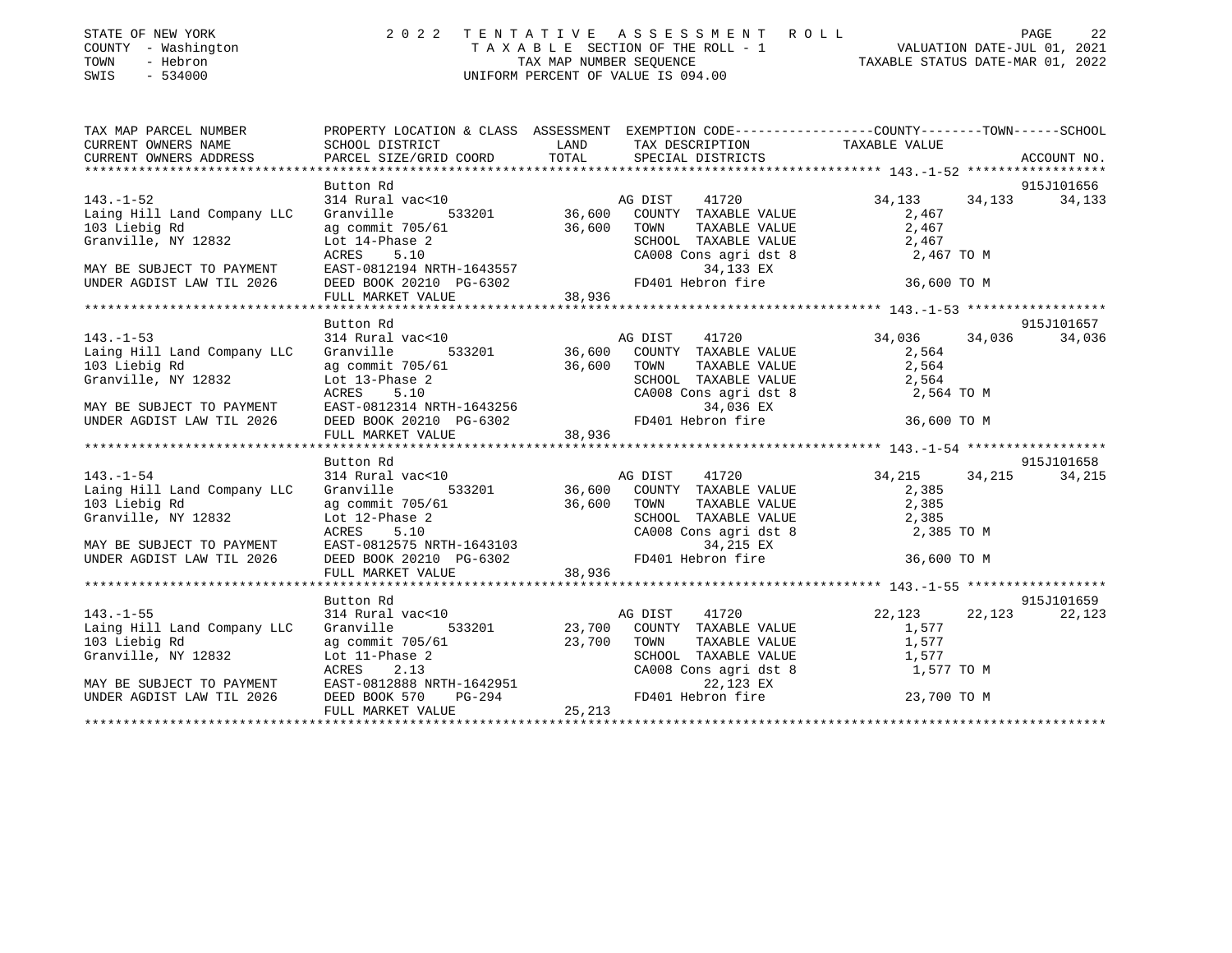| STATE OF NEW YORK |  |              |  |
|-------------------|--|--------------|--|
| COUNTY            |  | - Washington |  |
| TOWN              |  | - Hebron     |  |

## STATE OF NEW YORK 2 0 2 2 T E N T A T I V E A S S E S S M E N T R O L L PAGE 23 COUNTY - Washington T A X A B L E SECTION OF THE ROLL - 1 VALUATION DATE-JUL 01, 2021 TOWN - Hebron TAX MAP NUMBER SEQUENCE TAXABLE STATUS DATE-MAR 01, 2022 SWIS - 534000 UNIFORM PERCENT OF VALUE IS 094.00

| TAX MAP PARCEL NUMBER<br>CURRENT OWNERS NAME<br>CURRENT OWNERS NAME<br>CURRENT OWNERS ADDRESS                                                                                                                                                                                                    |                                                                                                        |         |                                                                                                                                              | PROPERTY LOCATION & CLASS ASSESSMENT EXEMPTION CODE----------------COUNTY-------TOWN-----SCHOOL                          |                      |
|--------------------------------------------------------------------------------------------------------------------------------------------------------------------------------------------------------------------------------------------------------------------------------------------------|--------------------------------------------------------------------------------------------------------|---------|----------------------------------------------------------------------------------------------------------------------------------------------|--------------------------------------------------------------------------------------------------------------------------|----------------------|
| $143. - 1 - 56$<br>Laing Hill Land Company LLC<br>103 Liebig Rd<br>Granville, NY 12832<br>Contract Company Lie and Community 705/63<br>Capture 2<br>MAY BE SUBJECT TO PAYMENT<br>MAY BE SUBJECT TO PAYMENT<br>MAY BE SUBJECT TO PAYMENT<br>MARE RAST-0813354 NRTH-1642372<br>UNDER AGDIST LAW TI | Button Rd<br>314 Rural vac<10<br>Granville 533201<br>44,600 COUNTY TAXABLE VALUE 40,                   |         | SCHOOL TAXABLE VALUE 4,571<br>CA008 Cons agri dst 8 4,571 TO M                                                                               | 40,029  40,029  40,029<br>4,571<br>TAXABLE VALUE 4,571<br>44,600 TO M                                                    | 915J101660           |
|                                                                                                                                                                                                                                                                                                  |                                                                                                        |         |                                                                                                                                              |                                                                                                                          |                      |
| $143. - 1 - 57$<br>Laing Hill Land Company LLC                                                                                                                                                                                                                                                   | Button Rd/w Off                                                                                        |         |                                                                                                                                              | Button Rd/w Off<br>314 Rural vac<10<br>314 Rural vac<10<br>333201 23,600 COUNTY TAXABLE VALUE<br>3.377<br>3.377<br>3.377 | 915J101661<br>20,223 |
| 103 Liebig Rd<br>Granville, NY 12832 Lot 9-Phase 2<br>MAY BE SUBJECT TO PAYMENT EXERES 7.64 CA008 Cons agri dst 8 23,600 TOWN<br>MAY BE SUBJECT TO PAYMENT EAST-0813068 NRTH-1641734 FD401 Hebron fire 23,600 TO M<br>MEY BE SUBJECT T<br>UNDER AGDIST LAW TIL 2029 DEED BOOK 570 $PG-294$       |                                                                                                        |         |                                                                                                                                              |                                                                                                                          |                      |
|                                                                                                                                                                                                                                                                                                  |                                                                                                        |         |                                                                                                                                              |                                                                                                                          |                      |
| 25 Button Rd<br>210 1 Family Res<br>210 1 Family Res<br>210 1 Cranville 533201 28,800 TOWN TAXABLE VALUE 2191,000<br>2010 COUNTY TAXABLE VALUE 2191,000<br>Hannon Karita<br>283 Lee Ave 3074/245, Lots 1-3,5-8 &<br>283 Lee Ave 3074/245, Lots 1-3,5-8 &<br>283 Lee Ave 3074/245, Lots 1-3,5-8 & | 25 Button Rd<br>ACRES 34.50<br>EAST-0813519 NRTH-1641097<br>DEED BOOK 3070 PG-234<br>FULL MARKET VALUE | 203,191 | COUNTY TAXABLE VALUE 191,000<br>SCHOOL TAXABLE VALUE 191,000<br>CA008 Cons agri dst 8 191,000 TO M<br>FD401 Hebron fire 191,000 TO M         |                                                                                                                          | 915J101668           |
|                                                                                                                                                                                                                                                                                                  |                                                                                                        |         |                                                                                                                                              |                                                                                                                          |                      |
| $143.-1-64.1$<br>Emond Michael J<br>Emond Michael J<br>Emond Frances<br>9 Button Rd<br>Granville, NY 12832<br>EAST-0813857 NRTH-1640773<br>TRACKES<br>2 EAST-0813857 NRTH-1640773                                                                                                                | County Route 31<br>$314$ Rural vac<10<br>DEED BOOK 20191 PG-30271<br>FULL MARKET VALUE                 | 4,894   | COUNTY TAXABLE VALUE 4,600<br>TOWN TAXABLE VALUE<br>SCHOOL TAXABLE VALUE<br>CA008 Cons agri dst 8 4,600 TO M<br>FD401 Hebron fire 4,600 TO M |                                                                                                                          |                      |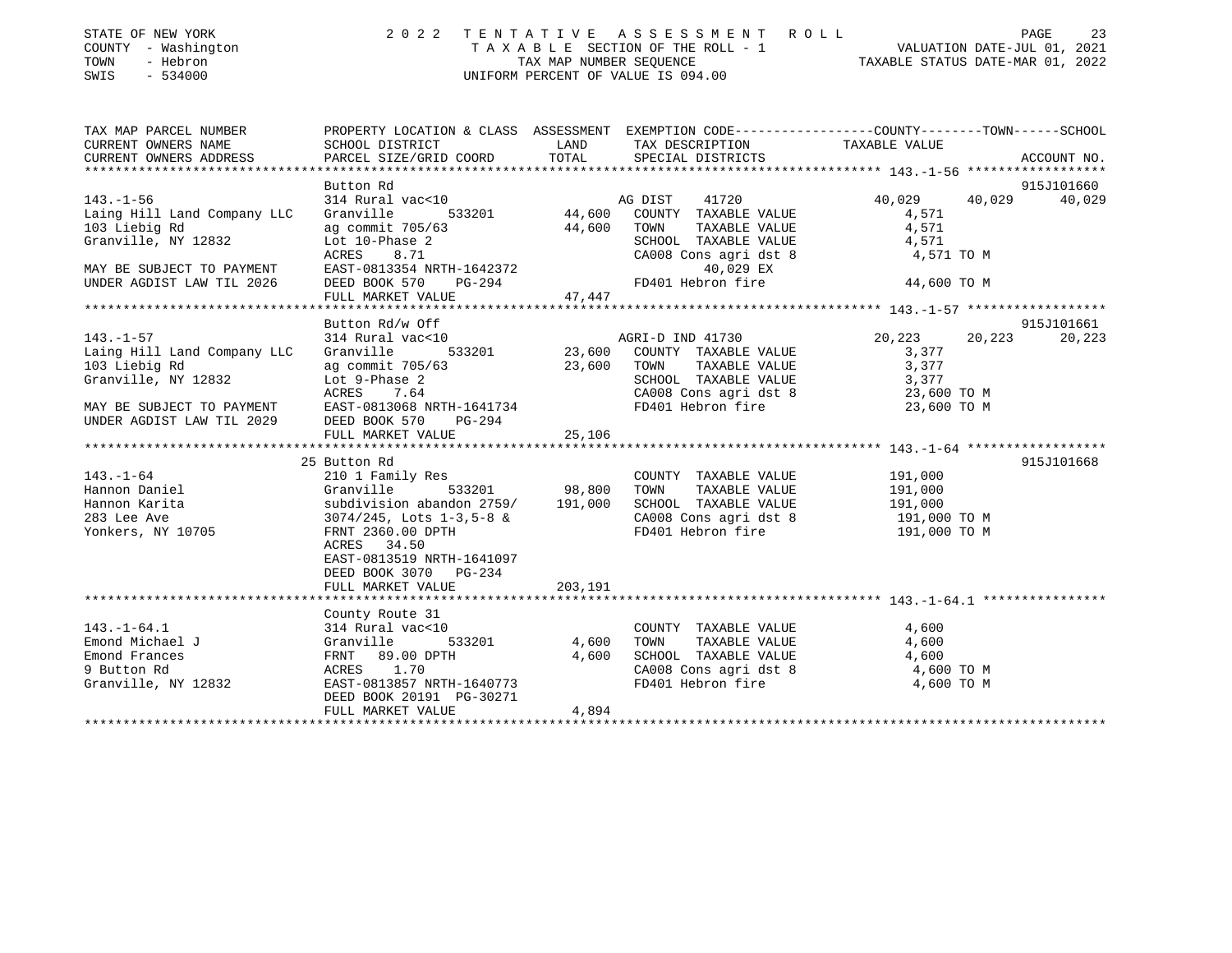|                                                                                                                                                    |                                                                                                                                                                                                                                                  | 2022 TENTATIVE ASSESSMENT ROLL                                                             |                                                                                                                                                                                                                                                                              |                                                                                                                        | PAGE<br>24                                                                                                                                                                                                                                                                                                              |
|----------------------------------------------------------------------------------------------------------------------------------------------------|--------------------------------------------------------------------------------------------------------------------------------------------------------------------------------------------------------------------------------------------------|--------------------------------------------------------------------------------------------|------------------------------------------------------------------------------------------------------------------------------------------------------------------------------------------------------------------------------------------------------------------------------|------------------------------------------------------------------------------------------------------------------------|-------------------------------------------------------------------------------------------------------------------------------------------------------------------------------------------------------------------------------------------------------------------------------------------------------------------------|
|                                                                                                                                                    |                                                                                                                                                                                                                                                  |                                                                                            | TAXABLE VALUE                                                                                                                                                                                                                                                                |                                                                                                                        |                                                                                                                                                                                                                                                                                                                         |
|                                                                                                                                                    |                                                                                                                                                                                                                                                  |                                                                                            |                                                                                                                                                                                                                                                                              |                                                                                                                        | ACCOUNT NO.                                                                                                                                                                                                                                                                                                             |
|                                                                                                                                                    |                                                                                                                                                                                                                                                  |                                                                                            |                                                                                                                                                                                                                                                                              |                                                                                                                        | 915J100259                                                                                                                                                                                                                                                                                                              |
| 241 Rural res&ag<br>ACRES 164.80<br>DEED BOOK 3483 PG-278                                                                                          |                                                                                                                                                                                                                                                  | 41720<br>TAXABLE VALUE<br>SCHOOL TAXABLE VALUE                                             | 220,377<br>242,623<br>242,623<br>242,623                                                                                                                                                                                                                                     |                                                                                                                        |                                                                                                                                                                                                                                                                                                                         |
|                                                                                                                                                    |                                                                                                                                                                                                                                                  | FD401 Hebron fire                                                                          |                                                                                                                                                                                                                                                                              |                                                                                                                        |                                                                                                                                                                                                                                                                                                                         |
|                                                                                                                                                    |                                                                                                                                                                                                                                                  |                                                                                            |                                                                                                                                                                                                                                                                              |                                                                                                                        |                                                                                                                                                                                                                                                                                                                         |
|                                                                                                                                                    |                                                                                                                                                                                                                                                  |                                                                                            |                                                                                                                                                                                                                                                                              |                                                                                                                        |                                                                                                                                                                                                                                                                                                                         |
| 210 1 Family Res<br>533201<br>Granville<br>2.18<br>EAST-0820313 NRTH-1646016<br>DEED BOOK 672 PG-335                                               |                                                                                                                                                                                                                                                  | TAXABLE VALUE<br>SCHOOL TAXABLE VALUE<br>CA001 Cons agri dst 1                             | $\overline{0}$<br>154,300<br>154,300<br>79,400                                                                                                                                                                                                                               | $\overline{0}$                                                                                                         | 74,900                                                                                                                                                                                                                                                                                                                  |
|                                                                                                                                                    |                                                                                                                                                                                                                                                  |                                                                                            |                                                                                                                                                                                                                                                                              |                                                                                                                        |                                                                                                                                                                                                                                                                                                                         |
|                                                                                                                                                    |                                                                                                                                                                                                                                                  |                                                                                            |                                                                                                                                                                                                                                                                              |                                                                                                                        | 915J100295                                                                                                                                                                                                                                                                                                              |
| EAST-0820339 NRTH-1648427<br>DEED BOOK 1810<br>PG-295                                                                                              |                                                                                                                                                                                                                                                  | TAXABLE VALUE<br>SCHOOL TAXABLE VALUE<br>FD401 Hebron fire                                 | 100,900<br>100,900<br>26,000                                                                                                                                                                                                                                                 |                                                                                                                        | $0 \t 74,900$                                                                                                                                                                                                                                                                                                           |
|                                                                                                                                                    |                                                                                                                                                                                                                                                  |                                                                                            |                                                                                                                                                                                                                                                                              |                                                                                                                        |                                                                                                                                                                                                                                                                                                                         |
|                                                                                                                                                    |                                                                                                                                                                                                                                                  |                                                                                            |                                                                                                                                                                                                                                                                              |                                                                                                                        | 915J100294                                                                                                                                                                                                                                                                                                              |
| 270 Mfg housing<br>FRNT 165.00 DPTH 180.00<br>ACRES 0.68<br>EAST-0820560 NRTH-1648515<br>DEED BOOK 902<br>PG-269                                   |                                                                                                                                                                                                                                                  | COUNTY TAXABLE VALUE<br>TOWN<br>TAXABLE VALUE<br>SCHOOL TAXABLE VALUE<br>FD401 Hebron fire | $\overline{0}$<br>41,800<br>41,800<br>11,800                                                                                                                                                                                                                                 | $\Omega$                                                                                                               | 30,000                                                                                                                                                                                                                                                                                                                  |
|                                                                                                                                                    |                                                                                                                                                                                                                                                  |                                                                                            |                                                                                                                                                                                                                                                                              |                                                                                                                        |                                                                                                                                                                                                                                                                                                                         |
| Dorance Rd<br>314 Rural vac<10<br>Granville<br>533201<br>ACRES 8.20<br>EAST-0821424 NRTH-1648207<br>DEED BOOK 3040<br>$PG-35$<br>FULL MARKET VALUE | 43,400<br>46,170                                                                                                                                                                                                                                 | COUNTY TAXABLE VALUE<br>TAXABLE VALUE<br>TOWN<br>SCHOOL TAXABLE VALUE<br>FD401 Hebron fire | 43,400<br>43,400<br>43,400                                                                                                                                                                                                                                                   |                                                                                                                        | 915J100065                                                                                                                                                                                                                                                                                                              |
|                                                                                                                                                    | PARCEL SIZE/GRID COORD<br>7873 State Route 22<br>Granville<br>FULL MARKET VALUE<br>7811 State Route 22<br>ACRES<br>FULL MARKET VALUE<br>7907 State Route 22<br>210 1 Family Res<br>FULL MARKET VALUE<br>7910 State Route 22<br>FULL MARKET VALUE | TOTAL<br>533201<br>EAST-0819210 NRTH-1647237<br>107,340<br>Granville 533201<br>44,468      | UNIFORM PERCENT OF VALUE IS 094.00<br>SPECIAL DISTRICTS<br>AG DIST<br>330,200 COUNTY TAXABLE VALUE<br>463,000 TOWN<br>220,377 EX<br>492,553<br>ENH STAR 41834<br>154,300 TOWN<br>164,149 FD401 Hebron fire<br>ENH STAR 41834<br>BAS STAR 41854<br>31,800<br>41,800<br>43,400 | CA001 Cons agri dst 1<br>44,800 COUNTY TAXABLE VALUE<br>$\overline{0}$<br>Granville 533201 29,700 COUNTY TAXABLE VALUE | TENIAILVE ASSESSMENI AUDIL<br>TAXABLE SECTION OF THE ROLL - 1 VALUATION DATE-JUL 01, 2021<br>TAXABLE STATUS DATE-MAR 01, 2022<br>**************************** 144.-1-1 *******************<br>220,377 220,377<br>242,623 TO<br>463,000 TO M<br>154,300 TO<br>154,300 TO M<br>100,900 TO M<br>41,800 TO M<br>43,400 TO M |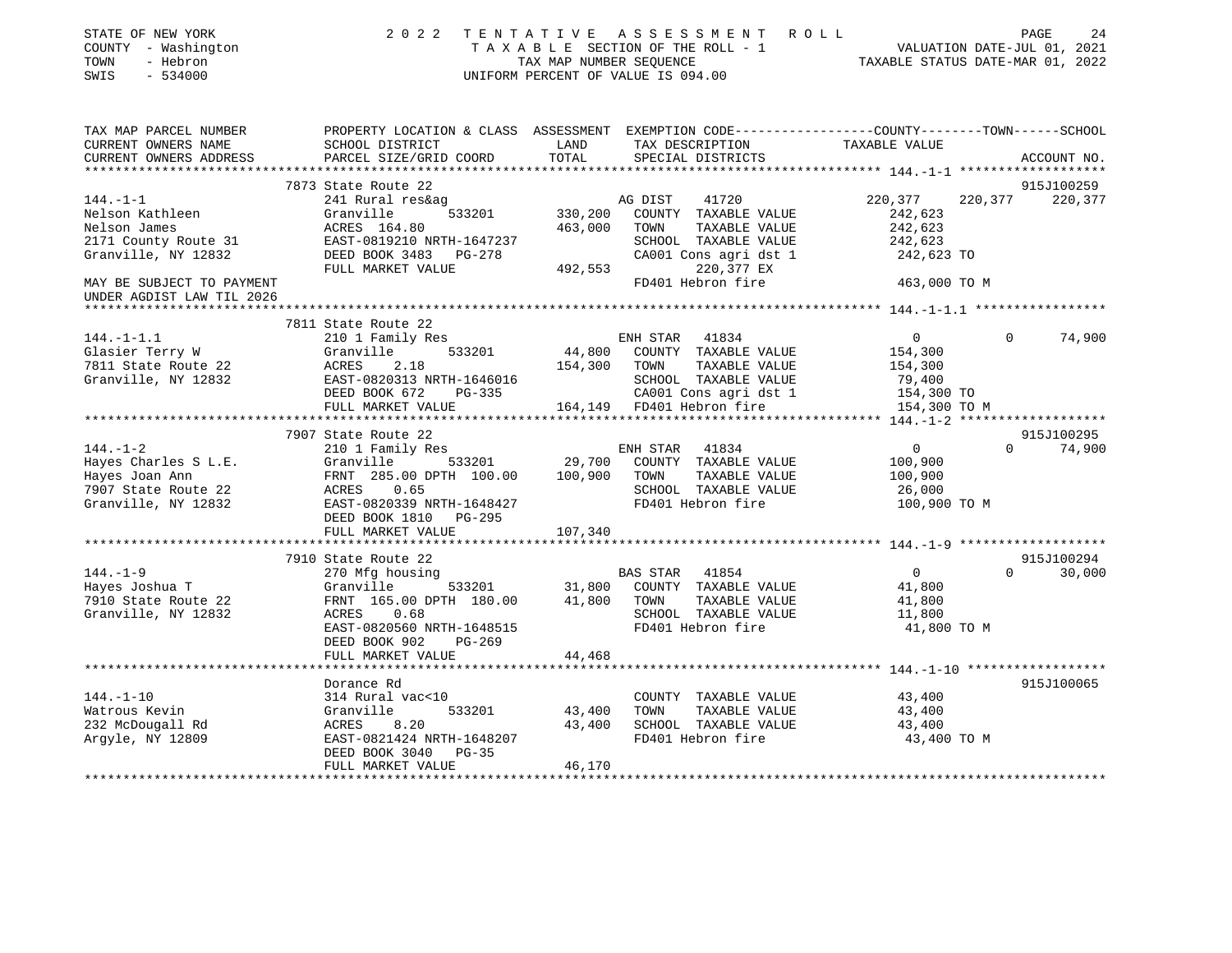| STATE OF NEW YORK<br>COUNTY - Washington<br>TOWN<br>- Hebron<br>SWIS<br>$-534000$ | 2022                                                   | TENTATIVE<br>TAX MAP NUMBER SEQUENCE | ASSESSMENT ROLL<br>TAXABLE SECTION OF THE ROLL - 1<br>UNIFORM PERCENT OF VALUE IS 094.00 | PAGE<br>25<br>VALUATION DATE-JUL 01, 2021<br>TAXABLE STATUS DATE-MAR 01, 2022                                    |  |
|-----------------------------------------------------------------------------------|--------------------------------------------------------|--------------------------------------|------------------------------------------------------------------------------------------|------------------------------------------------------------------------------------------------------------------|--|
| TAX MAP PARCEL NUMBER<br>CURRENT OWNERS NAME                                      | SCHOOL DISTRICT                                        | LAND                                 |                                                                                          | PROPERTY LOCATION & CLASS ASSESSMENT EXEMPTION CODE---------------COUNTY-------TOWN------SCHOOL<br>TAXABLE VALUE |  |
| CURRENT OWNERS ADDRESS<br>***********************                                 | PARCEL SIZE/GRID COORD                                 | TOTAL                                | TAX DESCRIPTION<br>SPECIAL DISTRICTS                                                     | ACCOUNT NO.                                                                                                      |  |
|                                                                                   | 12 Dorance Rd                                          |                                      |                                                                                          | 915J100574                                                                                                       |  |
| $144. - 1 - 11$                                                                   | 210 1 Family Res                                       |                                      | COUNTY TAXABLE VALUE                                                                     | 90,300                                                                                                           |  |
| Watrous Craig Sr                                                                  | Granville<br>533201                                    | 44,000                               | TAXABLE VALUE<br>TOWN                                                                    | 90,300                                                                                                           |  |
| Watrous Kelly                                                                     | 2.00<br>ACRES                                          | 90,300                               | SCHOOL TAXABLE VALUE                                                                     | 90,300                                                                                                           |  |
| 12 Dorance Rd                                                                     | EAST-0821734 NRTH-1647808                              |                                      | FD401 Hebron fire                                                                        | 90,300 TO M                                                                                                      |  |
| Granville, NY 12832                                                               | DEED BOOK 3416 PG-145                                  |                                      |                                                                                          |                                                                                                                  |  |
|                                                                                   | FULL MARKET VALUE                                      | 96,064                               |                                                                                          |                                                                                                                  |  |
|                                                                                   | ********************************                       |                                      |                                                                                          |                                                                                                                  |  |
|                                                                                   | 5 & 6 Dorance Rd                                       |                                      |                                                                                          | 915J100656                                                                                                       |  |
| $144. - 1 - 12$                                                                   | 210 1 Family Res                                       |                                      | ENH STAR<br>41834                                                                        | $\mathsf{O}$<br>$\Omega$<br>74,900                                                                               |  |
| Watrous Ivan R LE                                                                 | Granville<br>533201                                    | 41,900                               | COUNTY TAXABLE VALUE                                                                     | 144,800                                                                                                          |  |
| Watrous Craig L                                                                   | ACRES<br>1.30                                          | 144,800                              | TAXABLE VALUE<br>TOWN                                                                    | 144,800                                                                                                          |  |
| 5 Dorance Rd                                                                      | EAST-0822161 NRTH-1647639                              |                                      | SCHOOL TAXABLE VALUE                                                                     | 69,900                                                                                                           |  |
| Granville, NY 12832                                                               | DEED BOOK 20200 PG-1472                                |                                      | FD401 Hebron fire                                                                        | 144,800 TO M                                                                                                     |  |
|                                                                                   | FULL MARKET VALUE                                      | 154,043                              |                                                                                          |                                                                                                                  |  |
|                                                                                   |                                                        |                                      |                                                                                          |                                                                                                                  |  |
| $144. - 1 - 13$                                                                   | County Route 31/N Off                                  |                                      |                                                                                          | 915J100220                                                                                                       |  |
| Keller Kim                                                                        | 322 Rural vac>10<br>Granville<br>533201                | 86,700                               | COUNTY TAXABLE VALUE<br>TOWN<br>TAXABLE VALUE                                            | 86,700<br>86,700                                                                                                 |  |
| Keller Matthew                                                                    | ACRES 28.47                                            | 86,700                               | SCHOOL TAXABLE VALUE                                                                     | 86,700                                                                                                           |  |
| PO Box 724                                                                        | EAST-0822229 NRTH-1648288                              |                                      | CA001 Cons agri dst 1                                                                    | 86,700 TO                                                                                                        |  |
| Cornwall, NY 12518                                                                | DEED BOOK 20210 PG-5709                                |                                      | FD401 Hebron fire                                                                        | 86,700 TO M                                                                                                      |  |
|                                                                                   | FULL MARKET VALUE                                      | 92,234                               |                                                                                          |                                                                                                                  |  |
|                                                                                   | **************************                             |                                      |                                                                                          |                                                                                                                  |  |
|                                                                                   | County Route 31                                        |                                      |                                                                                          | 915J100346                                                                                                       |  |
| $144. - 1 - 15$                                                                   | 314 Rural vac<10                                       |                                      | COUNTY TAXABLE VALUE                                                                     | 44,200                                                                                                           |  |
| Duquette Raymond R Jr                                                             | 533201<br>Granville                                    | 44,200                               | TOWN<br>TAXABLE VALUE                                                                    | 44,200                                                                                                           |  |
| 355 E Wells Rd                                                                    | ACRES 17.00 BANK<br>999                                | 44,200                               | SCHOOL TAXABLE VALUE                                                                     | 44,200                                                                                                           |  |
| Wells, VT 05774                                                                   | EAST-0822996 NRTH-1648375                              |                                      | FD401 Hebron fire                                                                        | 44,200 TO M                                                                                                      |  |
|                                                                                   | DEED BOOK 935<br>PG-292                                |                                      |                                                                                          |                                                                                                                  |  |
|                                                                                   | FULL MARKET VALUE                                      | 47,021                               |                                                                                          |                                                                                                                  |  |
|                                                                                   |                                                        |                                      |                                                                                          |                                                                                                                  |  |
|                                                                                   | 2375 County Route 31                                   |                                      |                                                                                          | 915J100485                                                                                                       |  |
| $144. - 1 - 16$                                                                   | 210 1 Family Res - WTRFNT                              |                                      | COUNTY TAXABLE VALUE                                                                     | 76,800                                                                                                           |  |
| DeRusha Timothy J                                                                 | Granville<br>533201                                    | 28,600<br>76,800                     | TOWN<br>TAXABLE VALUE                                                                    | 76,800                                                                                                           |  |
| 382 Pleasant Valley Rd<br>Argyle, NY 12809                                        | FRNT 116.00 DPTH<br>91.00<br>EAST-0823349 NRTH-1648664 |                                      | SCHOOL TAXABLE VALUE<br>FD401 Hebron fire                                                | 76,800<br>76,800 TO M                                                                                            |  |
|                                                                                   | PG-296<br>DEED BOOK 3508                               |                                      |                                                                                          |                                                                                                                  |  |
|                                                                                   | FULL MARKET VALUE                                      | 81,702                               |                                                                                          |                                                                                                                  |  |
|                                                                                   |                                                        |                                      |                                                                                          |                                                                                                                  |  |
|                                                                                   | 2381 County Route 31                                   |                                      |                                                                                          | 915J100613                                                                                                       |  |
| $144. - 1 - 17$                                                                   | 312 Vac w/imprv                                        |                                      | COUNTY TAXABLE VALUE                                                                     | 10,800                                                                                                           |  |
| LaPlante Edward Jr                                                                | Granville<br>533201                                    | 9,900                                | TOWN<br>TAXABLE VALUE                                                                    | 10,800                                                                                                           |  |
| LaPlante James                                                                    | FRNT 175.00 DPTH 153.00                                | 10,800                               | SCHOOL TAXABLE VALUE                                                                     | 10,800                                                                                                           |  |
| 2002 River View Rd                                                                | ACRES<br>0.61                                          |                                      | FD401 Hebron fire                                                                        | 10,800 TO M                                                                                                      |  |
| Green Island, NY 12183                                                            | EAST-0823580 NRTH-1648951                              |                                      |                                                                                          |                                                                                                                  |  |
|                                                                                   | DEED BOOK 3360<br>$PG-37$                              |                                      |                                                                                          |                                                                                                                  |  |
|                                                                                   | EITT I MADIZEM IZATIE                                  | 11.400                               |                                                                                          |                                                                                                                  |  |

FULL MARKET VALUE 11,489 \*\*\*\*\*\*\*\*\*\*\*\*\*\*\*\*\*\*\*\*\*\*\*\*\*\*\*\*\*\*\*\*\*\*\*\*\*\*\*\*\*\*\*\*\*\*\*\*\*\*\*\*\*\*\*\*\*\*\*\*\*\*\*\*\*\*\*\*\*\*\*\*\*\*\*\*\*\*\*\*\*\*\*\*\*\*\*\*\*\*\*\*\*\*\*\*\*\*\*\*\*\*\*\*\*\*\*\*\*\*\*\*\*\*\*\*\*\*\*\*\*\*\*\*\*\*\*\*\*\*\*\*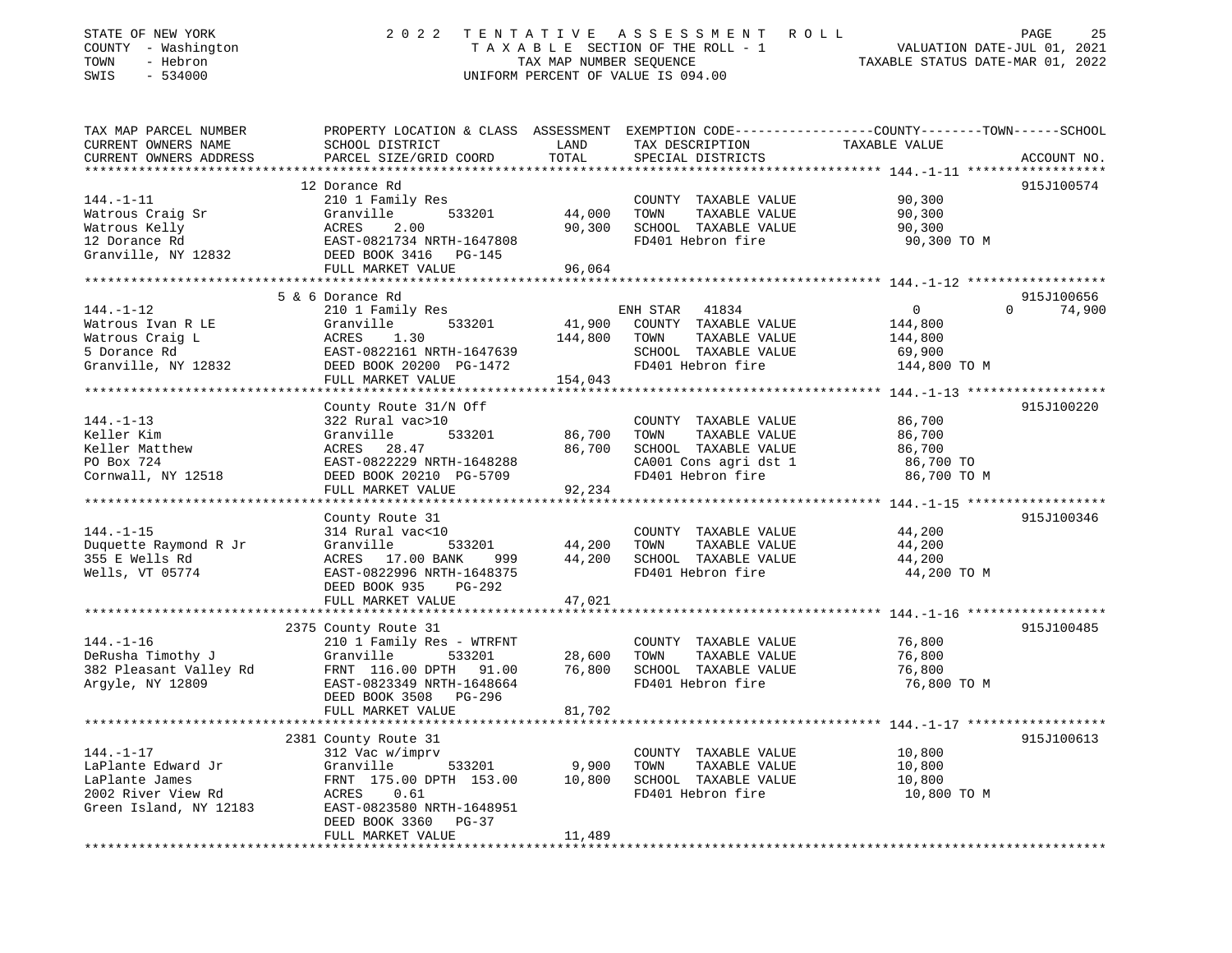| STATE OF NEW YORK<br>COUNTY - Washington<br>TOWN<br>- Hebron<br>$-534000$<br>SWIS | 2 0 2 2<br>TENTATIVE                         | TAX MAP NUMBER SEQUENCE | ASSESSMENT ROLL<br>TAXABLE SECTION OF THE ROLL - 1<br>UNIFORM PERCENT OF VALUE IS 094.00 | PAGE<br>26<br>VALUATION DATE-JUL 01, 2021<br>TAXABLE STATUS DATE-MAR 01, 2022                                    |
|-----------------------------------------------------------------------------------|----------------------------------------------|-------------------------|------------------------------------------------------------------------------------------|------------------------------------------------------------------------------------------------------------------|
| TAX MAP PARCEL NUMBER<br>CURRENT OWNERS NAME                                      |                                              | LAND                    | TAX DESCRIPTION                                                                          | PROPERTY LOCATION & CLASS ASSESSMENT EXEMPTION CODE---------------COUNTY-------TOWN------SCHOOL<br>TAXABLE VALUE |
| CURRENT OWNERS ADDRESS                                                            | SCHOOL DISTRICT<br>PARCEL SIZE/GRID COORD    | TOTAL                   | SPECIAL DISTRICTS                                                                        | ACCOUNT NO.                                                                                                      |
|                                                                                   |                                              |                         |                                                                                          |                                                                                                                  |
|                                                                                   | 2392 County Route 31                         |                         |                                                                                          | 915J100700                                                                                                       |
| $144. - 1 - 18.1$                                                                 | 311 Res vac land                             |                         | COUNTY TAXABLE VALUE                                                                     | 300                                                                                                              |
| Horne Leroy                                                                       | Granville<br>533201                          | 300                     | TAXABLE VALUE<br>TOWN                                                                    | 300                                                                                                              |
| West Pawlet, VT 05775                                                             | 60.00 DPTH 150.00<br>FRNT<br>ACRES<br>0.21   | 300                     | SCHOOL TAXABLE VALUE<br>FD401 Hebron fire                                                | 300<br>300 TO M                                                                                                  |
|                                                                                   | EAST-0823636 NRTH-1649038                    |                         |                                                                                          |                                                                                                                  |
|                                                                                   | DEED BOOK 556<br>$PG-279$                    |                         |                                                                                          |                                                                                                                  |
|                                                                                   | FULL MARKET VALUE                            | 319                     |                                                                                          |                                                                                                                  |
|                                                                                   |                                              |                         |                                                                                          |                                                                                                                  |
|                                                                                   | County Route 31                              |                         |                                                                                          | 915J101307                                                                                                       |
| $144. - 1 - 18.2$                                                                 | 314 Rural vac<10                             |                         | COUNTY TAXABLE VALUE                                                                     | 400                                                                                                              |
| Pawlet Town Of                                                                    | Granville<br>533201                          | 400                     | TAXABLE VALUE<br>TOWN                                                                    | 400                                                                                                              |
| Pawlet, VT 05761                                                                  | 20.00 DPTH 47.00<br>FRNT<br>ACRES<br>0.02    | 400                     | SCHOOL TAXABLE VALUE<br>FD401 Hebron fire                                                | 400<br>400 TO M                                                                                                  |
|                                                                                   | EAST-0823677 NRTH-1649015                    |                         |                                                                                          |                                                                                                                  |
|                                                                                   | DEED BOOK 488<br>$PG-93$                     |                         |                                                                                          |                                                                                                                  |
|                                                                                   | FULL MARKET VALUE                            | 426                     |                                                                                          |                                                                                                                  |
|                                                                                   |                                              |                         |                                                                                          |                                                                                                                  |
|                                                                                   | 2360 County Route 31                         |                         |                                                                                          | 915J100218                                                                                                       |
| $144. - 1 - 19$                                                                   | 322 Rural vac>10                             |                         | COUNTY TAXABLE VALUE                                                                     | 26,100                                                                                                           |
| Stetar William B Jr.                                                              | Granville<br>533201                          | 26,100                  | TOWN<br>TAXABLE VALUE                                                                    | 26,100                                                                                                           |
| 218 N Charotte St<br>Manheim, PA 17545                                            | ACRES 12.16<br>EAST-0823432 NRTH-1648132     | 26,100                  | SCHOOL TAXABLE VALUE<br>FD401 Hebron fire                                                | 26,100<br>26,100 TO M                                                                                            |
|                                                                                   | DEED BOOK 20200 PG-1812                      |                         |                                                                                          |                                                                                                                  |
|                                                                                   | FULL MARKET VALUE                            | 27,766                  |                                                                                          |                                                                                                                  |
|                                                                                   |                                              |                         |                                                                                          |                                                                                                                  |
|                                                                                   | County Route 31                              |                         |                                                                                          |                                                                                                                  |
| $144. - 1 - 19.1$                                                                 | 314 Rural vac<10                             |                         | COUNTY TAXABLE VALUE                                                                     | 700                                                                                                              |
| LaPlante Edward Jr                                                                | Granville<br>533201                          | 700                     | TOWN<br>TAXABLE VALUE                                                                    | 700                                                                                                              |
| LaPlante James                                                                    | FRNT 88.00 DPTH 60.00                        | 700                     | SCHOOL TAXABLE VALUE                                                                     | 700                                                                                                              |
| 2002 River View Rd                                                                | EAST-0823676 NRTH-1648872                    |                         | FD401 Hebron fire                                                                        | 700 TO M                                                                                                         |
| Green Island, NY 12183                                                            | DEED BOOK 3360 PG-37<br>FULL MARKET VALUE    | 745                     |                                                                                          |                                                                                                                  |
|                                                                                   |                                              |                         |                                                                                          |                                                                                                                  |
|                                                                                   | 2329 County Route 31                         |                         |                                                                                          | 915J100236                                                                                                       |
| $144. - 1 - 20$                                                                   | 210 1 Family Res                             |                         | COUNTY TAXABLE VALUE                                                                     | 104,900                                                                                                          |
| Flanagan Kelly Ann                                                                | Granville<br>533201                          | 45,900                  | TOWN<br>TAXABLE VALUE                                                                    | 104,900                                                                                                          |
| 2329 County Route 31                                                              | 2939/259                                     | 104,900                 | SCHOOL TAXABLE VALUE                                                                     | 104,900                                                                                                          |
| Granville, NY 12832                                                               | Trans exempt repay 2022                      |                         | FD401 Hebron fire                                                                        | 104,900 TO M                                                                                                     |
|                                                                                   | ACRES<br>2.60                                |                         | TE533 Trans exempt flq                                                                   | $.00$ MT                                                                                                         |
|                                                                                   | EAST-0823245 NRTH-1647596                    |                         |                                                                                          |                                                                                                                  |
|                                                                                   | DEED BOOK 20210 PG-7287<br>FULL MARKET VALUE | 111,596                 |                                                                                          |                                                                                                                  |
|                                                                                   |                                              |                         |                                                                                          |                                                                                                                  |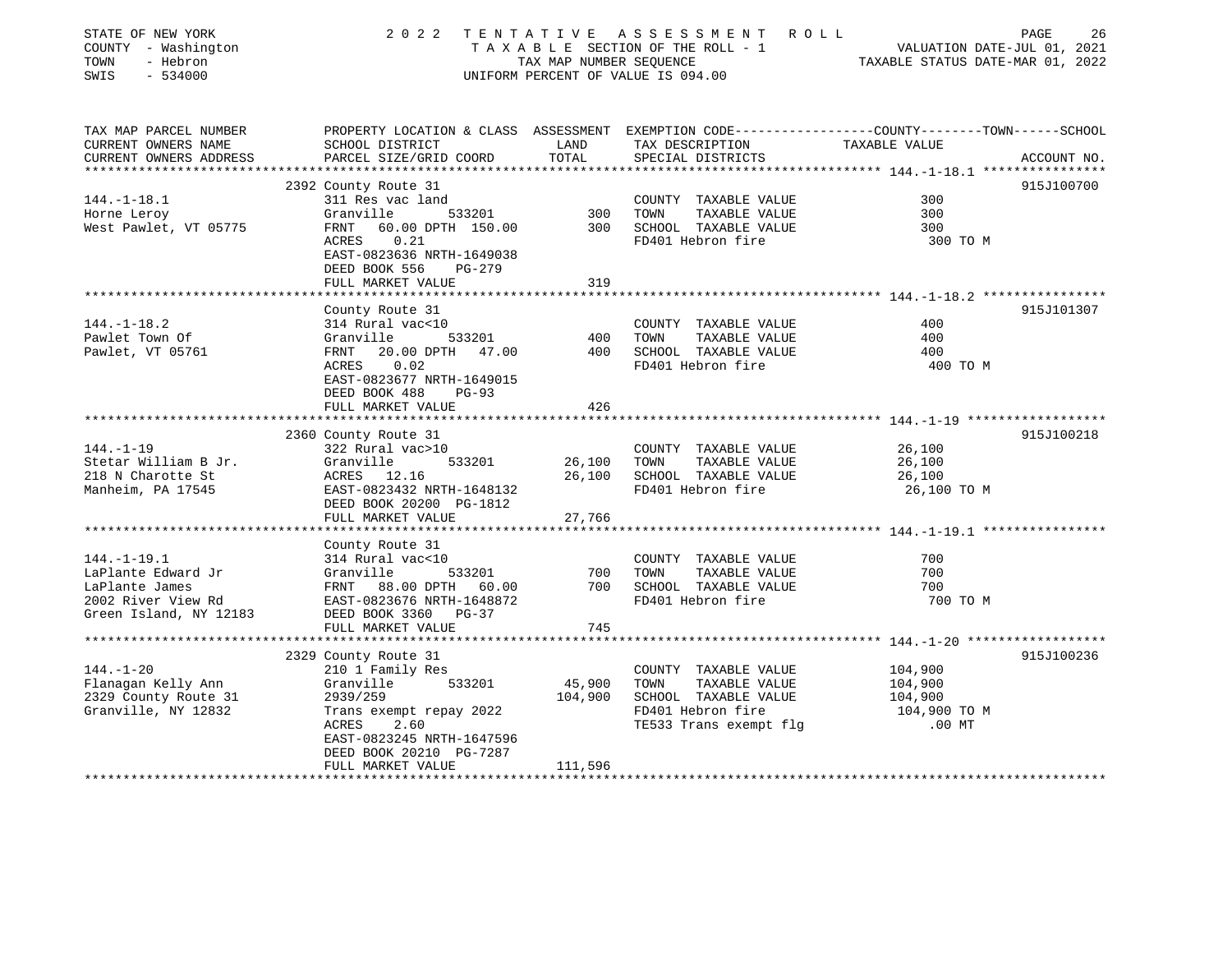| STATE OF NEW YORK<br>COUNTY - Washington<br>TOWN<br>- Hebron<br>SWIS - 534000 | 2022 TENTATIVE ASSESSMENT ROLL<br>TAXABLE SECTION OF THE ROLL - 1<br>TAX MAP NUMBER SEOUENCE<br>UNIFORM PERCENT OF VALUE IS 094.00 | PAGE<br>VALUATION DATE-JUL 01, 2021<br>TAXABLE STATUS DATE-MAR 01, 2022 | 27 |
|-------------------------------------------------------------------------------|------------------------------------------------------------------------------------------------------------------------------------|-------------------------------------------------------------------------|----|
|                                                                               |                                                                                                                                    |                                                                         |    |

| TAX MAP PARCEL NUMBER                                                                                                                             |                                                                        | PROPERTY LOCATION & CLASS ASSESSMENT EXEMPTION CODE---------------COUNTY-------TOWN------SCHOOL    |                                                            |
|---------------------------------------------------------------------------------------------------------------------------------------------------|------------------------------------------------------------------------|----------------------------------------------------------------------------------------------------|------------------------------------------------------------|
| CURRENT OWNERS NAME                                                                                                                               | SCHOOL DISTRICT                                                        | LAND<br>TAX DESCRIPTION                                                                            | TAXABLE VALUE                                              |
| CURRENT OWNERS ADDRESS                                                                                                                            |                                                                        |                                                                                                    |                                                            |
|                                                                                                                                                   |                                                                        |                                                                                                    |                                                            |
|                                                                                                                                                   | 2320 County Route 31                                                   |                                                                                                    | 915J100192                                                 |
| $144. - 1 - 21.1$                                                                                                                                 | 283 Res w/Comuse                                                       | ENH STAR 41834                                                                                     | $\overline{0}$<br>74,900<br>$\Omega$                       |
| Dagle William                                                                                                                                     | Granville                                                              | 533201 116,100 COUNTY TAXABLE VALUE                                                                | 370,500                                                    |
|                                                                                                                                                   |                                                                        |                                                                                                    |                                                            |
|                                                                                                                                                   |                                                                        | SCHOOL TAXABLE VALUE                                                                               | -----<br>TAXABLE VALUE 370,500<br>הסיארציה 171.11E 295,600 |
| Dagle Linda<br>2320 County Route 31 EAST-0822953 NRTH-1646486 370,500 TOWN<br>Granville, NY 12832 DEED BOOK 1874 PG-66 CA001                      |                                                                        | CA001 Cons agri dst 1 370,500 TO                                                                   |                                                            |
|                                                                                                                                                   |                                                                        | FULL MARKET VALUE 394,149 FD401 Hebron fire                                                        | 370,500 TO M                                               |
|                                                                                                                                                   |                                                                        |                                                                                                    |                                                            |
|                                                                                                                                                   | 2323 County Route 31                                                   |                                                                                                    | 915J101149                                                 |
| $144. - 1 - 21.2$                                                                                                                                 | 210 1 Family Res                                                       |                                                                                                    | $\overline{0}$<br>$\overline{0}$<br>50,120                 |
| Hudy Bruce J                                                                                                                                      | Granville                                                              | 3<br>533201 47,400 AGE-CO/SCH 41805                                                                | 62,650<br>62,650<br>$\overline{0}$                         |
| 2323 County Route 31                                                                                                                              | ACRES<br>3.08                                                          | 125,300 ENH STAR 41834                                                                             | $\Omega$<br>$\overline{0}$<br>62,650                       |
| Granville, NY 12832                                                                                                                               | EAST-0823076 NRTH-1647293                                              | COUNTY TAXABLE VALUE                                                                               | 62,650                                                     |
|                                                                                                                                                   | DEED BOOK 461<br>PG-651                                                | TOWN<br>TAXABLE VALUE                                                                              | 75,180                                                     |
|                                                                                                                                                   | FULL MARKET VALUE                                                      | 133,298 SCHOOL TAXABLE VALUE                                                                       | $\overline{0}$                                             |
|                                                                                                                                                   |                                                                        | FD401 Hebron fire                                                                                  | 125,300 TO M                                               |
|                                                                                                                                                   |                                                                        |                                                                                                    |                                                            |
|                                                                                                                                                   | County Route 31/E Off                                                  |                                                                                                    | 915J101239                                                 |
| $144. - 1 - 21.3$                                                                                                                                 | 322 Rural vac>10                                                       | COUNTY TAXABLE VALUE                                                                               | 8,100                                                      |
|                                                                                                                                                   |                                                                        | TOWN<br>TAXABLE VALUE                                                                              | 8,100                                                      |
|                                                                                                                                                   |                                                                        |                                                                                                    |                                                            |
|                                                                                                                                                   |                                                                        |                                                                                                    |                                                            |
| Redding Carol S Lipman<br>3201 8,100<br>JAR & CSLR Living Trust<br>233201 8,100<br>C/o Dan Lipman<br>492 Willow Brook Rd<br>BEED BOOK 3037 PG-101 |                                                                        | SCHOOL TAXABLE VALUE $8,100$<br>CA001 Cons agri dst 1 $8,100$ TO<br>FD401 Hebron fire $8,100$ TO M |                                                            |
|                                                                                                                                                   |                                                                        |                                                                                                    |                                                            |
|                                                                                                                                                   |                                                                        |                                                                                                    |                                                            |
|                                                                                                                                                   | 2304 County Route 31                                                   |                                                                                                    |                                                            |
| $144. - 1 - 21.5$                                                                                                                                 | 210 1 Family Res                                                       |                                                                                                    | $\Omega$<br>74,900                                         |
| Laidlaw Jeffrey P                                                                                                                                 | Granville                                                              | 533201 611,500 ENH STAR 41834 6<br>533201 41,500 COUNTY TAXABLE VALUE 120,400                      |                                                            |
|                                                                                                                                                   |                                                                        | 120,400 TOWN                                                                                       | TAXABLE VALUE 120,400                                      |
|                                                                                                                                                   |                                                                        |                                                                                                    |                                                            |
| Laidlaw Elizabeth M<br>2304 County Route 31<br>Granville, NY 12832<br>2304 County Route 31<br>2304 County Route 31<br>26.095                      |                                                                        | SCHOOL TAXABLE VALUE 45,500<br>FD401 Hebron fire 120,400 TO M<br>FD401 Hebron fire                 |                                                            |
|                                                                                                                                                   | FULL MARKET VALUE                                                      | 128,085                                                                                            |                                                            |
|                                                                                                                                                   |                                                                        |                                                                                                    |                                                            |
|                                                                                                                                                   | 7849 State Route 22                                                    |                                                                                                    | 915J100484                                                 |
| $144. - 1 - 22$                                                                                                                                   | 241 Rural res&ag                                                       | AG DIST<br>41720                                                                                   | 165,499<br>165,499<br>165,499                              |
| Vona Maria                                                                                                                                        | 533201<br>Granville                                                    | 343,100 COUNTY TAXABLE VALUE                                                                       | 332,901                                                    |
| 2959 Congress St                                                                                                                                  | 861/146                                                                | 498,400<br>TOWN<br>TAXABLE VALUE                                                                   | 332,901                                                    |
|                                                                                                                                                   |                                                                        |                                                                                                    |                                                            |
| Fairfield, CT 06824-2048                                                                                                                          | ACRES 175.61                                                           | SCHOOL TAXABLE VALUE 332,901<br>CA001 Cons agri dst 1 332,901 TO                                   |                                                            |
|                                                                                                                                                   |                                                                        | 165,499 EX                                                                                         |                                                            |
| MAY BE SUBJECT TO PAYMENT                                                                                                                         | EAST-0821798 NRTH-1645784<br>DEED BOOK 2015 PG-75<br>FULL MARKET VALUE | 530,213 FD401 Hebron fire                                                                          | 498,400 TO M                                               |
| UNDER AGDIST LAW TIL 2026                                                                                                                         |                                                                        |                                                                                                    |                                                            |
|                                                                                                                                                   |                                                                        |                                                                                                    |                                                            |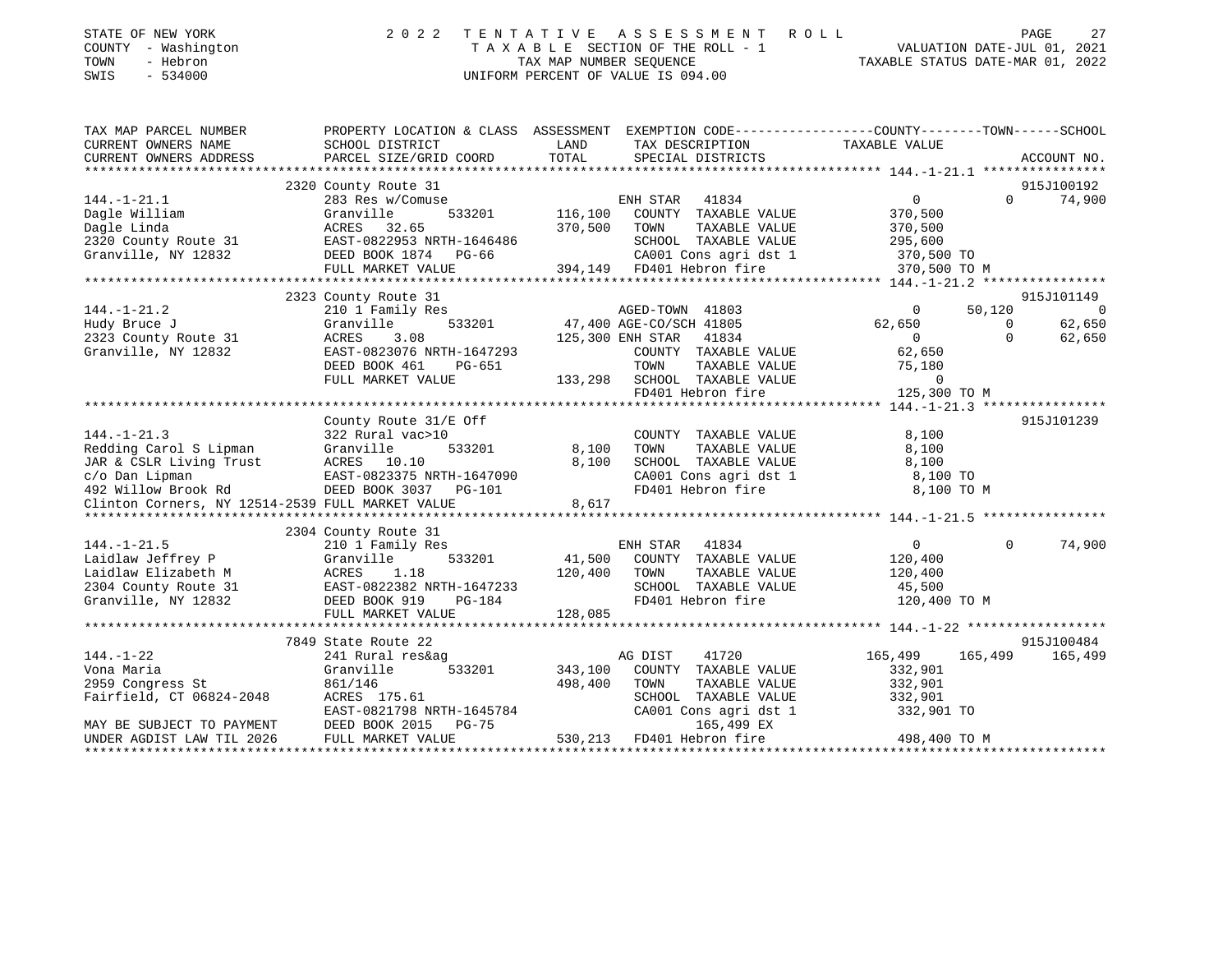| STATE OF NEW YORK<br>COUNTY - Washington<br>TOWN<br>- Hebron<br>SWIS<br>$-534000$ |                                                                    |               | 2022 TENTATIVE ASSESSMENT ROLL<br>UNIFORM PERCENT OF VALUE IS 094.00 | PAGE<br>28<br>TAXABLE SECTION OF THE ROLL - 1<br>TAXABLE SECTION OF THE ROLL - 1<br>TAXABLE STATUS DATE-MAR 01, 2022 |
|-----------------------------------------------------------------------------------|--------------------------------------------------------------------|---------------|----------------------------------------------------------------------|----------------------------------------------------------------------------------------------------------------------|
| TAX MAP PARCEL NUMBER                                                             |                                                                    |               |                                                                      | PROPERTY LOCATION & CLASS ASSESSMENT EXEMPTION CODE----------------COUNTY-------TOWN-----SCHOOL                      |
| CURRENT OWNERS NAME<br>CURRENT OWNERS ADDRESS                                     | SCHOOL DISTRICT<br>PARCEL SIZE/GRID COORD                          | LAND<br>TOTAL | TAX DESCRIPTION<br>SPECIAL DISTRICTS                                 | TAXABLE VALUE<br>ACCOUNT NO.                                                                                         |
|                                                                                   | State Route 22/E Off                                               |               |                                                                      | 915J100169                                                                                                           |
| $144. - 1 - 23$                                                                   | 314 Rural vac<10                                                   |               | COUNTY TAXABLE VALUE                                                 | 4,600                                                                                                                |
| Southworth Michael                                                                | Granville<br>533201                                                | 4,600         | TOWN<br>TAXABLE VALUE                                                | 4,600                                                                                                                |
| 324 Cahoon Farm Rd                                                                | ACRES 5.70                                                         | 4,600         | SCHOOL TAXABLE VALUE                                                 | 4,600                                                                                                                |
| West Danville, VT 05873                                                           | EAST-0823510 NRTH-1644114                                          |               | FD401 Hebron fire                                                    | 4,600 TO M                                                                                                           |
|                                                                                   | DEED BOOK 20191 PG-29964                                           |               |                                                                      |                                                                                                                      |
|                                                                                   | FULL MARKET VALUE                                                  | 4,894         |                                                                      |                                                                                                                      |
|                                                                                   |                                                                    |               |                                                                      |                                                                                                                      |
|                                                                                   | State Route 22/E Off                                               |               |                                                                      | 915J100470                                                                                                           |
| $144. - 1 - 24$                                                                   | 322 Rural vac>10                                                   |               | COUNTY TAXABLE VALUE                                                 | 102,900                                                                                                              |
| Glover K. Russell                                                                 | 533201<br>Granville                                                | 102,900       | TOWN<br>TAXABLE VALUE                                                | 102,900                                                                                                              |
| Miller Angela                                                                     | ACRES 128.50                                                       | 102,900       | SCHOOL TAXABLE VALUE                                                 | 102,900                                                                                                              |
| 1333 Route 153                                                                    | EAST-0822858 NRTH-1641629                                          |               | FD401 Hebron fire                                                    | 102,900 TO M                                                                                                         |
| West Pawlet, VT 05775                                                             | DEED BOOK 874<br>$PG-229$                                          |               |                                                                      |                                                                                                                      |
|                                                                                   | FULL MARKET VALUE                                                  | 109,468       |                                                                      |                                                                                                                      |
|                                                                                   |                                                                    |               |                                                                      |                                                                                                                      |
| $144. - 1 - 25$                                                                   | State Route 22                                                     |               | AG DIST                                                              | 915J100468<br>107,402                                                                                                |
| Nelson James                                                                      | 105 Vac farmland<br>533201<br>Granville                            | 142,200       | 41720<br>COUNTY TAXABLE VALUE                                        | 107,402<br>107,402<br>34,798                                                                                         |
| Nelson Kathleen                                                                   | 644/51                                                             | 142,200       | TOWN<br>TAXABLE VALUE                                                | 34,798                                                                                                               |
| 2171 County Route 31                                                              | ACRES 61.40                                                        |               | SCHOOL TAXABLE VALUE                                                 | 34,798                                                                                                               |
| Granville, NY 12832                                                               | EAST-0822036 NRTH-1643829                                          |               | CA001 Cons agri dst 1                                                | 34,798 TO                                                                                                            |
|                                                                                   | DEED BOOK 492<br>PG-685                                            |               | 107,402 EX                                                           |                                                                                                                      |
| MAY BE SUBJECT TO PAYMENT                                                         | FULL MARKET VALUE                                                  |               | 151,277 FD401 Hebron fire                                            | 142,200 TO M                                                                                                         |
| UNDER AGDIST LAW TIL 2026                                                         |                                                                    |               |                                                                      |                                                                                                                      |
|                                                                                   |                                                                    |               |                                                                      |                                                                                                                      |
|                                                                                   | 7708 State Route 22                                                |               |                                                                      | 915J100417                                                                                                           |
| $144. - 1 - 26.1$                                                                 | 240 Rural res                                                      |               | AG DIST<br>41720                                                     | 26,658<br>26,658<br>26,658                                                                                           |
| Nelson James L                                                                    | 533201<br>Granville                                                | 139,600       | COUNTY TAXABLE VALUE                                                 | 195,342                                                                                                              |
| Nelson Kathleen P                                                                 | ACRES 92.90                                                        | 222,000       | TOWN<br>TAXABLE VALUE                                                | 195,342                                                                                                              |
| 2171 County Route 31                                                              | EAST-0821309 NRTH-1642274                                          |               | SCHOOL TAXABLE VALUE                                                 | 195,342                                                                                                              |
| Granville, NY 12832                                                               | DEED BOOK 3793 PG-261                                              |               | CA001 Cons agri dst 1<br>26,658 EX                                   | 195,342 TO                                                                                                           |
| MAY BE SUBJECT TO PAYMENT                                                         | FULL MARKET VALUE                                                  | 236,170       | FD401 Hebron fire                                                    | 222,000 TO M                                                                                                         |
| UNDER AGDIST LAW TIL 2026                                                         |                                                                    |               |                                                                      |                                                                                                                      |
|                                                                                   |                                                                    |               |                                                                      |                                                                                                                      |
|                                                                                   | 7626 State Route 22                                                |               |                                                                      | 915J101135                                                                                                           |
| $144. - 1 - 26.2$                                                                 | 270 Mfg housing                                                    |               | BAS STAR 41854                                                       | 30,000<br>$\overline{0}$<br>$\Omega$                                                                                 |
| Martindale Gerald LE                                                              | Granville<br>533201                                                | 40,700        | COUNTY TAXABLE VALUE                                                 | 59,500                                                                                                               |
| Martindale Justin S                                                               |                                                                    | 59,500        | TAXABLE VALUE<br>TOWN                                                | 59,500                                                                                                               |
| 7626 State Route 22                                                               |                                                                    |               | SCHOOL TAXABLE VALUE                                                 | 29,500                                                                                                               |
| Granville, NY 12832                                                               | ACRES 2.90<br>EAST-0820157 NRTH-1641635<br>DEED BOOK 20200 PG-1207 |               | FD401 Hebron fire                                                    | 59,500 TO M                                                                                                          |
|                                                                                   | FULL MARKET VALUE                                                  | 63,298        |                                                                      |                                                                                                                      |
|                                                                                   |                                                                    |               |                                                                      |                                                                                                                      |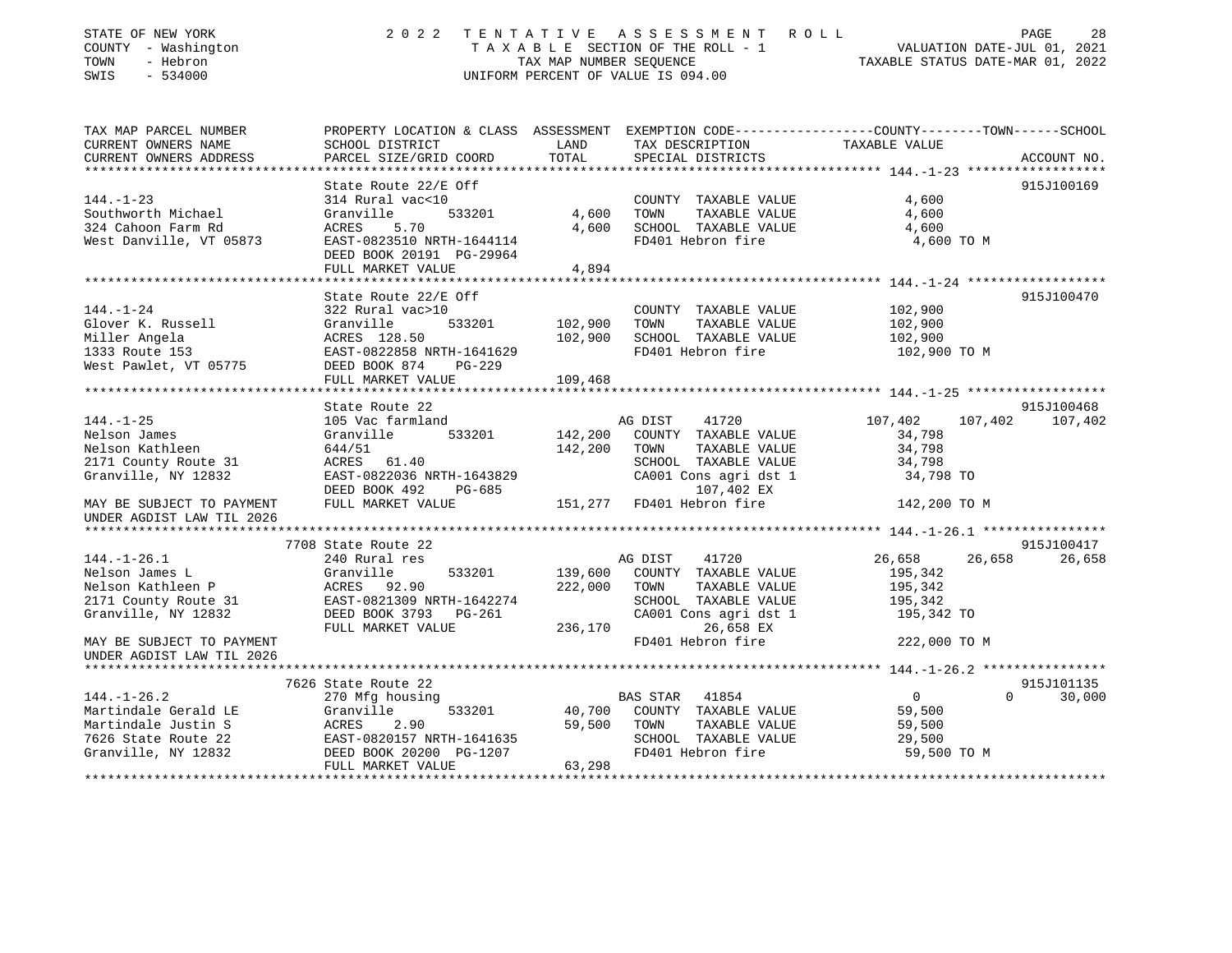| STATE OF NEW YORK<br>COUNTY - Washington<br>TOWN<br>- Hebron<br>$-534000$<br>SWIS |                                                                                                                                                                                                                                         |               | 2022 TENTATIVE ASSESSMENT ROLL<br>TAXABLE SECTION OF THE ROLL - 1<br>TAXABLE STATURE REQUENCE THE ROLL - 1<br>TAXABLE STATUS DATE-JUL 01, 2021<br>TAXABLE STATUS DATE-MAR 01, 2022<br>UNIFORM PERCENT OF VALUE IS 094.00 |                |          | PAGE<br>29    |
|-----------------------------------------------------------------------------------|-----------------------------------------------------------------------------------------------------------------------------------------------------------------------------------------------------------------------------------------|---------------|--------------------------------------------------------------------------------------------------------------------------------------------------------------------------------------------------------------------------|----------------|----------|---------------|
| TAX MAP PARCEL NUMBER                                                             | PROPERTY LOCATION & CLASS ASSESSMENT EXEMPTION CODE----------------COUNTY-------TOWN------SCHOOL                                                                                                                                        |               |                                                                                                                                                                                                                          |                |          |               |
| CURRENT OWNERS NAME<br>CURRENT OWNERS ADDRESS                                     | SCHOOL DISTRICT<br>PARCEL SIZE/GRID COORD                                                                                                                                                                                               | LAND<br>TOTAL | TAX DESCRIPTION TAXABLE VALUE<br>SPECIAL DISTRICTS                                                                                                                                                                       |                |          |               |
|                                                                                   |                                                                                                                                                                                                                                         |               |                                                                                                                                                                                                                          |                |          | ACCOUNT NO.   |
|                                                                                   | 7628 State Route 22                                                                                                                                                                                                                     |               |                                                                                                                                                                                                                          |                |          | 915J101201    |
| $144. - 1 - 26.3$                                                                 | 270 Mfg housing                                                                                                                                                                                                                         |               | BAS STAR 41854                                                                                                                                                                                                           | $\overline{0}$ | $\Omega$ | 30,000        |
| Martindale Gerald B LE                                                            | Granville<br>533201                                                                                                                                                                                                                     |               | 44,600 COUNTY TAXABLE VALUE                                                                                                                                                                                              | 67,600         |          |               |
| Martindale Justin S                                                               |                                                                                                                                                                                                                                         | 67,600        | TOWN<br>TAXABLE VALUE                                                                                                                                                                                                    | 67,600         |          |               |
| 7628 State Route 22                                                               | 785/342<br>ACRES 2.60<br>EAST-0820408 NRTH-1641525                                                                                                                                                                                      |               | SCHOOL TAXABLE VALUE                                                                                                                                                                                                     | 37,600         |          |               |
| Granville, NY 12832                                                               |                                                                                                                                                                                                                                         |               | FD401 Hebron fire                                                                                                                                                                                                        | 67,600 TO M    |          |               |
|                                                                                   | DEED BOOK 20200 PG-5911                                                                                                                                                                                                                 |               |                                                                                                                                                                                                                          |                |          |               |
|                                                                                   | FULL MARKET VALUE                                                                                                                                                                                                                       | 71,915        |                                                                                                                                                                                                                          |                |          |               |
|                                                                                   |                                                                                                                                                                                                                                         |               |                                                                                                                                                                                                                          |                |          |               |
|                                                                                   | State Route 22<br>314 Rural vac<10                                                                                                                                                                                                      |               |                                                                                                                                                                                                                          |                |          | 915J101026    |
| $144. - 1 - 27$                                                                   |                                                                                                                                                                                                                                         |               | COUNTY TAXABLE VALUE                                                                                                                                                                                                     | 7,700          |          |               |
|                                                                                   |                                                                                                                                                                                                                                         |               | TOWN<br>TAXABLE VALUE<br>7,700 SCHOOL TAXABLE VALUE                                                                                                                                                                      | 7,700<br>7,700 |          |               |
|                                                                                   |                                                                                                                                                                                                                                         |               | FD401 Hebron fire                                                                                                                                                                                                        | 7,700 TO M     |          |               |
|                                                                                   | Hall Jennifer<br>Hall Amanda<br>Hall Amanda<br>7,700<br>7,700<br>7,700<br>7,700<br>7,700<br>7,700<br>7,700<br>7,700<br>7,700<br>7,700<br>7,700<br>8 EAST-0820456 NRTH-1642851                                                           |               |                                                                                                                                                                                                                          |                |          |               |
|                                                                                   | DEED BOOK 20200 PG-6333                                                                                                                                                                                                                 |               |                                                                                                                                                                                                                          |                |          |               |
|                                                                                   | FULL MARKET VALUE                                                                                                                                                                                                                       | 8,191         |                                                                                                                                                                                                                          |                |          |               |
|                                                                                   |                                                                                                                                                                                                                                         |               |                                                                                                                                                                                                                          |                |          |               |
|                                                                                   | 7676 State Route 22                                                                                                                                                                                                                     |               |                                                                                                                                                                                                                          |                |          | 915J100612    |
|                                                                                   |                                                                                                                                                                                                                                         |               | COUNTY TAXABLE VALUE                                                                                                                                                                                                     | 132,500        |          |               |
|                                                                                   |                                                                                                                                                                                                                                         |               | TAXABLE VALUE                                                                                                                                                                                                            | 132,500        |          |               |
|                                                                                   | 144.-1-28<br>Hall Jennifer<br>Hall Amanda<br>Hall Amanda<br>Hall Amanda ACRES 1.80 BANK 999 132,500 SCHOOL<br>FD401 He Route 22<br>The River of Capacity and ACRES 1.80 BANK 999 132,500 SCHOOL<br>FD401 He Route 22<br>The Capacity of |               | 132,500 SCHOOL TAXABLE VALUE                                                                                                                                                                                             | 132,500        |          |               |
|                                                                                   |                                                                                                                                                                                                                                         |               | FD401 Hebron fire                                                                                                                                                                                                        | 132,500 TO M   |          |               |
| Granville, NY 12832                                                               | DEED BOOK 20200 PG-6332                                                                                                                                                                                                                 |               |                                                                                                                                                                                                                          |                |          |               |
|                                                                                   | FULL MARKET VALUE                                                                                                                                                                                                                       | 140,957       |                                                                                                                                                                                                                          |                |          |               |
| ************************                                                          |                                                                                                                                                                                                                                         |               |                                                                                                                                                                                                                          |                |          |               |
|                                                                                   | 7664 State Route 22                                                                                                                                                                                                                     |               |                                                                                                                                                                                                                          |                |          | 915J101025    |
| $144. - 1 - 29$                                                                   | 210 1 Family Res                                                                                                                                                                                                                        |               | <b>BAS STAR 41854</b>                                                                                                                                                                                                    | $\overline{0}$ |          | $0 \t 30,000$ |
|                                                                                   | 533201                                                                                                                                                                                                                                  |               | 35,300 COUNTY TAXABLE VALUE                                                                                                                                                                                              | 146,100        |          |               |
|                                                                                   | Foster Walter D<br>Foster Kristina S<br>7664 State Route 22<br>Granville, NY 12832<br>EAST-0820292 NRTH-1642349<br>DEED BOOK 751 PG-69                                                                                                  |               | 146,100 TOWN<br>TAXABLE VALUE                                                                                                                                                                                            | 146,100        |          |               |
|                                                                                   |                                                                                                                                                                                                                                         |               | SCHOOL TAXABLE VALUE                                                                                                                                                                                                     | 116,100        |          |               |
|                                                                                   |                                                                                                                                                                                                                                         |               | FD401 Hebron fire                                                                                                                                                                                                        | 146,100 TO M   |          |               |
|                                                                                   | FULL MARKET VALUE                                                                                                                                                                                                                       | 155,426       |                                                                                                                                                                                                                          |                |          |               |
|                                                                                   | 7646 State Route 22                                                                                                                                                                                                                     |               | 79 PCT OF VALUE USED FOR EXEMPTION PURPOSES                                                                                                                                                                              |                |          | 915J100406    |
| $144. - 1 - 30$                                                                   |                                                                                                                                                                                                                                         |               | AGED-ALL 41800                                                                                                                                                                                                           | 49,178         | 49,178   | 49,178        |
| Martindale Harold W                                                               | 283 Res w/Comuse 283 Res W/Comuse 283 Res W/Comuse 29,400 ENH STAR 41834                                                                                                                                                                |               |                                                                                                                                                                                                                          | $\overline{0}$ | $\Omega$ | 74,900        |
|                                                                                   |                                                                                                                                                                                                                                         |               | 124,500 COUNTY TAXABLE VALUE                                                                                                                                                                                             | 75,322         |          |               |
|                                                                                   |                                                                                                                                                                                                                                         |               |                                                                                                                                                                                                                          |                |          |               |
| Martindale Ruth I                                                                 |                                                                                                                                                                                                                                         |               |                                                                                                                                                                                                                          |                |          |               |
| 7646 State Route 22<br>Granville, NY 12832                                        | 203 Res W/Collids<br>Granville 533201 39,400<br>ACRES 2.40 124,500<br>EAST-0820217 NRTH-1642039<br>DEED BOOK 626 PG-59                                                                                                                  |               | TOWN<br>TAXABLE VALUE<br>SCHOOL TAXABLE VALUE                                                                                                                                                                            | 75,322<br>422  |          |               |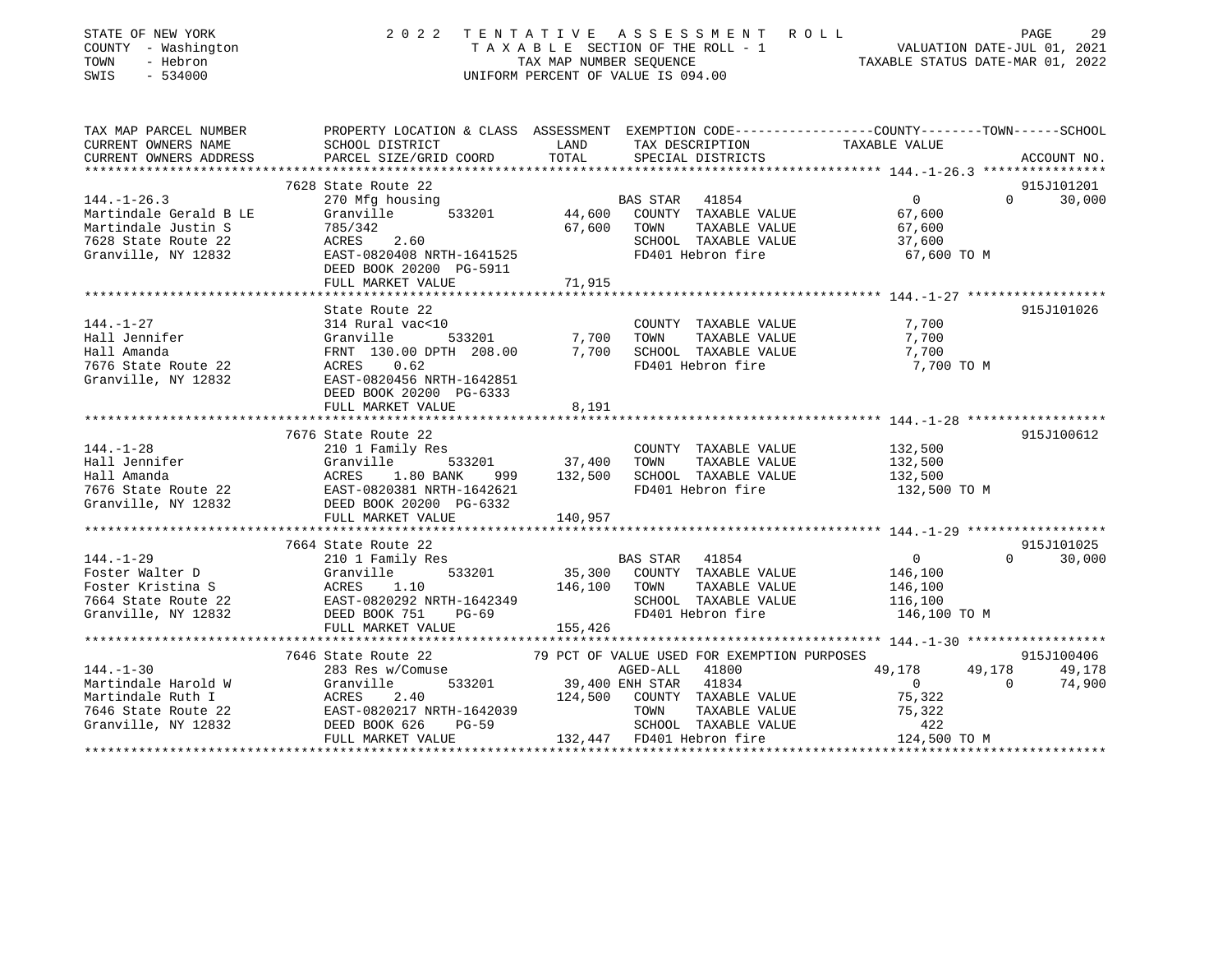| STATE OF NEW YORK<br>COUNTY - Washington<br>- Hebron<br>TOWN<br>$-534000$<br>SWIS | 2 0 2 2<br>TENTATIVE                                                                                               | TAX MAP NUMBER SEQUENCE | A S S E S S M E N T<br>R O L L<br>TAXABLE SECTION OF THE ROLL - 1<br>UNIFORM PERCENT OF VALUE IS 094.00 | VALUATION DATE-JUL 01, 2021<br>TAXABLE STATUS DATE-MAR 01, 2022 | PAGE     | 30          |
|-----------------------------------------------------------------------------------|--------------------------------------------------------------------------------------------------------------------|-------------------------|---------------------------------------------------------------------------------------------------------|-----------------------------------------------------------------|----------|-------------|
| TAX MAP PARCEL NUMBER<br>CURRENT OWNERS NAME                                      | PROPERTY LOCATION & CLASS ASSESSMENT EXEMPTION CODE---------------COUNTY-------TOWN------SCHOOL<br>SCHOOL DISTRICT | LAND                    | TAX DESCRIPTION                                                                                         | TAXABLE VALUE                                                   |          |             |
| CURRENT OWNERS ADDRESS                                                            | PARCEL SIZE/GRID COORD                                                                                             | TOTAL                   | SPECIAL DISTRICTS                                                                                       |                                                                 |          | ACCOUNT NO. |
|                                                                                   | 7591 State Route 22                                                                                                |                         |                                                                                                         |                                                                 |          | 915J100463  |
| $144. - 1 - 31$                                                                   | 241 Rural res&ag                                                                                                   |                         | AG DIST<br>41720                                                                                        | 54,523                                                          | 54,523   | 54,523      |
| Nelson James L                                                                    | 533201<br>Granville                                                                                                | 198,200                 | COUNTY TAXABLE VALUE                                                                                    | 256,477                                                         |          |             |
| Nelson Kathleen                                                                   | ACRES 112.90                                                                                                       | 311,000                 | TAXABLE VALUE<br>TOWN                                                                                   | 256,477                                                         |          |             |
| 2171 County Route 31                                                              | EAST-0820107 NRTH-1641410                                                                                          |                         | SCHOOL TAXABLE VALUE                                                                                    | 256,477                                                         |          |             |
| Granville, NY 12832                                                               | DEED BOOK 20191 PG-29673                                                                                           |                         | CA001 Cons agri dst 1                                                                                   | 256,477 TO                                                      |          |             |
|                                                                                   | FULL MARKET VALUE                                                                                                  | 330,851                 | 54,523 EX                                                                                               |                                                                 |          |             |
| MAY BE SUBJECT TO PAYMENT<br>UNDER AGDIST LAW TIL 2026                            |                                                                                                                    |                         | FD401 Hebron fire                                                                                       | 311,000 TO M                                                    |          |             |
|                                                                                   |                                                                                                                    |                         |                                                                                                         |                                                                 |          |             |
|                                                                                   | 7663 State Route 22                                                                                                |                         |                                                                                                         |                                                                 |          | 915J101552  |
| $144. - 1 - 31.1$                                                                 | 314 Rural vac<10                                                                                                   |                         | COUNTY TAXABLE VALUE                                                                                    | 20,000                                                          |          |             |
| Covino James T                                                                    | Granville<br>533201                                                                                                | 20,000                  | TOWN<br>TAXABLE VALUE                                                                                   | 20,000                                                          |          |             |
| 7663 State Route 22                                                               | ACRES<br>1.00                                                                                                      | 20,000                  | SCHOOL TAXABLE VALUE                                                                                    | 20,000                                                          |          |             |
| Granville, NY 12832                                                               | EAST-0820057 NRTH-1642544<br>DEED BOOK 835<br>$PG-90$                                                              |                         | FD401 Hebron fire                                                                                       | 20,000 TO M                                                     |          |             |
|                                                                                   | FULL MARKET VALUE                                                                                                  | 21,277                  |                                                                                                         |                                                                 |          |             |
|                                                                                   |                                                                                                                    |                         |                                                                                                         |                                                                 |          |             |
| $144. - 1 - 31.2$                                                                 | 2006 County Route 31                                                                                               |                         | 41854                                                                                                   | $\mathbf 0$                                                     | $\Omega$ |             |
| Nelson Peter                                                                      | 210 1 Family Res<br>533201<br>Granville                                                                            | 53,200                  | BAS STAR<br>COUNTY TAXABLE VALUE                                                                        | 200,500                                                         |          | 30,000      |
| Nelson Rebecca                                                                    | ACRES<br>4.20                                                                                                      | 200,500                 | TOWN<br>TAXABLE VALUE                                                                                   | 200,500                                                         |          |             |
| 2006 County Route 31                                                              | EAST-0818354 NRTH-1641210                                                                                          |                         | SCHOOL TAXABLE VALUE                                                                                    | 170,500                                                         |          |             |
| Granville, NY 12832                                                               | DEED BOOK 2037 PG-331                                                                                              |                         | FD401 Hebron fire                                                                                       | 200,500 TO M                                                    |          |             |
|                                                                                   | FULL MARKET VALUE                                                                                                  | 213,298                 |                                                                                                         |                                                                 |          |             |
|                                                                                   |                                                                                                                    |                         |                                                                                                         |                                                                 |          |             |
|                                                                                   | 2065 County Route 31                                                                                               |                         |                                                                                                         |                                                                 |          | 915J100474  |
| $144. - 1 - 32$                                                                   | 240 Rural res                                                                                                      |                         | BAS STAR<br>41854                                                                                       | 0                                                               | $\Omega$ | 30,000      |
| Nelson Mark                                                                       | Granville<br>533201                                                                                                | 106,000                 | COUNTY TAXABLE VALUE                                                                                    | 286,500                                                         |          |             |
| 2065 County Route 31                                                              | ACRES 27.60                                                                                                        | 286,500                 | TAXABLE VALUE<br>TOWN                                                                                   | 286,500                                                         |          |             |
| Granville, NY 12832                                                               | EAST-0818545 NRTH-1642534                                                                                          |                         | SCHOOL TAXABLE VALUE                                                                                    | 256,500                                                         |          |             |
|                                                                                   | DEED BOOK 2747 PG-23                                                                                               |                         | FD401 Hebron fire                                                                                       | 286,500 TO M                                                    |          |             |
|                                                                                   | FULL MARKET VALUE                                                                                                  | 304,787                 |                                                                                                         |                                                                 |          |             |
|                                                                                   |                                                                                                                    |                         |                                                                                                         |                                                                 |          |             |
|                                                                                   | 69 Warner Rd                                                                                                       |                         |                                                                                                         |                                                                 |          | 915J100062  |
| $144. - 1 - 33$                                                                   | 283 Res w/Comuse                                                                                                   |                         | <b>BAS STAR</b><br>41854                                                                                | $\mathbf 0$                                                     | $\Omega$ | 30,000      |
| Butler Richard W                                                                  | Granville<br>533201                                                                                                | 68,000                  | COUNTY TAXABLE VALUE                                                                                    | 235,100                                                         |          |             |
| Butler Pamela                                                                     | 9.80<br>ACRES                                                                                                      | 235,100                 | TOWN<br>TAXABLE VALUE                                                                                   | 235,100                                                         |          |             |
| 69 Warner Rd                                                                      | EAST-0819140 NRTH-1640879<br>DEED BOOK 447<br>PG-564                                                               |                         | SCHOOL TAXABLE VALUE<br>CA001 Cons agri dst 1                                                           | 205,100                                                         |          |             |
| Granville, NY 12832                                                               | FULL MARKET VALUE                                                                                                  | 250,106                 | FD401 Hebron fire                                                                                       | 235,100 TO<br>235,100 TO M                                      |          |             |
|                                                                                   |                                                                                                                    |                         |                                                                                                         |                                                                 |          |             |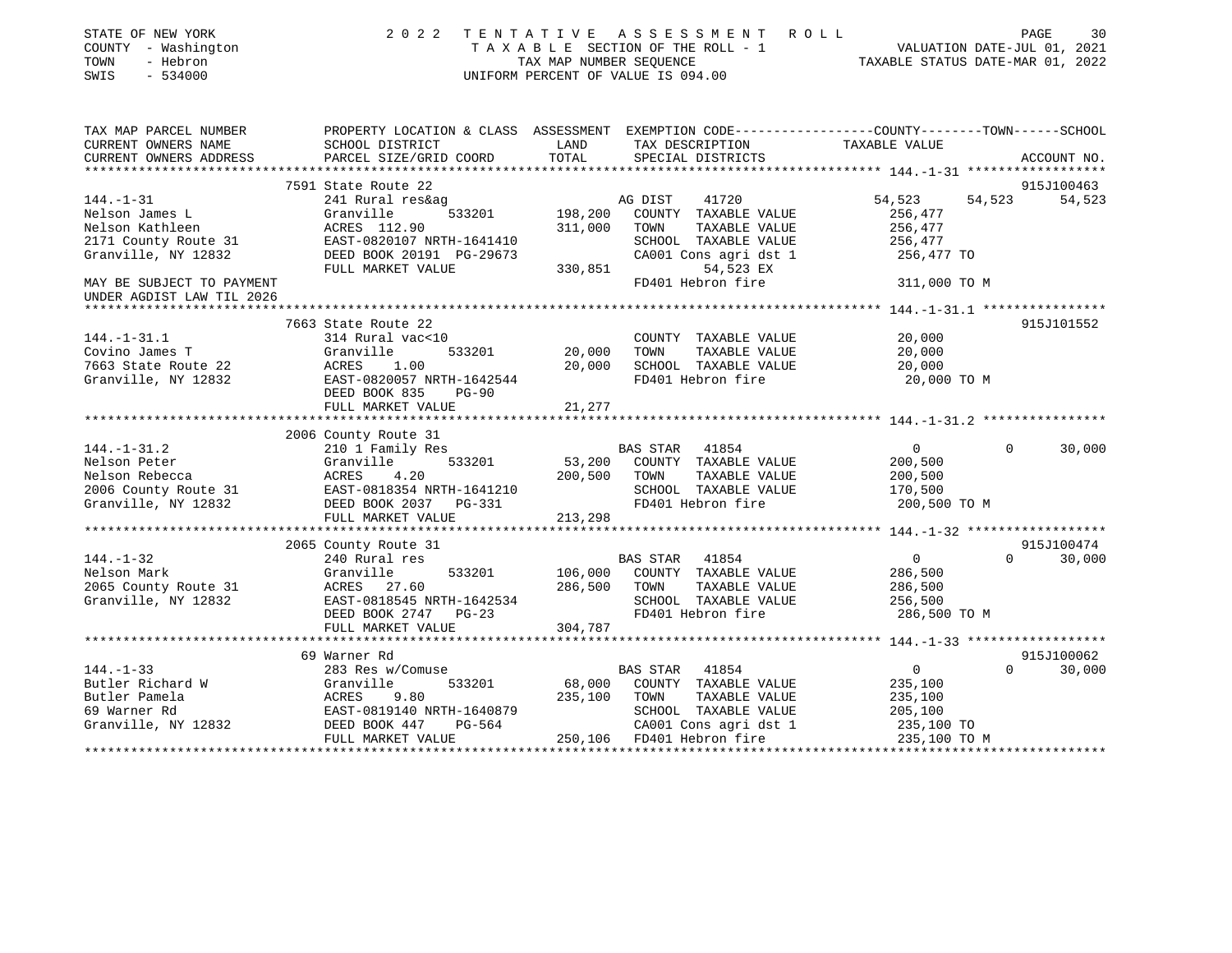| STATE OF NEW YORK   | 2022 TENTATIVE ASSESSMENT ROLL        | 31<br>PAGE                       |
|---------------------|---------------------------------------|----------------------------------|
| COUNTY - Washington | T A X A B L E SECTION OF THE ROLL - 1 | VALUATION DATE-JUL 01, 2021      |
| TOWN<br>- Hebron    | TAX MAP NUMBER SEOUENCE               | TAXABLE STATUS DATE-MAR 01, 2022 |
| $-534000$<br>SWIS   | UNIFORM PERCENT OF VALUE IS 094.00    |                                  |

| TAX MAP PARCEL NUMBER                                                                          | PROPERTY LOCATION & CLASS ASSESSMENT EXEMPTION CODE---------------COUNTY-------TOWN-----SCHOOL                                                                   |                              |                                                                                                    |                                                         |                                          |
|------------------------------------------------------------------------------------------------|------------------------------------------------------------------------------------------------------------------------------------------------------------------|------------------------------|----------------------------------------------------------------------------------------------------|---------------------------------------------------------|------------------------------------------|
| CURRENT OWNERS NAME<br>CURRENT OWNERS ADDRESS                                                  | SCHOOL DISTRICT<br>PARCEL SIZE/GRID COORD                                                                                                                        | LAND<br>TOTAL                | TAX DESCRIPTION<br>SPECIAL DISTRICTS                                                               | TAXABLE VALUE                                           | ACCOUNT NO.                              |
|                                                                                                |                                                                                                                                                                  |                              |                                                                                                    |                                                         |                                          |
|                                                                                                | 2171 County Route 31                                                                                                                                             |                              |                                                                                                    |                                                         | 915J101326                               |
| $144. - 1 - 35$<br>Nelson James<br>Nelson Kathleen                                             | 112 Dairy farm<br>Granville<br>646/160                                                                                                                           | 533201 403,000 AG DIST       | AG BUILD<br>41700<br>41720<br>960,500 BAS STAR 41854                                               | 239,000 239,000<br>235,578<br>235,578<br>$\overline{0}$ | 239,000<br>235,578<br>$\Omega$<br>30,000 |
| 2171 County Route 31<br>Granville, NY 12832                                                    | ACRES 237.20<br>EAST-0818477 NRTH-1644623<br>DEED BOOK 492<br>PG-779                                                                                             |                              | COUNTY TAXABLE VALUE<br>TOWN<br>TAXABLE VALUE<br>SCHOOL TAXABLE VALUE                              | 485,922<br>485,922<br>455,922                           |                                          |
| MAY BE SUBJECT TO PAYMENT<br>UNDER AGDIST LAW TIL 2026                                         | FULL MARKET VALUE                                                                                                                                                |                              | 1021,809 CA001 Cons agri dst 1<br>235,578 EX<br>FD401 Hebron fire                                  | 724,922 TO<br>960,500 TO M                              |                                          |
|                                                                                                |                                                                                                                                                                  |                              |                                                                                                    |                                                         |                                          |
| $144. - 1 - 36$<br>Manson David<br>126 E Bluegill Ln<br>Suffield, CT 06078                     | County Route 31<br>323 Vacant rural<br>Granville<br>533201<br>4.25<br>ACRES<br>EAST-0816705 NRTH-1644595<br>DEED BOOK 3293 PG-154<br>FULL MARKET VALUE           | 3,500 TOWN<br>3,500<br>3,723 | COUNTY TAXABLE VALUE<br>TAXABLE VALUE<br>SCHOOL TAXABLE VALUE<br>FD401 Hebron fire                 | 3,500<br>3,500<br>3,500<br>3,500 TO M                   | 915J101554                               |
|                                                                                                |                                                                                                                                                                  |                              |                                                                                                    |                                                         |                                          |
| $144. - 1 - 37$<br>Hall Roland E<br>Mason David M<br>1204 County Route 61<br>Shushan, NY 12873 | 108 East Green Pond Way<br>314 Rural vac<10<br>533201<br>Granville<br>816/155<br>ACRES 19.32<br>EAST-0816744 NRTH-1643783<br>DEED BOOK 2082    PG-192            | 26,800<br>26,800             | COUNTY TAXABLE VALUE<br>TOWN<br>TAXABLE VALUE<br>SCHOOL TAXABLE VALUE<br>FD401 Hebron fire         | 26,800<br>26,800<br>26,800<br>26,800 TO M               | 915J101443                               |
|                                                                                                | FULL MARKET VALUE                                                                                                                                                | 28,511                       |                                                                                                    |                                                         |                                          |
| $144. - 1 - 37.1$<br>Hayward Cynthia L<br>134 Aldous Rd<br>Granville, NY 12832                 | 106 East Green Pond Way<br>210 1 Family Res<br>533201<br>Granville<br>ACRES 5.30<br>EAST-0816614 NRTH-1643033                                                    | 36,100                       | COUNTY TAXABLE VALUE<br>TAXABLE VALUE<br>TOWN<br>156,700 SCHOOL TAXABLE VALUE<br>FD401 Hebron fire | 156,700<br>156,700<br>156,700<br>156,700 TO M           | 915J101446                               |
|                                                                                                | DEED BOOK 1925 PG-76<br>FULL MARKET VALUE                                                                                                                        | 166,702                      |                                                                                                    |                                                         |                                          |
|                                                                                                |                                                                                                                                                                  |                              |                                                                                                    |                                                         |                                          |
| $144. - 1 - 37.2$<br>Messenger Evelyn<br>PO Box 101<br>Galway, NY 12074                        | 74 East Green Pond Way<br>312 Vac w/imprv<br>Granville<br>533201<br>ACRES<br>5.30<br>EAST-0816785 NRTH-1642774<br>DEED BOOK 909<br>$PG-190$<br>FULL MARKET VALUE | 37,100<br>41,600<br>44,255   | COUNTY TAXABLE VALUE<br>TAXABLE VALUE<br>TOWN<br>SCHOOL TAXABLE VALUE<br>FD401 Hebron fire         | 41,600<br>41,600<br>41,600<br>41,600 TO M               | 915J101498                               |
|                                                                                                |                                                                                                                                                                  |                              |                                                                                                    |                                                         |                                          |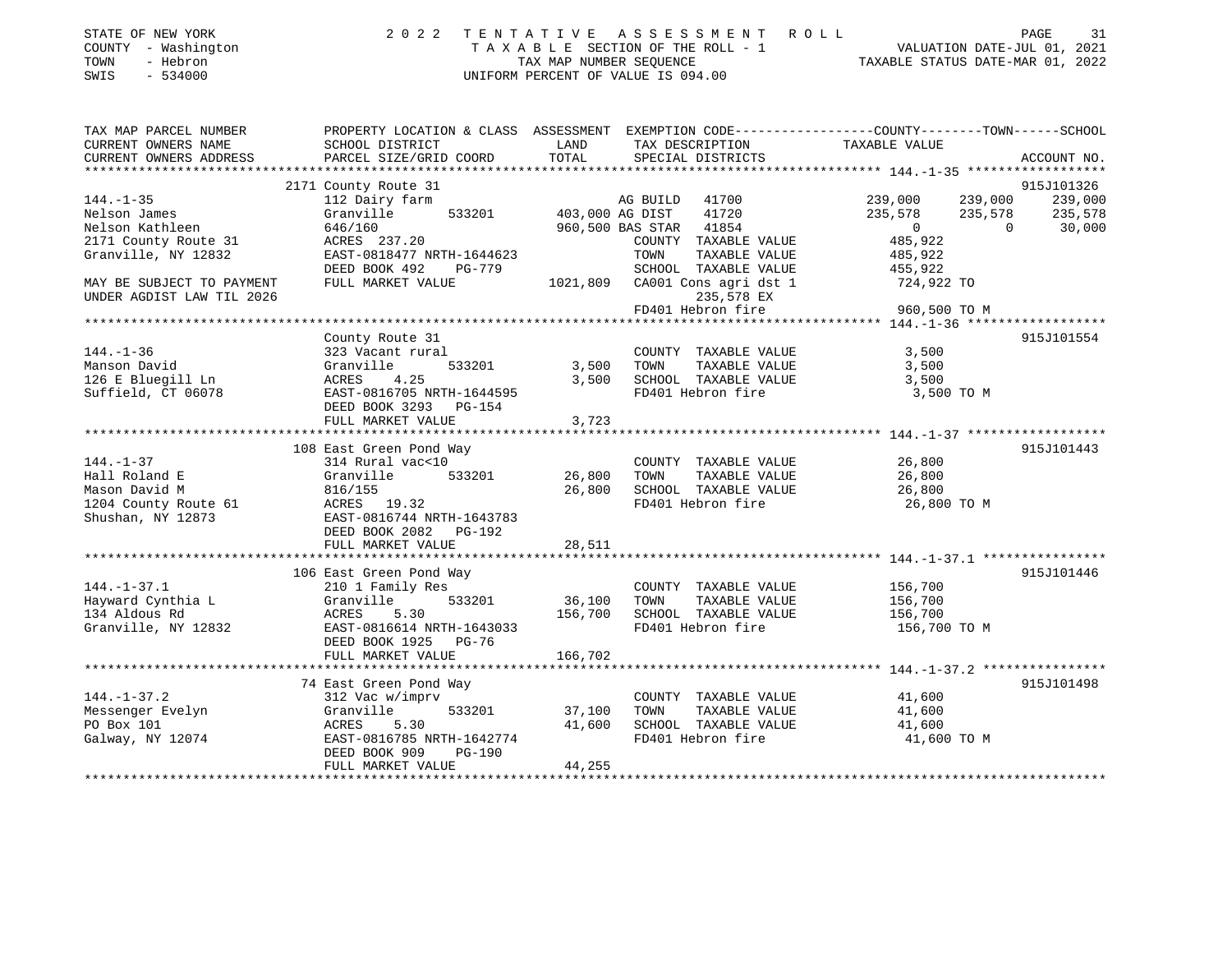| STATE OF NEW YORK<br>COUNTY - Washington<br>- Hebron<br>TOWN<br>SWIS<br>$-534000$ | 2 0 2 2                                                                                    | TAX MAP NUMBER SEOUENCE     | TENTATIVE ASSESSMENT<br>ROLL ROLL<br>T A X A B L E SECTION OF THE ROLL - 1<br>UNIFORM PERCENT OF VALUE IS 094.00 | PAGE<br>VALUATION DATE-JUL 01, 2021<br>TAXABLE STATUS DATE-MAR 01, 2022                                          | 32 |
|-----------------------------------------------------------------------------------|--------------------------------------------------------------------------------------------|-----------------------------|------------------------------------------------------------------------------------------------------------------|------------------------------------------------------------------------------------------------------------------|----|
| TAX MAP PARCEL NUMBER<br>CURRENT OWNERS NAME                                      | SCHOOL DISTRICT                                                                            | LAND                        | TAX DESCRIPTION                                                                                                  | PROPERTY LOCATION & CLASS ASSESSMENT EXEMPTION CODE---------------COUNTY-------TOWN------SCHOOL<br>TAXABLE VALUE |    |
| CURRENT OWNERS ADDRESS                                                            | PARCEL SIZE/GRID COORD                                                                     | TOTAL                       | SPECIAL DISTRICTS                                                                                                | ACCOUNT NO.                                                                                                      |    |
|                                                                                   |                                                                                            |                             |                                                                                                                  |                                                                                                                  |    |
|                                                                                   | East Green Pond Way                                                                        |                             |                                                                                                                  | 915J101447                                                                                                       |    |
| $144. - 1 - 37.3$                                                                 | 314 Rural vac<10                                                                           |                             | COUNTY TAXABLE VALUE                                                                                             | 36,600                                                                                                           |    |
| Bourn Calvin L                                                                    | 533201<br>Granville                                                                        | 36,600                      | TOWN<br>TAXABLE VALUE                                                                                            | 36,600                                                                                                           |    |
| 21 Raceville Rd                                                                   | Water Rights                                                                               | 36,600                      | SCHOOL TAXABLE VALUE                                                                                             | 36,600                                                                                                           |    |
| Hampton, NY 12837                                                                 | ACRES<br>5.10<br>EAST-0817217 NRTH-1642849<br>DEED BOOK 763<br>PG-106<br>FULL MARKET VALUE | 38,936                      | FD401 Hebron fire                                                                                                | 36,600 TO M                                                                                                      |    |
|                                                                                   |                                                                                            | * * * * * * * * * * * * * * |                                                                                                                  |                                                                                                                  |    |
|                                                                                   | 60 East Green Pond Way                                                                     |                             |                                                                                                                  | 915J101448                                                                                                       |    |
| $144. - 1 - 37.4$                                                                 | 312 Vac w/imprv                                                                            |                             | COUNTY TAXABLE VALUE                                                                                             | 95,700                                                                                                           |    |
| Plyotes John J                                                                    | Granville<br>533201                                                                        | 48,100                      | TAXABLE VALUE<br>TOWN                                                                                            | 95,700                                                                                                           |    |
| Douglass Mark                                                                     | Rights Lot E                                                                               | 95,700                      | SCHOOL TAXABLE VALUE                                                                                             | 95,700                                                                                                           |    |
| 29 Hoosick St                                                                     | ACRES 10.31                                                                                |                             | FD401 Hebron fire                                                                                                | 95,700 TO M                                                                                                      |    |
| Hoosick Falls, NY 12090                                                           | EAST-0817813 NRTH-1643108<br>DEED BOOK 957<br><b>PG-316</b><br>FULL MARKET VALUE           |                             |                                                                                                                  |                                                                                                                  |    |
| **************************                                                        |                                                                                            | 101,809                     |                                                                                                                  |                                                                                                                  |    |
|                                                                                   | East Green Pond Way                                                                        |                             |                                                                                                                  | 915J101449                                                                                                       |    |
| $144. - 1 - 37.5$                                                                 | 314 Rural vac<10                                                                           |                             | COUNTY TAXABLE VALUE                                                                                             | 36,600                                                                                                           |    |
| Brake Christopher                                                                 | Granville<br>533201                                                                        | 36,600                      | TAXABLE VALUE<br>TOWN                                                                                            | 36,600                                                                                                           |    |
| 2973 Rosendale Rd                                                                 | 5.07<br>ACRES                                                                              | 36,600                      | SCHOOL TAXABLE VALUE                                                                                             | 36,600                                                                                                           |    |
| Niskayuna, NY 12309                                                               | EAST-0817563 NRTH-1642534                                                                  |                             | FD401 Hebron fire                                                                                                | 36,600 TO M                                                                                                      |    |
|                                                                                   | DEED BOOK 20210 PG-2872                                                                    |                             |                                                                                                                  |                                                                                                                  |    |
|                                                                                   | FULL MARKET VALUE                                                                          | 38,936                      |                                                                                                                  |                                                                                                                  |    |
|                                                                                   | *******************                                                                        |                             |                                                                                                                  | ******************************* 144.-1-37.6 *****************                                                    |    |
|                                                                                   | East Green Pond Way                                                                        |                             |                                                                                                                  | 915J101450                                                                                                       |    |
| $144. - 1 - 37.6$                                                                 | 314 Rural vac<10                                                                           |                             | COUNTY TAXABLE VALUE                                                                                             | 25,000                                                                                                           |    |
| Twardy John                                                                       | 533201<br>Granville                                                                        | 25,000                      | TOWN<br>TAXABLE VALUE                                                                                            | 25,000                                                                                                           |    |
| 1818 First Ave                                                                    | ACRES<br>4.32                                                                              | 25,000                      | SCHOOL TAXABLE VALUE                                                                                             | 25,000                                                                                                           |    |
| Fernandina Beach, FL 32034                                                        | EAST-0817049 NRTH-1642403<br>DEED BOOK 20210 PG-3211                                       |                             | FD401 Hebron fire                                                                                                | 25,000 TO M                                                                                                      |    |
|                                                                                   | FULL MARKET VALUE                                                                          | 26,596                      |                                                                                                                  |                                                                                                                  |    |
|                                                                                   | East Green Pond Way                                                                        |                             |                                                                                                                  | 915J101451                                                                                                       |    |
| $144. - 1 - 37.7$                                                                 | 314 Rural vac<10                                                                           |                             | COUNTY TAXABLE VALUE                                                                                             | 36,600                                                                                                           |    |
| Bergman Robert                                                                    | Granville<br>533201                                                                        | 36,600                      | TAXABLE VALUE<br>TOWN                                                                                            | 36,600                                                                                                           |    |
| Bergman Linda                                                                     | Lot C                                                                                      | 36,600                      | SCHOOL TAXABLE VALUE                                                                                             | 36,600                                                                                                           |    |
| 15 Oak St                                                                         | Parcel With Water Righrs                                                                   |                             | FD401 Hebron fire                                                                                                | 36,600 TO M                                                                                                      |    |
| Fort Edward, NY 12828                                                             | 5.10<br>ACRES                                                                              |                             |                                                                                                                  |                                                                                                                  |    |
|                                                                                   | EAST-0817426 NRTH-1642092                                                                  |                             |                                                                                                                  |                                                                                                                  |    |
|                                                                                   | DEED BOOK 525<br>PG-178                                                                    |                             |                                                                                                                  |                                                                                                                  |    |
|                                                                                   | FULL MARKET VALUE                                                                          | 38,936                      |                                                                                                                  |                                                                                                                  |    |
|                                                                                   |                                                                                            |                             |                                                                                                                  |                                                                                                                  |    |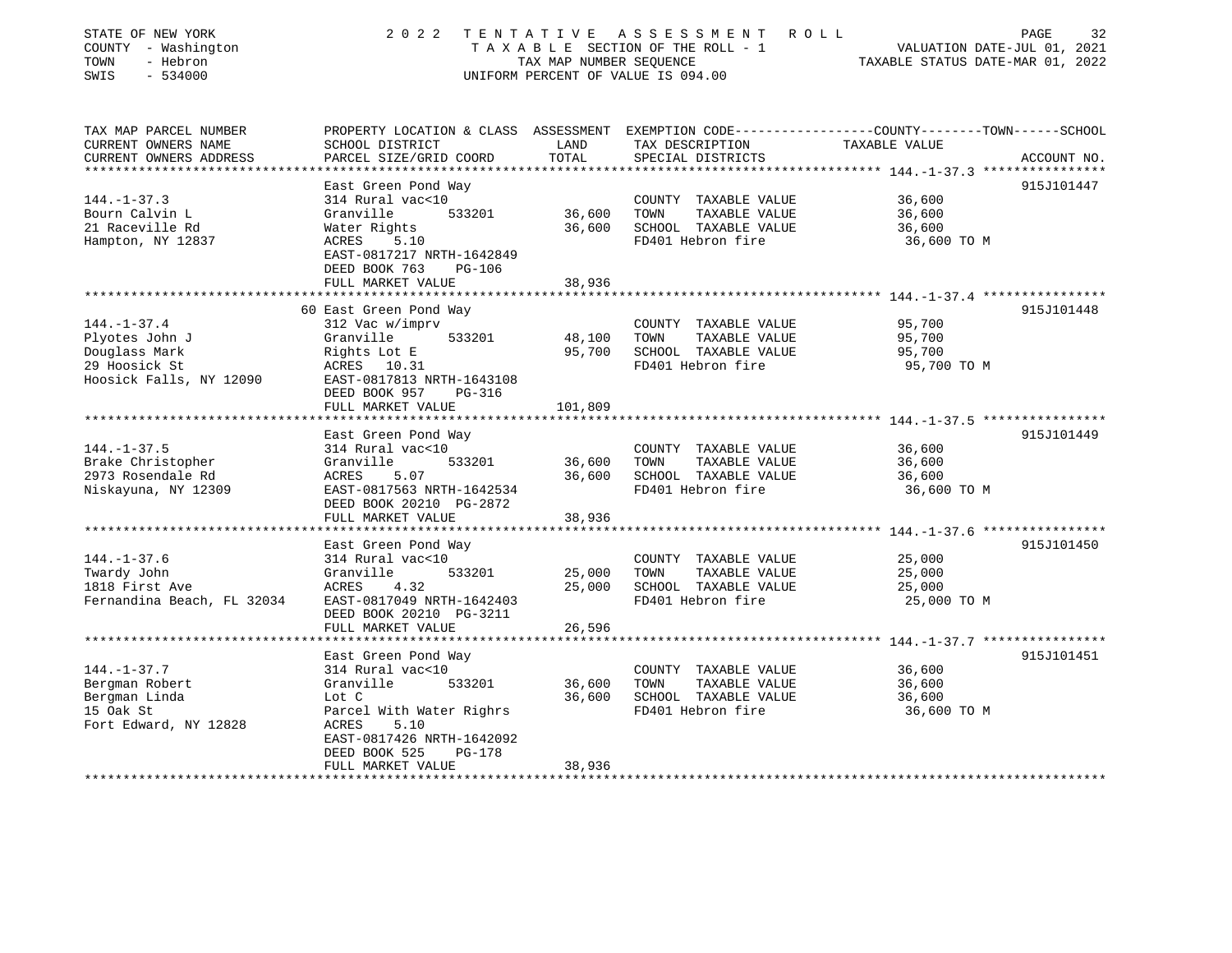| STATE OF NEW YORK<br>COUNTY - Washington<br>TOWN<br>- Hebron<br>SWIS<br>$-534000$ | 2 0 2 2                                                           | TAX MAP NUMBER SEQUENCE | TENTATIVE ASSESSMENT<br>R O L L<br>TAXABLE SECTION OF THE ROLL - 1<br>UNIFORM PERCENT OF VALUE IS 094.00 | VALUATION DATE-JUL 01, 2021<br>TAXABLE STATUS DATE-MAR 01, 2022                                                  | PAGE<br>33  |
|-----------------------------------------------------------------------------------|-------------------------------------------------------------------|-------------------------|----------------------------------------------------------------------------------------------------------|------------------------------------------------------------------------------------------------------------------|-------------|
| TAX MAP PARCEL NUMBER<br>CURRENT OWNERS NAME                                      | SCHOOL DISTRICT                                                   | LAND                    | TAX DESCRIPTION                                                                                          | PROPERTY LOCATION & CLASS ASSESSMENT EXEMPTION CODE---------------COUNTY-------TOWN------SCHOOL<br>TAXABLE VALUE |             |
| CURRENT OWNERS ADDRESS                                                            | PARCEL SIZE/GRID COORD<br>* * * * * * * * * * * * * * * * * * * * | TOTAL<br>*************  | SPECIAL DISTRICTS                                                                                        |                                                                                                                  | ACCOUNT NO. |
|                                                                                   | East Green Pond Way                                               |                         |                                                                                                          |                                                                                                                  | 915J101452  |
| $144. - 1 - 37.8$                                                                 | 314 Rural vac<10                                                  |                         | COUNTY TAXABLE VALUE                                                                                     | 36,600                                                                                                           |             |
| Bergman Robert                                                                    | Granville<br>533201                                               | 36,600                  | TOWN<br>TAXABLE VALUE                                                                                    | 36,600                                                                                                           |             |
| Bergman Linda                                                                     | ACRES<br>5.10                                                     | 36,600                  | SCHOOL TAXABLE VALUE                                                                                     | 36,600                                                                                                           |             |
| 15 Oak St                                                                         | EAST-0817784 NRTH-1641889                                         |                         | FD401 Hebron fire                                                                                        | 36,600 TO M                                                                                                      |             |
| Fort Edward, NY 12828                                                             | DEED BOOK 525<br>PG-181                                           |                         |                                                                                                          |                                                                                                                  |             |
|                                                                                   | FULL MARKET VALUE                                                 | 38,936                  |                                                                                                          |                                                                                                                  |             |
|                                                                                   | 2001 County Route 31                                              |                         |                                                                                                          |                                                                                                                  | 915J101453  |
| $144. - 1 - 37.9$                                                                 | 314 Rural vac<10                                                  |                         | COUNTY TAXABLE VALUE                                                                                     | 25,200                                                                                                           |             |
| Daurio Joseph P                                                                   | Granville<br>533201                                               | 25,200                  | TOWN<br>TAXABLE VALUE                                                                                    | 25,200                                                                                                           |             |
| 4 Dandelion Dr                                                                    | ACRES<br>2.69                                                     | 25,200                  | SCHOOL TAXABLE VALUE                                                                                     | 25,200                                                                                                           |             |
| Wilton, NY 12831                                                                  | EAST-0818037 NRTH-1641734                                         |                         | FD401 Hebron fire                                                                                        | 25,200 TO M                                                                                                      |             |
|                                                                                   | DEED BOOK 3179<br>$PG-243$                                        |                         |                                                                                                          |                                                                                                                  |             |
|                                                                                   | FULL MARKET VALUE                                                 | 26,809                  |                                                                                                          |                                                                                                                  |             |
|                                                                                   |                                                                   |                         |                                                                                                          |                                                                                                                  | 915J101454  |
| $144. - 1 - 37.10$                                                                | East Green Pond Way<br>312 Vac w/imprv - WTRFNT                   |                         | COUNTY TAXABLE VALUE                                                                                     | 63,100                                                                                                           |             |
| Hayward Cynthia Etal                                                              | Granville<br>533201                                               | 61,800                  | TOWN<br>TAXABLE VALUE                                                                                    | 63,100                                                                                                           |             |
| c/o Roland Hall etal                                                              | 525/178+181+241 763/106 8                                         | 63,100                  | SCHOOL TAXABLE VALUE                                                                                     | 63,100                                                                                                           |             |
| 1204 County Route 61                                                              | 155 524/150 957/316 750/3                                         |                         | FD401 Hebron fire                                                                                        | 63,100 TO M                                                                                                      |             |
| Shushan, NY 12873                                                                 | FRNT 100.00 DPTH 350.00                                           |                         |                                                                                                          |                                                                                                                  |             |
|                                                                                   | EAST-0816205 NRTH-1643438                                         |                         |                                                                                                          |                                                                                                                  |             |
|                                                                                   | DEED BOOK 2552<br><b>PG-311</b>                                   |                         |                                                                                                          |                                                                                                                  |             |
|                                                                                   | FULL MARKET VALUE                                                 | 67,128                  |                                                                                                          |                                                                                                                  |             |
|                                                                                   |                                                                   |                         |                                                                                                          |                                                                                                                  |             |
| $144. - 1 - 38$                                                                   | County Route 29 Off S<br>314 Rural vac<10                         |                         | COUNTY TAXABLE VALUE                                                                                     | 300                                                                                                              |             |
| Lewis Marilyn A                                                                   | Granville<br>533201                                               | 300                     | TOWN<br>TAXABLE VALUE                                                                                    | 300                                                                                                              |             |
| Lewis Donald J                                                                    | FRNT 180.00 DPTH<br>55.00                                         | 300                     | SCHOOL TAXABLE VALUE                                                                                     | 300                                                                                                              |             |
| 90 County Route 29                                                                | EAST-0822783 NRTH-1648910                                         |                         | FD401 Hebron fire                                                                                        | 300 TO M                                                                                                         |             |
| Granville, NY 12832                                                               | DEED BOOK 463<br>PG-876                                           |                         |                                                                                                          |                                                                                                                  |             |
|                                                                                   | FULL MARKET VALUE                                                 | 319                     |                                                                                                          |                                                                                                                  |             |
|                                                                                   |                                                                   |                         |                                                                                                          |                                                                                                                  |             |
|                                                                                   | 1131 Big Burch Hill Rd                                            |                         |                                                                                                          |                                                                                                                  | 915J100659  |
| $151. - 1 - 1$                                                                    | 210 1 Family Res                                                  |                         | BAS STAR<br>41854                                                                                        | $\mathbf{0}$<br>$\Omega$                                                                                         | 30,000      |
| Lundy William J                                                                   | Hartford<br>533801                                                | 43,100                  | COUNTY TAXABLE VALUE                                                                                     | 61,700                                                                                                           |             |
| Lundy Heather J                                                                   | 1.70 BANK<br>ACRES<br>999                                         | 61,700                  | TAXABLE VALUE<br>TOWN                                                                                    | 61,700                                                                                                           |             |
| 1131 Big Burch Hill Rd<br>Granville, NY 12832                                     | EAST-0798439 NRTH-1640307<br>DEED BOOK 2102<br>PG-316             |                         | SCHOOL TAXABLE VALUE<br>CA008 Cons agri dst 8                                                            | 31,700<br>61,700 TO M                                                                                            |             |
|                                                                                   | FULL MARKET VALUE                                                 | 65,638                  | FD401 Hebron fire                                                                                        | 61,700 TO M                                                                                                      |             |
|                                                                                   |                                                                   |                         |                                                                                                          |                                                                                                                  |             |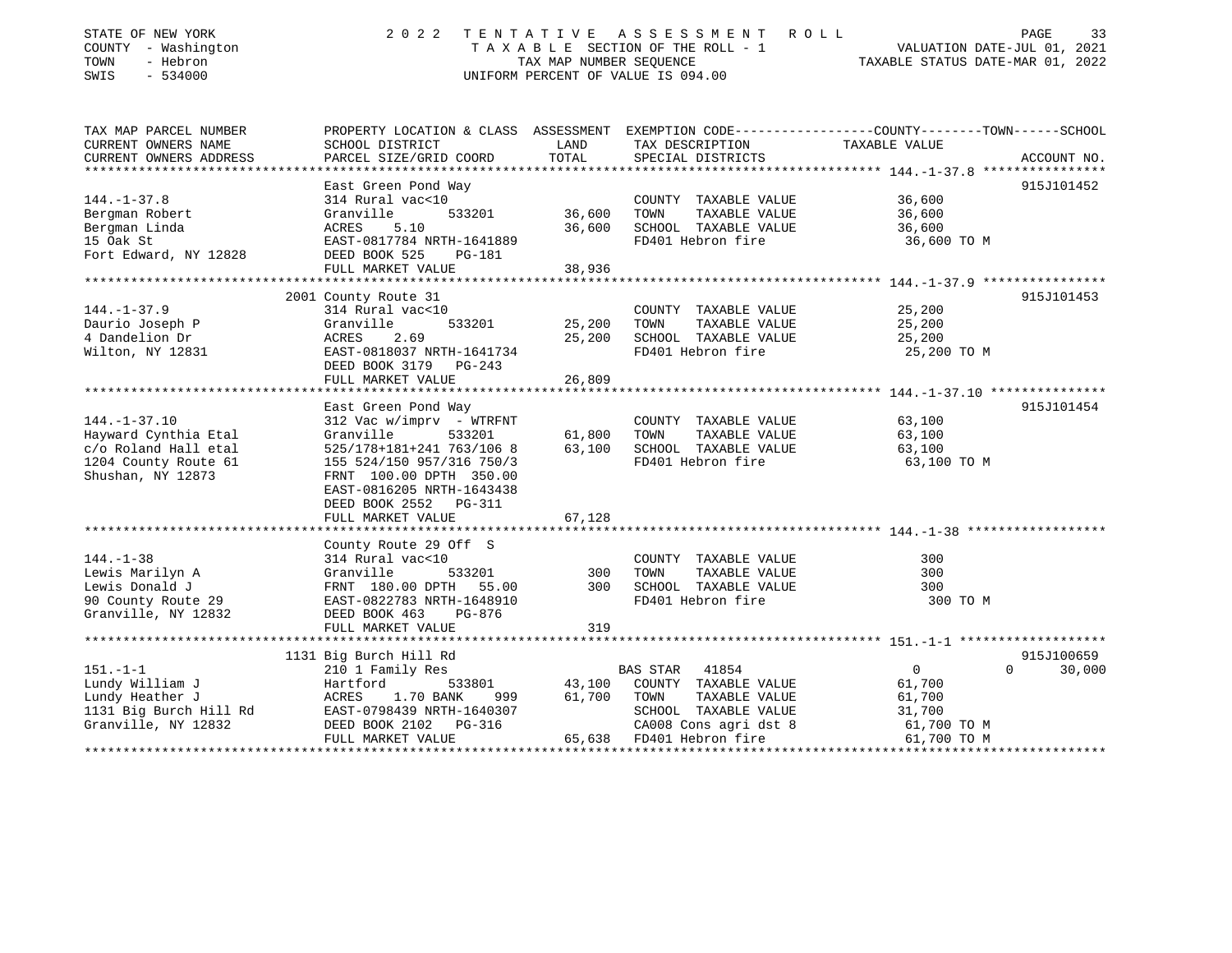| STATE OF NEW YORK<br>- Washington<br>COUNTY<br>- Hebron<br>TOWN<br>$-534000$<br>SWIS |                                                                        | 2022 TENTATIVE ASSESSMENT ROLL<br>TAXABLE SECTION OF THE ROLL - 1<br>TAX MAP NUMBER SEQUENCE<br>UNIFORM PERCENT OF VALUE IS 094.00 | -34<br>PAGE<br>VALUATION DATE-JUL 01, 2021<br>TAXABLE STATUS DATE-MAR 01, 2022               |
|--------------------------------------------------------------------------------------|------------------------------------------------------------------------|------------------------------------------------------------------------------------------------------------------------------------|----------------------------------------------------------------------------------------------|
| TAX MAP PARCEL NUMBER<br>CURRENT OWNERS NAME<br>CURRENT OWNERS ADDRESS               | PROPERTY LOCATION & CLASS<br>SCHOOL DISTRICT<br>PARCEL SIZE/GRID COORD | ASSESSMENT<br>TAX DESCRIPTION<br>LAND<br>TOTAL<br>SPECIAL DISTRICTS                                                                | EXEMPTION CODE-----------------COUNTY-------TOWN------SCHOOL<br>TAXABLE VALUE<br>ACCOUNT NO. |
|                                                                                      | 1132 Big Burch Hill Rd                                                 |                                                                                                                                    | 915J100087                                                                                   |

| $151. - 1 - 2$            | 322 Rural vac>10          | 41720<br>AG DIST                 | 38,536<br>38,536<br>38,536               |
|---------------------------|---------------------------|----------------------------------|------------------------------------------|
| King David J              | Hartford<br>533801        | 126,600<br>COUNTY TAXABLE VALUE  | 88,064                                   |
| 218 Hartford Main St      | ACRES 48.40               | 126,600<br>TOWN<br>TAXABLE VALUE | 88,064                                   |
| Granville, NY 12832       | EAST-0798768 NRTH-1641405 | SCHOOL TAXABLE VALUE             | 88,064                                   |
|                           | DEED BOOK 2402 PG-170     | CA008 Cons agri dst 8            | 88,064 TO M                              |
| MAY BE SUBJECT TO PAYMENT | FULL MARKET VALUE         | 134,681<br>38,536 EX             |                                          |
| UNDER AGDIST LAW TIL 2026 |                           | FD401 Hebron fire                | 126,600 TO M                             |
|                           |                           |                                  |                                          |
|                           | Big Burch Hill Rd         |                                  | 915J100095                               |
| $151. - 1 - 3$            | 312 Vac w/imprv           | AG DIST<br>41720                 | 116,846<br>116,846<br>116,846            |
| Burch Brian S             | 533801<br>Hartford        | 203,200<br>COUNTY TAXABLE VALUE  | 100,154                                  |
| Burch Linda               | ACRES 86.70               | 217,000<br>TOWN<br>TAXABLE VALUE | 100,154                                  |
| 183 Pope Hill Rd          | EAST-0799070 NRTH-1639362 | SCHOOL TAXABLE VALUE             | 100,154                                  |
| Arygle, NY 12809          | DEED BOOK 2653 PG-14      | CA008 Cons agri dst 8            | 100,154 TO M                             |
|                           | FULL MARKET VALUE         | 230,851<br>116,846 EX            |                                          |
| MAY BE SUBJECT TO PAYMENT |                           | FD401 Hebron fire                | 217,000 TO M                             |
| UNDER AGDIST LAW TIL 2026 |                           |                                  |                                          |
|                           |                           |                                  |                                          |
|                           | Big Burch Hill Rd/w Off   |                                  | 915J101042                               |
| $151. - 1 - 4$            | 323 Vacant rural          | FOR 480A 47460                   | 12,560<br>12,560<br>12,560               |
| Gardiner Eric S           | Granville<br>533201       | 16,900<br>COUNTY TAXABLE VALUE   | 4,340                                    |
| 1354 Big Burch Hill Rd    | Agmt 898/64               | 16,900<br>TOWN<br>TAXABLE VALUE  | 4,340                                    |
| Granville, NY 12832       | ACRES 21.12               | SCHOOL TAXABLE VALUE             | 4,340                                    |
|                           | EAST-0800931 NRTH-1639967 | FD401 Hebron fire                | 16,900 TO M                              |
| MAY BE SUBJECT TO PAYMENT | DEED BOOK 2876 PG-139     |                                  |                                          |
| UNDER RPTL480A UNTIL 2031 |                           |                                  |                                          |
|                           |                           |                                  |                                          |
|                           | 1354 Big Burch Hill Rd    |                                  | 915J100334                               |
| $151. - 1 - 5$            | 240 Rural res             | BAS STAR 41854                   | $\mathbf{0}$<br>30,000<br>$\overline{0}$ |
| Gardiner Eric S           | Granville<br>533201       | 105,800 FOR 480A 47460           | 44,700<br>44,700<br>44,700               |
| Gardiner Malynlee B       | ACRES 27.50               | 209,600<br>COUNTY TAXABLE VALUE  | 164,900                                  |
| 1354 Big Burch Hill Rd    | EAST-0802304 NRTH-1640016 | TOWN<br>TAXABLE VALUE            | 164,900                                  |
| Granville, NY 12865       | DEED BOOK 2184 PG-290     | SCHOOL TAXABLE VALUE             | 134,900                                  |
|                           | FULL MARKET VALUE         | FD401 Hebron fire<br>222,979     | 209,600 TO M                             |
| MAY BE SUBJECT TO PAYMENT |                           |                                  |                                          |
| UNDER RPTL480A UNTIL 2031 |                           |                                  |                                          |
|                           |                           |                                  |                                          |
|                           | 1325 Big Burch Hill Rd    |                                  | 915J100625                               |
| $151. - 1 - 6$            | 210 1 Family Res          | 41854<br>BAS STAR                | $\Omega$<br>$\overline{0}$<br>30,000     |
| Hlubina Frank             | 533201<br>Granville       | 63,600<br>COUNTY TAXABLE VALUE   | 207,300                                  |
| Hlubina Ellen             | ACRES<br>7.80             | 207,300<br>TOWN<br>TAXABLE VALUE | 207,300                                  |
| PO Box 341                | EAST-0802867 NRTH-1640946 | SCHOOL TAXABLE VALUE             | 177,300                                  |
| Granville, NY 12832       | $PG-142$<br>DEED BOOK 610 | FD401 Hebron fire                | 207,300 TO M                             |
|                           | FULL MARKET VALUE         | 220,532                          |                                          |
|                           |                           |                                  |                                          |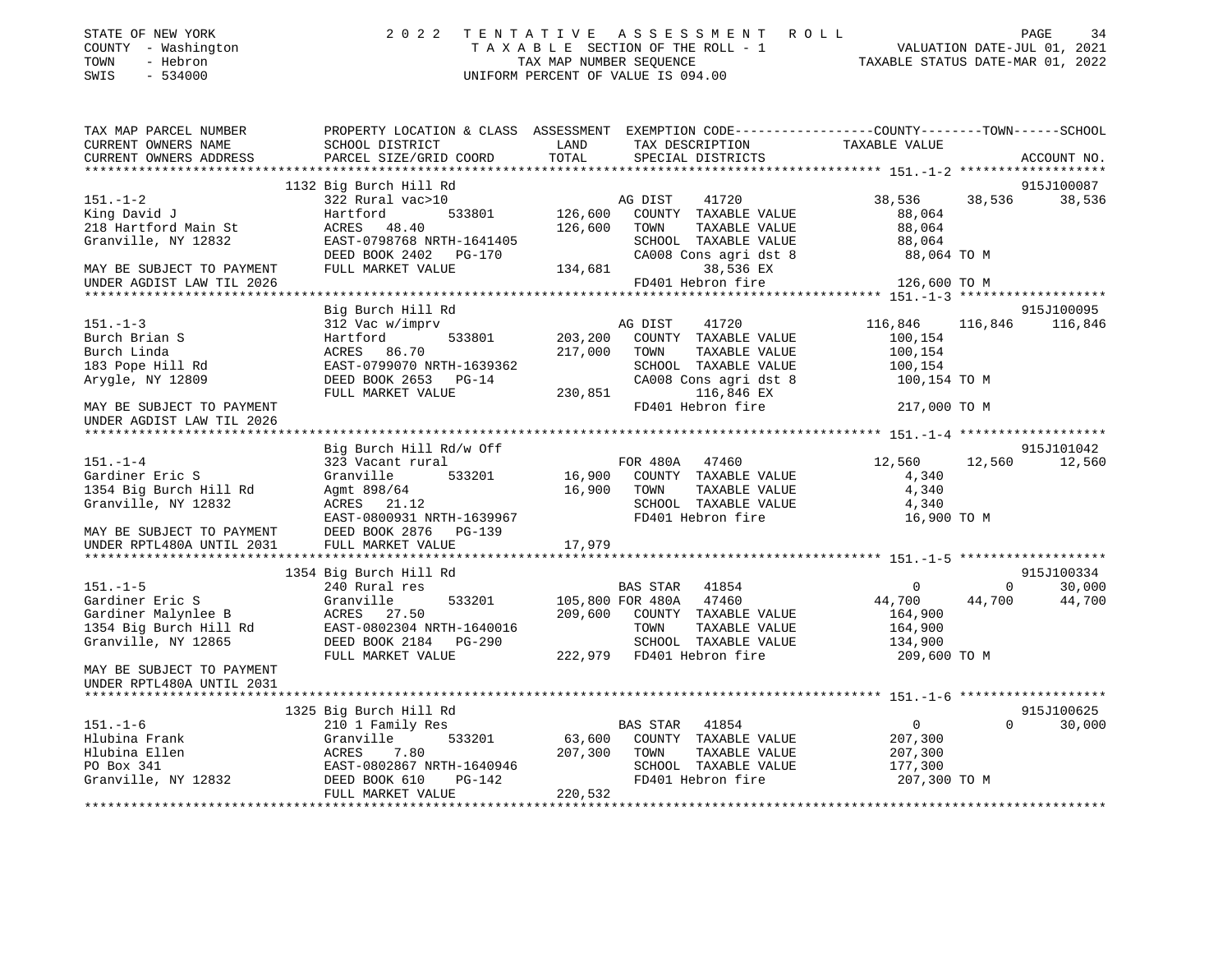| TOWN<br>SWIS | STATE OF NEW YORK<br>COUNTY - Washington<br>- Hebron<br>$-534000$ |                                              | TAX MAP NUMBER SEOUENCE | 2022 TENTATIVE ASSESSMENT ROLL<br>TAXABLE SECTION OF THE ROLL - 1<br>UNIFORM PERCENT OF VALUE IS 094.00 | TAXABLE STATUS DATE-MAR 01, 2022 | PAGE<br>VALUATION DATE-JUL 01, 2021 | 35 |
|--------------|-------------------------------------------------------------------|----------------------------------------------|-------------------------|---------------------------------------------------------------------------------------------------------|----------------------------------|-------------------------------------|----|
|              | TAX MAP PARCEL NUMBER<br>CURRENT OWNERS NAME                      | PROPERTY LOCATION & CLASS<br>SCHOOL DISTRICT | ASSESSMENT<br>LAND      | EXEMPTION CODE-----------------COUNTY-------TOWN------SCHOOL<br>TAX DESCRIPTION                         | TAXABLE VALUE                    |                                     |    |
|              | CURRENT OWNERS ADDRESS                                            | PARCEL SIZE/GRID COORD                       | TOTAL                   | SPECIAL DISTRICTS                                                                                       |                                  | ACCOUNT NO.                         |    |

|                                                                                    | Big Burch Hill Rd              |         |                                         |                                        | 915J100301 |
|------------------------------------------------------------------------------------|--------------------------------|---------|-----------------------------------------|----------------------------------------|------------|
| $151. - 1 - 7.1$                                                                   | 314 Rural vac<10               |         | COUNTY TAXABLE VALUE                    | 36,800                                 |            |
| Young Robert A                                                                     | 533201<br>Granville            | 36,800  | TOWN<br>TAXABLE VALUE                   | 36,800                                 |            |
| Young Christina                                                                    | 5.20<br>ACRES                  | 36,800  | SCHOOL TAXABLE VALUE                    | 36,800                                 |            |
| 1343 Big Burch Hill Rd                                                             | EAST-0803539 NRTH-1640248      |         | FD401 Hebron fire                       | 36,800 TO M                            |            |
| Granville, NY 12832                                                                | DEED BOOK 612<br><b>PG-109</b> |         |                                         |                                        |            |
|                                                                                    | FULL MARKET VALUE              | 39,149  |                                         |                                        |            |
|                                                                                    |                                |         |                                         |                                        |            |
|                                                                                    | Liebig Rd                      |         |                                         |                                        | 915J100300 |
| $151. - 1 - 7.2$                                                                   | 322 Rural vac>10               |         | COUNTY TAXABLE VALUE                    | 54,700                                 |            |
|                                                                                    |                                |         |                                         |                                        |            |
| Laing Hill Land Company LLC                                                        | Granville<br>533201            | 54,700  | TOWN<br>TAXABLE VALUE                   | 54,700                                 |            |
| 103 Liebig Rd                                                                      | W706/62                        | 54,700  | SCHOOL TAXABLE VALUE                    | 54,700                                 |            |
| Granville, NY 12832                                                                | ACRES 13.30                    |         | FD401 Hebron fire                       | 54,700 TO M                            |            |
|                                                                                    | EAST-0805206 NRTH-1640530      |         |                                         |                                        |            |
| MAY BE SUBJECT TO PAYMENT                                                          | DEED BOOK 20210 PG-7013        |         |                                         |                                        |            |
| UNDER AGDIST LAW TIL 2029                                                          | FULL MARKET VALUE              | 58,191  |                                         |                                        |            |
|                                                                                    |                                |         |                                         |                                        |            |
|                                                                                    | 1420 Big Burch Hill Rd         |         |                                         |                                        | 915J101281 |
| $151. - 1 - 7.3$                                                                   | 312 Vac w/imprv                |         | AG DIST<br>41720                        | 114,808<br>114,808                     | 114,808    |
| Lindgren Virginia M                                                                | Granville<br>533201 210,000    |         | COUNTY TAXABLE VALUE                    | 96,292                                 |            |
| 1420 Big Burch Hill Rd                                                             | 98.06 Ad                       | 211,100 | TOWN<br>TAXABLE VALUE                   | 96,292                                 |            |
| Granville, NY 12832                                                                | ACRES 90.10                    |         | SCHOOL TAXABLE VALUE                    | 96,292                                 |            |
|                                                                                    | EAST-0803898 NRTH-1641579      |         | CA008 Cons agri dst 8                   | 96,292 TO M                            |            |
|                                                                                    | PG-127                         |         |                                         |                                        |            |
| MAY BE SUBJECT TO PAYMENT DEED BOOK 483<br>UNDER AGDIST LAW TIL 2026 FULL MARKET V | FULL MARKET VALUE              |         | 114,808 EX<br>224,574 FD401 Hebron fire | 211,100 TO M                           |            |
|                                                                                    |                                |         |                                         |                                        |            |
|                                                                                    | Liebig Rd                      |         |                                         |                                        | 915J101282 |
| $151. - 1 - 7.4$                                                                   | 105 Vac farmland               |         | AG DIST<br>41720                        | 101,803 101,803                        | 101,803    |
| Lindgren Virginia M                                                                | 533201<br>Granville            | 117,800 | COUNTY TAXABLE VALUE                    | 15,997                                 |            |
| 1420 Big Burch Hill Rd                                                             | ACRES 33.50                    | 117,800 | TOWN<br>TAXABLE VALUE                   | 15,997                                 |            |
| Granville, NY 12832                                                                | EAST-0804979 NRTH-1642652      |         | SCHOOL TAXABLE VALUE                    | 15,997                                 |            |
|                                                                                    | DEED BOOK 483<br><b>PG-127</b> |         | CA008 Cons agri dst 8                   | 15,997 TO M                            |            |
| MAY BE SUBJECT TO PAYMENT                                                          | FULL MARKET VALUE              | 125,319 | 101,803 EX                              |                                        |            |
| UNDER AGDIST LAW TIL 2026                                                          |                                |         | FD401 Hebron fire                       | 117,800 TO M                           |            |
|                                                                                    |                                |         |                                         |                                        |            |
|                                                                                    | 1343 Big Burch Hill Rd         |         |                                         |                                        | 915J101514 |
| $151. - 1 - 7.6$                                                                   | 210 1 Family Res               |         | 41854<br><b>BAS STAR</b>                | $\Omega$<br>$\overline{0}$             | 30,000     |
| Young Robert A                                                                     | 533201<br>Granville            | 58,500  | COUNTY TAXABLE VALUE                    | 222,300                                |            |
| Young Christina                                                                    | ACRES<br>5.50                  |         | TOWN<br>TAXABLE VALUE                   |                                        |            |
|                                                                                    |                                | 222,300 |                                         | 222,300                                |            |
| 1343 Big Burch Hill Rd                                                             | EAST-0803224 NRTH-1640507      |         | SCHOOL TAXABLE VALUE                    | 192,300                                |            |
| Granville, NY 12832                                                                | DEED BOOK 551<br>PG-118        |         | FD401 Hebron fire                       | 222,300 TO M                           |            |
|                                                                                    | FULL MARKET VALUE              | 236,489 |                                         | ************************************** |            |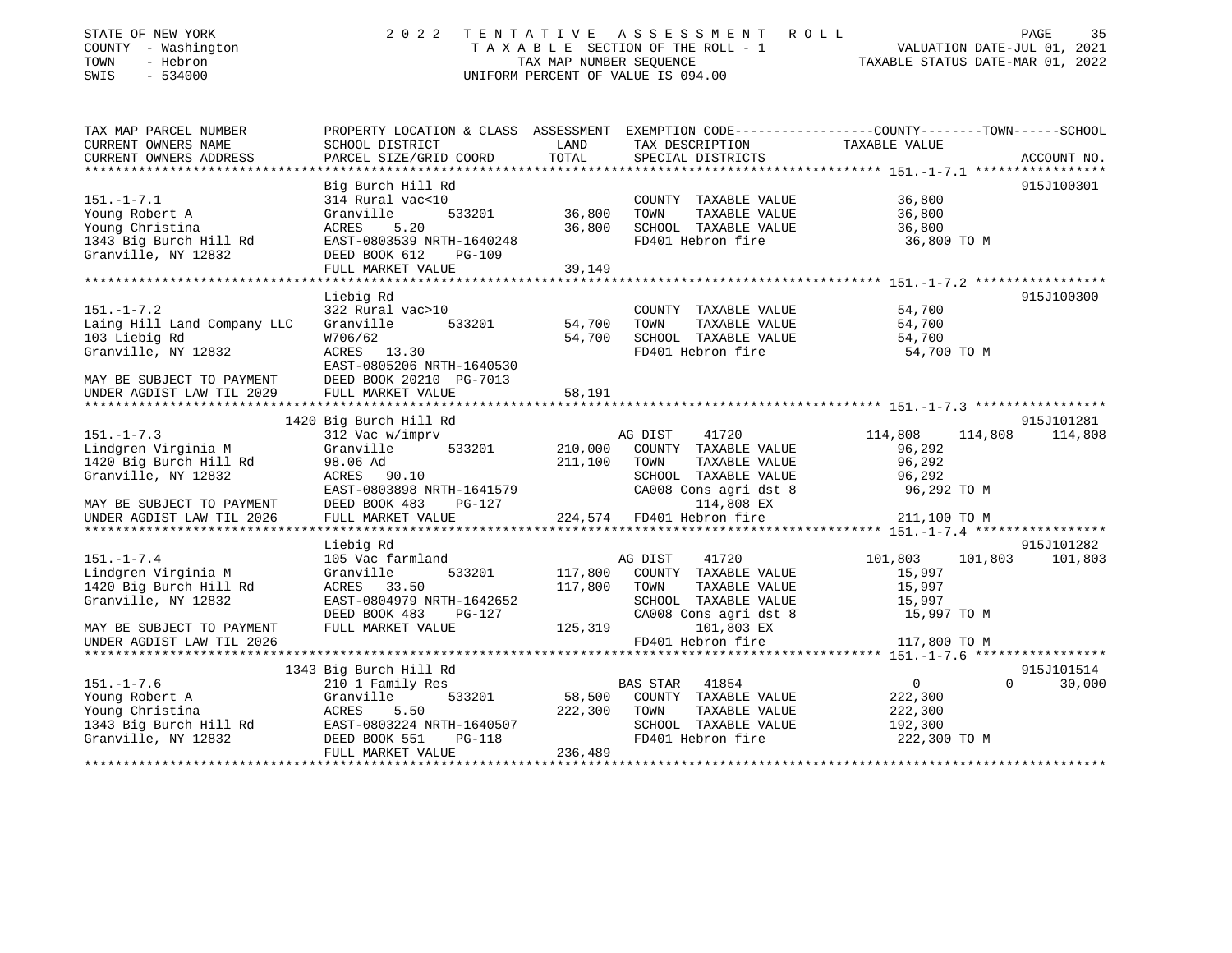| STATE OF NEW YORK<br>COUNTY - Washington<br>TOWN<br>- Hebron<br>SWIS<br>$-534000$ |                                                                                                                                                                                                                                                          |               | 2022 TENTATIVE ASSESSMENT ROLL<br>TAXABLE SECTION OF THE ROLL - 1<br>TAXABLE SECTION OF THE ROLL - 1<br>TAX MAP NUMBER SEQUENCE TAXABLE STATUS DATE-MAR 01, 2022<br>UNIFORM PERCENT OF VALUE IS 094.00 |                                                       | PAGE          | 36          |
|-----------------------------------------------------------------------------------|----------------------------------------------------------------------------------------------------------------------------------------------------------------------------------------------------------------------------------------------------------|---------------|--------------------------------------------------------------------------------------------------------------------------------------------------------------------------------------------------------|-------------------------------------------------------|---------------|-------------|
| TAX MAP PARCEL NUMBER<br>CURRENT OWNERS NAME                                      | PROPERTY LOCATION & CLASS ASSESSMENT EXEMPTION CODE----------------COUNTY-------TOWN------SCHOOL<br>SCHOOL DISTRICT                                                                                                                                      | LAND          | TAX DESCRIPTION TAXABLE VALUE                                                                                                                                                                          |                                                       |               |             |
| CURRENT OWNERS ADDRESS                                                            | PARCEL SIZE/GRID COORD                                                                                                                                                                                                                                   | TOTAL         | SPECIAL DISTRICTS                                                                                                                                                                                      |                                                       |               | ACCOUNT NO. |
|                                                                                   |                                                                                                                                                                                                                                                          |               |                                                                                                                                                                                                        |                                                       |               |             |
|                                                                                   | 1439 Big Burch Hill Rd                                                                                                                                                                                                                                   |               |                                                                                                                                                                                                        |                                                       |               | 915J101579  |
| $151. - 1 - 7.7$                                                                  | 210 1 Family Res                                                                                                                                                                                                                                         |               | BAS STAR 41854                                                                                                                                                                                         | $\overline{0}$                                        | $\Omega$      | 30,000      |
|                                                                                   |                                                                                                                                                                                                                                                          |               | 63,500 COUNTY TAXABLE VALUE                                                                                                                                                                            | 169,600                                               |               |             |
|                                                                                   |                                                                                                                                                                                                                                                          | 169,600 TOWN  | TAXABLE VALUE                                                                                                                                                                                          | 169,600                                               |               |             |
|                                                                                   |                                                                                                                                                                                                                                                          |               | SCHOOL TAXABLE VALUE<br>FD401 Hebron fire                                                                                                                                                              | 139,600                                               |               |             |
|                                                                                   | 191.-1-7<br>Peck Hollis D<br>Peck Roxanne<br>169,600<br>169,600<br>169,600<br>169,600<br>169,600<br>169,600<br>169,600<br>169,600<br>169,600<br>169,600<br>169,600<br>169,600<br>169,600<br>169,600<br>FULL MARKET VALUE<br>FULL MARKET VALUE<br>180,426 |               |                                                                                                                                                                                                        | 169,600 TO M                                          |               |             |
| ************************                                                          |                                                                                                                                                                                                                                                          |               |                                                                                                                                                                                                        |                                                       |               |             |
|                                                                                   | 137 Liebig Rd                                                                                                                                                                                                                                            |               |                                                                                                                                                                                                        |                                                       |               |             |
| $151. - 1 - 7.8$                                                                  | 210 1 Family Res                                                                                                                                                                                                                                         |               | COUNTY TAXABLE VALUE                                                                                                                                                                                   | 171,600                                               |               |             |
|                                                                                   |                                                                                                                                                                                                                                                          | 533201 45,600 | TOWN<br>TAXABLE VALUE                                                                                                                                                                                  | 171,600                                               |               |             |
|                                                                                   |                                                                                                                                                                                                                                                          | 171,600       | SCHOOL TAXABLE VALUE                                                                                                                                                                                   | 171,600                                               |               |             |
|                                                                                   | Garner Albert H Granville 533201<br>1510 Albermarle Rd ACRES 2.48<br>Brooklyn, NY 11226 EAST-0804639 NRTH-1640261                                                                                                                                        |               | FD401 Hebron fire                                                                                                                                                                                      | 171,600 TO M                                          |               |             |
|                                                                                   | DEED BOOK 2842 PG-342                                                                                                                                                                                                                                    |               |                                                                                                                                                                                                        |                                                       |               |             |
|                                                                                   | FULL MARKET VALUE                                                                                                                                                                                                                                        | 182,553       |                                                                                                                                                                                                        |                                                       |               |             |
|                                                                                   |                                                                                                                                                                                                                                                          | ************  |                                                                                                                                                                                                        | *********************** 151.-1-7.9 ****************** |               |             |
|                                                                                   | 160 Liebig Rd                                                                                                                                                                                                                                            |               |                                                                                                                                                                                                        |                                                       |               |             |
| $151. - 1 - 7.9$                                                                  | 210 1 Family Res                                                                                                                                                                                                                                         |               | COUNTY TAXABLE VALUE                                                                                                                                                                                   | 196,400                                               |               |             |
|                                                                                   | $533201$ 45,300                                                                                                                                                                                                                                          |               | TOWN<br>TAXABLE VALUE                                                                                                                                                                                  | 196,400                                               |               |             |
|                                                                                   | Granville<br>Granville<br>ACRES 2                                                                                                                                                                                                                        | 196,400       | SCHOOL TAXABLE VALUE                                                                                                                                                                                   | 196,400                                               |               |             |
|                                                                                   | Pepin Guy<br>160 Liebig Rd<br>Granville, NY 12832<br>Granville, NY 12832<br>EAST-0804844 NRTH-1640887<br>FEED POOK 20210 PG-7034                                                                                                                         |               | FD401 Hebron fire                                                                                                                                                                                      | 196,400 TO M                                          |               |             |
|                                                                                   | DEED BOOK 20210 PG-7034                                                                                                                                                                                                                                  |               |                                                                                                                                                                                                        |                                                       |               |             |
|                                                                                   | FULL MARKET VALUE                                                                                                                                                                                                                                        | 208,936       |                                                                                                                                                                                                        |                                                       |               |             |
|                                                                                   |                                                                                                                                                                                                                                                          |               |                                                                                                                                                                                                        |                                                       |               |             |
|                                                                                   | er and Rd<br>322 Rural vac>10<br>Granville<br>W706/60                                                                                                                                                                                                    |               |                                                                                                                                                                                                        |                                                       |               |             |
| $151. - 1 - 7.10$                                                                 |                                                                                                                                                                                                                                                          |               | COUNTY TAXABLE VALUE                                                                                                                                                                                   | 52,200                                                |               |             |
| Pepin Guy                                                                         | 533201                                                                                                                                                                                                                                                   | 52,200        | TAXABLE VALUE<br>TOWN                                                                                                                                                                                  | 52,200                                                |               |             |
| 160 Liebig Rd                                                                     |                                                                                                                                                                                                                                                          |               | 52,200 SCHOOL TAXABLE VALUE                                                                                                                                                                            | 52,200                                                |               |             |
| Granville, NY 12832                                                               | ACRES 12.20                                                                                                                                                                                                                                              |               | FD401 Hebron fire                                                                                                                                                                                      | 52,200 TO M                                           |               |             |
|                                                                                   | EAST-0804994 NRTH-1641592                                                                                                                                                                                                                                |               |                                                                                                                                                                                                        |                                                       |               |             |
|                                                                                   | DEED BOOK 20210 PG-7034                                                                                                                                                                                                                                  |               |                                                                                                                                                                                                        |                                                       |               |             |
|                                                                                   | FULL MARKET VALUE                                                                                                                                                                                                                                        | 55,532        |                                                                                                                                                                                                        |                                                       |               |             |
|                                                                                   |                                                                                                                                                                                                                                                          |               |                                                                                                                                                                                                        |                                                       |               |             |
|                                                                                   | 19 Bardin Ln                                                                                                                                                                                                                                             |               |                                                                                                                                                                                                        |                                                       |               | 915J100025  |
| $151. - 1 - 8$                                                                    | 240 Rural res                                                                                                                                                                                                                                            |               | 41720<br>AG DIST                                                                                                                                                                                       | 32,549                                                | 32,549 32,549 |             |
|                                                                                   |                                                                                                                                                                                                                                                          |               | 80,900 COUNTY TAXABLE VALUE                                                                                                                                                                            | 253,551                                               |               |             |
|                                                                                   | Cutler James M<br>Cutler Carol L<br>19 Bardin Rd<br>Granville (1993)<br>Standard EAST-0802888 NRTH-1638994<br>Granville, NY 12832<br>DEED BOOK 3886<br>PEAST-0802888 NRTH-1638994<br>DEED BOOK 3886<br>PEAST MARGER PG-49                                | 286,100 TOWN  | TAXABLE VALUE                                                                                                                                                                                          | 253,551                                               |               |             |
|                                                                                   |                                                                                                                                                                                                                                                          |               | SCHOOL TAXABLE VALUE                                                                                                                                                                                   | 253,551                                               |               |             |
|                                                                                   |                                                                                                                                                                                                                                                          |               | CA008 Cons agri dst 8                                                                                                                                                                                  | 253,551 TO M                                          |               |             |
|                                                                                   | FULL MARKET VALUE                                                                                                                                                                                                                                        | 304,362       | 32,549 EX                                                                                                                                                                                              |                                                       |               |             |
| MAY BE SUBJECT TO PAYMENT                                                         |                                                                                                                                                                                                                                                          |               | FD401 Hebron fire                                                                                                                                                                                      | 286,100 TO M                                          |               |             |
| UNDER AGDIST LAW TIL 2026                                                         |                                                                                                                                                                                                                                                          |               |                                                                                                                                                                                                        | *********************************                     |               |             |
|                                                                                   |                                                                                                                                                                                                                                                          |               |                                                                                                                                                                                                        |                                                       |               |             |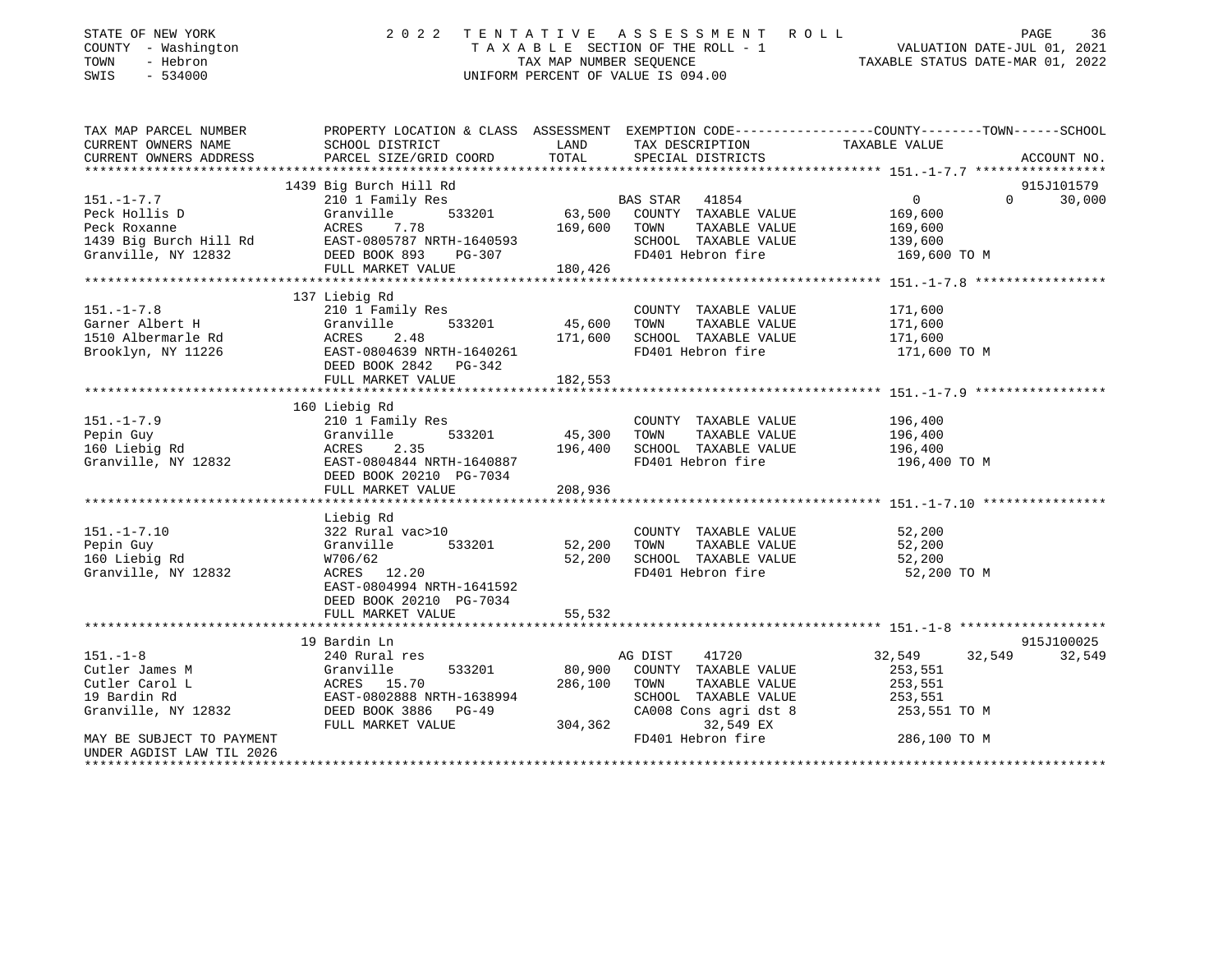| STATE OF NEW YORK<br>COUNTY - Washington<br>TOWN<br>- Hebron<br>SWIS<br>$-534000$                                                  | 2022<br>TENTATIVE ASSESSMENT ROLL<br>UNIFORM PERCENT OF VALUE IS 094.00                                                                                                                                                                 | T A X A B L E SECTION OF THE ROLL - 1 VALUATION DATE-JUL 01, 2021<br>TAX MAP NUMBER SEQUENCE TAXIBLE STATUS DATE-MAR 01. 2022<br>TAXABLE STATUS DATE-MAR 01, 2022 |                                                                                                                                                   | PAGE<br>37                                                                |                    |                      |
|------------------------------------------------------------------------------------------------------------------------------------|-----------------------------------------------------------------------------------------------------------------------------------------------------------------------------------------------------------------------------------------|-------------------------------------------------------------------------------------------------------------------------------------------------------------------|---------------------------------------------------------------------------------------------------------------------------------------------------|---------------------------------------------------------------------------|--------------------|----------------------|
| TAX MAP PARCEL NUMBER<br>CURRENT OWNERS NAME<br>CURRENT OWNERS ADDRESS                                                             | PROPERTY LOCATION & CLASS ASSESSMENT EXEMPTION CODE----------------COUNTY--------TOWN------SCHOOL<br>SCHOOL DISTRICT<br>PARCEL SIZE/GRID COORD                                                                                          | LAND<br>TOTAL                                                                                                                                                     | TAX DESCRIPTION<br>SPECIAL DISTRICTS                                                                                                              | TAXABLE VALUE                                                             |                    | ACCOUNT NO.          |
| $151. - 1 - 9$<br>379 Little Burch Hill Rd<br>Granville, NY 12832                                                                  | 379 Little Burch Hill Rd<br>240 Rural res<br>533201<br>998<br>EAST-0802177 NRTH-1638747<br>DEED BOOK 20200 PG-6428<br>FULL MARKET VALUE                                                                                                 | 138,000<br>317,500<br>337,766                                                                                                                                     | COUNTY TAXABLE VALUE<br>TOWN<br>TAXABLE VALUE<br>SCHOOL TAXABLE VALUE<br>FD401 Hebron fire                                                        | 317,500<br>317,500<br>317,500<br>317,500 TO M                             |                    | 915J100446           |
|                                                                                                                                    |                                                                                                                                                                                                                                         |                                                                                                                                                                   |                                                                                                                                                   |                                                                           |                    |                      |
| $151. - 1 - 10$<br>Kilmartin Karen A<br>Alimartin David J<br>472 Little Burch Hill Rd<br>Cronville NY 10000<br>Granville, NY 12832 | 472 Little Burch Hill Rd<br>240 Rural res<br>Granville<br>533201<br>ACRES 57.80                                                                                                                                                         | 166,400 BAS STAR<br>277,400                                                                                                                                       | 44 PCT OF VALUE USED FOR EXEMPTION PURPOSES<br>VET COM CT 41131<br>41854<br>COUNTY TAXABLE VALUE<br>TAXABLE VALUE<br>TOWN<br>SCHOOL TAXABLE VALUE | 30,514<br>$\overline{0}$<br>246,886<br>247,400<br>247,400                 | 30,000<br>$\Omega$ | 915J100703<br>30,000 |
|                                                                                                                                    | EAST-0804268 NRTH-1637542<br>DEED BOOK 2602 PG-18<br>FULL MARKET VALUE                                                                                                                                                                  | 295,106                                                                                                                                                           | CA008 Cons agri dst 8<br>FD401 Hebron fire                                                                                                        | 277,400 TO M<br>277,400 TO M                                              |                    |                      |
|                                                                                                                                    | 52 Liebig Rd<br>151.-1-10.1<br>Greene Samuel P<br>Greene Tammy L<br>52 Liebig Rd<br>Granville, NY 12832<br>Samuel P<br>CRES 2 Liebig Rd<br>ERST-0804928 NRTH-1638422<br>DEED BOOK 3704 PG-99<br>PHITT MADVER VALUE<br>FULL MARKET VALUE | 41,000<br>104,900<br>111,596                                                                                                                                      | COUNTY TAXABLE VALUE<br>TAXABLE VALUE<br>TOWN<br>SCHOOL TAXABLE VALUE<br>FD401 Hebron fire                                                        | 104,900<br>104,900<br>104,900<br>104,900 TO M                             |                    | 915J101512           |
|                                                                                                                                    |                                                                                                                                                                                                                                         |                                                                                                                                                                   |                                                                                                                                                   |                                                                           |                    |                      |
| $151. - 1 - 10.2$<br>Liebig Derek R<br>Call-Liebig Claudia D<br>460 Little Burch Rd<br>Granville, NY 12832                         | 460 Little Burch Hill Rd<br>210 1 Family Res<br>Granville<br>533201<br>ACRES<br>3.00 BANK<br>999<br>EAST-0803426 NRTH-1638015<br>DEED BOOK 3349 PG-152                                                                                  | 47,000<br>134,200                                                                                                                                                 | BAS STAR<br>41854<br>COUNTY TAXABLE VALUE<br>TOWN<br>TAXABLE VALUE<br>SCHOOL TAXABLE VALUE<br>FD401 Hebron fire                                   | $\overline{0}$<br>134,200<br>134,200<br>104,200<br>134,200 TO M           | $\Omega$           | 30,000               |
|                                                                                                                                    | FULL MARKET VALUE                                                                                                                                                                                                                       | 142,766                                                                                                                                                           |                                                                                                                                                   |                                                                           |                    |                      |
|                                                                                                                                    | 438 Little Burch Hill Rd                                                                                                                                                                                                                |                                                                                                                                                                   |                                                                                                                                                   |                                                                           |                    |                      |
| $151. - 1 - 10.3$<br>Young Thomas G<br>438 Little Burch Hill Rd<br>Granville, NY 12832                                             | 210 1 Family Res<br>Granville<br>533201<br>ACRES<br>6.40 BANK<br>999<br>EAST-0803047 NRTH-1637871<br>DEED BOOK 2606<br>$PG-24$<br>FULL MARKET VALUE                                                                                     | 199,400                                                                                                                                                           | VET COM CT 41131<br>60,500 BAS STAR 41854<br>COUNTY TAXABLE VALUE<br>TOWN<br>TAXABLE VALUE<br>SCHOOL TAXABLE VALUE<br>212,128 FD401 Hebron fire   | 49,850<br>$\overline{0}$<br>149,550<br>169,400<br>169,400<br>199,400 TO M | 30,000<br>$\Omega$ | 0<br>30,000          |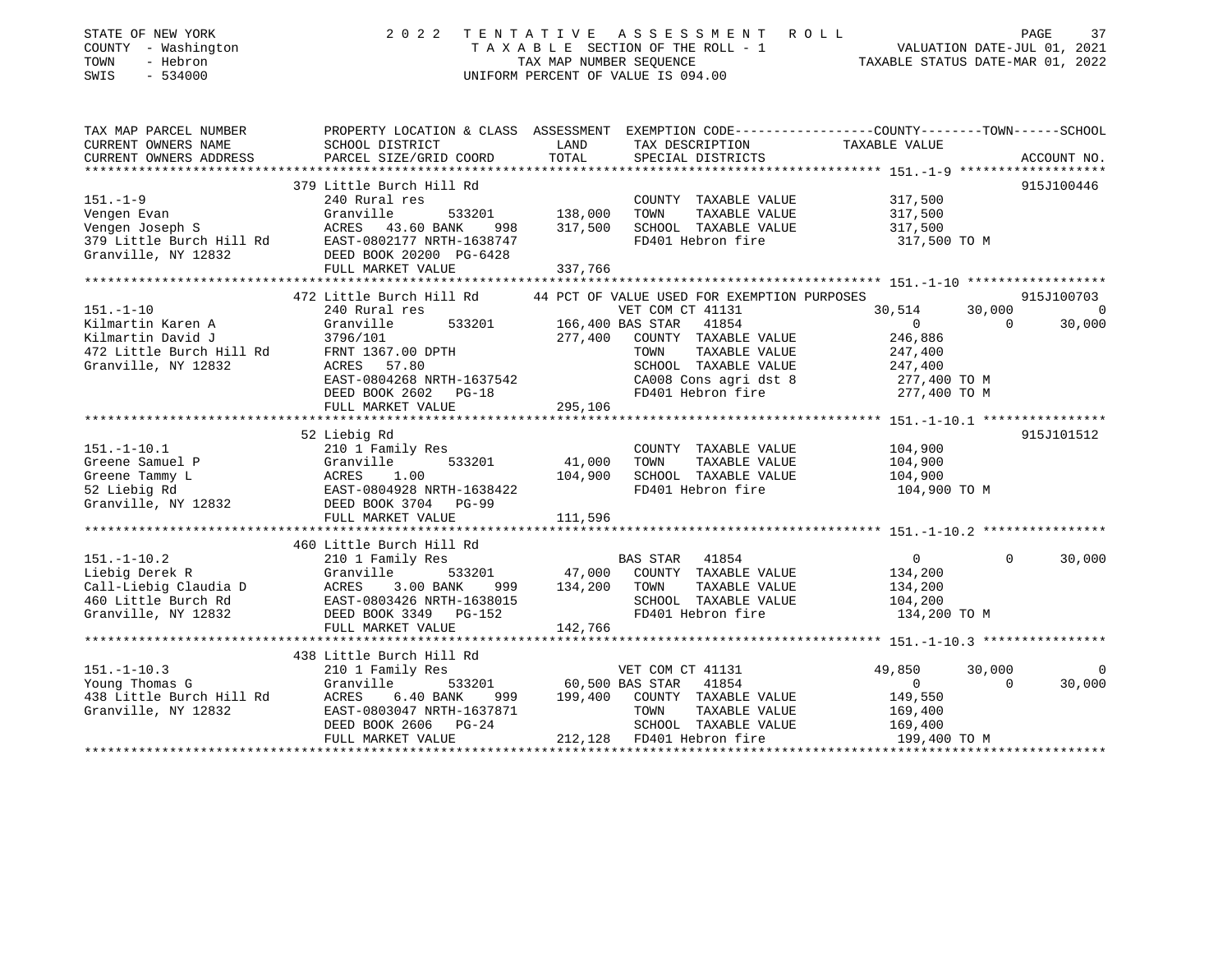| STATE OF NEW YORK<br>- Washington<br>COUNTY<br>- Hebron<br>TOWN<br>- 534000<br>SWIS | 2022                                           |                        | TENTATIVE ASSESSMENT ROLL<br>TAXABLE SECTION OF THE ROLL - 1<br>TAX MAP NUMBER SEQUENCE<br>UNIFORM PERCENT OF VALUE IS 094.00 | TAXABLE STATUS DATE-MAR 01, 2022                             | 38<br>PAGE<br>VALUATION DATE-JUL 01, 2021 |
|-------------------------------------------------------------------------------------|------------------------------------------------|------------------------|-------------------------------------------------------------------------------------------------------------------------------|--------------------------------------------------------------|-------------------------------------------|
| TAX MAP PARCEL NUMBER                                                               | PROPERTY LOCATION & CLASS ASSESSMENT           |                        |                                                                                                                               | EXEMPTION CODE-----------------COUNTY-------TOWN------SCHOOL |                                           |
| CURRENT OWNERS NAME                                                                 | SCHOOL DISTRICT                                | <b>Example 12</b> LAND | TAX DESCRIPTION                                                                                                               | TAXABLE VALUE                                                |                                           |
| CURRENT OWNERS ADDRESS                                                              | PARCEL SIZE/GRID COORD TOTAL SPECIAL DISTRICTS |                        |                                                                                                                               |                                                              | ACCOUNT NO.                               |
|                                                                                     |                                                |                        |                                                                                                                               |                                                              |                                           |
|                                                                                     | 408 Little Burch Hill Rd                       |                        | 62 PCT OF VALUE USED FOR EXEMPTION PURPOSES                                                                                   |                                                              |                                           |
| $151. - 1 - 10.4$                                                                   | 240 Rural res                                  |                        | VET WAR CT 41121                                                                                                              | 23,827<br>18,000                                             | $\sim$ 0                                  |
| Long John D                                                                         | Granville 533201 114,600 AG DIST 41720         |                        |                                                                                                                               | 69,292<br>69.292                                             | 69,292                                    |
| 408 Little Burch Hill Rd                                                            | 764/19                                         | 256,200                | COUNTY<br>TAXABLE VALUE                                                                                                       | 163,081                                                      |                                           |
| Granville, NY 12832                                                                 | 999<br>31.90 BANK<br>ACRES                     |                        | TOWN<br>TAXABLE VALUE                                                                                                         | 168,908                                                      |                                           |
|                                                                                     | EAST-0802745 NRTH-1637215                      |                        | TAXABLE VALUE<br>SCHOOL                                                                                                       | 186,908                                                      |                                           |
| MAY BE SUBJECT TO PAYMENT                                                           | DEED BOOK 3724 PG-178                          |                        | CA008 Cons agri dst 8                                                                                                         | 186,908 TO M                                                 |                                           |
| UNDER AGDIST LAW TIL 2026                                                           | FULL MARKET VALUE                              | 272,553                | 69,292 EX                                                                                                                     |                                                              |                                           |
|                                                                                     |                                                |                        | FD401 Hebron fire                                                                                                             | 256 200 TO M                                                 |                                           |

| COUNTY TAXABLE VALUE<br>41,500<br>41,500<br>TAXABLE VALUE<br>SCHOOL TAXABLE VALUE<br>41,500<br>CA008 Cons agri dst 8 41,500 TO M<br>FD401 Hebron fire 31,500 TO M                                                 |                    |
|-------------------------------------------------------------------------------------------------------------------------------------------------------------------------------------------------------------------|--------------------|
|                                                                                                                                                                                                                   |                    |
|                                                                                                                                                                                                                   |                    |
|                                                                                                                                                                                                                   |                    |
| COUNTY TAXABLE VALUE<br>1,300<br>1,300<br>TAXABLE VALUE<br>1,300<br>SCHOOL TAXABLE VALUE<br>CA008 Cons agri dst 8<br>1,300 TO M<br>FD401 Hebron fire<br>1,300 TO M                                                |                    |
|                                                                                                                                                                                                                   |                    |
| 151,900<br>COUNTY TAXABLE VALUE<br>151,900<br>TAXABLE VALUE<br>SCHOOL TAXABLE VALUE<br>151,900<br>FD401 Hebron fire<br>151,900 TO M                                                                               | 915J100234         |
|                                                                                                                                                                                                                   |                    |
|                                                                                                                                                                                                                   | 915J100166         |
| $\overline{0}$<br>BAS STAR 41854<br>103,800 COUNTY TAXABLE VALUE<br>209,400<br>209,400<br>TAXABLE VALUE<br>TAXABLE VALUE<br>179,400<br>CA008 Cons agri dst 8<br>209,400 TO M<br>FD401 Hebron fire<br>209,400 TO M | $\Omega$<br>30,000 |
|                                                                                                                                                                                                                   |                    |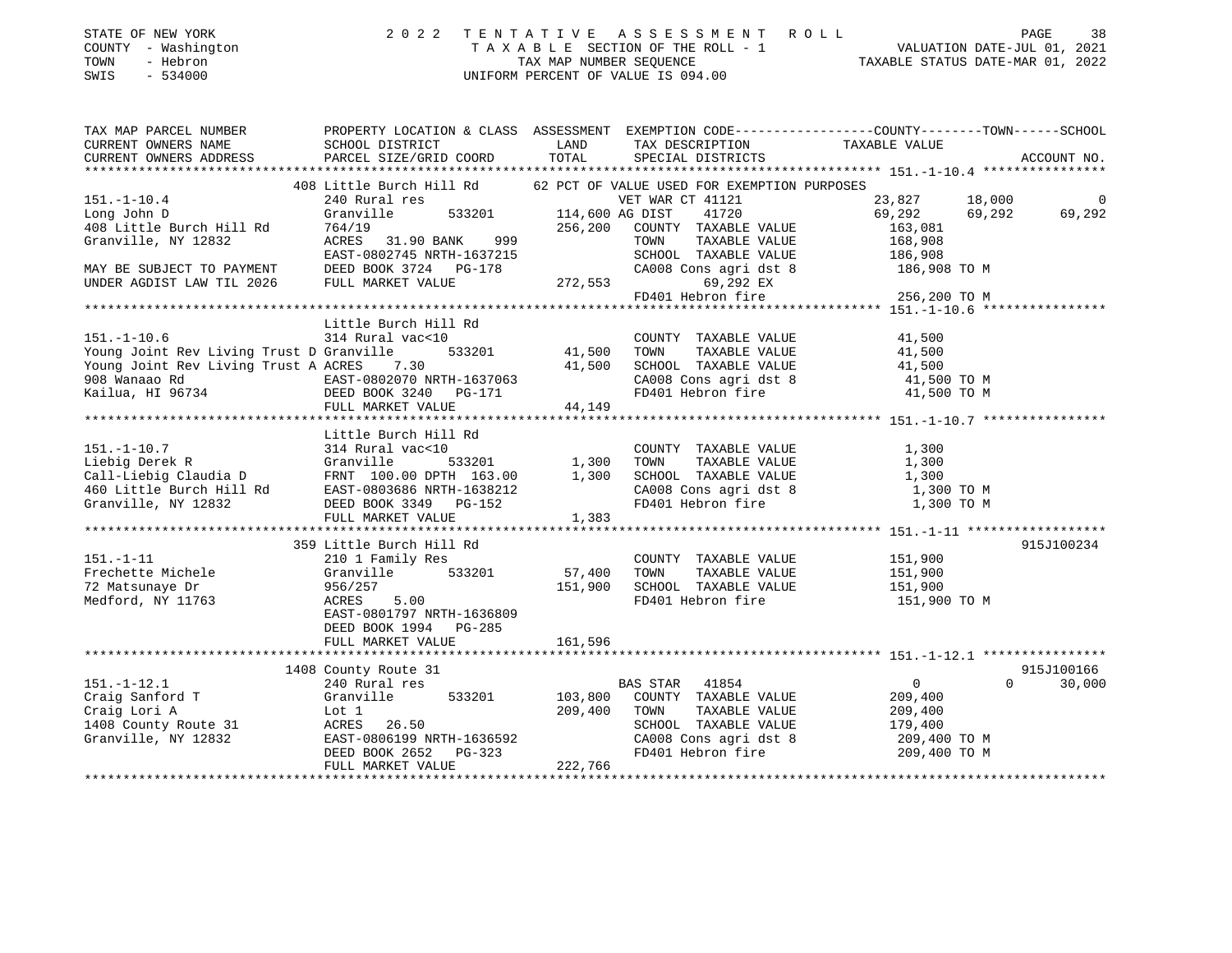| STATE OF NEW YORK<br>COUNTY - Washington<br>- Hebron<br>TOWN<br>SWIS<br>$-534000$ | 2 0 2 2<br>T E N T A T I V E<br>TAXABLE SECTION OF THE ROLL - 1<br>TAX MAP NUMBER SEQUENCE<br>UNIFORM PERCENT OF VALUE IS 094.00 | PAGE<br>39<br>R O L L<br>VALUATION DATE-JUL 01, 2021<br>TAXABLE STATUS DATE-MAR 01, 2022 |                                                                                                                                         |                |          |             |
|-----------------------------------------------------------------------------------|----------------------------------------------------------------------------------------------------------------------------------|------------------------------------------------------------------------------------------|-----------------------------------------------------------------------------------------------------------------------------------------|----------------|----------|-------------|
| TAX MAP PARCEL NUMBER<br>CURRENT OWNERS NAME<br>CURRENT OWNERS ADDRESS            | SCHOOL DISTRICT<br>PARCEL SIZE/GRID COORD                                                                                        | LAND<br>TOTAL                                                                            | PROPERTY LOCATION & CLASS ASSESSMENT EXEMPTION CODE---------------COUNTY-------TOWN------SCHOOL<br>TAX DESCRIPTION<br>SPECIAL DISTRICTS | TAXABLE VALUE  |          | ACCOUNT NO. |
|                                                                                   |                                                                                                                                  |                                                                                          |                                                                                                                                         |                |          | 915J101136  |
| $151. - 1 - 12.2$                                                                 | County Route 31<br>314 Rural vac<10                                                                                              |                                                                                          | COUNTY TAXABLE VALUE                                                                                                                    | 12,900         |          |             |
| Becker George R                                                                   | 533201<br>Granville                                                                                                              | 12,900 TOWN                                                                              | TAXABLE VALUE                                                                                                                           | 12,900         |          |             |
| 1422 Co Rt 31                                                                     | ACRES 1.50                                                                                                                       |                                                                                          | 12,900 SCHOOL TAXABLE VALUE                                                                                                             | 12,900         |          |             |
| Granville, NY 12832                                                               | EAST-0806216 NRTH-1637374                                                                                                        |                                                                                          | FD401 Hebron fire                                                                                                                       | 12,900 TO M    |          |             |
|                                                                                   | DEED BOOK 601<br>PG-197                                                                                                          |                                                                                          |                                                                                                                                         |                |          |             |
|                                                                                   | FULL MARKET VALUE                                                                                                                | 13,723                                                                                   |                                                                                                                                         |                |          |             |
|                                                                                   |                                                                                                                                  |                                                                                          |                                                                                                                                         |                |          |             |
|                                                                                   | 1385 County Route 31                                                                                                             |                                                                                          |                                                                                                                                         |                |          |             |
| $151. - 1 - 12.3$                                                                 | 210 1 Family Res                                                                                                                 |                                                                                          | COUNTY TAXABLE VALUE                                                                                                                    | 77,700         |          |             |
| Morehouse Joseph D Sr                                                             | 533201<br>Granville                                                                                                              | 44,700                                                                                   | TAXABLE VALUE<br>TOWN                                                                                                                   | 77,700         |          |             |
| 1385 County Route 31                                                              | Lot 2                                                                                                                            |                                                                                          | 77,700 SCHOOL TAXABLE VALUE                                                                                                             | 77,700         |          |             |
| Granville, NY 12832                                                               | 2.13<br>ACRES                                                                                                                    |                                                                                          | CA008 Cons agri dst 8                                                                                                                   | 77,700 TO M    |          |             |
|                                                                                   | EAST-0805590 NRTH-1636502                                                                                                        |                                                                                          | FD401 Hebron fire                                                                                                                       | 77,700 TO M    |          |             |
|                                                                                   | DEED BOOK 3875 PG-208                                                                                                            |                                                                                          |                                                                                                                                         |                |          |             |
|                                                                                   | FULL MARKET VALUE                                                                                                                | 82,660                                                                                   |                                                                                                                                         |                |          |             |
|                                                                                   |                                                                                                                                  |                                                                                          |                                                                                                                                         |                |          |             |
| $151. - 1 - 12.4$                                                                 | 1317 County Route 31<br>241 Rural res&ag                                                                                         |                                                                                          | AGRI-D IND 41730                                                                                                                        | 35,278         | 35,278   | 35,278      |
| Gee Geoffrey                                                                      | Granville<br>533201                                                                                                              | 96,000 BAS STAR                                                                          | 41854                                                                                                                                   | $\overline{0}$ | $\Omega$ | 30,000      |
| Lamothe Kimerer                                                                   | lot 3B                                                                                                                           |                                                                                          | 276,300 COUNTY TAXABLE VALUE                                                                                                            | 241,022        |          |             |
| 1317 County Route 31                                                              | ACRES 22.58                                                                                                                      |                                                                                          | TAXABLE VALUE<br>TOWN                                                                                                                   | 241,022        |          |             |
| Granville, NY 12832                                                               | EAST-0805269 NRTH-1634843                                                                                                        |                                                                                          |                                                                                                                                         | 211,022        |          |             |
|                                                                                   | DEED BOOK 1959 PG-258                                                                                                            |                                                                                          |                                                                                                                                         | 276,300 TO M   |          |             |
| MAY BE SUBJECT TO PAYMENT                                                         | FULL MARKET VALUE                                                                                                                |                                                                                          | SCHOOL Innum-<br>CA008 Cons agri dst 8<br>293,936 FD401 Hebron fire                                                                     | 276,300 ТО М   |          |             |
| UNDER AGDIST LAW TIL 2029                                                         |                                                                                                                                  |                                                                                          |                                                                                                                                         |                |          |             |
| ****************************                                                      |                                                                                                                                  |                                                                                          |                                                                                                                                         |                |          |             |
|                                                                                   | County Route 31                                                                                                                  |                                                                                          |                                                                                                                                         |                |          |             |
| $151. - 1 - 12.5$                                                                 | 322 Rural vac>10                                                                                                                 |                                                                                          | AG DIST<br>41720                                                                                                                        | 70,349         | 70,349   | 70,349      |
| MacMenamin John F                                                                 | Granville<br>533201                                                                                                              | 104,500                                                                                  | COUNTY TAXABLE VALUE                                                                                                                    | 34,151         |          |             |
| MacMenamin Brenda                                                                 | sub lot 3C                                                                                                                       | 104,500                                                                                  | TAXABLE VALUE<br>TOWN                                                                                                                   | 34,151         |          |             |
| 5818 NW Conus Ct                                                                  | ACRES 49.79                                                                                                                      |                                                                                          | SCHOOL TAXABLE VALUE                                                                                                                    | 34,151         |          |             |
| Port St. Lucie, FL 34986                                                          | EAST-0803681 NRTH-1636056                                                                                                        |                                                                                          | CA008 Cons agri dst 8                                                                                                                   | 34,151 TO M    |          |             |
|                                                                                   | DEED BOOK 3922 PG-73                                                                                                             |                                                                                          | 70,349 EX                                                                                                                               |                |          |             |
| MAY BE SUBJECT TO PAYMENT                                                         | FULL MARKET VALUE                                                                                                                |                                                                                          | 111,170 FD401 Hebron fire                                                                                                               | 104,500 TO M   |          |             |
| UNDER AGDIST LAW TIL 2026                                                         |                                                                                                                                  |                                                                                          |                                                                                                                                         |                |          |             |
| ************************                                                          |                                                                                                                                  |                                                                                          |                                                                                                                                         |                |          |             |
|                                                                                   | County Route 31                                                                                                                  |                                                                                          |                                                                                                                                         |                |          |             |
| $151. - 1 - 12.6$                                                                 | 312 Vac w/imprv                                                                                                                  |                                                                                          | AG DIST<br>41720                                                                                                                        | 83,156         | 83,156   | 83,156      |
| Gee Geoffrey K                                                                    | 533201<br>Granville                                                                                                              | 175,900                                                                                  | COUNTY TAXABLE VALUE                                                                                                                    | 96,244         |          |             |
| LaMothe Kimerer L                                                                 | sub lot 3A                                                                                                                       | 179,400                                                                                  | TOWN<br>TAXABLE VALUE                                                                                                                   | 96,244         |          |             |
| 1317 County Route 31                                                              | ACRES 73.05                                                                                                                      |                                                                                          | SCHOOL TAXABLE VALUE                                                                                                                    | 96,244         |          |             |
| Granville, NY 12832                                                               | EAST-0803780 NRTH-1634907<br>DEED BOOK 1959 PG-253                                                                               |                                                                                          | CA008 Cons agri dst 8<br>83,156 EX                                                                                                      | 96,244 TO M    |          |             |
| MAY BE SUBJECT TO PAYMENT                                                         | FULL MARKET VALUE                                                                                                                |                                                                                          | 190,851 FD401 Hebron fire                                                                                                               | 179,400 TO M   |          |             |
| UNDER AGDIST LAW TIL 2026                                                         |                                                                                                                                  |                                                                                          |                                                                                                                                         |                |          |             |
|                                                                                   |                                                                                                                                  |                                                                                          |                                                                                                                                         |                |          |             |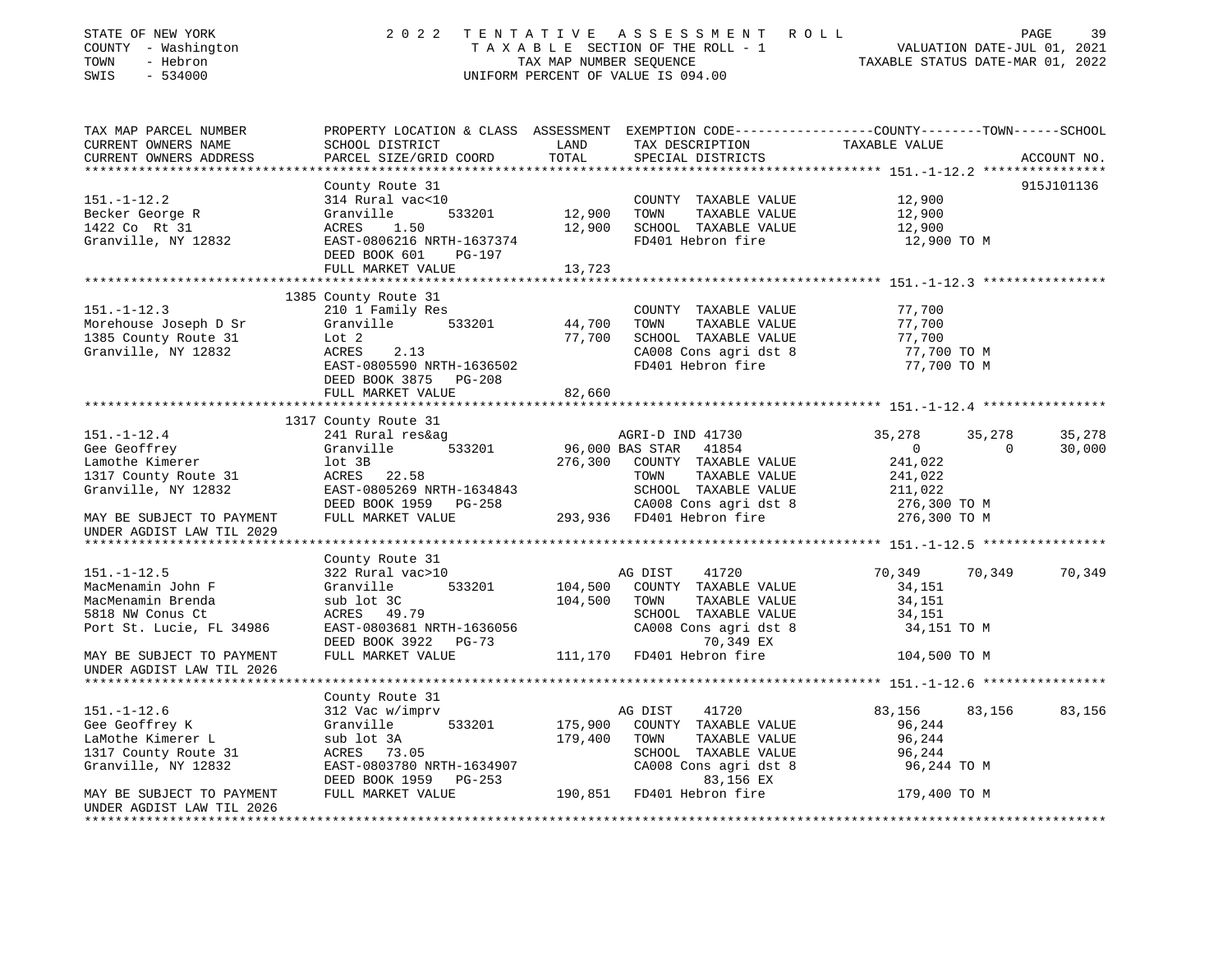| PROPERTY LOCATION & CLASS ASSESSMENT EXEMPTION CODE---------------COUNTY-------TOWN------SCHOOL<br>CURRENT OWNERS NAME<br>SCHOOL DISTRICT<br>LAND<br>TAX DESCRIPTION<br>TAXABLE VALUE<br>PARCEL SIZE/GRID COORD<br>TOTAL<br>CURRENT OWNERS ADDRESS<br>SPECIAL DISTRICTS<br>ACCOUNT NO.<br>County Route 31<br>322 Rural vac>10<br>COUNTY TAXABLE VALUE<br>103,300<br>Granville<br>533201<br>103,300<br>103,300<br>TOWN<br>TAXABLE VALUE<br>sub lot 1<br>103,300<br>SCHOOL TAXABLE VALUE<br>103,300<br>CA008 Cons agri dst 8<br>ACRES 46.76<br>103,300 TO M<br>FD401 Hebron fire<br>EAST-0804168 NRTH-1636306<br>103,300 TO M<br>DEED BOOK 20210 PG-1138<br>FULL MARKET VALUE<br>109,894<br>*********************<br>************************ 151._1_3 *******************<br>********************<br>Little Burch Hill Rd<br>915J101033<br>314 Rural vac<10<br>34,300<br>COUNTY TAXABLE VALUE<br>533201<br>34,300<br>TAXABLE VALUE<br>34,300<br>Granville<br>TOWN<br>34,300<br>SCHOOL TAXABLE VALUE<br>956/257<br>34,300<br>FD401 Hebron fire<br>4.00 Ad<br>34,300 TO M<br>ACRES<br>4.60<br>EAST-0801715 NRTH-1636354<br>DEED BOOK 1994 PG-285<br>FULL MARKET VALUE<br>36,489<br>306 Little Burch Hill Rd<br>915J100706<br>$151. - 1 - 14$<br>270 Mfg housing<br><b>BAS STAR</b><br>$\Omega$<br>$\Omega$<br>30,000<br>41854<br>Langley Richard T<br>Granville<br>257,600<br>COUNTY TAXABLE VALUE<br>533201<br>288,700<br>Langley Tammy C<br>288,700<br>ACRES 104.30<br>TOWN<br>TAXABLE VALUE<br>288,700<br>306 Little Burch Hill Rd<br>EAST-0801519 NRTH-1634365<br>SCHOOL TAXABLE VALUE<br>258,700<br>FD401 Hebron fire<br>288,700 TO M<br>DEED BOOK 866<br>$PG-23$<br>FULL MARKET VALUE<br>307,128<br>292 Little Burch Hill Rd<br>915J100098<br>44,300<br>314 Rural vac<10<br>COUNTY TAXABLE VALUE<br>44,300<br>Granville<br>533201<br>TOWN<br>TAXABLE VALUE<br>44,300<br>44,300<br>SCHOOL TAXABLE VALUE<br>6.9 Ac<br>44,300<br>Granville, NY 12832<br>8.60<br>FD401 Hebron fire<br>44,300 TO M<br>ACRES<br>EAST-0801023 NRTH-1635064<br>DEED BOOK 2308<br>PG-87<br>47,128<br>FULL MARKET VALUE<br>274 Little Burch Hill Rd<br>$151. - 1 - 15.1$<br>312 Vac w/imprv<br>COUNTY TAXABLE VALUE<br>26,600<br>Edwards Jean A<br>20,300<br>TOWN<br>TAXABLE VALUE<br>26,600<br>Granville<br>533201<br>Edwards Walter M<br>26,600<br>SCHOOL TAXABLE VALUE<br>26,600<br>ACRES<br>1.10<br>59 Locust Ln<br>EAST-0800744 NRTH-1635251<br>FD401 Hebron fire<br>26,600 TO M<br>DEED BOOK 2903<br>$PG-275$<br>FULL MARKET VALUE<br>28,298<br>************ | STATE OF NEW YORK<br>COUNTY - Washington<br>- Hebron<br>TOWN<br>SWIS<br>$-534000$ | TAX MAP NUMBER SEQUENCE | 2022 TENTATIVE ASSESSMENT<br>R O L L<br>TAXABLE SECTION OF THE ROLL - 1<br>UNIFORM PERCENT OF VALUE IS 094.00 | VALUATION DATE-JUL 01, 2021<br>TAXABLE STATUS DATE-MAR 01, 2022 | PAGE<br>40 |
|---------------------------------------------------------------------------------------------------------------------------------------------------------------------------------------------------------------------------------------------------------------------------------------------------------------------------------------------------------------------------------------------------------------------------------------------------------------------------------------------------------------------------------------------------------------------------------------------------------------------------------------------------------------------------------------------------------------------------------------------------------------------------------------------------------------------------------------------------------------------------------------------------------------------------------------------------------------------------------------------------------------------------------------------------------------------------------------------------------------------------------------------------------------------------------------------------------------------------------------------------------------------------------------------------------------------------------------------------------------------------------------------------------------------------------------------------------------------------------------------------------------------------------------------------------------------------------------------------------------------------------------------------------------------------------------------------------------------------------------------------------------------------------------------------------------------------------------------------------------------------------------------------------------------------------------------------------------------------------------------------------------------------------------------------------------------------------------------------------------------------------------------------------------------------------------------------------------------------------------------------------------------------------------------------------------------------------------------------------------------------------------------------------------------------------------------------------------------------------------------------------------------------------------------|-----------------------------------------------------------------------------------|-------------------------|---------------------------------------------------------------------------------------------------------------|-----------------------------------------------------------------|------------|
|                                                                                                                                                                                                                                                                                                                                                                                                                                                                                                                                                                                                                                                                                                                                                                                                                                                                                                                                                                                                                                                                                                                                                                                                                                                                                                                                                                                                                                                                                                                                                                                                                                                                                                                                                                                                                                                                                                                                                                                                                                                                                                                                                                                                                                                                                                                                                                                                                                                                                                                                             | TAX MAP PARCEL NUMBER                                                             |                         |                                                                                                               |                                                                 |            |
|                                                                                                                                                                                                                                                                                                                                                                                                                                                                                                                                                                                                                                                                                                                                                                                                                                                                                                                                                                                                                                                                                                                                                                                                                                                                                                                                                                                                                                                                                                                                                                                                                                                                                                                                                                                                                                                                                                                                                                                                                                                                                                                                                                                                                                                                                                                                                                                                                                                                                                                                             |                                                                                   |                         |                                                                                                               |                                                                 |            |
|                                                                                                                                                                                                                                                                                                                                                                                                                                                                                                                                                                                                                                                                                                                                                                                                                                                                                                                                                                                                                                                                                                                                                                                                                                                                                                                                                                                                                                                                                                                                                                                                                                                                                                                                                                                                                                                                                                                                                                                                                                                                                                                                                                                                                                                                                                                                                                                                                                                                                                                                             |                                                                                   |                         |                                                                                                               |                                                                 |            |
|                                                                                                                                                                                                                                                                                                                                                                                                                                                                                                                                                                                                                                                                                                                                                                                                                                                                                                                                                                                                                                                                                                                                                                                                                                                                                                                                                                                                                                                                                                                                                                                                                                                                                                                                                                                                                                                                                                                                                                                                                                                                                                                                                                                                                                                                                                                                                                                                                                                                                                                                             |                                                                                   |                         |                                                                                                               |                                                                 |            |
|                                                                                                                                                                                                                                                                                                                                                                                                                                                                                                                                                                                                                                                                                                                                                                                                                                                                                                                                                                                                                                                                                                                                                                                                                                                                                                                                                                                                                                                                                                                                                                                                                                                                                                                                                                                                                                                                                                                                                                                                                                                                                                                                                                                                                                                                                                                                                                                                                                                                                                                                             | $151. - 1 - 12.7$                                                                 |                         |                                                                                                               |                                                                 |            |
|                                                                                                                                                                                                                                                                                                                                                                                                                                                                                                                                                                                                                                                                                                                                                                                                                                                                                                                                                                                                                                                                                                                                                                                                                                                                                                                                                                                                                                                                                                                                                                                                                                                                                                                                                                                                                                                                                                                                                                                                                                                                                                                                                                                                                                                                                                                                                                                                                                                                                                                                             | Eisenlau Nicholas M                                                               |                         |                                                                                                               |                                                                 |            |
|                                                                                                                                                                                                                                                                                                                                                                                                                                                                                                                                                                                                                                                                                                                                                                                                                                                                                                                                                                                                                                                                                                                                                                                                                                                                                                                                                                                                                                                                                                                                                                                                                                                                                                                                                                                                                                                                                                                                                                                                                                                                                                                                                                                                                                                                                                                                                                                                                                                                                                                                             | 95 Eiler Ln                                                                       |                         |                                                                                                               |                                                                 |            |
|                                                                                                                                                                                                                                                                                                                                                                                                                                                                                                                                                                                                                                                                                                                                                                                                                                                                                                                                                                                                                                                                                                                                                                                                                                                                                                                                                                                                                                                                                                                                                                                                                                                                                                                                                                                                                                                                                                                                                                                                                                                                                                                                                                                                                                                                                                                                                                                                                                                                                                                                             | Irvington, NY 10533                                                               |                         |                                                                                                               |                                                                 |            |
|                                                                                                                                                                                                                                                                                                                                                                                                                                                                                                                                                                                                                                                                                                                                                                                                                                                                                                                                                                                                                                                                                                                                                                                                                                                                                                                                                                                                                                                                                                                                                                                                                                                                                                                                                                                                                                                                                                                                                                                                                                                                                                                                                                                                                                                                                                                                                                                                                                                                                                                                             |                                                                                   |                         |                                                                                                               |                                                                 |            |
|                                                                                                                                                                                                                                                                                                                                                                                                                                                                                                                                                                                                                                                                                                                                                                                                                                                                                                                                                                                                                                                                                                                                                                                                                                                                                                                                                                                                                                                                                                                                                                                                                                                                                                                                                                                                                                                                                                                                                                                                                                                                                                                                                                                                                                                                                                                                                                                                                                                                                                                                             |                                                                                   |                         |                                                                                                               |                                                                 |            |
|                                                                                                                                                                                                                                                                                                                                                                                                                                                                                                                                                                                                                                                                                                                                                                                                                                                                                                                                                                                                                                                                                                                                                                                                                                                                                                                                                                                                                                                                                                                                                                                                                                                                                                                                                                                                                                                                                                                                                                                                                                                                                                                                                                                                                                                                                                                                                                                                                                                                                                                                             |                                                                                   |                         |                                                                                                               |                                                                 |            |
|                                                                                                                                                                                                                                                                                                                                                                                                                                                                                                                                                                                                                                                                                                                                                                                                                                                                                                                                                                                                                                                                                                                                                                                                                                                                                                                                                                                                                                                                                                                                                                                                                                                                                                                                                                                                                                                                                                                                                                                                                                                                                                                                                                                                                                                                                                                                                                                                                                                                                                                                             |                                                                                   |                         |                                                                                                               |                                                                 |            |
|                                                                                                                                                                                                                                                                                                                                                                                                                                                                                                                                                                                                                                                                                                                                                                                                                                                                                                                                                                                                                                                                                                                                                                                                                                                                                                                                                                                                                                                                                                                                                                                                                                                                                                                                                                                                                                                                                                                                                                                                                                                                                                                                                                                                                                                                                                                                                                                                                                                                                                                                             | $151. - 1 - 13$                                                                   |                         |                                                                                                               |                                                                 |            |
|                                                                                                                                                                                                                                                                                                                                                                                                                                                                                                                                                                                                                                                                                                                                                                                                                                                                                                                                                                                                                                                                                                                                                                                                                                                                                                                                                                                                                                                                                                                                                                                                                                                                                                                                                                                                                                                                                                                                                                                                                                                                                                                                                                                                                                                                                                                                                                                                                                                                                                                                             | Frechette Michele                                                                 |                         |                                                                                                               |                                                                 |            |
|                                                                                                                                                                                                                                                                                                                                                                                                                                                                                                                                                                                                                                                                                                                                                                                                                                                                                                                                                                                                                                                                                                                                                                                                                                                                                                                                                                                                                                                                                                                                                                                                                                                                                                                                                                                                                                                                                                                                                                                                                                                                                                                                                                                                                                                                                                                                                                                                                                                                                                                                             | 72 Matsunaye Dr                                                                   |                         |                                                                                                               |                                                                 |            |
|                                                                                                                                                                                                                                                                                                                                                                                                                                                                                                                                                                                                                                                                                                                                                                                                                                                                                                                                                                                                                                                                                                                                                                                                                                                                                                                                                                                                                                                                                                                                                                                                                                                                                                                                                                                                                                                                                                                                                                                                                                                                                                                                                                                                                                                                                                                                                                                                                                                                                                                                             | Medford, NY 11763                                                                 |                         |                                                                                                               |                                                                 |            |
|                                                                                                                                                                                                                                                                                                                                                                                                                                                                                                                                                                                                                                                                                                                                                                                                                                                                                                                                                                                                                                                                                                                                                                                                                                                                                                                                                                                                                                                                                                                                                                                                                                                                                                                                                                                                                                                                                                                                                                                                                                                                                                                                                                                                                                                                                                                                                                                                                                                                                                                                             |                                                                                   |                         |                                                                                                               |                                                                 |            |
|                                                                                                                                                                                                                                                                                                                                                                                                                                                                                                                                                                                                                                                                                                                                                                                                                                                                                                                                                                                                                                                                                                                                                                                                                                                                                                                                                                                                                                                                                                                                                                                                                                                                                                                                                                                                                                                                                                                                                                                                                                                                                                                                                                                                                                                                                                                                                                                                                                                                                                                                             |                                                                                   |                         |                                                                                                               |                                                                 |            |
|                                                                                                                                                                                                                                                                                                                                                                                                                                                                                                                                                                                                                                                                                                                                                                                                                                                                                                                                                                                                                                                                                                                                                                                                                                                                                                                                                                                                                                                                                                                                                                                                                                                                                                                                                                                                                                                                                                                                                                                                                                                                                                                                                                                                                                                                                                                                                                                                                                                                                                                                             |                                                                                   |                         |                                                                                                               |                                                                 |            |
|                                                                                                                                                                                                                                                                                                                                                                                                                                                                                                                                                                                                                                                                                                                                                                                                                                                                                                                                                                                                                                                                                                                                                                                                                                                                                                                                                                                                                                                                                                                                                                                                                                                                                                                                                                                                                                                                                                                                                                                                                                                                                                                                                                                                                                                                                                                                                                                                                                                                                                                                             |                                                                                   |                         |                                                                                                               |                                                                 |            |
|                                                                                                                                                                                                                                                                                                                                                                                                                                                                                                                                                                                                                                                                                                                                                                                                                                                                                                                                                                                                                                                                                                                                                                                                                                                                                                                                                                                                                                                                                                                                                                                                                                                                                                                                                                                                                                                                                                                                                                                                                                                                                                                                                                                                                                                                                                                                                                                                                                                                                                                                             |                                                                                   |                         |                                                                                                               |                                                                 |            |
|                                                                                                                                                                                                                                                                                                                                                                                                                                                                                                                                                                                                                                                                                                                                                                                                                                                                                                                                                                                                                                                                                                                                                                                                                                                                                                                                                                                                                                                                                                                                                                                                                                                                                                                                                                                                                                                                                                                                                                                                                                                                                                                                                                                                                                                                                                                                                                                                                                                                                                                                             |                                                                                   |                         |                                                                                                               |                                                                 |            |
|                                                                                                                                                                                                                                                                                                                                                                                                                                                                                                                                                                                                                                                                                                                                                                                                                                                                                                                                                                                                                                                                                                                                                                                                                                                                                                                                                                                                                                                                                                                                                                                                                                                                                                                                                                                                                                                                                                                                                                                                                                                                                                                                                                                                                                                                                                                                                                                                                                                                                                                                             |                                                                                   |                         |                                                                                                               |                                                                 |            |
|                                                                                                                                                                                                                                                                                                                                                                                                                                                                                                                                                                                                                                                                                                                                                                                                                                                                                                                                                                                                                                                                                                                                                                                                                                                                                                                                                                                                                                                                                                                                                                                                                                                                                                                                                                                                                                                                                                                                                                                                                                                                                                                                                                                                                                                                                                                                                                                                                                                                                                                                             | Granville, NY 12832                                                               |                         |                                                                                                               |                                                                 |            |
|                                                                                                                                                                                                                                                                                                                                                                                                                                                                                                                                                                                                                                                                                                                                                                                                                                                                                                                                                                                                                                                                                                                                                                                                                                                                                                                                                                                                                                                                                                                                                                                                                                                                                                                                                                                                                                                                                                                                                                                                                                                                                                                                                                                                                                                                                                                                                                                                                                                                                                                                             |                                                                                   |                         |                                                                                                               |                                                                 |            |
|                                                                                                                                                                                                                                                                                                                                                                                                                                                                                                                                                                                                                                                                                                                                                                                                                                                                                                                                                                                                                                                                                                                                                                                                                                                                                                                                                                                                                                                                                                                                                                                                                                                                                                                                                                                                                                                                                                                                                                                                                                                                                                                                                                                                                                                                                                                                                                                                                                                                                                                                             | *************************                                                         |                         |                                                                                                               |                                                                 |            |
|                                                                                                                                                                                                                                                                                                                                                                                                                                                                                                                                                                                                                                                                                                                                                                                                                                                                                                                                                                                                                                                                                                                                                                                                                                                                                                                                                                                                                                                                                                                                                                                                                                                                                                                                                                                                                                                                                                                                                                                                                                                                                                                                                                                                                                                                                                                                                                                                                                                                                                                                             |                                                                                   |                         |                                                                                                               |                                                                 |            |
|                                                                                                                                                                                                                                                                                                                                                                                                                                                                                                                                                                                                                                                                                                                                                                                                                                                                                                                                                                                                                                                                                                                                                                                                                                                                                                                                                                                                                                                                                                                                                                                                                                                                                                                                                                                                                                                                                                                                                                                                                                                                                                                                                                                                                                                                                                                                                                                                                                                                                                                                             | $151. - 1 - 15$                                                                   |                         |                                                                                                               |                                                                 |            |
|                                                                                                                                                                                                                                                                                                                                                                                                                                                                                                                                                                                                                                                                                                                                                                                                                                                                                                                                                                                                                                                                                                                                                                                                                                                                                                                                                                                                                                                                                                                                                                                                                                                                                                                                                                                                                                                                                                                                                                                                                                                                                                                                                                                                                                                                                                                                                                                                                                                                                                                                             | McCasland Jesse                                                                   |                         |                                                                                                               |                                                                 |            |
|                                                                                                                                                                                                                                                                                                                                                                                                                                                                                                                                                                                                                                                                                                                                                                                                                                                                                                                                                                                                                                                                                                                                                                                                                                                                                                                                                                                                                                                                                                                                                                                                                                                                                                                                                                                                                                                                                                                                                                                                                                                                                                                                                                                                                                                                                                                                                                                                                                                                                                                                             | 269 Little Burch Hill Rd                                                          |                         |                                                                                                               |                                                                 |            |
|                                                                                                                                                                                                                                                                                                                                                                                                                                                                                                                                                                                                                                                                                                                                                                                                                                                                                                                                                                                                                                                                                                                                                                                                                                                                                                                                                                                                                                                                                                                                                                                                                                                                                                                                                                                                                                                                                                                                                                                                                                                                                                                                                                                                                                                                                                                                                                                                                                                                                                                                             |                                                                                   |                         |                                                                                                               |                                                                 |            |
|                                                                                                                                                                                                                                                                                                                                                                                                                                                                                                                                                                                                                                                                                                                                                                                                                                                                                                                                                                                                                                                                                                                                                                                                                                                                                                                                                                                                                                                                                                                                                                                                                                                                                                                                                                                                                                                                                                                                                                                                                                                                                                                                                                                                                                                                                                                                                                                                                                                                                                                                             |                                                                                   |                         |                                                                                                               |                                                                 |            |
|                                                                                                                                                                                                                                                                                                                                                                                                                                                                                                                                                                                                                                                                                                                                                                                                                                                                                                                                                                                                                                                                                                                                                                                                                                                                                                                                                                                                                                                                                                                                                                                                                                                                                                                                                                                                                                                                                                                                                                                                                                                                                                                                                                                                                                                                                                                                                                                                                                                                                                                                             |                                                                                   |                         |                                                                                                               |                                                                 |            |
|                                                                                                                                                                                                                                                                                                                                                                                                                                                                                                                                                                                                                                                                                                                                                                                                                                                                                                                                                                                                                                                                                                                                                                                                                                                                                                                                                                                                                                                                                                                                                                                                                                                                                                                                                                                                                                                                                                                                                                                                                                                                                                                                                                                                                                                                                                                                                                                                                                                                                                                                             |                                                                                   |                         |                                                                                                               |                                                                 |            |
|                                                                                                                                                                                                                                                                                                                                                                                                                                                                                                                                                                                                                                                                                                                                                                                                                                                                                                                                                                                                                                                                                                                                                                                                                                                                                                                                                                                                                                                                                                                                                                                                                                                                                                                                                                                                                                                                                                                                                                                                                                                                                                                                                                                                                                                                                                                                                                                                                                                                                                                                             |                                                                                   |                         |                                                                                                               |                                                                 |            |
|                                                                                                                                                                                                                                                                                                                                                                                                                                                                                                                                                                                                                                                                                                                                                                                                                                                                                                                                                                                                                                                                                                                                                                                                                                                                                                                                                                                                                                                                                                                                                                                                                                                                                                                                                                                                                                                                                                                                                                                                                                                                                                                                                                                                                                                                                                                                                                                                                                                                                                                                             |                                                                                   |                         |                                                                                                               |                                                                 |            |
|                                                                                                                                                                                                                                                                                                                                                                                                                                                                                                                                                                                                                                                                                                                                                                                                                                                                                                                                                                                                                                                                                                                                                                                                                                                                                                                                                                                                                                                                                                                                                                                                                                                                                                                                                                                                                                                                                                                                                                                                                                                                                                                                                                                                                                                                                                                                                                                                                                                                                                                                             |                                                                                   |                         |                                                                                                               |                                                                 |            |
|                                                                                                                                                                                                                                                                                                                                                                                                                                                                                                                                                                                                                                                                                                                                                                                                                                                                                                                                                                                                                                                                                                                                                                                                                                                                                                                                                                                                                                                                                                                                                                                                                                                                                                                                                                                                                                                                                                                                                                                                                                                                                                                                                                                                                                                                                                                                                                                                                                                                                                                                             |                                                                                   |                         |                                                                                                               |                                                                 |            |
|                                                                                                                                                                                                                                                                                                                                                                                                                                                                                                                                                                                                                                                                                                                                                                                                                                                                                                                                                                                                                                                                                                                                                                                                                                                                                                                                                                                                                                                                                                                                                                                                                                                                                                                                                                                                                                                                                                                                                                                                                                                                                                                                                                                                                                                                                                                                                                                                                                                                                                                                             |                                                                                   |                         |                                                                                                               |                                                                 |            |
|                                                                                                                                                                                                                                                                                                                                                                                                                                                                                                                                                                                                                                                                                                                                                                                                                                                                                                                                                                                                                                                                                                                                                                                                                                                                                                                                                                                                                                                                                                                                                                                                                                                                                                                                                                                                                                                                                                                                                                                                                                                                                                                                                                                                                                                                                                                                                                                                                                                                                                                                             | Levittown, PA 19054                                                               |                         |                                                                                                               |                                                                 |            |
|                                                                                                                                                                                                                                                                                                                                                                                                                                                                                                                                                                                                                                                                                                                                                                                                                                                                                                                                                                                                                                                                                                                                                                                                                                                                                                                                                                                                                                                                                                                                                                                                                                                                                                                                                                                                                                                                                                                                                                                                                                                                                                                                                                                                                                                                                                                                                                                                                                                                                                                                             |                                                                                   |                         |                                                                                                               |                                                                 |            |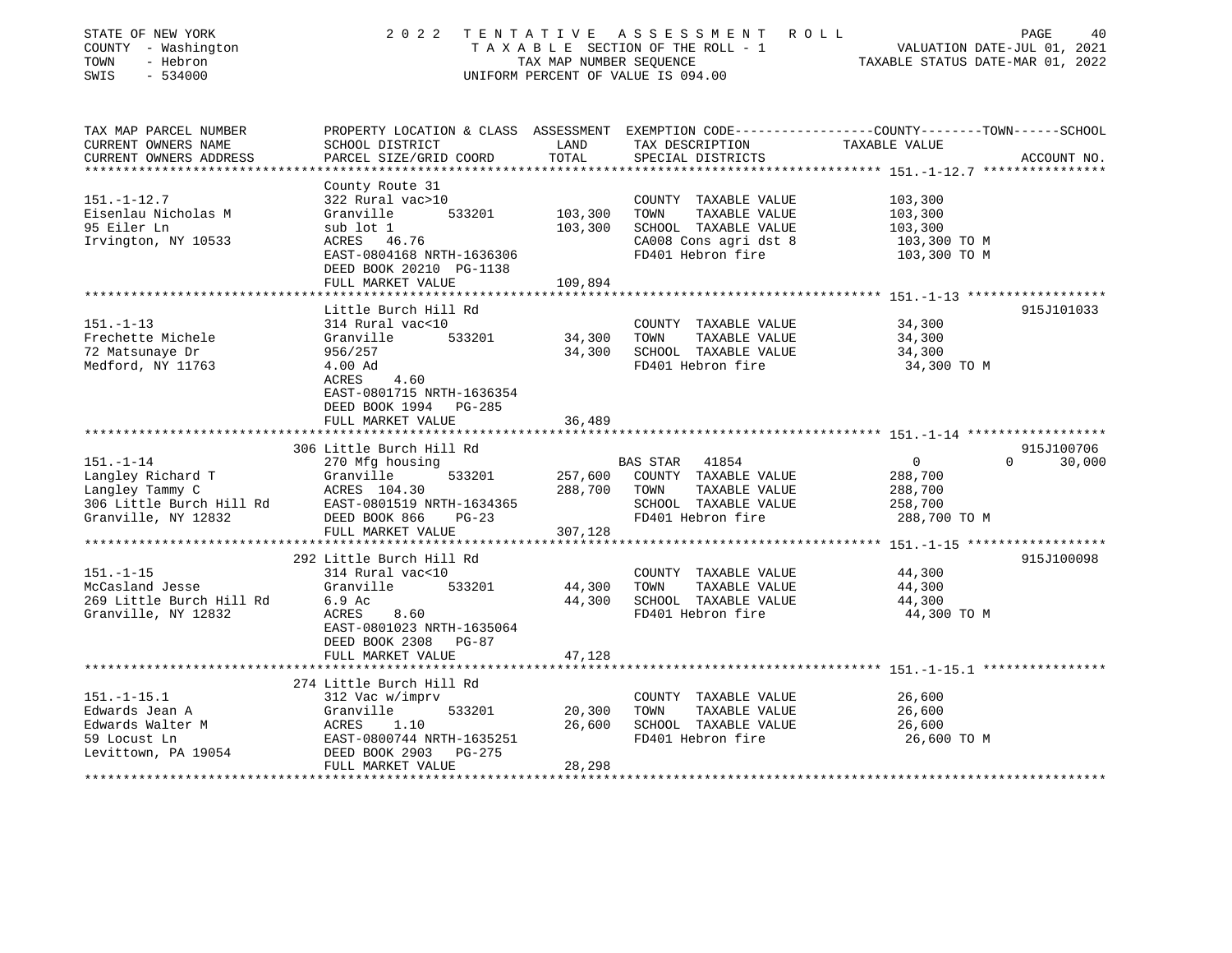| STATE OF NEW YORK<br>COUNTY - Washington<br>- Hebron<br>TOWN<br>SWIS<br>$-534000$ |                                                | TAX MAP NUMBER SEOUENCE | 2022 TENTATIVE ASSESSMENT ROLL<br>TAXABLE SECTION OF THE ROLL - 1<br>UNIFORM PERCENT OF VALUE IS 094.00                                                                                                                                                                                                                            | PAGE 41<br>VALUATION DATE-JUL 01, 2021<br>TAXABLE STATIS DATE 112 112                                           |
|-----------------------------------------------------------------------------------|------------------------------------------------|-------------------------|------------------------------------------------------------------------------------------------------------------------------------------------------------------------------------------------------------------------------------------------------------------------------------------------------------------------------------|-----------------------------------------------------------------------------------------------------------------|
| TAX MAP PARCEL NUMBER                                                             |                                                | LAND                    |                                                                                                                                                                                                                                                                                                                                    | PROPERTY LOCATION & CLASS ASSESSMENT EXEMPTION CODE---------------COUNTY-------TOWN-----SCHOOL<br>TAXABLE VALUE |
| CURRENT OWNERS NAME<br>CURRENT OWNERS ADDRESS                                     | SCHOOL DISTRICT<br>PARCEL SIZE/GRID COORD      | TOTAL                   | TAX DESCRIPTION<br>SPECIAL DISTRICTS                                                                                                                                                                                                                                                                                               | ACCOUNT NO.                                                                                                     |
| ***********************                                                           |                                                |                         |                                                                                                                                                                                                                                                                                                                                    |                                                                                                                 |
|                                                                                   | 270 Little Burch Hill Rd                       |                         |                                                                                                                                                                                                                                                                                                                                    | 915J100097                                                                                                      |
| $151. - 1 - 16.1$                                                                 | 210 1 Family Res                               |                         | ENH STAR 41834                                                                                                                                                                                                                                                                                                                     | $\overline{0}$<br>$\Omega$<br>74,900                                                                            |
| Pender Harry R Jr                                                                 | 533201<br>Granville                            | 58,300                  | COUNTY TAXABLE VALUE                                                                                                                                                                                                                                                                                                               | 166,800                                                                                                         |
| 270 Little Burch Hill Rd                                                          | 5.40<br>ACRES                                  | 166,800                 | TAXABLE VALUE<br>TOWN                                                                                                                                                                                                                                                                                                              | 166,800                                                                                                         |
| Granville, NY 12832                                                               | EAST-0800482 NRTH-1633972                      |                         | SCHOOL TAXABLE VALUE                                                                                                                                                                                                                                                                                                               | 91,900                                                                                                          |
|                                                                                   | DEED BOOK 842<br>PG-139                        |                         | FD401 Hebron fire                                                                                                                                                                                                                                                                                                                  | 166,800 TO M                                                                                                    |
|                                                                                   | FULL MARKET VALUE                              | 177,447                 |                                                                                                                                                                                                                                                                                                                                    |                                                                                                                 |
|                                                                                   | Little Burch Hill Rd Off                       |                         |                                                                                                                                                                                                                                                                                                                                    | 915J101246                                                                                                      |
| $151. - 1 - 16.2$                                                                 | 314 Rural vac<10                               |                         | COUNTY TAXABLE VALUE                                                                                                                                                                                                                                                                                                               | 26,400                                                                                                          |
| Pender Harry R Jr                                                                 | 533201<br>Granville                            | 26,400                  | TAXABLE VALUE<br>TOWN                                                                                                                                                                                                                                                                                                              | 26,400                                                                                                          |
| 270 Little Burch Hill Rd                                                          | ACRES<br>3.07                                  | 26,400                  | SCHOOL TAXABLE VALUE                                                                                                                                                                                                                                                                                                               | 26,400                                                                                                          |
| Granville, NY 12832                                                               | EAST-0800114 NRTH-1633555                      |                         | FD401 Hebron fire                                                                                                                                                                                                                                                                                                                  | 26,400 TO M                                                                                                     |
|                                                                                   | DEED BOOK 3886 PG-42                           |                         |                                                                                                                                                                                                                                                                                                                                    |                                                                                                                 |
|                                                                                   | FULL MARKET VALUE                              | 28,085                  |                                                                                                                                                                                                                                                                                                                                    |                                                                                                                 |
|                                                                                   |                                                |                         |                                                                                                                                                                                                                                                                                                                                    |                                                                                                                 |
| $151. - 1 - 16.3$                                                                 | 269 Little Burch Hill Rd                       |                         |                                                                                                                                                                                                                                                                                                                                    | 915J101255<br>$\overline{0}$<br>$\Omega$<br>30,000                                                              |
| Mccasland Donald F                                                                | 210 1 Family Res<br>Granville<br>533201        | 58,300                  | BAS STAR<br>41854<br>COUNTY TAXABLE VALUE                                                                                                                                                                                                                                                                                          | 151,100                                                                                                         |
| Mccasland Mavis K                                                                 | ACRES<br>5.41 BANK<br>999                      | 151,100                 | TAXABLE VALUE<br>TOWN                                                                                                                                                                                                                                                                                                              | 151,100                                                                                                         |
| 269 Little Burch Hill Rd                                                          | EAST-0800526 NRTH-1635014                      |                         | SCHOOL TAXABLE VALUE                                                                                                                                                                                                                                                                                                               | 121,100                                                                                                         |
| Granville, NY 12832                                                               | DEED BOOK 476<br>$PG-99$                       |                         | FD401 Hebron fire                                                                                                                                                                                                                                                                                                                  | 151,100 TO M                                                                                                    |
|                                                                                   | FULL MARKET VALUE                              | 160,745                 |                                                                                                                                                                                                                                                                                                                                    |                                                                                                                 |
|                                                                                   |                                                |                         |                                                                                                                                                                                                                                                                                                                                    |                                                                                                                 |
|                                                                                   | 236 Little Burch Hill Rd                       |                         |                                                                                                                                                                                                                                                                                                                                    | 915J101267                                                                                                      |
| $151. - 1 - 16.4$                                                                 | 260 Seasonal res                               |                         | COUNTY TAXABLE VALUE                                                                                                                                                                                                                                                                                                               | 71,300                                                                                                          |
| Helwig David                                                                      | 533201<br>Granville                            | 44,400                  | TOWN<br>TAXABLE VALUE                                                                                                                                                                                                                                                                                                              | 71,300                                                                                                          |
| 2560 State Route 9 Lot 140<br>Ballston Spa, NY 12020                              | ACRES<br>2.07<br>EAST-0800462 NRTH-1634590     | 71,300                  | SCHOOL TAXABLE VALUE<br>FD401 Hebron fire                                                                                                                                                                                                                                                                                          | 71,300<br>71,300 TO M                                                                                           |
|                                                                                   | DEED BOOK 20200 PG-5430                        |                         |                                                                                                                                                                                                                                                                                                                                    |                                                                                                                 |
|                                                                                   | FULL MARKET VALUE                              | 75,851                  |                                                                                                                                                                                                                                                                                                                                    |                                                                                                                 |
|                                                                                   |                                                |                         |                                                                                                                                                                                                                                                                                                                                    |                                                                                                                 |
|                                                                                   | 226 Little Burch Hill Rd                       |                         |                                                                                                                                                                                                                                                                                                                                    | 915J101284                                                                                                      |
| $151. - 1 - 16.5$                                                                 | 210 1 Family Res                               |                         | COUNTY TAXABLE VALUE                                                                                                                                                                                                                                                                                                               | 103,600                                                                                                         |
| Bowcock John P Jr                                                                 | 533201<br>Granville                            | 57,500                  | TOWN<br>TAXABLE VALUE                                                                                                                                                                                                                                                                                                              | 103,600                                                                                                         |
| Bowcock Loree                                                                     | ACRES<br>5.06                                  | 103,600                 | SCHOOL TAXABLE VALUE                                                                                                                                                                                                                                                                                                               | 103,600                                                                                                         |
| 26 Halliday Rd                                                                    | EAST-0800470 NRTH-1634324                      |                         | FD401 Hebron fire                                                                                                                                                                                                                                                                                                                  | 103,600 TO M                                                                                                    |
| Coram, NY 11727                                                                   | DEED BOOK 517<br>PG-47                         |                         |                                                                                                                                                                                                                                                                                                                                    |                                                                                                                 |
|                                                                                   | FULL MARKET VALUE                              | 110,213                 |                                                                                                                                                                                                                                                                                                                                    |                                                                                                                 |
|                                                                                   | 240 Little Burch Hill Rd                       |                         |                                                                                                                                                                                                                                                                                                                                    | 915J101266                                                                                                      |
| $151. - 1 - 16.6$                                                                 | 210 1 Family Res                               |                         | COUNTY TAXABLE VALUE                                                                                                                                                                                                                                                                                                               | 122,900                                                                                                         |
|                                                                                   | $-0.000$<br>$\sim$ $\sim$ $\sim$ $\sim$ $\sim$ |                         | $\mathbf{A}$ $\mathbf{A}$ $\mathbf{A}$ $\mathbf{A}$ $\mathbf{A}$ $\mathbf{A}$ $\mathbf{A}$ $\mathbf{A}$ $\mathbf{A}$ $\mathbf{A}$ $\mathbf{A}$ $\mathbf{A}$ $\mathbf{A}$ $\mathbf{A}$ $\mathbf{A}$ $\mathbf{A}$ $\mathbf{A}$ $\mathbf{A}$ $\mathbf{A}$ $\mathbf{A}$ $\mathbf{A}$ $\mathbf{A}$ $\mathbf{A}$ $\mathbf{A}$ $\mathbf{$ |                                                                                                                 |

Ogden Melvin Granville 533201 41,700 TOWN TAXABLE VALUE 122,900 122,900 SCHOOL TAXABLE VALUE 122,900<br>FD401 Hebron fire 122,900 TO M So. Glens Falls, NY 12803 EAST-0800257 NRTH-1634945 FD401 Hebron fire DEED BOOK 780 PG-19 FULL MARKET VALUE 130,745 \*\*\*\*\*\*\*\*\*\*\*\*\*\*\*\*\*\*\*\*\*\*\*\*\*\*\*\*\*\*\*\*\*\*\*\*\*\*\*\*\*\*\*\*\*\*\*\*\*\*\*\*\*\*\*\*\*\*\*\*\*\*\*\*\*\*\*\*\*\*\*\*\*\*\*\*\*\*\*\*\*\*\*\*\*\*\*\*\*\*\*\*\*\*\*\*\*\*\*\*\*\*\*\*\*\*\*\*\*\*\*\*\*\*\*\*\*\*\*\*\*\*\*\*\*\*\*\*\*\*\*\*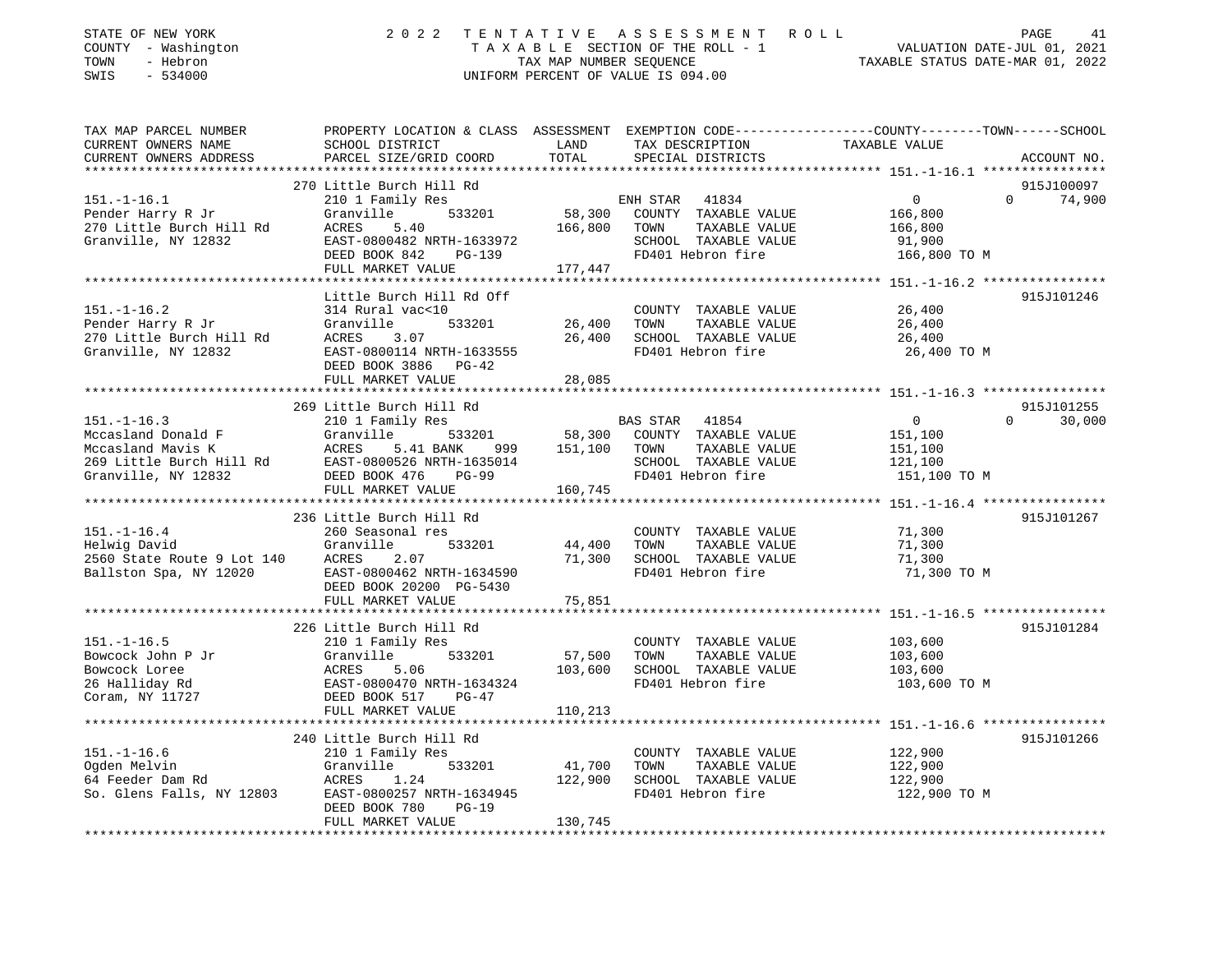| STATE OF NEW YORK<br>COUNTY - Washington<br>TOWN<br>- Hebron<br>SWIS<br>$-534000$                                            | UNIFORM PERCENT OF VALUE IS 094.00                                                                                                                                                             |                    |                                                   |                         |                    |
|------------------------------------------------------------------------------------------------------------------------------|------------------------------------------------------------------------------------------------------------------------------------------------------------------------------------------------|--------------------|---------------------------------------------------|-------------------------|--------------------|
| TAX MAP PARCEL NUMBER                                                                                                        | PROPERTY LOCATION & CLASS ASSESSMENT EXEMPTION CODE---------------COUNTY-------TOWN-----SCHOOL                                                                                                 |                    |                                                   |                         |                    |
|                                                                                                                              |                                                                                                                                                                                                |                    |                                                   |                         |                    |
|                                                                                                                              |                                                                                                                                                                                                |                    |                                                   |                         |                    |
|                                                                                                                              | 234 Little Burch Hill Rd                                                                                                                                                                       |                    |                                                   |                         | 915J101031         |
| 151.-1-17 210 1 Fami<br>Devino Charles R Granville                                                                           |                                                                                                                                                                                                |                    |                                                   |                         | $\Omega$<br>30,000 |
| James Cathy J                                                                                                                | ACRES 1.80 BANK 999 137,800 TOWN TAXABLE VALUE 137,800                                                                                                                                         |                    |                                                   |                         |                    |
| PO Box 82                                                                                                                    | EAST-0800107 NRTH-1634650                                                                                                                                                                      |                    | SCHOOL TAXABLE VALUE 107,800                      |                         |                    |
|                                                                                                                              | Granville, NY 12832 DEED BOOK 2591 PG-298                                                                                                                                                      |                    | FD401 Hebron fire 3137,800 TO M                   |                         |                    |
|                                                                                                                              | FULL MARKET VALUE                                                                                                                                                                              | 146,596            |                                                   |                         |                    |
|                                                                                                                              |                                                                                                                                                                                                |                    |                                                   |                         |                    |
| 151.-1-18.1 312 Vac W/ 1Wy -.<br>Bruce Richard Craig Granville<br>210 Little Burch Hill Rd ACRES 7.80<br>312 EAST-0799939 NP | 210 Little Burch Hill Rd                                                                                                                                                                       |                    |                                                   |                         | 915J101004         |
|                                                                                                                              | $\begin{array}{cccccc} 312 \text{ Vac } \text{w}/\text{imprv} & \text{ENH STAR} & 41834 & 0 \\ \text{Granville} & 533201 & 42,600 & \text{COUNTY} & \text{TAXABLE VALUE} & 47,600 \end{array}$ |                    |                                                   |                         | $\Omega$<br>35,700 |
|                                                                                                                              |                                                                                                                                                                                                |                    |                                                   |                         |                    |
|                                                                                                                              |                                                                                                                                                                                                |                    |                                                   | TAXABLE VALUE 47,600    |                    |
|                                                                                                                              |                                                                                                                                                                                                |                    | $SCH OOL \tTAXABLE VALUE \t\t11,900$              |                         |                    |
|                                                                                                                              | ACRES 7.80 47,600 TOWN<br>EAST-0799939 NRTH-1634159 5CHOOL<br>DEED BOOK 2176 PG-202 FD401 He                                                                                                   |                    | FD401 Hebron fire 37,600 TO M                     |                         |                    |
|                                                                                                                              |                                                                                                                                                                                                |                    |                                                   |                         |                    |
|                                                                                                                              |                                                                                                                                                                                                |                    |                                                   |                         |                    |
|                                                                                                                              | 122 Little Burch Hill Rd                                                                                                                                                                       |                    |                                                   |                         | 915J100032         |
|                                                                                                                              |                                                                                                                                                                                                |                    | COUNTY TAXABLE VALUE 113,900                      |                         |                    |
|                                                                                                                              |                                                                                                                                                                                                | 533801 71,800 TOWN | TAXABLE VALUE                                     | 113,900                 |                    |
|                                                                                                                              |                                                                                                                                                                                                |                    | 113,900 SCHOOL TAXABLE VALUE<br>FD401 Hebron fire | 113,900<br>113,900 TO M |                    |
|                                                                                                                              |                                                                                                                                                                                                |                    |                                                   |                         |                    |
|                                                                                                                              |                                                                                                                                                                                                |                    |                                                   |                         |                    |
|                                                                                                                              |                                                                                                                                                                                                |                    |                                                   |                         |                    |
|                                                                                                                              | 181 Little Burch Hill Rd                                                                                                                                                                       |                    |                                                   |                         | 915J100088         |
| 151.-1-20.1 322 Rural vac>10                                                                                                 |                                                                                                                                                                                                | AG DIST            | 41720                                             | 60,018 60,018           | 60,018             |
| Swanson Paul                                                                                                                 | Hartford                                                                                                                                                                                       |                    | 533801 104,900 COUNTY TAXABLE VALUE               | 44,882                  |                    |
| Magee Heather                                                                                                                | ACRES 37.54                                                                                                                                                                                    | 104,900 TOWN       | TAXABLE VALUE                                     | 44,882                  |                    |

UNDER AGDIST LAW TIL 2026Little Burch Hill Rd

MAY BE SUBJECT TO PAYMENT \*\*\*\*\*\*\*\*\*\*\*\*\*\*\*\*\*\*\*\*\*\*\*\*\*\*\*\*\*\*\*\*\*\*\*\*\*\*\*\*\*\*\*\*\*\*\*\*\*\*\*\*\*\*\*\*\*\*\*\*\*\*\*\*\*\*\*\*\*\*\*\*\*\*\*\*\*\*\*\*\*\*\*\*\*\*\*\*\*\*\*\*\*\*\*\*\*\*\*\*\*\*\* 151.-1-20.2 \*\*\*\*\*\*\*\*\*\*\*\*\*\*\*\*915J100089 151.-1-20.2 105 Vac farmland AG DIST 41720 38,933 38,933 38,933 Burch Duane L Hartford 533801 45,700 COUNTY TAXABLE VALUE 6,767 Burch Stephanie M 2875/47 2875/47 45,700 TOWN TAXABLE VALUE 6,767 1466 Burch Rd Lot 1 SCHOOL TAXABLE VALUE 6,767 Granville, NY 12832 ACRES 17.70 CA008 Cons agri dst 8 6,767 TO M EAST-0797819 NRTH-1635347 38,933 EX MAY BE SUBJECT TO PAYMENT DEED BOOK 3618 PG-107 FD401 Hebron fire 45,700 TO M UNDER AGDIST LAW TIL 2026 FULL MARKET VALUE 48,617 \*\*\*\*\*\*\*\*\*\*\*\*\*\*\*\*\*\*\*\*\*\*\*\*\*\*\*\*\*\*\*\*\*\*\*\*\*\*\*\*\*\*\*\*\*\*\*\*\*\*\*\*\*\*\*\*\*\*\*\*\*\*\*\*\*\*\*\*\*\*\*\*\*\*\*\*\*\*\*\*\*\*\*\*\*\*\*\*\*\*\*\*\*\*\*\*\*\*\*\*\*\*\*\*\*\*\*\*\*\*\*\*\*\*\*\*\*\*\*\*\*\*\*\*\*\*\*\*\*\*\*\*

304 County Route 28 EAST-0798652 NRTH-1634995 SCHOOL TAXABLE VALUE 44,882

Granville, NY 12832 DEED BOOK 20220 PG-405 FD401 Hebron fire

FULL MARKET VALUE 111,596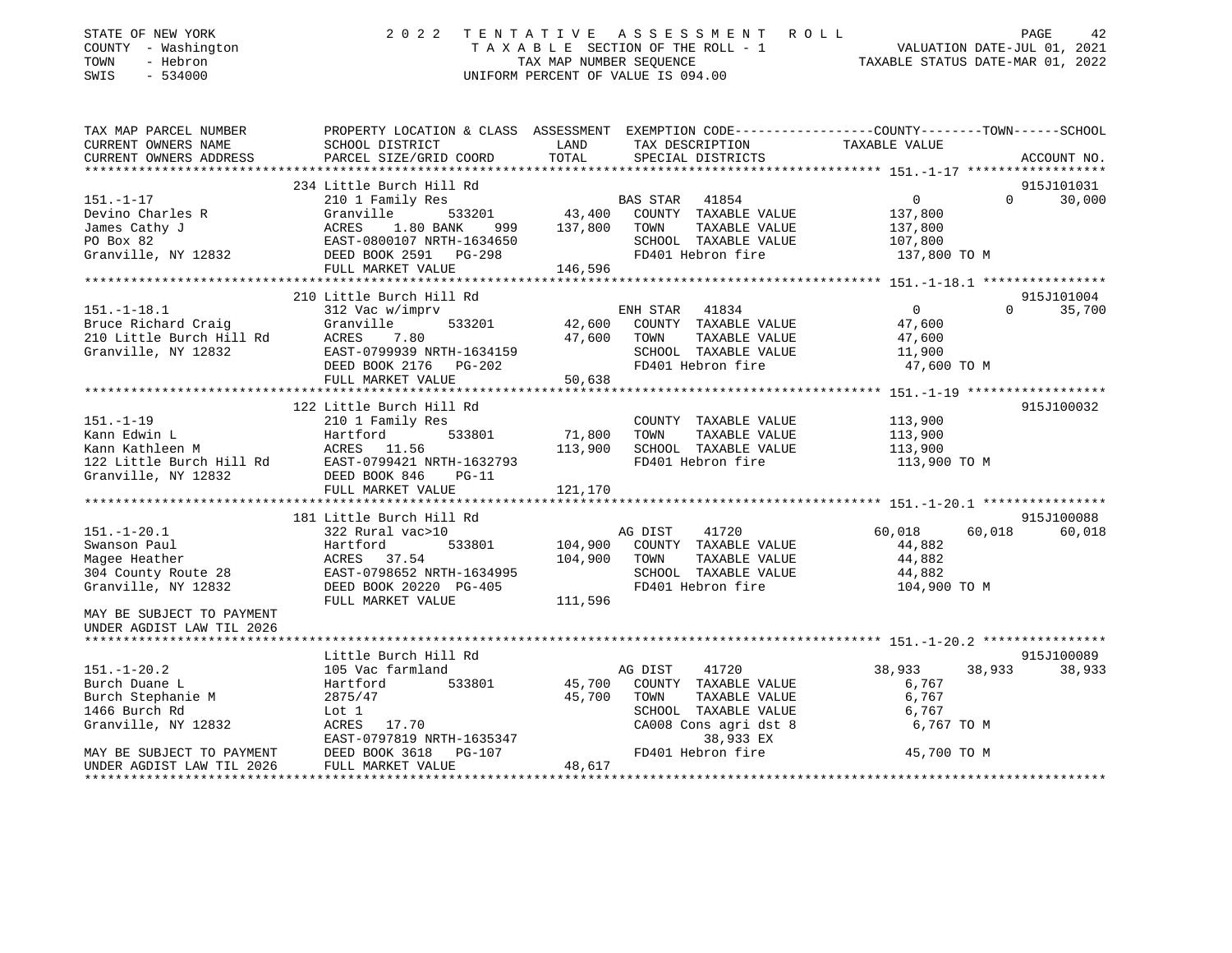| STATE OF NEW YORK<br>COUNTY - Washington<br>- Hebron<br>TOWN<br>SWIS<br>- 534000                                                                                                                                        |                                                                                                                                                                                              |         | 2022 TENTATIVE ASSESSMENT ROLL<br>UNIFORM PERCENT OF VALUE IS 094.00 | PAGE<br>T A X A B L E SECTION OF THE ROLL - 1<br>T A X A B L E SECTION OF THE ROLL - 1<br>TAX MAP NUMBER SEQUENCE TAXABLE STATUS DATE-MAR 01, 2022 | 43 |
|-------------------------------------------------------------------------------------------------------------------------------------------------------------------------------------------------------------------------|----------------------------------------------------------------------------------------------------------------------------------------------------------------------------------------------|---------|----------------------------------------------------------------------|----------------------------------------------------------------------------------------------------------------------------------------------------|----|
| TAX MAP PARCEL NUMBER<br>CURRENT OWNERS NAME                                                                                                                                                                            | SCHOOL DISTRICT                                                                                                                                                                              | LAND    | TAX DESCRIPTION TAXABLE VALUE SPECIAL DISTRICTS                      | PROPERTY LOCATION & CLASS ASSESSMENT EXEMPTION CODE----------------COUNTY-------TOWN-----SCHOOL                                                    |    |
| CURRENT OWNERS ADDRESS                                                                                                                                                                                                  | PARCEL SIZE/GRID COORD                                                                                                                                                                       | TOTAL   | SPECIAL DISTRICTS                                                    | ACCOUNT NO.                                                                                                                                        |    |
|                                                                                                                                                                                                                         |                                                                                                                                                                                              |         |                                                                      |                                                                                                                                                    |    |
|                                                                                                                                                                                                                         | 133 Little Burch Hill Rd                                                                                                                                                                     |         |                                                                      |                                                                                                                                                    |    |
| $151. - 1 - 20.3$                                                                                                                                                                                                       | 322 Rural vac>10                                                                                                                                                                             |         | COUNTY TAXABLE VALUE                                                 | 130,500                                                                                                                                            |    |
|                                                                                                                                                                                                                         |                                                                                                                                                                                              |         | 130,500 TOWN TAXABLE VALUE                                           | 130,500                                                                                                                                            |    |
|                                                                                                                                                                                                                         |                                                                                                                                                                                              |         | 130,500 SCHOOL TAXABLE VALUE<br>CA008 Cons agri dst 8                | 130,500<br>130,500 TO M                                                                                                                            |    |
| Stevens Dwayne<br>Stevens Relly<br>Stevens Kelly<br>Extractional Communications<br>Stevens Kelly<br>EXEC 50.37<br>5764 N Orange Blossom Trl<br>EXET-0798343 NRTH-1633445<br>Orlando, FL 32810<br>DEED BOOK 20210 PG-691 |                                                                                                                                                                                              |         | FD401 Hebron fire                                                    | 130,500 TO M                                                                                                                                       |    |
|                                                                                                                                                                                                                         |                                                                                                                                                                                              |         |                                                                      |                                                                                                                                                    |    |
|                                                                                                                                                                                                                         | FULL MARKET VALUE                                                                                                                                                                            | 138,830 |                                                                      |                                                                                                                                                    |    |
| MAY BE SUBJECT TO PAYMENT<br>UNDER AGDIST LAW TIL 2025                                                                                                                                                                  |                                                                                                                                                                                              |         |                                                                      |                                                                                                                                                    |    |
|                                                                                                                                                                                                                         |                                                                                                                                                                                              |         |                                                                      |                                                                                                                                                    |    |
|                                                                                                                                                                                                                         | 1366 Burch Rd                                                                                                                                                                                |         |                                                                      |                                                                                                                                                    |    |
| $151. - 1 - 20.4$                                                                                                                                                                                                       | 210 1 Family Res                                                                                                                                                                             |         | COUNTY TAXABLE VALUE                                                 | 235,700                                                                                                                                            |    |
| O'Hara Brian                                                                                                                                                                                                            | 533801                                                                                                                                                                                       |         | 27,600 TOWN TAXABLE VALUE                                            | 235,700                                                                                                                                            |    |
| O'Hara Rachel                                                                                                                                                                                                           | Hartford 533801<br>ACRES 5.92<br>EAST-0797806 NRTH-1634333<br>DEED BOOK 3675 PG-35                                                                                                           |         | 235,700 SCHOOL TAXABLE VALUE                                         | 235,700                                                                                                                                            |    |
| 1366 Burch Rd<br>Granville, NY 12832                                                                                                                                                                                    |                                                                                                                                                                                              |         | CA008 Cons agri dst 8                                                | 235,700 TO M                                                                                                                                       |    |
|                                                                                                                                                                                                                         | FULL MARKET VALUE                                                                                                                                                                            | 250,745 | FD401 Hebron fire                                                    | 235,700 TO M                                                                                                                                       |    |
|                                                                                                                                                                                                                         |                                                                                                                                                                                              |         |                                                                      |                                                                                                                                                    |    |
|                                                                                                                                                                                                                         | Big Burch Hill Rd/s Off                                                                                                                                                                      |         |                                                                      | 915J100094                                                                                                                                         |    |
| $151. - 1 - 21$                                                                                                                                                                                                         | 322 Rural vac>10                                                                                                                                                                             |         | AGRI-D IND 41730                                                     | 18,087<br>18,087 18,087                                                                                                                            |    |
| Burch Duane L                                                                                                                                                                                                           | 533801<br>Hartford                                                                                                                                                                           |         | 40,900 COUNTY TAXABLE VALUE                                          | 22,813                                                                                                                                             |    |
| Burch Stephanie M                                                                                                                                                                                                       |                                                                                                                                                                                              |         | 40,900 TOWN<br>TAXABLE VALUE                                         | 22,813                                                                                                                                             |    |
| 1466 Burch Hill Rd                                                                                                                                                                                                      | USDA#2929<br>ACRES       51.00                                                                                                                                                               |         | SCHOOL TAXABLE VALUE                                                 | 22,813                                                                                                                                             |    |
| 1466 Burch Alian.<br>Granville, NY 12832                                                                                                                                                                                | EAST-0798044 NRTH-1636639                                                                                                                                                                    |         | FD401 Hebron fire                                                    | 40,900 TO M                                                                                                                                        |    |
|                                                                                                                                                                                                                         | DEED BOOK 1747 PG-60                                                                                                                                                                         |         |                                                                      |                                                                                                                                                    |    |
| MAY BE SUBJECT TO PAYMENT<br>UNDER AGDIST LAW TIL 2029                                                                                                                                                                  | FULL MARKET VALUE                                                                                                                                                                            | 43,511  |                                                                      |                                                                                                                                                    |    |
|                                                                                                                                                                                                                         |                                                                                                                                                                                              |         |                                                                      |                                                                                                                                                    |    |
|                                                                                                                                                                                                                         | 205 Little Burch Hill Rd                                                                                                                                                                     |         |                                                                      | 915J100083                                                                                                                                         |    |
| $151. - 1 - 22.1$                                                                                                                                                                                                       | 240 Rural res                                                                                                                                                                                |         | COUNTY TAXABLE VALUE                                                 | 225,700                                                                                                                                            |    |
|                                                                                                                                                                                                                         | Exposed by Exercise 1 Section 1 Capacity<br>Plumer Martin J<br>Plumer Martin J<br>205 Little Burch Hill Rd<br>205 Little Burch Hill Rd<br>Cranville, NY 12832<br>205 DEED BOOK 20210 PG-1740 |         | TAXABLE VALUE                                                        | 225,700                                                                                                                                            |    |
|                                                                                                                                                                                                                         |                                                                                                                                                                                              |         | 225,700 SCHOOL TAXABLE VALUE                                         | 225,700                                                                                                                                            |    |
|                                                                                                                                                                                                                         |                                                                                                                                                                                              |         | FD401 Hebron fire                                                    | 225,700 TO M                                                                                                                                       |    |
|                                                                                                                                                                                                                         | FULL MARKET VALUE                                                                                                                                                                            | 240,106 |                                                                      |                                                                                                                                                    |    |
|                                                                                                                                                                                                                         |                                                                                                                                                                                              |         |                                                                      |                                                                                                                                                    |    |
|                                                                                                                                                                                                                         | 196 Little Burch Hill Rd                                                                                                                                                                     |         |                                                                      | 915J101179                                                                                                                                         |    |
| $151. - 1 - 22.4$                                                                                                                                                                                                       | 322 Rural vac>10                                                                                                                                                                             |         | COUNTY TAXABLE VALUE                                                 | 24,700                                                                                                                                             |    |
| Martin Dorothy                                                                                                                                                                                                          | Hartford 533801                                                                                                                                                                              |         | 24,700 TOWN<br>TAXABLE VALUE                                         | 24,700                                                                                                                                             |    |
| 10 123rd St                                                                                                                                                                                                             | 501/514                                                                                                                                                                                      |         | 24,700 SCHOOL TAXABLE VALUE                                          | 24,700                                                                                                                                             |    |
| Troy, NY 12182                                                                                                                                                                                                          | ACRES 17.16                                                                                                                                                                                  |         | FD401 Hebron fire                                                    | 24,700 TO M                                                                                                                                        |    |
|                                                                                                                                                                                                                         | EAST-0799642 NRTH-1633474                                                                                                                                                                    |         |                                                                      |                                                                                                                                                    |    |
|                                                                                                                                                                                                                         | DEED BOOK 3997 PG-277                                                                                                                                                                        |         |                                                                      |                                                                                                                                                    |    |
|                                                                                                                                                                                                                         | FULL MARKET VALUE                                                                                                                                                                            | 26,277  |                                                                      |                                                                                                                                                    |    |
|                                                                                                                                                                                                                         |                                                                                                                                                                                              |         |                                                                      |                                                                                                                                                    |    |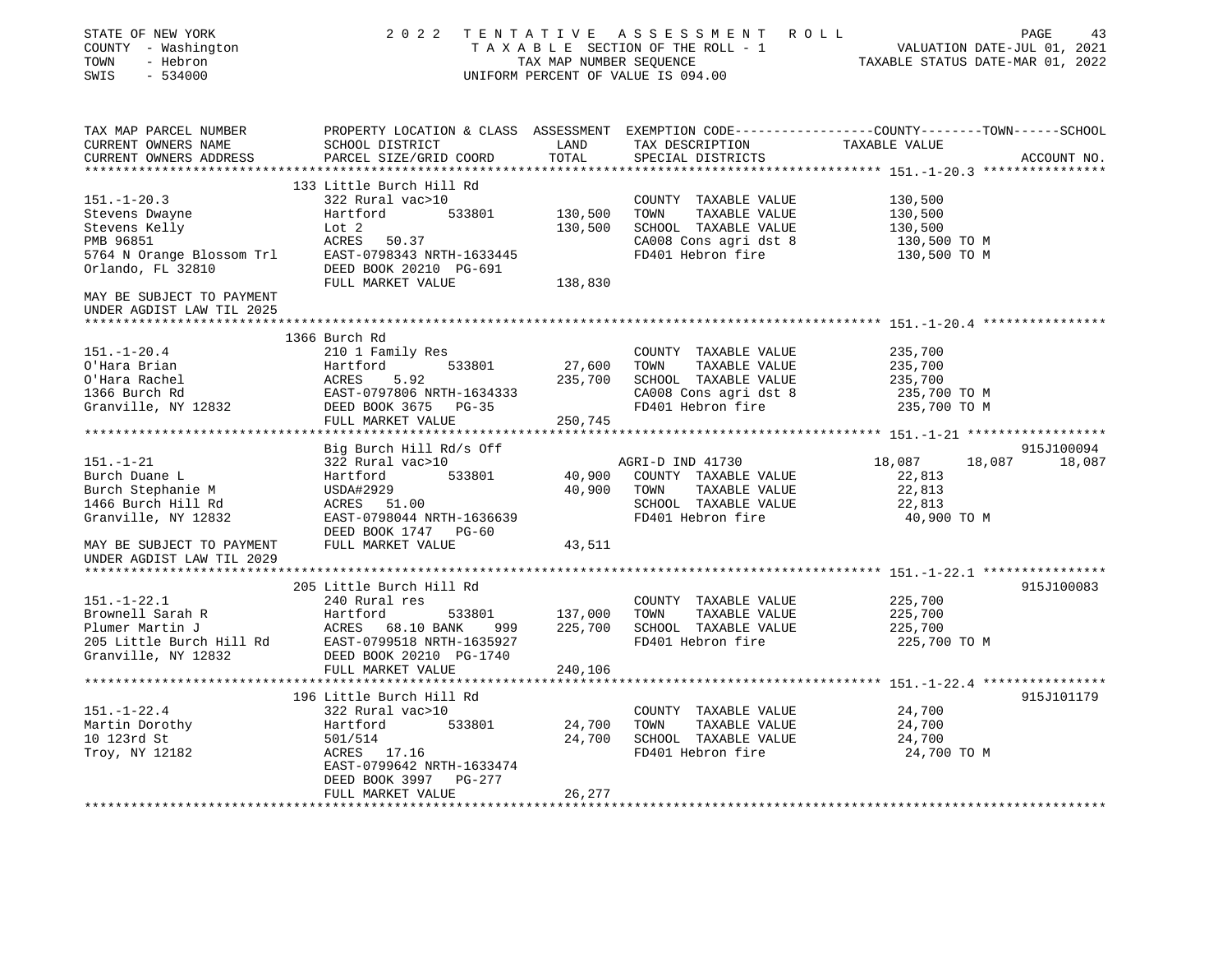| STATE OF NEW YORK<br>COUNTY - Washington<br>- Hebron<br>TOWN<br>$-534000$<br>SWIS                               | 2 0 2 2<br>TENTATIVE<br>A S S E S S M E N T<br>ROLL<br>TAXABLE SECTION OF THE ROLL - 1<br>TAX MAP NUMBER SEOUENCE<br>UNIFORM PERCENT OF VALUE IS 094.00                                                                              |                                                 |                                                                                            | PAGE<br>44<br>VALUATION DATE-JUL 01, 2021<br>TAXABLE STATUS DATE-MAR 01, 2022                                                   |  |
|-----------------------------------------------------------------------------------------------------------------|--------------------------------------------------------------------------------------------------------------------------------------------------------------------------------------------------------------------------------------|-------------------------------------------------|--------------------------------------------------------------------------------------------|---------------------------------------------------------------------------------------------------------------------------------|--|
| TAX MAP PARCEL NUMBER<br>CURRENT OWNERS NAME<br>CURRENT OWNERS ADDRESS                                          | SCHOOL DISTRICT<br>PARCEL SIZE/GRID COORD                                                                                                                                                                                            | LAND<br>TOTAL                                   | TAX DESCRIPTION<br>SPECIAL DISTRICTS                                                       | PROPERTY LOCATION & CLASS ASSESSMENT EXEMPTION CODE---------------COUNTY-------TOWN------SCHOOL<br>TAXABLE VALUE<br>ACCOUNT NO. |  |
| $151. - 1 - 22.5$<br>Mccasland Donald F<br>Mccasland Mavis K<br>269 Little Burch Hill Rd<br>Granville, NY 12832 | Little Burch Hill Rd<br>314 Rural vac<10<br>Granville<br>533201<br>7.00 Ad<br>ACRES<br>9.30<br>EAST-0800802 NRTH-1635861<br>DEED BOOK 487<br>$PG-148$<br>FULL MARKET VALUE                                                           | 45,900<br>45,900<br>48,830                      | COUNTY TAXABLE VALUE<br>TOWN<br>TAXABLE VALUE<br>SCHOOL TAXABLE VALUE<br>FD401 Hebron fire | 915J101197<br>45,900<br>45,900<br>45,900<br>45,900 TO M                                                                         |  |
| $151. - 1 - 22.6$<br>Murphy Christopher P<br>Murphy Shauna R<br>12832 State Highway 357<br>Franklin, NY 13775   | 265 Little Burch Hill Rd<br>242 Rurl res&rec<br>Hartford<br>533801<br>ACRES 10.20<br>EAST-0800250 NRTH-1635827<br>DEED BOOK 3845<br>PG-176<br>FULL MARKET VALUE<br>*********************                                             | 50,000<br>102,000<br>108,511<br>********        | COUNTY TAXABLE VALUE<br>TOWN<br>TAXABLE VALUE<br>SCHOOL TAXABLE VALUE<br>FD401 Hebron fire | 915J101251<br>102,000<br>102,000<br>102,000<br>102,000 TO M<br>***************** 151.-1-22.7 *****************                  |  |
| $151. - 1 - 22.7$<br>McCotter Edwin J<br>93 Hartford Main St<br>Hartford, NY 12838                              | 166 Little Burch Hill Rd<br>312 Vac w/imprv<br>Hartford<br>533801<br>ACRES<br>4.30<br>EAST-0799172 NRTH-1633297<br>DEED BOOK 4004 PG-289<br>FULL MARKET VALUE                                                                        | 32,800<br>37,100<br>39,468                      | COUNTY TAXABLE VALUE<br>TOWN<br>TAXABLE VALUE<br>SCHOOL TAXABLE VALUE<br>FD401 Hebron fire | 915J101349<br>37,100<br>37,100<br>37,100<br>37,100 TO M                                                                         |  |
| $151. - 1 - 22.8$<br>Lathrop Polly A<br>253 Little Burch Hill Rd<br>Granville, NY 12832                         | 253 Little Burch Hill Rd<br>314 Rural vac<10<br>Hartford<br>533801<br>8.80<br>ACRES<br>EAST-0799949 NRTH-1635221<br>DEED BOOK 3200<br>PG-26<br>FULL MARKET VALUE                                                                     | 65,800<br>65,800<br>70,000                      | COUNTY TAXABLE VALUE<br>TOWN<br>TAXABLE VALUE<br>SCHOOL TAXABLE VALUE<br>FD401 Hebron fire | 65,800<br>65,800<br>65,800<br>65,800 TO M                                                                                       |  |
| $151. - 1 - 22.21$<br>Magalhaes Nicolas M<br>Shanklin Chloe<br>307 Little Burch Hill Rd<br>Granville, NY 12832  | **************************<br>307 Little Burch Hill Rd<br>210 1 Family Res<br>Granville<br>533201<br>Lot 1 Birch Highlands<br>ACRES<br>5.70 BANK<br>997<br>EAST-0801154 NRTH-1636035<br>DEED BOOK 20210 PG-5714<br>FULL MARKET VALUE | 58,900<br>169,500<br>180,319<br>*************** | COUNTY TAXABLE VALUE<br>TOWN<br>TAXABLE VALUE<br>SCHOOL TAXABLE VALUE<br>FD401 Hebron fire | 915J101681<br>169,500<br>169,500<br>169,500<br>169,500 TO M                                                                     |  |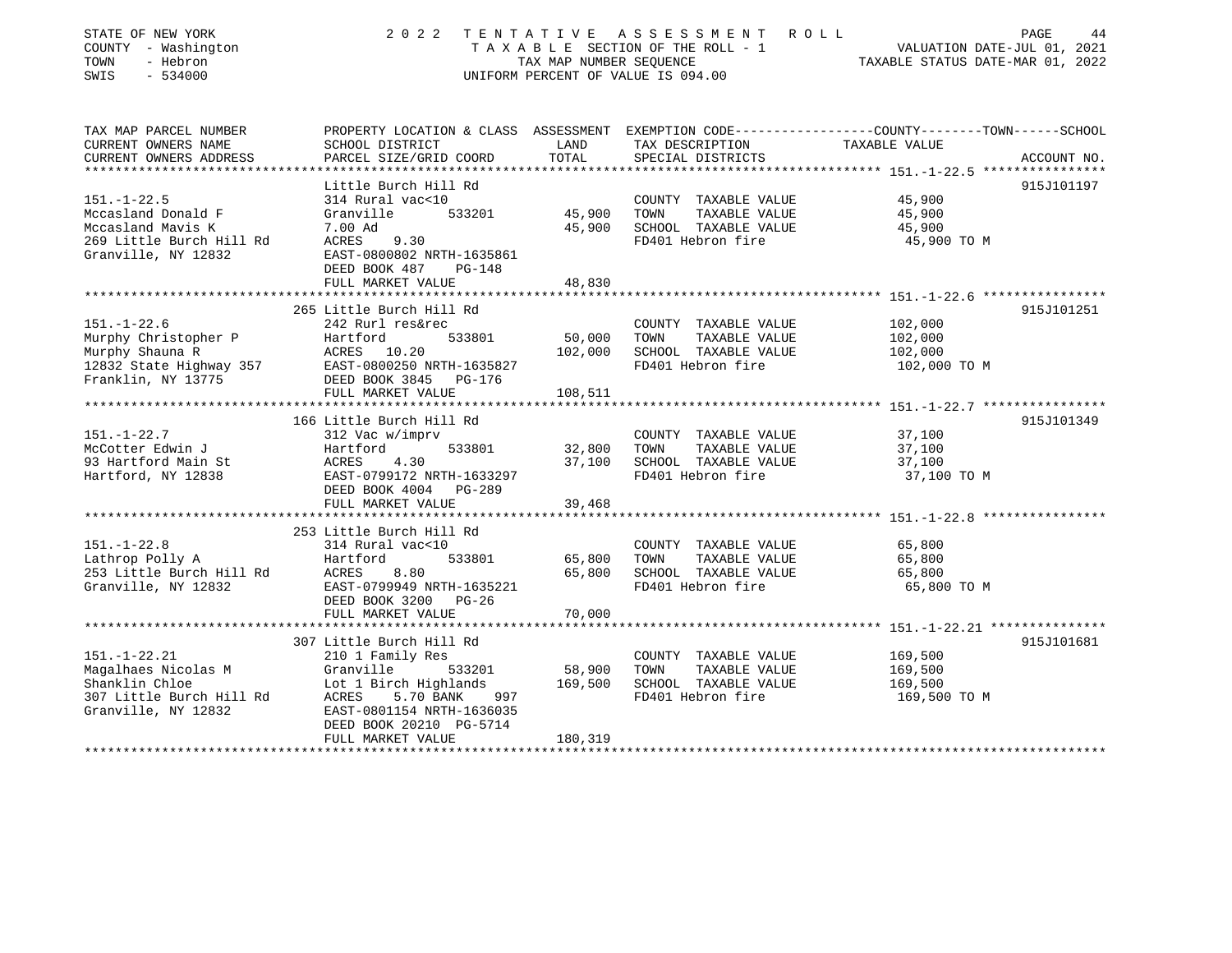| STATE OF NEW YORK<br>COUNTY - Washington<br>TOWN<br>- Hebron<br>SWIS<br>$-534000$                              | 2 0 2 2                                                                                                                                                            | TAX MAP NUMBER SEQUENCE | TENTATIVE ASSESSMENT ROLL<br>TAXABLE SECTION OF THE ROLL - 1<br>UNIFORM PERCENT OF VALUE IS 094.00                         | PAGE<br>45<br>VALUATION DATE-JUL 01, 2021<br>TAXABLE STATUS DATE-MAR 01, 2022                                                   |
|----------------------------------------------------------------------------------------------------------------|--------------------------------------------------------------------------------------------------------------------------------------------------------------------|-------------------------|----------------------------------------------------------------------------------------------------------------------------|---------------------------------------------------------------------------------------------------------------------------------|
| TAX MAP PARCEL NUMBER<br>CURRENT OWNERS NAME<br>CURRENT OWNERS ADDRESS                                         | SCHOOL DISTRICT<br>PARCEL SIZE/GRID COORD                                                                                                                          | LAND<br>TOTAL           | TAX DESCRIPTION<br>SPECIAL DISTRICTS                                                                                       | PROPERTY LOCATION & CLASS ASSESSMENT EXEMPTION CODE----------------COUNTY-------TOWN-----SCHOOL<br>TAXABLE VALUE<br>ACCOUNT NO. |
| ************************                                                                                       |                                                                                                                                                                    |                         |                                                                                                                            |                                                                                                                                 |
| $151. - 1 - 22.22$<br>Magalhaes Nicolas M<br>Shanklin Chloe<br>307 Little Burch Hill Rd<br>Granville, NY 12832 | Little Burch Hill Rd<br>314 Rural vac<10<br>Granville<br>533201<br>3<br>ACRES<br>5.18<br>EAST-0801334 NRTH-1637017<br>DEED BOOK 20210 PG-5714                      | 25,300<br>25,300        | COUNTY TAXABLE VALUE<br>TOWN<br>TAXABLE VALUE<br>SCHOOL TAXABLE VALUE<br>FD401 Hebron fire                                 | 915J101682<br>25,300<br>25,300<br>25,300<br>25,300 TO M                                                                         |
|                                                                                                                | FULL MARKET VALUE                                                                                                                                                  | 26,915                  |                                                                                                                            |                                                                                                                                 |
|                                                                                                                |                                                                                                                                                                    |                         |                                                                                                                            | ************************************** 151.-1-22.23 ****************                                                            |
| $151. - 1 - 22.23$<br>Magalhaes Nicolas M<br>Shanklin Chloe<br>307 Little Burch Hill Rd<br>Granville, NY 12832 | Little Burch Hill Rd<br>314 Rural vac<10<br>Granville<br>533201<br>$1$ ot $2$<br>ACRES<br>5.10 BANK<br>997<br>EAST-0801246 NRTH-1636549<br>DEED BOOK 20210 PG-5714 | 25,100<br>25,100        | COUNTY TAXABLE VALUE<br>TAXABLE VALUE<br>TOWN<br>SCHOOL TAXABLE VALUE<br>FD401 Hebron fire                                 | 25,100<br>25,100<br>25,100<br>25,100 TO M                                                                                       |
|                                                                                                                | FULL MARKET VALUE                                                                                                                                                  | 26,702                  |                                                                                                                            |                                                                                                                                 |
|                                                                                                                |                                                                                                                                                                    |                         |                                                                                                                            |                                                                                                                                 |
|                                                                                                                | 361 Little Burch Hill Rd                                                                                                                                           |                         |                                                                                                                            | 915J101683                                                                                                                      |
| $151. - 1 - 22.24$                                                                                             | 210 1 Family Res                                                                                                                                                   |                         | AGED-TOWN 41803                                                                                                            | 48,825<br>$\Omega$<br>$\overline{0}$                                                                                            |
| Barendse Robert A<br>361 Little Burch Hill Rd<br>Granville, NY 12832                                           | Granville<br>533201<br>Lot 4<br>ACRES<br>6.82<br>EAST-0801457 NRTH-1637435<br>DEED BOOK 597<br>PG-311                                                              |                         | 61,400 AGE-CO/SCH 41805<br>108,500 ENH STAR 41834<br>COUNTY TAXABLE VALUE<br>TAXABLE VALUE<br>TOWN<br>SCHOOL TAXABLE VALUE | 54,250<br>54,250<br>$\Omega$<br>$\Omega$<br>54,250<br>$\overline{0}$<br>54,250<br>59,675<br>0                                   |
|                                                                                                                | FULL MARKET VALUE                                                                                                                                                  |                         | 115,426 FD401 Hebron fire                                                                                                  | 108,500 TO M                                                                                                                    |
|                                                                                                                |                                                                                                                                                                    |                         |                                                                                                                            |                                                                                                                                 |
| $151. - 1 - 22.25$<br>Dempsey Greg<br>640 Coy Rd<br>Greenfield Center, NY 12833                                | Little Burch Hill Rd<br>314 Rural vac<10<br>533201<br>Granville<br>Lot 5<br>ACRES<br>9.47<br>EAST-0801559 NRTH-1638216<br>DEED BOOK 4002<br>PG-243                 | 7,600<br>7,600          | COUNTY TAXABLE VALUE<br>TAXABLE VALUE<br>TOWN<br>SCHOOL TAXABLE VALUE<br>FD401 Hebron fire                                 | 915J101684<br>7,600<br>7,600<br>7,600<br>7,600 TO M                                                                             |
|                                                                                                                | FULL MARKET VALUE                                                                                                                                                  | 8,085                   |                                                                                                                            |                                                                                                                                 |
|                                                                                                                | *******************                                                                                                                                                |                         |                                                                                                                            | ************************************** 151.-1-22.26 ****************                                                            |
| $151. - 1 - 22.26$<br>Dempsey Greg<br>640 Coy Rd<br>Greenfield Center, NY 12833                                | Little Burch Hill Rd<br>314 Rural vac<10<br>Granville<br>533201<br>Lot 6<br>ACRES<br>9.47<br>EAST-0801192 NRTH-1638146                                             | 7,600<br>7,600          | COUNTY TAXABLE VALUE<br>TOWN<br>TAXABLE VALUE<br>SCHOOL TAXABLE VALUE<br>FD401 Hebron fire                                 | 915J101685<br>7,600<br>7,600<br>7,600<br>7,600 TO M                                                                             |
| *************************                                                                                      | DEED BOOK 4002<br>$PG-243$<br>FULL MARKET VALUE<br>********************************                                                                                | 8,085<br>********       |                                                                                                                            |                                                                                                                                 |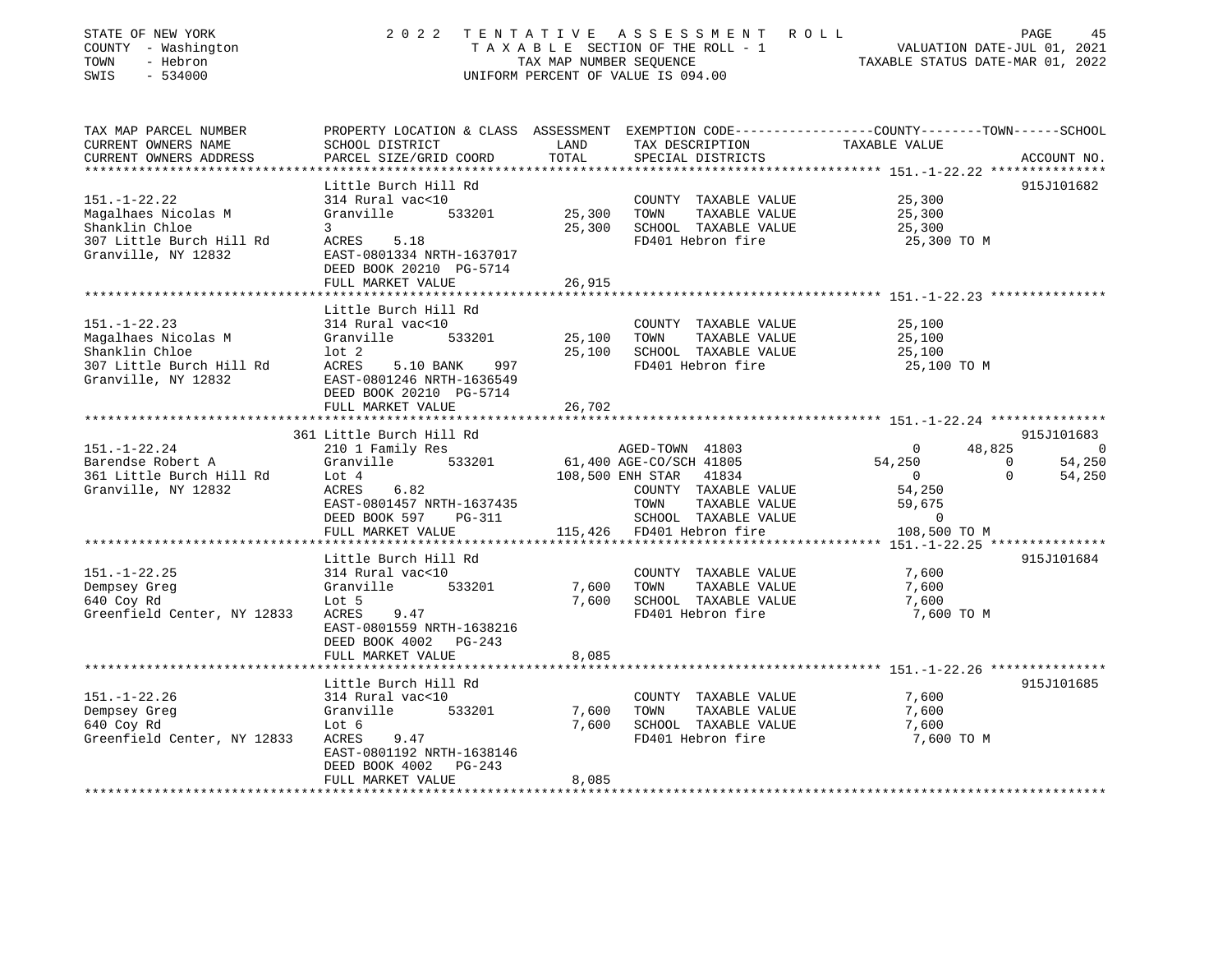| STATE OF NEW YORK<br>COUNTY - Washington<br>- Hebron<br>TOWN<br>SWIS<br>$-534000$                                                             |                                                                                                                                                                                       |                  | 2022 TENTATIVE ASSESSMENT ROLL PAGE 46<br>TAXABLE SECTION OF THE ROLL - 1 VALUATION DATE-JUL 01, 2021<br>TAX MAP NUMBER SEQUENCE TAXABLE STATUS DATE-MAR 01, 2022<br>UNIFORM PERCENT OF VALUE IS 094.00 |                                                                    |                                     |
|-----------------------------------------------------------------------------------------------------------------------------------------------|---------------------------------------------------------------------------------------------------------------------------------------------------------------------------------------|------------------|---------------------------------------------------------------------------------------------------------------------------------------------------------------------------------------------------------|--------------------------------------------------------------------|-------------------------------------|
| TAX MAP PARCEL NUMBER<br>CURRENT OWNERS NAME<br>CURRENT OWNERS ADDRESS                                                                        | PROPERTY LOCATION & CLASS ASSESSMENT EXEMPTION CODE----------------COUNTY-------TOWN-----SCHOOL<br>SCHOOL DISTRICT<br>PARCEL SIZE/GRID COORD                                          | LAND<br>TOTAL    | TAX DESCRIPTION TAXABLE VALUE<br>SPECIAL DISTRICTS                                                                                                                                                      |                                                                    | ACCOUNT NO.                         |
|                                                                                                                                               |                                                                                                                                                                                       |                  |                                                                                                                                                                                                         |                                                                    |                                     |
| $151. - 1 - 22.27$<br>Underwood Brian<br>PO Box 251<br>Salem, NY 12865                                                                        | Little Burch Hill Rd<br>322 Rural vac>10<br>533201 13,500<br>Granville<br>Lot 7<br>ACRES 16.75<br>EAST-0800442 NRTH-1637805<br>DEED BOOK 3262 PG-144<br>FULL MARKET VALUE             | 13,500<br>14,362 | COUNTY TAXABLE VALUE<br>TOWN TAXABLE VALUE<br>SCHOOL TAXABLE VALUE<br>FD401 Hebron fire                                                                                                                 | 13,500<br>13,500<br>13,500<br>13,500 TO M                          | 915J101686                          |
|                                                                                                                                               |                                                                                                                                                                                       |                  |                                                                                                                                                                                                         |                                                                    |                                     |
| $151. - 1 - 22.30$<br>Underwood Brian<br>PO Box 251<br>Salem, NY 12865                                                                        | Little Burch Hill Rd Off<br>312 Vac w/imprv<br>Granville<br>533201<br>lots 7, 8 & 9<br>768/158, sub aband 3230/1<br>ACRES 24.30<br>EAST-0800668 NRTH-1636929<br>DEED BOOK 2364 PG-172 | 39,200           | COUNTY TAXABLE VALUE<br>TOWN<br>TAXABLE VALUE<br>48,500 SCHOOL TAXABLE VALUE<br>FD401 Hebron fire 48,500 TO M                                                                                           | 48,500<br>48,500<br>48,500                                         |                                     |
|                                                                                                                                               | FULL MARKET VALUE                                                                                                                                                                     | 51,596           |                                                                                                                                                                                                         |                                                                    |                                     |
|                                                                                                                                               |                                                                                                                                                                                       |                  |                                                                                                                                                                                                         |                                                                    |                                     |
| $151. - 1 - 23$<br>Gardiner Eric S<br>1354 Big Burch Hill Rd<br>Granville, NY 12832<br>MAY BE SUBJECT TO PAYMENT<br>UNDER RPTL480A UNTIL 2031 | Little Burch Hill Rd N<br>322 Rural vac>10<br>Granville 533201<br>$ACRES$ 16.00<br>$RCRES$ 16.00<br>EAST-0800453 NRTH-1638508<br>DEED BOOK 2863 PG-313<br>FULL MARKET VALUE           | 13,723           | FOR 480A 47460<br>12,900 COUNTY TAXABLE VALUE<br>12,900 TOWN TAXABLE VALUE<br>SCHOOL TAXABLE VALUE<br>FD401 Hebron fire                                                                                 | 9,600<br>9,600<br>3,300<br>3,300<br>3,300<br>12,900 TO M           | 915J100603<br>9,600                 |
|                                                                                                                                               |                                                                                                                                                                                       |                  |                                                                                                                                                                                                         |                                                                    |                                     |
| $151. - 1 - 24$<br>Hensel Jeffrey J<br>10 Duncan Dr<br>To Duncan.<br>Troy, NY 12182                                                           | 1069 Big Burch Hill Rd<br>241 Rural res&ag<br>Hartford 533801 10,800<br>ACRES 170.00 410,800<br>EAST-0797934 NRTH-1639083<br>FULL MARKET VALUE                                        | 437,021          | COUNTY TAXABLE VALUE<br>TOWN TAXABLE VALUE<br>SCHOOL TAXABLE VALUE<br>CA008 Cons agri dst 8<br>FD401 Hebron fire                                                                                        | 410,800<br>410,800<br>410,800<br>410,800 TO M<br>410,800 TO M      | 915J100030                          |
|                                                                                                                                               |                                                                                                                                                                                       |                  |                                                                                                                                                                                                         |                                                                    |                                     |
| $151. - 1 - 25$<br>Stotler Joelle Alayne<br>1092 Big Burch Hill Rd<br>Granville, NY 12832-3824                                                | 1092 Big Burch Hill Rd<br>210 1 Family Res<br>Hartford 533801<br>432/631 468/729<br>ACRES 1.20 BANK<br>999<br>EAST-0797776 NRTH-1639529<br>DEED BOOK 2611 PG-212                      | 85,100           | DISAB-C/T 41931<br>20,800 COUNTY TAXABLE VALUE<br>TOWN TAXABLE VALUE<br>SCHOOL TAXABLE VALUE<br>CA008 Cons agri dst 8<br>FD401 Hebron fire                                                              | 42,550<br>42,550<br>42,550<br>85,100<br>85,100 TO M<br>85,100 TO M | 915J100031<br>42,550<br>$\mathbf 0$ |
|                                                                                                                                               | FULL MARKET VALUE                                                                                                                                                                     | 90,532           |                                                                                                                                                                                                         |                                                                    |                                     |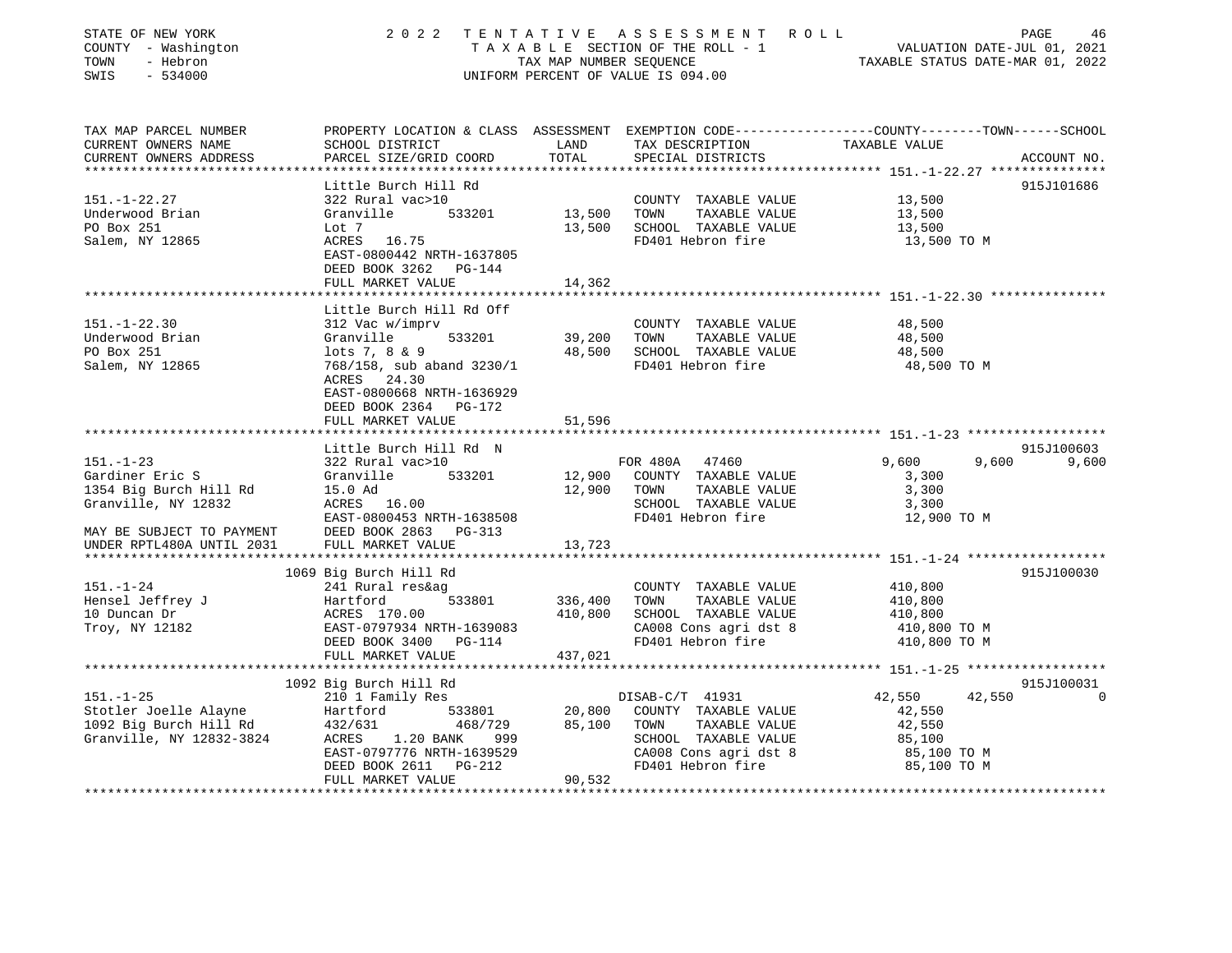| STATE OF NEW YORK<br>COUNTY - Washington<br>TOWN<br>- Hebron<br>SWIS<br>$-534000$ | 2022<br>TENTATIVE<br>TAXABLE SECTION OF THE ROLL - 1<br>TAX MAP NUMBER SEOUENCE<br>UNIFORM PERCENT OF VALUE IS 094.00 | ROLL<br>VALUATION DATE-JUL 01, 2021<br>TAXABLE STATUS DATE-MAR 01, 2022 | PAGE<br>47                                    |                                                                                                                 |             |
|-----------------------------------------------------------------------------------|-----------------------------------------------------------------------------------------------------------------------|-------------------------------------------------------------------------|-----------------------------------------------|-----------------------------------------------------------------------------------------------------------------|-------------|
| TAX MAP PARCEL NUMBER<br>CURRENT OWNERS NAME                                      | SCHOOL DISTRICT                                                                                                       | LAND                                                                    | TAX DESCRIPTION                               | PROPERTY LOCATION & CLASS ASSESSMENT EXEMPTION CODE---------------COUNTY-------TOWN-----SCHOOL<br>TAXABLE VALUE |             |
| CURRENT OWNERS ADDRESS                                                            | PARCEL SIZE/GRID COORD                                                                                                | TOTAL                                                                   | SPECIAL DISTRICTS                             |                                                                                                                 | ACCOUNT NO. |
| *****************                                                                 |                                                                                                                       |                                                                         |                                               |                                                                                                                 |             |
|                                                                                   | County Route 31                                                                                                       |                                                                         |                                               |                                                                                                                 | 915J100303  |
| $151. - 1 - 26$                                                                   | 312 Vac w/imprv                                                                                                       |                                                                         | COUNTY TAXABLE VALUE                          | 99,000                                                                                                          |             |
| Bassett Steven J                                                                  | Granville<br>533201                                                                                                   | 97,800                                                                  | TOWN<br>TAXABLE VALUE                         | 99,000                                                                                                          |             |
| Bassett Kathryn E                                                                 | ACRES<br>34.00                                                                                                        | 99,000                                                                  | SCHOOL TAXABLE VALUE                          | 99,000                                                                                                          |             |
| 24 Lewis Hill Ln                                                                  | EAST-0803053 NRTH-1634100                                                                                             |                                                                         | FD401 Hebron fire                             | 99,000 TO M                                                                                                     |             |
| Greenwich, NY 12834                                                               | DEED BOOK 786<br>PG-329                                                                                               |                                                                         |                                               |                                                                                                                 |             |
|                                                                                   | FULL MARKET VALUE                                                                                                     | 105,319                                                                 |                                               |                                                                                                                 |             |
|                                                                                   | 1270 County Route 31                                                                                                  |                                                                         |                                               |                                                                                                                 |             |
| $151. - 1 - 26.1$                                                                 | 210 1 Family Res                                                                                                      |                                                                         | ENH STAR<br>41834                             | $\mathbf 0$<br>$\Omega$                                                                                         | 74,900      |
| Groesbeck William W                                                               | Granville<br>533201                                                                                                   | 47,500                                                                  | COUNTY TAXABLE VALUE                          | 135,200                                                                                                         |             |
| Groesbeck Judy A                                                                  | ACRES<br>3.10                                                                                                         | 135,200                                                                 | TOWN<br>TAXABLE VALUE                         | 135,200                                                                                                         |             |
| 1270 County Route 31                                                              | EAST-0804932 NRTH-1633945                                                                                             |                                                                         | SCHOOL TAXABLE VALUE                          | 60,300                                                                                                          |             |
| Granville, NY 12832                                                               | DEED BOOK 743<br>$PG-116$                                                                                             |                                                                         | FD401 Hebron fire                             | 135,200 TO M                                                                                                    |             |
|                                                                                   | FULL MARKET VALUE                                                                                                     | 143,830                                                                 |                                               |                                                                                                                 |             |
|                                                                                   |                                                                                                                       |                                                                         |                                               |                                                                                                                 |             |
|                                                                                   | County Route 31                                                                                                       |                                                                         |                                               |                                                                                                                 | 915J101202  |
| $151. - 1 - 27$<br>Steves Henry J                                                 | 312 Vac w/imprv<br>533201<br>Granville                                                                                | 50,500                                                                  | COUNTY TAXABLE VALUE<br>TOWN<br>TAXABLE VALUE | 52,200<br>52,200                                                                                                |             |
| Steves Patricia A                                                                 | ACRES 11.42                                                                                                           | 52,200                                                                  | SCHOOL TAXABLE VALUE                          | 52,200                                                                                                          |             |
| 56 Warren Ln                                                                      | EAST-0804044 NRTH-1633452                                                                                             |                                                                         | CA008 Cons agri dst 8                         | 52,200 TO M                                                                                                     |             |
| Queensbury, NY 12804                                                              | DEED BOOK 948<br>PG-254                                                                                               |                                                                         | FD401 Hebron fire                             | 52,200 TO M                                                                                                     |             |
|                                                                                   | FULL MARKET VALUE                                                                                                     | 55,532                                                                  |                                               |                                                                                                                 |             |
|                                                                                   |                                                                                                                       |                                                                         |                                               |                                                                                                                 |             |
|                                                                                   | County Route 31                                                                                                       |                                                                         |                                               |                                                                                                                 | 915J101057  |
| $151. - 1 - 28$                                                                   | 312 Vac w/imprv                                                                                                       |                                                                         | COUNTY TAXABLE VALUE                          | 27,200                                                                                                          |             |
| Groesbeck William W                                                               | Granville<br>533201                                                                                                   | 20,300                                                                  | TOWN<br>TAXABLE VALUE                         | 27,200                                                                                                          |             |
| Groesbeck Judy A                                                                  | ACRES<br>1.10                                                                                                         | 27,200                                                                  | SCHOOL TAXABLE VALUE                          | 27,200                                                                                                          |             |
| 1270 County Route 31                                                              | EAST-0804884 NRTH-1634124                                                                                             |                                                                         | FD401 Hebron fire                             | 27,200 TO M                                                                                                     |             |
| Granville, NY 12832                                                               | DEED BOOK 743<br><b>PG-114</b><br>FULL MARKET VALUE                                                                   | 28,936                                                                  |                                               |                                                                                                                 |             |
|                                                                                   | ************************                                                                                              |                                                                         |                                               |                                                                                                                 |             |
|                                                                                   | 1420 Big Burch Hill Rd                                                                                                |                                                                         | 60 PCT OF VALUE USED FOR EXEMPTION PURPOSES   |                                                                                                                 | 915J100099  |
| $152. - 1 - 1$                                                                    | 120 Field crops                                                                                                       |                                                                         | AG DIST<br>41720                              | 76,353<br>76,353                                                                                                | 76,353      |
| Lindgren Virginia M                                                               | 533201<br>Granville                                                                                                   |                                                                         | 143,000 AGED-ALL<br>41800                     | 77,040<br>77,040                                                                                                | 77,040      |
| 1420 Big Burch Hill Rd                                                            | ACRES<br>46.10                                                                                                        |                                                                         | 256,800 ENH STAR<br>41834                     | $\mathbf{0}$<br>$\Omega$                                                                                        | 74,900      |
| Granville, NY 12832                                                               | EAST-0805053 NRTH-1639540                                                                                             |                                                                         | COUNTY TAXABLE VALUE                          | 103,407                                                                                                         |             |
|                                                                                   | DEED BOOK 483<br><b>PG-124</b>                                                                                        |                                                                         | TOWN<br>TAXABLE VALUE                         | 103,407                                                                                                         |             |
| MAY BE SUBJECT TO PAYMENT                                                         | FULL MARKET VALUE                                                                                                     | 273,191                                                                 | SCHOOL TAXABLE VALUE                          | 28,507                                                                                                          |             |
| UNDER AGDIST LAW TIL 2026                                                         |                                                                                                                       |                                                                         | CA008 Cons agri dst 8<br>76,353 EX            | 180,447 TO M                                                                                                    |             |
|                                                                                   |                                                                                                                       |                                                                         | FD401 Hebron fire                             | 256,800 TO M                                                                                                    |             |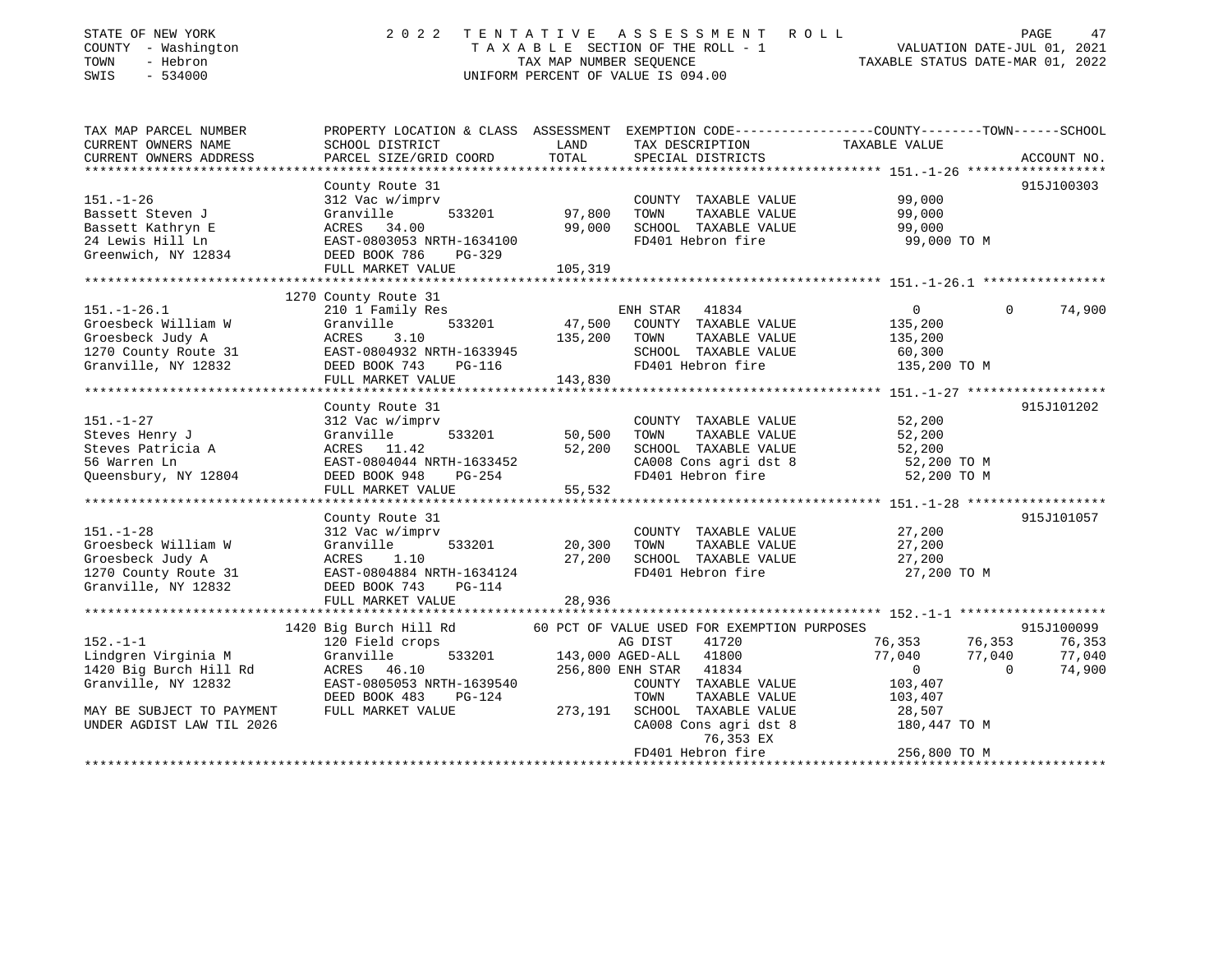| STATE OF NEW YORK<br>COUNTY - Washington<br>TOWN<br>- Hebron<br>SWIS<br>$-534000$ | 2 0 2 2                                                                                                            | TAXABLE SECTION OF THE ROLL - 1<br>TAX MAP NUMBER SEQUENCE<br>UNIFORM PERCENT OF VALUE IS 094.00 |                          | TENTATIVE ASSESSMENT ROLL                        | VALUATION DATE-JUL 01, 2021<br>TAXABLE STATUS DATE-MAR 01, 2022 |              | PAGE<br>48     |
|-----------------------------------------------------------------------------------|--------------------------------------------------------------------------------------------------------------------|--------------------------------------------------------------------------------------------------|--------------------------|--------------------------------------------------|-----------------------------------------------------------------|--------------|----------------|
| TAX MAP PARCEL NUMBER<br>CURRENT OWNERS NAME                                      | PROPERTY LOCATION & CLASS ASSESSMENT EXEMPTION CODE---------------COUNTY-------TOWN------SCHOOL<br>SCHOOL DISTRICT | LAND                                                                                             |                          | TAX DESCRIPTION                                  | TAXABLE VALUE                                                   |              |                |
| CURRENT OWNERS ADDRESS                                                            | PARCEL SIZE/GRID COORD                                                                                             | TOTAL                                                                                            |                          | SPECIAL DISTRICTS                                |                                                                 |              | ACCOUNT NO.    |
|                                                                                   |                                                                                                                    |                                                                                                  |                          |                                                  |                                                                 |              |                |
|                                                                                   | Little Burch Hill Rd                                                                                               |                                                                                                  |                          |                                                  |                                                                 |              | 915J101515     |
| $152. - 1 - 1.1$                                                                  | 322 Rural vac>10                                                                                                   |                                                                                                  | AG DIST                  | 41720                                            | 37,454                                                          | 37,454       | 37,454         |
| Cutler James M                                                                    | Granville<br>533201                                                                                                | 99,600                                                                                           |                          | COUNTY TAXABLE VALUE                             | 62,146                                                          |              |                |
| Cutler Carol L                                                                    | 37.873 Ac by deed                                                                                                  | 99,600                                                                                           | TOWN                     | TAXABLE VALUE                                    | 62,146                                                          |              |                |
| 19 Bardin Rd<br>Granville, NY 12832                                               | ACRES 34.90                                                                                                        |                                                                                                  |                          | SCHOOL TAXABLE VALUE                             | 62,146                                                          |              |                |
|                                                                                   | EAST-0803647 NRTH-1639046<br>DEED BOOK 3886 PG-49                                                                  |                                                                                                  |                          | CA008 Cons agri dst 8<br>37,454 EX               | 62,146 TO M                                                     |              |                |
| MAY BE SUBJECT TO PAYMENT                                                         | FULL MARKET VALUE                                                                                                  |                                                                                                  |                          | 105,957 FD401 Hebron fire                        | 99,600 TO M                                                     |              |                |
| UNDER AGDIST LAW TIL 2026                                                         |                                                                                                                    |                                                                                                  |                          |                                                  |                                                                 |              |                |
|                                                                                   |                                                                                                                    |                                                                                                  |                          |                                                  |                                                                 |              |                |
|                                                                                   | 66 Liebig Rd                                                                                                       |                                                                                                  |                          |                                                  |                                                                 |              | 915J101689     |
| $152. - 1 - 1.3$                                                                  | 242 Rurl res&rec                                                                                                   |                                                                                                  |                          | COUNTY TAXABLE VALUE                             | 237,500                                                         |              |                |
| Porlier Amanda-Marie                                                              | Granville<br>533201                                                                                                | 83,200                                                                                           | TOWN                     | TAXABLE VALUE                                    | 237,500                                                         |              |                |
| Drexel James                                                                      |                                                                                                                    | 237,500                                                                                          |                          | SCHOOL TAXABLE VALUE                             | 237,500                                                         |              |                |
| 66 Liebig Rd                                                                      | ACRES 16.73 BANK 999<br>EAST-0805257 NRTH-1638947<br>DEED BOOK 20191 PG-30298                                      |                                                                                                  |                          | FD401 Hebron fire                                | 237,500 TO M                                                    |              |                |
| Granville, NY 12832                                                               |                                                                                                                    |                                                                                                  |                          |                                                  |                                                                 |              |                |
|                                                                                   | FULL MARKET VALUE<br>************************                                                                      | 252,660<br>***********                                                                           |                          |                                                  | ******************** 152.-1-1.4 ******************              |              |                |
|                                                                                   | 1467 County Route 31                                                                                               |                                                                                                  |                          |                                                  |                                                                 |              |                |
| $152. - 1 - 1.4$                                                                  | 322 Rural vac>10                                                                                                   |                                                                                                  |                          | COUNTY TAXABLE VALUE                             | 51,900                                                          |              |                |
| Varney Floyd R                                                                    | 533201                                                                                                             | 51,900                                                                                           | TOWN                     | TAXABLE VALUE                                    | 51,900                                                          |              |                |
| Varney Cynthia J                                                                  |                                                                                                                    | 51,900                                                                                           |                          | SCHOOL TAXABLE VALUE                             | 51,900                                                          |              |                |
| Varney Cynches<br>81 Hadlock Pond Rd                                              | EAST-0805947 NRTH-1638715                                                                                          |                                                                                                  |                          | FD401 Hebron fire                                | 51,900 TO M                                                     |              |                |
| Fort Ann, NY 12827                                                                | Granville<br>ACRES 12.05<br>EAST-0805947 N<br>DEED BOOK 3423<br>DEED BOOK 3423 PG-315                              |                                                                                                  |                          |                                                  |                                                                 |              |                |
|                                                                                   | FULL MARKET VALUE                                                                                                  | 55,213                                                                                           |                          |                                                  |                                                                 |              |                |
|                                                                                   |                                                                                                                    |                                                                                                  |                          |                                                  |                                                                 |              |                |
|                                                                                   | 1453 County Route 31                                                                                               |                                                                                                  |                          |                                                  |                                                                 |              | 915J100040     |
| $152. - 1 - 2$                                                                    | 270 Mfg housing                                                                                                    |                                                                                                  | AGED-CO                  | 41802                                            | 16,850                                                          | $\Omega$     | $\overline{0}$ |
| Tompkins David                                                                    | Granville<br>533201                                                                                                |                                                                                                  | 28,700 AGED-SCH          | 41804                                            | $\overline{0}$                                                  | $\Omega$     | 8,425          |
| 1453 County Route 31                                                              | FRNT 150.00 DPTH 196.00                                                                                            |                                                                                                  | 33,700 ENH STAR 41834    |                                                  | $\overline{0}$                                                  | $\Omega$     | 25,275         |
| Granville, NY 12832                                                               | EAST-0806202 NRTH-1638290                                                                                          |                                                                                                  |                          | COUNTY TAXABLE VALUE                             | 16,850                                                          |              |                |
|                                                                                   | DEED BOOK 493<br>$PG-253$                                                                                          |                                                                                                  | TOWN                     | TAXABLE VALUE                                    | 33,700                                                          |              |                |
|                                                                                   | FULL MARKET VALUE                                                                                                  |                                                                                                  |                          | 35,851 SCHOOL TAXABLE VALUE<br>FD401 Hebron fire | $\overline{0}$<br>33,700 TO M                                   |              |                |
|                                                                                   |                                                                                                                    |                                                                                                  |                          |                                                  |                                                                 |              |                |
|                                                                                   | 1461 County Route 31                                                                                               |                                                                                                  |                          | 99 PCT OF VALUE USED FOR EXEMPTION PURPOSES      |                                                                 |              | 915J101324     |
| $152. - 1 - 2.1$                                                                  | 270 Mfg housing                                                                                                    |                                                                                                  | AGED-TOWN 41803          |                                                  | $\overline{0}$                                                  | 18,934       | $\bigcirc$     |
| Ricketts Harrison                                                                 | Granville                                                                                                          | 533201 28,300 AGE-CO/SCH 41805                                                                   |                          |                                                  | 21,038                                                          | $\mathbf{0}$ | 21,038         |
| 1461 County Route 31                                                              | FRNT 132.00 DPTH 189.00                                                                                            |                                                                                                  | 42,500 ENH STAR 41834    |                                                  | $\overline{0}$                                                  | $\Omega$     | 21,462         |
| Granville, NY 12834                                                               | ACRES<br>0.57                                                                                                      |                                                                                                  |                          | COUNTY TAXABLE VALUE                             | 21,462                                                          |              |                |
|                                                                                   | EAST-0806238 NRTH-1638417                                                                                          |                                                                                                  | TOWN                     | TAXABLE VALUE                                    | 23,566                                                          |              |                |
|                                                                                   | DEED BOOK 1671<br>PG-159                                                                                           |                                                                                                  |                          | SCHOOL TAXABLE VALUE                             | $\mathbf 0$                                                     |              |                |
|                                                                                   | FULL MARKET VALUE                                                                                                  |                                                                                                  | 45,213 FD401 Hebron fire |                                                  | 42,500 TO M                                                     |              |                |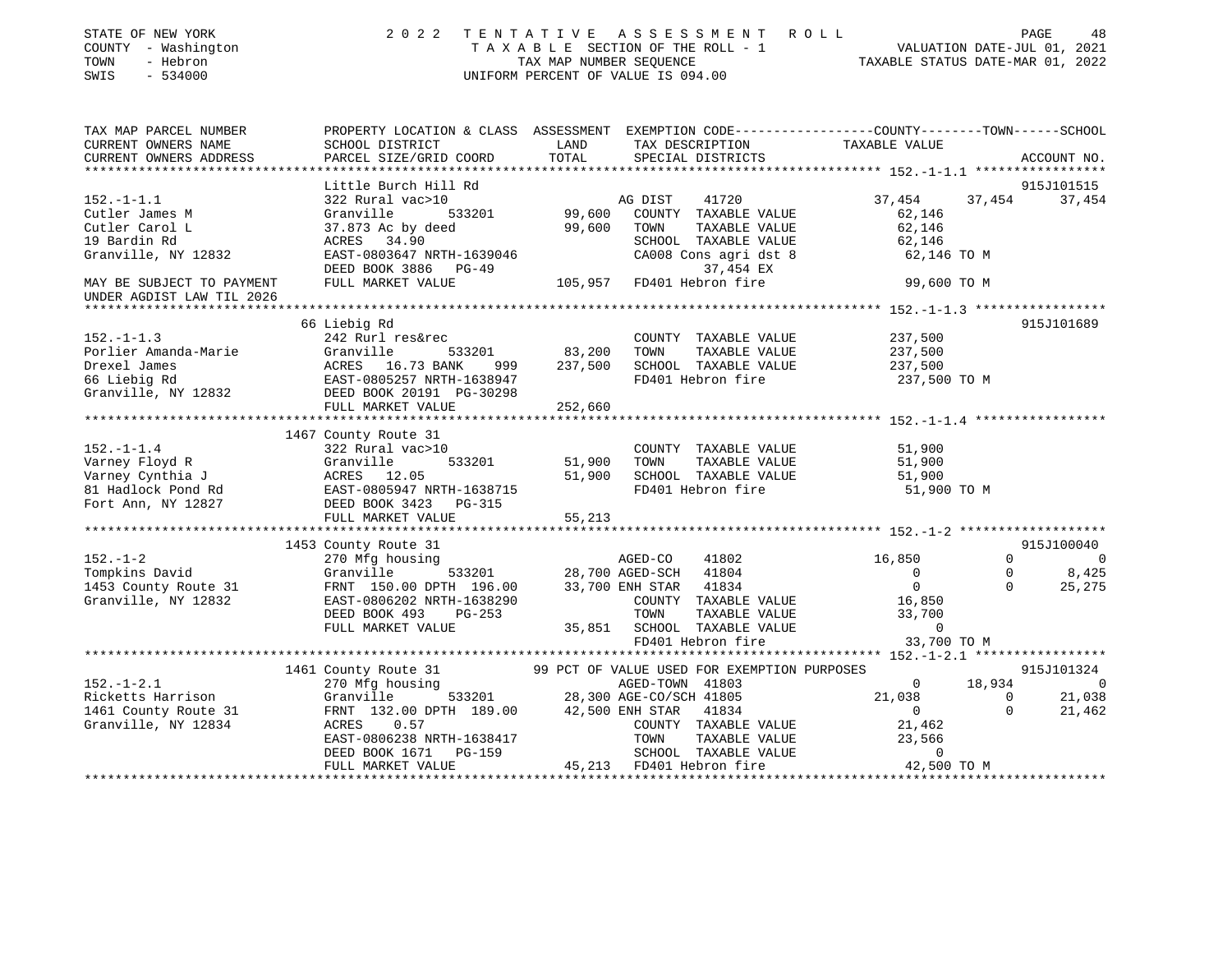| STATE OF NEW YORK<br>COUNTY - Washington<br>TOWN<br>- Hebron<br>$-534000$<br>SWIS | 2 0 2 2                                               | TENTATIVE<br>TAX MAP NUMBER SEQUENCE | ASSESSMENT ROLL<br>TAXABLE SECTION OF THE ROLL - 1<br>UNIFORM PERCENT OF VALUE IS 094.00 | VALUATION DATE-JUL 01, 2021<br>TAXABLE STATUS DATE-MAR 01, 2022                                                   | PAGE<br>49     |
|-----------------------------------------------------------------------------------|-------------------------------------------------------|--------------------------------------|------------------------------------------------------------------------------------------|-------------------------------------------------------------------------------------------------------------------|----------------|
| TAX MAP PARCEL NUMBER<br>CURRENT OWNERS NAME                                      | SCHOOL DISTRICT                                       | LAND                                 | TAX DESCRIPTION                                                                          | PROPERTY LOCATION & CLASS ASSESSMENT EXEMPTION CODE----------------COUNTY-------TOWN------SCHOOL<br>TAXABLE VALUE |                |
| CURRENT OWNERS ADDRESS                                                            | PARCEL SIZE/GRID COORD                                | TOTAL                                | SPECIAL DISTRICTS                                                                        |                                                                                                                   | ACCOUNT NO.    |
|                                                                                   |                                                       |                                      |                                                                                          |                                                                                                                   |                |
|                                                                                   | 1447 County Route 31                                  |                                      |                                                                                          |                                                                                                                   | 915J100020     |
| $152. - 1 - 3$                                                                    | 312 Vac w/imprv                                       |                                      | COUNTY TAXABLE VALUE                                                                     | 7,600                                                                                                             |                |
| Craig Peter H                                                                     | Granville<br>533201                                   | 5,100                                | TOWN<br>TAXABLE VALUE                                                                    | 7,600                                                                                                             |                |
| Craig Tonya S                                                                     | 94.00 DPTH 198.00<br>FRNT                             | 7,600                                | SCHOOL TAXABLE VALUE                                                                     | 7,600                                                                                                             |                |
| 1448 County Route 31                                                              | 0.43<br>ACRES                                         |                                      | FD401 Hebron fire                                                                        | 7,600 TO M                                                                                                        |                |
| Granville, NY 12832                                                               | EAST-0806163 NRTH-1638185                             |                                      |                                                                                          |                                                                                                                   |                |
|                                                                                   | DEED BOOK 20210 PG-2730<br>FULL MARKET VALUE          |                                      |                                                                                          |                                                                                                                   |                |
|                                                                                   |                                                       | 8,085                                |                                                                                          |                                                                                                                   |                |
|                                                                                   | 1441 County Route 31                                  |                                      |                                                                                          |                                                                                                                   | 915J100708     |
| $152. - 1 - 4$                                                                    | 210 1 Family Res                                      |                                      | COUNTY TAXABLE VALUE                                                                     | 85,300                                                                                                            |                |
| Mach Christine                                                                    | 533201<br>Granville                                   | 30,000                               | TAXABLE VALUE<br>TOWN                                                                    | 85,300                                                                                                            |                |
| 1441 County Route 31                                                              | 1.00<br>ACRES                                         | 85,300                               | SCHOOL TAXABLE VALUE                                                                     | 85,300                                                                                                            |                |
| Granville, NY 12832                                                               | EAST-0806077 NRTH-1638049                             |                                      | FD401 Hebron fire                                                                        | 85,300 TO M                                                                                                       |                |
|                                                                                   | DEED BOOK 3671 PG-153                                 |                                      |                                                                                          |                                                                                                                   |                |
|                                                                                   | FULL MARKET VALUE                                     | 90,745                               |                                                                                          |                                                                                                                   |                |
|                                                                                   |                                                       |                                      |                                                                                          |                                                                                                                   |                |
|                                                                                   | 14 Liebig Rd                                          |                                      | 89 PCT OF VALUE USED FOR EXEMPTION PURPOSES                                              |                                                                                                                   | 915J100360     |
| $152. - 1 - 5$                                                                    | 210 1 Family Res                                      |                                      | VET COM CT 41131                                                                         | 55,000<br>30,000                                                                                                  | $\overline{a}$ |
| Laplante Glenn R                                                                  | Granville<br>533201                                   |                                      | 65,700 VET DIS CT 41141                                                                  | 57,895<br>57,895                                                                                                  | $\overline{0}$ |
| Laplante Andrea J                                                                 | ACRES 8.70<br>EAST-0805503 NRTH-1638274<br>ATA DG-581 |                                      | 260,200 ENH STAR<br>41834                                                                | $\sim$ 0<br>$\Omega$                                                                                              | 74,900         |
| 14 Liebig Rd                                                                      |                                                       |                                      | COUNTY TAXABLE VALUE                                                                     | 147,305                                                                                                           |                |
| Granville, NY 12832                                                               | DEED BOOK 474<br>PG-581                               |                                      | TOWN<br>TAXABLE VALUE                                                                    | 172,305                                                                                                           |                |
|                                                                                   | FULL MARKET VALUE                                     |                                      | 276,809 SCHOOL TAXABLE VALUE<br>FD401 Hebron fire                                        | 185,300<br>260,200 TO M                                                                                           |                |
|                                                                                   |                                                       |                                      |                                                                                          |                                                                                                                   |                |
|                                                                                   | 26 Liebig Rd                                          |                                      |                                                                                          |                                                                                                                   | 915J100027     |
| $152. - 1 - 6$                                                                    | 210 1 Family Res                                      |                                      | VET WAR CT 41121                                                                         | 15,465<br>15,465                                                                                                  | $\Omega$       |
| Bardin William                                                                    | Granville<br>533201                                   |                                      | 23,500 BAS STAR 41854                                                                    | $\overline{0}$<br>$\Omega$                                                                                        | 30,000         |
| 26 Liebig Rd                                                                      | 1898/133                                              | 103,100                              | COUNTY TAXABLE VALUE                                                                     | 87,635                                                                                                            |                |
| Granville, NY 12832                                                               | FRNT 132.00 DPTH 107.00                               |                                      | TAXABLE VALUE<br>TOWN                                                                    | 87,635                                                                                                            |                |
|                                                                                   | ACRES<br>0.32                                         |                                      | SCHOOL TAXABLE VALUE                                                                     | 73,100                                                                                                            |                |
|                                                                                   | EAST-0805516 NRTH-1638085                             |                                      | FD401 Hebron fire                                                                        | 103,100 TO M                                                                                                      |                |
|                                                                                   | DEED BOOK 3026 PG-48                                  |                                      |                                                                                          |                                                                                                                   |                |
|                                                                                   | FULL MARKET VALUE                                     | 109,681                              |                                                                                          |                                                                                                                   |                |
|                                                                                   |                                                       |                                      |                                                                                          | *** $152 - 1 - 7 - 1$ *****************                                                                           |                |
|                                                                                   | 7 Liebig Rd                                           |                                      |                                                                                          |                                                                                                                   | 915L100093     |
| $152. - 1 - 7.1$                                                                  | 210 1 Family Res                                      |                                      | COUNTY TAXABLE VALUE                                                                     | 167,900                                                                                                           |                |
| Folger Travis J                                                                   | Granville<br>533201                                   | 42,000                               | TOWN<br>TAXABLE VALUE                                                                    | 167,900                                                                                                           |                |
| Kilmartin Karen                                                                   | ACRES<br>5.00 BANK<br>999                             | 167,900                              | SCHOOL TAXABLE VALUE                                                                     | 167,900                                                                                                           |                |
| 7 Liebig Rd                                                                       | EAST-0805713 NRTH-1637759                             |                                      | FD401 Hebron fire                                                                        | 167,900 TO M                                                                                                      |                |
| Granville, NY 12832                                                               | DEED BOOK 20210 PG-6145                               |                                      |                                                                                          |                                                                                                                   |                |
|                                                                                   | FULL MARKET VALUE                                     | 178,617                              |                                                                                          |                                                                                                                   |                |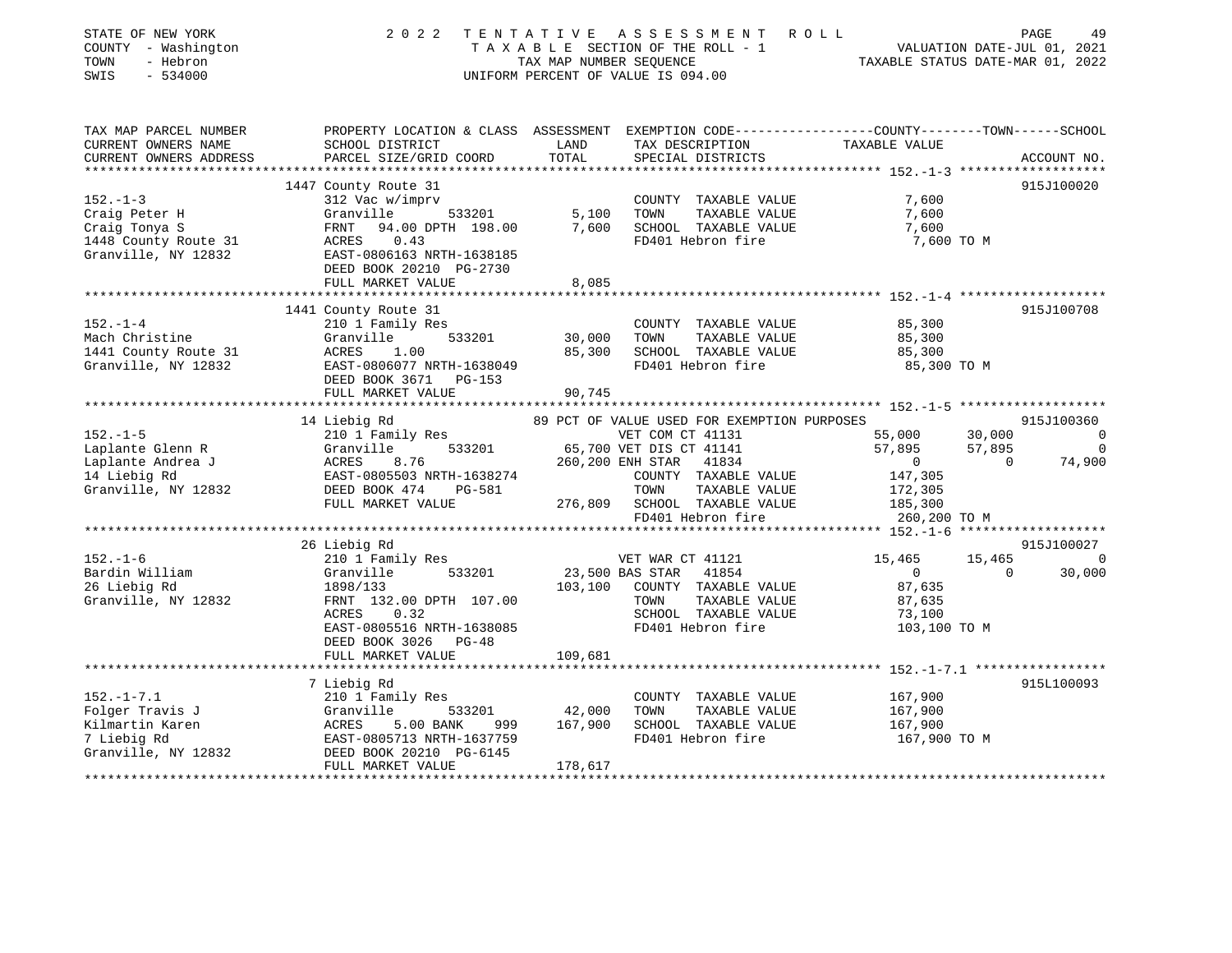| STATE OF NEW YORK<br>COUNTY - Washington<br>TOWN<br>- Hebron<br>SWIS<br>$-534000$                         | 2022                                                                                                                                                  | TENTATIVE<br>TAX MAP NUMBER SEQUENCE | A S S E S S M E N T<br>R O L L<br>TAXABLE SECTION OF THE ROLL - 1<br>UNIFORM PERCENT OF VALUE IS 094.00                | PAGE<br>50<br>VALUATION DATE-JUL 01, 2021<br>TAXABLE STATUS DATE-MAR 01, 2022                                                   |
|-----------------------------------------------------------------------------------------------------------|-------------------------------------------------------------------------------------------------------------------------------------------------------|--------------------------------------|------------------------------------------------------------------------------------------------------------------------|---------------------------------------------------------------------------------------------------------------------------------|
| TAX MAP PARCEL NUMBER<br>CURRENT OWNERS NAME<br>CURRENT OWNERS ADDRESS<br>***********************         | SCHOOL DISTRICT<br>PARCEL SIZE/GRID COORD                                                                                                             | LAND<br>TOTAL                        | TAX DESCRIPTION<br>SPECIAL DISTRICTS                                                                                   | PROPERTY LOCATION & CLASS ASSESSMENT EXEMPTION CODE---------------COUNTY-------TOWN------SCHOOL<br>TAXABLE VALUE<br>ACCOUNT NO. |
|                                                                                                           | 31 Liebig Rd                                                                                                                                          |                                      |                                                                                                                        | 915J101247                                                                                                                      |
| $152. - 1 - 7.4$<br>Giambatista Paul<br>Giambatista Sharon<br>31 Liebig Rd<br>Granville, NY 12832         | 210 1 Family Res<br>533201<br>Granville<br>697/87<br><b>ACRES</b><br>3.80<br>EAST-0805260 NRTH-1637774<br>DEED BOOK 2835 PG-287<br>FULL MARKET VALUE  | 38,400<br>156,800<br>166,809         | BAS STAR<br>41854<br>COUNTY TAXABLE VALUE<br>TOWN<br>TAXABLE VALUE<br>SCHOOL TAXABLE VALUE<br>FD401 Hebron fire        | $\mathsf{O}$<br>$\Omega$<br>30,000<br>156,800<br>156,800<br>126,800<br>156,800 TO M                                             |
|                                                                                                           |                                                                                                                                                       |                                      |                                                                                                                        |                                                                                                                                 |
|                                                                                                           | 1409 County Route 31                                                                                                                                  |                                      |                                                                                                                        | 915J100373                                                                                                                      |
| $152. - 1 - 8$<br>Waldron Clark A<br>Waldron Chantelle A<br>1409 County Route 31<br>Granville, NY 12832   | 210 1 Family Res<br>533201<br>Granville<br>ACRES<br>1.00<br>EAST-0805639 NRTH-1637349<br>DEED BOOK 869<br>$PG-257$<br>FULL MARKET VALUE               | 30,000<br>66,500<br>70,745           | <b>BAS STAR</b><br>41854<br>COUNTY TAXABLE VALUE<br>TOWN<br>TAXABLE VALUE<br>SCHOOL TAXABLE VALUE<br>FD401 Hebron fire | $\mathbf{0}$<br>$\Omega$<br>30,000<br>66,500<br>66,500<br>36,500<br>66,500 TO M                                                 |
|                                                                                                           |                                                                                                                                                       |                                      |                                                                                                                        | 915J101783                                                                                                                      |
| $152. - 1 - 8.1$<br>Waldron Clark A<br>Waldron Chantelle A<br>1409 County Route 31<br>Granville, NY 12832 | County Route 31<br>312 Vac w/imprv<br>Granville<br>533201<br>ACRES<br>2.30<br>EAST-0805632 NRTH-1637502<br>DEED BOOK 3205 PG-190<br>FULL MARKET VALUE | 17,100<br>25,400<br>27,021           | COUNTY TAXABLE VALUE<br>TAXABLE VALUE<br>TOWN<br>SCHOOL TAXABLE VALUE<br>FD401 Hebron fire                             | 25,400<br>25,400<br>25,400<br>25,400 TO M                                                                                       |
|                                                                                                           |                                                                                                                                                       | *********                            |                                                                                                                        | ********************* 152.-1-8.2 ******************                                                                             |
| $152. - 1 - 8.2$<br>Waldron Clark<br>Waldron Chantelle<br>1409 County Route 31<br>Granville, NY 12832     | County Route 31 OFF W<br>314 Rural vac<10<br>Granville<br>533201<br>ACRES<br>1.10<br>EAST-0805305 NRTH-1637329<br>DEED BOOK 876<br>PG-232             | 900<br>900                           | COUNTY TAXABLE VALUE<br>TOWN<br>TAXABLE VALUE<br>SCHOOL TAXABLE VALUE<br>FD401 Hebron fire                             | 900<br>900<br>900<br>900 TO M                                                                                                   |
|                                                                                                           | FULL MARKET VALUE                                                                                                                                     | 957                                  |                                                                                                                        |                                                                                                                                 |
|                                                                                                           | 1426 County Route 31                                                                                                                                  |                                      |                                                                                                                        | 915J100380                                                                                                                      |
| $152. - 1 - 10$<br>Liebig Truman T Jr<br>Liebig Diane J<br>1439 County Route 31<br>Granville, NY 12832    | 210 1 Family Res<br>Granville<br>533201<br>FRNT 268.00 DPTH 254.00<br>EAST-0806049 NRTH-1637603<br>DEED BOOK 475<br>PG-812                            | 204,000                              | VET WAR CT 41121<br>25,000 BAS STAR<br>41854<br>COUNTY TAXABLE VALUE<br>TOWN<br>TAXABLE VALUE<br>SCHOOL TAXABLE VALUE  | 30,600<br>18,000<br>$\Omega$<br>30,000<br>$\mathbf{0}$<br>$\Omega$<br>173,400<br>186,000<br>174,000                             |
|                                                                                                           | FULL MARKET VALUE<br>***********************                                                                                                          | 217,021                              | FD401 Hebron fire                                                                                                      | 204,000 TO M<br>** 152. -1-11 *******************                                                                               |
|                                                                                                           | 1422 County Route 31                                                                                                                                  |                                      |                                                                                                                        | 915J100045                                                                                                                      |
| $152. - 1 - 11$<br>Becker George R<br>1422 County Route 31<br>Granville, NY 12832                         | 210 1 Family Res<br>533201<br>Granville<br>ACRES<br>2.50<br>EAST-0806287 NRTH-1637571<br>DEED BOOK 3388<br>PG-342<br>FIILL MAPKET VALUE               | 34,700<br>101,400<br>107 872         | COUNTY TAXABLE VALUE<br>TOWN<br>TAXABLE VALUE<br>SCHOOL TAXABLE VALUE<br>FD401 Hebron fire                             | 101,400<br>101,400<br>101,400<br>101,400 TO M                                                                                   |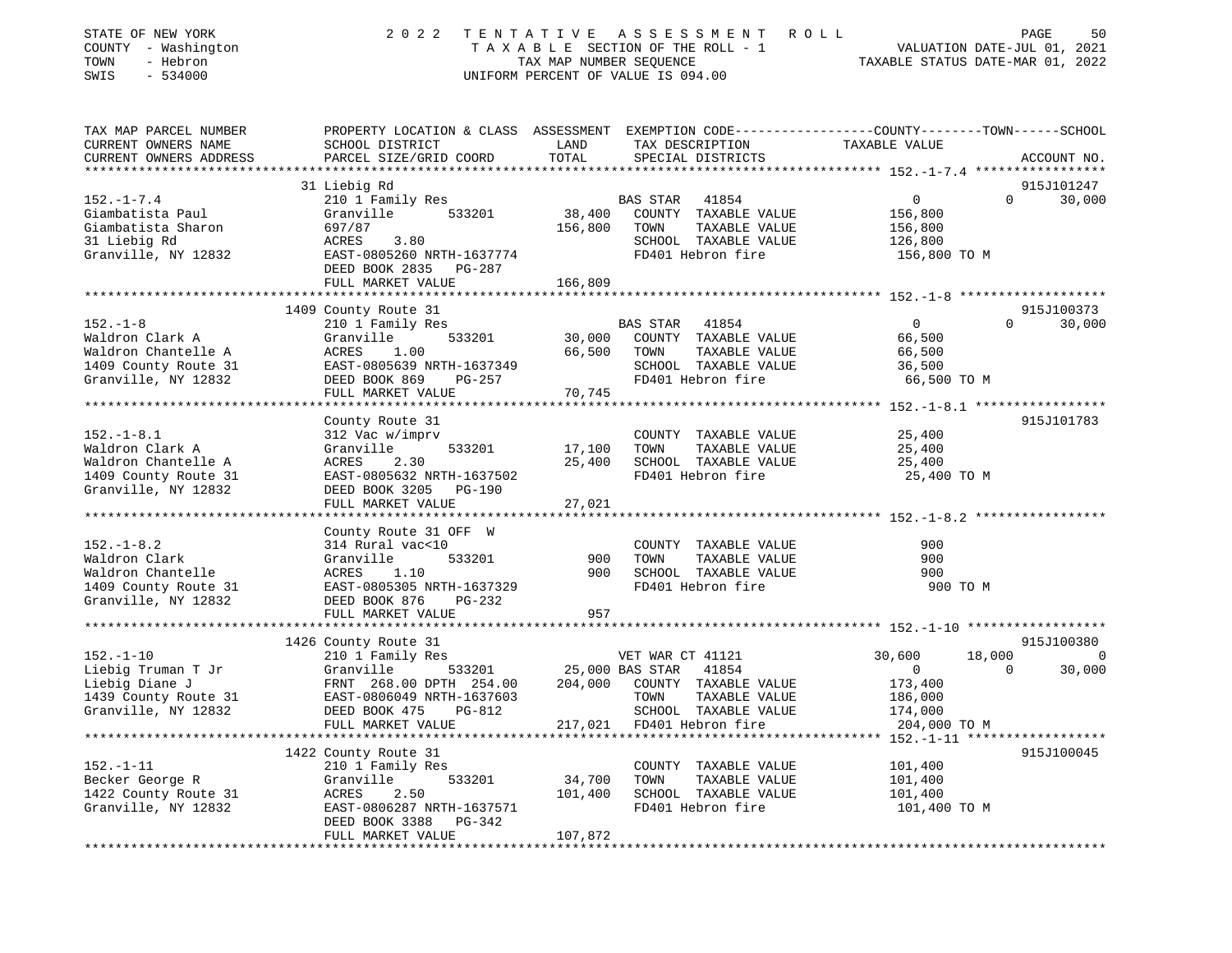| STATE OF NEW YORK<br>COUNTY - Washington<br>- Hebron<br>TOWN<br>SWIS<br>$-534000$                 | 2 0 2 2                                                                                                                                                                                                      | A S S E S S M E N T<br>TENTATIVE<br>TAXABLE SECTION OF THE ROLL - 1<br>TAX MAP NUMBER SEQUENCE<br>UNIFORM PERCENT OF VALUE IS 094.00                                                                      | R O L L<br>PAGE<br>51<br>VALUATION DATE-JUL 01, 2021<br>TAXABLE STATUS DATE-MAR 01, 2022                                                                                                               |
|---------------------------------------------------------------------------------------------------|--------------------------------------------------------------------------------------------------------------------------------------------------------------------------------------------------------------|-----------------------------------------------------------------------------------------------------------------------------------------------------------------------------------------------------------|--------------------------------------------------------------------------------------------------------------------------------------------------------------------------------------------------------|
| TAX MAP PARCEL NUMBER<br>CURRENT OWNERS NAME<br>CURRENT OWNERS ADDRESS                            | SCHOOL DISTRICT<br>PARCEL SIZE/GRID COORD                                                                                                                                                                    | LAND<br>TAX DESCRIPTION<br>TOTAL<br>SPECIAL DISTRICTS                                                                                                                                                     | PROPERTY LOCATION & CLASS ASSESSMENT EXEMPTION CODE----------------COUNTY-------TOWN-----SCHOOL<br>TAXABLE VALUE<br>ACCOUNT NO.                                                                        |
| $152. - 1 - 12$<br>Young Robert A<br>1343 Big Burch Hill Rd<br>Granville, NY 12832                | 1444 County Route 31<br>480 Mult-use bld<br>Granville<br>533201<br>FRNT 41.00 DPTH<br>65.00<br>EAST-0806222 NRTH-1637951<br>DEED BOOK 586<br>$PG-285$<br>FULL MARKET VALUE                                   | COUNTY TAXABLE VALUE<br>19,200<br>TOWN<br>TAXABLE VALUE<br>60,700<br>SCHOOL TAXABLE VALUE<br>FD401 Hebron fire<br>64,574                                                                                  | 915J100705<br>60,700<br>60,700<br>60,700<br>60,700 TO M                                                                                                                                                |
|                                                                                                   |                                                                                                                                                                                                              |                                                                                                                                                                                                           |                                                                                                                                                                                                        |
| $152. - 1 - 13$<br>Young Allen<br>Young Gloria S<br>1446 County Route 31<br>Granville, NY 12832   | 1446 County Route 31<br>210 1 Family Res<br>533201<br>Granville<br>476/860<br>FRNT<br>85.00 DPTH 225.00<br>0.44<br>ACRES<br>EAST-0806338 NRTH-1637946<br>DEED BOOK 432<br><b>PG-690</b><br>FULL MARKET VALUE | ENH STAR 41834<br>26,500<br>COUNTY TAXABLE VALUE<br>114,000<br>TOWN<br>TAXABLE VALUE<br>SCHOOL TAXABLE VALUE<br>FD401 Hebron fire<br>121,277                                                              | 915J100702<br>$\overline{0}$<br>$\overline{0}$<br>74,900<br>114,000<br>114,000<br>39,100<br>114,000 TO M                                                                                               |
|                                                                                                   |                                                                                                                                                                                                              |                                                                                                                                                                                                           |                                                                                                                                                                                                        |
| $152. - 1 - 14$<br>Craig Peter H<br>Craig Tonya S<br>1448 County Route 31<br>Granville, NY 12832  | 1448 County Route 31<br>210 1 Family Res<br>533201<br>Granville<br>FRNT 100.00 DPTH 225.00<br>ACRES<br>0.37<br>EAST-0806349 NRTH-1638050<br>DEED BOOK 20210 PG-2730                                          | 41854<br>BAS STAR<br>28,100<br>COUNTY TAXABLE VALUE<br>116,800<br>TAXABLE VALUE<br>TOWN<br>SCHOOL TAXABLE VALUE<br>FD401 Hebron fire                                                                      | 915J100167<br>$\Omega$<br>30,000<br>$\overline{0}$<br>116,800<br>116,800<br>86,800<br>116,800 TO M                                                                                                     |
|                                                                                                   | FULL MARKET VALUE                                                                                                                                                                                            | 124,255                                                                                                                                                                                                   |                                                                                                                                                                                                        |
| $152. - 1 - 15$<br>Craig Peter<br>Craig Tonya<br>1448 County Route 31<br>Granville, NY 12832      | 1452 County Route 31<br>210 1 Family Res<br>Granville<br>533201<br>FRNT<br>58.00 DPTH 140.00<br>0.19<br>ACRES<br>EAST-0806359 NRTH-1638136<br>DEED BOOK 2747<br>PG-245<br>FULL MARKET VALUE                  | COUNTY TAXABLE VALUE<br>20,300<br>TOWN<br>TAXABLE VALUE<br>52,700<br>SCHOOL TAXABLE VALUE<br>FD401 Hebron fire<br>56,064                                                                                  | **************** 152.-1-15 *******************<br>915J100017<br>52,700<br>52,700<br>52,700<br>52,700 TO M                                                                                              |
|                                                                                                   |                                                                                                                                                                                                              |                                                                                                                                                                                                           |                                                                                                                                                                                                        |
| $152. - 1 - 16$<br>Stumpf David A<br>Stumpf Jane D<br>1468 County Route 31<br>Granville, NY 12832 | 1468 County Route 31<br>210 1 Family Res<br>Granville<br>533201<br>ACRES 10.74<br>EAST-0806914 NRTH-1638835<br>DEED BOOK 3887 PG-73<br>FULL MARKET VALUE                                                     | VET COM CT 41131<br>60,400 VET DIS CT 41141<br>193,400 AGED-CO<br>41802<br>COUNTY TAXABLE VALUE<br>TAXABLE VALUE<br>TOWN<br>205,745<br>SCHOOL TAXABLE VALUE<br>CA008 Cons agri dst 8<br>FD401 Hebron fire | 915J100337<br>30,000<br>$\mathbf 0$<br>48,350<br>$\overline{0}$<br>38,680<br>38,680<br>$\Omega$<br>21,274<br>$\Omega$<br>85,096<br>124,720<br>193,400<br>193,400 TO M<br>193,400 TO M<br>************* |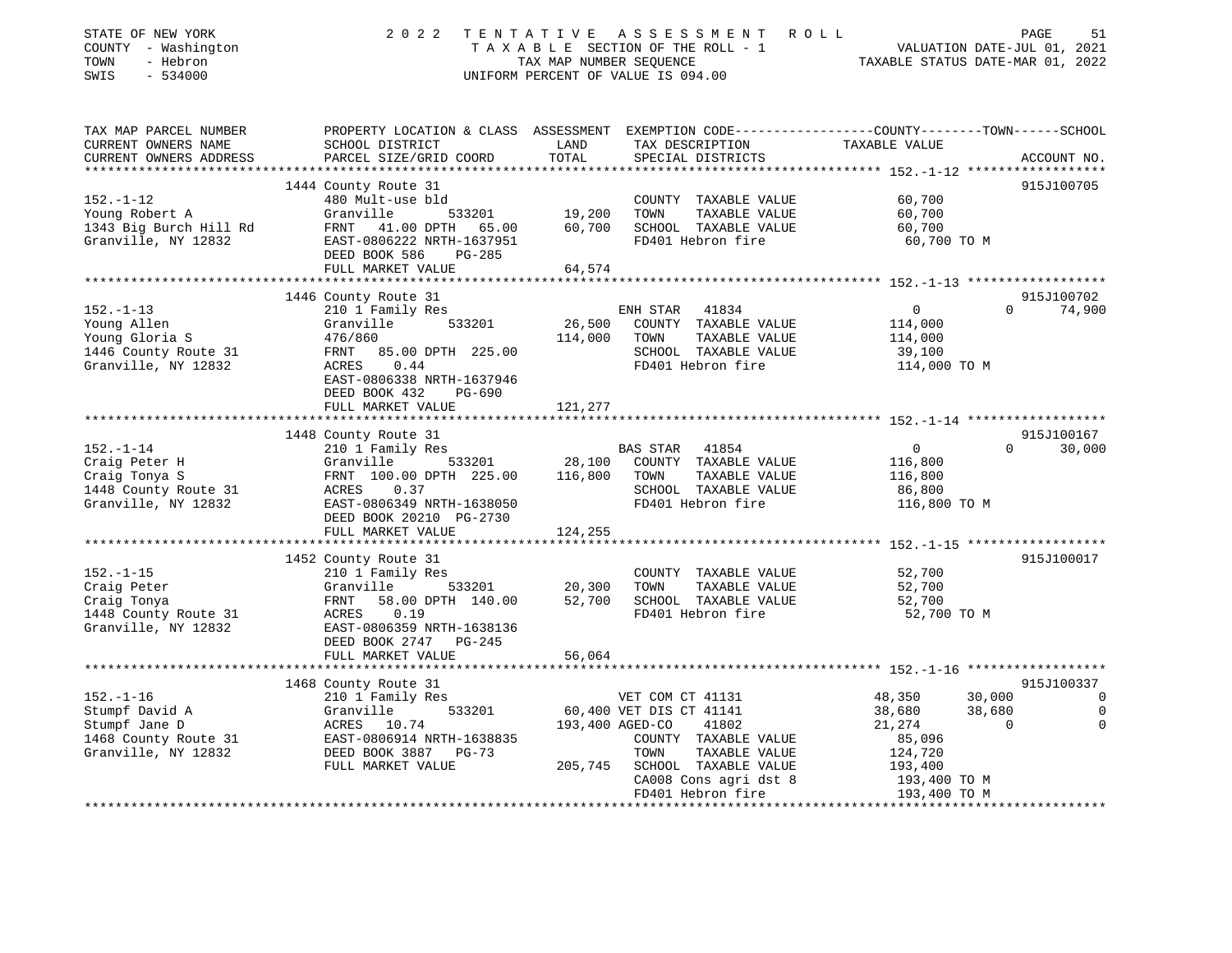| STATE OF NEW YORK<br>- Washington<br>COUNTY<br>- Hebron<br>TOWN<br>SWIS<br>$-534000$ | 2022                                                    | TENTATIVE<br>TAXABLE<br>TAX MAP NUMBER SEQUENCE | A S S E S S M E N T R O L L<br>SECTION OF THE ROLL - 1<br>UNIFORM PERCENT OF VALUE IS 094.00 |                                                                                               | 52<br>PAGE<br>VALUATION DATE-JUL 01, 2021<br>TAXABLE STATUS DATE-MAR 01, 2022 |  |
|--------------------------------------------------------------------------------------|---------------------------------------------------------|-------------------------------------------------|----------------------------------------------------------------------------------------------|-----------------------------------------------------------------------------------------------|-------------------------------------------------------------------------------|--|
| TAX MAP PARCEL NUMBER<br>CURRENT OWNERS NAME                                         | PROPERTY LOCATION & CLASS ASSESSMENT<br>SCHOOL DISTRICT | LAND                                            |                                                                                              | EXEMPTION CODE-----------------COUNTY-------TOWN------SCHOOL<br>TAX DESCRIPTION TAXABLE VALUE |                                                                               |  |
| CURRENT OWNERS ADDRESS PARCEL SIZE/GRID COORD                                        |                                                         | TOTAL                                           | SPECIAL DISTRICTS                                                                            |                                                                                               | ACCOUNT NO.                                                                   |  |
|                                                                                      |                                                         |                                                 |                                                                                              |                                                                                               |                                                                               |  |
|                                                                                      | 1456 County Route 31                                    |                                                 |                                                                                              |                                                                                               | 915J100262                                                                    |  |
| $152. - 1 - 17$                                                                      | 242 Rurl res&rec                                        |                                                 | 41834<br>ENH STAR                                                                            |                                                                                               | 74,900<br>$\mathbf{0}$                                                        |  |
| Tompkins Kathalene <b>Bandary Constant</b> Granville                                 | 533201                                                  | 71,500                                          | COUNTY<br>TAXABLE VALUE                                                                      | 80,800                                                                                        |                                                                               |  |
| Tompkins estate Arthur R                                                             | 1 at 12                                                 | 80,800                                          | TOWN<br>TAXABLE VALUE                                                                        | 80,800                                                                                        |                                                                               |  |
| 1456 County Route 31                                                                 | ACRES 11.40                                             |                                                 | SCHOOL<br>TAXABLE VALUE                                                                      | 5,900                                                                                         |                                                                               |  |
| Granville, NY 12832                                                                  | EAST-0806818 NRTH-1638226                               |                                                 | CA008 Cons agri dst 8                                                                        | 80,800 TO M                                                                                   |                                                                               |  |
|                                                                                      | DEED BOOK 466<br>$PG-11$                                |                                                 | FD401 Hebron fire                                                                            | 80,800 TO M                                                                                   |                                                                               |  |
|                                                                                      | FULL MARKET VALUE                                       | 85,957                                          |                                                                                              |                                                                                               |                                                                               |  |
|                                                                                      |                                                         |                                                 |                                                                                              |                                                                                               |                                                                               |  |

|                                                                                                                                                                         | 1442 County Route 31                                                                                                                                                                                                                                  |                |                                                                                                                                                           |                                       | 915J100066         |
|-------------------------------------------------------------------------------------------------------------------------------------------------------------------------|-------------------------------------------------------------------------------------------------------------------------------------------------------------------------------------------------------------------------------------------------------|----------------|-----------------------------------------------------------------------------------------------------------------------------------------------------------|---------------------------------------|--------------------|
| $152. - 1 - 18$                                                                                                                                                         | 240 Rural res<br>161 MONET AND HEAT ACRES 15.60 BANK 999 155,800 TOWN TAXABLE VALUE<br>HAIM Lisa F 15.60 BAST 15.60 BANK 999 155,800 TOWN TAXABLE VALUE<br>FO Box 68 EAST-0806866 NRTH-1637580 CAO08 CONS ACRES 125,800 TO M<br>FULL MARKET VALUE 165 |                | BAS STAR 41854<br>533201 80,700 COUNTY TAXABLE VALUE 155,800                                                                                              | $\overline{0}$                        | $\Omega$<br>30,000 |
|                                                                                                                                                                         | County Route 31/E Off                                                                                                                                                                                                                                 |                |                                                                                                                                                           |                                       | 915J100405         |
| $152. - 1 - 19$<br>322 Rural vac>10<br>Craig Sanford T<br>Craig Lori A<br>Granville, NY 12832                                                                           | Granville 533201 3,500<br>ACRES 4.30<br>1408 County Route 31 EAST-0806872 NRTH-1637029<br>DEED BOOK 20220 PG-603<br>FULL MARKET VALUE                                                                                                                 | 3,500<br>3,723 | COUNTY TAXABLE VALUE<br>TOWN<br>TAXABLE VALUE<br>SCHOOL TAXABLE VALUE<br>CA008 Cons agri dst 8 3,500 TO M<br>FD401 Hebron fire                            | 3,500<br>3,500<br>3,500<br>3,500 TO M |                    |
| PRIOR OWNER ON 3/01/2022<br>Craig Sanford T                                                                                                                             |                                                                                                                                                                                                                                                       |                |                                                                                                                                                           |                                       |                    |
|                                                                                                                                                                         | 1352 County Route 31                                                                                                                                                                                                                                  |                |                                                                                                                                                           |                                       | 915J100302         |
| $152. - 1 - 20$<br>Dube Patti A<br>Granville<br>1352 County Route 31 ACRES 4.40                                                                                         | 210 1 Family Res<br>Granville, NY 12832 EAST-0805824 NRTH-1635785<br>DEED BOOK 3279 PG-133                                                                                                                                                            | 87,600 TOWN    | BAS STAR 41854<br>533201 54,300 COUNTY TAXABLE VALUE 87,600<br>TAXABLE VALUE 87,600<br>SCHOOL TAXABLE VALUE 57,600<br>CA008 Cons agri dst 8 87,600 TO M   | $\overline{0}$                        | 30,000<br>$\Omega$ |
|                                                                                                                                                                         | 103 Lang Hill Rd                                                                                                                                                                                                                                      |                |                                                                                                                                                           |                                       | 915J100269         |
| $152. - 1 - 22$<br>Laing Hill Land Company LLC Granville<br>103 Lang Hill Rd ACRES 264.76<br>Granville, NY 12832 EAST-0807559 NRTH-1634589<br>MAY BE SUBJECT TO PAYMENT | 113 Cattle farm<br>753,600 TOWN<br>DEED BOOK 3981 PG-56<br>FULL MARKET VALUE                                                                                                                                                                          | 801,702        | AG DIST 41720<br>533201 425,000 COUNTY TAXABLE VALUE<br>TAXABLE VALUE 522,290<br>SCHOOL TAXABLE VALUE<br>CA008 Cons agri dst 8 522,290 TO M<br>231,310 EX | 231,310 231,310<br>522,290<br>522,290 | 231,310            |
| UNDER AGDIST LAW TIL 2026                                                                                                                                               |                                                                                                                                                                                                                                                       |                | FD401 Hebron fire                                                                                                                                         | 753,600 TO M                          |                    |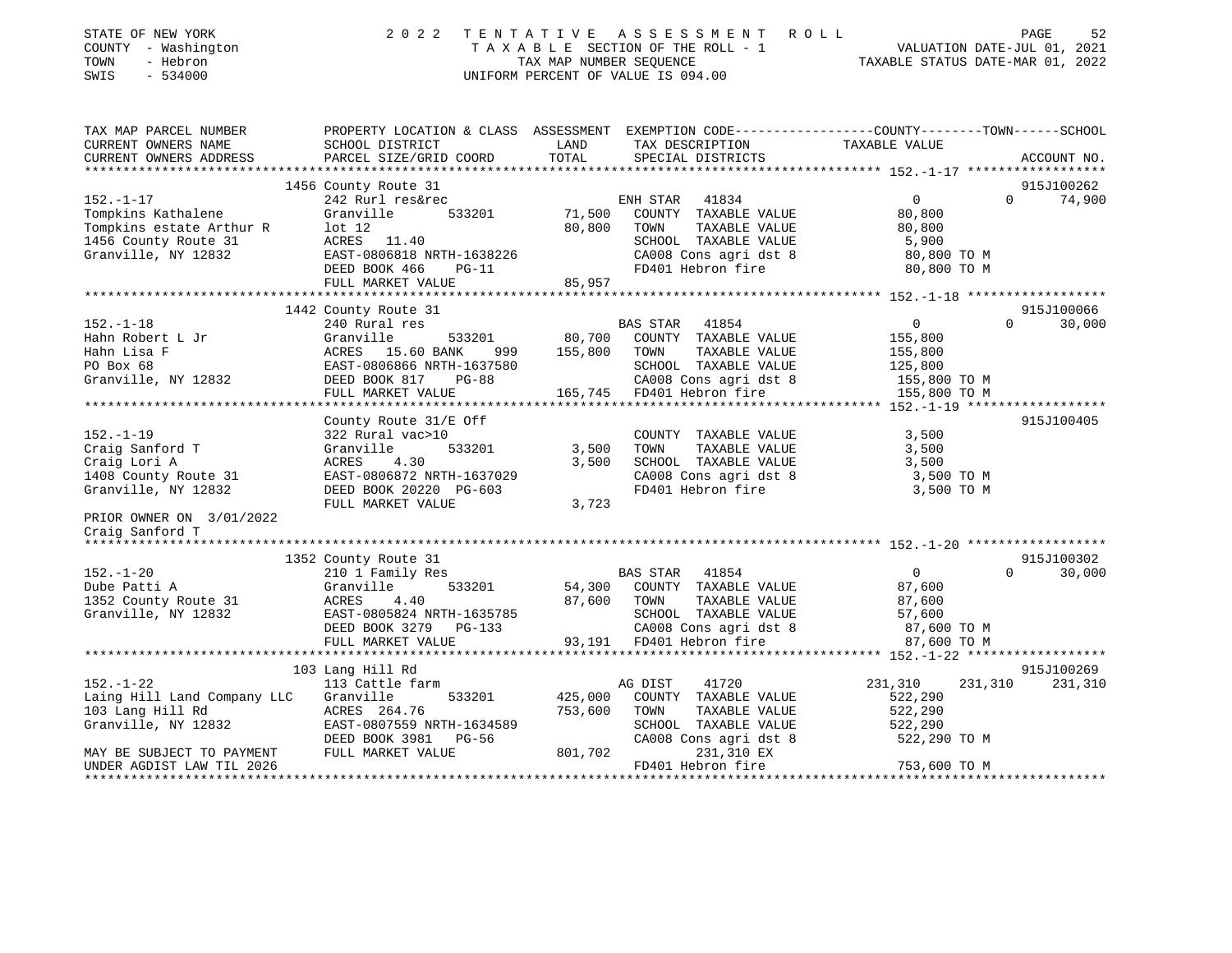| STATE OF NEW YORK<br>COUNTY - Washington<br>TOWN<br>- Hebron<br>$-534000$<br>SWIS                    | 2 0 2 2                                                                                                                                                                           | TAX MAP NUMBER SEQUENCE      | TENTATIVE ASSESSMENT ROLL<br>TAXABLE SECTION OF THE ROLL - 1 VALUATION DATE-JUL 01, 2021<br>UNIFORM PERCENT OF VALUE IS 094.00 | TAXABLE STATUS DATE-MAR 01, 2022                                | PAGE<br>53                       |
|------------------------------------------------------------------------------------------------------|-----------------------------------------------------------------------------------------------------------------------------------------------------------------------------------|------------------------------|--------------------------------------------------------------------------------------------------------------------------------|-----------------------------------------------------------------|----------------------------------|
| TAX MAP PARCEL NUMBER<br>CURRENT OWNERS NAME<br>CURRENT OWNERS ADDRESS                               | PROPERTY LOCATION & CLASS ASSESSMENT EXEMPTION CODE----------------COUNTY-------TOWN------SCHOOL<br>SCHOOL DISTRICT<br>PARCEL SIZE/GRID COORD                                     | LAND<br>TOTAL                | TAX DESCRIPTION<br>SPECIAL DISTRICTS                                                                                           | TAXABLE VALUE                                                   | ACCOUNT NO.                      |
|                                                                                                      |                                                                                                                                                                                   |                              |                                                                                                                                |                                                                 |                                  |
| $152. - 2 - 1$<br>Garner Albert<br>1510 Albermarle Rd<br>Brooklyn, NY 11226                          | 1541 Big Burch Hill Rd<br>283 Res w/Comuse<br>533201<br>Granville<br>FRNT 224.00 DPTH 149.00<br>EAST-0807157 NRTH-1639548<br>DEED BOOK 2897 PG-275<br>FULL MARKET VALUE           | 40,100<br>72,600<br>77,234   | COUNTY TAXABLE VALUE<br>TOWN<br>TAXABLE VALUE<br>SCHOOL TAXABLE VALUE<br>CA008 Cons agri dst 8<br>FD401 Hebron fire            | 72,600<br>72,600<br>72,600<br>72,600 TO M<br>72,600 TO M        | 9179900717                       |
|                                                                                                      |                                                                                                                                                                                   |                              |                                                                                                                                |                                                                 |                                  |
| $152. - 2 - 1.1$<br>Wappett Geoffrey<br>1527 Big Burch Hill Rd<br>Granville, NY 12832                | 1527 Big Burch Hill Rd<br>210 1 Family Res<br>Granville<br>533201<br>FRNT 281.00 DPTH 142.00<br>$0.92$ BANK<br>ACRES<br>999<br>EAST-0807114 NRTH-1639791<br>DEED BOOK 2826 PG-115 | 40,700<br>74,100             | COUNTY TAXABLE VALUE<br>TOWN<br>TAXABLE VALUE<br>SCHOOL TAXABLE VALUE<br>CA008 Cons agri dst 8<br>FD401 Hebron fire            | 74,100<br>74,100<br>74,100<br>74,100 TO M<br>74,100 TO M        |                                  |
|                                                                                                      | FULL MARKET VALUE                                                                                                                                                                 | 78,830                       |                                                                                                                                |                                                                 |                                  |
|                                                                                                      |                                                                                                                                                                                   |                              |                                                                                                                                |                                                                 | 915J101010                       |
| $152 - 2 - 2.1$<br>Hartmann Lothar<br>Hartmann Helga<br>47 County Route 28<br>Granville, NY 12832    | 47 County Route 28<br>210 1 Family Res<br>Granville<br>533201<br>704/290<br>ACRES 1.00<br>EAST-0809034 NRTH-1640503<br>DEED BOOK 2550 PG-170<br>FULL MARKET VALUE                 | 41,000<br>368,400<br>391,915 | BAS STAR<br>41854<br>COUNTY TAXABLE VALUE<br>TAXABLE VALUE<br>TOWN<br>SCHOOL TAXABLE VALUE<br>FD401 Hebron fire                | $\overline{0}$<br>368,400<br>368,400<br>338,400<br>368,400 TO M | $\Omega$<br>30,000               |
|                                                                                                      |                                                                                                                                                                                   |                              |                                                                                                                                |                                                                 | 915J101268                       |
| $152. - 2 - 2.2$<br>Hartmann Lothar<br>Hartmann Helga E<br>47 County Route 28<br>Granville, NY 12832 | County Route 28<br>314 Rural vac<10<br>533201<br>Granville<br>ACRES<br>4.07<br>EAST-0808967 NRTH-1640696<br>DEED BOOK 2550 PG-174                                                 | 31,600<br>31,600             | COUNTY TAXABLE VALUE<br>TAXABLE VALUE<br>TOWN<br>SCHOOL TAXABLE VALUE<br>FD401 Hebron fire                                     | 31,600<br>31,600<br>31,600<br>31,600 TO M                       |                                  |
|                                                                                                      | FULL MARKET VALUE                                                                                                                                                                 | 33,617                       |                                                                                                                                |                                                                 |                                  |
|                                                                                                      |                                                                                                                                                                                   |                              |                                                                                                                                |                                                                 |                                  |
| $152. - 2 - 3$<br>Nelson Daniel G<br>53 County Route 28<br>Granville, NY 12832                       | 53 County Route 28<br>210 1 Family Res<br>Granville<br>533201<br>ACRES<br>3.12<br>EAST-0809361 NRTH-1640618<br>DEED BOOK 662<br>PG-278<br>FULL MARKET VALUE                       | 47,600<br>170,500<br>181,383 | <b>BAS STAR</b><br>41854<br>COUNTY TAXABLE VALUE<br>TAXABLE VALUE<br>TOWN<br>SCHOOL TAXABLE VALUE<br>FD401 Hebron fire         | $\overline{0}$<br>170,500<br>170,500<br>140,500<br>170,500 TO M | 915J101016<br>$\Omega$<br>30,000 |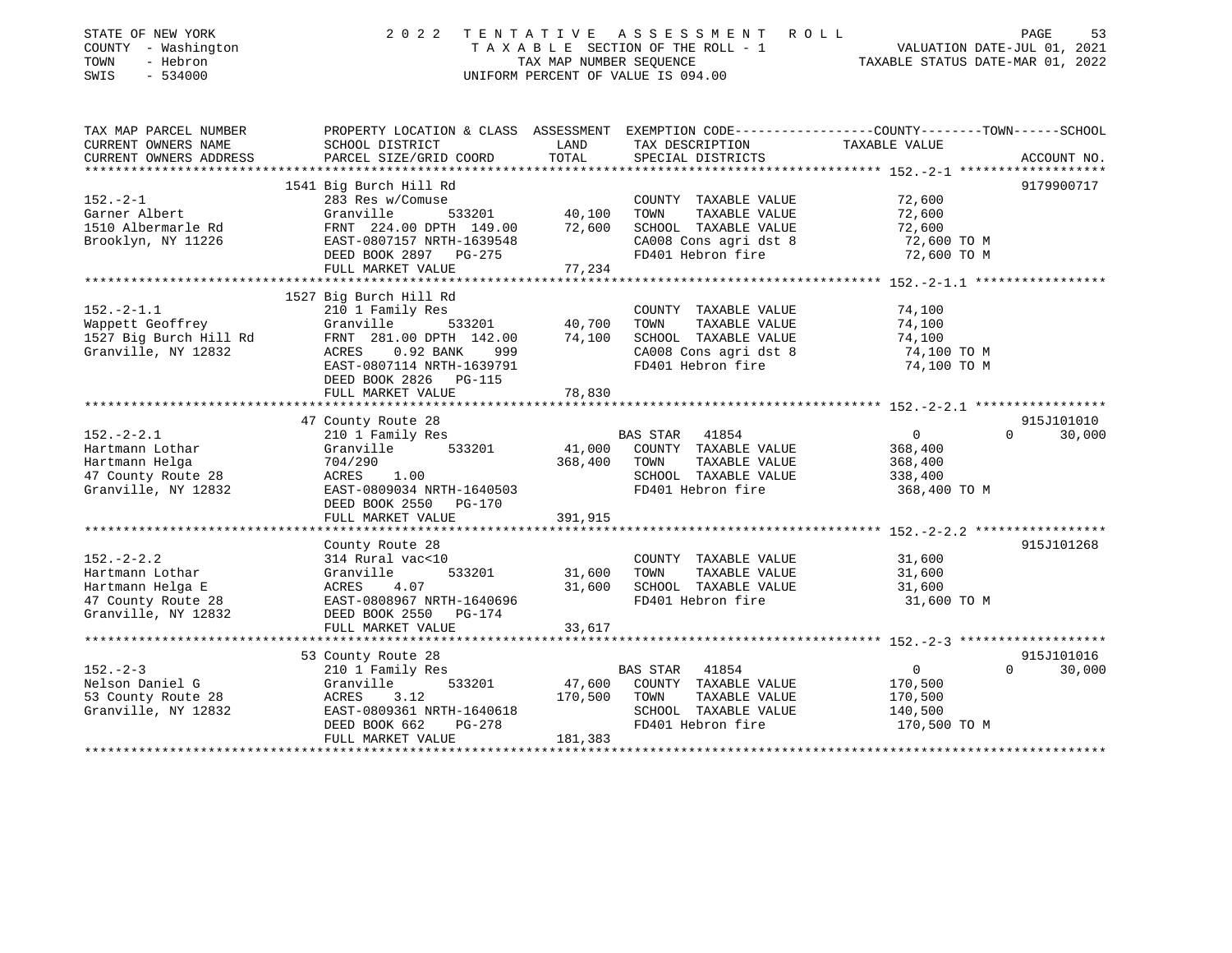| STATE OF NEW YORK<br>COUNTY - Washington<br>- Hebron<br>TOWN<br>$-534000$<br>SWIS                              | 2 0 2 2                                                                                                                                                        | TAX MAP NUMBER SEQUENCE    | TENTATIVE ASSESSMENT ROLL<br>TAXABLE SECTION OF THE ROLL - 1<br>UNIFORM PERCENT OF VALUE IS 094.00                                         | VALUATION DATE-JUL 01, 2021<br>TAXABLE STATUS DATE-MAR 01, 2022                               | PAGE<br>54         |
|----------------------------------------------------------------------------------------------------------------|----------------------------------------------------------------------------------------------------------------------------------------------------------------|----------------------------|--------------------------------------------------------------------------------------------------------------------------------------------|-----------------------------------------------------------------------------------------------|--------------------|
| TAX MAP PARCEL NUMBER<br>CURRENT OWNERS NAME<br>CURRENT OWNERS ADDRESS                                         | PROPERTY LOCATION & CLASS ASSESSMENT EXEMPTION CODE----------------COUNTY-------TOWN------SCHOOL<br>SCHOOL DISTRICT<br>PARCEL SIZE/GRID COORD                  | LAND<br>TOTAL              | TAX DESCRIPTION<br>SPECIAL DISTRICTS                                                                                                       | TAXABLE VALUE                                                                                 | ACCOUNT NO.        |
| **************************                                                                                     |                                                                                                                                                                |                            |                                                                                                                                            |                                                                                               |                    |
|                                                                                                                | 95 County Route 28                                                                                                                                             |                            |                                                                                                                                            |                                                                                               | 915J100404         |
| $152. - 2 - 4$<br>Bonitatebus Joseph D<br>Paltauf Tiffany<br>152 George Washington Hwy<br>Ridgefield, CT 06877 | 210 1 Family Res<br>Granville<br>533201<br>ACRES<br>9.08 BANK<br>999<br>EAST-0809711 NRTH-1641123<br>DEED BOOK 20210 PG-220                                    | 66,400<br>275,600          | COUNTY TAXABLE VALUE<br>TOWN<br>TAXABLE VALUE<br>SCHOOL TAXABLE VALUE<br>FD401 Hebron fire                                                 | 275,600<br>275,600<br>275,600<br>275,600 TO M                                                 |                    |
|                                                                                                                | FULL MARKET VALUE                                                                                                                                              | 293,191                    |                                                                                                                                            |                                                                                               |                    |
|                                                                                                                |                                                                                                                                                                |                            |                                                                                                                                            |                                                                                               |                    |
| $152 - 2 - 5$<br>O'Brien Margaret J<br>Young Josephine L<br>21 Everetts Hts<br>Granville, NY 12832             | County Route 28<br>314 Rural vac<10<br>Granville<br>533201<br>ACRES<br>3.19<br>EAST-0810275 NRTH-1642003<br>DEED BOOK 898<br>$PG-252$<br>FULL MARKET VALUE     | 27,000<br>27,000<br>28,723 | COUNTY TAXABLE VALUE<br>TOWN<br>TAXABLE VALUE<br>SCHOOL TAXABLE VALUE<br>FD401 Hebron fire                                                 | 27,000<br>27,000<br>27,000<br>27,000 TO M                                                     | 915J100343         |
|                                                                                                                |                                                                                                                                                                |                            |                                                                                                                                            |                                                                                               |                    |
|                                                                                                                | 21 Everetts Heights Way                                                                                                                                        |                            |                                                                                                                                            |                                                                                               | 915J101321         |
| $152. - 2 - 5.1$<br>O'Brien John<br>O'Brien Margaret J<br>21 Everetts Heights Way<br>Granville, NY 12832       | 210 1 Family Res<br>Granville<br>533201<br>591/325<br><b>ACRES</b><br>3.71<br>EAST-0810377 NRTH-1642258<br>PG-215<br>DEED BOOK 758<br>FULL MARKET VALUE        | 255,700<br>272,021         | VET WAR CT 41121<br>50,700 BAS STAR<br>41854<br>COUNTY TAXABLE VALUE<br>TAXABLE VALUE<br>TOWN<br>SCHOOL TAXABLE VALUE<br>FD401 Hebron fire | 33,000<br>18,000<br>$\Omega$<br>$\mathbf{0}$<br>222,700<br>237,700<br>225,700<br>255,700 TO M | $\Omega$<br>30,000 |
|                                                                                                                |                                                                                                                                                                |                            |                                                                                                                                            |                                                                                               |                    |
| $152. - 2 - 6$<br>Cappiello Vito M<br>15 Nicole Ct<br>Copiaque, NY 11726                                       | Everetts Heights Way<br>314 Rural vac<10<br>533201<br>Granville<br>ACRES<br>3.03<br>EAST-0809829 NRTH-1641967<br>DEED BOOK 908<br>$PG-47$<br>FULL MARKET VALUE | 26,200<br>26,200<br>27,872 | COUNTY TAXABLE VALUE<br>TAXABLE VALUE<br>TOWN<br>SCHOOL TAXABLE VALUE<br>FD401 Hebron fire                                                 | 26,200<br>26,200<br>26,200<br>26,200 TO M                                                     | 915J100113         |
|                                                                                                                |                                                                                                                                                                |                            |                                                                                                                                            |                                                                                               |                    |
| $152. - 2 - 7$<br>Cappiello Vito M<br>15 Nicole Ct<br>Copiaque, NY 11726                                       | Everetts Heights Way<br>314 Rural vac<10<br>Granville<br>533201<br>ACRES<br>3.01<br>EAST-0809936 NRTH-1642335<br>DEED BOOK 430<br>PG-555<br>FULL MARKET VALUE  | 26,100<br>26,100<br>27,766 | COUNTY TAXABLE VALUE<br>TOWN<br>TAXABLE VALUE<br>SCHOOL TAXABLE VALUE<br>FD401 Hebron fire                                                 | 26,100<br>26,100<br>26,100<br>26,100 TO M                                                     | 915J100114         |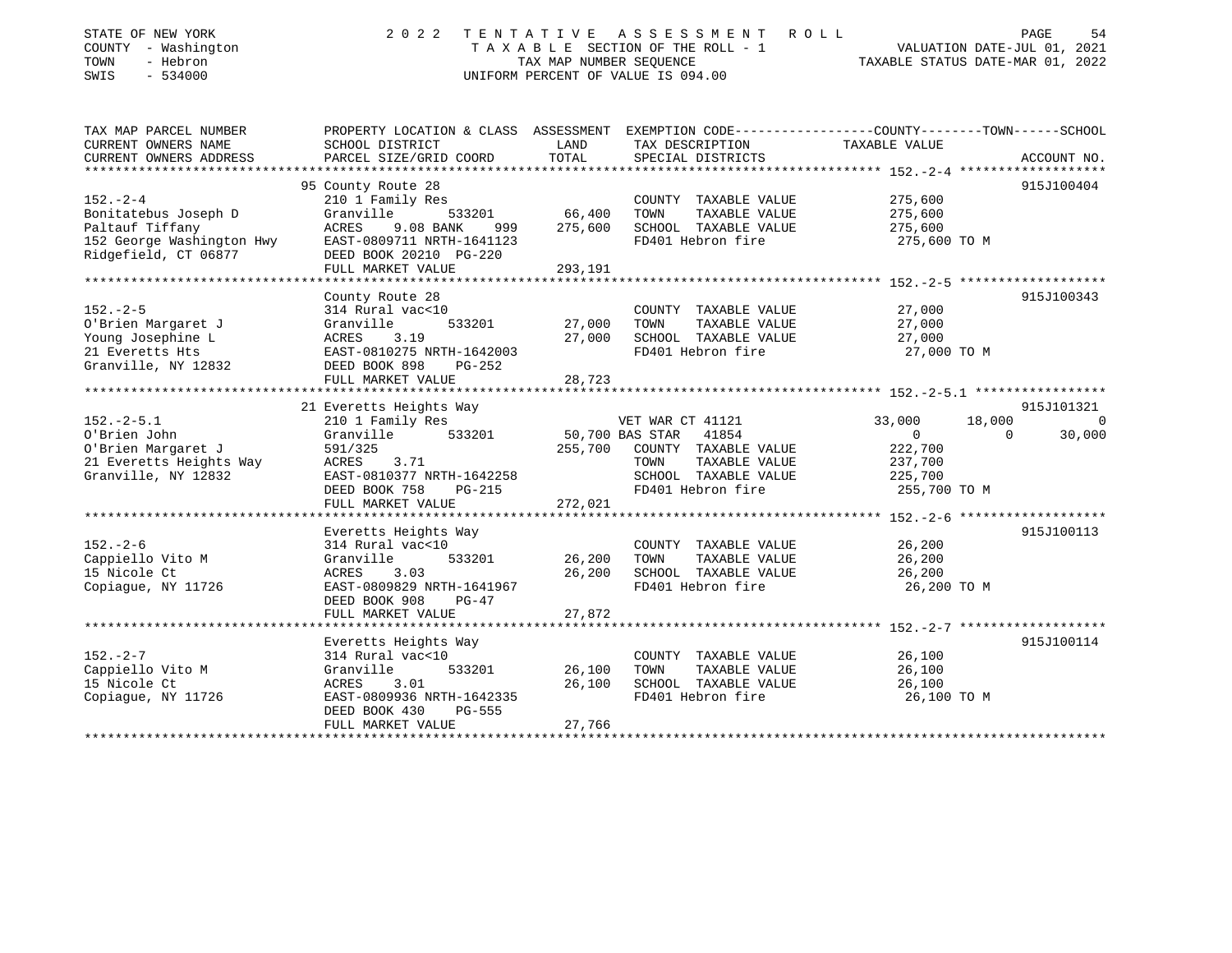| STATE OF NEW YORK<br>COUNTY - Washington<br>TOWN<br>- Hebron<br>SWIS<br>$-534000$                    | 2 0 2 2                                                                                                                              | TENTATIVE ASSESSMENT ROLL<br>TAXABLE SECTION OF THE ROLL - 1<br>TAX MAP NUMBER SEOUENCE<br>UNIFORM PERCENT OF VALUE IS 094.00                             | PAGE<br>55<br>VALUATION DATE-JUL 01, 2021<br>TAXABLE STATUS DATE-MAR 01, 2022         |
|------------------------------------------------------------------------------------------------------|--------------------------------------------------------------------------------------------------------------------------------------|-----------------------------------------------------------------------------------------------------------------------------------------------------------|---------------------------------------------------------------------------------------|
| TAX MAP PARCEL NUMBER<br>CURRENT OWNERS NAME<br>CURRENT OWNERS ADDRESS                               | SCHOOL DISTRICT<br>PARCEL SIZE/GRID COORD                                                                                            | PROPERTY LOCATION & CLASS ASSESSMENT EXEMPTION CODE----------------COUNTY-------TOWN------SCHOOL<br>LAND<br>TAX DESCRIPTION<br>TOTAL<br>SPECIAL DISTRICTS | TAXABLE VALUE<br>ACCOUNT NO.                                                          |
|                                                                                                      |                                                                                                                                      |                                                                                                                                                           |                                                                                       |
|                                                                                                      | Everetts Heights Way                                                                                                                 |                                                                                                                                                           | 915J100627                                                                            |
| $152. - 2 - 8.1$<br>Proctor Trust Co<br>48 Main St<br>Proctor, VT 05765                              | 692 Road/str/hwy<br>533201<br>Granville<br>ACRES<br>4.60<br>EAST-0809587 NRTH-1641969<br>DEED BOOK 487<br>PG-761                     | 29700<br>RPTL1138<br>5,400<br>COUNTY TAXABLE VALUE<br>5,400<br>TOWN<br>TAXABLE VALUE<br>SCHOOL TAXABLE VALUE<br>FD401 Hebron fire                         | 5,400<br>5,400<br>5,400<br>$\Omega$<br>$\mathbf{0}$<br>$\Omega$<br>0 TO M             |
|                                                                                                      | FULL MARKET VALUE                                                                                                                    | 5,745<br>5,400 EX                                                                                                                                         |                                                                                       |
|                                                                                                      | Everetts Heights Way                                                                                                                 |                                                                                                                                                           | 915J101019                                                                            |
| $152 - 2 - 8.2$<br>Rozell Andrew D<br>Rozell Karin W<br>31 County Route 28<br>Granville, NY 12832    | 314 Rural vac<10<br>Granville<br>533201<br>ACRES<br>3.06<br>EAST-0809027 NRTH-1641950<br>DEED BOOK 3715 PG-114                       | COUNTY TAXABLE VALUE<br>26,300<br>TOWN<br>TAXABLE VALUE<br>26,300<br>SCHOOL TAXABLE VALUE<br>FD401 Hebron fire                                            | 26,300<br>26,300<br>26,300<br>26,300 TO M                                             |
| MAY BE SUBJECT TO PAYMENT<br>UNDER AGDIST LAW TIL 2022                                               | FULL MARKET VALUE                                                                                                                    | 27,979                                                                                                                                                    |                                                                                       |
|                                                                                                      | 31 County Route 28                                                                                                                   |                                                                                                                                                           | 915J101085                                                                            |
| $152. - 2 - 8.3$<br>Rozell Andrew D<br>31 County Route 28<br>Granville, NY 12832                     | 210 1 Family Res<br>Granville<br>533201<br>ACRES<br>8.64<br>EAST-0808670 NRTH-1640742<br>DEED BOOK 1802<br>$PG-57$                   | BAS STAR 41854<br>65,400<br>COUNTY TAXABLE VALUE<br>203,900<br>TOWN<br>TAXABLE VALUE<br>SCHOOL TAXABLE VALUE<br>FD401 Hebron fire                         | $\Omega$<br>30,000<br>$\overline{0}$<br>203,900<br>203,900<br>173,900<br>203,900 TO M |
|                                                                                                      | FULL MARKET VALUE                                                                                                                    | 216,915                                                                                                                                                   |                                                                                       |
|                                                                                                      | 145 Everetts Heights Way                                                                                                             |                                                                                                                                                           | 915J101196                                                                            |
| $152. - 2 - 8.5$<br>Moss Richard E<br>Moss Kris G<br>145 Everetts Heights Way<br>Granville, NY 12832 | 241 Rural res&ag<br>Granville<br>533201<br>ACRES<br>20.24<br>EAST-0809190 NRTH-1641505<br>DEED BOOK 3678 PG-324<br>FULL MARKET VALUE | 41720<br>AG DIST<br>90,900<br>COUNTY TAXABLE VALUE<br>237,600<br>TOWN<br>TAXABLE VALUE<br>SCHOOL TAXABLE VALUE<br>FD401 Hebron fire<br>252,766            | 46,198<br>46,198<br>46,198<br>191,402<br>191,402<br>191,402<br>237,600 TO M           |
| MAY BE SUBJECT TO PAYMENT<br>UNDER AGDIST LAW TIL 2026                                               |                                                                                                                                      |                                                                                                                                                           |                                                                                       |
|                                                                                                      | 111 Everetts Heights Way                                                                                                             |                                                                                                                                                           | 915J101269                                                                            |
| $152 - 2 - 8.7$<br>Johnson Adam V<br>Viso Amella<br>111 Everetts Heights Way<br>Granville, NY 12832  | 210 1 Family Res<br>533201<br>Granville<br>ACRES<br>4.10 BANK<br>999<br>EAST-0809954 NRTH-1641728<br>DEED BOOK 20200 PG-5366         | COUNTY TAXABLE VALUE<br>52,700<br>TOWN<br>TAXABLE VALUE<br>341,500<br>SCHOOL TAXABLE VALUE<br>FD401 Hebron fire                                           | 341,500<br>341,500<br>341,500<br>341,500 TO M                                         |
|                                                                                                      | FULL MARKET VALUE                                                                                                                    | 363,298                                                                                                                                                   |                                                                                       |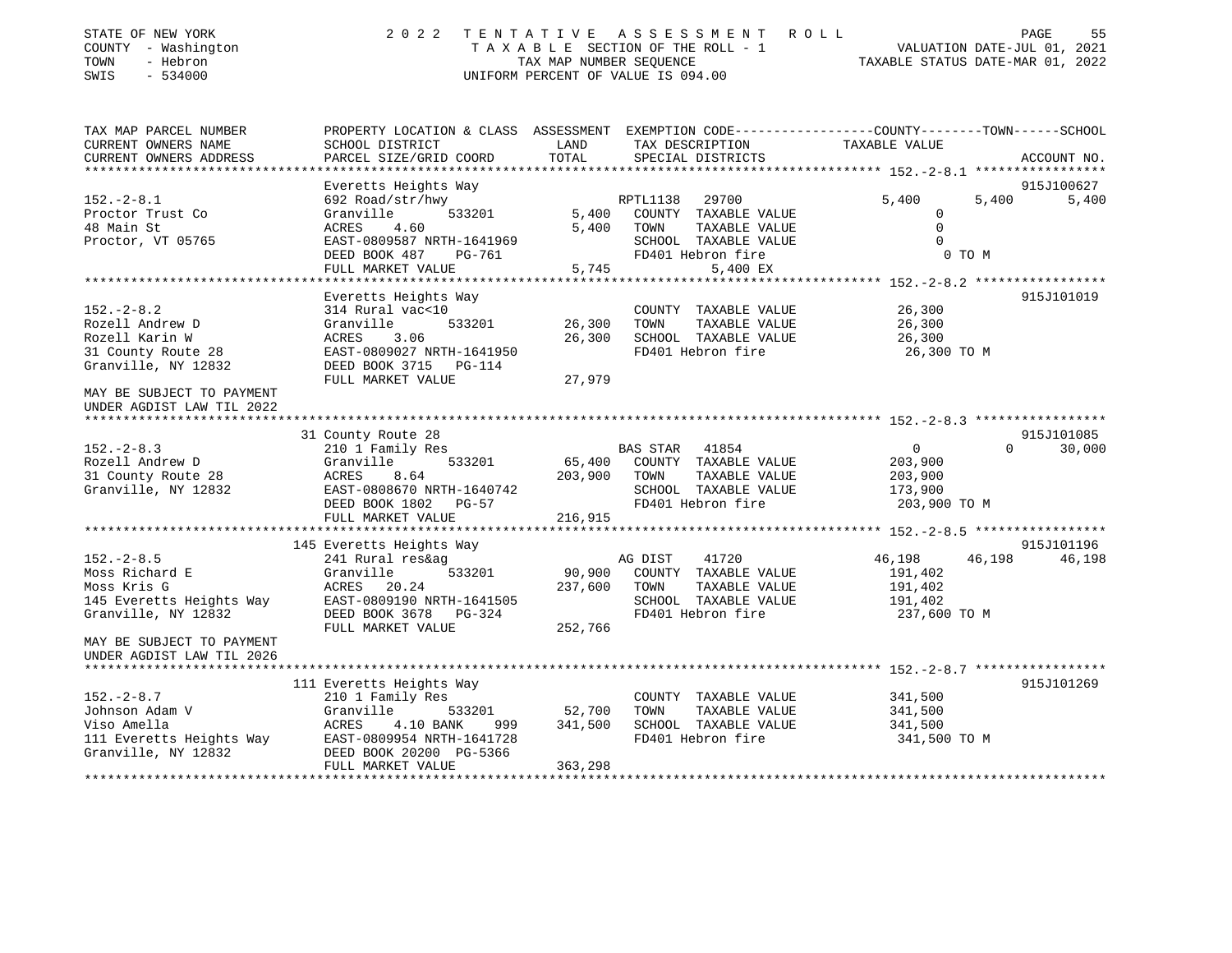| STATE OF NEW YORK<br>COUNTY - Washington<br>- Hebron<br>TOWN<br>$-534000$<br>SWIS                                                                             | TENTATIVE<br>2 0 2 2                                                                                                                                                    | TAX MAP NUMBER SEOUENCE      | A S S E S S M E N T<br>TAXABLE SECTION OF THE ROLL - 1<br>UNIFORM PERCENT OF VALUE IS 094.00  | ROLL                   |                                                           | PAGE<br>56<br>VALUATION DATE-JUL 01, 2021<br>TAXABLE STATUS DATE-MAR 01, 2022 |
|---------------------------------------------------------------------------------------------------------------------------------------------------------------|-------------------------------------------------------------------------------------------------------------------------------------------------------------------------|------------------------------|-----------------------------------------------------------------------------------------------|------------------------|-----------------------------------------------------------|-------------------------------------------------------------------------------|
| TAX MAP PARCEL NUMBER<br>CURRENT OWNERS NAME<br>CURRENT OWNERS ADDRESS                                                                                        | PROPERTY LOCATION & CLASS ASSESSMENT<br>SCHOOL DISTRICT<br>PARCEL SIZE/GRID COORD                                                                                       | LAND<br>TOTAL                | TAX DESCRIPTION<br>SPECIAL DISTRICTS                                                          |                        | TAXABLE VALUE                                             | EXEMPTION CODE-----------------COUNTY-------TOWN------SCHOOL<br>ACCOUNT NO.   |
| $152 - 2 - 9$<br>Surdukowski Catherine LE<br>Surdukowski Stephen<br>c/o Carol Surdukowski<br>200 Harlan Rd<br>Rogersville, TN 37857                           | 65 Everetts Heights Way<br>210 1 Family Res<br>533201<br>Granville<br>ACRES<br>5.14<br>EAST-0809383 NRTH-1642285<br>DEED BOOK 825<br>$PG-87$<br>FULL MARKET VALUE       | 57,700<br>167,400<br>178,085 | COUNTY TAXABLE VALUE<br>TOWN<br>SCHOOL TAXABLE VALUE<br>FD401 Hebron fire                     | TAXABLE VALUE          | 167,400<br>167,400<br>167,400<br>167,400 TO M             | 915J100284                                                                    |
| $152. - 2 - 10$<br>Surdukowski Stephen F<br>c/o Carol Surdukowski<br>200 Harlan Rd<br>Rogersville, TN 37857                                                   | 80 Everetts Heights Way<br>312 Vac w/imprv<br>Granville<br>533201<br><b>ACRES</b><br>5.00<br>EAST-0808968 NRTH-1642487<br>DEED BOOK 668<br>$PG-43$<br>FULL MARKET VALUE | 36,400<br>46,400<br>49,362   | COUNTY TAXABLE VALUE<br>TOWN<br>SCHOOL TAXABLE VALUE<br>FD401 Hebron fire                     | TAXABLE VALUE          | 46,400<br>46,400<br>46,400<br>46,400 TO M                 | 915J100286                                                                    |
|                                                                                                                                                               | 58 Everetts Heights Way                                                                                                                                                 |                              |                                                                                               |                        |                                                           | 915J100640                                                                    |
| $152. - 2 - 11$<br>Schroeder Family Living Trust Granville<br>46 Hickory Rd<br>Torrington, CT 06790<br>MAY BE SUBJECT TO PAYMENT<br>UNDER AGDIST LAW TIL 2029 | 240 Rural res<br>533201<br>ACRES<br>10.10<br>EAST-0809193 NRTH-1642833<br>DEED BOOK 2012<br>PG-286<br>FULL MARKET VALUE                                                 | 68,600<br>215,400<br>229,149 | AGRI-D IND 41730<br>COUNTY TAXABLE VALUE<br>TOWN<br>SCHOOL TAXABLE VALUE<br>FD401 Hebron fire | TAXABLE VALUE          | 11,021<br>204,379<br>204,379<br>204,379<br>215,400 TO M   | 11,021<br>11,021                                                              |
|                                                                                                                                                               | 30 Everetts Heights Way                                                                                                                                                 |                              |                                                                                               |                        |                                                           | 915J101073                                                                    |
| $152. - 2 - 12$<br>Hammond Albert<br>Hammond Rebecca<br>30 Everetts Heights Way<br>Granville, NY 12832                                                        | 210 1 Family Res<br>Granville<br>533201<br>5.99<br><b>ACRES</b><br>EAST-0810030 NRTH-1642748<br>DEED BOOK 523<br>$PG-246$<br>FULL MARKET VALUE                          | 59,600<br>250,500<br>266,489 | ENH STAR<br>COUNTY TAXABLE VALUE<br>TOWN<br>SCHOOL TAXABLE VALUE<br>FD401 Hebron fire         | 41834<br>TAXABLE VALUE | $\Omega$<br>250,500<br>250,500<br>175,600<br>250,500 TO M | 74,900<br>$\Omega$                                                            |
|                                                                                                                                                               |                                                                                                                                                                         |                              |                                                                                               |                        |                                                           |                                                                               |
| $152. - 2 - 13$                                                                                                                                               | 18 Everetts Heights Way<br>210 1 Family Res                                                                                                                             |                              | ENH STAR                                                                                      | 41834                  | $\Omega$                                                  | 915J100287<br>74,900<br>$\Omega$                                              |

| 152.-2-13           | 210 1 Family Res          | 41834<br>ENH STAR                 |              | 74,900 |
|---------------------|---------------------------|-----------------------------------|--------------|--------|
| Traver Marcia       | Granville<br>533201       | 46,900<br>TAXABLE VALUE<br>COUNTY | 214,200      |        |
| 18 Everett Hts      | 496/834                   | 214,200<br>TAXABLE VALUE<br>TOWN  | 214,200      |        |
| Granville, NY 12832 | 2.96<br>ACRES             | TAXABLE VALUE<br>SCHOOL           | 139,300      |        |
|                     | EAST-0810526 NRTH-1642678 | FD401 Hebron fire                 | 214,200 TO M |        |
|                     | DEED BOOK 440<br>PG-88    |                                   |              |        |
|                     | FULL MARKET VALUE         | 227,872                           |              |        |
|                     |                           |                                   |              |        |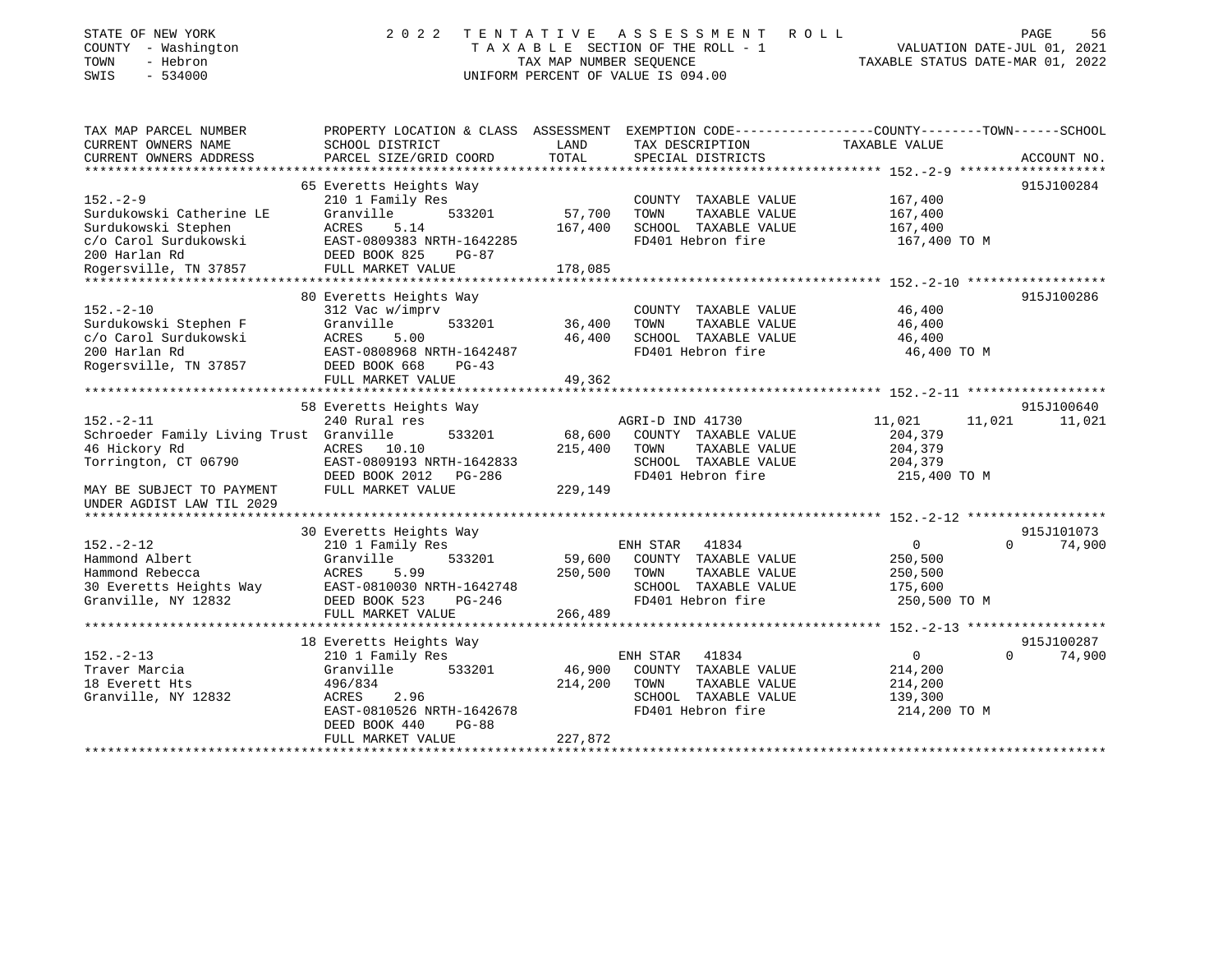| STATE OF NEW YORK<br>COUNTY - Washington<br>TOWN<br>- Hebron<br>SWIS<br>$-534000$                                                                              | 2 0 2 2                                                                                                                                                                                                                                                                   | TENTATIVE<br>TAX MAP NUMBER SEQUENCE             | A S S E S S M E N T<br>TAXABLE SECTION OF THE ROLL - 1<br>UNIFORM PERCENT OF VALUE IS 094.00                                                                                                    | ROLL<br>VALUATION DATE-JUL 01, 2021<br>TAXABLE STATUS DATE-MAR 01, 2022                     | PAGE<br>57                                     |
|----------------------------------------------------------------------------------------------------------------------------------------------------------------|---------------------------------------------------------------------------------------------------------------------------------------------------------------------------------------------------------------------------------------------------------------------------|--------------------------------------------------|-------------------------------------------------------------------------------------------------------------------------------------------------------------------------------------------------|---------------------------------------------------------------------------------------------|------------------------------------------------|
| TAX MAP PARCEL NUMBER<br>CURRENT OWNERS NAME<br>CURRENT OWNERS ADDRESS<br>***********************                                                              | PROPERTY LOCATION & CLASS ASSESSMENT EXEMPTION CODE---------------COUNTY-------TOWN------SCHOOL<br>SCHOOL DISTRICT<br>PARCEL SIZE/GRID COORD                                                                                                                              | LAND<br>TOTAL                                    | TAX DESCRIPTION<br>SPECIAL DISTRICTS                                                                                                                                                            | TAXABLE VALUE                                                                               | ACCOUNT NO.                                    |
| $152. - 2 - 14$<br>Moore Kayla<br>Hahn Luke<br>169 County Route 28<br>Granville, NY 12832                                                                      | 169 County Route 28<br>210 1 Family Res<br>Granville<br>533201<br>1.10 BANK<br>ACRES<br>999<br>EAST-0810808 NRTH-1642768<br>DEED BOOK 2020 PG-200                                                                                                                         | 41,300<br>107,400                                | COUNTY TAXABLE VALUE<br>TOWN<br>TAXABLE VALUE<br>SCHOOL TAXABLE VALUE<br>FD401 Hebron fire                                                                                                      | 107,400<br>107,400<br>107,400<br>107,400 TO M                                               | 915J100039                                     |
|                                                                                                                                                                | FULL MARKET VALUE                                                                                                                                                                                                                                                         | 114,255                                          |                                                                                                                                                                                                 |                                                                                             |                                                |
| $152. - 2 - 15$<br>Bailey Bobbie Jo<br>163 County Route 28<br>Granville, NY 12832<br>$152. - 2 - 16$<br>Conese Connie<br>2011 Hammond Ct                       | 163 County Route 28<br>210 1 Family Res<br>533201<br>Granville<br><b>ACRES</b><br>1.10 BANK<br>999<br>EAST-0810743 NRTH-1642575<br>DEED BOOK 20191 PG-27084<br>FULL MARKET VALUE<br>County Route 28<br>314 Rural vac<10<br>Granville<br>533201<br>FRNT 200.00 DPTH 215.00 | 41,300<br>131,000<br>139,362<br>11,800<br>11,800 | <b>BAS STAR</b><br>41854<br>COUNTY TAXABLE VALUE<br>TOWN<br>TAXABLE VALUE<br>SCHOOL TAXABLE VALUE<br>FD401 Hebron fire<br>COUNTY TAXABLE VALUE<br>TOWN<br>TAXABLE VALUE<br>SCHOOL TAXABLE VALUE | $\mathbf{0}$<br>131,000<br>131,000<br>101,000<br>131,000 TO M<br>11,800<br>11,800<br>11,800 | 915J100288<br>$\Omega$<br>30,000<br>915J100552 |
| Hayes, VA 23072                                                                                                                                                | EAST-0810668 NRTH-1642389<br>DEED BOOK W 598 PG-141<br>FULL MARKET VALUE                                                                                                                                                                                                  | 12,553                                           | FD401 Hebron fire                                                                                                                                                                               | 11,800 TO M                                                                                 |                                                |
|                                                                                                                                                                |                                                                                                                                                                                                                                                                           | ********                                         |                                                                                                                                                                                                 | ********** 152.-2-17 ******************                                                     |                                                |
| $152. - 2 - 17$<br>Meador Frankie Lee Jr<br>Meador Dawn<br>95 County Route 28<br>Granville, NY 12832<br>MAY BE SUBJECT TO PAYMENT<br>UNDER AGDIST LAW TIL 2025 | 48 Shepard Rd<br>210 1 Family Res<br>Granville<br>533201<br>$1$ ot $12$<br>ACRES<br>39.60<br>EAST-0812135 NRTH-1640276<br>DEED BOOK 20200 PG-2655<br>FULL MARKET VALUE                                                                                                    | 75,000<br>125,000<br>132,979                     | COUNTY TAXABLE VALUE<br>TOWN<br>TAXABLE VALUE<br>SCHOOL TAXABLE VALUE<br>CA008 Cons agri dst 8<br>FD401 Hebron fire                                                                             | 125,000<br>125,000<br>125,000<br>125,000 TO M<br>125,000 TO M                               | 915J100679                                     |
| *********************                                                                                                                                          |                                                                                                                                                                                                                                                                           |                                                  |                                                                                                                                                                                                 |                                                                                             |                                                |
| $152. - 2 - 17.1$<br>Germond Daniel L<br>Germond Karen<br>38 Shepard Rd<br>Granville, NY 12832                                                                 | 38 Shepard Rd<br>280 Res Multiple<br>Granville<br>533201<br>ACRES 15.00<br>EAST-0810312 NRTH-1640241<br>DEED BOOK 875<br>PG-190<br>FULL MARKET VALUE                                                                                                                      | 79,400<br>175,100<br>186,277                     | <b>BAS STAR</b><br>41854<br>COUNTY TAXABLE VALUE<br>TOWN<br>TAXABLE VALUE<br>SCHOOL TAXABLE VALUE<br>CA008 Cons agri dst 8<br>FD401 Hebron fire                                                 | $\overline{0}$<br>175,100<br>175,100<br>145,100<br>175,100 TO M<br>175,100 TO M             | 30,000<br>$\Omega$                             |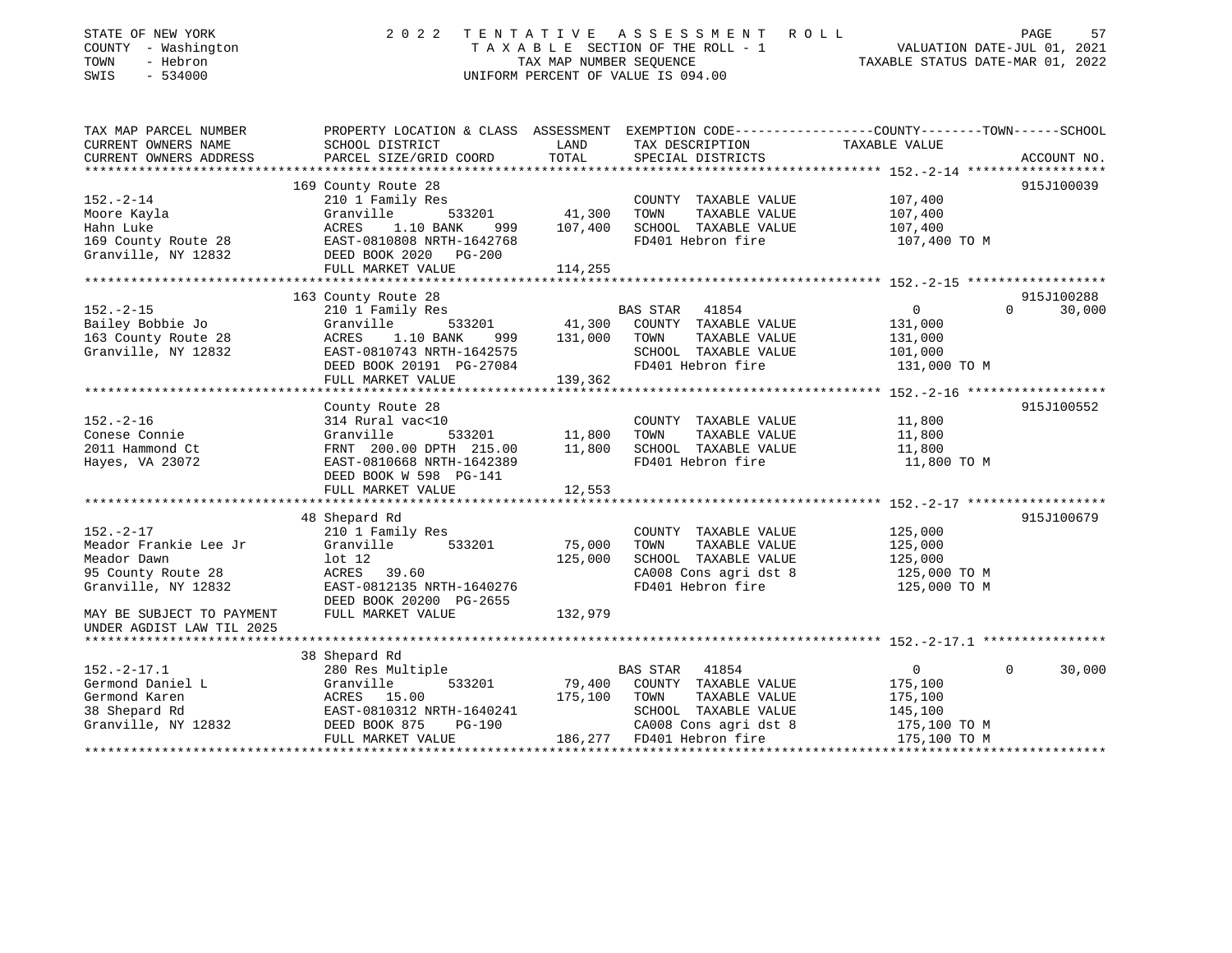| STATE OF NEW YORK<br>COUNTY - Washington<br>TOWN<br>- Hebron<br>$-534000$<br>SWIS | 2 0 2 2                                                                                                            |         | TENTATIVE ASSESSMENT ROLL<br>T A X A B L E SECTION OF THE ROLL - 1 VALUATION DATE-JUL 01, 2021<br>TAX MAP NUMBER SEQUENCE TAXIBLE STATUS DATE-MAR 01. 2022<br>UNIFORM PERCENT OF VALUE IS 094.00 |                            | 58<br>PAGE         |
|-----------------------------------------------------------------------------------|--------------------------------------------------------------------------------------------------------------------|---------|--------------------------------------------------------------------------------------------------------------------------------------------------------------------------------------------------|----------------------------|--------------------|
| TAX MAP PARCEL NUMBER<br>CURRENT OWNERS NAME                                      | PROPERTY LOCATION & CLASS ASSESSMENT EXEMPTION CODE---------------COUNTY-------TOWN------SCHOOL<br>SCHOOL DISTRICT | LAND    | TAX DESCRIPTION TAXABLE VALUE                                                                                                                                                                    |                            |                    |
| CURRENT OWNERS ADDRESS                                                            | PARCEL SIZE/GRID COORD                                                                                             | TOTAL   | SPECIAL DISTRICTS                                                                                                                                                                                |                            | ACCOUNT NO.        |
|                                                                                   |                                                                                                                    |         |                                                                                                                                                                                                  |                            |                    |
| $152. - 2 - 17.2$                                                                 | 132 County Route 28<br>240 Rural res                                                                               |         | COUNTY TAXABLE VALUE                                                                                                                                                                             | 356,600                    |                    |
| Pagliuca Joseph P                                                                 | 533201<br>Granville                                                                                                | 73,900  | TAXABLE VALUE<br>TOWN                                                                                                                                                                            | 356,600                    |                    |
| 140 Albermarle Ave                                                                | ACRES 12.50                                                                                                        |         | 356,600 SCHOOL TAXABLE VALUE                                                                                                                                                                     | 356,600                    |                    |
| West Babylon, NY 11704                                                            |                                                                                                                    |         | CA008 Cons agri dst 8                                                                                                                                                                            | 356,600 TO M               |                    |
|                                                                                   | EAST-0811167 NRTH-1641711<br>DEED BOOK 20210 PG-1508                                                               |         | FD401 Hebron fire                                                                                                                                                                                | 356,600 TO M               |                    |
|                                                                                   | FULL MARKET VALUE                                                                                                  | 379,362 |                                                                                                                                                                                                  |                            |                    |
|                                                                                   |                                                                                                                    |         |                                                                                                                                                                                                  |                            |                    |
|                                                                                   | County Route 28                                                                                                    |         |                                                                                                                                                                                                  |                            |                    |
| $152. - 2 - 17.3$                                                                 | 322 Rural vac>10                                                                                                   |         | COUNTY TAXABLE VALUE                                                                                                                                                                             | 49,500                     |                    |
| Hontz Mark                                                                        | Granville<br>533201                                                                                                | 49,500  | TOWN<br>TAXABLE VALUE                                                                                                                                                                            | 49,500                     |                    |
| Hontz Stephanie                                                                   | lot 3                                                                                                              | 49,500  | SCHOOL TAXABLE VALUE                                                                                                                                                                             | 49,500                     |                    |
| 8 Betony Ct                                                                       | ACRES 10.94                                                                                                        |         | CA008 Cons agri dst 8                                                                                                                                                                            | 49,500 TO M                |                    |
| Newton, NJ 07860                                                                  | EAST-0811350 NRTH-1642117                                                                                          |         | FD401 Hebron fire                                                                                                                                                                                | 49,500 TO M                |                    |
|                                                                                   | DEED BOOK 948<br>PG-221                                                                                            |         |                                                                                                                                                                                                  |                            |                    |
|                                                                                   | FULL MARKET VALUE                                                                                                  | 52,660  |                                                                                                                                                                                                  |                            |                    |
|                                                                                   | 1668 County Route 31                                                                                               |         |                                                                                                                                                                                                  |                            |                    |
| $152. - 2 - 17.4$                                                                 | 240 Rural res                                                                                                      |         | ENH STAR 41834                                                                                                                                                                                   | $\overline{0}$             | $\Omega$<br>74,900 |
| Russell M. Patricia                                                               | Granville<br>533201                                                                                                | 101,800 | COUNTY TAXABLE VALUE                                                                                                                                                                             | 330,400                    |                    |
| 1668 County Route 31                                                              | sub lot 4                                                                                                          | 330,400 | TOWN<br>TAXABLE VALUE                                                                                                                                                                            | 330,400                    |                    |
| Granville, NY 12832                                                               | ACRES 25.48                                                                                                        |         | SCHOOL TAXABLE VALUE                                                                                                                                                                             | 255,500                    |                    |
|                                                                                   | EAST-0810599 NRTH-1638466                                                                                          |         | CA008 Cons agri dst 8                                                                                                                                                                            | 330,400 TO M               |                    |
|                                                                                   | DEED BOOK 924<br><b>PG-25</b>                                                                                      |         | FD401 Hebron fire                                                                                                                                                                                | 330,400 TO M               |                    |
|                                                                                   | FULL MARKET VALUE                                                                                                  | 351,489 |                                                                                                                                                                                                  |                            |                    |
|                                                                                   |                                                                                                                    |         |                                                                                                                                                                                                  |                            |                    |
|                                                                                   | 1640 County Route 31                                                                                               |         |                                                                                                                                                                                                  |                            |                    |
| $152. - 2 - 17.5$                                                                 | 322 Rural vac>10                                                                                                   |         | AG DIST<br>41720                                                                                                                                                                                 | 23,272<br>23,272           | 23,272             |
| Farrell Dean R                                                                    | 533201<br>Granville                                                                                                | 33,900  | COUNTY TAXABLE VALUE                                                                                                                                                                             | 10,628                     |                    |
| Farrell Carol                                                                     | lot 11                                                                                                             | 33,900  | TOWN<br>TAXABLE VALUE                                                                                                                                                                            | 10,628                     |                    |
| 10 Haviland Rd                                                                    | ACRES 12.33                                                                                                        |         | SCHOOL TAXABLE VALUE                                                                                                                                                                             | 10,628                     |                    |
| Fort Ann, NY 12827                                                                | EAST-0810770 NRTH-1639552                                                                                          |         | CA008 Cons agri dst 8                                                                                                                                                                            | 10,628 TO M                |                    |
|                                                                                   | DEED BOOK 3606 PG-40                                                                                               |         | 23,272 EX                                                                                                                                                                                        |                            |                    |
| MAY BE SUBJECT TO PAYMENT                                                         | FULL MARKET VALUE                                                                                                  |         | 36,064 FD401 Hebron fire                                                                                                                                                                         | 33,900 TO M                |                    |
| UNDER AGDIST LAW TIL 2026<br>****************************                         |                                                                                                                    |         |                                                                                                                                                                                                  |                            |                    |
|                                                                                   |                                                                                                                    |         |                                                                                                                                                                                                  |                            |                    |
|                                                                                   | Shepard Rd                                                                                                         |         |                                                                                                                                                                                                  |                            |                    |
| $152. -2 - 17.6$                                                                  | 314 Rural vac<10                                                                                                   |         | COUNTY TAXABLE VALUE                                                                                                                                                                             | 14,900                     |                    |
| Picard Mary Beth                                                                  | 533201<br>Granville                                                                                                | 14,900  | TOWN<br>TAXABLE VALUE                                                                                                                                                                            | 14,900                     |                    |
| 4 Shepard Rd<br>PO Box 217                                                        | lot 10<br>8.22<br>ACRES                                                                                            | 14,900  | SCHOOL TAXABLE VALUE<br>CA008 Cons agri dst 8                                                                                                                                                    | 14,900                     |                    |
| Granville, NY 12832                                                               | EAST-0810797 NRTH-1640179                                                                                          |         | FD401 Hebron fire                                                                                                                                                                                | 14,900 TO M<br>14,900 TO M |                    |
|                                                                                   | DEED BOOK 20210 PG-7251                                                                                            |         |                                                                                                                                                                                                  |                            |                    |
| MAY BE SUBJECT TO PAYMENT                                                         | FULL MARKET VALUE                                                                                                  | 15,851  |                                                                                                                                                                                                  |                            |                    |
| UNDER AGDIST LAW TIL 2025                                                         |                                                                                                                    |         |                                                                                                                                                                                                  |                            |                    |
|                                                                                   |                                                                                                                    |         |                                                                                                                                                                                                  |                            |                    |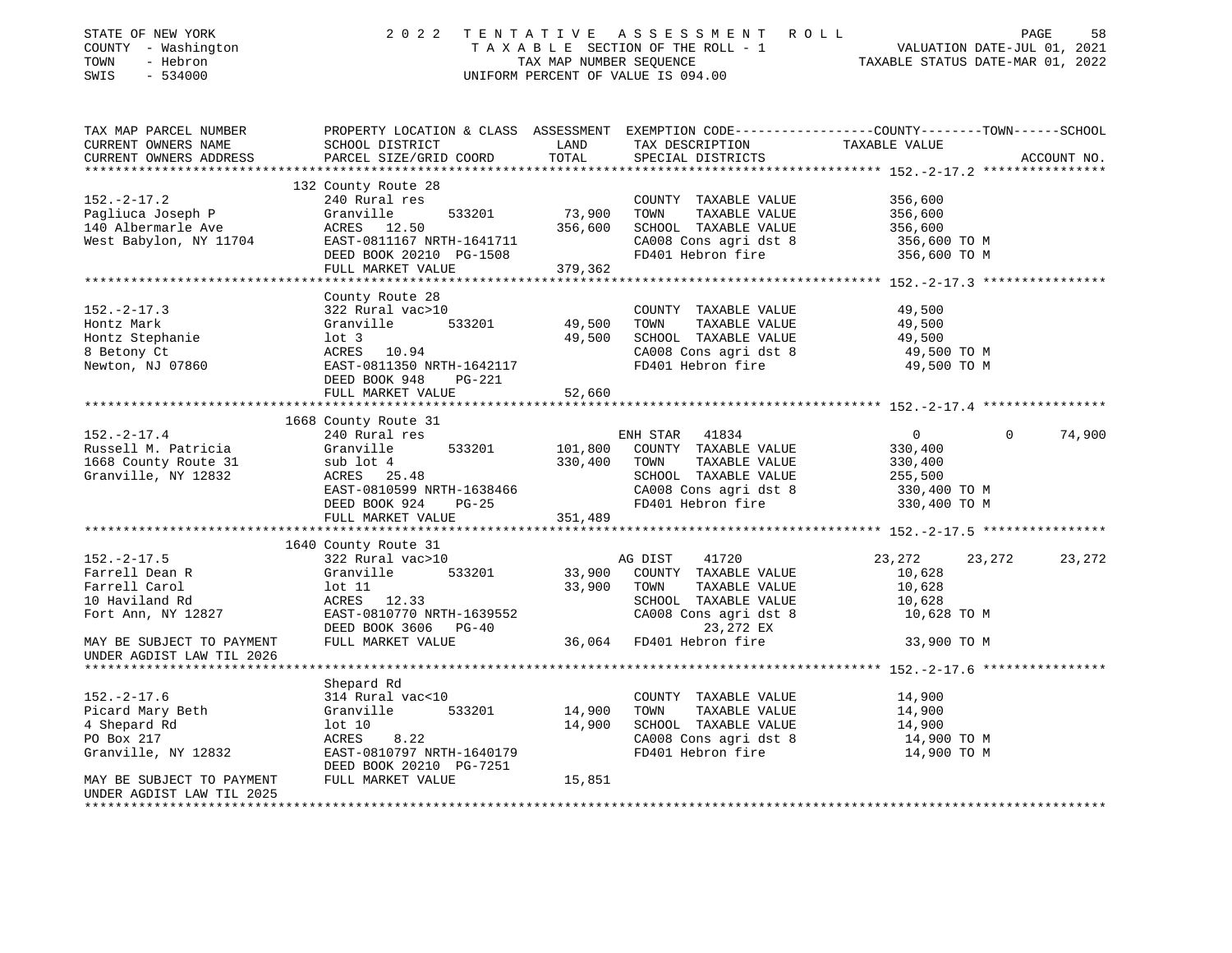| STATE OF NEW YORK                             | 2 0 2 2                                   |                         | TENTATIVE ASSESSMENT ROLL                     | PAGE<br>59                                                                                      |
|-----------------------------------------------|-------------------------------------------|-------------------------|-----------------------------------------------|-------------------------------------------------------------------------------------------------|
| COUNTY - Washington                           |                                           |                         | TAXABLE SECTION OF THE ROLL - 1               | VALUATION DATE-JUL 01, 2021                                                                     |
| TOWN<br>- Hebron                              |                                           | TAX MAP NUMBER SEQUENCE |                                               | TAXABLE STATUS DATE-MAR 01, 2022                                                                |
| $-534000$<br>SWIS                             |                                           |                         | UNIFORM PERCENT OF VALUE IS 094.00            |                                                                                                 |
|                                               |                                           |                         |                                               |                                                                                                 |
| TAX MAP PARCEL NUMBER                         |                                           |                         |                                               | PROPERTY LOCATION & CLASS ASSESSMENT EXEMPTION CODE---------------COUNTY-------TOWN------SCHOOL |
| CURRENT OWNERS NAME<br>CURRENT OWNERS ADDRESS | SCHOOL DISTRICT<br>PARCEL SIZE/GRID COORD | LAND<br>TOTAL           | TAX DESCRIPTION<br>SPECIAL DISTRICTS          | TAXABLE VALUE<br>ACCOUNT NO.                                                                    |
|                                               |                                           |                         |                                               |                                                                                                 |
|                                               | 114 County Route 28                       |                         |                                               |                                                                                                 |
| $152. - 2 - 17.7$                             | 322 Rural vac>10                          |                         | COUNTY TAXABLE VALUE                          | 19,600                                                                                          |
| Tranquility Hills LLC                         | Granville<br>533201                       | 19,600                  | TOWN<br>TAXABLE VALUE                         | 19,600                                                                                          |
| 23 Martin Rd                                  | $1$ ot $9$                                | 19,600                  | SCHOOL TAXABLE VALUE                          | 19,600                                                                                          |
| Hopewell Junction, NY 12533                   | ACRES 11.74                               |                         | CA008 Cons agri dst 8                         | 19,600 TO M                                                                                     |
|                                               | EAST-0811175 NRTH-1640670                 |                         | FD401 Hebron fire                             | 19,600 TO M                                                                                     |
| MAY BE SUBJECT TO PAYMENT                     | DEED BOOK 20210 PG-5046                   |                         |                                               |                                                                                                 |
| UNDER AGDIST LAW TIL 2024                     | FULL MARKET VALUE                         | 20,851                  |                                               |                                                                                                 |
|                                               |                                           |                         |                                               |                                                                                                 |
|                                               | 4 Shepard Rd                              |                         |                                               |                                                                                                 |
| $152. - 2 - 17.8$                             | 210 1 Family Res                          |                         | COUNTY TAXABLE VALUE                          | 122,300                                                                                         |
| Picard Mary Beth<br>4 Shepard Rd              | 533201<br>Granville<br>lot 7              | 59,100<br>122,300       | TOWN<br>TAXABLE VALUE<br>SCHOOL TAXABLE VALUE | 122,300<br>122,300                                                                              |
| PO Box 217                                    | 5.78<br>ACRES                             |                         | CA008 Cons agri dst 8                         | 122,300 TO M                                                                                    |
| Granville, NY 12832                           | EAST-0810204 NRTH-1640884                 |                         | FD401 Hebron fire                             | 122,300 TO M                                                                                    |
|                                               | DEED BOOK 20210 PG-7250                   |                         |                                               |                                                                                                 |
|                                               | FULL MARKET VALUE                         | 130,106                 |                                               |                                                                                                 |
|                                               |                                           |                         |                                               |                                                                                                 |
|                                               | County Route 28                           |                         |                                               |                                                                                                 |
| $152. - 2 - 17.9$                             | 312 Vac w/imprv                           |                         | COUNTY TAXABLE VALUE                          | 40,200                                                                                          |
| Titus David M                                 | 533201<br>Granville                       | 38,100                  | TOWN<br>TAXABLE VALUE                         | 40,200                                                                                          |
| Titus Linda P                                 | $1$ ot 6                                  | 40,200                  | SCHOOL TAXABLE VALUE                          | 40,200                                                                                          |
| 11 Cross Ridge Rd                             | 5.78<br>ACRES                             |                         | CA008 Cons agri dst 8                         | 40,200 TO M                                                                                     |
| Tuxedo, NY 10987                              | EAST-0810500 NRTH-1641139                 |                         | FD401 Hebron fire                             | 40,200 TO M                                                                                     |
|                                               | DEED BOOK 1997 PG-263                     | 42,766                  |                                               |                                                                                                 |
|                                               | FULL MARKET VALUE                         |                         |                                               |                                                                                                 |
|                                               | County Route 28                           |                         |                                               |                                                                                                 |
| $152. -2 - 17.10$                             | 314 Rural vac<10                          |                         | COUNTY TAXABLE VALUE                          | 40,000                                                                                          |
| Pagliuca Joseph P                             | 533201<br>Granville                       | 40,000                  | TOWN<br>TAXABLE VALUE                         | 40,000                                                                                          |
| 140 Albermarle Ave                            | $1$ ot 5                                  | 40,000                  | SCHOOL TAXABLE VALUE                          | 40,000                                                                                          |
| West Babylon, NY 11704                        | ACRES<br>6.63                             |                         | CA008 Cons agri dst 8                         | 40,000 TO M                                                                                     |
|                                               | EAST-0810775 NRTH-1641455                 |                         | FD401 Hebron fire                             | 40,000 TO M                                                                                     |
| MAY BE SUBJECT TO PAYMENT                     | DEED BOOK 20210 PG-1508                   |                         |                                               |                                                                                                 |
| UNDER AGDIST LAW TIL 2026                     | FULL MARKET VALUE                         | 42,553                  |                                               |                                                                                                 |
|                                               |                                           |                         |                                               |                                                                                                 |
|                                               | 116 County Route 28                       |                         |                                               |                                                                                                 |
| $152. - 2 - 17.11$                            | 322 Rural vac>10                          |                         | COUNTY TAXABLE VALUE                          | 57,600                                                                                          |
| Tranquility Hills LLC<br>23 Martin Rd         | Granville<br>533201                       | 57,600                  | TOWN<br>TAXABLE VALUE<br>SCHOOL TAXABLE VALUE | 57,600<br>57,600                                                                                |
| Hopewell Junction, NY 12533                   | lot 8<br>ACRES 42.61                      | 57,600                  | CA008 Cons agri dst 8                         | 57,600 TO M                                                                                     |
|                                               | EAST-0812110 NRTH-1641345                 |                         | FD401 Hebron fire                             | 57,600 TO M                                                                                     |
| MAY BE SUBJECT TO PAYMENT                     | DEED BOOK 20200 PG-5126                   |                         |                                               |                                                                                                 |
| UNDER AGDIST LAW TIL 2025                     | FULL MARKET VALUE                         | 61,277                  |                                               |                                                                                                 |
|                                               |                                           |                         |                                               |                                                                                                 |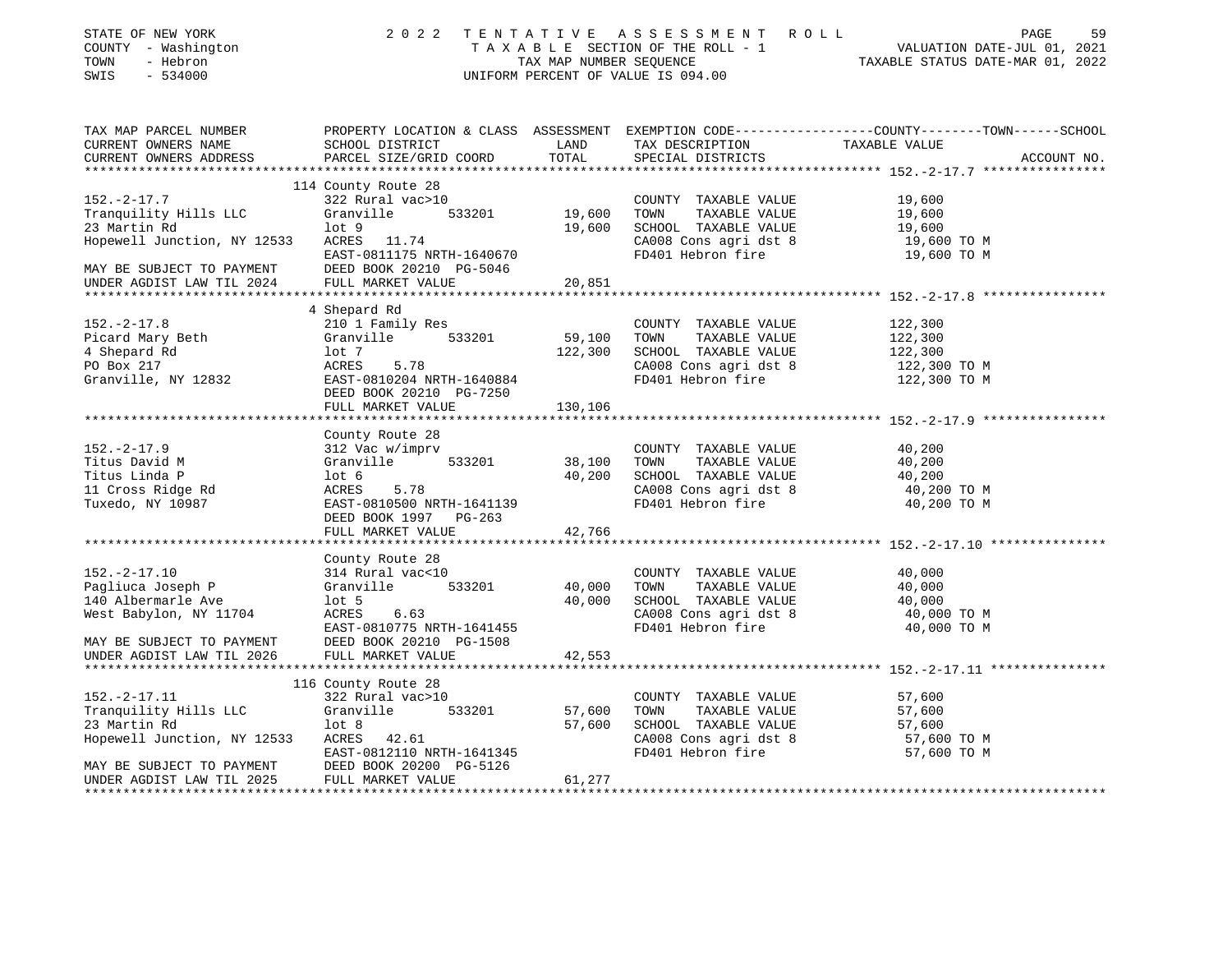| STATE OF NEW YORK<br>COUNTY - Washington<br>TOWN<br>- Hebron<br>SWIS<br>$-534000$                  | 2022                                       | TENTATIVE<br>TAX MAP NUMBER SEQUENCE | A S S E S S M E N T<br>R O L L<br>TAXABLE SECTION OF THE ROLL - 1<br>UNIFORM PERCENT OF VALUE IS 094.00                                | VALUATION DATE-JUL 01, 2021<br>TAXABLE STATUS DATE-MAR 01, 2022 | PAGE<br>60  |
|----------------------------------------------------------------------------------------------------|--------------------------------------------|--------------------------------------|----------------------------------------------------------------------------------------------------------------------------------------|-----------------------------------------------------------------|-------------|
| TAX MAP PARCEL NUMBER<br>CURRENT OWNERS NAME<br>CURRENT OWNERS ADDRESS<br>************************ | SCHOOL DISTRICT<br>PARCEL SIZE/GRID COORD  | LAND<br>TOTAL                        | PROPERTY LOCATION & CLASS ASSESSMENT EXEMPTION CODE---------------COUNTY-------TOWN-----SCHOOL<br>TAX DESCRIPTION<br>SPECIAL DISTRICTS | TAXABLE VALUE                                                   | ACCOUNT NO. |
|                                                                                                    | 9 Button Rd                                |                                      |                                                                                                                                        |                                                                 | 915J100206  |
| $152. - 2 - 18$                                                                                    | 210 1 Family Res                           |                                      | 41834<br>ENH STAR                                                                                                                      | $\overline{0}$<br>$\Omega$                                      | 74,900      |
| Emond Frances                                                                                      | 533201<br>Granville                        | 57,400                               | COUNTY TAXABLE VALUE                                                                                                                   | 183,500                                                         |             |
| Emond Michael                                                                                      | 432/1166-415/817                           | 183,500                              | TOWN<br>TAXABLE VALUE                                                                                                                  | 183,500                                                         |             |
| 9 Button Rd                                                                                        | FRNT 680.00 DPTH                           |                                      | SCHOOL TAXABLE VALUE                                                                                                                   | 108,600                                                         |             |
| Granville, NY 12832                                                                                | 5.02<br>ACRES                              |                                      | FD401 Hebron fire                                                                                                                      | 183,500 TO M                                                    |             |
|                                                                                                    | EAST-0813959 NRTH-1641049                  |                                      |                                                                                                                                        |                                                                 |             |
|                                                                                                    | DEED BOOK 2906<br>PG-239                   |                                      |                                                                                                                                        |                                                                 |             |
|                                                                                                    | FULL MARKET VALUE                          | 195,213                              |                                                                                                                                        | ************************ 152.-2-19 *******************          |             |
|                                                                                                    | County Route 31                            |                                      |                                                                                                                                        |                                                                 | 915J100336  |
| $152. - 2 - 19$                                                                                    | 314 Rural vac<10                           |                                      | COUNTY TAXABLE VALUE                                                                                                                   | 2,600                                                           |             |
| Dudla Susan E                                                                                      | Granville<br>533201                        | 2,600                                | TOWN<br>TAXABLE VALUE                                                                                                                  | 2,600                                                           |             |
| 1830 County Route 31                                                                               | FRNT 150.00 DPTH 250.00                    | 2,600                                | SCHOOL TAXABLE VALUE                                                                                                                   | 2,600                                                           |             |
| Granville, NY 12832                                                                                | 0.86<br>ACRES                              |                                      | FD401 Hebron fire                                                                                                                      | 2,600 TO M                                                      |             |
|                                                                                                    | EAST-0814325 NRTH-1640872                  |                                      |                                                                                                                                        |                                                                 |             |
|                                                                                                    | DEED BOOK 655<br>$PG-86$                   |                                      |                                                                                                                                        |                                                                 |             |
|                                                                                                    | FULL MARKET VALUE                          | 2,766<br>* * * * * * * * *           |                                                                                                                                        | ************************ 152.-2-20 *******************          |             |
|                                                                                                    | 1830 County Route 31                       |                                      |                                                                                                                                        |                                                                 | 915J100486  |
| $152. - 2 - 20$                                                                                    | 210 1 Family Res                           |                                      | <b>BAS STAR</b><br>41854                                                                                                               | $\overline{0}$<br>$\Omega$                                      | 30,000      |
| Dudla Susan E                                                                                      | 533201<br>Granville                        | 41,900                               | COUNTY TAXABLE VALUE                                                                                                                   | 87,400                                                          |             |
| 1830 County Route 31                                                                               | ACRES<br>1.30                              | 87,400                               | TOWN<br>TAXABLE VALUE                                                                                                                  | 87,400                                                          |             |
| Granville, NY 12832                                                                                | EAST-0814389 NRTH-1640702                  |                                      | SCHOOL TAXABLE VALUE                                                                                                                   | 57,400                                                          |             |
|                                                                                                    | DEED BOOK 655<br>PG-86                     |                                      | FD401 Hebron fire                                                                                                                      | 87,400 TO M                                                     |             |
|                                                                                                    | FULL MARKET VALUE                          | 92,979                               |                                                                                                                                        |                                                                 |             |
|                                                                                                    | ****************************               |                                      |                                                                                                                                        |                                                                 |             |
|                                                                                                    | 1845 County Route 31                       |                                      |                                                                                                                                        |                                                                 | 915J100101  |
| $152. - 2 - 21$                                                                                    | 210 1 Family Res                           |                                      | COUNTY TAXABLE VALUE                                                                                                                   | 73,900                                                          |             |
| Bushman Matthew Q<br>Hurd Nakita A                                                                 | 533201<br>Granville<br>w479/130            | 39,900<br>73,900                     | TOWN<br>TAXABLE VALUE<br>SCHOOL TAXABLE VALUE                                                                                          | 73,900<br>73,900                                                |             |
| 1845 County Route 31                                                                               | FRNT 221.00 DPTH 144.00                    |                                      | FD401 Hebron fire                                                                                                                      | 73,900 TO M                                                     |             |
| Granville, NY 12832                                                                                | ACRES<br>$0.62$ BANK<br>999                |                                      |                                                                                                                                        |                                                                 |             |
|                                                                                                    | EAST-0814742 NRTH-1640977                  |                                      |                                                                                                                                        |                                                                 |             |
|                                                                                                    | DEED BOOK 20200 PG-2306                    |                                      |                                                                                                                                        |                                                                 |             |
|                                                                                                    | FULL MARKET VALUE                          | 78,617                               |                                                                                                                                        |                                                                 |             |
|                                                                                                    | *************************                  |                                      |                                                                                                                                        |                                                                 |             |
|                                                                                                    | 1841 County Route 31                       |                                      |                                                                                                                                        |                                                                 | 915J100060  |
| $152. - 2 - 22$                                                                                    | 270 Mfg housing                            |                                      | 41834<br>ENH STAR                                                                                                                      | $\overline{0}$<br>$\Omega$                                      | 74,900      |
| Bishop Mary LE                                                                                     | Granville<br>533201                        | 42,800                               | COUNTY TAXABLE VALUE                                                                                                                   | 78,600                                                          |             |
| Bishop William R<br>c/o William Bishop                                                             | 1.61<br>ACRES<br>EAST-0814526 NRTH-1641026 | 78,600                               | TAXABLE VALUE<br>TOWN<br>SCHOOL TAXABLE VALUE                                                                                          | 78,600<br>3,700                                                 |             |
| 26 Button Rd                                                                                       | DEED BOOK 20210 PG-8028                    |                                      | FD401 Hebron fire                                                                                                                      | 78,600 TO M                                                     |             |
| Granville, NY 12832                                                                                | FULL MARKET VALUE                          | 83,617                               |                                                                                                                                        |                                                                 |             |
|                                                                                                    |                                            |                                      |                                                                                                                                        |                                                                 |             |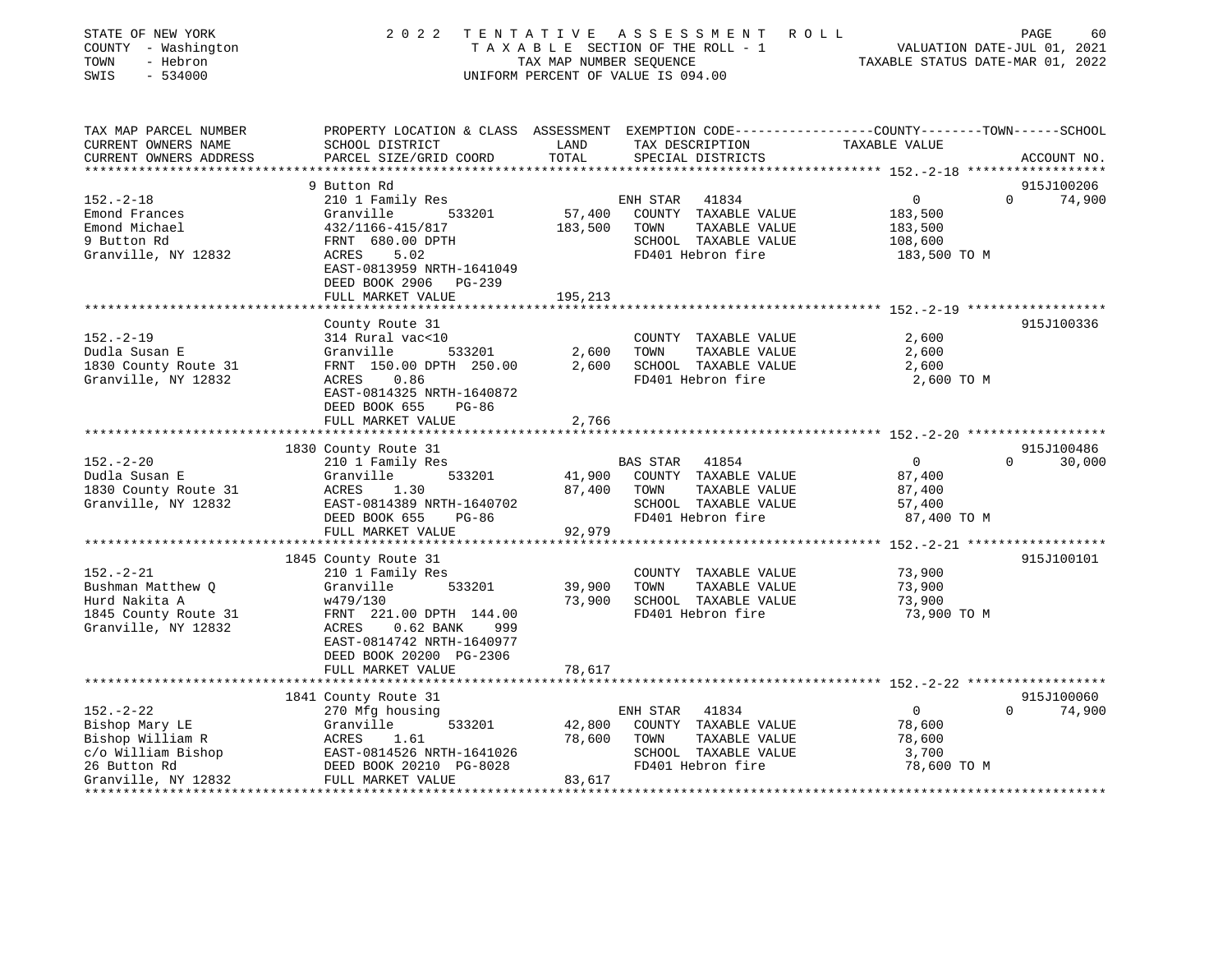| STATE OF NEW YORK<br>COUNTY - Washington<br>TOWN<br>- Hebron<br>SWIS<br>$-534000$ | 2 0 2 2                                                | TENTATIVE<br>TAX MAP NUMBER SEQUENCE | ASSESSMENT<br>TAXABLE SECTION OF THE ROLL - 1<br>UNIFORM PERCENT OF VALUE IS 094.00 | ROLL<br>VALUATION DATE-JUL 01, 2021<br>TAXABLE STATUS DATE-MAR 01, 2022                                         | PAGE<br>61  |
|-----------------------------------------------------------------------------------|--------------------------------------------------------|--------------------------------------|-------------------------------------------------------------------------------------|-----------------------------------------------------------------------------------------------------------------|-------------|
| TAX MAP PARCEL NUMBER<br>CURRENT OWNERS NAME                                      | SCHOOL DISTRICT                                        | LAND                                 | TAX DESCRIPTION                                                                     | PROPERTY LOCATION & CLASS ASSESSMENT EXEMPTION CODE---------------COUNTY-------TOWN-----SCHOOL<br>TAXABLE VALUE |             |
| CURRENT OWNERS ADDRESS                                                            | PARCEL SIZE/GRID COORD                                 | TOTAL                                | SPECIAL DISTRICTS                                                                   |                                                                                                                 | ACCOUNT NO. |
|                                                                                   | 26 Button Rd                                           |                                      |                                                                                     |                                                                                                                 |             |
| $152 - 2 - 22.1$                                                                  | 240 Rural res                                          |                                      | <b>BAS STAR</b><br>41854                                                            | 0<br>$\overline{0}$                                                                                             | 30,000      |
| Bishop William R                                                                  | Granville<br>533201                                    | 90,200                               | COUNTY TAXABLE VALUE                                                                | 270,600                                                                                                         |             |
| Bishop Lori S                                                                     | 19.90<br>ACRES                                         | 270,600                              | TOWN<br>TAXABLE VALUE                                                               | 270,600                                                                                                         |             |
| 26 Button Rd                                                                      | EAST-0814806 NRTH-1641357                              |                                      | SCHOOL TAXABLE VALUE<br>FD401 Hebron fire                                           | 240,600                                                                                                         |             |
| Granville, NY 12832                                                               | DEED BOOK 714<br>$PG-29$<br>FULL MARKET VALUE          | 287,872                              |                                                                                     | 270,600 TO M                                                                                                    |             |
|                                                                                   | *****************************                          |                                      |                                                                                     |                                                                                                                 |             |
|                                                                                   | 1873 County Route 31                                   |                                      |                                                                                     |                                                                                                                 | 915J100476  |
| $152. - 2 - 23$                                                                   | 270 Mfg housing                                        |                                      | COUNTY TAXABLE VALUE                                                                | 30,900                                                                                                          |             |
| Warner Martin B                                                                   | Granville<br>533201                                    | 22,000                               | TOWN<br>TAXABLE VALUE                                                               | 30,900                                                                                                          |             |
| Warner Joan C                                                                     | 2.00<br>ACRES                                          | 30,900                               | SCHOOL TAXABLE VALUE                                                                | 30,900                                                                                                          |             |
| 1883 County Route 31                                                              | EAST-0815332 NRTH-1640735                              |                                      | FD401 Hebron fire                                                                   | 30,900 TO M                                                                                                     |             |
| Granville, NY 12832                                                               | DEED BOOK 736<br>$PG-55$                               |                                      |                                                                                     |                                                                                                                 |             |
|                                                                                   | FULL MARKET VALUE<br>*********************             | 32,872<br>********                   |                                                                                     | ********* 152. -2-24 *******                                                                                    |             |
|                                                                                   | 1870 County Route 31                                   |                                      |                                                                                     |                                                                                                                 | 915J100521  |
| $152. - 2 - 24$                                                                   | 240 Rural res                                          |                                      | BAS STAR<br>41854                                                                   | 0<br>$\Omega$                                                                                                   | 30,000      |
| Powley Melisa                                                                     | Granville<br>533201                                    | 87,100                               | COUNTY TAXABLE VALUE                                                                | 209,300                                                                                                         |             |
| Powley Tim                                                                        | 18.50 BANK<br>ACRES<br>999                             | 209,300                              | TOWN<br>TAXABLE VALUE                                                               | 209,300                                                                                                         |             |
| 11 Homer Ave                                                                      | EAST-0814630 NRTH-1640449                              |                                      | SCHOOL TAXABLE VALUE                                                                | 179,300                                                                                                         |             |
| Queensbury, NY 12804                                                              | DEED BOOK 3358<br>PG-295                               |                                      | FD401 Hebron fire                                                                   | 209,300 TO M                                                                                                    |             |
|                                                                                   | FULL MARKET VALUE                                      | 222,660                              |                                                                                     |                                                                                                                 |             |
|                                                                                   |                                                        |                                      |                                                                                     |                                                                                                                 |             |
|                                                                                   | County Route 31                                        |                                      |                                                                                     |                                                                                                                 | 915J100448  |
| $152. - 2 - 25$                                                                   | 312 Vac w/imprv                                        |                                      | COUNTY TAXABLE VALUE                                                                | 2,800                                                                                                           |             |
| Warner Martin B<br>Warner Joan C                                                  | Granville<br>533201<br>FRNT 185.00 DPTH 185.00         | 2,400<br>2,800                       | TOWN<br>TAXABLE VALUE<br>SCHOOL TAXABLE VALUE                                       | 2,800<br>2,800                                                                                                  |             |
| 1883 County Route 31                                                              | 0.79<br>ACRES                                          |                                      | FD401 Hebron fire                                                                   | 2,800 TO M                                                                                                      |             |
| Granville, NY 12832                                                               | EAST-0815604 NRTH-1640355                              |                                      |                                                                                     |                                                                                                                 |             |
|                                                                                   | DEED BOOK 497<br>PG-377                                |                                      |                                                                                     |                                                                                                                 |             |
|                                                                                   | FULL MARKET VALUE                                      | 2,979                                |                                                                                     |                                                                                                                 |             |
|                                                                                   |                                                        |                                      |                                                                                     |                                                                                                                 |             |
|                                                                                   | 1883 County Route 31                                   |                                      |                                                                                     |                                                                                                                 | 915J100649  |
| $152. - 2 - 26$                                                                   | 210 1 Family Res                                       |                                      | ENH STAR<br>41834                                                                   | $\mathbf 0$<br>$\Omega$                                                                                         | 74,900      |
| Warner Martin B                                                                   | Granville<br>533201                                    | 49,600                               | COUNTY TAXABLE VALUE                                                                | 99,500                                                                                                          |             |
| Warner Joan Call                                                                  | 3.50<br>ACRES                                          | 99,500                               | TOWN<br>TAXABLE VALUE                                                               | 99,500                                                                                                          |             |
| 1883 County Route 31<br>Granville, NY 12832                                       | EAST-0815707 NRTH-1640582<br>$PG-732$<br>DEED BOOK 375 |                                      | SCHOOL TAXABLE VALUE<br>FD401 Hebron fire                                           | 24,600                                                                                                          |             |
|                                                                                   | FULL MARKET VALUE                                      | 105,851                              |                                                                                     | 99,500 TO M                                                                                                     |             |
| ************************                                                          |                                                        |                                      |                                                                                     |                                                                                                                 |             |
|                                                                                   | 1230 Smith Rd                                          |                                      |                                                                                     |                                                                                                                 | 915J100645  |
| $152. - 2 - 27$                                                                   | 240 Rural res                                          |                                      | COUNTY TAXABLE VALUE                                                                | 133,500                                                                                                         |             |
| Bresson Cindy                                                                     | Granville<br>533201                                    | 85,300                               | TOWN<br>TAXABLE VALUE                                                               | 133,500                                                                                                         |             |
| 1230 Smith Rd                                                                     | ACRES<br>24.11                                         | 133,500                              | SCHOOL TAXABLE VALUE                                                                | 133,500                                                                                                         |             |
| Granville, NY 12832                                                               | EAST-0816516 NRTH-1639878<br>DEED BOOK 3630 PG-193     |                                      | FD401 Hebron fire                                                                   | 133,500 TO M                                                                                                    |             |
| MAY BE SUBJECT TO PAYMENT                                                         | FULL MARKET VALUE                                      | 142,021                              |                                                                                     |                                                                                                                 |             |
| UNDER AGDIST LAW TIL 2022                                                         |                                                        |                                      |                                                                                     |                                                                                                                 |             |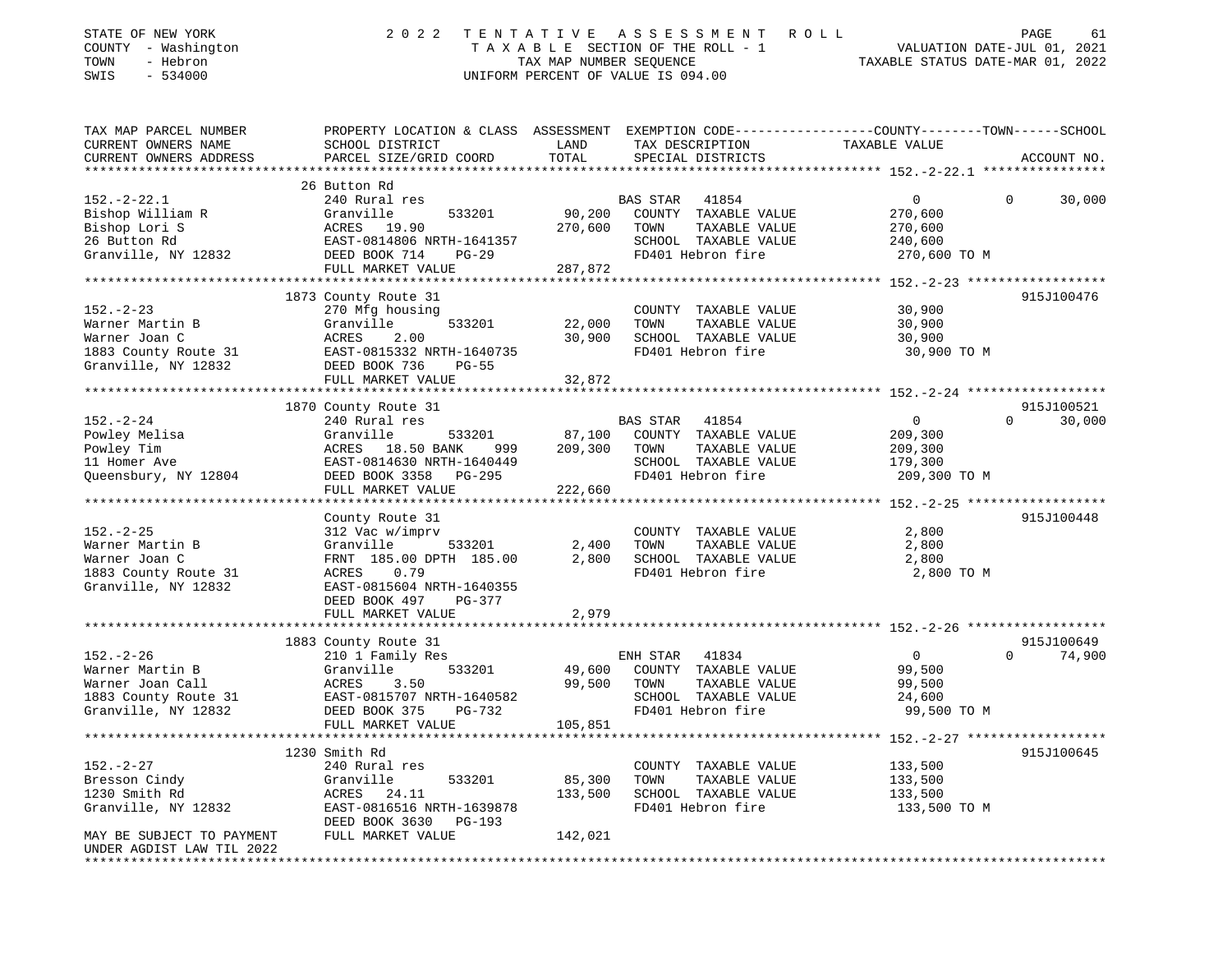| STATE OF NEW YORK<br>COUNTY - Washington<br>TOWN<br>- Hebron<br>SWIS<br>$-534000$                | 2 0 2 2                                                                                                              | TAX MAP NUMBER SEQUENCE          | TENTATIVE ASSESSMENT ROLL<br>TAXABLE SECTION OF THE ROLL - 1<br>UNIFORM PERCENT OF VALUE IS 094.00 | VALUATION DATE-JUL 01, 2021<br>TAXABLE STATUS DATE-MAR 01, 2022                                                  | PAGE<br>62  |
|--------------------------------------------------------------------------------------------------|----------------------------------------------------------------------------------------------------------------------|----------------------------------|----------------------------------------------------------------------------------------------------|------------------------------------------------------------------------------------------------------------------|-------------|
| TAX MAP PARCEL NUMBER<br>CURRENT OWNERS NAME<br>CURRENT OWNERS ADDRESS<br>********************** | SCHOOL DISTRICT<br>PARCEL SIZE/GRID COORD                                                                            | LAND<br>TOTAL                    | TAX DESCRIPTION<br>SPECIAL DISTRICTS                                                               | PROPERTY LOCATION & CLASS ASSESSMENT EXEMPTION CODE----------------COUNTY-------TOWN-----SCHOOL<br>TAXABLE VALUE | ACCOUNT NO. |
|                                                                                                  | Smith Rd                                                                                                             |                                  |                                                                                                    |                                                                                                                  | 915J100297  |
| $152. - 2 - 28$<br>Perkins David<br>1905 Craig River Rd                                          | 322 Rural vac>10<br>533201<br>Granville<br>979/70                                                                    | 252,300<br>252,300               | COUNTY TAXABLE VALUE<br>TOWN<br>TAXABLE VALUE<br>SCHOOL TAXABLE VALUE                              | 252,300<br>252,300<br>252,300                                                                                    |             |
| Wolf Creek, MT 59648                                                                             | 3532/288, 3043/337, 806/4<br>ACRES 203.39<br>EAST-0815834 NRTH-1638203<br>DEED BOOK 3043 PG-341<br>FULL MARKET VALUE | 268,404                          | FD401 Hebron fire                                                                                  | 252,300 TO M                                                                                                     |             |
|                                                                                                  | ************************                                                                                             |                                  |                                                                                                    |                                                                                                                  |             |
| $152. - 2 - 29$                                                                                  | Lang Hill Rd/s Off<br>323 Vacant rural                                                                               |                                  | COUNTY TAXABLE VALUE                                                                               | 8,100                                                                                                            | 915J100573  |
| Sidusky James A<br>138 Hartman Loop<br>Queensbury, NY 12804                                      | Granville<br>533201<br>No Deeded R O W<br>ACRES 10.00<br>EAST-0809835 NRTH-1633186                                   | 8,100<br>8,100                   | TOWN<br>TAXABLE VALUE<br>SCHOOL TAXABLE VALUE<br>CA008 Cons agri dst 8<br>FD401 Hebron fire        | 8,100<br>8,100<br>8,100 TO M<br>8,100 TO M                                                                       |             |
|                                                                                                  | DEED BOOK 799<br>$PG-72$<br>FULL MARKET VALUE                                                                        | 8,617<br>* * * * * * * * * * * * |                                                                                                    | ************************ 152.-2-30.1 *****************                                                           |             |
|                                                                                                  | 53 Piccininni Ln                                                                                                     |                                  |                                                                                                    |                                                                                                                  | 915J100500  |
| $152. - 2 - 30.1$                                                                                | 242 Rurl res&rec<br>Granville<br>533201                                                                              |                                  | COUNTY TAXABLE VALUE<br>TOWN                                                                       | 212,600                                                                                                          |             |
| Rickard estate Mary<br>PO Box 70259                                                              | ACRES 53.20                                                                                                          | 157,200<br>212,600               | TAXABLE VALUE<br>SCHOOL TAXABLE VALUE                                                              | 212,600<br>212,600                                                                                               |             |
| Brooklyn, NY 11207                                                                               | EAST-0813363 NRTH-1637206<br>DEED BOOK 3124 PG-136                                                                   |                                  | FD401 Hebron fire                                                                                  | 212,600 TO M                                                                                                     |             |
| MAY BE SUBJECT TO PAYMENT<br>UNDER AGDIST LAW TIL 2024                                           | FULL MARKET VALUE                                                                                                    | 226,170                          |                                                                                                    |                                                                                                                  |             |
|                                                                                                  | 36 Piccininni Ln                                                                                                     |                                  |                                                                                                    |                                                                                                                  | 915J100396  |
| $152 - 2 - 31$                                                                                   | 210 1 Family Res                                                                                                     |                                  | BAS STAR 41854                                                                                     | $\overline{0}$<br>$\Omega$                                                                                       | 30,000      |
| Nims Mary Ann<br>Nims Gary E<br>36 Piccininni Ln                                                 | 533201<br>Granville<br>3668/17<br>FRNT 780.00 DPTH                                                                   | 73,300<br>141,900                | COUNTY TAXABLE VALUE<br>TOWN<br>TAXABLE VALUE<br>SCHOOL TAXABLE VALUE                              | 141,900<br>141,900<br>111,900                                                                                    |             |
| Granville, NY 12832                                                                              | ACRES 12.21<br>EAST-0812877 NRTH-1637547<br>DEED BOOK 3438 PG-268<br>FULL MARKET VALUE                               | 150,957                          | FD401 Hebron fire                                                                                  | 141,900 TO M                                                                                                     |             |
|                                                                                                  |                                                                                                                      |                                  |                                                                                                    |                                                                                                                  |             |
|                                                                                                  | 330 Lang Hill Rd                                                                                                     |                                  |                                                                                                    |                                                                                                                  | 915J100132  |
| $152. - 2 - 32$                                                                                  | 210 1 Family Res                                                                                                     |                                  | COUNTY TAXABLE VALUE                                                                               | 151,500                                                                                                          |             |
| Sword Koren L                                                                                    | Granville<br>533201                                                                                                  | 43,700                           | TOWN<br>TAXABLE VALUE                                                                              | 151,500                                                                                                          |             |
| 330 Lang Hill Rd                                                                                 | 1.89 BANK<br>ACRES<br>999                                                                                            | 151,500                          | SCHOOL TAXABLE VALUE                                                                               | 151,500                                                                                                          |             |
| Granville, NY 12832                                                                              | EAST-0812175 NRTH-1637827<br>$PG-14$<br>DEED BOOK 2050<br>FULL MARKET VALUE                                          | 161,170                          | CA008 Cons agri dst 8<br>FD401 Hebron fire                                                         | 151,500 TO M<br>151,500 TO M                                                                                     |             |
|                                                                                                  |                                                                                                                      |                                  |                                                                                                    |                                                                                                                  |             |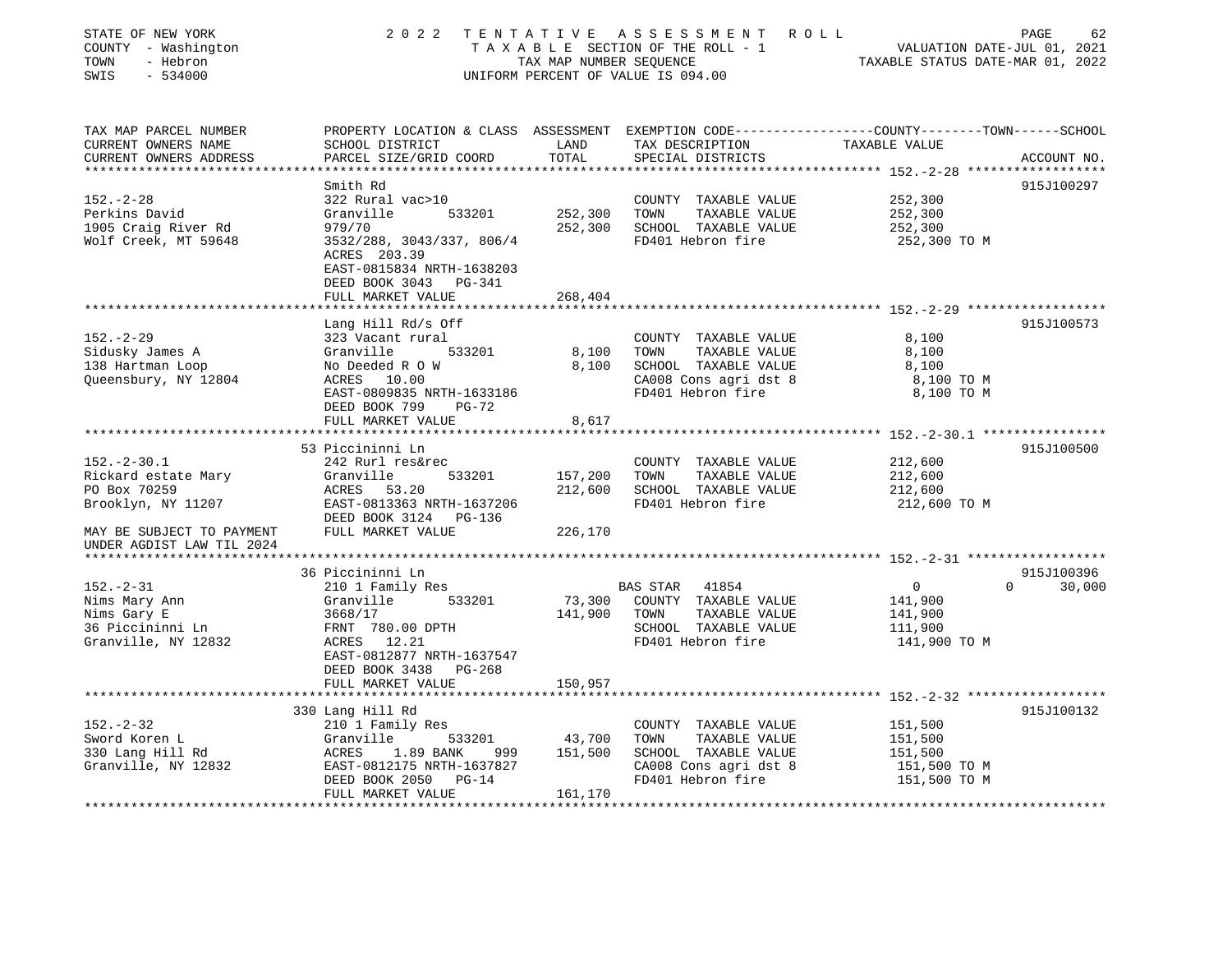| STATE OF NEW YORK<br>COUNTY - Washington<br>- Hebron<br>TOWN<br>SWIS<br>$-534000$                                                                           |                                                                                                                                                                     |                             | 2022 TENTATIVE ASSESSMENT ROLL<br>UNIFORM PERCENT OF VALUE IS 094.00                                                                                                  | TAXABLE SECTION OF THE ROLL - 1<br>TAX MAP NUMBER SEQUENCE TAXABLE STATUS DATE-MAR 01, 2022                   | PAGE<br>63                   |
|-------------------------------------------------------------------------------------------------------------------------------------------------------------|---------------------------------------------------------------------------------------------------------------------------------------------------------------------|-----------------------------|-----------------------------------------------------------------------------------------------------------------------------------------------------------------------|---------------------------------------------------------------------------------------------------------------|------------------------------|
| TAX MAP PARCEL NUMBER<br>CURRENT OWNERS NAME<br>CURRENT OWNERS ADDRESS                                                                                      | PROPERTY LOCATION & CLASS ASSESSMENT EXEMPTION CODE---------------COUNTY-------TOWN------SCHOOL<br>SCHOOL DISTRICT<br>PARCEL SIZE/GRID COORD                        | LAND<br>TOTAL               | TAX DESCRIPTION<br>SPECIAL DISTRICTS                                                                                                                                  | TAXABLE VALUE                                                                                                 | ACCOUNT NO.                  |
|                                                                                                                                                             |                                                                                                                                                                     |                             |                                                                                                                                                                       |                                                                                                               |                              |
|                                                                                                                                                             | 1731 County Route 31                                                                                                                                                |                             |                                                                                                                                                                       |                                                                                                               | 915J100381                   |
| $152. - 2 - 33.1$<br>152.-2-33.<br>Liebig Kenneth L<br>Liebig Renee G<br>1731 Co Rt 31<br>Granville, NY 12832                                               | 112 Dairy farm<br>533201<br>Granville<br>ACRES 143.00<br>EAST-0812656 NRTH-1639017<br>DEED BOOK 1874 PG-1<br>FULL MARKET VALUE                                      | 407,100<br>433,085          | AG DIST<br>41720<br>304,000 COUNTY TAXABLE VALUE<br>TAXABLE VALUE<br>TOWN<br>SCHOOL TAXABLE VALUE<br>CA008 Cons agri dst 8<br>193,771 EX                              | 193,771<br>193,771<br>213,329<br>213,329<br>213,329<br>213,329 TO M                                           | 193,771                      |
| MAY BE SUBJECT TO PAYMENT<br>UNDER AGDIST LAW TIL 2026                                                                                                      |                                                                                                                                                                     |                             | FD401 Hebron fire                                                                                                                                                     | 407,100 TO M                                                                                                  |                              |
| *******************                                                                                                                                         |                                                                                                                                                                     |                             |                                                                                                                                                                       |                                                                                                               |                              |
| $152. - 2 - 33.3$<br>Kaminski Scott<br>O'Connor Kaminski Eileen<br>97 Plymouth Rd<br>Hareinton, CT 06791                                                    | 236 Lang Hill Rd<br>241 Rural res&ag<br>Granville<br>533201<br>930/103;930/106<br>ACRES 121.20 BANK 998<br>EAST-0810084 NRTH-1635188<br>DEED BOOK 20210 PG-281      | 277,800<br>725,000          | COUNTY TAXABLE VALUE<br>TOWN<br>TAXABLE VALUE<br>SCHOOL TAXABLE VALUE<br>CA008 Cons agri dst 8<br>FD401 Hebron fire                                                   | 725,000<br>725,000<br>725,000<br>725,000 TO M<br>725,000 TO M                                                 | 915J101690                   |
| MAY BE SUBJECT TO PAYMENT<br>UNDER AGDIST LAW TIL 2025                                                                                                      | FULL MARKET VALUE                                                                                                                                                   | 771,277                     |                                                                                                                                                                       |                                                                                                               |                              |
| $152. - 2 - 33.4$<br>Denis Wayne E<br>28 Colonial Dr<br>Riverhead, NY 11901                                                                                 | 16 Piccininni Ln<br>312 Vac w/imprv<br>Granville<br>ACRES 12.00<br>EAST-0812297 N<br>DEED BOOK 2622<br>533201<br>EAST-0812297 NRTH-1637063<br>DEED BOOK 2622 PG-347 | 46,600                      | COUNTY TAXABLE VALUE<br>TAXABLE VALUE<br>TOWN<br>53,400 SCHOOL TAXABLE VALUE<br>CA008 Cons agri dst 8<br>FD401 Hebron fire                                            | 53,400<br>53,400<br>53,400<br>53,400 TO M<br>53,400 TO M                                                      | 915J100382                   |
|                                                                                                                                                             | FULL MARKET VALUE                                                                                                                                                   | 56,809                      |                                                                                                                                                                       |                                                                                                               |                              |
|                                                                                                                                                             | 281 Lang Hill Rd                                                                                                                                                    |                             |                                                                                                                                                                       |                                                                                                               | 915J100382                   |
| $152. - 2 - 33.5$<br>McDermott John<br>McDermott Laura<br>281 Lang Hill Rd<br>Granville, NY 12832<br>MAY BE SUBJECT TO PAYMENT<br>UNDER AGDIST LAW TIL 2026 | 117 Horse farm<br>533201<br>Granville<br>ACRES 42.70<br>EAST-0811400 NRTH-1637050<br>DEED BOOK 690<br>PG-155<br>FULL MARKET VALUE                                   | 136,200 BAS STAR<br>381,900 | AG DIST<br>41720<br>41854<br>COUNTY TAXABLE VALUE<br>TOWN<br>TAXABLE VALUE<br>SCHOOL TAXABLE VALUE<br>406,277 CA008 Cons agri dst 8<br>68,426 EX<br>FD401 Hebron fire | 68,426<br>68,426<br>$\overline{\phantom{0}}$<br>313,474<br>313,474<br>283,474<br>313,474 TO M<br>381,900 TO M | 68,426<br>30,000<br>$\Omega$ |
|                                                                                                                                                             |                                                                                                                                                                     |                             |                                                                                                                                                                       | ************************************** 152.-2-33.6 ****                                                       |                              |
| $152 - 2 - 33.6$<br>Liebig Jacquelyn P<br>370 Lang Hill Rd<br>Granville, NY 12832                                                                           | 370 Lang Hill Rd<br>210 1 Family Res<br>Granville<br>533201<br>ACRES<br>1.00 BANK<br>40<br>EAST-0812378 NRTH-1638804<br>DEED BOOK 3574 PG-328                       | 41,000<br>156,100           | COUNTY TAXABLE VALUE<br>TOWN<br>TAXABLE VALUE<br>SCHOOL TAXABLE VALUE<br>CA008 Cons agri dst 8<br>FD401 Hebron fire                                                   | 156,100<br>156,100<br>156,100<br>156,100 TO M<br>156,100 TO M                                                 |                              |
|                                                                                                                                                             | FULL MARKET VALUE                                                                                                                                                   | 166,064                     |                                                                                                                                                                       |                                                                                                               |                              |
|                                                                                                                                                             |                                                                                                                                                                     |                             |                                                                                                                                                                       |                                                                                                               |                              |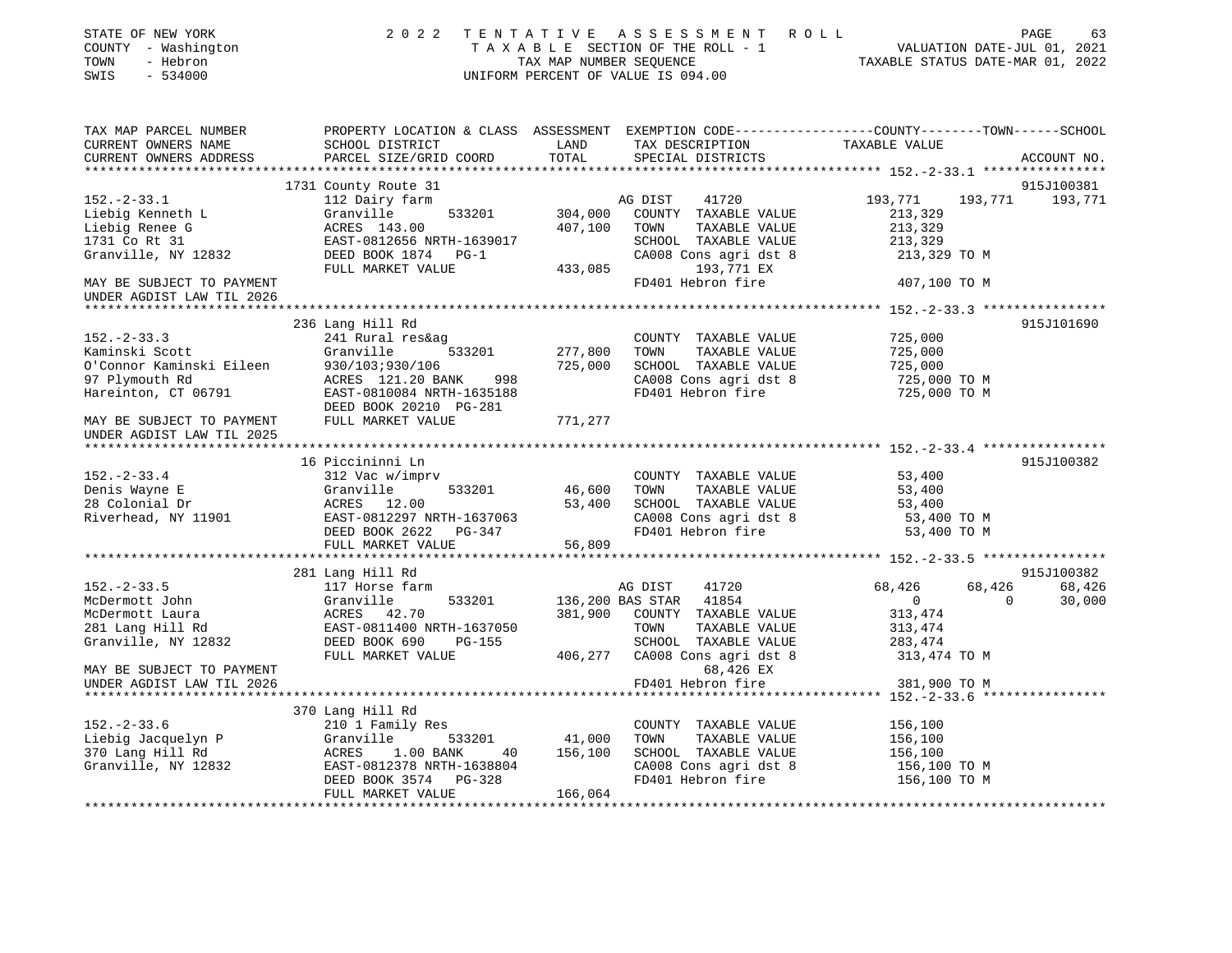| STATE OF NEW YORK<br>COUNTY - Washington<br>TOWN<br>- Hebron<br>SWIS<br>$-534000$                                                                                                                                                          | 2 0 2 2                                   |                   | TENTATIVE ASSESSMENT ROLL<br>UNIFORM PERCENT OF VALUE IS 094.00 | TAXABLE SECTION OF THE ROLL - 1<br>TAXABLE STATUS DATE-JUL 01, 2021<br>TAXABLE STATUS DATE-MAR 01, 2022 | PAGE<br>64  |
|--------------------------------------------------------------------------------------------------------------------------------------------------------------------------------------------------------------------------------------------|-------------------------------------------|-------------------|-----------------------------------------------------------------|---------------------------------------------------------------------------------------------------------|-------------|
| TAX MAP PARCEL NUMBER<br>CURRENT OWNERS NAME<br>CURRENT OWNERS ADDRESS                                                                                                                                                                     | SCHOOL DISTRICT<br>PARCEL SIZE/GRID COORD | LAND<br>TOTAL     | TAX DESCRIPTION TAXABLE VALUE<br>SPECIAL DISTRICTS              | PROPERTY LOCATION & CLASS ASSESSMENT EXEMPTION CODE---------------COUNTY-------TOWN------SCHOOL         | ACCOUNT NO. |
|                                                                                                                                                                                                                                            |                                           |                   |                                                                 |                                                                                                         |             |
| $152 - 2 - 33.7$                                                                                                                                                                                                                           | Lang Hill Rd<br>105 Vac farmland          |                   | 41720<br>AG DIST                                                | 48,681<br>48,681                                                                                        | 48,681      |
| McDermott John                                                                                                                                                                                                                             | Granville<br>533201                       | 74,000            | COUNTY TAXABLE VALUE                                            | 25,319                                                                                                  |             |
| McDermott Laura                                                                                                                                                                                                                            | ACRES 22.60                               | 74,000            | TOWN<br>TAXABLE VALUE                                           | 25,319                                                                                                  |             |
| 281 Lang Hill Rd                                                                                                                                                                                                                           | EAST-0810219 NRTH-1637117                 |                   | SCHOOL TAXABLE VALUE                                            | 25,319                                                                                                  |             |
| Granville, NY 12832                                                                                                                                                                                                                        | DEED BOOK 20210 PG-289                    |                   | CA008 Cons agri dst 8                                           | 25,319 TO M                                                                                             |             |
|                                                                                                                                                                                                                                            | FULL MARKET VALUE                         |                   | 48,681 EX                                                       |                                                                                                         |             |
| MAY BE SUBJECT TO PAYMENT                                                                                                                                                                                                                  |                                           | 78,723<br>FD40    | FD401 Hebron fire                                               | 74,000 TO M                                                                                             |             |
| UNDER AGDIST LAW TIL 2026                                                                                                                                                                                                                  |                                           |                   |                                                                 |                                                                                                         |             |
|                                                                                                                                                                                                                                            |                                           |                   |                                                                 |                                                                                                         |             |
|                                                                                                                                                                                                                                            | 1606 County Route 31                      |                   |                                                                 |                                                                                                         | 915J100355  |
| $152. - 2 - 34$                                                                                                                                                                                                                            | 242 Rurl res&rec                          |                   | COUNTY TAXABLE VALUE                                            | 319,300                                                                                                 |             |
|                                                                                                                                                                                                                                            |                                           | 93,400            | TOWN<br>TAXABLE VALUE                                           | 319,300                                                                                                 |             |
|                                                                                                                                                                                                                                            |                                           | 319,300           | SCHOOL TAXABLE VALUE                                            | 319,300                                                                                                 |             |
|                                                                                                                                                                                                                                            |                                           |                   | CA008 Cons agri dst 8<br>FD401 Hebron fire                      | 319,300 TO M                                                                                            |             |
|                                                                                                                                                                                                                                            |                                           |                   |                                                                 | 319,300 TO M                                                                                            |             |
| Monroe Raymond A<br>Monroe Mikenzie (ACRES 32.50 319,300<br>1606 County Route 31 EAST-0809823 NRTH-1638533<br>Granville, NY 12832 DEED BOOK 3538 PG-7<br>FULL MARKET VALUE (ACRES 32.50 26-7<br>FULL MARKET VALUE (ACRES 339,681<br>FULL M |                                           | 339,681           |                                                                 |                                                                                                         |             |
|                                                                                                                                                                                                                                            |                                           |                   |                                                                 |                                                                                                         |             |
|                                                                                                                                                                                                                                            | 30 County Route 28                        |                   |                                                                 |                                                                                                         | 915J100117  |
| $152 - 2 - 35$                                                                                                                                                                                                                             | 241 Rural res&ag                          |                   | AG DIST<br>41720                                                | 39,286<br>39,286                                                                                        | 39,286      |
| Carr William Bradley                                                                                                                                                                                                                       | 533201<br>Granville                       |                   | 100,400 ENH STAR 41834                                          | $\overline{0}$<br>$\Omega$                                                                              | 74,900      |
| 30 County Route 28                                                                                                                                                                                                                         | Life Estate                               |                   | 202,000 COUNTY TAXABLE VALUE                                    | 162,714                                                                                                 |             |
| Granville, NY 12832                                                                                                                                                                                                                        | ACRES 24.80                               |                   | TOWN<br>TAXABLE VALUE                                           | 162,714                                                                                                 |             |
|                                                                                                                                                                                                                                            | EAST-0809446 NRTH-1639990                 |                   | SCHOOL TAXABLE VALUE                                            | 87,814                                                                                                  |             |
| MAY BE SUBJECT TO PAYMENT DEED BOOK 3756 INDER AGDIST LAW TIL 2026 FULL MARKET VALUE                                                                                                                                                       | DEED BOOK 3756 PG-255                     |                   | CA008 Cons agri dst 8                                           | 162,714 TO M                                                                                            |             |
|                                                                                                                                                                                                                                            |                                           |                   | 214,894<br>39,286 EX                                            |                                                                                                         |             |
|                                                                                                                                                                                                                                            |                                           |                   | FD401 Hebron fire                                               | 202,000 TO M                                                                                            |             |
|                                                                                                                                                                                                                                            |                                           |                   |                                                                 |                                                                                                         |             |
| $152. - 2 - 36$                                                                                                                                                                                                                            | 1586 County Route 31                      |                   |                                                                 |                                                                                                         | 915J100693  |
|                                                                                                                                                                                                                                            | 210 1 Family Res<br>533201                |                   | COUNTY TAXABLE VALUE<br>TAXABLE VALUE                           | 239,600                                                                                                 |             |
| Reniche 2015 Revoc Trust Kent Granville                                                                                                                                                                                                    |                                           | 96,200<br>239,600 | TOWN<br>SCHOOL TAXABLE VALUE                                    | 239,600<br>239,600                                                                                      |             |
| Reniche Kent Allan<br>Reniche Kent Allan<br>1586 Co Rt 31<br>Granville, NY 12832<br>EAST-0809115 NRTH-1638566<br>DEED BOOK 3642<br>PG-99                                                                                                   |                                           |                   | CA008 Cons agri dst 8                                           | 239,600 TO M                                                                                            |             |
|                                                                                                                                                                                                                                            |                                           |                   | FD401 Hebron fire                                               | 239,600 TO M                                                                                            |             |
|                                                                                                                                                                                                                                            |                                           |                   |                                                                 |                                                                                                         |             |
|                                                                                                                                                                                                                                            | FULL MARKET VALUE                         | 254,894           |                                                                 |                                                                                                         |             |
|                                                                                                                                                                                                                                            |                                           |                   |                                                                 |                                                                                                         |             |
|                                                                                                                                                                                                                                            | 1517 County Route 31                      |                   |                                                                 |                                                                                                         | 915J100110  |
| $152. - 2 - 37$                                                                                                                                                                                                                            | 210 1 Family Res                          |                   | COUNTY TAXABLE VALUE                                            | 83,600                                                                                                  |             |
| Campbell Dennis J                                                                                                                                                                                                                          | 533201<br>Granville                       | 44,000            | TOWN<br>TAXABLE VALUE                                           | 83,600                                                                                                  |             |
| Campbell bonner<br>1517 County Route 31                                                                                                                                                                                                    | 2922/109                                  | 83,600            | SCHOOL TAXABLE VALUE                                            | 83,600                                                                                                  |             |
| Granville, NY 12832                                                                                                                                                                                                                        | ACRES<br>2.00                             |                   | CA008 Cons agri dst 8                                           | 83,600 TO M                                                                                             |             |
|                                                                                                                                                                                                                                            | EAST-0807329 NRTH-1639537                 |                   | FD401 Hebron fire                                               | 83,600 TO M                                                                                             |             |
|                                                                                                                                                                                                                                            | DEED BOOK 4007<br>PG-309                  |                   |                                                                 |                                                                                                         |             |
|                                                                                                                                                                                                                                            | FULL MARKET VALUE                         | 88,936            |                                                                 |                                                                                                         |             |
|                                                                                                                                                                                                                                            |                                           |                   |                                                                 |                                                                                                         |             |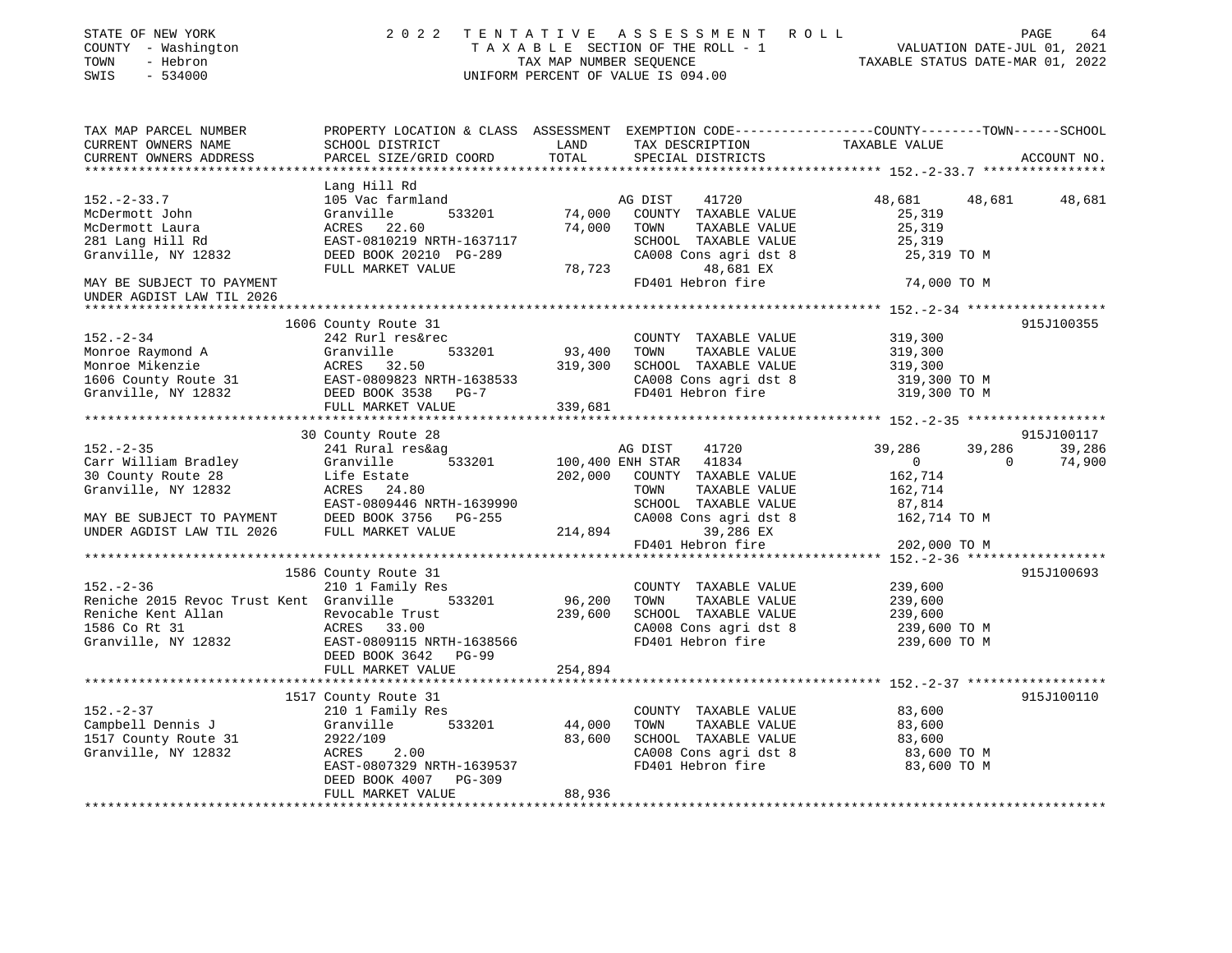| STATE OF NEW YORK<br>COUNTY - Washington<br>- Hebron<br>TOWN<br>SWIS - 534000 | 2022 TENTATIVE ASSESSMENT ROLL<br>TAXABLE SECTION OF THE ROLL - 1<br>TAX MAP NUMBER SEOUENCE<br>UNIFORM PERCENT OF VALUE IS 094.00 | 65<br>PAGE<br>VALUATION DATE-JUL 01, 2021<br>TAXABLE STATUS DATE-MAR 01, 2022 |
|-------------------------------------------------------------------------------|------------------------------------------------------------------------------------------------------------------------------------|-------------------------------------------------------------------------------|
|                                                                               |                                                                                                                                    |                                                                               |

| TAX MAP PARCEL NUMBER                                                                                                                                                              | PROPERTY LOCATION & CLASS  ASSESSMENT  EXEMPTION CODE-----------------COUNTY-------TOWN------SCHOOL                                                                                                       |                 |                                                                                                                                                                                                                                |                                  |             |
|------------------------------------------------------------------------------------------------------------------------------------------------------------------------------------|-----------------------------------------------------------------------------------------------------------------------------------------------------------------------------------------------------------|-----------------|--------------------------------------------------------------------------------------------------------------------------------------------------------------------------------------------------------------------------------|----------------------------------|-------------|
| CURRENT OWNERS NAME                                                                                                                                                                | SCHOOL DISTRICT                                                                                                                                                                                           | LAND            | TAX DESCRIPTION                                                                                                                                                                                                                | TAXABLE VALUE                    |             |
| CURRENT OWNERS ADDRESS PARCEL SIZE/GRID COORD                                                                                                                                      |                                                                                                                                                                                                           | TOTAL           | SPECIAL DISTRICTS                                                                                                                                                                                                              |                                  | ACCOUNT NO. |
|                                                                                                                                                                                    |                                                                                                                                                                                                           |                 |                                                                                                                                                                                                                                |                                  |             |
|                                                                                                                                                                                    | 1513 Big Burch Hill Rd                                                                                                                                                                                    |                 |                                                                                                                                                                                                                                |                                  | 915J101327  |
|                                                                                                                                                                                    |                                                                                                                                                                                                           |                 |                                                                                                                                                                                                                                | $\Omega$                         | 30,000      |
|                                                                                                                                                                                    |                                                                                                                                                                                                           |                 |                                                                                                                                                                                                                                |                                  |             |
|                                                                                                                                                                                    |                                                                                                                                                                                                           |                 |                                                                                                                                                                                                                                |                                  |             |
|                                                                                                                                                                                    |                                                                                                                                                                                                           |                 |                                                                                                                                                                                                                                |                                  |             |
|                                                                                                                                                                                    |                                                                                                                                                                                                           |                 |                                                                                                                                                                                                                                |                                  |             |
|                                                                                                                                                                                    |                                                                                                                                                                                                           |                 |                                                                                                                                                                                                                                |                                  |             |
|                                                                                                                                                                                    |                                                                                                                                                                                                           |                 |                                                                                                                                                                                                                                |                                  |             |
|                                                                                                                                                                                    | 1546 Big Burch Hill Rd                                                                                                                                                                                    |                 |                                                                                                                                                                                                                                |                                  |             |
| 152.-2-37.2<br>Campbell Brian R<br>Campbell Brian R<br>Campell Mary Kay<br>1546 Big Burch Hill Rd<br>Granville, NY 12832<br>2008 BEED BOOK 881<br>DEED NOTER PORT PG-291           |                                                                                                                                                                                                           |                 | EXATE: THE STAR POST PRESSURE THE STAR PRESSURE STAR SERVICE STAR PRESSURE THE SALUS CONTINE THAT THE STAR CONTINE THE STAR SERVICE STAR SERVICE STAR SERVICE STAR SERVICE STAR SERVICE STAR SERVICE STAR SERVICE STAR SERVICE | $\overline{0}$<br>$\overline{0}$ | 30,000      |
|                                                                                                                                                                                    |                                                                                                                                                                                                           |                 | $41854$<br>$41720$ 3                                                                                                                                                                                                           | 33,628<br>33,628                 | 33,628      |
|                                                                                                                                                                                    |                                                                                                                                                                                                           |                 |                                                                                                                                                                                                                                | 263,472                          |             |
|                                                                                                                                                                                    |                                                                                                                                                                                                           |                 |                                                                                                                                                                                                                                |                                  |             |
|                                                                                                                                                                                    | $PG-291$                                                                                                                                                                                                  |                 | 1639577 TOWN TAXABLE VALUE 263, 472<br>G-291 SCHOOL TAXABLE VALUE 233, 472<br>316, 064 CA008 Consagri dst 8 263, 472 TO M                                                                                                      |                                  |             |
|                                                                                                                                                                                    |                                                                                                                                                                                                           |                 |                                                                                                                                                                                                                                |                                  |             |
|                                                                                                                                                                                    | FULL MARKET VALUE                                                                                                                                                                                         |                 |                                                                                                                                                                                                                                |                                  |             |
| MAY BE SUBJECT TO PAYMENT                                                                                                                                                          |                                                                                                                                                                                                           |                 | 33,628 EX                                                                                                                                                                                                                      |                                  |             |
| UNDER AGDIST LAW TIL 2026                                                                                                                                                          |                                                                                                                                                                                                           |                 | FD401 Hebron fire                                                                                                                                                                                                              | 297,100 TO M                     |             |
|                                                                                                                                                                                    |                                                                                                                                                                                                           |                 |                                                                                                                                                                                                                                |                                  |             |
|                                                                                                                                                                                    | County Route 31                                                                                                                                                                                           |                 |                                                                                                                                                                                                                                |                                  |             |
| $152 - 2 - 37.3$                                                                                                                                                                   | 322 Rural vac>10                                                                                                                                                                                          |                 | AG DIST 41720                                                                                                                                                                                                                  | 206,730<br>206,730               | 206,730     |
| Laing Hill Land Company LLC                                                                                                                                                        | Granville                                                                                                                                                                                                 |                 | COUNTY TAXABLE VALUE                                                                                                                                                                                                           | 69,570                           |             |
| 103 Lang Hill Rd                                                                                                                                                                   | $1951/118$ ; $2757/210$ 276,300 TOWN                                                                                                                                                                      |                 | TOWN TAXABLE VALUE<br>SCHOOL TAXABLE VALUE 69,570<br>CA008 Cons agri dst 8 69,570 TO M<br>ca008 Cons agri dst 8 69,570 TO M                                                                                                    |                                  |             |
| Granville, NY 12832                                                                                                                                                                | ACRES 142.70<br>EAST-0807144 NRTH-1641082 CA008 Cons agri dst 8 69,570 TO M<br>DEED BOOK 20200 PG-3699 293,936 FD401 Hebron fire 276,300 TO M<br>FULL MARKET VALUE 293,936 FD401 Hebron fire 276,300 TO M |                 |                                                                                                                                                                                                                                |                                  |             |
|                                                                                                                                                                                    |                                                                                                                                                                                                           |                 |                                                                                                                                                                                                                                |                                  |             |
| MAY BE SUBJECT TO PAYMENT                                                                                                                                                          |                                                                                                                                                                                                           |                 |                                                                                                                                                                                                                                |                                  |             |
| UNDER AGDIST LAW TIL 2026                                                                                                                                                          |                                                                                                                                                                                                           |                 |                                                                                                                                                                                                                                |                                  |             |
|                                                                                                                                                                                    |                                                                                                                                                                                                           |                 |                                                                                                                                                                                                                                |                                  |             |
|                                                                                                                                                                                    | County Route 31                                                                                                                                                                                           |                 |                                                                                                                                                                                                                                |                                  |             |
| $152. - 2 - 37.4$                                                                                                                                                                  | 105 Vac farmland                                                                                                                                                                                          |                 |                                                                                                                                                                                                                                | 7,400                            |             |
|                                                                                                                                                                                    |                                                                                                                                                                                                           | 533201 7,400    | COUNTY TAXABLE VALUE<br>TOWN TAXABLE VALUE                                                                                                                                                                                     | 7,400                            |             |
|                                                                                                                                                                                    |                                                                                                                                                                                                           |                 |                                                                                                                                                                                                                                |                                  |             |
|                                                                                                                                                                                    |                                                                                                                                                                                                           |                 | SCHOOL TAXABLE VALUE 7,400<br>CA008 Cons agri dst 8 7,400 TO M                                                                                                                                                                 |                                  |             |
| Campbell Rea<br>Campbell Carol (Granville 533201)<br>Campbell Carol (Granville 533201)<br>148 E Campbell Ln (EAST-0808470 NRTH-1639872)<br>Salem, NY 12865 (DEED BOOK 429 PG-1062) | FRNT 415.00 DPTH 210.00 7,400<br>EAST-0808470 NRTH-1639872<br>DEED BOOK 429 PG-1062<br>FULL MARKET VALUE 7,872                                                                                            |                 | FD401 Hebron fire                                                                                                                                                                                                              | 7,400 TO M                       |             |
|                                                                                                                                                                                    | FULL MARKET VALUE                                                                                                                                                                                         | 7,872           |                                                                                                                                                                                                                                |                                  |             |
|                                                                                                                                                                                    |                                                                                                                                                                                                           |                 |                                                                                                                                                                                                                                |                                  |             |
|                                                                                                                                                                                    | County Route 31                                                                                                                                                                                           |                 |                                                                                                                                                                                                                                |                                  |             |
| $152. - 2 - 37.5$                                                                                                                                                                  | 113 Cattle farm                                                                                                                                                                                           |                 | AG BUILD 41700                                                                                                                                                                                                                 | 200,000<br>200,000               | 200,000     |
| Laing Hill Land Company LLC                                                                                                                                                        | Granville 533201 291,100 AG DIST                                                                                                                                                                          |                 | 41720                                                                                                                                                                                                                          | 212,904<br>212,904               | 212,904     |
| 103 Lang Hill Rd                                                                                                                                                                   | 2975/146                                                                                                                                                                                                  |                 | 617,800 COUNTY TAXABLE VALUE                                                                                                                                                                                                   | 204,896                          |             |
| Granville, NY 12832                                                                                                                                                                | ACRES 149.75                                                                                                                                                                                              |                 | TAXABLE VALUE<br>TOWN                                                                                                                                                                                                          | 204,896                          |             |
|                                                                                                                                                                                    | EAST-0808421 NRTH-1637606                                                                                                                                                                                 |                 | 204,896<br>SCHOOL TAXABLE VALUE 204,896                                                                                                                                                                                        |                                  |             |
| MAY BE SUBJECT TO PAYMENT                                                                                                                                                          | DEED BOOK 3981 PG-56                                                                                                                                                                                      |                 | CA008 Cons agri dst 8 404,896 TO M                                                                                                                                                                                             |                                  |             |
| UNDER AGDIST LAW TIL 2028                                                                                                                                                          | FULL MARKET VALUE                                                                                                                                                                                         | CAOC<br>657,234 | 212,904 EX                                                                                                                                                                                                                     |                                  |             |
|                                                                                                                                                                                    |                                                                                                                                                                                                           |                 | FD401 Hebron fire                                                                                                                                                                                                              | 617,800 TO M                     |             |
|                                                                                                                                                                                    |                                                                                                                                                                                                           |                 |                                                                                                                                                                                                                                |                                  |             |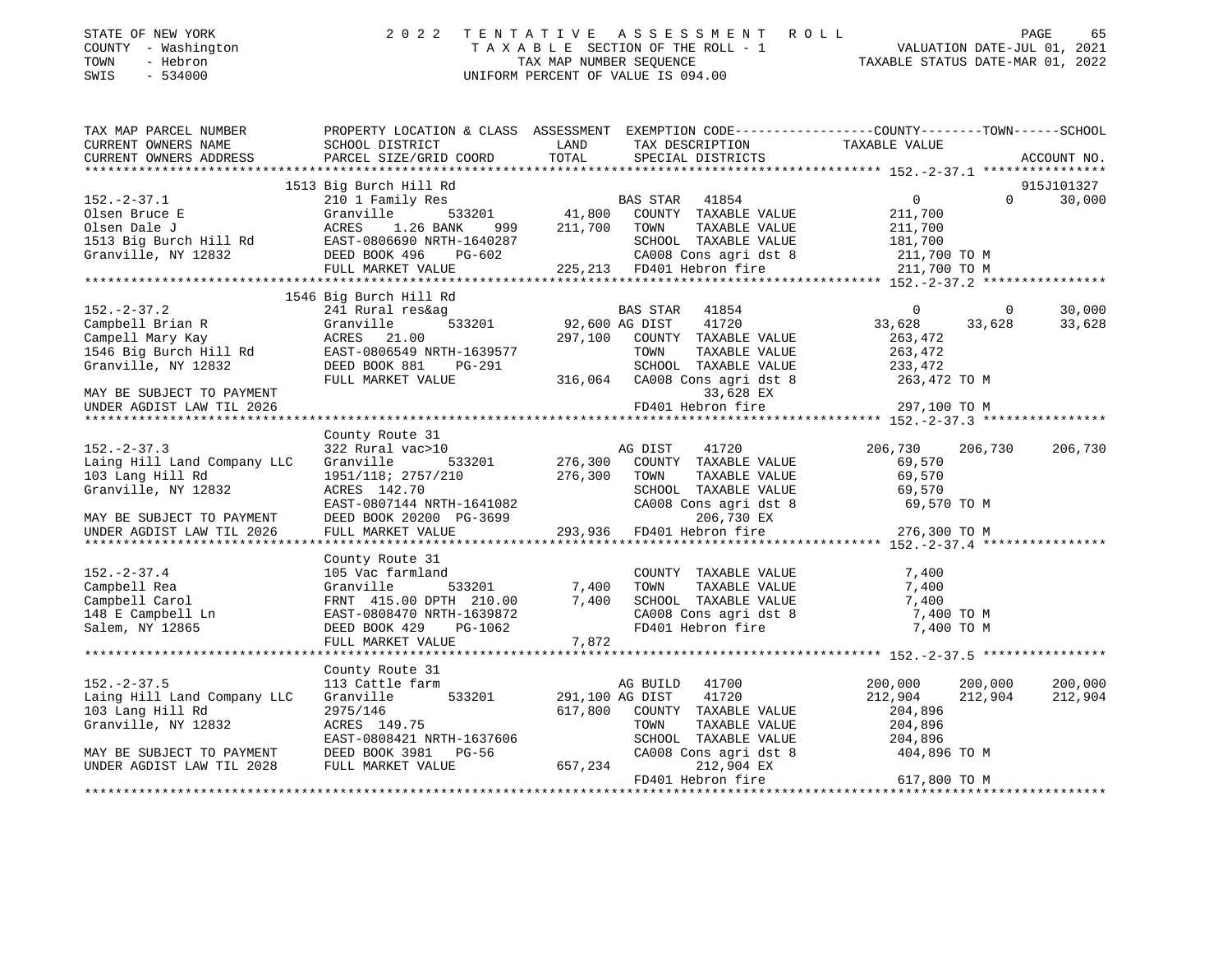| STATE OF NEW YORK<br>COUNTY - Washington<br>TOWN<br>- Hebron<br>$-534000$<br>SWIS                                              |                                                                                                                         |        | 2022 TENTATIVE ASSESSMENT ROLL<br>UNIFORM PERCENT OF VALUE IS 094.00                       | T A X A B L E SECTION OF THE ROLL - 1 VALUATION DATE-JUL 01, 2021<br>TAX MAP NUMBER SEQUENCE TAXABLE STATUS DATE-MAR 01, 2022 | 66<br>PAGE  |
|--------------------------------------------------------------------------------------------------------------------------------|-------------------------------------------------------------------------------------------------------------------------|--------|--------------------------------------------------------------------------------------------|-------------------------------------------------------------------------------------------------------------------------------|-------------|
| TAX MAP PARCEL NUMBER                                                                                                          | PROPERTY LOCATION & CLASS ASSESSMENT                                                                                    |        |                                                                                            | EXEMPTION CODE-----------------COUNTY--------TOWN------SCHOOL                                                                 |             |
| CURRENT OWNERS NAME<br>CURRENT OWNERS ADDRESS     PARCEL SIZE/GRID COORD     TOTAL     SPECIAL DISTRICTS                       | SCHOOL DISTRICT                                                                                                         |        | LAND TAX DESCRIPTION TAXABLE VALUE                                                         |                                                                                                                               | ACCOUNT NO. |
|                                                                                                                                | 36 Cemetery Ln                                                                                                          |        |                                                                                            |                                                                                                                               | 915J100227  |
| $152 - 2 - 38$<br>314 Rural vac<10<br>Osakowicz John J<br>Osakowicz Martha<br>14 Pine Valley Dr<br>South Glens Falls, NY 12803 | Granville<br>533201 19,500<br>FRNT 400.00 DPTH 125.00<br>ACRES 0.98<br>EAST-0813944 NRTH-1635431<br>DEED BOOK 779 PG-34 | 19,500 | COUNTY TAXABLE VALUE<br>TOWN<br>TAXABLE VALUE<br>SCHOOL TAXABLE VALUE<br>FD401 Hebron fire | 19,500<br>19,500<br>19,500<br>CA008 Cons agri dst 8 19,500 TO M<br>19,500 TO M                                                |             |
|                                                                                                                                | FULL MARKET VALUE 20,745                                                                                                |        |                                                                                            |                                                                                                                               |             |
|                                                                                                                                | 13 Cemetery Ln                                                                                                          |        |                                                                                            |                                                                                                                               | 915J101248  |
| .                                                                                                                              |                                                                                                                         |        |                                                                                            |                                                                                                                               |             |

| $152 - 2 - 39$                                 | 210 1 Family Res                             |         | COUNTY TAXABLE VALUE                   | 145,400              |                |                 |
|------------------------------------------------|----------------------------------------------|---------|----------------------------------------|----------------------|----------------|-----------------|
| Daley Fred                                     | 533201 53,000<br>Granville                   |         | TAXABLE VALUE<br>TOWN                  | 145,400              |                |                 |
| Daley Stern                                    | ACRES<br>4.16                                | 145,400 | SCHOOL TAXABLE VALUE 145,400           |                      |                |                 |
| 13 Cemetery Ln                                 | EAST-0813859 NRTH-1634776                    |         | CA008 Cons agri dst 8 145,400 TO M     |                      |                |                 |
| Granville, NY 12832                            | DEED BOOK 793<br>$PG-133$                    |         | FD401 Hebron fire                      | 145,400 TO M         |                |                 |
|                                                | FULL MARKET VALUE                            | 154,681 |                                        |                      |                |                 |
|                                                |                                              |         |                                        |                      |                |                 |
|                                                | 499 North Grimes Hill Rd                     |         |                                        |                      |                |                 |
| $152 - 2 - 40$                                 | 210 1 Family Res                             |         | BAS STAR 41854                         | $\overline{0}$       | $\overline{0}$ | 30,000          |
| Duffy Erin S                                   | Granville 533201 57,400 COUNTY TAXABLE VALUE |         |                                        | 179,900              |                |                 |
| 499 North Grimes Hill Rd                       | 5.00<br>ACRES                                | 179,900 | TOWN<br>TAXABLE VALUE                  | 179,900              |                |                 |
| Granville, NY 12832                            | EAST-0815428 NRTH-1634987                    |         | SCHOOL TAXABLE VALUE                   | 149,900              |                |                 |
|                                                | DEED BOOK 3452 PG-197                        |         | CA008 Cons agri dst 8 179,900 TO M     |                      |                |                 |
|                                                | FULL MARKET VALUE                            |         | 191,383 FD401 Hebron fire 179,900 TO M |                      |                |                 |
|                                                |                                              |         |                                        |                      |                |                 |
|                                                | 1961 County Route 31                         |         |                                        |                      |                | 915J100648      |
| $153. - 1 - 1.1$                               | 241 Rural res&ag                             |         | AG DIST<br>41720                       | 115,041              |                | 115,041 115,041 |
| Warner Dorothy P                               | Granville                                    |         | $533201$ 221,200 COUNTY TAXABLE VALUE  | 143,859              |                |                 |
| Attn: B.Martin Warner, Executo ACRES 85.20     |                                              | 258,900 | TAXABLE VALUE<br>TOWN                  | 143,859              |                |                 |
| 1883 County Route 31 EAST-0817003 NRTH-1640955 |                                              |         | SCHOOL TAXABLE VALUE                   | 143,859              |                |                 |
| Granville, NY 12832                            | DEED BOOK 636<br>$PG-215$                    |         | CA008 Cons agri dst 8                  | 143,859 TO M         |                |                 |
|                                                | FULL MARKET VALUE                            | 275,426 | 115,041 EX                             |                      |                |                 |
| MAY BE SUBJECT TO PAYMENT                      |                                              |         | FD401 Hebron fire                      | 258,900 TO M         |                |                 |
| UNDER AGDIST LAW TIL 2026                      |                                              |         |                                        |                      |                |                 |
|                                                |                                              |         |                                        |                      |                |                 |
|                                                | 12 Warner Rd                                 |         |                                        |                      |                | 915J101134      |
| $153. - 1 - 1.2$                               | 270 Mfg housing                              |         | VET COM CT 41131                       | 15,875               | 15,875         | $\overline{0}$  |
| Priest Charles LE                              | Granville                                    |         | 533201 41,900 BAS STAR 41854           | $\overline{0}$       | $\cap$         | 30,000          |
| Priest Charles C                               | Life estate                                  | 63,500  | COUNTY TAXABLE VALUE 47,625            |                      |                |                 |
| c/o Charles Christoper Priest 1.00ad           |                                              |         | TOWN                                   | TAXABLE VALUE 47,625 |                |                 |
| 12 Warner Rd                                   | ACRES 1.30                                   |         | SCHOOL TAXABLE VALUE 33,500            |                      |                |                 |
| Granville, NY 12832                            | EAST-0818032 NRTH-1640828                    |         | FD401 Hebron fire                      | 63,500 TO M          |                |                 |
|                                                | DEED BOOK 3668 PG-146                        |         |                                        |                      |                |                 |
|                                                | FULL MARKET VALUE                            | 67,553  |                                        |                      |                |                 |
|                                                |                                              |         |                                        |                      |                |                 |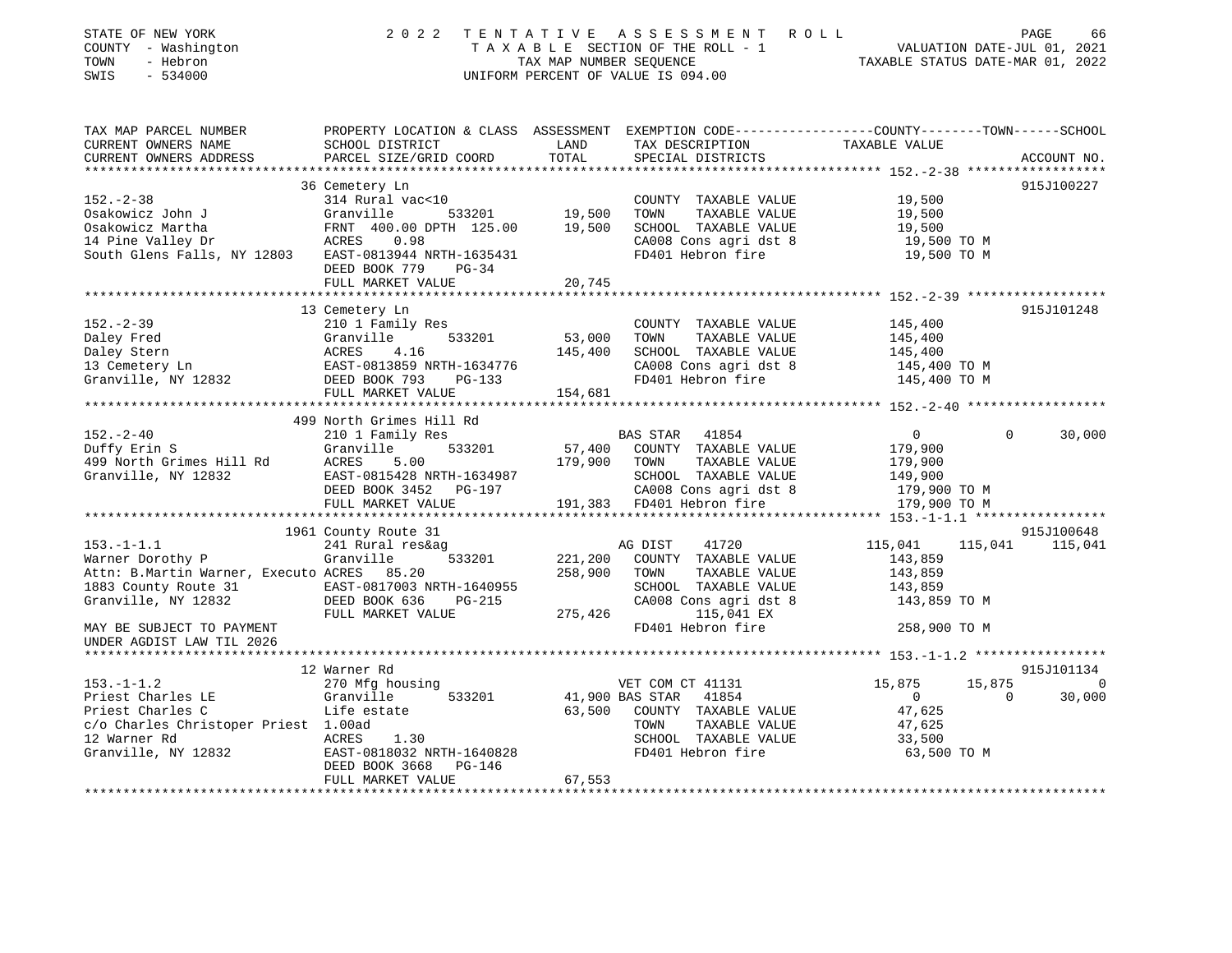| STATE OF NEW YORK<br>COUNTY - Washington<br>TOWN<br>- Hebron<br>SWIS<br>$-534000$                                       | 2 0 2 2                                                                                                                                                                            | TAX MAP NUMBER SEQUENCE      | TENTATIVE ASSESSMENT<br>TAXABLE SECTION OF THE ROLL - 1<br>UNIFORM PERCENT OF VALUE IS 094.00                   | R O L L<br>TAXABLE STATUS DATE-MAR 01, 2022                  | PAGE<br>67<br>VALUATION DATE-JUL 01, 2021 |
|-------------------------------------------------------------------------------------------------------------------------|------------------------------------------------------------------------------------------------------------------------------------------------------------------------------------|------------------------------|-----------------------------------------------------------------------------------------------------------------|--------------------------------------------------------------|-------------------------------------------|
| TAX MAP PARCEL NUMBER<br>CURRENT OWNERS NAME<br>CURRENT OWNERS ADDRESS                                                  | PROPERTY LOCATION & CLASS ASSESSMENT EXEMPTION CODE---------------COUNTY-------TOWN-----SCHOOL<br>SCHOOL DISTRICT<br>PARCEL SIZE/GRID COORD                                        | LAND<br>TOTAL                | TAX DESCRIPTION<br>SPECIAL DISTRICTS                                                                            | TAXABLE VALUE                                                | ACCOUNT NO.                               |
| *****************                                                                                                       |                                                                                                                                                                                    |                              |                                                                                                                 | ********************* 153.-1-1.3 ******************          |                                           |
|                                                                                                                         | 1945 County Route 31                                                                                                                                                               |                              |                                                                                                                 |                                                              | 915J101516                                |
| $153. - 1 - 1.3$<br>Warner Timothy L<br>Warner Joanne M<br>1945 County Route 31<br>Granville, NY 12832                  | 283 Res w/Comuse<br>Granville<br>533201<br>House/garage/lot<br>844/66<br>ACRES<br>4.10<br>EAST-0817018 NRTH-1640997<br>DEED BOOK 550<br>PG-127                                     | 52,700<br>126,800            | BAS STAR<br>41854<br>COUNTY TAXABLE VALUE<br>TAXABLE VALUE<br>TOWN<br>SCHOOL TAXABLE VALUE<br>FD401 Hebron fire | $\circ$<br>126,800<br>126,800<br>96,800<br>126,800 TO M      | 30,000<br>$\Omega$                        |
|                                                                                                                         | FULL MARKET VALUE                                                                                                                                                                  | 134,894                      |                                                                                                                 |                                                              |                                           |
|                                                                                                                         |                                                                                                                                                                                    |                              |                                                                                                                 |                                                              | 915J101517                                |
| $153. - 1 - 1.4$<br>Dennison Courtney A<br>1996 County Route 31<br>Granville, NY 12832                                  | 1996 County Route 31<br>210 1 Family Res<br>533201<br>Granville<br>899/159<br>FRNT 265.00 DPTH 400.00                                                                              | 41,200<br>96,200             | COUNTY TAXABLE VALUE<br>TOWN<br>TAXABLE VALUE<br>SCHOOL TAXABLE VALUE<br>FD401 Hebron fire                      | 96,200<br>96,200<br>96,200<br>96,200 TO M                    |                                           |
|                                                                                                                         | ACRES<br>1.05 BANK<br>997<br>EAST-0818100 NRTH-1641156<br>DEED BOOK 20200 PG-6451<br>FULL MARKET VALUE                                                                             | 102,340<br>*********         |                                                                                                                 | *********************** 153.-1-1.5 *****************         |                                           |
|                                                                                                                         | 1164 Smith Rd                                                                                                                                                                      |                              |                                                                                                                 |                                                              | 915J101582                                |
| $153. - 1 - 1.5$<br>Derway Christopher M<br>Almy-Derway Rebecca L<br>1164 Smith Rd<br>PO Box 277<br>Granville, NY 12832 | 240 Rural res<br>Granville<br>533201<br>16.57 BANK<br>ACRES<br>999<br>EAST-0816719 NRTH-1638823<br>DEED BOOK 915<br>$PG-15$<br>FULL MARKET VALUE                                   | 82,900<br>203,800<br>216,809 | BAS STAR<br>41854<br>COUNTY TAXABLE VALUE<br>TAXABLE VALUE<br>TOWN<br>SCHOOL TAXABLE VALUE<br>FD401 Hebron fire | $\mathbf 0$<br>203,800<br>203,800<br>173,800<br>203,800 TO M | $\Omega$<br>30,000                        |
|                                                                                                                         |                                                                                                                                                                                    |                              |                                                                                                                 |                                                              |                                           |
| $153. - 1 - 1.6$<br>Warner Martin B<br>Warner Joan C<br>1883 County Route 31<br>Granville, NY 12832                     | County Route 31<br>322 Rural vac>10<br>Granville<br>533201<br>ACRES 12.30<br>EAST-0816240 NRTH-1640833<br>DEED BOOK 643<br>$PG-340$                                                | 52,500<br>52,500             | COUNTY TAXABLE VALUE<br>TOWN<br>TAXABLE VALUE<br>SCHOOL TAXABLE VALUE<br>FD401 Hebron fire                      | 52,500<br>52,500<br>52,500<br>52,500 TO M                    |                                           |
|                                                                                                                         | FULL MARKET VALUE                                                                                                                                                                  | 55,851                       |                                                                                                                 |                                                              |                                           |
|                                                                                                                         |                                                                                                                                                                                    |                              |                                                                                                                 |                                                              |                                           |
| $153. - 1 - 1.7$<br>Heidorf Philip<br>May Sylvia<br>1986 County Route 31<br>Granville, NY 12832                         | 1986 County Route 31<br>210 1 Family Res<br>Granville<br>533201<br>FRNT 369.00 DPTH 228.00<br>$0.97$ BANK<br>ACRES<br>999<br>EAST-0817921 NRTH-1641072<br>DEED BOOK 1977<br>PG-113 | 40,900<br>90,900             | BAS STAR<br>41854<br>COUNTY TAXABLE VALUE<br>TOWN<br>TAXABLE VALUE<br>SCHOOL TAXABLE VALUE<br>FD401 Hebron fire | $\overline{0}$<br>90,900<br>90,900<br>60,900<br>90,900 TO M  | 30,000<br>$\Omega$                        |
|                                                                                                                         | FULL MARKET VALUE                                                                                                                                                                  | 96,702                       |                                                                                                                 |                                                              |                                           |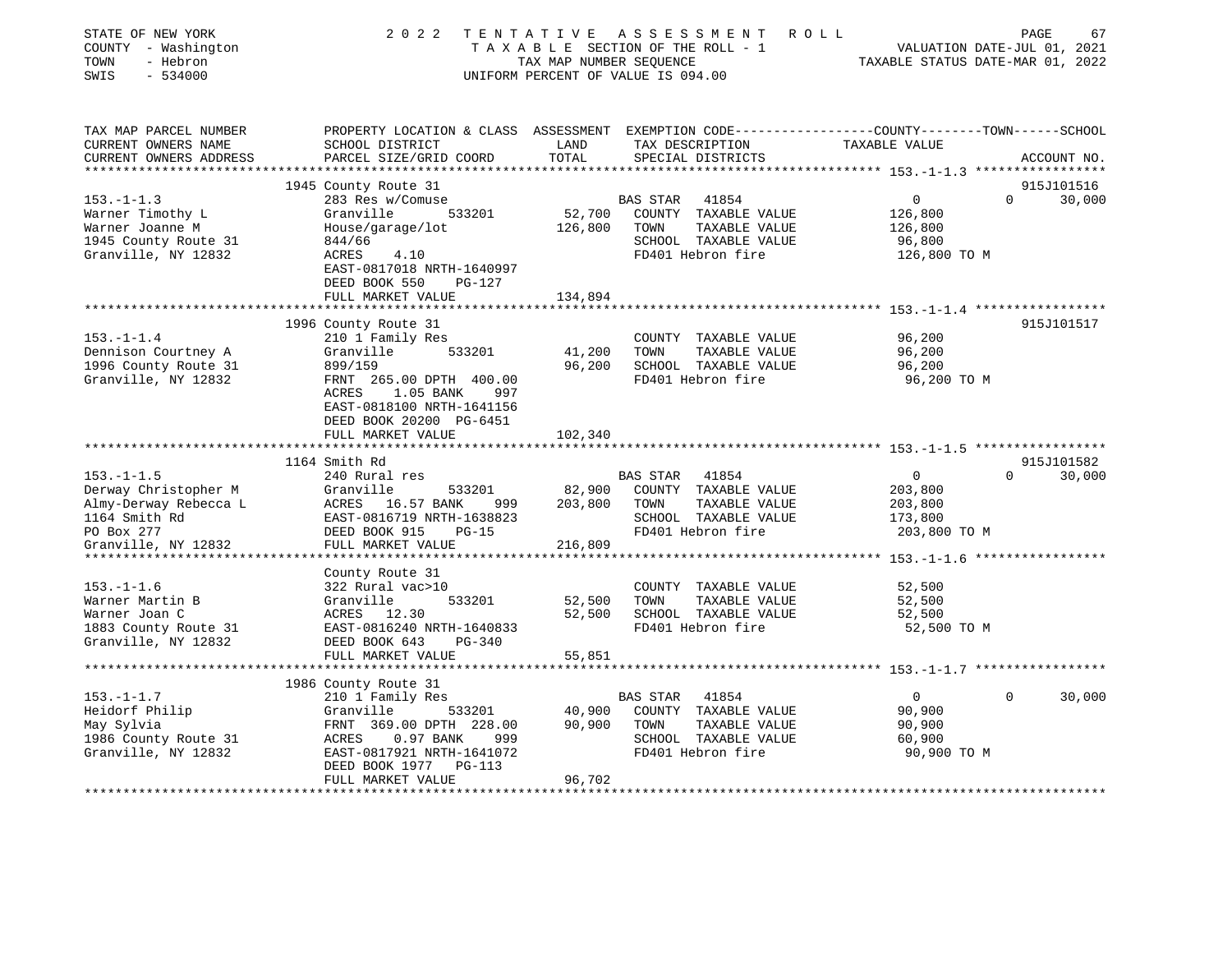| STATE OF NEW YORK<br>COUNTY - Washington<br>- Hebron<br>TOWN<br>SWIS<br>$-534000$ | 2 0 2 2<br>TENTATIVE ASSESSMENT ROLL<br>TAXABLE SECTION OF THE ROLL - 1<br>TAX MAP NUMBER SEQUENCE<br>UNIFORM PERCENT OF VALUE IS 094.00 | PAGE<br>68<br>VALUATION DATE-JUL 01, 2021<br>TAXABLE STATUS DATE-MAR 01, 2022 |                                               |                                                                                                                  |             |
|-----------------------------------------------------------------------------------|------------------------------------------------------------------------------------------------------------------------------------------|-------------------------------------------------------------------------------|-----------------------------------------------|------------------------------------------------------------------------------------------------------------------|-------------|
| TAX MAP PARCEL NUMBER<br>CURRENT OWNERS NAME                                      | SCHOOL DISTRICT                                                                                                                          | LAND                                                                          | TAX DESCRIPTION                               | PROPERTY LOCATION & CLASS ASSESSMENT EXEMPTION CODE---------------COUNTY-------TOWN------SCHOOL<br>TAXABLE VALUE |             |
| CURRENT OWNERS ADDRESS                                                            | PARCEL SIZE/GRID COORD                                                                                                                   | TOTAL                                                                         | SPECIAL DISTRICTS                             |                                                                                                                  | ACCOUNT NO. |
|                                                                                   |                                                                                                                                          |                                                                               |                                               |                                                                                                                  |             |
|                                                                                   | 7583 State Route 22                                                                                                                      |                                                                               |                                               |                                                                                                                  | 915J100190  |
| $153. - 1 - 4$                                                                    | 431 Auto dealer                                                                                                                          |                                                                               | COUNTY TAXABLE VALUE                          | 82,500                                                                                                           |             |
| Neeson Thomas                                                                     | Granville<br>533201                                                                                                                      | 36,000                                                                        | TOWN<br>TAXABLE VALUE                         | 82,500                                                                                                           |             |
| 7583 State Route 22                                                               | FRNT 290.00 DPTH 200.00                                                                                                                  | 82,500                                                                        | SCHOOL TAXABLE VALUE                          | 82,500                                                                                                           |             |
| Granville, NY 12832                                                               | EAST-0819665 NRTH-1640430<br>DEED BOOK 803<br>$PG-268$                                                                                   |                                                                               | FD401 Hebron fire                             | 82,500 TO M                                                                                                      |             |
|                                                                                   | FULL MARKET VALUE                                                                                                                        | 87,766                                                                        |                                               |                                                                                                                  |             |
|                                                                                   |                                                                                                                                          |                                                                               |                                               |                                                                                                                  |             |
|                                                                                   | 7586 State Route 22                                                                                                                      |                                                                               |                                               |                                                                                                                  | 915J100226  |
| $153. - 1 - 5$                                                                    | 242 Rurl res&rec                                                                                                                         |                                                                               | COUNTY TAXABLE VALUE                          | 105,200                                                                                                          |             |
| Breeyear Daniel E                                                                 | Granville<br>533201                                                                                                                      | 86,900                                                                        | TOWN<br>TAXABLE VALUE                         | 105,200                                                                                                          |             |
| Breeyear Renee D                                                                  | ag commit 705/350                                                                                                                        | 105,200                                                                       | SCHOOL TAXABLE VALUE                          | 105,200                                                                                                          |             |
| 19 Prospect St                                                                    | ACRES 58.40                                                                                                                              |                                                                               | FD401 Hebron fire                             | 105,200 TO M                                                                                                     |             |
| Fort Edward, NY 12828                                                             | EAST-0820192 NRTH-1639521                                                                                                                |                                                                               |                                               |                                                                                                                  |             |
|                                                                                   | DEED BOOK 3994 PG-30<br>FULL MARKET VALUE                                                                                                | 111,915                                                                       |                                               |                                                                                                                  |             |
|                                                                                   |                                                                                                                                          |                                                                               |                                               |                                                                                                                  |             |
|                                                                                   | 7491 State Route 22                                                                                                                      |                                                                               |                                               |                                                                                                                  | 915J101555  |
| $153. - 1 - 5.1$                                                                  | 210 1 Family Res                                                                                                                         |                                                                               | COUNTY TAXABLE VALUE                          | 81,200                                                                                                           |             |
| Poczobut Travis                                                                   | Granville<br>533201                                                                                                                      | 57,400                                                                        | TOWN<br>TAXABLE VALUE                         | 81,200                                                                                                           |             |
| Poczobut Katherine                                                                | ACRES<br>5.00                                                                                                                            | 81,200                                                                        | SCHOOL TAXABLE VALUE                          | 81,200                                                                                                           |             |
| 536 York St                                                                       | EAST-0819302 NRTH-1638078                                                                                                                |                                                                               | FD401 Hebron fire                             | 0 TO M                                                                                                           |             |
| Poultney, VT 05764                                                                | DEED BOOK 3441 PG-160                                                                                                                    |                                                                               |                                               |                                                                                                                  |             |
|                                                                                   | FULL MARKET VALUE                                                                                                                        | 86,383<br>***************                                                     |                                               |                                                                                                                  |             |
|                                                                                   | Warner Rd                                                                                                                                |                                                                               |                                               |                                                                                                                  |             |
| $153. - 1 - 5.2$                                                                  | 322 Rural vac>10                                                                                                                         |                                                                               | COUNTY TAXABLE VALUE                          | 100,500                                                                                                          |             |
| Rapp George                                                                       | Granville<br>533201                                                                                                                      | 100,500                                                                       | TOWN<br>TAXABLE VALUE                         | 100,500                                                                                                          |             |
| Rapp Katherine                                                                    | $1$ ot $2$                                                                                                                               | 100,500                                                                       | SCHOOL TAXABLE VALUE                          | 100,500                                                                                                          |             |
| 72 Salem St                                                                       | ACRES 35.33                                                                                                                              |                                                                               | FD401 Hebron fire                             | 100,500 TO M                                                                                                     |             |
| Greenwich, NY 12834                                                               | EAST-0818075 NRTH-1639866                                                                                                                |                                                                               |                                               |                                                                                                                  |             |
|                                                                                   | DEED BOOK 1976 PG-75                                                                                                                     |                                                                               |                                               |                                                                                                                  |             |
|                                                                                   | FULL MARKET VALUE                                                                                                                        | 106,915                                                                       |                                               |                                                                                                                  |             |
|                                                                                   |                                                                                                                                          |                                                                               |                                               |                                                                                                                  |             |
|                                                                                   | Warner Rd                                                                                                                                |                                                                               |                                               |                                                                                                                  |             |
| $153. - 1 - 5.3$                                                                  | 105 Vac farmland<br>533201                                                                                                               |                                                                               | AGRI-D IND 41730                              | 78,129<br>78,129                                                                                                 | 78,129      |
| Laing Hill Land Company LLC<br>103 Lang Hill Rd                                   | Granville<br>$1$ ot $3$                                                                                                                  | 87,900<br>87,900                                                              | COUNTY TAXABLE VALUE<br>TOWN<br>TAXABLE VALUE | 9,771<br>9,771                                                                                                   |             |
| Granville, NY 12832                                                               | ACRES 18.88                                                                                                                              |                                                                               | SCHOOL TAXABLE VALUE                          | 9,771                                                                                                            |             |
|                                                                                   | EAST-0818636 NRTH-1639673                                                                                                                | FD401 Hebron fire<br>87,900 TO M                                              |                                               |                                                                                                                  |             |
| MAY BE SUBJECT TO PAYMENT                                                         | DEED BOOK 3858<br>$PG-124$                                                                                                               |                                                                               |                                               |                                                                                                                  |             |
| UNDER AGDIST LAW TIL 2029                                                         | FULL MARKET VALUE                                                                                                                        | 93,511                                                                        |                                               |                                                                                                                  |             |
| *****************************                                                     |                                                                                                                                          |                                                                               |                                               |                                                                                                                  |             |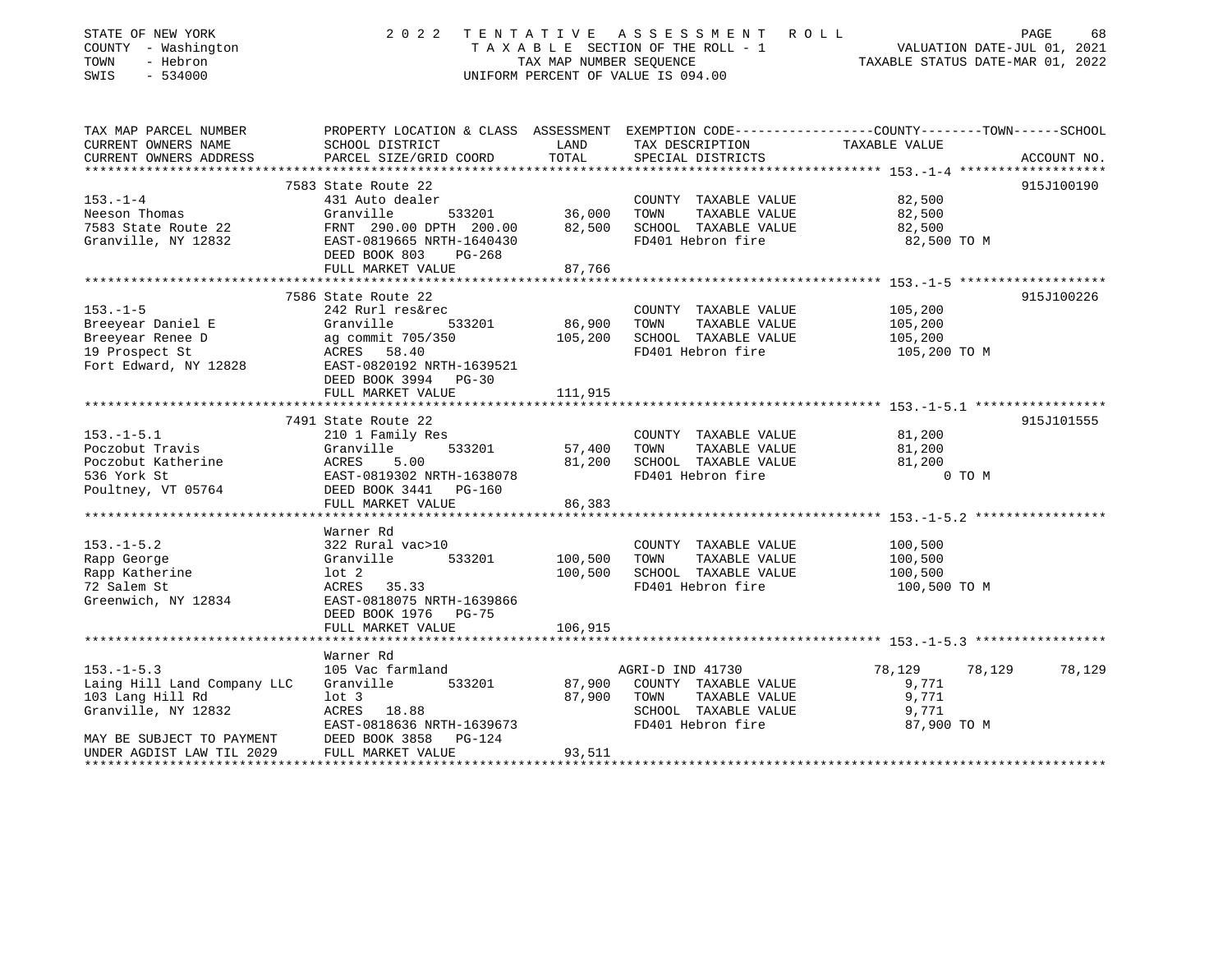| STATE OF NEW YORK<br>COUNTY - Washington<br>TOWN<br>- Hebron<br>SWIS<br>$-534000$                                       |                                                                                                                                                                                                                          |          | 2022 TENTATIVE ASSESSMENT ROLL<br>TAXABLE SECTION OF THE ROLL - 1<br>TAXABLE STATE-JUL 01, 2021<br>TAXABLE STATUS DATE-JUL 01, 2022<br>UNIFORM PERCENT OF VALUE IS 094.00 |                                                         |             | PAGE<br>69    |
|-------------------------------------------------------------------------------------------------------------------------|--------------------------------------------------------------------------------------------------------------------------------------------------------------------------------------------------------------------------|----------|---------------------------------------------------------------------------------------------------------------------------------------------------------------------------|---------------------------------------------------------|-------------|---------------|
| TAX MAP PARCEL NUMBER<br>CURRENT OWNERS NAME<br>CURRENT OWNERS ADDRESS                                                  | PROPERTY LOCATION & CLASS ASSESSMENT EXEMPTION CODE---------------COUNTY-------TOWN-----SCHOOL<br>SCHOOL DISTRICT LAND<br>PARCEL SIZE/GRID COORD                                                                         | TOTAL    | TAX DESCRIPTION TAXABLE VALUE<br>SPECIAL DISTRICTS                                                                                                                        |                                                         |             | ACCOUNT NO.   |
| ***********************                                                                                                 |                                                                                                                                                                                                                          |          |                                                                                                                                                                           |                                                         |             |               |
| $153. - 1 - 5.4$<br>Laing Hill Land Company LLC<br>103 Lang Hill Rd<br>Granville, NY 12832<br>MAY BE SUBJECT TO PAYMENT | State Route 22<br>105 Vac farmland<br>Granville 533201 52,100 COUNTY TAXABLE VALUE<br>$\begin{tabular}{ll} \texttt{lot 4} \\ \texttt{ACRES} & 12.14 \end{tabular}$<br>EAST-0819038 NRTH-1638847<br>DEED BOOK 3858 PG-124 |          | AGRI-D IND 41730<br>52,100 TOWN TAXABLE VALUE<br>SCHOOL TAXABLE VALUE<br>FD401 Hebron fire                                                                                | 47,271<br>4,829<br>4,829<br>4,829<br>52,100 TO M        |             | 47,271 47,271 |
| UNDER AGDIST LAW TIL 2029                                                                                               | FULL MARKET VALUE                                                                                                                                                                                                        | 55,426   |                                                                                                                                                                           |                                                         |             |               |
|                                                                                                                         | State Route 22                                                                                                                                                                                                           |          |                                                                                                                                                                           |                                                         |             |               |
| $153. - 1 - 5.5$<br>Laing Hill Land Company LLC<br>103 Lang Hill Rd<br>Granville, NY 12832                              | 105 Vac farmland<br>Granville 533201 48,500 COUNTY TAXABLE VALUE<br>Lot 5<br>ACRES 10.51<br>EAST-0819140 NRTH-1639492<br>DEED BOOK 3858 PG-124                                                                           |          | AG DIST 41720<br>48,500 TOWN TAXABLE VALUE<br>SCHOOL TAXABLE VALUE<br>FD401 Hebron fire                                                                                   | 43,353<br>5,147<br>5,147<br>5,147<br>48,500 TO M        | 43,353      | 43,353        |
| MAY BE SUBJECT TO PAYMENT DEED BOOK 3858 INDER AGDIST LAW TIL 2026 FULL MARKET VALUE                                    |                                                                                                                                                                                                                          | 51,596   |                                                                                                                                                                           |                                                         |             |               |
|                                                                                                                         |                                                                                                                                                                                                                          |          |                                                                                                                                                                           |                                                         |             |               |
|                                                                                                                         | 70 Warner Rd                                                                                                                                                                                                             |          |                                                                                                                                                                           |                                                         |             |               |
| $153. - 1 - 5.6$                                                                                                        | 210 1 Family Res                                                                                                                                                                                                         |          | COUNTY TAXABLE VALUE                                                                                                                                                      | 239,000<br>239,000<br>239,000<br>239,000                |             |               |
| Keys David F Jr<br>PO Box 92                                                                                            | Granville 533201<br>lot 6                                                                                                                                                                                                | 52,600   | TOWN TAXABLE VALUE<br>239,000 SCHOOL TAXABLE VALUE                                                                                                                        |                                                         |             |               |
| Comstock, NY 12801                                                                                                      | <b>ACRES</b><br>4.08 BANK 999<br>EAST-0819131 NRTH-1640158<br>DEED BOOK 20200 PG-6159                                                                                                                                    |          | FD401 Hebron fire                                                                                                                                                         | 239,000 TO M                                            |             |               |
|                                                                                                                         | FULL MARKET VALUE                                                                                                                                                                                                        | 254, 255 |                                                                                                                                                                           |                                                         |             |               |
|                                                                                                                         | 78 Warner Rd                                                                                                                                                                                                             |          |                                                                                                                                                                           |                                                         |             |               |
| $153. - 1 - 5.7$<br>Cahn Donald J<br>Cahn Candis S<br>78 Warner Rd<br>Granville, NY 12832                               | 210 1 Family Res<br>Granville 533201<br>lot 7<br>ACRES 5.93<br>EAST-0819456 NRTH-1640089<br>DEED BOOK 807<br>PG-38                                                                                                       |          | ENH STAR 41834<br>59,400 COUNTY TAXABLE VALUE<br>124,600 TOWN TAXABLE VALUE<br>SCHOOL TAXABLE VALUE<br>FD401 Hebron fire                                                  | 0<br>124,600<br>124,600<br>49,700<br>124,600 TO M       | $\mathbf 0$ | 74,900        |
|                                                                                                                         | FULL MARKET VALUE                                                                                                                                                                                                        | 132,553  |                                                                                                                                                                           |                                                         |             |               |
|                                                                                                                         |                                                                                                                                                                                                                          |          |                                                                                                                                                                           |                                                         |             |               |
| $153. - 1 - 5.8$<br>Laing Hill Land Company LLC<br>MAY BE SUBJECT TO PAYMENT                                            | 7505 State Route 22<br>117 Horse farm<br>Granville<br>533201<br>ACRES 37.72<br>EAST-0818432 NRTH-1638088<br>DEED BOOK 3858 PG-124                                                                                        |          | AGRI-D IND 41730<br>126,200 COUNTY TAXABLE VALUE<br>550,700 TOWN TAXABLE VALUE<br>SCHOOL TAXABLE VALUE<br>FD401 Hebron fire                                               | 59,412<br>491,288<br>491,288<br>491,288<br>550,700 TO M | 59,412      | 59,412        |
|                                                                                                                         | FULL MARKET VALUE                                                                                                                                                                                                        | 585,851  |                                                                                                                                                                           |                                                         |             |               |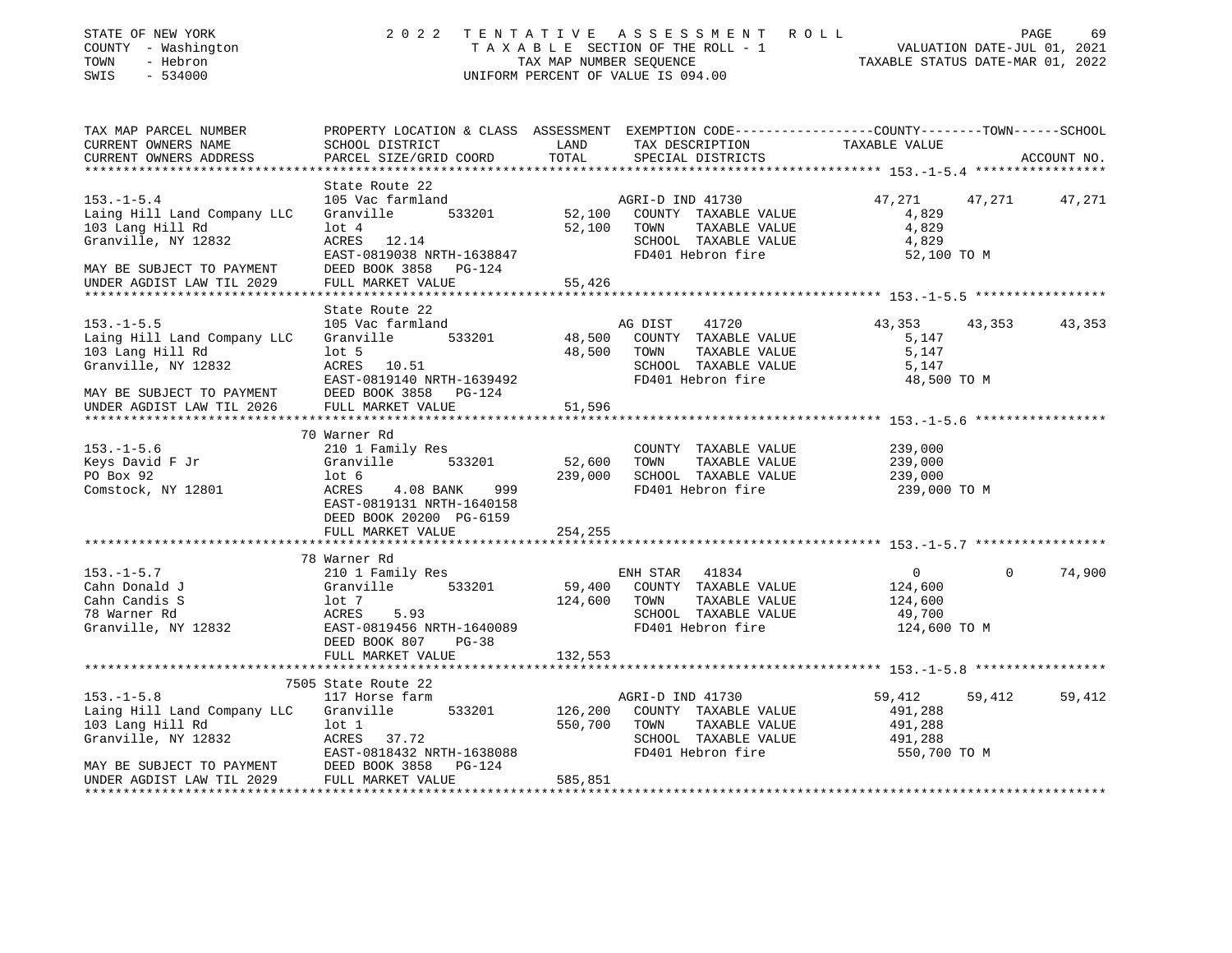| STATE OF NEW YORK<br>- Washington<br>COUNTY<br>- Hebron<br>TOWN<br>$-534000$<br>SWIS | 2 0 2 2                                                                  | TENTATIVE<br>TAXABLE SECTION OF THE ROLL - 1<br>TAX MAP NUMBER SEOUENCE<br>UNIFORM PERCENT OF VALUE IS 094.00 |         | ASSESSMENT ROLL   | TAXABLE STATUS DATE-MAR 01, 2022                             |                | 70<br>PAGE<br>VALUATION DATE-JUL 01, 2021 |
|--------------------------------------------------------------------------------------|--------------------------------------------------------------------------|---------------------------------------------------------------------------------------------------------------|---------|-------------------|--------------------------------------------------------------|----------------|-------------------------------------------|
| TAX MAP PARCEL NUMBER                                                                | PROPERTY LOCATION & CLASS ASSESSMENT                                     |                                                                                                               |         |                   | EXEMPTION CODE-----------------COUNTY-------TOWN------SCHOOL |                |                                           |
| CURRENT OWNERS NAME                                                                  | SCHOOL DISTRICT                                                          | <b>LAND</b>                                                                                                   |         | TAX DESCRIPTION   | TAXABLE VALUE                                                |                |                                           |
| CURRENT OWNERS ADDRESS                                                               | PARCEL SIZE/GRID COORD                                                   | TOTAL                                                                                                         |         | SPECIAL DISTRICTS |                                                              |                | ACCOUNT NO.                               |
|                                                                                      |                                                                          |                                                                                                               |         |                   |                                                              |                |                                           |
|                                                                                      | 119 Sawmill Rd                                                           |                                                                                                               |         |                   |                                                              |                | 915J100669                                |
| $153. - 1 - 6$                                                                       | 242 Rurl res&rec                                                         |                                                                                                               | AG DIST | 41720             | 71,847 71,847                                                |                | 71,847                                    |
| Wilde Jeffrey N                                                                      | Granville                                                                | 533201 256,500 BAS STAR                                                                                       |         | 41854             | $\Omega$                                                     | $\overline{0}$ | 30,000                                    |
| Wilde Kathleen C                                                                     | Forest tax 3226/21 427,700 FOR 480A                                      |                                                                                                               |         | 47460             | 108,000                                                      | 108,000        | 108,000                                   |
| 119 Sawmill Rd                                                                       | 3789/339                                                                 |                                                                                                               | COUNTY  | TAXABLE VALUE     | 247,853                                                      |                |                                           |
| Granville, NY 12832                                                                  | FRNT 4230.00 DPTH                                                        |                                                                                                               | TOWN    | TAXABLE VALUE     | 247,853                                                      |                |                                           |
|                                                                                      | ACRES 112.60                                                             |                                                                                                               | SCHOOL  | TAXABLE VALUE     | 217,853                                                      |                |                                           |
| MAY BE SUBJECT TO PAYMENT                                                            | EAST-0822570 NRTH-1638664                                                |                                                                                                               |         | FD401 Hebron fire | 427,700 TO M                                                 |                |                                           |
| UNDER RPTL480A UNTIL 2031                                                            | DEED BOOK 548<br>PG-211                                                  |                                                                                                               |         |                   |                                                              |                |                                           |
|                                                                                      | FULL MARKET VALUE                                                        | 455,000                                                                                                       |         |                   |                                                              |                |                                           |
|                                                                                      |                                                                          |                                                                                                               |         |                   |                                                              |                |                                           |
|                                                                                      | $0.0.000$ $0.0000$ $0.0000$ $0.0000$ $0.0000$ $0.0000$ $0.0000$ $0.0000$ |                                                                                                               |         |                   |                                                              |                | 0157100106                                |

|                                    | 90 Sawmill Rd                                             |                                                                                                                                                 | 915J100186                         |
|------------------------------------|-----------------------------------------------------------|-------------------------------------------------------------------------------------------------------------------------------------------------|------------------------------------|
| $153. - 1 - 8$                     | 210 1 Family Res                                          | AGED-CO/TN 41801                                                                                                                                | 16,600 16,600<br>$\overline{0}$    |
| Laflamme Virginia                  | Granville                                                 | 533201 30,300 ENH STAR<br>41834                                                                                                                 | $\overline{0}$<br>33,200<br>$\cap$ |
| 90 Sawmill Rd                      |                                                           | FRNT 225.00 DPTH 165.00 33,200 COUNTY TAXABLE VALUE                                                                                             | 16,600                             |
| Granville, NY 12832                | ACRES 0.85                                                |                                                                                                                                                 |                                    |
|                                    | EAST-0821103 NRTH-1637779                                 |                                                                                                                                                 |                                    |
|                                    | DEED BOOK 460<br>PG-747                                   | TOWN TAXABLE VALUE 16,600<br>SCHOOL TAXABLE VALUE 16,600<br>CA008 Cons agri dst 8 33,200 TO M<br>CA008 Cons agri ds<br>35,319 FD401 Hebron fire |                                    |
|                                    | FULL MARKET VALUE                                         |                                                                                                                                                 | 33,200 TO M                        |
|                                    |                                                           |                                                                                                                                                 |                                    |
|                                    | 7442 State Route 22                                       |                                                                                                                                                 | 915J100102                         |
| $153. - 1 - 9$                     | 120 Field crops                                           | AG DIST<br>41720                                                                                                                                | 281,592<br>281,592<br>281,592      |
| Byrd Construction Corp             | Granville<br>533201                                       | 470,400 COUNTY TAXABLE VALUE                                                                                                                    | 213,408                            |
|                                    |                                                           | 495,000<br>TOWN<br>TAXABLE VALUE                                                                                                                | 213,408                            |
|                                    |                                                           | SCHOOL TAXABLE VALUE                                                                                                                            | 213,408                            |
|                                    | EAST-0821301 NRTH-1636556                                 | CA008 Cons agri dst 8                                                                                                                           | 213,408 TO M                       |
| MAY BE SUBJECT TO PAYMENT          | DEED BOOK 427<br>$PG-43$                                  | 281,592 EX                                                                                                                                      |                                    |
| UNDER AGDIST LAW TIL 2026          | FULL MARKET VALUE                                         | 526,596 FD401 Hebron fire                                                                                                                       | 495,000 TO M                       |
|                                    |                                                           |                                                                                                                                                 |                                    |
|                                    | 9 Sawmill Rd                                              |                                                                                                                                                 | 915J100102                         |
| $153. - 1 - 9.1$                   | 210 1 Family Res<br>з<br>533201                    57,600 | COUNTY TAXABLE VALUE                                                                                                                            | 98,400                             |
| Wiltse Andrew D                    | Granville<br>Byrd Sub/ Dr29\#77                           | TOWN<br>TAXABLE VALUE<br>SCHOOL TAXABLE VALUE                                                                                                   | 98,400<br>98,400                   |
| Wiltse Nancy B<br>581 Pine Hill Rd |                                                           | 98,400<br>FD401 Hebron fire                                                                                                                     |                                    |
| Salem, NY 12865                    | 2839/331<br>5.11<br>ACRES                                 |                                                                                                                                                 | 98,400 TO M                        |
|                                    | EAST-0819699 NRTH-1637622                                 |                                                                                                                                                 |                                    |
|                                    | DEED BOOK 20210 PG-5119                                   |                                                                                                                                                 |                                    |
|                                    | FULL MARKET VALUE                                         | 104,681                                                                                                                                         |                                    |
|                                    |                                                           |                                                                                                                                                 |                                    |
|                                    | State Route 22                                            |                                                                                                                                                 | 915J100127                         |
| $153. - 1 - 10$                    | 322 Rural vac>10                                          | COUNTY TAXABLE VALUE                                                                                                                            | 127,400                            |
| McCullough Patrick                 | 533201 127,400<br>Granville                               | TOWN<br>TAXABLE VALUE                                                                                                                           | 127,400                            |
| 562 E Shore Dr                     | ACRES 48.80                                               | 127,400<br>SCHOOL TAXABLE VALUE                                                                                                                 | 127,400                            |
| Adirondack, NY 12808               | EAST-0820617 NRTH-1634972                                 | CA008 Cons agri dst 8                                                                                                                           | 127,400 TO M                       |
|                                    | DEED BOOK 1846 PG-59                                      | FD401 Hebron fire                                                                                                                               | 127,400 TO M                       |
|                                    | FULL MARKET VALUE                                         | 135,532                                                                                                                                         |                                    |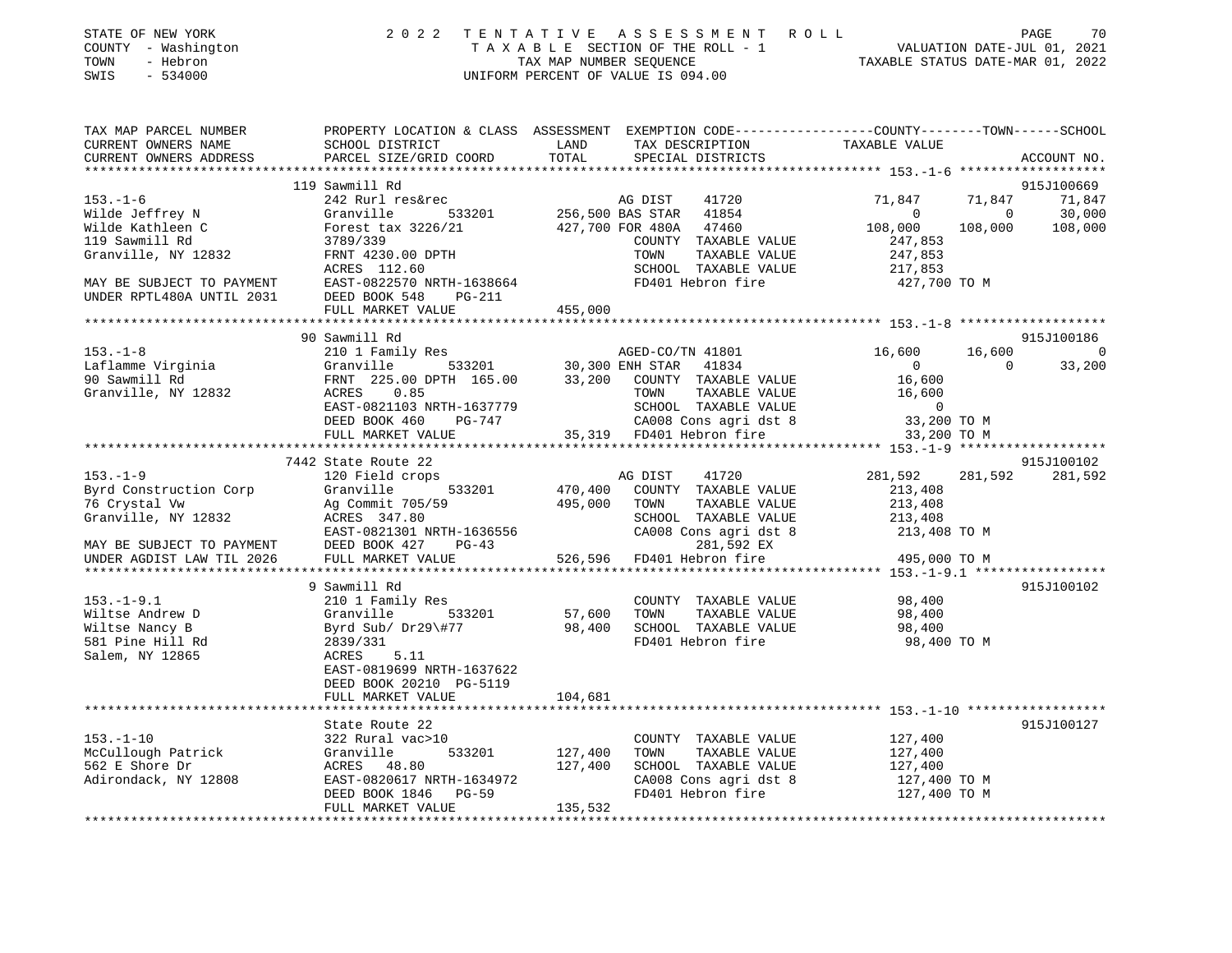| STATE OF NEW YORK<br>COUNTY - Washington<br>TOWN - Hebron<br>~~~~~ - 534000                                                                                                                                                                             |                                                                                                                |         | 2022 TENTATIVE ASSESSMENT ROLL PAGE 71<br>TAXABLE SECTION OF THE ROLL - 1<br>TAX MAP NUMBER SEQUENCE CALL TAXABLE STATUS DATE-JUL 01, 2021<br>UNIFORM PERCENT OF VALUE IS 094.00 |                                    |        |               |
|---------------------------------------------------------------------------------------------------------------------------------------------------------------------------------------------------------------------------------------------------------|----------------------------------------------------------------------------------------------------------------|---------|----------------------------------------------------------------------------------------------------------------------------------------------------------------------------------|------------------------------------|--------|---------------|
| TAX MAP PARCEL NUMBER         PROPERTY LOCATION & CLASS ASSESSMENT EXEMPTION CODE---------------COUNTY-------TOWN------SCHOOL CURRENT OWNERS NAME               SCHOOL DISTRICT              LAND      TAX DESCRIPTION<br>CURRENT OWNERS ADDRESS        | PARCEL SIZE/GRID COORD                                                                                         | TOTAL   | SPECIAL DISTRICTS                                                                                                                                                                |                                    |        | ACCOUNT NO.   |
|                                                                                                                                                                                                                                                         |                                                                                                                |         |                                                                                                                                                                                  |                                    |        |               |
|                                                                                                                                                                                                                                                         | 672 North Grimes Hill Rd                                                                                       |         |                                                                                                                                                                                  |                                    |        | 915J101334    |
|                                                                                                                                                                                                                                                         |                                                                                                                |         |                                                                                                                                                                                  | 275,800                            |        |               |
|                                                                                                                                                                                                                                                         |                                                                                                                |         |                                                                                                                                                                                  | 275,800                            |        |               |
|                                                                                                                                                                                                                                                         |                                                                                                                |         |                                                                                                                                                                                  | 275,800<br>275,800<br>275,800 TO M |        |               |
|                                                                                                                                                                                                                                                         |                                                                                                                |         |                                                                                                                                                                                  |                                    |        |               |
|                                                                                                                                                                                                                                                         |                                                                                                                |         |                                                                                                                                                                                  | 275,800 TO M                       |        |               |
| Larson Scott R                                                                                                                                                                                                                                          |                                                                                                                |         |                                                                                                                                                                                  |                                    |        |               |
|                                                                                                                                                                                                                                                         |                                                                                                                |         |                                                                                                                                                                                  |                                    |        |               |
|                                                                                                                                                                                                                                                         | 7344 State Route 22<br>210 1 Family Res<br>COUNTY<br>Granville 533201 45,000 TOWN<br>ACRES 4.00 157.000 COUNTY |         |                                                                                                                                                                                  |                                    |        |               |
| $153. - 1 - 10.4$                                                                                                                                                                                                                                       |                                                                                                                |         | COUNTY TAXABLE VALUE                                                                                                                                                             | 157,000                            |        |               |
| Descul John                                                                                                                                                                                                                                             |                                                                                                                |         | TAXABLE VALUE                                                                                                                                                                    | 157,000                            |        |               |
| 7344 State Route 22                                                                                                                                                                                                                                     |                                                                                                                |         | 157,000 SCHOOL TAXABLE VALUE                                                                                                                                                     | 157,000<br>157,000 TO M            |        |               |
|                                                                                                                                                                                                                                                         |                                                                                                                |         |                                                                                                                                                                                  |                                    |        |               |
|                                                                                                                                                                                                                                                         | FULL MARKET VALUE                                                                                              | 167,021 |                                                                                                                                                                                  |                                    |        |               |
|                                                                                                                                                                                                                                                         |                                                                                                                |         |                                                                                                                                                                                  |                                    |        |               |
|                                                                                                                                                                                                                                                         |                                                                                                                |         | 67 PCT OF VALUE USED FOR EXEMPTION PURPOSES                                                                                                                                      |                                    |        | 915J100512    |
| $153. - 1 - 11$                                                                                                                                                                                                                                         | 7381 State Route 22<br>210 1 Family Res                                                                        |         | VET WAR CT 41121                                                                                                                                                                 | 16,221                             | 16,221 | $\Omega$      |
|                                                                                                                                                                                                                                                         |                                                                                                                |         | 71,100 COUNTY TAXABLE VALUE                                                                                                                                                      | 145,179                            |        |               |
|                                                                                                                                                                                                                                                         |                                                                                                                |         | TAXABLE VALUE                                                                                                                                                                    | 145,179                            |        |               |
| Wood Jeremy Landra Charles Charles Country TAXABLE VALUE<br>Charles Charles Charles Charles Charles Charles Charles Charles Charles Charles Charles Charles Charles Charles Charles Charles Charles Charles Charles Charles Char<br>Granville, NY 12832 |                                                                                                                |         | SCHOOL TAXABLE VALUE                                                                                                                                                             | 161,400                            |        |               |
|                                                                                                                                                                                                                                                         | DEED BOOK 3974 PG-162                                                                                          |         |                                                                                                                                                                                  | 161,400 TO M                       |        |               |
|                                                                                                                                                                                                                                                         | FULL MARKET VALUE                                                                                              | 171,702 |                                                                                                                                                                                  |                                    |        |               |
|                                                                                                                                                                                                                                                         |                                                                                                                |         |                                                                                                                                                                                  |                                    |        |               |
|                                                                                                                                                                                                                                                         |                                                                                                                |         |                                                                                                                                                                                  |                                    |        | 915J100581    |
|                                                                                                                                                                                                                                                         |                                                                                                                |         |                                                                                                                                                                                  | 12,400                             |        | 12,400 12,400 |
|                                                                                                                                                                                                                                                         |                                                                                                                |         |                                                                                                                                                                                  | 35,484                             | 35,484 | 35,484        |
|                                                                                                                                                                                                                                                         |                                                                                                                |         |                                                                                                                                                                                  | 55,816                             |        |               |
|                                                                                                                                                                                                                                                         |                                                                                                                |         |                                                                                                                                                                                  | 55,816<br>55,816                   |        |               |
|                                                                                                                                                                                                                                                         |                                                                                                                |         |                                                                                                                                                                                  | 68,216 TO M                        |        |               |
| MAY BE SUBJECT TO PAYMENT                                                                                                                                                                                                                               |                                                                                                                |         | 35,484 EX                                                                                                                                                                        |                                    |        |               |
| UNDER AGDIST LAW TIL 2026                                                                                                                                                                                                                               |                                                                                                                |         | FD401 Hebron fire                                                                                                                                                                | 103,700 TO M                       |        |               |
|                                                                                                                                                                                                                                                         |                                                                                                                |         |                                                                                                                                                                                  |                                    |        |               |
|                                                                                                                                                                                                                                                         | 1073 Smith Rd                                                                                                  |         |                                                                                                                                                                                  |                                    |        | 915J101195    |
| $153. - 1 - 12.2$                                                                                                                                                                                                                                       | 210 1 Family Res                                                                                               |         | COUNTY TAXABLE VALUE                                                                                                                                                             | 65,300                             |        |               |
|                                                                                                                                                                                                                                                         |                                                                                                                |         |                                                                                                                                                                                  | 65,300                             |        |               |
|                                                                                                                                                                                                                                                         |                                                                                                                |         |                                                                                                                                                                                  | 65,300                             |        |               |
|                                                                                                                                                                                                                                                         |                                                                                                                |         |                                                                                                                                                                                  | 65,300 TO M<br>65,300 TO M         |        |               |
| Bartholomew Derik N<br>Bartholomew Angelique FRNT 320.00 DPTH 100.00 65,300 TOWN TAXABLE VALUE<br>1073 Smith Rd<br>Granville, NY 12832 EAST-0816679 NRTH-1635970 FD401 Hebron fire<br>DEED BOOK 20200 PG-3694 CA008 Cons agri dst 8<br>T                |                                                                                                                |         |                                                                                                                                                                                  |                                    |        |               |
|                                                                                                                                                                                                                                                         | FULL MARKET VALUE                                                                                              | 69,468  |                                                                                                                                                                                  |                                    |        |               |
|                                                                                                                                                                                                                                                         |                                                                                                                |         |                                                                                                                                                                                  |                                    |        |               |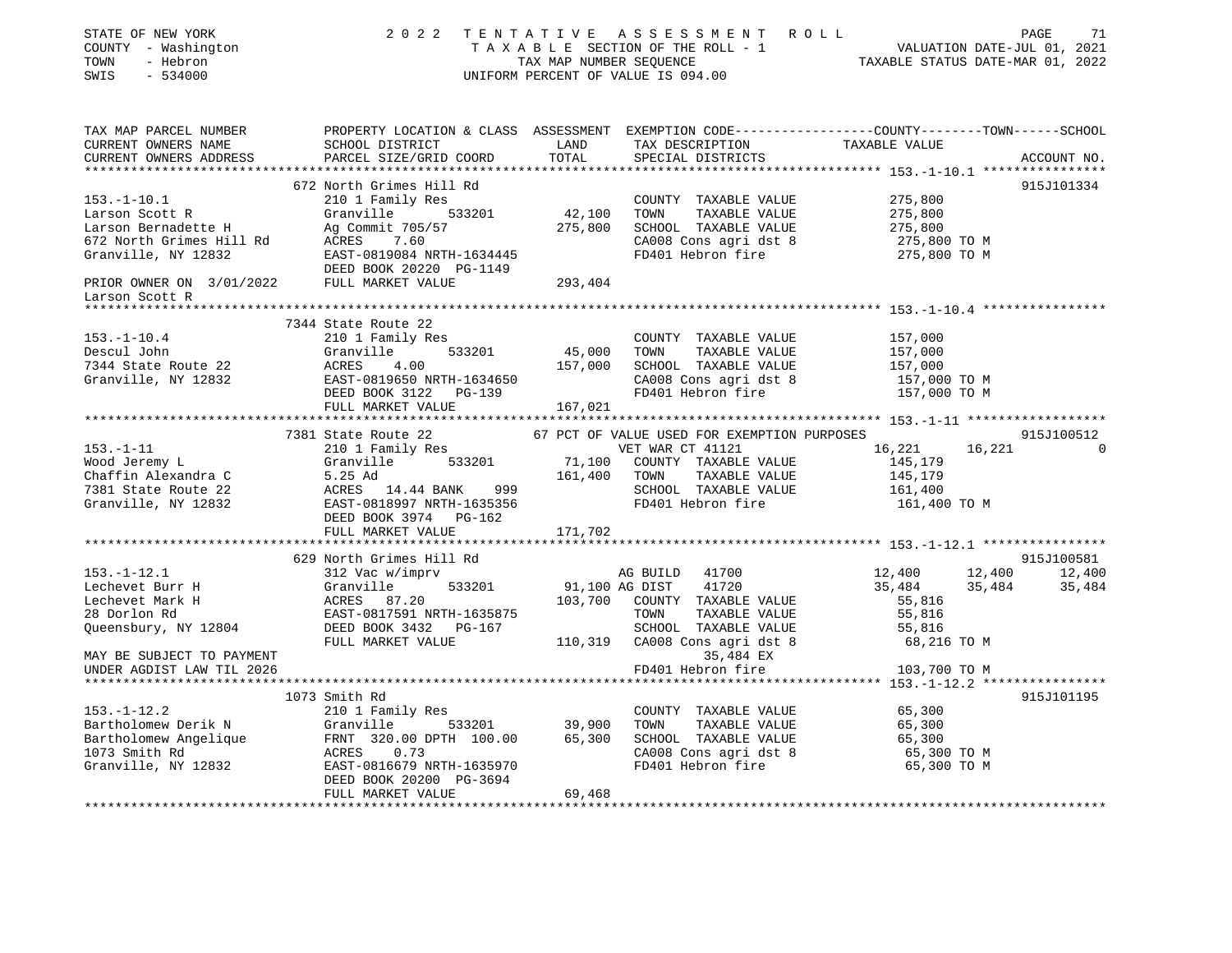| STATE OF NEW YORK<br>COUNTY - Washington<br>TOWN<br>- Hebron<br>$-534000$<br>SWIS | 2 0 2 2                                                                                          | TAX MAP NUMBER SEQUENCE | TENTATIVE ASSESSMENT ROLL<br>T A X A B L E SECTION OF THE ROLL - 1 VALUATION DATE-JUL 01, 2021<br>UNIFORM PERCENT OF VALUE IS 094.00 | TAXABLE STATUS DATE-MAR 01, 2022         | 72<br>PAGE  |
|-----------------------------------------------------------------------------------|--------------------------------------------------------------------------------------------------|-------------------------|--------------------------------------------------------------------------------------------------------------------------------------|------------------------------------------|-------------|
| TAX MAP PARCEL NUMBER                                                             | PROPERTY LOCATION & CLASS ASSESSMENT EXEMPTION CODE----------------COUNTY-------TOWN------SCHOOL |                         |                                                                                                                                      |                                          |             |
| CURRENT OWNERS NAME<br>CURRENT OWNERS ADDRESS<br>*************************        | SCHOOL DISTRICT<br>PARCEL SIZE/GRID COORD                                                        | LAND<br>TOTAL           | TAX DESCRIPTION<br>SPECIAL DISTRICTS                                                                                                 | TAXABLE VALUE                            | ACCOUNT NO. |
|                                                                                   | 1101 Smith Rd                                                                                    |                         |                                                                                                                                      |                                          | 915J101415  |
| $153. - 1 - 12.3$                                                                 | 270 Mfg housing                                                                                  |                         | COUNTY TAXABLE VALUE                                                                                                                 | 47,800                                   |             |
| Frost James                                                                       | 533201<br>Granville                                                                              | 43,800                  | TAXABLE VALUE<br>TOWN                                                                                                                | 47,800                                   |             |
| 82 E Potter Ave                                                                   | ACRES<br>8.70                                                                                    | 47,800                  | SCHOOL TAXABLE VALUE                                                                                                                 | 47,800                                   |             |
| Granville, NY 12832                                                               | EAST-0816304 NRTH-1636811                                                                        |                         | CA008 Cons agri dst 8                                                                                                                | 47,800 TO M                              |             |
|                                                                                   | DEED BOOK 516<br>PG-270                                                                          |                         | FD401 Hebron fire                                                                                                                    | 47,800 TO M                              |             |
|                                                                                   | FULL MARKET VALUE                                                                                | 50,851                  |                                                                                                                                      |                                          |             |
|                                                                                   |                                                                                                  |                         |                                                                                                                                      |                                          |             |
|                                                                                   | 1097 Smith Rd                                                                                    |                         |                                                                                                                                      |                                          | 915J101430  |
| $153. - 1 - 12.4$                                                                 | 270 Mfg housing                                                                                  |                         | DISAB-C/T 41931                                                                                                                      | 23,150                                   | 23,150<br>∩ |
| Young Richard                                                                     | 533201<br>Granville                                                                              | 39,300                  | COUNTY TAXABLE VALUE                                                                                                                 | 23,150                                   |             |
| 1097 Smith Rd                                                                     | 1.90<br>ACRES                                                                                    | 46,300                  | TOWN<br>TAXABLE VALUE                                                                                                                | 23,150                                   |             |
| Granville, NY 12832                                                               | EAST-0816480 NRTH-1636615                                                                        |                         | SCHOOL TAXABLE VALUE                                                                                                                 | 46,300                                   |             |
|                                                                                   | DEED BOOK 20210 PG-3894<br>FULL MARKET VALUE                                                     | 49,255                  | CA008 Cons agri dst 8<br>FD401 Hebron fire                                                                                           | 46,300 TO M<br>46,300 TO M               |             |
|                                                                                   | ************************                                                                         |                         |                                                                                                                                      | ********** 153.-1-12.5 ***************** |             |
|                                                                                   | 558 North Grimes Hill Rd                                                                         |                         |                                                                                                                                      |                                          | 915J101455  |
| $153. - 1 - 12.5$                                                                 | 240 Rural res                                                                                    |                         | COUNTY TAXABLE VALUE                                                                                                                 | 278,100                                  |             |
| Decristofaro John R                                                               | Granville<br>533201                                                                              | 124,200                 | TOWN<br>TAXABLE VALUE                                                                                                                | 278,100                                  |             |
| 558 North Grimes Hill Rd                                                          | 953/287                                                                                          | 278,100                 | SCHOOL TAXABLE VALUE                                                                                                                 | 278,100                                  |             |
| Granville, NY 12832                                                               | ACRES 36.70                                                                                      |                         | CA008 Cons agri dst 8                                                                                                                | 278,100 TO M                             |             |
|                                                                                   | EAST-0816664 NRTH-1633109                                                                        |                         | FD401 Hebron fire                                                                                                                    | 278,100 TO M                             |             |
|                                                                                   | DEED BOOK 3881<br>$PG-32$                                                                        |                         |                                                                                                                                      |                                          |             |
|                                                                                   | FULL MARKET VALUE                                                                                | 295,851                 |                                                                                                                                      |                                          |             |
|                                                                                   |                                                                                                  |                         |                                                                                                                                      |                                          |             |
|                                                                                   | 594 North Grimes Hill Rd                                                                         |                         |                                                                                                                                      |                                          | 915J101583  |
| $153. - 1 - 12.6$                                                                 | 242 Rurl res&rec                                                                                 |                         | COUNTY TAXABLE VALUE                                                                                                                 | 335,800                                  |             |
| Holman Robert C<br>Murray Elizabeth                                               | 533201<br>Granville<br>ACRES 40.00                                                               | 130,800<br>335,800      | TAXABLE VALUE<br>TOWN<br>SCHOOL TAXABLE VALUE                                                                                        | 335,800<br>335,800                       |             |
| 310 Bowery Apt 3-A                                                                | EAST-0818083 NRTH-1633966                                                                        |                         | CA008 Cons agri dst 8                                                                                                                | 335,800 TO M                             |             |
| New York, NY 10012                                                                | DEED BOOK 577<br>PG-136                                                                          |                         | FD401 Hebron fire                                                                                                                    | 335,800 TO M                             |             |
|                                                                                   | FULL MARKET VALUE                                                                                | 357,234                 |                                                                                                                                      |                                          |             |
|                                                                                   |                                                                                                  |                         |                                                                                                                                      |                                          |             |
|                                                                                   | North Grimes Hill Rd                                                                             |                         |                                                                                                                                      |                                          |             |
| $153. - 1 - 12.7$                                                                 | 322 Rural vac>10                                                                                 |                         | COUNTY TAXABLE VALUE                                                                                                                 | 106,500                                  |             |
| Holman Robert C                                                                   | Granville<br>533201                                                                              | 106,500                 | TOWN<br>TAXABLE VALUE                                                                                                                | 106,500                                  |             |
| Murray Elizabeth                                                                  | ACRES 38.35                                                                                      | 106,500                 | SCHOOL TAXABLE VALUE                                                                                                                 | 106,500                                  |             |
| 310 Bowery Apt 3-A                                                                | EAST-0817596 NRTH-1633058                                                                        |                         | CA008 Cons agri dst 8                                                                                                                | 106,500 TO M                             |             |
| New York, NY 10012                                                                | PG-292<br>DEED BOOK 953                                                                          |                         | FD401 Hebron fire                                                                                                                    | 106,500 TO M                             |             |
|                                                                                   | FULL MARKET VALUE                                                                                | 113,298                 |                                                                                                                                      |                                          |             |
|                                                                                   |                                                                                                  |                         |                                                                                                                                      |                                          |             |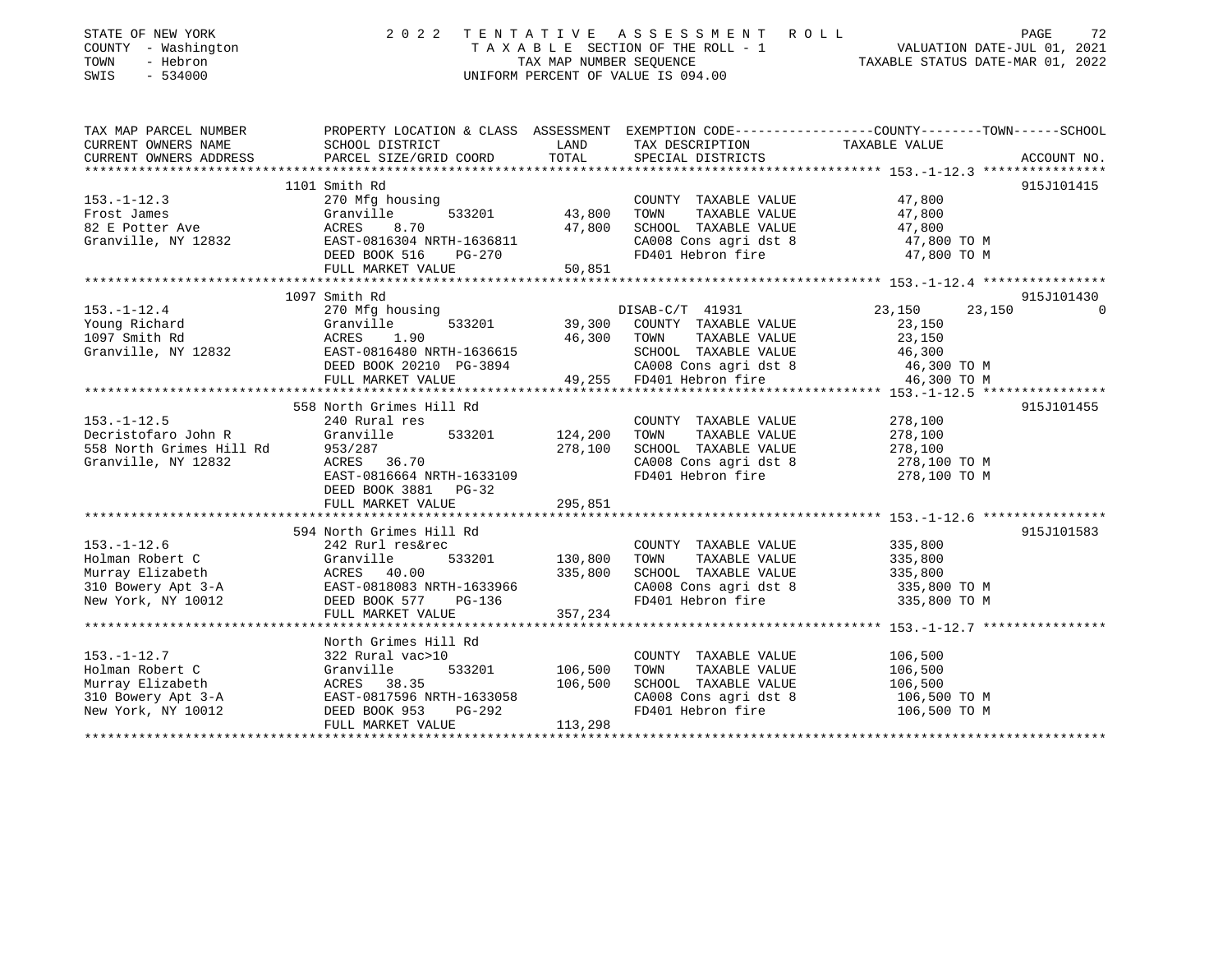| STATE OF NEW YORK<br>COUNTY - Washington<br>TOWN<br>- Hebron<br>SWIS<br>$-534000$ | 2 0 2 2                                                                                                                 |          | TENTATIVE ASSESSMENT ROLL<br>TAXABLE SECTION OF THE ROLL - 1<br>TAXABLE SECTION OF THE ROLL - 1<br>TAXABLE STATUS DATE-MAR 01, 2022<br>UNIFORM PERCENT OF VALUE IS 094.00 |                    | PAGE           | 73          |
|-----------------------------------------------------------------------------------|-------------------------------------------------------------------------------------------------------------------------|----------|---------------------------------------------------------------------------------------------------------------------------------------------------------------------------|--------------------|----------------|-------------|
|                                                                                   | TAX MAP PARCEL NUMBER THE PROPERTY LOCATION & CLASS ASSESSMENT EXEMPTION CODE--------------COUNTY-------TOWN-----SCHOOL |          |                                                                                                                                                                           |                    |                |             |
| CURRENT OWNERS NAME                                                               | SCHOOL DISTRICT                                                                                                         | LAND     | TAX DESCRIPTION                                                                                                                                                           | TAXABLE VALUE      |                |             |
| CURRENT OWNERS ADDRESS                                                            | PARCEL SIZE/GRID COORD                                                                                                  | TOTAL    | SPECIAL DISTRICTS                                                                                                                                                         |                    |                | ACCOUNT NO. |
|                                                                                   | 545 North Grimes Hill Rd                                                                                                |          |                                                                                                                                                                           |                    |                |             |
| $153. - 1 - 12.8$                                                                 | 210 1 Family Res                                                                                                        |          | COUNTY TAXABLE VALUE                                                                                                                                                      | 191,900            |                |             |
| Fuchs Isabel                                                                      | 533201<br>Granville                                                                                                     | 124,400  | TAXABLE VALUE<br>TOWN                                                                                                                                                     | 191,900            |                |             |
| PO Box 954                                                                        | ACRES 56.04                                                                                                             | 191,900  | SCHOOL TAXABLE VALUE                                                                                                                                                      | 191,900            |                |             |
| Westbrook, CT 06498                                                               | EAST-0816424 NRTH-1635384                                                                                               |          | CA008 Cons agri dst 8                                                                                                                                                     | 191,900 TO M       |                |             |
|                                                                                   | DEED BOOK 3238 PG-34<br>FULL MARKET VALUE                                                                               | 204, 149 | FD401 Hebron fire                                                                                                                                                         | 191,900 TO M       |                |             |
|                                                                                   |                                                                                                                         |          |                                                                                                                                                                           |                    |                |             |
|                                                                                   | Smith Rd/e Off                                                                                                          |          |                                                                                                                                                                           |                    |                | 915J101040  |
| $153. - 1 - 14$                                                                   | 323 Vacant rural                                                                                                        |          | COUNTY TAXABLE VALUE                                                                                                                                                      | 3,300              |                |             |
| Byrd Construction Corp                                                            | 533201<br>Granville                                                                                                     | 3,300    | TOWN<br>TAXABLE VALUE                                                                                                                                                     | 3,300              |                |             |
| 76 Crystal Vw                                                                     | No Deeded R O W                                                                                                         | 3,300    | SCHOOL TAXABLE VALUE                                                                                                                                                      | 3,300              |                |             |
| Granville, NY 12832                                                               | ACRES<br>4.00                                                                                                           |          | FD401 Hebron fire                                                                                                                                                         | 3,300 TO M         |                |             |
|                                                                                   | EAST-0817575 NRTH-1638681<br>DEED BOOK 427 PG-43                                                                        |          |                                                                                                                                                                           |                    |                |             |
|                                                                                   | FULL MARKET VALUE                                                                                                       | 3,511    |                                                                                                                                                                           |                    |                |             |
|                                                                                   |                                                                                                                         |          |                                                                                                                                                                           |                    |                |             |
|                                                                                   | 7326 State Route 22                                                                                                     |          |                                                                                                                                                                           |                    |                | 915J101291  |
| $153. - 1 - 15$                                                                   | 270 Mfg housing                                                                                                         |          | COUNTY TAXABLE VALUE                                                                                                                                                      | 95,400             |                |             |
| Cabana Earl R                                                                     | 533201<br>Granville                                                                                                     | 87,000   | TOWN<br>TAXABLE VALUE                                                                                                                                                     | 95,400             |                |             |
|                                                                                   |                                                                                                                         | 95,400   | SCHOOL TAXABLE VALUE<br>FD401 Hebron fire                                                                                                                                 | 95,400             |                |             |
|                                                                                   | West Marlboro, VT 05363 EAST-0820888 NRTH-1634187                                                                       |          |                                                                                                                                                                           | 95,400 TO M        |                |             |
|                                                                                   | DEED BOOK 20200 PG-3842                                                                                                 |          |                                                                                                                                                                           |                    |                |             |
|                                                                                   | FULL MARKET VALUE                                                                                                       | 101,489  |                                                                                                                                                                           |                    |                |             |
|                                                                                   |                                                                                                                         |          |                                                                                                                                                                           |                    |                |             |
|                                                                                   | 127 Scott Hill Rd                                                                                                       |          | 87 PCT OF VALUE USED FOR EXEMPTION PURPOSES                                                                                                                               |                    |                | 915J101048  |
| $158. - 1 - 1$                                                                    | 210 1 Family Res                                                                                                        |          | VETWAR CTS 41120                                                                                                                                                          | 27,940             | 18,000         | 6,000       |
| Condell Rand LE                                                                   | 532001<br>Argyle b32001<br>Family Trust<br>Achec 4.44                                                                   |          | 54,500 BAS STAR 41854                                                                                                                                                     | $\overline{0}$     | $\overline{0}$ | 30,000      |
| Condell Freya H LE                                                                |                                                                                                                         |          | 214,100 COUNTY TAXABLE VALUE                                                                                                                                              | 186,160            |                |             |
| 127 Scott Hill Rd<br>Argyle, NY 12809                                             | EAST-0782612 NRTH-1628976                                                                                               |          | TOWN<br>TAXABLE VALUE<br>SCHOOL TAXABLE VALUE                                                                                                                             | 196,100<br>178,100 |                |             |
|                                                                                   | DEED BOOK 3792 PG-142                                                                                                   |          | CA008 Cons agri dst 8                                                                                                                                                     | 214,100 TO M       |                |             |
|                                                                                   | FULL MARKET VALUE                                                                                                       |          | 227,766 FD401 Hebron fire                                                                                                                                                 | 214,100 TO M       |                |             |
|                                                                                   |                                                                                                                         |          |                                                                                                                                                                           |                    |                |             |
|                                                                                   | 254 Scott Hill Rd                                                                                                       |          |                                                                                                                                                                           |                    |                | 915J101150  |
| $158. - 1 - 2.1$                                                                  | 210 1 Family Res                                                                                                        |          | BAS STAR 41854                                                                                                                                                            | $0 \qquad \qquad$  | $\Omega$       | 30,000      |
| Knight Terri L                                                                    |                                                                                                                         |          | 46,700 COUNTY TAXABLE VALUE                                                                                                                                               | 141,700            |                |             |
| 254 Scott Hill Rd<br>Argyle, NY 12809                                             | Hartford 533801<br>ACRES 2.88 BANK 997<br>EAST-0783419 NRTH-1629423<br>2.88 BANK 997                                    | 141,700  | TOWN<br>TAXABLE VALUE                                                                                                                                                     | 141,700            |                |             |
|                                                                                   |                                                                                                                         |          | SCHOOL TAXABLE VALUE                                                                                                                                                      | 111,700            |                |             |
|                                                                                   | DEED BOOK 2682 PG-318<br>FULL MARKET VALUE                                                                              |          | CA008 Cons agri dst 8<br>150,745 FD401 Hebron fire 141,700 TO M                                                                                                           | 141,700 TO M       |                |             |
|                                                                                   |                                                                                                                         |          |                                                                                                                                                                           |                    |                |             |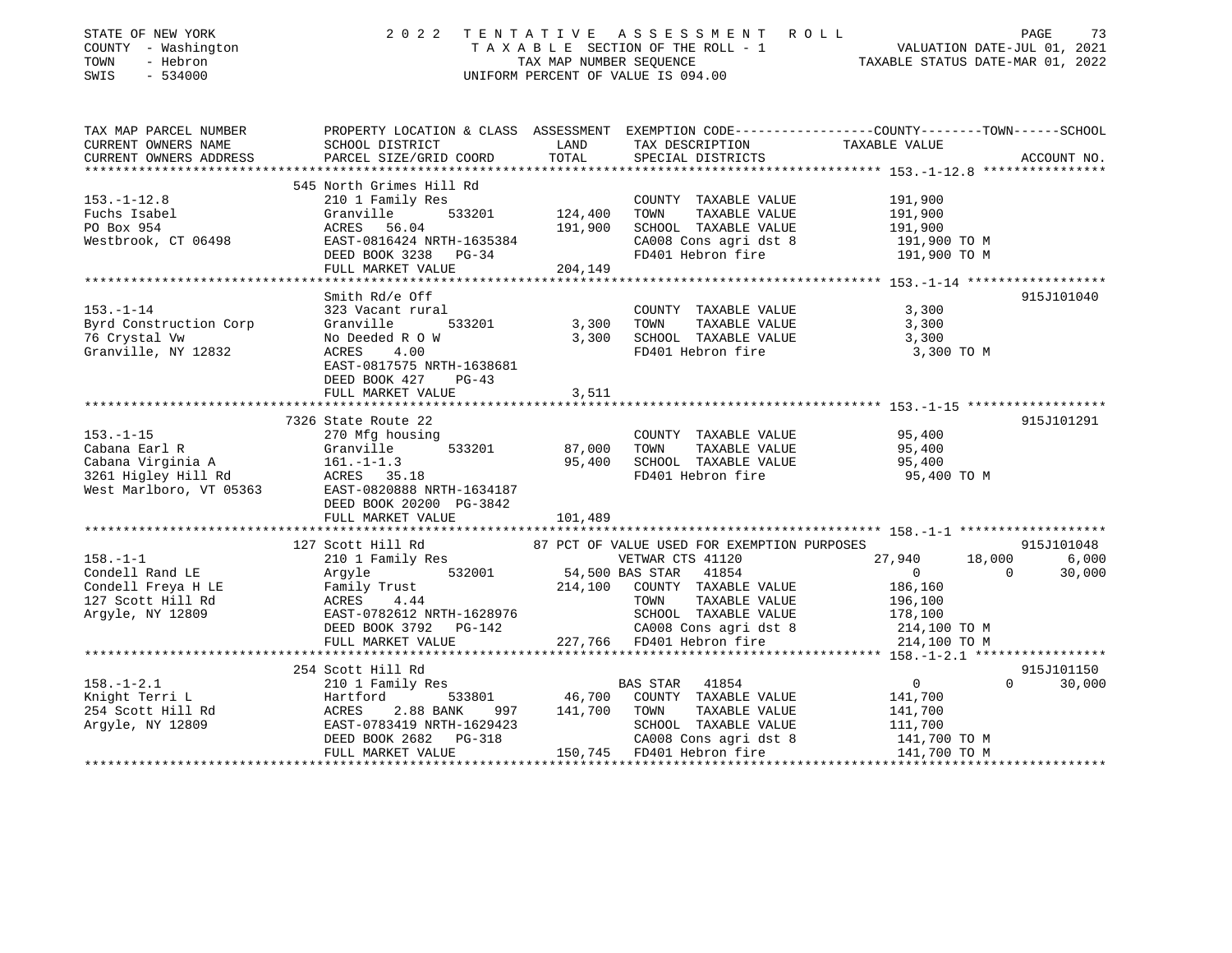| STATE OF NEW YORK<br>COUNTY - Washington<br>TOWN<br>- Hebron<br>SWIS<br>$-534000$ | 2 0 2 2                                                                                                                                                                                                                                                             |                          | TENTATIVE ASSESSMENT ROLL<br>UNIFORM PERCENT OF VALUE IS 094.00                                                     | TAXABLE SECTION OF THE ROLL - 1<br>TAXABLE SECTION OF THE ROLL - 1<br>TAXABLE STATUS DATE-MAR 01, 2022                           | PAGE<br>74           |
|-----------------------------------------------------------------------------------|---------------------------------------------------------------------------------------------------------------------------------------------------------------------------------------------------------------------------------------------------------------------|--------------------------|---------------------------------------------------------------------------------------------------------------------|----------------------------------------------------------------------------------------------------------------------------------|----------------------|
| CURRENT OWNERS NAME<br>CURRENT OWNERS ADDRESS                                     | TAX MAP PARCEL NUMBER THE PROPERTY LOCATION & CLASS ASSESSMENT EXEMPTION CODE--------------COUNTY-------TOWN-----SCHOOL<br>SCHOOL DISTRICT                                                                                                                          | LAND                     | TAX DESCRIPTION                                                                                                     | TAXABLE VALUE                                                                                                                    |                      |
|                                                                                   | PARCEL SIZE/GRID COORD                                                                                                                                                                                                                                              | TOTAL                    | SPECIAL DISTRICTS                                                                                                   |                                                                                                                                  | ACCOUNT NO.          |
|                                                                                   | 305 Scott Hill Rd                                                                                                                                                                                                                                                   |                          |                                                                                                                     |                                                                                                                                  | 915J101180           |
| $158. - 1 - 2.2$                                                                  | 240 Rural res                                                                                                                                                                                                                                                       |                          | COUNTY TAXABLE VALUE<br>TOWN<br>TAXABLE VALUE<br>SCHOOL TAXABLE VALUE<br>CA008 Cons agri dst 8<br>FD401 Hebron fire | 178,000<br>178,000<br>178,000<br>178,000 TO M<br>178,000 TO M                                                                    |                      |
|                                                                                   |                                                                                                                                                                                                                                                                     |                          |                                                                                                                     |                                                                                                                                  |                      |
|                                                                                   |                                                                                                                                                                                                                                                                     |                          |                                                                                                                     |                                                                                                                                  |                      |
|                                                                                   | 4303 County Route 30<br>158.-1-2.3<br>Ely Florence P LE<br>Ely Cynthia A acres 3.00<br>Hartford 533801 47,000 COUNTY TAXABLE VALUE<br>Ely Cynthia A ACRES 3.00<br>HARKET VALUE<br>Granville, NY 12832 DEED BOOK 3013 PG-179 164,894 FD401 Hebron fire<br>the MARKET |                          |                                                                                                                     | $\overline{0}$<br>$\Omega$<br>$\begin{smallmatrix}&&0\155\end{smallmatrix}$<br>155,000<br>80,100<br>155,000 TO M<br>155,000 TO M | 915J100208<br>74,900 |
|                                                                                   |                                                                                                                                                                                                                                                                     |                          |                                                                                                                     |                                                                                                                                  |                      |
| 158.-1-2.4<br>Ely Joseph<br>4304 County Route 30                                  | 4304 County Route 30<br>241 Rural res&ag<br>533801<br>Hartford<br>774/82<br>Granville, NY 12832<br>MAY BE SUBJECT TO PAYMENT<br>MAY BE SUBJECT TO PAYMENT<br>MAY BE SUBJECT TO PAYMENT<br>DEED BOOK 827 PG-92<br>UNDER AGDIST LAW TIL 2026 FULL MARKET VALUE        | SCHOOL<br>CA008 (245,957 | AG DIST 41720<br>73,700 BAS STAR 41854<br>TAXABLE VALUE<br>SCHOOL TAXABLE VALUE                                     | 20,984<br>20,984<br>$\overline{0}$<br>$\overline{0}$<br>116,216<br>116,216<br>86,216<br>CA008 Cons agri dst 8 116, 216 TO M      | 20,984<br>30,000     |
|                                                                                   |                                                                                                                                                                                                                                                                     |                          | 20,984 EX                                                                                                           |                                                                                                                                  |                      |
|                                                                                   |                                                                                                                                                                                                                                                                     |                          | FD401 Hebron fire                                                                                                   | 137,200 TO M                                                                                                                     |                      |
|                                                                                   |                                                                                                                                                                                                                                                                     |                          |                                                                                                                     |                                                                                                                                  |                      |
| $158. - 1 - 2.5$<br>4330 County Route 30                                          | 4330 County Route 30<br>210 1 Family Res<br>533801<br>Granville, NY 12832 ACRES 9.91 BANK 997<br>EAST-0785411 NRTH-1629231<br>DEED BOOK 20210 PG-7522                                                                                                               | 68,200<br>192,600        | COUNTY TAXABLE VALUE<br>TOWN<br>TAXABLE VALUE<br>SCHOOL TAXABLE VALUE<br>CA008 Cons agri dst 8<br>FD401 Hebron fire | 192,600<br>192,600<br>192,600<br>192,600 ТО М<br>192,600 TO M                                                                    |                      |
|                                                                                   | FULL MARKET VALUE                                                                                                                                                                                                                                                   | 204,894                  |                                                                                                                     |                                                                                                                                  |                      |
|                                                                                   |                                                                                                                                                                                                                                                                     |                          |                                                                                                                     |                                                                                                                                  |                      |
| 158.-1-2.6<br>LaPolla Douglas<br>Donise                                           | 4341 County Route 30<br>240 Rural res<br>PG-135<br>DEED BOOK 2213                                                                                                                                                                                                   | 100,800<br>208,400       | COUNTY TAXABLE VALUE<br>TOWN<br>TAXABLE VALUE<br>SCHOOL TAXABLE VALUE<br>CA008 Cons agri dst 8<br>FD401 Hebron fire | 208,400<br>208,400<br>208,400<br>208,400 TO M<br>208,400 TO M                                                                    |                      |
|                                                                                   | FULL MARKET VALUE                                                                                                                                                                                                                                                   | 221,702                  |                                                                                                                     |                                                                                                                                  |                      |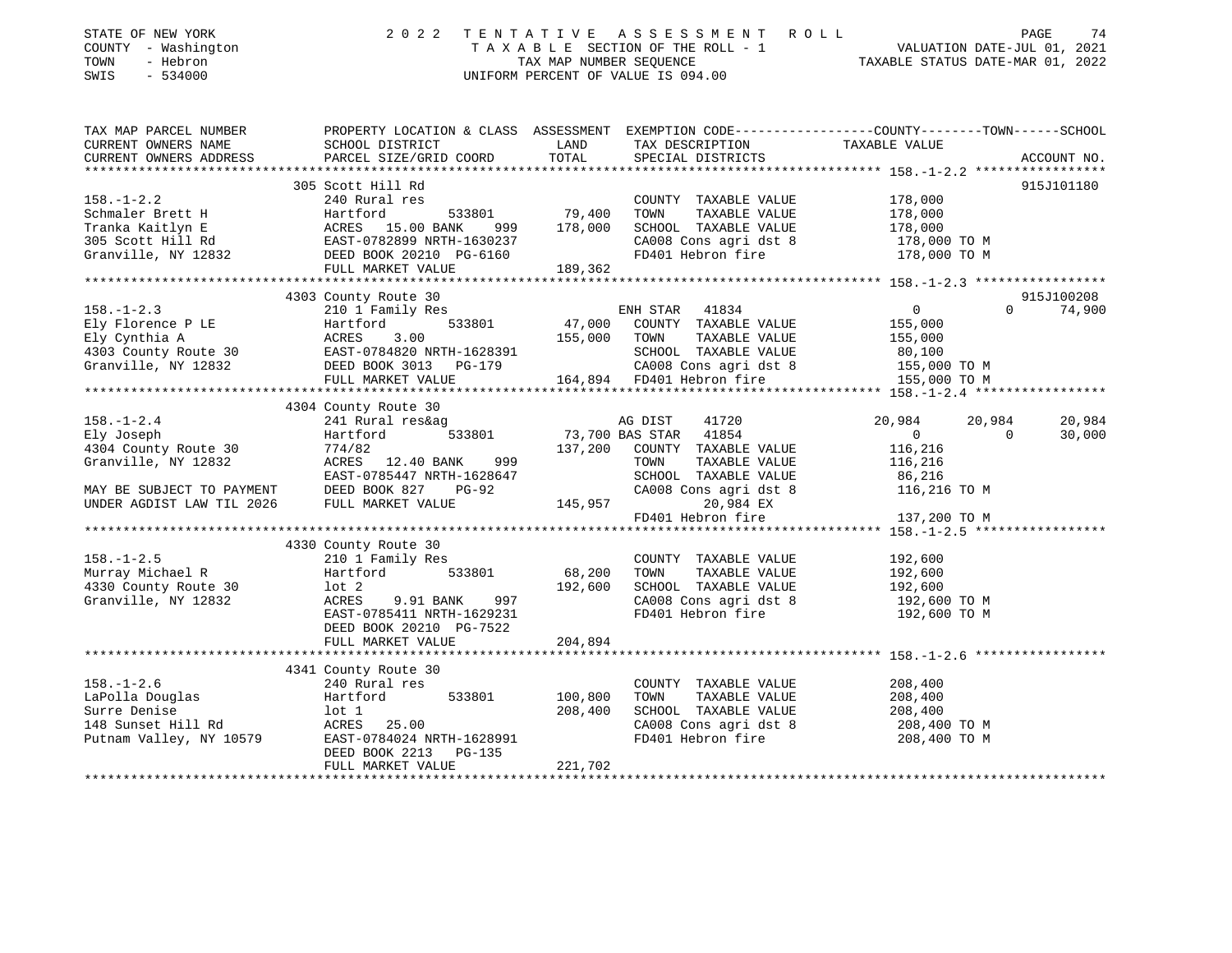| STATE OF NEW YORK<br>COUNTY - Washington<br>TOWN - Hebron<br>E24000                                                                                                                                                                                                                   |                                                                                                                                                             |                       | 2022 TENTATIVE ASSESSMENT ROLL<br>UNIFORM PERCENT OF VALUE IS 094.00 | TAXABLE SECTION OF THE ROLL - 1<br>TAXABLE SECTION OF THE ROLL - 1<br>TAXABLE STATUS DATE-JUL 01, 2022 | PAGE<br>75  |
|---------------------------------------------------------------------------------------------------------------------------------------------------------------------------------------------------------------------------------------------------------------------------------------|-------------------------------------------------------------------------------------------------------------------------------------------------------------|-----------------------|----------------------------------------------------------------------|--------------------------------------------------------------------------------------------------------|-------------|
| TAX MAP PARCEL NUMBER<br>CURRENT OWNERS NAME<br>CURRENT OWNERS ADDRESS                                                                                                                                                                                                                | PROPERTY LOCATION & CLASS ASSESSMENT EXEMPTION CODE---------------COUNTY-------TOWN------SCHOOL<br><b>LAND</b><br>SCHOOL DISTRICT<br>PARCEL SIZE/GRID COORD | LAND<br>TOTAL         | TAX DESCRIPTION TAXABLE VALUE<br>SPECIAL DISTRICTS                   |                                                                                                        | ACCOUNT NO. |
|                                                                                                                                                                                                                                                                                       | 4305 County Route 30                                                                                                                                        |                       |                                                                      |                                                                                                        |             |
| $158. - 1 - 2.7$                                                                                                                                                                                                                                                                      | 210 1 Family Res                                                                                                                                            | COUNTY<br>62,100 TOWN | COUNTY TAXABLE VALUE 192,100                                         |                                                                                                        |             |
| Vadnais Joshua G                                                                                                                                                                                                                                                                      |                                                                                                                                                             |                       | TAXABLE VALUE                                                        | 192,100                                                                                                |             |
| 1806 State Route 32                                                                                                                                                                                                                                                                   | $1$ ot 3                                                                                                                                                    |                       | 192,100 SCHOOL TAXABLE VALUE                                         | 192,100                                                                                                |             |
| Gansevoort, NY 12831                                                                                                                                                                                                                                                                  | 1ot 3<br>ACRES     7.15 BANK      999<br>FAST-0784673 NRTH-1628702<br>DEED BOOK 3717 PG-74                                                                  |                       | CA008 Cons agri dst 8<br>FD401 Hebron fire                           | 192,100 TO M<br>192,100 то м                                                                           |             |
|                                                                                                                                                                                                                                                                                       | FULL MARKET VALUE                                                                                                                                           | 204,362               |                                                                      |                                                                                                        |             |
|                                                                                                                                                                                                                                                                                       | County Route 30                                                                                                                                             |                       |                                                                      |                                                                                                        |             |
| $158. - 1 - 2.8$                                                                                                                                                                                                                                                                      | 105 Vac farmland                                                                                                                                            |                       | AG DIST<br>41720                                                     | 71,593<br>71,593 71,593                                                                                |             |
|                                                                                                                                                                                                                                                                                       |                                                                                                                                                             |                       | 1<br>533801 79,400 COUNTY TAXABLE VALUE<br>50.400 TOWN TAXABLE VALUE | 7,807                                                                                                  |             |
|                                                                                                                                                                                                                                                                                       |                                                                                                                                                             |                       | TAXABLE VALUE                                                        | 7,807                                                                                                  |             |
|                                                                                                                                                                                                                                                                                       |                                                                                                                                                             |                       | SCHOOL TAXABLE VALUE                                                 | 7,807                                                                                                  |             |
| Lundy William R<br>Lundy Regina C<br>1040 Lundy Rd<br>Granville, NY 12832                                                                                                                                                                                                             |                                                                                                                                                             |                       | CA008 Cons agri dst 8                                                | 7,807 TO M                                                                                             |             |
| Example 2008 COUNTY<br>Lundy Regina C and Hartford 533801 79,400 COUNTY<br>Lundy Regina C 10t 4 79,400 TOWN<br>SCHOOL Granville, NY 12832 EAST-0784100 NRTH-1628506 CA008 C<br>MAY BE SUBJECT TO PAYMENT FULL MARKET VALUE 84,468 FD40                                                |                                                                                                                                                             |                       | 71,593 EX<br>84,468 FD401 Hebron fire                                | 79,400 TO M                                                                                            |             |
| UNDER AGDIST LAW TIL 2026                                                                                                                                                                                                                                                             |                                                                                                                                                             |                       |                                                                      |                                                                                                        |             |
|                                                                                                                                                                                                                                                                                       |                                                                                                                                                             |                       |                                                                      |                                                                                                        |             |
|                                                                                                                                                                                                                                                                                       | Scott Hill Rd                                                                                                                                               |                       |                                                                      |                                                                                                        |             |
|                                                                                                                                                                                                                                                                                       |                                                                                                                                                             |                       | COUNTY TAXABLE VALUE                                                 | 43,100                                                                                                 |             |
|                                                                                                                                                                                                                                                                                       |                                                                                                                                                             | 43,100                | TOWN<br>TAXABLE VALUE                                                | 43,100                                                                                                 |             |
|                                                                                                                                                                                                                                                                                       |                                                                                                                                                             |                       | 43,100 SCHOOL TAXABLE VALUE                                          | 43,100                                                                                                 |             |
| 158.-1-2.9<br>2uger Michael J<br>2uger Michael J<br>4067 State Route 40<br>PO Box 272<br>Argyle, NY 12809<br>2009<br>2009<br>2007<br>2009<br>2007<br>2009<br>2005<br>2007<br>2009<br>2005<br>2005<br>2005<br>2005<br>2005<br>2005<br>2005<br>2005<br>2005<br>2005<br>2005<br>2005<br> |                                                                                                                                                             |                       | CA008 Cons agri dst 8                                                | 43,100 TO M                                                                                            |             |
|                                                                                                                                                                                                                                                                                       | DEED BOOK 3216 PG-13                                                                                                                                        |                       | FD401 Hebron fire                                                    | 43,100 TO M                                                                                            |             |
|                                                                                                                                                                                                                                                                                       | FULL MARKET VALUE                                                                                                                                           | 45,851                |                                                                      |                                                                                                        |             |
|                                                                                                                                                                                                                                                                                       |                                                                                                                                                             |                       |                                                                      |                                                                                                        |             |
|                                                                                                                                                                                                                                                                                       | 304 Scott Hill Rd                                                                                                                                           |                       |                                                                      |                                                                                                        |             |
| $158. - 1 - 2.11$                                                                                                                                                                                                                                                                     | 210 1 Family Res<br>Hartford 533801 69,900                                                                                                                  |                       | COUNTY TAXABLE VALUE                                                 | 262,400                                                                                                |             |
| Ford Dale E                                                                                                                                                                                                                                                                           |                                                                                                                                                             |                       | TOWN<br>TAXABLE VALUE                                                | 262,400                                                                                                |             |
| Ford Linda                                                                                                                                                                                                                                                                            |                                                                                                                                                             |                       | SCHOOL TAXABLE VALUE                                                 | 262,400                                                                                                |             |
| 304 Scott Hill Rd                                                                                                                                                                                                                                                                     | 2506/269                                                                                                                                                    |                       | CA008 Cons agri dst 8                                                | 262,400 TO M                                                                                           |             |
| Granville, NY 12832                                                                                                                                                                                                                                                                   | ACRES 10.67<br>EAST-0784009 NRTH-1630116<br>DEED BOOK 3979 PG-200                                                                                           |                       | FD401 Hebron fire                                                    | 262,400 ТО М                                                                                           |             |
|                                                                                                                                                                                                                                                                                       | FULL MARKET VALUE                                                                                                                                           | 279,149               |                                                                      |                                                                                                        |             |
|                                                                                                                                                                                                                                                                                       |                                                                                                                                                             |                       |                                                                      |                                                                                                        |             |
| $158. - 1 - 2.12$                                                                                                                                                                                                                                                                     | 308 Scott Hill Rd<br>210 1 Family Res                                                                                                                       |                       | BAS STAR<br>41854                                                    | $\overline{0}$<br>$\overline{0}$                                                                       | 30,000      |
| DeMarsh James R Jr                                                                                                                                                                                                                                                                    | 533801<br>Hartford                                                                                                                                          |                       | 57,500 COUNTY TAXABLE VALUE                                          | 204,400                                                                                                |             |
| DeMarsh Liana E                                                                                                                                                                                                                                                                       | $1$ ot 8                                                                                                                                                    | 204,400 TOWN          | TAXABLE VALUE                                                        | 204,400                                                                                                |             |
|                                                                                                                                                                                                                                                                                       | ACRES 5.03<br>EAST-0784263 NRTH-1630522<br>DEED BOOK 3406 PG-182                                                                                            |                       | SCHOOL TAXABLE VALUE                                                 | 174,400                                                                                                |             |
| 308 Scott Hill Rd<br>Granville, NY 12832                                                                                                                                                                                                                                              |                                                                                                                                                             |                       | CA008 Cons agri dst 8                                                | 204,400 TO M                                                                                           |             |
|                                                                                                                                                                                                                                                                                       |                                                                                                                                                             |                       | FD401 Hebron fire                                                    | 204,400 TO M                                                                                           |             |
|                                                                                                                                                                                                                                                                                       | FULL MARKET VALUE                                                                                                                                           | 217,447               |                                                                      |                                                                                                        |             |
|                                                                                                                                                                                                                                                                                       |                                                                                                                                                             |                       |                                                                      |                                                                                                        |             |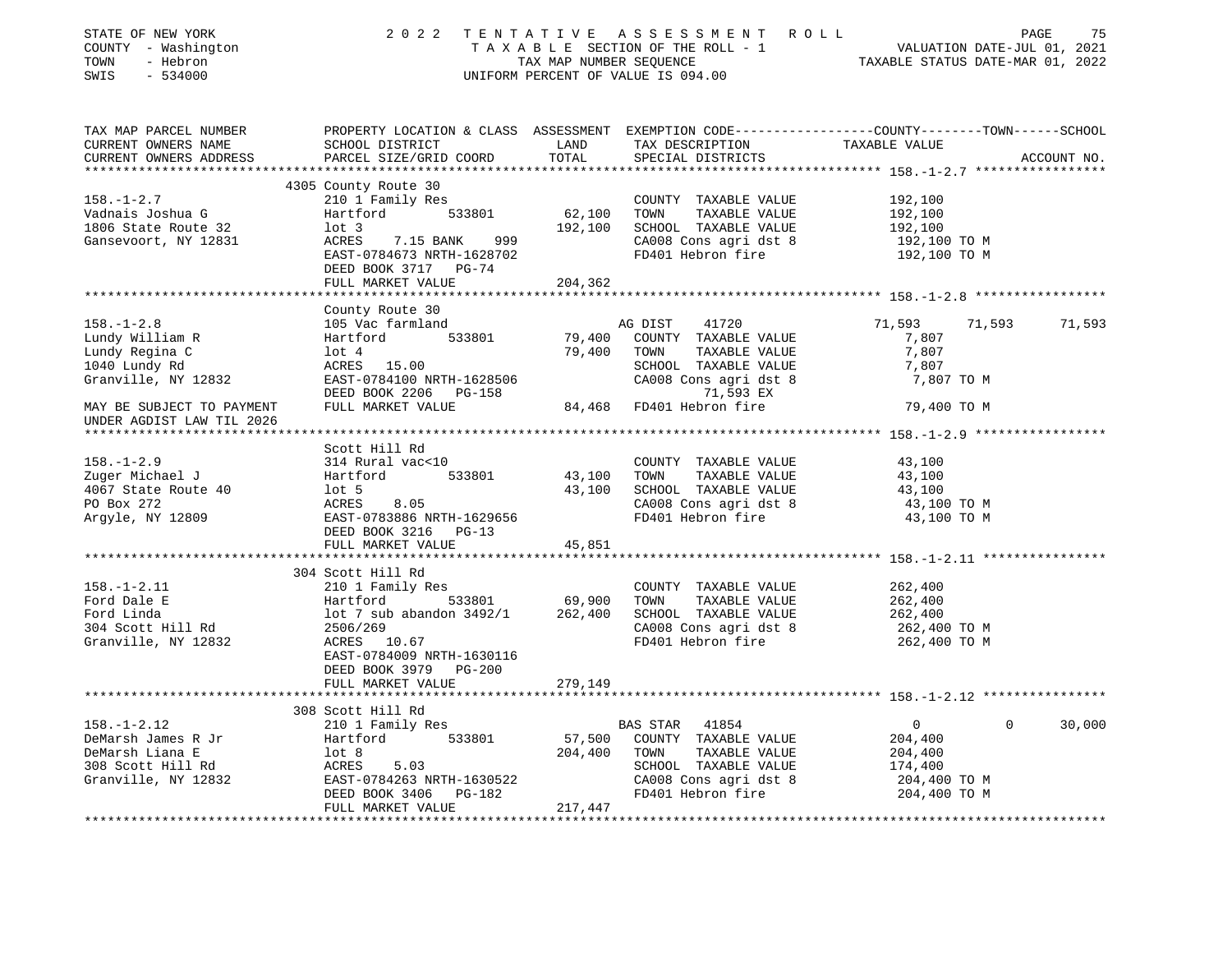| STATE OF NEW YORK |          |              |
|-------------------|----------|--------------|
| COUNTY            |          | - Washington |
| TOWN              | - Hebron |              |

## STATE OF NEW YORK 2 0 2 2 T E N T A T I V E A S S E S S M E N T R O L L PAGE 76 COUNTY - Washington T A X A B L E SECTION OF THE ROLL - 1 VALUATION DATE-JUL 01, 2021 TOWN - Hebron TAX MAP NUMBER SEQUENCE TAXABLE STATUS DATE-MAR 01, 2022 SWIS - 534000 UNIFORM PERCENT OF VALUE IS 094.00

| TAX MAP PARCEL NUMBER<br>CURRENT OWNERS NAME<br>CURRENT OWNERS ADDRESS                                                                                                    | PROPERTY LOCATION & CLASS ASSESSMENT EXEMPTION CODE---------------COUNTY-------TOWN------SCHOOL<br>SCHOOL DISTRICT<br>PARCEL SIZE/GRID COORD TOTAL        |              | LAND TAX DESCRIPTION<br>SPECIAL DISTRICTS                       | TAXABLE VALUE      | ACCOUNT NO.        |
|---------------------------------------------------------------------------------------------------------------------------------------------------------------------------|-----------------------------------------------------------------------------------------------------------------------------------------------------------|--------------|-----------------------------------------------------------------|--------------------|--------------------|
|                                                                                                                                                                           |                                                                                                                                                           |              |                                                                 |                    |                    |
|                                                                                                                                                                           | 4294 County Route 30                                                                                                                                      |              |                                                                 |                    | 915J100507         |
| $158. - 1 - 4$                                                                                                                                                            | 240 Rural res                                                                                                                                             |              | BAS STAR 41854 0<br>533801 136,400 COUNTY TAXABLE VALUE 367,400 |                    | $\Omega$<br>30,000 |
| Bain Ronald                                                                                                                                                               | Hartford                                                                                                                                                  |              |                                                                 |                    |                    |
| Bain Sharon                                                                                                                                                               | ACRES 42.80                                                                                                                                               | 367,400 TOWN | TAXABLE VALUE                                                   | 367,400            |                    |
|                                                                                                                                                                           |                                                                                                                                                           |              | SCHOOL TAXABLE VALUE 337,400                                    |                    |                    |
| 4294 County Route 30<br>Salem, NY 12865<br>Salem, NY 12865<br>Salem, NY 12865<br>PULL MARKET VALUE<br>PULL MARKET VALUE<br>PULL MARKET VALUE<br>290,851 FD401 Hebron fire |                                                                                                                                                           |              |                                                                 | 367,400 TO M       |                    |
|                                                                                                                                                                           |                                                                                                                                                           |              |                                                                 | 367,400 TO M       |                    |
|                                                                                                                                                                           |                                                                                                                                                           |              |                                                                 |                    |                    |
|                                                                                                                                                                           | County Route 30                                                                                                                                           |              |                                                                 |                    | 915J100391         |
| $158. - 1 - 5$                                                                                                                                                            | 105 Vac farmland                                                                                                                                          |              | AG DIST<br>41720                                                | 258,779 258,779    | 258,779            |
| Lundy William Reid                                                                                                                                                        | Hartford                                                                                                                                                  |              | 533801 332,400 COUNTY TAXABLE VALUE                             | 73,621             |                    |
| Lundy Regina C                                                                                                                                                            | ACRES 166.70                                                                                                                                              | 332,400 TOWN | TAXABLE VALUE<br>SCHOOL TAXABLE VALUE                           | 73,621             |                    |
| 1040 Lundy Rd                                                                                                                                                             |                                                                                                                                                           |              |                                                                 | 73,621             |                    |
| Granville, NY 12832                                                                                                                                                       | EAST-0786818 NRTH-1630033<br>DEED BOOK 719 PG-23 CA008 C-<br>FULL MARKET VALUE 353,617                                                                    |              | CA008 Cons agri dst 8                                           | 73,621 TO M        |                    |
| MAY BE SUBJECT TO PAYMENT                                                                                                                                                 |                                                                                                                                                           |              | 258,779 EX<br>FD401 Hebron fire                                 | 332,400 TO M       |                    |
| UNDER AGDIST LAW TIL 2026                                                                                                                                                 |                                                                                                                                                           |              |                                                                 |                    |                    |
|                                                                                                                                                                           |                                                                                                                                                           |              |                                                                 |                    |                    |
|                                                                                                                                                                           | 4372 County Route 30                                                                                                                                      |              |                                                                 |                    | 915J101518         |
| $158. - 1 - 5.1$                                                                                                                                                          |                                                                                                                                                           |              | COUNTY TAXABLE VALUE 149,800                                    |                    |                    |
|                                                                                                                                                                           | 210 1 Family Res COUNTY<br>Hartford 533801 39,300 TOWN                                                                                                    |              |                                                                 |                    |                    |
| Lundy William R<br>Lundv Regina C                                                                                                                                         | 19/21 19/21 199/21 1980 1981 1982 148ABLE VALUE 149,800<br>Trans exempt repay 2022 149,800 SCHOOL TAXABLE VALUE 149,800<br>CA008 Cons arrived to the CAUS |              |                                                                 |                    |                    |
| 4372 County Route 30                                                                                                                                                      |                                                                                                                                                           |              |                                                                 |                    |                    |
| Granville, NY 12832                                                                                                                                                       |                                                                                                                                                           |              |                                                                 |                    |                    |
|                                                                                                                                                                           | FRNT 165.00 DPTH 150.00<br>EAST-0784924 NRTH 1630169<br>DEED BOOK 549 DC-45                                                                               |              | TE533 Trans exempt flg                                          | $.00$ MT           |                    |
|                                                                                                                                                                           | DEED BOOK 549 PG-45                                                                                                                                       |              |                                                                 |                    |                    |
|                                                                                                                                                                           | FULL MARKET VALUE 159,362                                                                                                                                 |              |                                                                 |                    |                    |
|                                                                                                                                                                           |                                                                                                                                                           |              |                                                                 |                    |                    |
|                                                                                                                                                                           | Wolfe Ln/n Off                                                                                                                                            |              |                                                                 |                    | 915J100682         |
| $158. - 1 - 6.1$                                                                                                                                                          | 320 Rural vacant                                                                                                                                          |              | COUNTY TAXABLE VALUE 34,300                                     |                    |                    |
|                                                                                                                                                                           | 533801 34,300                                                                                                                                             |              | TOWN<br>TAXABLE VALUE                                           | 34,300             |                    |
|                                                                                                                                                                           |                                                                                                                                                           |              | 34,300 SCHOOL TAXABLE VALUE                                     | 34,300             |                    |
|                                                                                                                                                                           |                                                                                                                                                           |              | FD401 Hebron fire                                               | 34,300 TO M        |                    |
| Taylor John<br>Taylor John<br>Taylor Margerie<br>301 Shine Hill Rd<br>Fort Ann, NY 12827<br>FULL MARKET VALUE<br>FULL MARKET VALUE                                        |                                                                                                                                                           |              |                                                                 |                    |                    |
|                                                                                                                                                                           | FULL MARKET VALUE                                                                                                                                         | 36,489       |                                                                 |                    |                    |
|                                                                                                                                                                           |                                                                                                                                                           |              |                                                                 |                    |                    |
|                                                                                                                                                                           | 50 Wolfe Ln                                                                                                                                               |              |                                                                 |                    | 915J101316         |
| $158. - 1 - 6.2$                                                                                                                                                          | 240 Rural res                                                                                                                                             |              | ENH STAR 41834                                                  | $\overline{0}$     | $\Omega$<br>74,900 |
| Clark Pamela J                                                                                                                                                            | 533801 114,000<br>Hartford                                                                                                                                |              | COUNTY TAXABLE VALUE 273,800                                    |                    |                    |
| Theodore & Diane Yarish Irr Tr Bdy Agmt 636/250<br>50 Wolfe Ln                                                                                                            | ACRES 31.60                                                                                                                                               | 273,800      | TAXABLE VALUE<br>TOWN<br>SCHOOL TAXABLE VALUE                   | 273,800<br>198,900 |                    |
|                                                                                                                                                                           | ACRES 31.60<br>EAST-0789384 NRTH-1630732<br>EAST-DOR9384 NRTH-1630732                                                                                     |              | FD401 Hebron fire                                               | 273,800 TO M       |                    |
| Salem, NY 12865                                                                                                                                                           | DEED BOOK 20210 PG-6429                                                                                                                                   |              |                                                                 |                    |                    |
|                                                                                                                                                                           | FULL MARKET VALUE                                                                                                                                         | 291,277      |                                                                 |                    |                    |
|                                                                                                                                                                           |                                                                                                                                                           |              |                                                                 |                    |                    |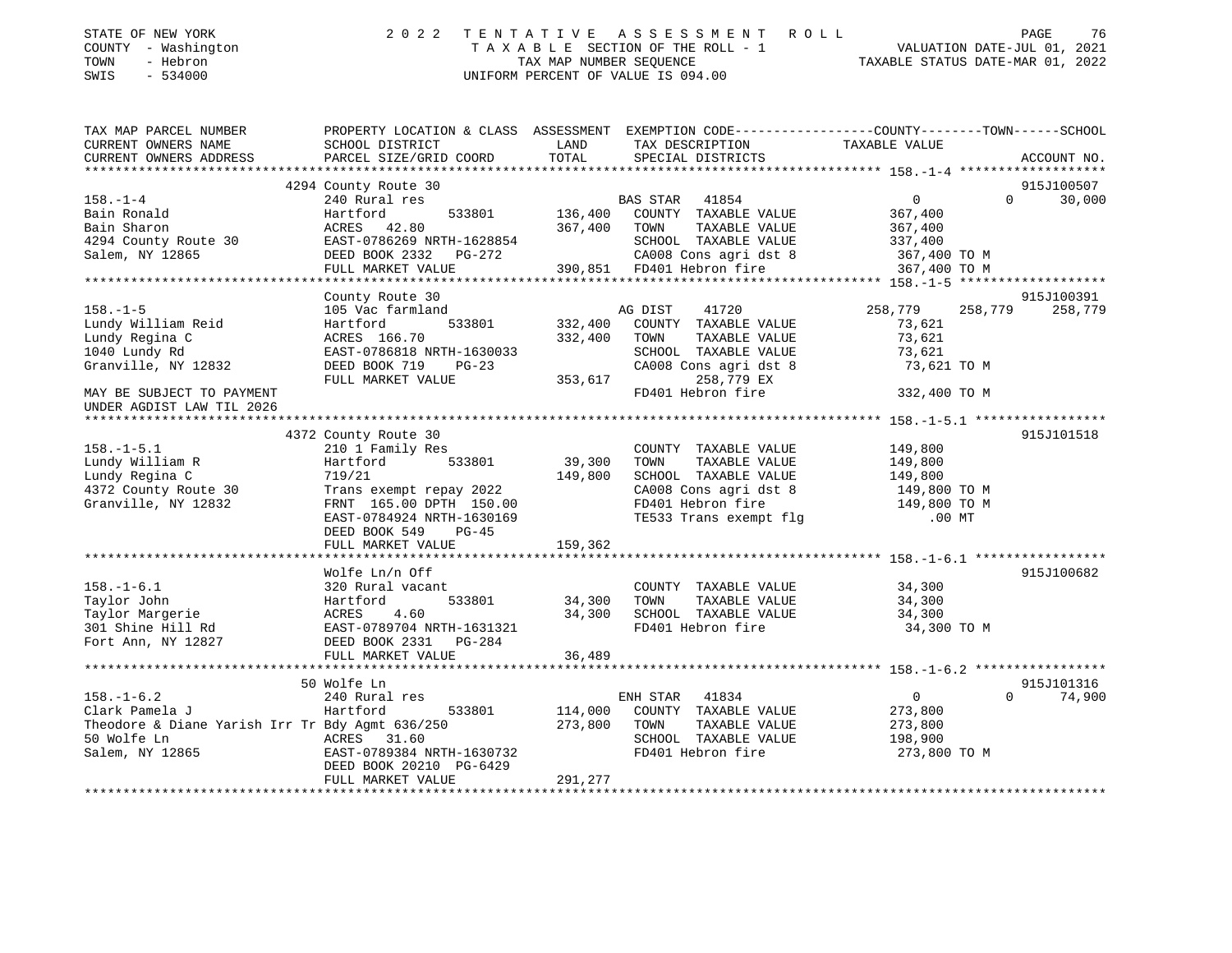| STATE OF NEW YORK<br>COUNTY - Washington<br>TOWN<br>- Hebron<br>$-534000$<br>SWIS              | 2 0 2 2                                                                                                                                                                         | TENTATIVE<br>TAX MAP NUMBER SEQUENCE | A S S E S S M E N T<br>TAXABLE SECTION OF THE ROLL - 1<br>UNIFORM PERCENT OF VALUE IS 094.00                   | R O L L<br>VALUATION DATE-JUL 01, 2021<br>TAXABLE STATUS DATE-MAR 01, 2022 | 77<br>PAGE  |
|------------------------------------------------------------------------------------------------|---------------------------------------------------------------------------------------------------------------------------------------------------------------------------------|--------------------------------------|----------------------------------------------------------------------------------------------------------------|----------------------------------------------------------------------------|-------------|
| TAX MAP PARCEL NUMBER<br>CURRENT OWNERS NAME                                                   | PROPERTY LOCATION & CLASS ASSESSMENT EXEMPTION CODE---------------COUNTY-------TOWN------SCHOOL<br>SCHOOL DISTRICT                                                              | LAND                                 | TAX DESCRIPTION                                                                                                | TAXABLE VALUE                                                              |             |
| CURRENT OWNERS ADDRESS                                                                         | PARCEL SIZE/GRID COORD                                                                                                                                                          | TOTAL                                | SPECIAL DISTRICTS                                                                                              | ******************* 158.-1-7 *******************                           | ACCOUNT NO. |
|                                                                                                | 49 Wolfe Ln                                                                                                                                                                     |                                      |                                                                                                                |                                                                            | 915J101021  |
| $158. - 1 - 7$<br>Kubiak Jodie<br>Mattison Meghan M<br>49 Wolfe Ln<br>Salem, NY 12865          | 240 Rural res<br>533801<br>Hartford<br>ACRES 20.54 BANK<br>999<br>EAST-0789575 NRTH-1629471<br>DEED BOOK 20210 PG-1480<br>FULL MARKET VALUE                                     | 58,900<br>189,100<br>201,170         | AGRI-D IND 41730<br>COUNTY TAXABLE VALUE<br>TOWN<br>TAXABLE VALUE<br>SCHOOL TAXABLE VALUE<br>FD401 Hebron fire | 7,650<br>7,650<br>181,450<br>181,450<br>181,450<br>189,100 TO M            | 7,650       |
| MAY BE SUBJECT TO PAYMENT<br>UNDER AGDIST LAW TIL 2029<br>***********************              |                                                                                                                                                                                 |                                      |                                                                                                                |                                                                            |             |
|                                                                                                | 51 Wolfe Ln                                                                                                                                                                     |                                      |                                                                                                                |                                                                            | 915J100188  |
| $158. - 1 - 8$<br>Blinstrubas Robert<br>Blinstrubas Linda                                      | 210 1 Family Res<br>Hartford<br>533801<br>ACRES<br>3.88 BANK<br>999                                                                                                             | 51,600<br>167,400                    | COUNTY TAXABLE VALUE<br>TOWN<br>TAXABLE VALUE<br>SCHOOL TAXABLE VALUE                                          | 167,400<br>167,400<br>167,400                                              |             |
| 21 Maple Dr<br>Prospect, CT 06712                                                              | EAST-0789836 NRTH-1629679<br>DEED BOOK 3164 PG-315<br>FULL MARKET VALUE                                                                                                         | 178,085                              | FD401 Hebron fire                                                                                              | 167,400 TO M                                                               |             |
|                                                                                                | *********************                                                                                                                                                           |                                      |                                                                                                                |                                                                            |             |
| $158. - 1 - 9$<br>Blinstrubas Robert<br>Blinstrubas Linda<br>21 Maple Dr<br>Prospect, CT 06712 | Halls Pond Rd<br>314 Rural vac<10<br>Hartford<br>533801<br>ACRES<br>4.14 BANK<br>999<br>EAST-0790135 NRTH-1629667<br>DEED BOOK 3164 PG-315<br>FULL MARKET VALUE                 | 3,400<br>3,400<br>3,617              | COUNTY TAXABLE VALUE<br>TOWN<br>TAXABLE VALUE<br>SCHOOL TAXABLE VALUE<br>FD401 Hebron fire                     | 3,400<br>3,400<br>3,400<br>3,400 TO M                                      | 915J101075  |
|                                                                                                | ******************                                                                                                                                                              |                                      |                                                                                                                |                                                                            |             |
| $158. - 1 - 10$<br>Wallace Landos<br>15510 Livingston Rd<br>Accokeek, MD 20607                 | Wolfe Ln<br>314 Rural vac<10<br>Hartford<br>533801<br>ACRES<br>5.80<br>EAST-0790004 NRTH-1630280<br>DEED BOOK 912<br>$PG-283$<br>FULL MARKET VALUE                              | 38,200<br>38,200<br>40,638           | COUNTY TAXABLE VALUE<br>TAXABLE VALUE<br>TOWN<br>SCHOOL TAXABLE VALUE<br>FD401 Hebron fire                     | 38,200<br>38,200<br>38,200<br>38,200 TO M                                  | 915J100498  |
|                                                                                                |                                                                                                                                                                                 |                                      |                                                                                                                |                                                                            |             |
| $158. - 1 - 11$<br>Baker Richard P<br>9400 Woodington Dr<br>Potomac, MD 20854                  | 26 Wolfe Ln<br>260 Seasonal res<br>Hartford<br>533801<br>891/198, 891/193,891/189<br>6.50<br>ACRES<br>EAST-0790285 NRTH-1631282<br>DEED BOOK 891<br>PG-196<br>FULL MARKET VALUE | 60,700<br>79,300<br>84,362           | COUNTY TAXABLE VALUE<br>TOWN<br>TAXABLE VALUE<br>SCHOOL TAXABLE VALUE<br>FD401 Hebron fire                     | 79,300<br>79,300<br>79,300<br>79,300 TO M                                  | 915J100620  |
|                                                                                                |                                                                                                                                                                                 |                                      |                                                                                                                |                                                                            |             |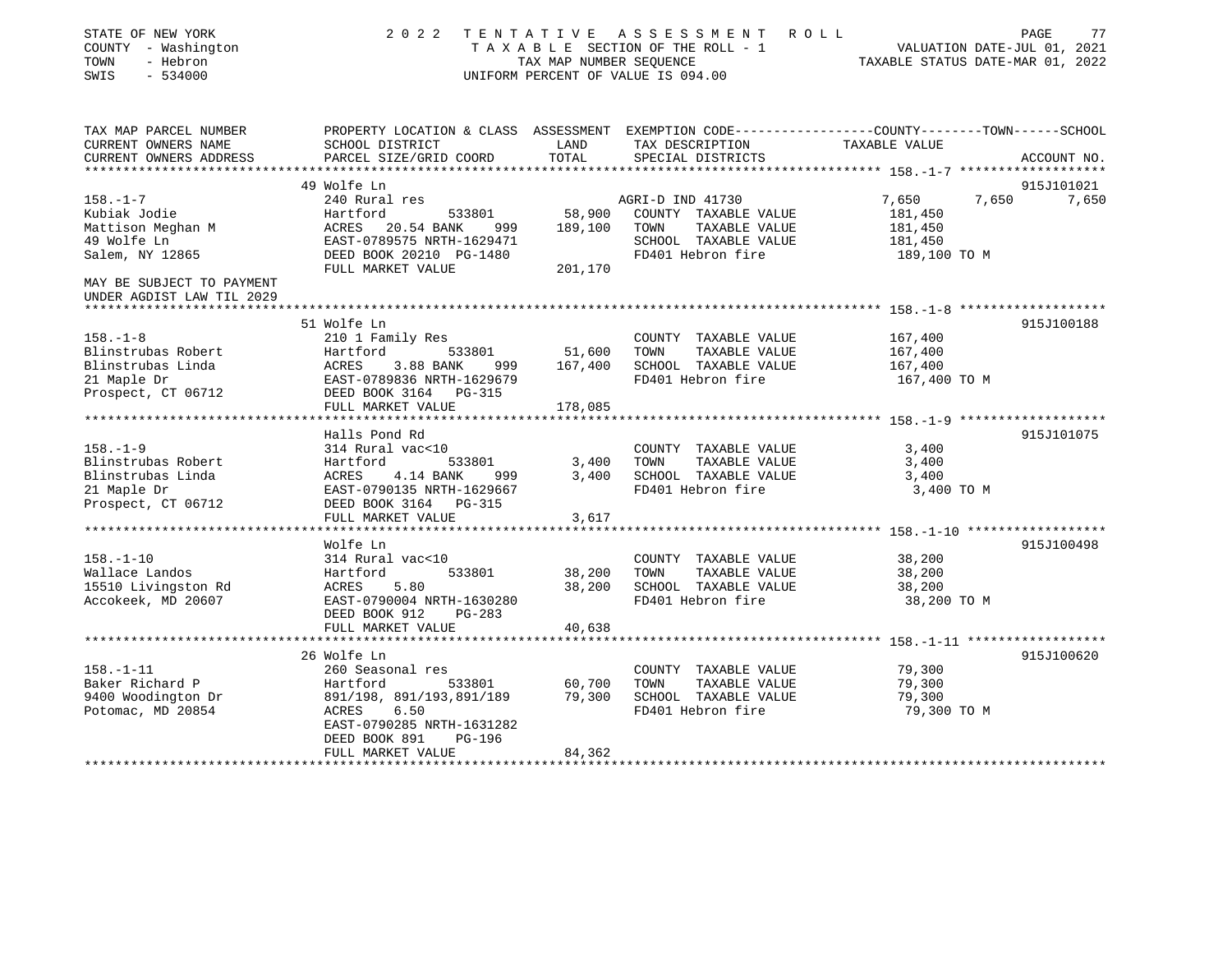| STATE OF NEW YORK<br>COUNTY - Washington<br>TOWN<br>- Hebron<br>SWIS<br>$-534000$                | 2 0 2 2                                                                                                                                                                         | TAX MAP NUMBER SEQUENCE       | TENTATIVE ASSESSMENT ROLL<br>TAXABLE SECTION OF THE ROLL - 1<br>UNIFORM PERCENT OF VALUE IS 094.00                                              | VALUATION DATE-JUL 01, 2021                                        | PAGE<br>TAXABLE STATUS DATE-MAR 01, 2022   | 78             |
|--------------------------------------------------------------------------------------------------|---------------------------------------------------------------------------------------------------------------------------------------------------------------------------------|-------------------------------|-------------------------------------------------------------------------------------------------------------------------------------------------|--------------------------------------------------------------------|--------------------------------------------|----------------|
| TAX MAP PARCEL NUMBER<br>CURRENT OWNERS NAME<br>CURRENT OWNERS ADDRESS<br>********************** | PROPERTY LOCATION & CLASS ASSESSMENT EXEMPTION CODE----------------COUNTY-------TOWN------SCHOOL<br>SCHOOL DISTRICT<br>PARCEL SIZE/GRID COORD<br>****************************   | LAND<br>TOTAL                 | TAX DESCRIPTION<br>SPECIAL DISTRICTS                                                                                                            | TAXABLE VALUE                                                      | ACCOUNT NO.                                |                |
| $158. - 1 - 12$<br>Gallagher James M<br>Leary Margret J<br>461 Halls Pond Rd<br>Salem, NY 12865  | 461 Halls Pond Rd<br>240 Rural res<br>Hartford<br>533801<br>409/556<br>ACRES<br>23.30 BANK<br>999<br>EAST-0791167 NRTH-1631282<br>DEED BOOK 20191 PG-27391<br>FULL MARKET VALUE | 104,500<br>141,800<br>150,851 | COUNTY TAXABLE VALUE<br>TOWN<br>TAXABLE VALUE<br>SCHOOL TAXABLE VALUE<br>FD401 Hebron fire                                                      | 141,800<br>141,800<br>141,800<br>141,800 TO M                      | 915J100709                                 |                |
|                                                                                                  |                                                                                                                                                                                 |                               |                                                                                                                                                 |                                                                    |                                            |                |
| $158. - 1 - 13$                                                                                  | 381 Halls Pond Rd<br>280 Res Multiple                                                                                                                                           |                               | BAS STAR 41854                                                                                                                                  | $\mathbf 0$                                                        | 915J100237<br>$\Omega$<br>30,000           |                |
| Osborne Elizabeth G<br>Osborne E. Scott<br>403 Halls Pond Rd<br>Salem, NY 12865                  | Hartford<br>533801<br>ACRES 87.50<br>EAST-0790936 NRTH-1629637<br>DEED BOOK 2606<br>PG-328<br>FULL MARKET VALUE                                                                 | 231,800<br>428,900<br>456,277 | COUNTY TAXABLE VALUE<br>TOWN<br>TAXABLE VALUE<br>SCHOOL TAXABLE VALUE<br>FD401 Hebron fire                                                      | 428,900<br>428,900<br>398,900<br>428,900 TO M                      |                                            |                |
|                                                                                                  | ***************************                                                                                                                                                     | ************                  |                                                                                                                                                 | ******************************** 158.-1-13.2 ****************      |                                            |                |
| $158. - 1 - 13.2$<br>Kilburn Jason D<br>Kilburn Angie<br>PO Box 65<br>Comstock, NY 12821         | 147 James Rd<br>242 Rurl res&rec<br>533801<br>Hartford<br>ACRES 17.10 BANK<br>999<br>EAST-0792106 NRTH-1631129<br>DEED BOOK 3820 PG-90                                          | 66,400<br>168,900             | COUNTY TAXABLE VALUE<br>TOWN<br>TAXABLE VALUE<br>SCHOOL TAXABLE VALUE<br>FD401 Hebron fire                                                      | 168,900<br>168,900<br>168,900<br>168,900 TO M                      |                                            |                |
|                                                                                                  | FULL MARKET VALUE                                                                                                                                                               | 179,681                       |                                                                                                                                                 |                                                                    |                                            |                |
|                                                                                                  |                                                                                                                                                                                 |                               |                                                                                                                                                 |                                                                    |                                            |                |
| $158. - 1 - 15$<br>Lyon, Sr. Ed T LE<br>269 Halls Pond Rd<br>Salem, NY 12865                     | 269 Halls Pond Rd<br>210 1 Family Res<br>533801<br>Hartford<br>ACRES<br>6.53<br>EAST-0791355 NRTH-1626604<br>DEED BOOK 2242<br>PG-247<br>FULL MARKET VALUE                      | 170,500                       | VET COM CT 41131<br>60,800 ENH STAR 41834<br>COUNTY TAXABLE VALUE<br>TOWN<br>TAXABLE VALUE<br>SCHOOL TAXABLE VALUE<br>181,383 FD401 Hebron fire | 42,625<br>$\Omega$<br>127,875<br>140,500<br>95,600<br>170,500 TO M | 915L100397<br>30,000<br>74,900<br>$\Omega$ | $\overline{0}$ |
|                                                                                                  | *************************                                                                                                                                                       |                               |                                                                                                                                                 |                                                                    |                                            |                |
|                                                                                                  | 315 Halls Pond Rd                                                                                                                                                               |                               | 60 PCT OF VALUE USED FOR EXEMPTION PURPOSES                                                                                                     |                                                                    | 915J100155                                 |                |
| $158. - 1 - 16$                                                                                  | 240 Rural res                                                                                                                                                                   |                               | AGED-CO<br>41802                                                                                                                                | 49,020                                                             | $\Omega$                                   | $\overline{0}$ |
| Skelly Lucinda LE<br>Skelly Michael                                                              | 533801<br>Hartford<br>ACRES 57.20                                                                                                                                               |                               | 128,800 AGE-TN/SCH 41806<br>163,400 ENH STAR 41834                                                                                              | $\mathbf 0$<br>$\mathsf{O}$                                        | 19,608<br>19,608<br>74,900<br>$\Omega$     |                |
| c/o Michael Skelly<br>315 Halls Pond Rd<br>Salem, NY 12865                                       | EAST-0790684 NRTH-1627052<br>DEED BOOK 3533 PG-126<br>FULL MARKET VALUE                                                                                                         | 173,830                       | COUNTY TAXABLE VALUE<br>TOWN<br>TAXABLE VALUE<br>SCHOOL TAXABLE VALUE                                                                           | 114,380<br>143,792<br>68,892                                       |                                            |                |
|                                                                                                  |                                                                                                                                                                                 |                               | FD401 Hebron fire                                                                                                                               | 163,400 TO M                                                       |                                            |                |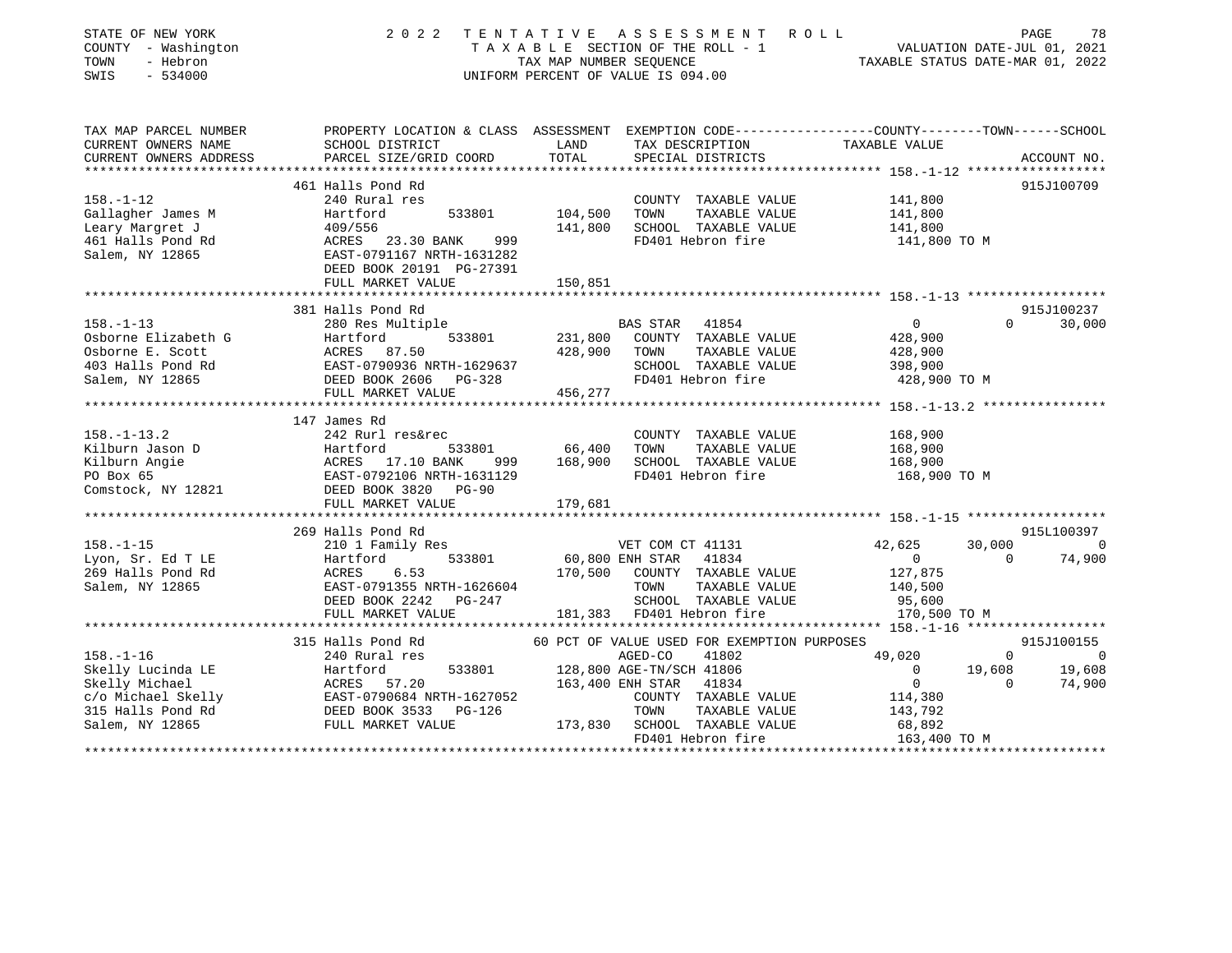| STATE OF NEW YORK<br>COUNTY - Washington<br>- Hebron<br>TOWN<br>SWIS<br>$-534000$ | 2 0 2 2                                                                                                             | TENTATIVE | ASSESSMENT ROLL<br>UNIFORM PERCENT OF VALUE IS 094.00 | VALUATION DATE-JUL 01, 2021<br>TAXABLE STATUS DATE-MAR 01, 2022 | PAGE<br>79  |
|-----------------------------------------------------------------------------------|---------------------------------------------------------------------------------------------------------------------|-----------|-------------------------------------------------------|-----------------------------------------------------------------|-------------|
| TAX MAP PARCEL NUMBER<br>CURRENT OWNERS NAME                                      | PROPERTY LOCATION & CLASS ASSESSMENT EXEMPTION CODE----------------COUNTY-------TOWN------SCHOOL<br>SCHOOL DISTRICT | LAND      | TAX DESCRIPTION                                       |                                                                 |             |
| CURRENT OWNERS ADDRESS                                                            | PARCEL SIZE/GRID COORD                                                                                              | TOTAL     | SPECIAL DISTRICTS                                     | TAXABLE VALUE                                                   | ACCOUNT NO. |
|                                                                                   |                                                                                                                     |           |                                                       |                                                                 |             |
|                                                                                   | 337 Halls Pond Rd                                                                                                   |           |                                                       |                                                                 |             |
| $158. - 1 - 16.1$                                                                 | 210 1 Family Res                                                                                                    |           | BAS STAR 41854                                        | $\mathbf 0$<br>$\Omega$                                         | 30,000      |
| Skelly Michael                                                                    | 533801<br>Hartford                                                                                                  | 72,700    | COUNTY TAXABLE VALUE                                  | 174,800                                                         |             |
| Skelly Mary                                                                       | 797/183                                                                                                             | 174,800   | TAXABLE VALUE<br>TOWN                                 | 174,800                                                         |             |
| 337 Halls Pond Rd                                                                 | ACRES 11.95                                                                                                         |           | SCHOOL TAXABLE VALUE                                  | 144,800                                                         |             |
| Salem, NY 12865                                                                   | EAST-0790986 NRTH-1628137                                                                                           |           | FD401 Hebron fire                                     | 174,800 TO M                                                    |             |
|                                                                                   | DEED BOOK 726<br>PG-295                                                                                             |           |                                                       |                                                                 |             |
|                                                                                   | FULL MARKET VALUE                                                                                                   | 185,957   |                                                       |                                                                 |             |
|                                                                                   | Wolfe Ln/w Off                                                                                                      |           |                                                       |                                                                 | 915J100575  |
| $158. - 1 - 17$                                                                   | 314 Rural vac<10                                                                                                    |           | COUNTY TAXABLE VALUE                                  | 56,000                                                          |             |
| Mattison Nathan D                                                                 | 533801                                                                                                              | 56,000    | TOWN<br>TAXABLE VALUE                                 | 56,000                                                          |             |
| Mattison Meghan N                                                                 |                                                                                                                     | 56,000    | SCHOOL TAXABLE VALUE                                  | 56,000                                                          |             |
| 49 Wolfe Ln                                                                       | EAST-0788502 NRTH-1628729                                                                                           |           | CA008 Cons agri dst 8                                 | 56,000 TO M                                                     |             |
| Salem, NY 12865                                                                   | --- Kural vac<br>Hartford<br>ACRES 69.90<br>EAST-0700566<br>DEED BOOK 20210 PG-1708                                 |           | FD401 Hebron fire                                     | 56,000 TO M                                                     |             |
|                                                                                   | FULL MARKET VALUE                                                                                                   | 59,574    |                                                       |                                                                 |             |
|                                                                                   |                                                                                                                     |           |                                                       |                                                                 |             |
|                                                                                   | 4232 County Route 30                                                                                                |           |                                                       |                                                                 | 915J100568  |
| $158. - 1 - 18$                                                                   | 240 Rural res                                                                                                       |           | 41720<br>AG DIST                                      | 98,213<br>98,213                                                | 98,213      |
| Sheets William Jr                                                                 | Hartford<br>533801                                                                                                  |           | 202,000 BAS STAR 41854                                | $\Omega$<br>$\overline{0}$                                      | 30,000      |
| Sheets Cindy                                                                      | ACRES 75.60                                                                                                         | 372,600   | COUNTY TAXABLE VALUE                                  | 274,387                                                         |             |
| PO Box 200                                                                        | EAST-0786733 NRTH-1627442                                                                                           |           | TOWN<br>TAXABLE VALUE                                 | 274,387                                                         |             |
| Hartford, NY 12838                                                                | DEED BOOK 753<br>PG-320                                                                                             |           | SCHOOL TAXABLE VALUE                                  | 244,387                                                         |             |
|                                                                                   | FULL MARKET VALUE                                                                                                   | 396,383   | CA008 Cons agri dst 8                                 | 274,387 TO M                                                    |             |
| MAY BE SUBJECT TO PAYMENT                                                         |                                                                                                                     |           | 98,213 EX                                             |                                                                 |             |
| UNDER AGDIST LAW TIL 2026                                                         |                                                                                                                     |           | FD401 Hebron fire                                     | 372,600 TO M                                                    |             |
|                                                                                   | 4221 County Route 30                                                                                                |           |                                                       |                                                                 | 915J100158  |
| $158. - 1 - 19$                                                                   | 210 1 Family Res                                                                                                    |           | ENH STAR<br>41834                                     | $\overline{0}$<br>$\Omega$                                      | 74,900      |
| Clark A John Jr                                                                   | 533801<br>Hartford                                                                                                  | 41,300    | COUNTY TAXABLE VALUE                                  | 104,400                                                         |             |
| Clark Ruth M                                                                      | ACRES<br>1.10                                                                                                       | 104,400   | TAXABLE VALUE<br>TOWN                                 | 104,400                                                         |             |
| 4222 County Route 30                                                              | EAST-0785903 NRTH-1626724                                                                                           |           | SCHOOL TAXABLE VALUE                                  | 29,500                                                          |             |
| Salem, NY 12865                                                                   | DEED BOOK 3141 PG-251                                                                                               |           | CA008 Cons agri dst 8                                 | 104,400 TO M                                                    |             |
|                                                                                   | FULL MARKET VALUE                                                                                                   |           | 111,064 FD401 Hebron fire                             | 104,400 TO M                                                    |             |
|                                                                                   |                                                                                                                     |           |                                                       |                                                                 |             |
|                                                                                   | 4262 County Route 30                                                                                                |           |                                                       |                                                                 | 915J101029  |
| $158. - 1 - 20.1$                                                                 | 210 1 Family Res                                                                                                    |           | COUNTY TAXABLE VALUE                                  | 170,400                                                         |             |
| Vomacka James K                                                                   | 533801<br>Hartford                                                                                                  | 46,200    | TOWN<br>TAXABLE VALUE                                 | 170,400                                                         |             |
| Edwards Boni S                                                                    | Hartfo<br>ACRES<br>2.70 BANK<br>40                                                                                  | 170,400   | SCHOOL TAXABLE VALUE                                  | 170,400                                                         |             |
| 4262 County Route 30                                                              | EAST-0785536 NRTH-1627444                                                                                           |           | FD401 Hebron fire                                     | 170,400 TO M                                                    |             |
| Salem, NY 12865                                                                   | DEED BOOK 20210 PG-4412                                                                                             |           |                                                       |                                                                 |             |
|                                                                                   | FIILL MADVET VALUE                                                                                                  | 181 277   |                                                       |                                                                 |             |

FULL MARKET VALUE 181,277 \*\*\*\*\*\*\*\*\*\*\*\*\*\*\*\*\*\*\*\*\*\*\*\*\*\*\*\*\*\*\*\*\*\*\*\*\*\*\*\*\*\*\*\*\*\*\*\*\*\*\*\*\*\*\*\*\*\*\*\*\*\*\*\*\*\*\*\*\*\*\*\*\*\*\*\*\*\*\*\*\*\*\*\*\*\*\*\*\*\*\*\*\*\*\*\*\*\*\*\*\*\*\*\*\*\*\*\*\*\*\*\*\*\*\*\*\*\*\*\*\*\*\*\*\*\*\*\*\*\*\*\*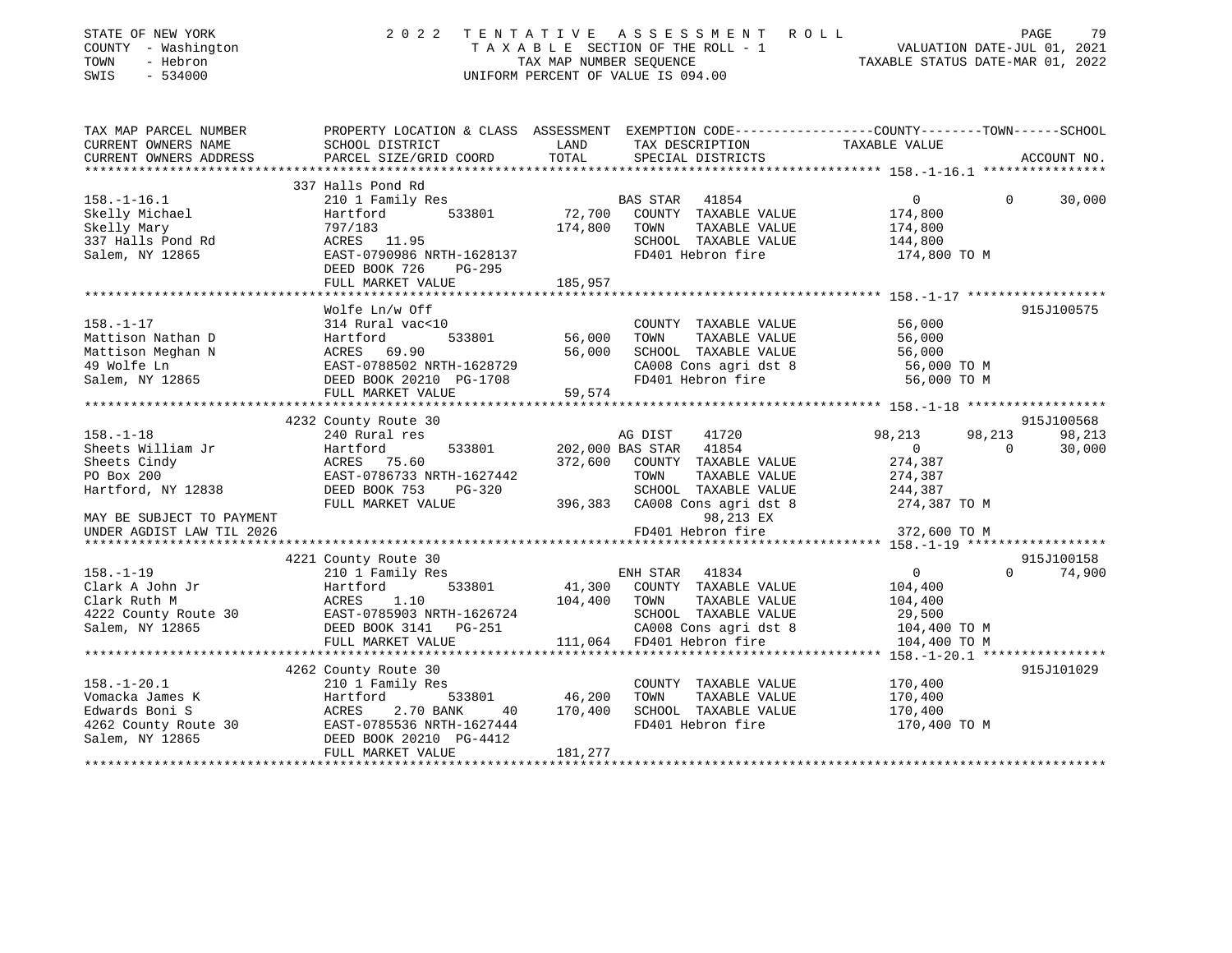| STATE OF NEW YORK<br>COUNTY - Washington<br>TOWN<br>- Hebron<br>SWIS<br>$-534000$ | 2 0 2 2                                                                                          | TENTATIVE<br>TAX MAP NUMBER SEQUENCE | A S S E S S M E N T<br>TAXABLE SECTION OF THE ROLL - 1<br>UNIFORM PERCENT OF VALUE IS 094.00 | ROLL                                        | PAGE<br>80<br>VALUATION DATE-JUL 01, 2021<br>TAXABLE STATUS DATE-MAR 01, 2022 |
|-----------------------------------------------------------------------------------|--------------------------------------------------------------------------------------------------|--------------------------------------|----------------------------------------------------------------------------------------------|---------------------------------------------|-------------------------------------------------------------------------------|
| TAX MAP PARCEL NUMBER                                                             | PROPERTY LOCATION & CLASS ASSESSMENT EXEMPTION CODE----------------COUNTY-------TOWN------SCHOOL |                                      |                                                                                              |                                             |                                                                               |
| CURRENT OWNERS NAME<br>CURRENT OWNERS ADDRESS                                     | SCHOOL DISTRICT<br>PARCEL SIZE/GRID COORD                                                        | LAND<br>TOTAL                        | TAX DESCRIPTION<br>SPECIAL DISTRICTS                                                         | TAXABLE VALUE                               | ACCOUNT NO.                                                                   |
| ***********************                                                           | ************************                                                                         |                                      |                                                                                              |                                             |                                                                               |
|                                                                                   | County Route 30                                                                                  |                                      |                                                                                              |                                             | 915J101102                                                                    |
| $158. - 1 - 20.2$                                                                 | 314 Rural vac<10                                                                                 |                                      | COUNTY TAXABLE VALUE                                                                         | 12,900                                      |                                                                               |
| Vomacka James K                                                                   | Hartford<br>533801                                                                               | 12,900                               | TOWN<br>TAXABLE VALUE                                                                        | 12,900                                      |                                                                               |
| Edwards Boni S                                                                    | ACRES<br>2.90 BANK<br>40                                                                         | 12,900                               | SCHOOL TAXABLE VALUE                                                                         | 12,900                                      |                                                                               |
| 4262 County Route 30<br>Salem, NY 12865                                           | EAST-0785549 NRTH-1627844<br>DEED BOOK 20210 PG-4412                                             |                                      | FD401 Hebron fire                                                                            | 12,900 TO M                                 |                                                                               |
|                                                                                   | FULL MARKET VALUE                                                                                | 13,723                               |                                                                                              |                                             |                                                                               |
|                                                                                   | 4280 County Route 30                                                                             |                                      |                                                                                              |                                             | 915J101308                                                                    |
| $158. - 1 - 21.1$                                                                 | 210 1 Family Res                                                                                 |                                      | <b>BAS STAR</b><br>41854                                                                     | $\mathbf 0$                                 | $\Omega$<br>30,000                                                            |
| Jockimo Vincent M                                                                 | 533801<br>Hartford                                                                               | 45,700                               | COUNTY TAXABLE VALUE                                                                         | 185,100                                     |                                                                               |
| Bayard Patricia A                                                                 | ACRES<br>2.51 BANK<br>999                                                                        | 185,100                              | TOWN<br>TAXABLE VALUE                                                                        | 185,100                                     |                                                                               |
| 4280 County Route 30                                                              | EAST-0785382 NRTH-1627972                                                                        |                                      | SCHOOL TAXABLE VALUE                                                                         | 155,100                                     |                                                                               |
| Salem, NY 12865                                                                   | DEED BOOK 3230<br>$PG-1$                                                                         |                                      | FD401 Hebron fire                                                                            | 185,100 TO M                                |                                                                               |
|                                                                                   | FULL MARKET VALUE                                                                                | 196,915                              |                                                                                              |                                             |                                                                               |
|                                                                                   |                                                                                                  |                                      |                                                                                              |                                             |                                                                               |
|                                                                                   | County Route 30/W Off                                                                            |                                      |                                                                                              |                                             | 915J101290                                                                    |
| $158. - 1 - 21.2$                                                                 | 314 Rural vac<10                                                                                 |                                      | COUNTY TAXABLE VALUE                                                                         | 3,300                                       |                                                                               |
| Lundy William R                                                                   | Hartford<br>533801                                                                               | 3,300                                | TOWN<br>TAXABLE VALUE                                                                        | 3,300                                       |                                                                               |
| Lundy Regina C                                                                    | 4.03<br>ACRES                                                                                    | 3,300                                | SCHOOL TAXABLE VALUE                                                                         | 3,300                                       |                                                                               |
| 1040 Lundy Rd                                                                     | EAST-0783826 NRTH-1626802                                                                        |                                      | FD401 Hebron fire                                                                            | 3,300 TO M                                  |                                                                               |
| Granville, NY 12832                                                               | DEED BOOK 20210 PG-1022                                                                          |                                      |                                                                                              |                                             |                                                                               |
|                                                                                   | FULL MARKET VALUE<br>****************                                                            | 3,511<br>**********                  |                                                                                              | ************* 158.-1-21.3 ***************** |                                                                               |
|                                                                                   | County Route 30                                                                                  |                                      |                                                                                              |                                             | 915J101309                                                                    |
| $158. - 1 - 21.3$                                                                 | 105 Vac farmland                                                                                 |                                      | AG DIST<br>41720                                                                             | 156,158                                     | 156,158<br>156,158                                                            |
| Lundy William R                                                                   | 533801<br>Hartford                                                                               | 186,600                              | COUNTY TAXABLE VALUE                                                                         | 30,442                                      |                                                                               |
| Lundy Regina                                                                      | 67.90<br>ACRES                                                                                   | 186,600                              | TOWN<br>TAXABLE VALUE                                                                        | 30,442                                      |                                                                               |
| 1040 Lundy Rd                                                                     | EAST-0784286 NRTH-1627382                                                                        |                                      | SCHOOL TAXABLE VALUE                                                                         | 30,442                                      |                                                                               |
| Granville, NY 12832                                                               | DEED BOOK 529<br>$PG-71$                                                                         |                                      | CA008 Cons agri dst 8                                                                        | 30,442 TO M                                 |                                                                               |
|                                                                                   | FULL MARKET VALUE                                                                                | 198,511                              | 156,158 EX                                                                                   |                                             |                                                                               |
| MAY BE SUBJECT TO PAYMENT                                                         |                                                                                                  |                                      | FD401 Hebron fire                                                                            | 186,600 TO M                                |                                                                               |
| UNDER AGDIST LAW TIL 2026                                                         |                                                                                                  |                                      |                                                                                              |                                             |                                                                               |
| *******************                                                               |                                                                                                  |                                      |                                                                                              |                                             |                                                                               |
|                                                                                   | 4275 County Route 30                                                                             |                                      |                                                                                              |                                             | 915J100314                                                                    |
| $158. - 1 - 21.4$                                                                 | 210 1 Family Res                                                                                 |                                      | VET WAR CT 41121                                                                             | 10,620                                      | 10,620<br>$\Omega$                                                            |
| Yarter Raymond A                                                                  | Hartford<br>533801                                                                               |                                      | 45,400 ENH STAR 41834                                                                        | $\mathbf 0$                                 | 70,800<br>$\Omega$                                                            |
| Yarter Susan                                                                      | ACRES<br>2.41                                                                                    | 70,800                               | COUNTY TAXABLE VALUE                                                                         | 60,180                                      |                                                                               |
| 4275 County Route 30<br>Salem, NY 12865                                           | EAST-0785085 NRTH-1627667<br>DEED BOOK 688<br>$PG-245$                                           |                                      | TOWN<br>TAXABLE VALUE<br>SCHOOL TAXABLE VALUE                                                | 60,180<br>0                                 |                                                                               |
|                                                                                   | FULL MARKET VALUE                                                                                | 75,319                               | FD401 Hebron fire                                                                            | 70,800 TO M                                 |                                                                               |
|                                                                                   |                                                                                                  |                                      |                                                                                              |                                             |                                                                               |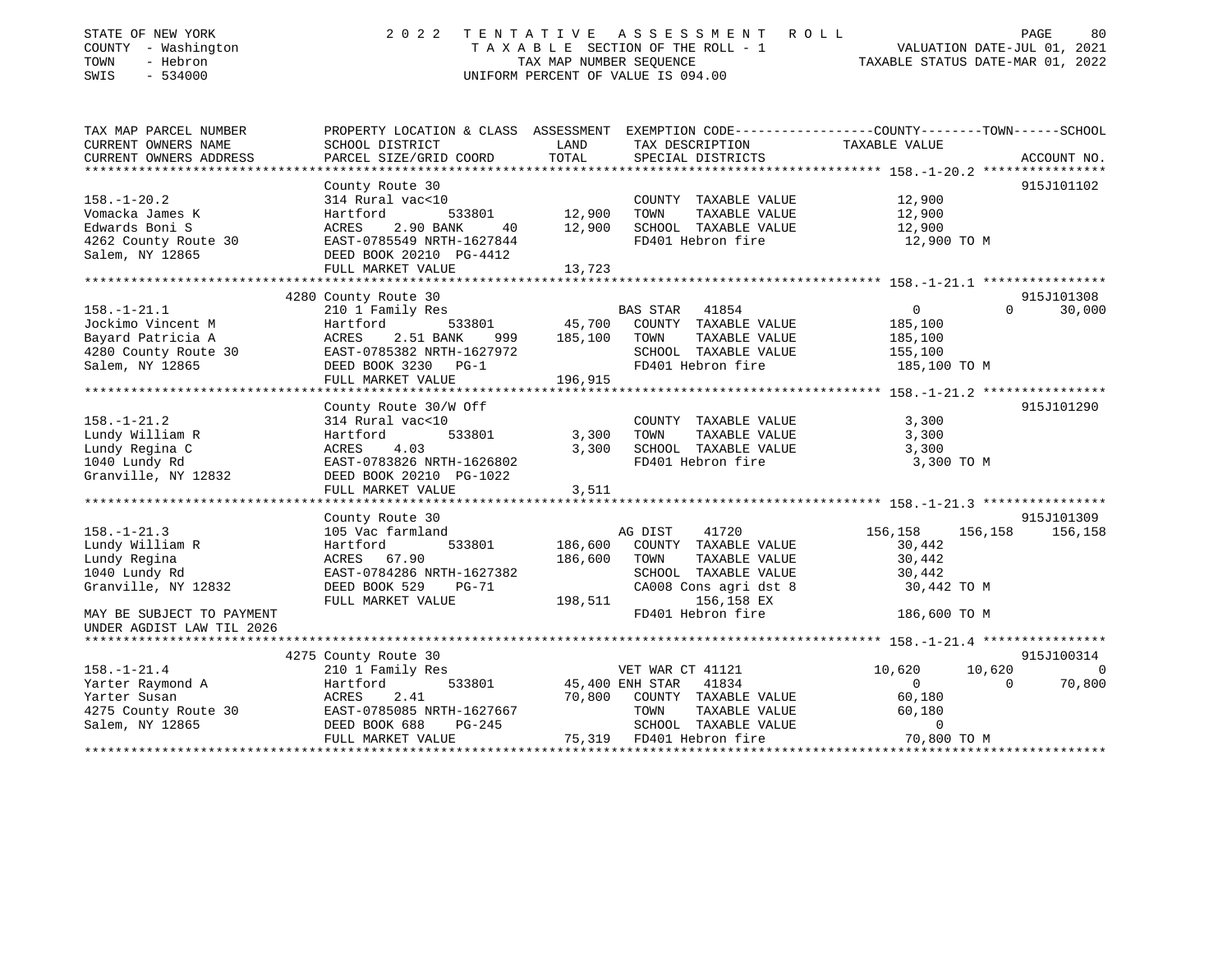| STATE OF NEW YORK<br>COUNTY - Washington<br>- Hebron<br>TOWN<br>SWIS - 534000 | UNIFORM PERCENT OF VALUE IS 094.00 | 2022 TENTATIVE ASSESSMENT ROLL<br>TAXABLE SECTION OF THE ROLL - 1<br>TAX MAP NUMBER SEOUENCE     | TAXABLE STATUS DATE-MAR 01, 2022 | PAGE<br>VALUATION DATE-JUL 01, 2021 | 81 |
|-------------------------------------------------------------------------------|------------------------------------|--------------------------------------------------------------------------------------------------|----------------------------------|-------------------------------------|----|
| TAX MAP PARCEL NUMBER                                                         |                                    | PROPERTY LOCATION & CLASS ASSESSMENT EXEMPTION CODE----------------COUNTY-------TOWN------SCHOOL |                                  |                                     |    |

| CURRENT OWNERS NAME                                                                                                                                                                                                     | SCHOOL DISTRICT                                                                                                                   | LAND         | TAX DESCRIPTION                                                                                            | TAXABLE VALUE           |             |
|-------------------------------------------------------------------------------------------------------------------------------------------------------------------------------------------------------------------------|-----------------------------------------------------------------------------------------------------------------------------------|--------------|------------------------------------------------------------------------------------------------------------|-------------------------|-------------|
| CURRENT OWNERS ADDRESS                                                                                                                                                                                                  | PARCEL SIZE/GRID COORD                                                                                                            | TOTAL        | SPECIAL DISTRICTS                                                                                          |                         | ACCOUNT NO. |
|                                                                                                                                                                                                                         |                                                                                                                                   |              |                                                                                                            |                         |             |
|                                                                                                                                                                                                                         | Scott Hill Rd/s Off                                                                                                               |              |                                                                                                            |                         | 915J100450  |
| $158. - 1 - 22$                                                                                                                                                                                                         | 105 Vac farmland                                                                                                                  |              | AG DIST 41720                                                                                              | 3,268<br>3,268          | 3,268       |
| Keating Laura A                                                                                                                                                                                                         | Argyle                                                                                                                            |              | 3<br>16,100 COUNTY TAXABLE VALUE<br>16,100 COUNTY TAXABLE VALUE                                            |                         |             |
| 28 Foster Ln                                                                                                                                                                                                            | ACRES 20.00                                                                                                                       | 16,100 TOWN  | TAXABLE VALUE                                                                                              | 12,832<br>12,832        |             |
| Argyle, NY 12809                                                                                                                                                                                                        |                                                                                                                                   |              |                                                                                                            |                         |             |
|                                                                                                                                                                                                                         | EAST-0782949 NRTH-1627168<br>DEED BOOK 20200 PG-502                                                                               |              |                                                                                                            |                         |             |
| MAY BE SUBJECT TO PAYMENT                                                                                                                                                                                               | FULL MARKET VALUE                                                                                                                 |              | SCHOOL TAXABLE VALUE 12,832<br>CA008 Cons agri dst 8 12,832 TO M<br>3,268 EX 12,832 TO M<br>17,128         |                         |             |
|                                                                                                                                                                                                                         |                                                                                                                                   |              |                                                                                                            | 16,100 TO M             |             |
| UNDER AGDIST LAW TIL 2026                                                                                                                                                                                               |                                                                                                                                   |              | FD401 Hebron fire                                                                                          |                         |             |
|                                                                                                                                                                                                                         |                                                                                                                                   |              |                                                                                                            |                         |             |
|                                                                                                                                                                                                                         | Scott Hill Rd                                                                                                                     |              |                                                                                                            |                         | 915J100299  |
| $158. - 1 - 23$                                                                                                                                                                                                         | 322 Rural vac>10                                                                                                                  |              | AG DIST<br>41720                                                                                           | 44,007 44,007           | 44,007      |
| Henry Vernon Trustee<br>Henry Vernon Trustee             Argyle<br>Henry Reba May Trustee             ACRES     40.50                                                                                                   | Arqyle                                                                                                                            |              | 532001 110,800 COUNTY TAXABLE VALUE                                                                        | 66,793                  |             |
|                                                                                                                                                                                                                         |                                                                                                                                   | 110,800 TOWN | TAXABLE VALUE                                                                                              | 66,793                  |             |
| 24 Second St                                                                                                                                                                                                            | EAST-0782889 NRTH-1629033                                                                                                         |              |                                                                                                            |                         |             |
| Glens Falls, NY 12801                                                                                                                                                                                                   |                                                                                                                                   |              |                                                                                                            |                         |             |
|                                                                                                                                                                                                                         | FULL MARKET VALUE                                                                                                                 |              |                                                                                                            |                         |             |
| MAY BE SUBJECT TO PAYMENT                                                                                                                                                                                               |                                                                                                                                   |              | SCHOOL TAXABLE VALUE 66,793<br>CA008 Cons agri dst 8 66,793 TO M<br>117,872 FD401 Hebron fire 110,800 TO M |                         |             |
| UNDER AGDIST LAW TIL 2026                                                                                                                                                                                               |                                                                                                                                   |              |                                                                                                            |                         |             |
|                                                                                                                                                                                                                         |                                                                                                                                   |              |                                                                                                            |                         |             |
|                                                                                                                                                                                                                         | Halls Pond Rd/w Off                                                                                                               |              |                                                                                                            |                         | 915J101556  |
| $158. - 1 - 24$                                                                                                                                                                                                         | 322 Rural vac>10                                                                                                                  |              | COUNTY TAXABLE VALUE                                                                                       | 43,900                  |             |
| Gould Philip L                                                                                                                                                                                                          | vac>10<br>533801 43,900<br>80                                                                                                     |              | TAXABLE VALUE 43,900<br>TOWN                                                                               |                         |             |
| Gould Brian H                                                                                                                                                                                                           |                                                                                                                                   |              |                                                                                                            |                         |             |
| 98 Rexleigh Rd                                                                                                                                                                                                          |                                                                                                                                   |              | SCHOOL TAXABLE VALUE 43,900<br>CA008 Cons agri dst 8 43,900 TO M                                           |                         |             |
| Cambridge, NY 12816                                                                                                                                                                                                     | 322 Nurai vacebol (1990)<br>Hartford (1933801 43,900)<br>ACRES 54.80 43,900<br>EAST-0789373 NRTH-1628110<br>DEED BOOK 1932 PG-254 |              |                                                                                                            | 43,900 TO M             |             |
|                                                                                                                                                                                                                         |                                                                                                                                   |              | FD401 Hebron fire                                                                                          |                         |             |
|                                                                                                                                                                                                                         | FULL MARKET VALUE                                                                                                                 | 46,702       |                                                                                                            |                         |             |
|                                                                                                                                                                                                                         |                                                                                                                                   |              |                                                                                                            |                         |             |
|                                                                                                                                                                                                                         | Halls Pond Rd                                                                                                                     |              |                                                                                                            |                         | 915J101559  |
| 158.-1-25<br>168.-1-25<br>168.-1-25<br>169.-1-25<br>169.-1-25<br>167.-1-7.3<br>167.-1-7.3<br>167.-1-7.3<br>167.-1-7.3<br>167.-1-7.3<br>167.-1-7.3<br>167.-1-7.3<br>167.-1-7.3<br>167.-1-7.3<br>167.-1-7.3<br>167.-1-7.3 |                                                                                                                                   |              | FOR 480A 47460                                                                                             | 170,700 170,700 170,700 |             |
|                                                                                                                                                                                                                         |                                                                                                                                   |              |                                                                                                            | 63,500                  |             |
|                                                                                                                                                                                                                         |                                                                                                                                   |              | TAXABLE VALUE 63,500<br>TAXABLE VALUE 63,500                                                               |                         |             |
|                                                                                                                                                                                                                         |                                                                                                                                   |              | SCHOOL TAXABLE VALUE                                                                                       | 63,500                  |             |
|                                                                                                                                                                                                                         | 12866-8548 ACRES 119.50                                                                                                           |              | FD401 Hebron fire                                                                                          | 234,200 TO M            |             |
|                                                                                                                                                                                                                         | EAST-0789859 NRTH-1625775                                                                                                         |              |                                                                                                            |                         |             |
| MAY BE SUBJECT TO PAYMENT                                                                                                                                                                                               | DEED BOOK 821<br>PG-325                                                                                                           |              |                                                                                                            |                         |             |
| UNDER RPTL480A UNTIL 2031                                                                                                                                                                                               | 249,149<br>FULL MARKET VALUE                                                                                                      |              |                                                                                                            |                         |             |
|                                                                                                                                                                                                                         |                                                                                                                                   |              |                                                                                                            |                         |             |
|                                                                                                                                                                                                                         | Halls Pond Rd/w Off                                                                                                               |              |                                                                                                            |                         | 915J101560  |
| $158. - 1 - 26$                                                                                                                                                                                                         | 314 Rural vac<10                                                                                                                  |              | COUNTY TAXABLE VALUE 2,300                                                                                 |                         |             |
|                                                                                                                                                                                                                         | 533801                                                                                                                            | 2,300        |                                                                                                            |                         |             |
| Leonard Timothy M Hartford<br>131 Kobr Pd 167 -1-7<br>131 Kohr Rd                                                                                                                                                       | $167. - 1 - 7.4$                                                                                                                  | 2,300        | TOWN TAXABLE VALUE 2,300<br>SCHOOL TAXABLE VALUE 2,300                                                     |                         |             |
| Kings Park, NY 11754                                                                                                                                                                                                    | ACRES 2.75                                                                                                                        |              | FD401 Hebron fire                                                                                          | 2,300 TO M              |             |
|                                                                                                                                                                                                                         | EAST-0788847 NRTH-1626335                                                                                                         |              |                                                                                                            |                         |             |
|                                                                                                                                                                                                                         |                                                                                                                                   |              |                                                                                                            |                         |             |
|                                                                                                                                                                                                                         | DEED BOOK 3657 PG-216                                                                                                             |              |                                                                                                            |                         |             |
|                                                                                                                                                                                                                         | FULL MARKET VALUE                                                                                                                 | 2,447        |                                                                                                            |                         |             |
|                                                                                                                                                                                                                         |                                                                                                                                   |              |                                                                                                            |                         |             |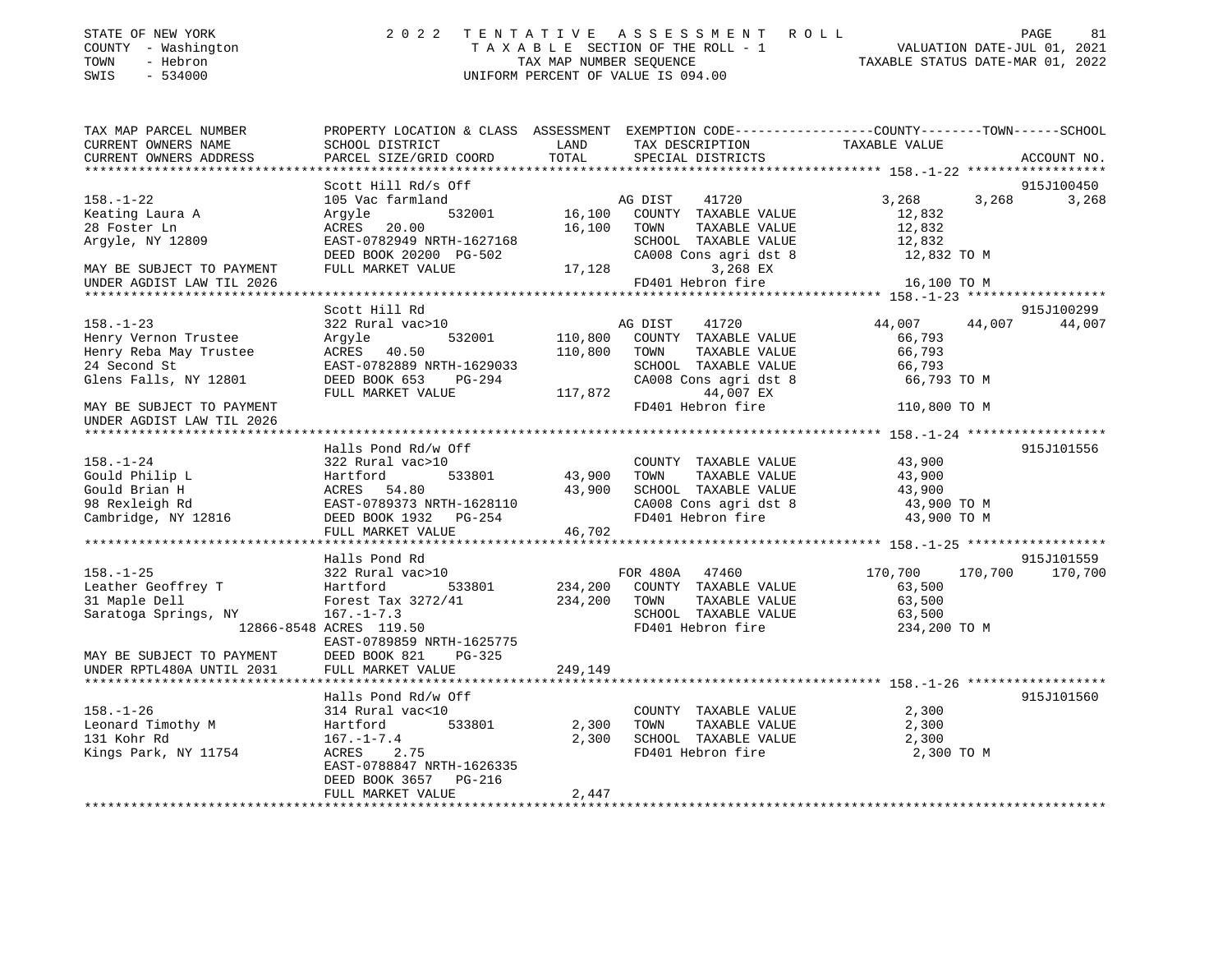| STATE OF NEW YORK<br>COUNTY - Washington<br>- Hebron<br>TOWN<br>SWIS<br>$-534000$                           | 2 0 2 2                                                                                                                                                                            | TENTATIVE<br>TAX MAP NUMBER SEQUENCE | ASSESSMENT ROLL<br>T A X A B L E SECTION OF THE ROLL - 1<br>UNIFORM PERCENT OF VALUE IS 094.00                                             | VALUATION DATE-JUL 01, 2021<br>TAXABLE STATUS DATE-MAR 01, 2022       | PAGE<br>82                                             |
|-------------------------------------------------------------------------------------------------------------|------------------------------------------------------------------------------------------------------------------------------------------------------------------------------------|--------------------------------------|--------------------------------------------------------------------------------------------------------------------------------------------|-----------------------------------------------------------------------|--------------------------------------------------------|
| TAX MAP PARCEL NUMBER<br>CURRENT OWNERS NAME<br>CURRENT OWNERS ADDRESS<br>************************          | PROPERTY LOCATION & CLASS ASSESSMENT EXEMPTION CODE---------------COUNTY-------TOWN------SCHOOL<br>SCHOOL DISTRICT<br>PARCEL SIZE/GRID COORD                                       | LAND<br>TOTAL                        | TAX DESCRIPTION<br>SPECIAL DISTRICTS                                                                                                       | TAXABLE VALUE                                                         | ACCOUNT NO.                                            |
| $158. - 1 - 27$<br>Leonard Timothy M<br>131 Kohr Rd<br>Kings Park, NY 11754                                 | 4156 County Route 30<br>210 1 Family Res<br>533801<br>Hartford<br>$167. - 1 - 7$<br>ACRES 7.33<br>EAST-0788897 NRTH-1625944<br>DEED BOOK 3657 PG-216<br>FULL MARKET VALUE          | 48,300<br>76,400<br>81,277           | COUNTY TAXABLE VALUE<br>TOWN<br>TAXABLE VALUE<br>SCHOOL TAXABLE VALUE<br>FD401 Hebron fire                                                 | 76,400<br>76,400<br>76,400<br>76,400 TO M                             | 915J100691                                             |
|                                                                                                             |                                                                                                                                                                                    |                                      |                                                                                                                                            |                                                                       |                                                        |
| $158. - 1 - 28$<br>Lehman Norma R<br>Lehman Lawrence L<br>1615 E Boot Rd Apt L119<br>West Chester, PA 19380 | 4168 County Route 30<br>241 Rural res&ag<br>533801<br>Hartford<br>$167. - 1 - 5.1$<br>ACRES 85.70<br>EAST-0787285 NRTH-1626071<br>DEED BOOK 568<br>PG-343                          | 222,200<br>308,800                   | 41720<br>AG DIST<br>COUNTY TAXABLE VALUE<br>TAXABLE VALUE<br>TOWN<br>SCHOOL TAXABLE VALUE<br>CA008 Cons agri dst 8<br>102,678 EX           | 102,678<br>102,678<br>206,122<br>206,122<br>206,122<br>206,122 TO M   | 915J100518<br>102,678                                  |
| MAY BE SUBJECT TO PAYMENT<br>UNDER AGDIST LAW TIL 2026<br>******************                                | FULL MARKET VALUE                                                                                                                                                                  |                                      | 328,511 FD401 Hebron fire                                                                                                                  | 308,800 TO M                                                          |                                                        |
| $158. - 1 - 29$<br>Monroe Jonathan<br>4176 County Route 30<br>Salem, NY 12865                               | 4176 County Route 30<br>230 3 Family Res<br>533801<br>Hartford<br>$167. - 1 - 5.2$<br>4.76<br>ACRES<br>EAST-0786748 NRTH-1626128<br>DEED BOOK 3819<br>$PG-19$<br>FULL MARKET VALUE | 56,200<br>57,200<br>60,851           | COUNTY TAXABLE VALUE<br>TOWN<br>TAXABLE VALUE<br>SCHOOL TAXABLE VALUE<br>FD401 Hebron fire                                                 | 57,200<br>57,200<br>57,200<br>57,200 TO M                             | 915J101090                                             |
|                                                                                                             |                                                                                                                                                                                    |                                      |                                                                                                                                            |                                                                       |                                                        |
| $158. - 1 - 30$<br>Wade Rocky<br>Wade Mary<br>4182 County Route 30<br>Salem, NY 12865                       | 4182 County Route 30<br>210 1 Family Res<br>533801<br>Hartford<br>714/171<br>$167. - 1 - 4$<br>FRNT 228.00 DPTH 89.00<br>EAST-0786498 NRTH-1626042<br>DEED BOOK 498<br>PG-1111     | 87,700                               | AGED-CO<br>41802<br>41834<br>37,600 ENH STAR<br>COUNTY TAXABLE VALUE<br>TOWN<br>TAXABLE VALUE<br>SCHOOL TAXABLE VALUE<br>FD401 Hebron fire | 17,540<br>$\overline{0}$<br>70,160<br>87,700<br>12,800<br>87,700 TO M | 915J100673<br>$\Omega$<br>- 0<br>74,900<br>$\mathbf 0$ |
|                                                                                                             | FULL MARKET VALUE<br>116 James Rd                                                                                                                                                  | 93,298                               |                                                                                                                                            | ***************** 159.-1-1 **************                             | 915J101074                                             |
| $159. - 1 - 1$                                                                                              | 312 Vac w/imprv                                                                                                                                                                    |                                      | COUNTY TAXABLE VALUE                                                                                                                       | 39,800                                                                |                                                        |
| Luchini Peter J                                                                                             | 533801<br>Hartford                                                                                                                                                                 | 35,900                               | TOWN<br>TAXABLE VALUE                                                                                                                      | 39,800                                                                |                                                        |
| Mosher Marcelina                                                                                            | ACRES<br>1.30                                                                                                                                                                      | 39,800                               | SCHOOL TAXABLE VALUE                                                                                                                       | 39,800                                                                |                                                        |
| 616 SE Degan Dr<br>Port St. Lucie, FL 34983                                                                 | EAST-0792663 NRTH-1630535<br>DEED BOOK 20200 PG-4200<br>FULL MARKET VALUE                                                                                                          | 42,340                               | FD401 Hebron fire                                                                                                                          | 39,800 TO M                                                           |                                                        |
| **************                                                                                              |                                                                                                                                                                                    |                                      |                                                                                                                                            | ************************************                                  |                                                        |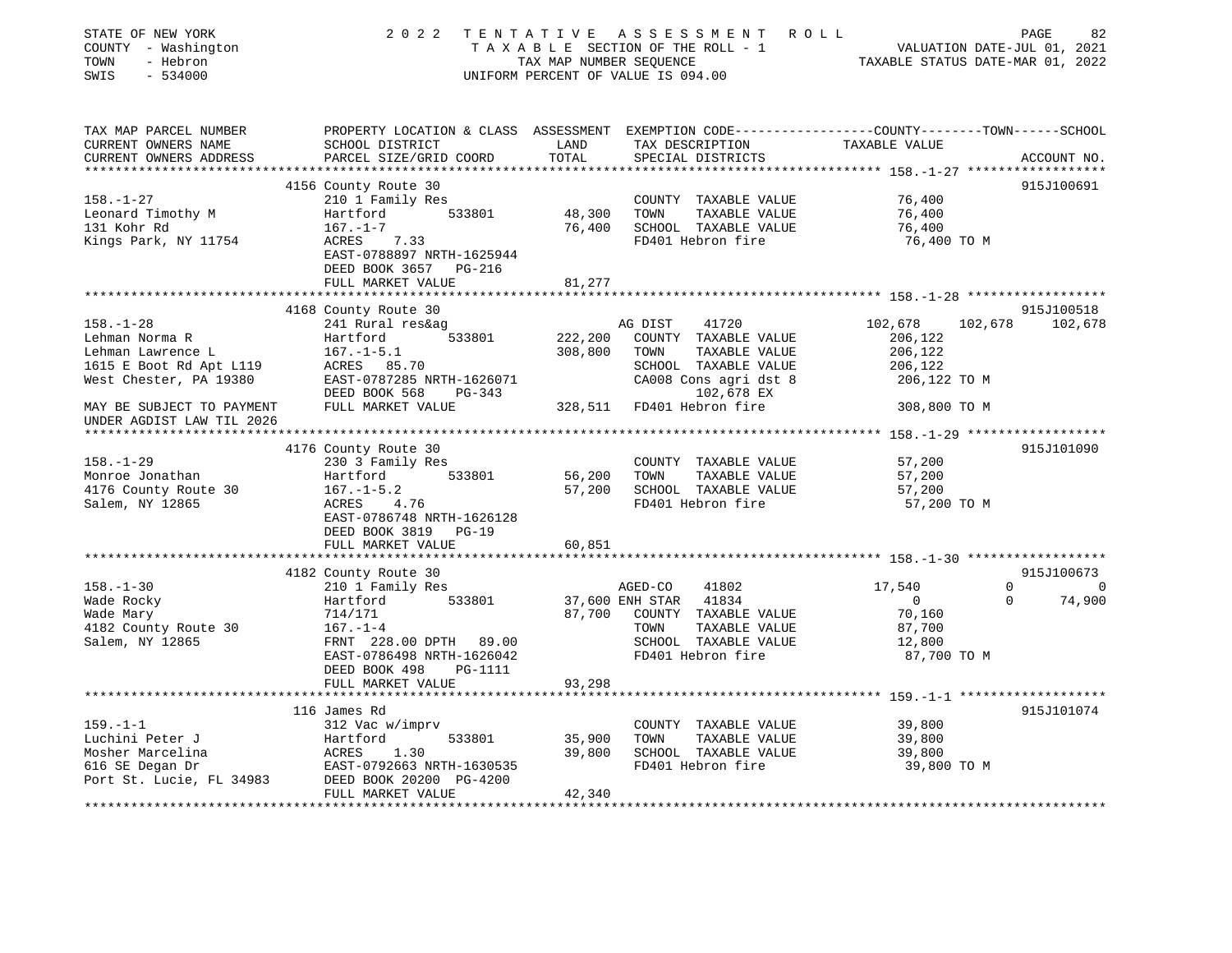| STATE OF NEW YORK<br>COUNTY - Washington<br>TOWN<br>- Hebron<br>SWIS<br>$-534000$            | 2 0 2 2                                                                                                                                                     | TENTATIVE<br>TAX MAP NUMBER SEQUENCE  | ASSESSMENT<br>TAXABLE SECTION OF THE ROLL - 1<br>UNIFORM PERCENT OF VALUE IS 094.00                                     | <b>ROLL</b><br>VALUATION DATE-JUL 01, 2021<br>TAXABLE STATUS DATE-MAR 01, 2022    | PAGE<br>83                           |
|----------------------------------------------------------------------------------------------|-------------------------------------------------------------------------------------------------------------------------------------------------------------|---------------------------------------|-------------------------------------------------------------------------------------------------------------------------|-----------------------------------------------------------------------------------|--------------------------------------|
| TAX MAP PARCEL NUMBER                                                                        | PROPERTY LOCATION & CLASS ASSESSMENT EXEMPTION CODE---------------COUNTY-------TOWN------SCHOOL                                                             |                                       |                                                                                                                         |                                                                                   |                                      |
| CURRENT OWNERS NAME<br>CURRENT OWNERS ADDRESS                                                | SCHOOL DISTRICT<br>PARCEL SIZE/GRID COORD                                                                                                                   | LAND<br>TOTAL                         | TAX DESCRIPTION<br>SPECIAL DISTRICTS                                                                                    | TAXABLE VALUE                                                                     | ACCOUNT NO.                          |
|                                                                                              |                                                                                                                                                             |                                       |                                                                                                                         |                                                                                   |                                      |
| $159. - 1 - 2.1$<br>Nowicki John A<br>Nowicki Carol A<br>25 Park Ave<br>Granville, NY 12832  | 70 James Rd<br>312 Vac w/imprv<br>Hartford<br>533801<br>ACRES 42.55<br>EAST-0793230 NRTH-1630044<br>DEED BOOK 20191 PG-27158                                | 81,000<br>83,700                      | COUNTY TAXABLE VALUE<br>TAXABLE VALUE<br>TOWN<br>SCHOOL TAXABLE VALUE<br>FD401 Hebron fire                              | 83,700<br>83,700<br>83,700<br>83,700 TO M                                         | 915J100654                           |
|                                                                                              | FULL MARKET VALUE                                                                                                                                           | 89,043                                |                                                                                                                         |                                                                                   |                                      |
|                                                                                              | *****************************<br>140 James Rd                                                                                                               |                                       | 68 PCT OF VALUE USED FOR EXEMPTION PURPOSES                                                                             |                                                                                   | 915J101285                           |
| $159. - 1 - 2.2$<br>Potts Aaron J<br>140 James Rd<br>Salem, NY 12865                         | 242 Rurl res&rec<br>Hartford<br>533801<br>926/166<br>ACRES 19.90 BANK<br>999<br>EAST-0792820 NRTH-1631387<br>DEED BOOK 926<br>$PG-164$<br>FULL MARKET VALUE | 70,800 BAS STAR<br>146,500<br>155,851 | CW_10_VET/ 41151<br>41854<br>COUNTY TAXABLE VALUE<br>TAXABLE VALUE<br>TOWN<br>SCHOOL TAXABLE VALUE<br>FD401 Hebron fire | 8,000<br>8,000<br>$\overline{0}$<br>138,500<br>138,500<br>116,500<br>146,500 TO M | $\overline{0}$<br>$\Omega$<br>30,000 |
|                                                                                              | ***************************                                                                                                                                 |                                       | ***********************                                                                                                 | ***************** 159. -1-2.3 ******************                                  |                                      |
| $159. - 1 - 2.3$<br>Fitzgerald Jesse<br>Hume Ivy<br>18 McIntyre St<br>Fort Edward, NY 12828  | 69 James Rd<br>240 Rural res<br>533801<br>Hartford<br>ACRES<br>11.20<br>EAST-0792043 NRTH-1629953<br>DEED BOOK 3143<br>PG-163                               | 56,900<br>76,600                      | COUNTY TAXABLE VALUE<br>TOWN<br>TAXABLE VALUE<br>SCHOOL TAXABLE VALUE<br>FD401 Hebron fire                              | 76,600<br>76,600<br>76,600<br>76,600 TO M                                         | 915J101557                           |
|                                                                                              | FULL MARKET VALUE                                                                                                                                           | 81,489                                |                                                                                                                         |                                                                                   |                                      |
|                                                                                              | *****************************                                                                                                                               | **************                        |                                                                                                                         |                                                                                   |                                      |
| $159. - 1 - 2.4$<br>Couser Richard<br>5 Main St<br>PO Box 58<br>Valley Falls, NY 12185       | 115 James Rd<br>270 Mfg housing<br>Hartford<br>533801<br>ACRES<br>1.00<br>EAST-0792443 NRTH-1630468<br>DEED BOOK 3617 PG-345<br>FULL MARKET VALUE           | 29,800<br>36,800<br>39,149            | COUNTY TAXABLE VALUE<br>TOWN<br>TAXABLE VALUE<br>SCHOOL TAXABLE VALUE<br>FD401 Hebron fire                              | 36,800<br>36,800<br>36,800<br>36,800 TO M                                         | 915J101558                           |
|                                                                                              |                                                                                                                                                             | *************                         |                                                                                                                         | ***************************** 159.-1-2.6 ******************                       |                                      |
| $159. - 1 - 2.6$<br>Kilburn Marie LE<br>Kilburn Winston S<br>105 James Rd<br>Salem, NY 12865 | 105 James Rd<br>210 1 Family Res<br>Hartford<br>533801<br>ACRES<br>1.00<br>EAST-0792342 NRTH-1630158<br>DEED BOOK 20191 PG-25794                            | 35,000<br>99,800                      | ENH STAR<br>41834<br>COUNTY TAXABLE VALUE<br>TOWN<br>TAXABLE VALUE<br>SCHOOL TAXABLE VALUE<br>FD401 Hebron fire         | $\overline{0}$<br>99,800<br>99,800<br>24,900<br>99,800 TO M                       | 74,900<br>$\mathbf{0}$               |

\*\*\*\*\*\*\*\*\*\*\*\*\*\*\*\*\*\*\*\*\*\*\*\*\*\*\*\*\*\*\*\*\*\*\*\*\*\*\*\*\*\*\*\*\*\*\*\*\*\*\*\*\*\*\*\*\*\*\*\*\*\*\*\*\*\*\*\*\*\*\*\*\*\*\*\*\*\*\*\*\*\*\*\*\*\*\*\*\*\*\*\*\*\*\*\*\*\*\*\*\*\*\*\*\*\*\*\*\*\*\*\*\*\*\*\*\*\*\*\*\*\*\*\*\*\*\*\*\*\*\*\*

FULL MARKET VALUE 106,170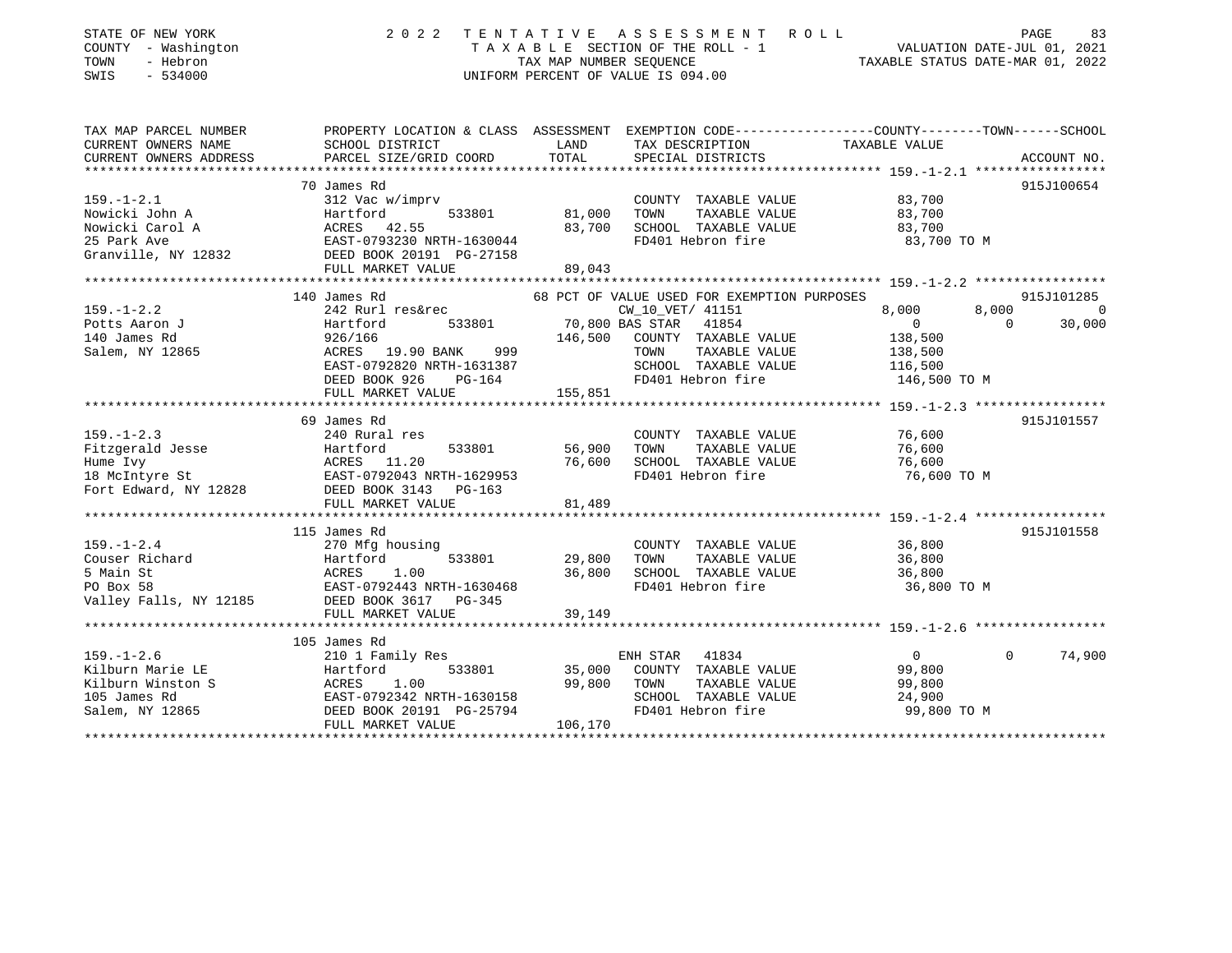| STATE OF NEW YORK<br>COUNTY - Washington<br>TOWN<br>- Hebron<br>SWIS<br>$-534000$ | 2 0 2 2                                                                                                                                      | TENTATIVE<br>TAX MAP NUMBER SEOUENCE | A S S E S S M E N T<br>TAXABLE SECTION OF THE ROLL - 1<br>UNIFORM PERCENT OF VALUE IS 094.00 | R O L L             | PAGE<br>84<br>VALUATION DATE-JUL 01, 2021<br>TAXABLE STATUS DATE-MAR 01, 2022 |
|-----------------------------------------------------------------------------------|----------------------------------------------------------------------------------------------------------------------------------------------|--------------------------------------|----------------------------------------------------------------------------------------------|---------------------|-------------------------------------------------------------------------------|
| TAX MAP PARCEL NUMBER<br>CURRENT OWNERS NAME<br>CURRENT OWNERS ADDRESS            | PROPERTY LOCATION & CLASS ASSESSMENT EXEMPTION CODE---------------COUNTY-------TOWN------SCHOOL<br>SCHOOL DISTRICT<br>PARCEL SIZE/GRID COORD | LAND<br>TOTAL                        | TAX DESCRIPTION<br>SPECIAL DISTRICTS                                                         | TAXABLE VALUE       | ACCOUNT NO.                                                                   |
| ***********************                                                           |                                                                                                                                              |                                      |                                                                                              |                     |                                                                               |
|                                                                                   | 104 James Rd                                                                                                                                 |                                      |                                                                                              |                     |                                                                               |
| $159. - 1 - 2.7$                                                                  | 270 Mfg housing                                                                                                                              |                                      | <b>BAS STAR</b><br>41854                                                                     | $\overline{0}$      | $\Omega$<br>30,000                                                            |
| Wade Steven<br>104 James Rd                                                       | 533801<br>Hartford<br>$1$ ot $1$                                                                                                             | 41,800<br>74,400                     | COUNTY TAXABLE VALUE<br>TAXABLE VALUE<br>TOWN                                                | 74,400<br>74,400    |                                                                               |
| Salem, NY 12865                                                                   | 3.25 BANK<br>999<br>ACRES                                                                                                                    |                                      | SCHOOL TAXABLE VALUE                                                                         | 44,400              |                                                                               |
|                                                                                   | EAST-0792729 NRTH-1630175                                                                                                                    |                                      | FD401 Hebron fire                                                                            | 74,400 TO M         |                                                                               |
|                                                                                   | DEED BOOK 2447 PG-114                                                                                                                        |                                      |                                                                                              |                     |                                                                               |
|                                                                                   | FULL MARKET VALUE                                                                                                                            | 79,149                               |                                                                                              |                     |                                                                               |
|                                                                                   |                                                                                                                                              |                                      |                                                                                              |                     |                                                                               |
|                                                                                   | 94 Old Castle Green Ln                                                                                                                       |                                      |                                                                                              |                     | 915J100086                                                                    |
| $159. - 1 - 3.1$                                                                  | 322 Rural vac>10                                                                                                                             |                                      | FOR 480A<br>47460                                                                            | 16,500              | 16,500<br>16,500                                                              |
| Foran Richard                                                                     | Hartford<br>533801                                                                                                                           | 20,600                               | COUNTY TAXABLE VALUE                                                                         | 4,100               |                                                                               |
| 33 Anne St<br>PO Box 456                                                          | Forest Tax 3219/157<br>ACRES<br>25.70                                                                                                        | 20,600                               | TAXABLE VALUE<br>TOWN<br>SCHOOL TAXABLE VALUE                                                | 4,100<br>4,100      |                                                                               |
| Fort Ann, NY 12827                                                                | EAST-0794047 NRTH-1631712                                                                                                                    |                                      | FD401 Hebron fire                                                                            | 20,600 TO M         |                                                                               |
|                                                                                   | DEED BOOK 675<br><b>PG-154</b>                                                                                                               |                                      |                                                                                              |                     |                                                                               |
| MAY BE SUBJECT TO PAYMENT                                                         | FULL MARKET VALUE                                                                                                                            | 21,915                               |                                                                                              |                     |                                                                               |
| UNDER RPTL480A UNTIL 2031                                                         |                                                                                                                                              |                                      |                                                                                              |                     |                                                                               |
|                                                                                   |                                                                                                                                              |                                      |                                                                                              |                     |                                                                               |
|                                                                                   | 78 Old Castle Green Ln                                                                                                                       |                                      |                                                                                              |                     | 915J101145                                                                    |
| $159. - 1 - 3.2$                                                                  | 314 Rural vac<10                                                                                                                             |                                      | FOR 480A 47460                                                                               | 2,700               | 2,700<br>2,700                                                                |
| Foran Richard<br>PO Box 456                                                       | Hartford<br>533801<br>Forest tax 3219/157                                                                                                    | 3,400<br>3,400                       | COUNTY TAXABLE VALUE<br>TAXABLE VALUE<br>TOWN                                                | 700<br>700          |                                                                               |
| Fort Ann, NY 12827                                                                | 4.20<br>ACRES                                                                                                                                |                                      | SCHOOL TAXABLE VALUE                                                                         | 700                 |                                                                               |
|                                                                                   | EAST-0795413 NRTH-1632079                                                                                                                    |                                      | FD401 Hebron fire                                                                            | 3,400 TO M          |                                                                               |
| MAY BE SUBJECT TO PAYMENT                                                         | DEED BOOK 886<br>PG-126                                                                                                                      |                                      |                                                                                              |                     |                                                                               |
| UNDER RPTL480A UNTIL 2031                                                         | FULL MARKET VALUE                                                                                                                            | 3,617                                |                                                                                              |                     |                                                                               |
|                                                                                   |                                                                                                                                              |                                      |                                                                                              |                     |                                                                               |
|                                                                                   | 120 James Rd                                                                                                                                 |                                      |                                                                                              |                     | 915J101143                                                                    |
| $159. - 1 - 3.3$                                                                  | 322 Rural vac>10                                                                                                                             |                                      | COUNTY TAXABLE VALUE                                                                         | 8,200               |                                                                               |
| Dawley Michael                                                                    | Hartford<br>533801                                                                                                                           | 8,200                                | TOWN<br>TAXABLE VALUE                                                                        | 8,200               |                                                                               |
| Dawley Ronald P                                                                   | ACRES 10.20<br>EAST-0793517 NRTH-1631148                                                                                                     | 8,200                                | SCHOOL TAXABLE VALUE<br>FD401 Hebron fire                                                    | 8,200<br>8,200 TO M |                                                                               |
| c/o Ronald Dawley<br>3175 State Route 22                                          | DEED BOOK 2596<br>$PG-5$                                                                                                                     |                                      |                                                                                              |                     |                                                                               |
| Cambridge, NY 12816                                                               | FULL MARKET VALUE                                                                                                                            | 8,723                                |                                                                                              |                     |                                                                               |
| ********************                                                              |                                                                                                                                              |                                      |                                                                                              |                     |                                                                               |
|                                                                                   | 86 Old Castle Green Ln                                                                                                                       |                                      |                                                                                              |                     | 915J101139                                                                    |
| $159. - 1 - 3.5$                                                                  | 314 Rural vac<10                                                                                                                             |                                      | FOR 480A<br>47460                                                                            | 3,400               | 3,400<br>3,400                                                                |
| Foran Richard P                                                                   | Hartford<br>533801                                                                                                                           | 4,300                                | COUNTY TAXABLE VALUE                                                                         | 900                 |                                                                               |
| PO Box 456                                                                        | Forest tax 3219/157                                                                                                                          | 4,300                                | TOWN<br>TAXABLE VALUE                                                                        | 900                 |                                                                               |
| Fort Ann, NY 12827                                                                | 549/142                                                                                                                                      |                                      | SCHOOL TAXABLE VALUE                                                                         | 900                 |                                                                               |
|                                                                                   | <b>ACRES</b><br>5.30<br>EAST-0795012 NRTH-1632058                                                                                            |                                      | FD401 Hebron fire                                                                            | 4,300 TO M          |                                                                               |
| MAY BE SUBJECT TO PAYMENT<br>UNDER RPTL480A UNTIL 2031                            | DEED BOOK 524<br>$PG-86$                                                                                                                     |                                      |                                                                                              |                     |                                                                               |
|                                                                                   | FULL MARKET VALUE                                                                                                                            | 4,574                                |                                                                                              |                     |                                                                               |
|                                                                                   | **************************                                                                                                                   | *************                        |                                                                                              |                     |                                                                               |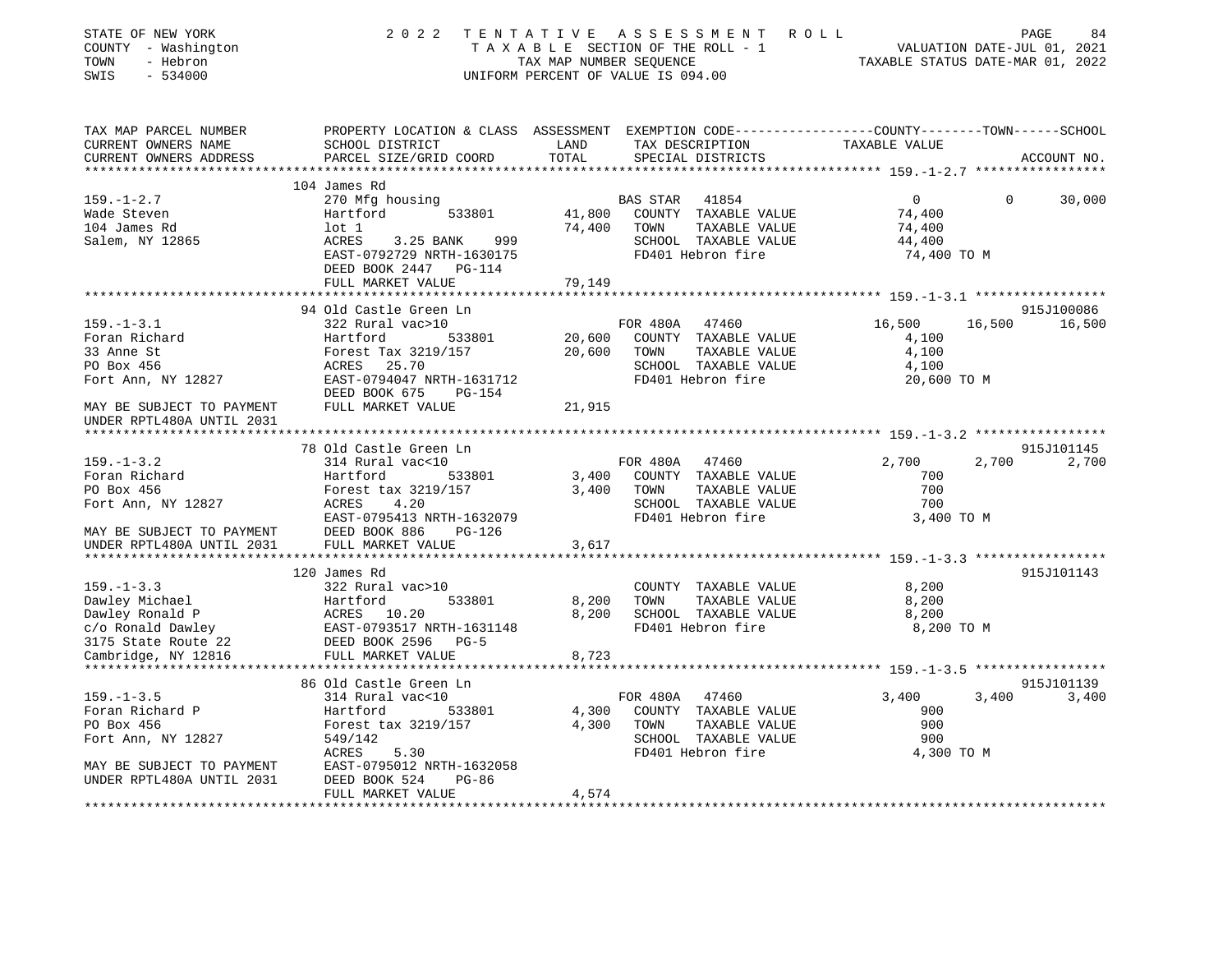| STATE OF NEW YORK<br>COUNTY - Washington<br>TOWN<br>- Hebron<br>SWIS<br>$-534000$ | 2 0 2 2                                                                                                              | TAX MAP NUMBER SEQUENCE | TENTATIVE ASSESSMENT ROLL<br>$\begin{tabular}{lllllllll} T & A & X & A & B & L & E & SECTION OF THE ROLL & - & 1\\ & & \text{max} & \text{minmax} & \text{scorrinner} & \text{minmax} & \text{min} \\ & & \text{minmax} & \text{minmax} & \text{minmax} & \text{minmax} & \text{minmax} & \text{minmax} & \text{minmax} & \text{minmax} & \text{minmax} & \text{minmax} & \text{minmax} & \text{minmax} & \text{minmax} & \text{minmax} & \text{minmax} & \text{minmax} & \text{minmax} & \text{minmax} & \text{minmax} & \text{minmax} & \text{min$<br>UNIFORM PERCENT OF VALUE IS 094.00 | VALUATION DATE-JUL 01, 2021<br>TAXABLE STATUS DATE-MAR 01, 2022 | PAGE<br>85            |
|-----------------------------------------------------------------------------------|----------------------------------------------------------------------------------------------------------------------|-------------------------|--------------------------------------------------------------------------------------------------------------------------------------------------------------------------------------------------------------------------------------------------------------------------------------------------------------------------------------------------------------------------------------------------------------------------------------------------------------------------------------------------------------------------------------------------------------------------------------------|-----------------------------------------------------------------|-----------------------|
| TAX MAP PARCEL NUMBER<br>CURRENT OWNERS NAME                                      | PROPERTY LOCATION & CLASS ASSESSMENT EXEMPTION CODE-----------------COUNTY-------TOWN------SCHOOL<br>SCHOOL DISTRICT | LAND                    | TAX DESCRIPTION                                                                                                                                                                                                                                                                                                                                                                                                                                                                                                                                                                            | TAXABLE VALUE                                                   |                       |
| CURRENT OWNERS ADDRESS                                                            | PARCEL SIZE/GRID COORD                                                                                               | TOTAL                   | SPECIAL DISTRICTS                                                                                                                                                                                                                                                                                                                                                                                                                                                                                                                                                                          |                                                                 | ACCOUNT NO.           |
|                                                                                   |                                                                                                                      |                         |                                                                                                                                                                                                                                                                                                                                                                                                                                                                                                                                                                                            |                                                                 |                       |
|                                                                                   | 21 Old Castle Green Ln                                                                                               |                         |                                                                                                                                                                                                                                                                                                                                                                                                                                                                                                                                                                                            |                                                                 | 915J100553            |
| $159. - 1 - 4.1$                                                                  | 283 Res w/Comuse                                                                                                     |                         | FOR 480A 47460                                                                                                                                                                                                                                                                                                                                                                                                                                                                                                                                                                             | 65,000<br>65,000                                                | 65,000                |
| Kelly Roy<br>309 Darfler Rd                                                       | Hartford<br>533801<br>Forest Tax 3761/140                                                                            | 200,400<br>320,900      | COUNTY TAXABLE VALUE<br>TAXABLE VALUE<br>TOWN                                                                                                                                                                                                                                                                                                                                                                                                                                                                                                                                              | 255,900<br>255,900                                              |                       |
| Granville, NY 12832                                                               | ACRES 100.78                                                                                                         |                         | SCHOOL TAXABLE VALUE                                                                                                                                                                                                                                                                                                                                                                                                                                                                                                                                                                       | 255,900                                                         |                       |
|                                                                                   | EAST-0795282 NRTH-1630957                                                                                            |                         | FD401 Hebron fire                                                                                                                                                                                                                                                                                                                                                                                                                                                                                                                                                                          | 320,900 TO M                                                    |                       |
| MAY BE SUBJECT TO PAYMENT                                                         | DEED BOOK 921<br>PG-56                                                                                               |                         |                                                                                                                                                                                                                                                                                                                                                                                                                                                                                                                                                                                            |                                                                 |                       |
| UNDER RPTL480A UNTIL 2031                                                         | FULL MARKET VALUE                                                                                                    | 341,383                 |                                                                                                                                                                                                                                                                                                                                                                                                                                                                                                                                                                                            |                                                                 |                       |
|                                                                                   |                                                                                                                      |                         |                                                                                                                                                                                                                                                                                                                                                                                                                                                                                                                                                                                            |                                                                 |                       |
|                                                                                   | 325 Darfler Rd                                                                                                       |                         |                                                                                                                                                                                                                                                                                                                                                                                                                                                                                                                                                                                            |                                                                 | 915J101209            |
| $159. - 1 - 4.2$                                                                  | 270 Mfg housing                                                                                                      |                         | ENH STAR<br>41834                                                                                                                                                                                                                                                                                                                                                                                                                                                                                                                                                                          | $\circ$                                                         | $\mathbf 0$<br>74,800 |
| Brosseau George                                                                   | Hartford<br>533801                                                                                                   | 35,000                  | COUNTY TAXABLE VALUE                                                                                                                                                                                                                                                                                                                                                                                                                                                                                                                                                                       | 74,800                                                          |                       |
| Brosseau Muriel<br>325 Darfler Rd                                                 | Easement 2688/227<br>ACRES<br>1.00                                                                                   | 74,800                  | TAXABLE VALUE<br>TOWN                                                                                                                                                                                                                                                                                                                                                                                                                                                                                                                                                                      | 74,800<br>$\overline{0}$                                        |                       |
| Granville, NY 12832                                                               | EAST-0797041 NRTH-1632481                                                                                            |                         | SCHOOL TAXABLE VALUE<br>FD401 Hebron fire                                                                                                                                                                                                                                                                                                                                                                                                                                                                                                                                                  | 74,800 TO M                                                     |                       |
|                                                                                   | DEED BOOK 840<br><b>PG-284</b><br>FULL MARKET VALUE                                                                  | 79,574                  |                                                                                                                                                                                                                                                                                                                                                                                                                                                                                                                                                                                            |                                                                 |                       |
|                                                                                   |                                                                                                                      |                         |                                                                                                                                                                                                                                                                                                                                                                                                                                                                                                                                                                                            |                                                                 |                       |
|                                                                                   | 24 Old Castle Green Ln                                                                                               |                         |                                                                                                                                                                                                                                                                                                                                                                                                                                                                                                                                                                                            |                                                                 |                       |
| $159. - 1 - 4.3$                                                                  | 240 Rural res                                                                                                        |                         | COUNTY TAXABLE VALUE                                                                                                                                                                                                                                                                                                                                                                                                                                                                                                                                                                       | 332,900                                                         |                       |
|                                                                                   | Hartford<br>533801                                                                                                   | 55,400                  | TOWN<br>TAXABLE VALUE                                                                                                                                                                                                                                                                                                                                                                                                                                                                                                                                                                      | 332,900                                                         |                       |
| x--<br>Kelly Roy<br>Kelly Roxanne<br>309 Darfler Rd                               | ACRES 10.22 BANK<br>EAST-0796444 NRTH-1<br>999                                                                       | 332,900                 | SCHOOL TAXABLE VALUE                                                                                                                                                                                                                                                                                                                                                                                                                                                                                                                                                                       | 332,900                                                         |                       |
|                                                                                   | EAST-0796444 NRTH-1631762                                                                                            |                         | FD401 Hebron fire                                                                                                                                                                                                                                                                                                                                                                                                                                                                                                                                                                          | 332,900 TO M                                                    |                       |
| Granville, NY 12832                                                               | DEED BOOK 2244 PG-276                                                                                                |                         |                                                                                                                                                                                                                                                                                                                                                                                                                                                                                                                                                                                            |                                                                 |                       |
|                                                                                   | FULL MARKET VALUE                                                                                                    | 354,149                 |                                                                                                                                                                                                                                                                                                                                                                                                                                                                                                                                                                                            |                                                                 |                       |
|                                                                                   | 328 Darfler Rd                                                                                                       |                         |                                                                                                                                                                                                                                                                                                                                                                                                                                                                                                                                                                                            |                                                                 | 915J100513            |
| $159. - 1 - 5$                                                                    | 271 Mfg housings                                                                                                     |                         | 41854<br>BAS STAR                                                                                                                                                                                                                                                                                                                                                                                                                                                                                                                                                                          | $\overline{0}$                                                  | $\Omega$<br>30,000    |
| Rivers Gary                                                                       | Hartford<br>533801                                                                                                   | 52,300                  | COUNTY TAXABLE VALUE                                                                                                                                                                                                                                                                                                                                                                                                                                                                                                                                                                       | 85,700                                                          |                       |
| Williams Billie Jo                                                                | 10.0 Ad                                                                                                              | 85,700                  | TOWN<br>TAXABLE VALUE                                                                                                                                                                                                                                                                                                                                                                                                                                                                                                                                                                      | 85,700                                                          |                       |
| 328 Darfler Rd                                                                    | ACRES<br>8.30 BANK<br>999                                                                                            |                         | SCHOOL TAXABLE VALUE                                                                                                                                                                                                                                                                                                                                                                                                                                                                                                                                                                       | 55,700                                                          |                       |
| Granville, NY 12832-3740                                                          | EAST-0797474 NRTH-1632365                                                                                            |                         | CA008 Cons agri dst 8                                                                                                                                                                                                                                                                                                                                                                                                                                                                                                                                                                      | 85,700 TO M                                                     |                       |
|                                                                                   | DEED BOOK 2364 PG-196                                                                                                |                         | FD401 Hebron fire                                                                                                                                                                                                                                                                                                                                                                                                                                                                                                                                                                          | 85,700 TO M                                                     |                       |
|                                                                                   | FULL MARKET VALUE                                                                                                    | 91,170                  |                                                                                                                                                                                                                                                                                                                                                                                                                                                                                                                                                                                            |                                                                 |                       |
|                                                                                   | 254 Darfler Rd                                                                                                       |                         |                                                                                                                                                                                                                                                                                                                                                                                                                                                                                                                                                                                            |                                                                 | 915J100271            |
| $159. - 1 - 6$                                                                    | 210 1 Family Res                                                                                                     |                         | COUNTY TAXABLE VALUE                                                                                                                                                                                                                                                                                                                                                                                                                                                                                                                                                                       | 119,500                                                         |                       |
| Kennedy Raymond L Jr                                                              | Hartford<br>533801                                                                                                   | 48,900                  | TOWN<br>TAXABLE VALUE                                                                                                                                                                                                                                                                                                                                                                                                                                                                                                                                                                      | 119,500                                                         |                       |
| Kennedy Joni R                                                                    | ACRES<br>6.20 BANK<br>999                                                                                            | 119,500                 | SCHOOL TAXABLE VALUE                                                                                                                                                                                                                                                                                                                                                                                                                                                                                                                                                                       | 119,500                                                         |                       |
| 115 Upper Extension Rd                                                            | EAST-0797165 NRTH-1631125                                                                                            |                         | CA008 Cons agri dst 8                                                                                                                                                                                                                                                                                                                                                                                                                                                                                                                                                                      | 119,500 TO M                                                    |                       |
| Bridgwater Corners, VT 05035 DEED BOOK 3078                                       | $PG-21$                                                                                                              |                         | FD401 Hebron fire                                                                                                                                                                                                                                                                                                                                                                                                                                                                                                                                                                          | 119,500 TO M                                                    |                       |
| *******************                                                               | FULL MARKET VALUE                                                                                                    | 127,128                 |                                                                                                                                                                                                                                                                                                                                                                                                                                                                                                                                                                                            |                                                                 |                       |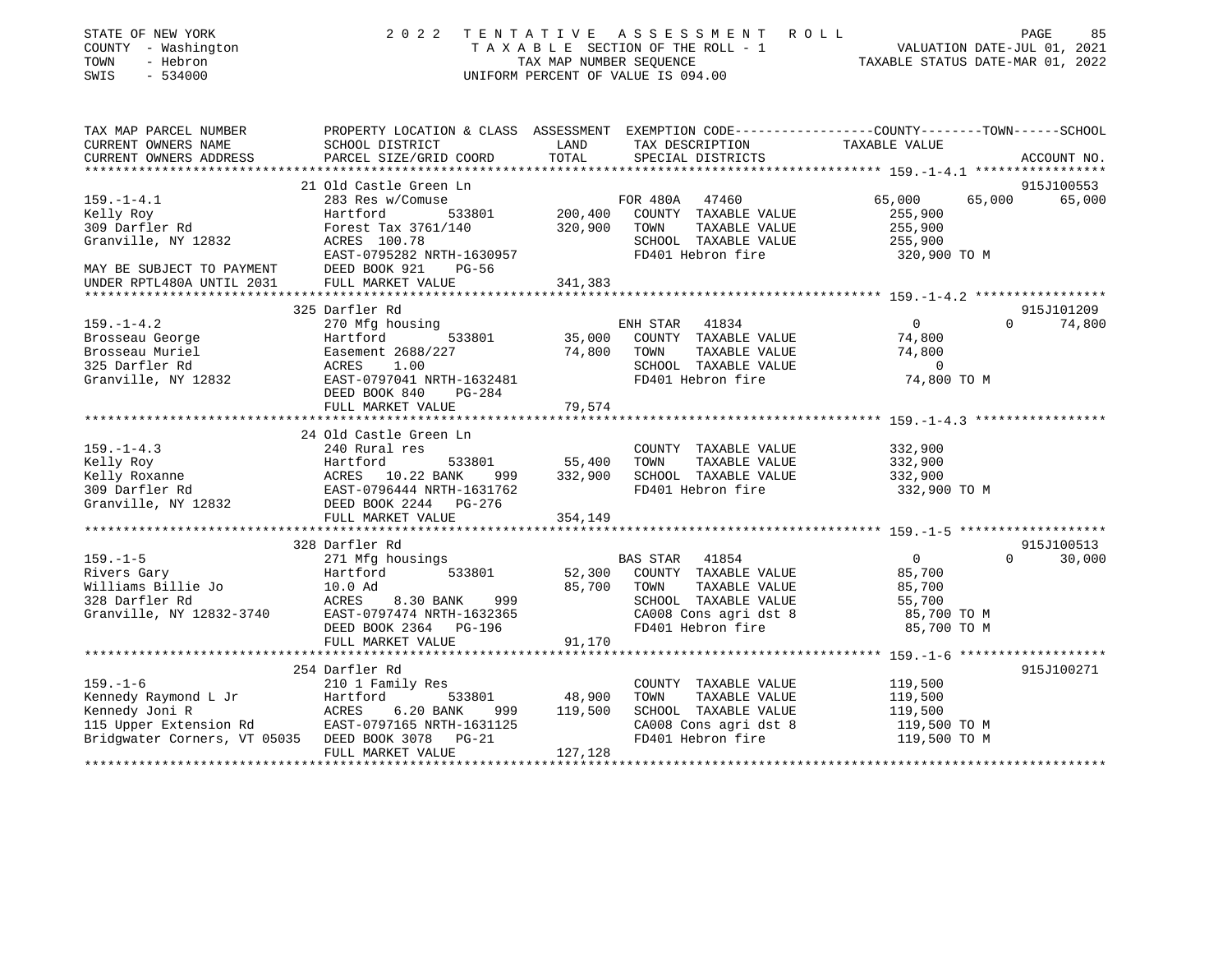| STATE OF NEW YORK<br>COUNTY - Washington<br>TOWN<br>- Hebron<br>SWIS<br>$-534000$ | 2 0 2 2                                  |         | TENTATIVE ASSESSMENT ROLL<br>T A X A B L E SECTION OF THE ROLL - 1 VALUATION DATE-JUL 01, 2021<br>TAX MAP NUMBER SEQUENCE TAXIBLE STATUS DATE-MAR 01, 2022<br>UNIFORM PERCENT OF VALUE IS 094.00 |                               | PAGE<br>86            |
|-----------------------------------------------------------------------------------|------------------------------------------|---------|--------------------------------------------------------------------------------------------------------------------------------------------------------------------------------------------------|-------------------------------|-----------------------|
| TAX MAP PARCEL NUMBER                                                             |                                          |         | PROPERTY LOCATION & CLASS ASSESSMENT EXEMPTION CODE---------------COUNTY-------TOWN------SCHOOL                                                                                                  |                               |                       |
| CURRENT OWNERS NAME                                                               | SCHOOL DISTRICT                          | LAND    | TAX DESCRIPTION TAXABLE VALUE                                                                                                                                                                    |                               |                       |
| CURRENT OWNERS ADDRESS                                                            | PARCEL SIZE/GRID COORD                   | TOTAL   | SPECIAL DISTRICTS                                                                                                                                                                                |                               | ACCOUNT NO.           |
|                                                                                   |                                          |         |                                                                                                                                                                                                  |                               |                       |
| $159. - 1 - 7$                                                                    | Little Burch Hill Rd<br>105 Vac farmland |         | 41720<br>AG DIST                                                                                                                                                                                 | 102,128<br>102,128            | 915J100386<br>102,128 |
| Lloyd LE Alan                                                                     | Hartford<br>533801                       | 136,000 | COUNTY TAXABLE VALUE                                                                                                                                                                             | 33,872                        |                       |
| Lloyd Timothy                                                                     | Life Estate                              | 136,000 | TOWN<br>TAXABLE VALUE                                                                                                                                                                            | 33,872                        |                       |
| c/o Timothy Lloyd                                                                 | ACRES 86.40                              |         | SCHOOL TAXABLE VALUE                                                                                                                                                                             | 33,872                        |                       |
| 67 Little Burch Hill Rd                                                           | EAST-0797386 NRTH-1630834                |         | CA008 Cons agri dst 8                                                                                                                                                                            | 33,872 TO M                   |                       |
| Granville, NY 12832                                                               | DEED BOOK 3836 PG-226                    |         | 102,128 EX                                                                                                                                                                                       |                               |                       |
|                                                                                   | FULL MARKET VALUE                        |         | 144,681 FD401 Hebron fire                                                                                                                                                                        | 136,000 TO M                  |                       |
| MAY BE SUBJECT TO PAYMENT<br>UNDER AGDIST LAW TIL 2026                            |                                          |         |                                                                                                                                                                                                  |                               |                       |
|                                                                                   |                                          |         |                                                                                                                                                                                                  |                               |                       |
|                                                                                   | 80 Little Burch Hill Rd                  |         |                                                                                                                                                                                                  |                               | 915J100385            |
| $159. - 1 - 8$                                                                    | 210 1 Family Res                         |         | BAS STAR<br>41854                                                                                                                                                                                | $\overline{0}$<br>$\Omega$    | 30,000                |
| Lloyd Eric                                                                        | Hartford<br>533801<br>ACRES<br>1.10      | 81,500  | 35,300 COUNTY TAXABLE VALUE<br>TOWN<br>TAXABLE VALUE                                                                                                                                             | 81,500                        |                       |
| Lloyd Jean                                                                        | EAST-0798939 NRTH-1631443                |         | SCHOOL TAXABLE VALUE                                                                                                                                                                             | 81,500<br>51,500              |                       |
| 80 Little Burch Hill Rd<br>Granville, NY 12832<br>Granville, NY 12832             | DEED BOOK 2069<br>PG-296                 |         | CA008 Cons agri dst 8                                                                                                                                                                            | 81,500 TO M                   |                       |
|                                                                                   | FULL MARKET VALUE                        |         | 86,702 FD401 Hebron fire                                                                                                                                                                         | 81,500 TO M                   |                       |
|                                                                                   |                                          |         |                                                                                                                                                                                                  |                               |                       |
|                                                                                   | 67 Little Burch Hill Rd                  |         |                                                                                                                                                                                                  |                               | 915J100387            |
| $159. - 1 - 9$                                                                    | 120 Field crops                          |         | 41720<br>AG DIST                                                                                                                                                                                 | 96,742<br>96,742              | 96,742                |
| Lloyd LE Alan                                                                     | 533801<br>Hartford                       |         | 177,800 BAS STAR<br>41854                                                                                                                                                                        | $0 \qquad \qquad$<br>$\Omega$ | 30,000                |
| Lloyd LE Jean                                                                     | Life estate                              | 302,200 | COUNTY TAXABLE VALUE                                                                                                                                                                             | 205,458                       |                       |
| c/o Timothy Lloyd                                                                 | ACRES 96.00                              |         | TOWN<br>TAXABLE VALUE                                                                                                                                                                            | 205,458                       |                       |
| 67 Little Burch Hill Rd                                                           | EAST-0799181 NRTH-1631572                |         | SCHOOL TAXABLE VALUE                                                                                                                                                                             | 175,458                       |                       |
| Granville, NY 12832                                                               | DEED BOOK 3836 PG-221                    |         | CA008 Cons agri dst 8                                                                                                                                                                            | 205,458 TO M                  |                       |
|                                                                                   | FULL MARKET VALUE                        | 321,489 | 96,742 EX                                                                                                                                                                                        |                               |                       |
| MAY BE SUBJECT TO PAYMENT                                                         |                                          |         | FD401 Hebron fire                                                                                                                                                                                | 302,200 TO M                  |                       |
| UNDER AGDIST LAW TIL 2026                                                         |                                          |         |                                                                                                                                                                                                  |                               |                       |
|                                                                                   | County Route 31/W Off                    |         |                                                                                                                                                                                                  |                               | 915J100210            |
| $159. - 1 - 10$                                                                   | 314 Rural vac<10                         |         | COUNTY TAXABLE VALUE                                                                                                                                                                             | 6,200                         |                       |
| Ely Emma                                                                          | Granville<br>533201                      | 6,200   | TOWN<br>TAXABLE VALUE                                                                                                                                                                            | 6,200                         |                       |
| 974 County Route 31                                                               | 7.70<br>ACRES                            | 6,200   | SCHOOL TAXABLE VALUE                                                                                                                                                                             | 6,200                         |                       |
| Granville, NY 12832                                                               | EAST-0801636 NRTH-1632375                |         | CA008 Cons agri dst 8                                                                                                                                                                            | 6,200 TO M                    |                       |
|                                                                                   | DEED BOOK 439<br>PG-310                  |         | FD401 Hebron fire                                                                                                                                                                                | 6,200 TO M                    |                       |
|                                                                                   | FULL MARKET VALUE                        | 6,596   |                                                                                                                                                                                                  |                               |                       |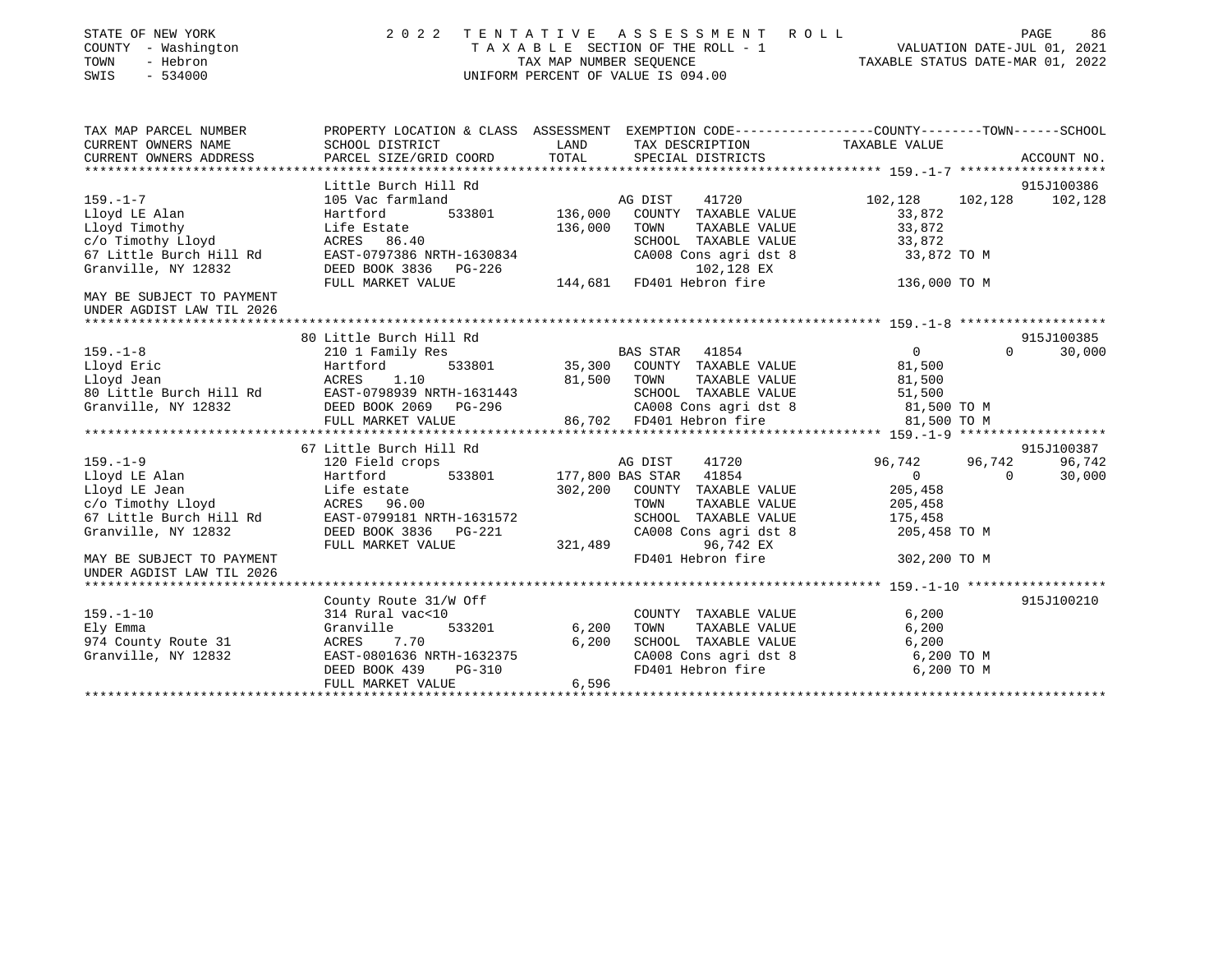| STATE OF NEW YORK<br>- Washington<br>COUNTY<br>- Hebron<br>TOWN<br>$-534000$<br>SWIS |                                                                        | TAX MAP NUMBER SEOUENCE     | 2022 TENTATIVE ASSESSMENT ROLL<br>TAXABLE SECTION OF THE ROLL - 1<br>UNIFORM PERCENT OF VALUE IS 094.00 |               | PAGE<br>VALUATION DATE-JUL 01, 2021<br>TAXABLE STATUS DATE-MAR 01, 2022 | 87          |
|--------------------------------------------------------------------------------------|------------------------------------------------------------------------|-----------------------------|---------------------------------------------------------------------------------------------------------|---------------|-------------------------------------------------------------------------|-------------|
| TAX MAP PARCEL NUMBER<br>CURRENT OWNERS NAME<br>CURRENT OWNERS ADDRESS               | PROPERTY LOCATION & CLASS<br>SCHOOL DISTRICT<br>PARCEL SIZE/GRID COORD | ASSESSMENT<br>LAND<br>TOTAL | EXEMPTION CODE-----------------COUNTY-------TOWN------SCHOOL<br>TAX DESCRIPTION<br>SPECIAL DISTRICTS    | TAXABLE VALUE |                                                                         | ACCOUNT NO. |

1187 County Route 31 915J100061

915J100061

| $159. - 1 - 11$            | 241 Rural res&ag           |         | AG DIST<br>41720          | 146,012<br>146,012 | 146,012    |
|----------------------------|----------------------------|---------|---------------------------|--------------------|------------|
| Black Creek Headwaters LLC | 533201<br>Granville        |         | 380,100 FOR 480A<br>47460 | 207,000<br>207,000 | 207,000    |
| 1187 County Route 31       | ACRES 208.60               | 534,700 | COUNTY TAXABLE VALUE      | 181,688            |            |
| Granville, NY 12832        | EAST-0802185 NRTH-1632070  |         | TOWN<br>TAXABLE VALUE     | 181,688            |            |
|                            | DEED BOOK 20200 PG-2925    |         | SCHOOL TAXABLE VALUE      | 181,688            |            |
| MAY BE SUBJECT TO PAYMENT  | FULL MARKET VALUE          | 568,830 | CA008 Cons agri dst 8     | 388,688 TO M       |            |
| UNDER RPTL480A UNTIL 2031  |                            |         | 146,012 EX                |                    |            |
|                            |                            |         | FD401 Hebron fire         | 534,700 TO M       |            |
|                            |                            |         |                           |                    |            |
|                            | County Route 31/W Off      |         |                           |                    | 915J100184 |
| $159. - 1 - 12$            | 314 Rural vac<10           |         | COUNTY TAXABLE VALUE      | 12,900             |            |
| Deane Michael              | Granville<br>533201        | 12,900  | TOWN<br>TAXABLE VALUE     | 12,900             |            |
| Goldblatt Marty            | ACRES 16.00                | 12,900  | SCHOOL TAXABLE VALUE      | 12,900             |            |
| 11500 Tennessee Ave 127    | EAST-0801404 NRTH-1630404  |         | CA008 Cons agri dst 8     | 12,900 TO M        |            |
| Los Angeles, CA 90064      | DEED BOOK 614<br>PG-350    |         | FD401 Hebron fire         | 12,900 TO M        |            |
|                            | FULL MARKET VALUE          | 13,723  |                           |                    |            |
|                            |                            |         |                           |                    |            |
|                            | County Route 31            |         |                           |                    | 915J101012 |
| $159. - 1 - 13$            | 312 Vac w/imprv            |         | COUNTY TAXABLE VALUE      | 83,200             |            |
| Cahill William             | Granville<br>533201        | 81,800  | TOWN<br>TAXABLE VALUE     | 83,200             |            |
| Cahill Gloria              | ACRES 39.60                | 83,200  | SCHOOL TAXABLE VALUE      | 83,200             |            |
| 141-36 Coolidge Ave        | EAST-0802849 NRTH-1630403  |         | CA008 Cons agri dst 8     | 83,200 TO M        |            |
| Briarwood, NY 11435        | DEED BOOK 20220 PG-441     |         | FD401 Hebron fire         | 83,200 TO M        |            |
|                            | FULL MARKET VALUE          | 88,511  |                           |                    |            |
| PRIOR OWNER ON 3/01/2022   |                            |         |                           |                    |            |
| Cahill William             |                            |         |                           |                    |            |
|                            |                            |         |                           |                    |            |
|                            | 1105 County Route 31       |         |                           |                    | 915J100494 |
| $159. - 1 - 14$            | 210 1 Family Res           |         | COUNTY TAXABLE VALUE      | 128,400            |            |
| Lemery Timothy J           | 533201 47,100<br>Granville |         | TOWN<br>TAXABLE VALUE     | 128,400            |            |
| 1105 County Route 31       | ACRES<br>5.86 BANK<br>998  | 128,400 | SCHOOL TAXABLE VALUE      | 128,400            |            |
| Granville, NY 12832        | EAST-0803308 NRTH-1630005  |         | CA008 Cons agri dst 8     | 128,400 TO M       |            |
|                            | DEED BOOK 3946 PG-223      |         | FD401 Hebron fire         | 128,400 TO M       |            |
|                            | FULL MARKET VALUE          | 136,596 |                           |                    |            |
|                            |                            |         |                           |                    |            |
|                            | 1093 County Route 31       |         |                           |                    | 915J100369 |
| $159. - 1 - 15$            | 242 Rurl res&rec           |         | COUNTY TAXABLE VALUE      | 317,600            |            |
| Cahill William             | Granville<br>533201        | 130,800 | TAXABLE VALUE<br>TOWN     | 317,600            |            |
| Cahill Gloria              | Trans exempt repay 2022    | 317,600 | SCHOOL TAXABLE VALUE      | 317,600            |            |
| 141-36 Coolidge Ave        | ACRES 40.00                |         | CA008 Cons agri dst 8     | 317,600 TO M       |            |
| Briarwood, NY 11435        | EAST-0802103 NRTH-1629550  |         | FD401 Hebron fire         | 317,600 TO M       |            |
|                            | DEED BOOK 20220 PG-441     |         | TE533 Trans exempt flg    | $.00$ MT           |            |
| PRIOR OWNER ON 3/01/2022   | FULL MARKET VALUE          | 337,872 |                           |                    |            |
| Cahill William             |                            |         |                           |                    |            |
|                            |                            |         |                           |                    |            |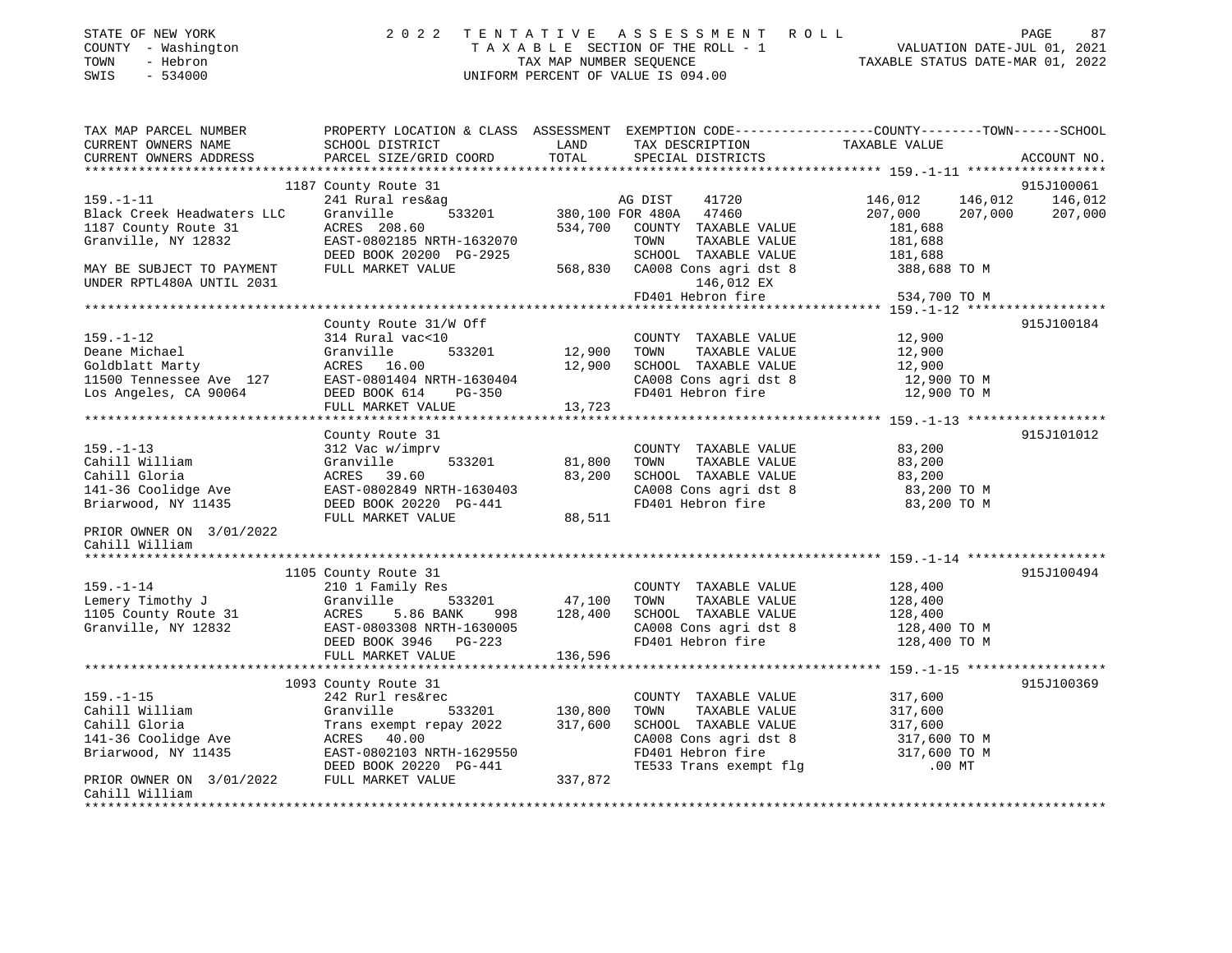| STATE OF NEW YORK<br>COUNTY - Washington<br>- Hebron<br>TOWN<br>SWIS<br>$-534000$                                                                                                                                 |                                                                                                                                               |               | 2022 TENTATIVE ASSESSMENT ROLL<br>TAXABLE SECTION OF THE ROLL - 1<br>TAXABLE SECTION OF THE ROLL - 1<br>TAXABLE STATUS DATE-MAR 01, 2022<br>UNIFORM PERCENT OF VALUE IS 094.00 |                                                               |                | PAGE<br>88                   |
|-------------------------------------------------------------------------------------------------------------------------------------------------------------------------------------------------------------------|-----------------------------------------------------------------------------------------------------------------------------------------------|---------------|--------------------------------------------------------------------------------------------------------------------------------------------------------------------------------|---------------------------------------------------------------|----------------|------------------------------|
| TAX MAP PARCEL NUMBER<br>CURRENT OWNERS NAME<br>CURRENT OWNERS ADDRESS                                                                                                                                            | PROPERTY LOCATION & CLASS ASSESSMENT EXEMPTION CODE----------------COUNTY-------TOWN------SCHOOL<br>SCHOOL DISTRICT<br>PARCEL SIZE/GRID COORD | LAND<br>TOTAL | TAX DESCRIPTION TAXABLE VALUE<br>SPECIAL DISTRICTS                                                                                                                             |                                                               |                | ACCOUNT NO.                  |
|                                                                                                                                                                                                                   |                                                                                                                                               |               |                                                                                                                                                                                |                                                               |                |                              |
|                                                                                                                                                                                                                   | 1091 County Route 31                                                                                                                          |               |                                                                                                                                                                                |                                                               |                | 915J100080                   |
| $159. - 1 - 16$<br>39.-1-10<br>Gramville 533201 130,800<br>Grommes Shannon R ACRES 40.00 187,500<br>430 E 63rd St Apt 4C EAST-0802353 NRTH-1628691<br>New York, NY 10065 DEED BOOK 20200 PG-5027<br>PULLE 199,468 | 240 Rural res                                                                                                                                 |               | COUNTY TAXABLE VALUE<br>TOWN<br>TAXABLE VALUE<br>SCHOOL TAXABLE VALUE<br>CA008 Cons agri dst 8                                                                                 | 187,500<br>187,500<br>187,500<br>187,500 TO M<br>187,500 TO M |                |                              |
|                                                                                                                                                                                                                   |                                                                                                                                               |               | FD401 Hebron fire                                                                                                                                                              |                                                               |                |                              |
|                                                                                                                                                                                                                   | FULL MARKET VALUE                                                                                                                             | 199,468       |                                                                                                                                                                                |                                                               |                |                              |
|                                                                                                                                                                                                                   |                                                                                                                                               |               |                                                                                                                                                                                |                                                               |                |                              |
| $159. - 1 - 17$                                                                                                                                                                                                   | 1045 County Route 31                                                                                                                          |               |                                                                                                                                                                                | 5,800                                                         | 5,800          | 915J100082<br>$\overline{0}$ |
| Bilodeau Eric                                                                                                                                                                                                     | 270 Mfg housing<br>Granville                                                                                                                  |               | CW_10_VET/ 41151                                                                                                                                                               | 5,800                                                         | 5,800          | $\overline{0}$               |
| 1045 County Route 31                                                                                                                                                                                              | 533201<br>2.10                                                                                                                                |               | 38,600 CW_10_VET/ 41151<br>58,000 COUNTY TAXABLE<br>58,000 COUNTY TAXABLE VALUE                                                                                                | 46,400                                                        |                |                              |
| Granville, NY 12832                                                                                                                                                                                               | EAST-0803009 NRTH-1628566                                                                                                                     |               | TOWN<br>TAXABLE VALUE                                                                                                                                                          | 46,400                                                        |                |                              |
|                                                                                                                                                                                                                   | - 70 +<br>Granv<br>ACRES<br>EAST<br>DEED BOOK 20191 PG-27639                                                                                  |               |                                                                                                                                                                                |                                                               |                |                              |
|                                                                                                                                                                                                                   | FULL MARKET VALUE                                                                                                                             |               | SCHOOL TAXABLE VALUE 58,000<br>61,702 CA008 Cons agri dst 8 58,000 TO M<br>FD401 Hebron fire 58,000 TO M                                                                       |                                                               |                |                              |
|                                                                                                                                                                                                                   |                                                                                                                                               |               |                                                                                                                                                                                |                                                               |                |                              |
|                                                                                                                                                                                                                   |                                                                                                                                               |               |                                                                                                                                                                                |                                                               |                |                              |
|                                                                                                                                                                                                                   | 1027 County Route 31                                                                                                                          |               |                                                                                                                                                                                |                                                               |                | 915J101784                   |
| $159. - 1 - 17.1$                                                                                                                                                                                                 | 210 1 Family Res                                                                                                                              |               | BAS STAR 41854                                                                                                                                                                 | $\overline{0}$                                                |                | $0 \t 30,000$                |
| Martindale Thomas R                                                                                                                                                                                               | Granville                                                                                                                                     |               | 533201 34,700 DISAB-C/T 41931<br>DPTH 190.00 86,900 COUNTY TAXABLE VALUE                                                                                                       | 43,450                                                        | 43,450         | $\overline{0}$               |
| Martindale Susanne                                                                                                                                                                                                | FRNT 210.00 DPTH 190.00                                                                                                                       |               |                                                                                                                                                                                | 43,450                                                        |                |                              |
| 1027 County Route 31                                                                                                                                                                                              | BANK<br>999                                                                                                                                   |               |                                                                                                                                                                                | 43,450                                                        |                |                              |
| Granville, NY 12832                                                                                                                                                                                               | EAST-0802852 NRTH-1628250                                                                                                                     |               | TOWN TAXABLE VALUE<br>SCHOOL TAXABLE VALUE<br>CA008 Cons agri dst 8<br>92,447 FD401 Hebron fire                                                                                | 56,900<br>86,900 то м                                         |                |                              |
|                                                                                                                                                                                                                   | PG-251<br>DEED BOOK 918                                                                                                                       |               |                                                                                                                                                                                |                                                               |                |                              |
|                                                                                                                                                                                                                   | FULL MARKET VALUE                                                                                                                             |               |                                                                                                                                                                                | 86,900 TO M                                                   |                |                              |
|                                                                                                                                                                                                                   |                                                                                                                                               |               |                                                                                                                                                                                |                                                               |                |                              |
|                                                                                                                                                                                                                   | 974 County Route 31                                                                                                                           |               |                                                                                                                                                                                |                                                               |                | 915J100209                   |
| $159. - 1 - 18.1$<br>Ely Emma S LE                                                                                                                                                                                | 241 Rural res&ag<br>Granville<br>533201                                                                                                       |               | AG DIST 41720<br>288,400 ENH STAR 41834                                                                                                                                        | 119,633<br>$\overline{0}$                                     | $\overline{0}$ | 119,633 119,633<br>74,900    |
| Biondi Renee                                                                                                                                                                                                      | 446/741                                                                                                                                       | 375,000       | COUNTY TAXABLE VALUE                                                                                                                                                           | 255,367                                                       |                |                              |
| 974 County Route 31                                                                                                                                                                                               | ACRES 130.00                                                                                                                                  |               | TOWN<br>TAXABLE VALUE                                                                                                                                                          | 255,367                                                       |                |                              |
| Granville, NY 12832                                                                                                                                                                                               | EAST-0803017 NRTH-1626651                                                                                                                     |               | SCHOOL TAXABLE VALUE                                                                                                                                                           |                                                               |                |                              |
|                                                                                                                                                                                                                   | DEED BOOK 917<br>PG-226                                                                                                                       |               | CA008 Cons agri dst 8                                                                                                                                                          | 180,467<br>255,367 TO M                                       |                |                              |
| MAY BE SUBJECT TO PAYMENT                                                                                                                                                                                         | FULL MARKET VALUE                                                                                                                             |               | 398,936 119,633 EX                                                                                                                                                             |                                                               |                |                              |
| UNDER AGDIST LAW TIL 2026                                                                                                                                                                                         |                                                                                                                                               |               | FD401 Hebron fire                                                                                                                                                              | 375,000 TO M                                                  |                |                              |
|                                                                                                                                                                                                                   |                                                                                                                                               |               |                                                                                                                                                                                |                                                               |                |                              |
|                                                                                                                                                                                                                   | County Route 31                                                                                                                               |               |                                                                                                                                                                                |                                                               |                | 915J100251                   |
| $159. - 1 - 18.2$                                                                                                                                                                                                 | 322 Rural vac>10                                                                                                                              |               | AG DIST<br>41720                                                                                                                                                               | 31,338                                                        |                | 31,338 31,338                |
| Gettyvue Farm LLC                                                                                                                                                                                                 | 533201<br>Granville                                                                                                                           | 88,000        | COUNTY TAXABLE VALUE                                                                                                                                                           | 56,662                                                        |                |                              |
| 898 County Route 31                                                                                                                                                                                               | 446/741                                                                                                                                       | 88,000        | TOWN<br>TAXABLE VALUE                                                                                                                                                          | 56,662                                                        |                |                              |
| Granville, NY 12832                                                                                                                                                                                               | ACRES 40.00                                                                                                                                   |               | SCHOOL TAXABLE VALUE                                                                                                                                                           | 56,662                                                        |                |                              |
|                                                                                                                                                                                                                   | EAST-0800840 NRTH-1626639                                                                                                                     |               | CA008 Cons agri dst 8                                                                                                                                                          | 56,662 TO M                                                   |                |                              |
| MAY BE SUBJECT TO PAYMENT                                                                                                                                                                                         | DEED BOOK 20210 PG-3443                                                                                                                       |               | 31,338 EX<br>93,617 FD401 Hebron fire                                                                                                                                          | 88,000 TO M                                                   |                |                              |
| UNDER AGDIST LAW TIL 2026                                                                                                                                                                                         | FULL MARKET VALUE                                                                                                                             |               |                                                                                                                                                                                |                                                               |                |                              |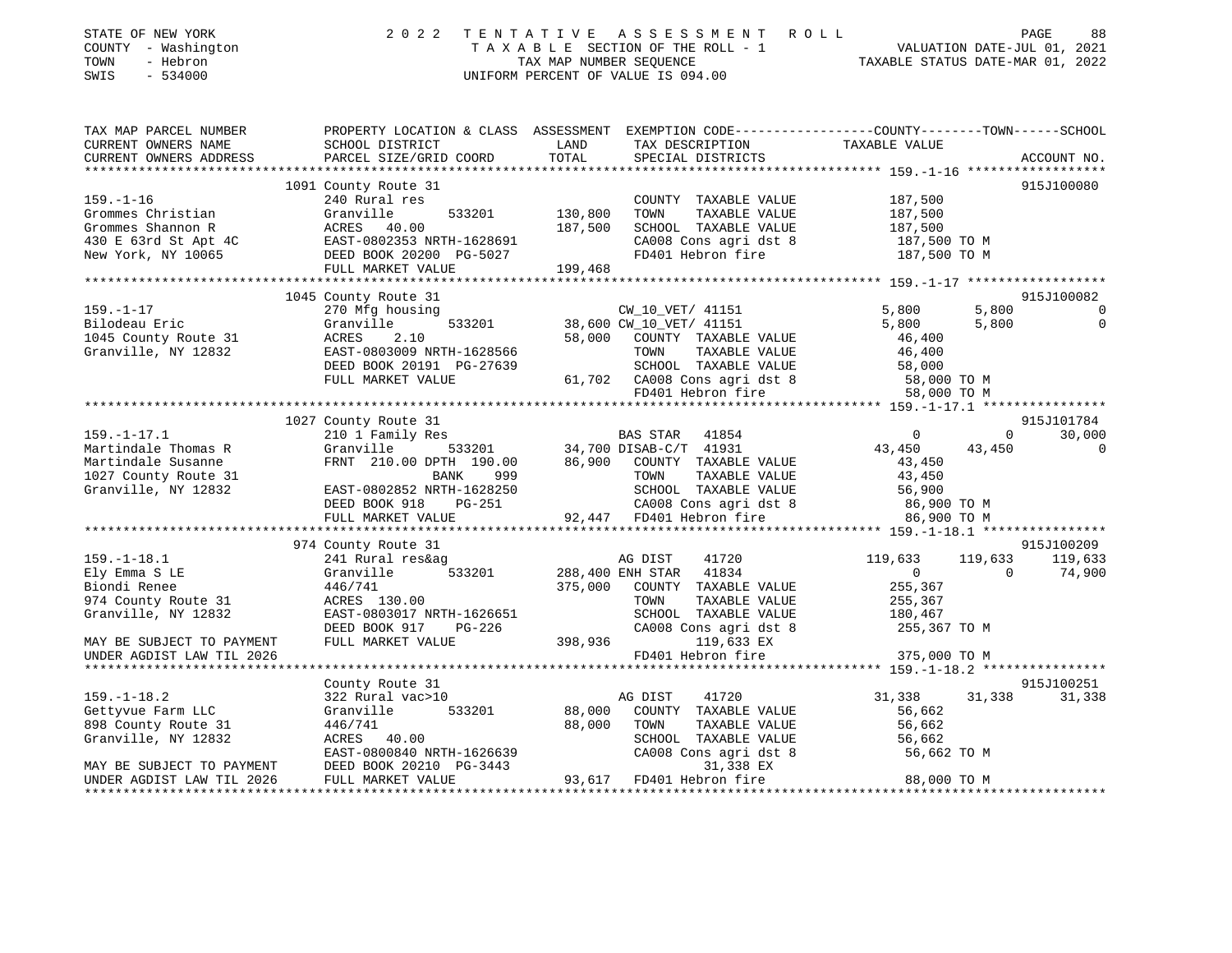| STATE OF NEW YORK |  |              |
|-------------------|--|--------------|
| COUNTY            |  | - Washington |
| TOWN              |  | - Hebron     |

## STATE OF NEW YORK 2 0 2 2 T E N T A T I V E A S S E S S M E N T R O L L PAGE 89 COUNTY - Washington T A X A B L E SECTION OF THE ROLL - 1 VALUATION DATE-JUL 01, 2021 TOWN - Hebron TAX MAP NUMBER SEQUENCE TAXABLE STATUS DATE-MAR 01, 2022 SWIS - 534000 UNIFORM PERCENT OF VALUE IS 094.00

| TAX MAP PARCEL NUMBER     |                                                                                                          |         |                                               | PROPERTY LOCATION & CLASS ASSESSMENT EXEMPTION CODE---------------COUNTY-------TOWN------SCHOOL |             |
|---------------------------|----------------------------------------------------------------------------------------------------------|---------|-----------------------------------------------|-------------------------------------------------------------------------------------------------|-------------|
| CURRENT OWNERS NAME       | SCHOOL DISTRICT                                                                                          | LAND    | TAX DESCRIPTION                               | TAXABLE VALUE                                                                                   |             |
| CURRENT OWNERS ADDRESS    | PARCEL SIZE/GRID COORD                                                                                   | TOTAL   | SPECIAL DISTRICTS                             |                                                                                                 | ACCOUNT NO. |
|                           |                                                                                                          |         |                                               |                                                                                                 |             |
|                           | 27 Getty Ln                                                                                              |         |                                               |                                                                                                 | 915J100115  |
| $159. - 1 - 19$           | 241 Rural res&ag                                                                                         |         | AG DIST<br>41720                              | 102,873<br>102,873                                                                              | 102,873     |
| Wadsworth Roberta Helen   | Granville<br>533201                                                                                      |         | 280,000 COUNTY TAXABLE VALUE                  | 253,727                                                                                         |             |
| 27 Getty Ln               | ACRES 123.00                                                                                             | 356,600 | TOWN<br>TAXABLE VALUE                         | 253,727                                                                                         |             |
| Granville, NY 12832       | EAST-0800673 NRTH-1628496                                                                                |         | SCHOOL TAXABLE VALUE                          | 253,727                                                                                         |             |
|                           | DEED BOOK 3501 PG-54                                                                                     |         | CA008 Cons agri dst 8                         | 253,727 TO M                                                                                    |             |
| MAY BE SUBJECT TO PAYMENT | FULL MARKET VALUE                                                                                        | 379,362 | 102,873 EX                                    |                                                                                                 |             |
| UNDER AGDIST LAW TIL 2026 |                                                                                                          |         | FD401 Hebron fire                             | 356,600 TO M                                                                                    |             |
|                           |                                                                                                          |         |                                               |                                                                                                 |             |
|                           | 6 Darfler Rd                                                                                             |         |                                               |                                                                                                 | 915J100131  |
| $159. - 1 - 20$           | 270 Mfg housing                                                                                          |         | BAS STAR 41854                                | $\overline{0}$<br>$\Omega$                                                                      | 30,000      |
| McKittrick Brian S        | Hartford                                                                                                 |         |                                               | 53,000                                                                                          |             |
| McKittrick Lisa           | S Hartford 533801<br>FRNT 225.00 DPTH 170.00<br>EAST-0799425 NRTH-1625422<br>832 DEED BOOK 946 PG-196    |         | TAXABLE VALUE                                 | 53,000                                                                                          |             |
| 6 Darfler Rd              |                                                                                                          |         | SCHOOL TAXABLE VALUE                          | 23,000                                                                                          |             |
| Granville, NY 12832       |                                                                                                          |         |                                               | 53,000 TO M                                                                                     |             |
|                           | FULL MARKET VALUE                                                                                        |         |                                               | 53,000 TO M                                                                                     |             |
|                           |                                                                                                          |         |                                               |                                                                                                 |             |
|                           |                                                                                                          |         |                                               |                                                                                                 |             |
|                           | Darfler Rd                                                                                               |         |                                               |                                                                                                 | 915J100002  |
| $159. - 1 - 21$           | 312 Vac w/imprv                                                                                          |         | AG DIST<br>41720                              | 69,172<br>69,172                                                                                | 69,172      |
| Lloyd Timothy             | Hartford<br>533801                                                                                       | 113,500 | COUNTY TAXABLE VALUE                          | 50,428                                                                                          |             |
| Bonnaci Cindy             | ACRES 65.80                                                                                              | 119,600 | TOWN<br>TAXABLE VALUE                         | 50,428                                                                                          |             |
| 67 Little Burch Hill Rd   | EAST-0799286 NRTH-1626270                                                                                |         | SCHOOL TAXABLE VALUE<br>CA008 Cons agri dst 8 | 50,428                                                                                          |             |
| Granville, NY 12832       | DEED BOOK 3773 PG-154                                                                                    |         |                                               | 50,428 TO M                                                                                     |             |
|                           | FULL MARKET VALUE                                                                                        | 127,234 | 69,172 EX                                     |                                                                                                 |             |
| MAY BE SUBJECT TO PAYMENT |                                                                                                          |         | FD401 Hebron fire                             | 119,600 TO M                                                                                    |             |
| UNDER AGDIST LAW TIL 2026 |                                                                                                          |         |                                               |                                                                                                 |             |
|                           |                                                                                                          |         |                                               |                                                                                                 |             |
|                           | Darfler Rd                                                                                               |         |                                               |                                                                                                 | 915J100364  |
| $159. - 1 - 22$           | 322 Rural vac>10                                                                                         |         | AG DIST<br>41720                              | 26,430<br>26,430                                                                                | 26,430      |
| Wadsworth Roberta Helen   | 533801<br>Hartford                                                                                       | 30,600  | COUNTY TAXABLE VALUE                          | 4,170                                                                                           |             |
| 27 Getty Ln               | 8.50<br>ACRES                                                                                            | 30,600  | TOWN<br>TAXABLE VALUE                         | 4,170                                                                                           |             |
| Granville, NY 12832       | EAST-0799274 NRTH-1627384                                                                                |         | SCHOOL TAXABLE VALUE<br>CA008 Cons agri dst 8 | 4,170                                                                                           |             |
|                           | DEED BOOK 3501 PG-50                                                                                     |         |                                               | 4,170 TO M                                                                                      |             |
| MAY BE SUBJECT TO PAYMENT | FULL MARKET VALUE                                                                                        | 32,553  | 26,430 EX                                     |                                                                                                 |             |
| UNDER AGDIST LAW TIL 2026 |                                                                                                          |         | FD401 Hebron fire                             | 30,600 TO M                                                                                     |             |
|                           |                                                                                                          |         |                                               |                                                                                                 |             |
|                           | 114 Darfler Rd                                                                                           |         |                                               |                                                                                                 | 915J100537  |
| $159. - 1 - 23$           | 312 Vac w/imprv                                                                                          |         | COUNTY TAXABLE VALUE                          | 128,900                                                                                         |             |
| Fraser Robert             | 533801<br>Hartford                                                                                       | 118,000 | TOWN<br>TAXABLE VALUE                         | 128,900                                                                                         |             |
|                           |                                                                                                          | 128,900 | SCHOOL TAXABLE VALUE                          | 128,900                                                                                         |             |
|                           |                                                                                                          |         | CA008 Cons agri dst 8                         | 128,900 TO M                                                                                    |             |
|                           | Fraser Linda<br>54 Blake Mountain Rd<br>Thornton, NH 03285<br>Thornton, NH 03285<br>DEED BOOK 903 PG-335 |         | FD401 Hebron fire                             | 128,900 TO M                                                                                    |             |
|                           | FULL MARKET VALUE                                                                                        | 137,128 |                                               |                                                                                                 |             |
|                           |                                                                                                          |         |                                               |                                                                                                 |             |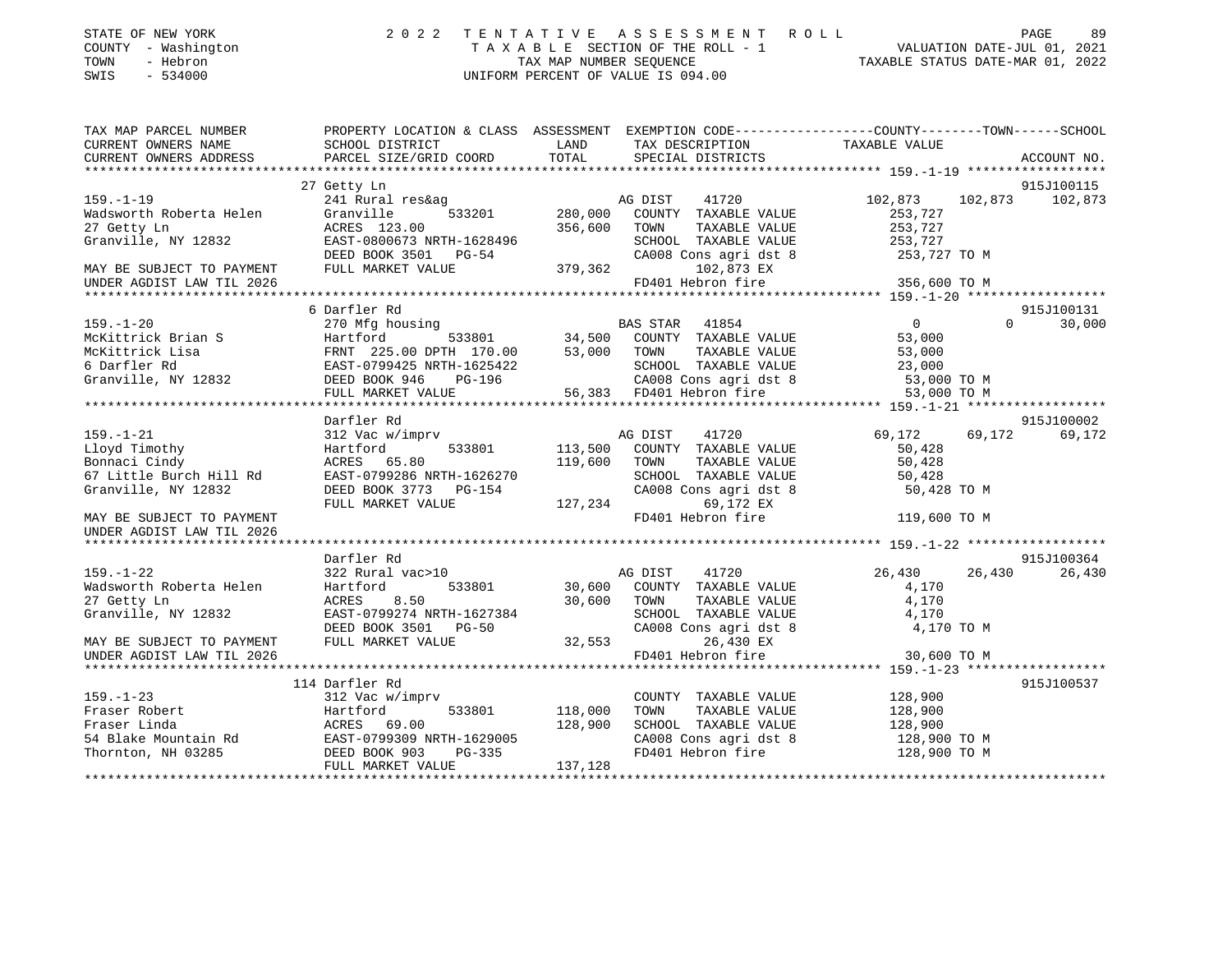| STATE OF NEW YORK<br>COUNTY - Washington<br>TOWN<br>- Hebron<br>SWIS<br>$-534000$ |                                                    |                    | 2022 TENTATIVE ASSESSMENT ROLL<br>UNIFORM PERCENT OF VALUE IS 094.00 | TAXABLE SECTION OF THE ROLL - 1<br>TAXABLE SECTION OF THE ROLL - 1<br>TAX MAP NUMBER SEQUENCE TAXABLE STATUS DATE-MAR 01, 2022 | PAGE<br>90    |
|-----------------------------------------------------------------------------------|----------------------------------------------------|--------------------|----------------------------------------------------------------------|--------------------------------------------------------------------------------------------------------------------------------|---------------|
| TAX MAP PARCEL NUMBER<br>CURRENT OWNERS NAME<br>CURRENT OWNERS ADDRESS            | SCHOOL DISTRICT<br>PARCEL SIZE/GRID COORD          | LAND<br>TOTAL      | TAX DESCRIPTION TAXABLE VALUE<br>SPECIAL DISTRICTS                   | PROPERTY LOCATION & CLASS ASSESSMENT EXEMPTION CODE----------------COUNTY-------TOWN-----SCHOOL                                | ACCOUNT NO.   |
|                                                                                   |                                                    |                    |                                                                      |                                                                                                                                |               |
|                                                                                   | Darfler Rd                                         |                    |                                                                      |                                                                                                                                | 915J100178    |
| 159.-1-24                                                                         | 105 Vac farmland                                   |                    | AG DIST<br>41720                                                     | 95,792                                                                                                                         | 95,792 95,792 |
| Gettyvue Farm LLC                                                                 | Hartford                                           | 533801 117,300     | COUNTY TAXABLE VALUE                                                 | 21,508                                                                                                                         |               |
| 898 County Route 31                                                               | ACRES 68.50                                        | 117,300            | TOWN<br>TAXABLE VALUE                                                | 21,508                                                                                                                         |               |
| Granville, NY 12832                                                               | EAST-0798317 NRTH-1628829                          |                    | SCHOOL TAXABLE VALUE                                                 | 21,508                                                                                                                         |               |
|                                                                                   | DEED BOOK 901<br>PG-139                            |                    | CA008 Cons agri dst 8 21,508 TO M                                    |                                                                                                                                |               |
| MAY BE SUBJECT TO PAYMENT<br>UNDER AGDIST LAW TIL 2026                            | FULL MARKET VALUE                                  | 124,787            | 95,792 EX<br>FD401 Hebron fire                                       | 117,300 TO M                                                                                                                   |               |
|                                                                                   |                                                    |                    |                                                                      |                                                                                                                                |               |
|                                                                                   | Darfler Rd                                         |                    |                                                                      |                                                                                                                                |               |
| $159. - 1 - 24.1$                                                                 | 312 Vac w/imprv                                    |                    | FOR 480A 47460                                                       | 107,000<br>107,000                                                                                                             | 107,000       |
| Burch Gary Sr                                                                     | Hartford 533801                                    | 149,500            | COUNTY TAXABLE VALUE                                                 | 43,200                                                                                                                         |               |
| Burch Gary Jr                                                                     | Forest Tax 3496/292                                | 150,200            | TOWN TAXABLE VALUE                                                   | 43,200                                                                                                                         |               |
| 1678 Burch Rd                                                                     | ACRES 91.50                                        |                    | SCHOOL TAXABLE VALUE                                                 | 43,200                                                                                                                         |               |
| Granville, NY 12832                                                               | EAST-0796022 NRTH-1629221<br>DEED BOOK 3211 PG-41  |                    | CA008 Cons agri dst 8<br>FD401 Hebron fire                           | 150,200 TO M<br>150,200 TO M                                                                                                   |               |
| MAY BE SUBJECT TO PAYMENT<br>UNDER RPTL480A UNTIL 2031                            | FULL MARKET VALUE                                  | $PG-41$<br>159,787 |                                                                      |                                                                                                                                |               |
|                                                                                   |                                                    |                    |                                                                      |                                                                                                                                |               |
|                                                                                   | 183 Darfler Rd                                     |                    |                                                                      |                                                                                                                                |               |
| $159. - 1 - 24.2$                                                                 | 283 Res w/Comuse                                   |                    | COUNTY TAXABLE VALUE                                                 | 151,900                                                                                                                        |               |
| Beadnell Jason                                                                    | 533801<br>Hartford                                 | 43,400             | TOWN TAXABLE VALUE                                                   | 151,900                                                                                                                        |               |
| 7176 State Route 40                                                               | 3201/237                                           | 151,900            | SCHOOL TAXABLE VALUE                                                 | 151,900                                                                                                                        |               |
| Argyle, NY 12809                                                                  | 3.50<br>ACRES                                      |                    | CA008 Cons agri dst 8                                                | 151,900 TO M                                                                                                                   |               |
|                                                                                   | EAST-0797480 NRTH-1629457<br>DEED BOOK 2721 PG-236 |                    | FD401 Hebron fire                                                    | 151,900 TO M                                                                                                                   |               |
|                                                                                   | FULL MARKET VALUE                                  | 161,596            |                                                                      |                                                                                                                                |               |
|                                                                                   | 86 Darfler Ln                                      |                    |                                                                      |                                                                                                                                | 915J101395    |
| $159. - 1 - 25.1$                                                                 | 280 Res Multiple                                   |                    | COUNTY TAXABLE VALUE                                                 | 236,800                                                                                                                        |               |
| Salo-Pedross Arts, LLC                                                            | 533801<br>Hartford                                 | 67,300             | TOWN<br>TAXABLE VALUE                                                | 236,800                                                                                                                        |               |
| 86 Darfler Ln                                                                     | ACRES 17.70                                        | 236,800            | SCHOOL TAXABLE VALUE                                                 | 236,800                                                                                                                        |               |
| Granville, NY 12832                                                               | EAST-0797464 NRTH-1627290                          |                    | FD401 Hebron fire                                                    | 236,800 TO M                                                                                                                   |               |
|                                                                                   | DEED BOOK 3513 PG-265                              |                    |                                                                      |                                                                                                                                |               |
|                                                                                   | FULL MARKET VALUE                                  | 251,915            |                                                                      |                                                                                                                                |               |
|                                                                                   |                                                    |                    |                                                                      |                                                                                                                                |               |
|                                                                                   | Darfler Ln                                         |                    |                                                                      |                                                                                                                                | 915J101691    |
| $159. - 1 - 25.2$                                                                 | 322 Rural vac>10                                   |                    | COUNTY TAXABLE VALUE                                                 | 33,000                                                                                                                         |               |
| Salo-Pedross Arts, LLC                                                            | Hartford<br>533801                                 | 33,000             | TOWN<br>TAXABLE VALUE                                                | 33,000                                                                                                                         |               |
| 86 Darfler Ln<br>Granville, NY 12832                                              | Lot L<br>ACRES 10.01                               | 33,000             | SCHOOL TAXABLE VALUE<br>FD401 Hebron fire                            | 33,000<br>33,000 TO M                                                                                                          |               |
|                                                                                   | EAST-0796661 NRTH-1627264                          |                    |                                                                      |                                                                                                                                |               |
|                                                                                   | DEED BOOK 3513 PG-259<br>FULL MARKET VALUE         | 35,106             |                                                                      |                                                                                                                                |               |
|                                                                                   |                                                    |                    |                                                                      |                                                                                                                                |               |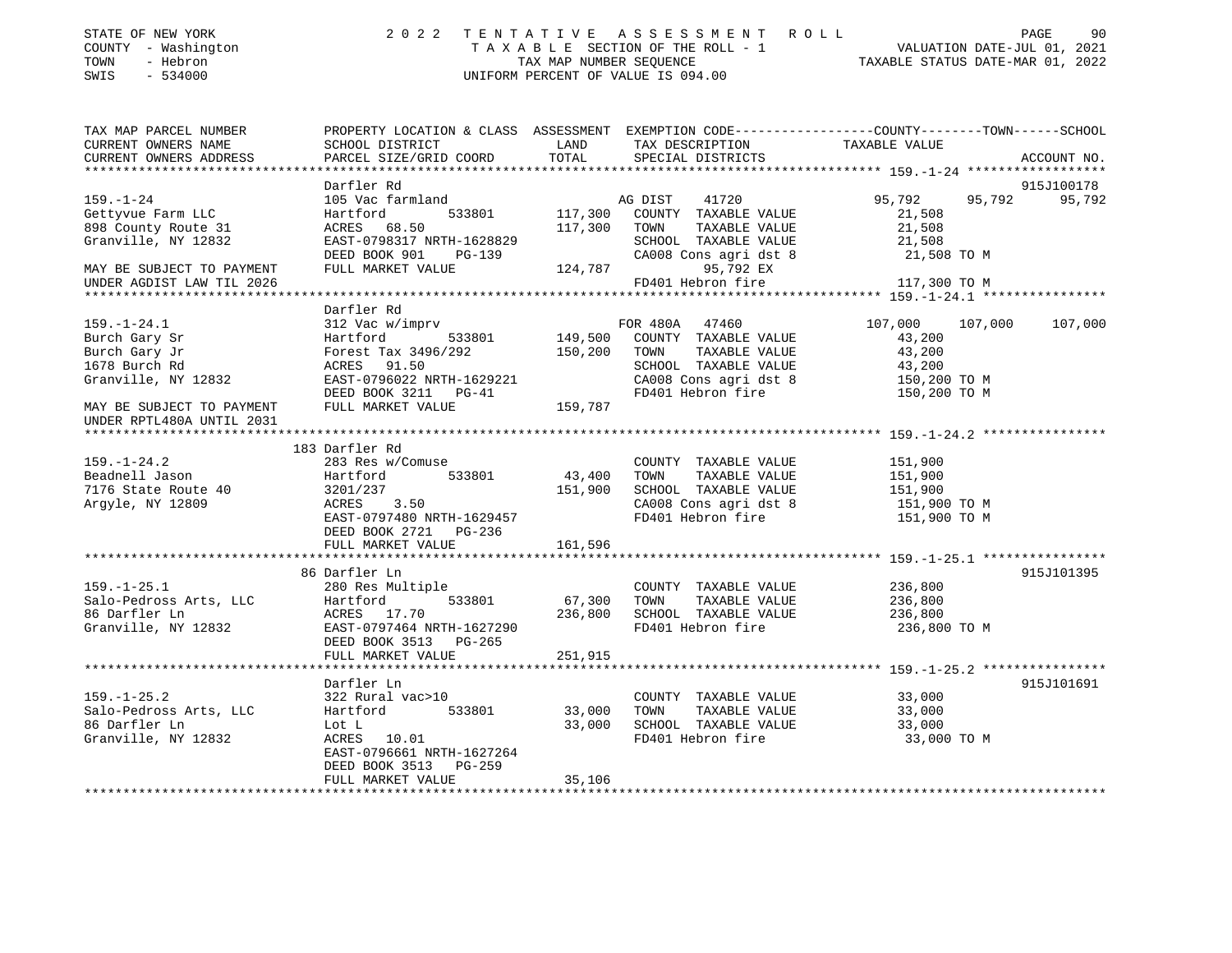| STATE OF NEW YORK<br>COUNTY - Washington<br>- Hebron<br>TOWN<br>SWIS<br>$-534000$                                              | 2 0 2 2                                                                                                                                      | TENTATIVE<br>TAX MAP NUMBER SEQUENCE | ASSESSMENT<br>ROLL<br>TAXABLE SECTION OF THE ROLL - 1<br>UNIFORM PERCENT OF VALUE IS 094.00                                             | VALUATION DATE-JUL 01, 2021<br>TAXABLE STATUS DATE-MAR 01, 2022 | 91<br>PAGE  |
|--------------------------------------------------------------------------------------------------------------------------------|----------------------------------------------------------------------------------------------------------------------------------------------|--------------------------------------|-----------------------------------------------------------------------------------------------------------------------------------------|-----------------------------------------------------------------|-------------|
| TAX MAP PARCEL NUMBER<br>CURRENT OWNERS NAME<br>CURRENT OWNERS ADDRESS                                                         | SCHOOL DISTRICT<br>PARCEL SIZE/GRID COORD                                                                                                    | LAND<br>TOTAL                        | PROPERTY LOCATION & CLASS ASSESSMENT EXEMPTION CODE---------------COUNTY-------TOWN------SCHOOL<br>TAX DESCRIPTION<br>SPECIAL DISTRICTS | TAXABLE VALUE                                                   | ACCOUNT NO. |
| ***********************                                                                                                        |                                                                                                                                              |                                      |                                                                                                                                         |                                                                 |             |
| $159. - 1 - 25.3$<br>Jacobsen William<br>21943 New York Route 22<br>Hoosick Falls, NY 12090                                    | Darfler Ln/end<br>260 Seasonal res<br>533801<br>Hartford<br>lot k<br>ACRES<br>11.65<br>EAST-0796114 NRTH-1627157<br>DEED BOOK 677<br>$PG-92$ | 57,600<br>66,400                     | COUNTY TAXABLE VALUE<br>TOWN<br>TAXABLE VALUE<br>SCHOOL TAXABLE VALUE<br>FD401 Hebron fire                                              | 66,400<br>66,400<br>66,400<br>66,400 TO M                       | 915J101692  |
|                                                                                                                                | FULL MARKET VALUE                                                                                                                            | 70,638                               |                                                                                                                                         |                                                                 |             |
| $159. - 1 - 25.4$<br>Sobon Michael D                                                                                           | 115 Mountain Way<br>260 Seasonal res<br>Hartford<br>533801                                                                                   | 48,500                               | COUNTY TAXABLE VALUE<br>TOWN<br>TAXABLE VALUE                                                                                           | 121,700<br>121,700                                              | 915J101693  |
| Sobon Marie E<br>115 Mountain Way<br>Granville, NY 12832                                                                       | lot J<br>ACRES<br>5.95 BANK<br>40<br>EAST-0795615 NRTH-1627000<br>DEED BOOK 3755<br>PG-275                                                   | 121,700                              | SCHOOL TAXABLE VALUE<br>FD401 Hebron fire                                                                                               | 121,700<br>121,700 TO M                                         |             |
|                                                                                                                                | FULL MARKET VALUE                                                                                                                            | 129,468                              |                                                                                                                                         |                                                                 |             |
|                                                                                                                                | 119 Mountain Way                                                                                                                             |                                      |                                                                                                                                         | ****** 159. -1-25.5 *****************                           | 915J101694  |
| $159. - 1 - 25.5$<br>Colos Robert<br>Longo Karen<br>102 Florence St<br>East Haven, CT 06513                                    | 242 Rurl res&rec<br>533801<br>Hartford<br>Lot I<br>Waterfront<br>ACRES<br>17.22<br>EAST-0794772 NRTH-1627446<br>DEED BOOK 1830<br>PG-347     | 66,600<br>168,400                    | COUNTY TAXABLE VALUE<br>TAXABLE VALUE<br>TOWN<br>SCHOOL TAXABLE VALUE<br>FD401 Hebron fire                                              | 168,400<br>168,400<br>168,400<br>168,400 TO M                   |             |
|                                                                                                                                | FULL MARKET VALUE                                                                                                                            | 179,149                              |                                                                                                                                         |                                                                 |             |
| $159. - 1 - 25.6$<br>Fowler Daniel T<br>Fowler Mary Ann<br>28 hill St<br>Greenwich, NY 12834                                   | 114 Mountain Way<br>260 Seasonal res<br>Hartford<br>533801<br>lot H<br>21.11<br>ACRES<br>EAST-0794952 NRTH-1628110                           | 72,800<br>91,100                     | COUNTY TAXABLE VALUE<br>TAXABLE VALUE<br>TOWN<br>SCHOOL TAXABLE VALUE<br>FD401 Hebron fire                                              | 91,100<br>91,100<br>91,100<br>91,100 TO M                       | 915J101695  |
|                                                                                                                                | DEED BOOK 2162<br>PG-341<br>FULL MARKET VALUE                                                                                                | 96,915                               |                                                                                                                                         | ***************** 159.-1-25.7 *****************                 |             |
|                                                                                                                                | Mountain Way                                                                                                                                 |                                      |                                                                                                                                         |                                                                 | 915J101696  |
| $159. - 1 - 25.7$<br>Darfler Pond Association<br>Tybor Joseph&Dunphy, Debor<br>Dan Fowler<br>28 Hill St<br>Greenwich, NY 12834 | 314 Rural vac<10<br>Hartford<br>533801<br>605/243;614/319;649/170<br>1830/347;2430/147;2815/30<br>3.00<br>ACRES<br>EAST-0795529 NRTH-1627513 | 2,500<br>2,500                       | COUNTY TAXABLE VALUE<br>TOWN<br>TAXABLE VALUE<br>SCHOOL TAXABLE VALUE<br>FD401 Hebron fire                                              | 2,500<br>2,500<br>2,500<br>2,500 TO M                           |             |
|                                                                                                                                | DEED BOOK 2162<br>PG-341<br>FULL MARKET VALUE                                                                                                | 2,660                                |                                                                                                                                         |                                                                 |             |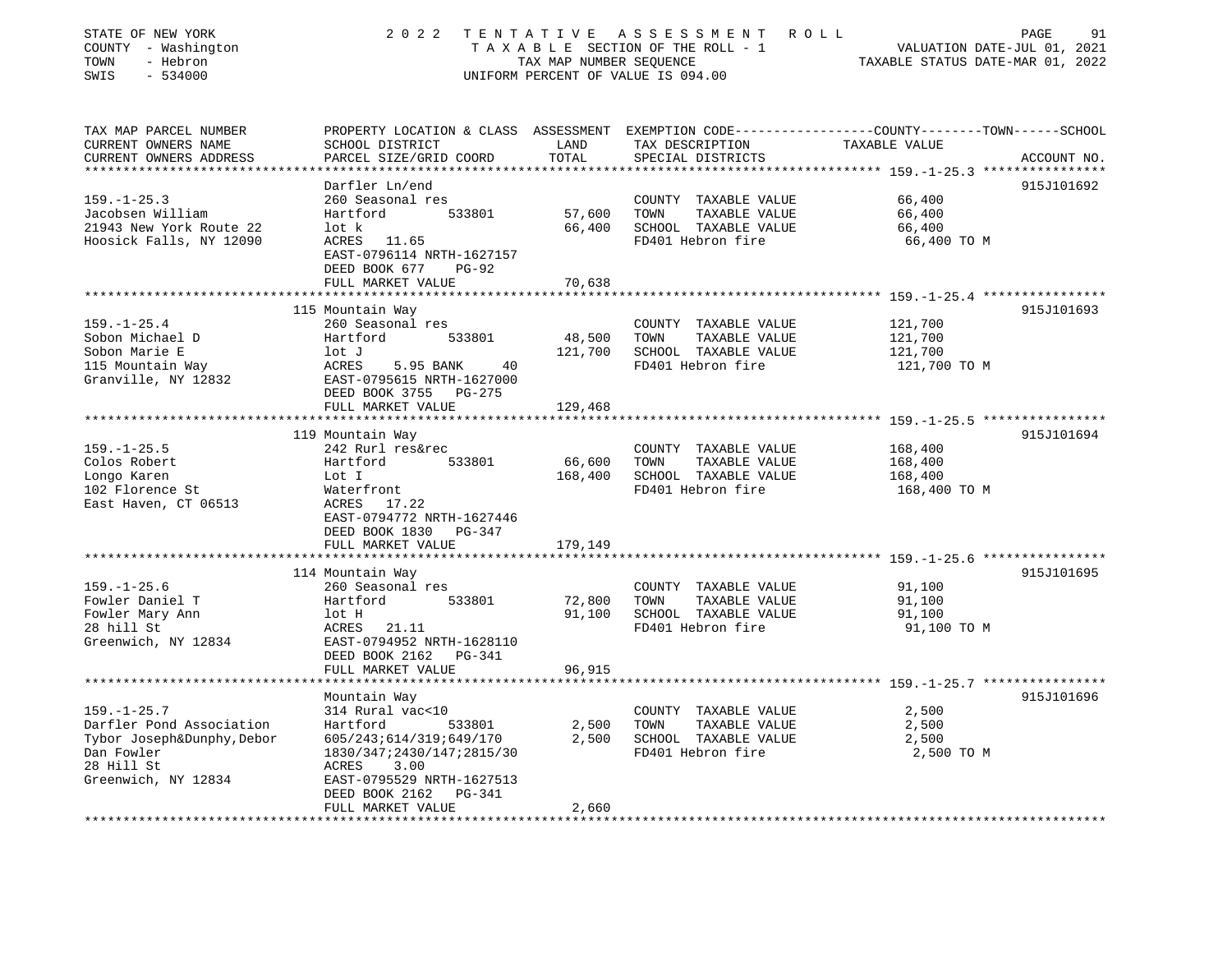| STATE OF NEW YORK<br>COUNTY - Washington<br>- Hebron<br>TOWN<br>SWIS<br>$-534000$                         | 2 0 2 2                                                                                                                                                                | TAX MAP NUMBER SEOUENCE    | TENTATIVE ASSESSMENT ROLL<br>TAXABLE SECTION OF THE ROLL - 1<br>UNIFORM PERCENT OF VALUE IS 094.00                                     | VALUATION DATE-JUL 01, 2021<br>TAXABLE STATUS DATE-MAR 01, 2022                                              | PAGE<br>92  |
|-----------------------------------------------------------------------------------------------------------|------------------------------------------------------------------------------------------------------------------------------------------------------------------------|----------------------------|----------------------------------------------------------------------------------------------------------------------------------------|--------------------------------------------------------------------------------------------------------------|-------------|
| TAX MAP PARCEL NUMBER<br>CURRENT OWNERS NAME<br>CURRENT OWNERS ADDRESS                                    | SCHOOL DISTRICT<br>PARCEL SIZE/GRID COORD                                                                                                                              | LAND<br>TOTAL              | PROPERTY LOCATION & CLASS ASSESSMENT EXEMPTION CODE---------------COUNTY-------TOWN-----SCHOOL<br>TAX DESCRIPTION<br>SPECIAL DISTRICTS | TAXABLE VALUE                                                                                                | ACCOUNT NO. |
| *******************<br>$159. - 1 - 25.8$<br>Olsen Erling R Jr.<br>112 Mountain Way<br>Granville, NY 12832 | 112 Mountain Way<br>311 Res vac land - WTRFNT<br>Hartford<br>533801<br>lot G<br>ACRES 14.42<br>EAST-0795905 NRTH-1628092<br>DEED BOOK 2430 PG-147<br>FULL MARKET VALUE | 40,100<br>40,100<br>42,660 | COUNTY TAXABLE VALUE<br>TAXABLE VALUE<br>TOWN<br>SCHOOL TAXABLE VALUE<br>FD401 Hebron fire                                             | ********************************* 159. -1-25.8 ****************<br>40,100<br>40,100<br>40,100<br>40,100 TO M | 915J101697  |
|                                                                                                           |                                                                                                                                                                        |                            |                                                                                                                                        |                                                                                                              |             |
| $159. - 1 - 25.9$<br>Haberle Sean<br>Haberle Stephanie<br>61 Claremont Ave<br>Montclair, NJ 07042         | 106 Mountain Way<br>240 Rural res<br>Hartford<br>533801<br>lot F<br>ACRES 14.77 BANK<br>999<br>EAST-0796585 NRTH-1628216<br>DEED BOOK 20210 PG-4307                    | 62,600<br>275,000          | COUNTY TAXABLE VALUE<br>TOWN<br>TAXABLE VALUE<br>SCHOOL TAXABLE VALUE<br>FD401 Hebron fire                                             | 275,000<br>275,000<br>275,000<br>275,000 TO M                                                                | 915J101698  |
|                                                                                                           | FULL MARKET VALUE                                                                                                                                                      | 292,553                    |                                                                                                                                        |                                                                                                              |             |
|                                                                                                           | ***********************                                                                                                                                                |                            |                                                                                                                                        |                                                                                                              |             |
|                                                                                                           | 104 Mountain Way                                                                                                                                                       |                            |                                                                                                                                        |                                                                                                              | 915J101699  |
| $159. - 1 - 25.10$<br>Elwell Melissa A<br>104 Mountain Way<br>Granville, NY 12832                         | 210 1 Family Res<br>533801<br>Hartford<br>lot E<br>ACRES<br>$3.08$ BANK<br>999<br>EAST-0797018 NRTH-1628000<br>DEED BOOK 2815 PG-304                                   | 19,200<br>149,000          | BAS STAR<br>41854<br>COUNTY TAXABLE VALUE<br>TAXABLE VALUE<br>TOWN<br>SCHOOL TAXABLE VALUE<br>FD401 Hebron fire                        | $\overline{0}$<br>$\Omega$<br>149,000<br>149,000<br>119,000<br>149,000 TO M                                  | 30,000      |
|                                                                                                           | FULL MARKET VALUE                                                                                                                                                      | 158,511                    |                                                                                                                                        |                                                                                                              |             |
| $159. - 1 - 25.11$                                                                                        | Darfler Ln<br>260 Seasonal res                                                                                                                                         |                            | COUNTY TAXABLE VALUE                                                                                                                   | ***************************** 159.-1-25.11 ***************<br>64,900                                         | 915J101700  |
| Vodola Michael<br>Vodola Deborah L<br>3 Garden St<br>Branford, CT 06405                                   | Hartford<br>533801<br>lot D<br>3.33<br>ACRES<br>EAST-0797199 NRTH-1628383<br>DEED BOOK 20191 PG-29657<br>FULL MARKET VALUE                                             | 42,000<br>64,900<br>69,043 | TAXABLE VALUE<br>TOWN<br>SCHOOL TAXABLE VALUE<br>FD401 Hebron fire                                                                     | 64,900<br>64,900<br>64,900 TO M                                                                              |             |
|                                                                                                           |                                                                                                                                                                        |                            |                                                                                                                                        | ************************ 159.-1-25.12 ***************                                                        |             |
| $159. - 1 - 25.12$<br>Vodola Michael<br>Vodula Deborah L<br>3 Garden St<br>Branford, CT 06405             | Darfler Ln<br>312 Vac w/imprv<br>Hartford<br>533801<br>lot C<br>1.64<br>ACRES<br>EAST-0797315 NRTH-1628642<br>DEED BOOK 20191 PG-29656                                 | 14,900<br>17,200           | COUNTY TAXABLE VALUE<br>TAXABLE VALUE<br>TOWN<br>SCHOOL TAXABLE VALUE<br>FD401 Hebron fire                                             | 17,200<br>17,200<br>17,200<br>17,200 TO M                                                                    | 915J101701  |
|                                                                                                           | FULL MARKET VALUE                                                                                                                                                      | 18,298                     |                                                                                                                                        |                                                                                                              |             |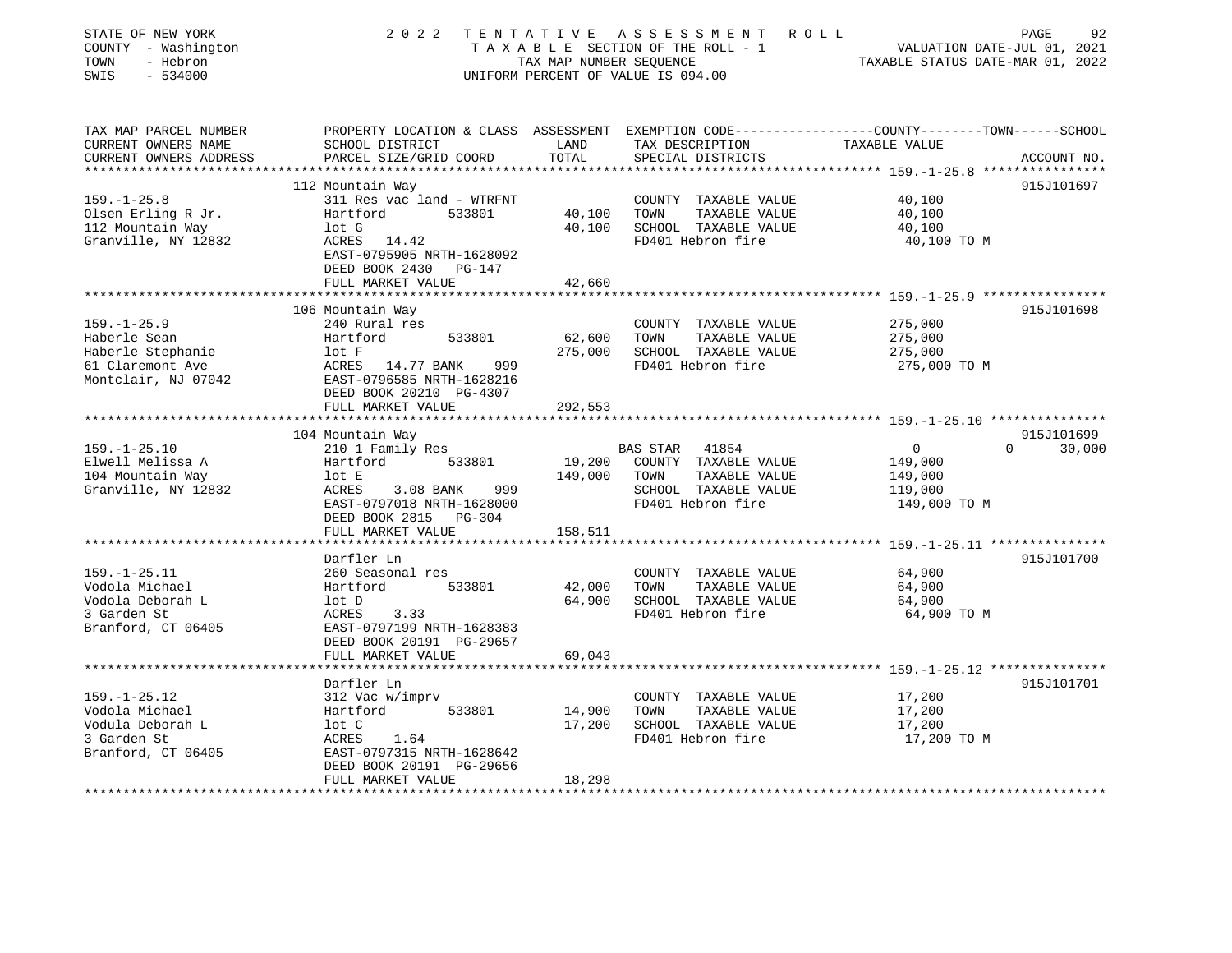| PROPERTY LOCATION & CLASS ASSESSMENT EXEMPTION CODE---------------COUNTY-------TOWN------SCHOOL<br>TAX MAP PARCEL NUMBER<br>CURRENT OWNERS NAME<br>SCHOOL DISTRICT<br>LAND<br>TAX DESCRIPTION<br>TAXABLE VALUE<br>TOTAL<br>CURRENT OWNERS ADDRESS<br>PARCEL SIZE/GRID COORD<br>SPECIAL DISTRICTS<br>ACCOUNT NO.<br>*************************<br>35 Darfler Ln<br>915J101702<br>$159. - 1 - 25.13$<br>239,700<br>210 1 Family Res<br>COUNTY TAXABLE VALUE<br>Downing Matthew J<br>47,300<br>TOWN<br>239,700<br>533801<br>TAXABLE VALUE<br>Hartford<br>35 Darfler Ln<br>239,700<br>SCHOOL TAXABLE VALUE<br>Lot A<br>239,700<br>Granville, NY 12832<br>FD401 Hebron fire<br>ACRES<br>5.19 BANK<br>999<br>239,700 TO M<br>EAST-0797674 NRTH-1628385<br>DEED BOOK 20210 PG-4112<br>FULL MARKET VALUE<br>255,000<br>45 Darfler Ln<br>915J101703<br>$159. - 1 - 25.14$<br>210 1 Family Res<br>COUNTY TAXABLE VALUE<br>85,200<br>Strakos Andrew J<br>41,900<br>TOWN<br>TAXABLE VALUE<br>85,200<br>Hartford<br>533801<br>45 Darfler Ln<br>85,200<br>SCHOOL TAXABLE VALUE<br>85,200<br>lot B<br>Granville, NY 12832<br>FD401 Hebron fire<br>85,200 TO M<br>ACRES<br>3.30 BANK<br>998<br>EAST-0797545 NRTH-1628019<br>DEED BOOK 3653 PG-95<br>FULL MARKET VALUE<br>90,638<br>*********<br>*************************<br>*******************<br>************************ 159.-1-25.15 ****************<br>Darfler Ln<br>915J101704<br>$159. - 1 - 25.15$<br>314 Rural vac<10<br>26,000<br>COUNTY TAXABLE VALUE<br>Salo-Pedross Arts, LLC<br>533801<br>26,000<br>TAXABLE VALUE<br>26,000<br>Hartford<br>TOWN<br>86 Darfler Ln<br>26,000<br>SCHOOL TAXABLE VALUE<br>26,000<br>lot M<br>Granville, NY 12832<br>FD401 Hebron fire<br>ACRES<br>5.63<br>26,000 TO M<br>EAST-0797619 NRTH-1627741<br>DEED BOOK 3513 PG-265<br>FULL MARKET VALUE<br>27,660<br>****************************** 159.-1-25.16 ***************<br>915J101705<br>Darfler Ln W/s<br>$159. - 1 - 25.16$<br>692 Road/str/hwy<br>COUNTY TAXABLE VALUE<br>1,600<br>Darfler Pond Association<br>Hartford<br>533801<br>1,600<br>TOWN<br>TAXABLE VALUE<br>1,600<br>1,600<br>SCHOOL TAXABLE VALUE<br>Longo Karen<br>605/234;614/319;677/92<br>1,600<br>FD401 Hebron fire<br>Dan Flower<br>1830/347;2815/304;2430/14<br>1,600 TO M<br>28 Hill St<br>2162/341<br>Greenwich, NY 12834<br>ACRES<br>2.10<br>EAST-0796197 NRTH-1627599<br>DEED BOOK 3513 PG-259<br>FULL MARKET VALUE<br>1,702<br>*******************<br>915J100400<br>Darfler Ln/w Off<br>$159. - 1 - 26$<br>314 Rural vac<10<br>4,600<br>COUNTY TAXABLE VALUE<br>4,600<br>Jacobsen William<br>Hartford<br>533801<br>TOWN<br>TAXABLE VALUE<br>4,600<br>21943 State Route 22<br>SCHOOL TAXABLE VALUE<br>4.0 Ad<br>4,600<br>4,600<br>Hoosick Falls, NY 12090<br>FD401 Hebron fire<br>4,600 TO M<br>ACRES<br>5.70<br>EAST-0795154 NRTH-1626846<br>DEED BOOK 3719<br>PG-130<br>FULL MARKET VALUE<br>4,894 | STATE OF NEW YORK<br>COUNTY - Washington<br>- Hebron<br>TOWN<br>SWIS<br>$-534000$ | 2 0 2 2 | TENTATIVE<br>TAX MAP NUMBER SEQUENCE | A S S E S S M E N T<br>TAXABLE SECTION OF THE ROLL - 1<br>UNIFORM PERCENT OF VALUE IS 094.00 | 93<br>R O L L<br>PAGE<br>VALUATION DATE-JUL 01, 2021<br>TAXABLE STATUS DATE-MAR 01, 2022 |
|-------------------------------------------------------------------------------------------------------------------------------------------------------------------------------------------------------------------------------------------------------------------------------------------------------------------------------------------------------------------------------------------------------------------------------------------------------------------------------------------------------------------------------------------------------------------------------------------------------------------------------------------------------------------------------------------------------------------------------------------------------------------------------------------------------------------------------------------------------------------------------------------------------------------------------------------------------------------------------------------------------------------------------------------------------------------------------------------------------------------------------------------------------------------------------------------------------------------------------------------------------------------------------------------------------------------------------------------------------------------------------------------------------------------------------------------------------------------------------------------------------------------------------------------------------------------------------------------------------------------------------------------------------------------------------------------------------------------------------------------------------------------------------------------------------------------------------------------------------------------------------------------------------------------------------------------------------------------------------------------------------------------------------------------------------------------------------------------------------------------------------------------------------------------------------------------------------------------------------------------------------------------------------------------------------------------------------------------------------------------------------------------------------------------------------------------------------------------------------------------------------------------------------------------------------------------------------------------------------------------------------------------------------------------------------------------------------------------------------------------------------------------------------------------------------------------------------------------------------------------------------------------------------------|-----------------------------------------------------------------------------------|---------|--------------------------------------|----------------------------------------------------------------------------------------------|------------------------------------------------------------------------------------------|
|                                                                                                                                                                                                                                                                                                                                                                                                                                                                                                                                                                                                                                                                                                                                                                                                                                                                                                                                                                                                                                                                                                                                                                                                                                                                                                                                                                                                                                                                                                                                                                                                                                                                                                                                                                                                                                                                                                                                                                                                                                                                                                                                                                                                                                                                                                                                                                                                                                                                                                                                                                                                                                                                                                                                                                                                                                                                                                             |                                                                                   |         |                                      |                                                                                              |                                                                                          |
|                                                                                                                                                                                                                                                                                                                                                                                                                                                                                                                                                                                                                                                                                                                                                                                                                                                                                                                                                                                                                                                                                                                                                                                                                                                                                                                                                                                                                                                                                                                                                                                                                                                                                                                                                                                                                                                                                                                                                                                                                                                                                                                                                                                                                                                                                                                                                                                                                                                                                                                                                                                                                                                                                                                                                                                                                                                                                                             |                                                                                   |         |                                      |                                                                                              |                                                                                          |
|                                                                                                                                                                                                                                                                                                                                                                                                                                                                                                                                                                                                                                                                                                                                                                                                                                                                                                                                                                                                                                                                                                                                                                                                                                                                                                                                                                                                                                                                                                                                                                                                                                                                                                                                                                                                                                                                                                                                                                                                                                                                                                                                                                                                                                                                                                                                                                                                                                                                                                                                                                                                                                                                                                                                                                                                                                                                                                             |                                                                                   |         |                                      |                                                                                              |                                                                                          |
|                                                                                                                                                                                                                                                                                                                                                                                                                                                                                                                                                                                                                                                                                                                                                                                                                                                                                                                                                                                                                                                                                                                                                                                                                                                                                                                                                                                                                                                                                                                                                                                                                                                                                                                                                                                                                                                                                                                                                                                                                                                                                                                                                                                                                                                                                                                                                                                                                                                                                                                                                                                                                                                                                                                                                                                                                                                                                                             |                                                                                   |         |                                      |                                                                                              |                                                                                          |
|                                                                                                                                                                                                                                                                                                                                                                                                                                                                                                                                                                                                                                                                                                                                                                                                                                                                                                                                                                                                                                                                                                                                                                                                                                                                                                                                                                                                                                                                                                                                                                                                                                                                                                                                                                                                                                                                                                                                                                                                                                                                                                                                                                                                                                                                                                                                                                                                                                                                                                                                                                                                                                                                                                                                                                                                                                                                                                             |                                                                                   |         |                                      |                                                                                              |                                                                                          |
|                                                                                                                                                                                                                                                                                                                                                                                                                                                                                                                                                                                                                                                                                                                                                                                                                                                                                                                                                                                                                                                                                                                                                                                                                                                                                                                                                                                                                                                                                                                                                                                                                                                                                                                                                                                                                                                                                                                                                                                                                                                                                                                                                                                                                                                                                                                                                                                                                                                                                                                                                                                                                                                                                                                                                                                                                                                                                                             |                                                                                   |         |                                      |                                                                                              |                                                                                          |
|                                                                                                                                                                                                                                                                                                                                                                                                                                                                                                                                                                                                                                                                                                                                                                                                                                                                                                                                                                                                                                                                                                                                                                                                                                                                                                                                                                                                                                                                                                                                                                                                                                                                                                                                                                                                                                                                                                                                                                                                                                                                                                                                                                                                                                                                                                                                                                                                                                                                                                                                                                                                                                                                                                                                                                                                                                                                                                             |                                                                                   |         |                                      |                                                                                              |                                                                                          |
|                                                                                                                                                                                                                                                                                                                                                                                                                                                                                                                                                                                                                                                                                                                                                                                                                                                                                                                                                                                                                                                                                                                                                                                                                                                                                                                                                                                                                                                                                                                                                                                                                                                                                                                                                                                                                                                                                                                                                                                                                                                                                                                                                                                                                                                                                                                                                                                                                                                                                                                                                                                                                                                                                                                                                                                                                                                                                                             |                                                                                   |         |                                      |                                                                                              |                                                                                          |
|                                                                                                                                                                                                                                                                                                                                                                                                                                                                                                                                                                                                                                                                                                                                                                                                                                                                                                                                                                                                                                                                                                                                                                                                                                                                                                                                                                                                                                                                                                                                                                                                                                                                                                                                                                                                                                                                                                                                                                                                                                                                                                                                                                                                                                                                                                                                                                                                                                                                                                                                                                                                                                                                                                                                                                                                                                                                                                             |                                                                                   |         |                                      |                                                                                              |                                                                                          |
|                                                                                                                                                                                                                                                                                                                                                                                                                                                                                                                                                                                                                                                                                                                                                                                                                                                                                                                                                                                                                                                                                                                                                                                                                                                                                                                                                                                                                                                                                                                                                                                                                                                                                                                                                                                                                                                                                                                                                                                                                                                                                                                                                                                                                                                                                                                                                                                                                                                                                                                                                                                                                                                                                                                                                                                                                                                                                                             |                                                                                   |         |                                      |                                                                                              |                                                                                          |
|                                                                                                                                                                                                                                                                                                                                                                                                                                                                                                                                                                                                                                                                                                                                                                                                                                                                                                                                                                                                                                                                                                                                                                                                                                                                                                                                                                                                                                                                                                                                                                                                                                                                                                                                                                                                                                                                                                                                                                                                                                                                                                                                                                                                                                                                                                                                                                                                                                                                                                                                                                                                                                                                                                                                                                                                                                                                                                             |                                                                                   |         |                                      |                                                                                              |                                                                                          |
|                                                                                                                                                                                                                                                                                                                                                                                                                                                                                                                                                                                                                                                                                                                                                                                                                                                                                                                                                                                                                                                                                                                                                                                                                                                                                                                                                                                                                                                                                                                                                                                                                                                                                                                                                                                                                                                                                                                                                                                                                                                                                                                                                                                                                                                                                                                                                                                                                                                                                                                                                                                                                                                                                                                                                                                                                                                                                                             |                                                                                   |         |                                      |                                                                                              |                                                                                          |
|                                                                                                                                                                                                                                                                                                                                                                                                                                                                                                                                                                                                                                                                                                                                                                                                                                                                                                                                                                                                                                                                                                                                                                                                                                                                                                                                                                                                                                                                                                                                                                                                                                                                                                                                                                                                                                                                                                                                                                                                                                                                                                                                                                                                                                                                                                                                                                                                                                                                                                                                                                                                                                                                                                                                                                                                                                                                                                             |                                                                                   |         |                                      |                                                                                              |                                                                                          |
|                                                                                                                                                                                                                                                                                                                                                                                                                                                                                                                                                                                                                                                                                                                                                                                                                                                                                                                                                                                                                                                                                                                                                                                                                                                                                                                                                                                                                                                                                                                                                                                                                                                                                                                                                                                                                                                                                                                                                                                                                                                                                                                                                                                                                                                                                                                                                                                                                                                                                                                                                                                                                                                                                                                                                                                                                                                                                                             |                                                                                   |         |                                      |                                                                                              |                                                                                          |
|                                                                                                                                                                                                                                                                                                                                                                                                                                                                                                                                                                                                                                                                                                                                                                                                                                                                                                                                                                                                                                                                                                                                                                                                                                                                                                                                                                                                                                                                                                                                                                                                                                                                                                                                                                                                                                                                                                                                                                                                                                                                                                                                                                                                                                                                                                                                                                                                                                                                                                                                                                                                                                                                                                                                                                                                                                                                                                             |                                                                                   |         |                                      |                                                                                              |                                                                                          |
|                                                                                                                                                                                                                                                                                                                                                                                                                                                                                                                                                                                                                                                                                                                                                                                                                                                                                                                                                                                                                                                                                                                                                                                                                                                                                                                                                                                                                                                                                                                                                                                                                                                                                                                                                                                                                                                                                                                                                                                                                                                                                                                                                                                                                                                                                                                                                                                                                                                                                                                                                                                                                                                                                                                                                                                                                                                                                                             |                                                                                   |         |                                      |                                                                                              |                                                                                          |
|                                                                                                                                                                                                                                                                                                                                                                                                                                                                                                                                                                                                                                                                                                                                                                                                                                                                                                                                                                                                                                                                                                                                                                                                                                                                                                                                                                                                                                                                                                                                                                                                                                                                                                                                                                                                                                                                                                                                                                                                                                                                                                                                                                                                                                                                                                                                                                                                                                                                                                                                                                                                                                                                                                                                                                                                                                                                                                             |                                                                                   |         |                                      |                                                                                              |                                                                                          |
|                                                                                                                                                                                                                                                                                                                                                                                                                                                                                                                                                                                                                                                                                                                                                                                                                                                                                                                                                                                                                                                                                                                                                                                                                                                                                                                                                                                                                                                                                                                                                                                                                                                                                                                                                                                                                                                                                                                                                                                                                                                                                                                                                                                                                                                                                                                                                                                                                                                                                                                                                                                                                                                                                                                                                                                                                                                                                                             |                                                                                   |         |                                      |                                                                                              |                                                                                          |
|                                                                                                                                                                                                                                                                                                                                                                                                                                                                                                                                                                                                                                                                                                                                                                                                                                                                                                                                                                                                                                                                                                                                                                                                                                                                                                                                                                                                                                                                                                                                                                                                                                                                                                                                                                                                                                                                                                                                                                                                                                                                                                                                                                                                                                                                                                                                                                                                                                                                                                                                                                                                                                                                                                                                                                                                                                                                                                             |                                                                                   |         |                                      |                                                                                              |                                                                                          |
|                                                                                                                                                                                                                                                                                                                                                                                                                                                                                                                                                                                                                                                                                                                                                                                                                                                                                                                                                                                                                                                                                                                                                                                                                                                                                                                                                                                                                                                                                                                                                                                                                                                                                                                                                                                                                                                                                                                                                                                                                                                                                                                                                                                                                                                                                                                                                                                                                                                                                                                                                                                                                                                                                                                                                                                                                                                                                                             |                                                                                   |         |                                      |                                                                                              |                                                                                          |
|                                                                                                                                                                                                                                                                                                                                                                                                                                                                                                                                                                                                                                                                                                                                                                                                                                                                                                                                                                                                                                                                                                                                                                                                                                                                                                                                                                                                                                                                                                                                                                                                                                                                                                                                                                                                                                                                                                                                                                                                                                                                                                                                                                                                                                                                                                                                                                                                                                                                                                                                                                                                                                                                                                                                                                                                                                                                                                             |                                                                                   |         |                                      |                                                                                              |                                                                                          |
|                                                                                                                                                                                                                                                                                                                                                                                                                                                                                                                                                                                                                                                                                                                                                                                                                                                                                                                                                                                                                                                                                                                                                                                                                                                                                                                                                                                                                                                                                                                                                                                                                                                                                                                                                                                                                                                                                                                                                                                                                                                                                                                                                                                                                                                                                                                                                                                                                                                                                                                                                                                                                                                                                                                                                                                                                                                                                                             |                                                                                   |         |                                      |                                                                                              |                                                                                          |
|                                                                                                                                                                                                                                                                                                                                                                                                                                                                                                                                                                                                                                                                                                                                                                                                                                                                                                                                                                                                                                                                                                                                                                                                                                                                                                                                                                                                                                                                                                                                                                                                                                                                                                                                                                                                                                                                                                                                                                                                                                                                                                                                                                                                                                                                                                                                                                                                                                                                                                                                                                                                                                                                                                                                                                                                                                                                                                             |                                                                                   |         |                                      |                                                                                              |                                                                                          |
|                                                                                                                                                                                                                                                                                                                                                                                                                                                                                                                                                                                                                                                                                                                                                                                                                                                                                                                                                                                                                                                                                                                                                                                                                                                                                                                                                                                                                                                                                                                                                                                                                                                                                                                                                                                                                                                                                                                                                                                                                                                                                                                                                                                                                                                                                                                                                                                                                                                                                                                                                                                                                                                                                                                                                                                                                                                                                                             |                                                                                   |         |                                      |                                                                                              |                                                                                          |
|                                                                                                                                                                                                                                                                                                                                                                                                                                                                                                                                                                                                                                                                                                                                                                                                                                                                                                                                                                                                                                                                                                                                                                                                                                                                                                                                                                                                                                                                                                                                                                                                                                                                                                                                                                                                                                                                                                                                                                                                                                                                                                                                                                                                                                                                                                                                                                                                                                                                                                                                                                                                                                                                                                                                                                                                                                                                                                             |                                                                                   |         |                                      |                                                                                              |                                                                                          |
|                                                                                                                                                                                                                                                                                                                                                                                                                                                                                                                                                                                                                                                                                                                                                                                                                                                                                                                                                                                                                                                                                                                                                                                                                                                                                                                                                                                                                                                                                                                                                                                                                                                                                                                                                                                                                                                                                                                                                                                                                                                                                                                                                                                                                                                                                                                                                                                                                                                                                                                                                                                                                                                                                                                                                                                                                                                                                                             |                                                                                   |         |                                      |                                                                                              |                                                                                          |
|                                                                                                                                                                                                                                                                                                                                                                                                                                                                                                                                                                                                                                                                                                                                                                                                                                                                                                                                                                                                                                                                                                                                                                                                                                                                                                                                                                                                                                                                                                                                                                                                                                                                                                                                                                                                                                                                                                                                                                                                                                                                                                                                                                                                                                                                                                                                                                                                                                                                                                                                                                                                                                                                                                                                                                                                                                                                                                             |                                                                                   |         |                                      |                                                                                              |                                                                                          |
|                                                                                                                                                                                                                                                                                                                                                                                                                                                                                                                                                                                                                                                                                                                                                                                                                                                                                                                                                                                                                                                                                                                                                                                                                                                                                                                                                                                                                                                                                                                                                                                                                                                                                                                                                                                                                                                                                                                                                                                                                                                                                                                                                                                                                                                                                                                                                                                                                                                                                                                                                                                                                                                                                                                                                                                                                                                                                                             |                                                                                   |         |                                      |                                                                                              |                                                                                          |
|                                                                                                                                                                                                                                                                                                                                                                                                                                                                                                                                                                                                                                                                                                                                                                                                                                                                                                                                                                                                                                                                                                                                                                                                                                                                                                                                                                                                                                                                                                                                                                                                                                                                                                                                                                                                                                                                                                                                                                                                                                                                                                                                                                                                                                                                                                                                                                                                                                                                                                                                                                                                                                                                                                                                                                                                                                                                                                             |                                                                                   |         |                                      |                                                                                              |                                                                                          |
|                                                                                                                                                                                                                                                                                                                                                                                                                                                                                                                                                                                                                                                                                                                                                                                                                                                                                                                                                                                                                                                                                                                                                                                                                                                                                                                                                                                                                                                                                                                                                                                                                                                                                                                                                                                                                                                                                                                                                                                                                                                                                                                                                                                                                                                                                                                                                                                                                                                                                                                                                                                                                                                                                                                                                                                                                                                                                                             |                                                                                   |         |                                      |                                                                                              |                                                                                          |
|                                                                                                                                                                                                                                                                                                                                                                                                                                                                                                                                                                                                                                                                                                                                                                                                                                                                                                                                                                                                                                                                                                                                                                                                                                                                                                                                                                                                                                                                                                                                                                                                                                                                                                                                                                                                                                                                                                                                                                                                                                                                                                                                                                                                                                                                                                                                                                                                                                                                                                                                                                                                                                                                                                                                                                                                                                                                                                             |                                                                                   |         |                                      |                                                                                              |                                                                                          |
|                                                                                                                                                                                                                                                                                                                                                                                                                                                                                                                                                                                                                                                                                                                                                                                                                                                                                                                                                                                                                                                                                                                                                                                                                                                                                                                                                                                                                                                                                                                                                                                                                                                                                                                                                                                                                                                                                                                                                                                                                                                                                                                                                                                                                                                                                                                                                                                                                                                                                                                                                                                                                                                                                                                                                                                                                                                                                                             |                                                                                   |         |                                      |                                                                                              |                                                                                          |
|                                                                                                                                                                                                                                                                                                                                                                                                                                                                                                                                                                                                                                                                                                                                                                                                                                                                                                                                                                                                                                                                                                                                                                                                                                                                                                                                                                                                                                                                                                                                                                                                                                                                                                                                                                                                                                                                                                                                                                                                                                                                                                                                                                                                                                                                                                                                                                                                                                                                                                                                                                                                                                                                                                                                                                                                                                                                                                             |                                                                                   |         |                                      |                                                                                              |                                                                                          |
|                                                                                                                                                                                                                                                                                                                                                                                                                                                                                                                                                                                                                                                                                                                                                                                                                                                                                                                                                                                                                                                                                                                                                                                                                                                                                                                                                                                                                                                                                                                                                                                                                                                                                                                                                                                                                                                                                                                                                                                                                                                                                                                                                                                                                                                                                                                                                                                                                                                                                                                                                                                                                                                                                                                                                                                                                                                                                                             |                                                                                   |         |                                      |                                                                                              |                                                                                          |
|                                                                                                                                                                                                                                                                                                                                                                                                                                                                                                                                                                                                                                                                                                                                                                                                                                                                                                                                                                                                                                                                                                                                                                                                                                                                                                                                                                                                                                                                                                                                                                                                                                                                                                                                                                                                                                                                                                                                                                                                                                                                                                                                                                                                                                                                                                                                                                                                                                                                                                                                                                                                                                                                                                                                                                                                                                                                                                             |                                                                                   |         |                                      |                                                                                              |                                                                                          |
|                                                                                                                                                                                                                                                                                                                                                                                                                                                                                                                                                                                                                                                                                                                                                                                                                                                                                                                                                                                                                                                                                                                                                                                                                                                                                                                                                                                                                                                                                                                                                                                                                                                                                                                                                                                                                                                                                                                                                                                                                                                                                                                                                                                                                                                                                                                                                                                                                                                                                                                                                                                                                                                                                                                                                                                                                                                                                                             |                                                                                   |         |                                      |                                                                                              |                                                                                          |
| *********************                                                                                                                                                                                                                                                                                                                                                                                                                                                                                                                                                                                                                                                                                                                                                                                                                                                                                                                                                                                                                                                                                                                                                                                                                                                                                                                                                                                                                                                                                                                                                                                                                                                                                                                                                                                                                                                                                                                                                                                                                                                                                                                                                                                                                                                                                                                                                                                                                                                                                                                                                                                                                                                                                                                                                                                                                                                                                       |                                                                                   |         |                                      |                                                                                              |                                                                                          |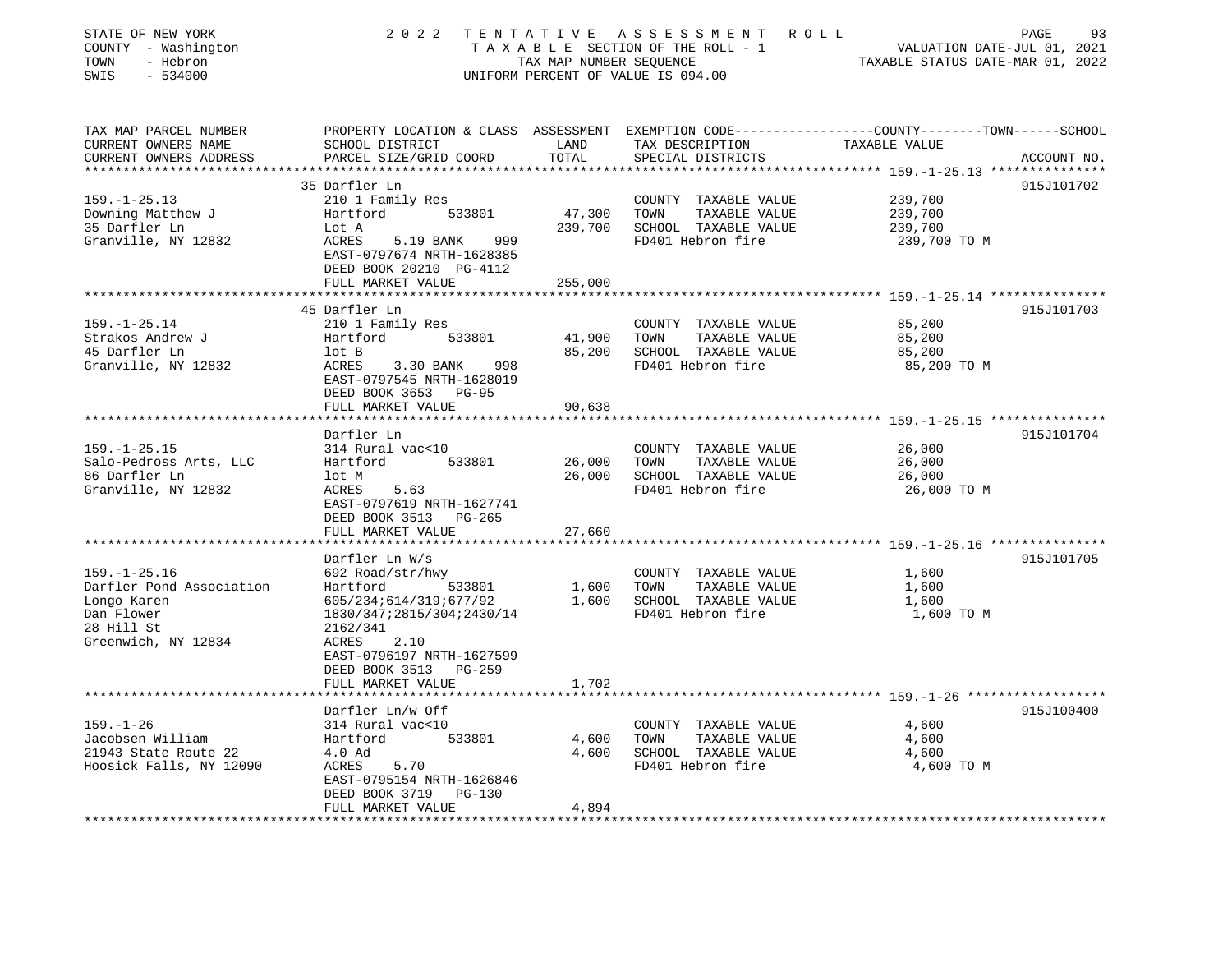| STATE OF NEW YORK |  |              |
|-------------------|--|--------------|
| COUNTY            |  | - Washington |
| TOWN              |  | - Hebron     |
|                   |  | ------       |

## STATE OF NEW YORK 2 0 2 2 T E N T A T I V E A S S E S S M E N T R O L L PAGE 94 COUNTY - Washington T A X A B L E SECTION OF THE ROLL - 1 VALUATION DATE-JUL 01, 2021 TOWN - Hebron TAX MAP NUMBER SEQUENCE TAXABLE STATUS DATE-MAR 01, 2022 SWIS - 534000 UNIFORM PERCENT OF VALUE IS 094.00

TAX MAP PARCEL NUMBER PROPERTY LOCATION & CLASS ASSESSMENT EXEMPTION CODE------------------COUNTY--------TOWN------SCHOOL

CURRENT OWNERS NAME SCHOOL DISTRICT LAND TAX DESCRIPTION TAXABLE VALUE CURRENT OWNERS ADDRESS PARCEL SIZE/GRID COORD TOTAL SPECIAL DISTRICTS ACCOUNT NO. \*\*\*\*\*\*\*\*\*\*\*\*\*\*\*\*\*\*\*\*\*\*\*\*\*\*\*\*\*\*\*\*\*\*\*\*\*\*\*\*\*\*\*\*\*\*\*\*\*\*\*\*\*\*\*\*\*\*\*\*\*\*\*\*\*\*\*\*\*\*\*\*\*\*\*\*\*\*\*\*\*\*\*\*\*\*\*\*\*\*\*\*\*\*\*\*\*\*\*\*\*\*\* 159.-1-27 \*\*\*\*\*\*\*\*\*\*\*\*\*\*\*\*\*\* 256 Halls Pond Rd 94 PCT OF VALUE USED FOR EXEMPTION PURPOSES 915J100149 159.-1-27 240 Rural res VET COM CT 41131 44,650 30,000 0 Kearns James P Hartford 533801 84,800 VET DIS CT 41141 44,650 0 Kearns Mindy L lot 1 190,000 BAS STAR 41854 0 0 30,000 256 Halls Pond Rd ACRES 29.55 COUNTY TAXABLE VALUE 100,700 Salem, NY 12865 EAST-0793023 NRTH-1626068 TOWN TAXABLE VALUE 115,350 DEED BOOK 772 PG-16 SCHOOL TAXABLE VALUE 160,000 FULL MARKET VALUE 202,128 FD401 Hebron fire 190,000 TO M \*\*\*\*\*\*\*\*\*\*\*\*\*\*\*\*\*\*\*\*\*\*\*\*\*\*\*\*\*\*\*\*\*\*\*\*\*\*\*\*\*\*\*\*\*\*\*\*\*\*\*\*\*\*\*\*\*\*\*\*\*\*\*\*\*\*\*\*\*\*\*\*\*\*\*\*\*\*\*\*\*\*\*\*\*\*\*\*\*\*\*\*\*\*\*\*\*\*\*\*\*\*\* 159.-1-27.1 \*\*\*\*\*\*\*\*\*\*\*\*\*\*\*\* 232 Halls Pond Rd 159.-1-27.1 210 1 Family Res AGED-CO 41802 44,250 0 0 Rizzo Leslie A Hartford 533801 47,200 AGE-TN/SCH 41806 0 17,700 17,700 232 Halls Pond Rd ACRES 5.13 88,500 ENH STAR 41834 0 0 70,800 Salem, NY 12865 EAST-0791928 NRTH-1625341 COUNTY TAXABLE VALUE 44,250 DEED BOOK 661 PG-181 TOWN TAXABLE VALUE 70,800 FULL MARKET VALUE 94,149 SCHOOL TAXABLE VALUE 0 FD401 Hebron fire 88,500 TO M \*\*\*\*\*\*\*\*\*\*\*\*\*\*\*\*\*\*\*\*\*\*\*\*\*\*\*\*\*\*\*\*\*\*\*\*\*\*\*\*\*\*\*\*\*\*\*\*\*\*\*\*\*\*\*\*\*\*\*\*\*\*\*\*\*\*\*\*\*\*\*\*\*\*\*\*\*\*\*\*\*\*\*\*\*\*\*\*\*\*\*\*\*\*\*\*\*\*\*\*\*\*\* 159.-1-27.2 \*\*\*\*\*\*\*\*\*\*\*\*\*\*\*\* 258 Halls Pond Rd 159.-1-27.2 240 Rural res COUNTY TAXABLE VALUE 230,000 McCauley Robert H Jr Hartford 533801 85,300 TOWN TAXABLE VALUE 230,000 Vincent Jennifer lot 2 230,000 SCHOOL TAXABLE VALUE 230,000 258 Halls Pond Rd 770/303 FD401 Hebron fire 230,000 TO M Salem, NY 12865 ACRES 29.93 BANK 999 EAST-0793579 NRTH-1626639 DEED BOOK 3918 PG-253FULL MARKET VALUE 244,681 \*\*\*\*\*\*\*\*\*\*\*\*\*\*\*\*\*\*\*\*\*\*\*\*\*\*\*\*\*\*\*\*\*\*\*\*\*\*\*\*\*\*\*\*\*\*\*\*\*\*\*\*\*\*\*\*\*\*\*\*\*\*\*\*\*\*\*\*\*\*\*\*\*\*\*\*\*\*\*\*\*\*\*\*\*\*\*\*\*\*\*\*\*\*\*\*\*\*\*\*\*\*\* 159.-1-28 \*\*\*\*\*\*\*\*\*\*\*\*\*\*\*\*\*\* Halls Pond Rd 915J100605159.-1-28 314 Rural vac<10 COUNTY TAXABLE VALUE 75,600 Gabianelli Frank Hartford 533801 75,600 TOWN TAXABLE VALUE 75,600 Gabianelli Katherine 3848/291 75,600 SCHOOL TAXABLE VALUE 75,600 4174 County Route 48 Rd FRNT 145.00 DPTH FD401 Hebron fire 75,600 TO M Argyle, NY 12809 **ACRES** 40.00 EAST-0793059 NRTH-1627063 DEED BOOK 2925 PG-97FULL MARKET VALUE 80.426 \*\*\*\*\*\*\*\*\*\*\*\*\*\*\*\*\*\*\*\*\*\*\*\*\*\*\*\*\*\*\*\*\*\*\*\*\*\*\*\*\*\*\*\*\*\*\*\*\*\*\*\*\*\*\*\*\*\*\*\*\*\*\*\*\*\*\*\*\*\*\*\*\*\*\*\*\*\*\*\*\*\*\*\*\*\*\*\*\*\*\*\*\*\*\*\*\*\*\*\*\*\*\* 159.-1-29 \*\*\*\*\*\*\*\*\*\*\*\*\*\*\*\*\*\* 64 James Rd 915J100055159.-1-29 312 Vac w/imprv COUNTY TAXABLE VALUE 58,200 Winters James G Hartford 533801 55,600 TOWN TAXABLE VALUE 58,200 Winters Stacey ACRES 24.41 58,200 SCHOOL TAXABLE VALUE 58,200 64 James Ln EAST-0793373 NRTH-1629230 FD401 Hebron fire 58,200 TO M

Salem, NY 12865 DEED BOOK 823 PG-124 FULL MARKET VALUE 61,915 \*\*\*\*\*\*\*\*\*\*\*\*\*\*\*\*\*\*\*\*\*\*\*\*\*\*\*\*\*\*\*\*\*\*\*\*\*\*\*\*\*\*\*\*\*\*\*\*\*\*\*\*\*\*\*\*\*\*\*\*\*\*\*\*\*\*\*\*\*\*\*\*\*\*\*\*\*\*\*\*\*\*\*\*\*\*\*\*\*\*\*\*\*\*\*\*\*\*\*\*\*\*\*\*\*\*\*\*\*\*\*\*\*\*\*\*\*\*\*\*\*\*\*\*\*\*\*\*\*\*\*\*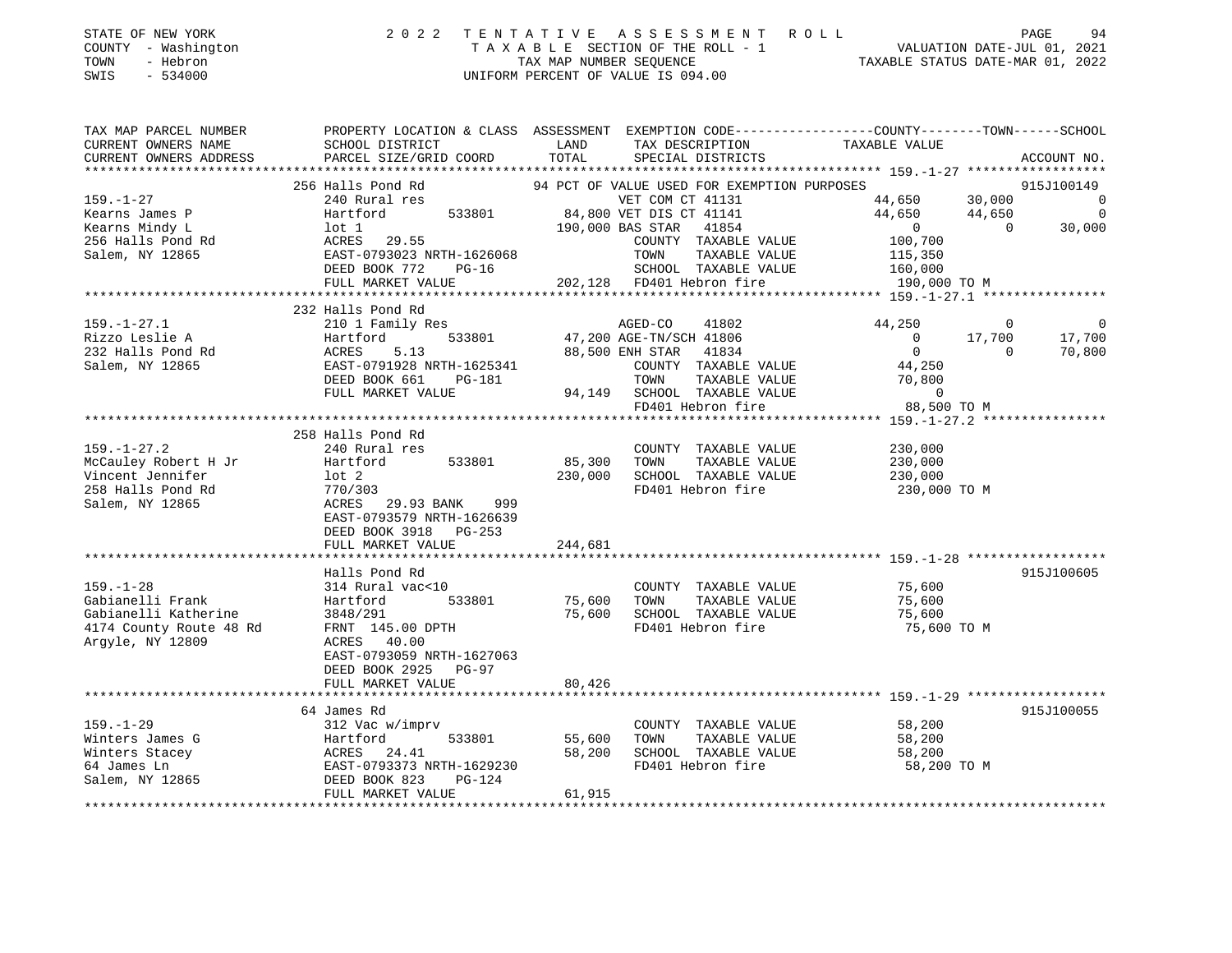| STATE OF NEW YORK<br>COUNTY - Washington<br>- Hebron<br>TOWN<br>SWIS<br>$-534000$ | 2 0 2 2                                                      | TENTATIVE<br>TAX MAP NUMBER SEQUENCE | A S S E S S M E N T<br>R O L L<br>TAXABLE SECTION OF THE ROLL - 1<br>UNIFORM PERCENT OF VALUE IS 094.00 | PAGE<br>VALUATION DATE-JUL 01, 2021<br>TAXABLE STATUS DATE-MAR 01, 2022                                          | 95          |
|-----------------------------------------------------------------------------------|--------------------------------------------------------------|--------------------------------------|---------------------------------------------------------------------------------------------------------|------------------------------------------------------------------------------------------------------------------|-------------|
| TAX MAP PARCEL NUMBER                                                             |                                                              | LAND                                 |                                                                                                         | PROPERTY LOCATION & CLASS ASSESSMENT EXEMPTION CODE---------------COUNTY-------TOWN------SCHOOL<br>TAXABLE VALUE |             |
| CURRENT OWNERS NAME<br>CURRENT OWNERS ADDRESS                                     | SCHOOL DISTRICT<br>PARCEL SIZE/GRID COORD                    | TOTAL                                | TAX DESCRIPTION<br>SPECIAL DISTRICTS                                                                    |                                                                                                                  | ACCOUNT NO. |
| ***********************                                                           | **********************                                       |                                      |                                                                                                         |                                                                                                                  |             |
|                                                                                   | James Rd/e Off                                               |                                      |                                                                                                         |                                                                                                                  | 915J101002  |
| $159. - 1 - 30$                                                                   | 105 Vac farmland                                             |                                      | COUNTY TAXABLE VALUE                                                                                    | 900                                                                                                              |             |
| Kelly Roy                                                                         | Hartford<br>533801                                           | 900                                  | TAXABLE VALUE<br>TOWN                                                                                   | 900                                                                                                              |             |
| 24 Old Castle Green Ln                                                            | ACRES<br>1.00<br>EAST-0793810 NRTH-1630864                   | 900                                  | SCHOOL TAXABLE VALUE<br>FD401 Hebron fire                                                               | 900<br>900 TO M                                                                                                  |             |
| Granville, NY 12832                                                               | DEED BOOK 20200 PG-1642                                      |                                      |                                                                                                         |                                                                                                                  |             |
|                                                                                   | FULL MARKET VALUE                                            | 957                                  |                                                                                                         |                                                                                                                  |             |
|                                                                                   |                                                              |                                      |                                                                                                         |                                                                                                                  |             |
|                                                                                   | James Rd/e Off                                               |                                      |                                                                                                         |                                                                                                                  | 915J101205  |
| $159. - 1 - 31$                                                                   | 314 Rural vac<10                                             |                                      | COUNTY TAXABLE VALUE                                                                                    | 4,900                                                                                                            |             |
| LaBruzzo Patrick                                                                  | 533801<br>Hartford                                           | 4,900                                | TAXABLE VALUE<br>TOWN                                                                                   | 4,900                                                                                                            |             |
| Cronin Jolene                                                                     | 2449/1                                                       | 4,900                                | SCHOOL TAXABLE VALUE                                                                                    | 4,900                                                                                                            |             |
| 121 Mohican St                                                                    | ACRES<br>6.00                                                |                                      | FD401 Hebron fire                                                                                       | 4,900 TO M                                                                                                       |             |
| Lake George, NY 12845                                                             | EAST-0794067 NRTH-1628863                                    |                                      |                                                                                                         |                                                                                                                  |             |
|                                                                                   | DEED BOOK 20191 PG-27708                                     |                                      |                                                                                                         |                                                                                                                  |             |
|                                                                                   | FULL MARKET VALUE<br><b>.</b>                                | 5,213                                |                                                                                                         |                                                                                                                  |             |
|                                                                                   |                                                              |                                      |                                                                                                         | ******************* 159. -1-32 ****************                                                                  |             |
|                                                                                   | 20 Smith Ln                                                  |                                      |                                                                                                         |                                                                                                                  | 915J100135  |
| $159. - 1 - 32$                                                                   | 240 Rural res                                                |                                      | COUNTY TAXABLE VALUE                                                                                    | 141,500                                                                                                          |             |
| Heidorf Cynthia D<br>PO Box 13                                                    | Hartford<br>533801<br>FRNT 421.00 DPTH                       | 53,000<br>141,500                    | TOWN<br>TAXABLE VALUE<br>SCHOOL TAXABLE VALUE                                                           | 141,500<br>141,500                                                                                               |             |
| Fort Edward, NY 12828                                                             | 8.73 BANK<br>ACRES<br>999                                    |                                      | FD401 Hebron fire                                                                                       | 141,500 TO M                                                                                                     |             |
|                                                                                   | EAST-0792010 NRTH-1627176                                    |                                      |                                                                                                         |                                                                                                                  |             |
|                                                                                   | DEED BOOK 3940 PG-81                                         |                                      |                                                                                                         |                                                                                                                  |             |
|                                                                                   | FULL MARKET VALUE                                            | 150,532                              |                                                                                                         |                                                                                                                  |             |
|                                                                                   | *****************************                                |                                      |                                                                                                         |                                                                                                                  |             |
|                                                                                   | 38 Smith Ln                                                  |                                      |                                                                                                         |                                                                                                                  | 915J101785  |
| $159. - 1 - 32.1$                                                                 | 210 1 Family Res                                             |                                      | BAS STAR 41854                                                                                          | $\mathbf{0}$<br>$\Omega$                                                                                         | 30,000      |
| Cicotte Warren A                                                                  | 533801<br>Hartford                                           | 42,800                               | COUNTY TAXABLE VALUE                                                                                    | 162,700                                                                                                          |             |
| Cicotte Janet                                                                     | 3.60<br>ACRES                                                | 162,700                              | TAXABLE VALUE<br>TOWN                                                                                   | 162,700                                                                                                          |             |
| 38 Smith Ln                                                                       | EAST-0792489 NRTH-1627395                                    |                                      | SCHOOL TAXABLE VALUE                                                                                    | 132,700                                                                                                          |             |
| Salem, NY 12865                                                                   | DEED BOOK 628<br>$PG-141$                                    |                                      | FD401 Hebron fire                                                                                       | 162,700 TO M                                                                                                     |             |
|                                                                                   | FULL MARKET VALUE                                            | 173,085                              |                                                                                                         |                                                                                                                  |             |
|                                                                                   | **********************                                       |                                      |                                                                                                         | ********************** 159. -1-33 *******************                                                            |             |
|                                                                                   | 66 James Rd                                                  |                                      |                                                                                                         |                                                                                                                  | 915J101271  |
| $159. - 1 - 33$                                                                   | 210 1 Family Res                                             |                                      | COUNTY TAXABLE VALUE                                                                                    | 158,500                                                                                                          |             |
| Bardin Jeffrey A                                                                  | Hartford<br>533801                                           | 47,200                               | TOWN<br>TAXABLE VALUE                                                                                   | 158,500                                                                                                          |             |
| Bardin Renee L                                                                    | 5.12<br>ACRES                                                | 158,500                              | SCHOOL TAXABLE VALUE                                                                                    | 158,500                                                                                                          |             |
| 66 James Rd<br>Salem, NY 12865                                                    | EAST-0792533 NRTH-1629314<br>DEED BOOK 3647<br><b>PG-198</b> |                                      | FD401 Hebron fire                                                                                       | 158,500 TO M                                                                                                     |             |
|                                                                                   | FULL MARKET VALUE                                            | 168,617                              |                                                                                                         |                                                                                                                  |             |
|                                                                                   |                                                              |                                      |                                                                                                         |                                                                                                                  |             |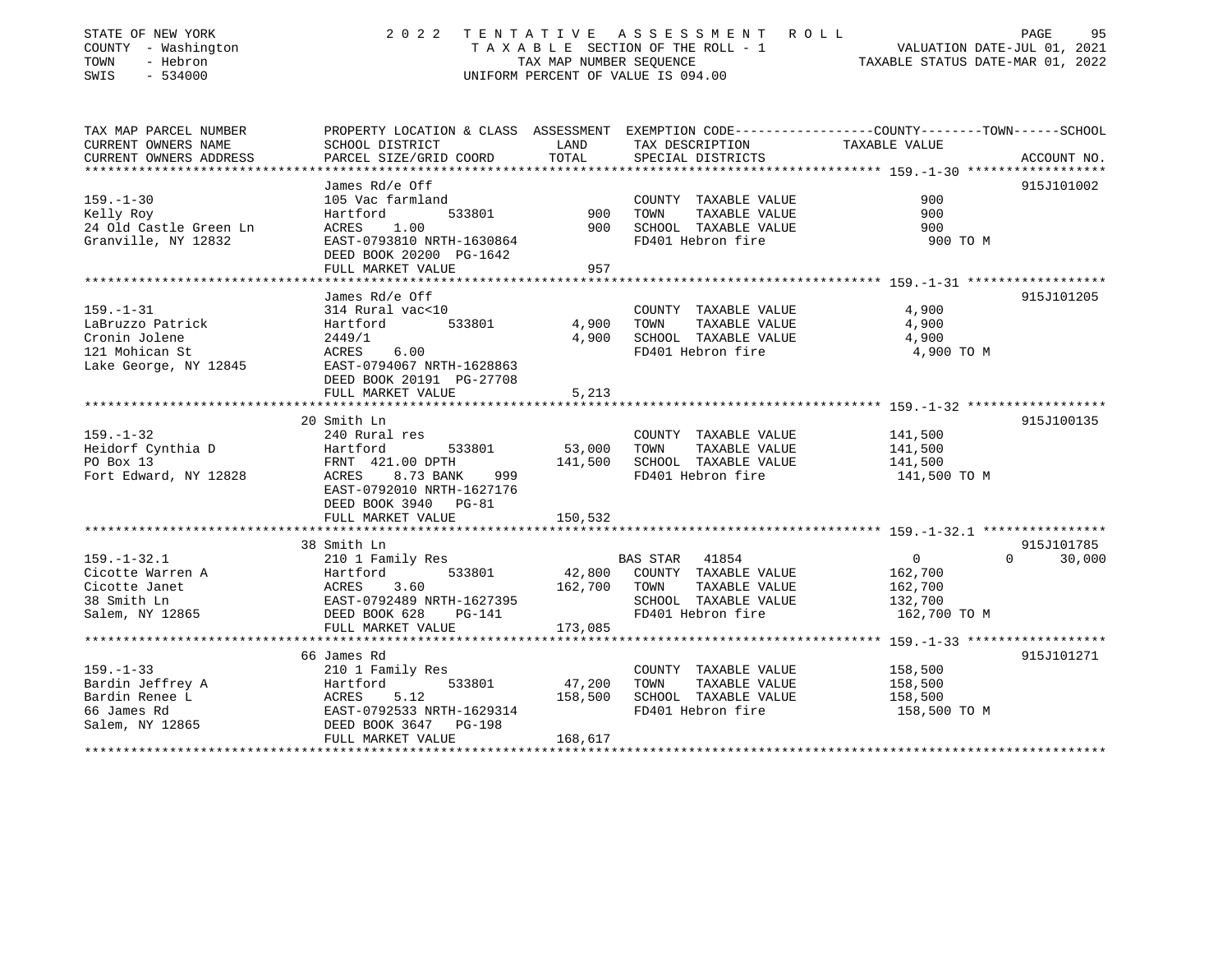| STATE OF NEW YORK<br>COUNTY - Washington<br>- Hebron<br>TOWN<br>$-534000$<br>SWIS | 2 0 2 2                                               | TAX MAP NUMBER SEOUENCE  | TENTATIVE ASSESSMENT<br>R O L L<br>TAXABLE SECTION OF THE ROLL - 1<br>UNIFORM PERCENT OF VALUE IS 094.00 | PAGE<br>VALUATION DATE-JUL 01, 2021<br>TAXABLE STATUS DATE-MAR 01, 2022                                          | 96     |
|-----------------------------------------------------------------------------------|-------------------------------------------------------|--------------------------|----------------------------------------------------------------------------------------------------------|------------------------------------------------------------------------------------------------------------------|--------|
| TAX MAP PARCEL NUMBER<br>CURRENT OWNERS NAME                                      | SCHOOL DISTRICT                                       | LAND                     | TAX DESCRIPTION                                                                                          | PROPERTY LOCATION & CLASS ASSESSMENT EXEMPTION CODE---------------COUNTY-------TOWN------SCHOOL<br>TAXABLE VALUE |        |
| CURRENT OWNERS ADDRESS                                                            | PARCEL SIZE/GRID COORD                                | TOTAL                    | SPECIAL DISTRICTS                                                                                        | ACCOUNT NO.                                                                                                      |        |
| ***************                                                                   |                                                       | ******************       |                                                                                                          | ***************** 159.-1-34 *******************                                                                  |        |
|                                                                                   | James Rd                                              |                          |                                                                                                          | 915J101272                                                                                                       |        |
| $159. - 1 - 34$                                                                   | 314 Rural vac<10                                      |                          | COUNTY TAXABLE VALUE                                                                                     | 17,200                                                                                                           |        |
| LaBruzzo Patrick                                                                  | 533801<br>Hartford                                    | 17,200                   | TOWN<br>TAXABLE VALUE                                                                                    | 17,200                                                                                                           |        |
| Cronin Jolene                                                                     | 2804/112                                              | 17,200                   | SCHOOL TAXABLE VALUE                                                                                     | 17,200                                                                                                           |        |
| 121 Mohican St                                                                    | ACRES<br>7.03                                         |                          | FD401 Hebron fire                                                                                        | 17,200 TO M                                                                                                      |        |
| Lake George, NY 12845                                                             | EAST-0792232 NRTH-1628590<br>DEED BOOK 20191 PG-27708 |                          |                                                                                                          |                                                                                                                  |        |
|                                                                                   | FULL MARKET VALUE                                     | 18,298                   |                                                                                                          |                                                                                                                  |        |
|                                                                                   | *********************                                 | *********                |                                                                                                          |                                                                                                                  |        |
|                                                                                   | 300 Halls Pond Rd                                     |                          |                                                                                                          | 915J101310                                                                                                       |        |
| $159. - 1 - 35$                                                                   | 314 Rural vac<10                                      |                          | COUNTY TAXABLE VALUE                                                                                     | 26,500                                                                                                           |        |
| Galloup Levi                                                                      | Hartford<br>533801                                    | 26,500                   | TOWN<br>TAXABLE VALUE                                                                                    | 26,500                                                                                                           |        |
| Galloup Albert                                                                    | 5.92<br>ACRES                                         | 26,500                   | SCHOOL TAXABLE VALUE                                                                                     | 26,500                                                                                                           |        |
| 1444 County Route 31                                                              | EAST-0792196 NRTH-1628204                             |                          | FD401 Hebron fire                                                                                        | 26,500 TO M                                                                                                      |        |
| Granville, NY 12832                                                               | DEED BOOK 3966 PG-76                                  |                          |                                                                                                          |                                                                                                                  |        |
|                                                                                   | FULL MARKET VALUE                                     | 28,191                   |                                                                                                          | ************************************ 159.-1-36 *******************                                               |        |
|                                                                                   | James Rd                                              |                          |                                                                                                          | 915J101315                                                                                                       |        |
| $159. - 1 - 36$                                                                   | 312 Vac w/imprv                                       |                          | COUNTY TAXABLE VALUE                                                                                     | 24,400                                                                                                           |        |
| Pesha Noah T                                                                      | Hartford<br>533801                                    | 17,700                   | TAXABLE VALUE<br>TOWN                                                                                    | 24,400                                                                                                           |        |
| 461 Blood St                                                                      | lot 1                                                 | 24,400                   | SCHOOL TAXABLE VALUE                                                                                     | 24,400                                                                                                           |        |
| Granville, NY 12832                                                               | ACRES<br>2.52                                         |                          | FD401 Hebron fire                                                                                        | 24,400 TO M                                                                                                      |        |
|                                                                                   | EAST-0791667 NRTH-1629202                             |                          |                                                                                                          |                                                                                                                  |        |
|                                                                                   | DEED BOOK 3156 PG-208                                 |                          |                                                                                                          |                                                                                                                  |        |
|                                                                                   | FULL MARKET VALUE                                     | 25,957                   |                                                                                                          |                                                                                                                  |        |
|                                                                                   | ***********************                               |                          |                                                                                                          |                                                                                                                  |        |
|                                                                                   | 53 James Rd                                           |                          |                                                                                                          |                                                                                                                  |        |
| $159. - 1 - 36.1$                                                                 | 314 Rural vac<10                                      |                          | COUNTY TAXABLE VALUE                                                                                     | 19,500                                                                                                           |        |
| Bardin Jeffrey A Jr                                                               | Hartford<br>533801                                    | 19,500                   | TAXABLE VALUE<br>TOWN                                                                                    | 19,500                                                                                                           |        |
| 66 James Rd<br>Salem, NY 12865                                                    | $1$ ot 3<br>ACRES<br>3.16                             | 19,500                   | SCHOOL TAXABLE VALUE<br>FD401 Hebron fire                                                                | 19,500<br>19,500 TO M                                                                                            |        |
|                                                                                   | EAST-0791527 NRTH-1628692                             |                          |                                                                                                          |                                                                                                                  |        |
|                                                                                   | DEED BOOK 20210 PG-1465                               |                          |                                                                                                          |                                                                                                                  |        |
|                                                                                   | FULL MARKET VALUE                                     | 20,745                   |                                                                                                          |                                                                                                                  |        |
|                                                                                   |                                                       |                          |                                                                                                          |                                                                                                                  |        |
|                                                                                   | 55 James Rd                                           |                          |                                                                                                          |                                                                                                                  |        |
| $159. - 1 - 36.2$                                                                 | 270 Mfg housing                                       |                          | <b>BAS STAR</b><br>41854                                                                                 | $\overline{0}$<br>$\Omega$                                                                                       | 30,000 |
| Aubin Carol                                                                       | 533801<br>Hartford                                    | 40,200                   | COUNTY TAXABLE VALUE                                                                                     | 57,600                                                                                                           |        |
| Aubin Eric                                                                        | ACRES<br>2.69                                         | 57,600                   | TOWN<br>TAXABLE VALUE                                                                                    | 57,600                                                                                                           |        |
| 55 James Rd                                                                       | EAST-0791609 NRTH-1628991                             |                          | SCHOOL TAXABLE VALUE                                                                                     | 27,600                                                                                                           |        |
| Salem, NY 12865                                                                   | DEED BOOK 20210 PG-2012                               |                          | FD401 Hebron fire                                                                                        | 57,600 TO M                                                                                                      |        |
|                                                                                   | FULL MARKET VALUE                                     | 61,277<br>************** |                                                                                                          |                                                                                                                  |        |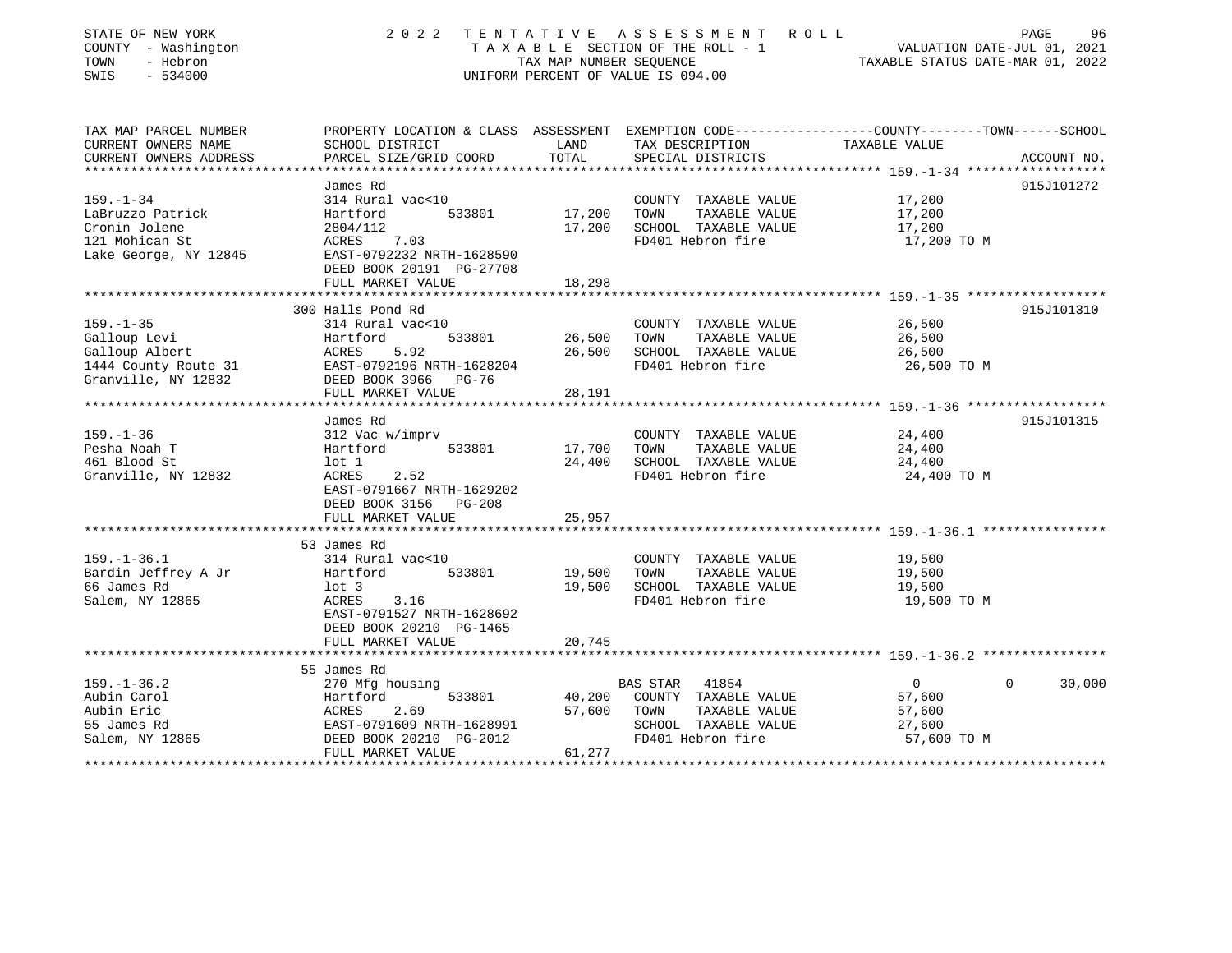| STATE OF NEW YORK |  |              |
|-------------------|--|--------------|
| <b>COUNTY</b>     |  | - Washington |
| TOWN              |  | - Hebron     |

## 2022 TENTATIVE ASSESSMENT ROL T A X A B L E SECTION OF THE ROLL - 1 VALUATION DATE-JUL 01, 2021<br>TAX MAP NUMBER SEQUENCE TAXABLE STATUS DATE-MAR 01, 2022 SWIS - 534000 UNIFORM PERCENT OF VALUE IS 094.00

| т. |  | <b>PAGE</b>                      | 97 |
|----|--|----------------------------------|----|
|    |  | VALUATION DATE-JUL 01, 2021      |    |
|    |  | TAXABLE STATUS DATE-MAR 01, 2022 |    |

| PROPERTY LOCATION & CLASS ASSESSMENT EXEMPTION CODE----------------COUNTY-------TOWN-----SCHOOL<br>TAX MAP PARCEL NUMBER<br>LAND<br>CURRENT OWNERS NAME<br>SCHOOL DISTRICT<br>TAX DESCRIPTION<br>TAXABLE VALUE<br>TOTAL<br>CURRENT OWNERS ADDRESS<br>PARCEL SIZE/GRID COORD<br>SPECIAL DISTRICTS<br>ACCOUNT NO.<br>*********************<br>94 PCT OF VALUE USED FOR EXEMPTION PURPOSES<br>915J101344<br>20 James Rd<br>$159. - 1 - 37$<br>210 1 Family Res<br>CW 10 VET/ 41151<br>8,000<br>$\Omega$<br>8,000<br>533801<br>47,600 BAS STAR 41854<br>$\Omega$<br>Hartford<br>$\Omega$<br>30,000<br>Moltrup Ronald<br>5.39<br>88,000<br>80,000<br>ACRES<br>COUNTY TAXABLE VALUE<br>20 James Rd<br>EAST-0792320 NRTH-1628387<br>TOWN<br>TAXABLE VALUE<br>80,000<br>Salem, NY 12865<br>DEED BOOK 2658<br>SCHOOL TAXABLE VALUE<br>58,000<br>PG-327<br>93,617 FD401 Hebron fire<br>FULL MARKET VALUE<br>88,000 TO M<br>James Rd<br>915J101431<br>61,400<br>$159. - 1 - 38$<br>322 Rural vac>10<br>COUNTY TAXABLE VALUE<br>LaBruzzo Patrick<br>533801<br>61,400<br>TOWN<br>TAXABLE VALUE<br>61,400<br>Hartford<br>Cronin Jolene<br>1706/3<br>61,400<br>SCHOOL TAXABLE VALUE<br>61,400<br>FD401 Hebron fire<br>121 Mohican St<br>ACRES 46.01<br>61,400 TO M<br>Lake George, NY 12845<br>EAST-0793441 NRTH-1628315<br>DEED BOOK 20191 PG-27708<br>65,319<br>FULL MARKET VALUE<br>298 Halls Pond Rd<br>915J101432<br>$159. - 1 - 39$<br>40,900<br>312 Vac w/imprv<br>COUNTY TAXABLE VALUE<br>Eldred Floyd J Jr<br>Hartford<br>533801<br>38,400<br>TOWN<br>TAXABLE VALUE<br>40,900<br>1 Lawton Rd<br>40,900<br>SCHOOL TAXABLE VALUE<br>ACRES 13.38<br>40,900<br>FD401 Hebron fire<br>Queensbury, NY 12804<br>EAST-0792151 NRTH-1627713<br>40,900 TO M<br>DEED BOOK 3323 PG-312<br>FULL MARKET VALUE<br>43,511<br>915J101456<br>8 James Rd<br>$159. - 1 - 39.1$<br>210 1 Family Res<br><b>BAS STAR</b><br>41854<br>$\circ$<br>$\Omega$<br>30,000<br>Loveland Melissa<br>533801<br>49,000<br>COUNTY TAXABLE VALUE<br>Hartford<br>71,300<br>6.25<br>8 James Rd<br>ACRES<br>71,300<br>TOWN<br>TAXABLE VALUE<br>71,300<br>Salem, NY 12865<br>EAST-0792132 NRTH-1628010<br>SCHOOL TAXABLE VALUE<br>41,300<br>FD401 Hebron fire<br>DEED BOOK 1815 PG-303<br>71,300 TO M<br>75,851<br>FULL MARKET VALUE<br>915J101457<br>Halls Pond Rd<br>$159. - 1 - 40$<br>COUNTY TAXABLE VALUE<br>9,800<br>314 Rural vac<10<br>Lyon Deborah F<br>533801<br>9,800<br>TOWN<br>TAXABLE VALUE<br>9,800<br>Hartford<br>5.60<br>9,800<br>SCHOOL TAXABLE VALUE<br>9,800<br>Kramer Jeanie Lou C<br>ACRES<br>EAST-0791223 NRTH-1626202<br>FD401 Hebron fire<br>9,800 TO M<br>269 Halls Pond Rd<br>DEED BOOK 2242<br>Salem, NY 12865<br>$PG-243$<br>FULL MARKET VALUE<br>10,426 |               |  |  |
|---------------------------------------------------------------------------------------------------------------------------------------------------------------------------------------------------------------------------------------------------------------------------------------------------------------------------------------------------------------------------------------------------------------------------------------------------------------------------------------------------------------------------------------------------------------------------------------------------------------------------------------------------------------------------------------------------------------------------------------------------------------------------------------------------------------------------------------------------------------------------------------------------------------------------------------------------------------------------------------------------------------------------------------------------------------------------------------------------------------------------------------------------------------------------------------------------------------------------------------------------------------------------------------------------------------------------------------------------------------------------------------------------------------------------------------------------------------------------------------------------------------------------------------------------------------------------------------------------------------------------------------------------------------------------------------------------------------------------------------------------------------------------------------------------------------------------------------------------------------------------------------------------------------------------------------------------------------------------------------------------------------------------------------------------------------------------------------------------------------------------------------------------------------------------------------------------------------------------------------------------------------------------------------------------------------------------------------------------------------------------------------------------------------------------------------------------------------------------------------------------------------------------------------------------------------------------------------------------------------------------------------------------------------------------------------------------------------------------------------|---------------|--|--|
|                                                                                                                                                                                                                                                                                                                                                                                                                                                                                                                                                                                                                                                                                                                                                                                                                                                                                                                                                                                                                                                                                                                                                                                                                                                                                                                                                                                                                                                                                                                                                                                                                                                                                                                                                                                                                                                                                                                                                                                                                                                                                                                                                                                                                                                                                                                                                                                                                                                                                                                                                                                                                                                                                                                                       |               |  |  |
|                                                                                                                                                                                                                                                                                                                                                                                                                                                                                                                                                                                                                                                                                                                                                                                                                                                                                                                                                                                                                                                                                                                                                                                                                                                                                                                                                                                                                                                                                                                                                                                                                                                                                                                                                                                                                                                                                                                                                                                                                                                                                                                                                                                                                                                                                                                                                                                                                                                                                                                                                                                                                                                                                                                                       |               |  |  |
|                                                                                                                                                                                                                                                                                                                                                                                                                                                                                                                                                                                                                                                                                                                                                                                                                                                                                                                                                                                                                                                                                                                                                                                                                                                                                                                                                                                                                                                                                                                                                                                                                                                                                                                                                                                                                                                                                                                                                                                                                                                                                                                                                                                                                                                                                                                                                                                                                                                                                                                                                                                                                                                                                                                                       |               |  |  |
|                                                                                                                                                                                                                                                                                                                                                                                                                                                                                                                                                                                                                                                                                                                                                                                                                                                                                                                                                                                                                                                                                                                                                                                                                                                                                                                                                                                                                                                                                                                                                                                                                                                                                                                                                                                                                                                                                                                                                                                                                                                                                                                                                                                                                                                                                                                                                                                                                                                                                                                                                                                                                                                                                                                                       |               |  |  |
|                                                                                                                                                                                                                                                                                                                                                                                                                                                                                                                                                                                                                                                                                                                                                                                                                                                                                                                                                                                                                                                                                                                                                                                                                                                                                                                                                                                                                                                                                                                                                                                                                                                                                                                                                                                                                                                                                                                                                                                                                                                                                                                                                                                                                                                                                                                                                                                                                                                                                                                                                                                                                                                                                                                                       |               |  |  |
|                                                                                                                                                                                                                                                                                                                                                                                                                                                                                                                                                                                                                                                                                                                                                                                                                                                                                                                                                                                                                                                                                                                                                                                                                                                                                                                                                                                                                                                                                                                                                                                                                                                                                                                                                                                                                                                                                                                                                                                                                                                                                                                                                                                                                                                                                                                                                                                                                                                                                                                                                                                                                                                                                                                                       |               |  |  |
|                                                                                                                                                                                                                                                                                                                                                                                                                                                                                                                                                                                                                                                                                                                                                                                                                                                                                                                                                                                                                                                                                                                                                                                                                                                                                                                                                                                                                                                                                                                                                                                                                                                                                                                                                                                                                                                                                                                                                                                                                                                                                                                                                                                                                                                                                                                                                                                                                                                                                                                                                                                                                                                                                                                                       | Moltrup Renee |  |  |
|                                                                                                                                                                                                                                                                                                                                                                                                                                                                                                                                                                                                                                                                                                                                                                                                                                                                                                                                                                                                                                                                                                                                                                                                                                                                                                                                                                                                                                                                                                                                                                                                                                                                                                                                                                                                                                                                                                                                                                                                                                                                                                                                                                                                                                                                                                                                                                                                                                                                                                                                                                                                                                                                                                                                       |               |  |  |
|                                                                                                                                                                                                                                                                                                                                                                                                                                                                                                                                                                                                                                                                                                                                                                                                                                                                                                                                                                                                                                                                                                                                                                                                                                                                                                                                                                                                                                                                                                                                                                                                                                                                                                                                                                                                                                                                                                                                                                                                                                                                                                                                                                                                                                                                                                                                                                                                                                                                                                                                                                                                                                                                                                                                       |               |  |  |
|                                                                                                                                                                                                                                                                                                                                                                                                                                                                                                                                                                                                                                                                                                                                                                                                                                                                                                                                                                                                                                                                                                                                                                                                                                                                                                                                                                                                                                                                                                                                                                                                                                                                                                                                                                                                                                                                                                                                                                                                                                                                                                                                                                                                                                                                                                                                                                                                                                                                                                                                                                                                                                                                                                                                       |               |  |  |
|                                                                                                                                                                                                                                                                                                                                                                                                                                                                                                                                                                                                                                                                                                                                                                                                                                                                                                                                                                                                                                                                                                                                                                                                                                                                                                                                                                                                                                                                                                                                                                                                                                                                                                                                                                                                                                                                                                                                                                                                                                                                                                                                                                                                                                                                                                                                                                                                                                                                                                                                                                                                                                                                                                                                       |               |  |  |
|                                                                                                                                                                                                                                                                                                                                                                                                                                                                                                                                                                                                                                                                                                                                                                                                                                                                                                                                                                                                                                                                                                                                                                                                                                                                                                                                                                                                                                                                                                                                                                                                                                                                                                                                                                                                                                                                                                                                                                                                                                                                                                                                                                                                                                                                                                                                                                                                                                                                                                                                                                                                                                                                                                                                       |               |  |  |
|                                                                                                                                                                                                                                                                                                                                                                                                                                                                                                                                                                                                                                                                                                                                                                                                                                                                                                                                                                                                                                                                                                                                                                                                                                                                                                                                                                                                                                                                                                                                                                                                                                                                                                                                                                                                                                                                                                                                                                                                                                                                                                                                                                                                                                                                                                                                                                                                                                                                                                                                                                                                                                                                                                                                       |               |  |  |
|                                                                                                                                                                                                                                                                                                                                                                                                                                                                                                                                                                                                                                                                                                                                                                                                                                                                                                                                                                                                                                                                                                                                                                                                                                                                                                                                                                                                                                                                                                                                                                                                                                                                                                                                                                                                                                                                                                                                                                                                                                                                                                                                                                                                                                                                                                                                                                                                                                                                                                                                                                                                                                                                                                                                       |               |  |  |
|                                                                                                                                                                                                                                                                                                                                                                                                                                                                                                                                                                                                                                                                                                                                                                                                                                                                                                                                                                                                                                                                                                                                                                                                                                                                                                                                                                                                                                                                                                                                                                                                                                                                                                                                                                                                                                                                                                                                                                                                                                                                                                                                                                                                                                                                                                                                                                                                                                                                                                                                                                                                                                                                                                                                       |               |  |  |
|                                                                                                                                                                                                                                                                                                                                                                                                                                                                                                                                                                                                                                                                                                                                                                                                                                                                                                                                                                                                                                                                                                                                                                                                                                                                                                                                                                                                                                                                                                                                                                                                                                                                                                                                                                                                                                                                                                                                                                                                                                                                                                                                                                                                                                                                                                                                                                                                                                                                                                                                                                                                                                                                                                                                       |               |  |  |
|                                                                                                                                                                                                                                                                                                                                                                                                                                                                                                                                                                                                                                                                                                                                                                                                                                                                                                                                                                                                                                                                                                                                                                                                                                                                                                                                                                                                                                                                                                                                                                                                                                                                                                                                                                                                                                                                                                                                                                                                                                                                                                                                                                                                                                                                                                                                                                                                                                                                                                                                                                                                                                                                                                                                       |               |  |  |
|                                                                                                                                                                                                                                                                                                                                                                                                                                                                                                                                                                                                                                                                                                                                                                                                                                                                                                                                                                                                                                                                                                                                                                                                                                                                                                                                                                                                                                                                                                                                                                                                                                                                                                                                                                                                                                                                                                                                                                                                                                                                                                                                                                                                                                                                                                                                                                                                                                                                                                                                                                                                                                                                                                                                       |               |  |  |
|                                                                                                                                                                                                                                                                                                                                                                                                                                                                                                                                                                                                                                                                                                                                                                                                                                                                                                                                                                                                                                                                                                                                                                                                                                                                                                                                                                                                                                                                                                                                                                                                                                                                                                                                                                                                                                                                                                                                                                                                                                                                                                                                                                                                                                                                                                                                                                                                                                                                                                                                                                                                                                                                                                                                       |               |  |  |
|                                                                                                                                                                                                                                                                                                                                                                                                                                                                                                                                                                                                                                                                                                                                                                                                                                                                                                                                                                                                                                                                                                                                                                                                                                                                                                                                                                                                                                                                                                                                                                                                                                                                                                                                                                                                                                                                                                                                                                                                                                                                                                                                                                                                                                                                                                                                                                                                                                                                                                                                                                                                                                                                                                                                       |               |  |  |
|                                                                                                                                                                                                                                                                                                                                                                                                                                                                                                                                                                                                                                                                                                                                                                                                                                                                                                                                                                                                                                                                                                                                                                                                                                                                                                                                                                                                                                                                                                                                                                                                                                                                                                                                                                                                                                                                                                                                                                                                                                                                                                                                                                                                                                                                                                                                                                                                                                                                                                                                                                                                                                                                                                                                       |               |  |  |
|                                                                                                                                                                                                                                                                                                                                                                                                                                                                                                                                                                                                                                                                                                                                                                                                                                                                                                                                                                                                                                                                                                                                                                                                                                                                                                                                                                                                                                                                                                                                                                                                                                                                                                                                                                                                                                                                                                                                                                                                                                                                                                                                                                                                                                                                                                                                                                                                                                                                                                                                                                                                                                                                                                                                       |               |  |  |
|                                                                                                                                                                                                                                                                                                                                                                                                                                                                                                                                                                                                                                                                                                                                                                                                                                                                                                                                                                                                                                                                                                                                                                                                                                                                                                                                                                                                                                                                                                                                                                                                                                                                                                                                                                                                                                                                                                                                                                                                                                                                                                                                                                                                                                                                                                                                                                                                                                                                                                                                                                                                                                                                                                                                       |               |  |  |
|                                                                                                                                                                                                                                                                                                                                                                                                                                                                                                                                                                                                                                                                                                                                                                                                                                                                                                                                                                                                                                                                                                                                                                                                                                                                                                                                                                                                                                                                                                                                                                                                                                                                                                                                                                                                                                                                                                                                                                                                                                                                                                                                                                                                                                                                                                                                                                                                                                                                                                                                                                                                                                                                                                                                       |               |  |  |
|                                                                                                                                                                                                                                                                                                                                                                                                                                                                                                                                                                                                                                                                                                                                                                                                                                                                                                                                                                                                                                                                                                                                                                                                                                                                                                                                                                                                                                                                                                                                                                                                                                                                                                                                                                                                                                                                                                                                                                                                                                                                                                                                                                                                                                                                                                                                                                                                                                                                                                                                                                                                                                                                                                                                       |               |  |  |
|                                                                                                                                                                                                                                                                                                                                                                                                                                                                                                                                                                                                                                                                                                                                                                                                                                                                                                                                                                                                                                                                                                                                                                                                                                                                                                                                                                                                                                                                                                                                                                                                                                                                                                                                                                                                                                                                                                                                                                                                                                                                                                                                                                                                                                                                                                                                                                                                                                                                                                                                                                                                                                                                                                                                       |               |  |  |
|                                                                                                                                                                                                                                                                                                                                                                                                                                                                                                                                                                                                                                                                                                                                                                                                                                                                                                                                                                                                                                                                                                                                                                                                                                                                                                                                                                                                                                                                                                                                                                                                                                                                                                                                                                                                                                                                                                                                                                                                                                                                                                                                                                                                                                                                                                                                                                                                                                                                                                                                                                                                                                                                                                                                       |               |  |  |
|                                                                                                                                                                                                                                                                                                                                                                                                                                                                                                                                                                                                                                                                                                                                                                                                                                                                                                                                                                                                                                                                                                                                                                                                                                                                                                                                                                                                                                                                                                                                                                                                                                                                                                                                                                                                                                                                                                                                                                                                                                                                                                                                                                                                                                                                                                                                                                                                                                                                                                                                                                                                                                                                                                                                       |               |  |  |
|                                                                                                                                                                                                                                                                                                                                                                                                                                                                                                                                                                                                                                                                                                                                                                                                                                                                                                                                                                                                                                                                                                                                                                                                                                                                                                                                                                                                                                                                                                                                                                                                                                                                                                                                                                                                                                                                                                                                                                                                                                                                                                                                                                                                                                                                                                                                                                                                                                                                                                                                                                                                                                                                                                                                       |               |  |  |
|                                                                                                                                                                                                                                                                                                                                                                                                                                                                                                                                                                                                                                                                                                                                                                                                                                                                                                                                                                                                                                                                                                                                                                                                                                                                                                                                                                                                                                                                                                                                                                                                                                                                                                                                                                                                                                                                                                                                                                                                                                                                                                                                                                                                                                                                                                                                                                                                                                                                                                                                                                                                                                                                                                                                       |               |  |  |
|                                                                                                                                                                                                                                                                                                                                                                                                                                                                                                                                                                                                                                                                                                                                                                                                                                                                                                                                                                                                                                                                                                                                                                                                                                                                                                                                                                                                                                                                                                                                                                                                                                                                                                                                                                                                                                                                                                                                                                                                                                                                                                                                                                                                                                                                                                                                                                                                                                                                                                                                                                                                                                                                                                                                       |               |  |  |
|                                                                                                                                                                                                                                                                                                                                                                                                                                                                                                                                                                                                                                                                                                                                                                                                                                                                                                                                                                                                                                                                                                                                                                                                                                                                                                                                                                                                                                                                                                                                                                                                                                                                                                                                                                                                                                                                                                                                                                                                                                                                                                                                                                                                                                                                                                                                                                                                                                                                                                                                                                                                                                                                                                                                       |               |  |  |
|                                                                                                                                                                                                                                                                                                                                                                                                                                                                                                                                                                                                                                                                                                                                                                                                                                                                                                                                                                                                                                                                                                                                                                                                                                                                                                                                                                                                                                                                                                                                                                                                                                                                                                                                                                                                                                                                                                                                                                                                                                                                                                                                                                                                                                                                                                                                                                                                                                                                                                                                                                                                                                                                                                                                       |               |  |  |
|                                                                                                                                                                                                                                                                                                                                                                                                                                                                                                                                                                                                                                                                                                                                                                                                                                                                                                                                                                                                                                                                                                                                                                                                                                                                                                                                                                                                                                                                                                                                                                                                                                                                                                                                                                                                                                                                                                                                                                                                                                                                                                                                                                                                                                                                                                                                                                                                                                                                                                                                                                                                                                                                                                                                       |               |  |  |
|                                                                                                                                                                                                                                                                                                                                                                                                                                                                                                                                                                                                                                                                                                                                                                                                                                                                                                                                                                                                                                                                                                                                                                                                                                                                                                                                                                                                                                                                                                                                                                                                                                                                                                                                                                                                                                                                                                                                                                                                                                                                                                                                                                                                                                                                                                                                                                                                                                                                                                                                                                                                                                                                                                                                       |               |  |  |
|                                                                                                                                                                                                                                                                                                                                                                                                                                                                                                                                                                                                                                                                                                                                                                                                                                                                                                                                                                                                                                                                                                                                                                                                                                                                                                                                                                                                                                                                                                                                                                                                                                                                                                                                                                                                                                                                                                                                                                                                                                                                                                                                                                                                                                                                                                                                                                                                                                                                                                                                                                                                                                                                                                                                       |               |  |  |
|                                                                                                                                                                                                                                                                                                                                                                                                                                                                                                                                                                                                                                                                                                                                                                                                                                                                                                                                                                                                                                                                                                                                                                                                                                                                                                                                                                                                                                                                                                                                                                                                                                                                                                                                                                                                                                                                                                                                                                                                                                                                                                                                                                                                                                                                                                                                                                                                                                                                                                                                                                                                                                                                                                                                       |               |  |  |
|                                                                                                                                                                                                                                                                                                                                                                                                                                                                                                                                                                                                                                                                                                                                                                                                                                                                                                                                                                                                                                                                                                                                                                                                                                                                                                                                                                                                                                                                                                                                                                                                                                                                                                                                                                                                                                                                                                                                                                                                                                                                                                                                                                                                                                                                                                                                                                                                                                                                                                                                                                                                                                                                                                                                       |               |  |  |
|                                                                                                                                                                                                                                                                                                                                                                                                                                                                                                                                                                                                                                                                                                                                                                                                                                                                                                                                                                                                                                                                                                                                                                                                                                                                                                                                                                                                                                                                                                                                                                                                                                                                                                                                                                                                                                                                                                                                                                                                                                                                                                                                                                                                                                                                                                                                                                                                                                                                                                                                                                                                                                                                                                                                       |               |  |  |
|                                                                                                                                                                                                                                                                                                                                                                                                                                                                                                                                                                                                                                                                                                                                                                                                                                                                                                                                                                                                                                                                                                                                                                                                                                                                                                                                                                                                                                                                                                                                                                                                                                                                                                                                                                                                                                                                                                                                                                                                                                                                                                                                                                                                                                                                                                                                                                                                                                                                                                                                                                                                                                                                                                                                       |               |  |  |
|                                                                                                                                                                                                                                                                                                                                                                                                                                                                                                                                                                                                                                                                                                                                                                                                                                                                                                                                                                                                                                                                                                                                                                                                                                                                                                                                                                                                                                                                                                                                                                                                                                                                                                                                                                                                                                                                                                                                                                                                                                                                                                                                                                                                                                                                                                                                                                                                                                                                                                                                                                                                                                                                                                                                       |               |  |  |
|                                                                                                                                                                                                                                                                                                                                                                                                                                                                                                                                                                                                                                                                                                                                                                                                                                                                                                                                                                                                                                                                                                                                                                                                                                                                                                                                                                                                                                                                                                                                                                                                                                                                                                                                                                                                                                                                                                                                                                                                                                                                                                                                                                                                                                                                                                                                                                                                                                                                                                                                                                                                                                                                                                                                       |               |  |  |
|                                                                                                                                                                                                                                                                                                                                                                                                                                                                                                                                                                                                                                                                                                                                                                                                                                                                                                                                                                                                                                                                                                                                                                                                                                                                                                                                                                                                                                                                                                                                                                                                                                                                                                                                                                                                                                                                                                                                                                                                                                                                                                                                                                                                                                                                                                                                                                                                                                                                                                                                                                                                                                                                                                                                       |               |  |  |
|                                                                                                                                                                                                                                                                                                                                                                                                                                                                                                                                                                                                                                                                                                                                                                                                                                                                                                                                                                                                                                                                                                                                                                                                                                                                                                                                                                                                                                                                                                                                                                                                                                                                                                                                                                                                                                                                                                                                                                                                                                                                                                                                                                                                                                                                                                                                                                                                                                                                                                                                                                                                                                                                                                                                       |               |  |  |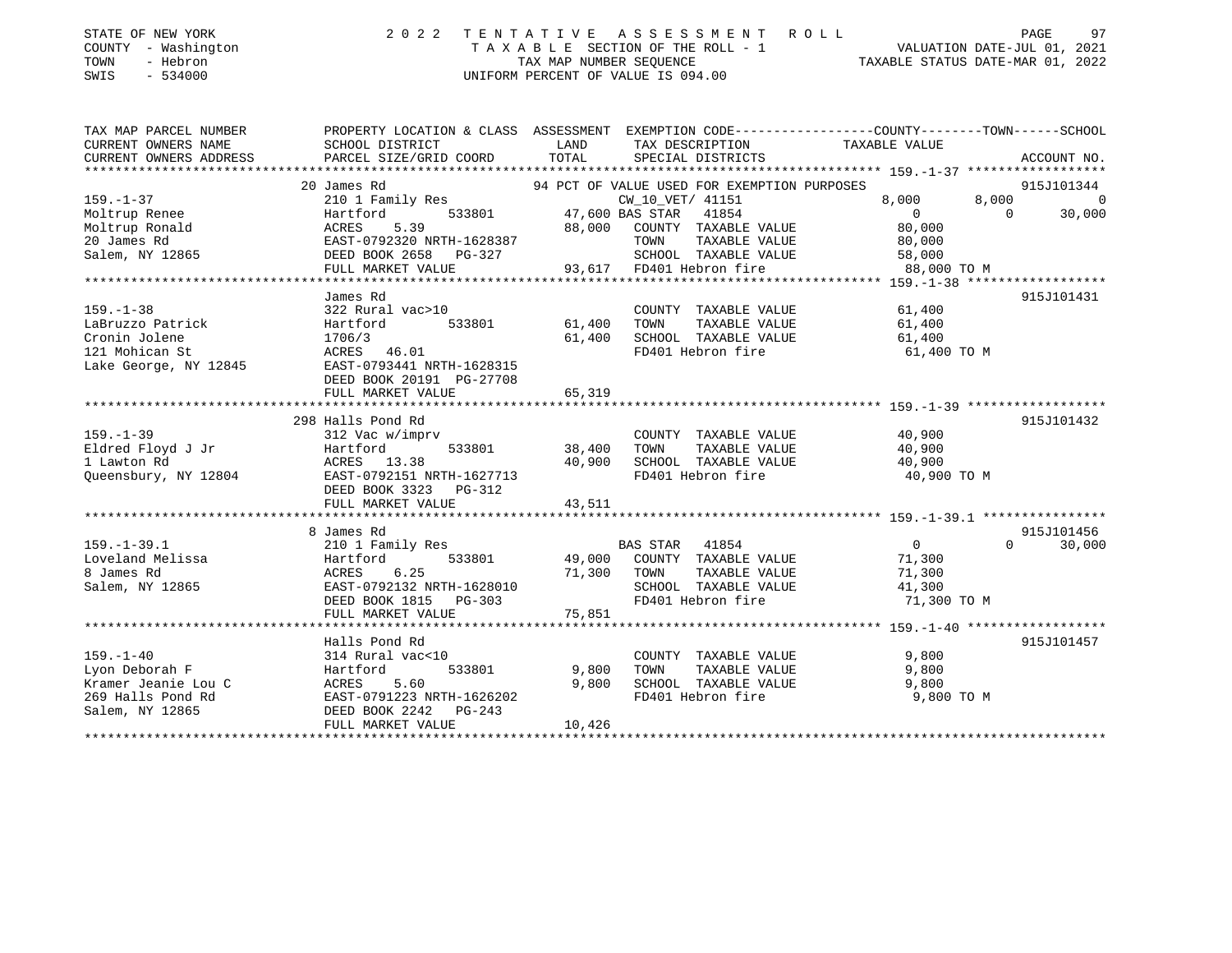| STATE OF NEW YORK<br>COUNTY - Washington<br>TOWN<br>- Hebron<br>$-534000$<br>SWIS |                                                                                                                    |                           | 2022 TENTATIVE ASSESSMENT ROLL<br>TAXABLE SECTION OF THE ROLL - 1<br>TAX MAP NUMBER SEQUENCE TAXABLE STATUS DATE-JUL 01, 2022<br>UNIFORM PERCENT OF VALUE IS 094.00 |                         |        | PAGE<br>98  |
|-----------------------------------------------------------------------------------|--------------------------------------------------------------------------------------------------------------------|---------------------------|---------------------------------------------------------------------------------------------------------------------------------------------------------------------|-------------------------|--------|-------------|
| TAX MAP PARCEL NUMBER<br>CURRENT OWNERS NAME                                      | PROPERTY LOCATION & CLASS ASSESSMENT EXEMPTION CODE----------------COUNTY-------TOWN-----SCHOOL<br>SCHOOL DISTRICT | LAND                      | TAX DESCRIPTION                                                                                                                                                     | TAXABLE VALUE           |        |             |
| CURRENT OWNERS ADDRESS                                                            | PARCEL SIZE/GRID COORD                                                                                             | TOTAL                     | SPECIAL DISTRICTS                                                                                                                                                   |                         |        | ACCOUNT NO. |
|                                                                                   |                                                                                                                    |                           |                                                                                                                                                                     |                         |        |             |
|                                                                                   | 818 Middle Rd                                                                                                      |                           |                                                                                                                                                                     |                         |        | 915J100505  |
| $160. -1 - 1$                                                                     | 240 Rural res                                                                                                      |                           | COUNTY TAXABLE VALUE                                                                                                                                                | 288,400                 |        |             |
| Porrier Geraldine A LE                                                            | 533201<br>Granville                                                                                                | 84,100                    | TAXABLE VALUE<br>TOWN                                                                                                                                               | 288,400                 |        |             |
| Porrier Michael J<br>FUILLE MICHAEL 5<br>818 Middle Rd                            |                                                                                                                    | 288,400                   | SCHOOL TAXABLE VALUE<br>CA008 Cons agri dst 8                                                                                                                       | 288,400<br>288,400 TO M |        |             |
| Granville, NY 12832                                                               | 489/875 507/1103<br>ACRES 17.15<br>EAST-0806221 NRTH-1632053                                                       |                           | FD401 Hebron fire                                                                                                                                                   | 288,400 TO M            |        |             |
|                                                                                   | DEED BOOK 20200 PG-4286                                                                                            |                           |                                                                                                                                                                     |                         |        |             |
|                                                                                   | FULL MARKET VALUE                                                                                                  | 306,809                   |                                                                                                                                                                     |                         |        |             |
|                                                                                   |                                                                                                                    |                           |                                                                                                                                                                     |                         |        |             |
| $160. - 1 - 1.1$                                                                  | 842 Middle Rd<br>240 Rural res                                                                                     |                           | COUNTY TAXABLE VALUE                                                                                                                                                | 226,900                 |        |             |
|                                                                                   |                                                                                                                    | 120,100                   | TAXABLE VALUE<br>TOWN                                                                                                                                               | 226,900                 |        |             |
|                                                                                   |                                                                                                                    | 226,900                   | SCHOOL TAXABLE VALUE                                                                                                                                                | 226,900                 |        |             |
| Daigle Craig D Jr<br>842 Middle Rd<br>Granville, NY 12832                         | Granville 533201<br>ACRES 38.72 BANK 999<br>EAST-0806408 NRTH-1633084                                              |                           |                                                                                                                                                                     | 226,900 TO M            |        |             |
|                                                                                   | DEED BOOK 3991 PG-333                                                                                              |                           | CA008 Cons agri dst 8<br>FD401 Hebron fire                                                                                                                          | 226,900 TO M            |        |             |
| MAY BE SUBJECT TO PAYMENT                                                         | FULL MARKET VALUE                                                                                                  | 241,383                   |                                                                                                                                                                     |                         |        |             |
| UNDER AGDIST LAW TIL 2025                                                         |                                                                                                                    |                           |                                                                                                                                                                     |                         |        |             |
|                                                                                   | Davis Ln                                                                                                           |                           |                                                                                                                                                                     |                         |        |             |
| $160. - 1 - 1.2$                                                                  | 322 Rural vac>10                                                                                                   |                           | 41720<br>AG DIST                                                                                                                                                    | 23,456                  | 23,456 | 23,456      |
| Laing Hill Land Company LLC                                                       | Granville<br>533201                                                                                                |                           | 82,800 COUNTY TAXABLE VALUE                                                                                                                                         | 59,344                  |        |             |
| 103 Lang Hill Rd                                                                  | ACRES 64.80                                                                                                        | 82,800 TOWN               | TAXABLE VALUE                                                                                                                                                       | 59,344                  |        |             |
| Granville, NY 12832                                                               | EAST-0807822 NRTH-1632041                                                                                          |                           | SCHOOL TAXABLE VALUE                                                                                                                                                | 59,344                  |        |             |
|                                                                                   | DEED BOOK 3981 PG-56                                                                                               | SCHOOL<br>CA008<br>88,085 | CA008 Cons agri dst 8                                                                                                                                               | 59,344 TO M             |        |             |
| MAY BE SUBJECT TO PAYMENT<br>UNDER AGDIST LAW TIL 2026                            | FULL MARKET VALUE                                                                                                  |                           | 23,456 EX<br>FD401 Hebron fire                                                                                                                                      | 82,800 TO M             |        |             |
|                                                                                   |                                                                                                                    |                           |                                                                                                                                                                     |                         |        |             |
|                                                                                   | County Route 31                                                                                                    |                           |                                                                                                                                                                     |                         |        |             |
| $160. -1 - 1.3$                                                                   | 322 Rural vac>10                                                                                                   |                           | AG DIST<br>41720                                                                                                                                                    | 148,276 148,276         |        | 148,276     |
| Laing Hill Land Company LLC                                                       | Granville<br>533201                                                                                                | 187,000                   | COUNTY TAXABLE VALUE                                                                                                                                                | 38,724                  |        |             |
| 103 Lang Hill Rd                                                                  | ACRES 84.77                                                                                                        | 187,000 TOWN              | TAXABLE VALUE                                                                                                                                                       | 38,724                  |        |             |
| Granville, NY 12832                                                               | EAST-0804985 NRTH-1632407                                                                                          |                           | SCHOOL TAXABLE VALUE                                                                                                                                                | 38,724                  |        |             |
|                                                                                   | DEED BOOK 3981 PG-56<br>FULL MARKET VALUE                                                                          | 198,936                   | CA008 Cons agri dst 8<br>148,276 EX                                                                                                                                 | 38,724 TO M             |        |             |
| MAY BE SUBJECT TO PAYMENT<br>UNDER AGDIST LAW TIL 2026                            |                                                                                                                    |                           | FD401 Hebron fire                                                                                                                                                   | 187,000 TO M            |        |             |
|                                                                                   |                                                                                                                    |                           |                                                                                                                                                                     |                         |        |             |
|                                                                                   | 52 Davis Ln                                                                                                        |                           |                                                                                                                                                                     |                         |        | 915J100133  |
| $160. - 1 - 2$                                                                    | 210 1 Family Res                                                                                                   |                           | COUNTY TAXABLE VALUE                                                                                                                                                | 112,000                 |        |             |
| I60.-1-4<br>Throop Family LLC<br>100 Morth Rd                                     | 533201<br>Granville                                                                                                | 46,100                    | TAXABLE VALUE<br>TOWN                                                                                                                                               | 112,000                 |        |             |
| 482 North Rd<br>Greenwich, NY 12834<br>EAST-0807088 NRTH-1631240                  |                                                                                                                    | 112,000                   | SCHOOL TAXABLE VALUE                                                                                                                                                | 112,000                 |        |             |
|                                                                                   | DEED BOOK 3847 PG-52                                                                                               |                           | FD401 Hebron fire                                                                                                                                                   | 112,000 TO M            |        |             |
|                                                                                   | FULL MARKET VALUE                                                                                                  | 119,149                   |                                                                                                                                                                     |                         |        |             |
|                                                                                   |                                                                                                                    |                           |                                                                                                                                                                     |                         |        |             |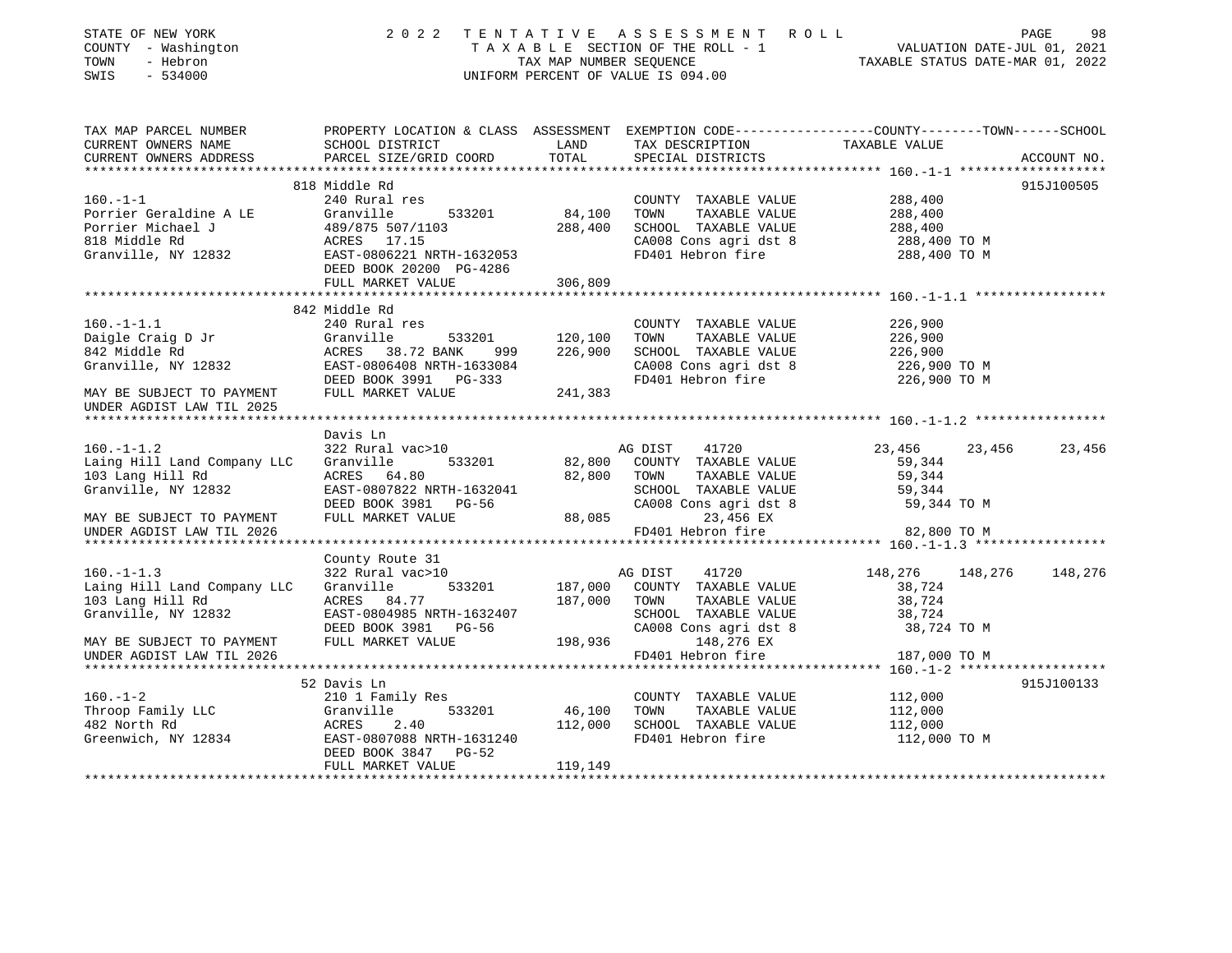| STATE OF NEW YORK<br>COUNTY - Washington<br>- Hebron<br>TOWN<br>SWIS<br>$-534000$                      | 2 0 2 2                                                                                                                                            | TENTATIVE<br>TAX MAP NUMBER SEOUENCE | A S S E S S M E N T<br>R O L L<br>TAXABLE SECTION OF THE ROLL - 1<br>UNIFORM PERCENT OF VALUE IS 094.00                                | VALUATION DATE-JUL 01, 2021<br>TAXABLE STATUS DATE-MAR 01, 2022 | PAGE<br>99  |
|--------------------------------------------------------------------------------------------------------|----------------------------------------------------------------------------------------------------------------------------------------------------|--------------------------------------|----------------------------------------------------------------------------------------------------------------------------------------|-----------------------------------------------------------------|-------------|
| TAX MAP PARCEL NUMBER<br>CURRENT OWNERS NAME<br>CURRENT OWNERS ADDRESS                                 | SCHOOL DISTRICT<br>PARCEL SIZE/GRID COORD                                                                                                          | LAND<br>TOTAL                        | PROPERTY LOCATION & CLASS ASSESSMENT EXEMPTION CODE---------------COUNTY-------TOWN-----SCHOOL<br>TAX DESCRIPTION<br>SPECIAL DISTRICTS | TAXABLE VALUE                                                   | ACCOUNT NO. |
|                                                                                                        | 54 Davis Ln                                                                                                                                        |                                      |                                                                                                                                        |                                                                 | 915J100610  |
| $160. -1 - 3$                                                                                          | 241 Rural res&ag                                                                                                                                   |                                      | AG DIST<br>41720                                                                                                                       | 93,936<br>93,936                                                | 93,936      |
| Throop William M III<br>Throop Michell D<br>744 Middle Rd<br>Granville, NY 12832                       | Granville<br>533201<br>3893/206, 3893/175, 3893/<br>4010/20, 4007/85, 20200/4<br>ACRES 173.80<br>EAST-0807632 NRTH-1630208                         | 341,000<br>424,700                   | COUNTY TAXABLE VALUE<br>TAXABLE VALUE<br>TOWN<br>SCHOOL TAXABLE VALUE<br>CA008 Cons agri dst 8<br>93,936 EX                            | 330,764<br>330,764<br>330,764<br>330,764 TO M                   |             |
| MAY BE SUBJECT TO PAYMENT                                                                              | DEED BOOK 20210 PG-4965                                                                                                                            |                                      | FD401 Hebron fire                                                                                                                      | 424,700 TO M                                                    |             |
| UNDER AGDIST LAW TIL 2026                                                                              | FULL MARKET VALUE                                                                                                                                  | 451,809                              |                                                                                                                                        |                                                                 |             |
|                                                                                                        |                                                                                                                                                    |                                      |                                                                                                                                        |                                                                 |             |
| $160. - 1 - 3.1$<br>Throop William M III<br>744 Middle Rd                                              | 744 Middle Rd<br>210 1 Family Res<br>533201<br>Granville<br><b>ACRES</b><br>7.50                                                                   | 62,900<br>115,100                    | COUNTY TAXABLE VALUE<br>TOWN<br>TAXABLE VALUE<br>SCHOOL TAXABLE VALUE                                                                  | 115,100<br>115,100<br>115,100                                   |             |
| Granville, NY 12832                                                                                    | EAST-0806047 NRTH-1629795<br>DEED BOOK 1877 PG-110<br>FULL MARKET VALUE                                                                            | 122,447                              | CA008 Cons agri dst 8<br>FD401 Hebron fire                                                                                             | 115,100 TO M<br>115,100 TO M                                    |             |
|                                                                                                        |                                                                                                                                                    |                                      |                                                                                                                                        |                                                                 |             |
| $160. - 1 - 4$<br>McKittrick Harold Sr.<br>59 Pine Hill Rd<br>Granville, NY 12832                      | 59 Pine Hill Rd<br>270 Mfg housing<br>Salem<br>534801<br>1.14<br>ACRES<br>EAST-0807823 NRTH-1626841<br>DEED BOOK 2390 PG-138<br>FULL MARKET VALUE  | 35,400<br>48,600<br>51,702           | COUNTY TAXABLE VALUE<br>TOWN<br>TAXABLE VALUE<br>SCHOOL TAXABLE VALUE<br>FD401 Hebron fire                                             | 48,600<br>48,600<br>48,600<br>48,600 TO M                       | 915J100129  |
|                                                                                                        |                                                                                                                                                    |                                      |                                                                                                                                        |                                                                 |             |
| $160. - 1 - 4.1$<br>Alecksynas Tess M<br>624 Middle Rd<br>Hebron, NY 12832                             | 624 Middle Rd<br>210 1 Family Res<br>534801<br>Salem<br>Lot 1<br>ACRES<br>5.12 BANK<br>999<br>EAST-0806475 NRTH-1627107<br>DEED BOOK 20200 PG-6166 | 47,200<br>165,100                    | COUNTY TAXABLE VALUE<br>TAXABLE VALUE<br>TOWN<br>SCHOOL TAXABLE VALUE<br>FD401 Hebron fire                                             | 165,100<br>165,100<br>165,100<br>165,100 TO M                   | 915J101458  |
|                                                                                                        | FULL MARKET VALUE                                                                                                                                  | 175,638                              |                                                                                                                                        |                                                                 |             |
|                                                                                                        |                                                                                                                                                    |                                      |                                                                                                                                        |                                                                 |             |
| $160. - 1 - 4.2$<br>Ostrander Adam<br>Ostrander Christiana<br>13 Queen Mary Dr<br>Queensbury, NY 12804 | 630 Middle Rd<br>312 Vac w/imprv<br>534801<br>Salem<br>Lot 2<br><b>ACRES</b><br>5.01<br>EAST-0806440 NRTH-1627505                                  | 12,500<br>24,200                     | COUNTY TAXABLE VALUE<br>TOWN<br>TAXABLE VALUE<br>SCHOOL TAXABLE VALUE<br>FD401 Hebron fire                                             | 24,200<br>24,200<br>24,200<br>24,200 TO M                       | 915J101499  |

Queensbury, NY 12804 EAST-0806440 NRTH-1627505 DEED BOOK 20220 PG-95 FULL MARKET VALUE 25,745

\*\*\*\*\*\*\*\*\*\*\*\*\*\*\*\*\*\*\*\*\*\*\*\*\*\*\*\*\*\*\*\*\*\*\*\*\*\*\*\*\*\*\*\*\*\*\*\*\*\*\*\*\*\*\*\*\*\*\*\*\*\*\*\*\*\*\*\*\*\*\*\*\*\*\*\*\*\*\*\*\*\*\*\*\*\*\*\*\*\*\*\*\*\*\*\*\*\*\*\*\*\*\*\*\*\*\*\*\*\*\*\*\*\*\*\*\*\*\*\*\*\*\*\*\*\*\*\*\*\*\*\*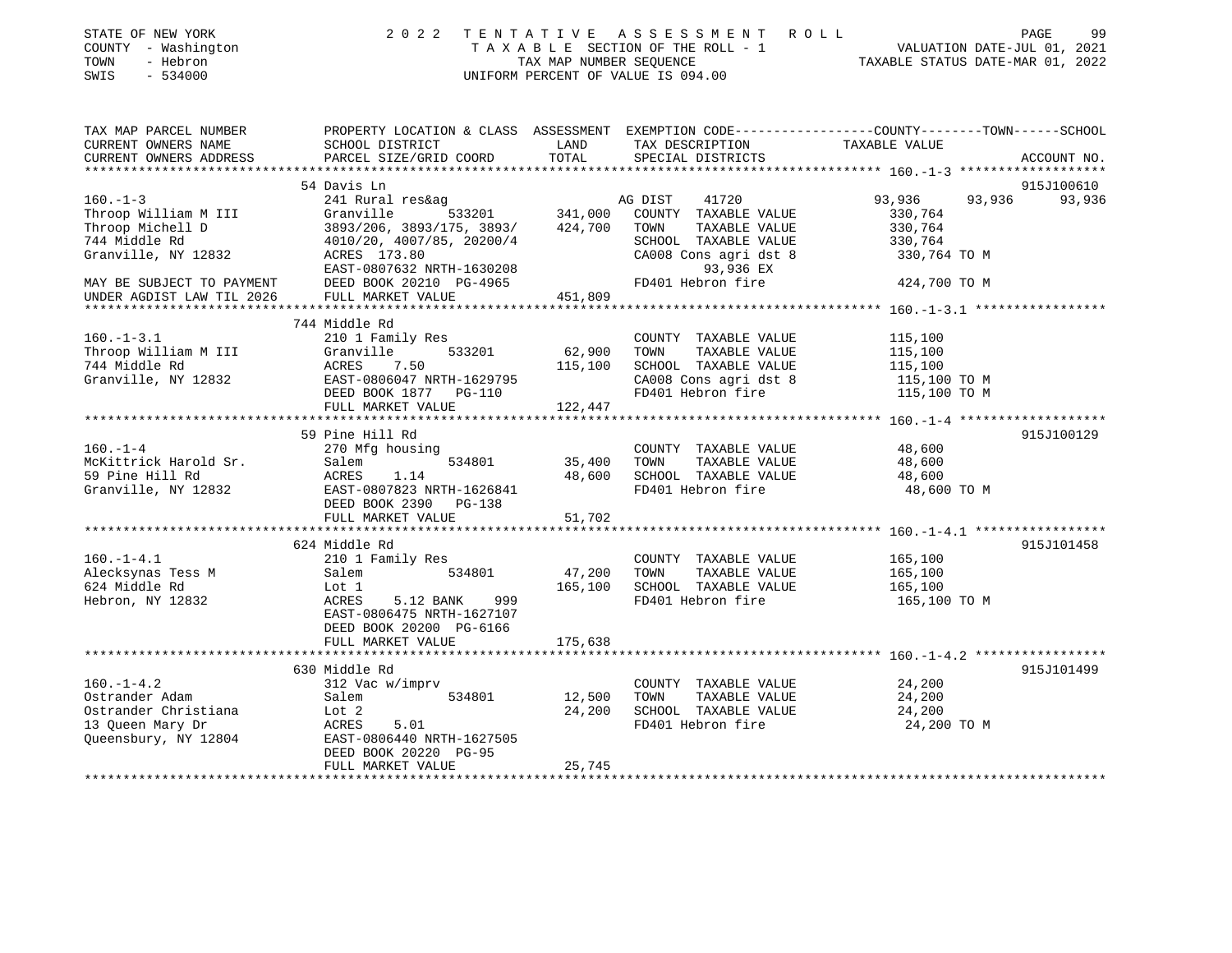| STATE OF NEW YORK<br>COUNTY - Washington<br>TOWN<br>- Hebron<br>SWIS<br>$-534000$ |                                                                                   | TAX MAP NUMBER SEQUENCE | 2022 TENTATIVE ASSESSMENT ROLL<br>TAXABLE SECTION OF THE ROLL - 1<br>UNIFORM PERCENT OF VALUE IS 094.00 | PAGE<br>100<br>VALUATION DATE-JUL 01, 2021<br>TAXABLE STATUS DATE-MAR 01, 2022                                   |
|-----------------------------------------------------------------------------------|-----------------------------------------------------------------------------------|-------------------------|---------------------------------------------------------------------------------------------------------|------------------------------------------------------------------------------------------------------------------|
| TAX MAP PARCEL NUMBER<br>CURRENT OWNERS NAME                                      | SCHOOL DISTRICT                                                                   | LAND<br>TOTAL           | TAX DESCRIPTION                                                                                         | PROPERTY LOCATION & CLASS ASSESSMENT EXEMPTION CODE---------------COUNTY-------TOWN------SCHOOL<br>TAXABLE VALUE |
| CURRENT OWNERS ADDRESS                                                            | PARCEL SIZE/GRID COORD                                                            |                         | SPECIAL DISTRICTS                                                                                       | ACCOUNT NO.<br>****************** 160.-1-4.3 ******************                                                  |
|                                                                                   | Middle Rd                                                                         |                         |                                                                                                         | 915J101459                                                                                                       |
| $160. -1 - 4.3$                                                                   | 314 Rural vac<10                                                                  |                         | COUNTY TAXABLE VALUE                                                                                    | 25,100                                                                                                           |
| Ehni Mary                                                                         | 534801<br>Salem                                                                   | 25,100                  | TAXABLE VALUE<br>TOWN                                                                                   | 25,100                                                                                                           |
| Frailey Stephen                                                                   | Lot 3                                                                             | 25,100                  | SCHOOL TAXABLE VALUE                                                                                    | 25,100                                                                                                           |
| 11 Charlton St<br>New York, NY 10014                                              | ACRES<br>5.09 BANK<br>999<br>EAST-0806442 NRTH-1627893<br>DEED BOOK 871<br>PG-341 |                         | FD401 Hebron fire                                                                                       | 25,100 TO M                                                                                                      |
|                                                                                   | FULL MARKET VALUE<br>************************                                     | 26,702                  |                                                                                                         |                                                                                                                  |
|                                                                                   | 19 Pine Hill Rd                                                                   |                         |                                                                                                         | 915J101500                                                                                                       |
| $160. - 1 - 4.4$                                                                  | 242 Rurl res&rec                                                                  |                         | COUNTY TAXABLE VALUE                                                                                    | 141,300                                                                                                          |
| Forand Alan G                                                                     | 534801<br>Salem                                                                   | 58,000                  | TOWN<br>TAXABLE VALUE                                                                                   | 141,300                                                                                                          |
| Forand Constance L                                                                | Lot 4                                                                             | 141,300                 | SCHOOL TAXABLE VALUE                                                                                    | 141,300                                                                                                          |
| 19 Pine Hill Rd                                                                   | ACRES 11.85                                                                       |                         | FD401 Hebron fire                                                                                       | 141,300 TO M                                                                                                     |
| Granville, NY 12832                                                               | EAST-0806891 NRTH-1627202<br>DEED BOOK 3854 PG-34                                 |                         |                                                                                                         |                                                                                                                  |
|                                                                                   | FULL MARKET VALUE                                                                 | 150,319                 |                                                                                                         |                                                                                                                  |
|                                                                                   |                                                                                   |                         |                                                                                                         |                                                                                                                  |
|                                                                                   | 29 Pine Hill Rd                                                                   |                         |                                                                                                         | 915J101460                                                                                                       |
| $160. - 1 - 4.5$                                                                  | 242 Rurl res&rec                                                                  |                         | BAS STAR 41854                                                                                          | $\overline{0}$<br>$\Omega$<br>30,000                                                                             |
| Hayes Asa Ira                                                                     | Salem<br>534801                                                                   | 55,800                  | COUNTY TAXABLE VALUE                                                                                    | 211,700                                                                                                          |
| Hayes Laurie                                                                      | $1$ ot 5                                                                          | 211,700                 | TAXABLE VALUE<br>TOWN                                                                                   | 211,700                                                                                                          |
| 29 Pine Hill Rd                                                                   | ACRES 10.47 BANK<br>999<br>EAST-0807157 NRTH-1627358                              |                         | SCHOOL TAXABLE VALUE<br>FD401 Hebron fire                                                               | 181,700                                                                                                          |
| Granville, NY 12832                                                               | DEED BOOK 666<br>PG-340                                                           |                         |                                                                                                         | 211,700 TO M                                                                                                     |
|                                                                                   | FULL MARKET VALUE                                                                 | 225,213                 |                                                                                                         |                                                                                                                  |
|                                                                                   |                                                                                   |                         |                                                                                                         |                                                                                                                  |
|                                                                                   | 53 Pine Hill Rd                                                                   |                         |                                                                                                         | 915J101501                                                                                                       |
| $160. - 1 - 4.6$                                                                  | 322 Rural vac>10                                                                  |                         | COUNTY TAXABLE VALUE                                                                                    | 31,500                                                                                                           |
| Hayes Philip J                                                                    | Salem<br>534801                                                                   | 31,500                  | TAXABLE VALUE<br>TOWN                                                                                   | 31,500                                                                                                           |
| 29 Pine Hill Rd                                                                   | Lot 6                                                                             | 31,500                  | SCHOOL TAXABLE VALUE                                                                                    | 31,500                                                                                                           |
| Granville, NY 12832                                                               | ACRES 12.27<br>EAST-0807437 NRTH-1627529                                          |                         | FD401 Hebron fire                                                                                       | 31,500 TO M                                                                                                      |
|                                                                                   | DEED BOOK 3547<br>$PG-4$                                                          |                         |                                                                                                         |                                                                                                                  |
|                                                                                   | FULL MARKET VALUE                                                                 | 33,511                  |                                                                                                         |                                                                                                                  |
|                                                                                   | *********************                                                             |                         |                                                                                                         |                                                                                                                  |
|                                                                                   | Pine Hill Rd                                                                      |                         |                                                                                                         | 915J101461                                                                                                       |
| $160. - 1 - 4.7$                                                                  | 314 Rural vac<10                                                                  |                         | COUNTY TAXABLE VALUE                                                                                    | 17,500                                                                                                           |
| Hayes Philip J                                                                    | 534801<br>Salem                                                                   | 17,500                  | TOWN<br>TAXABLE VALUE                                                                                   | 17,500                                                                                                           |
| 29 Pine Hill Rd<br>Granville, NY 12832                                            | Lot 7<br>ACRES 11.92                                                              | 17,500                  | SCHOOL TAXABLE VALUE<br>FD401 Hebron fire                                                               | 17,500<br>17,500 TO M                                                                                            |
|                                                                                   | EAST-0807773 NRTH-1627631                                                         |                         |                                                                                                         |                                                                                                                  |
|                                                                                   | DEED BOOK 3547 PG-4                                                               |                         |                                                                                                         |                                                                                                                  |
|                                                                                   | FULL MARKET VALUE                                                                 | 18,617                  |                                                                                                         |                                                                                                                  |
| ***************************                                                       |                                                                                   |                         |                                                                                                         |                                                                                                                  |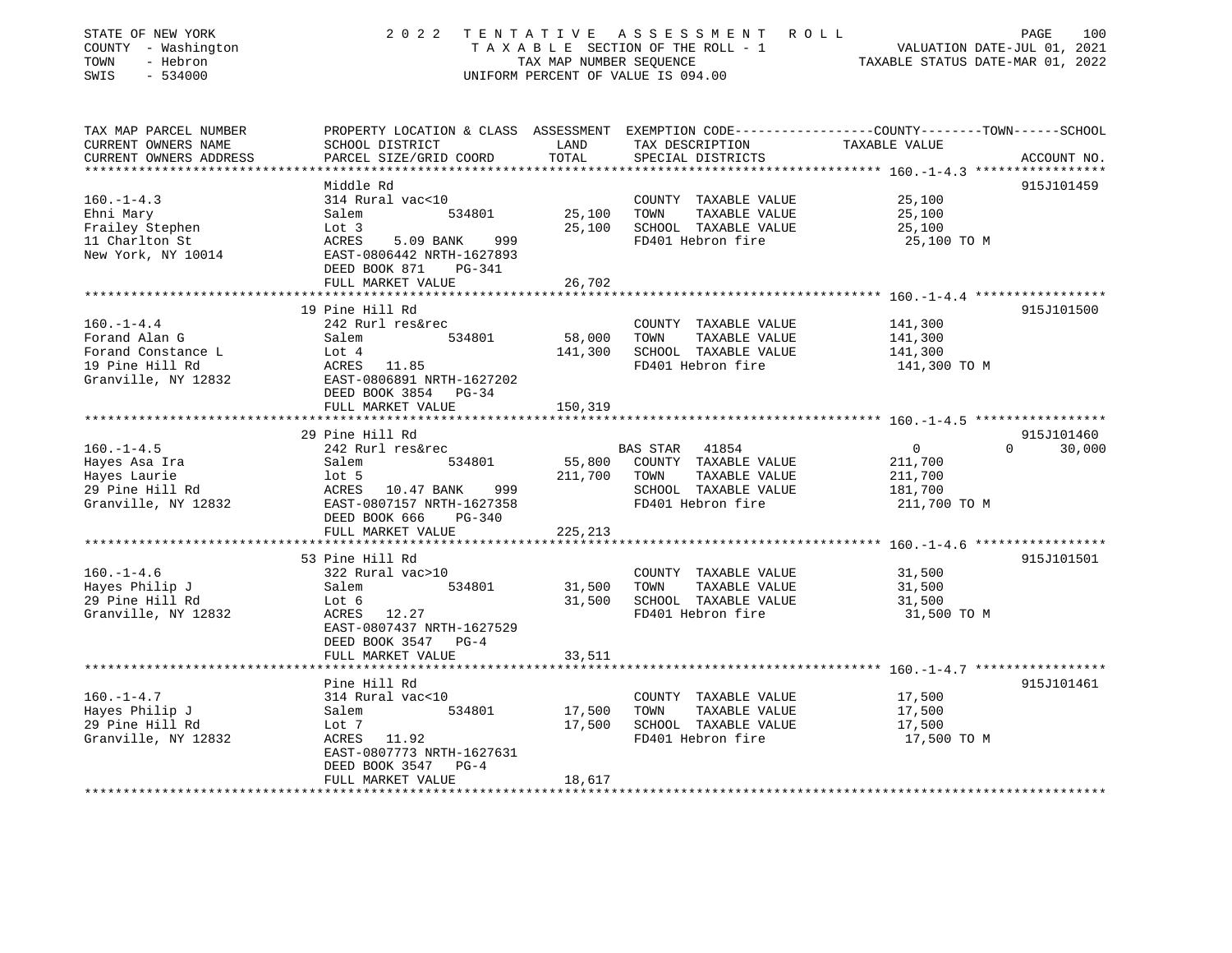| STATE OF NEW YORK      | 2022                                              | TENTATIVE               | A S S E S S M E N T     R O L L    | PAGE                                                                                            | 101 |
|------------------------|---------------------------------------------------|-------------------------|------------------------------------|-------------------------------------------------------------------------------------------------|-----|
| COUNTY - Washington    |                                                   |                         | TAXABLE SECTION OF THE ROLL - 1    | VALUATION DATE-JUL 01, 2021                                                                     |     |
| TOWN<br>- Hebron       |                                                   | TAX MAP NUMBER SEQUENCE |                                    | TAXABLE STATUS DATE-MAR 01, 2022                                                                |     |
| SWIS<br>$-534000$      |                                                   |                         | UNIFORM PERCENT OF VALUE IS 094.00 |                                                                                                 |     |
|                        |                                                   |                         |                                    |                                                                                                 |     |
| TAX MAP PARCEL NUMBER  |                                                   |                         |                                    | PROPERTY LOCATION & CLASS ASSESSMENT EXEMPTION CODE---------------COUNTY-------TOWN------SCHOOL |     |
| CURRENT OWNERS NAME    | SCHOOL DISTRICT                                   | LAND                    | TAX DESCRIPTION                    | TAXABLE VALUE                                                                                   |     |
| CURRENT OWNERS ADDRESS | PARCEL SIZE/GRID COORD                            | TOTAL                   | SPECIAL DISTRICTS                  | ACCOUNT NO.                                                                                     |     |
|                        | Pine Hill Rd                                      |                         |                                    | 915J100176                                                                                      |     |
| $160. - 1 - 5$         | 322 Rural vac>10                                  |                         | COUNTY TAXABLE VALUE               | 275,000                                                                                         |     |
| Palma Terrace LLC      | Salem<br>534801                                   | 275,000                 | TOWN<br>TAXABLE VALUE              | 275,000                                                                                         |     |
| PO Box 157             | ACRES 165.06                                      | 275,000                 | SCHOOL TAXABLE VALUE               | 275,000                                                                                         |     |
| Dorset, VT 05251       | EAST-0810660 NRTH-1627301                         |                         | FD401 Hebron fire                  | 275,000 TO M                                                                                    |     |
|                        | DEED BOOK 2849 PG-43                              |                         |                                    |                                                                                                 |     |
|                        | FULL MARKET VALUE                                 | 292,553                 |                                    |                                                                                                 |     |
|                        |                                                   |                         |                                    |                                                                                                 |     |
|                        | 179 Pine Hill Rd                                  |                         |                                    | 915J101519                                                                                      |     |
| $160.-1-5.1$           | 242 Rurl res&rec                                  |                         |                                    | 259,200                                                                                         |     |
|                        |                                                   |                         | COUNTY TAXABLE VALUE               |                                                                                                 |     |
| Verge David            | Salem<br>534801                                   | 120,700                 | TOWN<br>TAXABLE VALUE              | 259,200                                                                                         |     |
| Verge Diana C          | ACRES 34.94 BANK 999<br>EAST-0810370 NRTH-1626533 | 259,200                 | SCHOOL TAXABLE VALUE               | 259,200                                                                                         |     |
| 108 State Route 67     |                                                   |                         | FD401 Hebron fire                  | 259,200 TO M                                                                                    |     |
| Cambridge, NY 12816    | DEED BOOK 20200 PG-4371                           |                         |                                    |                                                                                                 |     |
|                        | FULL MARKET VALUE<br>**********************       | 275,745                 |                                    |                                                                                                 |     |
|                        |                                                   |                         |                                    |                                                                                                 |     |
|                        | 78 Pine Hill Rd                                   |                         |                                    | 915J100661                                                                                      |     |
| $160. - 1 - 6$         | 280 Res Multiple                                  |                         | COUNTY TAXABLE VALUE               | 399,500                                                                                         |     |
| Puhl Matthew           | 534801<br>Salem                                   | 171,300                 | TOWN<br>TAXABLE VALUE              | 399,500                                                                                         |     |
| Chase-Puhl Sarah F     | 488/342 552/271                                   | 399,500                 | SCHOOL TAXABLE VALUE               | 399,500                                                                                         |     |
| 78 Pine Hill Rd        | ACRES 121.60 BANK<br>999                          |                         | FD401 Hebron fire                  | 399,500 TO M                                                                                    |     |
| Granville, NY 12832    | EAST-0808271 NRTH-1626069                         |                         |                                    |                                                                                                 |     |
|                        | DEED BOOK 20210 PG-505                            |                         |                                    |                                                                                                 |     |
|                        | FULL MARKET VALUE                                 | 425,000                 |                                    |                                                                                                 |     |
|                        |                                                   |                         |                                    |                                                                                                 |     |
|                        | 2 Pine Hill Rd                                    |                         |                                    | 915J101706                                                                                      |     |
| $160. - 1 - 7.1$       | 314 Rural vac<10                                  |                         | COUNTY TAXABLE VALUE               | 24,800                                                                                          |     |
| McKittrick David       | 534801<br>Salem                                   | 24,800                  | TOWN<br>TAXABLE VALUE              | 24,800                                                                                          |     |
| 4432 Route 29          | Lot 1                                             | 24,800                  | SCHOOL TAXABLE VALUE               | 24,800                                                                                          |     |
| Salem, NY 12865        | ACRES<br>2.56                                     |                         | FD401 Hebron fire                  | 24,800 TO M                                                                                     |     |
|                        | EAST-0806970 NRTH-1625829                         |                         |                                    |                                                                                                 |     |
|                        | DEED BOOK 20200 PG-3757                           |                         |                                    |                                                                                                 |     |
|                        | FULL MARKET VALUE                                 | 26,383                  |                                    |                                                                                                 |     |
|                        | ************************                          |                         |                                    |                                                                                                 |     |
|                        | 548 Middle Rd                                     |                         |                                    | 915J101707                                                                                      |     |
| $160. - 1 - 7.2$       | 270 Mfg housing                                   |                         | COUNTY TAXABLE VALUE               | 92,700                                                                                          |     |
| Meihoefer William O    | Salem<br>534801                                   | 45,700                  | TOWN<br>TAXABLE VALUE              | 92,700                                                                                          |     |
| Meihoefer Marie M      | Lot 2                                             | 92,700                  | SCHOOL TAXABLE VALUE               | 92,700                                                                                          |     |
| 548 Middle Rd          | 2.53<br>ACRES                                     |                         | FD401 Hebron fire                  | 92,700 TO M                                                                                     |     |
| Granville, NY 12832    | EAST-0806891 NRTH-1625538                         |                         |                                    |                                                                                                 |     |
|                        | DEED BOOK 782<br>$PG-322$                         |                         |                                    |                                                                                                 |     |
|                        | FULL MARKET VALUE                                 | 98,617                  |                                    |                                                                                                 |     |
|                        |                                                   |                         |                                    |                                                                                                 |     |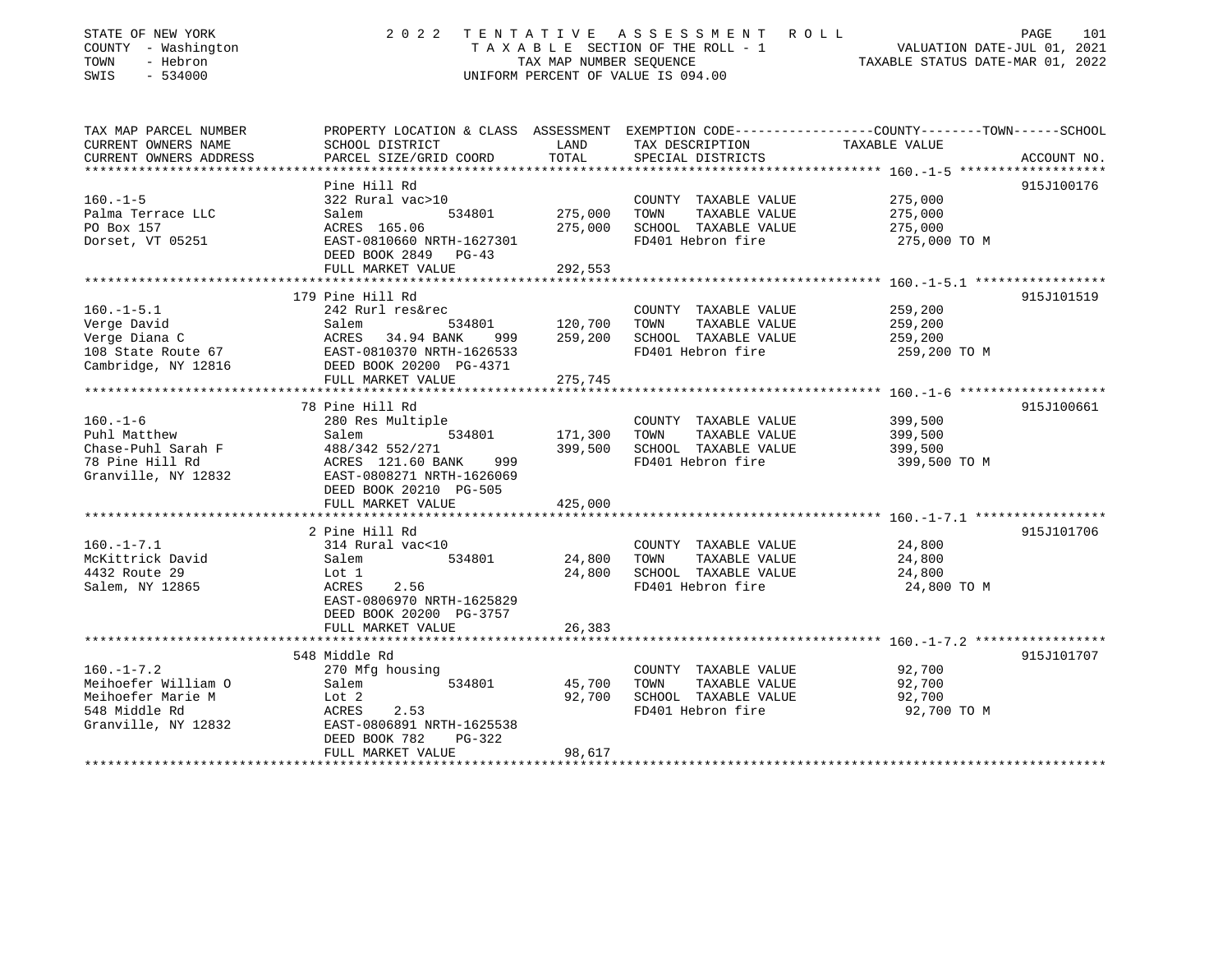| STATE OF NEW YORK<br>COUNTY - Washington<br>TOWN<br>- Hebron<br>$-534000$<br>SWIS | 2 0 2 2                                              | TENTATIVE<br>TAX MAP NUMBER SEOUENCE | ASSESSMENT ROLL<br>TAXABLE SECTION OF THE ROLL - 1<br>UNIFORM PERCENT OF VALUE IS 094.00 | VALUATION DATE-JUL 01, 2021<br>TAXABLE STATUS DATE-MAR 01, 2022                                                  | 102<br>PAGE |
|-----------------------------------------------------------------------------------|------------------------------------------------------|--------------------------------------|------------------------------------------------------------------------------------------|------------------------------------------------------------------------------------------------------------------|-------------|
| TAX MAP PARCEL NUMBER<br>CURRENT OWNERS NAME                                      | SCHOOL DISTRICT                                      | LAND                                 | TAX DESCRIPTION                                                                          | PROPERTY LOCATION & CLASS ASSESSMENT EXEMPTION CODE---------------COUNTY-------TOWN------SCHOOL<br>TAXABLE VALUE |             |
| CURRENT OWNERS ADDRESS                                                            | PARCEL SIZE/GRID COORD                               | TOTAL                                | SPECIAL DISTRICTS                                                                        |                                                                                                                  | ACCOUNT NO. |
|                                                                                   |                                                      |                                      |                                                                                          |                                                                                                                  |             |
|                                                                                   | 544 Middle Rd                                        |                                      |                                                                                          |                                                                                                                  | 915J101708  |
| $160. - 1 - 7.3$                                                                  | 314 Rural vac<10                                     |                                      | COUNTY TAXABLE VALUE                                                                     | 24,800                                                                                                           |             |
| Herrick Richard E                                                                 | 534801<br>Salem                                      | 24,800                               | TAXABLE VALUE<br>TOWN                                                                    | 24,800                                                                                                           |             |
| Herrick Sharon A<br>544 Middle Rd                                                 | Lot 3<br>ACRES<br>2.54 BANK<br>999                   | 24,800                               | SCHOOL TAXABLE VALUE<br>FD401 Hebron fire                                                | 24,800<br>24,800 TO M                                                                                            |             |
| Granville, NY 12832                                                               | EAST-0806904 NRTH-1625295<br>DEED BOOK 20200 PG-5756 |                                      |                                                                                          |                                                                                                                  |             |
|                                                                                   | FULL MARKET VALUE                                    | 26,383                               |                                                                                          |                                                                                                                  |             |
|                                                                                   |                                                      |                                      |                                                                                          |                                                                                                                  |             |
|                                                                                   | Middle Rd                                            |                                      |                                                                                          |                                                                                                                  | 915J101709  |
| $160. - 1 - 7.4$                                                                  | 314 Rural vac<10                                     |                                      | COUNTY TAXABLE VALUE                                                                     | 24,700                                                                                                           |             |
| Miller Russell C                                                                  | 534801<br>Salem                                      | 24,700                               | TOWN<br>TAXABLE VALUE<br>SCHOOL TAXABLE VALUE                                            | 24,700                                                                                                           |             |
| Bashaw Colleen C<br>PO Box 150                                                    | Lot 4<br>ACRES<br>2.53                               | 24,700                               | FD401 Hebron fire                                                                        | 24,700<br>24,700 TO M                                                                                            |             |
| Salem, NY 12865                                                                   | EAST-0806918 NRTH-1625094                            |                                      |                                                                                          |                                                                                                                  |             |
|                                                                                   | DEED BOOK 20200 PG-4261                              |                                      |                                                                                          |                                                                                                                  |             |
|                                                                                   | FULL MARKET VALUE                                    | 26,277                               |                                                                                          |                                                                                                                  |             |
|                                                                                   |                                                      |                                      |                                                                                          |                                                                                                                  |             |
|                                                                                   | 1 Pine Hill Rd                                       |                                      |                                                                                          |                                                                                                                  | 915J100359  |
| $160. - 1 - 8$                                                                    | 210 1 Family Res                                     |                                      | 41834<br>ENH STAR                                                                        | $\Omega$<br>$\overline{0}$                                                                                       | 74,900      |
| Wheeler Fred J                                                                    | Salem<br>534801                                      | 45,500                               | COUNTY TAXABLE VALUE                                                                     | 164,600                                                                                                          |             |
| Wheeler Bonnie                                                                    | ACRES<br>4.50                                        | 164,600                              | TOWN<br>TAXABLE VALUE                                                                    | 164,600                                                                                                          |             |
| 1 Pine Hill Rd                                                                    | EAST-0806684 NRTH-1626542                            |                                      | SCHOOL TAXABLE VALUE                                                                     | 89,700                                                                                                           |             |
| Granville, NY 12832                                                               | DEED BOOK 1992 PG-344<br>FULL MARKET VALUE           | 175,106                              | FD401 Hebron fire                                                                        | 164,600 TO M                                                                                                     |             |
|                                                                                   |                                                      |                                      |                                                                                          |                                                                                                                  |             |
|                                                                                   | Middle Rd                                            |                                      |                                                                                          |                                                                                                                  | 915J100501  |
| $160. - 1 - 9.1$                                                                  | 314 Rural vac<10                                     |                                      | COUNTY TAXABLE VALUE                                                                     | 35,400                                                                                                           |             |
| Fletcher Jeffrey P                                                                | 534801<br>Salem                                      | 35,400                               | TOWN<br>TAXABLE VALUE                                                                    | 35,400                                                                                                           |             |
| Fletcher Robert P                                                                 | ACRES<br>4.80                                        | 35,400                               | SCHOOL TAXABLE VALUE                                                                     | 35,400                                                                                                           |             |
| 130 Midway St                                                                     | EAST-0806327 NRTH-1626441                            |                                      | FD401 Hebron fire                                                                        | 35,400 TO M                                                                                                      |             |
| Babylon, NY 11702                                                                 | DEED BOOK 1750<br>$PG-315$                           |                                      |                                                                                          |                                                                                                                  |             |
|                                                                                   | FULL MARKET VALUE                                    | 37,660                               |                                                                                          |                                                                                                                  |             |
|                                                                                   |                                                      |                                      |                                                                                          |                                                                                                                  |             |
| $160. - 1 - 9.2$                                                                  | 549 Middle Rd<br>210 1 Family Res                    |                                      | COUNTY TAXABLE VALUE                                                                     | 164,900                                                                                                          | 915J101241  |
| Bascue Chad M                                                                     | 534801<br>Salem                                      | 59,600                               | TOWN<br>TAXABLE VALUE                                                                    | 164,900                                                                                                          |             |
| Bascue Mary I                                                                     | 680/297 680/299                                      | 164,900                              | SCHOOL TAXABLE VALUE                                                                     | 164,900                                                                                                          |             |
| 549 Middle Rd                                                                     | 6.00 BANK<br>ACRES<br>999                            |                                      | FD401 Hebron fire                                                                        | 164,900 TO M                                                                                                     |             |
| Granville, NY 12832                                                               | EAST-0806531 NRTH-1625839                            |                                      |                                                                                          |                                                                                                                  |             |
|                                                                                   | DEED BOOK 20210 PG-996                               |                                      |                                                                                          |                                                                                                                  |             |
|                                                                                   | FULL MARKET VALUE                                    | 175,426                              |                                                                                          |                                                                                                                  |             |
|                                                                                   |                                                      |                                      |                                                                                          |                                                                                                                  |             |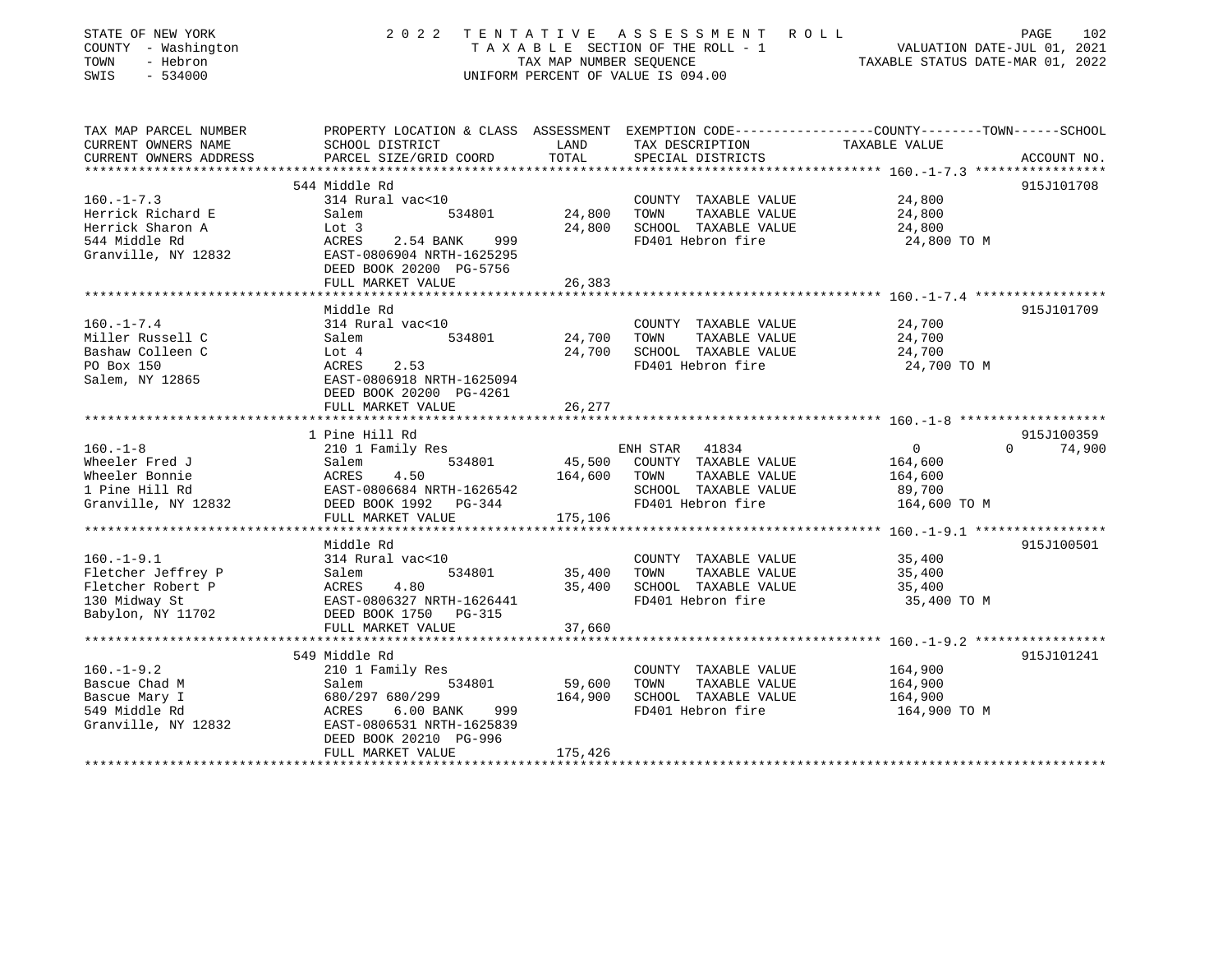| STATE OF NEW YORK<br>COUNTY - Washington<br>TOWN<br>- Hebron<br>$-534000$<br>SWIS | 2022<br>TENTATIVE<br>TAXABLE SECTION OF THE ROLL - 1<br>TAX MAP NUMBER SEOUENCE<br>UNIFORM PERCENT OF VALUE IS 094.00 | R O L L<br>103<br>PAGE<br>VALUATION DATE-JUL 01, 2021<br>TAXABLE STATUS DATE-MAR 01, 2022 |                                             |                                                                                                                  |                              |
|-----------------------------------------------------------------------------------|-----------------------------------------------------------------------------------------------------------------------|-------------------------------------------------------------------------------------------|---------------------------------------------|------------------------------------------------------------------------------------------------------------------|------------------------------|
| TAX MAP PARCEL NUMBER<br>CURRENT OWNERS NAME                                      | SCHOOL DISTRICT                                                                                                       | LAND                                                                                      | TAX DESCRIPTION                             | PROPERTY LOCATION & CLASS ASSESSMENT EXEMPTION CODE---------------COUNTY-------TOWN------SCHOOL<br>TAXABLE VALUE |                              |
| CURRENT OWNERS ADDRESS                                                            | PARCEL SIZE/GRID COORD                                                                                                | TOTAL                                                                                     | SPECIAL DISTRICTS                           |                                                                                                                  | ACCOUNT NO.                  |
|                                                                                   |                                                                                                                       |                                                                                           |                                             |                                                                                                                  |                              |
|                                                                                   | 193 Benn Rd                                                                                                           |                                                                                           |                                             |                                                                                                                  | 915J101520                   |
| $160. - 1 - 9.3$                                                                  | 210 1 Family Res                                                                                                      |                                                                                           | COUNTY TAXABLE VALUE                        | 195,500                                                                                                          |                              |
| Kelly Dennis                                                                      | Salem<br>534801                                                                                                       | 55,800                                                                                    | TOWN<br>TAXABLE VALUE                       | 195,500                                                                                                          |                              |
| 68 Bayard St                                                                      | ACRES<br>4.70 BANK<br>999                                                                                             | 195,500                                                                                   | SCHOOL TAXABLE VALUE                        | 195,500                                                                                                          |                              |
| Lake Grove, NY 11755                                                              | EAST-0806223 NRTH-1625850<br>DEED BOOK 20210 PG-919                                                                   |                                                                                           | FD401 Hebron fire                           | 195,500 TO M                                                                                                     |                              |
|                                                                                   | FULL MARKET VALUE                                                                                                     | 207,979                                                                                   |                                             |                                                                                                                  |                              |
|                                                                                   | 171 Benn Rd                                                                                                           |                                                                                           |                                             |                                                                                                                  | 915J100489                   |
| $160. - 1 - 10$                                                                   | 314 Rural vac<10                                                                                                      |                                                                                           | COUNTY TAXABLE VALUE                        | 1,700                                                                                                            |                              |
| Anoe Syndonna M                                                                   | 534801<br>Salem                                                                                                       | 1,700                                                                                     | TAXABLE VALUE<br>TOWN                       | 1,700                                                                                                            |                              |
| 172 Benn Rd                                                                       | 2.00<br>ACRES                                                                                                         | 1,700                                                                                     | SCHOOL TAXABLE VALUE                        | 1,700                                                                                                            |                              |
| Granville, NY 12832                                                               | EAST-0805455 NRTH-1626601                                                                                             |                                                                                           | FD401 Hebron fire                           | 1,700 TO M                                                                                                       |                              |
|                                                                                   | DEED BOOK 943<br><b>PG-150</b>                                                                                        |                                                                                           |                                             |                                                                                                                  |                              |
|                                                                                   | FULL MARKET VALUE                                                                                                     | 1,809                                                                                     |                                             |                                                                                                                  |                              |
|                                                                                   |                                                                                                                       |                                                                                           |                                             |                                                                                                                  |                              |
|                                                                                   | 169 Benn Rd                                                                                                           |                                                                                           |                                             |                                                                                                                  | 915J100481                   |
| $160. - 1 - 11$                                                                   | 210 1 Family Res                                                                                                      |                                                                                           | COUNTY TAXABLE VALUE                        | 169,200                                                                                                          |                              |
| Della Mattera Jeffrey                                                             | Salem<br>534801                                                                                                       | 48,800                                                                                    | TAXABLE VALUE<br>TOWN                       | 169,200                                                                                                          |                              |
| Della Mattera Kelly<br>169 Benn Rd                                                | ACRES<br>3.35 BANK<br>999<br>EAST-0805464 NRTH-1626198                                                                | 169,200                                                                                   | SCHOOL TAXABLE VALUE<br>FD401 Hebron fire   | 169,200                                                                                                          |                              |
| Granville, NY 12832                                                               | DEED BOOK 20191 PG-27467                                                                                              |                                                                                           |                                             | 169,200 TO M                                                                                                     |                              |
|                                                                                   | FULL MARKET VALUE                                                                                                     | 180,000                                                                                   |                                             |                                                                                                                  |                              |
|                                                                                   |                                                                                                                       |                                                                                           |                                             |                                                                                                                  |                              |
|                                                                                   | 170 Benn Rd                                                                                                           |                                                                                           |                                             |                                                                                                                  | 915J100642                   |
| $160. - 1 - 12$                                                                   | 314 Rural vac<10                                                                                                      |                                                                                           | COUNTY TAXABLE VALUE                        | 20,200                                                                                                           |                              |
| Della Mattera Brian J                                                             | Salem<br>534801                                                                                                       | 20,200                                                                                    | TAXABLE VALUE<br>TOWN                       | 20,200                                                                                                           |                              |
| 159 Benn Rd                                                                       | FRNT 198.00 DPTH 231.00                                                                                               | 20,200                                                                                    | SCHOOL TAXABLE VALUE                        | 20,200                                                                                                           |                              |
| Granville, NY 12832                                                               | EAST-0805512 NRTH-1625678                                                                                             |                                                                                           | FD401 Hebron fire                           | 20,200 TO M                                                                                                      |                              |
|                                                                                   | DEED BOOK 3469 PG-130                                                                                                 |                                                                                           |                                             |                                                                                                                  |                              |
|                                                                                   | FULL MARKET VALUE<br>**************************                                                                       | 21,489                                                                                    |                                             |                                                                                                                  |                              |
|                                                                                   |                                                                                                                       |                                                                                           |                                             |                                                                                                                  |                              |
| $160. -1 - 13$                                                                    | 172 Benn Rd                                                                                                           |                                                                                           |                                             |                                                                                                                  | 915J100318                   |
| Della Mattera Frank                                                               | 210 1 Family Res<br>534801<br>Salem                                                                                   |                                                                                           | VET WAR CT 41121<br>41,500 AGED-CO<br>41802 | 16,110<br>16,110<br>18,258<br>$\Omega$                                                                           | $\overline{0}$<br>$\bigcirc$ |
| 172 Benn Rd                                                                       | 1.15<br>ACRES                                                                                                         |                                                                                           | 107,400 ENH STAR<br>41834                   | $\Omega$<br>$\overline{0}$                                                                                       | 74,900                       |
| Granville, NY 12832                                                               | EAST-0805563 NRTH-1625448                                                                                             |                                                                                           | COUNTY TAXABLE VALUE                        | 73,032                                                                                                           |                              |
|                                                                                   | DEED BOOK 2386<br><b>PG-140</b>                                                                                       |                                                                                           | TOWN<br>TAXABLE VALUE                       | 91,290                                                                                                           |                              |
|                                                                                   | FULL MARKET VALUE                                                                                                     | 114,255                                                                                   | SCHOOL TAXABLE VALUE                        | 32,500                                                                                                           |                              |
|                                                                                   |                                                                                                                       |                                                                                           | FD401 Hebron fire                           | 107,400 TO M                                                                                                     |                              |
|                                                                                   |                                                                                                                       |                                                                                           |                                             |                                                                                                                  |                              |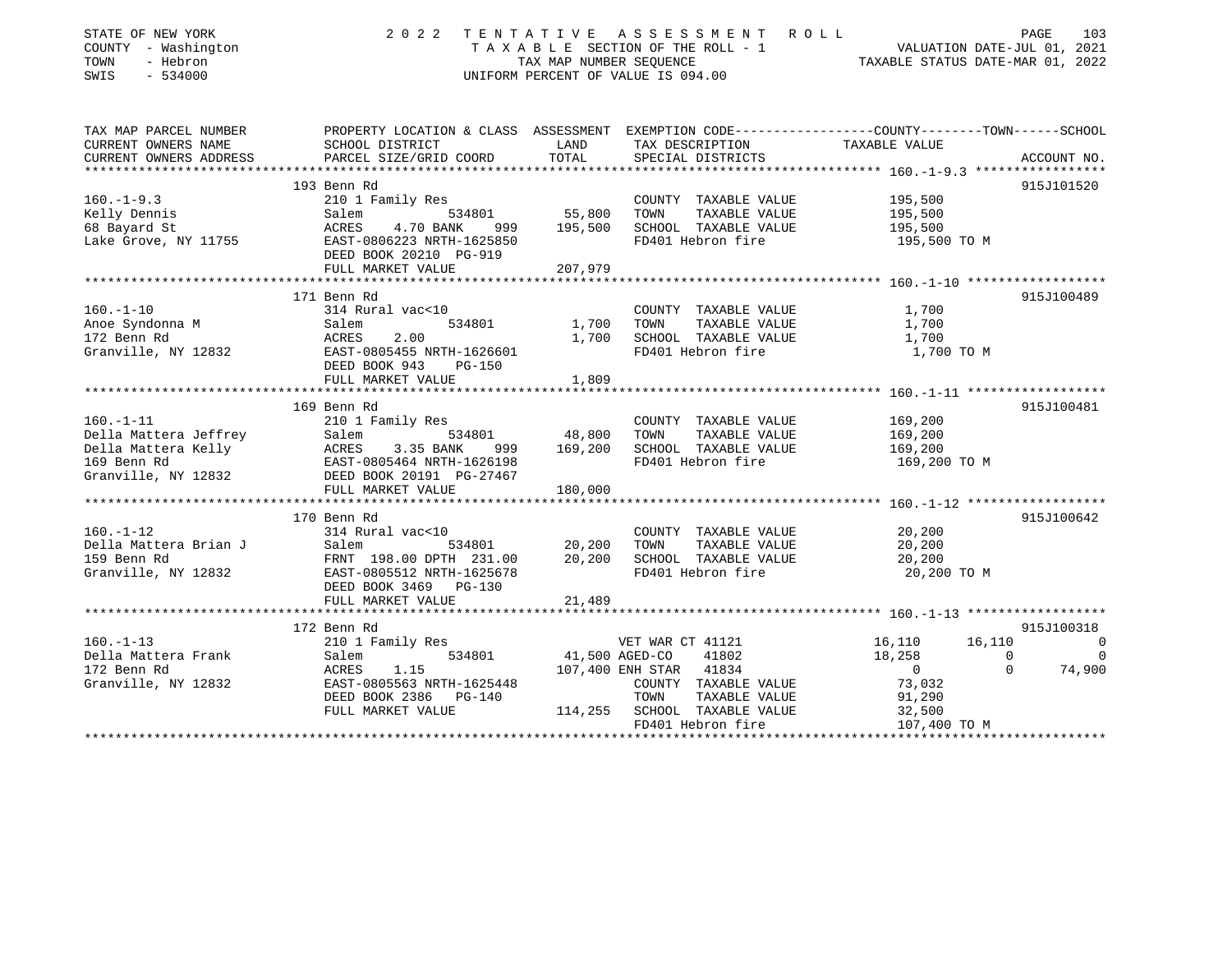| STATE OF NEW YORK<br>COUNTY - Washington<br>TOWN<br>- Hebron<br>$-534000$<br>SWIS                                                                                                                                                                                   |                                                                                                                                                                                                           |          | $\begin{tabular}{lllllllllllllllll} \hline 2&0&2&2&\text{T} & \text{E} & \text{N} & \text{T} & \text{A} & \text{T} & \text{A} & \text{T} & \text{A} & \text{T} & \text{A} & \text{T} & \text{A} & \text{B} & \text{B} & \text{A} & \text{C} & \text{E} & \text{A} & \text{A} & \text{B} & \text{B} & \text{B} & \text{E} & \text{E} & \text{E} & \text{C} & \text{T} & \text{A} & \text{A} & \text{B} & \text{B} & \text{E} & \$ |                                                                 |                                        |
|---------------------------------------------------------------------------------------------------------------------------------------------------------------------------------------------------------------------------------------------------------------------|-----------------------------------------------------------------------------------------------------------------------------------------------------------------------------------------------------------|----------|----------------------------------------------------------------------------------------------------------------------------------------------------------------------------------------------------------------------------------------------------------------------------------------------------------------------------------------------------------------------------------------------------------------------------------|-----------------------------------------------------------------|----------------------------------------|
| TAX MAP PARCEL NUMBER<br>CURRENT OWNERS NAME<br>CURRENT OWNERS ADDRESS                                                                                                                                                                                              | PROPERTY LOCATION & CLASS ASSESSMENT EXEMPTION CODE---------------COUNTY-------TOWN-----SCHOOL                                                                                                            |          |                                                                                                                                                                                                                                                                                                                                                                                                                                  |                                                                 | ACCOUNT NO.                            |
|                                                                                                                                                                                                                                                                     |                                                                                                                                                                                                           |          |                                                                                                                                                                                                                                                                                                                                                                                                                                  |                                                                 |                                        |
| $160. - 1 - 14$<br>Della Mattera Brian J<br>159 Benn Rd<br>Granville, NY 12832                                                                                                                                                                                      | Benn Rd<br>322 Rural vac>10<br>Salem 534801 79,900 COUNTY TAXABLE VALUE<br>3469/133 914/234 79,900 TOWN TAXABLE VALUE<br>Forest Tax 3756/232 79,900 SCHOOL TAXABLE VALUE<br>ACRES 25.03 7D401 Hebron fire |          | FOR 480A 47460<br>SCHOOL TAXABLE VALUE<br>FD401 Hebron fire                                                                                                                                                                                                                                                                                                                                                                      | 57,200<br>22,700<br>22,700<br>22,700                            | 915J100018<br>57,200<br>57,200         |
| MAY BE SUBJECT TO PAYMENT<br>UNDER RPTL480A UNTIL 2031 DEED BOOK 3716 PG-90                                                                                                                                                                                         |                                                                                                                                                                                                           |          |                                                                                                                                                                                                                                                                                                                                                                                                                                  | 79,900 TO M                                                     |                                        |
|                                                                                                                                                                                                                                                                     | FULL MARKET VALUE                                                                                                                                                                                         | 85,000   |                                                                                                                                                                                                                                                                                                                                                                                                                                  |                                                                 |                                        |
|                                                                                                                                                                                                                                                                     | 39 & 41 Benn Rd                                                                                                                                                                                           |          |                                                                                                                                                                                                                                                                                                                                                                                                                                  |                                                                 | 915J100453                             |
| $160. - 1 - 15$<br>FRAME STRING COUNTY TAXABLE VALUE<br>Moskowitz Anita<br>Moskowitz Anita<br>120 Riverside Dr Apt 8g<br>New York, NY 10025<br>New York, NY 10025<br>MAY BE SUBJECT TO PAYMENT<br>TRABLE VALUE<br>PEED BOOK 913 PG-136<br>TRABLE SUBJECT TO PAYMENT | 280 Res Multiple                                                                                                                                                                                          |          | AG DIST 41720<br>SCHOOL TAXABLE VALUE<br>CA008 Cons agri dst 8 392,289 TO M<br>CA008 Cons agri dst 8 392,289 TO M                                                                                                                                                                                                                                                                                                                | 106,711<br>392,289<br>392,289                                   | 106,711 106,711                        |
| UNDER AGDIST LAW TIL 2026                                                                                                                                                                                                                                           |                                                                                                                                                                                                           |          |                                                                                                                                                                                                                                                                                                                                                                                                                                  | 499,000 TO M                                                    |                                        |
|                                                                                                                                                                                                                                                                     |                                                                                                                                                                                                           |          |                                                                                                                                                                                                                                                                                                                                                                                                                                  |                                                                 |                                        |
|                                                                                                                                                                                                                                                                     |                                                                                                                                                                                                           |          |                                                                                                                                                                                                                                                                                                                                                                                                                                  |                                                                 | 915J100146                             |
|                                                                                                                                                                                                                                                                     |                                                                                                                                                                                                           |          |                                                                                                                                                                                                                                                                                                                                                                                                                                  | 67,800                                                          | $\Omega$<br>30,000<br>67,800<br>67,800 |
|                                                                                                                                                                                                                                                                     |                                                                                                                                                                                                           |          |                                                                                                                                                                                                                                                                                                                                                                                                                                  |                                                                 |                                        |
|                                                                                                                                                                                                                                                                     |                                                                                                                                                                                                           |          |                                                                                                                                                                                                                                                                                                                                                                                                                                  | 215,700 TO M                                                    |                                        |
|                                                                                                                                                                                                                                                                     |                                                                                                                                                                                                           |          |                                                                                                                                                                                                                                                                                                                                                                                                                                  |                                                                 |                                        |
|                                                                                                                                                                                                                                                                     |                                                                                                                                                                                                           |          |                                                                                                                                                                                                                                                                                                                                                                                                                                  |                                                                 | 915J101147                             |
| 160.-1-16.3<br>Smith James C<br>Smith James C<br>Smith James C<br>Smith James C<br>Smith James C<br>Santial Bas STAR<br>SMITH 533201<br>ACRES 8.00<br>ACRES 8.00<br>EAST-0805725 NRTH-1626958<br>DEED BOOK 461<br>PG-20<br>FD401 Hebron fire<br>FD401 Heb           |                                                                                                                                                                                                           | 157,021  |                                                                                                                                                                                                                                                                                                                                                                                                                                  | $\overline{0}$<br>147,600<br>147,600<br>117,600<br>147,600 TO M | $\Omega$<br>30,000                     |
|                                                                                                                                                                                                                                                                     | FULL MARKET VALUE                                                                                                                                                                                         |          |                                                                                                                                                                                                                                                                                                                                                                                                                                  |                                                                 |                                        |
|                                                                                                                                                                                                                                                                     | 671 Middle Rd                                                                                                                                                                                             |          | COUNTY TAXABLE VALUE 417,600                                                                                                                                                                                                                                                                                                                                                                                                     |                                                                 |                                        |
| 160.-1-16.4<br>Ehni Mary COUNTY TAXABLE VALUE<br>Frailey Stephen 859/197 conservation ease 417,600 TOWN TAXABLE VALUE<br>Frailey Stephen 859/197 conservation ease 417,600 SCHOOL TAXABLE VALUE<br>FO Box 456 ACRES 91.90 BANK 999 CA0                              |                                                                                                                                                                                                           |          | FD401 Hebron fire                                                                                                                                                                                                                                                                                                                                                                                                                | 417,600<br>417,600<br>417,600 TO M<br>417,600 TO M              |                                        |
|                                                                                                                                                                                                                                                                     | DEED BOOK 859 PG-209<br>FULL MARKET VALUE                                                                                                                                                                 | 444, 255 |                                                                                                                                                                                                                                                                                                                                                                                                                                  |                                                                 |                                        |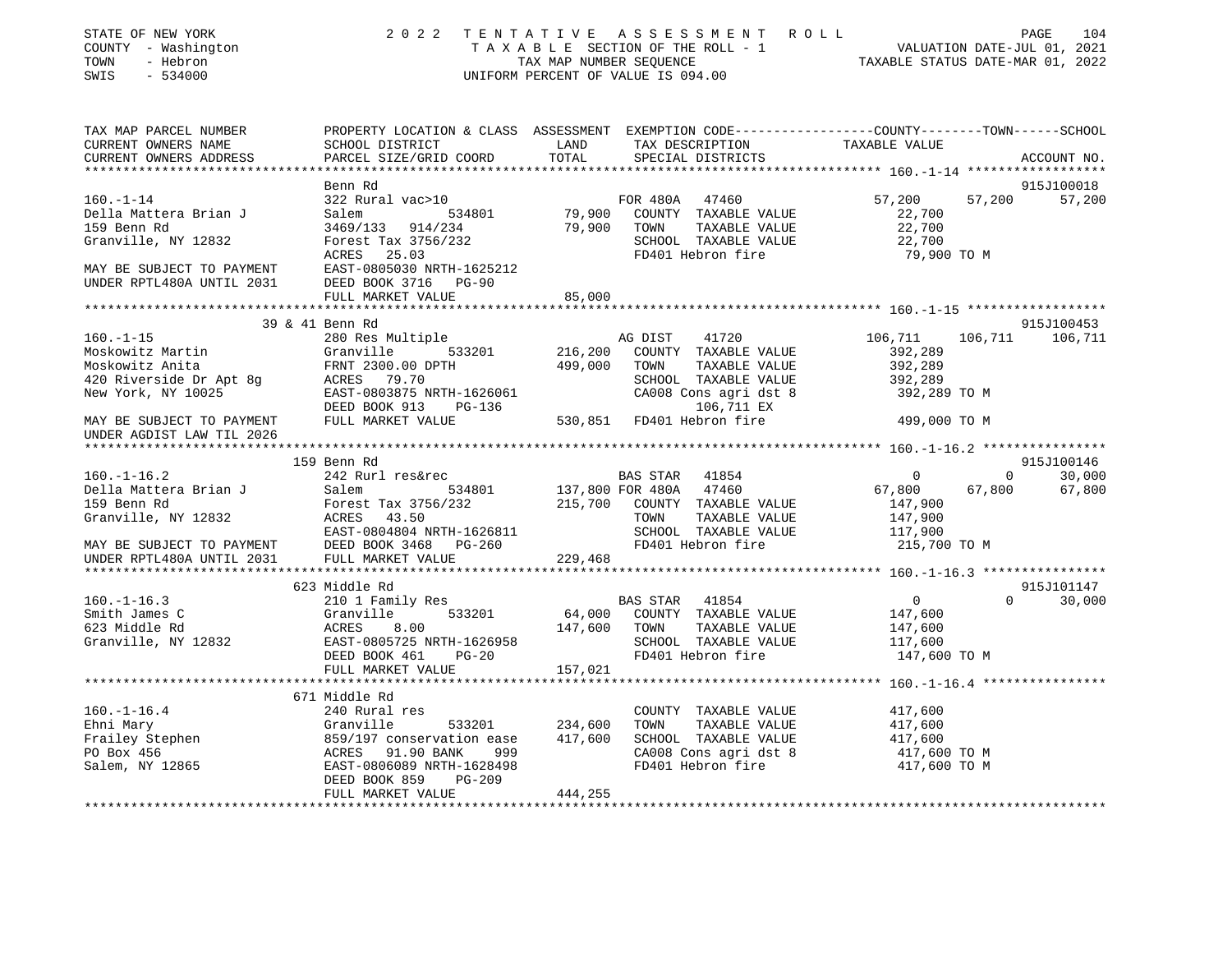| STATE OF NEW YORK<br>COUNTY - Washington<br>- Hebron<br>TOWN<br>$-534000$<br>SWIS | 2022<br>TENTATIVE<br>ASSESSMENT<br>ROLL<br>TAXABLE SECTION OF THE ROLL - 1<br>TAX MAP NUMBER SEOUENCE<br>UNIFORM PERCENT OF VALUE IS 094.00 |               |                  |                                 | 105<br>PAGE<br>VALUATION DATE-JUL 01, 2021<br>TAXABLE STATUS DATE-MAR 01, 2022 |          |                       |
|-----------------------------------------------------------------------------------|---------------------------------------------------------------------------------------------------------------------------------------------|---------------|------------------|---------------------------------|--------------------------------------------------------------------------------|----------|-----------------------|
| TAX MAP PARCEL NUMBER                                                             | PROPERTY LOCATION & CLASS ASSESSMENT EXEMPTION CODE---------------COUNTY-------TOWN-----SCHOOL                                              |               |                  |                                 |                                                                                |          |                       |
| CURRENT OWNERS NAME<br>CURRENT OWNERS ADDRESS                                     | SCHOOL DISTRICT<br>PARCEL SIZE/GRID COORD                                                                                                   | LAND<br>TOTAL | TAX DESCRIPTION  | SPECIAL DISTRICTS               | TAXABLE VALUE                                                                  |          | ACCOUNT NO.           |
|                                                                                   |                                                                                                                                             |               |                  |                                 |                                                                                |          |                       |
|                                                                                   | 739 & 745 Middle Rd                                                                                                                         |               |                  |                                 |                                                                                |          | 915J100264            |
| $160. - 1 - 17$                                                                   | 280 Res Multiple                                                                                                                            |               |                  | COUNTY TAXABLE VALUE            | 263,000                                                                        |          |                       |
| Therrien Raymond LE                                                               | 533201<br>Granville                                                                                                                         | 77,300        | TOWN             | TAXABLE VALUE                   | 263,000                                                                        |          |                       |
| Therrien Abbegail                                                                 | ACRES 13.96                                                                                                                                 | 263,000       |                  | SCHOOL TAXABLE VALUE            | 263,000                                                                        |          |                       |
| 739 Middle Rd                                                                     | EAST-0805500 NRTH-1629595                                                                                                                   |               |                  | FD401 Hebron fire               | 263,000 TO M                                                                   |          |                       |
| Granville, NY 12832                                                               | DEED BOOK 20191 PG-30622<br>FULL MARKET VALUE                                                                                               | 279,787       |                  |                                 |                                                                                |          |                       |
|                                                                                   |                                                                                                                                             |               |                  |                                 |                                                                                |          |                       |
|                                                                                   | County Route 31                                                                                                                             |               |                  |                                 |                                                                                |          | 915J100164            |
| $160. - 1 - 18$                                                                   | 105 Vac farmland                                                                                                                            |               | AG DIST          | 41720                           | 127,116                                                                        | 127,116  | 127,116               |
| Laing Hill Land Company LLC                                                       | 533201<br>Granville                                                                                                                         | 195,700       |                  | COUNTY TAXABLE VALUE            | 68,584                                                                         |          |                       |
| 103 Lang Hill Rd                                                                  | ACRES<br>97.00                                                                                                                              | 195,700       | TOWN             | TAXABLE VALUE                   | 68,584                                                                         |          |                       |
| Granville, NY 12832                                                               | EAST-0804487 NRTH-1629748                                                                                                                   |               |                  | SCHOOL TAXABLE VALUE            | 68,584                                                                         |          |                       |
|                                                                                   | DEED BOOK 3981 PG-56                                                                                                                        |               |                  | CA008 Cons agri dst 8           | 68,584 TO M                                                                    |          |                       |
| MAY BE SUBJECT TO PAYMENT<br>UNDER AGDIST LAW TIL 2026                            | FULL MARKET VALUE                                                                                                                           | 208,191       |                  | 127,116 EX<br>FD401 Hebron fire | 195,700 TO M                                                                   |          |                       |
|                                                                                   |                                                                                                                                             |               |                  |                                 |                                                                                |          |                       |
|                                                                                   | 1120 County Route 31                                                                                                                        |               |                  |                                 |                                                                                |          | 915J101014            |
| $160. - 1 - 19$                                                                   | 210 1 Family Res                                                                                                                            |               | <b>BAS STAR</b>  | 41854                           | $\mathbf 0$                                                                    | $\Omega$ | 30,000                |
| Costantino Adelbert B                                                             | Granville<br>533201                                                                                                                         | 63,300        |                  | COUNTY TAXABLE VALUE            | 97,200                                                                         |          |                       |
| 1120 County Route 31                                                              | <b>ACRES</b><br>7.69 BANK<br>999                                                                                                            | 97,200        | TOWN             | TAXABLE VALUE                   | 97,200                                                                         |          |                       |
| Granville, NY 12832                                                               | EAST-0803928 NRTH-1630287                                                                                                                   |               |                  | SCHOOL TAXABLE VALUE            | 67,200                                                                         |          |                       |
|                                                                                   | DEED BOOK 2839 PG-77                                                                                                                        |               |                  | CA008 Cons agri dst 8           | 97,200 TO M                                                                    |          |                       |
|                                                                                   | FULL MARKET VALUE                                                                                                                           | 103,404       |                  | FD401 Hebron fire               | 97,200 TO M                                                                    |          |                       |
|                                                                                   | Middle Rd                                                                                                                                   |               |                  |                                 |                                                                                |          | 915J101566            |
| $160. - 1 - 20$                                                                   | 314 Rural vac<10                                                                                                                            |               |                  | COUNTY TAXABLE VALUE            | 23,100                                                                         |          |                       |
| Craig Bruce                                                                       | Granville<br>533201                                                                                                                         | 23,100        | TOWN             | TAXABLE VALUE                   | 23,100                                                                         |          |                       |
| Craig Kelly                                                                       | ACRES<br>2.02                                                                                                                               | 23,100        |                  | SCHOOL TAXABLE VALUE            | 23,100                                                                         |          |                       |
| 219 Deer Walk Dr                                                                  | EAST-0805578 NRTH-1630441                                                                                                                   |               |                  | FD401 Hebron fire               | 23,100 TO M                                                                    |          |                       |
| Winder, GA 30680                                                                  | DEED BOOK 567<br>$PG-237$                                                                                                                   |               |                  |                                 |                                                                                |          |                       |
|                                                                                   | FULL MARKET VALUE                                                                                                                           | 24,574        |                  |                                 |                                                                                |          |                       |
|                                                                                   | **********************                                                                                                                      |               |                  |                                 | ************ 160.-2-2                                                          |          | *******************   |
| $160. - 2 - 2$                                                                    | 50 Potter Ln                                                                                                                                |               | AG DIST          | 41720                           | 420,602                                                                        | 420,602  | 915J100265<br>420,602 |
| Gould Roger                                                                       | 280 Res Multiple<br>Granville<br>533201                                                                                                     |               | 751,700 BAS STAR | 41854                           | $\mathbf{0}$                                                                   | $\Omega$ | 30,000                |
| 377 N Grimes Hill Rd                                                              | ACRES 664.90                                                                                                                                | 1023,700      |                  | COUNTY TAXABLE VALUE            | 603,098                                                                        |          |                       |
| Granville, NY 12832                                                               | EAST-0811531 NRTH-1631894                                                                                                                   |               | TOWN             | TAXABLE VALUE                   | 603,098                                                                        |          |                       |
|                                                                                   | DEED BOOK 881<br>PG-195                                                                                                                     |               | SCHOOL           | TAXABLE VALUE                   | 573,098                                                                        |          |                       |

FD401 Hebron fire 1023,700 TO M \*\*\*\*\*\*\*\*\*\*\*\*\*\*\*\*\*\*\*\*\*\*\*\*\*\*\*\*\*\*\*\*\*\*\*\*\*\*\*\*\*\*\*\*\*\*\*\*\*\*\*\*\*\*\*\*\*\*\*\*\*\*\*\*\*\*\*\*\*\*\*\*\*\*\*\*\*\*\*\*\*\*\*\*\*\*\*\*\*\*\*\*\*\*\*\*\*\*\*\*\*\*\*\*\*\*\*\*\*\*\*\*\*\*\*\*\*\*\*\*\*\*\*\*\*\*\*\*\*\*\*\*

MAY BE SUBJECT TO PAYMENT FULL MARKET VALUE 1089,043 CA008 Cons agri dst 8 603,098 TO M

UNDER AGDIST LAW TIL 2026 420,602 EX<br>FD401 Hebron fire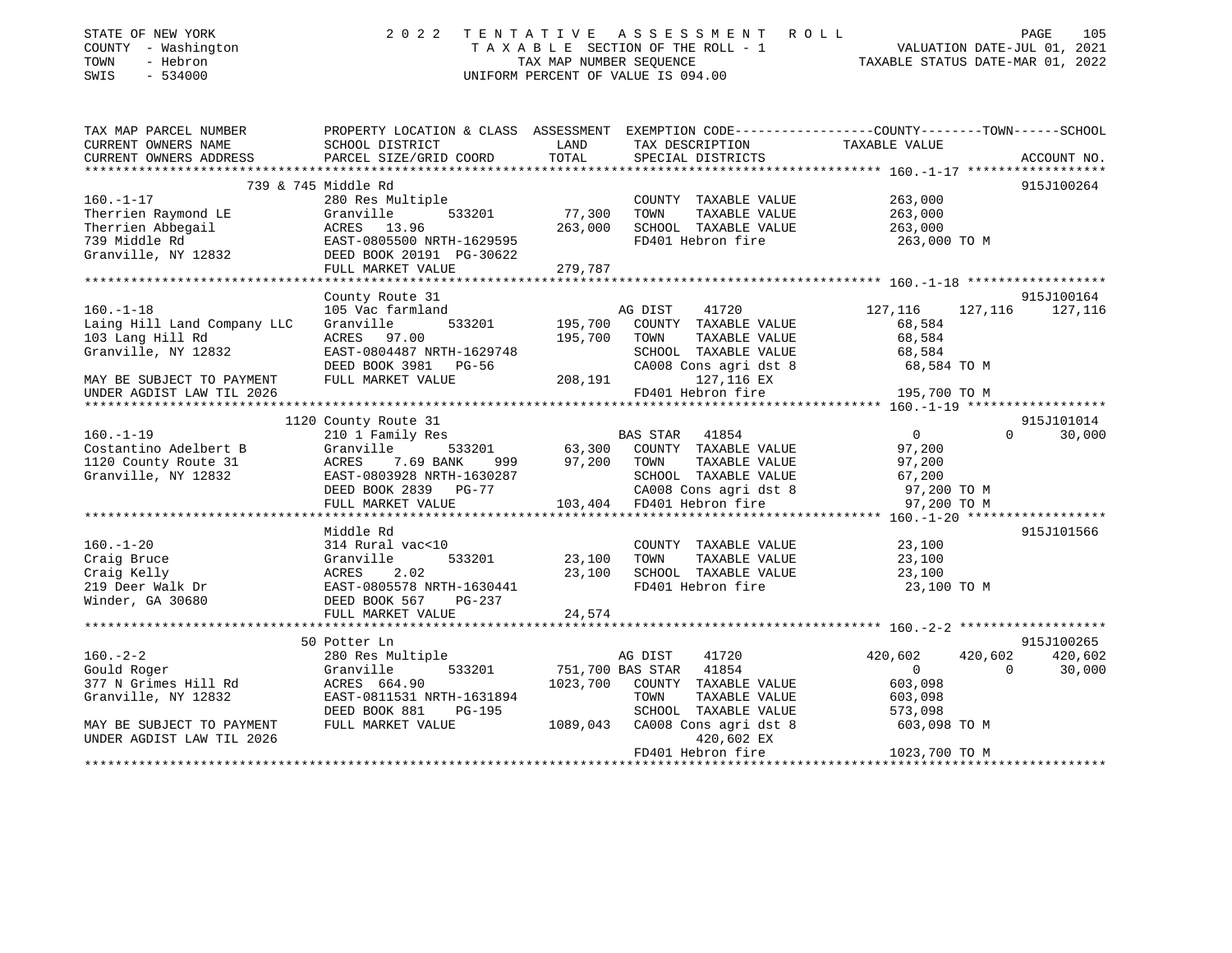| STATE OF NEW YORK<br>COUNTY - Washington<br>- Hebron<br>TOWN<br>SWIS<br>$-534000$                                                                                                                              |                                                                                      |                           | 2022 TENTATIVE ASSESSMENT ROLL<br>TAXABLE SECTION OF THE ROLL - 1<br>TAXABLE SECTION OF THE ROLL - 1<br>TAXABLE STATUS DATE-JUL 01, 2021<br>TAXABLE STATUS DATE-MAR 01, 2022<br>UNIFORM PERCENT OF VALUE IS 094.00 |                              | 106<br>PAGE     |
|----------------------------------------------------------------------------------------------------------------------------------------------------------------------------------------------------------------|--------------------------------------------------------------------------------------|---------------------------|--------------------------------------------------------------------------------------------------------------------------------------------------------------------------------------------------------------------|------------------------------|-----------------|
| TAX MAP PARCEL NUMBER<br>CURRENT OWNERS NAME<br>CURRENT OWNERS ADDRESS                                                                                                                                         | PARCEL SIZE/GRID COORD                                                               | TOTAL                     | SPECIAL DISTRICTS                                                                                                                                                                                                  |                              | ACCOUNT NO.     |
|                                                                                                                                                                                                                |                                                                                      |                           |                                                                                                                                                                                                                    |                              |                 |
|                                                                                                                                                                                                                | 303 South Grimes Hill Rd                                                             |                           |                                                                                                                                                                                                                    |                              | 915J100531      |
| $160. - 2 - 3$                                                                                                                                                                                                 | 210 1 Family Res                                                                     |                           | <b>BAS STAR 41854</b>                                                                                                                                                                                              | $\overline{0}$               | $0 \t 30,000$   |
| Knapp Jody                                                                                                                                                                                                     | Granville 533201<br>Granvill<br>Cot & L                                              |                           | 62,500 COUNTY TAXABLE VALUE                                                                                                                                                                                        | 172,200                      |                 |
| 303 South Grimes Hill Rd                                                                                                                                                                                       |                                                                                      | 172,200 TOWN              | TAXABLE VALUE                                                                                                                                                                                                      | 172,200                      |                 |
| Granville, NY 12832                                                                                                                                                                                            | 2764/76                                                                              |                           | SCHOOL TAXABLE VALUE                                                                                                                                                                                               | 142,200                      |                 |
|                                                                                                                                                                                                                | ACRES 7.30 BANK 999<br>EAST-0813704 NRTH-1631508                                     |                           | CA008 Cons agri dst 8<br>FD401 Hebron fire                                                                                                                                                                         | 172,200 TO M<br>172,200 TO M |                 |
|                                                                                                                                                                                                                | DEED BOOK 3426 PG-128                                                                |                           |                                                                                                                                                                                                                    |                              |                 |
|                                                                                                                                                                                                                | FULL MARKET VALUE                                                                    | 183,191                   |                                                                                                                                                                                                                    |                              |                 |
|                                                                                                                                                                                                                |                                                                                      |                           |                                                                                                                                                                                                                    |                              |                 |
|                                                                                                                                                                                                                | 234 South Grimes Hill Rd                                                             |                           |                                                                                                                                                                                                                    |                              | 915J100196      |
| $160. - 2 - 5$                                                                                                                                                                                                 | 280 Res Multiple                                                                     |                           | AG DIST<br>41720                                                                                                                                                                                                   | 116,538                      | 116,538 116,538 |
| Healey Cynthia L Trustee Granville<br>Healey Cynthia L Trustee Granville <sup>7</sup> 533201 624,600 COUNTY TAXABLE VALUE<br>Healey et al William V Trustee ACRES 506.77 773,700 TOWN TAXABLE VALUE            |                                                                                      |                           |                                                                                                                                                                                                                    | 657,162                      |                 |
| 53 Clinton Ave                                                                                                                                                                                                 |                                                                                      |                           | TAXABLE VALUE<br>SCHOOL TAXABLE VALUE                                                                                                                                                                              | 657,162                      |                 |
| Ossining, NY 10562                                                                                                                                                                                             | iam V Trustee ACRES $500.77$<br>EAST-0814456 NRTH-1631950<br>DEED BOOK 20210 PG-7010 |                           | CA008 Cons agri dst 8                                                                                                                                                                                              | 657,162<br>657,162 TO M      |                 |
|                                                                                                                                                                                                                | FULL MARKET VALUE                                                                    | 823,085                   | 116,538 EX                                                                                                                                                                                                         |                              |                 |
| MAY BE SUBJECT TO PAYMENT<br>UNDER AGDIST LAW TIL 2026                                                                                                                                                         |                                                                                      |                           | FD401 Hebron fire                                                                                                                                                                                                  | 773,700 TO M                 |                 |
|                                                                                                                                                                                                                |                                                                                      |                           |                                                                                                                                                                                                                    |                              |                 |
|                                                                                                                                                                                                                | 190 South Grimes Hill Rd                                                             |                           |                                                                                                                                                                                                                    |                              | 915J100007      |
| $160. - 2 - 6$                                                                                                                                                                                                 | 210 1 Family Res                                                                     |                           | COUNTY TAXABLE VALUE                                                                                                                                                                                               | 156,500                      |                 |
|                                                                                                                                                                                                                |                                                                                      |                           | TAXABLE VALUE                                                                                                                                                                                                      | 156,500                      |                 |
| Norms Cary M<br>212 West 22nd St Apt 3A<br>212 West 22nd St Apt 3A<br>312 West 22nd St Apt 3A<br>32 FRNT 236.00 DPTH 185.00 156,500 SCHOOL TAXABLE VALUE<br>New York, NY 10011 ACRES 0.84<br>FD401 Hebron fire |                                                                                      |                           |                                                                                                                                                                                                                    | 156,500<br>156,500 TO M      |                 |
|                                                                                                                                                                                                                | EAST-0814768 NRTH-1629386                                                            |                           |                                                                                                                                                                                                                    |                              |                 |
|                                                                                                                                                                                                                | DEED BOOK 2443 PG-82                                                                 |                           |                                                                                                                                                                                                                    |                              |                 |
|                                                                                                                                                                                                                | FULL MARKET VALUE                                                                    | 166,489                   |                                                                                                                                                                                                                    |                              |                 |
|                                                                                                                                                                                                                |                                                                                      |                           |                                                                                                                                                                                                                    |                              |                 |
|                                                                                                                                                                                                                | 78 South Grimes Hill Rd                                                              |                           |                                                                                                                                                                                                                    |                              | 915J100361      |
| $160. -2 - 7$                                                                                                                                                                                                  | 242 Rurl res&rec                                                                     |                           | FOR 480A 47460                                                                                                                                                                                                     | 108,250                      | 108,250 108,250 |
| 100.-2-7<br>LLMS Manage.Comp.Inc. Granville 533201<br>205 W 89th St Apt 11S ACRES 174.17<br>New York, NY 10024 EAST-0816002 NRTH-1629151<br>DEED BOOK 2632 PG-108                                              |                                                                                      |                           | 533201 341,400 COUNTY TAXABLE VALUE                                                                                                                                                                                | 464,250                      |                 |
|                                                                                                                                                                                                                |                                                                                      | 572,500                   | TAXABLE VALUE<br>TOWN                                                                                                                                                                                              | 464,250                      |                 |
|                                                                                                                                                                                                                |                                                                                      |                           | SCHOOL TAXABLE VALUE<br>CA008 Cons agri dst 8                                                                                                                                                                      | 464,250<br>572,500 TO M      |                 |
| MAY BE SUBJECT TO PAYMENT                                                                                                                                                                                      | FULL MARKET VALUE 609,043 FD401 Hebron fire                                          |                           |                                                                                                                                                                                                                    | 572,500 TO M                 |                 |
| UNDER RPTL480A UNTIL 2031                                                                                                                                                                                      |                                                                                      |                           |                                                                                                                                                                                                                    |                              |                 |
|                                                                                                                                                                                                                |                                                                                      |                           |                                                                                                                                                                                                                    |                              |                 |
|                                                                                                                                                                                                                | 177 South Grimes Hill Rd                                                             |                           |                                                                                                                                                                                                                    |                              | 915J100455      |
| $160. - 2 - 9$                                                                                                                                                                                                 | 240 Rural res                                                                        |                           | COUNTY TAXABLE VALUE                                                                                                                                                                                               | 164,700                      |                 |
|                                                                                                                                                                                                                |                                                                                      | 533201 108,200<br>164,700 | TOWN<br>TAXABLE VALUE                                                                                                                                                                                              | 164,700                      |                 |
|                                                                                                                                                                                                                |                                                                                      |                           | SCHOOL TAXABLE VALUE                                                                                                                                                                                               | 164,700                      |                 |
| Eundeen Douglas<br>Lundeen Donna M<br>177 South Grimes Hill Rd<br>67 BAST-0814619 NRTH-1628100<br>Granville, NY 12832<br>DEED BOOK 20210 PG-7371                                                               |                                                                                      |                           | FD401 Hebron fire                                                                                                                                                                                                  | 164,700 TO M                 |                 |
|                                                                                                                                                                                                                | FULL MARKET VALUE                                                                    | 175,213                   |                                                                                                                                                                                                                    |                              |                 |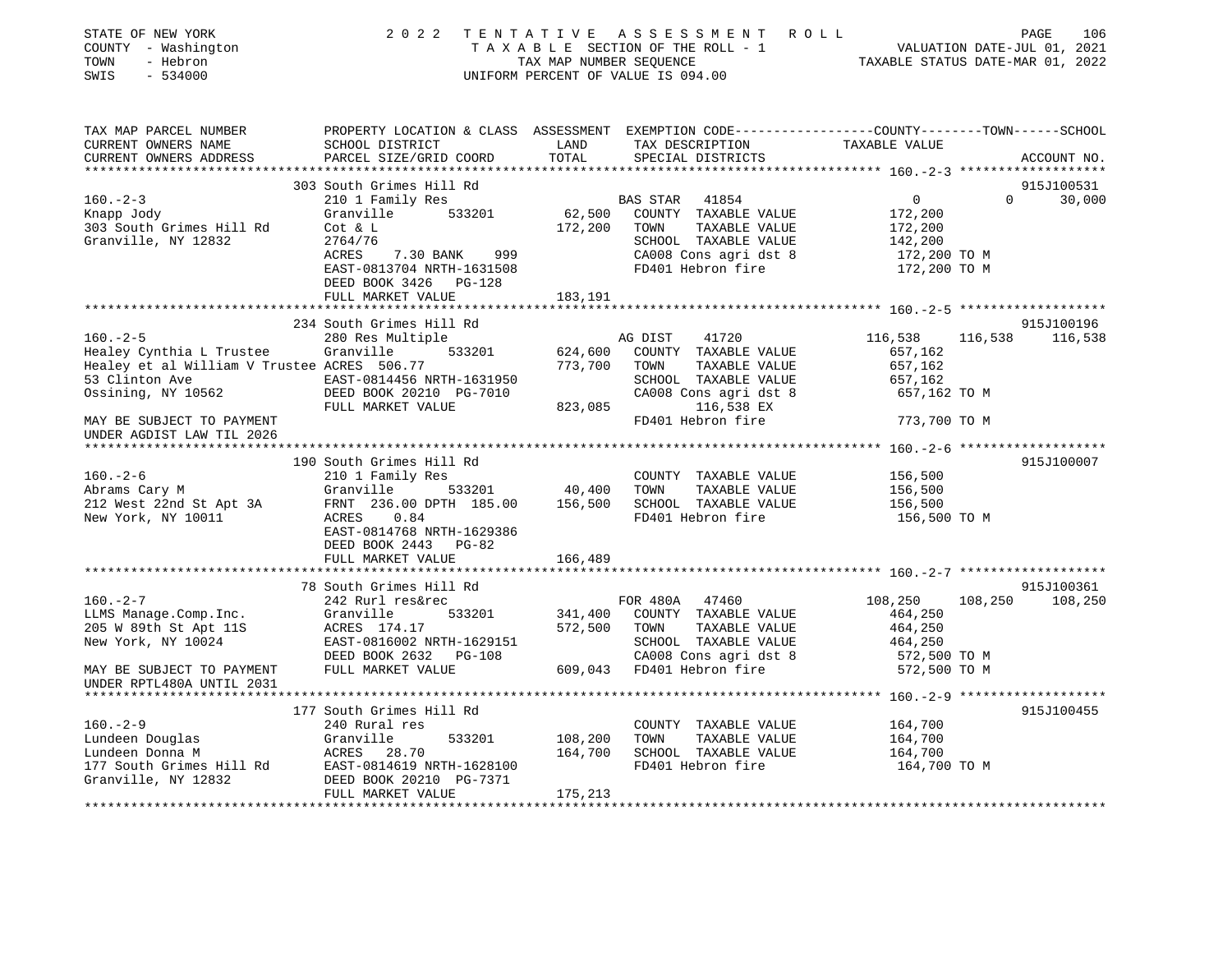| PROPERTY LOCATION & CLASS ASSESSMENT EXEMPTION CODE---------------COUNTY-------TOWN------SCHOOL<br>CURRENT OWNERS NAME<br>SCHOOL DISTRICT<br>LAND<br>TAX DESCRIPTION<br>TAXABLE VALUE<br>PARCEL SIZE/GRID COORD<br>TOTAL<br>SPECIAL DISTRICTS<br>ACCOUNT NO.<br>***************** 161.-1-1.1 ******************<br>*******************************<br>**************<br>7311&7313 State Route 22<br>915J100358<br>$161. - 1 - 1.1$<br>433 Auto body<br>314,500<br>COUNTY TAXABLE VALUE<br>Bishop William<br>533201<br>65,700<br>Granville<br>TOWN<br>TAXABLE VALUE<br>314,500<br>Bishop Lori<br>314,500<br>SCHOOL TAXABLE VALUE<br>ACRES 16.69<br>314,500<br>26 Button Rd<br>FD401 Hebron fire<br>EAST-0818961 NRTH-1633556<br>314,500 TO M<br>Granville, NY 12832<br>DEED BOOK 839<br>PG-185<br>334,574<br>FULL MARKET VALUE<br>State Route 22<br>915J101132<br>314 Rural vac<10<br>5,700<br>COUNTY TAXABLE VALUE<br>5,700<br>533201<br>TOWN<br>TAXABLE VALUE<br>Granville<br>5,700<br>SCHOOL TAXABLE VALUE<br>filed survey 12630<br>5,700<br>5,700<br>7.02<br>FD401 Hebron fire<br>5,700 TO M<br>ACRES<br>Granville, NY 12832<br>EAST-0822165 NRTH-1632561<br>DEED BOOK 3419<br>PG-237<br>6,064<br>FULL MARKET VALUE<br>7312 State Route 22<br>915J101292<br>$161. - 1 - 1.4$<br>COUNTY TAXABLE VALUE<br>127,300<br>270 Mfg housing<br>Koutrakos Marilyn N<br>Granville<br>533201<br>92,400<br>TOWN<br>TAXABLE VALUE<br>127,300<br>127,300<br>SCHOOL TAXABLE VALUE<br>127,300<br>7312 State Route 22<br>ACRES 35.02<br>Granville, NY 12832<br>FD401 Hebron fire<br>EAST-0820931 NRTH-1633654<br>127,300 TO M<br>DEED BOOK 20220 PG-557<br>FULL MARKET VALUE<br>135,426<br>*******************<br>**************** 161.-1-1.5 ******************<br>7274 State Route 22<br>915J101293<br>322 Rural vac>10<br>45,200<br>COUNTY TAXABLE VALUE<br>45,200<br>Granville<br>533201<br>TOWN<br>TAXABLE VALUE<br>45,200<br>45,200<br>SCHOOL TAXABLE VALUE<br>Carman Linda J<br>Koutrakos Sub/ 29-86<br>45,200<br>1358 County Route 24<br>Lot 2A filed survey 12630<br>FD401 Hebron fire<br>45,200 TO M<br>Granville, NY 12832<br>ACRES 17.65<br>EAST-0820891 NRTH-1633041<br>DEED BOOK 3419 PG-237<br>FULL MARKET VALUE<br>48,085<br>****************************** 161.-1-1.6 *****************<br>State Route 22<br>915J101294<br>$161. - 1 - 1.6$<br>69,900<br>322 Rural vac>10<br>COUNTY TAXABLE VALUE<br>533201<br>69,900<br>TAXABLE VALUE<br>Granville<br>TOWN<br>69,900<br>filed survey 12630<br>69,900<br>SCHOOL TAXABLE VALUE<br>69,900<br>FD401 Hebron fire<br>69,900 TO M<br>ACRES 34.65<br>EAST-0820693 NRTH-1632633<br>DEED BOOK 3419<br>$PG-237$ | STATE OF NEW YORK<br>COUNTY - Washington<br>TOWN<br>- Hebron<br>SWIS<br>$-534000$ | 2 0 2 2           | TENTATIVE<br>TAX MAP NUMBER SEQUENCE | ASSESSMENT ROLL<br>TAXABLE SECTION OF THE ROLL - 1<br>UNIFORM PERCENT OF VALUE IS 094.00 | 107<br>PAGE<br>VALUATION DATE-JUL 01, 2021<br>TAXABLE STATUS DATE-MAR 01, 2022 |
|---------------------------------------------------------------------------------------------------------------------------------------------------------------------------------------------------------------------------------------------------------------------------------------------------------------------------------------------------------------------------------------------------------------------------------------------------------------------------------------------------------------------------------------------------------------------------------------------------------------------------------------------------------------------------------------------------------------------------------------------------------------------------------------------------------------------------------------------------------------------------------------------------------------------------------------------------------------------------------------------------------------------------------------------------------------------------------------------------------------------------------------------------------------------------------------------------------------------------------------------------------------------------------------------------------------------------------------------------------------------------------------------------------------------------------------------------------------------------------------------------------------------------------------------------------------------------------------------------------------------------------------------------------------------------------------------------------------------------------------------------------------------------------------------------------------------------------------------------------------------------------------------------------------------------------------------------------------------------------------------------------------------------------------------------------------------------------------------------------------------------------------------------------------------------------------------------------------------------------------------------------------------------------------------------------------------------------------------------------------------------------------------------------------------------------------------------------------------------------------------------------------------------------------------------------------------------------------------------------------------------------------------------------|-----------------------------------------------------------------------------------|-------------------|--------------------------------------|------------------------------------------------------------------------------------------|--------------------------------------------------------------------------------|
|                                                                                                                                                                                                                                                                                                                                                                                                                                                                                                                                                                                                                                                                                                                                                                                                                                                                                                                                                                                                                                                                                                                                                                                                                                                                                                                                                                                                                                                                                                                                                                                                                                                                                                                                                                                                                                                                                                                                                                                                                                                                                                                                                                                                                                                                                                                                                                                                                                                                                                                                                                                                                                                         | TAX MAP PARCEL NUMBER                                                             |                   |                                      |                                                                                          |                                                                                |
|                                                                                                                                                                                                                                                                                                                                                                                                                                                                                                                                                                                                                                                                                                                                                                                                                                                                                                                                                                                                                                                                                                                                                                                                                                                                                                                                                                                                                                                                                                                                                                                                                                                                                                                                                                                                                                                                                                                                                                                                                                                                                                                                                                                                                                                                                                                                                                                                                                                                                                                                                                                                                                                         | CURRENT OWNERS ADDRESS                                                            |                   |                                      |                                                                                          |                                                                                |
|                                                                                                                                                                                                                                                                                                                                                                                                                                                                                                                                                                                                                                                                                                                                                                                                                                                                                                                                                                                                                                                                                                                                                                                                                                                                                                                                                                                                                                                                                                                                                                                                                                                                                                                                                                                                                                                                                                                                                                                                                                                                                                                                                                                                                                                                                                                                                                                                                                                                                                                                                                                                                                                         |                                                                                   |                   |                                      |                                                                                          |                                                                                |
|                                                                                                                                                                                                                                                                                                                                                                                                                                                                                                                                                                                                                                                                                                                                                                                                                                                                                                                                                                                                                                                                                                                                                                                                                                                                                                                                                                                                                                                                                                                                                                                                                                                                                                                                                                                                                                                                                                                                                                                                                                                                                                                                                                                                                                                                                                                                                                                                                                                                                                                                                                                                                                                         |                                                                                   |                   |                                      |                                                                                          |                                                                                |
|                                                                                                                                                                                                                                                                                                                                                                                                                                                                                                                                                                                                                                                                                                                                                                                                                                                                                                                                                                                                                                                                                                                                                                                                                                                                                                                                                                                                                                                                                                                                                                                                                                                                                                                                                                                                                                                                                                                                                                                                                                                                                                                                                                                                                                                                                                                                                                                                                                                                                                                                                                                                                                                         |                                                                                   |                   |                                      |                                                                                          |                                                                                |
|                                                                                                                                                                                                                                                                                                                                                                                                                                                                                                                                                                                                                                                                                                                                                                                                                                                                                                                                                                                                                                                                                                                                                                                                                                                                                                                                                                                                                                                                                                                                                                                                                                                                                                                                                                                                                                                                                                                                                                                                                                                                                                                                                                                                                                                                                                                                                                                                                                                                                                                                                                                                                                                         |                                                                                   |                   |                                      |                                                                                          |                                                                                |
|                                                                                                                                                                                                                                                                                                                                                                                                                                                                                                                                                                                                                                                                                                                                                                                                                                                                                                                                                                                                                                                                                                                                                                                                                                                                                                                                                                                                                                                                                                                                                                                                                                                                                                                                                                                                                                                                                                                                                                                                                                                                                                                                                                                                                                                                                                                                                                                                                                                                                                                                                                                                                                                         |                                                                                   |                   |                                      |                                                                                          |                                                                                |
|                                                                                                                                                                                                                                                                                                                                                                                                                                                                                                                                                                                                                                                                                                                                                                                                                                                                                                                                                                                                                                                                                                                                                                                                                                                                                                                                                                                                                                                                                                                                                                                                                                                                                                                                                                                                                                                                                                                                                                                                                                                                                                                                                                                                                                                                                                                                                                                                                                                                                                                                                                                                                                                         |                                                                                   |                   |                                      |                                                                                          |                                                                                |
|                                                                                                                                                                                                                                                                                                                                                                                                                                                                                                                                                                                                                                                                                                                                                                                                                                                                                                                                                                                                                                                                                                                                                                                                                                                                                                                                                                                                                                                                                                                                                                                                                                                                                                                                                                                                                                                                                                                                                                                                                                                                                                                                                                                                                                                                                                                                                                                                                                                                                                                                                                                                                                                         |                                                                                   |                   |                                      |                                                                                          |                                                                                |
|                                                                                                                                                                                                                                                                                                                                                                                                                                                                                                                                                                                                                                                                                                                                                                                                                                                                                                                                                                                                                                                                                                                                                                                                                                                                                                                                                                                                                                                                                                                                                                                                                                                                                                                                                                                                                                                                                                                                                                                                                                                                                                                                                                                                                                                                                                                                                                                                                                                                                                                                                                                                                                                         |                                                                                   |                   |                                      |                                                                                          |                                                                                |
|                                                                                                                                                                                                                                                                                                                                                                                                                                                                                                                                                                                                                                                                                                                                                                                                                                                                                                                                                                                                                                                                                                                                                                                                                                                                                                                                                                                                                                                                                                                                                                                                                                                                                                                                                                                                                                                                                                                                                                                                                                                                                                                                                                                                                                                                                                                                                                                                                                                                                                                                                                                                                                                         |                                                                                   |                   |                                      |                                                                                          |                                                                                |
|                                                                                                                                                                                                                                                                                                                                                                                                                                                                                                                                                                                                                                                                                                                                                                                                                                                                                                                                                                                                                                                                                                                                                                                                                                                                                                                                                                                                                                                                                                                                                                                                                                                                                                                                                                                                                                                                                                                                                                                                                                                                                                                                                                                                                                                                                                                                                                                                                                                                                                                                                                                                                                                         | $161. - 1 - 1.2$                                                                  |                   |                                      |                                                                                          |                                                                                |
|                                                                                                                                                                                                                                                                                                                                                                                                                                                                                                                                                                                                                                                                                                                                                                                                                                                                                                                                                                                                                                                                                                                                                                                                                                                                                                                                                                                                                                                                                                                                                                                                                                                                                                                                                                                                                                                                                                                                                                                                                                                                                                                                                                                                                                                                                                                                                                                                                                                                                                                                                                                                                                                         | Carman Lawrence T                                                                 |                   |                                      |                                                                                          |                                                                                |
|                                                                                                                                                                                                                                                                                                                                                                                                                                                                                                                                                                                                                                                                                                                                                                                                                                                                                                                                                                                                                                                                                                                                                                                                                                                                                                                                                                                                                                                                                                                                                                                                                                                                                                                                                                                                                                                                                                                                                                                                                                                                                                                                                                                                                                                                                                                                                                                                                                                                                                                                                                                                                                                         | Carman Linda J                                                                    |                   |                                      |                                                                                          |                                                                                |
|                                                                                                                                                                                                                                                                                                                                                                                                                                                                                                                                                                                                                                                                                                                                                                                                                                                                                                                                                                                                                                                                                                                                                                                                                                                                                                                                                                                                                                                                                                                                                                                                                                                                                                                                                                                                                                                                                                                                                                                                                                                                                                                                                                                                                                                                                                                                                                                                                                                                                                                                                                                                                                                         | 1358 County Route 24                                                              |                   |                                      |                                                                                          |                                                                                |
|                                                                                                                                                                                                                                                                                                                                                                                                                                                                                                                                                                                                                                                                                                                                                                                                                                                                                                                                                                                                                                                                                                                                                                                                                                                                                                                                                                                                                                                                                                                                                                                                                                                                                                                                                                                                                                                                                                                                                                                                                                                                                                                                                                                                                                                                                                                                                                                                                                                                                                                                                                                                                                                         |                                                                                   |                   |                                      |                                                                                          |                                                                                |
|                                                                                                                                                                                                                                                                                                                                                                                                                                                                                                                                                                                                                                                                                                                                                                                                                                                                                                                                                                                                                                                                                                                                                                                                                                                                                                                                                                                                                                                                                                                                                                                                                                                                                                                                                                                                                                                                                                                                                                                                                                                                                                                                                                                                                                                                                                                                                                                                                                                                                                                                                                                                                                                         |                                                                                   |                   |                                      |                                                                                          |                                                                                |
|                                                                                                                                                                                                                                                                                                                                                                                                                                                                                                                                                                                                                                                                                                                                                                                                                                                                                                                                                                                                                                                                                                                                                                                                                                                                                                                                                                                                                                                                                                                                                                                                                                                                                                                                                                                                                                                                                                                                                                                                                                                                                                                                                                                                                                                                                                                                                                                                                                                                                                                                                                                                                                                         |                                                                                   |                   |                                      |                                                                                          |                                                                                |
|                                                                                                                                                                                                                                                                                                                                                                                                                                                                                                                                                                                                                                                                                                                                                                                                                                                                                                                                                                                                                                                                                                                                                                                                                                                                                                                                                                                                                                                                                                                                                                                                                                                                                                                                                                                                                                                                                                                                                                                                                                                                                                                                                                                                                                                                                                                                                                                                                                                                                                                                                                                                                                                         |                                                                                   |                   |                                      |                                                                                          |                                                                                |
|                                                                                                                                                                                                                                                                                                                                                                                                                                                                                                                                                                                                                                                                                                                                                                                                                                                                                                                                                                                                                                                                                                                                                                                                                                                                                                                                                                                                                                                                                                                                                                                                                                                                                                                                                                                                                                                                                                                                                                                                                                                                                                                                                                                                                                                                                                                                                                                                                                                                                                                                                                                                                                                         |                                                                                   |                   |                                      |                                                                                          |                                                                                |
|                                                                                                                                                                                                                                                                                                                                                                                                                                                                                                                                                                                                                                                                                                                                                                                                                                                                                                                                                                                                                                                                                                                                                                                                                                                                                                                                                                                                                                                                                                                                                                                                                                                                                                                                                                                                                                                                                                                                                                                                                                                                                                                                                                                                                                                                                                                                                                                                                                                                                                                                                                                                                                                         |                                                                                   |                   |                                      |                                                                                          |                                                                                |
|                                                                                                                                                                                                                                                                                                                                                                                                                                                                                                                                                                                                                                                                                                                                                                                                                                                                                                                                                                                                                                                                                                                                                                                                                                                                                                                                                                                                                                                                                                                                                                                                                                                                                                                                                                                                                                                                                                                                                                                                                                                                                                                                                                                                                                                                                                                                                                                                                                                                                                                                                                                                                                                         |                                                                                   |                   |                                      |                                                                                          |                                                                                |
|                                                                                                                                                                                                                                                                                                                                                                                                                                                                                                                                                                                                                                                                                                                                                                                                                                                                                                                                                                                                                                                                                                                                                                                                                                                                                                                                                                                                                                                                                                                                                                                                                                                                                                                                                                                                                                                                                                                                                                                                                                                                                                                                                                                                                                                                                                                                                                                                                                                                                                                                                                                                                                                         |                                                                                   |                   |                                      |                                                                                          |                                                                                |
|                                                                                                                                                                                                                                                                                                                                                                                                                                                                                                                                                                                                                                                                                                                                                                                                                                                                                                                                                                                                                                                                                                                                                                                                                                                                                                                                                                                                                                                                                                                                                                                                                                                                                                                                                                                                                                                                                                                                                                                                                                                                                                                                                                                                                                                                                                                                                                                                                                                                                                                                                                                                                                                         |                                                                                   |                   |                                      |                                                                                          |                                                                                |
|                                                                                                                                                                                                                                                                                                                                                                                                                                                                                                                                                                                                                                                                                                                                                                                                                                                                                                                                                                                                                                                                                                                                                                                                                                                                                                                                                                                                                                                                                                                                                                                                                                                                                                                                                                                                                                                                                                                                                                                                                                                                                                                                                                                                                                                                                                                                                                                                                                                                                                                                                                                                                                                         |                                                                                   |                   |                                      |                                                                                          |                                                                                |
|                                                                                                                                                                                                                                                                                                                                                                                                                                                                                                                                                                                                                                                                                                                                                                                                                                                                                                                                                                                                                                                                                                                                                                                                                                                                                                                                                                                                                                                                                                                                                                                                                                                                                                                                                                                                                                                                                                                                                                                                                                                                                                                                                                                                                                                                                                                                                                                                                                                                                                                                                                                                                                                         |                                                                                   |                   |                                      |                                                                                          |                                                                                |
|                                                                                                                                                                                                                                                                                                                                                                                                                                                                                                                                                                                                                                                                                                                                                                                                                                                                                                                                                                                                                                                                                                                                                                                                                                                                                                                                                                                                                                                                                                                                                                                                                                                                                                                                                                                                                                                                                                                                                                                                                                                                                                                                                                                                                                                                                                                                                                                                                                                                                                                                                                                                                                                         |                                                                                   |                   |                                      |                                                                                          |                                                                                |
|                                                                                                                                                                                                                                                                                                                                                                                                                                                                                                                                                                                                                                                                                                                                                                                                                                                                                                                                                                                                                                                                                                                                                                                                                                                                                                                                                                                                                                                                                                                                                                                                                                                                                                                                                                                                                                                                                                                                                                                                                                                                                                                                                                                                                                                                                                                                                                                                                                                                                                                                                                                                                                                         | $161. - 1 - 1.5$                                                                  |                   |                                      |                                                                                          |                                                                                |
|                                                                                                                                                                                                                                                                                                                                                                                                                                                                                                                                                                                                                                                                                                                                                                                                                                                                                                                                                                                                                                                                                                                                                                                                                                                                                                                                                                                                                                                                                                                                                                                                                                                                                                                                                                                                                                                                                                                                                                                                                                                                                                                                                                                                                                                                                                                                                                                                                                                                                                                                                                                                                                                         | Carman Lawrence T                                                                 |                   |                                      |                                                                                          |                                                                                |
|                                                                                                                                                                                                                                                                                                                                                                                                                                                                                                                                                                                                                                                                                                                                                                                                                                                                                                                                                                                                                                                                                                                                                                                                                                                                                                                                                                                                                                                                                                                                                                                                                                                                                                                                                                                                                                                                                                                                                                                                                                                                                                                                                                                                                                                                                                                                                                                                                                                                                                                                                                                                                                                         |                                                                                   |                   |                                      |                                                                                          |                                                                                |
|                                                                                                                                                                                                                                                                                                                                                                                                                                                                                                                                                                                                                                                                                                                                                                                                                                                                                                                                                                                                                                                                                                                                                                                                                                                                                                                                                                                                                                                                                                                                                                                                                                                                                                                                                                                                                                                                                                                                                                                                                                                                                                                                                                                                                                                                                                                                                                                                                                                                                                                                                                                                                                                         |                                                                                   |                   |                                      |                                                                                          |                                                                                |
|                                                                                                                                                                                                                                                                                                                                                                                                                                                                                                                                                                                                                                                                                                                                                                                                                                                                                                                                                                                                                                                                                                                                                                                                                                                                                                                                                                                                                                                                                                                                                                                                                                                                                                                                                                                                                                                                                                                                                                                                                                                                                                                                                                                                                                                                                                                                                                                                                                                                                                                                                                                                                                                         |                                                                                   |                   |                                      |                                                                                          |                                                                                |
|                                                                                                                                                                                                                                                                                                                                                                                                                                                                                                                                                                                                                                                                                                                                                                                                                                                                                                                                                                                                                                                                                                                                                                                                                                                                                                                                                                                                                                                                                                                                                                                                                                                                                                                                                                                                                                                                                                                                                                                                                                                                                                                                                                                                                                                                                                                                                                                                                                                                                                                                                                                                                                                         |                                                                                   |                   |                                      |                                                                                          |                                                                                |
|                                                                                                                                                                                                                                                                                                                                                                                                                                                                                                                                                                                                                                                                                                                                                                                                                                                                                                                                                                                                                                                                                                                                                                                                                                                                                                                                                                                                                                                                                                                                                                                                                                                                                                                                                                                                                                                                                                                                                                                                                                                                                                                                                                                                                                                                                                                                                                                                                                                                                                                                                                                                                                                         |                                                                                   |                   |                                      |                                                                                          |                                                                                |
|                                                                                                                                                                                                                                                                                                                                                                                                                                                                                                                                                                                                                                                                                                                                                                                                                                                                                                                                                                                                                                                                                                                                                                                                                                                                                                                                                                                                                                                                                                                                                                                                                                                                                                                                                                                                                                                                                                                                                                                                                                                                                                                                                                                                                                                                                                                                                                                                                                                                                                                                                                                                                                                         |                                                                                   |                   |                                      |                                                                                          |                                                                                |
|                                                                                                                                                                                                                                                                                                                                                                                                                                                                                                                                                                                                                                                                                                                                                                                                                                                                                                                                                                                                                                                                                                                                                                                                                                                                                                                                                                                                                                                                                                                                                                                                                                                                                                                                                                                                                                                                                                                                                                                                                                                                                                                                                                                                                                                                                                                                                                                                                                                                                                                                                                                                                                                         |                                                                                   |                   |                                      |                                                                                          |                                                                                |
|                                                                                                                                                                                                                                                                                                                                                                                                                                                                                                                                                                                                                                                                                                                                                                                                                                                                                                                                                                                                                                                                                                                                                                                                                                                                                                                                                                                                                                                                                                                                                                                                                                                                                                                                                                                                                                                                                                                                                                                                                                                                                                                                                                                                                                                                                                                                                                                                                                                                                                                                                                                                                                                         |                                                                                   |                   |                                      |                                                                                          |                                                                                |
|                                                                                                                                                                                                                                                                                                                                                                                                                                                                                                                                                                                                                                                                                                                                                                                                                                                                                                                                                                                                                                                                                                                                                                                                                                                                                                                                                                                                                                                                                                                                                                                                                                                                                                                                                                                                                                                                                                                                                                                                                                                                                                                                                                                                                                                                                                                                                                                                                                                                                                                                                                                                                                                         | Carman Lawrence T                                                                 |                   |                                      |                                                                                          |                                                                                |
|                                                                                                                                                                                                                                                                                                                                                                                                                                                                                                                                                                                                                                                                                                                                                                                                                                                                                                                                                                                                                                                                                                                                                                                                                                                                                                                                                                                                                                                                                                                                                                                                                                                                                                                                                                                                                                                                                                                                                                                                                                                                                                                                                                                                                                                                                                                                                                                                                                                                                                                                                                                                                                                         | Carman Linda J                                                                    |                   |                                      |                                                                                          |                                                                                |
|                                                                                                                                                                                                                                                                                                                                                                                                                                                                                                                                                                                                                                                                                                                                                                                                                                                                                                                                                                                                                                                                                                                                                                                                                                                                                                                                                                                                                                                                                                                                                                                                                                                                                                                                                                                                                                                                                                                                                                                                                                                                                                                                                                                                                                                                                                                                                                                                                                                                                                                                                                                                                                                         | 1358 County Route 24                                                              |                   |                                      |                                                                                          |                                                                                |
|                                                                                                                                                                                                                                                                                                                                                                                                                                                                                                                                                                                                                                                                                                                                                                                                                                                                                                                                                                                                                                                                                                                                                                                                                                                                                                                                                                                                                                                                                                                                                                                                                                                                                                                                                                                                                                                                                                                                                                                                                                                                                                                                                                                                                                                                                                                                                                                                                                                                                                                                                                                                                                                         | Granville, NY 12832                                                               |                   |                                      |                                                                                          |                                                                                |
|                                                                                                                                                                                                                                                                                                                                                                                                                                                                                                                                                                                                                                                                                                                                                                                                                                                                                                                                                                                                                                                                                                                                                                                                                                                                                                                                                                                                                                                                                                                                                                                                                                                                                                                                                                                                                                                                                                                                                                                                                                                                                                                                                                                                                                                                                                                                                                                                                                                                                                                                                                                                                                                         |                                                                                   |                   |                                      |                                                                                          |                                                                                |
|                                                                                                                                                                                                                                                                                                                                                                                                                                                                                                                                                                                                                                                                                                                                                                                                                                                                                                                                                                                                                                                                                                                                                                                                                                                                                                                                                                                                                                                                                                                                                                                                                                                                                                                                                                                                                                                                                                                                                                                                                                                                                                                                                                                                                                                                                                                                                                                                                                                                                                                                                                                                                                                         |                                                                                   | FULL MARKET VALUE | 74,362                               |                                                                                          |                                                                                |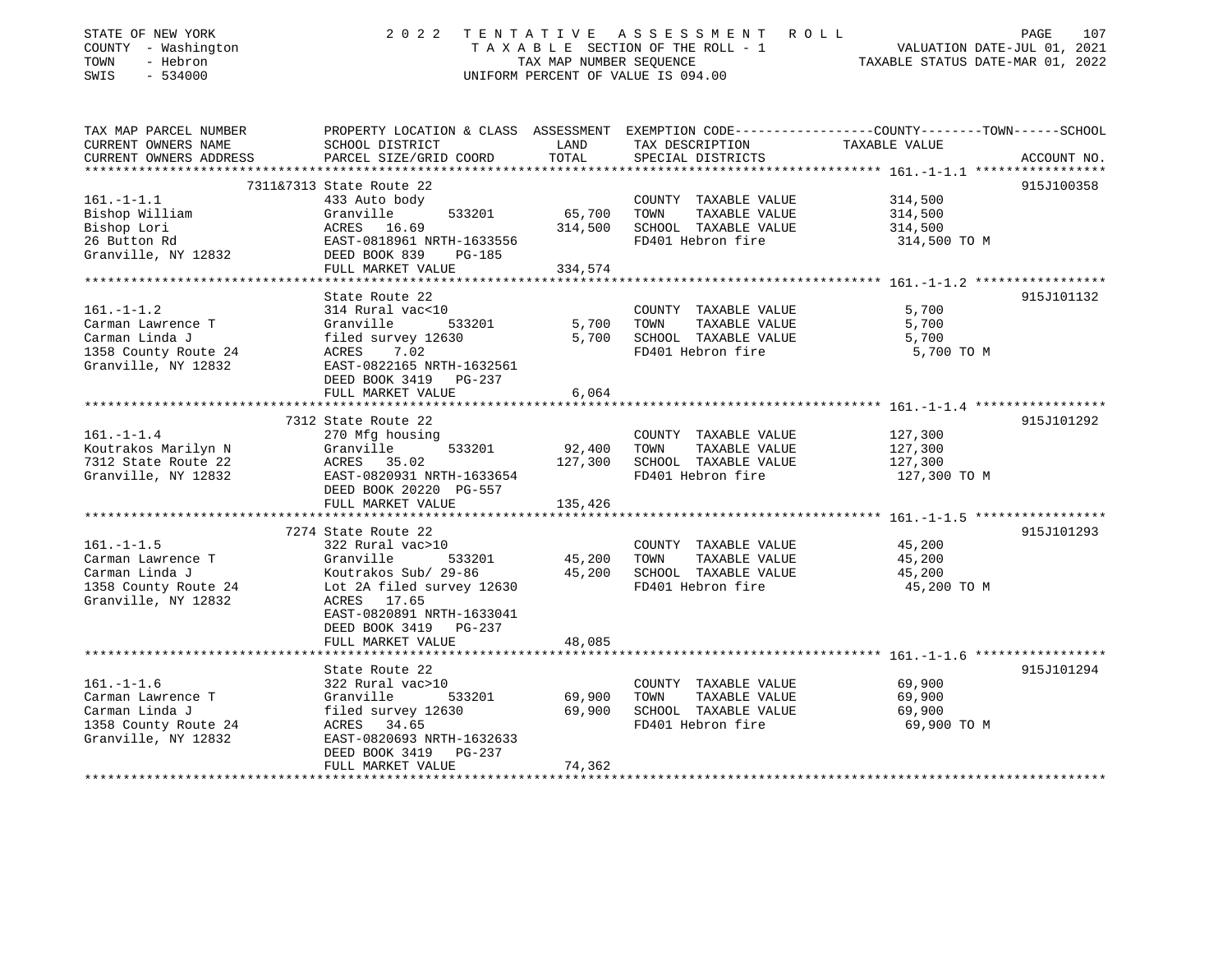| STATE OF NEW YORK<br>COUNTY - Washington<br>TOWN<br>- Hebron<br>SWIS<br>$-534000$            | 2 0 2 2<br>TENTATIVE ASSESSMENT<br>TAXABLE SECTION OF THE ROLL - 1<br>TAX MAP NUMBER SEQUENCE<br>UNIFORM PERCENT OF VALUE IS 094.00          | R O L L                    | PAGE<br>108<br>VALUATION DATE-JUL 01, 2021<br>TAXABLE STATUS DATE-MAR 01, 2022             |                                               |             |
|----------------------------------------------------------------------------------------------|----------------------------------------------------------------------------------------------------------------------------------------------|----------------------------|--------------------------------------------------------------------------------------------|-----------------------------------------------|-------------|
| TAX MAP PARCEL NUMBER<br>CURRENT OWNERS NAME<br>CURRENT OWNERS ADDRESS                       | PROPERTY LOCATION & CLASS ASSESSMENT EXEMPTION CODE---------------COUNTY-------TOWN------SCHOOL<br>SCHOOL DISTRICT<br>PARCEL SIZE/GRID COORD | LAND<br>TOTAL              | TAX DESCRIPTION<br>SPECIAL DISTRICTS                                                       | TAXABLE VALUE                                 | ACCOUNT NO. |
|                                                                                              |                                                                                                                                              |                            |                                                                                            | ******* $161. -1 -1.7$ *****                  |             |
| $161. - 1 - 1.7$<br>Koutrakos Marilyn N<br>7312 State Route 22<br>Granville, NY 12832        | State Route 22<br>322 Rural vac>10<br>533201<br>Granville<br>Koutrakos Sub/ 29-86<br>Lot 2B<br>17.32<br>ACRES<br>EAST-0820876 NRTH-1633283   | 44,700<br>44,700           | COUNTY TAXABLE VALUE<br>TOWN<br>TAXABLE VALUE<br>SCHOOL TAXABLE VALUE<br>FD401 Hebron fire | 44,700<br>44,700<br>44,700<br>44,700 TO M     | 915J101293  |
|                                                                                              | DEED BOOK 20220 PG-558                                                                                                                       |                            |                                                                                            |                                               |             |
|                                                                                              | FULL MARKET VALUE                                                                                                                            | 47,553                     |                                                                                            |                                               |             |
| $161. - 1 - 2$                                                                               | State Route 22/E Off<br>322 Rural vac>10                                                                                                     |                            | COUNTY TAXABLE VALUE                                                                       | 67,200                                        | 915J101043  |
| Ptacek Estate John C                                                                         | Granville<br>533201                                                                                                                          | 67,200<br>67,200           | TOWN<br>TAXABLE VALUE                                                                      | 67,200                                        |             |
| c/o John Ptacek Jr<br>76 Crystal Vw<br>Granville, NY 12832                                   | ACRES<br>83.90<br>EAST-0823006 NRTH-1632457<br>DEED BOOK 522<br>PG-197                                                                       |                            | SCHOOL TAXABLE VALUE<br>FD401 Hebron fire                                                  | 67,200<br>67,200 TO M                         |             |
|                                                                                              | FULL MARKET VALUE                                                                                                                            | 71,489                     |                                                                                            |                                               |             |
|                                                                                              | State Route 22                                                                                                                               |                            |                                                                                            |                                               | 915J100238  |
| $161. - 1 - 3$<br>Hoard Robert H<br>7157 State Route 22<br>Granville, NY 12832               | 323 Vacant rural<br>Granville<br>533201<br>20.00<br>ACRES<br>EAST-0818848 NRTH-1632209<br>DEED BOOK 2722<br>PG-311<br>FULL MARKET VALUE      | 18,000<br>18,000<br>19,149 | COUNTY TAXABLE VALUE<br>TOWN<br>TAXABLE VALUE<br>SCHOOL TAXABLE VALUE<br>FD401 Hebron fire | 18,000<br>18,000<br>18,000<br>18,000 TO M     |             |
|                                                                                              |                                                                                                                                              |                            |                                                                                            |                                               |             |
| $161. - 1 - 3.2$<br>Eaton Lenny<br>Eaton Alice<br>853 Chamberlin Mills Rd<br>Salem, NY 12865 | State Route 22<br>314 Rural vac<10<br>533201<br>Granville<br>6.40<br>ACRES<br>EAST-0818703 NRTH-1632838<br>DEED BOOK 3793<br>PG-274          | 27,200<br>27,200           | COUNTY TAXABLE VALUE<br>TOWN<br>TAXABLE VALUE<br>SCHOOL TAXABLE VALUE<br>FD401 Hebron fire | 27,200<br>27,200<br>27,200<br>27,200 TO M     | 915J101444  |
|                                                                                              | FULL MARKET VALUE                                                                                                                            | 28,936                     |                                                                                            |                                               |             |
|                                                                                              | ********************                                                                                                                         |                            |                                                                                            | $161, -1-3.3$ ******************              |             |
| $161. - 1 - 3.3$<br>Dilworth John G<br>209 Barnomville Rd<br>Manchester, VT 05255            | State Route 22<br>322 Rural vac>10<br>Granville<br>533201<br>ACRES 78.43<br>EAST-0821102 NRTH-1631665<br><b>PG-299</b><br>DEED BOOK 2140     | 131,200<br>131,200         | COUNTY TAXABLE VALUE<br>TOWN<br>TAXABLE VALUE<br>SCHOOL TAXABLE VALUE<br>FD401 Hebron fire | 131,200<br>131,200<br>131,200<br>131,200 TO M | 915J101585  |
| *******************                                                                          | FULL MARKET VALUE<br>**************************                                                                                              | 139,574<br>************    |                                                                                            |                                               |             |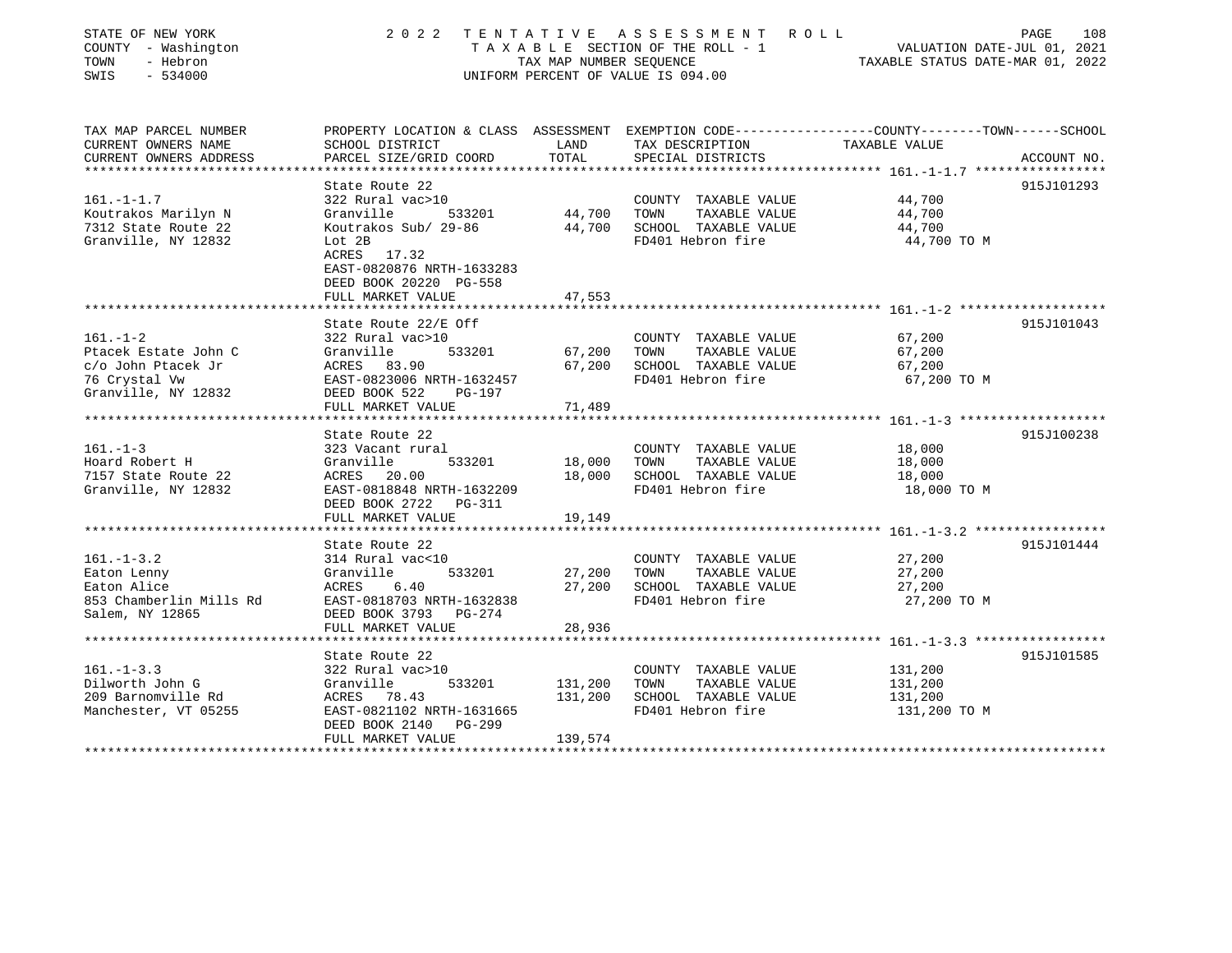| STATE OF NEW YORK<br>COUNTY - Washington<br>TOWN<br>- Hebron<br>SWIS<br>$-534000$ | 2022<br>TENTATIVE ASSESSMENT ROLL<br>PAGE<br>T A X A B L E SECTION OF THE ROLL - 1 VALUATION DATE-JUL 01, 2021 TAX MAP NUMBER SEQUENCE TAXIS DATE-MAR 01, 2022<br>UNIFORM PERCENT OF VALUE IS 094.00 |         |                                               |                                                                                                  |  |  |
|-----------------------------------------------------------------------------------|------------------------------------------------------------------------------------------------------------------------------------------------------------------------------------------------------|---------|-----------------------------------------------|--------------------------------------------------------------------------------------------------|--|--|
| TAX MAP PARCEL NUMBER<br>CURRENT OWNERS NAME                                      | SCHOOL DISTRICT                                                                                                                                                                                      | LAND    | TAX DESCRIPTION                               | PROPERTY LOCATION & CLASS ASSESSMENT EXEMPTION CODE----------------COUNTY-------TOWN------SCHOOL |  |  |
| CURRENT OWNERS ADDRESS                                                            | PARCEL SIZE/GRID COORD                                                                                                                                                                               | TOTAL   | SPECIAL DISTRICTS                             | TAXABLE VALUE<br>ACCOUNT NO.                                                                     |  |  |
| **********************                                                            |                                                                                                                                                                                                      |         |                                               |                                                                                                  |  |  |
|                                                                                   | 7260 State Route 22                                                                                                                                                                                  |         |                                               |                                                                                                  |  |  |
| $161. - 1 - 3.4$                                                                  | 210 1 Family Res                                                                                                                                                                                     |         | COUNTY TAXABLE VALUE                          | 134,300                                                                                          |  |  |
| Smith David E                                                                     | 533201<br>Granville                                                                                                                                                                                  | 46,400  | TAXABLE VALUE<br>TOWN                         | 134,300                                                                                          |  |  |
| Smith Bonnie Sue<br>7260 State Route 22                                           | ACRES<br>4.80 BANK<br>999<br>EAST-0819535 NRTH-1632331                                                                                                                                               | 134,300 | SCHOOL TAXABLE VALUE<br>FD401 Hebron fire     | 134,300<br>134,300 TO M                                                                          |  |  |
| Granville, NY 12832                                                               | EAST-0819535 NRTH-1632331<br>DEED BOOK 20200 PG-2345                                                                                                                                                 |         |                                               |                                                                                                  |  |  |
|                                                                                   | FULL MARKET VALUE                                                                                                                                                                                    | 142,872 |                                               |                                                                                                  |  |  |
|                                                                                   |                                                                                                                                                                                                      |         |                                               |                                                                                                  |  |  |
|                                                                                   | 7210 State Route 22                                                                                                                                                                                  |         |                                               | 915J101006                                                                                       |  |  |
| $161. - 1 - 4$<br>---. - -<br>Dupaw Ricky                                         | 210 1 Family Res<br>Granville<br>533201                                                                                                                                                              | 40,100  | COUNTY TAXABLE VALUE<br>TOWN<br>TAXABLE VALUE | 89,200                                                                                           |  |  |
| 7210 State Route 22                                                               | ACRES 2.68 BANK<br>999                                                                                                                                                                               | 89,200  | SCHOOL TAXABLE VALUE                          | 89,200<br>89,200                                                                                 |  |  |
| Granville, NY 12832                                                               | EAST-0819379 NRTH-1631322                                                                                                                                                                            |         | FD401 Hebron fire                             | 89,200 TO M                                                                                      |  |  |
|                                                                                   | DEED BOOK 2108 PG-302                                                                                                                                                                                |         |                                               |                                                                                                  |  |  |
|                                                                                   | FULL MARKET VALUE                                                                                                                                                                                    | 94,894  |                                               |                                                                                                  |  |  |
|                                                                                   |                                                                                                                                                                                                      |         |                                               |                                                                                                  |  |  |
|                                                                                   | 7148 State Route 22                                                                                                                                                                                  |         |                                               | 915J100351                                                                                       |  |  |
| $161. - 1 - 5$<br>Obering Mary                                                    | 240 Rural res<br>Granville<br>533201                                                                                                                                                                 | 250,000 | COUNTY TAXABLE VALUE<br>TAXABLE VALUE<br>TOWN | 355,200<br>355,200                                                                               |  |  |
| 69 Wooster St #3                                                                  | ag commit 706/98                                                                                                                                                                                     | 355,200 | SCHOOL TAXABLE VALUE                          | 355,200                                                                                          |  |  |
| New York, NY 10012                                                                | ACRES 160.00                                                                                                                                                                                         |         | CA008 Cons agri dst 8                         | 355,200 TO M                                                                                     |  |  |
|                                                                                   | EAST-0820317 NRTH-1630090                                                                                                                                                                            |         | FD401 Hebron fire                             | 355,200 TO M                                                                                     |  |  |
|                                                                                   | DEED BOOK 504<br>PG-838                                                                                                                                                                              |         |                                               |                                                                                                  |  |  |
|                                                                                   | FULL MARKET VALUE                                                                                                                                                                                    | 377,872 |                                               |                                                                                                  |  |  |
|                                                                                   |                                                                                                                                                                                                      |         |                                               |                                                                                                  |  |  |
| $161. - 1 - 6$                                                                    | State Route 22/E Off<br>322 Rural vac>10                                                                                                                                                             |         | COUNTY TAXABLE VALUE                          | 915J100365<br>47,800                                                                             |  |  |
| Lambie Kenyatta                                                                   | Granville<br>533201                                                                                                                                                                                  | 47,800  | TOWN<br>TAXABLE VALUE                         | 47,800                                                                                           |  |  |
| PO Box 249                                                                        | Ref 420/991                                                                                                                                                                                          | 47,800  | SCHOOL TAXABLE VALUE                          | 47,800                                                                                           |  |  |
| Jamaica, NY 11435                                                                 | ACRES 89.20                                                                                                                                                                                          |         | FD401 Hebron fire                             | 47,800 TO M                                                                                      |  |  |
|                                                                                   | EAST-0822713 NRTH-1629432                                                                                                                                                                            |         |                                               |                                                                                                  |  |  |
|                                                                                   | DEED BOOK 3823 PG-113                                                                                                                                                                                |         |                                               |                                                                                                  |  |  |
|                                                                                   | FULL MARKET VALUE                                                                                                                                                                                    | 50,851  |                                               |                                                                                                  |  |  |
|                                                                                   | 7068 State Route 22                                                                                                                                                                                  |         |                                               | 915J100005                                                                                       |  |  |
| $161. - 1 - 7$                                                                    | 240 Rural res                                                                                                                                                                                        |         | COUNTY TAXABLE VALUE                          | 297,100                                                                                          |  |  |
| McKenzie Caroline                                                                 | Granville<br>533201                                                                                                                                                                                  | 179,400 | TOWN<br>TAXABLE VALUE                         | 297,100                                                                                          |  |  |
| 7068 State Route 22                                                               | ACRES 97.11                                                                                                                                                                                          | 297,100 | SCHOOL TAXABLE VALUE                          | 297,100                                                                                          |  |  |
| Granville, NY 12832                                                               | EAST-0820253 NRTH-1628446                                                                                                                                                                            |         | FD401 Hebron fire                             | 297,100 TO M                                                                                     |  |  |
|                                                                                   | DEED BOOK 2637<br>PG-211                                                                                                                                                                             |         |                                               |                                                                                                  |  |  |
|                                                                                   | FULL MARKET VALUE                                                                                                                                                                                    | 316,064 |                                               |                                                                                                  |  |  |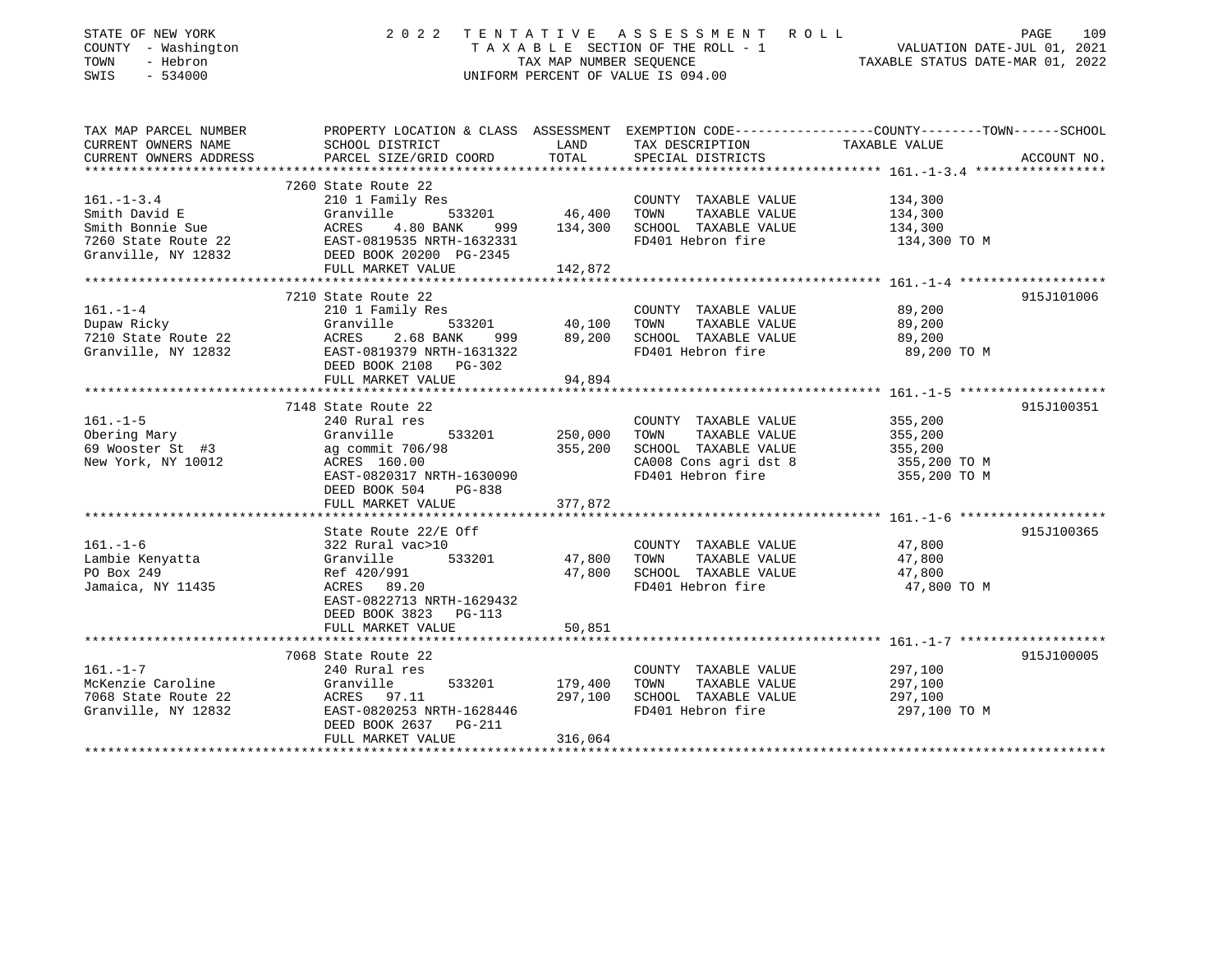| STATE OF NEW YORK<br>SCOUNTY - Washington<br>TOWN - Hebron<br>SWIS - 534000 |                                                                                                                                                                                                                                                                                                     |         | TENTATIVE ASSESSMENT ROLL<br>TAXABLE SECTION OF THE ROLL - 1 VALUATION DATE-JUL 01, 2021<br>TAXABLE STATUS DATE-MAR 01, 2022<br>2022 TENTATIVE ASSESSMENT ROLL<br>UNIFORM PERCENT OF VALUE IS 094.00 |                                        |               |
|-----------------------------------------------------------------------------|-----------------------------------------------------------------------------------------------------------------------------------------------------------------------------------------------------------------------------------------------------------------------------------------------------|---------|------------------------------------------------------------------------------------------------------------------------------------------------------------------------------------------------------|----------------------------------------|---------------|
| TAX MAP PARCEL NUMBER<br>CURRENT OWNERS NAME                                | PROPERTY LOCATION & CLASS ASSESSMENT EXEMPTION CODE----------------COUNTY-------TOWN------SCHOOL<br>SCHOOL DISTRICT LAND TAX DESCRIPTION TAXABLE VALUE                                                                                                                                              |         |                                                                                                                                                                                                      |                                        |               |
| CURRENT OWNERS ADDRESS                                                      | PARCEL SIZE/GRID COORD                                                                                                                                                                                                                                                                              | TOTAL   | SPECIAL DISTRICTS                                                                                                                                                                                    |                                        | ACCOUNT NO.   |
|                                                                             | 7126 State Route 22                                                                                                                                                                                                                                                                                 |         |                                                                                                                                                                                                      |                                        | 915J100189    |
| $161. - 1 - 8$                                                              | 240 Rural res                                                                                                                                                                                                                                                                                       |         | COUNTY TAXABLE VALUE                                                                                                                                                                                 | 100,000                                |               |
|                                                                             |                                                                                                                                                                                                                                                                                                     |         | 533201 54,500 TOWN TAXABLE VALUE                                                                                                                                                                     |                                        |               |
|                                                                             |                                                                                                                                                                                                                                                                                                     |         |                                                                                                                                                                                                      | $100,000$<br>$100,000$                 |               |
|                                                                             | Fitzpatrick Kelly<br>Fitzpatrick Kelly<br>338 Decker Ave Have Have Have 100,000 SCHOOL TAXABLE VALUE<br>Staten Island, NY 10302 ACRES 22.20 BANK 999<br>EAST-0818617 NRTH-1629222<br>FD401 Hebron fire<br>FD401 Hebron fire<br>DEED BOOK 20210 PG-756                                               |         |                                                                                                                                                                                                      | 100,000 TO M                           |               |
|                                                                             | FULL MARKET VALUE                                                                                                                                                                                                                                                                                   | 106,383 |                                                                                                                                                                                                      |                                        |               |
|                                                                             |                                                                                                                                                                                                                                                                                                     |         |                                                                                                                                                                                                      |                                        | 915J100588    |
| $161. - 1 - 9$                                                              | 7047 State Route 22                                                                                                                                                                                                                                                                                 |         |                                                                                                                                                                                                      | $\overline{0}$                         | $0 \t 74,900$ |
|                                                                             | 240 Rural res                                                                                                                                                                                                                                                                                       |         | ENH STAR 41834                                                                                                                                                                                       | 237,900                                |               |
|                                                                             |                                                                                                                                                                                                                                                                                                     |         | 533201 149,700 COUNTY TAXABLE VALUE                                                                                                                                                                  | 237,900                                |               |
|                                                                             |                                                                                                                                                                                                                                                                                                     |         |                                                                                                                                                                                                      | 163,000                                |               |
|                                                                             |                                                                                                                                                                                                                                                                                                     |         |                                                                                                                                                                                                      | 237,900 TO M                           |               |
|                                                                             |                                                                                                                                                                                                                                                                                                     |         |                                                                                                                                                                                                      |                                        |               |
|                                                                             | 161.-1-9<br>Xaprelian Nadine<br>7047 State Route 22<br>Granville, NY 12832<br>State Route 22<br>$\begin{array}{r} 954/61 \\ 954/61 \\ 237,900 \\ 237,900 \\ 237,900 \\ 237,900 \\ 237,900 \\ 237,900 \\ 237,900 \\ 237,900 \\ 237,900 \\ 237,900 \\ 237,900 \\ 237,900 \\ 237$<br>FULL MARKET VALUE | 253,085 |                                                                                                                                                                                                      |                                        |               |
|                                                                             |                                                                                                                                                                                                                                                                                                     |         |                                                                                                                                                                                                      |                                        |               |
|                                                                             | 7157 State Route 22                                                                                                                                                                                                                                                                                 |         |                                                                                                                                                                                                      |                                        | 915J100363    |
|                                                                             |                                                                                                                                                                                                                                                                                                     |         |                                                                                                                                                                                                      | 15,647                                 | 15,647 15,647 |
|                                                                             |                                                                                                                                                                                                                                                                                                     |         |                                                                                                                                                                                                      | $0$ 0 30,000<br>239,053                |               |
|                                                                             |                                                                                                                                                                                                                                                                                                     |         |                                                                                                                                                                                                      |                                        |               |
|                                                                             |                                                                                                                                                                                                                                                                                                     |         |                                                                                                                                                                                                      | 239,053                                |               |
|                                                                             |                                                                                                                                                                                                                                                                                                     |         |                                                                                                                                                                                                      |                                        |               |
| UNDER AGDIST LAW TIL 2029                                                   | 161.-1-11<br>Hoard Robert H<br>240 Rural res<br>33201 95,700 BAS STAR 41854<br>254,700 COUNTY TAXABLE VALUE<br>353201 95,700 BAS STAR 41854<br>254,700 COUNTY TAXABLE VALUE<br>354,700 COUNTY TAXABLE VALUE<br>354,700 COUNTY TAXABLE VALUE<br>3                                                    |         |                                                                                                                                                                                                      | -- .<br>209,053<br>254,700 ТО М        |               |
|                                                                             |                                                                                                                                                                                                                                                                                                     |         |                                                                                                                                                                                                      |                                        |               |
|                                                                             | 7147 State Route 22                                                                                                                                                                                                                                                                                 |         |                                                                                                                                                                                                      |                                        |               |
| $161. - 1 - 11.1$                                                           | 240 Rural res                                                                                                                                                                                                                                                                                       |         | COUNTY TAXABLE VALUE                                                                                                                                                                                 | 161,900                                |               |
|                                                                             |                                                                                                                                                                                                                                                                                                     |         |                                                                                                                                                                                                      | 161,900                                |               |
|                                                                             | 161.-1-11.1 240 Rural res<br>Fotre Nancy L Granville 533201 57,900 TOWN TAXABLE VALUE<br>aka Nancy Fotre Wetsel Lot #1 161,900 SCHOOL TAXABLE VALUE<br>65 County Route 78 ACRES 11.81 FD401 Hebron fire<br>Cambridge, NY 12816 EAST-08                                                              |         |                                                                                                                                                                                                      | 161,900<br>161,900 TO M                |               |
|                                                                             |                                                                                                                                                                                                                                                                                                     |         |                                                                                                                                                                                                      |                                        |               |
|                                                                             |                                                                                                                                                                                                                                                                                                     |         |                                                                                                                                                                                                      |                                        |               |
|                                                                             | FULL MARKET VALUE                                                                                                                                                                                                                                                                                   | 172,234 |                                                                                                                                                                                                      |                                        |               |
|                                                                             |                                                                                                                                                                                                                                                                                                     |         |                                                                                                                                                                                                      |                                        |               |
|                                                                             | 7209 State Route 22                                                                                                                                                                                                                                                                                 |         | 94 PCT OF VALUE USED FOR EXEMPTION PURPOSES                                                                                                                                                          |                                        | 915J100496    |
| $161. -1 - 12$                                                              | 209 State Route 22 94 PCT OF 1<br>210 1 Family Res                                                                                                                                                                                                                                                  |         | ENH STAR 41834 0                                                                                                                                                                                     |                                        | $0 \t 74,900$ |
|                                                                             |                                                                                                                                                                                                                                                                                                     |         |                                                                                                                                                                                                      |                                        | $\Omega$      |
|                                                                             |                                                                                                                                                                                                                                                                                                     |         |                                                                                                                                                                                                      | $26,085$<br>84,915<br>84,915<br>84,915 |               |
|                                                                             |                                                                                                                                                                                                                                                                                                     |         |                                                                                                                                                                                                      |                                        |               |
|                                                                             |                                                                                                                                                                                                                                                                                                     |         |                                                                                                                                                                                                      |                                        |               |
|                                                                             | Havens Michael Joseph Sr<br>Havens Michael Joseph Sr<br>Tavens Michael Joseph Sr<br>Tavens Michael Joseph Sr<br>Tavens Are Sand<br>Sranville, NY 12832<br>ACRES 5.60<br>EAST-0818830 NRTH-1631471<br>DEED BOOK 649<br>PG-268<br>TOWN TAXABLE VALUE                                                  |         |                                                                                                                                                                                                      | 36,100<br>111,000 TO M                 |               |
|                                                                             | FULL MARKET VALUE                                                                                                                                                                                                                                                                                   | 118,085 |                                                                                                                                                                                                      |                                        |               |
|                                                                             |                                                                                                                                                                                                                                                                                                     |         |                                                                                                                                                                                                      |                                        |               |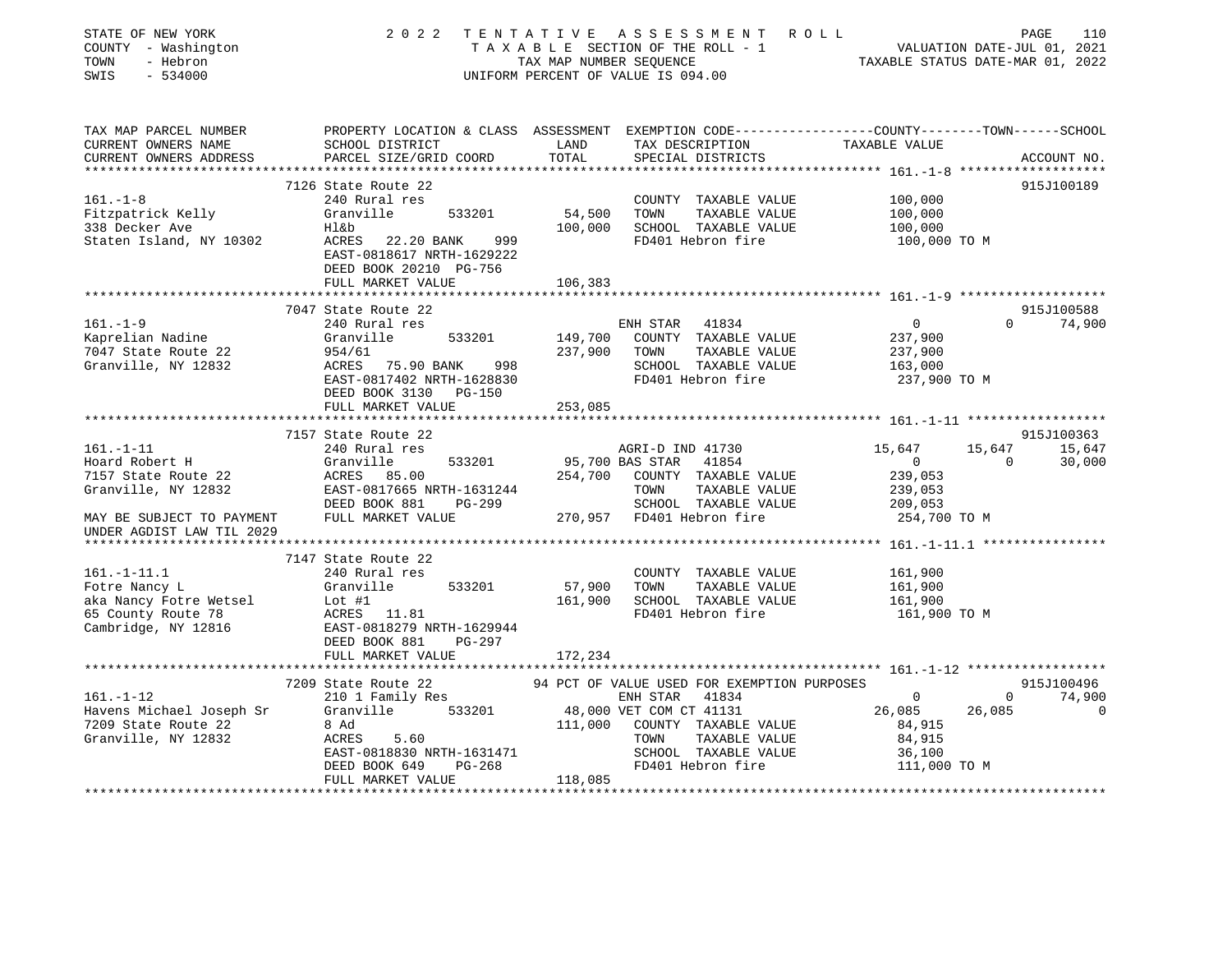| STATE OF NEW YORK<br>COUNTY - Washington<br>TOWN<br>- Hebron<br>SWIS<br>$-534000$                                                              | 2 0 2 2                                                                                                                                                                                                                                                               |                               | UNIFORM PERCENT OF VALUE IS 094.00                                                                                                                                                        | TENTATIVE ASSESSMENT ROLL PAGE 111<br>TAXABLE SECTION OF THE ROLL - 1 VALUATION DATE-JUL 01, 2021<br>TAXABLE STATUS DATE-MAR 01, 2022 |                          |
|------------------------------------------------------------------------------------------------------------------------------------------------|-----------------------------------------------------------------------------------------------------------------------------------------------------------------------------------------------------------------------------------------------------------------------|-------------------------------|-------------------------------------------------------------------------------------------------------------------------------------------------------------------------------------------|---------------------------------------------------------------------------------------------------------------------------------------|--------------------------|
| CURRENT OWNERS NAME<br>CURRENT OWNERS ADDRESS                                                                                                  | TAX MAP PARCEL NUMBER           PROPERTY LOCATION & CLASS ASSESSMENT EXEMPTION CODE--------------COUNTY-------TOWN------SCHOOL<br>CURRENT OWNERS NAME             SCHOOL DISTRICT              LAND      TAX DESCRIPTION<br>SCHOOL DISTRICT<br>PARCEL SIZE/GRID COORD | LAND<br>TOTAL                 | TAX DESCRIPTION TAXABLE VALUE SPECIAL DISTRICTS<br>SPECIAL DISTRICTS                                                                                                                      |                                                                                                                                       | ACCOUNT NO.              |
| $161. - 1 - 13$<br>Dupre Dody L<br>7212 County Route 22<br>Granville, NY 12832                                                                 | 7212 State Route 22<br>210 1 Family Res<br>Granville 533201 44,400<br>ACRES<br>4.14 BANK<br>EAST-0819470 NRTH-1631653<br>DEED BOOK 20200 PG-4783<br>FULL MARKET VALUE                                                                                                 | 999 99,500<br>105,851         | COUNTY TAXABLE VALUE 99,500<br>TOWN TAXABLE VALUE<br>SCHOOL TAXABLE VALUE 99,500                                                                                                          | 99,500<br>FD401 Hebron fire 99,500 TO M                                                                                               | 915J101203               |
| $161 - 2 - 1$                                                                                                                                  | 7034 State Route 22<br>270 Mfg housing                                                                                                                                                                                                                                |                               | 99 PCT OF VALUE USED FOR EXEMPTION PURPOSES                                                                                                                                               | $\mathbf{0}$                                                                                                                          | 915J100583<br>$20,137$ 0 |
| Smith Alice May                                                                                                                                | Granville<br>DEED BOOK 408<br>PG-154<br>FULL MARKET VALUE                                                                                                                                                                                                             |                               | 22<br>using<br>533201 25,000 AGE-CO/SCH 41805<br>45 200 ENH STAR 41834<br>COUNTY TAXABLE VALUE<br>TAXABLE VALUE<br>TOWN<br>48,085 SCHOOL TAXABLE VALUE 0<br>FD401 Hebron fire 35,200 TO M | $22,374$<br>0<br>$\overline{0}$<br>$\Omega$<br>22,826<br>25,063                                                                       | 22,374<br>22,826         |
|                                                                                                                                                |                                                                                                                                                                                                                                                                       |                               |                                                                                                                                                                                           |                                                                                                                                       |                          |
|                                                                                                                                                | State Route 22<br>161.-2-2<br>Jenkins Vernon E<br>Jenkins Joann (Granville 533201 71,200<br>7027 State Route 22 EAST-0818360 NRTH-1627265<br>Granville, NY 12832 DEED BOOK W492 PG-902<br>533201 71,200                                                               | 80,600                        | COUNTY TAXABLE VALUE 80,600<br>TOWN<br>SCHOOL TAXABLE VALUE                                                                                                                               | TAXABLE VALUE 80,600<br>TAXABLE VALUE 80,600<br>FD401 Hebron fire 80,600 TO M                                                         | 915J100321               |
|                                                                                                                                                | FULL MARKET VALUE                                                                                                                                                                                                                                                     | 85,745                        |                                                                                                                                                                                           |                                                                                                                                       |                          |
|                                                                                                                                                | 7027 State Route 22                                                                                                                                                                                                                                                   |                               |                                                                                                                                                                                           |                                                                                                                                       | 915J101325               |
| $161. - 2 - 2.1$<br>Jenkins Vernon etal<br>7027 State Route 22<br>Granville, NY 12832                                                          | 210 1 Family Res<br>533201<br>Granville<br>ACRES<br>1.00<br>EAST-0817290 NRTH-1627109<br>DEED BOOK W 492 PG-902                                                                                                                                                       | 35,000<br>79,900              | COUNTY TAXABLE VALUE 79,900<br>TAXABLE VALUE<br>TOWN<br>SCHOOL TAXABLE VALUE<br>FD401 Hebron fire                                                                                         | 79,900<br>79,900<br>79,900 TO M                                                                                                       |                          |
|                                                                                                                                                | FULL MARKET VALUE                                                                                                                                                                                                                                                     | 85,000                        |                                                                                                                                                                                           |                                                                                                                                       |                          |
| $161. - 2 - 2.2$<br>161.-2-2.2 312 Vanguilder Ricky 312 Vanguilder Ricky 6ranvi<br>186 Truthville Rd 2002<br>2008 ACRES<br>Granville, NY 12832 | 7021 State Route 22/W Off<br>312 Vac w/imprv<br>533201<br>Granville<br>1.80<br>EAST-0817115 NRTH-1626924<br>DEED BOOK 3948 PG-216<br>FULL MARKET VALUE                                                                                                                | 1,500<br>6,500<br>6,915       | COUNTY TAXABLE VALUE<br>TOWN<br>TAXABLE VALUE<br>SCHOOL TAXABLE VALUE<br>FD401 Hebron fire                                                                                                | 6,500<br>6,500<br>6,500<br>6,500 TO M                                                                                                 |                          |
| ***************************                                                                                                                    |                                                                                                                                                                                                                                                                       |                               |                                                                                                                                                                                           |                                                                                                                                       |                          |
| $161. - 2 - 3.2$<br>Larico Benje<br>527 W 150th St Apt 4<br>New York, NY 10031                                                                 | 32 Rykowski Ln<br>242 Rurl res&rec<br>Granville<br>533201<br>455/594<br>ACRES 47.60<br>EAST-0820377 NRTH-1626734<br>DEED BOOK 497<br>PG-397<br>FULL MARKET VALUE                                                                                                      | 110,000<br>237,300<br>252,447 | COUNTY TAXABLE VALUE<br>TOWN<br>TAXABLE VALUE<br>SCHOOL TAXABLE VALUE<br>FD401 Hebron fire                                                                                                | 237,300<br>237,300<br>237,300<br>237,300 TO M                                                                                         | 915J101103               |
|                                                                                                                                                |                                                                                                                                                                                                                                                                       |                               |                                                                                                                                                                                           |                                                                                                                                       |                          |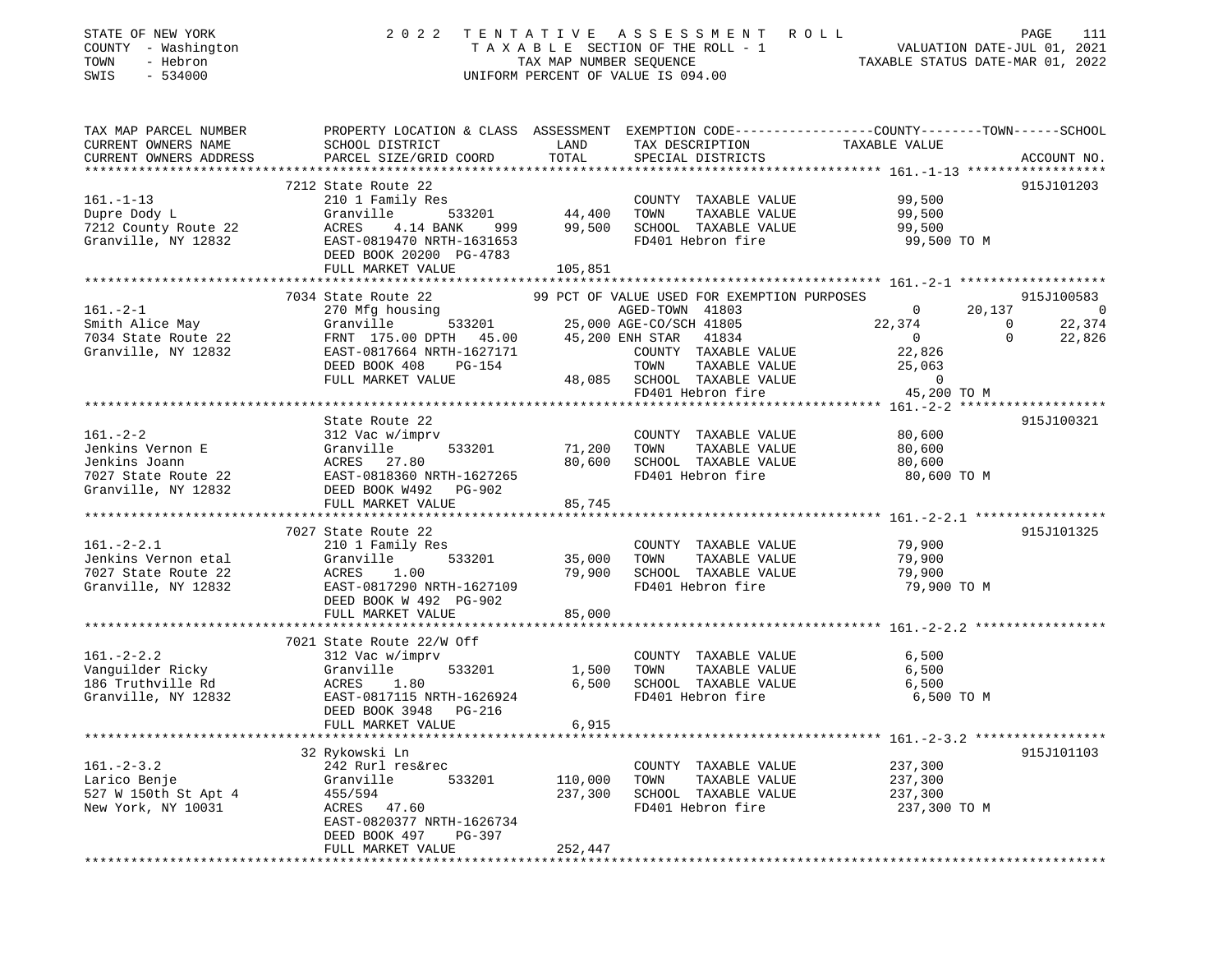| TAX MAP PARCEL NUMBER<br>PROPERTY LOCATION & CLASS ASSESSMENT EXEMPTION CODE---------------COUNTY-------TOWN------SCHOOL<br>CURRENT OWNERS NAME<br>SCHOOL DISTRICT<br>LAND<br>TAX DESCRIPTION<br>TAXABLE VALUE<br>CURRENT OWNERS ADDRESS<br>PARCEL SIZE/GRID COORD<br>TOTAL<br>SPECIAL DISTRICTS<br>*****************<br>**************** 161. -2-3.3 ****************** | STATE OF NEW YORK<br>COUNTY - Washington<br>TOWN<br>- Hebron<br>$-534000$<br>SWIS | 2 0 2 2              | TAX MAP NUMBER SEQUENCE | TENTATIVE ASSESSMENT<br>TAXABLE SECTION OF THE ROLL - 1<br>UNIFORM PERCENT OF VALUE IS 094.00 | ROLL<br>112<br>PAGE<br>VALUATION DATE-JUL 01, 2021<br>TAXABLE STATUS DATE-MAR 01, 2022 |
|--------------------------------------------------------------------------------------------------------------------------------------------------------------------------------------------------------------------------------------------------------------------------------------------------------------------------------------------------------------------------|-----------------------------------------------------------------------------------|----------------------|-------------------------|-----------------------------------------------------------------------------------------------|----------------------------------------------------------------------------------------|
|                                                                                                                                                                                                                                                                                                                                                                          |                                                                                   |                      |                         |                                                                                               |                                                                                        |
|                                                                                                                                                                                                                                                                                                                                                                          |                                                                                   |                      |                         |                                                                                               | ACCOUNT NO.                                                                            |
|                                                                                                                                                                                                                                                                                                                                                                          |                                                                                   |                      |                         |                                                                                               |                                                                                        |
|                                                                                                                                                                                                                                                                                                                                                                          |                                                                                   | State Route 22/E Off |                         |                                                                                               | 915J101194                                                                             |
| $161. - 2 - 3.3$<br>322 Rural vac>10<br>28,300<br>COUNTY TAXABLE VALUE                                                                                                                                                                                                                                                                                                   |                                                                                   |                      |                         |                                                                                               |                                                                                        |
| Kane Cheryl A<br>533201<br>28,300<br>TAXABLE VALUE<br>Granville<br>TOWN<br>28,300                                                                                                                                                                                                                                                                                        |                                                                                   |                      |                         |                                                                                               |                                                                                        |
| 34 Hospital Rd<br>Row 673/75<br>28,300<br>SCHOOL TAXABLE VALUE<br>28,300<br>FD401 Hebron fire<br>Monson, MA 01057<br>ACRES 15.07<br>28,300 TO M                                                                                                                                                                                                                          |                                                                                   |                      |                         |                                                                                               |                                                                                        |
| EAST-0819703 NRTH-1627481                                                                                                                                                                                                                                                                                                                                                |                                                                                   |                      |                         |                                                                                               |                                                                                        |
| DEED BOOK 2102 PG-85                                                                                                                                                                                                                                                                                                                                                     |                                                                                   |                      |                         |                                                                                               |                                                                                        |
| FULL MARKET VALUE<br>30,106                                                                                                                                                                                                                                                                                                                                              |                                                                                   |                      |                         |                                                                                               |                                                                                        |
|                                                                                                                                                                                                                                                                                                                                                                          |                                                                                   |                      |                         |                                                                                               |                                                                                        |
| Rykowski Ln Off E                                                                                                                                                                                                                                                                                                                                                        |                                                                                   |                      |                         |                                                                                               | 915J101295                                                                             |
| $161. - 2 - 3.5$<br>322 Rural vac>10<br>93,800<br>COUNTY TAXABLE VALUE                                                                                                                                                                                                                                                                                                   |                                                                                   |                      |                         |                                                                                               |                                                                                        |
| TAXABLE VALUE<br>White Robert<br>Granville<br>533201<br>93,800<br>TOWN<br>93,800                                                                                                                                                                                                                                                                                         |                                                                                   |                      |                         |                                                                                               |                                                                                        |
| White Karen<br>bndy agmt 3396/195<br>93,800<br>SCHOOL TAXABLE VALUE<br>93,800                                                                                                                                                                                                                                                                                            |                                                                                   |                      |                         |                                                                                               |                                                                                        |
| 94 Brophy Rd<br>FD401 Hebron fire<br>2179/59<br>93,800 TO M                                                                                                                                                                                                                                                                                                              |                                                                                   |                      |                         |                                                                                               |                                                                                        |
| Greenwich, NY 12834<br>ACRES 117.16<br>EAST-0822208 NRTH-1625448<br>DEED BOOK 2166 PG-249                                                                                                                                                                                                                                                                                |                                                                                   |                      |                         |                                                                                               |                                                                                        |
| FULL MARKET VALUE<br>99,787                                                                                                                                                                                                                                                                                                                                              |                                                                                   |                      |                         |                                                                                               |                                                                                        |
|                                                                                                                                                                                                                                                                                                                                                                          |                                                                                   |                      |                         |                                                                                               |                                                                                        |
| Rykowski Ln Off N                                                                                                                                                                                                                                                                                                                                                        |                                                                                   |                      |                         |                                                                                               | 915J101335                                                                             |
| $161. - 2 - 3.6$<br>314 Rural vac<10<br>7,700<br>COUNTY TAXABLE VALUE                                                                                                                                                                                                                                                                                                    |                                                                                   |                      |                         |                                                                                               |                                                                                        |
| Mckenzie Caroline<br>533201<br>TAXABLE VALUE<br>Granville<br>7,700<br>TOWN<br>7,700                                                                                                                                                                                                                                                                                      |                                                                                   |                      |                         |                                                                                               |                                                                                        |
| 7068 State Route 22<br>9.60<br>7,700<br>SCHOOL TAXABLE VALUE<br>ACRES<br>7,700                                                                                                                                                                                                                                                                                           |                                                                                   |                      |                         |                                                                                               |                                                                                        |
| FD401 Hebron fire<br>Granville, NY 12832<br>EAST-0820685 NRTH-1627633<br>7,700 TO M<br>DEED BOOK 2637 PG-217                                                                                                                                                                                                                                                             |                                                                                   |                      |                         |                                                                                               |                                                                                        |
| FULL MARKET VALUE<br>8,191                                                                                                                                                                                                                                                                                                                                               |                                                                                   |                      |                         |                                                                                               |                                                                                        |
|                                                                                                                                                                                                                                                                                                                                                                          |                                                                                   |                      |                         |                                                                                               |                                                                                        |
| 85 Rykowski Ln                                                                                                                                                                                                                                                                                                                                                           |                                                                                   |                      |                         |                                                                                               | 915J101352                                                                             |
| $161. - 2 - 3.7$<br>312 Vac w/imprv<br>COUNTY TAXABLE VALUE<br>23,700                                                                                                                                                                                                                                                                                                    |                                                                                   |                      |                         |                                                                                               |                                                                                        |
| Conklin David<br>18,100<br>TOWN<br>TAXABLE VALUE<br>Granville<br>533201<br>23,700                                                                                                                                                                                                                                                                                        |                                                                                   |                      |                         |                                                                                               |                                                                                        |
| Conklin Joanne<br>ACRES<br>23,700<br>SCHOOL TAXABLE VALUE<br>23,700<br>4.60                                                                                                                                                                                                                                                                                              |                                                                                   |                      |                         |                                                                                               |                                                                                        |
| FD401 Hebron fire<br>23,700 TO M<br>225 Grove St<br>EAST-0823107 NRTH-1626758                                                                                                                                                                                                                                                                                            |                                                                                   |                      |                         |                                                                                               |                                                                                        |
| Bennington, VT 05201<br>DEED BOOK 2875 PG-250                                                                                                                                                                                                                                                                                                                            |                                                                                   |                      |                         |                                                                                               |                                                                                        |
| FULL MARKET VALUE<br>25,213                                                                                                                                                                                                                                                                                                                                              |                                                                                   |                      |                         |                                                                                               |                                                                                        |
|                                                                                                                                                                                                                                                                                                                                                                          |                                                                                   |                      |                         |                                                                                               |                                                                                        |
| Rykowski Ln/n Off<br>$161. - 2 - 3.8$<br>314 Rural vac<10<br>COUNTY TAXABLE VALUE<br>3,300                                                                                                                                                                                                                                                                               |                                                                                   |                      |                         |                                                                                               | 915J101462                                                                             |
| Pecor Randy<br>533201<br>TAXABLE VALUE<br>Granville<br>3,300<br>TOWN<br>3,300                                                                                                                                                                                                                                                                                            |                                                                                   |                      |                         |                                                                                               |                                                                                        |
| 33 Coleman Ave<br>3,300<br>SCHOOL TAXABLE VALUE<br>3,300<br>deeded ROW                                                                                                                                                                                                                                                                                                   |                                                                                   |                      |                         |                                                                                               |                                                                                        |
| Hudson Falls, NY 12839<br>4.00<br>FD401 Hebron fire<br>3,300 TO M<br>ACRES                                                                                                                                                                                                                                                                                               |                                                                                   |                      |                         |                                                                                               |                                                                                        |
| EAST-0820542 NRTH-1627261                                                                                                                                                                                                                                                                                                                                                |                                                                                   |                      |                         |                                                                                               |                                                                                        |
| DEED BOOK 2468<br>$PG-100$                                                                                                                                                                                                                                                                                                                                               |                                                                                   |                      |                         |                                                                                               |                                                                                        |
| FULL MARKET VALUE<br>3,511                                                                                                                                                                                                                                                                                                                                               |                                                                                   |                      |                         |                                                                                               |                                                                                        |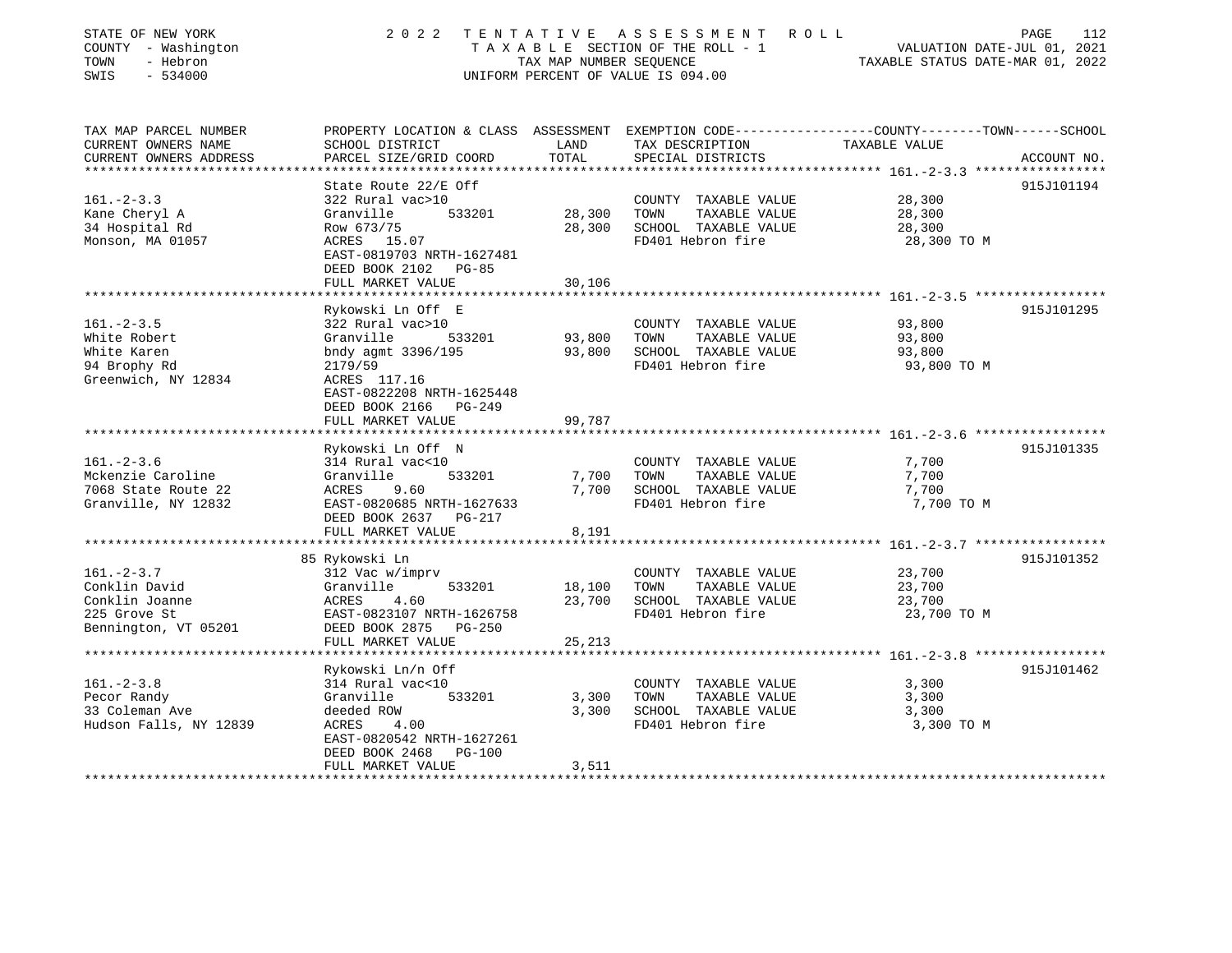| STATE OF NEW YORK<br>COUNTY - Washington<br>TOWN<br>- Hebron<br>SWIS<br>$-534000$                 | 2 0 2 2<br>TENTATIVE ASSESSMENT<br>R O L L<br>TAXABLE SECTION OF THE ROLL - 1<br>VALUATION DATE-JUL 01, 2021<br>TAX MAP NUMBER SEQUENCE<br>TAXABLE STATUS DATE-MAR 01, 2022<br>UNIFORM PERCENT OF VALUE IS 094.00 |                            |                                                                                            |                                                                                                                                 |  |  |  |
|---------------------------------------------------------------------------------------------------|-------------------------------------------------------------------------------------------------------------------------------------------------------------------------------------------------------------------|----------------------------|--------------------------------------------------------------------------------------------|---------------------------------------------------------------------------------------------------------------------------------|--|--|--|
| TAX MAP PARCEL NUMBER<br>CURRENT OWNERS NAME<br>CURRENT OWNERS ADDRESS                            | SCHOOL DISTRICT<br>PARCEL SIZE/GRID COORD                                                                                                                                                                         | LAND<br>TOTAL              | TAX DESCRIPTION<br>SPECIAL DISTRICTS                                                       | PROPERTY LOCATION & CLASS ASSESSMENT EXEMPTION CODE----------------COUNTY-------TOWN-----SCHOOL<br>TAXABLE VALUE<br>ACCOUNT NO. |  |  |  |
| $161. - 2 - 3.9$<br>Leclair Gregg F<br>15 Briarhurst Dr<br>Gansevoort, NY 12831                   | 91 Rykowski Ln<br>260 Seasonal res<br>Granville<br>533201<br>ACRES<br>7.10<br>EAST-0823038 NRTH-1627068<br>DEED BOOK 3293<br>PG-158<br>FULL MARKET VALUE                                                          | 5,700<br>27,100<br>28,830  | COUNTY TAXABLE VALUE<br>TAXABLE VALUE<br>TOWN<br>SCHOOL TAXABLE VALUE<br>FD401 Hebron fire | 915J101503<br>27,100<br>27,100<br>27,100<br>27,100 TO M                                                                         |  |  |  |
|                                                                                                   | *********************                                                                                                                                                                                             |                            |                                                                                            |                                                                                                                                 |  |  |  |
| $161. - 2 - 3.11$<br>Flory Douglas L<br>243 Ross St<br>West Rutland, VT 05777                     | 77 Rykowski Ln<br>312 Vac w/imprv<br>Granville<br>533201<br>ACRES 45.40<br>EAST-0821689 NRTH-1627638<br>DEED BOOK 4020<br>PG-65<br>FULL MARKET VALUE                                                              | 42,000<br>47,100<br>50,106 | COUNTY TAXABLE VALUE<br>TAXABLE VALUE<br>TOWN<br>SCHOOL TAXABLE VALUE<br>FD401 Hebron fire | 915J101522<br>47,100<br>47,100<br>47,100<br>47,100 TO M                                                                         |  |  |  |
| $161. - 2 - 3.12$<br>Brace Aaron S<br>Brace Dorothy L<br>873 South Rd<br>East Arlington, VT 05252 | Rykowski Ln<br>314 Rural vac<10<br>533201<br>Granville<br>ACRES<br>6.70<br>EAST-0822441 NRTH-1627235<br>DEED BOOK 772<br>PG-225<br>FULL MARKET VALUE                                                              | 5,400<br>5,400<br>5,745    | COUNTY TAXABLE VALUE<br>TOWN<br>TAXABLE VALUE<br>SCHOOL TAXABLE VALUE<br>FD401 Hebron fire | 915J101586<br>5,400<br>5,400<br>5,400<br>5,400 TO M                                                                             |  |  |  |
|                                                                                                   |                                                                                                                                                                                                                   |                            |                                                                                            |                                                                                                                                 |  |  |  |
| $161. - 2 - 3.13$<br>Greene Vincent N<br>149 Higgins Rd<br>Granville, NY 12832                    | 93 Rykowski Ln<br>312 Vac w/imprv<br>Granville<br>533201<br>ACRES<br>3.80<br>EAST-0823062 NRTH-1627364<br>DEED BOOK 1867<br>$PG-32$<br>FULL MARKET VALUE                                                          | 3,100<br>4,600<br>4,894    | COUNTY TAXABLE VALUE<br>TOWN<br>TAXABLE VALUE<br>SCHOOL TAXABLE VALUE<br>FD401 Hebron fire | 915J101587<br>4,600<br>4,600<br>4,600<br>4,600 TO M                                                                             |  |  |  |
|                                                                                                   | ***************************                                                                                                                                                                                       |                            |                                                                                            |                                                                                                                                 |  |  |  |
| $161. - 2 - 3.15$<br>Delaney John W Jr<br>715 Higgins Rd<br>Granville, NY 12832                   | Rykowski Ln/Off<br>314 Rural vac<10<br>533201<br>Granville<br>Filed survey 12556<br>88.00 DPTH 678.00<br>FRNT<br>ACRES<br>0.68<br>EAST-0821663 NRTH-1625046<br>DEED BOOK 3396<br>PG-195                           | 600<br>600                 | COUNTY TAXABLE VALUE<br>TOWN<br>TAXABLE VALUE<br>SCHOOL TAXABLE VALUE<br>FD401 Hebron fire | 600<br>600<br>600<br>600 TO M                                                                                                   |  |  |  |
|                                                                                                   | FULL MARKET VALUE                                                                                                                                                                                                 | 638                        |                                                                                            |                                                                                                                                 |  |  |  |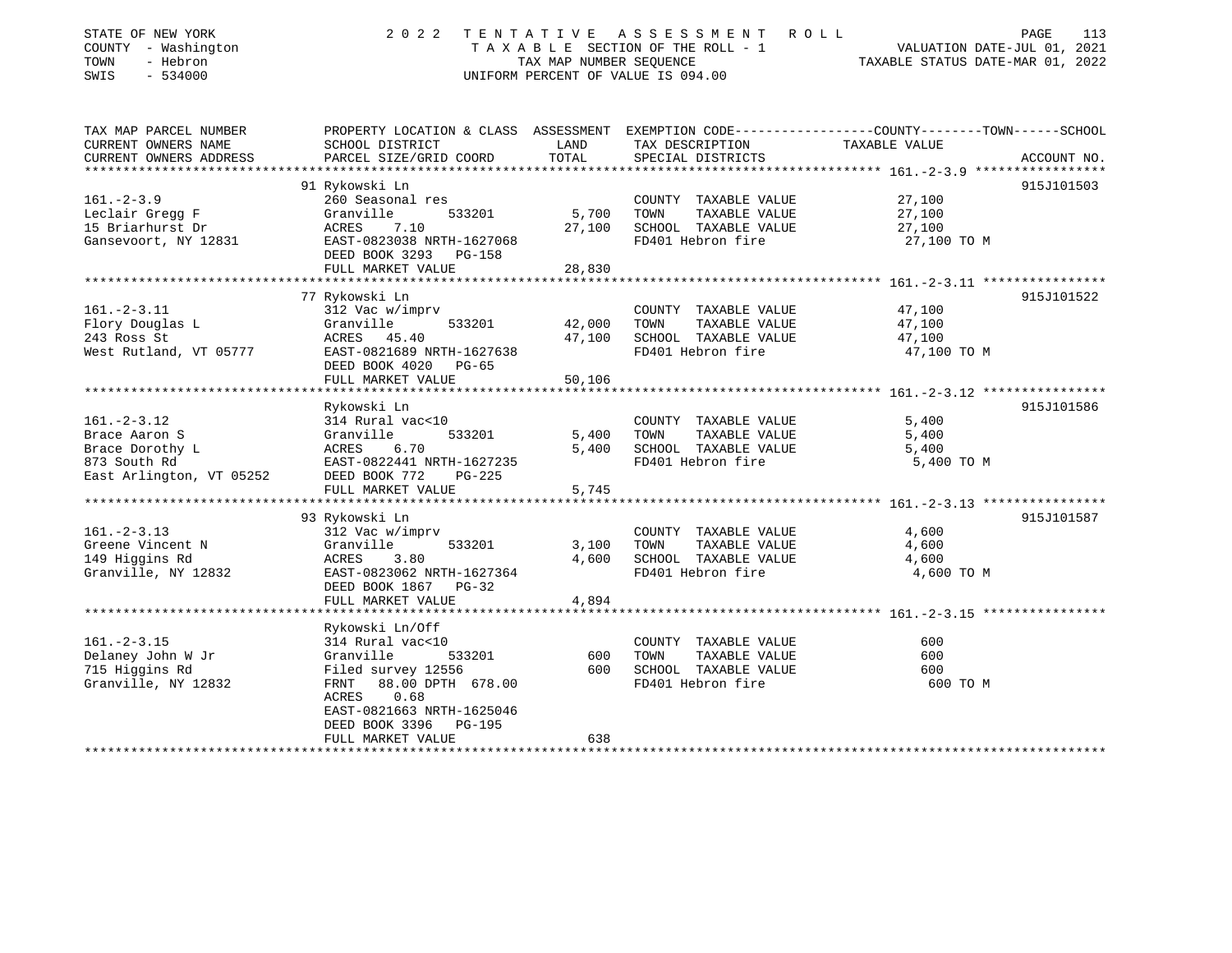| STATE OF NEW YORK<br>COUNTY - Washington<br>- Hebron<br>TOWN<br>SWIS<br>$-534000$ | 2 0 2 2<br>TENTATIVE<br>T A X A B L E SECTION OF THE ROLL - 1<br>TAX MAP NUMBER SEOUENCE<br>UNIFORM PERCENT OF VALUE IS 094.00 | ROLL<br>PAGE<br>114<br>VALUATION DATE-JUL 01, 2021<br>TAXABLE STATUS DATE-MAR 01, 2022 |                                           |                                                                                                                  |
|-----------------------------------------------------------------------------------|--------------------------------------------------------------------------------------------------------------------------------|----------------------------------------------------------------------------------------|-------------------------------------------|------------------------------------------------------------------------------------------------------------------|
| TAX MAP PARCEL NUMBER<br>CURRENT OWNERS NAME                                      | SCHOOL DISTRICT                                                                                                                | LAND                                                                                   | TAX DESCRIPTION                           | PROPERTY LOCATION & CLASS ASSESSMENT EXEMPTION CODE---------------COUNTY-------TOWN------SCHOOL<br>TAXABLE VALUE |
| CURRENT OWNERS ADDRESS<br>*************************                               | PARCEL SIZE/GRID COORD                                                                                                         | TOTAL                                                                                  | SPECIAL DISTRICTS                         | ACCOUNT NO.                                                                                                      |
|                                                                                   | Rykowski Ln                                                                                                                    |                                                                                        |                                           | 915J100440                                                                                                       |
| $161. - 2 - 4$                                                                    | 322 Rural vac>10                                                                                                               |                                                                                        | COUNTY TAXABLE VALUE                      | 37,000                                                                                                           |
| Bentley John                                                                      | Granville<br>533201                                                                                                            | 37,000                                                                                 | TOWN<br>TAXABLE VALUE                     | 37,000                                                                                                           |
| PO Box 42                                                                         | ACRES 29.90                                                                                                                    | 37,000                                                                                 | SCHOOL TAXABLE VALUE                      | 37,000                                                                                                           |
| Salem, NY 12865                                                                   | EAST-0820762 NRTH-1626231<br>DEED BOOK 3630<br>PG-196                                                                          |                                                                                        | FD401 Hebron fire                         | 37,000 TO M                                                                                                      |
|                                                                                   | FULL MARKET VALUE<br>********************                                                                                      | 39,362                                                                                 |                                           | *************** 161.-2-4.1 ***********                                                                           |
|                                                                                   | 76 Rykowski Ln                                                                                                                 |                                                                                        |                                           | 915J101345                                                                                                       |
| $161. - 2 - 4.1$                                                                  | 260 Seasonal res                                                                                                               |                                                                                        | COUNTY TAXABLE VALUE                      | 49,700                                                                                                           |
| Dozois Robert J Jr                                                                | Granville<br>533201                                                                                                            | 21,000                                                                                 | TOWN<br>TAXABLE VALUE                     | 49,700                                                                                                           |
| Dozois Maryanne                                                                   | $10.2$ ad                                                                                                                      | 49,700                                                                                 | SCHOOL TAXABLE VALUE                      | 49,700                                                                                                           |
| 15 Reservoir St Apt A1                                                            | ACRES<br>8.20                                                                                                                  |                                                                                        | FD401 Hebron fire                         | 49,700 TO M                                                                                                      |
| Cohoes, NY 12047                                                                  | EAST-0821815 NRTH-1626404<br>DEED BOOK 20200 PG-4421<br>FULL MARKET VALUE                                                      | 52,872                                                                                 |                                           |                                                                                                                  |
|                                                                                   | ******************                                                                                                             | *******                                                                                |                                           | $161 - 2 - 5$                                                                                                    |
|                                                                                   | 7022 State Route 22                                                                                                            |                                                                                        |                                           | 915J100328                                                                                                       |
| $161. - 2 - 5$                                                                    | 312 Vac w/imprv                                                                                                                |                                                                                        | COUNTY TAXABLE VALUE                      | 17,500                                                                                                           |
| Zimmerman Rosa                                                                    | Granville<br>533201                                                                                                            | 14,500                                                                                 | TOWN<br>TAXABLE VALUE                     | 17,500                                                                                                           |
| 3801 County Route 30                                                              | ACRES<br>1.50                                                                                                                  | 17,500                                                                                 | SCHOOL TAXABLE VALUE                      | 17,500                                                                                                           |
| Salem, NY 12865                                                                   | EAST-0817714 NRTH-1626895                                                                                                      |                                                                                        | FD401 Hebron fire                         | 17,500 TO M                                                                                                      |
|                                                                                   | DEED BOOK 20210 PG-6422                                                                                                        |                                                                                        |                                           |                                                                                                                  |
|                                                                                   | FULL MARKET VALUE                                                                                                              | 18,617                                                                                 |                                           |                                                                                                                  |
|                                                                                   |                                                                                                                                |                                                                                        |                                           |                                                                                                                  |
|                                                                                   | 21 Higgins Rd                                                                                                                  |                                                                                        |                                           | 915J100511                                                                                                       |
| $161. - 2 - 7$                                                                    | 270 Mfg housing                                                                                                                |                                                                                        | COUNTY TAXABLE VALUE                      | 56,100                                                                                                           |
| Davis Mark A                                                                      | 533201<br>Granville                                                                                                            | 41,900                                                                                 | TAXABLE VALUE<br>TOWN                     | 56,100                                                                                                           |
| 7 Higgins Rd<br>Granville, NY 12832                                               | sub lot C<br>ACRES<br>3.31                                                                                                     | 56,100                                                                                 | SCHOOL TAXABLE VALUE<br>FD401 Hebron fire | 56,100<br>56,100 TO M                                                                                            |
|                                                                                   | EAST-0817925 NRTH-1626606<br>DEED BOOK 3447<br>$PG-316$                                                                        |                                                                                        |                                           |                                                                                                                  |
|                                                                                   | FULL MARKET VALUE                                                                                                              | 59,681                                                                                 |                                           |                                                                                                                  |
|                                                                                   | 7 Higgins Rd                                                                                                                   |                                                                                        |                                           | 915J101710                                                                                                       |
| $161. - 2 - 7.1$                                                                  | 312 Vac w/imprv                                                                                                                |                                                                                        | COUNTY TAXABLE VALUE                      | 45,100                                                                                                           |
| Davis Mark                                                                        | Granville<br>533201                                                                                                            | 39,700                                                                                 | TOWN<br>TAXABLE VALUE                     | 45,100                                                                                                           |
| 7 Higgins Rd                                                                      | ACRES<br>2.50                                                                                                                  | 45,100                                                                                 | SCHOOL TAXABLE VALUE                      | 45,100                                                                                                           |
| Granville, NY 12832                                                               | EAST-0817575 NRTH-1626333                                                                                                      |                                                                                        | FD401 Hebron fire                         | 45,100 TO M                                                                                                      |
|                                                                                   | DEED BOOK 2327<br>PG-241<br>FULL MARKET VALUE                                                                                  | 47,979                                                                                 |                                           |                                                                                                                  |
| ******************                                                                | *************************                                                                                                      | *************                                                                          |                                           |                                                                                                                  |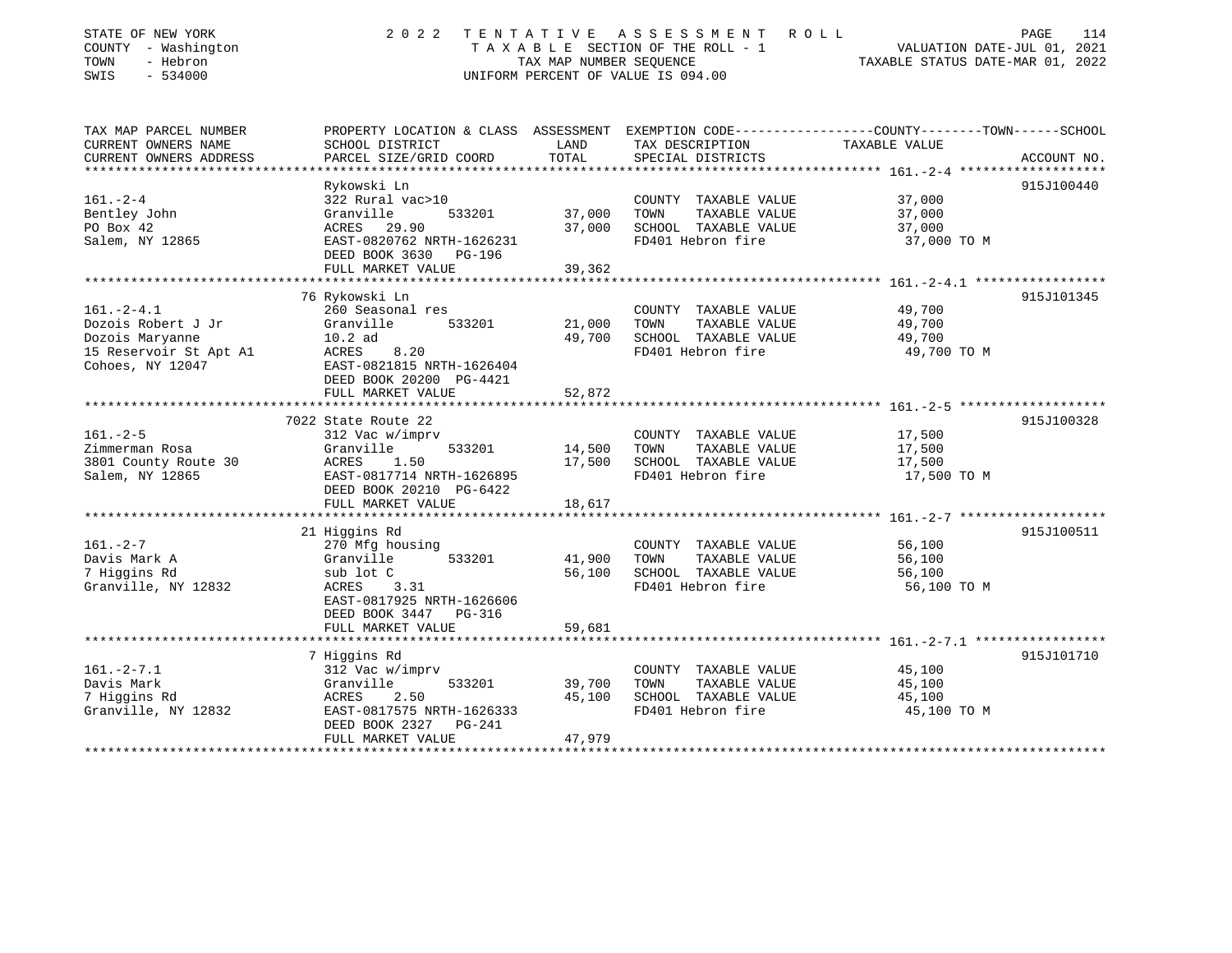| STATE OF NEW YORK<br>COUNTY - Washington<br>TOWN<br>- Hebron<br>$-534000$<br>SWIS | 2022 TENTATIVE                                                                                                                               |                 | ASSESSMENT ROLL<br>T A X A B L E SECTION OF THE ROLL - 1<br>TAX MAP NUMBER SEQUENCE TAXABLE STATUS DATE-MAR 01, 2022<br>UNIFORM PERCENT OF VALUE IS 094.00 |                                                     |                | PAGE<br>115    |
|-----------------------------------------------------------------------------------|----------------------------------------------------------------------------------------------------------------------------------------------|-----------------|------------------------------------------------------------------------------------------------------------------------------------------------------------|-----------------------------------------------------|----------------|----------------|
| TAX MAP PARCEL NUMBER<br>CURRENT OWNERS NAME<br>CURRENT OWNERS ADDRESS            | PROPERTY LOCATION & CLASS ASSESSMENT EXEMPTION CODE---------------COUNTY-------TOWN------SCHOOL<br>SCHOOL DISTRICT<br>PARCEL SIZE/GRID COORD | LAND<br>TOTAL   | TAX DESCRIPTION<br>SPECIAL DISTRICTS                                                                                                                       | TAXABLE VALUE                                       |                | ACCOUNT NO.    |
|                                                                                   |                                                                                                                                              |                 |                                                                                                                                                            |                                                     |                |                |
|                                                                                   | 7008 State Route 22                                                                                                                          |                 |                                                                                                                                                            |                                                     |                |                |
| $161. - 2 - 7.2$                                                                  | 270 Mfg housing                                                                                                                              |                 | BAS STAR<br>41854                                                                                                                                          | $\overline{0}$                                      | $\Omega$       | 30,000         |
| Ballantine Scott E                                                                | 533201<br>Granville                                                                                                                          |                 | 37,000 COUNTY TAXABLE VALUE                                                                                                                                | 48,600                                              |                |                |
| 7008 State Route 22                                                               | lot A<br>ACRES 1.67                                                                                                                          | 48,600          | TAXABLE VALUE<br>TOWN                                                                                                                                      | 48,600                                              |                |                |
| Granville, NY 12832                                                               |                                                                                                                                              |                 | SCHOOL TAXABLE VALUE<br>FD401 Hebron fire                                                                                                                  | 18,600                                              |                |                |
|                                                                                   | EAST-0817630 NRTH-1626535<br>DEED BOOK 916 PG-316                                                                                            |                 |                                                                                                                                                            | 48,600 TO M                                         |                |                |
|                                                                                   | FULL MARKET VALUE                                                                                                                            | 51,702          |                                                                                                                                                            |                                                     |                |                |
|                                                                                   |                                                                                                                                              |                 |                                                                                                                                                            |                                                     |                |                |
|                                                                                   | 7014 State Route 22                                                                                                                          |                 |                                                                                                                                                            |                                                     |                |                |
| $161. -2 - 7.3$                                                                   | 270 Mfg housing                                                                                                                              |                 | DISAB-C/T 41931                                                                                                                                            | 25,350                                              | 25,350         | 0              |
| Hansen Lillian                                                                    | Granville 533201                                                                                                                             |                 | 36,800 BAS STAR 41854                                                                                                                                      | $\overline{0}$                                      | $\Omega$       | 30,000         |
| PO Box 262                                                                        | sub lot B                                                                                                                                    | 50,700          | COUNTY TAXABLE VALUE                                                                                                                                       | 25,350                                              |                |                |
| Granville, NY 12832                                                               | ACRES 1.61                                                                                                                                   |                 | TOWN<br>TAXABLE VALUE                                                                                                                                      | 25,350                                              |                |                |
|                                                                                   | EAST-0817657 NRTH-1626712                                                                                                                    |                 | SCHOOL TAXABLE VALUE                                                                                                                                       | 20,700                                              |                |                |
|                                                                                   | DEED BOOK 916 PG-198                                                                                                                         |                 | FD401 Hebron fire                                                                                                                                          | 50,700 TO M                                         |                |                |
|                                                                                   | FULL MARKET VALUE                                                                                                                            | 53,936          |                                                                                                                                                            |                                                     |                |                |
|                                                                                   |                                                                                                                                              |                 |                                                                                                                                                            | ********************* 161.0208 ******************** |                |                |
|                                                                                   | 25 Higgins Rd                                                                                                                                |                 |                                                                                                                                                            |                                                     |                | 915J100211     |
| $161. - 2 - 8$                                                                    | 270 Mfg housing                                                                                                                              |                 | COUNTY TAXABLE VALUE                                                                                                                                       | 72,800                                              |                |                |
| Willie Donald A                                                                   | Granville 533201                                                                                                                             | 33,400          | TOWN<br>TAXABLE VALUE                                                                                                                                      | 72,800                                              |                |                |
| 25 Higgins Rd                                                                     | FRNT 250.00 DPTH 103.00                                                                                                                      |                 | 72,800 SCHOOL TAXABLE VALUE                                                                                                                                | 72,800                                              |                |                |
| Granville, NY 12832                                                               | ACRES 0.59 BANK<br>999<br>EAST-0817988 NRTH-1626125<br>DEED BOOK 3651 PG-337                                                                 |                 | FD401 Hebron fire                                                                                                                                          | 72,800 TO M                                         |                |                |
|                                                                                   | FULL MARKET VALUE                                                                                                                            | 77,447          |                                                                                                                                                            |                                                     |                |                |
|                                                                                   | 6972 State Route 22                                                                                                                          |                 | 74 PCT OF VALUE USED FOR EXEMPTION PURPOSES                                                                                                                |                                                     |                | 915J100195     |
| $161. - 2 - 9$                                                                    | 241 Rural res&ag                                                                                                                             |                 | VET COM CT 41131                                                                                                                                           | 41,514                                              | 30,000         | $\overline{a}$ |
| Drago Philip J LE                                                                 | Granville                                                                                                                                    |                 | 533201 139,700 AGRI-D IND 41730                                                                                                                            | 46,421                                              | 46,421         | 46,421         |
| Wheeler Jacqueline M                                                              | ag commit 705/294                                                                                                                            | 224,400 AGED-CO | 41802                                                                                                                                                      | 43,590                                              | $\overline{0}$ | $\overline{0}$ |
| 6971 State Route 22                                                               | ACRES 68.78                                                                                                                                  |                 | BAS STAR 41854                                                                                                                                             | $\overline{0}$                                      | $\Omega$       | 30,000         |
| Granville, NY 12832                                                               | EAST-0817197 NRTH-1625473                                                                                                                    |                 | COUNTY TAXABLE VALUE                                                                                                                                       | 92,875                                              |                |                |
|                                                                                   | DEED BOOK 852<br>PG-131                                                                                                                      |                 | TOWN<br>TAXABLE VALUE                                                                                                                                      | 147,979                                             |                |                |
| MAY BE SUBJECT TO PAYMENT                                                         | FULL MARKET VALUE                                                                                                                            |                 | 238,723 SCHOOL TAXABLE VALUE                                                                                                                               | 147,979                                             |                |                |
| UNDER AGDIST LAW TIL 2029                                                         |                                                                                                                                              |                 | FD401 Hebron fire                                                                                                                                          | 224,400 TO M                                        |                |                |
|                                                                                   |                                                                                                                                              |                 |                                                                                                                                                            |                                                     |                |                |
|                                                                                   | 38 Higgins Rd                                                                                                                                |                 |                                                                                                                                                            |                                                     |                |                |
| $161 - 2 - 9.2$                                                                   | 210 1 Family Res                                                                                                                             |                 | BAS STAR<br>41854                                                                                                                                          | $\overline{0}$                                      | $\Omega$       | 30,000         |
| David Dennis                                                                      | Granville 533201                                                                                                                             | 49,100          | COUNTY TAXABLE VALUE                                                                                                                                       | 104,900                                             |                |                |
| 38 Higgins Rd                                                                     | lot 5<br>$\frac{10}{10}$                                                                                                                     | 104,900         | TOWN<br>TAXABLE VALUE                                                                                                                                      | 104,900                                             |                |                |
| Granville, NY 12832                                                               | 892/95                                                                                                                                       |                 | SCHOOL TAXABLE VALUE                                                                                                                                       | 74,900                                              |                |                |
|                                                                                   | ACRES 6.32                                                                                                                                   |                 | FD401 Hebron fire                                                                                                                                          | 104,900 TO M                                        |                |                |
|                                                                                   | EAST-0818155 NRTH-1625182                                                                                                                    |                 |                                                                                                                                                            |                                                     |                |                |
|                                                                                   | DEED BOOK 892<br>$PG-95$                                                                                                                     |                 |                                                                                                                                                            |                                                     |                |                |
|                                                                                   | FULL MARKET VALUE                                                                                                                            | 111,596         |                                                                                                                                                            |                                                     |                |                |
|                                                                                   |                                                                                                                                              |                 |                                                                                                                                                            |                                                     |                |                |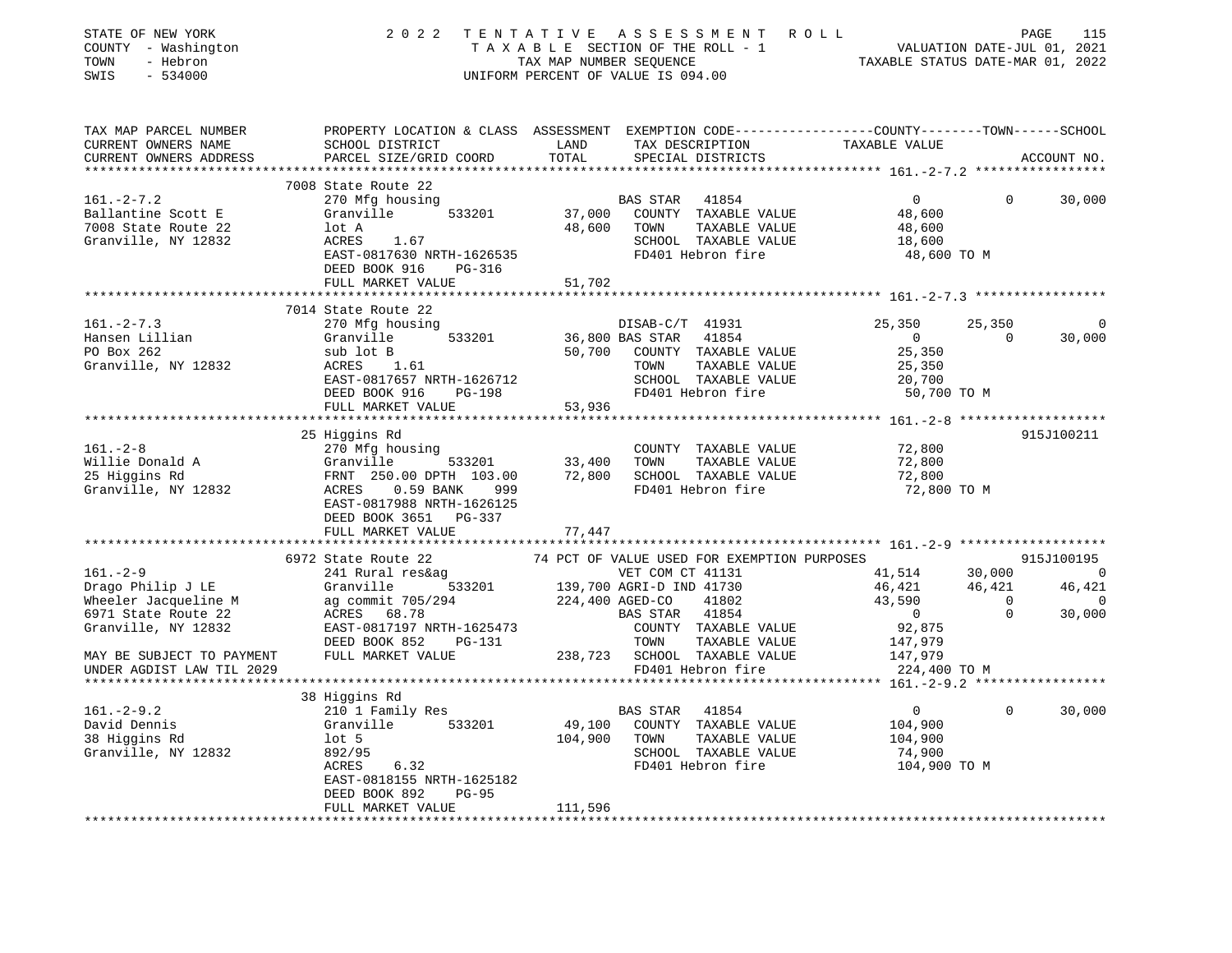| STATE OF NEW YORK<br>COUNTY - Washington<br>TOWN<br>- Hebron<br>$-534000$<br>SWIS | 2 0 2 2                                                                              | TENTATIVE<br>TAX MAP NUMBER SEQUENCE | A S S E S S M E N T<br>ROLL<br>TAXABLE SECTION OF THE ROLL - 1<br>UNIFORM PERCENT OF VALUE IS 094.00 | PAGE<br>116<br>VALUATION DATE-JUL 01, 2021<br>TAXABLE STATUS DATE-MAR 01, 2022                                    |
|-----------------------------------------------------------------------------------|--------------------------------------------------------------------------------------|--------------------------------------|------------------------------------------------------------------------------------------------------|-------------------------------------------------------------------------------------------------------------------|
| TAX MAP PARCEL NUMBER<br>CURRENT OWNERS NAME                                      | SCHOOL DISTRICT                                                                      | LAND                                 | TAX DESCRIPTION                                                                                      | PROPERTY LOCATION & CLASS ASSESSMENT EXEMPTION CODE----------------COUNTY-------TOWN------SCHOOL<br>TAXABLE VALUE |
| CURRENT OWNERS ADDRESS                                                            | PARCEL SIZE/GRID COORD                                                               | TOTAL                                | SPECIAL DISTRICTS                                                                                    | ACCOUNT NO.                                                                                                       |
|                                                                                   | Higgins Rd                                                                           |                                      |                                                                                                      |                                                                                                                   |
| $161. - 2 - 9.3$                                                                  | 314 Rural vac<10                                                                     |                                      | COUNTY TAXABLE VALUE                                                                                 | 25,800                                                                                                            |
| Drago Philip                                                                      | 533201<br>Granville                                                                  | 25,800                               | TOWN<br>TAXABLE VALUE                                                                                | 25,800                                                                                                            |
| 6971 State Route 22                                                               | $1$ ot 6                                                                             | 25,800                               | SCHOOL TAXABLE VALUE                                                                                 | 25,800                                                                                                            |
| Granville, NY 12832                                                               | ACRES<br>5.52<br>EAST-0818528 NRTH-1625218<br>DEED BOOK 684<br>$PG-254$              |                                      | FD401 Hebron fire                                                                                    | 25,800 TO M                                                                                                       |
|                                                                                   | FULL MARKET VALUE                                                                    | 27,447                               |                                                                                                      |                                                                                                                   |
|                                                                                   |                                                                                      |                                      |                                                                                                      |                                                                                                                   |
| $161. - 2 - 10.1$                                                                 | Higgins Rd<br>322 Rural vac>10                                                       |                                      | COUNTY TAXABLE VALUE                                                                                 | 915J100258<br>24,800                                                                                              |
| Rogers Francis M                                                                  | Granville<br>533201                                                                  | 24,800                               | TOWN<br>TAXABLE VALUE                                                                                | 24,800                                                                                                            |
| 21396 NY 22                                                                       | Lot A                                                                                | 24,800                               | SCHOOL TAXABLE VALUE                                                                                 | 24,800                                                                                                            |
| Hoosick Falls, NY 12090                                                           | ACRES 18.05<br>EAST-0818365 NRTH-1624236<br>DEED BOOK 2488 PG-282                    |                                      | FD401 Hebron fire                                                                                    | 24,800 TO M                                                                                                       |
|                                                                                   | FULL MARKET VALUE                                                                    | 26,383                               |                                                                                                      |                                                                                                                   |
|                                                                                   |                                                                                      |                                      |                                                                                                      |                                                                                                                   |
| $161. - 2 - 10.2$                                                                 | 35 Higgins Rd<br>322 Rural vac>10                                                    |                                      | COUNTY TAXABLE VALUE                                                                                 | 915J101463<br>36,900                                                                                              |
| Wilcox Sidney R                                                                   | Granville<br>533201                                                                  | 36,900                               | TOWN<br>TAXABLE VALUE                                                                                | 36,900                                                                                                            |
| Wilcox Bonnie Charlotte                                                           | Electric easement 3448/15                                                            | 36,900                               | SCHOOL TAXABLE VALUE                                                                                 | 36,900                                                                                                            |
| 35 Higgins Rd<br>Granville, NY 12832                                              | ACRES 12.42<br>EAST-0818344 NRTH-1626493<br>DEED BOOK 1680 PG-265                    |                                      | FD401 Hebron fire                                                                                    | 36,900 TO M                                                                                                       |
|                                                                                   | FULL MARKET VALUE                                                                    | 39,255                               |                                                                                                      |                                                                                                                   |
|                                                                                   | 95 Higgins Rd                                                                        |                                      |                                                                                                      | *** 161. -2-10.3 *****************<br>915J101113                                                                  |
| $161. - 2 - 10.3$                                                                 | 270 Mfg housing                                                                      |                                      | COUNTY TAXABLE VALUE                                                                                 | 63,900                                                                                                            |
| Sargent Cameron L                                                                 | Granville<br>533201                                                                  | 55,000                               | TOWN<br>TAXABLE VALUE                                                                                | 63,900                                                                                                            |
| 76 Higgins Rd                                                                     | 881/177                                                                              | 63,900                               | SCHOOL TAXABLE VALUE                                                                                 | 63,900                                                                                                            |
| Granville, NY 12832                                                               | Dr $29/Lot$ 3<br>ACRES 10.00<br>EAST-0819035 NRTH-1626333<br>DEED BOOK 20210 PG-6522 |                                      | FD401 Hebron fire                                                                                    | 63,900 TO M                                                                                                       |
|                                                                                   | FULL MARKET VALUE                                                                    | 67,979                               |                                                                                                      |                                                                                                                   |
|                                                                                   | **********************                                                               |                                      |                                                                                                      |                                                                                                                   |
|                                                                                   | 73 Higgins Rd                                                                        |                                      |                                                                                                      | 915J101464<br>$\Omega$                                                                                            |
| $161. - 2 - 10.4$<br>Reid Michael E                                               | 210 1 Family Res<br>Granville<br>533201                                              | 51,900                               | <b>BAS STAR</b><br>41854<br>COUNTY TAXABLE VALUE                                                     | $\overline{0}$<br>30,000<br>113,300                                                                               |
| Schnabel Sarah R                                                                  | Lot 4                                                                                | 113,300                              | TOWN<br>TAXABLE VALUE                                                                                | 113,300                                                                                                           |
| 73 Higgins Rd                                                                     | ACRES<br>8.06                                                                        |                                      | SCHOOL TAXABLE VALUE                                                                                 | 83,300                                                                                                            |
| Granville, NY 12832                                                               | EAST-0818533 NRTH-1625958<br>DEED BOOK 4013<br>PG-309<br>FULL MARKET VALUE           | 120,532                              | FD401 Hebron fire                                                                                    | 113,300 TO M                                                                                                      |
|                                                                                   | ******************                                                                   | **********                           |                                                                                                      |                                                                                                                   |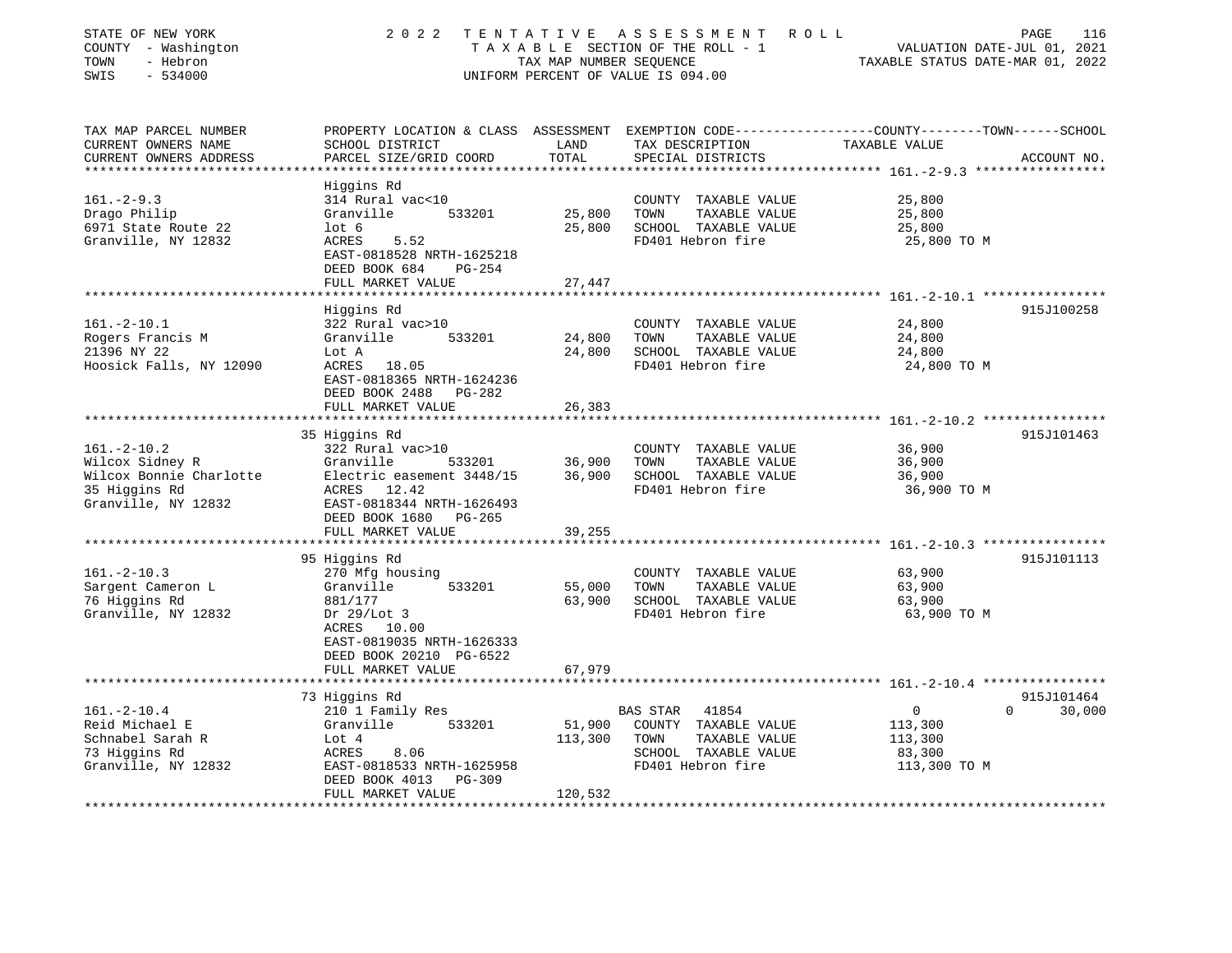| STATE OF NEW YORK<br>COUNTY - Washington<br>TOWN<br>- Hebron<br>SWIS<br>$-534000$ | 2 0 2 2                                                                                         | TAX MAP NUMBER SEQUENCE | TENTATIVE ASSESSMENT<br>R O L L<br>TAXABLE SECTION OF THE ROLL - 1<br>UNIFORM PERCENT OF VALUE IS 094.00 | VALUATION DATE-JUL 01, 2021<br>TAXABLE STATUS DATE-MAR 01, 2022 | PAGE<br>117 |
|-----------------------------------------------------------------------------------|-------------------------------------------------------------------------------------------------|-------------------------|----------------------------------------------------------------------------------------------------------|-----------------------------------------------------------------|-------------|
| TAX MAP PARCEL NUMBER                                                             | PROPERTY LOCATION & CLASS ASSESSMENT EXEMPTION CODE---------------COUNTY-------TOWN------SCHOOL |                         |                                                                                                          |                                                                 |             |
| CURRENT OWNERS NAME                                                               | SCHOOL DISTRICT                                                                                 | LAND                    | TAX DESCRIPTION                                                                                          | TAXABLE VALUE                                                   |             |
| CURRENT OWNERS ADDRESS                                                            | PARCEL SIZE/GRID COORD                                                                          | TOTAL                   | SPECIAL DISTRICTS                                                                                        |                                                                 | ACCOUNT NO. |
|                                                                                   | 96 Higgins Rd                                                                                   |                         |                                                                                                          |                                                                 | 915J101465  |
| $161. - 2 - 10.7$                                                                 | 270 Mfg housing                                                                                 |                         | BAS STAR<br>41854                                                                                        | $\overline{0}$<br>$\Omega$                                      | 30,000      |
| Greene Jeffrey                                                                    | Granville<br>533201                                                                             | 35,700                  | COUNTY TAXABLE VALUE                                                                                     | 55,200                                                          |             |
| 96 Higgins Rd                                                                     | Lot 7                                                                                           | 55,200                  | TOWN<br>TAXABLE VALUE                                                                                    | 55,200                                                          |             |
| Granville, NY 12832                                                               | ACRES<br>1.22                                                                                   |                         | SCHOOL TAXABLE VALUE                                                                                     | 25,200                                                          |             |
|                                                                                   | EAST-0819137 NRTH-1625686                                                                       |                         | FD401 Hebron fire                                                                                        | 55,200 TO M                                                     |             |
|                                                                                   | DEED BOOK 901<br>$PG-326$                                                                       |                         |                                                                                                          |                                                                 |             |
|                                                                                   | FULL MARKET VALUE                                                                               | 58,723                  |                                                                                                          |                                                                 |             |
|                                                                                   |                                                                                                 | * * * * * * * * *       |                                                                                                          | ************ 161. -2-10.8 *****************                     |             |
|                                                                                   | 114 Higgins Rd                                                                                  |                         |                                                                                                          |                                                                 | 915J101466  |
| $161. - 2 - 10.8$                                                                 | 270 Mfg housing                                                                                 |                         | COUNTY TAXABLE VALUE                                                                                     | 88,600                                                          |             |
| Nulty Warren IV                                                                   | Granville<br>533201                                                                             | 41,000                  | TOWN<br>TAXABLE VALUE                                                                                    | 88,600                                                          |             |
| 70 Cheese Factory Rd                                                              | lot 8                                                                                           | 88,600                  | SCHOOL TAXABLE VALUE                                                                                     | 88,600                                                          |             |
| Greenwich, NY 12834                                                               | 764/187<br>ACRES<br>3.00                                                                        |                         | FD401 Hebron fire                                                                                        | 88,600 TO M                                                     |             |
|                                                                                   | EAST-0819000 NRTH-1625288                                                                       |                         |                                                                                                          |                                                                 |             |
|                                                                                   | DEED BOOK 3684<br>PG-198                                                                        |                         |                                                                                                          |                                                                 |             |
|                                                                                   | FULL MARKET VALUE                                                                               | 94,255                  |                                                                                                          |                                                                 |             |
|                                                                                   |                                                                                                 |                         |                                                                                                          |                                                                 |             |
|                                                                                   | State Route 22                                                                                  |                         |                                                                                                          |                                                                 | 915J101097  |
| $161. - 2 - 10.12$                                                                | 322 Rural vac>10                                                                                |                         | COUNTY TAXABLE VALUE                                                                                     | 33,900                                                          |             |
| Moors Jamie L                                                                     | Granville<br>533201                                                                             | 33,900                  | TAXABLE VALUE<br>TOWN                                                                                    | 33,900                                                          |             |
| 32 Barnes St                                                                      | ACRES 10.57                                                                                     | 33,900                  | SCHOOL TAXABLE VALUE                                                                                     | 33,900                                                          |             |
| West Rutland, VT 05777                                                            | EAST-0817365 NRTH-1624198<br>DEED BOOK 3692<br>PG-217                                           |                         | FD401 Hebron fire                                                                                        | 33,900 TO M                                                     |             |
|                                                                                   | FULL MARKET VALUE                                                                               | 36,064                  |                                                                                                          |                                                                 |             |
|                                                                                   | *******************************                                                                 |                         |                                                                                                          |                                                                 |             |
|                                                                                   | State Route 22                                                                                  |                         |                                                                                                          |                                                                 | 915J101193  |
| $161. - 2 - 10.13$<br>Moors Jamie L                                               | 322 Rural vac>10<br>Granville<br>533201                                                         | 35,700                  | COUNTY TAXABLE VALUE<br>TOWN<br>TAXABLE VALUE                                                            | 35,700<br>35,700                                                |             |
| 32 Barnes St                                                                      | ACRES 11.68                                                                                     | 35,700                  | SCHOOL TAXABLE VALUE                                                                                     | 35,700                                                          |             |
| West Rutland, VT 05777                                                            | EAST-0817345 NRTH-1623895                                                                       |                         | FD401 Hebron fire                                                                                        | 35,700 TO M                                                     |             |
|                                                                                   | DEED BOOK 3692<br>PG-217                                                                        |                         |                                                                                                          |                                                                 |             |
|                                                                                   | FULL MARKET VALUE                                                                               | 37,979                  |                                                                                                          |                                                                 |             |
|                                                                                   |                                                                                                 |                         |                                                                                                          |                                                                 |             |
|                                                                                   | 6890 State Route 22                                                                             |                         | 88 PCT OF VALUE USED FOR EXEMPTION PURPOSES                                                              |                                                                 | 915J101144  |
| $161. - 2 - 10.14$                                                                | 240 Rural res                                                                                   |                         | ENH STAR<br>41834                                                                                        | $\Omega$<br>$\mathbf 0$                                         | 74,900      |
| Starr Stephen J                                                                   | 533201<br>Granville                                                                             |                         | 58,400 VET WAR CT 41121                                                                                  | 21,041<br>18,000                                                | $\Omega$    |
| Starr Elaine                                                                      | 884/272                                                                                         | 159,400                 | COUNTY TAXABLE VALUE                                                                                     | 138,359                                                         |             |
| 6889 State Route 22                                                               | ACRES 12.10                                                                                     |                         | TAXABLE VALUE<br>TOWN                                                                                    | 141,400                                                         |             |
| Granville, NY 12832                                                               | EAST-0817170 NRTH-1623614                                                                       |                         | SCHOOL TAXABLE VALUE                                                                                     | 84,500                                                          |             |
|                                                                                   | PG-685<br>DEED BOOK 465                                                                         |                         | FD401 Hebron fire                                                                                        | 159,400 TO M                                                    |             |
|                                                                                   | FULL MARKET VALUE                                                                               | 169,574                 |                                                                                                          |                                                                 |             |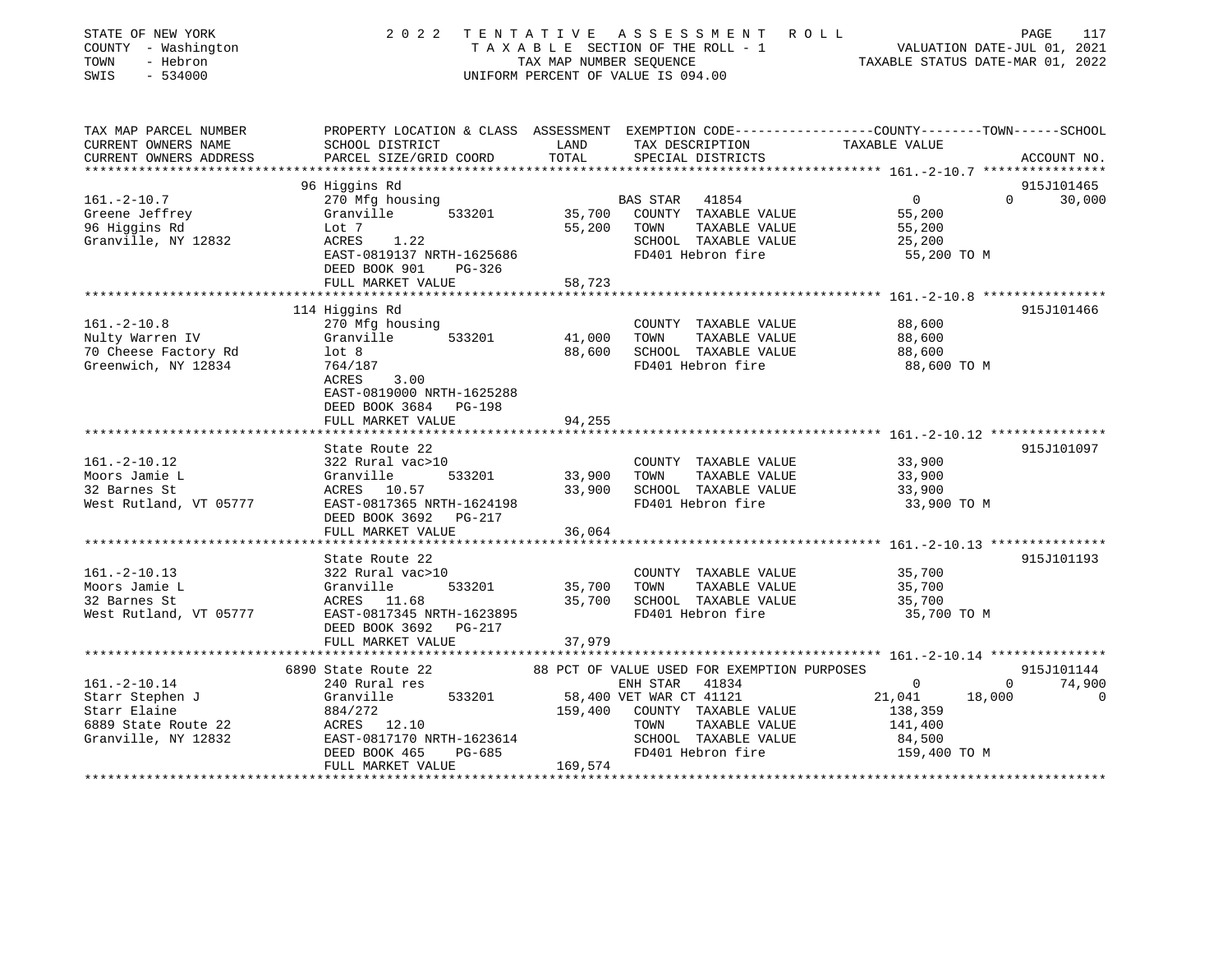| STATE OF NEW YORK<br>COUNTY - Washington<br>TOWN<br>- Hebron<br>$-534000$<br>SWIS | 2 0 2 2                                         | TENTATIVE<br>TAX MAP NUMBER SEQUENCE | A S S E S S M E N T<br>R O L L<br>TAXABLE SECTION OF THE ROLL - 1<br>UNIFORM PERCENT OF VALUE IS 094.00 | PAGE<br>VALUATION DATE-JUL 01, 2021<br>TAXABLE STATUS DATE-MAR 01, 2022                         | 118         |
|-----------------------------------------------------------------------------------|-------------------------------------------------|--------------------------------------|---------------------------------------------------------------------------------------------------------|-------------------------------------------------------------------------------------------------|-------------|
| TAX MAP PARCEL NUMBER                                                             |                                                 |                                      |                                                                                                         | PROPERTY LOCATION & CLASS ASSESSMENT EXEMPTION CODE---------------COUNTY-------TOWN------SCHOOL |             |
| CURRENT OWNERS NAME                                                               | SCHOOL DISTRICT                                 | LAND                                 | TAX DESCRIPTION                                                                                         | TAXABLE VALUE                                                                                   |             |
| CURRENT OWNERS ADDRESS                                                            | PARCEL SIZE/GRID COORD                          | TOTAL                                | SPECIAL DISTRICTS                                                                                       |                                                                                                 | ACCOUNT NO. |
| *************************                                                         |                                                 |                                      |                                                                                                         |                                                                                                 |             |
|                                                                                   | 6945 State Route 22                             |                                      |                                                                                                         |                                                                                                 | 915J101119  |
| $161.-2-10.15$                                                                    | 270 Mfg housing<br>533201                       | 40,700                               | COUNTY TAXABLE VALUE<br>TAXABLE VALUE                                                                   | 62,500                                                                                          |             |
| Baker Antoinette<br>6945 State Route 22                                           | Granville<br>2.90<br>ACRES                      | 62,500                               | TOWN<br>SCHOOL TAXABLE VALUE                                                                            | 62,500<br>62,500                                                                                |             |
| Granville, NY 12832                                                               | EAST-0816434 NRTH-1625258                       |                                      | FD401 Hebron fire                                                                                       | 62,500 TO M                                                                                     |             |
|                                                                                   | DEED BOOK 2199<br>$PG-250$<br>FULL MARKET VALUE | 66,489                               |                                                                                                         |                                                                                                 |             |
|                                                                                   |                                                 |                                      |                                                                                                         |                                                                                                 |             |
|                                                                                   | 6917 State Route 22                             |                                      |                                                                                                         |                                                                                                 | 915J101242  |
| $161.-2-10.18$                                                                    | 210 1 Family Res                                |                                      | BAS STAR<br>41854                                                                                       | 0<br>$\mathbf{0}$                                                                               | 30,000      |
| Cook Mark A                                                                       | Granville<br>533201                             | 41,400                               | COUNTY TAXABLE VALUE                                                                                    | 71,100                                                                                          |             |
| Jaworski Neva                                                                     | ACRES<br>3.12                                   | 71,100                               | TAXABLE VALUE<br>TOWN                                                                                   | 71,100                                                                                          |             |
| 6917 State Route 22                                                               | EAST-0816327 NRTH-1624532                       |                                      | SCHOOL TAXABLE VALUE                                                                                    | 41,100                                                                                          |             |
| Granville, NY 12832                                                               | DEED BOOK 776<br>$PG-122$                       |                                      | FD401 Hebron fire                                                                                       | 71,100 TO M                                                                                     |             |
|                                                                                   | FULL MARKET VALUE                               | 75,638                               |                                                                                                         |                                                                                                 |             |
|                                                                                   |                                                 |                                      |                                                                                                         |                                                                                                 |             |
|                                                                                   | 6947 State Route 22                             |                                      |                                                                                                         |                                                                                                 | 915J101467  |
| $161. - 2 - 10.20$                                                                | 270 Mfg housing                                 |                                      | COUNTY TAXABLE VALUE                                                                                    | 56,000                                                                                          |             |
| Gravlin Mary L LE<br>McMurray Holly N                                             | Granville<br>533201<br>ACRES<br>2.09            | 38,500<br>56,000                     | TAXABLE VALUE<br>TOWN<br>SCHOOL TAXABLE VALUE                                                           | 56,000<br>56,000                                                                                |             |
| 50 Cambridge Battenville Rd EAST-0816506 NRTH-1625382                             |                                                 |                                      | FD401 Hebron fire                                                                                       | 56,000 TO M                                                                                     |             |
| Greenwich, NY 12834                                                               | DEED BOOK 1683<br><b>PG-79</b>                  |                                      |                                                                                                         |                                                                                                 |             |
|                                                                                   | FULL MARKET VALUE                               | 59,574                               |                                                                                                         |                                                                                                 |             |
|                                                                                   |                                                 |                                      |                                                                                                         |                                                                                                 |             |
|                                                                                   | 76 Higgins Rd                                   |                                      |                                                                                                         |                                                                                                 | 915J101468  |
| $161. -2 - 10.21$                                                                 | 210 1 Family Res                                |                                      | COUNTY TAXABLE VALUE                                                                                    | 154,000                                                                                         |             |
| Jurnack David F                                                                   | Granville<br>533201                             | 35,700                               | TAXABLE VALUE<br>TOWN                                                                                   | 154,000                                                                                         |             |
| Armstrong Ashley K                                                                | 1.22<br>ACRES                                   | 154,000                              | SCHOOL TAXABLE VALUE                                                                                    | 154,000                                                                                         |             |
| 76 Higgins Rd                                                                     | EAST-0818724 NRTH-1625537                       |                                      | FD401 Hebron fire                                                                                       | 154,000 TO M                                                                                    |             |
| Granville, NY 12832                                                               | DEED BOOK 1819<br>PG-68                         |                                      |                                                                                                         |                                                                                                 |             |
|                                                                                   | FULL MARKET VALUE                               | 163,830                              |                                                                                                         |                                                                                                 |             |
|                                                                                   |                                                 |                                      |                                                                                                         |                                                                                                 |             |
| $161. - 2 - 10.22$                                                                | 108 Higgins Rd                                  |                                      |                                                                                                         |                                                                                                 | 915J101523  |
| Greene Jeffery                                                                    | 270 Mfg housing<br>Granville<br>533201          | 35,700                               | COUNTY TAXABLE VALUE<br>TAXABLE VALUE<br>TOWN                                                           | 43,100<br>43,100                                                                                |             |
| Greene Carol                                                                      | 1.22<br>ACRES                                   | 43,100                               | SCHOOL TAXABLE VALUE                                                                                    | 43,100                                                                                          |             |
| 96 Higgins Rd                                                                     | EAST-0819032 NRTH-1625459                       |                                      | FD401 Hebron fire                                                                                       | 43,100 TO M                                                                                     |             |
| Granville, NY 12832                                                               | DEED BOOK 3926<br>PG-344                        |                                      |                                                                                                         |                                                                                                 |             |
|                                                                                   | FULL MARKET VALUE                               | 45,851                               |                                                                                                         |                                                                                                 |             |
|                                                                                   |                                                 |                                      |                                                                                                         |                                                                                                 |             |
|                                                                                   | 92 Higgins Rd                                   |                                      |                                                                                                         |                                                                                                 | 915J101589  |
| $161. - 2 - 10.23$                                                                | 270 Mfg housing                                 |                                      | 41854<br>BAS STAR                                                                                       | $\mathbf 0$<br>$\Omega$                                                                         | 30,000      |
| Knapp Andrew D                                                                    | Granville<br>533201                             | 38,000                               | COUNTY TAXABLE VALUE                                                                                    | 48,800                                                                                          |             |
| 92 Higgins Rd                                                                     | 787/346                                         | 48,800                               | TOWN<br>TAXABLE VALUE                                                                                   | 48,800                                                                                          |             |
| Granville, NY 12832                                                               | 2.00<br>ACRES                                   |                                      | SCHOOL TAXABLE VALUE                                                                                    | 18,800                                                                                          |             |
|                                                                                   | EAST-0818917 NRTH-1625635                       |                                      | FD401 Hebron fire                                                                                       | 48,800 TO M                                                                                     |             |
|                                                                                   | DEED BOOK 3348<br>$PG-248$                      | 51,915                               |                                                                                                         |                                                                                                 |             |
|                                                                                   | FULL MARKET VALUE<br>**********************     | * * * * * * * * * * * * *            |                                                                                                         | ********************<br>***************                                                         |             |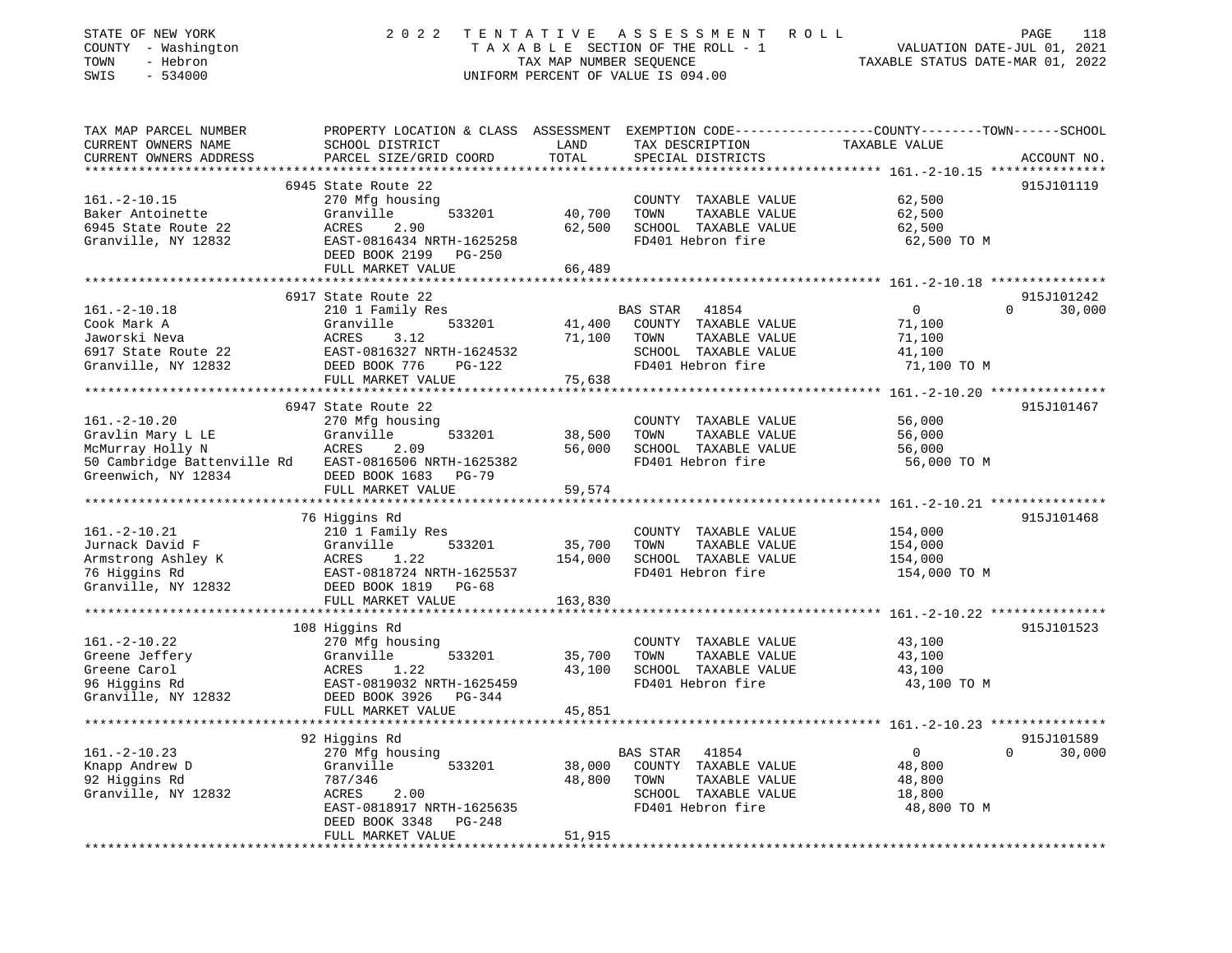| STATE OF NEW YORK                       | 2 0 2 2                                                                                                                       | TENTATIVE | A S S E S S M E N T<br>R O L L                |                                                          | 119<br>PAGE |  |
|-----------------------------------------|-------------------------------------------------------------------------------------------------------------------------------|-----------|-----------------------------------------------|----------------------------------------------------------|-------------|--|
| COUNTY - Washington<br>- Hebron<br>TOWN | VALUATION DATE-JUL 01, 2021<br>TAXABLE SECTION OF THE ROLL - 1<br>TAX MAP NUMBER SEQUENCE<br>TAXABLE STATUS DATE-MAR 01, 2022 |           |                                               |                                                          |             |  |
| $-534000$<br>SWIS                       |                                                                                                                               |           | UNIFORM PERCENT OF VALUE IS 094.00            |                                                          |             |  |
|                                         |                                                                                                                               |           |                                               |                                                          |             |  |
|                                         |                                                                                                                               |           |                                               |                                                          |             |  |
| TAX MAP PARCEL NUMBER                   | PROPERTY LOCATION & CLASS ASSESSMENT EXEMPTION CODE---------------COUNTY-------TOWN------SCHOOL                               |           |                                               |                                                          |             |  |
| CURRENT OWNERS NAME                     | SCHOOL DISTRICT                                                                                                               | LAND      | TAX DESCRIPTION                               | TAXABLE VALUE                                            |             |  |
| CURRENT OWNERS ADDRESS                  | PARCEL SIZE/GRID COORD                                                                                                        | TOTAL     | SPECIAL DISTRICTS                             |                                                          | ACCOUNT NO. |  |
| ***********************                 |                                                                                                                               |           |                                               |                                                          |             |  |
| $161. - 2 - 10.24$                      | Higgins Rd                                                                                                                    |           |                                               |                                                          |             |  |
| Nulty Warren J IV                       | 314 Rural vac<10<br>Granville<br>533201                                                                                       | 19,000    | COUNTY TAXABLE VALUE<br>TOWN<br>TAXABLE VALUE | 19,000<br>19,000                                         |             |  |
| 70 Cheese Factory Rd                    | ACRES<br>3.00                                                                                                                 | 19,000    | SCHOOL TAXABLE VALUE                          | 19,000                                                   |             |  |
| Greenwich, NY 12834                     | EAST-0819025 NRTH-1625078                                                                                                     |           | FD401 Hebron fire                             | 19,000 TO M                                              |             |  |
|                                         | DEED BOOK 3664 PG-26                                                                                                          |           |                                               |                                                          |             |  |
|                                         | FULL MARKET VALUE                                                                                                             | 20,213    |                                               |                                                          |             |  |
|                                         |                                                                                                                               |           |                                               |                                                          |             |  |
|                                         | 132 Higgins Rd                                                                                                                |           |                                               |                                                          |             |  |
| $161. - 2 - 10.25$                      | 210 1 Family Res                                                                                                              |           | COUNTY TAXABLE VALUE                          | 120,400                                                  |             |  |
| Chainao Robert Jr                       | Granville<br>533201                                                                                                           | 37,200    | TOWN<br>TAXABLE VALUE                         | 120,400                                                  |             |  |
| 132 Higgins Rd                          | 929/58<br>Lot F                                                                                                               | 120,400   | SCHOOL TAXABLE VALUE<br>FD401 Hebron fire     | 120,400                                                  |             |  |
| Granville, NY 12832                     | 1.72<br>ACRES                                                                                                                 |           |                                               | 120,400 TO M                                             |             |  |
|                                         | EAST-0819048 NRTH-1624915                                                                                                     |           |                                               |                                                          |             |  |
|                                         | DEED BOOK 3447 PG-301                                                                                                         |           |                                               |                                                          |             |  |
|                                         | FULL MARKET VALUE                                                                                                             | 128,085   |                                               |                                                          |             |  |
|                                         |                                                                                                                               |           |                                               |                                                          |             |  |
|                                         | 140 Higgins Rd                                                                                                                |           |                                               |                                                          |             |  |
| $161. - 2 - 10.26$                      | 270 Mfg housing                                                                                                               |           | BAS STAR<br>41854                             | $\overline{0}$<br>$\mathbf 0$                            | 30,000      |  |
| Gilbo Gerald                            | 533201<br>Granville                                                                                                           | 57,300    | COUNTY TAXABLE VALUE                          | 111,500                                                  |             |  |
| Gilbo Catherine                         | Lot E + B $897/204$                                                                                                           | 111,500   | TOWN<br>TAXABLE VALUE                         | 111,500                                                  |             |  |
| 140 Higgins Rd                          | ACRES 11.41                                                                                                                   |           | SCHOOL TAXABLE VALUE                          | 81,500                                                   |             |  |
| Granville, NY 12832                     | EAST-0818931 NRTH-1624486<br>DEED BOOK 2446<br>$PG-32$                                                                        |           | FD401 Hebron fire                             | 111,500 TO M                                             |             |  |
|                                         | FULL MARKET VALUE                                                                                                             | 118,617   |                                               |                                                          |             |  |
|                                         |                                                                                                                               |           |                                               |                                                          |             |  |
|                                         | Higgins Rd                                                                                                                    |           |                                               |                                                          |             |  |
| $161. - 2 - 10.28$                      | 314 Rural vac<10                                                                                                              |           | COUNTY TAXABLE VALUE                          | 13,400                                                   |             |  |
| Skidmore Harry A III                    | Granville<br>533201                                                                                                           | 13,400    | TOWN<br>TAXABLE VALUE                         | 13,400                                                   |             |  |
| 144 Higgins Rd                          | Lot C                                                                                                                         | 13,400    | SCHOOL TAXABLE VALUE                          | 13,400                                                   |             |  |
| Granville, NY 12832                     | ACRES<br>9.38                                                                                                                 |           | FD401 Hebron fire                             | 13,400 TO M                                              |             |  |
|                                         | EAST-0818972 NRTH-1623890                                                                                                     |           |                                               |                                                          |             |  |
|                                         | DEED BOOK 838<br>PG-313                                                                                                       |           |                                               |                                                          |             |  |
|                                         | FULL MARKET VALUE<br>******************                                                                                       | 14,255    |                                               | ************************** 161.-2-10.29 **************** |             |  |
|                                         | 144 Higgins Rd                                                                                                                |           |                                               |                                                          |             |  |
| $161. -2 - 10.29$                       | 270 Mfg housing                                                                                                               |           | 41854<br>BAS STAR                             | $\Omega$<br>$\overline{0}$                               | 30,000      |  |
| Skidmore Harry A III                    | Granville<br>533201                                                                                                           | 51,100    | COUNTY TAXABLE VALUE                          | 121,000                                                  |             |  |
| 144 Higgins Rd                          | Lot D                                                                                                                         | 121,000   | TOWN<br>TAXABLE VALUE                         | 121,000                                                  |             |  |
| Granville, NY 12832                     | ACRES<br>7.58 BANK<br>999                                                                                                     |           | SCHOOL TAXABLE VALUE                          | 91,000                                                   |             |  |
|                                         | EAST-0819441 NRTH-1624064                                                                                                     |           | FD401 Hebron fire                             | 121,000 TO M                                             |             |  |
|                                         | <b>PG-220</b><br>DEED BOOK 835                                                                                                |           |                                               |                                                          |             |  |
|                                         | FULL MARKET VALUE                                                                                                             | 128,723   |                                               |                                                          |             |  |
|                                         |                                                                                                                               |           |                                               |                                                          |             |  |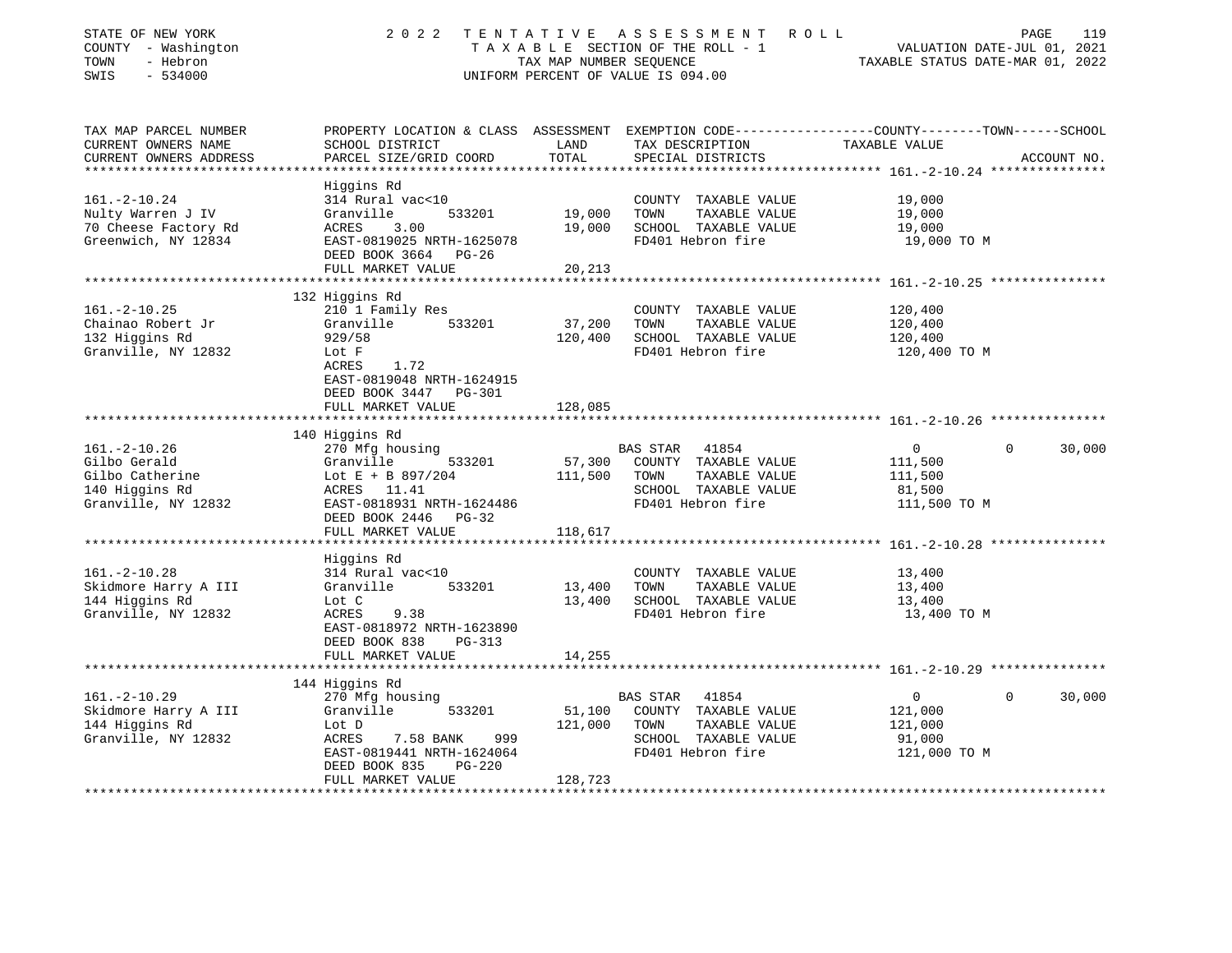| STATE OF NEW YORK<br>COUNTY - Washington<br>TOWN<br>- Hebron<br>SWIS<br>$-534000$                                | 2 0 2 2                                                                                                                                                                                                               | UNIFORM PERCENT OF VALUE IS 094.00 |                                                                        | TENTATIVE ASSESSMENT ROLL<br>T A X A B L E SECTION OF THE ROLL - 1<br>TAX MAP NUMBER SEQUENCE TA             | TAXABLE STATUS DATE-MAR 01, 2022                                | VALUATION DATE-JUL 01, 2021             | PAGE<br>120                             |
|------------------------------------------------------------------------------------------------------------------|-----------------------------------------------------------------------------------------------------------------------------------------------------------------------------------------------------------------------|------------------------------------|------------------------------------------------------------------------|--------------------------------------------------------------------------------------------------------------|-----------------------------------------------------------------|-----------------------------------------|-----------------------------------------|
| TAX MAP PARCEL NUMBER<br>CURRENT OWNERS NAME<br>CURRENT OWNERS ADDRESS                                           | PROPERTY LOCATION & CLASS ASSESSMENT EXEMPTION CODE---------------COUNTY-------TOWN------SCHOOL<br>SCHOOL DISTRICT<br>PARCEL SIZE/GRID COORD                                                                          | LAND<br>TOTAL                      |                                                                        | TAX DESCRIPTION<br>SPECIAL DISTRICTS                                                                         | TAXABLE VALUE                                                   |                                         | ACCOUNT NO.                             |
|                                                                                                                  | 6888 State Route 22                                                                                                                                                                                                   |                                    |                                                                        |                                                                                                              |                                                                 |                                         |                                         |
| $161. - 2 - 10.30$<br>ManWarren Devan P<br>ManWarren Rebecca Starr<br>6888 State Route 22<br>Granville, NY 12832 | 210 1 Family Res<br>Granville<br>FRNT 210.00 DPTH 410.00<br>0.98<br>ACRES<br>EAST-0816519 NRTH-1623658<br>DEED BOOK 2380<br>PG-275                                                                                    | 533201 34,900<br>197,800           | BAS STAR 41854<br>TOWN                                                 | COUNTY TAXABLE VALUE<br>TAXABLE VALUE<br>SCHOOL TAXABLE VALUE<br>FD401 Hebron fire                           | $\overline{0}$<br>197,800<br>197,800<br>167,800<br>197,800 TO M | $\Omega$                                | 30,000                                  |
|                                                                                                                  | FULL MARKET VALUE                                                                                                                                                                                                     | 210,426                            |                                                                        |                                                                                                              |                                                                 |                                         |                                         |
|                                                                                                                  | 6961 State Route 22                                                                                                                                                                                                   |                                    |                                                                        |                                                                                                              |                                                                 |                                         | 915J100541                              |
| $161. - 2 - 11$<br>Ruggles Samuel<br>Ruggles Joyce<br>6961 State Route 22                                        | 270 Mfg housing<br>Granville<br>533201<br>ACRES<br>1.49<br>EAST-0816813 NRTH-1625466                                                                                                                                  |                                    | AGED-CO<br>36,500 AGED-TOWN 41803<br>47,800 AGED-SCH<br>ENH STAR 41834 | 41802<br>41804                                                                                               | 23,900<br>$\mathbf 0$<br>$\mathbf 0$<br>$\overline{0}$          | 0<br>11,950<br>$\mathbf{0}$<br>$\Omega$ | 0<br>$\overline{0}$<br>16,730<br>31,070 |
| Granville, NY 12832                                                                                              | DEED BOOK 441<br>PG-287<br>FULL MARKET VALUE                                                                                                                                                                          | 50,851                             | TOWN                                                                   | COUNTY TAXABLE VALUE<br>TAXABLE VALUE<br>SCHOOL TAXABLE VALUE<br>FD401 Hebron fire                           | 23,900<br>35,850<br>$\mathbf 0$<br>47,800 TO M                  |                                         |                                         |
|                                                                                                                  | 7011 State Route 22                                                                                                                                                                                                   |                                    |                                                                        |                                                                                                              |                                                                 |                                         | 915J100009                              |
| $161. - 2 - 13$<br>Gates Benjamin J<br>7011 State Route 22<br>Granville, NY 12832                                | 210 1 Family Res<br>Granville<br>533201<br>FRNT 85.00 DPTH 135.00<br>EAST-0817328 NRTH-1626745<br>DEED BOOK 3955 PG-166<br>FULL MARKET VALUE                                                                          | 27,100<br>68,200<br>72,553         | TOWN                                                                   | COUNTY TAXABLE VALUE<br>TAXABLE VALUE<br>SCHOOL TAXABLE VALUE<br>FD401 Hebron fire                           | 68,200<br>68,200<br>68,200<br>68,200 TO M                       |                                         |                                         |
|                                                                                                                  |                                                                                                                                                                                                                       |                                    |                                                                        |                                                                                                              |                                                                 |                                         |                                         |
| $161. - 2 - 14$<br>Hazelton Shawn L<br>Sweet Jolene M<br>7033 State Route 22<br>Granville, NY 12832              | 7033 State Route 22<br>210 1 Family Res<br>Granville<br>533201<br>Lewis Sub/ 29/79<br>Trans exempt repay 2022<br>FRNT 155.00 DPTH 254.00<br>0.85<br>ACRES<br>EAST-0817452 NRTH-1627206<br>DEED BOOK 20210 PG-2758     | 34,600<br>81,400                   | TOWN                                                                   | COUNTY TAXABLE VALUE<br>TAXABLE VALUE<br>SCHOOL TAXABLE VALUE<br>FD401 Hebron fire<br>TE533 Trans exempt flg | 81,400<br>81,400<br>81,400<br>81,400 TO M<br>$.00$ MT           |                                         | 915J100329                              |
|                                                                                                                  | FULL MARKET VALUE                                                                                                                                                                                                     | 86,596                             |                                                                        |                                                                                                              |                                                                 |                                         |                                         |
| $161. - 2 - 14.1$<br>Jenkins Pamela Rose<br>15 South Grimes Hill Rd<br>Granville, NY 12832                       | 15 South Grimes Hill Rd<br>210 1 Family Res<br>Granville<br>533201<br>Jenkins Sub/ Dr29 #78<br>FRNT 235.00 DPTH 198.00<br>0.62<br>ACRES<br>EAST-0817237 NRTH-1627256<br>DEED BOOK 2126<br>PG-107<br>FULL MARKET VALUE | 33,500<br>153,300<br>163,085       | BAS STAR<br>TOWN                                                       | 41854<br>COUNTY TAXABLE VALUE<br>TAXABLE VALUE<br>SCHOOL TAXABLE VALUE<br>FD401 Hebron fire                  | $\overline{0}$<br>153,300<br>153,300<br>123,300<br>153,300 TO M | $\overline{0}$                          | 915J100329<br>30,000                    |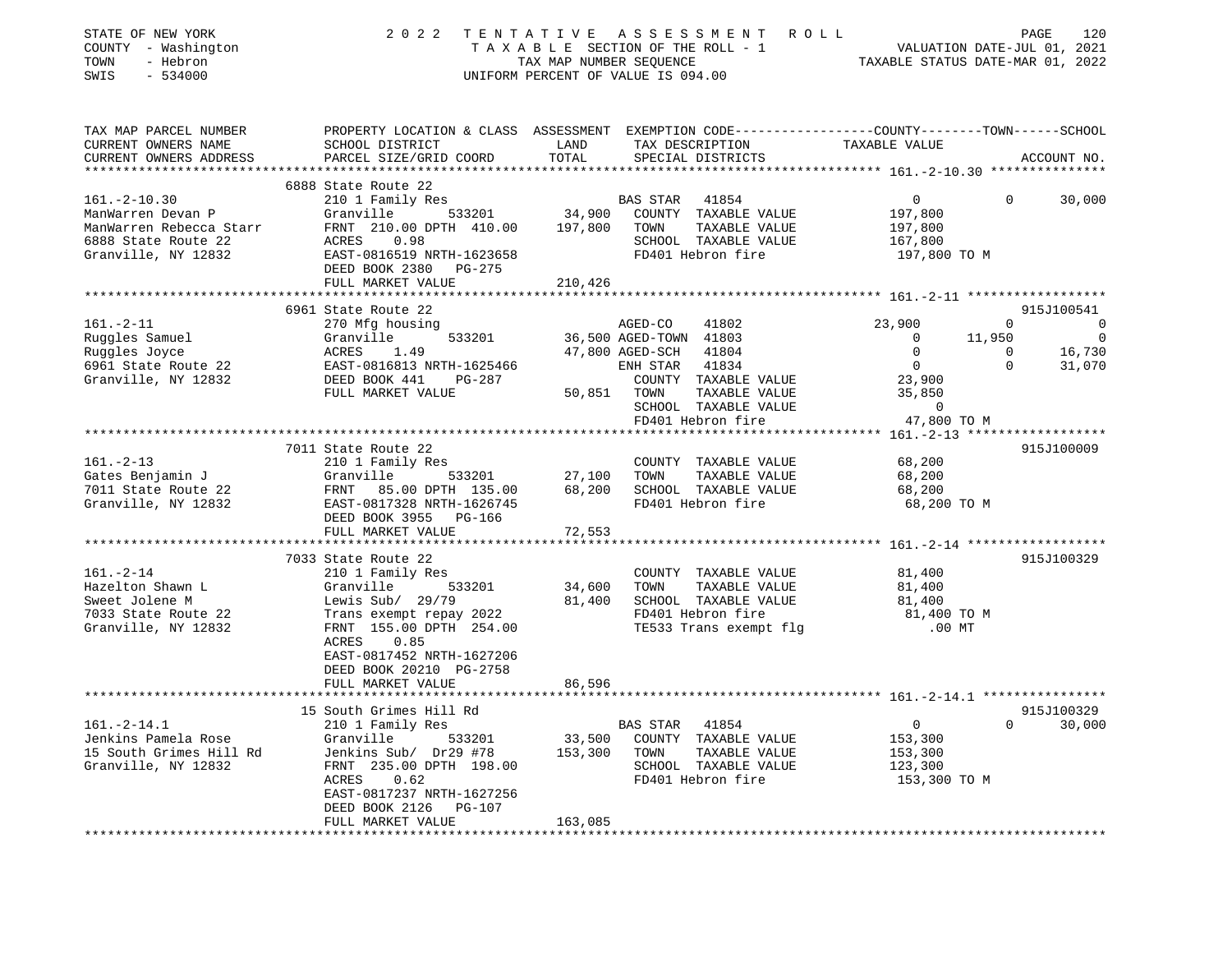| STATE OF NEW YORK<br>COUNTY - Washington<br>TOWN<br>- Hebron<br>SWIS<br>$-534000$ | 2 0 2 2                                                                                         | TAX MAP NUMBER SEQUENCE | TENTATIVE ASSESSMENT ROLL<br>TAXABLE SECTION OF THE ROLL - 1<br>UNIFORM PERCENT OF VALUE IS 094.00 | VALUATION DATE-JUL 01, 2021<br>TAXABLE STATUS DATE-MAR 01, 2022 | PAGE<br>121                              |
|-----------------------------------------------------------------------------------|-------------------------------------------------------------------------------------------------|-------------------------|----------------------------------------------------------------------------------------------------|-----------------------------------------------------------------|------------------------------------------|
| TAX MAP PARCEL NUMBER                                                             | PROPERTY LOCATION & CLASS ASSESSMENT EXEMPTION CODE---------------COUNTY-------TOWN------SCHOOL |                         |                                                                                                    |                                                                 |                                          |
| CURRENT OWNERS NAME<br>CURRENT OWNERS ADDRESS                                     | SCHOOL DISTRICT<br>PARCEL SIZE/GRID COORD                                                       | LAND<br>TOTAL           | TAX DESCRIPTION<br>SPECIAL DISTRICTS                                                               | TAXABLE VALUE                                                   | ACCOUNT NO.                              |
| * * * * * * * * * * * * * * * * *                                                 | **************************                                                                      |                         |                                                                                                    | ****************** 161.-2-15 *******************                |                                          |
|                                                                                   | 5 South Grimes Hill Rd                                                                          |                         |                                                                                                    |                                                                 | 915J100324                               |
| $161. - 2 - 15$                                                                   | 270 Mfg housing                                                                                 |                         | COUNTY TAXABLE VALUE                                                                               | 25,000                                                          |                                          |
| Palmer Winfred E Jr                                                               | Granville<br>533201                                                                             | 15,000                  | TAXABLE VALUE<br>TOWN                                                                              | 25,000                                                          |                                          |
| 5 S Grimes Hill Rd                                                                | FRNT 300.00 DPTH<br>0.61                                                                        | 25,000                  | SCHOOL TAXABLE VALUE                                                                               | 25,000                                                          |                                          |
| Granville, NY 12832                                                               | ACRES<br>EAST-0817509 NRTH-1627329                                                              |                         | FD401 Hebron fire                                                                                  | 25,000 TO M                                                     |                                          |
|                                                                                   | DEED BOOK 3719 PG-252                                                                           |                         |                                                                                                    |                                                                 |                                          |
|                                                                                   | FULL MARKET VALUE                                                                               | 26,596                  |                                                                                                    |                                                                 |                                          |
|                                                                                   | **********************                                                                          |                         |                                                                                                    |                                                                 |                                          |
|                                                                                   | 6929 State Route 22                                                                             |                         |                                                                                                    |                                                                 | 915J101524                               |
| $161. - 2 - 16$                                                                   | 270 Mfg housing                                                                                 |                         | BAS STAR<br>41854                                                                                  | $\overline{0}$                                                  | $\Omega$<br>30,000                       |
| Truehart Timothy J                                                                | Granville<br>533201                                                                             | 36,700                  | COUNTY TAXABLE VALUE                                                                               | 55,100                                                          |                                          |
| Coppins Joan C<br>6929 State Route 22                                             | ACRES<br>1.56<br>EAST-0816439 NRTH-1624851                                                      | 55,100                  | TOWN<br>TAXABLE VALUE<br>SCHOOL TAXABLE VALUE                                                      | 55,100<br>25,100                                                |                                          |
| Granville, NY 12832                                                               | DEED BOOK 2457 PG-96                                                                            |                         | FD401 Hebron fire                                                                                  | 55,100 TO M                                                     |                                          |
|                                                                                   | FULL MARKET VALUE                                                                               | 58,617                  |                                                                                                    |                                                                 |                                          |
|                                                                                   |                                                                                                 |                         |                                                                                                    |                                                                 |                                          |
|                                                                                   | 6921 State Route 22                                                                             |                         |                                                                                                    |                                                                 | 915J101525                               |
| $161. - 2 - 17$                                                                   | 270 Mfg housing                                                                                 |                         | AGED-CO<br>41802                                                                                   | 29,400                                                          | $\Omega$<br>$\sim$ 0                     |
| Coppins Herschel                                                                  | Granville<br>533201                                                                             |                         | 36,700 AGED-TOWN 41803                                                                             | $\Omega$                                                        | 17,640<br>$\bigcirc$                     |
| Coppins Joan T<br>PO Box 196                                                      | Lot D<br>1.56<br>ACRES                                                                          |                         | 58,800 AGED-SCH<br>41804<br>ENH STAR<br>41834                                                      | $\mathbf 0$<br>$\overline{0}$                                   | 23,520<br>$\Omega$<br>$\Omega$<br>35,280 |
| Granville, NY 12832                                                               | EAST-0816394 NRTH-1624723                                                                       |                         | COUNTY TAXABLE VALUE                                                                               | 29,400                                                          |                                          |
|                                                                                   | DEED BOOK 545<br>PG-326                                                                         |                         | TOWN<br>TAXABLE VALUE                                                                              | 41,160                                                          |                                          |
|                                                                                   | FULL MARKET VALUE                                                                               |                         | 62,553 SCHOOL TAXABLE VALUE                                                                        | $\overline{0}$                                                  |                                          |
|                                                                                   |                                                                                                 |                         | FD401 Hebron fire                                                                                  | 58,800 TO M                                                     |                                          |
|                                                                                   | *********************                                                                           |                         |                                                                                                    |                                                                 |                                          |
|                                                                                   | 6907 State Route 22                                                                             |                         |                                                                                                    |                                                                 | 915J101526                               |
| $161. - 2 - 20$<br>White David Sr                                                 | 270 Mfg housing<br>533201<br>Granville                                                          | 41,000                  | <b>BAS STAR</b><br>41854<br>COUNTY TAXABLE VALUE                                                   | $\overline{0}$                                                  | 30,000<br>$\Omega$                       |
| 6907 State Route 22                                                               | Lot A                                                                                           | 118,600                 | TAXABLE VALUE<br>TOWN                                                                              | 118,600<br>118,600                                              |                                          |
| Granville, NY 12832                                                               | 3.00<br>ACRES                                                                                   |                         | SCHOOL TAXABLE VALUE                                                                               | 88,600                                                          |                                          |
|                                                                                   | EAST-0816197 NRTH-1624286                                                                       |                         | FD401 Hebron fire                                                                                  | 118,600 TO M                                                    |                                          |
|                                                                                   | DEED BOOK 650<br>PG-304                                                                         |                         |                                                                                                    |                                                                 |                                          |
|                                                                                   | FULL MARKET VALUE                                                                               | 126,170                 |                                                                                                    |                                                                 |                                          |
|                                                                                   | *****************                                                                               |                         |                                                                                                    |                                                                 | ** 161.-2-20.1 *****************         |
|                                                                                   | 6901 State Route 22                                                                             |                         |                                                                                                    |                                                                 |                                          |
| $161. - 2 - 20.1$<br>Martindale James                                             | 270 Mfg housing<br>Granville<br>533201                                                          | 38,000                  | COUNTY TAXABLE VALUE<br>TOWN<br>TAXABLE VALUE                                                      | 50,500<br>50,500                                                |                                          |
| Martindale Deborah                                                                | ACRES<br>2.00                                                                                   | 50,500                  | SCHOOL TAXABLE VALUE                                                                               | 50,500                                                          |                                          |
| 4432 State Route 22                                                               | EAST-0816159 NRTH-1624081                                                                       |                         | FD401 Hebron fire                                                                                  | 50,500 TO M                                                     |                                          |
| PO Box 190                                                                        | DEED BOOK 3058<br>$PG-24$                                                                       |                         |                                                                                                    |                                                                 |                                          |
| Salem, NY 12865                                                                   | FULL MARKET VALUE                                                                               | 53,723                  |                                                                                                    |                                                                 |                                          |
|                                                                                   |                                                                                                 |                         |                                                                                                    |                                                                 |                                          |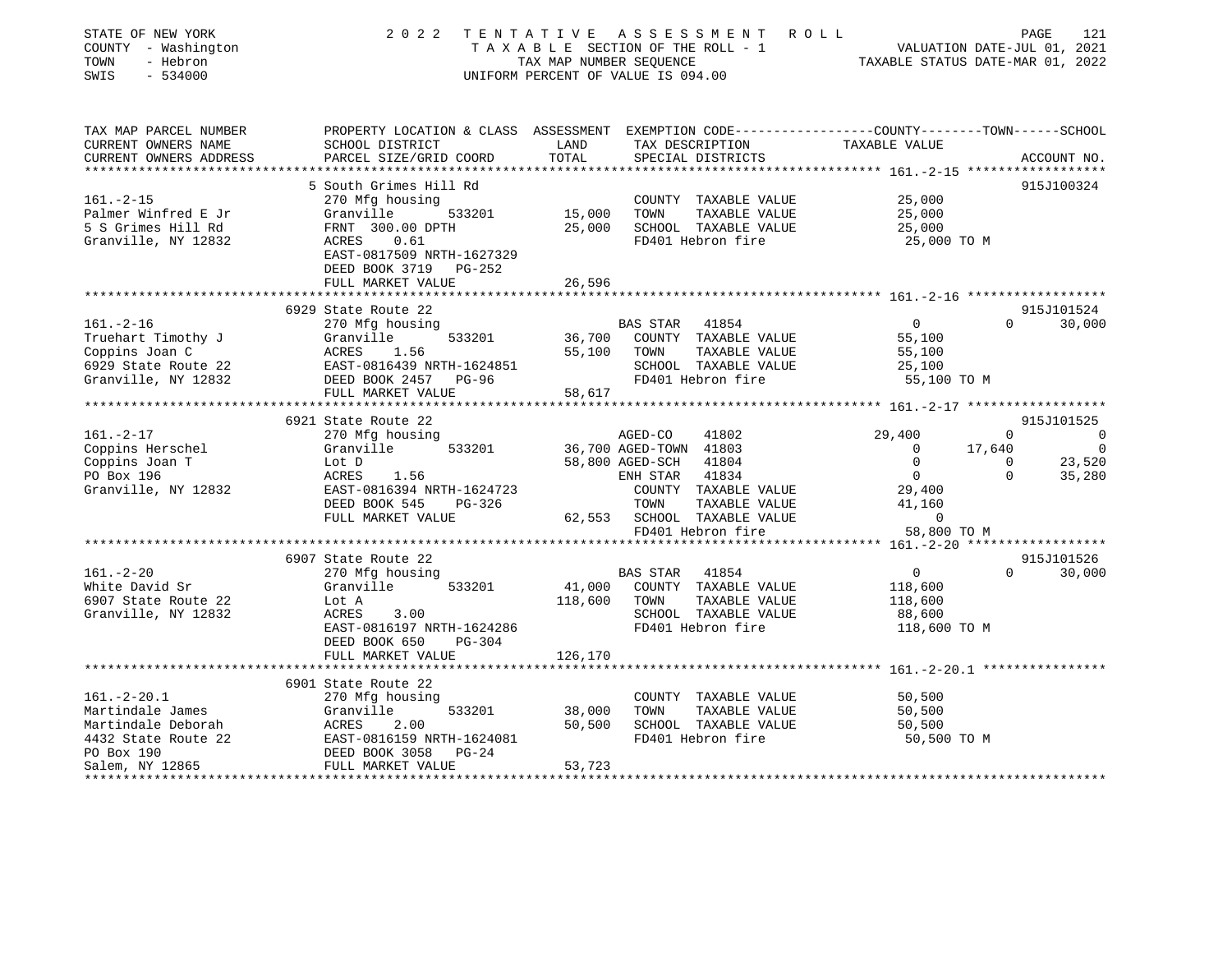| STATE OF NEW YORK<br>COUNTY - Washington<br>- Hebron<br>TOWN<br>SWIS<br>$-534000$ | 2022 TENTATIVE                                                                                  | TAX MAP NUMBER SEQUENCE | A S S E S S M E N T<br>R O L L<br>TAXABLE SECTION OF THE ROLL - 1<br>UNIFORM PERCENT OF VALUE IS 094.00 | VALUATION DATE-JUL 01, 2021<br>TAXABLE STATUS DATE-MAR 01, 2022 |                   | PAGE<br>122     |
|-----------------------------------------------------------------------------------|-------------------------------------------------------------------------------------------------|-------------------------|---------------------------------------------------------------------------------------------------------|-----------------------------------------------------------------|-------------------|-----------------|
| TAX MAP PARCEL NUMBER                                                             | PROPERTY LOCATION & CLASS ASSESSMENT EXEMPTION CODE---------------COUNTY-------TOWN------SCHOOL |                         |                                                                                                         |                                                                 |                   |                 |
| CURRENT OWNERS NAME<br>CURRENT OWNERS ADDRESS                                     | SCHOOL DISTRICT<br>PARCEL SIZE/GRID COORD                                                       | LAND<br>TOTAL           | TAX DESCRIPTION<br>SPECIAL DISTRICTS                                                                    | TAXABLE VALUE                                                   |                   | ACCOUNT NO.     |
|                                                                                   |                                                                                                 |                         |                                                                                                         |                                                                 |                   |                 |
|                                                                                   | County Route 45                                                                                 |                         |                                                                                                         |                                                                 |                   | 915J100292      |
| $167. - 1 - 1$                                                                    | 314 Rural vac<10                                                                                |                         | AG DIST<br>41720                                                                                        | 33,163                                                          | 33,163            | 33,163          |
| Clark David P                                                                     | 532001<br>Argyle                                                                                |                         | 87,500 COUNTY TAXABLE VALUE                                                                             | 54,337                                                          |                   |                 |
| Clark Christine R                                                                 | ACRES 44.50                                                                                     | 87,500 TOWN             | TAXABLE VALUE                                                                                           | 54,337                                                          |                   |                 |
| 1094 Ct Rt 45                                                                     | EAST-0784826 NRTH-1625598                                                                       |                         | SCHOOL TAXABLE VALUE                                                                                    | 54,337                                                          |                   |                 |
| Argyle, NY 12809                                                                  | DEED BOOK 709 PG-218                                                                            |                         | CA008 Cons agri dst 8                                                                                   | 54,337 TO M                                                     |                   |                 |
|                                                                                   | FULL MARKET VALUE                                                                               | 93,085                  | 33,163 EX                                                                                               |                                                                 |                   |                 |
| MAY BE SUBJECT TO PAYMENT                                                         |                                                                                                 |                         | FD401 Hebron fire                                                                                       | 87,500 TO M                                                     |                   |                 |
| UNDER AGDIST LAW TIL 2026<br>************************                             |                                                                                                 |                         |                                                                                                         |                                                                 |                   |                 |
|                                                                                   | 1043 County Route 45                                                                            |                         |                                                                                                         |                                                                 |                   | 915J101590      |
| $167. - 1 - 1.1$                                                                  | 241 Rural res&ag                                                                                |                         | AG DIST<br>41720                                                                                        | 63,904                                                          | 63,904            | 63,904          |
| Ehrlich James L                                                                   | Arqyle<br>532001                                                                                | 140,600                 | COUNTY TAXABLE VALUE                                                                                    | 197,596                                                         |                   |                 |
| Zdrojewski Juliane                                                                | ACRES 44.90                                                                                     | 261,500 TOWN            | TAXABLE VALUE                                                                                           | 197,596                                                         |                   |                 |
| 832 Coot Hill Rd                                                                  | EAST-0783655 NRTH-1625959                                                                       |                         | SCHOOL TAXABLE VALUE                                                                                    | 197,596                                                         |                   |                 |
| Argyle, NY 12809                                                                  | DEED BOOK 585<br>PG-196                                                                         |                         | CA008 Cons agri dst 8                                                                                   | 197,596 TO M                                                    |                   |                 |
|                                                                                   | FULL MARKET VALUE                                                                               | CA008<br>278,191        | 63,904 EX                                                                                               |                                                                 |                   |                 |
| MAY BE SUBJECT TO PAYMENT                                                         |                                                                                                 |                         | FD401 Hebron fire                                                                                       | 261,500 TO M                                                    |                   |                 |
| UNDER AGDIST LAW TIL 2026                                                         |                                                                                                 |                         |                                                                                                         |                                                                 |                   |                 |
|                                                                                   |                                                                                                 |                         |                                                                                                         |                                                                 |                   |                 |
|                                                                                   | 1094 County Route 45                                                                            |                         |                                                                                                         |                                                                 |                   | 915J101054      |
| $167. - 1 - 2$<br>Clark David P                                                   | 210 1 Family Res<br>532001                                                                      |                         | 41720<br>AG DIST<br>63,300 BAS STAR 41854                                                               | 9,607<br>$\overline{0}$                                         | 9,607<br>$\Omega$ | 9,607<br>30,000 |
| Clark Christine                                                                   | Argyle<br>ACRES<br>7.70                                                                         |                         | 154,000 COUNTY TAXABLE VALUE                                                                            | 144,393                                                         |                   |                 |
| 1094 County Route 45                                                              | EAST-0784576 NRTH-1625967                                                                       |                         | TOWN<br>TAXABLE VALUE                                                                                   | 144,393                                                         |                   |                 |
| Arqyle, NY 12809                                                                  | DEED BOOK 709 PG-218                                                                            |                         | SCHOOL TAXABLE VALUE                                                                                    | 114,393                                                         |                   |                 |
|                                                                                   | FULL MARKET VALUE                                                                               |                         | 163,830 CA008 Cons agri dst 8                                                                           | 144,393 TO M                                                    |                   |                 |
| MAY BE SUBJECT TO PAYMENT                                                         |                                                                                                 |                         | 9,607 EX                                                                                                |                                                                 |                   |                 |
| UNDER AGDIST LAW TIL 2026                                                         |                                                                                                 |                         | FD401 Hebron fire                                                                                       | 154,000 TO M                                                    |                   |                 |
|                                                                                   |                                                                                                 |                         |                                                                                                         |                                                                 |                   |                 |
|                                                                                   | County Route 30                                                                                 |                         |                                                                                                         |                                                                 |                   | 915J100646      |
| $167. - 1 - 3$                                                                    | 314 Rural vac<10                                                                                |                         | AGRI-D IND 41730                                                                                        | 10,095 10,095                                                   |                   | 10,095          |
| Clark A. John Jr.                                                                 | 533801<br>Hartford                                                                              |                         | 47,400 COUNTY TAXABLE VALUE                                                                             | 37,305                                                          |                   |                 |
| Clark Ruth M                                                                      | ACRES 10.00                                                                                     |                         | 47,400 TOWN<br>TAXABLE VALUE                                                                            | 37,305                                                          |                   |                 |
| 4221 County Route 30                                                              | EAST-0785839 NRTH-1626260                                                                       |                         | SCHOOL TAXABLE VALUE                                                                                    | 37,305                                                          |                   |                 |
| Salem, NY 12865                                                                   | DEED BOOK 2909 PG-236                                                                           |                         | FD401 Hebron fire                                                                                       | 47,400 TO M                                                     |                   |                 |
|                                                                                   | FULL MARKET VALUE                                                                               | 50,426                  |                                                                                                         |                                                                 |                   |                 |
| MAY BE SUBJECT TO PAYMENT                                                         |                                                                                                 |                         |                                                                                                         |                                                                 |                   |                 |
| UNDER AGDIST LAW TIL 2029                                                         |                                                                                                 |                         |                                                                                                         |                                                                 |                   |                 |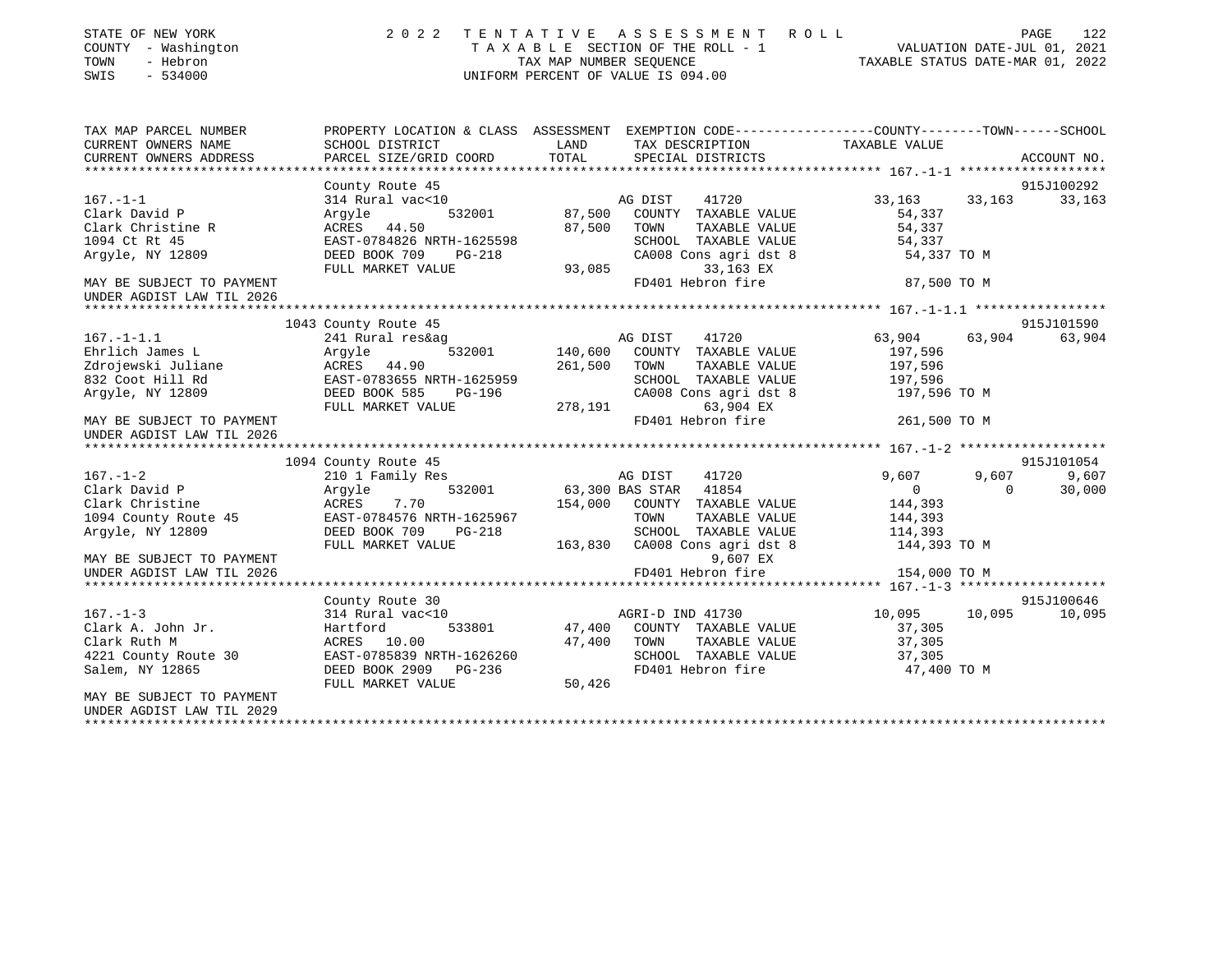| STATE OF NEW YORK   | 2022 TENTATIVE ASSESSMENT ROLL     | PAGE                             | 123 |
|---------------------|------------------------------------|----------------------------------|-----|
| COUNTY - Washington | TAXABLE SECTION OF THE ROLL - 1    | VALUATION DATE-JUL 01, 2021      |     |
| TOWN<br>- Hebron    | TAX MAP NUMBER SEOUENCE            | TAXABLE STATUS DATE-MAR 01, 2022 |     |
| SWIS<br>- 534000    | UNIFORM PERCENT OF VALUE IS 094.00 |                                  |     |
|                     |                                    |                                  |     |

| TAX MAP PARCEL NUMBER  | PROPERTY LOCATION & CLASS ASSESSMENT EXEMPTION CODE---------------COUNTY-------TOWN-----SCHOOL                                                                                                                                                                                       |              |                                                                               |                                             |                          |
|------------------------|--------------------------------------------------------------------------------------------------------------------------------------------------------------------------------------------------------------------------------------------------------------------------------------|--------------|-------------------------------------------------------------------------------|---------------------------------------------|--------------------------|
| CURRENT OWNERS NAME    | SCHOOL DISTRICT                                                                                                                                                                                                                                                                      | LAND         | TAX DESCRIPTION TAXABLE VALUE                                                 |                                             |                          |
| CURRENT OWNERS ADDRESS | PARCEL SIZE/GRID COORD                                                                                                                                                                                                                                                               | TOTAL        | SPECIAL DISTRICTS                                                             |                                             | ACCOUNT NO.              |
|                        |                                                                                                                                                                                                                                                                                      |              |                                                                               |                                             |                          |
|                        | 87 Halls Pond Rd 60 PCT OF VALUE USED FOR EXEMPTION PURPC<br>241 Rural res&ag VET COM CT 41131<br>Hartford 533801 139,400 VET DIS CT 41141                                                                                                                                           |              | 60 PCT OF VALUE USED FOR EXEMPTION PURPOSES                                   |                                             | 915J101433               |
| $167. - 1 - 7.1$       |                                                                                                                                                                                                                                                                                      |              |                                                                               | 48,750 30,000                               | $\overline{0}$           |
| Spivak Noah J          |                                                                                                                                                                                                                                                                                      |              |                                                                               | 68,250<br>60,000                            | $\overline{\phantom{0}}$ |
|                        | Richardson Linda L $\begin{array}{l} 2 \text{ vet owners} \\ 87 \text{ Halls Pond Rd} \\ \text{Salem, NY 12865} \end{array}$ The set of the same state of the same state of the same state of the same state of the same state of the same state of the same state of the same state |              |                                                                               | $\overline{0}$<br>$\overline{0}$            | 30,000                   |
|                        |                                                                                                                                                                                                                                                                                      |              |                                                                               | 48,750<br>30,000                            | $\overline{0}$           |
|                        |                                                                                                                                                                                                                                                                                      |              | COUNTY TAXABLE VALUE                                                          | 159,250                                     |                          |
|                        | DEED BOOK 3400 PG-293                                                                                                                                                                                                                                                                |              | TOWN<br>TAXABLE VALUE<br>$345,745$ SCHOOL TAXABLE VALUE $295,000$             | 205,000                                     |                          |
|                        | FULL MARKET VALUE                                                                                                                                                                                                                                                                    |              |                                                                               |                                             |                          |
|                        |                                                                                                                                                                                                                                                                                      |              | FD401 Hebron fire                                                             | 325,000 TO M                                |                          |
|                        | 211 Halls Pond Rd                                                                                                                                                                                                                                                                    |              |                                                                               |                                             | 915J101469               |
| $167. - 1 - 7.2$       | 240 Rural res                                                                                                                                                                                                                                                                        |              | COUNTY TAXABLE VALUE 118,000                                                  |                                             |                          |
|                        | Dietze Robert W Jr<br>Dietze Jamie M Martford 533801 76,100 TOWN TAXABLE VALUE 118,000<br>211 Halls Pond Rd EAST-0791360 NRTH-1625096 FD401 Hebron fire 118,000 TOWN 118,000<br>211 Halls Pond Rd EAST-0791360 NRTH-1625096 FD401 He                                                 |              |                                                                               |                                             |                          |
|                        |                                                                                                                                                                                                                                                                                      |              |                                                                               |                                             |                          |
|                        |                                                                                                                                                                                                                                                                                      |              |                                                                               |                                             |                          |
|                        |                                                                                                                                                                                                                                                                                      |              |                                                                               |                                             |                          |
|                        |                                                                                                                                                                                                                                                                                      |              |                                                                               |                                             |                          |
|                        |                                                                                                                                                                                                                                                                                      |              |                                                                               |                                             |                          |
|                        | 165 Halls Pond Rd                                                                                                                                                                                                                                                                    |              |                                                                               |                                             | 915J101591               |
| $167. - 1 - 7.5$       | 240 Rural res                                                                                                                                                                                                                                                                        |              | COUNTY TAXABLE VALUE 169,500                                                  |                                             |                          |
|                        |                                                                                                                                                                                                                                                                                      |              |                                                                               | TAXABLE VALUE 169,500                       |                          |
|                        | Condon Kristen G<br>68 McCrea St<br>Fort Edward, NY 12828<br>Fort Edward, NY 12828<br>EAST-0791066 NRTH-1624381                                                                                                                                                                      |              | 533801 83,000 TOWN TAXABLE VALUE<br>64 BANK 999 169,500 SCHOOL TAXABLE VALUE. | 169,500                                     |                          |
|                        |                                                                                                                                                                                                                                                                                      |              |                                                                               | FD401 Hebron fire 169,500 TO M              |                          |
|                        | DEED BOOK 20200 PG-2613                                                                                                                                                                                                                                                              |              |                                                                               |                                             |                          |
|                        | FULL MARKET VALUE                                                                                                                                                                                                                                                                    | 180,319      |                                                                               |                                             |                          |
|                        |                                                                                                                                                                                                                                                                                      |              |                                                                               |                                             |                          |
|                        | 137 Halls Pond Rd                                                                                                                                                                                                                                                                    |              |                                                                               |                                             | 915J101874               |
| $167. - 1 - 7.7$       | 242 Rurl res&rec ENH STAR 41834<br>Hartford 533801 86,900 COUNTY TAXABLE VALUE                                                                                                                                                                                                       |              |                                                                               | $\begin{array}{c} 0 \\ 234,100 \end{array}$ | $\Omega$<br>74,900       |
|                        |                                                                                                                                                                                                                                                                                      |              |                                                                               |                                             |                          |
|                        |                                                                                                                                                                                                                                                                                      | 234,100 TOWN |                                                                               | TAXABLE VALUE 234,100                       |                          |
|                        | Virtualis Mark M<br>Squires Randall C<br>3 Halls Pond Rd<br>Salem, NY 12865<br>ACRES 18.40<br>Salem, NY 12865<br>CAST-0790854 NRTH-1623192<br>CAST-0790854 NRTH-1623192                                                                                                              |              | SCHOOL TAXABLE VALUE 159,200                                                  |                                             |                          |
|                        |                                                                                                                                                                                                                                                                                      |              | FD401 Hebron fire                                                             | 234,100 TO M                                |                          |
|                        | DEED BOOK 636<br>PG-167                                                                                                                                                                                                                                                              |              |                                                                               |                                             |                          |
|                        | FULL MARKET VALUE                                                                                                                                                                                                                                                                    | 249,043      |                                                                               |                                             |                          |
|                        |                                                                                                                                                                                                                                                                                      |              |                                                                               |                                             |                          |
|                        | 188 Halls Pond Rd                                                                                                                                                                                                                                                                    |              |                                                                               |                                             | 915J101377               |
| $167. - 1 - 8$         | 240 Rural res                                                                                                                                                                                                                                                                        |              | COUNTY TAXABLE VALUE 265,600                                                  |                                             |                          |
|                        |                                                                                                                                                                                                                                                                                      |              |                                                                               |                                             |                          |
|                        |                                                                                                                                                                                                                                                                                      |              |                                                                               |                                             |                          |
|                        |                                                                                                                                                                                                                                                                                      |              |                                                                               |                                             |                          |
|                        |                                                                                                                                                                                                                                                                                      |              |                                                                               |                                             |                          |
|                        | FULL MARKET VALUE                                                                                                                                                                                                                                                                    | 282,553      |                                                                               |                                             |                          |
|                        |                                                                                                                                                                                                                                                                                      |              |                                                                               |                                             |                          |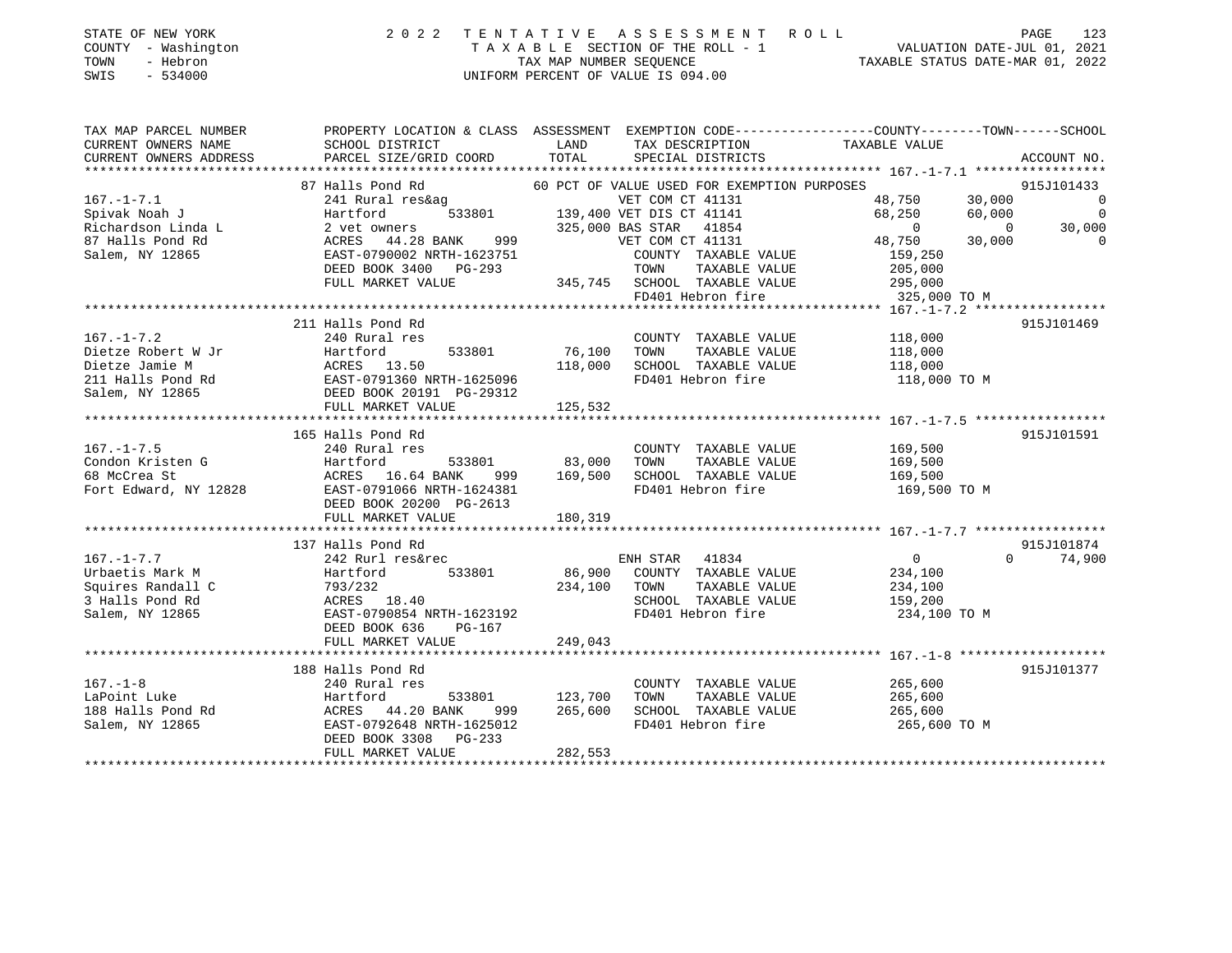| STATE OF NEW YORK<br>COUNTY - Washington<br>TOWN<br>- Hebron<br>$-534000$<br>SWIS | 2 0 2 2                                                                                                            | TENTATIVE<br>TAX MAP NUMBER SEOUENCE | A S S E S S M E N T R O L L<br>TAXABLE SECTION OF THE ROLL - 1<br>UNIFORM PERCENT OF VALUE IS 094.00 | VALUATION DATE-JUL 01, 2021<br>TAXABLE STATUS DATE-MAR 01, 2022 | 124<br>PAGE |
|-----------------------------------------------------------------------------------|--------------------------------------------------------------------------------------------------------------------|--------------------------------------|------------------------------------------------------------------------------------------------------|-----------------------------------------------------------------|-------------|
| TAX MAP PARCEL NUMBER<br>CURRENT OWNERS NAME                                      | PROPERTY LOCATION & CLASS ASSESSMENT EXEMPTION CODE---------------COUNTY-------TOWN------SCHOOL<br>SCHOOL DISTRICT | LAND                                 | TAX DESCRIPTION                                                                                      | TAXABLE VALUE                                                   |             |
| CURRENT OWNERS ADDRESS                                                            | PARCEL SIZE/GRID COORD                                                                                             | TOTAL                                | SPECIAL DISTRICTS                                                                                    |                                                                 | ACCOUNT NO. |
|                                                                                   |                                                                                                                    |                                      |                                                                                                      |                                                                 |             |
|                                                                                   | 168 Halls Pond Rd                                                                                                  |                                      |                                                                                                      |                                                                 | 915J101224  |
| $167. - 1 - 10$                                                                   | 240 Rural res                                                                                                      |                                      | 41834<br>ENH STAR                                                                                    | $\mathbf 0$<br>$\Omega$                                         | 74,900      |
| Cruikshank Gordon G                                                               | 533801<br>Hartford                                                                                                 | 71,000                               | COUNTY TAXABLE VALUE                                                                                 | 179,800                                                         |             |
| 168 Halls Pond Rd                                                                 | ACRES<br>14.27                                                                                                     | 179,800                              | TOWN<br>TAXABLE VALUE                                                                                | 179,800                                                         |             |
| Salem, NY 12865                                                                   | EAST-0791957 NRTH-1624122                                                                                          |                                      | SCHOOL TAXABLE VALUE                                                                                 | 104,900                                                         |             |
|                                                                                   | DEED BOOK 629<br>$PG-39$                                                                                           |                                      | FD401 Hebron fire                                                                                    | 179,800 TO M                                                    |             |
|                                                                                   | FULL MARKET VALUE                                                                                                  | 191,277                              |                                                                                                      |                                                                 |             |
|                                                                                   | 158 Halls Pond Rd                                                                                                  |                                      |                                                                                                      |                                                                 | 915J101398  |
| $167. - 1 - 10.1$                                                                 | 210 1 Family Res                                                                                                   |                                      | <b>BAS STAR</b><br>41854                                                                             | $\mathbf 0$<br>$\Omega$                                         | 30,000      |
| Benson Craig                                                                      | Hartford<br>533801                                                                                                 | 42,500                               | COUNTY TAXABLE VALUE                                                                                 | 97,700                                                          |             |
| Bensen Marsha                                                                     | 1.50 BANK<br>ACRES<br>999                                                                                          | 97,700                               | TAXABLE VALUE<br>TOWN                                                                                | 97,700                                                          |             |
| 158 Halls Pond Rd                                                                 | EAST-0791487 NRTH-1623713                                                                                          |                                      | SCHOOL TAXABLE VALUE                                                                                 | 67,700                                                          |             |
| Salem, NY 12865                                                                   | DEED BOOK 2411<br>$PG-125$                                                                                         |                                      | FD401 Hebron fire                                                                                    | 97,700 TO M                                                     |             |
|                                                                                   | FULL MARKET VALUE                                                                                                  | 103,936                              |                                                                                                      |                                                                 |             |
|                                                                                   |                                                                                                                    |                                      |                                                                                                      |                                                                 |             |
|                                                                                   | 14 W Campbell Ln                                                                                                   |                                      |                                                                                                      |                                                                 | 915J101592  |
| $167. - 1 - 10.2$                                                                 | 322 Rural vac>10                                                                                                   |                                      | 41720<br>AG DIST                                                                                     | 54,368<br>54,368                                                | 54,368      |
| Whitney Joshua                                                                    | Hartford<br>533801                                                                                                 | 96,100                               | COUNTY TAXABLE VALUE                                                                                 | 41,732                                                          |             |
| Whitney Jennifer                                                                  | ACRES<br>42.65                                                                                                     | 96,100                               | TOWN<br>TAXABLE VALUE                                                                                | 41,732                                                          |             |
| PO Box 239                                                                        | EAST-0792042 NRTH-1623198                                                                                          |                                      | SCHOOL TAXABLE VALUE                                                                                 | 41,732                                                          |             |
| Middle Granville, NY 12849                                                        | DEED BOOK 3714<br><b>PG-250</b>                                                                                    |                                      | CA008 Cons agri dst 8                                                                                | 41,732 TO M                                                     |             |
|                                                                                   | FULL MARKET VALUE                                                                                                  | 102,234                              | 54,368 EX                                                                                            |                                                                 |             |
| MAY BE SUBJECT TO PAYMENT<br>UNDER AGDIST LAW TIL 2026                            |                                                                                                                    |                                      | FD401 Hebron fire                                                                                    | 96,100 TO M                                                     |             |
|                                                                                   | 71 Halls Pond Rd                                                                                                   |                                      |                                                                                                      |                                                                 | 915J100449  |
| $167. - 1 - 11$                                                                   | 210 1 Family Res                                                                                                   |                                      | COUNTY TAXABLE VALUE                                                                                 | 118,200                                                         |             |
| Lewis Lance                                                                       | Hartford<br>533801                                                                                                 | 62,500                               | TOWN<br>TAXABLE VALUE                                                                                | 118,200                                                         |             |
| Buckley Debra                                                                     | Will 694/334                                                                                                       | 118,200                              | SCHOOL TAXABLE VALUE                                                                                 | 118,200                                                         |             |
| 71 Halls Pond Rd                                                                  | ACRES<br>7.30 BANK<br>999                                                                                          |                                      | FD401 Hebron fire                                                                                    | 118,200 TO M                                                    |             |
| Salem, NY 12865                                                                   | EAST-0789625 NRTH-1622573                                                                                          |                                      |                                                                                                      |                                                                 |             |
|                                                                                   | DEED BOOK 20200 PG-4183                                                                                            |                                      |                                                                                                      |                                                                 |             |
|                                                                                   | FULL MARKET VALUE                                                                                                  | 125,745                              |                                                                                                      |                                                                 |             |
|                                                                                   |                                                                                                                    |                                      |                                                                                                      |                                                                 |             |
|                                                                                   | Halls Pond Rd                                                                                                      |                                      |                                                                                                      |                                                                 | 915J100451  |
| $167. - 1 - 12$                                                                   | 314 Rural vac<10                                                                                                   |                                      | COUNTY TAXABLE VALUE                                                                                 | 30,200                                                          |             |
| Lewis Lance                                                                       | Hartford<br>533801                                                                                                 | 30,200                               | TOWN<br>TAXABLE VALUE                                                                                | 30,200                                                          |             |
| Buckley Debra                                                                     | 3.80 BANK<br>ACRES<br>999                                                                                          | 30,200                               | SCHOOL TAXABLE VALUE                                                                                 | 30,200                                                          |             |
| 71 Halls Pond Rd                                                                  | EAST-0790196 NRTH-1622600                                                                                          |                                      | FD401 Hebron fire                                                                                    | 30,200 TO M                                                     |             |
| Salem, NY 12865                                                                   | DEED BOOK 20200 PG-4183                                                                                            |                                      |                                                                                                      |                                                                 |             |
|                                                                                   | FULL MARKET VALUE                                                                                                  | 32,128                               |                                                                                                      |                                                                 |             |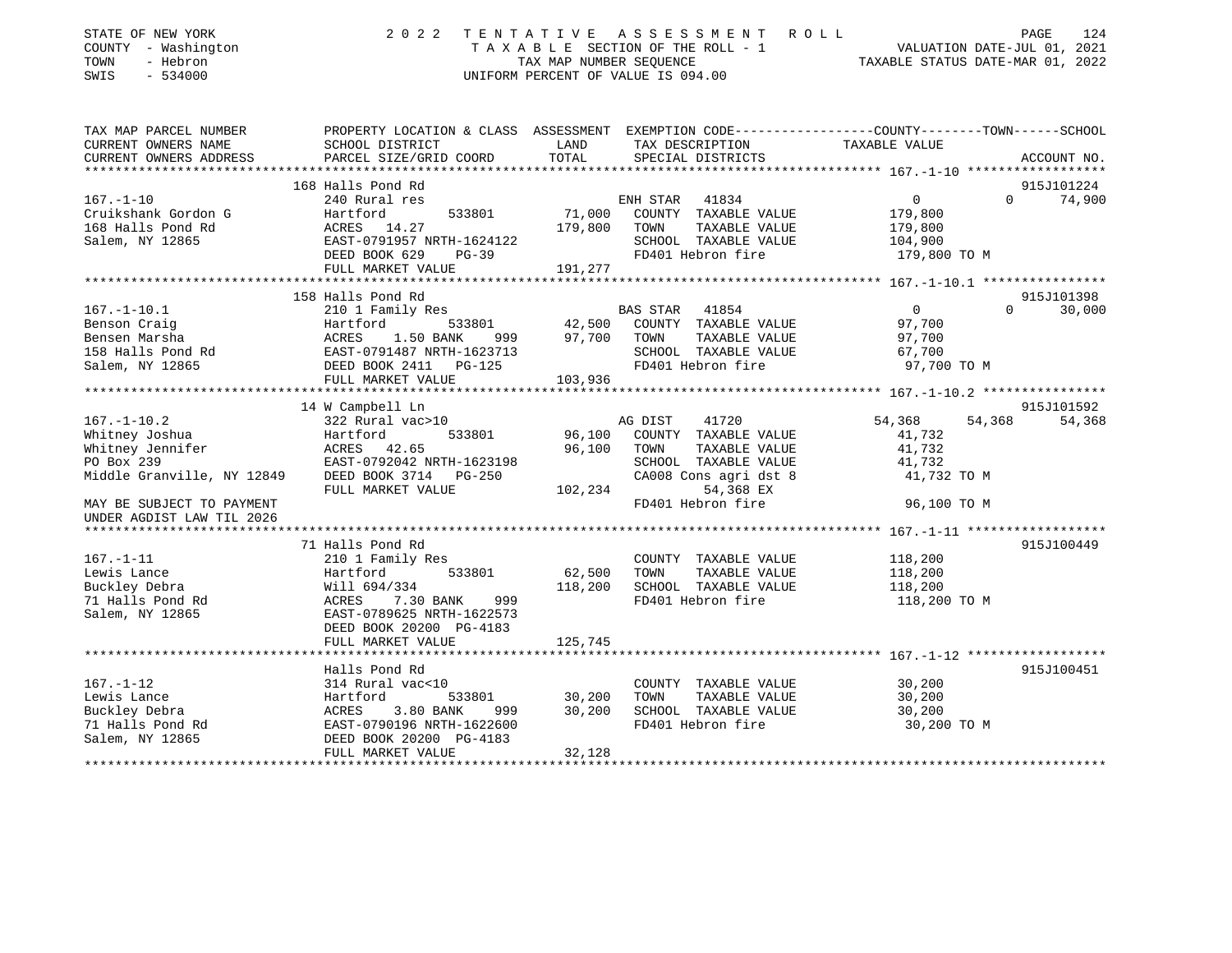| STATE OF NEW YORK<br>COUNTY - Washington<br>TOWN<br>- Hebron<br>SWIS<br>$-534000$ | 2 0 2 2                                                                                        | TAX MAP NUMBER SEOUENCE | TENTATIVE ASSESSMENT<br>ROLL<br>TAXABLE SECTION OF THE ROLL - 1<br>UNIFORM PERCENT OF VALUE IS 094.00 | VALUATION DATE-JUL 01, 2021<br>TAXABLE STATUS DATE-MAR 01, 2022 |          | PAGE<br>125 |
|-----------------------------------------------------------------------------------|------------------------------------------------------------------------------------------------|-------------------------|-------------------------------------------------------------------------------------------------------|-----------------------------------------------------------------|----------|-------------|
| TAX MAP PARCEL NUMBER                                                             | PROPERTY LOCATION & CLASS ASSESSMENT EXEMPTION CODE---------------COUNTY-------TOWN-----SCHOOL |                         |                                                                                                       |                                                                 |          |             |
| CURRENT OWNERS NAME<br>CURRENT OWNERS ADDRESS                                     | SCHOOL DISTRICT<br>PARCEL SIZE/GRID COORD                                                      | LAND<br>TOTAL           | TAX DESCRIPTION<br>SPECIAL DISTRICTS                                                                  | TAXABLE VALUE                                                   |          |             |
|                                                                                   |                                                                                                |                         |                                                                                                       |                                                                 |          | ACCOUNT NO. |
|                                                                                   | 278 Crosier Rd                                                                                 |                         |                                                                                                       |                                                                 |          | 915J100202  |
| $167. - 1 - 13$                                                                   | 260 Seasonal res                                                                               |                         | COUNTY TAXABLE VALUE                                                                                  | 127,500                                                         |          |             |
| Segarra Amalia                                                                    | Salem<br>534801                                                                                | 112,800                 | TOWN<br>TAXABLE VALUE                                                                                 | 127,500                                                         |          |             |
| 2310 Palmer Ave                                                                   | ACRES<br>31.00                                                                                 | 127,500                 | SCHOOL TAXABLE VALUE                                                                                  | 127,500                                                         |          |             |
| Bronx, NY 10475                                                                   | EAST-0789980 NRTH-1621918<br>DEED BOOK 450<br>PG-246                                           |                         | FD401 Hebron fire                                                                                     | 127,500 TO M                                                    |          |             |
|                                                                                   | FULL MARKET VALUE                                                                              | 135,638                 |                                                                                                       |                                                                 |          |             |
|                                                                                   |                                                                                                |                         |                                                                                                       |                                                                 |          |             |
|                                                                                   | 29 Halls Pond Rd                                                                               |                         |                                                                                                       | $\mathbf{0}$                                                    | $\Omega$ | 915J100141  |
| $167. - 1 - 14$<br>Koch Todd C                                                    | 283 Res w/Comuse<br>534801<br>Salem                                                            | 36,000                  | BAS STAR<br>41854<br>COUNTY TAXABLE VALUE                                                             | 83,400                                                          |          | 30,000      |
|                                                                                   | ACRES<br>3.00 BANK<br>999                                                                      | 83,400                  | TOWN<br>TAXABLE VALUE                                                                                 | 83,400                                                          |          |             |
| Meyer Elisa J<br>29 Halls Pond Rd                                                 | EAST-0789603 NRTH-1621449                                                                      |                         | SCHOOL TAXABLE VALUE                                                                                  | 53,400                                                          |          |             |
| Salem, NY 12865                                                                   | DEED BOOK 1823 PG-96                                                                           |                         | FD401 Hebron fire                                                                                     | 83,400 TO M                                                     |          |             |
|                                                                                   | FULL MARKET VALUE                                                                              | 88,723                  |                                                                                                       |                                                                 |          |             |
|                                                                                   |                                                                                                |                         |                                                                                                       |                                                                 |          |             |
|                                                                                   | 298 Crosier Rd                                                                                 |                         |                                                                                                       |                                                                 |          | 915J100250  |
| $167. - 1 - 15$                                                                   | 270 Mfg housing                                                                                |                         | <b>BAS STAR</b><br>41854                                                                              | $\overline{0}$                                                  | $\Omega$ | 30,000      |
| Crosier Todd L                                                                    | Salem<br>534801                                                                                | 33,000                  | COUNTY TAXABLE VALUE                                                                                  | 47,300                                                          |          |             |
| Crosier Tammy Sue                                                                 | ACRES<br>2.00 BANK<br>999                                                                      | 47,300                  | TOWN<br>TAXABLE VALUE                                                                                 | 47,300                                                          |          |             |
| 298 Crosier Rd                                                                    | EAST-0789881 NRTH-1621236                                                                      |                         | SCHOOL TAXABLE VALUE                                                                                  | 17,300                                                          |          |             |
| Salem, NY 12865                                                                   | DEED BOOK 695<br>$PG-286$                                                                      |                         | FD401 Hebron fire                                                                                     | 47,300 TO M                                                     |          |             |
|                                                                                   | FULL MARKET VALUE                                                                              | 50,319                  |                                                                                                       |                                                                 |          |             |
|                                                                                   | 270 Crosier Rd                                                                                 |                         |                                                                                                       |                                                                 |          | 915J100690  |
| $167. - 1 - 16$                                                                   | 117 Horse farm                                                                                 |                         | AG DIST<br>41720                                                                                      | 60,787                                                          | 60,787   | 60,787      |
| Curran James P                                                                    | Salem<br>534801                                                                                | 117,500 BAS STAR        | 41854                                                                                                 | $\circ$                                                         | $\Omega$ | 30,000      |
| Curran Virginia A                                                                 | 33.37 BANK<br>ACRES<br>999                                                                     | 278,000                 | COUNTY TAXABLE VALUE                                                                                  | 217,213                                                         |          |             |
| 270 Crosier Rd                                                                    | EAST-0791011 NRTH-1621672                                                                      |                         | TOWN<br>TAXABLE VALUE                                                                                 | 217,213                                                         |          |             |
| Salem, NY 12865                                                                   | DEED BOOK 2241<br>PG-217                                                                       |                         | SCHOOL TAXABLE VALUE                                                                                  | 187,213                                                         |          |             |
|                                                                                   | FULL MARKET VALUE                                                                              | 295,745                 | CA008 Cons agri dst 8                                                                                 | 217,213 TO M                                                    |          |             |
| MAY BE SUBJECT TO PAYMENT                                                         |                                                                                                |                         | 60,787 EX                                                                                             |                                                                 |          |             |
| UNDER AGDIST LAW TIL 2026                                                         |                                                                                                |                         | FD401 Hebron fire                                                                                     | 278,000 TO M                                                    |          |             |
|                                                                                   |                                                                                                |                         |                                                                                                       |                                                                 |          |             |
|                                                                                   | 232 Crosier Rd                                                                                 |                         |                                                                                                       |                                                                 |          | A15J100445  |
| $167. - 1 - 17.1$                                                                 | 240 Rural res                                                                                  |                         | COUNTY TAXABLE VALUE                                                                                  | 168,900                                                         |          |             |
| Lack Stephen                                                                      | Salem<br>534801                                                                                | 75,200                  | TOWN<br>TAXABLE VALUE                                                                                 | 168,900                                                         |          |             |
| Lack Lilly<br>13.10 BANK 999<br>136 Grand Ave Apt 2 EAST-0791287 NRTH-1620623     | ACRES<br>13.10 BANK<br>999                                                                     | 168,900                 | SCHOOL TAXABLE VALUE<br>CA008 Cons agri dst 8                                                         | 168,900                                                         |          |             |
| Saratoga Springs, NY 12866                                                        | DEED BOOK 945<br>$PG-61$                                                                       |                         | FD401 Hebron fire                                                                                     | 168,900 TO M<br>168,900 TO M                                    |          |             |
| ******************                                                                | FULL MARKET VALUE                                                                              | 179,681                 |                                                                                                       |                                                                 |          |             |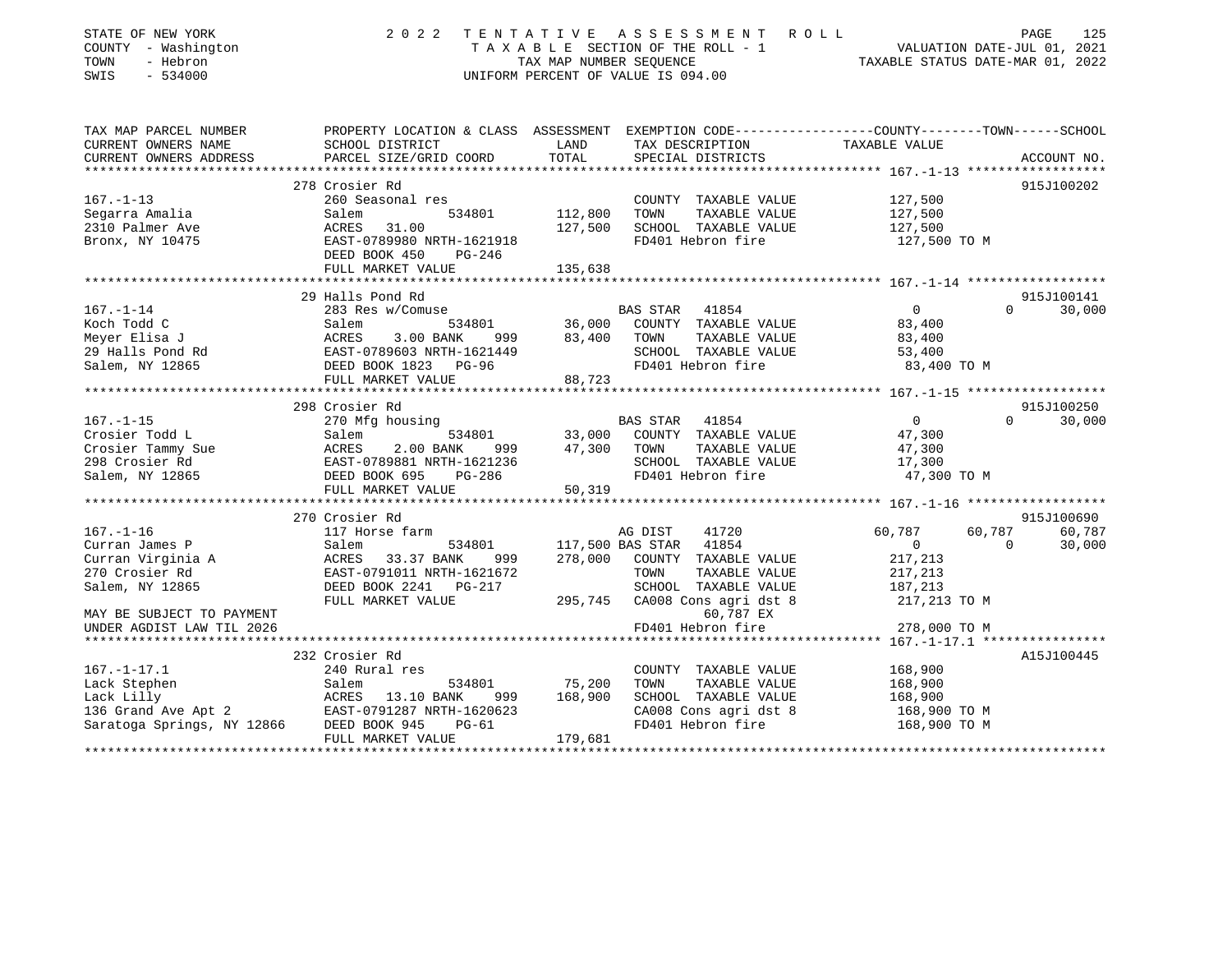| STATE OF NEW YORK<br>COUNTY - Washington<br>TOWN<br>- Hebron<br>SWIS<br>$-534000$                          | 2022 TENTATIVE ASSESSMENT ROLL                                                                                                                                                                                                                                                                                   | TAXABLE SECTION OF THE ROLL - 1<br>TAX MAP NUMBER SEQUENCE<br>UNIFORM PERCENT OF VALUE IS 094.00 | VALUATION DATE-JUL 01, 2021<br>TAXABLE STATUS DATE-MAR 01, 2022                                                                                                                                                                                                                                       | PAGE<br>126                                                                                                                                |                                      |
|------------------------------------------------------------------------------------------------------------|------------------------------------------------------------------------------------------------------------------------------------------------------------------------------------------------------------------------------------------------------------------------------------------------------------------|--------------------------------------------------------------------------------------------------|-------------------------------------------------------------------------------------------------------------------------------------------------------------------------------------------------------------------------------------------------------------------------------------------------------|--------------------------------------------------------------------------------------------------------------------------------------------|--------------------------------------|
| TAX MAP PARCEL NUMBER<br>CURRENT OWNERS NAME<br>CURRENT OWNERS ADDRESS                                     | PROPERTY LOCATION & CLASS ASSESSMENT EXEMPTION CODE----------------COUNTY-------TOWN-----SCHOOL<br>SCHOOL DISTRICT<br>PARCEL SIZE/GRID COORD                                                                                                                                                                     | LAND<br>TOTAL                                                                                    | TAX DESCRIPTION<br>SPECIAL DISTRICTS                                                                                                                                                                                                                                                                  | TAXABLE VALUE                                                                                                                              | ACCOUNT NO.                          |
|                                                                                                            | 221 Crosier Rd                                                                                                                                                                                                                                                                                                   |                                                                                                  |                                                                                                                                                                                                                                                                                                       |                                                                                                                                            | 915J101206                           |
| $167. - 1 - 17.2$<br>Opperman Paul<br>176 Richardson St<br>Brooklyn, NY 11222                              | 312 Vac w/imprv<br>534801<br>Salem<br>ACRES<br>9.10<br>FULL MARKET VALUE                                                                                                                                                                                                                                         | 31,600 TOWN<br>35,745                                                                            | COUNTY TAXABLE VALUE<br>TAXABLE VALUE<br>33,600 SCHOOL TAXABLE VALUE<br>CA008 Cons agri dst 8<br>FD401 Hebron fire                                                                                                                                                                                    | 33,600<br>33,600<br>33,600<br>33,600 TO M<br>33,600 TO M                                                                                   |                                      |
|                                                                                                            |                                                                                                                                                                                                                                                                                                                  |                                                                                                  |                                                                                                                                                                                                                                                                                                       |                                                                                                                                            |                                      |
| UNDER RPTL480A UNTIL 2031<br>$167. - 1 - 17.5$<br>Opperman Paul<br>176 Richardson St<br>Brooklyn, NY 11222 | 200 Crosier Rd<br>167.-1-17.4<br>Schupp Robert C<br>Schupp Helen G<br>52 Jacobi Pt Rd B906<br>7-1+on Landing, NY 12814<br>DEED BOOK 3291 PG-153<br>PG-153<br>Crosier Rd<br>322 Rural vac>10<br>534801<br>Salem<br>lot 1<br>ACRES 11.26<br>EAST-0790406 NRTH-1620566<br>DEED BOOK 3589 PG-98<br>FULL MARKET VALUE | 219,255<br>35,000 TOWN<br>35,000<br>37,234                                                       | AG DIST<br>41720<br>200,300 FOR 480A 47460<br>206,100 COUNTY TAXABLE VALUE<br>TOWN<br>TAXABLE VALUE<br>SCHOOL TAXABLE VALUE<br>CA008 Cons agri dst 8<br>86,568 EX<br>FD401 Hebron fire<br>COUNTY TAXABLE VALUE<br>TAXABLE VALUE<br>SCHOOL TAXABLE VALUE<br>CA008 Cons agri dst 8<br>FD401 Hebron fire | 86,568<br>67,000<br>52,532<br>52,532<br>52,532<br>119,532 TO M<br>206,100 TO M<br>35,000<br>35,000<br>35,000<br>35,000 TO M<br>35,000 TO M | 86,568<br>86,568<br>67,000<br>67,000 |
| $167. - 1 - 17.6$<br>Opperman Paul<br>176 Richardson St<br>Brooklyn, NY 11222                              | Crosier Rd<br>314 Rural vac<10<br>534801<br>Salem<br>lot 2<br>ACRES 7.23<br>EAST-0790647 NRTH-1620092<br>DEED BOOK 2791 PG-343<br>FULL MARKET VALUE                                                                                                                                                              | 28,600<br>28,600<br>30,426                                                                       | COUNTY TAXABLE VALUE<br>TOWN<br>TAXABLE VALUE<br>SCHOOL TAXABLE VALUE<br>CA008 Cons agri dst 8<br>FD401 Hebron fire                                                                                                                                                                                   | 28,600<br>28,600<br>28,600<br>28,600 TO M<br>28,600 TO M                                                                                   |                                      |
|                                                                                                            |                                                                                                                                                                                                                                                                                                                  |                                                                                                  |                                                                                                                                                                                                                                                                                                       |                                                                                                                                            |                                      |
| $167. - 1 - 17.7$<br>Opperman Paul<br>176 Richardson St<br>Brooklyn, NY 11222                              | Crosier Rd<br>314 Rural vac<10<br>534801<br>Salem<br>lot 4<br>ACRES<br>8.31<br>EAST-0791122 NRTH-1619564<br>DEED BOOK 2868 PG-323<br>FULL MARKET VALUE                                                                                                                                                           | 30,300<br>30,300<br>32,234                                                                       | COUNTY TAXABLE VALUE<br>TOWN<br>TAXABLE VALUE<br>SCHOOL TAXABLE VALUE<br>CA008 Cons agri dst 8<br>FD401 Hebron fire                                                                                                                                                                                   | 30,300<br>30,300<br>30,300<br>30,300 TO M<br>30,300 TO M                                                                                   |                                      |
|                                                                                                            |                                                                                                                                                                                                                                                                                                                  |                                                                                                  |                                                                                                                                                                                                                                                                                                       |                                                                                                                                            |                                      |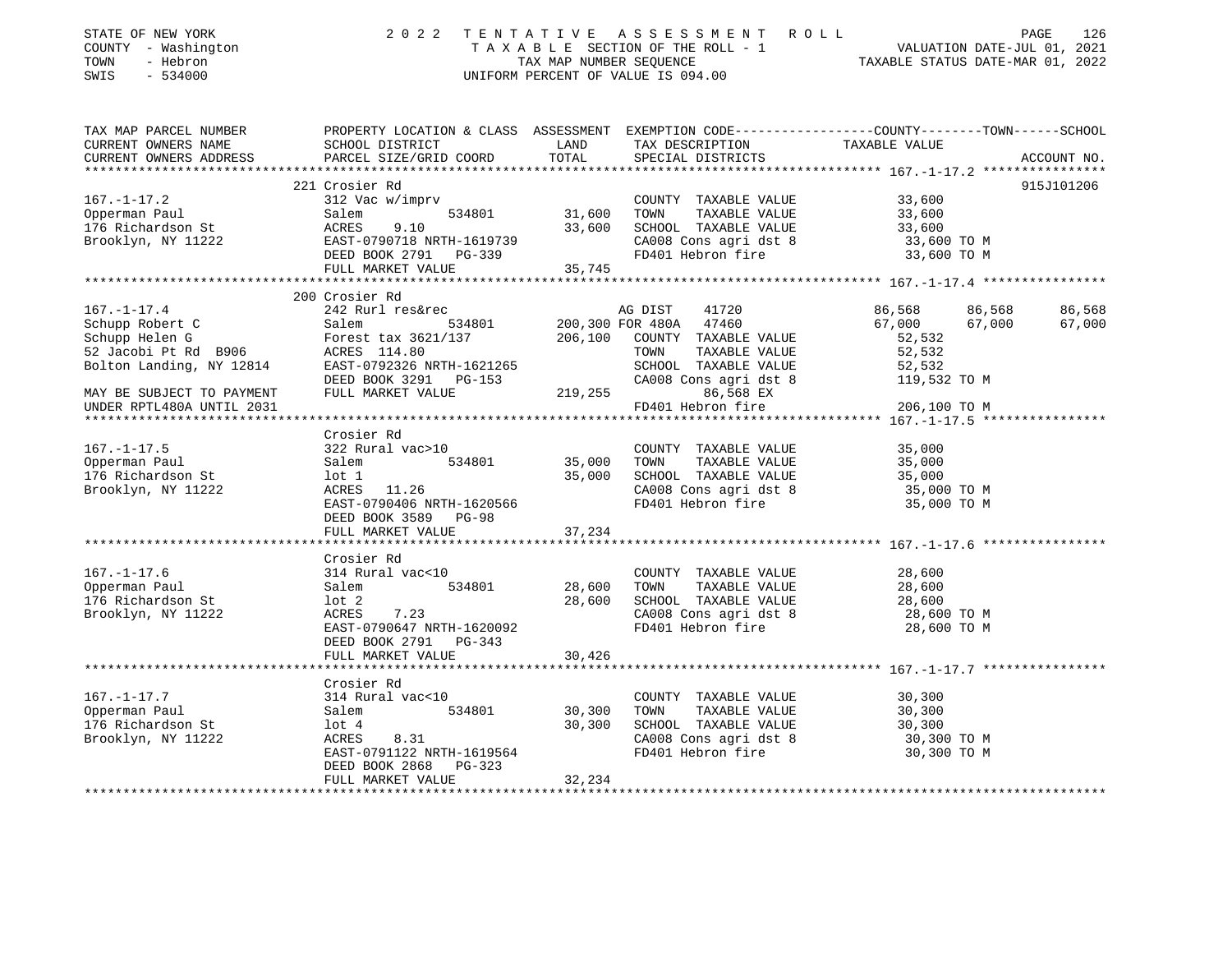| STATE OF NEW YORK<br>COUNTY - Washington<br>TOWN<br>- Hebron<br>$-534000$<br>SWIS | 2 0 2 2                                                                                                            | TENTATIVE<br>TAX MAP NUMBER SEQUENCE | ASSESSMENT ROLL<br>TAXABLE SECTION OF THE ROLL - 1<br>UNIFORM PERCENT OF VALUE IS 094.00 | VALUATION DATE-JUL 01, 2021<br>TAXABLE STATUS DATE-MAR 01, 2022 | PAGE<br>127                      |
|-----------------------------------------------------------------------------------|--------------------------------------------------------------------------------------------------------------------|--------------------------------------|------------------------------------------------------------------------------------------|-----------------------------------------------------------------|----------------------------------|
| TAX MAP PARCEL NUMBER<br>CURRENT OWNERS NAME                                      | PROPERTY LOCATION & CLASS ASSESSMENT EXEMPTION CODE---------------COUNTY-------TOWN------SCHOOL<br>SCHOOL DISTRICT | LAND                                 | TAX DESCRIPTION                                                                          | TAXABLE VALUE                                                   |                                  |
| CURRENT OWNERS ADDRESS                                                            | PARCEL SIZE/GRID COORD                                                                                             | TOTAL                                | SPECIAL DISTRICTS                                                                        |                                                                 | ACCOUNT NO.                      |
|                                                                                   | 198 Crosier Rd                                                                                                     |                                      |                                                                                          |                                                                 | 915J100199                       |
| $167. - 1 - 18$                                                                   | 210 1 Family Res                                                                                                   |                                      | ENH STAR<br>41834                                                                        | 0                                                               | $0 \qquad \qquad$<br>74,900      |
| Spiezio Dominick A                                                                | 534801<br>Salem                                                                                                    | 34,600                               | COUNTY TAXABLE VALUE                                                                     | 98,500                                                          |                                  |
| 198 Crosier Rd                                                                    | ACRES<br>2.47                                                                                                      | 98,500                               | TOWN<br>TAXABLE VALUE                                                                    | 98,500                                                          |                                  |
| Salem, NY 12865                                                                   | EAST-0791932 NRTH-1619649                                                                                          |                                      | SCHOOL TAXABLE VALUE                                                                     | 23,600                                                          |                                  |
|                                                                                   | DEED BOOK 2691 PG-1                                                                                                |                                      | CA008 Cons agri dst 8                                                                    | 98,500 TO M                                                     |                                  |
|                                                                                   | FULL MARKET VALUE                                                                                                  |                                      | 104,787 FD401 Hebron fire                                                                | 98,500 TO M                                                     |                                  |
|                                                                                   |                                                                                                                    |                                      |                                                                                          |                                                                 |                                  |
| $167. - 1 - 19$                                                                   | 169 Crosier Rd                                                                                                     |                                      | 41834<br>ENH STAR                                                                        | $\overline{0}$                                                  | 915J100173<br>$\Omega$<br>74,900 |
| Crosier Lyle H                                                                    | 270 Mfg housing<br>534801<br>Salem                                                                                 | 42,100                               | COUNTY TAXABLE VALUE                                                                     | 97,200                                                          |                                  |
| Crosier Beverly                                                                   | sub lot 1                                                                                                          | 97,200                               | TAXABLE VALUE<br>TOWN                                                                    | 97,200                                                          |                                  |
| 169 Crosier Rd                                                                    | ACRES<br>1.36                                                                                                      |                                      | SCHOOL TAXABLE VALUE                                                                     | 22,300                                                          |                                  |
| Salem, NY 12865                                                                   | EAST-0791862 NRTH-1619033                                                                                          |                                      | FD401 Hebron fire                                                                        | 97,200 TO M                                                     |                                  |
|                                                                                   | DEED BOOK 436<br>PG-1022                                                                                           |                                      |                                                                                          |                                                                 |                                  |
|                                                                                   | FULL MARKET VALUE                                                                                                  | 103,404                              |                                                                                          |                                                                 |                                  |
|                                                                                   | ***************************                                                                                        |                                      |                                                                                          |                                                                 |                                  |
| $167. - 1 - 19.1$                                                                 | 159 Crosier Rd<br>210 1 Family Res                                                                                 |                                      | BAS STAR 41854                                                                           | $\overline{0}$                                                  | $\Omega$<br>30,000               |
| Crosier Jeffrey                                                                   | 534801<br>Salem                                                                                                    | 44,900                               | COUNTY TAXABLE VALUE                                                                     | 127,100                                                         |                                  |
| George Tanya                                                                      | $1$ ot $2$                                                                                                         | 127,100                              | TOWN<br>TAXABLE VALUE                                                                    | 127,100                                                         |                                  |
| 159 Crosier Rd                                                                    | ACRES<br>2.20                                                                                                      |                                      | SCHOOL TAXABLE VALUE                                                                     | 97,100                                                          |                                  |
| Salem, NY 12865                                                                   | EAST-0791814 NRTH-1618873                                                                                          |                                      | FD401 Hebron fire                                                                        | 127,100 TO M                                                    |                                  |
|                                                                                   | DEED BOOK 931<br>PG-293                                                                                            |                                      |                                                                                          |                                                                 |                                  |
|                                                                                   | FULL MARKET VALUE                                                                                                  | 135,213                              |                                                                                          |                                                                 |                                  |
|                                                                                   |                                                                                                                    |                                      |                                                                                          |                                                                 |                                  |
|                                                                                   | 109 Crosier Rd                                                                                                     |                                      |                                                                                          |                                                                 | 915J100171                       |
| $167. - 1 - 20.1$<br>Vanderminden Trustee Robert D Salem                          | 240 Rural res<br>534801                                                                                            | 164,100                              | COUNTY TAXABLE VALUE<br>TOWN<br>TAXABLE VALUE                                            | 217,600<br>217,600                                              |                                  |
| 5 Court St                                                                        | 86.20<br>ACRES                                                                                                     | 217,600                              | SCHOOL TAXABLE VALUE                                                                     | 217,600                                                         |                                  |
| Granville, NY 12832                                                               | EAST-0791699 NRTH-1617247                                                                                          |                                      | FD401 Hebron fire                                                                        | 217,600 TO M                                                    |                                  |
|                                                                                   | DEED BOOK 715<br>$PG-88$                                                                                           |                                      |                                                                                          |                                                                 |                                  |
|                                                                                   | FULL MARKET VALUE                                                                                                  | 231,489                              |                                                                                          |                                                                 |                                  |
|                                                                                   |                                                                                                                    |                                      |                                                                                          |                                                                 |                                  |
|                                                                                   | Crosier Rd/w Off                                                                                                   |                                      |                                                                                          |                                                                 | 915J101142                       |
| $167. - 1 - 20.2$                                                                 | 314 Rural vac<10                                                                                                   |                                      | 41720<br>AG DIST                                                                         | 3,360<br>3,360                                                  | 3,360                            |
| Palmieri Lino                                                                     | 534801<br>Salem                                                                                                    | 6,500<br>6,500                       | COUNTY TAXABLE VALUE<br>TOWN                                                             | 3,140                                                           |                                  |
| Palmieri Genoveffa<br>24 Candlewood Dr                                            | ACRES<br>8.00<br>EAST-0790746 NRTH-1617910                                                                         |                                      | TAXABLE VALUE<br>SCHOOL TAXABLE VALUE                                                    | 3,140<br>3,140                                                  |                                  |
| Yonkers, NY 10710                                                                 | DEED BOOK 1985 PG-253                                                                                              |                                      | CA008 Cons agri dst 8                                                                    | 3,140 TO M                                                      |                                  |
|                                                                                   | FULL MARKET VALUE                                                                                                  | 6,915                                | 3,360 EX                                                                                 |                                                                 |                                  |
| MAY BE SUBJECT TO PAYMENT                                                         |                                                                                                                    |                                      | FD401 Hebron fire                                                                        | 6,500 TO M                                                      |                                  |
| INDER AGDIST LAW TIL 2026                                                         |                                                                                                                    |                                      |                                                                                          |                                                                 |                                  |

\*\*\*\*\*\*\*\*\*\*\*\*\*\*\*\*\*\*\*\*\*\*\*\*\*\*\*\*\*\*\*\*\*\*\*\*\*\*\*\*\*\*\*\*\*\*\*\*\*\*\*\*\*\*\*\*\*\*\*\*\*\*\*\*\*\*\*\*\*\*\*\*\*\*\*\*\*\*\*\*\*\*\*\*\*\*\*\*\*\*\*\*\*\*\*\*\*\*\*\*\*\*\*\*\*\*\*\*\*\*\*\*\*\*\*\*\*\*\*\*\*\*\*\*\*\*\*\*\*\*\*\*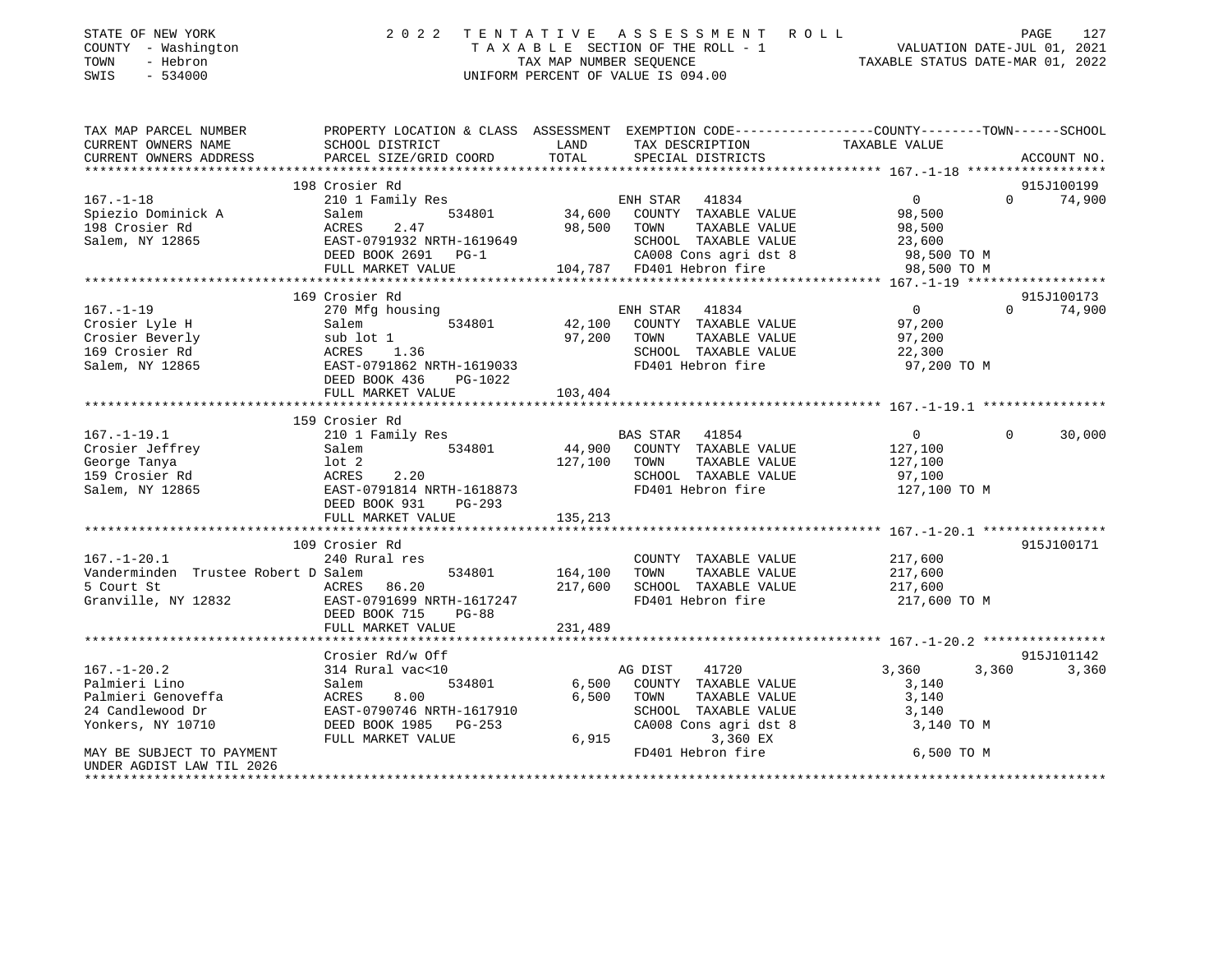| STATE OF NEW YORK<br>COUNTY - Washington<br>TOWN<br>- Hebron<br>SWIS<br>$-534000$ |                                            | TAX MAP NUMBER SEQUENCE       | 2022 TENTATIVE ASSESSMENT ROLL<br>TAXABLE SECTION OF THE ROLL - 1<br>UNIFORM PERCENT OF VALUE IS 094.00 | 128<br>PAGE<br>VALUATION DATE-JUL 01, 2021<br>TAXABLE STATUS DATE-MAR 01, 2022                                   |
|-----------------------------------------------------------------------------------|--------------------------------------------|-------------------------------|---------------------------------------------------------------------------------------------------------|------------------------------------------------------------------------------------------------------------------|
| TAX MAP PARCEL NUMBER                                                             |                                            | LAND                          |                                                                                                         | PROPERTY LOCATION & CLASS ASSESSMENT EXEMPTION CODE---------------COUNTY-------TOWN------SCHOOL<br>TAXABLE VALUE |
| CURRENT OWNERS NAME<br>CURRENT OWNERS ADDRESS                                     | SCHOOL DISTRICT<br>PARCEL SIZE/GRID COORD  | TOTAL                         | TAX DESCRIPTION<br>SPECIAL DISTRICTS                                                                    | ACCOUNT NO.                                                                                                      |
| ********************                                                              |                                            |                               |                                                                                                         |                                                                                                                  |
|                                                                                   | 104 Crosier Rd                             |                               |                                                                                                         | 915J101265                                                                                                       |
| $167. - 1 - 20.3$                                                                 | 270 Mfg housing                            |                               | BAS STAR 41854                                                                                          | $\Omega$<br>$\Omega$<br>30,000                                                                                   |
| Crosier Glenn                                                                     | Salem<br>534801                            |                               | 35,000 COUNTY TAXABLE VALUE                                                                             | 68,900                                                                                                           |
| 104 Crosier Rd                                                                    | ACRES<br>1.00                              | 68,900                        | TOWN<br>TAXABLE VALUE                                                                                   | 68,900                                                                                                           |
| Salem, NY 12865                                                                   | EAST-0792529 NRTH-1617648                  |                               | SCHOOL TAXABLE VALUE                                                                                    | 38,900                                                                                                           |
|                                                                                   | DEED BOOK 505<br>PG-886                    |                               | FD401 Hebron fire                                                                                       | 68,900 TO M                                                                                                      |
|                                                                                   | FULL MARKET VALUE                          | 73,298                        |                                                                                                         |                                                                                                                  |
|                                                                                   |                                            |                               |                                                                                                         |                                                                                                                  |
|                                                                                   | Crosier Rd/w Off                           |                               |                                                                                                         | 915J101362                                                                                                       |
| $167. - 1 - 20.4$                                                                 | 322 Rural vac>10                           |                               | COUNTY TAXABLE VALUE                                                                                    | 11,200                                                                                                           |
| Crosier Jeffrey Jr                                                                | Salem<br>534801                            | 11,200                        | TOWN<br>TAXABLE VALUE<br>SCHOOL TAXABLE VALUE                                                           | 11,200                                                                                                           |
| 159 Crosier Rd<br>Salem, NY 12865                                                 | ACRES 13.90<br>EAST-0791193 NRTH-1618693   | 11,200                        | FD401 Hebron fire                                                                                       | 11,200<br>11,200 TO M                                                                                            |
|                                                                                   | DEED BOOK 20210 PG-2766                    |                               |                                                                                                         |                                                                                                                  |
|                                                                                   | FULL MARKET VALUE                          | 11,915                        |                                                                                                         |                                                                                                                  |
|                                                                                   | *********************                      |                               |                                                                                                         |                                                                                                                  |
|                                                                                   | 133 Crosier Rd                             |                               |                                                                                                         |                                                                                                                  |
| $167. - 1 - 20.5$                                                                 | 210 1 Family Res                           |                               | COUNTY TAXABLE VALUE                                                                                    | 83,200                                                                                                           |
| Jones Douglas H                                                                   | 534801<br>Salem                            | 41,500                        | TAXABLE VALUE<br>TOWN                                                                                   | 83,200                                                                                                           |
| 133 Crosier Rd                                                                    | 756/257                                    | 83,200                        | SCHOOL TAXABLE VALUE                                                                                    | 83,200                                                                                                           |
| Salem, NY 12865                                                                   | ACRES<br>1.18 BANK<br>999                  |                               | FD401 Hebron fire                                                                                       | 83,200 TO M                                                                                                      |
|                                                                                   | EAST-0792143 NRTH-1618124                  |                               |                                                                                                         |                                                                                                                  |
|                                                                                   | DEED BOOK 3385 PG-38                       |                               |                                                                                                         |                                                                                                                  |
|                                                                                   | FULL MARKET VALUE                          | 88,511                        |                                                                                                         |                                                                                                                  |
|                                                                                   | *********************                      | * * * * * * * * * * * * * * * |                                                                                                         |                                                                                                                  |
|                                                                                   | 3810 County Route 30                       |                               |                                                                                                         | 915J100024                                                                                                       |
| $167. - 1 - 22$                                                                   | 241 Rural res&ag                           |                               | AG DIST<br>41720                                                                                        | 100,709<br>100,709<br>100,709                                                                                    |
| Palmieri Lino                                                                     | 534801<br>Salem                            | 191,100                       | COUNTY TAXABLE VALUE                                                                                    | 270,691                                                                                                          |
| Palmieri Genoveffa                                                                | ACRES 70.16                                | 371,400                       | TOWN<br>TAXABLE VALUE                                                                                   | 270,691                                                                                                          |
| 24 Candlewood Dr                                                                  | EAST-0789811 NRTH-1618221                  |                               | SCHOOL TAXABLE VALUE                                                                                    | 270,691                                                                                                          |
| Yonkers, NY 10710                                                                 | DEED BOOK 1985 PG-253<br>FULL MARKET VALUE | 395,106                       | CA008 Cons agri dst 8<br>100,709 EX                                                                     | 270,691 TO M                                                                                                     |
| MAY BE SUBJECT TO PAYMENT                                                         |                                            |                               | FD401 Hebron fire                                                                                       | 371,400 TO M                                                                                                     |
| UNDER AGDIST LAW TIL 2026                                                         |                                            |                               |                                                                                                         |                                                                                                                  |
| *******************                                                               |                                            |                               |                                                                                                         |                                                                                                                  |
|                                                                                   | 3880 County Route 30                       |                               |                                                                                                         | 915J100356                                                                                                       |
| $167. - 1 - 23$                                                                   | 240 Rural res                              |                               | COUNTY TAXABLE VALUE                                                                                    | 336,700                                                                                                          |
| Opperman Paul                                                                     | 534801<br>Salem                            | 79,400                        | TOWN<br>TAXABLE VALUE                                                                                   | 336,700                                                                                                          |
| 176 Richardson St                                                                 | bndy agmt 925/79                           | 336,700                       | SCHOOL TAXABLE VALUE                                                                                    | 336,700                                                                                                          |
| Brooklyn, NY 11222                                                                | ACRES 14.98                                |                               | FD401 Hebron fire                                                                                       | 336,700 TO M                                                                                                     |
|                                                                                   | EAST-0789768 NRTH-1619497                  |                               |                                                                                                         |                                                                                                                  |
|                                                                                   | DEED BOOK 1988<br>PG-203                   |                               |                                                                                                         |                                                                                                                  |
|                                                                                   | FULL MARKET VALUE                          | 358,191                       |                                                                                                         |                                                                                                                  |
|                                                                                   |                                            |                               |                                                                                                         |                                                                                                                  |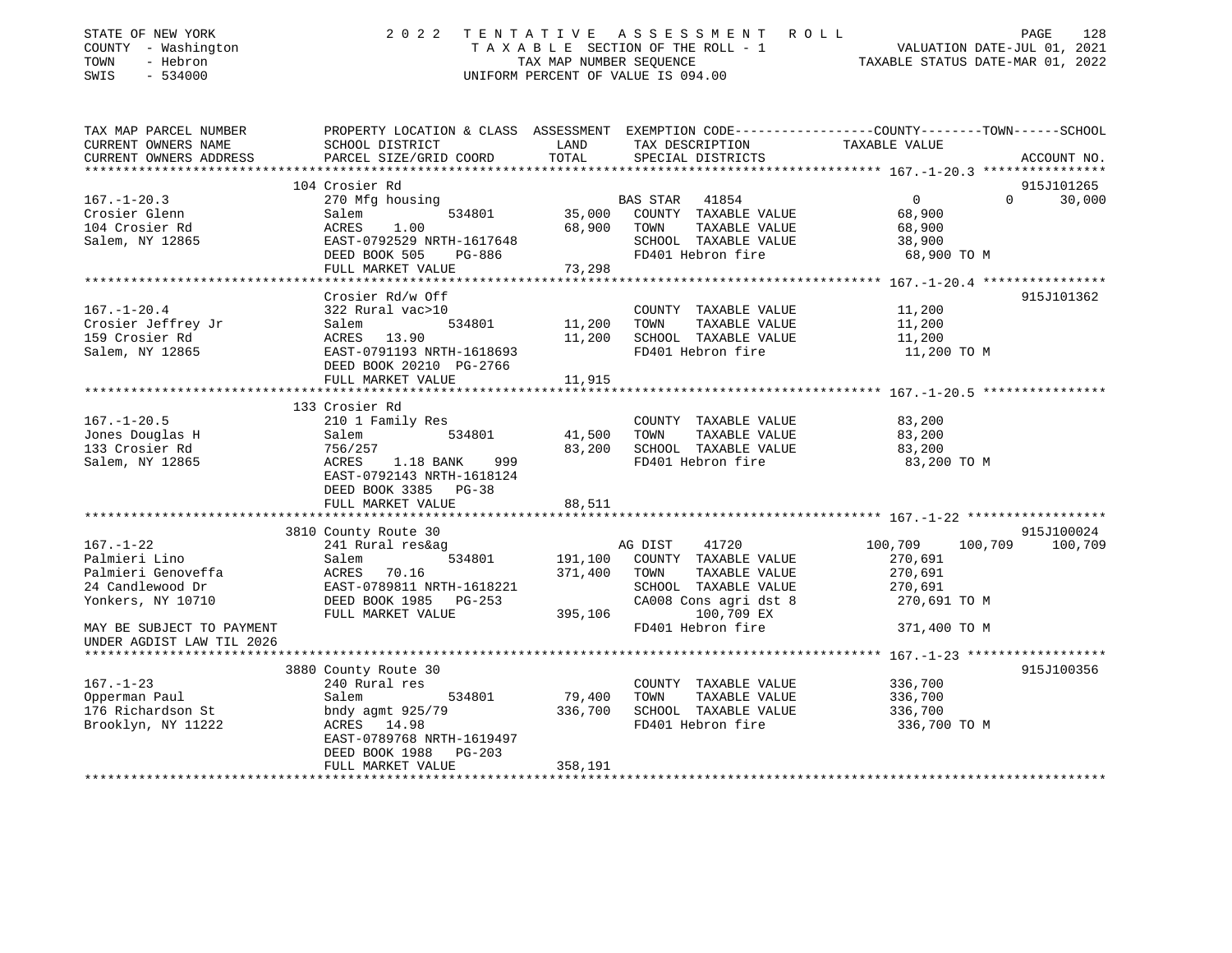| STATE OF NEW YORK<br>COUNTY - Washington<br>- Hebron<br>TOWN<br>SWIS<br>$-534000$                 | 2 0 2 2                                                                                                                                                                       | TAX MAP NUMBER SEQUENCE | TENTATIVE ASSESSMENT<br>TAXABLE SECTION OF THE ROLL - 1<br>UNIFORM PERCENT OF VALUE IS 094.00 | R O L L<br>VALUATION DATE-JUL 01, 2021<br>TAXABLE STATUS DATE-MAR 01, 2022 | PAGE     | 129         |
|---------------------------------------------------------------------------------------------------|-------------------------------------------------------------------------------------------------------------------------------------------------------------------------------|-------------------------|-----------------------------------------------------------------------------------------------|----------------------------------------------------------------------------|----------|-------------|
| TAX MAP PARCEL NUMBER<br>CURRENT OWNERS NAME<br>CURRENT OWNERS ADDRESS<br>*********************** | PROPERTY LOCATION & CLASS ASSESSMENT EXEMPTION CODE----------------COUNTY-------TOWN------SCHOOL<br>SCHOOL DISTRICT<br>PARCEL SIZE/GRID COORD<br>**************************** | LAND<br>TOTAL           | TAX DESCRIPTION<br>SPECIAL DISTRICTS                                                          | TAXABLE VALUE                                                              |          | ACCOUNT NO. |
|                                                                                                   | 3904 County Route 30                                                                                                                                                          |                         |                                                                                               |                                                                            |          | 915J101013  |
| $167. - 1 - 24$                                                                                   | 260 Seasonal res                                                                                                                                                              |                         | COUNTY TAXABLE VALUE                                                                          | 114,400                                                                    |          |             |
| Houstoun Juliana                                                                                  | Salem<br>534801                                                                                                                                                               | 72,800                  | TAXABLE VALUE<br>TOWN                                                                         | 114,400                                                                    |          |             |
| 25 Featherbed Ln                                                                                  | bndy agmt $925/79$                                                                                                                                                            | 114,400                 | SCHOOL TAXABLE VALUE                                                                          | 114,400                                                                    |          |             |
| Ballston Spa, NY 12020                                                                            | ACRES 12.00<br>EAST-0789717 NRTH-1620115<br>DEED BOOK 896<br><b>PG-113</b>                                                                                                    |                         | FD401 Hebron fire                                                                             | 114,400 TO M                                                               |          |             |
|                                                                                                   | FULL MARKET VALUE                                                                                                                                                             | 121,702                 |                                                                                               |                                                                            |          |             |
|                                                                                                   |                                                                                                                                                                               |                         |                                                                                               |                                                                            |          |             |
|                                                                                                   | 291 Crosier Rd                                                                                                                                                                |                         |                                                                                               | 26,600                                                                     |          | 915J100331  |
| $167. - 1 - 25.1$<br>Renaud Michael L                                                             | 314 Rural vac<10<br>Salem<br>534801                                                                                                                                           | 26,600                  | COUNTY TAXABLE VALUE<br>TOWN<br>TAXABLE VALUE                                                 | 26,600                                                                     |          |             |
| 10 Irving Ave                                                                                     | 6.00<br>ACRES                                                                                                                                                                 | 26,600                  | SCHOOL TAXABLE VALUE                                                                          | 26,600                                                                     |          |             |
| Granville, NY 12832                                                                               | EAST-0789735 NRTH-1620877<br>DEED BOOK 3143 PG-1                                                                                                                              |                         | FD401 Hebron fire                                                                             | 26,600 TO M                                                                |          |             |
|                                                                                                   | FULL MARKET VALUE                                                                                                                                                             | 28,298                  |                                                                                               |                                                                            |          |             |
|                                                                                                   | ********************************                                                                                                                                              |                         |                                                                                               |                                                                            |          |             |
|                                                                                                   | 3924 County Route 30                                                                                                                                                          |                         |                                                                                               |                                                                            |          | 915J101115  |
| $167. - 1 - 25.2$                                                                                 | 270 Mfg housing                                                                                                                                                               |                         | BAS STAR<br>41854                                                                             | $\overline{0}$                                                             |          | 30,000      |
| Clark Heather M                                                                                   | 534801<br>Salem                                                                                                                                                               | 40,500                  | COUNTY TAXABLE VALUE                                                                          | 59,500                                                                     |          |             |
| Clark Jody J                                                                                      | ACRES<br>4.50 BANK<br>998                                                                                                                                                     | 59,500                  | TAXABLE VALUE<br>TOWN                                                                         | 59,500                                                                     |          |             |
| 3924 County Route 30                                                                              | EAST-0789726 NRTH-1620563                                                                                                                                                     |                         | SCHOOL TAXABLE VALUE                                                                          | 29,500                                                                     |          |             |
| Salem, NY 12865                                                                                   | DEED BOOK 931<br>PG-255                                                                                                                                                       |                         | FD401 Hebron fire                                                                             | 59,500 TO M                                                                |          |             |
|                                                                                                   | FULL MARKET VALUE                                                                                                                                                             | 63,298                  |                                                                                               |                                                                            |          |             |
|                                                                                                   |                                                                                                                                                                               |                         |                                                                                               |                                                                            |          |             |
|                                                                                                   | 3938 County Route 30                                                                                                                                                          |                         |                                                                                               |                                                                            |          | 915J100434  |
| $167. - 1 - 25.3$                                                                                 | 210 1 Family Res                                                                                                                                                              |                         | COUNTY TAXABLE VALUE                                                                          | 75,600                                                                     |          |             |
| Keyes John                                                                                        | Salem<br>534801                                                                                                                                                               | 29,300                  | TAXABLE VALUE<br>TOWN                                                                         | 75,600                                                                     |          |             |
| Keyes Sarah                                                                                       | FRNT 240.00 DPTH 150.00                                                                                                                                                       | 75,600                  | SCHOOL TAXABLE VALUE                                                                          | 75,600                                                                     |          |             |
| 3938 County Route 30                                                                              | 0.65<br>ACRES                                                                                                                                                                 |                         | FD401 Hebron fire                                                                             | 75,600 TO M                                                                |          |             |
| Hebron, NY 12865                                                                                  | EAST-0789360 NRTH-1620758                                                                                                                                                     |                         |                                                                                               |                                                                            |          |             |
|                                                                                                   | DEED BOOK 20210 PG-7928<br>FULL MARKET VALUE                                                                                                                                  |                         |                                                                                               |                                                                            |          |             |
|                                                                                                   | **********************                                                                                                                                                        | 80,426                  |                                                                                               |                                                                            |          |             |
|                                                                                                   | 4 Halls Pond Rd                                                                                                                                                               |                         | 95 PCT OF VALUE USED FOR EXEMPTION PURPOSES                                                   |                                                                            |          | 915J100436  |
| $167. - 1 - 26$                                                                                   | 210 1 Family Res                                                                                                                                                              |                         | CW_10_VET/ 41151                                                                              | 6,992                                                                      | 6,992    | $\Omega$    |
| Mcneil Loren Jr                                                                                   | Salem<br>534801                                                                                                                                                               |                         | 29,100 ENH STAR<br>41834                                                                      | $\overline{0}$                                                             | $\Omega$ | 73,600      |
| Mcneil Roberta                                                                                    | FRNT 268.00 DPTH 126.00                                                                                                                                                       | 73,600                  | COUNTY TAXABLE VALUE                                                                          | 66,608                                                                     |          |             |
| 4 Halls Pond Rd                                                                                   | EAST-0789369 NRTH-1621001                                                                                                                                                     |                         | TOWN<br>TAXABLE VALUE                                                                         | 66,608                                                                     |          |             |
| Salem, NY 12865                                                                                   | DEED BOOK 433<br>PG-383                                                                                                                                                       |                         | SCHOOL TAXABLE VALUE                                                                          | $\mathbf 0$                                                                |          |             |
|                                                                                                   | FULL MARKET VALUE                                                                                                                                                             |                         | 78,298 FD401 Hebron fire                                                                      | 73,600 TO M                                                                |          |             |
|                                                                                                   |                                                                                                                                                                               |                         |                                                                                               |                                                                            |          |             |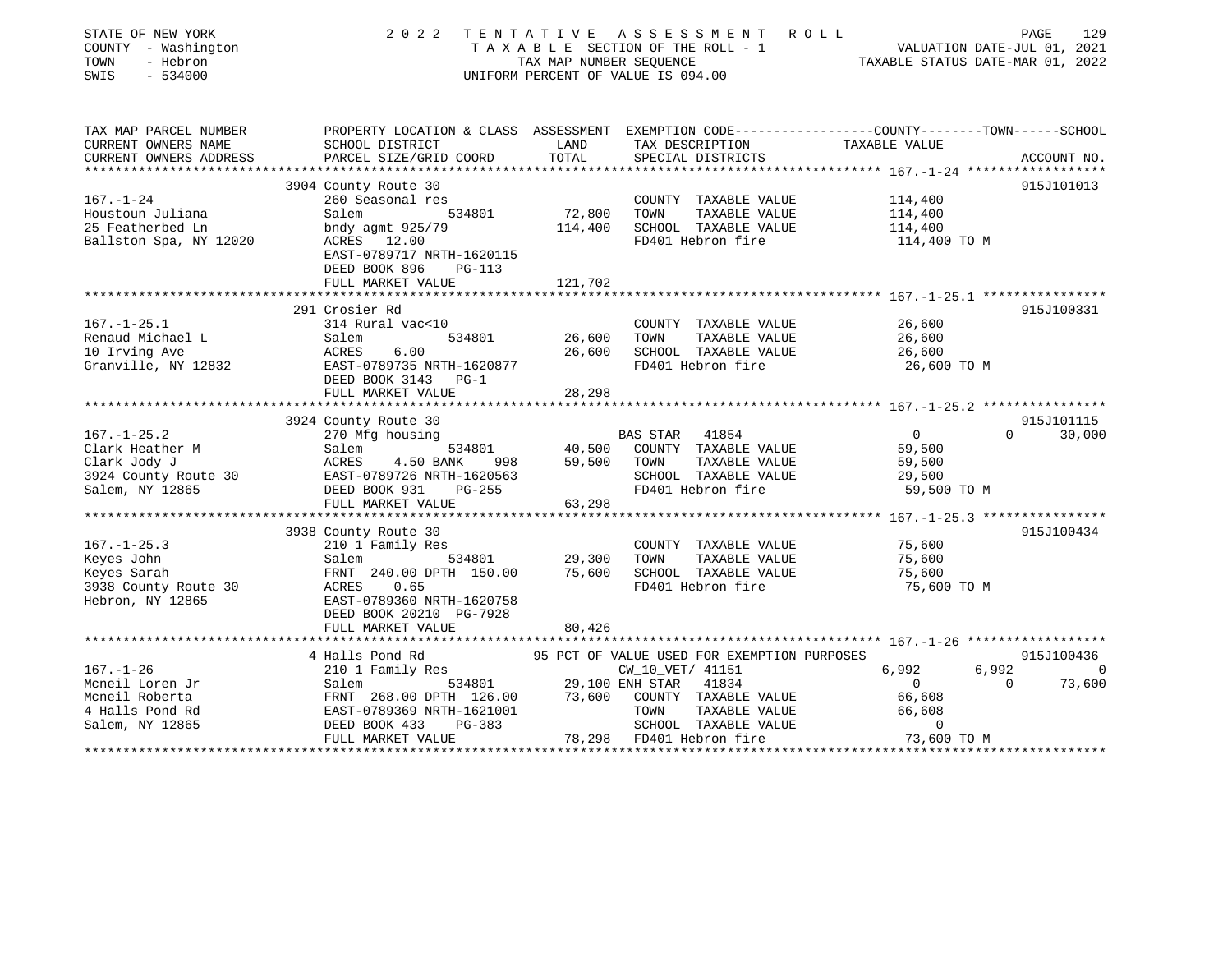| STATE OF NEW YORK<br>COUNTY - Washington<br>TOWN<br>- Hebron<br>$-534000$<br>SWIS | 2022                                                | TENTATIVE<br>TAX MAP NUMBER SEOUENCE | A S S E S S M E N T<br>TAXABLE SECTION OF THE ROLL - 1<br>UNIFORM PERCENT OF VALUE IS 094.00 | ROLL<br>PAGE<br>VALUATION DATE-JUL 01, 2021<br>TAXABLE STATUS DATE-MAR 01, 2022 | 130 |
|-----------------------------------------------------------------------------------|-----------------------------------------------------|--------------------------------------|----------------------------------------------------------------------------------------------|---------------------------------------------------------------------------------|-----|
|                                                                                   |                                                     |                                      |                                                                                              |                                                                                 |     |
| TAX MAP PARCEL NUMBER                                                             | PROPERTY LOCATION & CLASS ASSESSMENT                |                                      |                                                                                              | EXEMPTION CODE-----------------COUNTY-------TOWN------SCHOOL                    |     |
| CURRENT OWNERS NAME                                                               | SCHOOL DISTRICT                                     | LAND                                 | TAX DESCRIPTION                                                                              | TAXABLE VALUE                                                                   |     |
| CURRENT OWNERS ADDRESS<br>* * * * * * * * * * * * * * * *                         | PARCEL SIZE/GRID COORD                              | TOTAL                                | SPECIAL DISTRICTS                                                                            | ACCOUNT NO.                                                                     |     |
|                                                                                   | 3 Halls Pond Rd                                     |                                      |                                                                                              | 915J100136                                                                      |     |
| $167. - 1 - 27$                                                                   | 312 Vac w/imprv                                     |                                      | COUNTY TAXABLE VALUE                                                                         | 42,100                                                                          |     |
| Squires Randall C                                                                 | Salem<br>534801                                     | 36,900                               | TOWN<br>TAXABLE VALUE                                                                        | 42,100                                                                          |     |
| Urbaetis Mark                                                                     | 3.30<br>ACRES                                       | 42,100                               | SCHOOL TAXABLE VALUE                                                                         | 42,100                                                                          |     |
| 3 Halls Pond Rd                                                                   | EAST-0789273 NRTH-1621308                           |                                      | FD401 Hebron fire                                                                            | 42,100 TO M                                                                     |     |
| Salem, NY 12865                                                                   | DEED BOOK 653<br><b>PG-107</b><br>FULL MARKET VALUE | 44,787                               |                                                                                              |                                                                                 |     |
|                                                                                   |                                                     |                                      |                                                                                              |                                                                                 |     |
|                                                                                   | 3960 County Route 30                                |                                      |                                                                                              | 915J100285                                                                      |     |
| $167. - 1 - 28$                                                                   | 270 Mfg housing                                     |                                      | COUNTY TAXABLE VALUE                                                                         | 34,400                                                                          |     |
| Hammond Jennifer                                                                  | 534801<br>Salem                                     | 21,800                               | TOWN<br>TAXABLE VALUE                                                                        | 34,400                                                                          |     |
| 83 Rojcewicz Ln                                                                   | sub lot 1                                           | 34,400                               | SCHOOL TAXABLE VALUE                                                                         | 34,400                                                                          |     |
| Fort Ann, NY 12827                                                                | 95.00 DPTH 115.00<br>FRNT<br>0.21<br>ACRES          |                                      | FD401 Hebron fire                                                                            | 34,400 TO M                                                                     |     |
|                                                                                   | EAST-0788997 NRTH-1621292                           |                                      |                                                                                              |                                                                                 |     |
|                                                                                   | DEED BOOK 20200 PG-4509                             |                                      |                                                                                              |                                                                                 |     |
|                                                                                   | FULL MARKET VALUE                                   | 36,596                               |                                                                                              |                                                                                 |     |
|                                                                                   |                                                     |                                      |                                                                                              |                                                                                 |     |
|                                                                                   | 3954 County Route 30                                |                                      |                                                                                              |                                                                                 |     |
| $167. - 1 - 28.1$                                                                 | 210 1 Family Res                                    |                                      | COUNTY TAXABLE VALUE                                                                         | 121,700                                                                         |     |
| Angrisano Frank D<br>Angrisano Christine A                                        | 534801<br>Salem                                     | 21,500<br>121,700                    | TOWN<br>TAXABLE VALUE<br>SCHOOL TAXABLE VALUE                                                | 121,700<br>121,700                                                              |     |
| 3954 County Route 30                                                              | sub lot 2<br>FRNT 114.00 DPTH 92.00                 |                                      | FD401 Hebron fire                                                                            | 121,700 TO M                                                                    |     |
| Salem, NY 12865                                                                   | EAST-0789078 NRTH-1621226                           |                                      |                                                                                              |                                                                                 |     |
|                                                                                   | DEED BOOK 3753 PG-248                               |                                      |                                                                                              |                                                                                 |     |
|                                                                                   | FULL MARKET VALUE                                   | 129,468                              |                                                                                              |                                                                                 |     |
|                                                                                   | **********************                              |                                      |                                                                                              |                                                                                 |     |
|                                                                                   | 3970 County Route 30                                |                                      |                                                                                              | 915J100456<br>$\Omega$                                                          |     |
| $167. - 1 - 29$                                                                   | 210 1 Family Res                                    |                                      | BAS STAR<br>41854<br>COUNTY TAXABLE VALUE                                                    | 30,000<br>$\overline{0}$                                                        |     |
| Okeefe Lauryn<br>3970 County Route 30                                             | Salem<br>534801<br>1.60 BANK<br>ACRES<br>999        | 31,800<br>71,100                     | TOWN<br>TAXABLE VALUE                                                                        | 71,100<br>71,100                                                                |     |
| Salem, NY 12865                                                                   | EAST-0789052 NRTH-1621458                           |                                      | SCHOOL TAXABLE VALUE                                                                         | 41,100                                                                          |     |
|                                                                                   | DEED BOOK 808<br>PG-166                             |                                      | FD401 Hebron fire                                                                            | 71,100 TO M                                                                     |     |
|                                                                                   | FULL MARKET VALUE                                   | 75,638                               |                                                                                              |                                                                                 |     |
|                                                                                   |                                                     |                                      |                                                                                              |                                                                                 |     |
|                                                                                   | County Route 30                                     |                                      |                                                                                              | 915J100567                                                                      |     |
| $167. - 1 - 30$                                                                   | 314 Rural vac<10                                    |                                      | COUNTY TAXABLE VALUE                                                                         | 17,900                                                                          |     |
| Okeefe Lauryn<br>3970 County Route 30                                             | Salem<br>534801<br>ACRES<br>2.60 BANK<br>999        | 17,900<br>17,900                     | TOWN<br>TAXABLE VALUE<br>SCHOOL TAXABLE VALUE                                                | 17,900<br>17,900                                                                |     |
| Salem, NY 12865                                                                   | EAST-0788883 NRTH-1621565                           |                                      | FD401 Hebron fire                                                                            | 17,900 TO M                                                                     |     |
|                                                                                   | DEED BOOK 808<br>PG-166                             |                                      |                                                                                              |                                                                                 |     |
|                                                                                   | FULL MARKET VALUE                                   | 19,043                               |                                                                                              |                                                                                 |     |
|                                                                                   |                                                     |                                      |                                                                                              |                                                                                 |     |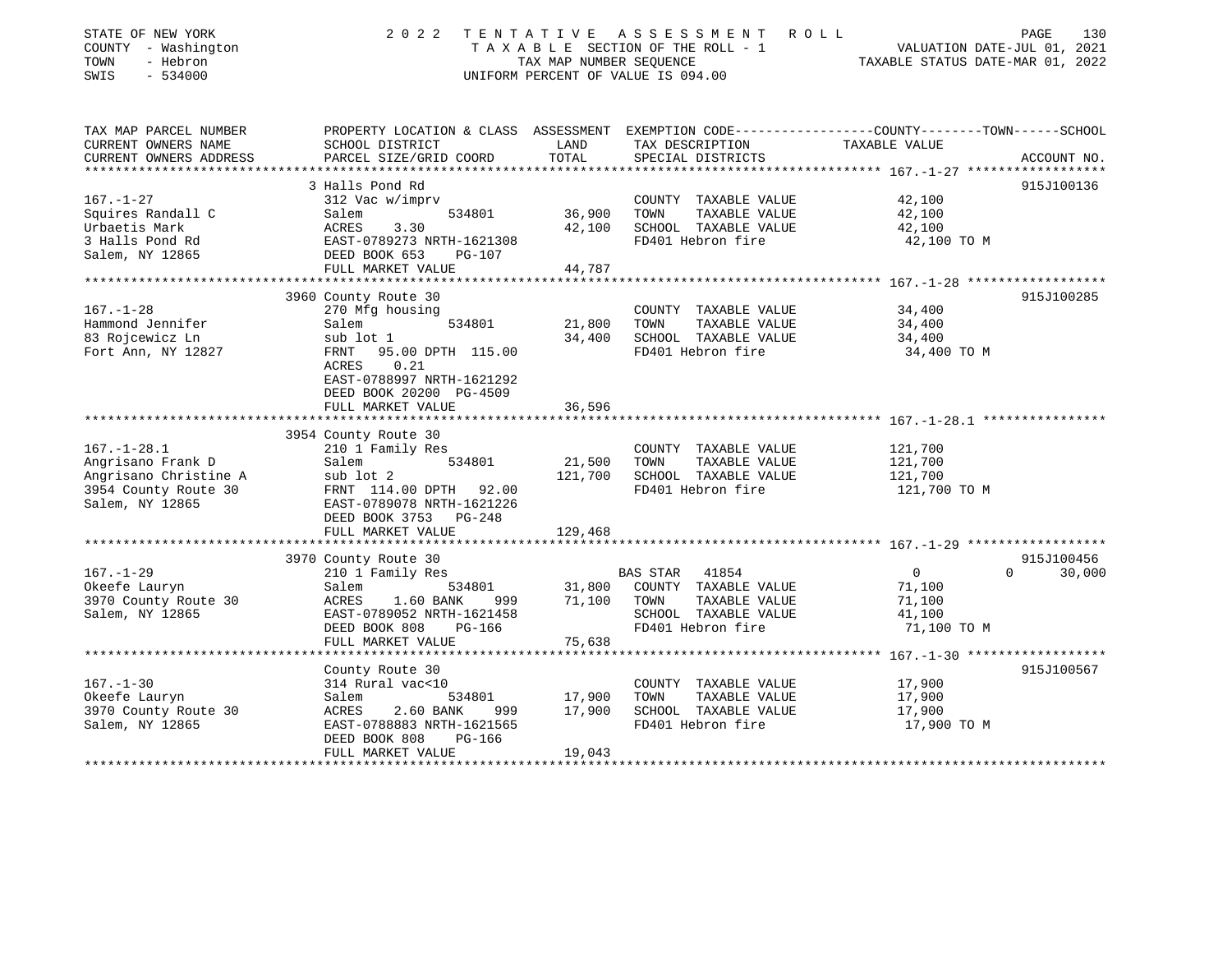| STATE OF NEW YORK<br>COUNTY - Washington<br>- Hebron<br>TOWN<br>SWIS<br>$-534000$ | 2 0 2 2<br>TENTATIVE                                                                                               | TAX MAP NUMBER SEQUENCE | ASSESSMENT<br>T A X A B L E SECTION OF THE ROLL - 1<br>UNIFORM PERCENT OF VALUE IS 094.00 | ROLL<br>TAXABLE STATUS DATE-MAR 01, 2022 | 131<br>PAGE<br>VALUATION DATE-JUL 01, 2021 |
|-----------------------------------------------------------------------------------|--------------------------------------------------------------------------------------------------------------------|-------------------------|-------------------------------------------------------------------------------------------|------------------------------------------|--------------------------------------------|
| TAX MAP PARCEL NUMBER<br>CURRENT OWNERS NAME                                      | PROPERTY LOCATION & CLASS ASSESSMENT EXEMPTION CODE---------------COUNTY-------TOWN------SCHOOL<br>SCHOOL DISTRICT | LAND<br>TOTAL           | TAX DESCRIPTION                                                                           | TAXABLE VALUE                            |                                            |
| CURRENT OWNERS ADDRESS                                                            | PARCEL SIZE/GRID COORD<br>*****************                                                                        | *************           | SPECIAL DISTRICTS                                                                         |                                          | ACCOUNT NO.                                |
|                                                                                   | County Route 30                                                                                                    |                         |                                                                                           |                                          | 915J100204                                 |
| $167. - 1 - 31$                                                                   | 314 Rural vac<10                                                                                                   |                         | COUNTY TAXABLE VALUE                                                                      | 30,400                                   |                                            |
| McDowell Douglas Duncan Truste Salem                                              | 534801                                                                                                             | 30,400                  | TOWN<br>TAXABLE VALUE                                                                     | 30,400                                   |                                            |
| McDowell Judith Ann Trustee                                                       | Family Trust                                                                                                       | 30,400                  | SCHOOL TAXABLE VALUE                                                                      | 30,400                                   |                                            |
| 4501 Austin Dr                                                                    | 466/43                                                                                                             |                         | FD401 Hebron fire                                                                         | 30,400 TO M                              |                                            |
| North Little Rock, AR 72116                                                       | ACRES<br>8.40<br>EAST-0788741 NRTH-1621935<br>DEED BOOK 3686<br>PG-320                                             |                         |                                                                                           |                                          |                                            |
|                                                                                   | FULL MARKET VALUE                                                                                                  | 32,340                  |                                                                                           |                                          |                                            |
|                                                                                   |                                                                                                                    |                         |                                                                                           | ********** 167.-1-32 ******************* |                                            |
|                                                                                   | 4002 County Route 30                                                                                               |                         |                                                                                           |                                          | 915J100140                                 |
| $167. - 1 - 32$                                                                   | 210 1 Family Res<br>534801                                                                                         |                         | COUNTY TAXABLE VALUE                                                                      | 44,900                                   |                                            |
| Wu Xiaole<br>Shih Austin                                                          | Salem<br>942/307                                                                                                   | 25,800<br>44,900        | TOWN<br>TAXABLE VALUE<br>SCHOOL TAXABLE VALUE                                             | 44,900<br>44,900                         |                                            |
| 35-11 153rd St                                                                    | 90.00 DPTH 200.00<br>FRNT                                                                                          |                         | FD401 Hebron fire                                                                         | 44,900 TO M                              |                                            |
| Flushing, NY 11354                                                                | 0.44<br>ACRES<br>EAST-0788426 NRTH-1622014<br>DEED BOOK 20210 PG-2731                                              |                         |                                                                                           |                                          |                                            |
|                                                                                   | FULL MARKET VALUE                                                                                                  | 47,766                  |                                                                                           |                                          |                                            |
|                                                                                   | 4019 County Route 30                                                                                               |                         |                                                                                           |                                          | 915J101212                                 |
| $167. - 1 - 33.1$                                                                 | 210 1 Family Res                                                                                                   |                         | AGED-CO<br>41802                                                                          | 41,580                                   | $\Omega$<br>$\Omega$                       |
| Bender Robert E                                                                   | Salem<br>534801                                                                                                    | 42,900 ENH STAR         | 41834                                                                                     | $\circ$                                  | 74,900<br>$\Omega$                         |
| 4019 County Route 30                                                              | 5.55<br>ACRES                                                                                                      | 118,800                 | TAXABLE VALUE<br>COUNTY                                                                   | 77,220                                   |                                            |
| Salem, NY 12865                                                                   | EAST-0787807 NRTH-1622518                                                                                          |                         | TOWN<br>TAXABLE VALUE                                                                     | 118,800                                  |                                            |
|                                                                                   | DEED BOOK 896<br>$PG-19$                                                                                           |                         | SCHOOL TAXABLE VALUE                                                                      | 43,900                                   |                                            |
|                                                                                   | FULL MARKET VALUE                                                                                                  | 126,383                 | FD401 Hebron fire                                                                         | 118,800 TO M                             |                                            |
|                                                                                   | ****************                                                                                                   |                         |                                                                                           | ******** 167.-1-33.3 ****************    |                                            |
|                                                                                   | 4018 County Route 30                                                                                               |                         |                                                                                           |                                          | 915J101671                                 |
| $167. - 1 - 33.3$                                                                 | 240 Rural res                                                                                                      |                         | 41854<br><b>BAS STAR</b>                                                                  | $\mathbf 0$                              | 30,000<br>$\Omega$                         |
| Langworthy Scott<br>Langworthy Amy                                                | Salem<br>534801<br>Lot F                                                                                           | 57,700<br>128,800       | COUNTY<br>TAXABLE VALUE<br>TOWN<br>TAXABLE VALUE                                          | 128,800<br>128,800                       |                                            |
| 4018 County Route 30                                                              | ACRES<br>14.84 BANK<br>999                                                                                         |                         | SCHOOL TAXABLE VALUE                                                                      | 98,800                                   |                                            |
| Salem, NY 12865                                                                   | EAST-0788753 NRTH-1622673                                                                                          |                         | FD401 Hebron fire                                                                         | 128,800 TO M                             |                                            |
|                                                                                   | DEED BOOK 840<br>PG-305                                                                                            |                         |                                                                                           |                                          |                                            |
|                                                                                   | FULL MARKET VALUE<br>*************                                                                                 | 137,021                 |                                                                                           |                                          |                                            |
|                                                                                   | 4004 County Route 30                                                                                               |                         |                                                                                           | ****** $167, -1-33, 4$ ****************  | 915J101672                                 |
| $167. - 1 - 33.4$                                                                 | 210 1 Family Res                                                                                                   |                         | AGED-CO<br>41802                                                                          | 101,500                                  | $\Omega$<br>0                              |
| Long Glenn A                                                                      | 534801<br>Salem                                                                                                    |                         | 42,800 AGED-TOWN<br>41803                                                                 | $\mathbf 0$                              | 40,600<br>$\mathbf 0$                      |
| 4004 County Route 30                                                              | Lot G                                                                                                              | 203,000 AGED-SCH        | 41804                                                                                     | $\mathbf 0$                              | 60,900<br>$\mathbf 0$                      |
| Salem, NY 12865                                                                   | ACRES<br>5.50                                                                                                      |                         | 41834<br>ENH STAR                                                                         | $\mathbf{0}$                             | 74,900<br>$\Omega$                         |
|                                                                                   | EAST-0788777 NRTH-1622328                                                                                          |                         | COUNTY TAXABLE VALUE                                                                      | 101,500                                  |                                            |
|                                                                                   | DEED BOOK 2689 PG-321                                                                                              |                         | TOWN<br>TAXABLE VALUE                                                                     | 162,400                                  |                                            |
|                                                                                   | FULL MARKET VALUE                                                                                                  | 215,957                 | SCHOOL TAXABLE VALUE                                                                      | 67,200                                   |                                            |
|                                                                                   |                                                                                                                    |                         | FD401 Hebron fire                                                                         | 203,000 TO M                             |                                            |
|                                                                                   |                                                                                                                    |                         |                                                                                           |                                          |                                            |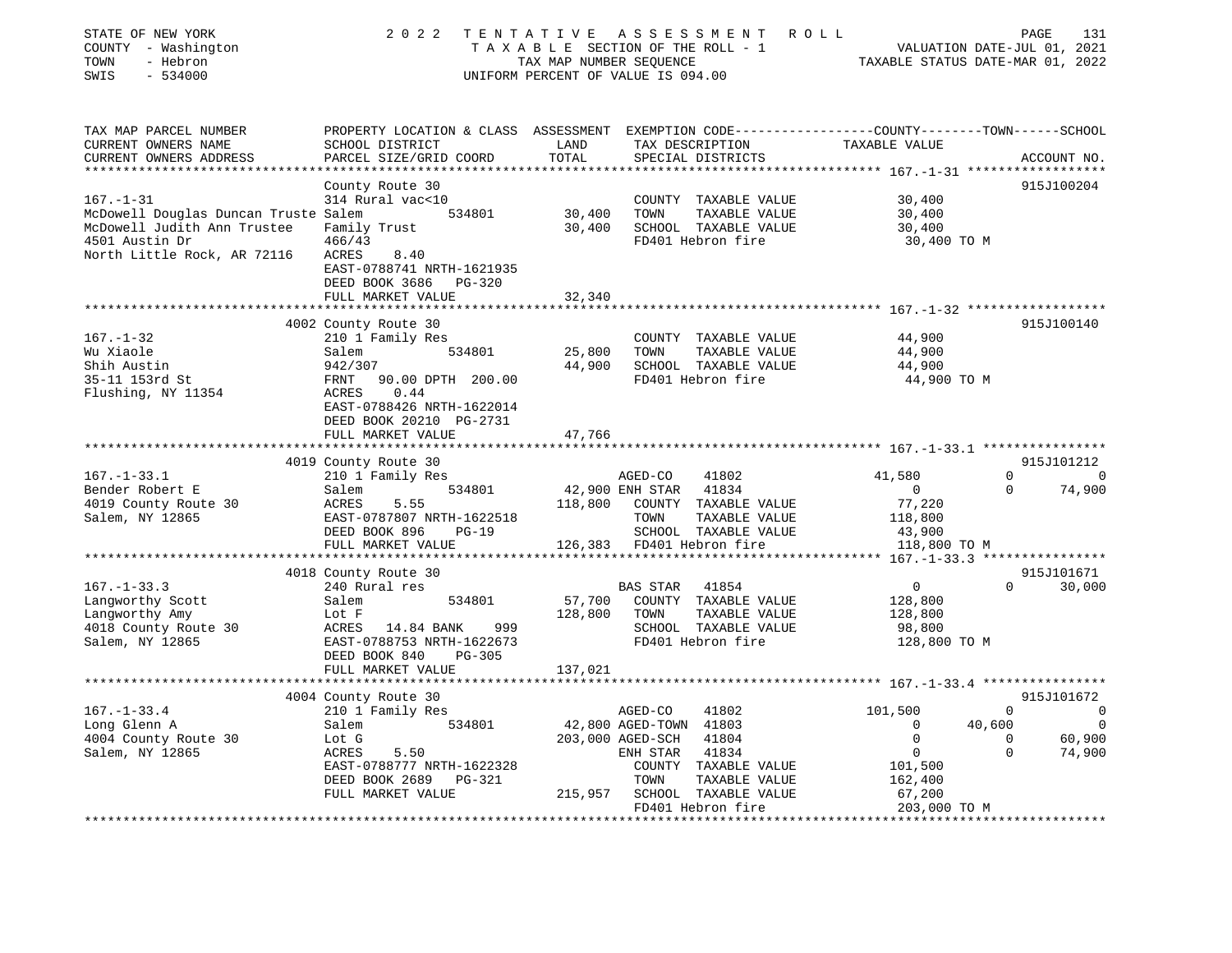| STATE OF NEW YORK<br>COUNTY - Washington<br>- Hebron<br>TOWN<br>$-534000$<br>SWIS | 2 0 2 2                                                                                                                                     | TAX MAP NUMBER SEQUENCE | TENTATIVE ASSESSMENT ROLL<br>T A X A B L E SECTION OF THE ROLL - 1<br>UNIFORM PERCENT OF VALUE IS 094.00 | VALUATION DATE-JUL 01, 2021<br>TAXABLE STATUS DATE-MAR 01, 2022 | 132<br>PAGE |
|-----------------------------------------------------------------------------------|---------------------------------------------------------------------------------------------------------------------------------------------|-------------------------|----------------------------------------------------------------------------------------------------------|-----------------------------------------------------------------|-------------|
| TAX MAP PARCEL NUMBER<br>CURRENT OWNERS NAME<br>CURRENT OWNERS ADDRESS            | PROPERTY LOCATION & CLASS ASSESSMENT EXEMPTION CODE---------------COUNTY-------TOWN-----SCHOOL<br>SCHOOL DISTRICT<br>PARCEL SIZE/GRID COORD | LAND<br>TOTAL           | TAX DESCRIPTION<br>SPECIAL DISTRICTS                                                                     | TAXABLE VALUE                                                   | ACCOUNT NO. |
| ***********************                                                           |                                                                                                                                             |                         |                                                                                                          |                                                                 |             |
|                                                                                   | 266 Warnick Rd                                                                                                                              |                         |                                                                                                          |                                                                 | 915J101673  |
| $167. - 1 - 33.5$                                                                 | 312 Vac w/imprv                                                                                                                             |                         | COUNTY TAXABLE VALUE                                                                                     | 15,300                                                          |             |
| Gillis Nathaniel                                                                  | Salem<br>534801                                                                                                                             | 5,500                   | TOWN<br>TAXABLE VALUE                                                                                    | 15,300                                                          |             |
| 464 Goose Island Rd                                                               | Lot H                                                                                                                                       | 15,300                  | SCHOOL TAXABLE VALUE                                                                                     | 15,300                                                          |             |
| Argyle, NY 12809                                                                  | FRNT 146.00 DPTH 137.00<br>EAST-0788173 NRTH-1621990<br>DEED BOOK 3257 PG-219                                                               |                         | FD401 Hebron fire                                                                                        | 15,300 TO M                                                     |             |
|                                                                                   | FULL MARKET VALUE<br>*******************                                                                                                    | 16,277                  |                                                                                                          | ********************* 167.-1-33.6 *****************             |             |
|                                                                                   | 254 Warnick Rd                                                                                                                              |                         |                                                                                                          |                                                                 | 915J101674  |
| $167. - 1 - 33.6$                                                                 | 314 Rural vac<10                                                                                                                            |                         | COUNTY TAXABLE VALUE                                                                                     | 15,100                                                          |             |
| Crofoot Richard                                                                   | Salem<br>534801                                                                                                                             | 15,100                  | TOWN<br>TAXABLE VALUE                                                                                    | 15,100                                                          |             |
| 160 Holsapple Rd Lot 13                                                           | Lot I                                                                                                                                       | 15,100                  | SCHOOL TAXABLE VALUE                                                                                     | 15,100                                                          |             |
| Dover Plains, NY 12522                                                            | FRNT 536.00 DPTH 137.00                                                                                                                     |                         | FD401 Hebron fire                                                                                        | 15,100 TO M                                                     |             |
|                                                                                   | ACRES<br>0.98<br>EAST-0787944 NRTH-1621912<br>DEED BOOK 20200 PG-2583<br>FULL MARKET VALUE                                                  | 16,064                  |                                                                                                          |                                                                 |             |
|                                                                                   |                                                                                                                                             |                         |                                                                                                          |                                                                 |             |
|                                                                                   | 4011 County Route 30                                                                                                                        |                         |                                                                                                          |                                                                 | 915J101593  |
| $167. - 1 - 33.7$<br>Brown Ton                                                    | 210 1 Family Res<br>534801                                                                                                                  | 33,400                  | COUNTY TAXABLE VALUE<br>TAXABLE VALUE<br>TOWN                                                            | 112,900<br>112,900                                              |             |
| Brown Miguel                                                                      | Salem<br>Lot C                                                                                                                              | 112,900                 | SCHOOL TAXABLE VALUE                                                                                     | 112,900                                                         |             |
| 6254 97th Pl                                                                      | ACRES<br>2.07                                                                                                                               |                         | FD401 Hebron fire                                                                                        | 112,900 TO M                                                    |             |
| Rego Park, NY 11374                                                               | EAST-0787970 NRTH-1622181                                                                                                                   |                         |                                                                                                          |                                                                 |             |
|                                                                                   | DEED BOOK 2844 PG-1                                                                                                                         |                         |                                                                                                          |                                                                 |             |
|                                                                                   | FULL MARKET VALUE                                                                                                                           | 120,106                 |                                                                                                          |                                                                 |             |
|                                                                                   | ***********************                                                                                                                     |                         |                                                                                                          |                                                                 |             |
|                                                                                   | Warnick Rd                                                                                                                                  |                         |                                                                                                          |                                                                 | 915J101675  |
| $167. - 1 - 33.8$                                                                 | 312 Vac w/imprv                                                                                                                             |                         | COUNTY TAXABLE VALUE                                                                                     | 18,300                                                          |             |
| Brown Ton                                                                         | 534801<br>Salem                                                                                                                             | 17,800                  | TOWN<br>TAXABLE VALUE                                                                                    | 18,300                                                          |             |
| Brown Miguel                                                                      | contract 611/29                                                                                                                             | 18,300                  | SCHOOL TAXABLE VALUE                                                                                     | 18,300                                                          |             |
| 6254 97th Pl                                                                      | Lot D                                                                                                                                       |                         | FD401 Hebron fire                                                                                        | 18,300 TO M                                                     |             |
| Rego Park, NY 11374                                                               | ACRES<br>2.54                                                                                                                               |                         |                                                                                                          |                                                                 |             |
|                                                                                   | EAST-0787665 NRTH-1622024                                                                                                                   |                         |                                                                                                          |                                                                 |             |
|                                                                                   | DEED BOOK 2844<br>$PG-1$                                                                                                                    |                         |                                                                                                          |                                                                 |             |
|                                                                                   | FULL MARKET VALUE                                                                                                                           | 19,468                  |                                                                                                          | ******************* 167.-1-33.9 *****************               |             |
|                                                                                   | Warnick Rd/n Off                                                                                                                            |                         |                                                                                                          |                                                                 | 915J101594  |
| $167. - 1 - 33.9$                                                                 | 322 Rural vac>10                                                                                                                            |                         | AGRI-D IND 41730                                                                                         | 3,990<br>3,990                                                  | 3,990       |
| McKernon Chris A                                                                  | 534801<br>Salem                                                                                                                             | 14,700                  | COUNTY TAXABLE VALUE                                                                                     | 10,710                                                          |             |
| McKernon Shelley A                                                                | 2508/235 ROW                                                                                                                                | 14,700                  | TOWN<br>TAXABLE VALUE                                                                                    | 10,710                                                          |             |
| 10 Wicks Ln                                                                       | Lot E                                                                                                                                       |                         | SCHOOL TAXABLE VALUE                                                                                     | 10,710                                                          |             |
| Argyle, NY 12809                                                                  | ACRES 18.30                                                                                                                                 |                         | FD401 Hebron fire                                                                                        | 14,700 TO M                                                     |             |
|                                                                                   | EAST-0787016 NRTH-1622311                                                                                                                   |                         |                                                                                                          |                                                                 |             |
| MAY BE SUBJECT TO PAYMENT                                                         | DEED BOOK 20220 PG-304                                                                                                                      |                         |                                                                                                          |                                                                 |             |
| UNDER AGDIST LAW TIL 2029                                                         | FULL MARKET VALUE                                                                                                                           | 15,638                  |                                                                                                          |                                                                 |             |
|                                                                                   |                                                                                                                                             |                         |                                                                                                          |                                                                 |             |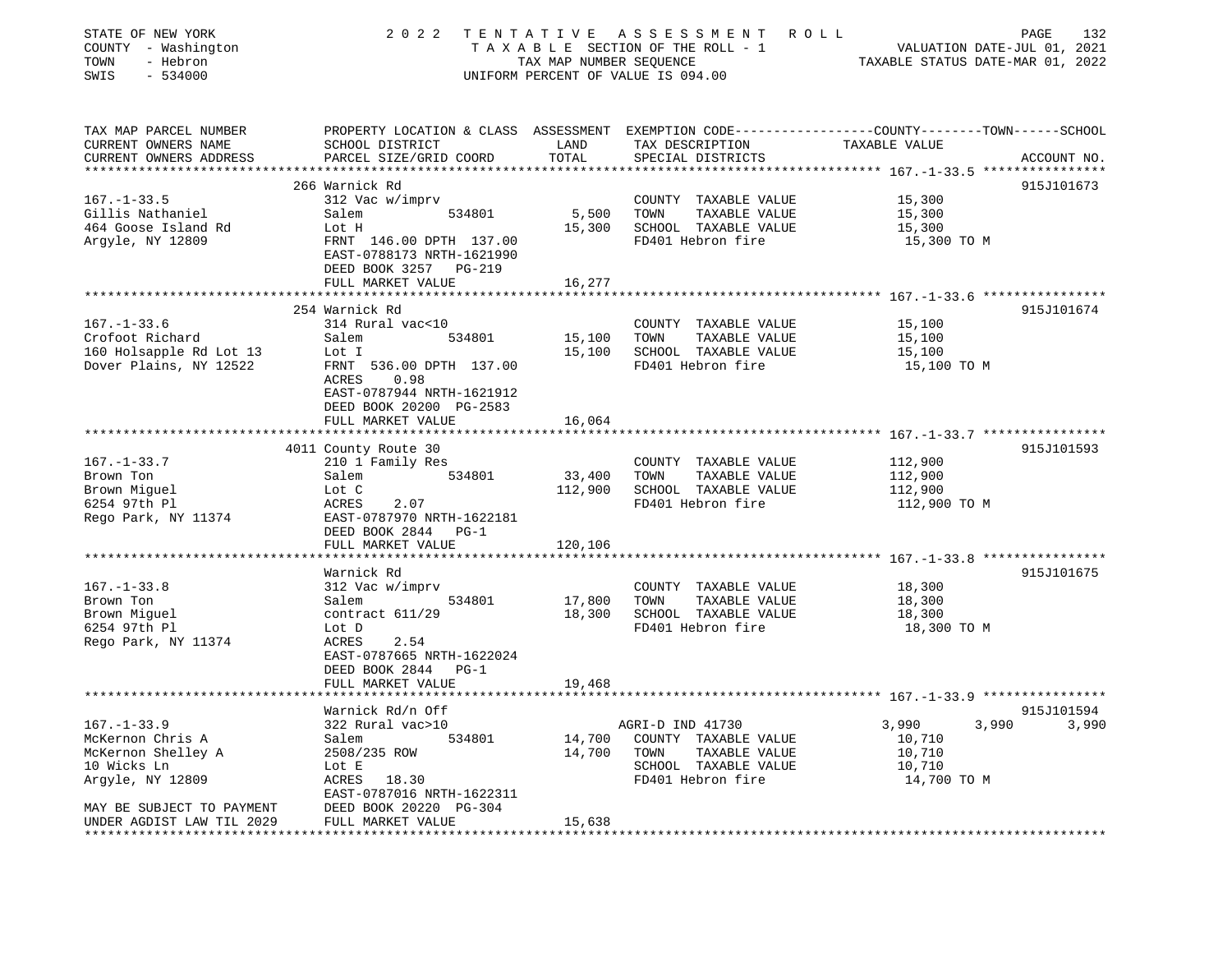| STATE OF NEW YORK<br>STATE OF NEW TORE<br>COUNTY - Washington<br>TOWN - Hebron<br>SWIS - 534000                                                                                                                                                                     |                                                                                                                                                                                                                                                                                                                                                                                                 |         | TENTATIVE ASSESSMENT ROLL<br>TAXABLE SECTION OF THE ROLL - 1<br>TAX MAP NUMBER SEQUENCE<br>TAXABLE STATUS DATE-MAR 01, 2022<br>INIEOPM DEPCENT OF VALUE IS 004.00<br>2022 TENTATIVE ASSESSMENT ROLL<br>UNIFORM PERCENT OF VALUE IS 094.00 |                                 |          |               |
|---------------------------------------------------------------------------------------------------------------------------------------------------------------------------------------------------------------------------------------------------------------------|-------------------------------------------------------------------------------------------------------------------------------------------------------------------------------------------------------------------------------------------------------------------------------------------------------------------------------------------------------------------------------------------------|---------|-------------------------------------------------------------------------------------------------------------------------------------------------------------------------------------------------------------------------------------------|---------------------------------|----------|---------------|
| TAX MAP PARCEL NUMBER                                                                                                                                                                                                                                               |                                                                                                                                                                                                                                                                                                                                                                                                 |         |                                                                                                                                                                                                                                           |                                 |          |               |
| CURRENT OWNERS NAME<br>CURRENT OWNERS ADDRESS                                                                                                                                                                                                                       | PARCEL SIZE/GRID COORD                                                                                                                                                                                                                                                                                                                                                                          | TOTAL   | SPECIAL DISTRICTS                                                                                                                                                                                                                         |                                 |          | ACCOUNT NO.   |
|                                                                                                                                                                                                                                                                     |                                                                                                                                                                                                                                                                                                                                                                                                 |         |                                                                                                                                                                                                                                           |                                 |          | 915J100393    |
| 167.-1-34<br>Martin Robert B<br>Martin Anita W<br>Martin Anita W<br>ACRES 46.66 BANK 998 123,100 TOWN TAXABLE VALUE<br>4154 County Route 30                                                                                                                         | County Route 30                                                                                                                                                                                                                                                                                                                                                                                 |         |                                                                                                                                                                                                                                           |                                 |          |               |
|                                                                                                                                                                                                                                                                     |                                                                                                                                                                                                                                                                                                                                                                                                 |         |                                                                                                                                                                                                                                           | 87,223                          |          | 87,223 87,223 |
|                                                                                                                                                                                                                                                                     |                                                                                                                                                                                                                                                                                                                                                                                                 |         |                                                                                                                                                                                                                                           |                                 |          |               |
| 4154 County Route 30                                                                                                                                                                                                                                                |                                                                                                                                                                                                                                                                                                                                                                                                 |         |                                                                                                                                                                                                                                           |                                 |          |               |
| Salem, NY 12865                                                                                                                                                                                                                                                     |                                                                                                                                                                                                                                                                                                                                                                                                 |         |                                                                                                                                                                                                                                           |                                 |          |               |
|                                                                                                                                                                                                                                                                     |                                                                                                                                                                                                                                                                                                                                                                                                 |         |                                                                                                                                                                                                                                           |                                 |          |               |
| MAY BE SUBJECT TO PAYMENT                                                                                                                                                                                                                                           |                                                                                                                                                                                                                                                                                                                                                                                                 |         |                                                                                                                                                                                                                                           |                                 |          |               |
| UNDER AGDIST LAW TIL 2026                                                                                                                                                                                                                                           | $\begin{tabular}{lllllllllllll} $\text{A}\text{C}\text{A}\text{B}\text{A}$ & $\text{46.66 BANK}$ & $998$ & $123,100$ & TOWN$ & TAXABLE VALUE & $35,877$ \\ \text{EAST}-0788154 NRTH-1624781 & $23,100$ & TOWN$ & TAXABLE VALUE & $35,877$ \\ \text{DEED BOK 2327} & \text{PG}-96 & $\text{CA008 Cons agri dist 8}$ & $35,877$ & $35,877$ \\ \text{FULL MARKET VALUE} & $130,957$ & $87,223 EX$$ |         |                                                                                                                                                                                                                                           |                                 |          |               |
|                                                                                                                                                                                                                                                                     |                                                                                                                                                                                                                                                                                                                                                                                                 |         |                                                                                                                                                                                                                                           |                                 |          |               |
|                                                                                                                                                                                                                                                                     | 4154 County Route 30                                                                                                                                                                                                                                                                                                                                                                            |         |                                                                                                                                                                                                                                           |                                 |          | 915J100042    |
|                                                                                                                                                                                                                                                                     |                                                                                                                                                                                                                                                                                                                                                                                                 |         |                                                                                                                                                                                                                                           | $\overline{0}$                  | $\Omega$ | 30,000        |
|                                                                                                                                                                                                                                                                     |                                                                                                                                                                                                                                                                                                                                                                                                 |         |                                                                                                                                                                                                                                           | 127,200                         |          |               |
|                                                                                                                                                                                                                                                                     |                                                                                                                                                                                                                                                                                                                                                                                                 |         |                                                                                                                                                                                                                                           |                                 |          |               |
|                                                                                                                                                                                                                                                                     |                                                                                                                                                                                                                                                                                                                                                                                                 |         |                                                                                                                                                                                                                                           | 127,200<br>97,200               |          |               |
|                                                                                                                                                                                                                                                                     |                                                                                                                                                                                                                                                                                                                                                                                                 |         |                                                                                                                                                                                                                                           | 127,200 TO M                    |          |               |
|                                                                                                                                                                                                                                                                     | FULL MARKET VALUE 135,319                                                                                                                                                                                                                                                                                                                                                                       |         |                                                                                                                                                                                                                                           |                                 |          |               |
|                                                                                                                                                                                                                                                                     |                                                                                                                                                                                                                                                                                                                                                                                                 |         |                                                                                                                                                                                                                                           |                                 |          |               |
|                                                                                                                                                                                                                                                                     | Reid Rd                                                                                                                                                                                                                                                                                                                                                                                         |         |                                                                                                                                                                                                                                           |                                 |          | 915J100519    |
|                                                                                                                                                                                                                                                                     |                                                                                                                                                                                                                                                                                                                                                                                                 |         |                                                                                                                                                                                                                                           | 88,280                          |          | 88,280 88,280 |
|                                                                                                                                                                                                                                                                     |                                                                                                                                                                                                                                                                                                                                                                                                 |         |                                                                                                                                                                                                                                           | 34,320<br>34,320                |          |               |
|                                                                                                                                                                                                                                                                     |                                                                                                                                                                                                                                                                                                                                                                                                 |         |                                                                                                                                                                                                                                           |                                 |          |               |
|                                                                                                                                                                                                                                                                     |                                                                                                                                                                                                                                                                                                                                                                                                 |         | SCHOOL TAXABLE VALUE 34,320<br>CA008 Cons agri dst 8 34,320                                                                                                                                                                               |                                 |          |               |
|                                                                                                                                                                                                                                                                     |                                                                                                                                                                                                                                                                                                                                                                                                 |         |                                                                                                                                                                                                                                           | 34,320 TO M                     |          |               |
|                                                                                                                                                                                                                                                                     |                                                                                                                                                                                                                                                                                                                                                                                                 |         |                                                                                                                                                                                                                                           | 122,600 TO M                    |          |               |
| UNDER AGDIST LAW TIL 2026                                                                                                                                                                                                                                           |                                                                                                                                                                                                                                                                                                                                                                                                 |         |                                                                                                                                                                                                                                           |                                 |          |               |
|                                                                                                                                                                                                                                                                     |                                                                                                                                                                                                                                                                                                                                                                                                 |         |                                                                                                                                                                                                                                           |                                 |          |               |
| 4115 County Route 30<br>4115 County Route 30<br>210 1 Family Res vET COM CT 41131<br>43,403<br>210 1 Family Res vET COM CT 41131<br>43,403<br>210 1 Family Res vET COM CT 41131<br>43,403<br>2016 EAST-0786957 NRTH-1624281<br>43,403<br>2016 EAST                  |                                                                                                                                                                                                                                                                                                                                                                                                 |         |                                                                                                                                                                                                                                           |                                 |          | 915J101595    |
|                                                                                                                                                                                                                                                                     |                                                                                                                                                                                                                                                                                                                                                                                                 |         |                                                                                                                                                                                                                                           |                                 |          | $30,000$ 0    |
|                                                                                                                                                                                                                                                                     |                                                                                                                                                                                                                                                                                                                                                                                                 |         |                                                                                                                                                                                                                                           | $0$ 0 74,900<br>86,805 60,000 0 |          |               |
|                                                                                                                                                                                                                                                                     |                                                                                                                                                                                                                                                                                                                                                                                                 |         |                                                                                                                                                                                                                                           |                                 |          |               |
|                                                                                                                                                                                                                                                                     |                                                                                                                                                                                                                                                                                                                                                                                                 |         |                                                                                                                                                                                                                                           |                                 |          |               |
|                                                                                                                                                                                                                                                                     |                                                                                                                                                                                                                                                                                                                                                                                                 |         |                                                                                                                                                                                                                                           |                                 |          |               |
|                                                                                                                                                                                                                                                                     |                                                                                                                                                                                                                                                                                                                                                                                                 |         |                                                                                                                                                                                                                                           |                                 |          |               |
|                                                                                                                                                                                                                                                                     |                                                                                                                                                                                                                                                                                                                                                                                                 |         |                                                                                                                                                                                                                                           |                                 |          |               |
|                                                                                                                                                                                                                                                                     | 66 Reid Rd                                                                                                                                                                                                                                                                                                                                                                                      |         |                                                                                                                                                                                                                                           |                                 |          |               |
|                                                                                                                                                                                                                                                                     |                                                                                                                                                                                                                                                                                                                                                                                                 |         |                                                                                                                                                                                                                                           | 241,100                         |          |               |
|                                                                                                                                                                                                                                                                     |                                                                                                                                                                                                                                                                                                                                                                                                 |         |                                                                                                                                                                                                                                           | 241,100                         |          |               |
|                                                                                                                                                                                                                                                                     |                                                                                                                                                                                                                                                                                                                                                                                                 |         | 241,100 SCHOOL TAXABLE VALUE                                                                                                                                                                                                              | 241,100                         |          |               |
|                                                                                                                                                                                                                                                                     |                                                                                                                                                                                                                                                                                                                                                                                                 |         | FD401 Hebron fire                                                                                                                                                                                                                         | 241,100 TO M                    |          |               |
| 167.-1-36.2<br>Nester David<br>Nester Lisa<br>166 Reid Rd<br>210 1 Family Res<br>210 1 Family Res<br>210 1 Family Res<br>533801<br>533801<br>210 1 Family Res<br>533801<br>533801<br>20 533801<br>20 533801<br>20 533801<br>20 533801<br>20 533801<br>20 533801<br> |                                                                                                                                                                                                                                                                                                                                                                                                 |         |                                                                                                                                                                                                                                           |                                 |          |               |
|                                                                                                                                                                                                                                                                     |                                                                                                                                                                                                                                                                                                                                                                                                 | 256,489 |                                                                                                                                                                                                                                           |                                 |          |               |
|                                                                                                                                                                                                                                                                     |                                                                                                                                                                                                                                                                                                                                                                                                 |         |                                                                                                                                                                                                                                           |                                 |          |               |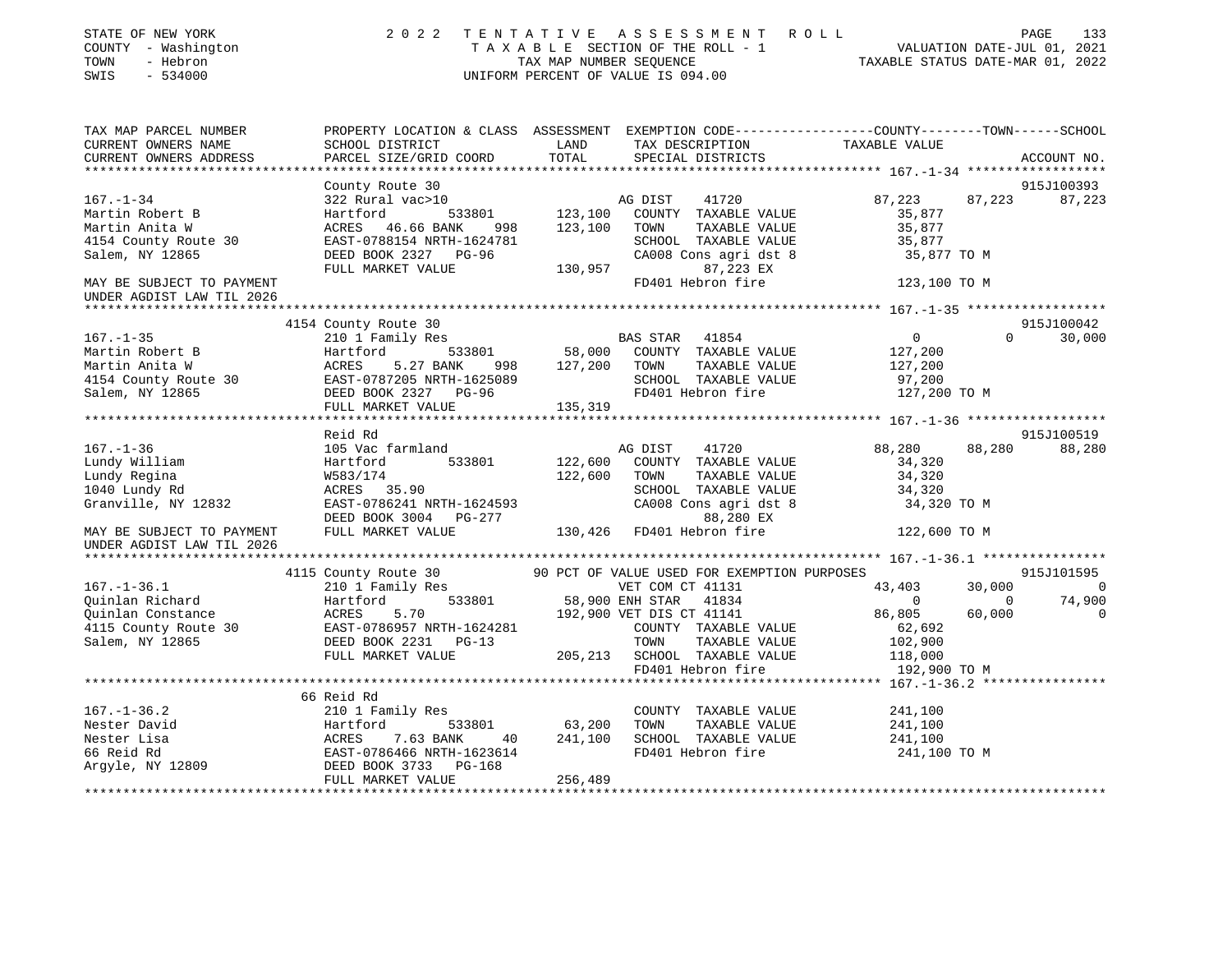| STATE OF NEW YORK<br>COUNTY - Washington<br>TOWN<br>- Hebron<br>SWIS<br>$-534000$ | 2 0 2 2                                                 | TAX MAP NUMBER SEQUENCE                        | TENTATIVE ASSESSMENT ROLL<br>TAXABLE SECTION OF THE ROLL - 1<br>UNIFORM PERCENT OF VALUE IS 094.00 | PAGE<br>134<br>VALUATION DATE-JUL 01, 2021<br>TAXABLE STATUS DATE-MAR 01, 2022                                                  |
|-----------------------------------------------------------------------------------|---------------------------------------------------------|------------------------------------------------|----------------------------------------------------------------------------------------------------|---------------------------------------------------------------------------------------------------------------------------------|
| TAX MAP PARCEL NUMBER<br>CURRENT OWNERS NAME<br>CURRENT OWNERS ADDRESS            | SCHOOL DISTRICT<br>PARCEL SIZE/GRID COORD               | LAND<br>TOTAL                                  | TAX DESCRIPTION<br>SPECIAL DISTRICTS                                                               | PROPERTY LOCATION & CLASS ASSESSMENT EXEMPTION CODE----------------COUNTY-------TOWN-----SCHOOL<br>TAXABLE VALUE<br>ACCOUNT NO. |
|                                                                                   |                                                         |                                                |                                                                                                    |                                                                                                                                 |
|                                                                                   | 4022 County Route 30                                    |                                                |                                                                                                    | 915J100181                                                                                                                      |
| $167. - 1 - 37$                                                                   | 240 Rural res<br>533801<br>Hartford                     | 112,300                                        | AGRI-D IND 41730<br>COUNTY TAXABLE VALUE                                                           | 75,202<br>75,202<br>75,202<br>132,998                                                                                           |
| Day W. Marvin<br>4022 County Route 30                                             | Lot $4$                                                 | 208,200                                        | TAXABLE VALUE<br>TOWN                                                                              | 132,998                                                                                                                         |
| Salem, NY 12865                                                                   | ACRES 30.74                                             |                                                | SCHOOL TAXABLE VALUE                                                                               | 132,998                                                                                                                         |
|                                                                                   | EAST-0788722 NRTH-1623379                               |                                                | FD401 Hebron fire                                                                                  | 208,200 TO M                                                                                                                    |
| MAY BE SUBJECT TO PAYMENT                                                         | DEED BOOK 20191 PG-29053                                |                                                |                                                                                                    |                                                                                                                                 |
| UNDER AGDIST LAW TIL 2029                                                         | FULL MARKET VALUE                                       | 221,489                                        |                                                                                                    |                                                                                                                                 |
|                                                                                   |                                                         |                                                |                                                                                                    |                                                                                                                                 |
|                                                                                   | 4097 County Route 30                                    |                                                |                                                                                                    | 915J101596                                                                                                                      |
| $167. - 1 - 37.2$<br>Dorrer Daniel J                                              | 240 Rural res<br>Hartford<br>533801                     | 79,900                                         | ENH STAR 41834<br>COUNTY TAXABLE VALUE                                                             | $\Omega$<br>74,900<br>$\overline{0}$                                                                                            |
| Dorrer Jane D                                                                     | Lot 1                                                   | 266,500                                        | TOWN<br>TAXABLE VALUE                                                                              | 266,500<br>266,500                                                                                                              |
| 4097 County Route 30                                                              | ACRES 15.24                                             |                                                | SCHOOL TAXABLE VALUE                                                                               | 191,600                                                                                                                         |
| Salem, NY 12865                                                                   | EAST-0786862 NRTH-1623507                               |                                                | FD401 Hebron fire                                                                                  | 266,500 TO M                                                                                                                    |
|                                                                                   | DEED BOOK 585<br>PG-125                                 |                                                |                                                                                                    |                                                                                                                                 |
|                                                                                   | FULL MARKET VALUE                                       | 283,511                                        |                                                                                                    |                                                                                                                                 |
|                                                                                   |                                                         |                                                |                                                                                                    |                                                                                                                                 |
|                                                                                   | County Route 30                                         |                                                |                                                                                                    | 915J101597                                                                                                                      |
| $167. - 1 - 37.3$<br>Lerist Enterprises LLC                                       | 322 Rural vac>10<br>Hartford<br>533801                  | 54,600                                         | COUNTY TAXABLE VALUE<br>TOWN<br>TAXABLE VALUE                                                      | 54,600<br>54,600                                                                                                                |
| 13 Union St                                                                       | Lot 3                                                   | 54,600                                         | SCHOOL TAXABLE VALUE                                                                               | 54,600                                                                                                                          |
| Glens Falls, NY 12801                                                             | ACRES 13.26<br>EAST-0788122 NRTH-1624044                |                                                | FD401 Hebron fire                                                                                  | 54,600 TO M                                                                                                                     |
|                                                                                   | DEED BOOK 4015 PG-86<br>FULL MARKET VALUE               | 58,085                                         |                                                                                                    |                                                                                                                                 |
|                                                                                   | *********************                                   |                                                |                                                                                                    | *************** 167.-1-37.4 *****************                                                                                   |
|                                                                                   | 4077 County Route 30                                    |                                                |                                                                                                    | 915J101711                                                                                                                      |
| $167. - 1 - 37.4$                                                                 | 240 Rural res                                           |                                                | COUNTY TAXABLE VALUE                                                                               | 279,500                                                                                                                         |
| Rosenberg Adam                                                                    | Hartford<br>533801                                      | 103,200                                        | TOWN<br>TAXABLE VALUE                                                                              | 279,500                                                                                                                         |
| Rosenberg Lauren                                                                  | $1$ ot $2$                                              | 279,500                                        | SCHOOL TAXABLE VALUE                                                                               | 279,500                                                                                                                         |
| 4077 County Route 30<br>Salem, NY 12865                                           | ACRES<br>26.21 BANK<br>997<br>EAST-0787327 NRTH-1623117 |                                                | FD401 Hebron fire                                                                                  | 279,500 TO M                                                                                                                    |
|                                                                                   | DEED BOOK 3987<br>$PG-294$                              |                                                |                                                                                                    |                                                                                                                                 |
|                                                                                   | FULL MARKET VALUE                                       | 297,340                                        |                                                                                                    |                                                                                                                                 |
|                                                                                   |                                                         |                                                |                                                                                                    |                                                                                                                                 |
|                                                                                   | 4037 County Route 30                                    |                                                |                                                                                                    | 915J100182                                                                                                                      |
| $167. - 1 - 38$                                                                   | 210 1 Family Res                                        |                                                | COUNTY TAXABLE VALUE                                                                               | 167,800                                                                                                                         |
| Murphy Theresa                                                                    | Hartford<br>533801                                      | 28,300                                         | TOWN<br>TAXABLE VALUE                                                                              | 167,800                                                                                                                         |
| 4037 County Route 30<br>Salem, NY 12865                                           | Trans exempt repay 2022<br>FRNT 250.00 DPTH 100.00      | 167,800                                        | SCHOOL TAXABLE VALUE<br>FD401 Hebron fire                                                          | 167,800<br>167,800 TO M                                                                                                         |
|                                                                                   | 0.45 BANK<br>ACRES<br>999                               |                                                | TE533 Trans exempt flg                                                                             | $.00$ MT                                                                                                                        |
|                                                                                   | EAST-0787998 NRTH-1622891                               |                                                |                                                                                                    |                                                                                                                                 |
|                                                                                   | DEED BOOK 20210 PG-5512                                 |                                                |                                                                                                    |                                                                                                                                 |
|                                                                                   | FULL MARKET VALUE                                       | 178,511<br>* * * * * * * * * * * * * * * * * * |                                                                                                    |                                                                                                                                 |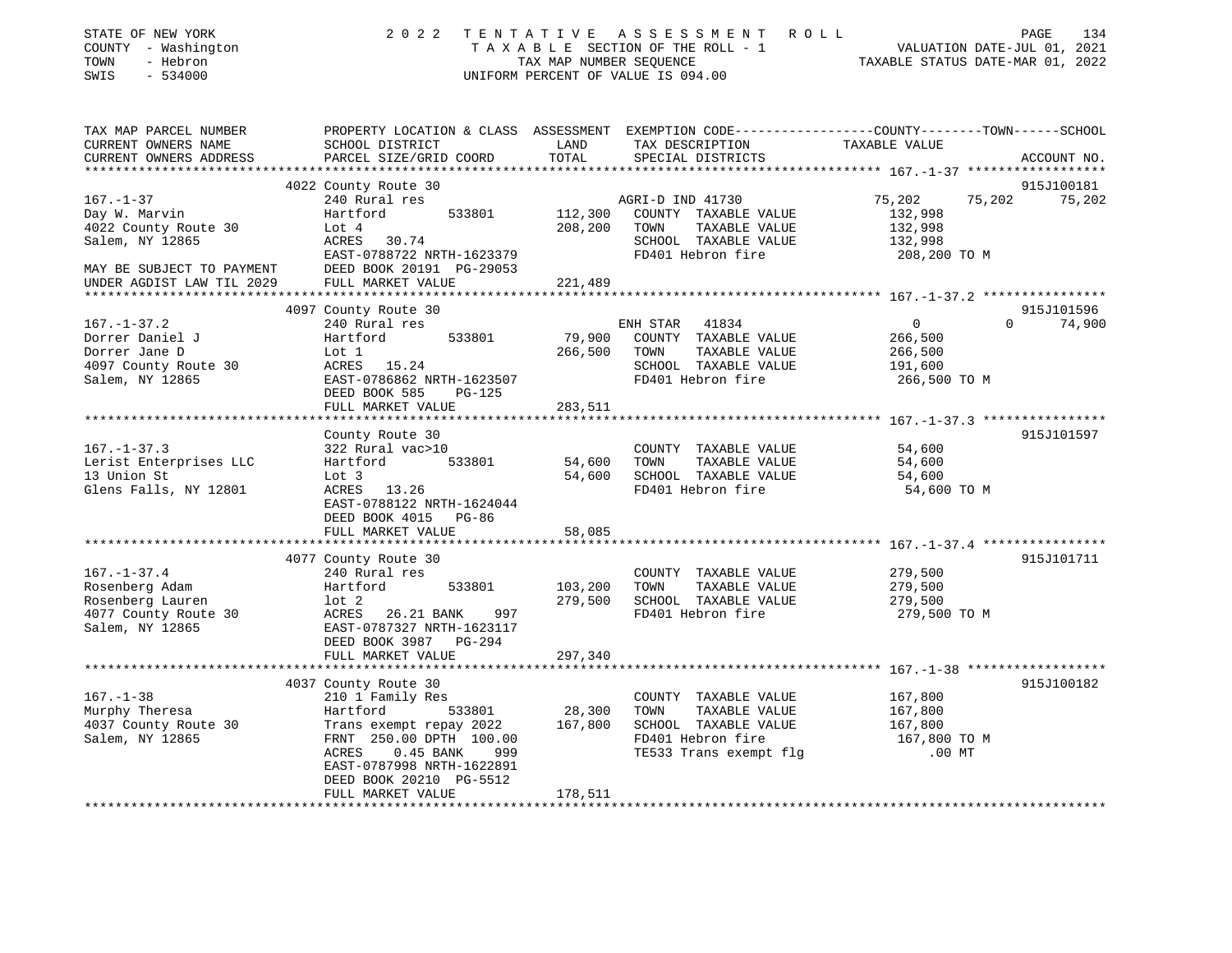| STATE OF NEW YORK<br>COUNTY - Washington<br>- Hebron<br>TOWN<br>$-534000$<br>SWIS |                                                                                                  |                                    | 2022 TENTATIVE ASSESSMENT ROLL<br>UNIFORM PERCENT OF VALUE IS 094.00 | TAXABLE SECTION OF THE ROLL - 1<br>VALUATION DATE-JUL 01, 2021<br>TAXABLE STATUS DATE-MAR 01, 2022 | PAGE<br>135              |
|-----------------------------------------------------------------------------------|--------------------------------------------------------------------------------------------------|------------------------------------|----------------------------------------------------------------------|----------------------------------------------------------------------------------------------------|--------------------------|
| TAX MAP PARCEL NUMBER                                                             | PROPERTY LOCATION & CLASS ASSESSMENT EXEMPTION CODE----------------COUNTY-------TOWN------SCHOOL |                                    |                                                                      |                                                                                                    |                          |
| CURRENT OWNERS NAME                                                               | SCHOOL DISTRICT                                                                                  | LAND                               | TAX DESCRIPTION                                                      | TAXABLE VALUE                                                                                      |                          |
| CURRENT OWNERS ADDRESS                                                            | PARCEL SIZE/GRID COORD                                                                           | TOTAL<br>* * * * * * * * * * * * * | SPECIAL DISTRICTS                                                    | ******************* 167.-1-41 *******************                                                  | ACCOUNT NO.              |
|                                                                                   | 3983 County Route 30                                                                             |                                    |                                                                      |                                                                                                    | 915J100522               |
| $167. - 1 - 41$                                                                   | 210 1 Family Res                                                                                 |                                    | COUNTY TAXABLE VALUE                                                 | 94,700                                                                                             |                          |
| Miller Michael J                                                                  |                                                                                                  | 24,000                             | TAXABLE VALUE<br>TOWN                                                | 94,700                                                                                             |                          |
| 3983 County Route 30                                                              | Salem 534801<br>FRNT 165.00 DPTH 90.00                                                           | 94,700                             | SCHOOL TAXABLE VALUE                                                 | 94,700                                                                                             |                          |
| Salem, NY 12865                                                                   | 999<br>BANK                                                                                      |                                    | FD401 Hebron fire                                                    | 94,700 TO M                                                                                        |                          |
|                                                                                   | EAST-0788424 NRTH-1621563                                                                        |                                    |                                                                      |                                                                                                    |                          |
|                                                                                   | DEED BOOK 3901 PG-129                                                                            |                                    |                                                                      |                                                                                                    |                          |
|                                                                                   | FULL MARKET VALUE                                                                                | 100,745                            |                                                                      |                                                                                                    |                          |
|                                                                                   |                                                                                                  |                                    |                                                                      |                                                                                                    |                          |
| $167. - 1 - 42$                                                                   | 3991 County Route 30                                                                             |                                    |                                                                      |                                                                                                    | 915J100614               |
| Robert Richard                                                                    | 241 Rural res&ag<br>534801<br>Salem                                                              | 119,200                            | COUNTY TAXABLE VALUE<br>TOWN<br>TAXABLE VALUE                        | 234,500<br>234,500                                                                                 |                          |
| Bonin Irene                                                                       | ACRES 34.20                                                                                      | 234,500                            | SCHOOL TAXABLE VALUE                                                 | 234,500                                                                                            |                          |
| 326 Waller Rd                                                                     | EAST-0788156 NRTH-1621115                                                                        |                                    | FD401 Hebron fire                                                    | 234,500 TO M                                                                                       |                          |
| Milton, VT 05468                                                                  | DEED BOOK 20210 PG-1988                                                                          |                                    |                                                                      |                                                                                                    |                          |
|                                                                                   | FULL MARKET VALUE                                                                                | 249,468                            |                                                                      |                                                                                                    |                          |
| MAY BE SUBJECT TO PAYMENT<br>UNDER AGDIST LAW TIL 2029                            |                                                                                                  |                                    |                                                                      |                                                                                                    |                          |
|                                                                                   | 3967 County Route 30                                                                             |                                    |                                                                      |                                                                                                    | 915J100137               |
| $167. - 1 - 43$                                                                   | 210 1 Family Res                                                                                 |                                    | AGED-TOWN 41803                                                      | 33,075<br>$\overline{0}$                                                                           | $\sim$ 0                 |
| Clark Delbert J                                                                   | 534801<br>Salem                                                                                  |                                    | 23,300 AGE-CO/SCH 41805                                              | 36,750                                                                                             | $\overline{0}$<br>36,750 |
| Clark Anne K                                                                      | FRNT 105.00 DPTH 130.00                                                                          |                                    | 73,500 ENH STAR 41834                                                | $\overline{0}$                                                                                     | $\Omega$<br>36,750       |
| 3967 County Route 30                                                              | EAST-0788722 NRTH-1621243                                                                        |                                    | COUNTY TAXABLE VALUE                                                 | 36,750                                                                                             |                          |
| Salem, NY 12865                                                                   | DEED BOOK 788<br>PG-110                                                                          |                                    | TOWN<br>TAXABLE VALUE                                                | 40,425                                                                                             |                          |
|                                                                                   | FULL MARKET VALUE                                                                                |                                    | 78,191 SCHOOL TAXABLE VALUE<br>FD401 Hebron fire                     | $\overline{0}$<br>73,500 TO M                                                                      |                          |
|                                                                                   |                                                                                                  |                                    |                                                                      |                                                                                                    |                          |
|                                                                                   | 3961 County Route 30                                                                             |                                    |                                                                      |                                                                                                    | 915L100655               |
| $167. - 1 - 44$                                                                   | 210 1 Family Res                                                                                 |                                    |                                                                      | $\overline{0}$                                                                                     | $\Omega$<br>30,000       |
| Szabatura Yolanda                                                                 | 534801<br>Salem                                                                                  |                                    | BAS STAR 41854<br>25,900 COUNTY TAXABLE<br>COUNTY TAXABLE VALUE      | 109,300                                                                                            |                          |
| 3961 County Route 30                                                              | FRNT 140.00 DPTH 130.00                                                                          | 109,300 TOWN                       | TAXABLE VALUE                                                        | 109,300                                                                                            |                          |
| Salem, NY 12865                                                                   | BANK<br>999                                                                                      |                                    | SCHOOL TAXABLE VALUE                                                 | 79,300                                                                                             |                          |
|                                                                                   | EAST-0788828 NRTH-1621178                                                                        |                                    | FD401 Hebron fire                                                    | 109,300 TO M                                                                                       |                          |
|                                                                                   | DEED BOOK 2982 PG-159                                                                            |                                    |                                                                      |                                                                                                    |                          |
|                                                                                   | FULL MARKET VALUE                                                                                | 116,277                            |                                                                      |                                                                                                    |                          |
|                                                                                   |                                                                                                  |                                    |                                                                      |                                                                                                    | 915J100151               |
| $167. - 1 - 45$                                                                   | 3957 County Route 30                                                                             |                                    | COUNTY TAXABLE VALUE                                                 | 60,600                                                                                             |                          |
| Havener Shane                                                                     | 210 1 Family Res<br>Salem 534801<br>Salem                                                        | 28,300                             | TAXABLE VALUE<br>TOWN                                                | 60,600                                                                                             |                          |
| 3957 County Route 30                                                              | FRNT 140.00 DPTH 175.00                                                                          | 60,600                             | SCHOOL TAXABLE VALUE                                                 | 60,600                                                                                             |                          |
| Salem, NY 12865                                                                   | EAST-0788941 NRTH-1621116                                                                        |                                    | FD401 Hebron fire                                                    | 60,600 TO M                                                                                        |                          |
|                                                                                   | $PG-82$<br>DEED BOOK 2992                                                                        |                                    |                                                                      |                                                                                                    |                          |
|                                                                                   | FULL MARKET VALUE                                                                                | 64,468                             |                                                                      |                                                                                                    |                          |
|                                                                                   |                                                                                                  |                                    |                                                                      |                                                                                                    |                          |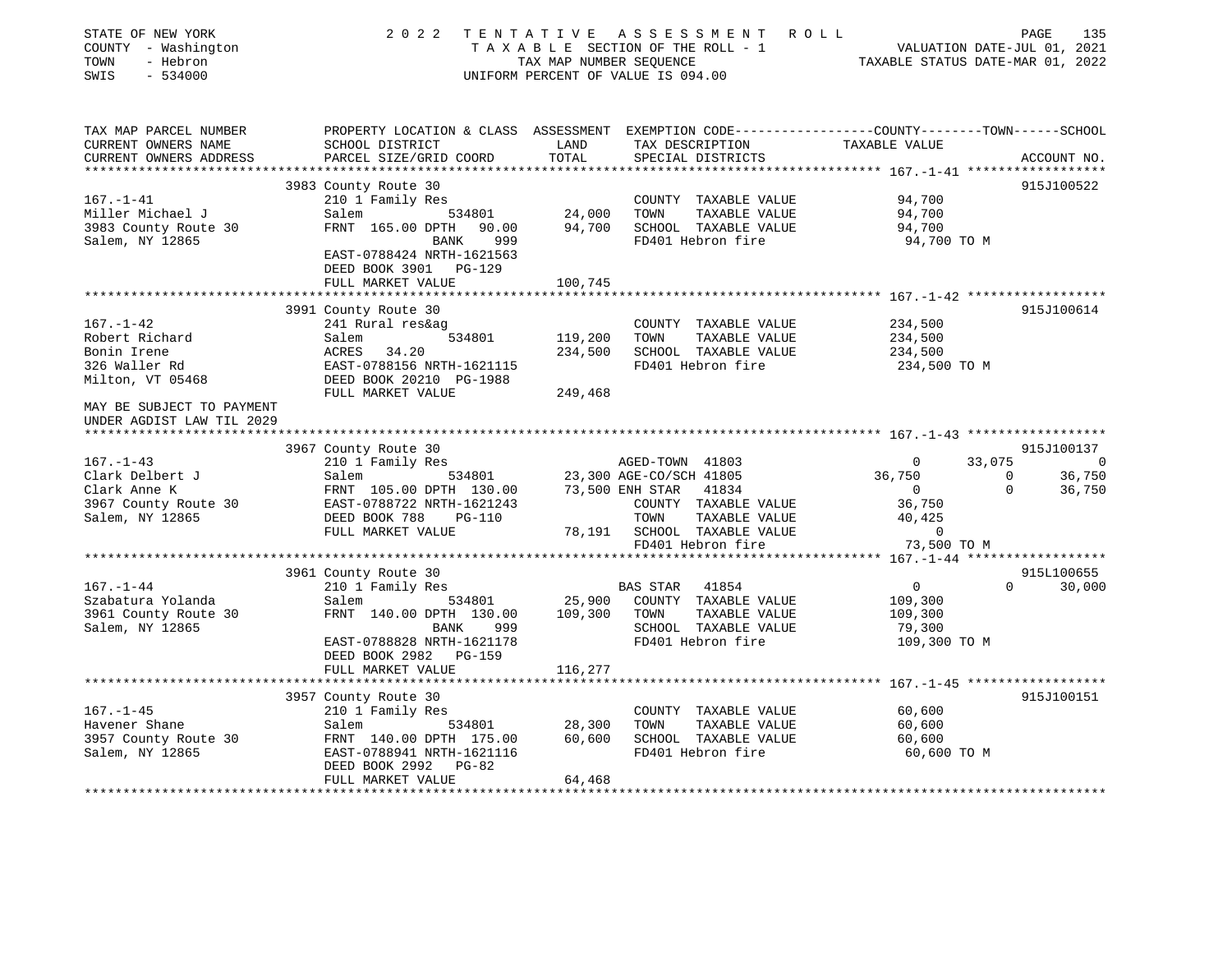| STATE OF NEW YORK<br>COUNTY - Washington<br>- Hebron<br>TOWN<br>$-534000$<br>SWIS                 | 2 0 2 2                                                                                                                                                                    | TENTATIVE<br>TAX MAP NUMBER SEOUENCE | A S S E S S M E N T<br>R O L L<br>T A X A B L E SECTION OF THE ROLL - 1<br>UNIFORM PERCENT OF VALUE IS 094.00   | VALUATION DATE-JUL 01, 2021<br>TAXABLE STATUS DATE-MAR 01, 2022         | PAGE<br>136 |
|---------------------------------------------------------------------------------------------------|----------------------------------------------------------------------------------------------------------------------------------------------------------------------------|--------------------------------------|-----------------------------------------------------------------------------------------------------------------|-------------------------------------------------------------------------|-------------|
| TAX MAP PARCEL NUMBER<br>CURRENT OWNERS NAME<br>CURRENT OWNERS ADDRESS                            | PROPERTY LOCATION & CLASS ASSESSMENT EXEMPTION CODE---------------COUNTY-------TOWN-----SCHOOL<br>SCHOOL DISTRICT<br>PARCEL SIZE/GRID COORD                                | LAND<br>TOTAL                        | TAX DESCRIPTION<br>SPECIAL DISTRICTS                                                                            | TAXABLE VALUE                                                           | ACCOUNT NO. |
| ***********************                                                                           |                                                                                                                                                                            |                                      |                                                                                                                 |                                                                         |             |
| $167. - 1 - 46$<br>Squires Randy<br>Urbaetis Mark<br>137 Halls Pond Rd<br>Salem, NY 12865         | 3943 County Route 30<br>210 1 Family Res<br>Salem<br>534801<br>FRNT 135.00 DPTH 50.00<br>EAST-0789163 NRTH-1620909<br>DEED BOOK 3006<br><b>PG-230</b><br>FULL MARKET VALUE | 19,400<br>43,100<br>45,851           | COUNTY TAXABLE VALUE<br>TOWN<br>TAXABLE VALUE<br>SCHOOL TAXABLE VALUE<br>FD401 Hebron fire                      | 43,100<br>43,100<br>43,100<br>43,100 TO M                               | 915J100041  |
|                                                                                                   | *********************                                                                                                                                                      | *************                        |                                                                                                                 | ******************** 167. -1-47 *******************                     |             |
| 167.–1–47<br>McNitt Gabriel<br>502 Bramble Dr<br>Austin, TX 78745                                 | 3891 County Route 30<br>322 Rural vac>10<br>Salem<br>534801<br>$1$ ot $3$<br>ACRES<br>12.81<br>EAST-0788498 NRTH-1619220<br>DEED BOOK 3821<br>PG-230<br>FULL MARKET VALUE  | 53,600<br>53,600<br>57,021           | COUNTY TAXABLE VALUE<br>TOWN<br>TAXABLE VALUE<br>SCHOOL TAXABLE VALUE<br>FD401 Hebron fire                      | 53,600<br>53,600<br>53,600<br>53,600 TO M                               | 915J100667  |
|                                                                                                   |                                                                                                                                                                            |                                      |                                                                                                                 |                                                                         |             |
| $167. - 1 - 47.1$<br>Mattison Timmy Sr<br>3923 County Route 30<br>Salem, NY 12865                 | 3935 County Route 30<br>314 Rural vac<10<br>Salem<br>534801<br>Sub lot 2<br>ACRES<br>7.48<br>EAST-0788188 NRTH-1620292<br>DEED BOOK 3917 PG-187<br>FULL MARKET VALUE       | 6,000<br>6,000<br>6,383              | COUNTY TAXABLE VALUE<br>TAXABLE VALUE<br>TOWN<br>SCHOOL TAXABLE VALUE<br>FD401 Hebron fire                      | 6,000<br>6,000<br>6,000<br>6,000 TO M                                   | 915J101765  |
|                                                                                                   |                                                                                                                                                                            |                                      |                                                                                                                 |                                                                         |             |
| $167. - 1 - 47.2$<br>Mattison Timmy<br>3923 County Route 30<br>Salem, NY 12865                    | 3923 County Route 30<br>270 Mfg housing<br>534801<br>Salem<br>ACRES<br>10.30<br>EAST-0788502 NRTH-1620116<br>DEED BOOK 742<br>$PG-71$<br>FULL MARKET VALUE                 | 50,500<br>82,700<br>87,979           | 41854<br>BAS STAR<br>COUNTY TAXABLE VALUE<br>TAXABLE VALUE<br>TOWN<br>SCHOOL TAXABLE VALUE<br>FD401 Hebron fire | $\overline{0}$<br>$\Omega$<br>82,700<br>82,700<br>52,700<br>82,700 TO M | 30,000      |
|                                                                                                   | ***********************                                                                                                                                                    |                                      |                                                                                                                 |                                                                         |             |
| $167. - 1 - 47.3$<br>Washburn Danny<br>Washburn Denise<br>3915 County Route 30<br>Salem, NY 12865 | 3915 County Route 30<br>270 Mfg housing<br>Salem<br>534801<br>$1$ ot $1$<br>contract 956/143<br>ACRES<br>4.51<br>EAST-0788927 NRTH-1620070<br>DEED BOOK 2706<br>$PG-80$    | 40,500<br>57,700                     | COUNTY TAXABLE VALUE<br>TAXABLE VALUE<br>TOWN<br>SCHOOL TAXABLE VALUE<br>FD401 Hebron fire                      | 57,700<br>57,700<br>57,700<br>57,700 TO M                               |             |
|                                                                                                   | FULL MARKET VALUE                                                                                                                                                          | 61,383                               |                                                                                                                 |                                                                         |             |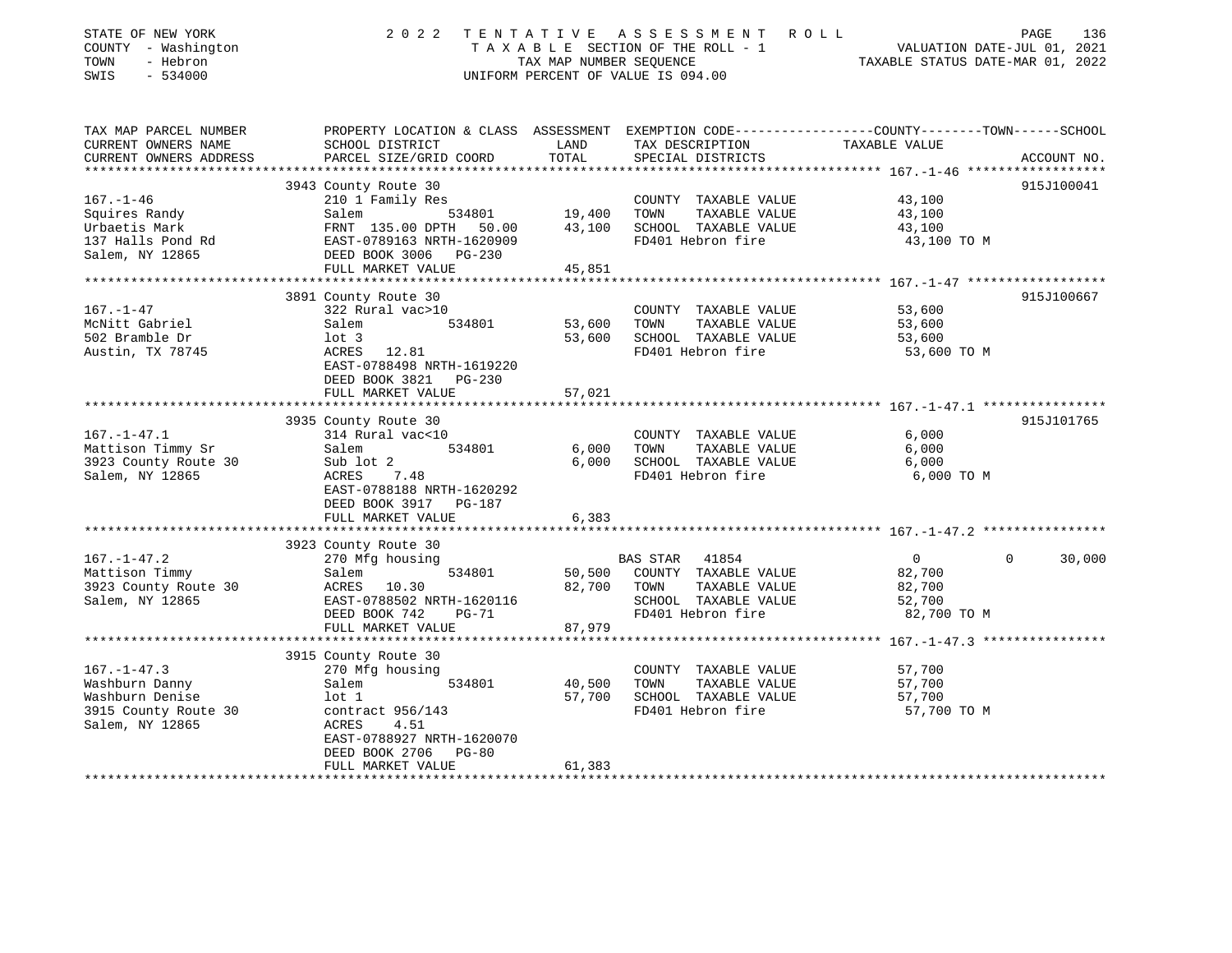| STATE OF NEW YORK<br>COUNTY - Washington<br>TOWN<br>- Hebron<br>$-534000$<br>SWIS | 2 0 2 2                                                                                                                                       | TAX MAP NUMBER SEQUENCE | TENTATIVE ASSESSMENT<br>R O L L<br>TAXABLE SECTION OF THE ROLL - 1<br>UNIFORM PERCENT OF VALUE IS 094.00 | TAXABLE STATUS DATE-MAR 01, 2022 | PAGE<br>137<br>VALUATION DATE-JUL 01, 2021 |
|-----------------------------------------------------------------------------------|-----------------------------------------------------------------------------------------------------------------------------------------------|-------------------------|----------------------------------------------------------------------------------------------------------|----------------------------------|--------------------------------------------|
| TAX MAP PARCEL NUMBER<br>CURRENT OWNERS NAME<br>CURRENT OWNERS ADDRESS            | PROPERTY LOCATION & CLASS ASSESSMENT EXEMPTION CODE----------------COUNTY-------TOWN------SCHOOL<br>SCHOOL DISTRICT<br>PARCEL SIZE/GRID COORD | LAND<br>TOTAL           | TAX DESCRIPTION<br>SPECIAL DISTRICTS                                                                     | TAXABLE VALUE                    | ACCOUNT NO.                                |
| ******************************                                                    |                                                                                                                                               |                         |                                                                                                          |                                  |                                            |
|                                                                                   | County Route 30                                                                                                                               |                         |                                                                                                          |                                  |                                            |
| $167. - 1 - 47.4$                                                                 | 210 1 Family Res                                                                                                                              |                         | COUNTY TAXABLE VALUE                                                                                     | 134,500                          |                                            |
| McNitt Gabriel                                                                    | 534801<br>Salem                                                                                                                               | 77,400                  | TOWN<br>TAXABLE VALUE                                                                                    | 134,500                          |                                            |
| McNitt Dage                                                                       | Lot 2                                                                                                                                         |                         | 134,500 SCHOOL TAXABLE VALUE                                                                             | 134,500                          |                                            |
| 502 Bramble Dr                                                                    | ACRES 14.07                                                                                                                                   |                         | FD401 Hebron fire                                                                                        | 134,500 TO M                     |                                            |
| Austin, TX 78745                                                                  | EAST-0788581 NRTH-1619659<br>DEED BOOK 3821 PG-236                                                                                            |                         |                                                                                                          |                                  |                                            |
|                                                                                   | FULL MARKET VALUE                                                                                                                             | 143,085                 |                                                                                                          |                                  |                                            |
|                                                                                   |                                                                                                                                               |                         |                                                                                                          |                                  |                                            |
|                                                                                   | 3933 County Route 30                                                                                                                          |                         |                                                                                                          |                                  |                                            |
| $167. - 1 - 47.5$                                                                 | 210 1 Family Res                                                                                                                              |                         | COUNTY TAXABLE VALUE                                                                                     | 65,000                           |                                            |
| Mattison Amber                                                                    | 534801<br>Salem                                                                                                                               | 47,500                  | TOWN<br>TAXABLE VALUE                                                                                    | 65,000                           |                                            |
| 3933 County Route 30                                                              | lot 1                                                                                                                                         |                         | 65,000 SCHOOL TAXABLE VALUE                                                                              | 65,000                           |                                            |
| Salem, NY 12865                                                                   | ACRES<br>4.50                                                                                                                                 |                         | FD401 Hebron fire                                                                                        | 65,000 TO M                      |                                            |
|                                                                                   | EAST-0788927 NRTH-1620649                                                                                                                     |                         |                                                                                                          |                                  |                                            |
| PRIOR OWNER ON 3/01/2022                                                          | DEED BOOK 20220 PG-210                                                                                                                        |                         |                                                                                                          |                                  |                                            |
| Mattison Amber                                                                    | FULL MARKET VALUE                                                                                                                             | 69,149                  |                                                                                                          |                                  |                                            |
|                                                                                   |                                                                                                                                               |                         |                                                                                                          |                                  | 915J100479                                 |
| $167. - 1 - 48$                                                                   | 3833 County Route 30                                                                                                                          |                         |                                                                                                          | $\overline{0}$                   | $\Omega$<br>74,900                         |
|                                                                                   | 240 Rural res<br>Salem<br>534801                                                                                                              |                         | ENH STAR<br>41834                                                                                        | 161,500                          |                                            |
| Rieckel Randy H LE<br>Rieckel Blake W                                             | ACRES 25.00                                                                                                                                   | 161,500                 | 100,800 COUNTY TAXABLE VALUE<br>TOWN<br>TAXABLE VALUE                                                    | 161,500                          |                                            |
| 3833 County Route 30 EAST-0788363 NRTH-1618540                                    |                                                                                                                                               |                         | SCHOOL TAXABLE VALUE                                                                                     | 86,600                           |                                            |
| Salem, NY 12865                                                                   | DEED BOOK 20210 PG-6801                                                                                                                       |                         | FD401 Hebron fire                                                                                        | 161,500 TO M                     |                                            |
|                                                                                   | FULL MARKET VALUE                                                                                                                             | 171,809                 |                                                                                                          |                                  |                                            |
|                                                                                   |                                                                                                                                               |                         |                                                                                                          |                                  |                                            |
|                                                                                   | 587 Callaway Rd                                                                                                                               |                         | 70 PCT OF VALUE USED FOR EXEMPTION PURPOSES                                                              |                                  | 915J100490                                 |
| $167. - 1 - 49$                                                                   | 240 Rural res                                                                                                                                 |                         | VET WAR CT 41121                                                                                         | 17,073                           | 17,073<br>$\Omega$                         |
| Nesbitt Lee S Jr                                                                  | 534801<br>Salem                                                                                                                               | 97,200                  | COUNTY TAXABLE VALUE                                                                                     | 145,527                          |                                            |
| 587 Callaway Rd                                                                   | Trans exempt repay 2022                                                                                                                       | 162,600                 | TAXABLE VALUE<br>TOWN                                                                                    | 145,527                          |                                            |
| Argyle, NY 12809                                                                  | ACRES 23.20                                                                                                                                   |                         | SCHOOL TAXABLE VALUE                                                                                     | 162,600                          |                                            |
|                                                                                   | EAST-0787059 NRTH-1618016                                                                                                                     |                         | FD401 Hebron fire                                                                                        | 162,600 TO M                     |                                            |
| PRIOR OWNER ON 3/01/2022                                                          | DEED BOOK 20220 PG-880                                                                                                                        |                         | TE533 Trans exempt flq                                                                                   | $.00$ MT                         |                                            |
| Nesbitt Lee S Jr                                                                  | FULL MARKET VALUE                                                                                                                             | 172,979                 |                                                                                                          |                                  |                                            |
|                                                                                   | *********************                                                                                                                         |                         |                                                                                                          |                                  |                                            |
|                                                                                   | Callaway Rd                                                                                                                                   |                         |                                                                                                          |                                  | 915J100421                                 |
| $167. - 1 - 50.1$                                                                 | 105 Vac farmland                                                                                                                              |                         | AG DIST<br>41720                                                                                         | 96,579                           | 96,579<br>96,579                           |
| Depew David J                                                                     | 533801<br>Hartford                                                                                                                            | 109,400                 | COUNTY TAXABLE VALUE                                                                                     | 12,821                           |                                            |
| McKernon Clifford E                                                               | ACRES 29.30                                                                                                                                   | 109,400                 | TOWN<br>TAXABLE VALUE                                                                                    | 12,821                           |                                            |
| c/o Chris McKernon                                                                | EAST-0787390 NRTH-1619432                                                                                                                     |                         | SCHOOL TAXABLE VALUE                                                                                     | 12,821                           |                                            |
| 10 Wicks Ln                                                                       | DEED BOOK 2961 PG-281                                                                                                                         |                         | CA006 Cons agri dst 6                                                                                    | 12,821 TO M                      |                                            |
| Argyle, NY 12809                                                                  | FULL MARKET VALUE                                                                                                                             | 116,383                 | 96,579 EX                                                                                                |                                  |                                            |
|                                                                                   |                                                                                                                                               |                         | FD401 Hebron fire                                                                                        | 109,400 TO M                     |                                            |
| MAY BE SUBJECT TO PAYMENT                                                         |                                                                                                                                               |                         |                                                                                                          |                                  |                                            |
| UNDER AGDIST LAW TIL 2026                                                         |                                                                                                                                               |                         |                                                                                                          |                                  |                                            |
|                                                                                   |                                                                                                                                               |                         |                                                                                                          |                                  |                                            |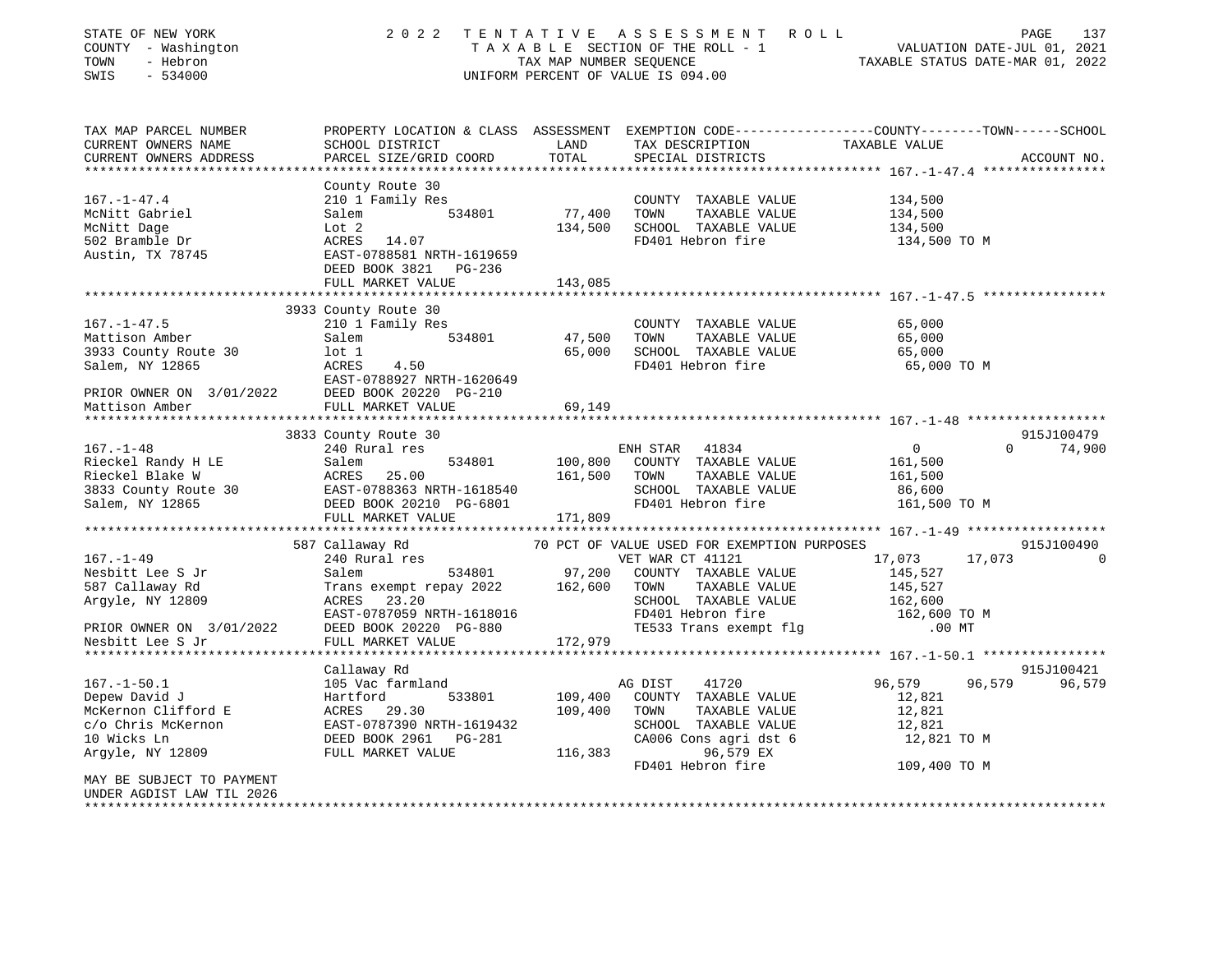| STATE OF NEW YORK<br>COUNTY - Washington<br>TOWN<br>- Hebron<br>$-534000$<br>SWIS | 2 0 2 2                                                                            | TAX MAP NUMBER SEQUENCE | TENTATIVE ASSESSMENT ROLL<br>TAXABLE SECTION OF THE ROLL - 1<br>UNIFORM PERCENT OF VALUE IS 094.00                                      | TAXABLE STATUS DATE-MAR 01, 2022     |                | PAGE<br>138<br>VALUATION DATE-JUL 01, 2021 |
|-----------------------------------------------------------------------------------|------------------------------------------------------------------------------------|-------------------------|-----------------------------------------------------------------------------------------------------------------------------------------|--------------------------------------|----------------|--------------------------------------------|
| TAX MAP PARCEL NUMBER<br>CURRENT OWNERS NAME<br>CURRENT OWNERS ADDRESS            | SCHOOL DISTRICT<br>PARCEL SIZE/GRID COORD                                          | LAND<br>TOTAL           | PROPERTY LOCATION & CLASS ASSESSMENT EXEMPTION CODE----------------COUNTY-------TOWN-----SCHOOL<br>TAX DESCRIPTION<br>SPECIAL DISTRICTS | TAXABLE VALUE                        |                | ACCOUNT NO.                                |
|                                                                                   | Callaway Rd/w Off                                                                  |                         |                                                                                                                                         |                                      |                | 915J100422                                 |
| $167. - 1 - 50.2$<br>Depew David J<br>McKernon Clifford E<br>c/o Chris McKernon   | 105 Vac farmland<br>Salem<br>534801<br>ACRES<br>80.90<br>EAST-0785363 NRTH-1617799 | 64,800<br>64,800        | AG DIST<br>41720<br>COUNTY TAXABLE VALUE<br>TOWN<br>TAXABLE VALUE<br>SCHOOL TAXABLE VALUE                                               | 30,771<br>34,029<br>34,029<br>34,029 | 30,771         | 30,771                                     |
| 10 Wicks Ln<br>Argyle, NY 12809                                                   | DEED BOOK 2961 PG-281<br>FULL MARKET VALUE                                         | 68,936                  | CA006 Cons agri dst 6<br>30,771 EX                                                                                                      | 34,029 TO M                          |                |                                            |
| MAY BE SUBJECT TO PAYMENT                                                         |                                                                                    |                         | FD401 Hebron fire                                                                                                                       | 64,800 TO M                          |                |                                            |
| UNDER AGDIST LAW TIL 2026                                                         |                                                                                    |                         |                                                                                                                                         |                                      |                |                                            |
|                                                                                   | Warnick Rd                                                                         |                         |                                                                                                                                         |                                      |                |                                            |
| $167. - 1 - 50.3$                                                                 | 312 Vac w/imprv                                                                    |                         | AG DIST<br>41720                                                                                                                        | 182,876                              | 182,876        | 182,876                                    |
| Depew David                                                                       | 533801<br>Hartford                                                                 | 276,900                 | COUNTY TAXABLE VALUE                                                                                                                    | 107,724                              |                |                                            |
| McKernon Clifford E                                                               | 460/1099                                                                           | 290,600                 | TAXABLE VALUE<br>TOWN                                                                                                                   | 107,724                              |                |                                            |
| 10 Wicks Ln                                                                       | ACRES 137.94                                                                       |                         | SCHOOL TAXABLE VALUE                                                                                                                    | 107,724                              |                |                                            |
| Arygle, NY 12809                                                                  | EAST-0785410 NRTH-1619460<br>DEED BOOK 2363 PG-286                                 |                         | CA006 Cons agri dst 6<br>182,876 EX                                                                                                     | 107,724 TO M                         |                |                                            |
| MAY BE SUBJECT TO PAYMENT<br>UNDER AGDIST LAW TIL 2026                            | FULL MARKET VALUE                                                                  | 309,149                 | FD401 Hebron fire                                                                                                                       | 290,600 TO M                         |                |                                            |
|                                                                                   | 61 Warnick Rd                                                                      |                         |                                                                                                                                         |                                      |                |                                            |
| $167. - 1 - 50.4$                                                                 | 210 1 Family Res                                                                   |                         | BAS STAR 41854                                                                                                                          | $\overline{0}$                       | $\Omega$       | 30,000                                     |
| McKernon Matthew R                                                                | 533801<br>Hartford                                                                 | 45,300                  | COUNTY TAXABLE VALUE                                                                                                                    | 178,800                              |                |                                            |
| McKernon Kristen                                                                  | ACRES<br>2.35                                                                      | 178,800                 | TOWN<br>TAXABLE VALUE                                                                                                                   | 178,800                              |                |                                            |
| 61 Warnick Rd                                                                     | EAST-0784152 NRTH-1619605                                                          |                         | SCHOOL TAXABLE VALUE                                                                                                                    | 148,800                              |                |                                            |
| Argyle, NY 12809                                                                  | DEED BOOK 3252 PG-82                                                               |                         | CA006 Cons agri dst 6                                                                                                                   | 178,800 TO M                         |                |                                            |
|                                                                                   | FULL MARKET VALUE<br>**************************                                    |                         | 190,213 FD401 Hebron fire                                                                                                               | 178,800 TO M                         |                |                                            |
|                                                                                   | 163 Warnick Rd                                                                     |                         |                                                                                                                                         |                                      |                | 915J100433                                 |
| $167. - 1 - 51$                                                                   | 112 Dairy farm                                                                     |                         | AG DIST<br>41720                                                                                                                        | 173,753                              | 173,753        | 173,753                                    |
| McNeil Julie I                                                                    | Hartford<br>533801                                                                 |                         | 269,200 BAS STAR 41854                                                                                                                  | $\overline{0}$                       | $\overline{0}$ | 30,000                                     |
| McNeil estate Richard D                                                           | ACRES 114.00                                                                       | 352,600                 | COUNTY TAXABLE VALUE                                                                                                                    | 178,847                              |                |                                            |
| 163 Warnick Rd                                                                    | EAST-0785775 NRTH-1621080                                                          |                         | TOWN<br>TAXABLE VALUE                                                                                                                   | 178,847                              |                |                                            |
| Argyle, NY 12809                                                                  | DEED BOOK 943<br>PG-311<br>FULL MARKET VALUE                                       | 375,106                 | SCHOOL TAXABLE VALUE<br>CA006 Cons agri dst 6                                                                                           | 148,847<br>178,847 TO M              |                |                                            |
| MAY BE SUBJECT TO PAYMENT                                                         |                                                                                    |                         | 173,753 EX                                                                                                                              |                                      |                |                                            |
| UNDER AGDIST LAW TIL 2026<br>*************************                            |                                                                                    |                         | FD401 Hebron fire                                                                                                                       | 352,600 TO M                         |                |                                            |
|                                                                                   | ***********************************<br>Callaway Rd/w Off                           |                         |                                                                                                                                         |                                      |                | 915J100256                                 |
| $167. - 1 - 52$                                                                   | 314 Rural vac<10                                                                   |                         | COUNTY TAXABLE VALUE                                                                                                                    | 4,100                                |                |                                            |
| Murphy Darlene                                                                    | 532001<br>Argyle                                                                   | 4,100                   | TAXABLE VALUE<br>TOWN                                                                                                                   | 4,100                                |                |                                            |
| 428 Goose Island Rd                                                               | ACRES<br>5.00                                                                      | 4,100                   | SCHOOL TAXABLE VALUE                                                                                                                    | 4,100                                |                |                                            |
| Argyle, NY 12809                                                                  | EAST-0783724 NRTH-1620791                                                          |                         | CA006 Cons agri dst 6                                                                                                                   | 4,100 TO M                           |                |                                            |
|                                                                                   | DEED BOOK 2572 PG-30                                                               |                         | FD401 Hebron fire                                                                                                                       | 4,100 TO M                           |                |                                            |
|                                                                                   | FULL MARKET VALUE                                                                  | 4,362                   |                                                                                                                                         |                                      |                |                                            |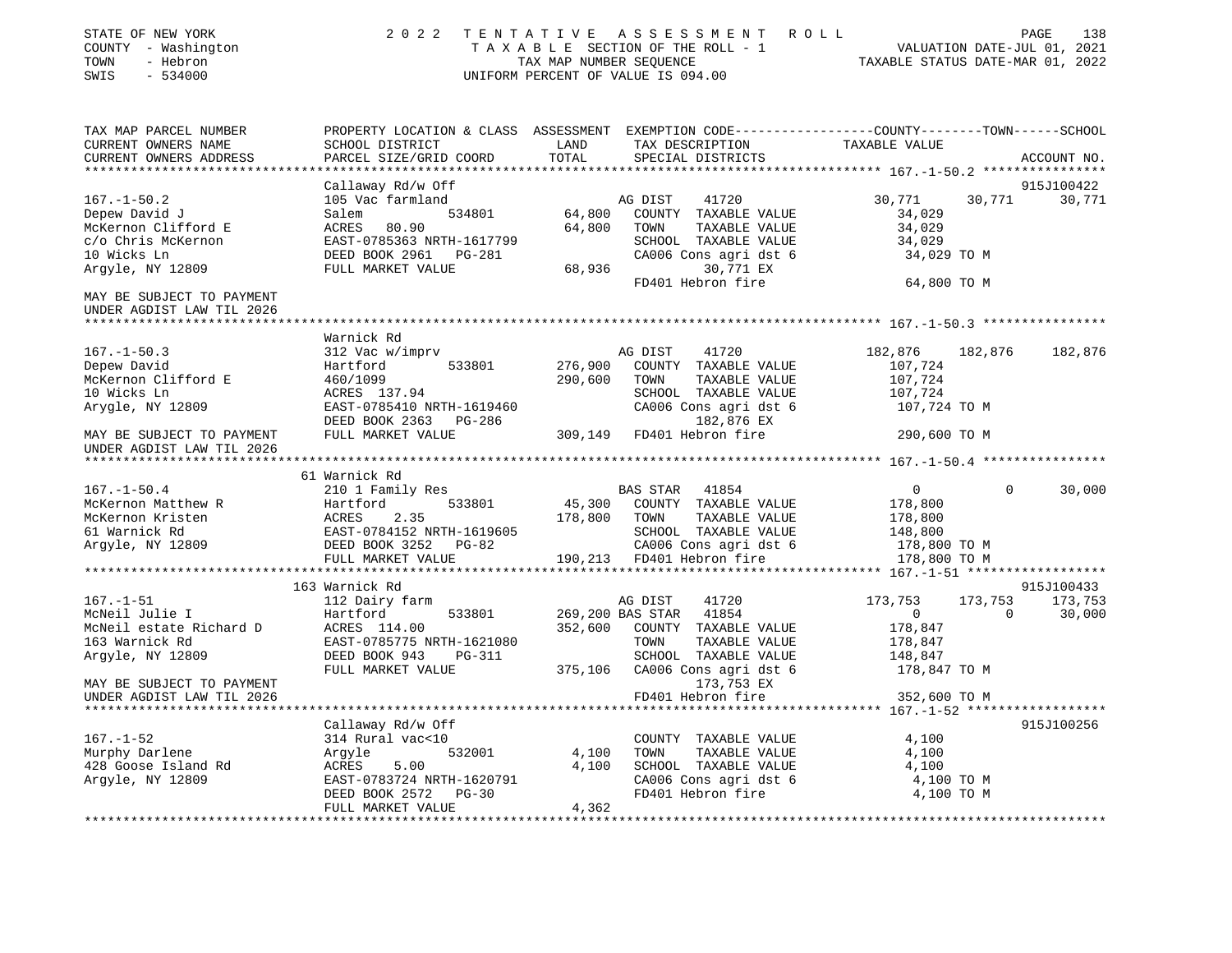| STATE OF NEW YORK<br>COUNTY - Washington<br>TOWN<br>- Hebron<br>$-534000$<br>SWIS | 2 0 2 2                                                 | TENTATIVE ASSESSMENT ROLL<br>UNIFORM PERCENT OF VALUE IS 094.00                      | 139<br>PAGE<br>T A X A B L E SECTION OF THE ROLL - 1 VALUATION DATE-JUL 01, 2021<br>TAX MAP NUMBER SEQUENCE TAXABLE STATUS DATE-MAR 01, 2022 |
|-----------------------------------------------------------------------------------|---------------------------------------------------------|--------------------------------------------------------------------------------------|----------------------------------------------------------------------------------------------------------------------------------------------|
| TAX MAP PARCEL NUMBER<br>CURRENT OWNERS NAME<br>CURRENT OWNERS ADDRESS            | PROPERTY LOCATION & CLASS ASSESSMENT<br>SCHOOL DISTRICT | LAND TAX DESCRIPTION TAXABLE VALUE<br>PARCEL SIZE/GRID COORD TOTAL SPECIAL DISTRICTS | EXEMPTION CODE-----------------COUNTY-------TOWN------SCHOOL<br>ACCOUNT NO.                                                                  |
|                                                                                   |                                                         |                                                                                      |                                                                                                                                              |
|                                                                                   | 893 Callaway Rd                                         |                                                                                      | 915J100139                                                                                                                                   |
| $167. - 1 - 53$                                                                   | 210 1 Family Res                                        | BAS STAR 41854                                                                       | $0 \qquad \qquad$<br>30,000<br>$\Omega$                                                                                                      |
| Clark Wesley A                                                                    |                                                         | Argyle 532001 52,200 COUNTY TAXABLE VALUE                                            | 132,700                                                                                                                                      |
| Herrlin Phyllis A<br>lis A                                                        | ACRES 4.00                                              | 132,700 TOWN<br>TAXABLE VALUE                                                        | 132,700                                                                                                                                      |
| PO Box 213                                                                        | EAST-0784661 NRTH-1621766                               | SCHOOL TAXABLE VALUE                                                                 | 102,700                                                                                                                                      |
| Argyle, NY 12809                                                                  |                                                         | DEED BOOK 2955 PG-280 CA006 Cons agri dst 6 132,700 TO M                             |                                                                                                                                              |
|                                                                                   | FULL MARKET VALUE                                       | 141,170 FD401 Hebron fire 3132,700 TO M                                              |                                                                                                                                              |
|                                                                                   |                                                         |                                                                                      |                                                                                                                                              |
|                                                                                   | 23 Reid Rd                                              |                                                                                      | 915J100143                                                                                                                                   |
| $167. - 1 - 54$                                                                   | 241 Rural res&ag                                        | 41720<br>AG DIST                                                                     | 173,070 173,070 173,070                                                                                                                      |
| Lundy William                                                                     | Argyle                                                  | 532001 310,000 COUNTY<br>TAXABLE VALUE                                               | 288,530                                                                                                                                      |
| Lundy Reginia                                                                     | ACRES 148.00 461,600                                    | TAXABLE VALUE<br>TOWN                                                                | 288,530                                                                                                                                      |
| 1040 Lundy Rd                                                                     | EAST-0784804 NRTH-1622743                               | SCHOOL<br>TAXABLE VALUE                                                              | 288,530                                                                                                                                      |
| Granville, NY 12832                                                               | DEED BOOK 3089 PG-144                                   | CA006 Cons agri dst 6                                                                | 288,530 TO M                                                                                                                                 |
|                                                                                   | FULL MARKET VALUE                                       | 491,064<br>173,070 EX                                                                |                                                                                                                                              |

| MAY BE SUBJECT TO PAYMENT |                            | FD401 Hebron fire                  | 461,600 TO M                   |
|---------------------------|----------------------------|------------------------------------|--------------------------------|
| UNDER AGDIST LAW TIL 2026 |                            |                                    |                                |
|                           | 992 Callaway Rd            |                                    | 915J100428                     |
| $167. - 1 - 55.1$         | 210 1 Family Res           | 41854<br>BAS STAR                  | $\Omega$<br>30,000<br>$\Omega$ |
| Mcneil Donna              | Argyle<br>532001           | 61,600<br>COUNTY<br>TAXABLE VALUE  | 184,600                        |
| 992 Callaway Rd           | 6.91<br>ACRES              | 184,600<br>TAXABLE VALUE<br>TOWN   | 184,600                        |
| Argyle, NY 12809          | EAST-0784087 NRTH-1624629  | SCHOOL<br>TAXABLE VALUE            | 154,600                        |
|                           | DEED BOOK 593<br>PG-257    | FD401 Hebron fire                  | 184,600 TO M                   |
|                           | FULL MARKET VALUE          | 196,383                            |                                |
|                           |                            |                                    |                                |
|                           | 953 Callaway Rd            |                                    | 915J101110                     |
| $167. - 1 - 55.3$         | 240 Rural res              | COUNTY<br>TAXABLE VALUE            | 195,000                        |
| Clift Colton A            | 532001<br>Argyle           | 69,900<br>TOWN<br>TAXABLE VALUE    | 195,000                        |
| Havens Allison M          | 507/635 959/129            | 195,000<br>SCHOOL<br>TAXABLE VALUE | 195,000                        |
| 953 Callaway Rd           | 10.66 BANK<br>999<br>ACRES | FD401 Hebron fire                  | 195,000 TO M                   |
| Argyle, NY 12809          | EAST-0783980 NRTH-1623976  |                                    |                                |
|                           | DEED BOOK 20191 PG-26371   |                                    |                                |
|                           | FULL MARKET VALUE          | 207,447                            |                                |
|                           |                            |                                    |                                |
|                           | 964 Callaway Rd            |                                    | 915J101141                     |
| $167. - 1 - 55.5$         | 242 Rurl res&rec           | ENH STAR<br>41834                  | 74,900<br>$\Omega$<br>$\Omega$ |
| Parry Zane C LE           | 532001<br>Argyle           | 77,000<br>COUNTY<br>TAXABLE VALUE  | 177,700                        |
| Parry Brett C etal        | 2278/7                     | 177,700<br>TOWN<br>TAXABLE VALUE   | 177,700                        |
| 964 Callaway Rd           | 13.90<br>ACRES             | SCHOOL<br>TAXABLE VALUE            | 102,800                        |
| Argyle, NY 12809          | EAST-0784814 NRTH-1624482  | FD401 Hebron fire                  | 177,700 TO M                   |
|                           | DEED BOOK 813<br>$PG-268$  |                                    |                                |
|                           | FULL MARKET VALUE          | 189,043                            |                                |
|                           |                            |                                    |                                |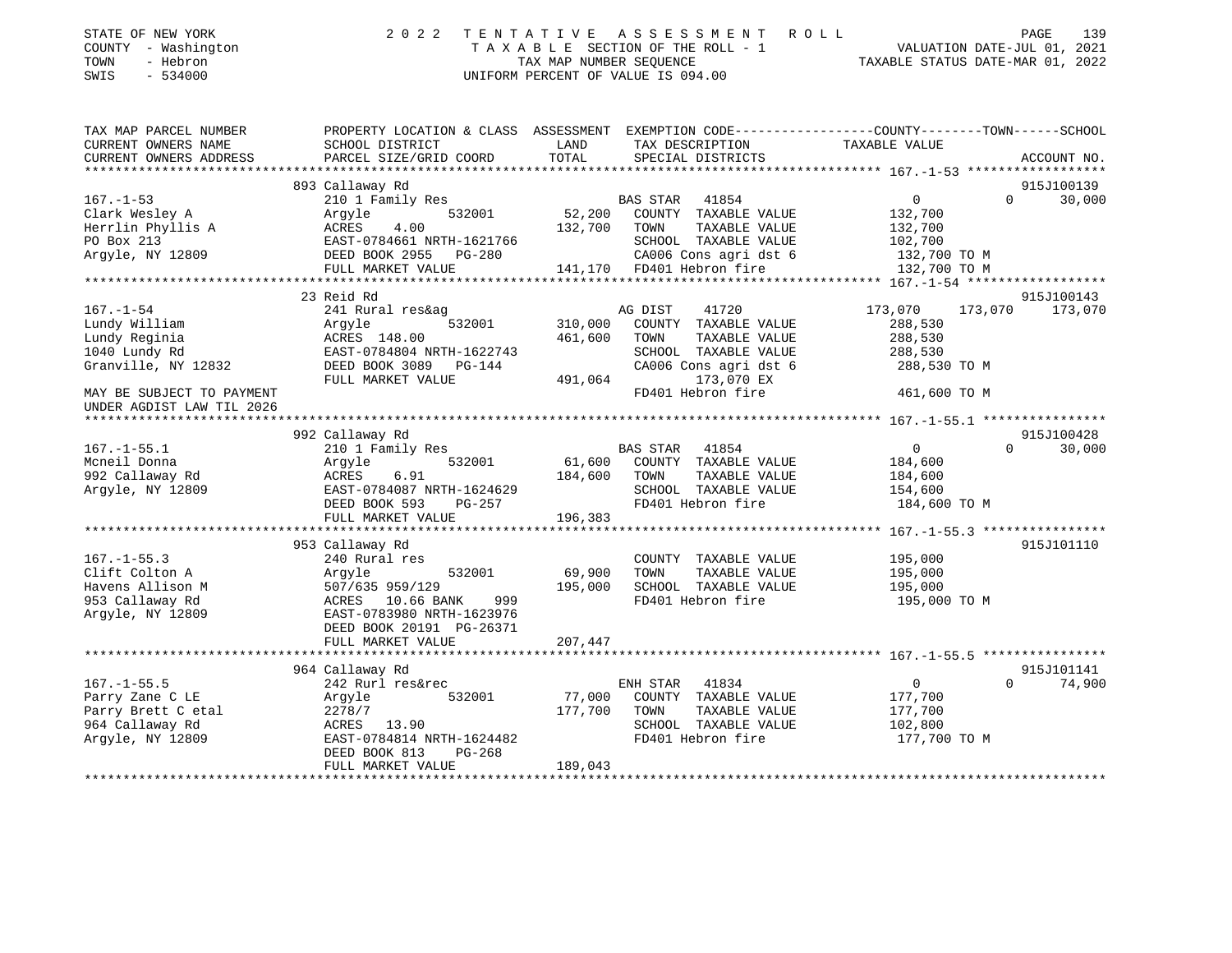| STATE OF NEW YORK<br>COUNTY - Washington<br>TOWN<br>- Hebron<br>SWIS<br>$-534000$ | 2 0 2 2                                                                                                            | TENTATIVE<br>TAX MAP NUMBER SEOUENCE | A S S E S S M E N T<br>R O L L<br>T A X A B L E SECTION OF THE ROLL - 1<br>UNIFORM PERCENT OF VALUE IS 094.00 | TAXABLE STATUS DATE-MAR 01, 2022        | PAGE<br>140<br>VALUATION DATE-JUL 01, 2021 |
|-----------------------------------------------------------------------------------|--------------------------------------------------------------------------------------------------------------------|--------------------------------------|---------------------------------------------------------------------------------------------------------------|-----------------------------------------|--------------------------------------------|
| TAX MAP PARCEL NUMBER<br>CURRENT OWNERS NAME                                      | PROPERTY LOCATION & CLASS ASSESSMENT EXEMPTION CODE---------------COUNTY-------TOWN------SCHOOL<br>SCHOOL DISTRICT | LAND                                 | TAX DESCRIPTION                                                                                               | TAXABLE VALUE                           |                                            |
| CURRENT OWNERS ADDRESS                                                            | PARCEL SIZE/GRID COORD                                                                                             | TOTAL                                | SPECIAL DISTRICTS                                                                                             |                                         | ACCOUNT NO.                                |
|                                                                                   |                                                                                                                    |                                      |                                                                                                               |                                         |                                            |
|                                                                                   | 952 Callaway Rd                                                                                                    |                                      |                                                                                                               |                                         | 915J101317                                 |
| $167. - 1 - 55.6$                                                                 | 210 1 Family Res                                                                                                   |                                      | COUNTY TAXABLE VALUE                                                                                          | 248,900                                 |                                            |
| Hutchison James D                                                                 | 532001<br>Argyle                                                                                                   | 62,000                               | TOWN<br>TAXABLE VALUE                                                                                         | 248,900                                 |                                            |
| Hutchison Cheryl A                                                                | $6.0$ Ad                                                                                                           | 248,900                              | SCHOOL TAXABLE VALUE                                                                                          | 248,900                                 |                                            |
| 952 Callaway Rd<br>Argyle, NY 12809                                               | 7.10<br>ACRES<br>EAST-0785411 NRTH-1624211<br>DEED BOOK 489<br><b>PG-584</b>                                       |                                      | FD401 Hebron fire                                                                                             | 248,900 TO M                            |                                            |
|                                                                                   | FULL MARKET VALUE                                                                                                  | 264,787                              |                                                                                                               |                                         |                                            |
|                                                                                   | Callaway Rd Off E                                                                                                  |                                      |                                                                                                               |                                         |                                            |
| $167. - 1 - 55.21$                                                                | 314 Rural vac<10                                                                                                   |                                      | COUNTY TAXABLE VALUE                                                                                          | 3,900                                   |                                            |
| Hutchinson James D                                                                | 532001<br>Argyle                                                                                                   | 3,900                                | TOWN<br>TAXABLE VALUE                                                                                         | 3,900                                   |                                            |
| 952 Callaway Rd                                                                   | 4.80<br>ACRES                                                                                                      | 3,900                                | SCHOOL TAXABLE VALUE                                                                                          | 3,900                                   |                                            |
| Argyle, NY 12809                                                                  | EAST-0785348 NRTH-1624739<br>DEED BOOK 2278<br>$PG-13$<br>FULL MARKET VALUE                                        | 4,149                                | FD401 Hebron fire                                                                                             | 3,900 TO M                              |                                            |
|                                                                                   |                                                                                                                    | *******************                  |                                                                                                               | ********* 167.-1-56 ******************* |                                            |
|                                                                                   | 982 Callaway Rd                                                                                                    |                                      |                                                                                                               |                                         | 915J100345                                 |
| $167. - 1 - 56$                                                                   | 314 Rural vac<10                                                                                                   |                                      | COUNTY TAXABLE VALUE                                                                                          | 24,100                                  |                                            |
| Parry Zane C                                                                      | 532001<br>Argyle                                                                                                   | 24,100                               | TOWN<br>TAXABLE VALUE                                                                                         | 24,100                                  |                                            |
| Parry Cora H                                                                      | 2.30<br>ACRES                                                                                                      | 24,100                               | SCHOOL TAXABLE VALUE                                                                                          | 24,100                                  |                                            |
| 964 Callaway Rd                                                                   | EAST-0784279 NRTH-1624468                                                                                          |                                      | FD401 Hebron fire                                                                                             | 24,100 TO M                             |                                            |
| Argyle, NY 12809                                                                  | DEED BOOK 919<br><b>PG-199</b>                                                                                     |                                      |                                                                                                               |                                         |                                            |
|                                                                                   | FULL MARKET VALUE                                                                                                  | 25,638                               |                                                                                                               |                                         |                                            |
|                                                                                   |                                                                                                                    |                                      |                                                                                                               |                                         |                                            |
| $167. - 1 - 57$                                                                   | 1046 County Route 45                                                                                               |                                      | COUNTY TAXABLE VALUE                                                                                          | 68,400                                  | 915J100429                                 |
| Ehrlich James                                                                     | 270 Mfg housing<br>532001<br>Argyle                                                                                | 47,000                               | TOWN<br>TAXABLE VALUE                                                                                         | 68,400                                  |                                            |
| Zdrojewski Julie                                                                  | ACRES<br>3.00                                                                                                      | 68,400                               | SCHOOL TAXABLE VALUE                                                                                          | 68,400                                  |                                            |
| 832 Coot Hill Rd                                                                  | EAST-0783402 NRTH-1624938                                                                                          |                                      | FD401 Hebron fire                                                                                             | 68,400 TO M                             |                                            |
| Arqyle, NY 12809                                                                  | DEED BOOK 589<br>$PG-247$                                                                                          |                                      |                                                                                                               |                                         |                                            |
|                                                                                   | FULL MARKET VALUE                                                                                                  | 72,766                               |                                                                                                               |                                         |                                            |
|                                                                                   |                                                                                                                    |                                      |                                                                                                               |                                         |                                            |
|                                                                                   | 1004 Callaway Rd                                                                                                   |                                      |                                                                                                               |                                         | 915J100430                                 |
| $167. - 1 - 58.1$                                                                 | 210 1 Family Res                                                                                                   |                                      | 41854<br>BAS STAR                                                                                             | 0                                       | $\Omega$<br>30,000                         |
| Mead Linda L                                                                      | Argyle<br>532001                                                                                                   | 54,300                               | COUNTY TAXABLE VALUE                                                                                          | 106,600                                 |                                            |
| 1004 Callaway Rd                                                                  | 4.40<br>ACRES                                                                                                      | 106,600                              | TOWN<br>TAXABLE VALUE                                                                                         | 106,600                                 |                                            |
| Argyle, NY 12809                                                                  | EAST-0783649 NRTH-1624485                                                                                          |                                      | SCHOOL TAXABLE VALUE                                                                                          | 76,600                                  |                                            |
|                                                                                   | DEED BOOK 2291<br>PG-291                                                                                           |                                      | FD401 Hebron fire                                                                                             | 106,600 TO M                            |                                            |
|                                                                                   | FULL MARKET VALUE                                                                                                  | 113,404                              |                                                                                                               |                                         |                                            |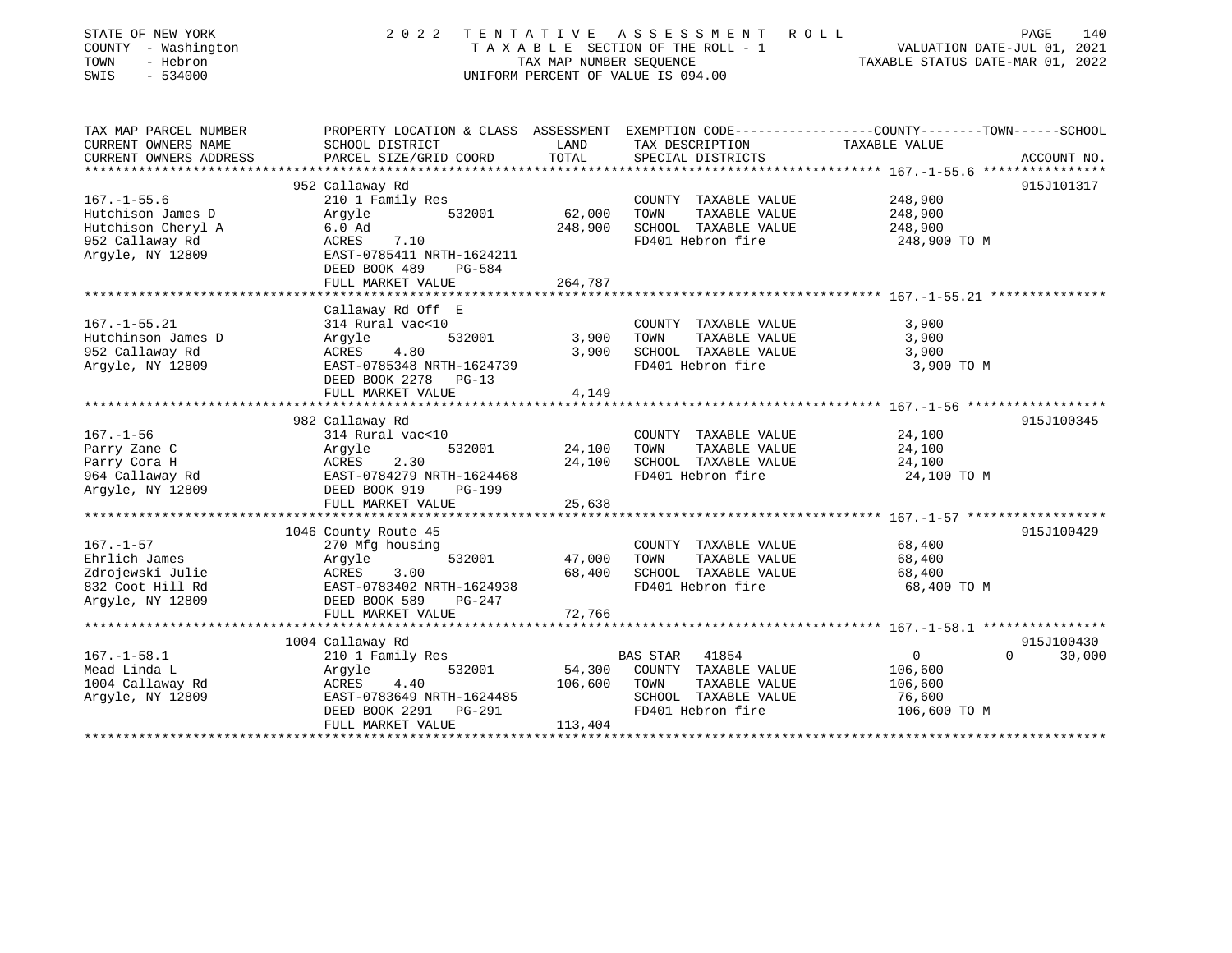| STATE OF NEW YORK<br>COUNTY - Washington<br>TOWN<br>- Hebron<br>$-534000$<br>SWIS | 2 0 2 2                                       | TENTATIVE<br>TAX MAP NUMBER SEOUENCE | A S S E S S M E N T<br>ROLL<br>TAXABLE SECTION OF THE ROLL - 1<br>UNIFORM PERCENT OF VALUE IS 094.00 | PAGE<br>VALUATION DATE-JUL 01, 2021<br>TAXABLE STATUS DATE-MAR 01, 2022                         | 141 |
|-----------------------------------------------------------------------------------|-----------------------------------------------|--------------------------------------|------------------------------------------------------------------------------------------------------|-------------------------------------------------------------------------------------------------|-----|
| TAX MAP PARCEL NUMBER                                                             |                                               |                                      |                                                                                                      | PROPERTY LOCATION & CLASS ASSESSMENT EXEMPTION CODE---------------COUNTY-------TOWN------SCHOOL |     |
| CURRENT OWNERS NAME<br>CURRENT OWNERS ADDRESS                                     | SCHOOL DISTRICT<br>PARCEL SIZE/GRID COORD     | LAND<br>TOTAL                        | TAX DESCRIPTION<br>SPECIAL DISTRICTS                                                                 | TAXABLE VALUE<br>ACCOUNT NO.                                                                    |     |
|                                                                                   |                                               |                                      |                                                                                                      |                                                                                                 |     |
|                                                                                   | 1020 Callaway Rd                              |                                      |                                                                                                      | 915J100128                                                                                      |     |
| $167. - 1 - 58.2$                                                                 | 270 Mfg housing                               |                                      | BAS STAR 41854                                                                                       | $\Omega$<br>$\Omega$<br>30,000                                                                  |     |
| Taylor Cynthia F                                                                  | 532001<br>Argyle                              | 54,300                               | COUNTY TAXABLE VALUE                                                                                 | 81,100                                                                                          |     |
| 1020 Callaway Rd                                                                  | ACRES<br>4.40                                 | 81,100                               | TOWN<br>TAXABLE VALUE                                                                                | 81,100                                                                                          |     |
| Argyle, NY 12809                                                                  | EAST-0783284 NRTH-1624540                     |                                      | SCHOOL TAXABLE VALUE                                                                                 | 51,100                                                                                          |     |
|                                                                                   | DEED BOOK 1732 PG-64                          |                                      | FD401 Hebron fire                                                                                    | 81,100 TO M                                                                                     |     |
|                                                                                   | FULL MARKET VALUE                             | 86,277                               |                                                                                                      |                                                                                                 |     |
|                                                                                   | 1017 Callaway Rd                              |                                      |                                                                                                      | 915J100064                                                                                      |     |
| $167. - 1 - 59$                                                                   | 210 1 Family Res                              |                                      | BAS STAR<br>41854                                                                                    | 30,000<br>$\Omega$<br>$\Omega$                                                                  |     |
| Bolio Aaron                                                                       | Argyle<br>532001                              | 47,000                               | COUNTY TAXABLE VALUE                                                                                 | 92,900                                                                                          |     |
| 1017 Callaway Rd                                                                  | 3.00 BANK<br>ACRES<br>999                     | 92,900                               | TAXABLE VALUE<br>TOWN                                                                                | 92,900                                                                                          |     |
| Argyle, NY 12809                                                                  | EAST-0783278 NRTH-1623968                     |                                      | SCHOOL TAXABLE VALUE                                                                                 | 62,900                                                                                          |     |
|                                                                                   | DEED BOOK 2626 PG-152                         |                                      | FD401 Hebron fire                                                                                    | 92,900 TO M                                                                                     |     |
|                                                                                   | FULL MARKET VALUE                             | 98,830                               |                                                                                                      |                                                                                                 |     |
|                                                                                   | 257 Campbell Ln                               |                                      |                                                                                                      | 915J100395                                                                                      |     |
| $168. - 1 - 1$                                                                    | 270 Mfg housing                               |                                      | COUNTY TAXABLE VALUE                                                                                 | 66,100                                                                                          |     |
| Benard Stephen P                                                                  | 533801<br>Hartford                            | 57,100                               | TAXABLE VALUE<br>TOWN                                                                                | 66,100                                                                                          |     |
| PO Box 6495                                                                       | 75 Ad                                         | 66,100                               | SCHOOL TAXABLE VALUE                                                                                 | 66,100                                                                                          |     |
| Rutland, VT 05702                                                                 | ACRES<br>67.40                                |                                      | CA008 Cons agri dst 8                                                                                | 66,100 TO M                                                                                     |     |
|                                                                                   | EAST-0793642 NRTH-1624314                     |                                      | FD401 Hebron fire                                                                                    | 66,100 TO M                                                                                     |     |
|                                                                                   | DEED BOOK 3542 PG-206                         |                                      |                                                                                                      |                                                                                                 |     |
|                                                                                   | FULL MARKET VALUE                             | 70,319                               |                                                                                                      |                                                                                                 |     |
|                                                                                   | 148 Campbell Ln                               |                                      |                                                                                                      | 915J100108                                                                                      |     |
| $168. - 1 - 2$                                                                    | 112 Dairy farm                                |                                      | AG DIST<br>41720                                                                                     | 296,764<br>296,764<br>296,764                                                                   |     |
| Campbell Brian R                                                                  | 533801<br>Hartford                            | 462,100                              | COUNTY TAXABLE VALUE                                                                                 | 370,336                                                                                         |     |
| 1546 Big Burch Hill Rd                                                            | 2916/286                                      | 667,100                              | TOWN<br>TAXABLE VALUE                                                                                | 370,336                                                                                         |     |
| Granville, NY 12832                                                               | ACRES 311.10 BANK<br>193                      |                                      | SCHOOL TAXABLE VALUE                                                                                 | 370,336                                                                                         |     |
|                                                                                   | EAST-0796781 NRTH-1624651                     |                                      | CA008 Cons agri dst 8                                                                                | 370,336 TO M                                                                                    |     |
| MAY BE SUBJECT TO PAYMENT                                                         | DEED BOOK 4008<br>$PG-9$                      |                                      | 296,764 EX                                                                                           |                                                                                                 |     |
| UNDER AGDIST LAW TIL 2026<br>******************                                   | FULL MARKET VALUE<br>************************ | 709,681                              | FD401 Hebron fire                                                                                    | 667,100 TO M                                                                                    |     |
|                                                                                   | 257 Campbell Ln                               |                                      |                                                                                                      | 915J101346                                                                                      |     |
| $168. - 1 - 2.1$                                                                  | 314 Rural vac<10                              |                                      | COUNTY TAXABLE VALUE                                                                                 | 4,900                                                                                           |     |
| Benard Stephen P                                                                  | Hartford<br>533801                            | 4,900                                | TOWN<br>TAXABLE VALUE                                                                                | 4,900                                                                                           |     |
| PO Box 6495                                                                       | 6.00<br>ACRES                                 | 4,900                                | SCHOOL TAXABLE VALUE                                                                                 | 4,900                                                                                           |     |
| Rutland, VT 05702                                                                 | EAST-0793542 NRTH-1623202                     |                                      | CA008 Cons agri dst 8                                                                                | 4,900 TO M                                                                                      |     |
|                                                                                   | DEED BOOK 3542<br>PG-206                      |                                      | FD401 Hebron fire                                                                                    | 4,900 TO M                                                                                      |     |
|                                                                                   | FULL MARKET VALUE                             | 5,213                                |                                                                                                      |                                                                                                 |     |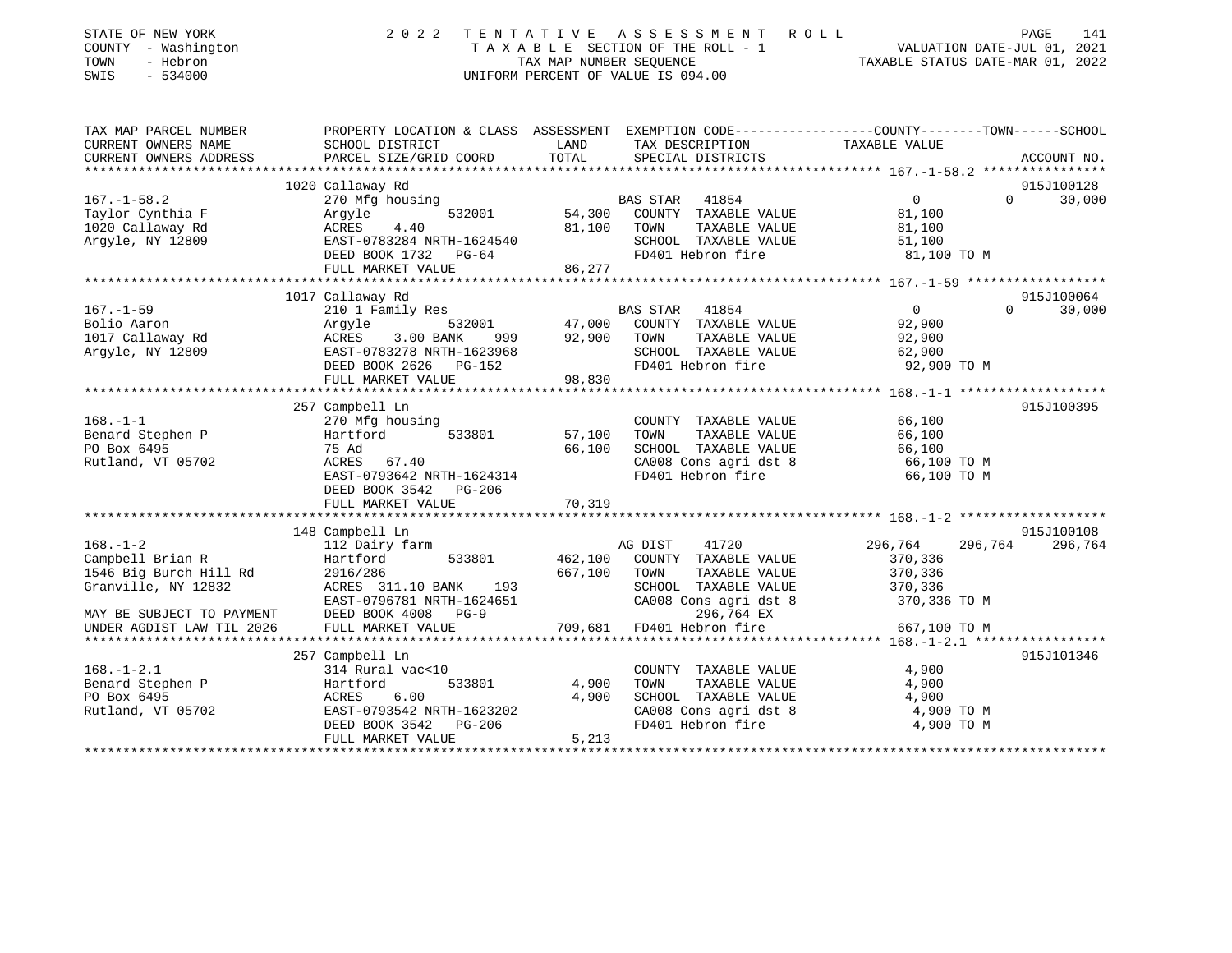| STATE OF NEW YORK<br>COUNTY - Washington<br>TOWN<br>- Hebron<br>SWIS<br>$-534000$                                      | 2 0 2 2                                                                                                                                                            |                           | TENTATIVE ASSESSMENT ROLL<br>UNIFORM PERCENT OF VALUE IS 094.00                                                                            | TAXABLE SECTION OF THE ROLL - 1<br>TAX MAP NUMBER SEQUENCE<br>NIFORM DRTE-JUL 01, 2021<br>NIFORM DRECENT OF VALUE TO 04.00             | PAGE<br>142                                                                 |
|------------------------------------------------------------------------------------------------------------------------|--------------------------------------------------------------------------------------------------------------------------------------------------------------------|---------------------------|--------------------------------------------------------------------------------------------------------------------------------------------|----------------------------------------------------------------------------------------------------------------------------------------|-----------------------------------------------------------------------------|
| TAX MAP PARCEL NUMBER<br>CURRENT OWNERS NAME<br>CURRENT OWNERS ADDRESS                                                 | PROPERTY LOCATION & CLASS ASSESSMENT EXEMPTION CODE---------------COUNTY-------TOWN------SCHOOL<br>SCHOOL DISTRICT<br>PARCEL SIZE/GRID COORD                       | LAND<br>TOTAL             | TAX DESCRIPTION TAXABLE VALUE SPECIAL DISTRICTS                                                                                            |                                                                                                                                        | ACCOUNT NO.                                                                 |
| $168. - 1 - 2.2$<br>Benard Stephen P                                                                                   | Campbell Ln/n Off<br>322 Rural vac>10<br>Hartford                                                                                                                  | 533801 49,200             | COUNTY TAXABLE VALUE<br>TOWN<br>TAXABLE VALUE                                                                                              | 49,200<br>49,200                                                                                                                       |                                                                             |
| PO Box 6495<br>Rutland, VT 05702                                                                                       | ACRES 61.49<br>EAST-0795159 NRTH-1625959<br>DEED BOOK 3542 PG-206<br>FULL MARKET VALUE                                                                             | 49,200<br>52,340          | SCHOOL TAXABLE VALUE<br>CA008 Cons agri dst 8<br>FD401 Hebron fire                                                                         | 49,200<br>49,200 TO M<br>49,200 TO M                                                                                                   |                                                                             |
|                                                                                                                        |                                                                                                                                                                    |                           |                                                                                                                                            |                                                                                                                                        |                                                                             |
| $168. - 1 - 2.3$<br>Campbell Matthew<br>708 County Route 31<br>Salem, NY 12865                                         | 708 County Route 31<br>241 Rural res&ag<br>Hartford<br>ACRES 14.60<br>EAST-0798399 NRTH-1622571                                                                    | 191,000                   | AG DIST<br>41720<br>533801 78,500 BAS STAR 41854<br>COUNTY TAXABLE VALUE<br>TOWN<br>TAXABLE VALUE                                          | 33,656<br>$\overline{0}$<br>157,344<br>157,344<br>127,344                                                                              | 33,656<br>33,656<br>$\overline{0}$<br>30,000                                |
| MAY BE SUBJECT TO PAYMENT<br>UNDER AGDIST LAW TIL 2026                                                                 | DEED BOOK 2676 PG-201 SCHOOL TAXABLE VALUE 127,344<br>FULL MARKET VALUE 203,191 CA008 Cons agri dst 8 157,344 TO M                                                 |                           | 33,656 EX                                                                                                                                  |                                                                                                                                        |                                                                             |
|                                                                                                                        |                                                                                                                                                                    |                           | FD401 Hebron fire                                                                                                                          | 191,000 TO M                                                                                                                           |                                                                             |
|                                                                                                                        | 779 County Route 31                                                                                                                                                |                           |                                                                                                                                            |                                                                                                                                        | 915J100367                                                                  |
| $168. - 1 - 3.1$<br>108.-1-3.1<br>Horrigan Keith P<br>Horrigan Goliath R<br>779 County Route 31<br>Granville, NY 12832 | 210 1 Family Res<br>533801<br>Hartford<br>Trans exempt repay 2022<br>ACRES 7.13<br>EAST-0798692 NRTH-1624368<br>DEED BOOK 20210 PG-1449<br>DEED BOOK 20210 PG-1449 | 62,100<br>275,900         | COUNTY TAXABLE VALUE<br>TOWN<br>TAXABLE VALUE<br>SCHOOL TAXABLE VALUE                                                                      | 275,900<br>275,900<br>275,900<br>CA008 Cons agri dst 8 275,900 TO M<br>FD401 Hebron fire 275,900 TO M<br>TE533 Trans exempt flg .00 MT |                                                                             |
|                                                                                                                        | FULL MARKET VALUE                                                                                                                                                  | 293,511                   |                                                                                                                                            |                                                                                                                                        |                                                                             |
|                                                                                                                        |                                                                                                                                                                    |                           |                                                                                                                                            |                                                                                                                                        |                                                                             |
| $168. - 1 - 4.1$<br>Gettyvue Farm LLC<br>898 County Route 31<br>Granville, NY 12832                                    | 880 County Route 31<br>112 Dairy farm<br>Hartford<br>1993-250600<br>ACRES 62.10                                                                                    | 533801 154,000<br>496,700 | 41720<br>AG DIST<br>COUNTY TAXABLE VALUE<br>TOWN<br>TAXABLE VALUE<br>SCHOOL TAXABLE VALUE                                                  | 90,269<br>406,431<br>406,431<br>406,431                                                                                                | 915J100247<br>90,269<br>90,269                                              |
|                                                                                                                        |                                                                                                                                                                    |                           |                                                                                                                                            |                                                                                                                                        |                                                                             |
|                                                                                                                        | 898 County Route 31                                                                                                                                                |                           | 29 PCT OF VALUE USED FOR EXEMPTION PURPOSES                                                                                                |                                                                                                                                        | 915J100248                                                                  |
| $168. - 1 - 4.2$<br>Gettyvue Farm LLC<br>Getty Carolyn R LE<br>898 County Route 31<br>Granville, NY 12832              | 112 Dairy farm<br>Granville 533201<br>ACRES 88.90<br>EAST-0801390 NRTH-1625071<br>DEED BOOK 2029<br>PG-250<br>FULL MARKET VALUE                                    | 690,638                   | AG DIST<br>41720<br>228,600 ENH STAR 41834<br>649,200 AGED-TOWN 41803<br>AGE-CO/SCH 41805<br>COUNTY TAXABLE VALUE<br>TOWN<br>TAXABLE VALUE | 151,930<br>151,930<br>$\mathbf 0$<br>$\overline{0}$<br>84,721<br>94,134<br>403,136<br>412,549                                          | 151,930<br>74,900<br>$\overline{0}$<br>$\overline{0}$<br>94,134<br>$\Omega$ |
| MAY BE SUBJECT TO PAYMENT<br>UNDER AGDIST LAW TIL 2026                                                                 |                                                                                                                                                                    |                           | SCHOOL TAXABLE VALUE<br>CA008 Cons agri dst 8<br>151,930 EX<br>FD401 Hebron fire                                                           | 328,236<br>497,270 TO M<br>649,200 TO M                                                                                                |                                                                             |
|                                                                                                                        |                                                                                                                                                                    |                           |                                                                                                                                            | ***********************************                                                                                                    |                                                                             |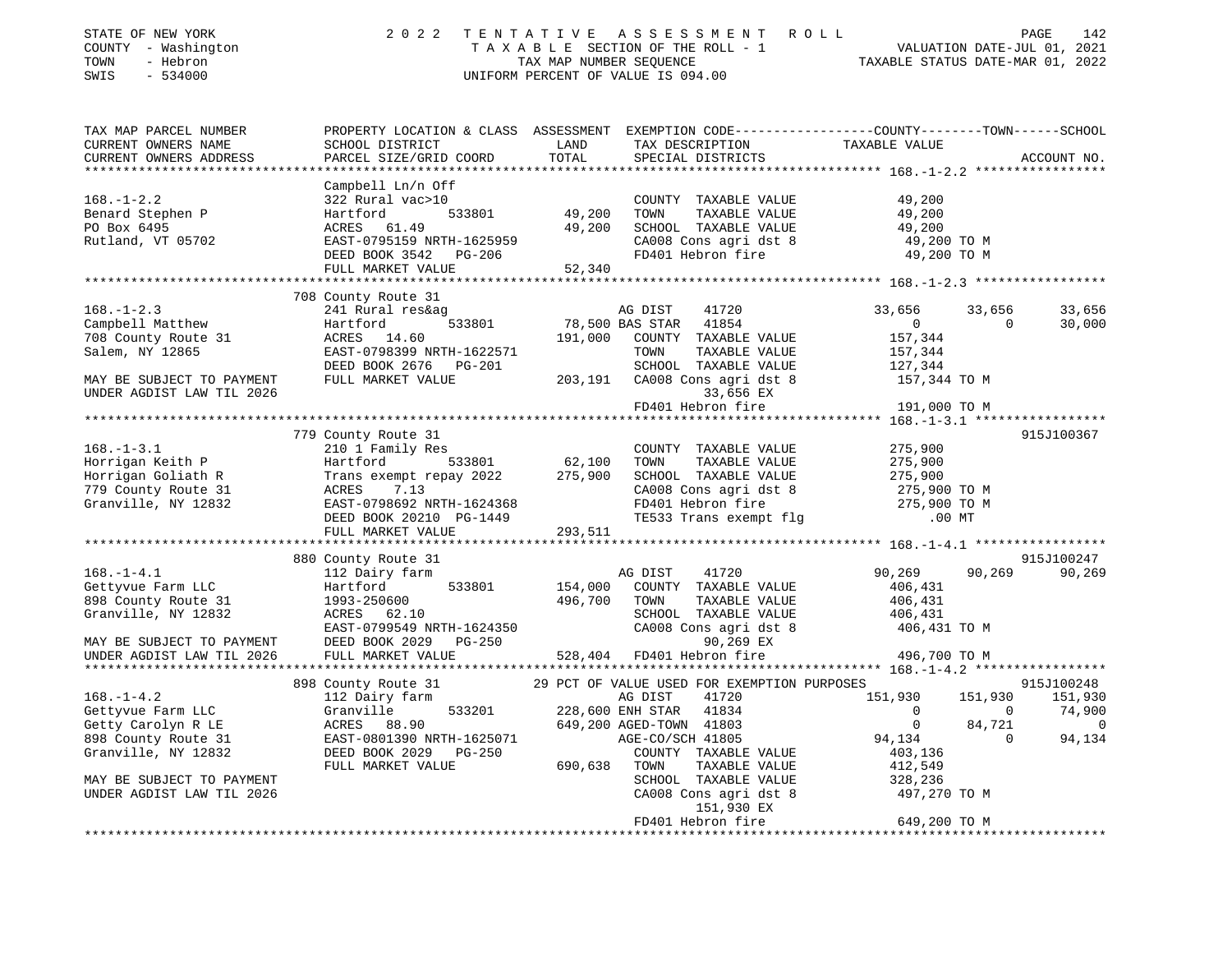| STATE OF NEW YORK<br>COUNTY - Washington<br>TOWN<br>- Hebron<br>SWIS<br>$-534000$ | 2 0 2 2                                                                                                             |         | TENTATIVE ASSESSMENT ROLL<br>T A X A B L E SECTION OF THE ROLL - 1<br>TAX MAP NUMBER SEQUENCE THE ROLL - 1 TAXABLE STATUS DATE-MAR 01. 2022<br>UNIFORM PERCENT OF VALUE IS 094.00 |                                                    | PAGE<br>143        |
|-----------------------------------------------------------------------------------|---------------------------------------------------------------------------------------------------------------------|---------|-----------------------------------------------------------------------------------------------------------------------------------------------------------------------------------|----------------------------------------------------|--------------------|
| TAX MAP PARCEL NUMBER<br>CURRENT OWNERS NAME                                      | PROPERTY LOCATION & CLASS ASSESSMENT EXEMPTION CODE----------------COUNTY-------TOWN------SCHOOL<br>SCHOOL DISTRICT | LAND    | TAX DESCRIPTION                                                                                                                                                                   | TAXABLE VALUE                                      |                    |
| CURRENT OWNERS ADDRESS                                                            | PARCEL SIZE/GRID COORD                                                                                              | TOTAL   | SPECIAL DISTRICTS                                                                                                                                                                 |                                                    | ACCOUNT NO.        |
|                                                                                   | 45 Webber Ln                                                                                                        |         |                                                                                                                                                                                   |                                                    | 915J101086         |
| $168. - 1 - 4.3$                                                                  | 210 1 Family Res                                                                                                    |         | COUNTY TAXABLE VALUE                                                                                                                                                              | 75,900                                             |                    |
| Getty Terry                                                                       | Hartford<br>533801                                                                                                  | 40,700  | TOWN<br>TAXABLE VALUE                                                                                                                                                             | 75,900                                             |                    |
| Getty Gail                                                                        | FRNT 200.00 DPTH 200.00                                                                                             | 75,900  | SCHOOL TAXABLE VALUE                                                                                                                                                              | 75,900                                             |                    |
| 908 County Route 31                                                               | FRNT 200.00 DPTH 200.00<br>EAST-0799396 NRTH-1623140                                                                |         | CA008 Cons agri dst 8                                                                                                                                                             | 75,900 TO M                                        |                    |
| Granville, NY 12832                                                               | DEED BOOK 2436 PG-103                                                                                               |         | FD401 Hebron fire                                                                                                                                                                 | 75,900 TO M                                        |                    |
|                                                                                   | FULL MARKET VALUE                                                                                                   | 80,745  |                                                                                                                                                                                   |                                                    |                    |
|                                                                                   | 908 County Route 31                                                                                                 |         |                                                                                                                                                                                   |                                                    |                    |
| $168. - 1 - 4.4$                                                                  | 210 1 Family Res                                                                                                    |         | BAS STAR 41854                                                                                                                                                                    | $\circ$                                            | $\Omega$<br>30,000 |
| Getty Terry                                                                       | Granville<br>533201                                                                                                 | 41,300  | COUNTY TAXABLE VALUE                                                                                                                                                              | 143,100                                            |                    |
| 908 County Route 31                                                               | FRNT 198.00 DPTH 239.00                                                                                             | 143,100 | TOWN<br>TAXABLE VALUE                                                                                                                                                             | 143,100                                            |                    |
| Granville, NY 12832                                                               | EAST-0801281 NRTH-1626036                                                                                           |         | SCHOOL TAXABLE VALUE                                                                                                                                                              | 113,100                                            |                    |
|                                                                                   | DEED BOOK 671<br>PG-166                                                                                             |         | CA008 Cons agri dst 8                                                                                                                                                             | 143,100 TO M                                       |                    |
|                                                                                   | FULL MARKET VALUE                                                                                                   |         | 152,234 FD401 Hebron fire                                                                                                                                                         | 143,100 TO M                                       |                    |
|                                                                                   |                                                                                                                     |         |                                                                                                                                                                                   |                                                    |                    |
|                                                                                   | 870 County Route 31                                                                                                 |         |                                                                                                                                                                                   |                                                    |                    |
| $168. - 1 - 4.5$                                                                  | 210 1 Family Res                                                                                                    |         | BAS STAR 41854                                                                                                                                                                    | $\overline{0}$                                     | 30,000<br>$\Omega$ |
| Getty Brian                                                                       | 533801<br>Hartford                                                                                                  | 41,500  | COUNTY TAXABLE VALUE                                                                                                                                                              | 209,700                                            |                    |
| Getty Bilan<br>Getty Winifred M<br>870 County Route 31                            | 1.17<br>ACRES                                                                                                       | 209,700 | TOWN<br>TAXABLE VALUE<br>SCHOOL TAXABLE VALUE                                                                                                                                     | 209,700                                            |                    |
| 870 County Route 31<br>Granville, NY 12832                                        |                                                                                                                     |         |                                                                                                                                                                                   | 179,700                                            |                    |
|                                                                                   | EAST-0800183 NRTH-1625629<br>DEED BOOK 682 PG-325<br>FULL MARKET VALUE 223,085                                      |         | 223,085 FD401 Hebron fire                                                                                                                                                         | CA008 Cons agri dst 8 209,700 TO M<br>209,700 TO M |                    |
|                                                                                   |                                                                                                                     |         |                                                                                                                                                                                   |                                                    |                    |
|                                                                                   | 818 County Route 31                                                                                                 |         |                                                                                                                                                                                   |                                                    |                    |
| $168. - 1 - 4.6$                                                                  | 210 1 Family Res                                                                                                    |         | BAS STAR 41854                                                                                                                                                                    | $\overline{0}$                                     | $\Omega$<br>30,000 |
| Getty Kevin D                                                                     | 533801<br>Hartford                                                                                                  | 45,800  | COUNTY TAXABLE VALUE                                                                                                                                                              | 195,800                                            |                    |
| 818 County Route 31                                                               | 2.55<br>ACRES                                                                                                       | 195,800 | TOWN<br>TAXABLE VALUE                                                                                                                                                             | 195,800                                            |                    |
| Granville, NY 12832                                                               | EAST-0799274 NRTH-1624674                                                                                           |         | SCHOOL TAXABLE VALUE                                                                                                                                                              | 165,800                                            |                    |
|                                                                                   | DEED BOOK 758<br>$PG-134$                                                                                           |         | CA008 Cons agri dst 8                                                                                                                                                             | 195,800 TO M                                       |                    |
|                                                                                   | FULL MARKET VALUE                                                                                                   | 208,298 | FD401 Hebron fire                                                                                                                                                                 | 195,800 TO M                                       |                    |
|                                                                                   | Webber Ln/s Off                                                                                                     |         |                                                                                                                                                                                   |                                                    | 915J100554         |
| $168. - 1 - 5$                                                                    | 314 Rural vac<10                                                                                                    |         | COUNTY TAXABLE VALUE                                                                                                                                                              | 1,100                                              |                    |
|                                                                                   | 533801<br>Hartford                                                                                                  | 1,100   | TOWN<br>TAXABLE VALUE                                                                                                                                                             | 1,100                                              |                    |
| Ciancetta Gary M<br>44 Webber Ln                                                  | 2.0 Ad                                                                                                              | 1,100   | SCHOOL TAXABLE VALUE                                                                                                                                                              | 1,100                                              |                    |
| Salem, NY 12865                                                                   | ACRES<br>1.30 BANK<br>999                                                                                           |         | CA008 Cons agri dst 8                                                                                                                                                             | 1,100 TO M                                         |                    |
|                                                                                   | EAST-0799510 NRTH-1622102                                                                                           |         | FD401 Hebron fire                                                                                                                                                                 | 1,100 TO M                                         |                    |
|                                                                                   | DEED BOOK 3283 PG-233                                                                                               |         |                                                                                                                                                                                   |                                                    |                    |
|                                                                                   | FULL MARKET VALUE                                                                                                   | 1,170   |                                                                                                                                                                                   |                                                    |                    |
|                                                                                   |                                                                                                                     |         |                                                                                                                                                                                   |                                                    |                    |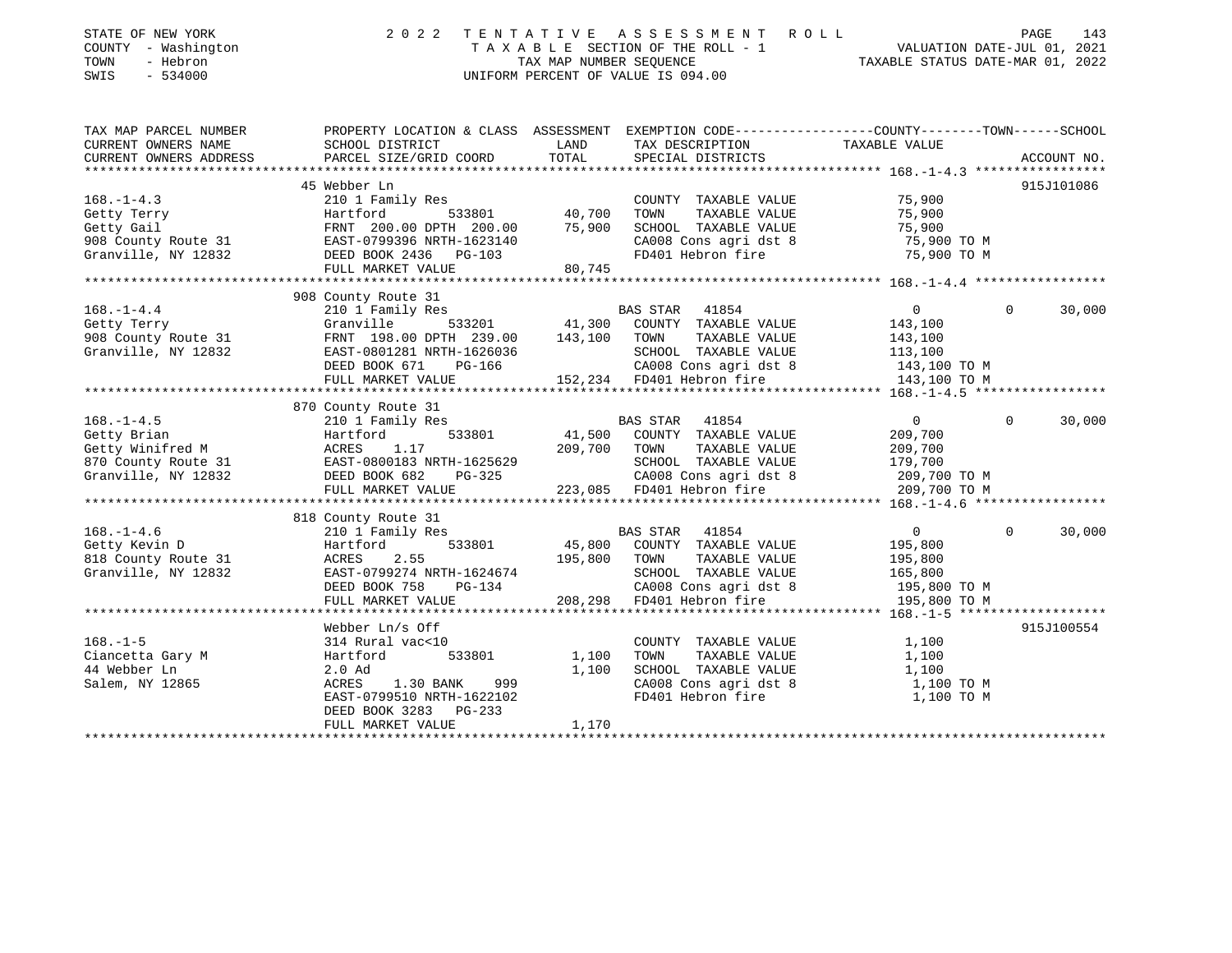| STATE OF NEW YORK |  |              |  |
|-------------------|--|--------------|--|
| COUNTY            |  | - Washington |  |
|                   |  |              |  |

## STATE OF NEW YORK 2 0 2 2 T E N T A T I V E A S S E S S M E N T R O L L PAGE 144 COUNTY - Washington T A X A B L E SECTION OF THE ROLL - 1 VALUATION DATE-JUL 01, 2021 TOWN - Hebron TAX MAP NUMBER SEQUENCE TAXABLE STATUS DATE-MAR 01, 2022 SWIS - 534000 UNIFORM PERCENT OF VALUE IS 094.00

| 22 Webber Ln              |                                                                                                                                                                                                                                                                                                                                                                                                                                   | 915J101333                                                                                                                                                                                                     |
|---------------------------|-----------------------------------------------------------------------------------------------------------------------------------------------------------------------------------------------------------------------------------------------------------------------------------------------------------------------------------------------------------------------------------------------------------------------------------|----------------------------------------------------------------------------------------------------------------------------------------------------------------------------------------------------------------|
|                           |                                                                                                                                                                                                                                                                                                                                                                                                                                   | $0$ 74,900                                                                                                                                                                                                     |
|                           |                                                                                                                                                                                                                                                                                                                                                                                                                                   |                                                                                                                                                                                                                |
|                           |                                                                                                                                                                                                                                                                                                                                                                                                                                   |                                                                                                                                                                                                                |
|                           | $\begin{tabular}{lllllllllllll} \multicolumn{3}{c}{168.-1-5.1} & 22 \text{ Weber Ln} & \multicolumn{3}{c}{EMH STR} & 41834 & 0 \\ \n \text{Stevens Clifford N} & & & & & \text{Bartford} & 533801 & 51,200 & \text{COUNTY} & \text{TXABLE VALUE} & 119,600 \\ \n \text{Stevens Nancy} & & & & & \text{ACRES} & 3.80 & 119,600 & \text{TOWN} & \text{TXABLE VALUE} & 119,600 \\ \n \text{22 Webber Ln} & & & & & \text{EAST}-0798$ |                                                                                                                                                                                                                |
|                           |                                                                                                                                                                                                                                                                                                                                                                                                                                   |                                                                                                                                                                                                                |
|                           |                                                                                                                                                                                                                                                                                                                                                                                                                                   |                                                                                                                                                                                                                |
|                           |                                                                                                                                                                                                                                                                                                                                                                                                                                   |                                                                                                                                                                                                                |
|                           |                                                                                                                                                                                                                                                                                                                                                                                                                                   |                                                                                                                                                                                                                |
| 44 Webber Ln              |                                                                                                                                                                                                                                                                                                                                                                                                                                   |                                                                                                                                                                                                                |
|                           |                                                                                                                                                                                                                                                                                                                                                                                                                                   | 74,900                                                                                                                                                                                                         |
|                           |                                                                                                                                                                                                                                                                                                                                                                                                                                   |                                                                                                                                                                                                                |
|                           |                                                                                                                                                                                                                                                                                                                                                                                                                                   |                                                                                                                                                                                                                |
|                           |                                                                                                                                                                                                                                                                                                                                                                                                                                   |                                                                                                                                                                                                                |
|                           |                                                                                                                                                                                                                                                                                                                                                                                                                                   |                                                                                                                                                                                                                |
|                           |                                                                                                                                                                                                                                                                                                                                                                                                                                   |                                                                                                                                                                                                                |
|                           | 168.-1-5.2<br>Ciancetta Gary M 210 1 Family Res ENH STAR 41834 0<br>Ciancetta Gary M Hartford 533801 79,400 COUNTY TAXABLE VALUE 130,700<br>44 Webber Ln ACRES 15.00 BANK 999 130,700 TOWN TAXABLE VALUE 130,700<br>Salem, NY 12865                                                                                                                                                                                               |                                                                                                                                                                                                                |
|                           |                                                                                                                                                                                                                                                                                                                                                                                                                                   |                                                                                                                                                                                                                |
| 80 Webber Ln              |                                                                                                                                                                                                                                                                                                                                                                                                                                   | 915J100658                                                                                                                                                                                                     |
|                           |                                                                                                                                                                                                                                                                                                                                                                                                                                   | $134,993$ $134,993$ $134,993$ $134,993$<br>0 0 74,900<br>261,307                                                                                                                                               |
|                           |                                                                                                                                                                                                                                                                                                                                                                                                                                   |                                                                                                                                                                                                                |
|                           |                                                                                                                                                                                                                                                                                                                                                                                                                                   |                                                                                                                                                                                                                |
|                           |                                                                                                                                                                                                                                                                                                                                                                                                                                   |                                                                                                                                                                                                                |
|                           |                                                                                                                                                                                                                                                                                                                                                                                                                                   |                                                                                                                                                                                                                |
|                           |                                                                                                                                                                                                                                                                                                                                                                                                                                   |                                                                                                                                                                                                                |
|                           |                                                                                                                                                                                                                                                                                                                                                                                                                                   |                                                                                                                                                                                                                |
|                           |                                                                                                                                                                                                                                                                                                                                                                                                                                   |                                                                                                                                                                                                                |
|                           |                                                                                                                                                                                                                                                                                                                                                                                                                                   |                                                                                                                                                                                                                |
|                           |                                                                                                                                                                                                                                                                                                                                                                                                                                   |                                                                                                                                                                                                                |
| 103 First Light Rd        |                                                                                                                                                                                                                                                                                                                                                                                                                                   | 915J100390                                                                                                                                                                                                     |
|                           | 168.-1-8.1 103 FITST LIGHT RANAGE COUNTY TAXABLE VALUE 294,000<br>Parker Paul H Trustee Salem 534801 96,600 TOWN TAXABLE VALUE 294,000<br>PO Box 306 Paul H Parker Trust 294,000 SCHOOL TAXABLE VALUE 294,000<br>Dorset, VT 05251 35                                                                                                                                                                                              |                                                                                                                                                                                                                |
|                           |                                                                                                                                                                                                                                                                                                                                                                                                                                   |                                                                                                                                                                                                                |
|                           |                                                                                                                                                                                                                                                                                                                                                                                                                                   |                                                                                                                                                                                                                |
|                           |                                                                                                                                                                                                                                                                                                                                                                                                                                   |                                                                                                                                                                                                                |
| ACRES<br>22.90            |                                                                                                                                                                                                                                                                                                                                                                                                                                   |                                                                                                                                                                                                                |
| EAST-0804119 NRTH-1621886 |                                                                                                                                                                                                                                                                                                                                                                                                                                   |                                                                                                                                                                                                                |
| DEED BOOK 3489 PG-317     |                                                                                                                                                                                                                                                                                                                                                                                                                                   |                                                                                                                                                                                                                |
| FULL MARKET VALUE 312,766 |                                                                                                                                                                                                                                                                                                                                                                                                                                   |                                                                                                                                                                                                                |
|                           |                                                                                                                                                                                                                                                                                                                                                                                                                                   |                                                                                                                                                                                                                |
|                           |                                                                                                                                                                                                                                                                                                                                                                                                                                   |                                                                                                                                                                                                                |
|                           |                                                                                                                                                                                                                                                                                                                                                                                                                                   |                                                                                                                                                                                                                |
|                           |                                                                                                                                                                                                                                                                                                                                                                                                                                   |                                                                                                                                                                                                                |
|                           |                                                                                                                                                                                                                                                                                                                                                                                                                                   |                                                                                                                                                                                                                |
|                           |                                                                                                                                                                                                                                                                                                                                                                                                                                   |                                                                                                                                                                                                                |
|                           |                                                                                                                                                                                                                                                                                                                                                                                                                                   |                                                                                                                                                                                                                |
|                           |                                                                                                                                                                                                                                                                                                                                                                                                                                   |                                                                                                                                                                                                                |
|                           |                                                                                                                                                                                                                                                                                                                                                                                                                                   |                                                                                                                                                                                                                |
|                           |                                                                                                                                                                                                                                                                                                                                                                                                                                   |                                                                                                                                                                                                                |
|                           |                                                                                                                                                                                                                                                                                                                                                                                                                                   |                                                                                                                                                                                                                |
|                           |                                                                                                                                                                                                                                                                                                                                                                                                                                   |                                                                                                                                                                                                                |
|                           |                                                                                                                                                                                                                                                                                                                                                                                                                                   |                                                                                                                                                                                                                |
|                           |                                                                                                                                                                                                                                                                                                                                                                                                                                   |                                                                                                                                                                                                                |
|                           |                                                                                                                                                                                                                                                                                                                                                                                                                                   | CAOO8 Cons agri dst 8 – 2007 – 2007 – 2008 Cons agri dst 8 – 2007 – 2008 Cons agri dst 8 – 2007 – 2007 – 2008<br>Z67,100 TO M – 2009 FD401 Hebron fire 367,100 TO M – 2007 2008 FD401 Hebron fire 367,100 TO M |
|                           |                                                                                                                                                                                                                                                                                                                                                                                                                                   |                                                                                                                                                                                                                |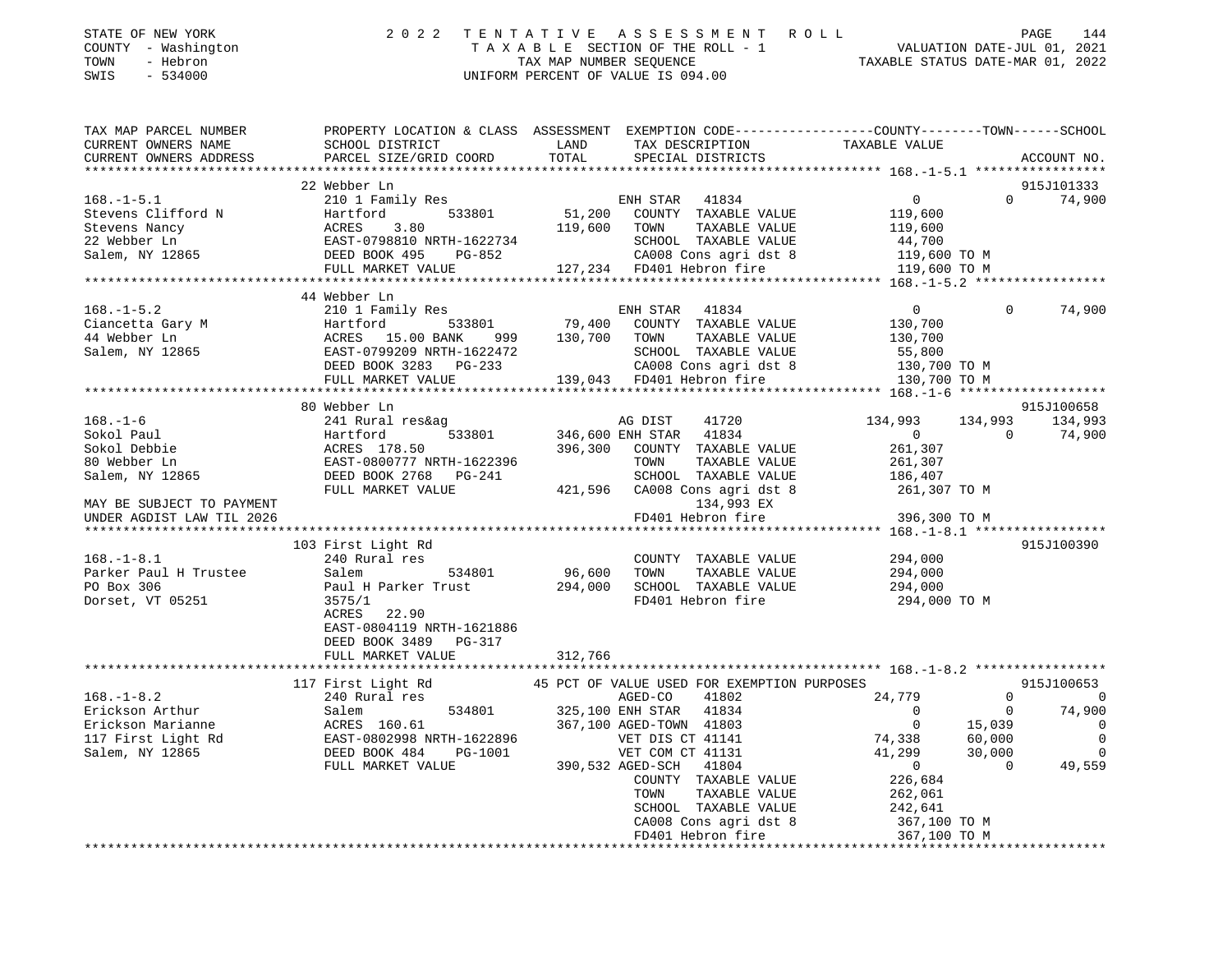| STATE OF NEW YORK<br>COUNTY - Washington<br>TOWN<br>- Hebron<br>SWIS<br>$-534000$ | 2 0 2 2                                                                                                                                               | TAX MAP NUMBER SEQUENCE | TENTATIVE ASSESSMENT<br>TAXABLE SECTION OF THE ROLL - 1<br>UNIFORM PERCENT OF VALUE IS 094.00 | R O L L<br>VALUATION DATE-JUL 01, 2021<br>TAXABLE STATUS DATE-MAR 01, 2022                                      | PAGE<br>145 |
|-----------------------------------------------------------------------------------|-------------------------------------------------------------------------------------------------------------------------------------------------------|-------------------------|-----------------------------------------------------------------------------------------------|-----------------------------------------------------------------------------------------------------------------|-------------|
| TAX MAP PARCEL NUMBER<br>CURRENT OWNERS NAME<br>CURRENT OWNERS ADDRESS            | SCHOOL DISTRICT<br>PARCEL SIZE/GRID COORD                                                                                                             | LAND<br>TOTAL           | TAX DESCRIPTION<br>SPECIAL DISTRICTS                                                          | PROPERTY LOCATION & CLASS ASSESSMENT EXEMPTION CODE---------------COUNTY-------TOWN-----SCHOOL<br>TAXABLE VALUE | ACCOUNT NO. |
| $168. - 1 - 9$<br>Katahdin LLC                                                    | 253 Middle Rd<br>312 Vac w/imprv<br>Salem<br>534801                                                                                                   | 213,500                 | COUNTY TAXABLE VALUE<br>TOWN<br>TAXABLE VALUE                                                 | 233,000<br>233,000                                                                                              | 915J100472  |
| 18 Bentgrass Rd<br>Newton, CT 06470                                               | $1$ ot $2$<br>ACRES 195.36<br>EAST-0802806 NRTH-1619871<br>DEED BOOK 2964<br>PG-179<br>FULL MARKET VALUE                                              | 233,000<br>247,872      | SCHOOL TAXABLE VALUE<br>FD401 Hebron fire                                                     | 233,000<br>233,000 TO M                                                                                         |             |
|                                                                                   |                                                                                                                                                       |                         |                                                                                               |                                                                                                                 |             |
| $168. - 1 - 10$<br>Katahdin LLC<br>18 Bentgrass Ln<br>Newtown, CT 06470           | McKnight Hill Rd Off N<br>322 Rural vac>10<br>Salem<br>534801<br>sub lot 3<br>ACRES<br>35.00<br>EAST-0802581 NRTH-1619097<br>DEED BOOK 3298<br>PG-121 | 28,100<br>28,100        | COUNTY TAXABLE VALUE<br>TAXABLE VALUE<br>TOWN<br>SCHOOL TAXABLE VALUE<br>FD401 Hebron fire    | 28,100<br>28,100<br>28,100<br>28,100 TO M                                                                       | 915J100280  |
|                                                                                   | FULL MARKET VALUE<br>********************                                                                                                             | 29,894<br>**********    |                                                                                               |                                                                                                                 |             |
|                                                                                   | 265 Mcknight Hill Rd                                                                                                                                  |                         | 65 PCT OF VALUE USED FOR EXEMPTION PURPOSES                                                   |                                                                                                                 | 915J101318  |
| $168. - 1 - 10.1$                                                                 | 210 1 Family Res                                                                                                                                      |                         | AGED-ALL<br>41800                                                                             | 57,753<br>57,753                                                                                                | 57,753      |
| Dooley David                                                                      | Salem<br>534801                                                                                                                                       | 104,900 ENH STAR        | 41834                                                                                         | $\overline{0}$<br>$\Omega$                                                                                      | 74,900      |
| 2211 Mcknight Hill Rd                                                             | 884/215                                                                                                                                               | 177,700                 | COUNTY TAXABLE VALUE                                                                          | 119,947                                                                                                         |             |
| Salem, NY 12865                                                                   | ACRES<br>27.03                                                                                                                                        |                         | TOWN<br>TAXABLE VALUE                                                                         | 119,947                                                                                                         |             |
|                                                                                   | EAST-0800961 NRTH-1618132                                                                                                                             |                         | SCHOOL TAXABLE VALUE                                                                          | 45,047                                                                                                          |             |
|                                                                                   | DEED BOOK 616<br><b>PG-110</b>                                                                                                                        |                         | FD401 Hebron fire                                                                             | 177,700 TO M                                                                                                    |             |
|                                                                                   | FULL MARKET VALUE<br>*******************                                                                                                              | 189,043                 |                                                                                               | ********************************* 168.-1-10.3 ****************                                                  |             |
|                                                                                   | McKnight Hill Rd Off                                                                                                                                  |                         |                                                                                               |                                                                                                                 |             |
| $168. - 1 - 10.3$                                                                 | 260 Seasonal res                                                                                                                                      |                         | COUNTY TAXABLE VALUE                                                                          | 151,700                                                                                                         |             |
| Coppola Errico J                                                                  | 534801<br>Salem                                                                                                                                       | 53,500                  | TAXABLE VALUE<br>TOWN                                                                         | 151,700                                                                                                         |             |
| 42 Dannell Dr                                                                     | $1$ ot $2$                                                                                                                                            | 151,700                 | SCHOOL TAXABLE VALUE                                                                          | 151,700                                                                                                         |             |
| Stamford, CT 06905                                                                | ACRES<br>40.00<br>EAST-0801069 NRTH-1619015<br>DEED BOOK 3350<br>$PG-213$                                                                             |                         | FD401 Hebron fire                                                                             | 151,700 TO M                                                                                                    |             |
|                                                                                   | FULL MARKET VALUE<br>***********************                                                                                                          | 161,383                 |                                                                                               |                                                                                                                 |             |
|                                                                                   | McKnight Hill Rd Off N                                                                                                                                |                         |                                                                                               |                                                                                                                 |             |
| $168. - 1 - 10.4$                                                                 | 314 Rural vac<10                                                                                                                                      |                         | COUNTY TAXABLE VALUE                                                                          | 3,300                                                                                                           |             |
| Katahdin, LLC                                                                     | 534801<br>Salem                                                                                                                                       | 3,300                   | TOWN<br>TAXABLE VALUE                                                                         | 3,300                                                                                                           |             |
| 18 Bentagrass Ln                                                                  | ACRES<br>4.10                                                                                                                                         | 3,300                   | SCHOOL TAXABLE VALUE                                                                          | 3,300                                                                                                           |             |
| Newtown, CT 06470                                                                 | EAST-0802144 NRTH-1618474<br>DEED BOOK 3899<br>PG-16<br>FULL MARKET VALUE                                                                             | 3,511                   | FD401 Hebron fire                                                                             | 3,300 TO M                                                                                                      |             |
| ******************                                                                |                                                                                                                                                       |                         |                                                                                               |                                                                                                                 |             |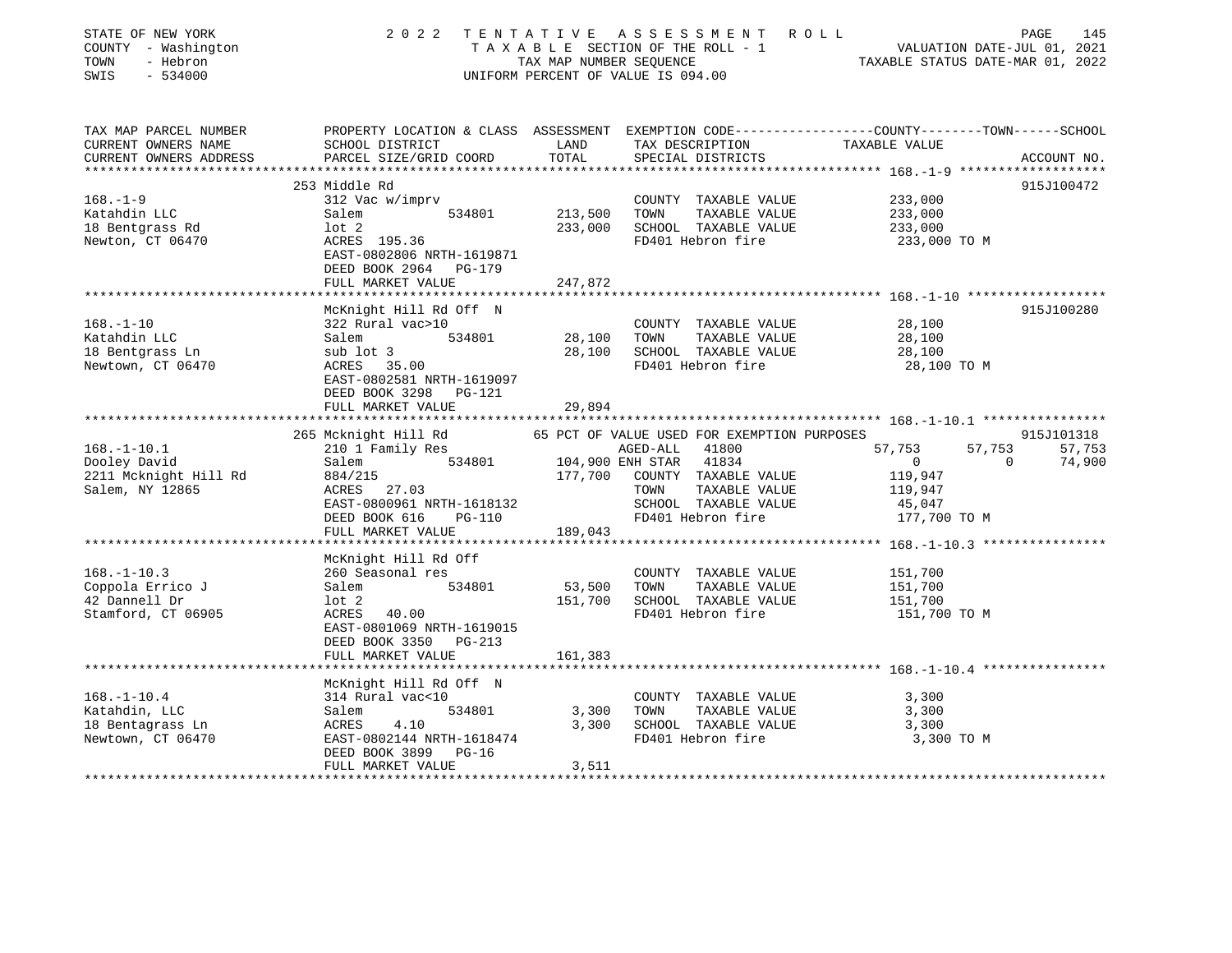| STATE OF NEW YORK<br>COUNTY - Washington<br>TOWN<br>- Hebron<br>$-534000$<br>SWIS                                                                                                    | 2 0 2 2                                                                                                                                                                                    | TAX MAP NUMBER SEQUENCE                          | TENTATIVE ASSESSMENT<br>R O L L<br>T A X A B L E SECTION OF THE ROLL - 1<br>UNIFORM PERCENT OF VALUE IS 094.00                                       | VALUATION DATE-JUL 01, 2021<br>TAXABLE STATUS DATE-MAR 01, 2022                                                                                       | 146<br>PAGE           |
|--------------------------------------------------------------------------------------------------------------------------------------------------------------------------------------|--------------------------------------------------------------------------------------------------------------------------------------------------------------------------------------------|--------------------------------------------------|------------------------------------------------------------------------------------------------------------------------------------------------------|-------------------------------------------------------------------------------------------------------------------------------------------------------|-----------------------|
| TAX MAP PARCEL NUMBER<br>CURRENT OWNERS NAME<br>CURRENT OWNERS ADDRESS                                                                                                               | SCHOOL DISTRICT<br>PARCEL SIZE/GRID COORD                                                                                                                                                  | LAND<br>TOTAL                                    | TAX DESCRIPTION<br>SPECIAL DISTRICTS                                                                                                                 | PROPERTY LOCATION & CLASS ASSESSMENT EXEMPTION CODE---------------COUNTY-------TOWN------SCHOOL<br>TAXABLE VALUE                                      | ACCOUNT NO.           |
| ***********************                                                                                                                                                              |                                                                                                                                                                                            |                                                  |                                                                                                                                                      |                                                                                                                                                       |                       |
| $168. - 1 - 10.5$<br>Katahdin, LLC<br>18 Bentagrass Ln<br>Newtown, CT 06470                                                                                                          | 266 McNight Hill Rd<br>322 Rural vac>10<br>534801<br>Salem<br>616/110<br>ACRES 16.95<br>EAST-0802507 NRTH-1618181<br>DEED BOOK 3899<br>PG-16                                               | 13,600<br>13,600                                 | COUNTY TAXABLE VALUE<br>TAXABLE VALUE<br>TOWN<br>SCHOOL TAXABLE VALUE<br>FD401 Hebron fire                                                           | 13,600<br>13,600<br>13,600<br>13,600 TO M                                                                                                             |                       |
|                                                                                                                                                                                      | FULL MARKET VALUE                                                                                                                                                                          | 14,468                                           |                                                                                                                                                      |                                                                                                                                                       |                       |
| $168. - 1 - 11. - 8801$<br>SBA Towers LLC<br>ATTN: Tax Dept-NY12332B<br>8051 Congress Ave<br>Boca Raton, FL 33487                                                                    | 433 McKnight Hill Rd<br>837 Cell Tower<br>Salem<br>534801<br>190' high<br>agmnt 2933/56<br>FULL MARKET VALUE                                                                               | $\mathbf 0$<br>337,000<br>358,511<br>*********** | COUNTY TAXABLE VALUE<br>TOWN<br>TAXABLE VALUE<br>SCHOOL TAXABLE VALUE<br>FD401 Hebron fire                                                           | ******************* 168.-1-11.-8801 ************<br>337,000<br>337,000<br>337,000<br>330,000 TO M<br>****************** 168.-1-12.1 ***************** |                       |
| $168. - 1 - 12.1$<br>Dufur Robert A<br>Dufur Bonnie L<br>7 Diane Ct<br>Lanesboro, MA 01237                                                                                           | 409 Mcknight Hill Rd<br>240 Rural res<br>534801<br>Salem<br>ACRES 15.77<br>EAST-0799903 NRTH-1618325<br>DEED BOOK 866<br>PG-283<br>FULL MARKET VALUE                                       | 81,100<br>99,800<br>106,170                      | COUNTY TAXABLE VALUE<br>TAXABLE VALUE<br>TOWN<br>SCHOOL TAXABLE VALUE<br>FD401 Hebron fire                                                           | 99,800<br>99,800<br>99,800<br>99,800 TO M                                                                                                             | 915J101340            |
|                                                                                                                                                                                      | *******************                                                                                                                                                                        |                                                  |                                                                                                                                                      |                                                                                                                                                       |                       |
| $168. - 1 - 12.2$<br>Burke David W<br>15 Orchard Terr<br>Essex Junction, VT 05452<br>MAY BE SUBJECT TO PAYMENT<br>UNDER RPTL480A UNTIL 2031<br>***********************               | 400 Mcknight Hill Rd<br>270 Mfg housing<br>534801<br>Salem<br>ACRES 100.60<br>EAST-0799177 NRTH-1618774<br>DEED BOOK 20210 PG-6489<br>FULL MARKET VALUE                                    | 146,700<br>150,600<br>160,213                    | FOR 480A 47460<br>COUNTY TAXABLE VALUE<br>TAXABLE VALUE<br>TOWN<br>SCHOOL TAXABLE VALUE<br>FD401 Hebron fire                                         | 117,000<br>117,000<br>33,600<br>33,600<br>33,600<br>150,600 TO M                                                                                      | 915J101341<br>117,000 |
| $168. - 1 - 13$<br>Brunn Michael<br>Brunn Katherine E Trustee<br>538 Co Rt 31<br>Salem, NY 12831<br>MAY BE SUBJECT TO PAYMENT<br>UNDER AGDIST LAW TIL 2026<br>********************** | 538 County Route 31<br>241 Rural res&ag<br>Salem<br>534801<br>Family Irrevocable Trust<br>ACRES 50.00<br>EAST-0796039 NRTH-1618850<br><b>PG-158</b><br>DEED BOOK 3695<br>FULL MARKET VALUE | 150,800<br>275,000<br>292,553                    | AG DIST<br>41720<br>COUNTY TAXABLE VALUE<br>TOWN<br>TAXABLE VALUE<br>SCHOOL TAXABLE VALUE<br>CA008 Cons agri dst 8<br>77,453 EX<br>FD401 Hebron fire | 77,453<br>77,453<br>197,547<br>197,547<br>197,547<br>197,547 TO M<br>275,000 TO M                                                                     | 915J100067<br>77,453  |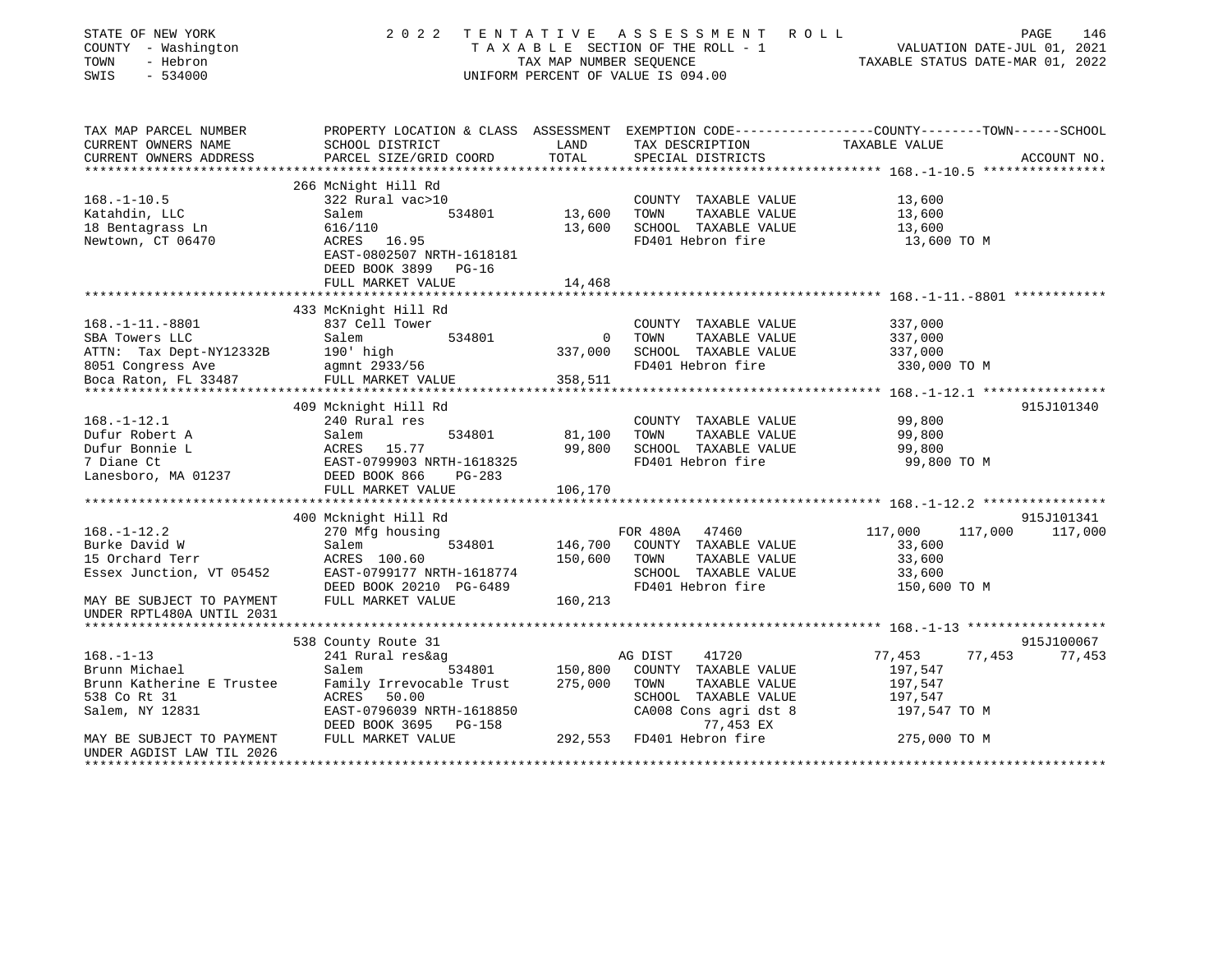| STATE OF NEW YORK<br>COUNTY - Washington<br>- Hebron<br>TOWN<br>SWIS<br>$-534000$ | 2 0 2 2                                            | TENTATIVE<br>TAX MAP NUMBER SEQUENCE | ASSESSMENT ROLL<br>TAXABLE SECTION OF THE ROLL - 1<br>UNIFORM PERCENT OF VALUE IS 094.00 | PAGE 147<br>VALUATION DATE-JUL 01, 2021<br>TAXABLE STATUE DATE 100<br>TAXABLE STATUS DATE-MAR 01, 2022          |                        |
|-----------------------------------------------------------------------------------|----------------------------------------------------|--------------------------------------|------------------------------------------------------------------------------------------|-----------------------------------------------------------------------------------------------------------------|------------------------|
| TAX MAP PARCEL NUMBER<br>CURRENT OWNERS NAME                                      | SCHOOL DISTRICT                                    | LAND                                 | TAX DESCRIPTION                                                                          | PROPERTY LOCATION & CLASS ASSESSMENT EXEMPTION CODE---------------COUNTY-------TOWN-----SCHOOL<br>TAXABLE VALUE |                        |
| CURRENT OWNERS ADDRESS                                                            | PARCEL SIZE/GRID COORD                             | TOTAL                                | SPECIAL DISTRICTS                                                                        |                                                                                                                 | ACCOUNT NO.            |
|                                                                                   |                                                    |                                      |                                                                                          |                                                                                                                 |                        |
|                                                                                   | Crosier Rd                                         |                                      |                                                                                          |                                                                                                                 | 915J100228             |
| $168. - 1 - 14.1$                                                                 | 322 Rural vac>10                                   |                                      | COUNTY TAXABLE VALUE                                                                     | 35,900                                                                                                          |                        |
| Flint George H                                                                    | 534801<br>Salem                                    | 35,900                               | TAXABLE VALUE<br>TOWN                                                                    | 35,900                                                                                                          |                        |
| Flint Darlene M                                                                   | ACRES 30.50                                        | 35,900                               | SCHOOL TAXABLE VALUE                                                                     | 35,900                                                                                                          |                        |
| 86 Crosier Rd<br>Salem, NY 12832                                                  | EAST-0792020 NRTH-1619469<br>DEED BOOK 1823 PG-139 |                                      | CA008 Cons agri dst 8<br>FD401 Hebron fire                                               | 35,900 TO M<br>35,900 TO M                                                                                      |                        |
|                                                                                   | FULL MARKET VALUE                                  | 38,191                               |                                                                                          |                                                                                                                 |                        |
|                                                                                   |                                                    |                                      |                                                                                          |                                                                                                                 |                        |
|                                                                                   | 86 Crosier Rd                                      |                                      |                                                                                          |                                                                                                                 | 915J101123             |
| $168. - 1 - 14.2$                                                                 | 241 Rural res&ag                                   |                                      | AG DIST<br>41720                                                                         | 78,777<br>78,777                                                                                                | 78,777                 |
| Flint George                                                                      | Salem<br>534801                                    |                                      | 41854<br>152,000 BAS STAR                                                                | $\overline{0}$<br>$\Omega$                                                                                      | 30,000                 |
| Flint Darlene M                                                                   | 637/188; 959/93                                    | 270,800                              | COUNTY TAXABLE VALUE                                                                     | 192,023                                                                                                         |                        |
| 86 Crosier Rd                                                                     | 50.62<br>ACRES                                     |                                      | TOWN<br>TAXABLE VALUE                                                                    | 192,023                                                                                                         |                        |
| Salem, NY 12865                                                                   | EAST-0793812 NRTH-1617304                          |                                      | SCHOOL TAXABLE VALUE                                                                     | 162,023                                                                                                         |                        |
| MAY BE SUBJECT TO PAYMENT                                                         | DEED BOOK 1667 PG-314<br>FULL MARKET VALUE         | 288,085                              | CA008 Cons agri dst 8<br>78,777 EX                                                       | 192,023 TO M                                                                                                    |                        |
| UNDER AGDIST LAW TIL 2026                                                         |                                                    |                                      | FD401 Hebron fire                                                                        | 270,800 TO M                                                                                                    |                        |
| **********************                                                            |                                                    |                                      |                                                                                          |                                                                                                                 |                        |
|                                                                                   | 96 Crosier Rd                                      |                                      |                                                                                          |                                                                                                                 | 915J101598             |
| $168. - 1 - 14.3$                                                                 | 240 Rural res                                      |                                      | COUNTY TAXABLE VALUE                                                                     | 239,300                                                                                                         |                        |
| Turcie Jerry L                                                                    | Salem<br>534801                                    | 92,200                               | TAXABLE VALUE<br>TOWN                                                                    | 239,300                                                                                                         |                        |
| Turcie Tina M                                                                     | 20.80 BANK<br>ACRES<br>999                         | 239,300                              | SCHOOL TAXABLE VALUE                                                                     | 239,300                                                                                                         |                        |
| 96 Crosier Rd                                                                     | EAST-0792872 NRTH-1617912                          |                                      | CA008 Cons agri dst 8                                                                    | 239,300 TO M                                                                                                    |                        |
| Salem, NY 12865                                                                   | DEED BOOK 3544 PG-124                              |                                      | FD401 Hebron fire                                                                        | 239,300 TO M                                                                                                    |                        |
|                                                                                   | FULL MARKET VALUE<br>************************      | 254,574                              |                                                                                          |                                                                                                                 |                        |
|                                                                                   |                                                    |                                      |                                                                                          |                                                                                                                 |                        |
| $168. - 1 - 14.4$                                                                 | 40 Crosier Rd<br>210 1 Family Res                  |                                      | SOL-CO/TWN 49501                                                                         | 27,000<br>27,000                                                                                                | 915J101712<br>$\Omega$ |
| Fricke Russell A                                                                  | Salem<br>534801                                    | 57,400                               | COUNTY TAXABLE VALUE                                                                     | 208,600                                                                                                         |                        |
| Louy Michelle A                                                                   | ACRES<br>5.00 BANK<br>999                          | 235,600                              | TAXABLE VALUE<br>TOWN                                                                    | 208,600                                                                                                         |                        |
| 40 Crosier Rd                                                                     | EAST-0793217 NRTH-1616677                          |                                      | SCHOOL TAXABLE VALUE                                                                     | 235,600                                                                                                         |                        |
| Salem, NY 12865                                                                   | DEED BOOK 2751 PG-336                              |                                      | CA008 Cons agri dst 8                                                                    | 235,600 TO M                                                                                                    |                        |
|                                                                                   | FULL MARKET VALUE                                  | 250,638                              | FD401 Hebron fire                                                                        | 235,600 TO M                                                                                                    |                        |
|                                                                                   | **************************                         |                                      |                                                                                          |                                                                                                                 |                        |
|                                                                                   | 160 Crosier Rd                                     |                                      |                                                                                          |                                                                                                                 |                        |
| $168. - 1 - 14.6$                                                                 | 240 Rural res                                      |                                      | COUNTY TAXABLE VALUE                                                                     | 184,400                                                                                                         |                        |
| Arnold Cameron T                                                                  | Salem<br>534801                                    | 87,000                               | TOWN<br>TAXABLE VALUE                                                                    | 184,400                                                                                                         |                        |
| 160 Crosier Rd                                                                    | ACRES 18.46 BANK<br>999                            | 184,400                              | SCHOOL TAXABLE VALUE                                                                     | 184,400                                                                                                         |                        |
| Salem, NY 12865                                                                   | EAST-0792598 NRTH-1618830                          |                                      | CA008 Cons agri dst 8                                                                    | 184,400 TO M                                                                                                    |                        |
|                                                                                   | DEED BOOK 3526<br>PG-233<br>FULL MARKET VALUE      | 196,170                              | FD401 Hebron fire                                                                        | 184,400 TO M                                                                                                    |                        |
|                                                                                   |                                                    |                                      |                                                                                          |                                                                                                                 |                        |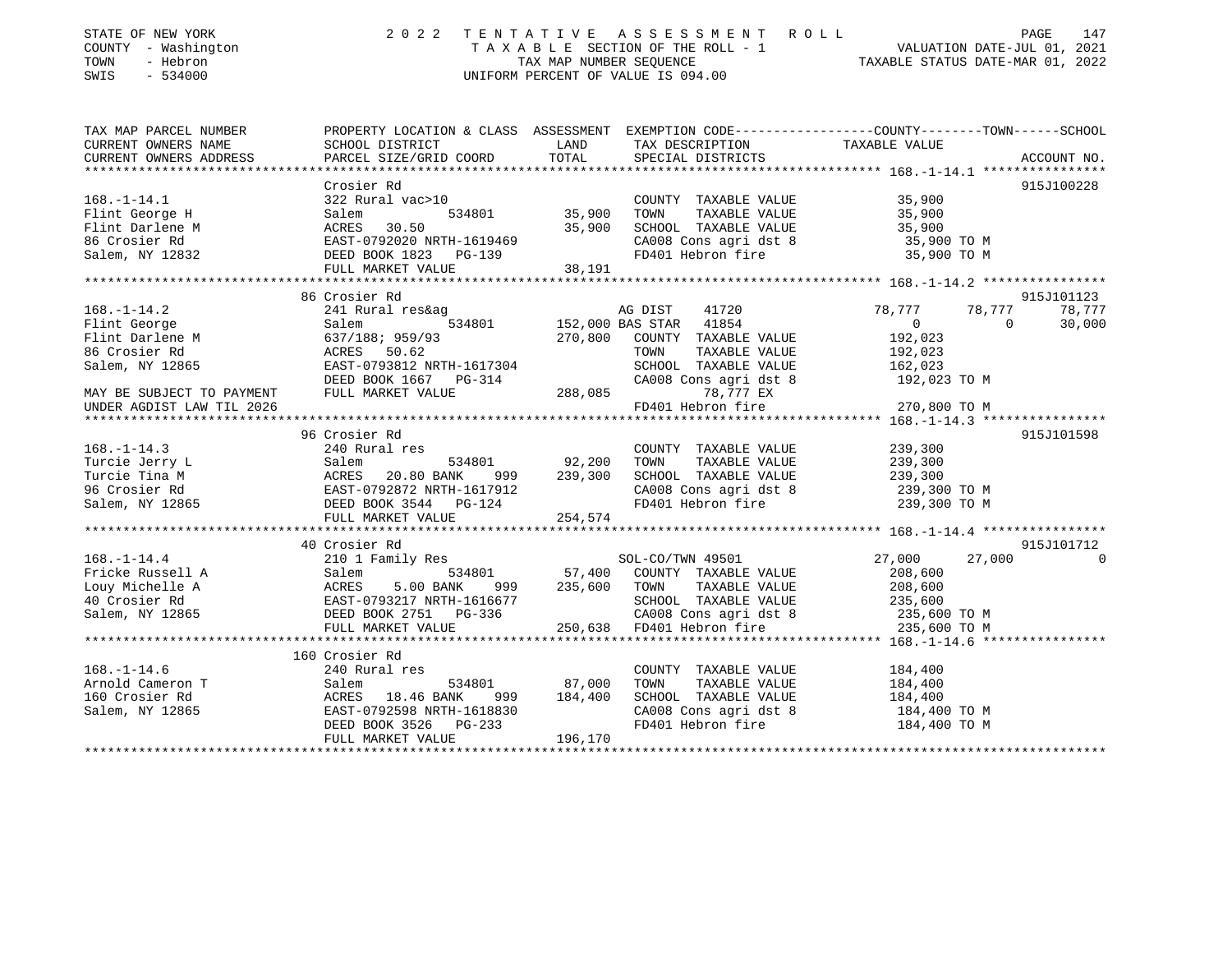| STATE OF NEW YORK   | 2022 TENTATIVE ASSESSMENT ROLL     | 148<br>PAGE                      |
|---------------------|------------------------------------|----------------------------------|
| COUNTY - Washington | TAXABLE SECTION OF THE ROLL - 1    | VALUATION DATE-JUL 01, 2021      |
| TOWN<br>- Hebron    | TAX MAP NUMBER SEOUENCE            | TAXABLE STATUS DATE-MAR 01, 2022 |
| SWIS - 534000       | UNIFORM PERCENT OF VALUE IS 094.00 |                                  |

| TAX MAP PARCEL NUMBER                                  |                                                                                 |                                                                  | PROPERTY LOCATION & CLASS ASSESSMENT EXEMPTION CODE---------------COUNTY-------TOWN-----SCHOOL |
|--------------------------------------------------------|---------------------------------------------------------------------------------|------------------------------------------------------------------|------------------------------------------------------------------------------------------------|
| CURRENT OWNERS NAME                                    | SCHOOL DISTRICT                                                                 | LAND<br>TAX DESCRIPTION                                          | TAXABLE VALUE                                                                                  |
| CURRENT OWNERS ADDRESS                                 | PARCEL SIZE/GRID COORD                                                          | TOTAL<br>SPECIAL DISTRICTS                                       | ACCOUNT NO.                                                                                    |
|                                                        |                                                                                 |                                                                  |                                                                                                |
|                                                        | 595 County Route 31                                                             |                                                                  | 915J100245                                                                                     |
| $168. - 1 - 15$                                        | 112 Dairy farm                                                                  | BAS STAR 41854                                                   | $\Omega$<br>$\overline{0}$<br>30,000                                                           |
| Getty Robert J                                         | Salem                                                                           | 534801 235,400 AG DIST<br>41720                                  | 145,859<br>145,859<br>145,859                                                                  |
| Getty David                                            | 1992-6300                                                                       | 439,000 COUNTY TAXABLE VALUE                                     | 293,141                                                                                        |
| 480 County Route 31                                    | ACRES 97.80                                                                     | TOWN<br>TAXABLE VALUE                                            | 293,141                                                                                        |
| Salem, NY 12865                                        | EAST-0794357 NRTH-1619141                                                       |                                                                  | SCHOOL TAXABLE VALUE 263,141<br>CA008 Cons agri dst 8 293,141 TO M                             |
|                                                        | DEED BOOK 20210 PG-2733                                                         |                                                                  |                                                                                                |
| MAY BE SUBJECT TO PAYMENT                              | FULL MARKET VALUE                                                               | 467,021<br>145,859 EX                                            |                                                                                                |
| UNDER AGDIST LAW TIL 2026                              |                                                                                 | FD401 Hebron fire                                                | 439,000 TO M                                                                                   |
|                                                        |                                                                                 |                                                                  |                                                                                                |
|                                                        | 523 County Route 31                                                             |                                                                  |                                                                                                |
| $168. - 1 - 15.1$                                      | 210 1 Family Res                                                                | AG DIST<br>41720                                                 | 8,074<br>8,074<br>8,074                                                                        |
| Getty David L                                          | 534801<br>Salem                                                                 | 57,400 COUNTY TAXABLE VALUE                                      | 96,426                                                                                         |
| 523 County Route 31                                    | ACRES<br>5.00                                                                   | 104,500 TOWN<br>TAXABLE VALUE                                    | 96,426                                                                                         |
| Salem, NY 12865                                        | EAST-0795097 NRTH-1619027<br>EAST-0795097 NRTH-1619027<br>DEED BOOK 2473 PG-274 | SCHOOL TAXABLE VALUE                                             | 96,426                                                                                         |
|                                                        |                                                                                 | CA008 Cons agri dst 8                                            | 96,426 TO M                                                                                    |
| MAY BE SUBJECT TO PAYMENT                              | FULL MARKET VALUE                                                               | 111,170<br>8,074 EX                                              |                                                                                                |
| UNDER AGDIST LAW TIL 2026                              |                                                                                 | FD401 Hebron fire                                                | 104,500 TO M                                                                                   |
|                                                        |                                                                                 |                                                                  |                                                                                                |
|                                                        | County Route 31/W Off                                                           |                                                                  | 915J100249                                                                                     |
| $168. - 1 - 16$                                        | 105 Vac farmland                                                                | AG DIST 41720<br>97,300 COUNTY TAXABLE VALUE                     | 44,002<br>44,002<br>44,002                                                                     |
| Gettyvue Farm LLC                                      | 534801<br>Salem                                                                 |                                                                  | 53,298                                                                                         |
| 898 County Route 31                                    | ACRES 121.50                                                                    | 97,300 TOWN<br>TOWN      TAXABLE VALUE<br>SCHOOL   TAXABLE VALUE | 53,298<br>53,298                                                                               |
| Granville, NY 12832                                    | EAST-0794284 NRTH-1620977                                                       |                                                                  |                                                                                                |
|                                                        | DEED BOOK 2029    PG-250                                                        | CA008<br>103,511                                                 | CA008 Cons agri dst 8 53,298 TO M                                                              |
| MAY BE SUBJECT TO PAYMENT                              | FULL MARKET VALUE                                                               | 44,002 EX                                                        |                                                                                                |
| UNDER AGDIST LAW TIL 2026                              |                                                                                 | FD401 Hebron fire                                                | 97,300 TO M                                                                                    |
|                                                        |                                                                                 |                                                                  |                                                                                                |
|                                                        | County Route 31                                                                 |                                                                  | 915J101327                                                                                     |
| $168. - 1 - 16.1$                                      | 314 Rural vac<10                                                                | AG DIST<br>41720                                                 | 32,366<br>32,366<br>32,366                                                                     |
| Gettyvue Farm LLC                                      | 534801<br>Salem<br>4.70                                                         | 34,800 COUNTY TAXABLE VALUE<br>34,800 TOWN                       | 2,434                                                                                          |
| 898 County Route 31                                    | ACRES                                                                           | TAXABLE VALUE                                                    | 2,434<br>2,434                                                                                 |
| Granville, NY 12832                                    | EAST-0796441 NRTH-1619961<br>DEED BOOK 2029    PG-250                           | SCHOOL TAXABLE VALUE<br>CA008 Cons agri dst 8                    | 2,434 TO M                                                                                     |
|                                                        | FULL MARKET VALUE                                                               | 37,021<br>32,366 EX                                              |                                                                                                |
| MAY BE SUBJECT TO PAYMENT<br>UNDER AGDIST LAW TIL 2026 |                                                                                 | FD401 Hebron fire                                                | 34,800 TO M                                                                                    |
|                                                        |                                                                                 |                                                                  |                                                                                                |
|                                                        | 653 County Route 31                                                             |                                                                  | 915J100409                                                                                     |
| $168. - 1 - 18$                                        | 240 Rural res                                                                   | ENH STAR 41834                                                   | $\overline{0}$<br>$\Omega$<br>74,900                                                           |
| Mattison Richard                                       | Hartford<br>533801                                                              | 47,200 COUNTY TAXABLE VALUE                                      | 102,500                                                                                        |
| Mattison Dorothy                                       | 387/180                                                                         | 102,500<br>TOWN<br>TAXABLE VALUE                                 | 102,500                                                                                        |
| 653 County Route 31                                    | FRNT 1099.00 DPTH                                                               | SCHOOL TAXABLE VALUE                                             |                                                                                                |
| Salem, NY 12865                                        | ACRES<br>3.65                                                                   |                                                                  | 27,600<br>102,500 TO M                                                                         |
|                                                        | EAST-0798218 NRTH-1620413                                                       |                                                                  | CA008 Cons agri dst 8 102,500 TO M<br>FD401 Hebron fire 102,500 TO M                           |
|                                                        | DEED BOOK 387<br>PG-176                                                         |                                                                  |                                                                                                |
|                                                        | FULL MARKET VALUE                                                               | 109,043                                                          |                                                                                                |
|                                                        |                                                                                 |                                                                  |                                                                                                |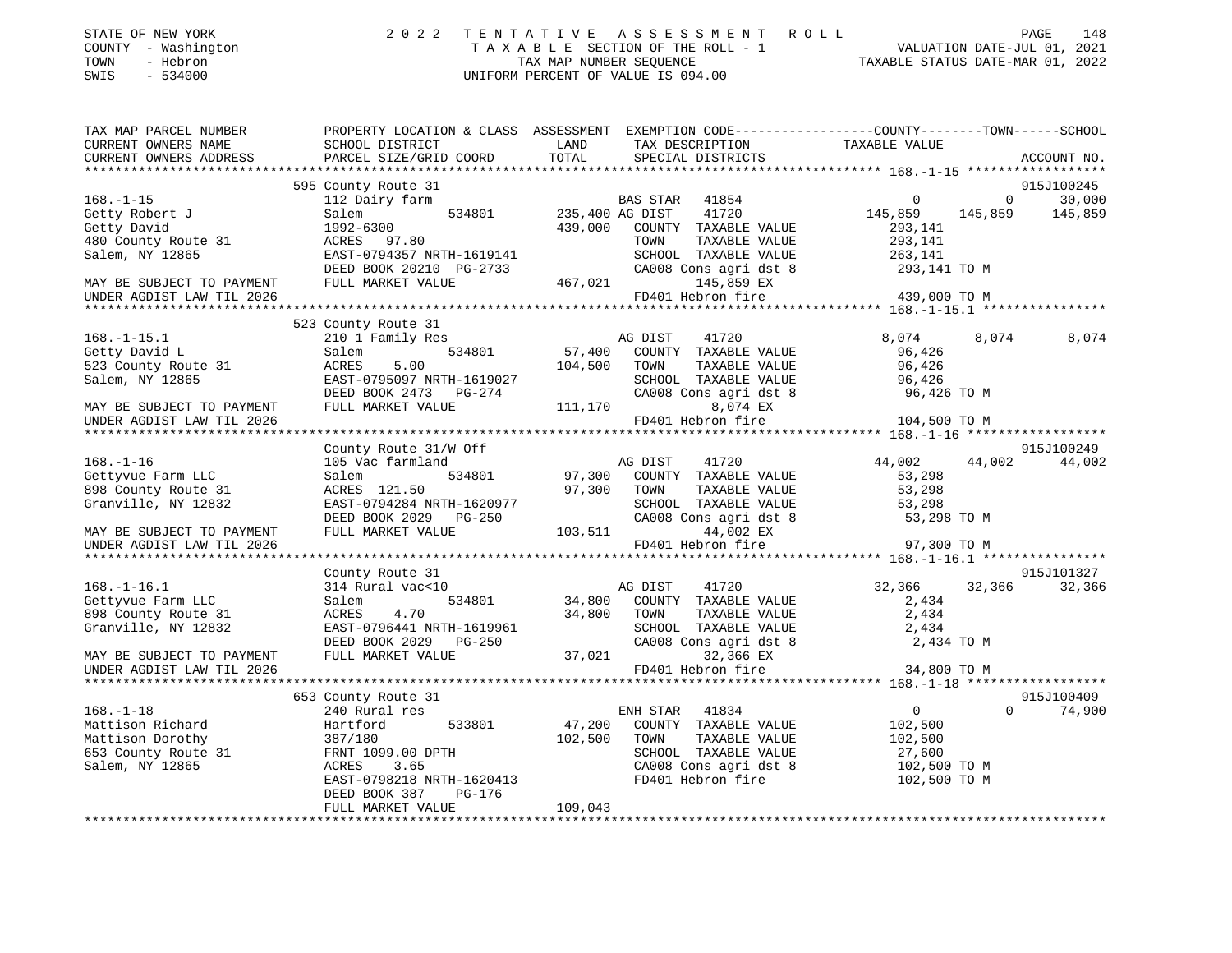| STATE OF NEW YORK |          |              |
|-------------------|----------|--------------|
| COUNTY            |          | - Washington |
| TOWN              | - Hebron |              |

## STATE OF NEW YORK 2 0 2 2 T E N T A T I V E A S S E S S M E N T R O L L PAGE 149 COUNTY - Washington T A X A B L E SECTION OF THE ROLL - 1 VALUATION DATE-JUL 01, 2021 TOWN - Hebron TAX MAP NUMBER SEQUENCE TAXABLE STATUS DATE-MAR 01, 2022 SWIS - 534000 UNIFORM PERCENT OF VALUE IS 094.00

| TAX MAP PARCEL NUMBER                | PROPERTY LOCATION & CLASS ASSESSMENT EXEMPTION CODE---------------COUNTY-------TOWN-----SCHOOL                                             |         |                                                                                                                                                                                                                                                                                                                                                                |                      |                |        |
|--------------------------------------|--------------------------------------------------------------------------------------------------------------------------------------------|---------|----------------------------------------------------------------------------------------------------------------------------------------------------------------------------------------------------------------------------------------------------------------------------------------------------------------------------------------------------------------|----------------------|----------------|--------|
| CURRENT OWNERS NAME                  | SCHOOL DISTRICT                                                                                                                            | LAND    | TAX DESCRIPTION                                                                                                                                                                                                                                                                                                                                                | TAXABLE VALUE        |                |        |
| CURRENT OWNERS ADDRESS               |                                                                                                                                            |         |                                                                                                                                                                                                                                                                                                                                                                |                      |                |        |
|                                      |                                                                                                                                            |         |                                                                                                                                                                                                                                                                                                                                                                |                      |                |        |
|                                      | 12 Waites Way                                                                                                                              |         |                                                                                                                                                                                                                                                                                                                                                                |                      | 915J101761     |        |
| $168. - 1 - 18.1$                    | 210 1 Family Res                                                                                                                           |         | BAS STAR<br>41854                                                                                                                                                                                                                                                                                                                                              | $\overline{0}$       | $\overline{0}$ | 30,000 |
| Bishop Charles R                     | 533801                                                                                                                                     |         | 47,200 COUNTY TAXABLE VALUE                                                                                                                                                                                                                                                                                                                                    | 101,500              |                |        |
| Bishop Debra J                       | Hartford<br>ACRES<br>3.04                                                                                                                  | 101,500 | TOWN<br>TAXABLE VALUE                                                                                                                                                                                                                                                                                                                                          | 101,500              |                |        |
|                                      | 12 Waites Way<br>12 Waites Way<br>Salem, NY 12865<br>COMES DEED BOOK 1734 PG-49                                                            |         | SCHOOL TAXABLE VALUE                                                                                                                                                                                                                                                                                                                                           | 71,500               |                |        |
|                                      |                                                                                                                                            |         |                                                                                                                                                                                                                                                                                                                                                                |                      |                |        |
|                                      | FULL MARKET VALUE                                                                                                                          |         | SCHOOL TAXABLE VALUE<br>CA008 Cons agri dst 8<br>107,979 FD401 Hebron fire<br>CA008 Cons agri dst 8 101,500 TO M<br>FD401 Hebron fire 101,500 TO M                                                                                                                                                                                                             |                      |                |        |
|                                      |                                                                                                                                            |         |                                                                                                                                                                                                                                                                                                                                                                |                      |                |        |
|                                      | 618 County Route 31                                                                                                                        |         |                                                                                                                                                                                                                                                                                                                                                                |                      | 915J101768     |        |
| $168. - 1 - 18.2$                    | 270 Mfg housing                                                                                                                            |         | BAS STAR 41854                                                                                                                                                                                                                                                                                                                                                 | $\overline{0}$       | $\Omega$       | 30,000 |
| Getty Kyle E                         | Hartford 533801 60,000 COUNTY TAXABLE VALUE                                                                                                |         |                                                                                                                                                                                                                                                                                                                                                                | 89,300               |                |        |
| Getty Matthew K                      | ACRES 9.33                                                                                                                                 | 89,300  | TOWN<br>TAXABLE VALUE                                                                                                                                                                                                                                                                                                                                          | 89,300               |                |        |
|                                      |                                                                                                                                            |         | SCHOOL TAXABLE VALUE                                                                                                                                                                                                                                                                                                                                           | 59,300               |                |        |
|                                      | 618 County Route 31<br>Salem, NY 12865<br>Salem, NY 12865<br>THE DEED BOOK 2753 PG-23                                                      |         |                                                                                                                                                                                                                                                                                                                                                                |                      |                |        |
|                                      | FULL MARKET VALUE                                                                                                                          |         | 3 CA008 Cons agri dst 8 89,300 TO M<br>95,000 FD401 Hebron fire 89,300 TO M                                                                                                                                                                                                                                                                                    |                      |                |        |
|                                      |                                                                                                                                            |         |                                                                                                                                                                                                                                                                                                                                                                |                      |                |        |
|                                      | 20 Valley View Way                                                                                                                         |         |                                                                                                                                                                                                                                                                                                                                                                |                      | 915J101769     |        |
| $168. - 1 - 18.3$                    | 312 Vac w/imprv                                                                                                                            |         | COUNTY TAXABLE VALUE 43,000                                                                                                                                                                                                                                                                                                                                    |                      |                |        |
| Gerke Roman W                        | Hartford 533801 41,700                                                                                                                     |         | TOWN                                                                                                                                                                                                                                                                                                                                                           | TAXABLE VALUE 43,000 |                |        |
|                                      |                                                                                                                                            |         |                                                                                                                                                                                                                                                                                                                                                                |                      |                |        |
|                                      |                                                                                                                                            |         | SCHOOL TAXABLE VALUE 43,000<br>CA008 Cons agri dst 8 43,000 TO M<br>FD401 Hebron fire 43,000 TO M                                                                                                                                                                                                                                                              |                      |                |        |
|                                      |                                                                                                                                            |         |                                                                                                                                                                                                                                                                                                                                                                |                      |                |        |
|                                      | FULL MARKET VALUE                                                                                                                          | 45,745  |                                                                                                                                                                                                                                                                                                                                                                |                      |                |        |
|                                      |                                                                                                                                            |         |                                                                                                                                                                                                                                                                                                                                                                |                      |                |        |
|                                      | 75 Valley View Way                                                                                                                         |         |                                                                                                                                                                                                                                                                                                                                                                |                      | 915J101770     |        |
| $168. - 1 - 18.4$                    | 210 1 Family Res                                                                                                                           |         | BAS STAR 41854                                                                                                                                                                                                                                                                                                                                                 | $\overline{0}$       | $\Omega$       | 30,000 |
|                                      |                                                                                                                                            |         |                                                                                                                                                                                                                                                                                                                                                                |                      |                |        |
|                                      | Hartford 533801 65,100 COUNTY TAXABLE VALUE<br>ACRES 8.51 BANK 999 142,100 TOWN TAXABLE VALUE                                              |         |                                                                                                                                                                                                                                                                                                                                                                |                      |                |        |
|                                      | Mattison Edith                           ACRES     8.51 BANK       999<br>89 Valley View Way                     EAST-0798988 NRTH-1621764 |         | $\begin{tabular}{lllllllllll} \multicolumn{4}{c}{\textbf{COUNTY}} & \textbf{TAXABLE VALUE} & & & 142,100 \\ \multicolumn{4}{c}{\textbf{TONN}} & \textbf{TAXABLE VALUE} & & 142,100 \\ \multicolumn{4}{c}{\textbf{SCHOOL}} & \textbf{TAXABLE VALUE} & & 112,100 \\ \multicolumn{4}{c}{\textbf{SCHOOL}} & \textbf{TAXABLE VALUE} & & & 112,100 \\ \end{tabular}$ |                      |                |        |
| Salem, NY 12865 DEED BOOK 617        |                                                                                                                                            |         | CA008 Cons agri dst 8 142,100 TO M                                                                                                                                                                                                                                                                                                                             |                      |                |        |
|                                      | FULL MARKET VALUE                                                                                                                          |         | PG-347 CA008 Cons agri dst 8<br>LUE 151,170 FD401 Hebron fire                                                                                                                                                                                                                                                                                                  | 142,100 TO M         |                |        |
|                                      |                                                                                                                                            |         |                                                                                                                                                                                                                                                                                                                                                                |                      |                |        |
|                                      | 19 Waites Way                                                                                                                              |         |                                                                                                                                                                                                                                                                                                                                                                |                      | 915J100409     |        |
| $168. - 1 - 18.5$                    | 210 1 Family Res                                                                                                                           |         | COUNTY TAXABLE VALUE                                                                                                                                                                                                                                                                                                                                           | 85,400               |                |        |
|                                      | 533801<br>Hartford                                                                                                                         | 42,400  | TOWN<br>TAXABLE VALUE                                                                                                                                                                                                                                                                                                                                          | 85,400               |                |        |
| Buckley Greg T<br>Buckley Patricia A | ACRES 1.45                                                                                                                                 | 85,400  | SCHOOL TAXABLE VALUE 85,400                                                                                                                                                                                                                                                                                                                                    |                      |                |        |
| PO Box 1178                          | EAST-0796943 NRTH-1620019                                                                                                                  |         | CA008 Cons agri dst 8 35,400 TO M                                                                                                                                                                                                                                                                                                                              |                      |                |        |
|                                      | PO Box 1178<br>West Brookfield, MA 01585 DEED BOOK 3356 PG-163                                                                             |         | FD401 Hebron fire                                                                                                                                                                                                                                                                                                                                              | 85,400 TO M          |                |        |
|                                      | FULL MARKET VALUE                                                                                                                          | 90,851  |                                                                                                                                                                                                                                                                                                                                                                |                      |                |        |
|                                      |                                                                                                                                            |         |                                                                                                                                                                                                                                                                                                                                                                |                      |                |        |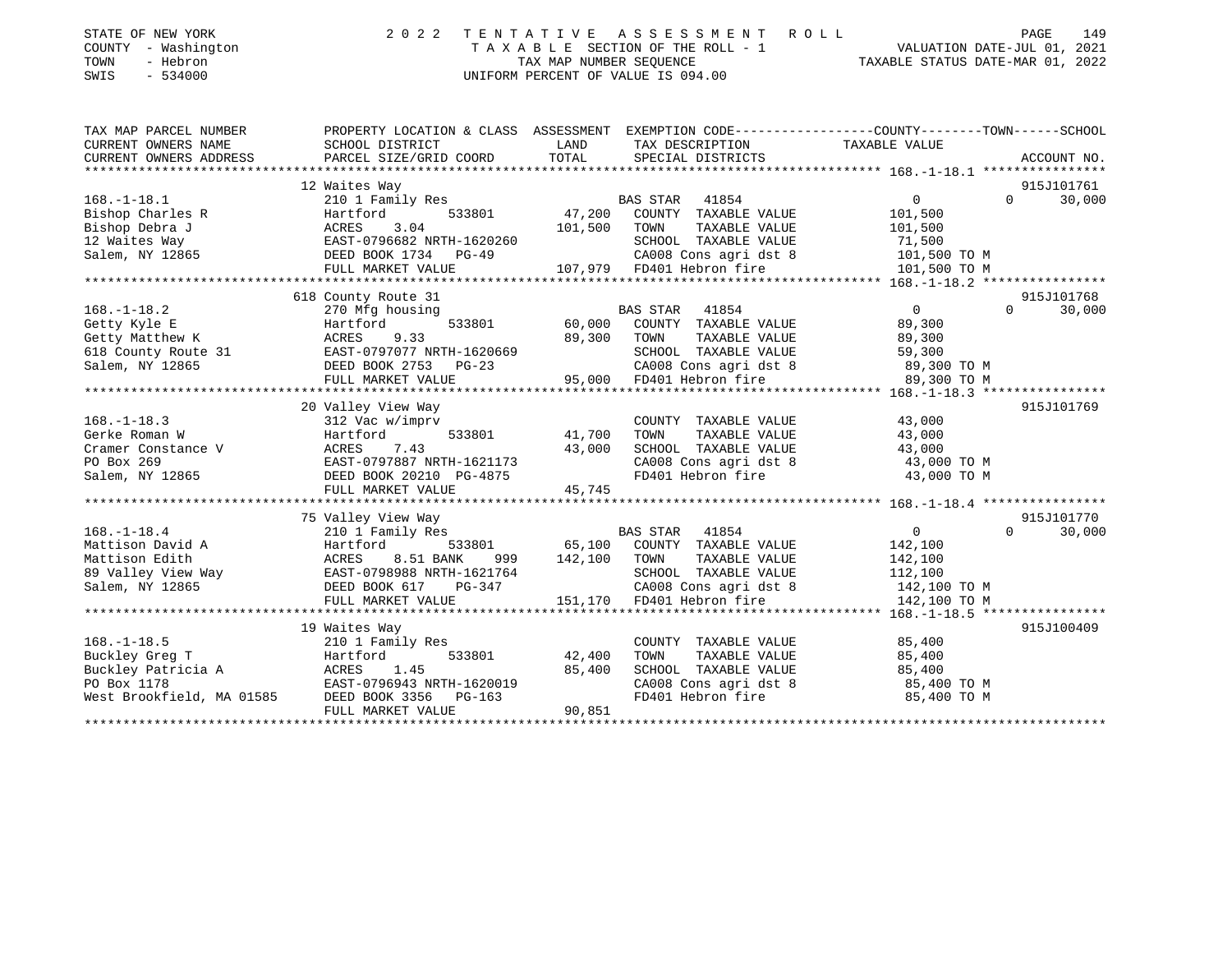| TOWN<br>SWIS | STATE OF NEW YORK<br>COUNTY - Washington<br>- Hebron<br>$-534000$      |                                                                        | TAX MAP NUMBER SEOUENCE     | 2022 TENTATIVE ASSESSMENT ROLL<br>TAXABLE SECTION OF THE ROLL - 1<br>UNIFORM PERCENT OF VALUE IS 094.00 |               | PAGE<br>VALUATION DATE-JUL 01, 2021<br>TAXABLE STATUS DATE-MAR 01, 2022 | 150 |
|--------------|------------------------------------------------------------------------|------------------------------------------------------------------------|-----------------------------|---------------------------------------------------------------------------------------------------------|---------------|-------------------------------------------------------------------------|-----|
|              | TAX MAP PARCEL NUMBER<br>CURRENT OWNERS NAME<br>CURRENT OWNERS ADDRESS | PROPERTY LOCATION & CLASS<br>SCHOOL DISTRICT<br>PARCEL SIZE/GRID COORD | ASSESSMENT<br>LAND<br>TOTAL | EXEMPTION CODE-----------------COUNTY-------TOWN------SCHOOL<br>TAX DESCRIPTION<br>SPECIAL DISTRICTS    | TAXABLE VALUE | ACCOUNT NO.                                                             |     |

|                                                                                                                     |                                                                                                                                                                                  | ***********************************                                                                                                                                                                                      | *********** 168.-1-18.6 *****************                                             |
|---------------------------------------------------------------------------------------------------------------------|----------------------------------------------------------------------------------------------------------------------------------------------------------------------------------|--------------------------------------------------------------------------------------------------------------------------------------------------------------------------------------------------------------------------|---------------------------------------------------------------------------------------|
|                                                                                                                     | 22 Waites Way                                                                                                                                                                    |                                                                                                                                                                                                                          | 915J100409                                                                            |
| $168. - 1 - 18.6$<br>Watkins Donald L Jr<br>Watkins Karen S<br>22A Waites Way<br>Salem, NY 12865                    | 270 Mfg housing<br>DEED BOOK 3296 PG-15<br>FULL MARKET VALUE                                                                                                                     | BAS STAR 41854<br>BAS STAR 41854<br>533801 54,300 COUNTY TAXABLE VALUE<br>TAXABLE VALUE<br>91,900 TOWN<br>SCHOOL TAXABLE VALUE<br>CA008 Cons agri dst 8<br>97,766 FD401 Hebron fire<br>CA008 Cons agri dst 8 91,900 TO M | $\overline{0}$<br>$\Omega$<br>30,000<br>91,900<br>91,900<br>61,900<br>91,900 TO M     |
|                                                                                                                     |                                                                                                                                                                                  |                                                                                                                                                                                                                          |                                                                                       |
| $168. - 1 - 18.7$<br>Hall Gail<br>Salem, NY 12865                                                                   | 644 County Route 31<br>210 1 Family Res<br>Hartford<br>Hall Regner<br>644 Country Route 31 644 Country Route 31 644 Country Route 31<br>DEED BOOK 764 PG-36<br>FULL MARKET VALUE | ENH STAR<br>41834<br>533801 46,600 COUNTY TAXABLE VALUE<br>244,900 TOWN<br>TAXABLE VALUE<br>TOWN      TAXABLE  VALUE<br>SCHOOL   TAXABLE  VALUE<br>CA008 Cons agri dst 8 244,900 TO M<br>260,532 FD401 Hebron fire       | $\overline{0}$<br>$\Omega$<br>74,900<br>244,900<br>244,900<br>170,000<br>244,900 TO M |
|                                                                                                                     | 646 County Route 31                                                                                                                                                              |                                                                                                                                                                                                                          |                                                                                       |
| $168. - 1 - 18.8$<br>Hall Gail<br>644 County Route 31<br>Salem, NY 12865                                            | 270 Mfg housing<br>533801 44,900<br>Hartford<br>2.20<br>ACRES<br>EAST-0797579 NRTH-1621095<br>DEED BOOK 749<br><b>PG-210</b><br>FULL MARKET VALUE                                | COUNTY TAXABLE VALUE<br>TOWN<br>TAXABLE VALUE<br>62,100<br>SCHOOL TAXABLE VALUE<br>CA008 Cons agri dst 8 $\begin{array}{ccc} 62,100 & \text{TO M} \\ 62,100 & \text{TO M} \end{array}$<br>FD401 Hebron fire<br>66,064    | 62,100<br>62,100<br>62,100<br>62,100 TO M                                             |
|                                                                                                                     | 609 County Route 31                                                                                                                                                              |                                                                                                                                                                                                                          |                                                                                       |
| $168. - 1 - 18.9$<br>Getty Kyle<br>Getty Janis<br>609 County Route 31<br>Salem, NY 12865                            | 210 1 Family Res<br>533801<br>Hartford<br>1.00<br>ACRES<br>EAST-0796628 NRTH-1620773<br>DEED BOOK 758<br>PG-249<br>FULL MARKET VALUE                                             | BAS STAR 41854<br>3801 41,000 COUNTY TAXABLE VALUE<br>3801 600 FOWN TAXABLE VALUE<br>SCHOOL TAXABLE VALUE<br>CA008 Cons agri dst 8 31,000 TO M<br>86,170 FD401 Hebron fire                                               | $\overline{0}$<br>$\Omega$<br>30,000<br>81,000<br>81,000<br>51,000<br>81,000 TO M     |
|                                                                                                                     | County Route 31                                                                                                                                                                  |                                                                                                                                                                                                                          |                                                                                       |
| $168. - 1 - 18.10$<br>Gettyvue Farm, LLC<br>898 County Route 31<br>Granville, NY 12832<br>MAY BE SUBJECT TO PAYMENT | 105 Vac farmland<br>533801 308,300<br>Hartford<br>ACRES 146.60<br>EAST-0795616 NRTH-1622159<br>DEED BOOK 2532 PG-224<br>FULL MARKET VALUE                                        | AG DIST<br>41720<br>COUNTY TAXABLE VALUE<br>308,300<br>TOWN<br>TAXABLE VALUE<br>SCHOOL TAXABLE VALUE<br>CA008 Cons agri dst 8<br>327,979<br>181,315 EX                                                                   | 181,315<br>181,315<br>181,315<br>126,985<br>126,985<br>126,985<br>126,985 TO M        |
| UNDER AGDIST LAW TIL 2026                                                                                           |                                                                                                                                                                                  | FD401 Hebron fire                                                                                                                                                                                                        | 308,300 TO M                                                                          |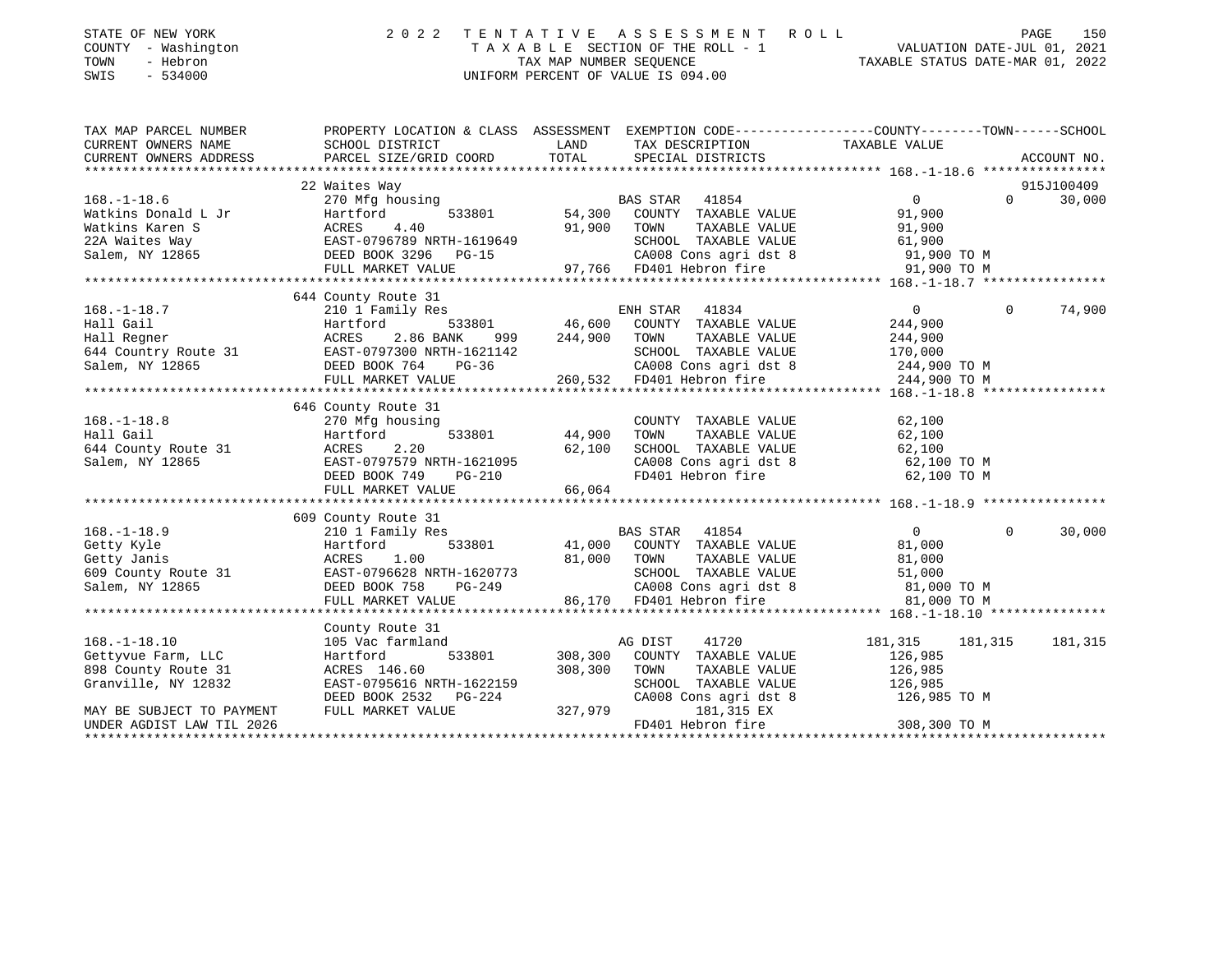| STATE OF NEW YORK<br>COUNTY - Washington<br>TOWN<br>- Hebron<br>SWIS<br>$-534000$             | 2 0 2 2                                                                                                                                                       | TAX MAP NUMBER SEQUENCE<br>UNIFORM PERCENT OF VALUE IS 094.00 | TENTATIVE ASSESSMENT<br>TAXABLE SECTION OF THE ROLL - 1                                                             | ROLL ROLL<br>VALUATION DATE-JUL 01, 2021<br>TAXABLE STATUS DATE-MAR 01, 2022                                     | 151<br>PAGE |
|-----------------------------------------------------------------------------------------------|---------------------------------------------------------------------------------------------------------------------------------------------------------------|---------------------------------------------------------------|---------------------------------------------------------------------------------------------------------------------|------------------------------------------------------------------------------------------------------------------|-------------|
| TAX MAP PARCEL NUMBER<br>CURRENT OWNERS NAME<br>CURRENT OWNERS ADDRESS                        | SCHOOL DISTRICT<br>PARCEL SIZE/GRID COORD                                                                                                                     | LAND<br>TOTAL                                                 | TAX DESCRIPTION<br>SPECIAL DISTRICTS                                                                                | PROPERTY LOCATION & CLASS ASSESSMENT EXEMPTION CODE---------------COUNTY-------TOWN------SCHOOL<br>TAXABLE VALUE | ACCOUNT NO. |
|                                                                                               |                                                                                                                                                               |                                                               |                                                                                                                     |                                                                                                                  |             |
|                                                                                               | 39 Valley View Way                                                                                                                                            |                                                               |                                                                                                                     |                                                                                                                  |             |
| $168. - 1 - 18.11$<br>Wagner Zachary R<br>Beebe Ryan<br>39 Valley View Way<br>Salem, NY 12865 | 271 Mfg housings<br>Hartford<br>533801<br>387/176, 387/180<br>Easement 3426/317<br>ACRES<br>1.07<br>EAST-0798354 NRTH-1621629                                 | 33,000<br>40,200                                              | COUNTY TAXABLE VALUE<br>TOWN<br>TAXABLE VALUE<br>SCHOOL TAXABLE VALUE<br>CA008 Cons agri dst 8<br>FD401 Hebron fire | 40,200<br>40,200<br>40,200<br>40,200 TO M<br>40,200 TO M                                                         |             |
|                                                                                               | DEED BOOK 20200 PG-6041<br>FULL MARKET VALUE<br>*********************                                                                                         | 42,766<br>**************                                      |                                                                                                                     |                                                                                                                  |             |
|                                                                                               |                                                                                                                                                               |                                                               |                                                                                                                     |                                                                                                                  |             |
| $168. - 1 - 18.12$<br>Bassett Michael A<br>47 Valley View Way<br>Salem, NY 12865              | 47 Valley View Way<br>270 Mfg housing<br>533801<br>Hartford<br>ACRES<br>2.65<br>EAST-0798510 NRTH-1621880<br>DEED BOOK 3291<br>PG-303<br>FULL MARKET VALUE    | 37,500<br>76,400<br>81,277                                    | COUNTY TAXABLE VALUE<br>TAXABLE VALUE<br>TOWN<br>SCHOOL TAXABLE VALUE<br>CA008 Cons agri dst 8<br>FD401 Hebron fire | 76,400<br>76,400<br>76,400<br>76,400 TO M<br>76,400 TO M                                                         |             |
|                                                                                               |                                                                                                                                                               |                                                               |                                                                                                                     |                                                                                                                  |             |
| $168. - 1 - 18.13$<br>Gettyvue Farm LLC<br>898 County Route 31<br>Granville, NY 12832         | County Route 31<br>105 Vac farmland<br>Hartford<br>533801<br>ACRES 10.09<br>EAST-0797968 NRTH-1621854                                                         | 33,600<br>33,600                                              | 41720<br>AG DIST<br>COUNTY TAXABLE VALUE<br>TAXABLE VALUE<br>TOWN<br>SCHOOL TAXABLE VALUE                           | 27,228<br>27,228<br>6,372<br>6,372<br>6,372                                                                      | 27,228      |
| MAY BE SUBJECT TO PAYMENT<br>UNDER AGDIST LAW TIL 2026                                        | DEED BOOK 3122<br>PG-286<br>FULL MARKET VALUE                                                                                                                 | 35,745                                                        | CA008 Cons agri dst 8<br>27,228 EX<br>FD401 Hebron fire                                                             | 6,372 TO M<br>33,600 TO M                                                                                        |             |
| *****************************                                                                 | **************************                                                                                                                                    |                                                               |                                                                                                                     |                                                                                                                  |             |
| $168. - 1 - 18.15$<br>Moses Daniel J<br>Moses George A<br>86 Prospect St                      | County Route 31<br>322 Rural vac>10<br>533801<br>Hartford<br>FRNT 490.00 DPTH<br>ACRES 105.60                                                                 | 130,000<br>130,000                                            | COUNTY TAXABLE VALUE<br>TOWN<br>TAXABLE VALUE<br>SCHOOL TAXABLE VALUE<br>CA008 Cons agri dst 8                      | 130,000<br>130,000<br>130,000<br>130,000 TO M                                                                    |             |
| Glens Falls, NY 12801                                                                         | DEED BOOK 20200 PG-4641<br>FULL MARKET VALUE                                                                                                                  | 138,298                                                       | FD401 Hebron fire                                                                                                   | 130,000 TO M                                                                                                     |             |
|                                                                                               |                                                                                                                                                               |                                                               |                                                                                                                     |                                                                                                                  |             |
| $168. - 1 - 19.2$<br>Foster Ricky C<br>Foster Deborah L<br>97 W Broadway<br>Salem, NY 12865   | 696 County Route 31<br>210 1 Family Res<br>533801<br>Hartford<br>1.73<br>ACRES<br>EAST-0797963 NRTH-1622336<br>DEED BOOK 3759<br>$PG-40$<br>FULL MARKET VALUE | 43,200<br>107,800<br>114,681                                  | COUNTY TAXABLE VALUE<br>TAXABLE VALUE<br>TOWN<br>SCHOOL TAXABLE VALUE<br>CA008 Cons agri dst 8<br>FD401 Hebron fire | 107,800<br>107,800<br>107,800<br>107,800 TO M<br>107,800 TO M                                                    | 915J101120  |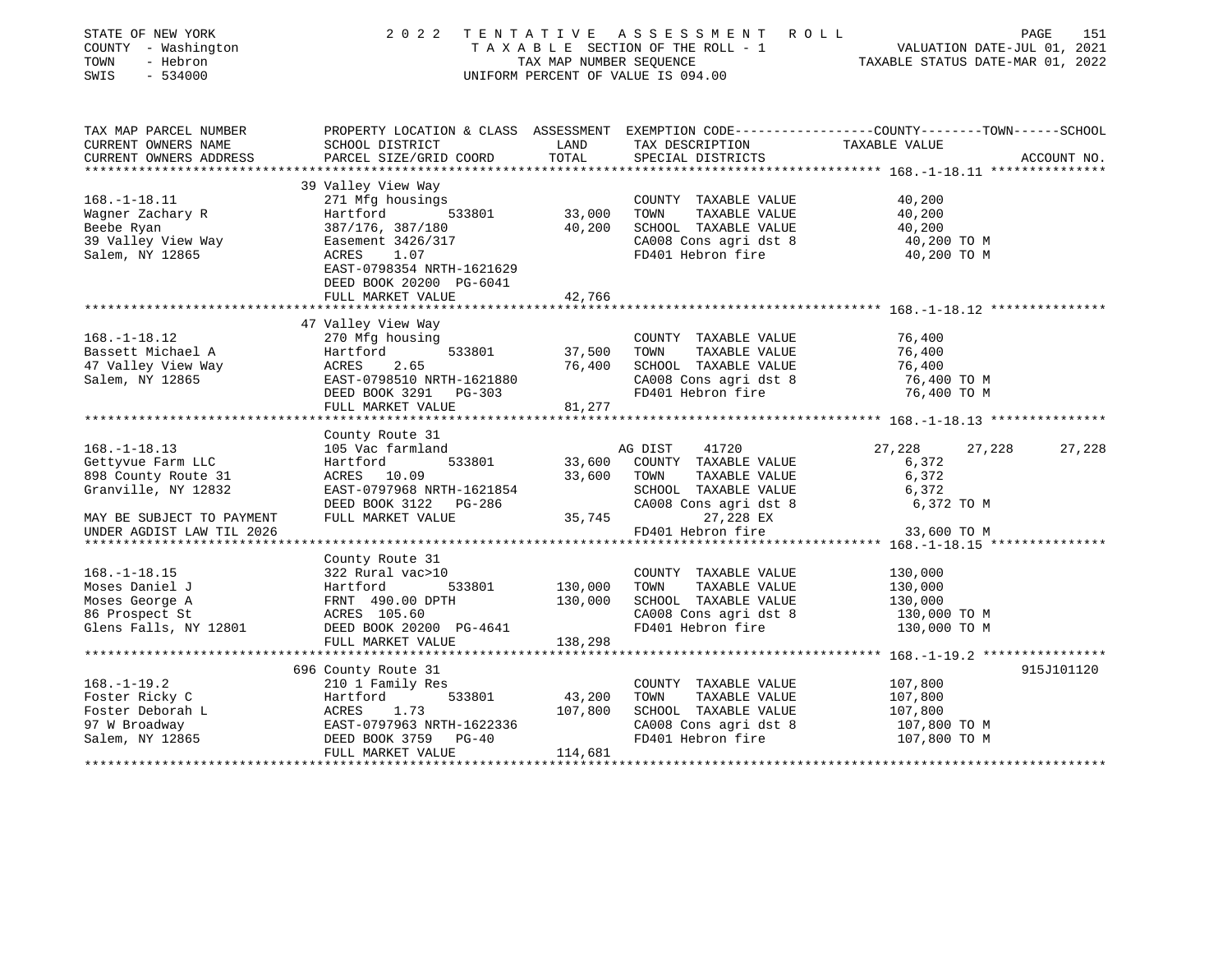| STATE OF NEW YORK<br>COUNTY - Washington<br>TOWN<br>- Hebron<br>$-534000$<br>SWIS | 2 0 2 2                                            | TAX MAP NUMBER SEQUENCE | TENTATIVE ASSESSMENT ROLL<br>TAXABLE SECTION OF THE ROLL - 1<br>UNIFORM PERCENT OF VALUE IS 094.00 | VALUATION DATE-JUL 01, 2021<br>TAXABLE STATUS DATE-MAR 01, 2022                                                  | 152<br>PAGE |
|-----------------------------------------------------------------------------------|----------------------------------------------------|-------------------------|----------------------------------------------------------------------------------------------------|------------------------------------------------------------------------------------------------------------------|-------------|
| TAX MAP PARCEL NUMBER<br>CURRENT OWNERS NAME                                      | SCHOOL DISTRICT                                    | LAND                    | TAX DESCRIPTION                                                                                    | PROPERTY LOCATION & CLASS ASSESSMENT EXEMPTION CODE---------------COUNTY-------TOWN------SCHOOL<br>TAXABLE VALUE |             |
| CURRENT OWNERS ADDRESS                                                            | PARCEL SIZE/GRID COORD                             | TOTAL                   | SPECIAL DISTRICTS                                                                                  |                                                                                                                  | ACCOUNT NO. |
|                                                                                   |                                                    |                         |                                                                                                    |                                                                                                                  |             |
|                                                                                   | 66 First Light Rd                                  |                         |                                                                                                    |                                                                                                                  | 915J100130  |
| $169. - 1 - 1$                                                                    | 210 1 Family Res                                   |                         | COUNTY TAXABLE VALUE                                                                               | 111,900                                                                                                          |             |
| Veltri Daniel J                                                                   | 534801<br>Salem                                    | 48,600                  | TOWN<br>TAXABLE VALUE                                                                              | 111,900                                                                                                          |             |
| Futia-Veltri Margaret                                                             | 5.98<br>ACRES                                      | 111,900                 | SCHOOL TAXABLE VALUE                                                                               | 111,900                                                                                                          |             |
| 127 Garth Rd 6C<br>Scarsdale, NY 10583                                            | EAST-0804678 NRTH-1622469                          |                         | FD401 Hebron fire                                                                                  | 111,900 TO M                                                                                                     |             |
|                                                                                   | DEED BOOK 3778 PG-322<br>FULL MARKET VALUE         | 119,043                 |                                                                                                    |                                                                                                                  |             |
|                                                                                   |                                                    |                         |                                                                                                    |                                                                                                                  |             |
|                                                                                   | First Light Rd                                     |                         |                                                                                                    |                                                                                                                  | 915J101713  |
| $169. - 1 - 1.1$                                                                  | 314 Rural vac<10                                   |                         | COUNTY TAXABLE VALUE                                                                               | 88,800                                                                                                           |             |
| Veltri Daniel                                                                     | Salem<br>534801                                    | 88,800                  | TOWN<br>TAXABLE VALUE                                                                              | 88,800                                                                                                           |             |
| Futia-Veltri Margaret                                                             | sub aband 3498/137                                 | 88,800                  | SCHOOL TAXABLE VALUE                                                                               | 88,800                                                                                                           |             |
| 127 Garth Rd #6C                                                                  | Lots $1-9$                                         |                         | FD401 Hebron fire                                                                                  | 88,800 TO M                                                                                                      |             |
| Scarsdale, NY 10583                                                               | ACRES 48.12                                        |                         |                                                                                                    |                                                                                                                  |             |
|                                                                                   | EAST-0804839 NRTH-1623848<br>DEED BOOK 3732 PG-239 |                         |                                                                                                    |                                                                                                                  |             |
|                                                                                   | FULL MARKET VALUE                                  | 94,468<br>********      |                                                                                                    | ************************** 169. -1-2 *******************                                                         |             |
|                                                                                   | 465 Middle Rd                                      |                         |                                                                                                    |                                                                                                                  | 915J100233  |
| $169. - 1 - 2$                                                                    | 270 Mfg housing                                    |                         | COUNTY TAXABLE VALUE                                                                               | 59,700                                                                                                           |             |
| Hale Cortney Anne                                                                 | 534801<br>Salem                                    | 35,600                  | TAXABLE VALUE<br>TOWN                                                                              | 59,700                                                                                                           |             |
| 465 Middle Rd                                                                     | ACRES<br>1.20                                      | 59,700                  | SCHOOL TAXABLE VALUE                                                                               | 59,700                                                                                                           |             |
| Salem, NY 12865                                                                   | EAST-0806408 NRTH-1623504                          |                         | CA008 Cons agri dst 8                                                                              | 59,700 TO M                                                                                                      |             |
|                                                                                   | DEED BOOK 3580 PG-209                              |                         | FD401 Hebron fire                                                                                  | 59,700 TO M                                                                                                      |             |
|                                                                                   | FULL MARKET VALUE                                  | 63,511                  |                                                                                                    |                                                                                                                  |             |
|                                                                                   |                                                    |                         |                                                                                                    |                                                                                                                  |             |
|                                                                                   | 508 Middle Rd                                      |                         |                                                                                                    |                                                                                                                  | 915J100471  |
| $169. - 1 - 3.1$                                                                  | 241 Rural res&ag                                   |                         | BAS STAR<br>41854                                                                                  | $\mathbf{0}$<br>$\Omega$                                                                                         | 30,000      |
| Gette Robert Jr                                                                   | 534801<br>Salem                                    | 193,900 AG DIST         | 41720                                                                                              | 83,165<br>83,165                                                                                                 | 83,165      |
| Gette Theresa                                                                     | ACRES 109.00                                       | 319,100                 | COUNTY TAXABLE VALUE                                                                               | 235,935                                                                                                          |             |
| 508 Middle Rd                                                                     | EAST-0806653 NRTH-1624126                          |                         | TOWN<br>TAXABLE VALUE                                                                              | 235,935                                                                                                          |             |
| Salem, NY 12865                                                                   | DEED BOOK 952<br>PG-117                            |                         | SCHOOL TAXABLE VALUE                                                                               | 205,935                                                                                                          |             |
|                                                                                   | FULL MARKET VALUE                                  | 339,468                 | CA008 Cons agri dst 8                                                                              | 235,935 TO M                                                                                                     |             |
| MAY BE SUBJECT TO PAYMENT                                                         |                                                    |                         | 83,165 EX                                                                                          |                                                                                                                  |             |
| UNDER AGDIST LAW TIL 2026                                                         |                                                    |                         | FD401 Hebron fire                                                                                  | 319,100 TO M                                                                                                     |             |
|                                                                                   | 177 Benn Rd                                        |                         |                                                                                                    |                                                                                                                  | 915J101297  |
| $169. - 1 - 3.2$                                                                  | 270 Mfg housing                                    |                         | COUNTY TAXABLE VALUE                                                                               | 49,000                                                                                                           |             |
| Bigelow Bowman J                                                                  | Salem<br>534801                                    | 36,900                  | TOWN<br>TAXABLE VALUE                                                                              | 49,000                                                                                                           |             |
| Henry Gail L                                                                      | ACRES<br>1.63 BANK<br>997                          | 49,000                  | SCHOOL TAXABLE VALUE                                                                               | 49,000                                                                                                           |             |
| 177 Benn Rd                                                                       | EAST-0805706 NRTH-1625863                          |                         | CA008 Cons agri dst 8                                                                              | 49,000 TO M                                                                                                      |             |
| Granville, NY 12832                                                               | DEED BOOK 20200 PG-1083                            |                         | FD401 Hebron fire                                                                                  | 49,000 TO M                                                                                                      |             |
|                                                                                   | FULL MARKET VALUE                                  | 52,128                  |                                                                                                    |                                                                                                                  |             |
|                                                                                   |                                                    |                         |                                                                                                    |                                                                                                                  |             |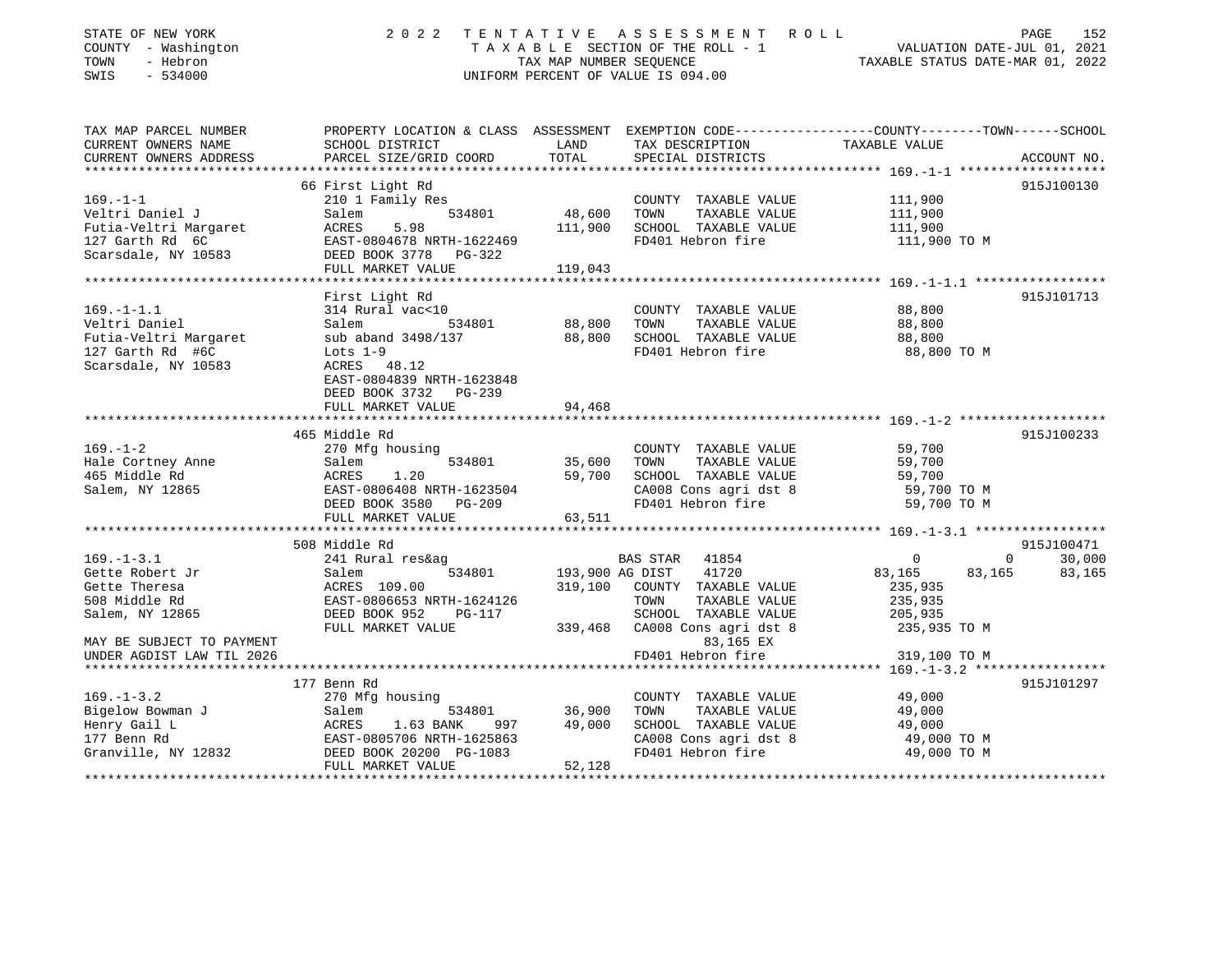| STATE OF NEW YORK<br>COUNTY - Washington<br>- Hebron<br>TOWN<br>SWIS<br>$-534000$                                           | 2 0 2 2                                                                                                                                                            | TAX MAP NUMBER SEQUENCE       | TENTATIVE ASSESSMENT ROLL<br>TAXABLE SECTION OF THE ROLL - 1<br>UNIFORM PERCENT OF VALUE IS 094.00                  | PAGE<br>153<br>VALUATION DATE-JUL 01, 2021<br>TAXABLE STATUS DATE-MAR 01, 2022                                                   |
|-----------------------------------------------------------------------------------------------------------------------------|--------------------------------------------------------------------------------------------------------------------------------------------------------------------|-------------------------------|---------------------------------------------------------------------------------------------------------------------|----------------------------------------------------------------------------------------------------------------------------------|
| TAX MAP PARCEL NUMBER<br>CURRENT OWNERS NAME<br>CURRENT OWNERS ADDRESS                                                      | SCHOOL DISTRICT<br>PARCEL SIZE/GRID COORD                                                                                                                          | LAND<br>TOTAL                 | TAX DESCRIPTION<br>SPECIAL DISTRICTS                                                                                | PROPERTY LOCATION & CLASS ASSESSMENT EXEMPTION CODE----------------COUNTY-------TOWN------SCHOOL<br>TAXABLE VALUE<br>ACCOUNT NO. |
| $169. - 1 - 3.3$<br>Anoe Syndonna M<br>172 Benn Rd<br>Granville, NY 12832                                                   | Benn Rd<br>314 Rural vac<10<br>534801<br>Salem<br>ACRES<br>11.90<br>EAST-0805871 NRTH-1626300<br>DEED BOOK 950<br>PG-67<br>FULL MARKET VALUE                       | 36,000<br>36,000<br>38,298    | COUNTY TAXABLE VALUE<br>TOWN<br>TAXABLE VALUE<br>SCHOOL TAXABLE VALUE<br>CA008 Cons agri dst 8<br>FD401 Hebron fire | 36,000<br>36,000<br>36,000<br>36,000 TO M<br>36,000 TO M                                                                         |
| $169. - 1 - 4$<br>Wagoner David A<br>Wagoner Sarah F<br>30 Latham Ridge Rd<br>EAST-0806865 NRTH-1622534<br>Latham, NY 12110 | 407 Middle Rd<br>242 Rurl res&rec<br>Salem<br>534801<br>ACRES 147.00 BANK<br>999<br>DEED BOOK 829<br>PG-193<br>FULL MARKET VALUE                                   | 235,700<br>358,500<br>381,383 | COUNTY TAXABLE VALUE<br>TOWN<br>TAXABLE VALUE<br>SCHOOL TAXABLE VALUE<br>CA008 Cons agri dst 8<br>FD401 Hebron fire | 915J100547<br>358,500<br>358,500<br>358,500<br>358,500 TO M<br>358,500 TO M                                                      |
| $169. - 1 - 5$<br>Gette Robert Jr<br>Gette Theresa A<br>508 Middle Rd<br>Salem, NY 12865                                    | Middle Rd/e Off<br>322 Rural vac>10<br>534801<br>Salem<br>39.60<br>ACRES<br>EAST-0808323 NRTH-1624193<br>DEED BOOK 2669<br>PG-159<br>FULL MARKET VALUE             | 31,700<br>31,700<br>33,723    | COUNTY TAXABLE VALUE<br>TOWN<br>TAXABLE VALUE<br>SCHOOL TAXABLE VALUE<br>FD401 Hebron fire                          | 915J100362<br>31,700<br>31,700<br>31,700<br>31,700 TO M                                                                          |
| $169. - 1 - 6$<br>King Charles J<br>PO Box 161<br>Granville, NY 12832                                                       | Pine Hill Rd Off S<br>322 Rural vac>10<br>Salem<br>534801<br>Lot 4<br>48.41<br>ACRES<br>EAST-0809514 NRTH-1623513<br>DEED BOOK 2842<br>PG-200<br>FULL MARKET VALUE | 38,800<br>38,800<br>41,277    | COUNTY TAXABLE VALUE<br>TAXABLE VALUE<br>TOWN<br>SCHOOL TAXABLE VALUE<br>FD401 Hebron fire                          | 915J100217<br>38,800<br>38,800<br>38,800<br>38,800 TO M                                                                          |
| $169. - 1 - 6.1$<br>Hunt John A<br>Hunt John A Jr<br>109 Coveville Rd<br>Schuylerville, NY 12871                            | 144 Pine Hill Rd<br>314 Rural vac<10<br>Salem<br>534801<br>7.62<br>ACRES<br>EAST-0809860 NRTH-1626209<br>DEED BOOK 3356<br>PG-254<br>FULL MARKET VALUE             | 16,400<br>16,400<br>17,447    | COUNTY TAXABLE VALUE<br>TAXABLE VALUE<br>TOWN<br>SCHOOL TAXABLE VALUE<br>FD401 Hebron fire                          | 915J101504<br>16,400<br>16,400<br>16,400<br>16,400 TO M                                                                          |
| $169. - 1 - 6.2$<br>Hunt John A<br>Hunt John A Jr<br>109 Coveville Rd<br>Schuylerville, NY 12871                            | Pine Hill Rd<br>314 Rural vac<10<br>534801<br>Salem<br>8.34<br>ACRES<br>EAST-0809590 NRTH-1626259<br>DEED BOOK 3356<br>PG-254<br>FULL MARKET VALUE                 | 30,300<br>30,300<br>32,234    | COUNTY TAXABLE VALUE<br>TOWN<br>TAXABLE VALUE<br>SCHOOL TAXABLE VALUE<br>FD401 Hebron fire                          | 915J101470<br>30,300<br>30,300<br>30,300<br>30,300 TO M                                                                          |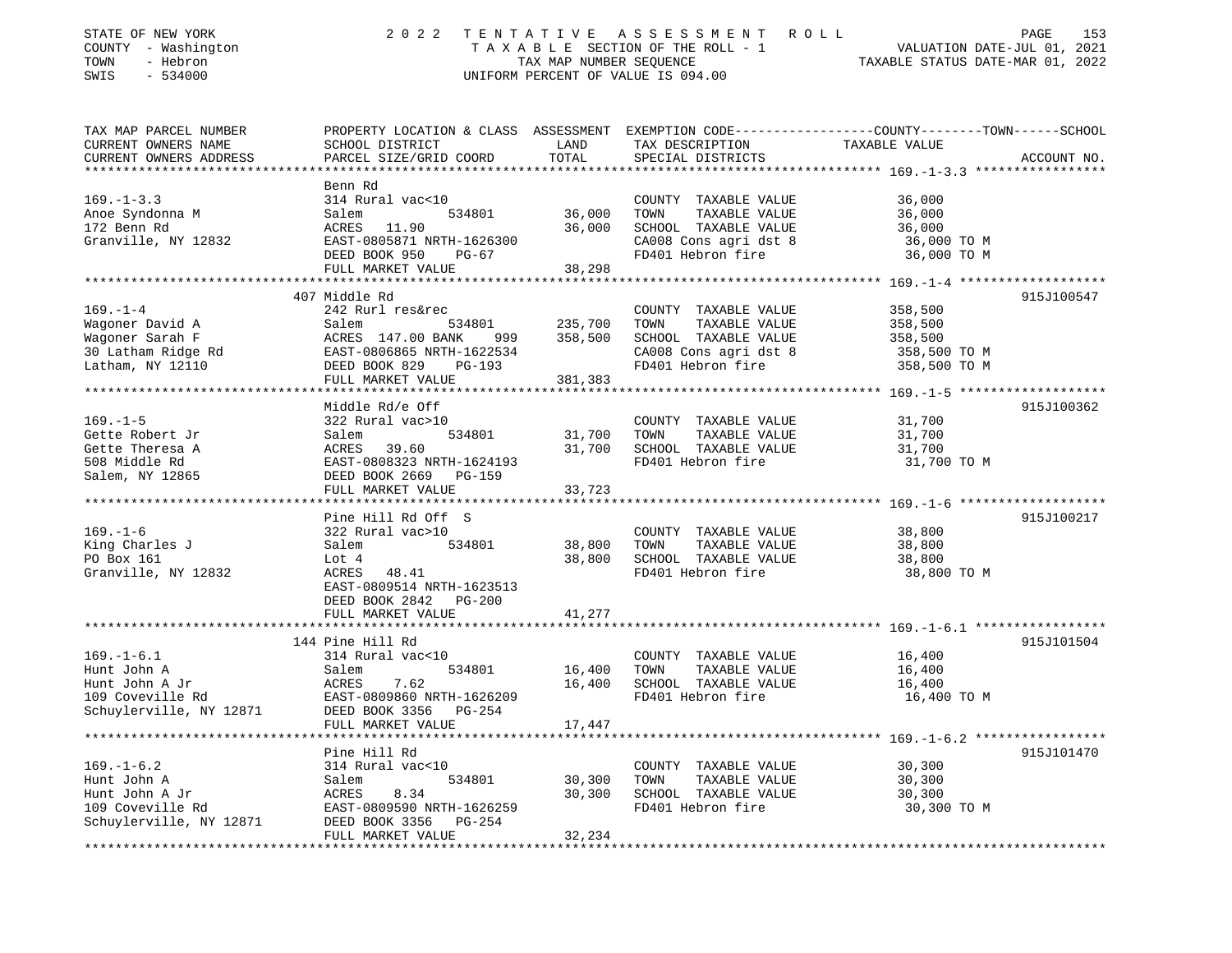| STATE OF NEW YORK<br>COUNTY - Washington<br>- Hebron<br>TOWN<br>SWIS<br>$-534000$ | 2 0 2 2                                                                                                             | TAX MAP NUMBER SEQUENCE | TENTATIVE ASSESSMENT ROLL<br>TAXABLE SECTION OF THE ROLL - 1<br>UNIFORM PERCENT OF VALUE IS 094.00 | VALUATION DATE-JUL 01, 2021<br>TAXABLE STATUS DATE-MAR 01, 2022 | PAGE<br>154 |
|-----------------------------------------------------------------------------------|---------------------------------------------------------------------------------------------------------------------|-------------------------|----------------------------------------------------------------------------------------------------|-----------------------------------------------------------------|-------------|
| TAX MAP PARCEL NUMBER<br>CURRENT OWNERS NAME                                      | PROPERTY LOCATION & CLASS ASSESSMENT EXEMPTION CODE----------------COUNTY-------TOWN------SCHOOL<br>SCHOOL DISTRICT | LAND                    | TAX DESCRIPTION                                                                                    | TAXABLE VALUE                                                   |             |
| CURRENT OWNERS ADDRESS                                                            | PARCEL SIZE/GRID COORD                                                                                              | TOTAL                   | SPECIAL DISTRICTS                                                                                  |                                                                 | ACCOUNT NO. |
|                                                                                   |                                                                                                                     |                         |                                                                                                    |                                                                 |             |
|                                                                                   | 126 Pine Hill Rd                                                                                                    |                         |                                                                                                    |                                                                 | 915J101505  |
| $169. - 1 - 6.3$                                                                  | 270 Mfg housing                                                                                                     |                         | ENH STAR<br>41834                                                                                  | $\Omega$<br>$\Omega$                                            | 74,900      |
| McKittrick Marjorie                                                               | Salem<br>534801                                                                                                     | 51,900                  | COUNTY TAXABLE VALUE                                                                               | 114,200                                                         |             |
| 126 Pine Hill Rd                                                                  | Lot 3                                                                                                               | 114,200                 | TOWN<br>TAXABLE VALUE                                                                              | 114,200                                                         |             |
| Granville, NY 12832                                                               | Trans exempt repay 2022                                                                                             |                         | SCHOOL TAXABLE VALUE                                                                               | 39,300                                                          |             |
|                                                                                   | ACRES<br>8.06                                                                                                       |                         | FD401 Hebron fire                                                                                  | 114,200 TO M                                                    |             |
|                                                                                   | EAST-0809309 NRTH-1626270<br>DEED BOOK 2857 PG-141                                                                  |                         | TE533 Trans exempt flg                                                                             | $.00$ MT                                                        |             |
|                                                                                   | FULL MARKET VALUE                                                                                                   | 121,489                 |                                                                                                    |                                                                 |             |
|                                                                                   |                                                                                                                     |                         |                                                                                                    |                                                                 |             |
|                                                                                   | 10 Pine Hill Rd                                                                                                     |                         |                                                                                                    |                                                                 | 915J100493  |
| $169. - 1 - 7.1$                                                                  | 260 Seasonal res                                                                                                    |                         | FOR 480A 47460                                                                                     | 92,000<br>92,000                                                | 92,000      |
| Kovalsky Ram                                                                      | 534801<br>Salem                                                                                                     | 144,900                 | COUNTY TAXABLE VALUE                                                                               | 66,300                                                          |             |
| 2830 Ocean Pkwy 21B                                                               | ACRES 100.76                                                                                                        | 158,300                 | TOWN<br>TAXABLE VALUE                                                                              | 66,300                                                          |             |
| Brooklyn, NY 11235                                                                | EAST-0810664 NRTH-1624273                                                                                           |                         | SCHOOL TAXABLE VALUE                                                                               | 66,300                                                          |             |
|                                                                                   | DEED BOOK 627<br>PG-117                                                                                             |                         | FD401 Hebron fire                                                                                  | 158,300 TO M                                                    |             |
| MAY BE SUBJECT TO PAYMENT                                                         | FULL MARKET VALUE                                                                                                   | 168,404                 |                                                                                                    |                                                                 |             |
| UNDER RPTL480A UNTIL 2031                                                         |                                                                                                                     |                         |                                                                                                    |                                                                 |             |
|                                                                                   | Pine Hill Rd Off                                                                                                    |                         |                                                                                                    |                                                                 | 915J101724  |
| $169. - 1 - 7.5$                                                                  | 314 Rural vac<10                                                                                                    |                         | COUNTY TAXABLE VALUE                                                                               | 900                                                             |             |
| Kovalsky Ram                                                                      | Salem<br>534801                                                                                                     | 900                     | TOWN<br>TAXABLE VALUE                                                                              | 900                                                             |             |
| 2830 Ocean Pkwy 21B                                                               | Lot $4$                                                                                                             | 900                     | SCHOOL TAXABLE VALUE                                                                               | 900                                                             |             |
| Brooklyn, NY 11235                                                                | ACRES<br>1.01                                                                                                       |                         | FD401 Hebron fire                                                                                  | 900 TO M                                                        |             |
|                                                                                   | EAST-0812023 NRTH-1624836                                                                                           |                         |                                                                                                    |                                                                 |             |
|                                                                                   | DEED BOOK 788<br>PG-183                                                                                             |                         |                                                                                                    |                                                                 |             |
|                                                                                   | FULL MARKET VALUE                                                                                                   | 957                     |                                                                                                    |                                                                 |             |
|                                                                                   |                                                                                                                     |                         |                                                                                                    |                                                                 |             |
|                                                                                   | 254 Pine Hill Rd                                                                                                    |                         |                                                                                                    |                                                                 | 915J101725  |
| $169. - 1 - 7.6$<br>Horner John E                                                 | 210 1 Family Res<br>534801<br>Salem                                                                                 | 48,200                  | COUNTY TAXABLE VALUE<br>TAXABLE VALUE<br>TOWN                                                      | 220,700<br>220,700                                              |             |
| Horner Noreen M                                                                   | 5.72<br>ACRES                                                                                                       | 220,700                 | SCHOOL TAXABLE VALUE                                                                               | 220,700                                                         |             |
| 3 Emerson Ct                                                                      | EAST-0811682 NRTH-1625322                                                                                           |                         | FD401 Hebron fire                                                                                  | 220,700 TO M                                                    |             |
| Hampton Bays, NY 11946                                                            | DEED BOOK 605<br>$PG-74$                                                                                            |                         |                                                                                                    |                                                                 |             |
|                                                                                   | FULL MARKET VALUE                                                                                                   | 234,787                 |                                                                                                    |                                                                 |             |
|                                                                                   |                                                                                                                     |                         |                                                                                                    |                                                                 |             |
|                                                                                   | Pine Hill Rd Off                                                                                                    |                         |                                                                                                    |                                                                 | 915J100161  |
| $169. - 1 - 8$                                                                    | 322 Rural vac>10                                                                                                    |                         | COUNTY TAXABLE VALUE                                                                               | 43,800                                                          |             |
| Harris Bruce C                                                                    | 533201<br>Granville                                                                                                 | 43,800                  | TOWN<br>TAXABLE VALUE                                                                              | 43,800                                                          |             |
| Harris Lisa N                                                                     | ACRES 54.63                                                                                                         | 43,800                  | SCHOOL TAXABLE VALUE                                                                               | 43,800                                                          |             |
| 58 Highview Ave                                                                   | EAST-0811486 NRTH-1623265                                                                                           |                         | FD401 Hebron fire                                                                                  | 43,800 TO M                                                     |             |
| Selden, NY 11784                                                                  | DEED BOOK 2554<br>$PG-1$                                                                                            |                         |                                                                                                    |                                                                 |             |
|                                                                                   | FULL MARKET VALUE                                                                                                   | 46,596                  |                                                                                                    |                                                                 |             |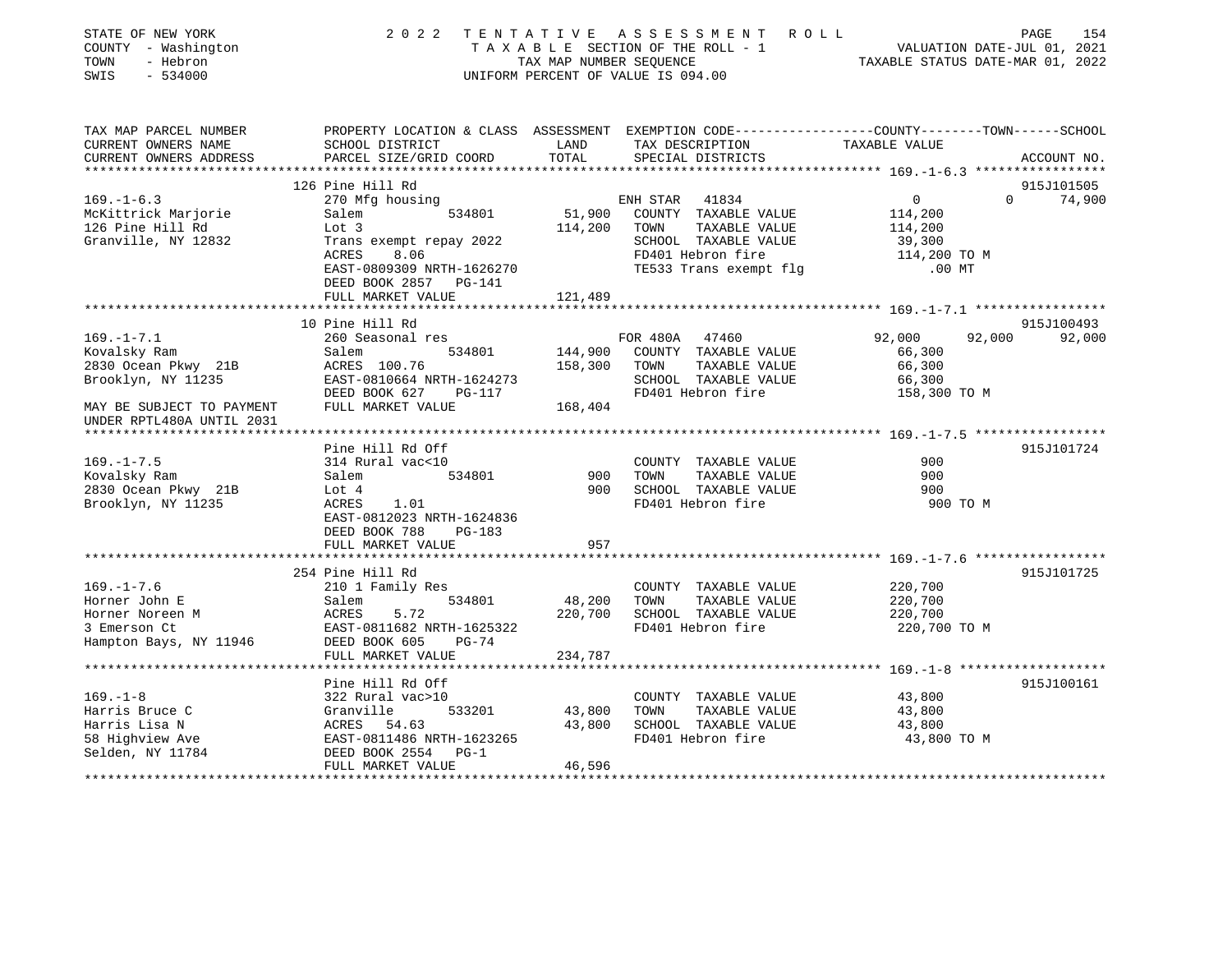| STATE OF NEW YORK<br>COUNTY - Washington<br>- Hebron<br>TOWN<br>SWIS<br>$-534000$ | 2 0 2 2                                         | TENTATIVE<br>TAX MAP NUMBER SEQUENCE | A S S E S S M E N T<br>TAXABLE SECTION OF THE ROLL - 1<br>UNIFORM PERCENT OF VALUE IS 094.00 | R O L L<br>PAGE<br>VALUATION DATE-JUL 01, 2021<br>TAXABLE STATUS DATE-MAR 01, 2022               | 155      |
|-----------------------------------------------------------------------------------|-------------------------------------------------|--------------------------------------|----------------------------------------------------------------------------------------------|--------------------------------------------------------------------------------------------------|----------|
| TAX MAP PARCEL NUMBER                                                             |                                                 |                                      |                                                                                              | PROPERTY LOCATION & CLASS ASSESSMENT EXEMPTION CODE----------------COUNTY-------TOWN------SCHOOL |          |
| CURRENT OWNERS NAME                                                               | SCHOOL DISTRICT                                 | LAND                                 | TAX DESCRIPTION                                                                              | TAXABLE VALUE                                                                                    |          |
| CURRENT OWNERS ADDRESS                                                            | PARCEL SIZE/GRID COORD                          | TOTAL                                | SPECIAL DISTRICTS                                                                            | ACCOUNT NO.                                                                                      |          |
|                                                                                   |                                                 |                                      |                                                                                              |                                                                                                  |          |
| $169. - 1 - 9$                                                                    | 361 Pine Hill Rd                                |                                      | BAS STAR 41854                                                                               | 915J101131<br>$\Omega$                                                                           |          |
| Thomson Jefferson W                                                               | 210 1 Family Res<br>Granville<br>533201         |                                      | 52,100 COUNTY TAXABLE VALUE                                                                  | 30,000<br>$\overline{0}$<br>107,100                                                              |          |
| 361 Pine Hill Rd                                                                  | 8.20<br>ACRES                                   | 107,100                              | TAXABLE VALUE<br>TOWN                                                                        | 107,100                                                                                          |          |
| Salem, NY 12865                                                                   | EAST-0812769 NRTH-1622969                       |                                      | SCHOOL TAXABLE VALUE                                                                         | 77,100                                                                                           |          |
|                                                                                   | DEED BOOK 2571 PG-344                           |                                      | FD401 Hebron fire                                                                            | 107,100 TO M                                                                                     |          |
|                                                                                   | FULL MARKET VALUE                               | 113,936                              |                                                                                              |                                                                                                  |          |
|                                                                                   |                                                 |                                      |                                                                                              |                                                                                                  |          |
|                                                                                   | Pine Hill Rd Off S                              |                                      |                                                                                              | 915J101007                                                                                       |          |
| $169. - 1 - 10$                                                                   | 314 Rural vac<10                                |                                      | COUNTY TAXABLE VALUE                                                                         | 6,400                                                                                            |          |
| Lewin Robert M<br>Bodle Ronald                                                    | Granville<br>533201<br>506/187                  | 6,400                                | TAXABLE VALUE<br>TOWN<br>SCHOOL TAXABLE VALUE                                                | 6,400                                                                                            |          |
| 102 Lanes Pond Rd                                                                 | ACRES<br>7.90                                   | 6,400                                | FD401 Hebron fire                                                                            | 6,400<br>6,400 TO M                                                                              |          |
| Northford, CT 06472                                                               | EAST-0813193 NRTH-1623307                       |                                      |                                                                                              |                                                                                                  |          |
|                                                                                   | DEED BOOK 526<br>PG-272                         |                                      |                                                                                              |                                                                                                  |          |
|                                                                                   | FULL MARKET VALUE                               | 6,809                                |                                                                                              |                                                                                                  |          |
|                                                                                   |                                                 |                                      |                                                                                              |                                                                                                  |          |
|                                                                                   | 347 Pine Hill Rd                                |                                      |                                                                                              | 915J100491                                                                                       |          |
| $169. - 1 - 11$                                                                   | 240 Rural res                                   |                                      | BAS STAR 41854                                                                               | $\circ$<br>$\Omega$<br>30,000                                                                    |          |
| Sells Denice                                                                      | Granville<br>533201                             | 71,000                               | COUNTY TAXABLE VALUE                                                                         | 109,800                                                                                          |          |
| 347 Pine Hill Rd                                                                  | ACRES 20.00 BANK<br>999                         | 109,800                              | TAXABLE VALUE<br>TOWN                                                                        | 109,800                                                                                          |          |
| Salem, NY 12865                                                                   | EAST-0812568 NRTH-1623852                       |                                      | SCHOOL TAXABLE VALUE                                                                         | 79,800                                                                                           |          |
|                                                                                   | DEED BOOK 2435 PG-341                           |                                      | FD401 Hebron fire                                                                            | 109,800 TO M                                                                                     |          |
|                                                                                   | FULL MARKET VALUE                               | 116,809                              |                                                                                              |                                                                                                  |          |
|                                                                                   | Pine Hill Rd                                    |                                      |                                                                                              | 915J100565                                                                                       |          |
| $169. - 1 - 12$                                                                   | 314 Rural vac<10                                |                                      | COUNTY TAXABLE VALUE                                                                         | 17,400                                                                                           |          |
| Horner John E                                                                     | Granville<br>533201                             | 17,400                               | TAXABLE VALUE<br>TOWN                                                                        | 17,400                                                                                           |          |
| Horner Noreen Malone                                                              | ACRES<br>2.40                                   | 17,400                               | SCHOOL TAXABLE VALUE                                                                         | 17,400                                                                                           |          |
| 3 Emerson Ct                                                                      | EAST-0812521 NRTH-1624770                       |                                      | FD401 Hebron fire                                                                            | 17,400 TO M                                                                                      |          |
| Hampton Bays, NY 11946                                                            | DEED BOOK 914<br><b>PG-139</b>                  |                                      |                                                                                              |                                                                                                  |          |
|                                                                                   | FULL MARKET VALUE                               | 18,511                               |                                                                                              |                                                                                                  |          |
|                                                                                   |                                                 |                                      |                                                                                              |                                                                                                  |          |
|                                                                                   | 291 Pine Hill Rd                                |                                      | 98 PCT OF VALUE USED FOR EXEMPTION PURPOSES                                                  |                                                                                                  |          |
| $169. - 1 - 12.1$                                                                 | 210 1 Family Res                                |                                      | VET WAR CT 41121<br>39,500 ENH STAR 41834                                                    | 16,346<br>16,346<br>$\Omega$                                                                     | $\Omega$ |
| Ashton Sherman<br>291 Pine Hill Rd                                                | 533201<br>Granville<br>2.44 BANK<br>ACRES<br>40 | 111,200                              | COUNTY TAXABLE VALUE                                                                         | 74,900<br>$\mathbf{0}$<br>94,854                                                                 |          |
| Salem, NY 12865                                                                   | EAST-0812579 NRTH-1624565                       |                                      | TOWN<br>TAXABLE VALUE                                                                        | 94,854                                                                                           |          |
|                                                                                   | DEED BOOK 752<br>$PG-309$                       |                                      | SCHOOL TAXABLE VALUE                                                                         | 36,300                                                                                           |          |
|                                                                                   | FULL MARKET VALUE                               |                                      | 118,298 FD401 Hebron fire                                                                    | 111,200 TO M                                                                                     |          |
|                                                                                   |                                                 |                                      |                                                                                              |                                                                                                  |          |
|                                                                                   | 265 Pine Hill Rd                                |                                      |                                                                                              | 915J100100                                                                                       |          |
| $169. - 1 - 13$                                                                   | 322 Rural vac>10                                |                                      | COUNTY TAXABLE VALUE                                                                         | 38,900                                                                                           |          |
| Horner John E                                                                     | Granville<br>533201                             | 38,900                               | TOWN<br>TAXABLE VALUE                                                                        | 38,900                                                                                           |          |
| Horner Noreen                                                                     | ACRES 13.70                                     | 38,900                               | SCHOOL TAXABLE VALUE                                                                         | 38,900                                                                                           |          |
| 3 Emerson Ct                                                                      | EAST-0812342 NRTH-1625291                       |                                      | FD401 Hebron fire                                                                            | 38,900 TO M                                                                                      |          |
| Hampton Bays, NY 11946                                                            | DEED BOOK 797<br>PG-336                         |                                      |                                                                                              |                                                                                                  |          |
|                                                                                   | FULL MARKET VALUE                               | 41,383                               |                                                                                              |                                                                                                  |          |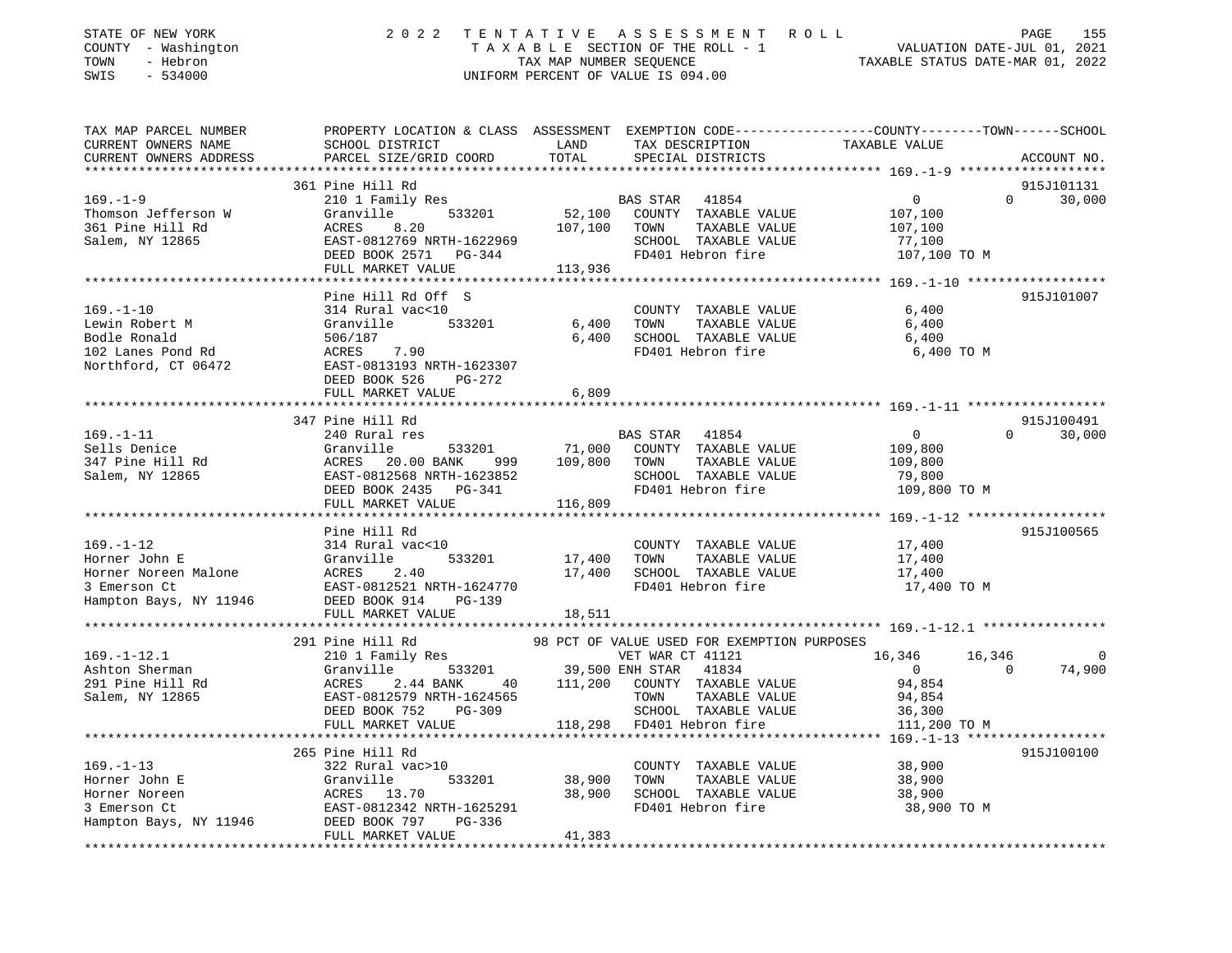| STATE OF NEW YORK<br>COUNTY - Washington<br>- Hebron<br>TOWN<br>SWIS<br>$-534000$ | 2 0 2 2                                                                | TENTATIVE<br>TAX MAP NUMBER SEQUENCE | A S S E S S M E N T<br>R O L L<br>TAXABLE SECTION OF THE ROLL - 1<br>UNIFORM PERCENT OF VALUE IS 094.00 | PAGE<br>156<br>VALUATION DATE-JUL 01, 2021<br>TAXABLE STATUS DATE-MAR 01, 2022                  |
|-----------------------------------------------------------------------------------|------------------------------------------------------------------------|--------------------------------------|---------------------------------------------------------------------------------------------------------|-------------------------------------------------------------------------------------------------|
| TAX MAP PARCEL NUMBER                                                             |                                                                        |                                      |                                                                                                         | PROPERTY LOCATION & CLASS ASSESSMENT EXEMPTION CODE---------------COUNTY-------TOWN------SCHOOL |
| CURRENT OWNERS NAME                                                               | SCHOOL DISTRICT                                                        | LAND                                 | TAX DESCRIPTION                                                                                         | TAXABLE VALUE                                                                                   |
| CURRENT OWNERS ADDRESS                                                            | PARCEL SIZE/GRID COORD                                                 | TOTAL                                | SPECIAL DISTRICTS                                                                                       | ACCOUNT NO.                                                                                     |
|                                                                                   | Pine Hill Rd                                                           |                                      |                                                                                                         |                                                                                                 |
| $169. - 1 - 13.1$                                                                 | 314 Rural vac<10                                                       |                                      | COUNTY TAXABLE VALUE                                                                                    | 15,500                                                                                          |
| Kovalsky Ram                                                                      | Granville<br>533201                                                    | 15,500                               | TOWN<br>TAXABLE VALUE                                                                                   | 15,500                                                                                          |
| 2830 Ocean Pkwy 21B                                                               | ACRES<br>1.82                                                          | 15,500                               | SCHOOL TAXABLE VALUE                                                                                    | 15,500                                                                                          |
| Brooklyn, NY 11235                                                                | EAST-0812168 NRTH-1624640<br>DEED BOOK 788<br><b>PG-183</b>            |                                      | FD401 Hebron fire                                                                                       | 15,500 TO M                                                                                     |
|                                                                                   | FULL MARKET VALUE                                                      | 16,489                               |                                                                                                         |                                                                                                 |
|                                                                                   | Pine Hill Rd Off                                                       |                                      |                                                                                                         | 915J101068                                                                                      |
| $169. - 1 - 14$                                                                   | 314 Rural vac<10                                                       |                                      | COUNTY TAXABLE VALUE                                                                                    | 7,600                                                                                           |
| Kaprelian Nadine                                                                  | Granville<br>533201                                                    | 7,600                                | TOWN<br>TAXABLE VALUE                                                                                   | 7,600                                                                                           |
| 7047 State Route 22                                                               | No Row                                                                 | 7,600                                | SCHOOL TAXABLE VALUE                                                                                    | 7,600                                                                                           |
| Granville, NY 12832                                                               | ACRES<br>9.38 BANK<br>998<br>EAST-0812355 NRTH-1625868                 |                                      | FD401 Hebron fire                                                                                       | 7,600 TO M                                                                                      |
|                                                                                   | DEED BOOK 3130 PG-150<br>FULL MARKET VALUE                             | 8,085                                |                                                                                                         |                                                                                                 |
|                                                                                   |                                                                        |                                      |                                                                                                         |                                                                                                 |
|                                                                                   | Pine Hill Rd Off                                                       |                                      |                                                                                                         | 915J100630                                                                                      |
| $169. - 1 - 15$                                                                   | 314 Rural vac<10                                                       |                                      | COUNTY TAXABLE VALUE                                                                                    | 4,100                                                                                           |
| Lundkvist Resa L                                                                  | Granville<br>533201                                                    | 4,100                                | TAXABLE VALUE<br>TOWN                                                                                   | 4,100                                                                                           |
| 14 Aspen Way                                                                      | ACRES<br>5.00                                                          | 4,100                                | SCHOOL TAXABLE VALUE                                                                                    | 4,100                                                                                           |
| Manchester, NH 03104                                                              | EAST-0812033 NRTH-1626233                                              |                                      | FD401 Hebron fire                                                                                       | 4,100 TO M                                                                                      |
|                                                                                   | DEED BOOK 851<br><b>PG-194</b><br>FULL MARKET VALUE                    | 4,362                                |                                                                                                         |                                                                                                 |
|                                                                                   |                                                                        |                                      |                                                                                                         |                                                                                                 |
|                                                                                   | 269 Pine Hill Rd                                                       |                                      |                                                                                                         | 915J100330                                                                                      |
| $169. - 1 - 16$                                                                   | 260 Seasonal res                                                       |                                      | COUNTY TAXABLE VALUE                                                                                    | 48,800                                                                                          |
| Goodspeed Stacey                                                                  | Granville<br>533201                                                    | 13,300                               | TOWN<br>TAXABLE VALUE                                                                                   | 48,800                                                                                          |
| Baker Eric J                                                                      | ACRES<br>4.00                                                          | 48,800                               | SCHOOL TAXABLE VALUE                                                                                    | 48,800                                                                                          |
| 1224 Ellis St<br>Holbrook, NY 11741                                               | EAST-0812857 NRTH-1625534<br>DEED BOOK 2494<br>$PG-129$                |                                      | FD401 Hebron fire                                                                                       | 48,800 TO M                                                                                     |
|                                                                                   | FULL MARKET VALUE                                                      | 51,915                               |                                                                                                         |                                                                                                 |
|                                                                                   |                                                                        |                                      |                                                                                                         |                                                                                                 |
|                                                                                   | 230 Clark Way                                                          |                                      |                                                                                                         | 915J101005                                                                                      |
| $169. - 1 - 17$                                                                   | 260 Seasonal res                                                       |                                      | COUNTY TAXABLE VALUE                                                                                    | 52,600                                                                                          |
| Zenger Jesse                                                                      | Granville<br>533201                                                    | 26,500                               | TAXABLE VALUE<br>TOWN                                                                                   | 52,600                                                                                          |
| 20 Indian Hill Rd                                                                 | ACRES 11.20                                                            | 52,600                               | SCHOOL TAXABLE VALUE                                                                                    | 52,600                                                                                          |
| E Hampton, NY 11937                                                               | EAST-0813418 NRTH-1625518<br>DEED BOOK 797<br><b>PG-117</b>            |                                      | FD401 Hebron fire                                                                                       | 52,600 TO M                                                                                     |
|                                                                                   | FULL MARKET VALUE                                                      | 55,957                               |                                                                                                         |                                                                                                 |
|                                                                                   |                                                                        |                                      |                                                                                                         |                                                                                                 |
|                                                                                   | Clark Way                                                              |                                      |                                                                                                         | 915J100464                                                                                      |
| $169. - 1 - 18.1$                                                                 | 322 Rural vac>10                                                       |                                      | COUNTY TAXABLE VALUE                                                                                    | 50,600                                                                                          |
| Leonard Michael                                                                   | Granville<br>533201                                                    | 50,600                               | TOWN<br>TAXABLE VALUE                                                                                   | 50,600                                                                                          |
| 161 Crystal Brook Hollow Rd                                                       | ACRES 21.00                                                            | 50,600                               | SCHOOL TAXABLE VALUE                                                                                    | 50,600                                                                                          |
| Mount Sinai, NY 11766                                                             | EAST-0814056 NRTH-1624612<br>DEED BOOK 2444 PG-59<br>FULL MARKET VALUE | 53,830                               | FD401 Hebron fire                                                                                       | 50,600 TO M                                                                                     |
|                                                                                   |                                                                        |                                      |                                                                                                         |                                                                                                 |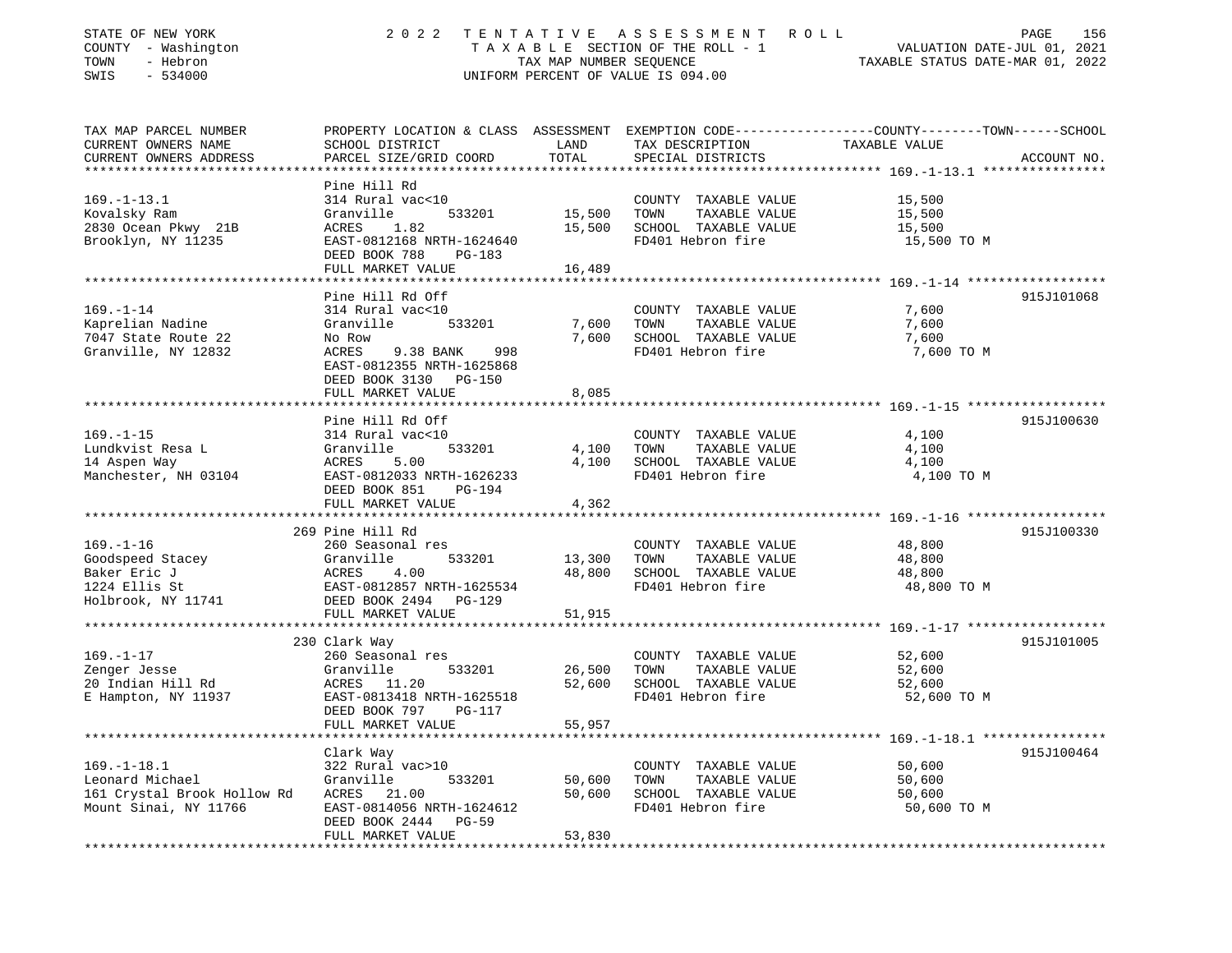| STATE OF NEW YORK<br>COUNTY - Washington<br>- Hebron<br>TOWN<br>SWIS<br>$-534000$ | 2 0 2 2                                      | TENTATIVE<br>TAX MAP NUMBER SEQUENCE | A S S E S S M E N T<br>ROLL<br>TAXABLE SECTION OF THE ROLL - 1<br>UNIFORM PERCENT OF VALUE IS 094.00 | PAGE<br>VALUATION DATE-JUL 01, 2021<br>TAXABLE STATUS DATE-MAR 01, 2022                                          | 157 |
|-----------------------------------------------------------------------------------|----------------------------------------------|--------------------------------------|------------------------------------------------------------------------------------------------------|------------------------------------------------------------------------------------------------------------------|-----|
| TAX MAP PARCEL NUMBER<br>CURRENT OWNERS NAME                                      | SCHOOL DISTRICT                              | LAND                                 | TAX DESCRIPTION                                                                                      | PROPERTY LOCATION & CLASS ASSESSMENT EXEMPTION CODE---------------COUNTY-------TOWN------SCHOOL<br>TAXABLE VALUE |     |
| CURRENT OWNERS ADDRESS                                                            | PARCEL SIZE/GRID COORD                       | TOTAL                                | SPECIAL DISTRICTS                                                                                    | ACCOUNT NO.                                                                                                      |     |
|                                                                                   |                                              |                                      |                                                                                                      | *********** 169.-1-18.2 ****************                                                                         |     |
|                                                                                   | Clark Way                                    |                                      |                                                                                                      | 915J101083                                                                                                       |     |
| $169. - 1 - 18.2$                                                                 | 322 Rural vac>10                             |                                      | COUNTY TAXABLE VALUE                                                                                 | 33,600                                                                                                           |     |
| Lewin William J Jr                                                                | Granville<br>533201                          | 33,600                               | TOWN<br>TAXABLE VALUE                                                                                | 33,600                                                                                                           |     |
| Lewin Robert M                                                                    | 591/176                                      | 33,600                               | SCHOOL TAXABLE VALUE                                                                                 | 33,600                                                                                                           |     |
| Bodle Ronald P                                                                    | ACRES<br>10.40                               |                                      | FD401 Hebron fire                                                                                    | 33,600 TO M                                                                                                      |     |
| 102 Lanes Pond Rd                                                                 | EAST-0813309 NRTH-1623963                    |                                      |                                                                                                      |                                                                                                                  |     |
| Northford, CT 06472                                                               | DEED BOOK 591<br>PG-173                      |                                      |                                                                                                      |                                                                                                                  |     |
|                                                                                   | FULL MARKET VALUE<br>*********************** | 35,745<br>* * * * * * * * * *        |                                                                                                      |                                                                                                                  |     |
|                                                                                   | 164 Clark Way                                |                                      |                                                                                                      | 915J101088                                                                                                       |     |
| $169. - 1 - 18.4$                                                                 | 260 Seasonal res                             |                                      | COUNTY TAXABLE VALUE                                                                                 | 27,000                                                                                                           |     |
| Aubin Carol                                                                       | Granville<br>533201                          | 7,600                                | TOWN<br>TAXABLE VALUE                                                                                | 27,000                                                                                                           |     |
| Aubin Charles                                                                     | 2.00<br>ACRES                                | 27,000                               | SCHOOL TAXABLE VALUE                                                                                 | 27,000                                                                                                           |     |
| 164 Clark Way                                                                     | EAST-0813268 NRTH-1624417                    |                                      | FD401 Hebron fire                                                                                    | 27,000 TO M                                                                                                      |     |
| Salem, NY 12865                                                                   | DEED BOOK 20210 PG-1881                      |                                      |                                                                                                      |                                                                                                                  |     |
|                                                                                   | FULL MARKET VALUE                            | 28,723                               |                                                                                                      |                                                                                                                  |     |
|                                                                                   |                                              |                                      |                                                                                                      |                                                                                                                  |     |
|                                                                                   | 185 Clark Way                                |                                      |                                                                                                      | 915J101125                                                                                                       |     |
| $169. - 1 - 18.5$                                                                 | 210 1 Family Res                             |                                      | <b>BAS STAR</b><br>41854                                                                             | $\mathbf 0$<br>30,000<br>$\Omega$                                                                                |     |
| Jarvis Buddy                                                                      | Granville<br>533201                          | 35,100                               | COUNTY TAXABLE VALUE                                                                                 | 69,900                                                                                                           |     |
| Riddell Ashley<br>PO Box 12                                                       | ACRES 16.56<br>EAST-0813203 NRTH-1624864     | 69,900                               | TOWN<br>TAXABLE VALUE<br>SCHOOL TAXABLE VALUE                                                        | 69,900                                                                                                           |     |
| Salem, NY 12865                                                                   | DEED BOOK 3302 PG-263                        |                                      | FD401 Hebron fire                                                                                    | 39,900<br>69,900 TO M                                                                                            |     |
|                                                                                   | FULL MARKET VALUE                            | 74,362                               |                                                                                                      |                                                                                                                  |     |
|                                                                                   | ***************************                  | ************                         |                                                                                                      |                                                                                                                  |     |
|                                                                                   | 163 Clark Way                                |                                      |                                                                                                      | 915J101152                                                                                                       |     |
| $169. - 1 - 18.6$                                                                 | 270 Mfg housing                              |                                      | COUNTY TAXABLE VALUE                                                                                 | 24,800                                                                                                           |     |
| Aubin Carol                                                                       | Granville<br>533201                          | 21,700                               | TAXABLE VALUE<br>TOWN                                                                                | 24,800                                                                                                           |     |
| Aubin Charles                                                                     | Camp                                         | 24,800                               | SCHOOL TAXABLE VALUE                                                                                 | 24,800                                                                                                           |     |
| 164 Clark Way                                                                     | 2.88<br>ACRES                                |                                      | FD401 Hebron fire                                                                                    | 24,800 TO M                                                                                                      |     |
| Salem, NY 12865                                                                   | EAST-0813282 NRTH-1624290                    |                                      |                                                                                                      |                                                                                                                  |     |
|                                                                                   | DEED BOOK 20210 PG-1881                      |                                      |                                                                                                      |                                                                                                                  |     |
|                                                                                   | FULL MARKET VALUE                            | 26,383                               |                                                                                                      |                                                                                                                  |     |
|                                                                                   |                                              |                                      |                                                                                                      |                                                                                                                  |     |
|                                                                                   | 133 Clark Way                                |                                      |                                                                                                      | 915J101232                                                                                                       |     |
| $169. - 1 - 18.7$<br>Reith Brian                                                  | 260 Seasonal res<br>Granville<br>533201      | 10,100                               | COUNTY TAXABLE VALUE<br>TOWN<br>TAXABLE VALUE                                                        | 43,200<br>43,200                                                                                                 |     |
| 32 Davis Ave                                                                      | Tax Sale 12056                               | 43,200                               | SCHOOL TAXABLE VALUE                                                                                 | 43,200                                                                                                           |     |
| Port Jefferson StatioNY 11776 ACRES                                               | 2.82                                         |                                      | FD401 Hebron fire                                                                                    | 43,200 TO M                                                                                                      |     |
|                                                                                   | EAST-0813547 NRTH-1623470                    |                                      |                                                                                                      |                                                                                                                  |     |
|                                                                                   | DEED BOOK 3457<br>PG-225                     |                                      |                                                                                                      |                                                                                                                  |     |
|                                                                                   | FULL MARKET VALUE                            | 45,957                               |                                                                                                      |                                                                                                                  |     |
|                                                                                   |                                              |                                      |                                                                                                      |                                                                                                                  |     |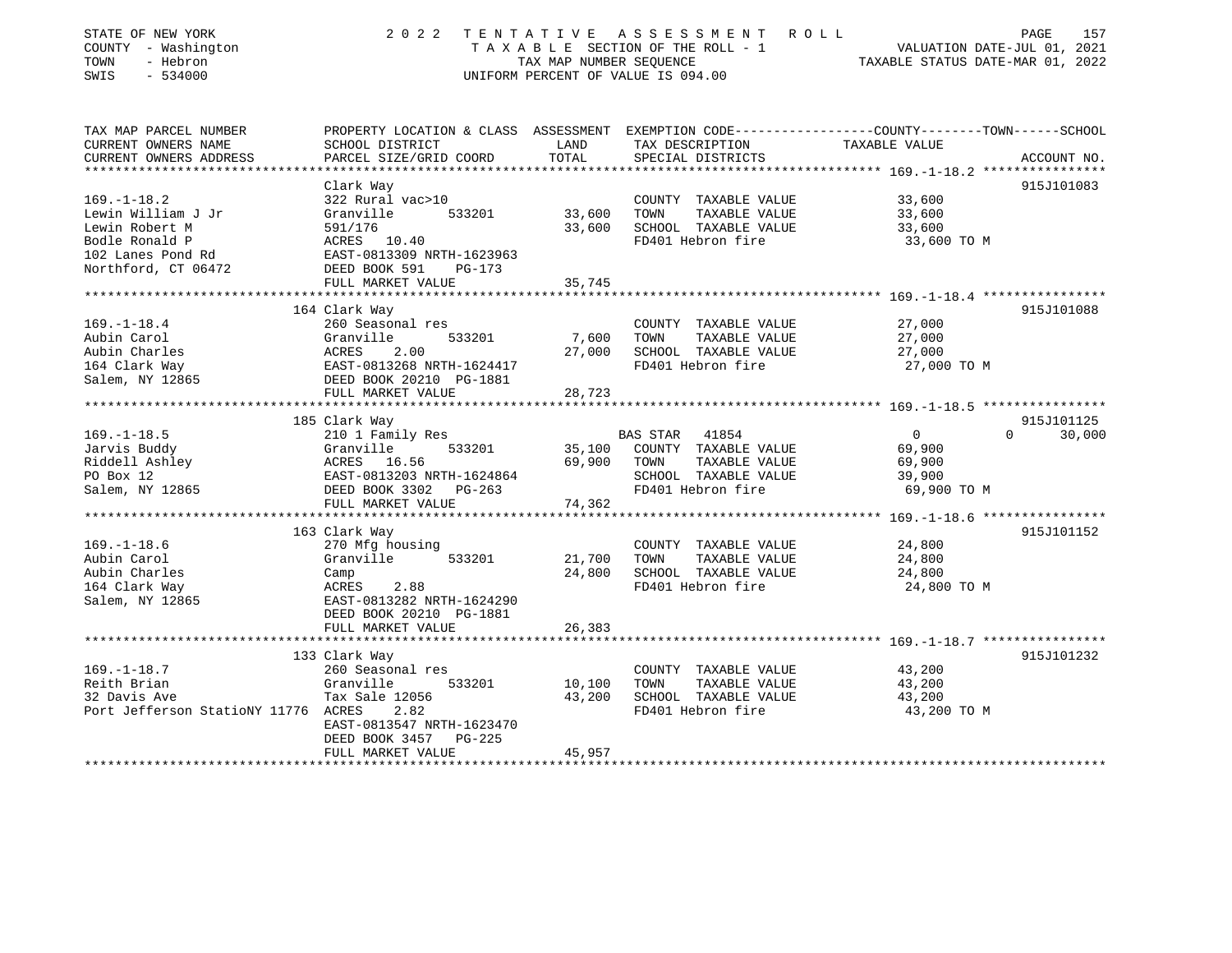| STATE OF NEW YORK<br>COUNTY - Washington<br>TOWN<br>- Hebron<br>$-534000$<br>SWIS              | 2 0 2 2                                                                                                                                                       | TAX MAP NUMBER SEQUENCE | TENTATIVE ASSESSMENT ROLL<br>TAXABLE SECTION OF THE ROLL - 1<br>UNIFORM PERCENT OF VALUE IS 094.00                                                                                                    | VALUATION DATE-JUL 01, 2021<br>TAXABLE STATUS DATE-MAR 01, 2022                                                       |                                                            | 158<br>PAGE                                                   |
|------------------------------------------------------------------------------------------------|---------------------------------------------------------------------------------------------------------------------------------------------------------------|-------------------------|-------------------------------------------------------------------------------------------------------------------------------------------------------------------------------------------------------|-----------------------------------------------------------------------------------------------------------------------|------------------------------------------------------------|---------------------------------------------------------------|
| TAX MAP PARCEL NUMBER<br>CURRENT OWNERS NAME<br>CURRENT OWNERS ADDRESS                         | PROPERTY LOCATION & CLASS ASSESSMENT EXEMPTION CODE---------------COUNTY-------TOWN-----SCHOOL<br>SCHOOL DISTRICT<br>PARCEL SIZE/GRID COORD                   | LAND<br>TOTAL           | TAX DESCRIPTION<br>SPECIAL DISTRICTS                                                                                                                                                                  | TAXABLE VALUE                                                                                                         |                                                            | ACCOUNT NO.                                                   |
|                                                                                                | 217 Clark Way                                                                                                                                                 |                         |                                                                                                                                                                                                       |                                                                                                                       |                                                            | 915J101336                                                    |
| $169. - 1 - 18.10$<br>Fifield Vernon L<br>Fifield Nancy A<br>PO Box 162<br>Granville, NY 12832 | 260 Seasonal res<br>533201<br>Granville<br>Cabin/lot<br>ACRES 17.89<br>EAST-0813045 NRTH-1626194<br>DEED BOOK 782<br>PG-349                                   | 37,200                  | COUNTY TAXABLE VALUE<br>TOWN<br>TAXABLE VALUE<br>46,100 SCHOOL TAXABLE VALUE<br>FD401 Hebron fire                                                                                                     | 46,100<br>46,100<br>46,100<br>46,100 TO M                                                                             |                                                            |                                                               |
|                                                                                                | FULL MARKET VALUE                                                                                                                                             | 49,043                  |                                                                                                                                                                                                       |                                                                                                                       |                                                            |                                                               |
|                                                                                                | 6861 State Route 22                                                                                                                                           |                         |                                                                                                                                                                                                       |                                                                                                                       |                                                            | 915J101434                                                    |
| $169. - 1 - 18.11$<br>Dupaw Dody<br>7210 State Route 22<br>Granville, NY 12832                 | 210 1 Family Res<br>Granville 533201<br>571/23<br>1.10<br>ACRES<br>EAST-0816003 NRTH-1623204<br>DEED BOOK 3635 PG-319                                         | 35,300<br>55,600 TOWN   | BAS STAR<br>41854<br>COUNTY TAXABLE VALUE<br>TAXABLE VALUE<br>SCHOOL TAXABLE VALUE<br>FD401 Hebron fire                                                                                               | $\overline{0}$<br>55,600<br>55,600<br>25,600<br>55,600 TO M                                                           | $\Omega$                                                   | 30,000                                                        |
|                                                                                                | FULL MARKET VALUE                                                                                                                                             | 59,149                  |                                                                                                                                                                                                       |                                                                                                                       |                                                            |                                                               |
|                                                                                                | 6889 State Route 22                                                                                                                                           |                         |                                                                                                                                                                                                       |                                                                                                                       |                                                            | 915J101471                                                    |
| $169. - 1 - 18.12$<br>Stannard William<br>6889 State Route 22<br>Granville, NY 12832           | 210 1 Family Res<br>533201<br>Granville<br>FRNT 200.00 DPTH 205.00<br>0.94<br>ACRES<br>EAST-0816296 NRTH-1623946<br>DEED BOOK 602 PG-137<br>FULL MARKET VALUE | 87,766 TOWN             | VET WAR CT 41121<br>34,800 AGED-CO<br>41802<br>82,500 AGED-TOWN 41803<br>AGED-SCH<br>41804<br>ENH STAR<br>41834<br>COUNTY TAXABLE VALUE<br>TAXABLE VALUE<br>SCHOOL TAXABLE VALUE<br>FD401 Hebron fire | 12,375<br>35,063<br>$\overline{0}$<br>$\overline{0}$<br>$\overline{0}$<br>35,062<br>49,087<br>$\sim$ 0<br>82,500 TO M | 12,375<br>$\overline{0}$<br>21,038<br>$\Omega$<br>$\Omega$ | $\Omega$<br>$\mathbf 0$<br>$\overline{0}$<br>33,000<br>49,500 |
|                                                                                                | ********************************                                                                                                                              |                         |                                                                                                                                                                                                       | ******** 169.-1-18.13 ****************                                                                                |                                                            |                                                               |
| $169. - 1 - 18.13$<br>Lobner Shane<br>PO Box 235<br>Granville, NY 12832                        | 135 Clark Way<br>270 Mfg housing<br>Granville<br>533201<br>Mobile Home<br>ACRES<br>2.30<br>EAST-0813440 NRTH-1623012<br>DEED BOOK 3373 PG-296                 | 8,700<br>11,900         | COUNTY TAXABLE VALUE<br>TOWN<br>TAXABLE VALUE<br>SCHOOL TAXABLE VALUE<br>FD401 Hebron fire                                                                                                            | 11,900<br>11,900<br>11,900<br>11,900 TO M                                                                             |                                                            | 915J101527                                                    |
|                                                                                                | FULL MARKET VALUE                                                                                                                                             | 12,660                  |                                                                                                                                                                                                       |                                                                                                                       |                                                            |                                                               |
|                                                                                                | ***********************<br>20 Clark Way                                                                                                                       |                         |                                                                                                                                                                                                       |                                                                                                                       |                                                            | 915J101528                                                    |
| $169. - 1 - 18.14$<br>Edwards Brent<br>Edwards Sarah<br>20 Clark Way<br>Salem, NY 12865        | 270 Mfg housing<br>533201<br>Granville<br><b>ACRES</b><br>2.80<br>EAST-0815708 NRTH-1623749<br>DEED BOOK 3547 PG-282<br>FULL MARKET VALUE                     | 21,500<br>39,894        | COUNTY TAXABLE VALUE<br>TOWN<br>TAXABLE VALUE<br>37,500 SCHOOL TAXABLE VALUE<br>FD401 Hebron fire                                                                                                     | 37,500<br>37,500<br>37,500<br>37,500 TO M                                                                             |                                                            |                                                               |
|                                                                                                |                                                                                                                                                               |                         |                                                                                                                                                                                                       |                                                                                                                       |                                                            |                                                               |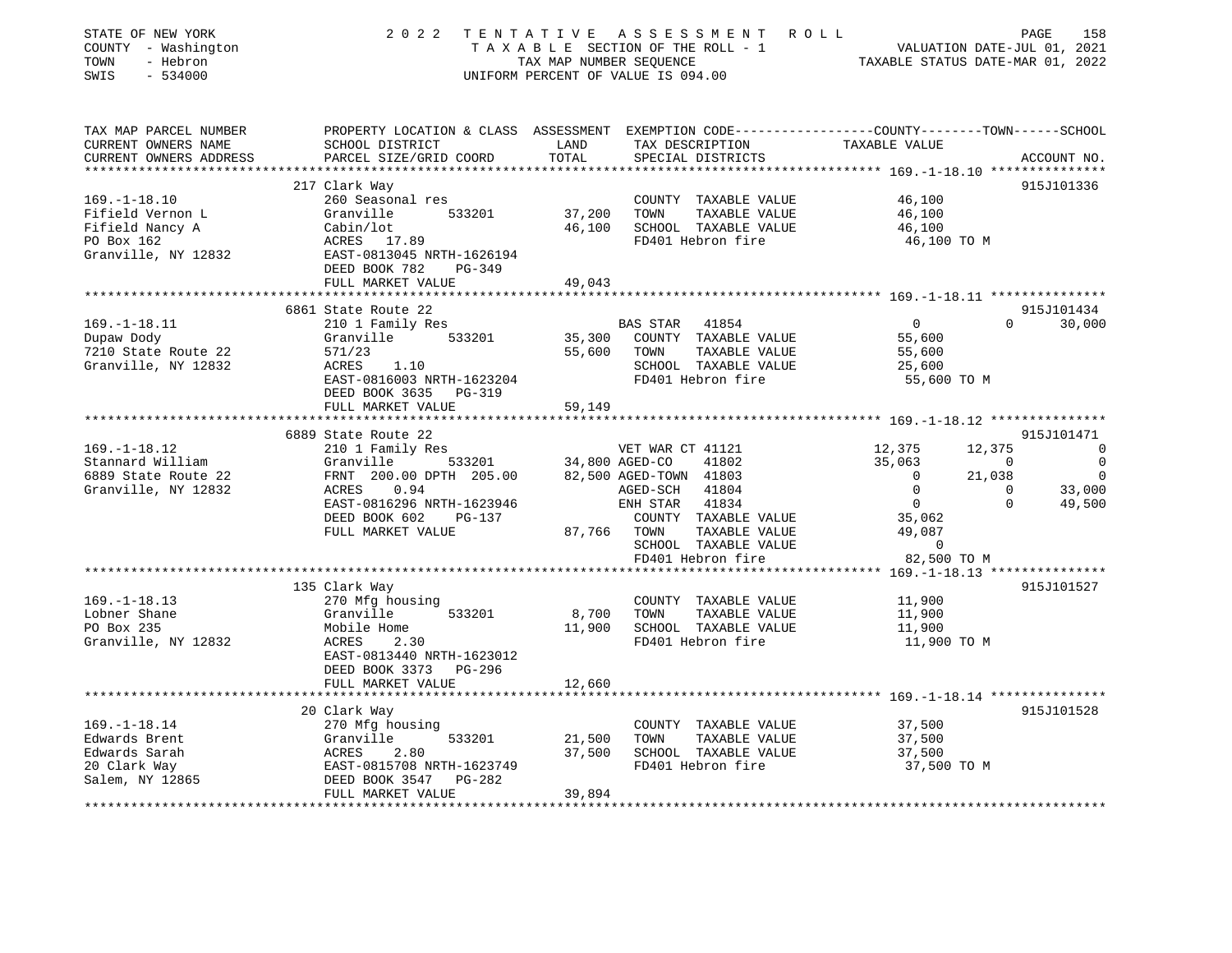| TAX MAP PARCEL NUMBER<br>PROPERTY LOCATION & CLASS ASSESSMENT EXEMPTION CODE----------------COUNTY-------TOWN-----SCHOOL<br>CURRENT OWNERS NAME<br>SCHOOL DISTRICT<br>LAND<br>TAX DESCRIPTION<br>TAXABLE VALUE<br>TOTAL<br>CURRENT OWNERS ADDRESS<br>PARCEL SIZE/GRID COORD<br>SPECIAL DISTRICTS<br>ACCOUNT NO.<br>***********************<br>915J101599<br>State Route 22<br>$169. - 1 - 18.15$<br>312 Vac w/imprv<br>11,900<br>COUNTY TAXABLE VALUE<br>5,800<br>Granville<br>533201<br>TOWN<br>TAXABLE VALUE<br>11,900<br>Dupaw Dody<br>11,900<br>7210 State Route 22<br>Land/barn/shed<br>SCHOOL TAXABLE VALUE<br>11,900<br>Granville, NY 12832<br>FRNT 160.00 DPTH 130.00<br>FD401 Hebron fire<br>11,900 TO M<br>0.48<br>ACRES<br>EAST-0816102 NRTH-1623304<br>DEED BOOK 3635<br>PG-319<br>FULL MARKET VALUE<br>12,660<br>131 Clark Way<br>915J101600<br>$169. - 1 - 18.16$<br>32,300<br>260 Seasonal res<br>COUNTY TAXABLE VALUE<br>Leonard Michael S<br>Granville<br>10,800<br>TAXABLE VALUE<br>32,300<br>Granvi<br>ACRES<br>533201<br>TOWN<br>Leonard Staci A<br>3.07<br>32,300<br>SCHOOL TAXABLE VALUE<br>32,300<br>161 Crystal Brook Hollow Rd EAST-0813770 NRTH-1623421<br>FD401 Hebron fire<br>32,300 TO M<br>Mt. Sinai, NY 11766<br>DEED BOOK 2166 PG-70<br>FULL MARKET VALUE<br>34,362<br>170 Clark Way<br>915J101601<br>22,000<br>$169. - 1 - 18.17$<br>312 Vac w/imprv<br>COUNTY TAXABLE VALUE<br>22,000<br>Maynard Thomas<br>Granville<br>533201<br>20,500<br>TOWN<br>TAXABLE VALUE<br>396 Essex Rd<br>22,000<br>SCHOOL TAXABLE VALUE<br>ACRES 10.10<br>22,000<br>EAST-0813977 NRTH-1626085<br>FD401 Hebron fire<br>Westbrook, CT 06498<br>22,000 TO M<br>DEED BOOK 1868<br>PG-213<br>23,404<br>FULL MARKET VALUE<br>915J101726<br>37 Clark Way<br>$169. - 1 - 18.18$<br>41854<br>$\overline{0}$<br>$\Omega$<br>30,000<br>210 1 Family Res<br>BAS STAR<br>Mallory Theodore<br>533201<br>8,800<br>COUNTY TAXABLE VALUE<br>55,700<br>Granville<br>Mallory Doreen<br>ACRES<br>1.01<br>55,700<br>TOWN<br>TAXABLE VALUE<br>55,700<br>37 Clark Way<br>SCHOOL TAXABLE VALUE<br>EAST-0815702 NRTH-1623204<br>25,700<br>Salem, NY 12865<br>FD401 Hebron fire<br>55,700 TO M<br>DEED BOOK 631<br>PG-213<br>FULL MARKET VALUE<br>59,255<br>915J101727<br>83 & 85 Clark Way<br>$169. - 1 - 18.19$<br>62,700<br>270 Mfg housing<br>COUNTY TAXABLE VALUE<br>Lobner Shane<br>62,700<br>Granville<br>533201<br>15,600<br>TOWN<br>TAXABLE VALUE<br>PO Box 235<br>62,700<br>ACRES<br>2.11 BANK<br>SCHOOL TAXABLE VALUE<br>62,700<br>194<br>FD401 Hebron fire<br>Granville, NY 12832<br>EAST-0813655 NRTH-1622943<br>62,700 TO M<br>DEED BOOK 2555<br>$PG-3$<br>66,702<br>FULL MARKET VALUE | STATE OF NEW YORK<br>COUNTY - Washington<br>TOWN<br>- Hebron<br>SWIS<br>$-534000$ | 2 0 2 2 | TAX MAP NUMBER SEQUENCE | TENTATIVE ASSESSMENT<br>R O L L<br>TAXABLE SECTION OF THE ROLL - 1<br>UNIFORM PERCENT OF VALUE IS 094.00 | VALUATION DATE-JUL 01, 2021<br>TAXABLE STATUS DATE-MAR 01, 2022 | PAGE<br>159 |
|------------------------------------------------------------------------------------------------------------------------------------------------------------------------------------------------------------------------------------------------------------------------------------------------------------------------------------------------------------------------------------------------------------------------------------------------------------------------------------------------------------------------------------------------------------------------------------------------------------------------------------------------------------------------------------------------------------------------------------------------------------------------------------------------------------------------------------------------------------------------------------------------------------------------------------------------------------------------------------------------------------------------------------------------------------------------------------------------------------------------------------------------------------------------------------------------------------------------------------------------------------------------------------------------------------------------------------------------------------------------------------------------------------------------------------------------------------------------------------------------------------------------------------------------------------------------------------------------------------------------------------------------------------------------------------------------------------------------------------------------------------------------------------------------------------------------------------------------------------------------------------------------------------------------------------------------------------------------------------------------------------------------------------------------------------------------------------------------------------------------------------------------------------------------------------------------------------------------------------------------------------------------------------------------------------------------------------------------------------------------------------------------------------------------------------------------------------------------------------------------------------------------------------------------------------------------------------------------------------------------------------------------------------------------------------------|-----------------------------------------------------------------------------------|---------|-------------------------|----------------------------------------------------------------------------------------------------------|-----------------------------------------------------------------|-------------|
|                                                                                                                                                                                                                                                                                                                                                                                                                                                                                                                                                                                                                                                                                                                                                                                                                                                                                                                                                                                                                                                                                                                                                                                                                                                                                                                                                                                                                                                                                                                                                                                                                                                                                                                                                                                                                                                                                                                                                                                                                                                                                                                                                                                                                                                                                                                                                                                                                                                                                                                                                                                                                                                                                          |                                                                                   |         |                         |                                                                                                          |                                                                 |             |
|                                                                                                                                                                                                                                                                                                                                                                                                                                                                                                                                                                                                                                                                                                                                                                                                                                                                                                                                                                                                                                                                                                                                                                                                                                                                                                                                                                                                                                                                                                                                                                                                                                                                                                                                                                                                                                                                                                                                                                                                                                                                                                                                                                                                                                                                                                                                                                                                                                                                                                                                                                                                                                                                                          |                                                                                   |         |                         |                                                                                                          |                                                                 |             |
|                                                                                                                                                                                                                                                                                                                                                                                                                                                                                                                                                                                                                                                                                                                                                                                                                                                                                                                                                                                                                                                                                                                                                                                                                                                                                                                                                                                                                                                                                                                                                                                                                                                                                                                                                                                                                                                                                                                                                                                                                                                                                                                                                                                                                                                                                                                                                                                                                                                                                                                                                                                                                                                                                          |                                                                                   |         |                         |                                                                                                          |                                                                 |             |
|                                                                                                                                                                                                                                                                                                                                                                                                                                                                                                                                                                                                                                                                                                                                                                                                                                                                                                                                                                                                                                                                                                                                                                                                                                                                                                                                                                                                                                                                                                                                                                                                                                                                                                                                                                                                                                                                                                                                                                                                                                                                                                                                                                                                                                                                                                                                                                                                                                                                                                                                                                                                                                                                                          |                                                                                   |         |                         |                                                                                                          |                                                                 |             |
|                                                                                                                                                                                                                                                                                                                                                                                                                                                                                                                                                                                                                                                                                                                                                                                                                                                                                                                                                                                                                                                                                                                                                                                                                                                                                                                                                                                                                                                                                                                                                                                                                                                                                                                                                                                                                                                                                                                                                                                                                                                                                                                                                                                                                                                                                                                                                                                                                                                                                                                                                                                                                                                                                          |                                                                                   |         |                         |                                                                                                          |                                                                 |             |
|                                                                                                                                                                                                                                                                                                                                                                                                                                                                                                                                                                                                                                                                                                                                                                                                                                                                                                                                                                                                                                                                                                                                                                                                                                                                                                                                                                                                                                                                                                                                                                                                                                                                                                                                                                                                                                                                                                                                                                                                                                                                                                                                                                                                                                                                                                                                                                                                                                                                                                                                                                                                                                                                                          |                                                                                   |         |                         |                                                                                                          |                                                                 |             |
|                                                                                                                                                                                                                                                                                                                                                                                                                                                                                                                                                                                                                                                                                                                                                                                                                                                                                                                                                                                                                                                                                                                                                                                                                                                                                                                                                                                                                                                                                                                                                                                                                                                                                                                                                                                                                                                                                                                                                                                                                                                                                                                                                                                                                                                                                                                                                                                                                                                                                                                                                                                                                                                                                          |                                                                                   |         |                         |                                                                                                          |                                                                 |             |
|                                                                                                                                                                                                                                                                                                                                                                                                                                                                                                                                                                                                                                                                                                                                                                                                                                                                                                                                                                                                                                                                                                                                                                                                                                                                                                                                                                                                                                                                                                                                                                                                                                                                                                                                                                                                                                                                                                                                                                                                                                                                                                                                                                                                                                                                                                                                                                                                                                                                                                                                                                                                                                                                                          |                                                                                   |         |                         |                                                                                                          |                                                                 |             |
|                                                                                                                                                                                                                                                                                                                                                                                                                                                                                                                                                                                                                                                                                                                                                                                                                                                                                                                                                                                                                                                                                                                                                                                                                                                                                                                                                                                                                                                                                                                                                                                                                                                                                                                                                                                                                                                                                                                                                                                                                                                                                                                                                                                                                                                                                                                                                                                                                                                                                                                                                                                                                                                                                          |                                                                                   |         |                         |                                                                                                          |                                                                 |             |
|                                                                                                                                                                                                                                                                                                                                                                                                                                                                                                                                                                                                                                                                                                                                                                                                                                                                                                                                                                                                                                                                                                                                                                                                                                                                                                                                                                                                                                                                                                                                                                                                                                                                                                                                                                                                                                                                                                                                                                                                                                                                                                                                                                                                                                                                                                                                                                                                                                                                                                                                                                                                                                                                                          |                                                                                   |         |                         |                                                                                                          |                                                                 |             |
|                                                                                                                                                                                                                                                                                                                                                                                                                                                                                                                                                                                                                                                                                                                                                                                                                                                                                                                                                                                                                                                                                                                                                                                                                                                                                                                                                                                                                                                                                                                                                                                                                                                                                                                                                                                                                                                                                                                                                                                                                                                                                                                                                                                                                                                                                                                                                                                                                                                                                                                                                                                                                                                                                          |                                                                                   |         |                         |                                                                                                          |                                                                 |             |
|                                                                                                                                                                                                                                                                                                                                                                                                                                                                                                                                                                                                                                                                                                                                                                                                                                                                                                                                                                                                                                                                                                                                                                                                                                                                                                                                                                                                                                                                                                                                                                                                                                                                                                                                                                                                                                                                                                                                                                                                                                                                                                                                                                                                                                                                                                                                                                                                                                                                                                                                                                                                                                                                                          |                                                                                   |         |                         |                                                                                                          |                                                                 |             |
|                                                                                                                                                                                                                                                                                                                                                                                                                                                                                                                                                                                                                                                                                                                                                                                                                                                                                                                                                                                                                                                                                                                                                                                                                                                                                                                                                                                                                                                                                                                                                                                                                                                                                                                                                                                                                                                                                                                                                                                                                                                                                                                                                                                                                                                                                                                                                                                                                                                                                                                                                                                                                                                                                          |                                                                                   |         |                         |                                                                                                          |                                                                 |             |
|                                                                                                                                                                                                                                                                                                                                                                                                                                                                                                                                                                                                                                                                                                                                                                                                                                                                                                                                                                                                                                                                                                                                                                                                                                                                                                                                                                                                                                                                                                                                                                                                                                                                                                                                                                                                                                                                                                                                                                                                                                                                                                                                                                                                                                                                                                                                                                                                                                                                                                                                                                                                                                                                                          |                                                                                   |         |                         |                                                                                                          |                                                                 |             |
|                                                                                                                                                                                                                                                                                                                                                                                                                                                                                                                                                                                                                                                                                                                                                                                                                                                                                                                                                                                                                                                                                                                                                                                                                                                                                                                                                                                                                                                                                                                                                                                                                                                                                                                                                                                                                                                                                                                                                                                                                                                                                                                                                                                                                                                                                                                                                                                                                                                                                                                                                                                                                                                                                          |                                                                                   |         |                         |                                                                                                          |                                                                 |             |
|                                                                                                                                                                                                                                                                                                                                                                                                                                                                                                                                                                                                                                                                                                                                                                                                                                                                                                                                                                                                                                                                                                                                                                                                                                                                                                                                                                                                                                                                                                                                                                                                                                                                                                                                                                                                                                                                                                                                                                                                                                                                                                                                                                                                                                                                                                                                                                                                                                                                                                                                                                                                                                                                                          |                                                                                   |         |                         |                                                                                                          |                                                                 |             |
|                                                                                                                                                                                                                                                                                                                                                                                                                                                                                                                                                                                                                                                                                                                                                                                                                                                                                                                                                                                                                                                                                                                                                                                                                                                                                                                                                                                                                                                                                                                                                                                                                                                                                                                                                                                                                                                                                                                                                                                                                                                                                                                                                                                                                                                                                                                                                                                                                                                                                                                                                                                                                                                                                          |                                                                                   |         |                         |                                                                                                          |                                                                 |             |
|                                                                                                                                                                                                                                                                                                                                                                                                                                                                                                                                                                                                                                                                                                                                                                                                                                                                                                                                                                                                                                                                                                                                                                                                                                                                                                                                                                                                                                                                                                                                                                                                                                                                                                                                                                                                                                                                                                                                                                                                                                                                                                                                                                                                                                                                                                                                                                                                                                                                                                                                                                                                                                                                                          |                                                                                   |         |                         |                                                                                                          |                                                                 |             |
|                                                                                                                                                                                                                                                                                                                                                                                                                                                                                                                                                                                                                                                                                                                                                                                                                                                                                                                                                                                                                                                                                                                                                                                                                                                                                                                                                                                                                                                                                                                                                                                                                                                                                                                                                                                                                                                                                                                                                                                                                                                                                                                                                                                                                                                                                                                                                                                                                                                                                                                                                                                                                                                                                          |                                                                                   |         |                         |                                                                                                          |                                                                 |             |
|                                                                                                                                                                                                                                                                                                                                                                                                                                                                                                                                                                                                                                                                                                                                                                                                                                                                                                                                                                                                                                                                                                                                                                                                                                                                                                                                                                                                                                                                                                                                                                                                                                                                                                                                                                                                                                                                                                                                                                                                                                                                                                                                                                                                                                                                                                                                                                                                                                                                                                                                                                                                                                                                                          |                                                                                   |         |                         |                                                                                                          |                                                                 |             |
|                                                                                                                                                                                                                                                                                                                                                                                                                                                                                                                                                                                                                                                                                                                                                                                                                                                                                                                                                                                                                                                                                                                                                                                                                                                                                                                                                                                                                                                                                                                                                                                                                                                                                                                                                                                                                                                                                                                                                                                                                                                                                                                                                                                                                                                                                                                                                                                                                                                                                                                                                                                                                                                                                          |                                                                                   |         |                         |                                                                                                          |                                                                 |             |
|                                                                                                                                                                                                                                                                                                                                                                                                                                                                                                                                                                                                                                                                                                                                                                                                                                                                                                                                                                                                                                                                                                                                                                                                                                                                                                                                                                                                                                                                                                                                                                                                                                                                                                                                                                                                                                                                                                                                                                                                                                                                                                                                                                                                                                                                                                                                                                                                                                                                                                                                                                                                                                                                                          |                                                                                   |         |                         |                                                                                                          |                                                                 |             |
|                                                                                                                                                                                                                                                                                                                                                                                                                                                                                                                                                                                                                                                                                                                                                                                                                                                                                                                                                                                                                                                                                                                                                                                                                                                                                                                                                                                                                                                                                                                                                                                                                                                                                                                                                                                                                                                                                                                                                                                                                                                                                                                                                                                                                                                                                                                                                                                                                                                                                                                                                                                                                                                                                          |                                                                                   |         |                         |                                                                                                          |                                                                 |             |
|                                                                                                                                                                                                                                                                                                                                                                                                                                                                                                                                                                                                                                                                                                                                                                                                                                                                                                                                                                                                                                                                                                                                                                                                                                                                                                                                                                                                                                                                                                                                                                                                                                                                                                                                                                                                                                                                                                                                                                                                                                                                                                                                                                                                                                                                                                                                                                                                                                                                                                                                                                                                                                                                                          |                                                                                   |         |                         |                                                                                                          |                                                                 |             |
|                                                                                                                                                                                                                                                                                                                                                                                                                                                                                                                                                                                                                                                                                                                                                                                                                                                                                                                                                                                                                                                                                                                                                                                                                                                                                                                                                                                                                                                                                                                                                                                                                                                                                                                                                                                                                                                                                                                                                                                                                                                                                                                                                                                                                                                                                                                                                                                                                                                                                                                                                                                                                                                                                          |                                                                                   |         |                         |                                                                                                          |                                                                 |             |
|                                                                                                                                                                                                                                                                                                                                                                                                                                                                                                                                                                                                                                                                                                                                                                                                                                                                                                                                                                                                                                                                                                                                                                                                                                                                                                                                                                                                                                                                                                                                                                                                                                                                                                                                                                                                                                                                                                                                                                                                                                                                                                                                                                                                                                                                                                                                                                                                                                                                                                                                                                                                                                                                                          |                                                                                   |         |                         |                                                                                                          |                                                                 |             |
|                                                                                                                                                                                                                                                                                                                                                                                                                                                                                                                                                                                                                                                                                                                                                                                                                                                                                                                                                                                                                                                                                                                                                                                                                                                                                                                                                                                                                                                                                                                                                                                                                                                                                                                                                                                                                                                                                                                                                                                                                                                                                                                                                                                                                                                                                                                                                                                                                                                                                                                                                                                                                                                                                          |                                                                                   |         |                         |                                                                                                          |                                                                 |             |
|                                                                                                                                                                                                                                                                                                                                                                                                                                                                                                                                                                                                                                                                                                                                                                                                                                                                                                                                                                                                                                                                                                                                                                                                                                                                                                                                                                                                                                                                                                                                                                                                                                                                                                                                                                                                                                                                                                                                                                                                                                                                                                                                                                                                                                                                                                                                                                                                                                                                                                                                                                                                                                                                                          |                                                                                   |         |                         |                                                                                                          |                                                                 |             |
|                                                                                                                                                                                                                                                                                                                                                                                                                                                                                                                                                                                                                                                                                                                                                                                                                                                                                                                                                                                                                                                                                                                                                                                                                                                                                                                                                                                                                                                                                                                                                                                                                                                                                                                                                                                                                                                                                                                                                                                                                                                                                                                                                                                                                                                                                                                                                                                                                                                                                                                                                                                                                                                                                          |                                                                                   |         |                         |                                                                                                          |                                                                 |             |
|                                                                                                                                                                                                                                                                                                                                                                                                                                                                                                                                                                                                                                                                                                                                                                                                                                                                                                                                                                                                                                                                                                                                                                                                                                                                                                                                                                                                                                                                                                                                                                                                                                                                                                                                                                                                                                                                                                                                                                                                                                                                                                                                                                                                                                                                                                                                                                                                                                                                                                                                                                                                                                                                                          |                                                                                   |         |                         |                                                                                                          |                                                                 |             |
|                                                                                                                                                                                                                                                                                                                                                                                                                                                                                                                                                                                                                                                                                                                                                                                                                                                                                                                                                                                                                                                                                                                                                                                                                                                                                                                                                                                                                                                                                                                                                                                                                                                                                                                                                                                                                                                                                                                                                                                                                                                                                                                                                                                                                                                                                                                                                                                                                                                                                                                                                                                                                                                                                          |                                                                                   |         |                         |                                                                                                          |                                                                 |             |
|                                                                                                                                                                                                                                                                                                                                                                                                                                                                                                                                                                                                                                                                                                                                                                                                                                                                                                                                                                                                                                                                                                                                                                                                                                                                                                                                                                                                                                                                                                                                                                                                                                                                                                                                                                                                                                                                                                                                                                                                                                                                                                                                                                                                                                                                                                                                                                                                                                                                                                                                                                                                                                                                                          |                                                                                   |         |                         |                                                                                                          |                                                                 |             |
|                                                                                                                                                                                                                                                                                                                                                                                                                                                                                                                                                                                                                                                                                                                                                                                                                                                                                                                                                                                                                                                                                                                                                                                                                                                                                                                                                                                                                                                                                                                                                                                                                                                                                                                                                                                                                                                                                                                                                                                                                                                                                                                                                                                                                                                                                                                                                                                                                                                                                                                                                                                                                                                                                          |                                                                                   |         |                         |                                                                                                          |                                                                 |             |
|                                                                                                                                                                                                                                                                                                                                                                                                                                                                                                                                                                                                                                                                                                                                                                                                                                                                                                                                                                                                                                                                                                                                                                                                                                                                                                                                                                                                                                                                                                                                                                                                                                                                                                                                                                                                                                                                                                                                                                                                                                                                                                                                                                                                                                                                                                                                                                                                                                                                                                                                                                                                                                                                                          |                                                                                   |         |                         |                                                                                                          |                                                                 |             |
|                                                                                                                                                                                                                                                                                                                                                                                                                                                                                                                                                                                                                                                                                                                                                                                                                                                                                                                                                                                                                                                                                                                                                                                                                                                                                                                                                                                                                                                                                                                                                                                                                                                                                                                                                                                                                                                                                                                                                                                                                                                                                                                                                                                                                                                                                                                                                                                                                                                                                                                                                                                                                                                                                          |                                                                                   |         |                         |                                                                                                          |                                                                 |             |
|                                                                                                                                                                                                                                                                                                                                                                                                                                                                                                                                                                                                                                                                                                                                                                                                                                                                                                                                                                                                                                                                                                                                                                                                                                                                                                                                                                                                                                                                                                                                                                                                                                                                                                                                                                                                                                                                                                                                                                                                                                                                                                                                                                                                                                                                                                                                                                                                                                                                                                                                                                                                                                                                                          |                                                                                   |         |                         |                                                                                                          |                                                                 |             |
|                                                                                                                                                                                                                                                                                                                                                                                                                                                                                                                                                                                                                                                                                                                                                                                                                                                                                                                                                                                                                                                                                                                                                                                                                                                                                                                                                                                                                                                                                                                                                                                                                                                                                                                                                                                                                                                                                                                                                                                                                                                                                                                                                                                                                                                                                                                                                                                                                                                                                                                                                                                                                                                                                          |                                                                                   |         |                         |                                                                                                          |                                                                 |             |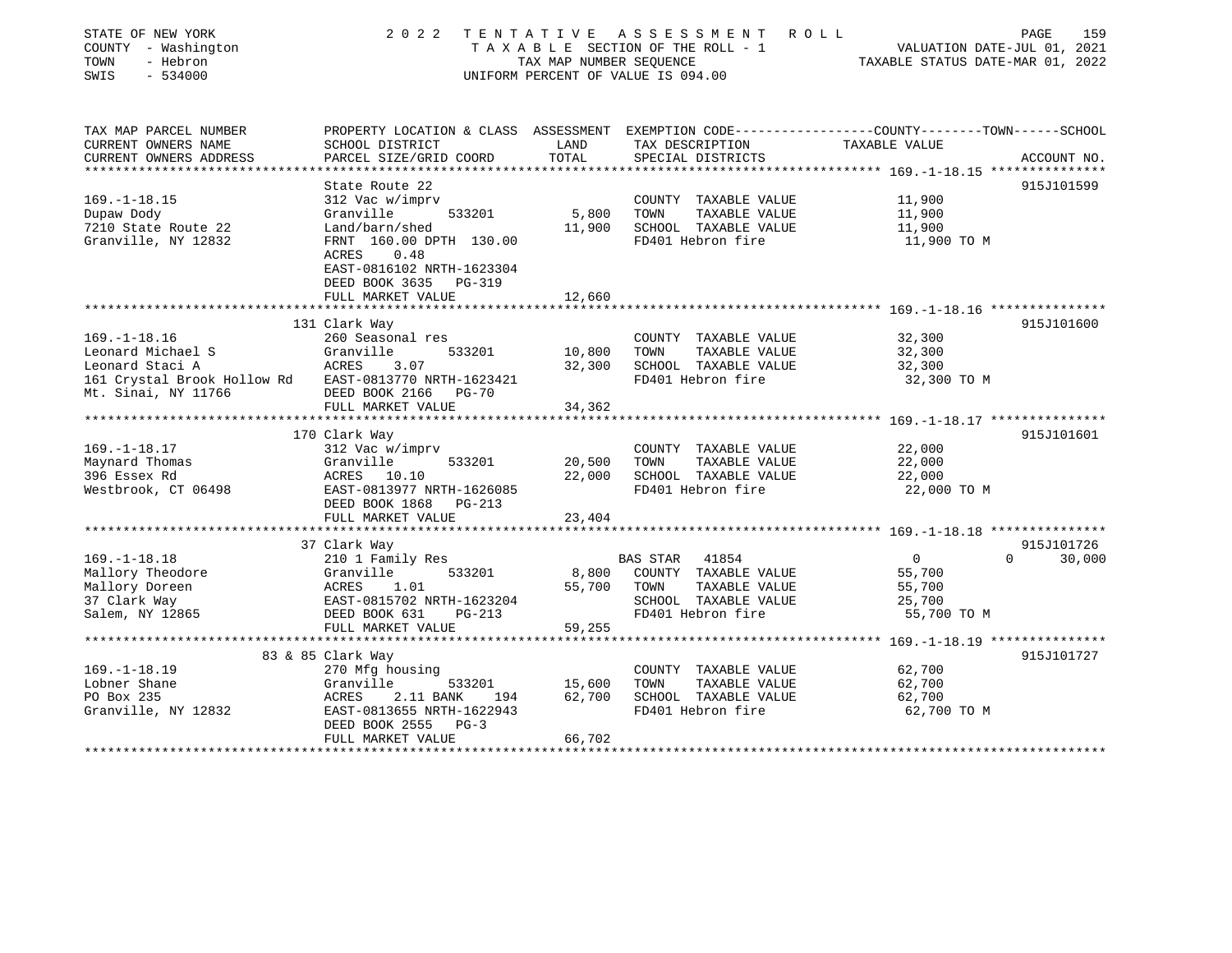| STATE OF NEW YORK<br>COUNTY - Washington<br>- Hebron<br>TOWN<br>SWIS<br>$-534000$ | 2 0 2 2                                                                       | TENTATIVE<br>TAX MAP NUMBER SEOUENCE | A S S E S S M E N T<br>TAXABLE SECTION OF THE ROLL - 1<br>UNIFORM PERCENT OF VALUE IS 094.00 | ROLL<br>PAGE<br>160<br>VALUATION DATE-JUL 01, 2021<br>TAXABLE STATUS DATE-MAR 01, 2022          |
|-----------------------------------------------------------------------------------|-------------------------------------------------------------------------------|--------------------------------------|----------------------------------------------------------------------------------------------|-------------------------------------------------------------------------------------------------|
| TAX MAP PARCEL NUMBER                                                             |                                                                               |                                      |                                                                                              | PROPERTY LOCATION & CLASS ASSESSMENT EXEMPTION CODE----------------COUNTY-------TOWN-----SCHOOL |
| CURRENT OWNERS NAME<br>CURRENT OWNERS ADDRESS                                     | SCHOOL DISTRICT<br>PARCEL SIZE/GRID COORD                                     | LAND<br>TOTAL                        | TAX DESCRIPTION<br>SPECIAL DISTRICTS                                                         | TAXABLE VALUE<br>ACCOUNT NO.                                                                    |
|                                                                                   | State Route 22                                                                |                                      |                                                                                              | 915J101728                                                                                      |
| $169. - 1 - 18.20$                                                                | 314 Rural vac<10                                                              |                                      | COUNTY TAXABLE VALUE                                                                         | 7,400                                                                                           |
| Lindsay John M                                                                    | Granville<br>533201                                                           | 7,400                                | TOWN<br>TAXABLE VALUE                                                                        | 7,400                                                                                           |
| 15 Jones Ave                                                                      | FRNT 150.00 DPTH 174.00                                                       | 7,400                                | SCHOOL TAXABLE VALUE                                                                         | 7,400                                                                                           |
| Hudson Falls, NY 12839                                                            | ACRES 0.60<br>EAST-0816232 NRTH-1623783<br>DEED BOOK 2297 PG-326              |                                      | FD401 Hebron fire                                                                            | 7,400 TO M                                                                                      |
|                                                                                   | FULL MARKET VALUE                                                             | 7,872                                |                                                                                              |                                                                                                 |
|                                                                                   | Clark Way                                                                     |                                      |                                                                                              | 915J101786                                                                                      |
| $169. - 1 - 18.21$                                                                | 314 Rural vac<10                                                              |                                      | COUNTY TAXABLE VALUE                                                                         | 2,200                                                                                           |
| Melendy William                                                                   | Granville<br>533201                                                           | 2,200                                | TOWN<br>TAXABLE VALUE                                                                        | 2,200                                                                                           |
| 4422 Sawmill Hill Rd                                                              | FRNT 600.00 DPTH 50.00                                                        | 2,200                                | SCHOOL TAXABLE VALUE                                                                         | 2,200                                                                                           |
| Wells, VT 05774                                                                   | 0.69<br>ACRES<br>EAST-0815861 NRTH-1623646<br>DEED BOOK 3194 PG-270           |                                      | FD401 Hebron fire                                                                            | 2,200 TO M                                                                                      |
|                                                                                   | FULL MARKET VALUE                                                             | 2,340                                |                                                                                              |                                                                                                 |
|                                                                                   | ******************                                                            |                                      |                                                                                              |                                                                                                 |
|                                                                                   | State Route 22                                                                |                                      |                                                                                              | 915J101787                                                                                      |
| $169. - 1 - 18.22$                                                                | 314 Rural vac<10                                                              |                                      | COUNTY TAXABLE VALUE                                                                         | 10,500                                                                                          |
| Dupaw Dody<br>7210 State Route 22                                                 | Granville<br>533201                                                           | 10,500                               | TAXABLE VALUE<br>TOWN<br>SCHOOL TAXABLE VALUE                                                | 10,500                                                                                          |
|                                                                                   | FRNT 228.00 DPTH 156.00<br>ACRES 0.82                                         | 10,500                               | FD401 Hebron fire                                                                            | 10,500<br>10,500 TO M                                                                           |
| Granville, NY 12832                                                               | EAST-0816122 NRTH-1623460<br>DEED BOOK 3635 PG-319                            |                                      |                                                                                              |                                                                                                 |
|                                                                                   | FULL MARKET VALUE                                                             | 11,170                               |                                                                                              |                                                                                                 |
|                                                                                   |                                                                               |                                      |                                                                                              |                                                                                                 |
|                                                                                   | 6879 State Route 22                                                           |                                      |                                                                                              | 915J101788                                                                                      |
| $169. - 1 - 18.23$                                                                | 314 Rural vac<10                                                              |                                      | COUNTY TAXABLE VALUE                                                                         | 6,800                                                                                           |
| Lindsay John M                                                                    | Granville<br>533201                                                           | 6,800                                | TAXABLE VALUE<br>TOWN                                                                        | 6,800                                                                                           |
| 15 Jones Ave                                                                      | FRNT 156.00 DPTH 156.00                                                       | 6,800                                | SCHOOL TAXABLE VALUE                                                                         | 6,800                                                                                           |
| Hudson Falls, NY 12839                                                            | ACRES<br>0.56                                                                 |                                      | FD401 Hebron fire                                                                            | 6,800 TO M                                                                                      |
|                                                                                   | EAST-0816185 NRTH-1623630<br>DEED BOOK 2297 PG-330                            |                                      |                                                                                              |                                                                                                 |
|                                                                                   | FULL MARKET VALUE                                                             | 7,234                                |                                                                                              |                                                                                                 |
|                                                                                   |                                                                               |                                      |                                                                                              |                                                                                                 |
|                                                                                   | 21 Clark Way                                                                  |                                      |                                                                                              | 915J101789<br>$\mathbf 0$<br>$\Omega$                                                           |
| $169. - 1 - 18.24$                                                                | 210 1 Family Res                                                              |                                      | BAS STAR 41854                                                                               | 30,000                                                                                          |
| McFarren Ashley                                                                   | Granville<br>533201                                                           | 35,200                               | COUNTY TAXABLE VALUE                                                                         | 72,400                                                                                          |
| 21 Clark Way                                                                      | Lot                                                                           | 72,400                               | TOWN<br>TAXABLE VALUE                                                                        | 72,400                                                                                          |
| Salem, NY 12865                                                                   | ACRES<br>1.08<br>EAST-0815852 NRTH-1623230<br>DEED BOOK 2813<br><b>PG-290</b> |                                      | SCHOOL TAXABLE VALUE<br>FD401 Hebron fire                                                    | 42,400<br>72,400 TO M                                                                           |
|                                                                                   | FULL MARKET VALUE                                                             | 77,021                               |                                                                                              |                                                                                                 |
|                                                                                   |                                                                               |                                      |                                                                                              |                                                                                                 |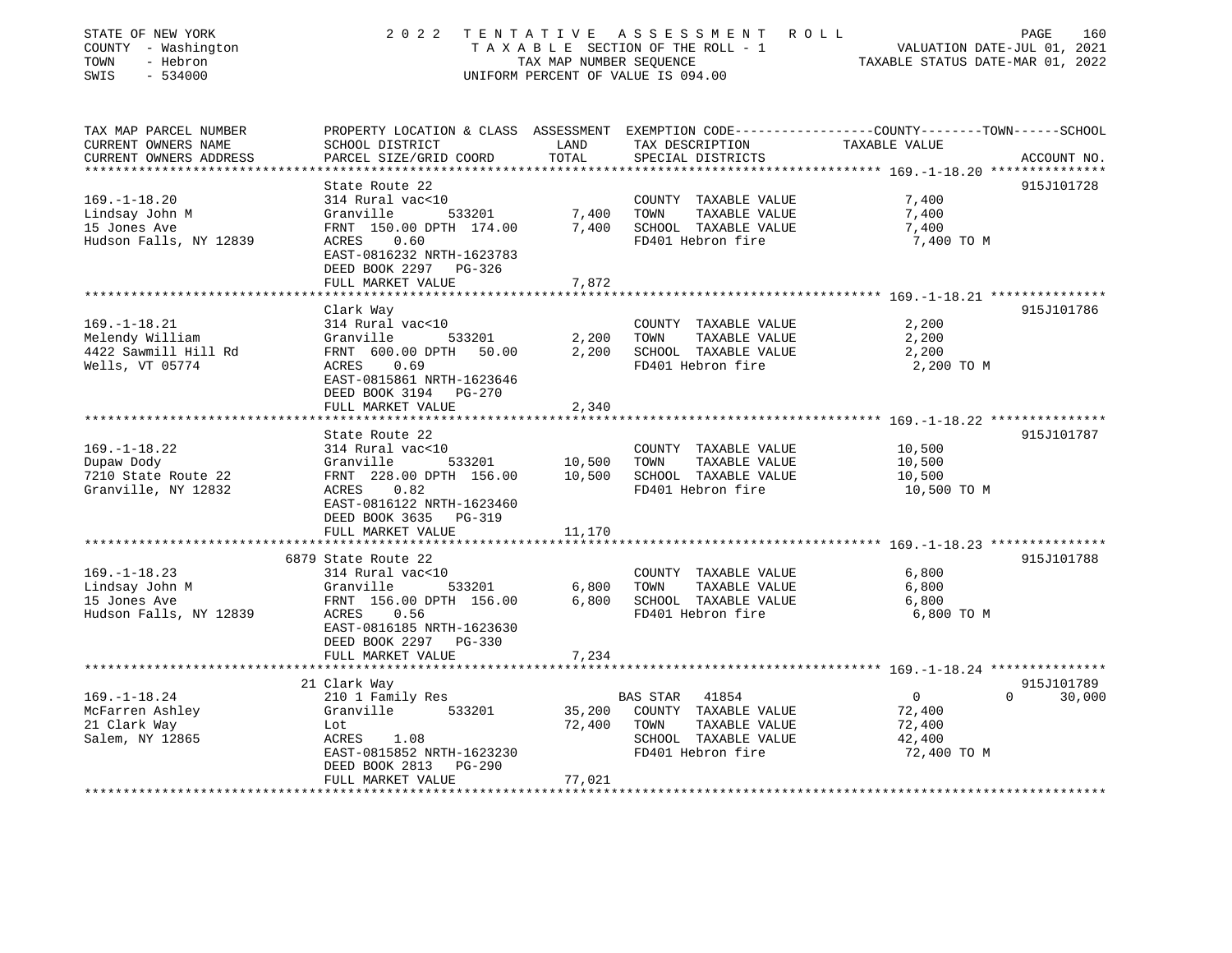| STATE OF NEW YORK<br>COUNTY - Washington<br>TOWN<br>- Hebron<br>$-534000$<br>SWIS           | 2 0 2 2                                                                                                                                                                   | TAX MAP NUMBER SEQUENCE    | TENTATIVE ASSESSMENT<br>TAXABLE SECTION OF THE ROLL - 1<br>UNIFORM PERCENT OF VALUE IS 094.00                                            | ROLL<br>PAGE 161<br>VALUATION DATE-JUL 01, 2021<br>TAXABLE STATUE DATE 115                                        |                    |
|---------------------------------------------------------------------------------------------|---------------------------------------------------------------------------------------------------------------------------------------------------------------------------|----------------------------|------------------------------------------------------------------------------------------------------------------------------------------|-------------------------------------------------------------------------------------------------------------------|--------------------|
| TAX MAP PARCEL NUMBER<br>CURRENT OWNERS NAME<br>CURRENT OWNERS ADDRESS                      | SCHOOL DISTRICT<br>PARCEL SIZE/GRID COORD                                                                                                                                 | LAND<br>TOTAL              | TAX DESCRIPTION<br>SPECIAL DISTRICTS                                                                                                     | PROPERTY LOCATION & CLASS ASSESSMENT EXEMPTION CODE----------------COUNTY-------TOWN------SCHOOL<br>TAXABLE VALUE | ACCOUNT NO.        |
|                                                                                             |                                                                                                                                                                           |                            |                                                                                                                                          |                                                                                                                   |                    |
| $169. - 1 - 18.25$<br>Gero Richard Lee Jr<br>36 Clark Way<br>Salem, NY 12865                | 36 Clark Way<br>210 1 Family Res<br>Granville<br>533201<br>1.07<br>ACRES<br>EAST-0815631 NRTH-1623423<br>DEED BOOK 631<br>PG-334<br>FULL MARKET VALUE                     | 35,200<br>67,500<br>71,809 | COUNTY TAXABLE VALUE<br>TOWN<br>TAXABLE VALUE<br>SCHOOL TAXABLE VALUE<br>FD401 Hebron fire                                               | 67,500<br>67,500<br>67,500<br>67,500 TO M                                                                         | 915J101873         |
|                                                                                             |                                                                                                                                                                           |                            |                                                                                                                                          |                                                                                                                   |                    |
| $169. - 1 - 18.26$<br>Fowler Robert<br>12 Clark Way<br>Salem, NY 12865                      | 12 Clark Way<br>210 1 Family Res<br>Granville<br>533201<br>FRNT 140.00 DPTH 209.00<br>$0.50$ BANK<br>ACRES<br>999<br>EAST-0815971 NRTH-1623465<br>DEED BOOK 20200 PG-6570 | 16,800<br>60,800           | COUNTY TAXABLE VALUE<br>TOWN<br>TAXABLE VALUE<br>SCHOOL TAXABLE VALUE<br>FD401 Hebron fire                                               | 60,800<br>60,800<br>60,800<br>60,800 TO M                                                                         |                    |
|                                                                                             | FULL MARKET VALUE                                                                                                                                                         | 64,681                     |                                                                                                                                          |                                                                                                                   |                    |
|                                                                                             |                                                                                                                                                                           |                            |                                                                                                                                          |                                                                                                                   |                    |
|                                                                                             | 72 Clark Way                                                                                                                                                              |                            |                                                                                                                                          |                                                                                                                   | 915J100464         |
| $169. - 1 - 18.28$<br>Nordquist Susan<br>Taylor Michael<br>72 Clark Way<br>Salem, NY 12865  | 210 1 Family Res<br>533201<br>Granville<br>ACRES<br>1.46<br>EAST-0814640 NRTH-1623039<br>DEED BOOK 2311    PG-222                                                         | 18,200<br>70,200           | BAS STAR 41854<br>COUNTY TAXABLE VALUE<br>TAXABLE VALUE<br>TOWN<br>SCHOOL TAXABLE VALUE<br>FD401 Hebron fire                             | $\circ$<br>70,200<br>70,200<br>40,200<br>70,200 TO M                                                              | $\Omega$<br>30,000 |
|                                                                                             | FULL MARKET VALUE                                                                                                                                                         | 74,681                     |                                                                                                                                          |                                                                                                                   |                    |
|                                                                                             |                                                                                                                                                                           |                            |                                                                                                                                          |                                                                                                                   |                    |
| $169. - 1 - 18.29$<br>Young George<br>Young Elaine<br>122 Clark Way<br>Salem, NY 12865      | 122 Clark Way<br>210 1 Family Res<br>533201<br>Granville<br>ACRES 13.85<br>EAST-0814143 NRTH-1623788<br>DEED BOOK 757<br>$PG-85$<br>FULL MARKET VALUE                     | 75,900<br>80,745           | AGED-ALL<br>41800<br>30,600 ENH STAR 41834<br>COUNTY TAXABLE VALUE<br>TOWN<br>TAXABLE VALUE<br>SCHOOL TAXABLE VALUE<br>FD401 Hebron fire | 37,950<br>37,950<br>$\mathbf{0}$<br>$\Omega$<br>37,950<br>37,950<br>0<br>75,900 TO M                              | 37,950<br>37,950   |
|                                                                                             |                                                                                                                                                                           |                            |                                                                                                                                          |                                                                                                                   |                    |
| $169. - 1 - 18.30$<br>Rockwell Tarrah H<br>Baker Patrick<br>18 Clark Way<br>Salem, NY 12865 | 18 Clark Way<br>270 Mfg housing<br>Granville<br>533201<br>ACRES<br>2.79<br>EAST-0816028 NRTH-1623740<br>DEED BOOK 20191 PG-29866<br>FULL MARKET VALUE                     | 20,200<br>27,200<br>28,936 | COUNTY TAXABLE VALUE<br>TAXABLE VALUE<br>TOWN<br>SCHOOL TAXABLE VALUE<br>FD401 Hebron fire                                               | 27,200<br>27,200<br>27,200<br>27,200 TO M                                                                         |                    |
|                                                                                             |                                                                                                                                                                           |                            |                                                                                                                                          |                                                                                                                   |                    |
| $169. - 1 - 18.31$<br>Smith Christine L<br>PO Box 163<br>Salem, NY 12865                    | 118 Clark Way<br>314 Rural vac<10<br>Granville<br>533201<br>ACRES 2.58<br>EAST-0814671 NRTH-1623664<br>DEED BOOK 3613 PG-252<br>FULL MARKET VALUE                         | 13,500<br>13,500<br>14,362 | COUNTY TAXABLE VALUE<br>TAXABLE VALUE<br>TOWN<br>SCHOOL TAXABLE VALUE<br>FD401 Hebron fire                                               | 13,500<br>13,500<br>13,500<br>13,500 TO M                                                                         | 915J100464         |
|                                                                                             |                                                                                                                                                                           |                            |                                                                                                                                          |                                                                                                                   |                    |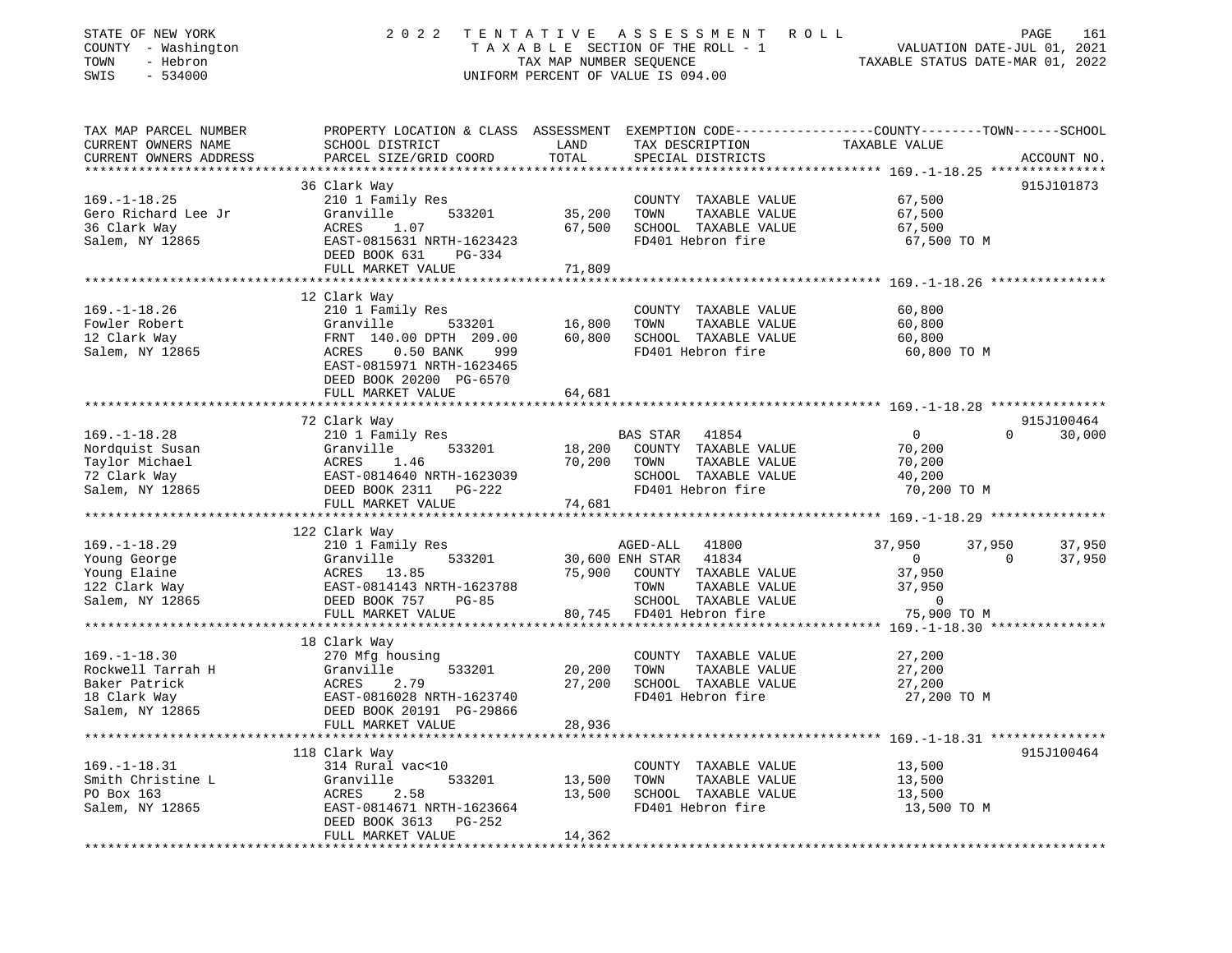| STATE OF NEW YORK<br>COUNTY - Washington<br>- Hebron<br>TOWN<br>SWIS<br>$-534000$ | 2 0 2 2                                            | TAX MAP NUMBER SEOUENCE | TENTATIVE ASSESSMENT<br>ROLL<br>T A X A B L E SECTION OF THE ROLL - 1<br>UNIFORM PERCENT OF VALUE IS 094.00 | 162<br>PAGE<br>VALUATION DATE-JUL 01, 2021<br>TAXABLE STATUS DATE-MAR 01, 2022                  |
|-----------------------------------------------------------------------------------|----------------------------------------------------|-------------------------|-------------------------------------------------------------------------------------------------------------|-------------------------------------------------------------------------------------------------|
| TAX MAP PARCEL NUMBER                                                             |                                                    |                         |                                                                                                             | PROPERTY LOCATION & CLASS ASSESSMENT EXEMPTION CODE---------------COUNTY-------TOWN------SCHOOL |
| CURRENT OWNERS NAME                                                               | SCHOOL DISTRICT                                    | LAND<br>TOTAL           | TAX DESCRIPTION                                                                                             | TAXABLE VALUE                                                                                   |
| CURRENT OWNERS ADDRESS<br>***********************                                 | PARCEL SIZE/GRID COORD                             |                         | SPECIAL DISTRICTS                                                                                           | ACCOUNT NO.                                                                                     |
|                                                                                   | 55 Clark Way                                       |                         |                                                                                                             |                                                                                                 |
| $169. - 1 - 18.32$                                                                | 210 1 Family Res                                   |                         | COUNTY TAXABLE VALUE                                                                                        | 70,400                                                                                          |
| Duel Jeffrey                                                                      | Granville<br>533201                                | 16,600                  | TOWN<br>TAXABLE VALUE                                                                                       | 70,400                                                                                          |
| 55 Clark Way                                                                      | FRNT 163.00 DPTH 147.00                            | 70,400                  | SCHOOL TAXABLE VALUE                                                                                        | 70,400                                                                                          |
| Salem, NY 12865                                                                   | ACRES<br>0.42                                      |                         | FD401 Hebron fire                                                                                           | 70,400 TO M                                                                                     |
|                                                                                   | EAST-0815428 NRTH-1623071                          |                         |                                                                                                             |                                                                                                 |
|                                                                                   | DEED BOOK 20200 PG-4868                            |                         |                                                                                                             |                                                                                                 |
|                                                                                   | FULL MARKET VALUE                                  | 74,894                  |                                                                                                             |                                                                                                 |
|                                                                                   |                                                    |                         |                                                                                                             |                                                                                                 |
|                                                                                   | 60 Clark Way                                       |                         |                                                                                                             |                                                                                                 |
| $169. - 1 - 18.33$                                                                | 270 Mfg housing                                    |                         | COUNTY TAXABLE VALUE                                                                                        | 62,700                                                                                          |
| Palecek Robert                                                                    | Granville<br>533201                                | 42,600                  | TOWN<br>TAXABLE VALUE                                                                                       | 62,700                                                                                          |
| Palecek Ennette                                                                   | ACRES 14.12 BANK<br>194                            | 62,700                  | SCHOOL TAXABLE VALUE                                                                                        | 62,700                                                                                          |
| 105 Hillcrest Ave                                                                 | EAST-0815110 NRTH-1623421                          |                         | FD401 Hebron fire                                                                                           | 62,700 TO M                                                                                     |
| Monroe, NY 10950                                                                  | DEED BOOK 20220 PG-16<br>FULL MARKET VALUE         | 66,702                  |                                                                                                             |                                                                                                 |
|                                                                                   |                                                    |                         |                                                                                                             |                                                                                                 |
|                                                                                   | 102 Clark Way                                      |                         |                                                                                                             |                                                                                                 |
| $169. - 1 - 18.35$                                                                | 270 Mfg housing                                    |                         | COUNTY TAXABLE VALUE                                                                                        | 22,100                                                                                          |
| Galabov Peter                                                                     | Granville<br>533201                                | 20,700                  | TOWN<br>TAXABLE VALUE                                                                                       | 22,100                                                                                          |
| 1772 Mill Pond Rd                                                                 | ACRES<br>2.50                                      | 22,100                  | SCHOOL TAXABLE VALUE                                                                                        | 22,100                                                                                          |
| Wells, VT 05774                                                                   | EAST-0814441 NRTH-1623230                          |                         | FD401 Hebron fire                                                                                           | 22,100 TO M                                                                                     |
|                                                                                   | DEED BOOK 761<br>$PG-242$                          |                         |                                                                                                             |                                                                                                 |
|                                                                                   | FULL MARKET VALUE                                  | 23,511                  |                                                                                                             |                                                                                                 |
|                                                                                   |                                                    |                         |                                                                                                             |                                                                                                 |
|                                                                                   | 43 Clark Way                                       |                         |                                                                                                             |                                                                                                 |
| $169. - 1 - 18.36$                                                                | 210 1 Family Res                                   |                         | COUNTY TAXABLE VALUE                                                                                        | 79,000                                                                                          |
| Blanchard Timothy R                                                               | Granville<br>533201                                | 16,600                  | TOWN<br>TAXABLE VALUE                                                                                       | 79,000                                                                                          |
| Allen Martha L                                                                    | FRNT 156.00 DPTH 266.00                            | 79,000                  | SCHOOL TAXABLE VALUE                                                                                        | 79,000                                                                                          |
| 43 Clark Way                                                                      | ACRES<br>$0.56$ BANK<br>999                        |                         | FD401 Hebron fire                                                                                           | 79,000 TO M                                                                                     |
| Salem, NY 12865                                                                   | EAST-0815565 NRTH-1623146<br>DEED BOOK 3958 PG-328 |                         |                                                                                                             |                                                                                                 |
|                                                                                   | FULL MARKET VALUE                                  | 84,043                  |                                                                                                             |                                                                                                 |
|                                                                                   | ****************                                   |                         |                                                                                                             | ********************* 169.-1-18.37 ****************                                             |
|                                                                                   | Clark Way                                          |                         |                                                                                                             |                                                                                                 |
| $169. - 1 - 18.37$                                                                | 312 Vac w/imprv                                    |                         | COUNTY TAXABLE VALUE                                                                                        | 13,300                                                                                          |
| Spina Michael J                                                                   | Granville<br>533201                                | 7,100                   | TOWN<br>TAXABLE VALUE                                                                                       | 13,300                                                                                          |
| PO Box 592                                                                        | ACRES<br>1.10                                      | 13,300                  | SCHOOL TAXABLE VALUE                                                                                        | 13,300                                                                                          |
| Lake Luzerne, NY 12846                                                            | EAST-0813982 NRTH-1622984                          |                         | FD401 Hebron fire                                                                                           | 13,300 TO M                                                                                     |
|                                                                                   | DEED BOOK 786<br><b>PG-251</b>                     |                         |                                                                                                             |                                                                                                 |
|                                                                                   | FULL MARKET VALUE                                  | 14,149                  |                                                                                                             |                                                                                                 |
|                                                                                   |                                                    |                         |                                                                                                             |                                                                                                 |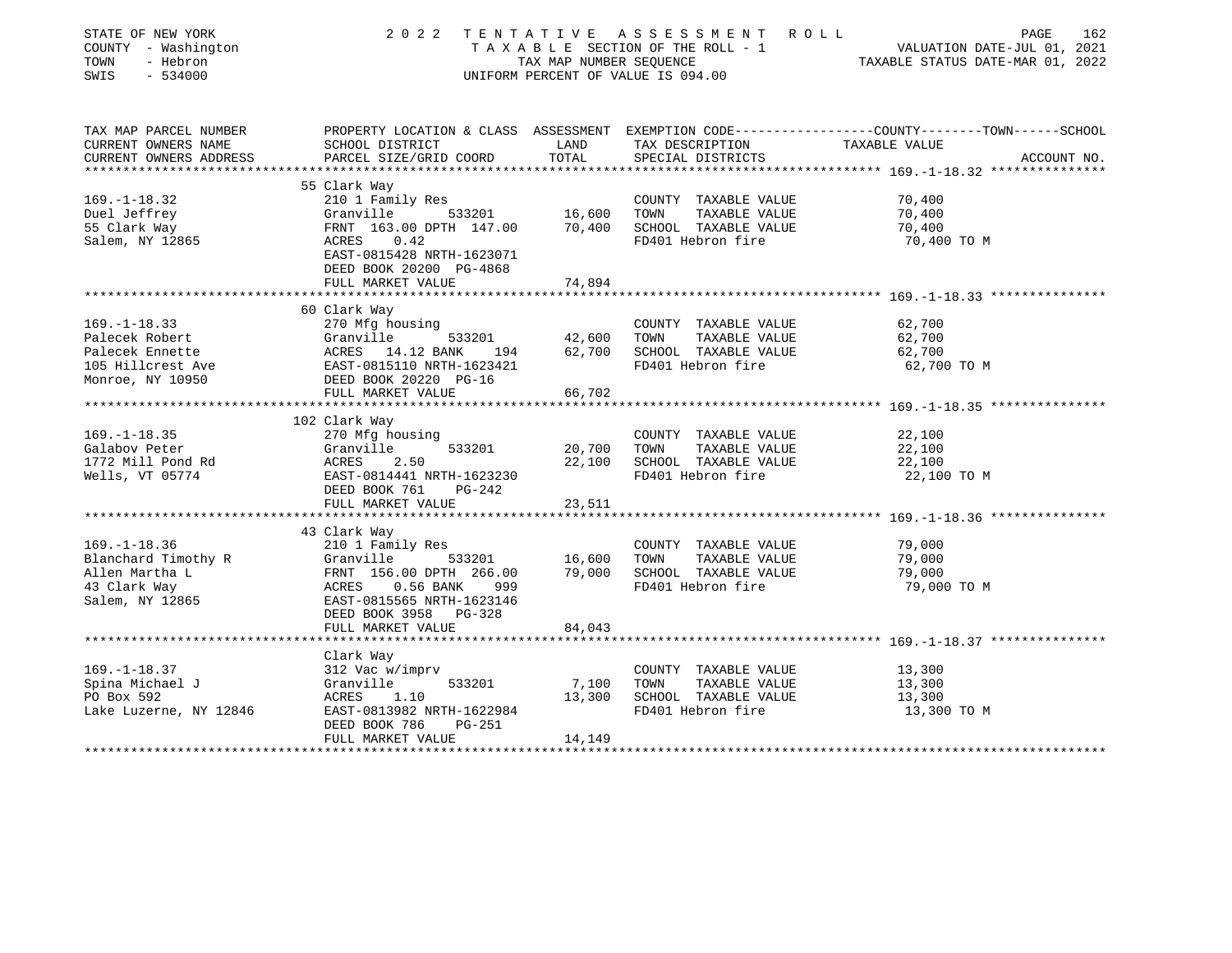| STATE OF NEW YORK<br>COUNTY - Washington<br>TOWN<br>- Hebron<br>$-534000$<br>SWIS                                                                                                                                                                        |                                                                                                                                               |                                                                       | 2022 TENTATIVE ASSESSMENT ROLL<br>T A X A B L E SECTION OF THE ROLL - 1 VALUATION DATE-JUL 01, 2021<br>TAX MAP NUMBER SEQUENCE TAXIBLE STATUS DATE-MAR 01, 2022<br>UNIFORM PERCENT OF VALUE IS 094.00 |                                                            | PAGE<br>163              |
|----------------------------------------------------------------------------------------------------------------------------------------------------------------------------------------------------------------------------------------------------------|-----------------------------------------------------------------------------------------------------------------------------------------------|-----------------------------------------------------------------------|-------------------------------------------------------------------------------------------------------------------------------------------------------------------------------------------------------|------------------------------------------------------------|--------------------------|
| TAX MAP PARCEL NUMBER<br>CURRENT OWNERS NAME<br>CURRENT OWNERS ADDRESS                                                                                                                                                                                   | PROPERTY LOCATION & CLASS ASSESSMENT EXEMPTION CODE----------------COUNTY-------TOWN------SCHOOL<br>SCHOOL DISTRICT<br>PARCEL SIZE/GRID COORD | <b>EXAMPLE TO A LAND</b><br>TOTAL                                     | TAX DESCRIPTION TAXABLE VALUE<br>SPECIAL DISTRICTS                                                                                                                                                    |                                                            | ACCOUNT NO.              |
|                                                                                                                                                                                                                                                          | 63 Clark Way                                                                                                                                  |                                                                       |                                                                                                                                                                                                       |                                                            |                          |
| $169. - 1 - 18.40$                                                                                                                                                                                                                                       | 270 Mfg housing                                                                                                                               |                                                                       | BAS STAR 41854<br>19,600 COUNTY TAXABLE VALUE                                                                                                                                                         | $\overline{0}$                                             | $\Omega$<br>30,000       |
|                                                                                                                                                                                                                                                          |                                                                                                                                               |                                                                       |                                                                                                                                                                                                       | 51,600                                                     |                          |
|                                                                                                                                                                                                                                                          |                                                                                                                                               |                                                                       | TOWN<br>TAXABLE VALUE                                                                                                                                                                                 | 51,600                                                     |                          |
|                                                                                                                                                                                                                                                          |                                                                                                                                               |                                                                       | SCHOOL TAXABLE VALUE                                                                                                                                                                                  | 21,600                                                     |                          |
| 169.-1-18.40<br>Thorne David G<br>Thorne Ruth E<br>63 Clark Way<br>Salem, NY 12865<br>Thorne Ruth E<br>CHEREN BOOK 868<br>DEED BOOK 868<br>PG-202<br>FULL MARKET VALUE<br>FULL MARKET VALUE<br>FULL MARKET VALUE<br>FULL MARKET VALUE<br>FULL MARKET VAL |                                                                                                                                               |                                                                       | FD401 Hebron fire                                                                                                                                                                                     | 51,600 TO M                                                |                          |
|                                                                                                                                                                                                                                                          |                                                                                                                                               |                                                                       |                                                                                                                                                                                                       |                                                            |                          |
|                                                                                                                                                                                                                                                          | 59 Clark Way                                                                                                                                  |                                                                       |                                                                                                                                                                                                       |                                                            |                          |
| $169. - 1 - 18.41$                                                                                                                                                                                                                                       | 270 Mfg housing                                                                                                                               |                                                                       | BAS STAR 41854                                                                                                                                                                                        | $\overline{0}$                                             | $\Omega$<br>30,000       |
| McCloud Douglas W Jr.                                                                                                                                                                                                                                    | Granville<br>533201                                                                                                                           |                                                                       | 31,100 COUNTY TAXABLE VALUE                                                                                                                                                                           | 77,800                                                     |                          |
|                                                                                                                                                                                                                                                          | $3.50$ BANK 999 77,800                                                                                                                        |                                                                       | TAXABLE VALUE<br>TOWN                                                                                                                                                                                 | 77,800                                                     |                          |
| כל Clark Way<br>Salem, NY 12865                                                                                                                                                                                                                          | ACRES<br>EAST-0<br>EAST-0815127 NRTH-1622784                                                                                                  |                                                                       | SCHOOL TAXABLE VALUE                                                                                                                                                                                  | 47,800                                                     |                          |
|                                                                                                                                                                                                                                                          | DEED BOOK 2852 PG-330                                                                                                                         |                                                                       | FD401 Hebron fire                                                                                                                                                                                     | 77,800 TO M                                                |                          |
|                                                                                                                                                                                                                                                          | FULL MARKET VALUE                                                                                                                             | 82,766                                                                |                                                                                                                                                                                                       |                                                            |                          |
|                                                                                                                                                                                                                                                          |                                                                                                                                               |                                                                       |                                                                                                                                                                                                       |                                                            |                          |
|                                                                                                                                                                                                                                                          | 104 Clark Way                                                                                                                                 |                                                                       |                                                                                                                                                                                                       |                                                            |                          |
| $169. - 1 - 18.42$                                                                                                                                                                                                                                       | 210 1 Family Res                                                                                                                              |                                                                       | BAS STAR 41854                                                                                                                                                                                        | $\overline{0}$                                             | $\overline{0}$<br>30,000 |
|                                                                                                                                                                                                                                                          |                                                                                                                                               |                                                                       | 533201 31,500 COUNTY TAXABLE VALUE                                                                                                                                                                    | 67,200                                                     |                          |
|                                                                                                                                                                                                                                                          |                                                                                                                                               | 67,200 TOWN                                                           | TAXABLE VALUE                                                                                                                                                                                         | 67,200                                                     |                          |
| Smith Oliver W (Standard Channel Actor 1 1994)<br>Smith Christine L (Standard ACRES 7.18<br>PO Box 163 (Salem, NY 12865 (SEED BOOK 883 PG-81                                                                                                             |                                                                                                                                               |                                                                       | SCHOOL TAXABLE VALUE                                                                                                                                                                                  | 37,200                                                     |                          |
|                                                                                                                                                                                                                                                          |                                                                                                                                               | 71,489                                                                | FD401 Hebron fire                                                                                                                                                                                     | 67,200 TO M                                                |                          |
|                                                                                                                                                                                                                                                          | FULL MARKET VALUE                                                                                                                             |                                                                       |                                                                                                                                                                                                       |                                                            |                          |
|                                                                                                                                                                                                                                                          | 6859 State Route 22                                                                                                                           |                                                                       |                                                                                                                                                                                                       |                                                            | 915J100372               |
| $169. - 1 - 19$                                                                                                                                                                                                                                          | 210 1 Family Res                                                                                                                              |                                                                       | ENH STAR 41834                                                                                                                                                                                        | $\sim$ 0                                                   | $0 \t 74,000$            |
| Koutrakos Steven                                                                                                                                                                                                                                         | 533201<br>Granville                                                                                                                           | 49,700                                                                | COUNTY TAXABLE VALUE                                                                                                                                                                                  | 74,000                                                     |                          |
| 6859 State Route 22                                                                                                                                                                                                                                      | ACRES 6.70                                                                                                                                    | 74,000                                                                | TOWN<br>TAXABLE VALUE                                                                                                                                                                                 | 74,000                                                     |                          |
| Salem, NY 12865                                                                                                                                                                                                                                          | EAST-0815628 NRTH-1622844                                                                                                                     |                                                                       | SCHOOL TAXABLE VALUE                                                                                                                                                                                  | $\sim$ 0                                                   |                          |
|                                                                                                                                                                                                                                                          | DEED BOOK 500<br>PG-588                                                                                                                       |                                                                       | FD401 Hebron fire                                                                                                                                                                                     | 74,000 TO M                                                |                          |
|                                                                                                                                                                                                                                                          | FULL MARKET VALUE                                                                                                                             | 78,723                                                                |                                                                                                                                                                                                       |                                                            |                          |
|                                                                                                                                                                                                                                                          |                                                                                                                                               |                                                                       |                                                                                                                                                                                                       |                                                            |                          |
|                                                                                                                                                                                                                                                          | State Route 22                                                                                                                                |                                                                       |                                                                                                                                                                                                       |                                                            | 915J100528               |
| $169. - 1 - 20$                                                                                                                                                                                                                                          | 314 Rural vac<10                                                                                                                              |                                                                       | COUNTY TAXABLE VALUE                                                                                                                                                                                  | 8,000                                                      |                          |
| Koutrakos Steven                                                                                                                                                                                                                                         | Granville<br>FRNT 116.00 DPTH 240.00                                                                                                          | 533201                8,000<br>TH    240.00            8,000<br>8,000 | TOWN<br>TAXABLE VALUE<br>SCHOOL TAXABLE VALUE                                                                                                                                                         | 8,000                                                      |                          |
| 6859 State Route 22<br>Salem, NY 12865                                                                                                                                                                                                                   | ACRES 0.64                                                                                                                                    |                                                                       | FD401 Hebron fire                                                                                                                                                                                     | 8,000<br>8,000 TO M                                        |                          |
|                                                                                                                                                                                                                                                          | EAST-0815865 NRTH-1622724                                                                                                                     |                                                                       |                                                                                                                                                                                                       |                                                            |                          |
|                                                                                                                                                                                                                                                          | DEED BOOK 507<br>PG-383                                                                                                                       |                                                                       |                                                                                                                                                                                                       |                                                            |                          |
|                                                                                                                                                                                                                                                          | FULL MARKET VALUE                                                                                                                             | 8,511                                                                 |                                                                                                                                                                                                       |                                                            |                          |
|                                                                                                                                                                                                                                                          | ******************                                                                                                                            | ************                                                          |                                                                                                                                                                                                       | ***************************** 169.-1-21 ****************** |                          |
|                                                                                                                                                                                                                                                          | 581 Pine Hill Rd                                                                                                                              |                                                                       |                                                                                                                                                                                                       |                                                            | 915J100629               |
| $169. - 1 - 21$                                                                                                                                                                                                                                          | 240 Rural res                                                                                                                                 |                                                                       | COUNTY TAXABLE VALUE                                                                                                                                                                                  | 217,200                                                    |                          |
| Wiltse Allan H                                                                                                                                                                                                                                           | Granville<br>533201                                                                                                                           | 86,900                                                                | TAXABLE VALUE<br>TOWN                                                                                                                                                                                 | 217,200                                                    |                          |
| Wiltse Nancy B                                                                                                                                                                                                                                           | ACRES<br>31.10                                                                                                                                | 217,200                                                               | SCHOOL TAXABLE VALUE                                                                                                                                                                                  | 217,200                                                    |                          |
| 581 Pine Hill Rd                                                                                                                                                                                                                                         | EAST-0815496 NRTH-1621873                                                                                                                     |                                                                       | FD401 Hebron fire                                                                                                                                                                                     | 217,200 TO M                                               |                          |
| Salem, NY 12865                                                                                                                                                                                                                                          | DEED BOOK 3533<br>PG-130                                                                                                                      |                                                                       |                                                                                                                                                                                                       |                                                            |                          |
|                                                                                                                                                                                                                                                          | FULL MARKET VALUE                                                                                                                             | 231,064                                                               |                                                                                                                                                                                                       |                                                            |                          |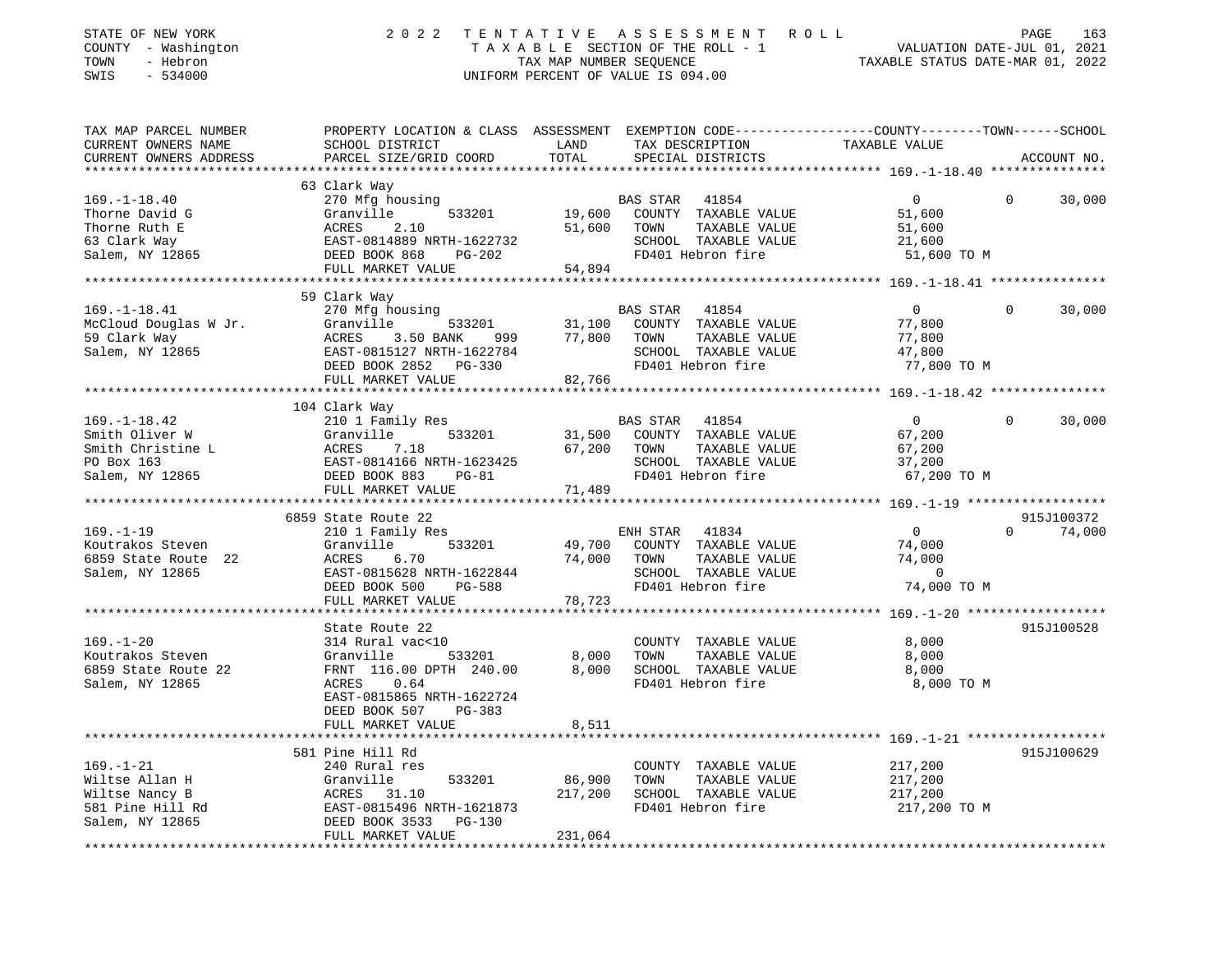| STATE OF NEW YORK<br>COUNTY - Washington<br>TOWN<br>- Hebron<br>SWIS<br>$-534000$ | 2 0 2 2                                                 | TENTATIVE<br>TAX MAP NUMBER SEOUENCE | A S S E S S M E N T<br>R O L L<br>TAXABLE SECTION OF THE ROLL - 1<br>UNIFORM PERCENT OF VALUE IS 094.00 | VALUATION DATE-JUL 01, 2021<br>TAXABLE STATUS DATE-MAR 01, 2022               | PAGE<br>164 |
|-----------------------------------------------------------------------------------|---------------------------------------------------------|--------------------------------------|---------------------------------------------------------------------------------------------------------|-------------------------------------------------------------------------------|-------------|
| TAX MAP PARCEL NUMBER<br>CURRENT OWNERS NAME                                      | PROPERTY LOCATION & CLASS ASSESSMENT<br>SCHOOL DISTRICT | LAND                                 | TAX DESCRIPTION                                                                                         | EXEMPTION CODE-----------------COUNTY-------TOWN------SCHOOL<br>TAXABLE VALUE |             |
| CURRENT OWNERS ADDRESS                                                            | PARCEL SIZE/GRID COORD                                  | TOTAL                                | SPECIAL DISTRICTS                                                                                       |                                                                               | ACCOUNT NO. |
|                                                                                   |                                                         | * * * * * * * * * * * * * *          |                                                                                                         | ********** 169. -1-22.1 *****************                                     |             |
|                                                                                   | State Route 22                                          |                                      |                                                                                                         |                                                                               | 915J100376  |
| $169. - 1 - 22.1$                                                                 | 314 Rural vac<10                                        |                                      | COUNTY TAXABLE VALUE                                                                                    | 34,000                                                                        |             |
| Morin Roosevelt Estate                                                            | Granville<br>533201                                     | 34,000                               | TAXABLE VALUE<br>TOWN                                                                                   | 34,000                                                                        |             |
| c/o Liliana Morin                                                                 | ACRES 10.60                                             | 34,000                               | SCHOOL TAXABLE VALUE                                                                                    | 34,000                                                                        |             |
| 249 Spruce St                                                                     | EAST-0814891 NRTH-1619970                               |                                      | FD401 Hebron fire                                                                                       | 34,000 TO M                                                                   |             |
| Abington, MA 02351                                                                | DEED BOOK 2176<br>PG-228                                |                                      |                                                                                                         |                                                                               |             |
| ********************                                                              | FULL MARKET VALUE                                       | 36,170                               |                                                                                                         |                                                                               |             |
|                                                                                   | 635 Pine Hill Rd                                        |                                      |                                                                                                         |                                                                               | 915J101099  |
| $169. - 1 - 22.2$                                                                 | 210 1 Family Res                                        |                                      | ENH STAR<br>41834                                                                                       | $\mathbf{0}$<br>$\Omega$                                                      | 74,900      |
| Murchison John                                                                    | Granville<br>533201                                     | 49,500                               | COUNTY TAXABLE VALUE                                                                                    | 160,900                                                                       |             |
| Murchison Lori                                                                    | ACRES<br>6.55                                           | 160,900                              | TOWN<br>TAXABLE VALUE                                                                                   | 160,900                                                                       |             |
| 635 Pine Hill Rd                                                                  | EAST-0815196 NRTH-1620761                               |                                      | SCHOOL TAXABLE VALUE                                                                                    | 86,000                                                                        |             |
| Salem, NY 12865                                                                   | DEED BOOK 500<br>PG-654                                 |                                      | FD401 Hebron fire                                                                                       | 160,900 TO M                                                                  |             |
|                                                                                   | FULL MARKET VALUE                                       | 171,170                              |                                                                                                         |                                                                               |             |
|                                                                                   | ****************************                            |                                      |                                                                                                         |                                                                               |             |
|                                                                                   | 6709 State Route 22                                     |                                      |                                                                                                         |                                                                               | 915J100542  |
| $169. - 1 - 23$<br>Bates Donald J                                                 | 210 1 Family Res<br>Granville<br>533201                 | 33,300                               | COUNTY TAXABLE VALUE<br>TOWN<br>TAXABLE VALUE                                                           | 44,800<br>44,800                                                              |             |
| 174 Butler Rd                                                                     | FRNT 170.00 DPTH 145.00                                 | 44,800                               | SCHOOL TAXABLE VALUE                                                                                    | 44,800                                                                        |             |
| Fort Edward, NY 12828                                                             | 0.57<br>ACRES                                           |                                      | FD401 Hebron fire                                                                                       | 44,800 TO M                                                                   |             |
|                                                                                   | EAST-0815229 NRTH-1619603                               |                                      |                                                                                                         |                                                                               |             |
|                                                                                   | DEED BOOK 2592<br>$PG-55$                               |                                      |                                                                                                         |                                                                               |             |
|                                                                                   | FULL MARKET VALUE                                       | 47,660                               |                                                                                                         |                                                                               |             |
|                                                                                   |                                                         |                                      |                                                                                                         |                                                                               |             |
|                                                                                   | 6701 State Route 22                                     |                                      |                                                                                                         |                                                                               | 915J100539  |
| $169. - 1 - 24$                                                                   | 314 Rural vac<10                                        |                                      | COUNTY TAXABLE VALUE                                                                                    | 9,100                                                                         |             |
| Sabo Jacob J                                                                      | Granville<br>533201                                     | 9,100                                | TOWN<br>TAXABLE VALUE                                                                                   | 9,100                                                                         |             |
| Sabo Merrill<br>2 Bayberry Ct                                                     | FRNT 210.00 DPTH 150.00<br>ACRES<br>0.72                | 9,100                                | SCHOOL TAXABLE VALUE<br>FD401 Hebron fire                                                               | 9,100                                                                         |             |
| Queensbury, NY 12804                                                              | EAST-0815226 NRTH-1619416                               |                                      |                                                                                                         | 9,100 TO M                                                                    |             |
|                                                                                   | DEED BOOK 789<br>PG-146                                 |                                      |                                                                                                         |                                                                               |             |
|                                                                                   | FULL MARKET VALUE                                       | 9,681                                |                                                                                                         |                                                                               |             |
|                                                                                   |                                                         |                                      |                                                                                                         | ********* 169.-1-25 *************                                             |             |
|                                                                                   | 6695 State Route 22                                     |                                      |                                                                                                         |                                                                               | 915J101353  |
| $169. - 1 - 25$                                                                   | 270 Mfg housing                                         |                                      | COUNTY TAXABLE VALUE                                                                                    | 31,400                                                                        |             |
| Delaney Relia W                                                                   | Granville<br>533201                                     | 26,100                               | TOWN<br>TAXABLE VALUE                                                                                   | 31,400                                                                        |             |
| 6695 State Route 22                                                               | FRNT 180.00 DPTH 150.00                                 | 31,400                               | SCHOOL TAXABLE VALUE                                                                                    | 31,400                                                                        |             |
| Salem, NY 12865                                                                   | ACRES<br>0.62                                           |                                      | FD401 Hebron fire                                                                                       | 31,400 TO M                                                                   |             |
|                                                                                   | EAST-0815223 NRTH-1619222<br>PG-328<br>DEED BOOK 883    |                                      |                                                                                                         |                                                                               |             |
|                                                                                   | FULL MARKET VALUE                                       | 33,404                               |                                                                                                         |                                                                               |             |
| **************************                                                        | ****************************                            | **********                           |                                                                                                         |                                                                               |             |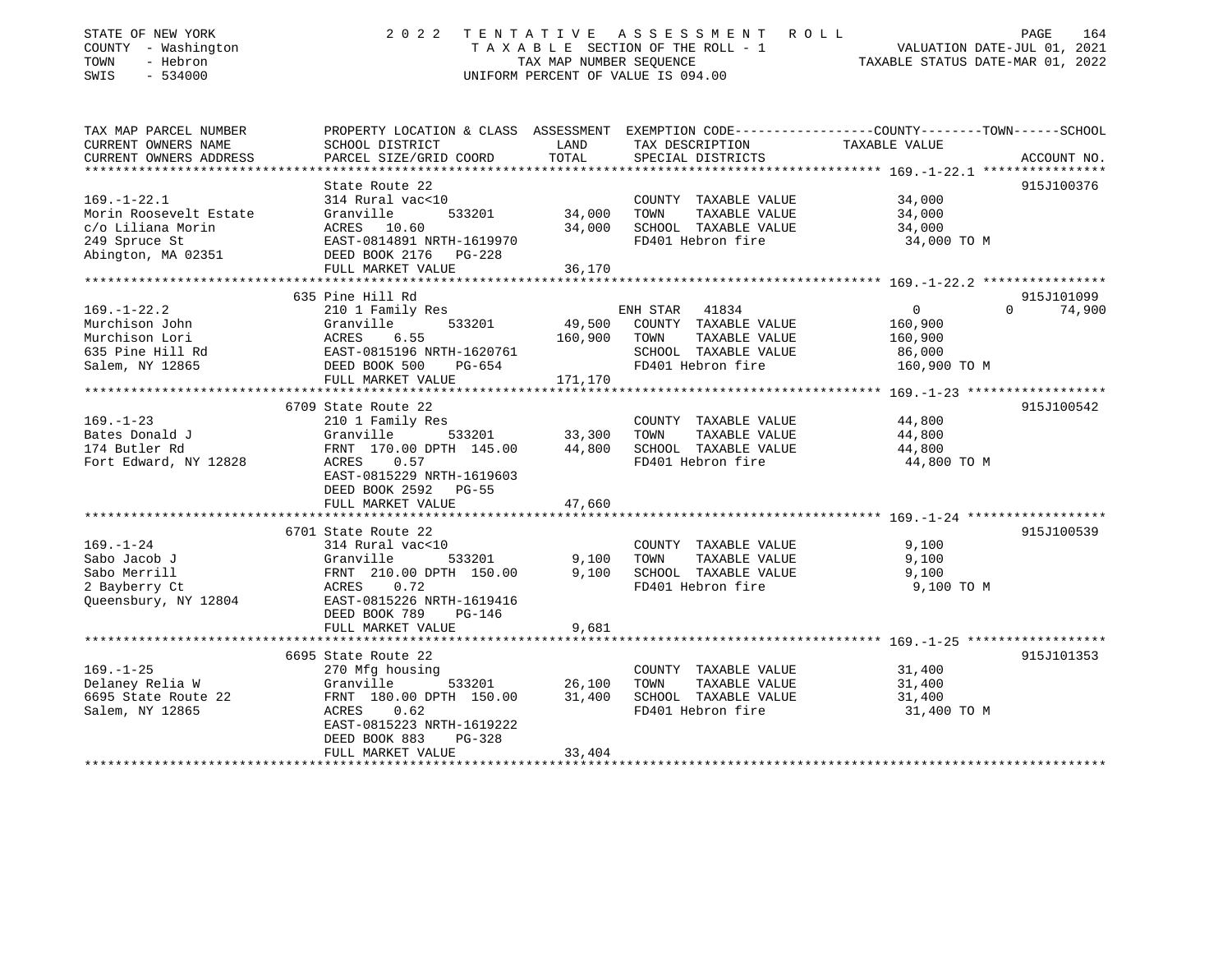| STATE OF NEW YORK<br>COUNTY - Washington<br>TOWN<br>- Hebron<br>SWIS<br>$-534000$ |                                                                                                                     | TAX MAP NUMBER SEQUENCE      | 2022 TENTATIVE ASSESSMENT ROLL<br>TAXABLE SECTION OF THE ROLL - 1<br>UNIFORM PERCENT OF VALUE IS 094.00 | VALUATION DATE-JUL 01, 2021<br>TAXABLE STATUS DATE-MAR 01, 2022    | 165<br>PAGE |
|-----------------------------------------------------------------------------------|---------------------------------------------------------------------------------------------------------------------|------------------------------|---------------------------------------------------------------------------------------------------------|--------------------------------------------------------------------|-------------|
| TAX MAP PARCEL NUMBER<br>CURRENT OWNERS NAME                                      | PROPERTY LOCATION & CLASS ASSESSMENT EXEMPTION CODE----------------COUNTY-------TOWN------SCHOOL<br>SCHOOL DISTRICT | LAND                         | TAX DESCRIPTION                                                                                         | TAXABLE VALUE                                                      |             |
| CURRENT OWNERS ADDRESS                                                            | PARCEL SIZE/GRID COORD                                                                                              | TOTAL                        | SPECIAL DISTRICTS                                                                                       |                                                                    | ACCOUNT NO. |
| *******************                                                               |                                                                                                                     | ***************              |                                                                                                         | ***************** 169.-1-26 *******************                    |             |
|                                                                                   | Pine Hill Rd                                                                                                        |                              |                                                                                                         |                                                                    | 915J100075  |
| $169. - 1 - 26$                                                                   | 314 Rural vac<10                                                                                                    |                              | COUNTY TAXABLE VALUE                                                                                    | 25,600                                                             |             |
| Iron Castle Group LLC The                                                         | Granville<br>533201                                                                                                 | 25,600                       | TOWN<br>TAXABLE VALUE                                                                                   | 25,600                                                             |             |
| 13 Glenola Ave                                                                    | Lot 5                                                                                                               | 25,600                       | SCHOOL TAXABLE VALUE                                                                                    | 25,600                                                             |             |
| Sea Cliff, NY 11579                                                               | 506/1045<br>5.37<br>ACRES<br>EAST-0814232 NRTH-1620495<br>DEED BOOK 931<br>PG-269                                   |                              | FD401 Hebron fire                                                                                       | 25,600 TO M                                                        |             |
|                                                                                   | FULL MARKET VALUE                                                                                                   | 27,234                       |                                                                                                         |                                                                    |             |
|                                                                                   |                                                                                                                     |                              |                                                                                                         |                                                                    |             |
|                                                                                   | State Route 22/W Off                                                                                                |                              |                                                                                                         |                                                                    | 915J101435  |
| $169. - 1 - 26.1$                                                                 | 314 Rural vac<10                                                                                                    |                              | COUNTY TAXABLE VALUE                                                                                    | 7,900                                                              |             |
| Iron Castle Group LLC The<br>13 Glenola Ave                                       | Granville<br>533201<br>Lot 4                                                                                        | 7,900<br>7,900               | TOWN<br>TAXABLE VALUE<br>SCHOOL TAXABLE VALUE                                                           | 7,900<br>7,900                                                     |             |
| Sea Cliff, NY 11579                                                               | ACRES<br>9.87                                                                                                       |                              | FD401 Hebron fire                                                                                       | 7,900 TO M                                                         |             |
|                                                                                   | EAST-0814201 NRTH-1619842<br>DEED BOOK 931<br>PG-269                                                                |                              |                                                                                                         |                                                                    |             |
|                                                                                   | FULL MARKET VALUE<br>**********************                                                                         | 8,404                        |                                                                                                         |                                                                    |             |
|                                                                                   |                                                                                                                     |                              |                                                                                                         | ************************************* 169.-1-26.2 **************** |             |
| $169. - 1 - 26.2$                                                                 | 6719 State Route 22<br>314 Rural vac<10                                                                             |                              |                                                                                                         | 32,400                                                             | 915J101416  |
| McClure Dora                                                                      | Granville<br>533201                                                                                                 | 32,400                       | COUNTY TAXABLE VALUE<br>TOWN<br>TAXABLE VALUE                                                           | 32,400                                                             |             |
| 6719 State Route 22                                                               | Lot $6/V1$                                                                                                          | 32,400                       | SCHOOL TAXABLE VALUE                                                                                    | 32,400                                                             |             |
| Salem, NY 12865                                                                   | 9.62<br>ACRES                                                                                                       |                              | FD401 Hebron fire                                                                                       | 32,400 TO M                                                        |             |
|                                                                                   | EAST-0814838 NRTH-1619362                                                                                           |                              |                                                                                                         |                                                                    |             |
|                                                                                   | DEED BOOK 2735 PG-48                                                                                                |                              |                                                                                                         |                                                                    |             |
|                                                                                   | FULL MARKET VALUE                                                                                                   | 34,468                       |                                                                                                         |                                                                    |             |
|                                                                                   |                                                                                                                     |                              |                                                                                                         |                                                                    |             |
|                                                                                   | State Route 22/W Off                                                                                                |                              |                                                                                                         |                                                                    | 915J101436  |
| $169. - 1 - 26.3$                                                                 | 322 Rural vac>10                                                                                                    |                              | COUNTY TAXABLE VALUE                                                                                    | 21,700                                                             |             |
| Iron Castle Group LLC The                                                         | 533201<br>Granville                                                                                                 | 21,700                       | TOWN<br>TAXABLE VALUE                                                                                   | 21,700                                                             |             |
| 13 Glenola Ave<br>Sea Cliff, NY 11579                                             | ACRES 10.95<br>EAST-0814035 NRTH-1619236                                                                            | 21,700                       | SCHOOL TAXABLE VALUE<br>FD401 Hebron fire                                                               | 21,700<br>21,700 TO M                                              |             |
|                                                                                   | DEED BOOK 931<br>$PG-269$                                                                                           |                              |                                                                                                         |                                                                    |             |
|                                                                                   | FULL MARKET VALUE                                                                                                   | 23,085                       |                                                                                                         |                                                                    |             |
|                                                                                   |                                                                                                                     |                              |                                                                                                         |                                                                    |             |
|                                                                                   | Pine Hill Rd Off                                                                                                    |                              |                                                                                                         |                                                                    | 915J101417  |
| $169. - 1 - 26.4$                                                                 | 322 Rural vac>10                                                                                                    |                              | COUNTY TAXABLE VALUE                                                                                    | 8,800                                                              |             |
| McGivern Family Irrev Trust                                                       | Granville<br>533201                                                                                                 | 8,800                        | TOWN<br>TAXABLE VALUE                                                                                   | 8,800                                                              |             |
| McGivern James E Trustee                                                          | ACRES 10.99                                                                                                         | 8,800                        | SCHOOL TAXABLE VALUE                                                                                    | 8,800                                                              |             |
| 460 Pine Hill Rd                                                                  | EAST-0813512 NRTH-1619504                                                                                           |                              | FD401 Hebron fire                                                                                       | 8,800 TO M                                                         |             |
| Salem, NY 12865                                                                   | DEED BOOK 20191 PG-29159                                                                                            |                              |                                                                                                         |                                                                    |             |
|                                                                                   | FULL MARKET VALUE                                                                                                   | 9,362<br>******************* |                                                                                                         |                                                                    |             |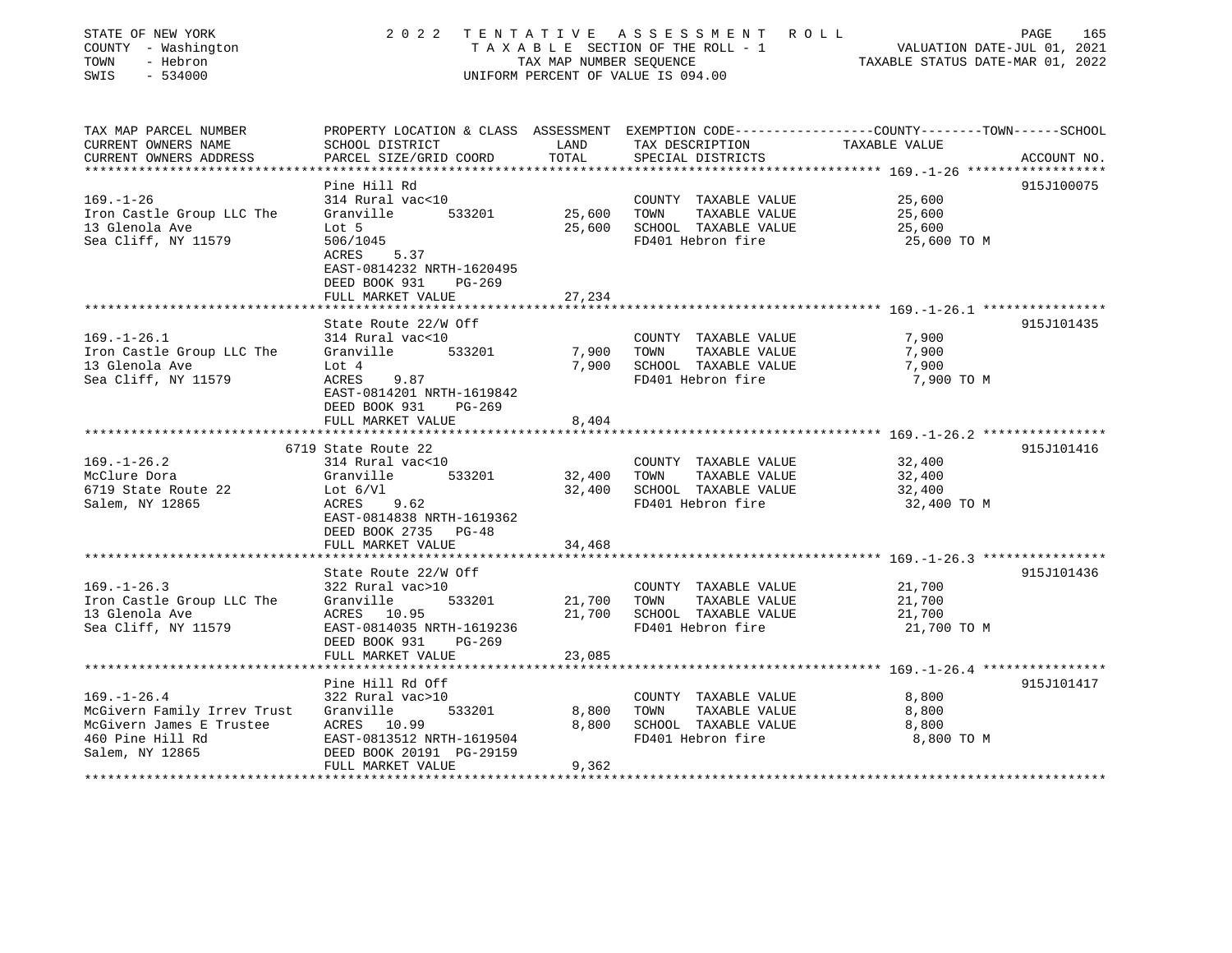| STATE OF NEW YORK<br>COUNTY - Washington<br>- Hebron<br>TOWN<br>SWIS<br>$-534000$ | 2 0 2 2                                                | TAX MAP NUMBER SEQUENCE | TENTATIVE ASSESSMENT ROLL<br>TAXABLE SECTION OF THE ROLL - 1<br>UNIFORM PERCENT OF VALUE IS 094.00 | PAGE<br>166<br>VALUATION DATE-JUL 01, 2021<br>TAXABLE STATUS DATE-MAR 01, 2022                                    |
|-----------------------------------------------------------------------------------|--------------------------------------------------------|-------------------------|----------------------------------------------------------------------------------------------------|-------------------------------------------------------------------------------------------------------------------|
| TAX MAP PARCEL NUMBER<br>CURRENT OWNERS NAME                                      | SCHOOL DISTRICT                                        | LAND                    | TAX DESCRIPTION                                                                                    | PROPERTY LOCATION & CLASS ASSESSMENT EXEMPTION CODE----------------COUNTY-------TOWN------SCHOOL<br>TAXABLE VALUE |
| CURRENT OWNERS ADDRESS                                                            | PARCEL SIZE/GRID COORD                                 | TOTAL                   | SPECIAL DISTRICTS                                                                                  | ACCOUNT NO.                                                                                                       |
|                                                                                   |                                                        |                         |                                                                                                    |                                                                                                                   |
|                                                                                   | 460 Pine Hill Rd                                       |                         |                                                                                                    | 915J101418                                                                                                        |
| $169. - 1 - 26.5$                                                                 | 242 Rurl res&rec                                       |                         | ENH STAR<br>41834                                                                                  | $\overline{0}$<br>$\Omega$<br>74,900                                                                              |
| McGivern Family Irrev Trust<br>McGivern James E Trustee                           | Granville<br>533201<br>ACRES 14.47                     | 62,200<br>102,000       | COUNTY TAXABLE VALUE<br>TOWN<br>TAXABLE VALUE                                                      | 102,000<br>102,000                                                                                                |
| 460 Pine Hill Rd                                                                  | EAST-0813063 NRTH-1619769                              |                         | SCHOOL TAXABLE VALUE                                                                               | 27,100                                                                                                            |
| Salem, NY 12865                                                                   | DEED BOOK 20191 PG-29171                               |                         | FD401 Hebron fire                                                                                  | 102,000 TO M                                                                                                      |
|                                                                                   | FULL MARKET VALUE                                      | 108,511                 |                                                                                                    |                                                                                                                   |
|                                                                                   |                                                        |                         |                                                                                                    |                                                                                                                   |
|                                                                                   | 496 Pine Hill Rd                                       |                         |                                                                                                    | 915J101419                                                                                                        |
| $169. - 1 - 26.6$                                                                 | 210 1 Family Res                                       |                         | COUNTY TAXABLE VALUE                                                                               | 153,700                                                                                                           |
| Taylor Lawrence W                                                                 | Granville<br>533201                                    | 35,700                  | TOWN<br>TAXABLE VALUE                                                                              | 153,700                                                                                                           |
| 553 Lee Rd<br>Granville, NY 12832                                                 | 1.22 BANK<br>ACRES<br>999<br>EAST-0813684 NRTH-1620626 | 153,700                 | SCHOOL TAXABLE VALUE<br>FD401 Hebron fire                                                          | 153,700<br>153,700 TO M                                                                                           |
|                                                                                   | DEED BOOK 20200 PG-3297                                |                         |                                                                                                    |                                                                                                                   |
|                                                                                   | FULL MARKET VALUE                                      | 163,511                 |                                                                                                    |                                                                                                                   |
|                                                                                   |                                                        |                         |                                                                                                    |                                                                                                                   |
|                                                                                   | Pine Hill Rd                                           |                         |                                                                                                    | 915J101420                                                                                                        |
| $169. - 1 - 26.7$                                                                 | 322 Rural vac>10                                       |                         | COUNTY TAXABLE VALUE                                                                               | 35,900                                                                                                            |
| Discepolo Karen                                                                   | Granville<br>533201                                    | 35,900                  | TOWN<br>TAXABLE VALUE                                                                              | 35,900                                                                                                            |
| D'Onofrio Anthony Etal                                                            | ACRES 11.82                                            | 35,900                  | SCHOOL TAXABLE VALUE                                                                               | 35,900                                                                                                            |
| 511 Pine Tree Dr<br>Orange, CT 06477                                              | EAST-0813690 NRTH-1620316<br>DEED BOOK 787<br>$PG-133$ |                         | FD401 Hebron fire                                                                                  | 35,900 TO M                                                                                                       |
|                                                                                   | FULL MARKET VALUE                                      | 38,191                  |                                                                                                    |                                                                                                                   |
|                                                                                   |                                                        |                         |                                                                                                    |                                                                                                                   |
|                                                                                   | Pine Hill Rd                                           |                         |                                                                                                    | 915J101472                                                                                                        |
| $169. - 1 - 26.8$                                                                 | 314 Rural vac<10                                       |                         | COUNTY TAXABLE VALUE                                                                               | 18,500                                                                                                            |
| Iron Castle Group LLC The                                                         | Granville<br>533201                                    | 18,500                  | TOWN<br>TAXABLE VALUE                                                                              | 18,500                                                                                                            |
| 13 Glenola Ave                                                                    | Lot 9                                                  | 18,500                  | SCHOOL TAXABLE VALUE                                                                               | 18,500                                                                                                            |
| Sea Cliff, NY 11579                                                               | 2.82<br>ACRES                                          |                         | FD401 Hebron fire                                                                                  | 18,500 TO M                                                                                                       |
|                                                                                   | EAST-0814647 NRTH-1620862<br>DEED BOOK 931<br>$PG-269$ |                         |                                                                                                    |                                                                                                                   |
|                                                                                   | FULL MARKET VALUE                                      | 19,681                  |                                                                                                    |                                                                                                                   |
|                                                                                   | **********************                                 |                         |                                                                                                    |                                                                                                                   |
|                                                                                   | Pine Hill Rd                                           |                         |                                                                                                    | 915J101473                                                                                                        |
| $169. - 1 - 26.9$                                                                 | 314 Rural vac<10                                       |                         | COUNTY TAXABLE VALUE                                                                               | 18,400                                                                                                            |
| Iron Castle Group LLC The                                                         | Granville<br>533201                                    | 18,400                  | TOWN<br>TAXABLE VALUE                                                                              | 18,400                                                                                                            |
| 13 Glenola Ave                                                                    | Lot $10$                                               | 18,400                  | SCHOOL TAXABLE VALUE                                                                               | 18,400                                                                                                            |
| Sea Cliff, NY 11579                                                               | 2.76<br>ACRES                                          |                         | FD401 Hebron fire                                                                                  | 18,400 TO M                                                                                                       |
|                                                                                   | EAST-0814662 NRTH-1620652                              |                         |                                                                                                    |                                                                                                                   |
|                                                                                   | DEED BOOK 931<br>PG-269<br>FULL MARKET VALUE           | 19,574                  |                                                                                                    |                                                                                                                   |
| ***********************                                                           |                                                        |                         |                                                                                                    |                                                                                                                   |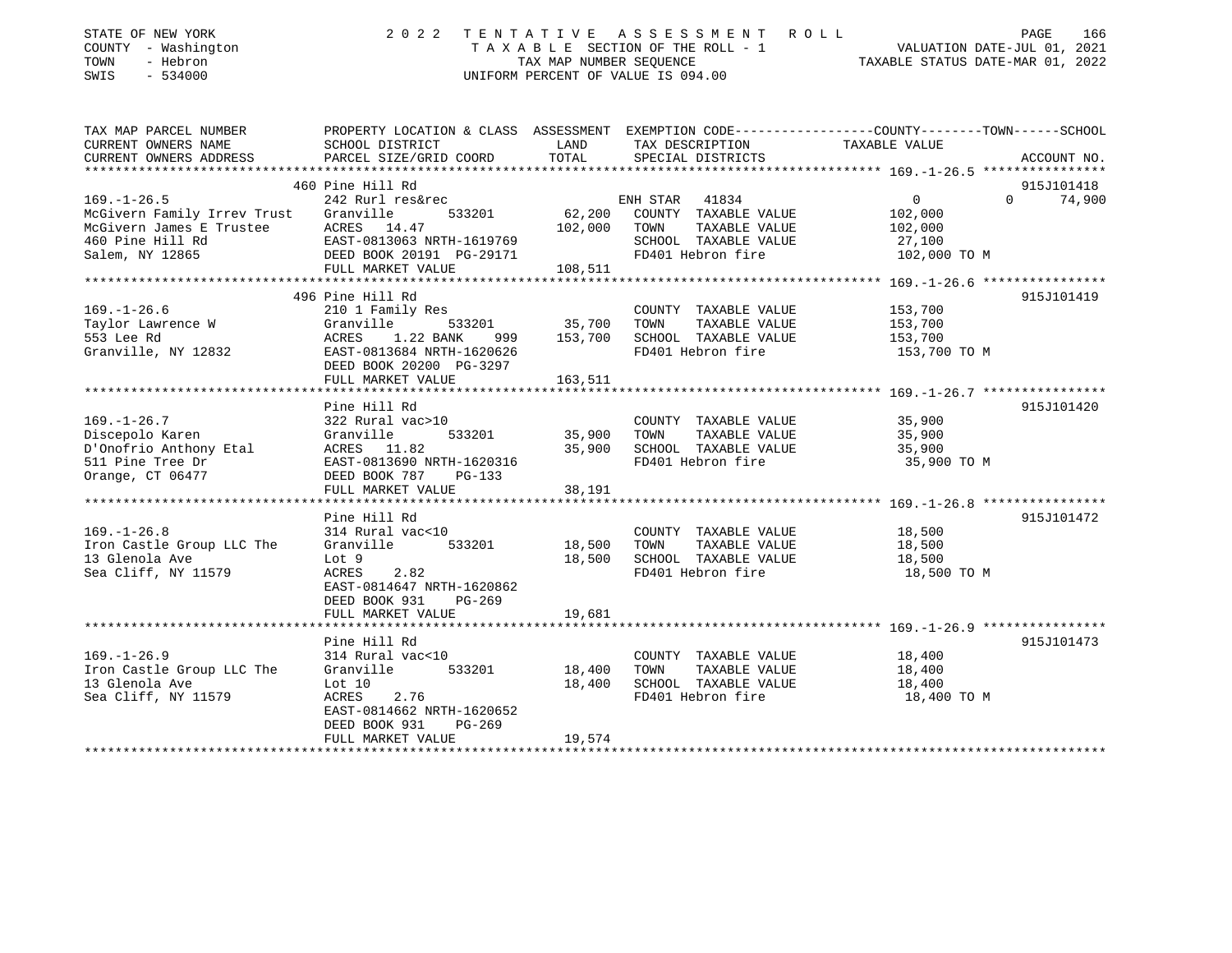| STATE OF NEW YORK<br>COUNTY - Washington<br>TOWN<br>- Hebron<br>SWIS<br>$-534000$ |                                                                                                | TAX MAP NUMBER SEQUENCE | 2022 TENTATIVE ASSESSMENT ROLL<br>TAXABLE SECTION OF THE ROLL - 1<br>UNIFORM PERCENT OF VALUE IS 094.00 | PAGE 167<br>VALUATION DATE-JUL 01, 2021<br>TAXABLE STATUS DATE 112 000                                                           |
|-----------------------------------------------------------------------------------|------------------------------------------------------------------------------------------------|-------------------------|---------------------------------------------------------------------------------------------------------|----------------------------------------------------------------------------------------------------------------------------------|
| TAX MAP PARCEL NUMBER<br>CURRENT OWNERS NAME<br>CURRENT OWNERS ADDRESS            | SCHOOL DISTRICT<br>PARCEL SIZE/GRID COORD                                                      | LAND<br>TOTAL           | TAX DESCRIPTION<br>SPECIAL DISTRICTS                                                                    | PROPERTY LOCATION & CLASS ASSESSMENT EXEMPTION CODE----------------COUNTY-------TOWN------SCHOOL<br>TAXABLE VALUE<br>ACCOUNT NO. |
| *************************                                                         |                                                                                                |                         |                                                                                                         |                                                                                                                                  |
| $169. - 1 - 26.10$                                                                | Pine Hill Rd<br>314 Rural vac<10                                                               |                         | COUNTY TAXABLE VALUE                                                                                    | 915J101474<br>20,900                                                                                                             |
| Iron Castle Group LLC The                                                         | Granville<br>533201                                                                            | 20,900                  | TOWN<br>TAXABLE VALUE                                                                                   | 20,900                                                                                                                           |
| 13 Glenola Ave                                                                    | Lot 11                                                                                         | 20,900                  | SCHOOL TAXABLE VALUE                                                                                    | 20,900                                                                                                                           |
| Sea Cliff, NY 11579                                                               | ACRES<br>3.64<br>EAST-0814694 NRTH-1620381<br>DEED BOOK 931<br>PG-269                          |                         | FD401 Hebron fire                                                                                       | 20,900 TO M                                                                                                                      |
|                                                                                   | FULL MARKET VALUE                                                                              | 22,234                  |                                                                                                         |                                                                                                                                  |
|                                                                                   |                                                                                                |                         |                                                                                                         | 915J101419                                                                                                                       |
| $169. - 1 - 26.11$                                                                | 490 Pine Hill Rd<br>270 Mfg housing                                                            |                         | COUNTY TAXABLE VALUE                                                                                    | 47,700                                                                                                                           |
| Pierce Richard                                                                    | 533201<br>Granville                                                                            | 35,800                  | TOWN<br>TAXABLE VALUE                                                                                   | 47,700                                                                                                                           |
| Pierce Dawn                                                                       | $P/O$ Lot $2$                                                                                  | 47,700                  | SCHOOL TAXABLE VALUE                                                                                    | 47,700                                                                                                                           |
| 429 Beattie Hollow Rd                                                             | ACRES 1.27                                                                                     |                         | FD401 Hebron fire                                                                                       | 47,700 TO M                                                                                                                      |
| Salem, NY 12865                                                                   | EAST-0813537 NRTH-1620597                                                                      |                         |                                                                                                         |                                                                                                                                  |
|                                                                                   | DEED BOOK 3821 PG-81                                                                           |                         |                                                                                                         |                                                                                                                                  |
|                                                                                   | FULL MARKET VALUE                                                                              | 50,745                  |                                                                                                         |                                                                                                                                  |
|                                                                                   | Pine Hill Rd                                                                                   |                         |                                                                                                         | 915J101419                                                                                                                       |
| $169. - 1 - 26.12$                                                                | 311 Res vac land                                                                               |                         | COUNTY TAXABLE VALUE                                                                                    | 20,400                                                                                                                           |
| D'Onofrio Anthony P                                                               | Granville<br>533201                                                                            | 20,400                  | TOWN<br>TAXABLE VALUE                                                                                   | 20,400                                                                                                                           |
| 31 Wentworth St                                                                   | Unrecorded quit claim dee                                                                      | 20,400                  | SCHOOL TAXABLE VALUE                                                                                    | 20,400                                                                                                                           |
| Milford, CT 06461                                                                 | D'amico Sub/w Lot 29-81<br>ACRES<br>3.46<br>EAST-0813298 NRTH-1620546<br>DEED BOOK 4015 PG-328 |                         | FD401 Hebron fire                                                                                       | 20,400 TO M                                                                                                                      |
|                                                                                   | FULL MARKET VALUE                                                                              | 21,702                  |                                                                                                         |                                                                                                                                  |
|                                                                                   | ********************                                                                           |                         |                                                                                                         |                                                                                                                                  |
| $169. - 1 - 27$                                                                   | Pine Hill Rd                                                                                   |                         | AGRI-D IND 41730                                                                                        | 915J100008<br>90,685<br>90,685<br>90,685                                                                                         |
| Parzych Sandra R LE                                                               | 720 Mining<br>533201<br>Granville                                                              | 173,100                 | COUNTY TAXABLE VALUE                                                                                    | 82,415                                                                                                                           |
| Balzano Michelle                                                                  | AgComm 705/346                                                                                 | 173,100                 | TAXABLE VALUE<br>TOWN                                                                                   | 82,415                                                                                                                           |
| PO Box 196                                                                        | ACRES 99.90                                                                                    |                         | SCHOOL TAXABLE VALUE                                                                                    | 82,415                                                                                                                           |
| West Rupert, VT 05776                                                             | EAST-0813743 NRTH-1621863<br>DEED BOOK 20220 PG-934                                            |                         | FD401 Hebron fire                                                                                       | 173,100 TO M                                                                                                                     |
| MAY BE SUBJECT TO PAYMENT<br>UNDER AGDIST LAW TIL 2029                            | FULL MARKET VALUE                                                                              | 184,149                 |                                                                                                         |                                                                                                                                  |
|                                                                                   |                                                                                                |                         |                                                                                                         | 915J100008                                                                                                                       |
| $169. - 1 - 27.1$                                                                 | 537 Pine Hill Rd<br>210 1 Family Res                                                           |                         | COUNTY TAXABLE VALUE                                                                                    | 211,500                                                                                                                          |
| Loomis Bruce M                                                                    | Granville<br>533201                                                                            | 41,300                  | TOWN<br>TAXABLE VALUE                                                                                   | 211,500                                                                                                                          |
| 537 Pine Hill Rd                                                                  | ACRES<br>3.10 BANK<br>997                                                                      | 211,500                 | SCHOOL TAXABLE VALUE                                                                                    | 211,500                                                                                                                          |
| Salem, NY 12865                                                                   | EAST-0814791 NRTH-1621197<br>DEED BOOK 20210 PG-3328                                           |                         | FD401 Hebron fire                                                                                       | 211,500 TO M                                                                                                                     |
|                                                                                   | FULL MARKET VALUE                                                                              | 225,000<br>************ |                                                                                                         |                                                                                                                                  |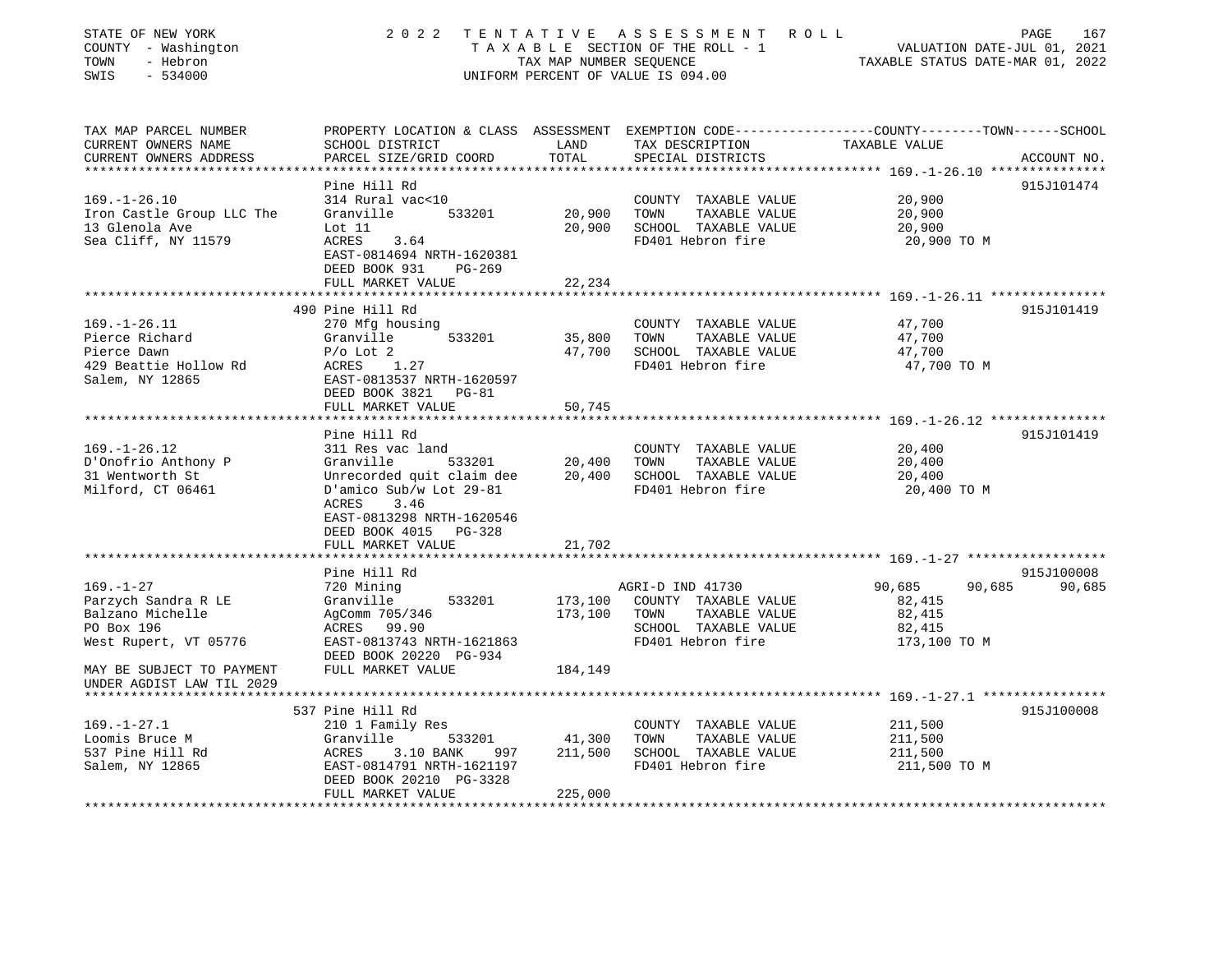| STATE OF NEW YORK<br>COUNTY - Washington<br>TOWN<br>- Hebron<br>SWIS<br>$-534000$ | 2 0 2 2                                                                                         | TAX MAP NUMBER SEQUENCE             | TENTATIVE ASSESSMENT ROLL<br>TAXABLE SECTION OF THE ROLL - 1<br>UNIFORM PERCENT OF VALUE IS 094.00 | VALUATION DATE-JUL 01, 2021<br>TAXABLE STATUS DATE-MAR 01, 2022 | 168<br>PAGE        |
|-----------------------------------------------------------------------------------|-------------------------------------------------------------------------------------------------|-------------------------------------|----------------------------------------------------------------------------------------------------|-----------------------------------------------------------------|--------------------|
| TAX MAP PARCEL NUMBER                                                             | PROPERTY LOCATION & CLASS ASSESSMENT EXEMPTION CODE---------------COUNTY-------TOWN------SCHOOL |                                     |                                                                                                    |                                                                 |                    |
| CURRENT OWNERS NAME                                                               | SCHOOL DISTRICT                                                                                 | LAND                                | TAX DESCRIPTION                                                                                    | TAXABLE VALUE                                                   |                    |
| CURRENT OWNERS ADDRESS<br>**************************                              | PARCEL SIZE/GRID COORD                                                                          | TOTAL                               | SPECIAL DISTRICTS                                                                                  |                                                                 | ACCOUNT NO.        |
|                                                                                   | Pine Hill Rd                                                                                    |                                     |                                                                                                    |                                                                 | 915J100012         |
| $169. - 1 - 28$                                                                   | 312 Vac w/imprv                                                                                 |                                     | COUNTY TAXABLE VALUE                                                                               | 26,200                                                          |                    |
| Harris Bruce C                                                                    | 533201<br>Granville                                                                             | 23,100                              | TOWN<br>TAXABLE VALUE                                                                              | 26,200                                                          |                    |
| Harris Lisa N                                                                     | <b>ACRES</b><br>4.36                                                                            | 26,200                              | SCHOOL TAXABLE VALUE                                                                               | 26,200                                                          |                    |
| 58 Highview Ave                                                                   | EAST-0812110 NRTH-1622184                                                                       |                                     | FD401 Hebron fire                                                                                  | 26,200 TO M                                                     |                    |
| Selden, NY 11784                                                                  | DEED BOOK 1712 PG-309                                                                           |                                     |                                                                                                    |                                                                 |                    |
|                                                                                   | FULL MARKET VALUE                                                                               | 27,872                              |                                                                                                    |                                                                 |                    |
|                                                                                   |                                                                                                 |                                     |                                                                                                    |                                                                 |                    |
|                                                                                   | 380 Pine Hill Rd                                                                                |                                     |                                                                                                    |                                                                 | 915J101562         |
| $169. - 1 - 28.1$                                                                 | 210 1 Family Res                                                                                |                                     | COUNTY TAXABLE VALUE                                                                               | 71,800                                                          |                    |
| Harris Bruce C                                                                    | Granville<br>533201                                                                             | 45,100                              | TAXABLE VALUE<br>TOWN                                                                              | 71,800                                                          |                    |
| Harris Lisa N                                                                     | 4.36<br>ACRES                                                                                   | 71,800                              | SCHOOL TAXABLE VALUE                                                                               | 71,800                                                          |                    |
| 58 Highview Ave                                                                   | EAST-0812082 NRTH-1622448                                                                       |                                     | FD401 Hebron fire                                                                                  | 71,800 TO M                                                     |                    |
| Selden, NY 11784                                                                  | DEED BOOK 1712<br>PG-309                                                                        |                                     |                                                                                                    |                                                                 |                    |
|                                                                                   | FULL MARKET VALUE                                                                               | 76,383                              |                                                                                                    |                                                                 |                    |
|                                                                                   | Pine Hill Rd                                                                                    |                                     |                                                                                                    |                                                                 | 915J101563         |
| $169. - 1 - 28.2$                                                                 | 314 Rural vac<10                                                                                |                                     | COUNTY TAXABLE VALUE                                                                               | 3,600                                                           |                    |
| Harris Bruce C                                                                    | Granville<br>533201                                                                             | 3,600                               | TAXABLE VALUE<br>TOWN                                                                              | 3,600                                                           |                    |
| Harris Lisa N                                                                     | ACRES<br>1.21                                                                                   | 3,600                               | SCHOOL TAXABLE VALUE                                                                               | 3,600                                                           |                    |
| 58 Highview Ave                                                                   | EAST-0812385 NRTH-1622952                                                                       |                                     | FD401 Hebron fire                                                                                  | 3,600 TO M                                                      |                    |
| Selden, NY 11784                                                                  | DEED BOOK 2554 PG-1                                                                             |                                     |                                                                                                    |                                                                 |                    |
|                                                                                   | FULL MARKET VALUE                                                                               | 3,830                               |                                                                                                    |                                                                 |                    |
|                                                                                   | ***************************                                                                     |                                     |                                                                                                    |                                                                 |                    |
|                                                                                   | 446 Pine Hill Rd                                                                                |                                     |                                                                                                    |                                                                 | 915J100315         |
| $169. - 1 - 30$                                                                   | 240 Rural res                                                                                   |                                     | 41720<br>AG DIST                                                                                   | 56,570<br>56,570                                                | 56,570             |
| Macmillan William                                                                 | Granville<br>533201                                                                             |                                     | 234,100 ENH STAR 41834                                                                             | $\overline{0}$                                                  | 74,900<br>$\Omega$ |
| Macmillan F. Joan                                                                 | 860/198 518/306                                                                                 | 290,400                             | COUNTY TAXABLE VALUE                                                                               | 233,830                                                         |                    |
| 446 Pine Hill Rd                                                                  | ACRES 145.50                                                                                    |                                     | TOWN<br>TAXABLE VALUE                                                                              | 233,830                                                         |                    |
| Salem, NY 12865                                                                   | EAST-0811883 NRTH-1619676                                                                       |                                     | SCHOOL TAXABLE VALUE                                                                               | 158,930                                                         |                    |
|                                                                                   | DEED BOOK 500<br>$PG-70$                                                                        |                                     | FD401 Hebron fire                                                                                  | 290,400 TO M                                                    |                    |
| MAY BE SUBJECT TO PAYMENT                                                         | FULL MARKET VALUE                                                                               | 308,936                             |                                                                                                    |                                                                 |                    |
| UNDER AGDIST LAW TIL 2026                                                         |                                                                                                 |                                     |                                                                                                    |                                                                 |                    |
|                                                                                   | 458 Pine Hill Rd                                                                                |                                     |                                                                                                    |                                                                 | 915J100465         |
| $169. - 1 - 32$                                                                   | 312 Vac w/imprv                                                                                 |                                     | COUNTY TAXABLE VALUE                                                                               | 47,400                                                          |                    |
| Patton Joseph T                                                                   | 534801<br>Salem                                                                                 | 27,300                              | TAXABLE VALUE<br>TOWN                                                                              | 47,400                                                          |                    |
| Patton Geraldine A                                                                | 16.00<br>ACRES                                                                                  | 47,400                              | SCHOOL TAXABLE VALUE                                                                               | 47,400                                                          |                    |
| 320 Route 144                                                                     | EAST-0811450 NRTH-1620972                                                                       |                                     | FD401 Hebron fire                                                                                  | 47,400 TO M                                                     |                    |
| Orwell, VT 05760                                                                  | DEED BOOK 20200 PG-5450                                                                         |                                     |                                                                                                    |                                                                 |                    |
|                                                                                   | DUILL MADHOO WAITED                                                                             | $\Gamma$ $\Omega$ $\Omega$ $\Gamma$ |                                                                                                    |                                                                 |                    |

FULL MARKET VALUE 50,426 \*\*\*\*\*\*\*\*\*\*\*\*\*\*\*\*\*\*\*\*\*\*\*\*\*\*\*\*\*\*\*\*\*\*\*\*\*\*\*\*\*\*\*\*\*\*\*\*\*\*\*\*\*\*\*\*\*\*\*\*\*\*\*\*\*\*\*\*\*\*\*\*\*\*\*\*\*\*\*\*\*\*\*\*\*\*\*\*\*\*\*\*\*\*\*\*\*\*\*\*\*\*\*\*\*\*\*\*\*\*\*\*\*\*\*\*\*\*\*\*\*\*\*\*\*\*\*\*\*\*\*\*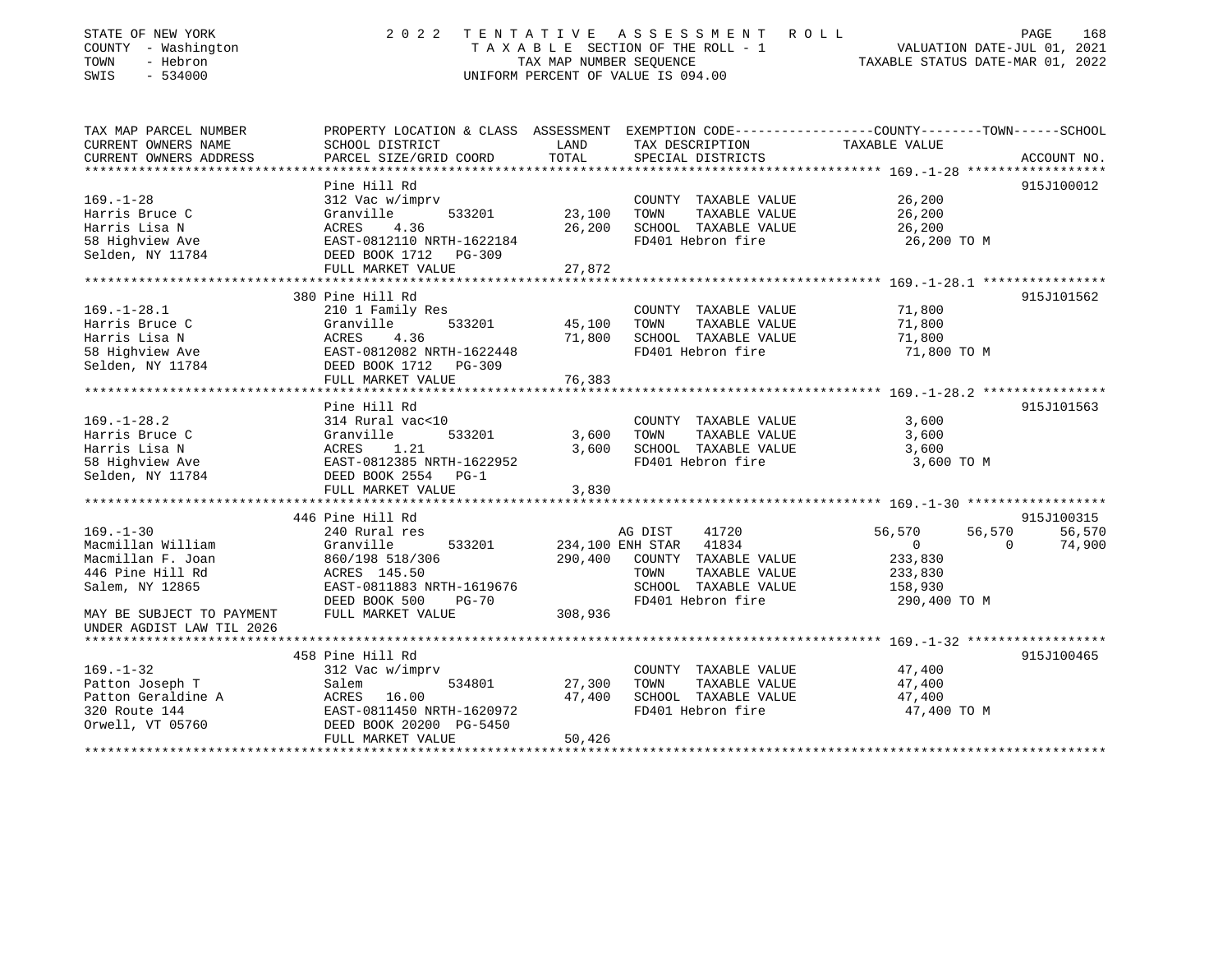| STATE OF NEW YORK<br>COUNTY - Washington<br>TOWN<br>- Hebron<br>SWIS<br>$-534000$ | 2 0 2 2                                                                       | TAX MAP NUMBER SEOUENCE | TENTATIVE ASSESSMENT ROLL<br>UNIFORM PERCENT OF VALUE IS 094.00 | PAGE<br>169<br>TAXABLE SECTION OF THE ROLL - 1 VALUATION DATE-JUL 01, 2021<br>TAXABLE STATUS DATE-MAR 01, 2022                  |
|-----------------------------------------------------------------------------------|-------------------------------------------------------------------------------|-------------------------|-----------------------------------------------------------------|---------------------------------------------------------------------------------------------------------------------------------|
| TAX MAP PARCEL NUMBER<br>CURRENT OWNERS NAME<br>CURRENT OWNERS ADDRESS            | SCHOOL DISTRICT<br>PARCEL SIZE/GRID COORD                                     | LAND<br>TOTAL           | TAX DESCRIPTION<br>SPECIAL DISTRICTS                            | PROPERTY LOCATION & CLASS ASSESSMENT EXEMPTION CODE---------------COUNTY-------TOWN------SCHOOL<br>TAXABLE VALUE<br>ACCOUNT NO. |
|                                                                                   |                                                                               |                         |                                                                 |                                                                                                                                 |
| $169. - 1 - 34$                                                                   | 376 Pine Hill Rd                                                              |                         |                                                                 | 915J100342                                                                                                                      |
| Wood Nicolette H                                                                  | 240 Rural res<br>534801<br>Salem                                              | 58,300                  | COUNTY TAXABLE VALUE<br>TOWN<br>TAXABLE VALUE                   | 150,700<br>150,700                                                                                                              |
| 376 Pine Hill Rd                                                                  | ease 608/230 614/41                                                           | 150,700                 | SCHOOL TAXABLE VALUE                                            | 150,700                                                                                                                         |
| Salem, NY 12865                                                                   | ACRES 12.06 BANK<br>998<br>EAST-0811533 NRTH-1621934<br>DEED BOOK 3403 PG-236 |                         | FD401 Hebron fire                                               | 150,700 TO M                                                                                                                    |
|                                                                                   | FULL MARKET VALUE                                                             | 160,319                 |                                                                 |                                                                                                                                 |
|                                                                                   | Pine Hill Rd Off                                                              |                         |                                                                 | 915J100638                                                                                                                      |
| $169. - 1 - 35$                                                                   | 322 Rural vac>10                                                              |                         | COUNTY TAXABLE VALUE                                            | 8,900                                                                                                                           |
| Macmillan William J                                                               | 534801<br>Salem                                                               | 8,900                   | TOWN<br>TAXABLE VALUE                                           | 8,900                                                                                                                           |
| Macmillan Joan                                                                    | ACRES 11.00                                                                   | 8,900                   | SCHOOL TAXABLE VALUE                                            | 8,900                                                                                                                           |
| 446 Pine Hill Rd                                                                  | EAST-0810562 NRTH-1619527                                                     |                         | FD401 Hebron fire                                               | 8,900 TO M                                                                                                                      |
| Salem, NY 12865                                                                   | DEED BOOK 585<br>PG-68<br>FULL MARKET VALUE                                   | 9,468                   |                                                                 |                                                                                                                                 |
|                                                                                   |                                                                               |                         |                                                                 |                                                                                                                                 |
|                                                                                   | Pine Hill Rd Off                                                              |                         |                                                                 | 915J100443                                                                                                                      |
| $169. - 1 - 36$                                                                   | 912 Forest s480a                                                              |                         | FOR 480A 47460                                                  | 19,380<br>19,380<br>19,380                                                                                                      |
| Perkins Family Trust                                                              | Salem<br>534801                                                               | 27,300                  | COUNTY TAXABLE VALUE                                            | 7,920                                                                                                                           |
| Perkins Edward M Trustee                                                          | forest 2109/35                                                                | 27,300                  | TOWN<br>TAXABLE VALUE                                           | 7,920                                                                                                                           |
| 4741 Vermont Route 7A                                                             | ACRES 34.00                                                                   |                         | SCHOOL TAXABLE VALUE                                            | 7,920                                                                                                                           |
| Shaftsbury, VT 05262                                                              | EAST-0809970 NRTH-1621665<br>DEED BOOK 20210 PG-446                           |                         | FD401 Hebron fire                                               | 27,300 TO M                                                                                                                     |
| MAY BE SUBJECT TO PAYMENT                                                         | FULL MARKET VALUE                                                             | 29,043                  |                                                                 |                                                                                                                                 |
| UNDER RPTL480A UNTIL 2031                                                         |                                                                               |                         |                                                                 |                                                                                                                                 |
|                                                                                   |                                                                               |                         |                                                                 |                                                                                                                                 |
|                                                                                   | Pine Hill Rd Off                                                              |                         |                                                                 | 915J101045                                                                                                                      |
| $169. - 1 - 37.2$                                                                 | 322 Rural vac>10                                                              |                         | COUNTY TAXABLE VALUE                                            | 15,000                                                                                                                          |
| LaCoste Ronald W                                                                  | 533201<br>Granville                                                           | 15,000                  | TOWN<br>TAXABLE VALUE                                           | 15,000                                                                                                                          |
| 787 Wells Brook Rd                                                                | Easement 614/38                                                               | 15,000                  | SCHOOL TAXABLE VALUE                                            | 15,000                                                                                                                          |
| Wells, VT 05774                                                                   | ACRES 18.70                                                                   |                         | FD401 Hebron fire                                               | 15,000 TO M                                                                                                                     |
|                                                                                   | EAST-0810915 NRTH-1621824                                                     |                         |                                                                 |                                                                                                                                 |
|                                                                                   | DEED BOOK 20210 PG-8073                                                       |                         |                                                                 |                                                                                                                                 |
|                                                                                   | FULL MARKET VALUE                                                             | 15,957                  |                                                                 |                                                                                                                                 |
|                                                                                   | **************************                                                    |                         |                                                                 |                                                                                                                                 |
|                                                                                   | Middle Rd/e Off                                                               |                         |                                                                 | 915J100545                                                                                                                      |
| $169. - 1 - 38$                                                                   | 910 Priv forest                                                               |                         | FOR 480A<br>47460                                               | 47,700<br>47,700<br>47,700                                                                                                      |
| Perkins Family Trust                                                              | 534801<br>Salem                                                               | 63,700<br>63,700        | COUNTY TAXABLE VALUE                                            | 16,000                                                                                                                          |
| Perkins Edward M<br>4741 Vermont Route 7A                                         | ACRES<br>83.70<br>EAST-0809867 NRTH-1619875                                   |                         | TOWN<br>TAXABLE VALUE<br>SCHOOL TAXABLE VALUE                   | 16,000                                                                                                                          |
|                                                                                   | DEED BOOK 20210 PG-446                                                        |                         | FD401 Hebron fire                                               | 16,000<br>63,700 TO M                                                                                                           |
| Shaftsbury, VT 05262                                                              | FULL MARKET VALUE                                                             | 67,766                  |                                                                 |                                                                                                                                 |
| MAY BE SUBJECT TO PAYMENT                                                         |                                                                               |                         |                                                                 |                                                                                                                                 |
| UNDER RPTL480A UNTIL 2031                                                         |                                                                               |                         |                                                                 |                                                                                                                                 |
|                                                                                   |                                                                               |                         |                                                                 |                                                                                                                                 |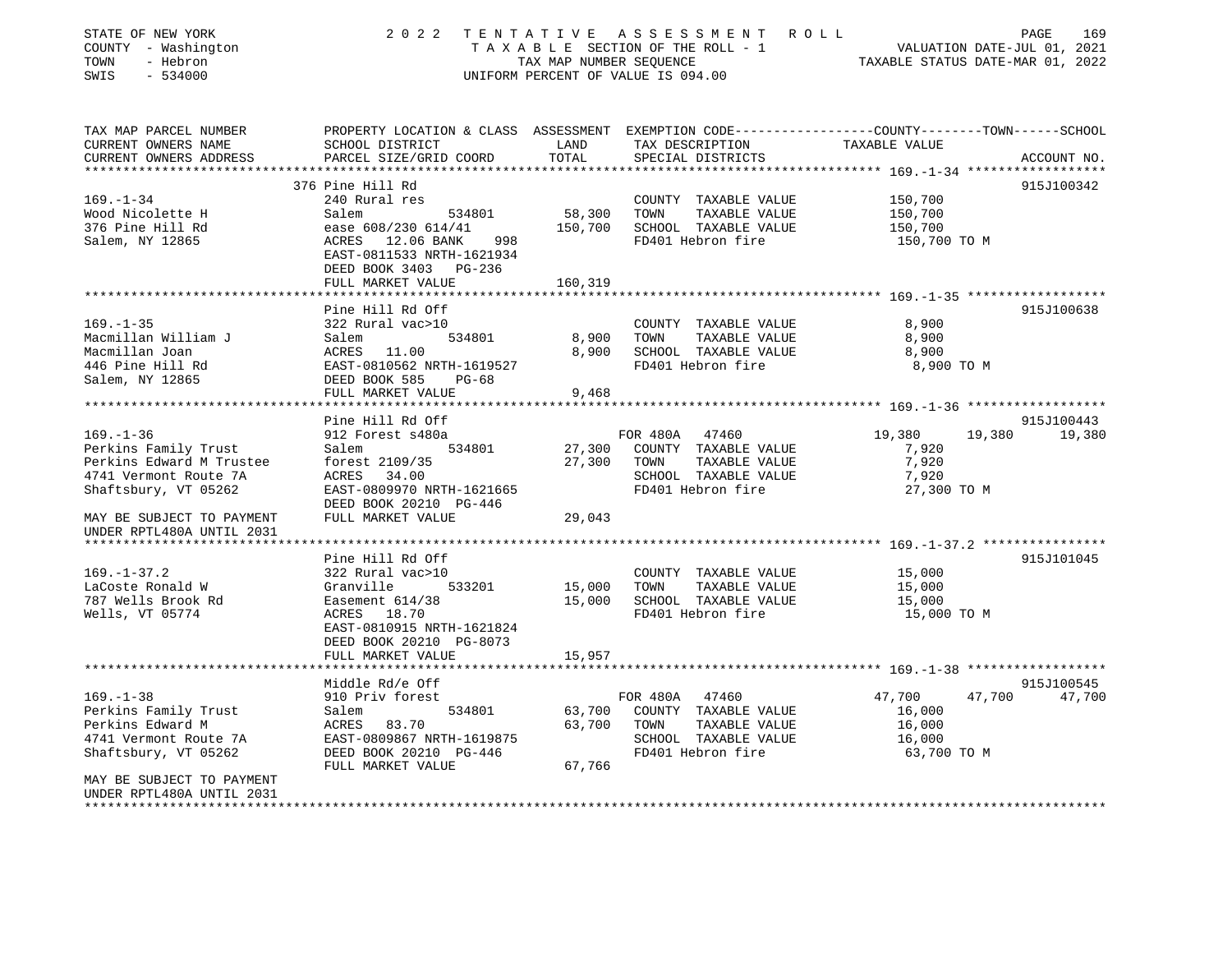| STATE OF NEW YORK<br>COUNTY - Washington<br>TOWN<br>- Hebron<br>SWIS<br>$-534000$                                    |                                                                                                                              | TAX MAP NUMBER SEOUENCE | 2022 TENTATIVE ASSESSMENT ROLL<br>TAXABLE SECTION OF THE ROLL - 1<br>UNIFORM PERCENT OF VALUE IS 094.00              | VALUATION DATE-JUL 01, 2021<br>TAXABLE STATUS DATE-MAR 01, 2022 |          | PAGE<br>170 |
|----------------------------------------------------------------------------------------------------------------------|------------------------------------------------------------------------------------------------------------------------------|-------------------------|----------------------------------------------------------------------------------------------------------------------|-----------------------------------------------------------------|----------|-------------|
| TAX MAP PARCEL NUMBER<br>CURRENT OWNERS NAME                                                                         | PROPERTY LOCATION & CLASS ASSESSMENT EXEMPTION CODE---------------COUNTY-------TOWN------SCHOOL<br>SCHOOL DISTRICT           | LAND                    | TAX DESCRIPTION                                                                                                      | TAXABLE VALUE                                                   |          |             |
| CURRENT OWNERS ADDRESS                                                                                               | PARCEL SIZE/GRID COORD                                                                                                       | TOTAL                   | SPECIAL DISTRICTS                                                                                                    |                                                                 |          | ACCOUNT NO. |
|                                                                                                                      | 388 Middle Rd/e Off                                                                                                          |                         |                                                                                                                      |                                                                 |          | 915J100524  |
| $169. - 1 - 39$<br>Perkins Family Trust<br>Perkins Edward M Trustee<br>4741 Vermont Route 7A<br>Shaftsbury, VT 05262 | 240 Rural res<br>Salem<br>534801<br>ACRES 143.60<br>EAST-0808197 NRTH-1620681<br>DEED BOOK 20210 PG-446<br>FULL MARKET VALUE | 238,200<br>253,404      | FOR 480A 47460<br>119,300 COUNTY TAXABLE VALUE<br>TOWN<br>TAXABLE VALUE<br>SCHOOL TAXABLE VALUE<br>FD401 Hebron fire | 72,000<br>166,200<br>166,200<br>166,200<br>238,200 TO M         | 72,000   | 72,000      |
| MAY BE SUBJECT TO PAYMENT                                                                                            |                                                                                                                              |                         |                                                                                                                      |                                                                 |          |             |
| UNDER RPTL480A UNTIL 2031                                                                                            |                                                                                                                              |                         |                                                                                                                      |                                                                 |          |             |
|                                                                                                                      | 362 Middle Rd                                                                                                                |                         |                                                                                                                      |                                                                 |          | 915J101223  |
| $169. - 1 - 40$                                                                                                      | 312 Vac w/imprv                                                                                                              |                         | COUNTY TAXABLE VALUE                                                                                                 | 254,900                                                         |          |             |
| Erickson Tenley                                                                                                      | Salem<br>534801                                                                                                              | 246,100                 | TOWN<br>TAXABLE VALUE                                                                                                | 254,900                                                         |          |             |
|                                                                                                                      |                                                                                                                              |                         | 254,900 SCHOOL TAXABLE VALUE                                                                                         | 254,900                                                         |          |             |
|                                                                                                                      | EAST-0805807 NRTH-1620340                                                                                                    |                         | CA008 Cons agri dst 8                                                                                                | 254,900 TO M                                                    |          |             |
| Erickson Marleigh<br>10017 Brookmoor Dr<br>Silver Spring, MD 20901 DEED BOOK 3008                                    | DEED BOOK 3008 PG-38                                                                                                         |                         | FD401 Hebron fire                                                                                                    | 254,900 TO M                                                    |          |             |
|                                                                                                                      | FULL MARKET VALUE                                                                                                            | 271,170                 |                                                                                                                      |                                                                 |          |             |
|                                                                                                                      | Middle Rd                                                                                                                    |                         |                                                                                                                      |                                                                 |          |             |
| $169. - 1 - 40.1$                                                                                                    | 910 Priv forest                                                                                                              |                         | FOR 480A 47460                                                                                                       | 304                                                             | 304      | 304         |
| Perkins Family Trust                                                                                                 | Salem<br>534801                                                                                                              | 1,400                   | COUNTY TAXABLE VALUE                                                                                                 | 1,096                                                           |          |             |
| Perkins Edward M                                                                                                     | FRNT 50.00 DPTH 130.00                                                                                                       |                         | 1,400 TOWN<br>TAXABLE VALUE                                                                                          | 1,096                                                           |          |             |
| 4741 Vermont Route 7A                                                                                                | EAST-0806113 NRTH-1621621                                                                                                    |                         | SCHOOL TAXABLE VALUE                                                                                                 | 1,096                                                           |          |             |
| Shaftsbury, VT 05262                                                                                                 | DEED BOOK 20210 PG-446                                                                                                       |                         | CA008 Cons agri dst 8                                                                                                | 1,400 TO M                                                      |          |             |
|                                                                                                                      | FULL MARKET VALUE                                                                                                            |                         | 1,489 FD401 Hebron fire                                                                                              | 1,400 TO M                                                      |          |             |
| MAY BE SUBJECT TO PAYMENT<br>UNDER RPTL480A UNTIL 2031                                                               |                                                                                                                              |                         |                                                                                                                      |                                                                 |          |             |
|                                                                                                                      | 334 Middle Rd                                                                                                                |                         |                                                                                                                      |                                                                 |          |             |
| $169. - 1 - 40.2$                                                                                                    | 210 1 Family Res                                                                                                             |                         | BAS STAR 41854                                                                                                       | $\circ$                                                         | $\Omega$ | 30,000      |
| Persbacker Gregory H                                                                                                 | 534801<br>Salem                                                                                                              |                         | 63,100 COUNTY TAXABLE VALUE                                                                                          | 172,800                                                         |          |             |
| Persbacker Susan                                                                                                     | ACRES<br>7.57                                                                                                                |                         | 172,800 TOWN<br>TAXABLE VALUE                                                                                        | 172,800                                                         |          |             |
| 334 Middle Rd                                                                                                        | EAST-0806110 NRTH-1620316                                                                                                    |                         | SCHOOL TAXABLE VALUE                                                                                                 | 142,800                                                         |          |             |
| Salem, NY 12865                                                                                                      | DEED BOOK 3107 PG-332                                                                                                        |                         | CA008 Cons agri dst 8                                                                                                | 172,800 TO M                                                    |          |             |
|                                                                                                                      | FULL MARKET VALUE                                                                                                            |                         | 183,830 FD401 Hebron fire                                                                                            | 172,800 TO M                                                    |          |             |
|                                                                                                                      |                                                                                                                              |                         |                                                                                                                      |                                                                 |          |             |
|                                                                                                                      | Middle Rd                                                                                                                    |                         |                                                                                                                      |                                                                 |          |             |
| $169. - 1 - 40.3$                                                                                                    | 322 Rural vac>10                                                                                                             |                         | COUNTY TAXABLE VALUE                                                                                                 | 57,900                                                          |          |             |
| Witmer Marquerite                                                                                                    | Salem<br>534801                                                                                                              | 57,900<br>57,900        | TOWN<br>TAXABLE VALUE                                                                                                | 57,900                                                          |          |             |
| 5 Appletree Ln<br>Hummelstown, PA 17036                                                                              | ACRES 26.09<br>EAST-0806011 NRTH-1618836                                                                                     |                         | SCHOOL TAXABLE VALUE<br>CA008 Cons agri dst 8                                                                        | 57,900<br>57,900 TO M                                           |          |             |
|                                                                                                                      | DEED BOOK 2578 PG-339                                                                                                        |                         | FD401 Hebron fire                                                                                                    | 57,900 TO M                                                     |          |             |
|                                                                                                                      | FULL MARKET VALUE                                                                                                            | 61,596                  |                                                                                                                      |                                                                 |          |             |
|                                                                                                                      |                                                                                                                              |                         |                                                                                                                      |                                                                 |          |             |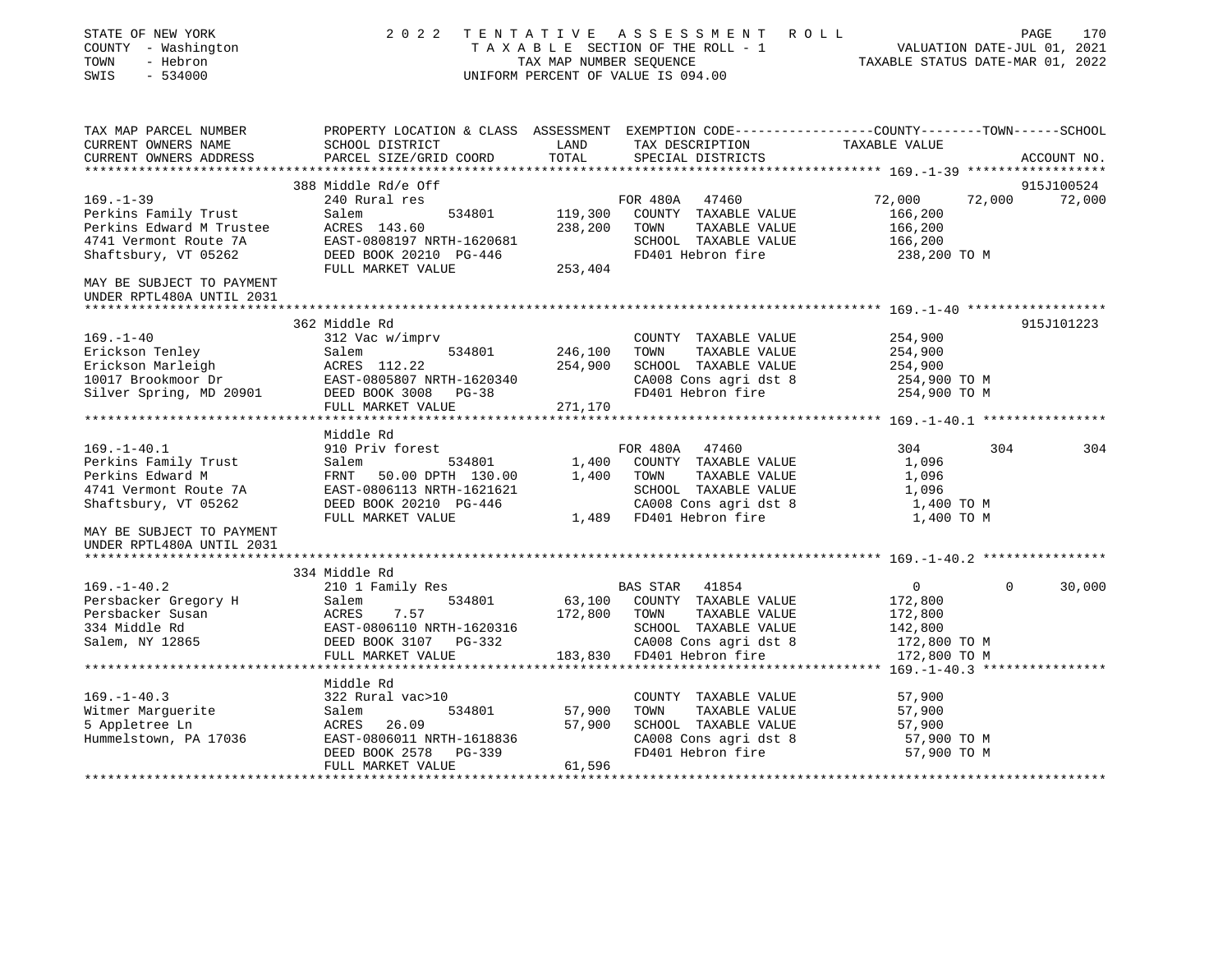| STATE OF NEW YORK<br>COUNTY - Washington<br>TOWN<br>- Hebron<br>SWIS<br>$-534000$   | 2 0 2 2                                                                                                                                         | TENTATIVE                         | UNIFORM PERCENT OF VALUE IS 094.00             | TENTATIVE ASSESSMENT ROLL PAGE 171<br>TAXABLE SECTION OF THE ROLL - 1 VALUATION DATE-JUL 01, 2021<br>TAX MAP NUMBER SEQUENCE TAXABLE STATUS DATE-MAR 01, 2022 |                |
|-------------------------------------------------------------------------------------|-------------------------------------------------------------------------------------------------------------------------------------------------|-----------------------------------|------------------------------------------------|---------------------------------------------------------------------------------------------------------------------------------------------------------------|----------------|
| TAX MAP PARCEL NUMBER<br>CURRENT OWNERS NAME                                        | SCHOOL DISTRICT                                                                                                                                 | LAND                              | TAX DESCRIPTION                                | PROPERTY LOCATION & CLASS ASSESSMENT EXEMPTION CODE----------------COUNTY-------TOWN------SCHOOL<br>TAXABLE VALUE                                             |                |
| CURRENT OWNERS ADDRESS                                                              | PARCEL SIZE/GRID COORD                                                                                                                          | TOTAL                             | SPECIAL DISTRICTS                              |                                                                                                                                                               | ACCOUNT NO.    |
|                                                                                     |                                                                                                                                                 |                                   |                                                |                                                                                                                                                               |                |
|                                                                                     | 1 First Light Rd                                                                                                                                |                                   |                                                |                                                                                                                                                               |                |
| $169. - 1 - 40.4$                                                                   | 314 Rural vac<10                                                                                                                                |                                   | COUNTY TAXABLE VALUE                           | 58,400                                                                                                                                                        |                |
|                                                                                     | 534801 58,400<br>58,400 subdivision #12218 58,400                                                                                               |                                   | TOWN<br>TAXABLE VALUE                          | 58,400                                                                                                                                                        |                |
|                                                                                     |                                                                                                                                                 |                                   | SCHOOL TAXABLE VALUE                           | 58,400<br>58,400                                                                                                                                              |                |
|                                                                                     |                                                                                                                                                 |                                   |                                                | CA008 Cons agri dst 8 58,400 TO M<br>FD401 Hebron fire 58,400 TO M                                                                                            |                |
|                                                                                     |                                                                                                                                                 |                                   |                                                |                                                                                                                                                               |                |
|                                                                                     | DEED BOOK 3008 PG-38                                                                                                                            |                                   |                                                |                                                                                                                                                               |                |
|                                                                                     | FULL MARKET VALUE                                                                                                                               | 62,128                            |                                                |                                                                                                                                                               |                |
|                                                                                     | First Light Rd                                                                                                                                  |                                   |                                                |                                                                                                                                                               | 915J101213     |
| $169. - 1 - 41$                                                                     | 322 Rural vac>10                                                                                                                                |                                   | COUNTY TAXABLE VALUE                           | 8,900                                                                                                                                                         |                |
|                                                                                     | 534801                                                                                                                                          | 8,900                             | TOWN<br>TAXABLE VALUE                          | 8,900                                                                                                                                                         |                |
|                                                                                     |                                                                                                                                                 | 8,900                             | SCHOOL TAXABLE VALUE                           | 8,900                                                                                                                                                         |                |
|                                                                                     |                                                                                                                                                 |                                   | FD401 Hebron fire                              | 8,900 TO M                                                                                                                                                    |                |
|                                                                                     | Jamieson John Salem 534801<br>Jamieson Mary Lou ACRES 11.00<br>PO Box 465 EAST-0803418 NRTH-1620952<br>Arlington, VT 05250 DEED BOOK 681 PG-348 |                                   |                                                |                                                                                                                                                               |                |
|                                                                                     | FULL MARKET VALUE                                                                                                                               | 9,468                             |                                                |                                                                                                                                                               |                |
|                                                                                     |                                                                                                                                                 |                                   |                                                |                                                                                                                                                               |                |
|                                                                                     | Martindale Way                                                                                                                                  |                                   |                                                |                                                                                                                                                               | 915J100004     |
| $169. - 1 - 42$                                                                     | 322 Rural vac>10                                                                                                                                |                                   | COUNTY TAXABLE VALUE                           | 22,800                                                                                                                                                        |                |
|                                                                                     | Salem                                                                                                                                           | 534801 22,800<br>Sub/29#90 22,800 | TAXABLE VALUE<br>TOWN                          | 22,800<br>22,800                                                                                                                                              |                |
|                                                                                     | Lot 14 Lentine Sub/ 29#90                                                                                                                       |                                   | SCHOOL TAXABLE VALUE                           |                                                                                                                                                               |                |
|                                                                                     | ACRES 28.45                                                                                                                                     |                                   | CA008 Cons agri dst 8<br>FD401 Hebron fire     | 22,800 TO M                                                                                                                                                   |                |
| Martindale Raymond L<br>Martindale Judith L<br>92 Martindale Way<br>Salem, NY 12865 | EAST-0807640 NRTH-1619178<br>DEED BOOK 2002    PG-280                                                                                           |                                   |                                                | 22,800 TO M                                                                                                                                                   |                |
|                                                                                     | FULL MARKET VALUE                                                                                                                               | 24,255                            |                                                |                                                                                                                                                               |                |
|                                                                                     |                                                                                                                                                 |                                   |                                                |                                                                                                                                                               |                |
|                                                                                     | 311 Higgins Rd                                                                                                                                  |                                   | 40 PCT OF VALUE USED FOR EXEMPTION PURPOSES    |                                                                                                                                                               | 915J100275     |
| $170. - 1 - 11$                                                                     | 120 Field crops                                                                                                                                 |                                   |                                                | 169,443 169,443 169,443                                                                                                                                       |                |
| Greene Nelson                                                                       | Salem                                                                                                                                           |                                   | AG DIST 41720<br>534801 303,800 AGED-ALL 41800 | 101,800 101,800                                                                                                                                               | 101,800        |
| 311 Sheldon Rd                                                                      | 3397/229                                                                                                                                        |                                   | 509,000 ENH STAR 41834                         | $\overline{0}$<br>$\Omega$                                                                                                                                    | 74,900         |
| Granville, NY 12832                                                                 | ACRES 211.50                                                                                                                                    |                                   | COUNTY TAXABLE VALUE                           | 237,757                                                                                                                                                       |                |
|                                                                                     | EAST-0822047 NRTH-1618311                                                                                                                       |                                   | TOWN<br>TAXABLE VALUE                          | 237,757                                                                                                                                                       |                |
| MAY BE SUBJECT TO PAYMENT                                                           | DEED BOOK 390<br>PG-1178                                                                                                                        |                                   | SCHOOL TAXABLE VALUE                           | 162,857                                                                                                                                                       |                |
| UNDER AGDIST LAW TIL 2026                                                           | FULL MARKET VALUE                                                                                                                               |                                   | 541,489 CA008 Cons agri dst 8                  | 339,557 TO M                                                                                                                                                  |                |
|                                                                                     |                                                                                                                                                 |                                   | 169,443 EX                                     |                                                                                                                                                               |                |
|                                                                                     |                                                                                                                                                 |                                   | FD401 Hebron fire                              | 509,000 TO M                                                                                                                                                  |                |
|                                                                                     |                                                                                                                                                 |                                   | 95 PCT OF VALUE USED FOR EXEMPTION PURPOSES    |                                                                                                                                                               | 915J100497     |
| $170. - 1 - 12$                                                                     | 6604 State Route 22<br>242 Rurl res&rec                                                                                                         |                                   | ENH STAR<br>41834                              | $\overline{0}$<br>$\Omega$                                                                                                                                    | 74,900         |
| Lapham Stephen G                                                                    |                                                                                                                                                 |                                   | 534801 58,200 VET WAR CT 41121                 | 18,653<br>18,000                                                                                                                                              | $\overline{0}$ |
| Lapham Bonnie                                                                       | Salem<br>ACRES<br>ACRES<br>12.00                                                                                                                |                                   | 130,900 COUNTY TAXABLE VALUE                   | 112,247                                                                                                                                                       |                |
| 6604 State Route 22                                                                 | EAST-0815584 NRTH-1616869                                                                                                                       |                                   | TOWN<br>TAXABLE VALUE                          | 112,900                                                                                                                                                       |                |

 FULL MARKET VALUE 139,255 CA008 Cons agri dst 8 130,900 TO M FD401 Hebron fire 130,900 TO M \*\*\*\*\*\*\*\*\*\*\*\*\*\*\*\*\*\*\*\*\*\*\*\*\*\*\*\*\*\*\*\*\*\*\*\*\*\*\*\*\*\*\*\*\*\*\*\*\*\*\*\*\*\*\*\*\*\*\*\*\*\*\*\*\*\*\*\*\*\*\*\*\*\*\*\*\*\*\*\*\*\*\*\*\*\*\*\*\*\*\*\*\*\*\*\*\*\*\*\*\*\*\*\*\*\*\*\*\*\*\*\*\*\*\*\*\*\*\*\*\*\*\*\*\*\*\*\*\*\*\*\*

Salem, NY 12865 DEED BOOK 1684 PG-226 SCHOOL TAXABLE VALUE 56,000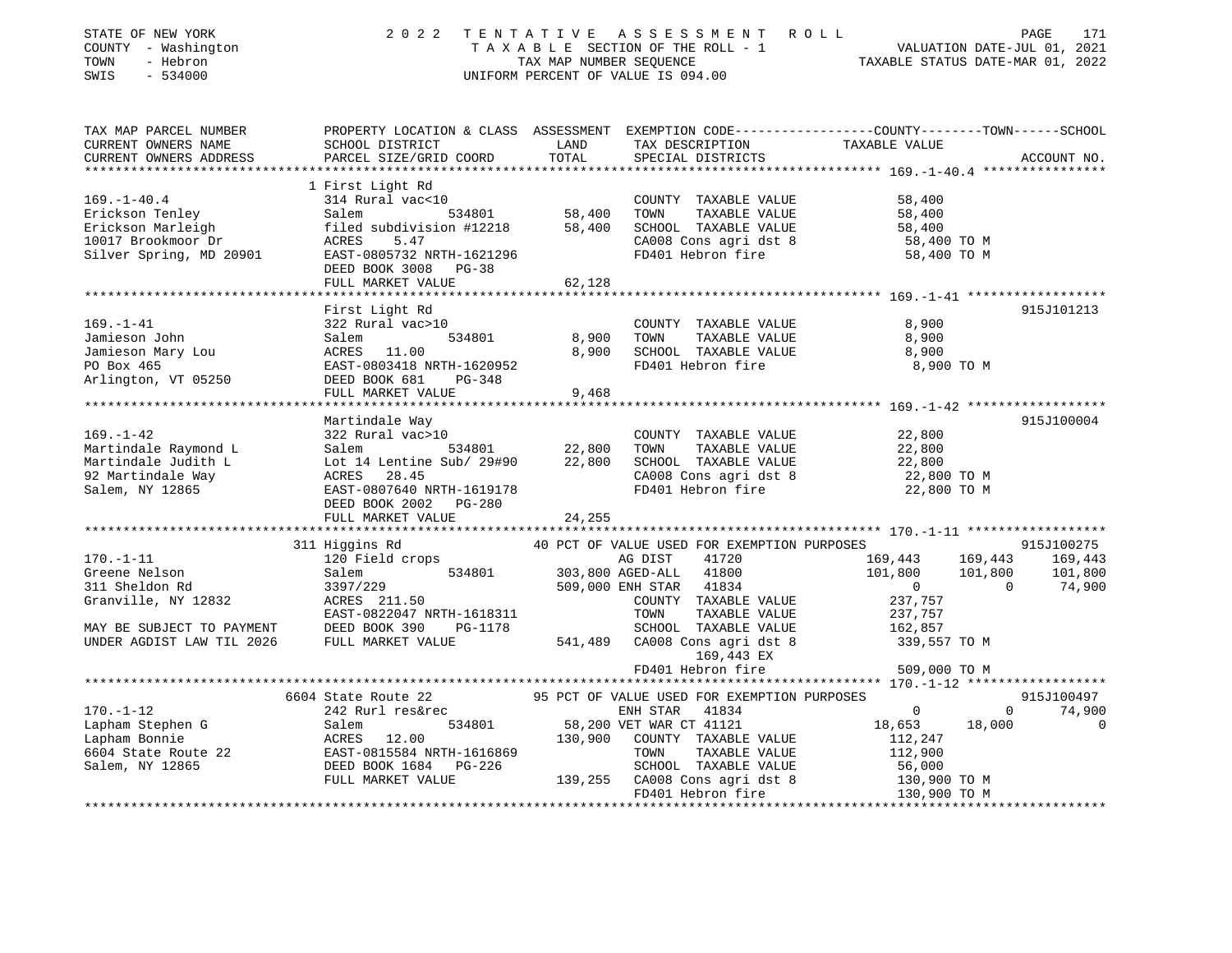| STATE OF NEW YORK<br>COUNTY - Washington<br>TOWN<br>- Hebron<br>SWIS<br>$-534000$ | 2 0 2 2                                                | TENTATIVE<br>TAX MAP NUMBER SEOUENCE | ASSESSMENT ROLL<br>TAXABLE SECTION OF THE ROLL - 1<br>UNIFORM PERCENT OF VALUE IS 094.00 | PAGE<br>VALUATION DATE-JUL 01, 2021<br>TAXABLE STATUS DATE-MAR 01, 2022                                           | 172 |
|-----------------------------------------------------------------------------------|--------------------------------------------------------|--------------------------------------|------------------------------------------------------------------------------------------|-------------------------------------------------------------------------------------------------------------------|-----|
| TAX MAP PARCEL NUMBER<br>CURRENT OWNERS NAME                                      | SCHOOL DISTRICT                                        | LAND                                 | TAX DESCRIPTION                                                                          | PROPERTY LOCATION & CLASS ASSESSMENT EXEMPTION CODE----------------COUNTY-------TOWN------SCHOOL<br>TAXABLE VALUE |     |
| CURRENT OWNERS ADDRESS                                                            | PARCEL SIZE/GRID COORD                                 | TOTAL                                | SPECIAL DISTRICTS                                                                        | ACCOUNT NO.                                                                                                       |     |
|                                                                                   |                                                        |                                      |                                                                                          |                                                                                                                   |     |
|                                                                                   | Indian Head Way                                        |                                      |                                                                                          | 915J101567                                                                                                        |     |
| $170. - 1 - 12.1$                                                                 | 210 1 Family Res                                       |                                      | COUNTY TAXABLE VALUE                                                                     | 176,800                                                                                                           |     |
| Getty Tonya M                                                                     | 534801<br>Salem                                        | 55,100                               | TOWN<br>TAXABLE VALUE                                                                    | 176,800                                                                                                           |     |
| 322 Indian Head Way                                                               | ACRES<br>24.10                                         | 176,800                              | SCHOOL TAXABLE VALUE                                                                     | 176,800                                                                                                           |     |
| Salem, NY 12865                                                                   | EAST-0817622 NRTH-1618706                              |                                      | CA008 Cons agri dst 8                                                                    | 176,800 TO M                                                                                                      |     |
|                                                                                   | DEED BOOK 3311 PG-172<br>FULL MARKET VALUE             | 188,085                              | FD401 Hebron fire                                                                        | 176,800 TO M                                                                                                      |     |
|                                                                                   |                                                        |                                      |                                                                                          |                                                                                                                   |     |
|                                                                                   | Higgins Rd Off                                         |                                      |                                                                                          | 915J101568                                                                                                        |     |
| $170. - 1 - 12.2$                                                                 | 322 Rural vac>10                                       |                                      | COUNTY TAXABLE VALUE                                                                     | 43,700                                                                                                            |     |
| Papa Nicholas Estate                                                              | 534801<br>Salem                                        | 43,700                               | TOWN<br>TAXABLE VALUE                                                                    | 43,700                                                                                                            |     |
| Attn: Dennis Papa                                                                 | 60' Wide ROW                                           | 43,700                               | SCHOOL TAXABLE VALUE                                                                     | 43,700                                                                                                            |     |
| PO Box 753                                                                        | ACRES 54.50                                            |                                      | FD401 Hebron fire                                                                        | 43,700 TO M                                                                                                       |     |
| North Haven, CT 06473                                                             | EAST-0818970 NRTH-1620205                              |                                      |                                                                                          |                                                                                                                   |     |
|                                                                                   | DEED BOOK 718<br>PG-237                                |                                      |                                                                                          |                                                                                                                   |     |
|                                                                                   | FULL MARKET VALUE                                      | 46,489                               |                                                                                          |                                                                                                                   |     |
|                                                                                   | 6614 State Route 22                                    |                                      |                                                                                          | 915J101729                                                                                                        |     |
| $170. - 1 - 12.3$                                                                 | 210 1 Family Res                                       |                                      | BAS STAR 41854                                                                           | $\overline{0}$<br>$\Omega$<br>30,000                                                                              |     |
| Mccray Shenette L                                                                 | Salem<br>534801                                        | 40,800                               | COUNTY TAXABLE VALUE                                                                     | 133,900                                                                                                           |     |
| PO Box 194                                                                        | 2.93 BANK<br>ACRES<br>999                              | 133,900                              | TOWN<br>TAXABLE VALUE                                                                    | 133,900                                                                                                           |     |
| Salem, NY 12865                                                                   | EAST-0815555 NRTH-1617382                              |                                      | SCHOOL TAXABLE VALUE                                                                     | 103,900                                                                                                           |     |
|                                                                                   | DEED BOOK 825<br>$PG-30$                               |                                      | CA008 Cons agri dst 8                                                                    | 133,900 TO M                                                                                                      |     |
|                                                                                   | FULL MARKET VALUE                                      |                                      | 142,447 FD401 Hebron fire                                                                | 133,900 TO M                                                                                                      |     |
|                                                                                   |                                                        |                                      |                                                                                          |                                                                                                                   |     |
|                                                                                   | 459 Mountainside Meadows Way                           |                                      |                                                                                          | 915J101790<br>$\Omega$                                                                                            |     |
| $170. - 1 - 12.4$<br>Brace Michelle R                                             | 210 1 Family Res<br>534801<br>Salem                    | 42,400                               | 41854<br>BAS STAR<br>COUNTY TAXABLE VALUE                                                | $\overline{0}$<br>30,000<br>102,800                                                                               |     |
| Townsend Gregg R                                                                  | Lot 1                                                  | 102,800                              | TAXABLE VALUE<br>TOWN                                                                    | 102,800                                                                                                           |     |
| 459 Mountainside Meadows Way ACRES                                                | 3.46 BANK<br>999                                       |                                      | SCHOOL TAXABLE VALUE                                                                     | 72,800                                                                                                            |     |
| Salem, NY 12865                                                                   | EAST-0815618 NRTH-1617704                              |                                      | CA008 Cons agri dst 8                                                                    | 102,800 TO M                                                                                                      |     |
|                                                                                   | DEED BOOK 3904 PG-16                                   |                                      | FD401 Hebron fire                                                                        | 102,800 TO M                                                                                                      |     |
|                                                                                   | FULL MARKET VALUE                                      | 109,362                              |                                                                                          |                                                                                                                   |     |
|                                                                                   | **********************                                 |                                      |                                                                                          |                                                                                                                   |     |
|                                                                                   | 410 Mountainside Meadows Way                           |                                      |                                                                                          | 915J101792                                                                                                        |     |
| $170. - 1 - 12.6$                                                                 | 210 1 Family Res                                       |                                      | COUNTY TAXABLE VALUE                                                                     | 136,000                                                                                                           |     |
| Ibbotson Jeffrey James Trustee Salem                                              | 534801                                                 | 47,200                               | TOWN<br>TAXABLE VALUE                                                                    | 136,000                                                                                                           |     |
| Leighton-Ibbotson Felicia Elis Lot 6                                              |                                                        | 136,000                              | SCHOOL TAXABLE VALUE                                                                     | 136,000                                                                                                           |     |
| 20 Main St<br>Exeter, NH 03833                                                    | ACRES<br>5.10 BANK<br>999<br>EAST-0816644 NRTH-1617722 |                                      | CA008 Cons agri dst 8<br>FD401 Hebron fire                                               | 136,000 TO M<br>136,000 ТО М                                                                                      |     |
|                                                                                   | $PG-20$<br>DEED BOOK 3710                              |                                      |                                                                                          |                                                                                                                   |     |
|                                                                                   | FULL MARKET VALUE                                      | 144,681                              |                                                                                          |                                                                                                                   |     |
|                                                                                   |                                                        |                                      |                                                                                          |                                                                                                                   |     |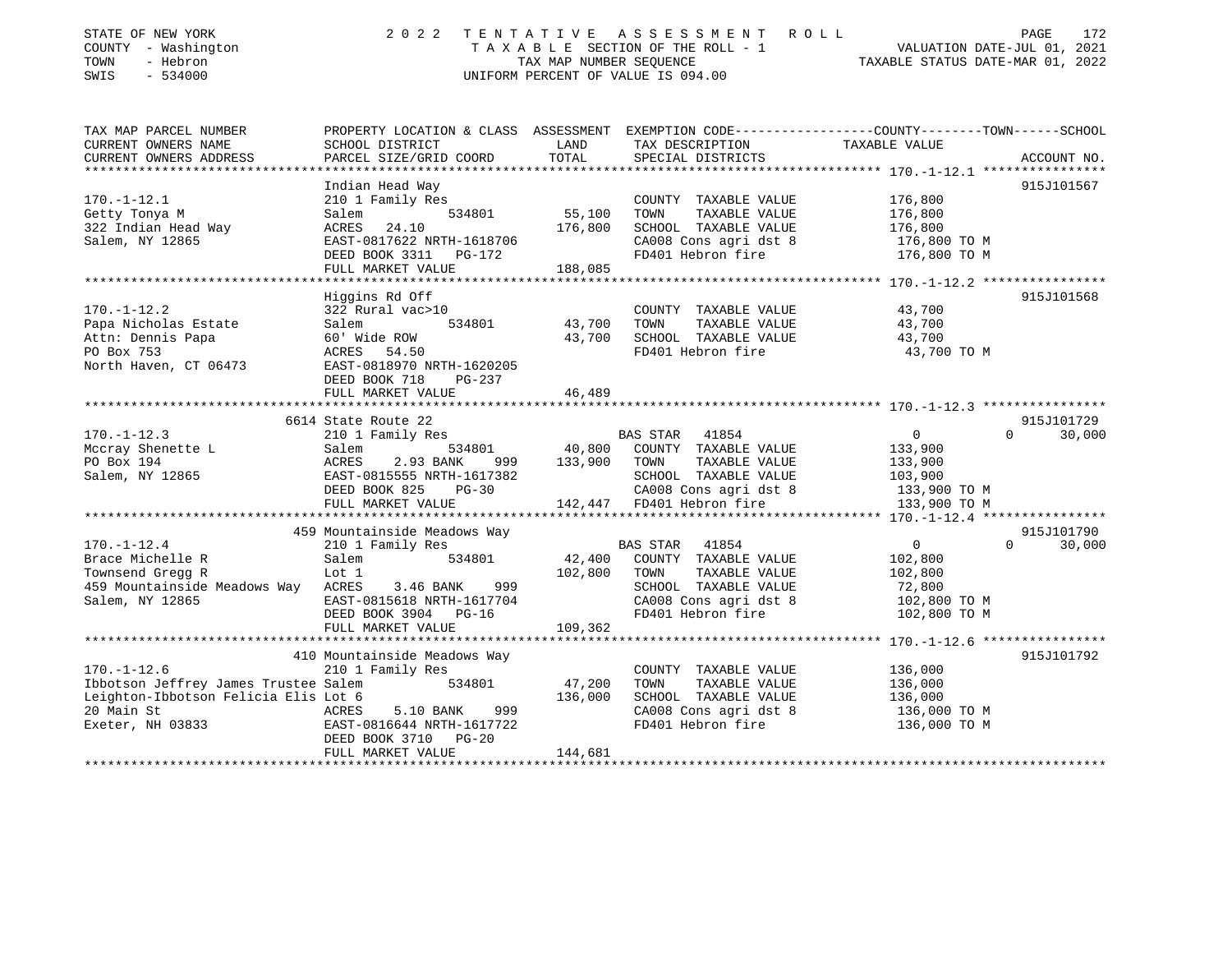| STATE OF NEW YORK<br>COUNTY - Washington<br>TOWN<br>- Hebron<br>SWIS<br>$-534000$                                  | 2 0 2 2                                                                                                                                      | TAX MAP NUMBER SEOUENCE | TENTATIVE ASSESSMENT<br>ROLL<br>T A X A B L E SECTION OF THE ROLL - 1<br>UNIFORM PERCENT OF VALUE IS 094.00         | VALUATION DATE-JUL 01, 2021<br>TAXABLE STATUS DATE-MAR 01, 2022 | PAGE<br>173        |
|--------------------------------------------------------------------------------------------------------------------|----------------------------------------------------------------------------------------------------------------------------------------------|-------------------------|---------------------------------------------------------------------------------------------------------------------|-----------------------------------------------------------------|--------------------|
| TAX MAP PARCEL NUMBER<br>CURRENT OWNERS NAME<br>CURRENT OWNERS ADDRESS                                             | PROPERTY LOCATION & CLASS ASSESSMENT EXEMPTION CODE---------------COUNTY-------TOWN------SCHOOL<br>SCHOOL DISTRICT<br>PARCEL SIZE/GRID COORD | LAND<br>TOTAL           | TAX DESCRIPTION<br>SPECIAL DISTRICTS                                                                                | TAXABLE VALUE                                                   | ACCOUNT NO.        |
| ***********************                                                                                            | ************************                                                                                                                     |                         |                                                                                                                     |                                                                 |                    |
| $170. - 1 - 12.7$<br>Baker Glen<br>9915 State Route 22<br>Middle Granville, NY 12849                               | Mountainside Meadows Way<br>314 Rural vac<10<br>Salem<br>534801<br>Lot 7<br>ACRES<br>5.59<br>EAST-0816838 NRTH-1617205                       | 25,900<br>25,900        | COUNTY TAXABLE VALUE<br>TAXABLE VALUE<br>TOWN<br>SCHOOL TAXABLE VALUE<br>CA008 Cons agri dst 8<br>FD401 Hebron fire | 25,900<br>25,900<br>25,900<br>25,900 TO M<br>25,900 TO M        | 915J101793         |
|                                                                                                                    | DEED BOOK 2421<br>PG-327<br>FULL MARKET VALUE                                                                                                | 27,553                  |                                                                                                                     |                                                                 |                    |
|                                                                                                                    | ***********************                                                                                                                      |                         |                                                                                                                     |                                                                 |                    |
| $170. - 1 - 12.8$<br>Baker Glen                                                                                    | Mountainside Meadows Way<br>314 Rural vac<10<br>534801<br>Salem                                                                              | 26,000                  | COUNTY TAXABLE VALUE<br>TAXABLE VALUE<br>TOWN                                                                       | 26,000<br>26,000                                                | 915J101794         |
| 9915 State Route 22<br>Middle Granville, NY 12849                                                                  | Lot 5<br>ACRES<br>5.64<br>EAST-0816512 NRTH-1617174<br>DEED BOOK 2421<br>$PG-327$                                                            | 26,000                  | SCHOOL TAXABLE VALUE<br>CA008 Cons agri dst 8<br>FD401 Hebron fire                                                  | 26,000<br>26,000 TO M<br>26,000 TO M                            |                    |
|                                                                                                                    | FULL MARKET VALUE                                                                                                                            | 27,660                  |                                                                                                                     |                                                                 |                    |
|                                                                                                                    |                                                                                                                                              |                         |                                                                                                                     |                                                                 |                    |
| $170. - 1 - 12.9$                                                                                                  | Mountainside Meadows Way<br>314 Rural vac<10                                                                                                 |                         | COUNTY TAXABLE VALUE                                                                                                | 30,900                                                          | 915J101795         |
| Gaetano Frank                                                                                                      | 534801<br>Salem                                                                                                                              | 30,900                  | TOWN<br>TAXABLE VALUE                                                                                               | 30,900                                                          |                    |
| Gaetano Leona                                                                                                      | Lot 4                                                                                                                                        | 30,900                  | SCHOOL TAXABLE VALUE                                                                                                | 30,900                                                          |                    |
| PO Box 1284                                                                                                        | 8.68<br>ACRES                                                                                                                                |                         | CA008 Cons agri dst 8                                                                                               | 30,900 TO M                                                     |                    |
| Middlebury, CT 06762                                                                                               | EAST-0816113 NRTH-1617057<br>DEED BOOK 3278<br>$PG-25$                                                                                       |                         | FD401 Hebron fire                                                                                                   | 30,900 TO M                                                     |                    |
|                                                                                                                    | FULL MARKET VALUE                                                                                                                            | 32,872                  |                                                                                                                     |                                                                 |                    |
|                                                                                                                    | 375 Mountainside Meadows Way                                                                                                                 |                         |                                                                                                                     |                                                                 |                    |
| $170. - 1 - 12.10$                                                                                                 | 242 Rurl res&rec                                                                                                                             |                         | <b>BAS STAR</b><br>41854                                                                                            | $\overline{0}$                                                  | $\Omega$<br>30,000 |
| Ziganto William J Jr<br>375 Mountainside Mdws<br>Salem, NY 12865                                                   | Salem<br>534801<br>23.87<br>ACRES<br>EAST-0817538 NRTH-1617430<br>DEED BOOK 783<br><b>PG-180</b>                                             | 76,800<br>156,500       | COUNTY TAXABLE VALUE<br>TOWN<br>TAXABLE VALUE<br>SCHOOL TAXABLE VALUE<br>CA008 Cons agri dst 8                      | 156,500<br>156,500<br>126,500<br>156,500 TO M                   |                    |
|                                                                                                                    | FULL MARKET VALUE                                                                                                                            | 166,489                 | FD401 Hebron fire                                                                                                   | 156,500 TO M<br>********* 170.-1-13 ******************          |                    |
|                                                                                                                    | Indian Head Way                                                                                                                              |                         |                                                                                                                     |                                                                 | 915J101475         |
| $170. - 1 - 13$<br>Conzola Edward J II<br>Salmon-Conzola Cynthia<br>1351 County Route 22<br>North Bangor, NY 12966 | 314 Rural vac<10<br>Granville<br>533201<br>2.87<br>ACRES<br>EAST-0816939 NRTH-1619174<br>DEED BOOK 20210 PG-3994                             | 4,300<br>4,300          | COUNTY TAXABLE VALUE<br>TOWN<br>TAXABLE VALUE<br>SCHOOL TAXABLE VALUE<br>FD401 Hebron fire                          | 4,300<br>4,300<br>4,300<br>4,300 TO M                           |                    |
|                                                                                                                    | FULL MARKET VALUE                                                                                                                            | 4,574                   |                                                                                                                     |                                                                 |                    |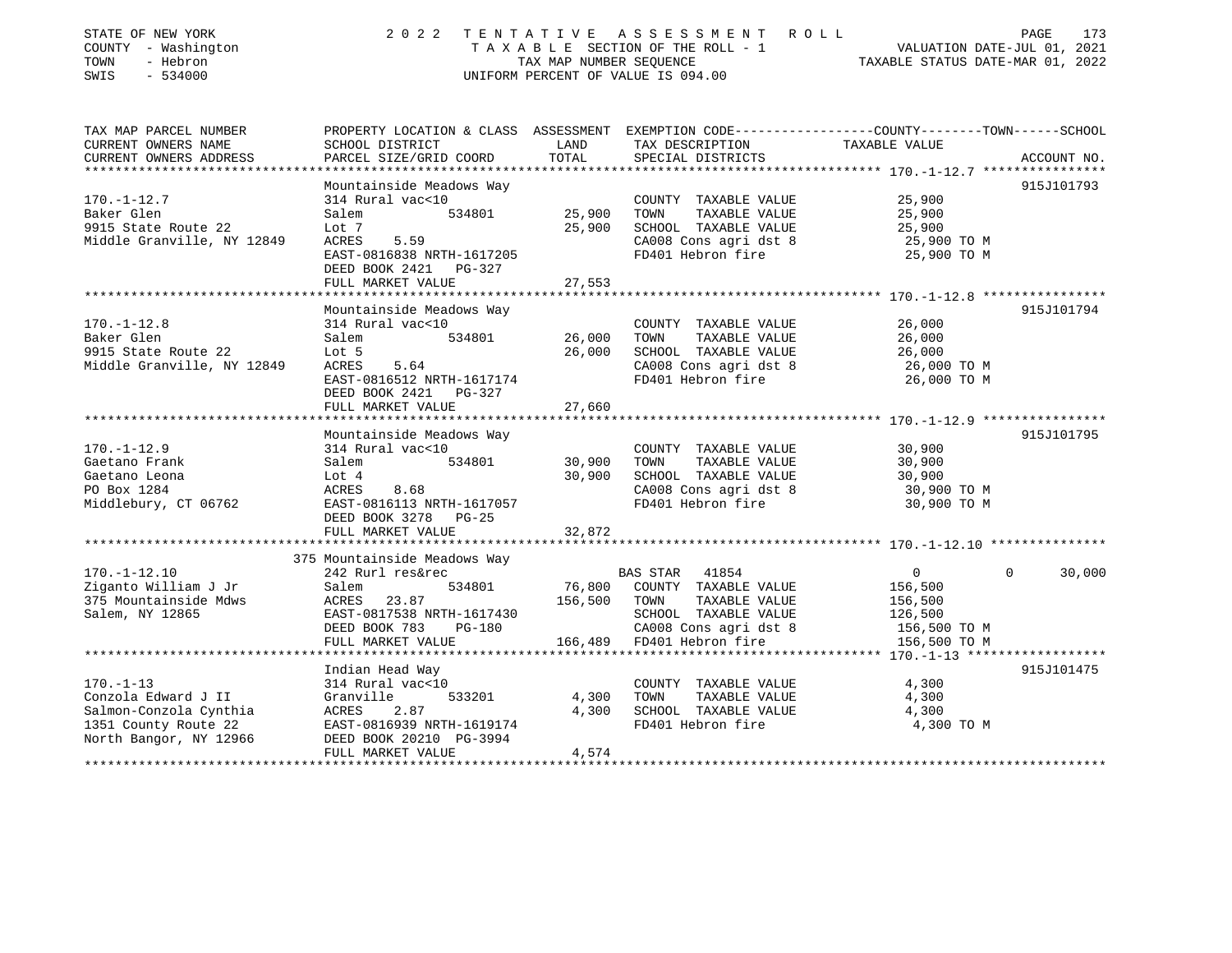| STATE OF NEW YORK<br>COUNTY - Washington<br>TOWN<br>- Hebron<br>$-534000$<br>SWIS | 2 0 2 2                                    | TAX MAP NUMBER SEOUENCE | TENTATIVE ASSESSMENT<br>R O L L<br>TAXABLE SECTION OF THE ROLL - 1<br>UNIFORM PERCENT OF VALUE IS 094.00 | 174<br>PAGE<br>VALUATION DATE-JUL 01, 2021<br>TAXABLE STATUS DATE-MAR 01, 2022                  |
|-----------------------------------------------------------------------------------|--------------------------------------------|-------------------------|----------------------------------------------------------------------------------------------------------|-------------------------------------------------------------------------------------------------|
| TAX MAP PARCEL NUMBER                                                             |                                            |                         |                                                                                                          | PROPERTY LOCATION & CLASS ASSESSMENT EXEMPTION CODE---------------COUNTY-------TOWN------SCHOOL |
| CURRENT OWNERS NAME                                                               | SCHOOL DISTRICT                            | LAND                    | TAX DESCRIPTION                                                                                          | TAXABLE VALUE                                                                                   |
| CURRENT OWNERS ADDRESS                                                            | PARCEL SIZE/GRID COORD                     | TOTAL                   | SPECIAL DISTRICTS                                                                                        | ACCOUNT NO.                                                                                     |
|                                                                                   |                                            |                         |                                                                                                          |                                                                                                 |
|                                                                                   | 6646 State Route 22                        |                         |                                                                                                          | 915J100353                                                                                      |
| $170. - 1 - 13.1$                                                                 | 314 Rural vac<10                           |                         | COUNTY TAXABLE VALUE                                                                                     | 17,800                                                                                          |
| Ruger Karl Eric                                                                   | Granville<br>533201                        | 17,800                  | TOWN<br>TAXABLE VALUE                                                                                    | 17,800                                                                                          |
| Ruger Joan M                                                                      | ACRES<br>5.00                              | 17,800                  | SCHOOL TAXABLE VALUE                                                                                     | 17,800                                                                                          |
| 50 Atkins Rd                                                                      | EAST-0815657 NRTH-1618100                  |                         | FD401 Hebron fire                                                                                        | 17,800 TO M                                                                                     |
| Malta, NY 12020-3812                                                              | DEED BOOK 2055<br>PG-277                   |                         |                                                                                                          |                                                                                                 |
|                                                                                   | FULL MARKET VALUE                          | 18,936                  |                                                                                                          |                                                                                                 |
|                                                                                   |                                            |                         |                                                                                                          |                                                                                                 |
|                                                                                   | 52 Indian Head Way                         |                         |                                                                                                          | 915J101137                                                                                      |
| $170. - 1 - 13.3$                                                                 | 210 1 Family Res                           |                         | COUNTY TAXABLE VALUE                                                                                     | 83,800                                                                                          |
| Bloom Bridget A                                                                   | Granville<br>533201                        | 41,400                  | TOWN<br>TAXABLE VALUE                                                                                    | 83,800                                                                                          |
| 34 Esopus Ave                                                                     | ACRES<br>3.12<br>EAST-0816460 NRTH-1619205 | 83,800                  | SCHOOL TAXABLE VALUE<br>FD401 Hebron fire                                                                | 83,800                                                                                          |
| Ulster Park, NY 12487                                                             | DEED BOOK 850<br>PG-146                    |                         |                                                                                                          | 83,800 TO M                                                                                     |
|                                                                                   | FULL MARKET VALUE                          | 89,149                  |                                                                                                          |                                                                                                 |
|                                                                                   |                                            |                         |                                                                                                          |                                                                                                 |
|                                                                                   | 6686 State Route 22                        |                         |                                                                                                          | 915J101151                                                                                      |
| $170. - 1 - 13.4$                                                                 | 314 Rural vac<10                           |                         | COUNTY TAXABLE VALUE                                                                                     | 13,300                                                                                          |
| Marchegiani Bruce                                                                 | Granville<br>533201                        | 13,300                  | TOWN<br>TAXABLE VALUE                                                                                    | 13,300                                                                                          |
| Marchegiani Judith                                                                | ACRES<br>1.10                              | 13,300                  | SCHOOL TAXABLE VALUE                                                                                     | 13,300                                                                                          |
| 416 Beech St                                                                      | EAST-0815445 NRTH-1619022                  |                         | FD401 Hebron fire                                                                                        | 13,300 TO M                                                                                     |
| Manchester Center, VT 05255                                                       | DEED BOOK 1900<br>PG-228                   |                         |                                                                                                          |                                                                                                 |
|                                                                                   | FULL MARKET VALUE                          | 14,149                  |                                                                                                          |                                                                                                 |
|                                                                                   |                                            |                         |                                                                                                          |                                                                                                 |
|                                                                                   | 32 Indian Head Way                         |                         |                                                                                                          | 915J101177                                                                                      |
| $170. - 1 - 13.5$                                                                 | 210 1 Family Res                           |                         | COUNTY TAXABLE VALUE                                                                                     | 89,300                                                                                          |
| Kinser Kevin P                                                                    | Granville<br>533201                        | 41,100                  | TOWN<br>TAXABLE VALUE                                                                                    | 89,300                                                                                          |
| 1084 Wendell Ave Apt 3                                                            | 3.02 BANK<br>ACRES<br>999                  | 89,300                  | SCHOOL TAXABLE VALUE                                                                                     | 89,300                                                                                          |
| Schenectady, NY 12308                                                             | EAST-0816168 NRTH-1618325                  |                         | FD401 Hebron fire                                                                                        | 89,300 TO M                                                                                     |
|                                                                                   | DEED BOOK 911<br>$PG-47$                   |                         |                                                                                                          |                                                                                                 |
|                                                                                   | FULL MARKET VALUE                          | 95,000                  |                                                                                                          |                                                                                                 |
|                                                                                   |                                            |                         |                                                                                                          |                                                                                                 |
|                                                                                   | 42 Indian Head Way                         |                         |                                                                                                          | 915J101184                                                                                      |
| $170. - 1 - 13.6$                                                                 | 210 1 Family Res                           |                         | <b>BAS STAR</b><br>41854                                                                                 | $\overline{0}$<br>$\Omega$<br>30,000                                                            |
| Taylor Derek                                                                      | Granville<br>533201                        | 47,100                  | COUNTY TAXABLE VALUE                                                                                     | 138,000                                                                                         |
| Taylor Kimberly                                                                   | 5.06 BANK<br>ACRES<br>999                  | 138,000                 | TOWN<br>TAXABLE VALUE                                                                                    | 138,000                                                                                         |
| 42 Indian Head Way                                                                | EAST-0816408 NRTH-1618899                  |                         | SCHOOL TAXABLE VALUE                                                                                     | 108,000                                                                                         |
| Salem, NY 12865                                                                   | DEED BOOK 925<br>PG-151                    |                         | FD401 Hebron fire                                                                                        | 138,000 TO M                                                                                    |
|                                                                                   | FIILL MARKET VALUE                         | 146 809                 |                                                                                                          |                                                                                                 |

FULL MARKET VALUE 146,809 \*\*\*\*\*\*\*\*\*\*\*\*\*\*\*\*\*\*\*\*\*\*\*\*\*\*\*\*\*\*\*\*\*\*\*\*\*\*\*\*\*\*\*\*\*\*\*\*\*\*\*\*\*\*\*\*\*\*\*\*\*\*\*\*\*\*\*\*\*\*\*\*\*\*\*\*\*\*\*\*\*\*\*\*\*\*\*\*\*\*\*\*\*\*\*\*\*\*\*\*\*\*\*\*\*\*\*\*\*\*\*\*\*\*\*\*\*\*\*\*\*\*\*\*\*\*\*\*\*\*\*\*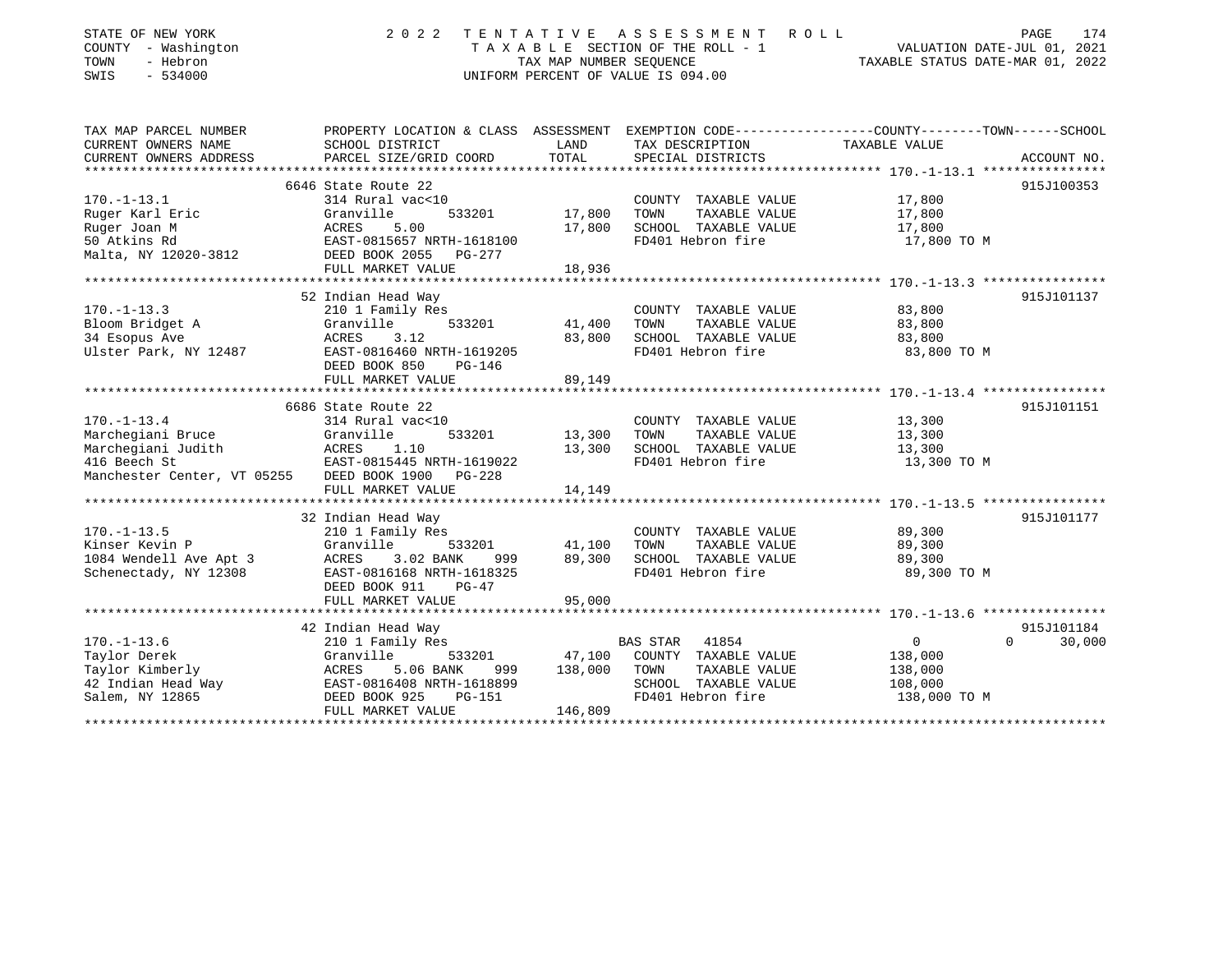| PROPERTY LOCATION & CLASS ASSESSMENT EXEMPTION CODE---------------COUNTY-------TOWN-----SCHOOL<br>CURRENT OWNERS NAME<br>SCHOOL DISTRICT<br>LAND<br>TAX DESCRIPTION<br>TAXABLE VALUE<br>TOTAL<br>CURRENT OWNERS ADDRESS<br>PARCEL SIZE/GRID COORD<br>SPECIAL DISTRICTS<br>ACCOUNT NO.<br>915J100569<br>223 Sheldon Rd<br>68 PCT OF VALUE USED FOR EXEMPTION PURPOSES<br>240 Rural res<br>AGED-ALL 41800<br>111,282<br>111,282<br>111,282<br>113,100 ENH STAR 41834<br>534801<br>$\Omega$<br>$\Omega$<br>74,900<br>Salem<br>223 Sheldon Rd<br>327,300<br>ACRES<br>49.78<br>COUNTY TAXABLE VALUE<br>216,018<br>Granville, NY 12832<br>EAST-0820147 NRTH-1617345<br>TOWN<br>TAXABLE VALUE<br>216,018<br>DEED BOOK 3151<br>SCHOOL TAXABLE VALUE<br>$PG-228$<br>141,118<br>FULL MARKET VALUE<br>348,191 CA008 Cons agri dst 8<br>327,300 TO M<br>FD401 Hebron fire<br>327,300 TO M<br>334 Indian Head Way<br>915J101274<br>$170. - 1 - 13.8$<br>210 1 Family Res<br>COUNTY TAXABLE VALUE<br>130,400<br>47,000<br>Conzola Edward J II<br>Granville<br>533201<br>TOWN<br>TAXABLE VALUE<br>130,400<br>5.02<br>Salmon-Conzola Cynthia<br>ACRES<br>130,400<br>SCHOOL TAXABLE VALUE<br>130,400<br>FD401 Hebron fire<br>1351 County Route 22<br>EAST-0816811 NRTH-1618797<br>130,400 TO M<br>North Bangor, NY 12966<br>DEED BOOK 20210 PG-3994<br>FULL MARKET VALUE<br>138,723<br>********************<br>*********<br>********** 170.-1-13.9 ****************<br>28 Indian Head Way<br>915J101275<br>114,700<br>210 1 Family Res<br>COUNTY TAXABLE VALUE<br>Granville<br>533201<br>46,900<br>TOWN<br>TAXABLE VALUE<br>114,700<br>ACRES<br>4.96 BANK<br>114,700<br>SCHOOL TAXABLE VALUE<br>114,700<br>999<br>114,700 TO M<br>EAST-0816253 NRTH-1618043<br>FD401 Hebron fire<br>Salem, NY 12865<br>DEED BOOK 20191 PG-27159<br>FULL MARKET VALUE<br>122,021<br>47 Indian Head Way<br>915J101276<br>$170. - 1 - 13.10$<br>210 1 Family Res<br>BAS STAR<br>41854<br>$\circ$<br>$\Omega$<br>30,000<br>Dittmeier Linda B<br>47,000<br>Granville<br>533201<br>COUNTY TAXABLE VALUE<br>122,700<br>122,700<br>47 Indian Head Way<br>ACRES<br>5.01 BANK<br>997<br>TOWN<br>TAXABLE VALUE<br>122,700<br>Salem, NY 12865<br>SCHOOL TAXABLE VALUE<br>EAST-0815914 NRTH-1618850<br>92,700<br>FD401 Hebron fire<br>DEED BOOK 20200 PG-4301<br>122,700 TO M<br>FULL MARKET VALUE<br>130,532<br>************************<br>Indian Head Way<br>915J101277<br>$170. - 1 - 13.11$<br>RPTL1138<br>29700<br>2,800<br>2,800<br>2,800<br>692 Road/str/hwy<br>Reynolds Kenneth<br>Granville<br>533201<br>2,800<br>COUNTY TAXABLE VALUE<br>$\circ$<br>2,800<br>TOWN<br>TAXABLE VALUE<br>$\Omega$<br>Road<br>SCHOOL TAXABLE VALUE<br><b>FRNT</b><br>50.00 DPTH 800.00<br>EAST-0817054 NRTH-1618272<br>FD401 Hebron fire<br>0 TO M<br>2,800 EX<br>DEED BOOK 521<br><b>PG-155</b> | STATE OF NEW YORK<br>COUNTY - Washington<br>- Hebron<br>TOWN<br>$-534000$<br>SWIS | 2 0 2 2           | TAX MAP NUMBER SEOUENCE | TENTATIVE ASSESSMENT ROLL<br>TAXABLE SECTION OF THE ROLL - 1<br>UNIFORM PERCENT OF VALUE IS 094.00 | VALUATION DATE-JUL 01, 2021<br>TAXABLE STATUS DATE-MAR 01, 2022 | PAGE<br>175 |
|-------------------------------------------------------------------------------------------------------------------------------------------------------------------------------------------------------------------------------------------------------------------------------------------------------------------------------------------------------------------------------------------------------------------------------------------------------------------------------------------------------------------------------------------------------------------------------------------------------------------------------------------------------------------------------------------------------------------------------------------------------------------------------------------------------------------------------------------------------------------------------------------------------------------------------------------------------------------------------------------------------------------------------------------------------------------------------------------------------------------------------------------------------------------------------------------------------------------------------------------------------------------------------------------------------------------------------------------------------------------------------------------------------------------------------------------------------------------------------------------------------------------------------------------------------------------------------------------------------------------------------------------------------------------------------------------------------------------------------------------------------------------------------------------------------------------------------------------------------------------------------------------------------------------------------------------------------------------------------------------------------------------------------------------------------------------------------------------------------------------------------------------------------------------------------------------------------------------------------------------------------------------------------------------------------------------------------------------------------------------------------------------------------------------------------------------------------------------------------------------------------------------------------------------------------------------------------------------------------------------------------------------------------------------------------------------------------------------------------------------------------------------------------------------------------------------------------------------|-----------------------------------------------------------------------------------|-------------------|-------------------------|----------------------------------------------------------------------------------------------------|-----------------------------------------------------------------|-------------|
|                                                                                                                                                                                                                                                                                                                                                                                                                                                                                                                                                                                                                                                                                                                                                                                                                                                                                                                                                                                                                                                                                                                                                                                                                                                                                                                                                                                                                                                                                                                                                                                                                                                                                                                                                                                                                                                                                                                                                                                                                                                                                                                                                                                                                                                                                                                                                                                                                                                                                                                                                                                                                                                                                                                                                                                                                                           | TAX MAP PARCEL NUMBER                                                             |                   |                         |                                                                                                    |                                                                 |             |
|                                                                                                                                                                                                                                                                                                                                                                                                                                                                                                                                                                                                                                                                                                                                                                                                                                                                                                                                                                                                                                                                                                                                                                                                                                                                                                                                                                                                                                                                                                                                                                                                                                                                                                                                                                                                                                                                                                                                                                                                                                                                                                                                                                                                                                                                                                                                                                                                                                                                                                                                                                                                                                                                                                                                                                                                                                           |                                                                                   |                   |                         |                                                                                                    |                                                                 |             |
|                                                                                                                                                                                                                                                                                                                                                                                                                                                                                                                                                                                                                                                                                                                                                                                                                                                                                                                                                                                                                                                                                                                                                                                                                                                                                                                                                                                                                                                                                                                                                                                                                                                                                                                                                                                                                                                                                                                                                                                                                                                                                                                                                                                                                                                                                                                                                                                                                                                                                                                                                                                                                                                                                                                                                                                                                                           |                                                                                   |                   |                         |                                                                                                    |                                                                 |             |
|                                                                                                                                                                                                                                                                                                                                                                                                                                                                                                                                                                                                                                                                                                                                                                                                                                                                                                                                                                                                                                                                                                                                                                                                                                                                                                                                                                                                                                                                                                                                                                                                                                                                                                                                                                                                                                                                                                                                                                                                                                                                                                                                                                                                                                                                                                                                                                                                                                                                                                                                                                                                                                                                                                                                                                                                                                           |                                                                                   |                   |                         |                                                                                                    |                                                                 |             |
|                                                                                                                                                                                                                                                                                                                                                                                                                                                                                                                                                                                                                                                                                                                                                                                                                                                                                                                                                                                                                                                                                                                                                                                                                                                                                                                                                                                                                                                                                                                                                                                                                                                                                                                                                                                                                                                                                                                                                                                                                                                                                                                                                                                                                                                                                                                                                                                                                                                                                                                                                                                                                                                                                                                                                                                                                                           | $170. - 1 - 13.7$                                                                 |                   |                         |                                                                                                    |                                                                 |             |
|                                                                                                                                                                                                                                                                                                                                                                                                                                                                                                                                                                                                                                                                                                                                                                                                                                                                                                                                                                                                                                                                                                                                                                                                                                                                                                                                                                                                                                                                                                                                                                                                                                                                                                                                                                                                                                                                                                                                                                                                                                                                                                                                                                                                                                                                                                                                                                                                                                                                                                                                                                                                                                                                                                                                                                                                                                           | Sheldon Paulette                                                                  |                   |                         |                                                                                                    |                                                                 |             |
|                                                                                                                                                                                                                                                                                                                                                                                                                                                                                                                                                                                                                                                                                                                                                                                                                                                                                                                                                                                                                                                                                                                                                                                                                                                                                                                                                                                                                                                                                                                                                                                                                                                                                                                                                                                                                                                                                                                                                                                                                                                                                                                                                                                                                                                                                                                                                                                                                                                                                                                                                                                                                                                                                                                                                                                                                                           |                                                                                   |                   |                         |                                                                                                    |                                                                 |             |
|                                                                                                                                                                                                                                                                                                                                                                                                                                                                                                                                                                                                                                                                                                                                                                                                                                                                                                                                                                                                                                                                                                                                                                                                                                                                                                                                                                                                                                                                                                                                                                                                                                                                                                                                                                                                                                                                                                                                                                                                                                                                                                                                                                                                                                                                                                                                                                                                                                                                                                                                                                                                                                                                                                                                                                                                                                           |                                                                                   |                   |                         |                                                                                                    |                                                                 |             |
|                                                                                                                                                                                                                                                                                                                                                                                                                                                                                                                                                                                                                                                                                                                                                                                                                                                                                                                                                                                                                                                                                                                                                                                                                                                                                                                                                                                                                                                                                                                                                                                                                                                                                                                                                                                                                                                                                                                                                                                                                                                                                                                                                                                                                                                                                                                                                                                                                                                                                                                                                                                                                                                                                                                                                                                                                                           |                                                                                   |                   |                         |                                                                                                    |                                                                 |             |
|                                                                                                                                                                                                                                                                                                                                                                                                                                                                                                                                                                                                                                                                                                                                                                                                                                                                                                                                                                                                                                                                                                                                                                                                                                                                                                                                                                                                                                                                                                                                                                                                                                                                                                                                                                                                                                                                                                                                                                                                                                                                                                                                                                                                                                                                                                                                                                                                                                                                                                                                                                                                                                                                                                                                                                                                                                           |                                                                                   |                   |                         |                                                                                                    |                                                                 |             |
|                                                                                                                                                                                                                                                                                                                                                                                                                                                                                                                                                                                                                                                                                                                                                                                                                                                                                                                                                                                                                                                                                                                                                                                                                                                                                                                                                                                                                                                                                                                                                                                                                                                                                                                                                                                                                                                                                                                                                                                                                                                                                                                                                                                                                                                                                                                                                                                                                                                                                                                                                                                                                                                                                                                                                                                                                                           |                                                                                   |                   |                         |                                                                                                    |                                                                 |             |
|                                                                                                                                                                                                                                                                                                                                                                                                                                                                                                                                                                                                                                                                                                                                                                                                                                                                                                                                                                                                                                                                                                                                                                                                                                                                                                                                                                                                                                                                                                                                                                                                                                                                                                                                                                                                                                                                                                                                                                                                                                                                                                                                                                                                                                                                                                                                                                                                                                                                                                                                                                                                                                                                                                                                                                                                                                           |                                                                                   |                   |                         |                                                                                                    |                                                                 |             |
|                                                                                                                                                                                                                                                                                                                                                                                                                                                                                                                                                                                                                                                                                                                                                                                                                                                                                                                                                                                                                                                                                                                                                                                                                                                                                                                                                                                                                                                                                                                                                                                                                                                                                                                                                                                                                                                                                                                                                                                                                                                                                                                                                                                                                                                                                                                                                                                                                                                                                                                                                                                                                                                                                                                                                                                                                                           |                                                                                   |                   |                         |                                                                                                    |                                                                 |             |
|                                                                                                                                                                                                                                                                                                                                                                                                                                                                                                                                                                                                                                                                                                                                                                                                                                                                                                                                                                                                                                                                                                                                                                                                                                                                                                                                                                                                                                                                                                                                                                                                                                                                                                                                                                                                                                                                                                                                                                                                                                                                                                                                                                                                                                                                                                                                                                                                                                                                                                                                                                                                                                                                                                                                                                                                                                           |                                                                                   |                   |                         |                                                                                                    |                                                                 |             |
|                                                                                                                                                                                                                                                                                                                                                                                                                                                                                                                                                                                                                                                                                                                                                                                                                                                                                                                                                                                                                                                                                                                                                                                                                                                                                                                                                                                                                                                                                                                                                                                                                                                                                                                                                                                                                                                                                                                                                                                                                                                                                                                                                                                                                                                                                                                                                                                                                                                                                                                                                                                                                                                                                                                                                                                                                                           |                                                                                   |                   |                         |                                                                                                    |                                                                 |             |
|                                                                                                                                                                                                                                                                                                                                                                                                                                                                                                                                                                                                                                                                                                                                                                                                                                                                                                                                                                                                                                                                                                                                                                                                                                                                                                                                                                                                                                                                                                                                                                                                                                                                                                                                                                                                                                                                                                                                                                                                                                                                                                                                                                                                                                                                                                                                                                                                                                                                                                                                                                                                                                                                                                                                                                                                                                           |                                                                                   |                   |                         |                                                                                                    |                                                                 |             |
|                                                                                                                                                                                                                                                                                                                                                                                                                                                                                                                                                                                                                                                                                                                                                                                                                                                                                                                                                                                                                                                                                                                                                                                                                                                                                                                                                                                                                                                                                                                                                                                                                                                                                                                                                                                                                                                                                                                                                                                                                                                                                                                                                                                                                                                                                                                                                                                                                                                                                                                                                                                                                                                                                                                                                                                                                                           |                                                                                   |                   |                         |                                                                                                    |                                                                 |             |
|                                                                                                                                                                                                                                                                                                                                                                                                                                                                                                                                                                                                                                                                                                                                                                                                                                                                                                                                                                                                                                                                                                                                                                                                                                                                                                                                                                                                                                                                                                                                                                                                                                                                                                                                                                                                                                                                                                                                                                                                                                                                                                                                                                                                                                                                                                                                                                                                                                                                                                                                                                                                                                                                                                                                                                                                                                           |                                                                                   |                   |                         |                                                                                                    |                                                                 |             |
|                                                                                                                                                                                                                                                                                                                                                                                                                                                                                                                                                                                                                                                                                                                                                                                                                                                                                                                                                                                                                                                                                                                                                                                                                                                                                                                                                                                                                                                                                                                                                                                                                                                                                                                                                                                                                                                                                                                                                                                                                                                                                                                                                                                                                                                                                                                                                                                                                                                                                                                                                                                                                                                                                                                                                                                                                                           |                                                                                   |                   |                         |                                                                                                    |                                                                 |             |
|                                                                                                                                                                                                                                                                                                                                                                                                                                                                                                                                                                                                                                                                                                                                                                                                                                                                                                                                                                                                                                                                                                                                                                                                                                                                                                                                                                                                                                                                                                                                                                                                                                                                                                                                                                                                                                                                                                                                                                                                                                                                                                                                                                                                                                                                                                                                                                                                                                                                                                                                                                                                                                                                                                                                                                                                                                           |                                                                                   |                   |                         |                                                                                                    |                                                                 |             |
|                                                                                                                                                                                                                                                                                                                                                                                                                                                                                                                                                                                                                                                                                                                                                                                                                                                                                                                                                                                                                                                                                                                                                                                                                                                                                                                                                                                                                                                                                                                                                                                                                                                                                                                                                                                                                                                                                                                                                                                                                                                                                                                                                                                                                                                                                                                                                                                                                                                                                                                                                                                                                                                                                                                                                                                                                                           | $170. - 1 - 13.9$                                                                 |                   |                         |                                                                                                    |                                                                 |             |
|                                                                                                                                                                                                                                                                                                                                                                                                                                                                                                                                                                                                                                                                                                                                                                                                                                                                                                                                                                                                                                                                                                                                                                                                                                                                                                                                                                                                                                                                                                                                                                                                                                                                                                                                                                                                                                                                                                                                                                                                                                                                                                                                                                                                                                                                                                                                                                                                                                                                                                                                                                                                                                                                                                                                                                                                                                           | Fissette Dennis R                                                                 |                   |                         |                                                                                                    |                                                                 |             |
|                                                                                                                                                                                                                                                                                                                                                                                                                                                                                                                                                                                                                                                                                                                                                                                                                                                                                                                                                                                                                                                                                                                                                                                                                                                                                                                                                                                                                                                                                                                                                                                                                                                                                                                                                                                                                                                                                                                                                                                                                                                                                                                                                                                                                                                                                                                                                                                                                                                                                                                                                                                                                                                                                                                                                                                                                                           | Jennings Amanda L                                                                 |                   |                         |                                                                                                    |                                                                 |             |
|                                                                                                                                                                                                                                                                                                                                                                                                                                                                                                                                                                                                                                                                                                                                                                                                                                                                                                                                                                                                                                                                                                                                                                                                                                                                                                                                                                                                                                                                                                                                                                                                                                                                                                                                                                                                                                                                                                                                                                                                                                                                                                                                                                                                                                                                                                                                                                                                                                                                                                                                                                                                                                                                                                                                                                                                                                           | 28 Indian Head Way                                                                |                   |                         |                                                                                                    |                                                                 |             |
|                                                                                                                                                                                                                                                                                                                                                                                                                                                                                                                                                                                                                                                                                                                                                                                                                                                                                                                                                                                                                                                                                                                                                                                                                                                                                                                                                                                                                                                                                                                                                                                                                                                                                                                                                                                                                                                                                                                                                                                                                                                                                                                                                                                                                                                                                                                                                                                                                                                                                                                                                                                                                                                                                                                                                                                                                                           |                                                                                   |                   |                         |                                                                                                    |                                                                 |             |
|                                                                                                                                                                                                                                                                                                                                                                                                                                                                                                                                                                                                                                                                                                                                                                                                                                                                                                                                                                                                                                                                                                                                                                                                                                                                                                                                                                                                                                                                                                                                                                                                                                                                                                                                                                                                                                                                                                                                                                                                                                                                                                                                                                                                                                                                                                                                                                                                                                                                                                                                                                                                                                                                                                                                                                                                                                           |                                                                                   |                   |                         |                                                                                                    |                                                                 |             |
|                                                                                                                                                                                                                                                                                                                                                                                                                                                                                                                                                                                                                                                                                                                                                                                                                                                                                                                                                                                                                                                                                                                                                                                                                                                                                                                                                                                                                                                                                                                                                                                                                                                                                                                                                                                                                                                                                                                                                                                                                                                                                                                                                                                                                                                                                                                                                                                                                                                                                                                                                                                                                                                                                                                                                                                                                                           |                                                                                   |                   |                         |                                                                                                    |                                                                 |             |
|                                                                                                                                                                                                                                                                                                                                                                                                                                                                                                                                                                                                                                                                                                                                                                                                                                                                                                                                                                                                                                                                                                                                                                                                                                                                                                                                                                                                                                                                                                                                                                                                                                                                                                                                                                                                                                                                                                                                                                                                                                                                                                                                                                                                                                                                                                                                                                                                                                                                                                                                                                                                                                                                                                                                                                                                                                           |                                                                                   |                   |                         |                                                                                                    |                                                                 |             |
|                                                                                                                                                                                                                                                                                                                                                                                                                                                                                                                                                                                                                                                                                                                                                                                                                                                                                                                                                                                                                                                                                                                                                                                                                                                                                                                                                                                                                                                                                                                                                                                                                                                                                                                                                                                                                                                                                                                                                                                                                                                                                                                                                                                                                                                                                                                                                                                                                                                                                                                                                                                                                                                                                                                                                                                                                                           |                                                                                   |                   |                         |                                                                                                    |                                                                 |             |
|                                                                                                                                                                                                                                                                                                                                                                                                                                                                                                                                                                                                                                                                                                                                                                                                                                                                                                                                                                                                                                                                                                                                                                                                                                                                                                                                                                                                                                                                                                                                                                                                                                                                                                                                                                                                                                                                                                                                                                                                                                                                                                                                                                                                                                                                                                                                                                                                                                                                                                                                                                                                                                                                                                                                                                                                                                           |                                                                                   |                   |                         |                                                                                                    |                                                                 |             |
|                                                                                                                                                                                                                                                                                                                                                                                                                                                                                                                                                                                                                                                                                                                                                                                                                                                                                                                                                                                                                                                                                                                                                                                                                                                                                                                                                                                                                                                                                                                                                                                                                                                                                                                                                                                                                                                                                                                                                                                                                                                                                                                                                                                                                                                                                                                                                                                                                                                                                                                                                                                                                                                                                                                                                                                                                                           |                                                                                   |                   |                         |                                                                                                    |                                                                 |             |
|                                                                                                                                                                                                                                                                                                                                                                                                                                                                                                                                                                                                                                                                                                                                                                                                                                                                                                                                                                                                                                                                                                                                                                                                                                                                                                                                                                                                                                                                                                                                                                                                                                                                                                                                                                                                                                                                                                                                                                                                                                                                                                                                                                                                                                                                                                                                                                                                                                                                                                                                                                                                                                                                                                                                                                                                                                           |                                                                                   |                   |                         |                                                                                                    |                                                                 |             |
|                                                                                                                                                                                                                                                                                                                                                                                                                                                                                                                                                                                                                                                                                                                                                                                                                                                                                                                                                                                                                                                                                                                                                                                                                                                                                                                                                                                                                                                                                                                                                                                                                                                                                                                                                                                                                                                                                                                                                                                                                                                                                                                                                                                                                                                                                                                                                                                                                                                                                                                                                                                                                                                                                                                                                                                                                                           |                                                                                   |                   |                         |                                                                                                    |                                                                 |             |
|                                                                                                                                                                                                                                                                                                                                                                                                                                                                                                                                                                                                                                                                                                                                                                                                                                                                                                                                                                                                                                                                                                                                                                                                                                                                                                                                                                                                                                                                                                                                                                                                                                                                                                                                                                                                                                                                                                                                                                                                                                                                                                                                                                                                                                                                                                                                                                                                                                                                                                                                                                                                                                                                                                                                                                                                                                           |                                                                                   |                   |                         |                                                                                                    |                                                                 |             |
|                                                                                                                                                                                                                                                                                                                                                                                                                                                                                                                                                                                                                                                                                                                                                                                                                                                                                                                                                                                                                                                                                                                                                                                                                                                                                                                                                                                                                                                                                                                                                                                                                                                                                                                                                                                                                                                                                                                                                                                                                                                                                                                                                                                                                                                                                                                                                                                                                                                                                                                                                                                                                                                                                                                                                                                                                                           |                                                                                   |                   |                         |                                                                                                    |                                                                 |             |
|                                                                                                                                                                                                                                                                                                                                                                                                                                                                                                                                                                                                                                                                                                                                                                                                                                                                                                                                                                                                                                                                                                                                                                                                                                                                                                                                                                                                                                                                                                                                                                                                                                                                                                                                                                                                                                                                                                                                                                                                                                                                                                                                                                                                                                                                                                                                                                                                                                                                                                                                                                                                                                                                                                                                                                                                                                           |                                                                                   |                   |                         |                                                                                                    |                                                                 |             |
|                                                                                                                                                                                                                                                                                                                                                                                                                                                                                                                                                                                                                                                                                                                                                                                                                                                                                                                                                                                                                                                                                                                                                                                                                                                                                                                                                                                                                                                                                                                                                                                                                                                                                                                                                                                                                                                                                                                                                                                                                                                                                                                                                                                                                                                                                                                                                                                                                                                                                                                                                                                                                                                                                                                                                                                                                                           |                                                                                   |                   |                         |                                                                                                    |                                                                 |             |
|                                                                                                                                                                                                                                                                                                                                                                                                                                                                                                                                                                                                                                                                                                                                                                                                                                                                                                                                                                                                                                                                                                                                                                                                                                                                                                                                                                                                                                                                                                                                                                                                                                                                                                                                                                                                                                                                                                                                                                                                                                                                                                                                                                                                                                                                                                                                                                                                                                                                                                                                                                                                                                                                                                                                                                                                                                           | PO Box 1111                                                                       |                   |                         |                                                                                                    |                                                                 |             |
|                                                                                                                                                                                                                                                                                                                                                                                                                                                                                                                                                                                                                                                                                                                                                                                                                                                                                                                                                                                                                                                                                                                                                                                                                                                                                                                                                                                                                                                                                                                                                                                                                                                                                                                                                                                                                                                                                                                                                                                                                                                                                                                                                                                                                                                                                                                                                                                                                                                                                                                                                                                                                                                                                                                                                                                                                                           | South Fallsburg, NY 12779                                                         |                   |                         |                                                                                                    |                                                                 |             |
|                                                                                                                                                                                                                                                                                                                                                                                                                                                                                                                                                                                                                                                                                                                                                                                                                                                                                                                                                                                                                                                                                                                                                                                                                                                                                                                                                                                                                                                                                                                                                                                                                                                                                                                                                                                                                                                                                                                                                                                                                                                                                                                                                                                                                                                                                                                                                                                                                                                                                                                                                                                                                                                                                                                                                                                                                                           |                                                                                   |                   |                         |                                                                                                    |                                                                 |             |
|                                                                                                                                                                                                                                                                                                                                                                                                                                                                                                                                                                                                                                                                                                                                                                                                                                                                                                                                                                                                                                                                                                                                                                                                                                                                                                                                                                                                                                                                                                                                                                                                                                                                                                                                                                                                                                                                                                                                                                                                                                                                                                                                                                                                                                                                                                                                                                                                                                                                                                                                                                                                                                                                                                                                                                                                                                           |                                                                                   |                   |                         |                                                                                                    |                                                                 |             |
|                                                                                                                                                                                                                                                                                                                                                                                                                                                                                                                                                                                                                                                                                                                                                                                                                                                                                                                                                                                                                                                                                                                                                                                                                                                                                                                                                                                                                                                                                                                                                                                                                                                                                                                                                                                                                                                                                                                                                                                                                                                                                                                                                                                                                                                                                                                                                                                                                                                                                                                                                                                                                                                                                                                                                                                                                                           | ************************                                                          | FULL MARKET VALUE | 2,979                   |                                                                                                    |                                                                 |             |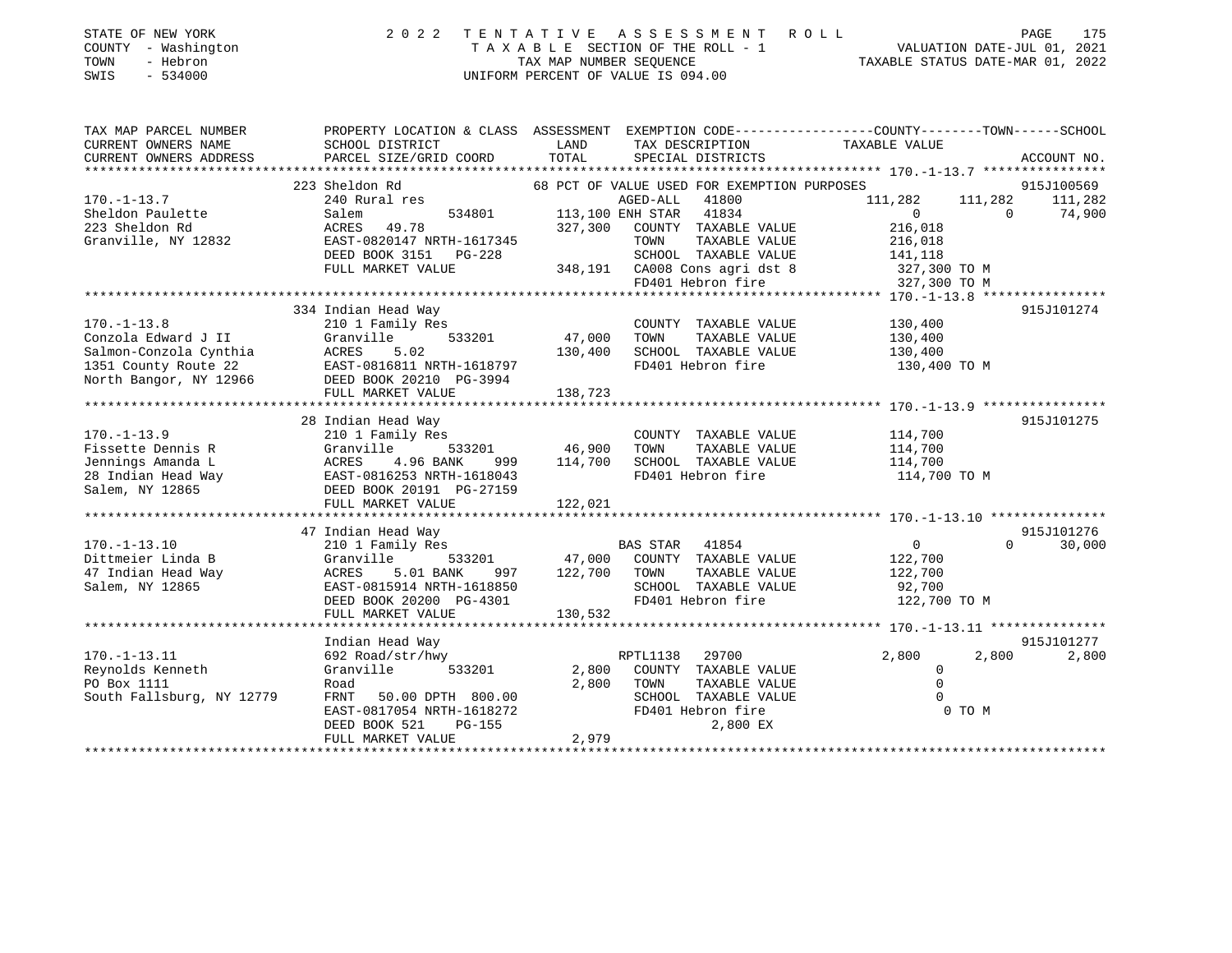| STATE OF NEW YORK<br>COUNTY - Washington<br>TOWN<br>- Hebron<br>SWIS<br>$-534000$                                                            | 2 0 2 2                                                                                                                                                                  | TAX MAP NUMBER SEQUENCE      | TENTATIVE ASSESSMENT<br>ROLL<br>TAXABLE SECTION OF THE ROLL - 1<br>UNIFORM PERCENT OF VALUE IS 094.00           | PAGE<br>176<br>VALUATION DATE-JUL 01, 2021<br>TAXABLE STATUS DATE-MAR 01, 2022                                                  |
|----------------------------------------------------------------------------------------------------------------------------------------------|--------------------------------------------------------------------------------------------------------------------------------------------------------------------------|------------------------------|-----------------------------------------------------------------------------------------------------------------|---------------------------------------------------------------------------------------------------------------------------------|
| TAX MAP PARCEL NUMBER<br>CURRENT OWNERS NAME<br>CURRENT OWNERS ADDRESS                                                                       | SCHOOL DISTRICT<br>PARCEL SIZE/GRID COORD                                                                                                                                | LAND<br>TOTAL                | TAX DESCRIPTION<br>SPECIAL DISTRICTS                                                                            | PROPERTY LOCATION & CLASS ASSESSMENT EXEMPTION CODE---------------COUNTY-------TOWN------SCHOOL<br>TAXABLE VALUE<br>ACCOUNT NO. |
| $170. - 1 - 13.12$<br>Delehanty James F<br>Delehanty Florence A<br>13 Indian Head Way<br>Salem, NY 12865                                     | 13 Indian Head Way<br>210 1 Family Res<br>533201<br>Granville<br>1963/34<br>6.30<br>ACRES<br>EAST-0815615 NRTH-1618712<br>DEED BOOK 936<br>PG-305<br>FULL MARKET VALUE   | 49,100<br>124,900<br>132,872 | ENH STAR 41834<br>COUNTY TAXABLE VALUE<br>TOWN<br>TAXABLE VALUE<br>SCHOOL TAXABLE VALUE<br>FD401 Hebron fire    | 915J101328<br>$\mathbf 0$<br>$\Omega$<br>74,900<br>124,900<br>124,900<br>50,000<br>124,900 TO M                                 |
|                                                                                                                                              |                                                                                                                                                                          |                              |                                                                                                                 |                                                                                                                                 |
| $170. - 1 - 13.13$<br>May Sarah<br>362 Indian Head Way<br>Salem, NY 12865                                                                    | 362 Indian Head Way<br>210 1 Family Res<br>Granville<br>533201<br>ACRES<br>5.26 BANK<br>999<br>EAST-0816735 NRTH-1618417<br>DEED BOOK 20200 PG-5545<br>FULL MARKET VALUE | 47,400<br>139,500<br>148,404 | COUNTY TAXABLE VALUE<br>TOWN<br>TAXABLE VALUE<br>SCHOOL TAXABLE VALUE<br>FD401 Hebron fire                      | 915J101476<br>139,500<br>139,500<br>139,500<br>139,500 TO M                                                                     |
|                                                                                                                                              |                                                                                                                                                                          |                              |                                                                                                                 |                                                                                                                                 |
| $170. - 1 - 13.14$<br>Kinser Kevin P<br>1084 Wendell Ave Apt 3<br>Schenectady, NY 12308                                                      | Indian Head Way<br>314 Rural vac<10<br>Granville<br>533201<br>ACRES<br>2.15 BANK<br>999<br>EAST-0816267 NRTH-1618588<br>DEED BOOK 911<br>PG-47<br>FULL MARKET VALUE      | 16,700<br>16,700<br>17,766   | COUNTY TAXABLE VALUE<br>TOWN<br>TAXABLE VALUE<br>SCHOOL TAXABLE VALUE<br>FD401 Hebron fire                      | 915J101477<br>16,700<br>16,700<br>16,700<br>16,700 TO M                                                                         |
|                                                                                                                                              |                                                                                                                                                                          |                              |                                                                                                                 |                                                                                                                                 |
| $170. - 1 - 13.15$<br>Indian Head Village Assn<br>c/o Kimberly Taylor<br>PO Box 276<br>Salem, NY 12865                                       | Indian Head Way<br>311 Res vac land<br>Granville<br>533201<br>FRNT 164.00 DPTH 274.00<br>EAST-0816010 NRTH-1619190<br>$PG-62$<br>DEED BOOK 539<br>FULL MARKET VALUE      | 13,100<br>13,100<br>13,936   | COUNTY TAXABLE VALUE<br>TOWN<br>TAXABLE VALUE<br>SCHOOL TAXABLE VALUE<br>FD401 Hebron fire                      | 915J101908<br>13,100<br>13,100<br>13,100<br>13,100 TO M                                                                         |
|                                                                                                                                              |                                                                                                                                                                          |                              |                                                                                                                 |                                                                                                                                 |
| $170. - 1 - 13.16$<br>Marks Amber C<br>Eaton Lenny E Jr<br>375 Indian Head Way<br>Salem, NY 12865                                            | 375 Indian Head Way<br>210 1 Family Res<br>Granville<br>533201<br>ACRES<br>3.90 BANK<br>998<br>EAST-0817231 NRTH-1618127<br>DEED BOOK 3435 PG-185<br>FULL MARKET VALUE   | 43,700<br>124,400<br>132,340 | BAS STAR<br>41854<br>COUNTY TAXABLE VALUE<br>TOWN<br>TAXABLE VALUE<br>SCHOOL TAXABLE VALUE<br>FD401 Hebron fire | 915J101504<br>$\mathsf{O}$<br>$\Omega$<br>30,000<br>124,400<br>124,400<br>94,400<br>124,400 TO M                                |
|                                                                                                                                              |                                                                                                                                                                          |                              |                                                                                                                 |                                                                                                                                 |
| $170. - 1 - 13.17$<br>Conley estate Eugene M<br>c/o Mark Conley<br>97 County Route 12A<br>North Granville, NY 12854<br>********************* | 376 Indian Head Way<br>210 1 Family Res<br>Granville<br>533201<br>ACRES<br>3.25<br>EAST-0816805 NRTH-1618080<br>DEED BOOK 2576<br>PG-274<br>FULL MARKET VALUE            | 41,800<br>113,600<br>120,851 | COUNTY TAXABLE VALUE<br>TOWN<br>TAXABLE VALUE<br>SCHOOL TAXABLE VALUE<br>FD401 Hebron fire                      | 915J101529<br>113,600<br>113,600<br>113,600<br>113,600 TO M                                                                     |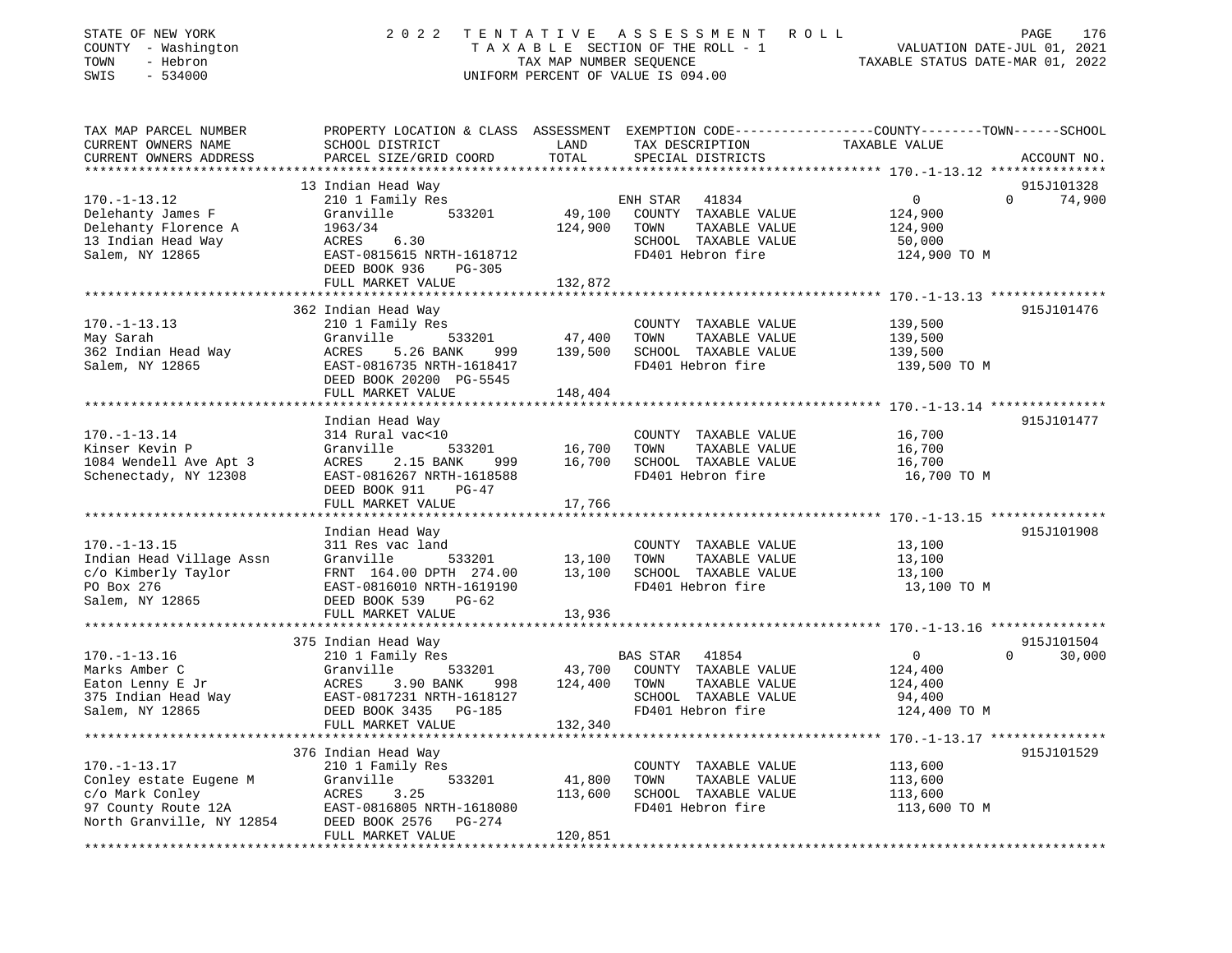| STATE OF NEW YORK<br>COUNTY - Washington<br>- Hebron<br>TOWN<br>SWIS<br>$-534000$ |                                                    |                             | 2022 TENTATIVE ASSESSMENT ROLL<br>UNIFORM PERCENT OF VALUE IS 094.00 | PAGE<br>177<br>TENTATIVE ASSESSMENT AVOID<br>TAXABLE SECTION OF THE ROLL - 1 VALUATION DATE-JUL 01, 2021<br>TAX MAP NUMBER SEQUENCE TAXABLE STATUS DATE-MAR 01, 2022 |
|-----------------------------------------------------------------------------------|----------------------------------------------------|-----------------------------|----------------------------------------------------------------------|----------------------------------------------------------------------------------------------------------------------------------------------------------------------|
| TAX MAP PARCEL NUMBER                                                             |                                                    |                             |                                                                      | PROPERTY LOCATION & CLASS ASSESSMENT EXEMPTION CODE---------------COUNTY-------TOWN------SCHOOL                                                                      |
| CURRENT OWNERS NAME                                                               | SCHOOL DISTRICT                                    | LAND                        | TAX DESCRIPTION                                                      | TAXABLE VALUE                                                                                                                                                        |
| CURRENT OWNERS ADDRESS                                                            | PARCEL SIZE/GRID COORD                             | TOTAL<br>****************** | SPECIAL DISTRICTS                                                    | ACCOUNT NO.<br>*************************** 170.-1-13.18 ***************                                                                                              |
|                                                                                   | 361 Indian Head Way                                |                             |                                                                      | 915J101676                                                                                                                                                           |
| $170. - 1 - 13.18$                                                                | 210 1 Family Res                                   |                             | COUNTY TAXABLE VALUE                                                 | 165,000                                                                                                                                                              |
| Sutliff Donna                                                                     | 533201<br>Granville                                | 44,000 TOWN                 | TAXABLE VALUE                                                        | 165,000                                                                                                                                                              |
| 361 Indian Head Way                                                               | ACRES 4.00                                         | 165,000                     | SCHOOL TAXABLE VALUE                                                 | 165,000                                                                                                                                                              |
| Salem, NY 12865                                                                   | EAST-0817164 NRTH-1618882<br>DEED BOOK 3818 PG-194 |                             | FD401 Hebron fire                                                    | 165,000 TO M                                                                                                                                                         |
|                                                                                   | FULL MARKET VALUE                                  | 175,532                     |                                                                      |                                                                                                                                                                      |
|                                                                                   | Sheldon Rd                                         |                             |                                                                      |                                                                                                                                                                      |
| $170. - 1 - 13.71$                                                                | 322 Rural vac>10                                   |                             | COUNTY TAXABLE VALUE                                                 | 105,600                                                                                                                                                              |
| Collins Dean R                                                                    |                                                    | 105,600                     | TAXABLE VALUE<br>TOWN                                                | 105,600                                                                                                                                                              |
| Collins Genevieve A                                                               | Salem 534801<br>Lot 1                              | 105,600                     | SCHOOL TAXABLE VALUE                                                 | 105,600                                                                                                                                                              |
| 422 W Market St                                                                   | ACRES 60.14                                        |                             | CA008 Cons agri dst 8                                                | 105,600 TO M                                                                                                                                                         |
| Long Beach, NY 11561                                                              | EAST-0818465 NRTH-1618302                          |                             | FD401 Hebron fire                                                    | 105,600 TO M                                                                                                                                                         |
|                                                                                   | DEED BOOK 20210 PG-3156                            |                             |                                                                      |                                                                                                                                                                      |
|                                                                                   | FULL MARKET VALUE                                  | 112,340                     |                                                                      |                                                                                                                                                                      |
|                                                                                   |                                                    |                             |                                                                      |                                                                                                                                                                      |
| $170. - 1 - 13.72$                                                                | 128 Sheldon Rd<br>322 Rural vac>10                 |                             | COUNTY TAXABLE VALUE                                                 | 54,000                                                                                                                                                               |
| Collins Dean R                                                                    |                                                    | 54,000                      | TAXABLE VALUE<br>TOWN                                                | 54,000                                                                                                                                                               |
| Collins Genevieve A                                                               | Salem 534801                                       |                             | 54,000 SCHOOL TAXABLE VALUE                                          | 54,000                                                                                                                                                               |
| 422 W Market St                                                                   | ACRES 23.26                                        |                             | CA008 Cons agri dst 8                                                | 54,000 TO M                                                                                                                                                          |
| Long Beach, NY 11561                                                              | EAST-0818900 NRTH-1616335                          |                             | FD401 Hebron fire                                                    | 54,000 TO M                                                                                                                                                          |
|                                                                                   | DEED BOOK 20210 PG-3156                            |                             |                                                                      |                                                                                                                                                                      |
|                                                                                   | FULL MARKET VALUE                                  | 57,447                      |                                                                      |                                                                                                                                                                      |
|                                                                                   |                                                    |                             |                                                                      |                                                                                                                                                                      |
| 170.-1-13.73                                                                      | Oak Hill Rd<br>314 Rural vac<10                    |                             |                                                                      | 29,600                                                                                                                                                               |
| Sultaire Michael                                                                  | 534801                                             | 29,600                      | COUNTY TAXABLE VALUE<br>TAXABLE VALUE<br>TOWN                        | 29,600                                                                                                                                                               |
| Sultaire Wendy                                                                    | Salem<br>Lot 3<br>ACRES 8.75<br>ACRES 3.75         | 29,600                      | SCHOOL TAXABLE VALUE                                                 | 29,600                                                                                                                                                               |
| 24 Hicks St                                                                       |                                                    |                             | CA008 Cons agri dst 8                                                | 29,600 TO M                                                                                                                                                          |
| Winstead, CT 06098                                                                | EAST-0819795 NRTH-1615518                          |                             | FD401 Hebron fire                                                    | 29,600 TO M                                                                                                                                                          |
|                                                                                   | DEED BOOK 3151 PG-233                              |                             |                                                                      |                                                                                                                                                                      |
|                                                                                   | FULL MARKET VALUE                                  | 31,489                      |                                                                      |                                                                                                                                                                      |
|                                                                                   |                                                    |                             |                                                                      |                                                                                                                                                                      |
|                                                                                   | Sheldon Rd                                         |                             |                                                                      |                                                                                                                                                                      |
| $170. - 1 - 13.74$<br>Petty Ronald G                                              | 534801                                             | 108,300                     | COUNTY TAXABLE VALUE<br>TOWN<br>TAXABLE VALUE                        | 108,300<br>108,300                                                                                                                                                   |
| Stivaletti Linda A                                                                | 322 Rural vac>10<br>Salem 53480:<br>Lot 4          | 108,300                     | SCHOOL TAXABLE VALUE                                                 | 108,300                                                                                                                                                              |
| 615 East E St                                                                     | ACRES 67.82                                        |                             | CA008 Cons agri dst 8                                                | 108,300 TO M                                                                                                                                                         |
| Brunswick, MD 21716                                                               | EAST-0821376 NRTH-1616274                          |                             | FD401 Hebron fire                                                    | 108,300 TO M                                                                                                                                                         |
|                                                                                   | DEED BOOK 3464<br>$PG-24$                          |                             |                                                                      |                                                                                                                                                                      |
|                                                                                   | FULL MARKET VALUE                                  | 115,213                     |                                                                      |                                                                                                                                                                      |
|                                                                                   |                                                    |                             |                                                                      |                                                                                                                                                                      |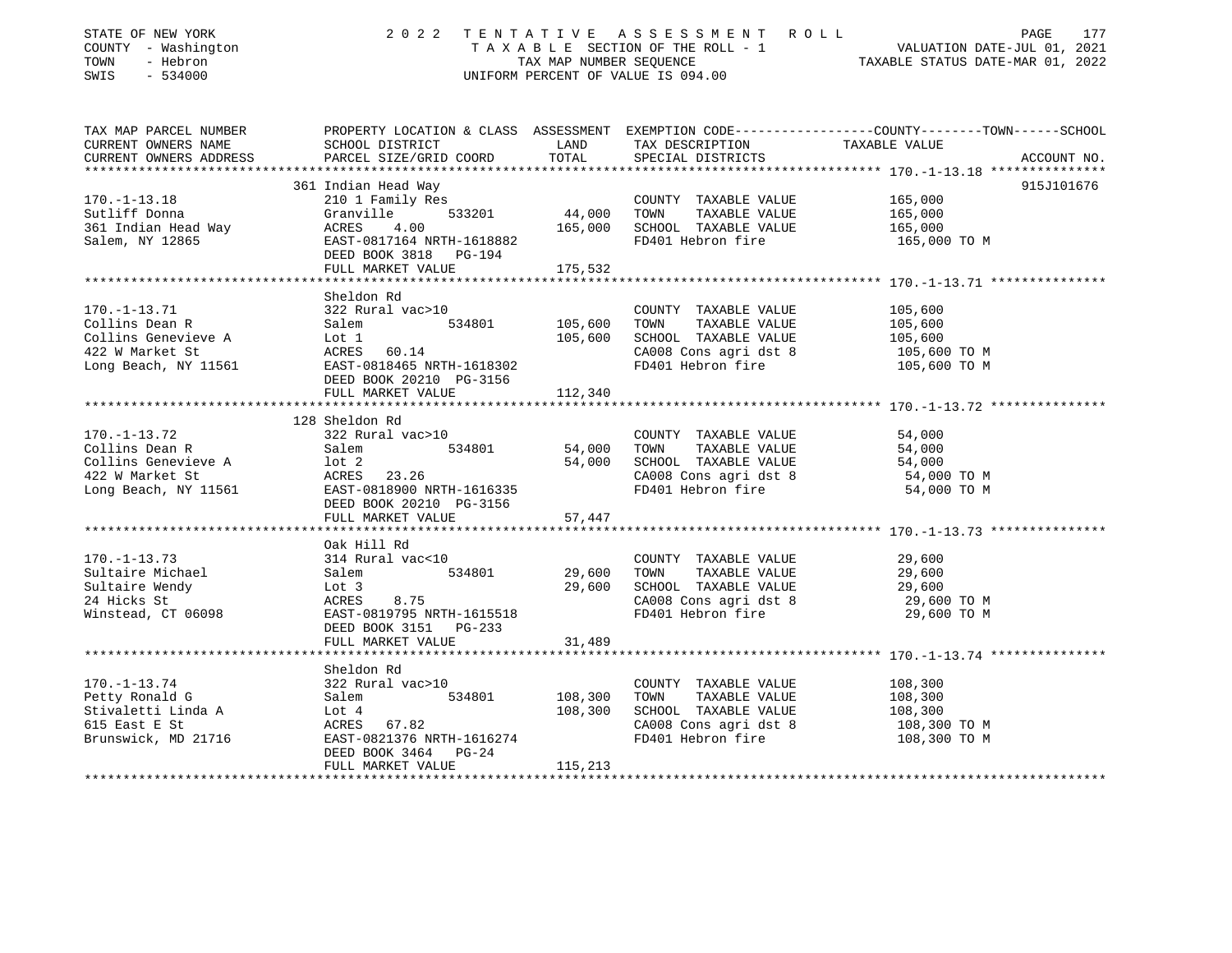| STATE OF NEW YORK<br>COUNTY - Washington<br>TOWN - Hebron<br>--- - 534000                                                                                                                                                                                                                                                                                                                                                                              |                                                                                                                                |         | 2022 TENTATIVE ASSESSMENT ROLL PAGE 178<br>TAXABLE SECTION OF THE ROLL - 1 VALUATION DATE-JUL 01, 2021<br>TAX MAP NUMBER SEQUENCE TAXABLE STATUS DATE-MAR 01, 2022<br>UNIFORM PERCENT OF VALUE IS 094.00 |                    |        |               |
|--------------------------------------------------------------------------------------------------------------------------------------------------------------------------------------------------------------------------------------------------------------------------------------------------------------------------------------------------------------------------------------------------------------------------------------------------------|--------------------------------------------------------------------------------------------------------------------------------|---------|----------------------------------------------------------------------------------------------------------------------------------------------------------------------------------------------------------|--------------------|--------|---------------|
|                                                                                                                                                                                                                                                                                                                                                                                                                                                        |                                                                                                                                |         |                                                                                                                                                                                                          |                    |        |               |
|                                                                                                                                                                                                                                                                                                                                                                                                                                                        |                                                                                                                                |         |                                                                                                                                                                                                          |                    |        |               |
|                                                                                                                                                                                                                                                                                                                                                                                                                                                        |                                                                                                                                |         |                                                                                                                                                                                                          |                    |        |               |
|                                                                                                                                                                                                                                                                                                                                                                                                                                                        | 369 Higgins Rd                                                                                                                 |         |                                                                                                                                                                                                          |                    |        |               |
|                                                                                                                                                                                                                                                                                                                                                                                                                                                        |                                                                                                                                |         |                                                                                                                                                                                                          | 194,300            |        |               |
|                                                                                                                                                                                                                                                                                                                                                                                                                                                        |                                                                                                                                |         |                                                                                                                                                                                                          |                    |        |               |
|                                                                                                                                                                                                                                                                                                                                                                                                                                                        |                                                                                                                                |         |                                                                                                                                                                                                          | 194,300<br>194,300 |        |               |
|                                                                                                                                                                                                                                                                                                                                                                                                                                                        |                                                                                                                                |         |                                                                                                                                                                                                          | 194,300 TO M       |        |               |
| 170.-1-13.76 210 1 Family Res<br>Vaughan David Salem 534801 57,300 TOWNTY TAXABLE VALUE<br>Zinsmeister Mary S Lot 5E 194,300 SCHOOL TAXABLE VALUE<br>6005 US Hwy 1 Unit 103 ACRES 26.47 CA008 Cons agri dst 8<br>Rockledge, FL 32955 B                                                                                                                                                                                                                 |                                                                                                                                |         |                                                                                                                                                                                                          | 194,300 TO M       |        |               |
|                                                                                                                                                                                                                                                                                                                                                                                                                                                        |                                                                                                                                |         |                                                                                                                                                                                                          |                    |        |               |
|                                                                                                                                                                                                                                                                                                                                                                                                                                                        | FULL MARKET VALUE                                                                                                              | 206,702 |                                                                                                                                                                                                          |                    |        |               |
|                                                                                                                                                                                                                                                                                                                                                                                                                                                        |                                                                                                                                |         |                                                                                                                                                                                                          |                    |        |               |
|                                                                                                                                                                                                                                                                                                                                                                                                                                                        |                                                                                                                                |         |                                                                                                                                                                                                          |                    | 14,650 | $\Omega$      |
|                                                                                                                                                                                                                                                                                                                                                                                                                                                        |                                                                                                                                |         |                                                                                                                                                                                                          |                    |        |               |
|                                                                                                                                                                                                                                                                                                                                                                                                                                                        |                                                                                                                                |         |                                                                                                                                                                                                          |                    |        |               |
|                                                                                                                                                                                                                                                                                                                                                                                                                                                        |                                                                                                                                |         |                                                                                                                                                                                                          |                    |        |               |
|                                                                                                                                                                                                                                                                                                                                                                                                                                                        |                                                                                                                                |         |                                                                                                                                                                                                          |                    |        |               |
|                                                                                                                                                                                                                                                                                                                                                                                                                                                        |                                                                                                                                |         |                                                                                                                                                                                                          |                    |        |               |
|                                                                                                                                                                                                                                                                                                                                                                                                                                                        | FULL MARKET VALUE                                                                                                              | 122,234 |                                                                                                                                                                                                          |                    |        |               |
|                                                                                                                                                                                                                                                                                                                                                                                                                                                        |                                                                                                                                |         |                                                                                                                                                                                                          |                    |        |               |
|                                                                                                                                                                                                                                                                                                                                                                                                                                                        | Sheldon Rd                                                                                                                     |         |                                                                                                                                                                                                          |                    |        |               |
|                                                                                                                                                                                                                                                                                                                                                                                                                                                        |                                                                                                                                |         |                                                                                                                                                                                                          |                    | 29,111 | 29,111        |
|                                                                                                                                                                                                                                                                                                                                                                                                                                                        |                                                                                                                                |         |                                                                                                                                                                                                          |                    |        |               |
|                                                                                                                                                                                                                                                                                                                                                                                                                                                        |                                                                                                                                |         |                                                                                                                                                                                                          |                    |        |               |
|                                                                                                                                                                                                                                                                                                                                                                                                                                                        |                                                                                                                                |         |                                                                                                                                                                                                          |                    |        |               |
|                                                                                                                                                                                                                                                                                                                                                                                                                                                        |                                                                                                                                |         |                                                                                                                                                                                                          |                    |        |               |
| 170.-1-13.78<br>Warner Jeffrey Salem 534801<br>Marner Judy Lot 5C<br>34 Abi Acres Way ACRES 25.31<br>Granville, NY 12832<br>Sensible CALUS CA008 COUNTY TAXABLE VALUE 27,689<br>SENOOL TAXABLE VALUE 27,689<br>SCHOOL TAXABLE VALUE 27                                                                                                                                                                                                                 |                                                                                                                                |         |                                                                                                                                                                                                          |                    |        |               |
| UNDER AGDIST LAW TIL 2029                                                                                                                                                                                                                                                                                                                                                                                                                              |                                                                                                                                |         |                                                                                                                                                                                                          |                    |        |               |
|                                                                                                                                                                                                                                                                                                                                                                                                                                                        |                                                                                                                                |         |                                                                                                                                                                                                          |                    |        |               |
| 170.-1-13.79                                                                                                                                                                                                                                                                                                                                                                                                                                           | Sheldon Rd<br>322 Rural vac>10                                                                                                 |         | AG DIST<br>41720                                                                                                                                                                                         | 70,626             | 70,626 | 70,626        |
|                                                                                                                                                                                                                                                                                                                                                                                                                                                        |                                                                                                                                |         | 86,700 COUNTY TAXABLE VALUE                                                                                                                                                                              | 16,074             |        |               |
| Sultaire Michael<br>Sultaire Wendy                                                                                                                                                                                                                                                                                                                                                                                                                     | Salem 534801<br>Lot 5B                                                                                                         |         | 86,700 TOWN<br>TAXABLE VALUE                                                                                                                                                                             | 16,074             |        |               |
| 24 Hicks St                                                                                                                                                                                                                                                                                                                                                                                                                                            | Lot 5B<br>ACRES 30.93                                                                                                          |         | SCHOOL TAXABLE VALUE                                                                                                                                                                                     | 16,074             |        |               |
| Z4 Hicks Sc<br>Winstead, CT 06098                                                                                                                                                                                                                                                                                                                                                                                                                      |                                                                                                                                |         | CA008 Cons agri dst 8                                                                                                                                                                                    | 16,074 TO M        |        |               |
|                                                                                                                                                                                                                                                                                                                                                                                                                                                        |                                                                                                                                |         | 70,626 EX                                                                                                                                                                                                |                    |        |               |
| MAY BE SUBJECT TO PAYMENT                                                                                                                                                                                                                                                                                                                                                                                                                              | EAST-0819340 NRTH-1615831 CA008 Cons agri dst<br>DEED BOOK 3151 PG-228 70,626 EX<br>FULL MARKET VALUE 92,234 FD401 Hebron fire |         |                                                                                                                                                                                                          | 86,700 TO M        |        |               |
| UNDER AGDIST LAW TIL 2026                                                                                                                                                                                                                                                                                                                                                                                                                              |                                                                                                                                |         |                                                                                                                                                                                                          |                    |        |               |
|                                                                                                                                                                                                                                                                                                                                                                                                                                                        |                                                                                                                                |         |                                                                                                                                                                                                          |                    |        |               |
|                                                                                                                                                                                                                                                                                                                                                                                                                                                        |                                                                                                                                |         |                                                                                                                                                                                                          |                    |        | 915J100577    |
|                                                                                                                                                                                                                                                                                                                                                                                                                                                        |                                                                                                                                |         |                                                                                                                                                                                                          | $\overline{0}$     |        | $0 \t 30,000$ |
|                                                                                                                                                                                                                                                                                                                                                                                                                                                        |                                                                                                                                |         |                                                                                                                                                                                                          | 132,200<br>132,200 |        |               |
|                                                                                                                                                                                                                                                                                                                                                                                                                                                        |                                                                                                                                |         |                                                                                                                                                                                                          | 102,200            |        |               |
| $\begin{array}{cccccc} \texttt{170.-1--14} & \texttt{6736 State Route 22} & \texttt{2101 Family Res} & \texttt{BAS STAR} & \texttt{41854} \\ \texttt{McKenzie Holy M} & \texttt{Granville} & \texttt{533201} & \texttt{41,600} & \texttt{COUNTY} & \texttt{TAXABLE VALUE} \\ \texttt{6736 State Route 22} & \texttt{ACRES} & \texttt{3.20 BANK} & \texttt{998} & \texttt{132,200} & \texttt{TOWN} & \texttt{TAXABLE VALUE} \\ \texttt{Salem, NY 12865$ |                                                                                                                                |         |                                                                                                                                                                                                          | 132,200 TO M       |        |               |
|                                                                                                                                                                                                                                                                                                                                                                                                                                                        | FULL MARKET VALUE                                                                                                              | 140,638 |                                                                                                                                                                                                          |                    |        |               |
|                                                                                                                                                                                                                                                                                                                                                                                                                                                        |                                                                                                                                |         |                                                                                                                                                                                                          |                    |        |               |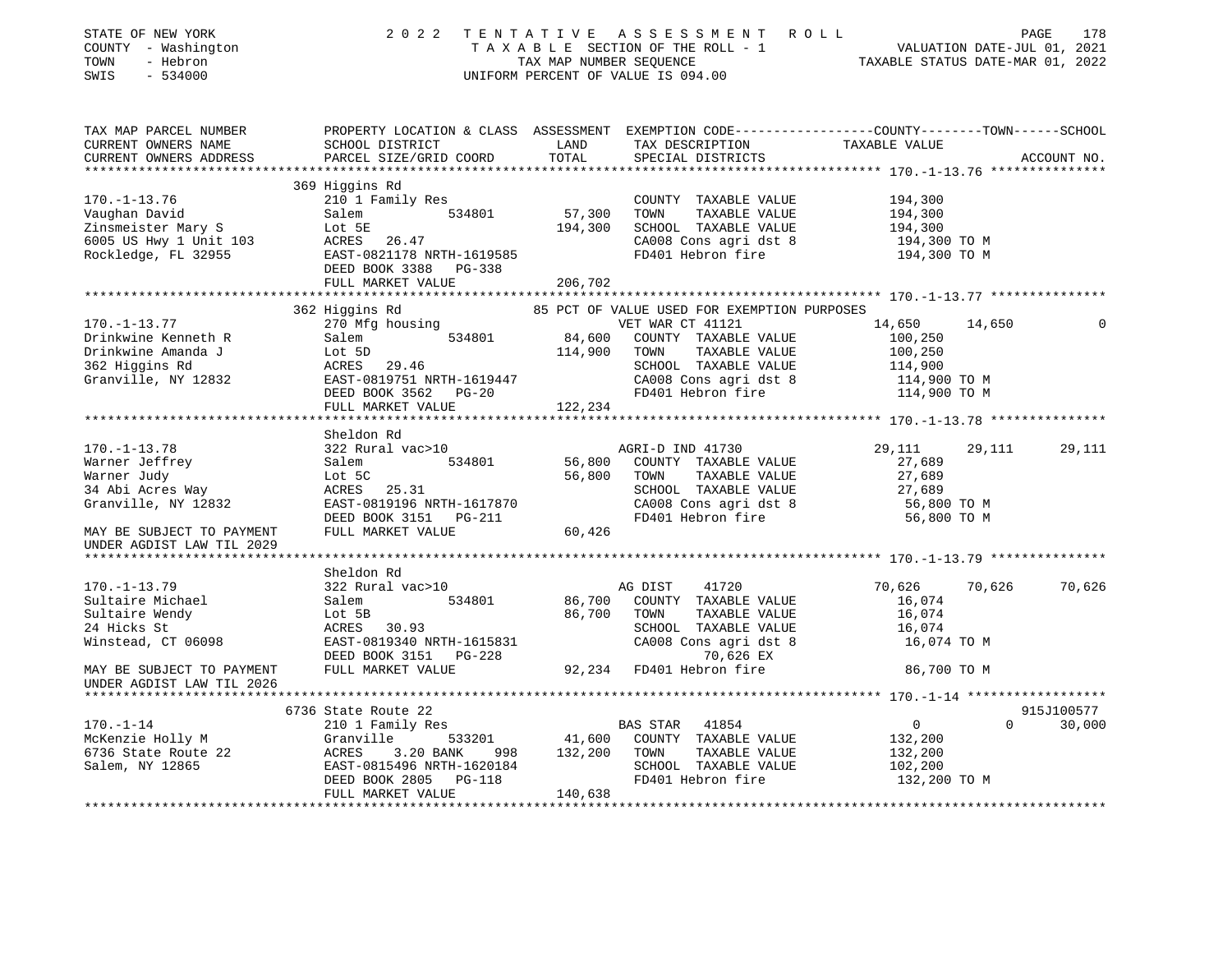| STATE OF NEW YORK<br>COUNTY - Washington<br>TOWN<br>- Hebron<br>SWIS<br>$-534000$                                                                                                                       | 2 0 2 2<br>TENTATIVE                                                                                                                                                                                                                                                                                                                                                                                  | TAX MAP NUMBER SEQUENCE                                       | A S S E S S M E N T<br>T A X A B L E SECTION OF THE ROLL - 1<br>UNIFORM PERCENT OF VALUE IS 094.00                                                                                       | ROLL ROLL<br>VALUATION DATE-JUL 01, 2021<br>TAXABLE STATUS DATE-MAR 01, 2022                                                                         | 179<br>PAGE                      |
|---------------------------------------------------------------------------------------------------------------------------------------------------------------------------------------------------------|-------------------------------------------------------------------------------------------------------------------------------------------------------------------------------------------------------------------------------------------------------------------------------------------------------------------------------------------------------------------------------------------------------|---------------------------------------------------------------|------------------------------------------------------------------------------------------------------------------------------------------------------------------------------------------|------------------------------------------------------------------------------------------------------------------------------------------------------|----------------------------------|
| TAX MAP PARCEL NUMBER<br>CURRENT OWNERS NAME<br>CURRENT OWNERS ADDRESS<br>***********************                                                                                                       | PROPERTY LOCATION & CLASS ASSESSMENT EXEMPTION CODE---------------COUNTY-------TOWN------SCHOOL<br>SCHOOL DISTRICT<br>PARCEL SIZE/GRID COORD                                                                                                                                                                                                                                                          | LAND<br>TOTAL                                                 | TAX DESCRIPTION<br>SPECIAL DISTRICTS                                                                                                                                                     | TAXABLE VALUE                                                                                                                                        | ACCOUNT NO.                      |
|                                                                                                                                                                                                         | 6718 State Route 22                                                                                                                                                                                                                                                                                                                                                                                   |                                                               |                                                                                                                                                                                          |                                                                                                                                                      |                                  |
| $170. - 1 - 14.1$<br>Carlo John V<br>16 Anderson Rd<br>Dover Plains, NY 12522                                                                                                                           | 210 1 Family Res<br>Granville<br>533201<br>FRNT 250.00 DPTH 164.00<br>ACRES<br>0.94<br>EAST-0815463 NRTH-1619722<br>DEED BOOK 20200 PG-2756                                                                                                                                                                                                                                                           | 34,800<br>85,500                                              | COUNTY TAXABLE VALUE<br>TOWN<br>TAXABLE VALUE<br>SCHOOL TAXABLE VALUE<br>FD401 Hebron fire                                                                                               | 85,500<br>85,500<br>85,500<br>85,500 TO M                                                                                                            |                                  |
|                                                                                                                                                                                                         | FULL MARKET VALUE                                                                                                                                                                                                                                                                                                                                                                                     | 90,957                                                        |                                                                                                                                                                                          |                                                                                                                                                      |                                  |
| $170. - 1 - 15.1$<br>Papa Nicholas Estate<br>Attn: Dennis Pappa<br>PO Box 753<br>North Haven, CT 06473<br>$170. - 1 - 15.2$<br>Novella John M<br>Novella Carol F<br>4 Waterbury Ln<br>Danbury, CT 06811 | 315 Indian Head Way<br>242 Rurl res&rec<br>Granville<br>533201<br>472/1060<br>472/1062 486/425 472/674<br>ACRES 96.20<br>EAST-0818783 NRTH-1621609<br>DEED BOOK 509<br>$PG-144$<br>FULL MARKET VALUE<br>***************************<br>100 Indian Head Way<br>210 1 Family Res<br>533201<br>Granville<br>5.02<br>ACRES<br>EAST-0816711 NRTH-1620351<br>DEED BOOK 489<br>$PG-149$<br>FULL MARKET VALUE | 178,100<br>265,100<br>282,021<br>47,000<br>111,500<br>118,617 | COUNTY TAXABLE VALUE<br>TOWN<br>TAXABLE VALUE<br>SCHOOL TAXABLE VALUE<br>FD401 Hebron fire<br>COUNTY TAXABLE VALUE<br>TOWN<br>TAXABLE VALUE<br>SCHOOL TAXABLE VALUE<br>FD401 Hebron fire | ******************** 170.-1-15.1 *****************<br>265,100<br>265,100<br>265,100<br>265,100 TO M<br>111,500<br>111,500<br>111,500<br>111,500 TO M | 915J100116<br>915J101210         |
|                                                                                                                                                                                                         |                                                                                                                                                                                                                                                                                                                                                                                                       |                                                               |                                                                                                                                                                                          |                                                                                                                                                      |                                  |
| $170. - 1 - 15.3$<br>Swanson Eric G<br>Kuban William<br>114 Indian Head Way<br>Salem, NY 12865                                                                                                          | 114 Indian Head Way<br>210 1 Family Res<br>Granville<br>533201<br>ACRES<br>5.00 BANK<br>999<br>EAST-0816381 NRTH-1620573<br>DEED BOOK 2412<br>PG-138<br>FULL MARKET VALUE                                                                                                                                                                                                                             | 47,000<br>92,000<br>97,872                                    | BAS STAR<br>41854<br>COUNTY TAXABLE VALUE<br>TOWN<br>TAXABLE VALUE<br>SCHOOL TAXABLE VALUE<br>FD401 Hebron fire                                                                          | $\Omega$<br>92,000<br>92,000<br>62,000<br>92,000 TO M                                                                                                | 915J101191<br>$\Omega$<br>30,000 |
| $170. - 1 - 15.4$<br>Duffy Helen M<br>208 Indian Head Way<br>Salem, NY 12865                                                                                                                            | 208 Indian Head Way<br>210 1 Family Res<br>Granville<br>533201<br>ACRES<br>4.96<br>EAST-0816523 NRTH-1619512<br>DEED BOOK 3823<br>PG-280<br>FULL MARKET VALUE                                                                                                                                                                                                                                         | 46,900<br>121,500<br>129,255                                  | COUNTY TAXABLE VALUE<br>TAXABLE VALUE<br>TOWN<br>SCHOOL TAXABLE VALUE<br>FD401 Hebron fire                                                                                               | 121,500<br>121,500<br>121,500<br>121,500 TO M                                                                                                        | 915J101190                       |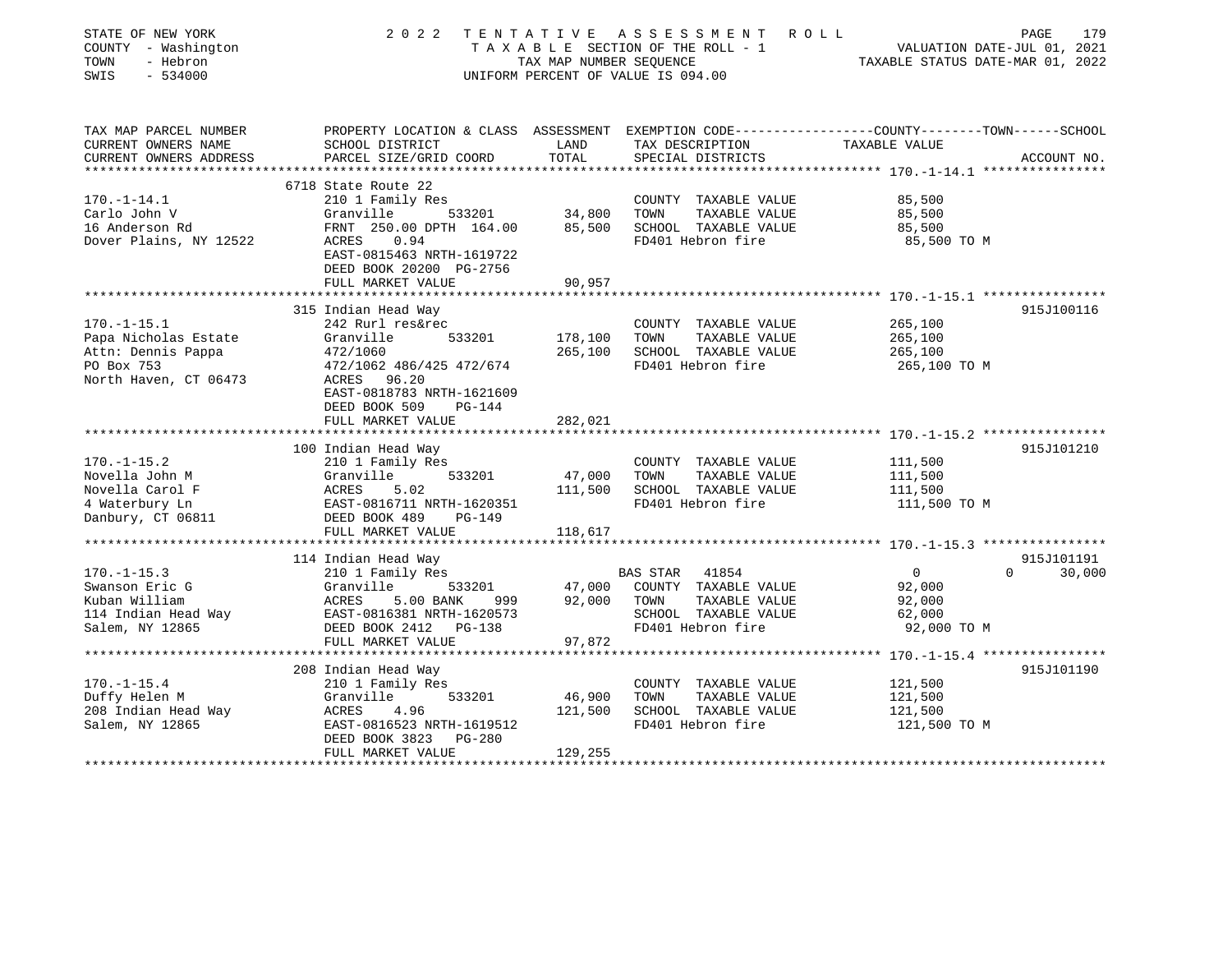| STATE OF NEW YORK<br>COUNTY - Washington<br>- Hebron<br>TOWN<br>SWIS<br>$-534000$ | 2 0 2 2                                    | TENTATIVE<br>TAX MAP NUMBER SEQUENCE | ASSESSMENT<br>ROLL<br>TAXABLE SECTION OF THE ROLL - 1<br>UNIFORM PERCENT OF VALUE IS 094.00 | 180<br>PAGE<br>VALUATION DATE-JUL 01, 2021<br>TAXABLE STATUS DATE-MAR 01, 2022                  |
|-----------------------------------------------------------------------------------|--------------------------------------------|--------------------------------------|---------------------------------------------------------------------------------------------|-------------------------------------------------------------------------------------------------|
| TAX MAP PARCEL NUMBER                                                             |                                            |                                      |                                                                                             | PROPERTY LOCATION & CLASS ASSESSMENT EXEMPTION CODE---------------COUNTY-------TOWN------SCHOOL |
| CURRENT OWNERS NAME                                                               | SCHOOL DISTRICT                            | LAND                                 | TAX DESCRIPTION                                                                             | TAXABLE VALUE                                                                                   |
| CURRENT OWNERS ADDRESS<br>*******************                                     | PARCEL SIZE/GRID COORD                     | TOTAL                                | SPECIAL DISTRICTS                                                                           | ACCOUNT NO.                                                                                     |
|                                                                                   | 121 Indian Head Way                        |                                      |                                                                                             | 915J101216                                                                                      |
| $170. - 1 - 15.5$                                                                 | 210 1 Family Res                           |                                      | COUNTY TAXABLE VALUE                                                                        | 112,500                                                                                         |
| Taylor Brian                                                                      | Granville<br>533201                        | 47,100                               | TOWN<br>TAXABLE VALUE                                                                       | 112,500                                                                                         |
| Taylor Diane                                                                      | ROW 2656/203                               | 112,500                              | SCHOOL TAXABLE VALUE                                                                        | 112,500                                                                                         |
| 58 Squash Hollow Rd                                                               | ACRES<br>5.08                              |                                      | FD401 Hebron fire                                                                           | 112,500 TO M                                                                                    |
| New Milford, CT 06776                                                             | EAST-0815969 NRTH-1620681                  |                                      |                                                                                             |                                                                                                 |
|                                                                                   | DEED BOOK 2979<br>$PG-28$                  |                                      |                                                                                             |                                                                                                 |
|                                                                                   | FULL MARKET VALUE                          | 119,681                              |                                                                                             |                                                                                                 |
|                                                                                   | 209 Indian Head Way                        |                                      |                                                                                             | 915J101220                                                                                      |
| $170. - 1 - 15.6$                                                                 | 210 1 Family Res                           |                                      | COUNTY TAXABLE VALUE                                                                        | 124,700                                                                                         |
| Millard David H                                                                   | Granville<br>533201                        | 47,100                               | TOWN<br>TAXABLE VALUE                                                                       | 124,700                                                                                         |
| Schmitt Lorraine                                                                  | ACRES<br>5.04                              | 124,700                              | SCHOOL TAXABLE VALUE                                                                        | 124,700                                                                                         |
| 209 Indian Head Way                                                               | EAST-0816147 NRTH-1619906                  |                                      | FD401 Hebron fire                                                                           | 124,700 TO M                                                                                    |
| Salem, NY 12865                                                                   | DEED BOOK 3295 PG-51                       |                                      |                                                                                             |                                                                                                 |
|                                                                                   | FULL MARKET VALUE                          | 132,660                              |                                                                                             |                                                                                                 |
|                                                                                   |                                            |                                      |                                                                                             |                                                                                                 |
|                                                                                   | 118 Indian Head Way                        |                                      |                                                                                             | 915J101227                                                                                      |
| $170. - 1 - 15.7$                                                                 | 210 1 Family Res                           |                                      | COUNTY TAXABLE VALUE                                                                        | 98,500                                                                                          |
| Ellenwood Warren C Trustee<br>Ellenwood Kathleen C Trustee ACRES                  | Granville<br>533201<br>5.10                | 47,200<br>98,500                     | TOWN<br>TAXABLE VALUE<br>SCHOOL TAXABLE VALUE                                               | 98,500<br>98,500                                                                                |
| 7 Rolling Rd                                                                      | EAST-0816714 NRTH-1620931                  |                                      | FD401 Hebron fire                                                                           | 98,500 TO M                                                                                     |
| Miller Place, NY 11764                                                            | DEED BOOK 3890 PG-236                      |                                      |                                                                                             |                                                                                                 |
|                                                                                   | FULL MARKET VALUE                          | 104,787                              |                                                                                             |                                                                                                 |
|                                                                                   |                                            |                                      |                                                                                             |                                                                                                 |
|                                                                                   | 291 Indian Head Way                        |                                      |                                                                                             | 915J101233                                                                                      |
| $170. - 1 - 15.8$                                                                 | 210 1 Family Res                           |                                      | <b>BAS STAR</b><br>41854                                                                    | $\mathbf{0}$<br>$\Omega$<br>30,000                                                              |
| Seaman-Otero Stacy                                                                | Granville<br>533201                        | 47,000                               | COUNTY TAXABLE VALUE                                                                        | 123,500                                                                                         |
| Otero William                                                                     | ACRES<br>5.03 BANK<br>997                  | 123,500                              | TAXABLE VALUE<br>TOWN                                                                       | 123,500                                                                                         |
| 291 Indian Head Way                                                               | EAST-0817163 NRTH-1621273                  |                                      | SCHOOL TAXABLE VALUE                                                                        | 93,500                                                                                          |
| Salem, NY 12865                                                                   | DEED BOOK 2527 PG-215<br>FULL MARKET VALUE | 131,383                              | FD401 Hebron fire                                                                           | 123,500 TO M                                                                                    |
|                                                                                   |                                            | ***********                          |                                                                                             | ********* 170.-1-15.9 ****************                                                          |
|                                                                                   | 99 Indian Head Way                         |                                      |                                                                                             | 915J101234                                                                                      |
| $170. - 1 - 15.9$                                                                 | 210 1 Family Res                           |                                      | COUNTY TAXABLE VALUE                                                                        | 135,700                                                                                         |
| 99 Indian Head Way, LLC                                                           | Granville<br>533201                        | 47,000                               | TOWN<br>TAXABLE VALUE                                                                       | 135,700                                                                                         |
| 34 Sunset Hill Rd                                                                 | <b>ACRES</b><br>5.02                       | 135,700                              | SCHOOL TAXABLE VALUE                                                                        | 135,700                                                                                         |
| Redding, CT 06896                                                                 | EAST-0815852 NRTH-1620243                  |                                      | FD401 Hebron fire                                                                           | 135,700 TO M                                                                                    |
|                                                                                   | DEED BOOK 20191 PG-26320                   |                                      |                                                                                             |                                                                                                 |
|                                                                                   | FULL MARKET VALUE                          | 144,362                              |                                                                                             |                                                                                                 |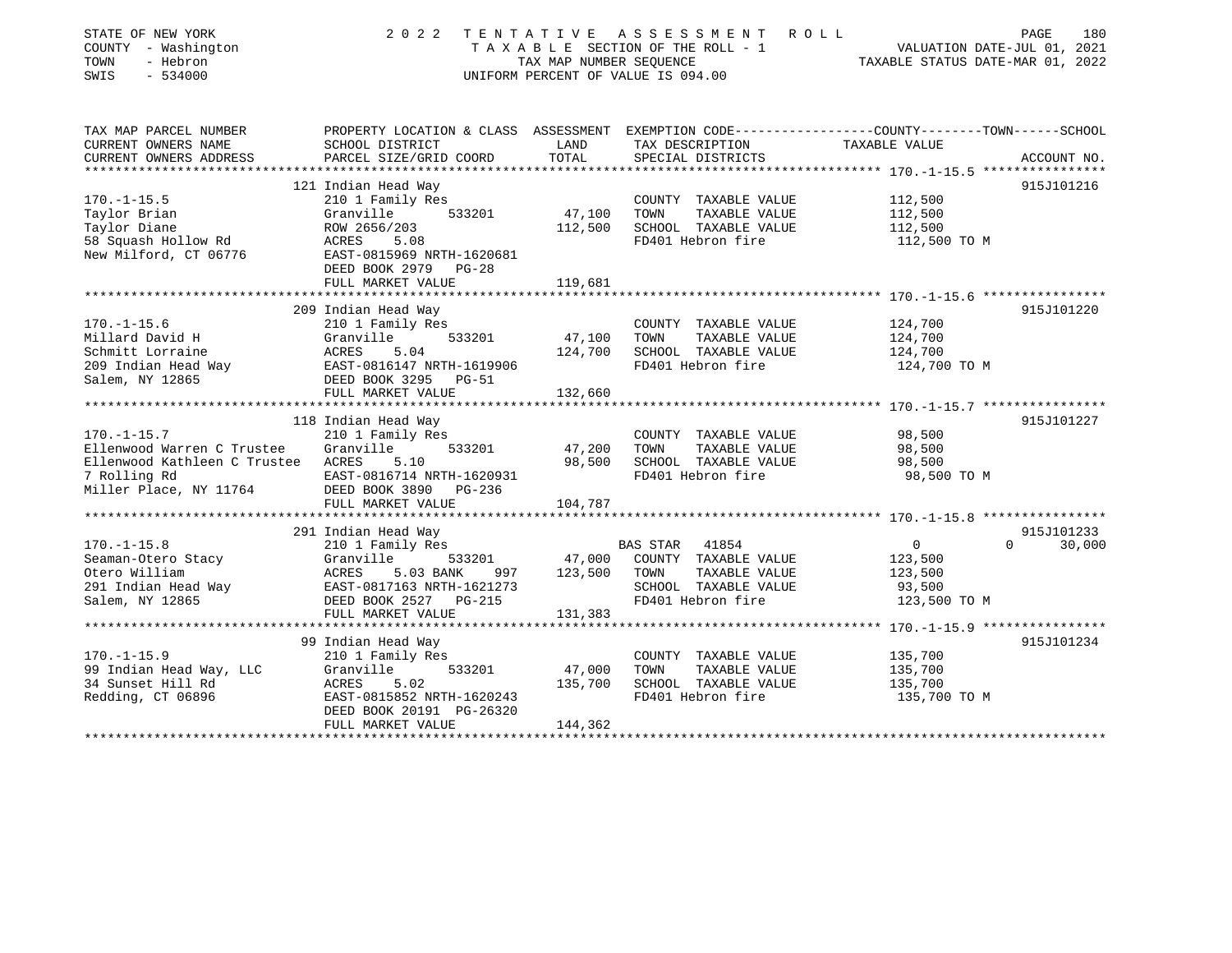| STATE OF NEW YORK   | 2022 TENTATIVE ASSESSMENT ROLL     | 181<br>PAGE                      |
|---------------------|------------------------------------|----------------------------------|
| COUNTY - Washington | TAXABLE SECTION OF THE ROLL - 1    | VALUATION DATE-JUL 01, 2021      |
| TOWN<br>- Hebron    | TAX MAP NUMBER SEOUENCE            | TAXABLE STATUS DATE-MAR 01, 2022 |
| SWIS - 534000       | UNIFORM PERCENT OF VALUE IS 094.00 |                                  |

| TAX MAP PARCEL NUMBER  | PROPERTY LOCATION & CLASS ASSESSMENT EXEMPTION CODE----------------COUNTY-------TOWN-----SCHOOL |              |                                                                                               |                                                                     |                          |
|------------------------|-------------------------------------------------------------------------------------------------|--------------|-----------------------------------------------------------------------------------------------|---------------------------------------------------------------------|--------------------------|
| CURRENT OWNERS NAME    | SCHOOL DISTRICT                                                                                 | LAND         | TAX DESCRIPTION                                                                               | TAXABLE VALUE                                                       |                          |
| CURRENT OWNERS ADDRESS | PARCEL SIZE/GRID COORD TOTAL                                                                    |              | SPECIAL DISTRICTS                                                                             |                                                                     | ACCOUNT NO.              |
|                        |                                                                                                 |              |                                                                                               |                                                                     |                          |
|                        | 257 Indian Head Way                                                                             |              | 92 PCT OF VALUE USED FOR EXEMPTION PURPOSES                                                   |                                                                     | 915J101259               |
| $170. - 1 - 15.13$     | 210 1 Family Res                                                                                |              | ENH STAR 41834                                                                                | $\Omega$                                                            | $\Omega$<br>74,900       |
| Potter Vincent         | Granville                                                                                       |              |                                                                                               | 17,084                                                              | 17,084<br>$\overline{0}$ |
| Potter Helen           | ACRES<br>7.19 BANK                                                                              |              | ,<br>533201 50,500 VET WAR CT 41121<br>ANK 999 123,800 COUNTY TAXABLE<br>COUNTY TAXABLE VALUE | 106,716                                                             |                          |
| 257 Indian Head Way    | EAST-0817139 NRTH-1620786                                                                       |              | TOWN<br>TAXABLE VALUE                                                                         | 106,716                                                             |                          |
| Salem, NY 12865        | DEED BOOK 2761 PG-59                                                                            |              | SCHOOL TAXABLE VALUE                                                                          | 48,900                                                              |                          |
|                        | FULL MARKET VALUE                                                                               |              | 131,702 FD401 Hebron fire                                                                     | 123,800 TO M                                                        |                          |
|                        |                                                                                                 |              |                                                                                               |                                                                     |                          |
|                        | 212 Indian Head Way                                                                             |              |                                                                                               |                                                                     | 915J101260               |
| $170. - 1 - 15.14$     | 210 1 Family Res                                                                                |              | <b>BAS STAR</b><br>41854                                                                      | $\overline{0}$                                                      | 30,000                   |
| Richmond Scott E       | 533201<br>Granville                                                                             |              | 46,900 COUNTY TAXABLE VALUE                                                                   | 123,600                                                             |                          |
| Richmond Carol E       | ACRES<br>4.96                                                                                   | 123,600 TOWN | TAXABLE VALUE                                                                                 | 123,600                                                             |                          |
| 212 Indian Head Way    | ACRES 4.90<br>EAST-0816721 NRTH-1619938<br>- 20010 DG-340                                       |              | SCHOOL TAXABLE VALUE                                                                          | 93,600                                                              |                          |
| Salem, NY 12865        |                                                                                                 |              | FD401 Hebron fire                                                                             | 123,600 TO M                                                        |                          |
|                        | FULL MARKET VALUE                                                                               | 131,489      |                                                                                               |                                                                     |                          |
|                        |                                                                                                 |              |                                                                                               |                                                                     |                          |
|                        | 266 Indian Head Way                                                                             |              |                                                                                               |                                                                     | 915J101261               |
| $170. - 1 - 15.15$     | 210 1 Family Res                                                                                |              | ENH STAR 41834                                                                                | $\overline{0}$                                                      | 74,900<br>$\Omega$       |
| Zimmerman Gail R       | Granville<br>533201                                                                             | 47,000       | COUNTY TAXABLE VALUE                                                                          | 120,600                                                             |                          |
| 266 Indian Head Way    | ACRES<br>5.00                                                                                   | 120,600      | TOWN<br>TAXABLE VALUE                                                                         | 120,600                                                             |                          |
| Salem, NY 12865        | EAST-0817460 NRTH-1620569                                                                       |              | SCHOOL TAXABLE VALUE                                                                          |                                                                     |                          |
|                        | DEED BOOK 920<br>PG-204                                                                         |              | FD401 Hebron fire                                                                             | 45,700                                                              |                          |
|                        |                                                                                                 |              |                                                                                               | 120,600 TO M                                                        |                          |
|                        | FULL MARKET VALUE                                                                               | 128,298      |                                                                                               |                                                                     |                          |
|                        |                                                                                                 |              |                                                                                               |                                                                     | 915J101262               |
|                        | Indian Head Way                                                                                 |              |                                                                                               |                                                                     |                          |
| $170. - 1 - 15.16$     | 314 Rural vac<10                                                                                |              | COUNTY TAXABLE VALUE                                                                          | 25,000                                                              |                          |
| Zimmerman Gail R       | 533201<br>Granville                                                                             | 25,000       | TOWN<br>TAXABLE VALUE                                                                         | 25,000                                                              |                          |
| 266 Indian Head Way    | 5.01<br>ACRES                                                                                   | 25,000       | SCHOOL TAXABLE VALUE                                                                          | 25,000                                                              |                          |
| Salem, NY 12832        | EAST-0817809 NRTH-1620834                                                                       |              | FD401 Hebron fire                                                                             | 25,000 TO M                                                         |                          |
|                        | DEED BOOK 920<br>PG-204                                                                         |              |                                                                                               |                                                                     |                          |
|                        | FULL MARKET VALUE                                                                               | 26,596       |                                                                                               |                                                                     |                          |
|                        |                                                                                                 |              |                                                                                               | ************************************* 170.-1-15.17 **************** |                          |
|                        | State Route 22                                                                                  |              |                                                                                               |                                                                     | 915J101278               |
| $170. - 1 - 15.17$     | 312 Vac w/imprv                                                                                 |              | COUNTY TAXABLE VALUE                                                                          | 35,200                                                              |                          |
| Taylor Brian           | 533201<br>Granville                                                                             | 26,400       | TOWN<br>TAXABLE VALUE                                                                         | 35,200                                                              |                          |
| Taylor Diane           | ACRES<br>5.87                                                                                   | 35,200       | SCHOOL TAXABLE VALUE                                                                          | 35,200                                                              |                          |
| 58 Squash Hollow Rd    | EAST-0815660 NRTH-1620883                                                                       |              | FD401 Hebron fire                                                                             | 35,200 TO M                                                         |                          |
| New Milford, CT 06776  | DEED BOOK 2979 PG-28                                                                            |              |                                                                                               |                                                                     |                          |
|                        | FULL MARKET VALUE                                                                               | 37,447       |                                                                                               |                                                                     |                          |
|                        |                                                                                                 |              |                                                                                               |                                                                     |                          |
|                        | 141 Indian Head Way                                                                             |              |                                                                                               |                                                                     | 915J101421               |
| $170. - 1 - 15.18$     | 210 1 Family Res                                                                                |              | COUNTY TAXABLE VALUE                                                                          | 204,400                                                             |                          |
| Coffey William J       | Granville<br>533201                                                                             | 47,000       | TOWN<br>TAXABLE VALUE                                                                         | 204,400                                                             |                          |
| Coffey Judith J        | ACRES<br>5.00                                                                                   | 204,400      | SCHOOL TAXABLE VALUE                                                                          | 204,400                                                             |                          |
| 19 Dana Rd             | EAST-0816274 NRTH-1621096                                                                       |              | FD401 Hebron fire                                                                             | 204,400 TO M                                                        |                          |
| Danbury, CT 06810      | DEED BOOK 873<br>$PG-50$                                                                        |              |                                                                                               |                                                                     |                          |
|                        | FULL MARKET VALUE                                                                               | 217,447      |                                                                                               |                                                                     |                          |
|                        |                                                                                                 |              |                                                                                               |                                                                     |                          |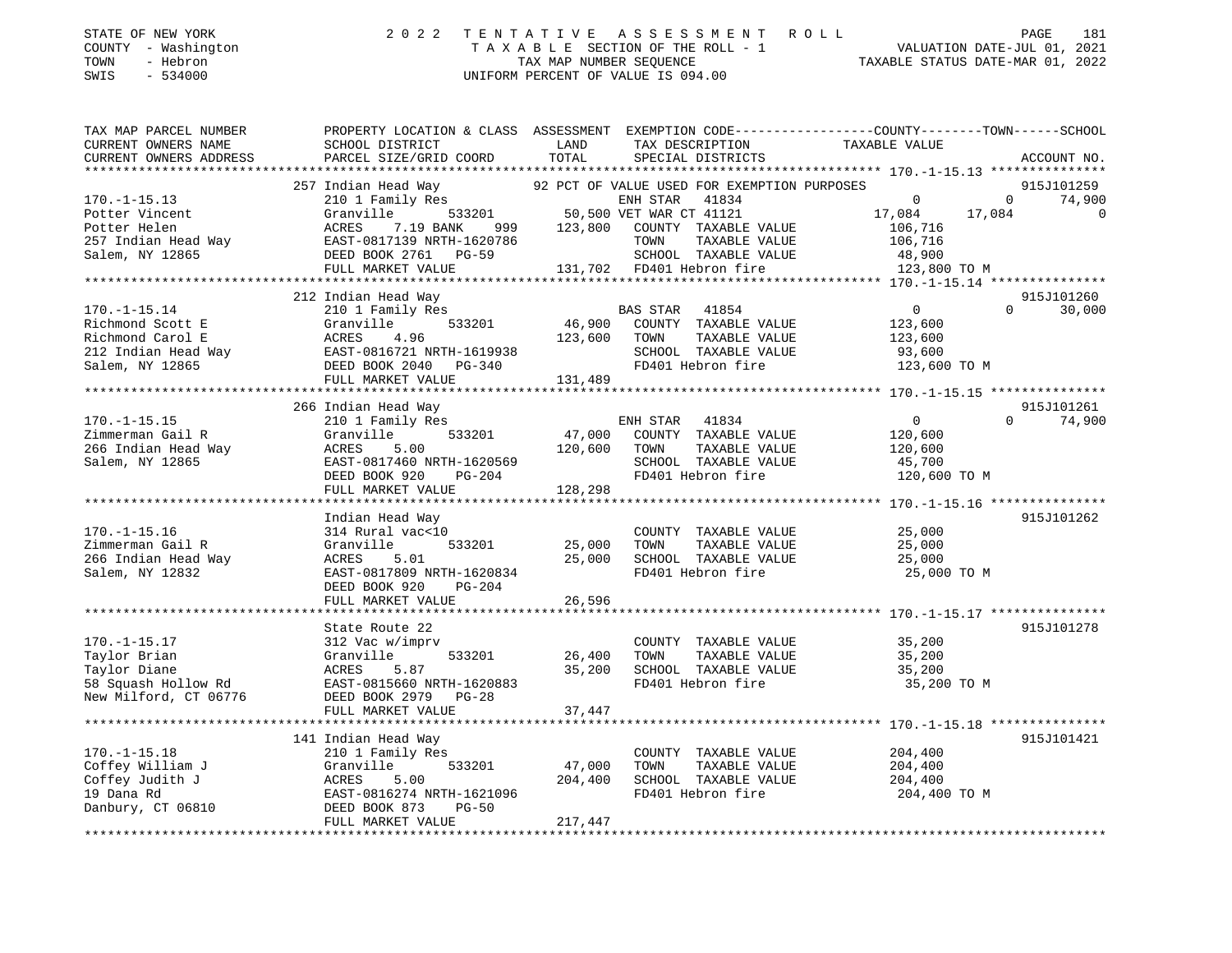| STATE OF NEW YORK<br>COUNTY - Washington<br>TOWN<br>- Hebron<br>$-534000$<br>SWIS                                                     | 2 0 2 2                                                                                                                                                                            | TAX MAP NUMBER SEQUENCE    | TENTATIVE ASSESSMENT ROLL<br>TAXABLE SECTION OF THE ROLL - 1<br>UNIFORM PERCENT OF VALUE IS 094.00                     | VALUATION DATE-JUL 01, 2021<br>TAXABLE STATUS DATE-MAR 01, 2022   | PAGE<br>182          |
|---------------------------------------------------------------------------------------------------------------------------------------|------------------------------------------------------------------------------------------------------------------------------------------------------------------------------------|----------------------------|------------------------------------------------------------------------------------------------------------------------|-------------------------------------------------------------------|----------------------|
| TAX MAP PARCEL NUMBER<br>CURRENT OWNERS NAME<br>CURRENT OWNERS ADDRESS<br>**********************                                      | PROPERTY LOCATION & CLASS ASSESSMENT EXEMPTION CODE---------------COUNTY-------TOWN------SCHOOL<br>SCHOOL DISTRICT<br>PARCEL SIZE/GRID COORD                                       | LAND<br>TOTAL              | TAX DESCRIPTION<br>SPECIAL DISTRICTS                                                                                   | TAXABLE VALUE                                                     | ACCOUNT NO.          |
| $170. - 1 - 15.19$<br>Criscio Pasquale<br>Cappola Christopher<br>124 Montowese Ave<br>North Haven, CT 06473                           | 6694 State Route 22<br>314 Rural vac<10<br>533201<br>Granville<br>ACRES<br>9.10<br>EAST-0815703 NRTH-1619533<br>DEED BOOK 509<br>PG-147<br>FULL MARKET VALUE                       | 31,600<br>31,600<br>33,617 | COUNTY TAXABLE VALUE<br>TOWN<br>TAXABLE VALUE<br>SCHOOL TAXABLE VALUE<br>FD401 Hebron fire                             | 31,600<br>31,600<br>31,600<br>31,600 TO M                         | 915J101422           |
|                                                                                                                                       |                                                                                                                                                                                    |                            |                                                                                                                        |                                                                   |                      |
| $170. - 1 - 15.20$<br>Indian Head Village Assn Inc<br>Kimberly Taylor<br>PO Box 276<br>Salem, NY 12865                                | 61 Indian Head Way<br>331 Com vac w/im<br>Granville<br>533201<br>897/236 ease<br>ACRES<br>7.90<br>EAST-0816501 NRTH-1619818<br>DEED BOOK 622<br><b>PG-107</b><br>FULL MARKET VALUE | 48,900<br>62,700<br>66,702 | COUNTY TAXABLE VALUE<br>TAXABLE VALUE<br>TOWN<br>SCHOOL TAXABLE VALUE<br>FD401 Hebron fire                             | 62,700<br>62,700<br>62,700<br>62,700 TO M                         | 915J101423           |
|                                                                                                                                       | ********************                                                                                                                                                               | * * * * * * * * * * * *    |                                                                                                                        |                                                                   |                      |
| $170. - 1 - 15.21$<br>Richmond Scott E<br>Richmond Carol E<br>212 Indian Head Way<br>Salem, NY 12865                                  | Indian Head Way<br>314 Rural vac<10<br>Granville<br>533201<br>R.o.w. 710/349<br>ACRES 15.21<br>EAST-0817352 NRTH-1619853<br>DEED BOOK 2040<br>PG-340<br>FULL MARKET VALUE          | 41,300<br>41,300<br>43,936 | COUNTY TAXABLE VALUE<br>TOWN<br>TAXABLE VALUE<br>SCHOOL TAXABLE VALUE<br>FD401 Hebron fire                             | 41,300<br>41,300<br>41,300<br>41,300 TO M                         | 915J101424           |
|                                                                                                                                       | 6806 State Route 22                                                                                                                                                                |                            |                                                                                                                        |                                                                   | 915J100622           |
| $170. - 1 - 16$<br>Winkler Alwin<br>Winkler Deborah<br>6806 State Route 22<br>Salem, NY 12865                                         | 240 Rural res<br>Granville<br>533201<br>900/145<br>ACRES 19.00<br>EAST-0816662 NRTH-1621711<br>DEED BOOK 3279 PG-117                                                               | 69,400<br>175,800          | <b>BAS STAR</b><br>41854<br>COUNTY TAXABLE VALUE<br>TOWN<br>TAXABLE VALUE<br>SCHOOL TAXABLE VALUE<br>FD401 Hebron fire | $\overline{0}$<br>175,800<br>175,800<br>145,800<br>175,800 TO M   | $\Omega$<br>30,000   |
|                                                                                                                                       | FULL MARKET VALUE                                                                                                                                                                  | 187,021                    |                                                                                                                        |                                                                   |                      |
|                                                                                                                                       |                                                                                                                                                                                    |                            |                                                                                                                        |                                                                   |                      |
| $170. - 1 - 17.1$<br>Nelson Sherri A<br>Nelson estate Helma<br>Attn: Nelson Sherri Ann<br>2776 Desert Rose Ln<br>Santa Rosa, CA 95407 | 6856 State Route 22<br>240 Rural res<br>Granville<br>533201<br>Ag Commit 663/183<br>ACRES 55.80<br>EAST-0816970 NRTH-1622639<br>DEED BOOK 793<br>$PG-297$                          | 121,500<br>207,900         | AGRI-D IND 41730<br>COUNTY TAXABLE VALUE<br>TOWN<br>TAXABLE VALUE<br>SCHOOL TAXABLE VALUE<br>FD401 Hebron fire         | 48,448<br>48,448<br>159,452<br>159,452<br>159,452<br>207,900 TO M | 915J100466<br>48,448 |
| MAY BE SUBJECT TO PAYMENT<br>UNDER AGDIST LAW TIL 2029<br>**********************                                                      | FULL MARKET VALUE                                                                                                                                                                  | 221,170                    |                                                                                                                        |                                                                   |                      |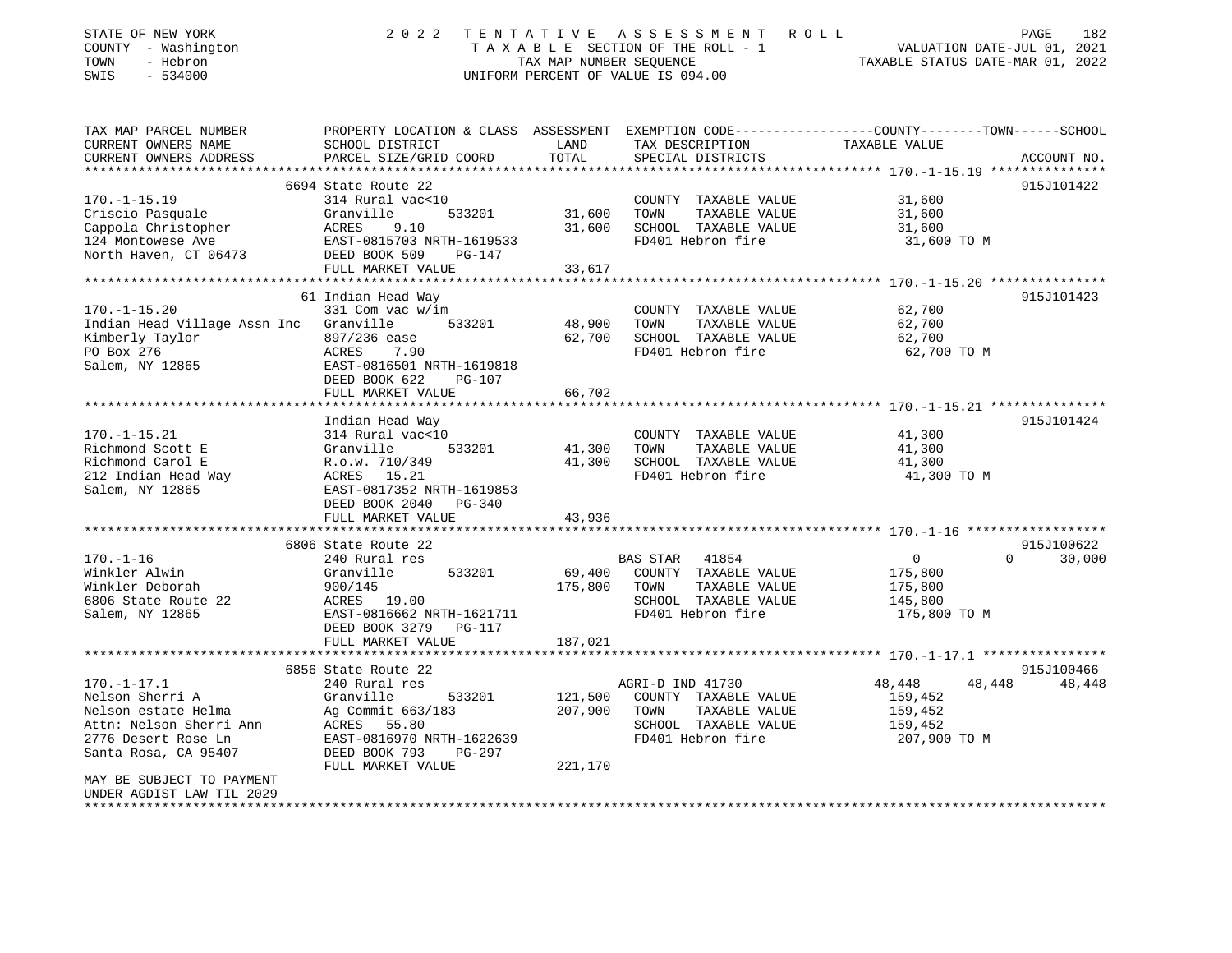| STATE OF NEW YORK<br>COUNTY - Washington<br>TOWN<br>- Hebron<br>SWIS<br>$-534000$ | 2 0 2 2                                                                                          | TENTATIVE<br>TAX MAP NUMBER SEQUENCE | ASSESSMENT<br>TAXABLE SECTION OF THE ROLL - 1<br>UNIFORM PERCENT OF VALUE IS 094.00 | ROLL<br>TAXABLE STATUS DATE-MAR 01, 2022            | PAGE<br>VALUATION DATE-JUL 01, 2021 | 183         |
|-----------------------------------------------------------------------------------|--------------------------------------------------------------------------------------------------|--------------------------------------|-------------------------------------------------------------------------------------|-----------------------------------------------------|-------------------------------------|-------------|
| TAX MAP PARCEL NUMBER                                                             | PROPERTY LOCATION & CLASS ASSESSMENT EXEMPTION CODE----------------COUNTY-------TOWN------SCHOOL |                                      |                                                                                     |                                                     |                                     |             |
| CURRENT OWNERS NAME                                                               | SCHOOL DISTRICT                                                                                  | LAND                                 | TAX DESCRIPTION                                                                     | TAXABLE VALUE                                       |                                     |             |
| CURRENT OWNERS ADDRESS                                                            | PARCEL SIZE/GRID COORD                                                                           | TOTAL                                | SPECIAL DISTRICTS                                                                   |                                                     |                                     | ACCOUNT NO. |
|                                                                                   |                                                                                                  |                                      |                                                                                     | ************* 170.-1-17.3 ****************          |                                     |             |
| $170. - 1 - 17.3$                                                                 | 111 Chester Dawn Way                                                                             |                                      |                                                                                     |                                                     |                                     |             |
| Phillips Rutheda E                                                                | 210 1 Family Res<br>533201<br>Granville                                                          | 52,600                               | COUNTY TAXABLE VALUE<br>TAXABLE VALUE<br>TOWN                                       | 197,900<br>197,900                                  |                                     |             |
| 111 Chester Dawn Way                                                              | 897/166                                                                                          | 197,900                              | SCHOOL TAXABLE VALUE                                                                | 197,900                                             |                                     |             |
| Salem, NY 12865                                                                   | ACRES<br>999<br>8.52 BANK                                                                        |                                      | FD401 Hebron fire                                                                   | 197,900 TO M                                        |                                     |             |
|                                                                                   | EAST-0818391 NRTH-1623094                                                                        |                                      |                                                                                     |                                                     |                                     |             |
|                                                                                   | DEED BOOK 3715 PG-142                                                                            |                                      |                                                                                     |                                                     |                                     |             |
|                                                                                   | FULL MARKET VALUE                                                                                | 210,532                              |                                                                                     |                                                     |                                     |             |
|                                                                                   |                                                                                                  | *********                            |                                                                                     | ******************** 170. -1-17.4 ***************** |                                     |             |
|                                                                                   | 114 Chester Dawn Way                                                                             |                                      |                                                                                     |                                                     |                                     |             |
| $170. - 1 - 17.4$                                                                 | 312 Vac w/imprv<br>Granville                                                                     | 19,500                               | COUNTY TAXABLE VALUE<br>TAXABLE VALUE                                               | 20,000<br>20,000                                    |                                     |             |
| Kimpel-Phibbs James<br>9 Pacific St                                               | 533201<br>ACRES 24.35                                                                            | 20,000                               | TOWN<br>SCHOOL TAXABLE VALUE                                                        | 20,000                                              |                                     |             |
| Pittsfield, MA 01201                                                              | EAST-0819250 NRTH-1622860                                                                        |                                      | FD401 Hebron fire                                                                   | 20,000 TO M                                         |                                     |             |
|                                                                                   | DEED BOOK 931<br>PG-234                                                                          |                                      |                                                                                     |                                                     |                                     |             |
|                                                                                   | FULL MARKET VALUE                                                                                | 21,277                               |                                                                                     |                                                     |                                     |             |
|                                                                                   |                                                                                                  |                                      |                                                                                     | ******************* 170.-1-17.6 *****************   |                                     |             |
|                                                                                   | State Route 22/Off                                                                               |                                      |                                                                                     |                                                     |                                     | 915J100466  |
| $170. - 1 - 17.6$                                                                 | 311 Res vac land                                                                                 |                                      | COUNTY TAXABLE VALUE                                                                | 3,900                                               |                                     |             |
| Nelson Sherri Ann<br>2776 Desert Rose Ln                                          | Granville<br>533201                                                                              | 3,900<br>3,900                       | TAXABLE VALUE<br>TOWN                                                               | 3,900<br>3,900                                      |                                     |             |
| Santa Rosa, CA 95407                                                              | Nelson Sub/ 29#88<br>Easement 727/1                                                              |                                      | SCHOOL TAXABLE VALUE<br>FD401 Hebron fire                                           | 3,900 TO M                                          |                                     |             |
|                                                                                   | 4.80<br>ACRES                                                                                    |                                      |                                                                                     |                                                     |                                     |             |
|                                                                                   | EAST-0819215 NRTH-1623457                                                                        |                                      |                                                                                     |                                                     |                                     |             |
|                                                                                   | DEED BOOK 793<br>PG-297                                                                          |                                      |                                                                                     |                                                     |                                     |             |
|                                                                                   | FULL MARKET VALUE                                                                                | 4,149                                |                                                                                     |                                                     |                                     |             |
|                                                                                   |                                                                                                  |                                      |                                                                                     |                                                     |                                     |             |
|                                                                                   | 95 Chester Dawn Way                                                                              |                                      |                                                                                     |                                                     |                                     | 915J100466  |
| $170. - 1 - 17.7$                                                                 | 210 1 Family Res                                                                                 |                                      | VET COM CT 41131                                                                    | 35,725                                              | 30,000                              | $\Omega$    |
| Park Donna A<br>Park Kirk E                                                       | 533201<br>Granville<br>ACRES<br>5.16                                                             |                                      | 47,300 VET DIS CT 41141<br>142,900 COUNTY TAXABLE VALUE                             | 42,870<br>64,305                                    | 42,870                              | 0           |
| 95 Chester Dawn Way                                                               | EAST-0818014 NRTH-1622940                                                                        |                                      | TOWN<br>TAXABLE VALUE                                                               | 70,030                                              |                                     |             |
| Salem, NY 12865                                                                   | DEED BOOK 3037 PG-340                                                                            |                                      | SCHOOL TAXABLE VALUE                                                                | 142,900                                             |                                     |             |
|                                                                                   | FULL MARKET VALUE                                                                                | 152,021                              | FD401 Hebron fire                                                                   | 142,900 TO M                                        |                                     |             |
|                                                                                   |                                                                                                  |                                      |                                                                                     |                                                     |                                     |             |
|                                                                                   | 6870 State Route 22                                                                              |                                      |                                                                                     |                                                     |                                     | 915J100557  |
| $170. - 1 - 18$                                                                   | 210 1 Family Res                                                                                 |                                      | BAS STAR<br>41854                                                                   | $\mathbf{0}$                                        | $\Omega$                            | 30,000      |
| Darrah Raymond J                                                                  | Granville<br>533201                                                                              | 48,100                               | COUNTY TAXABLE VALUE                                                                | 111,900                                             |                                     |             |
| Darrah Lori A                                                                     | 5.70<br>ACRES                                                                                    | 111,900                              | TOWN<br>TAXABLE VALUE                                                               | 111,900                                             |                                     |             |
| 6870 State Route 22<br>Salem, NY 12865                                            | EAST-0816605 NRTH-1623402<br>DEED BOOK 700<br>PG-242                                             |                                      | SCHOOL TAXABLE VALUE<br>FD401 Hebron fire                                           | 81,900<br>111,900 TO M                              |                                     |             |
|                                                                                   | FULL MARKET VALUE                                                                                | 119,043                              |                                                                                     |                                                     |                                     |             |
|                                                                                   |                                                                                                  |                                      |                                                                                     |                                                     |                                     |             |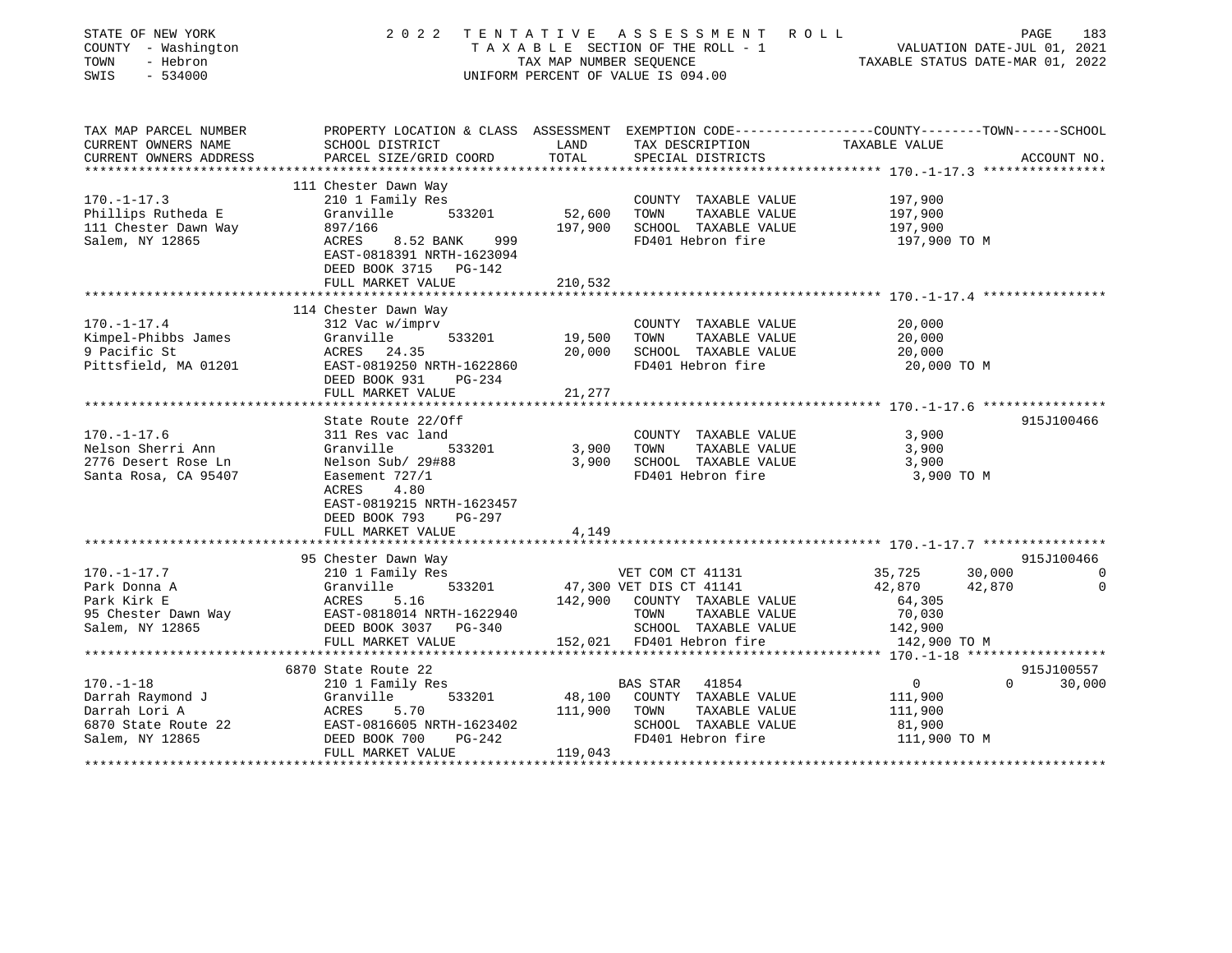| STATE OF NEW YORK<br>COUNTY - Washington<br>TOWN<br>- Hebron<br>SWIS<br>$-534000$ | 2 0 2 2                                                                                                           | TAX MAP NUMBER SEQUENCE | TENTATIVE ASSESSMENT<br>TAXABLE SECTION OF THE ROLL - 1<br>UNIFORM PERCENT OF VALUE IS 094.00 | ROLL<br>VALUATION DATE-JUL 01, 2021<br>TAXABLE STATUS DATE-MAR 01, 2022 |                    | PAGE<br>184        |
|-----------------------------------------------------------------------------------|-------------------------------------------------------------------------------------------------------------------|-------------------------|-----------------------------------------------------------------------------------------------|-------------------------------------------------------------------------|--------------------|--------------------|
| TAX MAP PARCEL NUMBER<br>CURRENT OWNERS NAME                                      | PROPERTY LOCATION & CLASS ASSESSMENT EXEMPTION CODE---------------COUNTY-------TOWN-----SCHOOL<br>SCHOOL DISTRICT | LAND                    | TAX DESCRIPTION                                                                               | TAXABLE VALUE                                                           |                    |                    |
| CURRENT OWNERS ADDRESS                                                            | PARCEL SIZE/GRID COORD                                                                                            | TOTAL                   | SPECIAL DISTRICTS                                                                             |                                                                         |                    | ACCOUNT NO.        |
|                                                                                   | 6864 State Route 22                                                                                               |                         |                                                                                               |                                                                         |                    | 915J100462         |
| $170. - 1 - 19$                                                                   | 210 1 Family Res                                                                                                  |                         | COUNTY TAXABLE VALUE                                                                          | 79,200                                                                  |                    |                    |
| Nelson Sherri Ann                                                                 | Granville<br>533201                                                                                               | 32,000                  | TAXABLE VALUE<br>TOWN                                                                         | 79,200                                                                  |                    |                    |
| 2776 Desert Rose Ln                                                               | FRNT 106.00 DPTH 191.00                                                                                           | 79,200                  | SCHOOL TAXABLE VALUE                                                                          | 79,200                                                                  |                    |                    |
| Santa Rosa, CA 95407                                                              | 0.46<br>ACRES<br>EAST-0816277 NRTH-1623176<br>DEED BOOK 956<br><b>PG-231</b>                                      |                         | FD401 Hebron fire                                                                             | 79,200 TO M                                                             |                    |                    |
|                                                                                   | FULL MARKET VALUE                                                                                                 | 84,255                  |                                                                                               |                                                                         |                    |                    |
|                                                                                   | **************************                                                                                        |                         |                                                                                               |                                                                         |                    |                    |
|                                                                                   | 111 Higgins Rd                                                                                                    |                         |                                                                                               |                                                                         |                    | 915J101035         |
| $170. - 2 - 1$                                                                    | 210 1 Family Res                                                                                                  |                         | AGE-CO/SCH 41805                                                                              | 48,850                                                                  | 0                  | 48,850             |
| Beattie Virginia M<br>111 Higgins Rd                                              | Granville<br>533201<br>ACRES<br>4.70                                                                              |                         | 46,100 AGED-TOWN 41803<br>97,700 ENH STAR<br>41834                                            | $\Omega$<br>$\overline{0}$                                              | 43,965<br>$\Omega$ | $\Omega$<br>48,850 |
| Granville, NY 12832                                                               | EAST-0819651 NRTH-1625581                                                                                         |                         | COUNTY TAXABLE VALUE                                                                          | 48,850                                                                  |                    |                    |
|                                                                                   | DEED BOOK 917<br>PG-96                                                                                            |                         | TOWN<br>TAXABLE VALUE                                                                         | 53,735                                                                  |                    |                    |
|                                                                                   | FULL MARKET VALUE                                                                                                 | 103,936                 | SCHOOL TAXABLE VALUE                                                                          | $\Omega$                                                                |                    |                    |
|                                                                                   |                                                                                                                   |                         | FD401 Hebron fire                                                                             | 97,700 TO M                                                             |                    |                    |
|                                                                                   |                                                                                                                   |                         |                                                                                               |                                                                         |                    |                    |
|                                                                                   | 117 Higgins Rd                                                                                                    |                         |                                                                                               |                                                                         |                    | 915J100049         |
| $170. - 2 - 2$                                                                    | 270 Mfg housing                                                                                                   |                         | <b>BAS STAR</b><br>41854                                                                      | $\overline{0}$                                                          | $\Omega$           | 30,000             |
| Beebe Victor<br>Beebe Joyce                                                       | 533201<br>Granville<br>ACRES<br>3.70                                                                              | 43,100<br>53,100        | COUNTY TAXABLE VALUE<br>TOWN<br>TAXABLE VALUE                                                 | 53,100<br>53,100                                                        |                    |                    |
| 117 Higgins Rd                                                                    | EAST-0819636 NRTH-1625273                                                                                         |                         | SCHOOL TAXABLE VALUE                                                                          | 23,100                                                                  |                    |                    |
| Granville, NY 12832                                                               | DEED BOOK 432<br>PG-1043                                                                                          |                         | FD401 Hebron fire                                                                             | 53,100 TO M                                                             |                    |                    |
|                                                                                   | FULL MARKET VALUE                                                                                                 | 56,489                  |                                                                                               |                                                                         |                    |                    |
|                                                                                   | **************************                                                                                        |                         |                                                                                               |                                                                         |                    |                    |
|                                                                                   | $129$ & 149 Higgins Rd                                                                                            |                         |                                                                                               |                                                                         |                    | 915J100050         |
| $170. - 2 - 3$                                                                    | 210 1 Family Res                                                                                                  |                         | 41854<br>BAS STAR                                                                             | $\mathsf{O}$                                                            | $\Omega$           | 30,000             |
| Greene Vincent N                                                                  | Granville<br>533201                                                                                               | 41,600                  | COUNTY TAXABLE VALUE<br>TOWN                                                                  | 127,800                                                                 |                    |                    |
| Greene Nancy<br>149 Higgins Rd                                                    | 648/171, 589/115<br>4.00<br>ACRES                                                                                 | 127,800                 | TAXABLE VALUE<br>SCHOOL TAXABLE VALUE                                                         | 127,800<br>97,800                                                       |                    |                    |
| Granville, NY 12832                                                               | EAST-0819634 NRTH-1624896                                                                                         |                         | FD401 Hebron fire                                                                             | 127,800 TO M                                                            |                    |                    |
|                                                                                   | DEED BOOK 849<br><b>PG-127</b>                                                                                    |                         |                                                                                               |                                                                         |                    |                    |
|                                                                                   | FULL MARKET VALUE                                                                                                 | 135,957                 |                                                                                               |                                                                         |                    |                    |
|                                                                                   | *************************                                                                                         |                         |                                                                                               |                                                                         |                    |                    |
|                                                                                   | 151 Higgins Rd                                                                                                    |                         |                                                                                               |                                                                         |                    | 915J100592         |
| $170. - 2 - 5$                                                                    | 270 Mfg housing                                                                                                   |                         | <b>BAS STAR</b><br>41854                                                                      | $\mathbf 0$                                                             | $\Omega$           | 30,000             |
| Burch Andre                                                                       | 533201<br>Granville                                                                                               | 35,000                  | COUNTY TAXABLE VALUE                                                                          | 73,700                                                                  |                    |                    |
| 151 Higgins Rd<br>Granville, NY 12832                                             | 1.00<br>ACRES<br>EAST-0819717 NRTH-1624820                                                                        | 73,700                  | TAXABLE VALUE<br>TOWN<br>SCHOOL TAXABLE VALUE                                                 | 73,700<br>43,700                                                        |                    |                    |
|                                                                                   | DEED BOOK 3399<br>PG-159                                                                                          |                         | FD401 Hebron fire                                                                             | 73,700 TO M                                                             |                    |                    |
|                                                                                   | FULL MARKET VALUE                                                                                                 | 78,404                  |                                                                                               |                                                                         |                    |                    |
|                                                                                   |                                                                                                                   |                         |                                                                                               |                                                                         |                    |                    |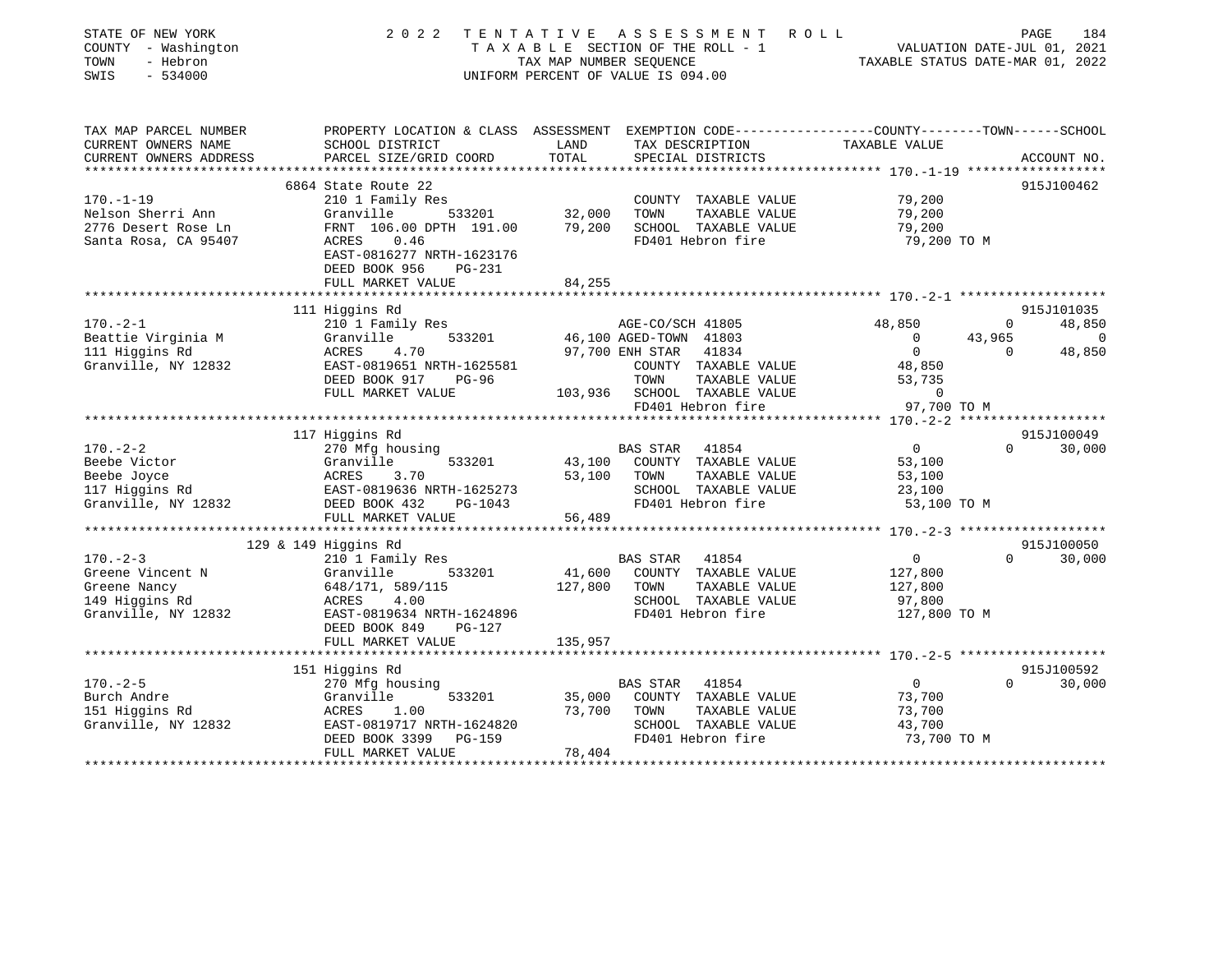| STATE OF NEW YORK<br>COUNTY - Washington<br>TOWN<br>- Hebron<br>$-534000$<br>SWIS |                                                                                                                                                                                                                                                                                                                                                                                                       |       | 2022 TENTATIVE ASSESSMENT ROLL<br>TAXABLE SECTION OF THE ROLL - 1<br>TAX MAP NUMBER SEQUENCE TAXABLE STATUS DATE-JUL 01, 2021<br>UNIFORM PERCENT OF VALUE IS 094.00 |                       | PAGE<br>185 |
|-----------------------------------------------------------------------------------|-------------------------------------------------------------------------------------------------------------------------------------------------------------------------------------------------------------------------------------------------------------------------------------------------------------------------------------------------------------------------------------------------------|-------|---------------------------------------------------------------------------------------------------------------------------------------------------------------------|-----------------------|-------------|
| TAX MAP PARCEL NUMBER                                                             | PROPERTY LOCATION & CLASS ASSESSMENT EXEMPTION CODE-----------------COUNTY-------TOWN-----SCHOOL                                                                                                                                                                                                                                                                                                      |       |                                                                                                                                                                     |                       |             |
| CURRENT OWNERS NAME                                                               | SCHOOL DISTRICT                                                                                                                                                                                                                                                                                                                                                                                       |       | LAND TAX DESCRIPTION TAXABLE VALUE                                                                                                                                  |                       |             |
|                                                                                   |                                                                                                                                                                                                                                                                                                                                                                                                       |       |                                                                                                                                                                     |                       |             |
|                                                                                   | 137 Higgins Rd                                                                                                                                                                                                                                                                                                                                                                                        |       |                                                                                                                                                                     |                       | 915J100047  |
|                                                                                   | $\begin{tabular}{lllllllllllllllllll} \rule{0pt}{2.5mm} 170.-2-6 & 2101 Family\,\, {\rm res.} & \\ \rule{0pt}{2.5mm} \text{Beebe Glen L} & \text{Granville} & 533201 & 51,500 & {\tiny\text{COUN11}}\\ \rule{0pt}{2.5mm} \text{Beebe Bonnie L} & \text{ACRES} & 7.80 & 126,100 & \text{TOMN}\\ \rule{0pt}{2.5mm} 137 \text{ Higgsins Rd} & \text{EAST-0820089 NRTH-1625267} & \text{SCHOOL}\\ \rule{$ |       |                                                                                                                                                                     |                       | 74,900      |
|                                                                                   |                                                                                                                                                                                                                                                                                                                                                                                                       |       |                                                                                                                                                                     |                       |             |
|                                                                                   |                                                                                                                                                                                                                                                                                                                                                                                                       |       |                                                                                                                                                                     | TAXABLE VALUE 126,100 |             |
|                                                                                   |                                                                                                                                                                                                                                                                                                                                                                                                       |       |                                                                                                                                                                     |                       |             |
|                                                                                   |                                                                                                                                                                                                                                                                                                                                                                                                       |       | SCHOOL TAXABLE VALUE 51,200<br>FD401 Hebron fire 126,100 TO M                                                                                                       |                       |             |
|                                                                                   |                                                                                                                                                                                                                                                                                                                                                                                                       |       |                                                                                                                                                                     |                       |             |
|                                                                                   |                                                                                                                                                                                                                                                                                                                                                                                                       |       |                                                                                                                                                                     |                       |             |
|                                                                                   | 213 Higgins Rd                 70 PCT OF VALUE USED FOR EXEMPTION PURPOSES                                                                                                                                                                                                                                                                                                                            |       |                                                                                                                                                                     |                       | 915J100185  |
| $170. - 2 - 7$                                                                    | 242 Rurl res&rec                                                                                                                                                                                                                                                                                                                                                                                      |       | AGED-ALL 41800                                                                                                                                                      | 48,755 48,755         | 48,755      |
|                                                                                   |                                                                                                                                                                                                                                                                                                                                                                                                       |       |                                                                                                                                                                     |                       |             |
|                                                                                   |                                                                                                                                                                                                                                                                                                                                                                                                       |       |                                                                                                                                                                     |                       |             |
|                                                                                   |                                                                                                                                                                                                                                                                                                                                                                                                       |       |                                                                                                                                                                     |                       |             |
|                                                                                   |                                                                                                                                                                                                                                                                                                                                                                                                       |       |                                                                                                                                                                     |                       |             |
|                                                                                   |                                                                                                                                                                                                                                                                                                                                                                                                       |       |                                                                                                                                                                     |                       |             |
|                                                                                   | Higgins Rd/e Off                                                                                                                                                                                                                                                                                                                                                                                      |       |                                                                                                                                                                     |                       | 915J101287  |
| $170. - 2 - 8.2$                                                                  | 314 Rural vac<10                                                                                                                                                                                                                                                                                                                                                                                      |       | COUNTY TAXABLE VALUE                                                                                                                                                | 2,100                 |             |
| Dunster Nelson G                                                                  | vac<10 COUNT<br>533201 2,100 TOWN<br>Granville                                                                                                                                                                                                                                                                                                                                                        |       | TAXABLE VALUE                                                                                                                                                       | 2,100                 |             |
| PO Box 138                                                                        | Quarry                                                                                                                                                                                                                                                                                                                                                                                                |       |                                                                                                                                                                     |                       |             |
| Middle Granville, NY 12849                                                        | No Deeded R O W                                                                                                                                                                                                                                                                                                                                                                                       |       | 2,100 SCHOOL TAXABLE VALUE 2,100<br>FD401 Hebron fire 2,100                                                                                                         | 2,100 TO M            |             |
|                                                                                   | 2.60<br>ACRES                                                                                                                                                                                                                                                                                                                                                                                         |       |                                                                                                                                                                     |                       |             |
|                                                                                   | EAST-0822103 NRTH-1624860                                                                                                                                                                                                                                                                                                                                                                             |       |                                                                                                                                                                     |                       |             |
|                                                                                   | DEED BOOK 833 PG-156                                                                                                                                                                                                                                                                                                                                                                                  |       |                                                                                                                                                                     |                       |             |
|                                                                                   | FULL MARKET VALUE                                                                                                                                                                                                                                                                                                                                                                                     | 2,234 |                                                                                                                                                                     |                       |             |
|                                                                                   |                                                                                                                                                                                                                                                                                                                                                                                                       |       |                                                                                                                                                                     |                       |             |
|                                                                                   | 251 Higgins Rd                                                                                                                                                                                                                                                                                                                                                                                        |       |                                                                                                                                                                     |                       | 915J100480  |
| $170. - 2 - 9$                                                                    | 312 Vac w/imprv                                                                                                                                                                                                                                                                                                                                                                                       |       | COUNTY TAXABLE VALUE 12,600                                                                                                                                         |                       |             |
|                                                                                   | 533201                                                                                                                                                                                                                                                                                                                                                                                                |       | 1,500 TOWN TAXABLE VALUE 12,600<br>12,600 SCHOOL TAXABLE VALUE 12,600                                                                                               |                       |             |
|                                                                                   |                                                                                                                                                                                                                                                                                                                                                                                                       |       | FD401 Hebron fire 12,600 TO M                                                                                                                                       |                       |             |
| 66 Russell Ln                                                                     | 595/18 595/20                                                                                                                                                                                                                                                                                                                                                                                         |       |                                                                                                                                                                     |                       |             |
| Argyle, NY 12809                                                                  | ACRES 1.20<br>EAST-0823182 NRTH-1623821                                                                                                                                                                                                                                                                                                                                                               |       |                                                                                                                                                                     |                       |             |
|                                                                                   | DEED BOOK 4019 PG-329                                                                                                                                                                                                                                                                                                                                                                                 |       |                                                                                                                                                                     |                       |             |

 FULL MARKET VALUE 13,404 \*\*\*\*\*\*\*\*\*\*\*\*\*\*\*\*\*\*\*\*\*\*\*\*\*\*\*\*\*\*\*\*\*\*\*\*\*\*\*\*\*\*\*\*\*\*\*\*\*\*\*\*\*\*\*\*\*\*\*\*\*\*\*\*\*\*\*\*\*\*\*\*\*\*\*\*\*\*\*\*\*\*\*\*\*\*\*\*\*\*\*\*\*\*\*\*\*\*\*\*\*\*\* 170.-2-10 \*\*\*\*\*\*\*\*\*\*\*\*\*\*\*\*\*\*915J101796 249 Higgins Rd 915J101796 170.-2-10 242 Rurl res&rec Powell Gilbert P J Granville 533201 114,400 COUNTY TAXABLE VALUE 314,000 Charlton Jacqueline S  $Lot 2$  314,000 TOWN TAXABLE VALUE 314,000 249 Higgins Rd ACRES 50.68 SCHOOL TAXABLE VALUE 284,000 EAST-0822541 NRTH-1623150 DEED BOOK 2048 PG-58FULL MARKET VALUE 334,043 \*\*\*\*\*\*\*\*\*\*\*\*\*\*\*\*\*\*\*\*\*\*\*\*\*\*\*\*\*\*\*\*\*\*\*\*\*\*\*\*\*\*\*\*\*\*\*\*\*\*\*\*\*\*\*\*\*\*\*\*\*\*\*\*\*\*\*\*\*\*\*\*\*\*\*\*\*\*\*\*\*\*\*\*\*\*\*\*\*\*\*\*\*\*\*\*\*\*\*\*\*\*\*\*\*\*\*\*\*\*\*\*\*\*\*\*\*\*\*\*\*\*\*\*\*\*\*\*\*\*\*\*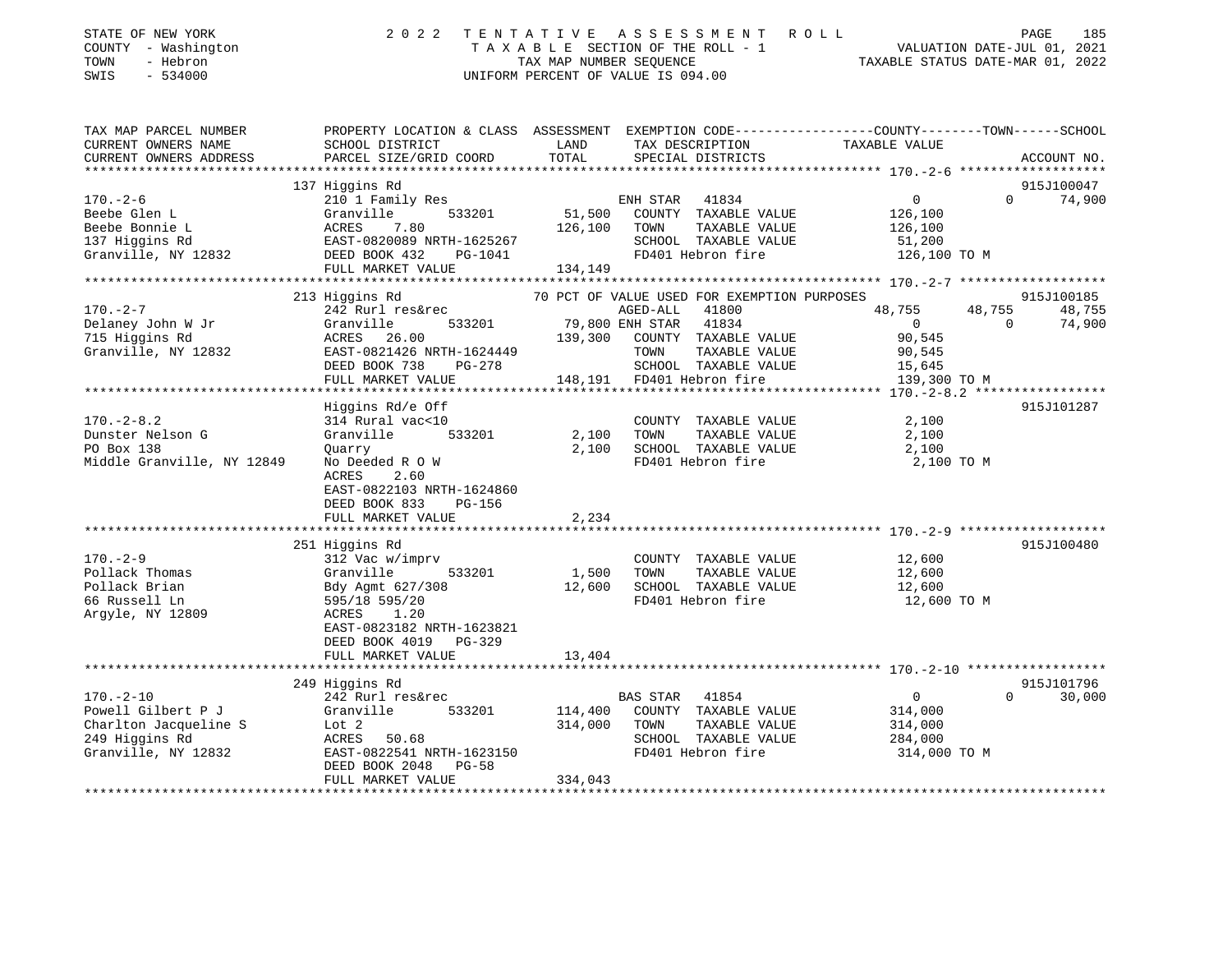| STATE OF NEW YORK<br>COUNTY - Washington<br>TOWN<br>- Hebron<br>SWIS<br>$-534000$                   |                                                                                                                                                                           |                            | 2022 TENTATIVE ASSESSMENT ROLL<br>UNIFORM PERCENT OF VALUE IS 094.00                              | 186<br>PAGE                                                                                                                    |
|-----------------------------------------------------------------------------------------------------|---------------------------------------------------------------------------------------------------------------------------------------------------------------------------|----------------------------|---------------------------------------------------------------------------------------------------|--------------------------------------------------------------------------------------------------------------------------------|
| TAX MAP PARCEL NUMBER<br>CURRENT OWNERS NAME<br>CURRENT OWNERS ADDRESS                              | SCHOOL DISTRICT<br>PARCEL SIZE/GRID COORD                                                                                                                                 | LAND<br>TOTAL              | TAX DESCRIPTION<br>SPECIAL DISTRICTS                                                              | PROPERTY LOCATION & CLASS ASSESSMENT EXEMPTION CODE---------------COUNTY-------TOWN-----SCHOOL<br>TAXABLE VALUE<br>ACCOUNT NO. |
| $170. - 2 - 11$<br>Green Arpents LLC<br>c/o John Zmich<br>PO Box 3553<br>Saratoga Springs, NY 12866 | Higgins Rd/e Off<br>322 Rural vac>10<br>Granville<br>533201 15,600<br>ACRES 19.44<br>EAST-0822626 NRTH-1622282<br>DEED BOOK 20210 PG-2235<br>FULL MARKET VALUE            | 15,600<br>16,596           | COUNTY TAXABLE VALUE 15,600<br>TOWN<br>TAXABLE VALUE<br>SCHOOL TAXABLE VALUE<br>FD401 Hebron fire | 915J101797<br>15,600<br>15,600<br>15,600 TO M                                                                                  |
| $170. - 2 - 12$<br>Green Arpents LLC<br>PO Box 3553<br>Saratoga Springs, NY 12866                   | Higgins Rd Off E<br>322 Rural vac>10<br>533201<br>Granville<br>$P/O$ Lot 10<br>ACRES<br>3.00<br>EAST-0822573 NRTH-1621968<br>DEED BOOK 20210 PG-2235<br>FULL MARKET VALUE | 2,500<br>2,500<br>2,660    | COUNTY TAXABLE VALUE<br>TAXABLE VALUE<br>TOWN<br>SCHOOL TAXABLE VALUE<br>FD401 Hebron fire        | 915J101798<br>2,500<br>2,500<br>2,500<br>2,500 TO M                                                                            |
| $170. - 2 - 13$<br>Green Arpents LLC<br>PO Box 3553<br>Saratoga Springs, NY 12866                   | Higgins Rd Off E<br>322 Rural vac>10<br>Salem<br>534801<br>$P/O$ Lot 10<br>ACRES 68.30<br>EAST-0822485 NRTH-1621115<br>DEED BOOK 20210 PG-2235<br>FULL MARKET VALUE       | 54,700<br>54,700<br>58,191 | COUNTY TAXABLE VALUE<br>TOWN<br>TAXABLE VALUE<br>SCHOOL TAXABLE VALUE<br>FD401 Hebron fire        | 915J101799<br>54,700<br>54,700<br>54,700<br>54,700 TO M                                                                        |
| $170. - 2 - 14$<br>Green Arpents LLC<br>PO Box 3553<br>Saratoga Springs, NY 12866                   | Higgins Rd<br>314 Rural vac<10<br>534801<br>Salem<br>Lot 12<br>7.38<br>ACRES<br>EAST-0821059 NRTH-1620206<br>DEED BOOK 20210 PG-2235                                      | 28,800<br>28,800           | COUNTY TAXABLE VALUE<br>TOWN<br>TAXABLE VALUE<br>SCHOOL TAXABLE VALUE<br>FD401 Hebron fire        | 915J101800<br>28,800<br>28,800<br>28,800<br>28,800 TO M                                                                        |

\*\*\*\*\*\*\*\*\*\*\*\*\*\*\*\*\*\*\*\*\*\*\*\*\*\*\*\*\*\*\*\*\*\*\*\*\*\*\*\*\*\*\*\*\*\*\*\*\*\*\*\*\*\*\*\*\*\*\*\*\*\*\*\*\*\*\*\*\*\*\*\*\*\*\*\*\*\*\*\*\*\*\*\*\*\*\*\*\*\*\*\*\*\*\*\*\*\*\*\*\*\*\* 170.-2-15 \*\*\*\*\*\*\*\*\*\*\*\*\*\*\*\*\*\*

\*\*\*\*\*\*\*\*\*\*\*\*\*\*\*\*\*\*\*\*\*\*\*\*\*\*\*\*\*\*\*\*\*\*\*\*\*\*\*\*\*\*\*\*\*\*\*\*\*\*\*\*\*\*\*\*\*\*\*\*\*\*\*\*\*\*\*\*\*\*\*\*\*\*\*\*\*\*\*\*\*\*\*\*\*\*\*\*\*\*\*\*\*\*\*\*\*\*\*\*\*\*\*\*\*\*\*\*\*\*\*\*\*\*\*\*\*\*\*\*\*\*\*\*\*\*\*\*\*\*\*\*

353 Higgins Rd 915J101801

35,100 TOWN TAXABLE VALUE

FULL MARKET VALUE 30,638

FULL MARKET VALUE 45,319

DEED BOOK 617 PG-102

170.-2-15 270 Mfg housing COUNTY TAXABLE VALUE 42,600

311 Sheldon Rd ACRES 1.03 42,600 SCHOOL TAXABLE VALUE 42,600 Granville, NY 12832 **EAST-0820656 NRTH-1620452** FD401 Hebron fire 42,600 TO M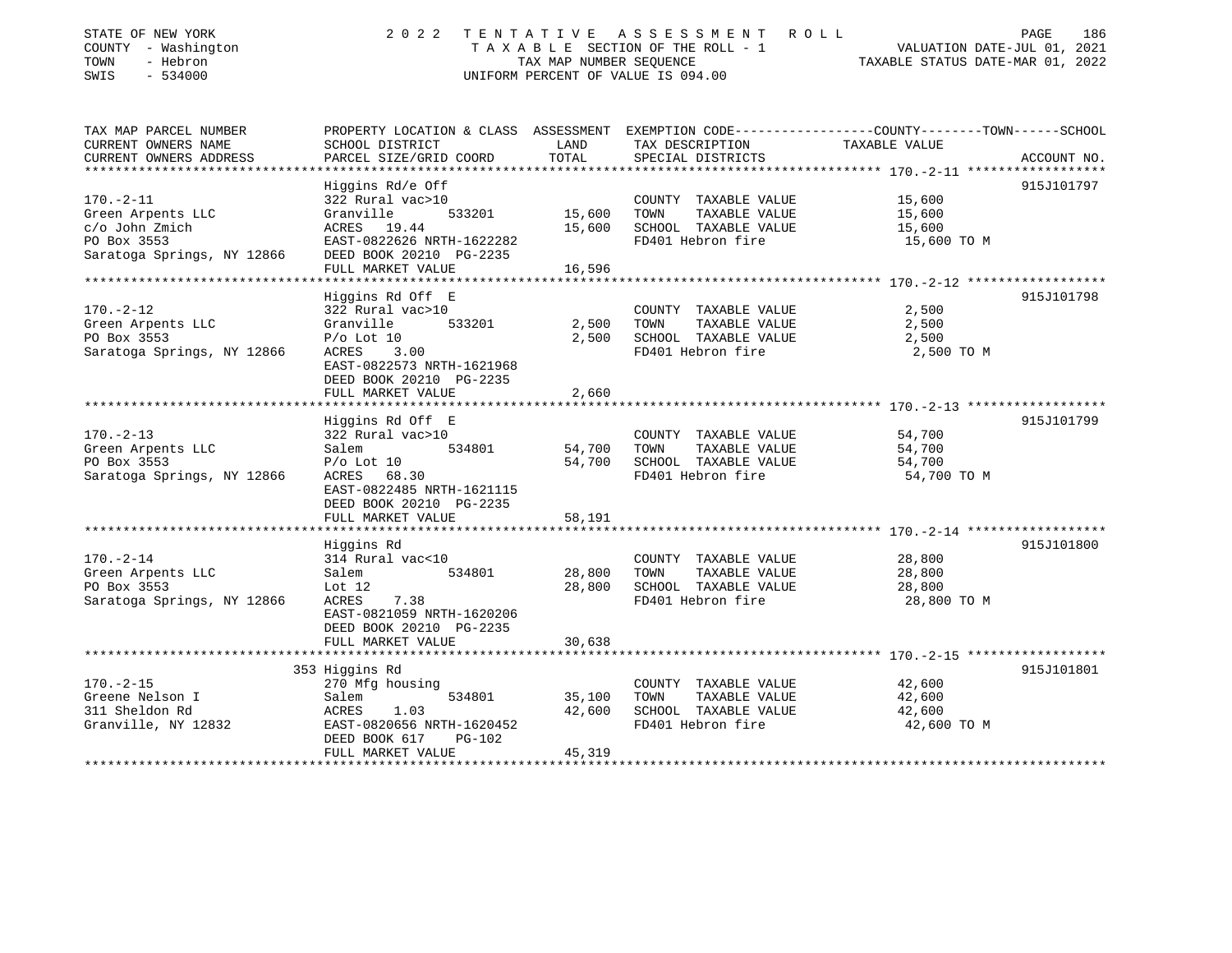| STATE OF NEW YORK<br>- Washington<br>COUNTY<br>- Hebron<br>TOWN<br>$-534000$<br>SWIS | 2 0 2 2<br>TAXABLE                                                           | TENTATIVE<br>TAX MAP NUMBER SEQUENCE | ASSESSMENT ROLL<br>SECTION OF THE ROLL - 1<br>UNIFORM PERCENT OF VALUE IS 094.00                     |               | 187<br>PAGE<br>2021<br>VALUATION DATE-JUL 01,<br>TAXABLE STATUS DATE-MAR 01, 2022 |
|--------------------------------------------------------------------------------------|------------------------------------------------------------------------------|--------------------------------------|------------------------------------------------------------------------------------------------------|---------------|-----------------------------------------------------------------------------------|
| TAX MAP PARCEL NUMBER<br>CURRENT OWNERS NAME<br>CURRENT OWNERS ADDRESS               | PROPERTY LOCATION & CLASS<br>SCHOOL DISTRICT<br>PARCEL SIZE/GRID COORD TOTAL | ASSESSMENT<br>LAND                   | EXEMPTION CODE-----------------COUNTY-------TOWN------SCHOOL<br>TAX DESCRIPTION<br>SPECIAL DISTRICTS | TAXABLE VALUE | ACCOUNT NO.                                                                       |
|                                                                                      |                                                                              |                                      |                                                                                                      |               |                                                                                   |
|                                                                                      | 352 Higgins Rd                                                               |                                      | 94 PCT OF VALUE USED FOR EXEMPTION PURPOSES                                                          |               | 915J101802                                                                        |
| $170. - 2 - 16$                                                                      | 210 1 Family Res                                                             |                                      | 41834<br>ENH STAR                                                                                    | 0             | 74,900<br>$\Omega$                                                                |
| Garboski Lucille                                                                     | Salem<br>534801                                                              |                                      | 47,200 AGED-ALL<br>41800                                                                             | 68,714        | 68,714<br>68,714                                                                  |
| Lot 13<br>Garboski John                                                              |                                                                              | 146,200                              | COUNTY<br>TAXABLE VALUE                                                                              | 77,486        |                                                                                   |
| 352 Higgins                                                                          | 5.12<br>ACRES                                                                |                                      | TOWN<br>TAXABLE VALUE                                                                                | 77,486        |                                                                                   |
| Granville, NY 12832                                                                  | EAST-0820366 NRTH-1620324                                                    |                                      | TAXABLE VALUE<br>SCHOOL                                                                              | 2,586         |                                                                                   |
|                                                                                      | DEED BOOK 827<br>PG-187                                                      |                                      | FD401 Hebron fire                                                                                    | 146,200 TO M  |                                                                                   |
|                                                                                      | FULL MARKET VALUE                                                            | 155,532                              |                                                                                                      |               |                                                                                   |
|                                                                                      |                                                                              |                                      |                                                                                                      |               |                                                                                   |
|                                                                                      | 330 Higgins Rd                                                               |                                      |                                                                                                      |               | 915J101803                                                                        |

|                       | 330 Higgins Ra                               |         |                             |                            | ATPOTOTRO? |
|-----------------------|----------------------------------------------|---------|-----------------------------|----------------------------|------------|
| $170. - 2 - 17$       | 210 1 Family Res                             |         | COUNTY<br>TAXABLE VALUE     | 179,900                    |            |
| Gillis Chris          | Salem<br>534801                              | 27,700  | TOWN<br>TAXABLE VALUE       | 179,900                    |            |
| Watts Cheyenne L      | Lot 14                                       | 179,900 | SCHOOL TAXABLE VALUE        | 179,900                    |            |
| 330 Higgins Rd        | ACRES<br>6.69 BANK<br>999                    |         | FD401 Hebron fire           | 179,900 TO M               |            |
| Granville, NY 12832   | EAST-0820302 NRTH-1621003                    |         |                             |                            |            |
|                       | DEED BOOK 3834 PG-72                         |         |                             |                            |            |
|                       | FULL MARKET VALUE                            | 191,383 |                             |                            |            |
|                       |                                              |         |                             |                            |            |
|                       | 329 Higgins Rd                               |         |                             |                            | 915J101804 |
| $170. - 2 - 18$       | 241 Rural res&aq                             |         | BAS STAR<br>41854           | $\Omega$<br>$\overline{0}$ | 30,000     |
| Nappi Christopher     | 534801<br>Salem                              |         | 90,500 COUNTY TAXABLE VALUE | 210,500                    |            |
| 329 Higgins Rd        | ACRES 33.66 BANK<br>997                      | 210,500 | TOWN<br>TAXABLE VALUE       | 210,500                    |            |
| Granville, NY 12832   | EAST-0821163 NRTH-1621224                    |         | SCHOOL TAXABLE VALUE        | 180,500                    |            |
|                       | DEED BOOK 630<br>PG-339                      |         | FD401 Hebron fire           | 210,500 TO M               |            |
|                       | FULL MARKET VALUE                            | 223,936 |                             |                            |            |
|                       |                                              |         |                             |                            |            |
|                       | Higgins Rd                                   |         |                             |                            |            |
| $170. - 2 - 18.1$     | 314 Rural vac<10                             |         | COUNTY TAXABLE VALUE        | 25,000                     |            |
| Burns Sean            | Salem<br>534801                              | 25,000  | TOWN<br>TAXABLE VALUE       | 25,000                     |            |
| Pentcheva Maria       | 5.01<br>ACRES                                | 25,000  | SCHOOL TAXABLE VALUE        | 25,000                     |            |
|                       | 81 Collingswood Dr BAST-0820768 NRTH-1620681 |         | FD401 Hebron fire           | 25,000 TO M                |            |
|                       |                                              |         |                             |                            |            |
|                       | FULL MARKET VALUE                            | 26,596  |                             |                            |            |
|                       |                                              |         |                             |                            |            |
|                       | Higgins Rd                                   |         |                             |                            | 915J101805 |
| $170. - 2 - 19$       | 314 Rural vac<10                             |         | COUNTY TAXABLE VALUE        | 25,200                     |            |
| Papa Nicholas Estate  | Salem<br>534801                              | 25,200  | TOWN<br>TAXABLE VALUE       | 25,200                     |            |
| Attn: Dennis Papa     | Lot 15                                       | 25,200  | SCHOOL TAXABLE VALUE        | 25,200                     |            |
| PO Box 753            | ACRES<br>5.13                                |         | FD401 Hebron fire           | 25,200 TO M                |            |
| North Haven, CT 06473 | EAST-0820251 NRTH-1621550                    |         |                             |                            |            |
|                       | DEED BOOK 663<br>$PG-132$                    |         |                             |                            |            |
|                       | FULL MARKET VALUE                            | 26,809  |                             |                            |            |
|                       |                                              |         |                             |                            |            |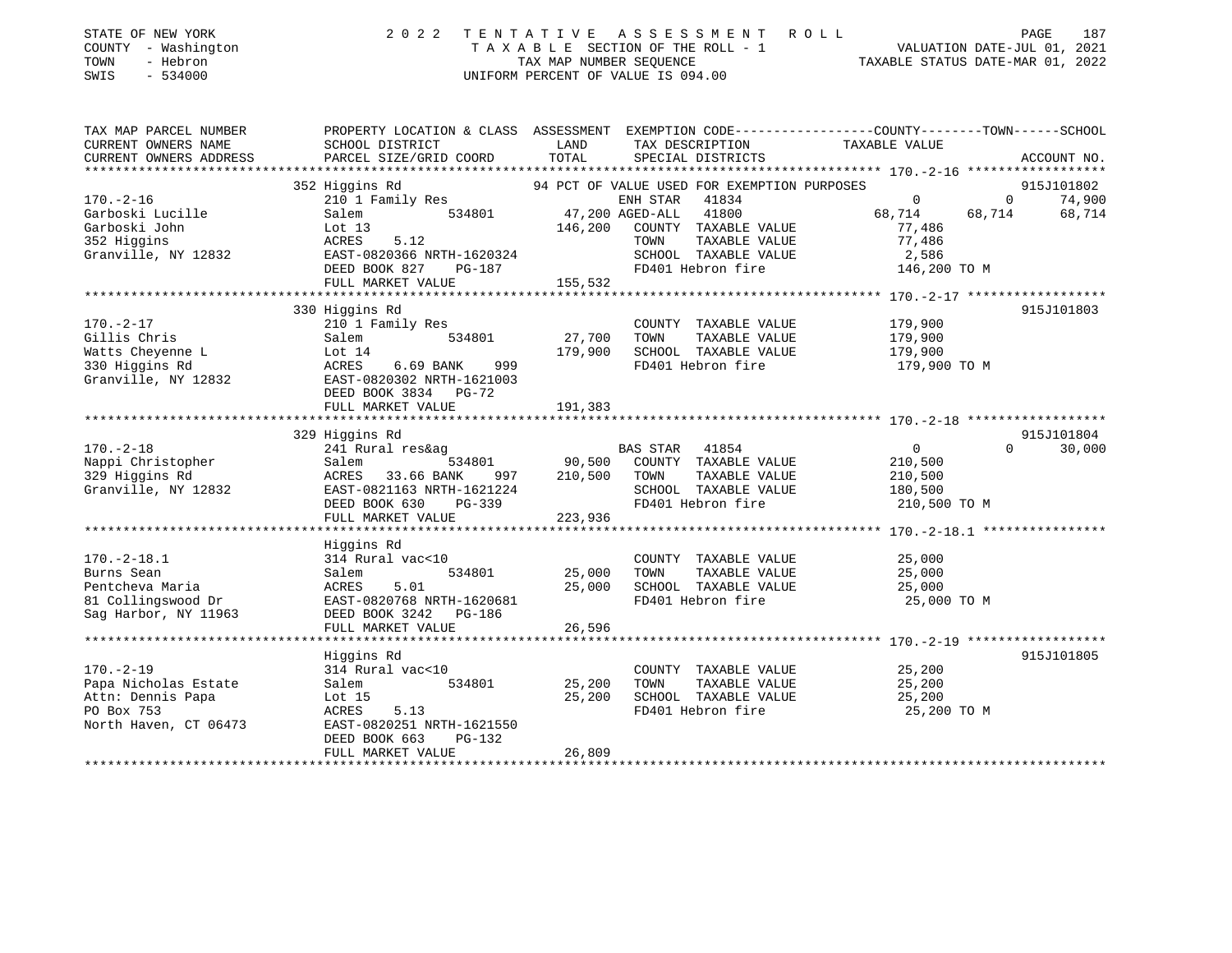| STATE OF NEW YORK<br>COUNTY - Washington<br>- Hebron<br>TOWN<br>SWIS<br>$-534000$ |                                                      | TAX MAP NUMBER SEQUENCE<br>UNIFORM PERCENT OF VALUE IS 094.00 | 2022 TENTATIVE ASSESSMENT ROLL<br>T A X A B L E SECTION OF THE ROLL - 1 VALUATION DATE-JUL 01, 2021               | TAXABLE STATUS DATE-MAR 01, 2022                       | PAGE<br>188 |
|-----------------------------------------------------------------------------------|------------------------------------------------------|---------------------------------------------------------------|-------------------------------------------------------------------------------------------------------------------|--------------------------------------------------------|-------------|
| TAX MAP PARCEL NUMBER<br>CURRENT OWNERS NAME                                      | SCHOOL DISTRICT                                      | LAND                                                          | PROPERTY LOCATION & CLASS ASSESSMENT EXEMPTION CODE---------------COUNTY-------TOWN-----SCHOOL<br>TAX DESCRIPTION | TAXABLE VALUE                                          |             |
| CURRENT OWNERS ADDRESS                                                            | PARCEL SIZE/GRID COORD                               | TOTAL                                                         | SPECIAL DISTRICTS                                                                                                 |                                                        | ACCOUNT NO. |
|                                                                                   |                                                      |                                                               |                                                                                                                   | **************** 170.-2-20 *******************         |             |
|                                                                                   | Higgins Rd                                           |                                                               |                                                                                                                   |                                                        | 915J101806  |
| $170. - 2 - 20$<br>Green Arpents LLC                                              | 322 Rural vac>10<br>533201<br>Granville              | 10,300                                                        | COUNTY TAXABLE VALUE<br>TOWN<br>TAXABLE VALUE                                                                     | 10,300<br>10,300                                       |             |
| PO Box 3553                                                                       | $P/O$ Lot $10$                                       | 10,300                                                        | SCHOOL TAXABLE VALUE                                                                                              | 10,300                                                 |             |
| Saratoga Springs, NY 12866                                                        | ACRES 3.80                                           |                                                               | FD401 Hebron fire                                                                                                 | 10,300 TO M                                            |             |
|                                                                                   | EAST-0821053 NRTH-1621969<br>DEED BOOK 20210 PG-2235 |                                                               |                                                                                                                   |                                                        |             |
|                                                                                   | FULL MARKET VALUE                                    | 10,957                                                        |                                                                                                                   |                                                        |             |
|                                                                                   |                                                      |                                                               |                                                                                                                   |                                                        |             |
|                                                                                   | 292 Higgins Rd                                       |                                                               |                                                                                                                   |                                                        | 915J101807  |
| $170. - 2 - 21$                                                                   | 210 1 Family Res                                     |                                                               | COUNTY TAXABLE VALUE                                                                                              | 218,400                                                |             |
| Li Xiao Tao<br>9 Grandview Dr                                                     | Granville<br>533201<br>Lot 16 29#70                  | 48,000<br>218,400                                             | TOWN<br>TAXABLE VALUE<br>SCHOOL TAXABLE VALUE                                                                     | 218,400<br>218,400                                     |             |
| Granville, NY 12832                                                               | ACRES 5.61                                           |                                                               | FD401 Hebron fire                                                                                                 | 218,400 TO M                                           |             |
|                                                                                   | EAST-0820166 NRTH-1622025                            |                                                               |                                                                                                                   |                                                        |             |
|                                                                                   | DEED BOOK 20210 PG-3018                              |                                                               |                                                                                                                   |                                                        |             |
|                                                                                   | FULL MARKET VALUE                                    | 232,340                                                       |                                                                                                                   |                                                        |             |
|                                                                                   |                                                      |                                                               |                                                                                                                   | ************************ 170.-2-25 ******************* |             |
|                                                                                   | 277 Higgins Rd                                       |                                                               |                                                                                                                   |                                                        | 915J101811  |
| $170. - 2 - 25$                                                                   | 241 Rural res&ag<br>Granville<br>533201              |                                                               | COUNTY TAXABLE VALUE<br>TOWN                                                                                      | 242,500<br>242,500                                     |             |
| Van Reed Katharine<br>277 Higgins Rd                                              | sub lots 5&6                                         | 55,300<br>242,500                                             | TAXABLE VALUE<br>SCHOOL TAXABLE VALUE                                                                             | 242,500                                                |             |
| Granville, NY 12832                                                               | ACRES 10.17                                          |                                                               | FD401 Hebron fire                                                                                                 | 242,500 TO M                                           |             |
|                                                                                   | EAST-0820764 NRTH-1622373                            |                                                               |                                                                                                                   |                                                        |             |
| MAY BE SUBJECT TO PAYMENT                                                         | DEED BOOK 3433 PG-221                                |                                                               |                                                                                                                   |                                                        |             |
| UNDER AGDIST LAW TIL 2022                                                         | FULL MARKET VALUE                                    | 257,979                                                       |                                                                                                                   |                                                        |             |
|                                                                                   |                                                      |                                                               |                                                                                                                   |                                                        |             |
|                                                                                   | Higgins Rd                                           |                                                               |                                                                                                                   |                                                        | 915J101813  |
| $170. - 2 - 27$                                                                   | 314 Rural vac<10                                     |                                                               | COUNTY TAXABLE VALUE                                                                                              | 26,300                                                 |             |
| Van Reed Katharine D<br>1016 Evans Rd                                             | Granville<br>533201                                  | 26,300<br>26,300                                              | TAXABLE VALUE<br>TOWN                                                                                             | 26,300                                                 |             |
| Ambler, PA 19002                                                                  | Jennings Subd. Lot 17<br>ACRES 5.81                  |                                                               | SCHOOL TAXABLE VALUE<br>FD401 Hebron fire                                                                         | 26,300<br>26,300 TO M                                  |             |
|                                                                                   | EAST-0820168 NRTH-1622484                            |                                                               |                                                                                                                   |                                                        |             |
|                                                                                   | DEED BOOK 3933 PG-263                                |                                                               |                                                                                                                   |                                                        |             |
|                                                                                   | FULL MARKET VALUE                                    | 27,979                                                        |                                                                                                                   |                                                        |             |
|                                                                                   |                                                      |                                                               |                                                                                                                   |                                                        |             |
|                                                                                   | Higgins Rd                                           |                                                               |                                                                                                                   |                                                        | 915J101814  |
| $170. - 2 - 28$                                                                   | 322 Rural vac>10                                     |                                                               | COUNTY TAXABLE VALUE                                                                                              | 37,800                                                 |             |
| Havens David                                                                      | 533201<br>Granville                                  | 37,800                                                        | TOWN<br>TAXABLE VALUE                                                                                             | 37,800                                                 |             |
| 247 Higgins Rd                                                                    | Lot 18                                               | 37,800                                                        | SCHOOL TAXABLE VALUE                                                                                              | 37,800                                                 |             |
| Granville, NY 12832                                                               | ACRES 13.01<br>EAST-0820169 NRTH-1623037             |                                                               | FD401 Hebron fire                                                                                                 | 37,800 TO M                                            |             |
|                                                                                   | DEED BOOK 3926 PG-63                                 |                                                               |                                                                                                                   |                                                        |             |
|                                                                                   | FULL MARKET VALUE                                    | 40,213                                                        |                                                                                                                   |                                                        |             |
|                                                                                   |                                                      |                                                               |                                                                                                                   |                                                        |             |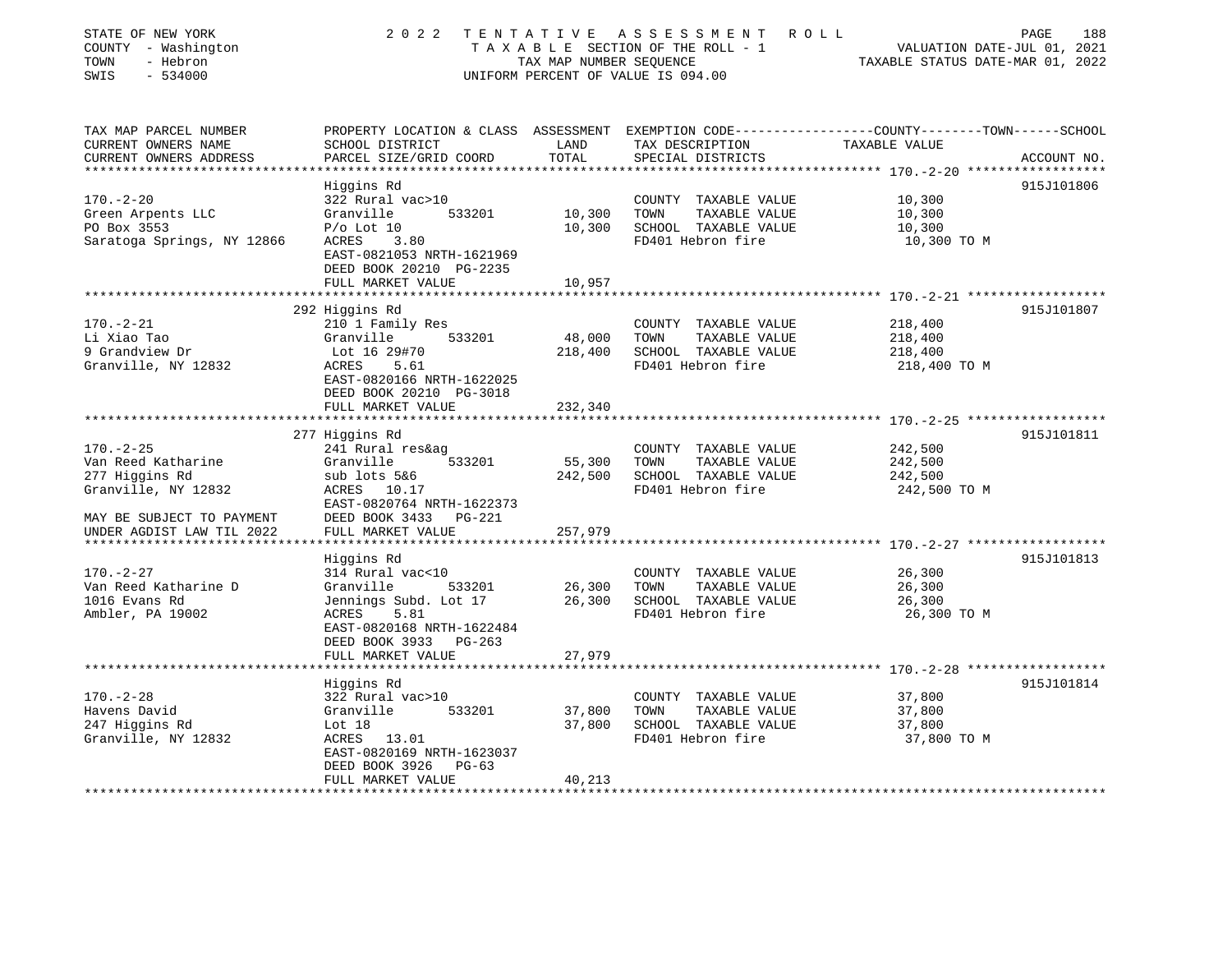| STATE OF NEW YORK<br>COUNTY - Washington<br>TOWN<br>- Hebron<br>SWIS<br>$-534000$ |                                                                                                                   | TAX MAP NUMBER SEOUENCE | 2022 TENTATIVE ASSESSMENT ROLL<br>TAXABLE SECTION OF THE ROLL - 1<br>UNIFORM PERCENT OF VALUE IS 094.00 | VALUATION DATE-JUL 01, 2021<br>TAXABLE STATUS DATE-MAR 01, 2022 | PAGE<br>189 |
|-----------------------------------------------------------------------------------|-------------------------------------------------------------------------------------------------------------------|-------------------------|---------------------------------------------------------------------------------------------------------|-----------------------------------------------------------------|-------------|
| TAX MAP PARCEL NUMBER<br>CURRENT OWNERS NAME                                      | PROPERTY LOCATION & CLASS ASSESSMENT EXEMPTION CODE---------------COUNTY-------TOWN-----SCHOOL<br>SCHOOL DISTRICT | LAND                    | TAX DESCRIPTION                                                                                         | TAXABLE VALUE                                                   |             |
| CURRENT OWNERS ADDRESS                                                            | PARCEL SIZE/GRID COORD                                                                                            | TOTAL                   | SPECIAL DISTRICTS                                                                                       |                                                                 | ACCOUNT NO. |
|                                                                                   | 247 Higgins Rd                                                                                                    |                         |                                                                                                         |                                                                 | 915J101815  |
| $170. - 2 - 29$                                                                   | 240 Rural res                                                                                                     |                         | ENH STAR<br>41834                                                                                       | 0<br>$\Omega$                                                   | 74,900      |
| Macura Mary                                                                       | Granville<br>533201                                                                                               | 68,700                  | COUNTY TAXABLE VALUE                                                                                    | 221,500                                                         |             |
| 247 Higgins Rd                                                                    | lots 3 & 4 & 7                                                                                                    | 221,500                 | TOWN<br>TAXABLE VALUE                                                                                   | 221,500                                                         |             |
| Granville, NY 12832                                                               | 644/130 3550/15 20191/126                                                                                         |                         | SCHOOL TAXABLE VALUE                                                                                    | 146,600                                                         |             |
|                                                                                   | 27.50<br>ACRES                                                                                                    |                         | FD401 Hebron fire                                                                                       | 221,500 TO M                                                    |             |
|                                                                                   | EAST-0821169 NRTH-1622954                                                                                         |                         |                                                                                                         |                                                                 |             |
|                                                                                   | DEED BOOK 923<br>$PG-123$                                                                                         |                         |                                                                                                         |                                                                 |             |
|                                                                                   | FULL MARKET VALUE                                                                                                 | 235,638                 |                                                                                                         |                                                                 |             |
|                                                                                   | ***************************                                                                                       |                         |                                                                                                         |                                                                 |             |
|                                                                                   | 242 Higgins Rd                                                                                                    |                         |                                                                                                         |                                                                 | 915J101816  |
| $170. - 2 - 30$<br>Smith William                                                  | 260 Seasonal res<br>Granville<br>533201                                                                           | 52,400                  | COUNTY TAXABLE VALUE<br>TAXABLE VALUE<br>TOWN                                                           | 80,000<br>80,000                                                |             |
| 242 Higgins Rd                                                                    | Lot 19                                                                                                            | 80,000                  | SCHOOL TAXABLE VALUE                                                                                    | 80,000                                                          |             |
| Granville, NY 12832                                                               | 8.37<br>ACRES                                                                                                     |                         | FD401 Hebron fire                                                                                       | 80,000 TO M                                                     |             |
|                                                                                   | EAST-0820178 NRTH-1623534                                                                                         |                         |                                                                                                         |                                                                 |             |
|                                                                                   | DEED BOOK 3793 PG-59                                                                                              |                         |                                                                                                         |                                                                 |             |
|                                                                                   | FULL MARKET VALUE                                                                                                 | 85,106                  |                                                                                                         |                                                                 |             |
|                                                                                   |                                                                                                                   |                         |                                                                                                         |                                                                 |             |
|                                                                                   | Higgins Rd                                                                                                        |                         |                                                                                                         |                                                                 | 915J101817  |
| $170. - 2 - 31$                                                                   | 314 Rural vac<10                                                                                                  |                         | COUNTY TAXABLE VALUE                                                                                    | 27,800                                                          |             |
| Smith Bradley H                                                                   | Granville<br>533201                                                                                               | 27,800                  | TAXABLE VALUE<br>TOWN                                                                                   | 27,800                                                          |             |
| Smith Deena C                                                                     | Lot 21                                                                                                            | 27,800                  | SCHOOL TAXABLE VALUE                                                                                    | 27,800                                                          |             |
| 28A Jumel Pl                                                                      | ACRES<br>6.77                                                                                                     |                         | FD401 Hebron fire                                                                                       | 27,800 TO M                                                     |             |
| Saratoga Springs, NY 12866                                                        | EAST-0819869 NRTH-1624002                                                                                         |                         |                                                                                                         |                                                                 |             |
|                                                                                   | DEED BOOK 3114 PG-212                                                                                             |                         |                                                                                                         |                                                                 |             |
|                                                                                   | FULL MARKET VALUE                                                                                                 | 29,574                  |                                                                                                         |                                                                 |             |
|                                                                                   | 179 Higgins Rd                                                                                                    |                         |                                                                                                         |                                                                 | 915J101818  |
| $170. - 2 - 32$                                                                   | 312 Vac w/imprv                                                                                                   |                         | COUNTY TAXABLE VALUE                                                                                    | 34,000                                                          |             |
| Boonstra Donald                                                                   | Granville<br>533201                                                                                               | 32,800                  | TAXABLE VALUE<br>TOWN                                                                                   | 34,000                                                          |             |
| Brown John Jr                                                                     | Lot $22$                                                                                                          | 34,000                  | SCHOOL TAXABLE VALUE                                                                                    | 34,000                                                          |             |
| 389 Dewitt Mills Rd                                                               | ACRES<br>9.89                                                                                                     |                         | FD401 Hebron fire                                                                                       | 34,000 TO M                                                     |             |
| Kingston, NY 12401                                                                | EAST-0820068 NRTH-1624440                                                                                         |                         |                                                                                                         |                                                                 |             |
|                                                                                   | DEED BOOK 20210 PG-1121                                                                                           |                         |                                                                                                         |                                                                 |             |
|                                                                                   | FULL MARKET VALUE                                                                                                 | 36,170                  |                                                                                                         |                                                                 |             |
|                                                                                   | **********************                                                                                            |                         |                                                                                                         |                                                                 |             |
|                                                                                   | 209 Higgins Rd                                                                                                    |                         |                                                                                                         |                                                                 | 915J101819  |
| $170. - 2 - 33$                                                                   | 242 Rurl res&rec                                                                                                  |                         | COUNTY TAXABLE VALUE                                                                                    | 262,500                                                         |             |
| Harrington John M                                                                 | Granville<br>533201                                                                                               | 55,300                  | TAXABLE VALUE<br>TOWN                                                                                   | 262,500                                                         |             |
| 48 Van Ness Ave                                                                   | Lot $23$<br>999                                                                                                   | 262,500                 | SCHOOL TAXABLE VALUE<br>FD401 Hebron fire                                                               | 262,500                                                         |             |
| Greenwich, NY 12834                                                               | ACRES 10.17 BANK<br>EAST-0820615 NRTH-1624399                                                                     |                         |                                                                                                         | 262,500 TO M                                                    |             |
|                                                                                   | DEED BOOK 20210 PG-7356                                                                                           |                         |                                                                                                         |                                                                 |             |
|                                                                                   | FULL MARKET VALUE                                                                                                 | 279,255                 |                                                                                                         |                                                                 |             |
|                                                                                   |                                                                                                                   |                         |                                                                                                         |                                                                 |             |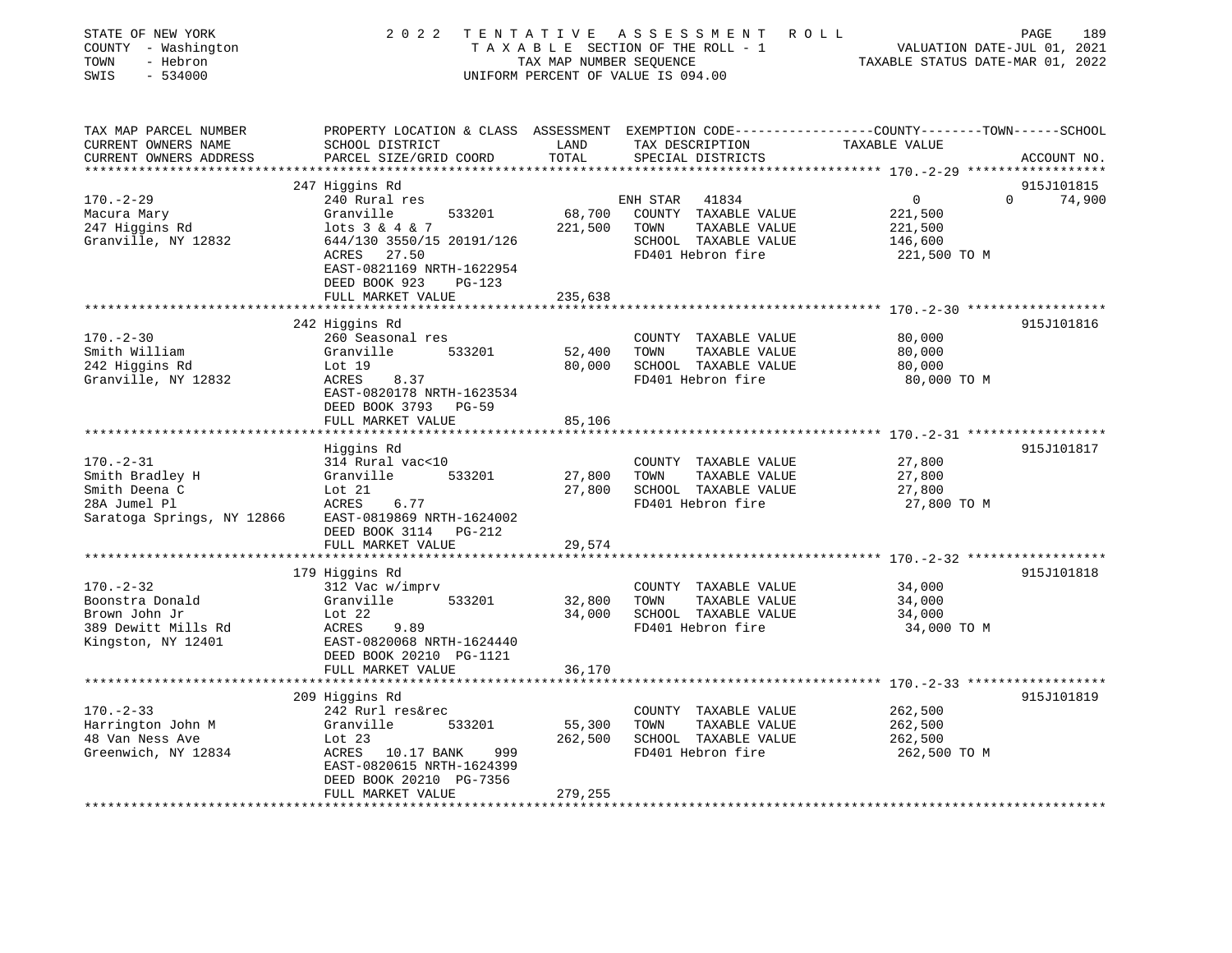| STATE OF NEW YORK<br>COUNTY - Washington<br>- Hebron<br>TOWN<br>SWIS<br>$-534000$ | 2 0 2 2                                                 | TENTATIVE<br>TAX MAP NUMBER SEQUENCE | ASSESSMENT<br>ROLL<br>TAXABLE SECTION OF THE ROLL - 1<br>UNIFORM PERCENT OF VALUE IS 094.00                         | VALUATION DATE-JUL 01, 2021<br>TAXABLE STATUS DATE-MAR 01, 2022 | PAGE<br>190 |
|-----------------------------------------------------------------------------------|---------------------------------------------------------|--------------------------------------|---------------------------------------------------------------------------------------------------------------------|-----------------------------------------------------------------|-------------|
| TAX MAP PARCEL NUMBER<br>CURRENT OWNERS NAME                                      | SCHOOL DISTRICT                                         | LAND                                 | PROPERTY LOCATION & CLASS ASSESSMENT EXEMPTION CODE----------------COUNTY-------TOWN------SCHOOL<br>TAX DESCRIPTION | TAXABLE VALUE                                                   |             |
| CURRENT OWNERS ADDRESS                                                            | PARCEL SIZE/GRID COORD                                  | TOTAL                                | SPECIAL DISTRICTS                                                                                                   |                                                                 | ACCOUNT NO. |
|                                                                                   |                                                         |                                      |                                                                                                                     |                                                                 |             |
|                                                                                   | Higgins Rd                                              |                                      |                                                                                                                     |                                                                 | 915J101820  |
| $170. - 2 - 34$                                                                   | 314 Rural vac<10                                        |                                      | COUNTY TAXABLE VALUE                                                                                                | 21,800                                                          |             |
| Mannatta Maria                                                                    | Granville<br>533201                                     | 21,800                               | TAXABLE VALUE<br>TOWN                                                                                               | 21,800                                                          |             |
| Seubert Linda                                                                     | Lot 20                                                  | 21,800                               | SCHOOL TAXABLE VALUE                                                                                                | 21,800                                                          |             |
| 765 Cedar Dr                                                                      | ACRES<br>3.94                                           |                                      | FD401 Hebron fire                                                                                                   | 21,800 TO M                                                     |             |
| Mattituck, NY 11952                                                               | EAST-0820605 NRTH-1623700                               |                                      |                                                                                                                     |                                                                 |             |
|                                                                                   | DEED BOOK 656<br>$PG-180$                               |                                      |                                                                                                                     |                                                                 |             |
|                                                                                   | FULL MARKET VALUE<br>*******************************    | 23,191                               |                                                                                                                     |                                                                 |             |
|                                                                                   | Higgins Rd                                              |                                      |                                                                                                                     |                                                                 | 915J101823  |
| $170. - 2 - 37$                                                                   | 322 Rural vac>10                                        |                                      | COUNTY TAXABLE VALUE                                                                                                | 55,200                                                          |             |
| Powell Gilbert P Jr                                                               | Granville<br>533201                                     | 55,200                               | TAXABLE VALUE<br>TOWN                                                                                               | 55,200                                                          |             |
| Charlton Jacqueline S                                                             | Lot 1                                                   | 55,200                               | SCHOOL TAXABLE VALUE                                                                                                | 55,200                                                          |             |
| 249 Higgins Rd                                                                    | 24.11<br>ACRES                                          |                                      | FD401 Hebron fire                                                                                                   | 55,200 TO M                                                     |             |
| Granville, NY 12832                                                               | EAST-0821997 NRTH-1623939                               |                                      |                                                                                                                     |                                                                 |             |
|                                                                                   | DEED BOOK 3571<br>$PG-34$                               |                                      |                                                                                                                     |                                                                 |             |
|                                                                                   | FULL MARKET VALUE                                       | 58,723                               |                                                                                                                     |                                                                 |             |
|                                                                                   |                                                         |                                      |                                                                                                                     |                                                                 |             |
|                                                                                   | Higgins Rd                                              |                                      |                                                                                                                     |                                                                 |             |
| $170. - 2 - 38.1$                                                                 | 314 Rural vac<10                                        |                                      | COUNTY TAXABLE VALUE                                                                                                | 500                                                             |             |
| Greene Vincent N                                                                  | 533201<br>Granville                                     | 500                                  | TAXABLE VALUE<br>TOWN                                                                                               | 500                                                             |             |
| 149 Higgins Rd                                                                    | 90.00 DPTH<br>45.00<br>FRNT                             | 500                                  | SCHOOL TAXABLE VALUE                                                                                                | 500                                                             |             |
| Granville, NY 12832                                                               | 0.09<br>ACRES<br>EAST-0819526 NRTH-1624619              |                                      | FD401 Hebron fire                                                                                                   | 500 TO M                                                        |             |
|                                                                                   | DEED BOOK 782<br>PG-166                                 |                                      |                                                                                                                     |                                                                 |             |
|                                                                                   | FULL MARKET VALUE                                       | 532                                  |                                                                                                                     |                                                                 |             |
|                                                                                   |                                                         |                                      |                                                                                                                     |                                                                 |             |
|                                                                                   | Higgins Rd                                              |                                      |                                                                                                                     |                                                                 | 915J101825  |
| $170. - 2 - 39$                                                                   | 314 Rural vac<10                                        |                                      | COUNTY TAXABLE VALUE                                                                                                | 3,900                                                           |             |
| Mannetta Maria                                                                    | Granville<br>533201                                     | 3,900                                | TAXABLE VALUE<br>TOWN                                                                                               | 3,900                                                           |             |
| Seubert Linda                                                                     | lot 20A                                                 | 3,900                                | SCHOOL TAXABLE VALUE                                                                                                | 3,900                                                           |             |
| 765 Cedar Dr                                                                      | <b>ACRES</b><br>1.31                                    |                                      | FD401 Hebron fire                                                                                                   | 3,900 TO M                                                      |             |
| Mattituck, NY 11952                                                               | EAST-0820480 NRTH-1623891                               |                                      |                                                                                                                     |                                                                 |             |
|                                                                                   | DEED BOOK 656<br>$PG-175$                               |                                      |                                                                                                                     |                                                                 |             |
|                                                                                   | FULL MARKET VALUE                                       | 4,149                                |                                                                                                                     |                                                                 |             |
|                                                                                   |                                                         |                                      |                                                                                                                     |                                                                 |             |
|                                                                                   | 331 Gilchrist Rd                                        |                                      |                                                                                                                     |                                                                 | 915J100071  |
| $175. - 1 - 1$                                                                    | 240 Rural res                                           |                                      | <b>BAS STAR</b><br>41854                                                                                            | $\mathbf{0}$<br>$\Omega$                                        | 30,000      |
| Jackson Benjamin I                                                                | Salem<br>534801                                         | 72,300                               | COUNTY TAXABLE VALUE                                                                                                | 206,700                                                         |             |
| 331 Gilchrist Rd<br>Argyle, NY 12809                                              | 11.77 BANK<br>999<br>ACRES<br>EAST-0786047 NRTH-1615556 | 206,700                              | TOWN<br>TAXABLE VALUE<br>SCHOOL TAXABLE VALUE                                                                       | 206,700<br>176,700                                              |             |
|                                                                                   | DEED BOOK 907<br>$PG-225$                               |                                      | FD401 Hebron fire                                                                                                   | 206,700 TO M                                                    |             |

\*\*\*\*\*\*\*\*\*\*\*\*\*\*\*\*\*\*\*\*\*\*\*\*\*\*\*\*\*\*\*\*\*\*\*\*\*\*\*\*\*\*\*\*\*\*\*\*\*\*\*\*\*\*\*\*\*\*\*\*\*\*\*\*\*\*\*\*\*\*\*\*\*\*\*\*\*\*\*\*\*\*\*\*\*\*\*\*\*\*\*\*\*\*\*\*\*\*\*\*\*\*\*\*\*\*\*\*\*\*\*\*\*\*\*\*\*\*\*\*\*\*\*\*\*\*\*\*\*\*\*\*

FULL MARKET VALUE 219,894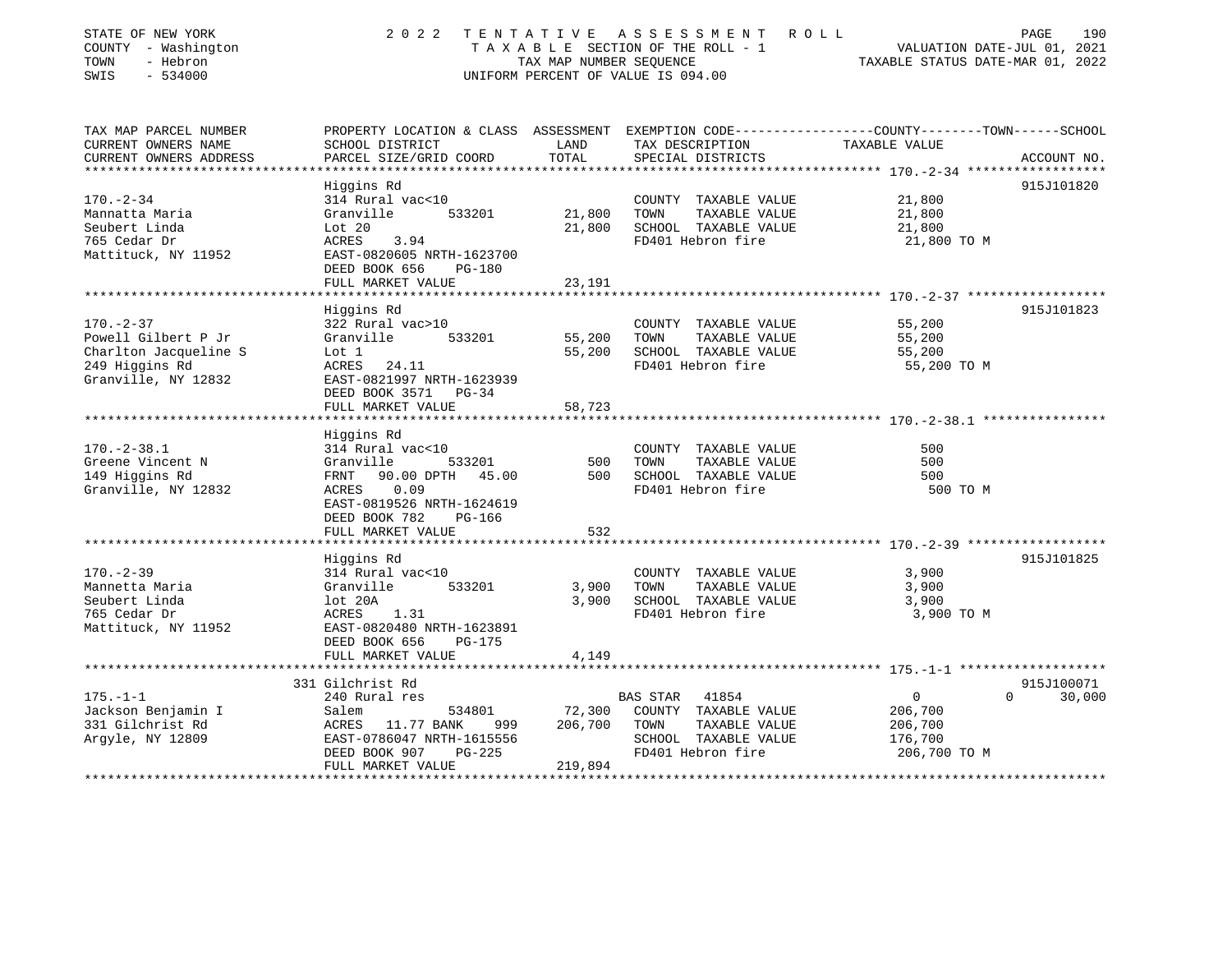| STATE OF NEW YORK<br>COUNTY - Washington<br>TOWN<br>- Hebron<br>SWIS<br>$-534000$ | 2 0 2 2                                                                                          |                    | TENTATIVE ASSESSMENT ROLL<br>T A X A B L E SECTION OF THE ROLL - 1<br>T A X A B L E SECTION OF THE ROLL - 1<br>TAXABLE STATUS DATE-MAR 01, 2022<br>UNIFORM PERCENT OF VALUE IS 094.00 |                                                     | 191<br>PAGE              |
|-----------------------------------------------------------------------------------|--------------------------------------------------------------------------------------------------|--------------------|---------------------------------------------------------------------------------------------------------------------------------------------------------------------------------------|-----------------------------------------------------|--------------------------|
| TAX MAP PARCEL NUMBER                                                             | PROPERTY LOCATION & CLASS ASSESSMENT EXEMPTION CODE----------------COUNTY-------TOWN------SCHOOL |                    |                                                                                                                                                                                       |                                                     |                          |
| CURRENT OWNERS NAME                                                               | SCHOOL DISTRICT                                                                                  | LAND               | TAX DESCRIPTION                                                                                                                                                                       | TAXABLE VALUE                                       |                          |
| CURRENT OWNERS ADDRESS                                                            | PARCEL SIZE/GRID COORD                                                                           | TOTAL              | SPECIAL DISTRICTS                                                                                                                                                                     |                                                     | ACCOUNT NO.              |
|                                                                                   | 3801 County Route 30                                                                             |                    |                                                                                                                                                                                       |                                                     | 915J100388               |
| $175. - 1 - 2$                                                                    | 240 Rural res                                                                                    |                    | COUNTY TAXABLE VALUE                                                                                                                                                                  | 131,200                                             |                          |
| Batz Rachel                                                                       | 534801<br>Salem                                                                                  | 86,200             | TAXABLE VALUE<br>TOWN                                                                                                                                                                 | 131,200                                             |                          |
| Simpson Adam                                                                      | 999 812.68 BANK<br>ACRES 37.68 BANK 999<br>EAST-0788065 NRTH-1617523<br>999                      | 131,200            | SCHOOL TAXABLE VALUE                                                                                                                                                                  | 131,200                                             |                          |
| 3801 County Route 30                                                              |                                                                                                  |                    | CA008 Cons agri dst 8                                                                                                                                                                 | 131,200 TO M                                        |                          |
| Salem, NY 12865                                                                   | DEED BOOK 20200 PG-1096                                                                          |                    | FD401 Hebron fire                                                                                                                                                                     | 131,200 TO M                                        |                          |
|                                                                                   | FULL MARKET VALUE                                                                                | 139,574            |                                                                                                                                                                                       |                                                     |                          |
|                                                                                   |                                                                                                  |                    |                                                                                                                                                                                       |                                                     |                          |
|                                                                                   | 45 Callaway Rd                                                                                   |                    |                                                                                                                                                                                       |                                                     | 915J100104               |
| $175. - 1 - 3$                                                                    | 241 Rural res&ag                                                                                 |                    | AG DIST<br>41720                                                                                                                                                                      | 67,042                                              | 67,042<br>67,042         |
| Gerber Jeffrey R<br>weiber beiliey k<br>Woods-Gerber Carisa                       | 534801<br>Salem<br>53<br>2169/134 2168/165                                                       | 142,800<br>302,800 | COUNTY TAXABLE VALUE<br>TOWN<br>TAXABLE VALUE                                                                                                                                         | 235,758<br>235,758                                  |                          |
| 45 Callaway Rd                                                                    | ACRES 46.00 BANK<br>999                                                                          |                    | SCHOOL TAXABLE VALUE                                                                                                                                                                  | 235,758                                             |                          |
| Argyle, NY 12809                                                                  | EAST-0788316 NRTH-1616307                                                                        |                    | CA008 Cons agri dst 8                                                                                                                                                                 | 235,758 TO M                                        |                          |
|                                                                                   | DEED BOOK 2169 PG-138                                                                            |                    | 67,042 EX                                                                                                                                                                             |                                                     |                          |
| MAY BE SUBJECT TO PAYMENT                                                         | FULL MARKET VALUE                                                                                |                    | 322,128 FD401 Hebron fire                                                                                                                                                             | 302,800 TO M                                        |                          |
| UNDER AGDIST LAW TIL 2026                                                         |                                                                                                  |                    |                                                                                                                                                                                       |                                                     |                          |
|                                                                                   |                                                                                                  |                    |                                                                                                                                                                                       |                                                     |                          |
|                                                                                   | 3732 County Route 30                                                                             |                    | 70 PCT OF VALUE USED FOR EXEMPTION PURPOSES                                                                                                                                           |                                                     | 915J100142               |
| $175. - 1 - 4$                                                                    | 240 Rural res                                                                                    |                    | <b>BAS STAR</b><br>41854                                                                                                                                                              | $\overline{\phantom{a}}$ 0                          | 30,000<br>$\overline{0}$ |
| Arend James                                                                       | Salem<br>534801                                                                                  |                    | 168,500 VET DIS CT 41141                                                                                                                                                              | 56,847                                              | 56,847<br>$\Omega$       |
| Arend Debra Sue                                                                   | ACRES 74.40                                                                                      |                    | 270,700 VET COM CT 41131                                                                                                                                                              | 47,373                                              | 30,000<br>$\mathbf 0$    |
| 3732 County Route 30<br>Salem, NY 12865                                           | EAST-0790011 NRTH-1616392<br>PG-48                                                               |                    | COUNTY TAXABLE VALUE<br>TOWN<br>TAXABLE VALUE                                                                                                                                         | 166,480<br>183,853                                  |                          |
|                                                                                   | DEED BOOK 900<br>FULL MARKET VALUE                                                               |                    | 287,979 SCHOOL TAXABLE VALUE                                                                                                                                                          | 240,700                                             |                          |
|                                                                                   |                                                                                                  |                    | FD401 Hebron fire                                                                                                                                                                     | 270,700 TO M                                        |                          |
|                                                                                   |                                                                                                  |                    |                                                                                                                                                                                       |                                                     |                          |
|                                                                                   | 3602 County Route 30                                                                             |                    |                                                                                                                                                                                       |                                                     | 915J100068               |
| $175. - 1 - 5.1$                                                                  | 283 Res w/Comuse                                                                                 |                    | COUNTY TAXABLE VALUE                                                                                                                                                                  | 471,800                                             |                          |
| Armstrong Nancy                                                                   | 534801<br>Salem                                                                                  | 107,500            | TAXABLE VALUE<br>TOWN                                                                                                                                                                 | 471,800                                             |                          |
| 3602 County Route 30                                                              | ACRES 48.30                                                                                      |                    | 471,800 SCHOOL TAXABLE VALUE                                                                                                                                                          | 471,800                                             |                          |
| Salem, NY 12865                                                                   | EAST-0791544 NRTH-1614503                                                                        |                    | FD401 Hebron fire                                                                                                                                                                     | 471,800 TO M                                        |                          |
|                                                                                   | DEED BOOK 3465 PG-336                                                                            |                    |                                                                                                                                                                                       |                                                     |                          |
|                                                                                   | FULL MARKET VALUE<br>******************************                                              | 501,915            |                                                                                                                                                                                       |                                                     |                          |
|                                                                                   |                                                                                                  |                    | **************************                                                                                                                                                            | ********************* 175.-1-5.2 ****************** |                          |
|                                                                                   | 3579 County Route 30                                                                             |                    |                                                                                                                                                                                       |                                                     | 915J101060<br>$\Omega$   |
| $175. - 1 - 5.2$<br>Palyo Robert Jr                                               | 210 1 Family Res<br>Salem                                                                        | 534801 55,600      | 41854<br><b>BAS STAR</b><br>COUNTY TAXABLE VALUE                                                                                                                                      | $\overline{0}$<br>142,600                           | 30,000                   |
| Palyo Denise                                                                      | ACRES<br>9.48                                                                                    | 142,600            | TOWN<br>TAXABLE VALUE                                                                                                                                                                 | 142,600                                             |                          |
| 3579 County Route 30                                                              | EAST-0791593 NRTH-1613333                                                                        |                    | SCHOOL TAXABLE VALUE                                                                                                                                                                  | 112,600                                             |                          |
| Salem, NY 12865                                                                   | DEED BOOK 894<br>$PG-232$                                                                        |                    | FD401 Hebron fire                                                                                                                                                                     | 142,600 TO M                                        |                          |
|                                                                                   | FULL MARKET VALUE                                                                                | 151,702            |                                                                                                                                                                                       |                                                     |                          |
|                                                                                   |                                                                                                  |                    |                                                                                                                                                                                       |                                                     |                          |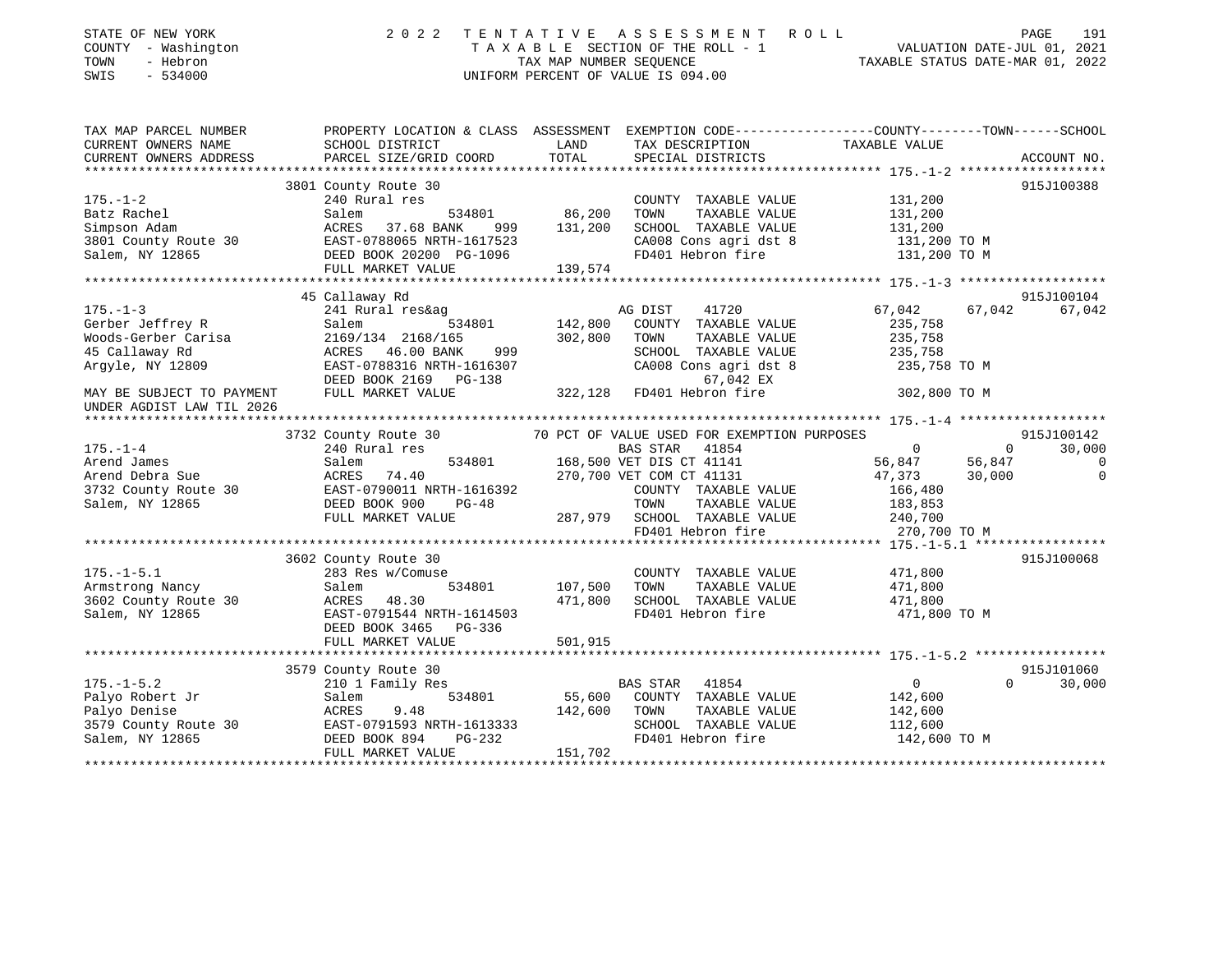| STATE OF NEW YORK<br>COUNTY - Washington<br>TOWN<br>- Hebron<br>SWIS - 534000 | 2022 TENTATIVE ASSESSMENT ROLL<br>TAXABLE SECTION OF THE ROLL - 1<br>TAX MAP NUMBER SEOUENCE<br>UNIFORM PERCENT OF VALUE IS 094.00 | 192<br>PAGE<br>VALUATION DATE-JUL 01, 2021<br>TAXABLE STATUS DATE-MAR 01, 2022 |
|-------------------------------------------------------------------------------|------------------------------------------------------------------------------------------------------------------------------------|--------------------------------------------------------------------------------|
|                                                                               |                                                                                                                                    |                                                                                |

| TAX MAP PARCEL NUMBER                                                                                                                                                                                                                                                 | PROPERTY LOCATION & CLASS ASSESSMENT EXEMPTION CODE----------------COUNTY-------TOWN------SCHOOL                   |        |                                                                                                                                                                                                                                                                                                         |                |          |             |
|-----------------------------------------------------------------------------------------------------------------------------------------------------------------------------------------------------------------------------------------------------------------------|--------------------------------------------------------------------------------------------------------------------|--------|---------------------------------------------------------------------------------------------------------------------------------------------------------------------------------------------------------------------------------------------------------------------------------------------------------|----------------|----------|-------------|
| CURRENT OWNERS NAME                                                                                                                                                                                                                                                   | SCHOOL DISTRICT                                                                                                    | LAND   | TAX DESCRIPTION                                                                                                                                                                                                                                                                                         | TAXABLE VALUE  |          |             |
| CURRENT OWNERS ADDRESS                                                                                                                                                                                                                                                | PARCEL SIZE/GRID COORD                                                                                             | TOTAL  | SPECIAL DISTRICTS                                                                                                                                                                                                                                                                                       |                |          | ACCOUNT NO. |
|                                                                                                                                                                                                                                                                       |                                                                                                                    |        |                                                                                                                                                                                                                                                                                                         |                |          |             |
|                                                                                                                                                                                                                                                                       | 5 Cross Rd                                                                                                         |        |                                                                                                                                                                                                                                                                                                         |                |          | 915J100179  |
| $175. - 1 - 6$<br>Giroux Brian R                                                                                                                                                                                                                                      | 210 1 Family Res                                                                                                   |        | 534801 VET WAR CT 41121<br>534801 35,500 AGED-ALL 41800<br>VET WAR CT 41121<br>AGED-ALL 41800<br>ENH STAR 41834<br>BIN STAR 41834<br>BIN STAR 41834<br>BIN STAR 41834<br>BIN STAR 41834<br>BIN STAR 41834<br>BIN STAR 41834<br>BIN STAR 41834<br>BIN STAR 41834<br>BIN STAR 41834<br>BIN STAR 41834<br> |                |          |             |
|                                                                                                                                                                                                                                                                       | Salem<br>FRNT 108.00 DPTH 166.00 86,900 ENH STAR 41834                                                             |        |                                                                                                                                                                                                                                                                                                         |                |          |             |
| Giroux Cynthia R<br>- 3 - 3 - 8 Bd                                                                                                                                                                                                                                    | EAST-0791703 NRTH-1613091                                                                                          |        | COUNTY TAXABLE VALUE 36,932                                                                                                                                                                                                                                                                             |                |          |             |
| Salem, NY 12865                                                                                                                                                                                                                                                       | DEED BOOK 492<br>PG-372                                                                                            |        | TOWN<br>TAXABLE VALUE                                                                                                                                                                                                                                                                                   | 36,932         |          |             |
|                                                                                                                                                                                                                                                                       | FULL MARKET VALUE                                                                                                  |        |                                                                                                                                                                                                                                                                                                         |                |          |             |
|                                                                                                                                                                                                                                                                       |                                                                                                                    |        | 92,447 SCHOOL TAXABLE VALUE $\begin{array}{ccc} 0 & 0 \\ 92 & 0 \\ 0 & 0 \end{array}$                                                                                                                                                                                                                   |                |          |             |
|                                                                                                                                                                                                                                                                       |                                                                                                                    |        |                                                                                                                                                                                                                                                                                                         |                |          |             |
|                                                                                                                                                                                                                                                                       | 3472 County Route 30                                                                                               |        |                                                                                                                                                                                                                                                                                                         |                |          | 915J100401  |
| $175. - 1 - 7.1$                                                                                                                                                                                                                                                      | 270 Mfg housing                                                                                                    |        | BAS STAR 41854 0<br>534801 67,200 COUNTY TAXABLE VALUE 81,300                                                                                                                                                                                                                                           | $\overline{0}$ | $\Omega$ | 30,000      |
| Mattison Bennett L                                                                                                                                                                                                                                                    | Salem                                                                                                              |        |                                                                                                                                                                                                                                                                                                         |                |          |             |
| Mattison Laurie J                                                                                                                                                                                                                                                     | Mallory Sub/ 29#85 Lot 3 81,300 TOWN                                                                               |        | TAXABLE VALUE                                                                                                                                                                                                                                                                                           | 81,300         |          |             |
| ACRES<br>3472 County Route 30                                                                                                                                                                                                                                         | 9.47                                                                                                               |        | SCHOOL TAXABLE VALUE                                                                                                                                                                                                                                                                                    | 51,300         |          |             |
| Salem, NY 12865                                                                                                                                                                                                                                                       | EAST-0791762 NRTH-1610577                                                                                          |        | FD401 Hebron fire                                                                                                                                                                                                                                                                                       | 81,300 TO M    |          |             |
|                                                                                                                                                                                                                                                                       | DEED BOOK 783<br>PG-115                                                                                            |        |                                                                                                                                                                                                                                                                                                         |                |          |             |
|                                                                                                                                                                                                                                                                       | FULL MARKET VALUE                                                                                                  | 86,489 |                                                                                                                                                                                                                                                                                                         |                |          |             |
|                                                                                                                                                                                                                                                                       | 3482 County Route 30                                                                                               |        |                                                                                                                                                                                                                                                                                                         |                |          | 915J101183  |
| $175. - 1 - 7.2$                                                                                                                                                                                                                                                      | 210 1 Family Res                                                                                                   |        | <b>BAS STAR</b> 41854                                                                                                                                                                                                                                                                                   | $\overline{0}$ | $\Omega$ | 30,000      |
| West Nancy                                                                                                                                                                                                                                                            |                                                                                                                    |        |                                                                                                                                                                                                                                                                                                         |                |          |             |
| 3482 County Route 30                                                                                                                                                                                                                                                  | Salem 534801 32,600 COUNTY TAXABLE VALUE 79,900<br>FRNT 104.00 DPTH 144.00 79,900 TOWN TAXABLE VALUE 79,900 79,900 |        |                                                                                                                                                                                                                                                                                                         |                |          |             |
| Salem, NY 12865                                                                                                                                                                                                                                                       | 0.34<br>ACRES                                                                                                      |        | SCHOOL TAXABLE VALUE 49,900                                                                                                                                                                                                                                                                             |                |          |             |
|                                                                                                                                                                                                                                                                       | EAST-0791311 NRTH-1610765                                                                                          |        | FD401 Hebron fire                                                                                                                                                                                                                                                                                       | 79,900 TO M    |          |             |
|                                                                                                                                                                                                                                                                       | DEED BOOK 705<br>$PG-1$                                                                                            |        |                                                                                                                                                                                                                                                                                                         |                |          |             |
|                                                                                                                                                                                                                                                                       | FULL MARKET VALUE                                                                                                  | 85,000 |                                                                                                                                                                                                                                                                                                         |                |          |             |
|                                                                                                                                                                                                                                                                       |                                                                                                                    |        |                                                                                                                                                                                                                                                                                                         |                |          |             |
|                                                                                                                                                                                                                                                                       | 3473 County Route 30                                                                                               |        |                                                                                                                                                                                                                                                                                                         |                |          | 915J101766  |
| $175. - 1 - 7.3$                                                                                                                                                                                                                                                      | 210 1 Family Res                                                                                                   |        | <b>BAS STAR</b> 41854                                                                                                                                                                                                                                                                                   | $\overline{0}$ | $\Omega$ | 30,000      |
| Gadzinski Glenn A                                                                                                                                                                                                                                                     | Salem                                                                                                              |        | 534801 56,000 COUNTY TAXABLE VALUE                                                                                                                                                                                                                                                                      | 101,400        |          |             |
|                                                                                                                                                                                                                                                                       |                                                                                                                    |        |                                                                                                                                                                                                                                                                                                         |                |          |             |
|                                                                                                                                                                                                                                                                       |                                                                                                                    |        |                                                                                                                                                                                                                                                                                                         |                |          |             |
|                                                                                                                                                                                                                                                                       |                                                                                                                    |        |                                                                                                                                                                                                                                                                                                         |                |          |             |
| 3473 County Route 30<br>3473 County Route 30<br>Salem, NY 12865<br>2008 SCHOOL TAXABLE VALUE<br>201,400<br>201,400<br>201,400<br>201,400<br>201,400<br>201,400<br>201,400<br>201,400<br>201,400<br>201,400<br>201,400<br>201,400<br>201,400<br>201,400<br>201,400<br> |                                                                                                                    |        |                                                                                                                                                                                                                                                                                                         |                |          |             |
|                                                                                                                                                                                                                                                                       | 3478 County Route 30                                                                                               |        |                                                                                                                                                                                                                                                                                                         |                |          | 915J100401  |
| $175. - 1 - 7.4$                                                                                                                                                                                                                                                      | 270 Mfg housing                                                                                                    |        |                                                                                                                                                                                                                                                                                                         | $\overline{0}$ | $\Omega$ | 30,000      |
| Steigerwald Virginia                                                                                                                                                                                                                                                  | Salem                                                                                                              |        |                                                                                                                                                                                                                                                                                                         | 71,300         |          |             |
| PO Box 356                                                                                                                                                                                                                                                            | Mallory Sub/29#85 Lot 2 71,300 TOWN                                                                                |        | TAXABLE VALUE                                                                                                                                                                                                                                                                                           | 71,300         |          |             |
| Salem, NY 12865                                                                                                                                                                                                                                                       | ACRES 1.68                                                                                                         |        | SCHOOL TAXABLE VALUE                                                                                                                                                                                                                                                                                    | 41,300         |          |             |
|                                                                                                                                                                                                                                                                       | EAST-0791460 NRTH-1610647                                                                                          |        | FD401 Hebron fire                                                                                                                                                                                                                                                                                       | 71,300 TO M    |          |             |
|                                                                                                                                                                                                                                                                       | DEED BOOK 2264 PG-184                                                                                              |        |                                                                                                                                                                                                                                                                                                         |                |          |             |
|                                                                                                                                                                                                                                                                       |                                                                                                                    |        |                                                                                                                                                                                                                                                                                                         |                |          |             |
|                                                                                                                                                                                                                                                                       |                                                                                                                    |        |                                                                                                                                                                                                                                                                                                         |                |          |             |

92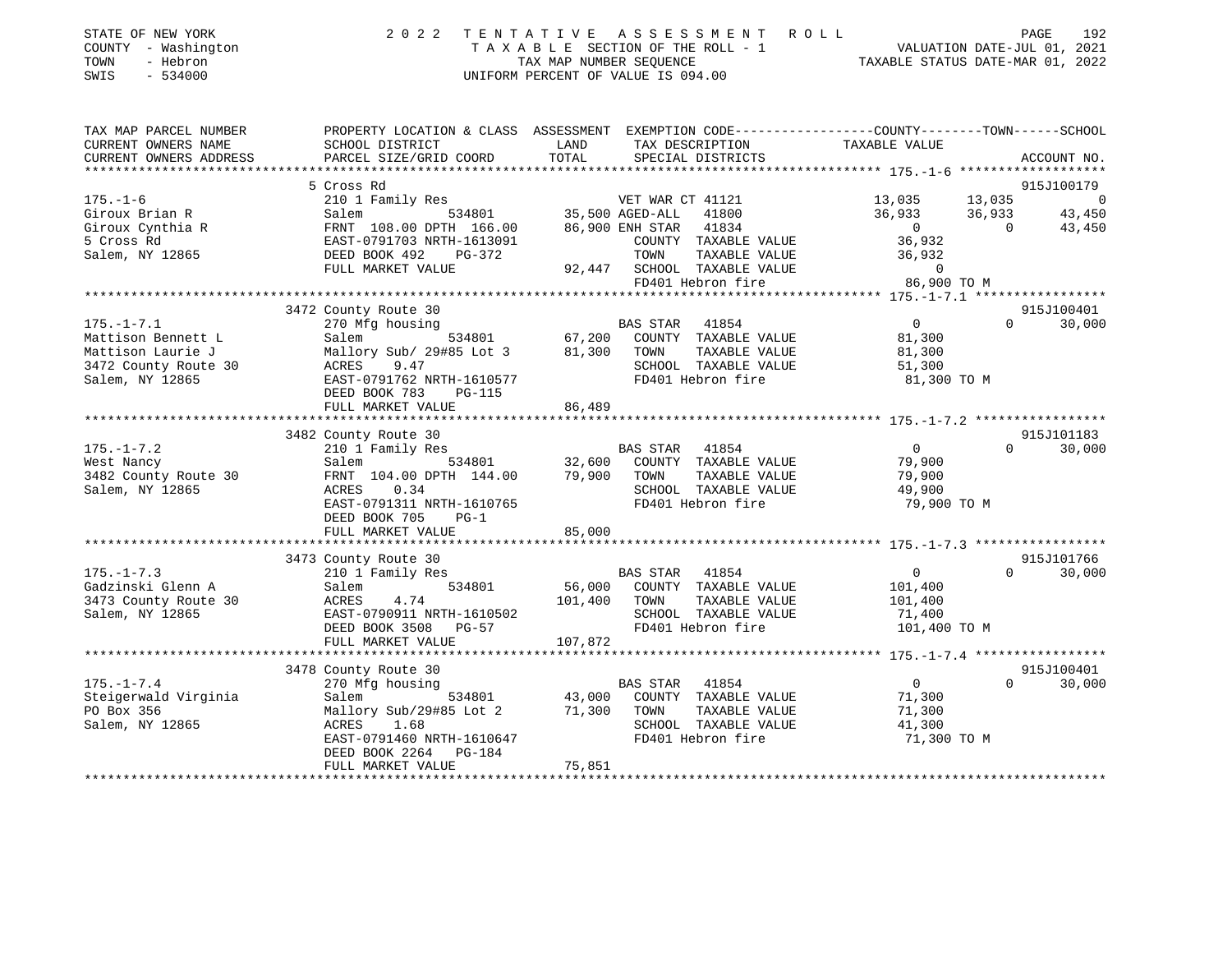| STATE OF NEW YORK<br>COUNTY - Washington<br>TOWN<br>- Hebron<br>SWIS<br>$-534000$      | 2 0 2 2                                                                                                                          | TENTATIVE         | ASSESSMENT ROLL<br>UNIFORM PERCENT OF VALUE IS 094.00 | PAGE<br>TAXABLE SECTION OF THE ROLL - 1<br>TAXABLE SECTION OF THE ROLL - 1<br>TAX MAP NUMBER SEQUENCE TAXABLE STATUS DATE-MAR 01, 2022 | 193         |
|----------------------------------------------------------------------------------------|----------------------------------------------------------------------------------------------------------------------------------|-------------------|-------------------------------------------------------|----------------------------------------------------------------------------------------------------------------------------------------|-------------|
| TAX MAP PARCEL NUMBER                                                                  |                                                                                                                                  |                   |                                                       | PROPERTY LOCATION & CLASS ASSESSMENT EXEMPTION CODE----------------COUNTY-------TOWN------SCHOOL                                       |             |
| CURRENT OWNERS NAME<br>CURRENT OWNERS ADDRESS                                          | SCHOOL DISTRICT<br>PARCEL SIZE/GRID COORD                                                                                        | LAND<br>TOTAL     | TAX DESCRIPTION TAXABLE VALUE<br>SPECIAL DISTRICTS    |                                                                                                                                        | ACCOUNT NO. |
|                                                                                        |                                                                                                                                  |                   |                                                       |                                                                                                                                        |             |
|                                                                                        | County Route 30/E Off                                                                                                            |                   |                                                       |                                                                                                                                        | 915J100401  |
| $175. - 1 - 7.5$                                                                       | 311 Res vac land                                                                                                                 |                   | COUNTY TAXABLE VALUE                                  | 700                                                                                                                                    |             |
| West Nancy                                                                             | Salem<br>534801                                                                                                                  | 700               | TOWN<br>TAXABLE VALUE                                 | 700                                                                                                                                    |             |
| West Christopher                                                                       | Mallory Sub/ 29#85 Lot 1 700                                                                                                     |                   | SCHOOL TAXABLE VALUE                                  | 700                                                                                                                                    |             |
| 3482 County Route 30                                                                   | FRNT 141.00 DPTH 333.00                                                                                                          |                   | FD401 Hebron fire                                     | 700 TO M                                                                                                                               |             |
| Salem, NY 12865                                                                        | ACRES<br>0.82                                                                                                                    |                   |                                                       |                                                                                                                                        |             |
|                                                                                        | EAST-0791511 NRTH-1610780                                                                                                        |                   |                                                       |                                                                                                                                        |             |
|                                                                                        | DEED BOOK 3016 PG-135<br>FULL MARKET VALUE                                                                                       | 745               |                                                       |                                                                                                                                        |             |
|                                                                                        |                                                                                                                                  |                   |                                                       |                                                                                                                                        |             |
|                                                                                        | 3442 County Route 30                                                                                                             |                   |                                                       |                                                                                                                                        | 915J100517  |
| $175. - 1 - 8$                                                                         | 210 1 Family Res                                                                                                                 |                   | COUNTY TAXABLE VALUE                                  | 165,000                                                                                                                                |             |
| Bruning Kathryn                                                                        | 534801<br>Salem                                                                                                                  | 47,500            | TOWN<br>TAXABLE VALUE                                 | 165,000                                                                                                                                |             |
| 3442 County Route 30                                                                   | ACRES<br>3.10 BANK<br>999                                                                                                        | 165,000           | SCHOOL TAXABLE VALUE                                  | 165,000                                                                                                                                |             |
| Salem, NY 12865                                                                        | EAST-0790972 NRTH-1609370                                                                                                        |                   |                                                       | 165,000 TO M                                                                                                                           |             |
|                                                                                        | DEED BOOK 20200 PG-1059                                                                                                          |                   | SCHOOL International dist 8<br>CA008 Consignifies     | 165,000 TO M                                                                                                                           |             |
|                                                                                        | FULL MARKET VALUE                                                                                                                | 175,532           |                                                       |                                                                                                                                        |             |
|                                                                                        |                                                                                                                                  |                   |                                                       |                                                                                                                                        |             |
|                                                                                        | County Route 30<br>322 Rural vac>10                                                                                              |                   |                                                       |                                                                                                                                        | 915J100398  |
| $175. - 1 - 9$<br>Tripp Family Irrevocable Trust Salem                                 | 534801                                                                                                                           |                   | AG DIST<br>41720<br>273,300 FOR 480A 47460            | 108,879<br>108,879 108,879<br>84,374<br>84,374                                                                                         | 84,374      |
|                                                                                        |                                                                                                                                  | 273,300           | COUNTY TAXABLE VALUE                                  | 80,047                                                                                                                                 |             |
| Cunningham Jennifer L forest commit 796/261<br>c/o Marion Elizabeth Tripp ACRES 134.90 |                                                                                                                                  |                   | TOWN<br>TAXABLE VALUE                                 | 80,047                                                                                                                                 |             |
| 333 Kingsbury Rd                                                                       | EAST-0789801 NRTH-1608725                                                                                                        |                   | SCHOOL TAXABLE VALUE                                  | 80,047                                                                                                                                 |             |
| Hudson Falls, NY 12839                                                                 | DEED BOOK 20210 PG-6712                                                                                                          |                   | CA008 Cons agri dst 8                                 | 164,421 TO M                                                                                                                           |             |
|                                                                                        | FULL MARKET VALUE                                                                                                                |                   | 290,745 108,879 EX                                    |                                                                                                                                        |             |
| MAY BE SUBJECT TO PAYMENT                                                              |                                                                                                                                  |                   | FD401 Hebron fire                                     | 273,300 TO M                                                                                                                           |             |
| UNDER RPTL480A UNTIL 2031                                                              |                                                                                                                                  |                   |                                                       |                                                                                                                                        |             |
| *************************                                                              |                                                                                                                                  |                   |                                                       |                                                                                                                                        |             |
|                                                                                        | 3449 County Route 30                                                                                                             |                   |                                                       |                                                                                                                                        | 915J100319  |
| $175. - 1 - 10$                                                                        | 210 1 Family Res                                                                                                                 |                   | BAS STAR 41854                                        | $\overline{0}$<br>$\Omega$                                                                                                             | 30,000      |
| Stamm Jared B<br>Nave William R Jr                                                     | Salem<br>534801                                                                                                                  | 60,700<br>177,200 | COUNTY TAXABLE VALUE                                  | 177,200                                                                                                                                |             |
| PO Box 47                                                                              | SAIEM 534601<br>RCRES 6.50<br>EAST-0790788 NRTH-1609901<br>DEED BOOK 1738 PG-1<br>FULL MARKET UNIUR<br>EAST-0790788 NRTH-1609901 |                   | TAXABLE VALUE<br>TOWN<br>SCHOOL TAXABLE VALUE         | 177,200<br>147,200                                                                                                                     |             |
| Salem, NY 12865                                                                        |                                                                                                                                  |                   | CA008 Cons agri dst 8                                 | $177,200$ TO M                                                                                                                         |             |
|                                                                                        | FULL MARKET VALUE                                                                                                                |                   | 188,511 FD401 Hebron fire                             | 177,200 TO M                                                                                                                           |             |
|                                                                                        |                                                                                                                                  |                   |                                                       |                                                                                                                                        |             |
|                                                                                        | 3485 County Route 30                                                                                                             |                   |                                                       |                                                                                                                                        | 915L100320  |
| $175. - 1 - 11$                                                                        | 270 Mfg housing                                                                                                                  |                   | COUNTY TAXABLE VALUE                                  | 46,100                                                                                                                                 |             |
| Gadzinski Glenn A                                                                      | 534801<br>Salem                                                                                                                  | 25,800            | TOWN<br>TAXABLE VALUE                                 | 46,100                                                                                                                                 |             |
| Gadzinski Glenn A<br>3473 County Route 30<br>Salam AW 19865                            | FRNT 100.00 DPTH 75.00                                                                                                           | 46,100            | SCHOOL TAXABLE VALUE                                  | 46,100                                                                                                                                 |             |
| Salem, NY 12865                                                                        | 0.17<br>ACRES                                                                                                                    |                   | FD401 Hebron fire                                     | 46,100 TO M                                                                                                                            |             |
|                                                                                        | EAST-0791140 NRTH-1610747                                                                                                        |                   |                                                       |                                                                                                                                        |             |
|                                                                                        | DEED BOOK 3767 PG-211                                                                                                            |                   |                                                       |                                                                                                                                        |             |
|                                                                                        | FULL MARKET VALUE                                                                                                                | 49,043            |                                                       |                                                                                                                                        |             |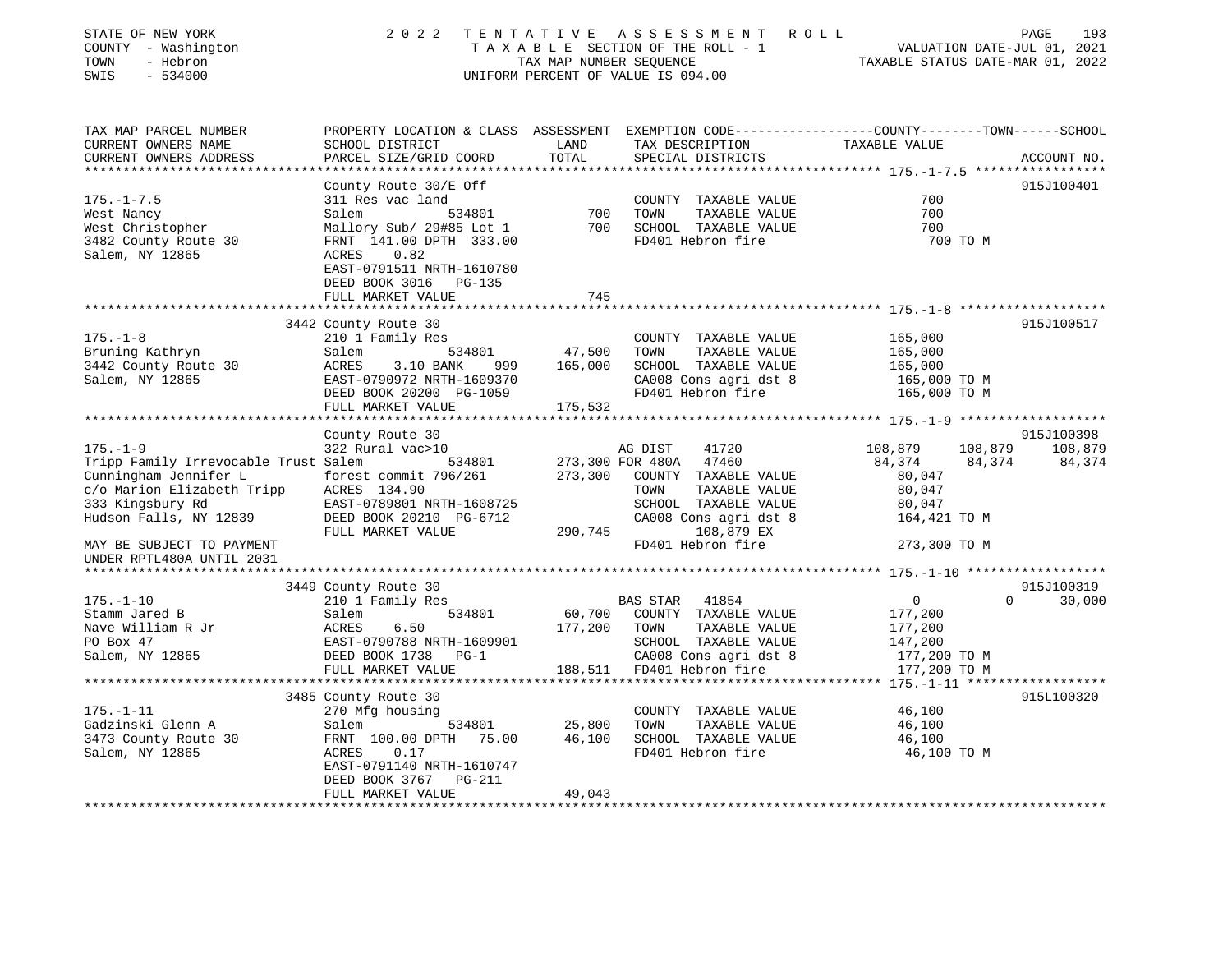| PROPERTY LOCATION & CLASS ASSESSMENT EXEMPTION CODE---------------COUNTY-------TOWN------SCHOOL<br>LAND<br>TAX DESCRIPTION<br>SCHOOL DISTRICT<br>TAXABLE VALUE<br>TOTAL<br>SPECIAL DISTRICTS<br>PARCEL SIZE/GRID COORD<br>ACCOUNT NO.<br>915J100593<br>83 Thunder Way<br>$175. - 1 - 12.1$<br>271 Mfg housings<br>COUNTY TAXABLE VALUE<br>35,400<br>Brown Rose<br>Salem<br>534801<br>19,500<br>TOWN<br>TAXABLE VALUE<br>35,400<br>68 Thunder Way<br>35,400<br>SCHOOL TAXABLE VALUE<br>769/328<br>35,400<br>Salem, NY 12865<br>FD401 Hebron fire<br>ACRES<br>4.85<br>35,400 TO M<br>EAST-0790196 NRTH-1610392<br>DEED BOOK 769<br>PG-331<br>FULL MARKET VALUE<br>37,660<br>3495 County Route 30<br>915J101138<br>240 Rural res<br>139,500<br>COUNTY TAXABLE VALUE<br>Salem<br>534801<br>81,500<br>TOWN<br>TAXABLE VALUE<br>139,500<br>139,500<br>3495 County Route 30<br>ACRES 18.46 BANK<br>SCHOOL TAXABLE VALUE<br>139,500<br>999<br>CA008 Cons agri dst 8<br>Salem, NY 12832<br>EAST-0791281 NRTH-1611167<br>139,500 TO M<br>FD401 Hebron fire<br>DEED BOOK 3675 PG-212<br>139,500 TO M<br>FULL MARKET VALUE<br>148,404<br>915J101299<br>3537 County Route 30<br>$175. - 1 - 12.3$<br>$\overline{0}$<br>30,000<br>210 1 Family Res<br>BAS STAR<br>41854<br>$\Omega$<br>Leonard Charlotte L<br>57,500<br>COUNTY TAXABLE VALUE<br>Salem<br>534801<br>191,600<br>ACRES<br>5.06<br>191,600<br>TOWN<br>TAXABLE VALUE<br>191,600<br>SCHOOL TAXABLE VALUE<br>EAST-0791198 NRTH-1611929<br>161,600<br>FD401 Hebron fire<br>DEED BOOK 812<br>191,600 TO M<br>PG-137<br>FULL MARKET VALUE<br>203,830<br>3544 County Route 30<br>915J101354<br>$175. - 1 - 12.4$<br>271 Mfg housings<br>COUNTY TAXABLE VALUE<br>108,400<br>TAXABLE VALUE<br>Lee Douglas M<br>Salem<br>534801<br>49,900<br>TOWN<br>108,400<br>ACRES 13.50<br>108,400<br>SCHOOL TAXABLE VALUE<br>3544 County Route 30<br>108,400<br>Salem, NY 12865<br>FD401 Hebron fire<br>108,400 TO M<br>EAST-0791775 NRTH-1611632<br>DEED BOOK 3912 PG-195<br>FULL MARKET VALUE<br>115,319<br>915J101479<br>169 Thunder Way<br>93,100<br>242 Rurl res&rec<br>COUNTY TAXABLE VALUE<br>42,600<br>TOWN<br>TAXABLE VALUE<br>93,100<br>Salem<br>534801<br>ACRES<br>93,100<br>SCHOOL TAXABLE VALUE<br>93,100<br>26.00 BANK<br>999<br>FD401 Hebron fire<br>Montgomery, NY 12549<br>EAST-0788932 NRTH-1611185<br>93,100 TO M<br>DEED BOOK 1984 PG-124<br>99,043<br>FULL MARKET VALUE<br>915J101530<br>Thunder Way<br>322 Rural vac>10<br>8,700<br>COUNTY TAXABLE VALUE<br>534801<br>8,700<br>TAXABLE VALUE<br>8,700<br>Salem<br>TOWN<br>ACRES 10.76 BANK<br>999<br>8,700<br>SCHOOL TAXABLE VALUE<br>8,700<br>FD401 Hebron fire<br>EAST-0789858 NRTH-1611498<br>8,700 TO M<br>DEED BOOK 3962 PG-97<br>9,255<br>FULL MARKET VALUE | STATE OF NEW YORK<br>COUNTY - Washington<br>TOWN<br>- Hebron<br>$-534000$<br>SWIS | 2 0 2 2 | TAX MAP NUMBER SEQUENCE | TENTATIVE ASSESSMENT ROLL<br>T A X A B L E SECTION OF THE ROLL - 1<br>UNIFORM PERCENT OF VALUE IS 094.00 | VALUATION DATE-JUL 01, 2021<br>TAXABLE STATUS DATE-MAR 01, 2022 | 194<br>PAGE |
|------------------------------------------------------------------------------------------------------------------------------------------------------------------------------------------------------------------------------------------------------------------------------------------------------------------------------------------------------------------------------------------------------------------------------------------------------------------------------------------------------------------------------------------------------------------------------------------------------------------------------------------------------------------------------------------------------------------------------------------------------------------------------------------------------------------------------------------------------------------------------------------------------------------------------------------------------------------------------------------------------------------------------------------------------------------------------------------------------------------------------------------------------------------------------------------------------------------------------------------------------------------------------------------------------------------------------------------------------------------------------------------------------------------------------------------------------------------------------------------------------------------------------------------------------------------------------------------------------------------------------------------------------------------------------------------------------------------------------------------------------------------------------------------------------------------------------------------------------------------------------------------------------------------------------------------------------------------------------------------------------------------------------------------------------------------------------------------------------------------------------------------------------------------------------------------------------------------------------------------------------------------------------------------------------------------------------------------------------------------------------------------------------------------------------------------------------------------------------------------------------------------------------------------------------------------------------------------------------------------------------------------------------------------------------------------------------------------------------------------------------------------|-----------------------------------------------------------------------------------|---------|-------------------------|----------------------------------------------------------------------------------------------------------|-----------------------------------------------------------------|-------------|
|                                                                                                                                                                                                                                                                                                                                                                                                                                                                                                                                                                                                                                                                                                                                                                                                                                                                                                                                                                                                                                                                                                                                                                                                                                                                                                                                                                                                                                                                                                                                                                                                                                                                                                                                                                                                                                                                                                                                                                                                                                                                                                                                                                                                                                                                                                                                                                                                                                                                                                                                                                                                                                                                                                                                                                  | TAX MAP PARCEL NUMBER                                                             |         |                         |                                                                                                          |                                                                 |             |
|                                                                                                                                                                                                                                                                                                                                                                                                                                                                                                                                                                                                                                                                                                                                                                                                                                                                                                                                                                                                                                                                                                                                                                                                                                                                                                                                                                                                                                                                                                                                                                                                                                                                                                                                                                                                                                                                                                                                                                                                                                                                                                                                                                                                                                                                                                                                                                                                                                                                                                                                                                                                                                                                                                                                                                  | CURRENT OWNERS NAME                                                               |         |                         |                                                                                                          |                                                                 |             |
|                                                                                                                                                                                                                                                                                                                                                                                                                                                                                                                                                                                                                                                                                                                                                                                                                                                                                                                                                                                                                                                                                                                                                                                                                                                                                                                                                                                                                                                                                                                                                                                                                                                                                                                                                                                                                                                                                                                                                                                                                                                                                                                                                                                                                                                                                                                                                                                                                                                                                                                                                                                                                                                                                                                                                                  | CURRENT OWNERS ADDRESS                                                            |         |                         |                                                                                                          |                                                                 |             |
|                                                                                                                                                                                                                                                                                                                                                                                                                                                                                                                                                                                                                                                                                                                                                                                                                                                                                                                                                                                                                                                                                                                                                                                                                                                                                                                                                                                                                                                                                                                                                                                                                                                                                                                                                                                                                                                                                                                                                                                                                                                                                                                                                                                                                                                                                                                                                                                                                                                                                                                                                                                                                                                                                                                                                                  |                                                                                   |         |                         |                                                                                                          |                                                                 |             |
|                                                                                                                                                                                                                                                                                                                                                                                                                                                                                                                                                                                                                                                                                                                                                                                                                                                                                                                                                                                                                                                                                                                                                                                                                                                                                                                                                                                                                                                                                                                                                                                                                                                                                                                                                                                                                                                                                                                                                                                                                                                                                                                                                                                                                                                                                                                                                                                                                                                                                                                                                                                                                                                                                                                                                                  |                                                                                   |         |                         |                                                                                                          |                                                                 |             |
|                                                                                                                                                                                                                                                                                                                                                                                                                                                                                                                                                                                                                                                                                                                                                                                                                                                                                                                                                                                                                                                                                                                                                                                                                                                                                                                                                                                                                                                                                                                                                                                                                                                                                                                                                                                                                                                                                                                                                                                                                                                                                                                                                                                                                                                                                                                                                                                                                                                                                                                                                                                                                                                                                                                                                                  |                                                                                   |         |                         |                                                                                                          |                                                                 |             |
|                                                                                                                                                                                                                                                                                                                                                                                                                                                                                                                                                                                                                                                                                                                                                                                                                                                                                                                                                                                                                                                                                                                                                                                                                                                                                                                                                                                                                                                                                                                                                                                                                                                                                                                                                                                                                                                                                                                                                                                                                                                                                                                                                                                                                                                                                                                                                                                                                                                                                                                                                                                                                                                                                                                                                                  |                                                                                   |         |                         |                                                                                                          |                                                                 |             |
|                                                                                                                                                                                                                                                                                                                                                                                                                                                                                                                                                                                                                                                                                                                                                                                                                                                                                                                                                                                                                                                                                                                                                                                                                                                                                                                                                                                                                                                                                                                                                                                                                                                                                                                                                                                                                                                                                                                                                                                                                                                                                                                                                                                                                                                                                                                                                                                                                                                                                                                                                                                                                                                                                                                                                                  |                                                                                   |         |                         |                                                                                                          |                                                                 |             |
|                                                                                                                                                                                                                                                                                                                                                                                                                                                                                                                                                                                                                                                                                                                                                                                                                                                                                                                                                                                                                                                                                                                                                                                                                                                                                                                                                                                                                                                                                                                                                                                                                                                                                                                                                                                                                                                                                                                                                                                                                                                                                                                                                                                                                                                                                                                                                                                                                                                                                                                                                                                                                                                                                                                                                                  |                                                                                   |         |                         |                                                                                                          |                                                                 |             |
|                                                                                                                                                                                                                                                                                                                                                                                                                                                                                                                                                                                                                                                                                                                                                                                                                                                                                                                                                                                                                                                                                                                                                                                                                                                                                                                                                                                                                                                                                                                                                                                                                                                                                                                                                                                                                                                                                                                                                                                                                                                                                                                                                                                                                                                                                                                                                                                                                                                                                                                                                                                                                                                                                                                                                                  |                                                                                   |         |                         |                                                                                                          |                                                                 |             |
|                                                                                                                                                                                                                                                                                                                                                                                                                                                                                                                                                                                                                                                                                                                                                                                                                                                                                                                                                                                                                                                                                                                                                                                                                                                                                                                                                                                                                                                                                                                                                                                                                                                                                                                                                                                                                                                                                                                                                                                                                                                                                                                                                                                                                                                                                                                                                                                                                                                                                                                                                                                                                                                                                                                                                                  |                                                                                   |         |                         |                                                                                                          |                                                                 |             |
|                                                                                                                                                                                                                                                                                                                                                                                                                                                                                                                                                                                                                                                                                                                                                                                                                                                                                                                                                                                                                                                                                                                                                                                                                                                                                                                                                                                                                                                                                                                                                                                                                                                                                                                                                                                                                                                                                                                                                                                                                                                                                                                                                                                                                                                                                                                                                                                                                                                                                                                                                                                                                                                                                                                                                                  |                                                                                   |         |                         |                                                                                                          |                                                                 |             |
|                                                                                                                                                                                                                                                                                                                                                                                                                                                                                                                                                                                                                                                                                                                                                                                                                                                                                                                                                                                                                                                                                                                                                                                                                                                                                                                                                                                                                                                                                                                                                                                                                                                                                                                                                                                                                                                                                                                                                                                                                                                                                                                                                                                                                                                                                                                                                                                                                                                                                                                                                                                                                                                                                                                                                                  | $175. - 1 - 12.2$                                                                 |         |                         |                                                                                                          |                                                                 |             |
|                                                                                                                                                                                                                                                                                                                                                                                                                                                                                                                                                                                                                                                                                                                                                                                                                                                                                                                                                                                                                                                                                                                                                                                                                                                                                                                                                                                                                                                                                                                                                                                                                                                                                                                                                                                                                                                                                                                                                                                                                                                                                                                                                                                                                                                                                                                                                                                                                                                                                                                                                                                                                                                                                                                                                                  | Bohley William F                                                                  |         |                         |                                                                                                          |                                                                 |             |
|                                                                                                                                                                                                                                                                                                                                                                                                                                                                                                                                                                                                                                                                                                                                                                                                                                                                                                                                                                                                                                                                                                                                                                                                                                                                                                                                                                                                                                                                                                                                                                                                                                                                                                                                                                                                                                                                                                                                                                                                                                                                                                                                                                                                                                                                                                                                                                                                                                                                                                                                                                                                                                                                                                                                                                  |                                                                                   |         |                         |                                                                                                          |                                                                 |             |
|                                                                                                                                                                                                                                                                                                                                                                                                                                                                                                                                                                                                                                                                                                                                                                                                                                                                                                                                                                                                                                                                                                                                                                                                                                                                                                                                                                                                                                                                                                                                                                                                                                                                                                                                                                                                                                                                                                                                                                                                                                                                                                                                                                                                                                                                                                                                                                                                                                                                                                                                                                                                                                                                                                                                                                  |                                                                                   |         |                         |                                                                                                          |                                                                 |             |
|                                                                                                                                                                                                                                                                                                                                                                                                                                                                                                                                                                                                                                                                                                                                                                                                                                                                                                                                                                                                                                                                                                                                                                                                                                                                                                                                                                                                                                                                                                                                                                                                                                                                                                                                                                                                                                                                                                                                                                                                                                                                                                                                                                                                                                                                                                                                                                                                                                                                                                                                                                                                                                                                                                                                                                  |                                                                                   |         |                         |                                                                                                          |                                                                 |             |
|                                                                                                                                                                                                                                                                                                                                                                                                                                                                                                                                                                                                                                                                                                                                                                                                                                                                                                                                                                                                                                                                                                                                                                                                                                                                                                                                                                                                                                                                                                                                                                                                                                                                                                                                                                                                                                                                                                                                                                                                                                                                                                                                                                                                                                                                                                                                                                                                                                                                                                                                                                                                                                                                                                                                                                  |                                                                                   |         |                         |                                                                                                          |                                                                 |             |
|                                                                                                                                                                                                                                                                                                                                                                                                                                                                                                                                                                                                                                                                                                                                                                                                                                                                                                                                                                                                                                                                                                                                                                                                                                                                                                                                                                                                                                                                                                                                                                                                                                                                                                                                                                                                                                                                                                                                                                                                                                                                                                                                                                                                                                                                                                                                                                                                                                                                                                                                                                                                                                                                                                                                                                  |                                                                                   |         |                         |                                                                                                          |                                                                 |             |
|                                                                                                                                                                                                                                                                                                                                                                                                                                                                                                                                                                                                                                                                                                                                                                                                                                                                                                                                                                                                                                                                                                                                                                                                                                                                                                                                                                                                                                                                                                                                                                                                                                                                                                                                                                                                                                                                                                                                                                                                                                                                                                                                                                                                                                                                                                                                                                                                                                                                                                                                                                                                                                                                                                                                                                  |                                                                                   |         |                         |                                                                                                          |                                                                 |             |
|                                                                                                                                                                                                                                                                                                                                                                                                                                                                                                                                                                                                                                                                                                                                                                                                                                                                                                                                                                                                                                                                                                                                                                                                                                                                                                                                                                                                                                                                                                                                                                                                                                                                                                                                                                                                                                                                                                                                                                                                                                                                                                                                                                                                                                                                                                                                                                                                                                                                                                                                                                                                                                                                                                                                                                  |                                                                                   |         |                         |                                                                                                          |                                                                 |             |
|                                                                                                                                                                                                                                                                                                                                                                                                                                                                                                                                                                                                                                                                                                                                                                                                                                                                                                                                                                                                                                                                                                                                                                                                                                                                                                                                                                                                                                                                                                                                                                                                                                                                                                                                                                                                                                                                                                                                                                                                                                                                                                                                                                                                                                                                                                                                                                                                                                                                                                                                                                                                                                                                                                                                                                  | 3537 County Route 30                                                              |         |                         |                                                                                                          |                                                                 |             |
|                                                                                                                                                                                                                                                                                                                                                                                                                                                                                                                                                                                                                                                                                                                                                                                                                                                                                                                                                                                                                                                                                                                                                                                                                                                                                                                                                                                                                                                                                                                                                                                                                                                                                                                                                                                                                                                                                                                                                                                                                                                                                                                                                                                                                                                                                                                                                                                                                                                                                                                                                                                                                                                                                                                                                                  | Salem, NY 12865                                                                   |         |                         |                                                                                                          |                                                                 |             |
|                                                                                                                                                                                                                                                                                                                                                                                                                                                                                                                                                                                                                                                                                                                                                                                                                                                                                                                                                                                                                                                                                                                                                                                                                                                                                                                                                                                                                                                                                                                                                                                                                                                                                                                                                                                                                                                                                                                                                                                                                                                                                                                                                                                                                                                                                                                                                                                                                                                                                                                                                                                                                                                                                                                                                                  |                                                                                   |         |                         |                                                                                                          |                                                                 |             |
|                                                                                                                                                                                                                                                                                                                                                                                                                                                                                                                                                                                                                                                                                                                                                                                                                                                                                                                                                                                                                                                                                                                                                                                                                                                                                                                                                                                                                                                                                                                                                                                                                                                                                                                                                                                                                                                                                                                                                                                                                                                                                                                                                                                                                                                                                                                                                                                                                                                                                                                                                                                                                                                                                                                                                                  |                                                                                   |         |                         |                                                                                                          |                                                                 |             |
|                                                                                                                                                                                                                                                                                                                                                                                                                                                                                                                                                                                                                                                                                                                                                                                                                                                                                                                                                                                                                                                                                                                                                                                                                                                                                                                                                                                                                                                                                                                                                                                                                                                                                                                                                                                                                                                                                                                                                                                                                                                                                                                                                                                                                                                                                                                                                                                                                                                                                                                                                                                                                                                                                                                                                                  |                                                                                   |         |                         |                                                                                                          |                                                                 |             |
|                                                                                                                                                                                                                                                                                                                                                                                                                                                                                                                                                                                                                                                                                                                                                                                                                                                                                                                                                                                                                                                                                                                                                                                                                                                                                                                                                                                                                                                                                                                                                                                                                                                                                                                                                                                                                                                                                                                                                                                                                                                                                                                                                                                                                                                                                                                                                                                                                                                                                                                                                                                                                                                                                                                                                                  |                                                                                   |         |                         |                                                                                                          |                                                                 |             |
|                                                                                                                                                                                                                                                                                                                                                                                                                                                                                                                                                                                                                                                                                                                                                                                                                                                                                                                                                                                                                                                                                                                                                                                                                                                                                                                                                                                                                                                                                                                                                                                                                                                                                                                                                                                                                                                                                                                                                                                                                                                                                                                                                                                                                                                                                                                                                                                                                                                                                                                                                                                                                                                                                                                                                                  |                                                                                   |         |                         |                                                                                                          |                                                                 |             |
|                                                                                                                                                                                                                                                                                                                                                                                                                                                                                                                                                                                                                                                                                                                                                                                                                                                                                                                                                                                                                                                                                                                                                                                                                                                                                                                                                                                                                                                                                                                                                                                                                                                                                                                                                                                                                                                                                                                                                                                                                                                                                                                                                                                                                                                                                                                                                                                                                                                                                                                                                                                                                                                                                                                                                                  |                                                                                   |         |                         |                                                                                                          |                                                                 |             |
|                                                                                                                                                                                                                                                                                                                                                                                                                                                                                                                                                                                                                                                                                                                                                                                                                                                                                                                                                                                                                                                                                                                                                                                                                                                                                                                                                                                                                                                                                                                                                                                                                                                                                                                                                                                                                                                                                                                                                                                                                                                                                                                                                                                                                                                                                                                                                                                                                                                                                                                                                                                                                                                                                                                                                                  |                                                                                   |         |                         |                                                                                                          |                                                                 |             |
|                                                                                                                                                                                                                                                                                                                                                                                                                                                                                                                                                                                                                                                                                                                                                                                                                                                                                                                                                                                                                                                                                                                                                                                                                                                                                                                                                                                                                                                                                                                                                                                                                                                                                                                                                                                                                                                                                                                                                                                                                                                                                                                                                                                                                                                                                                                                                                                                                                                                                                                                                                                                                                                                                                                                                                  |                                                                                   |         |                         |                                                                                                          |                                                                 |             |
|                                                                                                                                                                                                                                                                                                                                                                                                                                                                                                                                                                                                                                                                                                                                                                                                                                                                                                                                                                                                                                                                                                                                                                                                                                                                                                                                                                                                                                                                                                                                                                                                                                                                                                                                                                                                                                                                                                                                                                                                                                                                                                                                                                                                                                                                                                                                                                                                                                                                                                                                                                                                                                                                                                                                                                  |                                                                                   |         |                         |                                                                                                          |                                                                 |             |
|                                                                                                                                                                                                                                                                                                                                                                                                                                                                                                                                                                                                                                                                                                                                                                                                                                                                                                                                                                                                                                                                                                                                                                                                                                                                                                                                                                                                                                                                                                                                                                                                                                                                                                                                                                                                                                                                                                                                                                                                                                                                                                                                                                                                                                                                                                                                                                                                                                                                                                                                                                                                                                                                                                                                                                  |                                                                                   |         |                         |                                                                                                          |                                                                 |             |
|                                                                                                                                                                                                                                                                                                                                                                                                                                                                                                                                                                                                                                                                                                                                                                                                                                                                                                                                                                                                                                                                                                                                                                                                                                                                                                                                                                                                                                                                                                                                                                                                                                                                                                                                                                                                                                                                                                                                                                                                                                                                                                                                                                                                                                                                                                                                                                                                                                                                                                                                                                                                                                                                                                                                                                  |                                                                                   |         |                         |                                                                                                          |                                                                 |             |
|                                                                                                                                                                                                                                                                                                                                                                                                                                                                                                                                                                                                                                                                                                                                                                                                                                                                                                                                                                                                                                                                                                                                                                                                                                                                                                                                                                                                                                                                                                                                                                                                                                                                                                                                                                                                                                                                                                                                                                                                                                                                                                                                                                                                                                                                                                                                                                                                                                                                                                                                                                                                                                                                                                                                                                  | $175. - 1 - 12.5$                                                                 |         |                         |                                                                                                          |                                                                 |             |
|                                                                                                                                                                                                                                                                                                                                                                                                                                                                                                                                                                                                                                                                                                                                                                                                                                                                                                                                                                                                                                                                                                                                                                                                                                                                                                                                                                                                                                                                                                                                                                                                                                                                                                                                                                                                                                                                                                                                                                                                                                                                                                                                                                                                                                                                                                                                                                                                                                                                                                                                                                                                                                                                                                                                                                  | Blust Linda                                                                       |         |                         |                                                                                                          |                                                                 |             |
|                                                                                                                                                                                                                                                                                                                                                                                                                                                                                                                                                                                                                                                                                                                                                                                                                                                                                                                                                                                                                                                                                                                                                                                                                                                                                                                                                                                                                                                                                                                                                                                                                                                                                                                                                                                                                                                                                                                                                                                                                                                                                                                                                                                                                                                                                                                                                                                                                                                                                                                                                                                                                                                                                                                                                                  | 1957 Route 17K                                                                    |         |                         |                                                                                                          |                                                                 |             |
|                                                                                                                                                                                                                                                                                                                                                                                                                                                                                                                                                                                                                                                                                                                                                                                                                                                                                                                                                                                                                                                                                                                                                                                                                                                                                                                                                                                                                                                                                                                                                                                                                                                                                                                                                                                                                                                                                                                                                                                                                                                                                                                                                                                                                                                                                                                                                                                                                                                                                                                                                                                                                                                                                                                                                                  |                                                                                   |         |                         |                                                                                                          |                                                                 |             |
|                                                                                                                                                                                                                                                                                                                                                                                                                                                                                                                                                                                                                                                                                                                                                                                                                                                                                                                                                                                                                                                                                                                                                                                                                                                                                                                                                                                                                                                                                                                                                                                                                                                                                                                                                                                                                                                                                                                                                                                                                                                                                                                                                                                                                                                                                                                                                                                                                                                                                                                                                                                                                                                                                                                                                                  |                                                                                   |         |                         |                                                                                                          |                                                                 |             |
|                                                                                                                                                                                                                                                                                                                                                                                                                                                                                                                                                                                                                                                                                                                                                                                                                                                                                                                                                                                                                                                                                                                                                                                                                                                                                                                                                                                                                                                                                                                                                                                                                                                                                                                                                                                                                                                                                                                                                                                                                                                                                                                                                                                                                                                                                                                                                                                                                                                                                                                                                                                                                                                                                                                                                                  |                                                                                   |         |                         |                                                                                                          |                                                                 |             |
|                                                                                                                                                                                                                                                                                                                                                                                                                                                                                                                                                                                                                                                                                                                                                                                                                                                                                                                                                                                                                                                                                                                                                                                                                                                                                                                                                                                                                                                                                                                                                                                                                                                                                                                                                                                                                                                                                                                                                                                                                                                                                                                                                                                                                                                                                                                                                                                                                                                                                                                                                                                                                                                                                                                                                                  |                                                                                   |         |                         |                                                                                                          |                                                                 |             |
|                                                                                                                                                                                                                                                                                                                                                                                                                                                                                                                                                                                                                                                                                                                                                                                                                                                                                                                                                                                                                                                                                                                                                                                                                                                                                                                                                                                                                                                                                                                                                                                                                                                                                                                                                                                                                                                                                                                                                                                                                                                                                                                                                                                                                                                                                                                                                                                                                                                                                                                                                                                                                                                                                                                                                                  | $175. - 1 - 12.6$                                                                 |         |                         |                                                                                                          |                                                                 |             |
|                                                                                                                                                                                                                                                                                                                                                                                                                                                                                                                                                                                                                                                                                                                                                                                                                                                                                                                                                                                                                                                                                                                                                                                                                                                                                                                                                                                                                                                                                                                                                                                                                                                                                                                                                                                                                                                                                                                                                                                                                                                                                                                                                                                                                                                                                                                                                                                                                                                                                                                                                                                                                                                                                                                                                                  | Spraque Richard C                                                                 |         |                         |                                                                                                          |                                                                 |             |
|                                                                                                                                                                                                                                                                                                                                                                                                                                                                                                                                                                                                                                                                                                                                                                                                                                                                                                                                                                                                                                                                                                                                                                                                                                                                                                                                                                                                                                                                                                                                                                                                                                                                                                                                                                                                                                                                                                                                                                                                                                                                                                                                                                                                                                                                                                                                                                                                                                                                                                                                                                                                                                                                                                                                                                  | 84 Bovee Rd                                                                       |         |                         |                                                                                                          |                                                                 |             |
|                                                                                                                                                                                                                                                                                                                                                                                                                                                                                                                                                                                                                                                                                                                                                                                                                                                                                                                                                                                                                                                                                                                                                                                                                                                                                                                                                                                                                                                                                                                                                                                                                                                                                                                                                                                                                                                                                                                                                                                                                                                                                                                                                                                                                                                                                                                                                                                                                                                                                                                                                                                                                                                                                                                                                                  | Hadley, NY 12835                                                                  |         |                         |                                                                                                          |                                                                 |             |
|                                                                                                                                                                                                                                                                                                                                                                                                                                                                                                                                                                                                                                                                                                                                                                                                                                                                                                                                                                                                                                                                                                                                                                                                                                                                                                                                                                                                                                                                                                                                                                                                                                                                                                                                                                                                                                                                                                                                                                                                                                                                                                                                                                                                                                                                                                                                                                                                                                                                                                                                                                                                                                                                                                                                                                  |                                                                                   |         |                         |                                                                                                          |                                                                 |             |
| ******************<br>************************                                                                                                                                                                                                                                                                                                                                                                                                                                                                                                                                                                                                                                                                                                                                                                                                                                                                                                                                                                                                                                                                                                                                                                                                                                                                                                                                                                                                                                                                                                                                                                                                                                                                                                                                                                                                                                                                                                                                                                                                                                                                                                                                                                                                                                                                                                                                                                                                                                                                                                                                                                                                                                                                                                                   | ***********                                                                       |         |                         |                                                                                                          |                                                                 |             |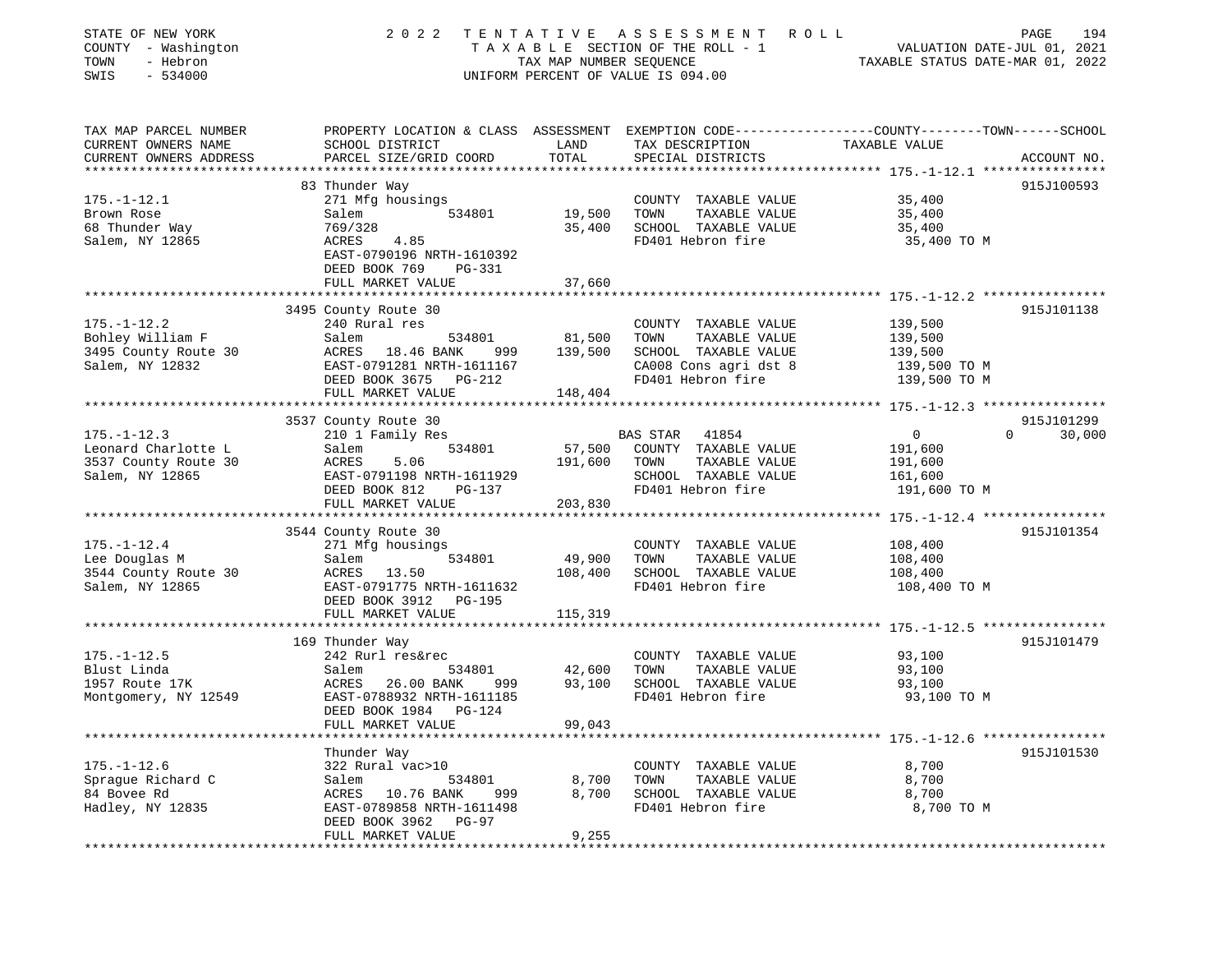| STATE OF NEW YORK<br>COUNTY - Washington<br>TOWN<br>- Hebron<br>SWIS<br>$-534000$ | 2 0 2 2                                    | TAX MAP NUMBER SEQUENCE<br>UNIFORM PERCENT OF VALUE IS 094.00 | TENTATIVE ASSESSMENT ROLL                     | T A X A B L E SECTION OF THE ROLL - 1 VALUATION DATE-JUL 01, 2021<br>TAXABLE STATUS DATE-MAR 01, 2022 | PAGE<br>195              |
|-----------------------------------------------------------------------------------|--------------------------------------------|---------------------------------------------------------------|-----------------------------------------------|-------------------------------------------------------------------------------------------------------|--------------------------|
| TAX MAP PARCEL NUMBER                                                             |                                            |                                                               |                                               | PROPERTY LOCATION & CLASS ASSESSMENT EXEMPTION CODE----------------COUNTY-------TOWN------SCHOOL      |                          |
| CURRENT OWNERS NAME                                                               | SCHOOL DISTRICT                            | LAND                                                          | TAX DESCRIPTION                               | TAXABLE VALUE                                                                                         |                          |
| CURRENT OWNERS ADDRESS                                                            | PARCEL SIZE/GRID COORD                     | TOTAL                                                         | SPECIAL DISTRICTS                             |                                                                                                       | ACCOUNT NO.              |
|                                                                                   |                                            |                                                               |                                               |                                                                                                       |                          |
| $175. - 1 - 12.7$                                                                 | 87 & 88 Thunder Way<br>210 1 Family Res    |                                                               | COUNTY TAXABLE VALUE                          | 191,500                                                                                               | 915J101603               |
| Baker Brad                                                                        | Salem<br>534801                            | 59,100                                                        | TOWN<br>TAXABLE VALUE                         | 191,500                                                                                               |                          |
| Baker et al Veronica J                                                            | Easement 20200/5379                        | 191,500                                                       | SCHOOL TAXABLE VALUE                          | 191,500                                                                                               |                          |
| 88 Thunder Way                                                                    | ACRES 15.78                                |                                                               | FD401 Hebron fire                             | 191,500 TO M                                                                                          |                          |
| Salem, NY 12865                                                                   | EAST-0789155 NRTH-1610336                  |                                                               |                                               |                                                                                                       |                          |
|                                                                                   | DEED BOOK 20220 PG-689                     |                                                               |                                               |                                                                                                       |                          |
| PRIOR OWNER ON 3/01/2022                                                          | FULL MARKET VALUE                          | 203,723                                                       |                                               |                                                                                                       |                          |
| Baker Brad                                                                        |                                            |                                                               |                                               |                                                                                                       |                          |
|                                                                                   |                                            |                                                               |                                               |                                                                                                       |                          |
|                                                                                   | Thunder Way                                |                                                               |                                               |                                                                                                       | 915J101604               |
| $175. - 1 - 12.8$                                                                 | 314 Rural vac<10                           |                                                               | COUNTY TAXABLE VALUE                          | 11,600                                                                                                |                          |
| Gilley Janice A                                                                   | 534801<br>Salem                            | 11,600                                                        | TOWN<br>TAXABLE VALUE                         | 11,600                                                                                                |                          |
| Gibson Jeremey J                                                                  | ACRES<br>6.08                              | 11,600                                                        | SCHOOL TAXABLE VALUE                          | 11,600                                                                                                |                          |
| 69 South St                                                                       | EAST-0790439 NRTH-1611584                  |                                                               | FD401 Hebron fire                             | 11,600 TO M                                                                                           |                          |
| Glens Falls, NY 12801                                                             | DEED BOOK 3422 PG-212                      |                                                               |                                               |                                                                                                       |                          |
|                                                                                   | FULL MARKET VALUE                          | 12,340                                                        |                                               |                                                                                                       |                          |
|                                                                                   |                                            |                                                               |                                               |                                                                                                       | 915J101605               |
| $175. - 1 - 12.9$                                                                 | 26 Thunder Way<br>270 Mfg housing          |                                                               | BAS STAR 41854                                | $\overline{0}$                                                                                        | $\Omega$<br>29,400       |
| Harwood Darryl                                                                    | Salem<br>534801                            | 20,600                                                        | COUNTY TAXABLE VALUE                          | 29,400                                                                                                |                          |
| 26 Thunder Way                                                                    | ACRES<br>5.68                              | 29,400                                                        | TOWN<br>TAXABLE VALUE                         | 29,400                                                                                                |                          |
| Salem, NY 12865                                                                   | EAST-0790790 NRTH-1611732                  |                                                               | SCHOOL TAXABLE VALUE                          | $\mathbf 0$                                                                                           |                          |
|                                                                                   | DEED BOOK 1960 PG-152                      |                                                               | FD401 Hebron fire                             | 29,400 TO M                                                                                           |                          |
|                                                                                   | FULL MARKET VALUE                          | 31,277                                                        |                                               |                                                                                                       |                          |
|                                                                                   |                                            |                                                               |                                               |                                                                                                       |                          |
|                                                                                   | 148 Thunder Way                            |                                                               |                                               |                                                                                                       | 915J101730               |
| $175. - 1 - 12.10$                                                                | 210 1 Family Res                           |                                                               | COUNTY TAXABLE VALUE                          | 79,600                                                                                                |                          |
| Sprague Richard C                                                                 | Salem<br>534801                            | 20,000                                                        | TOWN<br>TAXABLE VALUE                         | 79,600                                                                                                |                          |
| 84 Bovee Rd                                                                       | ACRES<br>5.05 BANK                         | 79,600<br>999                                                 | SCHOOL TAXABLE VALUE                          | 79,600                                                                                                |                          |
| Hadley, NY 12835                                                                  | EAST-0789601 NRTH-1610938                  |                                                               | FD401 Hebron fire                             | 79,600 TO M                                                                                           |                          |
|                                                                                   | DEED BOOK 3962 PG-97                       |                                                               |                                               |                                                                                                       |                          |
|                                                                                   | FULL MARKET VALUE                          | 84,681                                                        |                                               |                                                                                                       |                          |
|                                                                                   |                                            |                                                               |                                               |                                                                                                       |                          |
|                                                                                   | 80 Thunder Way                             |                                                               |                                               |                                                                                                       |                          |
| $175. - 1 - 12.11$                                                                | 270 Mfg housing                            |                                                               | BAS STAR<br>41854                             | $\overline{0}$                                                                                        | 30,000<br>$\overline{0}$ |
| Winchell Lenn                                                                     | 534801<br>Salem                            | 28,900<br>49,200                                              | COUNTY TAXABLE VALUE                          | 49,200                                                                                                |                          |
| Winchell Lea<br>80 Thunder Way                                                    | ACRES<br>5.21<br>EAST-0790118 NRTH-1610900 |                                                               | TOWN<br>TAXABLE VALUE<br>SCHOOL TAXABLE VALUE | 49,200<br>19,200                                                                                      |                          |
| Salem, NY 12865                                                                   | DEED BOOK 1921<br>PG-223                   |                                                               | FD401 Hebron fire                             | 49,200 TO M                                                                                           |                          |
|                                                                                   | FULL MARKET VALUE                          | 52,340                                                        |                                               |                                                                                                       |                          |
|                                                                                   |                                            |                                                               |                                               | *******************************                                                                       |                          |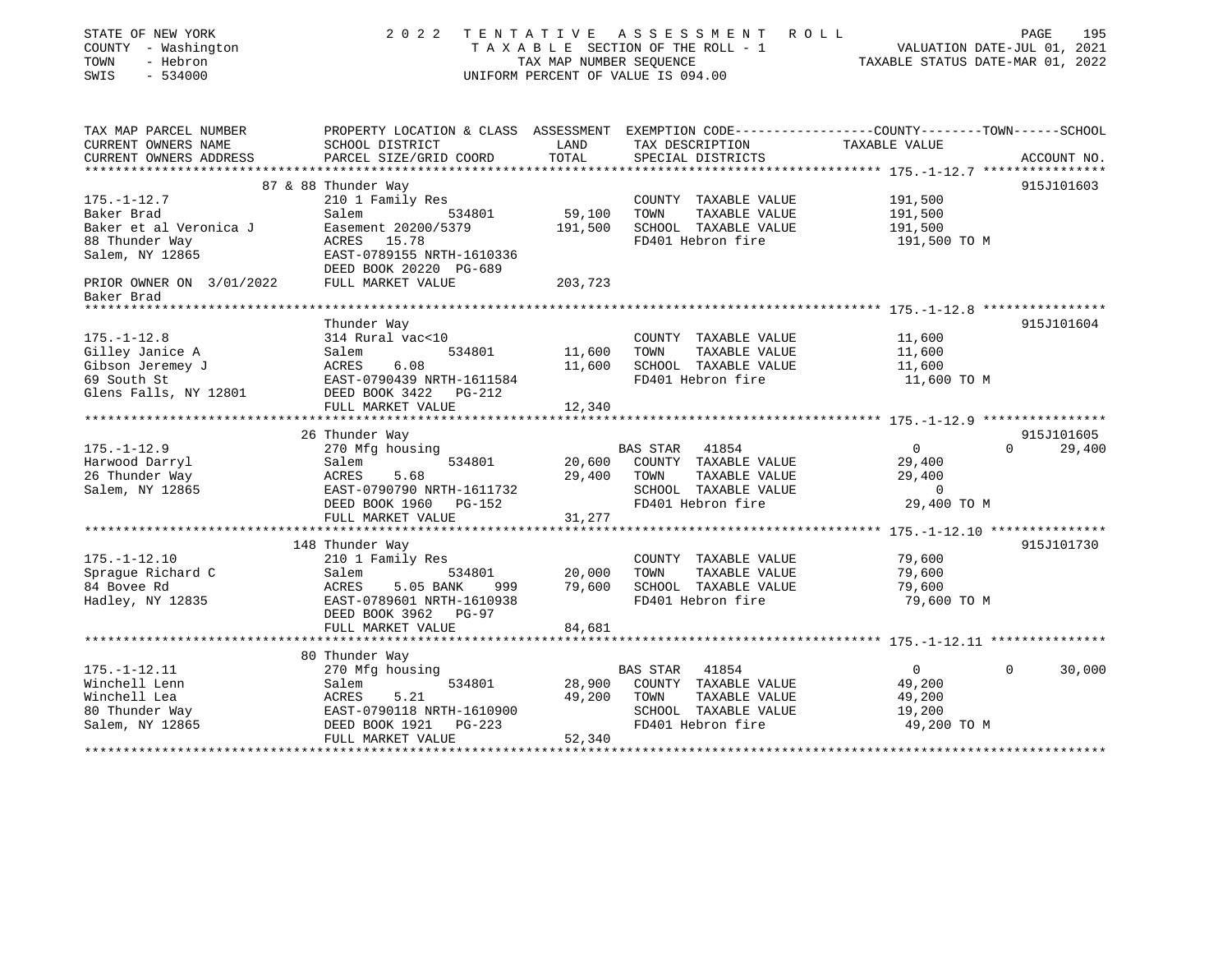| STATE OF NEW YORK<br>COUNTY - Washington<br>TOWN<br>- Hebron<br>SWIS<br>$-534000$ | 2 0 2 2                                                                                        | TAX MAP NUMBER SEQUENCE | TENTATIVE ASSESSMENT<br>R O L L<br>T A X A B L E SECTION OF THE ROLL - 1<br>UNIFORM PERCENT OF VALUE IS 094.00 | VALUATION DATE-JUL 01, 2021<br>TAXABLE STATUS DATE-MAR 01, 2022 | PAGE     | 196         |
|-----------------------------------------------------------------------------------|------------------------------------------------------------------------------------------------|-------------------------|----------------------------------------------------------------------------------------------------------------|-----------------------------------------------------------------|----------|-------------|
| TAX MAP PARCEL NUMBER                                                             | PROPERTY LOCATION & CLASS ASSESSMENT EXEMPTION CODE---------------COUNTY-------TOWN-----SCHOOL |                         |                                                                                                                |                                                                 |          |             |
| CURRENT OWNERS NAME                                                               | SCHOOL DISTRICT                                                                                | LAND                    | TAX DESCRIPTION                                                                                                | TAXABLE VALUE                                                   |          |             |
| CURRENT OWNERS ADDRESS                                                            | PARCEL SIZE/GRID COORD                                                                         | TOTAL                   | SPECIAL DISTRICTS                                                                                              |                                                                 |          | ACCOUNT NO. |
|                                                                                   | 85 Thunder Way                                                                                 |                         |                                                                                                                |                                                                 |          |             |
| $175. - 1 - 12.12$                                                                | 312 Vac w/imprv                                                                                |                         | COUNTY TAXABLE VALUE                                                                                           | 12,000                                                          |          |             |
| Baker Brad J                                                                      | Salem<br>534801                                                                                | 9,100                   | TOWN<br>TAXABLE VALUE                                                                                          | 12,000                                                          |          |             |
| Baker Veronica J                                                                  | ACRES<br>5.04                                                                                  | 12,000                  | SCHOOL TAXABLE VALUE                                                                                           | 12,000                                                          |          |             |
| 89 Thunder Way                                                                    | EAST-0789744 NRTH-1610255                                                                      |                         | FD401 Hebron fire                                                                                              | 12,000 TO M                                                     |          |             |
| Salem, NY 12865                                                                   | DEED BOOK 20210 PG-3543                                                                        |                         |                                                                                                                |                                                                 |          |             |
|                                                                                   | FULL MARKET VALUE                                                                              | 12,766                  |                                                                                                                |                                                                 |          |             |
|                                                                                   |                                                                                                |                         |                                                                                                                |                                                                 |          |             |
|                                                                                   | 61 Thunder Way                                                                                 |                         |                                                                                                                |                                                                 |          |             |
| $175. - 1 - 12.13$                                                                | 270 Mfg housing                                                                                |                         | <b>BAS STAR</b><br>41854                                                                                       | $\Omega$                                                        | $\Omega$ | 30,000      |
| Crum Deborah A<br>61 Thunder Way                                                  | Salem<br>534801<br>ACRES<br>3.85                                                               | 15,400<br>51,700        | COUNTY TAXABLE VALUE<br>TAXABLE VALUE<br>TOWN                                                                  | 51,700<br>51,700                                                |          |             |
| Salem, NY 12865                                                                   | EAST-0790546 NRTH-1610466                                                                      |                         | SCHOOL TAXABLE VALUE                                                                                           | 21,700                                                          |          |             |
|                                                                                   | DEED BOOK 774<br>PG-133                                                                        |                         | FD401 Hebron fire                                                                                              | 51,700 TO M                                                     |          |             |
|                                                                                   | FULL MARKET VALUE                                                                              | 55,000                  |                                                                                                                |                                                                 |          |             |
|                                                                                   |                                                                                                |                         | ******************************* 175.-1-12.14 ***************                                                   |                                                                 |          |             |
|                                                                                   | 68 Thunder Way                                                                                 |                         |                                                                                                                |                                                                 |          |             |
| $175. - 1 - 12.14$                                                                | 312 Vac w/imprv                                                                                |                         | COUNTY TAXABLE VALUE                                                                                           | 27,900                                                          |          |             |
| Gilley Janice                                                                     | Salem<br>534801                                                                                | 24,900                  | TOWN<br>TAXABLE VALUE                                                                                          | 27,900                                                          |          |             |
| 69 South St                                                                       | ACRES<br>5.00                                                                                  | 27,900                  | SCHOOL TAXABLE VALUE                                                                                           | 27,900                                                          |          |             |
| Glens Falls, NY 12801                                                             | EAST-0790429 NRTH-1611083<br>DEED BOOK 3431<br>PG-94                                           |                         | FD401 Hebron fire                                                                                              | 27,900 TO M                                                     |          |             |
|                                                                                   | FULL MARKET VALUE                                                                              | 29,681                  |                                                                                                                | ****************** 175.-1-12.15 ****************                |          |             |
|                                                                                   | 59 Thunder Way                                                                                 |                         |                                                                                                                |                                                                 |          |             |
| $175. - 1 - 12.15$                                                                | 314 Rural vac<10                                                                               |                         | COUNTY TAXABLE VALUE                                                                                           | 10,000                                                          |          |             |
| Rivers-Rozell Amy M                                                               | Salem<br>534801                                                                                | 10,000                  | TAXABLE VALUE<br>TOWN                                                                                          | 10,000                                                          |          |             |
| 59 Thunder Way                                                                    | ACRES<br>1.00                                                                                  | 10,000                  | SCHOOL TAXABLE VALUE                                                                                           | 10,000                                                          |          |             |
| Salem, NY 12865                                                                   | EAST-0790630 NRTH-1610792                                                                      |                         | FD401 Hebron fire                                                                                              | 10,000 TO M                                                     |          |             |
|                                                                                   | DEED BOOK 20200 PG-1231                                                                        |                         |                                                                                                                |                                                                 |          |             |
|                                                                                   | FULL MARKET VALUE                                                                              | 10,638                  |                                                                                                                |                                                                 |          |             |
|                                                                                   | *******************                                                                            | ************            | ****************************** 175.-1-13 ******************                                                    |                                                                 |          |             |
|                                                                                   | 3559 County Route 30                                                                           |                         |                                                                                                                |                                                                 |          | 915J100657  |
| $175. - 1 - 13$                                                                   | 270 Mfg housing                                                                                |                         | COUNTY TAXABLE VALUE                                                                                           | 154,800                                                         |          |             |
| Knipe Robert H                                                                    | Salem<br>534801                                                                                | 133,600                 | TOWN<br>TAXABLE VALUE                                                                                          | 154,800                                                         |          |             |
| Buyer Trisha                                                                      | sub aband 3493/95                                                                              | 154,800                 | SCHOOL TAXABLE VALUE                                                                                           | 154,800                                                         |          |             |
| 3559 County Route 30<br>Salem, NY 12865                                           | $1$ ot $1$<br>ACRES<br>71.26                                                                   |                         | FD401 Hebron fire                                                                                              | 154,800 TO M                                                    |          |             |
|                                                                                   | EAST-0790372 NRTH-1612399                                                                      |                         |                                                                                                                |                                                                 |          |             |
|                                                                                   | DEED BOOK 3445<br>PG-321                                                                       |                         |                                                                                                                |                                                                 |          |             |
|                                                                                   | FULL MARKET VALUE                                                                              | 164,681                 |                                                                                                                |                                                                 |          |             |
|                                                                                   |                                                                                                |                         |                                                                                                                |                                                                 |          |             |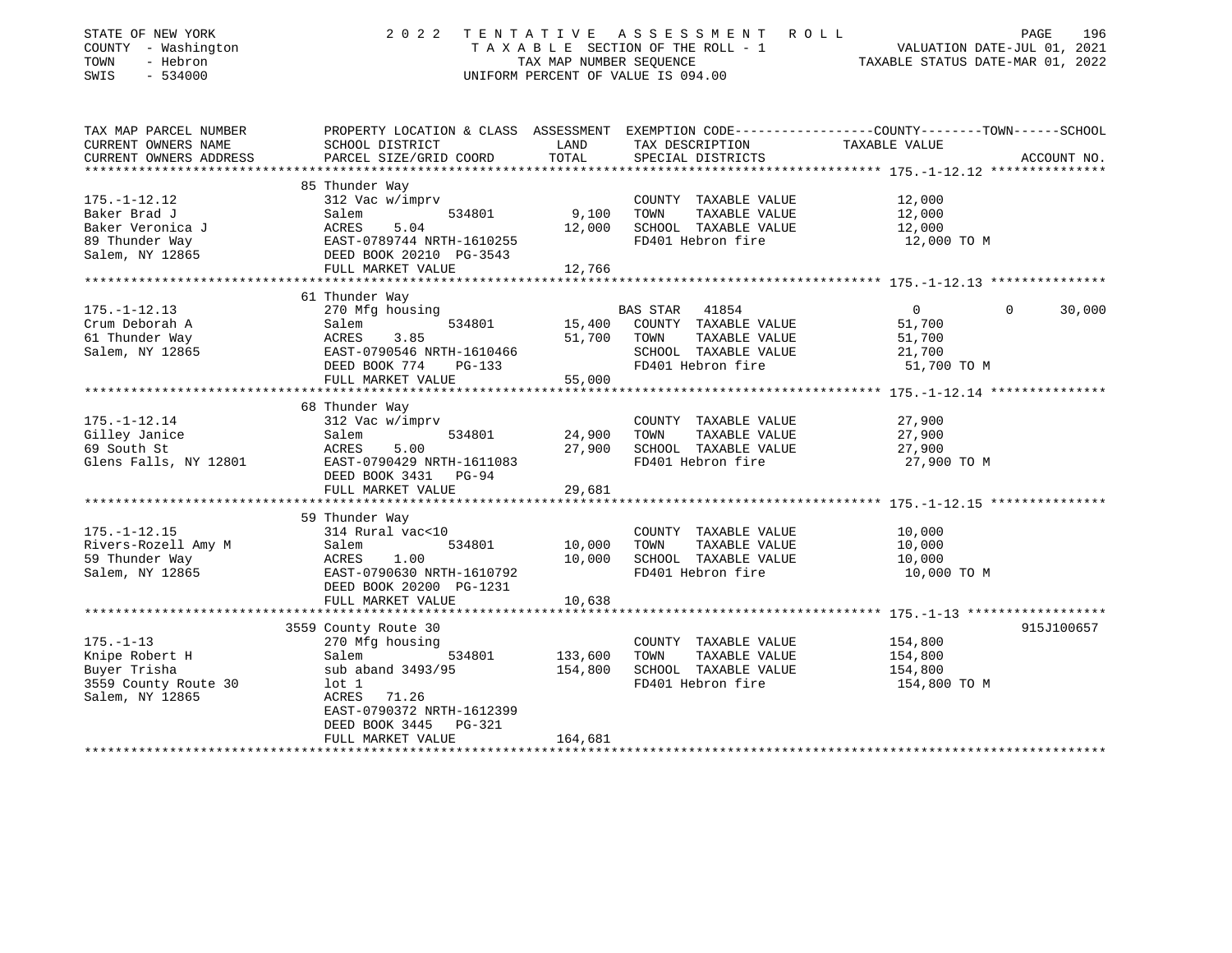| STATE OF NEW YORK<br>COUNTY - Washington<br>TOWN<br>- Hebron<br>SWIS<br>$-534000$ | 2 0 2 2                                               | TAX MAP NUMBER SEQUENCE | TENTATIVE ASSESSMENT<br>R O L L<br>T A X A B L E SECTION OF THE ROLL - 1<br>UNIFORM PERCENT OF VALUE IS 094.00 | PAGE<br>VALUATION DATE-JUL 01, 2021<br>TAXABLE STATUS DATE-MAR 01, 2022                          | 197         |
|-----------------------------------------------------------------------------------|-------------------------------------------------------|-------------------------|----------------------------------------------------------------------------------------------------------------|--------------------------------------------------------------------------------------------------|-------------|
| TAX MAP PARCEL NUMBER                                                             |                                                       |                         |                                                                                                                | PROPERTY LOCATION & CLASS ASSESSMENT EXEMPTION CODE----------------COUNTY-------TOWN------SCHOOL |             |
| CURRENT OWNERS NAME<br>CURRENT OWNERS ADDRESS                                     | SCHOOL DISTRICT<br>PARCEL SIZE/GRID COORD             | LAND<br>TOTAL           | TAX DESCRIPTION<br>SPECIAL DISTRICTS                                                                           | TAXABLE VALUE                                                                                    | ACCOUNT NO. |
|                                                                                   |                                                       | ************            |                                                                                                                |                                                                                                  |             |
|                                                                                   | 3547 County Route 30                                  |                         |                                                                                                                |                                                                                                  |             |
| $175. - 1 - 13.1$                                                                 | 270 Mfg housing                                       |                         | COUNTY TAXABLE VALUE                                                                                           | 53,000                                                                                           |             |
| Vichioli Robert M                                                                 | Salem<br>534801                                       | 46,400                  | TAXABLE VALUE<br>TOWN                                                                                          | 53,000                                                                                           |             |
| Vichioli Jeanne M                                                                 | $1$ ot $2$                                            | 53,000                  | SCHOOL TAXABLE VALUE                                                                                           | 53,000                                                                                           |             |
| 44 Stanley Ave                                                                    | ACRES 10.00                                           |                         | FD401 Hebron fire                                                                                              | 53,000 TO M                                                                                      |             |
| Oakville, CT 06779                                                                | EAST-0790765 NRTH-1612143                             |                         |                                                                                                                |                                                                                                  |             |
|                                                                                   | DEED BOOK 2390 PG-145                                 |                         |                                                                                                                |                                                                                                  |             |
|                                                                                   | FULL MARKET VALUE                                     | 56,383                  |                                                                                                                |                                                                                                  |             |
|                                                                                   |                                                       |                         |                                                                                                                |                                                                                                  |             |
| $175. - 1 - 13.3$                                                                 | County Route 30<br>311 Res vac land                   |                         | COUNTY TAXABLE VALUE                                                                                           | 700                                                                                              |             |
| Veltri Daniel                                                                     | Salem<br>534801                                       | 700                     | TOWN<br>TAXABLE VALUE                                                                                          | 700                                                                                              |             |
| 127 Garth Rd                                                                      | FRNT<br>60.00 DPTH 100.00                             | 700                     | SCHOOL TAXABLE VALUE                                                                                           | 700                                                                                              |             |
| Scarsdale, NY 10583                                                               | ACRES<br>0.15                                         |                         | FD401 Hebron fire                                                                                              | 700 TO M                                                                                         |             |
|                                                                                   | EAST-0791738 NRTH-1612953<br>DEED BOOK 20191 PG-29973 |                         |                                                                                                                |                                                                                                  |             |
|                                                                                   | FULL MARKET VALUE                                     | 745                     |                                                                                                                |                                                                                                  |             |
|                                                                                   | *********************                                 |                         |                                                                                                                |                                                                                                  |             |
|                                                                                   | 3573 County Route 30                                  |                         |                                                                                                                |                                                                                                  | 915J100418  |
| $175. - 1 - 14$                                                                   | 210 1 Family Res                                      |                         | COUNTY TAXABLE VALUE                                                                                           | 124,800                                                                                          |             |
| Linendoll Heather L                                                               | Salem<br>534801                                       | 41,000                  | TOWN<br>TAXABLE VALUE                                                                                          | 124,800                                                                                          |             |
| 3573 County Route 30                                                              | ACRES<br>1.00 BANK<br>999                             | 124,800                 | SCHOOL TAXABLE VALUE                                                                                           | 124,800                                                                                          |             |
| Salem, NY 12865                                                                   | EAST-0791525 NRTH-1612880                             |                         | FD401 Hebron fire                                                                                              | 124,800 TO M                                                                                     |             |
|                                                                                   | DEED BOOK 20200 PG-1916                               |                         |                                                                                                                |                                                                                                  |             |
|                                                                                   | FULL MARKET VALUE                                     | 132,766                 |                                                                                                                |                                                                                                  |             |
|                                                                                   |                                                       |                         |                                                                                                                |                                                                                                  |             |
|                                                                                   | 3638 County Route 30                                  |                         |                                                                                                                |                                                                                                  | 915J100538  |
| $175. - 1 - 15.1$                                                                 | 210 1 Family Res                                      |                         | <b>BAS STAR</b><br>41854                                                                                       | $\overline{0}$<br>$\Omega$                                                                       | 30,000      |
| Bleier Daniel M                                                                   | Salem<br>534801                                       | 50,000                  | COUNTY TAXABLE VALUE                                                                                           | 199,500                                                                                          |             |
| Weinstein Francine                                                                | ACRES<br>3.57                                         | 199,500                 | TOWN<br>TAXABLE VALUE                                                                                          | 199,500                                                                                          |             |
| 3638 County Route 30                                                              | EAST-0790740 NRTH-1614191                             |                         | SCHOOL TAXABLE VALUE                                                                                           | 169,500                                                                                          |             |
| Salem, NY 12865                                                                   | DEED BOOK 891<br>$PG-282$                             |                         | FD401 Hebron fire                                                                                              | 199,500 TO M                                                                                     |             |
|                                                                                   | FULL MARKET VALUE                                     | 212,234                 |                                                                                                                |                                                                                                  |             |
|                                                                                   | 3620 County Route 30                                  |                         |                                                                                                                |                                                                                                  | 915J101146  |
| $175. - 1 - 15.2$                                                                 | 210 1 Family Res                                      |                         | COUNTY TAXABLE VALUE                                                                                           | 150,400                                                                                          |             |
| Cole Kelly A                                                                      | Salem<br>534801                                       | 47,000                  | TOWN<br>TAXABLE VALUE                                                                                          | 150,400                                                                                          |             |
| Barrett Trevor M                                                                  | ACRES<br>3.00 BANK<br>998                             | 150,400                 | SCHOOL TAXABLE VALUE                                                                                           | 150,400                                                                                          |             |
| 3620 County Route 30                                                              | EAST-0790996 NRTH-1614078                             |                         | FD401 Hebron fire                                                                                              | 150,400 TO M                                                                                     |             |
| Salem, NY 12865                                                                   | PG-278<br>DEED BOOK 3975                              |                         |                                                                                                                |                                                                                                  |             |
|                                                                                   | FULL MARKET VALUE                                     | 160,000                 |                                                                                                                |                                                                                                  |             |
|                                                                                   |                                                       |                         |                                                                                                                |                                                                                                  |             |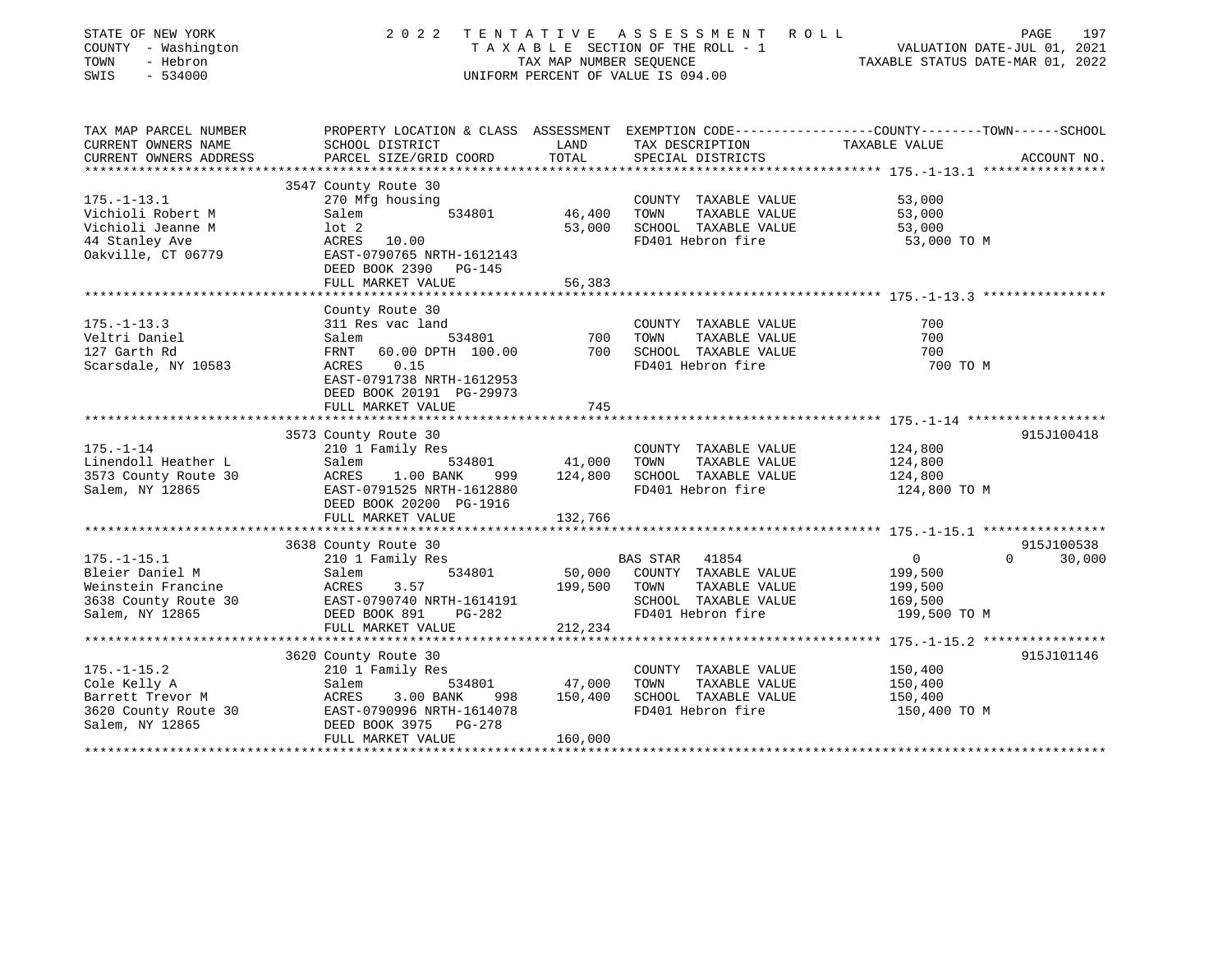| STATE OF NEW YORK<br>COUNTY - Washington<br>TOWN<br>- Hebron<br>SWIS<br>$-534000$ | 2 0 2 2<br>TENTATIVE                                                                                              | TAX MAP NUMBER SEQUENCE | ASSESSMENT ROLL<br>TAXABLE SECTION OF THE ROLL - 1<br>UNIFORM PERCENT OF VALUE IS 094.00 |                    | 198<br>PAGE<br>VALUATION DATE-JUL 01, 2021<br>TAXABLE STATUS DATE-MAR 01, 2022 |
|-----------------------------------------------------------------------------------|-------------------------------------------------------------------------------------------------------------------|-------------------------|------------------------------------------------------------------------------------------|--------------------|--------------------------------------------------------------------------------|
| TAX MAP PARCEL NUMBER<br>CURRENT OWNERS NAME                                      | PROPERTY LOCATION & CLASS ASSESSMENT EXEMPTION CODE---------------COUNTY-------TOWN-----SCHOOL<br>SCHOOL DISTRICT | LAND                    | TAX DESCRIPTION                                                                          | TAXABLE VALUE      |                                                                                |
| CURRENT OWNERS ADDRESS                                                            | PARCEL SIZE/GRID COORD                                                                                            | TOTAL                   | SPECIAL DISTRICTS                                                                        |                    | ACCOUNT NO.                                                                    |
|                                                                                   |                                                                                                                   |                         |                                                                                          |                    |                                                                                |
|                                                                                   | 3637 County Route 30                                                                                              |                         | 36 PCT OF VALUE USED FOR EXEMPTION PURPOSES                                              |                    | 915J101300                                                                     |
| $175. - 1 - 15.3$                                                                 | 240 Rural res                                                                                                     |                         | VET COM CT 41131                                                                         | 34,920             | 30,000<br>$\overline{0}$                                                       |
| Swano Peter L                                                                     | 534801<br>Salem                                                                                                   | 256,700 BAS STAR        | 41854                                                                                    | $\overline{0}$     | $\Omega$<br>30,000                                                             |
| Swano Frances M                                                                   | ACRES 103.60<br>EAST-0789439 NRTH-1613362                                                                         | 388,000                 | COUNTY TAXABLE VALUE<br>TOWN<br>TAXABLE VALUE                                            | 353,080<br>358,000 |                                                                                |
| 3637 County Route 30<br>Salem, NY 12865                                           | DEED BOOK 485<br>PG-1037                                                                                          |                         | SCHOOL TAXABLE VALUE                                                                     | 358,000            |                                                                                |
|                                                                                   | FULL MARKET VALUE                                                                                                 |                         | 412,766 FD401 Hebron fire                                                                | 388,000 TO M       |                                                                                |
| MAY BE SUBJECT TO PAYMENT<br>UNDER AGDIST LAW TIL 2024                            |                                                                                                                   |                         |                                                                                          |                    |                                                                                |
|                                                                                   |                                                                                                                   |                         |                                                                                          |                    |                                                                                |
|                                                                                   | 3649 County Route 30                                                                                              |                         |                                                                                          |                    | 915J100516                                                                     |
| $175. - 1 - 16$                                                                   | 210 1 Family Res                                                                                                  |                         | COUNTY TAXABLE VALUE                                                                     | 114,500            |                                                                                |
| Bloom Roger F                                                                     | 534801<br>Salem                                                                                                   | 56,900                  | TOWN<br>TAXABLE VALUE                                                                    | 114,500            |                                                                                |
| 54 Riverside Dr Apt 15D                                                           | 4.91<br>ACRES                                                                                                     | 114,500                 | SCHOOL TAXABLE VALUE<br>FD401 Hebron fire                                                | 114,500            |                                                                                |
| New York, NY 10024                                                                | EAST-0790180 NRTH-1614203<br>DEED BOOK 3747 PG-263                                                                |                         |                                                                                          | 114,500 TO M       |                                                                                |
|                                                                                   | FULL MARKET VALUE                                                                                                 | 121,809                 |                                                                                          |                    |                                                                                |
|                                                                                   |                                                                                                                   |                         |                                                                                          |                    |                                                                                |
|                                                                                   | 3689 County Route 30                                                                                              |                         |                                                                                          |                    | 915J100074                                                                     |
| $175. - 1 - 17$                                                                   | 210 1 Family Res                                                                                                  |                         | COUNTY TAXABLE VALUE                                                                     | 214,500            |                                                                                |
| Fredenburg Brian L                                                                | 534801<br>Salem                                                                                                   | 64,800                  | TOWN<br>TAXABLE VALUE                                                                    | 214,500            |                                                                                |
| Fredenburg Carla M                                                                | 3415/144                                                                                                          | 214,500                 | SCHOOL TAXABLE VALUE                                                                     | 214,500            |                                                                                |
| 3689 County Route 30                                                              | ACRES<br>8.35                                                                                                     |                         | FD401 Hebron fire                                                                        | 214,500 TO M       |                                                                                |
| Salem, NY 12865                                                                   | EAST-0789418 NRTH-1614685                                                                                         |                         |                                                                                          |                    |                                                                                |
|                                                                                   | DEED BOOK 3623 PG-185<br>FULL MARKET VALUE                                                                        | 228,191                 |                                                                                          |                    |                                                                                |
|                                                                                   |                                                                                                                   |                         |                                                                                          |                    |                                                                                |
|                                                                                   | 3702 County Route 30                                                                                              |                         |                                                                                          |                    | 915J100432                                                                     |
| $175. - 1 - 18$                                                                   | 112 Dairy farm                                                                                                    |                         | AG DIST<br>41720                                                                         | 157,189            | 157,189<br>157,189                                                             |
| Mcneil Douglas C                                                                  | Salem<br>534801                                                                                                   | 301,000                 | COUNTY TAXABLE VALUE                                                                     | 172,311            |                                                                                |
| 3285 County Route 30                                                              | ACRES 158.00                                                                                                      | 329,500                 | TAXABLE VALUE<br>TOWN                                                                    | 172,311            |                                                                                |
| Salem, NY 12865                                                                   | EAST-0788233 NRTH-1614652                                                                                         |                         | SCHOOL TAXABLE VALUE                                                                     | 172,311            |                                                                                |
|                                                                                   | DEED BOOK 646<br>$PG-90$                                                                                          |                         | CA008 Cons agri dst 8                                                                    | 172,311 TO M       |                                                                                |
| MAY BE SUBJECT TO PAYMENT                                                         | FULL MARKET VALUE                                                                                                 | 350,532                 | 157,189 EX                                                                               |                    |                                                                                |
| UNDER AGDIST LAW TIL 2026                                                         |                                                                                                                   |                         | FD401 Hebron fire                                                                        | 329,500 TO M       |                                                                                |
|                                                                                   |                                                                                                                   |                         |                                                                                          |                    |                                                                                |
|                                                                                   | Gilchrist Rd/s Off                                                                                                |                         |                                                                                          |                    | 915J100254                                                                     |
| $175. - 1 - 19$<br>Chandler Kevin                                                 | 260 Seasonal res<br>534801<br>Salem                                                                               | 97,500                  | COUNTY TAXABLE VALUE<br>TOWN<br>TAXABLE VALUE                                            | 103,700<br>103,700 |                                                                                |
| Chandler Jacqulyn                                                                 | new ROW 3008/98                                                                                                   |                         | 103,700 SCHOOL TAXABLE VALUE                                                             | 103,700            |                                                                                |
| 49 Allen Rd                                                                       | ACRES 95.00                                                                                                       |                         | FD401 Hebron fire                                                                        | 103,700 TO M       |                                                                                |
| Porters Corners, NY 12859                                                         | EAST-0786941 NRTH-1612242                                                                                         |                         |                                                                                          |                    |                                                                                |
|                                                                                   | DEED BOOK 3008 PG-106                                                                                             |                         |                                                                                          |                    |                                                                                |
|                                                                                   | FULL MARKET VALUE                                                                                                 | 110,319                 |                                                                                          |                    |                                                                                |
|                                                                                   |                                                                                                                   |                         |                                                                                          |                    |                                                                                |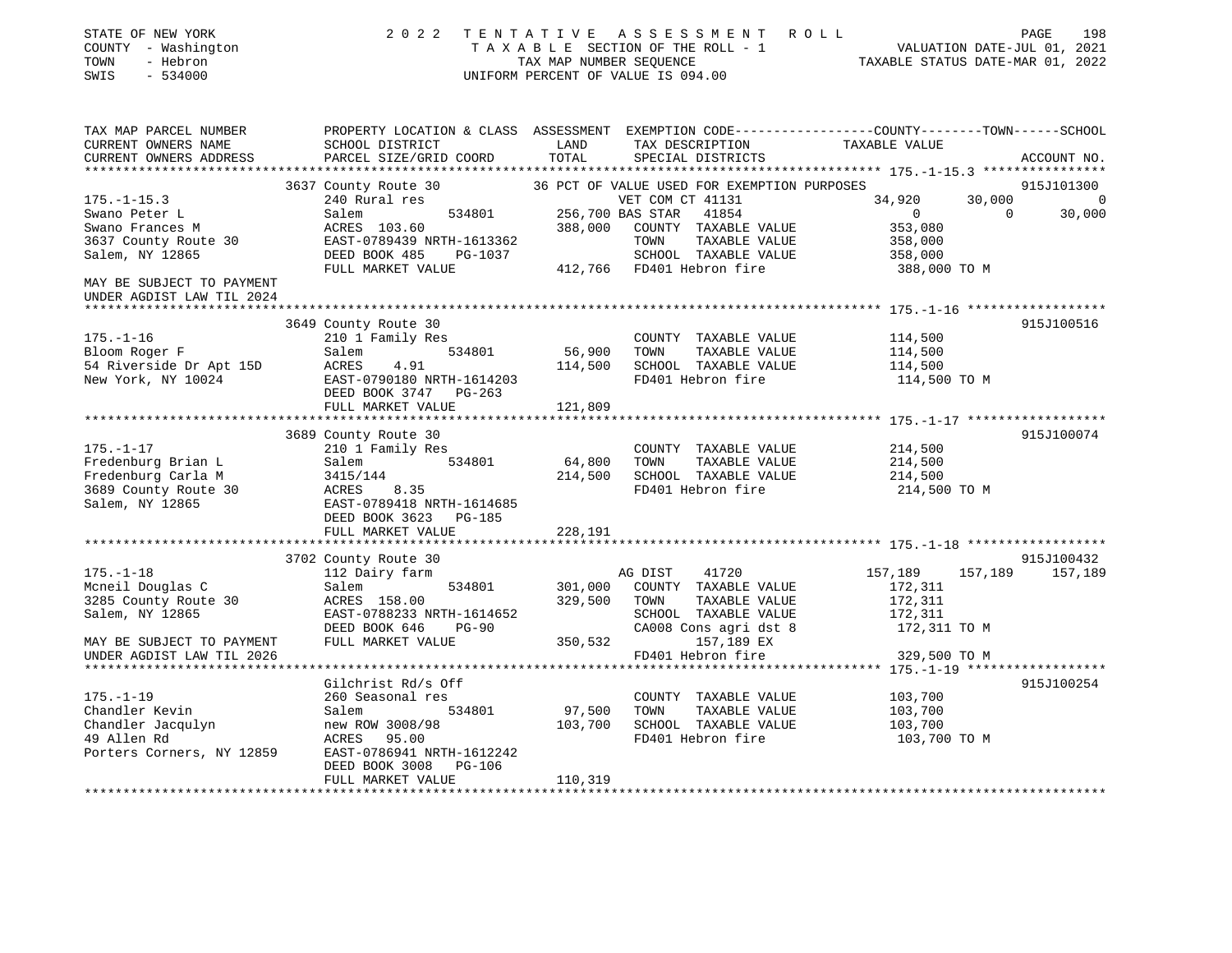| STATE OF NEW YORK<br>COUNTY - Washington<br>- Hebron<br>TOWN<br>SWIS<br>$-534000$ | 2 0 2 2                                         | TENTATIVE<br>TAX MAP NUMBER SEQUENCE | A S S E S S M E N T<br>T A X A B L E SECTION OF THE ROLL - 1<br>UNIFORM PERCENT OF VALUE IS 094.00 | ROLL<br>PAGE<br>199<br>VALUATION DATE-JUL 01, 2021<br>TAXABLE STATUS DATE-MAR 01, 2022                            |
|-----------------------------------------------------------------------------------|-------------------------------------------------|--------------------------------------|----------------------------------------------------------------------------------------------------|-------------------------------------------------------------------------------------------------------------------|
| TAX MAP PARCEL NUMBER<br>CURRENT OWNERS NAME                                      | SCHOOL DISTRICT                                 | LAND                                 | TAX DESCRIPTION                                                                                    | PROPERTY LOCATION & CLASS ASSESSMENT EXEMPTION CODE----------------COUNTY-------TOWN------SCHOOL<br>TAXABLE VALUE |
| CURRENT OWNERS ADDRESS                                                            | PARCEL SIZE/GRID COORD                          | TOTAL                                | SPECIAL DISTRICTS                                                                                  | ACCOUNT NO.                                                                                                       |
|                                                                                   | LOT 20 Deforest Pat                             |                                      |                                                                                                    | 915J101117                                                                                                        |
| $175. - 1 - 20$                                                                   | 105 Vac farmland                                |                                      | AGRI-D IND 41730                                                                                   | 19,578<br>19,578<br>19,578                                                                                        |
| Mcneil Douglas C                                                                  | Salem<br>534801                                 | 30,100                               | COUNTY TAXABLE VALUE                                                                               | 10,522                                                                                                            |
| 3285 County Route 30                                                              | ROW 3008/102                                    | 30,100                               | TOWN<br>TAXABLE VALUE                                                                              | 10,522                                                                                                            |
| Salem, NY 12865                                                                   | 25.00<br>ACRES                                  |                                      | SCHOOL TAXABLE VALUE                                                                               | 10,522                                                                                                            |
|                                                                                   | EAST-0787907 NRTH-1611670                       |                                      | FD401 Hebron fire                                                                                  | 30,100 TO M                                                                                                       |
| MAY BE SUBJECT TO PAYMENT                                                         | DEED BOOK 646<br>$PG-90$                        |                                      |                                                                                                    |                                                                                                                   |
| UNDER AGDIST LAW TIL 2029                                                         | FULL MARKET VALUE                               | 32,021                               |                                                                                                    |                                                                                                                   |
|                                                                                   | 89 Thunder Way                                  |                                      |                                                                                                    | 915J100070                                                                                                        |
| $175. - 1 - 21$                                                                   | 260 Seasonal res                                |                                      | COUNTY TAXABLE VALUE                                                                               | 78,400                                                                                                            |
| Dennis Matthew F                                                                  | 534801<br>Salem                                 | 64,900                               | TOWN<br>TAXABLE VALUE                                                                              | 78,400                                                                                                            |
| 17A Harvest Way                                                                   | 50.00<br>ACRES                                  | 78,400                               | SCHOOL TAXABLE VALUE                                                                               | 78,400                                                                                                            |
| Waterford, NY 12188                                                               | EAST-0788049 NRTH-1610176                       |                                      | FD401 Hebron fire                                                                                  | 78,400 TO M                                                                                                       |
|                                                                                   | DEED BOOK 20210 PG-887                          |                                      |                                                                                                    |                                                                                                                   |
|                                                                                   | FULL MARKET VALUE<br>**********************     | 83,404<br>***********                |                                                                                                    |                                                                                                                   |
|                                                                                   | 2215 County Route 47                            |                                      |                                                                                                    | 915J100033                                                                                                        |
| $175. - 1 - 23$                                                                   | 240 Rural res                                   |                                      | COUNTY TAXABLE VALUE                                                                               | 450,000                                                                                                           |
| Sheehan Anne-Marie                                                                | 534801<br>Salem                                 | 213,200                              | TOWN<br>TAXABLE VALUE                                                                              | 450,000                                                                                                           |
| 7 Upper Loudon Rd                                                                 | ACRES<br>91.69                                  | 450,000                              | SCHOOL TAXABLE VALUE                                                                               | 450,000                                                                                                           |
| Albany, NY 12111                                                                  | EAST-0786683 NRTH-1609505                       |                                      | CA008 Cons agri dst 8                                                                              | 450,000 TO M                                                                                                      |
|                                                                                   | DEED BOOK 20191 PG-27802                        |                                      | FD401 Hebron fire                                                                                  | 450,000 TO M                                                                                                      |
| MAY BE SUBJECT TO PAYMENT                                                         | FULL MARKET VALUE                               | 478,723                              |                                                                                                    |                                                                                                                   |
| UNDER AGDIST LAW TIL 2024                                                         |                                                 |                                      |                                                                                                    |                                                                                                                   |
|                                                                                   | County Route 47 OFF N                           |                                      |                                                                                                    |                                                                                                                   |
| $175. - 1 - 23.1$                                                                 | 314 Rural vac<10                                |                                      | COUNTY TAXABLE VALUE                                                                               | 500                                                                                                               |
| Hoge Christopher W                                                                | Salem<br>534801                                 | 500                                  | TOWN<br>TAXABLE VALUE                                                                              | 500                                                                                                               |
| Hoge Amy M                                                                        | 87.00<br>FRNT<br>40.00 DPTH                     | 500                                  | SCHOOL TAXABLE VALUE                                                                               | 500                                                                                                               |
| 2079 County Route 67                                                              | $0.08$ BANK<br>ACRES<br>997                     |                                      | CA008 Cons agri dst 8                                                                              | 500 TO M                                                                                                          |
| Salem, NY 12865                                                                   | EAST-0786065 NRTH-1608168                       |                                      | FD401 Hebron fire                                                                                  | 500 TO M                                                                                                          |
|                                                                                   | DEED BOOK 3662<br>$PG-303$<br>FULL MARKET VALUE | 532                                  |                                                                                                    |                                                                                                                   |
|                                                                                   |                                                 |                                      |                                                                                                    |                                                                                                                   |
|                                                                                   | County Route 47/N Off                           |                                      |                                                                                                    | 915J100187                                                                                                        |
| $175. - 1 - 24$                                                                   | 322 Rural vac>10                                |                                      | COUNTY TAXABLE VALUE                                                                               | 25,700                                                                                                            |
| Valastro Randy                                                                    | 532001<br>Argyle                                | 25,700                               | TOWN<br>TAXABLE VALUE                                                                              | 25,700                                                                                                            |
| Valastro Sheila                                                                   | ACRES 32.00                                     | 25,700                               | SCHOOL TAXABLE VALUE                                                                               | 25,700                                                                                                            |
| 1303 County Route 47                                                              | EAST-0785680 NRTH-1610079                       |                                      | FD401 Hebron fire                                                                                  | 25,700 TO M                                                                                                       |
| Argyle, NY 12809                                                                  | DEED BOOK 2572<br>$PG-1$<br>FULL MARKET VALUE   | 27,340                               |                                                                                                    |                                                                                                                   |
|                                                                                   |                                                 |                                      |                                                                                                    |                                                                                                                   |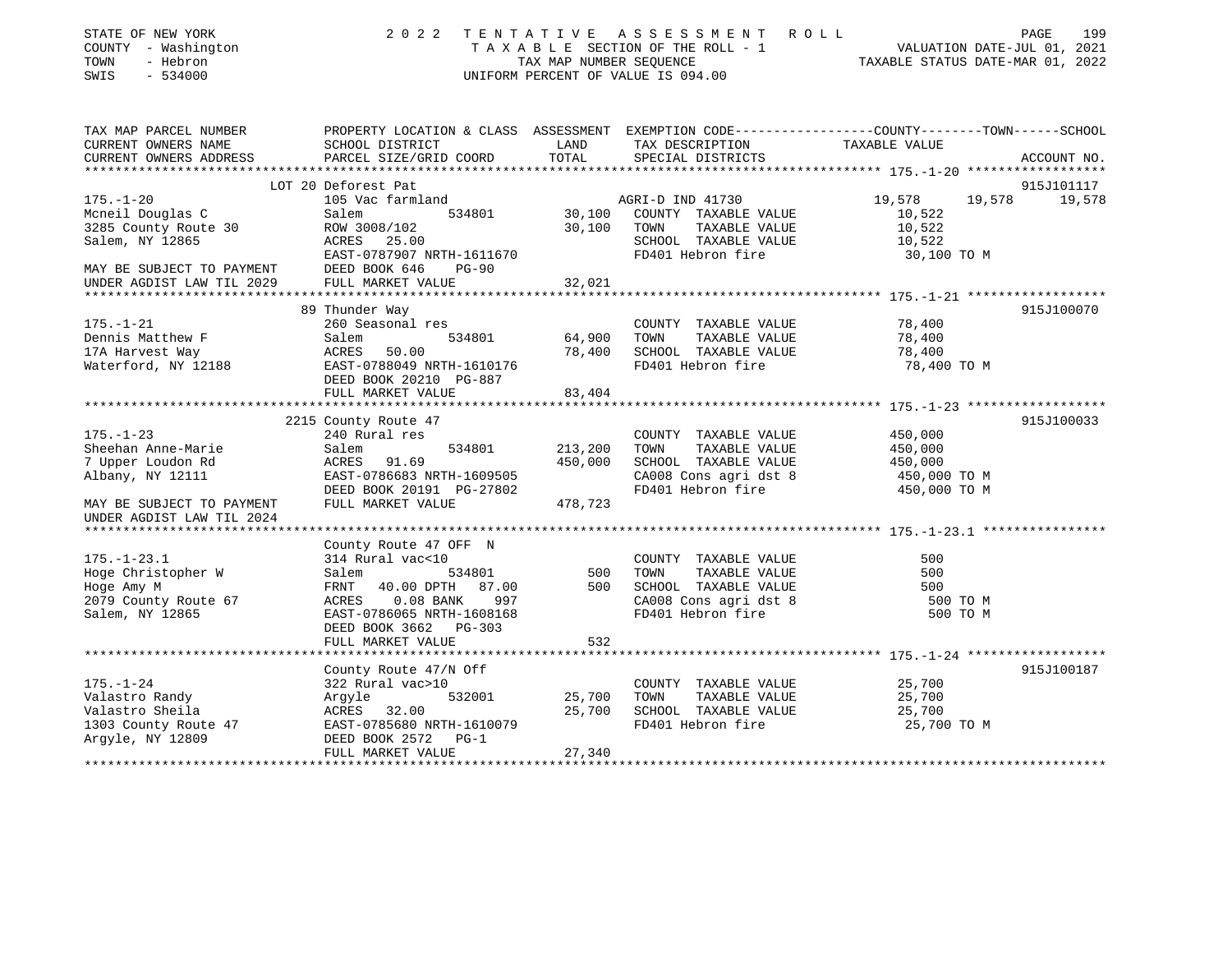| STATE OF NEW YORK<br>COUNTY - Washington<br>- Hebron<br>TOWN<br>SWIS<br>$-534000$                   | 2 0 2 2                                                                                                                                                                    | TAX MAP NUMBER SEQUENCE           | TENTATIVE ASSESSMENT ROLL<br>T A X A B L E SECTION OF THE ROLL - 1 VALUATION DATE-JUL 01, 2021<br>TAX MAP NUMBER SEQUENCE TAX TAX MAP NUMBER SEQUENCE<br>UNIFORM PERCENT OF VALUE IS 094.00 | TAXABLE STATUS DATE-MAR 01, 2022                                | PAGE<br>200        |
|-----------------------------------------------------------------------------------------------------|----------------------------------------------------------------------------------------------------------------------------------------------------------------------------|-----------------------------------|---------------------------------------------------------------------------------------------------------------------------------------------------------------------------------------------|-----------------------------------------------------------------|--------------------|
| TAX MAP PARCEL NUMBER<br>CURRENT OWNERS NAME<br>CURRENT OWNERS ADDRESS                              | PROPERTY LOCATION & CLASS ASSESSMENT EXEMPTION CODE----------------COUNTY-------TOWN------SCHOOL<br>SCHOOL DISTRICT<br>PARCEL SIZE/GRID COORD                              | LAND<br>TOTAL                     | TAX DESCRIPTION<br>SPECIAL DISTRICTS                                                                                                                                                        | TAXABLE VALUE                                                   | ACCOUNT NO.        |
|                                                                                                     |                                                                                                                                                                            |                                   |                                                                                                                                                                                             |                                                                 |                    |
|                                                                                                     | 218 & 220 Gilchrist Rd                                                                                                                                                     |                                   |                                                                                                                                                                                             |                                                                 | 915J101731         |
| $175. - 1 - 25.1$<br>Pollock Jerome G<br>Pollock Velma<br>218 Gilchrist Rd<br>Argyle, NY 12809      | 210 1 Family Res<br>534801<br>Salem<br>ACRES 1.27 BANK<br>40<br>EAST-0785060 NRTH-1613327<br>DEED BOOK 605<br>PG-62<br>FULL MARKET VALUE                                   | 41,800<br>244,100<br>259,681      | BAS STAR 41854<br>COUNTY TAXABLE VALUE<br>TAXABLE VALUE<br>TOWN<br>SCHOOL TAXABLE VALUE<br>FD401 Hebron fire                                                                                | $\overline{0}$<br>244,100<br>244,100<br>214,100<br>244,100 TO M | $\Omega$<br>30,000 |
|                                                                                                     | **********************                                                                                                                                                     |                                   |                                                                                                                                                                                             |                                                                 |                    |
| $175. - 1 - 25.2$<br>Demu Cara<br>Dearstyne Andrew<br>194 Gilchrist Rd<br>Argyle, NY 12809          | 204 Gilchrist Rd<br>312 Vac w/imprv<br>534801<br>Salem<br>2865/80<br>ACRES 6.60<br>EAST-0784965 NRTH-1612779<br>DEED BOOK 2865 PG-80<br>FULL MARKET VALUE                  | 39,900<br>49,400<br>52,553        | COUNTY TAXABLE VALUE<br>TAXABLE VALUE<br>TOWN<br>SCHOOL TAXABLE VALUE<br>FD401 Hebron fire                                                                                                  | 49,400<br>49,400<br>49,400<br>49,400 TO M                       | 915J100340         |
|                                                                                                     |                                                                                                                                                                            |                                   |                                                                                                                                                                                             |                                                                 |                    |
| $175. - 1 - 25.3$<br>Liebelt Christian E<br>Liebelt Sarah J<br>248 Gilchrist Rd<br>Argyle, NY 12809 | 248 Gilchrist Rd<br>210 1 Family Res<br>534801<br>Salem<br>Salem<br>ACRES<br>5.60 BANK<br>999<br>EAST-0785689 NRTH-1613619<br>DEED BOOK 20200 PG-2664<br>FULL MARKET VALUE | 35,200<br>284,900<br>303,085      | COUNTY TAXABLE VALUE<br>TAXABLE VALUE<br>TOWN<br>SCHOOL TAXABLE VALUE<br>FD401 Hebron fire                                                                                                  | 284,900<br>284,900<br>284,900<br>284,900 TO M                   |                    |
|                                                                                                     | ******************                                                                                                                                                         |                                   |                                                                                                                                                                                             |                                                                 |                    |
| $175. - 1 - 25.4$<br>Pollock Jerome<br>Pollock Velma<br>218 Gilchrist Rd<br>Argyle, NY 12809        | Gilchrist Rd Off S<br>312 Vac w/imprv<br>534801<br>Salem<br>ACRES<br>2.00<br>EAST-0785108 NRTH-1613033<br>DEED BOOK 850<br>PG-311                                          | 1,700<br>31,000                   | COUNTY TAXABLE VALUE<br>TAXABLE VALUE<br>TOWN<br>SCHOOL TAXABLE VALUE<br>FD401 Hebron fire                                                                                                  | 31,000<br>31,000<br>31,000<br>31,000 TO M                       |                    |
|                                                                                                     | FULL MARKET VALUE                                                                                                                                                          | 32,979                            |                                                                                                                                                                                             |                                                                 |                    |
| $175. - 1 - 25.5$<br>Bermes Lisa M<br>252 Gilchrist Rd<br>Argyle, NY 12809                          | 252 Gilchrist Rd<br>210 1 Family Res<br>Salem<br>534801<br>3.06 Ac Deed<br>2.80<br>ACRES<br>EAST-0785906 NRTH-1613932<br>DEED BOOK 1996<br>PG-112<br>FULL MARKET VALUE     | 28,900<br>189,200 TOWN<br>201,277 | BAS STAR 41854<br>COUNTY TAXABLE VALUE<br>TAXABLE VALUE<br>SCHOOL TAXABLE VALUE<br>FD401 Hebron fire                                                                                        | $\overline{0}$<br>189,200<br>189,200<br>159,200<br>189,200 TO M | $\Omega$<br>30,000 |
|                                                                                                     |                                                                                                                                                                            |                                   |                                                                                                                                                                                             |                                                                 |                    |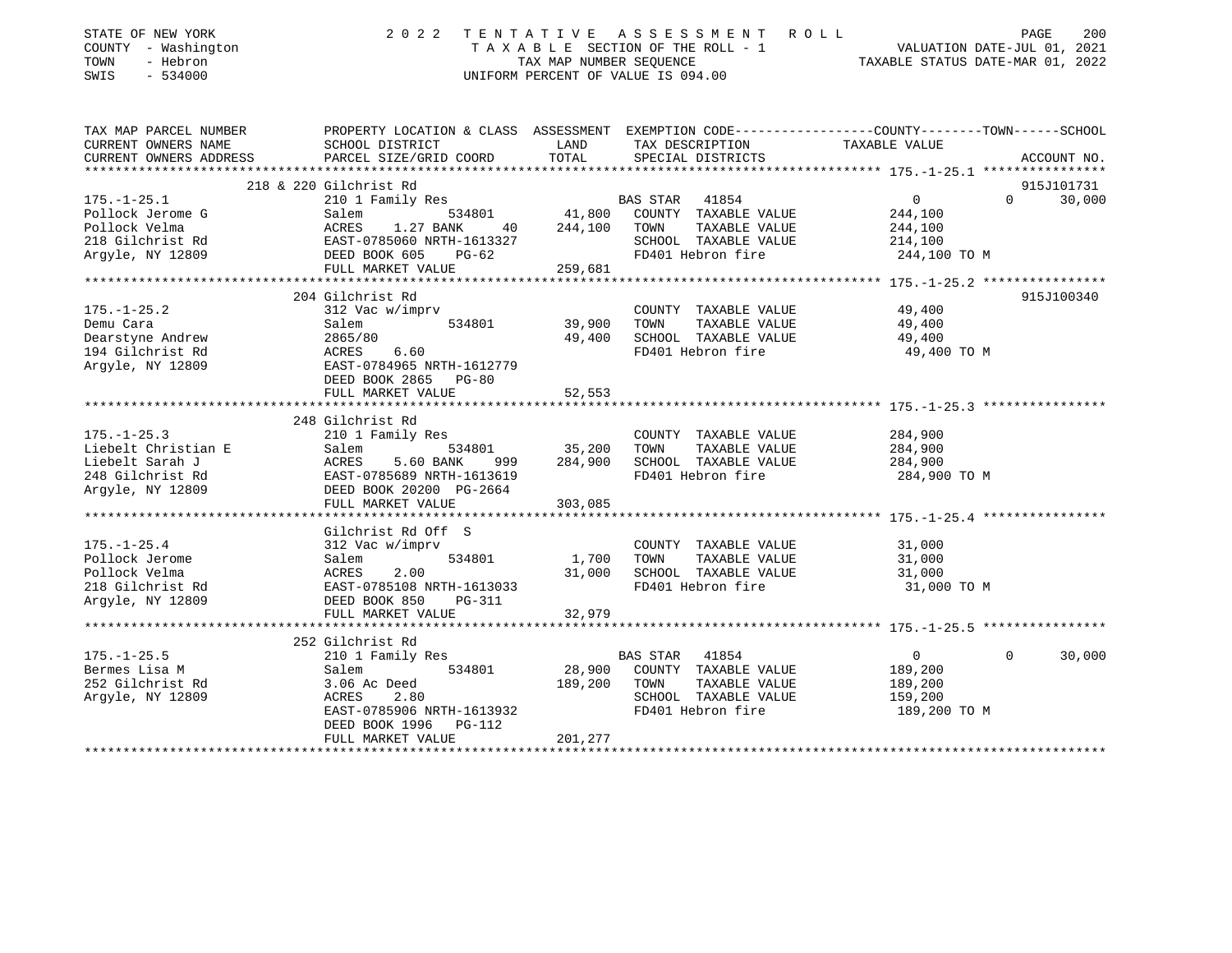| STATE OF NEW YORK                                                                                                                                                 | 2022                                                                          |                         | TENTATIVE ASSESSMENT ROLL                   | 201<br>PAGE                                                                                      |          |
|-------------------------------------------------------------------------------------------------------------------------------------------------------------------|-------------------------------------------------------------------------------|-------------------------|---------------------------------------------|--------------------------------------------------------------------------------------------------|----------|
| COUNTY - Washington                                                                                                                                               |                                                                               |                         | TAXABLE SECTION OF THE ROLL - 1             | VALUATION DATE-JUL 01, 2021                                                                      |          |
| TOWN<br>- Hebron                                                                                                                                                  |                                                                               | TAX MAP NUMBER SEQUENCE |                                             | TAXABLE STATUS DATE-MAR 01, 2022                                                                 |          |
| $-534000$<br>SWIS                                                                                                                                                 |                                                                               |                         | UNIFORM PERCENT OF VALUE IS 094.00          |                                                                                                  |          |
|                                                                                                                                                                   |                                                                               |                         |                                             |                                                                                                  |          |
| TAX MAP PARCEL NUMBER                                                                                                                                             |                                                                               |                         |                                             | PROPERTY LOCATION & CLASS ASSESSMENT EXEMPTION CODE----------------COUNTY-------TOWN------SCHOOL |          |
| CURRENT OWNERS NAME                                                                                                                                               | SCHOOL DISTRICT                                                               | LAND                    | TAX DESCRIPTION TAXABLE VALUE               |                                                                                                  |          |
| CURRENT OWNERS ADDRESS<br>**********************                                                                                                                  | PARCEL SIZE/GRID COORD                                                        | TOTAL                   | SPECIAL DISTRICTS                           | ACCOUNT NO.                                                                                      |          |
|                                                                                                                                                                   | 244 Gilchrist Rd                                                              |                         |                                             |                                                                                                  |          |
| $175. - 1 - 25.6$                                                                                                                                                 | 210 1 Family Res                                                              |                         | COUNTY TAXABLE VALUE                        | 135,400                                                                                          |          |
|                                                                                                                                                                   |                                                                               | 534801 78,300           | TAXABLE VALUE<br>TOWN                       | 135,400                                                                                          |          |
| Decker Jason T<br>25 Tarragon Ter                                                                                                                                 | Salem<br>ACRES 48.00                                                          | 135,400                 | SCHOOL TAXABLE VALUE                        | 135,400                                                                                          |          |
| Clifton Park, NY 12065<br>EAST-0785498 NRTH-1611889                                                                                                               | DEED BOOK 3848<br>PG-337                                                      |                         | FD401 Hebron fire                           | 135,400 TO M                                                                                     |          |
|                                                                                                                                                                   | FULL MARKET VALUE                                                             | 144,043                 |                                             |                                                                                                  |          |
|                                                                                                                                                                   | **************************                                                    |                         |                                             | ********************* 175.-1-26 *******************                                              |          |
|                                                                                                                                                                   | 288 Gilchrist Rd                                                              |                         | 50 PCT OF VALUE USED FOR EXEMPTION PURPOSES | 915J100341                                                                                       |          |
| $175. - 1 - 26$                                                                                                                                                   | 240 Rural res                                                                 |                         | VET WAR CT 41121                            | 22,485<br>18,000                                                                                 | $\Omega$ |
|                                                                                                                                                                   |                                                                               | 129,000                 | COUNTY TAXABLE VALUE                        | 277,315                                                                                          |          |
|                                                                                                                                                                   |                                                                               | 299,800                 | TOWN<br>TAXABLE VALUE                       | 281,800                                                                                          |          |
| Sweeton Richard Salem 534801 129,000<br>Sweeton Carole ACRES 39.09 299,800<br>288 Gilchrist Rd EAST-0785984 NRTH-1614012<br>Argyle, NY 12809 DEED BOOK 3608 PG-21 |                                                                               |                         | SCHOOL TAXABLE VALUE<br>FD401 Hebron fire   | 299,800<br>299,800 TO M                                                                          |          |
|                                                                                                                                                                   | FULL MARKET VALUE                                                             | 318,936                 |                                             |                                                                                                  |          |
|                                                                                                                                                                   |                                                                               |                         |                                             |                                                                                                  |          |
|                                                                                                                                                                   | Gilchrist Rd                                                                  |                         |                                             | 915J100431                                                                                       |          |
| $175. - 1 - 28$                                                                                                                                                   | 322 Rural vac>10                                                              |                         | COUNTY TAXABLE VALUE                        | 209,800                                                                                          |          |
| McNeil Susan D                                                                                                                                                    |                                                                               | 209,800                 | TAXABLE VALUE<br>TOWN                       | 209,800                                                                                          |          |
| McNeil Douglas                                                                                                                                                    |                                                                               | 209,800                 | SCHOOL TAXABLE VALUE                        | 209,800                                                                                          |          |
|                                                                                                                                                                   |                                                                               |                         | CA008 Cons agri dst 8                       | 209,800 TO M                                                                                     |          |
| 317 County Route 49<br>Salem, NY 12865                                                                                                                            | Salem 534801<br>1/2 interest each<br>ACRES 90.00<br>EAST-0784993 NRTH-1615376 |                         | FD401 Hebron fire                           | 209,800 TO M                                                                                     |          |
|                                                                                                                                                                   | DEED BOOK 20200 PG-3896                                                       |                         |                                             |                                                                                                  |          |
|                                                                                                                                                                   | FULL MARKET VALUE                                                             | 223,191                 |                                             |                                                                                                  |          |
|                                                                                                                                                                   |                                                                               |                         |                                             |                                                                                                  |          |
|                                                                                                                                                                   | 349 Gilchrist Rd                                                              |                         |                                             | 915J101531                                                                                       |          |
| $175. - 1 - 29$                                                                                                                                                   | 240 Rural res                                                                 |                         | AGRI-D IND 41730                            | 37,185<br>37,185<br>37,185                                                                       |          |
|                                                                                                                                                                   |                                                                               | 86,400                  | COUNTY TAXABLE VALUE                        | 142,315                                                                                          |          |
|                                                                                                                                                                   |                                                                               | 179,500                 | TOWN<br>TAXABLE VALUE                       | 142,315                                                                                          |          |
| Haynes Wesley H Jr. Salem 534801<br>Vaningen Anne H ACRES 18.17<br>PO Box 60 EAST-0786142 NRTH-1616116<br>Argyle, NY 12809 DEED BOOK 1869 PG-128                  |                                                                               |                         | SCHOOL TAXABLE VALUE                        | 142,315                                                                                          |          |
| Argyle, NY 12809                                                                                                                                                  | FULL MARKET VALUE                                                             | 190,957                 | FD401 Hebron fire                           | 179,500 TO M                                                                                     |          |
| MAY BE SUBJECT TO PAYMENT                                                                                                                                         |                                                                               |                         |                                             |                                                                                                  |          |
| UNDER AGDIST LAW TIL 2029                                                                                                                                         |                                                                               |                         |                                             |                                                                                                  |          |
|                                                                                                                                                                   |                                                                               |                         |                                             |                                                                                                  |          |
|                                                                                                                                                                   | 175 Callaway Rd                                                               |                         |                                             | 915J101533                                                                                       |          |
| $175. - 1 - 31$                                                                                                                                                   | 210 1 Family Res                                                              |                         | COUNTY TAXABLE VALUE                        | 118,000                                                                                          |          |
| Urbahn John                                                                                                                                                       | 534801<br>Salem                                                               | 76,000                  | TAXABLE VALUE<br>TOWN                       | 118,000                                                                                          |          |
|                                                                                                                                                                   |                                                                               | 118,000                 | SCHOOL TAXABLE VALUE                        | 118,000                                                                                          |          |
|                                                                                                                                                                   |                                                                               |                         | FD401 Hebron fire                           | 118,000 TO M                                                                                     |          |
|                                                                                                                                                                   |                                                                               |                         |                                             |                                                                                                  |          |
|                                                                                                                                                                   | DEED BOOK 958<br><b>PG-160</b><br>FULL MARKET VALUE                           |                         |                                             |                                                                                                  |          |
|                                                                                                                                                                   |                                                                               | 125,532                 |                                             |                                                                                                  |          |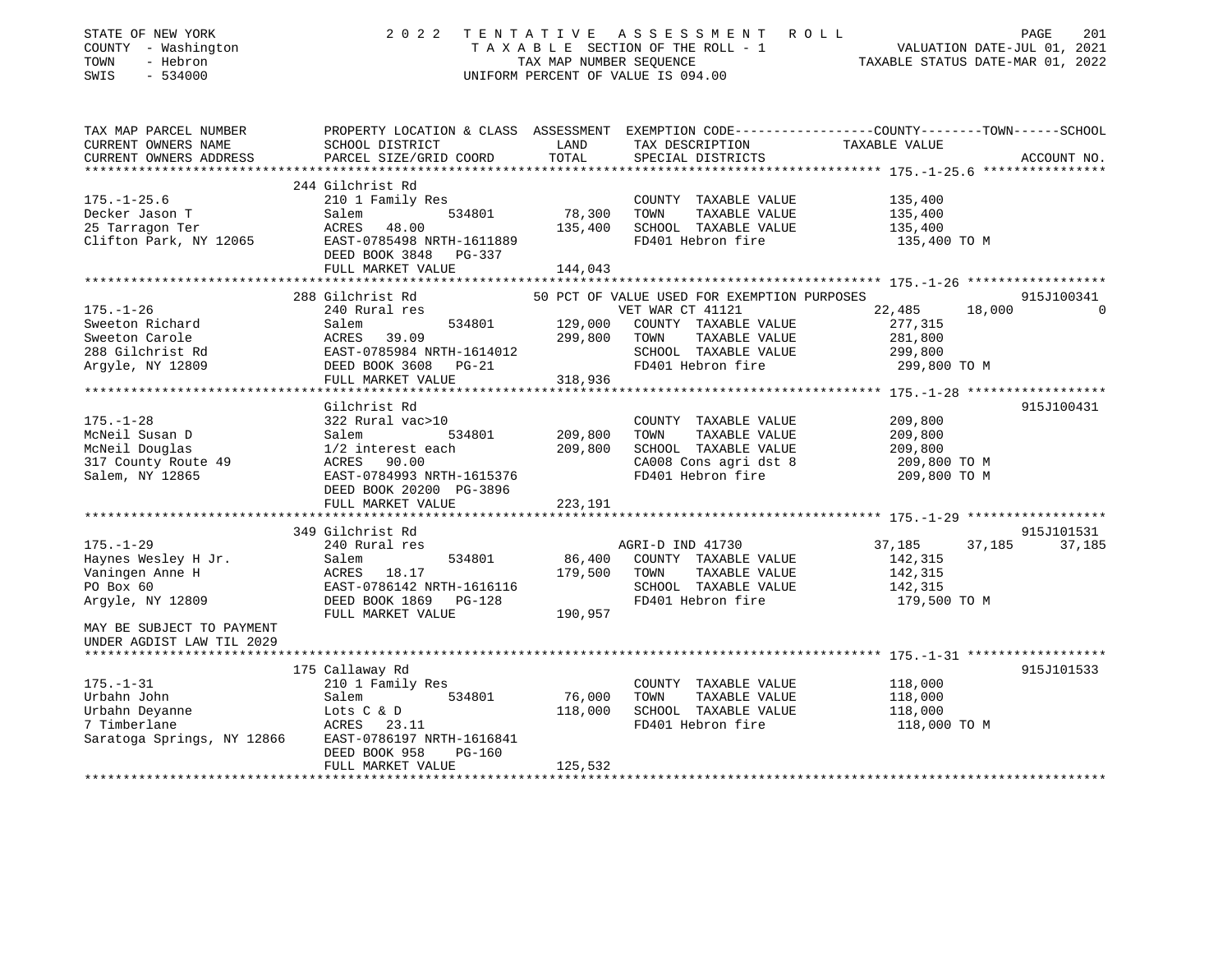| STATE OF NEW YORK<br>COUNTY - Washington<br>TOWN<br>- Hebron<br>SWIS<br>$-534000$ | 2 0 2 2                                                                                                            | TAX MAP NUMBER SEQUENCE | TENTATIVE ASSESSMENT<br>ROLL<br>TAXABLE SECTION OF THE ROLL - 1<br>UNIFORM PERCENT OF VALUE IS 094.00 | TAXABLE STATUS DATE-MAR 01, 2022  | 202<br>PAGE<br>VALUATION DATE-JUL 01, 2021 |
|-----------------------------------------------------------------------------------|--------------------------------------------------------------------------------------------------------------------|-------------------------|-------------------------------------------------------------------------------------------------------|-----------------------------------|--------------------------------------------|
| TAX MAP PARCEL NUMBER<br>CURRENT OWNERS NAME                                      | PROPERTY LOCATION & CLASS ASSESSMENT EXEMPTION CODE---------------COUNTY-------TOWN------SCHOOL<br>SCHOOL DISTRICT | LAND                    | TAX DESCRIPTION                                                                                       | TAXABLE VALUE                     |                                            |
| CURRENT OWNERS ADDRESS                                                            | PARCEL SIZE/GRID COORD                                                                                             | TOTAL                   | SPECIAL DISTRICTS                                                                                     |                                   | ACCOUNT NO.                                |
| ***********************                                                           | *****************************                                                                                      | **************          | ********************************* 175.-1-32 ******************                                        |                                   |                                            |
|                                                                                   | 140 Callaway Rd                                                                                                    |                         |                                                                                                       |                                   | 915J101534                                 |
| $175. - 1 - 32$                                                                   | 210 1 Family Res                                                                                                   |                         | COUNTY TAXABLE VALUE                                                                                  | 185,400                           |                                            |
| Cameron John                                                                      | 534801<br>Salem                                                                                                    | 67,100                  | TOWN<br>TAXABLE VALUE                                                                                 | 185,400                           |                                            |
| 562 Colebrook Rd                                                                  | Lot E                                                                                                              | 185,400                 | SCHOOL TAXABLE VALUE                                                                                  | 185,400                           |                                            |
| Gansevoort, NY 12831                                                              | <b>ACRES</b><br>9.43<br>EAST-0787150 NRTH-1616971                                                                  |                         | FD401 Hebron fire                                                                                     | 185,400 TO M                      |                                            |
|                                                                                   | DEED BOOK 3592 PG-83                                                                                               |                         |                                                                                                       |                                   |                                            |
|                                                                                   | FULL MARKET VALUE                                                                                                  | 197,234                 |                                                                                                       |                                   |                                            |
|                                                                                   | *******************                                                                                                |                         |                                                                                                       |                                   |                                            |
|                                                                                   | Callaway Rd                                                                                                        |                         |                                                                                                       |                                   | 915J101535                                 |
| $175. - 1 - 33$                                                                   | 314 Rural vac<10                                                                                                   |                         | AGRI-D IND 41730                                                                                      | 37,231                            | 37,231<br>37,231                           |
| Van Ingen Anne H                                                                  | Salem<br>534801                                                                                                    | 41,000                  | COUNTY TAXABLE VALUE                                                                                  | 3,769                             |                                            |
| 22 Brightside Dr                                                                  | 7.08<br>ACRES                                                                                                      | 41,000                  | TAXABLE VALUE<br>TOWN                                                                                 | 3,769                             |                                            |
| Stamford, CT 06902                                                                | EAST-0787010 NRTH-1616398                                                                                          |                         | SCHOOL TAXABLE VALUE                                                                                  | 3,769                             |                                            |
| MAY BE SUBJECT TO PAYMENT                                                         | DEED BOOK 586<br>PG-201<br>FULL MARKET VALUE                                                                       | 43,617                  | FD401 Hebron fire                                                                                     | 41,000 TO M                       |                                            |
| UNDER AGDIST LAW TIL 2029                                                         |                                                                                                                    |                         |                                                                                                       |                                   |                                            |
| **************************                                                        | ***************                                                                                                    |                         |                                                                                                       |                                   |                                            |
|                                                                                   | Callaway Rd                                                                                                        |                         |                                                                                                       |                                   | 915J101569                                 |
| $175. - 1 - 34$                                                                   | 314 Rural vac<10                                                                                                   |                         | AGRI-D IND 41730                                                                                      | 27,124                            | 27,124<br>27,124                           |
| Van Ingen Anne H                                                                  | Salem<br>534801                                                                                                    | 28,200                  | COUNTY TAXABLE VALUE                                                                                  | 1,076                             |                                            |
| 22 Brightside Dr                                                                  | ACRES<br>3.43                                                                                                      | 28,200                  | TAXABLE VALUE<br>TOWN                                                                                 | 1,076                             |                                            |
| Stamford, CT 06902                                                                | EAST-0787348 NRTH-1616225<br>DEED BOOK 2886<br>PG-189                                                              |                         | SCHOOL TAXABLE VALUE<br>FD401 Hebron fire                                                             | 1,076<br>28,200 TO M              |                                            |
| MAY BE SUBJECT TO PAYMENT                                                         | FULL MARKET VALUE                                                                                                  | 30,000                  |                                                                                                       |                                   |                                            |
| UNDER AGDIST LAW TIL 2029                                                         |                                                                                                                    |                         |                                                                                                       |                                   |                                            |
| *********************                                                             | *****************                                                                                                  |                         |                                                                                                       |                                   |                                            |
|                                                                                   | 80 Callaway Rd                                                                                                     |                         |                                                                                                       |                                   | 915J101570                                 |
| $175. - 1 - 35$                                                                   | 210 1 Family Res                                                                                                   |                         | <b>BAS STAR</b><br>41854                                                                              | $\mathbf{0}$                      | 30,000<br>0                                |
| Crosier Bryan H                                                                   | Salem<br>534801                                                                                                    |                         | 43,400 CW_10_VET/ 41151                                                                               | 8,000                             | 8,000<br>$\Omega$                          |
| Crosier Melanie A                                                                 | ACRES<br>1.81                                                                                                      | 154,000                 | COUNTY TAXABLE VALUE                                                                                  | 146,000                           |                                            |
| 80 Callaway Rd                                                                    | EAST-0787493 NRTH-1616017                                                                                          |                         | TOWN<br>TAXABLE VALUE                                                                                 | 146,000                           |                                            |
| Arqyle, NY 12809                                                                  | DEED BOOK 758<br>$PG-108$                                                                                          |                         | SCHOOL TAXABLE VALUE                                                                                  | 124,000                           |                                            |
|                                                                                   | FULL MARKET VALUE                                                                                                  | 163,830                 | FD401 Hebron fire<br>*********************************                                                | 154,000 TO M                      |                                            |
|                                                                                   | 101 Callaway Rd                                                                                                    |                         |                                                                                                       | *** 175.-1-36 ******************* | 915J101571                                 |
| $175. - 1 - 36$                                                                   | 314 Rural vac<10                                                                                                   |                         | COUNTY TAXABLE VALUE                                                                                  | 26,300                            |                                            |
| Van Ingen Anne                                                                    | Salem<br>534801                                                                                                    | 26,300                  | TOWN<br>TAXABLE VALUE                                                                                 | 26,300                            |                                            |
| 22 Brightside Dr                                                                  | ACRES<br>3.05                                                                                                      | 26,300                  | SCHOOL TAXABLE VALUE                                                                                  | 26,300                            |                                            |
| Stamford, CT 06902                                                                | EAST-0787009 NRTH-1615807                                                                                          |                         | FD401 Hebron fire                                                                                     | 26,300 TO M                       |                                            |
|                                                                                   | DEED BOOK 2635<br>PG-311                                                                                           |                         |                                                                                                       |                                   |                                            |
|                                                                                   | FULL MARKET VALUE                                                                                                  | 27,979                  |                                                                                                       |                                   |                                            |
|                                                                                   |                                                                                                                    |                         |                                                                                                       |                                   |                                            |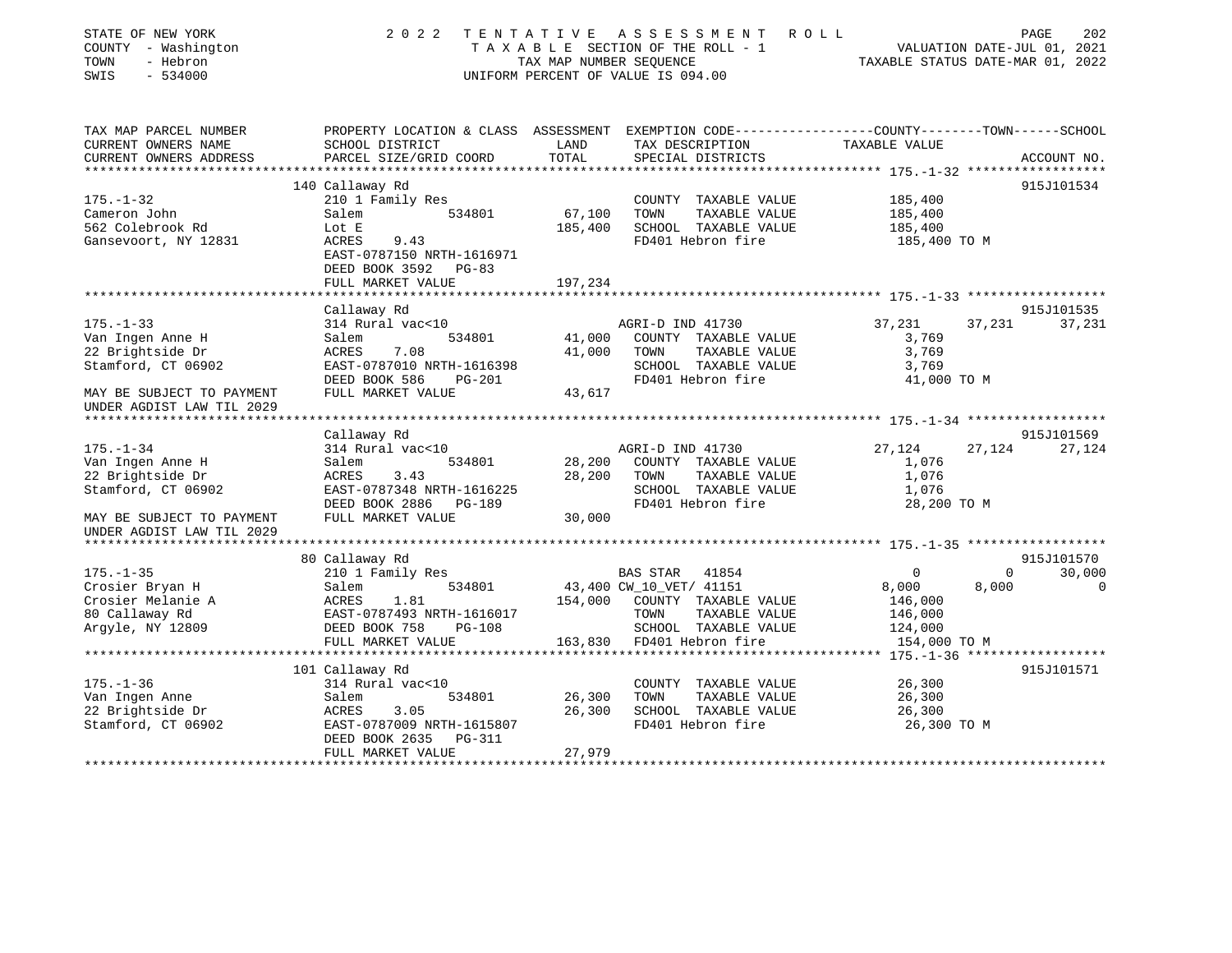| STATE OF NEW YORK<br>COUNTY - Washington<br>TOWN<br>- Hebron<br>SWIS<br>$-534000$ | 2 0 2 2                                        | ASSESSMENT<br>TENTATIVE<br>R O L L<br>TAXABLE SECTION OF THE ROLL - 1<br>TAX MAP NUMBER SEQUENCE<br>UNIFORM PERCENT OF VALUE IS 094.00 | $\mathop{\mathtt{PAGE}}$<br>203<br>VALUATION DATE-JUL 01, 2021<br>TAXABLE STATUS DATE-MAR 01, 2022               |
|-----------------------------------------------------------------------------------|------------------------------------------------|----------------------------------------------------------------------------------------------------------------------------------------|------------------------------------------------------------------------------------------------------------------|
| TAX MAP PARCEL NUMBER<br>CURRENT OWNERS NAME                                      | SCHOOL DISTRICT                                | LAND<br>TAX DESCRIPTION                                                                                                                | PROPERTY LOCATION & CLASS ASSESSMENT EXEMPTION CODE----------------COUNTY-------TOWN-----SCHOOL<br>TAXABLE VALUE |
| CURRENT OWNERS ADDRESS                                                            | PARCEL SIZE/GRID COORD                         | TOTAL<br>SPECIAL DISTRICTS                                                                                                             | ACCOUNT NO.                                                                                                      |
|                                                                                   |                                                |                                                                                                                                        |                                                                                                                  |
|                                                                                   | 324 Gilchrist Rd                               |                                                                                                                                        | 915J101572                                                                                                       |
| $175. - 1 - 37$                                                                   | 210 1 Family Res                               | <b>BAS STAR</b><br>41854                                                                                                               | $\mathbf 0$<br>$\Omega$<br>30,000                                                                                |
| Snowball Daniel B                                                                 | Salem<br>534801                                | 46,400<br>COUNTY TAXABLE VALUE                                                                                                         | 200,200                                                                                                          |
| Snowball Helene P                                                                 | 2.77<br>ACRES                                  | 200,200<br>TOWN<br>TAXABLE VALUE                                                                                                       | 200,200                                                                                                          |
| 324 Gilchrist Rd                                                                  | EAST-0786883 NRTH-1615531                      | SCHOOL TAXABLE VALUE<br>FD401 Hebron fire                                                                                              | 170,200                                                                                                          |
| Argyle, NY 12809                                                                  | DEED BOOK 570<br>$PG-325$<br>FULL MARKET VALUE | 212,979                                                                                                                                | 200,200 TO M                                                                                                     |
|                                                                                   |                                                |                                                                                                                                        |                                                                                                                  |
|                                                                                   | 89 Callaway Rd                                 |                                                                                                                                        | 915J101573                                                                                                       |
| $175. - 1 - 38$                                                                   | 210 1 Family Res                               | BAS STAR<br>41854                                                                                                                      | 0<br>$\mathbf 0$<br>30,000                                                                                       |
| Gilchrest Edith                                                                   | 534801<br>Salem                                | 43,300<br>COUNTY TAXABLE VALUE                                                                                                         | 121,300                                                                                                          |
| 89 Callaway Rd                                                                    | ACRES<br>1.75                                  | 121,300<br>TOWN<br>TAXABLE VALUE                                                                                                       | 121,300                                                                                                          |
| Argyle, NY 12809                                                                  | EAST-0787299 NRTH-1615652                      | SCHOOL TAXABLE VALUE                                                                                                                   | 91,300                                                                                                           |
|                                                                                   | DEED BOOK 3235<br>PG-107                       | FD401 Hebron fire                                                                                                                      | 121,300 TO M                                                                                                     |
|                                                                                   | FULL MARKET VALUE                              | 129,043                                                                                                                                |                                                                                                                  |
|                                                                                   | ******************                             |                                                                                                                                        |                                                                                                                  |
|                                                                                   | 79 Callaway Rd                                 |                                                                                                                                        | 915J101536                                                                                                       |
| $175. - 1 - 39$                                                                   | 314 Rural vac<10                               | COUNTY TAXABLE VALUE                                                                                                                   | 7,400                                                                                                            |
| Slaymaker Glenn A                                                                 | 534801<br>Salem                                | 7,400<br>TOWN<br>TAXABLE VALUE                                                                                                         | 7,400                                                                                                            |
| Slaymaker Edith A                                                                 | Lot L                                          | SCHOOL TAXABLE VALUE<br>7,400<br>FD401 Hebron fire                                                                                     | 7,400                                                                                                            |
| 89 Callaway Rd<br>Argyle, NY 12809                                                | ACRES<br>1.39<br>EAST-0787531 NRTH-1615638     |                                                                                                                                        | 7,400 TO M                                                                                                       |
|                                                                                   | DEED BOOK 3450<br>PG-291                       |                                                                                                                                        |                                                                                                                  |
|                                                                                   | FULL MARKET VALUE                              | 7,872                                                                                                                                  |                                                                                                                  |
|                                                                                   |                                                |                                                                                                                                        |                                                                                                                  |
|                                                                                   | 11 Crosier Rd                                  |                                                                                                                                        | 915J100596                                                                                                       |
| $176. - 1 - 1.1$                                                                  | 210 1 Family Res                               | 41854<br>BAS STAR                                                                                                                      | $\mathbf 0$<br>$\Omega$<br>30,000                                                                                |
| Sutliff Terry C                                                                   | Salem<br>534801                                | 41,600<br>COUNTY TAXABLE VALUE                                                                                                         | 83,400                                                                                                           |
| Sutliff Hollie J                                                                  | ACRES<br>1.20                                  | 83,400<br>TOWN<br>TAXABLE VALUE                                                                                                        | 83,400                                                                                                           |
| 11 Crosier Rd                                                                     | EAST-0794015 NRTH-1616379                      | SCHOOL TAXABLE VALUE                                                                                                                   | 53,400                                                                                                           |
| Salem, NY 12865                                                                   | DEED BOOK 3944<br>$PG-60$                      | FD401 Hebron fire                                                                                                                      | 83,400 TO M                                                                                                      |
|                                                                                   | FULL MARKET VALUE                              | 88,723                                                                                                                                 |                                                                                                                  |
|                                                                                   |                                                |                                                                                                                                        | ********** 176.-1-1.3 *****************                                                                          |
|                                                                                   | County Route 31                                |                                                                                                                                        | 915J101208                                                                                                       |
| $176. - 1 - 1.3$<br>Lloyd LE Alan                                                 | 105 Vac farmland<br>534801<br>Salem            | 41720<br>AG DIST<br>91,900<br>COUNTY TAXABLE VALUE                                                                                     | 84,031<br>84,031<br>84,031<br>7,869                                                                              |
| Lloyd LE Jean                                                                     | Life estate                                    | 91,900<br>TOWN<br>TAXABLE VALUE                                                                                                        | 7,869                                                                                                            |
| c/o Timothy Lloyd                                                                 | ACRES 20.70                                    | SCHOOL TAXABLE VALUE                                                                                                                   | 7,869                                                                                                            |
| 67 Little Burch Hill Rd                                                           | EAST-0793879 NRTH-1613761                      | CA008 Cons agri dst 8                                                                                                                  | 7,869 TO M                                                                                                       |
| Granville, NY 12832                                                               | DEED BOOK 3836<br>$PG-221$                     | 84,031 EX                                                                                                                              |                                                                                                                  |
|                                                                                   | FULL MARKET VALUE                              | 97,766<br>FD401 Hebron fire                                                                                                            | 91,900 TO M                                                                                                      |
| MAY BE SUBJECT TO PAYMENT                                                         |                                                |                                                                                                                                        |                                                                                                                  |
| UNDER AGDIST LAW TIL 2026                                                         |                                                |                                                                                                                                        |                                                                                                                  |
| **************************                                                        |                                                |                                                                                                                                        |                                                                                                                  |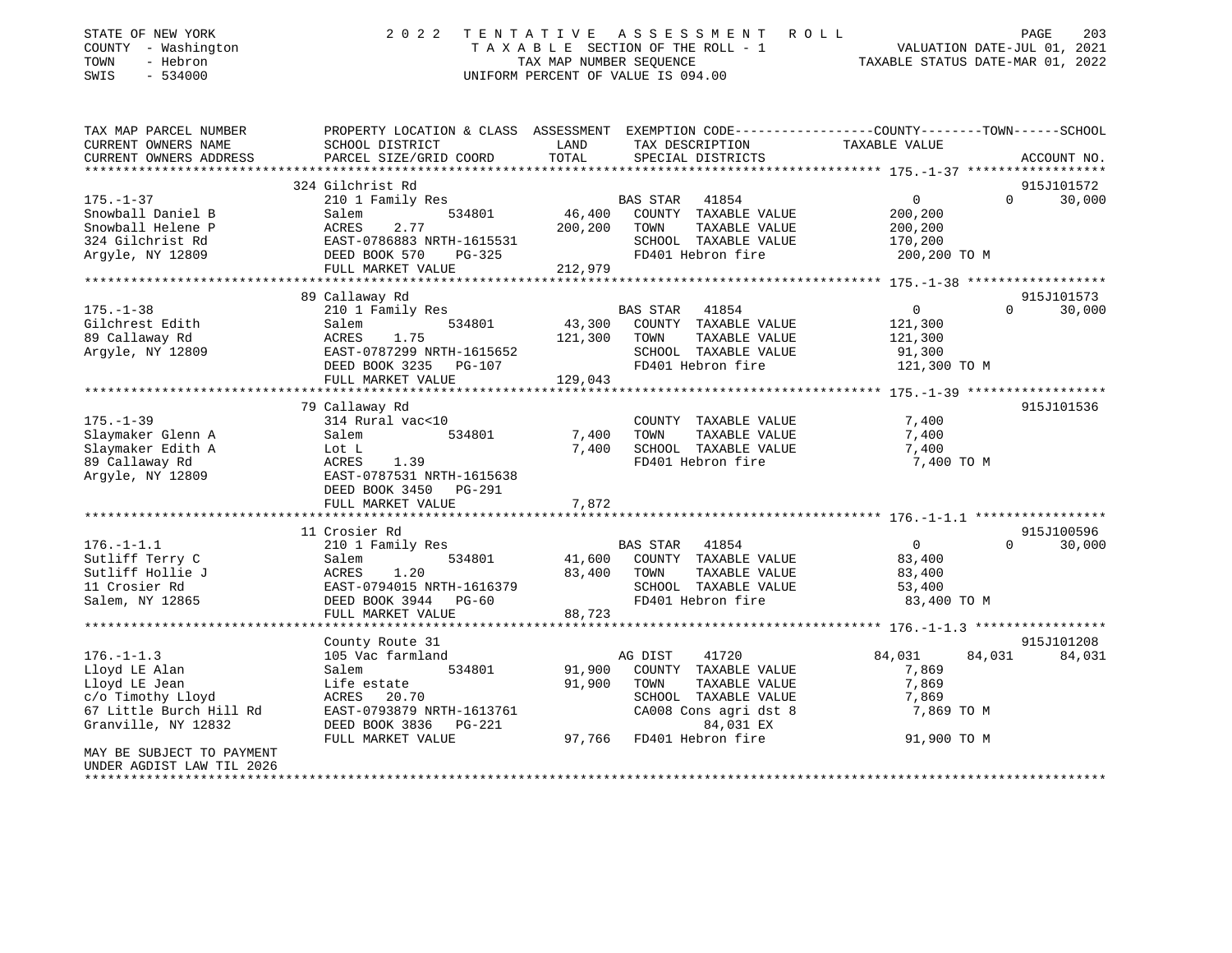| STATE OF NEW YORK<br>COUNTY - Washington<br>- Hebron<br>TOWN<br>SWIS<br>$-534000$ | 2 0 2 2                                                                                                                                      | TAX MAP NUMBER SEQUENCE | TENTATIVE ASSESSMENT<br>TAXABLE SECTION OF THE ROLL - 1<br>UNIFORM PERCENT OF VALUE IS 094.00 | R O L L<br>TAXABLE STATUS DATE-MAR 01, 2022        | PAGE<br>VALUATION DATE-JUL 01, 2021 | 204         |
|-----------------------------------------------------------------------------------|----------------------------------------------------------------------------------------------------------------------------------------------|-------------------------|-----------------------------------------------------------------------------------------------|----------------------------------------------------|-------------------------------------|-------------|
| TAX MAP PARCEL NUMBER<br>CURRENT OWNERS NAME<br>CURRENT OWNERS ADDRESS            | PROPERTY LOCATION & CLASS ASSESSMENT EXEMPTION CODE----------------COUNTY-------TOWN-----SCHOOL<br>SCHOOL DISTRICT<br>PARCEL SIZE/GRID COORD | LAND<br>TOTAL           | TAX DESCRIPTION<br>SPECIAL DISTRICTS                                                          | TAXABLE VALUE                                      |                                     | ACCOUNT NO. |
|                                                                                   |                                                                                                                                              |                         |                                                                                               |                                                    |                                     |             |
|                                                                                   | 339 County Route 31                                                                                                                          |                         |                                                                                               |                                                    |                                     | 915J101301  |
| $176. - 1 - 1.4$                                                                  | 241 Rural res&ag                                                                                                                             |                         | AGRI-D IND 41730                                                                              | 109,985                                            | 109,985                             | 109,985     |
| Longo Family Trust                                                                | Salem<br>534801                                                                                                                              | 270,200 BAS STAR        | 41854                                                                                         | $\overline{0}$                                     | $\overline{0}$                      | 30,000      |
| Longo Carol L Trustee                                                             | ACRES 114.80                                                                                                                                 | 402,000                 | COUNTY TAXABLE VALUE                                                                          | 292,015                                            |                                     |             |
| 400 Golfbrook Cir Apt 108                                                         | EAST-0792633 NRTH-1615262                                                                                                                    |                         | TOWN<br>TAXABLE VALUE                                                                         | 292,015                                            |                                     |             |
| Longwood, FL 32779                                                                | DEED BOOK 3958 PG-126                                                                                                                        |                         | SCHOOL TAXABLE VALUE                                                                          | 262,015                                            |                                     |             |
|                                                                                   | FULL MARKET VALUE                                                                                                                            |                         | 427,660 FD401 Hebron fire                                                                     | 402,000 TO M                                       |                                     |             |
| MAY BE SUBJECT TO PAYMENT                                                         |                                                                                                                                              |                         |                                                                                               |                                                    |                                     |             |
| UNDER AGDIST LAW TIL 2029<br>***********************                              |                                                                                                                                              |                         |                                                                                               |                                                    |                                     |             |
|                                                                                   | 318 County Route 31                                                                                                                          |                         |                                                                                               |                                                    |                                     | 915J101337  |
| $176. - 1 - 1.5$                                                                  | 241 Rural res&ag                                                                                                                             |                         | AG DIST<br>41720                                                                              | 53,444                                             | 53,444                              | 53,444      |
| Shevy Scott M                                                                     | Salem<br>534801                                                                                                                              | 111,200 BAS STAR        | 41854                                                                                         | $\overline{0}$                                     | $\overline{\phantom{0}}$            | 30,000      |
| Shevy Sheri B                                                                     | 26 Ad                                                                                                                                        | 248,500                 | COUNTY TAXABLE VALUE                                                                          | 195,056                                            |                                     |             |
| 318 County Route 31                                                               | ACRES 30.20                                                                                                                                  |                         | TOWN<br>TAXABLE VALUE                                                                         | 195,056                                            |                                     |             |
| Salem, NY 12865                                                                   | EAST-0793523 NRTH-1614261                                                                                                                    |                         | SCHOOL TAXABLE VALUE                                                                          | 165,056                                            |                                     |             |
|                                                                                   | DEED BOOK 858 PG-142                                                                                                                         |                         | CA008 Cons agri dst 8                                                                         | 195,056 TO M                                       |                                     |             |
| MAY BE SUBJECT TO PAYMENT                                                         | FULL MARKET VALUE                                                                                                                            | 264,362                 | 53,444 EX                                                                                     |                                                    |                                     |             |
| UNDER AGDIST LAW TIL 2026                                                         |                                                                                                                                              |                         | FD401 Hebron fire                                                                             | 248,500 TO M                                       |                                     |             |
|                                                                                   | ********************************                                                                                                             |                         |                                                                                               | ******************* 176.-1-1.6 ******************* |                                     |             |
|                                                                                   | 406 County Route 31                                                                                                                          |                         |                                                                                               |                                                    |                                     | 915J101677  |
| $176. - 1 - 1.6$                                                                  | 314 Rural vac<10                                                                                                                             |                         | COUNTY TAXABLE VALUE                                                                          | 16,000                                             |                                     |             |
| Hyde Connie L                                                                     | 534801<br>Salem                                                                                                                              | 16,000                  | TOWN<br>TAXABLE VALUE                                                                         | 16,000                                             |                                     |             |
| PO Box 1496                                                                       | FRNT 376.00 DPTH 231.00                                                                                                                      |                         | 16,000 SCHOOL TAXABLE VALUE                                                                   | 16,000                                             |                                     |             |
| West Tisbury, MA 02575                                                            | 0.85<br>ACRES                                                                                                                                |                         | FD401 Hebron fire                                                                             | 16,000 TO M                                        |                                     |             |
|                                                                                   | EAST-0794096 NRTH-1615859<br>DEED BOOK 20200 PG-6526                                                                                         |                         |                                                                                               |                                                    |                                     |             |
|                                                                                   | FULL MARKET VALUE                                                                                                                            | 17,021                  |                                                                                               |                                                    |                                     |             |
|                                                                                   |                                                                                                                                              |                         |                                                                                               |                                                    |                                     |             |
|                                                                                   | 480 County Route 31                                                                                                                          |                         |                                                                                               |                                                    |                                     | 915J100533  |
| $176. - 1 - 2$                                                                    | 210 1 Family Res                                                                                                                             |                         | BAS STAR 41854                                                                                | $\overline{0}$                                     | $\Omega$                            | 30,000      |
| Getty David                                                                       | Salem<br>534801                                                                                                                              | 52,200                  | COUNTY TAXABLE VALUE                                                                          | 143,700                                            |                                     |             |
| Getty Susan                                                                       | ACRES<br>4.00                                                                                                                                | 143,700                 | TOWN<br>TAXABLE VALUE                                                                         | 143,700                                            |                                     |             |
| 480 County Route 31                                                               | EAST-0795022 NRTH-1617845                                                                                                                    |                         | SCHOOL TAXABLE VALUE                                                                          | 113,700                                            |                                     |             |
| Salem, NY 12865                                                                   | DEED BOOK 863 PG-335                                                                                                                         |                         | FD401 Hebron fire                                                                             | 143,700 TO M                                       |                                     |             |
|                                                                                   | FULL MARKET VALUE                                                                                                                            | 152,872                 |                                                                                               |                                                    |                                     |             |
|                                                                                   |                                                                                                                                              |                         |                                                                                               |                                                    |                                     |             |
|                                                                                   | County Route 31                                                                                                                              |                         |                                                                                               |                                                    |                                     |             |
| $176. - 1 - 2.1$                                                                  | 314 Rural vac<10                                                                                                                             |                         | COUNTY TAXABLE VALUE                                                                          | 43,000                                             |                                     |             |
| Getty David                                                                       | Salem<br>534801                                                                                                                              | 43,000                  | TOWN<br>TAXABLE VALUE                                                                         | 43,000                                             |                                     |             |
| Getty Susan                                                                       | 8.0 Ad                                                                                                                                       |                         | 43,000 SCHOOL TAXABLE VALUE                                                                   | 43,000                                             |                                     |             |
| 480 County Route 31                                                               | ACRES 8.00<br>EAST-0795327 NRTH-1617799                                                                                                      |                         | FD401 Hebron fire                                                                             | 43,000 TO M                                        |                                     |             |
| Salem, NY 12865                                                                   | DEED BOOK 863<br>PG-338                                                                                                                      |                         |                                                                                               |                                                    |                                     |             |
|                                                                                   | FULL MARKET VALUE                                                                                                                            | 45,745                  |                                                                                               |                                                    |                                     |             |
|                                                                                   |                                                                                                                                              |                         |                                                                                               |                                                    |                                     |             |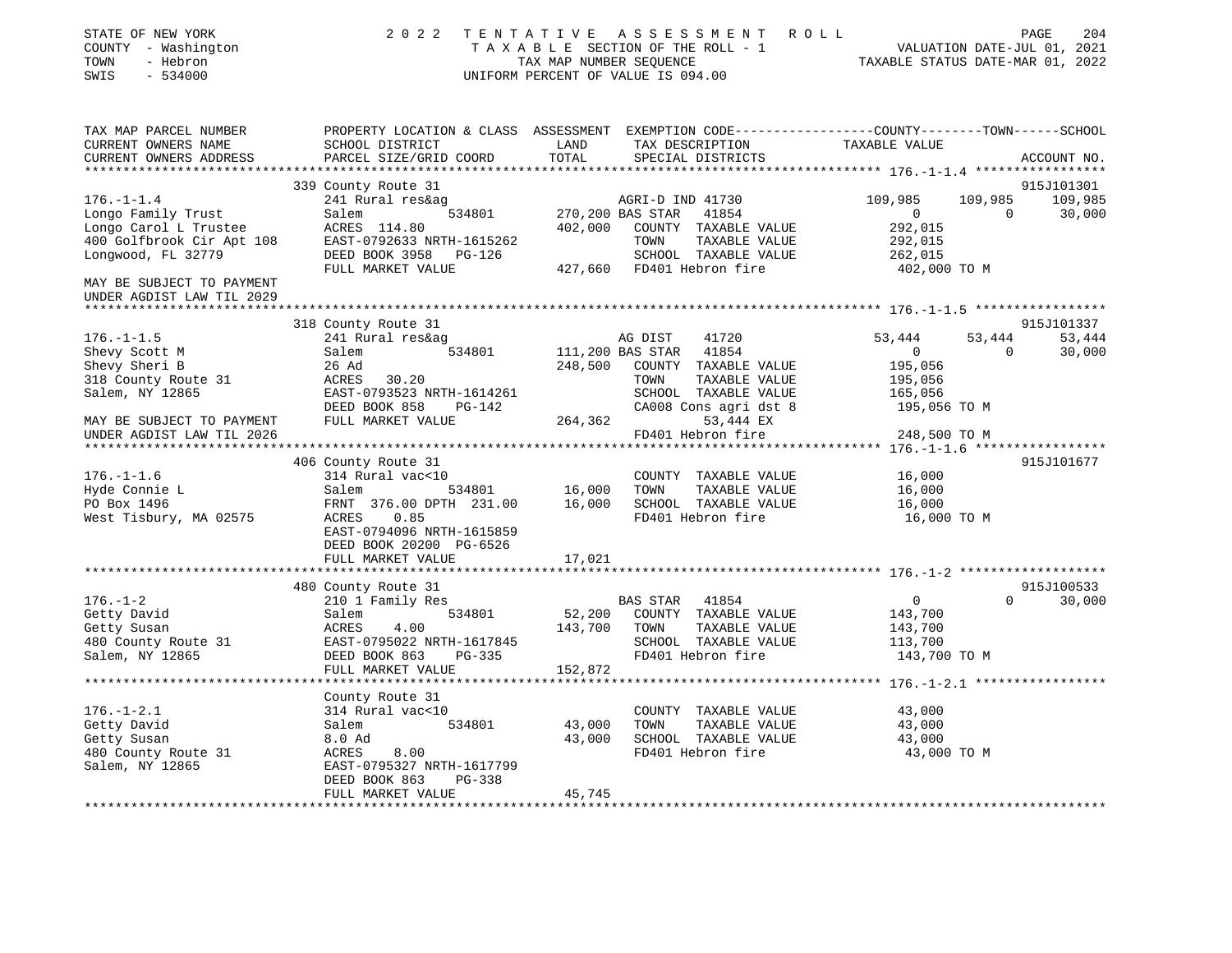| STATE OF NEW YORK<br>COUNTY - Washington<br>------ - Hebron         |                                                                                                                                                                                                                                        |              | 2022 TENTATIVE ASSESSMENT ROLL<br>TAXABLE SECTION OF THE ROLL - 1<br>TAXABLE SECTION OF THE ROLL - 1<br>TAXABLE STATUS DATE-JUL 01, 2021<br>TAXABLE STATUS DATE-MAR 01, 2022<br>UNIFORM PERCENT OF VALUE IS 094.00 |                    | PAGE<br>205              |
|---------------------------------------------------------------------|----------------------------------------------------------------------------------------------------------------------------------------------------------------------------------------------------------------------------------------|--------------|--------------------------------------------------------------------------------------------------------------------------------------------------------------------------------------------------------------------|--------------------|--------------------------|
| TAX MAP PARCEL NUMBER<br>CURRENT OWNERS NAME                        | PROPERTY LOCATION & CLASS ASSESSMENT EXEMPTION CODE----------------COUNTY--------TOWN------SCHOOL<br><b>EXAMPLE THE STATE OF STATE OF STATE</b><br>SCHOOL DISTRICT                                                                     |              | TAX DESCRIPTION TAXABLE VALUE                                                                                                                                                                                      |                    |                          |
| CURRENT OWNERS ADDRESS                                              | PARCEL SIZE/GRID COORD TOTAL                                                                                                                                                                                                           |              | SPECIAL DISTRICTS                                                                                                                                                                                                  |                    | ACCOUNT NO.              |
|                                                                     | 414 County Route 31 75 PCT OF VALUE USED FOR EXEMPTION PURPOSES<br>241 Rural res&ag (241 County 101612 CW 10 VET 41151 8,000<br>534801 70,500 COUNTY TAXABLE VALUE 143,100<br>FRNT 927.00 DPTH 151,100 TOWN TAXABLE VALUE 143,100<br>A |              |                                                                                                                                                                                                                    |                    | 915J100063               |
| $176. - 1 - 3$                                                      |                                                                                                                                                                                                                                        |              |                                                                                                                                                                                                                    | 8,000              | 8,000 0                  |
| Rosier Spencer W                                                    |                                                                                                                                                                                                                                        |              |                                                                                                                                                                                                                    | 143,100            |                          |
| Rosier Heather N                                                    |                                                                                                                                                                                                                                        |              |                                                                                                                                                                                                                    | 143,100            |                          |
| 414 County Route 31                                                 |                                                                                                                                                                                                                                        |              |                                                                                                                                                                                                                    | 151,100            |                          |
| Salem, NY 12865                                                     | EAST-0794583 NRTH-1616172                                                                                                                                                                                                              |              | FD401 Hebron fire                                                                                                                                                                                                  | 151,100 TO M       |                          |
|                                                                     | DEED BOOK 3595 PG-34                                                                                                                                                                                                                   |              |                                                                                                                                                                                                                    |                    |                          |
| MAY BE SUBJECT TO PAYMENT                                           | FULL MARKET VALUE 160,745                                                                                                                                                                                                              |              |                                                                                                                                                                                                                    |                    |                          |
| UNDER AGDIST LAW TIL 2023                                           |                                                                                                                                                                                                                                        |              |                                                                                                                                                                                                                    |                    |                          |
|                                                                     |                                                                                                                                                                                                                                        |              |                                                                                                                                                                                                                    |                    |                          |
| $176. - 1 - 3.1$                                                    | County Route 31<br>322 Rural vac>10                                                                                                                                                                                                    |              | COUNTY TAXABLE VALUE                                                                                                                                                                                               |                    |                          |
|                                                                     |                                                                                                                                                                                                                                        |              | 177,300 TOWN TAXABLE VALUE                                                                                                                                                                                         | 177,300<br>177,300 |                          |
|                                                                     |                                                                                                                                                                                                                                        |              | 177,300 SCHOOL TAXABLE VALUE                                                                                                                                                                                       | 177,300            |                          |
| Rosier Spencer<br>Rosier Heather<br>414 County Route 31             | 322 Rural vac>10<br>Salem 534801<br>FRNT 666.00 DPTH<br>ACRES 224.20<br>FACR 036526 NDTH 1517029                                                                                                                                       |              | FD401 Hebron fire                                                                                                                                                                                                  | 177,300 TO M       |                          |
| Salem, NY 12865                                                     | EAST-0796526 NRTH-1617039                                                                                                                                                                                                              |              |                                                                                                                                                                                                                    |                    |                          |
|                                                                     | DEED BOOK 3595 PG-34                                                                                                                                                                                                                   |              |                                                                                                                                                                                                                    |                    |                          |
|                                                                     | FULL MARKET VALUE                                                                                                                                                                                                                      | 188,617      |                                                                                                                                                                                                                    |                    |                          |
|                                                                     |                                                                                                                                                                                                                                        |              |                                                                                                                                                                                                                    |                    |                          |
|                                                                     | 9 Sutliff Ln                                                                                                                                                                                                                           |              |                                                                                                                                                                                                                    |                    | 915J100058               |
| $176. - 1 - 4$                                                      |                                                                                                                                                                                                                                        |              | COUNTY TAXABLE VALUE                                                                                                                                                                                               | 45,000             |                          |
|                                                                     |                                                                                                                                                                                                                                        |              | TAXABLE VALUE<br>45,000 SCHOOL TAXABLE VALUE                                                                                                                                                                       | 45,000<br>45,000   |                          |
| Bohley Fredrick J Sr<br>30 State Route 22<br>Eagle Bridge, NY 12057 | 210 1 Family Res<br>Salem 534801 26,800 TOWN<br>580/116 45,000 SCHOOL<br>FRNT 350.00 DPTH 135.00 FD401 He                                                                                                                              |              | FD401 Hebron fire                                                                                                                                                                                                  | 45,000 TO M        |                          |
|                                                                     | EAST-0793853 NRTH-1615108                                                                                                                                                                                                              |              |                                                                                                                                                                                                                    |                    |                          |
|                                                                     | DEED BOOK 3950 PG-144                                                                                                                                                                                                                  |              |                                                                                                                                                                                                                    |                    |                          |
|                                                                     | FULL MARKET VALUE                                                                                                                                                                                                                      | 47,872       |                                                                                                                                                                                                                    |                    |                          |
|                                                                     |                                                                                                                                                                                                                                        |              |                                                                                                                                                                                                                    |                    |                          |
|                                                                     |                                                                                                                                                                                                                                        |              |                                                                                                                                                                                                                    |                    | 915J100240               |
| $176. - 1 - 5$                                                      |                                                                                                                                                                                                                                        |              |                                                                                                                                                                                                                    | 38,038             | 30,000 0                 |
| Gerber Irrevocable Trust Rober Salem                                | Ner Salem 534801 328,800 BAS STAR 41854<br>ACRES 163.70 400,400 COUNTY TAXABLE VALUE<br>EAST-0796134 NRTH-1614097 TOWN TAXABLE VALUE<br>DEED BOOK 20191 PG-30313 SCHOOL TAXABLE VALUE                                                  |              |                                                                                                                                                                                                                    | $\overline{0}$     | $\overline{0}$<br>30,000 |
| Gerber Jr Robert Trustee ACRES 163.70                               |                                                                                                                                                                                                                                        |              |                                                                                                                                                                                                                    | 362,362            |                          |
| 54 Sutliff Ln<br>Salem, NY 12865                                    |                                                                                                                                                                                                                                        |              |                                                                                                                                                                                                                    | 370,400<br>370,400 |                          |
|                                                                     | FULL MARKET VALUE                                                                                                                                                                                                                      |              | 425,957 FD401 Hebron fire                                                                                                                                                                                          | 400,400 TO M       |                          |
|                                                                     |                                                                                                                                                                                                                                        |              |                                                                                                                                                                                                                    |                    |                          |
|                                                                     | 39 Sutliff Ln                                                                                                                                                                                                                          |              |                                                                                                                                                                                                                    |                    |                          |
| $176. - 1 - 5.1$                                                    | 210 1 Family Res<br>Salem 534801<br>sub lot 1<br>ACRES 1.00 BANK 998                                                                                                                                                                   |              | BAS STAR 41854                                                                                                                                                                                                     | $\overline{0}$     | $\mathbf 0$<br>30,000    |
| Miles David J                                                       |                                                                                                                                                                                                                                        |              | A1,000 COUNTY TAXABLE VALUE<br>HI.1000 COUNTY TAXABLE VALUE                                                                                                                                                        | 103,800            |                          |
| 39 Sutliff Ln<br>Salem, NY 12865                                    |                                                                                                                                                                                                                                        | 103,800 TOWN | TAXABLE VALUE                                                                                                                                                                                                      | 103,800            |                          |
|                                                                     |                                                                                                                                                                                                                                        |              | SCHOOL TAXABLE VALUE                                                                                                                                                                                               | 73,800             |                          |
|                                                                     | EAST-0794581 NRTH-1614751                                                                                                                                                                                                              |              | FD401 Hebron fire                                                                                                                                                                                                  | 103,800 TO M       |                          |
|                                                                     | DEED BOOK 2204 PG-4                                                                                                                                                                                                                    |              |                                                                                                                                                                                                                    |                    |                          |
|                                                                     | FULL MARKET VALUE                                                                                                                                                                                                                      | 110,426      |                                                                                                                                                                                                                    |                    |                          |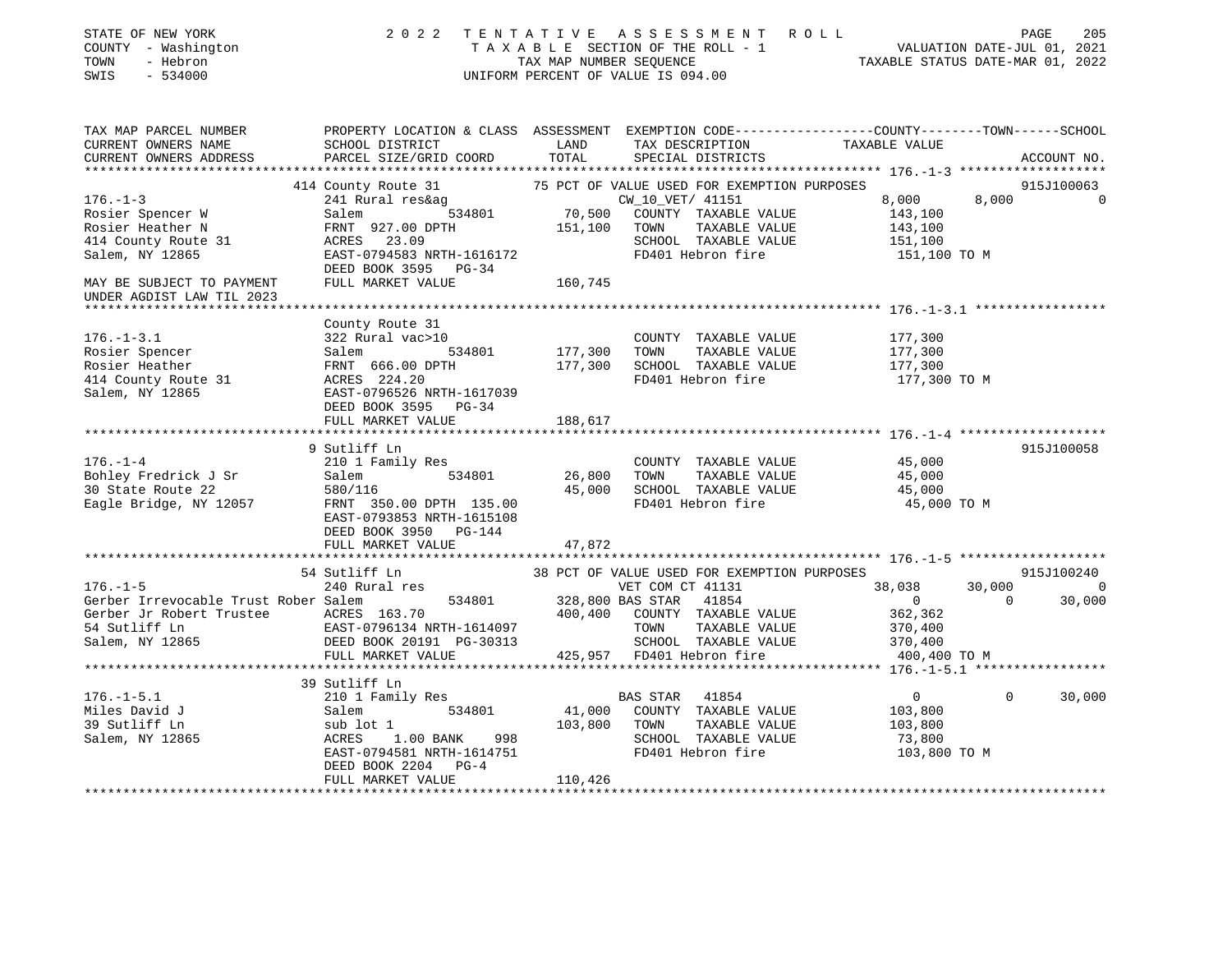| STATE OF NEW YORK<br>COUNTY - Washington<br>TOWN<br>- Hebron<br>$-534000$<br>SWIS | 2 0 2 2                                                                                                             | TAX MAP NUMBER SEQUENCE | TENTATIVE ASSESSMENT ROLL<br>T A X A B L E SECTION OF THE ROLL - 1 VALUATION DATE-JUL 01, 2021<br>UNIFORM PERCENT OF VALUE IS 094.00 | TAXABLE STATUS DATE-MAR 01, 2022 | PAGE<br>206 |
|-----------------------------------------------------------------------------------|---------------------------------------------------------------------------------------------------------------------|-------------------------|--------------------------------------------------------------------------------------------------------------------------------------|----------------------------------|-------------|
| TAX MAP PARCEL NUMBER<br>CURRENT OWNERS NAME                                      | PROPERTY LOCATION & CLASS ASSESSMENT EXEMPTION CODE----------------COUNTY-------TOWN------SCHOOL<br>SCHOOL DISTRICT | LAND                    | TAX DESCRIPTION                                                                                                                      |                                  |             |
| CURRENT OWNERS ADDRESS                                                            | PARCEL SIZE/GRID COORD                                                                                              | TOTAL                   | SPECIAL DISTRICTS                                                                                                                    | TAXABLE VALUE                    | ACCOUNT NO. |
|                                                                                   | 31 Sutliff Ln                                                                                                       |                         |                                                                                                                                      |                                  |             |
| $176. - 1 - 5.2$                                                                  | 210 1 Family Res                                                                                                    |                         | COUNTY TAXABLE VALUE                                                                                                                 | 239,800                          |             |
| Bryer John D                                                                      | 534801<br>Salem                                                                                                     | 66,200                  | TOWN<br>TAXABLE VALUE                                                                                                                | 239,800                          |             |
| Bryer Sadie                                                                       | sub lot 2                                                                                                           | 239,800                 | SCHOOL TAXABLE VALUE                                                                                                                 | 239,800                          |             |
| 31 Sutliff Ln                                                                     | 2874/49                                                                                                             |                         | FD401 Hebron fire                                                                                                                    | 239,800 TO M                     |             |
| Salem, NY 12865                                                                   | Trans exempt repay 2022<br>ACRES<br>9.00 BANK<br>999<br>EAST-0794159 NRTH-1615235                                   |                         | TE533 Trans exempt flg                                                                                                               | $.00$ MT                         |             |
|                                                                                   | DEED BOOK 20210 PG-4714                                                                                             |                         |                                                                                                                                      |                                  |             |
|                                                                                   | FULL MARKET VALUE                                                                                                   | 255,106                 |                                                                                                                                      |                                  |             |
|                                                                                   |                                                                                                                     |                         |                                                                                                                                      |                                  |             |
|                                                                                   | 191 Presbytery Ln                                                                                                   |                         |                                                                                                                                      |                                  | 9179900730  |
| $176. - 1 - 6$                                                                    | 400 Commercial                                                                                                      |                         | COUNTY TAXABLE VALUE                                                                                                                 | 293,100                          |             |
| Monder Property Holdings LLC Salem                                                | 534801                                                                                                              | 79,500                  | TAXABLE VALUE<br>TOWN                                                                                                                | 293,100                          |             |
| 231 McKnight Hill Rd<br>Salem, NY 12865                                           | Lot 2 Filed survey 12765<br>381/816                                                                                 | 293,100                 | SCHOOL TAXABLE VALUE<br>FD401 Hebron fire                                                                                            | 293,100<br>0 TO M                |             |
|                                                                                   | ACRES 30.51<br>EAST-0800069 NRTH-1612808<br>DEED BOOK 3802 PG-195                                                   |                         |                                                                                                                                      |                                  |             |
|                                                                                   | FULL MARKET VALUE                                                                                                   | 311,809                 |                                                                                                                                      |                                  |             |
|                                                                                   | 588 Chamberlin Mills Rd                                                                                             |                         |                                                                                                                                      |                                  | 915J101356  |
| $176. - 1 - 6.2$                                                                  | 210 1 Family Res                                                                                                    |                         | BAS STAR 41854                                                                                                                       | $\circ$<br>$\Omega$              | 30,000      |
| Mansson Nancy                                                                     | 534801<br>Salem                                                                                                     | 63,100                  | COUNTY TAXABLE VALUE                                                                                                                 | 134,700                          |             |
| Blais Sheila                                                                      | ACRES<br>7.60                                                                                                       | 134,700                 | TOWN<br>TAXABLE VALUE                                                                                                                | 134,700                          |             |
| 588 Chamberlin Mills Rd                                                           | EAST-0801464 NRTH-1610762                                                                                           |                         | SCHOOL TAXABLE VALUE                                                                                                                 | 104,700                          |             |
| Salem, NY 12865                                                                   | DEED BOOK 1862 PG-44                                                                                                |                         | FD401 Hebron fire                                                                                                                    | 134,700 TO M                     |             |
|                                                                                   | FULL MARKET VALUE                                                                                                   | 143,298                 |                                                                                                                                      |                                  |             |
|                                                                                   |                                                                                                                     |                         |                                                                                                                                      |                                  |             |
|                                                                                   | Presbytery Ln                                                                                                       |                         |                                                                                                                                      |                                  |             |
| $176. - 1 - 6.3$                                                                  | 322 Rural vac>10                                                                                                    |                         | COUNTY TAXABLE VALUE                                                                                                                 | 55,000                           |             |
| Schwab Werner J                                                                   | Salem<br>534801                                                                                                     | 55,000                  | TOWN<br>TAXABLE VALUE                                                                                                                | 55,000                           |             |
| Schwab Dorothy M<br>39 McKnight Hill Rd                                           | 381/816 Filed survey 1276<br>Lot 3                                                                                  | 55,000                  | SCHOOL TAXABLE VALUE<br>FD401 Hebron fire                                                                                            | 55,000<br>0 TO M                 |             |
| Salem, NY 12865                                                                   | 59.26<br>ACRES<br>EAST-0801015 NRTH-1612397<br>DEED BOOK 3652<br>PG-176<br>FULL MARKET VALUE                        | 58,511                  |                                                                                                                                      |                                  |             |
|                                                                                   |                                                                                                                     |                         |                                                                                                                                      |                                  |             |
|                                                                                   | Presbytery Ln                                                                                                       |                         |                                                                                                                                      |                                  |             |
| $176. - 1 - 6.4$                                                                  | 322 Rural vac>10                                                                                                    |                         | AGRI-D IND 41730                                                                                                                     | 221,487<br>221,487               | 221,487     |
| Campbell David T                                                                  | Salem<br>534801                                                                                                     | 320,600                 | COUNTY TAXABLE VALUE                                                                                                                 | 99,113                           |             |
| Campbell Terry L                                                                  | ACRES 346.21                                                                                                        | 320,600                 | TOWN<br>TAXABLE VALUE                                                                                                                | 99,113                           |             |
| 647 Bunker Hill Rd                                                                | EAST-0799547 NRTH-1615507                                                                                           |                         | SCHOOL TAXABLE VALUE                                                                                                                 | 99,113                           |             |
| Salem, NY 12865                                                                   | DEED BOOK 3592<br>PG-214                                                                                            |                         | FD401 Hebron fire                                                                                                                    | 320,600 TO M                     |             |
| MAY BE SUBJECT TO PAYMENT<br>UNDER AGDIST LAW TIL 2029                            | FULL MARKET VALUE                                                                                                   | 341,064                 |                                                                                                                                      |                                  |             |
|                                                                                   |                                                                                                                     |                         |                                                                                                                                      |                                  |             |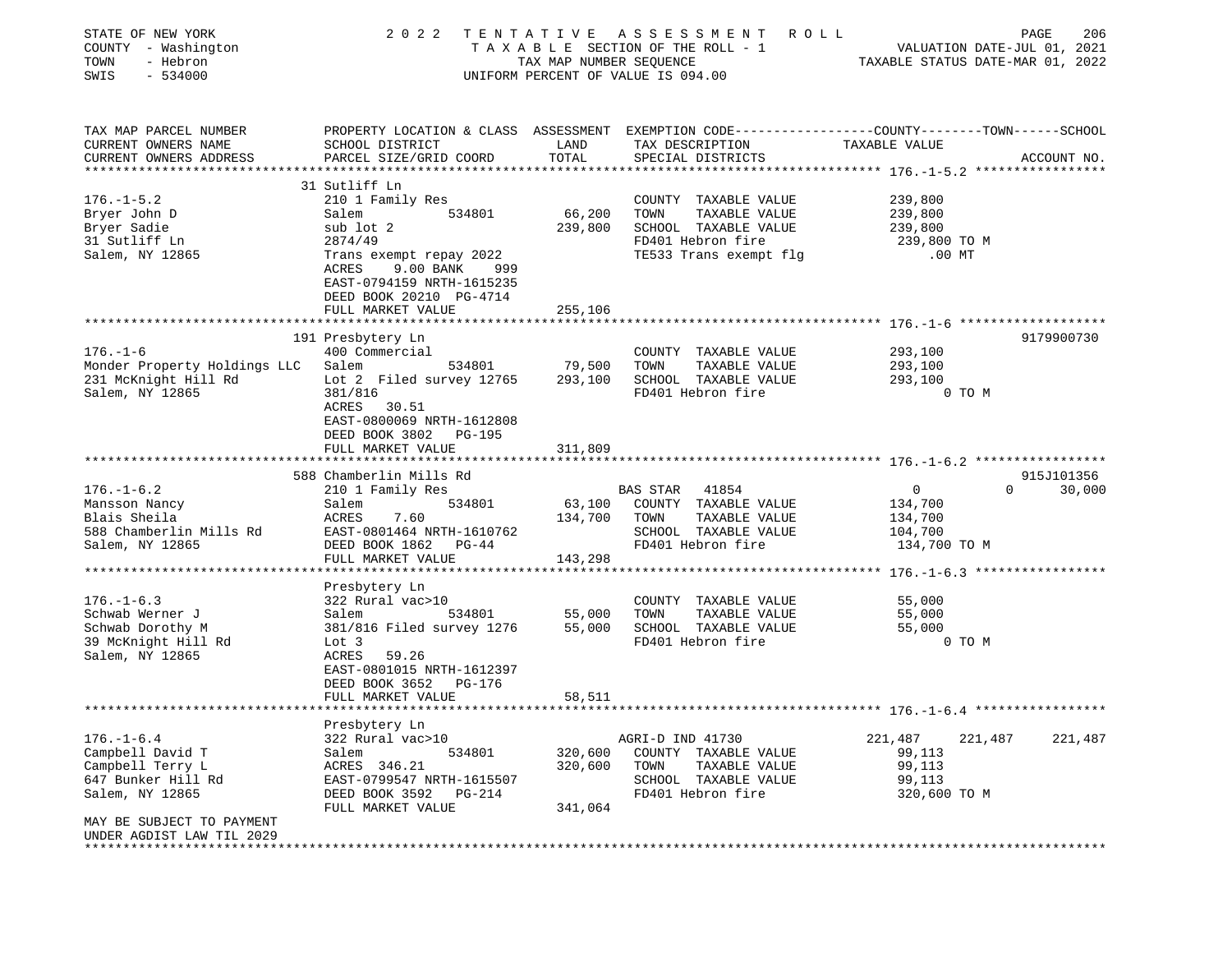| STATE OF NEW YORK<br>COUNTY - Washington<br>TOWN<br>- Hebron<br>SWIS<br>$-534000$ | 2 0 2 2                                                                                         | TAX MAP NUMBER SEOUENCE | TENTATIVE ASSESSMENT ROLL<br>TAXABLE SECTION OF THE ROLL - 1<br>UNIFORM PERCENT OF VALUE IS 094.00 |                | 207<br>PAGE<br>VALUATION DATE-JUL 01, 2021<br>TAXABLE STATUS DATE-MAR 01, 2022 |
|-----------------------------------------------------------------------------------|-------------------------------------------------------------------------------------------------|-------------------------|----------------------------------------------------------------------------------------------------|----------------|--------------------------------------------------------------------------------|
| TAX MAP PARCEL NUMBER                                                             | PROPERTY LOCATION & CLASS ASSESSMENT EXEMPTION CODE---------------COUNTY-------TOWN------SCHOOL |                         |                                                                                                    |                |                                                                                |
| CURRENT OWNERS NAME<br>CURRENT OWNERS ADDRESS                                     | SCHOOL DISTRICT<br>PARCEL SIZE/GRID COORD                                                       | LAND<br>TOTAL           | TAX DESCRIPTION<br>SPECIAL DISTRICTS                                                               | TAXABLE VALUE  | ACCOUNT NO.                                                                    |
|                                                                                   |                                                                                                 |                         |                                                                                                    |                |                                                                                |
|                                                                                   | 113 Mcknight Hill Rd                                                                            |                         |                                                                                                    |                | 915J100566                                                                     |
| $176. - 1 - 7$                                                                    | 240 Rural res                                                                                   |                         | COUNTY TAXABLE VALUE                                                                               | 156,600        |                                                                                |
| Lothian Alrick A                                                                  | Salem<br>534801                                                                                 | 123,600                 | TOWN<br>TAXABLE VALUE                                                                              | 156,600        |                                                                                |
| Lothian Lisa E                                                                    | ACRES<br>36.40                                                                                  | 156,600                 | SCHOOL TAXABLE VALUE                                                                               | 156,600        |                                                                                |
| 113 McKnight Hill Rd<br>Salem, NY 12865                                           | EAST-0802032 NRTH-1614153<br>DEED BOOK 3578<br>$PG-95$                                          |                         | FD401 Hebron fire                                                                                  | 156,600 TO M   |                                                                                |
|                                                                                   | FULL MARKET VALUE                                                                               | 166,596                 |                                                                                                    |                |                                                                                |
|                                                                                   |                                                                                                 |                         |                                                                                                    |                |                                                                                |
|                                                                                   | 132 Mcknight Hill Rd                                                                            |                         |                                                                                                    |                | 915J100423                                                                     |
| $176. - 1 - 8$                                                                    | 240 Rural res                                                                                   |                         | BAS STAR 41854                                                                                     | $\Omega$       | $\Omega$<br>30,000                                                             |
| Bauer Rob                                                                         | 534801<br>Salem                                                                                 | 271,500                 | COUNTY TAXABLE VALUE                                                                               | 414,600        |                                                                                |
| Subers Peter                                                                      | ACRES 115.90                                                                                    | 414,600                 | TAXABLE VALUE<br>TOWN                                                                              | 414,600        |                                                                                |
| 132 Mcknight Hill Rd                                                              | EAST-0802435 NRTH-1615749                                                                       |                         | SCHOOL TAXABLE VALUE                                                                               | 384,600        |                                                                                |
| Salem, NY 12865                                                                   | DEED BOOK 545<br><b>PG-176</b>                                                                  |                         | FD401 Hebron fire                                                                                  | 414,600 TO M   |                                                                                |
|                                                                                   | FULL MARKET VALUE                                                                               | 441,064                 |                                                                                                    |                |                                                                                |
|                                                                                   | 231 Mcknight Hill Rd                                                                            |                         |                                                                                                    |                | 915J100352                                                                     |
| $176. - 1 - 9$                                                                    | 240 Rural res                                                                                   |                         | BAS STAR<br>41854                                                                                  | $\overline{0}$ | $\Omega$<br>30,000                                                             |
| Monder Alan                                                                       | 534801<br>Salem                                                                                 | 141,800                 | COUNTY TAXABLE VALUE                                                                               | 187,200        |                                                                                |
| Monder Shelley                                                                    | ACRES 45.50                                                                                     | 187,200                 | TAXABLE VALUE<br>TOWN                                                                              | 187,200        |                                                                                |
|                                                                                   | EAST-0802383 NRTH-1617213                                                                       |                         | SCHOOL TAXABLE VALUE                                                                               | 157,200        |                                                                                |
| 231 Mcknight Hill Rd<br>Salem, NY 12865                                           | DEED BOOK 920<br>PG-329                                                                         |                         | FD401 Hebron fire                                                                                  | 187,200 TO M   |                                                                                |
|                                                                                   | FULL MARKET VALUE                                                                               | 199,149                 |                                                                                                    |                |                                                                                |
|                                                                                   |                                                                                                 |                         |                                                                                                    |                |                                                                                |
|                                                                                   | 193 Middle Rd                                                                                   |                         |                                                                                                    |                | 915J100548                                                                     |
| $176. - 1 - 10.1$                                                                 | 240 Rural res                                                                                   |                         | 41720<br>AG DIST                                                                                   | 12,538         | 12,538<br>12,538                                                               |
| Underwood John H                                                                  | Salem<br>534801                                                                                 |                         | 41854<br>83,100 BAS STAR                                                                           | $\overline{0}$ | $\Omega$<br>30,000                                                             |
| Underwood Margaret L                                                              | 492/671 477/169                                                                                 | 199,800                 | COUNTY TAXABLE VALUE                                                                               | 187,262        |                                                                                |
| 193 Middle Rd                                                                     | 35.70<br>ACRES                                                                                  |                         | TOWN<br>TAXABLE VALUE                                                                              | 187,262        |                                                                                |
| Salem, NY 12865                                                                   | EAST-0803911 NRTH-1617309                                                                       |                         | SCHOOL TAXABLE VALUE                                                                               | 157,262        |                                                                                |
|                                                                                   | DEED BOOK 718<br>$PG-315$                                                                       |                         | FD401 Hebron fire                                                                                  | 199,800 TO M   |                                                                                |
| MAY BE SUBJECT TO PAYMENT                                                         | FULL MARKET VALUE                                                                               | 212,553                 |                                                                                                    |                |                                                                                |
| UNDER AGDIST LAW TIL 2026                                                         |                                                                                                 |                         |                                                                                                    |                |                                                                                |
|                                                                                   |                                                                                                 |                         |                                                                                                    |                |                                                                                |
|                                                                                   | 185 Middle Rd                                                                                   |                         |                                                                                                    |                | 915J100371                                                                     |
| $176. - 1 - 11$                                                                   | 242 Rurl res&rec                                                                                |                         | COUNTY TAXABLE VALUE                                                                               | 190,500        |                                                                                |
| Larregui William LE                                                               | Salem<br>534801                                                                                 | 97,400                  | TAXABLE VALUE<br>TOWN                                                                              | 190,500        |                                                                                |
| Harvin Vanessa<br>5 Dunbar St                                                     | 23.30<br>ACRES<br>EAST-0804014 NRTH-1615741                                                     | 190,500                 | SCHOOL TAXABLE VALUE<br>FD401 Hebron fire                                                          | 190,500        |                                                                                |
| Amityville, NY 11701                                                              | DEED BOOK 857<br>$PG-61$                                                                        |                         |                                                                                                    | 190,500 TO M   |                                                                                |
|                                                                                   | סוודוגז יחס שם גוא דווים                                                                        | 202.560                 |                                                                                                    |                |                                                                                |

FULL MARKET VALUE 202,660 \*\*\*\*\*\*\*\*\*\*\*\*\*\*\*\*\*\*\*\*\*\*\*\*\*\*\*\*\*\*\*\*\*\*\*\*\*\*\*\*\*\*\*\*\*\*\*\*\*\*\*\*\*\*\*\*\*\*\*\*\*\*\*\*\*\*\*\*\*\*\*\*\*\*\*\*\*\*\*\*\*\*\*\*\*\*\*\*\*\*\*\*\*\*\*\*\*\*\*\*\*\*\*\*\*\*\*\*\*\*\*\*\*\*\*\*\*\*\*\*\*\*\*\*\*\*\*\*\*\*\*\*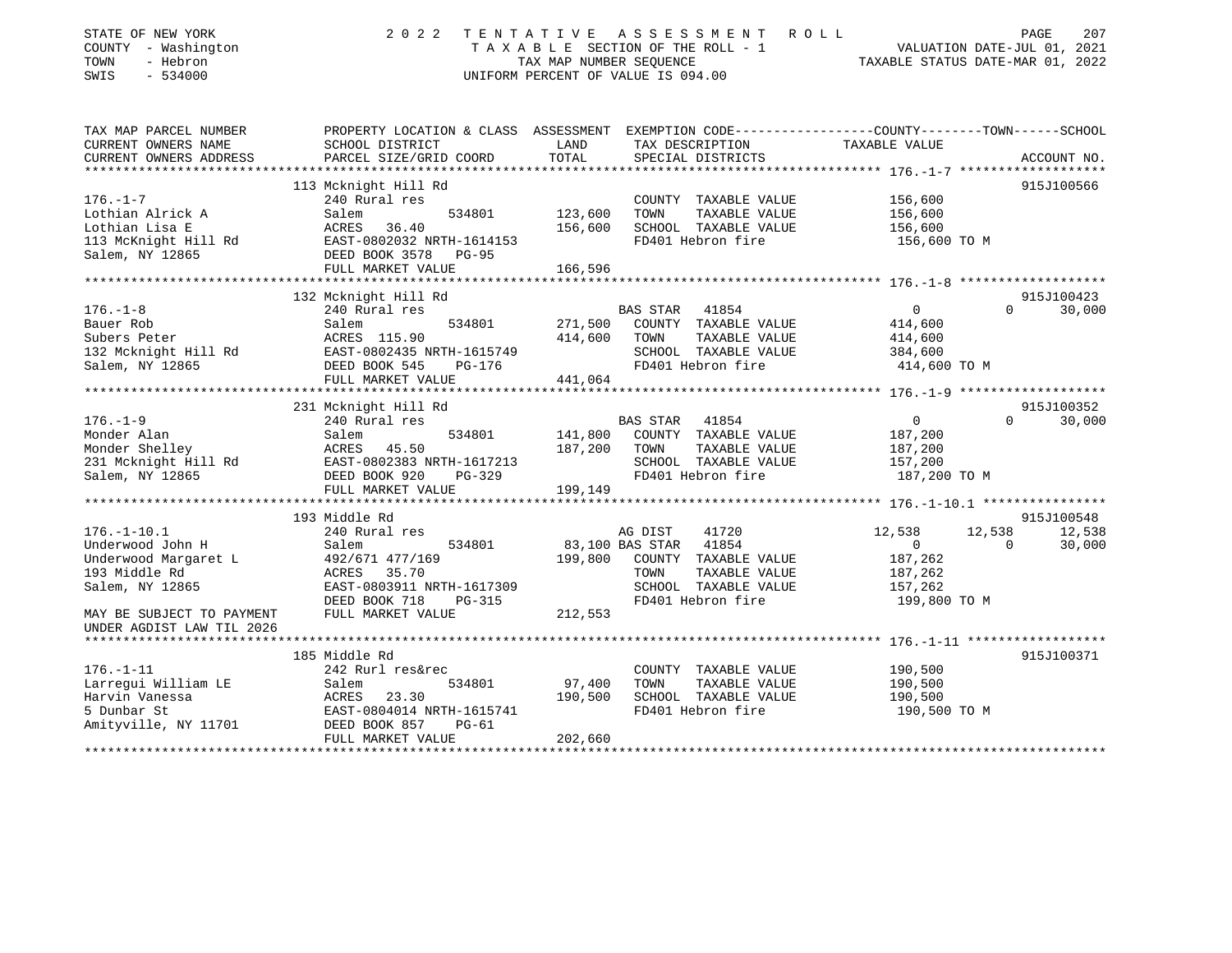| STATE OF NEW YORK<br>COUNTY - Washington<br>TOWN<br>- Hebron<br>$-534000$<br>SWIS | 2 0 2 2                                                                           | TAX MAP NUMBER SEQUENCE | TENTATIVE ASSESSMENT<br>R O L L<br>TAXABLE SECTION OF THE ROLL - 1<br>UNIFORM PERCENT OF VALUE IS 094.00 | 208<br>PAGE<br>VALUATION DATE-JUL 01, 2021<br>TAXABLE STATUS DATE-MAR 01, 2022              |
|-----------------------------------------------------------------------------------|-----------------------------------------------------------------------------------|-------------------------|----------------------------------------------------------------------------------------------------------|---------------------------------------------------------------------------------------------|
| TAX MAP PARCEL NUMBER<br>CURRENT OWNERS NAME<br>CURRENT OWNERS ADDRESS            | PROPERTY LOCATION & CLASS ASSESSMENT<br>SCHOOL DISTRICT<br>PARCEL SIZE/GRID COORD | LAND<br>TOTAL           | TAX DESCRIPTION<br>SPECIAL DISTRICTS                                                                     | EXEMPTION CODE----------------COUNTY-------TOWN------SCHOOL<br>TAXABLE VALUE<br>ACCOUNT NO. |
|                                                                                   | 115 Middle Rd                                                                     |                         |                                                                                                          | 915J100357                                                                                  |
| $176. - 1 - 12$                                                                   | 322 Rural vac>10                                                                  |                         | COUNTY TAXABLE VALUE                                                                                     | 93,500                                                                                      |
| Burns Kenneth P                                                                   | Salem<br>534801                                                                   | 93,500                  | TOWN<br>TAXABLE VALUE                                                                                    | 93,500                                                                                      |
| 25 Carriage Dr                                                                    | ACRES<br>50.00                                                                    | 93,500                  | SCHOOL TAXABLE VALUE                                                                                     | 93,500                                                                                      |
| Seymour, CT 06483                                                                 | EAST-0804021 NRTH-1614270<br>DEED BOOK 3999 PG-31                                 |                         | FD401 Hebron fire                                                                                        | 93,500 TO M                                                                                 |
|                                                                                   | FULL MARKET VALUE<br>********************                                         | 99,468                  |                                                                                                          |                                                                                             |
|                                                                                   | 58 Mcknight Hill Rd                                                               |                         |                                                                                                          | ****************** 176.-1-13.1 *****************<br>915J100602                              |
| $176. - 1 - 13.1$                                                                 | 240 Rural res                                                                     |                         | COUNTY TAXABLE VALUE                                                                                     | 216,900                                                                                     |
| Kincaid-Levy Andrea                                                               | Salem<br>534801                                                                   | 84,200                  | TOWN<br>TAXABLE VALUE                                                                                    | 216,900                                                                                     |
| 58 McKnight Hill Rd                                                               | ACRES<br>17.20 BANK<br>999                                                        | 216,900                 | SCHOOL TAXABLE VALUE                                                                                     | 216,900                                                                                     |
| Salem, NY 12865                                                                   | EAST-0803180 NRTH-1613683<br>DEED BOOK 20200 PG-3082                              |                         | FD401 Hebron fire                                                                                        | 216,900 TO M                                                                                |
|                                                                                   | FULL MARKET VALUE                                                                 | 230,745                 |                                                                                                          |                                                                                             |
|                                                                                   |                                                                                   |                         |                                                                                                          |                                                                                             |
|                                                                                   | 24 Mcknight Hill Rd                                                               |                         |                                                                                                          | 915J101250                                                                                  |
| $176. - 1 - 13.2$                                                                 | 210 1 Family Res                                                                  |                         | <b>BAS STAR</b><br>41854                                                                                 | 30,000<br>$\Omega$<br>$\Omega$                                                              |
| Wesley David C                                                                    | Salem<br>534801                                                                   | 51,000                  | COUNTY TAXABLE VALUE                                                                                     | 162,100                                                                                     |
| Wesley Tracey L<br>24 Mcknight Hill Rd                                            | ACRES<br>3.76 BANK<br>999<br>EAST-0803422 NRTH-1613146                            | 162,100                 | TOWN<br>TAXABLE VALUE<br>SCHOOL TAXABLE VALUE                                                            | 162,100<br>132,100                                                                          |
| Salem, NY 12865                                                                   | DEED BOOK 785<br>$PG-203$                                                         |                         | FD401 Hebron fire                                                                                        | 162,100 TO M                                                                                |
|                                                                                   | FULL MARKET VALUE                                                                 | 172,447                 |                                                                                                          |                                                                                             |
|                                                                                   |                                                                                   |                         |                                                                                                          |                                                                                             |
|                                                                                   | Mcknight Hill Rd                                                                  |                         |                                                                                                          | 915J100175                                                                                  |
| $176. - 1 - 15.1$                                                                 | 311 Res vac land                                                                  |                         | COUNTY TAXABLE VALUE                                                                                     | 28,700                                                                                      |
| Wesley David C                                                                    | Salem<br>534801                                                                   | 28,700                  | TOWN<br>TAXABLE VALUE                                                                                    | 28,700                                                                                      |
| Mckeighan Tracey                                                                  | ACRES<br>3.52 BANK<br>999                                                         | 28,700                  | SCHOOL TAXABLE VALUE                                                                                     | 28,700                                                                                      |
| 24 Mcknight Hill Rd                                                               | EAST-0803590 NRTH-1612856                                                         |                         | FD401 Hebron fire                                                                                        | 28,700 TO M                                                                                 |
| Salem, NY 12832                                                                   | DEED BOOK 785<br>$PG-203$                                                         |                         |                                                                                                          |                                                                                             |
|                                                                                   | FULL MARKET VALUE                                                                 | 30,532                  |                                                                                                          | ************* 176.-1-15.2 **************                                                    |
|                                                                                   | 675 Chamberlin Mills Rd                                                           |                         |                                                                                                          | 915J101263                                                                                  |
| $176. - 1 - 15.2$                                                                 | 210 1 Family Res                                                                  |                         | COUNTY TAXABLE VALUE                                                                                     | 107,000                                                                                     |
| Crockwell George J                                                                | 534801<br>Salem                                                                   | 59,700                  | TOWN<br>TAXABLE VALUE                                                                                    | 107,000                                                                                     |
| Crockwell Gloria                                                                  | <b>ACRES</b><br>6.05                                                              | 107,000                 | SCHOOL TAXABLE VALUE                                                                                     | 107,000                                                                                     |
| 675 Chamberlin Mills Rd                                                           | EAST-0803367 NRTH-1612435                                                         |                         | FD401 Hebron fire                                                                                        | 107,000 TO M                                                                                |
| Salem, NY 12865                                                                   | DEED BOOK 20191 PG-27226                                                          |                         |                                                                                                          |                                                                                             |
|                                                                                   | FULL MARKET VALUE                                                                 | 113,830                 |                                                                                                          |                                                                                             |
|                                                                                   | ***********************                                                           |                         |                                                                                                          |                                                                                             |
|                                                                                   | 690 Chamberlin Mills Rd                                                           |                         |                                                                                                          | 915J101279                                                                                  |
| $176. - 1 - 15.3$<br>Nacua Cynthia                                                | 210 1 Family Res<br>Salem<br>534801                                               | 48,000                  | COUNTY TAXABLE VALUE<br>TOWN<br>TAXABLE VALUE                                                            | 73,100<br>73,100                                                                            |
| 690 Chamberlin Mills Rd                                                           | 3.20 BANK<br>998<br>ACRES                                                         | 73,100                  | SCHOOL TAXABLE VALUE                                                                                     | 73,100                                                                                      |
| Salem, NY 12865                                                                   | EAST-0803627 NRTH-1612022                                                         |                         | FD401 Hebron fire                                                                                        | 73,100 TO M                                                                                 |
|                                                                                   | $PG-279$<br>DEED BOOK 2675                                                        |                         |                                                                                                          |                                                                                             |
|                                                                                   | FULL MARKET VALUE                                                                 | 77,766                  |                                                                                                          |                                                                                             |
|                                                                                   |                                                                                   |                         |                                                                                                          |                                                                                             |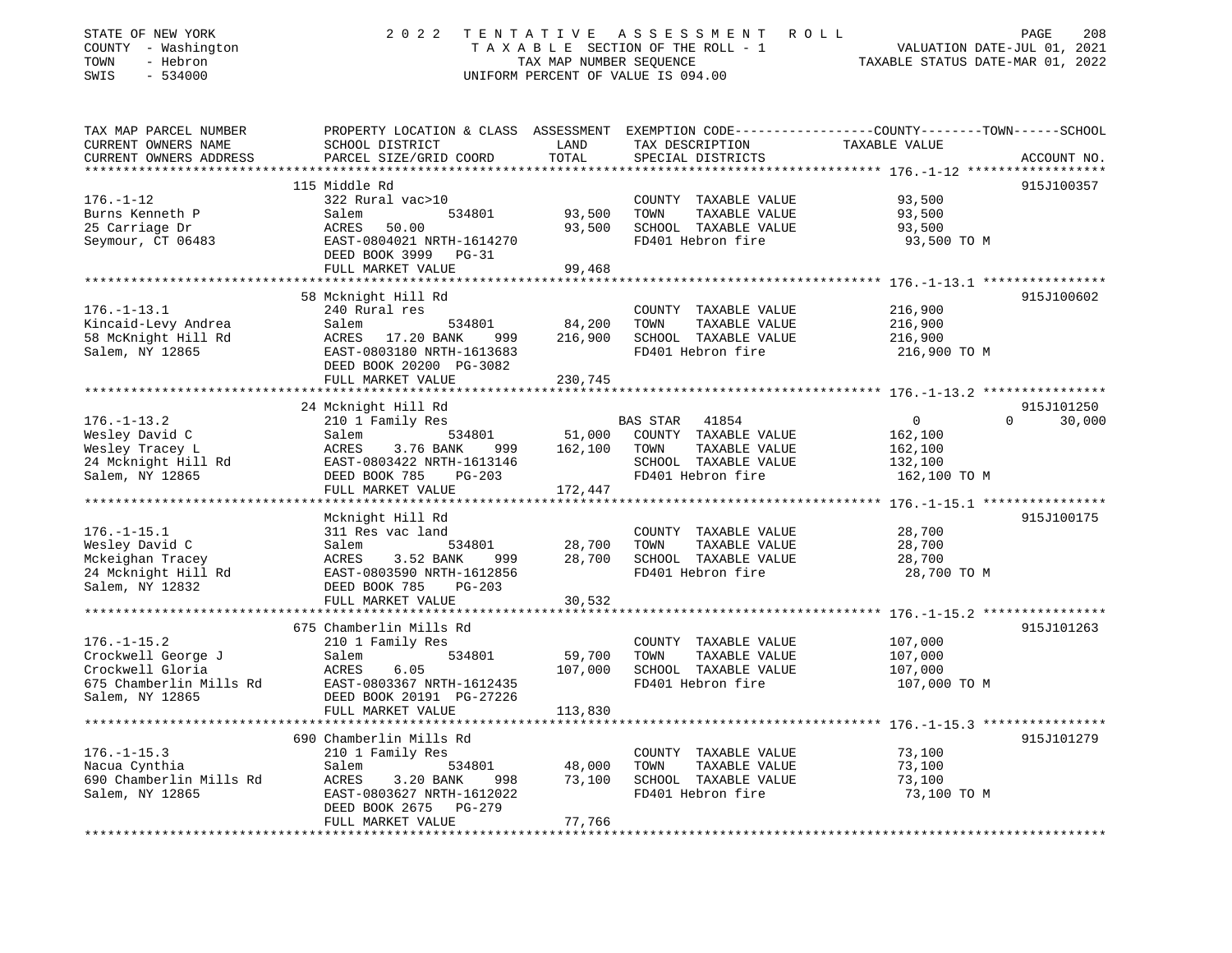| STATE OF NEW YORK<br>COUNTY - Washington<br>TOWN<br>- Hebron<br>SWIS<br>$-534000$ | 2 0 2 2                                                                                         | TENTATIVE<br>TAX MAP NUMBER SEQUENCE | A S S E S S M E N T<br>ROLL<br>TAXABLE SECTION OF THE ROLL - 1<br>UNIFORM PERCENT OF VALUE IS 094.00 | VALUATION DATE-JUL 01, 2021<br>TAXABLE STATUS DATE-MAR 01, 2022 | 209<br>PAGE |
|-----------------------------------------------------------------------------------|-------------------------------------------------------------------------------------------------|--------------------------------------|------------------------------------------------------------------------------------------------------|-----------------------------------------------------------------|-------------|
| TAX MAP PARCEL NUMBER                                                             | PROPERTY LOCATION & CLASS ASSESSMENT EXEMPTION CODE---------------COUNTY-------TOWN------SCHOOL |                                      |                                                                                                      |                                                                 |             |
| CURRENT OWNERS NAME                                                               | SCHOOL DISTRICT                                                                                 | LAND                                 | TAX DESCRIPTION                                                                                      | TAXABLE VALUE                                                   |             |
| CURRENT OWNERS ADDRESS                                                            | PARCEL SIZE/GRID COORD                                                                          | TOTAL                                | SPECIAL DISTRICTS                                                                                    |                                                                 | ACCOUNT NO. |
|                                                                                   | Chamberlin Mills Rd                                                                             |                                      |                                                                                                      |                                                                 | 915J101302  |
| $176. - 1 - 15.4$                                                                 | 323 Vacant rural                                                                                |                                      | COUNTY TAXABLE VALUE                                                                                 | 600                                                             |             |
| Carroll Thomas D                                                                  | 534801<br>Salem                                                                                 | 600                                  | TOWN<br>TAXABLE VALUE                                                                                | 600                                                             |             |
| Carroll Colleen M                                                                 | ACRES<br>1.00                                                                                   | 600                                  | SCHOOL TAXABLE VALUE                                                                                 | 600                                                             |             |
| 1315 Bogtown Rd                                                                   | EAST-0803432 NRTH-1611880                                                                       |                                      | FD401 Hebron fire                                                                                    | 600 TO M                                                        |             |
| Salem, NY 12865                                                                   | DEED BOOK 3889 PG-66                                                                            |                                      |                                                                                                      |                                                                 |             |
|                                                                                   | FULL MARKET VALUE                                                                               | 638                                  |                                                                                                      |                                                                 |             |
|                                                                                   |                                                                                                 |                                      |                                                                                                      |                                                                 |             |
|                                                                                   | 696 Chamberlin Mills Rd                                                                         |                                      |                                                                                                      |                                                                 | 915J100374  |
| $176. - 1 - 16$                                                                   | 210 1 Family Res                                                                                |                                      | COUNTY TAXABLE VALUE                                                                                 | 42,000                                                          |             |
| Brandwein Edward                                                                  | Salem<br>534801                                                                                 | 24,100                               | TOWN<br>TAXABLE VALUE                                                                                | 42,000                                                          |             |
| Brandwein Maria                                                                   | <b>FRNT</b><br>80.00 DPTH 70.00                                                                 | 42,000                               | SCHOOL TAXABLE VALUE                                                                                 | 42,000                                                          |             |
| 85-237 124th St                                                                   | 0.14<br>ACRES                                                                                   |                                      | FD401 Hebron fire                                                                                    | 42,000 TO M                                                     |             |
| Kew Gardens, NY 11415                                                             | EAST-0803738 NRTH-1612238                                                                       |                                      |                                                                                                      |                                                                 |             |
|                                                                                   | DEED BOOK 20200 PG-5991<br>FULL MARKET VALUE                                                    | 44,681                               |                                                                                                      |                                                                 |             |
|                                                                                   |                                                                                                 |                                      |                                                                                                      |                                                                 |             |
|                                                                                   | Chamberlin Mills Rd                                                                             |                                      |                                                                                                      |                                                                 | 915J100578  |
| $176. - 1 - 17$                                                                   | 312 Vac w/imprv                                                                                 |                                      | COUNTY TAXABLE VALUE                                                                                 | 42,900                                                          |             |
| Havens Jason A                                                                    | Salem<br>534801                                                                                 | 42,400                               | TAXABLE VALUE<br>TOWN                                                                                | 42,900                                                          |             |
| 339 Chamberlain Mills Rd                                                          | 27.50<br>ACRES                                                                                  | 42,900                               | SCHOOL TAXABLE VALUE                                                                                 | 42,900                                                          |             |
| Salem, NY 12865                                                                   | EAST-0804392 NRTH-1612016                                                                       |                                      | FD401 Hebron fire                                                                                    | 42,900 TO M                                                     |             |
|                                                                                   | DEED BOOK 3206 PG-1                                                                             |                                      |                                                                                                      |                                                                 |             |
|                                                                                   | FULL MARKET VALUE                                                                               | 45,638                               |                                                                                                      |                                                                 |             |
|                                                                                   | **********************                                                                          |                                      |                                                                                                      | ****************** 176.-1-17.1 ****************                 |             |
|                                                                                   | 1274 Bogtown Rd                                                                                 |                                      |                                                                                                      |                                                                 | 915J101322  |
| $176. - 1 - 17.1$                                                                 | 322 Rural vac>10                                                                                |                                      | COUNTY TAXABLE VALUE                                                                                 | 74,100                                                          |             |
| Carroll Thomas                                                                    | 534801<br>Salem                                                                                 | 74,100                               | TAXABLE VALUE<br>TOWN                                                                                | 74,100                                                          |             |
| Carroll Kathleen                                                                  | 35.90<br>ACRES                                                                                  | 74,100                               | SCHOOL TAXABLE VALUE<br>FD401 Hebron fire                                                            | 74,100                                                          |             |
| 31 Mead Ln                                                                        | EAST-0804338 NRTH-1611052<br>DEED BOOK 20210 PG-8032                                            |                                      |                                                                                                      | 74,100 TO M                                                     |             |
| Westbury, NY 11590                                                                | FULL MARKET VALUE                                                                               | 78,830                               |                                                                                                      |                                                                 |             |
|                                                                                   | ************************                                                                        |                                      |                                                                                                      |                                                                 |             |
|                                                                                   | 1270 Bogtown Rd                                                                                 |                                      |                                                                                                      |                                                                 | 915J101215  |
| $176. - 1 - 18.2$                                                                 | 242 Rurl res&rec                                                                                |                                      | AGED-CO<br>41802                                                                                     | $\mathbf 0$<br>9,625                                            | $\Omega$    |
| Scacchetti Ralph M                                                                | Salem<br>534801                                                                                 |                                      | 41834<br>84,500 ENH STAR                                                                             | $\Omega$<br>$\mathbf{0}$                                        | 74,900      |
| Scacchetti Connie                                                                 | ACRES<br>17.30 BANK<br>999                                                                      | 192,500                              | COUNTY TAXABLE VALUE                                                                                 | 182,875                                                         |             |
| 1270 Bogtown Rd                                                                   | EAST-0804781 NRTH-1610117                                                                       |                                      | TOWN<br>TAXABLE VALUE                                                                                | 192,500                                                         |             |
| Salem, NY 12865                                                                   | DEED BOOK 468<br><b>PG-977</b>                                                                  |                                      | SCHOOL TAXABLE VALUE                                                                                 | 117,600                                                         |             |
|                                                                                   | FULL MARKET VALUE                                                                               | 204,787                              | FD401 Hebron fire                                                                                    | 192,500 TO M                                                    |             |

\*\*\*\*\*\*\*\*\*\*\*\*\*\*\*\*\*\*\*\*\*\*\*\*\*\*\*\*\*\*\*\*\*\*\*\*\*\*\*\*\*\*\*\*\*\*\*\*\*\*\*\*\*\*\*\*\*\*\*\*\*\*\*\*\*\*\*\*\*\*\*\*\*\*\*\*\*\*\*\*\*\*\*\*\*\*\*\*\*\*\*\*\*\*\*\*\*\*\*\*\*\*\*\*\*\*\*\*\*\*\*\*\*\*\*\*\*\*\*\*\*\*\*\*\*\*\*\*\*\*\*\*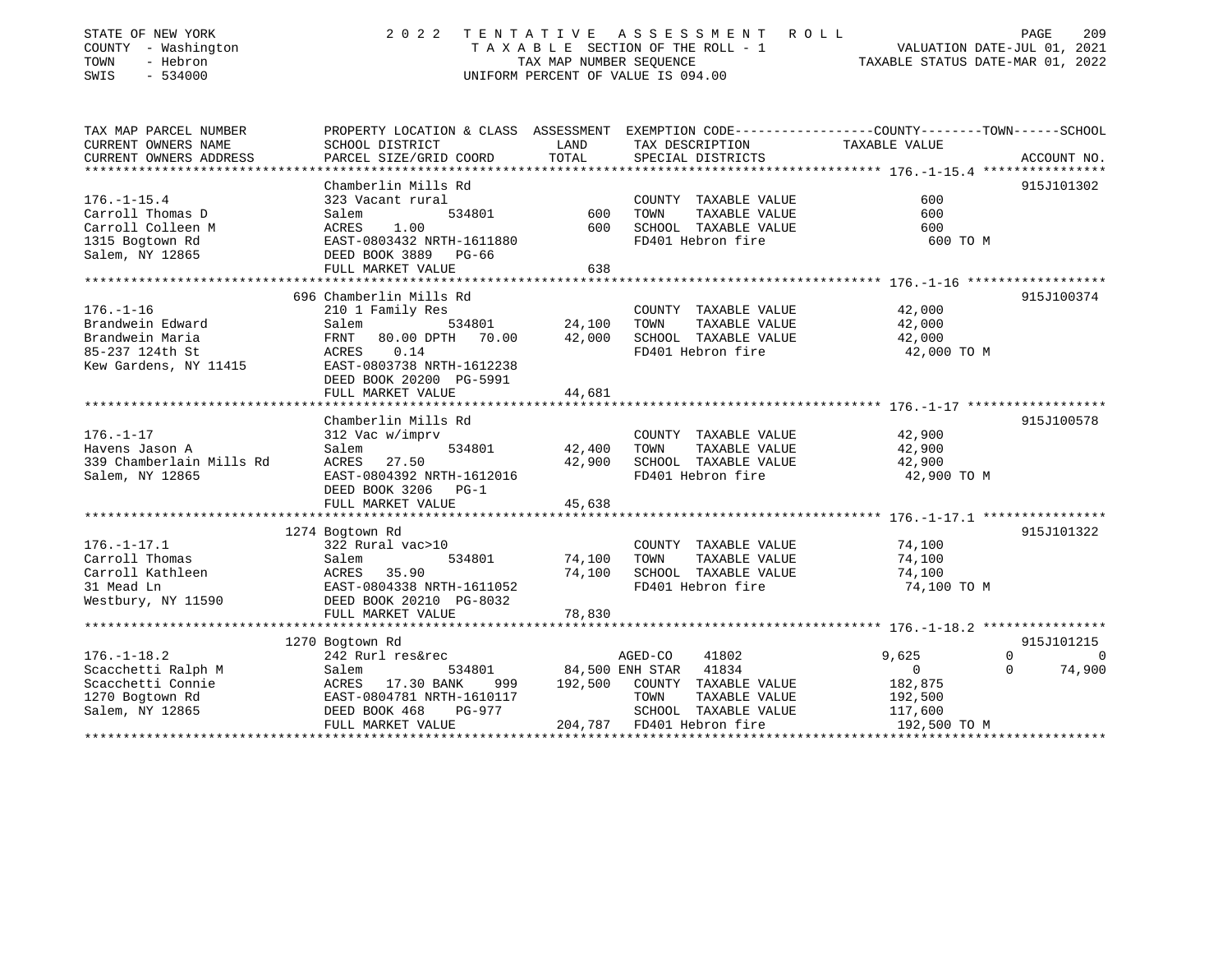| PROPERTY LOCATION & CLASS ASSESSMENT EXEMPTION CODE---------------COUNTY-------TOWN------SCHOOL<br>TAX MAP PARCEL NUMBER<br>CURRENT OWNERS NAME<br>SCHOOL DISTRICT<br>LAND<br>TAX DESCRIPTION<br>TAXABLE VALUE<br>TOTAL<br>CURRENT OWNERS ADDRESS<br>PARCEL SIZE/GRID COORD<br>SPECIAL DISTRICTS<br>ACCOUNT NO.<br>1315 Bogtown Rd<br>915J100273<br>$176. - 1 - 21$<br>240 Rural res<br>58,323<br>58,323<br>AGRI-D IND 41730<br>58,323<br>Carroll Thomas D<br>115,400<br>COUNTY TAXABLE VALUE<br>190,777<br>Salem<br>534801<br>Carroll Colleen M<br>519/187<br>249,100<br>TOWN<br>TAXABLE VALUE<br>190,777<br>1315 Bogtown Rd<br>ACRES<br>37.90 BANK<br>SCHOOL TAXABLE VALUE<br>190,777<br>999<br>Salem, NY 12865<br>EAST-0803034 NRTH-1610771<br>FD401 Hebron fire<br>249,100 TO M<br>DEED BOOK 3890 PG-148<br>FULL MARKET VALUE<br>265,000<br>MAY BE SUBJECT TO PAYMENT<br>UNDER AGDIST LAW TIL 2029<br>635 Chamberlin Mills Rd<br>915J101225<br>$176. - 1 - 23.1$<br>242 Rurl res&rec<br>COUNTY TAXABLE VALUE<br>343,800<br>270,000<br>Simring James Jordan<br>Salem<br>534801<br>TOWN<br>TAXABLE VALUE<br>343,800<br>Friedman-Simring Ruth<br>343,800<br>SCHOOL TAXABLE VALUE<br>ag commit 705/332<br>343,800<br>200 E 24th St Apt 906<br>CA008 Cons agri dst 8<br>ACRES 115.30<br>343,800 TO M<br>New York, NY 10010<br>EAST-0802203 NRTH-1611810<br>FD401 Hebron fire<br>343,800 TO M<br>DEED BOOK 2690 PG-174<br>FULL MARKET VALUE<br>365,745<br>MAY BE SUBJECT TO PAYMENT<br>UNDER AGDIST LAW TIL 2027<br>39 Mcknight Hill Rd<br>915J101111<br>210 1 Family Res<br>$\Omega$<br>30,000<br>$176. - 1 - 23.2$<br>BAS STAR<br>41854<br>$\overline{0}$<br>Schwab Werner J<br>COUNTY TAXABLE VALUE<br>Salem<br>534801<br>41,600<br>110,500<br>Schwab Dorothy H<br>110,500<br>TAXABLE VALUE<br>FRNT 350.00 DPTH 150.00<br>TOWN<br>110,500<br>SCHOOL TAXABLE VALUE<br>39 Mcknight Hill Rd<br>EAST-0802900 NRTH-1613014<br>80,500<br>FD401 Hebron fire<br>Salem, NY 12865<br>110,500 TO M<br>DEED BOOK 573<br>$PG-83$<br>FULL MARKET VALUE<br>117,553<br>535 Chamberlin Mills Rd<br>915J100106<br>$176. - 1 - 24$<br>241 Rural res&ag<br>119,307<br>119,307<br>AG DIST<br>41720<br>119,307<br>Campbell Family Irrev Trust<br>Salem<br>534801<br>262,500 BAS STAR<br>41854<br>$\mathbf 0$<br>30,000<br>$\overline{0}$<br>Shikrallah Marjorie J Trustee Forest Tax 3378/128<br>375,900 FOR 480A<br>55,000<br>47460<br>55,000<br>55,000<br>535 Chamberlain Mills Rd<br>764/153<br>COUNTY TAXABLE VALUE<br>201,593<br>Salem, NY 12865<br>ACRES 108.40<br>TOWN<br>TAXABLE VALUE<br>201,593<br>EAST-0800789 NRTH-1609872<br>SCHOOL TAXABLE VALUE<br>171,593<br>MAY BE SUBJECT TO PAYMENT<br>DEED BOOK 20200 PG-2952<br>CA008 Cons agri dst 8<br>256,593 TO M<br>FULL MARKET VALUE<br>399,894<br>119,307 EX<br>UNDER RPTL480A UNTIL 2031<br>FD401 Hebron fire<br>375,900 TO M<br>516 Chamberlin Mills Rd<br>915J100022<br>$176. - 1 - 25.1$<br>269,300<br>240 Rural res<br>COUNTY TAXABLE VALUE<br>Becker Thomas P<br>Salem<br>534801<br>146,600<br>269,300<br>TOWN<br>TAXABLE VALUE<br>516 Chamberlin Mills Rd<br>470/340<br>269,300<br>SCHOOL TAXABLE VALUE<br>269,300<br>Salem, NY 12865<br>47.90 BANK<br>CA008 Cons agri dst 8<br>269,300 TO M<br>ACRES<br>997<br>EAST-0799266 NRTH-1611606<br>FD401 Hebron fire<br>269,300 TO M<br>DEED BOOK 20191 PG-25738<br>FULL MARKET VALUE<br>286,489 | STATE OF NEW YORK<br>COUNTY - Washington<br>TOWN<br>- Hebron<br>SWIS<br>$-534000$ | 2 0 2 2<br>TENTATIVE ASSESSMENT<br>R O L L<br>TAXABLE SECTION OF THE ROLL - 1<br>TAX MAP NUMBER SEQUENCE<br>UNIFORM PERCENT OF VALUE IS 094.00 |  |  | TAXABLE STATUS DATE-MAR 01, 2022 | 210<br>PAGE<br>VALUATION DATE-JUL 01, 2021 |
|------------------------------------------------------------------------------------------------------------------------------------------------------------------------------------------------------------------------------------------------------------------------------------------------------------------------------------------------------------------------------------------------------------------------------------------------------------------------------------------------------------------------------------------------------------------------------------------------------------------------------------------------------------------------------------------------------------------------------------------------------------------------------------------------------------------------------------------------------------------------------------------------------------------------------------------------------------------------------------------------------------------------------------------------------------------------------------------------------------------------------------------------------------------------------------------------------------------------------------------------------------------------------------------------------------------------------------------------------------------------------------------------------------------------------------------------------------------------------------------------------------------------------------------------------------------------------------------------------------------------------------------------------------------------------------------------------------------------------------------------------------------------------------------------------------------------------------------------------------------------------------------------------------------------------------------------------------------------------------------------------------------------------------------------------------------------------------------------------------------------------------------------------------------------------------------------------------------------------------------------------------------------------------------------------------------------------------------------------------------------------------------------------------------------------------------------------------------------------------------------------------------------------------------------------------------------------------------------------------------------------------------------------------------------------------------------------------------------------------------------------------------------------------------------------------------------------------------------------------------------------------------------------------------------------------------------------------------------------------------------------------------------------------------------------------------------------------------------------------------------------------------------------------------------------------------------------------------------------------------------------------------------------------------------------------------------------------------------------------------------------------------|-----------------------------------------------------------------------------------|------------------------------------------------------------------------------------------------------------------------------------------------|--|--|----------------------------------|--------------------------------------------|
|                                                                                                                                                                                                                                                                                                                                                                                                                                                                                                                                                                                                                                                                                                                                                                                                                                                                                                                                                                                                                                                                                                                                                                                                                                                                                                                                                                                                                                                                                                                                                                                                                                                                                                                                                                                                                                                                                                                                                                                                                                                                                                                                                                                                                                                                                                                                                                                                                                                                                                                                                                                                                                                                                                                                                                                                                                                                                                                                                                                                                                                                                                                                                                                                                                                                                                                                                                                          |                                                                                   |                                                                                                                                                |  |  |                                  |                                            |
|                                                                                                                                                                                                                                                                                                                                                                                                                                                                                                                                                                                                                                                                                                                                                                                                                                                                                                                                                                                                                                                                                                                                                                                                                                                                                                                                                                                                                                                                                                                                                                                                                                                                                                                                                                                                                                                                                                                                                                                                                                                                                                                                                                                                                                                                                                                                                                                                                                                                                                                                                                                                                                                                                                                                                                                                                                                                                                                                                                                                                                                                                                                                                                                                                                                                                                                                                                                          |                                                                                   |                                                                                                                                                |  |  |                                  |                                            |
|                                                                                                                                                                                                                                                                                                                                                                                                                                                                                                                                                                                                                                                                                                                                                                                                                                                                                                                                                                                                                                                                                                                                                                                                                                                                                                                                                                                                                                                                                                                                                                                                                                                                                                                                                                                                                                                                                                                                                                                                                                                                                                                                                                                                                                                                                                                                                                                                                                                                                                                                                                                                                                                                                                                                                                                                                                                                                                                                                                                                                                                                                                                                                                                                                                                                                                                                                                                          |                                                                                   |                                                                                                                                                |  |  |                                  |                                            |
|                                                                                                                                                                                                                                                                                                                                                                                                                                                                                                                                                                                                                                                                                                                                                                                                                                                                                                                                                                                                                                                                                                                                                                                                                                                                                                                                                                                                                                                                                                                                                                                                                                                                                                                                                                                                                                                                                                                                                                                                                                                                                                                                                                                                                                                                                                                                                                                                                                                                                                                                                                                                                                                                                                                                                                                                                                                                                                                                                                                                                                                                                                                                                                                                                                                                                                                                                                                          |                                                                                   |                                                                                                                                                |  |  |                                  |                                            |
|                                                                                                                                                                                                                                                                                                                                                                                                                                                                                                                                                                                                                                                                                                                                                                                                                                                                                                                                                                                                                                                                                                                                                                                                                                                                                                                                                                                                                                                                                                                                                                                                                                                                                                                                                                                                                                                                                                                                                                                                                                                                                                                                                                                                                                                                                                                                                                                                                                                                                                                                                                                                                                                                                                                                                                                                                                                                                                                                                                                                                                                                                                                                                                                                                                                                                                                                                                                          |                                                                                   |                                                                                                                                                |  |  |                                  |                                            |
|                                                                                                                                                                                                                                                                                                                                                                                                                                                                                                                                                                                                                                                                                                                                                                                                                                                                                                                                                                                                                                                                                                                                                                                                                                                                                                                                                                                                                                                                                                                                                                                                                                                                                                                                                                                                                                                                                                                                                                                                                                                                                                                                                                                                                                                                                                                                                                                                                                                                                                                                                                                                                                                                                                                                                                                                                                                                                                                                                                                                                                                                                                                                                                                                                                                                                                                                                                                          |                                                                                   |                                                                                                                                                |  |  |                                  |                                            |
|                                                                                                                                                                                                                                                                                                                                                                                                                                                                                                                                                                                                                                                                                                                                                                                                                                                                                                                                                                                                                                                                                                                                                                                                                                                                                                                                                                                                                                                                                                                                                                                                                                                                                                                                                                                                                                                                                                                                                                                                                                                                                                                                                                                                                                                                                                                                                                                                                                                                                                                                                                                                                                                                                                                                                                                                                                                                                                                                                                                                                                                                                                                                                                                                                                                                                                                                                                                          |                                                                                   |                                                                                                                                                |  |  |                                  |                                            |
|                                                                                                                                                                                                                                                                                                                                                                                                                                                                                                                                                                                                                                                                                                                                                                                                                                                                                                                                                                                                                                                                                                                                                                                                                                                                                                                                                                                                                                                                                                                                                                                                                                                                                                                                                                                                                                                                                                                                                                                                                                                                                                                                                                                                                                                                                                                                                                                                                                                                                                                                                                                                                                                                                                                                                                                                                                                                                                                                                                                                                                                                                                                                                                                                                                                                                                                                                                                          |                                                                                   |                                                                                                                                                |  |  |                                  |                                            |
|                                                                                                                                                                                                                                                                                                                                                                                                                                                                                                                                                                                                                                                                                                                                                                                                                                                                                                                                                                                                                                                                                                                                                                                                                                                                                                                                                                                                                                                                                                                                                                                                                                                                                                                                                                                                                                                                                                                                                                                                                                                                                                                                                                                                                                                                                                                                                                                                                                                                                                                                                                                                                                                                                                                                                                                                                                                                                                                                                                                                                                                                                                                                                                                                                                                                                                                                                                                          |                                                                                   |                                                                                                                                                |  |  |                                  |                                            |
|                                                                                                                                                                                                                                                                                                                                                                                                                                                                                                                                                                                                                                                                                                                                                                                                                                                                                                                                                                                                                                                                                                                                                                                                                                                                                                                                                                                                                                                                                                                                                                                                                                                                                                                                                                                                                                                                                                                                                                                                                                                                                                                                                                                                                                                                                                                                                                                                                                                                                                                                                                                                                                                                                                                                                                                                                                                                                                                                                                                                                                                                                                                                                                                                                                                                                                                                                                                          |                                                                                   |                                                                                                                                                |  |  |                                  |                                            |
|                                                                                                                                                                                                                                                                                                                                                                                                                                                                                                                                                                                                                                                                                                                                                                                                                                                                                                                                                                                                                                                                                                                                                                                                                                                                                                                                                                                                                                                                                                                                                                                                                                                                                                                                                                                                                                                                                                                                                                                                                                                                                                                                                                                                                                                                                                                                                                                                                                                                                                                                                                                                                                                                                                                                                                                                                                                                                                                                                                                                                                                                                                                                                                                                                                                                                                                                                                                          |                                                                                   |                                                                                                                                                |  |  |                                  |                                            |
|                                                                                                                                                                                                                                                                                                                                                                                                                                                                                                                                                                                                                                                                                                                                                                                                                                                                                                                                                                                                                                                                                                                                                                                                                                                                                                                                                                                                                                                                                                                                                                                                                                                                                                                                                                                                                                                                                                                                                                                                                                                                                                                                                                                                                                                                                                                                                                                                                                                                                                                                                                                                                                                                                                                                                                                                                                                                                                                                                                                                                                                                                                                                                                                                                                                                                                                                                                                          |                                                                                   |                                                                                                                                                |  |  |                                  |                                            |
|                                                                                                                                                                                                                                                                                                                                                                                                                                                                                                                                                                                                                                                                                                                                                                                                                                                                                                                                                                                                                                                                                                                                                                                                                                                                                                                                                                                                                                                                                                                                                                                                                                                                                                                                                                                                                                                                                                                                                                                                                                                                                                                                                                                                                                                                                                                                                                                                                                                                                                                                                                                                                                                                                                                                                                                                                                                                                                                                                                                                                                                                                                                                                                                                                                                                                                                                                                                          |                                                                                   |                                                                                                                                                |  |  |                                  |                                            |
|                                                                                                                                                                                                                                                                                                                                                                                                                                                                                                                                                                                                                                                                                                                                                                                                                                                                                                                                                                                                                                                                                                                                                                                                                                                                                                                                                                                                                                                                                                                                                                                                                                                                                                                                                                                                                                                                                                                                                                                                                                                                                                                                                                                                                                                                                                                                                                                                                                                                                                                                                                                                                                                                                                                                                                                                                                                                                                                                                                                                                                                                                                                                                                                                                                                                                                                                                                                          |                                                                                   |                                                                                                                                                |  |  |                                  |                                            |
|                                                                                                                                                                                                                                                                                                                                                                                                                                                                                                                                                                                                                                                                                                                                                                                                                                                                                                                                                                                                                                                                                                                                                                                                                                                                                                                                                                                                                                                                                                                                                                                                                                                                                                                                                                                                                                                                                                                                                                                                                                                                                                                                                                                                                                                                                                                                                                                                                                                                                                                                                                                                                                                                                                                                                                                                                                                                                                                                                                                                                                                                                                                                                                                                                                                                                                                                                                                          |                                                                                   |                                                                                                                                                |  |  |                                  |                                            |
|                                                                                                                                                                                                                                                                                                                                                                                                                                                                                                                                                                                                                                                                                                                                                                                                                                                                                                                                                                                                                                                                                                                                                                                                                                                                                                                                                                                                                                                                                                                                                                                                                                                                                                                                                                                                                                                                                                                                                                                                                                                                                                                                                                                                                                                                                                                                                                                                                                                                                                                                                                                                                                                                                                                                                                                                                                                                                                                                                                                                                                                                                                                                                                                                                                                                                                                                                                                          |                                                                                   |                                                                                                                                                |  |  |                                  |                                            |
|                                                                                                                                                                                                                                                                                                                                                                                                                                                                                                                                                                                                                                                                                                                                                                                                                                                                                                                                                                                                                                                                                                                                                                                                                                                                                                                                                                                                                                                                                                                                                                                                                                                                                                                                                                                                                                                                                                                                                                                                                                                                                                                                                                                                                                                                                                                                                                                                                                                                                                                                                                                                                                                                                                                                                                                                                                                                                                                                                                                                                                                                                                                                                                                                                                                                                                                                                                                          |                                                                                   |                                                                                                                                                |  |  |                                  |                                            |
|                                                                                                                                                                                                                                                                                                                                                                                                                                                                                                                                                                                                                                                                                                                                                                                                                                                                                                                                                                                                                                                                                                                                                                                                                                                                                                                                                                                                                                                                                                                                                                                                                                                                                                                                                                                                                                                                                                                                                                                                                                                                                                                                                                                                                                                                                                                                                                                                                                                                                                                                                                                                                                                                                                                                                                                                                                                                                                                                                                                                                                                                                                                                                                                                                                                                                                                                                                                          |                                                                                   |                                                                                                                                                |  |  |                                  |                                            |
|                                                                                                                                                                                                                                                                                                                                                                                                                                                                                                                                                                                                                                                                                                                                                                                                                                                                                                                                                                                                                                                                                                                                                                                                                                                                                                                                                                                                                                                                                                                                                                                                                                                                                                                                                                                                                                                                                                                                                                                                                                                                                                                                                                                                                                                                                                                                                                                                                                                                                                                                                                                                                                                                                                                                                                                                                                                                                                                                                                                                                                                                                                                                                                                                                                                                                                                                                                                          |                                                                                   |                                                                                                                                                |  |  |                                  |                                            |
|                                                                                                                                                                                                                                                                                                                                                                                                                                                                                                                                                                                                                                                                                                                                                                                                                                                                                                                                                                                                                                                                                                                                                                                                                                                                                                                                                                                                                                                                                                                                                                                                                                                                                                                                                                                                                                                                                                                                                                                                                                                                                                                                                                                                                                                                                                                                                                                                                                                                                                                                                                                                                                                                                                                                                                                                                                                                                                                                                                                                                                                                                                                                                                                                                                                                                                                                                                                          |                                                                                   |                                                                                                                                                |  |  |                                  |                                            |
|                                                                                                                                                                                                                                                                                                                                                                                                                                                                                                                                                                                                                                                                                                                                                                                                                                                                                                                                                                                                                                                                                                                                                                                                                                                                                                                                                                                                                                                                                                                                                                                                                                                                                                                                                                                                                                                                                                                                                                                                                                                                                                                                                                                                                                                                                                                                                                                                                                                                                                                                                                                                                                                                                                                                                                                                                                                                                                                                                                                                                                                                                                                                                                                                                                                                                                                                                                                          |                                                                                   |                                                                                                                                                |  |  |                                  |                                            |
|                                                                                                                                                                                                                                                                                                                                                                                                                                                                                                                                                                                                                                                                                                                                                                                                                                                                                                                                                                                                                                                                                                                                                                                                                                                                                                                                                                                                                                                                                                                                                                                                                                                                                                                                                                                                                                                                                                                                                                                                                                                                                                                                                                                                                                                                                                                                                                                                                                                                                                                                                                                                                                                                                                                                                                                                                                                                                                                                                                                                                                                                                                                                                                                                                                                                                                                                                                                          |                                                                                   |                                                                                                                                                |  |  |                                  |                                            |
|                                                                                                                                                                                                                                                                                                                                                                                                                                                                                                                                                                                                                                                                                                                                                                                                                                                                                                                                                                                                                                                                                                                                                                                                                                                                                                                                                                                                                                                                                                                                                                                                                                                                                                                                                                                                                                                                                                                                                                                                                                                                                                                                                                                                                                                                                                                                                                                                                                                                                                                                                                                                                                                                                                                                                                                                                                                                                                                                                                                                                                                                                                                                                                                                                                                                                                                                                                                          |                                                                                   |                                                                                                                                                |  |  |                                  |                                            |
|                                                                                                                                                                                                                                                                                                                                                                                                                                                                                                                                                                                                                                                                                                                                                                                                                                                                                                                                                                                                                                                                                                                                                                                                                                                                                                                                                                                                                                                                                                                                                                                                                                                                                                                                                                                                                                                                                                                                                                                                                                                                                                                                                                                                                                                                                                                                                                                                                                                                                                                                                                                                                                                                                                                                                                                                                                                                                                                                                                                                                                                                                                                                                                                                                                                                                                                                                                                          |                                                                                   |                                                                                                                                                |  |  |                                  |                                            |
|                                                                                                                                                                                                                                                                                                                                                                                                                                                                                                                                                                                                                                                                                                                                                                                                                                                                                                                                                                                                                                                                                                                                                                                                                                                                                                                                                                                                                                                                                                                                                                                                                                                                                                                                                                                                                                                                                                                                                                                                                                                                                                                                                                                                                                                                                                                                                                                                                                                                                                                                                                                                                                                                                                                                                                                                                                                                                                                                                                                                                                                                                                                                                                                                                                                                                                                                                                                          |                                                                                   |                                                                                                                                                |  |  |                                  |                                            |
|                                                                                                                                                                                                                                                                                                                                                                                                                                                                                                                                                                                                                                                                                                                                                                                                                                                                                                                                                                                                                                                                                                                                                                                                                                                                                                                                                                                                                                                                                                                                                                                                                                                                                                                                                                                                                                                                                                                                                                                                                                                                                                                                                                                                                                                                                                                                                                                                                                                                                                                                                                                                                                                                                                                                                                                                                                                                                                                                                                                                                                                                                                                                                                                                                                                                                                                                                                                          |                                                                                   |                                                                                                                                                |  |  |                                  |                                            |
|                                                                                                                                                                                                                                                                                                                                                                                                                                                                                                                                                                                                                                                                                                                                                                                                                                                                                                                                                                                                                                                                                                                                                                                                                                                                                                                                                                                                                                                                                                                                                                                                                                                                                                                                                                                                                                                                                                                                                                                                                                                                                                                                                                                                                                                                                                                                                                                                                                                                                                                                                                                                                                                                                                                                                                                                                                                                                                                                                                                                                                                                                                                                                                                                                                                                                                                                                                                          |                                                                                   |                                                                                                                                                |  |  |                                  |                                            |
|                                                                                                                                                                                                                                                                                                                                                                                                                                                                                                                                                                                                                                                                                                                                                                                                                                                                                                                                                                                                                                                                                                                                                                                                                                                                                                                                                                                                                                                                                                                                                                                                                                                                                                                                                                                                                                                                                                                                                                                                                                                                                                                                                                                                                                                                                                                                                                                                                                                                                                                                                                                                                                                                                                                                                                                                                                                                                                                                                                                                                                                                                                                                                                                                                                                                                                                                                                                          |                                                                                   |                                                                                                                                                |  |  |                                  |                                            |
|                                                                                                                                                                                                                                                                                                                                                                                                                                                                                                                                                                                                                                                                                                                                                                                                                                                                                                                                                                                                                                                                                                                                                                                                                                                                                                                                                                                                                                                                                                                                                                                                                                                                                                                                                                                                                                                                                                                                                                                                                                                                                                                                                                                                                                                                                                                                                                                                                                                                                                                                                                                                                                                                                                                                                                                                                                                                                                                                                                                                                                                                                                                                                                                                                                                                                                                                                                                          |                                                                                   |                                                                                                                                                |  |  |                                  |                                            |
|                                                                                                                                                                                                                                                                                                                                                                                                                                                                                                                                                                                                                                                                                                                                                                                                                                                                                                                                                                                                                                                                                                                                                                                                                                                                                                                                                                                                                                                                                                                                                                                                                                                                                                                                                                                                                                                                                                                                                                                                                                                                                                                                                                                                                                                                                                                                                                                                                                                                                                                                                                                                                                                                                                                                                                                                                                                                                                                                                                                                                                                                                                                                                                                                                                                                                                                                                                                          |                                                                                   |                                                                                                                                                |  |  |                                  |                                            |
|                                                                                                                                                                                                                                                                                                                                                                                                                                                                                                                                                                                                                                                                                                                                                                                                                                                                                                                                                                                                                                                                                                                                                                                                                                                                                                                                                                                                                                                                                                                                                                                                                                                                                                                                                                                                                                                                                                                                                                                                                                                                                                                                                                                                                                                                                                                                                                                                                                                                                                                                                                                                                                                                                                                                                                                                                                                                                                                                                                                                                                                                                                                                                                                                                                                                                                                                                                                          |                                                                                   |                                                                                                                                                |  |  |                                  |                                            |
|                                                                                                                                                                                                                                                                                                                                                                                                                                                                                                                                                                                                                                                                                                                                                                                                                                                                                                                                                                                                                                                                                                                                                                                                                                                                                                                                                                                                                                                                                                                                                                                                                                                                                                                                                                                                                                                                                                                                                                                                                                                                                                                                                                                                                                                                                                                                                                                                                                                                                                                                                                                                                                                                                                                                                                                                                                                                                                                                                                                                                                                                                                                                                                                                                                                                                                                                                                                          |                                                                                   |                                                                                                                                                |  |  |                                  |                                            |
|                                                                                                                                                                                                                                                                                                                                                                                                                                                                                                                                                                                                                                                                                                                                                                                                                                                                                                                                                                                                                                                                                                                                                                                                                                                                                                                                                                                                                                                                                                                                                                                                                                                                                                                                                                                                                                                                                                                                                                                                                                                                                                                                                                                                                                                                                                                                                                                                                                                                                                                                                                                                                                                                                                                                                                                                                                                                                                                                                                                                                                                                                                                                                                                                                                                                                                                                                                                          |                                                                                   |                                                                                                                                                |  |  |                                  |                                            |
|                                                                                                                                                                                                                                                                                                                                                                                                                                                                                                                                                                                                                                                                                                                                                                                                                                                                                                                                                                                                                                                                                                                                                                                                                                                                                                                                                                                                                                                                                                                                                                                                                                                                                                                                                                                                                                                                                                                                                                                                                                                                                                                                                                                                                                                                                                                                                                                                                                                                                                                                                                                                                                                                                                                                                                                                                                                                                                                                                                                                                                                                                                                                                                                                                                                                                                                                                                                          |                                                                                   |                                                                                                                                                |  |  |                                  |                                            |
|                                                                                                                                                                                                                                                                                                                                                                                                                                                                                                                                                                                                                                                                                                                                                                                                                                                                                                                                                                                                                                                                                                                                                                                                                                                                                                                                                                                                                                                                                                                                                                                                                                                                                                                                                                                                                                                                                                                                                                                                                                                                                                                                                                                                                                                                                                                                                                                                                                                                                                                                                                                                                                                                                                                                                                                                                                                                                                                                                                                                                                                                                                                                                                                                                                                                                                                                                                                          |                                                                                   |                                                                                                                                                |  |  |                                  |                                            |
|                                                                                                                                                                                                                                                                                                                                                                                                                                                                                                                                                                                                                                                                                                                                                                                                                                                                                                                                                                                                                                                                                                                                                                                                                                                                                                                                                                                                                                                                                                                                                                                                                                                                                                                                                                                                                                                                                                                                                                                                                                                                                                                                                                                                                                                                                                                                                                                                                                                                                                                                                                                                                                                                                                                                                                                                                                                                                                                                                                                                                                                                                                                                                                                                                                                                                                                                                                                          |                                                                                   |                                                                                                                                                |  |  |                                  |                                            |
|                                                                                                                                                                                                                                                                                                                                                                                                                                                                                                                                                                                                                                                                                                                                                                                                                                                                                                                                                                                                                                                                                                                                                                                                                                                                                                                                                                                                                                                                                                                                                                                                                                                                                                                                                                                                                                                                                                                                                                                                                                                                                                                                                                                                                                                                                                                                                                                                                                                                                                                                                                                                                                                                                                                                                                                                                                                                                                                                                                                                                                                                                                                                                                                                                                                                                                                                                                                          |                                                                                   |                                                                                                                                                |  |  |                                  |                                            |
|                                                                                                                                                                                                                                                                                                                                                                                                                                                                                                                                                                                                                                                                                                                                                                                                                                                                                                                                                                                                                                                                                                                                                                                                                                                                                                                                                                                                                                                                                                                                                                                                                                                                                                                                                                                                                                                                                                                                                                                                                                                                                                                                                                                                                                                                                                                                                                                                                                                                                                                                                                                                                                                                                                                                                                                                                                                                                                                                                                                                                                                                                                                                                                                                                                                                                                                                                                                          |                                                                                   |                                                                                                                                                |  |  |                                  |                                            |
|                                                                                                                                                                                                                                                                                                                                                                                                                                                                                                                                                                                                                                                                                                                                                                                                                                                                                                                                                                                                                                                                                                                                                                                                                                                                                                                                                                                                                                                                                                                                                                                                                                                                                                                                                                                                                                                                                                                                                                                                                                                                                                                                                                                                                                                                                                                                                                                                                                                                                                                                                                                                                                                                                                                                                                                                                                                                                                                                                                                                                                                                                                                                                                                                                                                                                                                                                                                          |                                                                                   |                                                                                                                                                |  |  |                                  |                                            |
|                                                                                                                                                                                                                                                                                                                                                                                                                                                                                                                                                                                                                                                                                                                                                                                                                                                                                                                                                                                                                                                                                                                                                                                                                                                                                                                                                                                                                                                                                                                                                                                                                                                                                                                                                                                                                                                                                                                                                                                                                                                                                                                                                                                                                                                                                                                                                                                                                                                                                                                                                                                                                                                                                                                                                                                                                                                                                                                                                                                                                                                                                                                                                                                                                                                                                                                                                                                          |                                                                                   |                                                                                                                                                |  |  |                                  |                                            |
|                                                                                                                                                                                                                                                                                                                                                                                                                                                                                                                                                                                                                                                                                                                                                                                                                                                                                                                                                                                                                                                                                                                                                                                                                                                                                                                                                                                                                                                                                                                                                                                                                                                                                                                                                                                                                                                                                                                                                                                                                                                                                                                                                                                                                                                                                                                                                                                                                                                                                                                                                                                                                                                                                                                                                                                                                                                                                                                                                                                                                                                                                                                                                                                                                                                                                                                                                                                          |                                                                                   |                                                                                                                                                |  |  |                                  |                                            |
|                                                                                                                                                                                                                                                                                                                                                                                                                                                                                                                                                                                                                                                                                                                                                                                                                                                                                                                                                                                                                                                                                                                                                                                                                                                                                                                                                                                                                                                                                                                                                                                                                                                                                                                                                                                                                                                                                                                                                                                                                                                                                                                                                                                                                                                                                                                                                                                                                                                                                                                                                                                                                                                                                                                                                                                                                                                                                                                                                                                                                                                                                                                                                                                                                                                                                                                                                                                          |                                                                                   |                                                                                                                                                |  |  |                                  |                                            |
|                                                                                                                                                                                                                                                                                                                                                                                                                                                                                                                                                                                                                                                                                                                                                                                                                                                                                                                                                                                                                                                                                                                                                                                                                                                                                                                                                                                                                                                                                                                                                                                                                                                                                                                                                                                                                                                                                                                                                                                                                                                                                                                                                                                                                                                                                                                                                                                                                                                                                                                                                                                                                                                                                                                                                                                                                                                                                                                                                                                                                                                                                                                                                                                                                                                                                                                                                                                          |                                                                                   |                                                                                                                                                |  |  |                                  |                                            |
|                                                                                                                                                                                                                                                                                                                                                                                                                                                                                                                                                                                                                                                                                                                                                                                                                                                                                                                                                                                                                                                                                                                                                                                                                                                                                                                                                                                                                                                                                                                                                                                                                                                                                                                                                                                                                                                                                                                                                                                                                                                                                                                                                                                                                                                                                                                                                                                                                                                                                                                                                                                                                                                                                                                                                                                                                                                                                                                                                                                                                                                                                                                                                                                                                                                                                                                                                                                          |                                                                                   |                                                                                                                                                |  |  |                                  |                                            |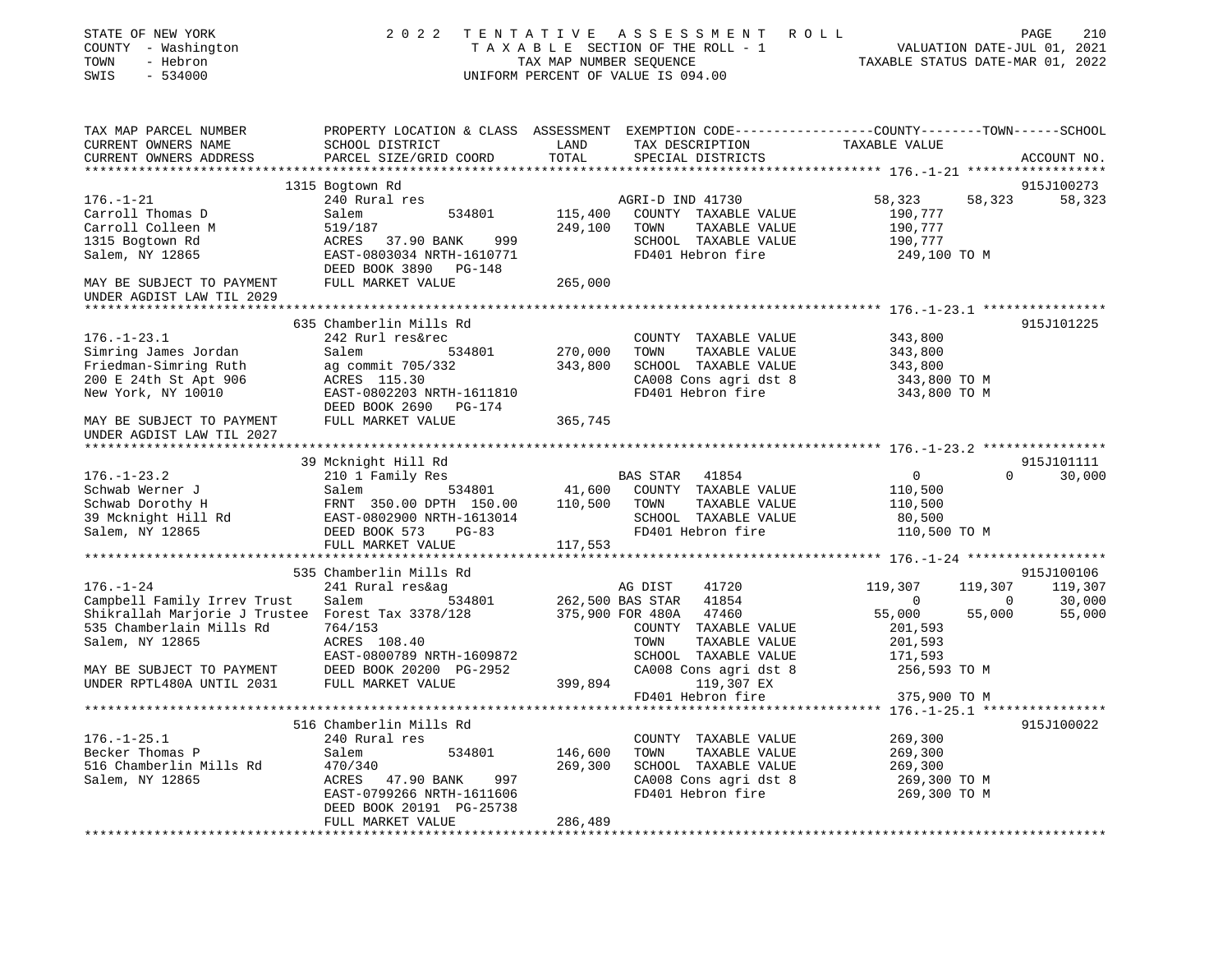| STATE OF NEW YORK<br>COUNTY - Washington<br>TOWN<br>- Hebron<br>SWIS<br>$-534000$ | 2 0 2 2                   | TAX MAP NUMBER SEOUENCE | TENTATIVE ASSESSMENT ROLL<br>TAXABLE SECTION OF THE ROLL - 1<br>UNIFORM PERCENT OF VALUE IS 094.00 | PAGE 211<br>VALUATION DATE-JUL 01, 2021<br>TAXABLE STATIIS DATE 112 2021                        |
|-----------------------------------------------------------------------------------|---------------------------|-------------------------|----------------------------------------------------------------------------------------------------|-------------------------------------------------------------------------------------------------|
| TAX MAP PARCEL NUMBER                                                             |                           |                         |                                                                                                    | PROPERTY LOCATION & CLASS ASSESSMENT EXEMPTION CODE---------------COUNTY-------TOWN------SCHOOL |
| CURRENT OWNERS NAME                                                               | SCHOOL DISTRICT           | LAND                    | TAX DESCRIPTION                                                                                    | TAXABLE VALUE                                                                                   |
| CURRENT OWNERS ADDRESS                                                            | PARCEL SIZE/GRID COORD    | TOTAL                   | SPECIAL DISTRICTS                                                                                  | ACCOUNT NO.                                                                                     |
|                                                                                   | 497 Chamberlin Mills Rd   |                         |                                                                                                    | 915J100394                                                                                      |
| $176. - 1 - 26$                                                                   | 210 1 Family Res          |                         | COUNTY TAXABLE VALUE                                                                               | 110,900                                                                                         |
| Spalti Ross E                                                                     | Salem<br>534801           | 46,500                  | TOWN<br>TAXABLE VALUE                                                                              | 110,900                                                                                         |
| Spalti Claudia                                                                    | ACRES<br>2.80 BANK<br>999 | 110,900                 | SCHOOL TAXABLE VALUE                                                                               | 110,900                                                                                         |
| 497 Chamberlin Mills Rd                                                           | EAST-0799212 NRTH-1610574 |                         | FD401 Hebron fire                                                                                  | 110,900 TO M                                                                                    |
| Salem, NY 12865                                                                   | DEED BOOK 20210 PG-6132   |                         |                                                                                                    |                                                                                                 |
|                                                                                   | FULL MARKET VALUE         | 117,979                 |                                                                                                    |                                                                                                 |
|                                                                                   |                           |                         |                                                                                                    |                                                                                                 |
|                                                                                   | 447 Chamberlin Mills Rd   |                         |                                                                                                    | 915J100623                                                                                      |
| $176. - 1 - 27.1$                                                                 | 240 Rural res             |                         | COUNTY TAXABLE VALUE                                                                               | 420,000                                                                                         |
| Homostead LLC                                                                     | Salem<br>534801           | 162,400                 | TAXABLE VALUE<br>TOWN                                                                              | 420,000                                                                                         |
| 43 Henderson Ln                                                                   | 55.80<br>ACRES            | 420,000                 | SCHOOL TAXABLE VALUE                                                                               | 420,000                                                                                         |
| Salem, NY 12865                                                                   | EAST-0798241 NRTH-1609432 |                         | CA008 Cons agri dst 8                                                                              | 420,000 TO M                                                                                    |
|                                                                                   | DEED BOOK 20210 PG-6463   |                         | FD401 Hebron fire                                                                                  | 420,000 TO M                                                                                    |
| MAY BE SUBJECT TO PAYMENT<br>UNDER AGDIST LAW TIL 2026                            | FULL MARKET VALUE         | 446,809                 |                                                                                                    |                                                                                                 |
|                                                                                   |                           |                         |                                                                                                    |                                                                                                 |
|                                                                                   | 43 Henderson Ln           |                         |                                                                                                    | 915J101188                                                                                      |
| $176. - 1 - 27.2$                                                                 | 241 Rural res&ag          |                         | COUNTY TAXABLE VALUE                                                                               | 320,400                                                                                         |
| Homostead LLC                                                                     | 534801<br>Salem           | 257,100                 | TOWN<br>TAXABLE VALUE                                                                              | 320,400                                                                                         |
| 43 Henderson Ln                                                                   | 412/116                   | 320,400                 | SCHOOL TAXABLE VALUE                                                                               | 320,400                                                                                         |
| Salem, NY 12865                                                                   | ACRES 103.92              |                         | CA008 Cons agri dst 8                                                                              | 320,400 TO M                                                                                    |
|                                                                                   | EAST-0797934 NRTH-1612133 |                         | FD401 Hebron fire                                                                                  | 320,400 TO M                                                                                    |
| MAY BE SUBJECT TO PAYMENT<br>UNDER AGDIST LAW TIL 2025                            | DEED BOOK 20200 PG-6686   |                         |                                                                                                    |                                                                                                 |
|                                                                                   | FULL MARKET VALUE         | 340,851                 |                                                                                                    |                                                                                                 |
|                                                                                   |                           |                         |                                                                                                    |                                                                                                 |
|                                                                                   | Chamberlin Mills Rd       |                         |                                                                                                    |                                                                                                 |
| $176. - 1 - 27.3$                                                                 | 322 Rural vac>10          |                         | COUNTY TAXABLE VALUE                                                                               | 80,800                                                                                          |
| Pond Brook Farm LLC                                                               | Salem<br>534801           | 80,800                  | TOWN<br>TAXABLE VALUE                                                                              | 80,800                                                                                          |
|                                                                                   | FRNT 2212.00 DPTH         | 80,800                  | SCHOOL TAXABLE VALUE                                                                               | 80,800                                                                                          |
|                                                                                   | ACRES 40.40               |                         | CA008 Cons agri dst 8                                                                              | 80,800 TO M                                                                                     |
|                                                                                   | FULL MARKET VALUE         | 85,957                  | FD401 Hebron fire                                                                                  | 80,800 TO M                                                                                     |
|                                                                                   | 383 Chamberlin Mills Rd   |                         |                                                                                                    | 915L100223                                                                                      |
| $176. - 1 - 28$                                                                   | 210 1 Family Res          |                         | 41854<br>BAS STAR                                                                                  | $\mathbf{0}$<br>$\Omega$<br>30,000                                                              |
| VanAlstyne Kathleen                                                               | Salem<br>534801           | 43,100                  | COUNTY TAXABLE VALUE                                                                               | 102,300                                                                                         |
| VanAlstyne Michael                                                                | ACRES<br>1.70 BANK<br>999 | 102,300                 | TOWN<br>TAXABLE VALUE                                                                              | 102,300                                                                                         |
| 383 Chamberlin Mills Rd                                                           | EAST-0797710 NRTH-1608150 |                         | SCHOOL TAXABLE VALUE                                                                               | 72,300                                                                                          |
| Salem, NY 12865                                                                   | DEED BOOK 2961 PG-90      |                         | CA008 Cons agri dst 8                                                                              | 102,300 TO M                                                                                    |
|                                                                                   | FULL MARKET VALUE         |                         | 108,830 FD401 Hebron fire                                                                          | 102,300 TO M                                                                                    |
|                                                                                   |                           |                         |                                                                                                    |                                                                                                 |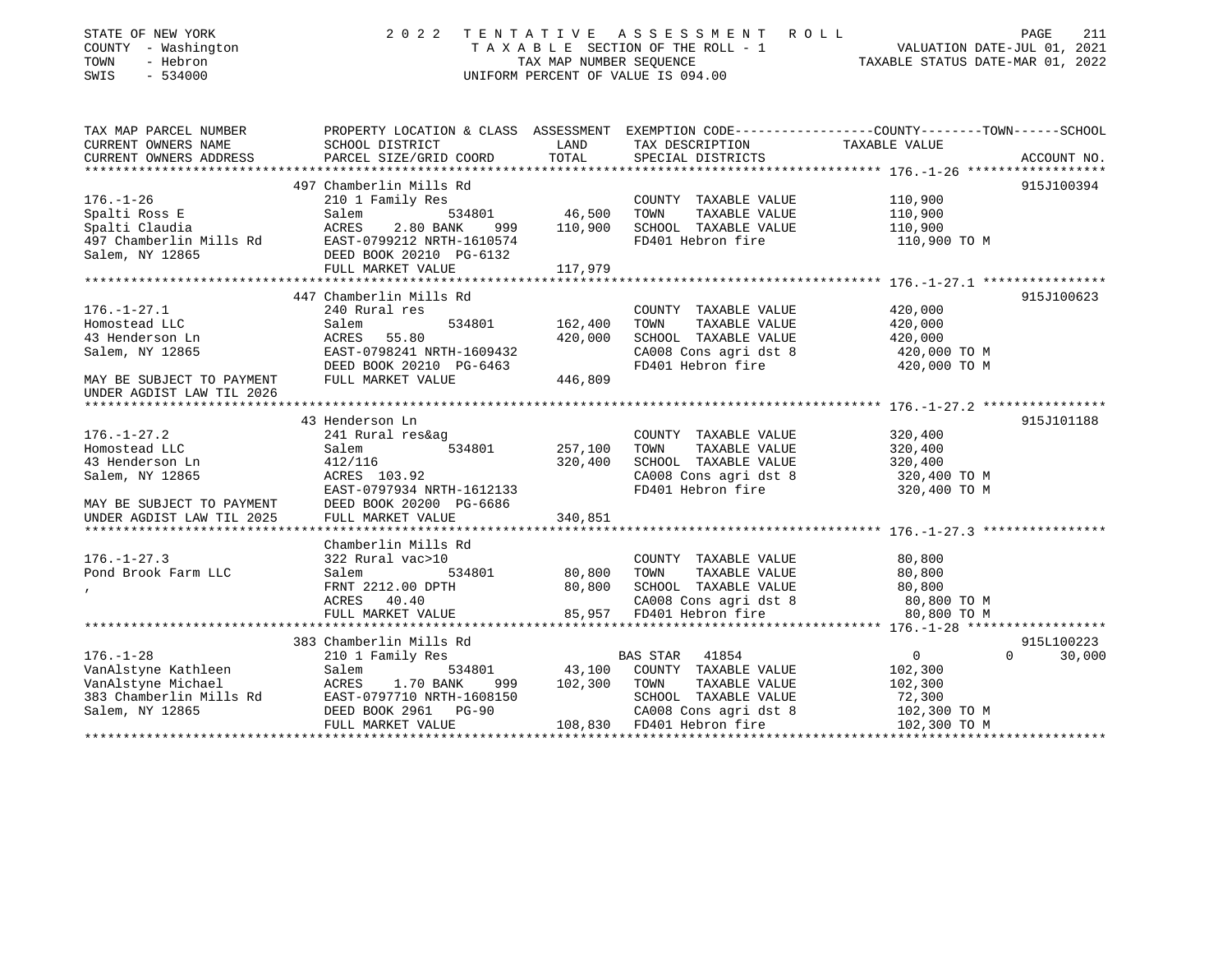| STATE OF NEW YORK<br>COUNTY - Washington<br>TOWN<br>- Hebron<br>SWIS<br>$-534000$ | 2 0 2 2                                    | TENTATIVE<br>TAX MAP NUMBER SEQUENCE | A S S E S S M E N T R O L L<br>TAXABLE SECTION OF THE ROLL - 1<br>UNIFORM PERCENT OF VALUE IS 094.00 | VALUATION DATE-JUL 01, 2021<br>TAXABLE STATUS DATE-MAR 01, 2022                                                   | 212<br>PAGE |
|-----------------------------------------------------------------------------------|--------------------------------------------|--------------------------------------|------------------------------------------------------------------------------------------------------|-------------------------------------------------------------------------------------------------------------------|-------------|
| TAX MAP PARCEL NUMBER<br>CURRENT OWNERS NAME                                      | SCHOOL DISTRICT                            | LAND                                 | TAX DESCRIPTION                                                                                      | PROPERTY LOCATION & CLASS ASSESSMENT EXEMPTION CODE----------------COUNTY-------TOWN------SCHOOL<br>TAXABLE VALUE |             |
| CURRENT OWNERS ADDRESS                                                            | PARCEL SIZE/GRID COORD                     | TOTAL                                | SPECIAL DISTRICTS                                                                                    |                                                                                                                   | ACCOUNT NO. |
|                                                                                   | 76 Heaphy Ln                               |                                      |                                                                                                      |                                                                                                                   | 915J100296  |
| $176. - 1 - 29$                                                                   | 280 Res Multiple                           |                                      | COUNTY TAXABLE VALUE                                                                                 | 407,300                                                                                                           |             |
| Heaphy John P                                                                     | Salem<br>534801                            | 280,000                              | TOWN<br>TAXABLE VALUE                                                                                | 407,300                                                                                                           |             |
| Attn: Ann Conway                                                                  | 385/702 Will 471/203                       | 407,300                              | SCHOOL TAXABLE VALUE                                                                                 | 407,300                                                                                                           |             |
| 76 Heaphy Ln                                                                      | ACRES 123.00                               |                                      | CA008 Cons agri dst 8                                                                                | 407,300 TO M                                                                                                      |             |
| Salem, NY 12865                                                                   | EAST-0796159 NRTH-1609358                  |                                      | FD401 Hebron fire                                                                                    | 407,300 TO M                                                                                                      |             |
|                                                                                   | FULL MARKET VALUE                          | 433,298                              |                                                                                                      |                                                                                                                   |             |
|                                                                                   |                                            |                                      |                                                                                                      |                                                                                                                   |             |
| $176. - 1 - 30$                                                                   | 111 County Route 31                        |                                      |                                                                                                      |                                                                                                                   | 915J100344  |
| Miller Nancy J                                                                    | 240 Rural res<br>534801<br>Salem           | 284,700                              | COUNTY TAXABLE VALUE<br>TOWN<br>TAXABLE VALUE                                                        | 916,700<br>916,700                                                                                                |             |
| 111 County Route 30                                                               | ACRES 193.80                               | 916,700                              | SCHOOL TAXABLE VALUE                                                                                 | 916,700                                                                                                           |             |
| Salem, NY 12865                                                                   | EAST-0793054 NRTH-1609288                  |                                      | CA008 Cons agri dst 8                                                                                | 916,700 TO M                                                                                                      |             |
|                                                                                   | DEED BOOK 2141 PG-233                      |                                      | FD401 Hebron fire                                                                                    | 916,700 TO M                                                                                                      |             |
| MAY BE SUBJECT TO PAYMENT<br>UNDER AGDIST LAW TIL 2023<br>******************      | FULL MARKET VALUE<br>********************* | 975,213                              | ***********************************                                                                  | *************** 176. -1-31 *******************                                                                    |             |
|                                                                                   | 181 County Route 31                        |                                      |                                                                                                      |                                                                                                                   | 915J100122  |
| $176. - 1 - 31$                                                                   | 240 Rural res                              |                                      | COUNTY TAXABLE VALUE                                                                                 | 189,500                                                                                                           |             |
| Cavender James C                                                                  | Salem<br>534801                            | 124,600                              | TOWN<br>TAXABLE VALUE                                                                                | 189,500                                                                                                           |             |
| Cavender Ted M                                                                    | 454/52                                     | 189,500                              | SCHOOL TAXABLE VALUE                                                                                 | 189,500                                                                                                           |             |
| 167 Grosvenor St                                                                  | ACRES<br>97.40                             |                                      | CA008 Cons agri dst 8                                                                                | 189,500 TO M                                                                                                      |             |
| Athens, OH 45701                                                                  | EAST-0794542 NRTH-1611153                  |                                      | FD401 Hebron fire                                                                                    | 189,500 TO M                                                                                                      |             |
|                                                                                   | DEED BOOK 855<br>$PG-33$                   |                                      |                                                                                                      |                                                                                                                   |             |
|                                                                                   | FULL MARKET VALUE                          | 201,596                              |                                                                                                      |                                                                                                                   |             |
|                                                                                   |                                            | *********                            |                                                                                                      | ************ 176.-1-32 *******************                                                                        |             |
|                                                                                   | 248 County Route 31                        |                                      |                                                                                                      |                                                                                                                   | 915J100293  |
| $176. - 1 - 32$                                                                   | 242 Rurl res&rec                           |                                      | COUNTY TAXABLE VALUE<br>TOWN                                                                         | 238,300                                                                                                           |             |
| Cavender Ted M<br>7684 Dalglen Dr                                                 | 534801<br>Salem<br>484/896                 | 227,300<br>238,300                   | TAXABLE VALUE<br>SCHOOL TAXABLE VALUE                                                                | 238,300<br>238,300                                                                                                |             |
| Reynoldsburg, OH 43068                                                            | ACRES 130.00                               |                                      | CA008 Cons agri dst 8                                                                                | 238,300 TO M                                                                                                      |             |
|                                                                                   | EAST-0795131 NRTH-1611983                  |                                      | FD401 Hebron fire                                                                                    | 238,300 TO M                                                                                                      |             |
|                                                                                   | DEED BOOK 1930 PG-136                      |                                      |                                                                                                      |                                                                                                                   |             |
|                                                                                   | FULL MARKET VALUE                          | 253,511                              |                                                                                                      |                                                                                                                   |             |
|                                                                                   | *************************                  |                                      |                                                                                                      |                                                                                                                   |             |
|                                                                                   | 273 County Route 31                        |                                      |                                                                                                      |                                                                                                                   | 915J100006  |
| $176. - 1 - 33$                                                                   | 140 Truck crops                            |                                      | AG DIST<br>41720                                                                                     | 53,415<br>53,415                                                                                                  | 53,415      |
| Andersen Robt R                                                                   | 534801<br>Salem                            |                                      | 121,400 ENH STAR<br>41834                                                                            | $\Omega$<br>$\mathbf{0}$                                                                                          | 74,900      |
| Andersen Lucille                                                                  | ACRES<br>48.20                             | 227,900                              | COUNTY TAXABLE VALUE                                                                                 | 174,485                                                                                                           |             |
| 273 County Route 31                                                               | EAST-0793947 NRTH-1612945                  |                                      | TOWN<br>TAXABLE VALUE                                                                                | 174,485                                                                                                           |             |
| Salem, NY 12865                                                                   | DEED BOOK 424<br>$PG-929$                  |                                      | SCHOOL TAXABLE VALUE                                                                                 | 99,585                                                                                                            |             |
| MAY BE SUBJECT TO PAYMENT                                                         | FULL MARKET VALUE                          | 242,447                              | CA008 Cons agri dst 8<br>53,415 EX                                                                   | 174,485 TO M                                                                                                      |             |
| UNDER AGDIST LAW TIL 2026                                                         |                                            |                                      | FD401 Hebron fire                                                                                    | 227,900 TO M                                                                                                      |             |
| *************************                                                         |                                            |                                      |                                                                                                      |                                                                                                                   |             |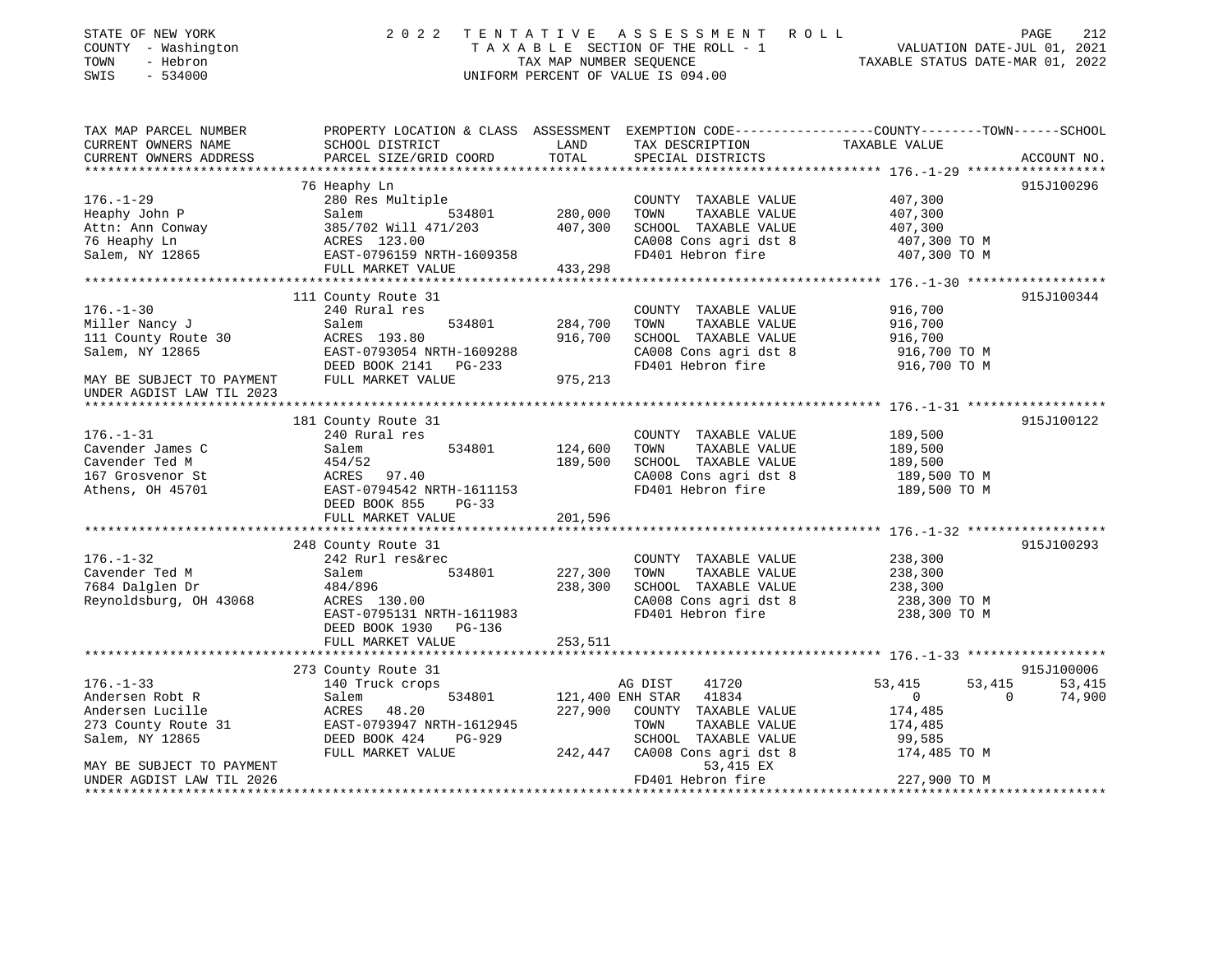| STATE OF NEW YORK |              |
|-------------------|--------------|
| <b>COUNTY</b>     | - Washington |
| TOWN              | - Hebron     |

## STATE OF NEW YORK 2 0 2 2 T E N T A T I V E A S S E S S M E N T R O L L PAGE 213 COUNTY - Washington T A X A B L E SECTION OF THE ROLL - 1 VALUATION DATE-JUL 01, 2021 TOWN - Hebron TAX MAP NUMBER SEQUENCE TAXABLE STATUS DATE-MAR 01, 2022 SWIS - 534000 UNIFORM PERCENT OF VALUE IS 094.00

| PROPERTY LOCATION & CLASS ASSESSMENT EXEMPTION CODE---------------COUNTY-------TOWN-----SCHOOL<br>CURRENT OWNERS NAME<br>CURRENT OWNERS ADDRESS<br>ACCOUNT NO.<br>81 PCT OF VALUE USED FOR EXEMPTION PURPOSES<br>198 Middle Rd<br>915J100325<br>$32,299$<br>30,697<br>30,697<br>30,697<br>Middle Ra<br>241 Rural res&ag<br>534801 534801 78,000 AGRI-D IND 41730 306/186 3066/186 159,500 ENH STAR 41834 0<br>ag commit 704/216 159,500 ENH STAR 41834 0<br>ACRES 27.20 TOWN TAXABLE VALUE 98,803<br>ACRES 27.20 TOWN TAXABLE VALU<br>$\overline{0}$<br>30,697<br>Jenkins Sharron LaPan<br>$\sim$ 0<br>74,900<br>198 Middle Rd<br>Salem, NY 12865<br>EAST-0804780 NRTH-1617842 SCHOOL TAXABLE VAN SCHOOL TAXABLE VAN DEED BOOK 3086 PG-182<br>SCHOOL TAXABLE VALUE 53,903<br>FD401 Hebron fire 159,500 TO M<br>MAY BE SUBJECT TO PAYMENT<br>169,681<br>FULL MARKET VALUE<br>UNDER AGDIST LAW TIL 2029<br>156 Middle Rd<br>915J100253<br>$177. - 1 - 2$<br>210 1 Family Res<br>$\begin{tabular}{lllllllllll} \multicolumn{2}{c}{\text{COUNTY}} & \text{TAXABLE VALUE} & & & 151,100 \\ \multicolumn{2}{c}{\text{TOWN}} & \text{TAXABLE VALUE} & & 151,100 \\ \end{tabular}$<br>915J100004<br>Lee Brook Ln<br>18,900<br>COUNTY TAXABLE VALUE<br>$534801$<br>2A<br>2.95<br>34801<br>3.900<br>3.95<br>TOWN TAXABLE VALUE 18,900<br>SCHOOL TAXABLE VALUE 18,900<br>CA008 Cons agri dst 8 18,900 TO M<br>FD401 Hebron fire 18,900 TO M<br>915J101245<br>COUNTY TAXABLE VALUE 129,600<br>--- Allen estate John 210 1 Family Res<br>Allen estate John 53,900<br>Allen estate Isabelle Trans exempt repay 2022 129,600<br>122 Middle Rd ACRES 9.30<br>Salem, NY 12865 EAST-0804533 NRTH-1615333<br>DEED BOOK 386 PG-785<br>TAXABLE VALUE<br>129,600<br>129,600<br>TOWN<br>SCHOOL TAXABLE VALUE<br>FD401 Hebron fire<br>TD401 Hebron fire<br>TE533 Trans exempt flg 00 MT<br>106 Middle Rd<br>915J101607<br>177.-1-3.3<br>Lathrop Raymond Jr anily Res<br>106 Middle Rd ACRES 1.40<br>Salem, NY 12865<br>DEED BOOK 655 PG-186<br>PG-186<br>170 532<br>179 532<br>179 532<br>179 532<br>179 532<br>179 532<br>179 532<br>179 532<br>179 532<br>179 532<br>179 532<br>179 532<br>0<br>160,300<br>160,300<br>$\Omega$<br>30,000<br>SCHOOL TAXABLE VALUE 130,300<br>160,300 TO M<br>170,532<br>FULL MARKET VALUE |                       |  |  |  |
|----------------------------------------------------------------------------------------------------------------------------------------------------------------------------------------------------------------------------------------------------------------------------------------------------------------------------------------------------------------------------------------------------------------------------------------------------------------------------------------------------------------------------------------------------------------------------------------------------------------------------------------------------------------------------------------------------------------------------------------------------------------------------------------------------------------------------------------------------------------------------------------------------------------------------------------------------------------------------------------------------------------------------------------------------------------------------------------------------------------------------------------------------------------------------------------------------------------------------------------------------------------------------------------------------------------------------------------------------------------------------------------------------------------------------------------------------------------------------------------------------------------------------------------------------------------------------------------------------------------------------------------------------------------------------------------------------------------------------------------------------------------------------------------------------------------------------------------------------------------------------------------------------------------------------------------------------------------------------------------------------------------------------------------------------------------------------------------------------------------------------------------------------------------------------------------------------------------------------------------------------------------------------------------------------|-----------------------|--|--|--|
|                                                                                                                                                                                                                                                                                                                                                                                                                                                                                                                                                                                                                                                                                                                                                                                                                                                                                                                                                                                                                                                                                                                                                                                                                                                                                                                                                                                                                                                                                                                                                                                                                                                                                                                                                                                                                                                                                                                                                                                                                                                                                                                                                                                                                                                                                                    | TAX MAP PARCEL NUMBER |  |  |  |
|                                                                                                                                                                                                                                                                                                                                                                                                                                                                                                                                                                                                                                                                                                                                                                                                                                                                                                                                                                                                                                                                                                                                                                                                                                                                                                                                                                                                                                                                                                                                                                                                                                                                                                                                                                                                                                                                                                                                                                                                                                                                                                                                                                                                                                                                                                    |                       |  |  |  |
|                                                                                                                                                                                                                                                                                                                                                                                                                                                                                                                                                                                                                                                                                                                                                                                                                                                                                                                                                                                                                                                                                                                                                                                                                                                                                                                                                                                                                                                                                                                                                                                                                                                                                                                                                                                                                                                                                                                                                                                                                                                                                                                                                                                                                                                                                                    |                       |  |  |  |
|                                                                                                                                                                                                                                                                                                                                                                                                                                                                                                                                                                                                                                                                                                                                                                                                                                                                                                                                                                                                                                                                                                                                                                                                                                                                                                                                                                                                                                                                                                                                                                                                                                                                                                                                                                                                                                                                                                                                                                                                                                                                                                                                                                                                                                                                                                    |                       |  |  |  |
|                                                                                                                                                                                                                                                                                                                                                                                                                                                                                                                                                                                                                                                                                                                                                                                                                                                                                                                                                                                                                                                                                                                                                                                                                                                                                                                                                                                                                                                                                                                                                                                                                                                                                                                                                                                                                                                                                                                                                                                                                                                                                                                                                                                                                                                                                                    |                       |  |  |  |
|                                                                                                                                                                                                                                                                                                                                                                                                                                                                                                                                                                                                                                                                                                                                                                                                                                                                                                                                                                                                                                                                                                                                                                                                                                                                                                                                                                                                                                                                                                                                                                                                                                                                                                                                                                                                                                                                                                                                                                                                                                                                                                                                                                                                                                                                                                    | $177. - 1 - 1$        |  |  |  |
|                                                                                                                                                                                                                                                                                                                                                                                                                                                                                                                                                                                                                                                                                                                                                                                                                                                                                                                                                                                                                                                                                                                                                                                                                                                                                                                                                                                                                                                                                                                                                                                                                                                                                                                                                                                                                                                                                                                                                                                                                                                                                                                                                                                                                                                                                                    | Jenkins Leonard Erwin |  |  |  |
|                                                                                                                                                                                                                                                                                                                                                                                                                                                                                                                                                                                                                                                                                                                                                                                                                                                                                                                                                                                                                                                                                                                                                                                                                                                                                                                                                                                                                                                                                                                                                                                                                                                                                                                                                                                                                                                                                                                                                                                                                                                                                                                                                                                                                                                                                                    |                       |  |  |  |
|                                                                                                                                                                                                                                                                                                                                                                                                                                                                                                                                                                                                                                                                                                                                                                                                                                                                                                                                                                                                                                                                                                                                                                                                                                                                                                                                                                                                                                                                                                                                                                                                                                                                                                                                                                                                                                                                                                                                                                                                                                                                                                                                                                                                                                                                                                    |                       |  |  |  |
|                                                                                                                                                                                                                                                                                                                                                                                                                                                                                                                                                                                                                                                                                                                                                                                                                                                                                                                                                                                                                                                                                                                                                                                                                                                                                                                                                                                                                                                                                                                                                                                                                                                                                                                                                                                                                                                                                                                                                                                                                                                                                                                                                                                                                                                                                                    |                       |  |  |  |
|                                                                                                                                                                                                                                                                                                                                                                                                                                                                                                                                                                                                                                                                                                                                                                                                                                                                                                                                                                                                                                                                                                                                                                                                                                                                                                                                                                                                                                                                                                                                                                                                                                                                                                                                                                                                                                                                                                                                                                                                                                                                                                                                                                                                                                                                                                    |                       |  |  |  |
|                                                                                                                                                                                                                                                                                                                                                                                                                                                                                                                                                                                                                                                                                                                                                                                                                                                                                                                                                                                                                                                                                                                                                                                                                                                                                                                                                                                                                                                                                                                                                                                                                                                                                                                                                                                                                                                                                                                                                                                                                                                                                                                                                                                                                                                                                                    |                       |  |  |  |
|                                                                                                                                                                                                                                                                                                                                                                                                                                                                                                                                                                                                                                                                                                                                                                                                                                                                                                                                                                                                                                                                                                                                                                                                                                                                                                                                                                                                                                                                                                                                                                                                                                                                                                                                                                                                                                                                                                                                                                                                                                                                                                                                                                                                                                                                                                    |                       |  |  |  |
|                                                                                                                                                                                                                                                                                                                                                                                                                                                                                                                                                                                                                                                                                                                                                                                                                                                                                                                                                                                                                                                                                                                                                                                                                                                                                                                                                                                                                                                                                                                                                                                                                                                                                                                                                                                                                                                                                                                                                                                                                                                                                                                                                                                                                                                                                                    |                       |  |  |  |
|                                                                                                                                                                                                                                                                                                                                                                                                                                                                                                                                                                                                                                                                                                                                                                                                                                                                                                                                                                                                                                                                                                                                                                                                                                                                                                                                                                                                                                                                                                                                                                                                                                                                                                                                                                                                                                                                                                                                                                                                                                                                                                                                                                                                                                                                                                    |                       |  |  |  |
|                                                                                                                                                                                                                                                                                                                                                                                                                                                                                                                                                                                                                                                                                                                                                                                                                                                                                                                                                                                                                                                                                                                                                                                                                                                                                                                                                                                                                                                                                                                                                                                                                                                                                                                                                                                                                                                                                                                                                                                                                                                                                                                                                                                                                                                                                                    |                       |  |  |  |
|                                                                                                                                                                                                                                                                                                                                                                                                                                                                                                                                                                                                                                                                                                                                                                                                                                                                                                                                                                                                                                                                                                                                                                                                                                                                                                                                                                                                                                                                                                                                                                                                                                                                                                                                                                                                                                                                                                                                                                                                                                                                                                                                                                                                                                                                                                    |                       |  |  |  |
|                                                                                                                                                                                                                                                                                                                                                                                                                                                                                                                                                                                                                                                                                                                                                                                                                                                                                                                                                                                                                                                                                                                                                                                                                                                                                                                                                                                                                                                                                                                                                                                                                                                                                                                                                                                                                                                                                                                                                                                                                                                                                                                                                                                                                                                                                                    |                       |  |  |  |
|                                                                                                                                                                                                                                                                                                                                                                                                                                                                                                                                                                                                                                                                                                                                                                                                                                                                                                                                                                                                                                                                                                                                                                                                                                                                                                                                                                                                                                                                                                                                                                                                                                                                                                                                                                                                                                                                                                                                                                                                                                                                                                                                                                                                                                                                                                    |                       |  |  |  |
|                                                                                                                                                                                                                                                                                                                                                                                                                                                                                                                                                                                                                                                                                                                                                                                                                                                                                                                                                                                                                                                                                                                                                                                                                                                                                                                                                                                                                                                                                                                                                                                                                                                                                                                                                                                                                                                                                                                                                                                                                                                                                                                                                                                                                                                                                                    |                       |  |  |  |
|                                                                                                                                                                                                                                                                                                                                                                                                                                                                                                                                                                                                                                                                                                                                                                                                                                                                                                                                                                                                                                                                                                                                                                                                                                                                                                                                                                                                                                                                                                                                                                                                                                                                                                                                                                                                                                                                                                                                                                                                                                                                                                                                                                                                                                                                                                    |                       |  |  |  |
|                                                                                                                                                                                                                                                                                                                                                                                                                                                                                                                                                                                                                                                                                                                                                                                                                                                                                                                                                                                                                                                                                                                                                                                                                                                                                                                                                                                                                                                                                                                                                                                                                                                                                                                                                                                                                                                                                                                                                                                                                                                                                                                                                                                                                                                                                                    |                       |  |  |  |
|                                                                                                                                                                                                                                                                                                                                                                                                                                                                                                                                                                                                                                                                                                                                                                                                                                                                                                                                                                                                                                                                                                                                                                                                                                                                                                                                                                                                                                                                                                                                                                                                                                                                                                                                                                                                                                                                                                                                                                                                                                                                                                                                                                                                                                                                                                    |                       |  |  |  |
|                                                                                                                                                                                                                                                                                                                                                                                                                                                                                                                                                                                                                                                                                                                                                                                                                                                                                                                                                                                                                                                                                                                                                                                                                                                                                                                                                                                                                                                                                                                                                                                                                                                                                                                                                                                                                                                                                                                                                                                                                                                                                                                                                                                                                                                                                                    |                       |  |  |  |
|                                                                                                                                                                                                                                                                                                                                                                                                                                                                                                                                                                                                                                                                                                                                                                                                                                                                                                                                                                                                                                                                                                                                                                                                                                                                                                                                                                                                                                                                                                                                                                                                                                                                                                                                                                                                                                                                                                                                                                                                                                                                                                                                                                                                                                                                                                    |                       |  |  |  |
|                                                                                                                                                                                                                                                                                                                                                                                                                                                                                                                                                                                                                                                                                                                                                                                                                                                                                                                                                                                                                                                                                                                                                                                                                                                                                                                                                                                                                                                                                                                                                                                                                                                                                                                                                                                                                                                                                                                                                                                                                                                                                                                                                                                                                                                                                                    |                       |  |  |  |
|                                                                                                                                                                                                                                                                                                                                                                                                                                                                                                                                                                                                                                                                                                                                                                                                                                                                                                                                                                                                                                                                                                                                                                                                                                                                                                                                                                                                                                                                                                                                                                                                                                                                                                                                                                                                                                                                                                                                                                                                                                                                                                                                                                                                                                                                                                    |                       |  |  |  |
|                                                                                                                                                                                                                                                                                                                                                                                                                                                                                                                                                                                                                                                                                                                                                                                                                                                                                                                                                                                                                                                                                                                                                                                                                                                                                                                                                                                                                                                                                                                                                                                                                                                                                                                                                                                                                                                                                                                                                                                                                                                                                                                                                                                                                                                                                                    |                       |  |  |  |
|                                                                                                                                                                                                                                                                                                                                                                                                                                                                                                                                                                                                                                                                                                                                                                                                                                                                                                                                                                                                                                                                                                                                                                                                                                                                                                                                                                                                                                                                                                                                                                                                                                                                                                                                                                                                                                                                                                                                                                                                                                                                                                                                                                                                                                                                                                    |                       |  |  |  |
|                                                                                                                                                                                                                                                                                                                                                                                                                                                                                                                                                                                                                                                                                                                                                                                                                                                                                                                                                                                                                                                                                                                                                                                                                                                                                                                                                                                                                                                                                                                                                                                                                                                                                                                                                                                                                                                                                                                                                                                                                                                                                                                                                                                                                                                                                                    |                       |  |  |  |
|                                                                                                                                                                                                                                                                                                                                                                                                                                                                                                                                                                                                                                                                                                                                                                                                                                                                                                                                                                                                                                                                                                                                                                                                                                                                                                                                                                                                                                                                                                                                                                                                                                                                                                                                                                                                                                                                                                                                                                                                                                                                                                                                                                                                                                                                                                    |                       |  |  |  |
|                                                                                                                                                                                                                                                                                                                                                                                                                                                                                                                                                                                                                                                                                                                                                                                                                                                                                                                                                                                                                                                                                                                                                                                                                                                                                                                                                                                                                                                                                                                                                                                                                                                                                                                                                                                                                                                                                                                                                                                                                                                                                                                                                                                                                                                                                                    |                       |  |  |  |
|                                                                                                                                                                                                                                                                                                                                                                                                                                                                                                                                                                                                                                                                                                                                                                                                                                                                                                                                                                                                                                                                                                                                                                                                                                                                                                                                                                                                                                                                                                                                                                                                                                                                                                                                                                                                                                                                                                                                                                                                                                                                                                                                                                                                                                                                                                    |                       |  |  |  |
|                                                                                                                                                                                                                                                                                                                                                                                                                                                                                                                                                                                                                                                                                                                                                                                                                                                                                                                                                                                                                                                                                                                                                                                                                                                                                                                                                                                                                                                                                                                                                                                                                                                                                                                                                                                                                                                                                                                                                                                                                                                                                                                                                                                                                                                                                                    |                       |  |  |  |
|                                                                                                                                                                                                                                                                                                                                                                                                                                                                                                                                                                                                                                                                                                                                                                                                                                                                                                                                                                                                                                                                                                                                                                                                                                                                                                                                                                                                                                                                                                                                                                                                                                                                                                                                                                                                                                                                                                                                                                                                                                                                                                                                                                                                                                                                                                    |                       |  |  |  |
|                                                                                                                                                                                                                                                                                                                                                                                                                                                                                                                                                                                                                                                                                                                                                                                                                                                                                                                                                                                                                                                                                                                                                                                                                                                                                                                                                                                                                                                                                                                                                                                                                                                                                                                                                                                                                                                                                                                                                                                                                                                                                                                                                                                                                                                                                                    |                       |  |  |  |
|                                                                                                                                                                                                                                                                                                                                                                                                                                                                                                                                                                                                                                                                                                                                                                                                                                                                                                                                                                                                                                                                                                                                                                                                                                                                                                                                                                                                                                                                                                                                                                                                                                                                                                                                                                                                                                                                                                                                                                                                                                                                                                                                                                                                                                                                                                    |                       |  |  |  |
|                                                                                                                                                                                                                                                                                                                                                                                                                                                                                                                                                                                                                                                                                                                                                                                                                                                                                                                                                                                                                                                                                                                                                                                                                                                                                                                                                                                                                                                                                                                                                                                                                                                                                                                                                                                                                                                                                                                                                                                                                                                                                                                                                                                                                                                                                                    |                       |  |  |  |
|                                                                                                                                                                                                                                                                                                                                                                                                                                                                                                                                                                                                                                                                                                                                                                                                                                                                                                                                                                                                                                                                                                                                                                                                                                                                                                                                                                                                                                                                                                                                                                                                                                                                                                                                                                                                                                                                                                                                                                                                                                                                                                                                                                                                                                                                                                    |                       |  |  |  |
|                                                                                                                                                                                                                                                                                                                                                                                                                                                                                                                                                                                                                                                                                                                                                                                                                                                                                                                                                                                                                                                                                                                                                                                                                                                                                                                                                                                                                                                                                                                                                                                                                                                                                                                                                                                                                                                                                                                                                                                                                                                                                                                                                                                                                                                                                                    |                       |  |  |  |
|                                                                                                                                                                                                                                                                                                                                                                                                                                                                                                                                                                                                                                                                                                                                                                                                                                                                                                                                                                                                                                                                                                                                                                                                                                                                                                                                                                                                                                                                                                                                                                                                                                                                                                                                                                                                                                                                                                                                                                                                                                                                                                                                                                                                                                                                                                    |                       |  |  |  |
|                                                                                                                                                                                                                                                                                                                                                                                                                                                                                                                                                                                                                                                                                                                                                                                                                                                                                                                                                                                                                                                                                                                                                                                                                                                                                                                                                                                                                                                                                                                                                                                                                                                                                                                                                                                                                                                                                                                                                                                                                                                                                                                                                                                                                                                                                                    |                       |  |  |  |
|                                                                                                                                                                                                                                                                                                                                                                                                                                                                                                                                                                                                                                                                                                                                                                                                                                                                                                                                                                                                                                                                                                                                                                                                                                                                                                                                                                                                                                                                                                                                                                                                                                                                                                                                                                                                                                                                                                                                                                                                                                                                                                                                                                                                                                                                                                    |                       |  |  |  |
|                                                                                                                                                                                                                                                                                                                                                                                                                                                                                                                                                                                                                                                                                                                                                                                                                                                                                                                                                                                                                                                                                                                                                                                                                                                                                                                                                                                                                                                                                                                                                                                                                                                                                                                                                                                                                                                                                                                                                                                                                                                                                                                                                                                                                                                                                                    |                       |  |  |  |
|                                                                                                                                                                                                                                                                                                                                                                                                                                                                                                                                                                                                                                                                                                                                                                                                                                                                                                                                                                                                                                                                                                                                                                                                                                                                                                                                                                                                                                                                                                                                                                                                                                                                                                                                                                                                                                                                                                                                                                                                                                                                                                                                                                                                                                                                                                    |                       |  |  |  |
|                                                                                                                                                                                                                                                                                                                                                                                                                                                                                                                                                                                                                                                                                                                                                                                                                                                                                                                                                                                                                                                                                                                                                                                                                                                                                                                                                                                                                                                                                                                                                                                                                                                                                                                                                                                                                                                                                                                                                                                                                                                                                                                                                                                                                                                                                                    |                       |  |  |  |
|                                                                                                                                                                                                                                                                                                                                                                                                                                                                                                                                                                                                                                                                                                                                                                                                                                                                                                                                                                                                                                                                                                                                                                                                                                                                                                                                                                                                                                                                                                                                                                                                                                                                                                                                                                                                                                                                                                                                                                                                                                                                                                                                                                                                                                                                                                    |                       |  |  |  |
|                                                                                                                                                                                                                                                                                                                                                                                                                                                                                                                                                                                                                                                                                                                                                                                                                                                                                                                                                                                                                                                                                                                                                                                                                                                                                                                                                                                                                                                                                                                                                                                                                                                                                                                                                                                                                                                                                                                                                                                                                                                                                                                                                                                                                                                                                                    |                       |  |  |  |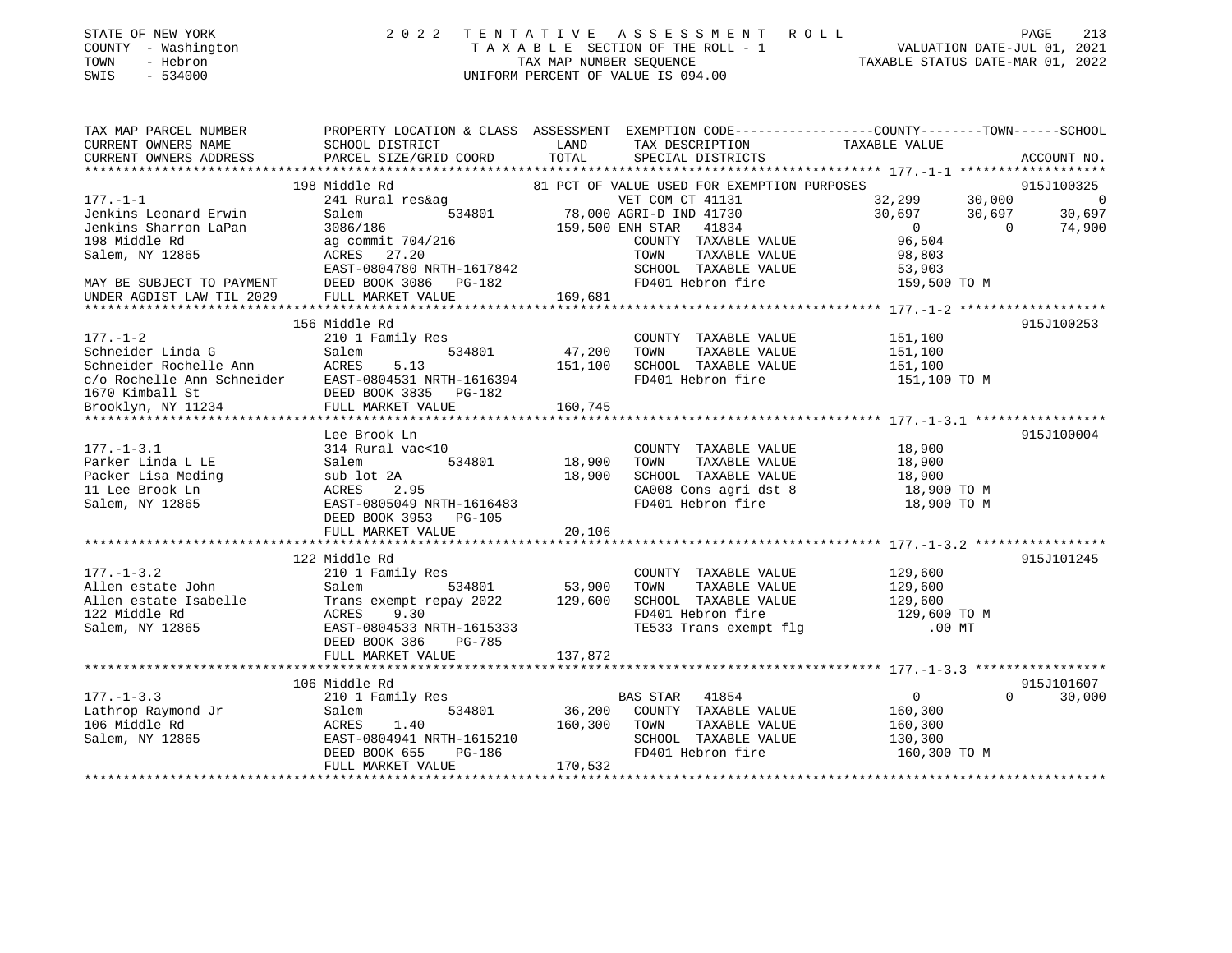| STATE OF NEW YORK<br>COUNTY - Washington<br>TOWN<br>- Hebron<br>SWIS<br>$-534000$ |                                                                                                                                                                                                                                                               | 2022 TENTATIVE ASSESSMENT ROLL PAGE 214<br>TAXABLE SECTION OF THE ROLL - 1 VALUATION DATE-JUL 01, 2021<br>TAX MAP NUMBER SEQUENCE TAXABLE STATUS DATE-MAR 01, 2022<br>UNIFORM PERCENT OF VALUE IS 094.00 |                                                                                                                                                                                                         |                                                                                                               |
|-----------------------------------------------------------------------------------|---------------------------------------------------------------------------------------------------------------------------------------------------------------------------------------------------------------------------------------------------------------|----------------------------------------------------------------------------------------------------------------------------------------------------------------------------------------------------------|---------------------------------------------------------------------------------------------------------------------------------------------------------------------------------------------------------|---------------------------------------------------------------------------------------------------------------|
| TAX MAP PARCEL NUMBER<br>CURRENT OWNERS NAME<br>CURRENT OWNERS ADDRESS            | SCHOOL DISTRICT<br>PARCEL SIZE/GRID COORD                                                                                                                                                                                                                     |                                                                                                                                                                                                          | LAND TAX DESCRIPTION TAXABLE VALUE<br>TOTAL SPECIAL DISTRICTS TOTAL SPECIAL DISTRICTS                                                                                                                   | PROPERTY LOCATION & CLASS ASSESSMENT EXEMPTION CODE---------------COUNTY-------TOWN-----SCHOOL<br>ACCOUNT NO. |
|                                                                                   |                                                                                                                                                                                                                                                               |                                                                                                                                                                                                          |                                                                                                                                                                                                         |                                                                                                               |
| $177. - 1 - 3.4$                                                                  | 17 Eden Way<br>210 1 Family Res<br>Salem 534801                                                                                                                                                                                                               |                                                                                                                                                                                                          | COUNTY TAXABLE VALUE<br>41,200 TOWN TAXABLE VALUE<br>129,000 SCHOOL TAXABLE VALUE                                                                                                                       | 129,000<br>129,000<br>129,000                                                                                 |
| Smith Curtis J<br>73 Martindale Way<br>Salem, NY 12865<br>EAST-0:<br>DEED B       | Lot 1<br>ACRES 3.05 BANK 40<br>EAST-0804890 NRTH-1616789<br>20020 20030 20030<br>DEED BOOK 20191 PG-25938<br>FULL MARKET VALUE 137,234                                                                                                                        |                                                                                                                                                                                                          | CA008 Cons agri dst 8 129,000 TO M<br>FD401 Hebron fire 129,000 TO M                                                                                                                                    |                                                                                                               |
|                                                                                   |                                                                                                                                                                                                                                                               |                                                                                                                                                                                                          |                                                                                                                                                                                                         |                                                                                                               |
|                                                                                   | 21 Eden Way                                                                                                                                                                                                                                                   |                                                                                                                                                                                                          |                                                                                                                                                                                                         |                                                                                                               |
| $177. - 1 - 3.5$                                                                  | 210 1 Family Res                                                                                                                                                                                                                                              |                                                                                                                                                                                                          | COUNTY TAXABLE VALUE                                                                                                                                                                                    | 187,900<br>TAXABLE VALUE 187,900<br>TAXABLE VALUE 187,900                                                     |
|                                                                                   | Desourdy Seth R<br>Desourdy Samantha<br>21 Eden Way<br>Salem, NY 12865<br>Salem, NY 12865<br>COUNT TAXABLE VALUE<br>COUNT TAXABLE VALUE<br>21 Eden Way<br>ACRES<br>ACRES<br>ACRES 2.28 BANK<br>ACRES 2.28 BANK<br>ACRES 2.28 BANK<br>299<br>CA008 Cons agr    |                                                                                                                                                                                                          | CA008 Cons agri dst 8<br>FD401 Hebron fire                                                                                                                                                              | 187,900 TO M<br>187,900 TO M                                                                                  |
|                                                                                   | DEED BOOK 4019 PG-26<br>FULL MARKET VALUE 199,894                                                                                                                                                                                                             |                                                                                                                                                                                                          |                                                                                                                                                                                                         |                                                                                                               |
|                                                                                   |                                                                                                                                                                                                                                                               |                                                                                                                                                                                                          |                                                                                                                                                                                                         |                                                                                                               |
| $177. - 1 - 3.6$                                                                  | 25 Eden Way<br>270 Mfg housing                                                                                                                                                                                                                                |                                                                                                                                                                                                          | COUNTY TAXABLE VALUE                                                                                                                                                                                    | 50,900                                                                                                        |
|                                                                                   |                                                                                                                                                                                                                                                               |                                                                                                                                                                                                          |                                                                                                                                                                                                         | TAXABLE VALUE 50,900<br>TAXABLE VALUE 50,900<br>TAXABLE VALUE 50,900                                          |
|                                                                                   |                                                                                                                                                                                                                                                               |                                                                                                                                                                                                          |                                                                                                                                                                                                         |                                                                                                               |
|                                                                                   |                                                                                                                                                                                                                                                               |                                                                                                                                                                                                          | CA008 Cons agri dst 8<br>FD401 Hebron fire                                                                                                                                                              | 50,900 TO M                                                                                                   |
|                                                                                   | 177.-1-3.6 270 Mfg housing<br>Erno Jeffrey M Salem 534801 45,200 TOWN TAXABLE VALUE<br>Erno-Boel Janet Lot 3 50,900 SCHOOL TAXABLE VALUE<br>68 Fitch Rd ACRES 10.97 CA008 Cons agri dst 8<br>Mechanicville, NY 12118 EAST-0805270 NRTH<br>DEED BOOK 806 PG-65 |                                                                                                                                                                                                          |                                                                                                                                                                                                         | 50,900 TO M                                                                                                   |
|                                                                                   | FULL MARKET VALUE                                                                                                                                                                                                                                             | 54,149                                                                                                                                                                                                   |                                                                                                                                                                                                         |                                                                                                               |
|                                                                                   | Lee Brook Ln Off N                                                                                                                                                                                                                                            |                                                                                                                                                                                                          |                                                                                                                                                                                                         |                                                                                                               |
| $177. - 1 - 3.7$<br>Shay Kathryn<br>PO Box 17                                     | 312 Vac w/imprv<br>312 Vac w/imprv<br>Salem 534801 15,600 TOWN<br>Lot 9 22,500 SCHOOL<br>ACRES 5.30 CA008 Contract of the contract of the case of the case of the case of the case of the case of the contract of the case of the case of the case of t       |                                                                                                                                                                                                          | COUNTY TAXABLE VALUE<br>TAXABLE VALUE                                                                                                                                                                   | 22,500<br>22,500                                                                                              |
| West Pawlet, VT 05775                                                             | EAST-0805925 NRTH-1618287<br>DEED BOOK 2047 PG-272                                                                                                                                                                                                            |                                                                                                                                                                                                          | 22,500 SCHOOL TAXABLE VALUE<br>CA008 Cons agri dst 8<br>FD401 Hebron fire                                                                                                                               | 22,500<br>22,500 TO M<br>22,500 TO M                                                                          |
|                                                                                   | FULL MARKET VALUE                                                                                                                                                                                                                                             | 23,936                                                                                                                                                                                                   |                                                                                                                                                                                                         |                                                                                                               |
|                                                                                   | Lee Brook Ln                                                                                                                                                                                                                                                  |                                                                                                                                                                                                          |                                                                                                                                                                                                         |                                                                                                               |
| $177. - 1 - 3.8$                                                                  | 314 Rural vac<10                                                                                                                                                                                                                                              |                                                                                                                                                                                                          | $\begin{tabular}{lllllllllll} \multicolumn{2}{c}{\text{COUNTY}} & \text{TAXABLE VALUE} & & & \text{25,900} \\ \multicolumn{2}{c}{\text{TOWN}} & \text{TAXABLE VALUE} & & & \text{25,900} \end{tabular}$ |                                                                                                               |
|                                                                                   |                                                                                                                                                                                                                                                               | 25,900 TOWN                                                                                                                                                                                              |                                                                                                                                                                                                         |                                                                                                               |
|                                                                                   |                                                                                                                                                                                                                                                               |                                                                                                                                                                                                          | 25,900 SCHOOL TAXABLE VALUE<br>CA008 Cons agri dst 8                                                                                                                                                    | 25,900<br>25,900<br>25,900 TO M                                                                               |
|                                                                                   |                                                                                                                                                                                                                                                               |                                                                                                                                                                                                          |                                                                                                                                                                                                         |                                                                                                               |
|                                                                                   | Lentine John H<br>Lentine Ruth M<br>Attn: Amada R. O'Connor<br>CAST-0805860 NRTH-1617926<br>CAST-0805860 NRTH-1617926<br>CAST-0805860 NRTH-1617926<br>CAST-0805860 NRTH-1617926<br>PG-353<br>FULL MARKET VALUE                                                | 27,553                                                                                                                                                                                                   | FD401 Hebron fire                                                                                                                                                                                       | 25,900 TO M                                                                                                   |
|                                                                                   |                                                                                                                                                                                                                                                               |                                                                                                                                                                                                          |                                                                                                                                                                                                         |                                                                                                               |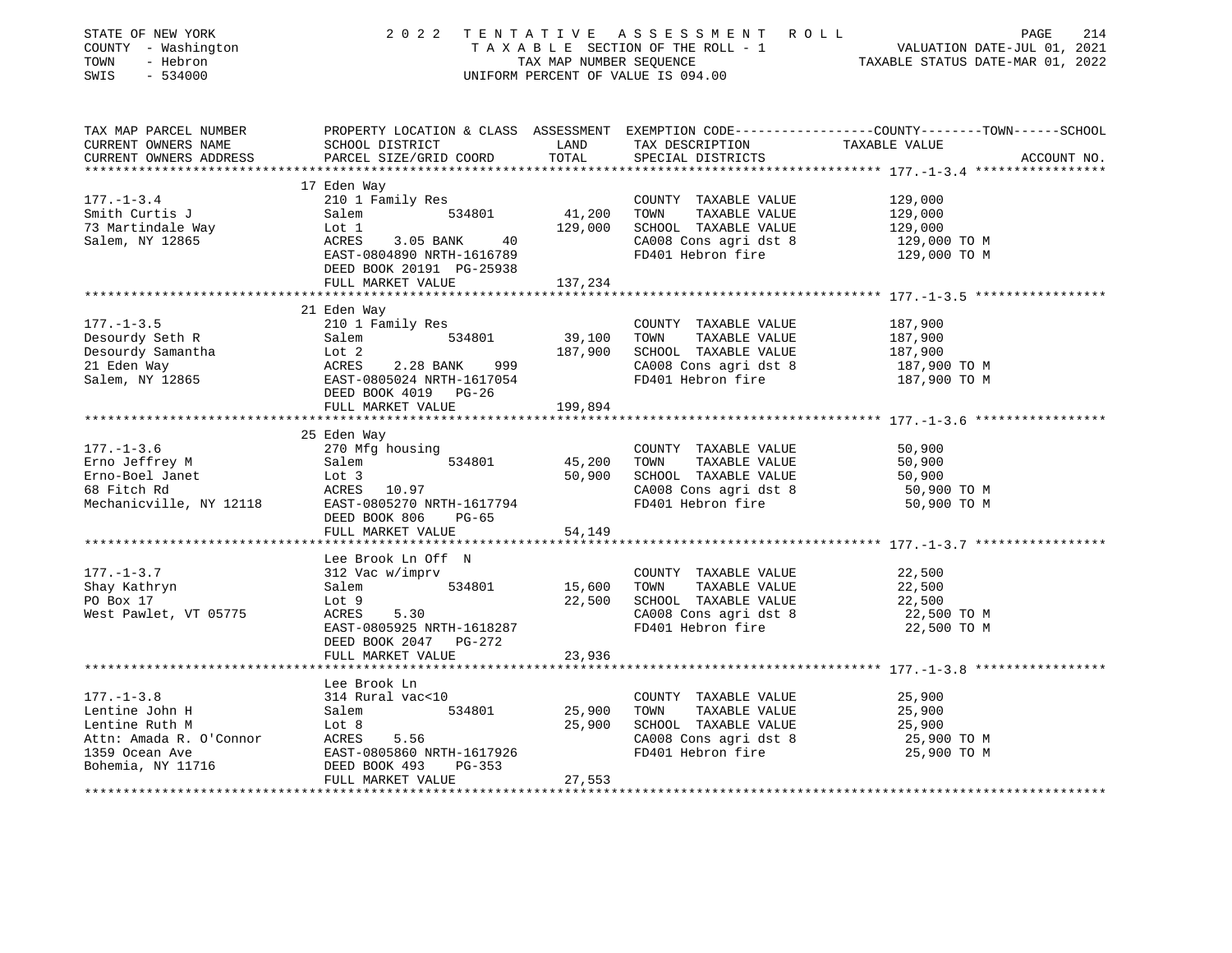| STATE OF NEW YORK<br>COUNTY - Washington<br>- Hebron<br>TOWN<br>$-534000$<br>SWIS                                                                                                                                                      | 2 0 2 2                                                                                                                                                                                                                                  |               | TENTATIVE ASSESSMENT ROLL<br>TAXABLE SECTION OF THE ROLL - 1<br>TAXABLE SECTION OF THE ROLL - 1<br>TAX MAP NUMBER SEQUENCE TAXABLE STATUS DATE-MAR 01, 2022<br>UNIFORM PERCENT OF VALUE IS 094.00 |                                                   | 215<br>PAGE        |
|----------------------------------------------------------------------------------------------------------------------------------------------------------------------------------------------------------------------------------------|------------------------------------------------------------------------------------------------------------------------------------------------------------------------------------------------------------------------------------------|---------------|---------------------------------------------------------------------------------------------------------------------------------------------------------------------------------------------------|---------------------------------------------------|--------------------|
| TAX MAP PARCEL NUMBER                                                                                                                                                                                                                  | PROPERTY LOCATION & CLASS ASSESSMENT EXEMPTION CODE----------------COUNTY-------TOWN-----SCHOOL                                                                                                                                          |               |                                                                                                                                                                                                   |                                                   |                    |
| CURRENT OWNERS NAME                                                                                                                                                                                                                    | SCHOOL DISTRICT LAND                                                                                                                                                                                                                     |               | TAX DESCRIPTION TAXABLE VALUE                                                                                                                                                                     |                                                   |                    |
| CURRENT OWNERS ADDRESS                                                                                                                                                                                                                 | PARCEL SIZE/GRID COORD<br>***************************                                                                                                                                                                                    | TOTAL         | SPECIAL DISTRICTS                                                                                                                                                                                 |                                                   | ACCOUNT NO.        |
|                                                                                                                                                                                                                                        | Lee Brook Ln                                                                                                                                                                                                                             |               |                                                                                                                                                                                                   |                                                   |                    |
| $177. - 1 - 3.9$                                                                                                                                                                                                                       | 314 Rural vac<10                                                                                                                                                                                                                         |               | COUNTY TAXABLE VALUE                                                                                                                                                                              | 25,900                                            |                    |
| Lentine John H                                                                                                                                                                                                                         | Salem                                                                                                                                                                                                                                    | 534801 25,900 | TOWN<br>TAXABLE VALUE                                                                                                                                                                             |                                                   |                    |
| Lentine Ruth M                                                                                                                                                                                                                         | Lot 7                                                                                                                                                                                                                                    | 25,900        | SCHOOL TAXABLE VALUE                                                                                                                                                                              | 25,900<br>25,900                                  |                    |
| Attn: Rodriquez Amada                                                                                                                                                                                                                  | ACRES 5.56                                                                                                                                                                                                                               |               | CA008 Cons agri dst 8                                                                                                                                                                             |                                                   |                    |
| 1359 Ocean Ave                                                                                                                                                                                                                         | EAST-0805779 NRTH-1617561<br>DEED BOOK 493   PG-353                                                                                                                                                                                      |               | FD401 Hebron fire                                                                                                                                                                                 | 25,900 TO M<br>25,900 TO M                        |                    |
| Bohemia, NY 11716                                                                                                                                                                                                                      |                                                                                                                                                                                                                                          |               |                                                                                                                                                                                                   |                                                   |                    |
|                                                                                                                                                                                                                                        | FULL MARKET VALUE                                                                                                                                                                                                                        | 27,553        |                                                                                                                                                                                                   |                                                   |                    |
|                                                                                                                                                                                                                                        |                                                                                                                                                                                                                                          |               |                                                                                                                                                                                                   |                                                   |                    |
| $177. - 1 - 3.10$                                                                                                                                                                                                                      | Lentine Way<br>314 Rural vac<10                                                                                                                                                                                                          |               | COUNTY TAXABLE VALUE                                                                                                                                                                              | 19,100                                            |                    |
| Hernandez Silvia                                                                                                                                                                                                                       | 534801 19,100                                                                                                                                                                                                                            |               | TOWN<br>TAXABLE VALUE                                                                                                                                                                             |                                                   |                    |
| 79 Lentine Way                                                                                                                                                                                                                         |                                                                                                                                                                                                                                          |               | 19,100 SCHOOL TAXABLE VALUE                                                                                                                                                                       | 19,100<br>19,100                                  |                    |
| Salem, NY 12865                                                                                                                                                                                                                        |                                                                                                                                                                                                                                          |               | CA008 Cons agri dst 8                                                                                                                                                                             | 19,100 TO M                                       |                    |
|                                                                                                                                                                                                                                        | Salem 534801<br>Lot 6<br>ACRES 3.04<br>EAST-0805726 NRTH-1617271                                                                                                                                                                         |               | FD401 Hebron fire                                                                                                                                                                                 | 19,100 TO M                                       |                    |
|                                                                                                                                                                                                                                        | DEED BOOK 3146 PG-103                                                                                                                                                                                                                    |               |                                                                                                                                                                                                   |                                                   |                    |
|                                                                                                                                                                                                                                        | FULL MARKET VALUE                                                                                                                                                                                                                        | 20,319        |                                                                                                                                                                                                   |                                                   |                    |
|                                                                                                                                                                                                                                        | * * * * * * * * * * * * * * *                                                                                                                                                                                                            |               |                                                                                                                                                                                                   |                                                   |                    |
| $177. - 1 - 3.11$                                                                                                                                                                                                                      | 79 Lentine Way<br>270 Mfg housing                                                                                                                                                                                                        |               | B STAR ADD 41864                                                                                                                                                                                  | $\overline{0}$                                    | $\Omega$<br>22,250 |
| Hernandez Silvia                                                                                                                                                                                                                       |                                                                                                                                                                                                                                          |               | 47,500 COUNTY TAXABLE VALUE                                                                                                                                                                       | 71,200                                            |                    |
| 79 Lentine Way                                                                                                                                                                                                                         |                                                                                                                                                                                                                                          |               | 71,200 TOWN TAXABLE VALUE                                                                                                                                                                         | 71,200                                            |                    |
| Salem, NY 12865                                                                                                                                                                                                                        |                                                                                                                                                                                                                                          |               | SCHOOL TAXABLE VALUE                                                                                                                                                                              | 48,950                                            |                    |
|                                                                                                                                                                                                                                        | Salem 534801<br>Lot 5<br>ACRES 5.30<br>EAST-0805623 NRTH-1616963                                                                                                                                                                         |               |                                                                                                                                                                                                   |                                                   |                    |
|                                                                                                                                                                                                                                        | DEED BOOK 3146 PG-103                                                                                                                                                                                                                    |               | SCHOOL TAXABLE VALUE<br>CA008 Cons agri dst 8 (71,200 TO M<br>FD401 Hebron fire (71,200 TO M                                                                                                      |                                                   |                    |
|                                                                                                                                                                                                                                        | FULL MARKET VALUE                                                                                                                                                                                                                        | 75,745        |                                                                                                                                                                                                   |                                                   |                    |
| ******************<br>********************** 177.-1-3.12 *****************                                                                                                                                                             |                                                                                                                                                                                                                                          |               |                                                                                                                                                                                                   |                                                   |                    |
| $177. - 1 - 3.12$                                                                                                                                                                                                                      | 19 Lentine Way<br>210 1 Family Res                                                                                                                                                                                                       |               |                                                                                                                                                                                                   | 0                                                 | $\Omega$           |
|                                                                                                                                                                                                                                        |                                                                                                                                                                                                                                          |               | BAS STAR 41854                                                                                                                                                                                    |                                                   | 30,000             |
|                                                                                                                                                                                                                                        |                                                                                                                                                                                                                                          |               |                                                                                                                                                                                                   |                                                   |                    |
|                                                                                                                                                                                                                                        |                                                                                                                                                                                                                                          |               |                                                                                                                                                                                                   |                                                   |                    |
|                                                                                                                                                                                                                                        |                                                                                                                                                                                                                                          |               |                                                                                                                                                                                                   |                                                   |                    |
| 177.-1-3.12 210 1 Family Res<br>Clippinger Jacob S<br>Salem 534801 43,500 COUNTY TAXABLE VALUE 158,900<br>19 Lentine Way Subdivision Lot #4 158,900 TOWN TAXABLE VALUE 158,900<br>Salem, NY 12865 ACRES 5.00 BANK 999 SCHOOL TAXABLE V |                                                                                                                                                                                                                                          |               |                                                                                                                                                                                                   |                                                   |                    |
|                                                                                                                                                                                                                                        | FULL MARKET VALUE                                                                                                                                                                                                                        | 169,043       |                                                                                                                                                                                                   |                                                   |                    |
|                                                                                                                                                                                                                                        | .                                                                                                                                                                                                                                        |               |                                                                                                                                                                                                   | ******************* 177.-1-3.13 ***************** |                    |
|                                                                                                                                                                                                                                        | 11 Lee Brook Ln                                                                                                                                                                                                                          |               |                                                                                                                                                                                                   |                                                   | 915J100004         |
| 177.-1-3.13                                                                                                                                                                                                                            | 210 1 Family Res                                                                                                                                                                                                                         |               | ENH STAR 41834                                                                                                                                                                                    | $\overline{0}$                                    | $0 \t 74,900$      |
| Parker Linda L LE<br>Packer Lisa M                                                                                                                                                                                                     |                                                                                                                                                                                                                                          |               |                                                                                                                                                                                                   | 152,300<br>152,300                                |                    |
| 11 Lee Brook Ln                                                                                                                                                                                                                        |                                                                                                                                                                                                                                          |               |                                                                                                                                                                                                   | 77,400                                            |                    |
| Salem, NY 12865                                                                                                                                                                                                                        | EXECUTE FRAMILY RESERVALUE<br>Salem 534801 43,300 COUNTY TAXABLE VALUE<br>Lot 1 Lentine Sub/ 29#90 152,300 TOWN TAXABLE VALUE<br>ACRES 3.78 SCHOOL TAXABLE VALUE<br>EAST-0804782 NRTH-1616231 CA008 Cons agri dst 8<br>NEED BOOK 3262 NR |               | SCHOOL TAXABLE VALUE<br>CA008 Cons agri dst 8<br>FD401 Hebron fire                                                                                                                                |                                                   |                    |
|                                                                                                                                                                                                                                        | DEED BOOK 3953 PG-105                                                                                                                                                                                                                    |               | FD401 Hebron fire                                                                                                                                                                                 | 152,300 ТО М<br>152,300 ТО М                      |                    |
|                                                                                                                                                                                                                                        | FULL MARKET VALUE                                                                                                                                                                                                                        | 162,021       |                                                                                                                                                                                                   |                                                   |                    |
|                                                                                                                                                                                                                                        |                                                                                                                                                                                                                                          |               |                                                                                                                                                                                                   |                                                   |                    |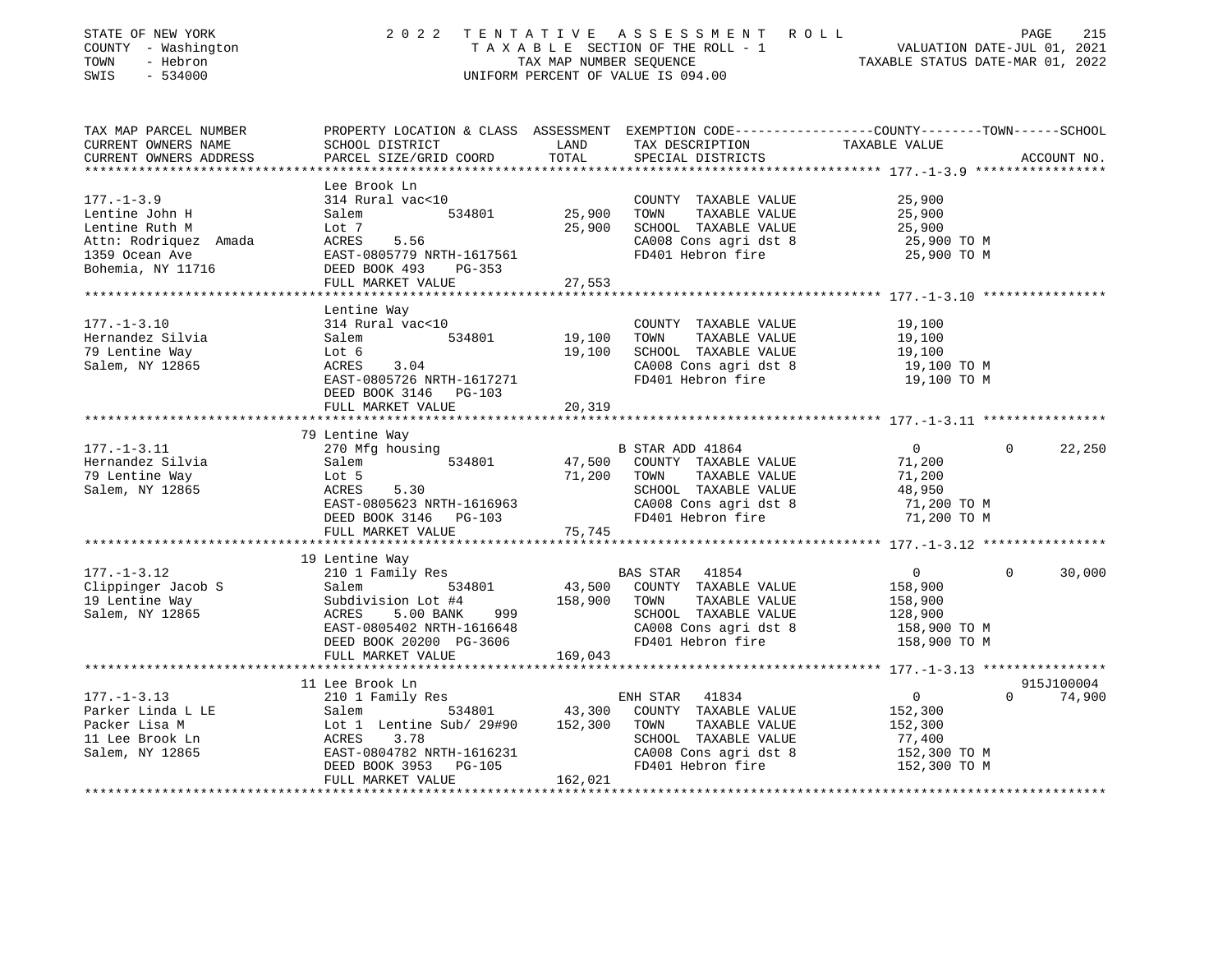| STATE OF NEW YORK<br>- Washington<br>COUNTY<br>- Hebron<br>TOWN<br>$-534000$<br>SWIS | 2022 TENTATIVE                                                                                                     |        | A S S E S S M E N T<br>T A X A B L E SECTION OF THE ROLL - 1 WALUATION DATE-JUL 01, 2021<br>TAX MAP NUMBER SEQUENCE TAXABLE STATUS DATE-MAR 01, 2022<br>UNIFORM PERCENT OF VALUE IS 094.00 | R O L L        | 216<br>PAGE        |
|--------------------------------------------------------------------------------------|--------------------------------------------------------------------------------------------------------------------|--------|--------------------------------------------------------------------------------------------------------------------------------------------------------------------------------------------|----------------|--------------------|
| TAX MAP PARCEL NUMBER<br>CURRENT OWNERS NAME                                         | PROPERTY LOCATION & CLASS ASSESSMENT EXEMPTION CODE---------------COUNTY-------TOWN------SCHOOL<br>SCHOOL DISTRICT |        | LAND TAX DESCRIPTION TAXABLE VALUE                                                                                                                                                         |                |                    |
|                                                                                      |                                                                                                                    |        |                                                                                                                                                                                            |                |                    |
|                                                                                      | 4 Lee Brook Ln                                                                                                     |        |                                                                                                                                                                                            |                | 915J100004         |
| $177. - 1 - 3.14$                                                                    | 271 Mfg housings                                                                                                   |        | 41854<br>BAS STAR                                                                                                                                                                          | $\overline{0}$ | $\Omega$<br>30,000 |
| Shaw Robert L                                                                        | Salem                                                                                                              |        | 534801 47,200 COUNTY TAXABLE VALUE                                                                                                                                                         | 58,000         |                    |
|                                                                                      | Shaw Willodene C.R. Lot 3 Lentine Sub/ 29#90                                                                       | 58,000 | TOWN<br>TAXABLE VALUE                                                                                                                                                                      | 58,000         |                    |
| 4 Lee Brook Ln                                                                       | 5.13<br>ACRES                                                                                                      |        | SCHOOL TAXABLE VALUE                                                                                                                                                                       | 28,000         |                    |
| Salem, NY 12865                                                                      | EAST-0805067 NRTH-1615578                                                                                          |        | CA008 Cons agri dst 8                                                                                                                                                                      | 58,000 TO M    |                    |
|                                                                                      | DEED BOOK 1800 PG-239                                                                                              |        | FD401 Hebron fire                                                                                                                                                                          | 58,000 TO M    |                    |
|                                                                                      | FULL MARKET VALUE                                                                                                  | 61,702 |                                                                                                                                                                                            |                |                    |
|                                                                                      |                                                                                                                    |        |                                                                                                                                                                                            |                |                    |
|                                                                                      | 8 Lee Brook Ln                                                                                                     |        |                                                                                                                                                                                            |                | 915J100004         |
| $177. - 1 - 3.15$                                                                    | 270 Mfg housing                                                                                                    |        | COUNTY<br>TAXABLE VALUE                                                                                                                                                                    | 29,900         |                    |
| Lentine John H                                                                       | Salem<br>534801                                                                                                    | 25,100 | TOWN<br>TAXABLE VALUE                                                                                                                                                                      | 29,900         |                    |
| Lentine Ruth M<br>and the Lot 4                                                      |                                                                                                                    | 29,900 | TAXABLE VALUE<br>SCHOOL                                                                                                                                                                    | 29,900         |                    |
| c/o Jose Torres Perez                                                                | 5.09<br>ACRES                                                                                                      |        | CA008 Cons agri dst 8                                                                                                                                                                      | 29,900 TO M    |                    |

\*\*\*\*\*\*\*\*\*\*\*\*\*\*\*\*\*\*\*\*\*\*\*\*\*\*\*\*\*\*\*\*\*\*\*\*\*\*\*\*\*\*\*\*\*\*\*\*\*\*\*\*\*\*\*\*\*\*\*\*\*\*\*\*\*\*\*\*\*\*\*\*\*\*\*\*\*\*\*\*\*\*\*\*\*\*\*\*\*\*\*\*\*\*\*\*\*\*\*\*\*\*\* 177.-1-3.16 \*\*\*\*\*\*\*\*\*\*\*\*\*\*\*\*

\*\*\*\*\*\*\*\*\*\*\*\*\*\*\*\*\*\*\*\*\*\*\*\*\*\*\*\*\*\*\*\*\*\*\*\*\*\*\*\*\*\*\*\*\*\*\*\*\*\*\*\*\*\*\*\*\*\*\*\*\*\*\*\*\*\*\*\*\*\*\*\*\*\*\*\*\*\*\*\*\*\*\*\*\*\*\*\*\*\*\*\*\*\*\*\*\*\*\*\*\*\*\* 177.-1-3.17 \*\*\*\*\*\*\*\*\*\*\*\*\*\*\*\*

\*\*\*\*\*\*\*\*\*\*\*\*\*\*\*\*\*\*\*\*\*\*\*\*\*\*\*\*\*\*\*\*\*\*\*\*\*\*\*\*\*\*\*\*\*\*\*\*\*\*\*\*\*\*\*\*\*\*\*\*\*\*\*\*\*\*\*\*\*\*\*\*\*\*\*\*\*\*\*\*\*\*\*\*\*\*\*\*\*\*\*\*\*\*\*\*\*\*\*\*\*\*\* 177.-1-3.18 \*\*\*\*\*\*\*\*\*\*\*\*\*\*\*\*

\*\*\*\*\*\*\*\*\*\*\*\*\*\*\*\*\*\*\*\*\*\*\*\*\*\*\*\*\*\*\*\*\*\*\*\*\*\*\*\*\*\*\*\*\*\*\*\*\*\*\*\*\*\*\*\*\*\*\*\*\*\*\*\*\*\*\*\*\*\*\*\*\*\*\*\*\*\*\*\*\*\*\*\*\*\*\*\*\*\*\*\*\*\*\*\*\*\*\*\*\*\*\*\*\*\*\*\*\*\*\*\*\*\*\*\*\*\*\*\*\*\*\*\*\*\*\*\*\*\*\*\*

46 Lee Brook Ln 915J100004

Matteson Way 915J100004

12 Matteson Way 915J100004

ACRES 5.44 FD401 Hebron fire 114,200 TO M

636 Evenville Rd EAST-0805231 NRTH-1615737 FD401 Hebron fire 29,900 TO M

177.-1-3.16 314 Rural vac<10 COUNTY TAXABLE VALUE 25,100 Lentine John H 31 Salem 534801 25,100 TOWN TAXABLE VALUE 25,100 Lentine Ruth M  $Lot 5$  25,100 SCHOOL TAXABLE VALUE 25,100 c/o Silvia Hernandez ACRES 5.08 CA008 Cons agri dst 8 25,100 TO M 79 Lentine Way EAST-0805521 NRTH-1615754 FD401 Hebron fire 25,100 TO M

177.-1-3.17 314 Rural vac<10 COUNTY TAXABLE VALUE 25,500 Matteson Ray Salem 534801 25,500 TOWN TAXABLE VALUE 25,500 Lentine Ruth M  $Lot 6$  Lentine Sub/ 29#90 25,500 SCHOOL TAXABLE VALUE 25,500 12 Matteson Way ACRES 5.30 CA008 Cons agri dst 8 25,500 TO M Salem, NY 12865 EAST-0805824 NRTH-1615511 FD401 Hebron fire 25,500 TO M

177.-1-3.18 271 Mfg housings COUNTY TAXABLE VALUE 114,200 Samuelson Shari Salem 534801 47,700 TOWN TAXABLE VALUE 114,200 Samuelson Jeffrey 114,200 10t 7 114,200 SCHOOL TAXABLE VALUE 114,200 24 Matteson Way 2595/284 CA008 Cons agri dst 8 114,200 TO M

FULL MARKET VALUE 31,809

FULL MARKET VALUE 26,702

FULL MARKET VALUE 27,128

FULL MARKET VALUE 121,489

DEED BOOK 493 PG-353

 EAST-0805909 NRTH-1616029DEED BOOK 3535 PG-237

West Rupert, VT 05776 DEED BOOK 493 PG-353

Salem, NY 12865 DEED BOOK 493 PG-353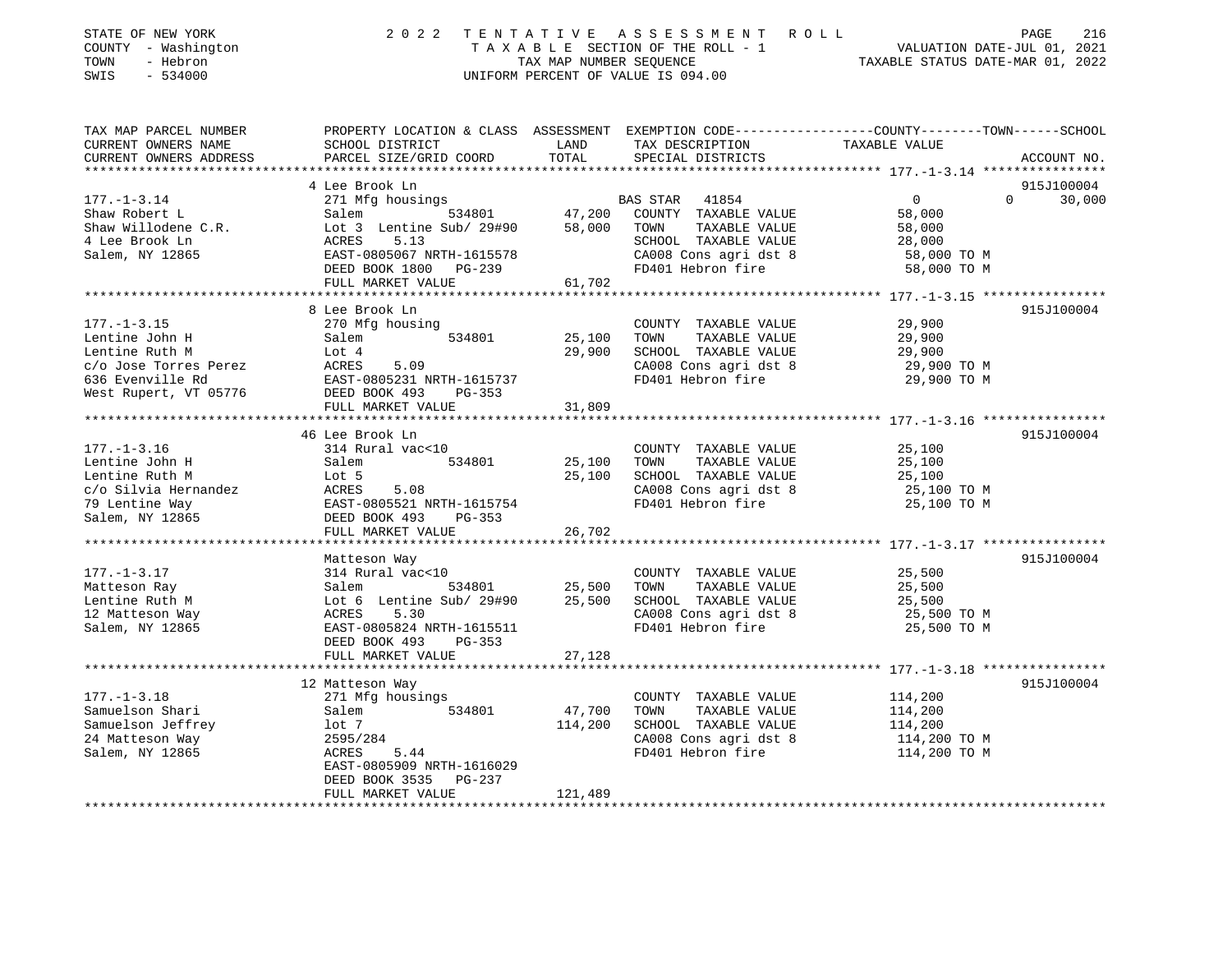| STATE OF NEW YORK<br>COUNTY - Washington<br>- Hebron<br>TOWN<br>$-534000$<br>SWIS | 2 0 2 2                                               | TAX MAP NUMBER SEQUENCE | TENTATIVE ASSESSMENT ROLL<br>TAXABLE SECTION OF THE ROLL - 1<br>UNIFORM PERCENT OF VALUE IS 094.00 | PAGE<br>217<br>VALUATION DATE-JUL 01, 2021<br>TAXABLE STATUS DATE-MAR 01, 2022                                   |
|-----------------------------------------------------------------------------------|-------------------------------------------------------|-------------------------|----------------------------------------------------------------------------------------------------|------------------------------------------------------------------------------------------------------------------|
| TAX MAP PARCEL NUMBER<br>CURRENT OWNERS NAME                                      | SCHOOL DISTRICT                                       | LAND                    | TAX DESCRIPTION                                                                                    | PROPERTY LOCATION & CLASS ASSESSMENT EXEMPTION CODE----------------COUNTY-------TOWN-----SCHOOL<br>TAXABLE VALUE |
| CURRENT OWNERS ADDRESS<br>******************                                      | PARCEL SIZE/GRID COORD                                | TOTAL                   | SPECIAL DISTRICTS                                                                                  | ACCOUNT NO.                                                                                                      |
|                                                                                   | Lee Brook Ln Off N                                    |                         |                                                                                                    | 915J100004                                                                                                       |
| $177. - 1 - 3.19$                                                                 | 322 Rural vac>10                                      |                         | COUNTY TAXABLE VALUE                                                                               | 19,100                                                                                                           |
| Lentine John H                                                                    | 534801<br>Salem                                       | 19,100                  | TAXABLE VALUE<br>TOWN                                                                              | 19,100                                                                                                           |
| Lentine Ruth M                                                                    | Lot 11 Lentine Sub/ 29#90                             | 19,100                  | SCHOOL TAXABLE VALUE                                                                               | 19,100                                                                                                           |
| c/o Curtis J Smith                                                                | ACRES 23.75                                           |                         | CA008 Cons agri dst 8                                                                              | 19,100 TO M                                                                                                      |
| 73 Martindale Way                                                                 | EAST-0806498 NRTH-1616188                             |                         | FD401 Hebron fire                                                                                  | 19,100 TO M                                                                                                      |
| Salem, NY 12865                                                                   | DEED BOOK 493<br>PG-353<br>FULL MARKET VALUE          | 20,319                  |                                                                                                    |                                                                                                                  |
|                                                                                   | ***********************                               |                         |                                                                                                    |                                                                                                                  |
|                                                                                   | 14 Woodcutters Way                                    |                         |                                                                                                    | 915J100004                                                                                                       |
| $177. - 1 - 3.20$                                                                 | 271 Mfg housings                                      |                         | COUNTY TAXABLE VALUE                                                                               | 137,300                                                                                                          |
| Burch Gregory A                                                                   | 534801<br>Salem                                       | 47,100                  | TAXABLE VALUE<br>TOWN                                                                              | 137,300                                                                                                          |
| PO Box 272<br>Salem, NY 12865                                                     | Lot 8                                                 | 137,300                 | SCHOOL TAXABLE VALUE                                                                               | 137,300<br>137,300 TO M                                                                                          |
|                                                                                   | ACRES<br>5.08<br>EAST-0805917 NRTH-1616496            |                         | CA008 Cons agri dst 8<br>FD401 Hebron fire                                                         | 137,300 TO M                                                                                                     |
|                                                                                   | DEED BOOK 2503 PG-234                                 |                         |                                                                                                    |                                                                                                                  |
|                                                                                   | FULL MARKET VALUE                                     | 146,064                 |                                                                                                    |                                                                                                                  |
|                                                                                   |                                                       |                         |                                                                                                    |                                                                                                                  |
|                                                                                   | 32 Woodcutters Way                                    |                         |                                                                                                    | 915J100004                                                                                                       |
| $177. - 1 - 3.21$<br>Phillips Robert                                              | 270 Mfg housing<br>Salem<br>534801                    | 23,700                  | COUNTY TAXABLE VALUE<br>TOWN<br>TAXABLE VALUE                                                      | 32,700<br>32,700                                                                                                 |
| 32 Woodcutters Way                                                                | Lot 9 Lentine Sub/ 29#90                              | 32,700                  | SCHOOL TAXABLE VALUE                                                                               | 32,700                                                                                                           |
| Salem, NY 12865                                                                   | ACRES<br>5.24                                         |                         | CA008 Cons agri dst 8                                                                              | 32,700 TO M                                                                                                      |
|                                                                                   | EAST-0806216 NRTH-1616852                             |                         | FD401 Hebron fire                                                                                  | 32,700 TO M                                                                                                      |
|                                                                                   | DEED BOOK 3651 PG-331                                 |                         |                                                                                                    |                                                                                                                  |
|                                                                                   | FULL MARKET VALUE                                     | 34,787                  |                                                                                                    |                                                                                                                  |
|                                                                                   | 48 Woodcutters Way                                    |                         |                                                                                                    | 915J100004                                                                                                       |
| $177. - 1 - 3.22$                                                                 | 270 Mfg housing                                       |                         | BAS STAR 41854                                                                                     | $\overline{0}$<br>$\Omega$<br>30,000                                                                             |
| Burch Michael                                                                     | Salem<br>534801                                       | 47,200                  | COUNTY TAXABLE VALUE                                                                               | 63,200                                                                                                           |
| Donna Burch                                                                       | Lot 10 Lentine Sub/ 29#90                             | 63,200                  | TOWN<br>TAXABLE VALUE                                                                              | 63,200                                                                                                           |
| PO Box 137                                                                        | 5.10<br>ACRES                                         |                         | SCHOOL TAXABLE VALUE                                                                               | 33,200                                                                                                           |
| Salem, NY 12865                                                                   | EAST-0806368 NRTH-1617213                             |                         | CA008 Cons agri dst 8                                                                              | 63,200 TO M                                                                                                      |
|                                                                                   | DEED BOOK 1789<br>PG-142<br>FULL MARKET VALUE         | 67,234                  | FD401 Hebron fire                                                                                  | 63,200 TO M                                                                                                      |
|                                                                                   | ***********************                               |                         |                                                                                                    |                                                                                                                  |
|                                                                                   | 92 Martindale Way                                     |                         |                                                                                                    | 915J100004                                                                                                       |
| $177. - 1 - 3.23$                                                                 | 240 Rural res                                         |                         | COUNTY TAXABLE VALUE                                                                               | 201,300                                                                                                          |
| Martindale Judith L                                                               | 534801<br>Salem                                       | 96,100                  | TOWN<br>TAXABLE VALUE                                                                              | 201,300                                                                                                          |
| 92 Martindale Way                                                                 | Lot 13 Lentine Sub/ 29#90<br>ACRES 37.65              | 201,300                 | SCHOOL TAXABLE VALUE                                                                               | 201,300                                                                                                          |
| Salem, NY 12865                                                                   |                                                       |                         | CA008 Cons agri dst 8                                                                              | 201,300 ТО М                                                                                                     |
|                                                                                   | EAST-0806982 NRTH-1618008<br>DEED BOOK 2738<br>PG-156 |                         | FD401 Hebron fire                                                                                  | 201,300 TO M                                                                                                     |
|                                                                                   | FULL MARKET VALUE                                     | 214,149                 |                                                                                                    |                                                                                                                  |
| ****************************                                                      |                                                       |                         |                                                                                                    |                                                                                                                  |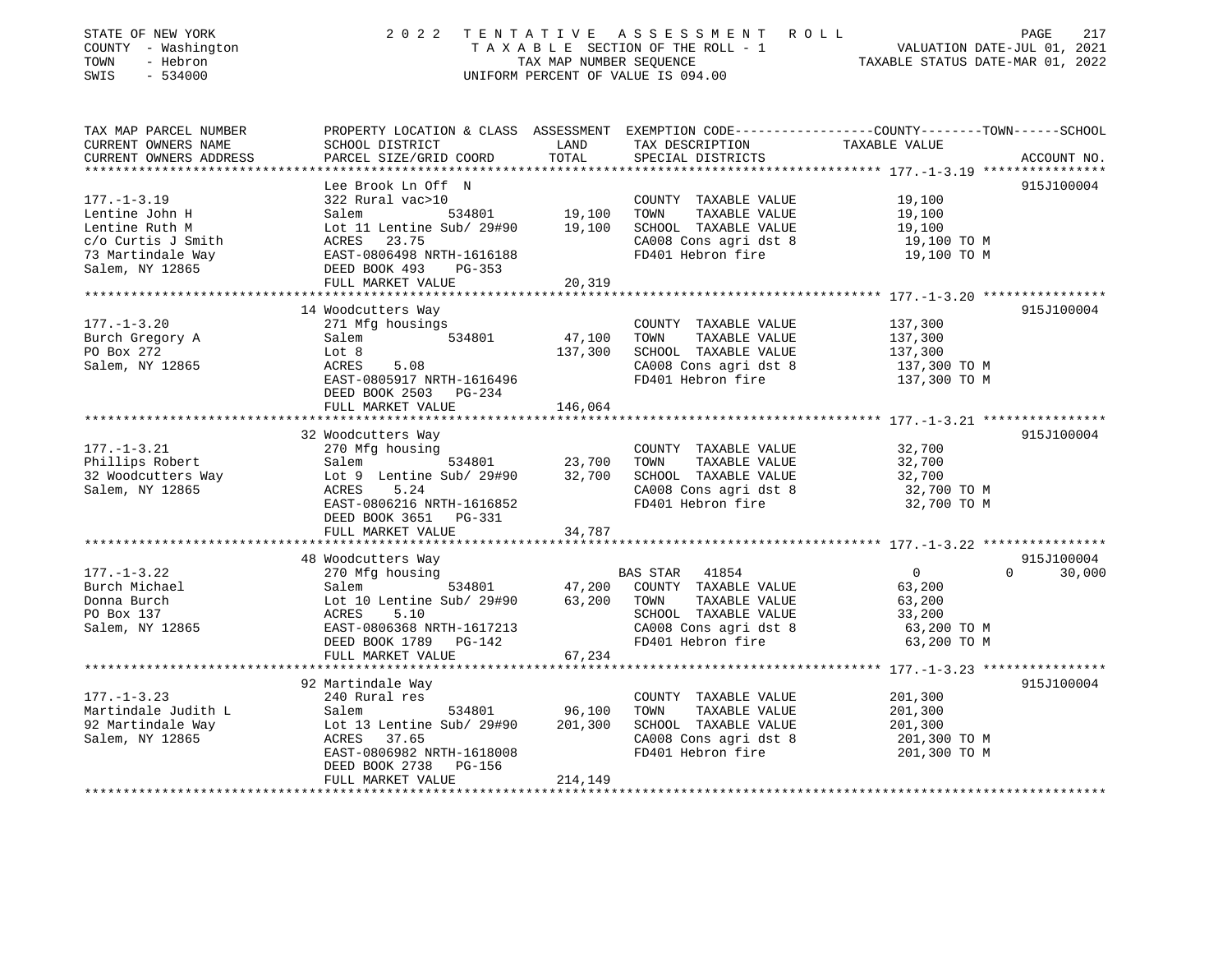| STATE OF NEW YORK<br>COUNTY - Washington<br>TOWN<br>- Hebron<br>SWIS<br>$-534000$                       | 2 0 2 2                                                                                                                                                                           |                            | TENTATIVE ASSESSMENT ROLL<br>UNIFORM PERCENT OF VALUE IS 094.00                                                     | 218<br>PAGE<br>TAXABLE SECTION OF THE ROLL - 1<br>TAXABLE STATUS DATE-JUL 01, 2021<br>TAXABLE STATUS DATE-MAR 01, 2022          |
|---------------------------------------------------------------------------------------------------------|-----------------------------------------------------------------------------------------------------------------------------------------------------------------------------------|----------------------------|---------------------------------------------------------------------------------------------------------------------|---------------------------------------------------------------------------------------------------------------------------------|
| TAX MAP PARCEL NUMBER<br>CURRENT OWNERS NAME<br>CURRENT OWNERS ADDRESS<br>*********************         | SCHOOL DISTRICT<br>PARCEL SIZE/GRID COORD                                                                                                                                         | LAND<br>TOTAL              | TAX DESCRIPTION<br>SPECIAL DISTRICTS                                                                                | PROPERTY LOCATION & CLASS ASSESSMENT EXEMPTION CODE---------------COUNTY-------TOWN------SCHOOL<br>TAXABLE VALUE<br>ACCOUNT NO. |
| $177. - 1 - 3.24$<br>Martindale Raymond L<br>Martindale Judith<br>92 Martindale Way<br>Salem, NY 12865  | Martindale Way<br>322 Rural vac>10<br>534801<br>Salem<br>Lot 12 Lentine Sub/ 29#90<br>50.00<br>ACRES<br>EAST-0808209 NRTH-1617772<br>DEED BOOK 703<br>PG-280<br>FULL MARKET VALUE | 78,200<br>78,200<br>83,191 | COUNTY TAXABLE VALUE<br>TOWN<br>TAXABLE VALUE<br>SCHOOL TAXABLE VALUE<br>CA008 Cons agri dst 8<br>FD401 Hebron fire | 915J100004<br>78,200<br>78,200<br>78,200<br>78,200 TO M<br>78,200 TO M                                                          |
|                                                                                                         |                                                                                                                                                                                   |                            |                                                                                                                     |                                                                                                                                 |
| $177. - 1 - 3.25$<br>Desourdy Seth R<br>Desourdy Samantha<br>21 Eden Way<br>Salem, NY 12865             | Lee Brook Ln Off N<br>314 Rural vac<10<br>Salem<br>534801<br>ACRES<br>2.03 BANK<br>999<br>EAST-0805129 NRTH-1617215<br>DEED BOOK 4019 PG-26<br>FULL MARKET VALUE                  | 16,200<br>16,200<br>17,234 | COUNTY TAXABLE VALUE<br>TOWN<br>TAXABLE VALUE<br>SCHOOL TAXABLE VALUE<br>CA008 Cons agri dst 8<br>FD401 Hebron fire | 16,200<br>16,200<br>16,200<br>16,200 TO M<br>16,200 TO M                                                                        |
|                                                                                                         |                                                                                                                                                                                   |                            |                                                                                                                     |                                                                                                                                 |
| $177. - 1 - 3.26$<br>Martelle Jeffrey M II<br>4704 Rt 133 Rd<br>Pawlet, VT 05761                        | 121 Middle Rd<br>210 1 Family Res<br>534801<br>Salem<br>ACRES<br>1.10<br>EAST-0804662 NRTH-1615280<br>DEED BOOK 1922 PG-223                                                       | 35,300<br>82,800           | COUNTY TAXABLE VALUE<br>TAXABLE VALUE<br>TOWN<br>SCHOOL TAXABLE VALUE<br>FD401 Hebron fire                          | 82,800<br>82,800<br>82,800<br>82,800 TO M                                                                                       |
|                                                                                                         | FULL MARKET VALUE                                                                                                                                                                 | 88,085                     |                                                                                                                     |                                                                                                                                 |
| $177. - 1 - 3.27$<br>Miller Paula J<br>33 Lee Brook Ln<br>Salem, NY 12865                               | 33 Lee Brook Ln<br>210 1 Family Res<br>534801<br>Salem<br>sub lot 2B<br>1.47<br>ACRES<br>EAST-0805413 NRTH-1616317<br>DEED BOOK 3776 PG-149                                       | 36,400<br>108,300          | COUNTY TAXABLE VALUE<br>TOWN<br>TAXABLE VALUE<br>SCHOOL TAXABLE VALUE<br>CA008 Cons agri dst 8<br>FD401 Hebron fire | 108,300<br>108,300<br>108,300<br>108,300 ТО М<br>108,300 TO M                                                                   |
|                                                                                                         | FULL MARKET VALUE                                                                                                                                                                 | 115,213                    |                                                                                                                     |                                                                                                                                 |
|                                                                                                         | 24 Lee Brook Ln                                                                                                                                                                   |                            |                                                                                                                     |                                                                                                                                 |
| $177. - 1 - 3.28$<br>Samuelson Johnathan W<br>Samuelson Camille M<br>24 Matteson Way<br>Salem, NY 12865 | 312 Vac w/imprv<br>Salem<br>534801<br>sub lot 2C<br>ACRES<br>1.41<br>EAST-0805237 NRTH-1616117<br>DEED BOOK 3962<br>PG-126                                                        | 14,200<br>16,100           | COUNTY TAXABLE VALUE<br>TOWN<br>TAXABLE VALUE<br>SCHOOL TAXABLE VALUE<br>CA008 Cons agri dst 8<br>FD401 Hebron fire | 16,100<br>16,100<br>16,100<br>16,100 TO M<br>16,100 TO M                                                                        |

\*\*\*\*\*\*\*\*\*\*\*\*\*\*\*\*\*\*\*\*\*\*\*\*\*\*\*\*\*\*\*\*\*\*\*\*\*\*\*\*\*\*\*\*\*\*\*\*\*\*\*\*\*\*\*\*\*\*\*\*\*\*\*\*\*\*\*\*\*\*\*\*\*\*\*\*\*\*\*\*\*\*\*\*\*\*\*\*\*\*\*\*\*\*\*\*\*\*\*\*\*\*\*\*\*\*\*\*\*\*\*\*\*\*\*\*\*\*\*\*\*\*\*\*\*\*\*\*\*\*\*\*

FULL MARKET VALUE 17,128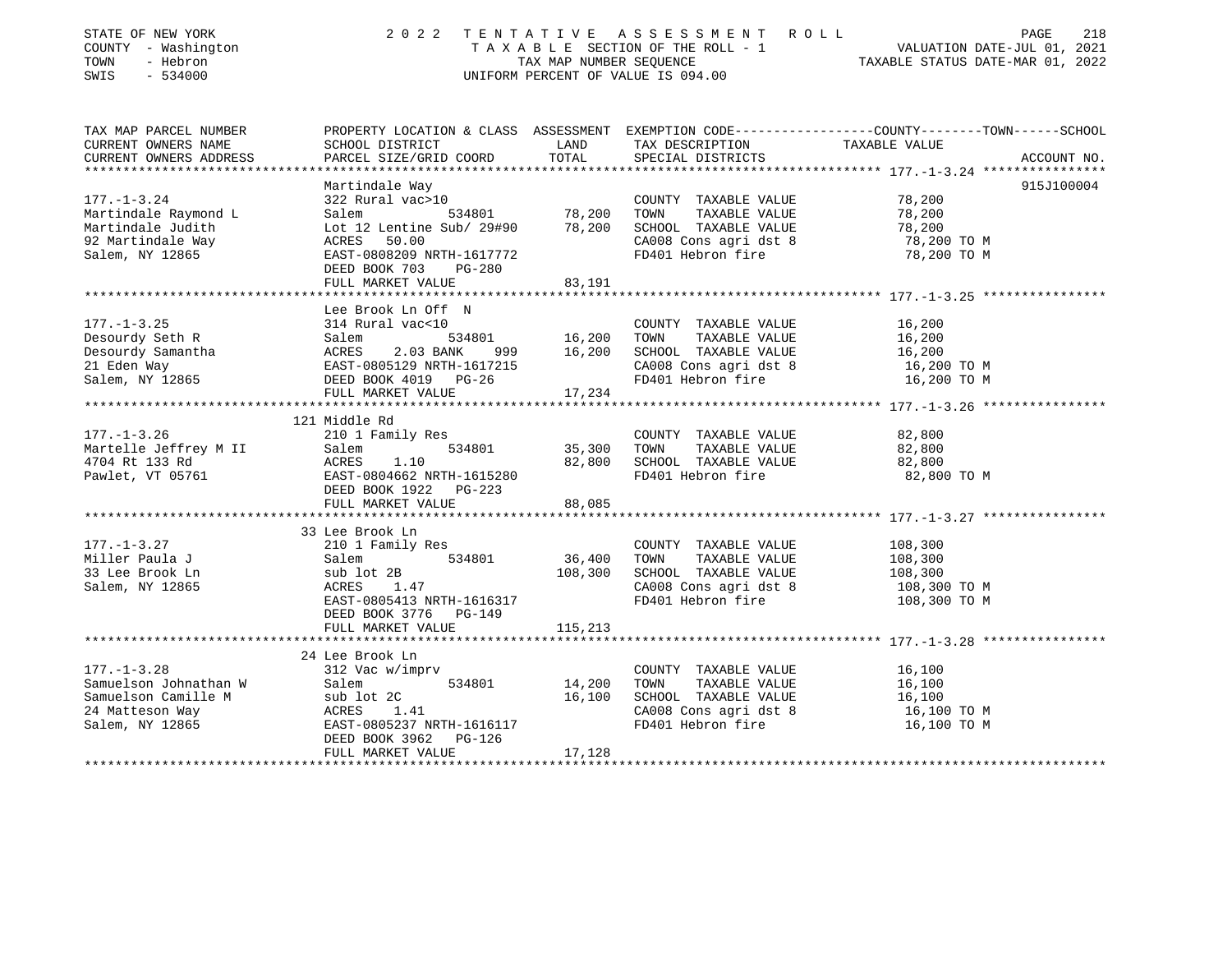| STATE OF NEW YORK<br>COUNTY - Washington<br>TOWN<br>- Hebron<br>SWIS<br>$-534000$ | 2 0 2 2                                                                                                             | TAX MAP NUMBER SEQUENCE   | TENTATIVE ASSESSMENT ROLL<br>TAXABLE SECTION OF THE ROLL - 1<br>UNIFORM PERCENT OF VALUE IS 094.00 | VALUATION DATE-JUL 01, 2021<br>TAXABLE STATUS DATE-MAR 01, 2022 | 219<br>PAGE |
|-----------------------------------------------------------------------------------|---------------------------------------------------------------------------------------------------------------------|---------------------------|----------------------------------------------------------------------------------------------------|-----------------------------------------------------------------|-------------|
| TAX MAP PARCEL NUMBER<br>CURRENT OWNERS NAME                                      | PROPERTY LOCATION & CLASS ASSESSMENT EXEMPTION CODE----------------COUNTY-------TOWN------SCHOOL<br>SCHOOL DISTRICT | LAND                      | TAX DESCRIPTION                                                                                    | TAXABLE VALUE                                                   |             |
| CURRENT OWNERS ADDRESS<br>* * * * * * * * * * * * * * * * *                       | PARCEL SIZE/GRID COORD<br>**************************                                                                | TOTAL<br>**************** | SPECIAL DISTRICTS                                                                                  |                                                                 | ACCOUNT NO. |
|                                                                                   | 73 Martindale Way N/off                                                                                             |                           |                                                                                                    |                                                                 |             |
| $177. - 1 - 3.29$                                                                 | 312 Vac w/imprv                                                                                                     |                           | COUNTY TAXABLE VALUE                                                                               | 16,700                                                          |             |
| Smith Curtis J                                                                    | Salem<br>534801                                                                                                     | 11,600                    | TOWN<br>TAXABLE VALUE                                                                              | 16,700                                                          |             |
| 73 Martindale Way                                                                 | ACRES 4.61                                                                                                          |                           | 16,700 SCHOOL TAXABLE VALUE                                                                        | 16,700                                                          |             |
| Salem, NY 12865                                                                   | EAST-0806490 NRTH-1617511                                                                                           |                           | CA008 Cons agri dst 8                                                                              | 16,700 TO M                                                     |             |
|                                                                                   | DEED BOOK 3468 PG-86                                                                                                |                           | FD401 Hebron fire                                                                                  | 16,700 TO M                                                     |             |
|                                                                                   | FULL MARKET VALUE                                                                                                   | 17,766                    |                                                                                                    |                                                                 |             |
|                                                                                   |                                                                                                                     |                           |                                                                                                    |                                                                 |             |
|                                                                                   | Middle Rd/e Off                                                                                                     |                           |                                                                                                    |                                                                 | 915J100571  |
| $177. - 1 - 4$                                                                    | 322 Rural vac>10                                                                                                    |                           | COUNTY TAXABLE VALUE                                                                               | 48,100                                                          |             |
| Sherman estate Eugene                                                             | Salem<br>534801                                                                                                     | 48,100                    | TAXABLE VALUE<br>TOWN                                                                              | 48,100                                                          |             |
| c/o Tracy Peck                                                                    | ACRES 60.00                                                                                                         | 48,100                    | SCHOOL TAXABLE VALUE                                                                               | 48,100                                                          |             |
| 12 Whipple Pl                                                                     | EAST-0807572 NRTH-1616224                                                                                           |                           | FD401 Hebron fire                                                                                  | 48,100 TO M                                                     |             |
| Greenwich, NY 12834                                                               | DEED BOOK 368<br>PG-117                                                                                             |                           |                                                                                                    |                                                                 |             |
|                                                                                   | FULL MARKET VALUE                                                                                                   | 51,170                    |                                                                                                    |                                                                 |             |
|                                                                                   | Middle Rd/e Off                                                                                                     |                           |                                                                                                    |                                                                 | 915J100037  |
| $177. - 1 - 5.1$                                                                  | 323 Vacant rural                                                                                                    |                           | COUNTY TAXABLE VALUE                                                                               | 9,700                                                           |             |
| Barnes Euraina                                                                    | 534801<br>Salem                                                                                                     | 9,700                     | TOWN<br>TAXABLE VALUE                                                                              | 9,700                                                           |             |
| 206-14 46th Ave                                                                   | No Deeded R O W                                                                                                     |                           | 9,700 SCHOOL TAXABLE VALUE                                                                         | 9,700                                                           |             |
| Bayside, NY 11361                                                                 | ACRES 12.00                                                                                                         |                           | CA008 Cons agri dst 8                                                                              | 9,700 TO M                                                      |             |
|                                                                                   | EAST-0809132 NRTH-1617791                                                                                           |                           | FD401 Hebron fire                                                                                  | 9,700 TO M                                                      |             |
|                                                                                   | DEED BOOK 20210 PG-1685                                                                                             |                           |                                                                                                    |                                                                 |             |
|                                                                                   | FULL MARKET VALUE                                                                                                   | 10,319                    |                                                                                                    |                                                                 |             |
|                                                                                   |                                                                                                                     |                           |                                                                                                    |                                                                 |             |
|                                                                                   | Middle Rd/e Off                                                                                                     |                           |                                                                                                    |                                                                 | 9179900738  |
| $177. - 1 - 5.2$                                                                  | 323 Vacant rural                                                                                                    |                           | FOR 480A<br>47460                                                                                  | 4,000<br>4,000                                                  | 4,000       |
| Perkins Family Trust                                                              | 534801<br>Salem                                                                                                     | 7,900                     | COUNTY TAXABLE VALUE                                                                               | 3,900                                                           |             |
| Perkins Edward M                                                                  | No Deeded R O W                                                                                                     | 7,900                     | TOWN<br>TAXABLE VALUE                                                                              | 3,900                                                           |             |
| 4741 Vermont Route 7A                                                             | ACRES<br>9.79                                                                                                       |                           | SCHOOL TAXABLE VALUE                                                                               | 3,900                                                           |             |
| Shaftsbury, VT 05262                                                              | EAST-0809704 NRTH-1617869                                                                                           |                           | CA008 Cons agri dst 8                                                                              | 7,900 TO M                                                      |             |
| MAY BE SUBJECT TO PAYMENT                                                         | DEED BOOK 20191 PG-30661<br>FULL MARKET VALUE                                                                       | 8,404                     | FD401 Hebron fire                                                                                  | 7,900 TO M                                                      |             |
| UNDER RPTL480A UNTIL 2031                                                         |                                                                                                                     |                           |                                                                                                    |                                                                 |             |
|                                                                                   |                                                                                                                     |                           |                                                                                                    | *********************** 177._1_6.1 ******************           |             |
|                                                                                   | Chamberlin Mills Rd                                                                                                 |                           |                                                                                                    |                                                                 | 915J100601  |
| $177. - 1 - 6.1$                                                                  | 312 Vac w/imprv                                                                                                     |                           | COUNTY TAXABLE VALUE                                                                               | 53,000                                                          |             |
| Davis Donald                                                                      | 534801<br>Salem                                                                                                     | 40,100                    | TOWN<br>TAXABLE VALUE                                                                              | 53,000                                                          |             |
| Davis Elaine                                                                      | Lot 4                                                                                                               | 53,000                    | SCHOOL TAXABLE VALUE                                                                               | 53,000                                                          |             |
| 908 Chamberlin Mills Rd                                                           | 783/177                                                                                                             |                           | FD401 Hebron fire                                                                                  | 53,000 TO M                                                     |             |
| Salem, NY 12865                                                                   | ACRES 39.20                                                                                                         |                           |                                                                                                    |                                                                 |             |
|                                                                                   | EAST-0810186 NRTH-1613861                                                                                           |                           |                                                                                                    |                                                                 |             |
|                                                                                   | DEED BOOK 712<br>$PG-223$                                                                                           |                           |                                                                                                    |                                                                 |             |
|                                                                                   | FULL MARKET VALUE                                                                                                   | 56,383                    |                                                                                                    |                                                                 |             |
|                                                                                   |                                                                                                                     |                           |                                                                                                    |                                                                 |             |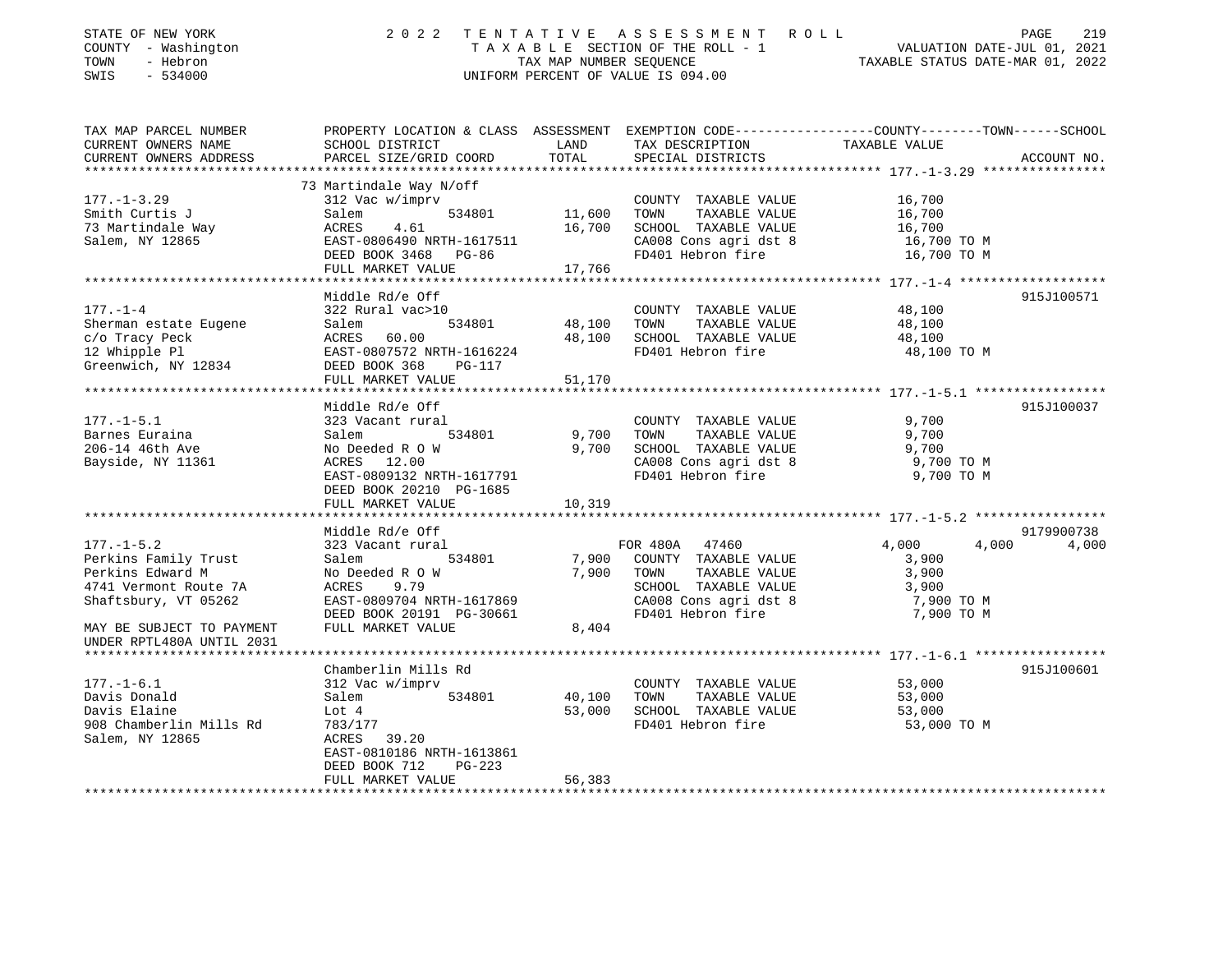| STATE OF NEW YORK<br>COUNTY - Washington | 2022 TENTATIVE ASSESSMENT ROLL<br>TAXABLE SECTION OF THE ROLL - 1 | PAGE<br>VALUATION DATE-JUL 01, 2021 | 220 |
|------------------------------------------|-------------------------------------------------------------------|-------------------------------------|-----|
| TOWN<br>- Hebron                         | TAX MAP NUMBER SEOUENCE                                           | TAXABLE STATUS DATE-MAR 01, 2022    |     |
| SWIS<br>- 534000                         | UNIFORM PERCENT OF VALUE IS 094.00                                |                                     |     |

| TAX MAP PARCEL NUMBER                                                     |                                                                                             |                                                                                                                                                                                                                                            | PROPERTY LOCATION & CLASS ASSESSMENT EXEMPTION CODE---------------COUNTY-------TOWN-----SCHOOL |
|---------------------------------------------------------------------------|---------------------------------------------------------------------------------------------|--------------------------------------------------------------------------------------------------------------------------------------------------------------------------------------------------------------------------------------------|------------------------------------------------------------------------------------------------|
| CURRENT OWNERS NAME                                                       | SCHOOL DISTRICT<br><b>LAND</b>                                                              | TAX DESCRIPTION                                                                                                                                                                                                                            | TAXABLE VALUE                                                                                  |
| CURRENT OWNERS ADDRESS                                                    |                                                                                             |                                                                                                                                                                                                                                            |                                                                                                |
|                                                                           |                                                                                             |                                                                                                                                                                                                                                            |                                                                                                |
|                                                                           | 23 Tiplady Rd                                                                               |                                                                                                                                                                                                                                            | 915J100599                                                                                     |
| $177. - 1 - 6.3$                                                          |                                                                                             | 210 1 Family Res<br>210 1 Family Res<br>534801 34,800 AGED-TOWN 41803                                                                                                                                                                      | 67,950<br>$\overline{0}$<br>$\overline{\phantom{0}}$                                           |
| Duveen Peter                                                              |                                                                                             |                                                                                                                                                                                                                                            | $\overline{\phantom{0}}$<br>27,180<br>$\overline{0}$                                           |
| 23 Tiplady Rd                                                             |                                                                                             | Sub Lot 5<br>FRNT 410.00 DPTH 154.00<br>ACRES 0.95 BANK 997 COUNTY TAXABLE VALUE 67,950                                                                                                                                                    | 47,565<br>$\overline{0}$                                                                       |
| Salem, NY 12865                                                           |                                                                                             |                                                                                                                                                                                                                                            | $\Omega$<br>74,900                                                                             |
|                                                                           |                                                                                             |                                                                                                                                                                                                                                            |                                                                                                |
|                                                                           |                                                                                             |                                                                                                                                                                                                                                            |                                                                                                |
|                                                                           |                                                                                             |                                                                                                                                                                                                                                            | $108,720$<br>$13,435$                                                                          |
|                                                                           |                                                                                             | FULL MARKET VALUE 144,574 FD401 Hebron fire                                                                                                                                                                                                | 135,900 TO M                                                                                   |
|                                                                           |                                                                                             |                                                                                                                                                                                                                                            |                                                                                                |
|                                                                           | 915 Chamberlin Mills Rd                                                                     |                                                                                                                                                                                                                                            | 915J101219                                                                                     |
| $177. - 1 - 6.4$                                                          | 210 1 Family Res                                                                            | COUNTY TAXABLE VALUE 62,500<br>Family Res 534801 35,900 TOWN TAXABLE VALUE 62,500<br>1.29 BANK 999 62,500 SCHOOL TAXABLE VALUE 62,500                                                                                                      |                                                                                                |
| Nagai Kenta                                                               |                                                                                             |                                                                                                                                                                                                                                            |                                                                                                |
|                                                                           |                                                                                             |                                                                                                                                                                                                                                            |                                                                                                |
|                                                                           |                                                                                             | FD401 Hebron fire 62,500 TO M                                                                                                                                                                                                              |                                                                                                |
|                                                                           |                                                                                             |                                                                                                                                                                                                                                            |                                                                                                |
|                                                                           | FULL MARKET VALUE                                                                           | 66,489                                                                                                                                                                                                                                     |                                                                                                |
|                                                                           |                                                                                             |                                                                                                                                                                                                                                            |                                                                                                |
|                                                                           | Chamberlain Mills Rd Off                                                                    |                                                                                                                                                                                                                                            | 915J101425                                                                                     |
| $177. - 1 - 6.5$                                                          | 314 Rural vac<10                                                                            | COUNTY TAXABLE VALUE 4,700                                                                                                                                                                                                                 |                                                                                                |
| Nagai Kenta                                                               | Salem<br>534801                                                                             |                                                                                                                                                                                                                                            |                                                                                                |
| Nagai Michelle                                                            | ACRES<br>5.80                                                                               |                                                                                                                                                                                                                                            |                                                                                                |
|                                                                           | 915 Chamberlin Mills Rd<br>915 Chamberlin Mills Rd<br>---- ----- ----- 2009084 NRTH-1614057 | 4,700 TOWN TAXABLE VALUE $4$ ,700<br>4,700 SCHOOL TAXABLE VALUE $4$ ,700<br>FD401 Hebron fire $4$ ,700 TO M                                                                                                                                |                                                                                                |
| Salem, NY 12865                                                           | DEED BOOK 20200 PG-5721                                                                     |                                                                                                                                                                                                                                            |                                                                                                |
|                                                                           | FULL MARKET VALUE                                                                           | 5,000                                                                                                                                                                                                                                      |                                                                                                |
|                                                                           |                                                                                             |                                                                                                                                                                                                                                            |                                                                                                |
|                                                                           | 939 Chamberlin Mills Rd                                                                     |                                                                                                                                                                                                                                            | 915J101497                                                                                     |
| $177. - 1 - 6.6$                                                          | 210 1 Family Res                                                                            | BAS STAR 41854                                                                                                                                                                                                                             | $\overline{0}$<br>$\Omega$<br>30,000                                                           |
| Sweenor Jonathon L<br>Watkins Jennifer<br>Watkins Jennifer<br>2008 MacRES |                                                                                             | 534801 37,100 COUNTY TAXABLE VALUE 198,400                                                                                                                                                                                                 |                                                                                                |
|                                                                           |                                                                                             | 198,400 TOWN<br>TAXABLE VALUE                                                                                                                                                                                                              | 198,400                                                                                        |
|                                                                           |                                                                                             | SCHOOL TAXABLE VALUE 168,400                                                                                                                                                                                                               |                                                                                                |
|                                                                           |                                                                                             | FD401 Hebron fire 198,400 TO M                                                                                                                                                                                                             |                                                                                                |
|                                                                           |                                                                                             |                                                                                                                                                                                                                                            |                                                                                                |
|                                                                           |                                                                                             |                                                                                                                                                                                                                                            |                                                                                                |
|                                                                           | 933 Chamberlin Mills Rd                                                                     |                                                                                                                                                                                                                                            | 915J101537                                                                                     |
| $177. - 1 - 6.7$                                                          | 210 1 Family Res                                                                            | COUNTY TAXABLE VALUE 157,400                                                                                                                                                                                                               |                                                                                                |
|                                                                           |                                                                                             | Welch Joshua<br>Welch Joshua<br>933 Chamberlin Mills Rd<br>818 Mart 1.33 BANK 999 157,400 SCHOOL TAXABLE VALUE<br>81 Mart 1.33 BANK 999 157,400 SCHOOL TAXABLE VALUE<br>81 Mart 1.33 BANK 999 157,400 SCHOOL TAXABLE VALUE<br>81 Mart 1.33 | TAXABLE VALUE 157,400                                                                          |
|                                                                           |                                                                                             |                                                                                                                                                                                                                                            |                                                                                                |
|                                                                           |                                                                                             |                                                                                                                                                                                                                                            | 157,400<br>157,400 TO M                                                                        |
|                                                                           | DEED BOOK 3882 PG-233                                                                       |                                                                                                                                                                                                                                            |                                                                                                |
|                                                                           | FULL MARKET VALUE                                                                           | 167,447                                                                                                                                                                                                                                    |                                                                                                |
|                                                                           |                                                                                             |                                                                                                                                                                                                                                            |                                                                                                |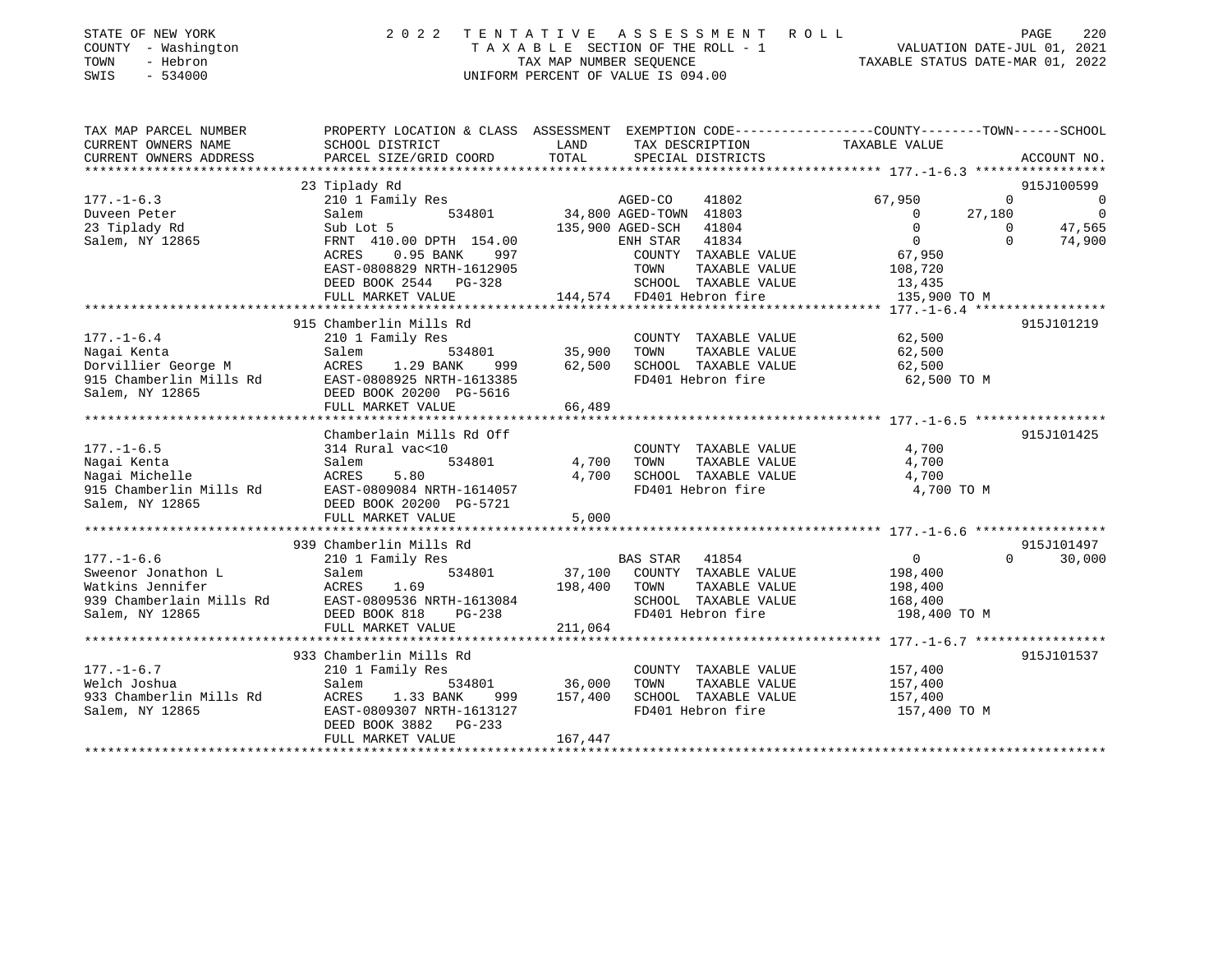| STATE OF NEW YORK<br>COUNTY - Washington<br>- Hebron<br>TOWN<br>SWIS<br>$-534000$ |                                                                                                      |                 | 2022 TENTATIVE ASSESSMENT ROLL<br>UNIFORM PERCENT OF VALUE IS 094.00                                                                                          | PAGE<br>221<br>T A X A B L E SECTION OF THE ROLL - 1 VALUATION DATE-JUL 01, 2021<br>TAX MAP NUMBER SEQUENCE TAXIBLE STATUS DATE-MAR 01, 2022 |  |
|-----------------------------------------------------------------------------------|------------------------------------------------------------------------------------------------------|-----------------|---------------------------------------------------------------------------------------------------------------------------------------------------------------|----------------------------------------------------------------------------------------------------------------------------------------------|--|
| TAX MAP PARCEL NUMBER                                                             |                                                                                                      |                 |                                                                                                                                                               | PROPERTY LOCATION & CLASS ASSESSMENT EXEMPTION CODE---------------COUNTY-------TOWN------SCHOOL                                              |  |
| CURRENT OWNERS NAME<br>CURRENT OWNERS ADDRESS                                     | SCHOOL DISTRICT                                                                                      |                 | LAND TAX DESCRIPTION TAXABLE VALUE                                                                                                                            |                                                                                                                                              |  |
|                                                                                   |                                                                                                      |                 |                                                                                                                                                               | 915J101538                                                                                                                                   |  |
| $177. - 1 - 6.8$                                                                  | Chamberlin Mills Rd/n Off<br>314 Rural vac<10 COUNT<br>Salem 534801 4,900 TOWN                       |                 | COUNTY TAXABLE VALUE                                                                                                                                          | 4,900                                                                                                                                        |  |
| Davis Donald L                                                                    |                                                                                                      |                 | TAXABLE VALUE 4,900                                                                                                                                           |                                                                                                                                              |  |
| Davis Elaine J                                                                    | Lot 1/Waterfront/row 4,900                                                                           |                 | SCHOOL TAXABLE VALUE 4,900                                                                                                                                    |                                                                                                                                              |  |
| 908 Chamberlain Mills Rd                                                          | 6.04<br>ACRES                                                                                        |                 | FD401 Hebron fire 4,900 TO M                                                                                                                                  |                                                                                                                                              |  |
| Salem, NY 12865                                                                   | EAST-0810612 NRTH-1615854                                                                            |                 |                                                                                                                                                               |                                                                                                                                              |  |
|                                                                                   | DEED BOOK 805<br>PG-229                                                                              |                 |                                                                                                                                                               |                                                                                                                                              |  |
|                                                                                   | FULL MARKET VALUE                                                                                    | 5,213           |                                                                                                                                                               |                                                                                                                                              |  |
|                                                                                   |                                                                                                      |                 |                                                                                                                                                               |                                                                                                                                              |  |
| $177. - 1 - 6.10$                                                                 | Chamberlin Mills Rd                                                                                  |                 | COUNTY TAXABLE VALUE 37,800<br>TOWN TAXABLE VALUE 37,800<br>SCHOOL TAXABLE VALUE 37,800<br>CA008 Cons agri dst 8 37,800 TO M<br>FD401 Hebron fire 37,800 TO M | 915J101540                                                                                                                                   |  |
| Todd Sarah                                                                        | 312 Vac w/imprv<br>Salem                                                                             | $534801$ 30,000 |                                                                                                                                                               |                                                                                                                                              |  |
| PO Box 692                                                                        |                                                                                                      |                 |                                                                                                                                                               |                                                                                                                                              |  |
| Salem, NY 12865                                                                   |                                                                                                      |                 |                                                                                                                                                               |                                                                                                                                              |  |
|                                                                                   |                                                                                                      |                 |                                                                                                                                                               |                                                                                                                                              |  |
|                                                                                   | ACRES 13.12 37,800<br>EAST-0810351 NRTH-1614989<br>DEED BOOK 2150 PG-257<br>FULL MARKET VALUE 40,213 |                 |                                                                                                                                                               |                                                                                                                                              |  |
|                                                                                   |                                                                                                      |                 |                                                                                                                                                               |                                                                                                                                              |  |
|                                                                                   | Chamberlin Mills Rd/n Off                                                                            |                 |                                                                                                                                                               | 915J101541                                                                                                                                   |  |
| $177. - 1 - 6.11$                                                                 | 314 Rural vac<10 - WTRFNT                                                                            |                 | COUNTY TAXABLE VALUE                                                                                                                                          | 4,700                                                                                                                                        |  |
| Phillips Kirk                                                                     | 534801<br>Salem                                                                                      | 4,700           | TAXABLE VALUE<br>TOWN                                                                                                                                         | 4,700                                                                                                                                        |  |
| Sinclair Desmond                                                                  | lot 2                                                                                                | 4,700           | SCHOOL TAXABLE VALUE                                                                                                                                          | 4,700                                                                                                                                        |  |
| Attn: Sinclair Coral                                                              | ACRES<br>5.83                                                                                        |                 | FD401 Hebron fire                                                                                                                                             | 4,700 TO M                                                                                                                                   |  |
| 5 Long Shadow Ln                                                                  | EAST-0810493 NRTH-1615499                                                                            |                 |                                                                                                                                                               |                                                                                                                                              |  |
| Traveler's Rest, SC 29690                                                         | DEED BOOK 563<br><b>PG-50</b>                                                                        |                 |                                                                                                                                                               |                                                                                                                                              |  |
|                                                                                   | FULL MARKET VALUE                                                                                    | 5,000           |                                                                                                                                                               |                                                                                                                                              |  |
|                                                                                   |                                                                                                      |                 |                                                                                                                                                               |                                                                                                                                              |  |

|                          | 993 Chamberlin Mills Rd   |                                    | 915J101609              |
|--------------------------|---------------------------|------------------------------------|-------------------------|
| $177. - 1 - 6.13$        | 210 1 Family Res          | 41854<br><b>BAS STAR</b>           | 30,000<br>$\Omega$<br>0 |
| Todd Sarah D             | 534801<br>Salem           | 55,000<br>COUNTY<br>TAXABLE VALUE  | 115,000                 |
| PO Box 692               | Lot 22                    | 115,000<br>TOWN<br>TAXABLE VALUE   | 115,000                 |
| Salem, NY 12865          | ACRES 10.01               | TAXABLE VALUE<br>SCHOOL            | 85,000                  |
|                          | EAST-0809795 NRTH-1614185 | CA008 Cons agri dst 8              | 115,000 TO M            |
|                          | DEED BOOK 773<br>PG-203   | FD401 Hebron fire                  | 115,000 TO M            |
|                          | FULL MARKET VALUE         | 122,340                            |                         |
|                          |                           |                                    |                         |
|                          | 49 Tiplady Rd             |                                    | 915J101827              |
| $177. - 1 - 6.15$        | 240 Rural res             | COUNTY<br>TAXABLE VALUE            | 182,600                 |
| Davis Donald             | 534801<br>Salem           | 100,400<br>TOWN<br>TAXABLE VALUE   | 182,600                 |
| Davis Elaine             | 40.70<br>ACRES            | 182,600<br>SCHOOL<br>TAXABLE VALUE | 182,600                 |
| 908 Chamberlain Mills Rd | EAST-0810020 NRTH-1612434 | FD401 Hebron fire                  | 182,600 TO M            |
| Salem, NY 12865          | DEED BOOK 845<br>PG-95    |                                    |                         |
|                          | FULL MARKET VALUE         | 194,255                            |                         |
|                          |                           |                                    |                         |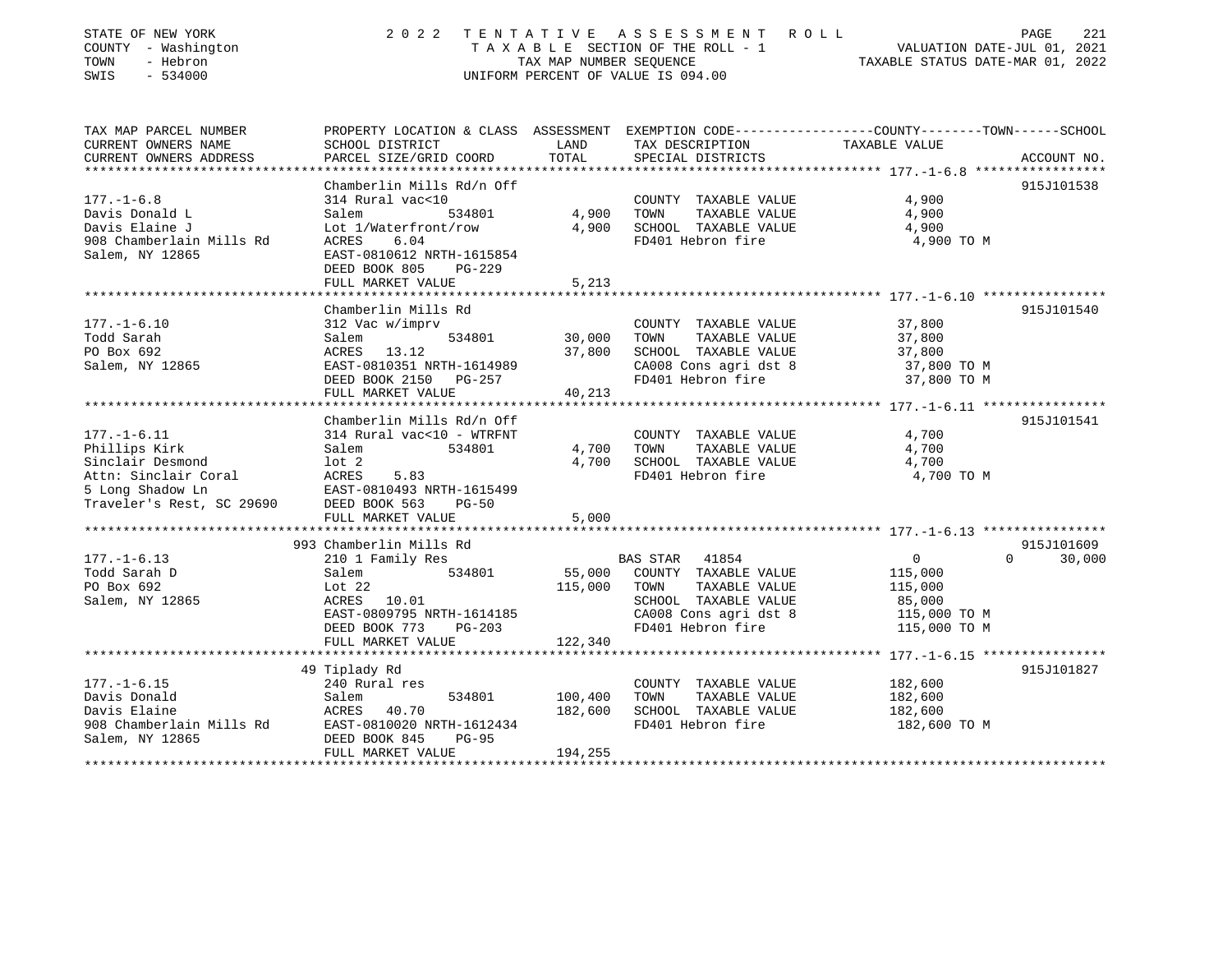| STATE OF NEW YORK<br>COUNTY - Washington<br>TOWN<br>- Hebron<br>SWIS<br>$-534000$                | 2 0 2 2                                                                                                                                                                  |                              | TENTATIVE ASSESSMENT ROLL PAGE 222<br>TAXABLE SECTION OF THE ROLL - 1 VALUATION DATE-JUL 01, 2021<br>TAX MAP NUMBER SEQUENCE TAXABLE STATUS DATE-MAR 01, 2022<br>UNIFORM PERCENT OF VALUE IS 094.00 |                                                     |                    |
|--------------------------------------------------------------------------------------------------|--------------------------------------------------------------------------------------------------------------------------------------------------------------------------|------------------------------|-----------------------------------------------------------------------------------------------------------------------------------------------------------------------------------------------------|-----------------------------------------------------|--------------------|
| TAX MAP PARCEL NUMBER                                                                            | PROPERTY LOCATION & CLASS ASSESSMENT EXEMPTION CODE---------------COUNTY-------TOWN-----SCHOOL                                                                           |                              |                                                                                                                                                                                                     |                                                     |                    |
| CURRENT OWNERS NAME<br>CURRENT OWNERS ADDRESS                                                    | SCHOOL DISTRICT<br>PARCEL SIZE/GRID COORD                                                                                                                                | LAND<br>TOTAL                | TAX DESCRIPTION<br>SPECIAL DISTRICTS                                                                                                                                                                | TAXABLE VALUE                                       | ACCOUNT NO.        |
|                                                                                                  |                                                                                                                                                                          |                              |                                                                                                                                                                                                     |                                                     |                    |
| $177. - 1 - 6.24$<br>Todd Sarah D<br>PO Box 692<br>Salem, NY 12865                               | Chamberlain Mills Rd Off<br>322 Rural vac>10<br>534801<br>Salem<br>ACRES 100.37<br>EAST-0809306 NRTH-1616110<br>DEED BOOK 1664 PG-310<br>FULL MARKET VALUE               | 60,300<br>60,300<br>64,149   | COUNTY TAXABLE VALUE 60,300<br>TAXABLE VALUE 60,300<br>TOWN<br>SCHOOL TAXABLE VALUE<br>CA008 Cons agri dst 8<br>FD401 Hebron fire                                                                   | 60,300<br>60,300 TO M<br>60,300 TO M                | 915J101887         |
|                                                                                                  |                                                                                                                                                                          |                              |                                                                                                                                                                                                     |                                                     |                    |
| $177. - 1 - 6.29$<br>Nagai Kenta<br>Nagai Michelle<br>915 Chamberlin Mills Rd<br>Salem, NY 12865 | Chamberlin Mills Rd/n Off<br>314 Rural vac<10<br>Salem<br>534801<br>lot 27<br>ACRES<br>4.37<br>EAST-0808914 NRTH-1614120<br>DEED BOOK 20200 PG-5721<br>FULL MARKET VALUE | 3,500<br>3,500<br>3,723      | COUNTY TAXABLE VALUE<br>TAXABLE VALUE<br>TOWN<br>SCHOOL TAXABLE VALUE<br>FD401 Hebron fire                                                                                                          | 3,500<br>3,500<br>3,500<br>3,500 TO M               | 915J101892         |
|                                                                                                  | Chamberlin Mills Rd/n Off                                                                                                                                                |                              |                                                                                                                                                                                                     |                                                     | 915J101894         |
| $177. - 1 - 6.31$<br>Todd Sarah D<br>PO Box 692<br>Salem, NY 12865                               | 314 Rural vac<10<br>534801<br>Salem<br>lot 20<br>ACRES<br>8.91<br>EAST-0809466 NRTH-1614347<br>DEED BOOK 1664 PG-306<br>FULL MARKET VALUE                                | 7,200<br>7,200<br>7,660      | COUNTY TAXABLE VALUE<br>TOWN<br>TAXABLE VALUE<br>SCHOOL TAXABLE VALUE<br>CA008 Cons agri dst 8<br>FD401 Hebron fire                                                                                 | 7,200<br>7,200<br>7,200<br>7,200 TO M<br>7,200 TO M |                    |
|                                                                                                  |                                                                                                                                                                          |                              |                                                                                                                                                                                                     |                                                     |                    |
| $177. - 1 - 6.33$<br>Moran Shaun M<br>Moran Susan E<br>14 Toomin Dr<br>Neptune, NJ 07753         | 965 Chamberlin Mills Rd<br>210 1 Family Res<br>534801<br>Salem<br>Lot 23<br>ACRES - 9.55<br>EAST-0809583 NRTH-1613546<br>DEED BOOK 3022 PG-219<br>FULL MARKET VALUE      | 54,300<br>178,800<br>190,213 | COUNTY TAXABLE VALUE<br>TOWN<br>TAXABLE VALUE<br>SCHOOL TAXABLE VALUE<br>FD401 Hebron fire                                                                                                          | 178,800<br>178,800<br>178,800<br>178,800 TO M       | 915J101896         |
|                                                                                                  | 925 Chamberlin Mills Rd                                                                                                                                                  |                              |                                                                                                                                                                                                     |                                                     | 915J101897         |
| $177. - 1 - 6.34$<br>Saunders Carol Jean<br>925 Chamberlin Mills Rd                              | 210 1 Family Res<br>Salem<br>534801<br>ACRES<br>1.12                                                                                                                     | 107,500                      | <b>BAS STAR</b><br>41854<br>35,400 COUNTY TAXABLE VALUE<br>TOWN<br>TAXABLE VALUE                                                                                                                    | $\overline{0}$<br>107,500<br>107,500                | 30,000<br>$\Omega$ |

 DEED BOOK 674 PG-90 FD401 Hebron fire 107,500 TO M FULL MARKET VALUE 114,362 \*\*\*\*\*\*\*\*\*\*\*\*\*\*\*\*\*\*\*\*\*\*\*\*\*\*\*\*\*\*\*\*\*\*\*\*\*\*\*\*\*\*\*\*\*\*\*\*\*\*\*\*\*\*\*\*\*\*\*\*\*\*\*\*\*\*\*\*\*\*\*\*\*\*\*\*\*\*\*\*\*\*\*\*\*\*\*\*\*\*\*\*\*\*\*\*\*\*\*\*\*\*\*\*\*\*\*\*\*\*\*\*\*\*\*\*\*\*\*\*\*\*\*\*\*\*\*\*\*\*\*\*

Salem, NY 12865 EAST-0809109 NRTH-1613238 SCHOOL TAXABLE VALUE 77,500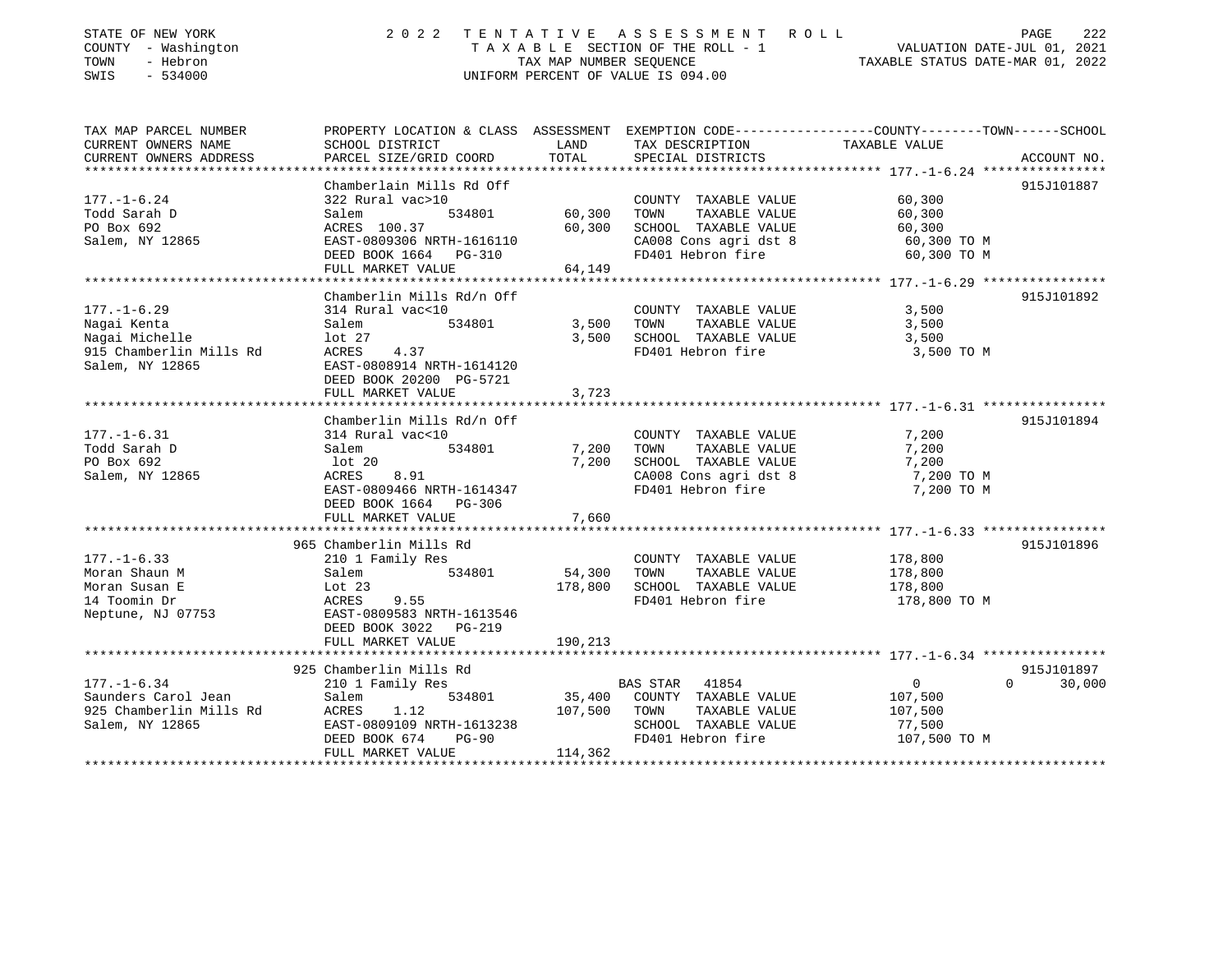| STATE OF NEW YORK<br>COUNTY - Washington<br>- Hebron<br>TOWN<br>SWIS<br>$-534000$                                                   | 2022                                                                                                                                                                                                                           | TAX MAP NUMBER SEOUENCE       | TENTATIVE ASSESSMENT<br>TAXABLE SECTION OF THE ROLL - 1<br>UNIFORM PERCENT OF VALUE IS 094.00                                                         | R O L L<br>VALUATION DATE-JUL 01, 2021<br>TAXABLE STATUS DATE-MAR 01, 2022 | PAGE<br>223                      |
|-------------------------------------------------------------------------------------------------------------------------------------|--------------------------------------------------------------------------------------------------------------------------------------------------------------------------------------------------------------------------------|-------------------------------|-------------------------------------------------------------------------------------------------------------------------------------------------------|----------------------------------------------------------------------------|----------------------------------|
| TAX MAP PARCEL NUMBER<br>CURRENT OWNERS NAME<br>CURRENT OWNERS ADDRESS                                                              | PROPERTY LOCATION & CLASS ASSESSMENT EXEMPTION CODE---------------COUNTY-------TOWN------SCHOOL<br>SCHOOL DISTRICT<br>PARCEL SIZE/GRID COORD                                                                                   | LAND<br>TOTAL                 | TAX DESCRIPTION<br>SPECIAL DISTRICTS                                                                                                                  | TAXABLE VALUE                                                              | ACCOUNT NO.                      |
|                                                                                                                                     |                                                                                                                                                                                                                                |                               |                                                                                                                                                       | ***************** 177.-1-6.36 *****************                            |                                  |
|                                                                                                                                     | 908 Chamberlin Mills Rd                                                                                                                                                                                                        |                               |                                                                                                                                                       |                                                                            | 915J100601                       |
| $177. - 1 - 6.36$<br>Davis Donald<br>Davis Elaine<br>908 Chamberlin Mills Rd<br>Salem, NY 12865                                     | 210 1 Family Res<br>534801<br>Salem<br>$1$ ot $1$<br>Hebron Valley Sub/ 29#82<br>FRNT 216.00 DPTH 157.00<br>0.78<br>ACRES<br>EAST-0808665 NRTH-1613277<br>DEED BOOK 712<br>PG-221                                              | 125,500                       | BAS STAR<br>41854<br>34,100 COUNTY TAXABLE VALUE<br>TOWN<br>TAXABLE VALUE<br>SCHOOL TAXABLE VALUE<br>FD401 Hebron fire                                | $\overline{0}$<br>125,500<br>125,500<br>95,500<br>125,500 TO M             | $\Omega$<br>30,000               |
|                                                                                                                                     | FULL MARKET VALUE                                                                                                                                                                                                              | 133,511                       |                                                                                                                                                       |                                                                            |                                  |
|                                                                                                                                     |                                                                                                                                                                                                                                |                               |                                                                                                                                                       |                                                                            |                                  |
| $177. - 1 - 6.37$<br>Davis Donald<br>Davis Elaine<br>908 Chamberlin Mills Rd<br>Salem, NY 12865                                     | 916 Chamberlin Mills Rd<br>210 1 Family Res<br>Salem<br>534801<br>Hebron Valley Sub/ 29#82<br>Lot 2<br>FRNT 180.00 DPTH 117.00<br>0.48<br>ACRES<br>EAST-0808810 NRTH-1613200<br>DEED BOOK 712<br>PG-223                        | 32,500<br>82,000              | COUNTY TAXABLE VALUE<br>TOWN<br>TAXABLE VALUE<br>SCHOOL TAXABLE VALUE<br>FD401 Hebron fire                                                            | 82,000<br>82,000<br>82,000<br>82,000 TO M                                  | 915J100601                       |
|                                                                                                                                     | FULL MARKET VALUE<br>**************************                                                                                                                                                                                | 87,234                        |                                                                                                                                                       |                                                                            |                                  |
|                                                                                                                                     |                                                                                                                                                                                                                                |                               |                                                                                                                                                       |                                                                            | 915J100601                       |
| $177. - 1 - 6.38$<br>Johnson Leif<br>103 Sheridan St Apt 2<br>Portland, ME 04101                                                    | 920 Chamberlin Mills Rd<br>312 Vac w/imprv<br>534801<br>Salem<br>Hebron Valley Sub/ 29#82<br>lot3<br>FRNT 238.00 DPTH<br>49.00<br>ACRES<br>0.27<br>EAST-0808983 NRTH-1613116<br>DEED BOOK 944<br>$PG-217$<br>FULL MARKET VALUE | 3,200<br>21,000<br>22,340     | COUNTY TAXABLE VALUE<br>TOWN<br>TAXABLE VALUE<br>SCHOOL TAXABLE VALUE<br>FD401 Hebron fire                                                            | 21,000<br>21,000<br>21,000<br>21,000 TO M                                  |                                  |
|                                                                                                                                     |                                                                                                                                                                                                                                |                               |                                                                                                                                                       |                                                                            |                                  |
| $177. - 1 - 7.1$<br>Padgett Anthony D<br>Padgett Lisa W<br>1106 Chamberlin Mills Rd<br>Salem, NY 12865<br>MAY BE SUBJECT TO PAYMENT | 1106 Chamberlin Mills Rd<br>113 Cattle farm<br>Salem<br>534801<br>ACRES 265.60<br>EAST-0811534 NRTH-1615903<br>DEED BOOK 917<br><b>PG-115</b><br>FULL MARKET VALUE                                                             | 383,700<br>737,600<br>784,681 | 41720<br>AG DIST<br>COUNTY TAXABLE VALUE<br>TOWN<br>TAXABLE VALUE<br>SCHOOL TAXABLE VALUE<br>CA008 Cons agri dst 8<br>191,855 EX<br>FD401 Hebron fire | 191,855<br>545,745<br>545,745<br>545,745<br>545,745 TO M<br>737,600 TO M   | 915J100680<br>191,855<br>191,855 |
| UNDER AGDIST LAW TIL 2026<br>******************************                                                                         |                                                                                                                                                                                                                                |                               |                                                                                                                                                       |                                                                            |                                  |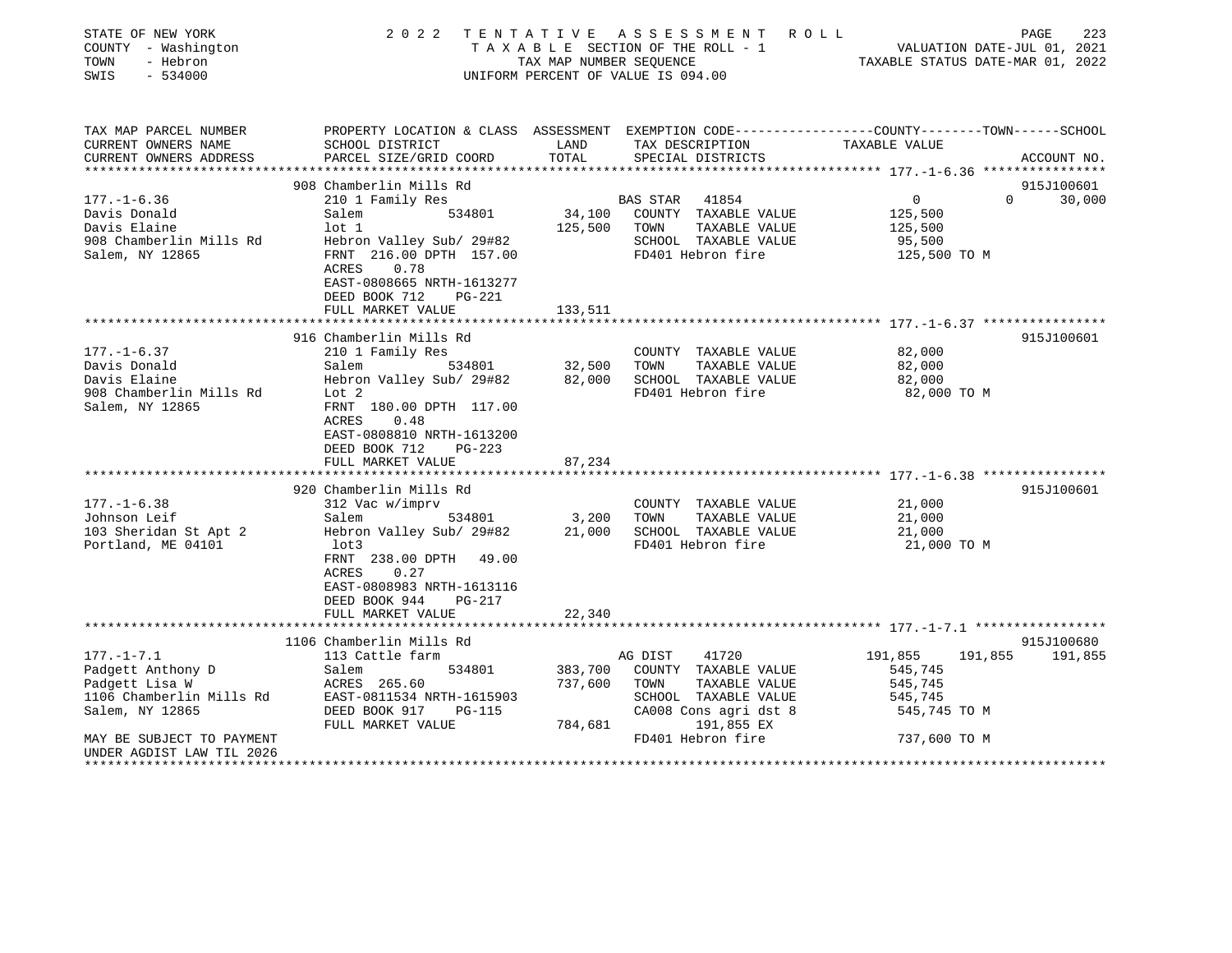| STATE OF NEW YORK<br>COUNTY - Washington<br>- Hebron<br>TOWN<br>$-534000$<br>SWIS                  | 2 0 2 2                                                                                                                                                                  | TENTATIVE          | A S S E S S M E N T R O L L<br>UNIFORM PERCENT OF VALUE IS 094.00                                                                                                | T A X A B L E SECTION OF THE ROLL - 1 VALUATION DATE-JUL 01, 2021<br>TAX MAP NUMBER SEQUENCE TAXABLE STATUS DATE-MAR 01, 2022 | 224<br>PAGE           |
|----------------------------------------------------------------------------------------------------|--------------------------------------------------------------------------------------------------------------------------------------------------------------------------|--------------------|------------------------------------------------------------------------------------------------------------------------------------------------------------------|-------------------------------------------------------------------------------------------------------------------------------|-----------------------|
| TAX MAP PARCEL NUMBER<br>CURRENT OWNERS NAME<br>CURRENT OWNERS ADDRESS                             | SCHOOL DISTRICT<br>PARCEL SIZE/GRID COORD                                                                                                                                | LAND<br>TOTAL      | TAX DESCRIPTION TAXABLE VALUE<br>SPECIAL DISTRICTS                                                                                                               | PROPERTY LOCATION & CLASS ASSESSMENT EXEMPTION CODE----------------COUNTY-------TOWN-----SCHOOL                               | ACCOUNT NO.           |
| $177. - 1 - 7.2$<br>Padgett Anthony D<br>1106 Chamberlin Mills Rd<br>Salem, NY 12865               | Chamberlin Mills Rd/n Off<br>314 Rural vac<10 - WTRFNT<br>534801<br>Salem<br>747/249 Deeded Row<br>8.08<br>ACRES<br>EAST-0810670 NRTH-1616228<br>DEED BOOK 917<br>PG-115 | 6,500<br>6,500     | COUNTY TAXABLE VALUE<br>TOWN<br>TAXABLE VALUE<br>SCHOOL TAXABLE VALUE<br>CA008 Cons agri dst 8<br>FD401 Hebron fire                                              | 6,500<br>6,500<br>6,500<br>6,500 TO M<br>6,500 TO M                                                                           | 915J101118            |
|                                                                                                    | FULL MARKET VALUE                                                                                                                                                        | 6,915              |                                                                                                                                                                  |                                                                                                                               |                       |
| $177. - 1 - 8$<br>177.-1-0<br>Padgett Anthony D<br>1106 Chamberlain Mills Rd<br>Salem, NY 12865    | State Route 22<br>105 Vac farmland<br>Salem<br>534801<br>ease 800/312<br>ACRES 121.50<br>EAST-0814252 NRTH-1617565                                                       | 278,200<br>278,200 | AG DIST<br>41720<br>COUNTY TAXABLE VALUE<br>TAXABLE VALUE<br>TOWN<br>SCHOOL TAXABLE VALUE<br>CA008 Cons agri dst 8                                               | 238,437<br>238,437<br>39,763<br>39,763<br>39,763<br>39,763 TO M                                                               | 915J100216<br>238,437 |
| MAY BE SUBJECT TO PAYMENT<br>UNDER AGDIST LAW TIL 2026                                             | DEED BOOK 938<br>PG-309<br>FULL MARKET VALUE                                                                                                                             |                    | 238,437 EX<br>295,957 FD401 Hebron fire                                                                                                                          | 278,200 TO M                                                                                                                  |                       |
|                                                                                                    |                                                                                                                                                                          |                    |                                                                                                                                                                  |                                                                                                                               |                       |
|                                                                                                    | 6603 State Route 22                                                                                                                                                      |                    | 75 PCT OF VALUE USED FOR EXEMPTION PURPOSES                                                                                                                      |                                                                                                                               |                       |
| $177. - 1 - 8.1$                                                                                   | 240 Rural res                                                                                                                                                            |                    | VET WAR CT 41121                                                                                                                                                 | 24,266<br>18,000<br>$\overline{0}$<br>$\bigcap$                                                                               | 0                     |
| Duveen Charles J<br>Duveen Agnes<br>$D$ uveen $P$ <sub>22</sub> Route 22<br>Salem, NY 12865        | Salem<br>ACRES 14.70<br>EAST-0814910 NRTH-1617197<br>EAST-0814910 NRTH-1617197<br>PEED POOK 936 PG-19<br>FULL MARKET VALUE                                               |                    | 534801 62,500 ENH STAR 41834<br>215,700 COUNTY TAXABLE<br>COUNTY TAXABLE VALUE<br>TOWN<br>TAXABLE VALUE<br>SCHOOL TAXABLE VALUE<br>229,468 CA008 Cons agri dst 8 | 191,434<br>197,700<br>140,800<br>215,700 TO M                                                                                 | 74,900                |
|                                                                                                    |                                                                                                                                                                          |                    | FD401 Hebron fire                                                                                                                                                | 215,700 TO M                                                                                                                  |                       |
| $177. - 1 - 9$<br>Stunger Walter<br>MacDonald-Stunger Laurie G<br>90 Kinney Rd<br>Argyle, NY 12809 | State Route 22<br>312 Vac w/imprv<br>534801<br>Salem<br>92.00 DPTH 60.00 13,200<br>FRNT<br>ACRES<br>0.13<br>EAST-0815167 NRTH-1616418<br>DEED BOOK 2038 PG-346           | 1,500              | COUNTY TAXABLE VALUE<br>TAXABLE VALUE<br>TOWN<br>SCHOOL TAXABLE VALUE<br>FD401 Hebron fire                                                                       | 13,200<br>13,200<br>13,200<br>13,200 TO M                                                                                     | 915J100631            |
|                                                                                                    | FULL MARKET VALUE                                                                                                                                                        | 14,043             |                                                                                                                                                                  |                                                                                                                               |                       |
|                                                                                                    | 6577 State Route 22                                                                                                                                                      |                    |                                                                                                                                                                  |                                                                                                                               | 915J100570            |
| $177. - 1 - 10$                                                                                    | 210 1 Family Res                                                                                                                                                         |                    | BAS STAR 41854                                                                                                                                                   | $\overline{0}$<br>$\Omega$                                                                                                    | 30,000                |
| Maynard Wayne<br>Maynard Wayne<br>Maynard Terri Lea<br>6577 State Route 22<br>Salem, NY 12865      | 534801<br>Salem<br>90.00 DPTH 124.00 143,800<br>FRNT<br>0.26<br>ACRES<br>EAST-0815152 NRTH-1616316                                                                       | 27,000             | COUNTY TAXABLE VALUE<br>TOWN<br>TAXABLE VALUE<br>SCHOOL TAXABLE VALUE<br>FD401 Hebron fire                                                                       | 143,800<br>143,800<br>113,800<br>143,800 TO M                                                                                 |                       |
|                                                                                                    | DEED BOOK 734<br>PG-149<br>FULL MARKET VALUE                                                                                                                             | 152,979            |                                                                                                                                                                  |                                                                                                                               |                       |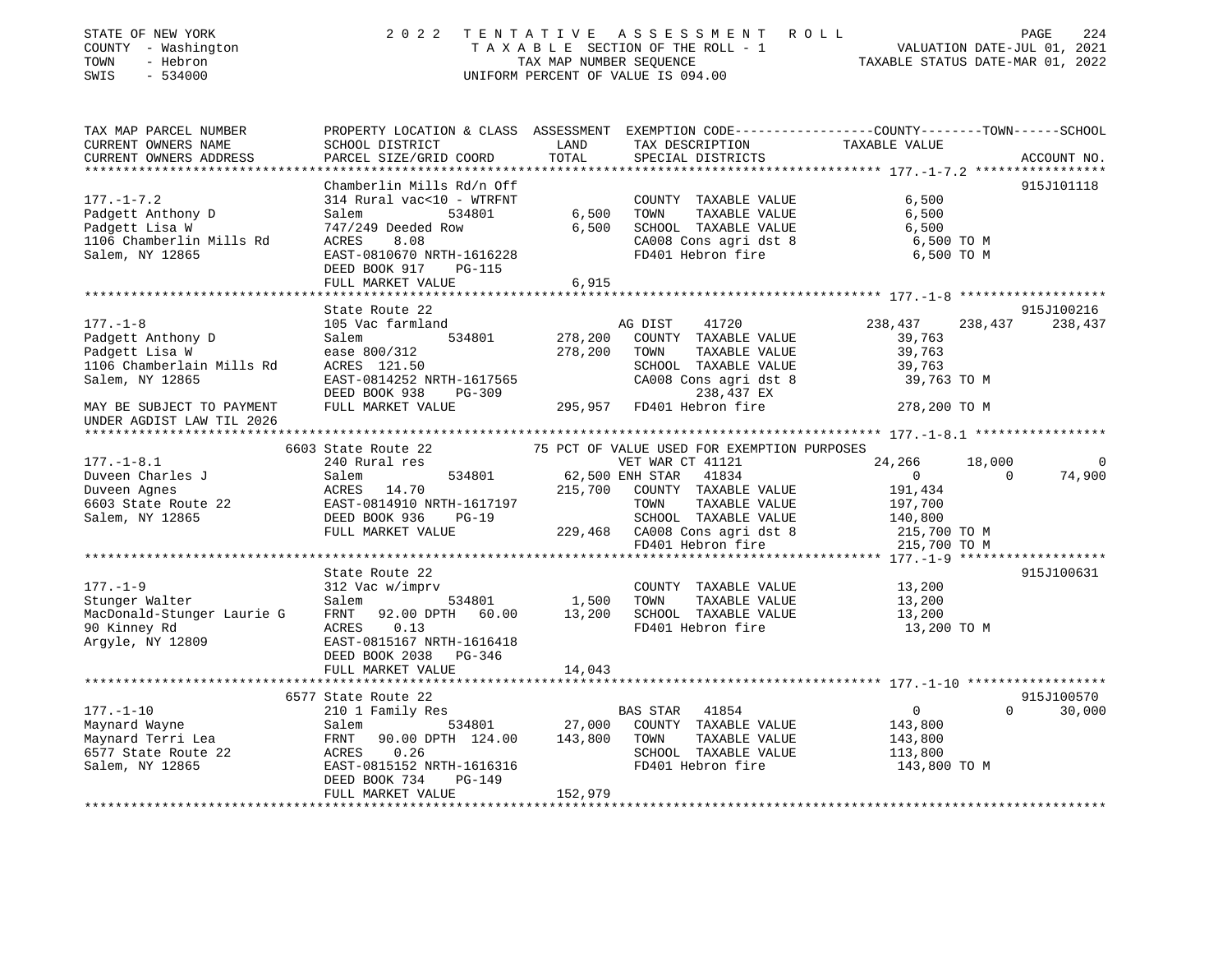| STATE OF NEW YORK<br>COUNTY - Washington<br>TOWN<br>- Hebron<br>SWIS<br>$-534000$                         | 2 0 2 2                                                                                                                                                                | TENTATIVE                                         | ASSESSMENT ROLL<br>TAXABLE SECTION OF THE ROLL - 1<br>TAXABLE SECTION OF THE ROLL - 1<br>TAXABLE STATUS DATE-MAR 01, 2022<br>UNIFORM PERCENT OF VALUE IS 094.00 |                                                                     |              | PAGE<br>225          |
|-----------------------------------------------------------------------------------------------------------|------------------------------------------------------------------------------------------------------------------------------------------------------------------------|---------------------------------------------------|-----------------------------------------------------------------------------------------------------------------------------------------------------------------|---------------------------------------------------------------------|--------------|----------------------|
| TAX MAP PARCEL NUMBER<br>CURRENT OWNERS NAME<br>CURRENT OWNERS ADDRESS                                    | PROPERTY LOCATION & CLASS ASSESSMENT EXEMPTION CODE-----------------COUNTY--------TOWN------SCHOOL<br>SCHOOL DISTRICT<br>PARCEL SIZE/GRID COORD                        | LAND<br>TOTAL                                     | TAX DESCRIPTION<br>SPECIAL DISTRICTS                                                                                                                            | TAXABLE VALUE                                                       |              | ACCOUNT NO.          |
| *********************                                                                                     |                                                                                                                                                                        |                                                   |                                                                                                                                                                 |                                                                     |              |                      |
|                                                                                                           | 6565 State Route 22                                                                                                                                                    |                                                   |                                                                                                                                                                 |                                                                     |              | 915J100077           |
| $177. - 1 - 11$<br>Johnson Wallace H<br>Johnson Catherine<br>6565 State Route 22<br>Salem, NY 12865       | 210 1 Family Res<br>Salem<br>FRNT 250.00 DPTH 132.00 78,400 TOWN<br>ACRES 0.76<br>EAST-0815169 NRTH-1616092<br>DEED BOOK 3327 PG-250<br>FULL MARKET VALUE              | 83,404                                            | ENH STAR 41834<br>534801 34,000 COUNTY TAXABLE VALUE<br>TAXABLE VALUE<br>SCHOOL TAXABLE VALUE<br>FD401 Hebron fire                                              | $\overline{0}$<br>78,400<br>78,400<br>3,500<br>78,400 TO M          | $\Omega$     | 74,900               |
|                                                                                                           |                                                                                                                                                                        |                                                   |                                                                                                                                                                 |                                                                     |              |                      |
| $177. - 1 - 13$<br>Shattuck Cody<br>Shattuck Connie<br>1233 Chamberlain Mills Rd ACRES<br>Salem, NY 12865 | 1233 Chamberlin Mills Rd<br>210 1 Family Res<br>Salem 534801<br>937/152<br>5.97 BANK<br>999<br>EAST-0814640 NRTH-1615469<br>DEED BOOK 3962 PG-247<br>FULL MARKET VALUE | 48,600<br>236,915                                 | COUNTY TAXABLE VALUE<br>TOWN<br>TAXABLE VALUE<br>222,700 SCHOOL TAXABLE VALUE<br>FD401 Hebron fire                                                              | 222,700<br>222,700<br>222,700<br>222,700 TO M                       |              | 915J100134           |
|                                                                                                           |                                                                                                                                                                        |                                                   |                                                                                                                                                                 |                                                                     |              |                      |
| $177. - 1 - 14$                                                                                           | 6551 State Route 22<br>210 1 Family Res                                                                                                                                |                                                   | AGE-CO/SCH 41805                                                                                                                                                | 44,950                                                              | $\mathbf{0}$ | 915J100562<br>44,950 |
| Clayton Mary Anne                                                                                         | Salem 534801                                                                                                                                                           |                                                   | 24,800 AGED-TOWN 41803                                                                                                                                          | $\overline{\phantom{0}}$                                            | 35,960       | 0                    |
| 6551 State Route 22<br>Salem, NY 12865                                                                    | 84.00<br>ACRES 0.17 BANK<br>999<br>EAST-0815250 NRTH-1615686<br>DEED BOOK 614<br>$PG-14$<br>FULL MARKET VALUE                                                          |                                                   | 89,900 ENH STAR 41834<br>COUNTY TAXABLE VALUE<br>TOWN<br>TAXABLE VALUE<br>SCHOOL TAXABLE VALUE<br>95,638 FD401 Hebron fire                                      | $\overline{0}$<br>44,950<br>53,940<br>$\overline{0}$<br>89,900 TO M | $\Omega$     | 44,950               |
|                                                                                                           | 6555 State Route 22                                                                                                                                                    |                                                   |                                                                                                                                                                 |                                                                     |              | 915J101338           |
| $177. - 1 - 14.1$<br>Blockburger Dennis F<br>6555 State Route 22<br>Salem, NY 12865                       | 210 1 Family Res<br>Salem<br>534801<br>FRNT 86.00 DPTH 200.00<br>ACRES 0.37<br>EAST-0815183 NRTH-1615781<br>DEED BOOK 3433 PG-332                                      | 29,800<br>48,700                                  | BAS STAR 41854<br>COUNTY TAXABLE VALUE<br>TOWN<br>TAXABLE VALUE<br>SCHOOL TAXABLE VALUE<br>FD401 Hebron fire                                                    | $\overline{0}$<br>48,700<br>48,700<br>18,700<br>48,700 TO M         | $\Omega$     | 30,000               |
|                                                                                                           | FULL MARKET VALUE                                                                                                                                                      | 51,809                                            |                                                                                                                                                                 |                                                                     |              |                      |
|                                                                                                           | ********************                                                                                                                                                   |                                                   |                                                                                                                                                                 |                                                                     |              |                      |
| $177. - 1 - 15$                                                                                           | 1 Sheldon Rd<br>210 1 Family Res                                                                                                                                       |                                                   | BAS STAR 41854                                                                                                                                                  | $\overline{0}$                                                      | $\Omega$     | 915J100683<br>30,000 |
| Putnam David L<br>1 Sheldon Rd<br>Salem, NY 12865                                                         | 534801<br>Salem<br>ACRES<br>1.02<br>EAST-0815403 NRTH-1615770<br>DEED BOOK 935<br>PG-300<br>FULL MARKET VALUE                                                          | 35,100<br>71,500<br>76,064<br>* * * * * * * * * * | COUNTY TAXABLE VALUE<br>TAXABLE VALUE<br>TOWN<br>SCHOOL TAXABLE VALUE<br>FD401 Hebron fire                                                                      | 71,500<br>71,500<br>41,500<br>71,500 TO M                           |              |                      |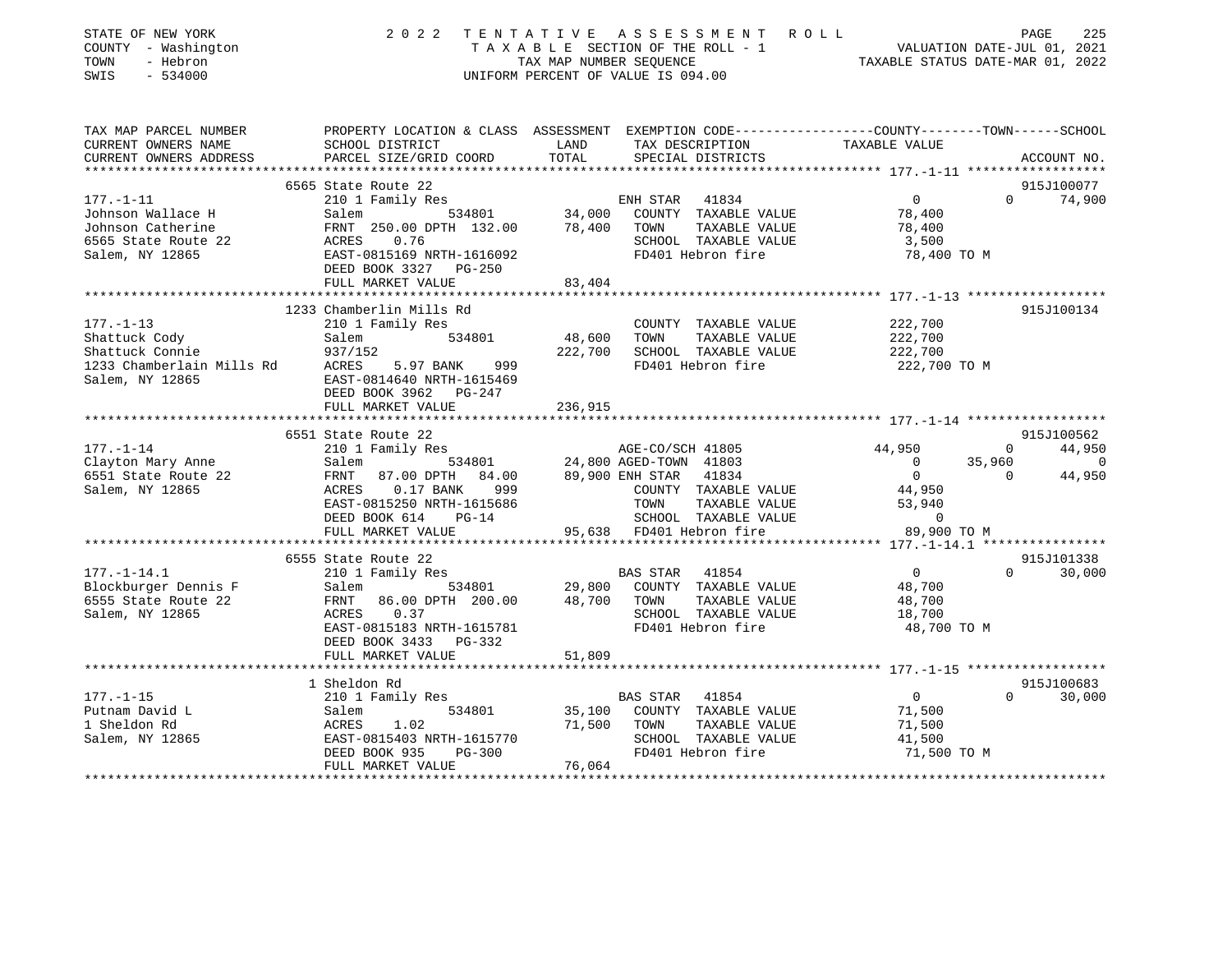| STATE OF NEW YORK<br>COUNTY - Washington<br>TOWN<br>- Hebron<br>SWIS<br>$-534000$ | 2 0 2 2                                                                                           |             | TENTATIVE ASSESSMENT ROLL<br>T A X A B L E SECTION OF THE ROLL - 1 VALUATION DATE-JUL 01, 2021<br>TAX MAP NUMBER SEQUENCE TAXIBLE STATUS DATE-MAR 01. 2022<br>UNIFORM PERCENT OF VALUE IS 094.00 |                                                        | PAGE                       | 226            |
|-----------------------------------------------------------------------------------|---------------------------------------------------------------------------------------------------|-------------|--------------------------------------------------------------------------------------------------------------------------------------------------------------------------------------------------|--------------------------------------------------------|----------------------------|----------------|
| TAX MAP PARCEL NUMBER                                                             | PROPERTY LOCATION & CLASS ASSESSMENT EXEMPTION CODE-----------------COUNTY-------TOWN------SCHOOL |             |                                                                                                                                                                                                  |                                                        |                            |                |
| CURRENT OWNERS NAME                                                               | SCHOOL DISTRICT                                                                                   | LAND        | TAX DESCRIPTION                                                                                                                                                                                  | TAXABLE VALUE                                          |                            |                |
| CURRENT OWNERS ADDRESS                                                            | PARCEL SIZE/GRID COORD                                                                            | TOTAL       | SPECIAL DISTRICTS                                                                                                                                                                                |                                                        |                            | ACCOUNT NO.    |
|                                                                                   |                                                                                                   |             |                                                                                                                                                                                                  |                                                        |                            |                |
| $177. - 1 - 17$                                                                   | 6564 State Route 22<br>681 Culture bldg                                                           |             | COUNTY TAXABLE VALUE                                                                                                                                                                             | 29,100                                                 |                            | 915L100458     |
| McCabe Ryan A                                                                     | Salem 534801                                                                                      | 20,500      | TOWN<br>TAXABLE VALUE                                                                                                                                                                            | 29,100                                                 |                            |                |
| 194 First St                                                                      | FRNT 76.00 DPTH 197.00                                                                            | 29,100      | SCHOOL TAXABLE VALUE                                                                                                                                                                             | 29,100                                                 |                            |                |
| Troy, NY 12180                                                                    | ACRES 0.34                                                                                        |             | FD401 Hebron fire                                                                                                                                                                                | 29,100 TO M                                            |                            |                |
|                                                                                   | EAST-0815402 NRTH-1616029                                                                         |             |                                                                                                                                                                                                  |                                                        |                            |                |
|                                                                                   | DEED BOOK 20210 PG-1492                                                                           |             |                                                                                                                                                                                                  |                                                        |                            |                |
|                                                                                   | FULL MARKET VALUE                                                                                 | 30,957      |                                                                                                                                                                                                  |                                                        |                            |                |
|                                                                                   |                                                                                                   |             |                                                                                                                                                                                                  |                                                        |                            |                |
|                                                                                   | 6570 State Route 22                                                                               |             |                                                                                                                                                                                                  |                                                        |                            | 915J100019     |
| $177. - 1 - 18$                                                                   | 210 1 Family Res                                                                                  |             | ENH STAR<br>41834                                                                                                                                                                                | $\circ$                                                | $\Omega$                   | 64,900         |
| Baker Fred Jr                                                                     | Salem<br>534801                                                                                   | 39,100      | COUNTY TAXABLE VALUE                                                                                                                                                                             | 64,900                                                 |                            |                |
| 6570 State Route 22                                                               | ACRES<br>2.30                                                                                     | 64,900      | TOWN<br>TAXABLE VALUE                                                                                                                                                                            | 64,900                                                 |                            |                |
| Salem, NY 12865                                                                   | EAST-0815408 NRTH-1616246                                                                         |             | SCHOOL TAXABLE VALUE                                                                                                                                                                             | $\overline{0}$                                         |                            |                |
|                                                                                   | DEED BOOK 400<br>PG-407                                                                           |             | FD401 Hebron fire                                                                                                                                                                                | 64,900 TO M                                            |                            |                |
|                                                                                   | FULL MARKET VALUE                                                                                 | 69,043      |                                                                                                                                                                                                  |                                                        |                            |                |
|                                                                                   |                                                                                                   |             |                                                                                                                                                                                                  |                                                        |                            |                |
|                                                                                   | 6584 State Route 22                                                                               |             |                                                                                                                                                                                                  |                                                        |                            | 915J100322     |
| $177. - 1 - 19$                                                                   | 210 1 Family Res                                                                                  |             | 41802<br>AGED-CO                                                                                                                                                                                 | 34,150                                                 | $\Omega$                   | $\overline{0}$ |
| Jenkins John Jr                                                                   | Salem 534801                                                                                      |             | 29,500 AGED-TOWN 41803                                                                                                                                                                           | $\Omega$                                               | 20,490                     | $\Omega$       |
| 6584 State Route 22                                                               | FRNT 100.00 DPTH 155.00<br>ACRES 0.36                                                             |             | 68,300 AGED-SCH<br>41804<br>41834                                                                                                                                                                | $\mathbf 0$<br>$\overline{0}$                          | $\overline{0}$<br>$\Omega$ | 27,320         |
| Salem, NY 12865                                                                   |                                                                                                   |             | ENH STAR                                                                                                                                                                                         |                                                        |                            | 40,980         |
|                                                                                   | EAST-0815336 NRTH-1616425<br>DEED BOOK 410<br>PG-245                                              |             | COUNTY TAXABLE VALUE<br>TOWN<br>TAXABLE VALUE                                                                                                                                                    | 34,150<br>47,810                                       |                            |                |
|                                                                                   | FULL MARKET VALUE                                                                                 |             | 72,660 SCHOOL TAXABLE VALUE                                                                                                                                                                      | $\Omega$                                               |                            |                |
|                                                                                   |                                                                                                   |             | FD401 Hebron fire                                                                                                                                                                                | 68,300 TO M                                            |                            |                |
|                                                                                   |                                                                                                   |             |                                                                                                                                                                                                  |                                                        |                            |                |
|                                                                                   | Sheldon Rd                                                                                        |             |                                                                                                                                                                                                  |                                                        |                            | 915J100643     |
| $177. - 1 - 20$                                                                   | 322 Rural vac>10                                                                                  |             | COUNTY TAXABLE VALUE                                                                                                                                                                             | 34,400                                                 |                            |                |
| Aylmer Michael J                                                                  | Salem<br>534801                                                                                   | 34,400 TOWN | TAXABLE VALUE                                                                                                                                                                                    | 34,400                                                 |                            |                |
| 29 Sheldon Rd                                                                     | ACRES 10.90 BANK<br>998                                                                           |             | 34,400 SCHOOL TAXABLE VALUE                                                                                                                                                                      | 34,400                                                 |                            |                |
| Salem, NY 12865                                                                   | EAST-0815824 NRTH-1616140                                                                         |             | FD401 Hebron fire                                                                                                                                                                                | 34,400 TO M                                            |                            |                |
|                                                                                   | DEED BOOK 3270 PG-292                                                                             |             |                                                                                                                                                                                                  |                                                        |                            |                |
|                                                                                   | FULL MARKET VALUE                                                                                 | 36,596      |                                                                                                                                                                                                  |                                                        |                            |                |
|                                                                                   | *******************                                                                               |             |                                                                                                                                                                                                  | ************************ 177.-1-20.1 ***************** |                            |                |
|                                                                                   | 29 Sheldon Rd                                                                                     |             |                                                                                                                                                                                                  |                                                        |                            | 915J101610     |
| $177. - 1 - 20.1$                                                                 | 210 1 Family Res                                                                                  |             | BAS STAR 41854                                                                                                                                                                                   | $\mathbf 0$                                            | $\Omega$                   | 30,000         |
| Aylmer Michael J                                                                  | Salem<br>534801                                                                                   | 35,900      | COUNTY TAXABLE VALUE                                                                                                                                                                             | 139,700                                                |                            |                |
| 29 Sheldon Rd                                                                     | ACRES<br>1.30 BANK<br>998                                                                         | 139,700     | TAXABLE VALUE<br>TOWN                                                                                                                                                                            | 139,700                                                |                            |                |
| Salem, NY 12865                                                                   | EAST-0816033 NRTH-1615855                                                                         |             | SCHOOL TAXABLE VALUE                                                                                                                                                                             | 109,700                                                |                            |                |
|                                                                                   | DEED BOOK 3270<br>PG-292                                                                          |             | FD401 Hebron fire                                                                                                                                                                                | 139,700 TO M                                           |                            |                |
|                                                                                   | FULL MARKET VALUE                                                                                 | 148,617     |                                                                                                                                                                                                  |                                                        |                            |                |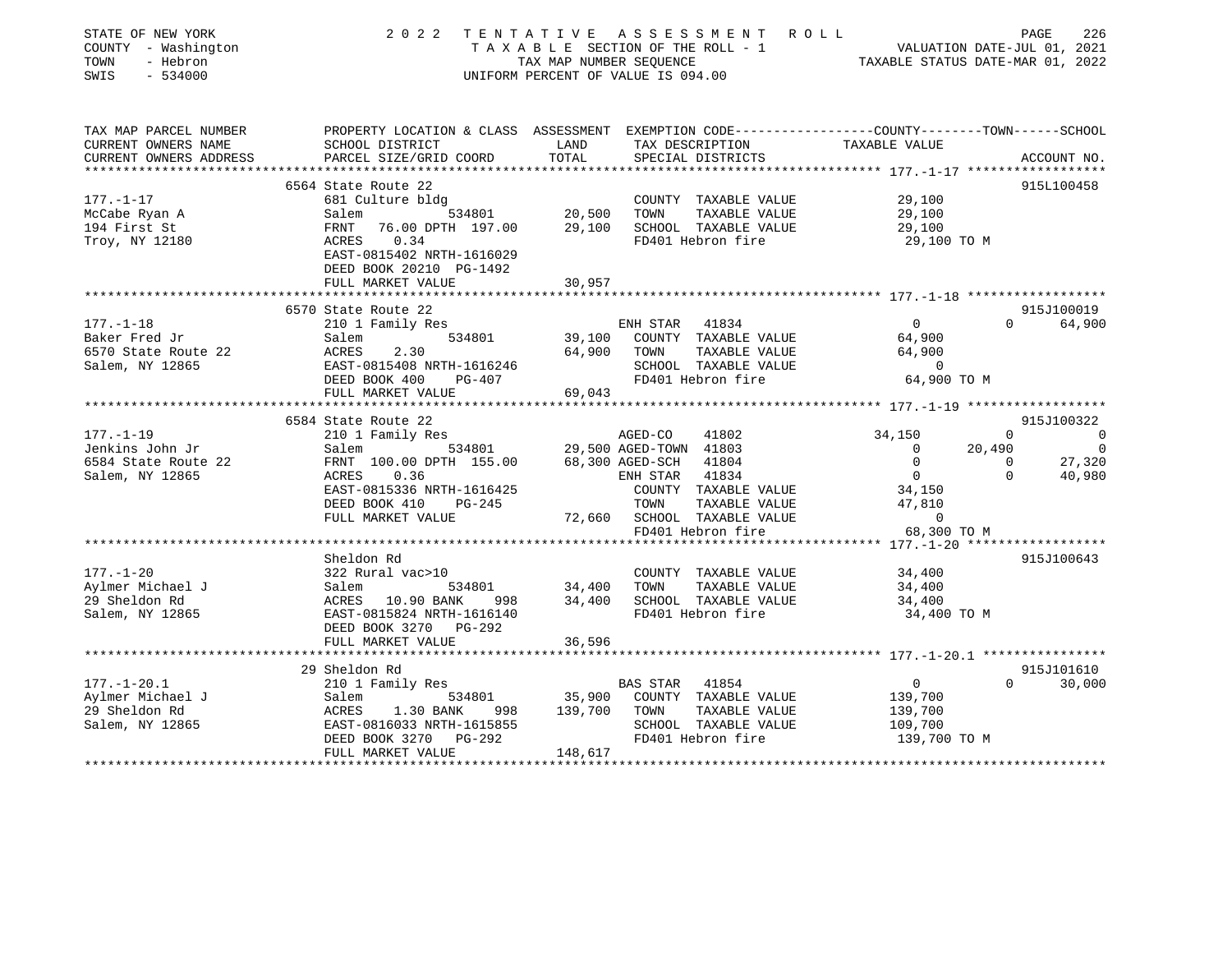| STATE OF NEW YORK<br>COUNTY - Washington<br>- Hebron<br>TOWN<br>SWIS<br>$-534000$ | 2 0 2 2                                                                                         | TAX MAP NUMBER SEQUENCE | TENTATIVE ASSESSMENT ROLL<br>TAXABLE SECTION OF THE ROLL - 1<br>UNIFORM PERCENT OF VALUE IS 094.00 |               | PAGE<br>227<br>VALUATION DATE-JUL 01, 2021<br>TAXABLE STATUS DATE-MAR 01, 2022 |
|-----------------------------------------------------------------------------------|-------------------------------------------------------------------------------------------------|-------------------------|----------------------------------------------------------------------------------------------------|---------------|--------------------------------------------------------------------------------|
| TAX MAP PARCEL NUMBER                                                             | PROPERTY LOCATION & CLASS ASSESSMENT EXEMPTION CODE---------------COUNTY-------TOWN------SCHOOL |                         |                                                                                                    |               |                                                                                |
| CURRENT OWNERS NAME                                                               | SCHOOL DISTRICT                                                                                 | LAND                    | TAX DESCRIPTION                                                                                    | TAXABLE VALUE |                                                                                |
| CURRENT OWNERS ADDRESS<br>* * * * * * * * * * * * * * * * * *                     | PARCEL SIZE/GRID COORD                                                                          | TOTAL                   | SPECIAL DISTRICTS                                                                                  |               | ACCOUNT NO.                                                                    |
|                                                                                   | Sheldon Rd                                                                                      |                         |                                                                                                    |               | 915J100460                                                                     |
| $177. - 1 - 21.1$                                                                 | 105 Vac farmland                                                                                |                         | AGRI-D IND 41730                                                                                   | 32,745        | 32,745<br>32,745                                                               |
| Greene Nelson J                                                                   | 534801<br>Salem                                                                                 | 39,900                  | COUNTY TAXABLE VALUE                                                                               | 7,155         |                                                                                |
| 311 Sheldon Rd                                                                    | 18Ad                                                                                            | 39,900                  | TOWN<br>TAXABLE VALUE                                                                              | 7,155         |                                                                                |
| Granville, NY 12832                                                               | Ag Commit 705/348                                                                               |                         | SCHOOL TAXABLE VALUE                                                                               | 7,155         |                                                                                |
|                                                                                   | ACRES<br>15.20                                                                                  |                         | FD401 Hebron fire                                                                                  | 39,900 TO M   |                                                                                |
| MAY BE SUBJECT TO PAYMENT                                                         | EAST-0816103 NRTH-1615467                                                                       |                         |                                                                                                    |               |                                                                                |
| UNDER AGDIST LAW TIL 2029                                                         | DEED BOOK 484<br>PG-1036                                                                        |                         |                                                                                                    |               |                                                                                |
|                                                                                   | FULL MARKET VALUE                                                                               | 42,447                  |                                                                                                    |               |                                                                                |
|                                                                                   |                                                                                                 |                         |                                                                                                    |               |                                                                                |
| $177. - 1 - 21.2$                                                                 | 105 Sheldon Rd<br>312 Vac w/imprv                                                               |                         | COUNTY TAXABLE VALUE                                                                               | 52,300        | 915J101114                                                                     |
| Friday-Martin Jean K LE                                                           | Salem<br>534801                                                                                 | 47,400                  | TOWN<br>TAXABLE VALUE                                                                              | 52,300        |                                                                                |
| Martin Ethan J                                                                    | ACRES<br>19.00                                                                                  | 52,300                  | SCHOOL TAXABLE VALUE                                                                               | 52,300        |                                                                                |
| 366 Lake Ave                                                                      | EAST-0817599 NRTH-1616748                                                                       |                         | FD401 Hebron fire                                                                                  | 52,300 TO M   |                                                                                |
| Saratoga Springs, NY 12866 DEED BOOK 20191 PG-27828                               |                                                                                                 |                         |                                                                                                    |               |                                                                                |
|                                                                                   | FULL MARKET VALUE                                                                               | 55,638                  |                                                                                                    |               |                                                                                |
|                                                                                   |                                                                                                 |                         |                                                                                                    |               |                                                                                |
|                                                                                   | 106 Sheldon Rd                                                                                  |                         |                                                                                                    |               | 915J101187                                                                     |
| $177. - 1 - 21.3$                                                                 | 240 Rural res                                                                                   |                         | COUNTY TAXABLE VALUE                                                                               | 189,500       |                                                                                |
| Grant Steven T                                                                    | Salem<br>534801                                                                                 | 58,500                  | TAXABLE VALUE<br>TOWN                                                                              | 189,500       |                                                                                |
| Grant Sarah S                                                                     | ACRES 25.40 BANK<br>999                                                                         | 189,500                 | SCHOOL TAXABLE VALUE<br>FD401 Hebron fire                                                          | 189,500       |                                                                                |
| 106 Sheldon Rd<br>Granville, NY 12832                                             | EAST-0817620 NRTH-1615613<br>DEED BOOK 20210 PG-435                                             |                         |                                                                                                    | 189,500 TO M  |                                                                                |
|                                                                                   | FULL MARKET VALUE                                                                               | 201,596                 |                                                                                                    |               |                                                                                |
|                                                                                   |                                                                                                 |                         |                                                                                                    |               |                                                                                |
|                                                                                   | 124 Sheldon Rd                                                                                  |                         |                                                                                                    |               | 915J101186                                                                     |
| $177. - 1 - 21.4$                                                                 | 242 Rurl res&rec                                                                                |                         | COUNTY TAXABLE VALUE                                                                               | 275,500       |                                                                                |
| DeBiasio Marco                                                                    | 534801<br>Salem                                                                                 | 56,900                  | TOWN<br>TAXABLE VALUE                                                                              | 275,500       |                                                                                |
| Szymczak Leon                                                                     | ACRES 11.16                                                                                     | 275,500                 | SCHOOL TAXABLE VALUE                                                                               | 275,500       |                                                                                |
| 124 Sheldon Rd                                                                    | EAST-0818247 NRTH-1615351                                                                       |                         | FD401 Hebron fire                                                                                  | 275,500 TO M  |                                                                                |
| Granville, NY 12832 DEED BOOK 20210 PG-2635                                       |                                                                                                 |                         |                                                                                                    |               |                                                                                |
|                                                                                   | FULL MARKET VALUE                                                                               | 293,085                 |                                                                                                    |               |                                                                                |
|                                                                                   | 66 Sheldon Rd                                                                                   |                         |                                                                                                    |               | 915J101303                                                                     |
| $177. - 1 - 21.5$                                                                 | 270 Mfg housing                                                                                 |                         | VET WAR CT 41121                                                                                   | 9,015         | 9,015<br>$\overline{0}$                                                        |
| Wood Vona LE                                                                      | Salem<br>534801                                                                                 |                         | 44,000 AGED-CO<br>41802                                                                            | 25,543        | $\Omega$<br>0                                                                  |
| Wood Jessica M                                                                    | ACRES<br>4.00                                                                                   |                         | 60,100 AGED-SCH<br>41804                                                                           | $\Omega$      | $\Omega$<br>12,020                                                             |
| 66 Sheldon Rd                                                                     | EAST-0816919 NRTH-1615784                                                                       |                         | ENH STAR<br>41834                                                                                  | $\mathbf{0}$  | $\Omega$<br>48,080                                                             |
| Granville, NY 12832                                                               | DEED BOOK 20191 PG-27696                                                                        |                         | COUNTY TAXABLE VALUE                                                                               | 25,542        |                                                                                |
|                                                                                   | FULL MARKET VALUE                                                                               | 63,936                  | TOWN<br>TAXABLE VALUE                                                                              | 51,085        |                                                                                |
|                                                                                   |                                                                                                 |                         | SCHOOL TAXABLE VALUE                                                                               | 0             |                                                                                |
|                                                                                   |                                                                                                 |                         | FD401 Hebron fire                                                                                  | 60,100 TO M   |                                                                                |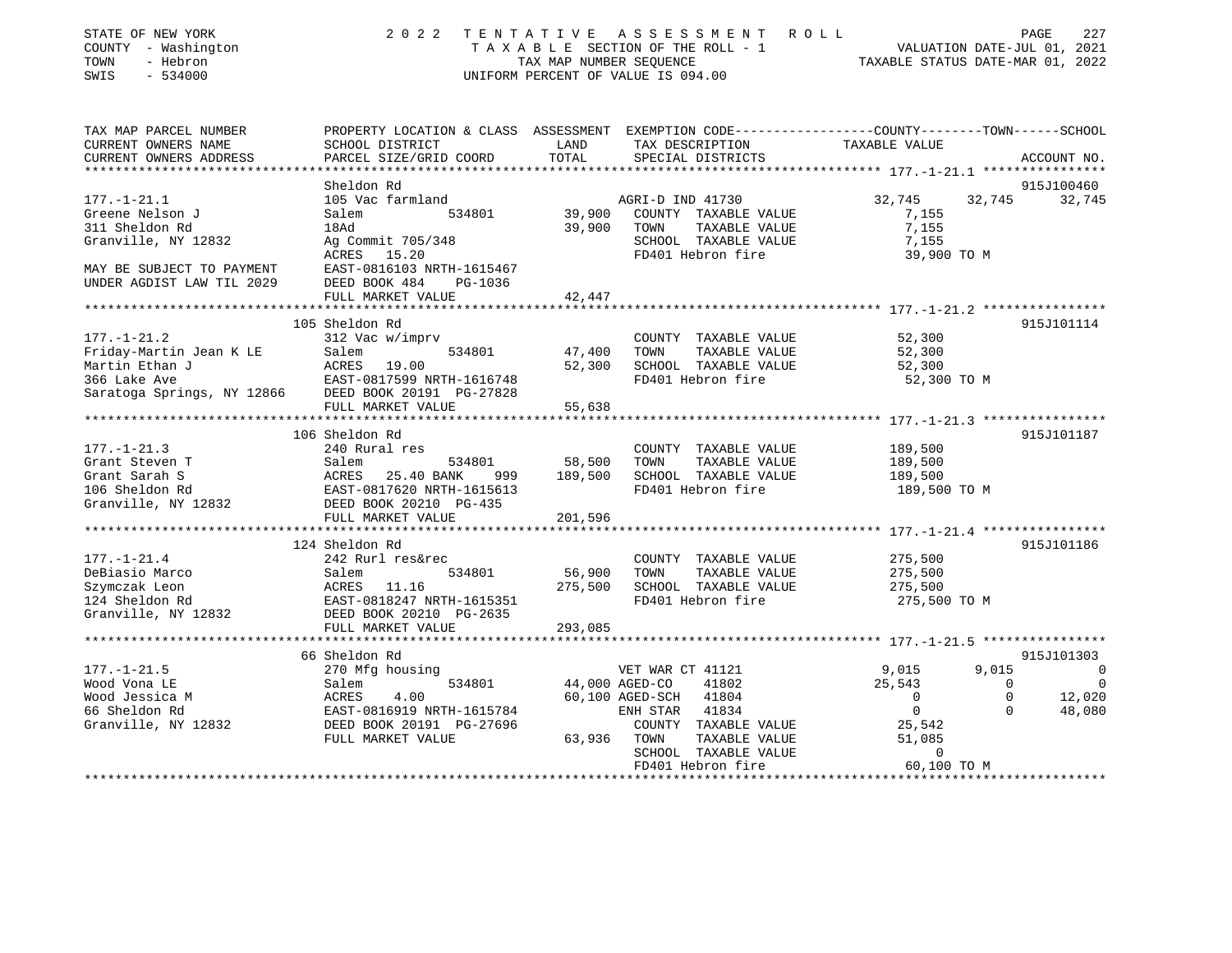| STATE OF NEW YORK<br>COUNTY - Washington<br>- Hebron<br>TOWN<br>SWIS<br>$-534000$ | 2 0 2 2                                                                                                              | TENTATIVE<br>TAX MAP NUMBER SEQUENCE | A S S E S S M E N T<br>R O L L<br>TAXABLE SECTION OF THE ROLL - 1<br>UNIFORM PERCENT OF VALUE IS 094.00 | VALUATION DATE-JUL 01, 2021<br>TAXABLE STATUS DATE-MAR 01, 2022 | PAGE<br>228            |
|-----------------------------------------------------------------------------------|----------------------------------------------------------------------------------------------------------------------|--------------------------------------|---------------------------------------------------------------------------------------------------------|-----------------------------------------------------------------|------------------------|
| TAX MAP PARCEL NUMBER<br>CURRENT OWNERS NAME                                      | PROPERTY LOCATION & CLASS ASSESSMENT EXEMPTION CODE----------------COUNTY--------TOWN------SCHOOL<br>SCHOOL DISTRICT | LAND                                 | TAX DESCRIPTION                                                                                         | TAXABLE VALUE                                                   |                        |
| CURRENT OWNERS ADDRESS                                                            | PARCEL SIZE/GRID COORD                                                                                               | TOTAL                                | SPECIAL DISTRICTS                                                                                       |                                                                 | ACCOUNT NO.            |
|                                                                                   | 55 Sheldon Rd                                                                                                        |                                      |                                                                                                         |                                                                 | 915J101541             |
| $177. - 1 - 21.6$                                                                 | 242 Rurl res&rec                                                                                                     |                                      | COUNTY TAXABLE VALUE                                                                                    | 137,300                                                         |                        |
| Tripp Nicole R                                                                    | Salem<br>534801                                                                                                      | 61,600                               | TOWN<br>TAXABLE VALUE                                                                                   | 137,300                                                         |                        |
| 55 Sheldon Rd                                                                     | ACRES 14.10 BANK<br>999                                                                                              | 137,300                              | SCHOOL TAXABLE VALUE                                                                                    | 137,300                                                         |                        |
| Granville, NY 12832                                                               | EAST-0816566 NRTH-1616413<br>DEED BOOK 20191 PG-25322                                                                |                                      | FD401 Hebron fire                                                                                       | 137,300 TO M                                                    |                        |
|                                                                                   | FULL MARKET VALUE                                                                                                    | 146,064                              |                                                                                                         |                                                                 |                        |
|                                                                                   |                                                                                                                      |                                      |                                                                                                         |                                                                 |                        |
|                                                                                   | 64 Sheldon Rd                                                                                                        |                                      |                                                                                                         | $\overline{0}$                                                  | 915J101732<br>$\Omega$ |
| $177. - 1 - 21.7$<br>Wood Vona J                                                  | 270 Mfg housing<br>534801<br>Salem                                                                                   | 33,300                               | BAS STAR<br>41854<br>COUNTY TAXABLE VALUE                                                               | 54,000                                                          | 30,000                 |
| Wood Sandra D                                                                     | FRNT 120.00 DPTH 210.00                                                                                              | 54,000                               | TOWN<br>TAXABLE VALUE                                                                                   | 54,000                                                          |                        |
| 64 Sheldon Rd                                                                     | 0.58<br>ACRES                                                                                                        |                                      | SCHOOL TAXABLE VALUE                                                                                    | 24,000                                                          |                        |
| Granville, NY 12832                                                               | EAST-0816799 NRTH-1615980                                                                                            |                                      | FD401 Hebron fire                                                                                       | 54,000 TO M                                                     |                        |
|                                                                                   | DEED BOOK 2856 PG-28                                                                                                 |                                      |                                                                                                         |                                                                 |                        |
|                                                                                   | FULL MARKET VALUE                                                                                                    | 57,447                               |                                                                                                         |                                                                 |                        |
|                                                                                   |                                                                                                                      |                                      |                                                                                                         |                                                                 |                        |
|                                                                                   | 76 Sheldon Rd                                                                                                        |                                      |                                                                                                         |                                                                 | 915J101733             |
| $177. - 1 - 21.8$                                                                 | 270 Mfg housing                                                                                                      |                                      | VET COM CT 41131                                                                                        | 11,850<br>11,850                                                | $\overline{0}$         |
| Wood Lawrence Wm.                                                                 | 534801<br>Salem                                                                                                      |                                      | 35,300 BAS STAR 41854                                                                                   | $\overline{0}$                                                  | 30,000<br>$\Omega$     |
| Wood Gloria Lynn L.                                                               | 1.10<br>ACRES                                                                                                        | 47,400                               | COUNTY TAXABLE VALUE                                                                                    | 35,550                                                          |                        |
| 76 Sheldon Rd<br>Granville, NY 12832                                              | EAST-0817153 NRTH-1616227<br>DEED BOOK 2866 PG-328                                                                   |                                      | TOWN<br>TAXABLE VALUE<br>SCHOOL TAXABLE VALUE                                                           | 35,550<br>17,400                                                |                        |
|                                                                                   | FULL MARKET VALUE                                                                                                    | 50,426                               | FD401 Hebron fire                                                                                       | 47,400 TO M                                                     |                        |
|                                                                                   |                                                                                                                      |                                      |                                                                                                         |                                                                 |                        |
|                                                                                   | Sheldon Rd                                                                                                           |                                      |                                                                                                         |                                                                 | 915J101762             |
| $177. - 1 - 21.9$                                                                 | 312 Vac w/imprv                                                                                                      |                                      | COUNTY TAXABLE VALUE                                                                                    | 32,500                                                          |                        |
| Friday-Martin Jean K LE                                                           | 534801<br>Salem                                                                                                      | 29,100                               | TOWN<br>TAXABLE VALUE                                                                                   | 32,500                                                          |                        |
| Martin Ethan J                                                                    | ACRES<br>7.59                                                                                                        | 32,500                               | SCHOOL TAXABLE VALUE                                                                                    | 32,500                                                          |                        |
| 366 Lake Ave                                                                      | EAST-0818067 NRTH-1616144                                                                                            |                                      | FD401 Hebron fire                                                                                       | 32,500 TO M                                                     |                        |
| Saratoga Springs, NY 12866                                                        | DEED BOOK 20191 PG-27828                                                                                             |                                      |                                                                                                         |                                                                 |                        |
|                                                                                   | FULL MARKET VALUE                                                                                                    | 34,574                               |                                                                                                         |                                                                 |                        |
|                                                                                   | Sheldon Rd                                                                                                           |                                      |                                                                                                         |                                                                 |                        |
| $177. - 1 - 21.10$                                                                | 312 Vac w/imprv                                                                                                      |                                      | COUNTY TAXABLE VALUE                                                                                    | 34,000                                                          |                        |
| Wood Lawrence Wm.                                                                 | 534801<br>Salem                                                                                                      | 28,200                               | TOWN<br>TAXABLE VALUE                                                                                   | 34,000                                                          |                        |
| Wood Gloria Lynn L                                                                | 7.00<br>ACRES                                                                                                        | 34,000                               | SCHOOL TAXABLE VALUE                                                                                    | 34,000                                                          |                        |
| 76 Sheldon Rd                                                                     | EAST-0816936 NRTH-1615531                                                                                            |                                      | FD401 Hebron fire                                                                                       | 34,000 TO M                                                     |                        |
| Granville, NY 12832                                                               | DEED BOOK 2866 PG-337                                                                                                |                                      |                                                                                                         |                                                                 |                        |
|                                                                                   | FULL MARKET VALUE                                                                                                    | 36,170                               |                                                                                                         |                                                                 |                        |
| ********************                                                              |                                                                                                                      |                                      |                                                                                                         |                                                                 |                        |
| $177. - 1 - 22$                                                                   | 24 Sheldon Rd                                                                                                        |                                      |                                                                                                         |                                                                 | 915J100689             |
| Reid Michael C                                                                    | 210 1 Family Res<br>Salem<br>534801                                                                                  | 33,300                               | COUNTY TAXABLE VALUE<br>TOWN<br>TAXABLE VALUE                                                           | 103,200<br>103,200                                              |                        |
| 24 Sheldon Rd                                                                     | FRNT 225.00 DPTH 211.00                                                                                              | 103,200                              | SCHOOL TAXABLE VALUE                                                                                    | 103,200                                                         |                        |
| Granville, NY 12832                                                               | ACRES 0.57 BANK<br>998                                                                                               |                                      | FD401 Hebron fire                                                                                       | 103,200 TO M                                                    |                        |
|                                                                                   | EAST-0815884 NRTH-1615551                                                                                            |                                      |                                                                                                         |                                                                 |                        |
|                                                                                   | DEED BOOK 3835 PG-40                                                                                                 |                                      |                                                                                                         |                                                                 |                        |
|                                                                                   | FULL MARKET VALUE                                                                                                    | 109,787                              |                                                                                                         |                                                                 |                        |
|                                                                                   |                                                                                                                      |                                      |                                                                                                         |                                                                 |                        |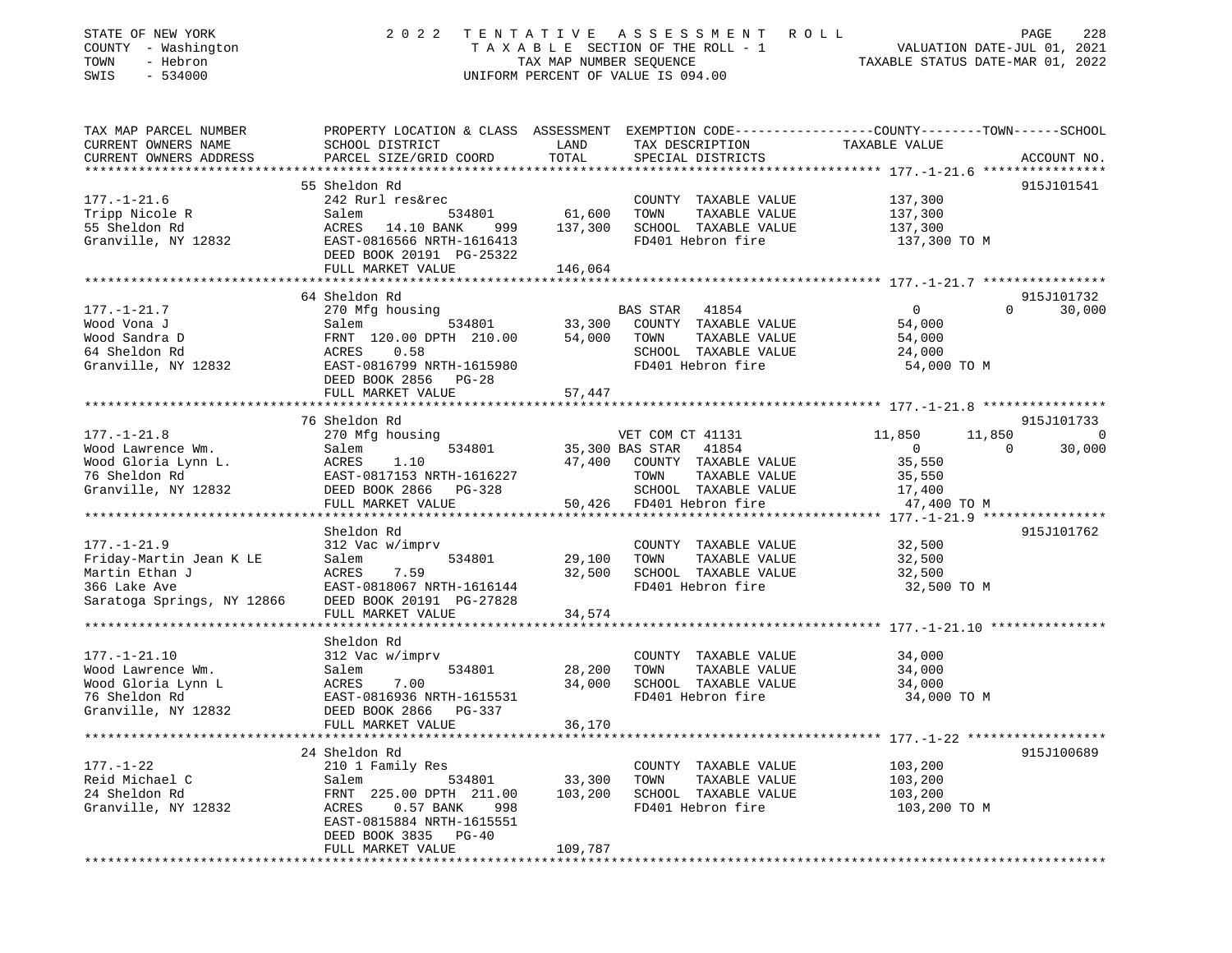| STATE OF NEW YORK<br>COUNTY - Washington<br>TOWN<br>- Hebron<br>$-534000$<br>SWIS | 2 0 2 2<br>TENTATIVE                                                                             | TAX MAP NUMBER SEQUENCE | A S S E S S M E N T R O L L<br>TAXABLE SECTION OF THE ROLL - 1<br>UNIFORM PERCENT OF VALUE IS 094.00 | VALUATION DATE-JUL 01, 2021<br>TAXABLE STATUS DATE-MAR 01, 2022 | 229<br>PAGE      |
|-----------------------------------------------------------------------------------|--------------------------------------------------------------------------------------------------|-------------------------|------------------------------------------------------------------------------------------------------|-----------------------------------------------------------------|------------------|
| TAX MAP PARCEL NUMBER                                                             | PROPERTY LOCATION & CLASS ASSESSMENT EXEMPTION CODE---------------COUNTY-------TOWN------SCHOOL  |                         |                                                                                                      |                                                                 |                  |
| CURRENT OWNERS NAME<br>CURRENT OWNERS ADDRESS<br>***********************          | SCHOOL DISTRICT<br>PARCEL SIZE/GRID COORD                                                        | LAND<br>TOTAL           | TAX DESCRIPTION TAXABLE VALUE<br>SPECIAL DISTRICTS                                                   |                                                                 | ACCOUNT NO.      |
|                                                                                   | 14 Sheldon Rd                                                                                    |                         |                                                                                                      |                                                                 | 915J101357       |
| $177. - 1 - 23$                                                                   | 210 1 Family Res                                                                                 |                         | COUNTY TAXABLE VALUE                                                                                 | 84,000                                                          |                  |
| Charlie's Parsonage LLC<br>231 E 54th St Apt 3C                                   | 534801<br>Salem                                                                                  | 33,900                  | TOWN<br>TAXABLE VALUE                                                                                | 84,000                                                          |                  |
| 231 E 54th St Apt 3C                                                              | 1668/101                                                                                         | 84,000                  | SCHOOL TAXABLE VALUE                                                                                 | 84,000                                                          |                  |
| New York, NY 10022                                                                | FRNT 185.00 DPTH 173.00<br>ACRES<br>0.59<br>EAST-0815683 NRTH-1615538<br>DEED BOOK 20200 PG-5262 |                         | FD401 Hebron fire                                                                                    | 84,000 TO M                                                     |                  |
|                                                                                   | FULL MARKET VALUE                                                                                | 89,362                  |                                                                                                      |                                                                 |                  |
|                                                                                   |                                                                                                  |                         |                                                                                                      |                                                                 |                  |
|                                                                                   | State Route 22                                                                                   |                         |                                                                                                      |                                                                 | 915J101015       |
| $177. - 1 - 24$                                                                   | 113 Cattle farm                                                                                  |                         | AG DIST<br>41720                                                                                     | 14,403                                                          | 14,403<br>14,403 |
| Padgett Anthony D                                                                 | 534801<br>Salem                                                                                  |                         | 31,200 COUNTY TAXABLE VALUE                                                                          | 36,197                                                          |                  |
| Padgett Lisa W                                                                    | ACRES 10.90                                                                                      | 50,600                  | TOWN<br>TAXABLE VALUE                                                                                | 36,197                                                          |                  |
| 1106 Chamberlin Mills Rd                                                          | EAST-0815177 NRTH-1614927                                                                        |                         | SCHOOL TAXABLE VALUE<br>CA008 Cons agri dst 8                                                        | 36,197                                                          |                  |
| Salem, NY 12865                                                                   | DEED BOOK 932 PG-209<br>FULL MARKET VALUE                                                        | 53,830                  | 14,403 EX                                                                                            | 36,197 TO M                                                     |                  |
| MAY BE SUBJECT TO PAYMENT<br>UNDER AGDIST LAW TIL 2026                            |                                                                                                  |                         | FD401 Hebron fire                                                                                    | 50,600 TO M                                                     |                  |
|                                                                                   |                                                                                                  |                         |                                                                                                      |                                                                 |                  |
|                                                                                   | 6517 State Route 22                                                                              |                         |                                                                                                      |                                                                 | 915J100684       |
| 177.-1-25                                                                         | 210 1 Family Res                                                                                 |                         | COUNTY TAXABLE VALUE                                                                                 | 86,500                                                          |                  |
| Saunders Brad N                                                                   | 534801<br>Salem                                                                                  | 35,300                  | TAXABLE VALUE<br>TOWN                                                                                | 86,500                                                          |                  |
| 6517 State Route 22                                                               | ACRES<br>1.10 BANK<br>998                                                                        | 86,500                  | SCHOOL TAXABLE VALUE                                                                                 | 86,500                                                          |                  |
| Salem, NY 12865                                                                   | EAST-0815411 NRTH-1614767<br>DEED BOOK 1747 PG-224                                               |                         | FD401 Hebron fire                                                                                    | 86,500 TO M                                                     |                  |
|                                                                                   | FULL MARKET VALUE                                                                                | 92,021                  |                                                                                                      |                                                                 |                  |
|                                                                                   |                                                                                                  |                         |                                                                                                      |                                                                 |                  |
|                                                                                   | 1218 Chamberlin Mills Rd                                                                         |                         |                                                                                                      |                                                                 | 915J100124       |
| $177. - 1 - 26.1$<br>Bishop Joseph P                                              | 242 Rurl res&rec<br>Salem<br>534801                                                              | 92,100                  | COUNTY TAXABLE VALUE<br>TOWN<br>TAXABLE VALUE                                                        | 165,600                                                         |                  |
| 7313 State Route 22                                                               | ACRES 20.75 BANK<br>999                                                                          | 165,600                 | SCHOOL TAXABLE VALUE                                                                                 | 165,600<br>165,600                                              |                  |
| Granville, NY 12832                                                               | EAST-0814620 NRTH-1614583                                                                        |                         | FD401 Hebron fire                                                                                    | 165,600 TO M                                                    |                  |
|                                                                                   | DEED BOOK 3886<br>PG-279                                                                         |                         |                                                                                                      |                                                                 |                  |
|                                                                                   | FULL MARKET VALUE                                                                                | 176,170                 |                                                                                                      |                                                                 |                  |
|                                                                                   |                                                                                                  |                         |                                                                                                      | ******************** 177.-1-26.2 *****************              |                  |
|                                                                                   | State Route 22                                                                                   |                         |                                                                                                      |                                                                 | 915J101069       |
| $177. - 1 - 26.2$                                                                 | 314 Rural vac<10                                                                                 |                         | COUNTY TAXABLE VALUE                                                                                 | 20,000                                                          |                  |
| Sausville Steven R                                                                | Salem<br>534801                                                                                  | 20,000                  | TAXABLE VALUE<br>TOWN                                                                                | 20,000                                                          |                  |
| Sausville Vicki                                                                   | ACRES<br>6.49                                                                                    | 20,000                  | SCHOOL TAXABLE VALUE                                                                                 | 20,000                                                          |                  |
| PO Box 91                                                                         | EAST-0815166 NRTH-1613900                                                                        |                         | FD401 Hebron fire                                                                                    | 20,000 TO M                                                     |                  |
| Eagle Bridge, NY 12057                                                            | DEED BOOK 20200 PG-822                                                                           |                         |                                                                                                      |                                                                 |                  |
|                                                                                   | FULL MARKET VALUE                                                                                | 21,277                  |                                                                                                      |                                                                 |                  |
|                                                                                   |                                                                                                  |                         |                                                                                                      |                                                                 |                  |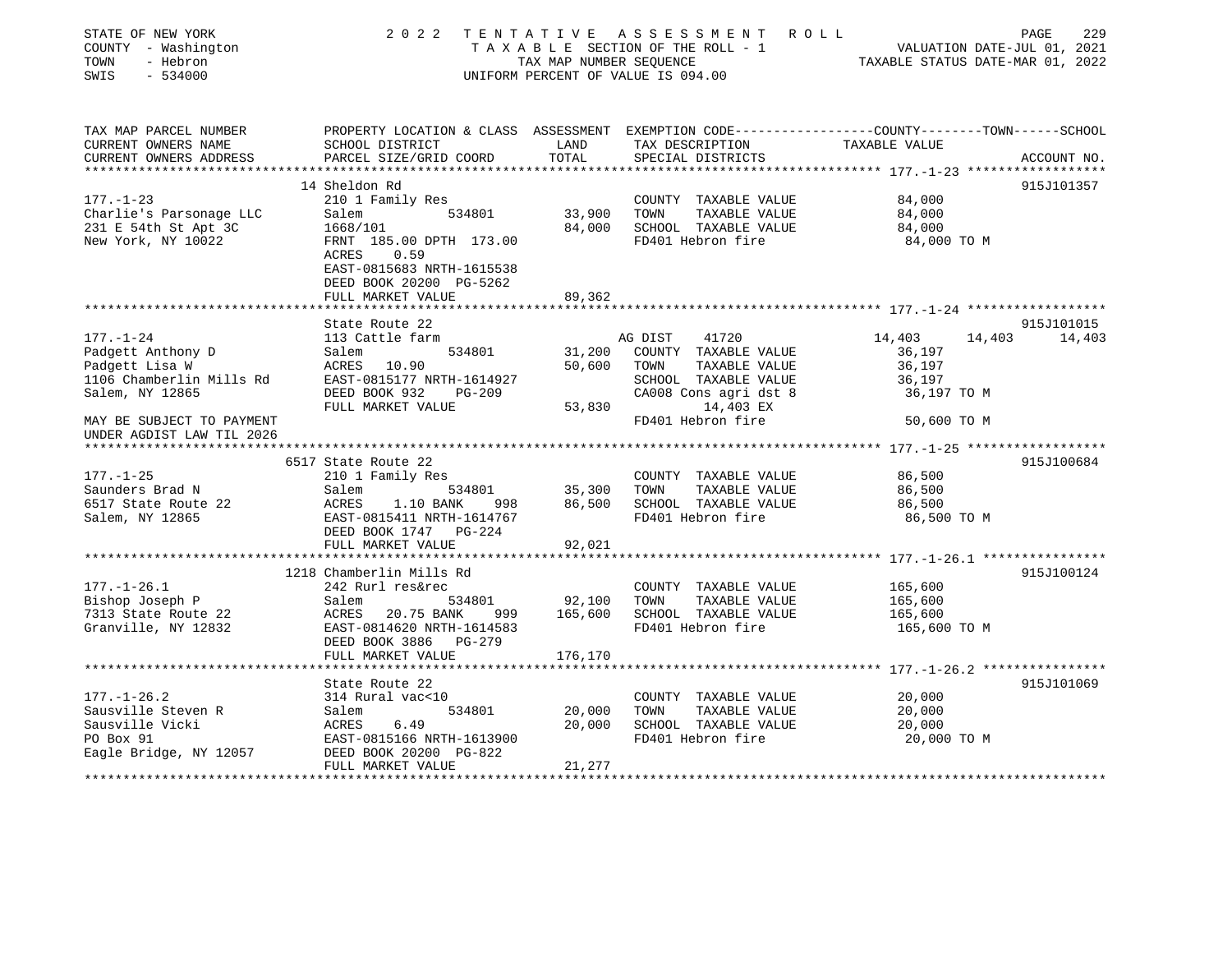| STATE OF NEW YORK<br>COUNTY - Washington<br>- Hebron<br>TOWN<br>$-534000$<br>SWIS                                                            |                                                                                                                                                                                       |               | TENTATIVE ASSESSMENT ROLL PAGE 230<br>TAXABLE SECTION OF THE ROLL - 1 VALUATION DATE-JUL 01, 2021<br>TAX MAP NUMBER SEQUENCE TAXABLE STATUS DATE-MAR 01, 2022<br>2022 TENTATIVE ASSESSMENT ROLL<br>UNIFORM PERCENT OF VALUE IS 094.00 |                                                  |             |
|----------------------------------------------------------------------------------------------------------------------------------------------|---------------------------------------------------------------------------------------------------------------------------------------------------------------------------------------|---------------|---------------------------------------------------------------------------------------------------------------------------------------------------------------------------------------------------------------------------------------|--------------------------------------------------|-------------|
| TAX MAP PARCEL NUMBER THE PROPERTY LOCATION & CLASS ASSESSMENT EXEMPTION CODE--------------COUNTY-------TOWN-----SCHOOL                      |                                                                                                                                                                                       |               |                                                                                                                                                                                                                                       |                                                  |             |
| CURRENT OWNERS NAME                                                                                                                          | SCHOOL DISTRICT                                                                                                                                                                       | LAND<br>TOTAL | TAX DESCRIPTION                                                                                                                                                                                                                       | TAXABLE VALUE                                    |             |
| CURRENT OWNERS ADDRESS                                                                                                                       | PARCEL SIZE/GRID COORD                                                                                                                                                                |               | SPECIAL DISTRICTS                                                                                                                                                                                                                     |                                                  | ACCOUNT NO. |
|                                                                                                                                              | 6489 State Route 22                                                                                                                                                                   |               |                                                                                                                                                                                                                                       |                                                  | 915J101091  |
| $177. - 1 - 26.3$                                                                                                                            | 210 1 Family Res                                                                                                                                                                      |               | COUNTY TAXABLE VALUE                                                                                                                                                                                                                  | 141,300                                          |             |
|                                                                                                                                              |                                                                                                                                                                                       | 534801 48,100 | TAXABLE VALUE<br>TOWN                                                                                                                                                                                                                 | 141,300                                          |             |
|                                                                                                                                              |                                                                                                                                                                                       | 999 141,300   | SCHOOL TAXABLE VALUE                                                                                                                                                                                                                  | 141,300                                          |             |
|                                                                                                                                              | EAST-0815213 NRTH-1614249                                                                                                                                                             |               | FD401 Hebron fire                                                                                                                                                                                                                     | 141,300 TO M                                     |             |
| Smith Megan L<br>Smith Ethan J<br>6489 State Route 22<br>Smith Ethan J<br>6489 State Route 22<br>Salem, NY 12865<br>DEED BOOK 3880<br>PG-304 |                                                                                                                                                                                       |               |                                                                                                                                                                                                                                       |                                                  |             |
|                                                                                                                                              | FULL MARKET VALUE                                                                                                                                                                     | 150,319       |                                                                                                                                                                                                                                       |                                                  |             |
|                                                                                                                                              |                                                                                                                                                                                       |               |                                                                                                                                                                                                                                       |                                                  |             |
|                                                                                                                                              | State Route 22                                                                                                                                                                        |               |                                                                                                                                                                                                                                       |                                                  | 915J101104  |
| $177. - 1 - 26.4$                                                                                                                            | 312 Vac w/imprv                                                                                                                                                                       | 534801 38,800 | COUNTY TAXABLE VALUE                                                                                                                                                                                                                  | 41,400                                           |             |
|                                                                                                                                              |                                                                                                                                                                                       | 41,400        | TAXABLE VALUE<br>TOWN                                                                                                                                                                                                                 | 41,400                                           |             |
|                                                                                                                                              |                                                                                                                                                                                       |               | SCHOOL TAXABLE VALUE 41,400<br>FD401 Hebron fire 41,400 TO M                                                                                                                                                                          |                                                  |             |
| 1/1.-1-26.4<br>Sullivan Brendan J<br>Sullivan Sara J<br>47 Country Club Rd<br>Queensbury, NY 12804<br>20210 PG-8071                          |                                                                                                                                                                                       |               |                                                                                                                                                                                                                                       |                                                  |             |
|                                                                                                                                              | FULL MARKET VALUE                                                                                                                                                                     | 44,043        |                                                                                                                                                                                                                                       |                                                  |             |
|                                                                                                                                              |                                                                                                                                                                                       |               |                                                                                                                                                                                                                                       |                                                  |             |
|                                                                                                                                              | Chamberlin Mills Rd                                                                                                                                                                   |               |                                                                                                                                                                                                                                       |                                                  | 915J100671  |
| $177. - 1 - 28$                                                                                                                              | 322 Rural vac>10                                                                                                                                                                      |               | AG DIST<br>41720                                                                                                                                                                                                                      | 157,881<br>157,881                               | 157,881     |
| Baric Nicolas                                                                                                                                | Salem<br>534801                                                                                                                                                                       | 197,000       | COUNTY TAXABLE VALUE                                                                                                                                                                                                                  | 39,119                                           |             |
| 333 Tiplady Rd                                                                                                                               |                                                                                                                                                                                       | 197,000       | TAXABLE VALUE<br>TOWN                                                                                                                                                                                                                 | 39,119                                           |             |
| Salem, NY 12865                                                                                                                              | 32/1/286<br>ACRES 83.60<br>-----                                                                                                                                                      |               | SCHOOL TAXABLE VALUE                                                                                                                                                                                                                  | 39,119                                           |             |
|                                                                                                                                              | ACRES 83.60 SCHOOL TAXABLE VALUE<br>EAST-0813805 NRTH-1613435 CA008 Cons agri dst 8<br>DEED BOOK 3793 PG-266 209,574 FD401 Hebron fire<br>FULL MARKET VALUE 209,574 FD401 Hebron fire |               |                                                                                                                                                                                                                                       | 39,119 TO M                                      |             |
| MAY BE SUBJECT TO PAYMENT DEED BOOK 3793 INDER AGDIST LAW TIL 2026 FULL MARKET VALUE                                                         |                                                                                                                                                                                       |               |                                                                                                                                                                                                                                       |                                                  |             |
|                                                                                                                                              |                                                                                                                                                                                       |               |                                                                                                                                                                                                                                       | 197,000 TO M                                     |             |
|                                                                                                                                              | 1117 Chamberlin Mills Rd                                                                                                                                                              |               |                                                                                                                                                                                                                                       |                                                  | 915J101829  |
| $177. - 1 - 28.1$                                                                                                                            | 241 Rural res&ag                                                                                                                                                                      |               | AG DIST<br>41720                                                                                                                                                                                                                      | 26,750<br>26,750                                 | 26,750      |
| Brillon Irrevocable Trust Jose Salem                                                                                                         | 534801                                                                                                                                                                                |               | 61,300 BAS STAR 41854                                                                                                                                                                                                                 | $\overline{0}$<br>$\Omega$                       | 30,000      |
| Brillon Jonathan                                                                                                                             | 727/259 727/265                                                                                                                                                                       |               | 273,200 COUNTY TAXABLE VALUE                                                                                                                                                                                                          | 246,450                                          |             |
| 1117 Chamberlin Mills Rd Split per deed 3974/38                                                                                              |                                                                                                                                                                                       |               | TAXABLE VALUE<br>TOWN                                                                                                                                                                                                                 | 246,450                                          |             |
| Salem, NY 12865                                                                                                                              | ACRES 6.78                                                                                                                                                                            |               | SCHOOL TAXABLE VALUE                                                                                                                                                                                                                  | 216,450                                          |             |
|                                                                                                                                              | EAST-0812623 NRTH-1614426                                                                                                                                                             |               | CA008 Cons agri dst 8                                                                                                                                                                                                                 | 246,450 TO M                                     |             |
| MAY BE SUBJECT TO PAYMENT THE DEED BOOK 3974 PG-38<br>UNDER AGDIST LAW TIL 2026 FULL MARKET VALUE                                            |                                                                                                                                                                                       |               | 26,750 EX                                                                                                                                                                                                                             |                                                  |             |
|                                                                                                                                              |                                                                                                                                                                                       | 290,638       | FD401 Hebron fire                                                                                                                                                                                                                     | 273,200 TO M                                     |             |
| *********************                                                                                                                        | **********************************                                                                                                                                                    |               |                                                                                                                                                                                                                                       | ****************** 177.-1-28.3 ***************** |             |
|                                                                                                                                              | 1189 Chamberlin Mills Rd                                                                                                                                                              |               |                                                                                                                                                                                                                                       |                                                  |             |
| $177. - 1 - 28.3$<br>$111. -1-28.3$<br>Dittmer Frances                                                                                       | 241 Rural res&ag                                                                                                                                                                      |               | COUNTY TAXABLE VALUE                                                                                                                                                                                                                  | 535,600<br>535,600                               |             |
| Dittmer Frances<br>1189 Chamberlin Mills Rd<br>1181 - The Moore                                                                              | 534801<br>Salem                                                                                                                                                                       | 179,200       | TOWN<br>TAXABLE VALUE                                                                                                                                                                                                                 |                                                  |             |
| Salem, NY 12865                                                                                                                              | ACRES 64.20<br>EAST-0813318 NRTH-1615742                                                                                                                                              | 535,600       | SCHOOL TAXABLE VALUE<br>CA008 Cons agri dst 8                                                                                                                                                                                         | 535,600<br>535,600 TO M                          |             |
|                                                                                                                                              | DEED BOOK 20200 PG-596                                                                                                                                                                |               | FD401 Hebron fire                                                                                                                                                                                                                     | 535,600 TO M                                     |             |
| MAY BE SUBJECT TO PAYMENT                                                                                                                    | FULL MARKET VALUE                                                                                                                                                                     | 569,787       |                                                                                                                                                                                                                                       |                                                  |             |

UNDER AGDIST LAW TIL 2024

\*\*\*\*\*\*\*\*\*\*\*\*\*\*\*\*\*\*\*\*\*\*\*\*\*\*\*\*\*\*\*\*\*\*\*\*\*\*\*\*\*\*\*\*\*\*\*\*\*\*\*\*\*\*\*\*\*\*\*\*\*\*\*\*\*\*\*\*\*\*\*\*\*\*\*\*\*\*\*\*\*\*\*\*\*\*\*\*\*\*\*\*\*\*\*\*\*\*\*\*\*\*\*\*\*\*\*\*\*\*\*\*\*\*\*\*\*\*\*\*\*\*\*\*\*\*\*\*\*\*\*\*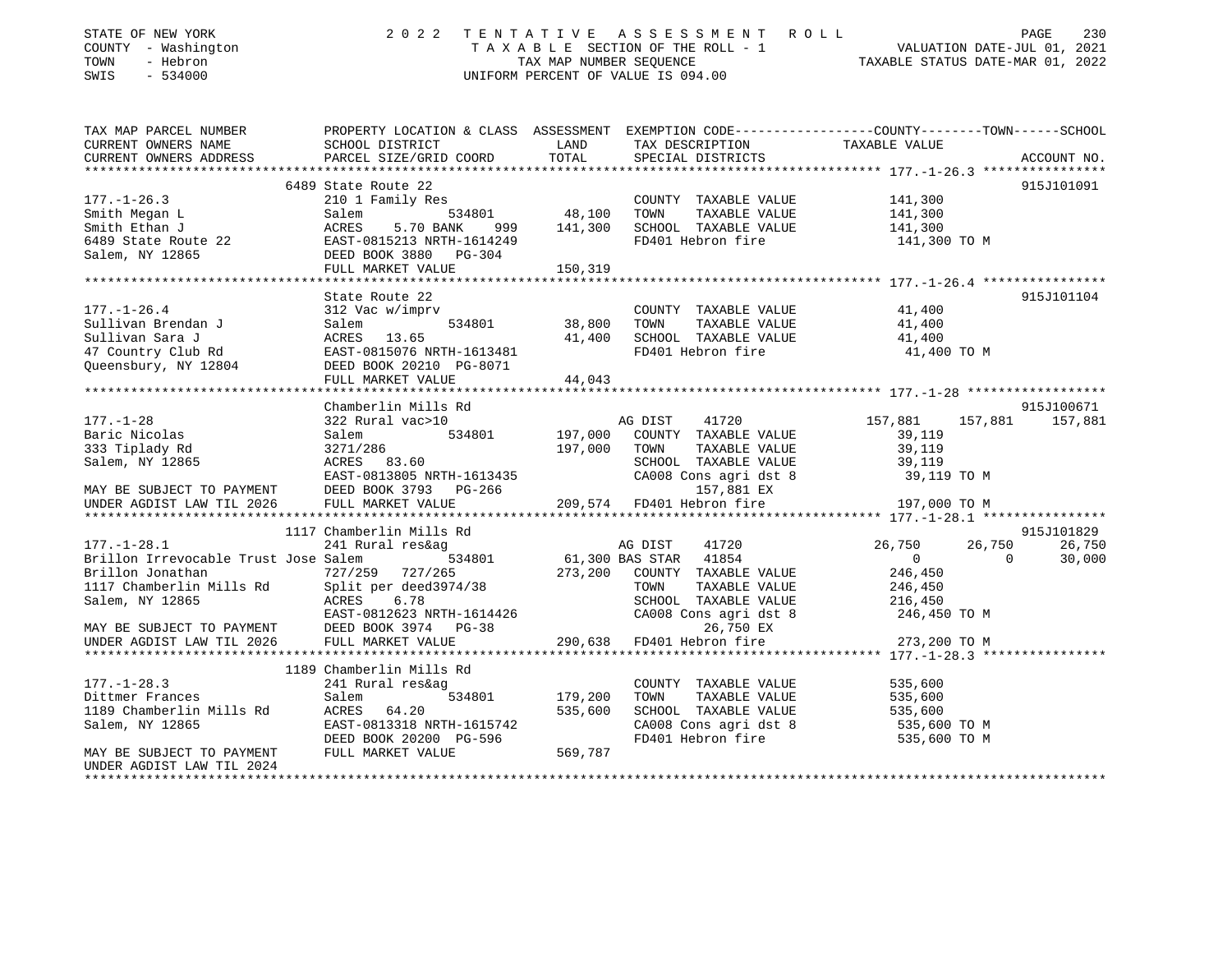| STATE OF NEW YORK<br>COUNTY - Washington<br>- Hebron<br>TOWN<br>SWIS<br>$-534000$ | 2 0 2 2                                                                                                            | TENTATIVE<br>TAX MAP NUMBER SEQUENCE | ASSESSMENT ROLL<br>TAXABLE SECTION OF THE ROLL - 1<br>UNIFORM PERCENT OF VALUE IS 094.00 | VALUATION DATE-JUL 01, 2021<br>TAXABLE STATUS DATE-MAR 01, 2022 | 231<br>PAGE |
|-----------------------------------------------------------------------------------|--------------------------------------------------------------------------------------------------------------------|--------------------------------------|------------------------------------------------------------------------------------------|-----------------------------------------------------------------|-------------|
| TAX MAP PARCEL NUMBER<br>CURRENT OWNERS NAME                                      | PROPERTY LOCATION & CLASS ASSESSMENT EXEMPTION CODE---------------COUNTY-------TOWN------SCHOOL<br>SCHOOL DISTRICT | LAND                                 | TAX DESCRIPTION                                                                          | TAXABLE VALUE                                                   |             |
| CURRENT OWNERS ADDRESS                                                            | PARCEL SIZE/GRID COORD                                                                                             | TOTAL                                | SPECIAL DISTRICTS                                                                        |                                                                 | ACCOUNT NO. |
|                                                                                   |                                                                                                                    |                                      |                                                                                          |                                                                 |             |
|                                                                                   | Tiplady Rd                                                                                                         |                                      |                                                                                          |                                                                 |             |
| $177. - 1 - 28.5$                                                                 | 322 Rural vac>10                                                                                                   |                                      | COUNTY TAXABLE VALUE                                                                     | 44,700                                                          |             |
| Getty Kyle E                                                                      | 534801<br>Salem                                                                                                    | 44,700                               | TAXABLE VALUE<br>TOWN                                                                    | 44,700                                                          |             |
| 609 County Route 31                                                               | ACRES 23.84                                                                                                        | 44,700                               | SCHOOL TAXABLE VALUE                                                                     | 44,700                                                          |             |
| Salem, NY 12865                                                                   | EAST-0811432 NRTH-1611822                                                                                          |                                      | CA008 Cons agri dst 8                                                                    | 44,700 TO M                                                     |             |
|                                                                                   | DEED BOOK 3499 PG-180                                                                                              |                                      | FD401 Hebron fire                                                                        | 44,700 TO M                                                     |             |
|                                                                                   | FULL MARKET VALUE                                                                                                  | 47,553                               |                                                                                          |                                                                 |             |
|                                                                                   | Chamberlin Mills Rd                                                                                                |                                      |                                                                                          |                                                                 |             |
| $177. - 1 - 28.7$                                                                 | 322 Rural vac>10                                                                                                   |                                      | AG DIST<br>41720                                                                         | 48,470<br>48,470                                                | 48,470      |
| Brillon Joseph E                                                                  | Salem<br>534801                                                                                                    | 72,600                               | COUNTY TAXABLE VALUE                                                                     | 24,130                                                          |             |
| Brillon Sally                                                                     | 727/265                                                                                                            | 72,600                               | TAXABLE VALUE<br>TOWN                                                                    | 24,130                                                          |             |
| 1117 Chamberlin Mills Rd                                                          | FRNT 225.00 DPTH                                                                                                   |                                      | SCHOOL TAXABLE VALUE                                                                     | 24,130                                                          |             |
| Salem, NY 12865                                                                   | 33.10<br>ACRES                                                                                                     |                                      | CA008 Cons agri dst 8                                                                    | 24,130 TO M                                                     |             |
|                                                                                   | EAST-0812620 NRTH-1614612                                                                                          |                                      | 48,470 EX                                                                                |                                                                 |             |
| MAY BE SUBJECT TO PAYMENT                                                         | DEED BOOK 727<br>$PG-259$                                                                                          |                                      | FD401 Hebron fire                                                                        | 72,600 TO M                                                     |             |
| UNDER AGDIST LAW TIL 2026                                                         | FULL MARKET VALUE                                                                                                  | 77,234                               |                                                                                          |                                                                 |             |
|                                                                                   |                                                                                                                    |                                      |                                                                                          |                                                                 |             |
|                                                                                   | 117 Tiplady Rd                                                                                                     |                                      |                                                                                          |                                                                 | 915J100609  |
| $177. - 1 - 29$<br>Brock David B                                                  | 242 Rurl res&rec<br>534801<br>Salem                                                                                | 176,800                              | COUNTY TAXABLE VALUE<br>TOWN<br>TAXABLE VALUE                                            | 232,200<br>232,200                                              |             |
| Brock Debra A                                                                     | Converted Barn Residence                                                                                           | 232,200                              | SCHOOL TAXABLE VALUE                                                                     | 232,200                                                         |             |
| 117 Tiplade Rd                                                                    | ACRES 63.00                                                                                                        |                                      | FD401 Hebron fire                                                                        | 232,200 TO M                                                    |             |
| Salem, NY 12865                                                                   | EAST-0810210 NRTH-1611218                                                                                          |                                      |                                                                                          |                                                                 |             |
|                                                                                   | DEED BOOK 3941 PG-322                                                                                              |                                      |                                                                                          |                                                                 |             |
|                                                                                   | FULL MARKET VALUE                                                                                                  | 247,021                              |                                                                                          |                                                                 |             |
|                                                                                   |                                                                                                                    |                                      |                                                                                          |                                                                 |             |
|                                                                                   | 909 Chamberlin Mills Rd                                                                                            |                                      |                                                                                          |                                                                 | 915J100125  |
| $177. - 1 - 30$                                                                   | 210 1 Family Res                                                                                                   |                                      | COUNTY TAXABLE VALUE                                                                     | 114,500                                                         |             |
| Porter Charles E                                                                  | Salem<br>534801                                                                                                    | 49,200                               | TOWN<br>TAXABLE VALUE                                                                    | 114,500                                                         |             |
| Porter Mary D<br>63 Sammis St                                                     | 6.39<br>ACRES<br>EAST-0808743 NRTH-1613987                                                                         | 114,500                              | SCHOOL TAXABLE VALUE<br>FD401 Hebron fire                                                | 114,500<br>114,500 TO M                                         |             |
| Huntington, NY 11743                                                              | DEED BOOK 2816 PG-279                                                                                              |                                      |                                                                                          |                                                                 |             |
|                                                                                   | FULL MARKET VALUE                                                                                                  | 121,809                              |                                                                                          |                                                                 |             |
|                                                                                   |                                                                                                                    |                                      |                                                                                          |                                                                 |             |
|                                                                                   | Chamberlin Mills Rd                                                                                                |                                      |                                                                                          |                                                                 | 915J100170  |
| $177. - 1 - 31.1$                                                                 | 312 Vac w/imprv                                                                                                    |                                      | COUNTY TAXABLE VALUE                                                                     | 15,200                                                          |             |
| Craig Deborah A                                                                   | Salem<br>534801                                                                                                    | 11,900                               | TOWN<br>TAXABLE VALUE                                                                    | 15,200                                                          |             |
| Casey Dorothea A                                                                  | FRNT 153.00 DPTH 241.00                                                                                            | 15,200                               | SCHOOL TAXABLE VALUE                                                                     | 15,200                                                          |             |
| 834 Chamberlin Mills Rd<br>Salem, NY 12865                                        | EAST-0807507 NRTH-1613025<br>DEED BOOK 2604<br>PG-216                                                              |                                      | FD401 Hebron fire                                                                        | 15,200 TO M                                                     |             |
|                                                                                   | FULL MARKET VALUE                                                                                                  | 16,170                               |                                                                                          |                                                                 |             |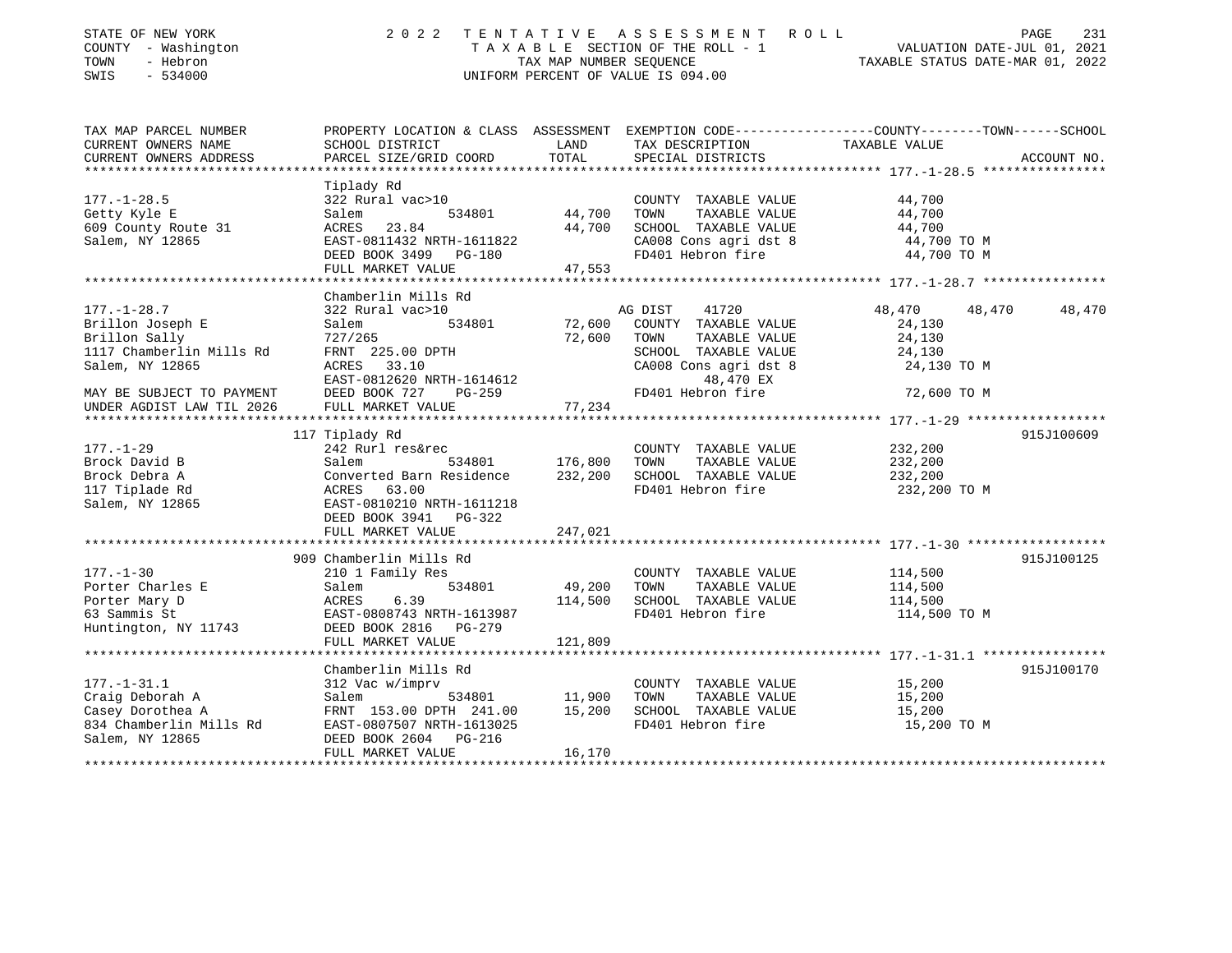| STATE OF NEW YORK<br>COUNTY - Washington<br>TOWN<br>- Hebron<br>$-534000$<br>SWIS | 2022                           |             | TENTATIVE ASSESSMENT ROLL<br>UNIFORM PERCENT OF VALUE IS 094.00 | TAXABLE SECTION OF THE ROLL - 1<br>TAX MAP NUMBER SEQUENCE THE ROLL - 1<br>TAXABLE STATUS DATE-MAR 01, 2022      | 232<br>PAGE |
|-----------------------------------------------------------------------------------|--------------------------------|-------------|-----------------------------------------------------------------|------------------------------------------------------------------------------------------------------------------|-------------|
| TAX MAP PARCEL NUMBER<br>CURRENT OWNERS NAME                                      | SCHOOL DISTRICT                | LAND        | TAX DESCRIPTION                                                 | PROPERTY LOCATION & CLASS ASSESSMENT EXEMPTION CODE---------------COUNTY-------TOWN------SCHOOL<br>TAXABLE VALUE |             |
| CURRENT OWNERS ADDRESS                                                            | PARCEL SIZE/GRID COORD         | TOTAL       | SPECIAL DISTRICTS                                               |                                                                                                                  | ACCOUNT NO. |
|                                                                                   | 853 Chamberlin Mills Rd        |             |                                                                 |                                                                                                                  | 915J101304  |
| $177. - 1 - 31.2$                                                                 | 210 1 Family Res               |             | BAS STAR 41854                                                  | $\overline{0}$<br>$\Omega$                                                                                       | 30,000      |
| Eaton Alice                                                                       | 534801<br>Salem                |             | 35,000 COUNTY TAXABLE VALUE                                     | 85,700                                                                                                           |             |
| 853 Chamberlin Mills Rd                                                           | ACRES<br>1.00                  | 85,700      | TAXABLE VALUE<br>TOWN                                           | 85,700                                                                                                           |             |
| Salem, NY 12865                                                                   | EAST-0807462 NRTH-1613318      |             | SCHOOL TAXABLE VALUE                                            | 55,700                                                                                                           |             |
|                                                                                   | DEED BOOK 823<br>PG-286        |             | FD401 Hebron fire                                               | 85,700 TO M                                                                                                      |             |
|                                                                                   | FULL MARKET VALUE              | 91,170      |                                                                 |                                                                                                                  |             |
|                                                                                   |                                |             |                                                                 |                                                                                                                  |             |
|                                                                                   | Chamberlin Mills Rd            |             |                                                                 |                                                                                                                  |             |
| $177. - 1 - 31.3$                                                                 | 314 Rural vac<10               |             | COUNTY TAXABLE VALUE                                            | 16,400                                                                                                           |             |
| Eaton Alice M                                                                     | Salem<br>534801                | 16,400 TOWN | TAXABLE VALUE                                                   | 16,400                                                                                                           |             |
| 853 Chamberlin Mills Rd                                                           | ACRES<br>2.06                  |             | 16,400 SCHOOL TAXABLE VALUE                                     | 16,400                                                                                                           |             |
| Salem, NY 12865                                                                   | EAST-0807654 NRTH-1613399      |             | FD401 Hebron fire                                               | 16,400 TO M                                                                                                      |             |
|                                                                                   | DEED BOOK 2785 PG-103          |             |                                                                 |                                                                                                                  |             |
|                                                                                   | FULL MARKET VALUE              | 17,447      |                                                                 |                                                                                                                  |             |
|                                                                                   |                                |             |                                                                 |                                                                                                                  |             |
|                                                                                   | 821 Chamberlin Mills Rd        |             |                                                                 |                                                                                                                  | 915J100529  |
| $177. - 1 - 32$                                                                   | 241 Rural res&ag               |             | AGRI-D IND 41730                                                | 133,099<br>133,099                                                                                               | 133,099     |
| Rogers Thomas C                                                                   | 534801<br>Salem                |             | 235,800 BAS STAR 41854                                          | $\sim$ 0<br>$\overline{0}$                                                                                       | 30,000      |
| 821 Chamberlin Mills Rd                                                           | 2273/67                        |             | 363,800 COUNTY TAXABLE VALUE                                    | 230,701                                                                                                          |             |
| Salem, NY 12865                                                                   | FRNT 1301.00 DPTH              |             | TOWN<br>TAXABLE VALUE                                           | 230,701                                                                                                          |             |
|                                                                                   | ACRES 92.52                    |             | SCHOOL TAXABLE VALUE                                            | 200,701                                                                                                          |             |
| MAY BE SUBJECT TO PAYMENT                                                         | EAST-0807184 NRTH-1614351      |             | FD401 Hebron fire                                               | 363,800 TO M                                                                                                     |             |
| UNDER AGDIST LAW TIL 2029                                                         | DEED BOOK 947<br>PG-197        |             |                                                                 |                                                                                                                  |             |
|                                                                                   | FULL MARKET VALUE              | 387,021     |                                                                 |                                                                                                                  |             |
|                                                                                   |                                |             |                                                                 |                                                                                                                  |             |
|                                                                                   | Chamberlain Mills Rd Off       |             |                                                                 |                                                                                                                  |             |
| $177. - 1 - 32.1$                                                                 | 322 Rural vac>10               |             | COUNTY TAXABLE VALUE                                            | 11,700                                                                                                           |             |
| Rogers Bruce                                                                      | 534801<br>Salem<br>ACRES 14.50 |             | 11,700 TOWN<br>TAXABLE VALUE                                    | 11,700                                                                                                           |             |
| Rogers Gloria Brewer                                                              |                                |             | 11,700 SCHOOL TAXABLE VALUE                                     | 11,700                                                                                                           |             |
| 41 Seamans Rd                                                                     | EAST-0806174 NRTH-1614598      |             | CA008 Cons agri dst 8                                           | 11,700 TO M                                                                                                      |             |
| Castleton, NY 12033                                                               | DEED BOOK 1761 PG-101          |             | FD401 Hebron fire                                               | 11,700 TO M                                                                                                      |             |
|                                                                                   | FULL MARKET VALUE              | 12,447      |                                                                 |                                                                                                                  |             |
|                                                                                   | Chamberlin Mills Rd            |             |                                                                 |                                                                                                                  |             |
| $177. - 1 - 32.2$                                                                 | 322 Rural vac>10               |             | COUNTY TAXABLE VALUE                                            | 64,600                                                                                                           |             |
| Rogers Thomas C                                                                   | Salem<br>534801                | 64,600      | TAXABLE VALUE<br>TOWN                                           | 64,600                                                                                                           |             |
| 821 Chamberlin Mills Rd                                                           | 50.00<br>ACRES                 | 64,600      | SCHOOL TAXABLE VALUE                                            | 64,600                                                                                                           |             |
| Salem, NY 12865                                                                   | EAST-0806825 NRTH-1610771      |             | FD401 Hebron fire                                               | 64,600 TO M                                                                                                      |             |
|                                                                                   | DEED BOOK 20200 PG-4018        |             |                                                                 |                                                                                                                  |             |
|                                                                                   | FULL MARKET VALUE              | 68,723      |                                                                 |                                                                                                                  |             |
|                                                                                   |                                |             |                                                                 |                                                                                                                  |             |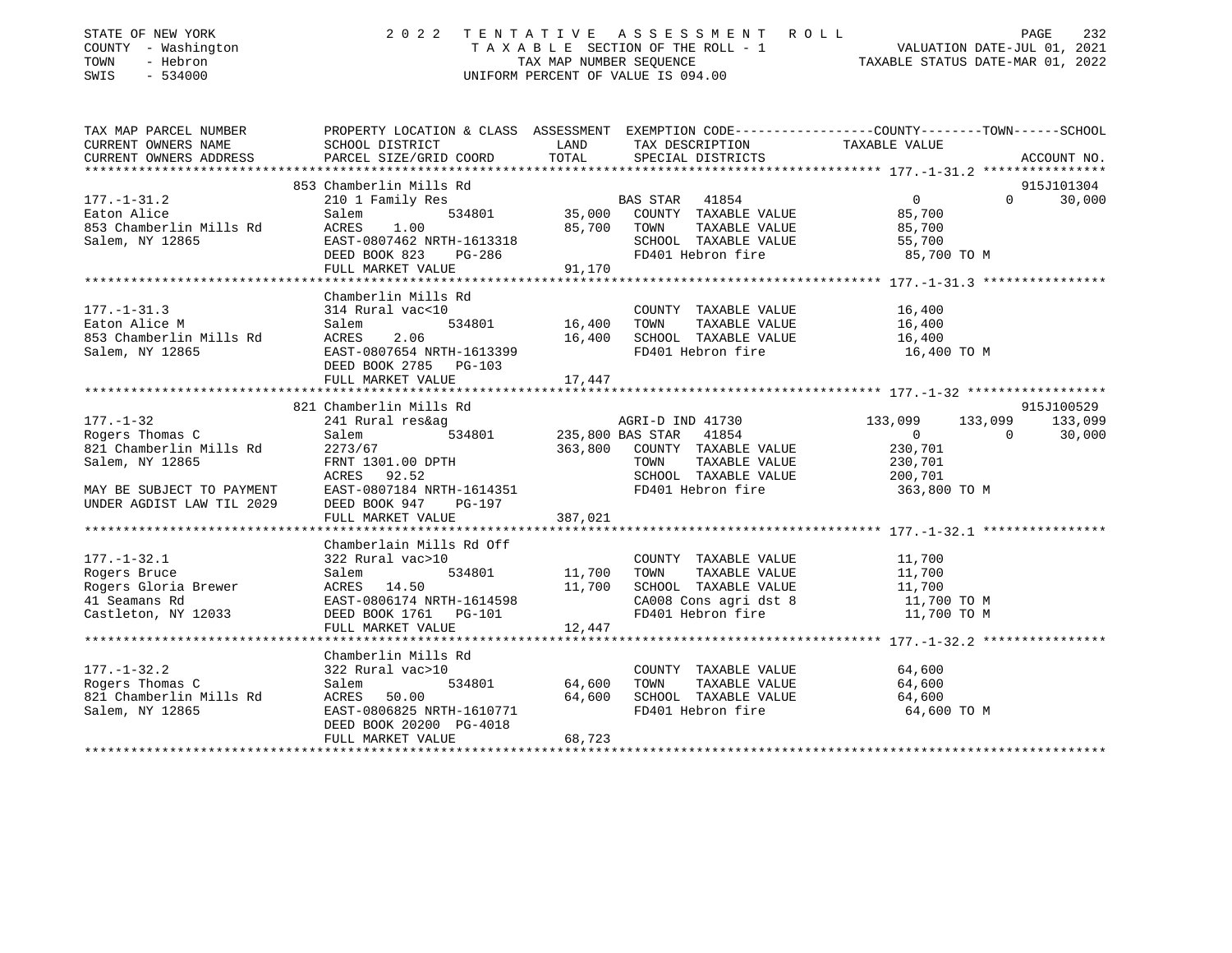| STATE OF NEW YORK<br>COUNTY - Washington<br>- Hebron<br>TOWN<br>SWIS<br>$-534000$ | 2 0 2 2                                               | TAX MAP NUMBER SEQUENCE | TENTATIVE ASSESSMENT ROLL<br>TAXABLE SECTION OF THE ROLL - 1<br>UNIFORM PERCENT OF VALUE IS 094.00 | 233<br>PAGE<br>VALUATION DATE-JUL 01, 2021<br>TAXABLE STATUS DATE-MAR 01, 2022                                                  |
|-----------------------------------------------------------------------------------|-------------------------------------------------------|-------------------------|----------------------------------------------------------------------------------------------------|---------------------------------------------------------------------------------------------------------------------------------|
| TAX MAP PARCEL NUMBER<br>CURRENT OWNERS NAME<br>CURRENT OWNERS ADDRESS            | SCHOOL DISTRICT<br>PARCEL SIZE/GRID COORD             | LAND<br>TOTAL           | TAX DESCRIPTION<br>SPECIAL DISTRICTS                                                               | PROPERTY LOCATION & CLASS ASSESSMENT EXEMPTION CODE---------------COUNTY-------TOWN------SCHOOL<br>TAXABLE VALUE<br>ACCOUNT NO. |
|                                                                                   |                                                       |                         |                                                                                                    |                                                                                                                                 |
|                                                                                   | 793 Chamberlin Mills Rd                               |                         |                                                                                                    | 915J100163                                                                                                                      |
| $177. - 1 - 33$                                                                   | 270 Mfg housing                                       |                         | COUNTY TAXABLE VALUE                                                                               | 65,300                                                                                                                          |
| Morelli-Cary Jeannine                                                             | 534801<br>Salem                                       | 43,400                  | TOWN<br>TAXABLE VALUE                                                                              | 65,300                                                                                                                          |
| 21 Sloan Dr                                                                       | ACRES<br>3.80                                         | 65,300                  | SCHOOL TAXABLE VALUE                                                                               | 65,300                                                                                                                          |
| Greenwich, NY 12834                                                               | EAST-0805971 NRTH-1612886<br>DEED BOOK 2294 PG-332    |                         | FD401 Hebron fire                                                                                  | 65,300 TO M                                                                                                                     |
|                                                                                   | FULL MARKET VALUE                                     | 69,468                  |                                                                                                    |                                                                                                                                 |
|                                                                                   |                                                       |                         |                                                                                                    |                                                                                                                                 |
|                                                                                   | 795 Chamberlin Mills Rd                               |                         |                                                                                                    | 915J101542                                                                                                                      |
| $177. - 1 - 33.1$                                                                 | 210 1 Family Res                                      |                         | 41854<br>BAS STAR                                                                                  | 0<br>$\Omega$<br>30,000                                                                                                         |
| Leaman Steven E                                                                   | 534801<br>Salem                                       | 41,000                  | COUNTY TAXABLE VALUE                                                                               | 180,600                                                                                                                         |
| 795 Chamberlin Mills Rd                                                           | ACRES<br>3.00                                         | 180,600                 | TOWN<br>TAXABLE VALUE                                                                              | 180,600                                                                                                                         |
| Salem, NY 12865-9618                                                              | EAST-0806014 NRTH-1613287                             |                         | SCHOOL TAXABLE VALUE                                                                               | 150,600                                                                                                                         |
|                                                                                   | DEED BOOK 811<br><b>PG-90</b>                         |                         | FD401 Hebron fire                                                                                  | 180,600 TO M                                                                                                                    |
|                                                                                   | FULL MARKET VALUE                                     | 192,128                 |                                                                                                    | **************************** 177.-1-34 ******************                                                                       |
|                                                                                   | 797 Chamberlin Mills Rd                               |                         |                                                                                                    | 915J100532                                                                                                                      |
| $177. - 1 - 34$                                                                   | 260 Seasonal res                                      |                         | COUNTY TAXABLE VALUE                                                                               | 79,500                                                                                                                          |
| Rogers Bruce                                                                      | Salem<br>534801                                       | 44,800                  | TOWN<br>TAXABLE VALUE                                                                              | 79,500                                                                                                                          |
| Rogers Gloria Brewer                                                              | ACRES 17.40                                           | 79,500                  | SCHOOL TAXABLE VALUE                                                                               | 79,500                                                                                                                          |
| 41 Seamans Ave                                                                    | EAST-0805787 NRTH-1614212                             |                         | CA008 Cons agri dst 8                                                                              | 79,500 TO M                                                                                                                     |
| Castleton, NY 12033                                                               | DEED BOOK 1761<br>PG-97                               |                         | FD401 Hebron fire                                                                                  | 79,500 TO M                                                                                                                     |
|                                                                                   | FULL MARKET VALUE                                     | 84,574                  |                                                                                                    |                                                                                                                                 |
|                                                                                   |                                                       |                         |                                                                                                    |                                                                                                                                 |
|                                                                                   | 771 Chamberlin Mills Rd                               |                         |                                                                                                    | 915L100174                                                                                                                      |
| $177. - 1 - 35$<br>Crosier Randy J                                                | 280 Res Multiple<br>Salem<br>534801                   | 49,700                  | COUNTY TAXABLE VALUE<br>TOWN<br>TAXABLE VALUE                                                      | 123,700<br>123,700                                                                                                              |
| Crosier Nancy A                                                                   | ACRES<br>6.70                                         | 123,700                 | SCHOOL TAXABLE VALUE                                                                               | 123,700                                                                                                                         |
| 771 Chamberlain Mills Rd                                                          | EAST-0805635 NRTH-1613184                             |                         | FD401 Hebron fire                                                                                  | 123,700 TO M                                                                                                                    |
| Salem, NY 12865                                                                   | DEED BOOK 752<br><b>PG-136</b>                        |                         |                                                                                                    |                                                                                                                                 |
|                                                                                   | FULL MARKET VALUE                                     | 131,596                 |                                                                                                    |                                                                                                                                 |
| **************************                                                        |                                                       |                         |                                                                                                    |                                                                                                                                 |
|                                                                                   | Chamberlin Mills Rd                                   |                         |                                                                                                    | 915J101363                                                                                                                      |
| $177. - 1 - 36.1$                                                                 | 314 Rural vac<10                                      |                         | COUNTY TAXABLE VALUE                                                                               | 6,300                                                                                                                           |
| Carusone John S                                                                   | Salem<br>534801                                       | 6,300                   | TOWN<br>TAXABLE VALUE                                                                              | 6,300                                                                                                                           |
| Muller Michael J                                                                  | FRNT 132.00 DPTH 170.00                               | 6,300                   | SCHOOL TAXABLE VALUE<br>FD401 Hebron fire                                                          | 6,300                                                                                                                           |
| 12 E Washington St<br>PO Box 143                                                  | EAST-0805315 NRTH-1612741<br>DEED BOOK 599<br>$PG-80$ |                         |                                                                                                    | 6,300 TO M                                                                                                                      |
| Glens Falls, NY 12801                                                             | FULL MARKET VALUE                                     | 6,702                   |                                                                                                    |                                                                                                                                 |
|                                                                                   |                                                       |                         |                                                                                                    | ********** 177.-1-36.2 *****************                                                                                        |
|                                                                                   | 763 Chamberlin Mills Rd                               |                         |                                                                                                    | 915J101364                                                                                                                      |
| $177. - 1 - 36.2$                                                                 | 210 1 Family Res                                      |                         | BAS STAR<br>41854                                                                                  | $\overline{0}$<br>$\mathbf 0$<br>30,000                                                                                         |
| Allen Joel                                                                        | Salem<br>534801                                       | 37,200                  | COUNTY TAXABLE VALUE                                                                               | 87,200                                                                                                                          |
| Allen Susan                                                                       | ACRES<br>1.74 BANK<br>997                             | 87,200                  | TOWN<br>TAXABLE VALUE                                                                              | 87,200                                                                                                                          |
| 763 Chamberlin Mills Rd                                                           | EAST-0805323 NRTH-1613043                             |                         | SCHOOL TAXABLE VALUE                                                                               | 57,200                                                                                                                          |
| Salem, NY 12865                                                                   | DEED BOOK 656<br><b>PG-157</b><br>FULL MARKET VALUE   | 92,766                  | FD401 Hebron fire                                                                                  | 87,200 TO M                                                                                                                     |

\*\*\*\*\*\*\*\*\*\*\*\*\*\*\*\*\*\*\*\*\*\*\*\*\*\*\*\*\*\*\*\*\*\*\*\*\*\*\*\*\*\*\*\*\*\*\*\*\*\*\*\*\*\*\*\*\*\*\*\*\*\*\*\*\*\*\*\*\*\*\*\*\*\*\*\*\*\*\*\*\*\*\*\*\*\*\*\*\*\*\*\*\*\*\*\*\*\*\*\*\*\*\*\*\*\*\*\*\*\*\*\*\*\*\*\*\*\*\*\*\*\*\*\*\*\*\*\*\*\*\*\*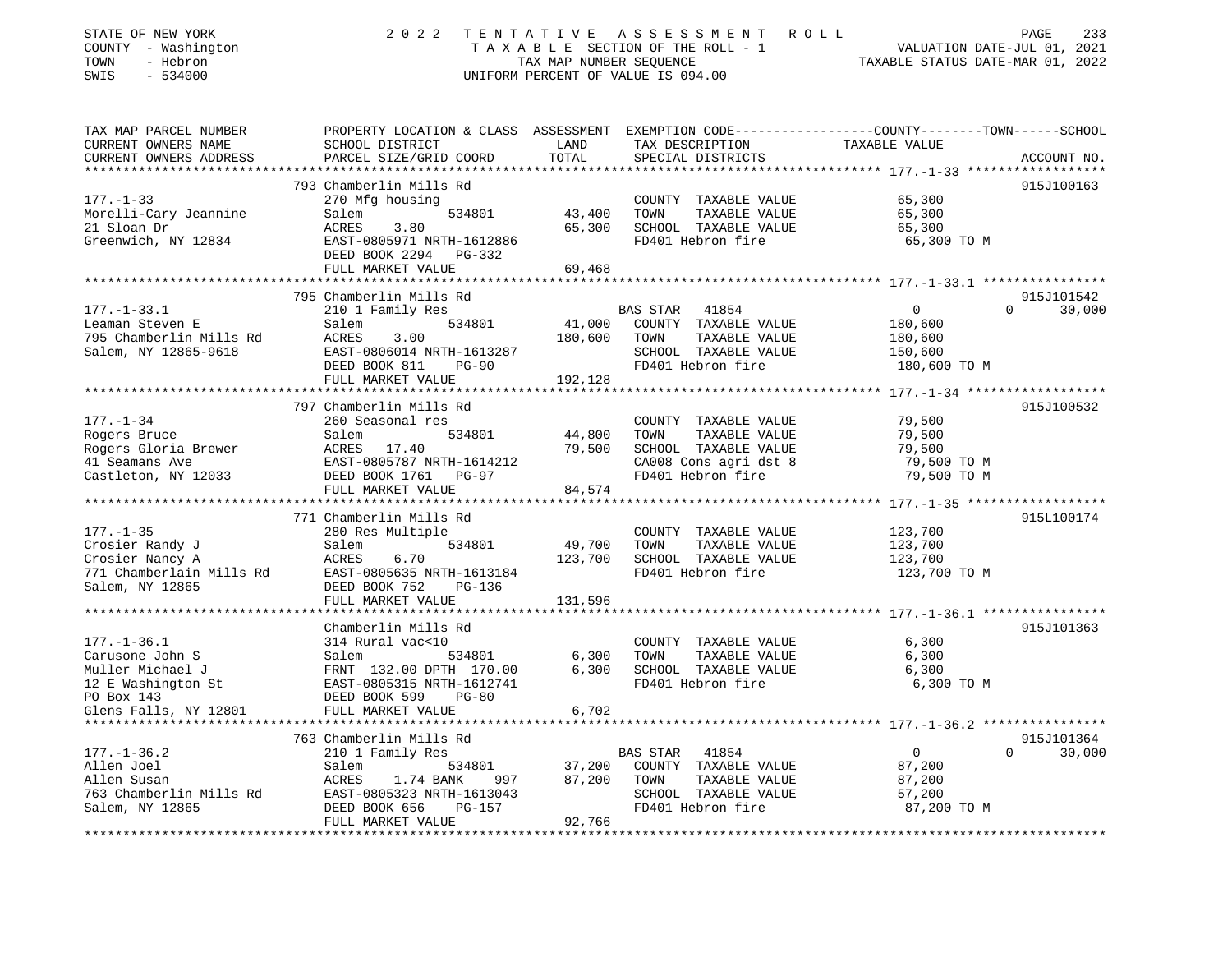| STATE OF NEW YORK<br>COUNTY - Washington<br>- Hebron<br>TOWN<br>SWIS<br>$-534000$ | 2 0 2 2                                                     | TENTATIVE<br>TAX MAP NUMBER SEQUENCE | A S S E S S M E N T<br>R O L L<br>T A X A B L E SECTION OF THE ROLL - 1<br>UNIFORM PERCENT OF VALUE IS 094.00 | VALUATION DATE-JUL 01, 2021<br>TAXABLE STATUS DATE-MAR 01, 2022                                                  | 234<br>PAGE |
|-----------------------------------------------------------------------------------|-------------------------------------------------------------|--------------------------------------|---------------------------------------------------------------------------------------------------------------|------------------------------------------------------------------------------------------------------------------|-------------|
| TAX MAP PARCEL NUMBER<br>CURRENT OWNERS NAME                                      | SCHOOL DISTRICT                                             | LAND                                 | TAX DESCRIPTION                                                                                               | PROPERTY LOCATION & CLASS ASSESSMENT EXEMPTION CODE---------------COUNTY-------TOWN------SCHOOL<br>TAXABLE VALUE |             |
| CURRENT OWNERS ADDRESS                                                            | PARCEL SIZE/GRID COORD                                      | TOTAL                                | SPECIAL DISTRICTS                                                                                             |                                                                                                                  | ACCOUNT NO. |
|                                                                                   |                                                             | **************                       |                                                                                                               | ************* 177.-1-37 *******************                                                                      |             |
|                                                                                   | Middle Rd                                                   |                                      |                                                                                                               |                                                                                                                  | 915J100530  |
| $177. - 1 - 37$                                                                   | 312 Vac w/imprv                                             |                                      | COUNTY TAXABLE VALUE                                                                                          | 72,400                                                                                                           |             |
| Rogers Bruce                                                                      | Salem<br>534801                                             | 64,100                               | TAXABLE VALUE<br>TOWN                                                                                         | 72,400                                                                                                           |             |
| Rogers Gloria Brewer                                                              | 30.50<br>ACRES                                              | 72,400                               | SCHOOL TAXABLE VALUE                                                                                          | 72,400                                                                                                           |             |
| 41 Seaman Ave<br>Castleton, NY 12033                                              | EAST-0805177 NRTH-1614329<br>DEED BOOK 1761<br>PG-104       |                                      | CA008 Cons agri dst 8<br>FD401 Hebron fire                                                                    | 72,400 TO M<br>72,400 TO M                                                                                       |             |
|                                                                                   | FULL MARKET VALUE                                           | 77,021                               |                                                                                                               |                                                                                                                  |             |
|                                                                                   |                                                             |                                      |                                                                                                               |                                                                                                                  |             |
|                                                                                   | 34 Middle Rd                                                |                                      |                                                                                                               |                                                                                                                  | 915J100103  |
| $177. - 1 - 38$                                                                   | 210 1 Family Res                                            |                                      | 41834<br>ENH STAR                                                                                             | 0<br>$\Omega$                                                                                                    | 74,900      |
| Ayers Bruce                                                                       | Salem<br>534801                                             | 35,600                               | COUNTY TAXABLE VALUE                                                                                          | 75,200                                                                                                           |             |
| 34 Middle Rd                                                                      | <b>ACRES</b><br>1.20                                        | 75,200                               | TAXABLE VALUE<br>TOWN                                                                                         | 75,200                                                                                                           |             |
| Salem, NY 12865                                                                   | EAST-0804678 NRTH-1613187                                   |                                      | SCHOOL TAXABLE VALUE<br>FD401 Hebron fire                                                                     | 300                                                                                                              |             |
|                                                                                   | DEED BOOK 958<br>PG-297<br>FULL MARKET VALUE                | 80,000                               |                                                                                                               | 75,200 TO M                                                                                                      |             |
|                                                                                   |                                                             |                                      |                                                                                                               |                                                                                                                  |             |
|                                                                                   | 20 Middle Rd                                                |                                      |                                                                                                               |                                                                                                                  | 915J100255  |
| $177. - 1 - 39$                                                                   | 210 1 Family Res                                            |                                      | COUNTY TAXABLE VALUE                                                                                          | 135,500                                                                                                          |             |
| Boutsikaris Costa N                                                               | 534801<br>Salem                                             | 50,500                               | TOWN<br>TAXABLE VALUE                                                                                         | 135,500                                                                                                          |             |
| Boutsikaris Nina                                                                  | 584/223 748/254                                             | 135,500                              | SCHOOL TAXABLE VALUE                                                                                          | 135,500                                                                                                          |             |
| 321 Front St                                                                      | ACRES<br>7.20                                               |                                      | FD401 Hebron fire                                                                                             | 135,500 TO M                                                                                                     |             |
| Nyack, NY 10960                                                                   | EAST-0804886 NRTH-1613124<br>DEED BOOK 3216 PG-1            |                                      |                                                                                                               |                                                                                                                  |             |
|                                                                                   | FULL MARKET VALUE                                           | 144,149                              |                                                                                                               |                                                                                                                  |             |
|                                                                                   |                                                             |                                      |                                                                                                               |                                                                                                                  |             |
|                                                                                   | 776 Chamberlin Mills Rd                                     |                                      |                                                                                                               |                                                                                                                  | 915J100572  |
| $177. - 1 - 41$                                                                   | 241 Rural res&ag                                            |                                      | COUNTY TAXABLE VALUE                                                                                          | 179,800                                                                                                          |             |
| Tucker Peter E                                                                    | 534801<br>Salem                                             | 95,800                               | TOWN<br>TAXABLE VALUE                                                                                         | 179,800                                                                                                          |             |
| Tucker Tanya L                                                                    | 735/214                                                     | 179,800                              | SCHOOL TAXABLE VALUE                                                                                          | 179,800                                                                                                          |             |
| 776 Chamberlin Mills Rd                                                           | C.0.215/209                                                 |                                      | FD401 Hebron fire                                                                                             | 179,800 TO M                                                                                                     |             |
| Salem, NY 12865                                                                   | ACRES 37.40 BANK<br>999<br>EAST-0805505 NRTH-1611707        |                                      |                                                                                                               |                                                                                                                  |             |
|                                                                                   | DEED BOOK 20200 PG-6124                                     |                                      |                                                                                                               |                                                                                                                  |             |
|                                                                                   | FULL MARKET VALUE                                           | 191,277                              |                                                                                                               |                                                                                                                  |             |
|                                                                                   |                                                             |                                      |                                                                                                               |                                                                                                                  |             |
|                                                                                   | 798 Chamberlin Mills Rd                                     |                                      |                                                                                                               |                                                                                                                  | 915J100492  |
| $177. - 1 - 42$                                                                   | 210 1 Family Res                                            |                                      | COUNTY TAXABLE VALUE                                                                                          | 94,400                                                                                                           |             |
| Hill Roger Jr                                                                     | 534801<br>Salem                                             | 44,000                               | TOWN<br>TAXABLE VALUE                                                                                         | 94,400                                                                                                           |             |
| 798 Chamberlin Mills Rd                                                           | ACRES<br>4.00                                               | 94,400                               | SCHOOL TAXABLE VALUE                                                                                          | 94,400                                                                                                           |             |
| Salem, NY 12865                                                                   | EAST-0806155 NRTH-1612352<br>DEED BOOK 3701<br><b>PG-90</b> |                                      | FD401 Hebron fire                                                                                             | 94,400 TO M                                                                                                      |             |
|                                                                                   | FULL MARKET VALUE                                           | 100,426                              |                                                                                                               |                                                                                                                  |             |
|                                                                                   |                                                             |                                      |                                                                                                               |                                                                                                                  |             |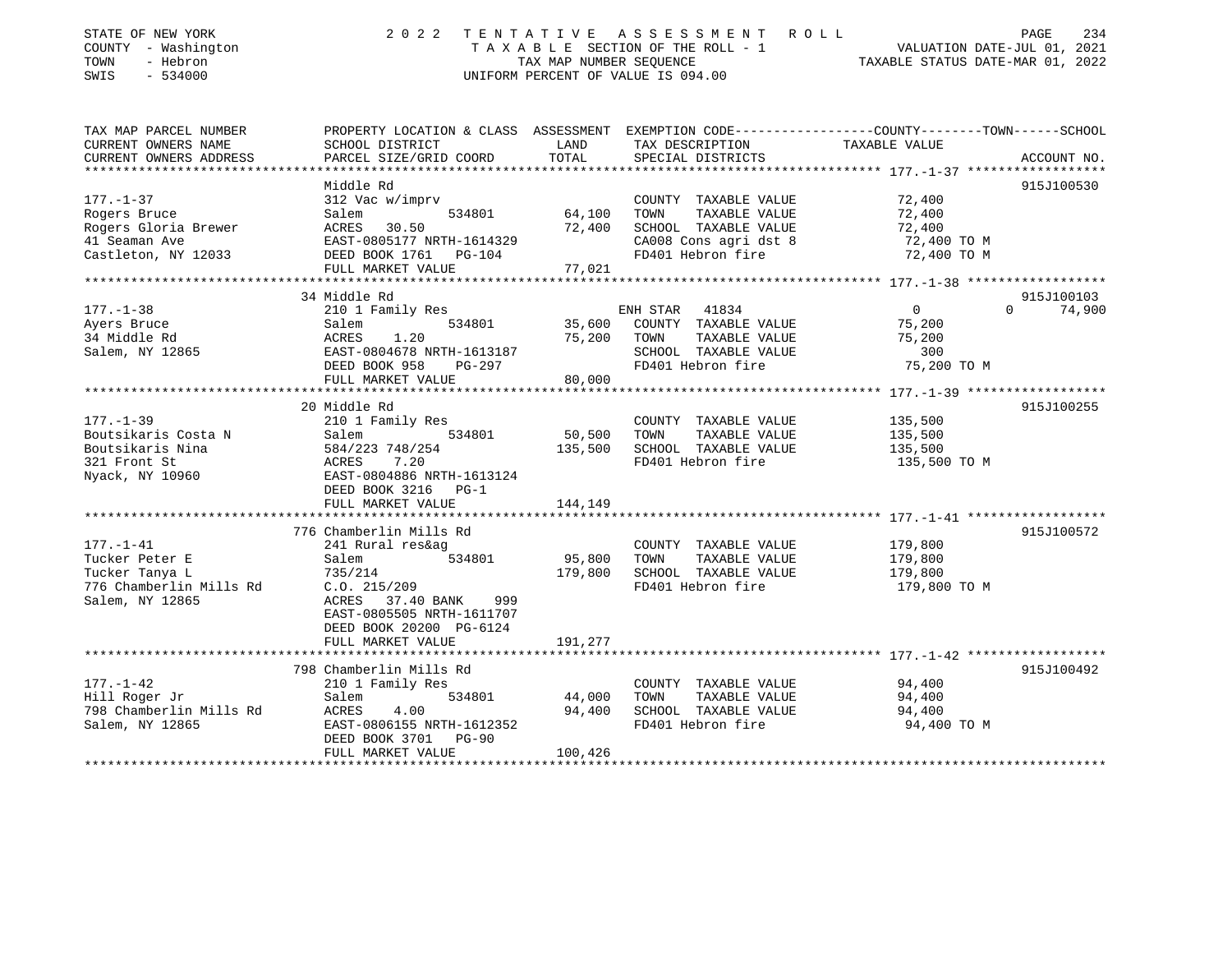| STATE OF NEW YORK<br>COUNTY - Washington<br>- Hebron<br>TOWN<br>SWIS<br>$-534000$  | 2 0 2 2                                                                                                                                                         | TAX MAP NUMBER SEOUENCE | TENTATIVE ASSESSMENT ROLL<br>T A X A B L E SECTION OF THE ROLL - 1<br>UNIFORM PERCENT OF VALUE IS 094.00 | VALUATION DATE-JUL 01, 2021<br>TAXABLE STATUS DATE-MAR 01, 2022 | PAGE<br>235            |
|------------------------------------------------------------------------------------|-----------------------------------------------------------------------------------------------------------------------------------------------------------------|-------------------------|----------------------------------------------------------------------------------------------------------|-----------------------------------------------------------------|------------------------|
| TAX MAP PARCEL NUMBER<br>CURRENT OWNERS NAME<br>CURRENT OWNERS ADDRESS             | PROPERTY LOCATION & CLASS ASSESSMENT EXEMPTION CODE---------------COUNTY-------TOWN-----SCHOOL<br>SCHOOL DISTRICT<br>PARCEL SIZE/GRID COORD                     | LAND<br>TOTAL           | TAX DESCRIPTION<br>SPECIAL DISTRICTS                                                                     | TAXABLE VALUE                                                   | ACCOUNT NO.            |
| *************************                                                          |                                                                                                                                                                 |                         |                                                                                                          |                                                                 |                        |
| $177. - 1 - 42.2$<br>Leaman Steven E<br>795 Chamberlin Mills Rd<br>Salem, NY 12865 | Chamberlin Mills Rd<br>314 Rural vac<10<br>Salem<br>534801<br>FRNT 230.00 DPTH 120.00<br>ACRES<br>0.63<br>EAST-0806150 NRTH-1612749<br>DEED BOOK 811<br>$PG-90$ | 7,800<br>7,800          | COUNTY TAXABLE VALUE<br>TAXABLE VALUE<br>TOWN<br>SCHOOL TAXABLE VALUE<br>FD401 Hebron fire               | 7,800<br>7,800<br>7,800<br>7,800 TO M                           | 915J101611             |
|                                                                                    | FULL MARKET VALUE                                                                                                                                               | 8,298                   |                                                                                                          |                                                                 |                        |
|                                                                                    | ***********************                                                                                                                                         |                         |                                                                                                          |                                                                 |                        |
| $177. - 1 - 43$<br>Sztorc Family, LLC<br>PO Box 157<br>Dorset, VT 05251            | Chamberlin Mills Rd<br>322 Rural vac>10<br>534801<br>Salem<br>ACRES 82.10<br>EAST-0805975 NRTH-1609905                                                          | 123,100<br>123,100      | COUNTY TAXABLE VALUE<br>TAXABLE VALUE<br>TOWN<br>SCHOOL TAXABLE VALUE<br>FD401 Hebron fire               | 123,100<br>123,100<br>123,100<br>123,100 TO M                   | 915J100200             |
|                                                                                    | DEED BOOK 3312 PG-119<br>FULL MARKET VALUE                                                                                                                      | 130,957                 |                                                                                                          |                                                                 |                        |
|                                                                                    |                                                                                                                                                                 |                         |                                                                                                          |                                                                 |                        |
|                                                                                    | 792 Chamberlin Mills Rd                                                                                                                                         |                         |                                                                                                          |                                                                 |                        |
| $177. - 1 - 43.1$                                                                  | 210 1 Family Res                                                                                                                                                |                         | BAS STAR 41854                                                                                           | $\overline{0}$                                                  | 30,000<br>$\mathbf{0}$ |
| Kirk Crystal                                                                       | Salem<br>534801                                                                                                                                                 | 40,000                  | COUNTY TAXABLE VALUE                                                                                     | 158,800                                                         |                        |
| Kirk Joshua                                                                        | C.0.215/209                                                                                                                                                     | 158,800                 | TOWN<br>TAXABLE VALUE                                                                                    | 158,800                                                         |                        |
| 792 Chamberlin Mills Rd                                                            | ACRES<br>2.63 BANK<br>999                                                                                                                                       |                         | SCHOOL TAXABLE VALUE                                                                                     | 128,800                                                         |                        |
| Salem, NY 12865                                                                    | EAST-0805921 NRTH-1612335<br>DEED BOOK 2927 PG-265<br>FULL MARKET VALUE                                                                                         | 168,936                 | FD401 Hebron fire                                                                                        | 158,800 TO M                                                    |                        |
|                                                                                    |                                                                                                                                                                 |                         |                                                                                                          |                                                                 |                        |
|                                                                                    | Chamberlain Mills Rd Off                                                                                                                                        |                         |                                                                                                          |                                                                 | 915J100475             |
| $177. - 1 - 44$                                                                    | 323 Vacant rural                                                                                                                                                |                         | COUNTY TAXABLE VALUE                                                                                     | 6,500                                                           |                        |
| Bishop Lori                                                                        | 534801<br>Salem                                                                                                                                                 | 6,500                   | TOWN<br>TAXABLE VALUE                                                                                    | 6,500                                                           |                        |
| 26 Button Rd                                                                       | No Deeded R O W                                                                                                                                                 | 6,500                   | SCHOOL TAXABLE VALUE                                                                                     | 6,500                                                           |                        |
| Granville, NY 12832                                                                | ACRES<br>8.00<br>EAST-0807068 NRTH-1608914<br>DEED BOOK 3283 PG-59<br>FULL MARKET VALUE                                                                         | 6,915                   | FD401 Hebron fire                                                                                        | 6,500 TO M                                                      |                        |
|                                                                                    |                                                                                                                                                                 |                         |                                                                                                          |                                                                 |                        |
|                                                                                    | 834 Chamberlin Mills Rd                                                                                                                                         |                         |                                                                                                          |                                                                 | 915J100326             |
| $177. - 1 - 45$                                                                    | 240 Rural res                                                                                                                                                   |                         | AGRI-D IND 41730                                                                                         | 74,300<br>74,300                                                | 74,300                 |
| Craig Deborah A                                                                    | Salem<br>534801                                                                                                                                                 |                         | 221,200 ENH STAR<br>41834                                                                                | $\overline{0}$                                                  | $\Omega$<br>74,900     |
| Casey Dorothea A                                                                   |                                                                                                                                                                 |                         |                                                                                                          |                                                                 |                        |
|                                                                                    | ACRES 133.80                                                                                                                                                    | 315,000                 | COUNTY TAXABLE VALUE                                                                                     | 240,700                                                         |                        |
| 834 Chamberlin Mills Rd                                                            | EAST-0807856 NRTH-1611945                                                                                                                                       |                         | TOWN<br>TAXABLE VALUE                                                                                    | 240,700                                                         |                        |
| Salem, NY 12865                                                                    | DEED BOOK 2604 PG-216<br>FULL MARKET VALUE                                                                                                                      |                         | SCHOOL TAXABLE VALUE<br>335,106 FD401 Hebron fire                                                        | 165,800<br>315,000 TO M                                         |                        |

\*\*\*\*\*\*\*\*\*\*\*\*\*\*\*\*\*\*\*\*\*\*\*\*\*\*\*\*\*\*\*\*\*\*\*\*\*\*\*\*\*\*\*\*\*\*\*\*\*\*\*\*\*\*\*\*\*\*\*\*\*\*\*\*\*\*\*\*\*\*\*\*\*\*\*\*\*\*\*\*\*\*\*\*\*\*\*\*\*\*\*\*\*\*\*\*\*\*\*\*\*\*\*\*\*\*\*\*\*\*\*\*\*\*\*\*\*\*\*\*\*\*\*\*\*\*\*\*\*\*\*\*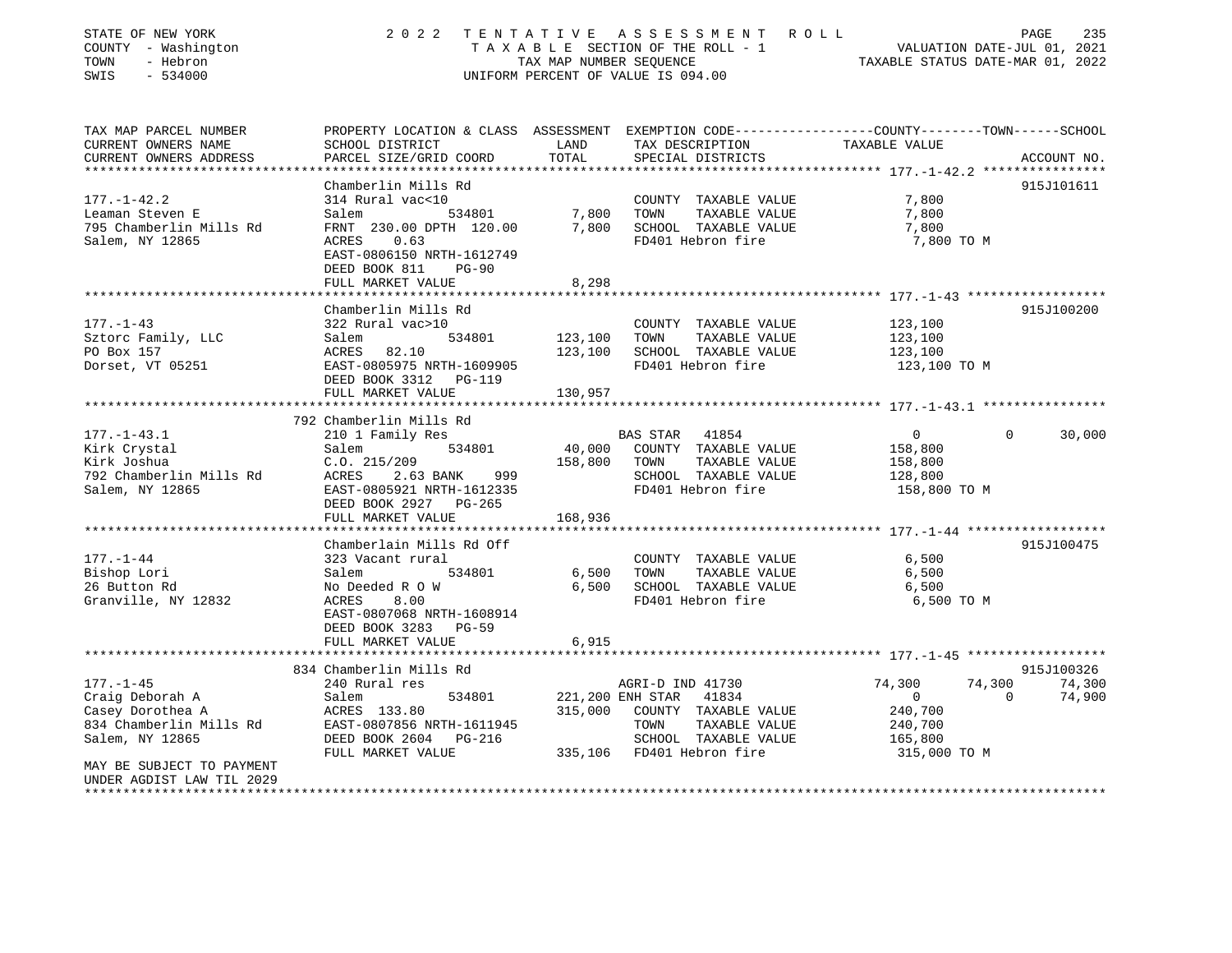| STATE OF NEW YORK<br>COUNTY - Washington<br>- Hebron<br>TOWN<br>SWIS<br>$-534000$ | 2 0 2 2                                               | TENTATIVE<br>TAX MAP NUMBER SEQUENCE | ASSESSMENT ROLL<br>TAXABLE SECTION OF THE ROLL - 1<br>UNIFORM PERCENT OF VALUE IS 094.00 | VALUATION DATE-JUL 01, 2021<br>TAXABLE STATUS DATE-MAR 01, 2022                                                  | PAGE<br>236 |
|-----------------------------------------------------------------------------------|-------------------------------------------------------|--------------------------------------|------------------------------------------------------------------------------------------|------------------------------------------------------------------------------------------------------------------|-------------|
| TAX MAP PARCEL NUMBER<br>CURRENT OWNERS NAME                                      | SCHOOL DISTRICT                                       | LAND                                 | TAX DESCRIPTION                                                                          | PROPERTY LOCATION & CLASS ASSESSMENT EXEMPTION CODE---------------COUNTY-------TOWN------SCHOOL<br>TAXABLE VALUE |             |
| CURRENT OWNERS ADDRESS                                                            | PARCEL SIZE/GRID COORD                                | TOTAL                                | SPECIAL DISTRICTS                                                                        |                                                                                                                  | ACCOUNT NO. |
|                                                                                   |                                                       |                                      |                                                                                          |                                                                                                                  |             |
|                                                                                   | 82 Tiplady Rd                                         |                                      |                                                                                          |                                                                                                                  | 915J100591  |
| $177. - 1 - 46$                                                                   | 240 Rural res                                         |                                      | COUNTY TAXABLE VALUE                                                                     | 242,500                                                                                                          |             |
| Johneas Matthew B                                                                 | 534801<br>Salem                                       | 78,400                               | TAXABLE VALUE<br>TOWN                                                                    | 242,500                                                                                                          |             |
| Johneas Emily F                                                                   | ACRES<br>25.00 BANK<br>999                            | 242,500                              | SCHOOL TAXABLE VALUE                                                                     | 242,500                                                                                                          |             |
| 82 Tiplady Rd                                                                     | EAST-0808408 NRTH-1610927                             |                                      | FD401 Hebron fire                                                                        | 242,500 TO M                                                                                                     |             |
| Salem, NY 12865                                                                   | DEED BOOK 3871 PG-210                                 |                                      |                                                                                          |                                                                                                                  |             |
|                                                                                   | FULL MARKET VALUE                                     | 257,979                              |                                                                                          |                                                                                                                  |             |
|                                                                                   | 140 Tiplady Rd                                        |                                      |                                                                                          |                                                                                                                  | 915J100550  |
| $177. - 1 - 47$                                                                   | 240 Rural res                                         |                                      | ENH STAR<br>41834                                                                        | $\mathbf{0}$<br>$\Omega$                                                                                         | 74,900      |
| Schaffernoth Irrevocable Trust Salem                                              | 534801                                                | 116,300                              | COUNTY TAXABLE VALUE                                                                     | 198,500                                                                                                          |             |
| LaFountain Jessica L Trustee                                                      | 617/121                                               | 198,500                              | TOWN<br>TAXABLE VALUE                                                                    | 198,500                                                                                                          |             |
| c/o Wanda Schaffernoth                                                            | ACRES 52.10                                           |                                      | SCHOOL TAXABLE VALUE                                                                     | 123,600                                                                                                          |             |
| 140 Tiplady Rd                                                                    | EAST-0809279 NRTH-1610129                             |                                      | FD401 Hebron fire                                                                        | 198,500 TO M                                                                                                     |             |
| Salem, NY 12865                                                                   | DEED BOOK 2958 PG-193                                 |                                      |                                                                                          |                                                                                                                  |             |
|                                                                                   | FULL MARKET VALUE                                     | 211,170                              |                                                                                          |                                                                                                                  |             |
|                                                                                   |                                                       |                                      |                                                                                          |                                                                                                                  |             |
|                                                                                   | 192 Tiplady Rd                                        |                                      |                                                                                          |                                                                                                                  | 915J100366  |
| $177. - 1 - 48$                                                                   | 242 Rurl res&rec                                      |                                      | COUNTY TAXABLE VALUE                                                                     | 258,900                                                                                                          |             |
| Kurz Kevin P                                                                      | Salem<br>534801                                       | 154,800                              | TOWN<br>TAXABLE VALUE                                                                    | 258,900                                                                                                          |             |
| Kurz Christopher E                                                                | ACRES<br>52.00                                        | 258,900                              | SCHOOL TAXABLE VALUE                                                                     | 258,900                                                                                                          |             |
| 1339 Lakeside Dr<br>Wantagh, NY 11793                                             | EAST-0811152 NRTH-1609791<br>DEED BOOK 3857<br>PG-347 |                                      | FD401 Hebron fire                                                                        | 258,900 TO M                                                                                                     |             |
|                                                                                   | FULL MARKET VALUE                                     | 275,426                              |                                                                                          |                                                                                                                  |             |
|                                                                                   |                                                       |                                      |                                                                                          |                                                                                                                  |             |
|                                                                                   | 236 Tiplady Rd                                        |                                      | 89 PCT OF VALUE USED FOR EXEMPTION PURPOSES                                              |                                                                                                                  | 915J100582  |
| $177. - 1 - 49$                                                                   | 210 1 Family Res                                      |                                      | VET WAR CT 41121                                                                         | 21,160<br>18,000                                                                                                 | 0           |
| Smith Charles                                                                     | Salem<br>534801                                       |                                      | 65,400 BAS STAR 41854                                                                    | $\Omega$<br>$\Omega$                                                                                             | 30,000      |
| 236 Tiplady Rd                                                                    | ACRES<br>8.62                                         | 158,500                              | COUNTY TAXABLE VALUE                                                                     | 137,340                                                                                                          |             |
| PO Box 102                                                                        | EAST-0811675 NRTH-1610692                             |                                      | TOWN<br>TAXABLE VALUE                                                                    | 140,500                                                                                                          |             |
| Salem, NY 12865                                                                   | DEED BOOK 1732 PG-59                                  |                                      | SCHOOL TAXABLE VALUE                                                                     | 128,500                                                                                                          |             |
|                                                                                   | FULL MARKET VALUE                                     |                                      | 168,617 CA008 Cons agri dst 8                                                            | 158,500 TO M                                                                                                     |             |
|                                                                                   |                                                       |                                      | FD401 Hebron fire                                                                        | 158,500 TO M                                                                                                     |             |
|                                                                                   | ****************************                          |                                      |                                                                                          | ********** 177.-1-50 *******************                                                                         |             |
|                                                                                   | 269 Tiplady Rd                                        |                                      |                                                                                          |                                                                                                                  | 915J100439  |
| $177. - 1 - 50$                                                                   | 241 Rural res&ag                                      |                                      | AG DIST<br>41720                                                                         | 176,935<br>176,935                                                                                               | 176,935     |
| Meagher Sandra K<br>8 Craw Ave                                                    | Salem<br>534801<br>ACRES 144.00                       | 305,200<br>556,600                   | COUNTY TAXABLE VALUE<br>TOWN<br>TAXABLE VALUE                                            | 379,665                                                                                                          |             |
| PO Box 1192                                                                       | EAST-0812544 NRTH-1610452                             |                                      | SCHOOL TAXABLE VALUE                                                                     | 379,665<br>379,665                                                                                               |             |
| Middletown Springs, CT 05757 DEED BOOK 411                                        | $PG-401$                                              |                                      | CA008 Cons agri dst 8                                                                    | 379,665 TO M                                                                                                     |             |
|                                                                                   | FULL MARKET VALUE                                     | 592,128                              | 176,935 EX                                                                               |                                                                                                                  |             |
| MAY BE SUBJECT TO PAYMENT                                                         |                                                       |                                      | FD401 Hebron fire                                                                        | 556,600 TO M                                                                                                     |             |
| UNDER AGDIST LAW TIL 2026                                                         |                                                       |                                      |                                                                                          |                                                                                                                  |             |
| *********************                                                             |                                                       |                                      |                                                                                          |                                                                                                                  |             |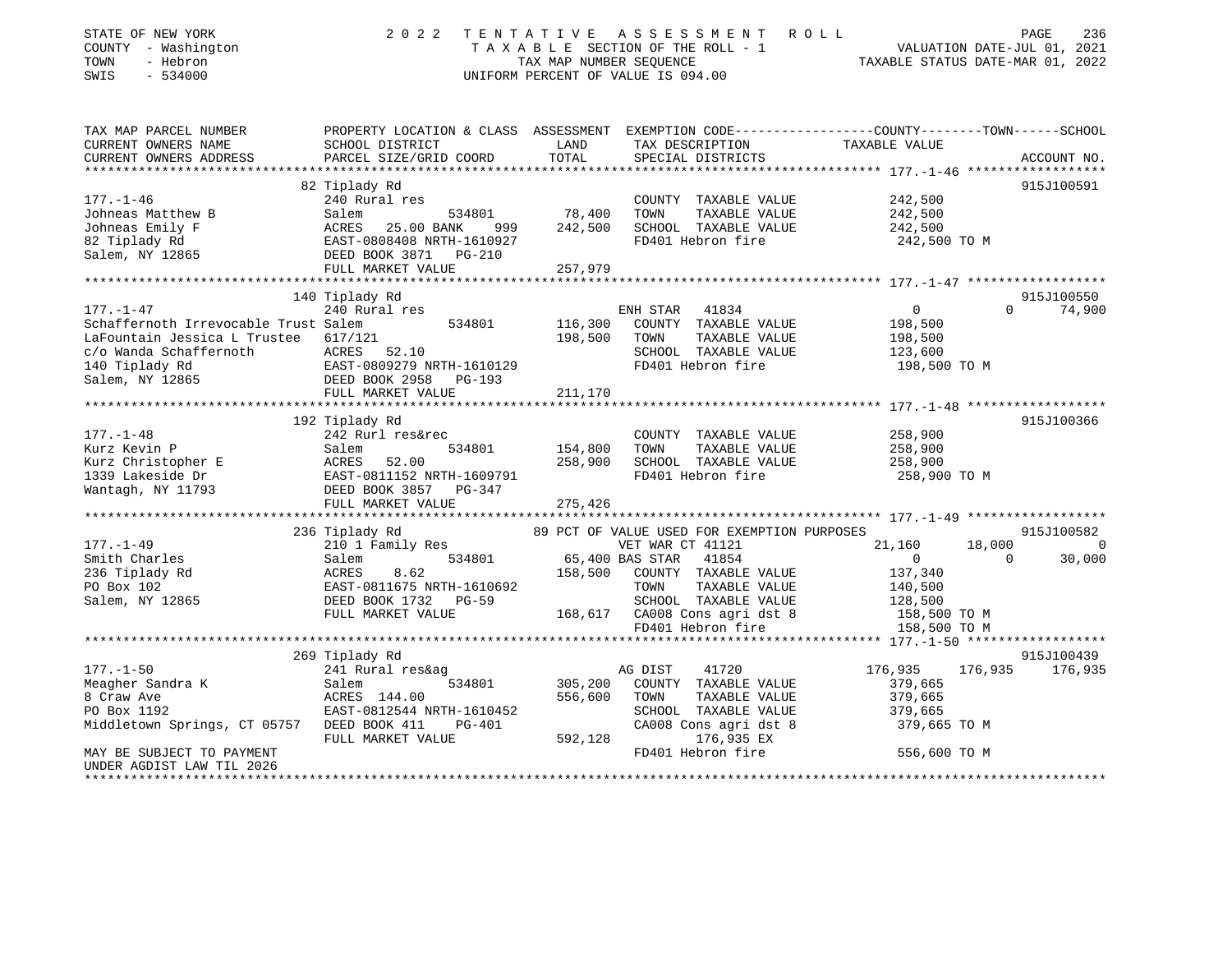| STATE OF NEW YORK<br>COUNTY - Washington<br>- Hebron<br>TOWN<br>$-534000$<br>SWIS                                                                                                                                                        | 2 0 2 2                                              |              | UNIFORM PERCENT OF VALUE IS 094.00                 | TENTATIVE ASSESSMENT ROLL PAGE 237<br>TAXABLE SECTION OF THE ROLL - 1 VALUATION DATE-JUL 01, 2021<br>TAX MAP NUMBER SEQUENCE TAXABLE STATUS DATE-MAR 01, 2022 |                 |
|------------------------------------------------------------------------------------------------------------------------------------------------------------------------------------------------------------------------------------------|------------------------------------------------------|--------------|----------------------------------------------------|---------------------------------------------------------------------------------------------------------------------------------------------------------------|-----------------|
| TAX MAP PARCEL NUMBER                                                                                                                                                                                                                    |                                                      |              |                                                    | PROPERTY LOCATION & CLASS ASSESSMENT EXEMPTION CODE---------------COUNTY-------TOWN-----SCHOOL                                                                |                 |
| CURRENT OWNERS NAME<br>CURRENT OWNERS ADDRESS                                                                                                                                                                                            | SCHOOL DISTRICT<br>PARCEL SIZE/GRID COORD TOTAL      | LAND         | TAX DESCRIPTION TAXABLE VALUE<br>SPECIAL DISTRICTS |                                                                                                                                                               | ACCOUNT NO.     |
|                                                                                                                                                                                                                                          |                                                      |              |                                                    |                                                                                                                                                               |                 |
|                                                                                                                                                                                                                                          | 389 Tiplady Rd                                       |              |                                                    |                                                                                                                                                               | 915J100201      |
|                                                                                                                                                                                                                                          |                                                      |              |                                                    | 47,639 47,639 47,639                                                                                                                                          |                 |
|                                                                                                                                                                                                                                          |                                                      |              |                                                    | $\overline{0}$ 0                                                                                                                                              | 57,061          |
|                                                                                                                                                                                                                                          |                                                      |              |                                                    |                                                                                                                                                               |                 |
|                                                                                                                                                                                                                                          |                                                      |              |                                                    |                                                                                                                                                               |                 |
|                                                                                                                                                                                                                                          |                                                      |              |                                                    |                                                                                                                                                               |                 |
|                                                                                                                                                                                                                                          |                                                      |              |                                                    |                                                                                                                                                               |                 |
|                                                                                                                                                                                                                                          |                                                      |              |                                                    |                                                                                                                                                               |                 |
|                                                                                                                                                                                                                                          |                                                      |              |                                                    |                                                                                                                                                               |                 |
| 177.-1-52.2                                                                                                                                                                                                                              | 210 1 Family Res                                     |              | COUNTY TAXABLE VALUE                               | 52,100                                                                                                                                                        |                 |
|                                                                                                                                                                                                                                          |                                                      |              |                                                    | 52,100                                                                                                                                                        |                 |
|                                                                                                                                                                                                                                          |                                                      |              |                                                    | 52,100                                                                                                                                                        |                 |
|                                                                                                                                                                                                                                          |                                                      |              | CA008 Cons agri dst 8<br>FD401 Hebron fire         | 52,100 TO M                                                                                                                                                   |                 |
| Ruff John W<br>Salem 34,800 34,800 TOWN TAXABLE VALUE<br>401 Tiplady Rd FRNT 210.00 DPTH 52,100 SCHOOL TAXABLE VALUE<br>Salem, NY 12865 ACRES 0.95 BANK 999 CA008 Cons agri dst 8<br>EAST-0815720 NRTH-1611912 FD401 Hebron fire<br>DEED |                                                      |              |                                                    | 52,100 TO M                                                                                                                                                   |                 |
|                                                                                                                                                                                                                                          | DEED BOOK 20191 PG-28354<br>FULL MARKET VALUE 55,426 |              |                                                    |                                                                                                                                                               |                 |
|                                                                                                                                                                                                                                          |                                                      |              |                                                    |                                                                                                                                                               |                 |
|                                                                                                                                                                                                                                          | 333 Tiplady Rd                                       |              |                                                    |                                                                                                                                                               | 915J101358      |
|                                                                                                                                                                                                                                          |                                                      |              | 41720                                              | 204,650                                                                                                                                                       | 204,650 204,650 |
|                                                                                                                                                                                                                                          |                                                      |              |                                                    | 205,950                                                                                                                                                       |                 |
|                                                                                                                                                                                                                                          |                                                      |              | TOWN      TAXABLE VALUE<br>SCHOOL   TAXABLE VALUE  |                                                                                                                                                               |                 |
|                                                                                                                                                                                                                                          |                                                      |              |                                                    | 205,950<br>205,950                                                                                                                                            |                 |
|                                                                                                                                                                                                                                          |                                                      |              | CA008 Cons agri dst 8                              | 205,950 TO M                                                                                                                                                  |                 |
| MAY BE SUBJECT TO PAYMENT                                                                                                                                                                                                                |                                                      |              | FD401 Hebron fire                                  |                                                                                                                                                               |                 |
| UNDER AGDIST LAW TIL 2026                                                                                                                                                                                                                |                                                      |              |                                                    | 410,600 TO M                                                                                                                                                  |                 |
|                                                                                                                                                                                                                                          | 6420 State Route 22                                  |              |                                                    |                                                                                                                                                               | 915J100069      |
|                                                                                                                                                                                                                                          |                                                      |              | COUNTY TAXABLE VALUE 95,300                        |                                                                                                                                                               |                 |
|                                                                                                                                                                                                                                          | Family Res<br>534801 33,600                          |              | TOWN TAXABLE VALUE                                 | 95,300                                                                                                                                                        |                 |
|                                                                                                                                                                                                                                          | FRNT 180.00 DPTH 160.00 95,300                       |              | SCHOOL TAXABLE VALUE                               | 95,300                                                                                                                                                        |                 |
| 178.-1-1<br>Hayes Dillan M<br>Hayes Katie M<br>6420 State Route 22<br>7.200 November 22<br>7.200 November 22<br>7.200 November 22<br>7.200 November 23<br>7.200 November 2016167<br>7.200 PG-3225<br>7.200 PG-3225                       |                                                      |              | FD401 Hebron fire                                  | 95,300 TO M                                                                                                                                                   |                 |
|                                                                                                                                                                                                                                          |                                                      |              |                                                    |                                                                                                                                                               |                 |
|                                                                                                                                                                                                                                          |                                                      |              |                                                    |                                                                                                                                                               |                 |
|                                                                                                                                                                                                                                          | FULL MARKET VALUE                                    | 101,383      |                                                    |                                                                                                                                                               |                 |
|                                                                                                                                                                                                                                          | 6452 State Route 22                                  |              |                                                    |                                                                                                                                                               | 915J100558      |
| $178. - 1 - 2.1$                                                                                                                                                                                                                         | 241 Rural res&ag                                     |              | AGRI-D IND 41730                                   | 57,083<br>57,083                                                                                                                                              | 57,083          |
| Charlie's Country Place LLC                                                                                                                                                                                                              | $Salem$ 534801                                       | A<br>184,800 | COUNTY TAXABLE VALUE                               | 242,417                                                                                                                                                       |                 |
| c/o William Green                                                                                                                                                                                                                        | 3869/53                                              | 299,500      |                                                    |                                                                                                                                                               |                 |
|                                                                                                                                                                                                                                          | $Ag$ Com $704/288$                                   |              |                                                    | TOWN TAXABLE VALUE $242,417$<br>SCHOOL TAXABLE VALUE $242,417$<br>FD401 Hebron fire 299,500 TO M                                                              |                 |
| c/o William wreen<br>231 East 54th St<br>New York, NY 10022                                                                                                                                                                              | ACRES 101.00                                         |              |                                                    |                                                                                                                                                               |                 |
|                                                                                                                                                                                                                                          | EAST-0816512 NRTH-1613904                            |              |                                                    |                                                                                                                                                               |                 |
| MAY BE SUBJECT TO PAYMENT                                                                                                                                                                                                                | DEED BOOK 3465 PG-1                                  |              |                                                    |                                                                                                                                                               |                 |
| UNDER AGDIST LAW TIL 2029                                                                                                                                                                                                                | FULL MARKET VALUE                                    | 318,617      |                                                    |                                                                                                                                                               |                 |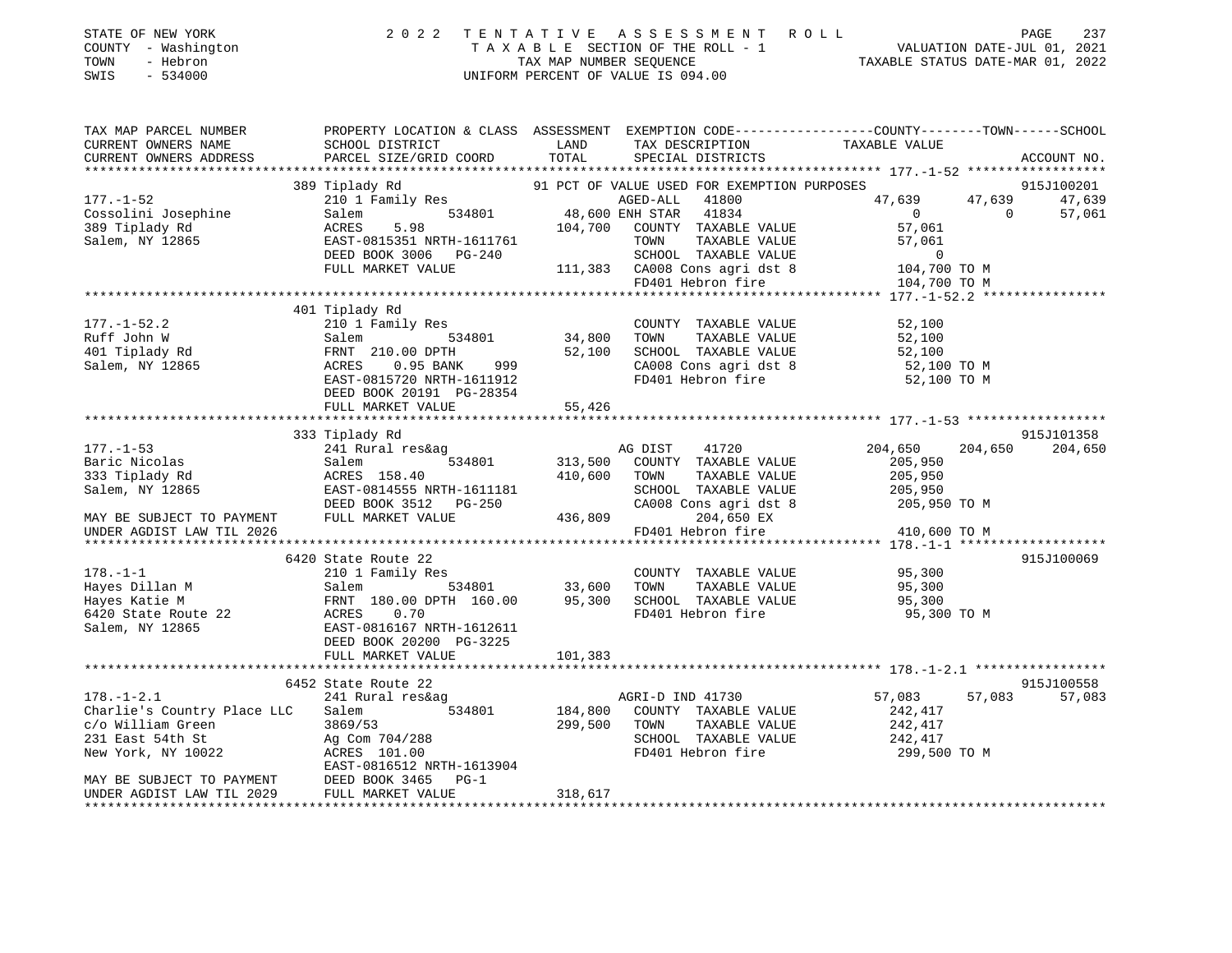| STATE OF NEW YORK<br>COUNTY - Washington                | 2022                                                                                            |                         | TENTATIVE ASSESSMENT ROLL<br>TAXABLE SECTION OF THE ROLL - 1 | VALUATION DATE-JUL 01, 2021                         | PAGE<br>238        |
|---------------------------------------------------------|-------------------------------------------------------------------------------------------------|-------------------------|--------------------------------------------------------------|-----------------------------------------------------|--------------------|
| TOWN<br>- Hebron                                        |                                                                                                 | TAX MAP NUMBER SEOUENCE |                                                              | TAXABLE STATUS DATE-MAR 01, 2022                    |                    |
| $-534000$<br>SWIS                                       |                                                                                                 |                         | UNIFORM PERCENT OF VALUE IS 094.00                           |                                                     |                    |
|                                                         |                                                                                                 |                         |                                                              |                                                     |                    |
| TAX MAP PARCEL NUMBER                                   | PROPERTY LOCATION & CLASS ASSESSMENT EXEMPTION CODE---------------COUNTY-------TOWN------SCHOOL |                         |                                                              |                                                     |                    |
| CURRENT OWNERS NAME                                     | SCHOOL DISTRICT                                                                                 | LAND                    | TAX DESCRIPTION                                              | TAXABLE VALUE                                       |                    |
| CURRENT OWNERS ADDRESS                                  | PARCEL SIZE/GRID COORD                                                                          | TOTAL                   | SPECIAL DISTRICTS                                            |                                                     | ACCOUNT NO.        |
|                                                         | 494 Tiplady Rd                                                                                  |                         |                                                              |                                                     | 915J101185         |
| $178. - 1 - 2.2$                                        | 210 1 Family Res                                                                                |                         | BAS STAR<br>41854                                            | $\overline{0}$                                      | $\Omega$<br>30,000 |
| Perkins Gregory T                                       | 534801<br>Salem                                                                                 | 52,000                  | COUNTY TAXABLE VALUE                                         | 231,900                                             |                    |
| Perkins Jo Ann                                          | ACRES<br>8.11                                                                                   | 231,900                 | TOWN<br>TAXABLE VALUE                                        | 231,900                                             |                    |
| PO Box 632                                              | EAST-0817727 NRTH-1611260                                                                       |                         | SCHOOL TAXABLE VALUE                                         | 201,900                                             |                    |
| Salem, NY 12865                                         | DEED BOOK 491<br>PG-1010                                                                        |                         | FD401 Hebron fire                                            | 231,900 TO M                                        |                    |
|                                                         | FULL MARKET VALUE                                                                               | 246,702                 |                                                              |                                                     |                    |
|                                                         |                                                                                                 |                         |                                                              | ********************* 178.-1-2.4 ****************** |                    |
|                                                         | Tiplady Rd                                                                                      |                         |                                                              |                                                     |                    |
| $178. - 1 - 2.4$                                        | 314 Rural vac<10                                                                                |                         | COUNTY TAXABLE VALUE                                         | 30,800                                              |                    |
| Vantassell Jason                                        | 534801<br>Salem                                                                                 | 30,800                  | TOWN<br>TAXABLE VALUE                                        | 30,800                                              |                    |
| 47 Harrison Ave                                         | ACRES<br>8.60                                                                                   | 30,800                  | SCHOOL TAXABLE VALUE                                         | 30,800                                              |                    |
| South Glens Falls, NY 12803 EAST-0817203 NRTH-1611265   |                                                                                                 |                         | FD401 Hebron fire                                            | 30,800 TO M                                         |                    |
|                                                         | DEED BOOK 20210 PG-5566                                                                         |                         |                                                              |                                                     |                    |
|                                                         | FULL MARKET VALUE                                                                               | 32,766                  |                                                              |                                                     |                    |
|                                                         | *********************                                                                           |                         |                                                              | ************************ 178.-1-2.6                 |                    |
|                                                         | 451 Tiplady Rd                                                                                  |                         |                                                              |                                                     |                    |
| $178. - 1 - 2.6$                                        | 210 1 Family Res                                                                                |                         | COUNTY TAXABLE VALUE                                         | 175,200                                             |                    |
| Hanson Ronald G                                         | 534801<br>Salem                                                                                 | 47,400                  | TOWN<br>TAXABLE VALUE                                        | 175,200                                             |                    |
| 451 Tiplady Rd                                          | $1$ ot $2-1$                                                                                    | 175,200                 | SCHOOL TAXABLE VALUE                                         | 175,200                                             |                    |
| Granville, NY 12832                                     | ACRES<br>5.25 BANK<br>999                                                                       |                         | FD401 Hebron fire                                            | 175,200 TO M                                        |                    |
|                                                         | EAST-0816977 NRTH-1612150                                                                       |                         |                                                              |                                                     |                    |
|                                                         | DEED BOOK 20200 PG-3640                                                                         |                         |                                                              |                                                     |                    |
|                                                         | FULL MARKET VALUE                                                                               | 186,383                 |                                                              |                                                     |                    |
|                                                         |                                                                                                 |                         |                                                              |                                                     |                    |
|                                                         | Tiplady Rd                                                                                      |                         |                                                              |                                                     |                    |
| $178. - 1 - 2.7$                                        | 322 Rural vac>10                                                                                |                         | COUNTY TAXABLE VALUE                                         | 46,200                                              |                    |
| Geraghty Thomas G                                       | Salem<br>534801                                                                                 | 46,200                  | TOWN<br>TAXABLE VALUE                                        | 46,200                                              |                    |
| Geraghty Kathleen A                                     | $2 - 2$                                                                                         | 46,200                  | SCHOOL TAXABLE VALUE                                         | 46,200                                              |                    |
| 451 Tiplady Rd                                          | ACRES 18.23                                                                                     |                         | FD401 Hebron fire                                            | 46,200 TO M                                         |                    |
| Granville, NY 12832                                     | EAST-0817317 NRTH-1612355                                                                       |                         |                                                              |                                                     |                    |
|                                                         | DEED BOOK 2358 PG-329                                                                           |                         |                                                              |                                                     |                    |
|                                                         | FULL MARKET VALUE                                                                               | 49,149                  |                                                              |                                                     |                    |
|                                                         |                                                                                                 |                         |                                                              |                                                     |                    |
|                                                         | Bromley w/off Ln                                                                                |                         |                                                              |                                                     |                    |
| $178. - 1 - 2.8$                                        | 322 Rural vac>10                                                                                |                         | AGRI-D IND 41730                                             | 2,244<br>2,244                                      | 2,244              |
| Sultaire Michael                                        | 534801<br>Salem                                                                                 | 18,400                  | COUNTY TAXABLE VALUE                                         | 16,156                                              |                    |
| Sultaire Wendy                                          | ACRES 22.95                                                                                     | 18,400                  | TOWN<br>TAXABLE VALUE                                        | 16,156                                              |                    |
| 24 Hicks St                                             | EAST-0818350 NRTH-1614016                                                                       |                         | SCHOOL TAXABLE VALUE                                         | 16,156                                              |                    |
| Winstead, CT 06098                                      | DEED BOOK 2644 PG-301                                                                           |                         | FD401 Hebron fire                                            | 18,400 TO M                                         |                    |
|                                                         | FULL MARKET VALUE                                                                               | 19,574                  |                                                              |                                                     |                    |
| MAY BE SUBJECT TO PAYMENT                               |                                                                                                 |                         |                                                              |                                                     |                    |
| UNDER AGDIST LAW TIL 2029<br>************************** |                                                                                                 |                         |                                                              |                                                     |                    |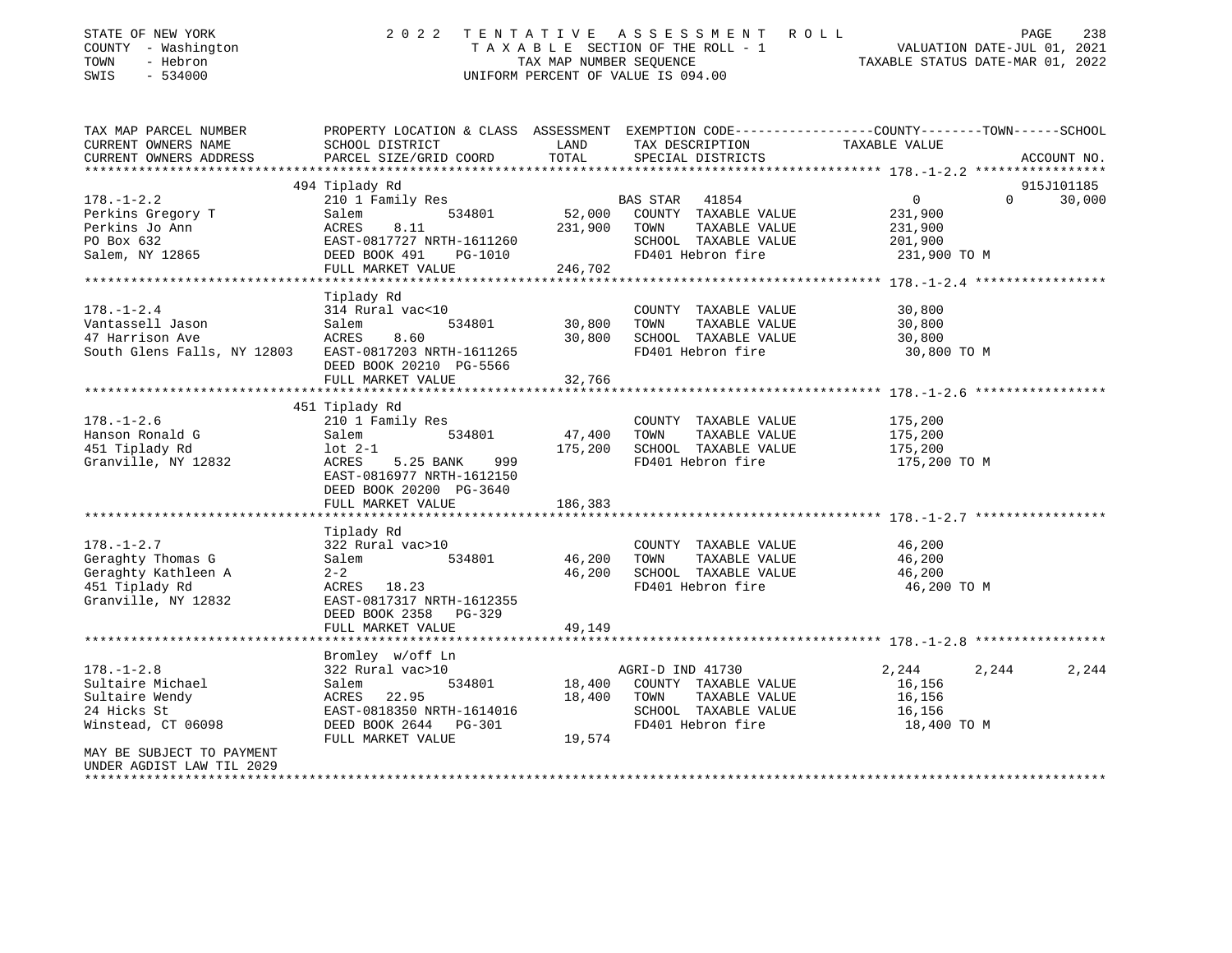| STATE OF NEW YORK<br>COUNTY - Washington<br>TOWN<br>- Hebron<br>SWIS<br>$-534000$ | 2 0 2 2                             | TAX MAP NUMBER SEQUENCE | TENTATIVE ASSESSMENT<br>ROLL<br>TAXABLE SECTION OF THE ROLL - 1<br>UNIFORM PERCENT OF VALUE IS 094.00 | PAGE<br>VALUATION DATE-JUL 01, 2021<br>TAXABLE STATUS DATE-MAR 01, 2022 | 239         |
|-----------------------------------------------------------------------------------|-------------------------------------|-------------------------|-------------------------------------------------------------------------------------------------------|-------------------------------------------------------------------------|-------------|
| TAX MAP PARCEL NUMBER                                                             |                                     |                         | PROPERTY LOCATION & CLASS ASSESSMENT EXEMPTION CODE----------------COUNTY-------TOWN------SCHOOL      |                                                                         |             |
| CURRENT OWNERS NAME<br>CURRENT OWNERS ADDRESS                                     | SCHOOL DISTRICT                     | LAND<br>TOTAL           | TAX DESCRIPTION                                                                                       | TAXABLE VALUE                                                           |             |
| **********************                                                            | PARCEL SIZE/GRID COORD              |                         | SPECIAL DISTRICTS                                                                                     |                                                                         | ACCOUNT NO. |
|                                                                                   | Bromley Ln Off W                    |                         |                                                                                                       |                                                                         |             |
| $178. - 1 - 2.9$                                                                  | 322 Rural vac>10                    |                         | AGRI-D IND 41730                                                                                      | 3,655<br>3,655                                                          | 3,655       |
| Sultaire Michael                                                                  | 534801<br>Salem                     | 17,500                  | COUNTY TAXABLE VALUE                                                                                  | 13,845                                                                  |             |
| Sultaire Wendy                                                                    | 21.75<br>ACRES                      | 17,500                  | TOWN<br>TAXABLE VALUE                                                                                 | 13,845                                                                  |             |
| 24 Hicks St                                                                       | EAST-0817693 NRTH-1614039           |                         | SCHOOL TAXABLE VALUE                                                                                  | 13,845                                                                  |             |
| Winsted, CT 06098                                                                 | DEED BOOK 2695 PG-317               |                         | FD401 Hebron fire                                                                                     | 17,500 TO M                                                             |             |
|                                                                                   | FULL MARKET VALUE                   | 18,617                  |                                                                                                       |                                                                         |             |
| MAY BE SUBJECT TO PAYMENT<br>UNDER AGDIST LAW TIL 2029                            |                                     |                         |                                                                                                       |                                                                         |             |
|                                                                                   |                                     |                         |                                                                                                       |                                                                         |             |
| $178. - 1 - 5$                                                                    | 132 Bromley Ln                      |                         |                                                                                                       | 141,500                                                                 | 915J100054  |
| Jameson Ryan                                                                      | 210 1 Family Res<br>Salem<br>534801 | 39,500                  | COUNTY TAXABLE VALUE<br>TAXABLE VALUE<br>TOWN                                                         | 141,500                                                                 |             |
| Keys Jessie                                                                       | FRNT 344.00 DPTH                    | 141,500                 | SCHOOL TAXABLE VALUE                                                                                  | 141,500                                                                 |             |
| 132 Bromley Ln                                                                    | ACRES<br>2.43 BANK<br>999           |                         | FD401 Hebron fire                                                                                     | 141,500 TO M                                                            |             |
| Granville, NY 12832                                                               | EAST-0820943 NRTH-1614391           |                         |                                                                                                       |                                                                         |             |
|                                                                                   | DEED BOOK 20191 PG-27951            |                         |                                                                                                       |                                                                         |             |
|                                                                                   | FULL MARKET VALUE                   | 150,532                 |                                                                                                       |                                                                         |             |
|                                                                                   |                                     |                         |                                                                                                       |                                                                         |             |
|                                                                                   | 105 Bromley Ln                      |                         |                                                                                                       |                                                                         |             |
| $178. - 1 - 5.1$                                                                  | 210 1 Family Res                    |                         | VET WAR CT 41121                                                                                      | 22,200<br>18,000                                                        | 0           |
| Valler Joseph M                                                                   | 534801<br>Salem                     | 41,900                  | COUNTY TAXABLE VALUE                                                                                  | 125,800                                                                 |             |
| Valler Nancy L                                                                    | ACRES<br>3.30                       | 148,000                 | TOWN<br>TAXABLE VALUE                                                                                 | 130,000                                                                 |             |
| 117 Bromley Ln                                                                    | EAST-0820583 NRTH-1614438           |                         | SCHOOL TAXABLE VALUE                                                                                  | 148,000                                                                 |             |
| Granville, NY 12832                                                               | DEED BOOK 3685 PG-63                |                         | FD401 Hebron fire                                                                                     | 148,000 TO M                                                            |             |
|                                                                                   | FULL MARKET VALUE                   | 157,447                 |                                                                                                       |                                                                         |             |
|                                                                                   |                                     |                         |                                                                                                       |                                                                         |             |
|                                                                                   | Bromley Ln                          |                         |                                                                                                       |                                                                         |             |
| $178. - 1 - 5.2$                                                                  | 314 Rural vac<10                    |                         | COUNTY TAXABLE VALUE                                                                                  | 21,300                                                                  |             |
| Jameson Ronald S                                                                  | Salem<br>534801                     | 21,300                  | TOWN<br>TAXABLE VALUE                                                                                 | 21,300                                                                  |             |
| Jameson Ruth E                                                                    | FRNT 450.00 DPTH                    | 21,300                  | SCHOOL TAXABLE VALUE                                                                                  | 21,300                                                                  |             |
| 132 Bromley Ln                                                                    | 3.76<br>ACRES<br>DEED BOOK 786      |                         | FD401 Hebron fire                                                                                     | 21,300 TO M                                                             |             |
| Granville, NY 12832                                                               | $PG-47$                             |                         |                                                                                                       |                                                                         |             |
|                                                                                   | FULL MARKET VALUE                   | 22,660                  |                                                                                                       |                                                                         |             |
|                                                                                   | Bromley Ln                          |                         |                                                                                                       |                                                                         |             |
| $178. - 1 - 5.3$                                                                  | 314 Rural vac<10                    |                         | COUNTY TAXABLE VALUE                                                                                  | 1,300                                                                   |             |
| Perkins Jason                                                                     | 534801<br>Salem                     | 1,300                   | TOWN<br>TAXABLE VALUE                                                                                 | 1,300                                                                   |             |
| Perkins Katherine                                                                 | FRNT<br>$6.00$ DPTH                 | 1,300                   | SCHOOL TAXABLE VALUE                                                                                  | 1,300                                                                   |             |
| 120 Bromley Ln                                                                    | 0.38<br>ACRES                       |                         | FD401 Hebron fire                                                                                     | 1,300 TO M                                                              |             |
| Granville, NY 12832                                                               | DEED BOOK 20200 PG-1909             |                         |                                                                                                       |                                                                         |             |
|                                                                                   | FULL MARKET VALUE                   | 1,383                   |                                                                                                       |                                                                         |             |
|                                                                                   |                                     |                         |                                                                                                       |                                                                         |             |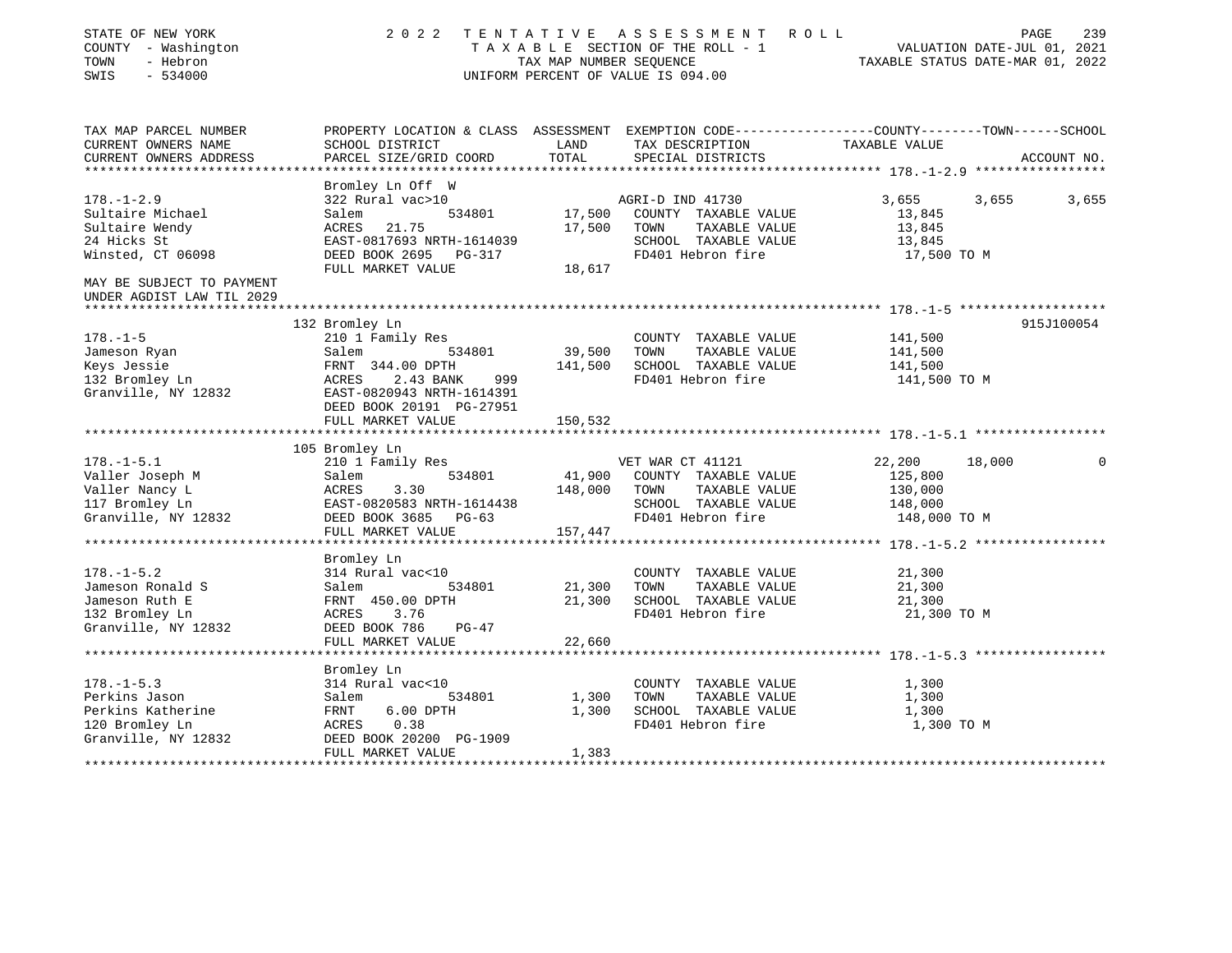| STATE OF NEW YORK<br>COUNTY - Washington<br>TOWN<br>- Hebron<br>$-534000$<br>SWIS | 2 0 2 2<br>TENTATIVE                                                                                                                        | TAX MAP NUMBER SEQUENCE      | A S S E S S M E N T R O L L<br>TAXABLE SECTION OF THE ROLL - 1<br>UNIFORM PERCENT OF VALUE IS 094.00 |                         | 240<br>PAGE<br>VALUATION DATE-JUL 01, 2021<br>TAXABLE STATUS DATE-MAR 01, 2022 |
|-----------------------------------------------------------------------------------|---------------------------------------------------------------------------------------------------------------------------------------------|------------------------------|------------------------------------------------------------------------------------------------------|-------------------------|--------------------------------------------------------------------------------|
| TAX MAP PARCEL NUMBER<br>CURRENT OWNERS NAME<br>CURRENT OWNERS ADDRESS            | PROPERTY LOCATION & CLASS ASSESSMENT EXEMPTION CODE--------------COUNTY-------TOWN------SCHOOL<br>SCHOOL DISTRICT<br>PARCEL SIZE/GRID COORD | LAND<br>TOTAL                | TAX DESCRIPTION<br>SPECIAL DISTRICTS                                                                 | TAXABLE VALUE           | ACCOUNT NO.                                                                    |
|                                                                                   |                                                                                                                                             |                              |                                                                                                      |                         |                                                                                |
|                                                                                   | 748 Tiplady Rd                                                                                                                              |                              |                                                                                                      |                         | 915J100003                                                                     |
| $178. - 1 - 6$<br>Green William                                                   | 240 Rural res<br>534801<br>Salem                                                                                                            | 273,400                      | COUNTY TAXABLE VALUE<br>TOWN<br>TAXABLE VALUE                                                        | 406,000<br>406,000      |                                                                                |
| 231 East 54th St Apt 4d<br>New York, NY 10022                                     | 850/116,872/290,874/111<br>ACRES 117.52<br>EAST-0822274 NRTH-1613374<br>DEED BOOK 814<br>PG-221                                             | 406,000                      | SCHOOL TAXABLE VALUE<br>FD401 Hebron fire                                                            | 406,000<br>406,000 TO M |                                                                                |
|                                                                                   | FULL MARKET VALUE                                                                                                                           | 431,915                      |                                                                                                      |                         |                                                                                |
|                                                                                   |                                                                                                                                             |                              |                                                                                                      |                         |                                                                                |
| $178. - 1 - 7.1$<br>Roesel Barbara                                                | Tiplady Rd<br>314 Rural vac<10<br>Salem<br>534801                                                                                           | 13,000                       | COUNTY TAXABLE VALUE<br>TOWN<br>TAXABLE VALUE                                                        | 13,000<br>13,000        |                                                                                |
| 728 Tiplady Rd                                                                    | lot A                                                                                                                                       |                              | 13,000 SCHOOL TAXABLE VALUE                                                                          | 13,000                  |                                                                                |
| Granville, NY 12832                                                               | ACRES 1.00<br>EAST-0822351 NRTH-1612096<br>DEED BOOK 874<br>PG-107                                                                          |                              | FD401 Hebron fire                                                                                    | 13,000 TO M             |                                                                                |
|                                                                                   | FULL MARKET VALUE                                                                                                                           | 13,830                       |                                                                                                      |                         |                                                                                |
|                                                                                   | 728 Tiplady Rd                                                                                                                              |                              |                                                                                                      |                         | 915J100441                                                                     |
| $178. - 1 - 8.1$                                                                  | 210 1 Family Res                                                                                                                            |                              | 41854<br>BAS STAR                                                                                    | $\overline{0}$          | 30,000<br>$\Omega$                                                             |
| Roesel Barbara                                                                    | Salem<br>534801                                                                                                                             |                              | 47,400 COUNTY TAXABLE VALUE                                                                          | 137,000                 |                                                                                |
| 728 Tiplady Rd                                                                    | ACRES<br>5.24 BANK 999                                                                                                                      | 137,000                      | TAXABLE VALUE<br>TOWN                                                                                | 137,000                 |                                                                                |
| Granville, NY 12832                                                               | EAST-0822141 NRTH-1611915                                                                                                                   |                              | SCHOOL TAXABLE VALUE                                                                                 | 107,000                 |                                                                                |
|                                                                                   | DEED BOOK 789 PG-62                                                                                                                         |                              | FD401 Hebron fire                                                                                    | 137,000 TO M            |                                                                                |
|                                                                                   | FULL MARKET VALUE                                                                                                                           | 145,745                      |                                                                                                      |                         |                                                                                |
|                                                                                   | *************************<br>758 Tiplady Rd                                                                                                 |                              |                                                                                                      |                         | 915J101253                                                                     |
| $178. - 1 - 8.3$                                                                  | 240 Rural res                                                                                                                               |                              | FOR 480A<br>47460                                                                                    | 80,000                  | 80,000<br>80,000                                                               |
| Budzinski Jeffrey M                                                               | 534801<br>Salem                                                                                                                             | 151,400                      | COUNTY TAXABLE VALUE                                                                                 | 184,000                 |                                                                                |
| Koritz Sara H                                                                     | 3648/343                                                                                                                                    | 264,000                      | TOWN<br>TAXABLE VALUE                                                                                | 184,000                 |                                                                                |
| 133 St. James Pl<br>Buffalo, NY 14222                                             | 3923/112 Forest Tax<br>ACRES 50.30<br>EAST-0822555 NRTH-1611106                                                                             |                              | SCHOOL TAXABLE VALUE<br>FD401 Hebron fire                                                            | 184,000<br>264,000 TO M |                                                                                |
| MAY BE SUBJECT TO PAYMENT<br>UNDER RPTL480A UNTIL 2031                            | DEED BOOK 3727 PG-261<br>FULL MARKET VALUE                                                                                                  | 280,851                      |                                                                                                      |                         |                                                                                |
|                                                                                   |                                                                                                                                             |                              |                                                                                                      |                         |                                                                                |
|                                                                                   | Tiplady Rd/s Off                                                                                                                            |                              |                                                                                                      |                         | 915J101254                                                                     |
| $178. - 1 - 8.4$                                                                  | 314 Rural vac<10                                                                                                                            |                              | FOR 480A<br>47460                                                                                    | 5,300                   | 5,300<br>5,300                                                                 |
| Budzinski Jeffrey M                                                               | 534801<br>Salem                                                                                                                             | 7,200                        | COUNTY TAXABLE VALUE                                                                                 | 1,900                   |                                                                                |
| Koritz Sara H                                                                     | 3923/112 Forest Tax                                                                                                                         | 7,200                        | TOWN<br>TAXABLE VALUE                                                                                | 1,900                   |                                                                                |
| 133 St. James Pl<br>Buffalo, NY 14222                                             | 3648/343<br>8.90<br>ACRES                                                                                                                   |                              | SCHOOL TAXABLE VALUE<br>FD401 Hebron fire                                                            | 1,900<br>7,200 TO M     |                                                                                |
|                                                                                   | EAST-0822794 NRTH-1610262                                                                                                                   |                              |                                                                                                      |                         |                                                                                |
| MAY BE SUBJECT TO PAYMENT                                                         | DEED BOOK 3727 PG-261                                                                                                                       |                              |                                                                                                      |                         |                                                                                |
| UNDER RPTL480A UNTIL 2031<br>***************************                          | FULL MARKET VALUE<br>***********************                                                                                                | 7,660<br>* * * * * * * * * * |                                                                                                      |                         |                                                                                |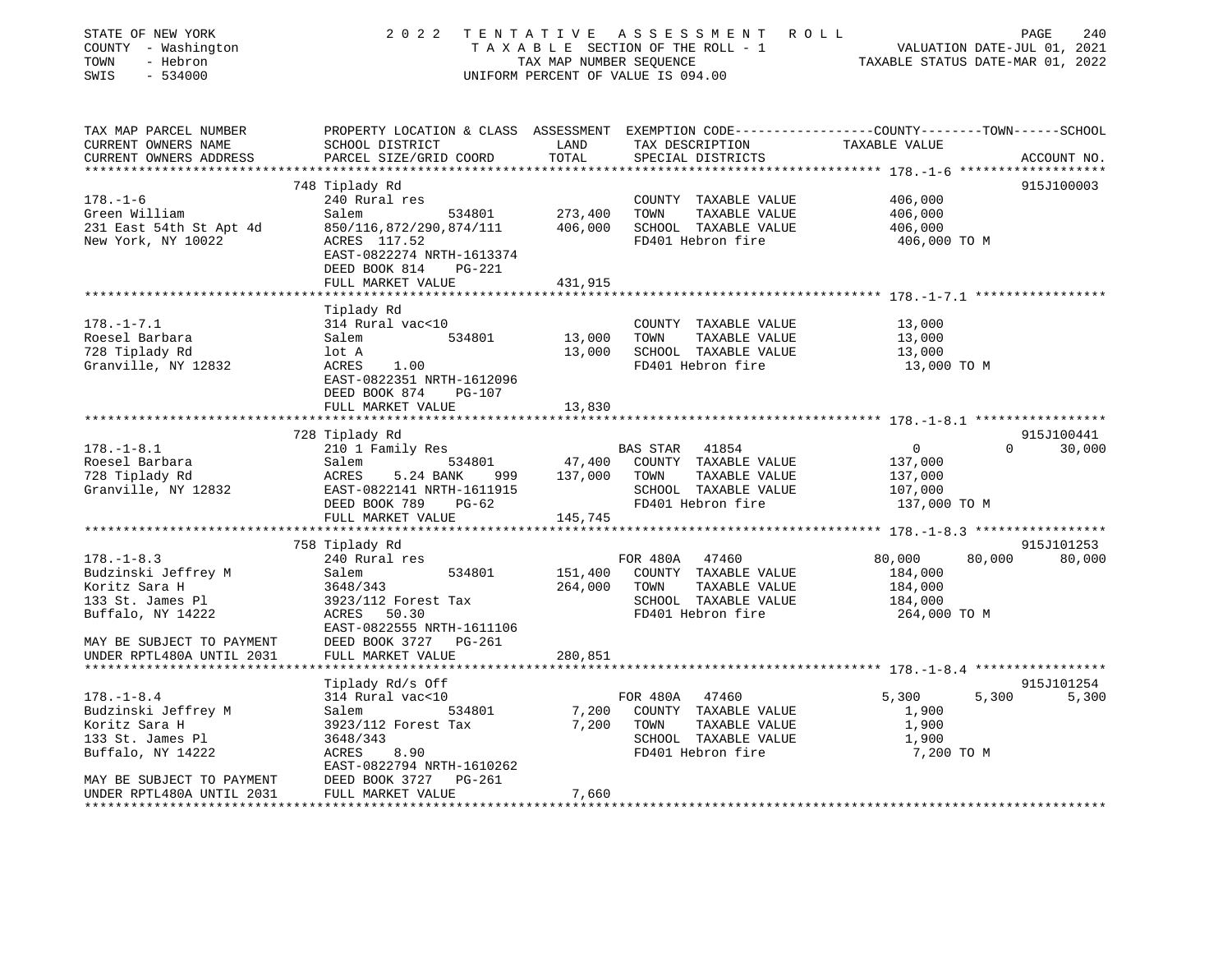| STATE OF NEW YORK<br>COUNTY - Washington<br>- Hebron<br>TOWN<br>SWIS<br>- 534000 | 2022 TENTATIVE ASSESSMENT ROLL<br>TAXABLE SECTION OF THE ROLL - 1<br>TAX MAP NUMBER SEOUENCE<br>UNIFORM PERCENT OF VALUE IS 094.00 | VALUATION DATE-JUL 01, 2021<br>TAXABLE STATUS DATE-MAR 01, 2022 | PAGE | 241 |
|----------------------------------------------------------------------------------|------------------------------------------------------------------------------------------------------------------------------------|-----------------------------------------------------------------|------|-----|
|                                                                                  |                                                                                                                                    |                                                                 |      |     |

TAX MAP PARCEL NUMBER PROPERTY LOCATION & CLASS ASSESSMENT EXEMPTION CODE------------------COUNTY--------TOWN------SCHOOL

| CURRENT OWNERS NAME     | SCHOOL DISTRICT                 | LAND    | TAX DESCRIPTION          | TAXABLE VALUE  |                            |
|-------------------------|---------------------------------|---------|--------------------------|----------------|----------------------------|
| CURRENT OWNERS ADDRESS  | PARCEL SIZE/GRID COORD          | TOTAL   | SPECIAL DISTRICTS        |                | ACCOUNT NO.                |
|                         |                                 |         |                          |                |                            |
|                         | 694 Tiplady Rd                  |         |                          |                | 915J100442                 |
| $178. - 1 - 9$          | 270 Mfg housing                 |         | AGED-CO<br>41802         | 35,750         | $\Omega$<br>$\overline{0}$ |
| King Gilbert H          | 534801<br>Salem                 |         | 47,100 AGED-SCH 41804    | $\mathbf 0$    | 17,875<br>$\mathbf 0$      |
| King Bernice            | Ease 771/183 ROW768/89          |         | 41834<br>71,500 ENH STAR | $\Omega$       | $\Omega$<br>53,625         |
| 694 Tiplady Rd          | 5.05<br>ACRES                   |         | COUNTY TAXABLE VALUE     | 35,750         |                            |
| Granville, NY 12832     | EAST-0821771 NRTH-1611838       |         | TOWN<br>TAXABLE VALUE    | 71,500         |                            |
|                         | DEED BOOK 491<br>PG-1008        |         | SCHOOL TAXABLE VALUE     | $\overline{0}$ |                            |
|                         | FULL MARKET VALUE               |         | 76,064 FD401 Hebron fire | 71,500 TO M    |                            |
|                         |                                 |         |                          |                |                            |
|                         | 696 Tiplady Rd                  |         |                          |                | 915J101544                 |
| $178. - 1 - 9.1$        | 210 1 Family Res                |         | COUNTY TAXABLE VALUE     | 156,800        |                            |
| Patrick Gerald LE       | Salem<br>534801                 | 62,700  | TOWN<br>TAXABLE VALUE    | 156,800        |                            |
| Patrick Jo Ann          | Life Estate                     | 156,800 | SCHOOL TAXABLE VALUE     | 156,800        |                            |
| 696 Tiplady Ln          | Ease 771/183 ROW768/89          |         | FD401 Hebron fire        | 156,800 TO M   |                            |
| Granville, NY 12832     | 7.40 BANK<br><b>ACRES</b><br>40 |         |                          |                |                            |
|                         | EAST-0821723 NRTH-1611131       |         |                          |                |                            |
|                         | DEED BOOK 20191 PG-27452        |         |                          |                |                            |
|                         | FULL MARKET VALUE               | 166,809 |                          |                |                            |
|                         |                                 |         |                          |                |                            |
|                         | 704 Tiplady Rd                  |         |                          |                | 915J101612                 |
| $178. - 1 - 9.2$        | 270 Mfg housing                 |         | COUNTY TAXABLE VALUE     | 51,600         |                            |
| Getty Jason K           | 534801<br>Salem                 | 35,500  | TAXABLE VALUE<br>TOWN    | 51,600         |                            |
| 704 Tiplady Rd          | 581/84 Well Rights              | 51,600  | SCHOOL TAXABLE VALUE     | 51,600         |                            |
| Granville, NY 12832     | ACRES<br>1.15                   |         | FD401 Hebron fire        | 51,600 TO M    |                            |
|                         | EAST-0821797 NRTH-1612087       |         |                          |                |                            |
|                         | DEED BOOK 3958 PG-292           |         |                          |                |                            |
|                         | FULL MARKET VALUE               | 54,894  |                          |                |                            |
|                         |                                 |         |                          |                |                            |
|                         |                                 |         |                          |                | 915J100333                 |
|                         | Tiplady Rd                      |         |                          |                |                            |
| $178. - 1 - 10$         | 314 Rural vac<10                |         | COUNTY TAXABLE VALUE     | 32,700         |                            |
| Sacrider Gary           | 534801<br>Salem                 | 32,700  | TAXABLE VALUE<br>TOWN    | 32,700         |                            |
| Sacrider Jeanne         | 9.80<br>ACRES                   | 32,700  | SCHOOL TAXABLE VALUE     | 32,700         |                            |
| 76 Ball Pond Rd         | EAST-0821344 NRTH-1611470       |         | FD401 Hebron fire        | 32,700 TO M    |                            |
| New Fairfield, CT 06812 | DEED BOOK 454<br>PG-579         |         |                          |                |                            |
|                         | FULL MARKET VALUE               | 34,787  |                          |                |                            |
|                         |                                 |         |                          |                |                            |
|                         | 97 Bromley Ln                   |         |                          |                | 915J101339                 |
| $178. - 1 - 11.1$       | 210 1 Family Res                |         | BAS STAR<br>41854        | $\overline{0}$ | $\Omega$<br>30,000         |
| Baker Michael           | Salem<br>534801                 | 48,800  | COUNTY TAXABLE VALUE     | 178,500        |                            |
| Baker Diana             | $1$ ot $2$                      | 178,500 | TOWN<br>TAXABLE VALUE    | 178,500        |                            |
| 97 Bromley Ln           | 6.10<br>ACRES                   |         | SCHOOL TAXABLE VALUE     | 148,500        |                            |
| Granville, NY 12832     | EAST-0820211 NRTH-1614406       |         | FD401 Hebron fire        | 178,500 TO M   |                            |
|                         | <b>PG-914</b><br>DEED BOOK 503  |         |                          |                |                            |
|                         | FULL MARKET VALUE               | 189,894 |                          |                |                            |
|                         |                                 |         |                          |                |                            |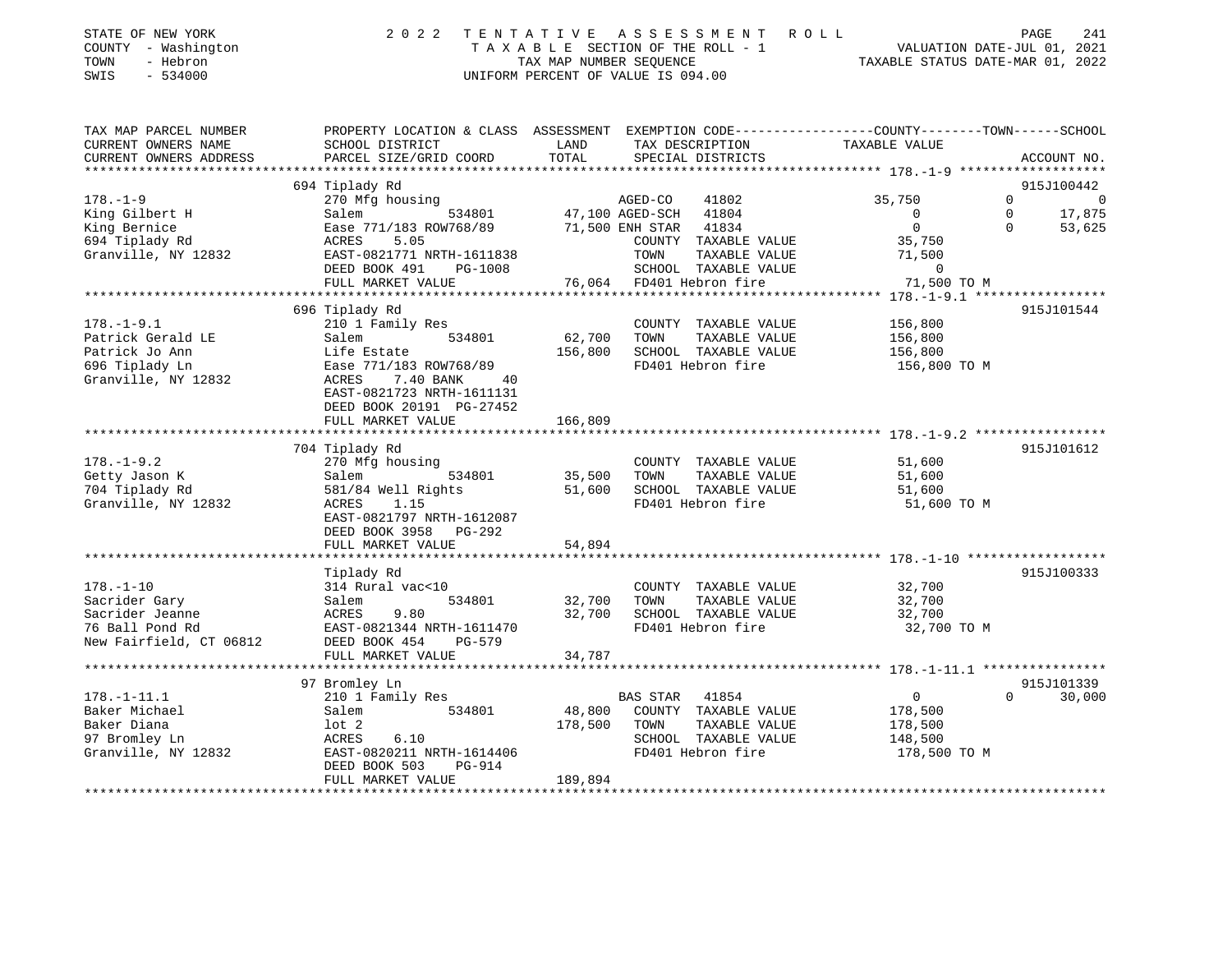| STATE OF NEW YORK<br>COUNTY - Washington<br>- Hebron<br>TOWN<br>SWIS<br>$-534000$ | 2 0 2 2                                                                                                           | TENTATIVE<br>TAX MAP NUMBER SEOUENCE | A S S E S S M E N T<br>TAXABLE SECTION OF THE ROLL - 1<br>UNIFORM PERCENT OF VALUE IS 094.00 | R O L L<br>TAXABLE STATUS DATE-MAR 01, 2022 | PAGE<br>242<br>VALUATION DATE-JUL 01, 2021 |
|-----------------------------------------------------------------------------------|-------------------------------------------------------------------------------------------------------------------|--------------------------------------|----------------------------------------------------------------------------------------------|---------------------------------------------|--------------------------------------------|
| TAX MAP PARCEL NUMBER<br>CURRENT OWNERS NAME                                      | PROPERTY LOCATION & CLASS ASSESSMENT EXEMPTION CODE---------------COUNTY-------TOWN-----SCHOOL<br>SCHOOL DISTRICT | LAND                                 | TAX DESCRIPTION                                                                              | TAXABLE VALUE                               |                                            |
| CURRENT OWNERS ADDRESS                                                            | PARCEL SIZE/GRID COORD                                                                                            | TOTAL                                | SPECIAL DISTRICTS                                                                            |                                             | ACCOUNT NO.                                |
|                                                                                   |                                                                                                                   |                                      |                                                                                              |                                             |                                            |
|                                                                                   | 24 Oak Hill Rd                                                                                                    |                                      |                                                                                              |                                             | 915J101359                                 |
| $178. - 1 - 11.2$                                                                 | 280 Res Multiple                                                                                                  |                                      | COUNTY TAXABLE VALUE                                                                         | 109,100                                     |                                            |
| Robbins Harry                                                                     | 534801<br>Salem                                                                                                   | 36,500                               | TOWN<br>TAXABLE VALUE                                                                        | 109,100                                     |                                            |
| Robbins Esther                                                                    | ACRES<br>1.50                                                                                                     | 109,100                              | SCHOOL TAXABLE VALUE                                                                         | 109,100                                     |                                            |
| 260 Hillside Rd                                                                   | EAST-0819663 NRTH-1614185                                                                                         |                                      | FD401 Hebron fire                                                                            | 109,100 TO M                                |                                            |
| PO Box 431                                                                        | DEED BOOK 3123 PG-221                                                                                             |                                      |                                                                                              |                                             |                                            |
| Wallingford, VT 05773                                                             | FULL MARKET VALUE                                                                                                 | 116,064                              |                                                                                              |                                             |                                            |
|                                                                                   |                                                                                                                   |                                      |                                                                                              |                                             |                                            |
| $178. - 1 - 11.3$                                                                 | 653 Tiplady Rd<br>242 Rurl res&rec                                                                                |                                      | COUNTY TAXABLE VALUE                                                                         | 173,700                                     | 915J101360                                 |
| Stewart Bruce                                                                     | Salem<br>534801                                                                                                   | 60,600                               | TAXABLE VALUE<br>TOWN                                                                        | 173,700                                     |                                            |
| Stewart Barbara                                                                   | ACRES 13.51                                                                                                       | 173,700                              | SCHOOL TAXABLE VALUE                                                                         | 173,700                                     |                                            |
| 653 Tiplady Rd                                                                    | EAST-0820829 NRTH-1612180                                                                                         |                                      | FD401 Hebron fire                                                                            | 173,700 TO M                                |                                            |
| Granville, NY 12832                                                               | DEED BOOK 630<br>$PG-1$                                                                                           |                                      |                                                                                              |                                             |                                            |
|                                                                                   | FULL MARKET VALUE                                                                                                 | 184,787                              |                                                                                              |                                             |                                            |
|                                                                                   |                                                                                                                   |                                      |                                                                                              |                                             |                                            |
|                                                                                   | Bromley Ln                                                                                                        |                                      |                                                                                              |                                             |                                            |
| $178. - 1 - 11.4$                                                                 | 314 Rural vac<10                                                                                                  |                                      | COUNTY TAXABLE VALUE                                                                         | 14,300                                      |                                            |
| Baker Michael                                                                     | 534801<br>Salem                                                                                                   | 14,300                               | TOWN<br>TAXABLE VALUE                                                                        | 14,300                                      |                                            |
| Baker Diana                                                                       | lot 1                                                                                                             | 14,300                               | SCHOOL TAXABLE VALUE                                                                         | 14,300                                      |                                            |
| 97 Bromley Ln                                                                     | 1.42<br>ACRES                                                                                                     |                                      | FD401 Hebron fire                                                                            | 14,300 TO M                                 |                                            |
| Granville, NY 12832                                                               | EAST-0819962 NRTH-1614090                                                                                         |                                      |                                                                                              |                                             |                                            |
|                                                                                   | DEED BOOK 503<br>PG-914                                                                                           |                                      |                                                                                              |                                             |                                            |
|                                                                                   | FULL MARKET VALUE                                                                                                 | 15,213                               |                                                                                              |                                             |                                            |
|                                                                                   | Oak Hill Rd                                                                                                       |                                      |                                                                                              |                                             |                                            |
| $178. - 1 - 11.21$                                                                | 314 Rural vac<10                                                                                                  |                                      | COUNTY TAXABLE VALUE                                                                         | 20,000                                      |                                            |
| Sultaire Michael J                                                                | 534801<br>Salem                                                                                                   | 20,000                               | TAXABLE VALUE<br>TOWN                                                                        | 20,000                                      |                                            |
| Sultaire Wendy A                                                                  | ACRES<br>6.60                                                                                                     | 20,000                               | SCHOOL TAXABLE VALUE                                                                         | 20,000                                      |                                            |
| 24 Hicks St                                                                       | EAST-0819097 NRTH-1614172                                                                                         |                                      | FD401 Hebron fire                                                                            | 20,000 TO M                                 |                                            |
| Winstead, CT 06098                                                                | DEED BOOK 20210 PG-4843                                                                                           |                                      |                                                                                              |                                             |                                            |
|                                                                                   | FULL MARKET VALUE                                                                                                 | 21,277                               |                                                                                              |                                             |                                            |
|                                                                                   |                                                                                                                   |                                      |                                                                                              |                                             |                                            |
|                                                                                   | 6358 State Route 22                                                                                               |                                      | 97 PCT OF VALUE USED FOR EXEMPTION PURPOSES                                                  |                                             | 915J101018                                 |
| $178. - 1 - 12$                                                                   | 210 1 Family Res                                                                                                  |                                      | AGED-CO<br>41802                                                                             | 63,196                                      | $\Omega$<br>$\Omega$                       |
| Mattison Bruce A                                                                  | 534801<br>Salem                                                                                                   |                                      | 44,000 AGED-SCH<br>41804                                                                     | $\mathbf 0$                                 | $\Omega$<br>18,959                         |
| 6358 State Route 22                                                               | ACRES<br>4.00                                                                                                     |                                      | 130,300 ENH STAR 41834                                                                       | $\mathbf 0$                                 | 74,900<br>$\Omega$                         |
| Salem, NY 12865                                                                   | EAST-0816815 NRTH-1610963                                                                                         |                                      | COUNTY TAXABLE VALUE                                                                         | 67,104                                      |                                            |
|                                                                                   | DEED BOOK 444<br>$PG-322$                                                                                         |                                      | TOWN<br>TAXABLE VALUE                                                                        | 130,300                                     |                                            |
|                                                                                   | FULL MARKET VALUE                                                                                                 | 138,617                              | SCHOOL TAXABLE VALUE                                                                         | 36,441                                      |                                            |
|                                                                                   |                                                                                                                   |                                      | FD401 Hebron fire                                                                            | 130,300 TO M                                |                                            |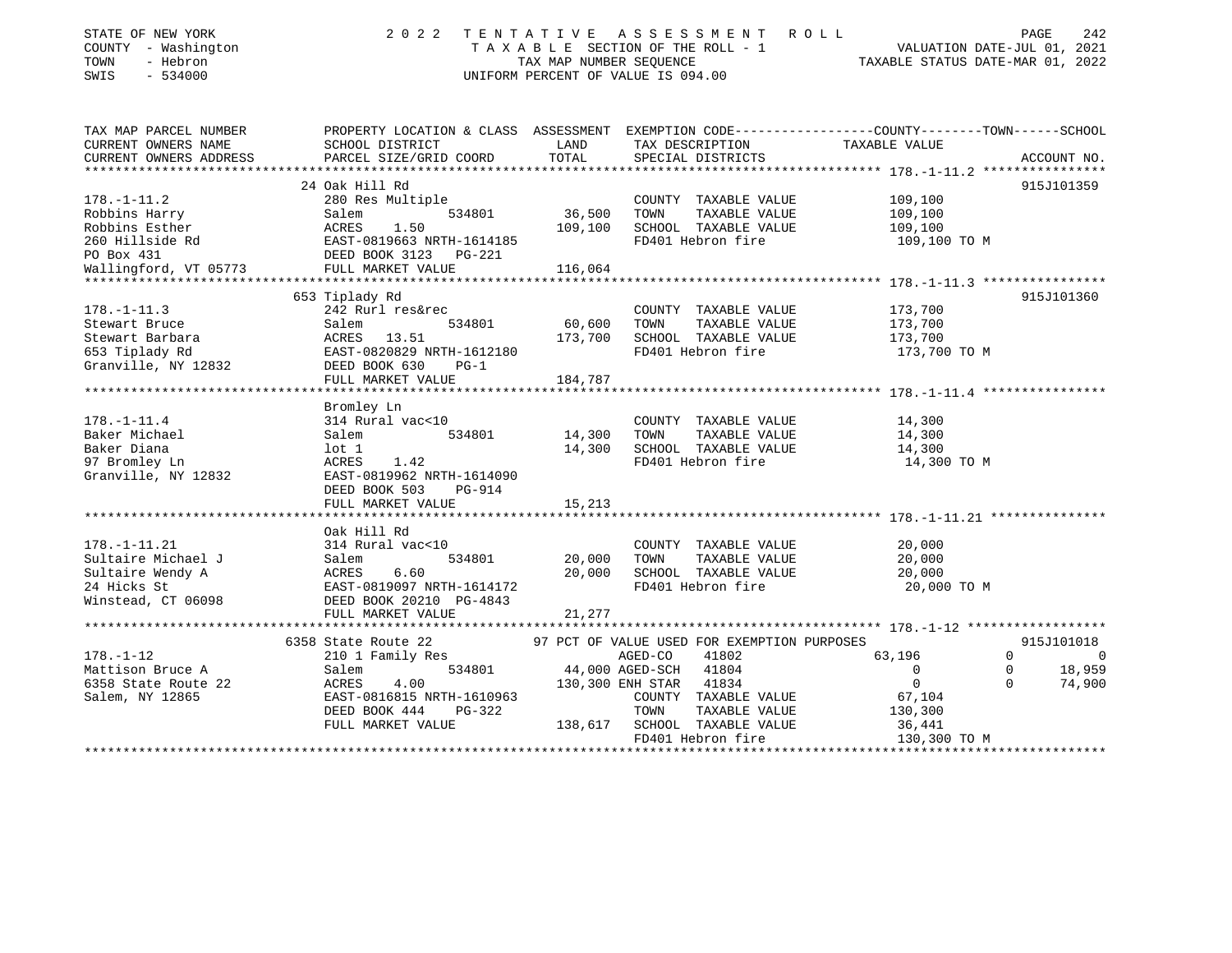| STATE OF NEW YORK<br>COUNTY - Washington<br>- Hebron<br>TOWN<br>$-534000$<br>SWIS | 2 0 2 2                                   |               | TENTATIVE ASSESSMENT ROLL<br>UNIFORM PERCENT OF VALUE IS 094.00 | PAGE<br>243<br>T A X A B L E SECTION OF THE ROLL - 1 VALUATION DATE-JUL 01, 2021<br>TAX MAP NUMBER SEQUENCE TAXIBLE STATUS DATE-MAR 01, 2022 |
|-----------------------------------------------------------------------------------|-------------------------------------------|---------------|-----------------------------------------------------------------|----------------------------------------------------------------------------------------------------------------------------------------------|
| TAX MAP PARCEL NUMBER<br>CURRENT OWNERS NAME                                      | SCHOOL DISTRICT                           | LAND          | TAX DESCRIPTION                                                 | PROPERTY LOCATION & CLASS ASSESSMENT EXEMPTION CODE----------------COUNTY-------TOWN------SCHOOL<br>TAXABLE VALUE                            |
| CURRENT OWNERS ADDRESS                                                            | PARCEL SIZE/GRID COORD                    | TOTAL         | SPECIAL DISTRICTS                                               | ACCOUNT NO.                                                                                                                                  |
|                                                                                   |                                           |               |                                                                 |                                                                                                                                              |
|                                                                                   | 6395 State Route 22                       |               |                                                                 | 915J100235                                                                                                                                   |
| $178. - 1 - 13.1$                                                                 | 210 1 Family Res                          |               |                                                                 | $\overline{0}$<br>$\overline{0}$<br>30,000                                                                                                   |
| Gallagher Michael J                                                               | Salem                                     |               |                                                                 | 148,300                                                                                                                                      |
| Gallagher Karen M                                                                 | ACRES 10.20<br>148,300 TOWN               |               | TAXABLE VALUE                                                   | 148,300                                                                                                                                      |
| 6395 State Route 22                                                               | EAST-0816545 NRTH-1611629                 |               | SCHOOL TAXABLE VALUE                                            | 118,300                                                                                                                                      |
| Salem, NY 12865                                                                   | DEED BOOK 877 PG-276<br>FULL MARKET VALUE |               | CA008 Cons agri dst 8 148,300 TO M<br>157,766 FD401 Hebron fire | 148,300 TO M                                                                                                                                 |
|                                                                                   |                                           |               |                                                                 |                                                                                                                                              |
|                                                                                   | 448 Tiplady Rd                            |               |                                                                 | 915J101238                                                                                                                                   |
| $178. - 1 - 13.2$                                                                 | 210 1 Family Res                          |               | COUNTY TAXABLE VALUE 124,000                                    |                                                                                                                                              |
| Harsha Michael R                                                                  | Salem                                     | 534801 33,900 | TOWN                                                            | TAXABLE VALUE 124,000                                                                                                                        |
| Maisha nichaci<br>Waite-Harsha Jennifer R                                         | FRNT 160.00 DPTH 200.00 124,000           |               | SCHOOL TAXABLE VALUE                                            | 124,000                                                                                                                                      |
| 448 Tiplady Rd                                                                    | ACRES<br>0.73 BANK 999                    |               | FD401 Hebron fire                                               | 124,000 TO M                                                                                                                                 |
| Salem, NY 12865                                                                   | EAST-0816641 NRTH-1611828                 |               |                                                                 |                                                                                                                                              |
|                                                                                   | DEED BOOK 3953<br>$PG-144$                |               |                                                                 |                                                                                                                                              |
|                                                                                   | FULL MARKET VALUE                         | 131,915       |                                                                 |                                                                                                                                              |
|                                                                                   |                                           |               |                                                                 |                                                                                                                                              |
|                                                                                   | State Route 22                            |               |                                                                 | 915J100560                                                                                                                                   |
| $178. - 1 - 14$                                                                   | 314 Rural vac<10                          |               | AG DIST<br>41720                                                | 5,301<br>5,301<br>5,301                                                                                                                      |
| Baric Nicolas<br>333 Tiplady Rd                                                   | Salem<br>534801<br>7.40<br>ACRES          | 7,700         | 7,700 COUNTY TAXABLE VALUE<br>TOWN<br>TAXABLE VALUE             | 2,399<br>2,399                                                                                                                               |
| Salem, NY 12865                                                                   | EAST-0816286 NRTH-1611288                 |               | SCHOOL<br>TAXABLE VALUE                                         | 2,399                                                                                                                                        |
|                                                                                   | DEED BOOK 3512 PG-250                     |               | CA008 Cons agri dst 8                                           | 2,399 TO M                                                                                                                                   |

| MAY BE SUBJECT TO PAYMENT FULL MARKET VALUE |                           | 8,191   | 5,301 EX                     |              |            |
|---------------------------------------------|---------------------------|---------|------------------------------|--------------|------------|
| UNDER AGDIST LAW TIL 2026                   |                           |         | FD401 Hebron fire 7,700 TO M |              |            |
|                                             |                           |         |                              |              |            |
|                                             | 6403 State Route 22       |         |                              |              | 915J100257 |
| $178. - 1 - 15$                             | 210 1 Family Res          |         | COUNTY<br>TAXABLE VALUE      | 48,700       |            |
| Greene Vincent N<br><b>Salem</b>            | 534801 15,600             |         | TOWN<br>TAXABLE VALUE        | 48,700       |            |
| Greene Nancy J                              | FRNT 125.00 DPTH 127.00   | 48,700  | SCHOOL TAXABLE VALUE         | 48,700       |            |
| 149 Hiqqins Rd                              | ACRES 0.43                |         | FD401 Hebron fire            | 48,700 TO M  |            |
| Granville, NY 12832                         | EAST-0816112 NRTH-1612187 |         |                              |              |            |
|                                             | DEED BOOK 3325 PG-191     |         |                              |              |            |
|                                             | FULL MARKET VALUE         | 51,809  |                              |              |            |
|                                             |                           |         |                              |              |            |
|                                             | 6411 State Route 22       |         |                              |              | 915J100241 |
| $178. - 1 - 16$                             | 240 Rural res             |         | TAXABLE VALUE<br>COUNTY      | 165,900      |            |
| Charlie's Country Place LLC Salem           | 534801 56,700             |         | TOWN<br>TAXABLE VALUE        | 165,900      |            |
| 231 East 54th St                            | ACRES 11.08               | 165,900 | SCHOOL TAXABLE VALUE         | 165,900      |            |
|                                             |                           |         | FD401 Hebron fire            | 165,900 TO M |            |
|                                             | DEED BOOK 3975 PG-130     |         |                              |              |            |
| MAY BE SUBJECT TO PAYMENT                   | FULL MARKET VALUE         | 176,489 |                              |              |            |
| ותחתות בתחומה המבירות המתחתות               |                           |         |                              |              |            |

UNDER AGDIST LAW TIL 2022 \*\*\*\*\*\*\*\*\*\*\*\*\*\*\*\*\*\*\*\*\*\*\*\*\*\*\*\*\*\*\*\*\*\*\*\*\*\*\*\*\*\*\*\*\*\*\*\*\*\*\*\*\*\*\*\*\*\*\*\*\*\*\*\*\*\*\*\*\*\*\*\*\*\*\*\*\*\*\*\*\*\*\*\*\*\*\*\*\*\*\*\*\*\*\*\*\*\*\*\*\*\*\*\*\*\*\*\*\*\*\*\*\*\*\*\*\*\*\*\*\*\*\*\*\*\*\*\*\*\*\*\*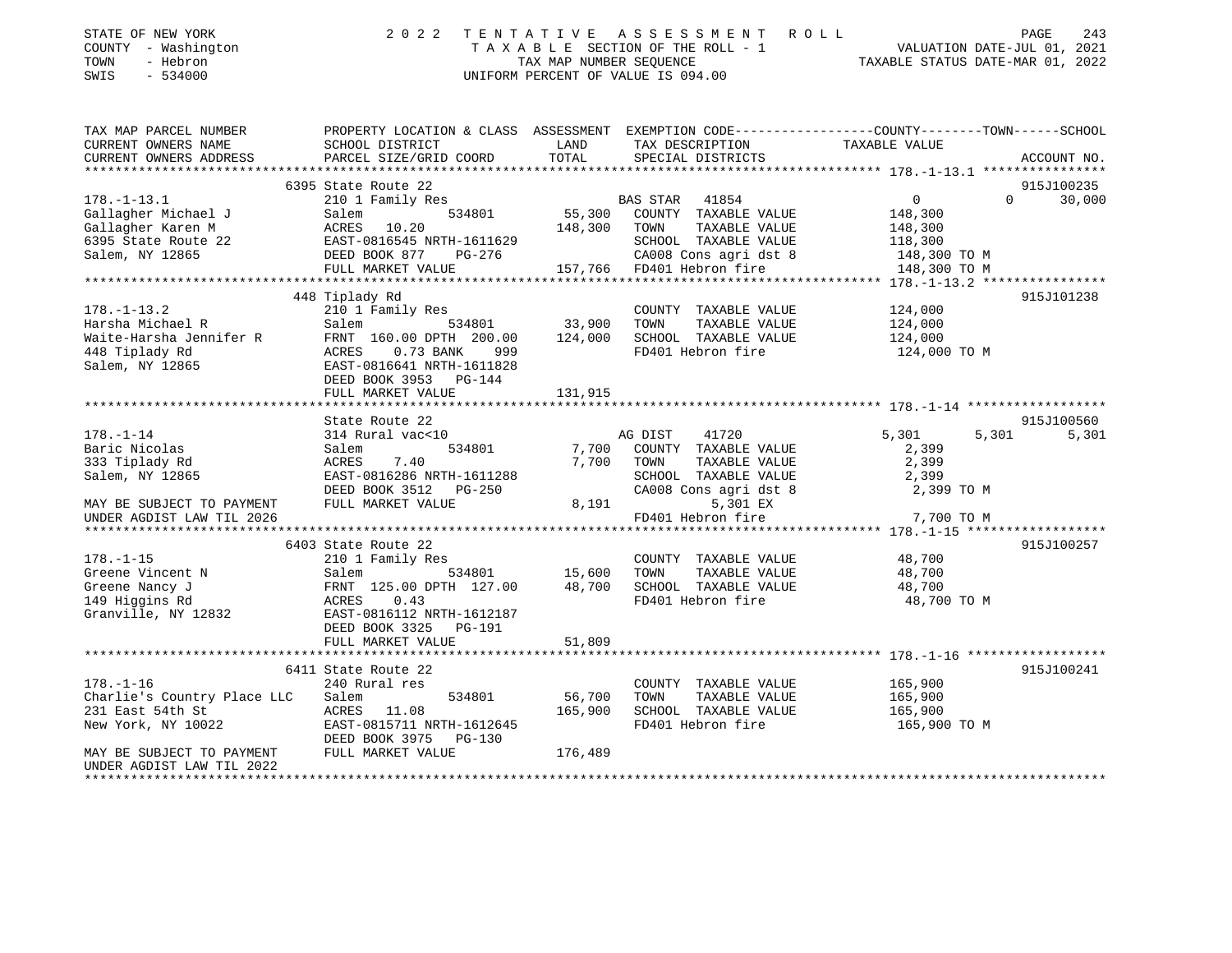| STATE OF NEW YORK<br>COUNTY - Washington<br>- Hebron<br>TOWN<br>$-534000$<br>SWIS | 2 0 2 2                                              | TAX MAP NUMBER SEOUENCE | TENTATIVE ASSESSMENT ROLL<br>TAXABLE SECTION OF THE ROLL - 1<br>UNIFORM PERCENT OF VALUE IS 094.00                | VALUATION DATE-JUL 01, 2021<br>TAXABLE STATUS DATE-MAR 01, 2022 | PAGE     | 244         |
|-----------------------------------------------------------------------------------|------------------------------------------------------|-------------------------|-------------------------------------------------------------------------------------------------------------------|-----------------------------------------------------------------|----------|-------------|
| TAX MAP PARCEL NUMBER<br>CURRENT OWNERS NAME                                      | SCHOOL DISTRICT                                      | LAND                    | PROPERTY LOCATION & CLASS ASSESSMENT EXEMPTION CODE---------------COUNTY-------TOWN-----SCHOOL<br>TAX DESCRIPTION | TAXABLE VALUE                                                   |          |             |
| CURRENT OWNERS ADDRESS                                                            | PARCEL SIZE/GRID COORD                               | TOTAL                   | SPECIAL DISTRICTS                                                                                                 |                                                                 |          | ACCOUNT NO. |
|                                                                                   | 6409 State Route 22                                  |                         |                                                                                                                   |                                                                 |          |             |
| $178. - 1 - 16.2$                                                                 | 312 Vac w/imprv                                      |                         | COUNTY TAXABLE VALUE                                                                                              | 45,000                                                          |          |             |
| Charlie's Country Place LLC                                                       | 534801<br>Salem                                      | 37,300                  | TOWN<br>TAXABLE VALUE                                                                                             | 45,000                                                          |          |             |
| 231 East 54th St                                                                  | $1$ ot $2$                                           | 45,000                  | SCHOOL TAXABLE VALUE                                                                                              | 45,000                                                          |          |             |
| New York, NY 10022                                                                | 1.76<br>ACRES                                        |                         | FD401 Hebron fire                                                                                                 | 45,000 TO M                                                     |          |             |
|                                                                                   | EAST-0815963 NRTH-1612176                            |                         |                                                                                                                   |                                                                 |          |             |
|                                                                                   | DEED BOOK 3975 PG-130                                |                         |                                                                                                                   |                                                                 |          |             |
|                                                                                   | FULL MARKET VALUE                                    | 47,872                  |                                                                                                                   |                                                                 |          |             |
|                                                                                   |                                                      |                         |                                                                                                                   |                                                                 |          |             |
|                                                                                   | 527 Tiplady Rd                                       |                         |                                                                                                                   |                                                                 |          | 915J101378  |
| $178. - 1 - 18$                                                                   | 240 Rural res                                        |                         | BAS STAR<br>41854                                                                                                 | 0                                                               | $\Omega$ | 30,000      |
| Daly Robert J                                                                     | Salem<br>534801                                      | 105,600                 | COUNTY TAXABLE VALUE                                                                                              | 295,600                                                         |          |             |
| Daly Ann D                                                                        | lot 1                                                | 295,600                 | TOWN<br>TAXABLE VALUE                                                                                             | 295,600                                                         |          |             |
| 527 Tiplady Rd                                                                    | ACRES 27.40                                          |                         | SCHOOL TAXABLE VALUE                                                                                              | 265,600                                                         |          |             |
| Granville, NY 12832                                                               | EAST-0817994 NRTH-1612386                            |                         | FD401 Hebron fire                                                                                                 | 295,600 TO M                                                    |          |             |
|                                                                                   | DEED BOOK 898<br>$PG-207$                            |                         |                                                                                                                   |                                                                 |          |             |
|                                                                                   | FULL MARKET VALUE                                    | 314,468                 |                                                                                                                   |                                                                 |          |             |
|                                                                                   | 47 Bromley Ln                                        |                         |                                                                                                                   |                                                                 |          | 915J101379  |
| $178. - 1 - 19$                                                                   | 240 Rural res                                        |                         | AGRI-D IND 41730                                                                                                  | 21,535                                                          | 21,535   | 21,535      |
| Sultaire Michael                                                                  | Salem<br>534801                                      | 77,000                  | COUNTY TAXABLE VALUE                                                                                              | 191,365                                                         |          |             |
| Sultaire Wendy                                                                    | ACRES<br>23.99                                       | 212,900                 | TOWN<br>TAXABLE VALUE                                                                                             | 191,365                                                         |          |             |
| 24 Hicks St                                                                       | EAST-0818649 NRTH-1613120                            |                         | SCHOOL TAXABLE VALUE                                                                                              | 191,365                                                         |          |             |
| Winsted, CT 06098                                                                 | DEED BOOK 2208<br>PG-322                             |                         | FD401 Hebron fire                                                                                                 | 212,900 TO M                                                    |          |             |
|                                                                                   | FULL MARKET VALUE                                    | 226,489                 |                                                                                                                   |                                                                 |          |             |
| MAY BE SUBJECT TO PAYMENT<br>UNDER AGDIST LAW TIL 2029                            |                                                      |                         |                                                                                                                   |                                                                 |          |             |
|                                                                                   |                                                      |                         |                                                                                                                   |                                                                 |          |             |
|                                                                                   | Bromley Ln                                           |                         |                                                                                                                   |                                                                 |          | 915J101365  |
| $178. - 1 - 20$                                                                   | 312 Vac w/imprv                                      |                         | COUNTY TAXABLE VALUE                                                                                              | 25,900                                                          |          |             |
| Scott Robert W JR.                                                                | Salem<br>534801                                      | 15,600                  | TOWN<br>TAXABLE VALUE                                                                                             | 25,900                                                          |          |             |
| Pilato-Scott Renata M                                                             | $1$ ot $4$                                           | 25,900                  | SCHOOL TAXABLE VALUE                                                                                              | 25,900                                                          |          |             |
| 42 Bromley Rd                                                                     | ACRES<br>1.85                                        |                         | FD401 Hebron fire                                                                                                 | 25,900 TO M                                                     |          |             |
| Granville, NY 12832                                                               | EAST-0819269 NRTH-1612879<br>DEED BOOK 910<br>PG-326 |                         |                                                                                                                   |                                                                 |          |             |
|                                                                                   | FULL MARKET VALUE                                    | 27,553                  |                                                                                                                   |                                                                 |          |             |
|                                                                                   | *********************                                |                         |                                                                                                                   |                                                                 |          |             |
|                                                                                   | Oak Hill Rd                                          |                         |                                                                                                                   |                                                                 |          | 915J101406  |
| $178. - 1 - 21$                                                                   | 311 Res vac land                                     |                         | COUNTY TAXABLE VALUE                                                                                              | 18,100                                                          |          |             |
| Wilbur Robert G                                                                   | Salem<br>534801                                      | 18,100                  | TOWN<br>TAXABLE VALUE                                                                                             | 18,100                                                          |          |             |
| Williams Judy M                                                                   | Garilli Sub/lot 5 Par B                              | 18,100                  | SCHOOL TAXABLE VALUE                                                                                              | 18,100                                                          |          |             |
| PO Box 772                                                                        | ACRES<br>2.65                                        |                         | FD401 Hebron fire                                                                                                 | 18,100 TO M                                                     |          |             |
| Wingdale, NY 12594                                                                | EAST-0819104 NRTH-1613554                            |                         |                                                                                                                   |                                                                 |          |             |
|                                                                                   | DEED BOOK 703<br>$PG-52$                             |                         |                                                                                                                   |                                                                 |          |             |
|                                                                                   | FULL MARKET VALUE                                    | 19,255                  |                                                                                                                   |                                                                 |          |             |
|                                                                                   |                                                      |                         |                                                                                                                   |                                                                 |          |             |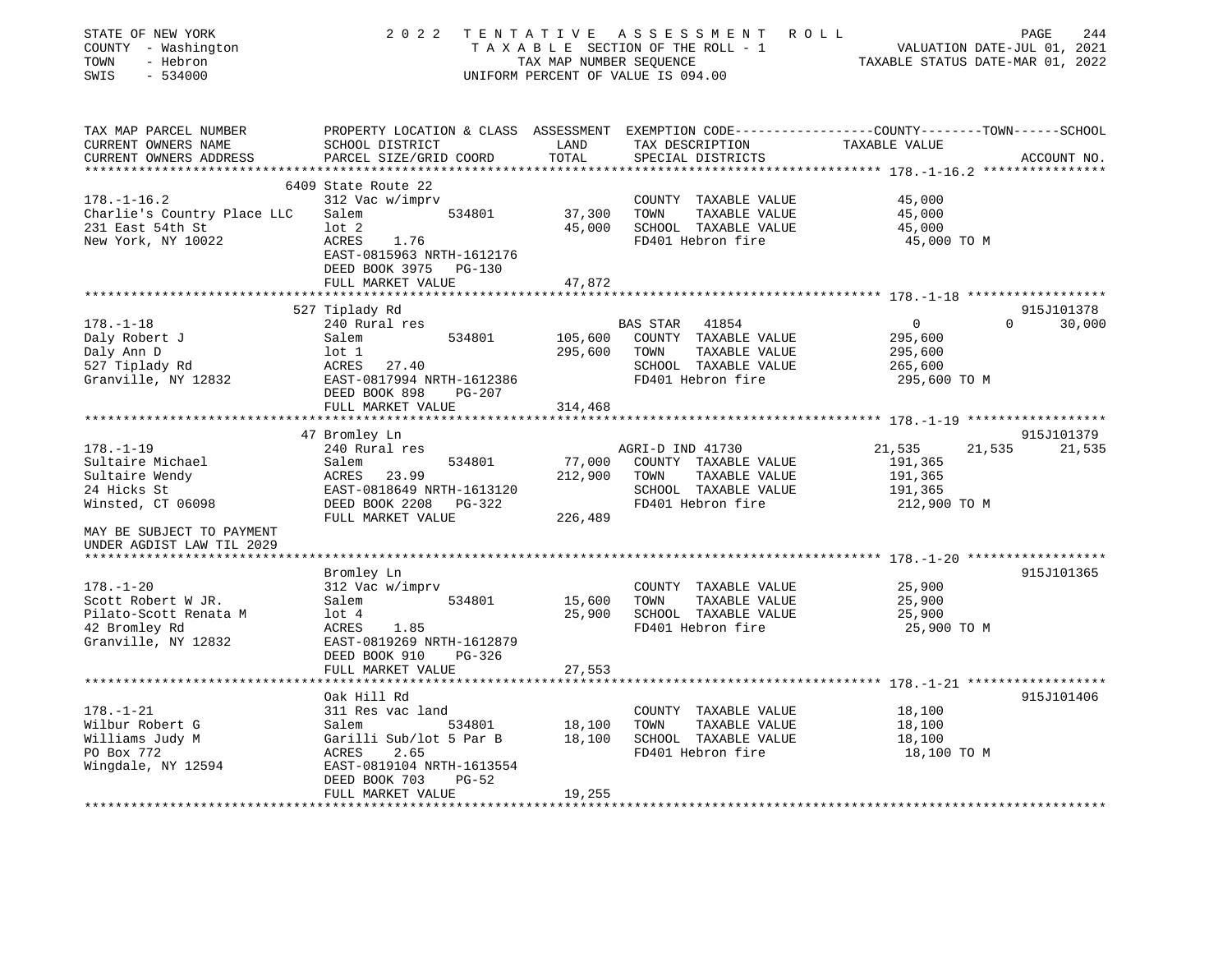| STATE OF NEW YORK<br>COUNTY - Washington<br>- Hebron<br>TOWN<br>SWIS<br>$-534000$ | 2 0 2 2                                                            | TENTATIVE<br>TAX MAP NUMBER SEQUENCE | A S S E S S M E N T<br>T A X A B L E SECTION OF THE ROLL - 1<br>UNIFORM PERCENT OF VALUE IS 094.00 | ROLL<br>PAGE<br>245<br>VALUATION DATE-JUL 01, 2021<br>TAXABLE STATUS DATE-MAR 01, 2022 |
|-----------------------------------------------------------------------------------|--------------------------------------------------------------------|--------------------------------------|----------------------------------------------------------------------------------------------------|----------------------------------------------------------------------------------------|
| TAX MAP PARCEL NUMBER<br>CURRENT OWNERS NAME                                      | PROPERTY LOCATION & CLASS ASSESSMENT<br>SCHOOL DISTRICT            | LAND                                 |                                                                                                    | EXEMPTION CODE-----------------COUNTY-------TOWN------SCHOOL<br>TAXABLE VALUE          |
| CURRENT OWNERS ADDRESS                                                            | PARCEL SIZE/GRID COORD                                             | TOTAL                                | TAX DESCRIPTION<br>SPECIAL DISTRICTS                                                               | ACCOUNT NO.<br>****************** 178.-1-22 ****************                           |
|                                                                                   | Oak Hill Rd                                                        |                                      |                                                                                                    | 915J101380                                                                             |
| $178. - 1 - 22$                                                                   | 322 Rural vac>10                                                   |                                      | COUNTY TAXABLE VALUE                                                                               | 61,800                                                                                 |
| Sultaire Michael                                                                  | 534801<br>Salem                                                    | 61,800                               | TOWN<br>TAXABLE VALUE                                                                              | 61,800                                                                                 |
| Sultaire Wendy                                                                    | Lot 7                                                              | 61,800                               | SCHOOL TAXABLE VALUE                                                                               | 61,800                                                                                 |
| 24 Hicks Rd                                                                       | ACRES 28.84                                                        |                                      | FD401 Hebron fire                                                                                  | 61,800 TO M                                                                            |
| Winsted, CT 06098                                                                 | EAST-0819317 NRTH-1614778<br>DEED BOOK 2985 PG-227                 |                                      |                                                                                                    |                                                                                        |
|                                                                                   | FULL MARKET VALUE                                                  | 65,745                               |                                                                                                    |                                                                                        |
|                                                                                   | ***********************                                            | *******************                  |                                                                                                    |                                                                                        |
|                                                                                   | 52 Oak Hill Rd                                                     |                                      |                                                                                                    | 915J101366                                                                             |
| $178. - 1 - 23$                                                                   | 322 Rural vac>10                                                   |                                      | COUNTY TAXABLE VALUE                                                                               | 45,700                                                                                 |
| Trefethern Carol                                                                  | Salem<br>534801                                                    | 45,700                               | TOWN<br>TAXABLE VALUE                                                                              | 45,700                                                                                 |
| PO Box 457                                                                        | Lot 8                                                              | 45,700                               | SCHOOL TAXABLE VALUE                                                                               | 45,700                                                                                 |
| Salem, NY 12865                                                                   | ACRES 17.91<br>EAST-0820592 NRTH-1615055<br>DEED BOOK 20210 PG-258 |                                      | FD401 Hebron fire                                                                                  | 45,700 TO M                                                                            |
|                                                                                   | FULL MARKET VALUE                                                  | 48,617                               |                                                                                                    |                                                                                        |
|                                                                                   | Bromley Ln                                                         |                                      |                                                                                                    | 915J101367                                                                             |
| $178. - 1 - 24$                                                                   | 322 Rural vac>10                                                   |                                      | COUNTY TAXABLE VALUE                                                                               | 35,100                                                                                 |
| Stewart Jason L                                                                   | Salem<br>534801                                                    | 35,100                               | TAXABLE VALUE<br>TOWN                                                                              | 35,100                                                                                 |
| Vongsanohsuk Montira                                                              | Lot 9                                                              | 35,100                               | SCHOOL TAXABLE VALUE                                                                               | 35,100                                                                                 |
| 68 Funny Farm Rd                                                                  | ACRES 11.31                                                        |                                      | FD401 Hebron fire                                                                                  | 35,100 TO M                                                                            |
| Bennington, VT 05201                                                              | EAST-0821402 NRTH-1615076                                          |                                      |                                                                                                    |                                                                                        |
|                                                                                   | DEED BOOK 3671 PG-315                                              |                                      |                                                                                                    |                                                                                        |
|                                                                                   | FULL MARKET VALUE                                                  | 37,340                               |                                                                                                    |                                                                                        |
|                                                                                   |                                                                    |                                      |                                                                                                    |                                                                                        |
|                                                                                   | Bromley Ln                                                         |                                      |                                                                                                    | 915J101381                                                                             |
| $178. - 1 - 25$                                                                   | 314 Rural vac<10                                                   |                                      | COUNTY TAXABLE VALUE                                                                               | 27,500                                                                                 |
| Perez Isabelita                                                                   | 534801<br>Salem                                                    | 27,500                               | TAXABLE VALUE<br>TOWN                                                                              | 27,500                                                                                 |
| 94 I Winthrop Rd                                                                  | Lot 10                                                             | 27,500                               | SCHOOL TAXABLE VALUE                                                                               | 27,500                                                                                 |
| Monroe Township, NJ 08831                                                         | ACRES<br>9.67                                                      |                                      | FD401 Hebron fire                                                                                  | 27,500 TO M                                                                            |
|                                                                                   | EAST-0821957 NRTH-1615223                                          |                                      |                                                                                                    |                                                                                        |
|                                                                                   | DEED BOOK 680<br>PG-206                                            |                                      |                                                                                                    |                                                                                        |
|                                                                                   | FULL MARKET VALUE                                                  | 29,255                               |                                                                                                    |                                                                                        |
|                                                                                   |                                                                    |                                      |                                                                                                    |                                                                                        |
|                                                                                   | 211 Bromley Ln                                                     |                                      |                                                                                                    | 915J101382                                                                             |
| $178. - 1 - 26$                                                                   | 260 Seasonal res                                                   |                                      | COUNTY TAXABLE VALUE                                                                               | 85,200                                                                                 |
| King John                                                                         | 534801<br>Salem                                                    | 35,300                               | TAXABLE VALUE<br>TOWN                                                                              | 85,200                                                                                 |
| King Betty                                                                        | Lot 11                                                             | 85,200                               | SCHOOL TAXABLE VALUE                                                                               | 85,200                                                                                 |
| 26 Hemlock Dr                                                                     | ACRES 11.45                                                        |                                      | FD401 Hebron fire                                                                                  | 85,200 TO M                                                                            |
| Greenfield Center, NY 12833                                                       | EAST-0822507 NRTH-1615388<br>DEED BOOK 3388<br>$PG-48$             |                                      |                                                                                                    |                                                                                        |
|                                                                                   | FULL MARKET VALUE                                                  | 90,638                               |                                                                                                    |                                                                                        |
|                                                                                   |                                                                    |                                      |                                                                                                    |                                                                                        |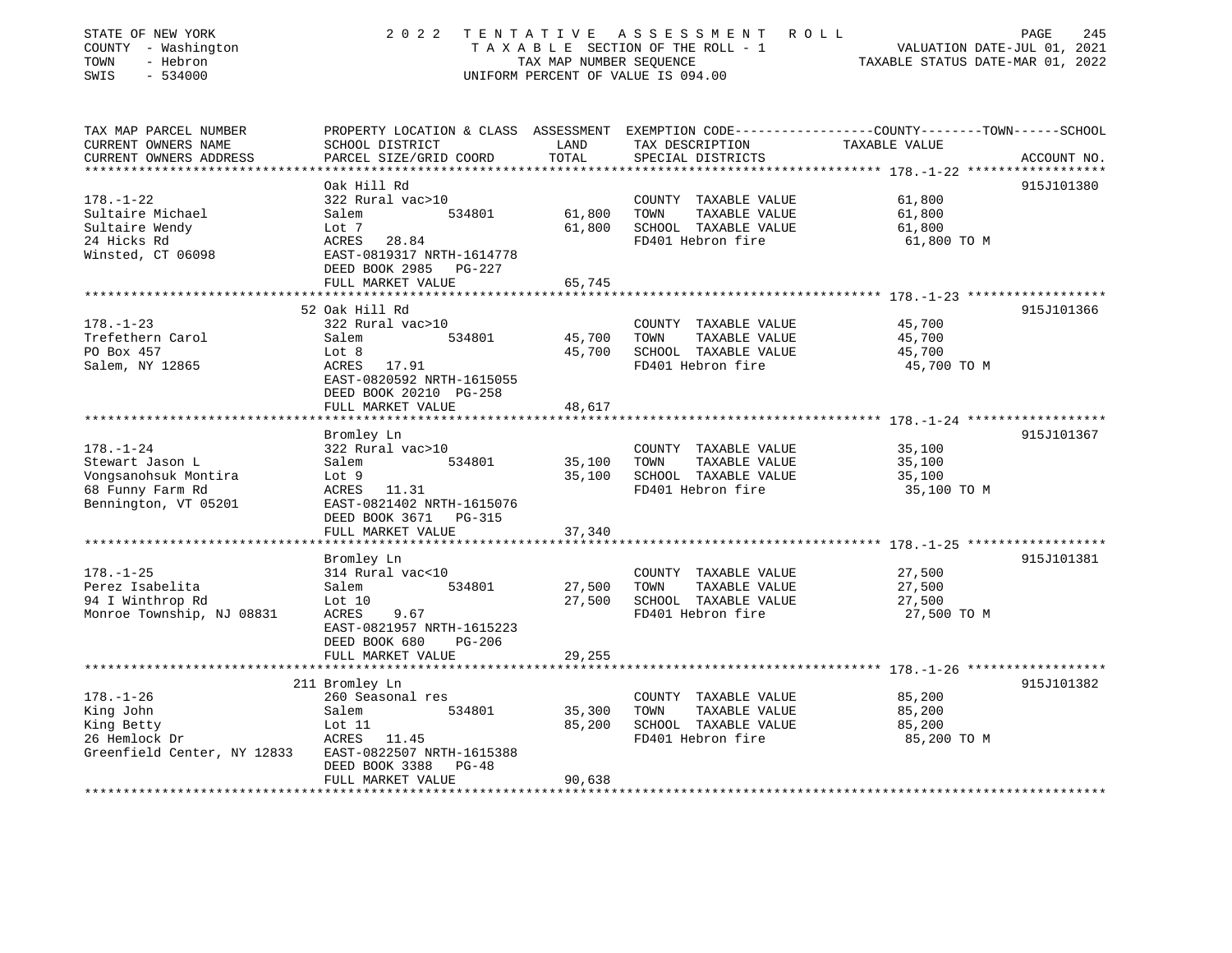| STATE OF NEW YORK<br>COUNTY - Washington<br>- Hebron<br>TOWN<br>SWIS<br>$-534000$                           | 2 0 2 2                                                                                                                                             | TENTATIVE<br>TAX MAP NUMBER SEQUENCE | A S S E S S M E N T<br>TAXABLE SECTION OF THE ROLL - 1<br>UNIFORM PERCENT OF VALUE IS 094.00                                                    | ROLL<br>VALUATION DATE-JUL 01, 2021<br>TAXABLE STATUS DATE-MAR 01, 2022                                          | PAGE<br>246                         |
|-------------------------------------------------------------------------------------------------------------|-----------------------------------------------------------------------------------------------------------------------------------------------------|--------------------------------------|-------------------------------------------------------------------------------------------------------------------------------------------------|------------------------------------------------------------------------------------------------------------------|-------------------------------------|
| TAX MAP PARCEL NUMBER<br>CURRENT OWNERS NAME<br>CURRENT OWNERS ADDRESS                                      | SCHOOL DISTRICT<br>PARCEL SIZE/GRID COORD                                                                                                           | LAND<br>TOTAL                        | TAX DESCRIPTION<br>SPECIAL DISTRICTS                                                                                                            | PROPERTY LOCATION & CLASS ASSESSMENT EXEMPTION CODE---------------COUNTY-------TOWN------SCHOOL<br>TAXABLE VALUE | ACCOUNT NO.                         |
|                                                                                                             |                                                                                                                                                     |                                      |                                                                                                                                                 |                                                                                                                  |                                     |
|                                                                                                             | 225 Bromley Ln                                                                                                                                      |                                      |                                                                                                                                                 |                                                                                                                  | 915J101407                          |
| $178. - 1 - 27$<br>Harrington Donna M<br>Harrington Rickey L<br>1185 Glastenbury Rd<br>Shaftsbury, VT 05262 | 260 Seasonal res<br>534801<br>Salem<br>$p$ o lot 12<br>ACRES<br>6.07<br>EAST-0822897 NRTH-1615486                                                   | 48,700<br>86,500                     | COUNTY TAXABLE VALUE<br>TOWN<br>TAXABLE VALUE<br>SCHOOL TAXABLE VALUE<br>FD401 Hebron fire                                                      | 86,500<br>86,500<br>86,500<br>86,500 TO M                                                                        |                                     |
|                                                                                                             | DEED BOOK 620<br>$PG-251$                                                                                                                           |                                      |                                                                                                                                                 |                                                                                                                  |                                     |
|                                                                                                             | FULL MARKET VALUE                                                                                                                                   | 92,021                               |                                                                                                                                                 |                                                                                                                  |                                     |
|                                                                                                             | ************************                                                                                                                            |                                      |                                                                                                                                                 |                                                                                                                  |                                     |
| $178. - 1 - 27.1$<br>Rogers John R<br>Rogers Pamela R<br>216 Willow Rd                                      | 237 Bromley Ln<br>312 Vac w/imprv<br>534801<br>Salem<br>$p$ o lot 12<br><b>ACRES</b><br>5.22                                                        | 18,600<br>32,000                     | COUNTY TAXABLE VALUE<br>TOWN<br>TAXABLE VALUE<br>SCHOOL TAXABLE VALUE<br>FD401 Hebron fire                                                      | 32,000<br>32,000<br>32,000<br>32,000 TO M                                                                        | 915J101767                          |
| Bennington, VT 05201                                                                                        | EAST-0823172 NRTH-1615619<br>DEED BOOK 616<br>PG-132<br>FULL MARKET VALUE                                                                           | 34,043                               |                                                                                                                                                 |                                                                                                                  |                                     |
|                                                                                                             |                                                                                                                                                     |                                      |                                                                                                                                                 |                                                                                                                  |                                     |
| $178. - 1 - 29$<br>Maskley Donald<br>Maskley Lois<br>192 Conklintown Rd<br>Wanaque, NJ 07465                | 174 Bromley Ln<br>312 Vac w/imprv<br>Salem<br>534801<br>ACRES<br>22.05<br>EAST-0821729 NRTH-1614287<br>DEED BOOK 505<br>PG-317<br>FULL MARKET VALUE | 52,300<br>61,000<br>64,894           | COUNTY TAXABLE VALUE<br>TOWN<br>TAXABLE VALUE<br>SCHOOL TAXABLE VALUE<br>FD401 Hebron fire                                                      | 61,000<br>61,000<br>61,000<br>61,000 TO M                                                                        | 915J101383                          |
|                                                                                                             | *********************                                                                                                                               |                                      |                                                                                                                                                 |                                                                                                                  |                                     |
|                                                                                                             | 120 Bromley Ln                                                                                                                                      |                                      |                                                                                                                                                 |                                                                                                                  | 915J101369                          |
| $178. - 1 - 30$<br>Perkins Jason<br>Perkins Katherine<br>120 Bromley Ln<br>Granville, NY 12832              | 240 Rural res<br>Salem<br>534801<br>Lot $15/$<br>ACRES<br>18.90 BANK<br>999<br>EAST-0820477 NRTH-1613747<br>DEED BOOK 20200 PG-1909                 | 69,200<br>355,700                    | AG DIST<br>41720<br>COUNTY TAXABLE VALUE<br>TOWN<br>TAXABLE VALUE<br>SCHOOL TAXABLE VALUE<br>CA008 Cons agri dst 8<br>29,657 EX                 | 29,657<br>29,657<br>326,043<br>326,043<br>326,043<br>326,043 TO M                                                | 29,657                              |
| MAY BE SUBJECT TO PAYMENT<br>UNDER AGDIST LAW TIL 2026                                                      | FULL MARKET VALUE                                                                                                                                   | 378,404                              | FD401 Hebron fire                                                                                                                               | 355,700 TO M                                                                                                     |                                     |
|                                                                                                             |                                                                                                                                                     |                                      |                                                                                                                                                 |                                                                                                                  |                                     |
| $178. - 1 - 31$<br>Scott Robert W Jr<br>Pilato-Scott Renata M<br>42 Bromley Rd                              | 42 Bromley Ln<br>241 Rural res&ag<br>534801<br>Salem<br>Lot $16/H$ & B<br>46.95<br>ACRES                                                            |                                      | 92 PCT OF VALUE USED FOR EXEMPTION PURPOSES<br>VET COM CT 41131<br>96,300 AGRI-D IND 41730<br>323,300 BAS STAR<br>41854<br>COUNTY TAXABLE VALUE | 55,000<br>30,000<br>18,127<br>18,127<br>$\mathbf 0$<br>$\Omega$<br>250,173                                       | 915J101384<br>0<br>18,127<br>30,000 |
| Granville, NY 12832<br>MAY BE SUBJECT TO PAYMENT<br>UNDER AGDIST LAW TIL 2029<br>********************       | EAST-0820083 NRTH-1612679<br>DEED BOOK 910<br>PG-323<br>FULL MARKET VALUE                                                                           | 343,936                              | TOWN<br>TAXABLE VALUE<br>SCHOOL TAXABLE VALUE<br>FD401 Hebron fire                                                                              | 275,173<br>275,173<br>323,300 TO M                                                                               |                                     |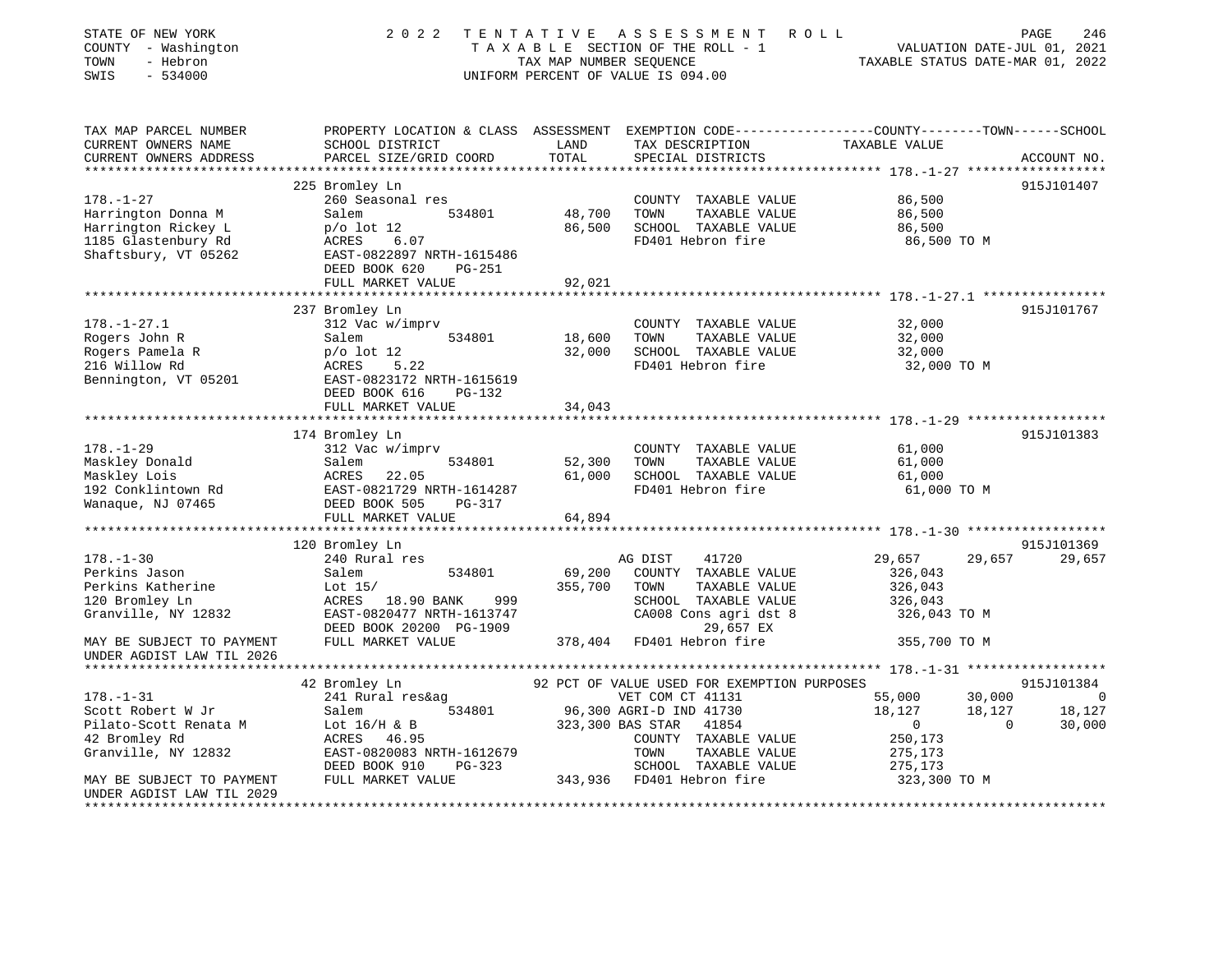| STATE OF NEW YORK<br>COUNTY - Washington<br>TOWN<br>- Hebron<br>$-534000$<br>SWIS                        | 2 0 2 2                                                                                                                                       | TAX MAP NUMBER SEQUENCE      | TENTATIVE ASSESSMENT ROLL<br>TAXABLE SECTION OF THE ROLL - 1<br>UNIFORM PERCENT OF VALUE IS 094.00                                                  | VALUATION DATE-JUL 01, 2021<br>TAXABLE STATUS DATE-MAR 01, 2022                    | PAGE                         | 247                          |
|----------------------------------------------------------------------------------------------------------|-----------------------------------------------------------------------------------------------------------------------------------------------|------------------------------|-----------------------------------------------------------------------------------------------------------------------------------------------------|------------------------------------------------------------------------------------|------------------------------|------------------------------|
| TAX MAP PARCEL NUMBER<br>CURRENT OWNERS NAME<br>CURRENT OWNERS ADDRESS<br>************************       | SCHOOL DISTRICT<br>PARCEL SIZE/GRID COORD                                                                                                     | LAND<br>TOTAL                | PROPERTY LOCATION & CLASS ASSESSMENT EXEMPTION CODE---------------COUNTY-------TOWN-----SCHOOL<br>TAX DESCRIPTION<br>SPECIAL DISTRICTS              | TAXABLE VALUE                                                                      |                              | ACCOUNT NO.                  |
|                                                                                                          | 649 Tiplady Rd                                                                                                                                |                              |                                                                                                                                                     |                                                                                    |                              | 915J101370                   |
| $178. - 1 - 32$                                                                                          | 240 Rural res                                                                                                                                 |                              | AGRI-D IND 41730                                                                                                                                    | 26,305                                                                             | 26,305                       | 26,305                       |
| Duvernoy Daniel T<br>Duvernoy Misha M<br>649 Tiplady Rd<br>Granville, NY 12832                           | 534801<br>Salem<br>Lot 18<br>ACRES 11.63 BANK<br>999<br>EAST-0820557 NRTH-1611487<br>DEED BOOK 20191 PG-26997                                 | 57,600<br>275,000            | COUNTY TAXABLE VALUE<br>TOWN<br>TAXABLE VALUE<br>SCHOOL TAXABLE VALUE<br>FD401 Hebron fire                                                          | 248,695<br>248,695<br>248,695<br>275,000 TO M                                      |                              |                              |
| MAY BE SUBJECT TO PAYMENT<br>UNDER AGDIST LAW TIL 2029                                                   | FULL MARKET VALUE                                                                                                                             | 292,553                      |                                                                                                                                                     |                                                                                    |                              |                              |
|                                                                                                          |                                                                                                                                               |                              |                                                                                                                                                     |                                                                                    |                              |                              |
| $178. - 1 - 33$<br>Smarook Stephen<br>43-10 48TH Ave 6U<br>Woodside, NY 11377                            | Blossom Rd<br>322 Rural vac>10<br>Salem<br>534801<br>ACRES 13.20<br>EAST-0819767 NRTH-1611076<br>DEED BOOK 503<br>PG-975<br>FULL MARKET VALUE | 36,700<br>36,700<br>39,043   | COUNTY TAXABLE VALUE<br>TAXABLE VALUE<br>TOWN<br>SCHOOL TAXABLE VALUE<br>FD401 Hebron fire                                                          | 36,700<br>36,700<br>36,700<br>36,700 TO M                                          |                              | 915J101371                   |
|                                                                                                          | ***********************                                                                                                                       |                              |                                                                                                                                                     |                                                                                    |                              |                              |
|                                                                                                          | 618 Tiplady Rd                                                                                                                                |                              |                                                                                                                                                     |                                                                                    |                              | 915J101408                   |
| $178. - 1 - 34$<br>Bolt Frederick<br>618 Tiplady Rd<br>Granville, NY 12832                               | 260 Seasonal res<br>Salem<br>534801<br>Lot $21$<br>ACRES 11.82<br>EAST-0820190 NRTH-1610832<br>DEED BOOK 3785 PG-205<br>FULL MARKET VALUE     | 102,600 ENH STAR<br>109,149  | VET WAR CT 41121<br>57,900 AGED-ALL<br>41800<br>41834<br>COUNTY TAXABLE VALUE<br>TAXABLE VALUE<br>TOWN<br>SCHOOL TAXABLE VALUE<br>FD401 Hebron fire | 15,390<br>43,605<br>$\overline{0}$<br>43,605<br>43,605<br>$\Omega$<br>102,600 TO M | 15,390<br>43,605<br>$\Omega$ | $\Omega$<br>51,300<br>51,300 |
|                                                                                                          |                                                                                                                                               |                              |                                                                                                                                                     |                                                                                    |                              |                              |
| $178. - 1 - 35$<br>Ferland Maurice<br>Ferland Nicholas G<br>1395 Spring Lake Rd<br>Harrisville, RI 02830 | 632 Tiplady Rd<br>260 Seasonal res<br>Salem<br>534801<br>ACRES 37.24<br>EAST-0820747 NRTH-1610140<br>DEED BOOK 20191 PG-29112                 | 95,500<br>144,100            | COUNTY TAXABLE VALUE<br>TOWN<br>TAXABLE VALUE<br>SCHOOL TAXABLE VALUE<br>FD401 Hebron fire                                                          | 144,100<br>144,100<br>144,100<br>144,100 TO M                                      |                              | 915J101385                   |
|                                                                                                          | FULL MARKET VALUE                                                                                                                             | 153,298                      |                                                                                                                                                     |                                                                                    |                              |                              |
|                                                                                                          | *********************<br>642 Tiplady Rd                                                                                                       |                              |                                                                                                                                                     |                                                                                    |                              | 915J101372                   |
| $178. - 1 - 36$<br>O'Keefe Daniel J Jr<br>O'Keefe Tammy Lynn<br>642 Tiplady Rd<br>Granville, NY 12832    | 240 Rural res<br>Salem<br>534801<br>Lot 19<br>ACRES 27.11<br>EAST-0821309 NRTH-1609673<br>DEED BOOK 20200 PG-858<br>FULL MARKET VALUE         | 81,400<br>267,500<br>284,574 | COUNTY TAXABLE VALUE<br>TOWN<br>TAXABLE VALUE<br>SCHOOL TAXABLE VALUE<br>FD401 Hebron fire                                                          | 267,500<br>267,500<br>267,500<br>267,500 TO M                                      |                              |                              |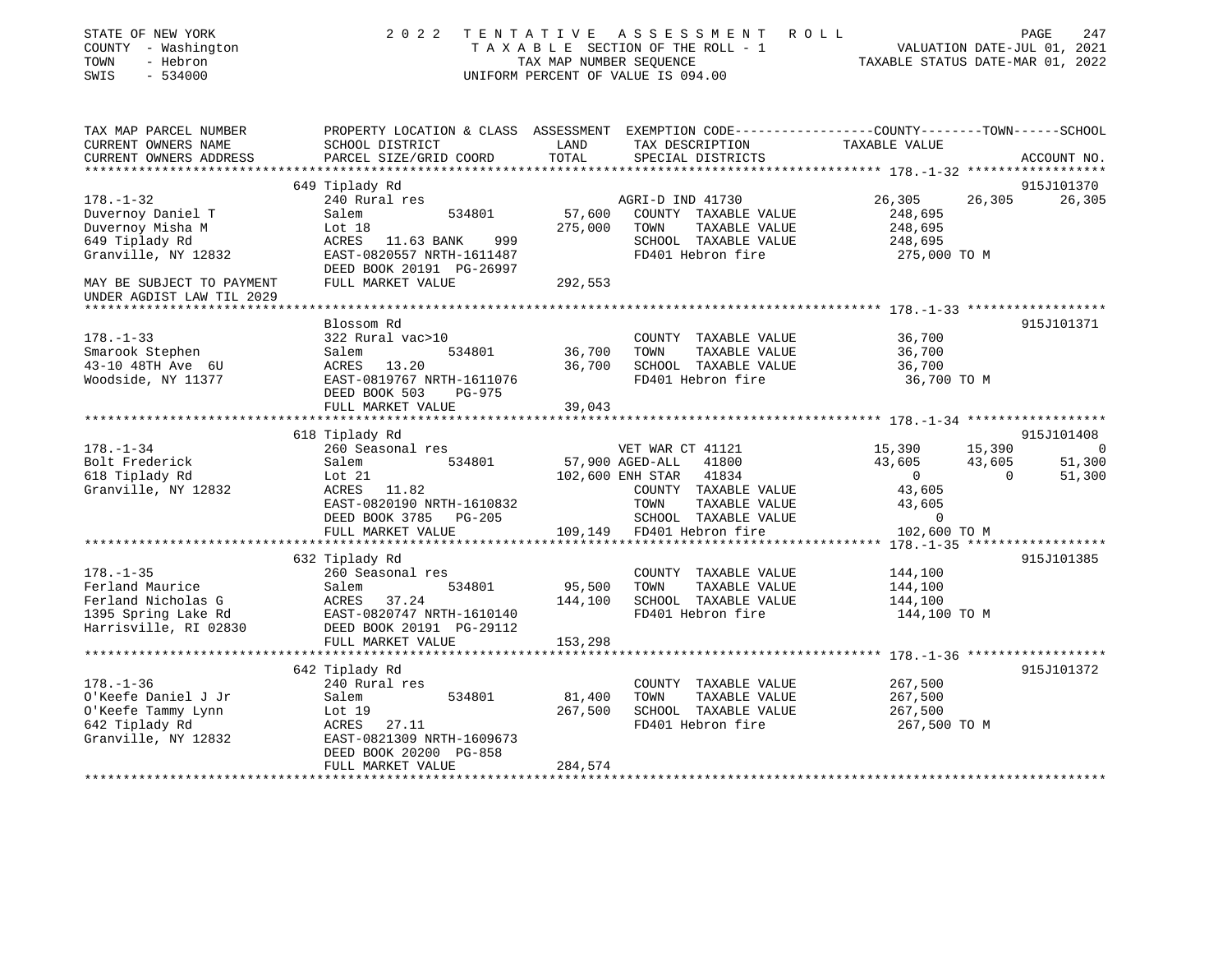| STATE OF NEW YORK<br>COUNTY - Washington<br>TOWN<br>- Hebron<br>SWIS<br>$-534000$ | 2 0 2 2                                                               | TENTATIVE<br>TAX MAP NUMBER SEOUENCE | A S S E S S M E N T<br>ROLL ROLL<br>T A X A B L E SECTION OF THE ROLL - 1<br>UNIFORM PERCENT OF VALUE IS 094.00 | 248<br>PAGE<br>VALUATION DATE-JUL 01, 2021<br>TAXABLE STATUS DATE-MAR 01, 2022                   |
|-----------------------------------------------------------------------------------|-----------------------------------------------------------------------|--------------------------------------|-----------------------------------------------------------------------------------------------------------------|--------------------------------------------------------------------------------------------------|
| TAX MAP PARCEL NUMBER                                                             |                                                                       |                                      |                                                                                                                 | PROPERTY LOCATION & CLASS ASSESSMENT EXEMPTION CODE----------------COUNTY-------TOWN------SCHOOL |
| CURRENT OWNERS NAME<br>CURRENT OWNERS ADDRESS                                     | SCHOOL DISTRICT<br>PARCEL SIZE/GRID COORD                             | LAND<br>TOTAL                        | TAX DESCRIPTION                                                                                                 | TAXABLE VALUE                                                                                    |
|                                                                                   |                                                                       | ***************                      | SPECIAL DISTRICTS                                                                                               | ACCOUNT NO.<br>****************************    178.    -1-37    ******************               |
|                                                                                   | Blossom Rd                                                            |                                      |                                                                                                                 | 915J101373                                                                                       |
| $178. - 1 - 37$                                                                   | 322 Rural vac>10                                                      |                                      | COUNTY TAXABLE VALUE                                                                                            | 35,200                                                                                           |
| Hamdi Mark                                                                        | 534801<br>Salem                                                       | 35,200                               | TAXABLE VALUE<br>TOWN                                                                                           | 35,200                                                                                           |
| Hamdi Judith                                                                      | Lot $23$                                                              | 35,200                               | SCHOOL TAXABLE VALUE                                                                                            | 35,200                                                                                           |
| 2769 County Route 12<br>Whitehall, NY 12887                                       | ACRES 11.39<br>EAST-0819780 NRTH-1610244<br>DEED BOOK 2006 PG-242     |                                      | FD401 Hebron fire                                                                                               | 35,200 TO M                                                                                      |
|                                                                                   | FULL MARKET VALUE                                                     | 37,447                               |                                                                                                                 |                                                                                                  |
|                                                                                   | Blossom Rd                                                            |                                      |                                                                                                                 | 915J101386                                                                                       |
| $178. - 1 - 38$                                                                   | 322 Rural vac>10                                                      |                                      | COUNTY TAXABLE VALUE                                                                                            | 34,100                                                                                           |
| Johnson David A                                                                   | Salem<br>534801                                                       | 34,100                               | TOWN<br>TAXABLE VALUE                                                                                           | 34,100                                                                                           |
| 707 Broad Rock Rd                                                                 | Bromley Sub/ Lot 24 29#30                                             | 34,100                               | SCHOOL TAXABLE VALUE                                                                                            | 34,100                                                                                           |
| Wakefield, RI 02879                                                               | ACRES 10.66<br>EAST-0819702 NRTH-1609760<br>DEED BOOK 3824 PG-327     |                                      | FD401 Hebron fire                                                                                               | 34,100 TO M                                                                                      |
|                                                                                   | FULL MARKET VALUE                                                     | 36,277                               |                                                                                                                 |                                                                                                  |
|                                                                                   | *******************<br>381 Blossom Rd                                 |                                      |                                                                                                                 | 915J101374                                                                                       |
| $178. - 1 - 39$                                                                   | 322 Rural vac>10                                                      |                                      | COUNTY TAXABLE VALUE                                                                                            | 61,700                                                                                           |
| Miner Joseph                                                                      | 534801<br>Salem                                                       | 61,700                               | TOWN<br>TAXABLE VALUE                                                                                           | 61,700                                                                                           |
| Miner Stephinie                                                                   | Lots 25 & 26                                                          | 61,700                               | SCHOOL TAXABLE VALUE                                                                                            | 61,700                                                                                           |
| PO Box 651                                                                        | ACRES 28.75                                                           |                                      | FD401 Hebron fire                                                                                               | 61,700 TO M                                                                                      |
| Salem, NY 12865                                                                   | EAST-0818564 NRTH-1609631                                             |                                      |                                                                                                                 |                                                                                                  |
|                                                                                   | DEED BOOK 3601<br>PG-293                                              |                                      |                                                                                                                 |                                                                                                  |
|                                                                                   | FULL MARKET VALUE                                                     | 65,638                               |                                                                                                                 |                                                                                                  |
|                                                                                   |                                                                       |                                      |                                                                                                                 |                                                                                                  |
| $178. - 1 - 40$                                                                   | Blossom Rd<br>322 Rural vac>10                                        |                                      | COUNTY TAXABLE VALUE                                                                                            | 915J101387<br>40,600                                                                             |
| Hatch Kenneth                                                                     | Salem<br>534801                                                       | 40,600                               | TOWN<br>TAXABLE VALUE                                                                                           | 40,600                                                                                           |
| Hatch Patricia                                                                    | Lot $27$                                                              | 40,600                               | SCHOOL TAXABLE VALUE                                                                                            | 40,600                                                                                           |
| 98 Barkley Ln                                                                     | ACRES 14.77                                                           |                                      | FD401 Hebron fire                                                                                               | 40,600 TO M                                                                                      |
| Salem, NY 12865                                                                   | EAST-0818559 NRTH-1610332<br>DEED BOOK 20210 PG-1876                  |                                      |                                                                                                                 |                                                                                                  |
|                                                                                   | FULL MARKET VALUE<br>*******************                              | 43,191                               |                                                                                                                 |                                                                                                  |
|                                                                                   | 423 Blossom Rd                                                        |                                      |                                                                                                                 | 915J101375                                                                                       |
| $178. - 1 - 41$                                                                   | 240 Rural res                                                         |                                      | COUNTY TAXABLE VALUE                                                                                            | 178,500                                                                                          |
| Smarook Stephen R                                                                 | Salem<br>534801                                                       | 62,800                               | TOWN<br>TAXABLE VALUE                                                                                           | 178,500                                                                                          |
| 43-10 48th Ave Apt 6U                                                             | Lot 28                                                                | 178,500                              | SCHOOL TAXABLE VALUE                                                                                            | 178,500                                                                                          |
| Woodside, NY 11377                                                                | ACRES 14.88<br>EAST-0818579 NRTH-1610764<br>DEED BOOK 3315<br>$PG-16$ |                                      | FD401 Hebron fire                                                                                               | 178,500 TO M                                                                                     |
|                                                                                   | FULL MARKET VALUE                                                     | 189,894<br>******************        |                                                                                                                 |                                                                                                  |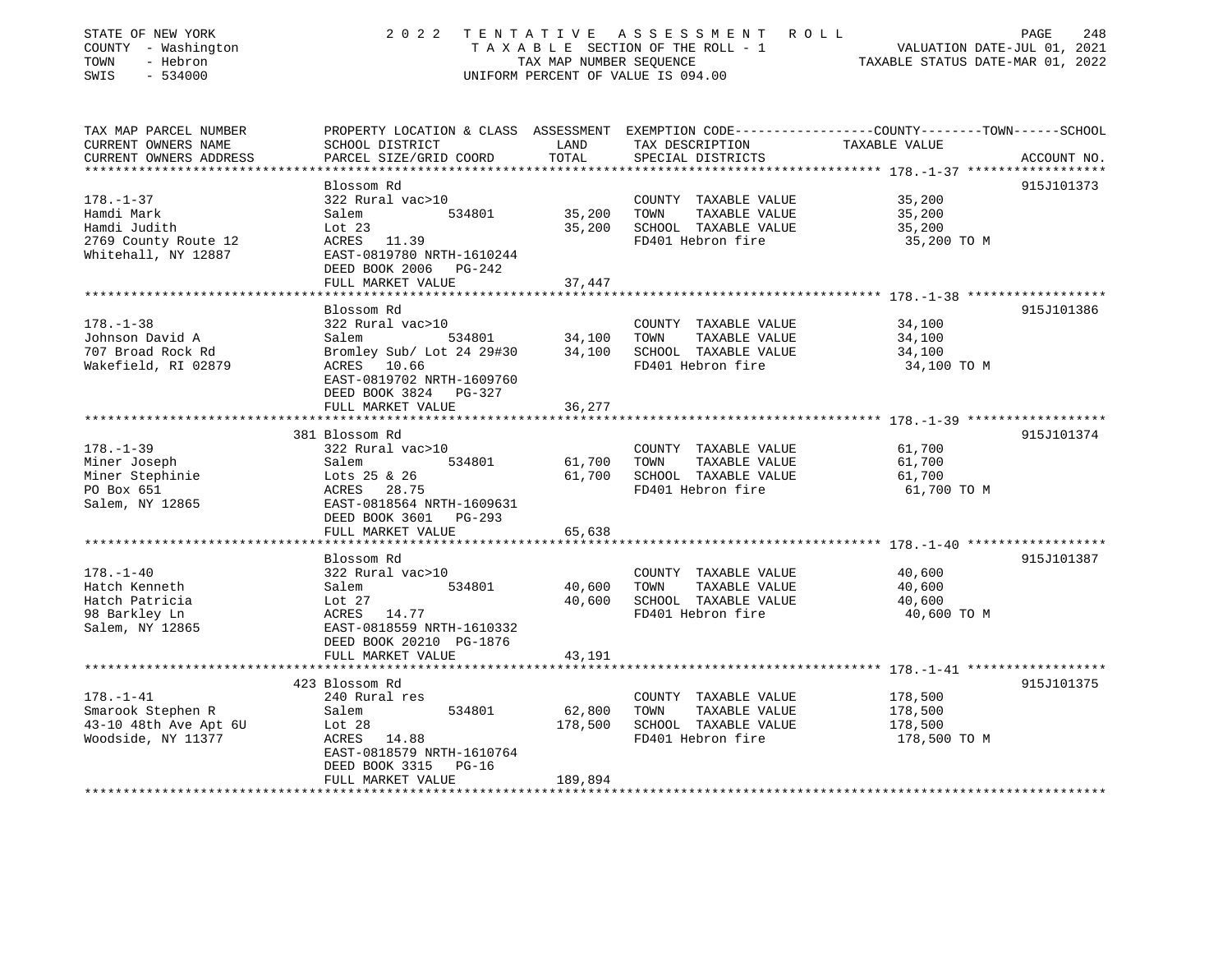| STATE OF NEW YORK<br>COUNTY - Washington<br>- Hebron<br>TOWN<br>$-534000$<br>SWIS | 2 0 2 2                                                                                                            | TENTATIVE<br>TAX MAP NUMBER SEQUENCE | A S S E S S M E N T<br>R O L L<br>TAXABLE SECTION OF THE ROLL - 1<br>UNIFORM PERCENT OF VALUE IS 094.00 | VALUATION DATE-JUL 01, 2021<br>TAXABLE STATUS DATE-MAR 01, 2022 |          | 249<br>PAGE |
|-----------------------------------------------------------------------------------|--------------------------------------------------------------------------------------------------------------------|--------------------------------------|---------------------------------------------------------------------------------------------------------|-----------------------------------------------------------------|----------|-------------|
| TAX MAP PARCEL NUMBER<br>CURRENT OWNERS NAME                                      | PROPERTY LOCATION & CLASS ASSESSMENT EXEMPTION CODE---------------COUNTY-------TOWN------SCHOOL<br>SCHOOL DISTRICT | LAND                                 | TAX DESCRIPTION                                                                                         | TAXABLE VALUE                                                   |          |             |
| CURRENT OWNERS ADDRESS                                                            | PARCEL SIZE/GRID COORD                                                                                             | TOTAL                                | SPECIAL DISTRICTS                                                                                       |                                                                 |          | ACCOUNT NO. |
|                                                                                   |                                                                                                                    |                                      |                                                                                                         |                                                                 |          |             |
|                                                                                   | 526 Tiplady Rd                                                                                                     |                                      |                                                                                                         |                                                                 |          | 915J101376  |
| $178. - 1 - 42$                                                                   | 240 Rural res                                                                                                      | 56,400                               | ENH STAR<br>41834<br>COUNTY TAXABLE VALUE                                                               | 0                                                               | $\Omega$ | 74,900      |
| Fleming David                                                                     | Salem<br>534801<br>Lot 30                                                                                          | 175,100                              | TAXABLE VALUE<br>TOWN                                                                                   | 175,100                                                         |          |             |
| Fleming Nancy<br>526 Tiplady Rd                                                   | ACRES 10.90                                                                                                        |                                      | SCHOOL TAXABLE VALUE                                                                                    | 175,100                                                         |          |             |
| Granville, NY 12832                                                               | EAST-0818410 NRTH-1611272                                                                                          |                                      | FD401 Hebron fire                                                                                       | 100,200<br>175,100 TO M                                         |          |             |
|                                                                                   | DEED BOOK 3812 PG-331                                                                                              |                                      |                                                                                                         |                                                                 |          |             |
|                                                                                   | FULL MARKET VALUE                                                                                                  | 186,277                              |                                                                                                         |                                                                 |          |             |
|                                                                                   |                                                                                                                    |                                      |                                                                                                         |                                                                 |          |             |
|                                                                                   | 508 Tiplady Rd                                                                                                     |                                      |                                                                                                         |                                                                 |          |             |
| $178. - 1 - 42.1$                                                                 | 210 1 Family Res                                                                                                   |                                      | ENH STAR<br>41834                                                                                       | $\mathbf{0}$                                                    | $\Omega$ | 74,900      |
| Perkins Richard G LE                                                              | Salem<br>534801                                                                                                    | 38,000                               | COUNTY TAXABLE VALUE                                                                                    | 200,000                                                         |          |             |
| Perkins Patricia A LE                                                             | 881/218                                                                                                            | 200,000                              | TOWN<br>TAXABLE VALUE                                                                                   | 200,000                                                         |          |             |
| 508 Tiplady Rd                                                                    | ACRES<br>2.00                                                                                                      |                                      | SCHOOL TAXABLE VALUE                                                                                    | 125,100                                                         |          |             |
| Granville, NY 12832                                                               | EAST-0818101 NRTH-1611483                                                                                          |                                      | FD401 Hebron fire                                                                                       | 200,000 TO M                                                    |          |             |
|                                                                                   | DEED BOOK 881<br>PG-218                                                                                            |                                      |                                                                                                         |                                                                 |          |             |
|                                                                                   | FULL MARKET VALUE                                                                                                  | 212,766                              |                                                                                                         |                                                                 |          |             |
|                                                                                   |                                                                                                                    |                                      |                                                                                                         |                                                                 |          |             |
|                                                                                   | Tiplady Rd                                                                                                         |                                      |                                                                                                         |                                                                 |          | 915J101388  |
| $178. - 1 - 43$                                                                   | 322 Rural vac>10                                                                                                   |                                      | AGRI-D IND 41730                                                                                        | 21,842                                                          | 21,842   | 21,842      |
| Scott Robert W Jr                                                                 | 534801<br>Salem                                                                                                    | 53,000                               | COUNTY TAXABLE VALUE                                                                                    | 31,158                                                          |          |             |
| Pilato-Scott Renata M                                                             | Lot 29                                                                                                             | 53,000                               | TOWN<br>TAXABLE VALUE                                                                                   | 31,158                                                          |          |             |
| 42 Bromley Rd                                                                     | ACRES 22.57                                                                                                        |                                      | SCHOOL TAXABLE VALUE                                                                                    | 31,158                                                          |          |             |
| Granville, NY 12832                                                               | EAST-0819182 NRTH-1611499                                                                                          |                                      | FD401 Hebron fire                                                                                       | 53,000 TO M                                                     |          |             |
|                                                                                   | DEED BOOK 910<br>PG-326                                                                                            |                                      |                                                                                                         |                                                                 |          |             |
| MAY BE SUBJECT TO PAYMENT                                                         | FULL MARKET VALUE                                                                                                  | 56,383                               |                                                                                                         |                                                                 |          |             |
| UNDER AGDIST LAW TIL 2029                                                         |                                                                                                                    |                                      |                                                                                                         |                                                                 |          |             |
|                                                                                   |                                                                                                                    |                                      |                                                                                                         |                                                                 |          |             |
|                                                                                   | Tiplady Rd                                                                                                         |                                      |                                                                                                         |                                                                 |          | 915J101389  |
| $178. - 1 - 44$                                                                   | 322 Rural vac>10                                                                                                   |                                      | COUNTY TAXABLE VALUE                                                                                    | 37,400                                                          |          |             |
| Toussaint Jay F                                                                   | Salem<br>534801                                                                                                    | 37,400                               | TAXABLE VALUE<br>TOWN                                                                                   | 37,400                                                          |          |             |
| Hassinger Mimi                                                                    | Lot 2                                                                                                              | 37,400                               | SCHOOL TAXABLE VALUE                                                                                    | 37,400                                                          |          |             |
| 51 Franklin St                                                                    | 12.74<br>ACRES                                                                                                     |                                      | FD401 Hebron fire                                                                                       | 37,400 TO M                                                     |          |             |
| East Orange, NJ 07017                                                             | EAST-0818873 NRTH-1612348                                                                                          |                                      |                                                                                                         |                                                                 |          |             |
|                                                                                   | DEED BOOK 505<br>$PG-323$                                                                                          |                                      |                                                                                                         |                                                                 |          |             |
|                                                                                   | FULL MARKET VALUE                                                                                                  | 39,787                               |                                                                                                         |                                                                 |          |             |
|                                                                                   | ****************************                                                                                       |                                      |                                                                                                         |                                                                 |          |             |
|                                                                                   | Oak Hill Rd                                                                                                        |                                      |                                                                                                         |                                                                 |          |             |
| $178. - 1 - 45$                                                                   | 314 Rural vac<10                                                                                                   |                                      | COUNTY TAXABLE VALUE                                                                                    | 25,000                                                          |          |             |
| Sultaire Michael J                                                                | 534801<br>Salem                                                                                                    | 25,000                               | TOWN<br>TAXABLE VALUE                                                                                   | 25,000                                                          |          |             |
| Sultaire Wendy A                                                                  | Subdivision Lot B                                                                                                  | 25,000                               | SCHOOL TAXABLE VALUE                                                                                    | 25,000                                                          |          |             |
| 24 Hick St                                                                        | ACRES<br>5.00                                                                                                      |                                      | FD401 Hebron fire                                                                                       | 25,000 TO M                                                     |          |             |
| Winsted, CT 06098                                                                 | EAST-0819063 NRTH-1613811                                                                                          |                                      |                                                                                                         |                                                                 |          |             |
|                                                                                   | DEED BOOK 3124<br>PG-186                                                                                           |                                      |                                                                                                         |                                                                 |          |             |
|                                                                                   | FULL MARKET VALUE                                                                                                  | 26,596                               |                                                                                                         |                                                                 |          |             |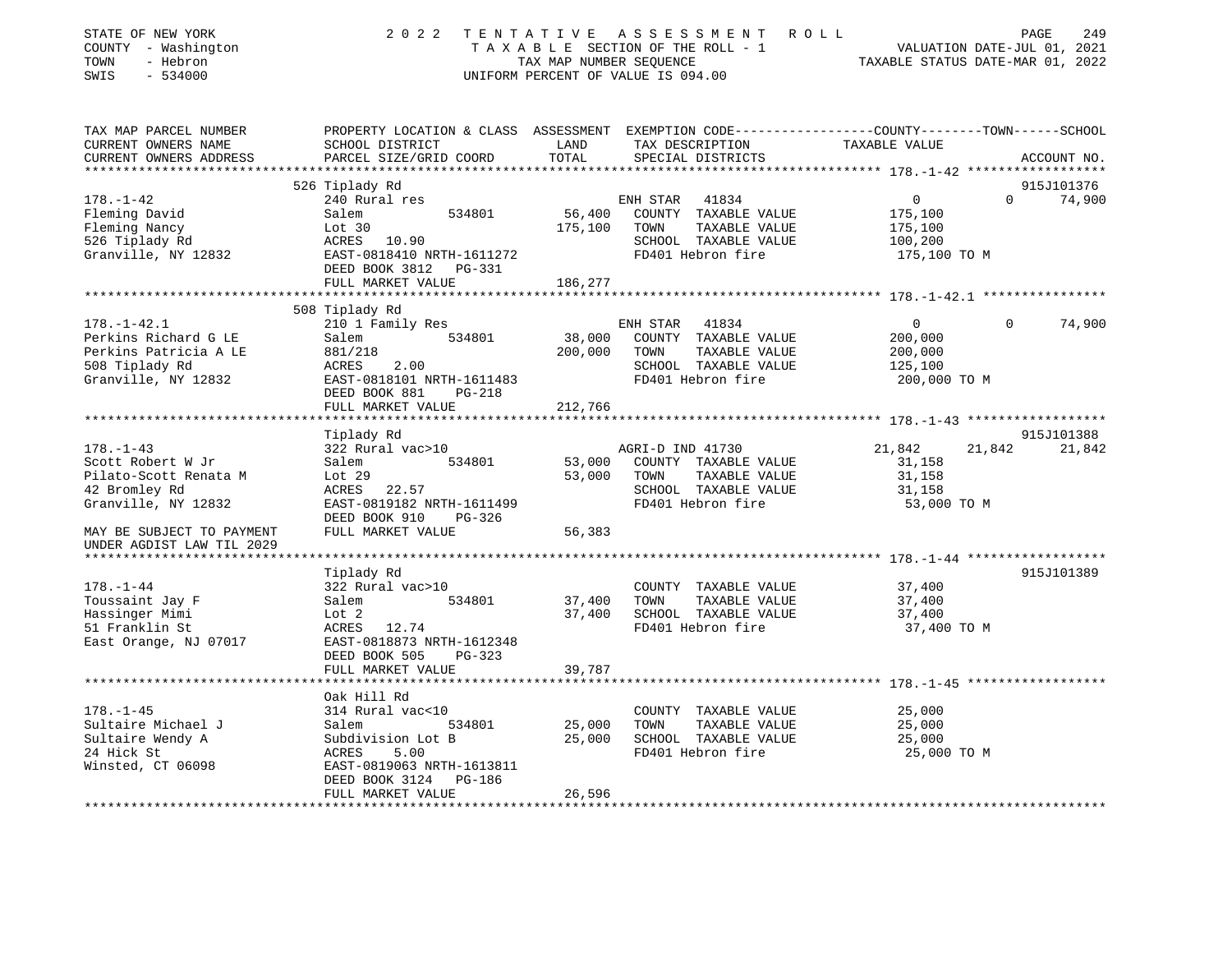| STATE OF NEW YORK<br>COUNTY - Washington<br>TOWN<br>- Hebron<br>SWIS<br>$-534000$                                                                                                                | 2 0 2 2                                              | TENTATIVE         | A S S E S S M E N T R O L L<br>UNIFORM PERCENT OF VALUE IS 094.00                 | PAGE<br>T A X A B L E SECTION OF THE ROLL - 1 WE WALUATION DATE-JUL 01, 2021<br>TAX MAP NUMBER SEQUENCE TAX MAP NUMBER SEQUENCE TAXABLE STATUS DATE-MAR 01, 2022 | 250    |
|--------------------------------------------------------------------------------------------------------------------------------------------------------------------------------------------------|------------------------------------------------------|-------------------|-----------------------------------------------------------------------------------|------------------------------------------------------------------------------------------------------------------------------------------------------------------|--------|
| TAX MAP PARCEL NUMBER                                                                                                                                                                            |                                                      |                   | TAX DESCRIPTION TAXABLE VALUE                                                     | PROPERTY LOCATION & CLASS ASSESSMENT EXEMPTION CODE---------------COUNTY-------TOWN------SCHOOL                                                                  |        |
| CURRENT OWNERS NAME<br>CURRENT OWNERS ADDRESS                                                                                                                                                    | SCHOOL DISTRICT<br>PARCEL SIZE/GRID COORD            | LAND<br>TOTAL     | SPECIAL DISTRICTS                                                                 | ACCOUNT NO.                                                                                                                                                      |        |
|                                                                                                                                                                                                  | Oak Hill Rd                                          |                   |                                                                                   |                                                                                                                                                                  |        |
| $178. - 1 - 46$                                                                                                                                                                                  | 314 Rural vac<10                                     |                   | COUNTY TAXABLE VALUE                                                              | 13,700                                                                                                                                                           |        |
| Johanson Wayne                                                                                                                                                                                   | 534801<br>Salem                                      | 13,700            | TAXABLE VALUE<br>TOWN                                                             | 13,700                                                                                                                                                           |        |
| Johanson Jane                                                                                                                                                                                    | Subdivision Lot C                                    | 13,700            | SCHOOL TAXABLE VALUE                                                              | 13,700                                                                                                                                                           |        |
| 13 Oak Hill Rd                                                                                                                                                                                   | 1.13<br>ACRES                                        |                   | FD401 Hebron fire                                                                 | 13,700 TO M                                                                                                                                                      |        |
| Granville, NY 12832                                                                                                                                                                              | EAST-0819572 NRTH-1613703<br>DEED BOOK 711<br>PG-263 |                   |                                                                                   |                                                                                                                                                                  |        |
|                                                                                                                                                                                                  | FULL MARKET VALUE                                    | 14,574            |                                                                                   |                                                                                                                                                                  |        |
|                                                                                                                                                                                                  |                                                      |                   |                                                                                   |                                                                                                                                                                  |        |
|                                                                                                                                                                                                  | 13 Oak Hill Rd                                       |                   |                                                                                   |                                                                                                                                                                  |        |
| $178. - 1 - 47$                                                                                                                                                                                  | 210 1 Family Res                                     |                   | ENH STAR 41834                                                                    | $\overline{0}$<br>$\Omega$                                                                                                                                       | 74,900 |
|                                                                                                                                                                                                  | 534801<br>Salem                                      | 39,800            | COUNTY TAXABLE VALUE                                                              | 140,800                                                                                                                                                          |        |
| Johanson Wayne<br>Johanson Jane<br>13 Oak Hill Rd                                                                                                                                                | Salem<br>Subdivi<br>ACRES<br>Subdivision Lot D       | 140,800           | TOWN<br>TAXABLE VALUE                                                             | 140,800                                                                                                                                                          |        |
|                                                                                                                                                                                                  | 2.56                                                 |                   | SCHOOL TAXABLE VALUE                                                              | 65,900                                                                                                                                                           |        |
| Granville, NY 12832                                                                                                                                                                              | EAST-0819572 NRTH-1613924<br>DEED BOOK 711<br>PG-263 |                   | FD401 Hebron fire                                                                 | 140,800 TO M                                                                                                                                                     |        |
|                                                                                                                                                                                                  | FULL MARKET VALUE                                    | 149,787           |                                                                                   |                                                                                                                                                                  |        |
|                                                                                                                                                                                                  | 3255 County Route 30                                 |                   |                                                                                   | 915J100681                                                                                                                                                       |        |
| $183. - 1 - 1$                                                                                                                                                                                   | 270 Mfg housing                                      |                   | BAS STAR 41854                                                                    | $\overline{0}$<br>$\Omega$                                                                                                                                       | 30,000 |
| McKittrick Harold III                                                                                                                                                                            | Salem 534801 30,100                                  |                   | COUNTY TAXABLE VALUE                                                              | 38,800                                                                                                                                                           |        |
| 3255 County Route 30                                                                                                                                                                             | FRNT 292.00 DPTH 140.00                              | 38,800            | TOWN<br>TAXABLE VALUE                                                             | 38,800                                                                                                                                                           |        |
| Salem, NY 12865                                                                                                                                                                                  | ACRES 0.78                                           |                   | SCHOOL TAXABLE VALUE                                                              | 8,800                                                                                                                                                            |        |
|                                                                                                                                                                                                  | EAST-0791132 NRTH-1605614                            |                   | CA008 Cons agri dst 8 <sup>38,800</sup> TO M<br>FD401 Hebron fire 38,800 TO M     |                                                                                                                                                                  |        |
|                                                                                                                                                                                                  | DEED BOOK 3116 PG-332                                |                   |                                                                                   |                                                                                                                                                                  |        |
|                                                                                                                                                                                                  | FULL MARKET VALUE                                    |                   | 41,277 LD401 West hebron light                                                    | 38,800 TO M                                                                                                                                                      |        |
|                                                                                                                                                                                                  |                                                      |                   |                                                                                   |                                                                                                                                                                  |        |
|                                                                                                                                                                                                  | County Route 30                                      |                   |                                                                                   |                                                                                                                                                                  |        |
| $183. - 1 - 2$                                                                                                                                                                                   | 314 Rural vac<10                                     |                   | COUNTY TAXABLE VALUE                                                              | 400                                                                                                                                                              |        |
| Green Peter                                                                                                                                                                                      | 534801<br>Salem                                      | 400               | TOWN<br>TAXABLE VALUE                                                             | 400                                                                                                                                                              |        |
| Pilch Cara                                                                                                                                                                                       | 865/180                                              | 400               | CAOOL TAXABLE VALUE<br>CAOO8 Cons agri dst 8<br>FD401 Hebron fire<br>LD401 West ' | 400                                                                                                                                                              |        |
| 3289 County Route 30                                                                                                                                                                             | FRNT 20.00 DPTH 140.00                               |                   |                                                                                   | 400 TO M                                                                                                                                                         |        |
| Salem, NY 12865                                                                                                                                                                                  | EAST-0791064 NRTH-1605750                            |                   |                                                                                   | 400 TO M                                                                                                                                                         |        |
|                                                                                                                                                                                                  | DEED BOOK 865<br>PG-180                              |                   | LD401 West hebron light                                                           | 400 TO M                                                                                                                                                         |        |
|                                                                                                                                                                                                  | FULL MARKET VALUE                                    | 426               |                                                                                   |                                                                                                                                                                  |        |
|                                                                                                                                                                                                  |                                                      |                   |                                                                                   |                                                                                                                                                                  |        |
|                                                                                                                                                                                                  | County Route 30                                      |                   |                                                                                   | 915J100695                                                                                                                                                       |        |
| $183. - 1 - 3.1$                                                                                                                                                                                 | 260 Seasonal res                                     |                   | COUNTY TAXABLE VALUE<br>TOWN<br>TAXABLE VALUE                                     | 136,300                                                                                                                                                          |        |
| Worthington Jeffrey<br>Worthington Jettrey<br>Worthington Christopher<br>3163 County Route 30<br>Salem, NY 12865<br>2007 - DEED BOOK 3771<br>20167<br>2017 - MARKET VALUE<br>2017 - MARKET VALUE | 534801                                               | 98,500<br>136,300 | SCHOOL TAXABLE VALUE                                                              | 136,300<br>136,300                                                                                                                                               |        |
|                                                                                                                                                                                                  |                                                      |                   | CA008 Cons agri dst 8                                                             | 68,150 TO M                                                                                                                                                      |        |
|                                                                                                                                                                                                  |                                                      |                   | FD401 Hebron fire                                                                 | 136,300 TO M                                                                                                                                                     |        |
|                                                                                                                                                                                                  | FULL MARKET VALUE                                    | 145,000           |                                                                                   |                                                                                                                                                                  |        |
|                                                                                                                                                                                                  |                                                      |                   |                                                                                   |                                                                                                                                                                  |        |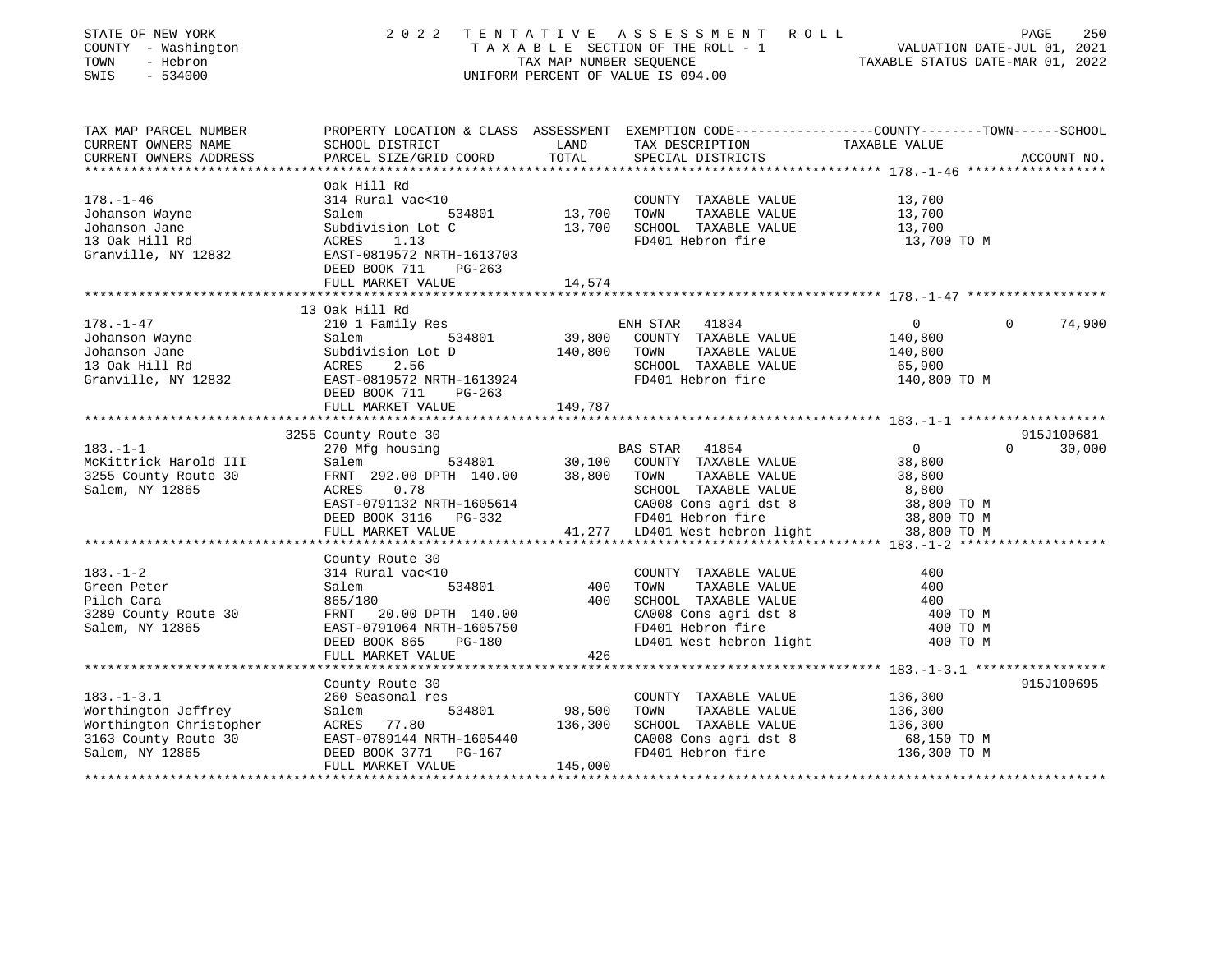| STATE OF NEW YORK<br>COUNTY - Washington<br>TOWN<br>- Hebron<br>SWIS<br>$-534000$     | 2 0 2 2                                                                                          |               | TENTATIVE ASSESSMENT ROLL<br>T A X A B L E SECTION OF THE ROLL - 1 VALUATION DATE-JUL 01, 2021<br>TAX MAP NUMBER SEQUENCE TAXIBLE STATUS DATE-MAR 01, 2022<br>UNIFORM PERCENT OF VALUE IS 094.00 |                            | PAGE<br>251        |
|---------------------------------------------------------------------------------------|--------------------------------------------------------------------------------------------------|---------------|--------------------------------------------------------------------------------------------------------------------------------------------------------------------------------------------------|----------------------------|--------------------|
| TAX MAP PARCEL NUMBER                                                                 | PROPERTY LOCATION & CLASS ASSESSMENT EXEMPTION CODE----------------COUNTY-------TOWN------SCHOOL |               |                                                                                                                                                                                                  |                            |                    |
| CURRENT OWNERS NAME<br>CURRENT OWNERS ADDRESS                                         | SCHOOL DISTRICT<br>PARCEL SIZE/GRID COORD                                                        | LAND<br>TOTAL | TAX DESCRIPTION<br>SPECIAL DISTRICTS                                                                                                                                                             | TAXABLE VALUE              | ACCOUNT NO.        |
|                                                                                       |                                                                                                  |               |                                                                                                                                                                                                  |                            |                    |
|                                                                                       | County Route 30                                                                                  |               |                                                                                                                                                                                                  |                            | 915J101305         |
| $183. - 1 - 3.3$                                                                      | 322 Rural vac>10                                                                                 |               | COUNTY TAXABLE VALUE                                                                                                                                                                             | 22,900                     |                    |
| Worthington Jeffrey Arthur                                                            | 534801<br>Salem                                                                                  | 22,900        | TOWN<br>TAXABLE VALUE                                                                                                                                                                            | 22,900                     |                    |
| Worthington Christopher ACRES 28.50<br>3163 County Route 30 EAST-0790418_NRTH-1605939 |                                                                                                  | 22,900        | SCHOOL TAXABLE VALUE                                                                                                                                                                             | 22,900                     |                    |
|                                                                                       |                                                                                                  |               | CA008 Cons agri dst 8<br>FD401 Hebron fire                                                                                                                                                       | 22,900 TO M<br>22,900 TO M |                    |
| Salem, NY 12865                                                                       | DEED BOOK 3771 PG-163<br>FULL MARKET VALUE                                                       | 24,362        |                                                                                                                                                                                                  |                            |                    |
|                                                                                       |                                                                                                  |               |                                                                                                                                                                                                  |                            |                    |
|                                                                                       | 2338 County Route 47                                                                             |               |                                                                                                                                                                                                  |                            | 915J101323         |
| $183. - 1 - 3.4$                                                                      | 312 Vac w/imprv                                                                                  |               | COUNTY TAXABLE VALUE                                                                                                                                                                             | 38,800                     |                    |
| Skelly Raymond E                                                                      | Salem<br>534801                                                                                  | 35,100        | TAXABLE VALUE<br>TOWN                                                                                                                                                                            | 38,800                     |                    |
| Skelly Janice M                                                                       | ACRES<br>4.75                                                                                    | 38,800        | SCHOOL TAXABLE VALUE                                                                                                                                                                             | 38,800                     |                    |
| 3375 County Route 30<br>Salem, NY 12865                                               | EAST-0789407 NRTH-1608336                                                                        |               | CA008 Cons agri dst 8                                                                                                                                                                            | 38,800 TO M                |                    |
| Salem, NY 12865                                                                       | DEED BOOK 3524 PG-196                                                                            |               | FD401 Hebron fire                                                                                                                                                                                | 38,800 TO M                |                    |
|                                                                                       | FULL MARKET VALUE                                                                                | 41,277        |                                                                                                                                                                                                  |                            |                    |
|                                                                                       |                                                                                                  |               |                                                                                                                                                                                                  |                            |                    |
|                                                                                       | 3331 County Route 30                                                                             |               |                                                                                                                                                                                                  |                            |                    |
| $183. - 1 - 3.5$                                                                      | 210 1 Family Res                                                                                 |               | COUNTY TAXABLE VALUE                                                                                                                                                                             | 144,100                    |                    |
| Worthington Jeffrey A                                                                 | Salem<br>534801                                                                                  | 45,400        | TOWN<br>TAXABLE VALUE                                                                                                                                                                            | 144,100                    |                    |
| 3331 County Route 30 ACRES                                                            | $6.40$ BANK<br>999                                                                               | 144,100       | SCHOOL TAXABLE VALUE                                                                                                                                                                             | 144,100                    |                    |
| Salem, NY 12865                                                                       | EAST-0790666 NRTH-1606592                                                                        |               | CA008 Cons agri dst 8                                                                                                                                                                            | 144,100 TO M               |                    |
|                                                                                       | DEED BOOK 2354 PG-32                                                                             |               | FD401 Hebron fire                                                                                                                                                                                | 144,100 TO M               |                    |
|                                                                                       | FULL MARKET VALUE                                                                                | 153,298       |                                                                                                                                                                                                  |                            |                    |
|                                                                                       | 3375 County Route 30                                                                             |               |                                                                                                                                                                                                  |                            |                    |
| $183. - 1 - 3.6$                                                                      | 242 Rurl res&rec                                                                                 |               | BAS STAR 41854                                                                                                                                                                                   | $\overline{0}$             | 30,000<br>$\Omega$ |
| Skelly Raymond E                                                                      | 534801<br>Salem                                                                                  |               | 98,300 COUNTY TAXABLE VALUE                                                                                                                                                                      | 238,300                    |                    |
| Skelly Janice M                                                                       | ACRES 23.76 BANK<br>999                                                                          | 238,300       | TOWN<br>TAXABLE VALUE                                                                                                                                                                            | 238,300                    |                    |
| 3375 County Route 30 EAST-0789801 NRTH-1607905                                        |                                                                                                  |               | SCHOOL TAXABLE VALUE                                                                                                                                                                             | 208,300                    |                    |
| Salem, NY 12865                                                                       | DEED BOOK 877<br>PG-115                                                                          |               |                                                                                                                                                                                                  | 238,300 TO M               |                    |
|                                                                                       | FULL MARKET VALUE                                                                                |               | CA008 Cons agri dst 8<br>253,511 FD401 Hebron fire                                                                                                                                               | 238,300 TO M               |                    |
|                                                                                       |                                                                                                  |               |                                                                                                                                                                                                  |                            |                    |
|                                                                                       | 3370 County Route 30                                                                             |               |                                                                                                                                                                                                  |                            |                    |
| $183. - 1 - 3.7$                                                                      | 270 Mfg housing                                                                                  |               | 41854<br>BAS STAR                                                                                                                                                                                | $\Omega$                   | $\Omega$<br>30,000 |
| Worthington Douglas                                                                   | 534801<br>Salem                                                                                  | 34,400        | COUNTY TAXABLE VALUE                                                                                                                                                                             | 37,600                     |                    |
| 3370 County Route 30                                                                  | 7.10<br>ACRES                                                                                    | 37,600        | TOWN<br>TAXABLE VALUE                                                                                                                                                                            | 37,600                     |                    |
| Salem, NY 12865                                                                       | EAST-0790551 NRTH-1607967                                                                        |               | SCHOOL TAXABLE VALUE                                                                                                                                                                             | 7,600                      |                    |
|                                                                                       | PG-234<br>DEED BOOK 883                                                                          |               | CA008 Cons agri dst 8                                                                                                                                                                            | 37,600 TO M                |                    |
|                                                                                       | FULL MARKET VALUE                                                                                |               | 40,000 FD401 Hebron fire                                                                                                                                                                         | 37,600 TO M                |                    |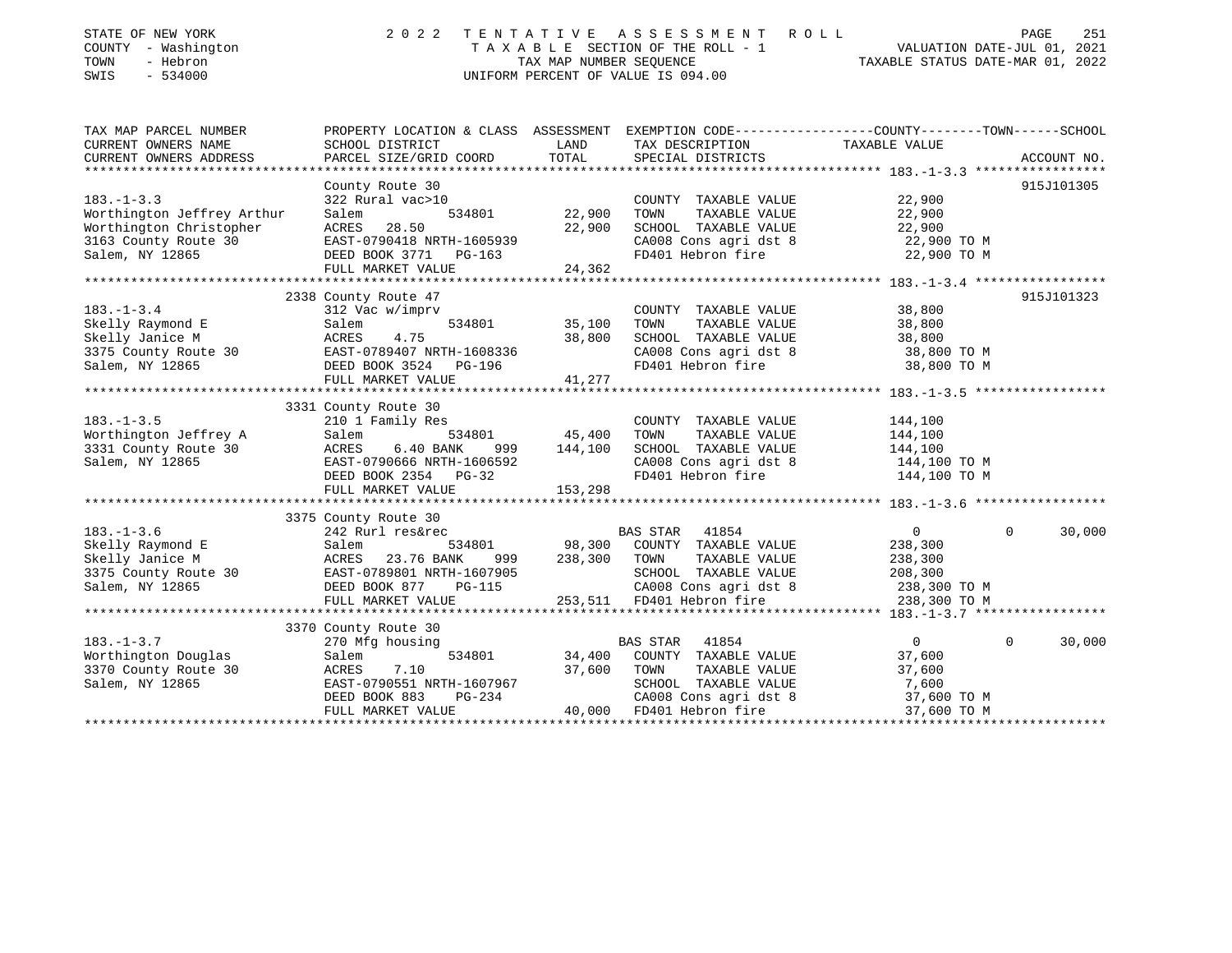| STATE OF NEW YORK<br>- Washington<br>COUNTY<br>- Hebron<br>TOWN<br>SWIS<br>$-534000$ | 2 0 2 2                                                                | TAX MAP NUMBER SEOUENCE     | TENTATIVE ASSESSMENT ROLL<br>TAXABLE SECTION OF THE ROLL - 1<br>UNIFORM PERCENT OF VALUE IS 094.00 | TAXABLE STATUS DATE-MAR 01, 2022                                              | 252<br>PAGE<br>VALUATION DATE-JUL 01, 2021 |
|--------------------------------------------------------------------------------------|------------------------------------------------------------------------|-----------------------------|----------------------------------------------------------------------------------------------------|-------------------------------------------------------------------------------|--------------------------------------------|
| TAX MAP PARCEL NUMBER<br>CURRENT OWNERS NAME<br>CURRENT OWNERS ADDRESS               | PROPERTY LOCATION & CLASS<br>SCHOOL DISTRICT<br>PARCEL SIZE/GRID COORD | ASSESSMENT<br>LAND<br>TOTAL | TAX DESCRIPTION<br>SPECIAL DISTRICTS                                                               | EXEMPTION CODE-----------------COUNTY-------TOWN------SCHOOL<br>TAXABLE VALUE | ACCOUNT NO.                                |

| CURRENT OWNERS ADDRESS                                                                                                                                                                                                                      | PARCEL SIZE/GRID COORD                                   | TUTAL                                | SPECIAL DISTRICTS                                                                                                                                                                                               |                | ACCOUNT NO                       |
|---------------------------------------------------------------------------------------------------------------------------------------------------------------------------------------------------------------------------------------------|----------------------------------------------------------|--------------------------------------|-----------------------------------------------------------------------------------------------------------------------------------------------------------------------------------------------------------------|----------------|----------------------------------|
|                                                                                                                                                                                                                                             |                                                          |                                      |                                                                                                                                                                                                                 |                |                                  |
| $183. - 1 - 4$                                                                                                                                                                                                                              | 3273 County Route 30                                     |                                      | ENH STAR 41834 0<br>534801 42,500 COUNTY TAXABLE VALUE 159,100<br>534801 ------ TON TOWN TAXABLE VALUE 159,100                                                                                                  | $\overline{0}$ | 915J100509<br>74,900<br>$\Omega$ |
| Harrington Family Trust Edward Salem                                                                                                                                                                                                        | 210 1 Family Res                                         |                                      |                                                                                                                                                                                                                 |                |                                  |
|                                                                                                                                                                                                                                             |                                                          |                                      |                                                                                                                                                                                                                 |                |                                  |
|                                                                                                                                                                                                                                             |                                                          |                                      |                                                                                                                                                                                                                 |                |                                  |
|                                                                                                                                                                                                                                             |                                                          |                                      |                                                                                                                                                                                                                 |                |                                  |
|                                                                                                                                                                                                                                             |                                                          |                                      |                                                                                                                                                                                                                 |                |                                  |
|                                                                                                                                                                                                                                             |                                                          |                                      |                                                                                                                                                                                                                 |                |                                  |
| 159,100 TOWN TAXABLE VALUE<br>Harrington Jeremy E Trustee ACRES 1.50 159,100 TOWN TAXABLE VALUE<br>C/o Edward Harrington (EAST-0791068 NRTH-1605997 SCHOOL TAXABLE VALUE 84,200<br>3273 County Route 30 DEED BOOK 20191 PG-29694 CA0        |                                                          |                                      |                                                                                                                                                                                                                 |                |                                  |
|                                                                                                                                                                                                                                             | 3285 County Route 30                                     |                                      | 99 PCT OF VALUE USED FOR EXEMPTION PURPOSES                                                                                                                                                                     |                | 915J100427                       |
| $183. - 1 - 5$                                                                                                                                                                                                                              | 210 1 Family Res                                         |                                      | 3<br>534801 42,500 AGED-SCH 41804<br>72.600 ENH STAR 41834                                                                                                                                                      | 35,937         | $\Omega$<br>$\overline{0}$       |
|                                                                                                                                                                                                                                             | Salem                                                    |                                      |                                                                                                                                                                                                                 | $\overline{0}$ | 14,375<br>$\mathbf 0$            |
| Moneil Douglas<br>3285 County Route 30                                                                                                                                                                                                      | ACRES<br>1.50<br>ACRES 1.50<br>EAST-0791064 NRTH-1606310 |                                      | 42,500 AGED-SCH 41804<br>72,600 ENH STAR 41834                                                                                                                                                                  | $\Omega$       | $\Omega$<br>58,225               |
| Salem, NY 12865                                                                                                                                                                                                                             |                                                          |                                      |                                                                                                                                                                                                                 |                |                                  |
|                                                                                                                                                                                                                                             | DEED BOOK 350 PG-128                                     |                                      |                                                                                                                                                                                                                 |                |                                  |
|                                                                                                                                                                                                                                             | FULL MARKET VALUE                                        |                                      |                                                                                                                                                                                                                 |                |                                  |
|                                                                                                                                                                                                                                             |                                                          |                                      |                                                                                                                                                                                                                 |                |                                  |
|                                                                                                                                                                                                                                             |                                                          |                                      | 1606310<br>COUNTY TAXABLE VALUE<br>C-128<br>77,234 SCHOOL TAXABLE VALUE<br>CA008 Cons agri dst 8<br>FD401 Hebron fire<br>72,600 TO M<br>72,600 TO M<br>72,600 TO M<br>72,600 TO M<br>72,600 TO M<br>72,600 TO M |                |                                  |
|                                                                                                                                                                                                                                             |                                                          |                                      |                                                                                                                                                                                                                 |                |                                  |
|                                                                                                                                                                                                                                             |                                                          |                                      |                                                                                                                                                                                                                 |                |                                  |
|                                                                                                                                                                                                                                             | 3287 County Route 30                                     |                                      |                                                                                                                                                                                                                 |                | 915J100144                       |
| $183. - 1 - 6$                                                                                                                                                                                                                              | 312 Vac w/imprv                                          |                                      | COUNTY TAXABLE VALUE 8,400                                                                                                                                                                                      |                |                                  |
|                                                                                                                                                                                                                                             |                                                          | 534801 4,200 TOWN                    | TAXABLE VALUE                                                                                                                                                                                                   | 8,400          |                                  |
| Xuba Edward J<br>Shostak Margaret Trustee 3920-30, 607/236<br>592 Hunter Rd<br>Greenwich, NY 12834<br>TREE 3920-30, 607/236<br>FRNT 90.00 DPTH<br>CREES 0.227                                                                               | 3920-30, 607/236 8,400<br>FRNT 90.00 DPTH 175.00 8,400   |                                      | SCHOOL TAXABLE VALUE $\begin{array}{ccc} 8,400 \\ \text{CA008 Cons agri dist 8} \end{array}$ 8,400 TO M<br>FD401 Hebron fire 8,400 TO M<br>LD401 West hebron light 8,400 TO M                                   |                |                                  |
|                                                                                                                                                                                                                                             |                                                          |                                      |                                                                                                                                                                                                                 |                |                                  |
|                                                                                                                                                                                                                                             |                                                          |                                      |                                                                                                                                                                                                                 |                |                                  |
|                                                                                                                                                                                                                                             | EAST-0791196 NRTH-1606441                                |                                      |                                                                                                                                                                                                                 |                |                                  |
|                                                                                                                                                                                                                                             | DEED BOOK 3920 PG-34                                     |                                      |                                                                                                                                                                                                                 |                |                                  |
|                                                                                                                                                                                                                                             | FULL MARKET VALUE                                        | 8,936                                |                                                                                                                                                                                                                 |                |                                  |
|                                                                                                                                                                                                                                             |                                                          |                                      |                                                                                                                                                                                                                 |                |                                  |
|                                                                                                                                                                                                                                             | 3321 County Route 30                                     |                                      |                                                                                                                                                                                                                 |                | 915J100508                       |
| $183. - 1 - 7$                                                                                                                                                                                                                              | 210 1 Family Res                                         |                                      | BAS STAR 41854                                                                                                                                                                                                  | $\overline{0}$ | $\Omega$<br>30,000               |
|                                                                                                                                                                                                                                             | 534801<br>Salem                                          |                                      | 42,000 COUNTY TAXABLE VALUE 120,300                                                                                                                                                                             |                |                                  |
|                                                                                                                                                                                                                                             | 1.34<br>ACRES                                            |                                      | TAXABLE VALUE                                                                                                                                                                                                   | 120,300        |                                  |
| 105. 1 /<br>Roberts Doreen<br>3321 County Route 30<br>3311 County 12865<br>Salem, NY 12865                                                                                                                                                  | EAST-0790817 NRTH-1606895                                | $120,300$ TOWN<br>SCHOOL<br>CA008 CC | SCHOOL TAXABLE VALUE 90,300                                                                                                                                                                                     |                |                                  |
|                                                                                                                                                                                                                                             | DEED BOOK 1973 PG-30                                     |                                      |                                                                                                                                                                                                                 |                |                                  |
|                                                                                                                                                                                                                                             | FULL MARKET VALUE                                        |                                      |                                                                                                                                                                                                                 |                |                                  |
|                                                                                                                                                                                                                                             |                                                          |                                      | CA008 Cons agri dst 8 120,300 TO M<br>127,979 FD401 Hebron fire 120,300 TO M<br>LD401 West hebron light 120,300 TO M                                                                                            |                |                                  |
|                                                                                                                                                                                                                                             |                                                          |                                      |                                                                                                                                                                                                                 |                |                                  |
|                                                                                                                                                                                                                                             | 3322 County Route 30                                     |                                      |                                                                                                                                                                                                                 |                | 915J100403                       |
| $183. - 1 - 9$                                                                                                                                                                                                                              | 210 1 Family Res                                         |                                      |                                                                                                                                                                                                                 |                |                                  |
| Piller Shane C                                                                                                                                                                                                                              | Salem                                                    | 534801 57,900                        | COUNTY TAXABLE VALUE 198,700<br>TOWN TAXABLE VALUE 198,700<br>TOWN                                                                                                                                              |                |                                  |
|                                                                                                                                                                                                                                             |                                                          |                                      |                                                                                                                                                                                                                 |                |                                  |
| 3322 County Route 30<br>Salem, NY 12865                                                                                                                                                                                                     |                                                          |                                      |                                                                                                                                                                                                                 |                |                                  |
|                                                                                                                                                                                                                                             |                                                          |                                      |                                                                                                                                                                                                                 |                |                                  |
| 3322 County Route 30<br>3322 County Route 30<br>Salem, NY 12865<br>EAST-0790868 NRTH-1607414<br>DEED BOOK 20210 PG-4855<br>FULL MARKET VALUE<br>211,383 LD401 West hebron light 198,700 TO M<br>FULL MARKET VALUE 211,383 LD401 West hebron |                                                          |                                      |                                                                                                                                                                                                                 |                |                                  |
|                                                                                                                                                                                                                                             |                                                          |                                      |                                                                                                                                                                                                                 |                |                                  |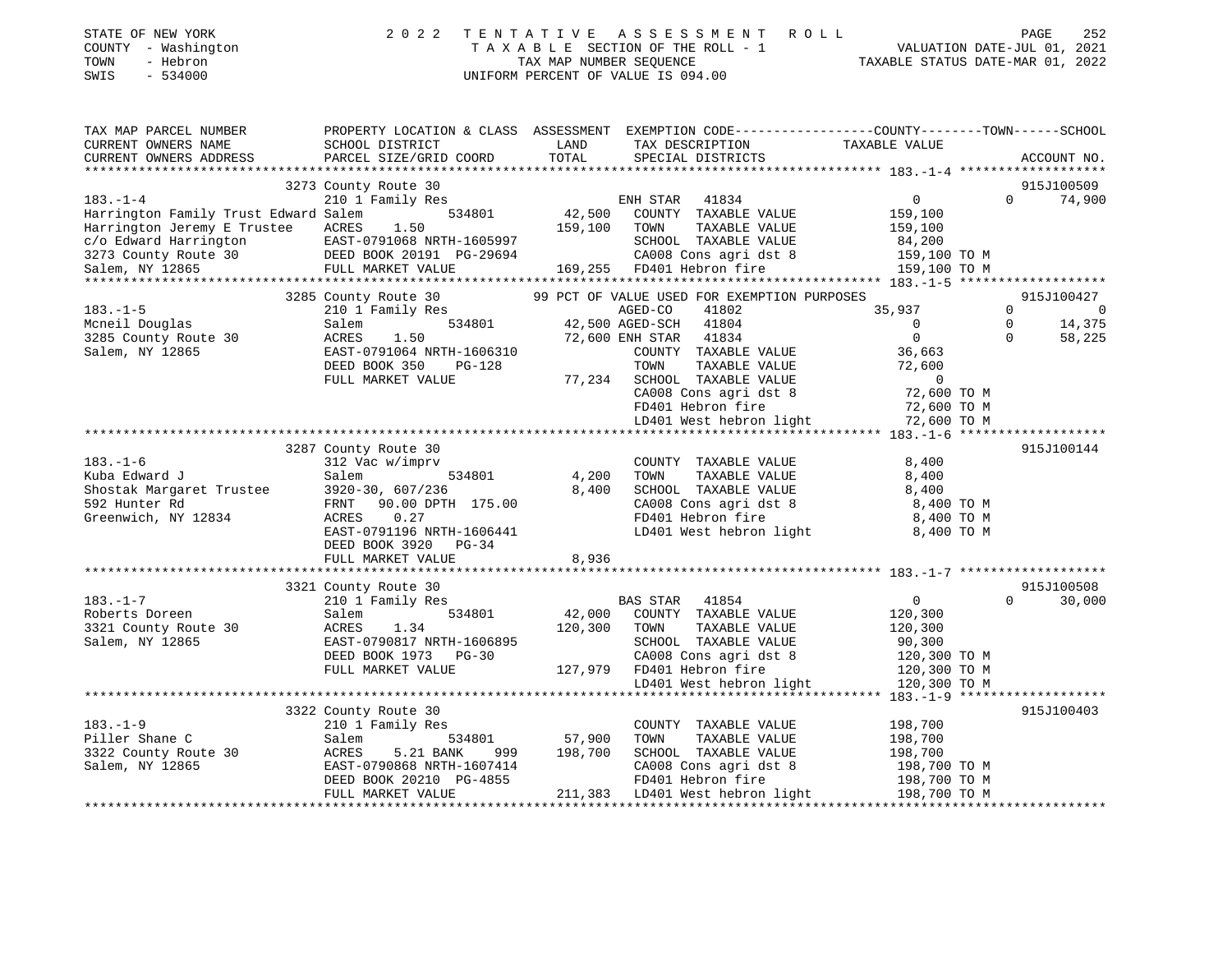| STATE OF NEW YORK<br>COUNTY - Washington<br>TOWN<br>- Hebron<br>SWIS<br>$-534000$ | 2022                                         | TENTATIVE<br>TAX MAP NUMBER SEQUENCE | A S S E S S M E N T<br>R O L L<br>TAXABLE SECTION OF THE ROLL - 1<br>UNIFORM PERCENT OF VALUE IS 094.00                          | VALUATION DATE-JUL 01, 2021<br>TAXABLE STATUS DATE-MAR 01, 2022 | PAGE<br>253        |
|-----------------------------------------------------------------------------------|----------------------------------------------|--------------------------------------|----------------------------------------------------------------------------------------------------------------------------------|-----------------------------------------------------------------|--------------------|
| TAX MAP PARCEL NUMBER<br>CURRENT OWNERS NAME                                      | SCHOOL DISTRICT                              | LAND                                 | PROPERTY LOCATION & CLASS ASSESSMENT EXEMPTION CODE---------------COUNTY-------TOWN------SCHOOL<br>TAX DESCRIPTION TAXABLE VALUE |                                                                 |                    |
| CURRENT OWNERS ADDRESS                                                            | PARCEL SIZE/GRID COORD                       | TOTAL                                | SPECIAL DISTRICTS                                                                                                                |                                                                 | ACCOUNT NO.        |
|                                                                                   | 7 County Route 31                            |                                      |                                                                                                                                  |                                                                 | 915J100514         |
| $183. - 1 - 10$                                                                   | 210 1 Family Res                             |                                      | ENH STAR<br>41834                                                                                                                | $0 \qquad \qquad$                                               | 74,900<br>$\Omega$ |
| Shostak, Trustee Adam                                                             | Salem<br>534801                              | 64,900                               | COUNTY TAXABLE VALUE                                                                                                             | 208,800                                                         |                    |
| Shostak, Trustee Margaret                                                         | ACRES<br>8.40                                | 208,800                              | TOWN<br>TAXABLE VALUE                                                                                                            | 208,800                                                         |                    |
| 7 County Route 31                                                                 | EAST-0791231 NRTH-1607349                    |                                      | SCHOOL TAXABLE VALUE                                                                                                             | 133,900                                                         |                    |
| Salem, NY 12865                                                                   | DEED BOOK 2253 PG-225                        |                                      | CA008 Cons agri dst 8                                                                                                            | 208,800 TO M                                                    |                    |
|                                                                                   | FULL MARKET VALUE                            |                                      | 222,128 FD401 Hebron fire                                                                                                        | 208,800 TO M                                                    |                    |
|                                                                                   |                                              |                                      | LD401 West hebron light                                                                                                          | 208,800 TO M                                                    |                    |
|                                                                                   |                                              |                                      |                                                                                                                                  |                                                                 |                    |
| $183. - 1 - 11$                                                                   | 55 A & B County Route 31<br>242 Rurl res&rec |                                      | COUNTY TAXABLE VALUE                                                                                                             | 99,500                                                          | 915J100544         |
| Mattison Jerry                                                                    | Salem<br>534801                              | 68,400                               | TOWN<br>TAXABLE VALUE                                                                                                            | 99,500                                                          |                    |
| 14 Chamberlin Mills Rd                                                            | ACRES<br>10.00                               | 99,500                               | SCHOOL TAXABLE VALUE                                                                                                             | 99,500                                                          |                    |
| Salem, NY 12865                                                                   | EAST-0791180 NRTH-1608009                    |                                      | CA008 Cons agri dst 8                                                                                                            | 99,500 TO M                                                     |                    |
|                                                                                   | DEED BOOK 894<br>PG-294                      |                                      | FD401 Hebron fire                                                                                                                | 99,500 TO M                                                     |                    |
|                                                                                   | FULL MARKET VALUE                            | 105,851                              |                                                                                                                                  |                                                                 |                    |
|                                                                                   |                                              |                                      |                                                                                                                                  |                                                                 |                    |
|                                                                                   | 43 County Route 31                           |                                      |                                                                                                                                  |                                                                 |                    |
| $183. - 1 - 11.1$                                                                 | 314 Rural vac<10                             |                                      | COUNTY TAXABLE VALUE                                                                                                             | 18,700                                                          |                    |
| Mattison Mark E                                                                   | Salem<br>534801                              | 18,700                               | TOWN<br>TAXABLE VALUE                                                                                                            | 18,700                                                          |                    |
| 83 New Boston Rd                                                                  | FRNT 161.00 DPTH                             | 18,700                               | SCHOOL TAXABLE VALUE                                                                                                             | 18,700                                                          |                    |
| Granville, NY 12832                                                               | ACRES 0.95<br>EAST-0791524 NRTH-1607819      |                                      | CA008 Cons agri dst 8<br>FD401 Hebron fire                                                                                       | 18,700 TO M<br>18,700 TO M                                      |                    |
|                                                                                   | DEED BOOK 20191 PG-27423                     |                                      |                                                                                                                                  |                                                                 |                    |
|                                                                                   | FULL MARKET VALUE                            | 19,894                               |                                                                                                                                  |                                                                 |                    |
|                                                                                   |                                              |                                      |                                                                                                                                  |                                                                 |                    |
|                                                                                   | 38 County Route 31                           |                                      |                                                                                                                                  |                                                                 | 915J101065         |
| $183. - 1 - 12$                                                                   | 270 Mfg housing                              |                                      | COUNTY TAXABLE VALUE                                                                                                             | 40,000                                                          |                    |
| McKittrick Harold                                                                 | Salem<br>534801                              | 35,000                               | TAXABLE VALUE<br>TOWN                                                                                                            | 40,000                                                          |                    |
| 3255 County Route 30                                                              | <b>ACRES</b><br>1.40                         | 40,000                               | SCHOOL TAXABLE VALUE                                                                                                             | 40,000                                                          |                    |
| Salem, NY 12865                                                                   | EAST-0791726 NRTH-1607468                    |                                      | CA008 Cons agri dst 8                                                                                                            | 40,000 TO M                                                     |                    |
|                                                                                   | DEED BOOK 20200 PG-6233                      |                                      | FD401 Hebron fire                                                                                                                | 40,000 TO M                                                     |                    |
|                                                                                   | FULL MARKET VALUE                            | 42,553                               |                                                                                                                                  |                                                                 |                    |
|                                                                                   |                                              |                                      |                                                                                                                                  |                                                                 | 915J100424         |
| $183. - 1 - 13$                                                                   | 3289 County Route 30<br>240 Rural res        |                                      | <b>BAS STAR</b><br>41854                                                                                                         | $\overline{0}$                                                  | 30,000<br>$\Omega$ |
| Green Peter W                                                                     | Salem<br>534801                              | 123,800                              | COUNTY TAXABLE VALUE                                                                                                             | 220,900                                                         |                    |
| Pilch Cara L                                                                      | ACRES<br>49.83                               | 220,900                              | TOWN<br>TAXABLE VALUE                                                                                                            | 220,900                                                         |                    |

FULL MARKET VALUE  $235,000$  FD401 Hebron fire  $220,900$  TO M

LD401 West hebron light 220,900 TO M \*\*\*\*\*\*\*\*\*\*\*\*\*\*\*\*\*\*\*\*\*\*\*\*\*\*\*\*\*\*\*\*\*\*\*\*\*\*\*\*\*\*\*\*\*\*\*\*\*\*\*\*\*\*\*\*\*\*\*\*\*\*\*\*\*\*\*\*\*\*\*\*\*\*\*\*\*\*\*\*\*\*\*\*\*\*\*\*\*\*\*\*\*\*\*\*\*\*\*\*\*\*\*\*\*\*\*\*\*\*\*\*\*\*\*\*\*\*\*\*\*\*\*\*\*\*\*\*\*\*\*\*

3289 County Route 30 EAST-0791992 NRTH-1606573 SCHOOL TAXABLE VALUE 190,900 Salem, NY 12865 DEED BOOK 865 PG-180 CA008 Cons agri dst 8 220,900 TO M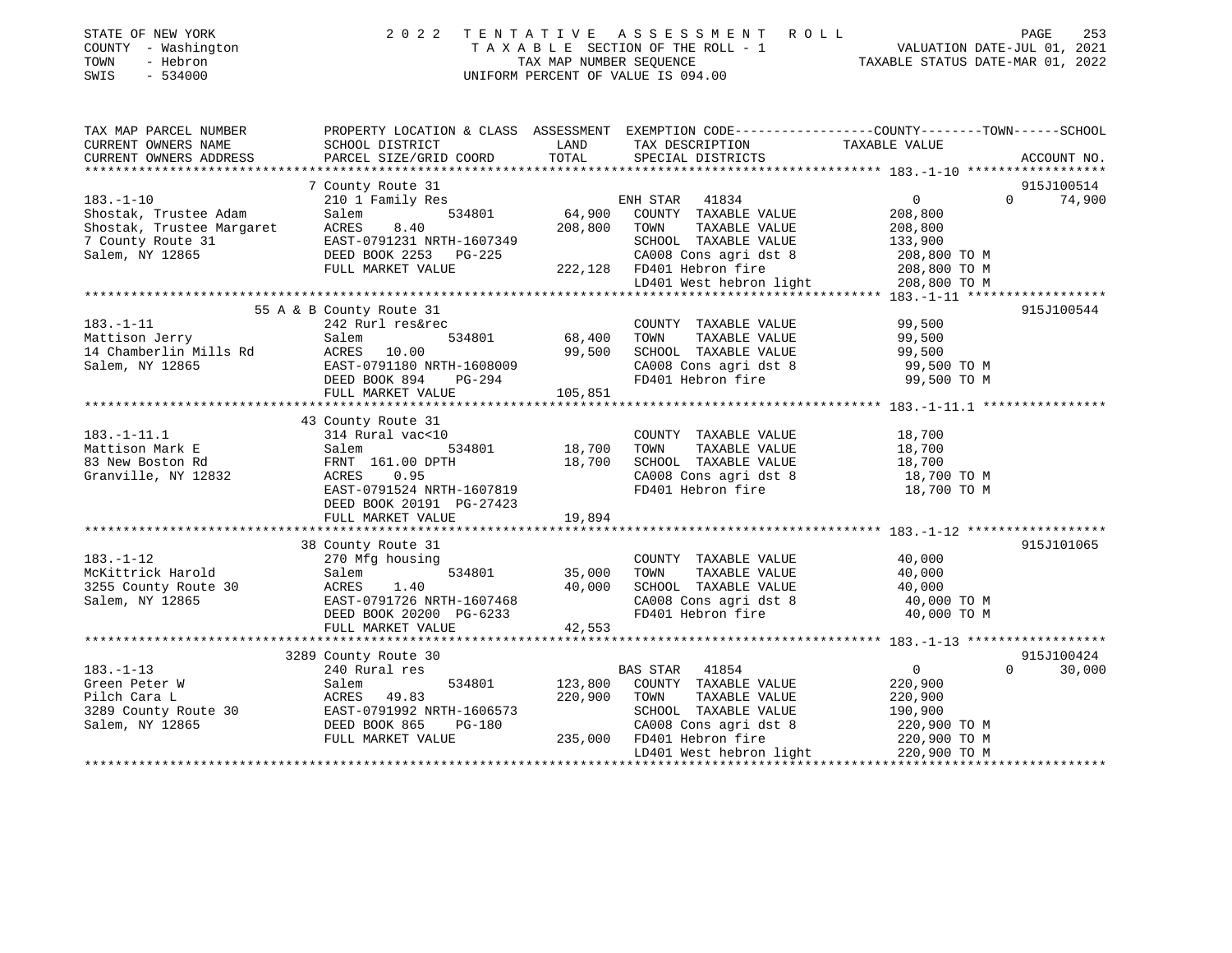| STATE OF NEW YORK<br>COUNTY - Washington<br>TOWN<br>- Hebron<br>SWIS<br>$-534000$ | 2 0 2 2                                  | TENTATIVE<br>TAX MAP NUMBER SEQUENCE | ASSESSMENT<br>ROLL<br>T A X A B L E SECTION OF THE ROLL - 1<br>UNIFORM PERCENT OF VALUE IS 094.00 | 254<br>PAGE<br>VALUATION DATE-JUL 01, 2021<br>TAXABLE STATUS DATE-MAR 01, 2022                  |
|-----------------------------------------------------------------------------------|------------------------------------------|--------------------------------------|---------------------------------------------------------------------------------------------------|-------------------------------------------------------------------------------------------------|
| TAX MAP PARCEL NUMBER                                                             |                                          |                                      |                                                                                                   | PROPERTY LOCATION & CLASS ASSESSMENT EXEMPTION CODE----------------COUNTY-------TOWN-----SCHOOL |
| CURRENT OWNERS NAME                                                               | SCHOOL DISTRICT                          | LAND                                 | TAX DESCRIPTION                                                                                   | TAXABLE VALUE                                                                                   |
| CURRENT OWNERS ADDRESS                                                            | PARCEL SIZE/GRID COORD                   | TOTAL                                | SPECIAL DISTRICTS                                                                                 | ACCOUNT NO.                                                                                     |
|                                                                                   | 3278 County Route 30                     |                                      |                                                                                                   | 915J100504                                                                                      |
| $183. - 1 - 14$                                                                   | 312 Vac w/imprv                          |                                      | COUNTY TAXABLE VALUE                                                                              | 22,500                                                                                          |
| Harrington Jeremy                                                                 | Salem<br>534801                          | 21,800                               | TOWN<br>TAXABLE VALUE                                                                             | 22,500                                                                                          |
| Harrington Jason                                                                  | 404/484<br>470/1038                      | 22,500                               | SCHOOL TAXABLE VALUE                                                                              | 22,500                                                                                          |
| 3273 County Route 30                                                              | ACRES<br>1.60                            |                                      | CA008 Cons agri dst 8                                                                             | 22,500 TO M                                                                                     |
| Salem, NY 12865                                                                   | EAST-0791491 NRTH-1606190                |                                      | FD401 Hebron fire                                                                                 | 22,500 TO M                                                                                     |
|                                                                                   | DEED BOOK 3684 PG-118                    |                                      | LD401 West hebron light                                                                           | 22,500 TO M                                                                                     |
|                                                                                   | FULL MARKET VALUE                        | 23,936                               |                                                                                                   |                                                                                                 |
|                                                                                   |                                          |                                      |                                                                                                   |                                                                                                 |
|                                                                                   | 3264 County Route 30                     |                                      |                                                                                                   | 915J101204                                                                                      |
| $183. - 1 - 15$                                                                   | 210 1 Family Res                         |                                      | COUNTY TAXABLE VALUE                                                                              | 150,000                                                                                         |
| Patrick Sean T                                                                    | Salem<br>534801                          | 47,000                               | TAXABLE VALUE<br>TOWN                                                                             | 150,000                                                                                         |
| Patrick Chelsey J                                                                 | ACRES<br>3.00 BANK<br>999                | 150,000                              | SCHOOL TAXABLE VALUE                                                                              | 150,000                                                                                         |
| 3264 County Route 30                                                              | EAST-0791459 NRTH-1605998                |                                      | CA008 Cons agri dst 8                                                                             | 150,000 TO M                                                                                    |
| Salem, NY 12865                                                                   | DEED BOOK 20200 PG-4822                  |                                      | FD401 Hebron fire                                                                                 | 150,000 TO M<br>150,000 TO M<br>150,000 T                                                       |
|                                                                                   | FULL MARKET VALUE                        |                                      | 159,574 LD401 West hebron light                                                                   | 150,000 TO M                                                                                    |
|                                                                                   |                                          |                                      |                                                                                                   | 915J100633                                                                                      |
| $183. - 1 - 16.1$                                                                 | 3262 County Route 30<br>314 Rural vac<10 |                                      | COUNTY TAXABLE VALUE                                                                              | 21,700                                                                                          |
| Patrick Sean T                                                                    | Salem<br>534801                          | 21,700                               | TOWN<br>TAXABLE VALUE                                                                             | 21,700                                                                                          |
| Patrick Chelsey J                                                                 | ACRES<br>4.00 BANK<br>999                | 21,700                               | SCHOOL TAXABLE VALUE                                                                              | 21,700                                                                                          |
| 3264 County Route 30                                                              | EAST-0791505 NRTH-1605724                |                                      | CA008 Cons agri dst 8                                                                             | 21,700 TO M                                                                                     |
| Salem, NY 12865                                                                   | DEED BOOK 20200 PG-4822                  |                                      | FD401 Hebron fire                                                                                 | 21,700 TO M                                                                                     |
|                                                                                   | FULL MARKET VALUE                        |                                      | 23,085 LD401 West hebron light                                                                    | 21,700 TO M                                                                                     |
|                                                                                   |                                          |                                      |                                                                                                   |                                                                                                 |
|                                                                                   | 1302 Patterson Hill Rd                   |                                      |                                                                                                   | 915J100349                                                                                      |
| $183. - 1 - 21$                                                                   | 210 1 Family Res                         |                                      | <b>BAS STAR</b><br>41854                                                                          | $\overline{0}$<br>30,000<br>$\Omega$                                                            |
| Harrington Jeremy E                                                               | Salem<br>534801                          | 52,700                               | COUNTY TAXABLE VALUE                                                                              | 151,100                                                                                         |
| Lemery Andrea                                                                     | <b>ACRES</b><br>4.10 BANK<br>40          | 151,100                              | TOWN<br>TAXABLE VALUE                                                                             | 151,100                                                                                         |
| 1302 Patterson Hill Rd                                                            | EAST-0791214 NRTH-1603577                |                                      | SCHOOL TAXABLE VALUE                                                                              | 121,100                                                                                         |
| Salem, NY 12865                                                                   | DEED BOOK 830<br>$PG-91$                 |                                      | CA008 Cons agri dst 8                                                                             | 151,100 TO M                                                                                    |
|                                                                                   | FULL MARKET VALUE                        | 160,745                              | FD401 Hebron fire                                                                                 | 151,100 TO M                                                                                    |
|                                                                                   |                                          |                                      |                                                                                                   |                                                                                                 |
|                                                                                   | Patterson Hill Rd Off S                  |                                      |                                                                                                   | 915J100290                                                                                      |
| $183. - 1 - 22$                                                                   | 322 Rural vac>10                         |                                      | COUNTY TAXABLE VALUE<br>TOWN                                                                      | 8,600                                                                                           |
| Harrington Jeremy E                                                               | Salem<br>534801<br>ACRES 10.69           | 8,600<br>8,600                       | TAXABLE VALUE<br>SCHOOL TAXABLE VALUE                                                             | 8,600                                                                                           |
| Harrington Andrea<br>1302 Patterson Hill Rd                                       | EAST-0790821 NRTH-1603076                |                                      | CA008 Cons agri dst 8                                                                             | 8,600<br>8,600 TO M                                                                             |
| Salem, NY 12865                                                                   | DEED BOOK 20200 PG-6235                  |                                      | FD401 Hebron fire                                                                                 | 8,600 TO M                                                                                      |
|                                                                                   |                                          |                                      |                                                                                                   |                                                                                                 |

\*\*\*\*\*\*\*\*\*\*\*\*\*\*\*\*\*\*\*\*\*\*\*\*\*\*\*\*\*\*\*\*\*\*\*\*\*\*\*\*\*\*\*\*\*\*\*\*\*\*\*\*\*\*\*\*\*\*\*\*\*\*\*\*\*\*\*\*\*\*\*\*\*\*\*\*\*\*\*\*\*\*\*\*\*\*\*\*\*\*\*\*\*\*\*\*\*\*\*\*\*\*\*\*\*\*\*\*\*\*\*\*\*\*\*\*\*\*\*\*\*\*\*\*\*\*\*\*\*\*\*\*

FULL MARKET VALUE 9,149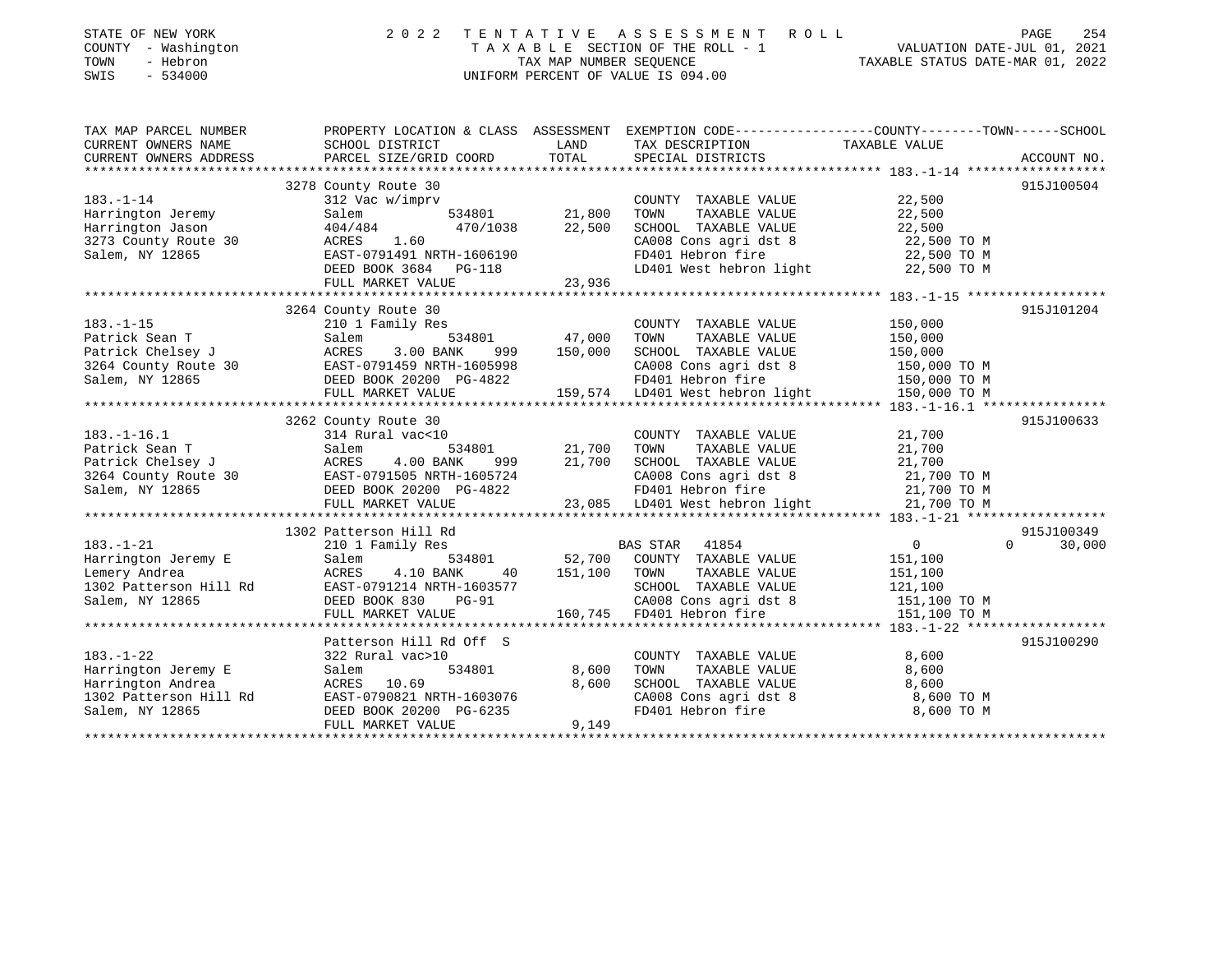| STATE OF NEW YORK   | 2022 TENTATIVE ASSESSMENT ROLL     | PAGE                             | 255 |
|---------------------|------------------------------------|----------------------------------|-----|
| COUNTY - Washington | TAXABLE SECTION OF THE ROLL - 1    | VALUATION DATE-JUL 01, 2021      |     |
| TOWN<br>- Hebron    | TAX MAP NUMBER SEOUENCE            | TAXABLE STATUS DATE-MAR 01, 2022 |     |
| - 534000<br>SWIS    | UNIFORM PERCENT OF VALUE IS 094.00 |                                  |     |

| TAX MAP PARCEL NUMBER                                           | PROPERTY LOCATION & CLASS ASSESSMENT EXEMPTION CODE---------------COUNTY-------TOWN-----SCHOOL                                                                                                                                                           |         |                                                                                                                  |                       |                 |
|-----------------------------------------------------------------|----------------------------------------------------------------------------------------------------------------------------------------------------------------------------------------------------------------------------------------------------------|---------|------------------------------------------------------------------------------------------------------------------|-----------------------|-----------------|
|                                                                 |                                                                                                                                                                                                                                                          |         |                                                                                                                  |                       |                 |
|                                                                 |                                                                                                                                                                                                                                                          |         |                                                                                                                  |                       |                 |
|                                                                 |                                                                                                                                                                                                                                                          |         |                                                                                                                  |                       |                 |
|                                                                 | 3049 County Route 30                                                                                                                                                                                                                                     |         |                                                                                                                  |                       | 915J100663      |
| $183. - 1 - 23.1$                                               |                                                                                                                                                                                                                                                          |         |                                                                                                                  | 41720 124,523 124,523 | 124,523         |
| McKeighan Kelly                                                 |                                                                                                                                                                                                                                                          |         |                                                                                                                  |                       |                 |
| 3049 County Route 30                                            |                                                                                                                                                                                                                                                          |         |                                                                                                                  |                       |                 |
| Salem, NY 12865                                                 | 2757/307<br>ACRES 106.30<br>ACRES 106.30<br>EAST-0791656 NRTH-1601598<br>DEED BOOK 2757 PG-307<br>FULL MARKET VALUE<br>FULL MARKET VALUE<br>24,574 FD401 Hebron fire<br>24,574 FD401 Hebron fire<br>24,523 EX<br>24,523 EX<br>24,523 EX<br>24,523 EX<br> |         |                                                                                                                  |                       |                 |
|                                                                 |                                                                                                                                                                                                                                                          |         |                                                                                                                  |                       |                 |
| MAY BE SUBJECT TO PAYMENT<br>UNDER AGDIST LAW TIL 2026          |                                                                                                                                                                                                                                                          |         |                                                                                                                  |                       |                 |
|                                                                 |                                                                                                                                                                                                                                                          |         |                                                                                                                  |                       |                 |
|                                                                 |                                                                                                                                                                                                                                                          |         |                                                                                                                  |                       |                 |
|                                                                 | County Route 30                                                                                                                                                                                                                                          |         |                                                                                                                  |                       | 915J100664      |
| 183.-1-23.2<br>McKeighan Kim A                                  | 322 Rural vac>10                                                                                                                                                                                                                                         |         |                                                                                                                  | 40,320 40,320         | 40,320          |
|                                                                 |                                                                                                                                                                                                                                                          |         |                                                                                                                  |                       |                 |
|                                                                 |                                                                                                                                                                                                                                                          |         |                                                                                                                  |                       |                 |
| Argyle, NY 12809                                                |                                                                                                                                                                                                                                                          |         |                                                                                                                  |                       |                 |
|                                                                 |                                                                                                                                                                                                                                                          |         |                                                                                                                  |                       |                 |
| MAY BE SUBJECT TO PAYMENT                                       |                                                                                                                                                                                                                                                          |         |                                                                                                                  |                       |                 |
| UNDER AGDIST LAW TIL 2026                                       |                                                                                                                                                                                                                                                          |         |                                                                                                                  |                       |                 |
|                                                                 |                                                                                                                                                                                                                                                          |         | 40,320 EX<br>FD401 Hebron fire 117,000 TO M<br>LD401 West hebron light 117,000 TO M                              |                       |                 |
|                                                                 |                                                                                                                                                                                                                                                          |         |                                                                                                                  |                       |                 |
|                                                                 | 11 Pfiitze Rd                                                                                                                                                                                                                                            |         |                                                                                                                  |                       | 915L100499      |
|                                                                 |                                                                                                                                                                                                                                                          |         |                                                                                                                  |                       |                 |
|                                                                 |                                                                                                                                                                                                                                                          |         |                                                                                                                  |                       |                 |
|                                                                 |                                                                                                                                                                                                                                                          |         |                                                                                                                  |                       |                 |
|                                                                 |                                                                                                                                                                                                                                                          |         | CA008 Cons agri dst 8 111,400 TO M<br>FD401 Hebron fire 111,400 TO M                                             |                       |                 |
|                                                                 |                                                                                                                                                                                                                                                          |         |                                                                                                                  |                       |                 |
|                                                                 | FULL MARKET VALUE 118,511                                                                                                                                                                                                                                |         |                                                                                                                  |                       |                 |
|                                                                 |                                                                                                                                                                                                                                                          |         |                                                                                                                  |                       |                 |
|                                                                 | 3041 County Route 30                                                                                                                                                                                                                                     |         |                                                                                                                  |                       | 915J100556      |
|                                                                 | 105 Vac farmland                                                                                                                                                                                                                                         | AG DIST | 41720                                                                                                            | 102,806               | 102,806 102,806 |
|                                                                 | Salem                                                                                                                                                                                                                                                    |         | 534801 183,400 COUNTY TAXABLE VALUE 80,594                                                                       |                       |                 |
| 183.-1-25<br>Padgett, IRA Anthony D<br>1106 Chamberlin Mills Rd |                                                                                                                                                                                                                                                          |         | TOWN TAXABLE VALUE<br>SCHOOL TAXABLE VALUE<br>SCHOOL TAXABLE VALUE<br>80,594                                     |                       |                 |
|                                                                 |                                                                                                                                                                                                                                                          |         |                                                                                                                  |                       |                 |
|                                                                 |                                                                                                                                                                                                                                                          |         |                                                                                                                  |                       |                 |
| MAY BE SUBJECT TO PAYMENT                                       |                                                                                                                                                                                                                                                          |         |                                                                                                                  |                       |                 |
| UNDER AGDIST LAW TIL 2026                                       | ACRES 89.51 183,400 TOWN TAXABLE VALUE 80,594<br>RAST-0790487 NRTH-1600212 SCHOOL TAXABLE VALUE 80,594<br>DEED BOOK 2683 PG-154 CA008 Cons agri dst 8 80,594<br>FULL MARKET VALUE 195,106 102,806 EX<br>FD401 Hebron fire 183,400 TO M                   |         |                                                                                                                  |                       |                 |
|                                                                 |                                                                                                                                                                                                                                                          |         |                                                                                                                  |                       |                 |
|                                                                 | County Route 30                                                                                                                                                                                                                                          |         |                                                                                                                  |                       |                 |
| $183. - 1 - 25.1$                                               |                                                                                                                                                                                                                                                          |         |                                                                                                                  | 800                   |                 |
| Reid Michele                                                    |                                                                                                                                                                                                                                                          |         |                                                                                                                  | 800                   |                 |
| 2469 State Route 29                                             |                                                                                                                                                                                                                                                          |         |                                                                                                                  | 800                   |                 |
| Greenwich, NY 12834                                             | ALACTER 534801 600<br>FRNT 95.00 DPTH 80.00 800<br>ACRES 0.19<br>EAST-0792494 NRTH-1600000                                                                                                                                                               |         | COUNTY TAXABLE VALUE<br>TOWN TAXABLE VALUE<br>SCHOOL TAXABLE VALUE<br>CA008 Cons agri dst 8<br>FD401 Hebron fire | 800 TO M              |                 |
|                                                                 |                                                                                                                                                                                                                                                          |         |                                                                                                                  | 800 TO M              |                 |
|                                                                 | PG-279<br>DEED BOOK 913                                                                                                                                                                                                                                  |         |                                                                                                                  |                       |                 |
|                                                                 | FULL MARKET VALUE                                                                                                                                                                                                                                        | 851     |                                                                                                                  |                       |                 |
|                                                                 |                                                                                                                                                                                                                                                          |         |                                                                                                                  |                       |                 |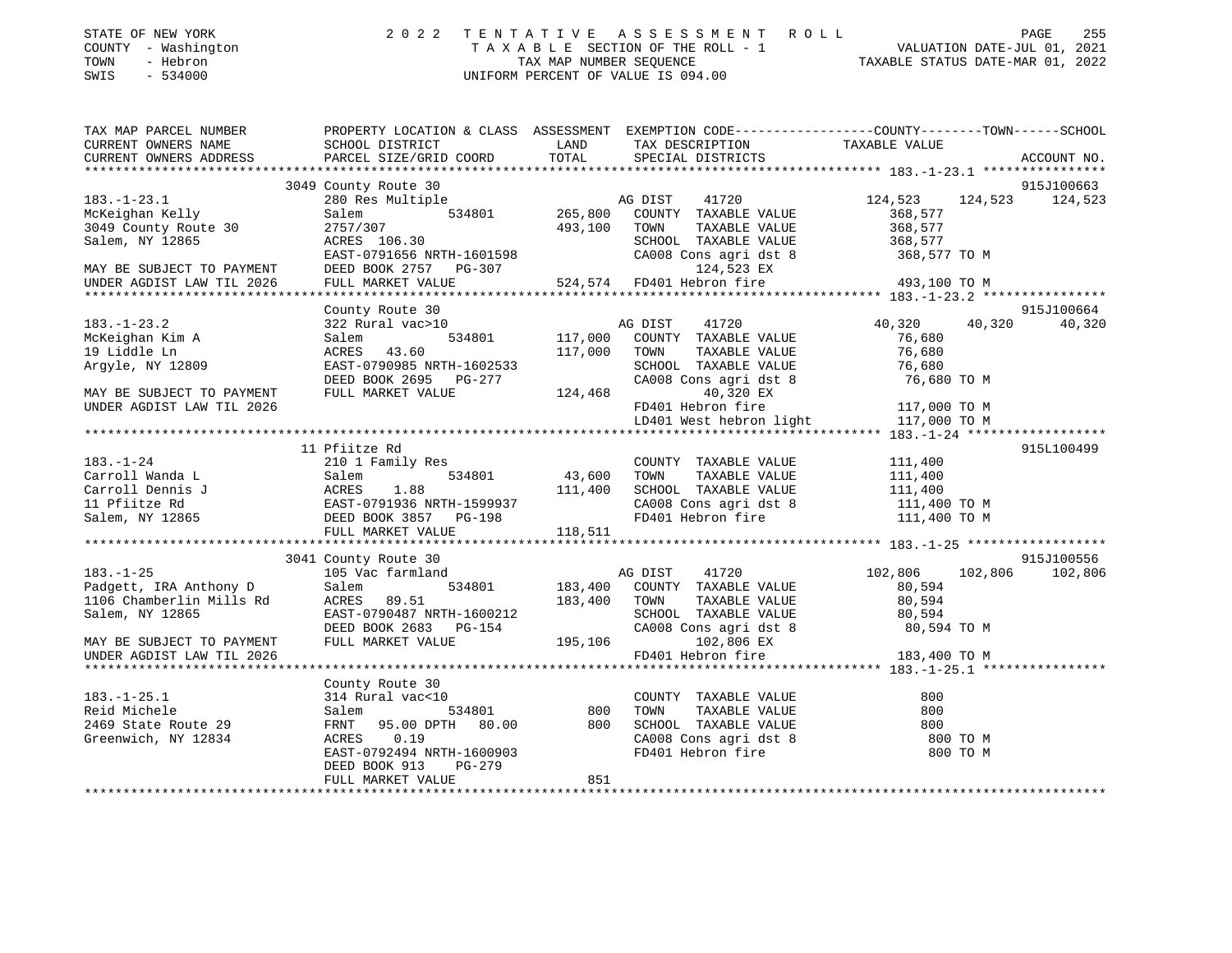| STATE OF NEW YORK<br>COUNTY - Washington<br>TOWN<br>- Hebron<br>SWIS<br>$-534000$ | 2 0 2 2                                                                                                             | TAX MAP NUMBER SEQUENCE | TENTATIVE ASSESSMENT ROLL<br>TAXABLE SECTION OF THE ROLL - 1<br>UNIFORM PERCENT OF VALUE IS 094.00 | PAGE 256<br>VALUATION DATE-JUL 01, 2021<br>TAXABLE STATIC DATE USE 11 |                                     |
|-----------------------------------------------------------------------------------|---------------------------------------------------------------------------------------------------------------------|-------------------------|----------------------------------------------------------------------------------------------------|-----------------------------------------------------------------------|-------------------------------------|
| TAX MAP PARCEL NUMBER<br>CURRENT OWNERS NAME                                      | PROPERTY LOCATION & CLASS ASSESSMENT EXEMPTION CODE----------------COUNTY-------TOWN------SCHOOL<br>SCHOOL DISTRICT | LAND                    | TAX DESCRIPTION                                                                                    | TAXABLE VALUE                                                         |                                     |
| CURRENT OWNERS ADDRESS                                                            | PARCEL SIZE/GRID COORD                                                                                              | TOTAL                   | SPECIAL DISTRICTS                                                                                  |                                                                       | ACCOUNT NO.                         |
|                                                                                   |                                                                                                                     |                         |                                                                                                    |                                                                       |                                     |
|                                                                                   | Patterson Hill Rd                                                                                                   |                         |                                                                                                    |                                                                       | 915J100368                          |
| $183. - 1 - 26$                                                                   | 312 Vac w/imprv                                                                                                     |                         | COUNTY TAXABLE VALUE                                                                               | 122,600                                                               |                                     |
| Trayah Reginald J                                                                 | 534801<br>Salem                                                                                                     | 114,900                 | TAXABLE VALUE<br>TOWN                                                                              | 122,600                                                               |                                     |
| 660 Sunrise Ln                                                                    | ACRES 57.03                                                                                                         | 122,600                 | SCHOOL TAXABLE VALUE                                                                               | 122,600                                                               |                                     |
| Arlington, VT 05250                                                               | EAST-0789393 NRTH-1601724                                                                                           |                         | CA008 Cons agri dst 8                                                                              | 122,600 TO M                                                          |                                     |
|                                                                                   | DEED BOOK 3529 PG-158                                                                                               |                         | FD401 Hebron fire                                                                                  | 122,600 TO M                                                          |                                     |
|                                                                                   | FULL MARKET VALUE                                                                                                   | 130,426                 |                                                                                                    |                                                                       |                                     |
|                                                                                   |                                                                                                                     |                         |                                                                                                    |                                                                       |                                     |
| $183. - 1 - 27$                                                                   | 1226 Patterson Hill Rd                                                                                              |                         | ENH STAR 41834                                                                                     | $\mathbf 0$                                                           | 915J100617<br>74,900<br>$\mathbf 0$ |
| Zivec Conrad LE                                                                   | 210 1 Family Res<br>534801<br>Salem                                                                                 |                         | 53,100 VET WAR CT 41121                                                                            | 22,950<br>18,000                                                      | $\Omega$                            |
| Zivec Austen                                                                      | ACRES<br>4.17                                                                                                       | 153,000                 | COUNTY TAXABLE VALUE                                                                               | 130,050                                                               |                                     |
| 1226 Patterson Hill Rd                                                            | EAST-0789404 NRTH-1602821                                                                                           |                         | TOWN<br>TAXABLE VALUE                                                                              | 135,000                                                               |                                     |
| Salem, NY 12865                                                                   | DEED BOOK 2020<br><b>PG-511</b>                                                                                     |                         | SCHOOL TAXABLE VALUE                                                                               | 78,100                                                                |                                     |
|                                                                                   | FULL MARKET VALUE                                                                                                   |                         | 162,766 CA008 Cons agri dst 8                                                                      | 153,000 TO M                                                          |                                     |
|                                                                                   |                                                                                                                     |                         | FD401 Hebron fire                                                                                  | 153,000 TO M                                                          |                                     |
|                                                                                   |                                                                                                                     |                         |                                                                                                    |                                                                       |                                     |
|                                                                                   | 1169 Patterson Hill Rd                                                                                              |                         |                                                                                                    |                                                                       | 915J101087                          |
| $183. - 1 - 29$                                                                   | 210 1 Family Res                                                                                                    |                         | ENH STAR<br>41834                                                                                  | $\overline{0}$                                                        | $\Omega$<br>74,900                  |
| Kitz William R                                                                    | 534801<br>Salem                                                                                                     | 60,800                  | COUNTY TAXABLE VALUE                                                                               | 166,000                                                               |                                     |
| Kitz Patricia M                                                                   | 3602/124                                                                                                            | 166,000                 | TAXABLE VALUE<br>TOWN                                                                              | 166,000                                                               |                                     |
| 1169 Patterson Hill Rd                                                            | 6.53<br>ACRES                                                                                                       |                         | SCHOOL TAXABLE VALUE                                                                               | 91,100                                                                |                                     |
| Salem, NY 12865                                                                   | EAST-0788087 NRTH-1602322                                                                                           |                         | FD401 Hebron fire                                                                                  | 166,000 TO M                                                          |                                     |
|                                                                                   | DEED BOOK 527<br>$PG-150$                                                                                           |                         |                                                                                                    |                                                                       |                                     |
|                                                                                   | FULL MARKET VALUE                                                                                                   | 176,596                 |                                                                                                    |                                                                       |                                     |
|                                                                                   |                                                                                                                     |                         |                                                                                                    |                                                                       |                                     |
|                                                                                   | 1145 Patterson Hill Rd                                                                                              |                         |                                                                                                    |                                                                       | 915J101053                          |
| $183. - 1 - 30$                                                                   | 210 1 Family Res                                                                                                    |                         | BAS STAR 41854                                                                                     | $\Omega$                                                              | $\Omega$<br>30,000                  |
| Steller John                                                                      | 534801<br>Salem                                                                                                     | 47,000                  | COUNTY TAXABLE VALUE                                                                               | 89,900                                                                |                                     |
| 1145 Patterson Hill Rd                                                            | ACRES<br>2.99                                                                                                       | 89,900                  | TOWN<br>TAXABLE VALUE                                                                              | 89,900                                                                |                                     |
| Salem, NY 12865                                                                   | EAST-0787984 NRTH-1601932                                                                                           |                         | SCHOOL TAXABLE VALUE                                                                               | 59,900                                                                |                                     |
|                                                                                   | DEED BOOK 653<br>$PG-58$                                                                                            |                         | FD401 Hebron fire                                                                                  | 89,900 TO M                                                           |                                     |
|                                                                                   | FULL MARKET VALUE                                                                                                   | 95,638                  |                                                                                                    |                                                                       |                                     |
|                                                                                   |                                                                                                                     |                         |                                                                                                    |                                                                       | 915J100165                          |
| $183. - 1 - 31$                                                                   | 1139 Patterson Hill Rd<br>210 1 Family Res                                                                          |                         | <b>BAS STAR</b><br>41854                                                                           | $\overline{0}$                                                        | $\Omega$<br>30,000                  |
| Aldrich Corrina                                                                   | Salem                                                                                                               | 56,900                  | COUNTY TAXABLE VALUE                                                                               | 81,900                                                                |                                     |
| Campbell Paul                                                                     | 534801<br>ACRES<br>4.90 BANK<br>40                                                                                  | 81,900                  | TOWN<br>TAXABLE VALUE                                                                              | 81,900                                                                |                                     |
| 1139 Patterson Hill Rd                                                            | EAST-0787935 NRTH-1601307                                                                                           |                         | SCHOOL TAXABLE VALUE                                                                               | 51,900                                                                |                                     |
| Salem, NY 12865                                                                   | DEED BOOK 2011    PG-118                                                                                            |                         | FD401 Hebron fire                                                                                  | 81,900 TO M                                                           |                                     |
|                                                                                   | FULL MARKET VALUE                                                                                                   | 87,128                  |                                                                                                    |                                                                       |                                     |
|                                                                                   |                                                                                                                     |                         |                                                                                                    |                                                                       |                                     |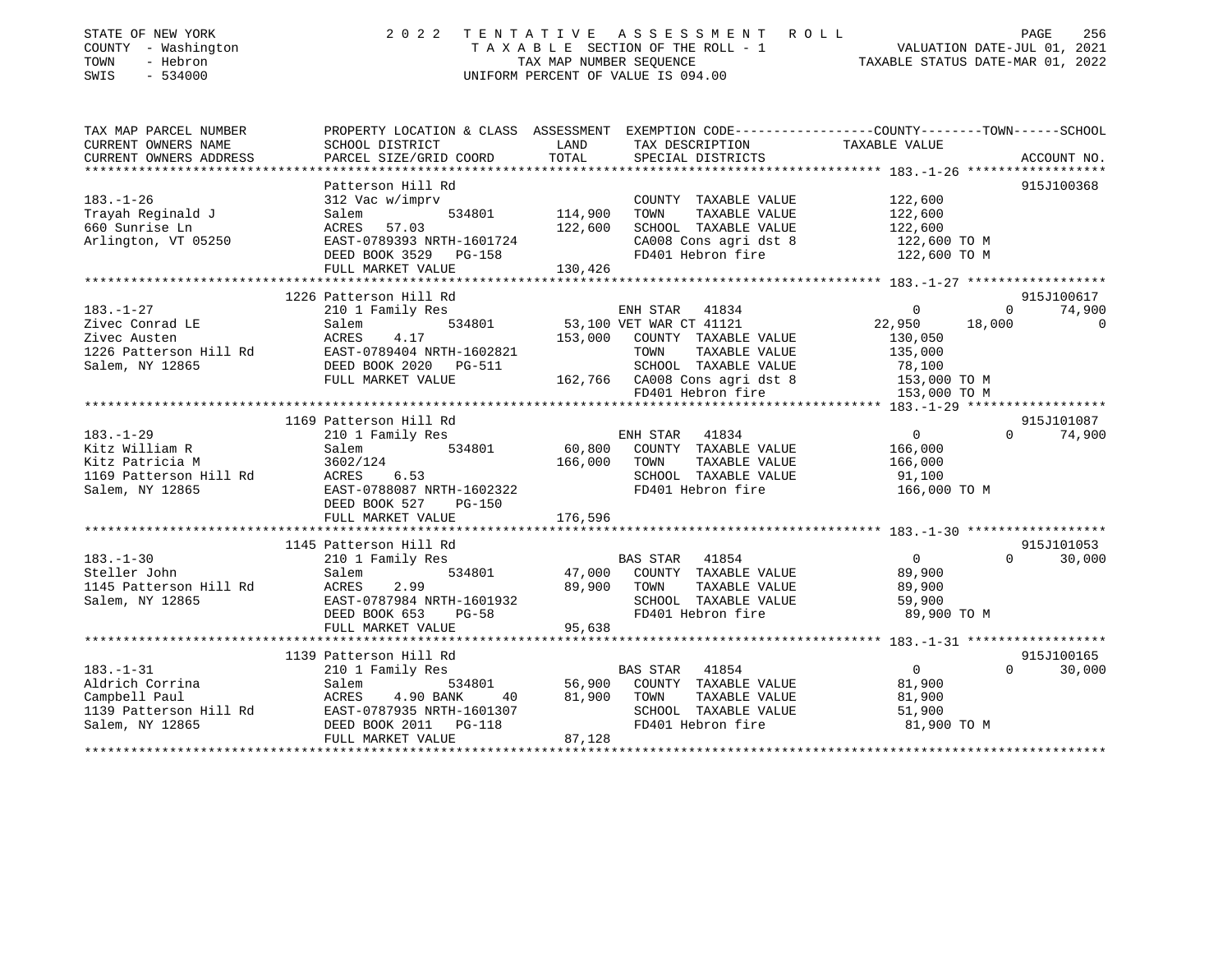| STATE OF NEW YORK<br>COUNTY - Washington<br>- Hebron<br>TOWN<br>SWIS<br>$-534000$ | 2 0 2 2<br>TENTATIVE                                                                                               | TAX MAP NUMBER SEQUENCE | A S S E S S M E N T<br>R O L L<br>TAXABLE SECTION OF THE ROLL - 1<br>UNIFORM PERCENT OF VALUE IS 094.00 | TAXABLE STATUS DATE-MAR 01, 2022 | PAGE<br>257<br>VALUATION DATE-JUL 01, 2021 |
|-----------------------------------------------------------------------------------|--------------------------------------------------------------------------------------------------------------------|-------------------------|---------------------------------------------------------------------------------------------------------|----------------------------------|--------------------------------------------|
| TAX MAP PARCEL NUMBER<br>CURRENT OWNERS NAME                                      | PROPERTY LOCATION & CLASS ASSESSMENT EXEMPTION CODE---------------COUNTY-------TOWN------SCHOOL<br>SCHOOL DISTRICT | LAND                    | TAX DESCRIPTION                                                                                         | TAXABLE VALUE                    |                                            |
| CURRENT OWNERS ADDRESS<br>*********************                                   | PARCEL SIZE/GRID COORD                                                                                             | TOTAL                   | SPECIAL DISTRICTS                                                                                       |                                  | ACCOUNT NO.                                |
|                                                                                   | Patterson Hill Rd                                                                                                  |                         |                                                                                                         |                                  | 915J101001                                 |
| $183. - 1 - 32$<br>Kane Rebecca G<br>3 Crossway St                                | 314 Rural vac<10<br>Salem<br>534801<br>Lot A                                                                       | 67,100<br>67,100        | COUNTY TAXABLE VALUE<br>TOWN<br>TAXABLE VALUE<br>SCHOOL TAXABLE VALUE                                   | 67,100<br>67,100<br>67,100       |                                            |
| Glens Falls, NY 12801                                                             | sub abandonment 3038/1<br>ACRES<br>18.95<br>EAST-0788446 NRTH-1600918<br>DEED BOOK 20210 PG-2783                   |                         | FD401 Hebron fire                                                                                       | 67,100 TO M                      |                                            |
|                                                                                   | FULL MARKET VALUE<br>*******************                                                                           | 71,383                  |                                                                                                         |                                  |                                            |
|                                                                                   | Patterson Hill Rd                                                                                                  |                         |                                                                                                         |                                  | 915J101505                                 |
| $183. - 1 - 32.3$<br>Gritt Charles III                                            | 314 Rural vac<10<br>534801<br>Salem                                                                                | 25,900                  | COUNTY TAXABLE VALUE<br>TAXABLE VALUE<br>TOWN                                                           | 25,900<br>25,900                 |                                            |
| 1140 Patterson Hill Rd<br>Salem, NY 12865                                         | 2.96<br>ACRES<br>EAST-0788427 NRTH-1601525                                                                         | 25,900                  | SCHOOL TAXABLE VALUE<br>FD401 Hebron fire                                                               | 25,900<br>25,900 TO M            |                                            |
|                                                                                   | DEED BOOK 20200 PG-5982                                                                                            |                         |                                                                                                         |                                  |                                            |
|                                                                                   | FULL MARKET VALUE                                                                                                  | 27,553                  |                                                                                                         |                                  |                                            |
|                                                                                   | 1156 Patterson Hill Rd                                                                                             |                         |                                                                                                         |                                  | 915J101482                                 |
| $183. - 1 - 32.4$                                                                 | 210 1 Family Res                                                                                                   |                         | COUNTY TAXABLE VALUE                                                                                    | 128,700                          |                                            |
| Kelley Peter J                                                                    | Salem<br>534801                                                                                                    | 51,800                  | TOWN<br>TAXABLE VALUE                                                                                   | 128,700                          |                                            |
| Kelley Penelope M                                                                 | Lot E                                                                                                              | 128,700                 | SCHOOL TAXABLE VALUE                                                                                    | 128,700                          |                                            |
| 2410 Wells Ave<br>Southold, NY 11971                                              | ACRES<br>3.92 BANK<br>998<br>EAST-0788533 NRTH-1601942<br>DEED BOOK 2352 PG-160                                    |                         | FD401 Hebron fire                                                                                       | 128,700 TO M                     |                                            |
|                                                                                   | FULL MARKET VALUE<br>********************                                                                          | 136,915                 |                                                                                                         |                                  |                                            |
|                                                                                   | 1168 Patterson Hill Rd                                                                                             |                         |                                                                                                         |                                  | 915J101483                                 |
| $183. - 1 - 32.5$                                                                 | 210 1 Family Res                                                                                                   |                         | ENH STAR<br>41834                                                                                       | $\mathbf 0$                      | $\Omega$<br>74,900                         |
| Haycock Dean A                                                                    | Salem<br>534801                                                                                                    | 46,000                  | COUNTY TAXABLE VALUE                                                                                    | 132,500                          |                                            |
| Culver Marie                                                                      | Lot F                                                                                                              | 132,500                 | TAXABLE VALUE<br>TOWN                                                                                   | 132,500                          |                                            |
| PO Box 388                                                                        | 2.64<br>ACRES                                                                                                      |                         | SCHOOL TAXABLE VALUE                                                                                    | 57,600                           |                                            |
| Salem, NY 12865                                                                   | EAST-0788558 NRTH-1602309<br>DEED BOOK 588<br>$PG-31$                                                              |                         | FD401 Hebron fire                                                                                       | 132,500 TO M                     |                                            |
|                                                                                   | FULL MARKET VALUE                                                                                                  | 140,957                 |                                                                                                         |                                  |                                            |
|                                                                                   |                                                                                                                    |                         |                                                                                                         |                                  |                                            |
|                                                                                   | 1140 Patterson Hill Rd                                                                                             |                         |                                                                                                         |                                  | 915J101545                                 |
| $183. - 1 - 32.6$                                                                 | 210 1 Family Res                                                                                                   |                         | COUNTY TAXABLE VALUE                                                                                    | 114,700                          |                                            |
| Gritt Charles III                                                                 | Salem<br>534801                                                                                                    | 46,700                  | TOWN<br>TAXABLE VALUE                                                                                   | 114,700                          |                                            |
| 1140 Patterson Hill Rd                                                            | 2.88<br>ACRES                                                                                                      | 114,700                 | SCHOOL TAXABLE VALUE                                                                                    | 114,700                          |                                            |
| Salem, NY 12865                                                                   | EAST-0788401 NRTH-1601704<br>DEED BOOK 20200 PG-5980                                                               |                         | FD401 Hebron fire                                                                                       | 114,700 TO M                     |                                            |
|                                                                                   | FULL MARKET VALUE                                                                                                  | 122,021                 |                                                                                                         |                                  |                                            |
|                                                                                   |                                                                                                                    |                         |                                                                                                         |                                  |                                            |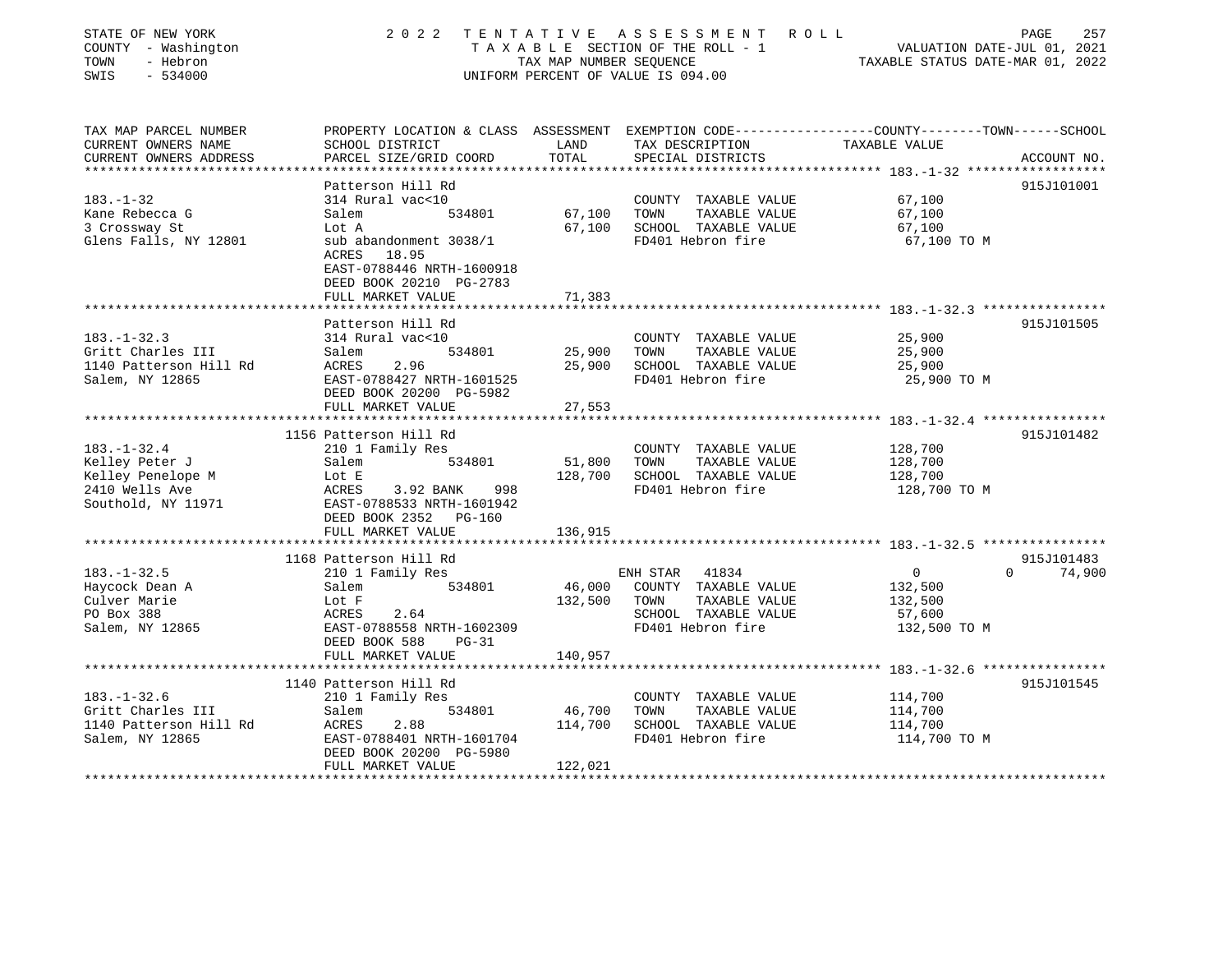| STATE OF NEW YORK<br>COUNTY - Washington<br>TOWN<br>- Hebron<br>SWIS<br>$-534000$ |                                                                                                                     | TAX MAP NUMBER SEOUENCE | 2022 TENTATIVE ASSESSMENT ROLL<br>TAXABLE SECTION OF THE ROLL - 1<br>UNIFORM PERCENT OF VALUE IS 094.00 | VALUATION DATE-JUL 01, 2021<br>TAXABLE STATUS DATE-MAR 01, 2022 | PAGE<br>258          |
|-----------------------------------------------------------------------------------|---------------------------------------------------------------------------------------------------------------------|-------------------------|---------------------------------------------------------------------------------------------------------|-----------------------------------------------------------------|----------------------|
| TAX MAP PARCEL NUMBER<br>CURRENT OWNERS NAME                                      | PROPERTY LOCATION & CLASS ASSESSMENT EXEMPTION CODE----------------COUNTY-------TOWN------SCHOOL<br>SCHOOL DISTRICT | LAND                    | TAX DESCRIPTION                                                                                         | TAXABLE VALUE                                                   |                      |
| CURRENT OWNERS ADDRESS                                                            | PARCEL SIZE/GRID COORD                                                                                              | TOTAL                   | SPECIAL DISTRICTS                                                                                       |                                                                 | ACCOUNT NO.          |
|                                                                                   |                                                                                                                     |                         |                                                                                                         |                                                                 |                      |
|                                                                                   | 1098 Patterson Hill Rd                                                                                              |                         |                                                                                                         |                                                                 | 915J100107           |
| $183. - 1 - 33$                                                                   | 105 Vac farmland                                                                                                    |                         | AG DIST<br>41720                                                                                        | 94,742<br>94,742                                                | 94,742               |
| Campbell David                                                                    | Greenwich<br>533401                                                                                                 | 103,900                 | COUNTY TAXABLE VALUE                                                                                    | 9,158                                                           |                      |
| Campbell Terry L                                                                  | ACRES 27.50                                                                                                         | 103,900                 | TOWN<br>TAXABLE VALUE                                                                                   | 9,158                                                           |                      |
| 647 Bunker Hill Rd                                                                | EAST-0787754 NRTH-1600026                                                                                           |                         | SCHOOL TAXABLE VALUE                                                                                    | 9,158                                                           |                      |
| Salem, NY 12865                                                                   | DEED BOOK 818 PG-157                                                                                                |                         | CA004 Cons agri dst 4                                                                                   | 9,158 TO M                                                      |                      |
|                                                                                   | FULL MARKET VALUE                                                                                                   | 110,532                 | 94,742 EX                                                                                               |                                                                 |                      |
| MAY BE SUBJECT TO PAYMENT<br>UNDER AGDIST LAW TIL 2026                            |                                                                                                                     |                         | FD401 Hebron fire                                                                                       | 103,900 TO M                                                    |                      |
|                                                                                   |                                                                                                                     |                         |                                                                                                         |                                                                 |                      |
| $183. - 1 - 34$                                                                   | Patterson Hill Rd<br>322 Rural vac>10                                                                               |                         | 41720<br>AG DIST                                                                                        | 28,117<br>28,117                                                | 915J100618<br>28,117 |
| Levy Joshua R                                                                     | Greenwich<br>533401                                                                                                 | 72,500                  | COUNTY TAXABLE VALUE                                                                                    | 44,383                                                          |                      |
| PO Box 216                                                                        | ACRES 21.40                                                                                                         | 72,500                  | TOWN<br>TAXABLE VALUE                                                                                   | 44,383                                                          |                      |
| Salem, NY 12865                                                                   | EAST-0787843 NRTH-1599467                                                                                           |                         | SCHOOL TAXABLE VALUE                                                                                    | 44,383                                                          |                      |
|                                                                                   | DEED BOOK 492<br>PG-203                                                                                             |                         | CA004 Cons agri dst 4                                                                                   | 44,383 TO M                                                     |                      |
| MAY BE SUBJECT TO PAYMENT                                                         | FULL MARKET VALUE                                                                                                   | 77,128                  | 28,117 EX                                                                                               |                                                                 |                      |
| UNDER AGDIST LAW TIL 2026                                                         |                                                                                                                     |                         | FD401 Hebron fire                                                                                       | 72,500 TO M                                                     |                      |
|                                                                                   |                                                                                                                     |                         |                                                                                                         |                                                                 |                      |
|                                                                                   | Patterson Hill Rd                                                                                                   |                         |                                                                                                         |                                                                 | 915J100001           |
| $183. - 1 - 35$                                                                   | 105 Vac farmland                                                                                                    |                         | AGRI-D IND 41730                                                                                        | 113,005<br>113,005                                              | 113,005              |
| Campbell Paul                                                                     | Salem<br>534801                                                                                                     |                         | 141,800 COUNTY TAXABLE VALUE                                                                            | 28,795                                                          |                      |
| 1139 Patterson Hill Rd                                                            | Ag Commit 684/175                                                                                                   | 141,800 TOWN            | TAXABLE VALUE                                                                                           | 28,795                                                          |                      |
| Salem, NY 12865                                                                   | ACRES 45.50                                                                                                         |                         | SCHOOL TAXABLE VALUE                                                                                    | 28,795                                                          |                      |
|                                                                                   | EAST-0787282 NRTH-1601118                                                                                           |                         | FD401 Hebron fire                                                                                       | 141,800 TO M                                                    |                      |
| MAY BE SUBJECT TO PAYMENT                                                         | DEED BOOK 846<br>PG-284                                                                                             |                         |                                                                                                         |                                                                 |                      |
| UNDER AGDIST LAW TIL 2029                                                         | FULL MARKET VALUE                                                                                                   | 150,851                 |                                                                                                         |                                                                 |                      |
|                                                                                   | Patterson Hill Rd Off W                                                                                             |                         |                                                                                                         |                                                                 | 915J100219           |
| $183. - 1 - 36$                                                                   | 322 Rural vac>10                                                                                                    |                         | COUNTY TAXABLE VALUE                                                                                    | 11,300                                                          |                      |
| Palyo Robert A Jr                                                                 | 532001<br>Argyle                                                                                                    | 11,300                  | TAXABLE VALUE<br>TOWN                                                                                   | 11,300                                                          |                      |
| Palyo Denise                                                                      | ACRES 14.00                                                                                                         | 11,300                  | SCHOOL TAXABLE VALUE                                                                                    | 11,300                                                          |                      |
| 3579 County Route 30                                                              | EAST-0786866 NRTH-1601912                                                                                           |                         | FD401 Hebron fire                                                                                       | 11,300 TO M                                                     |                      |
| Salem, NY 12865                                                                   | DEED BOOK 551<br>PG-203                                                                                             |                         |                                                                                                         |                                                                 |                      |
|                                                                                   | FULL MARKET VALUE                                                                                                   | 12,021                  |                                                                                                         |                                                                 |                      |
|                                                                                   |                                                                                                                     |                         |                                                                                                         |                                                                 |                      |
|                                                                                   | 46 Hebron Hills Rd                                                                                                  |                         |                                                                                                         |                                                                 | 9179900028           |
| $183. - 1 - 37.1$                                                                 | 322 Rural vac>10                                                                                                    |                         | COUNTY TAXABLE VALUE                                                                                    | 163,700                                                         |                      |
| Palyo Robert Jr                                                                   | 534801<br>Salem                                                                                                     | 163,700                 | TOWN<br>TAXABLE VALUE                                                                                   | 163,700                                                         |                      |
| 3579 County Route 30                                                              | ACRES 144.40                                                                                                        | 163,700                 | SCHOOL TAXABLE VALUE                                                                                    | 163,700                                                         |                      |
| Salem, NY 12865                                                                   | EAST-0787190 NRTH-1604097<br>DEED BOOK 534<br>PG-339                                                                |                         | FD401 Hebron fire                                                                                       | 163,700 TO M                                                    |                      |
|                                                                                   | FULL MARKET VALUE                                                                                                   | 174,149                 |                                                                                                         |                                                                 |                      |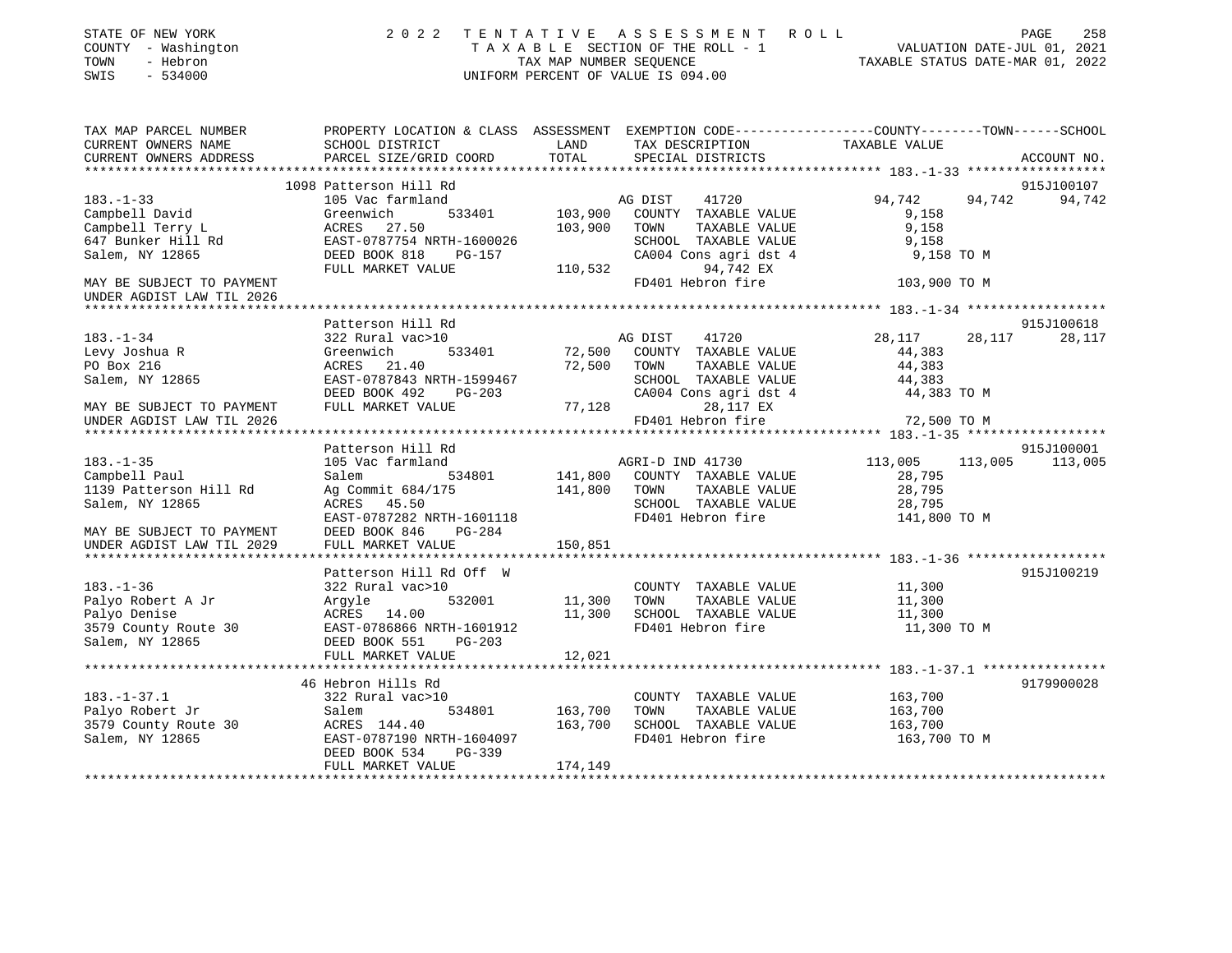| STATE OF NEW YORK<br>COUNTY - Washington<br>TOWN<br>- Hebron<br>SWIS<br>$-534000$                 | 2 0 2 2                                                                                                                                                             | TAX MAP NUMBER SEQUENCE      | TENTATIVE ASSESSMENT ROLL<br>TAXABLE SECTION OF THE ROLL - 1<br>UNIFORM PERCENT OF VALUE IS 094.00 | 259<br>PAGE<br>VALUATION DATE-JUL 01, 2021<br>TAXABLE STATUS DATE-MAR 01, 2022                                                   |
|---------------------------------------------------------------------------------------------------|---------------------------------------------------------------------------------------------------------------------------------------------------------------------|------------------------------|----------------------------------------------------------------------------------------------------|----------------------------------------------------------------------------------------------------------------------------------|
| TAX MAP PARCEL NUMBER<br>CURRENT OWNERS NAME<br>CURRENT OWNERS ADDRESS<br>*********************** | SCHOOL DISTRICT<br>PARCEL SIZE/GRID COORD                                                                                                                           | LAND<br>TOTAL                | TAX DESCRIPTION<br>SPECIAL DISTRICTS                                                               | PROPERTY LOCATION & CLASS ASSESSMENT EXEMPTION CODE----------------COUNTY-------TOWN------SCHOOL<br>TAXABLE VALUE<br>ACCOUNT NO. |
| $183. - 1 - 37.3$<br>Palyo Robert Jr.<br>3579 County Route 30<br>Salem, NY 12865                  | Hebron Hills Rd<br>314 Rural vac<10<br>534801<br>Salem<br>69.00 DPTH 549.00<br>FRNT<br>0.34<br>ACRES<br>EAST-0788434 NRTH-1603611<br>DEED BOOK 898<br><b>PG-129</b> | 1,200<br>1,200               | COUNTY TAXABLE VALUE<br>TOWN<br>TAXABLE VALUE<br>SCHOOL TAXABLE VALUE<br>FD401 Hebron fire         | 1,200<br>1,200<br>1,200<br>1,200 TO M                                                                                            |
|                                                                                                   | FULL MARKET VALUE                                                                                                                                                   | 1,277                        |                                                                                                    |                                                                                                                                  |
| $183. - 1 - 38$                                                                                   | Hebron Hills Rd/w Off<br>322 Rural vac>10                                                                                                                           |                              | COUNTY TAXABLE VALUE                                                                               | 915J100634<br>8,900                                                                                                              |
| Palyo Robert J Jr<br>Palyo Denise<br>3579 County Route 30<br>Salem, NY 12865                      | Salem<br>534801<br>No Deeded R O W<br>ACRES 11.00<br>EAST-0787654 NRTH-1602989<br>DEED BOOK 875<br><b>PG-218</b>                                                    | 8,900<br>8,900               | TOWN<br>TAXABLE VALUE<br>SCHOOL TAXABLE VALUE<br>FD401 Hebron fire                                 | 8,900<br>8,900<br>8,900 TO M                                                                                                     |
|                                                                                                   | FULL MARKET VALUE<br>******************************                                                                                                                 | 9,468                        |                                                                                                    |                                                                                                                                  |
|                                                                                                   | Hebron Hills Rd/w Off                                                                                                                                               |                              |                                                                                                    | 915J100313                                                                                                                       |
| $183. - 1 - 39$<br>Palyo Denise S<br>3579 County Route 30<br>Salem, NY 12865                      | 314 Rural vac<10<br>534801<br>Salem<br>ACRES<br>2.01<br>EAST-0787990 NRTH-1603080<br>DEED BOOK 3371<br>$PG-13$<br>FULL MARKET VALUE                                 | 1,700<br>1,700<br>1,809      | COUNTY TAXABLE VALUE<br>TOWN<br>TAXABLE VALUE<br>SCHOOL TAXABLE VALUE<br>FD401 Hebron fire         | 1,700<br>1,700<br>1,700<br>1,700 TO M                                                                                            |
|                                                                                                   |                                                                                                                                                                     |                              |                                                                                                    |                                                                                                                                  |
| $183. - 1 - 40$<br>Schroeder Alan<br>35 Hebron Hills Rd<br>Salem, NY 12865                        | 35 Hebron Hills Rd<br>260 Seasonal res<br>Salem<br>534801<br>ACRES<br>1.55 BANK<br>999<br>EAST-0788275 NRTH-1602999<br>DEED BOOK 3958<br><b>PG-160</b>              | 42,700<br>58,500             | COUNTY TAXABLE VALUE<br>TAXABLE VALUE<br>TOWN<br>SCHOOL TAXABLE VALUE<br>FD401 Hebron fire         | 915J100347<br>58,500<br>58,500<br>58,500<br>58,500 TO M                                                                          |
|                                                                                                   | FULL MARKET VALUE                                                                                                                                                   | 62,234                       |                                                                                                    |                                                                                                                                  |
|                                                                                                   | *************************<br>37 Hebron Hills Rd                                                                                                                     |                              |                                                                                                    | 915J100138                                                                                                                       |
| $183. - 1 - 41$<br>Braymer Zachary D<br>37 Hebron Hills Rd<br>Salem, NY 12865                     | 210 1 Family Res<br>Salem<br>534801<br>ACRES<br>4.50 BANK<br>999<br>EAST-0788077 NRTH-1602700<br>DEED BOOK 2895<br><b>PG-170</b><br>FULL MARKET VALUE               | 54,800<br>184,900<br>196,702 | COUNTY TAXABLE VALUE<br>TOWN<br>TAXABLE VALUE<br>SCHOOL TAXABLE VALUE<br>FD401 Hebron fire         | 184,900<br>184,900<br>184,900<br>184,900 TO M                                                                                    |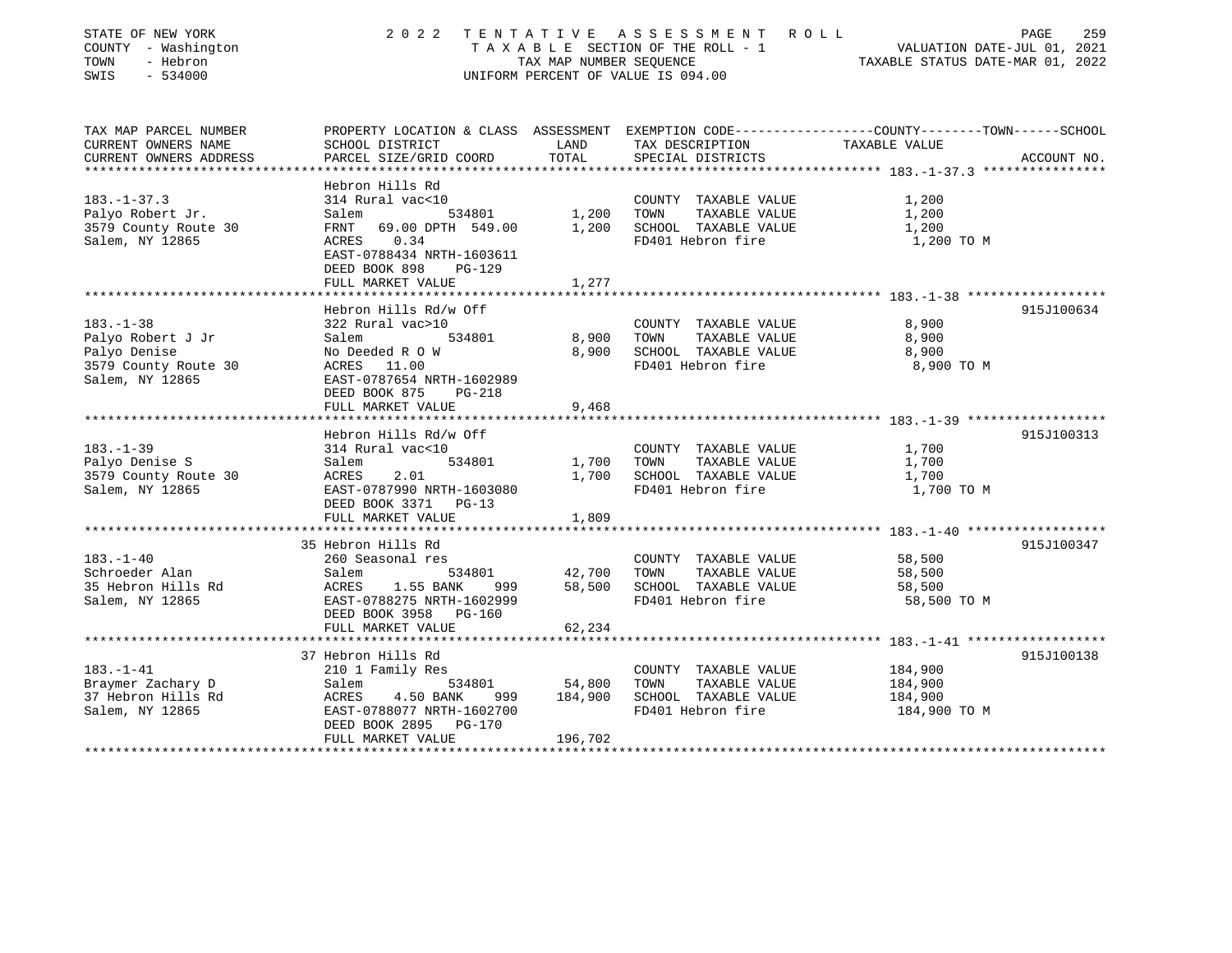| STATE OF NEW YORK<br>COUNTY - Washington<br>TOWN<br>- Hebron<br>SWIS<br>$-534000$ | 2 0 2 2                                      | A S S E S S M E N T<br>TENTATIVE<br>ROLL<br>TAXABLE SECTION OF THE ROLL - 1<br>TAX MAP NUMBER SEOUENCE<br>UNIFORM PERCENT OF VALUE IS 094.00 | PAGE<br>260<br>VALUATION DATE-JUL 01, 2021<br>TAXABLE STATUS DATE-MAR 01, 2022                 |
|-----------------------------------------------------------------------------------|----------------------------------------------|----------------------------------------------------------------------------------------------------------------------------------------------|------------------------------------------------------------------------------------------------|
| TAX MAP PARCEL NUMBER                                                             |                                              |                                                                                                                                              | PROPERTY LOCATION & CLASS ASSESSMENT EXEMPTION CODE---------------COUNTY-------TOWN-----SCHOOL |
| CURRENT OWNERS NAME<br>CURRENT OWNERS ADDRESS                                     | SCHOOL DISTRICT<br>PARCEL SIZE/GRID COORD    | LAND<br>TAX DESCRIPTION<br>TOTAL<br>SPECIAL DISTRICTS                                                                                        | TAXABLE VALUE<br>ACCOUNT NO.                                                                   |
|                                                                                   |                                              |                                                                                                                                              |                                                                                                |
|                                                                                   | 1193 Patterson Hill Rd                       |                                                                                                                                              | 915J100606                                                                                     |
| $183. - 1 - 42.1$                                                                 | 210 1 Family Res                             | BAS STAR<br>41854                                                                                                                            | $\mathbf 0$<br>$\Omega$<br>30,000                                                              |
| LeBlanc Rolland J                                                                 | 534801<br>Salem                              | 49,100<br>COUNTY TAXABLE VALUE                                                                                                               | 161,800                                                                                        |
| LeBlanc Wendy L                                                                   | ACRES<br>3.40 BANK<br>999                    | 161,800<br>TOWN<br>TAXABLE VALUE                                                                                                             | 161,800                                                                                        |
| 1193 Patterson Hill Rd                                                            | EAST-0788648 NRTH-1602928                    | SCHOOL TAXABLE VALUE                                                                                                                         | 131,800                                                                                        |
| Salem, NY 12865                                                                   | DEED BOOK 2960<br>PG-190                     | FD401 Hebron fire                                                                                                                            | 161,800 TO M                                                                                   |
|                                                                                   | FULL MARKET VALUE                            | 172,128                                                                                                                                      |                                                                                                |
|                                                                                   | 1194 Patterson Hill Rd                       |                                                                                                                                              | 915J100607                                                                                     |
| $183. - 1 - 42.2$                                                                 | 210 1 Family Res                             | ENH STAR<br>41834                                                                                                                            | $\mathbf 0$<br>74,900<br>$\Omega$                                                              |
| Stevens Sherry                                                                    | Salem<br>534801                              | 46,400<br>COUNTY TAXABLE VALUE                                                                                                               | 123,100                                                                                        |
| 1194 Patterson Hill Rd                                                            | 686/109                                      | 123,100<br>TOWN<br>TAXABLE VALUE                                                                                                             | 123,100                                                                                        |
| Salem, NY 12865                                                                   | 2.78<br>ACRES                                | SCHOOL TAXABLE VALUE                                                                                                                         | 48,200                                                                                         |
|                                                                                   | EAST-0788859 NRTH-1602683                    | CA008 Cons agri dst 8                                                                                                                        | 123,100 TO M                                                                                   |
|                                                                                   | DEED BOOK 831<br>$PG-300$                    | FD401 Hebron fire                                                                                                                            | 123,100 TO M                                                                                   |
|                                                                                   | FULL MARKET VALUE                            | 130,957                                                                                                                                      |                                                                                                |
|                                                                                   | ********************                         |                                                                                                                                              | ********** 183.-1-43 *******************                                                       |
|                                                                                   | 1209 Patterson Hill Rd                       |                                                                                                                                              | 915J101076                                                                                     |
| $183. - 1 - 43$                                                                   | 314 Rural vac<10                             | COUNTY TAXABLE VALUE                                                                                                                         | 22,000                                                                                         |
| Worthington Douglas                                                               | 534801<br>Salem                              | 22,000<br>TOWN<br>TAXABLE VALUE                                                                                                              | 22,000                                                                                         |
| 3370 County Route 30 Rd                                                           | 4018/230                                     | 22,000<br>SCHOOL TAXABLE VALUE<br>FD401 Hebron fire                                                                                          | 22,000                                                                                         |
| Salem, NY 12865                                                                   | ACRES<br>6.09<br>EAST-0788896 NRTH-1603144   |                                                                                                                                              | 22,000 TO M                                                                                    |
|                                                                                   | DEED BOOK 2125 PG-337                        |                                                                                                                                              |                                                                                                |
|                                                                                   | FULL MARKET VALUE                            | 23,404                                                                                                                                       |                                                                                                |
|                                                                                   |                                              |                                                                                                                                              |                                                                                                |
|                                                                                   | 1227 Patterson Hill Rd                       |                                                                                                                                              | 915J101023                                                                                     |
| $183. - 1 - 44$                                                                   | 210 1 Family Res                             | COUNTY TAXABLE VALUE                                                                                                                         | 57,200                                                                                         |
| Ciccone Dean A                                                                    | Salem<br>534801                              | 41,100<br>TOWN<br>TAXABLE VALUE                                                                                                              | 57,200                                                                                         |
| 1227 Patterson Hill Rd                                                            | ACRES<br>1.04                                | 57,200<br>SCHOOL TAXABLE VALUE                                                                                                               | 57,200                                                                                         |
| Salem, NY 12865                                                                   | EAST-0789480 NRTH-1603224                    | FD401 Hebron fire                                                                                                                            | 57,200 TO M                                                                                    |
|                                                                                   | DEED BOOK 952<br>$PG-20$                     |                                                                                                                                              |                                                                                                |
|                                                                                   | FULL MARKET VALUE                            | 60,851                                                                                                                                       |                                                                                                |
|                                                                                   | ************************                     |                                                                                                                                              |                                                                                                |
|                                                                                   | 1229 Patterson Hill Rd                       |                                                                                                                                              | 915J100503                                                                                     |
| $183. - 1 - 45$                                                                   | 210 1 Family Res                             | BAS STAR<br>41854                                                                                                                            | $\mathbf{0}$<br>30,000<br>$\Omega$                                                             |
| Tingley Fred L<br>1229 Patterson Hill Rd                                          | Salem<br>534801<br>ACRES<br>1.20 BANK<br>997 | COUNTY TAXABLE VALUE<br>41,600<br>88,500<br>TOWN<br>TAXABLE VALUE                                                                            | 88,500<br>88,500                                                                               |
| Salem, NY 12865                                                                   | EAST-0789598 NRTH-1603243                    | SCHOOL TAXABLE VALUE                                                                                                                         | 58,500                                                                                         |
|                                                                                   | DEED BOOK 729<br>PG-144                      | FD401 Hebron fire                                                                                                                            | 88,500 TO M                                                                                    |
|                                                                                   | FULL MARKET VALUE                            | 94,149                                                                                                                                       |                                                                                                |
|                                                                                   |                                              |                                                                                                                                              |                                                                                                |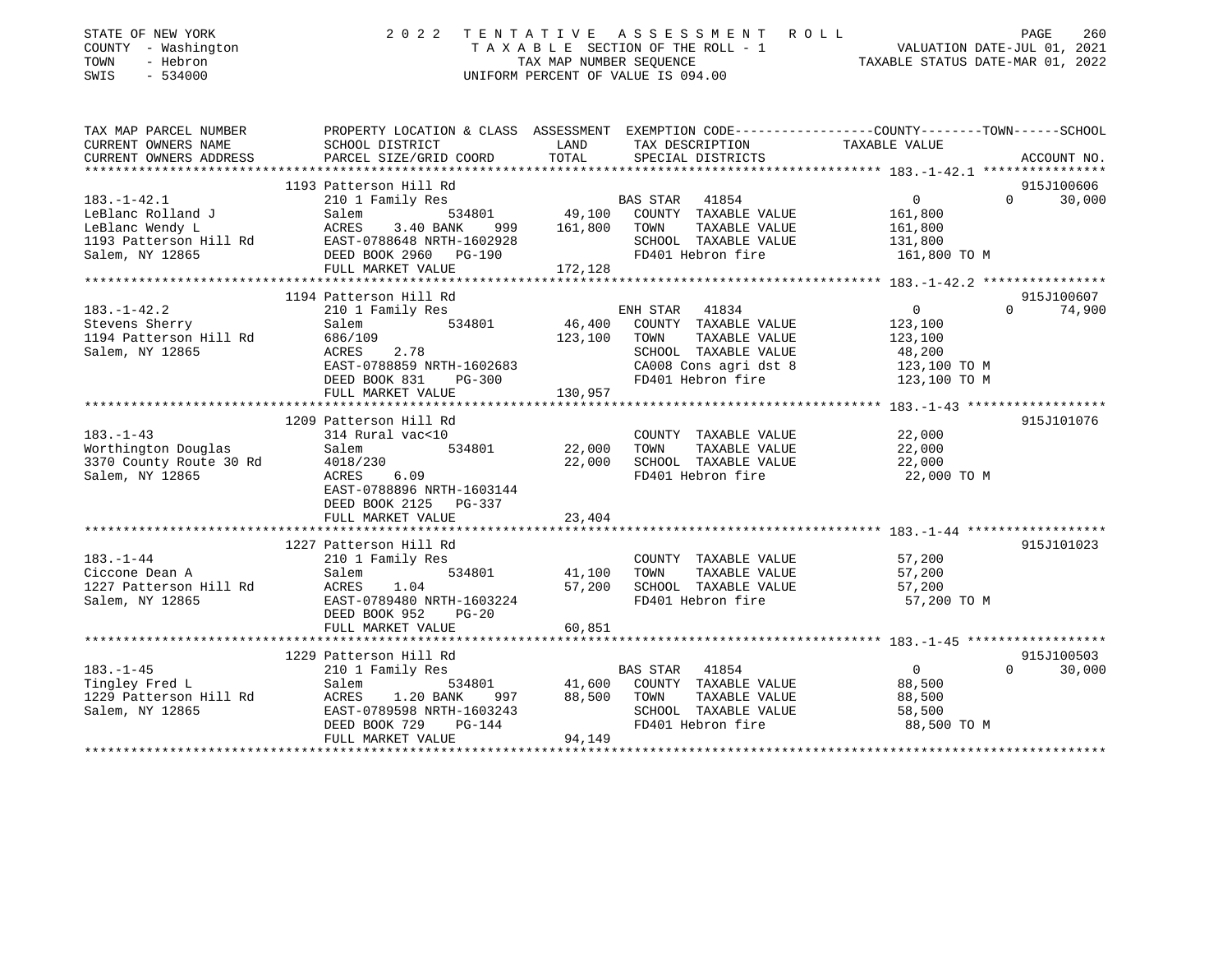| STATE OF NEW YORK<br>- Washington<br>COUNTY<br>- Hebron<br>TOWN<br>SWIS<br>$-534000$ | 2 0 2 2<br>TAXABLE                           | TENTATIVE ASSESSMENT<br>SECTION OF THE ROLL - 1<br>TAX MAP NUMBER SEOUENCE<br>UNIFORM PERCENT OF VALUE IS 094.00 | R O L L                             |                                                                    | 261<br>PAGE<br>VALUATION DATE-JUL 01, 2021<br>TAXABLE STATUS DATE-MAR 01, 2022 |
|--------------------------------------------------------------------------------------|----------------------------------------------|------------------------------------------------------------------------------------------------------------------|-------------------------------------|--------------------------------------------------------------------|--------------------------------------------------------------------------------|
| TAX MAP PARCEL NUMBER<br>CURRENT OWNERS NAME                                         | PROPERTY LOCATION & CLASS<br>SCHOOL DISTRICT | ASSESSMENT<br>LAND                                                                                               | EXEMPTION CODE--<br>TAX DESCRIPTION | -----------------COUNTY---------TOWN-------SCHOOL<br>TAXABLE VALUE |                                                                                |
| CURRENT OWNERS ADDRESS                                                               | PARCEL SIZE/GRID COORD                       | TOTAL                                                                                                            | SPECIAL DISTRICTS                   |                                                                    | ACCOUNT NO.                                                                    |
|                                                                                      | 1263 Patterson Hill Rd                       |                                                                                                                  |                                     |                                                                    | 915J100350                                                                     |
| $183. - 1 - 46$                                                                      | 240 Rural res                                | BAS STAR                                                                                                         | 41854                               |                                                                    | 30,000<br>0                                                                    |
| Monahan Kevin D                                                                      | 534801<br>Salem                              | 130,800<br>COUNTY                                                                                                | TAXABLE VALUE                       | 242,400                                                            |                                                                                |
| Monahan P Jinx                                                                       | 40.00<br>ACRES                               | 242,400<br>TOWN                                                                                                  | TAXABLE VALUE                       | 242,400                                                            |                                                                                |

| 1263 Patterson Hill Rd<br>Salem, NY 12865 | EAST-0789903 NRTH-1604295<br>DEED BOOK 556<br>$PG-11$ |              | SCHOOL TAXABLE VALUE<br>CA008 Cons agri dst 8 | 212,400<br>242,400 TO M |            |
|-------------------------------------------|-------------------------------------------------------|--------------|-----------------------------------------------|-------------------------|------------|
|                                           | FULL MARKET VALUE                                     |              | 257,872 FD401 Hebron fire                     | 242,400 TO M            |            |
|                                           |                                                       |              |                                               |                         |            |
|                                           | 1279 Patterson Hill Rd                                |              |                                               |                         | 915J100046 |
| $183. - 1 - 47$                           | 210 1 Family Res                                      |              | COUNTY TAXABLE VALUE                          | 249,600                 |            |
| Smith Scott R                             | 534801<br>Salem                                       | 83,400 TOWN  | TAXABLE VALUE                                 | 249,600                 |            |
| Smith Tara                                | ACRES<br>16.80                                        | 249,600      | SCHOOL TAXABLE VALUE                          | 249,600                 |            |
| 1279 Patterson Hill Rd                    | EAST-0790906 NRTH-1603879                             |              | CA008 Cons agri dst 8                         | 249,600 TO M            |            |
| Salem, NY 12865                           | DEED BOOK 3542 PG-65                                  |              | FD401 Hebron fire                             | 249,600 TO M            |            |
|                                           | FULL MARKET VALUE                                     | 265,532      |                                               |                         |            |
|                                           |                                                       |              |                                               |                         |            |
|                                           | 1267 Patterson Hill Rd                                |              |                                               |                         |            |
| $183. - 1 - 47.1$                         | 242 Rurl res&rec                                      |              | COUNTY TAXABLE VALUE                          | 254,100                 |            |
| Matthews Adam                             | 534801<br>Salem                                       | 108,900 TOWN | TAXABLE VALUE                                 | 254,100                 |            |
| Route 153                                 | 2840/115                                              |              | 254,100 SCHOOL TAXABLE VALUE                  | 254,100                 |            |
| PO Box 120                                | ACRES 29.04                                           |              | CA008 Cons agri dst 8 $254,100$ TO M          |                         |            |
| West Rupert, VT 05776                     | EAST-0790735 NRTH-1604729                             |              | FD401 Hebron fire 254,100 TO M                |                         |            |
|                                           | DEED BOOK 866<br>$PG-9$                               |              |                                               |                         |            |
|                                           | FULL MARKET VALUE                                     | 270,319      |                                               |                         |            |
|                                           |                                                       |              |                                               |                         |            |
|                                           | 44 Hebron Hills Rd                                    |              |                                               |                         | 915J101108 |
| $183. - 1 - 48$                           | 210 1 Family Res                                      |              | COUNTY TAXABLE VALUE                          | 132,900                 |            |
| Mullany Matthew                           | Salem<br>534801                                       | 52,400       | TOWN<br>TAXABLE VALUE                         | 132,900                 |            |
| 44 Hebron Hills Rd                        | ACRES<br>4.03                                         | 132,900      | SCHOOL TAXABLE VALUE                          | 132,900                 |            |
| Salem, NY 12865                           | EAST-0788775 NRTH-1603569                             |              | FD401 Hebron fire                             | 132,900 TO M            |            |
|                                           | DEED BOOK 3538 PG-57                                  |              |                                               |                         |            |
|                                           | FULL MARKET VALUE                                     | 141,383      |                                               |                         |            |
|                                           |                                                       |              |                                               |                         |            |
|                                           | Hebron Hills Rd                                       |              |                                               | $\frac{31,100}{31}$     | 915J101101 |
| $183. - 1 - 49$                           | 314 Rural vac<10                                      |              | COUNTY TAXABLE VALUE                          |                         |            |
| Palyo Denise                              | Salem<br>534801                                       | 31,100 TOWN  | TAXABLE VALUE                                 |                         |            |
| 3579 County Route 30                      | ACRES<br>3.99                                         |              | 31,100 SCHOOL TAXABLE VALUE                   | 31,100                  |            |
| Salem, NY 12865                           | EAST-0788475 NRTH-1603322                             |              | FD401 Hebron fire                             | 31,100 TO M             |            |
|                                           | DEED BOOK 3704 PG-95                                  |              |                                               |                         |            |
|                                           | FULL MARKET VALUE                                     | 33,085       |                                               |                         |            |
|                                           |                                                       |              |                                               |                         |            |
|                                           | Hebron Hills Rd                                       |              |                                               |                         | 915J101129 |
| $183. - 1 - 50$                           | 314 Rural vac<10                                      |              | COUNTY TAXABLE VALUE                          | 34,500                  |            |
| Palyo Denise                              | 534801 34,500<br>Salem                                |              | TOWN<br>TAXABLE VALUE                         | 34,500                  |            |
| 3579 County Route 30                      | ACRES<br>4.64                                         | 34,500       | SCHOOL TAXABLE VALUE                          | 34,500                  |            |
| Salem, NY 12865                           | EAST-0787995 NRTH-1603542                             |              | FD401 Hebron fire                             | 34,500 TO M             |            |
|                                           | DEED BOOK 780<br>$PG-33$                              |              |                                               |                         |            |
|                                           | FULL MARKET VALUE                                     | 36,702       |                                               |                         |            |
|                                           |                                                       |              |                                               |                         |            |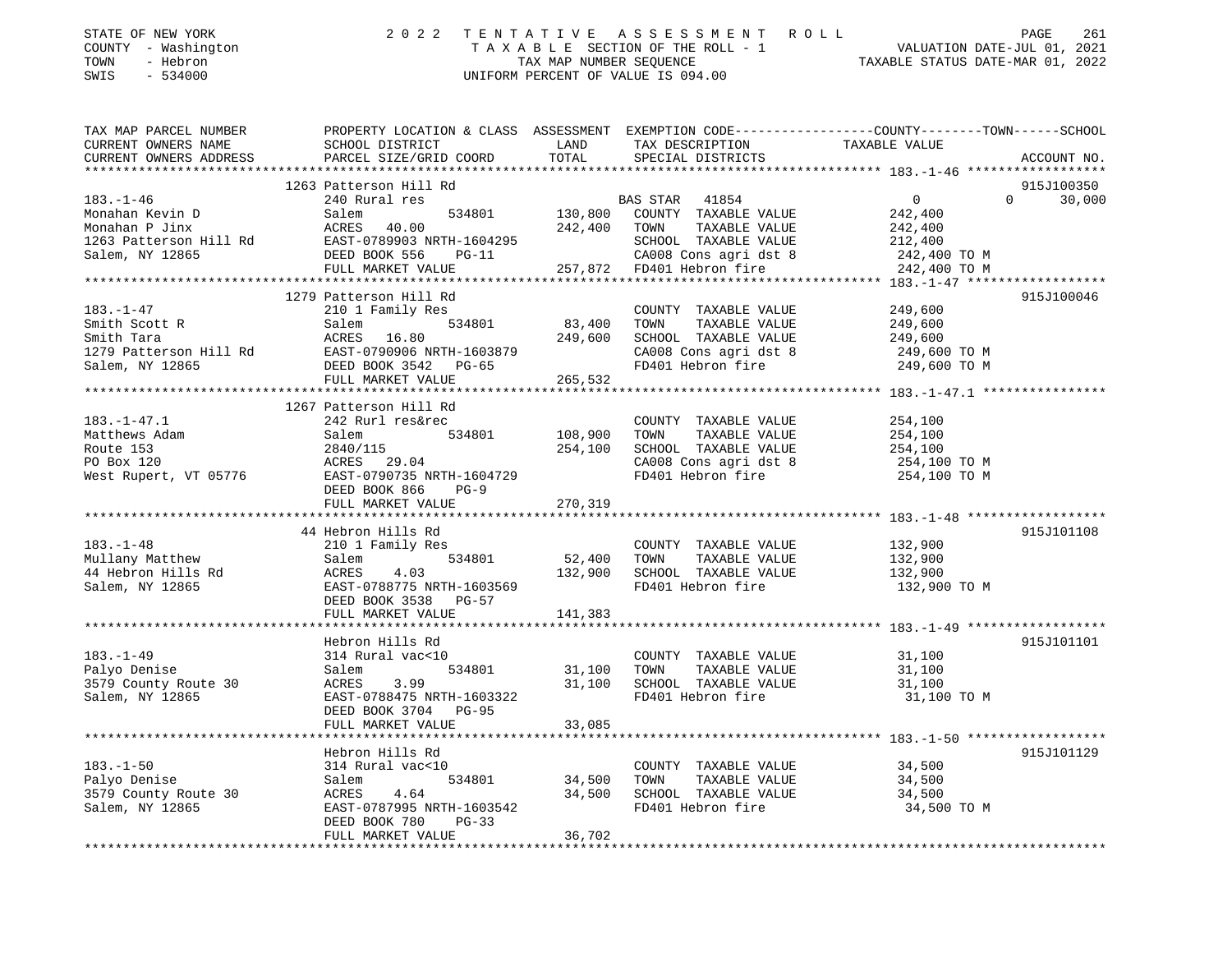| STATE OF NEW YORK<br>COUNTY - Washington<br>TOWN<br>- Hebron<br>SWIS<br>$-534000$                                 | 2 0 2 2                                                                                                                                                                                              | TAX MAP NUMBER SEQUENCE    | TENTATIVE ASSESSMENT<br>R O L L<br>TAXABLE SECTION OF THE ROLL - 1<br>UNIFORM PERCENT OF VALUE IS 094.00 | PAGE<br>VALUATION DATE-JUL 01, 2021<br>TAXABLE STATUS DATE-MAR 01, 2022                                         | 262         |
|-------------------------------------------------------------------------------------------------------------------|------------------------------------------------------------------------------------------------------------------------------------------------------------------------------------------------------|----------------------------|----------------------------------------------------------------------------------------------------------|-----------------------------------------------------------------------------------------------------------------|-------------|
| TAX MAP PARCEL NUMBER<br>CURRENT OWNERS NAME<br>CURRENT OWNERS ADDRESS                                            | SCHOOL DISTRICT<br>PARCEL SIZE/GRID COORD                                                                                                                                                            | LAND<br>TOTAL              | TAX DESCRIPTION<br>SPECIAL DISTRICTS                                                                     | PROPERTY LOCATION & CLASS ASSESSMENT EXEMPTION CODE---------------COUNTY-------TOWN-----SCHOOL<br>TAXABLE VALUE | ACCOUNT NO. |
| $183. - 1 - 52.1$<br>LeBlanc Roland J<br>LeBlanc Wendy B<br>1193 Patterson Hill Rd<br>Salem, NY 12865             | Patterson Hill Rd<br>314 Rural vac<10<br>534801<br>Salem<br>2960/190<br>FRNT 132.00 DPTH<br>91.00<br>999<br>BANK<br>EAST-0788466 NRTH-1602630<br>DEED BOOK 2960 PG-190                               | 4,300<br>4,300             | COUNTY TAXABLE VALUE<br>TOWN<br>TAXABLE VALUE<br>SCHOOL TAXABLE VALUE<br>FD401 Hebron fire               | 4,300<br>4,300<br>4,300<br>4,300 TO M                                                                           |             |
|                                                                                                                   | FULL MARKET VALUE                                                                                                                                                                                    | 4,574                      |                                                                                                          |                                                                                                                 |             |
| $183.2 - 1 - 2$<br>Hoge Christopher W<br>Hoge Amy M<br>2079 County Route 67<br>Salem, NY 12865                    | 2079 County Route 47<br>240 Rural res<br>Salem<br>534801<br>466/350-445/541 & 713<br>ACRES 11.59 BANK<br>997<br>EAST-0785793 NRTH-1608315<br>DEED BOOK 3662 PG-303                                   | 71,900<br>249,500          | COUNTY TAXABLE VALUE<br>TOWN<br>TAXABLE VALUE<br>SCHOOL TAXABLE VALUE<br>FD401 Hebron fire               | 249,500<br>249,500<br>249,500<br>249,500 TO M                                                                   | 915J101174  |
|                                                                                                                   | FULL MARKET VALUE                                                                                                                                                                                    | 265,426                    |                                                                                                          |                                                                                                                 |             |
|                                                                                                                   |                                                                                                                                                                                                      |                            |                                                                                                          |                                                                                                                 |             |
|                                                                                                                   | 2086 County Route 47                                                                                                                                                                                 |                            |                                                                                                          |                                                                                                                 | 915J101161  |
| $183.2 - 1 - 3$<br>Roosevelt Peter T<br>Roosevelt Jessica J<br>19 Center White Creek Ln<br>Eagle Bridge, NY 12057 | 260 Seasonal res - WTRFNT<br>Salem<br>534801<br>ACRES<br>2.74<br>EAST-0786208 NRTH-1607833<br>DEED BOOK 3008<br>PG-176                                                                               | 114,300<br>175,000         | COUNTY TAXABLE VALUE<br>TOWN<br>TAXABLE VALUE<br>SCHOOL TAXABLE VALUE<br>FD401 Hebron fire               | 175,000<br>175,000<br>175,000<br>175,000 TO M                                                                   |             |
|                                                                                                                   | FULL MARKET VALUE                                                                                                                                                                                    | 186,170                    |                                                                                                          |                                                                                                                 |             |
| $183.2 - 1 - 5$<br>Sansone Michael J<br>Sansone Frances M<br>PO Box 471<br>Clifton Park, NY 12065-0471            | County Route 47<br>314 Rural vac<10 - WTRFNT<br>Salem<br>534801<br>Lot $20$<br>FRNT 155.00 DPTH 232.00<br>ACRES<br>0.80<br>EAST-0786548 NRTH-1607802<br>DEED BOOK 872<br>PG-299<br>FULL MARKET VALUE | 30,900<br>30,900<br>32,872 | COUNTY TAXABLE VALUE<br>TOWN<br>TAXABLE VALUE<br>SCHOOL TAXABLE VALUE<br>FD401 Hebron fire               | 30,900<br>30,900<br>30,900<br>30,900 TO M                                                                       | 915J101121  |
|                                                                                                                   | * * * * * * * * * * * * * * * * * *                                                                                                                                                                  |                            |                                                                                                          |                                                                                                                 |             |
| $183.2 - 1 - 7$<br>Campbell Richard B<br>Campbell Mary Ann C<br>2216 County Route 47<br>Salem, NY 12865           | 2216 County Route 47<br>210 1 Family Res - WTRFNT<br>534801<br>Salem<br>3549/217<br>ACRES<br>1.86<br>EAST-0786787 NRTH-1607814<br>DEED BOOK 3407<br>PG-96                                            | 33,300<br>329,500          | COUNTY TAXABLE VALUE<br>TOWN<br>TAXABLE VALUE<br>SCHOOL TAXABLE VALUE<br>FD401 Hebron fire               | 329,500<br>329,500<br>329,500<br>329,500 TO M                                                                   | 915J101156  |
|                                                                                                                   | FULL MARKET VALUE                                                                                                                                                                                    | 350,532                    |                                                                                                          |                                                                                                                 |             |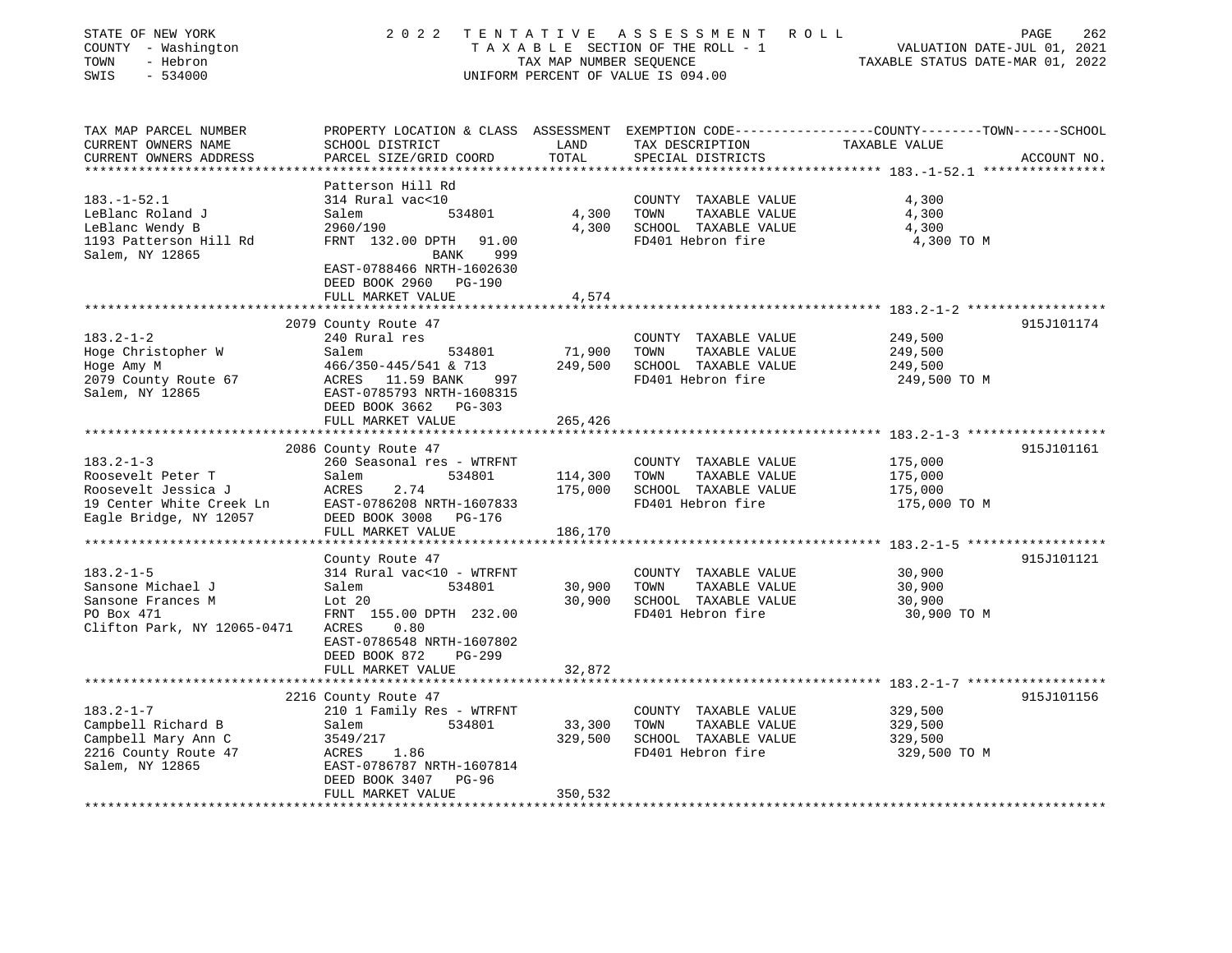| STATE OF NEW YORK<br>COUNTY - Washington<br>- Hebron<br>TOWN<br>SWIS<br>$-534000$ | 2 0 2 2<br>TENTATIVE<br>TAXABLE SECTION OF THE ROLL - 1<br>TAX MAP NUMBER SEQUENCE<br>UNIFORM PERCENT OF VALUE IS 094.00 | R O L L<br>PAGE<br>263<br>VALUATION DATE-JUL 01, 2021<br>TAXABLE STATUS DATE-MAR 01, 2022 |                                               |                                                                                                  |
|-----------------------------------------------------------------------------------|--------------------------------------------------------------------------------------------------------------------------|-------------------------------------------------------------------------------------------|-----------------------------------------------|--------------------------------------------------------------------------------------------------|
| TAX MAP PARCEL NUMBER                                                             |                                                                                                                          |                                                                                           |                                               | PROPERTY LOCATION & CLASS ASSESSMENT EXEMPTION CODE----------------COUNTY-------TOWN------SCHOOL |
| CURRENT OWNERS NAME<br>CURRENT OWNERS ADDRESS                                     | SCHOOL DISTRICT<br>PARCEL SIZE/GRID COORD                                                                                | LAND<br>TOTAL                                                                             | TAX DESCRIPTION<br>SPECIAL DISTRICTS          | TAXABLE VALUE<br>ACCOUNT NO.                                                                     |
|                                                                                   |                                                                                                                          |                                                                                           |                                               | 915J101165                                                                                       |
| $183.2 - 1 - 8$                                                                   | 2218 County Route 47<br>210 1 Family Res - WTRFNT                                                                        |                                                                                           | COUNTY TAXABLE VALUE                          | 232,700                                                                                          |
| Lombard Daniel                                                                    | Salem<br>534801                                                                                                          | 80,400                                                                                    | TOWN<br>TAXABLE VALUE                         | 232,700                                                                                          |
| Lombard Renee                                                                     | ACRES<br>1.32                                                                                                            | 232,700                                                                                   | SCHOOL TAXABLE VALUE                          | 232,700                                                                                          |
| 7 Stone Pine Ln                                                                   | EAST-0787066 NRTH-1607847                                                                                                |                                                                                           | FD401 Hebron fire                             | 232,700 TO M                                                                                     |
| Queensbury, NY 12804                                                              | DEED BOOK 1855<br>$PG-213$                                                                                               |                                                                                           |                                               |                                                                                                  |
|                                                                                   | FULL MARKET VALUE                                                                                                        | 247,553                                                                                   |                                               |                                                                                                  |
|                                                                                   |                                                                                                                          |                                                                                           |                                               |                                                                                                  |
|                                                                                   | 2219 County Route 47                                                                                                     |                                                                                           |                                               | 915J101154                                                                                       |
| $183.2 - 1 - 9$                                                                   | 210 1 Family Res                                                                                                         |                                                                                           | COUNTY TAXABLE VALUE                          | 184,000                                                                                          |
| Waite Amanda                                                                      | Salem<br>534801                                                                                                          | 44,600                                                                                    | TOWN<br>TAXABLE VALUE                         | 184,000                                                                                          |
| Waite Zachary M                                                                   | ACRES<br>2.10 BANK<br>998                                                                                                | 184,000                                                                                   | SCHOOL TAXABLE VALUE                          | 184,000                                                                                          |
| 2054 County Route 153                                                             | EAST-0786959 NRTH-1608192                                                                                                |                                                                                           | FD401 Hebron fire                             | 184,000 TO M                                                                                     |
| Salem, NY 12865                                                                   | DEED BOOK 3959 PG-67                                                                                                     |                                                                                           |                                               |                                                                                                  |
|                                                                                   | FULL MARKET VALUE<br>*************************                                                                           | 195,745<br>* * * * * * * * * * * *                                                        |                                               |                                                                                                  |
|                                                                                   |                                                                                                                          |                                                                                           |                                               | ********************** 183.2-1-10 ******************                                             |
|                                                                                   | County Route 47                                                                                                          |                                                                                           |                                               | 915J101155                                                                                       |
| $183.2 - 1 - 10$                                                                  | 314 Rural vac<10                                                                                                         |                                                                                           | COUNTY TAXABLE VALUE                          | 23,600<br>23,600                                                                                 |
| Valastro Sheila<br>Valastro Randy                                                 | Salem<br>534801<br>ACRES<br>2.10                                                                                         | 23,600<br>23,600                                                                          | TOWN<br>TAXABLE VALUE<br>SCHOOL TAXABLE VALUE |                                                                                                  |
| 1303 County Route 47                                                              | EAST-0787149 NRTH-1608220                                                                                                |                                                                                           | FD401 Hebron fire                             | 23,600<br>23,600 TO M                                                                            |
| Argyle, NY 12809                                                                  | DEED BOOK 3769 PG-326                                                                                                    |                                                                                           |                                               |                                                                                                  |
|                                                                                   | FULL MARKET VALUE                                                                                                        | 25,106                                                                                    |                                               |                                                                                                  |
|                                                                                   |                                                                                                                          |                                                                                           |                                               |                                                                                                  |
|                                                                                   | 2239 County Route 47                                                                                                     |                                                                                           |                                               | 915J101170                                                                                       |
| $183.2 - 1 - 11$                                                                  | 314 Rural vac<10                                                                                                         |                                                                                           | COUNTY TAXABLE VALUE                          | 44,300                                                                                           |
| DeBonis Maria T                                                                   | Salem<br>534801                                                                                                          | 44,300                                                                                    | TOWN<br>TAXABLE VALUE                         | 44,300                                                                                           |
| 84 Lenox Ave                                                                      | ACRES<br>8.60                                                                                                            | 44,300                                                                                    | SCHOOL TAXABLE VALUE                          | 44,300                                                                                           |
| Bronxville, NY 10708                                                              | EAST-0787372 NRTH-1608573                                                                                                |                                                                                           | FD401 Hebron fire                             | 44,300 TO M                                                                                      |
|                                                                                   | DEED BOOK 3660 PG-172                                                                                                    |                                                                                           |                                               |                                                                                                  |
|                                                                                   | FULL MARKET VALUE                                                                                                        | 47,128                                                                                    |                                               |                                                                                                  |
|                                                                                   |                                                                                                                          |                                                                                           |                                               |                                                                                                  |
|                                                                                   | 2259 County Route 47                                                                                                     |                                                                                           |                                               | 915J101171                                                                                       |
| $183.2 - 1 - 12$                                                                  | 210 1 Family Res - WTRFNT                                                                                                |                                                                                           | COUNTY TAXABLE VALUE                          | 158,200                                                                                          |
| Courtney-Jilek Anna L                                                             | 534801<br>Salem                                                                                                          | 63,800                                                                                    | TOWN<br>TAXABLE VALUE                         | 158,200                                                                                          |
| 2259 County Route 47                                                              | ACRES<br>7.90 BANK<br>999                                                                                                | 158,200                                                                                   | SCHOOL TAXABLE VALUE                          | 158,200                                                                                          |
| Salem, NY 12865                                                                   | EAST-0787719 NRTH-1608700                                                                                                |                                                                                           | FD401 Hebron fire                             | 158,200 TO M                                                                                     |
|                                                                                   | DEED BOOK 3615 PG-274                                                                                                    |                                                                                           |                                               |                                                                                                  |
|                                                                                   | FULL MARKET VALUE                                                                                                        | 168,298                                                                                   |                                               |                                                                                                  |
|                                                                                   | 2236 County Route 47                                                                                                     |                                                                                           |                                               | 915J101173                                                                                       |
| $183.2 - 1 - 13$                                                                  | 210 1 Family Res - WTRFNT                                                                                                |                                                                                           | COUNTY TAXABLE VALUE                          | 155,000                                                                                          |
| Hersey Kenneth J                                                                  | Salem<br>534801                                                                                                          | 37,400                                                                                    | TOWN<br>TAXABLE VALUE                         | 155,000                                                                                          |
| Hersey Nancy J                                                                    | Lot $24$                                                                                                                 | 155,000                                                                                   | SCHOOL TAXABLE VALUE                          | 155,000                                                                                          |
| 2236 County Route 47                                                              | FRNT 129.00 DPTH 167.00                                                                                                  |                                                                                           | FD401 Hebron fire                             | 155,000 TO M                                                                                     |
| Salem, NY 12865                                                                   | ACRES<br>0.59                                                                                                            |                                                                                           |                                               |                                                                                                  |
|                                                                                   | EAST-0787376 NRTH-1607939                                                                                                |                                                                                           |                                               |                                                                                                  |
|                                                                                   | DEED BOOK 3828<br>PG-338                                                                                                 |                                                                                           |                                               |                                                                                                  |
|                                                                                   | FULL MARKET VALUE                                                                                                        | 164,894                                                                                   |                                               |                                                                                                  |
|                                                                                   | *****************                                                                                                        |                                                                                           |                                               |                                                                                                  |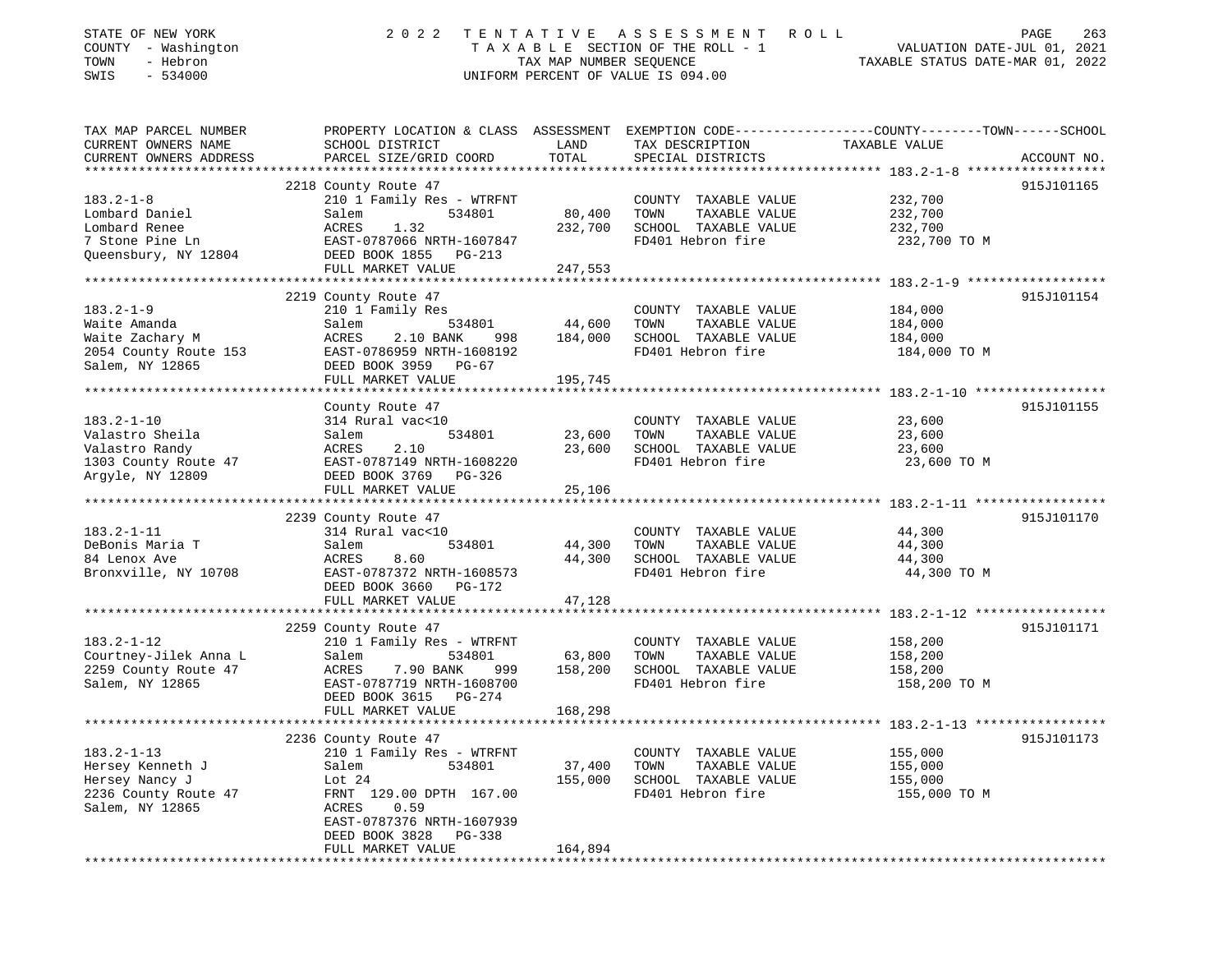| STATE OF NEW YORK<br>COUNTY - Washington<br>- Hebron<br>TOWN<br>SWIS<br>$-534000$ | 2 0 2 2<br>TENTATIVE<br>TAXABLE SECTION OF THE ROLL - 1<br>TAX MAP NUMBER SEQUENCE<br>UNIFORM PERCENT OF VALUE IS 094.00 | PAGE<br>264<br>ROLL<br>VALUATION DATE-JUL 01, 2021<br>TAXABLE STATUS DATE-MAR 01, 2022 |                                               |                                                                                                                  |                      |
|-----------------------------------------------------------------------------------|--------------------------------------------------------------------------------------------------------------------------|----------------------------------------------------------------------------------------|-----------------------------------------------|------------------------------------------------------------------------------------------------------------------|----------------------|
| TAX MAP PARCEL NUMBER<br>CURRENT OWNERS NAME                                      | SCHOOL DISTRICT                                                                                                          | LAND                                                                                   | TAX DESCRIPTION                               | PROPERTY LOCATION & CLASS ASSESSMENT EXEMPTION CODE---------------COUNTY-------TOWN------SCHOOL<br>TAXABLE VALUE |                      |
| CURRENT OWNERS ADDRESS                                                            | PARCEL SIZE/GRID COORD                                                                                                   | TOTAL                                                                                  | SPECIAL DISTRICTS                             |                                                                                                                  | ACCOUNT NO.          |
|                                                                                   |                                                                                                                          |                                                                                        |                                               |                                                                                                                  | 915J101172           |
| $183.2 - 1 - 14$                                                                  | County Route 47<br>314 Rural vac<10 - WTRFNT                                                                             |                                                                                        | COUNTY TAXABLE VALUE                          | 31,800                                                                                                           |                      |
| Fronhofer Frank                                                                   | 534801<br>Salem                                                                                                          | 31,800                                                                                 | TOWN<br>TAXABLE VALUE                         | 31,800                                                                                                           |                      |
| Fronhofer Janet                                                                   | ACRES<br>1.15                                                                                                            | 31,800                                                                                 | SCHOOL TAXABLE VALUE                          | 31,800                                                                                                           |                      |
| 2250 County Route 47                                                              | EAST-0787568 NRTH-1607949                                                                                                |                                                                                        | FD401 Hebron fire                             | 31,800 TO M                                                                                                      |                      |
| Salem, NY 12865                                                                   | DEED BOOK 3478<br>PG-206                                                                                                 |                                                                                        |                                               |                                                                                                                  |                      |
|                                                                                   | FULL MARKET VALUE                                                                                                        | 33,830                                                                                 |                                               |                                                                                                                  |                      |
| **********************                                                            |                                                                                                                          |                                                                                        |                                               |                                                                                                                  |                      |
| $183.2 - 1 - 15$                                                                  | 2250 County Route 47<br>210 1 Family Res - WTRFNT                                                                        |                                                                                        | 41834<br>ENH STAR                             | $\mathbf{0}$<br>$\Omega$                                                                                         | 915J101051<br>74,900 |
| Fronhofer Frank                                                                   | Salem<br>534801                                                                                                          | 103,600                                                                                | COUNTY TAXABLE VALUE                          | 248,500                                                                                                          |                      |
| Fronhofer Janet                                                                   | ACRES<br>2.92                                                                                                            | 248,500                                                                                | TAXABLE VALUE<br>TOWN                         | 248,500                                                                                                          |                      |
| 2250 County Route 47                                                              | EAST-0787811 NRTH-1608081                                                                                                |                                                                                        | SCHOOL TAXABLE VALUE                          | 173,600                                                                                                          |                      |
| Salem, NY 12865                                                                   | DEED BOOK 450<br>PG-698                                                                                                  |                                                                                        | FD401 Hebron fire                             | 248,500 TO M                                                                                                     |                      |
|                                                                                   | FULL MARKET VALUE                                                                                                        | 264,362                                                                                |                                               |                                                                                                                  |                      |
|                                                                                   | *************************                                                                                                | * * * * * * * * * * * * * *                                                            |                                               | ************* 183.2-1-16 ******************                                                                      |                      |
|                                                                                   | 2290 County Route 47                                                                                                     |                                                                                        |                                               |                                                                                                                  | 915J100034           |
| $183.2 - 1 - 16$                                                                  | 240 Rural res<br>- WTRFNT                                                                                                |                                                                                        | 41834<br>ENH STAR                             | $\mathbf 0$<br>0                                                                                                 | 74,900               |
| Campbell Mary Emma LE<br>Edwards Laurie                                           | Salem<br>534801<br>ACRES<br>18.10                                                                                        | 154,200<br>259,200                                                                     | COUNTY TAXABLE VALUE<br>TOWN<br>TAXABLE VALUE | 259,200<br>259,200                                                                                               |                      |
| 2290 County Route 47                                                              | EAST-0788276 NRTH-1608615                                                                                                |                                                                                        | SCHOOL TAXABLE VALUE                          | 184,300                                                                                                          |                      |
| Salem, NY 12865                                                                   | DEED BOOK 1681<br>PG-58                                                                                                  |                                                                                        | FD401 Hebron fire                             | 259,200 TO M                                                                                                     |                      |
|                                                                                   | FULL MARKET VALUE                                                                                                        | 275,745                                                                                |                                               |                                                                                                                  |                      |
|                                                                                   |                                                                                                                          |                                                                                        |                                               |                                                                                                                  |                      |
|                                                                                   | County Route 47                                                                                                          |                                                                                        |                                               |                                                                                                                  | 915J101003           |
| $183.2 - 1 - 17$                                                                  | 314 Rural vac<10                                                                                                         |                                                                                        | COUNTY TAXABLE VALUE                          | 20,600                                                                                                           |                      |
| Campbell Richard T LE                                                             | Salem<br>534801                                                                                                          | 20,600                                                                                 | TAXABLE VALUE<br>TOWN                         | 20,600                                                                                                           |                      |
| Campbell Mary Emma LE                                                             | 1.20<br>ACRES                                                                                                            | 20,600                                                                                 | SCHOOL TAXABLE VALUE                          | 20,600                                                                                                           |                      |
| 2290 County Route 47<br>Salem, NY 12865                                           | EAST-0788848 NRTH-1608220<br>DEED BOOK 1681 PG-58                                                                        |                                                                                        | FD401 Hebron fire                             | 20,600 TO M                                                                                                      |                      |
|                                                                                   | FULL MARKET VALUE                                                                                                        | 21,915                                                                                 |                                               |                                                                                                                  |                      |
|                                                                                   |                                                                                                                          |                                                                                        |                                               |                                                                                                                  |                      |
|                                                                                   | 181 Barkley Ln                                                                                                           |                                                                                        |                                               |                                                                                                                  | 915J101122           |
| $183.2 - 1 - 18$                                                                  | 260 Seasonal res - WTRFNT                                                                                                |                                                                                        | COUNTY TAXABLE VALUE                          | 182,600                                                                                                          |                      |
| Honsinger Daniel J                                                                | 534801<br>Salem                                                                                                          | 80,200                                                                                 | TOWN<br>TAXABLE VALUE                         | 182,600                                                                                                          |                      |
| Honsinger Margaret S                                                              | Lot 1                                                                                                                    | 182,600                                                                                | SCHOOL TAXABLE VALUE                          | 182,600                                                                                                          |                      |
| 3 Mark St                                                                         | FRNT 164.00 DPTH 341.00                                                                                                  |                                                                                        | FD401 Hebron fire                             | 182,600 TO M                                                                                                     |                      |
| Troy, NY 12180                                                                    | EAST-0788176 NRTH-1607346                                                                                                |                                                                                        |                                               |                                                                                                                  |                      |
|                                                                                   | DEED BOOK 3923 PG-272<br>FULL MARKET VALUE                                                                               | 194,255                                                                                |                                               |                                                                                                                  |                      |
|                                                                                   |                                                                                                                          |                                                                                        |                                               |                                                                                                                  |                      |
|                                                                                   | 171 Barkley Ln                                                                                                           |                                                                                        |                                               |                                                                                                                  | 915J101095           |
| $183.2 - 1 - 19$                                                                  | 260 Seasonal res - WTRFNT                                                                                                |                                                                                        | COUNTY TAXABLE VALUE                          | 207,800                                                                                                          |                      |
| Buttgereit Michael G                                                              | Salem<br>534801                                                                                                          | 103,400                                                                                | TOWN<br>TAXABLE VALUE                         | 207,800                                                                                                          |                      |
| Buttgereit Marjorie A                                                             | FRNT 204.00 DPTH 213.00                                                                                                  | 207,800                                                                                | SCHOOL TAXABLE VALUE                          | 207,800                                                                                                          |                      |
| 171 Barkley Ln                                                                    | ACRES 0.84                                                                                                               |                                                                                        | FD401 Hebron fire                             | 207,800 TO M                                                                                                     |                      |
| Salem, NY 12865                                                                   | EAST-0788014 NRTH-1607222                                                                                                |                                                                                        |                                               |                                                                                                                  |                      |
|                                                                                   | DEED BOOK 835<br>PG-60                                                                                                   |                                                                                        |                                               |                                                                                                                  |                      |
|                                                                                   | FULL MARKET VALUE                                                                                                        | 221,064                                                                                |                                               |                                                                                                                  |                      |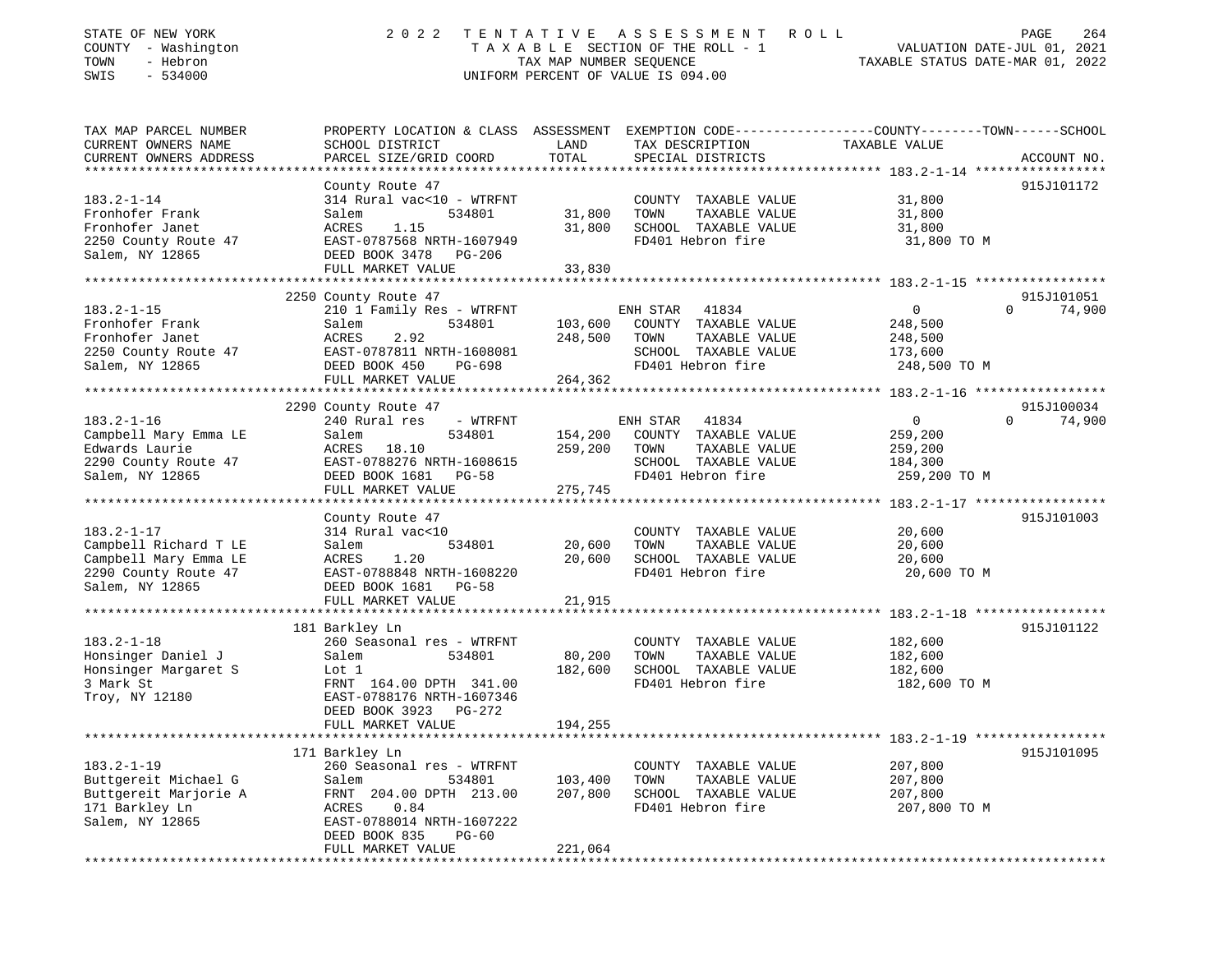| STATE OF NEW YORK<br>COUNTY - Washington<br>TOWN<br>- Hebron<br>SWIS<br>$-534000$ | 2 0 2 2                                                                                        | TAX MAP NUMBER SEOUENCE | TENTATIVE ASSESSMENT<br>ROLL<br>TAXABLE SECTION OF THE ROLL - 1<br>UNIFORM PERCENT OF VALUE IS 094.00 | VALUATION DATE-JUL 01, 2021<br>TAXABLE STATUS DATE-MAR 01, 2022 | PAGE<br>265 |
|-----------------------------------------------------------------------------------|------------------------------------------------------------------------------------------------|-------------------------|-------------------------------------------------------------------------------------------------------|-----------------------------------------------------------------|-------------|
| TAX MAP PARCEL NUMBER                                                             | PROPERTY LOCATION & CLASS ASSESSMENT EXEMPTION CODE---------------COUNTY-------TOWN-----SCHOOL |                         |                                                                                                       |                                                                 |             |
| CURRENT OWNERS NAME                                                               | SCHOOL DISTRICT                                                                                | LAND                    | TAX DESCRIPTION                                                                                       | TAXABLE VALUE                                                   |             |
| CURRENT OWNERS ADDRESS<br>**********************                                  | PARCEL SIZE/GRID COORD                                                                         | TOTAL                   | SPECIAL DISTRICTS                                                                                     |                                                                 | ACCOUNT NO. |
|                                                                                   | 165 Barkley Ln                                                                                 |                         |                                                                                                       |                                                                 | 915J101094  |
| $183.2 - 1 - 20$                                                                  | 210 1 Family Res - WTRFNT                                                                      |                         | COUNTY TAXABLE VALUE                                                                                  | 165,000                                                         |             |
| Dulmer Donald                                                                     | Salem<br>534801                                                                                | 85,000                  | TAXABLE VALUE<br>TOWN                                                                                 | 165,000                                                         |             |
| Dulmer Maureen                                                                    | FRNT 180.00 DPTH 213.00                                                                        | 165,000                 | SCHOOL TAXABLE VALUE                                                                                  | 165,000                                                         |             |
| 209 Old Cambridge Rd                                                              | 0.82<br>ACRES                                                                                  |                         | FD401 Hebron fire                                                                                     | 165,000 TO M                                                    |             |
| Greenwich, NY 12834                                                               | EAST-0787849 NRTH-1607137<br>DEED BOOK 20200 PG-5872                                           |                         |                                                                                                       |                                                                 |             |
|                                                                                   | FULL MARKET VALUE                                                                              | 175,532                 |                                                                                                       |                                                                 |             |
|                                                                                   |                                                                                                |                         |                                                                                                       |                                                                 |             |
|                                                                                   | 163 Barkley Ln                                                                                 |                         |                                                                                                       |                                                                 | 915J101096  |
| $183.2 - 1 - 21$                                                                  | 210 1 Family Res - WTRFNT                                                                      |                         | COUNTY TAXABLE VALUE                                                                                  | 252,100                                                         |             |
| Potenciano Angelo<br>Potenciano Mary Joy                                          | Salem<br>534801<br>FRNT 200.00 DPTH 167.00                                                     | 101,300<br>252,100      | TAXABLE VALUE<br>TOWN<br>SCHOOL TAXABLE VALUE                                                         | 252,100<br>252,100                                              |             |
| 57 Teasdale Dr                                                                    | ACRES<br>0.63                                                                                  |                         | FD401 Hebron fire                                                                                     | 252,100 TO M                                                    |             |
| Slingerlands, NY 12159                                                            | EAST-0787693 NRTH-1607015                                                                      |                         |                                                                                                       |                                                                 |             |
|                                                                                   | DEED BOOK 20191 PG-30167                                                                       |                         |                                                                                                       |                                                                 |             |
|                                                                                   | FULL MARKET VALUE                                                                              | 268,191                 |                                                                                                       |                                                                 |             |
|                                                                                   |                                                                                                | * * * * * * * * *       |                                                                                                       | ************************* 183.2-1-22 ******************         |             |
| $183.2 - 1 - 22$                                                                  | Barkley Ln<br>322 Rural vac>10                                                                 |                         | COUNTY TAXABLE VALUE                                                                                  | 113,100                                                         | 915J101176  |
| Palyo Robert                                                                      | Salem<br>534801                                                                                | 113,100                 | TAXABLE VALUE<br>TOWN                                                                                 | 113,100                                                         |             |
| 3579 County Route 30                                                              | ACRES<br>41.65                                                                                 | 113,100                 | SCHOOL TAXABLE VALUE                                                                                  | 113,100                                                         |             |
| Salem, NY 12865                                                                   | EAST-0788248 NRTH-1606284                                                                      |                         | FD401 Hebron fire                                                                                     | 113,100 TO M                                                    |             |
|                                                                                   | DEED BOOK 896<br>PG-312                                                                        |                         |                                                                                                       |                                                                 |             |
| MAY BE SUBJECT TO PAYMENT                                                         | FULL MARKET VALUE                                                                              | 120,319                 |                                                                                                       |                                                                 |             |
| UNDER RPTL480A UNTIL 2024                                                         |                                                                                                |                         |                                                                                                       |                                                                 |             |
|                                                                                   |                                                                                                |                         |                                                                                                       |                                                                 |             |
|                                                                                   | 151 Barkley Ln                                                                                 |                         |                                                                                                       |                                                                 | 915J101168  |
| $183.2 - 1 - 23$                                                                  | 260 Seasonal res - WTRFNT                                                                      | 102,300                 | COUNTY TAXABLE VALUE<br>TAXABLE VALUE                                                                 | 199,500                                                         |             |
| Tomkins Frederick<br>675 Raritan Rd Unit 11                                       | Salem<br>534801<br>FRNT 200.00 DPTH 159.00                                                     | 199,500                 | TOWN<br>SCHOOL TAXABLE VALUE                                                                          | 199,500<br>199,500                                              |             |
| Clark, NJ 07066                                                                   | EAST-0787535 NRTH-1606857                                                                      |                         | FD401 Hebron fire                                                                                     | 199,500 TO M                                                    |             |
|                                                                                   | DEED BOOK 2223 PG-1                                                                            |                         |                                                                                                       |                                                                 |             |
|                                                                                   | FULL MARKET VALUE                                                                              | 212,234                 |                                                                                                       |                                                                 |             |
|                                                                                   |                                                                                                |                         |                                                                                                       | *************************    183.2-1-24    *****************    |             |
|                                                                                   | 137 Barkley Ln                                                                                 |                         |                                                                                                       |                                                                 | 915J101167  |
| $183.2 - 1 - 24$                                                                  | 260 Seasonal res - WTRFNT                                                                      |                         | COUNTY TAXABLE VALUE                                                                                  | 142,500                                                         |             |
| Freitag Mark                                                                      | 534801<br>Salem                                                                                | 99,500                  | TOWN<br>TAXABLE VALUE                                                                                 | 142,500                                                         |             |
| Freitag Kris                                                                      | 831/18                                                                                         | 142,500                 | SCHOOL TAXABLE VALUE                                                                                  | 142,500                                                         |             |
| 137 Barkley Lake Ln<br>Salem, NY 12865                                            | FRNT 235.00 DPTH 168.00<br>EAST-0787412 NRTH-1606650                                           |                         | FD401 Hebron fire                                                                                     | 142,500 TO M                                                    |             |
|                                                                                   | DEED BOOK 3408<br>PG-296                                                                       |                         |                                                                                                       |                                                                 |             |
|                                                                                   | FULL MARKET VALUE                                                                              | 151,596                 |                                                                                                       |                                                                 |             |
|                                                                                   |                                                                                                |                         |                                                                                                       |                                                                 |             |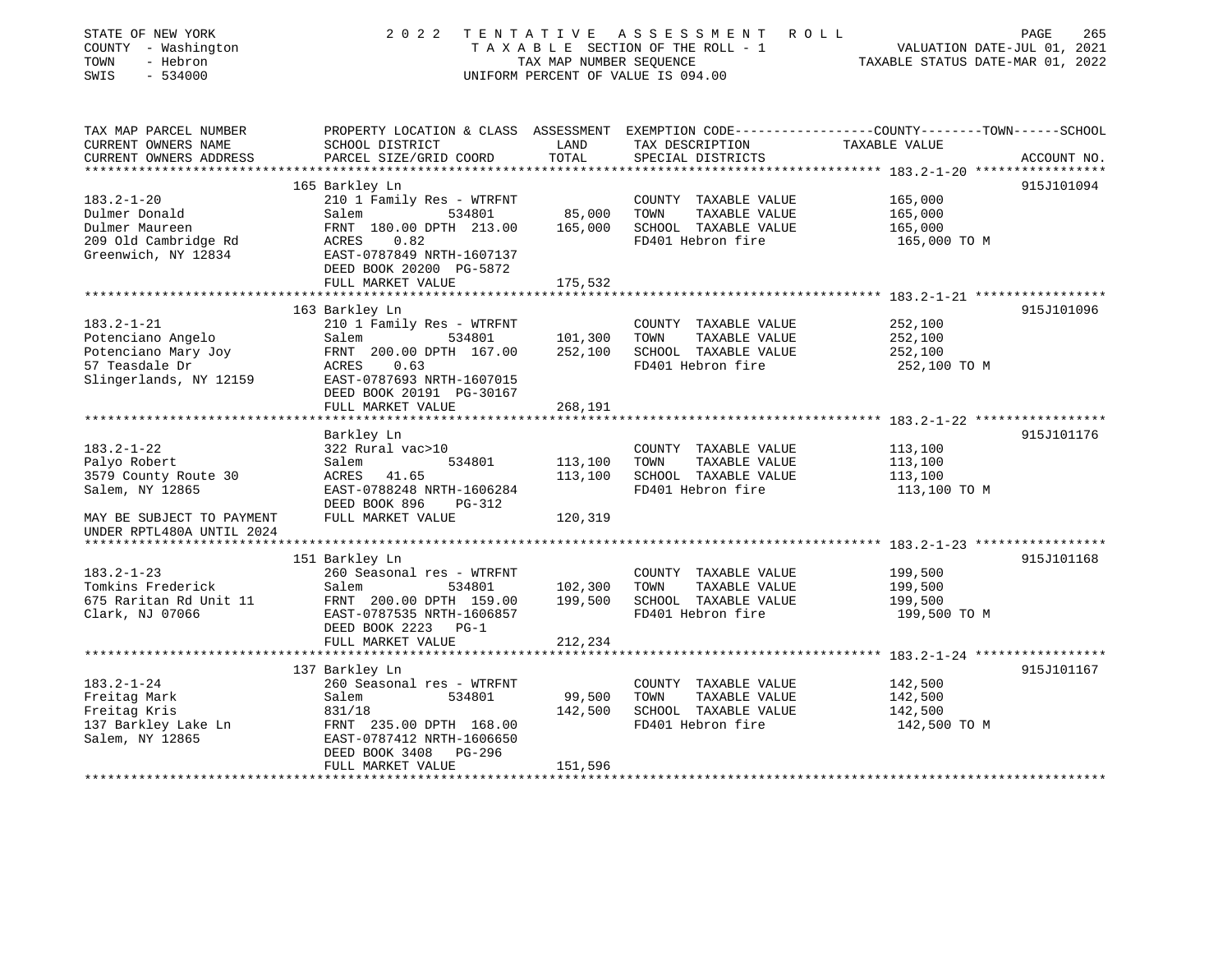| STATE OF NEW YORK<br>COUNTY - Washington<br>TOWN<br>- Hebron<br>SWIS<br>$-534000$ | 2 0 2 2<br>TENTATIVE                                                                                               | TAX MAP NUMBER SEQUENCE | ASSESSMENT<br>ROLL<br>T A X A B L E SECTION OF THE ROLL - 1<br>UNIFORM PERCENT OF VALUE IS 094.00 | VALUATION DATE-JUL 01, 2021<br>TAXABLE STATUS DATE-MAR 01, 2022 | PAGE<br>266        |
|-----------------------------------------------------------------------------------|--------------------------------------------------------------------------------------------------------------------|-------------------------|---------------------------------------------------------------------------------------------------|-----------------------------------------------------------------|--------------------|
| TAX MAP PARCEL NUMBER<br>CURRENT OWNERS NAME                                      | PROPERTY LOCATION & CLASS ASSESSMENT EXEMPTION CODE---------------COUNTY-------TOWN------SCHOOL<br>SCHOOL DISTRICT | LAND                    | TAX DESCRIPTION                                                                                   | TAXABLE VALUE                                                   |                    |
| CURRENT OWNERS ADDRESS                                                            | PARCEL SIZE/GRID COORD                                                                                             | TOTAL                   | SPECIAL DISTRICTS                                                                                 |                                                                 | ACCOUNT NO.        |
|                                                                                   |                                                                                                                    | ***********             |                                                                                                   | ******************** 183.2-1-25 ******************              |                    |
|                                                                                   | 135 Barkley Ln                                                                                                     |                         |                                                                                                   |                                                                 | 915J101157         |
| $183.2 - 1 - 25$                                                                  | 210 1 Family Res - WTRFNT                                                                                          |                         | BAS STAR<br>41854                                                                                 | $\mathbf 0$                                                     | $\Omega$<br>30,000 |
| Freitag Kristine                                                                  | Salem<br>534801                                                                                                    | 79,200                  | COUNTY TAXABLE VALUE<br>TOWN                                                                      | 174,200                                                         |                    |
| 135 Barkley Ln<br>Salem, NY 12865                                                 | 581/228<br>Lot 7<br>ACRES<br>1.09                                                                                  | 174,200                 | TAXABLE VALUE<br>SCHOOL TAXABLE VALUE                                                             | 174,200<br>144,200                                              |                    |
|                                                                                   | EAST-0787273 NRTH-1606453                                                                                          |                         | FD401 Hebron fire                                                                                 | 174,200 TO M                                                    |                    |
|                                                                                   | DEED BOOK 717<br><b>PG-187</b>                                                                                     |                         |                                                                                                   |                                                                 |                    |
|                                                                                   | FULL MARKET VALUE                                                                                                  | 185,319                 |                                                                                                   |                                                                 |                    |
|                                                                                   |                                                                                                                    | ********                |                                                                                                   | ******* 183.2-1-26 *****************                            |                    |
|                                                                                   | Barkley Ln                                                                                                         |                         |                                                                                                   |                                                                 | 915J101162         |
| $183.2 - 1 - 26$                                                                  | 314 Rural vac<10                                                                                                   |                         | COUNTY TAXABLE VALUE                                                                              | 36,700                                                          |                    |
| Lusk Louise                                                                       | Salem<br>534801                                                                                                    | 36,700                  | TOWN<br>TAXABLE VALUE                                                                             | 36,700                                                          |                    |
| Lusk Mark                                                                         | lake access<br>ACRES<br>5.14                                                                                       | 36,700                  | SCHOOL TAXABLE VALUE<br>FD401 Hebron fire                                                         | 36,700                                                          |                    |
| 6 Perry St<br>Holley, NY 14470-1039                                               | EAST-0787334 NRTH-1605821                                                                                          |                         |                                                                                                   | 36,700 TO M                                                     |                    |
|                                                                                   | DEED BOOK 2303 PG-92                                                                                               |                         |                                                                                                   |                                                                 |                    |
|                                                                                   | FULL MARKET VALUE                                                                                                  | 39,043                  |                                                                                                   |                                                                 |                    |
|                                                                                   | ************************                                                                                           |                         |                                                                                                   |                                                                 |                    |
|                                                                                   | 100 Barkley Ln                                                                                                     |                         |                                                                                                   |                                                                 | 915J101148         |
| $183.2 - 1 - 27$                                                                  | 210 1 Family Res                                                                                                   |                         | COUNTY TAXABLE VALUE                                                                              | 176,600                                                         |                    |
| Bombard Jason                                                                     | Salem<br>534801                                                                                                    | 46,000                  | TOWN<br>TAXABLE VALUE                                                                             | 176,600                                                         |                    |
| 100 Barkley Ln                                                                    | lake access                                                                                                        | 176,600                 | SCHOOL TAXABLE VALUE                                                                              | 176,600                                                         |                    |
| Salem, NY 12865                                                                   | ACRES<br>2.62 BANK<br>999                                                                                          |                         | FD401 Hebron fire                                                                                 | 176,600 TO M                                                    |                    |
|                                                                                   | EAST-0787000 NRTH-1605779<br>DEED BOOK 3893 PG-1                                                                   |                         |                                                                                                   |                                                                 |                    |
|                                                                                   | FULL MARKET VALUE                                                                                                  | 187,872                 |                                                                                                   |                                                                 |                    |
|                                                                                   |                                                                                                                    |                         |                                                                                                   |                                                                 |                    |
|                                                                                   | 109 Barkley Ln                                                                                                     |                         |                                                                                                   |                                                                 | 915J101105         |
| $183.2 - 1 - 28$                                                                  | 210 1 Family Res - WTRFNT                                                                                          |                         | ENH STAR 41834                                                                                    | $\mathbf 0$                                                     | $\Omega$<br>74,900 |
| Twaddell Revocable Trust                                                          | Salem<br>534801                                                                                                    | 82,100                  | COUNTY TAXABLE VALUE                                                                              | 306,800                                                         |                    |
| 109 Barkley Ln                                                                    | ACRES<br>1.63                                                                                                      | 306,800                 | TOWN<br>TAXABLE VALUE                                                                             | 306,800                                                         |                    |
| Salem, NY 12865                                                                   | EAST-0786819 NRTH-1606128                                                                                          |                         | SCHOOL TAXABLE VALUE                                                                              | 231,900                                                         |                    |
|                                                                                   | DEED BOOK 932<br>$PG-238$                                                                                          |                         | FD401 Hebron fire                                                                                 | 306,800 TO M                                                    |                    |
|                                                                                   | FULL MARKET VALUE                                                                                                  | 326,383                 |                                                                                                   |                                                                 |                    |
|                                                                                   | 98 Barkley Ln                                                                                                      |                         |                                                                                                   |                                                                 | 915J101163         |
| $183.2 - 1 - 29$                                                                  | 210 1 Family Res - WTRFNT                                                                                          |                         | COUNTY TAXABLE VALUE                                                                              | 135,200                                                         |                    |
| Hatch Kenneth J                                                                   | 534801<br>Salem                                                                                                    | 45,400                  | TOWN<br>TAXABLE VALUE                                                                             | 135,200                                                         |                    |
| Hatch Patricia                                                                    | 2.40<br>ACRES                                                                                                      | 135,200                 | SCHOOL TAXABLE VALUE                                                                              | 135,200                                                         |                    |
| 98 Barkley Ln                                                                     | EAST-0786765 NRTH-1605709                                                                                          |                         | FD401 Hebron fire                                                                                 | 135,200 TO M                                                    |                    |
| Salem, NY 12865                                                                   | DEED BOOK 3624<br>PG-194                                                                                           |                         |                                                                                                   |                                                                 |                    |
|                                                                                   | FULL MARKET VALUE                                                                                                  | 143,830                 |                                                                                                   |                                                                 |                    |
|                                                                                   |                                                                                                                    |                         |                                                                                                   |                                                                 |                    |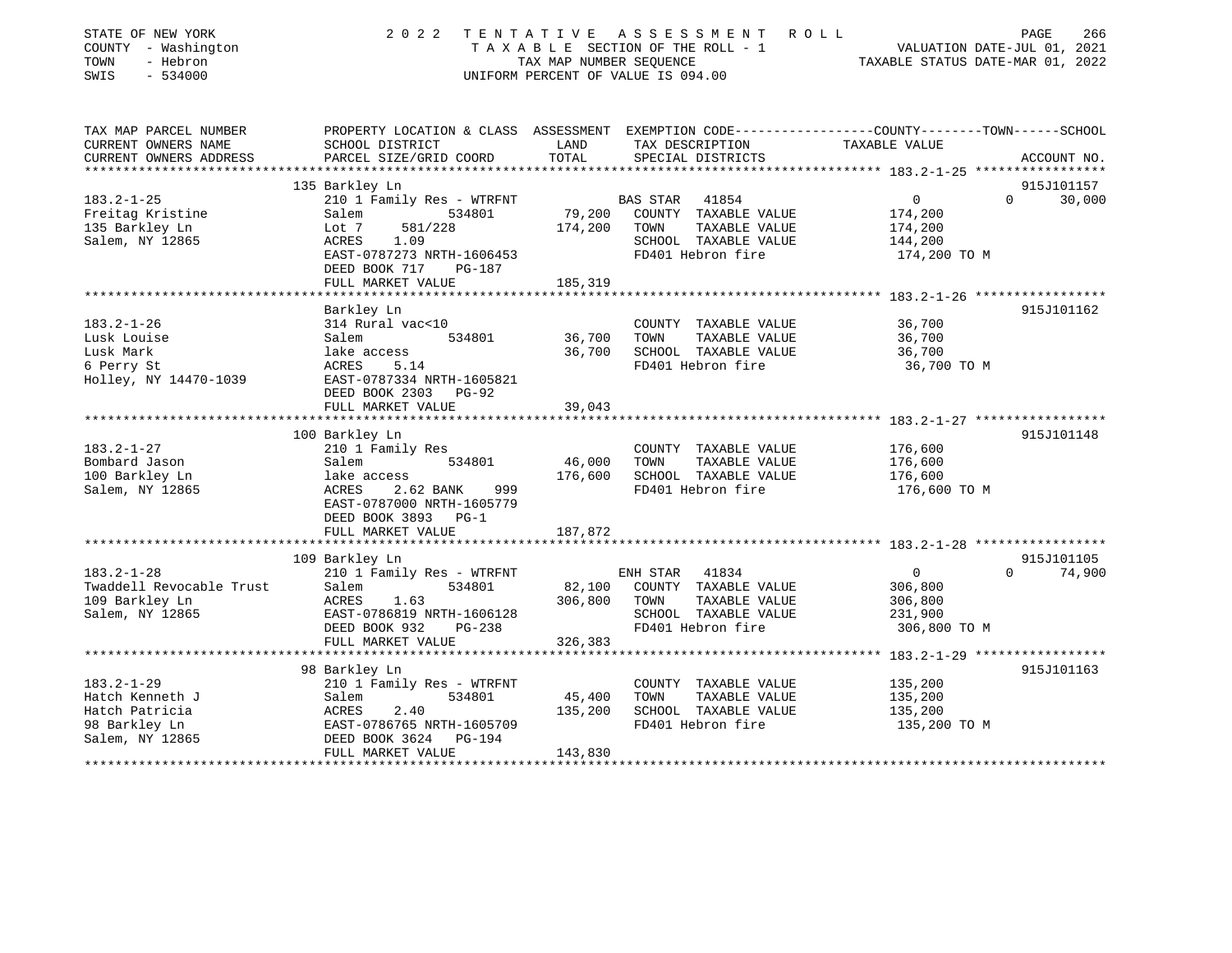| STATE OF NEW YORK<br>COUNTY - Washington<br>TOWN<br>- Hebron<br>$-534000$<br>SWIS | 2022                                                                                                                                          | TENTATIVE<br>TAX MAP NUMBER SEQUENCE | A S S E S S M E N T<br>R O L L<br>TAXABLE SECTION OF THE ROLL - 1<br>UNIFORM PERCENT OF VALUE IS 094.00 |                                                 | 267<br>PAGE<br>VALUATION DATE-JUL 01, 2021<br>TAXABLE STATUS DATE-MAR 01, 2022 |
|-----------------------------------------------------------------------------------|-----------------------------------------------------------------------------------------------------------------------------------------------|--------------------------------------|---------------------------------------------------------------------------------------------------------|-------------------------------------------------|--------------------------------------------------------------------------------|
| TAX MAP PARCEL NUMBER<br>CURRENT OWNERS NAME<br>CURRENT OWNERS ADDRESS            | PROPERTY LOCATION & CLASS ASSESSMENT EXEMPTION CODE----------------COUNTY-------TOWN------SCHOOL<br>SCHOOL DISTRICT<br>PARCEL SIZE/GRID COORD | LAND<br>TOTAL                        | TAX DESCRIPTION<br>SPECIAL DISTRICTS                                                                    | TAXABLE VALUE                                   | ACCOUNT NO.                                                                    |
| **********************                                                            |                                                                                                                                               |                                      | ********************************* 183.2-1-30 *****************                                          |                                                 |                                                                                |
|                                                                                   | 89 Barkley Ln                                                                                                                                 |                                      |                                                                                                         |                                                 | 915J101158                                                                     |
| $183.2 - 1 - 30$<br>Russo Elizabeth                                               | 260 Seasonal res - WTRFNT<br>534801<br>Salem                                                                                                  | 80,500                               | COUNTY TAXABLE VALUE<br>TOWN<br>TAXABLE VALUE                                                           | 126,100<br>126,100                              |                                                                                |
| 1715 Pottter Rd                                                                   | <b>ACRES</b><br>1.33                                                                                                                          | 126,100                              | SCHOOL TAXABLE VALUE                                                                                    | 126,100                                         |                                                                                |
| Amsterdam, NY 12010                                                               | EAST-0786583 NRTH-1606042<br>DEED BOOK 1940<br>PG-161                                                                                         |                                      | FD401 Hebron fire                                                                                       | 126,100 TO M                                    |                                                                                |
|                                                                                   | FULL MARKET VALUE                                                                                                                             | 134,149                              |                                                                                                         | ***************** 183.2-1-31 ****************** |                                                                                |
|                                                                                   | Barkley Ln                                                                                                                                    |                                      |                                                                                                         |                                                 | 915J101164                                                                     |
| $183.2 - 1 - 31$                                                                  | 314 Rural vac<10 - WTRFNT                                                                                                                     |                                      | COUNTY TAXABLE VALUE                                                                                    | 25,300                                          |                                                                                |
| Demu Cara                                                                         | 534801<br>Salem                                                                                                                               | 25,300                               | TOWN<br>TAXABLE VALUE                                                                                   | 25,300                                          |                                                                                |
| Dearstyne Andrew                                                                  | 2.75<br>ACRES                                                                                                                                 | 25,300                               | SCHOOL TAXABLE VALUE                                                                                    | 25,300                                          |                                                                                |
| 194 Gilchrist Rd                                                                  | EAST-0786502 NRTH-1605662                                                                                                                     |                                      | FD401 Hebron fire                                                                                       | 25,300 TO M                                     |                                                                                |
| Argyle, NY 12809                                                                  | DEED BOOK 2916 PG-153                                                                                                                         |                                      |                                                                                                         |                                                 |                                                                                |
|                                                                                   | FULL MARKET VALUE                                                                                                                             | 26,915                               |                                                                                                         |                                                 |                                                                                |
|                                                                                   |                                                                                                                                               |                                      |                                                                                                         |                                                 |                                                                                |
| $183.2 - 1 - 32$                                                                  | 87 Barkley Ln<br>210 1 Family Res - WTRFNT                                                                                                    |                                      | ENH STAR<br>41834                                                                                       | 0                                               | 915J101175<br>74,900<br>0                                                      |
| DeWeese Clyde                                                                     | Salem<br>534801                                                                                                                               |                                      | 81,000 VET WAR CT 41121                                                                                 | 33,000                                          | 18,000<br>0                                                                    |
| DeWeese Carolyn                                                                   | <b>ACRES</b><br>1.43                                                                                                                          | 274,800                              | COUNTY TAXABLE VALUE                                                                                    | 241,800                                         |                                                                                |
| 87 Barkley Ln                                                                     | EAST-0786344 NRTH-1606136                                                                                                                     |                                      | TOWN<br>TAXABLE VALUE                                                                                   | 256,800                                         |                                                                                |
| Salem, NY 12865                                                                   | DEED BOOK 660<br>PG-195                                                                                                                       |                                      | SCHOOL TAXABLE VALUE                                                                                    | 199,900                                         |                                                                                |
|                                                                                   | FULL MARKET VALUE                                                                                                                             | 292,340                              | FD401 Hebron fire                                                                                       | 274,800 TO M                                    |                                                                                |
|                                                                                   | *********************                                                                                                                         | **********                           |                                                                                                         | ********* 183.2-1-33 *****************          |                                                                                |
|                                                                                   | 40 Barkley Ln                                                                                                                                 |                                      |                                                                                                         |                                                 | 915J101169                                                                     |
| $183.2 - 1 - 33$                                                                  | 242 Rurl res&rec - WTRFNT                                                                                                                     |                                      | COUNTY TAXABLE VALUE                                                                                    | 674,000                                         |                                                                                |
| Brooks Randolph<br>Brooks Bonnie N                                                | Salem<br>534801<br>ACRES<br>13.35                                                                                                             | 143,800<br>674,000                   | TOWN<br>TAXABLE VALUE<br>SCHOOL TAXABLE VALUE                                                           | 674,000<br>674,000                              |                                                                                |
| 40 Barkley Ln                                                                     | EAST-0786028 NRTH-1606290                                                                                                                     |                                      | FD401 Hebron fire                                                                                       | 674,000 TO M                                    |                                                                                |
| Salem, NY 12865                                                                   | DEED BOOK 1975 PG-319                                                                                                                         |                                      |                                                                                                         |                                                 |                                                                                |
|                                                                                   | FULL MARKET VALUE                                                                                                                             | 717,021                              |                                                                                                         |                                                 |                                                                                |
|                                                                                   | *********************                                                                                                                         |                                      |                                                                                                         |                                                 |                                                                                |
|                                                                                   | 29 Barkley Ln                                                                                                                                 |                                      |                                                                                                         |                                                 | 915J101166                                                                     |
| $183.2 - 1 - 34$                                                                  | 260 Seasonal res - WTRFNT                                                                                                                     |                                      | VET COM CT 41131                                                                                        | 55,000                                          | 30,000<br>$\Omega$                                                             |
| Salisbury John                                                                    | Salem<br>534801                                                                                                                               |                                      | 109,500 VET DIS CT 41141                                                                                | 35,670                                          | 35,670<br>0                                                                    |
| Salisbury Barbara                                                                 | ACRES<br>1.64                                                                                                                                 | 237,800                              | COUNTY TAXABLE VALUE                                                                                    | 147,130                                         |                                                                                |
| 15 Chippewa Trl                                                                   | EAST-0786014 NRTH-1607188                                                                                                                     |                                      | TAXABLE VALUE<br>TOWN                                                                                   | 172,130                                         |                                                                                |
| Browns Mills, NJ 08015                                                            | DEED BOOK 2065 PG-96<br>FULL MARKET VALUE                                                                                                     | 252,979                              | SCHOOL TAXABLE VALUE<br>FD401 Hebron fire                                                               | 237,800<br>237,800 TO M                         |                                                                                |
|                                                                                   |                                                                                                                                               |                                      |                                                                                                         |                                                 |                                                                                |
|                                                                                   | Barkley Lk                                                                                                                                    |                                      |                                                                                                         |                                                 | 915J101159                                                                     |
| $183.2 - 1 - 37$                                                                  | 315 Underwtr 1nd - WTRFNT                                                                                                                     |                                      | COUNTY TAXABLE VALUE                                                                                    | 64,200                                          |                                                                                |
| Barkley Estates Inc                                                               | Salem<br>534801                                                                                                                               | 64,200                               | TOWN<br>TAXABLE VALUE                                                                                   | 64,200                                          |                                                                                |
| c/o MaryAnn Campbell                                                              | 453/954 477/514                                                                                                                               | 64,200                               | SCHOOL TAXABLE VALUE                                                                                    | 64,200                                          |                                                                                |
| 2216 County Route 47                                                              | ACRES<br>53.00                                                                                                                                |                                      | FD401 Hebron fire                                                                                       | 64,200 TO M                                     |                                                                                |
| Salem, NY 12865                                                                   | EAST-0787027 NRTH-1607218                                                                                                                     | 68,298                               |                                                                                                         |                                                 |                                                                                |
|                                                                                   | FULL MARKET VALUE                                                                                                                             |                                      |                                                                                                         |                                                 |                                                                                |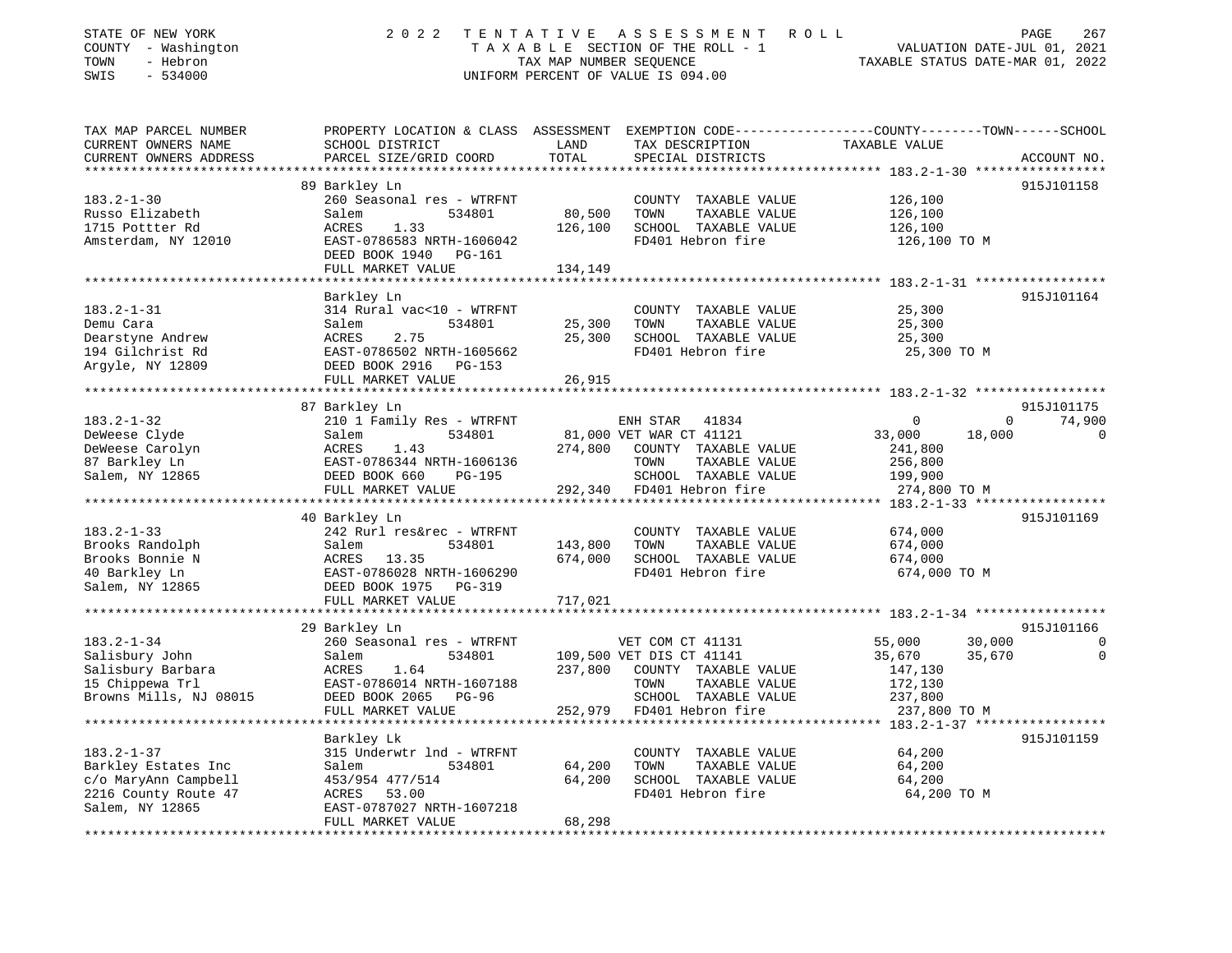| STATE OF NEW YORK<br>COUNTY - Washington<br>- Hebron<br>TOWN<br>SWIS<br>$-534000$ |                                                                                                 | TAX MAP NUMBER SEOUENCE | 2022 TENTATIVE ASSESSMENT ROLL<br>TAXABLE SECTION OF THE ROLL - 1<br>UNIFORM PERCENT OF VALUE IS 094.00 |  | TAXABLE STATUS DATE-MAR 01, 2022 | PAGE<br>VALUATION DATE-JUL 01, 2021 | 268 |
|-----------------------------------------------------------------------------------|-------------------------------------------------------------------------------------------------|-------------------------|---------------------------------------------------------------------------------------------------------|--|----------------------------------|-------------------------------------|-----|
| TAX MAP PARCEL NUMBER                                                             | PROPERTY LOCATION & CLASS ASSESSMENT EXEMPTION CODE---------------COUNTY-------TOWN------SCHOOL |                         |                                                                                                         |  |                                  |                                     |     |

| CURRENT OWNERS NAME    | SCHOOL DISTRICT           | LAND    | TAX DESCRIPTION                                              | TAXABLE VALUE                 |             |
|------------------------|---------------------------|---------|--------------------------------------------------------------|-------------------------------|-------------|
| CURRENT OWNERS ADDRESS | PARCEL SIZE/GRID COORD    | TOTAL   | SPECIAL DISTRICTS                                            |                               | ACCOUNT NO. |
|                        |                           |         |                                                              |                               |             |
|                        | 3233 County Route 30      |         |                                                              |                               | 915J100457  |
| $183.16 - 1 - 2$       | 210 1 Family Res          |         | COUNTY TAXABLE VALUE                                         | 71,800                        |             |
| Patrick Thomas L       | 534801<br>Salem           | 31,500  | TAXABLE VALUE<br>TOWN                                        | 71,800                        |             |
| PO Box 713             | 1.50<br>ACRES             | 71,800  | SCHOOL TAXABLE VALUE                                         | 71,800                        |             |
| Salem, NY 12865        | EAST-0791335 NRTH-1605225 |         | CA008 Cons agri dst 8                                        | 71,800 TO M                   |             |
|                        | DEED BOOK 20200 PG-3625   |         | FD401 Hebron fire                                            | 71,800 TO M                   |             |
|                        | FULL MARKET VALUE         |         | 76,383 LD401 West hebron light                               | 71,800 TO M                   |             |
|                        |                           |         |                                                              |                               |             |
|                        | 3223 County Route 30      |         |                                                              |                               | 915J100279  |
| $183.16 - 1 - 3$       | 271 Mfg housings          |         | ENH STAR<br>41834                                            | $0 \qquad \qquad$<br>$\Omega$ | 72,400      |
| McKittrick Helen       | 534801<br>Salem           | 39,300  | COUNTY TAXABLE VALUE                                         | 72,400                        |             |
| 3223 County Route 30   | 4.10<br>ACRES             | 72,400  | TOWN<br>TAXABLE VALUE                                        | 72,400                        |             |
| Salem, NY 12865        | EAST-0791372 NRTH-1604991 |         | SCHOOL TAXABLE VALUE                                         | $\Omega$                      |             |
|                        | DEED BOOK 2490 PG-115     |         | CA008 Cons agri dst 8                                        | 72,400 TO M                   |             |
|                        | FULL MARKET VALUE         |         | 77,021 FD401 Hebron fire                                     | 72,400 TO M                   |             |
|                        |                           |         | LD401 West hebron light                                      | 72,400 TO M                   |             |
|                        |                           |         |                                                              |                               |             |
|                        | 3197 County Route 30      |         |                                                              |                               | 915J100231  |
| $183.16 - 1 - 4$       | 210 1 Family Res          |         | COUNTY TAXABLE VALUE                                         | 155,400                       |             |
| Greenholtz Millicent   | 534801<br>Salem           | 32,100  | TOWN<br>TAXABLE VALUE                                        | 155,400                       |             |
| 3197 County Route 30   | ACRES<br>1.70             |         | SCHOOL TAXABLE VALUE                                         | 155,400                       |             |
| Salem, NY 12865        | EAST-0791601 NRTH-1604291 | 155,400 | CA008 Cons agri dst 8                                        | 155,400 TO M                  |             |
|                        |                           |         |                                                              | 155,400 TO M                  |             |
|                        | DEED BOOK 3381 PG-307     |         | FD401 Hebron fire                                            |                               |             |
|                        | FULL MARKET VALUE         |         | 165,319 LD401 West hebron light                              | 155,400 TO M                  |             |
|                        |                           |         |                                                              |                               |             |
|                        | 1327 Patterson Hill Rd    |         |                                                              |                               | 915J100312  |
| $183.16 - 1 - 5$       | 210 1 Family Res          |         | BAS STAR 41854                                               | $\overline{0}$<br>$\Omega$    | 30,000      |
| Bisson Monica          | Salem<br>534801           | 23,000  | COUNTY TAXABLE VALUE                                         | 104,500                       |             |
| 1327 Patterson Hill Rd | 99.00 DPTH 132.00<br>FRNT | 104,500 | TAXABLE VALUE<br>TOWN                                        | 104,500                       |             |
| Salem, NY 12865        | 0.30<br>ACRES             |         | SCHOOL TAXABLE VALUE                                         | 74,500                        |             |
|                        | EAST-0791696 NRTH-1604149 |         | CA008 Cons agri dst 8                                        | 104,500 TO M                  |             |
|                        | DEED BOOK 2354 PG-301     |         | FD401 Hebron fire                                            | 104,500 TO M                  |             |
|                        | FULL MARKET VALUE         |         | 111,170 LD401 West hebron light                              | 104,500 TO M                  |             |
|                        |                           |         |                                                              |                               |             |
|                        | 1328 Patterson Hill Rd    |         |                                                              |                               | 915J100354  |
| $183.16 - 1 - 7$       | 210 1 Family Res          |         | COUNTY TAXABLE VALUE                                         | 150,800                       |             |
| Nadolski Jill A        | Salem<br>534801           | 32,700  | TAXABLE VALUE<br>TOWN                                        | 150,800                       |             |
| 1328 Patterson Hill Rd | 1.90<br>ACRES             | 150,800 | SCHOOL TAXABLE VALUE                                         | 150,800                       |             |
| Salem, NY 12865        | EAST-0791528 NRTH-1603880 |         | CA008 Cons agri dst 8                                        | 150,800 TO M                  |             |
|                        | DEED BOOK 3447 PG-218     |         | FD401 Hebron fire                                            | 150,800 TO M                  |             |
|                        | FULL MARKET VALUE         |         | 150,000 10 m<br>160,426 LD401 West hebron light 150,800 TO M |                               |             |
|                        |                           |         |                                                              |                               |             |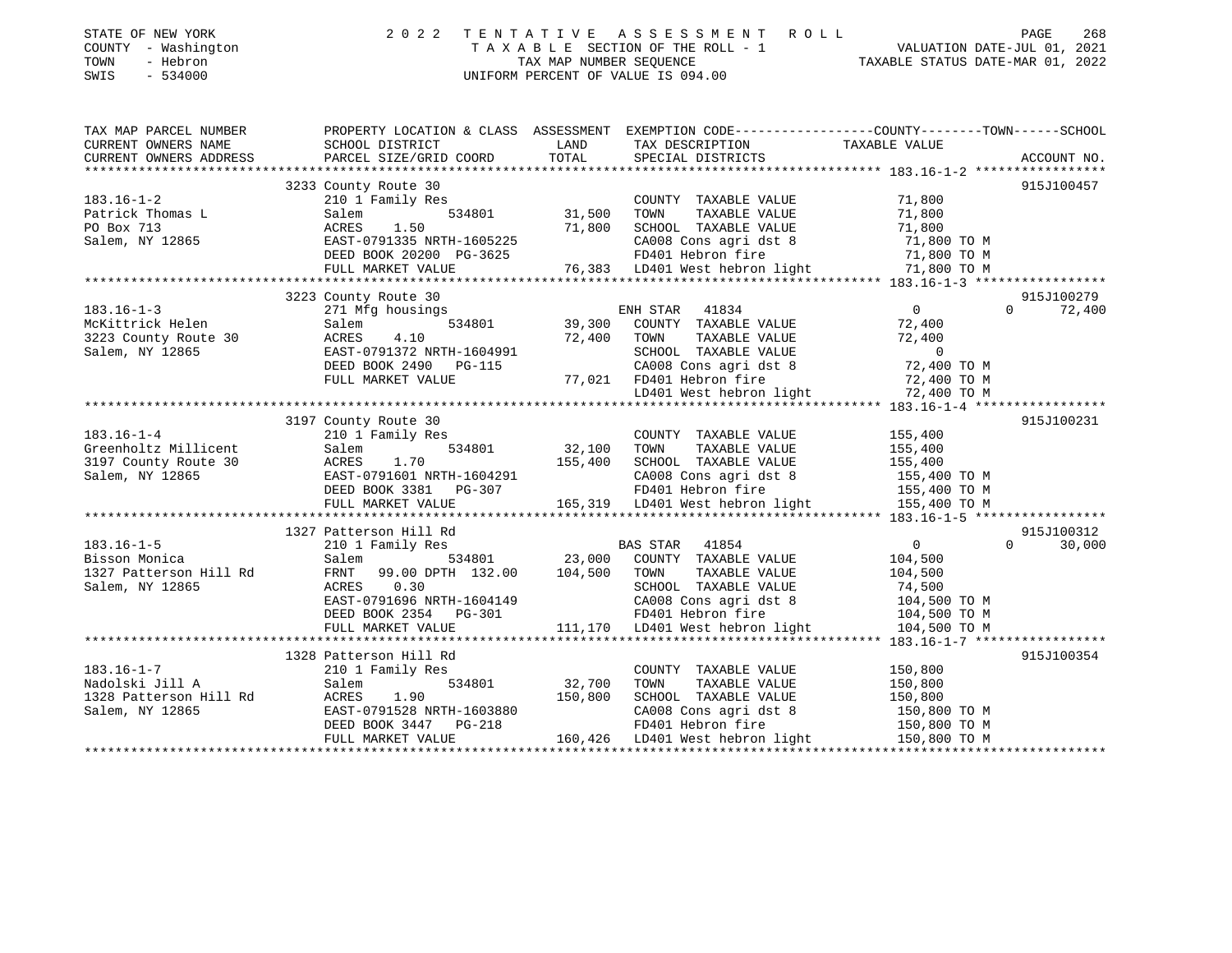| STATE OF NEW YORK<br>COUNTY - Washington<br>- Hebron<br>TOWN<br>SWIS<br>$-534000$                                                          | 2 0 2 2                                                                                                                                      | TENTATIVE<br>TAX MAP NUMBER SEQUENCE | ASSESSMENT ROLL<br>TAXABLE SECTION OF THE ROLL - 1<br>UNIFORM PERCENT OF VALUE IS 094.00                                                                                                                                          | 1 VALUATION DATE-JUL 01, 2021<br>TAXABLE STATUS DATE-MAR 01, 2022 | PAGE<br>269              |
|--------------------------------------------------------------------------------------------------------------------------------------------|----------------------------------------------------------------------------------------------------------------------------------------------|--------------------------------------|-----------------------------------------------------------------------------------------------------------------------------------------------------------------------------------------------------------------------------------|-------------------------------------------------------------------|--------------------------|
| TAX MAP PARCEL NUMBER<br>CURRENT OWNERS NAME<br>CURRENT OWNERS ADDRESS                                                                     | PROPERTY LOCATION & CLASS ASSESSMENT EXEMPTION CODE---------------COUNTY-------TOWN------SCHOOL<br>SCHOOL DISTRICT<br>PARCEL SIZE/GRID COORD | LAND<br>TOTAL                        | TAX DESCRIPTION TAXABLE VALUE<br>SPECIAL DISTRICTS                                                                                                                                                                                |                                                                   | ACCOUNT NO.              |
|                                                                                                                                            |                                                                                                                                              |                                      |                                                                                                                                                                                                                                   |                                                                   |                          |
|                                                                                                                                            | 3185 County Route 30                                                                                                                         |                                      |                                                                                                                                                                                                                                   |                                                                   | 9179900270               |
| $183.16 - 1 - 8$                                                                                                                           | 210 1 Family Res                                                                                                                             |                                      | COUNTY TAXABLE VALUE                                                                                                                                                                                                              | 165,000                                                           |                          |
| Heinrich William                                                                                                                           | Salem<br>534801                                                                                                                              | 22,800                               | TOWN<br>TAXABLE VALUE                                                                                                                                                                                                             | 165,000                                                           |                          |
| 3185 County Route 30                                                                                                                       | 2174/191                                                                                                                                     | 165,000                              | SCHOOL TAXABLE VALUE                                                                                                                                                                                                              | 165,000                                                           |                          |
| Salem, NY 12865                                                                                                                            | 92.00 DPTH 138.00<br>FRNT<br>0.29                                                                                                            |                                      | CA008 Cons agri dst 8<br>FD401 Hebron fire                                                                                                                                                                                        | 165,000 TO M                                                      |                          |
|                                                                                                                                            | ACRES<br>EAST-0791752 NRTH-1604007                                                                                                           |                                      | LD401 West hebron light                                                                                                                                                                                                           | 165,000 ТО М<br>165,000 TO M                                      |                          |
|                                                                                                                                            | DEED BOOK 2951 PG-45                                                                                                                         |                                      |                                                                                                                                                                                                                                   |                                                                   |                          |
|                                                                                                                                            | FULL MARKET VALUE                                                                                                                            | 175,532                              |                                                                                                                                                                                                                                   |                                                                   |                          |
|                                                                                                                                            |                                                                                                                                              |                                      |                                                                                                                                                                                                                                   |                                                                   |                          |
|                                                                                                                                            | 3183 County Route 30                                                                                                                         |                                      |                                                                                                                                                                                                                                   |                                                                   | 915J100244               |
| $183.16 - 1 - 9$                                                                                                                           | 210 1 Family Res                                                                                                                             |                                      | BAS STAR 41854                                                                                                                                                                                                                    | $\mathsf{O}$                                                      | $\overline{0}$<br>30,000 |
| Kamburelis Kristofer                                                                                                                       | Salem                                                                                                                                        |                                      | 534801 24,300 VET WAR CT 41121                                                                                                                                                                                                    | 19,770                                                            | 18,000<br>0              |
| Kamburelis KaSandra                                                                                                                        | FRNT 65.00 DPTH 234.00                                                                                                                       |                                      | 131,800 COUNTY TAXABLE VALUE                                                                                                                                                                                                      | 112,030                                                           |                          |
| 3183 County Route 30                                                                                                                       | ACRES 0.35 BANK 999                                                                                                                          |                                      | TOWN<br>TAXABLE VALUE                                                                                                                                                                                                             | 113,800                                                           |                          |
| Salem, NY 12865                                                                                                                            | EAST-0791728 NRTH-1603918                                                                                                                    |                                      | SCHOOL TAXABLE VALUE                                                                                                                                                                                                              | 101,800                                                           |                          |
|                                                                                                                                            | DEED BOOK 2201 PG-24                                                                                                                         |                                      | CA008 Cons agri dst 8                                                                                                                                                                                                             | 131,800 TO M                                                      |                          |
|                                                                                                                                            | FULL MARKET VALUE                                                                                                                            |                                      | 140,213 FD401 Hebron fire                                                                                                                                                                                                         | 131,800 TO M                                                      |                          |
|                                                                                                                                            |                                                                                                                                              |                                      | LD401 West hebron light 131,800 TO M                                                                                                                                                                                              |                                                                   |                          |
|                                                                                                                                            |                                                                                                                                              |                                      |                                                                                                                                                                                                                                   |                                                                   |                          |
|                                                                                                                                            | 3177 County Route 30                                                                                                                         |                                      |                                                                                                                                                                                                                                   |                                                                   | 915J100126               |
| $183.16 - 1 - 10$                                                                                                                          | 210 1 Family Res                                                                                                                             | BAS STAR                             | 41854                                                                                                                                                                                                                             | $\overline{0}$                                                    | $\Omega$<br>30,000       |
| Albrecht David W Salem 534801 25,300 COUNTY TAXABLE VALUE<br>Greenholtz-Albrecht Loretta FRNT 68.00 DPTH 253.00 142,500 TOWN TAXABLE VALUE |                                                                                                                                              |                                      |                                                                                                                                                                                                                                   | 142,500                                                           |                          |
|                                                                                                                                            |                                                                                                                                              |                                      |                                                                                                                                                                                                                                   | 142,500                                                           |                          |
| 3177 County Route 30 ACRES 0.39                                                                                                            |                                                                                                                                              |                                      | SCHOOL TAXABLE VALUE                                                                                                                                                                                                              | 112,500                                                           |                          |
| Salem, NY 12865                                                                                                                            | EAST-0791749 NRTH-1603839                                                                                                                    |                                      | CA008 Cons agri dst 8                                                                                                                                                                                                             | 142,500 TO M                                                      |                          |
|                                                                                                                                            | DEED BOOK 880<br>PG-199<br>FULL MARKET VALUE                                                                                                 |                                      | FD401 Hebron fire<br>151,596 LD401 West hebron light                                                                                                                                                                              | 142,500 TO M<br>142,500 TO M                                      |                          |
|                                                                                                                                            |                                                                                                                                              |                                      |                                                                                                                                                                                                                                   |                                                                   |                          |
|                                                                                                                                            | 3175 County Route 30                                                                                                                         |                                      | 99 PCT OF VALUE USED FOR EXEMPTION PURPOSES                                                                                                                                                                                       |                                                                   | 915J100383               |
| $183.16 - 1 - 11$                                                                                                                          | 210 1 Family Res                                                                                                                             |                                      | VET COM CT 41131                                                                                                                                                                                                                  | 34,972                                                            | 30,000<br>$\Omega$       |
| Sherman John W                                                                                                                             | Salem                                                                                                                                        |                                      | FOR THE STRICE ON THE STRICE STRICE ON THE STRICE OF STRICE OF STRICE OF STRICE OF STRICE OF STRICE OF STRICE O<br>BELLE STRICE OF STRICE OF STRICE OF STRICE OF STRICE OF STRICE OF STRICE OF STRICE OF STRICE OF STRICE OF STRI | 106,328                                                           |                          |
| Sherman Crystal T                                                                                                                          | FRNT 91.00 DPTH 203.00<br>ACRES 0.42 BANK 999                                                                                                | 141,300                              | TOWN<br>TAXABLE VALUE                                                                                                                                                                                                             | 111,300                                                           |                          |
| 3175 County Route 30                                                                                                                       |                                                                                                                                              |                                      | SCHOOL TAXABLE VALUE                                                                                                                                                                                                              | 141,300                                                           |                          |
| Salem, NY 12865                                                                                                                            | EAST-0791822 NRTH-1603780                                                                                                                    |                                      | CA008 Cons agri dst 8                                                                                                                                                                                                             | 141,300 TO M                                                      |                          |
|                                                                                                                                            | DEED BOOK 3959 PG-47                                                                                                                         |                                      | FD401 Hebron fire                                                                                                                                                                                                                 | 141,300 TO M                                                      |                          |
|                                                                                                                                            | FULL MARKET VALUE                                                                                                                            |                                      | 150,319 LD401 West hebron light 141,300 TO M                                                                                                                                                                                      |                                                                   |                          |
|                                                                                                                                            |                                                                                                                                              |                                      |                                                                                                                                                                                                                                   |                                                                   |                          |
|                                                                                                                                            | 3173 County Route 30                                                                                                                         |                                      |                                                                                                                                                                                                                                   |                                                                   | 915J100014               |
| $183.16 - 1 - 12$                                                                                                                          | 210 1 Family Res                                                                                                                             |                                      | COUNTY TAXABLE VALUE                                                                                                                                                                                                              | 85,000                                                            |                          |
| Raspuzzi Callie F                                                                                                                          | 534801<br>Salem                                                                                                                              | 21,800                               | TOWN<br>TAXABLE VALUE                                                                                                                                                                                                             | 85,000                                                            |                          |
| 70 West Broadway 2                                                                                                                         | FRNT 66.00 DPTH 167.00                                                                                                                       | 85,000                               | SCHOOL TAXABLE VALUE                                                                                                                                                                                                              | 85,000                                                            |                          |
| Salem, NY 12865                                                                                                                            | ACRES 0.25 BANK<br>999                                                                                                                       |                                      | CA008 Cons agri dst 8                                                                                                                                                                                                             | 85,000 TO M                                                       |                          |
|                                                                                                                                            | EAST-0791857 NRTH-1603711                                                                                                                    |                                      | FD401 Hebron fire                                                                                                                                                                                                                 | 85,000 TO M                                                       |                          |
|                                                                                                                                            | DEED BOOK 4000 PG-240                                                                                                                        |                                      | LD401 West hebron light                                                                                                                                                                                                           | 85,000 TO M                                                       |                          |
|                                                                                                                                            | FULL MARKET VALUE                                                                                                                            | 90,426                               |                                                                                                                                                                                                                                   |                                                                   |                          |
|                                                                                                                                            |                                                                                                                                              |                                      |                                                                                                                                                                                                                                   |                                                                   |                          |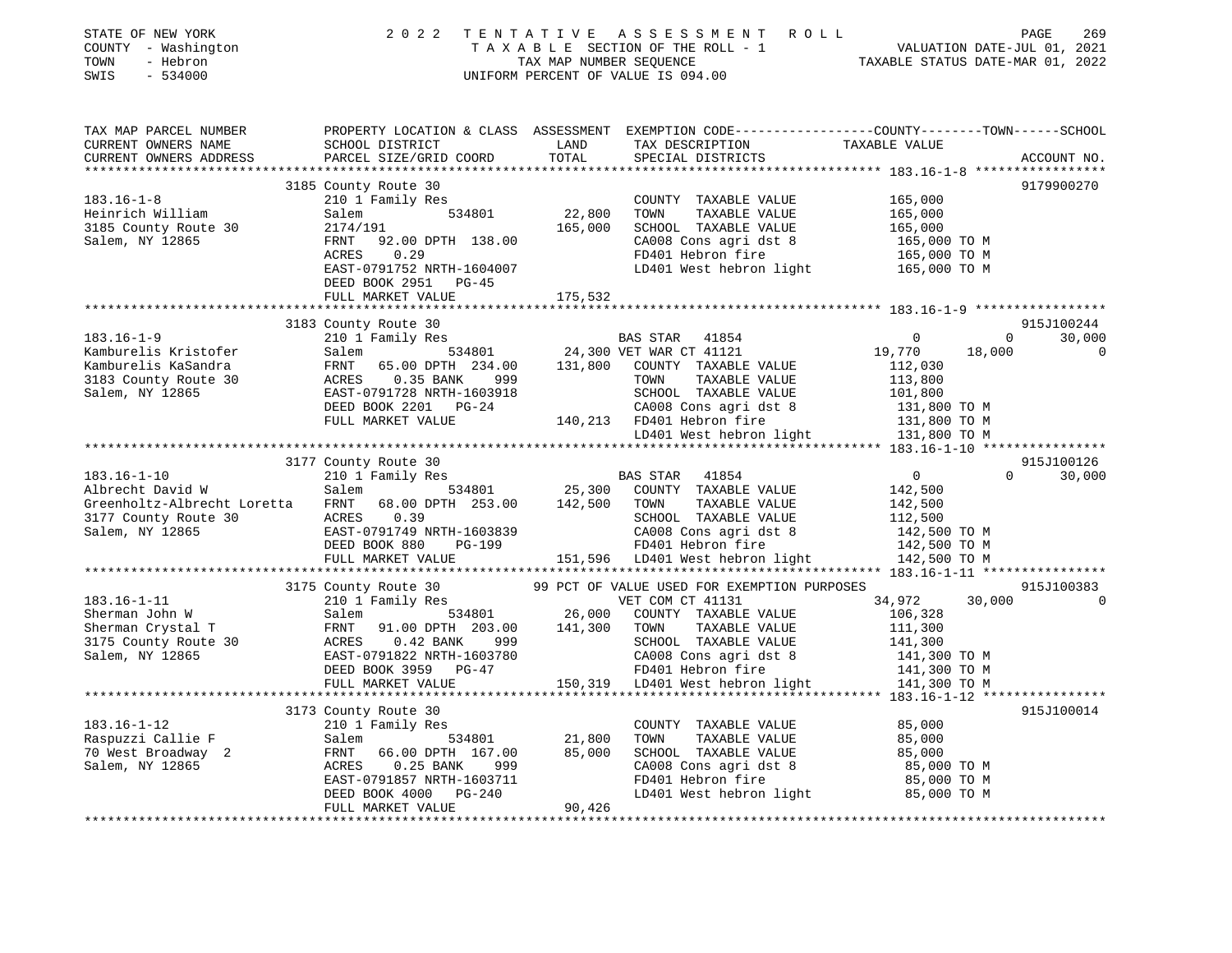| 2 0 2 2                                                                                                                                                             |                                                                                                                                                                                                                      |                                                                                                                     |                                                                                                                                                                                                                                                                                                                                                                       |                                                                                                                                                                  | 270<br>PAGE                                                                                                                                                                                                                                                                                                                                                                                                  |
|---------------------------------------------------------------------------------------------------------------------------------------------------------------------|----------------------------------------------------------------------------------------------------------------------------------------------------------------------------------------------------------------------|---------------------------------------------------------------------------------------------------------------------|-----------------------------------------------------------------------------------------------------------------------------------------------------------------------------------------------------------------------------------------------------------------------------------------------------------------------------------------------------------------------|------------------------------------------------------------------------------------------------------------------------------------------------------------------|--------------------------------------------------------------------------------------------------------------------------------------------------------------------------------------------------------------------------------------------------------------------------------------------------------------------------------------------------------------------------------------------------------------|
| SCHOOL DISTRICT                                                                                                                                                     | LAND                                                                                                                                                                                                                 | TAX DESCRIPTION                                                                                                     | TAXABLE VALUE                                                                                                                                                                                                                                                                                                                                                         |                                                                                                                                                                  |                                                                                                                                                                                                                                                                                                                                                                                                              |
|                                                                                                                                                                     |                                                                                                                                                                                                                      |                                                                                                                     |                                                                                                                                                                                                                                                                                                                                                                       |                                                                                                                                                                  | ACCOUNT NO.                                                                                                                                                                                                                                                                                                                                                                                                  |
|                                                                                                                                                                     |                                                                                                                                                                                                                      |                                                                                                                     |                                                                                                                                                                                                                                                                                                                                                                       |                                                                                                                                                                  | 915J100191                                                                                                                                                                                                                                                                                                                                                                                                   |
| 210 1 Family Res                                                                                                                                                    |                                                                                                                                                                                                                      |                                                                                                                     | $\mathbf{0}$                                                                                                                                                                                                                                                                                                                                                          | $\Omega$                                                                                                                                                         | 30,000                                                                                                                                                                                                                                                                                                                                                                                                       |
| FRNT<br>78.00 DPTH 168.00<br>0.30<br>ACRES<br>EAST-0791889 NRTH-1603641<br>DEED BOOK 670<br>PG-120                                                                  | 100,000                                                                                                                                                                                                              | COUNTY TAXABLE VALUE<br>TAXABLE VALUE<br>TOWN<br>SCHOOL TAXABLE VALUE<br>CA008 Cons agri dst 8                      | 85,000<br>85,000<br>70,000                                                                                                                                                                                                                                                                                                                                            |                                                                                                                                                                  | 0                                                                                                                                                                                                                                                                                                                                                                                                            |
| FULL MARKET VALUE                                                                                                                                                   |                                                                                                                                                                                                                      |                                                                                                                     |                                                                                                                                                                                                                                                                                                                                                                       |                                                                                                                                                                  |                                                                                                                                                                                                                                                                                                                                                                                                              |
|                                                                                                                                                                     |                                                                                                                                                                                                                      |                                                                                                                     |                                                                                                                                                                                                                                                                                                                                                                       |                                                                                                                                                                  |                                                                                                                                                                                                                                                                                                                                                                                                              |
|                                                                                                                                                                     |                                                                                                                                                                                                                      |                                                                                                                     |                                                                                                                                                                                                                                                                                                                                                                       |                                                                                                                                                                  |                                                                                                                                                                                                                                                                                                                                                                                                              |
| 210 1 Family Res                                                                                                                                                    |                                                                                                                                                                                                                      |                                                                                                                     | 11,535                                                                                                                                                                                                                                                                                                                                                                | 11,535                                                                                                                                                           | 915J100051<br>$\Omega$<br>$\mathbf 0$                                                                                                                                                                                                                                                                                                                                                                        |
| FRNT<br>36.00 DPTH 169.00<br>ACRES<br>0.14<br>EAST-0791914 NRTH-1603588                                                                                             |                                                                                                                                                                                                                      | 41804<br>41834                                                                                                      | $\overline{0}$<br>$\overline{0}$<br>$\overline{0}$                                                                                                                                                                                                                                                                                                                    | 19,610<br>$\mathbf 0$<br>$\Omega$                                                                                                                                | $\Omega$<br>30,760<br>46,140                                                                                                                                                                                                                                                                                                                                                                                 |
| FULL MARKET VALUE                                                                                                                                                   | 81,809                                                                                                                                                                                                               | TOWN<br>TAXABLE VALUE<br>SCHOOL TAXABLE VALUE<br>CA008 Cons agri dst 8<br>FD401 Hebron fire                         | 45,755<br>$\overline{0}$                                                                                                                                                                                                                                                                                                                                              |                                                                                                                                                                  |                                                                                                                                                                                                                                                                                                                                                                                                              |
|                                                                                                                                                                     |                                                                                                                                                                                                                      |                                                                                                                     |                                                                                                                                                                                                                                                                                                                                                                       |                                                                                                                                                                  |                                                                                                                                                                                                                                                                                                                                                                                                              |
|                                                                                                                                                                     |                                                                                                                                                                                                                      |                                                                                                                     |                                                                                                                                                                                                                                                                                                                                                                       |                                                                                                                                                                  | 915J100699                                                                                                                                                                                                                                                                                                                                                                                                   |
| 482 Det row bldg<br>Salem<br>534801<br>Beauty Shop/apartment/off<br>FRNT 62.00 DPTH 100.00<br>ACRES<br>0.14<br>EAST-0792005 NRTH-1603465<br>DEED BOOK 20200 PG-4676 | 21,100<br>88,600                                                                                                                                                                                                     | COUNTY TAXABLE VALUE<br>TOWN<br>TAXABLE VALUE<br>SCHOOL TAXABLE VALUE<br>CA008 Cons agri dst 8<br>FD401 Hebron fire | 88,600<br>88,600<br>88,600                                                                                                                                                                                                                                                                                                                                            |                                                                                                                                                                  |                                                                                                                                                                                                                                                                                                                                                                                                              |
|                                                                                                                                                                     |                                                                                                                                                                                                                      |                                                                                                                     |                                                                                                                                                                                                                                                                                                                                                                       |                                                                                                                                                                  |                                                                                                                                                                                                                                                                                                                                                                                                              |
|                                                                                                                                                                     |                                                                                                                                                                                                                      |                                                                                                                     |                                                                                                                                                                                                                                                                                                                                                                       |                                                                                                                                                                  | 915J100694                                                                                                                                                                                                                                                                                                                                                                                                   |
| Salem<br>534801<br>Life estate<br>52.00 DPTH 165.00<br>FRNT<br>ACRES<br>0.28<br>EAST-0791943 NRTH-1603489<br>DEED BOOK 20200 PG-4676<br>FULL MARKET VALUE           | 20,500<br>84,700<br>90,106                                                                                                                                                                                           | COUNTY TAXABLE VALUE<br>TOWN<br>TAXABLE VALUE<br>SCHOOL TAXABLE VALUE<br>CA008 Cons agri dst 8<br>FD401 Hebron fire | 84,700<br>84,700<br>9,800                                                                                                                                                                                                                                                                                                                                             |                                                                                                                                                                  | 74,900                                                                                                                                                                                                                                                                                                                                                                                                       |
|                                                                                                                                                                     | PARCEL SIZE/GRID COORD<br>3171 County Route 30<br>534801<br>Salem<br>3167 County Route 30<br>Salem<br>DEED BOOK 3786 PG-130<br>3161 County Route 30<br>FULL MARKET VALUE<br>3163 County Route 30<br>210 1 Family Res | TOTAL<br>534801<br>94,255                                                                                           | TENTATIVE ASSESSMENT<br>TAXABLE SECTION OF THE ROLL - 1<br>TAX MAP NUMBER SEQUENCE<br>UNIFORM PERCENT OF VALUE IS 094.00<br>SPECIAL DISTRICTS<br>BAS STAR 41854<br>23,000 VET WAR CT 41121<br>106,383 FD401 Hebron fire<br>VET WAR CT 41121<br>19,000 AGED-CO<br>41802<br>76,900 AGED-TOWN 41803<br>AGED-SCH<br>ENH STAR<br>COUNTY TAXABLE VALUE<br>ENH STAR<br>41834 | R O L L<br>15,000<br>LD401 West hebron light<br>32,683<br>32,682<br>LD401 West hebron light<br>LD401 West hebron light<br>$\mathbf 0$<br>LD401 West hebron light | VALUATION DATE-JUL 01, 2021<br>TAXABLE STATUS DATE-MAR 01, 2022<br>PROPERTY LOCATION & CLASS ASSESSMENT EXEMPTION CODE----------------COUNTY-------TOWN------SCHOOL<br>15,000<br>100,000 TO M<br>100,000 TO M<br>100,000 TO M<br>$\overline{\phantom{0}}$<br>76,900 TO M<br>76,900 TO M<br>76,900 TO M<br>88,600 TO M<br>88,600 TO M<br>88,600 TO M<br>$\Omega$<br>84,700 TO M<br>84,700 TO M<br>84,700 TO M |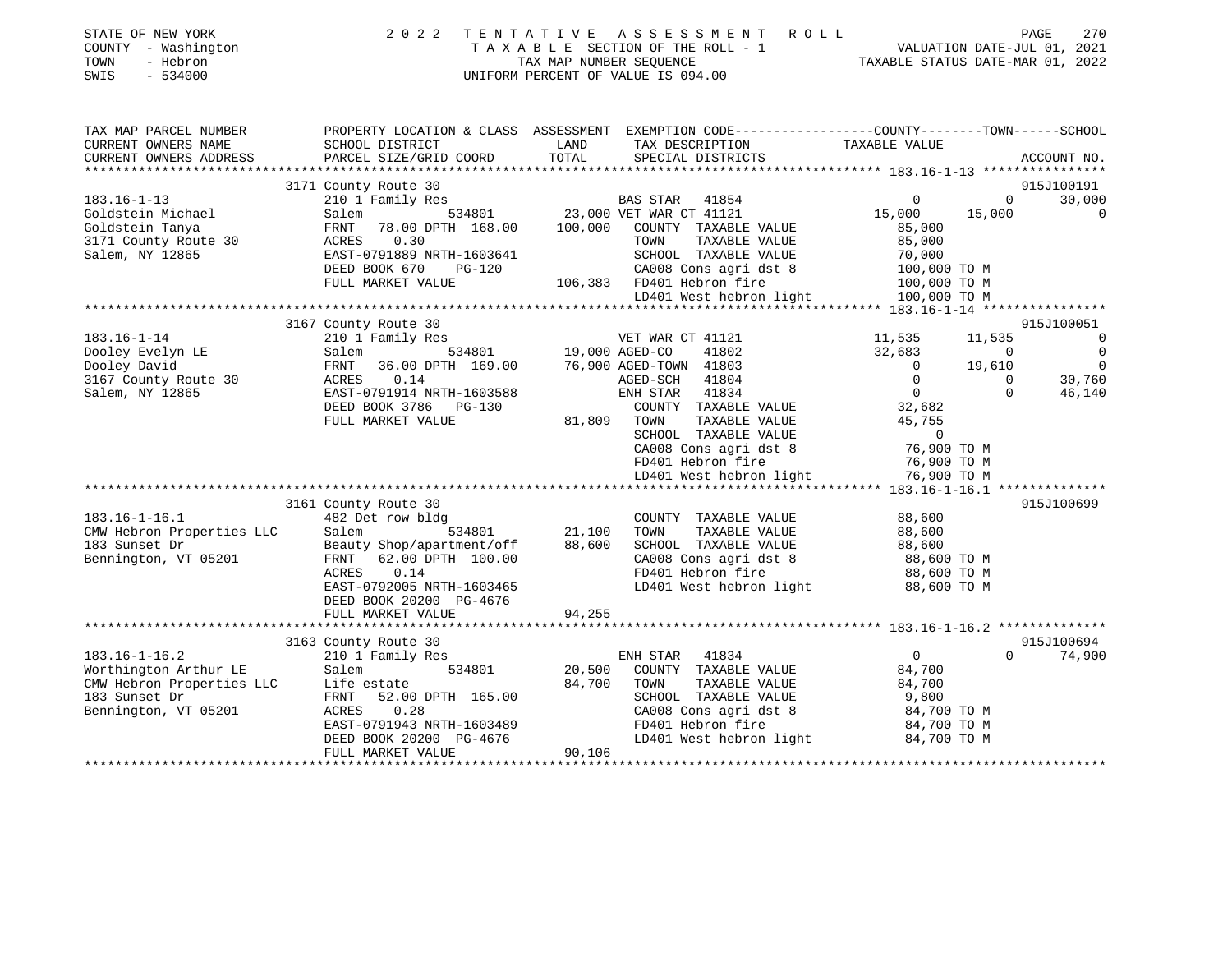|      | STATE OF NEW YORK   | 2022 TENTATIVE ASSESSMENT ROLL                              | PAGE                        | 271 |
|------|---------------------|-------------------------------------------------------------|-----------------------------|-----|
|      | COUNTY - Washington | TAXABLE SECTION OF THE ROLL - 1                             | VALUATION DATE-JUL 01, 2021 |     |
| TOWN | - Hebron            | TAXABLE STATUS DATE-MAR 01, 2022<br>TAX MAP NUMBER SEOUENCE |                             |     |
|      | SWIS - 534000       | UNIFORM PERCENT OF VALUE IS 094.00                          |                             |     |
|      |                     |                                                             |                             |     |

| TAX MAP PARCEL NUMBER     | PROPERTY LOCATION & CLASS ASSESSMENT EXEMPTION CODE---------------COUNTY-------TOWN-----SCHOOL |                                    |                                                                                                                         |                                        |          |                |
|---------------------------|------------------------------------------------------------------------------------------------|------------------------------------|-------------------------------------------------------------------------------------------------------------------------|----------------------------------------|----------|----------------|
| CURRENT OWNERS NAME       | SCHOOL DISTRICT                                                                                | LAND                               | TAX DESCRIPTION                                                                                                         | TAXABLE VALUE                          |          |                |
| CURRENT OWNERS ADDRESS    | PARCEL SIZE/GRID COORD                                                                         | TOTAL                              | SPECIAL DISTRICTS                                                                                                       |                                        |          | ACCOUNT NO.    |
|                           |                                                                                                |                                    |                                                                                                                         |                                        |          |                |
|                           | 3180 County Route 30                                                                           |                                    |                                                                                                                         |                                        |          | 915J100038     |
| $183.16 - 1 - 18$         | 210 1 Family Res                                                                               |                                    | VET COM CT 41131                                                                                                        | 48,475                                 | 30,000   | $\overline{0}$ |
| Barnes Revocable Trust    | Salem                                                                                          | ,<br>534801 51,400 BAS STAR        | 41854                                                                                                                   | $\overline{0}$                         | $\Omega$ | 30,000         |
| Barnes Frederick Trustee  | $183.16 - 1 - 18. - 1$                                                                         | 193,900                            | COUNTY TAXABLE VALUE                                                                                                    | 145,425                                |          |                |
| 3180 County Route 30      | ACRES<br>7.77                                                                                  |                                    | TAXABLE VALUE<br>TOWN                                                                                                   | 163,900                                |          |                |
| Salem, NY 12865           | EAST-0792491 NRTH-1604139                                                                      |                                    | SCHOOL TAXABLE VALUE                                                                                                    | 163,900                                |          |                |
|                           | DEED BOOK 3915 PG-40                                                                           |                                    |                                                                                                                         |                                        |          |                |
|                           | FULL MARKET VALUE                                                                              |                                    | 206,277 FD401 Hebron fire                                                                                               |                                        |          |                |
|                           |                                                                                                |                                    | CA008 Cons agri dst 8<br>FD401 Hebron fire<br>LD401 West hebron light<br>LD401 West hebron light<br>193,900 TO M        |                                        |          |                |
|                           |                                                                                                |                                    |                                                                                                                         |                                        |          |                |
|                           | 3218 County Route 30                                                                           |                                    |                                                                                                                         |                                        |          | 915J100375     |
| $183.16 - 1 - 19$         | 240 Rural res                                                                                  |                                    | ENH STAR<br>41834                                                                                                       | $\overline{0}$                         | $\Omega$ | 74,900         |
| Flanagan Brian B          | 534801<br>Salem                                                                                |                                    | 91,900 COUNTY TAXABLE VALUE                                                                                             | 132,200                                |          |                |
| 3218 County Route 30      | ACRES 38.20                                                                                    | 132,200 TOWN                       | TAXABLE VALUE                                                                                                           | 132,200                                |          |                |
| Salem, NY 12865           | EAST-0792269 NRTH-1605039                                                                      |                                    | SCHOOL TAXABLE VALUE                                                                                                    |                                        |          |                |
|                           | DEED BOOK 476<br>PG-590                                                                        |                                    |                                                                                                                         | 57,300<br>132,200 TO M                 |          |                |
|                           | FULL MARKET VALUE                                                                              |                                    | 590 CA008 Cons agri dst 8<br>140,638 FD401 Hebron fire                                                                  | 132,200 TO M                           |          |                |
|                           |                                                                                                |                                    |                                                                                                                         |                                        |          |                |
|                           | 3168 County Route 30                                                                           |                                    |                                                                                                                         |                                        |          | 915J100635     |
| $183.16 - 1 - 21$         | 230 3 Family Res                                                                               |                                    | COUNTY TAXABLE VALUE                                                                                                    | 80,900                                 |          |                |
| MW Property Solutions LLC | 534801<br>Salem                                                                                | 23,500                             | TOWN<br>TAXABLE VALUE                                                                                                   | 80,900                                 |          |                |
| PO Box 2174               | 3 units                                                                                        | 80,900                             | SCHOOL TAXABLE VALUE                                                                                                    | 80,900                                 |          |                |
| Glens Falls, NY 12801     | 72.00 DPTH 203.00<br>FRNT                                                                      |                                    |                                                                                                                         |                                        |          |                |
|                           | 0.32<br>ACRES                                                                                  |                                    | CA008 Cons agri dst 8 and 80,900 TO M<br>FD401 Hebron fire 80,900 TO M                                                  |                                        |          |                |
|                           | EAST-0792124 NRTH-1603684                                                                      |                                    | LD401 West hebron light                                                                                                 | 80,900 TO M                            |          |                |
|                           | DEED BOOK 3570 PG-234                                                                          |                                    |                                                                                                                         |                                        |          |                |
|                           | FULL MARKET VALUE                                                                              | 86,064                             |                                                                                                                         |                                        |          |                |
|                           |                                                                                                |                                    |                                                                                                                         |                                        |          |                |
|                           | 3172 County Route 30                                                                           |                                    |                                                                                                                         |                                        |          | 915J100604     |
| $183.16 - 1 - 22$         | 210 1 Family Res                                                                               |                                    | <b>BAS STAR</b><br>41854                                                                                                | $\overline{0}$                         | $\Omega$ | 30,000         |
|                           |                                                                                                |                                    |                                                                                                                         |                                        |          |                |
| Hayes Anthony M           | Salem                                                                                          | 534801 23,000<br>TH 183.00 105,800 | COUNTY TAXABLE VALUE<br>TAXABLE VALUE                                                                                   | 105,800                                |          |                |
| Hayes Tracy L             | 71.00 DPTH 183.00<br>FRNT                                                                      |                                    | TOWN                                                                                                                    | 105,800                                |          |                |
| 3172 County Route 30      | 0.30<br>ACRES                                                                                  |                                    | SCHOOL TAXABLE VALUE                                                                                                    | 75,800                                 |          |                |
| Salem, NY 12865           | EAST-0792084 NRTH-1603745                                                                      |                                    |                                                                                                                         |                                        |          |                |
|                           | DEED BOOK 646<br>$PG-30$                                                                       |                                    | 1603745<br>CA008 Cons agri dst 8<br>G-30 FD401 Hebron fire 105,800 TO M<br>112,553 LD401 West hebron light 105,800 TO M |                                        |          |                |
|                           | FULL MARKET VALUE                                                                              |                                    |                                                                                                                         |                                        |          |                |
|                           |                                                                                                |                                    |                                                                                                                         |                                        |          |                |
|                           | 3176 County Route 30                                                                           |                                    |                                                                                                                         |                                        |          | 915J100576     |
| $183.16 - 1 - 23$         | 210 1 Family Res                                                                               |                                    | ENH STAR<br>41834                                                                                                       | $\overline{0}$                         | $\Omega$ | 74,900         |
| Simpson Howard            | 534801<br>Salem                                                                                | 28,000                             | COUNTY TAXABLE VALUE                                                                                                    | 152,300                                |          |                |
| Simpson Kathleen          | 630/22                                                                                         | 152,300                            | TOWN<br>TAXABLE VALUE                                                                                                   | 152,300                                |          |                |
| 3176 County Route 30      | FRNT<br>95.00 DPTH 228.00                                                                      |                                    | SCHOOL TAXABLE VALUE                                                                                                    |                                        |          |                |
| Salem, NY 12865           | 0.50<br>ACRES                                                                                  |                                    | CA008 Cons agri dst 8<br>CAUU8 Cons agri dst 8<br>FD401 Hebron fire                                                     | 77,400<br>152,300 TO M<br>152,300 TO M |          |                |
|                           | EAST-0792085 NRTH-1603826                                                                      |                                    |                                                                                                                         |                                        |          |                |
|                           | DEED BOOK 438<br>PG-1048                                                                       |                                    | LD401 West hebron light                                                                                                 | 152,300 TO M                           |          |                |
|                           | FULL MARKET VALUE                                                                              | 162,021                            |                                                                                                                         |                                        |          |                |
|                           |                                                                                                |                                    |                                                                                                                         |                                        |          |                |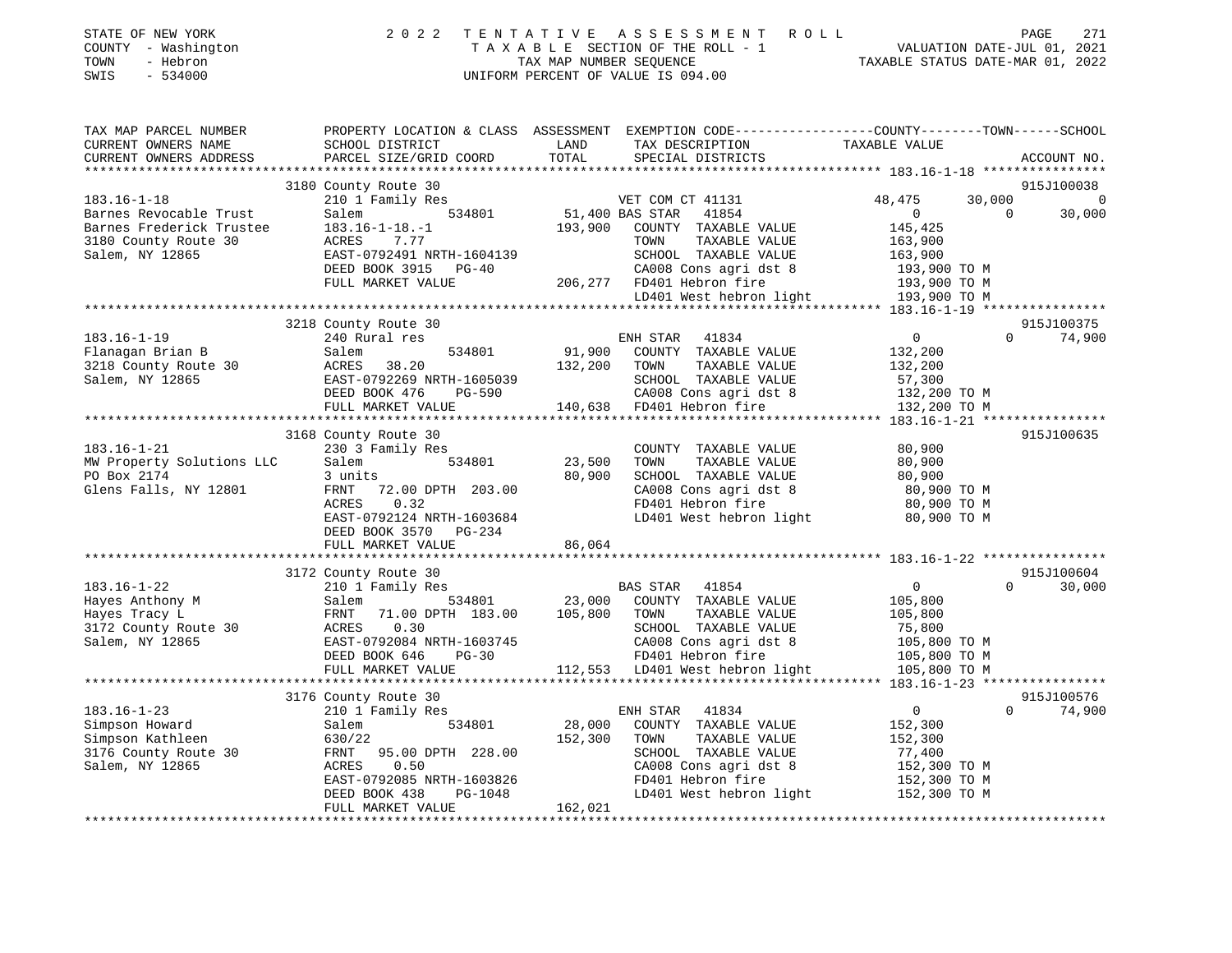| STATE OF NEW YORK<br>2 0 2 2<br>TENTATIVE ASSESSMENT ROLL<br>PAGE<br>TAXABLE SECTION OF THE ROLL - 1<br>TAXABLE STATUS DATE-JUL 01, 2021<br>TAXABLE STATUS DATE-MAR 01, 2022<br>COUNTY - Washington<br>- Hebron<br>TOWN<br>SWIS<br>$-534000$<br>UNIFORM PERCENT OF VALUE IS 094.00 | 272         |
|------------------------------------------------------------------------------------------------------------------------------------------------------------------------------------------------------------------------------------------------------------------------------------|-------------|
| TAX MAP PARCEL NUMBER PROPERTY LOCATION & CLASS ASSESSMENT EXEMPTION CODE---------------COUNTY-------TOWN------SCHOOL<br>TAX DESCRIPTION TAXABLE VALUE<br>SCHOOL DISTRICT<br><b>LAND</b><br>CURRENT OWNERS NAME                                                                    |             |
| PARCEL SIZE/GRID COORD TOTAL<br>CURRENT OWNERS ADDRESS<br>SPECIAL DISTRICTS                                                                                                                                                                                                        | ACCOUNT NO. |
|                                                                                                                                                                                                                                                                                    |             |
| 3188 County Route 30<br>$183.16 - 1 - 25$<br>210 1 Family Res<br>COUNTY TAXABLE VALUE                                                                                                                                                                                              | 915J100121  |
| Salem 534801 25,000 TOWN<br>TAXABLE VALUE                                                                                                                                                                                                                                          |             |
| 129,600<br>129,600<br>129,600<br>183.16-1-25<br>Roman Richard<br>3188 County Route 30<br>Salem, NY 12865<br>FRNT 87.00 DPTH 190.00 129,600<br>SCHOOL TAXABLE VALUE                                                                                                                 |             |
| ACRES 0.38 BANK 999                                                                                                                                                                                                                                                                |             |
| EAST-0791929 NRTH-1604105                                                                                                                                                                                                                                                          |             |
| CA008 Cons agri dst 8 129,600 TO M<br>FD401 Hebron fire 129,600 TO M<br>LD401 West hebron light 129,600 TO M<br>DEED BOOK 20210 PG-868                                                                                                                                             |             |
| 137,872<br>FULL MARKET VALUE                                                                                                                                                                                                                                                       |             |
|                                                                                                                                                                                                                                                                                    |             |
| 3196 County Route 30                                                                                                                                                                                                                                                               | 915J100389  |
| 210 1 Family Res<br>95,000<br>$183.16 - 1 - 26$<br>COUNTY TAXABLE VALUE<br>TOWN TAXABLE VALUE<br>30,300<br>Salem 534801<br>95,000                                                                                                                                                  |             |
|                                                                                                                                                                                                                                                                                    |             |
| Heinrich William G<br>3185 County Route 30<br>Salem, NY 12865                                                                                                                                                                                                                      |             |
|                                                                                                                                                                                                                                                                                    |             |
|                                                                                                                                                                                                                                                                                    |             |
| 30.000 SCHOOL TAXABLE VALUE<br>Trans exempt repay 2022 95,000 SCHOOL TAXABLE VALUE<br>ACRES 1.10 CA008 Cons agri dst 8 95,000 TO M<br>EAST-0791921 NRTH-1604244 FD401 Hebron fire 95,000 TO M<br>DEED BOOK 20210 PG-7565 LD401 West he                                             |             |
|                                                                                                                                                                                                                                                                                    |             |
| 3202 County Route 30                                                                                                                                                                                                                                                               | 915J100044  |
| $\overline{0}$<br>210 1 Family Res<br>$\Omega$<br>BAS STAR 41854<br>And Nelly<br>3202 County Route 30<br>Salem, NY 12865                                                                                                                                                           | 30,000      |
| 534801 32,300 COUNTY TAXABLE VALUE<br>143,800 TOWN TAXABLE VALUE<br>534801<br>Salem<br>143,800<br>143,800                                                                                                                                                                          |             |
| ACRES<br>1.75                                                                                                                                                                                                                                                                      |             |
|                                                                                                                                                                                                                                                                                    |             |
|                                                                                                                                                                                                                                                                                    |             |
|                                                                                                                                                                                                                                                                                    |             |
|                                                                                                                                                                                                                                                                                    |             |
| 3208 County Route 30                                                                                                                                                                                                                                                               | 915J100274  |
| $183.16 - 1 - 28$<br>210 1 Family Res<br>COUNTY TAXABLE VALUE<br>84,900                                                                                                                                                                                                            |             |
| 534801 31,200<br>TAXABLE VALUE<br>Mort Russell E<br>Salem<br>TOWN<br>84,900                                                                                                                                                                                                        |             |
| 999 84,900<br>SCHOOL TAXABLE VALUE<br>84,900                                                                                                                                                                                                                                       |             |
| 04,900 SCHOOL TAXABLE VALUE<br>CA008 Cons agri dst 8 084,900 TO M<br>FD401 Hebron fire 084,900 TO M<br>90,319 LD401 West hebron light 084,900 TO M<br>EAST-0791823 NRTH-1604668                                                                                                    |             |
|                                                                                                                                                                                                                                                                                    |             |
| Mort Russell E                                                                                                                                                                                                                                                                     |             |
|                                                                                                                                                                                                                                                                                    |             |
| 3164 County Route 30                                                                                                                                                                                                                                                               | 915J100616  |
| COUNTY TAXABLE VALUE                                                                                                                                                                                                                                                               |             |
| 95,900<br>95,900<br>183.20-1-1.2<br>Karp Michael Salem 534801 26,000<br>Mattas Seana R FRNT 116.00 DPTH 157.00 95,900<br>3164 County Route 30 ACRES 0.42<br>TAST-0792169 NRTH-1603528<br>TAXABLE VALUE<br>TOWN                                                                     |             |
| SCHOOL TAXABLE VALUE<br>CA008 Cons agri dst 8 95,900 TO M<br>FD401 Hebron fire 95,900 TO M<br>LD401 West hebron light 95,900 TO M                                                                                                                                                  |             |
| EAST-0792169 NRTH-1603528<br>DEED BOOK 3443 PG-44<br>FULL MINUTE                                                                                                                                                                                                                   |             |
|                                                                                                                                                                                                                                                                                    |             |
|                                                                                                                                                                                                                                                                                    |             |

\*\*\*\*\*\*\*\*\*\*\*\*\*\*\*\*\*\*\*\*\*\*\*\*\*\*\*\*\*\*\*\*\*\*\*\*\*\*\*\*\*\*\*\*\*\*\*\*\*\*\*\*\*\*\*\*\*\*\*\*\*\*\*\*\*\*\*\*\*\*\*\*\*\*\*\*\*\*\*\*\*\*\*\*\*\*\*\*\*\*\*\*\*\*\*\*\*\*\*\*\*\*\*\*\*\*\*\*\*\*\*\*\*\*\*\*\*\*\*\*\*\*\*\*\*\*\*\*\*\*\*\*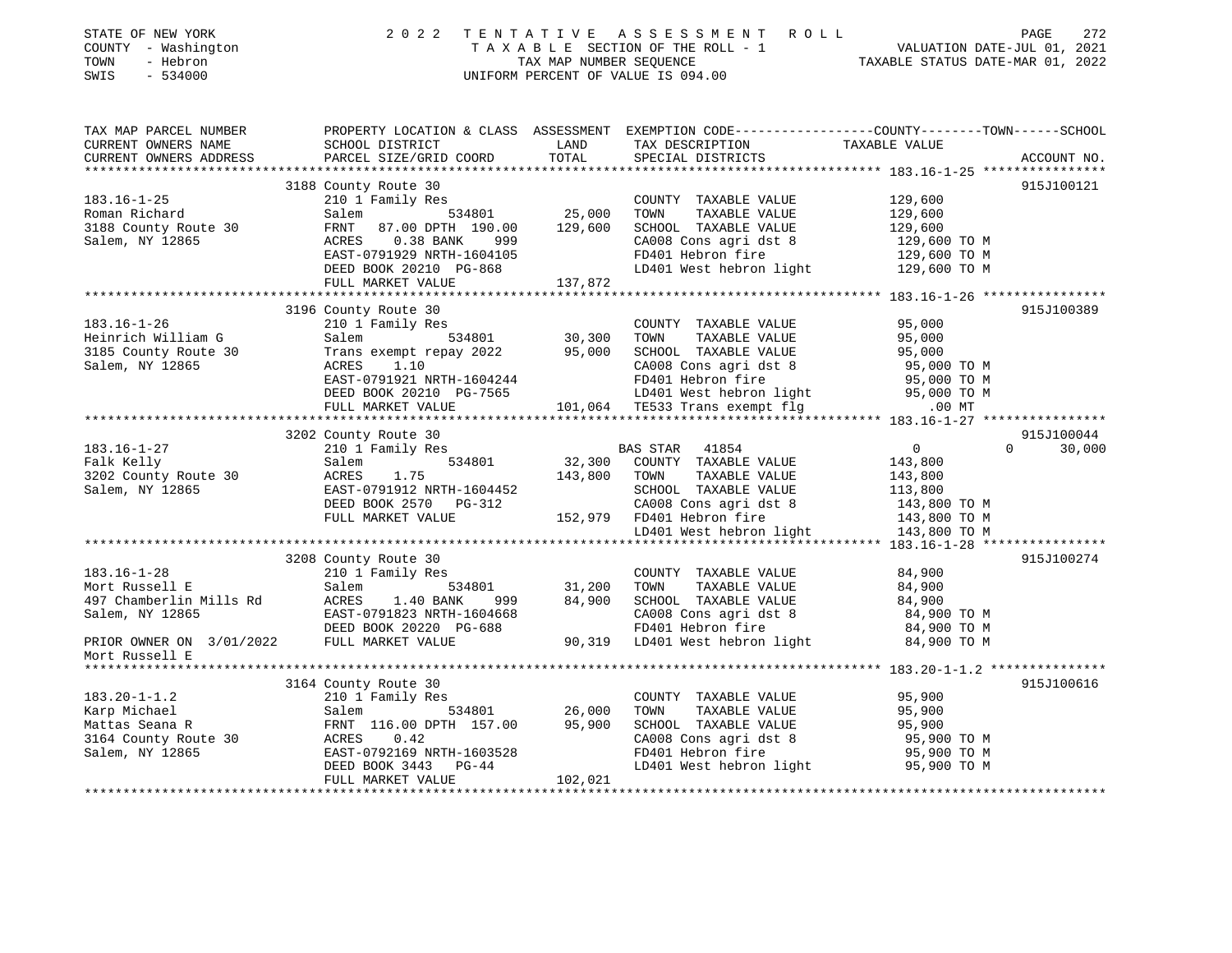| STATE OF NEW YORK |          |              |
|-------------------|----------|--------------|
| <b>COUNTY</b>     |          | - Washington |
| TOWN              | - Hebron |              |

## STATE OF NEW YORK 2 0 2 2 T E N T A T I V E A S S E S S M E N T R O L L PAGE 273 COUNTY - Washington T A X A B L E SECTION OF THE ROLL - 1 VALUATION DATE-JUL 01, 2021 TOWN - Hebron TAX MAP NUMBER SEQUENCE TAXABLE STATUS DATE-MAR 01, 2022 SWIS - 534000 UNIFORM PERCENT OF VALUE IS 094.00

| TAX MAP PARCEL NUMBER<br>CURRENT OWNERS NAME<br>CURRENT OWNERS ADDRESS                                                                                                                                                                                             | PROPERTY LOCATION & CLASS ASSESSMENT EXEMPTION CODE----------------COUNTY-------TOWN-----SCHOOL<br><b>EXAMPLE TO A LAND</b><br>SCHOOL DISTRICT<br>PARCEL SIZE/GRID COORD                                           | TOTAL                      | TAX DESCRIPTION TAXABLE VALUE SPECIAL DISTRICTS                                                                                                                                                                                                 |                                                                                            | ACCOUNT NO.               |
|--------------------------------------------------------------------------------------------------------------------------------------------------------------------------------------------------------------------------------------------------------------------|--------------------------------------------------------------------------------------------------------------------------------------------------------------------------------------------------------------------|----------------------------|-------------------------------------------------------------------------------------------------------------------------------------------------------------------------------------------------------------------------------------------------|--------------------------------------------------------------------------------------------|---------------------------|
| $183.20 - 1 - 1.3$<br>No.20-1-1.3<br>Waite Margaret LE<br>Waite Stephen R<br>3160 County Route 30<br>Salem, NY 12865                                                                                                                                               | 3160 County Route 30<br>210 1 Family Res<br>Salem<br>65.00 DPTH 175.00 126,900<br>FRNT<br>0.26<br>ACRES<br>-------<br>EAST-0792208 NRTH-1603442<br>DEED BOOK 3158 PG-91<br>FULL MARKET VALUE                       |                            | %<br>ENH STAR 41834<br>534801 22,000 COUNTY TAXABLE<br>COUNTY TAXABLE VALUE<br>TOWN<br>TAXABLE VALUE<br>SCHOOL TAXABLE VALUE<br>CA008 Cons agri dst 8<br>FD401 Hebron fire<br>FD401 Hebron fire<br>135,000 LD401 West hebron light 126,900 TO M | $\overline{0}$<br>$\Omega$<br>126,900<br>126,900<br>52,000<br>126,900 TO M<br>126,900 TO M | 915J100644<br>74,900      |
| $183.20 - 1 - 1.4$<br>Knettel Edward J Estate<br>EXECTED Billie FRNT 75.00 DPTH 150.00 113,300<br>Attn: Anthony J Knettel ACRES 0.26<br>1762 Corcoran St Nw #4 EAST-0792201 NRTH-1603355<br>Washington, DC 20009 DEED BOOK 494 PG-35<br>FITTL MAPKET VALUE 122,872 | 3158 County Route 30<br>210 1 Family Res<br>Salem 534801 22,000<br>FRNT 75.00 DPTH 150.00 115,500<br>FULL MARKET VALUE                                                                                             | 122,872                    | COUNTY TAXABLE VALUE<br>TOWN<br>TAXABLE VALUE<br>SCHOOL TAXABLE VALUE<br>CA008 Cons agri dst 8 115,500 TO M<br>FD401 Hebron fire 115,500 TO M<br>LD401 West hebron light 115,500 TO M                                                           | 115,500<br>$115,500$<br>$115,500$                                                          | 915J100487                |
| $183.20 - 1 - 1.5$<br>Skinner Family Trust Robert & Salem<br>Skinner Katherine J<br>3 Second St<br>Saratoga Springs, NY 12866<br>DEED BOOK 20210 PG-122<br>PG-122                                                                                                  | 3154 County Route 30<br>240 Rural res<br>FULL MARKET VALUE                                                                                                                                                         | 534801 52,200<br>230,800   | COUNTY TAXABLE VALUE 230,800<br>TOWN<br>TAXABLE VALUE<br>SCHOOL TAXABLE VALUE 230,800<br>CA008 Cons agri dst 8<br>FD401 Hebron fire 230,800 TO M<br>245,532 LD401 West hebron light 230,800 TO M                                                | 230,800                                                                                    | 915J100291                |
| $183.20 - 1 - 2$<br>Coldwell Donald R LE<br>Coldwell Alice M LE<br>3150 County Route 30<br>Salem, NY 12865                                                                                                                                                         | ACRES<br>0.51<br>EAST-0792175 NRTH-1603178<br>DEED BOOK 2333 PG-49<br>FULL MARKET VALUE                                                                                                                            |                            | TOWN<br>TAXABLE VALUE<br>SCHOOL TAXABLE VALUE<br>CA00B IRARBLE VADOR<br>CA008 Cons agri dst 8 139,500 TO M<br>FD401 Hebron fire 139,500 TO M<br>LD401 West hebron light 139,500 TO M<br>CA008 Cons agri ds<br>148,404 FD401 Hebron fire         | 18,623<br>18,000<br>$\overline{0}$<br>$\Omega$<br>120,877<br>121,500<br>64,600             | 915J100148<br>0<br>74,900 |
| $183.20 - 1 - 4$<br>DeJarnette Russell<br>3136 County Route 30<br>Salem, NY 12865                                                                                                                                                                                  | 3136 County Route 30<br>210 1 Family Res<br>$534801$<br>$28,000$<br>$H = 180,00$<br>Salem<br>FRNT 120.00 DPTH 180.00<br>ACRES<br>0.50<br>EAST-0792207 NRTH-1603012<br>DEED BOOK 20210 PG-3052<br>FULL MARKET VALUE | 28,000<br>55,000<br>58,511 | COUNTY TAXABLE VALUE<br>TAXABLE VALUE<br>TOWN<br>SCHOOL TAXABLE VALUE<br>SCHOOL TAXABLE VALUE 55,000<br>CA008 Cons agri dst 8 55,000 TO M<br>FD401 Hebron fire 55,000 TO M<br>LD401 West hebron light 55,000 TO M                               | 55,000<br>55,000                                                                           | 915J100056                |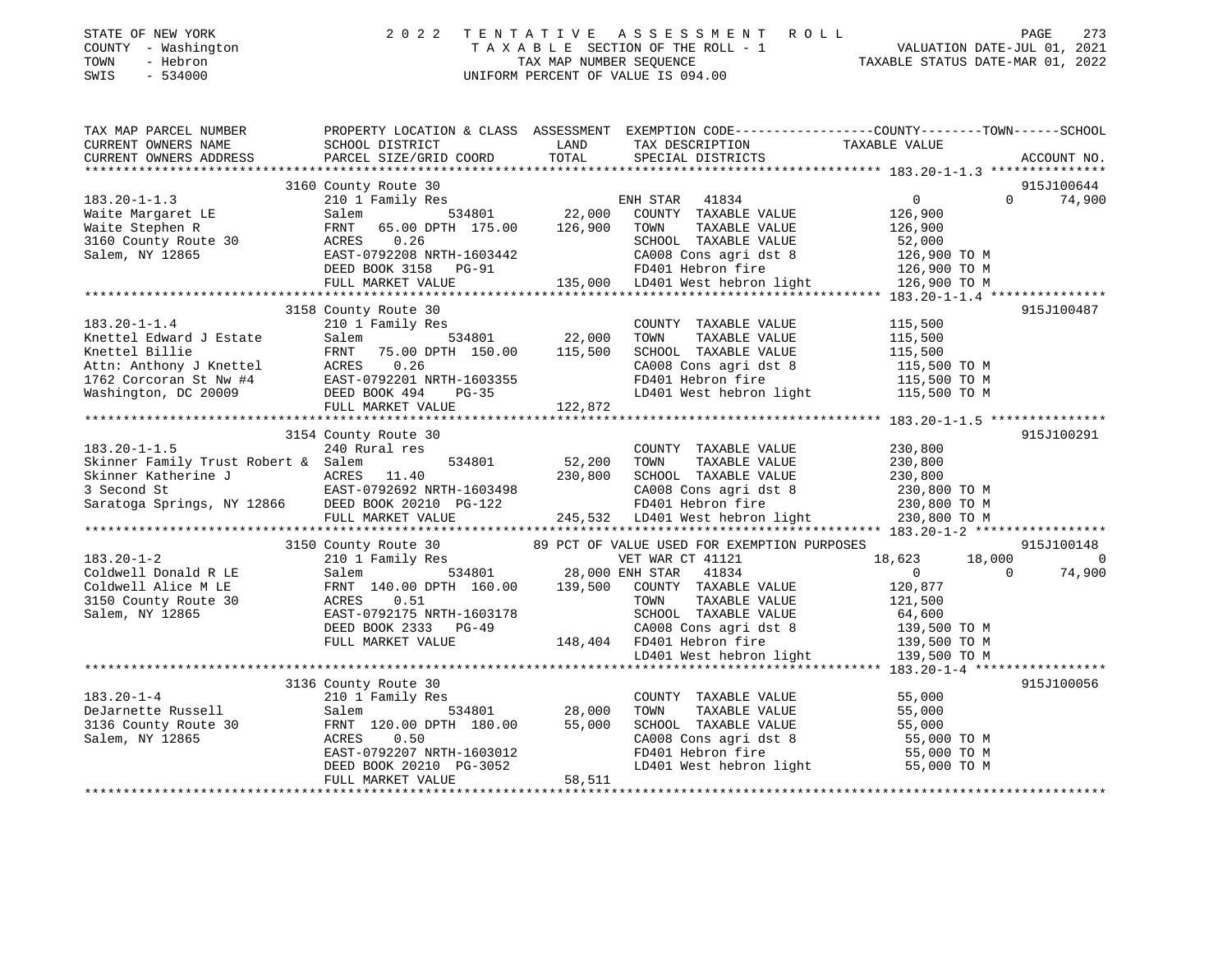| COUNTY - Washington<br>- Hebron<br>TOWN<br>SWIS<br>$-534000$ |                                                                                                  |                   | T A X A B L E SECTION OF THE ROLL - 1 VALUATION DATE-JUL 01, 2021<br>TAX MAP NUMBER SEQUENCE TAXIBLE STATUS DATE-MAR 01, 2022<br>UNIFORM PERCENT OF VALUE IS 094.00 |                                      |             | PAGE<br>274    |
|--------------------------------------------------------------|--------------------------------------------------------------------------------------------------|-------------------|---------------------------------------------------------------------------------------------------------------------------------------------------------------------|--------------------------------------|-------------|----------------|
| TAX MAP PARCEL NUMBER                                        | PROPERTY LOCATION & CLASS ASSESSMENT EXEMPTION CODE----------------COUNTY-------TOWN------SCHOOL |                   |                                                                                                                                                                     |                                      |             |                |
| CURRENT OWNERS NAME                                          | SCHOOL DISTRICT                                                                                  | LAND              | TAX DESCRIPTION TAXABLE VALUE                                                                                                                                       |                                      |             |                |
| CURRENT OWNERS ADDRESS                                       | PARCEL SIZE/GRID COORD                                                                           | TOTAL             | SPECIAL DISTRICTS                                                                                                                                                   |                                      |             | ACCOUNT NO.    |
|                                                              |                                                                                                  |                   |                                                                                                                                                                     |                                      |             |                |
|                                                              | 3132 County Route 30                                                                             |                   |                                                                                                                                                                     |                                      | $\Omega$    | 915J100172     |
| $183.20 - 1 - 5$                                             | 210 1 Family Res                                                                                 |                   | BAS STAR<br>41854                                                                                                                                                   | $\overline{0}$                       |             | 30,000         |
| Crosier Jeffrey S Sr<br>Crosier Karen                        | 534801<br>Salem<br>499/485                                                                       | 22,300<br>120,400 | COUNTY TAXABLE VALUE<br>TAXABLE VALUE<br>TOWN                                                                                                                       | 120,400                              |             |                |
| 3132 County Route 30                                         | FRNT 100.00 DPTH 118.00                                                                          |                   | SCHOOL TAXABLE VALUE                                                                                                                                                | 120,400<br>90,400                    |             |                |
| Salem, NY 12865                                              | ACRES<br>0.20                                                                                    |                   | CA008 Cons agri dst 8                                                                                                                                               | 120,400 TO M                         |             |                |
|                                                              | EAST-0792288 NRTH-1602936                                                                        |                   | FD401 Hebron fire                                                                                                                                                   | 120,400 TO M                         |             |                |
|                                                              | DEED BOOK 20210 PG-3612                                                                          |                   |                                                                                                                                                                     | LD401 West hebron light 120,400 TO M |             |                |
|                                                              | FULL MARKET VALUE                                                                                | 128,085           |                                                                                                                                                                     |                                      |             |                |
|                                                              |                                                                                                  |                   |                                                                                                                                                                     |                                      |             |                |
|                                                              | 7 Chamberlin Mills Rd                                                                            |                   | 90 PCT OF VALUE USED FOR EXEMPTION PURPOSES                                                                                                                         |                                      |             | 915J100015     |
| $183.20 - 1 - 7$                                             | 210 1 Family Res                                                                                 |                   | VET WAR CT 41121                                                                                                                                                    | 11,205                               | 11,205      | $\Omega$       |
| Bain Allan                                                   | 534801<br>Salem                                                                                  |                   | 36,000 AGED-CO<br>41802                                                                                                                                             | 31,748                               | $\Omega$    | $\overline{0}$ |
| Bain Kathy                                                   | 476/331                                                                                          |                   | 83,000 AGED-SCH 41804                                                                                                                                               | $\overline{0}$                       | $\mathbf 0$ | 11,205         |
| 7 Chamberlin Mills Rd                                        | 3.00<br>ACRES                                                                                    |                   | ENH STAR 41834                                                                                                                                                      | $\overline{0}$                       | $\Omega$    | 71,795         |
| Salem, NY 12865                                              | EAST-0792505 NRTH-1603007                                                                        |                   | COUNTY TAXABLE VALUE                                                                                                                                                | 40,047                               |             |                |
|                                                              | DEED BOOK 434<br>$PG-4$                                                                          |                   | TAXABLE VALUE<br>TOWN                                                                                                                                               | 71,795                               |             |                |
|                                                              | FULL MARKET VALUE                                                                                | 88,298            | SCHOOL TAXABLE VALUE                                                                                                                                                | $\mathbf 0$                          |             |                |
|                                                              |                                                                                                  |                   | CA008 Cons agri dst 8                                                                                                                                               | 83,000 TO M                          |             |                |
|                                                              |                                                                                                  |                   | FD401 Hebron fire                                                                                                                                                   | 83,000 TO M                          |             |                |
|                                                              |                                                                                                  |                   | LD401 West hebron light                                                                                                                                             | 83,000 TO M                          |             |                |
|                                                              |                                                                                                  |                   |                                                                                                                                                                     |                                      |             |                |
|                                                              | 15 Chamberlin Mills Rd                                                                           |                   |                                                                                                                                                                     |                                      |             | 915J100426     |
| $183.20 - 1 - 9$                                             | 210 1 Family Res                                                                                 |                   | COUNTY TAXABLE VALUE                                                                                                                                                | 120,800                              |             |                |
| Cary Kathleen M                                              | 534801<br>Salem                                                                                  | 35,500 TOWN       | TAXABLE VALUE                                                                                                                                                       | 120,800                              |             |                |
|                                                              | ACRES 2.80<br>EAST-0792904 NRTH-1603113                                                          | 120,800           | SCHOOL TAXABLE VALUE                                                                                                                                                | 120,800                              |             |                |
| 15 Chamberlin Mills Rd                                       |                                                                                                  |                   | CA008 Cons agri dst 8                                                                                                                                               | 120,800 TO M                         |             |                |
| Salem, NY 12865                                              | DEED BOOK 3121 PG-318                                                                            |                   | FD401 Hebron fire                                                                                                                                                   | 120,800 TO M                         |             |                |
|                                                              | FULL MARKET VALUE                                                                                |                   | 128,511 LD401 West hebron light                                                                                                                                     | 120,800 TO M                         |             |                |
|                                                              | 30 Chamberlin Mills Rd                                                                           |                   |                                                                                                                                                                     |                                      |             | 915J100579     |
| $183.20 - 1 - 10$                                            | 210 1 Family Res                                                                                 |                   | COUNTY TAXABLE VALUE                                                                                                                                                | 95,300                               |             |                |
| Fox Emily E                                                  | Salem<br>534801                                                                                  | 25,800            | TOWN<br>TAXABLE VALUE                                                                                                                                               | 95,300                               |             |                |
| 30 Chamberlin Mills Rd                                       | FRNT<br>90.00 DPTH 200.00                                                                        | 95,300            | SCHOOL TAXABLE VALUE                                                                                                                                                | 95,300                               |             |                |
| Salem, NY 12865                                              | ACRES<br>$0.41$ BANK<br>40                                                                       |                   | CA008 Cons agri dst 8                                                                                                                                               | 95,300 TO M                          |             |                |
|                                                              | EAST-0793244 NRTH-1602983                                                                        |                   | FD401 Hebron fire                                                                                                                                                   | 95,300 TO M                          |             |                |
|                                                              | DEED BOOK 20210 PG-400                                                                           |                   | LD401 West hebron light                                                                                                                                             | 95,300 TO M                          |             |                |
|                                                              | FULL MARKET VALUE                                                                                | 101,383           |                                                                                                                                                                     |                                      |             |                |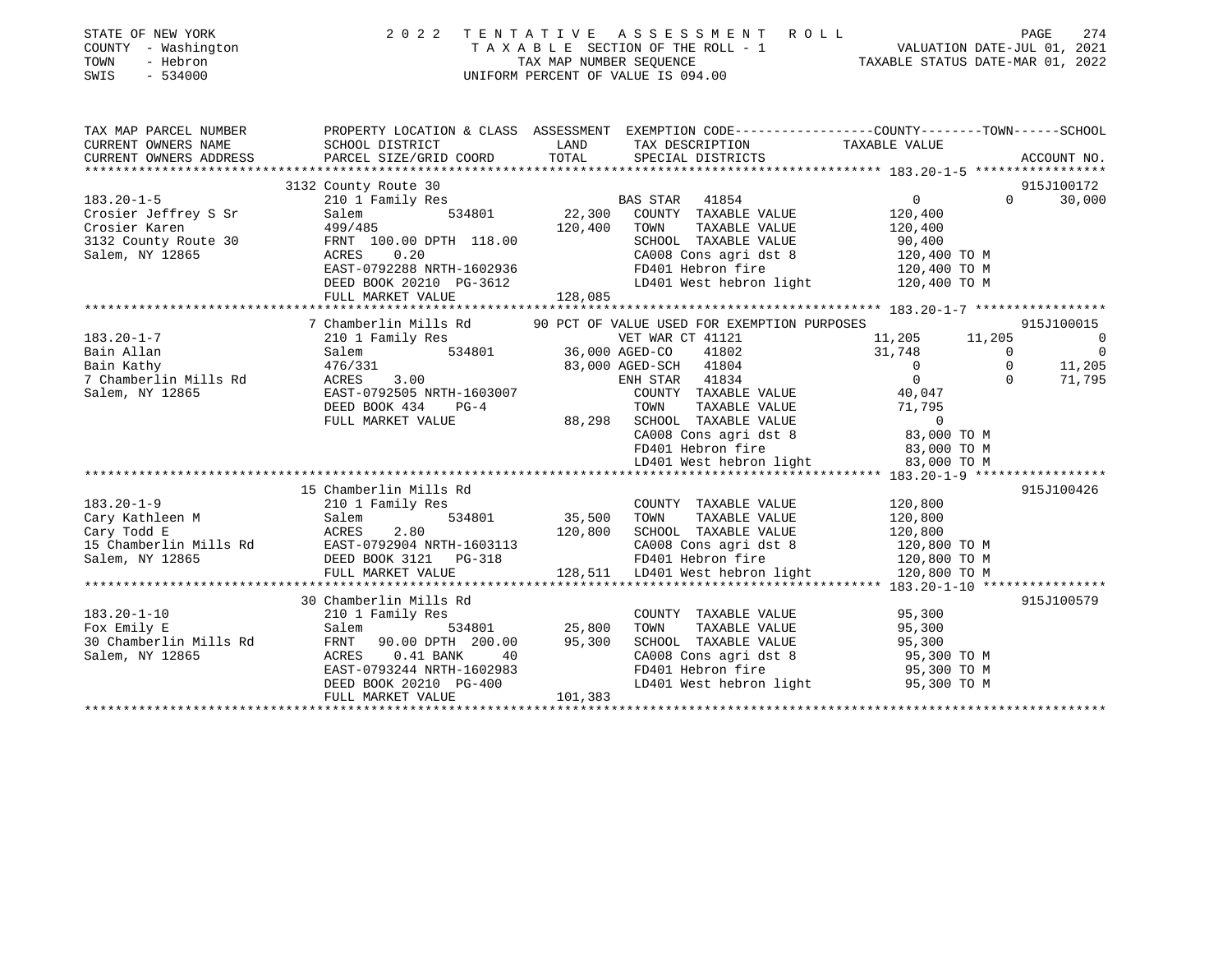| STATE OF NEW YORK<br>COUNTY - Washington<br>TOWN<br>- Hebron<br>SWIS<br>$-534000$ | 2 0 2 2                                                  | TENTATIVE     | A S S E S S M E N T R O L L<br>UNIFORM PERCENT OF VALUE IS 094.00 | PAGE<br>TAXABLE SECTION OF THE ROLL - 1<br>TAXABLE SECTION OF THE ROLL - 1<br>TAXABLE STATUS DATE-MAR 01, 2022 | 275 |
|-----------------------------------------------------------------------------------|----------------------------------------------------------|---------------|-------------------------------------------------------------------|----------------------------------------------------------------------------------------------------------------|-----|
| TAX MAP PARCEL NUMBER<br>CURRENT OWNERS NAME<br>CURRENT OWNERS ADDRESS            | SCHOOL DISTRICT<br>PARCEL SIZE/GRID COORD                | LAND<br>TOTAL | TAX DESCRIPTION TAXABLE VALUE<br>SPECIAL DISTRICTS                | PROPERTY LOCATION & CLASS ASSESSMENT EXEMPTION CODE---------------COUNTY-------TOWN------SCHOOL<br>ACCOUNT NO. |     |
|                                                                                   | 24 Chamberlin Mills Rd                                   |               |                                                                   | 915J100580                                                                                                     |     |
| $183.20 - 1 - 11$                                                                 | 210 1 Family Res                                         |               | BAS STAR<br>41854                                                 | $\overline{0}$<br>$\Omega$<br>30,000                                                                           |     |
| Allen Phillip J                                                                   | 534801<br>Salem                                          |               | 27,300 COUNTY TAXABLE VALUE                                       | 73,700                                                                                                         |     |
| 24 Chamberlin Mills Rd                                                            | 959/134                                                  | 73,700        | TAXABLE VALUE<br>TOWN                                             | 73,700                                                                                                         |     |
| Salem, NY 12865                                                                   | FRNT 133.00 DPTH 155.00                                  |               | SCHOOL TAXABLE VALUE                                              | 43,700                                                                                                         |     |
|                                                                                   | ACRES<br>0.47                                            |               | CA008 Cons agri dst 8                                             | 73,700 TO M                                                                                                    |     |
|                                                                                   | EAST-0793172 NRTH-1602993                                |               | FD401 Hebron fire                                                 | 73,700 TO M                                                                                                    |     |
|                                                                                   | DEED BOOK 1959 PG-221                                    |               | LD401 West hebron light 73,700 TO M                               |                                                                                                                |     |
|                                                                                   | FULL MARKET VALUE                                        | 78,404        |                                                                   |                                                                                                                |     |
|                                                                                   |                                                          |               |                                                                   |                                                                                                                |     |
|                                                                                   | 18 Chamberlin Mills Rd                                   |               |                                                                   | 915L100407                                                                                                     |     |
| $183.20 - 1 - 12$                                                                 | 210 1 Family Res                                         |               | COUNTY TAXABLE VALUE                                              | 118,000                                                                                                        |     |
| McWhirter-Susee Sabrina                                                           | 534801<br>Salem                                          | 28,400        | TOWN<br>TAXABLE VALUE                                             | 118,000                                                                                                        |     |
| 18 Chamberlin Mills Rd                                                            | Life Estate                                              | 118,000       | SCHOOL TAXABLE VALUE                                              | 118,000                                                                                                        |     |
| Salem, NY 12865                                                                   | FRNT 160.00 DPTH 166.00                                  |               | CA008 Cons agri dst 8                                             | 118,000 TO M<br>118,000 TO M                                                                                   |     |
|                                                                                   | 999<br>ACRES<br>$0.61$ BANK<br>EAST-0793076 NRTH-1602898 |               | FD401 Hebron fire<br>LD401 West hebron light                      | 118,000 TO M                                                                                                   |     |
|                                                                                   | DEED BOOK 20191 PG-27407                                 |               |                                                                   |                                                                                                                |     |
|                                                                                   | FULL MARKET VALUE                                        | 125,532       |                                                                   |                                                                                                                |     |
|                                                                                   |                                                          |               |                                                                   | ****************************** 183.20-1-13 ****************                                                    |     |
|                                                                                   | 16 Chamberlin Mills Rd                                   |               |                                                                   | 915L100584                                                                                                     |     |
| $183.20 - 1 - 13$                                                                 | 270 Mfg housing                                          |               | COUNTY TAXABLE VALUE                                              | 73,500                                                                                                         |     |
| Mattison Jerry                                                                    | 534801<br>Salem                                          | 41,300        | TOWN<br>TAXABLE VALUE                                             | 73,500                                                                                                         |     |
| 14 Chamberlin Mills Rd                                                            | 500/445                                                  | 73,500        | SCHOOL TAXABLE VALUE                                              | 73,500                                                                                                         |     |
| Salem, NY 12865                                                                   | ACRES<br>3.10                                            |               | CA008 Cons agri dst 8                                             | 73,500 TO M                                                                                                    |     |
|                                                                                   | EAST-0793036 NRTH-1602658                                |               | FD401 Hebron fire                                                 | 73,500 TO M                                                                                                    |     |
|                                                                                   | DEED BOOK 501<br>PG-1075                                 |               | LD401 West hebron light                                           | 73,500 TO M                                                                                                    |     |
|                                                                                   | FULL MARKET VALUE<br>************************            | 78,191        |                                                                   |                                                                                                                |     |
|                                                                                   | 14 Chamberlin Mills Rd                                   |               |                                                                   | 915J101361                                                                                                     |     |
| $183.20 - 1 - 14.1$                                                               | 210 1 Family Res                                         |               | COUNTY TAXABLE VALUE                                              | 89,400                                                                                                         |     |
| Mattison Jerry                                                                    | 534801<br>Salem                                          | 29,000        | TOWN<br>TAXABLE VALUE                                             | 89,400                                                                                                         |     |
| 14 Chamberlin Mills Rd                                                            | FRNT 114.00 DPTH 281.00                                  | 89,400        | SCHOOL TAXABLE VALUE                                              | 89,400                                                                                                         |     |
| Salem, NY 12865                                                                   | ACRES<br>0.74                                            |               | CA008 Cons agri dst 8                                             | 89,400 TO M                                                                                                    |     |
|                                                                                   | EAST-0792838 NRTH-1602700                                |               |                                                                   | 89,400 TO M                                                                                                    |     |
|                                                                                   | DEED BOOK 548<br>$PG-5$                                  |               | FD401 Hebron fire<br>LD401 West hebron light                      | 89,400 TO M                                                                                                    |     |
|                                                                                   | FULL MARKET VALUE                                        | 95,106        |                                                                   |                                                                                                                |     |
|                                                                                   |                                                          |               |                                                                   |                                                                                                                |     |
|                                                                                   | 3104 County Route 30                                     |               |                                                                   | 915J100348                                                                                                     |     |
| $183.20 - 1 - 15$                                                                 | 210 1 Family Res                                         |               | COUNTY TAXABLE VALUE                                              | 83,400                                                                                                         |     |
| Phelan Kathleen                                                                   | 534801<br>Salem                                          | 28,800        | TOWN<br>TAXABLE VALUE                                             | 83,400                                                                                                         |     |
| 250 Sherman Ave                                                                   | FRNT 170.00 DPTH 130.00                                  | 83,400        | SCHOOL TAXABLE VALUE                                              | 83,400                                                                                                         |     |
| Hawthorne, NY 10532                                                               | ACRES<br>0.69                                            |               | CA008 Cons agri dst 8                                             | 83,400 TO M                                                                                                    |     |
|                                                                                   | EAST-0792707 NRTH-1602363                                |               | FD401 Hebron fire<br>LD401 West hebron light 83,400 TO M          | 83,400 TO M                                                                                                    |     |
|                                                                                   | DEED BOOK 560<br>PG-309<br>FULL MARKET VALUE             | 88,723        |                                                                   |                                                                                                                |     |
|                                                                                   |                                                          |               |                                                                   | ********************                                                                                           |     |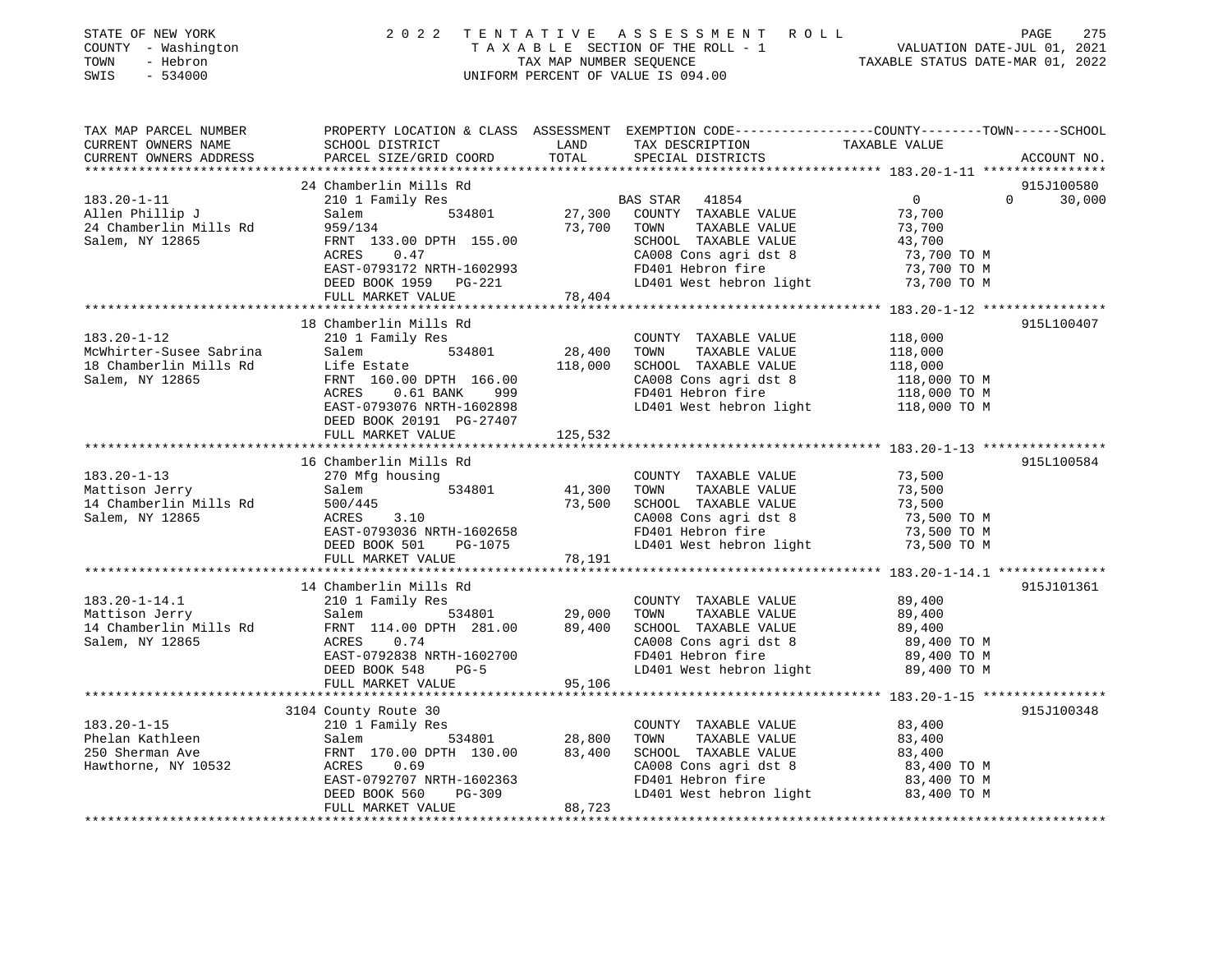| STATE OF NEW YORK |  |              |
|-------------------|--|--------------|
| <b>COUNTY</b>     |  | - Washington |
| TOWN              |  | - Hebron     |

## STATE OF NEW YORK 2 0 2 2 T E N T A T I V E A S S E S S M E N T R O L L PAGE 276 COUNTY - Washington T A X A B L E SECTION OF THE ROLL - 1 VALUATION DATE-JUL 01, 2021 TOWN - Hebron TAX MAP NUMBER SEQUENCE TAXABLE STATUS DATE-MAR 01, 2022 SWIS - 534000 UNIFORM PERCENT OF VALUE IS 094.00

| TAX MAP PARCEL NUMBER                                                                                                                                                                                                                                       | PROPERTY LOCATION & CLASS ASSESSMENT EXEMPTION CODE----------------COUNTY-------TOWN------SCHOOL                                                                                                 |                                          |                                                                                                                                                                                                                                                                  |                                                                    |                                                                    |
|-------------------------------------------------------------------------------------------------------------------------------------------------------------------------------------------------------------------------------------------------------------|--------------------------------------------------------------------------------------------------------------------------------------------------------------------------------------------------|------------------------------------------|------------------------------------------------------------------------------------------------------------------------------------------------------------------------------------------------------------------------------------------------------------------|--------------------------------------------------------------------|--------------------------------------------------------------------|
|                                                                                                                                                                                                                                                             | 3116 County Route 30                                                                                                                                                                             |                                          |                                                                                                                                                                                                                                                                  |                                                                    | 915J100668                                                         |
| $183.20 - 1 - 16$<br>Vanwijngaarden Roland H<br>3116 County Route 30<br>PO Box 548<br>Salem, NY 12865                                                                                                                                                       | FRNT 177.00 2.1.<br>ACRES 0.46<br>EAST-0792686 NRTH-1602584<br>-- 1007 720 PG-234                                                                                                                |                                          | SCHOOL TAXABLE VALUE<br>SCHOOL TAXABLE VALUE<br>CA008 Cons agri dst 8<br>FD401 Hebron fire<br>158,700 TO M<br>168,830 LD401 West hebron light<br>158,700 TO M<br>158,700 TO M                                                                                    |                                                                    | $\Omega$<br>74,900                                                 |
|                                                                                                                                                                                                                                                             | FULL MARKET VALUE                                                                                                                                                                                |                                          |                                                                                                                                                                                                                                                                  |                                                                    |                                                                    |
|                                                                                                                                                                                                                                                             |                                                                                                                                                                                                  |                                          |                                                                                                                                                                                                                                                                  |                                                                    |                                                                    |
| $183.20 - 1 - 17$<br>Mattison Jerry<br>14 Chamberlin Mills Rd<br>Salem, NY 12865                                                                                                                                                                            | Chamberlin Mills Rd<br>311 Res vac land<br>Salem<br>FRNT 149.00 DPTH 195.00 8,400<br>0.67<br>EAST-0792707 NRTH-1602725<br>DEED BOOK 698 PG-196<br>FULL MARKET VALUE<br>FULL MARKET VALUE         | 1 COUNT<br>534801 534801 534801<br>8,936 | COUNTY TAXABLE VALUE<br>TOWN TAXABLE VALUE<br>SCHOOL TAXABLE VALUE<br>CA008 Cons agri dst 8 8,400<br>FD401 Hebron fire 8,400 TO M<br>LD401 West hebron light 8,400 TO M                                                                                          | 8,400<br>8,400                                                     | 915J100036                                                         |
|                                                                                                                                                                                                                                                             | County Route 30                                                                                                                                                                                  |                                          |                                                                                                                                                                                                                                                                  |                                                                    | 915J100278                                                         |
| $183.20 - 1 - 18$<br>Albano Daniel<br>197 North Street Rd<br>Argyle, NY 12809                                                                                                                                                                               | 314 Rural vac<10<br>Salem 534801 1,100<br>FRNT 100.00 DPTH 116.00 1,100<br>ACRES 0.27<br>EAST-0792505<br>EAST-0792505<br>DEED BOOK 20200 PG-1245<br>DEED BOOK 20200 PG-1245<br>FULL MARKET VALUE | 1,170                                    | COUNTY TAXABLE VALUE<br>TOWN TAXABLE VALUE 1,100<br>SCHOOL TAXABLE VALUE 1,100<br>CA008 Cons agri dst 8<br>FD401 Hebron fire<br>LD401 West hebron light<br>1,100 TO M<br>1,100 TO M                                                                              | 1,100                                                              |                                                                    |
|                                                                                                                                                                                                                                                             | 3121 County Route 30                                                                                                                                                                             |                                          |                                                                                                                                                                                                                                                                  |                                                                    | 915J100621                                                         |
| $183.20 - 1 - 19$<br>183.20-1-19<br>Albano Daniel Salem 534801 21,800 TOWN IAAADLE VALUE<br>197 North Street Rd FRNT 130.00 DPTH 60.00 126,700 SCHOOL TAXABLE VALUE<br>Argyle, NY 12809 EAST-0792497 NRTH-1602753 CA008 Cons agri dst 8 126,700 TO M<br>DEE | 457 Small Retail                                                                                                                                                                                 |                                          | COUNTY TAXABLE VALUE                                                                                                                                                                                                                                             | 126,700                                                            |                                                                    |
|                                                                                                                                                                                                                                                             |                                                                                                                                                                                                  |                                          |                                                                                                                                                                                                                                                                  |                                                                    |                                                                    |
| $183.20 - 1 - 20$<br>Saunders Michael<br>Saunders Barbara<br>3125 County Route 30<br>Salem, NY 12865                                                                                                                                                        | 3125 County Route 30<br>FULL MARKET VALUE                                                                                                                                                        |                                          | ***<br>VET DIS CT 41141<br>TO STAR 41854<br>TO 3121<br>-<br>COUNTY TAXABLE VALUE 59,850<br>TOWN TAXABLE VALUE 59,850<br>SCHOOL TAXABLE VALUE<br>90,957 CA008 Cons agri dst 8 85,500 TO M<br>FD401 Hebron fire 85,500 TO M<br>LD401 West hebron light 85,500 TO M | 12,825<br>12,825<br>$\overline{0}$<br>$\Omega$<br>12,825<br>12,825 | 915J100105<br>$\overline{\phantom{0}}$<br>30,000<br>$\overline{0}$ |
|                                                                                                                                                                                                                                                             |                                                                                                                                                                                                  |                                          |                                                                                                                                                                                                                                                                  |                                                                    |                                                                    |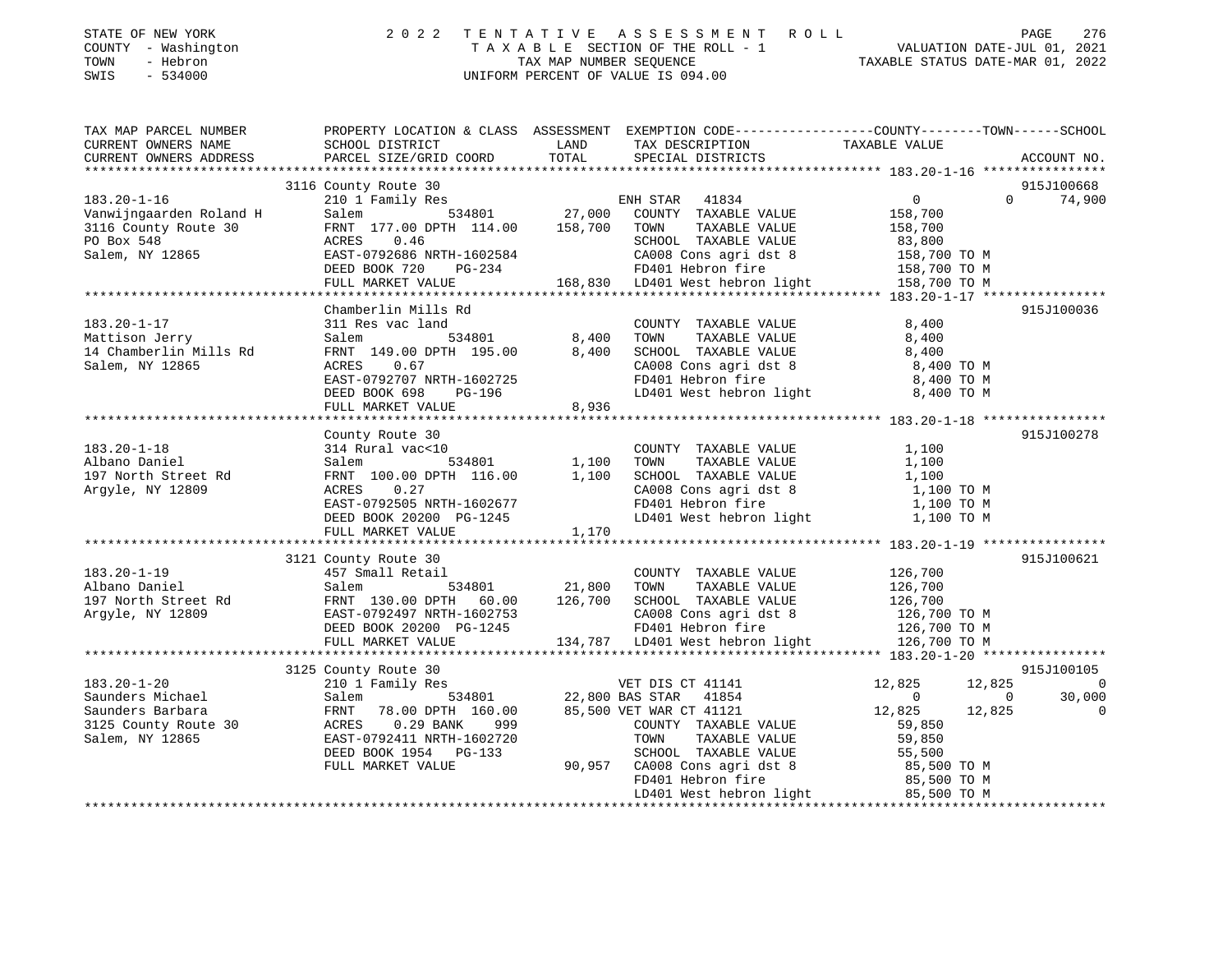| STATE OF NEW YORK<br>COUNTY - Washington<br>- Hebron<br>TOWN<br>SWIS<br>$-534000$ |                                                                                   | 2022 TENTATIVE ASSESSMENT ROLL<br>TAXABLE SECTION OF THE ROLL - 1<br>TAX MAP NUMBER SEOUENCE<br>UNIFORM PERCENT OF VALUE IS 094.00 | VALUATION DATE-JUL 01, 2021<br>TAXABLE STATUS DATE-MAR 01, 2022               | 277<br>PAGE |
|-----------------------------------------------------------------------------------|-----------------------------------------------------------------------------------|------------------------------------------------------------------------------------------------------------------------------------|-------------------------------------------------------------------------------|-------------|
| TAX MAP PARCEL NUMBER<br>CURRENT OWNERS NAME<br>CURRENT OWNERS ADDRESS            | PROPERTY LOCATION & CLASS ASSESSMENT<br>SCHOOL DISTRICT<br>PARCEL SIZE/GRID COORD | LAND<br>TAX DESCRIPTION<br>TOTAL<br>SPECIAL DISTRICTS                                                                              | EXEMPTION CODE-----------------COUNTY-------TOWN------SCHOOL<br>TAXABLE VALUE | ACCOUNT NO. |
|                                                                                   | 3131 County Route 30                                                              |                                                                                                                                    |                                                                               | 915.T100665 |

|                      | SISI COMILLY ROULE SU                                                                                                                                                                                                                                                                                                                                                                                                     |         |                                                                                                           |              | <u>JIJUIVUUJ</u> |
|----------------------|---------------------------------------------------------------------------------------------------------------------------------------------------------------------------------------------------------------------------------------------------------------------------------------------------------------------------------------------------------------------------------------------------------------------------|---------|-----------------------------------------------------------------------------------------------------------|--------------|------------------|
| $183.20 - 1 - 21$    | 210 1 Family Res                                                                                                                                                                                                                                                                                                                                                                                                          |         | COUNTY TAXABLE VALUE                                                                                      | 135,700      |                  |
| Harwood Adonica      | 534801 28,200<br>Salem                                                                                                                                                                                                                                                                                                                                                                                                    |         | TOWN<br>TAXABLE VALUE                                                                                     | 135,700      |                  |
| 3131 County Route 30 | FRNT 144.00 DPTH 163.00                                                                                                                                                                                                                                                                                                                                                                                                   | 135,700 | SCHOOL TAXABLE VALUE                                                                                      | 135,700      |                  |
| Salem, NY 12865      | ACRES 0.54                                                                                                                                                                                                                                                                                                                                                                                                                |         | CA008 Cons agri dst 8 135,700 TO M                                                                        |              |                  |
|                      | EAST-0792290 NRTH-1602733                                                                                                                                                                                                                                                                                                                                                                                                 |         | FD401 Hebron fire 135,700 TO M                                                                            |              |                  |
|                      | $\begin{tabular}{lcl} \multicolumn{2}{c}{\textbf{ERIOR ONNER ON}} & 3/01/2022 & \multicolumn{2}{c}{\textbf{EAST-0792290 NRTH-1602733}} \\ \multicolumn{2}{c}{\textbf{Harwood Adonica}} & 3/01/2022 & \multicolumn{2}{c}{\textbf{DEED BOOK 20220 PG-1312}} \\ & & \multicolumn{2}{c}{\textbf{Harwood Adonica}} & \multicolumn{2}{c}{\textbf{FUL.L. MARKFT 17.1.1}} \\ \multicolumn{2}{c}{\textbf{MATM-1602733}} & \multic$ |         | LD401 West hebron light 135,700 TO M                                                                      |              |                  |
|                      |                                                                                                                                                                                                                                                                                                                                                                                                                           | 144,362 |                                                                                                           |              |                  |
|                      |                                                                                                                                                                                                                                                                                                                                                                                                                           |         |                                                                                                           |              |                  |
|                      | 3135 County Route 30                                                                                                                                                                                                                                                                                                                                                                                                      |         |                                                                                                           |              | 915J100502       |
| $183.20 - 1 - 22$    | 210 1 Family Res                                                                                                                                                                                                                                                                                                                                                                                                          |         | COUNTY TAXABLE VALUE                                                                                      | 99,500       |                  |
| McKernon Joshua      | 534801 18,800<br>Salem                                                                                                                                                                                                                                                                                                                                                                                                    |         | TOWN<br>TAXABLE VALUE                                                                                     | 99,500       |                  |
| 3135 County Route 30 | FRNT 70.00 DPTH 80.00 99,500                                                                                                                                                                                                                                                                                                                                                                                              |         | SCHOOL TAXABLE VALUE                                                                                      | 99,500       |                  |
| Salem, NY 12865      | ACRES 0.42 BANK 999                                                                                                                                                                                                                                                                                                                                                                                                       |         | CA008 Cons agri dst 8 99,500 TO M<br>FD401 Hebron fire 99,500 TO M<br>LD401 West hebron light 99,500 TO M |              |                  |
|                      | EAST-0792140 NRTH-1602735                                                                                                                                                                                                                                                                                                                                                                                                 |         |                                                                                                           |              |                  |
|                      | DEED BOOK 20200 PG-5073<br>FULL MARKET VALUE 105,851                                                                                                                                                                                                                                                                                                                                                                      |         |                                                                                                           |              |                  |
|                      |                                                                                                                                                                                                                                                                                                                                                                                                                           |         |                                                                                                           |              |                  |
|                      |                                                                                                                                                                                                                                                                                                                                                                                                                           |         |                                                                                                           |              |                  |
|                      | 3137 County Route 30                                                                                                                                                                                                                                                                                                                                                                                                      |         |                                                                                                           |              | 915J100595       |
| $183.20 - 1 - 23$    | 210 1 Family Res                                                                                                                                                                                                                                                                                                                                                                                                          |         | COUNTY TAXABLE VALUE                                                                                      | 81,000       |                  |
| Wohlleb Russell      | 3<br>534801 23,500 TOWN<br>Salem                                                                                                                                                                                                                                                                                                                                                                                          |         | TAXABLE VALUE                                                                                             | 81,000       |                  |
| Wohlleb Sarah        | FRNT 48.00 DPTH                                                                                                                                                                                                                                                                                                                                                                                                           |         | 81,000 SCHOOL TAXABLE VALUE                                                                               | 81,000       |                  |
| 3137 County Route 30 | ACRES 0.32                                                                                                                                                                                                                                                                                                                                                                                                                |         | CA008 Cons agri dst 8 81,000 TO M                                                                         |              |                  |
| Salem, NY 12865      | EAST-0792137 NRTH-1602801                                                                                                                                                                                                                                                                                                                                                                                                 |         |                                                                                                           |              |                  |
|                      | DEED BOOK 3951 PG-179                                                                                                                                                                                                                                                                                                                                                                                                     |         | FD401 Hebron fire 31,000 TO M<br>LD401 West hebron light 31,000 TO M                                      |              |                  |
|                      | FULL MARKET VALUE                                                                                                                                                                                                                                                                                                                                                                                                         | 86,170  |                                                                                                           |              |                  |
|                      |                                                                                                                                                                                                                                                                                                                                                                                                                           |         |                                                                                                           |              |                  |
|                      | 3139 County Route 30                                                                                                                                                                                                                                                                                                                                                                                                      |         |                                                                                                           |              | 915J100632       |
| $183.20 - 1 - 24$    | 210 1 Family Res                                                                                                                                                                                                                                                                                                                                                                                                          |         | COUNTY TAXABLE VALUE                                                                                      | 122,800      |                  |
| Bardin Stephen       | Salem 534801 24,800<br>FRNT 100.00 DPTH 162.00 122,800                                                                                                                                                                                                                                                                                                                                                                    |         | TAXABLE VALUE<br>TOWN                                                                                     | 122,800      |                  |
| Bardin Judith        |                                                                                                                                                                                                                                                                                                                                                                                                                           |         | SCHOOL TAXABLE VALUE                                                                                      | 122,800      |                  |
| 649 Cones Point Rd   | ACRES 0.37                                                                                                                                                                                                                                                                                                                                                                                                                |         | CA008 Cons agri dst 8 122,800 TO M                                                                        |              |                  |
| Poultney, VT 05764   | EAST-0792048 NRTH-1602800                                                                                                                                                                                                                                                                                                                                                                                                 |         | FD401 Hebron fire                                                                                         | 122,800 TO M |                  |
|                      | DEED BOOK 2175 PG-270                                                                                                                                                                                                                                                                                                                                                                                                     |         | LD401 West hebron light                                                                                   | 122,800 TO M |                  |
|                      | FULL MARKET VALUE                                                                                                                                                                                                                                                                                                                                                                                                         | 130,638 |                                                                                                           |              |                  |
|                      |                                                                                                                                                                                                                                                                                                                                                                                                                           |         |                                                                                                           |              |                  |
|                      | 3141 County Route 30                                                                                                                                                                                                                                                                                                                                                                                                      |         |                                                                                                           |              | 915J100157       |
| $183.20 - 1 - 25$    | 210 1 Family Res                                                                                                                                                                                                                                                                                                                                                                                                          |         | COUNTY TAXABLE VALUE                                                                                      | 53,500       |                  |
| Hayes Philip J       | 534801 18,300<br>Salem                                                                                                                                                                                                                                                                                                                                                                                                    |         | TAXABLE VALUE<br>TOWN                                                                                     | 53,500       |                  |
| 2100 Baker Ave       | FRNT 50.00 DPTH 100.00 53,500                                                                                                                                                                                                                                                                                                                                                                                             |         | SCHOOL TAXABLE VALUE                                                                                      | 53,500       |                  |
| Utica, NY 13501      | ACRES 0.11                                                                                                                                                                                                                                                                                                                                                                                                                |         | SCHOOL TAXABLE VALUE 53,500<br>CA008 Cons agri dst 8 53,500 TO M<br>FD401 Hebron fire 53,500 TO M         |              |                  |
|                      | EAST-0792035 NRTH-1602971                                                                                                                                                                                                                                                                                                                                                                                                 |         |                                                                                                           |              |                  |
|                      | DEED BOOK 20210 PG-7686                                                                                                                                                                                                                                                                                                                                                                                                   |         | LD401 West hebron light                                                                                   | 53,500 TO M  |                  |
|                      | FULL MARKET VALUE                                                                                                                                                                                                                                                                                                                                                                                                         | 56,915  |                                                                                                           |              |                  |
|                      |                                                                                                                                                                                                                                                                                                                                                                                                                           |         |                                                                                                           |              |                  |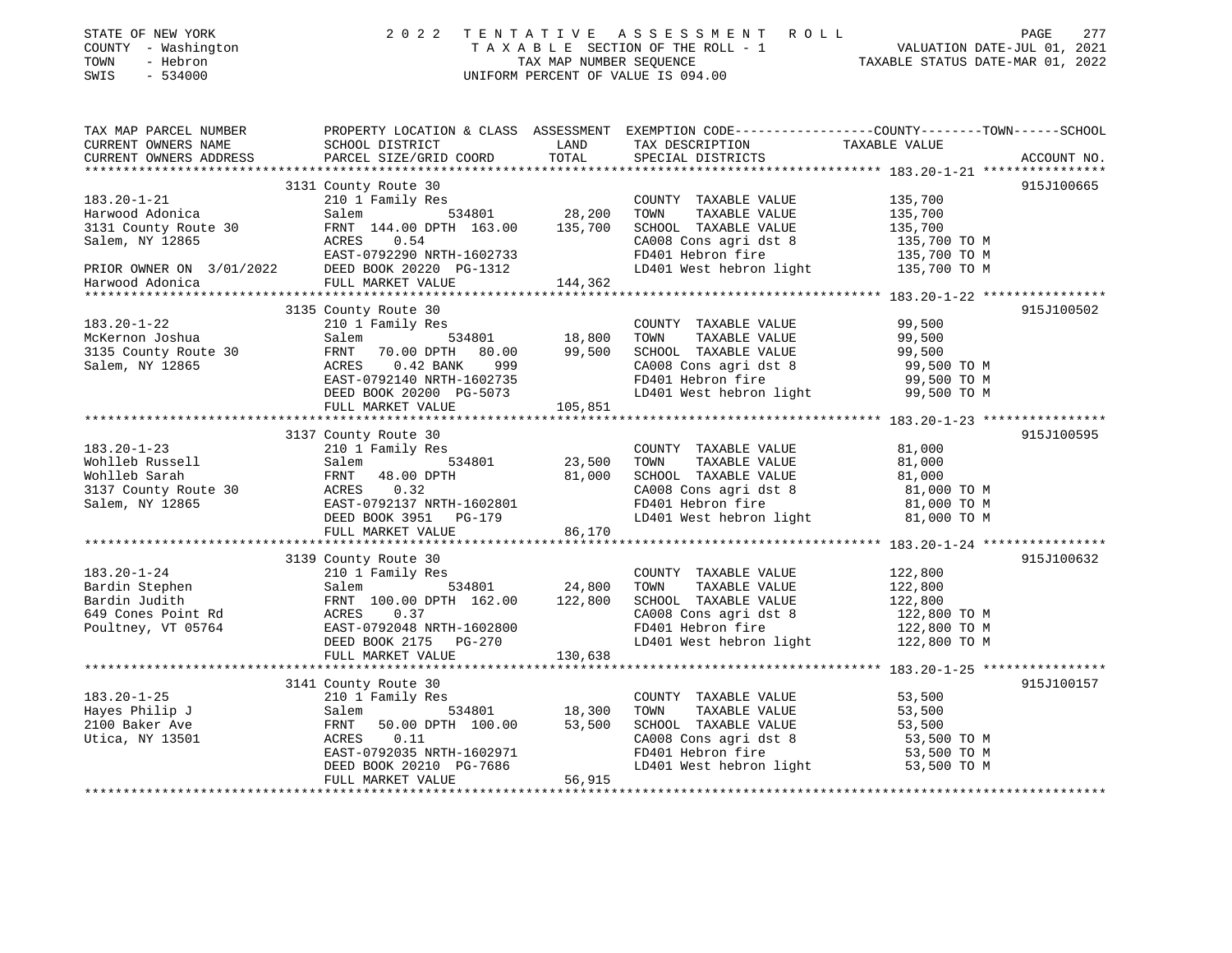| STATE OF NEW YORK<br>COUNTY - Washington<br>TOWN<br>- Hebron<br>SWIS<br>$-534000$ | 2 0 2 2                                                                                                                                     | TENTATIVE<br>UNIFORM PERCENT OF VALUE IS 094.00 |                        | ASSESSMENT ROLL<br>$\begin{tabular}{lllllllll} \texttt{T} & \texttt{A} & \texttt{X} & \texttt{A} & \texttt{B} & \texttt{L} & \texttt{E} & \texttt{SECTION OF THE ROLL} & - & 1 \\ & & \texttt{TAX MAP NUMBER SEQUENCE} & & & \texttt{TAXAR} \end{tabular}$ | TAXABLE STATUS DATE-MAR 01, 2022           |             | PAGE<br>278<br>VALUATION DATE-JUL 01, 2021 |
|-----------------------------------------------------------------------------------|---------------------------------------------------------------------------------------------------------------------------------------------|-------------------------------------------------|------------------------|------------------------------------------------------------------------------------------------------------------------------------------------------------------------------------------------------------------------------------------------------------|--------------------------------------------|-------------|--------------------------------------------|
| TAX MAP PARCEL NUMBER<br>CURRENT OWNERS NAME<br>CURRENT OWNERS ADDRESS            | PROPERTY LOCATION & CLASS ASSESSMENT EXEMPTION CODE---------------COUNTY-------TOWN-----SCHOOL<br>SCHOOL DISTRICT<br>PARCEL SIZE/GRID COORD | LAND<br>TOTAL                                   |                        | TAX DESCRIPTION<br>SPECIAL DISTRICTS                                                                                                                                                                                                                       | TAXABLE VALUE                              |             | ACCOUNT NO.                                |
|                                                                                   | 3143 County Route 30                                                                                                                        |                                                 |                        | 98 PCT OF VALUE USED FOR EXEMPTION PURPOSES                                                                                                                                                                                                                |                                            |             | 915J100090                                 |
| $183.20 - 1 - 26$                                                                 | 210 1 Family Res                                                                                                                            |                                                 | AGED-TOWN 41803        |                                                                                                                                                                                                                                                            | $\Omega$                                   | 13,789      | $\overline{0}$                             |
| Shaw Egbert LE                                                                    | Salem<br>534801                                                                                                                             | 19, 8                                           | 19,800 AGED-SCH 41804  |                                                                                                                                                                                                                                                            | $\mathbf{0}$                               | $\mathbf 0$ | 18,385                                     |
| Balogh Luella A                                                                   | FRNT<br>70.00 DPTH 108.00                                                                                                                   | 46,900 AGED-CO                                  |                        | 41802                                                                                                                                                                                                                                                      | 22,981                                     | $\Omega$    | $\overline{0}$                             |
| 3143 County Route 30                                                              | 0.17<br>ACRES                                                                                                                               |                                                 | ENH STAR 41834         |                                                                                                                                                                                                                                                            | $\overline{0}$                             | $\Omega$    | 28,515                                     |
| Salem, NY 12865                                                                   | EAST-0791994 NRTH-1603034                                                                                                                   |                                                 |                        | COUNTY TAXABLE VALUE                                                                                                                                                                                                                                       | 23,919                                     |             |                                            |
|                                                                                   | DEED BOOK 2201 PG-5                                                                                                                         |                                                 | TOWN                   | TAXABLE VALUE                                                                                                                                                                                                                                              | 33,111                                     |             |                                            |
|                                                                                   | FULL MARKET VALUE                                                                                                                           | 49,894                                          |                        | SCHOOL TAXABLE VALUE                                                                                                                                                                                                                                       | $\mathbf 0$                                |             |                                            |
|                                                                                   |                                                                                                                                             |                                                 |                        |                                                                                                                                                                                                                                                            | CA008 Cons agri dst 8 46,900 TO M          |             |                                            |
|                                                                                   |                                                                                                                                             |                                                 |                        | FD401 Hebron fire                                                                                                                                                                                                                                          | 46,900 TO M                                |             |                                            |
|                                                                                   |                                                                                                                                             |                                                 |                        | LD401 West hebron light                                                                                                                                                                                                                                    | 46,900 TO M                                |             |                                            |
|                                                                                   |                                                                                                                                             |                                                 |                        |                                                                                                                                                                                                                                                            |                                            |             |                                            |
| $184. - 1 - 1$                                                                    | 102 Ferguson Ln<br>322 Rural vac>10                                                                                                         |                                                 | AG DIST                | 41720                                                                                                                                                                                                                                                      | 100,142                                    | 100,142     | 915J100399<br>100,142                      |
| Eckardt Eric                                                                      | Salem<br>534801                                                                                                                             |                                                 | 202,200 FOR 480A       | 47460                                                                                                                                                                                                                                                      | 75,000                                     | 75,000      | 75,000                                     |
| Eckardt Sonja                                                                     | 767/338; Forest 772/280                                                                                                                     | 202,200                                         |                        | COUNTY TAXABLE VALUE                                                                                                                                                                                                                                       | 27,058                                     |             |                                            |
| 175 Ferguson Ln                                                                   | FRNT 392.00 DPTH                                                                                                                            |                                                 | TOWN                   | TAXABLE VALUE                                                                                                                                                                                                                                              | 27,058                                     |             |                                            |
| Salem, NY 12865                                                                   | ACRES 86.20                                                                                                                                 |                                                 |                        | SCHOOL TAXABLE VALUE                                                                                                                                                                                                                                       | 27,058                                     |             |                                            |
|                                                                                   | EAST-0795546 NRTH-1605515                                                                                                                   |                                                 |                        | CA008 Cons agri dst 8                                                                                                                                                                                                                                      | 102,058 TO M                               |             |                                            |
| MAY BE SUBJECT TO PAYMENT                                                         | DEED BOOK 20210 PG-864                                                                                                                      |                                                 |                        | 100,142 EX                                                                                                                                                                                                                                                 |                                            |             |                                            |
| UNDER RPTL480A UNTIL 2031                                                         | FULL MARKET VALUE                                                                                                                           | 215,106                                         |                        | FD401 Hebron fire                                                                                                                                                                                                                                          | 202,200 TO M                               |             |                                            |
|                                                                                   |                                                                                                                                             |                                                 |                        |                                                                                                                                                                                                                                                            |                                            |             |                                            |
|                                                                                   | 175 Ferguson Ln                                                                                                                             |                                                 |                        |                                                                                                                                                                                                                                                            |                                            |             | 915J101574                                 |
| $184. - 1 - 1.1$                                                                  | 241 Rural res&ag                                                                                                                            |                                                 | AG DIST                | 41720                                                                                                                                                                                                                                                      | 168,384                                    | 168,384     | 168,384                                    |
| Eckardt Eric                                                                      | 534801<br>Salem                                                                                                                             |                                                 | 318,100 FOR 480A 47460 |                                                                                                                                                                                                                                                            | 102,400                                    | 102,400     | 102,400                                    |
| Eckardt Sonja                                                                     | forest772/280                                                                                                                               | 619,700                                         |                        | COUNTY TAXABLE VALUE                                                                                                                                                                                                                                       | 348,916                                    |             |                                            |
| 175 Ferguson Ln                                                                   | ACRES 134.00                                                                                                                                |                                                 | TOWN                   | TAXABLE VALUE                                                                                                                                                                                                                                              | 348,916                                    |             |                                            |
| Salem, NY 12865                                                                   | EAST-0794448 NRTH-1607638                                                                                                                   |                                                 |                        | SCHOOL TAXABLE VALUE                                                                                                                                                                                                                                       | 348,916                                    |             |                                            |
|                                                                                   | DEED BOOK 4018<br>$PG-83$                                                                                                                   |                                                 |                        | CA008 Cons agri dst 8                                                                                                                                                                                                                                      | 451,316 TO M                               |             |                                            |
| MAY BE SUBJECT TO PAYMENT<br>UNDER RPTL480A UNTIL 2031                            | FULL MARKET VALUE                                                                                                                           | 659,255                                         |                        | 168,384 EX<br>FD401 Hebron fire                                                                                                                                                                                                                            |                                            |             |                                            |
|                                                                                   |                                                                                                                                             |                                                 |                        |                                                                                                                                                                                                                                                            | 619,700 TO M<br>********** 184.-1-1.2 **** |             |                                            |
|                                                                                   | Ferguson Ln                                                                                                                                 |                                                 |                        |                                                                                                                                                                                                                                                            |                                            |             |                                            |
| $184. - 1 - 1.2$                                                                  | 322 Rural vac>10                                                                                                                            |                                                 |                        | COUNTY TAXABLE VALUE                                                                                                                                                                                                                                       | 60,800                                     |             |                                            |
| Eckardt Eric                                                                      | 534801<br>Salem                                                                                                                             | 60,800                                          | TOWN                   | TAXABLE VALUE                                                                                                                                                                                                                                              | 60,800                                     |             |                                            |
| Eckardt Sonja                                                                     | FRNT 739.00 DPTH                                                                                                                            | 60,800                                          |                        | SCHOOL TAXABLE VALUE                                                                                                                                                                                                                                       | 60,800                                     |             |                                            |
| 175 Ferguson Ln                                                                   | ACRES 16.10                                                                                                                                 |                                                 |                        | CA008 Cons agri dst 8                                                                                                                                                                                                                                      | 60,800 TO M                                |             |                                            |
| Salem, NY 12865                                                                   | EAST-0794394 NRTH-1606412                                                                                                                   |                                                 |                        | FD401 Hebron fire                                                                                                                                                                                                                                          | 60,800 TO M                                |             |                                            |
|                                                                                   | DEED BOOK 4018<br>$PG-83$                                                                                                                   |                                                 |                        |                                                                                                                                                                                                                                                            |                                            |             |                                            |
|                                                                                   | FULL MARKET VALUE                                                                                                                           | 64,681                                          |                        |                                                                                                                                                                                                                                                            |                                            |             |                                            |
|                                                                                   |                                                                                                                                             |                                                 |                        |                                                                                                                                                                                                                                                            |                                            |             |                                            |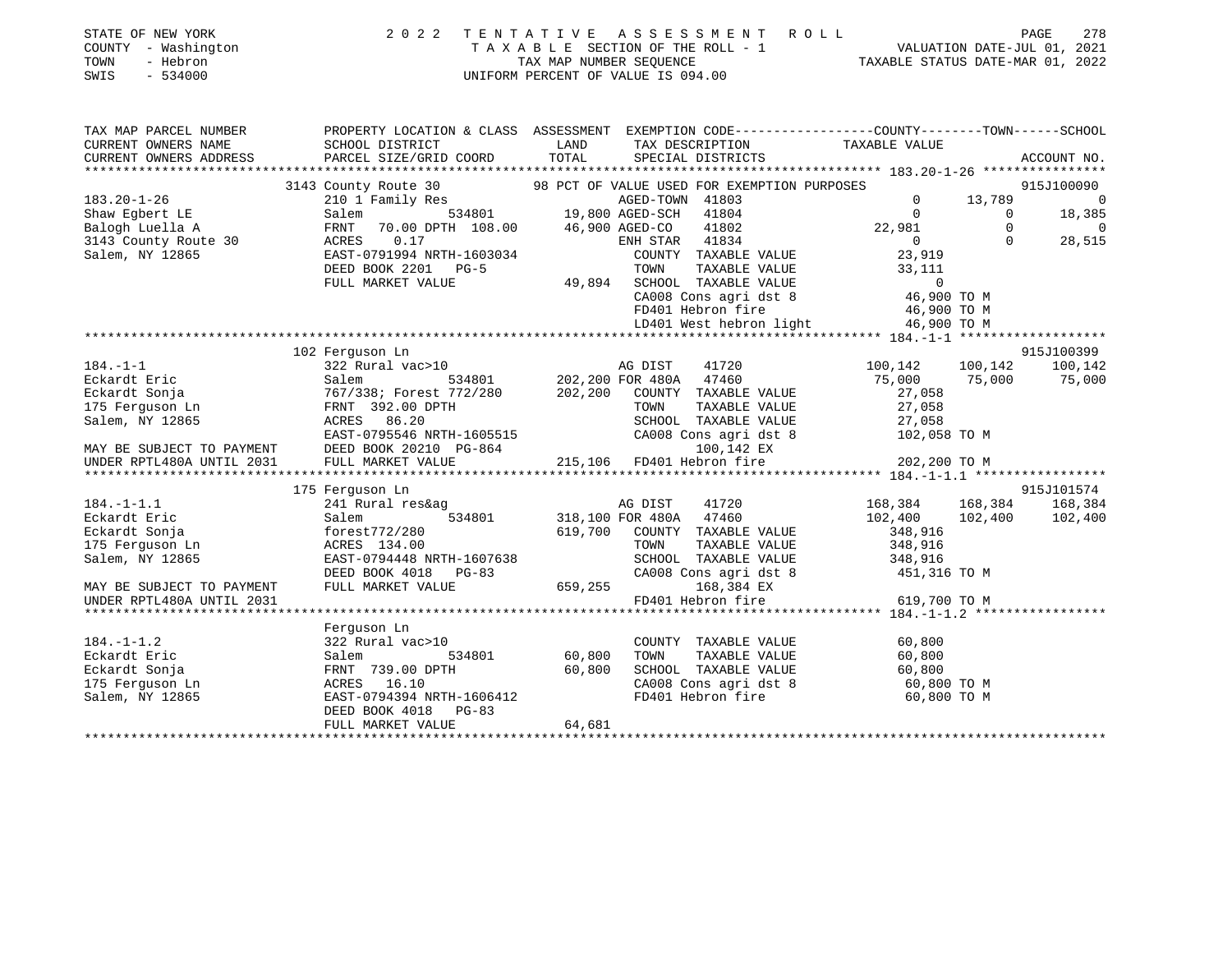|      | STATE OF NEW YORK   | 2022 TENTATIVE ASSESSMENT ROLL     |  |                                  | PAGE                        | 2.79 |
|------|---------------------|------------------------------------|--|----------------------------------|-----------------------------|------|
|      | COUNTY - Washington | TAXABLE SECTION OF THE ROLL - 1    |  |                                  | VALUATION DATE-JUL 01, 2021 |      |
| TOWN | - Hebron            | TAX MAP NUMBER SEOUENCE            |  | TAXABLE STATUS DATE-MAR 01, 2022 |                             |      |
|      | SWIS - 534000       | UNIFORM PERCENT OF VALUE IS 094.00 |  |                                  |                             |      |
|      |                     |                                    |  |                                  |                             |      |

| TAX MAP PARCEL NUMBER                          | PROPERTY LOCATION & CLASS ASSESSMENT EXEMPTION CODE---------------COUNTY-------TOWN------SCHOOL                                                                            |                |                                                                                                      |                                         |                    |
|------------------------------------------------|----------------------------------------------------------------------------------------------------------------------------------------------------------------------------|----------------|------------------------------------------------------------------------------------------------------|-----------------------------------------|--------------------|
|                                                |                                                                                                                                                                            |                |                                                                                                      |                                         |                    |
|                                                |                                                                                                                                                                            |                |                                                                                                      |                                         |                    |
|                                                |                                                                                                                                                                            |                |                                                                                                      |                                         |                    |
|                                                | 97 Ferquson Ln                                                                                                                                                             |                |                                                                                                      |                                         | 915J101312         |
| $184. - 1 - 3$                                 |                                                                                                                                                                            |                | 41720                                                                                                | $122,096$ $122,096$ $122,096$ $122,096$ |                    |
| Jensen Marie                                   |                                                                                                                                                                            |                |                                                                                                      | 116,800                                 | 116,800<br>116,800 |
|                                                | 097/606 699/159 161                                                                                                                                                        |                |                                                                                                      | 93,904                                  |                    |
|                                                |                                                                                                                                                                            |                | $332,800 \quad \begin{array}{l} 332 \\ 200 \\ 332 \end{array}$                                       | TAXABLE VALUE 93,904                    |                    |
| Salem, NY 12865                                | ACRES 95.00                                                                                                                                                                |                |                                                                                                      | 93,904                                  |                    |
|                                                | EAST-0793744 NRTH-1605296                                                                                                                                                  |                | SCHOOL TAXABLE VALUE<br>CA008 Cons agri dst 8                                                        | 210,704 TO M                            |                    |
|                                                |                                                                                                                                                                            |                |                                                                                                      |                                         |                    |
|                                                |                                                                                                                                                                            |                |                                                                                                      |                                         |                    |
|                                                |                                                                                                                                                                            |                |                                                                                                      |                                         |                    |
|                                                | 263 Chamberlin Mills Rd                                                                                                                                                    |                |                                                                                                      |                                         | 915J100540         |
| $184. - 1 - 4$                                 | 240 Rural res                                                                                                                                                              |                | COUNTY TAXABLE VALUE 192,500                                                                         |                                         |                    |
| Shaner Irrevocable Trust Chris Salem           | 534801 116,400                                                                                                                                                             |                | TOWN                                                                                                 | TAXABLE VALUE 192,500                   |                    |
| Shaner Irrevocable Trust Peter 891/307         |                                                                                                                                                                            | 192,500        |                                                                                                      |                                         |                    |
| 11 Briggs Ct                                   | t Peter 891/307<br>ACRES 32.80                                                                                                                                             |                | SCHOOL TAXABLE VALUE 192,500<br>CA008 Cons agri dst 8 192,500 TO M<br>FD401 Hebron fire 192,500 TO M |                                         |                    |
| Queensbury, NY 12804 EAST-0796690 NRTH-1605923 |                                                                                                                                                                            |                |                                                                                                      |                                         |                    |
|                                                | DEED BOOK 20191 PG-25928                                                                                                                                                   |                |                                                                                                      |                                         |                    |
|                                                | FULL MARKET VALUE                                                                                                                                                          | 204,787        |                                                                                                      |                                         |                    |
|                                                |                                                                                                                                                                            |                |                                                                                                      |                                         |                    |
|                                                | 305 Chamberlin Mills Rd                                                                                                                                                    |                |                                                                                                      |                                         | 915J101614         |
| $184. - 1 - 4.1$                               | 210 1 Family Res                                                                                                                                                           |                |                                                                                                      | $\overline{0}$                          | $\Omega$<br>30,000 |
| Rudman Tracy L                                 | Salem                                                                                                                                                                      |                |                                                                                                      | 98,300                                  |                    |
| 305 Chamberlin Mills Rd ACRES                  | 2.50                                                                                                                                                                       | 98,300 TOWN    | TAXABLE VALUE                                                                                        | 98,300                                  |                    |
|                                                |                                                                                                                                                                            |                |                                                                                                      |                                         |                    |
| Salem, NY 12865                                | EAST-0797134 NRTH-1606538 SCHOOL TAXABLE VALUE 68,300<br>DEED BOOK 901 PG-256 CA008 Cons agri dst 8 98,300 TO M<br>FULL MARKET VALUE 104,574 FD401 Hebron fire 98,300 TO M |                |                                                                                                      |                                         |                    |
|                                                |                                                                                                                                                                            |                |                                                                                                      |                                         |                    |
|                                                |                                                                                                                                                                            |                |                                                                                                      |                                         |                    |
|                                                |                                                                                                                                                                            |                |                                                                                                      |                                         | 915J100076         |
|                                                | 218 Chamberlin Mills Rd                                                                                                                                                    |                |                                                                                                      |                                         |                    |
| $184. - 1 - 5$                                 | 240 Rural res                                                                                                                                                              | 534801 227,800 | COUNTY TAXABLE VALUE 538, 200                                                                        |                                         |                    |
| Burr Nathan                                    | Salem                                                                                                                                                                      |                | TAXABLE VALUE<br>TOWN<br>SCHOOL TAXABLE VALUE 538,200                                                | 538,200                                 |                    |
| 218 Chamberlin Mills Rd ACRES 92.00            |                                                                                                                                                                            | 538,200        |                                                                                                      |                                         |                    |
| Salem, NY 12865                                | EAST-0798169 NRTH-1604688                                                                                                                                                  |                | CA008 Cons agri dst 8 538,200 TO M<br>FD401 Hebron fire 538,200 TO M                                 |                                         |                    |
|                                                | DEED BOOK 4009 PG-125                                                                                                                                                      |                |                                                                                                      |                                         |                    |
|                                                | FULL MARKET VALUE                                                                                                                                                          | 572,553        |                                                                                                      |                                         |                    |
|                                                |                                                                                                                                                                            |                |                                                                                                      |                                         |                    |
|                                                | 339 Chamberlin Mills Rd                                                                                                                                                    |                |                                                                                                      |                                         | 915J100316         |
| $184. - 1 - 6$                                 | 240 Rural res                                                                                                                                                              |                | COUNTY TAXABLE VALUE                                                                                 | 219,000                                 |                    |
| Havens Jason A                                 | Salem                                                                                                                                                                      | 534801 144,100 | TAXABLE VALUE<br>TOWN                                                                                | 219,000                                 |                    |
| 339 Chamberlin Mills Rd                        | ACRES 46.63                                                                                                                                                                | 219,000        | SCHOOL TAXABLE VALUE 219,000                                                                         |                                         |                    |
| Salem, NY 12865                                | EAST-0796846 NRTH-1607540<br>DEED BOOK 3788 PG-342                                                                                                                         |                | CA008 Cons agri dst 8 219,000 TO M<br>FD401 Hebron fire 219,000 TO M                                 |                                         |                    |
|                                                |                                                                                                                                                                            |                |                                                                                                      |                                         |                    |
|                                                | FULL MARKET VALUE                                                                                                                                                          | 232,979        |                                                                                                      |                                         |                    |
|                                                |                                                                                                                                                                            |                |                                                                                                      |                                         |                    |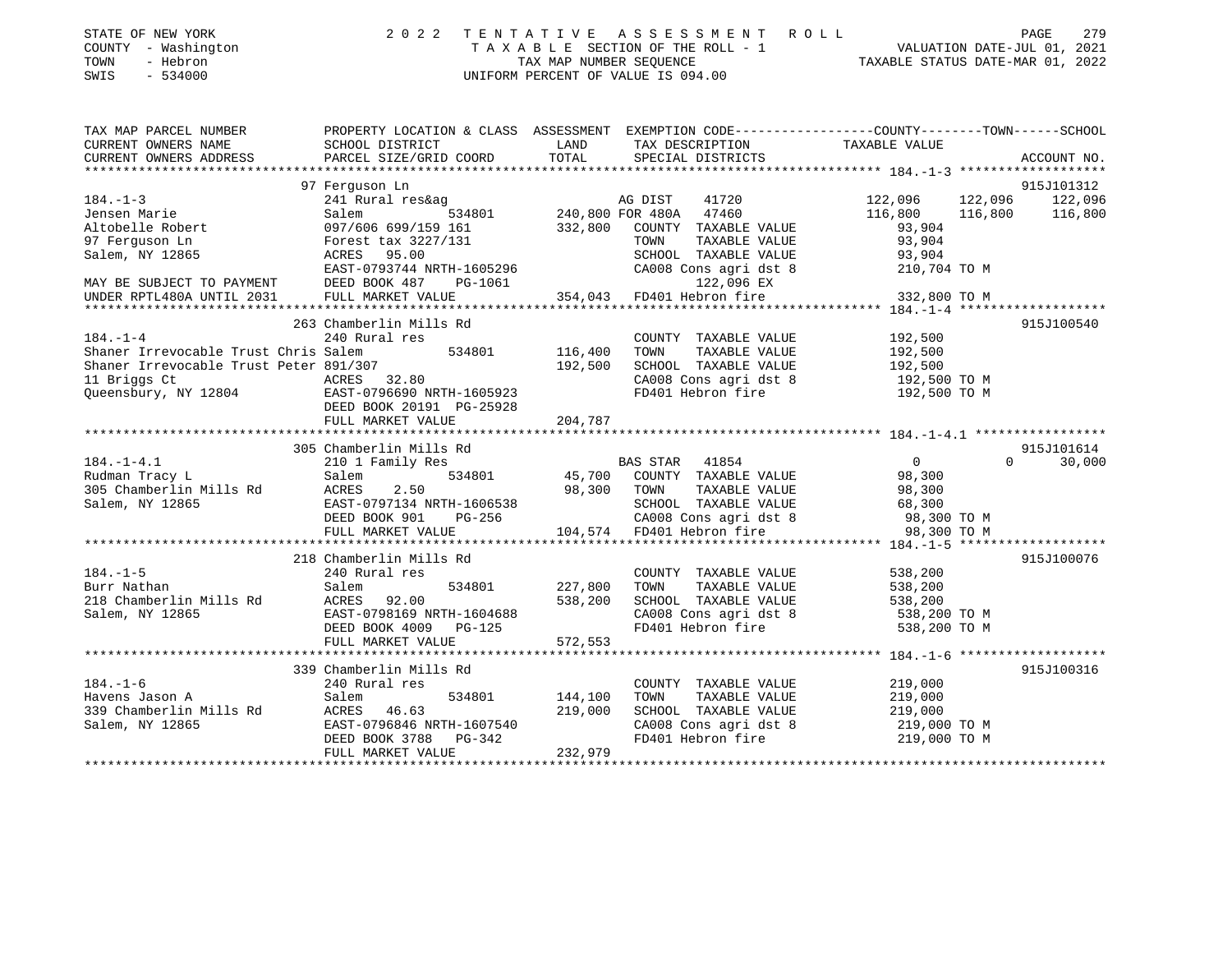| STATE OF NEW YORK<br>- Washington<br>COUNTY<br>- Hebron<br>TOWN<br>$-534000$<br>SWIS | 2 0 2 2                                                 | TENTATIVE<br>TAX MAP NUMBER SEOUENCE | A S S E S S M E N T<br>TAXABLE SECTION OF THE ROLL - 1<br>UNIFORM PERCENT OF VALUE IS 094.00  | R O L L<br>VALUATION DATE-JUL 01, 2021<br>TAXABLE STATUS DATE-MAR 01, 2022 | 280<br>PAGE        |
|--------------------------------------------------------------------------------------|---------------------------------------------------------|--------------------------------------|-----------------------------------------------------------------------------------------------|----------------------------------------------------------------------------|--------------------|
| TAX MAP PARCEL NUMBER<br>CURRENT OWNERS NAME                                         | PROPERTY LOCATION & CLASS ASSESSMENT<br>SCHOOL DISTRICT | LAND                                 | EXEMPTION CODE-----------------COUNTY-------TOWN------SCHOOL<br>TAX DESCRIPTION TAXABLE VALUE |                                                                            |                    |
| CURRENT OWNERS ADDRESS<br>**************************                                 | PARCEL SIZE/GRID COORD TOTAL                            |                                      | SPECIAL DISTRICTS                                                                             |                                                                            | ACCOUNT NO.        |
|                                                                                      | 367 Chamberlin Mills Rd                                 |                                      |                                                                                               |                                                                            | 915J101564         |
| $184. - 1 - 6.1$                                                                     | 210 1 Family Res                                        |                                      | 41854<br>BAS STAR                                                                             | $\Omega$                                                                   | $\Omega$<br>30,000 |
| Sollenberger Paula                                                                   | Salem<br>534801                                         | 41,300                               | COUNTY<br>TAXABLE VALUE                                                                       | 167,900                                                                    |                    |
| 367 Chamberlain Mills Rd                                                             | Single Family Log Home 167,900                          |                                      | TOWN<br>TAXABLE VALUE                                                                         | 167,900                                                                    |                    |
| Salem, NY 12865                                                                      | 1.10 BANK 999<br>ACRES                                  |                                      | TAXABLE VALUE<br>SCHOOL                                                                       | 137,900                                                                    |                    |
|                                                                                      | EAST-0797597 NRTH-1607867                               |                                      | CA008 Cons agri dst 8                                                                         | 167,900 TO M                                                               |                    |
|                                                                                      | DEED BOOK 3193 PG-273                                   |                                      | FD401 Hebron fire                                                                             | 167,900 TO M                                                               |                    |
|                                                                                      | FULL MARKET VALUE                                       | 178,617                              |                                                                                               |                                                                            |                    |
|                                                                                      |                                                         |                                      |                                                                                               |                                                                            |                    |
|                                                                                      | Chamberlin Mills Rd/e Off                               |                                      |                                                                                               |                                                                            | 915J100624         |
| $184. - 1 - 7$                                                                       | 323 Vacant rural                                        |                                      | COUNTY<br>TAXABLE VALUE                                                                       | 18,700                                                                     |                    |
| Pond Brook Farm, LLC                                                                 | Salem<br>534801                                         | 18,700                               | TOWN<br>TAXABLE VALUE                                                                         | 18,700                                                                     |                    |
| 22 Academy St                                                                        | ACRES 23.35                                             | 18,700                               | SCHOOL<br>TAXABLE VALUE                                                                       | 18,700                                                                     |                    |

\*\*\*\*\*\*\*\*\*\*\*\*\*\*\*\*\*\*\*\*\*\*\*\*\*\*\*\*\*\*\*\*\*\*\*\*\*\*\*\*\*\*\*\*\*\*\*\*\*\*\*\*\*\*\*\*\*\*\*\*\*\*\*\*\*\*\*\*\*\*\*\*\*\*\*\*\*\*\*\*\*\*\*\*\*\*\*\*\*\*\*\*\*\*\*\*\*\*\*\*\*\*\* 184.-1-8 \*\*\*\*\*\*\*\*\*\*\*\*\*\*\*\*\*\*\*

\*\*\*\*\*\*\*\*\*\*\*\*\*\*\*\*\*\*\*\*\*\*\*\*\*\*\*\*\*\*\*\*\*\*\*\*\*\*\*\*\*\*\*\*\*\*\*\*\*\*\*\*\*\*\*\*\*\*\*\*\*\*\*\*\*\*\*\*\*\*\*\*\*\*\*\*\*\*\*\*\*\*\*\*\*\*\*\*\*\*\*\*\*\*\*\*\*\*\*\*\*\*\* 184.-1-8.1 \*\*\*\*\*\*\*\*\*\*\*\*\*\*\*\*\*

\*\*\*\*\*\*\*\*\*\*\*\*\*\*\*\*\*\*\*\*\*\*\*\*\*\*\*\*\*\*\*\*\*\*\*\*\*\*\*\*\*\*\*\*\*\*\*\*\*\*\*\*\*\*\*\*\*\*\*\*\*\*\*\*\*\*\*\*\*\*\*\*\*\*\*\*\*\*\*\*\*\*\*\*\*\*\*\*\*\*\*\*\*\*\*\*\*\*\*\*\*\*\* 184.-1-8.2 \*\*\*\*\*\*\*\*\*\*\*\*\*\*\*\*\*

\*\*\*\*\*\*\*\*\*\*\*\*\*\*\*\*\*\*\*\*\*\*\*\*\*\*\*\*\*\*\*\*\*\*\*\*\*\*\*\*\*\*\*\*\*\*\*\*\*\*\*\*\*\*\*\*\*\*\*\*\*\*\*\*\*\*\*\*\*\*\*\*\*\*\*\*\*\*\*\*\*\*\*\*\*\*\*\*\*\*\*\*\*\*\*\*\*\*\*\*\*\*\*\*\*\*\*\*\*\*\*\*\*\*\*\*\*\*\*\*\*\*\*\*\*\*\*\*\*\*\*\*

Bogtown Ln 915J100626

Bogtown Ln 915J101329

12 Briansky Ln 915J101330

73,200 TOWN TAXABLE VALUE

Cambridge, NY 12816 **EAST-0800050 NRTH-1607231** FD401 Hebron fire 18,700 TO M

184.-1-8 322 Rural vac>10 COUNTY TAXABLE VALUE 229,800 Olsen Erik Salem 534801 229,800 TOWN TAXABLE VALUE 229,800 Eisenstein Beth ACRES 212.40 229,800 SCHOOL TAXABLE VALUE 229,800 6231 Maryland Dr EAST-0801425 NRTH-1606665 FD401 Hebron fire 229,800 TO M

184.-1-8.1 314 Rural vac<10 COUNTY TAXABLE VALUE 2,200 Olsen Erik Salem 534801 2,200 TOWN TAXABLE VALUE 2,200 Eisenstein Beth ACRES 2.63 2,200 SCHOOL TAXABLE VALUE 2,200 6231 Maryland Dr EAST-0801833 NRTH-1605643 FD401 Hebron fire 2,200 TO M

184.-1-8.2 210 1 Family Res COUNTY TAXABLE VALUE 275,100

Eisenstein Beth 3706/341, 3007/272 275,100 SCHOOL TAXABLE VALUE 275,100 8350 Melrose Ave sub aband 3358/87 FD401 Hebron fire 275,100 TO M

DEED BOOK 20191 PG-30047

Los Angeles, CA 90048 DEED BOOK 3489 PG-297

Los Angeles, CA 90048 DEED BOOK 3489 PG-293

ACRES 12.19

 EAST-0802610 NRTH-1605163DEED BOOK 20200 PG-6038

Los Angeles, CA 90069 FRNT 250.00 DPTH

MAY BE SUBJECT TO PAYMENTUNDER AGDIST LAW TIL 2023

FULL MARKET VALUE 19,894

FULL MARKET VALUE 244,468

FULL MARKET VALUE 2,340

FULL MARKET VALUE 292,660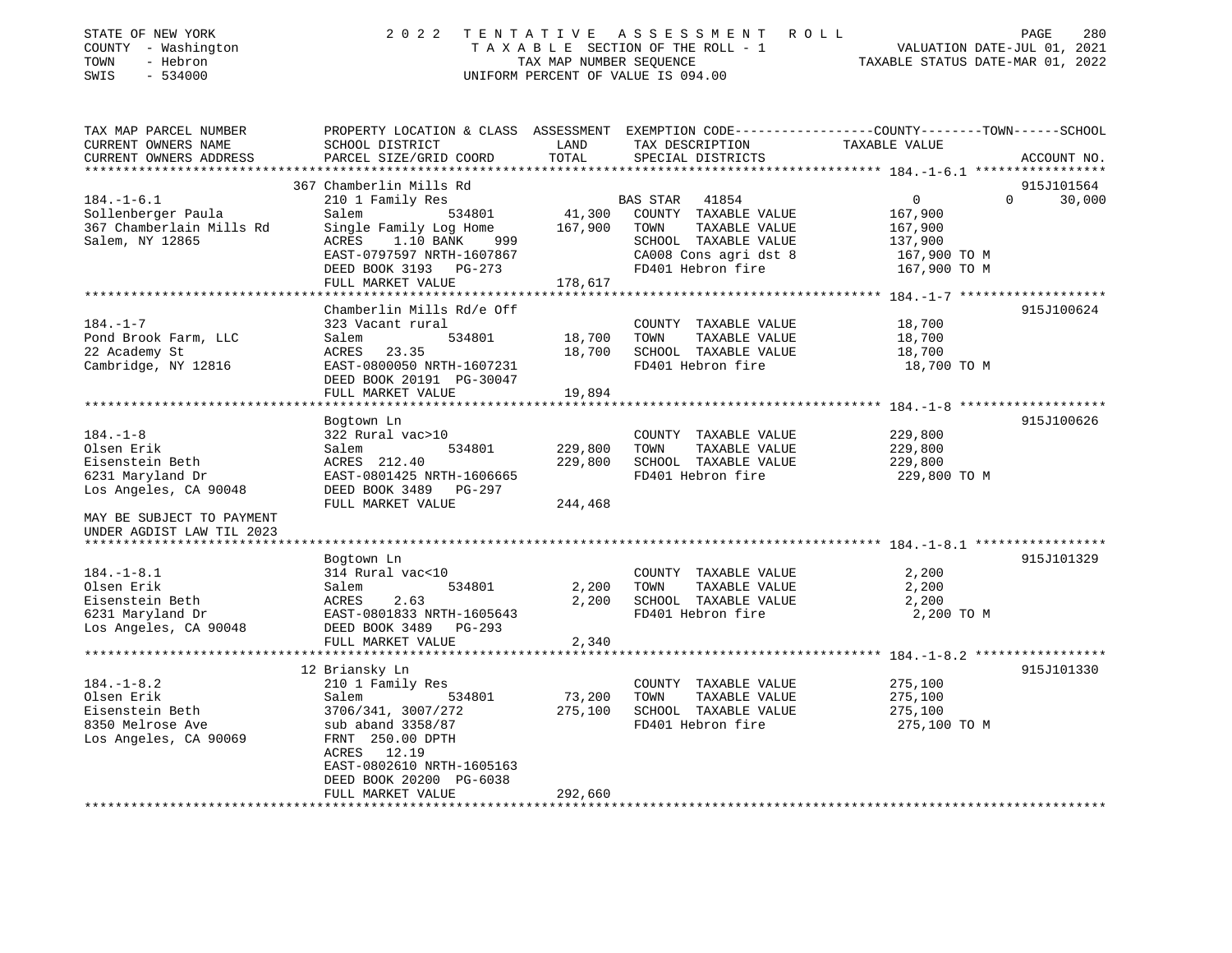| STATE OF NEW YORK<br>COUNTY - Washington<br>TOWN<br>- Hebron<br>SWIS<br>$-534000$ | 2 0 2 2                                                                                                            | TENTATIVE<br>TAX MAP NUMBER SEOUENCE | A S S E S S M E N T<br>ROLL<br>T A X A B L E SECTION OF THE ROLL - 1<br>UNIFORM PERCENT OF VALUE IS 094.00 | VALUATION DATE-JUL 01, 2021<br>TAXABLE STATUS DATE-MAR 01, 2022 | PAGE<br>281            |
|-----------------------------------------------------------------------------------|--------------------------------------------------------------------------------------------------------------------|--------------------------------------|------------------------------------------------------------------------------------------------------------|-----------------------------------------------------------------|------------------------|
| TAX MAP PARCEL NUMBER<br>CURRENT OWNERS NAME                                      | PROPERTY LOCATION & CLASS ASSESSMENT EXEMPTION CODE---------------COUNTY-------TOWN------SCHOOL<br>SCHOOL DISTRICT | LAND                                 | TAX DESCRIPTION                                                                                            | TAXABLE VALUE                                                   |                        |
| CURRENT OWNERS ADDRESS                                                            | PARCEL SIZE/GRID COORD                                                                                             | TOTAL                                | SPECIAL DISTRICTS                                                                                          |                                                                 | ACCOUNT NO.            |
|                                                                                   |                                                                                                                    |                                      |                                                                                                            |                                                                 |                        |
|                                                                                   | 34 Briansky Ln                                                                                                     |                                      |                                                                                                            |                                                                 | 915J101331             |
| $184. - 1 - 8.3$                                                                  | 210 1 Family Res                                                                                                   |                                      | COUNTY TAXABLE VALUE                                                                                       | 316,400                                                         |                        |
| Koster Klaas                                                                      | Salem<br>534801                                                                                                    | 58,300                               | TOWN<br>TAXABLE VALUE                                                                                      | 316,400                                                         |                        |
| 930 N Observation Trl                                                             | 849/239 will 1838/19                                                                                               | 316,400                              | SCHOOL TAXABLE VALUE                                                                                       | 316,400                                                         |                        |
| Green Valley, AZ 85614                                                            | ACRES<br>5.42                                                                                                      |                                      | FD401 Hebron fire                                                                                          | 316,400 TO M                                                    |                        |
|                                                                                   | EAST-0802295 NRTH-1604930                                                                                          |                                      |                                                                                                            |                                                                 |                        |
|                                                                                   | DEED BOOK W1838 PG-19                                                                                              |                                      |                                                                                                            |                                                                 |                        |
|                                                                                   | FULL MARKET VALUE                                                                                                  | 336,596                              |                                                                                                            |                                                                 |                        |
|                                                                                   | 1225 Bogtown Rd                                                                                                    |                                      |                                                                                                            |                                                                 | 915J100444             |
| $184. - 1 - 9$                                                                    | 240 Rural res                                                                                                      |                                      | 41834<br>ENH STAR                                                                                          | $\mathbf 0$                                                     | 74,900<br>$\Omega$     |
| Migliore Inez N                                                                   | Salem<br>534801                                                                                                    | 212,100                              | COUNTY TAXABLE VALUE                                                                                       | 289,200                                                         |                        |
| 1225 Bogtown Rd                                                                   | 3214/184                                                                                                           | 289,200                              | TAXABLE VALUE<br>TOWN                                                                                      | 289,200                                                         |                        |
| Salem, NY 12865                                                                   | ACRES 112.70                                                                                                       |                                      | SCHOOL TAXABLE VALUE                                                                                       | 214,300                                                         |                        |
|                                                                                   | EAST-0803886 NRTH-1609140                                                                                          |                                      | CA008 Cons agri dst 8                                                                                      | 289,200 TO M                                                    |                        |
|                                                                                   | DEED BOOK 581<br>PG-181                                                                                            |                                      | FD401 Hebron fire                                                                                          | 289,200 TO M                                                    |                        |
|                                                                                   | FULL MARKET VALUE                                                                                                  | 307,660                              |                                                                                                            |                                                                 |                        |
|                                                                                   | **********************                                                                                             | ****************                     |                                                                                                            |                                                                 |                        |
|                                                                                   | 1171 Bogtown Rd                                                                                                    |                                      |                                                                                                            |                                                                 | 915J100194             |
| $184. - 1 - 10$                                                                   | 260 Seasonal res                                                                                                   |                                      | COUNTY TAXABLE VALUE                                                                                       | 55,000                                                          |                        |
| Dunkle Frank J                                                                    | Salem<br>534801                                                                                                    | 45,800                               | TAXABLE VALUE<br>TOWN                                                                                      | 55,000                                                          |                        |
| Dunkle Karen A                                                                    | ACRES 10.51                                                                                                        | 55,000                               | SCHOOL TAXABLE VALUE                                                                                       | 55,000                                                          |                        |
| 1171 Bogtown Rd                                                                   | EAST-0803332 NRTH-1607862                                                                                          |                                      | FD401 Hebron fire                                                                                          | 55,000 TO M                                                     |                        |
| Salem, NY 12865                                                                   | DEED BOOK 20200 PG-4548                                                                                            |                                      |                                                                                                            |                                                                 |                        |
|                                                                                   | FULL MARKET VALUE                                                                                                  | 58,511                               |                                                                                                            |                                                                 |                        |
|                                                                                   | 1143 Bogtown Rd                                                                                                    |                                      | 89 PCT OF VALUE USED FOR EXEMPTION PURPOSES                                                                |                                                                 | 915J100023             |
| $184. - 1 - 11$                                                                   | 240 Rural res                                                                                                      |                                      | ENH STAR<br>41834                                                                                          | $\mathbf{0}$                                                    | 74,900<br>$\mathbf{0}$ |
| Brandt Joanne                                                                     | Salem<br>534801                                                                                                    |                                      | 72,800 VET WAR CT 41121                                                                                    | 21,974<br>18,000                                                | $\mathbf 0$            |
| PO Box 111                                                                        | ACRES 12.00 BANK<br>999                                                                                            |                                      | 164,600 COUNTY TAXABLE VALUE                                                                               | 142,626                                                         |                        |
| Salem, NY 12865                                                                   | EAST-0803357 NRTH-1607335                                                                                          |                                      | TOWN<br>TAXABLE VALUE                                                                                      | 146,600                                                         |                        |
|                                                                                   | DEED BOOK 812<br>$PG-32$                                                                                           |                                      | SCHOOL TAXABLE VALUE                                                                                       | 89,700                                                          |                        |
|                                                                                   | FULL MARKET VALUE                                                                                                  | 175,106                              | FD401 Hebron fire                                                                                          | 164,600 TO M                                                    |                        |
|                                                                                   | ********************                                                                                               |                                      |                                                                                                            | ******* 184. -1-12 *******************                          |                        |
|                                                                                   | 1119 Bogtown Rd                                                                                                    |                                      |                                                                                                            |                                                                 | 915J100520             |
| $184. - 1 - 12$                                                                   | 240 Rural res                                                                                                      |                                      | BAS STAR<br>41854                                                                                          | $\circ$                                                         | 30,000<br>$\Omega$     |
| Matos Charles A                                                                   | 534801<br>Salem                                                                                                    | 80,100                               | COUNTY TAXABLE VALUE                                                                                       | 206,900                                                         |                        |
| 1119 Bogtown Rd                                                                   | ACRES 15.32                                                                                                        | 206,900                              | TOWN<br>TAXABLE VALUE                                                                                      | 206,900                                                         |                        |
| Salem, NY 12865                                                                   | EAST-0803530 NRTH-1606784                                                                                          |                                      | SCHOOL TAXABLE VALUE                                                                                       | 176,900                                                         |                        |
|                                                                                   | DEED BOOK 3120<br>$PG-41$                                                                                          |                                      | FD401 Hebron fire                                                                                          | 206,900 ТО М                                                    |                        |
|                                                                                   | FULL MARKET VALUE                                                                                                  | 220,106                              |                                                                                                            |                                                                 |                        |
|                                                                                   |                                                                                                                    |                                      |                                                                                                            |                                                                 |                        |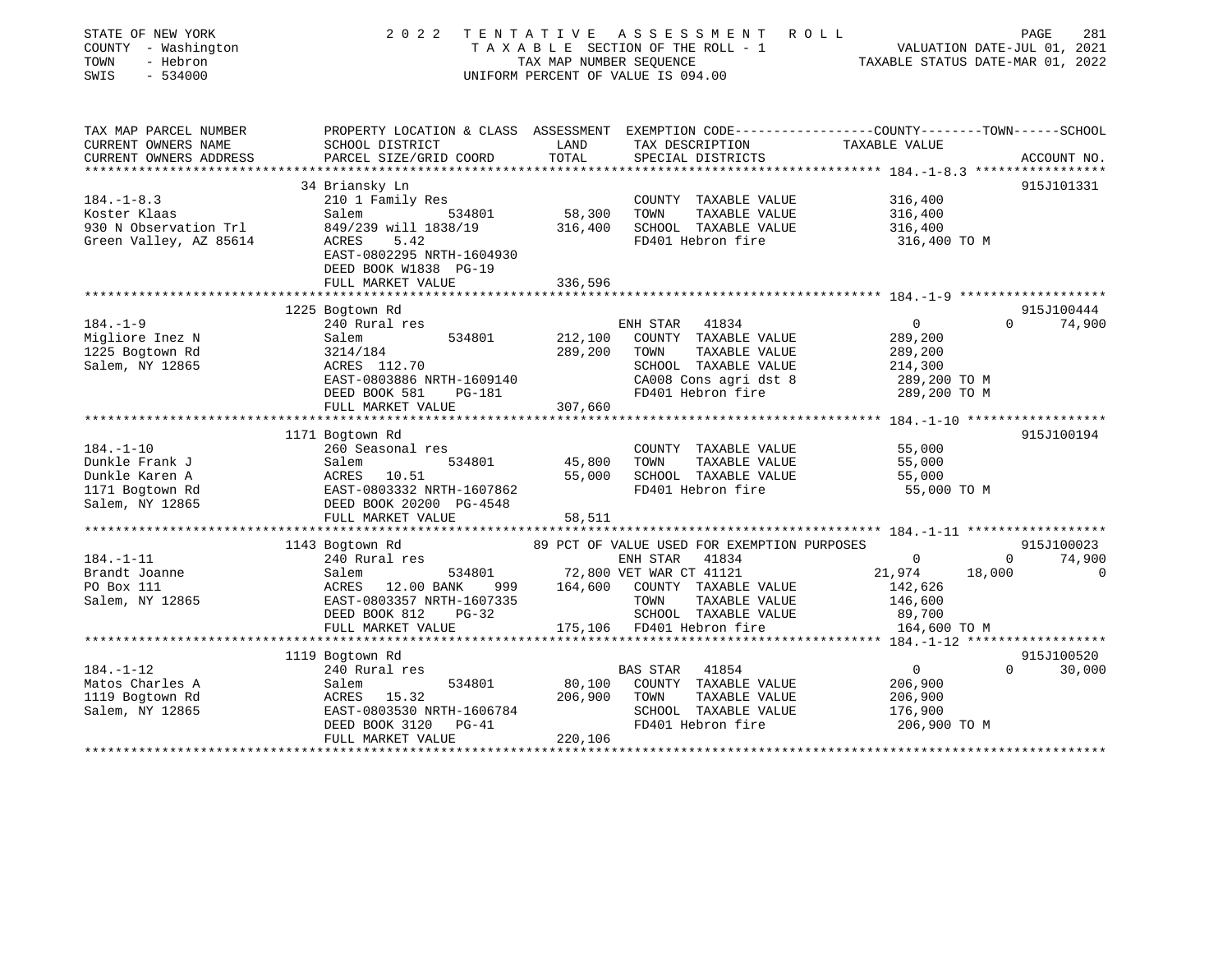| STATE OF NEW YORK<br>COUNTY - Washington<br>TOWN<br>- Hebron<br>$-534000$<br>SWIS | 2 0 2 2                                                                                                            | TENTATIVE<br>TAX MAP NUMBER SEQUENCE | A S S E S S M E N T<br>T A X A B L E SECTION OF THE ROLL - 1<br>UNIFORM PERCENT OF VALUE IS 094.00 | ROLL<br>TAXABLE STATUS DATE-MAR 01, 2022 |          | PAGE<br>282<br>VALUATION DATE-JUL 01, 2021 |
|-----------------------------------------------------------------------------------|--------------------------------------------------------------------------------------------------------------------|--------------------------------------|----------------------------------------------------------------------------------------------------|------------------------------------------|----------|--------------------------------------------|
| TAX MAP PARCEL NUMBER<br>CURRENT OWNERS NAME                                      | PROPERTY LOCATION & CLASS ASSESSMENT EXEMPTION CODE---------------COUNTY-------TOWN------SCHOOL<br>SCHOOL DISTRICT | LAND                                 | TAX DESCRIPTION                                                                                    | TAXABLE VALUE                            |          |                                            |
| CURRENT OWNERS ADDRESS                                                            | PARCEL SIZE/GRID COORD                                                                                             | TOTAL                                | SPECIAL DISTRICTS                                                                                  |                                          |          | ACCOUNT NO.                                |
|                                                                                   |                                                                                                                    |                                      |                                                                                                    |                                          |          |                                            |
|                                                                                   | 44 Bogtown Ln                                                                                                      |                                      |                                                                                                    |                                          |          | 915J101072                                 |
| $184. - 1 - 13.1$                                                                 | 240 Rural res                                                                                                      |                                      | ENH STAR<br>41834                                                                                  | $\overline{0}$                           | $\Omega$ | 74,900                                     |
| Armstrong Timothy                                                                 | 534801<br>Salem                                                                                                    | 69,900                               | COUNTY TAXABLE VALUE                                                                               | 193,100                                  |          |                                            |
| Armstrong Deborah                                                                 | ACRES 10.70                                                                                                        | 193,100                              | TOWN<br>TAXABLE VALUE                                                                              | 193,100                                  |          |                                            |
| 44 Bogtown Ln                                                                     | EAST-0803366 NRTH-1606100                                                                                          |                                      | SCHOOL TAXABLE VALUE                                                                               | 118,200                                  |          |                                            |
| Salem, NY 12865                                                                   | DEED BOOK 557<br>$PG-280$<br>FULL MARKET VALUE                                                                     | 205,426                              | FD401 Hebron fire                                                                                  | 193,100 TO M                             |          |                                            |
|                                                                                   | *****************************                                                                                      |                                      |                                                                                                    |                                          |          |                                            |
|                                                                                   | Bogtown Rd                                                                                                         |                                      |                                                                                                    |                                          |          | 915J101280                                 |
| $184. - 1 - 13.2$                                                                 | 314 Rural vac<10                                                                                                   |                                      | COUNTY TAXABLE VALUE                                                                               | 37,300                                   |          |                                            |
| Burke Jeremiah P                                                                  | Salem<br>534801                                                                                                    | 37,300                               | TOWN<br>TAXABLE VALUE                                                                              | 37,300                                   |          |                                            |
| 509 State Route 67                                                                | ACRES<br>5.40                                                                                                      | 37,300                               | SCHOOL TAXABLE VALUE                                                                               | 37,300                                   |          |                                            |
| Malta, NY 12020                                                                   | EAST-0804020 NRTH-1606195<br>DEED BOOK 482<br>PG-277                                                               |                                      | FD401 Hebron fire                                                                                  | 37,300 TO M                              |          |                                            |
|                                                                                   | FULL MARKET VALUE                                                                                                  | 39,681                               |                                                                                                    |                                          |          |                                            |
|                                                                                   | *****************                                                                                                  |                                      |                                                                                                    |                                          |          |                                            |
|                                                                                   | 22 Bogtown Ln                                                                                                      |                                      |                                                                                                    |                                          |          | 815J101735                                 |
| $184. - 1 - 13.3$                                                                 | 210 1 Family Res                                                                                                   |                                      | <b>BAS STAR</b><br>41854                                                                           | $\overline{0}$                           | $\Omega$ | 30,000                                     |
| Armstrong Robert J                                                                | 534801<br>Salem                                                                                                    | 58,300                               | COUNTY TAXABLE VALUE<br>TOWN                                                                       | 183,200                                  |          |                                            |
| 22 Bogtown Ln<br>Salem, NY 12865                                                  | 557/280<br><b>ACRES</b>                                                                                            | 183,200                              | TAXABLE VALUE<br>SCHOOL TAXABLE VALUE                                                              | 183,200<br>153,200                       |          |                                            |
|                                                                                   | 5.40<br>EAST-0803651 NRTH-1605858                                                                                  |                                      | FD401 Hebron fire                                                                                  | 183,200 TO M                             |          |                                            |
|                                                                                   | DEED BOOK 911<br>$PG-61$<br>FULL MARKET VALUE                                                                      | 194,894                              |                                                                                                    |                                          |          |                                            |
|                                                                                   | ***********************                                                                                            |                                      |                                                                                                    |                                          |          |                                            |
|                                                                                   | 68 Bogtown Ln                                                                                                      |                                      | 70 PCT OF VALUE USED FOR EXEMPTION PURPOSES                                                        |                                          |          | 915J101606                                 |
| $184. - 1 - 14.2$                                                                 | 240 Rural res                                                                                                      |                                      | 41802<br>AGED-CO                                                                                   | 76,580                                   | $\Omega$ |                                            |
| Fremont Lucy                                                                      | 534801<br>Salem                                                                                                    |                                      | 41804<br>91,300 AGED-SCH                                                                           | $\mathbf 0$                              | 0        | 68,922                                     |
| 68 Bogtown Ln                                                                     | Restrictions 586/18                                                                                                |                                      | 218,800 AGED-TOWN 41803                                                                            | $\mathbf 0$                              | 53,606   | $\Omega$                                   |
| Salem, NY 12865                                                                   | 20.40<br>ACRES                                                                                                     |                                      | 41834<br>ENH STAR                                                                                  | $\overline{0}$                           | $\Omega$ | 74,900                                     |
|                                                                                   | EAST-0802649 NRTH-1605967                                                                                          |                                      | COUNTY TAXABLE VALUE                                                                               | 142,220                                  |          |                                            |
|                                                                                   | DEED BOOK 2798<br>PG-176                                                                                           |                                      | TOWN<br>TAXABLE VALUE                                                                              | 165,194                                  |          |                                            |
|                                                                                   | FULL MARKET VALUE                                                                                                  | 232,766                              | SCHOOL TAXABLE VALUE                                                                               | 74,978                                   |          |                                            |
|                                                                                   |                                                                                                                    |                                      | FD401 Hebron fire                                                                                  | 218,800 TO M                             |          |                                            |
|                                                                                   |                                                                                                                    |                                      |                                                                                                    | *** $184. -1 - 15.1$ ***                 |          |                                            |
|                                                                                   | 1089 Bogtown Rd                                                                                                    |                                      |                                                                                                    |                                          |          | 915J100685                                 |
| $184. - 1 - 15.1$<br>Murrelle Lisa                                                | 312 Vac w/imprv<br>534801                                                                                          | 23,000                               | COUNTY TAXABLE VALUE<br>TAXABLE VALUE                                                              | 38,400                                   |          |                                            |
| Jordon estate Bryan                                                               | Salem<br>$2.0$ Ad                                                                                                  | 38,400                               | TOWN<br>SCHOOL TAXABLE VALUE                                                                       | 38,400<br>38,400                         |          |                                            |
| 1089 Bogtown Rd                                                                   | ACRES<br>2.00                                                                                                      |                                      | FD401 Hebron fire                                                                                  | 38,400 TO M                              |          |                                            |
| Salem, NY 12865                                                                   | EAST-0804264 NRTH-1605710                                                                                          |                                      |                                                                                                    |                                          |          |                                            |
|                                                                                   | DEED BOOK 3050<br>$PG-50$                                                                                          |                                      |                                                                                                    |                                          |          |                                            |
|                                                                                   | FULL MARKET VALUE                                                                                                  | 40,851                               |                                                                                                    |                                          |          |                                            |
|                                                                                   |                                                                                                                    |                                      |                                                                                                    |                                          |          |                                            |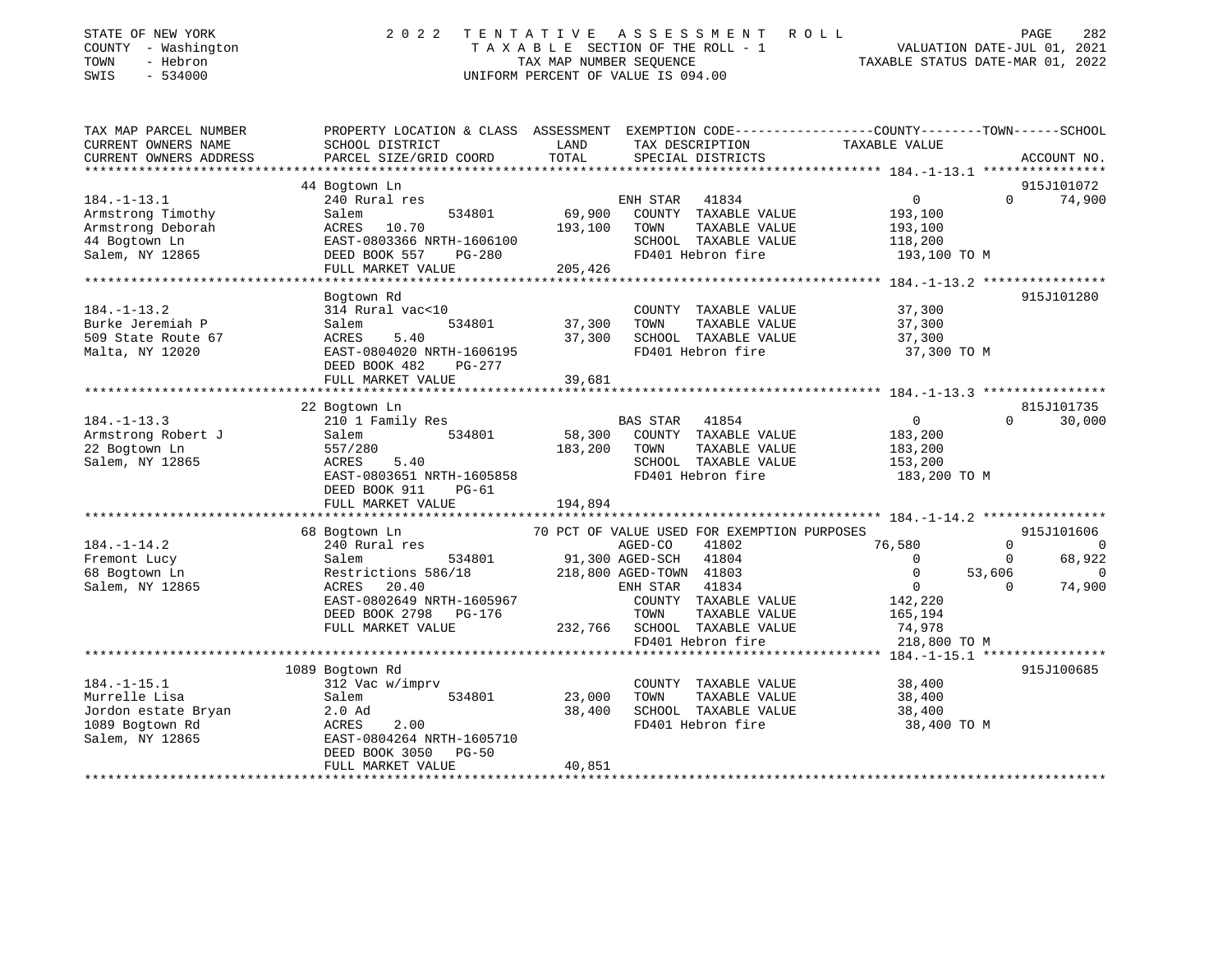| STATE OF NEW YORK<br>COUNTY - Washington | 2022                                                  | TENTATIVE               | A S S E S S M E N T<br>TAXABLE SECTION OF THE ROLL - 1 | R O L L<br>283<br>PAGE<br>VALUATION DATE-JUL 01, 2021        |
|------------------------------------------|-------------------------------------------------------|-------------------------|--------------------------------------------------------|--------------------------------------------------------------|
| - Hebron<br>TOWN                         |                                                       | TAX MAP NUMBER SEQUENCE |                                                        | TAXABLE STATUS DATE-MAR 01, 2022                             |
| SWIS<br>$-534000$                        |                                                       |                         | UNIFORM PERCENT OF VALUE IS 094.00                     |                                                              |
|                                          |                                                       |                         |                                                        |                                                              |
| TAX MAP PARCEL NUMBER                    | PROPERTY LOCATION & CLASS ASSESSMENT                  |                         |                                                        | EXEMPTION CODE-----------------COUNTY-------TOWN------SCHOOL |
| CURRENT OWNERS NAME                      | SCHOOL DISTRICT                                       | LAND                    | TAX DESCRIPTION                                        | TAXABLE VALUE                                                |
| CURRENT OWNERS ADDRESS                   | PARCEL SIZE/GRID COORD                                | TOTAL                   | SPECIAL DISTRICTS                                      | ACCOUNT NO.                                                  |
|                                          | 61 Briansky Ln                                        |                         |                                                        | 915J101062                                                   |
| $184. - 1 - 15.2$                        | 242 Rurl res&rec                                      |                         | COUNTY TAXABLE VALUE                                   | 201,400                                                      |
| Whalen Gary R                            | 534801<br>Salem                                       | 109,200                 | TOWN<br>TAXABLE VALUE                                  | 201,400                                                      |
| 61 Briansky Ln                           | 29.20 BANK<br>ACRES<br>999                            | 201,400                 | SCHOOL TAXABLE VALUE                                   | 201,400                                                      |
| Salem, NY 12865                          | EAST-0803251 NRTH-1604416                             |                         | FD401 Hebron fire                                      | 201,400 TO M                                                 |
|                                          | DEED BOOK 20191 PG-29825                              |                         |                                                        |                                                              |
|                                          | FULL MARKET VALUE                                     | 214,255                 |                                                        |                                                              |
|                                          |                                                       |                         |                                                        |                                                              |
|                                          | 25 Bogtown Ln                                         |                         |                                                        | 915J101084                                                   |
| $184. - 1 - 15.3$<br>Perrelli Frank N    | 210 1 Family Res<br>534801                            |                         | COUNTY TAXABLE VALUE<br>TOWN<br>TAXABLE VALUE          | 219,600                                                      |
| Perrelli Elizabeth A                     | Salem<br>sub lot 3                                    | 60,700<br>219,600       | SCHOOL TAXABLE VALUE                                   | 219,600<br>219,600                                           |
| 25 Bogtown Ln                            | ACRES<br>6.50 BANK<br>999                             |                         | FD401 Hebron fire                                      | 219,600 TO M                                                 |
| Salem, NY 12865                          | EAST-0803881 NRTH-1605298                             |                         |                                                        |                                                              |
|                                          | DEED BOOK 20191 PG-26812                              |                         |                                                        |                                                              |
|                                          | FULL MARKET VALUE                                     | 233,617                 |                                                        |                                                              |
|                                          |                                                       |                         |                                                        |                                                              |
|                                          | Bogtown Rd                                            |                         |                                                        | 915J101565                                                   |
| $184. - 1 - 15.4$                        | 322 Rural vac>10                                      |                         | COUNTY TAXABLE VALUE                                   | 86,400                                                       |
| Sztorc Family LLC                        | Salem<br>534801                                       | 86,400                  | TOWN<br>TAXABLE VALUE                                  | 86,400                                                       |
| PO Box 157<br>Dorset, VT 05251           | ACRES 28.30<br>EAST-0804516 NRTH-1604788              | 86,400                  | SCHOOL TAXABLE VALUE<br>FD401 Hebron fire              | 86,400<br>86,400 TO M                                        |
|                                          | DEED BOOK 3100 PG-87                                  |                         |                                                        |                                                              |
|                                          | FULL MARKET VALUE                                     | 91,915                  |                                                        |                                                              |
|                                          | *********************                                 |                         |                                                        |                                                              |
|                                          | 53 Bogtown Ln                                         |                         |                                                        | 915J101084                                                   |
| $184. - 1 - 15.5$                        | 210 1 Family Res                                      |                         | COUNTY TAXABLE VALUE                                   | 80,700                                                       |
| Sweeney Richard M Jr                     | Salem<br>534801                                       | 64,100                  | TOWN<br>TAXABLE VALUE                                  | 80,700                                                       |
| Sweeney Paula M                          | lot 1                                                 | 80,700                  | SCHOOL TAXABLE VALUE                                   | 80,700                                                       |
| 53 Bogtown Ln                            | ACRES<br>8.06 BANK<br>999                             |                         | FD401 Hebron fire                                      | 80,700 TO M                                                  |
| Salem, NY 12865                          | EAST-0803401 NRTH-1605221<br>DEED BOOK 886<br>$PG-67$ |                         |                                                        |                                                              |
|                                          | FULL MARKET VALUE                                     | 85,851                  |                                                        |                                                              |
|                                          | ************************                              | *********               |                                                        | ************************* 184.-1-16 *******************      |
|                                          | 1007 Bogtown Rd                                       |                         |                                                        | 915J100043                                                   |
| $184. - 1 - 16$                          | 241 Rural res&ag                                      |                         | COUNTY TAXABLE VALUE                                   | 180,700                                                      |
| Silver Ridge Properties, LLC             | Salem<br>534801                                       | 135,800                 | TOWN<br>TAXABLE VALUE                                  | 180,700                                                      |
| 527 Route 31                             | ACRES 98.00                                           | 180,700                 | SCHOOL TAXABLE VALUE                                   | 180,700                                                      |
| Port Byron, NY 13140                     | EAST-0804555 NRTH-1603025                             |                         | FD401 Hebron fire                                      | 180,700 TO M                                                 |
|                                          | DEED BOOK 3776<br>PG-291<br>FULL MARKET VALUE         | 192,234                 |                                                        |                                                              |
|                                          |                                                       |                         |                                                        |                                                              |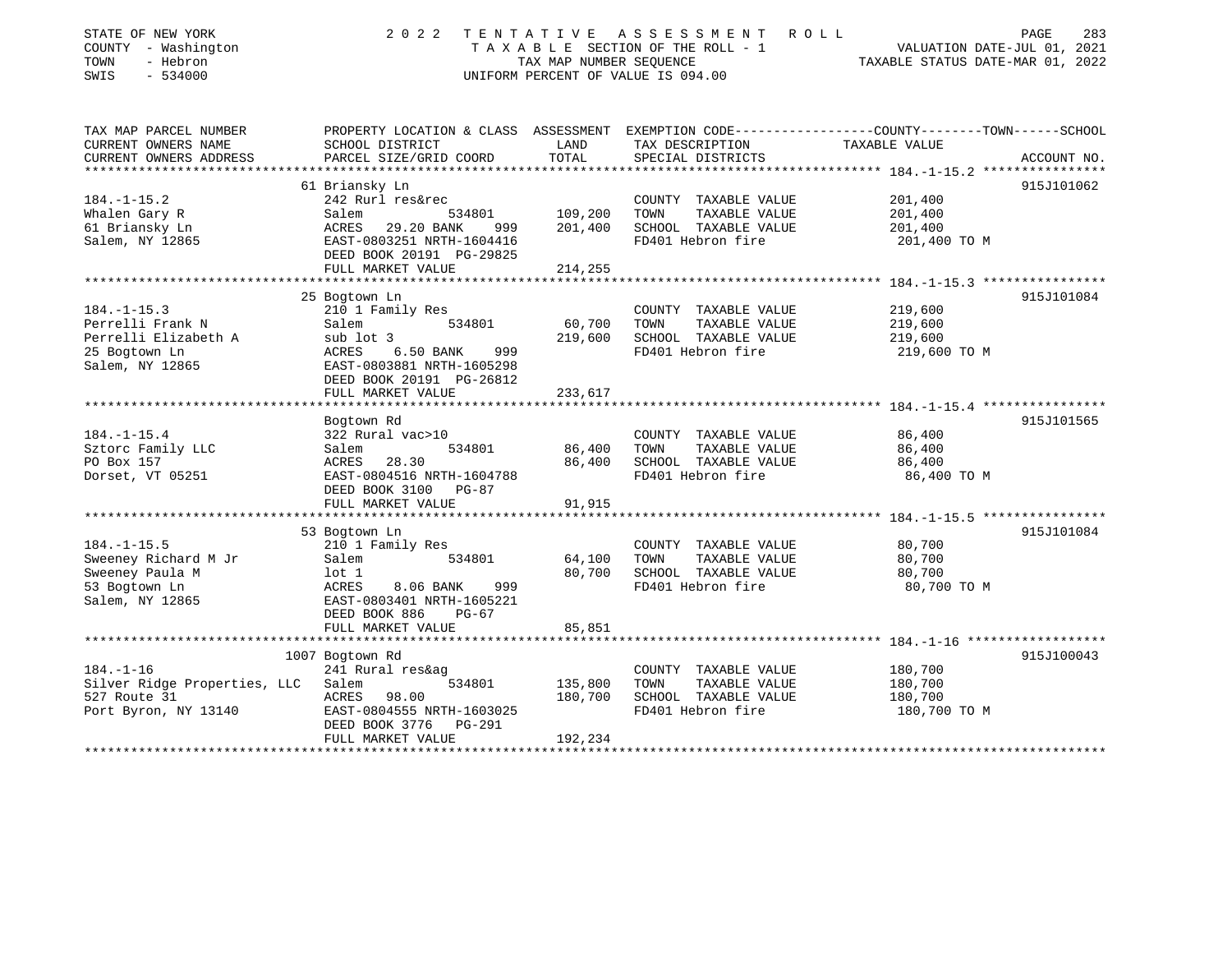| STATE OF NEW YORK<br>COUNTY - Washington<br>TOWN<br>- Hebron<br>SWIS<br>$-534000$                                                                                                                                                                                                                                                                                                                                       |                                                                                                                   |         | 2022 TENTATIVE ASSESSMENT ROLL<br>UNIFORM PERCENT OF VALUE IS 094.00 | PAGE<br>T A X A B L E SECTION OF THE ROLL - 1 VALUATION DATE-JUL 01, 2021<br>TAX MAP NUMBER SEQUENCE | 284 |
|-------------------------------------------------------------------------------------------------------------------------------------------------------------------------------------------------------------------------------------------------------------------------------------------------------------------------------------------------------------------------------------------------------------------------|-------------------------------------------------------------------------------------------------------------------|---------|----------------------------------------------------------------------|------------------------------------------------------------------------------------------------------|-----|
| TAX MAP PARCEL NUMBER<br>CURRENT OWNERS NAME                                                                                                                                                                                                                                                                                                                                                                            | SCHOOL DISTRICT<br><b>LAND</b>                                                                                    | TOTAL   | TAX DESCRIPTION TAXABLE VALUE                                        | PROPERTY LOCATION & CLASS ASSESSMENT EXEMPTION CODE----------------COUNTY-------TOWN------SCHOOL     |     |
| CURRENT OWNERS ADDRESS                                                                                                                                                                                                                                                                                                                                                                                                  | PARCEL SIZE/GRID COORD                                                                                            |         | SPECIAL DISTRICTS                                                    | ACCOUNT NO.                                                                                          |     |
|                                                                                                                                                                                                                                                                                                                                                                                                                         | 1245&1274 Dunnigan Rd                                                                                             |         |                                                                      | 915J100118                                                                                           |     |
| $184. - 1 - 17$                                                                                                                                                                                                                                                                                                                                                                                                         | 112 Dairy farm                                                                                                    |         | 41720<br>AG DIST                                                     | 267,597<br>267,597<br>267,597                                                                        |     |
| Cary Irrevocable Trust Ruth A Salem                                                                                                                                                                                                                                                                                                                                                                                     | 534801                                                                                                            | 515,400 | COUNTY TAXABLE VALUE                                                 | 399,103                                                                                              |     |
| Cary Michael F                                                                                                                                                                                                                                                                                                                                                                                                          |                                                                                                                   | 666,700 | TOWN<br>TAXABLE VALUE                                                | 399,103                                                                                              |     |
| c/o Chris Cary                                                                                                                                                                                                                                                                                                                                                                                                          | Irrevocable Trust<br>ACRES 377.70<br>EAST-0800899 NRTH-1602807<br>DEED BOOK 3258 PG-295<br>RILL MADYER WAYS       |         | SCHOOL TAXABLE VALUE                                                 | 399,103                                                                                              |     |
|                                                                                                                                                                                                                                                                                                                                                                                                                         |                                                                                                                   |         | CA008 Cons agri dst 8                                                | 399,103 TO M                                                                                         |     |
| 1245 Dunnigan Rd<br>Salem, NY 12865                                                                                                                                                                                                                                                                                                                                                                                     |                                                                                                                   |         | 267,597 EX                                                           |                                                                                                      |     |
|                                                                                                                                                                                                                                                                                                                                                                                                                         | FULL MARKET VALUE                                                                                                 | 709,255 | FD401 Hebron fire                                                    | 666,700 TO M                                                                                         |     |
| MAY BE SUBJECT TO PAYMENT<br>UNDER AGDIST LAW TIL 2026                                                                                                                                                                                                                                                                                                                                                                  |                                                                                                                   |         |                                                                      |                                                                                                      |     |
|                                                                                                                                                                                                                                                                                                                                                                                                                         |                                                                                                                   |         |                                                                      |                                                                                                      |     |
|                                                                                                                                                                                                                                                                                                                                                                                                                         | 1231 Dunnigan Rd                                                                                                  |         | COUNTY TAXABLE VALUE                                                 | 915J100495<br>23,900                                                                                 |     |
|                                                                                                                                                                                                                                                                                                                                                                                                                         |                                                                                                                   | 14,700  | TOWN<br>TAXABLE VALUE                                                | 23,900                                                                                               |     |
|                                                                                                                                                                                                                                                                                                                                                                                                                         |                                                                                                                   | 23,900  | SCHOOL TAXABLE VALUE                                                 | 23,900                                                                                               |     |
|                                                                                                                                                                                                                                                                                                                                                                                                                         |                                                                                                                   |         |                                                                      | 23,900 TO M                                                                                          |     |
|                                                                                                                                                                                                                                                                                                                                                                                                                         |                                                                                                                   |         | CA008 Cons agri dst 8<br>FD401 Hebron fire                           | 23,900 TO M                                                                                          |     |
|                                                                                                                                                                                                                                                                                                                                                                                                                         |                                                                                                                   |         |                                                                      |                                                                                                      |     |
| $\begin{tabular}{lllllllllllllllllllll} 184.-1-18 & & & & & & & & & \\ \text{Lee Ralph} & & & & & & & & 54801 \\ \text{Compton Elizabeth} & & & & & & & & 23,900 \\ \text{463 West St} & D405 & & & & & 23,900 \\ \text{New York, NY 10014} & & & & & & \text{DEED BOOK 3492} & PG-66 \\ & & & & & & & \text{FULL MARKET VALUE} & & & 25,426 \\ & & & & & & & & \text{FULL MARKET VALUE} & & & 25,426 \\ \end{tabular}$ |                                                                                                                   |         |                                                                      |                                                                                                      |     |
|                                                                                                                                                                                                                                                                                                                                                                                                                         | 1746 Scott Lake Rd                                                                                                |         |                                                                      | 915J100666                                                                                           |     |
| $184. - 1 - 19$                                                                                                                                                                                                                                                                                                                                                                                                         | 210 1 Family Res                                                                                                  |         | BAS STAR 41854                                                       | $\overline{0}$<br>$0 \t 30,000$                                                                      |     |
| Shaw Franklin J Jr<br>Shaw Patricia                                                                                                                                                                                                                                                                                                                                                                                     | 534801<br>Salem 534801<br>sub lot 11<br>ACRES 7.55 BANK 997<br>EAST-0796427 NRTH-1602699<br>DEED BOOK 2321 PG-136 |         | 63,000 COUNTY TAXABLE VALUE                                          | 185,400                                                                                              |     |
|                                                                                                                                                                                                                                                                                                                                                                                                                         |                                                                                                                   | 185,400 | TOWN<br>TAXABLE VALUE                                                | 185,400                                                                                              |     |
| 1746 Scott Lake Rd<br>Salem, NY 12865                                                                                                                                                                                                                                                                                                                                                                                   |                                                                                                                   |         | SCHOOL TAXABLE VALUE                                                 | 155,400                                                                                              |     |
|                                                                                                                                                                                                                                                                                                                                                                                                                         |                                                                                                                   |         | CA008 Cons agri dst 8                                                | 185,400 TO M                                                                                         |     |
|                                                                                                                                                                                                                                                                                                                                                                                                                         |                                                                                                                   |         | FD401 Hebron fire                                                    | 185,400 TO M                                                                                         |     |
|                                                                                                                                                                                                                                                                                                                                                                                                                         | FULL MARKET VALUE                                                                                                 | 197,234 |                                                                      |                                                                                                      |     |
|                                                                                                                                                                                                                                                                                                                                                                                                                         | 1690 Scott Lake Rd                                                                                                |         |                                                                      |                                                                                                      |     |
| $184. - 1 - 19.2$                                                                                                                                                                                                                                                                                                                                                                                                       | 312 Vac w/imprv                                                                                                   |         | COUNTY TAXABLE VALUE                                                 | 93,400                                                                                               |     |
|                                                                                                                                                                                                                                                                                                                                                                                                                         | 534801<br>Salem                                                                                                   | 81,000  | TAXABLE VALUE<br>TOWN                                                | 93,400                                                                                               |     |
| McKinney Pamela<br>- - Mario                                                                                                                                                                                                                                                                                                                                                                                            |                                                                                                                   | 93,400  | SCHOOL TAXABLE VALUE                                                 | 93,400                                                                                               |     |
| 1690 Scott Lake Rd                                                                                                                                                                                                                                                                                                                                                                                                      | lot 2<br>ACRES   25.62 BANK    999<br>EAST-0797808 NRTH-1601211                                                   |         | CA008 Cons agri dst 8                                                | 93,400 TO M                                                                                          |     |
| Salem, NY 12865                                                                                                                                                                                                                                                                                                                                                                                                         |                                                                                                                   |         | FD401 Hebron fire                                                    | 93,400 TO M                                                                                          |     |
|                                                                                                                                                                                                                                                                                                                                                                                                                         | DEED BOOK 2720 PG-95                                                                                              |         |                                                                      |                                                                                                      |     |
|                                                                                                                                                                                                                                                                                                                                                                                                                         | FULL MARKET VALUE                                                                                                 | 99,362  |                                                                      |                                                                                                      |     |
|                                                                                                                                                                                                                                                                                                                                                                                                                         |                                                                                                                   |         |                                                                      |                                                                                                      |     |
|                                                                                                                                                                                                                                                                                                                                                                                                                         |                                                                                                                   |         |                                                                      |                                                                                                      |     |
| $184. - 1 - 19.3$                                                                                                                                                                                                                                                                                                                                                                                                       |                                                                                                                   |         | COUNTY TAXABLE VALUE                                                 | 45,300                                                                                               |     |
| 104.<br>McKinney Pamela                                                                                                                                                                                                                                                                                                                                                                                                 | axe Rd<br>314 Rural vac<10<br>Salem<br>534801                                                                     | 45,300  | TAXABLE VALUE<br>TOWN                                                | 45,300                                                                                               |     |
|                                                                                                                                                                                                                                                                                                                                                                                                                         | lot 3                                                                                                             | 45,300  | SCHOOL TAXABLE VALUE                                                 | 45,300                                                                                               |     |
| 1690 Scott Lake Rd                                                                                                                                                                                                                                                                                                                                                                                                      | 9.03<br>ACRES                                                                                                     |         | CA008 Cons agri dst 8                                                | 45,300 TO M                                                                                          |     |
| Salem, NY 12865                                                                                                                                                                                                                                                                                                                                                                                                         | EAST-0797814 NRTH-1601946<br>DEED BOOK 2720<br>PG-95                                                              |         | FD401 Hebron fire                                                    | 45,300 TO M                                                                                          |     |
|                                                                                                                                                                                                                                                                                                                                                                                                                         | FULL MARKET VALUE                                                                                                 | 48,191  |                                                                      |                                                                                                      |     |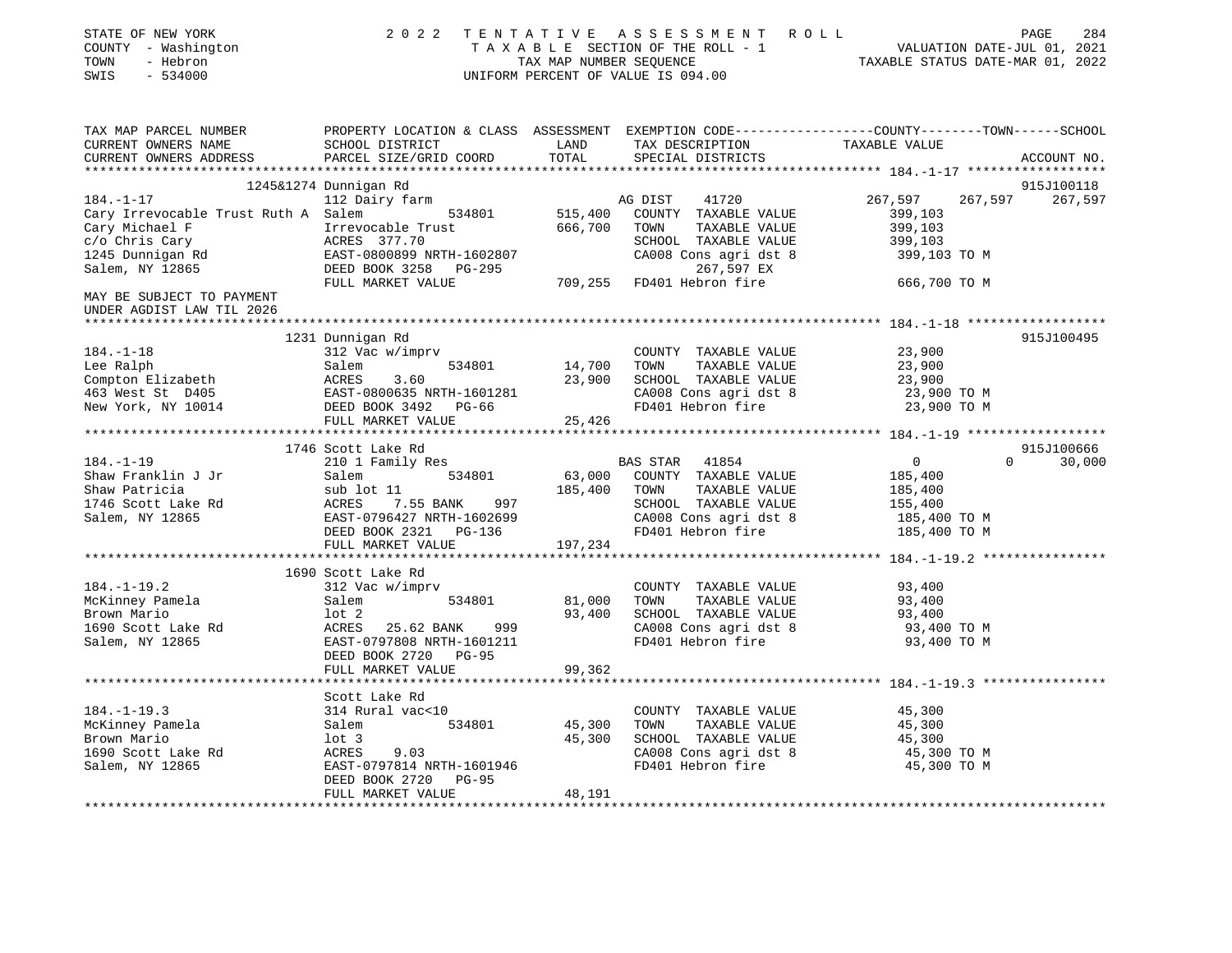| STATE OF NEW YORK<br>STATE OF NEW YORK<br>COUNTY - Washington<br>TOWN - Hebron<br>SWIS - 534000                                                                                                                                                  |                                                                                                                                                                                                                                             |         | 2022 TENTATIVE ASSESSMENT ROLL<br>UNIFORM PERCENT OF VALUE IS 094.00 | PAGE 285<br>TAXABLE SECTION OF THE ROLL - 1 VALUATION DATE-JUL 01, 2021<br>TAXABLE STATUS NAME TARABLE STATUS DATE-MAR 01, 2022<br>TAXABLE STATUS DATE-MAR 01, 2022 | PAGE<br>285        |
|--------------------------------------------------------------------------------------------------------------------------------------------------------------------------------------------------------------------------------------------------|---------------------------------------------------------------------------------------------------------------------------------------------------------------------------------------------------------------------------------------------|---------|----------------------------------------------------------------------|---------------------------------------------------------------------------------------------------------------------------------------------------------------------|--------------------|
| TAX MAP PARCEL NUMBER<br>CURRENT OWNERS NAME                                                                                                                                                                                                     | PROPERTY LOCATION & CLASS ASSESSMENT EXEMPTION CODE-----------------COUNTY--------TOWN------SCHOOL<br><b>EXAMPLE EXAMPLE STATE</b><br>SCHOOL DISTRICT                                                                                       |         |                                                                      |                                                                                                                                                                     |                    |
| CURRENT OWNERS ADDRESS                                                                                                                                                                                                                           | PARCEL SIZE/GRID COORD                                                                                                                                                                                                                      | TOTAL   | TAX DESCRIPTION TAXABLE VALUE SPECIAL DISTRICTS<br>SPECIAL DISTRICTS |                                                                                                                                                                     | ACCOUNT NO.        |
|                                                                                                                                                                                                                                                  |                                                                                                                                                                                                                                             |         |                                                                      |                                                                                                                                                                     |                    |
| $184. - 1 - 19.4$                                                                                                                                                                                                                                | 1702 Scott Lake Rd<br>314 Rural vac<10                                                                                                                                                                                                      |         | COUNTY TAXABLE VALUE                                                 | 39,200                                                                                                                                                              |                    |
|                                                                                                                                                                                                                                                  |                                                                                                                                                                                                                                             |         |                                                                      | 39,200                                                                                                                                                              |                    |
|                                                                                                                                                                                                                                                  |                                                                                                                                                                                                                                             |         |                                                                      | 39,200                                                                                                                                                              |                    |
|                                                                                                                                                                                                                                                  |                                                                                                                                                                                                                                             |         |                                                                      |                                                                                                                                                                     |                    |
| Meier Michael Salem 534801 39,200 TOWN TAXABLE VALUE<br>Meier Donna lot 4<br>182 Adams Dr ACRES 6.28 CA008 Cons agri dst 8<br>Washington, NH 03280 EAST-0797533 NRTH-1602275 FD401 Hebron fire                                                   |                                                                                                                                                                                                                                             |         | CA008 Cons agri dst 8<br>FD401 Hebron fire                           | 39,200 TO M<br>39,200 TO M                                                                                                                                          |                    |
|                                                                                                                                                                                                                                                  | DEED BOOK 2741 PG-253                                                                                                                                                                                                                       |         |                                                                      |                                                                                                                                                                     |                    |
|                                                                                                                                                                                                                                                  | FULL MARKET VALUE                                                                                                                                                                                                                           | 41,702  |                                                                      |                                                                                                                                                                     |                    |
|                                                                                                                                                                                                                                                  | Scott Lake Rd                                                                                                                                                                                                                               |         |                                                                      |                                                                                                                                                                     |                    |
| $184. - 1 - 19.5$                                                                                                                                                                                                                                | 314 Rural vac<10                                                                                                                                                                                                                            |         | COUNTY TAXABLE VALUE                                                 | 39,800                                                                                                                                                              |                    |
|                                                                                                                                                                                                                                                  |                                                                                                                                                                                                                                             |         | TAXABLE VALUE                                                        |                                                                                                                                                                     |                    |
|                                                                                                                                                                                                                                                  |                                                                                                                                                                                                                                             |         |                                                                      | 39,800<br>39,800                                                                                                                                                    |                    |
|                                                                                                                                                                                                                                                  |                                                                                                                                                                                                                                             |         | CA008 Cons agri dst 8<br>FD401 Hebron fire                           | 39,800 TO M                                                                                                                                                         |                    |
| Hatlee Family Irrevoc Trust<br>5338 Hickory Dr<br>Schenectady, NY 12303<br>Example VALUE<br>Schenectady, NY 12303<br>EXECT-0797138 NRTH-1602430<br>EXECT-0797138 NRTH-1602430<br>CA008 Cons agri dst 8<br>FD401 Hebron fire<br>FD401 Hebron fire |                                                                                                                                                                                                                                             |         |                                                                      | 39,800 TO M                                                                                                                                                         |                    |
|                                                                                                                                                                                                                                                  | DEED BOOK 20200 PG-3172                                                                                                                                                                                                                     |         |                                                                      |                                                                                                                                                                     |                    |
|                                                                                                                                                                                                                                                  | FULL MARKET VALUE                                                                                                                                                                                                                           | 42,340  |                                                                      |                                                                                                                                                                     |                    |
|                                                                                                                                                                                                                                                  | 1401 Dunnigan Rd                                                                                                                                                                                                                            |         |                                                                      |                                                                                                                                                                     |                    |
| $184. - 1 - 19.6$                                                                                                                                                                                                                                | 270 Mfg housing                                                                                                                                                                                                                             |         | BAS STAR 41854                                                       | $\overline{0}$                                                                                                                                                      | $\Omega$<br>30,000 |
| Harwood Lucinda A                                                                                                                                                                                                                                |                                                                                                                                                                                                                                             |         |                                                                      | 74,400                                                                                                                                                              |                    |
|                                                                                                                                                                                                                                                  |                                                                                                                                                                                                                                             |         |                                                                      | 74,400                                                                                                                                                              |                    |
| 1401 Dunnigan Rd<br>Salem, NY 12865                                                                                                                                                                                                              |                                                                                                                                                                                                                                             |         | SCHOOL TAXABLE VALUE 44,400<br>CA008 Cons agri dst 8 74,400 TO M     |                                                                                                                                                                     |                    |
|                                                                                                                                                                                                                                                  |                                                                                                                                                                                                                                             |         |                                                                      |                                                                                                                                                                     |                    |
|                                                                                                                                                                                                                                                  | 270 Mrg nousing<br>Salem and the S34801 M1900 COUNTY TAXABLE VALUE<br>101 Magnetic SCHOOL TAXABLE VALUE<br>ACRES 4.14 SCHOOL TAXABLE VALUE<br>EAST-0797513 NRTH-1602884 CA008 Cons agri dst 8<br>DEED BOOK 2692 PG-23 FD401 Hebron fire<br> |         |                                                                      | 74,400 TO M                                                                                                                                                         |                    |
|                                                                                                                                                                                                                                                  |                                                                                                                                                                                                                                             |         |                                                                      |                                                                                                                                                                     |                    |
|                                                                                                                                                                                                                                                  | Dunnigan Rd                                                                                                                                                                                                                                 |         |                                                                      |                                                                                                                                                                     |                    |
|                                                                                                                                                                                                                                                  |                                                                                                                                                                                                                                             |         | COUNTY TAXABLE VALUE                                                 | 156,900                                                                                                                                                             |                    |
|                                                                                                                                                                                                                                                  |                                                                                                                                                                                                                                             |         | TOWN TAXABLE VALUE                                                   | 156,900                                                                                                                                                             |                    |
|                                                                                                                                                                                                                                                  |                                                                                                                                                                                                                                             |         | SCHOOL TAXABLE VALUE                                                 | 156,900                                                                                                                                                             |                    |
|                                                                                                                                                                                                                                                  |                                                                                                                                                                                                                                             |         | CA008 Cons agri dst 8                                                | 156,900 ТО М                                                                                                                                                        |                    |
|                                                                                                                                                                                                                                                  |                                                                                                                                                                                                                                             |         | FD401 Hebron fire                                                    | 156,900 ТО М                                                                                                                                                        |                    |
|                                                                                                                                                                                                                                                  | DEED BOOK 20191 PG-26866                                                                                                                                                                                                                    |         |                                                                      |                                                                                                                                                                     |                    |
|                                                                                                                                                                                                                                                  | FULL MARKET VALUE<br>****************                                                                                                                                                                                                       | 166,915 |                                                                      |                                                                                                                                                                     |                    |
|                                                                                                                                                                                                                                                  | Dunnigan Rd                                                                                                                                                                                                                                 |         |                                                                      |                                                                                                                                                                     |                    |
| $184. - 1 - 19.8$                                                                                                                                                                                                                                | 314 Rural vac<10                                                                                                                                                                                                                            |         | COUNTY TAXABLE VALUE                                                 | 42,600                                                                                                                                                              |                    |
| Giumarra James A                                                                                                                                                                                                                                 |                                                                                                                                                                                                                                             |         | TOWN TAXABLE VALUE                                                   | 42,600                                                                                                                                                              |                    |
| Giumarra Linda A                                                                                                                                                                                                                                 |                                                                                                                                                                                                                                             |         | SCHOOL TAXABLE VALUE                                                 | 42,600                                                                                                                                                              |                    |
| 504 Scott Lake Rd<br>Salem. NY 12865                                                                                                                                                                                                             |                                                                                                                                                                                                                                             |         | CA008 Cons agri dst 8                                                | 42,600 TO M                                                                                                                                                         |                    |
| Salem, NY 12865                                                                                                                                                                                                                                  | 314 Rural vackiv<br>Salem 534801 42,600<br>lot 8 42,600<br>ACRES 7.80<br>EAST-0798216 NRTH-1602412<br>---- -2011 2021 2                                                                                                                     |         | FD401 Hebron fire                                                    | 42,600 TO M                                                                                                                                                         |                    |
|                                                                                                                                                                                                                                                  | DEED BOOK 2639 PG-277<br>FULL MARKET VALUE                                                                                                                                                                                                  | 45,319  |                                                                      |                                                                                                                                                                     |                    |
|                                                                                                                                                                                                                                                  |                                                                                                                                                                                                                                             |         |                                                                      |                                                                                                                                                                     |                    |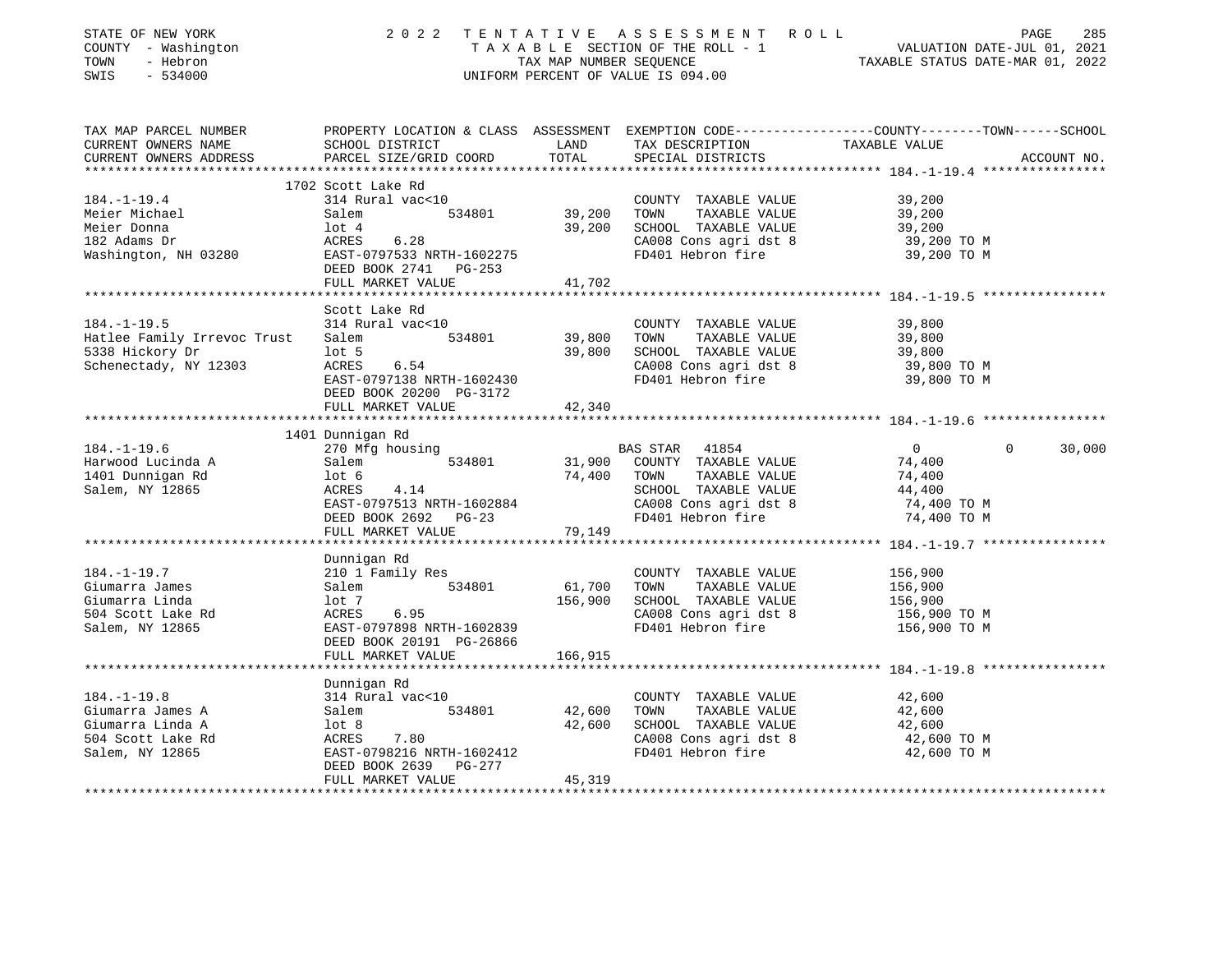| STATE OF NEW YORK<br>- Washington<br>COUNTY<br>- Hebron<br>TOWN<br>SWIS<br>$-534000$ | 2 0 2 2<br>TAXABLE        | TENTATIVE<br>TAX MAP NUMBER SEQUENCE | ASSESSMENT<br>R O L L<br>SECTION OF THE ROLL - 1<br>UNIFORM PERCENT OF VALUE IS 094.00 | VALUATION DATE-JUL 01,<br>TAXABLE STATUS DATE-MAR 01, | 286<br>PAGE<br>2021<br>2022 |
|--------------------------------------------------------------------------------------|---------------------------|--------------------------------------|----------------------------------------------------------------------------------------|-------------------------------------------------------|-----------------------------|
| TAX MAP PARCEL NUMBER                                                                | PROPERTY LOCATION & CLASS | ASSESSMENT                           | EXEMPTION CODE-----------------COUNTY-------TOWN------SCHOOL                           |                                                       |                             |
| CURRENT OWNERS NAME                                                                  | SCHOOL DISTRICT           | LAND                                 | TAX DESCRIPTION                                                                        | TAXABLE VALUE                                         |                             |
| CURRENT OWNERS ADDRESS                                                               | PARCEL SIZE/GRID COORD    | TOTAL                                | SPECIAL DISTRICTS                                                                      |                                                       | ACCOUNT NO.                 |
|                                                                                      |                           |                                      |                                                                                        |                                                       |                             |
|                                                                                      | 1406 Dunnigan Rd          |                                      |                                                                                        |                                                       |                             |
| $184. - 1 - 19.9$                                                                    | 210 1 Family Res          |                                      | CW_10_VET/ 41151                                                                       | 8,000                                                 | $\overline{0}$<br>8,000     |
| Cameron Scott B                                                                      | Salem<br>534801           |                                      | 31,300 CW DISBLD 41171                                                                 | 17,500<br>17,500                                      | $\mathbf{0}$                |
| Cameron Diana L                                                                      | lot 9                     | 87,500                               | COUNTY<br>TAXABLE VALUE                                                                | 62,000                                                |                             |
| 1406 Dunnigan Rd                                                                     | FRNT 654.00 DPTH          |                                      | TOWN<br>TAXABLE VALUE                                                                  | 62,000                                                |                             |
| Salem, NY 12865                                                                      | 3.50<br>ACRES             |                                      | SCHOOL<br>TAXABLE VALUE                                                                | 87,500                                                |                             |
|                                                                                      | EAST-0797263 NRTH-1603123 |                                      | CA008 Cons agri dst 8                                                                  | 87,500 TO M                                           |                             |
|                                                                                      | DEED BOOK 4018<br>PG-200  |                                      | FD401 Hebron fire                                                                      | 87,500 TO M                                           |                             |
|                                                                                      | FULL MARKET VALUE         | 93,085                               |                                                                                        |                                                       |                             |

\*\*\*\*\*\*\*\*\*\*\*\*\*\*\*\*\*\*\*\*\*\*\*\*\*\*\*\*\*\*\*\*\*\*\*\*\*\*\*\*\*\*\*\*\*\*\*\*\*\*\*\*\*\*\*\*\*\*\*\*\*\*\*\*\*\*\*\*\*\*\*\*\*\*\*\*\*\*\*\*\*\*\*\*\*\*\*\*\*\*\*\*\*\*\*\*\*\*\*\*\*\*\* 184.-1-19.10 \*\*\*\*\*\*\*\*\*\*\*\*\*\*\*

Chamberlin Mills Rd

| $184. - 1 - 19.10$                                                                                                                                                                                                                           |                                                                                                            |                    | COUNTY TAXABLE VALUE                                                  | 43,000        |            |
|----------------------------------------------------------------------------------------------------------------------------------------------------------------------------------------------------------------------------------------------|------------------------------------------------------------------------------------------------------------|--------------------|-----------------------------------------------------------------------|---------------|------------|
|                                                                                                                                                                                                                                              |                                                                                                            |                    | TAXABLE VALUE                                                         | 43,000        |            |
| 9 Bacon St                                                                                                                                                                                                                                   | $10t$ $10$                                                                                                 | 43,000             | SCHOOL TAXABLE VALUE                                                  | 43,000        |            |
| Glens Falls, NY 12801                                                                                                                                                                                                                        | ACRES 7.09                                                                                                 |                    | CA008 Cons agri dst 8<br>FD401 Hebron fire 43,000 TO M<br>43,000 TO M |               |            |
|                                                                                                                                                                                                                                              |                                                                                                            |                    |                                                                       |               |            |
| MAY BE SUBJECT TO PAYMENT DEED BOOK 4015 PG-325                                                                                                                                                                                              |                                                                                                            |                    |                                                                       |               |            |
| UNDER AGDIST LAW TIL 2023 FULL MARKET VALUE                                                                                                                                                                                                  |                                                                                                            | 45, 745            |                                                                       |               |            |
|                                                                                                                                                                                                                                              |                                                                                                            |                    |                                                                       |               |            |
|                                                                                                                                                                                                                                              | 1378 Dunnigan Rd                                                                                           |                    |                                                                       |               |            |
| $184. -1 - 19.12$                                                                                                                                                                                                                            | 314 Rural vac<10                                                                                           |                    | COUNTY TAXABLE VALUE                                                  | 24,700        |            |
| Cameron Scott B Salem                                                                                                                                                                                                                        |                                                                                                            | 534801 24,700 TOWN | TAXABLE VALUE                                                         | 24,700        |            |
|                                                                                                                                                                                                                                              |                                                                                                            |                    |                                                                       |               |            |
|                                                                                                                                                                                                                                              |                                                                                                            |                    |                                                                       |               |            |
|                                                                                                                                                                                                                                              |                                                                                                            |                    |                                                                       |               |            |
| Cameron Diana L<br>1406 Dunnigan Rd<br>Salem, NY 12865 EULL MARKET VALUE<br>Salem, NY 12865 FULL MARKET VALUE<br>FULL MARKET VALUE<br>26, 277 FD401 Hebron fire 24, 700 TO M<br>26, 277 FD401 Hebron fire 24, 700 TO M<br>26, 277 FD401 Hebr |                                                                                                            |                    |                                                                       |               |            |
|                                                                                                                                                                                                                                              |                                                                                                            |                    |                                                                       |               |            |
| $184. - 1 - 20$                                                                                                                                                                                                                              | 202 Chamberlin Mills Rd 50 PCT OF VALUE USED FOR EXEMPTION PURPOSES 340 Rural res 315J100230 240 Rural res |                    |                                                                       |               |            |
| Selinger Robin D                                                                                                                                                                                                                             | Salem 534801 120,800 COUNTY TAXABLE VALUE                                                                  |                    |                                                                       | 205,800       |            |
| 202 Chamberlin Mills Rd ACRES 35.00 274,400 TOWN                                                                                                                                                                                             |                                                                                                            |                    | TAXABLE VALUE 205,800                                                 |               |            |
| Salem, NY 12865                                                                                                                                                                                                                              | EAST-0797294 NRTH-1603601 SCHOOL TAXABLE VALUE 205,800                                                     |                    |                                                                       |               |            |
|                                                                                                                                                                                                                                              | DEED BOOK 2281 PG-300 CA008 Cons agri dst 8 274,400 TO M                                                   |                    |                                                                       |               |            |
|                                                                                                                                                                                                                                              |                                                                                                            |                    | FULL MARKET VALUE 291,915 FD401 Hebron fire 274,400 TO M              |               |            |
|                                                                                                                                                                                                                                              |                                                                                                            |                    |                                                                       |               |            |
|                                                                                                                                                                                                                                              | 21 Ferquson Ln                                                                                             |                    |                                                                       |               | 915J100221 |
| $184. -1 - 21$                                                                                                                                                                                                                               | 240 Rural res                                                                                              |                    | 41720 200<br>AG DIST                                                  | 20,296 20,296 | 20,296     |
| Maloney Timothy J II Salem 534;<br>Maloney Colleen ACRES 55.00 BANK                                                                                                                                                                          |                                                                                                            |                    | 534801 103,100 COUNTY TAXABLE VALUE                                   | 147,504       |            |
|                                                                                                                                                                                                                                              | 999                                                                                                        | 167,800 TOWN       | TAXABLE VALUE 147,504                                                 |               |            |
|                                                                                                                                                                                                                                              | 21 Ferquson Ln EAST-0794721 NRTH-1603864                                                                   |                    | SCHOOL TAXABLE VALUE 147,504                                          |               |            |
| Salem, NY 12865 DEED BOOK 3627 PG-262                                                                                                                                                                                                        |                                                                                                            |                    | CA008 Cons agri dst 8 147,504 TO M                                    |               |            |
|                                                                                                                                                                                                                                              | FULL MARKET VALUE 178,511                                                                                  |                    | 20,296 EX                                                             |               |            |
| MAY BE SUBJECT TO PAYMENT                                                                                                                                                                                                                    |                                                                                                            |                    | FD401 Hebron fire 167,800 TO M                                        |               |            |
| UNDER AGDIST LAW TIL 2026                                                                                                                                                                                                                    |                                                                                                            |                    |                                                                       |               |            |
|                                                                                                                                                                                                                                              |                                                                                                            |                    |                                                                       |               |            |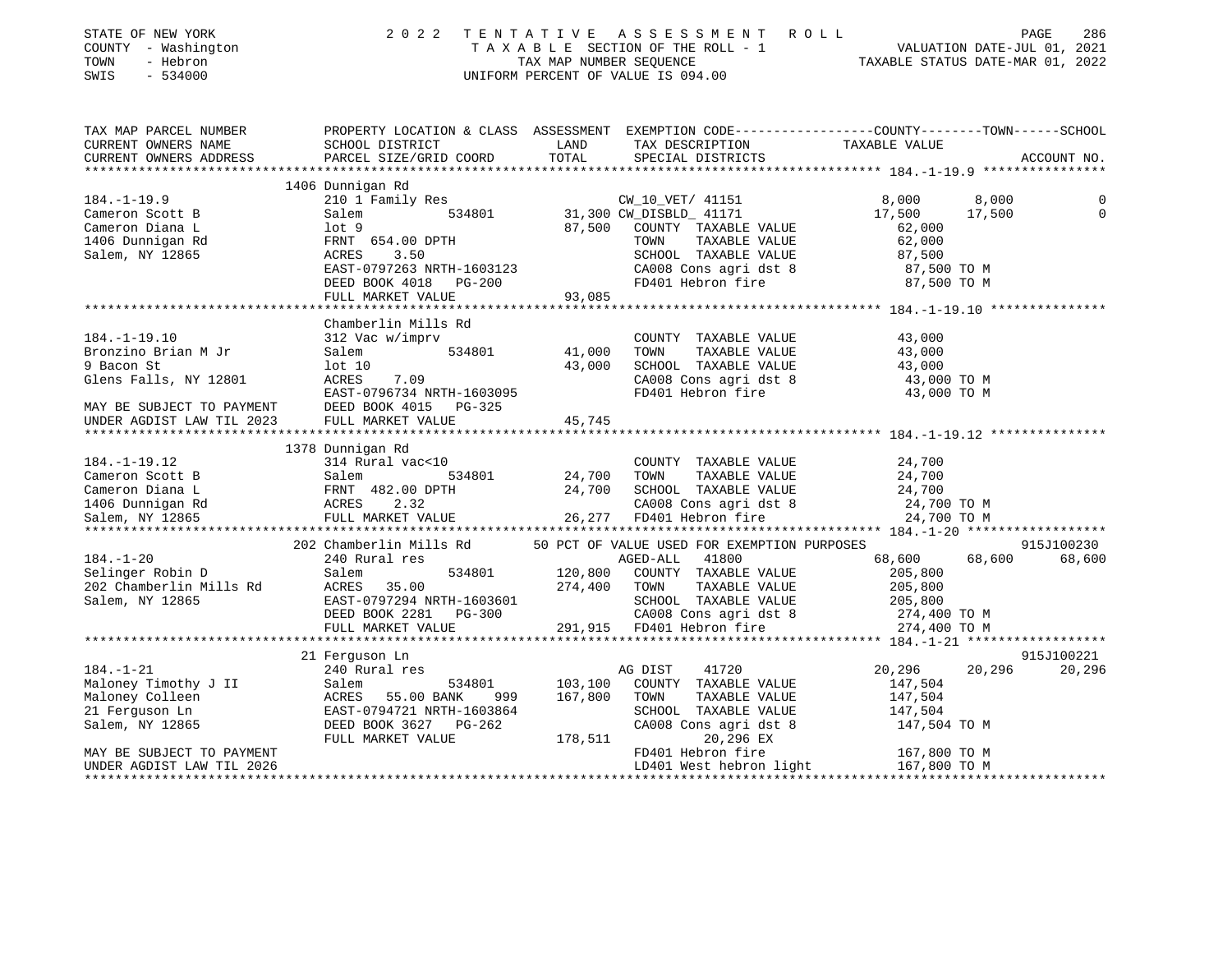| STATE OF NEW YORK<br>COUNTY - Washington<br>TOWN<br>- Hebron<br>SWIS<br>$-534000$                 | 2 0 2 2                                   | TENTATIVE<br>TAX MAP NUMBER SEQUENCE | ASSESSMENT ROLL<br>TAXABLE SECTION OF THE ROLL - 1<br>UNIFORM PERCENT OF VALUE IS 094.00       | PAGE 287<br>VALUATION DATE-JUL 01, 2021<br>TAXABLE STATIIS DATE 115 115 116 12 |                    |
|---------------------------------------------------------------------------------------------------|-------------------------------------------|--------------------------------------|------------------------------------------------------------------------------------------------|--------------------------------------------------------------------------------|--------------------|
| TAX MAP PARCEL NUMBER                                                                             |                                           |                                      | PROPERTY LOCATION & CLASS ASSESSMENT EXEMPTION CODE---------------COUNTY-------TOWN-----SCHOOL |                                                                                |                    |
| CURRENT OWNERS NAME<br>CURRENT OWNERS ADDRESS                                                     | SCHOOL DISTRICT<br>PARCEL SIZE/GRID COORD | LAND<br>TOTAL                        | TAX DESCRIPTION<br>SPECIAL DISTRICTS                                                           | TAXABLE VALUE                                                                  | ACCOUNT NO.        |
|                                                                                                   |                                           |                                      |                                                                                                |                                                                                |                    |
|                                                                                                   | 79 Chamberlin Mills Rd                    |                                      |                                                                                                |                                                                                | 915J100477         |
| $184. - 1 - 22$                                                                                   | 210 1 Family Res                          |                                      | COUNTY TAXABLE VALUE                                                                           | 207,600                                                                        |                    |
| Trybendis Aaron C                                                                                 | 534801<br>Salem                           | 57,800                               | TOWN<br>TAXABLE VALUE                                                                          | 207,600                                                                        |                    |
| Trybendis Vanessa L                                                                               | ACRES<br>5.20                             | 207,600                              | SCHOOL TAXABLE VALUE                                                                           | 207,600                                                                        |                    |
| 79 Chamberlin Mills Rd                                                                            | EAST-0794405 NRTH-1603314                 |                                      |                                                                                                |                                                                                |                    |
| Salem, NY 12865                                                                                   | DEED BOOK 3124 PG-345                     |                                      | SCHOOL IAANDEL<br>CA008 Cons agridst 8 207,000 TO M<br>Internative 207,600 TO M                |                                                                                |                    |
|                                                                                                   | FULL MARKET VALUE                         | 220,851                              |                                                                                                |                                                                                |                    |
|                                                                                                   | 32 Chamberlin Mills Rd                    |                                      |                                                                                                |                                                                                | 915J100662         |
| $184. - 1 - 24$                                                                                   | 240 Rural res                             |                                      | ENH STAR<br>41834                                                                              | $\overline{0}$                                                                 | $\Omega$<br>74,900 |
| Wever Irrevocable Trust James Salem                                                               | 534801                                    | 92,600                               | COUNTY TAXABLE VALUE                                                                           | 227,000                                                                        |                    |
| Wilson Lisa Trustee                                                                               | ACRES<br>21.00                            | 227,000                              | TOWN<br>TAXABLE VALUE                                                                          | 227,000                                                                        |                    |
| 32 Chamberlin Mills Rd<br>EAST-0793672 NRTH-1602557<br>Salem, NY 12865<br>DEED BOOK 20210 PG-3243 |                                           |                                      | SCHOOL TAXABLE VALUE                                                                           | 152,100<br>227,000 TO M                                                        |                    |
|                                                                                                   |                                           |                                      | CA008 Cons agri dst 8                                                                          |                                                                                |                    |
|                                                                                                   | FULL MARKET VALUE                         |                                      | 241,489 FD401 Hebron fire<br>LD401 West hebron light 227,000 TO M                              | 227,000 TO M                                                                   |                    |
|                                                                                                   |                                           |                                      |                                                                                                |                                                                                |                    |
|                                                                                                   | County Route 30                           |                                      |                                                                                                |                                                                                | 915J100145         |
| $184. - 1 - 25$                                                                                   | 105 Vac farmland                          |                                      | 41720<br>AG DIST                                                                               | 168,397                                                                        | 168,397 168,397    |
| Reid Michele                                                                                      | 534801<br>Salem                           | 193,200                              | COUNTY TAXABLE VALUE                                                                           | 24,803                                                                         |                    |
| 2469 State Route 29                                                                               | ACRES 71.20                               | 193,200                              | TOWN<br>TAXABLE VALUE                                                                          | 24,803                                                                         |                    |
| Greenwich, NY 12834                                                                               | EAST-0793557 NRTH-1600761                 |                                      | SCHOOL TAXABLE VALUE                                                                           | 24,803                                                                         |                    |
|                                                                                                   | DEED BOOK 913<br>PG-279                   |                                      | CA008 Cons agri dst 8                                                                          | 24,803 TO M                                                                    |                    |
| MAY BE SUBJECT TO PAYMENT                                                                         | FULL MARKET VALUE                         | 205,532                              | 168,397 EX                                                                                     |                                                                                |                    |
| UNDER AGDIST LAW TIL 2026                                                                         |                                           |                                      | FD401 Hebron fire                                                                              | 193,200 TO M                                                                   |                    |
|                                                                                                   | 64 Chamberlin Mills Rd                    |                                      |                                                                                                |                                                                                | 915J100225         |
| $184. - 1 - 26.1$                                                                                 | 240 Rural res                             |                                      | ENH STAR<br>41834                                                                              | $\Omega$                                                                       | 74,900<br>$\Omega$ |
| Healy James LE                                                                                    | Salem<br>534801                           | 122,600 FOR 480A                     | 47460                                                                                          | 48,700<br>48,700                                                               | 48,700             |
| Shapiro Ann LE                                                                                    | 463/304 476/171 721/156                   |                                      | 141,600 COUNTY TAXABLE VALUE                                                                   | 92,900                                                                         |                    |
| 64 Chamberlin Mills Rd                                                                            | 56.60<br>ACRES                            |                                      | TAXABLE VALUE<br>TOWN                                                                          | 92,900                                                                         |                    |
| Salem, NY 12865                                                                                   | EAST-0794689 NRTH-1602092                 |                                      | SCHOOL TAXABLE VALUE                                                                           | 18,000                                                                         |                    |
|                                                                                                   | DEED BOOK 2867 PG-9                       |                                      | CA008 Cons agri dst 8                                                                          | 141,600 TO M                                                                   |                    |
| MAY BE SUBJECT TO PAYMENT<br>UNDER RPTL480A UNTIL 2031                                            | FULL MARKET VALUE                         |                                      | 150,638 FD401 Hebron fire                                                                      | 141,600 TO M                                                                   |                    |
|                                                                                                   |                                           |                                      |                                                                                                |                                                                                |                    |
| $184. - 1 - 26.2$                                                                                 | Chamberlin Mills Rd<br>322 Rural vac>10   |                                      | COUNTY TAXABLE VALUE                                                                           | 20,100                                                                         | 915J101066         |
| Trybendis Aaron C                                                                                 | Salem<br>534801                           | 20,100                               | TOWN<br>TAXABLE VALUE                                                                          | 20,100                                                                         |                    |
| Trybendis Vanessa L                                                                               | ACRES 12.10                               | 20,100                               | SCHOOL TAXABLE VALUE                                                                           | 20,100                                                                         |                    |
| 79 Chamberlin Mills Rd                                                                            | EAST-0795179 NRTH-1603301                 |                                      | CA008 Cons agri dst 8                                                                          | 20,100 TO M                                                                    |                    |
| Salem, NY 12865                                                                                   | DEED BOOK 20210 PG-4613                   |                                      | FD401 Hebron fire                                                                              | 20,100 TO M                                                                    |                    |

\*\*\*\*\*\*\*\*\*\*\*\*\*\*\*\*\*\*\*\*\*\*\*\*\*\*\*\*\*\*\*\*\*\*\*\*\*\*\*\*\*\*\*\*\*\*\*\*\*\*\*\*\*\*\*\*\*\*\*\*\*\*\*\*\*\*\*\*\*\*\*\*\*\*\*\*\*\*\*\*\*\*\*\*\*\*\*\*\*\*\*\*\*\*\*\*\*\*\*\*\*\*\*\*\*\*\*\*\*\*\*\*\*\*\*\*\*\*\*\*\*\*\*\*\*\*\*\*\*\*\*\*

FULL MARKET VALUE 21,383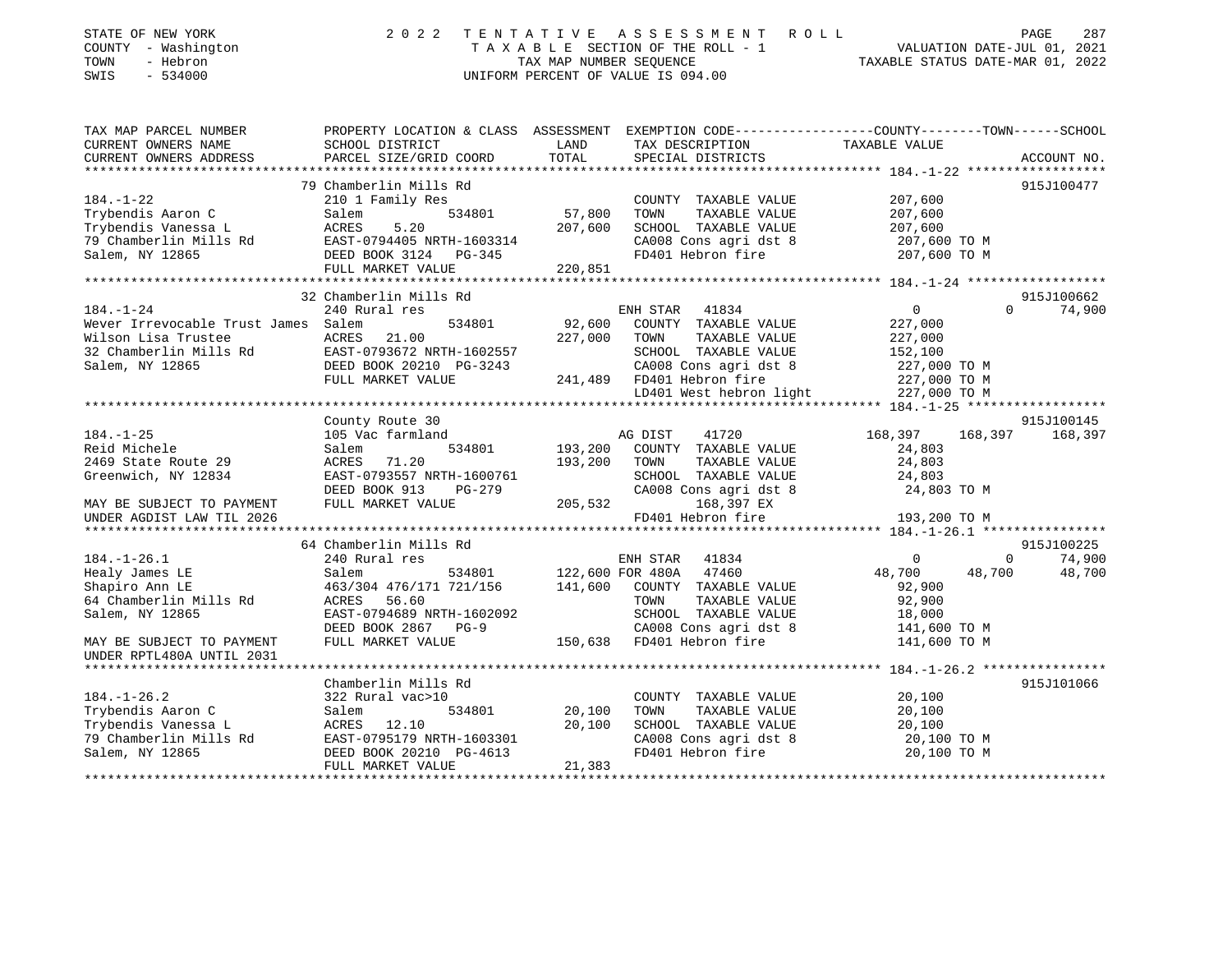| STATE OF NEW YORK<br>COUNTY - Washington<br>TOWN<br>- Hebron<br>$-534000$<br>SWIS |                                                                                                                                                                                                                                                                                                                                                                                                    |                              | $\begin{tabular}{lllllllllllllll} \hline 2&0&2&2&\text{T} & \text{E} & \text{N} & \text{T} & \text{A} & \text{T} & \text{A} & \text{T} & \text{A} & \text{T} & \text{A} & \text{E} & \text{B} & \text{E} & \text{E} & \text{E} & \text{E} & \text{E} & \text{E} & \text{E} & \text{E} & \text{E} & \text{E} & \text{E} & \text{E} & \text{E} & \text{E} & \text{E} & \text{E} & \text{E} & \text{E} & \text{E} & \text{E} &$ |                          |
|-----------------------------------------------------------------------------------|----------------------------------------------------------------------------------------------------------------------------------------------------------------------------------------------------------------------------------------------------------------------------------------------------------------------------------------------------------------------------------------------------|------------------------------|------------------------------------------------------------------------------------------------------------------------------------------------------------------------------------------------------------------------------------------------------------------------------------------------------------------------------------------------------------------------------------------------------------------------------|--------------------------|
|                                                                                   | TAX MAP PARCEL NUMBER               PROPERTY LOCATION & CLASS ASSESSMENT EXEMPTION CODE-------------COUNTY--------TOWN------SCHOOL<br>CURRENT OWNERS NAME                SCHOOL DISTRICT                        LAND        TAX D                                                                                                                                                                  |                              |                                                                                                                                                                                                                                                                                                                                                                                                                              |                          |
|                                                                                   |                                                                                                                                                                                                                                                                                                                                                                                                    |                              |                                                                                                                                                                                                                                                                                                                                                                                                                              |                          |
| CURRENT OWNERS ADDRESS                                                            |                                                                                                                                                                                                                                                                                                                                                                                                    |                              |                                                                                                                                                                                                                                                                                                                                                                                                                              |                          |
|                                                                                   |                                                                                                                                                                                                                                                                                                                                                                                                    |                              |                                                                                                                                                                                                                                                                                                                                                                                                                              |                          |
|                                                                                   |                                                                                                                                                                                                                                                                                                                                                                                                    | COUNTY TAXABLE VALUE 194,000 | CA008 Cons agri dst 8 194,000 TO M<br>FD401 Hebron fire 194,000 TO M                                                                                                                                                                                                                                                                                                                                                         | 915J100647               |
|                                                                                   |                                                                                                                                                                                                                                                                                                                                                                                                    |                              |                                                                                                                                                                                                                                                                                                                                                                                                                              |                          |
|                                                                                   | 144 Chamberlin Mills Rd<br>242 Rurl res&rec BAS STAR 41854 0<br>Salem 534801 97,700 COUNTY TAXABLE VALUE 167,200                                                                                                                                                                                                                                                                                   |                              |                                                                                                                                                                                                                                                                                                                                                                                                                              | 915J100222               |
|                                                                                   |                                                                                                                                                                                                                                                                                                                                                                                                    |                              |                                                                                                                                                                                                                                                                                                                                                                                                                              |                          |
|                                                                                   | 1665 Scott Lake Rd 3 73 PCT OF VALUE USED FOR EXEMPTION PURPOSES                                                                                                                                                                                                                                                                                                                                   |                              |                                                                                                                                                                                                                                                                                                                                                                                                                              | 915J100224               |
|                                                                                   | 184.-1-29<br>$\text{McCauliffe James}$<br>$\text{McCauliffe James}$<br>$\text{McCauliffe James}$<br>$\text{McCauliffe James}$<br>$\text{McCauliffe James}$<br>$\text{McCauliffe James}$<br>$\text{McR}$<br>$\text{ECAL}$<br>$\text{TRNT 1017.00 DPTH}$<br>$\text{LCED BOK}$<br>$\text{LCED}$<br>$\text{LCED}$<br>$\text{LCED}$<br>$\text{LCED}$<br>$\text{LCED}$<br>$\text{LCED}$<br>$\text{LCED}$ |                              |                                                                                                                                                                                                                                                                                                                                                                                                                              | 30,000<br>$\overline{0}$ |
|                                                                                   | 1723 Scott Lake Rd                                                                                                                                                                                                                                                                                                                                                                                 |                              |                                                                                                                                                                                                                                                                                                                                                                                                                              |                          |
|                                                                                   | 184.-1-29.1 210 1 Family Res<br>Morehouse Lucas Salem 534801 58,500 TOWN<br>Morehouse Kasey A ACRES 5.52 157,700 SCHOO<br>1 Devine Dr EAST-0796417 NRTH-1602200 CA008<br>Hudson Falls, NY 12839 DEED BOOK 20200 PG-3499 FD401<br>FULL MA                                                                                                                                                           | COUNTY TAXABLE VALUE 157,700 | CA008 Cons agri dst 8 157,700 TO M<br>FD401 Hebron fire 157,700 TO M                                                                                                                                                                                                                                                                                                                                                         |                          |
|                                                                                   |                                                                                                                                                                                                                                                                                                                                                                                                    |                              |                                                                                                                                                                                                                                                                                                                                                                                                                              |                          |
|                                                                                   |                                                                                                                                                                                                                                                                                                                                                                                                    |                              |                                                                                                                                                                                                                                                                                                                                                                                                                              |                          |

 1663 Scott Lake Rd 184.-1-29.2 210 1 Family Res COUNTY TAXABLE VALUE 178,100 Shelton Elizabeth Salem 534801 20,100 TOWN TAXABLE VALUE 178,100 1663 Scott Lake Rd FRNT 76.00 DPTH 178,100 SCHOOL TAXABLE VALUE 178,100 CA008 Cons agri dst 8 178,100 TO M EAST-0796882 NRTH-1601140 FD401 Hebron fire 178,100 TO M DEED BOOK 3910 PG-188 FULL MARKET VALUE 189,468 \*\*\*\*\*\*\*\*\*\*\*\*\*\*\*\*\*\*\*\*\*\*\*\*\*\*\*\*\*\*\*\*\*\*\*\*\*\*\*\*\*\*\*\*\*\*\*\*\*\*\*\*\*\*\*\*\*\*\*\*\*\*\*\*\*\*\*\*\*\*\*\*\*\*\*\*\*\*\*\*\*\*\*\*\*\*\*\*\*\*\*\*\*\*\*\*\*\*\*\*\*\*\*\*\*\*\*\*\*\*\*\*\*\*\*\*\*\*\*\*\*\*\*\*\*\*\*\*\*\*\*\*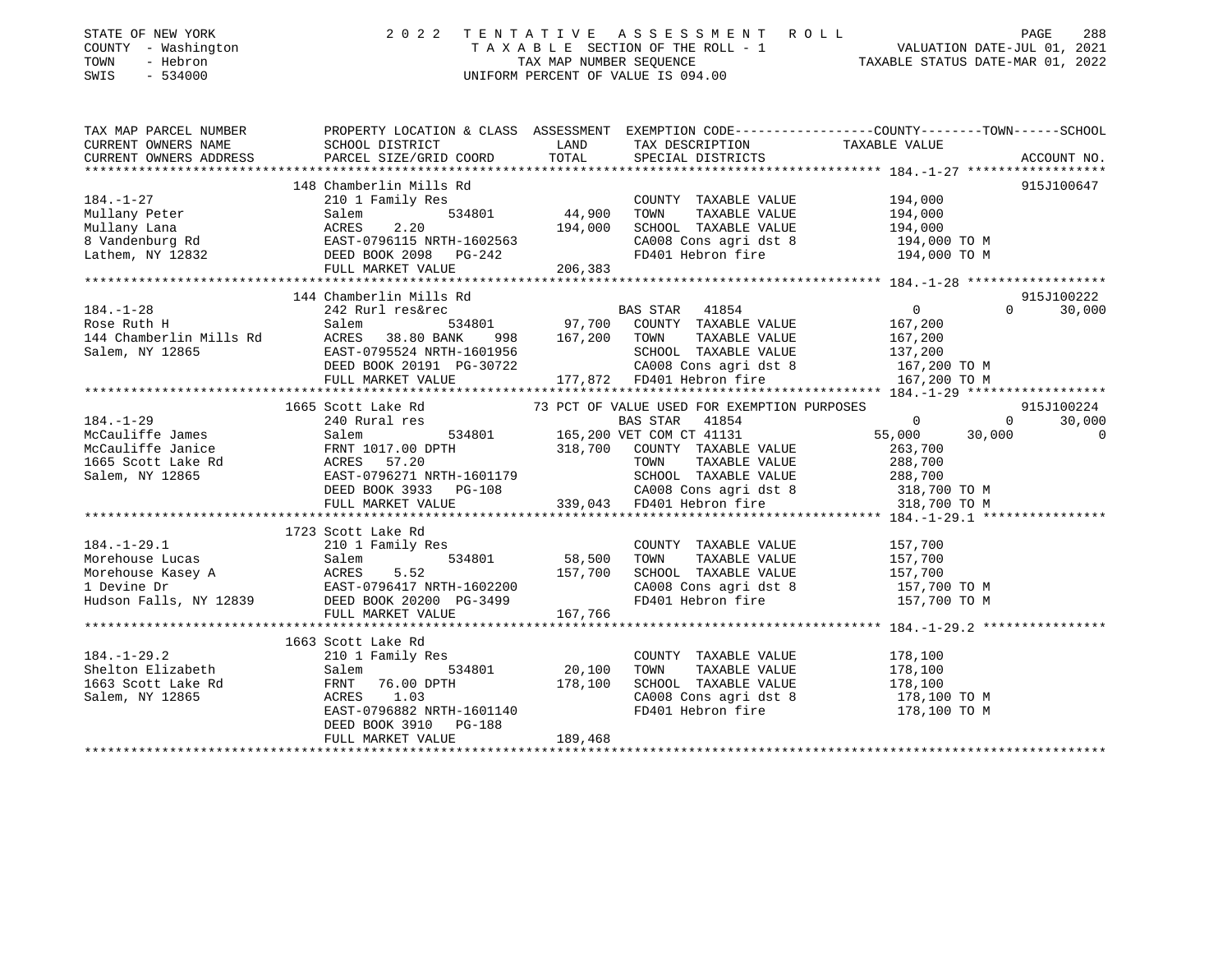| STATE OF NEW YORK<br>COUNTY - Washington<br>- Hebron<br>TOWN<br>$-534000$<br>SWIS                                                                                                                                                                                                                                                                                                                                                                                                         |                                      | 2022 TENTATIVE ASSESSMENT ROLL<br>T A X A B L E SECTION OF THE ROLL - 1<br>TAX MAP NUMBER SEOUENCE<br>UNIFORM PERCENT OF VALUE IS 094.00 |                                                              | 289<br>PAGE<br>2021<br>VALUATION DATE-JUL 01,<br>TAXABLE STATUS DATE-MAR 01, 2022 |
|-------------------------------------------------------------------------------------------------------------------------------------------------------------------------------------------------------------------------------------------------------------------------------------------------------------------------------------------------------------------------------------------------------------------------------------------------------------------------------------------|--------------------------------------|------------------------------------------------------------------------------------------------------------------------------------------|--------------------------------------------------------------|-----------------------------------------------------------------------------------|
| TAX MAP PARCEL NUMBER                                                                                                                                                                                                                                                                                                                                                                                                                                                                     | PROPERTY LOCATION & CLASS ASSESSMENT |                                                                                                                                          | EXEMPTION CODE-----------------COUNTY-------TOWN------SCHOOL |                                                                                   |
| CURRENT OWNERS NAME                                                                                                                                                                                                                                                                                                                                                                                                                                                                       | SCHOOL DISTRICT                      | TAX DESCRIPTION<br>LAND                                                                                                                  | TAXABLE VALUE                                                |                                                                                   |
| CURRENT OWNERS ADDRESS                                                                                                                                                                                                                                                                                                                                                                                                                                                                    |                                      | PARCEL SIZE/GRID COORD TOTAL SPECIAL DISTRICTS                                                                                           |                                                              | ACCOUNT NO.                                                                       |
|                                                                                                                                                                                                                                                                                                                                                                                                                                                                                           |                                      |                                                                                                                                          |                                                              |                                                                                   |
|                                                                                                                                                                                                                                                                                                                                                                                                                                                                                           | 498 Chamberlin Mills Rd              |                                                                                                                                          |                                                              | 915J101506                                                                        |
| $\begin{array}{ccccccccccccccccc} \hline \multicolumn{3}{c}{} & \multicolumn{3}{c}{} & \multicolumn{3}{c}{} & \multicolumn{3}{c}{} & \multicolumn{3}{c}{} & \multicolumn{3}{c}{} & \multicolumn{3}{c}{} & \multicolumn{3}{c}{} & \multicolumn{3}{c}{} & \multicolumn{3}{c}{} & \multicolumn{3}{c}{} & \multicolumn{3}{c}{} & \multicolumn{3}{c}{} & \multicolumn{3}{c}{} & \multicolumn{3}{c}{} & \multicolumn{3}{c}{} & \multicolumn{3}{c}{} & \multicolumn{3}{c}{} & \multicolumn{3}{c$ | $\sim$ 4.0 $ \sim$ $\sim$ $-$        |                                                                                                                                          | $\mathbf{A} \cap \mathbf{B} \cap \mathbf{A} \cap \mathbf{A}$ |                                                                                   |

| 184.-2-1                    | 242 Rurl res&rec              |         | COUNTY TAXABLE VALUE                                                                                                                                                    | 127,500      |            |
|-----------------------------|-------------------------------|---------|-------------------------------------------------------------------------------------------------------------------------------------------------------------------------|--------------|------------|
| Casalino Ronald E           | 534801 91,100<br>Salem        |         | TOWN<br>TAXABLE VALUE                                                                                                                                                   | 127,500      |            |
| 20 Manila St                |                               |         |                                                                                                                                                                         |              |            |
| Oakville, CT 06779          |                               |         |                                                                                                                                                                         |              |            |
|                             |                               |         | ACRES 39.78 127,500 SCHOOL TAXABLE VALUE 127,500<br>EAST-0799988 NRTH-1609148 CA008 Cons agri dst 8 127,500 TO M<br>DEED BOOK 543 PG-337 FD401 Hebron fire 127,500 TO M |              |            |
|                             |                               |         |                                                                                                                                                                         |              |            |
|                             |                               |         |                                                                                                                                                                         |              |            |
|                             | Chamberlin Mills Rd           |         |                                                                                                                                                                         |              | 915J101484 |
| $184. - 2 - 2$              | 322 Rural vac>10              |         | COUNTY TAXABLE VALUE 70,000                                                                                                                                             |              |            |
| Pond Brook Farm LLC         | 534801 70,000 TOWN<br>Salem   |         | TAXABLE VALUE                                                                                                                                                           | 70,000       |            |
| 22 Academy St               | Lot 2                         | 70,000  |                                                                                                                                                                         |              |            |
| Cambridge, NY 12816         | Lot 2<br>ACRES 34.70          |         |                                                                                                                                                                         |              |            |
|                             | EAST-0799475 NRTH-1608895     |         | SCHOOL TAXABLE VALUE 70,000<br>CA008 Cons agri dst 8 70,000 TO M<br>FD401 Hebron fire 70,000 TO M                                                                       |              |            |
| MAY BE SUBJECT TO PAYMENT   | DEED BOOK 20191 PG-30050      |         |                                                                                                                                                                         |              |            |
|                             |                               |         |                                                                                                                                                                         |              |            |
|                             |                               |         |                                                                                                                                                                         |              |            |
|                             | Chamberlin Mills Rd           |         |                                                                                                                                                                         |              | 915J101485 |
| $184. - 2 - 3$              | 312 Vac w/imprv               |         | COUNTY TAXABLE VALUE 44,500                                                                                                                                             |              |            |
| Van Alstyne Kathleen        | Salem 534801 28,100 TOWN      |         |                                                                                                                                                                         |              |            |
| 383 Chamberlain Mills Rd    | $1$ ot 3                      |         | TAXABLE VALUE 44,500                                                                                                                                                    |              |            |
|                             | lot 3<br>ACRES 15.04          |         | 44,500 SCHOOL TAXABLE VALUE $44,500$<br>CA008 Cons agri dst 8 $44,500$ TO M<br>FD401 Hebron fire $44,500$ TO M                                                          |              |            |
| Salem, NY 12865             | EAST-0798699 NRTH-1607935     |         |                                                                                                                                                                         |              |            |
|                             |                               |         |                                                                                                                                                                         |              |            |
|                             | DEED BOOK 2033 PG-272         |         |                                                                                                                                                                         |              |            |
|                             |                               |         |                                                                                                                                                                         |              |            |
|                             |                               |         |                                                                                                                                                                         |              |            |
|                             | Chamberlin Mills Rd           |         |                                                                                                                                                                         |              | 915J101507 |
| $184. - 2 - 4$              | 322 Rural vac>10              |         | COUNTY TAXABLE VALUE 30,000                                                                                                                                             |              |            |
| Van Alstyne Michael J Salem | 534801 30,000 TOWN            |         | 30,000 TOWN TAXABLE VALUE 30,000<br>30,000 SCHOOL TAXABLE VALUE 30,000<br>CA008 Cons agri dst 8 30,000 TO M<br>FD401 Hebron fire 30,000 TO M                            |              |            |
| 383 Chamberlain Mills Rd    | Lot 4<br>Lot 4<br>ACRES 16.93 |         |                                                                                                                                                                         |              |            |
| Salem, NY 12865             |                               |         |                                                                                                                                                                         |              |            |
|                             | EAST-0798586 NRTH-1607539     |         |                                                                                                                                                                         |              |            |
|                             | DEED BOOK 2461 PG-227         |         |                                                                                                                                                                         |              |            |
|                             |                               |         |                                                                                                                                                                         |              |            |
|                             |                               |         |                                                                                                                                                                         |              |            |
|                             | 344 Chamberlin Mills Rd       |         |                                                                                                                                                                         |              | 915J101486 |
| $184. - 2 - 5$              | 240 Rural res                 |         | COUNTY TAXABLE VALUE 128,500                                                                                                                                            |              |            |
| Johnson Marshall            | 534801<br>Salem               | 69,200  | TOWN TAXABLE VALUE 128,500                                                                                                                                              |              |            |
| 120 Clark St                | Lot 5                         | 128,500 |                                                                                                                                                                         |              |            |
| Merrick, NY 11566           | ACRES 18.90                   |         | SCHOOL TAXABLE VALUE 128,500<br>CA008 Cons agri dst 8 128,500 TO M<br>FD401 Hebron fire 128,500 TO M                                                                    |              |            |
|                             | EAST-0798571 NRTH-1607156     |         |                                                                                                                                                                         | 128,500 TO M |            |
|                             | DEED BOOK 1835 PG-174         |         |                                                                                                                                                                         |              |            |
|                             | FULL MARKET VALUE             | 136,702 |                                                                                                                                                                         |              |            |
|                             |                               |         |                                                                                                                                                                         |              |            |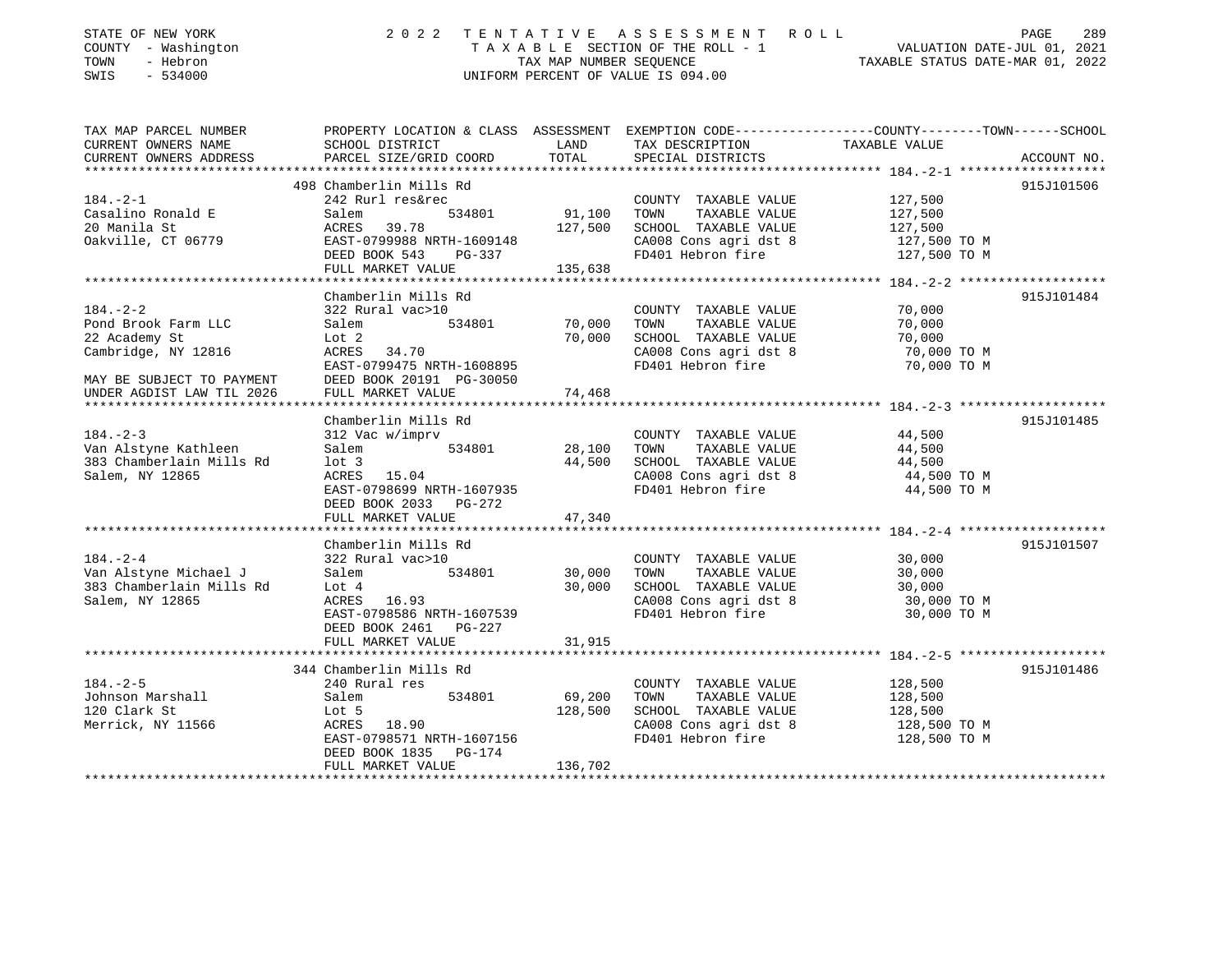| STATE OF NEW YORK<br>COUNTY - Washington<br>TOWN<br>- Hebron<br>$-534000$<br>SWIS |                                                                                                                                              |                  | 2022 TENTATIVE ASSESSMENT ROLL<br>UNIFORM PERCENT OF VALUE IS 094.00 | TENTATIVE ASSESSMENT ROLL PAGE 290<br>TAXABLE SECTION OF THE ROLL - 1 VALUATION DATE-JUL 01, 2021<br>TAX MAP NUMBER SEQUENCE TAXABLE STATUS DATE-MAR 01, 2022 |                    |
|-----------------------------------------------------------------------------------|----------------------------------------------------------------------------------------------------------------------------------------------|------------------|----------------------------------------------------------------------|---------------------------------------------------------------------------------------------------------------------------------------------------------------|--------------------|
| TAX MAP PARCEL NUMBER<br>CURRENT OWNERS NAME<br>CURRENT OWNERS ADDRESS            | PROPERTY LOCATION & CLASS ASSESSMENT EXEMPTION CODE----------------COUNTY-------TOWN-----SCHOOL<br>SCHOOL DISTRICT<br>PARCEL SIZE/GRID COORD | LAND<br>TOTAL    | TAX DESCRIPTION TAXABLE VALUE<br>SPECIAL DISTRICTS                   |                                                                                                                                                               | ACCOUNT NO.        |
|                                                                                   |                                                                                                                                              |                  |                                                                      |                                                                                                                                                               |                    |
| $184. - 2 - 6$                                                                    | 336 Chamberlin Mills Rd<br>312 Vac w/imprv                                                                                                   |                  |                                                                      |                                                                                                                                                               | 915J101508         |
| Cullinan Jonathan                                                                 | Salem 534801 34,900                                                                                                                          |                  | COUNTY TAXABLE VALUE<br>TOWN TAXABLE VALUE                           | 48,000<br>48,000                                                                                                                                              |                    |
| 18 Prospect Ave                                                                   | Lot 6                                                                                                                                        |                  | 48,000 SCHOOL TAXABLE VALUE                                          |                                                                                                                                                               |                    |
| Round Lake, NY 12151                                                              | $\frac{10 L}{6}$ b<br>ACRES 16.19                                                                                                            |                  | CA008 Cons agri dst 8                                                | 48,000<br>48,000 TO M                                                                                                                                         |                    |
|                                                                                   | EAST-0798102 NRTH-1606878                                                                                                                    |                  | FD401 Hebron fire                                                    | 48,000 TO M                                                                                                                                                   |                    |
|                                                                                   | DEED BOOK 20191 PG-30538                                                                                                                     |                  |                                                                      |                                                                                                                                                               |                    |
|                                                                                   | FULL MARKET VALUE                                                                                                                            | 51,064           |                                                                      |                                                                                                                                                               |                    |
|                                                                                   |                                                                                                                                              |                  |                                                                      |                                                                                                                                                               |                    |
|                                                                                   | Chamberlin Mills Rd                                                                                                                          |                  |                                                                      |                                                                                                                                                               | 915J101509         |
| $184. - 2 - 7$<br>Sheldon Susan                                                   | 322 Rural vac>10<br>534801<br>Salem                                                                                                          | 54,600           | COUNTY TAXABLE VALUE<br>TOWN<br>TAXABLE VALUE                        | 54,600<br>54,600                                                                                                                                              |                    |
| 2102 E Crown Pointe Blvd                                                          |                                                                                                                                              | 54,600           | SCHOOL TAXABLE VALUE                                                 | 54,600                                                                                                                                                        |                    |
| Naples, FL 34112                                                                  | LOT /<br>ACRES 23.71                                                                                                                         |                  | CA008 Cons agri dst 8                                                | 54,600 TO M                                                                                                                                                   |                    |
|                                                                                   | EAST-0798673 NRTH-1606528                                                                                                                    |                  | FD401 Hebron fire                                                    | 54,600 TO M                                                                                                                                                   |                    |
|                                                                                   | DEED BOOK 20191 PG-30539                                                                                                                     |                  |                                                                      |                                                                                                                                                               |                    |
|                                                                                   | FULL MARKET VALUE                                                                                                                            | 58,085           |                                                                      |                                                                                                                                                               |                    |
|                                                                                   |                                                                                                                                              |                  |                                                                      |                                                                                                                                                               |                    |
|                                                                                   | Chamberlin Mills Rd                                                                                                                          |                  |                                                                      |                                                                                                                                                               | 915J101487         |
| 184.-2-8                                                                          | 322 Rural vac>10                                                                                                                             |                  | COUNTY TAXABLE VALUE 53,000                                          |                                                                                                                                                               |                    |
| Sheldon Susan M<br>86 Middleton Ave                                               | Salem<br>Lot 8<br>534801                                                                                                                     | 53,000<br>53,000 | TOWN TAXABLE VALUE<br>SCHOOL TAXABLE VALUE                           | 53,000<br>53,000                                                                                                                                              |                    |
| Newport, RI 07840                                                                 | $\text{Lot} 8$<br>ACRES 22.54                                                                                                                |                  | CA008 Cons agri dst 8                                                | 53,000 TO M                                                                                                                                                   |                    |
|                                                                                   | EAST-0798717 NRTH-1606202                                                                                                                    |                  | FD401 Hebron fire                                                    | 53,000 TO M                                                                                                                                                   |                    |
|                                                                                   | DEED BOOK 2323 PG-8                                                                                                                          |                  |                                                                      |                                                                                                                                                               |                    |
|                                                                                   | FULL MARKET VALUE                                                                                                                            | 56,383           |                                                                      |                                                                                                                                                               |                    |
|                                                                                   |                                                                                                                                              |                  |                                                                      |                                                                                                                                                               |                    |
|                                                                                   | 278 Chamberlin Mills Rd                                                                                                                      |                  |                                                                      |                                                                                                                                                               | 915J101488         |
| $184. - 2 - 9$                                                                    | 240 Rural res                                                                                                                                |                  | ENH STAR 41834                                                       | $\overline{0}$                                                                                                                                                | $\Omega$<br>74,900 |
| Russell Robert B Trustee<br>Russell Kay B Trustee<br>278 Chamberlain Mills Rd     | 534801<br>Salem                                                                                                                              |                  | 55,300 COUNTY TAXABLE VALUE                                          | 171,500                                                                                                                                                       |                    |
|                                                                                   | 2835/45<br>Trust                                                                                                                             | 171,500 TOWN     | TAXABLE VALUE<br>SCHOOL TAXABLE VALUE                                | 171,500                                                                                                                                                       |                    |
| Salem, NY 12865                                                                   | ACRES 21.04                                                                                                                                  |                  | CA008 Cons agri dst 8                                                | 96,600<br>171,500 TO M                                                                                                                                        |                    |
|                                                                                   | EAST-0798389 NRTH-1605816                                                                                                                    |                  | FD401 Hebron fire                                                    | 171,500 TO M                                                                                                                                                  |                    |
|                                                                                   | DEED BOOK 3407 PG-182                                                                                                                        |                  |                                                                      |                                                                                                                                                               |                    |
|                                                                                   | FULL MARKET VALUE                                                                                                                            | 182,447          |                                                                      |                                                                                                                                                               |                    |
|                                                                                   |                                                                                                                                              |                  |                                                                      |                                                                                                                                                               |                    |
|                                                                                   | Chamberlin Mills Rd                                                                                                                          |                  |                                                                      |                                                                                                                                                               | 915J101510         |
| $184. - 2 - 10$                                                                   | 322 Rural vac>10                                                                                                                             |                  | COUNTY TAXABLE VALUE 51,800                                          |                                                                                                                                                               |                    |
| Mincher Maxwell                                                                   | 534801<br>Salem                                                                                                                              | 51,800           | TOWN<br>TAXABLE VALUE                                                | 51,800                                                                                                                                                        |                    |
| Mincher Mark                                                                      | Lot 10                                                                                                                                       | 51,800           | SCHOOL TAXABLE VALUE                                                 | 51,800                                                                                                                                                        |                    |
| 94 Melrose Ave<br>Albany, NY 12203                                                | ACRES 21.72<br>EAST-0798307 NRTH-1605450                                                                                                     |                  | CA008 Cons agri dst 8<br>FD401 Hebron fire                           | 51,800 TO M<br>51,800 TO M                                                                                                                                    |                    |
|                                                                                   | DEED BOOK 20200 PG-2328                                                                                                                      |                  |                                                                      |                                                                                                                                                               |                    |
|                                                                                   | FULL MARKET VALUE                                                                                                                            | 55,106           |                                                                      |                                                                                                                                                               |                    |
|                                                                                   |                                                                                                                                              |                  |                                                                      |                                                                                                                                                               |                    |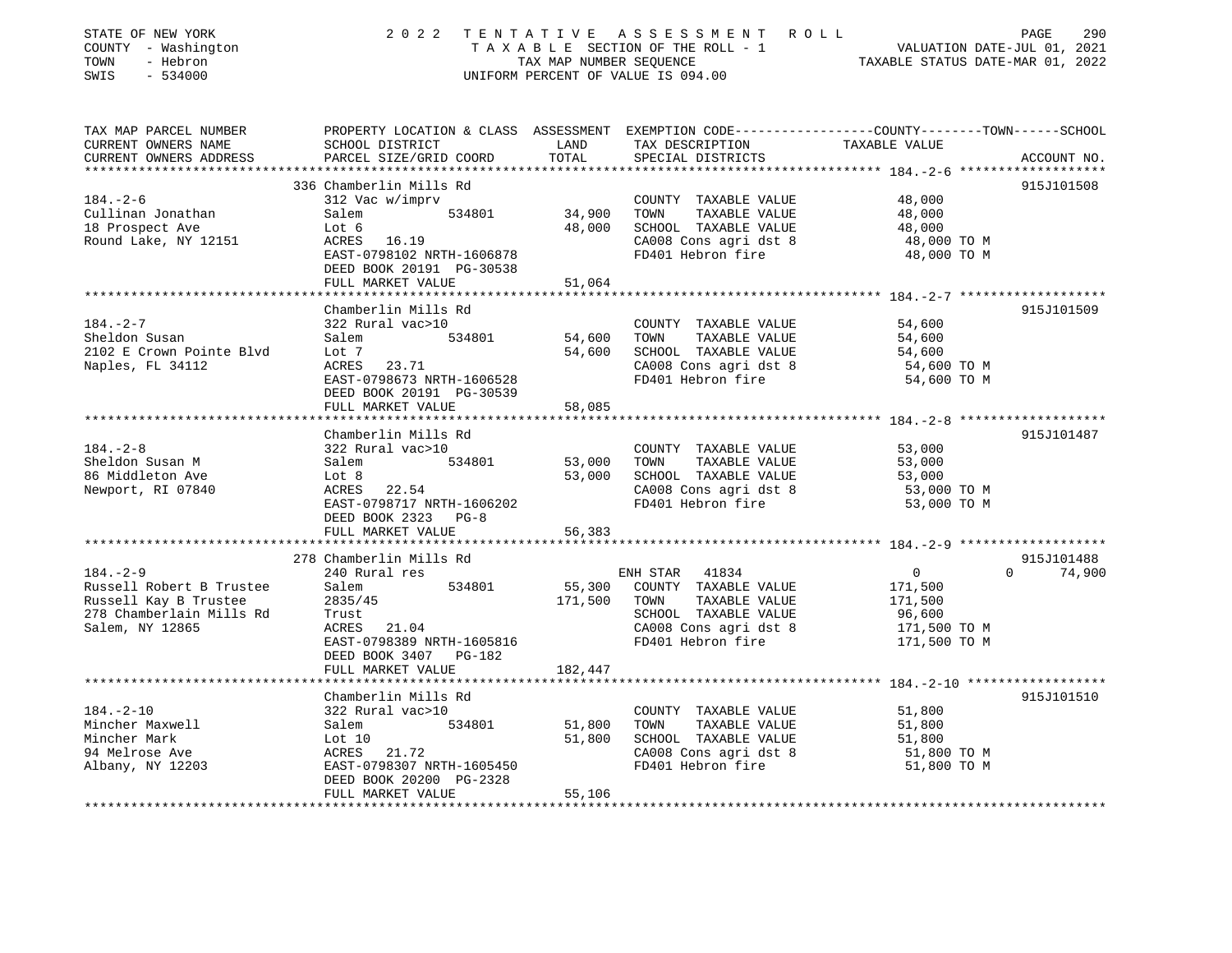| STATE OF NEW YORK<br>COUNTY - Washington<br>TOWN<br>- Hebron<br>$-534000$<br>SWIS | 2022                                         | TENTATIVE<br>TAX MAP NUMBER SEQUENCE | A S S E S S M E N T A O L L<br>TAXABLE SECTION OF THE ROLL - 1<br>UNIFORM PERCENT OF VALUE IS 094.00 | PAGE<br>VALUATION DATE-JUL 01, 2021<br>TAXABLE STATUS DATE-MAR 01, 2022                        | 291 |
|-----------------------------------------------------------------------------------|----------------------------------------------|--------------------------------------|------------------------------------------------------------------------------------------------------|------------------------------------------------------------------------------------------------|-----|
|                                                                                   |                                              |                                      |                                                                                                      |                                                                                                |     |
| TAX MAP PARCEL NUMBER                                                             |                                              |                                      |                                                                                                      | PROPERTY LOCATION & CLASS ASSESSMENT EXEMPTION CODE---------------COUNTY-------TOWN-----SCHOOL |     |
| CURRENT OWNERS NAME<br>CURRENT OWNERS ADDRESS                                     | SCHOOL DISTRICT<br>PARCEL SIZE/GRID COORD    | LAND<br>TOTAL                        | TAX DESCRIPTION TAXABLE VALUE<br>SPECIAL DISTRICTS                                                   | ACCOUNT NO.                                                                                    |     |
| ******************                                                                |                                              |                                      |                                                                                                      |                                                                                                |     |
|                                                                                   | 1128 Bogtown Rd                              |                                      |                                                                                                      | 915J100586                                                                                     |     |
| $185. - 1 - 1$                                                                    | 242 Rurl res&rec                             |                                      | COUNTY TAXABLE VALUE                                                                                 | 231,400                                                                                        |     |
| Sommerschield Rose                                                                | Salem<br>534801                              | 163,300                              | TOWN<br>TAXABLE VALUE                                                                                | 231,400                                                                                        |     |
| 333 East 30Th St Apt 16A                                                          | ACRES 85.66                                  | 231,400                              | SCHOOL TAXABLE VALUE                                                                                 | 231,400                                                                                        |     |
| New York, NY 10016                                                                | EAST-0805003 NRTH-1607409                    |                                      | FD401 Hebron fire                                                                                    | 231,400 TO M                                                                                   |     |
|                                                                                   | DEED BOOK 717<br>PG-130<br>FULL MARKET VALUE | 246,170                              |                                                                                                      |                                                                                                |     |
|                                                                                   |                                              |                                      |                                                                                                      |                                                                                                |     |
|                                                                                   | 1032 Bogtown Rd                              |                                      |                                                                                                      | 915J100686                                                                                     |     |
| $185. - 1 - 2$                                                                    | 240 Rural res                                |                                      | COUNTY TAXABLE VALUE                                                                                 | 345,000                                                                                        |     |
| Sztorc Family LLC                                                                 | Salem<br>534801                              | 239,100                              | TOWN<br>TAXABLE VALUE                                                                                | 345,000                                                                                        |     |
| PO Box 157                                                                        | Fisher-356.9 A                               | 345,000                              | SCHOOL TAXABLE VALUE                                                                                 | 345,000                                                                                        |     |
| Dorset, VT 05251                                                                  | 376/1196 411/719                             |                                      | FD401 Hebron fire                                                                                    | 345,000 TO M                                                                                   |     |
|                                                                                   | ACRES 356.90                                 |                                      |                                                                                                      |                                                                                                |     |
|                                                                                   | EAST-0806580 NRTH-1605350                    |                                      |                                                                                                      |                                                                                                |     |
|                                                                                   | DEED BOOK 3100 PG-73                         |                                      |                                                                                                      |                                                                                                |     |
|                                                                                   | FULL MARKET VALUE                            | 367,021                              |                                                                                                      |                                                                                                |     |
|                                                                                   | Bogtown Rd/e Off                             |                                      |                                                                                                      | 915J100636                                                                                     |     |
| $185. - 1 - 3$                                                                    | 323 Vacant rural                             |                                      | COUNTY TAXABLE VALUE                                                                                 | 28,600                                                                                         |     |
| Schroeder William J                                                               | Salem<br>534801                              | 28,600                               | TOWN<br>TAXABLE VALUE                                                                                | 28,600                                                                                         |     |
| 329 Joe Bean Rd                                                                   | No Deeded R O W                              | 28,600                               | SCHOOL TAXABLE VALUE                                                                                 | 28,600                                                                                         |     |
| Salem, NY 12865                                                                   | ACRES 47.62                                  |                                      | FD401 Hebron fire                                                                                    | 28,600 TO M                                                                                    |     |
|                                                                                   | EAST-0808080 NRTH-1602891                    |                                      |                                                                                                      |                                                                                                |     |
|                                                                                   | DEED BOOK 894<br>PG-290                      |                                      |                                                                                                      |                                                                                                |     |
|                                                                                   | FULL MARKET VALUE                            | 30,426                               |                                                                                                      |                                                                                                |     |
|                                                                                   | ***********************                      |                                      |                                                                                                      |                                                                                                |     |
|                                                                                   | 160 Allen Rd                                 |                                      |                                                                                                      | 915J100277                                                                                     |     |
| $185. - 1 - 4$<br>Funiciello Angela M                                             | 210 1 Family Res<br>Salem<br>534801          | 37,100                               | COUNTY TAXABLE VALUE<br>TAXABLE VALUE<br>TOWN                                                        | 65,000<br>65,000                                                                               |     |
| 160 Allen St                                                                      | ACRES<br>1.70                                | 65,000                               | SCHOOL TAXABLE VALUE                                                                                 | 65,000                                                                                         |     |
| Salem, NY 12865                                                                   | EAST-0808825 NRTH-1605760                    |                                      | CA008 Cons agri dst 8                                                                                | 65,000 TO M                                                                                    |     |
|                                                                                   | DEED BOOK 20220 PG-63                        |                                      | FD401 Hebron fire                                                                                    | 65,000 TO M                                                                                    |     |
|                                                                                   | FULL MARKET VALUE                            | 69,149                               |                                                                                                      |                                                                                                |     |
|                                                                                   |                                              | ***********                          |                                                                                                      |                                                                                                |     |
|                                                                                   | 52 Allen Rd                                  |                                      |                                                                                                      | 915J100482                                                                                     |     |
| $185. - 1 - 5$                                                                    | 322 Rural vac>10                             |                                      | COUNTY TAXABLE VALUE                                                                                 | 346,200                                                                                        |     |
| Palma Terrace                                                                     | 534801<br>Salem                              | 346,200                              | TOWN<br>TAXABLE VALUE                                                                                | 346,200                                                                                        |     |
| PO Box 157                                                                        | ACRES 292.00                                 | 346,200                              | SCHOOL TAXABLE VALUE                                                                                 | 346,200                                                                                        |     |
| Dorset, VT 05251                                                                  | EAST-0809197 NRTH-1606794                    |                                      | CA008 Cons agri dst 8                                                                                | 346,200 TO M                                                                                   |     |
|                                                                                   | DEED BOOK 3088<br>PG-204                     |                                      | FD401 Hebron fire                                                                                    | 346,200 TO M                                                                                   |     |
|                                                                                   | FULL MARKET VALUE                            | 368,298                              |                                                                                                      |                                                                                                |     |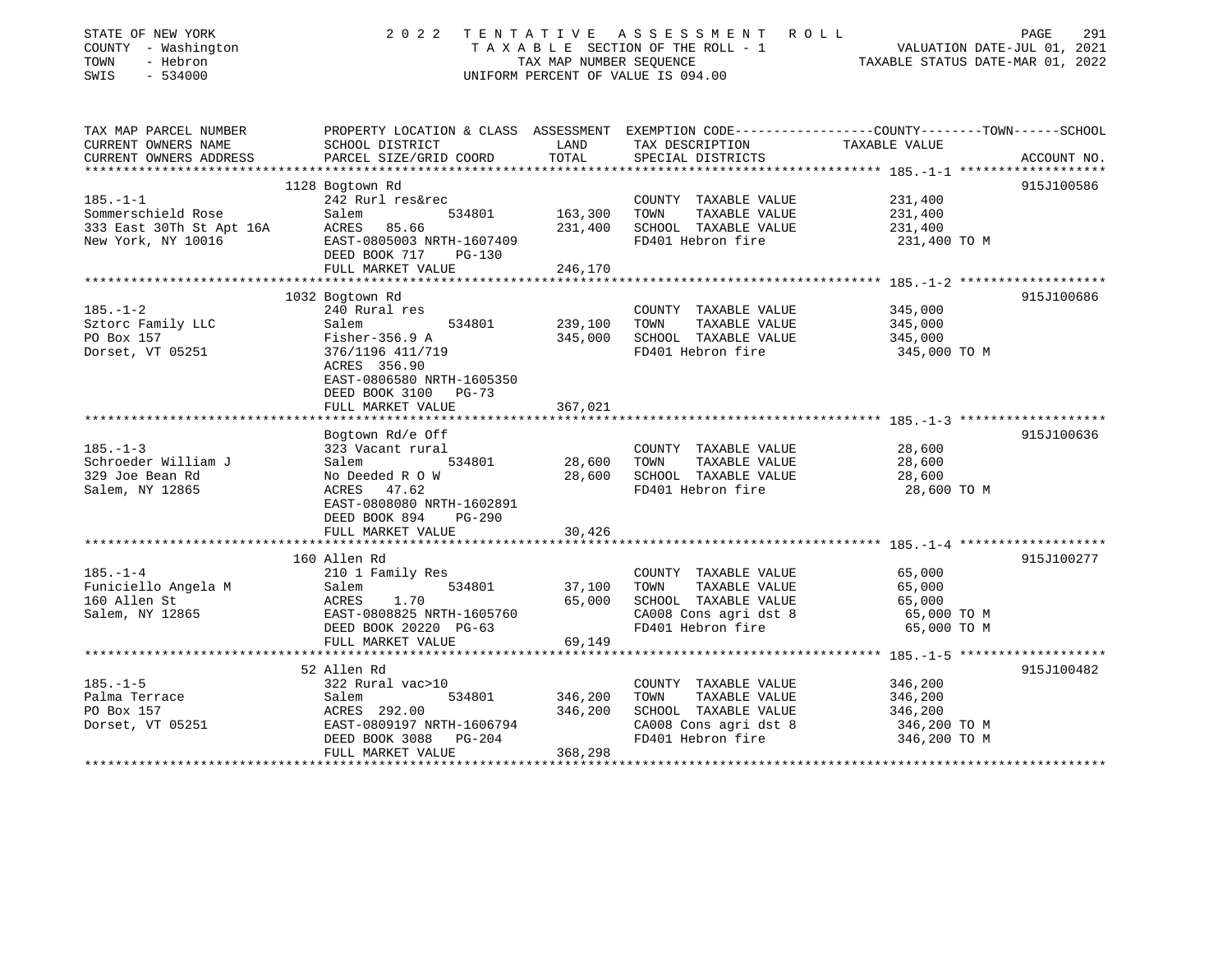| STATE OF NEW YORK<br>COUNTY - Washington<br>TOWN<br>- Hebron<br>$-534000$<br>SWIS | 2 0 2 2                                                                                          | TAX MAP NUMBER SEQUENCE | TENTATIVE ASSESSMENT ROLL<br>T A X A B L E SECTION OF THE ROLL - 1 VALUATION DATE-JUL 01, 2021<br>UNIFORM PERCENT OF VALUE IS 094.00 | TAXABLE STATUS DATE-MAR 01, 2022                       | 292<br>PAGE |
|-----------------------------------------------------------------------------------|--------------------------------------------------------------------------------------------------|-------------------------|--------------------------------------------------------------------------------------------------------------------------------------|--------------------------------------------------------|-------------|
| TAX MAP PARCEL NUMBER                                                             | PROPERTY LOCATION & CLASS ASSESSMENT EXEMPTION CODE----------------COUNTY-------TOWN------SCHOOL |                         |                                                                                                                                      |                                                        |             |
| CURRENT OWNERS NAME                                                               | SCHOOL DISTRICT                                                                                  | LAND                    | TAX DESCRIPTION                                                                                                                      | TAXABLE VALUE                                          |             |
| CURRENT OWNERS ADDRESS                                                            | PARCEL SIZE/GRID COORD                                                                           | TOTAL                   | SPECIAL DISTRICTS                                                                                                                    |                                                        | ACCOUNT NO. |
|                                                                                   |                                                                                                  |                         |                                                                                                                                      |                                                        |             |
|                                                                                   | 198 Allen Rd                                                                                     |                         |                                                                                                                                      |                                                        |             |
| $185. - 1 - 5.1$                                                                  | 240 Rural res                                                                                    |                         | COUNTY TAXABLE VALUE                                                                                                                 | 316,000                                                |             |
| Cannone Christopher                                                               | 534801<br>Salem                                                                                  | 195,800                 | TAXABLE VALUE<br>TOWN                                                                                                                | 316,000                                                |             |
| 484 Breed Hill Rd                                                                 | $1$ ot $2$                                                                                       | 316,000                 | SCHOOL TAXABLE VALUE                                                                                                                 | 316,000                                                |             |
| Crown Point, NY 12928                                                             | ACRES 72.50                                                                                      |                         | CA008 Cons agri dst 8                                                                                                                | 316,000 TO M                                           |             |
|                                                                                   | EAST-0810281 NRTH-1606778                                                                        |                         | FD401 Hebron fire                                                                                                                    | 316,000 TO M                                           |             |
| MAY BE SUBJECT TO PAYMENT                                                         | DEED BOOK 20200 PG-5845                                                                          |                         |                                                                                                                                      |                                                        |             |
| UNDER AGDIST LAW TIL 2023                                                         | FULL MARKET VALUE<br>****************************                                                | 336,170                 |                                                                                                                                      |                                                        |             |
|                                                                                   | 315 Allen Rd                                                                                     |                         |                                                                                                                                      | ************************ 185.-1-6.1 ****************** | 915J100384  |
| $185. - 1 - 6.1$                                                                  | 314 Rural vac<10 - WTRFNT                                                                        |                         | COUNTY TAXABLE VALUE                                                                                                                 | 17,900                                                 |             |
| Little Robert K                                                                   | Salem<br>534801                                                                                  | 17,900                  | TAXABLE VALUE<br>TOWN                                                                                                                | 17,900                                                 |             |
| PO Box 316                                                                        | ACRES<br>2.60                                                                                    | 17,900                  | SCHOOL TAXABLE VALUE                                                                                                                 | 17,900                                                 |             |
| Argyle, NY 12809                                                                  | EAST-0809741 NRTH-1609337                                                                        |                         | FD401 Hebron fire                                                                                                                    | 17,900 TO M                                            |             |
|                                                                                   | DEED BOOK 492<br>PG-694                                                                          |                         |                                                                                                                                      |                                                        |             |
|                                                                                   | FULL MARKET VALUE                                                                                | 19,043                  |                                                                                                                                      |                                                        |             |
|                                                                                   |                                                                                                  |                         |                                                                                                                                      |                                                        |             |
|                                                                                   | 311 Allen Rd                                                                                     |                         |                                                                                                                                      |                                                        | 915J101017  |
| $185. - 1 - 6.2$                                                                  | 260 Seasonal res                                                                                 |                         | COUNTY TAXABLE VALUE                                                                                                                 | 45,000                                                 |             |
| Gray Steven M                                                                     | Salem<br>534801                                                                                  | 15,400                  | TAXABLE VALUE<br>TOWN                                                                                                                | 45,000                                                 |             |
| Hennessey Danielle                                                                | Salem<br>ACRES<br>1.80                                                                           | 45,000                  | SCHOOL TAXABLE VALUE                                                                                                                 | 45,000                                                 |             |
| 1111 North Rd                                                                     | EAST-0809428 NRTH-1609415                                                                        |                         | FD401 Hebron fire                                                                                                                    | 45,000 TO M                                            |             |
| Greenwich, NY 12834                                                               | DEED BOOK 3669 PG-131                                                                            |                         |                                                                                                                                      |                                                        |             |
|                                                                                   | FULL MARKET VALUE                                                                                | 47,872                  |                                                                                                                                      |                                                        |             |
|                                                                                   | ***********************                                                                          |                         |                                                                                                                                      |                                                        |             |
|                                                                                   | 317 Allen Rd                                                                                     |                         |                                                                                                                                      |                                                        | 915J101133  |
| $185. - 1 - 6.3$                                                                  | 210 1 Family Res                                                                                 |                         | COUNTY TAXABLE VALUE                                                                                                                 | 69,400                                                 |             |
| Smith Nathaniel E                                                                 | 534801<br>Salem                                                                                  | 35,600                  | TAXABLE VALUE<br>TOWN                                                                                                                | 69,400                                                 |             |
| 240 Red Top Rd                                                                    | ACRES<br>1.20 BANK<br>997                                                                        | 69,400                  | SCHOOL TAXABLE VALUE                                                                                                                 | 69,400                                                 |             |
| Pawlet, VT 05761                                                                  | EAST-0809977 NRTH-1609350                                                                        |                         | FD401 Hebron fire                                                                                                                    | 69,400 TO M                                            |             |
|                                                                                   | DEED BOOK 20210 PG-582                                                                           |                         |                                                                                                                                      |                                                        |             |
|                                                                                   | FULL MARKET VALUE                                                                                | 73,830                  |                                                                                                                                      |                                                        |             |
|                                                                                   | ****************************                                                                     | ***********             |                                                                                                                                      |                                                        |             |
|                                                                                   | 6209 State Route 22                                                                              |                         |                                                                                                                                      |                                                        | 915J100469  |
| $185. - 1 - 7$                                                                    | 322 Rural vac>10                                                                                 |                         | COUNTY TAXABLE VALUE                                                                                                                 | 297,000                                                |             |
| Caie & Coley Farm LLC                                                             | 534801<br>Salem                                                                                  | 297,000                 | TAXABLE VALUE<br>TOWN                                                                                                                | 297,000                                                |             |
| 94 Kettle Hole Rd                                                                 | ACRES 230.50                                                                                     | 297,000                 | SCHOOL TAXABLE VALUE                                                                                                                 | 297,000                                                |             |
| Bolton, MA 01740                                                                  | EAST-0813551 NRTH-1607141                                                                        |                         | CA008 Cons agri dst 8                                                                                                                | 297,000 TO M                                           |             |
|                                                                                   | DEED BOOK 20210 PG-5485                                                                          |                         | FD401 Hebron fire                                                                                                                    | 297,000 TO M                                           |             |
| MAY BE SUBJECT TO PAYMENT<br>UNDER AGDIST LAW TIL 2026                            | FULL MARKET VALUE                                                                                | 315,957                 |                                                                                                                                      |                                                        |             |
|                                                                                   |                                                                                                  |                         |                                                                                                                                      |                                                        |             |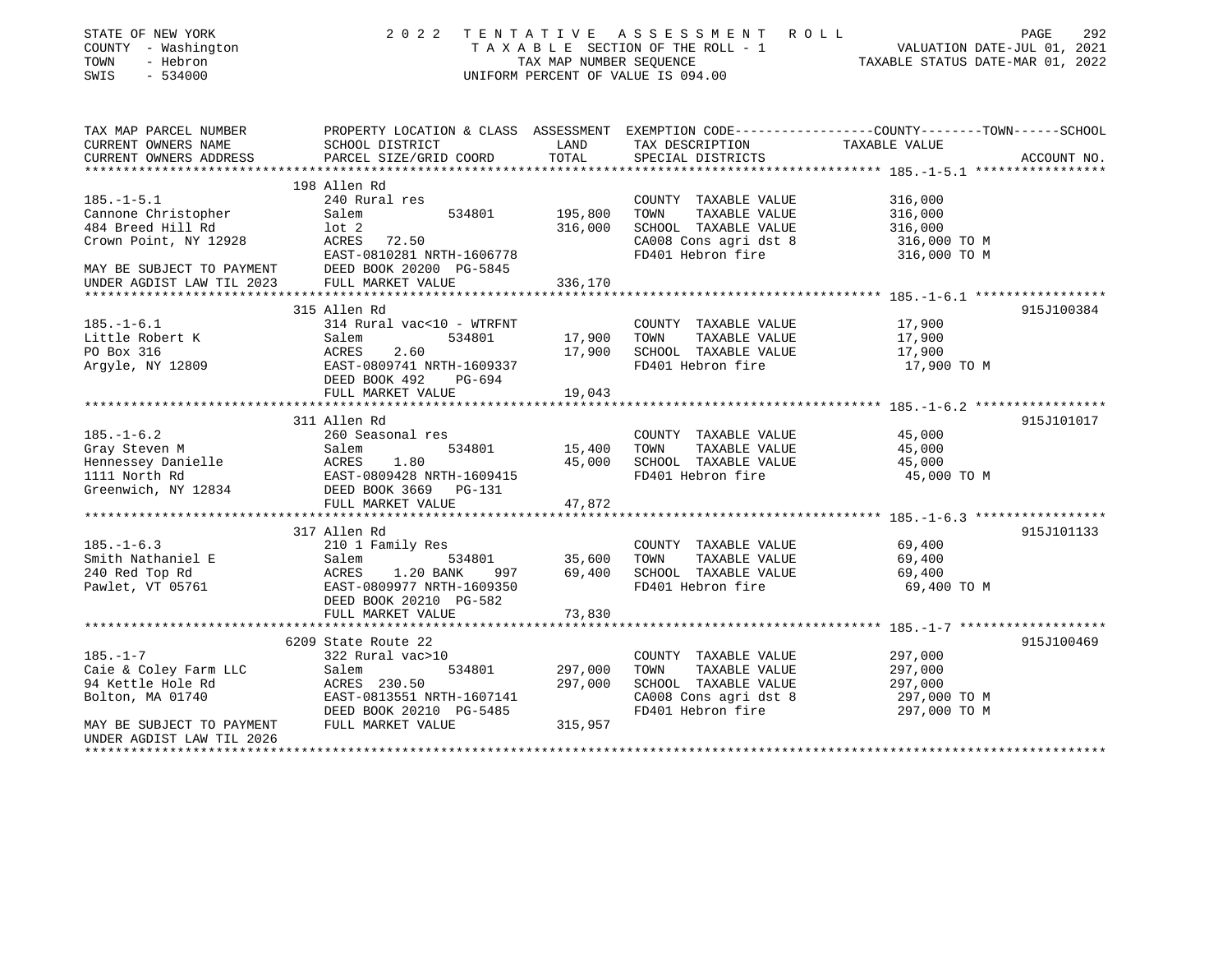| STATE OF NEW YORK<br>COUNTY - Washington<br>- Hebron<br>TOWN<br>SWIS<br>$-534000$                                                       | 2 0 2 2                                                                                                                                                                                                       | TENTATIVE<br>TAX MAP NUMBER SEOUENCE                         | ASSESSMENT ROLL<br>TAXABLE SECTION OF THE ROLL - 1<br>UNIFORM PERCENT OF VALUE IS 094.00                            | PAGE<br>293<br>VALUATION DATE-JUL 01, 2021<br>TAXABLE STATUS DATE-MAR 01, 2022                                                 |
|-----------------------------------------------------------------------------------------------------------------------------------------|---------------------------------------------------------------------------------------------------------------------------------------------------------------------------------------------------------------|--------------------------------------------------------------|---------------------------------------------------------------------------------------------------------------------|--------------------------------------------------------------------------------------------------------------------------------|
| TAX MAP PARCEL NUMBER<br>CURRENT OWNERS NAME<br>CURRENT OWNERS ADDRESS                                                                  | SCHOOL DISTRICT<br>PARCEL SIZE/GRID COORD                                                                                                                                                                     | LAND<br>TOTAL                                                | TAX DESCRIPTION<br>SPECIAL DISTRICTS                                                                                | PROPERTY LOCATION & CLASS ASSESSMENT EXEMPTION CODE---------------COUNTY-------TOWN-----SCHOOL<br>TAXABLE VALUE<br>ACCOUNT NO. |
| $185. - 1 - 7.1$<br>Kipp Roxane R<br>6173 State Route 22<br>Salem, NY 12865                                                             | 6173 State Route 22<br>210 1 Family Res<br>Salem<br>534801<br>ACRES<br>$6.00$ BANK<br>999<br>EAST-0815182 NRTH-1606638<br>DEED BOOK 20210 PG-785<br>FULL MARKET VALUE                                         | 48,600<br>119,000<br>126,596                                 | COUNTY TAXABLE VALUE<br>TOWN<br>TAXABLE VALUE<br>SCHOOL TAXABLE VALUE<br>FD401 Hebron fire                          | 915J101489<br>119,000<br>119,000<br>119,000<br>119,000 TO M                                                                    |
| $185. - 1 - 7.2$<br>Krieg William<br>Krieg Paula<br>6087 State Route 22<br>Salem, NY 12865<br>*********************                     | 6087 State Route 22<br>240 Rural res<br>534801<br>Salem<br>ACRES 10.00<br>EAST-0814050 NRTH-1604982<br>DEED BOOK 1876<br>$PG-253$<br>FULL MARKET VALUE                                                        | 55,000<br>117,400<br>124,894                                 | 41834<br>ENH STAR<br>COUNTY TAXABLE VALUE<br>TOWN<br>TAXABLE VALUE<br>SCHOOL TAXABLE VALUE<br>FD401 Hebron fire     | 915J101736<br>$\mathbf 0$<br>74,900<br>$\Omega$<br>117,400<br>117,400<br>42,500<br>117,400 TO M                                |
| $185. - 1 - 8$<br>Eastman Kevin J<br>207 Beattie Hollow Rd<br>Salem, NY 12865                                                           | 6180 State Route 22<br>210 1 Family Res<br>534801<br>Salem<br>ACRES<br>1.40<br>EAST-0815640 NRTH-1606750<br>DEED BOOK 20191 PG-26553<br>FULL MARKET VALUE                                                     | 36,200<br>92,700<br>98,617                                   | COUNTY TAXABLE VALUE<br>TOWN<br>TAXABLE VALUE<br>SCHOOL TAXABLE VALUE<br>FD401 Hebron fire                          | 915J100123<br>92,700<br>92,700<br>92,700<br>92,700 TO M                                                                        |
| $185. - 1 - 9$<br>Karabelas Andreas<br>6188 State Route 22<br>Salem, NY 12865<br>MAY BE SUBJECT TO PAYMENT<br>UNDER RPTL480A UNTIL 2027 | *********************<br>State Route 22<br>322 Rural vac>10<br>Salem<br>534801<br>Lot C<br>Forest tax 3226/15<br>ACRES<br>31.49<br>EAST-0816390 NRTH-1606033<br>DEED BOOK 3764<br>$PG-50$                     | *********<br>65,500<br>65,500                                | COUNTY TAXABLE VALUE<br>TAXABLE VALUE<br>TOWN<br>SCHOOL TAXABLE VALUE<br>FD401 Hebron fire                          | ******************* 185.-1-9 ********************<br>915J100152<br>65,500<br>65,500<br>65,500<br>65,500 TO M                   |
| $185. - 1 - 10$<br>Hickland Sandra L<br>49 W Broadway<br>Salem, NY 12865                                                                | FULL MARKET VALUE<br>****************************<br>6110 State Route 22<br>210 1 Family Res<br>Salem<br>534801<br>ACRES<br>1.40<br>EAST-0815022 NRTH-1605047<br>DEED BOOK 20210 PG-7445<br>FULL MARKET VALUE | 69,681<br>36,200<br>86,200<br>91,702<br>******************** | COUNTY TAXABLE VALUE<br>TOWN<br>TAXABLE VALUE<br>SCHOOL TAXABLE VALUE<br>CA008 Cons agri dst 8<br>FD401 Hebron fire | 915L100276<br>86,200<br>86,200<br>86,200<br>86,200 TO M<br>86,200 TO M<br>.                                                    |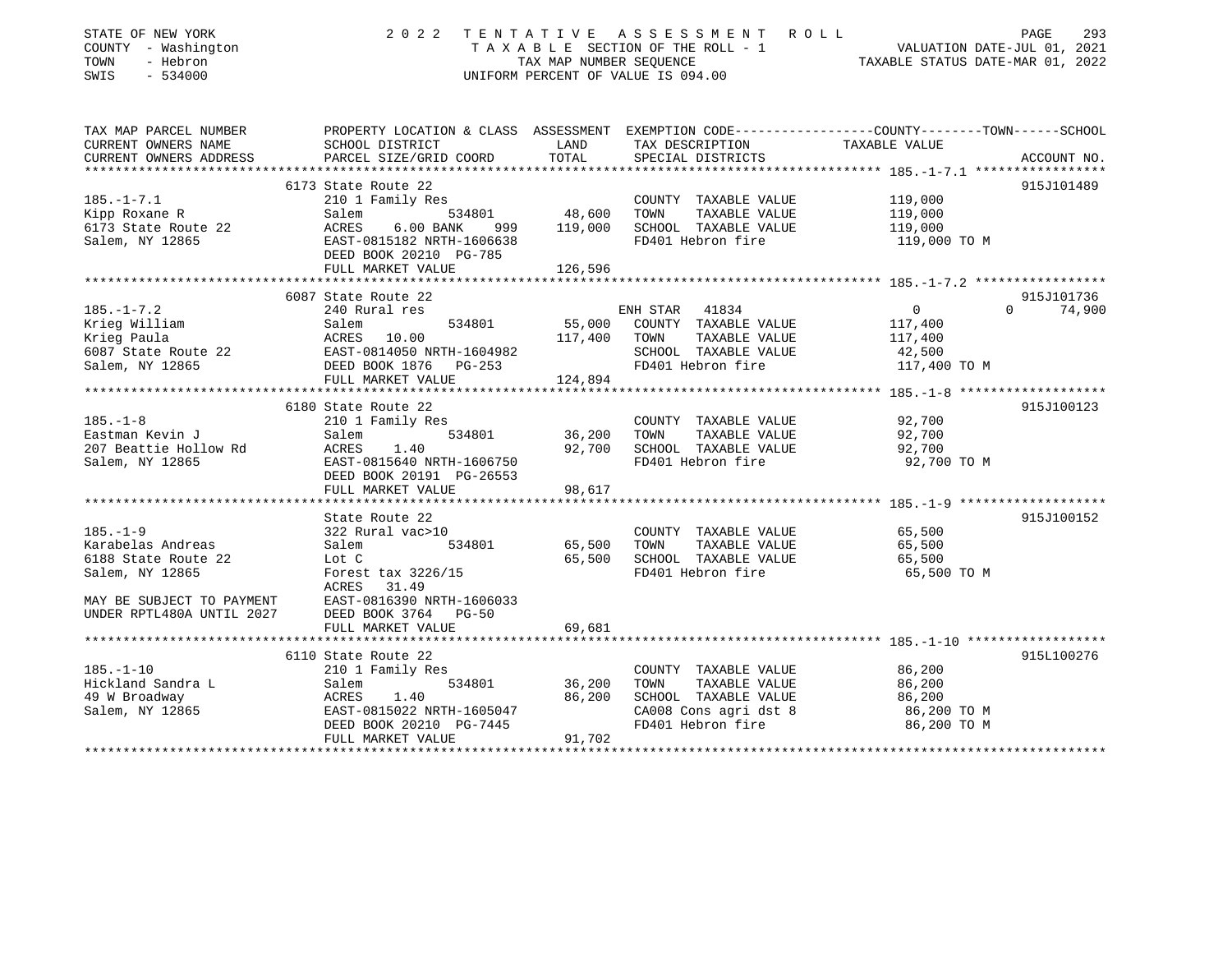| STATE OF NEW YORK<br>COUNTY - Washington<br>TOWN<br>- Hebron<br>SWIS<br>$-534000$ | 2 0 2 2                                                                                |               | TENTATIVE ASSESSMENT ROLL<br>UNIFORM PERCENT OF VALUE IS 094.00 |                                                                                                  | 294<br>PAGE              |
|-----------------------------------------------------------------------------------|----------------------------------------------------------------------------------------|---------------|-----------------------------------------------------------------|--------------------------------------------------------------------------------------------------|--------------------------|
| TAX MAP PARCEL NUMBER<br>CURRENT OWNERS NAME<br>CURRENT OWNERS ADDRESS            | SCHOOL DISTRICT<br>PARCEL SIZE/GRID COORD                                              | LAND<br>TOTAL | TAX DESCRIPTION<br>TAX DESCRIPTION TAXABLE VALUE                | PROPERTY LOCATION & CLASS ASSESSMENT EXEMPTION CODE----------------COUNTY-------TOWN------SCHOOL | ACCOUNT NO.              |
|                                                                                   |                                                                                        |               |                                                                 |                                                                                                  |                          |
|                                                                                   | 6042 State Route 22                                                                    |               | 90 PCT OF VALUE USED FOR EXEMPTION PURPOSES                     |                                                                                                  | 915J100078               |
| $185. - 1 - 11$                                                                   | 534801<br>270 Mfg housing                                                              |               | VET COM CT 41131                                                | 18,045<br>18,045                                                                                 | $\overline{0}$           |
| McKenna William                                                                   | Salem                                                                                  |               | 57,200 VET DIS CT 41141                                         | 10,827<br>10,827                                                                                 | $\overline{\phantom{0}}$ |
| 6042 State Route 22                                                               | ACRES 15.40                                                                            |               | 80,200 ENH STAR 41834                                           | $\overline{0}$<br>$\overline{0}$                                                                 | 74,900                   |
| Salem, NY 12865                                                                   | EAST-0814173 NRTH-1603523                                                              |               | COUNTY TAXABLE VALUE                                            | 51,328                                                                                           |                          |
|                                                                                   | DEED BOOK 874<br><b>PG-58</b>                                                          |               | TOWN<br>TAXABLE VALUE                                           | 51,328                                                                                           |                          |
|                                                                                   | FULL MARKET VALUE                                                                      |               | 85,319 SCHOOL TAXABLE VALUE                                     | 5,300                                                                                            |                          |
|                                                                                   |                                                                                        |               | CA008 Cons agri dst 8<br>FD401 Hebron fire                      | 80,200 TO M                                                                                      |                          |
|                                                                                   |                                                                                        |               |                                                                 | 80,200 TO M                                                                                      |                          |
|                                                                                   |                                                                                        |               |                                                                 |                                                                                                  |                          |
|                                                                                   | 6018 State Route 22                                                                    |               |                                                                 |                                                                                                  | 915J100079               |
| $185. - 1 - 12$                                                                   | 210 1 Family Res                                                                       |               | COUNTY TAXABLE VALUE                                            | 203,300                                                                                          |                          |
| Wadsworth Marion L                                                                | 534801<br>Salem                                                                        | 37,100        | TOWN<br>TAXABLE VALUE                                           | 203,300                                                                                          |                          |
| 6018 State Route 22                                                               | ACRES<br>1.70                                                                          | 203,300       | SCHOOL TAXABLE VALUE                                            | 203,300                                                                                          |                          |
| Salem, NY 12865                                                                   | EAST-0813493 NRTH-1603268<br>DEED BOOK 2020 PG-93                                      |               | CA008 Cons agri dst 8<br>FD401 Hebron fire                      | 203,300 TO M<br>203,300 TO M                                                                     |                          |
|                                                                                   | FULL MARKET VALUE                                                                      | 216,277       |                                                                 |                                                                                                  |                          |
|                                                                                   |                                                                                        |               |                                                                 |                                                                                                  |                          |
|                                                                                   | 6025 State Route 22                                                                    |               |                                                                 |                                                                                                  | 915J100488               |
| $185. - 1 - 13$                                                                   | 280 Res Multiple                                                                       |               | AG DIST<br>41720                                                | 80,600<br>80,600                                                                                 | 80,600                   |
| Lopane Camillo C                                                                  | Salem 534801                                                                           | 325,200       | COUNTY TAXABLE VALUE                                            | 442,600                                                                                          |                          |
| PO Box 543                                                                        | Trans exempt repay 2022                                                                | 523,200       | TOWN<br>TAXABLE VALUE                                           | 442,600                                                                                          |                          |
| Poughquag, NY 12570                                                               | ACRES 233.20                                                                           |               | SCHOOL TAXABLE VALUE                                            | 442,600                                                                                          |                          |
|                                                                                   | EAST-0811233 NRTH-1603990                                                              |               | CA008 Cons agri dst 8                                           | 442,600 TO M                                                                                     |                          |
|                                                                                   | PRIOR OWNER ON 3/01/2022 DEED BOOK 20220 PG-1248<br>Lonane Camillo C FULL MARKET VALUE |               | 80,600 EX                                                       |                                                                                                  |                          |
|                                                                                   |                                                                                        | 556,596       | FD401 Hebron fire                                               | 523,200 TO M                                                                                     |                          |
|                                                                                   |                                                                                        |               | TE533 Trans exempt flg                                          | $.00$ MT                                                                                         |                          |
| MAY BE SUBJECT TO PAYMENT<br>UNDER AGDIST LAW TIL 2026                            |                                                                                        |               |                                                                 |                                                                                                  |                          |
|                                                                                   |                                                                                        |               |                                                                 |                                                                                                  |                          |
|                                                                                   | 6027 State Route 22                                                                    |               |                                                                 |                                                                                                  |                          |
| $185. - 1 - 13.1$                                                                 | 314 Rural vac<10                                                                       |               | COUNTY TAXABLE VALUE                                            | 14,400                                                                                           |                          |
| Opulski Geoffrey                                                                  | Salem<br>534801                                                                        | 14,400        | TAXABLE VALUE<br>TOWN                                           | 14,400                                                                                           |                          |
| 6027 State Route 22                                                               | FRNT 399.00 DPTH                                                                       | 14,400        | SCHOOL TAXABLE VALUE                                            | 14,400                                                                                           |                          |
| Salem, NY 12865                                                                   | ACRES 1.39                                                                             |               | CA008 Cons agri dst 8                                           | 14,400 TO M                                                                                      |                          |
|                                                                                   | DEED BOOK 20210 PG-7853                                                                |               | FD401 Hebron fire                                               | 14,400 TO M                                                                                      |                          |
|                                                                                   | FULL MARKET VALUE                                                                      | 15,319        |                                                                 |                                                                                                  |                          |
|                                                                                   |                                                                                        |               |                                                                 |                                                                                                  |                          |
|                                                                                   | 6092 State Route 22                                                                    |               |                                                                 |                                                                                                  | 915J100676               |
| $185. - 1 - 14$                                                                   | 210 1 Family Res                                                                       |               | ENH STAR 41834                                                  | $\overline{0}$<br>$\Omega$                                                                       | 74,900                   |
| Harrington Christine                                                              | 534801<br>Salem                                                                        | 39,500        | COUNTY TAXABLE VALUE                                            | 91,800                                                                                           |                          |
| 6092 State Route 22                                                               | Thompson Sub/ 29#87                                                                    | 91,800        | TOWN<br>TAXABLE VALUE                                           | 91,800                                                                                           |                          |
| Salem, NY 12865                                                                   | 2.43<br>ACRES<br>EAST-0814791 NRTH-1604741                                             |               | SCHOOL TAXABLE VALUE                                            | 16,900                                                                                           |                          |
|                                                                                   | PG-153                                                                                 |               | CA008 Cons agri dst 8<br>FD401 Hebron fire                      | 91,800 TO M<br>91,800 TO M                                                                       |                          |
|                                                                                   | DEED BOOK 1856<br>FULL MARKET VALUE                                                    | 97,660        |                                                                 |                                                                                                  |                          |
|                                                                                   |                                                                                        |               |                                                                 |                                                                                                  |                          |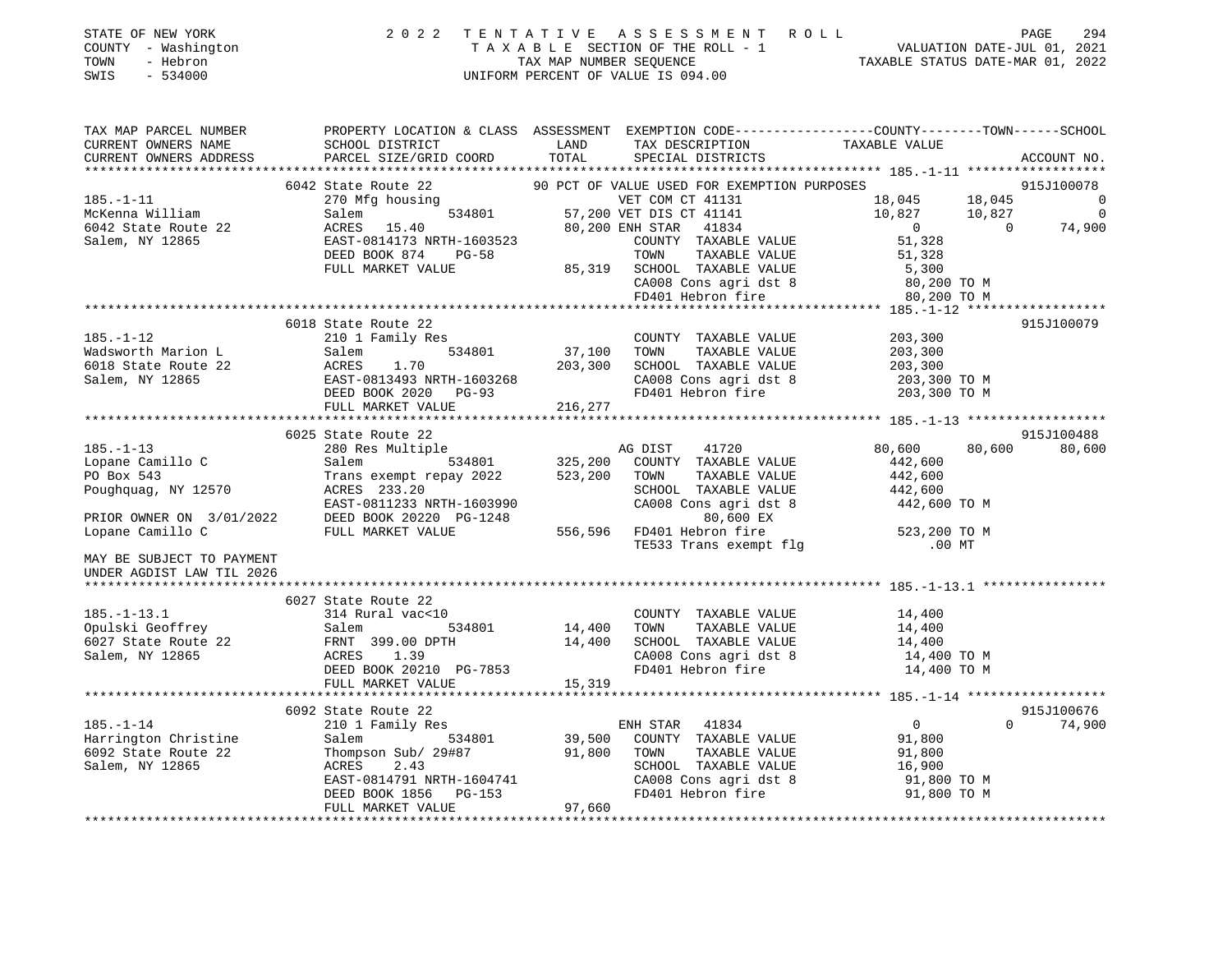| STATE OF NEW YORK<br>COUNTY - Washington<br>- Hebron<br>TOWN<br>$-534000$<br>SWIS | 2 0 2 2                                                                                         | TAX MAP NUMBER SEQUENCE | TENTATIVE ASSESSMENT ROLL<br>TAXABLE SECTION OF THE ROLL - 1<br>UNIFORM PERCENT OF VALUE IS 094.00 | VALUATION DATE-JUL 01, 2021<br>TAXABLE STATUS DATE-MAR 01, 2022 | 295<br>PAGE |
|-----------------------------------------------------------------------------------|-------------------------------------------------------------------------------------------------|-------------------------|----------------------------------------------------------------------------------------------------|-----------------------------------------------------------------|-------------|
| TAX MAP PARCEL NUMBER                                                             | PROPERTY LOCATION & CLASS ASSESSMENT EXEMPTION CODE---------------COUNTY-------TOWN------SCHOOL | LAND                    |                                                                                                    |                                                                 |             |
| CURRENT OWNERS NAME<br>CURRENT OWNERS ADDRESS                                     | SCHOOL DISTRICT<br>PARCEL SIZE/GRID COORD                                                       | TOTAL                   | TAX DESCRIPTION<br>SPECIAL DISTRICTS                                                               | TAXABLE VALUE                                                   | ACCOUNT NO. |
|                                                                                   |                                                                                                 |                         |                                                                                                    |                                                                 |             |
|                                                                                   | 18 Center Way                                                                                   |                         |                                                                                                    |                                                                 | 915J101546  |
| $185. - 1 - 14.1$                                                                 | 260 Seasonal res                                                                                |                         | COUNTY TAXABLE VALUE                                                                               | 51,800                                                          |             |
| Vanguilder Jenny                                                                  | 534801<br>Salem                                                                                 | 41,700                  | TAXABLE VALUE<br>TOWN                                                                              | 51,800                                                          |             |
| McGuiggan Dennis R                                                                | 626/148                                                                                         | 51,800                  | SCHOOL TAXABLE VALUE                                                                               | 51,800                                                          |             |
| 18 Center Way                                                                     | 3.22<br>ACRES                                                                                   |                         | CA008 Cons agri dst 8                                                                              | 51,800 TO M                                                     |             |
| Salem, NY 12865                                                                   | EAST-0815315 NRTH-1604870<br>DEED BOOK 3559<br>PG-72                                            |                         | FD401 Hebron fire                                                                                  | 51,800 TO M                                                     |             |
|                                                                                   | FULL MARKET VALUE                                                                               | 55,106                  |                                                                                                    |                                                                 |             |
|                                                                                   |                                                                                                 |                         |                                                                                                    |                                                                 |             |
|                                                                                   | 6067 State Route 22                                                                             |                         |                                                                                                    |                                                                 | 915J101617  |
| $185. - 1 - 14.2$                                                                 | 240 Rural res                                                                                   |                         | COUNTY TAXABLE VALUE                                                                               | 265,700                                                         |             |
| Baker Elisabeth K                                                                 | Salem<br>534801                                                                                 | 71,700<br>265,700       | TAXABLE VALUE<br>TOWN                                                                              | 265,700                                                         |             |
| 6067 State Route 22<br>Salem, NY 12865                                            | ACRES<br>20.46 BANK<br>999<br>EAST-0813604 NRTH-1604653                                         |                         | SCHOOL TAXABLE VALUE<br>CA008 Cons agri dst 8                                                      | 265,700<br>265,700 ТО М                                         |             |
|                                                                                   | DEED BOOK 20200 PG-6096                                                                         |                         | FD401 Hebron fire                                                                                  | 265,700 TO M                                                    |             |
|                                                                                   | FULL MARKET VALUE                                                                               | 282,660                 |                                                                                                    |                                                                 |             |
|                                                                                   |                                                                                                 |                         |                                                                                                    |                                                                 |             |
|                                                                                   | 45 Center Way                                                                                   |                         |                                                                                                    |                                                                 | 915J101737  |
| $185. - 1 - 14.3$                                                                 | 312 Vac w/imprv                                                                                 |                         | COUNTY TAXABLE VALUE                                                                               | 28,300                                                          |             |
| Bodkin Gary S                                                                     | Salem<br>534801                                                                                 | 26,900                  | TOWN<br>TAXABLE VALUE                                                                              | 28,300                                                          |             |
| Bodkin Terry L                                                                    | ROW                                                                                             | 28,300                  | SCHOOL TAXABLE VALUE                                                                               | 28,300                                                          |             |
| 261 Kilburn Rd                                                                    | 6.17<br>ACRES                                                                                   |                         | CA008 Cons agri dst 8                                                                              | 28,300 TO M                                                     |             |
| PO Box 138                                                                        | EAST-0816058 NRTH-1604001<br>DEED BOOK 3575<br>PG-89                                            |                         | FD401 Hebron fire                                                                                  | 28,300 TO M                                                     |             |
| Cossayuna, NY 12823                                                               | FULL MARKET VALUE                                                                               | 30,106                  |                                                                                                    |                                                                 |             |
|                                                                                   |                                                                                                 |                         |                                                                                                    |                                                                 |             |
|                                                                                   | Center Way                                                                                      |                         |                                                                                                    |                                                                 | 915J101830  |
| $185. - 1 - 14.4$                                                                 | 312 Vac w/imprv                                                                                 |                         | COUNTY TAXABLE VALUE                                                                               | 25,700                                                          |             |
| Guilherme Frias                                                                   | 534801<br>Salem                                                                                 | 25,000                  | TAXABLE VALUE<br>TOWN                                                                              | 25,700                                                          |             |
| Picaro Mario                                                                      | 5.01<br>ACRES                                                                                   | 25,700                  | SCHOOL TAXABLE VALUE                                                                               | 25,700                                                          |             |
| 1076 Chaffer St                                                                   | EAST-0815885 NRTH-1604271                                                                       |                         | CA008 Cons agri dst 8                                                                              | 25,700 TO M                                                     |             |
| New Bedford, MA 02745                                                             | DEED BOOK 721<br>PG-61                                                                          |                         | FD401 Hebron fire                                                                                  | 25,700 TO M                                                     |             |
|                                                                                   | FULL MARKET VALUE                                                                               | 27,340                  |                                                                                                    |                                                                 |             |
|                                                                                   | Shale Mtn Way                                                                                   |                         |                                                                                                    |                                                                 | 915J100676  |
| $185. - 1 - 14.5$                                                                 | 314 Rural vac<10                                                                                |                         | COUNTY TAXABLE VALUE                                                                               | 32,800                                                          |             |
| Deberg Susan Marie                                                                | Salem<br>534801                                                                                 | 32,800                  | TOWN<br>TAXABLE VALUE                                                                              | 32,800                                                          |             |
| Dunham William E                                                                  | Thompson Sub/ 29#87 Lot 5                                                                       | 32,800                  | SCHOOL TAXABLE VALUE                                                                               | 32,800                                                          |             |
| PO Box 746                                                                        | ACRES<br>9.85                                                                                   |                         | CA008 Cons agri dst 8                                                                              | 32,800 TO M                                                     |             |
| Salem, NY 12865                                                                   | EAST-0815598 NRTH-1603971                                                                       |                         | FD401 Hebron fire                                                                                  | 32,800 TO M                                                     |             |
|                                                                                   | DEED BOOK 2222<br><b>PG-289</b>                                                                 |                         |                                                                                                    |                                                                 |             |
|                                                                                   | FULL MARKET VALUE                                                                               | 34,894                  |                                                                                                    |                                                                 |             |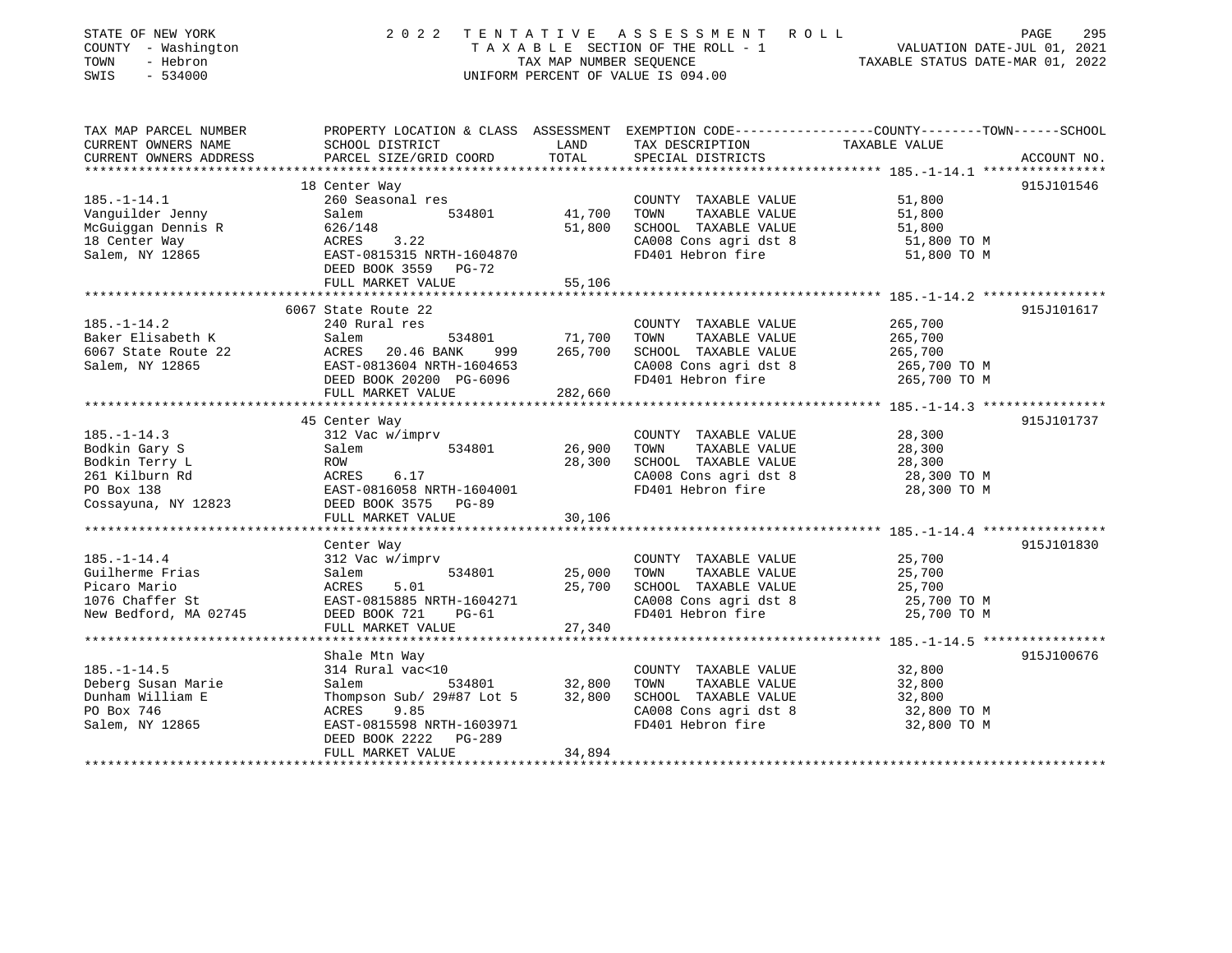| STATE OF NEW YORK<br>COUNTY - Washington<br>- Hebron<br>TOWN<br>$-534000$<br>SWIS          | 2 0 2 2                                                                                                                                                                                                    |                              | TENTATIVE ASSESSMENT ROLL<br>UNIFORM PERCENT OF VALUE IS 094.00                                                                                                                                        |                                                                                           | PAGE               | 296                              |
|--------------------------------------------------------------------------------------------|------------------------------------------------------------------------------------------------------------------------------------------------------------------------------------------------------------|------------------------------|--------------------------------------------------------------------------------------------------------------------------------------------------------------------------------------------------------|-------------------------------------------------------------------------------------------|--------------------|----------------------------------|
| TAX MAP PARCEL NUMBER<br>CURRENT OWNERS NAME<br>CURRENT OWNERS ADDRESS                     | PROPERTY LOCATION & CLASS ASSESSMENT EXEMPTION CODE---------------COUNTY-------TOWN------SCHOOL<br>SCHOOL DISTRICT<br>PARCEL SIZE/GRID COORD                                                               | LAND<br>TOTAL                | TAX DESCRIPTION<br>SPECIAL DISTRICTS                                                                                                                                                                   | TAXABLE VALUE                                                                             |                    | ACCOUNT NO.                      |
|                                                                                            | 12 Shale Mtn Way                                                                                                                                                                                           |                              |                                                                                                                                                                                                        |                                                                                           |                    | 915J100676                       |
| $185. - 1 - 14.6$<br>Cameron David<br>8 High St<br>Hoosick Falls, NY 12090                 | 270 Mfg housing<br>Salem<br>Thompson Sub/ 29#87 Lot 3<br>ACRES<br>4.85 BANK<br>6 <sup>6</sup><br>EAST-0815268 NRTH-1603877<br>DEED BOOK 1766 PG-227                                                        |                              | BAS STAR 41854<br>534801 46,600 COUNTY TAXABLE VALUE<br>in Sub/ 29#87 Lot 3 98,000 TOWN TAXABLE VALUE<br>SCHOOL TAXABLE VALUE<br>CA008 Cons agri dst 8<br>FD401 Hebron fire                            | $\overline{0}$<br>98,000<br>98,000<br>68,000<br>98,000 TO M<br>98,000 TO M                | $\Omega$           | 30,000                           |
|                                                                                            | FULL MARKET VALUE                                                                                                                                                                                          | 104,255                      |                                                                                                                                                                                                        |                                                                                           |                    |                                  |
|                                                                                            |                                                                                                                                                                                                            |                              |                                                                                                                                                                                                        |                                                                                           |                    |                                  |
| $185. - 1 - 14.7$<br>Nopper Robert J<br>Hutchinson Alan K<br>PO Box 637<br>Salem, NY 12865 | 10 Shale Mtn Way 93 PCT (210 1 Family Res<br>Salem<br>Thompson Sub/ 29#87 Lot 4 185,800 COUNTY TAXABLE VALUE<br>9.20<br>ACRES<br>EAST-0814923 NRTH-1603808<br>DEED BOOK 942<br>PG-250<br>FULL MARKET VALUE |                              | 93 PCT OF VALUE USED FOR EXEMPTION PURPOSES<br>BAS STAR 41854<br>534801 53,700 VET WAR CT 41121<br>TAXABLE VALUE<br>TOWN<br>SCHOOL TAXABLE VALUE<br>CA008 Cons agri dst 8<br>197,660 FD401 Hebron fire | $\overline{0}$<br>25,919<br>159,881<br>167,800<br>155,800<br>185,800 TO M<br>185,800 TO M | $\Omega$<br>18,000 | 915J100676<br>30,000<br>$\Omega$ |
| $185. - 1 - 14.8$<br>Barton Sarah E<br>15 Shale Mountain Way<br>Salem, NY 12865            | 15 Shale Mtn Way<br>210 1 Family Res<br>Salem<br>534801<br>$1$ ot $2$<br>ACRES<br>4.93 BANK<br>999<br>EAST-0815282 NRTH-1604452<br>DEED BOOK 20210 PG-900<br>FULL MARKET VALUE                             | 46,800<br>210,700<br>224,149 | COUNTY TAXABLE VALUE<br>TOWN<br>TAXABLE VALUE<br>SCHOOL TAXABLE VALUE<br>CA008 Cons agri dst 8<br>FD401 Hebron fire                                                                                    | 210,700<br>210,700<br>210,700<br>210,700 TO M<br>210,700 TO M                             |                    | 915J100676                       |
|                                                                                            | 6 Shale Mountain Way                                                                                                                                                                                       |                              |                                                                                                                                                                                                        |                                                                                           |                    | 915J100676                       |
| $185. - 1 - 14.9$<br>Booska Steven<br>4177 County Route 48<br>Argyle, NY 12809             | 210 1 Family Res<br>Salem<br>534801<br>Thompson Sub/ 29#87 Lot 1<br>6.14<br>ACRES<br>EAST-0814767 NRTH-1604440<br>DEED BOOK 3777 PG-207<br>FULL MARKET VALUE                                               | 10,500<br>40,000<br>42,553   | COUNTY TAXABLE VALUE<br>TOWN<br>TAXABLE VALUE<br>SCHOOL TAXABLE VALUE<br>CA008 Cons agri dst 8<br>FD401 Hebron fire                                                                                    | 40,000<br>40,000<br>40,000<br>40,000 TO M<br>40,000 TO M                                  |                    |                                  |

|                 | 36 Center Way             |         |                         |                  | 915J100676 |
|-----------------|---------------------------|---------|-------------------------|------------------|------------|
| 185.–1–14.10    | 210 1 Family Res          |         | VET WAR CT 41121        | 16,770<br>16,770 |            |
| Johnson Andrew  | 534801<br>Salem           |         | 36,200 DISAB-CO 41932   | 4,752            |            |
| 36 Center Way   | ThompsonSub/29#87ROW895/1 | 111,800 | TAXABLE VALUE<br>COUNTY | 90.278           |            |
| Salem, NY 12865 | 1.41<br>ACRES             |         | TAXABLE VALUE<br>TOWN   | 95,030           |            |
|                 | EAST-0815669 NRTH-1604729 |         | TAXABLE VALUE<br>SCHOOL | 111,800          |            |
|                 | DEED BOOK 3761 PG-319     |         | CA008 Cons agri dst 8   | 111,800 TO M     |            |
|                 | FULL MARKET VALUE         | 118,936 | FD401 Hebron fire       | 111,800 TO M     |            |
|                 |                           |         |                         |                  |            |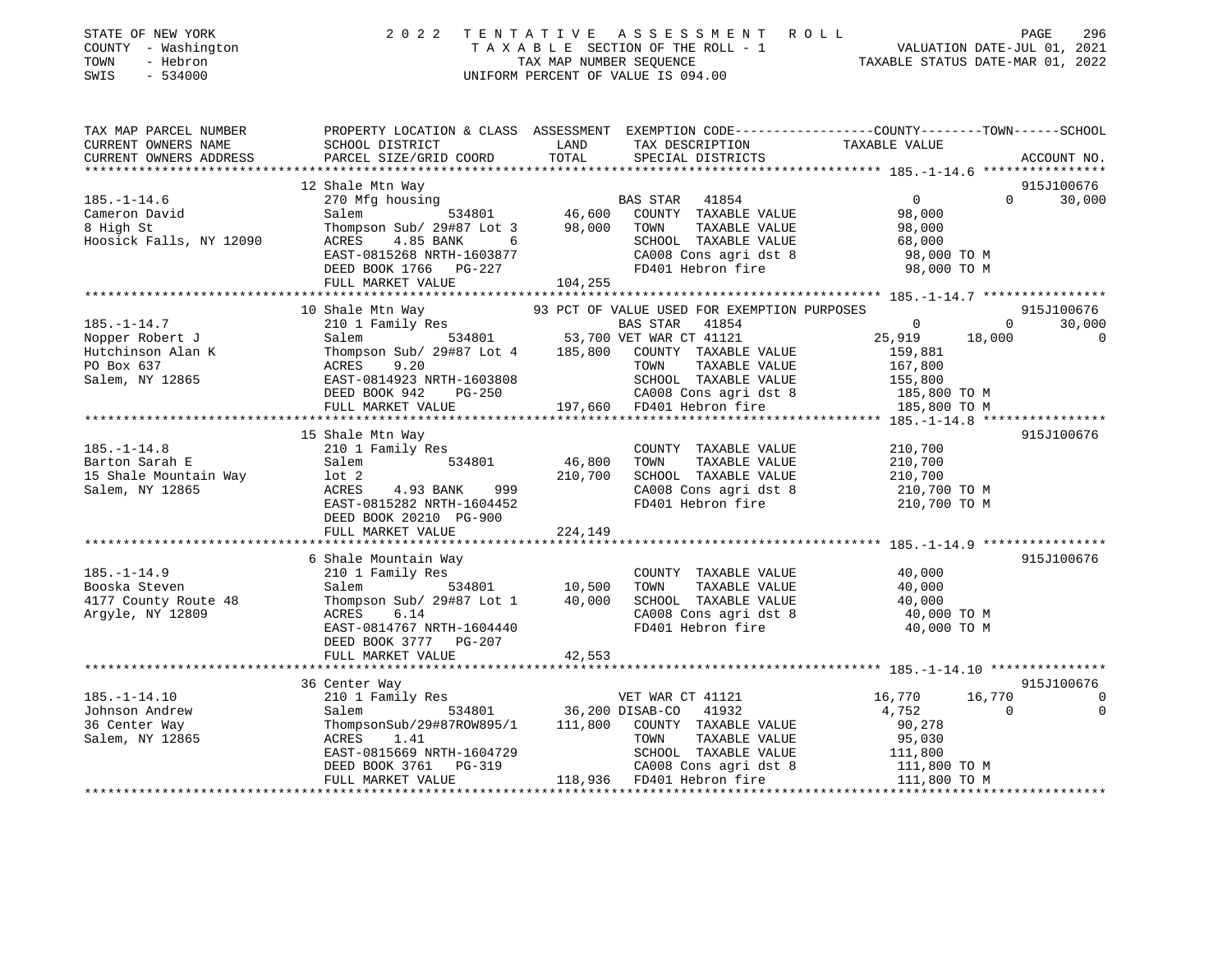| STATE OF NEW YORK         | 2 0 2 2                                  | TENTATIVE               | ASSESSMENT ROLL                    | PAGE<br>297                                                                                    |
|---------------------------|------------------------------------------|-------------------------|------------------------------------|------------------------------------------------------------------------------------------------|
| COUNTY - Washington       |                                          |                         | TAXABLE SECTION OF THE ROLL - 1    | VALUATION DATE-JUL 01, 2021                                                                    |
| TOWN<br>- Hebron          |                                          | TAX MAP NUMBER SEQUENCE |                                    | TAXABLE STATUS DATE-MAR 01, 2022                                                               |
| SWIS<br>$-534000$         |                                          |                         | UNIFORM PERCENT OF VALUE IS 094.00 |                                                                                                |
|                           |                                          |                         |                                    |                                                                                                |
| TAX MAP PARCEL NUMBER     |                                          |                         |                                    | PROPERTY LOCATION & CLASS ASSESSMENT EXEMPTION CODE---------------COUNTY-------TOWN-----SCHOOL |
| CURRENT OWNERS NAME       | SCHOOL DISTRICT                          | LAND                    | TAX DESCRIPTION                    | TAXABLE VALUE                                                                                  |
| CURRENT OWNERS ADDRESS    | PARCEL SIZE/GRID COORD                   | TOTAL                   | SPECIAL DISTRICTS                  | ACCOUNT NO.                                                                                    |
| ***********************   |                                          |                         |                                    |                                                                                                |
|                           | 6054 State Route 22                      |                         |                                    | 915J101738                                                                                     |
| $185. - 1 - 14.21$        | 270 Mfg housing                          |                         | BAS STAR<br>41854                  | 0<br>$\Omega$<br>30,000                                                                        |
| Sullivan Deanna L         | 534801<br>Salem                          | 37,100                  | COUNTY TAXABLE VALUE               | 61,100                                                                                         |
| c/o John Sullivan         | Lot A                                    | 61,100                  | TAXABLE VALUE<br>TOWN              | 61,100                                                                                         |
| 6054 State Route 22       | ACRES<br>1.70                            |                         | SCHOOL TAXABLE VALUE               | 31,100                                                                                         |
| Salem, NY 12865           | EAST-0814315 NRTH-1603934                |                         | CA008 Cons agri dst 8              | 61,100 TO M                                                                                    |
|                           | DEED BOOK 823<br>PG-133                  |                         | FD401 Hebron fire                  | 61,100 TO M                                                                                    |
|                           | FULL MARKET VALUE                        | 65,000                  |                                    |                                                                                                |
|                           | *********************************        |                         |                                    |                                                                                                |
|                           | 6060 State Route 22                      |                         |                                    |                                                                                                |
| $185. - 1 - 14.22$        | 270 Mfg housing                          |                         | COUNTY TAXABLE VALUE               | 48,000                                                                                         |
| Keys Leonard              | 534801<br>Salem                          | 37,100                  | TOWN<br>TAXABLE VALUE              | 48,000                                                                                         |
| 5158 State Route 22       | lot B                                    | 48,000                  | SCHOOL TAXABLE VALUE               | 48,000                                                                                         |
| Salem, NY 12865           | ACRES<br>1.70                            |                         | CA008 Cons agri dst 8              | 48,000 TO M                                                                                    |
|                           | EAST-0814409 NRTH-1604040                |                         | FD401 Hebron fire                  | 48,000 TO M                                                                                    |
|                           | DEED BOOK 20210 PG-323                   |                         |                                    |                                                                                                |
|                           | FULL MARKET VALUE                        | 51,064                  |                                    |                                                                                                |
|                           | ***********************                  | * * * * * * * * * * *   |                                    | ****************************** 185.-1-14.23 ****************                                   |
|                           | 6066 State Route 22                      |                         |                                    |                                                                                                |
| $185. - 1 - 14.23$        | 270 Mfg housing                          |                         | COUNTY TAXABLE VALUE               | 53,800                                                                                         |
| Keys Leonard              | 534801<br>Salem                          | 37,100                  | TOWN<br>TAXABLE VALUE              | 53,800                                                                                         |
| 5158 State Route 22       | lot C                                    | 53,800                  | SCHOOL TAXABLE VALUE               | 53,800                                                                                         |
| Salem, NY 12865           | ACRES<br>1.69                            |                         | CA008 Cons agri dst 8              | 53,800 TO M                                                                                    |
|                           | EAST-0814505 NRTH-1604142                |                         | FD401 Hebron fire                  | 53,800 TO M                                                                                    |
|                           | DEED BOOK 20210 PG-4098                  |                         |                                    |                                                                                                |
|                           | FULL MARKET VALUE<br>******************* | 57,234                  |                                    |                                                                                                |
|                           | Center Way                               |                         |                                    | 915J101437                                                                                     |
| $185. - 1 - 15$           | 322 Rural vac>10                         |                         | COUNTY TAXABLE VALUE               | 57,200                                                                                         |
| Karabelas Andreas         | Salem<br>534801                          | 57,200                  | TOWN<br>TAXABLE VALUE              | 57,200                                                                                         |
| 6188 State Route 22       | Lot A                                    | 57,200                  | SCHOOL TAXABLE VALUE               | 57,200                                                                                         |
| Salem, NY 12865           | ACRES<br>25.60                           |                         | FD401 Hebron fire                  | 57,200 TO M                                                                                    |
|                           | EAST-0816781 NRTH-1604039                |                         |                                    |                                                                                                |
| MAY BE SUBJECT TO PAYMENT | DEED BOOK 3764 PG-47                     |                         |                                    |                                                                                                |
| UNDER RPTL480A UNTIL 2027 | FULL MARKET VALUE                        | 60,851                  |                                    |                                                                                                |
|                           | *************************                | ***********             |                                    |                                                                                                |
|                           | 6188 State Route 22                      |                         |                                    | 915J101438                                                                                     |
| $185. - 1 - 16$           | 210 1 Family Res                         |                         | COUNTY TAXABLE VALUE               | 300,000                                                                                        |
| Karabelas Andreas         | Salem<br>534801                          | 247,800                 | TOWN<br>TAXABLE VALUE              | 300,000                                                                                        |
| 6188 State Route 22       | Forest Tax 3226/15                       | 300,000                 | SCHOOL TAXABLE VALUE               | 300,000                                                                                        |
| Salem, NY 12865           | 731/19                                   |                         | FD401 Hebron fire                  | 300,000 TO M                                                                                   |
|                           | ACRES<br>98.52                           |                         |                                    |                                                                                                |
| MAY BE SUBJECT TO PAYMENT | EAST-0816949 NRTH-1606081                |                         |                                    |                                                                                                |
| UNDER RPTL480A UNTIL 2027 | DEED BOOK 3764<br>$PG-43$                |                         |                                    |                                                                                                |
|                           | FULL MARKET VALUE                        | 319,149                 |                                    |                                                                                                |
|                           | *********************                    | **************          |                                    |                                                                                                |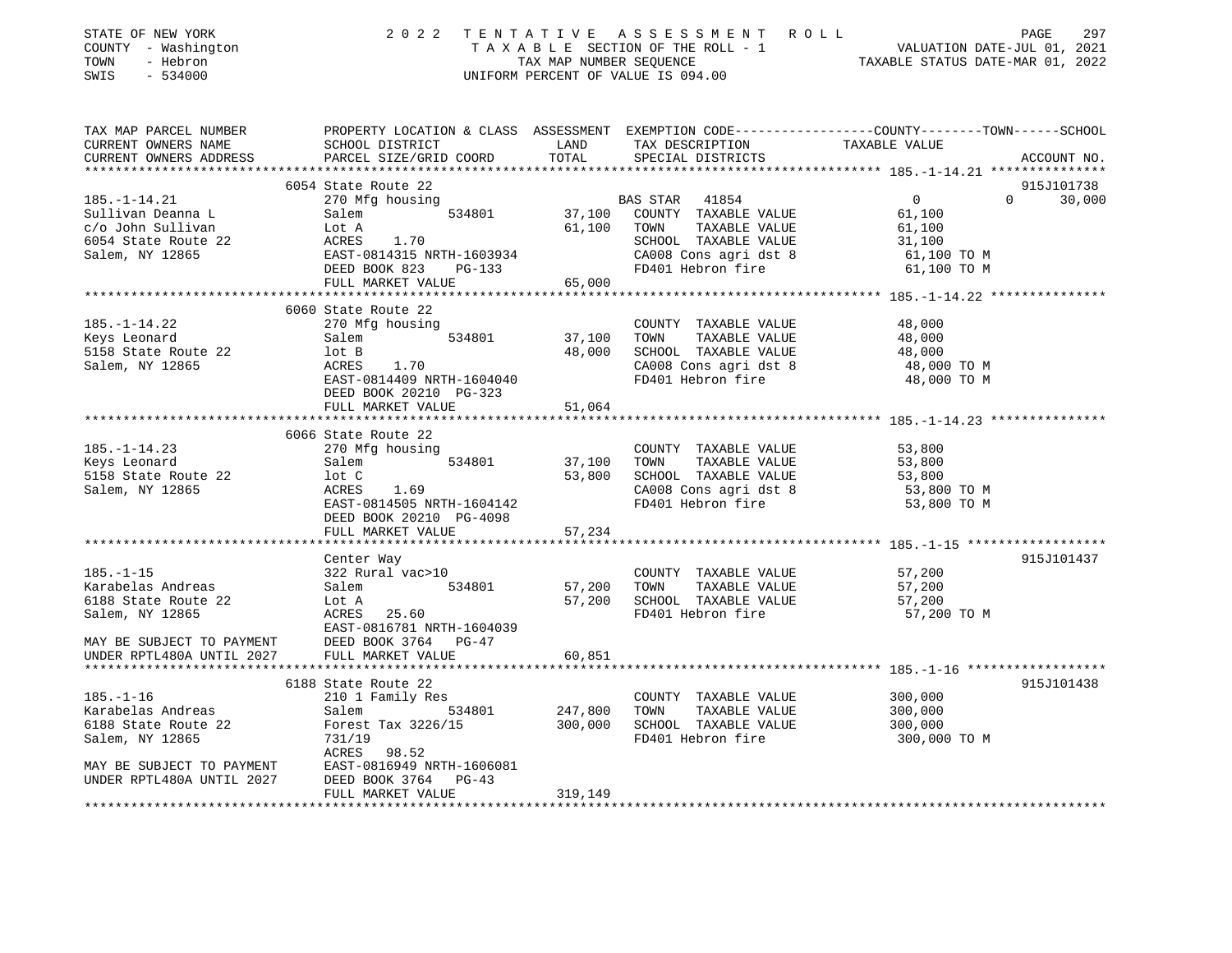| STATE OF NEW YORK<br>COUNTY - Washington<br>- Hebron<br>TOWN<br>SWIS<br>$-534000$ | 2 0 2 2                                                                                                            | TENTATIVE<br>TAX MAP NUMBER SEQUENCE | A S S E S S M E N T<br>ROLL<br>T A X A B L E SECTION OF THE ROLL - 1<br>UNIFORM PERCENT OF VALUE IS 094.00 | VALUATION DATE-JUL 01, 2021<br>TAXABLE STATUS DATE-MAR 01, 2022 | 298<br>PAGE    |
|-----------------------------------------------------------------------------------|--------------------------------------------------------------------------------------------------------------------|--------------------------------------|------------------------------------------------------------------------------------------------------------|-----------------------------------------------------------------|----------------|
| TAX MAP PARCEL NUMBER<br>CURRENT OWNERS NAME                                      | PROPERTY LOCATION & CLASS ASSESSMENT EXEMPTION CODE---------------COUNTY-------TOWN------SCHOOL<br>SCHOOL DISTRICT | LAND                                 | TAX DESCRIPTION                                                                                            | TAXABLE VALUE                                                   |                |
| CURRENT OWNERS ADDRESS                                                            | PARCEL SIZE/GRID COORD                                                                                             | TOTAL                                | SPECIAL DISTRICTS                                                                                          |                                                                 | ACCOUNT NO.    |
|                                                                                   |                                                                                                                    |                                      |                                                                                                            | **************** 185.-1-17 *******************                  |                |
|                                                                                   | 27 Center Way                                                                                                      |                                      |                                                                                                            |                                                                 | 915J101427     |
| $185. - 1 - 17$                                                                   | 260 Seasonal res                                                                                                   |                                      | COUNTY TAXABLE VALUE                                                                                       | 87,600                                                          |                |
| George Mark                                                                       | 534801<br>Salem                                                                                                    | 65,800                               | TAXABLE VALUE<br>TOWN                                                                                      | 87,600                                                          |                |
| Roy Richard                                                                       | ACRES 16.78                                                                                                        | 87,600                               | SCHOOL TAXABLE VALUE                                                                                       | 87,600                                                          |                |
| 14 Chausse Dr                                                                     | EAST-0815534 NRTH-1605565                                                                                          |                                      | FD401 Hebron fire                                                                                          | 87,600 TO M                                                     |                |
| Methuen, MA 01844                                                                 | DEED BOOK 3342<br>PG-216                                                                                           |                                      |                                                                                                            |                                                                 |                |
|                                                                                   | FULL MARKET VALUE<br>**********************                                                                        | 93,191                               |                                                                                                            |                                                                 |                |
|                                                                                   | 6154 State Route 22                                                                                                |                                      |                                                                                                            |                                                                 | 915J101439     |
| $185. - 1 - 18$                                                                   | 210 1 Family Res                                                                                                   |                                      | AGED-TOWN 41803                                                                                            | 23,040<br>$\mathbf{0}$                                          | $\overline{0}$ |
| Basiroglou Athanasios                                                             | Salem<br>534801                                                                                                    |                                      | 39,300 AGE-CO/SCH 41805                                                                                    | 28,800<br>$\mathbf{0}$                                          | 28,800         |
| Basiroglou Kyriaki                                                                | Lot H                                                                                                              |                                      | 57,600 ENH STAR<br>41834                                                                                   | $\overline{0}$<br>$\Omega$                                      | 28,800         |
| 6154 State Route 22                                                               | 2.38<br>ACRES                                                                                                      |                                      | COUNTY TAXABLE VALUE                                                                                       | 28,800                                                          |                |
| Salem, NY 12865                                                                   | EAST-0815249 NRTH-1605735                                                                                          |                                      | TOWN<br>TAXABLE VALUE                                                                                      | 34,560                                                          |                |
|                                                                                   | DEED BOOK 2634 PG-105                                                                                              |                                      | SCHOOL TAXABLE VALUE                                                                                       | $\mathbf 0$                                                     |                |
|                                                                                   | FULL MARKET VALUE                                                                                                  | 61,277                               | FD401 Hebron fire                                                                                          | 57,600 TO M                                                     |                |
|                                                                                   |                                                                                                                    |                                      |                                                                                                            | **************** 185.-1-19 *******************                  |                |
| $185. - 1 - 19$                                                                   | State Route 22<br>312 Vac w/imprv                                                                                  |                                      | COUNTY TAXABLE VALUE                                                                                       | 19,000                                                          | 915J101440     |
| Basiroglou Athanasios                                                             | Salem<br>534801                                                                                                    | 16,400                               | TOWN<br>TAXABLE VALUE                                                                                      | 19,000                                                          |                |
| 6154 State Route 22                                                               | 2.06<br>ACRES                                                                                                      | 19,000                               | SCHOOL TAXABLE VALUE                                                                                       | 19,000                                                          |                |
| Salem, NY 12865                                                                   | EAST-0815451 NRTH-1606107                                                                                          |                                      | FD401 Hebron fire                                                                                          | 19,000 TO M                                                     |                |
|                                                                                   | DEED BOOK 2569 PG-116                                                                                              |                                      |                                                                                                            |                                                                 |                |
|                                                                                   | FULL MARKET VALUE                                                                                                  | 20,213                               |                                                                                                            |                                                                 |                |
|                                                                                   | * * * * * * * * * * * * * * * * * * * *                                                                            | ***********                          |                                                                                                            |                                                                 |                |
|                                                                                   | 6166 State Route 22                                                                                                |                                      |                                                                                                            |                                                                 | 915J101428     |
| $185. - 1 - 20$                                                                   | 210 1 Family Res                                                                                                   |                                      | COUNTY TAXABLE VALUE                                                                                       | 147,500                                                         |                |
| Colvin Donald E                                                                   | 534801<br>Salem                                                                                                    | 39,600                               | TOWN<br>TAXABLE VALUE                                                                                      | 147,500                                                         |                |
| 6166 State Route 22<br>Salem, NY 12865                                            | 509/1<br>999<br>ACRES<br>2.49 BANK                                                                                 | 147,500                              | SCHOOL TAXABLE VALUE<br>FD401 Hebron fire                                                                  | 147,500<br>147,500 TO M                                         |                |
|                                                                                   | EAST-0815564 NRTH-1606394<br>DEED BOOK 3760 PG-283                                                                 |                                      |                                                                                                            |                                                                 |                |
|                                                                                   | FULL MARKET VALUE                                                                                                  | 156,915                              |                                                                                                            |                                                                 |                |
|                                                                                   |                                                                                                                    |                                      |                                                                                                            | ********* 185.-1-22                                             |                |
|                                                                                   | 6323 State Route 22                                                                                                |                                      |                                                                                                            |                                                                 | 915J101899     |
| $185. - 1 - 22$                                                                   | 260 Seasonal res                                                                                                   |                                      | COUNTY TAXABLE VALUE                                                                                       | 48,400                                                          |                |
| Kennedy Natalie                                                                   | Salem<br>534801                                                                                                    | 30,600                               | TOWN<br>TAXABLE VALUE                                                                                      | 48,400                                                          |                |
| PO Box 138                                                                        | $1$ ot $1$                                                                                                         | 48,400                               | SCHOOL TAXABLE VALUE                                                                                       | 48,400                                                          |                |
| Salem, NY 12865                                                                   | ACRES<br>8.47<br>EAST-0816025 NRTH-1610624                                                                         |                                      | FD401 Hebron fire                                                                                          | 48,400 TO M                                                     |                |
|                                                                                   | DEED BOOK 3291<br>$PG-58$                                                                                          |                                      |                                                                                                            |                                                                 |                |
|                                                                                   | FULL MARKET VALUE                                                                                                  | 51,489                               |                                                                                                            |                                                                 |                |
|                                                                                   | ***********************                                                                                            | * * * * * * * *                      |                                                                                                            |                                                                 |                |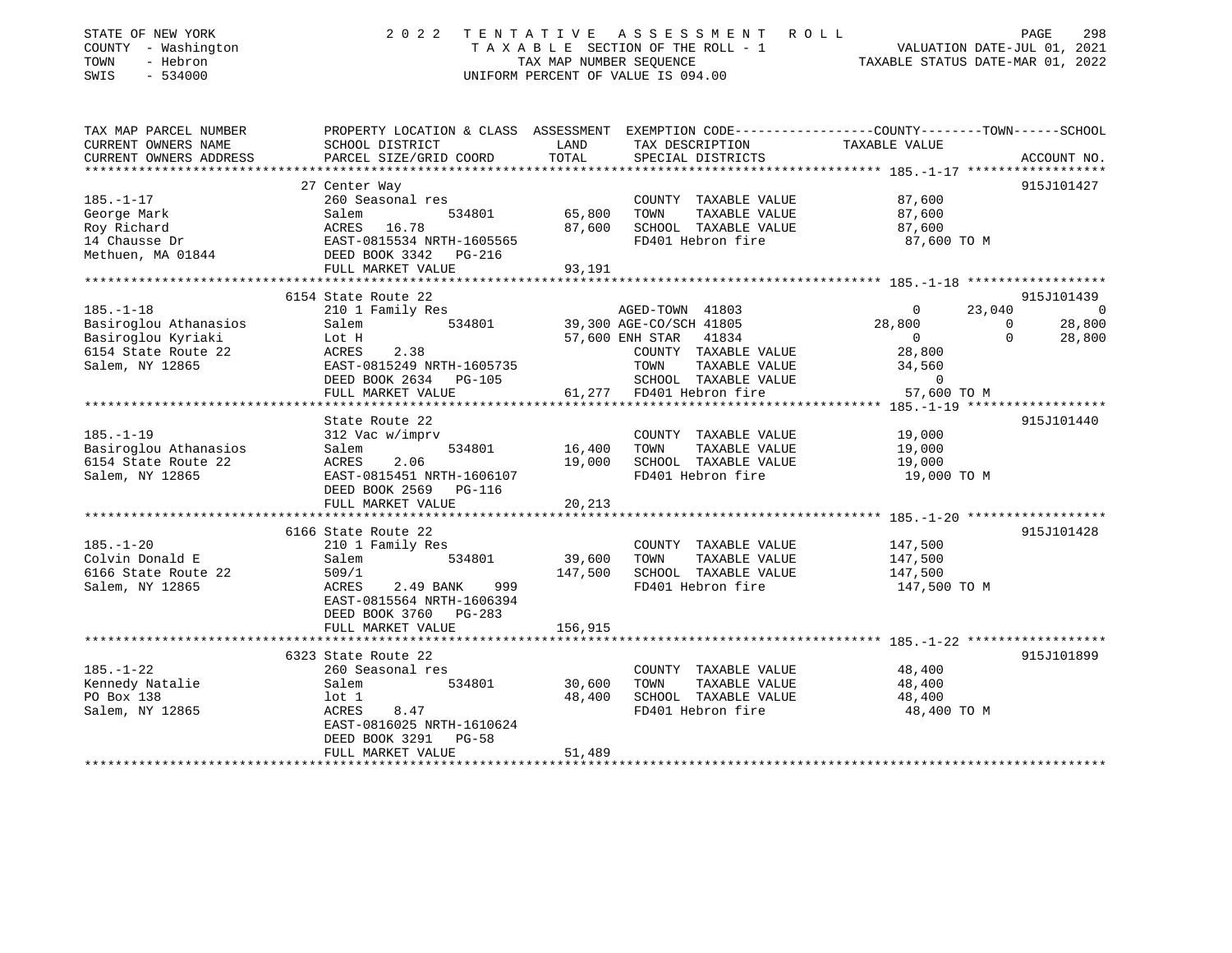| STATE OF NEW YORK   | 2022 TENTATIVE ASSESSMENT ROLL     | 299<br>PAGE                      |
|---------------------|------------------------------------|----------------------------------|
| COUNTY - Washington | TAXABLE SECTION OF THE ROLL - 1    | VALUATION DATE-JUL 01, 2021      |
| TOWN<br>- Hebron    | TAX MAP NUMBER SEOUENCE            | TAXABLE STATUS DATE-MAR 01, 2022 |
| SWIS<br>- 534000    | UNIFORM PERCENT OF VALUE IS 094.00 |                                  |
|                     |                                    |                                  |
|                     |                                    |                                  |

| TAX MAP PARCEL NUMBER  | PROPERTY LOCATION & CLASS ASSESSMENT EXEMPTION CODE---------------COUNTY-------TOWN-----SCHOOL |              |                             |                  |             |
|------------------------|------------------------------------------------------------------------------------------------|--------------|-----------------------------|------------------|-------------|
| CURRENT OWNERS NAME    | SCHOOL DISTRICT                                                                                | LAND         | TAX DESCRIPTION             | TAXABLE VALUE    |             |
| CURRENT OWNERS ADDRESS | PARCEL SIZE/GRID COORD                                                                         | TOTAL        | SPECIAL DISTRICTS           |                  | ACCOUNT NO. |
|                        |                                                                                                |              |                             |                  |             |
|                        | 16 Koster Way                                                                                  |              |                             |                  | 915J101490  |
| $185. - 1 - 23$        | 210 1 Family Res                                                                               |              | VET COM CT 41131            | 21,475<br>21,475 | 0           |
| D'Allaird David J      | 534801<br>Salem                                                                                |              | 50,200 VET DIS CT 41141     | 38,655<br>38,655 | $\Omega$    |
| D'Allaird Ann M        | ACRES<br>7.00                                                                                  |              | 85,900 COUNTY TAXABLE VALUE | 25,770           |             |
| 16 Koster Way          | EAST-0815907 NRTH-1610136                                                                      |              | TOWN<br>TAXABLE VALUE       | 25,770           |             |
| Salem, NY 12865        | DEED BOOK 3337 PG-322                                                                          |              | SCHOOL TAXABLE VALUE        | 85,900           |             |
|                        |                                                                                                |              | 91,383 FD401 Hebron fire    |                  |             |
|                        | FULL MARKET VALUE                                                                              |              |                             | 85,900 TO M      |             |
|                        |                                                                                                |              |                             |                  |             |
|                        | 6293 State Route 22                                                                            |              |                             |                  | 915J101547  |
| $185. - 1 - 24$        | 210 1 Family Res                                                                               |              | COUNTY TAXABLE VALUE        | 183,500          |             |
| Bratton Debra R        | 534801<br>Salem                                                                                | 51,700       | TAXABLE VALUE<br>TOWN       | 183,500          |             |
| Bratton Lanny I        | ACRES<br>4.47                                                                                  | 183,500      | SCHOOL TAXABLE VALUE        | 183,500          |             |
| 120 Airstrip Rd        | EAST-0815847 NRTH-1609629                                                                      |              | FD401 Hebron fire           | 183,500 TO M     |             |
| Indian Lake, NY 12842  | DEED BOOK 3167 PG-284                                                                          |              |                             |                  |             |
|                        | FULL MARKET VALUE                                                                              | 195,213      |                             |                  |             |
|                        |                                                                                                |              |                             |                  |             |
|                        | 44 Koster Way                                                                                  |              |                             |                  | 915J101900  |
| $185. - 1 - 25$        | 314 Rural vac<10                                                                               |              | COUNTY TAXABLE VALUE        | 25,100           |             |
| Roy Robin D            | 534801<br>Salem                                                                                | 25,100       | TOWN<br>TAXABLE VALUE       | 25,100           |             |
| 41 White Birch Trl     | lot 4                                                                                          | 25,100       | SCHOOL TAXABLE VALUE        | 25,100           |             |
| Higganum, CT 06441     | ACRES<br>5.08                                                                                  |              | FD401 Hebron fire           | 25,100 TO M      |             |
|                        | EAST-0815358 NRTH-1609613                                                                      |              |                             |                  |             |
|                        | DEED BOOK 3773 PG-299                                                                          |              |                             |                  |             |
|                        | FULL MARKET VALUE                                                                              | 26,702       |                             |                  |             |
|                        |                                                                                                |              |                             |                  |             |
|                        | 56 Koster Way                                                                                  |              |                             |                  | 915J101764  |
| $185. - 1 - 26$        | 210 1 Family Res                                                                               |              | COUNTY TAXABLE VALUE        | 70,500           |             |
| Dolloff Ronald         | Salem<br>534801                                                                                | 25,600       | TOWN<br>TAXABLE VALUE       | 70,500           |             |
| PO Box 213             | 5.39<br>ACRES                                                                                  | 70,500       | SCHOOL TAXABLE VALUE        | 70,500           |             |
| Salem, NY 12865        | EAST-0814733 NRTH-1609525                                                                      |              | FD401 Hebron fire           | 70,500 TO M      |             |
|                        | DEED BOOK 3069 PG-273                                                                          |              |                             |                  |             |
|                        |                                                                                                | 75,000       |                             |                  |             |
|                        | FULL MARKET VALUE                                                                              |              |                             |                  |             |
|                        |                                                                                                |              |                             |                  |             |
|                        | 96 Koster Way                                                                                  |              |                             |                  | 915J101678  |
| $185. - 1 - 27$        | 314 Rural vac<10                                                                               |              | COUNTY TAXABLE VALUE        | 25,600           |             |
| Smyth Stuart           | 534801<br>Salem                                                                                | 25,600       | TOWN<br>TAXABLE VALUE       | 25,600           |             |
| 64 East St             | 5.39<br>ACRES                                                                                  |              | 25,600 SCHOOL TAXABLE VALUE | 25,600           |             |
| New Milford, CT 06776  | EAST-0814680 NRTH-1609183                                                                      |              | FD401 Hebron fire           | 25,600 TO M      |             |
|                        | DEED BOOK 1744 PG-41                                                                           |              |                             |                  |             |
|                        | FULL MARKET VALUE                                                                              | 27,234       |                             |                  |             |
|                        | ********************                                                                           | ************ |                             |                  |             |
|                        | Koster Way                                                                                     |              |                             |                  | 915J101548  |
| $185. - 1 - 28$        | 314 Rural vac<10                                                                               |              | COUNTY TAXABLE VALUE        | 25,100           |             |
| Rescigno Kristine      | 534801<br>Salem                                                                                | 25,100       | TOWN<br>TAXABLE VALUE       | 25,100           |             |
| Rescigno Michael       | 5.07<br>ACRES                                                                                  | 25,100       | SCHOOL TAXABLE VALUE        | 25,100           |             |
| 8018 Crestview Ln      | EAST-0815279 NRTH-1609179                                                                      |              | FD401 Hebron fire           | 25,100 TO M      |             |
| Rome, NY 13440         | DEED BOOK 901<br>PG-318                                                                        |              |                             |                  |             |
|                        | FULL MARKET VALUE                                                                              | 26,702       |                             |                  |             |
|                        |                                                                                                |              |                             |                  |             |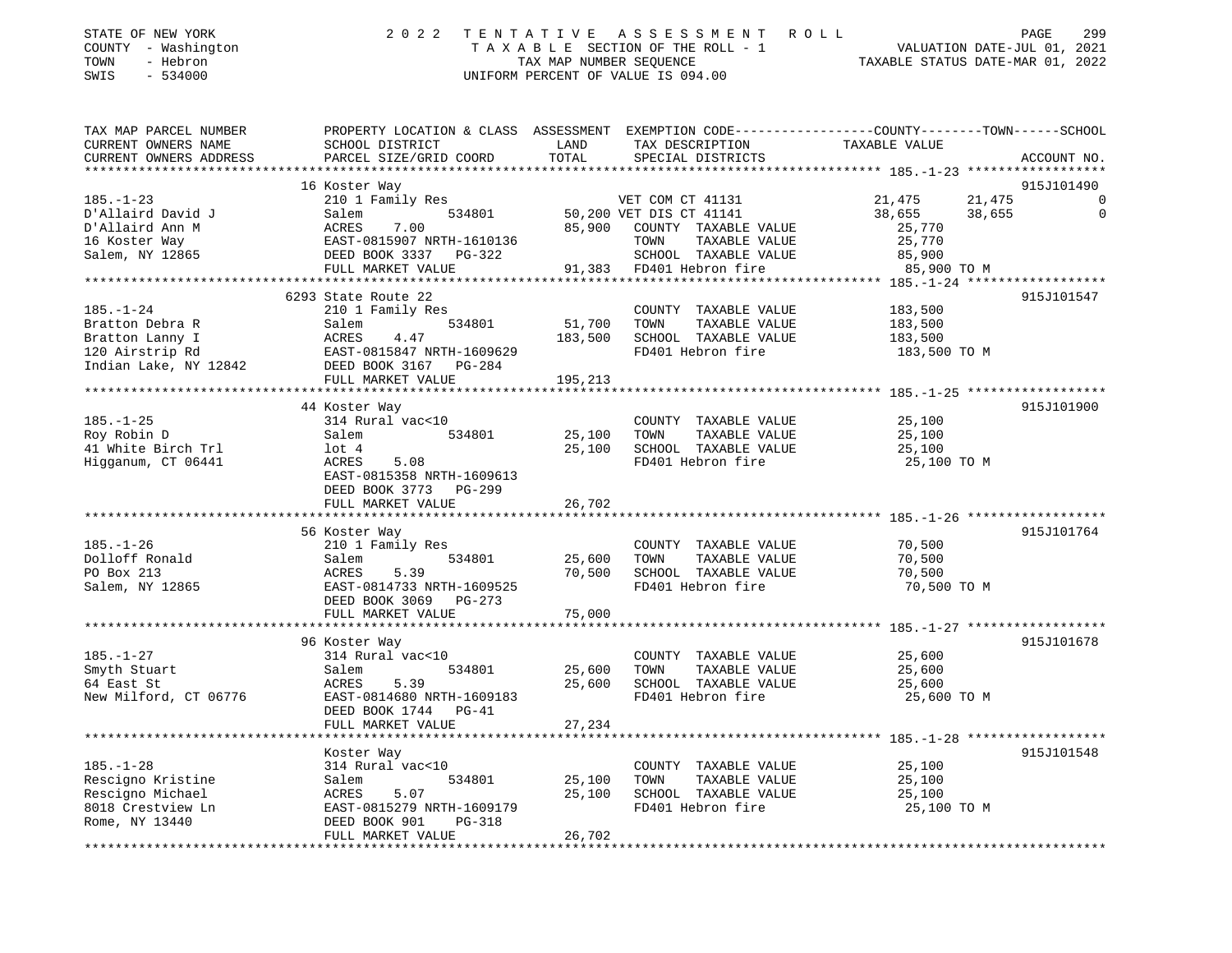| STATE OF NEW YORK<br>COUNTY - Washington<br>TOWN<br>- Hebron<br>$-534000$<br>SWIS | 2022                                                  | TENTATIVE<br>TAX MAP NUMBER SEQUENCE | A S S E S S M E N T<br>TAXABLE SECTION OF THE ROLL - 1<br>UNIFORM PERCENT OF VALUE IS 094.00 | R O L L<br>PAGE<br>300<br>VALUATION DATE-JUL 01, 2021<br>TAXABLE STATUS DATE-MAR 01, 2022                        |
|-----------------------------------------------------------------------------------|-------------------------------------------------------|--------------------------------------|----------------------------------------------------------------------------------------------|------------------------------------------------------------------------------------------------------------------|
| TAX MAP PARCEL NUMBER<br>CURRENT OWNERS NAME                                      | SCHOOL DISTRICT                                       | LAND                                 | TAX DESCRIPTION                                                                              | PROPERTY LOCATION & CLASS ASSESSMENT EXEMPTION CODE---------------COUNTY-------TOWN------SCHOOL<br>TAXABLE VALUE |
| CURRENT OWNERS ADDRESS                                                            | PARCEL SIZE/GRID COORD                                | TOTAL                                | SPECIAL DISTRICTS                                                                            | ACCOUNT NO.                                                                                                      |
| ***********************                                                           | *************************                             | ***************                      |                                                                                              |                                                                                                                  |
| $185. - 1 - 29$                                                                   | State Route 22<br>314 Rural vac<10                    |                                      | COUNTY TAXABLE VALUE                                                                         | 915J101901<br>20,500                                                                                             |
| Bratton Debra R                                                                   | Salem<br>534801                                       | 20,500                               | TOWN<br>TAXABLE VALUE                                                                        | 20,500                                                                                                           |
| Bratton Lanny I                                                                   | lot <sub>8</sub>                                      | 20,500                               | SCHOOL TAXABLE VALUE                                                                         | 20,500                                                                                                           |
| 120 Airstrip Rd                                                                   | ACRES<br>3.49                                         |                                      | FD401 Hebron fire                                                                            | 20,500 TO M                                                                                                      |
| Indian Lake, NY 12842                                                             | EAST-0815736 NRTH-1609218<br>DEED BOOK 3167 PG-284    |                                      |                                                                                              |                                                                                                                  |
|                                                                                   | FULL MARKET VALUE                                     | 21,809                               |                                                                                              |                                                                                                                  |
|                                                                                   | 73 Koster Way                                         |                                      |                                                                                              | 915J101902                                                                                                       |
| $185. - 1 - 30$                                                                   | 314 Rural vac<10                                      |                                      | COUNTY TAXABLE VALUE                                                                         | 27,200                                                                                                           |
| Dolloff Ronald                                                                    | 534801<br>Salem                                       | 27,200                               | TOWN<br>TAXABLE VALUE                                                                        | 27,200                                                                                                           |
| PO Box 213                                                                        | $1$ ot $9$                                            | 27,200                               | SCHOOL TAXABLE VALUE                                                                         | 27,200                                                                                                           |
| Salem, NY 12865                                                                   | ACRES<br>6.35                                         |                                      | FD401 Hebron fire                                                                            | 27,200 TO M                                                                                                      |
|                                                                                   | EAST-0815478 NRTH-1608826<br>DEED BOOK 20210 PG-3665  |                                      |                                                                                              |                                                                                                                  |
|                                                                                   | FULL MARKET VALUE                                     | 28,936                               |                                                                                              |                                                                                                                  |
|                                                                                   | 6249 State Route 22                                   |                                      |                                                                                              | 915J101549                                                                                                       |
| $185. - 1 - 31$                                                                   | 314 Rural vac<10                                      |                                      | COUNTY TAXABLE VALUE                                                                         | 26,700                                                                                                           |
| Devaney Living Trust Kevin & S Salem                                              | 534801                                                | 26,700                               | TOWN<br>TAXABLE VALUE                                                                        | 26,700                                                                                                           |
| 7 Woodland Dr                                                                     | ACRES<br>6.04                                         | 26,700                               | SCHOOL TAXABLE VALUE                                                                         | 26,700                                                                                                           |
| Wallingford, CT 06492                                                             | EAST-0815462 NRTH-1608480<br>DEED BOOK 3590<br>PG-321 |                                      | FD401 Hebron fire                                                                            | 26,700 TO M                                                                                                      |
|                                                                                   | FULL MARKET VALUE                                     | 28,404                               |                                                                                              |                                                                                                                  |
|                                                                                   |                                                       |                                      |                                                                                              |                                                                                                                  |
|                                                                                   | 75 Koster Way                                         |                                      |                                                                                              | 915J101491                                                                                                       |
| $185. - 1 - 32$<br>Devaney, Trustee Kevin J                                       | 314 Rural vac<10<br>Salem<br>534801                   | 4,100                                | COUNTY TAXABLE VALUE<br>TOWN<br>TAXABLE VALUE                                                | 4,100<br>4,100                                                                                                   |
| Devaney, Trustee Susan M                                                          | Lot 11 With R.o.w.                                    | 4,100                                | SCHOOL TAXABLE VALUE                                                                         | 4,100                                                                                                            |
| 7 Woodland Dr                                                                     | ACRES<br>5.00                                         |                                      | FD401 Hebron fire                                                                            | 4,100 TO M                                                                                                       |
| Wallingford, CT 06492                                                             | EAST-0814798 NRTH-1608403                             |                                      |                                                                                              |                                                                                                                  |
|                                                                                   | DEED BOOK 2652 PG-318                                 |                                      |                                                                                              |                                                                                                                  |
|                                                                                   | FULL MARKET VALUE                                     | 4,362                                |                                                                                              |                                                                                                                  |
|                                                                                   |                                                       |                                      |                                                                                              | ****************** 185.-1-33 *************                                                                       |
|                                                                                   | 95 Koster Way                                         |                                      |                                                                                              | 915J101903                                                                                                       |
| $185. - 1 - 33$                                                                   | 314 Rural vac<10                                      |                                      | COUNTY TAXABLE VALUE                                                                         | 26,000                                                                                                           |
| Ferris Alfred Jr.                                                                 | Salem<br>534801                                       | 26,000                               | TOWN<br>TAXABLE VALUE                                                                        | 26,000                                                                                                           |
| 356 Wellsville Ave                                                                | $1$ ot $12$                                           | 26,000                               | SCHOOL TAXABLE VALUE<br>FD401 Hebron fire                                                    | 26,000                                                                                                           |
| New Milford, CT 06776                                                             | ACRES<br>5.64<br>EAST-0814778 NRTH-1608809            |                                      |                                                                                              | 26,000 TO M                                                                                                      |
|                                                                                   | DEED BOOK 1977<br>PG-128                              |                                      |                                                                                              |                                                                                                                  |
|                                                                                   | FULL MARKET VALUE                                     | 27,660                               |                                                                                              |                                                                                                                  |
|                                                                                   |                                                       |                                      |                                                                                              |                                                                                                                  |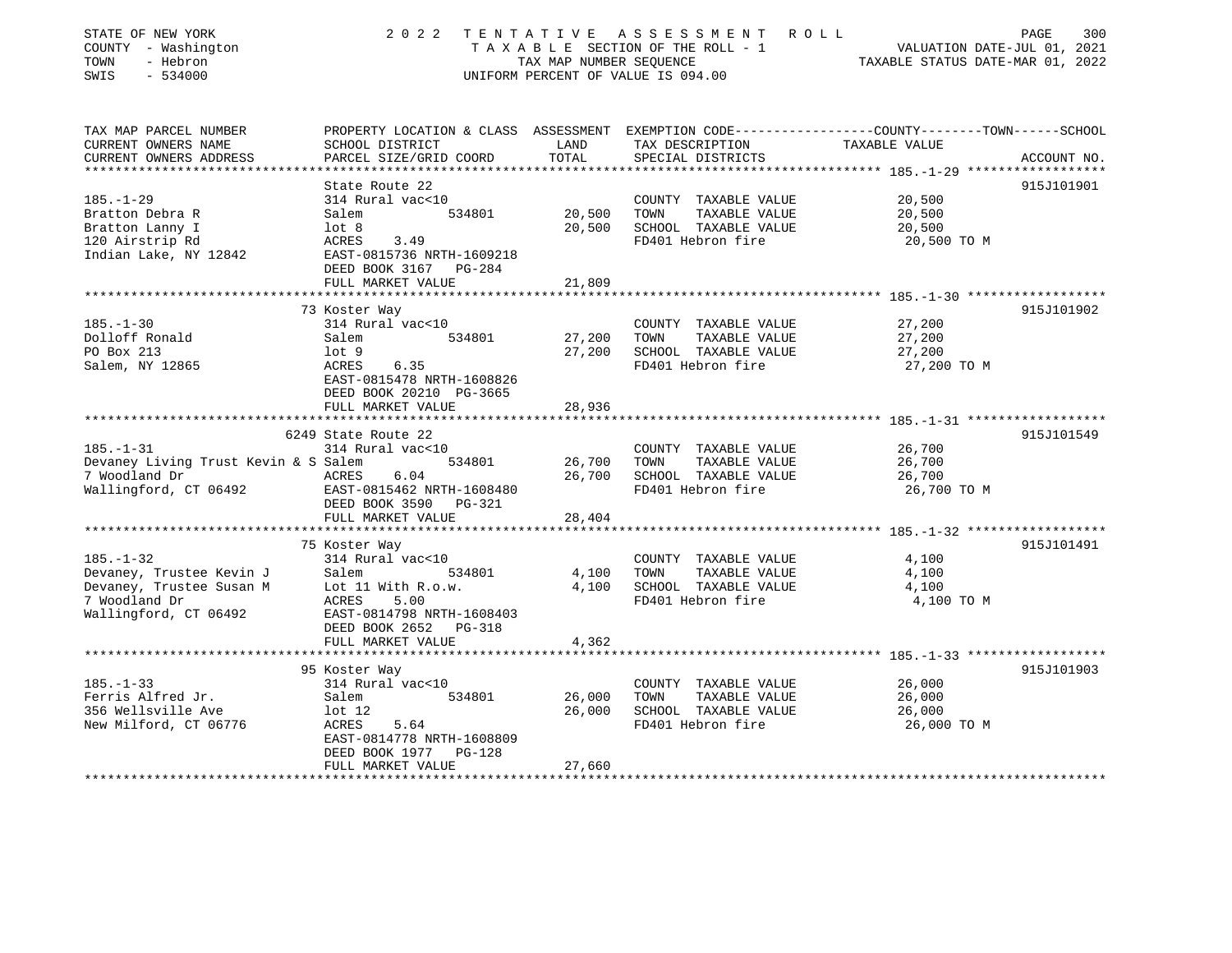| STATE OF NEW YORK<br>COUNTY - Washington<br>TOWN<br>- Hebron<br>SWIS<br>$-534000$                 | 2 0 2 2                                                                                                        | TENTATIVE<br>TAX MAP NUMBER SEQUENCE | A S S E S S M E N T<br>TAXABLE SECTION OF THE ROLL - 1<br>UNIFORM PERCENT OF VALUE IS 094.00 | ROLL<br>PAGE<br>301<br>VALUATION DATE-JUL 01, 2021<br>TAXABLE STATUS DATE-MAR 01, 2022       |
|---------------------------------------------------------------------------------------------------|----------------------------------------------------------------------------------------------------------------|--------------------------------------|----------------------------------------------------------------------------------------------|----------------------------------------------------------------------------------------------|
| TAX MAP PARCEL NUMBER<br>CURRENT OWNERS NAME<br>CURRENT OWNERS ADDRESS<br>*********************** | PROPERTY LOCATION & CLASS ASSESSMENT<br>SCHOOL DISTRICT<br>PARCEL SIZE/GRID COORD<br>************************* | LAND<br>TOTAL<br>**********          | TAX DESCRIPTION<br>SPECIAL DISTRICTS                                                         | EXEMPTION CODE-----------------COUNTY-------TOWN------SCHOOL<br>TAXABLE VALUE<br>ACCOUNT NO. |
|                                                                                                   |                                                                                                                |                                      |                                                                                              | 915J101904                                                                                   |
| $185. - 1 - 34$                                                                                   | Koster Way<br>314 Rural vac<10                                                                                 |                                      | COUNTY TAXABLE VALUE                                                                         | 25,000                                                                                       |
| Kilmartin Paul D                                                                                  | Salem<br>534801                                                                                                | 25,000                               | TOWN<br>TAXABLE VALUE                                                                        | 25,000                                                                                       |
| Devine Tara                                                                                       | $1$ ot $13$                                                                                                    | 25,000                               | SCHOOL TAXABLE VALUE                                                                         | 25,000                                                                                       |
| 247 Queensbury Ave                                                                                | 5.00<br>ACRES                                                                                                  |                                      | FD401 Hebron fire                                                                            | 25,000 TO M                                                                                  |
| Queensbury, NY 12804                                                                              | EAST-0814320 NRTH-1608454                                                                                      |                                      |                                                                                              |                                                                                              |
|                                                                                                   | DEED BOOK 2456 PG-342                                                                                          |                                      |                                                                                              |                                                                                              |
|                                                                                                   | FULL MARKET VALUE<br>**********************                                                                    | 26,596<br>************               |                                                                                              |                                                                                              |
|                                                                                                   | 129 Koster Way                                                                                                 |                                      |                                                                                              | ************************************ 185.-1-35 *******************<br>915J101905             |
| $185. - 1 - 35$                                                                                   | 312 Vac w/imprv                                                                                                |                                      | COUNTY TAXABLE VALUE                                                                         | 33,800                                                                                       |
| Robison Jesse C Jr                                                                                | Salem<br>534801                                                                                                | 25,000                               | TOWN<br>TAXABLE VALUE                                                                        | 33,800                                                                                       |
| Robison Karen J                                                                                   | $1$ ot $14$                                                                                                    | 33,800                               | SCHOOL TAXABLE VALUE                                                                         | 33,800                                                                                       |
| 48 Bleeker St                                                                                     | 444/836                                                                                                        |                                      | FD401 Hebron fire                                                                            | 33,800 TO M                                                                                  |
| Greenwich, NY 12834                                                                               | ACRES<br>5.00<br>EAST-0813945 NRTH-1608396<br>DEED BOOK 20191 PG-26511                                         |                                      |                                                                                              |                                                                                              |
|                                                                                                   | FULL MARKET VALUE<br>*******************                                                                       | 35,957                               |                                                                                              |                                                                                              |
|                                                                                                   | Koster Way                                                                                                     |                                      |                                                                                              | 915J101511                                                                                   |
| $185. - 1 - 36$                                                                                   | 314 Rural vac<10                                                                                               |                                      | COUNTY TAXABLE VALUE                                                                         | 25,000                                                                                       |
| Dumas Michael                                                                                     | 534801<br>Salem                                                                                                | 25,000                               | TOWN<br>TAXABLE VALUE                                                                        | 25,000                                                                                       |
| Dumas Ann                                                                                         | ACRES<br>5.00                                                                                                  | 25,000                               | SCHOOL TAXABLE VALUE                                                                         | 25,000                                                                                       |
| 88 Elmwood Dr                                                                                     | EAST-0814049 NRTH-1609144                                                                                      |                                      | FD401 Hebron fire                                                                            | 25,000 TO M                                                                                  |
| Troy, NY 12180                                                                                    | DEED BOOK 20200 PG-5769                                                                                        |                                      |                                                                                              |                                                                                              |
|                                                                                                   | FULL MARKET VALUE                                                                                              | 26,596                               |                                                                                              |                                                                                              |
|                                                                                                   | 142 Koster Way                                                                                                 |                                      |                                                                                              | 915J101906                                                                                   |
| $185. - 1 - 36.1$                                                                                 | 311 Res vac land                                                                                               |                                      | COUNTY TAXABLE VALUE                                                                         | 25,000                                                                                       |
| Dumas Michael                                                                                     | Salem<br>534801                                                                                                | 25,000                               | TOWN<br>TAXABLE VALUE                                                                        | 25,000                                                                                       |
| Dumas Ann                                                                                         | lot 15                                                                                                         | 25,000                               | SCHOOL TAXABLE VALUE                                                                         | 25,000                                                                                       |
| 88 Elmwood Dr                                                                                     | contract 2341/41                                                                                               |                                      | FD401 Hebron fire                                                                            | 25,000 TO M                                                                                  |
| Troy, NY 12180                                                                                    | <b>ACRES</b><br>5.00                                                                                           |                                      |                                                                                              |                                                                                              |
|                                                                                                   | EAST-0814071 NRTH-1608853                                                                                      |                                      |                                                                                              |                                                                                              |
|                                                                                                   | DEED BOOK 20210 PG-6578                                                                                        |                                      |                                                                                              |                                                                                              |
|                                                                                                   | FULL MARKET VALUE<br>*************************                                                                 | 26,596                               |                                                                                              |                                                                                              |
|                                                                                                   |                                                                                                                |                                      |                                                                                              | 915J101907                                                                                   |
| $185. - 1 - 36.2$                                                                                 | 154 Koster Way<br>311 Res vac land                                                                             |                                      | COUNTY TAXABLE VALUE                                                                         | 25,000                                                                                       |
| Dumas Michael                                                                                     | 534801<br>Salem                                                                                                | 25,000                               | TOWN<br>TAXABLE VALUE                                                                        | 25,000                                                                                       |
| Dumas Ann                                                                                         | lot 17                                                                                                         | 25,000                               | SCHOOL TAXABLE VALUE                                                                         | 25,000                                                                                       |
| 88 Elmwood Dr                                                                                     | <b>ACRES</b><br>5.00                                                                                           |                                      | FD401 Hebron fire                                                                            | 25,000 TO M                                                                                  |
| Troy, NY 12180                                                                                    | EAST-0813947 NRTH-1609420<br>DEED BOOK 20200 PG-5769                                                           |                                      |                                                                                              |                                                                                              |
|                                                                                                   | FULL MARKET VALUE                                                                                              | 26,596<br>**********                 |                                                                                              |                                                                                              |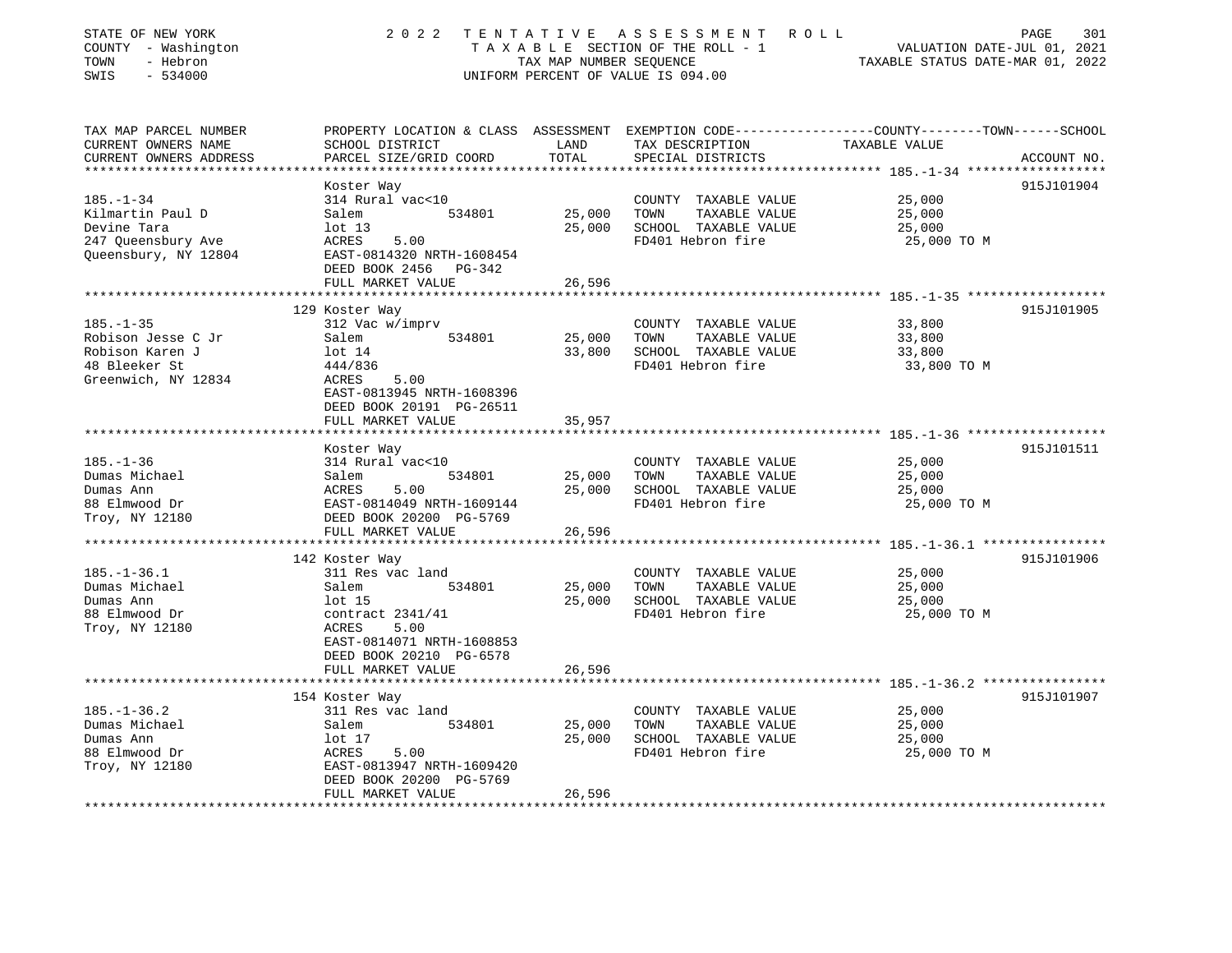| STATE OF NEW YORK<br>COUNTY - Washington<br>- Hebron<br>TOWN<br>SWIS<br>$-534000$ | 2022                                                                                            | TAX MAP NUMBER SEQUENCE | TENTATIVE ASSESSMENT ROLL<br>T A X A B L E SECTION OF THE ROLL - 1 VALUATION DATE-JUL 01, 2021<br>UNIFORM PERCENT OF VALUE IS 094.00 |               | PAGE<br>302<br>TAXABLE STATUS DATE-MAR 01, 2022 |
|-----------------------------------------------------------------------------------|-------------------------------------------------------------------------------------------------|-------------------------|--------------------------------------------------------------------------------------------------------------------------------------|---------------|-------------------------------------------------|
| TAX MAP PARCEL NUMBER                                                             | PROPERTY LOCATION & CLASS ASSESSMENT EXEMPTION CODE---------------COUNTY-------TOWN------SCHOOL |                         |                                                                                                                                      |               |                                                 |
| CURRENT OWNERS NAME                                                               | SCHOOL DISTRICT                                                                                 | LAND                    | TAX DESCRIPTION                                                                                                                      | TAXABLE VALUE |                                                 |
| CURRENT OWNERS ADDRESS<br>**********************                                  | PARCEL SIZE/GRID COORD                                                                          | TOTAL                   | SPECIAL DISTRICTS<br>**************************** 185.-1-60 *******************                                                      |               | ACCOUNT NO.                                     |
| $185. - 1 - 60$                                                                   | State Route 22/W Off<br>322 Rural vac>10                                                        |                         | COUNTY TAXABLE VALUE                                                                                                                 | 58,600        |                                                 |
| Caie & Coley Farm LLC                                                             | Salem<br>534801                                                                                 | 58,600                  | TOWN<br>TAXABLE VALUE                                                                                                                | 58,600        |                                                 |
| 94 Kettle Hole Rd                                                                 | ACRES 73.20                                                                                     | 58,600                  | SCHOOL TAXABLE VALUE                                                                                                                 | 58,600        |                                                 |
| Bolton, MA 01740                                                                  | EAST-0812382 NRTH-1605830                                                                       |                         | CA008 Cons agri dst 8                                                                                                                | 58,600 TO M   |                                                 |
|                                                                                   | DEED BOOK 20210 PG-5485                                                                         |                         | FD401 Hebron fire                                                                                                                    | 58,600 TO M   |                                                 |
| MAY BE SUBJECT TO PAYMENT                                                         | FULL MARKET VALUE                                                                               | 62,340                  |                                                                                                                                      |               |                                                 |
| UNDER AGDIST LAW TIL 2026<br>*****************************                        |                                                                                                 |                         |                                                                                                                                      |               |                                                 |
|                                                                                   | Wood Way                                                                                        |                         |                                                                                                                                      |               |                                                 |
| $186. - 1 - 1$                                                                    | 692 Road/str/hwy                                                                                |                         | 29700<br>RPTL1138                                                                                                                    | 3,600         | 3,600<br>3,600                                  |
| Koster Klaas                                                                      | Salem<br>534801                                                                                 | 3,600                   | COUNTY TAXABLE VALUE                                                                                                                 | $\mathbf 0$   |                                                 |
| 34 Briansky Ln                                                                    | ACRES<br>6.40                                                                                   |                         | 3,600 TOWN<br>TAXABLE VALUE                                                                                                          | $\Omega$      |                                                 |
| Salem, NY 12865                                                                   | EAST-0817779 NRTH-1608650                                                                       |                         | SCHOOL TAXABLE VALUE                                                                                                                 | $\Omega$      |                                                 |
|                                                                                   | DEED BOOK 444 PG-836                                                                            |                         | FD401 Hebron fire                                                                                                                    | 0 TO M        |                                                 |
|                                                                                   | FULL MARKET VALUE                                                                               | 3,830<br>************   | 3,600 EX                                                                                                                             |               |                                                 |
|                                                                                   |                                                                                                 |                         |                                                                                                                                      |               |                                                 |
| $186. - 1 - 2$                                                                    | 320 Blossom Rd<br>240 Rural res                                                                 |                         | AGRI-D IND 41730                                                                                                                     | 55,911        | 915J100561<br>55,911 55,911                     |
| Katz Michael                                                                      | Salem<br>534801                                                                                 | 100,000                 | COUNTY TAXABLE VALUE                                                                                                                 | 316,289       |                                                 |
| Katz Philippa                                                                     | ACRES 40.40                                                                                     | 372,200                 | TOWN<br>TAXABLE VALUE                                                                                                                | 316,289       |                                                 |
| PO Box 307                                                                        | EAST-0820010 NRTH-1608829                                                                       |                         | SCHOOL TAXABLE VALUE                                                                                                                 | 316,289       |                                                 |
| Salem, NY 12865                                                                   | DEED BOOK 20210 PG-371                                                                          |                         | FD401 Hebron fire                                                                                                                    | 372,200 TO M  |                                                 |
|                                                                                   | FULL MARKET VALUE                                                                               | 395,957                 |                                                                                                                                      |               |                                                 |
| MAY BE SUBJECT TO PAYMENT<br>UNDER AGDIST LAW TIL 2029<br>******************      |                                                                                                 |                         |                                                                                                                                      |               |                                                 |
|                                                                                   | 302 Blossom Rd                                                                                  |                         |                                                                                                                                      |               | 915J100459                                      |
| $186. - 1 - 3$                                                                    | 322 Rural vac>10                                                                                |                         | AGRI-D IND 41730                                                                                                                     | 34,634        | 34,634 34,634                                   |
| Katz Michael                                                                      | Salem<br>534801                                                                                 | 37,800                  | COUNTY TAXABLE VALUE                                                                                                                 | 3,166         |                                                 |
| Katz Philippa                                                                     | lot 8 Hartz                                                                                     | 37,800                  | TOWN<br>TAXABLE VALUE                                                                                                                | 3,166         |                                                 |
| PO Box 307                                                                        | ACRES 12.98                                                                                     |                         | SCHOOL TAXABLE VALUE                                                                                                                 | 3,166         |                                                 |
| Salem, NY 12865                                                                   | EAST-0820640 NRTH-1608140<br>DEED BOOK 20210 PG-370                                             |                         | FD401 Hebron fire                                                                                                                    | 37,800 TO M   |                                                 |
| MAY BE SUBJECT TO PAYMENT                                                         | FULL MARKET VALUE                                                                               | 40,213                  |                                                                                                                                      |               |                                                 |
| UNDER AGDIST LAW TIL 2029                                                         |                                                                                                 |                         |                                                                                                                                      |               |                                                 |
|                                                                                   |                                                                                                 |                         |                                                                                                                                      |               |                                                 |
| $186. - 1 - 3.1$                                                                  | 298 Blossom Rd<br>260 Seasonal res                                                              |                         | COUNTY TAXABLE VALUE                                                                                                                 | 68,300        | 915J101618                                      |
| Hill- Pierce Irrevocable Trust Salem                                              | 534801                                                                                          | 21,200                  | TOWN<br>TAXABLE VALUE                                                                                                                | 68,300        |                                                 |
| Navarrete Caroline E Trustee ACRES 3.72 BANK                                      | 40                                                                                              | 68,300                  | SCHOOL TAXABLE VALUE                                                                                                                 | 68,300        |                                                 |
| 24 Goodwin Ave                                                                    | EAST-0819808 NRTH-1608068                                                                       |                         | FD401 Hebron fire                                                                                                                    | 68,300 TO M   |                                                 |
| Glens Falls, NY 12801                                                             | DEED BOOK 3812<br>PG-264                                                                        |                         |                                                                                                                                      |               |                                                 |
|                                                                                   | FULL MARKET VALUE                                                                               | 72,660                  |                                                                                                                                      |               |                                                 |
|                                                                                   |                                                                                                 |                         |                                                                                                                                      |               |                                                 |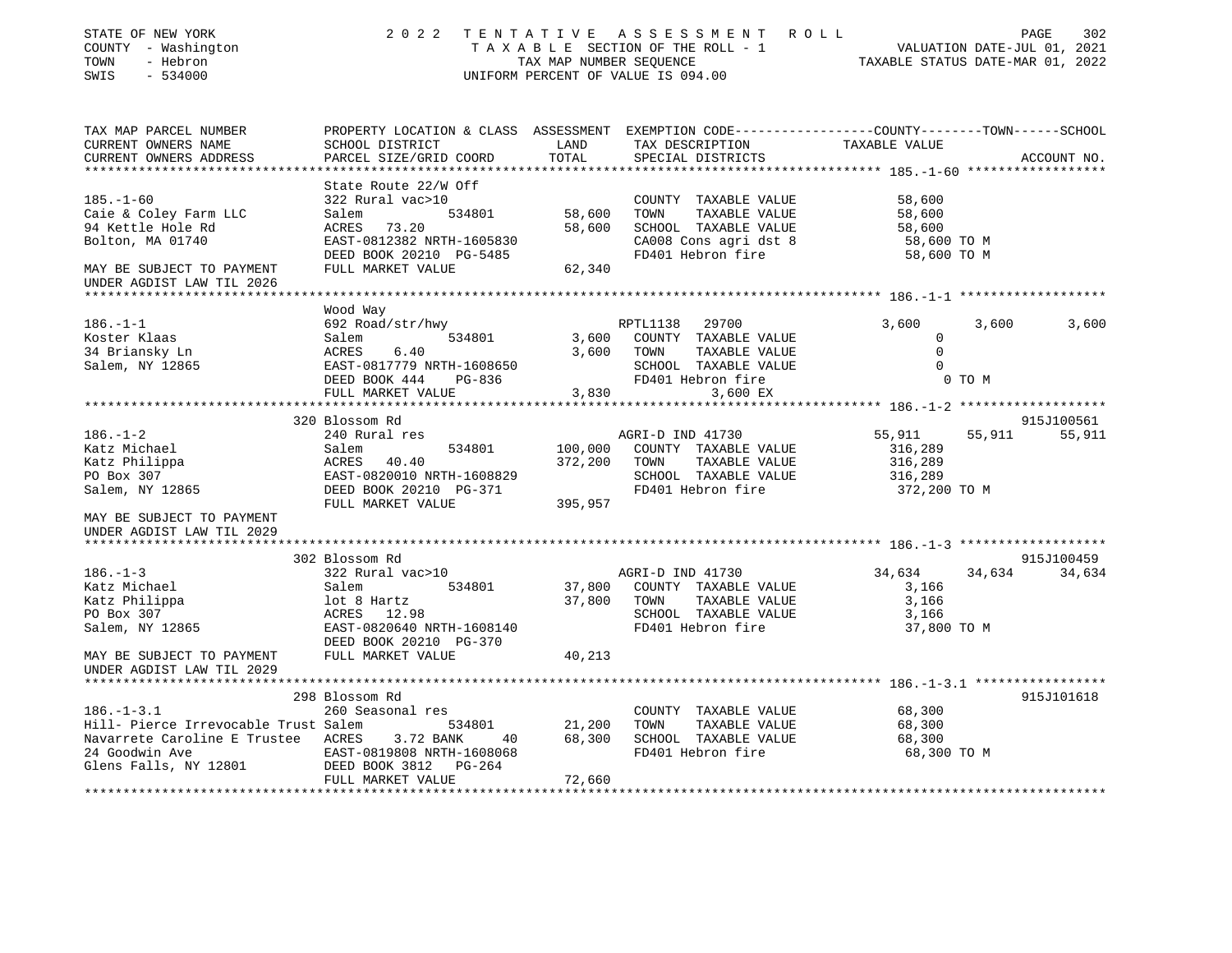| STATE OF NEW YORK   |  | 2022 TENTATIVE ASSESSMENT ROLL  | PAGE                        | 303 |
|---------------------|--|---------------------------------|-----------------------------|-----|
| COUNTY - Washington |  | TAXABLE SECTION OF THE ROLL - 1 | VALUATION DATE-JUL 01, 2021 |     |

SWIS - 534000 UNIFORM PERCENT OF VALUE IS 094.00

TOWN - Hebron TAX MAP NUMBER SEQUENCE TAXABLE STATUS DATE-MAR 01, 2022

| TAX MAP PARCEL NUMBER<br>CURRENT OWNERS NAME | PROPERTY LOCATION & CLASS ASSESSMENT EXEMPTION CODE----------------COUNTY-------TOWN-----SCHOOL<br>SCHOOL DISTRICT | LAND    | TAX DESCRIPTION          | TAXABLE VALUE    |             |
|----------------------------------------------|--------------------------------------------------------------------------------------------------------------------|---------|--------------------------|------------------|-------------|
| CURRENT OWNERS ADDRESS                       | PARCEL SIZE/GRID COORD                                                                                             | TOTAL   | SPECIAL DISTRICTS        |                  | ACCOUNT NO. |
|                                              |                                                                                                                    |         |                          |                  |             |
|                                              | 284 Blossom Rd                                                                                                     |         |                          |                  | 915J101619  |
| $186. - 1 - 3.2$                             | 210 1 Family Res                                                                                                   |         | VET DIS CT 41141         | 13,265<br>13,265 | 0           |
| Small Edwin B                                | Salem<br>534801                                                                                                    |         | 43,600 BAS STAR<br>41854 | $\Omega$<br>0    | 30,000      |
| PO Box 273                                   | Lot 2 Hartz                                                                                                        |         | 75,800 VET COM CT 41131  | 18,950<br>18,950 | $\Omega$    |
| Salem, NY 12865                              | ACRES<br>3.88                                                                                                      |         | COUNTY TAXABLE VALUE     | 43,585           |             |
|                                              | EAST-0819815 NRTH-1607850                                                                                          |         | TOWN<br>TAXABLE VALUE    | 43,585           |             |
|                                              | DEED BOOK 2859<br>PG-267                                                                                           |         | SCHOOL TAXABLE VALUE     | 45,800           |             |
|                                              | FULL MARKET VALUE                                                                                                  | 80,638  | FD401 Hebron fire        | 75,800 TO M      |             |
|                                              |                                                                                                                    |         |                          |                  |             |
|                                              | Blossom Rd Lot 3 Hartz                                                                                             |         |                          |                  | 915J101620  |
| $186. - 1 - 3.3$                             | 314 Rural vac<10                                                                                                   |         | COUNTY TAXABLE VALUE     | 30,500           |             |
| Szuba Marion                                 | 534801<br>Salem                                                                                                    | 30,500  | TAXABLE VALUE<br>TOWN    | 30,500           |             |
| Szuba Barbara                                | ACRES<br>8.45                                                                                                      | 30,500  | SCHOOL TAXABLE VALUE     | 30,500           |             |
| 195 Linwood St                               | EAST-0820306 NRTH-1607708                                                                                          |         | FD401 Hebron fire        | 30,500 TO M      |             |
| New Briton, CT 06052                         | DEED BOOK 575<br>$PG-205$                                                                                          |         |                          |                  |             |
|                                              | FULL MARKET VALUE                                                                                                  | 32,447  |                          |                  |             |
|                                              | ****************************                                                                                       |         |                          |                  |             |
|                                              | 268 Blossom Rd                                                                                                     |         |                          |                  | 915J101680  |
| $186. - 1 - 3.4$                             | 210 1 Family Res                                                                                                   |         | COUNTY TAXABLE VALUE     | 101,700          |             |
| Lacasse Richard W Sr                         | Salem<br>534801                                                                                                    | 51,000  | TOWN<br>TAXABLE VALUE    | 101,700          |             |
| Lacasse Betty Jane                           | ACRES<br>7.52                                                                                                      | 101,700 | SCHOOL TAXABLE VALUE     | 101,700          |             |
| 20 Valley View Rd                            | EAST-0820262 NRTH-1607474                                                                                          |         | FD401 Hebron fire        | 101,700 TO M     |             |
| Norfolk, CT 06058                            | DEED BOOK 658<br>$PG-3$                                                                                            |         |                          |                  |             |
|                                              | FULL MARKET VALUE                                                                                                  | 108,191 |                          |                  |             |
|                                              | *************************                                                                                          |         |                          |                  |             |
|                                              | 258 Blossom Rd                                                                                                     |         |                          |                  | 915J101621  |
| $186. - 1 - 3.5$                             | 260 Seasonal res                                                                                                   |         | COUNTY TAXABLE VALUE     | 50,500           |             |
| Gregg Peter                                  | 534801<br>Salem                                                                                                    | 27,500  | TOWN<br>TAXABLE VALUE    | 50,500           |             |
| 1 Washington Sq                              | ACRES<br>6.57                                                                                                      | 50,500  | SCHOOL TAXABLE VALUE     | 50,500           |             |
| Greenwich, NY 12834                          | EAST-0820214 NRTH-1607239                                                                                          |         | FD401 Hebron fire        | 50,500 TO M      |             |
|                                              | DEED BOOK 3793<br>PG-289                                                                                           |         |                          |                  |             |
|                                              | FULL MARKET VALUE                                                                                                  | 53,723  |                          |                  |             |
|                                              |                                                                                                                    |         |                          |                  |             |
|                                              | Blossom Rd Lot 6 Hartz                                                                                             |         |                          |                  | 915J101622  |
| $186. - 1 - 3.6$                             | 314 Rural vac<10                                                                                                   |         | COUNTY TAXABLE VALUE     | 29,300           |             |
| Gregg Peter                                  | Salem<br>534801                                                                                                    | 29,300  | TAXABLE VALUE<br>TOWN    | 29,300           |             |
| 1 Washington Sq                              | ACRES<br>7.69                                                                                                      | 29,300  | SCHOOL TAXABLE VALUE     | 29,300           |             |
| Greenwich, NY 12843                          | EAST-0820138 NRTH-1606959                                                                                          |         | FD401 Hebron fire        | 29,300 TO M      |             |
|                                              | DEED BOOK 2849<br><b>PG-102</b>                                                                                    |         |                          |                  |             |
|                                              | FULL MARKET VALUE                                                                                                  | 31,170  |                          |                  |             |
|                                              |                                                                                                                    |         |                          |                  |             |
|                                              | 230 Blossom Rd                                                                                                     |         |                          |                  | 915J101679  |
| $186. - 1 - 3.7$                             | 260 Seasonal res                                                                                                   |         | COUNTY TAXABLE VALUE     | 55,700           |             |
| Schnaderbeck Michael                         | 534801<br>Salem                                                                                                    | 27,400  | TOWN<br>TAXABLE VALUE    | 55,700           |             |
| 2140 County Route 153                        | ACRES<br>6.48                                                                                                      | 55,700  | SCHOOL TAXABLE VALUE     | 55,700           |             |
| Salem, NY 12865                              | EAST-0820019 NRTH-1606638                                                                                          |         | FD401 Hebron fire        | 55,700 TO M      |             |
|                                              | DEED BOOK 3305<br>PG-196                                                                                           |         |                          |                  |             |
|                                              | FULL MARKET VALUE                                                                                                  | 59,255  |                          |                  |             |
|                                              |                                                                                                                    |         |                          |                  |             |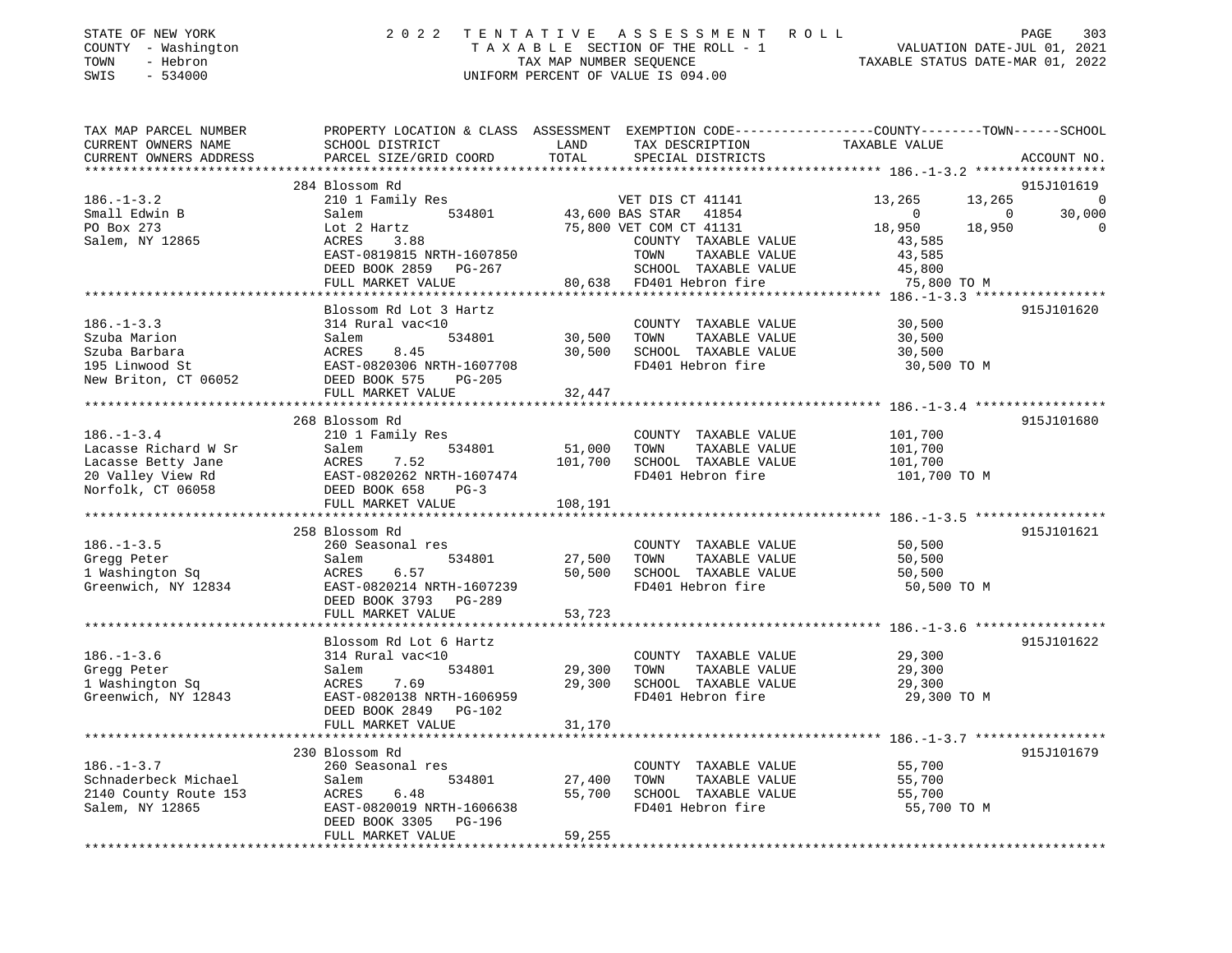| STATE OF NEW YORK<br>COUNTY - Washington<br>- Hebron<br>TOWN<br>SWIS<br>$-534000$ | 2 0 2 2                                                                                                            | TENTATIVE<br>TAX MAP NUMBER SEQUENCE | A S S E S S M E N T<br>R O L L<br>TAXABLE SECTION OF THE ROLL - 1<br>UNIFORM PERCENT OF VALUE IS 094.00 | VALUATION DATE-JUL 01, 2021<br>TAXABLE STATUS DATE-MAR 01, 2022 | 304<br>PAGE |
|-----------------------------------------------------------------------------------|--------------------------------------------------------------------------------------------------------------------|--------------------------------------|---------------------------------------------------------------------------------------------------------|-----------------------------------------------------------------|-------------|
| TAX MAP PARCEL NUMBER<br>CURRENT OWNERS NAME                                      | PROPERTY LOCATION & CLASS ASSESSMENT EXEMPTION CODE---------------COUNTY-------TOWN------SCHOOL<br>SCHOOL DISTRICT | LAND                                 | TAX DESCRIPTION                                                                                         | TAXABLE VALUE                                                   |             |
| CURRENT OWNERS ADDRESS                                                            | PARCEL SIZE/GRID COORD                                                                                             | TOTAL                                | SPECIAL DISTRICTS                                                                                       |                                                                 | ACCOUNT NO. |
| ****************                                                                  |                                                                                                                    |                                      |                                                                                                         |                                                                 |             |
|                                                                                   | Blossom Rd/e Off                                                                                                   |                                      |                                                                                                         |                                                                 | 915J100013  |
| $186. - 1 - 4$                                                                    | 105 Vac farmland                                                                                                   |                                      | AG DIST<br>41720                                                                                        | 208,306<br>208,306                                              | 208,306     |
| Royce M Atwater Living Trust                                                      | 534801<br>Salem                                                                                                    | 314,200                              | COUNTY TAXABLE VALUE                                                                                    | 105,894                                                         |             |
| Atwater Royce M                                                                   | 378/1060                                                                                                           | 314,200                              | TOWN<br>TAXABLE VALUE                                                                                   | 105,894                                                         |             |
| 2129 County Route 153<br>Salem, NY 12865                                          | ACRES 271.60<br>EAST-0821940 NRTH-1606953                                                                          |                                      | SCHOOL TAXABLE VALUE<br>CA008 Cons agri dst 8                                                           | 105,894<br>105,894 TO M                                         |             |
|                                                                                   | DEED BOOK 2913 PG-54                                                                                               |                                      | 208,306 EX                                                                                              |                                                                 |             |
| MAY BE SUBJECT TO PAYMENT<br>UNDER AGDIST LAW TIL 2026                            | FULL MARKET VALUE                                                                                                  |                                      | 334,255 FD401 Hebron fire                                                                               | 314,200 TO M                                                    |             |
|                                                                                   |                                                                                                                    |                                      |                                                                                                         | ********* 186.-1-6 ********************                         |             |
|                                                                                   | Blossom Rd                                                                                                         |                                      |                                                                                                         |                                                                 | 915J100081  |
| $186. - 1 - 6$                                                                    | 912 Forest s480a                                                                                                   |                                      | COUNTY TAXABLE VALUE                                                                                    | 87,800                                                          |             |
| Karabelas Andreas                                                                 | Salem<br>534801                                                                                                    | 87,800                               | TOWN<br>TAXABLE VALUE                                                                                   | 87,800                                                          |             |
| 6188 State Route 22                                                               | Forest Commit 706/109                                                                                              | 87,800                               | SCHOOL TAXABLE VALUE                                                                                    | 87,800                                                          |             |
| Salem, NY 12865                                                                   | ACRES<br>53.10<br>EAST-0819877 NRTH-1605272                                                                        |                                      | CA008 Cons agri dst 8<br>FD401 Hebron fire                                                              | 87,800 TO M<br>87,800 TO M                                      |             |
| MAY BE SUBJECT TO PAYMENT                                                         | DEED BOOK 3638 PG-14                                                                                               |                                      |                                                                                                         |                                                                 |             |
| UNDER RPTL480A UNTIL 2030                                                         | FULL MARKET VALUE                                                                                                  | 93,404                               |                                                                                                         |                                                                 |             |
|                                                                                   |                                                                                                                    |                                      |                                                                                                         | ***************** 186.-1-6.1 ******************                 |             |
|                                                                                   | Blossom Rd                                                                                                         |                                      |                                                                                                         |                                                                 | 915J101429  |
| $186. - 1 - 6.1$                                                                  | 322 Rural vac>10                                                                                                   |                                      | COUNTY TAXABLE VALUE                                                                                    | 52,700                                                          |             |
| Tully John                                                                        | 534801<br>Salem                                                                                                    | 52,700                               | TOWN<br>TAXABLE VALUE                                                                                   | 52,700                                                          |             |
| Tully Diana                                                                       | ACRES 44.34                                                                                                        | 52,700                               | SCHOOL TAXABLE VALUE                                                                                    | 52,700                                                          |             |
| 4811 Lamancha Way                                                                 | EAST-0818262 NRTH-1604359                                                                                          |                                      | CA008 Cons agri dst 8                                                                                   | 52,700 TO M                                                     |             |
| Cambridge, NY 12816                                                               | DEED BOOK 509<br>PG-1095                                                                                           |                                      | FD401 Hebron fire                                                                                       | 52,700 TO M                                                     |             |
|                                                                                   | FULL MARKET VALUE<br>*******************                                                                           | 56,064                               |                                                                                                         |                                                                 |             |
|                                                                                   | 169 Blossom Rd                                                                                                     |                                      |                                                                                                         |                                                                 | 915J100198  |
| $186. - 1 - 7$                                                                    | 312 Vac w/imprv                                                                                                    |                                      | COUNTY TAXABLE VALUE                                                                                    | 87,500                                                          |             |
| Truehart Eli III                                                                  | Salem<br>534801                                                                                                    | 86,400                               | TOWN<br>TAXABLE VALUE                                                                                   | 87,500                                                          |             |
| Shaw Judith C                                                                     | ACRES<br>46.40                                                                                                     | 87,500                               | SCHOOL TAXABLE VALUE                                                                                    | 87,500                                                          |             |
| 23 Blossom Rd                                                                     | EAST-0818409 NRTH-1605423                                                                                          |                                      | FD401 Hebron fire                                                                                       | 87,500 TO M                                                     |             |
| Salem, NY 12865                                                                   | DEED BOOK 912<br>PG-337                                                                                            |                                      |                                                                                                         |                                                                 |             |
|                                                                                   | FULL MARKET VALUE                                                                                                  | 93,085                               |                                                                                                         |                                                                 |             |
|                                                                                   | 185 Blossom Rd                                                                                                     |                                      |                                                                                                         |                                                                 | 915J100660  |
| $186. - 1 - 8$                                                                    | 312 Vac w/imprv                                                                                                    |                                      | COUNTY TAXABLE VALUE                                                                                    | 23,400                                                          |             |
| Truehart Eli F III                                                                | 534801<br>Salem                                                                                                    | 15,100                               | TOWN<br>TAXABLE VALUE                                                                                   | 23,400                                                          |             |
| Truehart Karie                                                                    | ACRES<br>1.70                                                                                                      | 23,400                               | SCHOOL TAXABLE VALUE                                                                                    | 23,400                                                          |             |
| 23 Blosson Rd                                                                     | EAST-0819294 NRTH-1605260                                                                                          |                                      | FD401 Hebron fire                                                                                       | 23,400 TO M                                                     |             |
| Salem, NY 12865                                                                   | DEED BOOK 3193<br>PG-158                                                                                           |                                      |                                                                                                         |                                                                 |             |
|                                                                                   | FULL MARKET VALUE                                                                                                  | 24,894                               |                                                                                                         |                                                                 |             |
|                                                                                   |                                                                                                                    | ******************                   |                                                                                                         |                                                                 |             |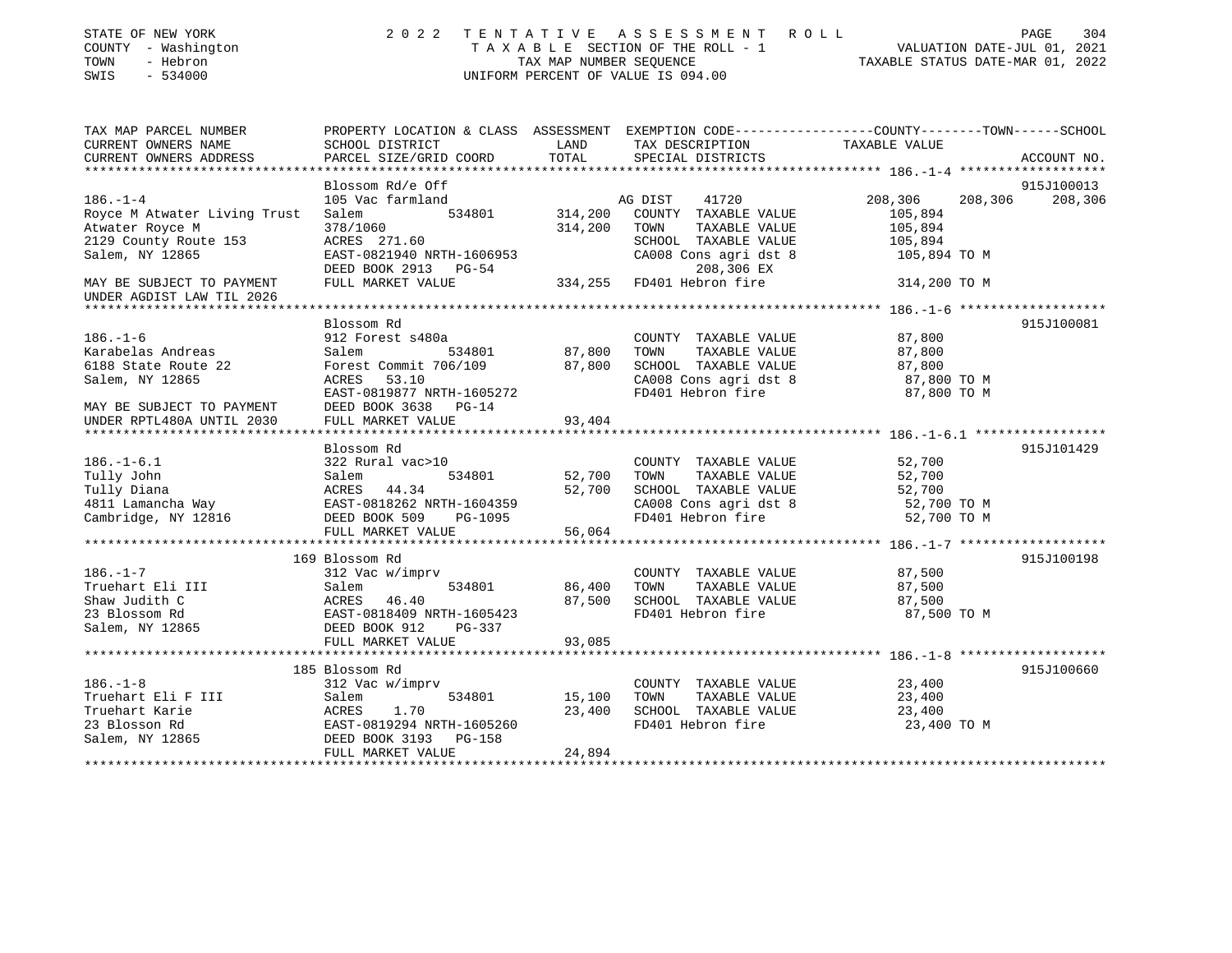| STATE OF NEW YORK<br>COUNTY - Washington<br>TOWN<br>- Hebron<br>$-534000$<br>SWIS                 | 2 0 2 2                                                                                                                                              | TAX MAP NUMBER SEQUENCE      | TENTATIVE ASSESSMENT ROLL<br>TAXABLE SECTION OF THE ROLL - 1<br>UNIFORM PERCENT OF VALUE IS 094.00 | PAGE<br>305<br>VALUATION DATE-JUL 01, 2021<br>TAXABLE STATUS DATE-MAR 01, 2022                                                  |
|---------------------------------------------------------------------------------------------------|------------------------------------------------------------------------------------------------------------------------------------------------------|------------------------------|----------------------------------------------------------------------------------------------------|---------------------------------------------------------------------------------------------------------------------------------|
| TAX MAP PARCEL NUMBER<br>CURRENT OWNERS NAME<br>CURRENT OWNERS ADDRESS<br>*********************** | SCHOOL DISTRICT<br>PARCEL SIZE/GRID COORD                                                                                                            | LAND<br>TOTAL                | TAX DESCRIPTION<br>SPECIAL DISTRICTS                                                               | PROPERTY LOCATION & CLASS ASSESSMENT EXEMPTION CODE----------------COUNTY-------TOWN-----SCHOOL<br>TAXABLE VALUE<br>ACCOUNT NO. |
| $186. - 1 - 9.1$<br>Karabelas Andreas<br>6188 State Route 22<br>Salem, NY 12865                   | 193 Blossom Rd<br>260 Seasonal res<br>534801<br>Salem<br>ACRES<br>1.42<br>EAST-0819333 NRTH-1605650<br>DEED BOOK 3962 PG-169<br>FULL MARKET VALUE    | 14,300<br>38,200<br>40,638   | COUNTY TAXABLE VALUE<br>TOWN<br>TAXABLE VALUE<br>SCHOOL TAXABLE VALUE<br>FD401 Hebron fire         | 915J101089<br>38,200<br>38,200<br>38,200<br>38,200 TO M                                                                         |
|                                                                                                   |                                                                                                                                                      |                              |                                                                                                    |                                                                                                                                 |
| $186. - 1 - 9.2$<br>Coons Thomas E<br>Coons Priscilla<br>PO Box 283<br>Kent, CT 06757             | Blossom Rd<br>314 Rural vac<10<br>Salem<br>534801<br>FRNT 75.00 DPTH 165.00<br>EAST-0819354 NRTH-1605875<br>DEED BOOK 2729 PG-253                    | 3,300<br>3,300               | COUNTY TAXABLE VALUE<br>TOWN<br>TAXABLE VALUE<br>SCHOOL TAXABLE VALUE<br>FD401 Hebron fire         | 915J100370<br>3,300<br>3,300<br>3,300<br>3,300 TO M                                                                             |
|                                                                                                   | FULL MARKET VALUE                                                                                                                                    | 3,511                        |                                                                                                    |                                                                                                                                 |
| $186. - 1 - 10$<br>Coons Tho E<br>Coons Priscilla E<br>Box 283<br>Kent, CT 06757                  | 211 Blossom Rd<br>314 Rural vac<10<br>Salem<br>534801<br>ACRES<br>4.40<br>EAST-0819264 NRTH-1606112<br>DEED BOOK 423<br>PG-1096                      | 23,200<br>23,200             | COUNTY TAXABLE VALUE<br>TOWN<br>TAXABLE VALUE<br>SCHOOL TAXABLE VALUE<br>FD401 Hebron fire         | 915J100159<br>23,200<br>23,200<br>23,200<br>23,200 TO M                                                                         |
|                                                                                                   | FULL MARKET VALUE                                                                                                                                    | 24,681                       |                                                                                                    |                                                                                                                                 |
| $186. - 1 - 11$<br>Gunnnefelt Carl<br>Gunnnefelt Luningning<br>99 Gail Ct<br>Northford, CT 06472  | Blossom Rd<br>314 Rural vac<10<br>Salem<br>534801<br>ACRES 12.24<br>EAST-0819182 NRTH-1607865<br>DEED BOOK 646<br><b>PG-78</b>                       | 36,600<br>36,600             | COUNTY TAXABLE VALUE<br>TAXABLE VALUE<br>TOWN<br>SCHOOL TAXABLE VALUE<br>FD401 Hebron fire         | 915J101306<br>36,600<br>36,600<br>36,600<br>36,600 TO M                                                                         |
|                                                                                                   | FULL MARKET VALUE                                                                                                                                    | 38,936                       |                                                                                                    |                                                                                                                                 |
| $186. - 1 - 12$<br>Reilling Gordon<br>92 Stirrup Ln<br>Levittown, NY 11756                        | Blossom Rd<br>314 Rural vac<10<br>Salem<br>534801<br>ACRES<br>8.66<br>EAST-0819298 NRTH-1606751<br>DEED BOOK 20210 PG-5002<br>FULL MARKET VALUE      | 30,900<br>30,900<br>32,872   | COUNTY TAXABLE VALUE<br>TOWN<br>TAXABLE VALUE<br>SCHOOL TAXABLE VALUE<br>FD401 Hebron fire         | ****************** 186.-1-12 *******************<br>915J101492<br>30,900<br>30,900<br>30,900<br>30,900 TO M                     |
|                                                                                                   |                                                                                                                                                      |                              |                                                                                                    |                                                                                                                                 |
| $186. - 1 - 13$<br>Crawford Herman L<br>Crawford Nancy<br>204 Parsons Rd<br>Brattleboro, VT 05301 | 263 Blossom Rd<br>210 1 Family Res<br>534801<br>Salem<br>10.59<br>ACRES<br>EAST-0818905 NRTH-1606903<br>DEED BOOK 633<br>PG-137<br>FULL MARKET VALUE | 69,700<br>110,700<br>117,766 | COUNTY TAXABLE VALUE<br>TAXABLE VALUE<br>TOWN<br>SCHOOL TAXABLE VALUE<br>FD401 Hebron fire         | 915J101493<br>110,700<br>110,700<br>110,700<br>110,700 TO M                                                                     |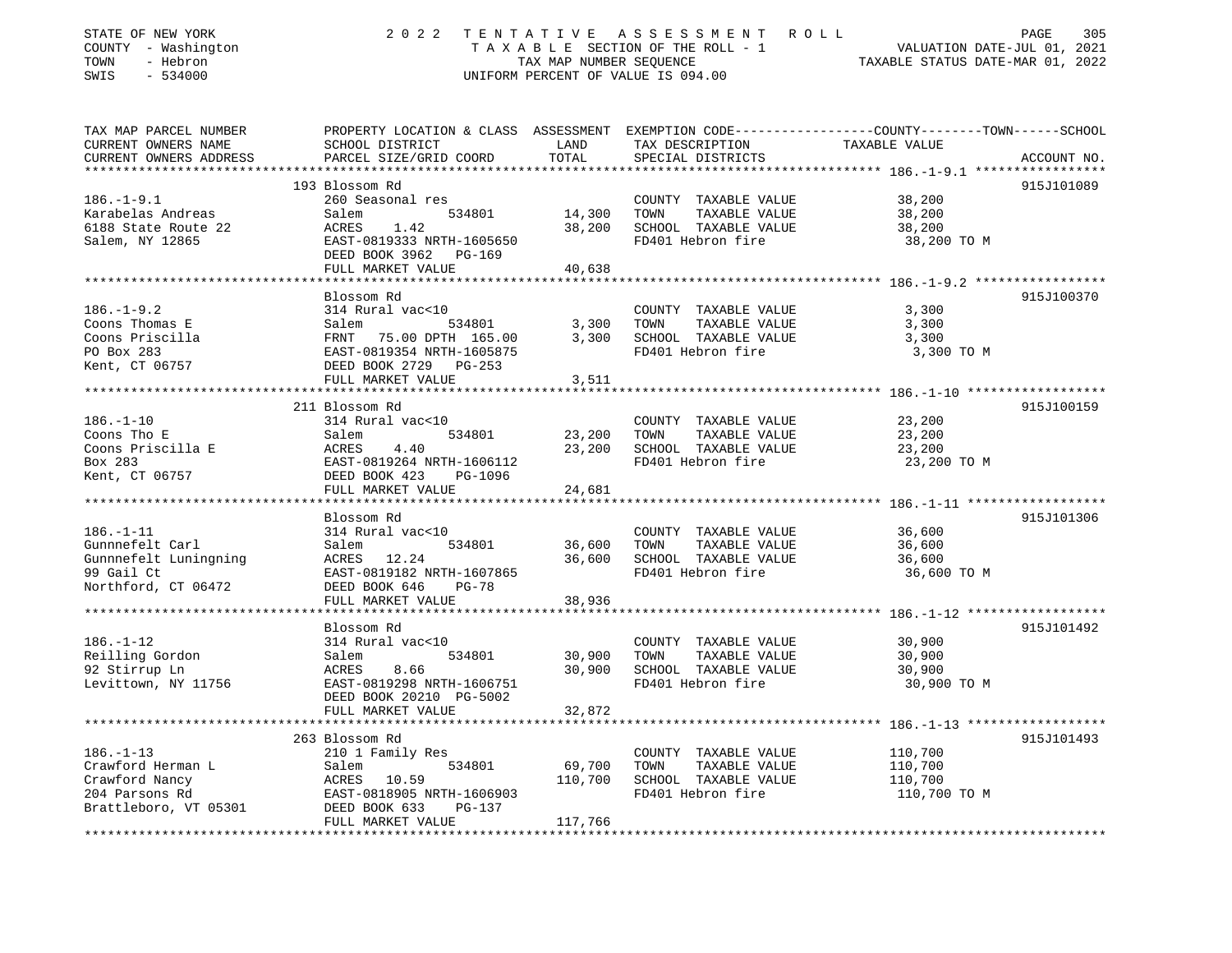| STATE OF NEW YORK<br>COUNTY - Washington<br>TOWN<br>- Hebron<br>SWIS<br>$-534000$       | 2022                                                                                                                                                    | TENTATIVE<br>TAX MAP NUMBER SEQUENCE | A S S E S S M E N T<br>ROLL<br>TAXABLE SECTION OF THE ROLL - 1<br>UNIFORM PERCENT OF VALUE IS 094.00           | PAGE<br>306<br>VALUATION DATE-JUL 01, 2021<br>TAXABLE STATUS DATE-MAR 01, 2022                                                  |
|-----------------------------------------------------------------------------------------|---------------------------------------------------------------------------------------------------------------------------------------------------------|--------------------------------------|----------------------------------------------------------------------------------------------------------------|---------------------------------------------------------------------------------------------------------------------------------|
| TAX MAP PARCEL NUMBER<br>CURRENT OWNERS NAME<br>CURRENT OWNERS ADDRESS                  | SCHOOL DISTRICT<br>PARCEL SIZE/GRID COORD                                                                                                               | LAND<br>TOTAL                        | TAX DESCRIPTION<br>SPECIAL DISTRICTS                                                                           | PROPERTY LOCATION & CLASS ASSESSMENT EXEMPTION CODE---------------COUNTY-------TOWN------SCHOOL<br>TAXABLE VALUE<br>ACCOUNT NO. |
|                                                                                         | 6318 State Route 22                                                                                                                                     |                                      |                                                                                                                | 915J101494                                                                                                                      |
| $186. - 1 - 14$<br>Cerone Linda<br>PO Box 66<br>Salem, NY 12865                         | 240 Rural res<br>534801<br>Salem<br>15.28<br>ACRES<br>EAST-0816825 NRTH-1610030                                                                         | 63,400<br>144,200                    | COUNTY TAXABLE VALUE<br>TOWN<br>TAXABLE VALUE<br>SCHOOL TAXABLE VALUE<br>FD401 Hebron fire                     | 144,200<br>144,200<br>144,200<br>144,200 TO M                                                                                   |
|                                                                                         | DEED BOOK 2238<br>$PG-160$                                                                                                                              |                                      |                                                                                                                |                                                                                                                                 |
|                                                                                         | FULL MARKET VALUE                                                                                                                                       | 153,404                              |                                                                                                                |                                                                                                                                 |
|                                                                                         | 6210 State Route 22                                                                                                                                     |                                      |                                                                                                                | 915J101550                                                                                                                      |
| $186. - 1 - 15$<br>Donohue Margaret A<br>18 Sylvan Ln<br>Clifton Park, NY 12065         | 314 Rural vac<10<br>Salem<br>534801<br>ACRES<br>5.14<br>EAST-0816257 NRTH-1607856                                                                       | 18,600<br>18,600                     | COUNTY TAXABLE VALUE<br>TOWN<br>TAXABLE VALUE<br>SCHOOL TAXABLE VALUE<br>FD401 Hebron fire                     | 18,600<br>18,600<br>18,600<br>18,600 TO M                                                                                       |
|                                                                                         | DEED BOOK 20210 PG-3298<br>FULL MARKET VALUE                                                                                                            | 19,787                               |                                                                                                                |                                                                                                                                 |
|                                                                                         |                                                                                                                                                         |                                      |                                                                                                                |                                                                                                                                 |
|                                                                                         | 90 Wood Way                                                                                                                                             |                                      |                                                                                                                | 915J101551                                                                                                                      |
| $186. - 1 - 16$<br>Girard Glen<br>90 Wood Way<br>Salem, NY 12865                        | 312 Vac w/imprv<br>534801<br>Salem<br>ACRES 14.95<br>EAST-0818332 NRTH-1606670<br>DEED BOOK 2742<br>PG-313                                              | 40,900<br>53,500                     | COUNTY TAXABLE VALUE<br>TOWN<br>TAXABLE VALUE<br>SCHOOL TAXABLE VALUE<br>FD401 Hebron fire                     | 53,500<br>53,500<br>53,500<br>53,500 TO M                                                                                       |
|                                                                                         | FULL MARKET VALUE                                                                                                                                       | 56,915                               |                                                                                                                |                                                                                                                                 |
|                                                                                         | ************************                                                                                                                                | *********                            |                                                                                                                |                                                                                                                                 |
| $186. - 1 - 17$<br>Mattison William J<br>6358 State Route 22<br>Salem, NY 12865         | State Route 22<br>322 Rural vac>10<br>Salem<br>534801<br>2996/271<br>12.91<br>ACRES<br>EAST-0817138 NRTH-1610595<br>DEED BOOK 2993 PG-233               | 37,700<br>37,700                     | COUNTY TAXABLE VALUE<br>TOWN<br>TAXABLE VALUE<br>SCHOOL TAXABLE VALUE<br>FD401 Hebron fire                     | 915J101739<br>37,700<br>37,700<br>37,700<br>37,700 TO M                                                                         |
|                                                                                         | FULL MARKET VALUE                                                                                                                                       | 40,106                               |                                                                                                                |                                                                                                                                 |
|                                                                                         |                                                                                                                                                         |                                      |                                                                                                                |                                                                                                                                 |
|                                                                                         | 331 Blossom Rd                                                                                                                                          |                                      |                                                                                                                | 815J101740<br>$\Omega$                                                                                                          |
| $186. - 1 - 18$<br>Miner Joseph M<br>Miner Stephinie T<br>PO Box 651<br>Salem, NY 12865 | 210 1 Family Res<br>Salem<br>534801<br><b>ACRES</b><br>5.50 BANK<br>999<br>EAST-0819107 NRTH-1608972<br>DEED BOOK 3901<br>$PG-145$<br>FULL MARKET VALUE | 47,800<br>148,900<br>158,404         | VET COM CT 41131<br>COUNTY TAXABLE VALUE<br>TOWN<br>TAXABLE VALUE<br>SCHOOL TAXABLE VALUE<br>FD401 Hebron fire | 37,225<br>30,000<br>111,675<br>118,900<br>148,900<br>148,900 TO M                                                               |
|                                                                                         |                                                                                                                                                         |                                      |                                                                                                                |                                                                                                                                 |
| $186. - 1 - 19$<br>Elemental Space LLC<br>161 Stockholm St<br>Brooklyn, NY 11237        | 113 Wood Way<br>322 Rural vac>10<br>Salem<br>534801<br>ACRES 10.75<br>EAST-0818481 NRTH-1608860<br>DEED BOOK 20200 PG-6542<br>FULL MARKET VALUE         | 34,200<br>34,200<br>36,383           | COUNTY TAXABLE VALUE<br>TOWN<br>TAXABLE VALUE<br>SCHOOL TAXABLE VALUE<br>FD401 Hebron fire                     | 34,200<br>34,200<br>34,200<br>34,200 TO M                                                                                       |
|                                                                                         |                                                                                                                                                         |                                      |                                                                                                                |                                                                                                                                 |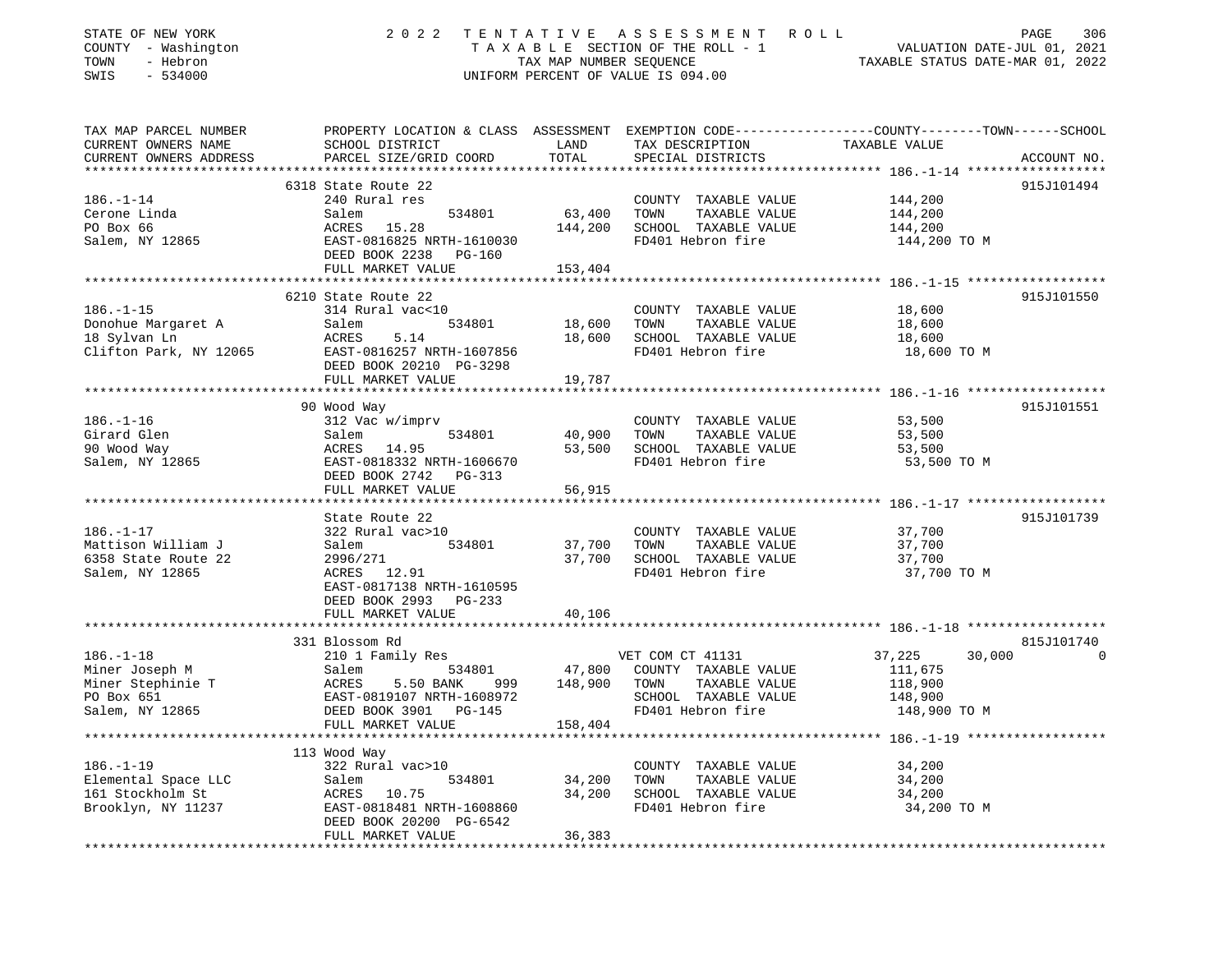| STATE OF NEW YORK<br>COUNTY - Washington<br>TOWN<br>- Hebron<br>SWIS<br>$-534000$ |                                                                                                                                                                                                                    |                                   | 2022 TENTATIVE ASSESSMENT ROLL<br>T A X A B L E SECTION OF THE ROLL - 1 VALUATION DATE-JUL 01, 2021<br>TAX MAP NUMBER SEQUENCE TAXIBLE STATUS DATE-MAR 01, 2022<br>UNIFORM PERCENT OF VALUE IS 094.00 |                      | 307<br>PAGE              |
|-----------------------------------------------------------------------------------|--------------------------------------------------------------------------------------------------------------------------------------------------------------------------------------------------------------------|-----------------------------------|-------------------------------------------------------------------------------------------------------------------------------------------------------------------------------------------------------|----------------------|--------------------------|
| TAX MAP PARCEL NUMBER<br>CURRENT OWNERS NAME<br>CURRENT OWNERS ADDRESS            | PROPERTY LOCATION & CLASS ASSESSMENT EXEMPTION CODE----------------COUNTY-------TOWN------SCHOOL<br>SCHOOL DISTRICT<br>PARCEL SIZE/GRID COORD                                                                      | <b>EXAMPLE TO A LAND</b><br>TOTAL | TAX DESCRIPTION<br>SPECIAL DISTRICTS                                                                                                                                                                  | TAXABLE VALUE        | ACCOUNT NO.              |
|                                                                                   |                                                                                                                                                                                                                    |                                   |                                                                                                                                                                                                       |                      |                          |
| $186. - 1 - 20$                                                                   | 71 Wood Way<br>210 1 Family Res                                                                                                                                                                                    |                                   | COUNTY TAXABLE VALUE                                                                                                                                                                                  | 110,000              |                          |
| Sherman Frank                                                                     | Salem                                                                                                                                                                                                              | 534801 25,100                     | TOWN<br>TAXABLE VALUE                                                                                                                                                                                 | 110,000              |                          |
| Sherman Kristine                                                                  | ACRES 15.76                                                                                                                                                                                                        | 110,000                           | SCHOOL TAXABLE VALUE                                                                                                                                                                                  | 110,000              |                          |
|                                                                                   | Solution National EAST-0817676 NRTH-1609771<br>Clifton Park, NY 12065 DEED BOOK 20220 PG-195<br>FULL MARKET VALUE                                                                                                  | 117,021                           | FD401 Hebron fire                                                                                                                                                                                     | 110,000 TO M         |                          |
| PRIOR OWNER ON 3/01/2022                                                          |                                                                                                                                                                                                                    |                                   |                                                                                                                                                                                                       |                      |                          |
| Sherman Frank                                                                     |                                                                                                                                                                                                                    |                                   |                                                                                                                                                                                                       |                      |                          |
| ****************                                                                  |                                                                                                                                                                                                                    |                                   |                                                                                                                                                                                                       |                      |                          |
|                                                                                   | 45 Wood Way                                                                                                                                                                                                        |                                   | 96 PCT OF VALUE USED FOR EXEMPTION PURPOSES                                                                                                                                                           |                      |                          |
|                                                                                   | 210 1 Family Res ENH STAR 41834<br>Salem 534801 48,600 VET COM CT 41131                                                                                                                                            |                                   | ENH STAR 41834                                                                                                                                                                                        | $\Omega$             | 74,900<br>$\overline{0}$ |
|                                                                                   |                                                                                                                                                                                                                    |                                   | 254,400 COUNTY TAXABLE VALUE                                                                                                                                                                          | 55,000<br>199,400    | 30,000<br>0              |
|                                                                                   |                                                                                                                                                                                                                    |                                   | TAXABLE VALUE<br>TOWN                                                                                                                                                                                 | 224,400              |                          |
|                                                                                   |                                                                                                                                                                                                                    |                                   | SCHOOL TAXABLE VALUE                                                                                                                                                                                  | 179,500              |                          |
|                                                                                   | FULL MARKET VALUE 270,638 FD401 Hebron fire                                                                                                                                                                        |                                   |                                                                                                                                                                                                       | 254,400 TO M         |                          |
|                                                                                   |                                                                                                                                                                                                                    |                                   |                                                                                                                                                                                                       |                      |                          |
|                                                                                   | Wood Way                                                                                                                                                                                                           |                                   |                                                                                                                                                                                                       |                      |                          |
| $186. - 1 - 23$                                                                   | 314 Rural vac<10                                                                                                                                                                                                   |                                   | COUNTY TAXABLE VALUE                                                                                                                                                                                  | 27,700               |                          |
| Curran Dennis                                                                     | 534801<br>Salem                                                                                                                                                                                                    | 27,700 TOWN                       | TAXABLE VALUE                                                                                                                                                                                         | 27,700               |                          |
| 21 Albert St                                                                      | 6.70<br>ACRES                                                                                                                                                                                                      |                                   | 27,700 SCHOOL TAXABLE VALUE                                                                                                                                                                           | 27,700               |                          |
| Shoreham, NY 11786                                                                | EAST-0816717 NRTH-1609581<br>DEED BOOK 20210 PG-4330<br>FULL MARKET VALUE                                                                                                                                          | 29,468                            | FD401 Hebron fire                                                                                                                                                                                     | 27,700 TO M          |                          |
|                                                                                   |                                                                                                                                                                                                                    |                                   |                                                                                                                                                                                                       |                      |                          |
|                                                                                   | State Route 22                                                                                                                                                                                                     |                                   |                                                                                                                                                                                                       |                      |                          |
| $186. - 1 - 23.1$                                                                 | 314 Rural vac<10                                                                                                                                                                                                   |                                   | COUNTY TAXABLE VALUE                                                                                                                                                                                  | 13,900               |                          |
|                                                                                   |                                                                                                                                                                                                                    | 13,900                            | TOWN<br>TAXABLE VALUE                                                                                                                                                                                 |                      |                          |
|                                                                                   |                                                                                                                                                                                                                    |                                   | 13,900 SCHOOL TAXABLE VALUE                                                                                                                                                                           | $13,900$<br>$13,900$ |                          |
|                                                                                   |                                                                                                                                                                                                                    |                                   | FD401 Hebron fire                                                                                                                                                                                     | 13,900 TO M          |                          |
|                                                                                   | Example 1 Niko<br>Clark Stephanie<br>248 McKibben St Apt L<br>248 McKibben St Apt L<br>248 McKibben St Apt L<br>248 McKibben St Apt L<br>26 McKibben St Apt L<br>26 McKibben St Apt L<br>26 DEED BOOK 20210 PG-955 |                                   |                                                                                                                                                                                                       |                      |                          |
|                                                                                   | FULL MARKET VALUE                                                                                                                                                                                                  | 14,787                            |                                                                                                                                                                                                       |                      |                          |
|                                                                                   |                                                                                                                                                                                                                    |                                   |                                                                                                                                                                                                       |                      |                          |
|                                                                                   | 6288 State Route 22                                                                                                                                                                                                |                                   |                                                                                                                                                                                                       |                      |                          |
| $186. - 1 - 24$                                                                   | 210 1 Family Res                                                                                                                                                                                                   | $\frac{1}{534801}$ 46,400         | COUNTY TAXABLE VALUE<br>TAXABLE VALUE<br>TOWN                                                                                                                                                         | 189,500<br>189,500   |                          |
|                                                                                   |                                                                                                                                                                                                                    | 999 189,500                       | SCHOOL TAXABLE VALUE                                                                                                                                                                                  | 189,500              |                          |
|                                                                                   |                                                                                                                                                                                                                    |                                   | FD401 Hebron fire                                                                                                                                                                                     | 189,500 TO M         |                          |
| Brooklyn, NY 11206                                                                | Eummell Niko<br>Clark Stephanie<br>248 McKibben St Apt L<br>26 McKibben St Apt L<br>26 McKibben St Apt L<br>26 EAST-0816429 NRTH-1609253<br>27 Brooklyn, NY 11206<br>28 DEED BOOK 20210 PG-955                     |                                   |                                                                                                                                                                                                       |                      |                          |
|                                                                                   | FULL MARKET VALUE                                                                                                                                                                                                  | 201,596                           |                                                                                                                                                                                                       |                      |                          |
|                                                                                   |                                                                                                                                                                                                                    |                                   |                                                                                                                                                                                                       |                      |                          |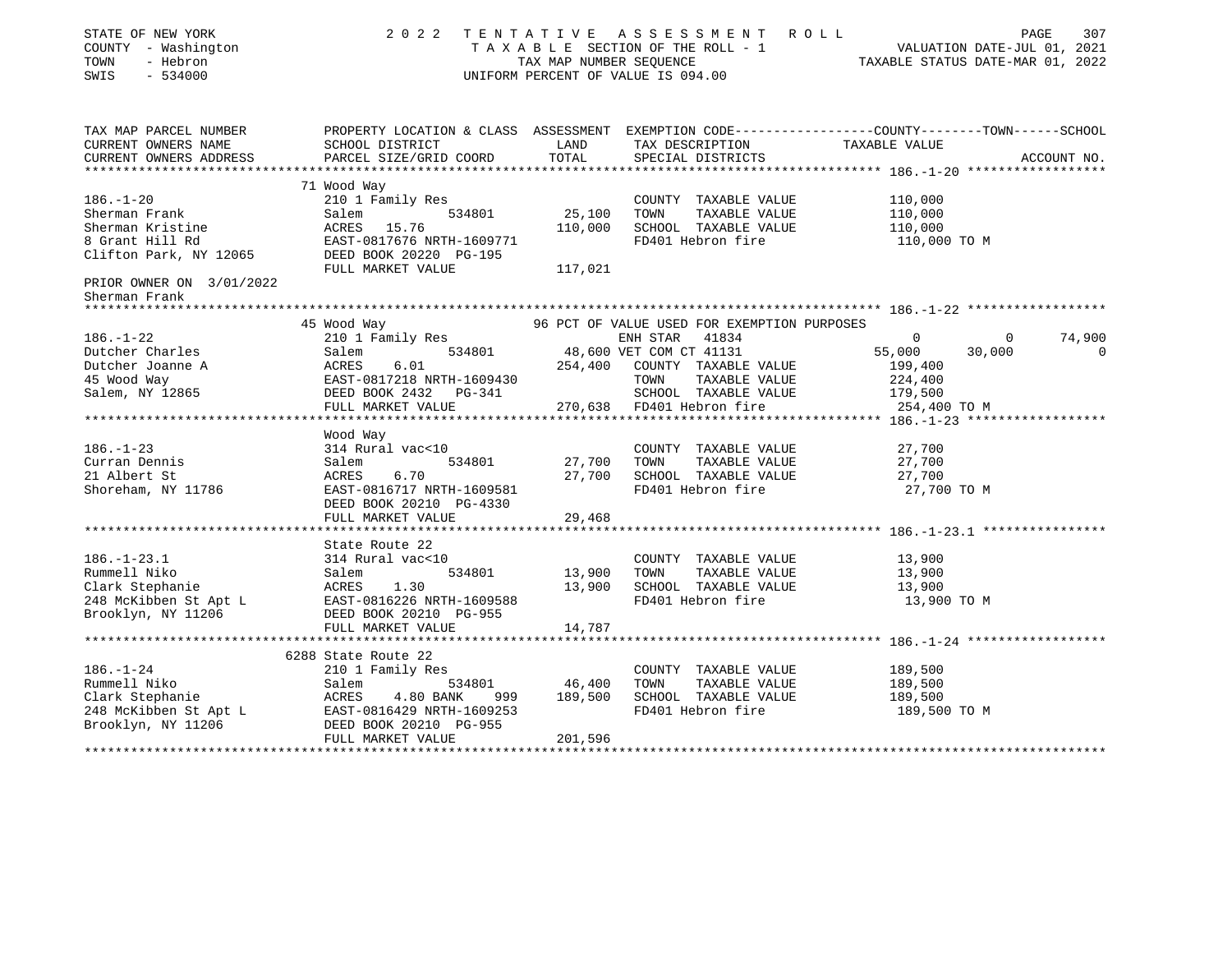| STATE OF NEW YORK<br>COUNTY - Washington<br>TOWN<br>- Hebron<br>SWIS<br>$-534000$                                        |                                                                                                                                                          | TAX MAP NUMBER SEQUENCE                   | 2022 TENTATIVE ASSESSMENT ROLL<br>UNIFORM PERCENT OF VALUE IS 094.00                       | PAGE<br>308<br>TAXABLE SECTION OF THE ROLL - 1 VALUATION DATE-JUL 01, 2021<br>TAXABLE STATUS DATE-MAR 01, 2022                  |
|--------------------------------------------------------------------------------------------------------------------------|----------------------------------------------------------------------------------------------------------------------------------------------------------|-------------------------------------------|--------------------------------------------------------------------------------------------|---------------------------------------------------------------------------------------------------------------------------------|
| TAX MAP PARCEL NUMBER<br>CURRENT OWNERS NAME<br>CURRENT OWNERS ADDRESS<br>************************                       | SCHOOL DISTRICT<br>PARCEL SIZE/GRID COORD                                                                                                                | LAND<br>TOTAL                             | TAX DESCRIPTION<br>SPECIAL DISTRICTS                                                       | PROPERTY LOCATION & CLASS ASSESSMENT EXEMPTION CODE----------------COUNTY-------TOWN-----SCHOOL<br>TAXABLE VALUE<br>ACCOUNT NO. |
| $186. - 1 - 25$<br>O'Brien Devin<br>O'Brien Amanda<br>44 Wooster St<br>Gloversville, NY 12078                            | State Route 22<br>314 Rural vac<10<br>534801<br>Salem<br>ACRES<br>5.03<br>EAST-0816399 NRTH-1608974<br>DEED BOOK 20210 PG-6470<br>FULL MARKET VALUE      | 25,000<br>25,000<br>26,596                | COUNTY TAXABLE VALUE<br>TOWN<br>TAXABLE VALUE<br>SCHOOL TAXABLE VALUE<br>FD401 Hebron fire | 915J101747<br>25,000<br>25,000<br>25,000<br>25,000 TO M                                                                         |
| $186. - 1 - 26$<br>Bucci Michael A<br>4 Saratoga Cir<br>Saratoga Springs, NY 12866                                       | 6268 State Route 22<br>260 Seasonal res<br>534801<br>Salem<br>ACRES<br>5.03<br>EAST-0816375 NRTH-1608709<br>DEED BOOK 20210 PG-4998<br>FULL MARKET VALUE | 47,000<br>99,500<br>105,851               | COUNTY TAXABLE VALUE<br>TOWN<br>TAXABLE VALUE<br>SCHOOL TAXABLE VALUE<br>FD401 Hebron fire | 915J101748<br>99,500<br>99,500<br>99,500<br>99,500 TO M                                                                         |
| $186. - 1 - 27$<br>Rando Cheryl A<br>PO Box 30<br>Schuylerville, NY 12871                                                | State Route 22<br>312 Vac w/imprv<br>Salem<br>534801<br>ACRES 12.84<br>EAST-0816298 NRTH-1608273<br>DEED BOOK 3369 PG-31<br>FULL MARKET VALUE            | 37,800<br>39,500<br>42,021                | COUNTY TAXABLE VALUE<br>TOWN<br>TAXABLE VALUE<br>SCHOOL TAXABLE VALUE<br>FD401 Hebron fire | 915J101749<br>39,500<br>39,500<br>39,500<br>39,500 TO M                                                                         |
| $186. - 1 - 28$<br>Ramirez Jose A<br>Sierra-Ramirez Christine N ACRES<br>245 Millstone Cir<br>Clarksville, TN 37042-5931 | State Route 22<br>314 Rural vac<10<br>Salem<br>534801<br>5.18<br>EAST-0816241 NRTH-1607634<br>DEED BOOK 916<br>$PG-143$<br>FULL MARKET VALUE             | 12,500<br>12,500<br>13,298                | COUNTY TAXABLE VALUE<br>TAXABLE VALUE<br>TOWN<br>SCHOOL TAXABLE VALUE<br>FD401 Hebron fire | 915J101750<br>12,500<br>12,500<br>12,500<br>12,500 TO M<br>********************* 186.-1-29 **************                       |
| $186. - 1 - 29$<br>Antoniadis Mihail G<br>50-55 194th St<br>Fresh Meadows, NY 11365                                      | State Route 22<br>314 Rural vac<10<br>534801<br>Salem<br>ACRES<br>6.18<br>EAST-0816224 NRTH-1607405<br>DEED BOOK 879 PG-200<br>FULL MARKET VALUE         | 26,900<br>26,900<br>28,617                | COUNTY TAXABLE VALUE<br>TOWN<br>TAXABLE VALUE<br>SCHOOL TAXABLE VALUE<br>FD401 Hebron fire | 26,900<br>26,900<br>26,900<br>26,900 TO M                                                                                       |
| $186. - 1 - 30$<br>Holt John A<br>45 Boice Rd<br>Rhinebeck, NY 12572                                                     | 48 Wood Way<br>322 Rural vac>10<br>534801<br>Salem<br>ACRES 17.35<br>EAST-0817018 NRTH-1608074<br>DEED BOOK 3222 PG-16<br>FULL MARKET VALUE              | ***********<br>44,800<br>44,800<br>47,660 | COUNTY TAXABLE VALUE<br>TAXABLE VALUE<br>TOWN<br>SCHOOL TAXABLE VALUE<br>FD401 Hebron fire | 915J101752<br>44,800<br>44,800<br>44,800<br>44,800 TO M                                                                         |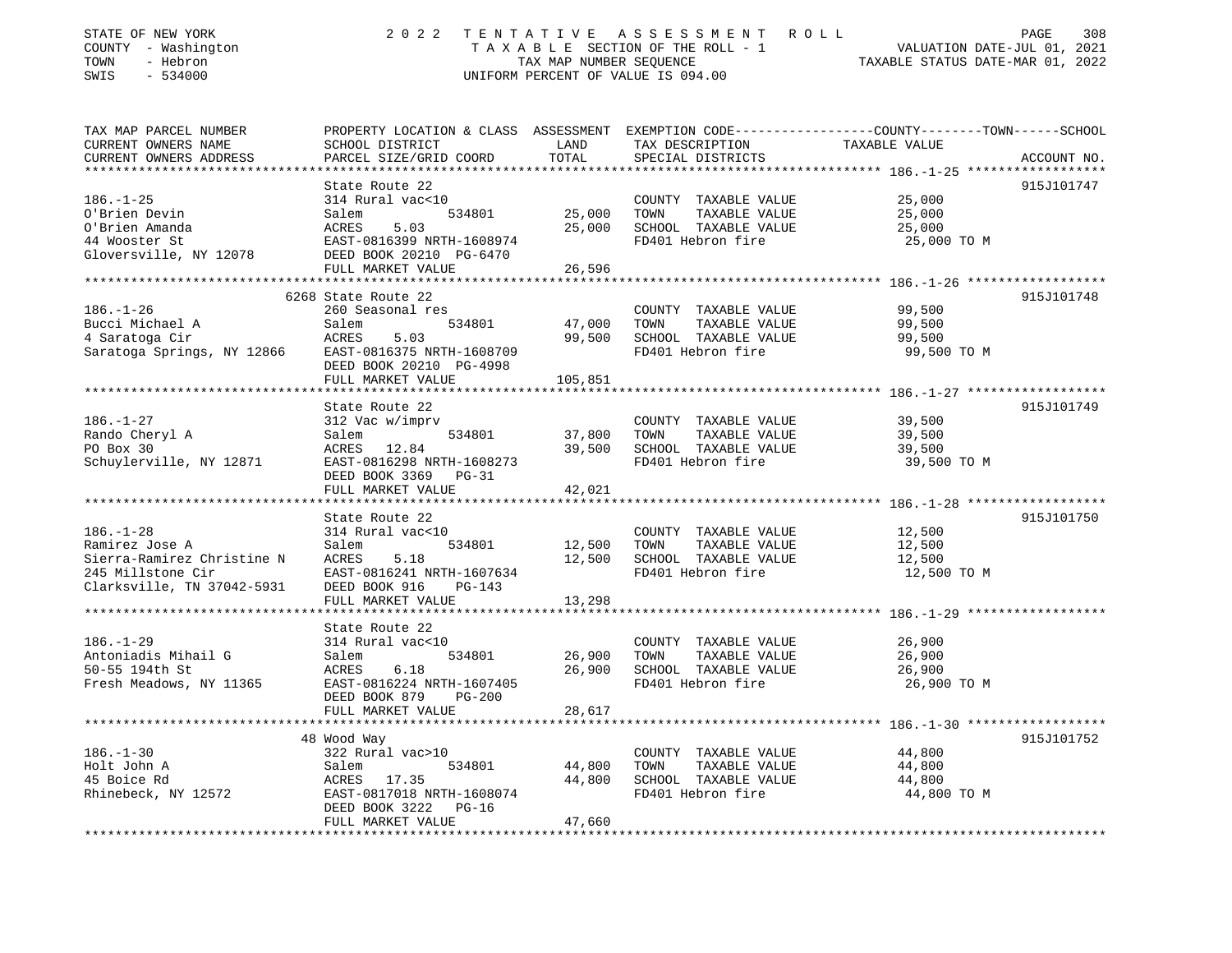| STATE OF NEW YORK<br>COUNTY - Washington<br>- Hebron<br>TOWN<br>SWIS<br>$-534000$        | 2 0 2 2<br>TENTATIVE<br>TAXABLE SECTION OF THE ROLL - 1<br>TAX MAP NUMBER SEQUENCE<br>UNIFORM PERCENT OF VALUE IS 094.00                                            | ASSESSMENT ROLL<br>PAGE<br>309<br>VALUATION DATE-JUL 01, 2021<br>TAXABLE STATUS DATE-MAR 01, 2022 |                                                                                            |                                                                                                                                  |
|------------------------------------------------------------------------------------------|---------------------------------------------------------------------------------------------------------------------------------------------------------------------|---------------------------------------------------------------------------------------------------|--------------------------------------------------------------------------------------------|----------------------------------------------------------------------------------------------------------------------------------|
| TAX MAP PARCEL NUMBER<br>CURRENT OWNERS NAME<br>CURRENT OWNERS ADDRESS                   | SCHOOL DISTRICT<br>PARCEL SIZE/GRID COORD                                                                                                                           | LAND<br>TOTAL                                                                                     | TAX DESCRIPTION<br>SPECIAL DISTRICTS                                                       | PROPERTY LOCATION & CLASS ASSESSMENT EXEMPTION CODE----------------COUNTY-------TOWN------SCHOOL<br>TAXABLE VALUE<br>ACCOUNT NO. |
|                                                                                          | 70 Wood Way                                                                                                                                                         |                                                                                                   |                                                                                            | 915J101753                                                                                                                       |
| $186. - 1 - 31$<br>Wilson Timothy S<br>380 East St<br>PO Box 62<br>West Rupert, VT 05776 | 260 Seasonal res<br>Salem<br>534801<br>ACRES<br>5.25<br>EAST-0817432 NRTH-1608715<br>DEED BOOK 20191 PG-25985<br>FULL MARKET VALUE                                  | 25,400<br>58,400<br>62,128                                                                        | COUNTY TAXABLE VALUE<br>TOWN<br>TAXABLE VALUE<br>SCHOOL TAXABLE VALUE<br>FD401 Hebron fire | 58,400<br>58,400<br>58,400<br>58,400 TO M                                                                                        |
|                                                                                          |                                                                                                                                                                     |                                                                                                   |                                                                                            |                                                                                                                                  |
| $186. - 1 - 32$<br>Soranno Melanie A<br>84 Wood Way<br>Salem, NY 12832                   | 84 Wood Way<br>210 1 Family Res<br>Salem<br>534801<br>5.05<br>ACRES<br>EAST-0817743 NRTH-1608676<br>DEED BOOK 2059 PG-320<br>FULL MARKET VALUE                      | 47,100<br>274,300<br>291,809                                                                      | COUNTY TAXABLE VALUE<br>TOWN<br>TAXABLE VALUE<br>SCHOOL TAXABLE VALUE<br>FD401 Hebron fire | 274,300<br>274,300<br>274,300<br>274,300 TO M                                                                                    |
|                                                                                          | ***********************                                                                                                                                             | **********                                                                                        |                                                                                            | ********************** 186.-1-33 ********************                                                                            |
| $186. - 1 - 33$<br>Soranno Melanie A<br>84 Wood Way<br>Salem, NY 12865                   | Wood Way<br>322 Rural vac>10<br>Salem<br>534801<br>ACRES 10.23<br>EAST-0817710 NRTH-1608024<br>DEED BOOK 2059 PG-315<br>FULL MARKET VALUE                           | 33,400<br>33,400<br>35,532                                                                        | COUNTY TAXABLE VALUE<br>TOWN<br>TAXABLE VALUE<br>SCHOOL TAXABLE VALUE<br>FD401 Hebron fire | 33,400<br>33,400<br>33,400<br>33,400 TO M                                                                                        |
|                                                                                          |                                                                                                                                                                     |                                                                                                   |                                                                                            |                                                                                                                                  |
| $186. - 1 - 34$<br>Girard Glen<br>Girard Kimberli<br>90 Wood Way<br>Salem, NY 12865      | Blossom Rd/w Off<br>314 Rural vac<10<br>534801<br>Salem<br>deeded ROW<br>ACRES<br>5.01<br>EAST-0817799 NRTH-1607490<br>DEED BOOK 20210 PG-6605<br>FULL MARKET VALUE | 17,000<br>17,000<br>18,085                                                                        | COUNTY TAXABLE VALUE<br>TOWN<br>TAXABLE VALUE<br>SCHOOL TAXABLE VALUE<br>FD401 Hebron fire | 915J101756<br>17,000<br>17,000<br>17,000<br>17,000 TO M                                                                          |
|                                                                                          |                                                                                                                                                                     |                                                                                                   |                                                                                            |                                                                                                                                  |
| $186. - 1 - 35$<br>Girard Glen B<br>90 Wood Way<br>Salem, NY 12865                       | Blossom Rd/n Off<br>314 Rural vac<10<br>Salem<br>534801<br>ACRES<br>8.38<br>EAST-0818421 NRTH-1607398<br>DEED BOOK 20210 PG-4923                                    | 30,400<br>30,400                                                                                  | COUNTY TAXABLE VALUE<br>TOWN<br>TAXABLE VALUE<br>SCHOOL TAXABLE VALUE<br>FD401 Hebron fire | 915J101757<br>30,400<br>30,400<br>30,400<br>30,400 TO M                                                                          |
| ********************************                                                         | FULL MARKET VALUE                                                                                                                                                   | 32,340                                                                                            |                                                                                            |                                                                                                                                  |
| $186. - 1 - 36$<br>Soranno Melanie<br>84 Wood Way<br>Salem, NY 12865                     | Wood Way<br>314 Rural vac<10<br>534801<br>Salem<br>ACRES<br>7.54<br>EAST-0818262 NRTH-1608151<br>DEED BOOK 2112 PG-221<br>FULL MARKET VALUE                         | 29,100<br>29,100<br>30,957                                                                        | COUNTY TAXABLE VALUE<br>TOWN<br>TAXABLE VALUE<br>SCHOOL TAXABLE VALUE<br>FD401 Hebron fire | 915J101758<br>29,100<br>29,100<br>29,100<br>29,100 TO M                                                                          |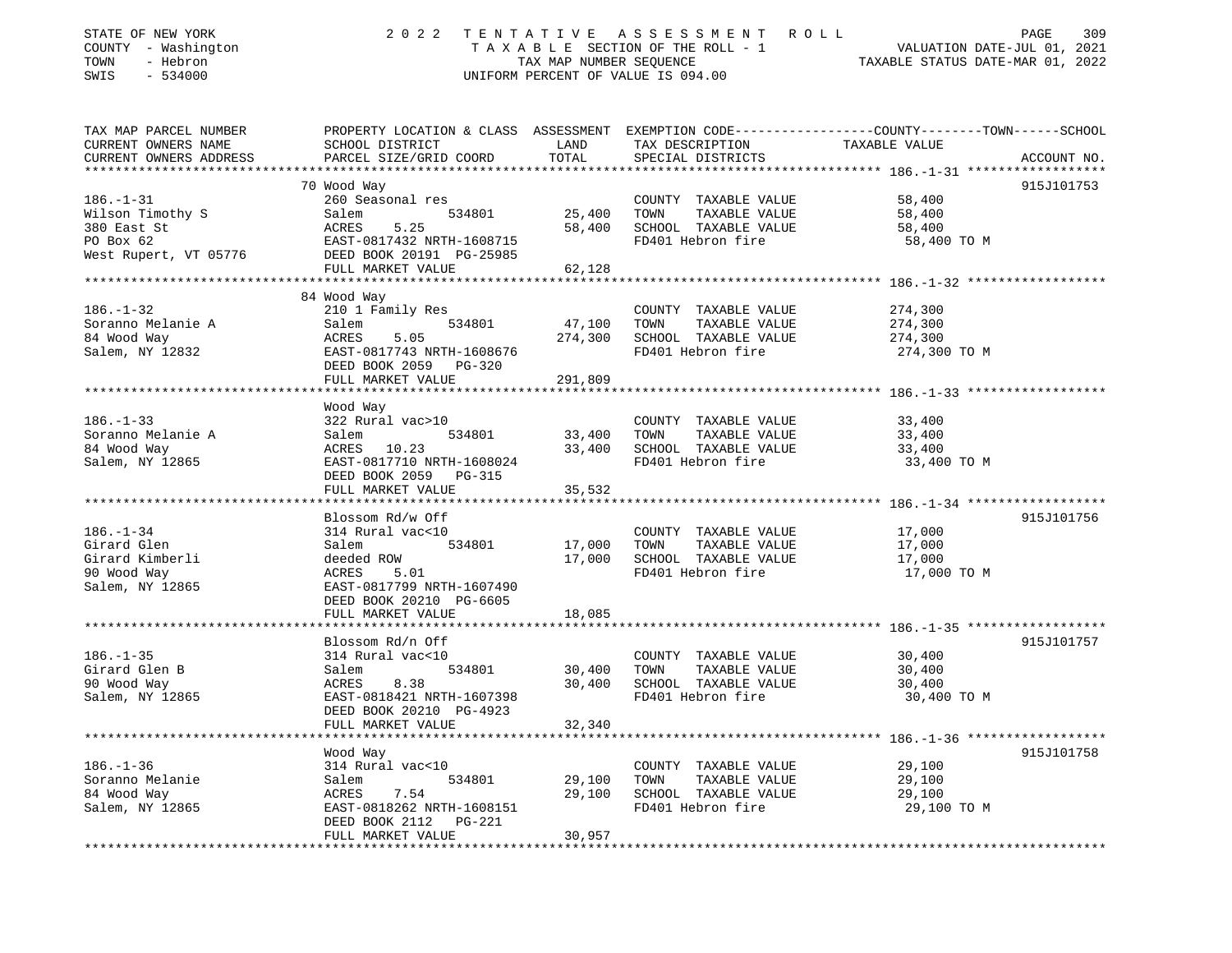| STATE OF NEW YORK<br>COUNTY - Washington<br>TOWN<br>- Hebron<br>$-534000$<br>SWIS                                                                                                                                                                                                       |                                                                                                                               |                                       | UNIFORM PERCENT OF VALUE IS 094.00                                                           | 2022 TENTATIVE ASSESSMENT ROLL PAGE 310<br>TAXABLE SECTION OF THE ROLL - 1 VALUATION DATE-JUL 01, 2021<br>TAX MAP NUMBER SEQUENCE TAXABLE STATUS DATE-MAR 01, 2022 |
|-----------------------------------------------------------------------------------------------------------------------------------------------------------------------------------------------------------------------------------------------------------------------------------------|-------------------------------------------------------------------------------------------------------------------------------|---------------------------------------|----------------------------------------------------------------------------------------------|--------------------------------------------------------------------------------------------------------------------------------------------------------------------|
| TAX MAP PARCEL NUMBER<br>CURRENT OWNERS NAME                                                                                                                                                                                                                                            | PROPERTY LOCATION & CLASS ASSESSMENT<br>SCHOOL DISTRICT<br><b>LAND</b>                                                        |                                       | TAX DESCRIPTION TAXABLE VALUE                                                                | EXEMPTION CODE-----------------COUNTY-------TOWN------SCHOOL                                                                                                       |
| CURRENT OWNERS ADDRESS                                                                                                                                                                                                                                                                  | PARCEL SIZE/GRID COORD TOTAL                                                                                                  |                                       | SPECIAL DISTRICTS                                                                            | ACCOUNT NO.                                                                                                                                                        |
|                                                                                                                                                                                                                                                                                         | Wood Way                                                                                                                      |                                       |                                                                                              |                                                                                                                                                                    |
| $186. - 1 - 37$<br>Oldham Gary the control of the control of the control of the control of the control of the control of the control of the control of the control of the control of the control of the control of the control of the control of<br>620 Silk Rd<br>Bennington, VT 05201 | 314 Rural vac<10<br>Salem 534801 25,900<br>ACRES 5.59<br>EAST-0818609 NRTH-1608022                                            | 900 , د ــ<br>25 , 900                | COUNTY TAXABLE VALUE 25,900<br>TOWN<br>SCHOOL TAXABLE VALUE 25,900<br>FD401 Hebron fire      | TAXABLE VALUE 25,900<br>25,900 TO M                                                                                                                                |
|                                                                                                                                                                                                                                                                                         | DEED BOOK 3124 PG-178                                                                                                         |                                       |                                                                                              |                                                                                                                                                                    |
|                                                                                                                                                                                                                                                                                         |                                                                                                                               |                                       |                                                                                              |                                                                                                                                                                    |
| $186. - 1 - 38$                                                                                                                                                                                                                                                                         | 128 Wood Way<br>312 Vac w/imprv<br>Salem<br>ACRES 5.01 34,200<br>EAST-0818842 NRTH-1608051 34,200<br>DEED BOOK 2010 PG-186    | 534801 25,000                         | COUNTY TAXABLE VALUE<br>TOWN<br>SCHOOL TAXABLE VALUE 34,200<br>FD401 Hebron fire 34,200 TO M | 915J101760<br>34,200<br>TAXABLE VALUE 34,200                                                                                                                       |
|                                                                                                                                                                                                                                                                                         | FULL MARKET VALUE                                                                                                             | 36,383                                |                                                                                              |                                                                                                                                                                    |
|                                                                                                                                                                                                                                                                                         | 50 Wood Way                                                                                                                   |                                       |                                                                                              |                                                                                                                                                                    |
| $186. - 1 - 39$<br>Choudhury Taimur<br>Choudhury Tracy D<br>50 Wood Way<br>Salem, NY 12865                                                                                                                                                                                              | 270 Mfg housing<br>Salem<br>ACRES 5.01<br>Salem<br>EAST-0817187 NRTH-1608575<br>DEED BOOK 3021<br>$PG-1$<br>FULL MARKET VALUE | $534801$ $47,000$<br>87,700<br>93,298 | COUNTY TAXABLE VALUE<br>TOWN<br>SCHOOL TAXABLE VALUE<br>FD401 Hebron fire 87,700 TO M        | 87,700<br>TAXABLE VALUE 87,700<br>87,700                                                                                                                           |
|                                                                                                                                                                                                                                                                                         |                                                                                                                               |                                       |                                                                                              |                                                                                                                                                                    |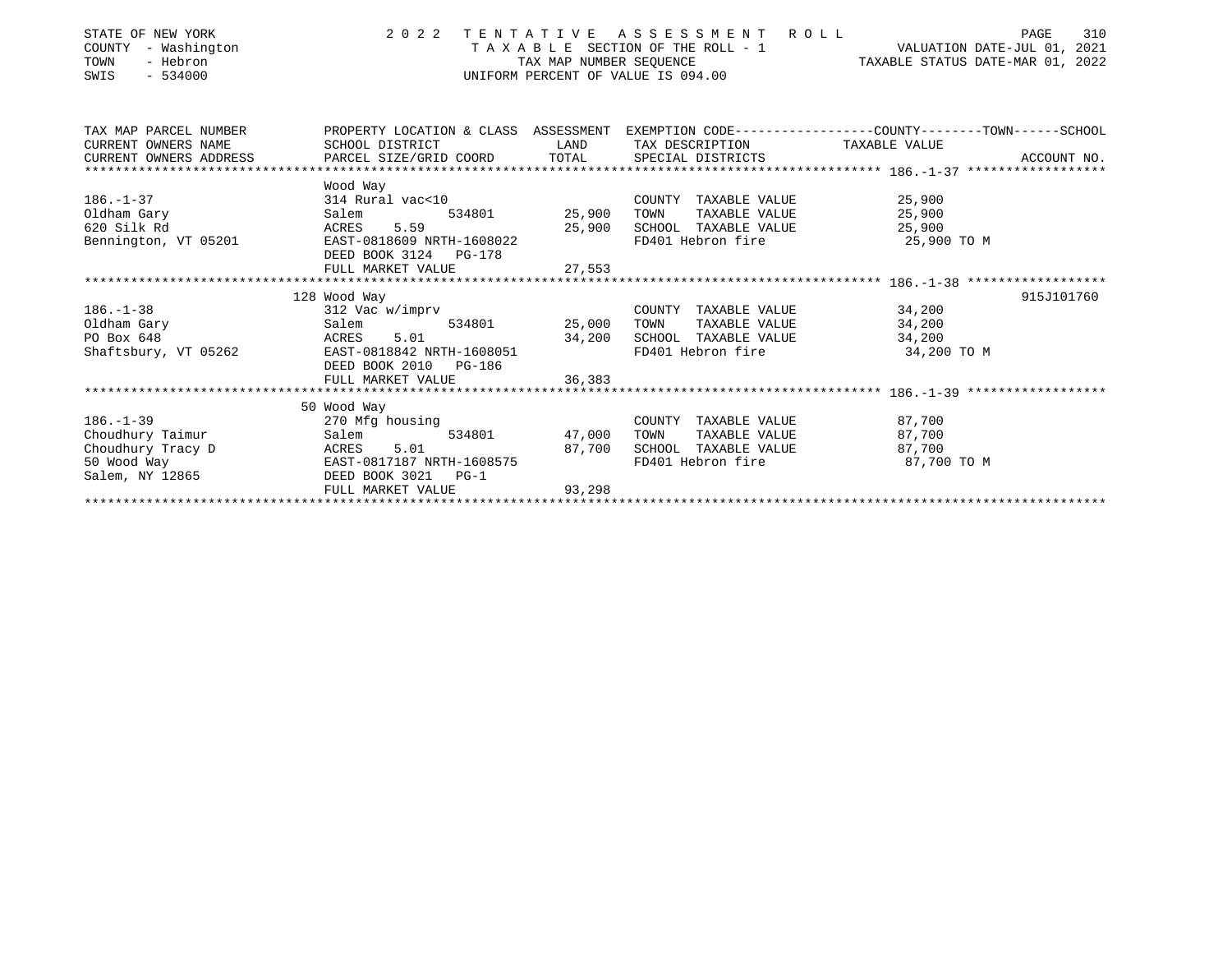| STATE OF NEW YORK   | 2022 TENTATIVE ASSESSMENT ROLL     | PAGE                             | 311 |
|---------------------|------------------------------------|----------------------------------|-----|
| COUNTY - Washington | TAXABLE SECTION OF THE ROLL - 1    | VALUATION DATE-JUL 01, 2021      |     |
| TOWN<br>- Hebron    |                                    | TAXABLE STATUS DATE-MAR 01, 2022 |     |
| SWIS<br>- 534000    |                                    | RPS150/V04/L015                  |     |
|                     | UNIFORM PERCENT OF VALUE IS 094.00 | CURRENT DATE $4/26/2022$         |     |

#### R O L L S U B S E C T I O N - - T O T A L S

# \*\*\* S P E C I A L D I S T R I C T S U M M A R Y \*\*\*

| CODE | DISTRICT NAME        | TOTAL<br>PARCELS | EXTENSION<br>TYPE | EXTENSION<br>VALUE | AD VALOREM<br>VALUE | EXEMPT<br>AMOUNT | TAXABLE<br>VALUE |
|------|----------------------|------------------|-------------------|--------------------|---------------------|------------------|------------------|
|      | TE533 Trans exempt f |                  | 13 MOVTAX         |                    |                     |                  |                  |
|      | CA001 Cons agri dst  |                  | 11 TOTAL          |                    | 3451,800            | 810,037          | 2641,763         |
|      | CA004 Cons agri dst  |                  | 2 TOTAL M         |                    | 176,400             | 122,859          | 53,541           |
|      | CA006 Cons agri dst  |                  | 8 TOTAL M         |                    | 1594,600            | 657,049          | 937,551          |
|      | CA008 Cons agri dst  |                  | 499 TOTAL M       |                    | 79104,950           | 11407,098        | 67697,852        |
|      | FD401 Hebron fire    |                  | 1,567 TOTAL M     |                    | 190677,100          | 11,800           | 190665,300       |
|      | LD401 West hebron li |                  | 62 TOTAL M        |                    | 6672,700            |                  | 6672,700         |

#### \*\*\* S C H O O L D I S T R I C T S U M M A R Y \*\*\*

| CODE                                           | DISTRICT NAME                                         | TOTAL<br>PARCELS             | ASSESSED<br>LAND                                           | ASSESSED<br>TOTAL                                          | <b>EXEMPT</b><br>AMOUNT                                | TOTAL<br>TAXABLE                                          | <b>STAR</b><br>AMOUNT                       | <b>STAR</b><br>TAXABLE                                    |
|------------------------------------------------|-------------------------------------------------------|------------------------------|------------------------------------------------------------|------------------------------------------------------------|--------------------------------------------------------|-----------------------------------------------------------|---------------------------------------------|-----------------------------------------------------------|
| 532001<br>533201<br>533401<br>533801<br>534801 | Arqyle<br>Granville<br>Greenwich<br>Hartford<br>Salem | 21<br>593<br>2<br>189<br>762 | 1377,200<br>36700,100<br>176,400<br>14121,800<br>47869,400 | 2662,600<br>70410,900<br>176,400<br>24968,800<br>92894,700 | 333,019<br>8210,472<br>122,859<br>3692,227<br>7469,248 | 2329,581<br>62200,428<br>53,541<br>21276,573<br>85425,452 | 284,900<br>6602,913<br>2434,800<br>8381,721 | 2044,681<br>55597,515<br>53,541<br>18841,773<br>77043,731 |
|                                                | SUB-TOTAL                                             | 1,567                        | 100244,900                                                 | 191113,400                                                 | 19827,825                                              | 171285,575                                                | 17704,334                                   | 153581,241                                                |
|                                                | TOTAL                                                 | 1,567                        | 100244,900                                                 | 191113,400                                                 | 19827,825                                              | 171285,575                                                | 17704,334                                   | 153581,241                                                |

### \*\*\* S Y S T E M C O D E S S U M M A R Y \*\*\*

#### NO SYSTEM EXEMPTIONS AT THIS LEVEL

#### \*\*\* E X E M P T I O N S U M M A R Y \*\*\*

| CODE  | DESCRIPTION | TOTAL<br>PARCELS | COUNTY   | TOWN    | SCHOOL |
|-------|-------------|------------------|----------|---------|--------|
| 29700 | RPTL1138    |                  | 11,800   | 11,800  | 11,800 |
| 41120 | VETWAR CTS  | ᅩ                | 27,940   | 18,000  | 6,000  |
| 41121 | VET WAR CT  | 35               | 691,417  | 564,719 |        |
| 41131 | VET COM CT  | 29               | 1174,837 | 832,280 |        |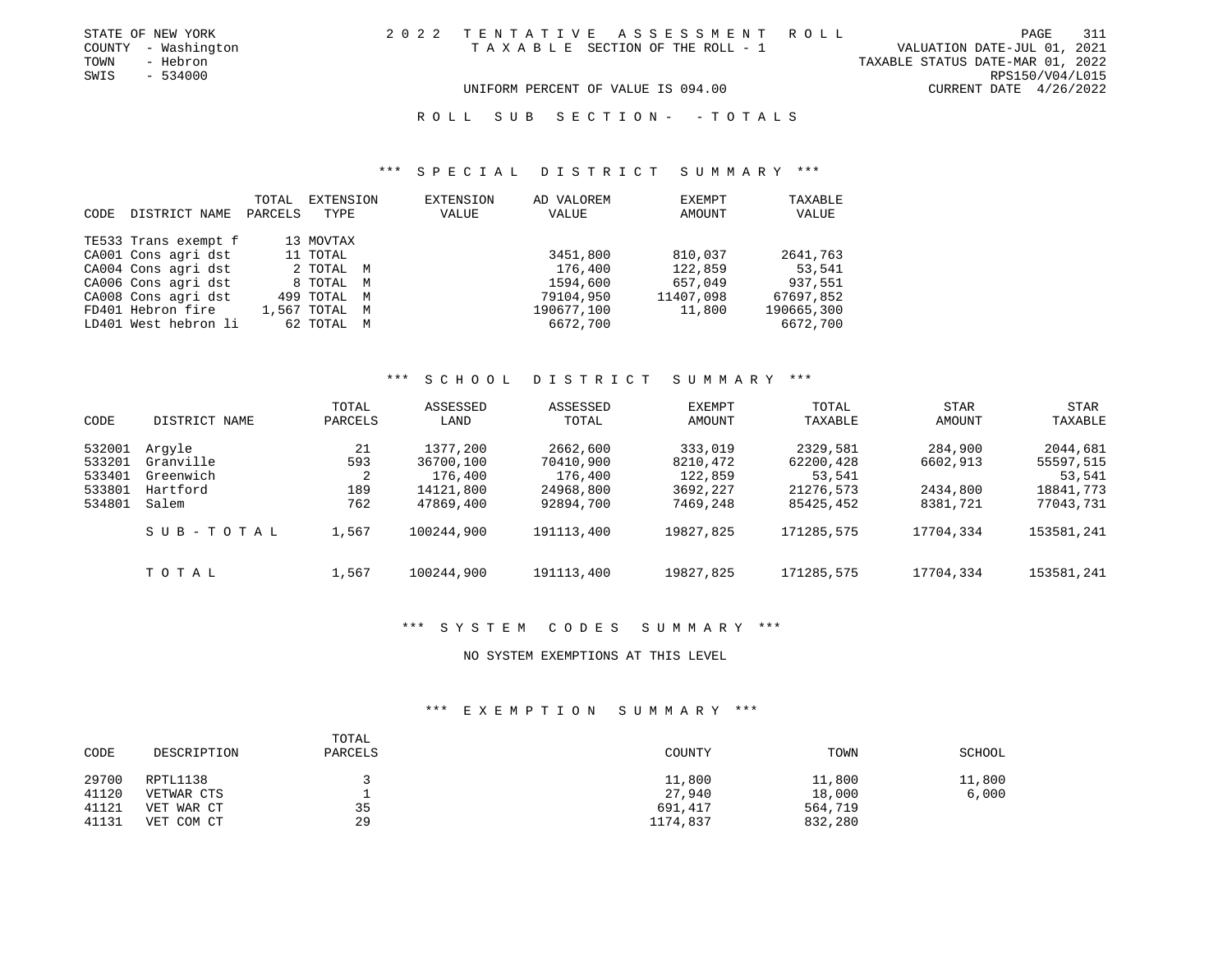| STATE OF NEW YORK   | 2022 TENTATIVE ASSESSMENT ROLL     | 312<br>PAGE                      |
|---------------------|------------------------------------|----------------------------------|
| COUNTY - Washington | TAXABLE SECTION OF THE ROLL - 1    | VALUATION DATE-JUL 01, 2021      |
| - Hebron<br>TOWN    |                                    | TAXABLE STATUS DATE-MAR 01, 2022 |
| SWIS - 534000       |                                    | RPS150/V04/L015                  |
|                     | UNIFORM PERCENT OF VALUE IS 094.00 | CURRENT DATE 4/26/2022           |
|                     |                                    |                                  |
|                     | ROLL SUB SECTION- - TOTALS         |                                  |

# \*\*\* E X E M P T I O N S U M M A R Y \*\*\*

|       |                   | TOTAL        |           |           |           |
|-------|-------------------|--------------|-----------|-----------|-----------|
| CODE  | DESCRIPTION       | PARCELS      | COUNTY    | TOWN      | SCHOOL    |
| 41141 | VET DIS CT        | 13           | 581,577   | 532,184   |           |
| 41151 | $CW_10_VET/$      | $\mathbf{r}$ | 58,592    | 58,592    |           |
| 41171 | CW_DISBLD_        |              | 17,500    | 17,500    |           |
| 41700 | AG BUILD          |              | 451,400   | 451,400   | 451,400   |
| 41720 | AG DIST           | 134          | 13287,567 | 13287,567 | 13287,567 |
| 41730 | AGRI-D IND        | 47           | 2165,925  | 2165,925  | 2165,925  |
| 41800 | AGED-ALL          | 12           | 749,249   | 749,249   | 763,461   |
| 41801 | AGED-CO/TN        |              | 16,600    | 16,600    |           |
| 41802 | AGED-CO           | 25           | 968,019   |           |           |
| 41803 | AGED-TOWN         | 19           |           | 599,719   |           |
| 41804 | AGED-SCH          | 16           |           |           | 459,520   |
| 41805 | AGE-CO/SCH        | 9            | 413,796   |           | 413,796   |
| 41806 | AGE-TN/SCH        | 2            |           | 37,308    | 37,308    |
| 41834 | ENH STAR          | 145          |           |           | 10032,684 |
| 41854 | <b>BAS STAR</b>   | 255          |           |           | 7649,400  |
| 41864 | <b>B STAR ADD</b> |              |           |           | 22,250    |
| 41931 | DISAB-C/T         | 5            | 178,200   | 178,200   |           |
| 41932 | DISAB-CO          |              | 4,752     |           |           |
| 47460 | FOR 480A          | 36           | 2231,048  | 2231,048  | 2231,048  |
| 49501 | SOL-CO/TWN        |              | 27,000    | 27,000    |           |
|       | TOTAL             | 801          | 23057,219 | 21779,091 | 37532,159 |

| <b>ROLL</b> |             | TOTAL   | ASSESSED   | ASSESSED   | TAXABLE    | TAXABLE    | TAXABLE    | <b>STAR</b> |
|-------------|-------------|---------|------------|------------|------------|------------|------------|-------------|
| <b>SEC</b>  | DESCRIPTION | PARCELS | LAND       | TOTAL      | COUNTY     | TOWN       | SCHOOL     | TAXABLE     |
|             | TAXABLE     | ,567    | 100244,900 | 191113,400 | 168056,181 | 169334,309 | 171285,575 | 153581,241  |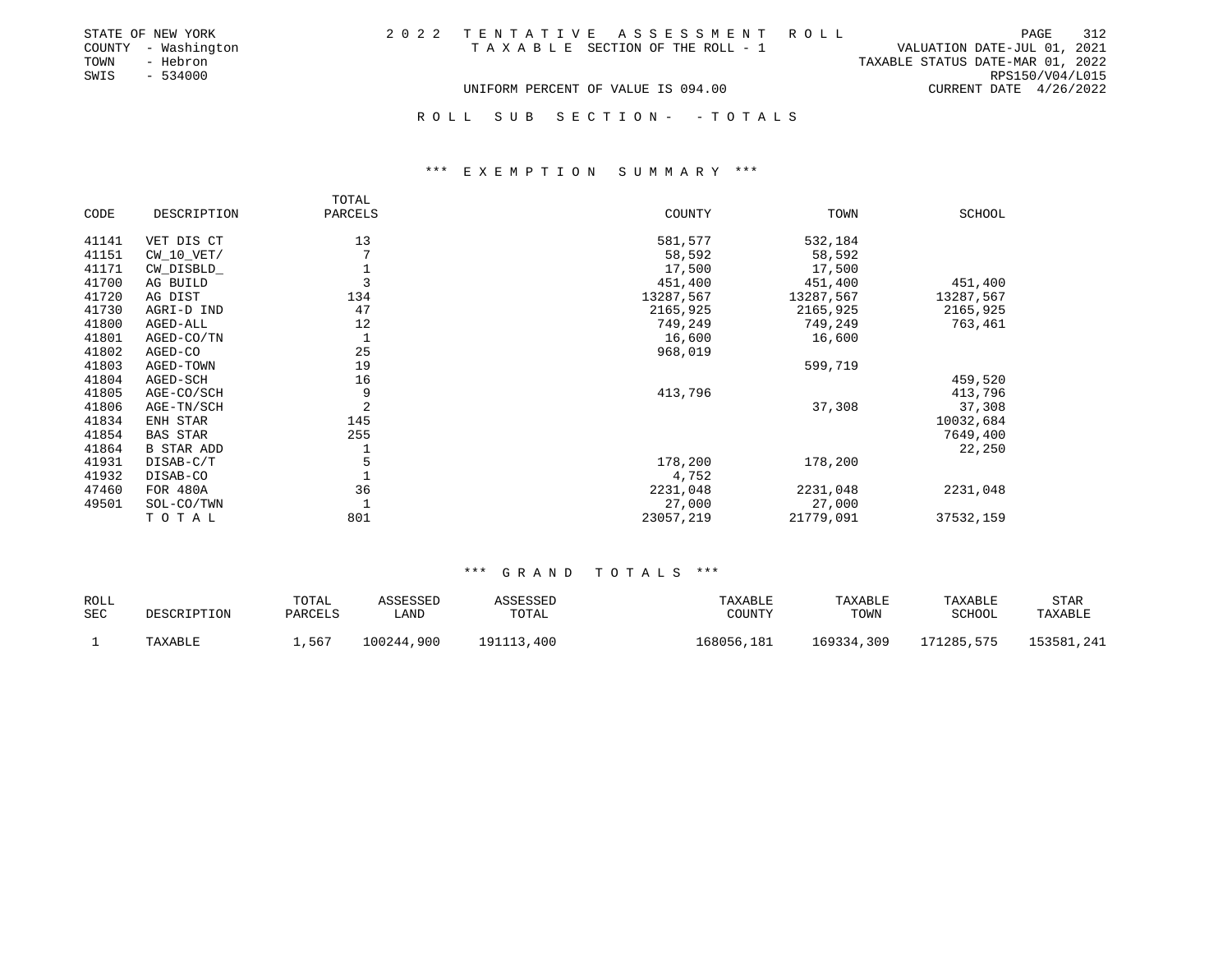|      | STATE OF NEW YORK   | 2022 TENTATIVE ASSESSMENT ROLL     |                                  | PAGE 313        |  |
|------|---------------------|------------------------------------|----------------------------------|-----------------|--|
|      | COUNTY - Washington | TAXABLE SECTION OF THE ROLL - 1    | VALUATION DATE-JUL 01, 2021      |                 |  |
| TOWN | - Hebron            |                                    | TAXABLE STATUS DATE-MAR 01, 2022 |                 |  |
| SWIS | $-534000$           | UNIFORM PERCENT OF VALUE IS 094.00 |                                  | RPS150/V04/L015 |  |
|      |                     |                                    | CURRENT DATE 4/26/2022           |                 |  |
|      |                     |                                    |                                  |                 |  |

### \*\*\* S P E C I A L D I S T R I C T S U M M A R Y \*\*\*

|      |                      | TOTAL   | EXTENSION     | EXTENSION | AD VALOREM | EXEMPT    | TAXABLE    |
|------|----------------------|---------|---------------|-----------|------------|-----------|------------|
| CODE | DISTRICT NAME        | PARCELS | TYPE          | VALUE     | VALUE      | AMOUNT    | VALUE      |
|      |                      |         |               |           |            |           |            |
|      | TE533 Trans exempt f |         | 13 MOVTAX     |           |            |           |            |
|      | CA001 Cons agri dst  |         | 11 TOTAL      |           | 3451,800   | 810,037   | 2641,763   |
|      | CA004 Cons agri dst  |         | 2 TOTAL M     |           | 176,400    | 122,859   | 53,541     |
|      | CA006 Cons agri dst  |         | 8 TOTAL M     |           | 1594,600   | 657,049   | 937,551    |
|      | CA008 Cons agri dst  |         | 499 TOTAL M   |           | 79104,950  | 11407,098 | 67697,852  |
|      | FD401 Hebron fire    |         | 1,567 TOTAL M |           | 190677,100 | 11,800    | 190665,300 |
|      | LD401 West hebron li |         | 62 TOTAL M    |           | 6672,700   |           | 6672,700   |

#### \*\*\* S C H O O L D I S T R I C T S U M M A R Y \*\*\*

| CODE                                           | DISTRICT NAME                                         | TOTAL<br>PARCELS             | ASSESSED<br>LAND                                           | ASSESSED<br>TOTAL                                          | <b>EXEMPT</b><br>AMOUNT                                | TOTAL<br>TAXABLE                                          | <b>STAR</b><br>AMOUNT                       | <b>STAR</b><br>TAXABLE                                    |
|------------------------------------------------|-------------------------------------------------------|------------------------------|------------------------------------------------------------|------------------------------------------------------------|--------------------------------------------------------|-----------------------------------------------------------|---------------------------------------------|-----------------------------------------------------------|
| 532001<br>533201<br>533401<br>533801<br>534801 | Arqyle<br>Granville<br>Greenwich<br>Hartford<br>Salem | 21<br>593<br>2<br>189<br>762 | 1377,200<br>36700,100<br>176,400<br>14121,800<br>47869,400 | 2662,600<br>70410,900<br>176,400<br>24968,800<br>92894,700 | 333,019<br>8210,472<br>122,859<br>3692,227<br>7469,248 | 2329,581<br>62200,428<br>53,541<br>21276,573<br>85425,452 | 284,900<br>6602,913<br>2434,800<br>8381,721 | 2044,681<br>55597,515<br>53,541<br>18841,773<br>77043,731 |
|                                                | SUB-TOTAL                                             | 1,567                        | 100244,900                                                 | 191113,400                                                 | 19827,825                                              | 171285,575                                                | 17704,334                                   | 153581,241                                                |
|                                                | тотаь                                                 | 1,567                        | 100244,900                                                 | 191113,400                                                 | 19827,825                                              | 171285,575                                                | 17704,334                                   | 153581,241                                                |

### \*\*\* S Y S T E M C O D E S S U M M A R Y \*\*\*

#### NO SYSTEM EXEMPTIONS AT THIS LEVEL

#### \*\*\* E X E M P T I O N S U M M A R Y \*\*\*

| CODE  | DESCRIPTION | TOTAL<br>PARCELS | COUNTY   | TOWN    | SCHOOL |
|-------|-------------|------------------|----------|---------|--------|
| 29700 | RPTL1138    |                  | 11,800   | 11,800  | 11,800 |
| 41120 | VETWAR CTS  |                  | 27,940   | 18,000  | 6,000  |
| 41121 | VET WAR CT  | 35               | 691,417  | 564,719 |        |
| 41131 | VET COM CT  | 29               | 1174,837 | 832,280 |        |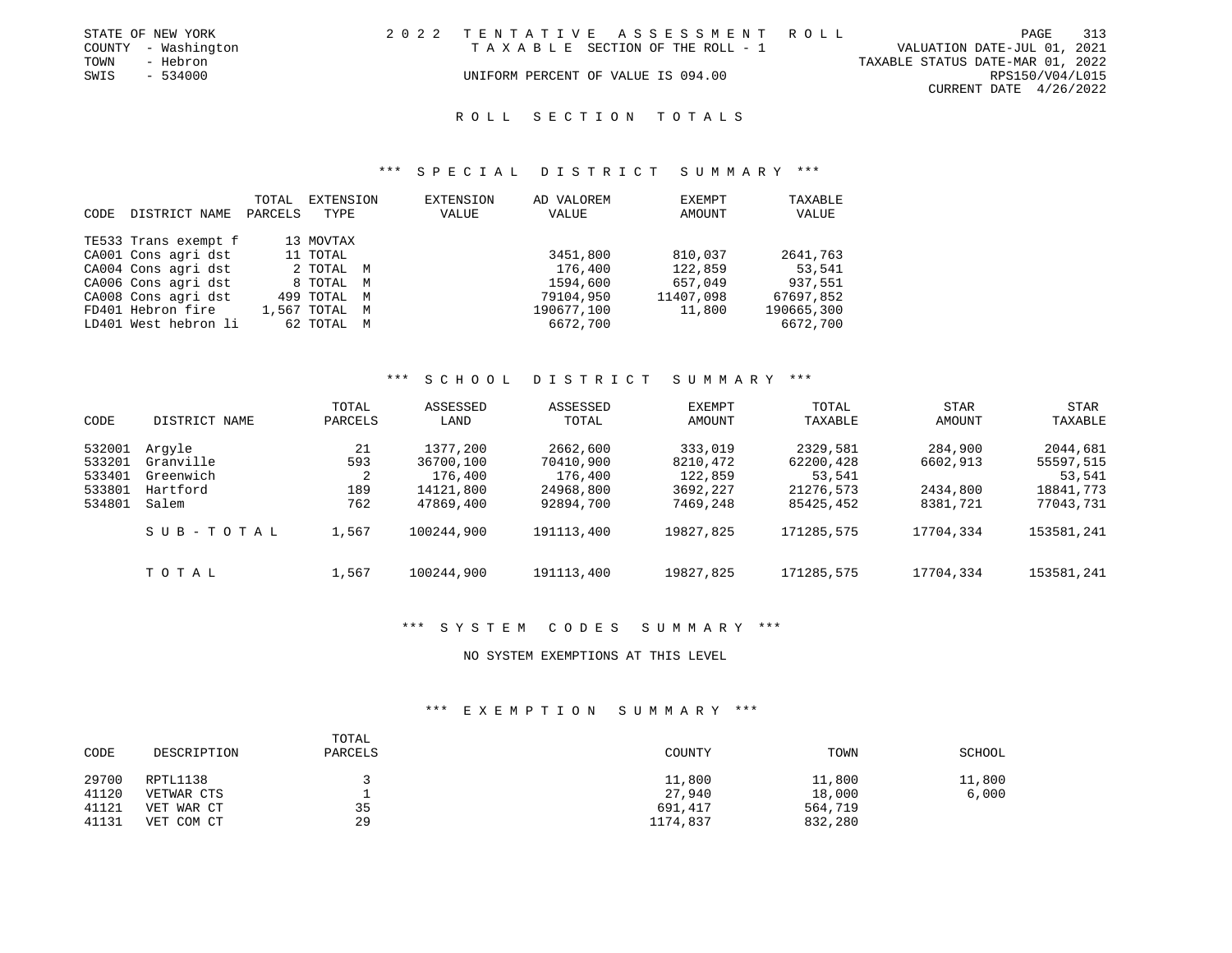|      | STATE OF NEW YORK   | 2022 TENTATIVE ASSESSMENT ROLL     |                                  | PAGE            | 314 |
|------|---------------------|------------------------------------|----------------------------------|-----------------|-----|
|      | COUNTY - Washington | TAXABLE SECTION OF THE ROLL - 1    | VALUATION DATE-JUL 01, 2021      |                 |     |
| TOWN | - Hebron            |                                    | TAXABLE STATUS DATE-MAR 01, 2022 |                 |     |
| SWIS | $-534000$           | UNIFORM PERCENT OF VALUE IS 094.00 |                                  | RPS150/V04/L015 |     |
|      |                     |                                    | CURRENT DATE 4/26/2022           |                 |     |
|      |                     |                                    |                                  |                 |     |

### \*\*\* E X E M P T I O N S U M M A R Y \*\*\*

|       |                 | TOTAL   |           |           |           |
|-------|-----------------|---------|-----------|-----------|-----------|
| CODE  | DESCRIPTION     | PARCELS | COUNTY    | TOWN      | SCHOOL    |
| 41141 | VET DIS CT      | 13      | 581,577   | 532,184   |           |
| 41151 | $CW_10_VET/$    |         | 58,592    | 58,592    |           |
| 41171 | CW DISBLD       |         | 17,500    | 17,500    |           |
| 41700 | AG BUILD        |         | 451,400   | 451,400   | 451,400   |
| 41720 | AG DIST         | 134     | 13287,567 | 13287,567 | 13287,567 |
| 41730 | AGRI-D IND      | 47      | 2165,925  | 2165,925  | 2165,925  |
| 41800 | AGED-ALL        | 12      | 749,249   | 749,249   | 763,461   |
| 41801 | AGED-CO/TN      |         | 16,600    | 16,600    |           |
| 41802 | AGED-CO         | 25      | 968,019   |           |           |
| 41803 | AGED-TOWN       | 19      |           | 599,719   |           |
| 41804 | AGED-SCH        | 16      |           |           | 459,520   |
| 41805 | AGE-CO/SCH      | 9       | 413,796   |           | 413,796   |
| 41806 | AGE-TN/SCH      | 2       |           | 37,308    | 37,308    |
| 41834 | ENH STAR        | 145     |           |           | 10032,684 |
| 41854 | <b>BAS STAR</b> | 255     |           |           | 7649,400  |
| 41864 | B STAR ADD      |         |           |           | 22,250    |
| 41931 | DISAB-C/T       | 5       | 178,200   | 178,200   |           |
| 41932 | DISAB-CO        |         | 4,752     |           |           |
| 47460 | FOR 480A        | 36      | 2231,048  | 2231,048  | 2231,048  |
| 49501 | SOL-CO/TWN      |         | 27,000    | 27,000    |           |
|       | TOTAL           | 801     | 23057,219 | 21779,091 | 37532,159 |

| <b>ROLL</b> |             | TOTAL   | ASSESSED   | ASSESSED   | TAXABLE    | TAXABLE    | TAXABLE    | <b>STAR</b> |
|-------------|-------------|---------|------------|------------|------------|------------|------------|-------------|
| <b>SEC</b>  | DESCRIPTION | PARCELS | LAND       | TOTAL      | COUNTY     | TOWN       | SCHOOL     | TAXABLE     |
|             | TAXABLE     | ,567    | 100244,900 | 191113,400 | 168056,181 | 169334,309 | 171285,575 | 153581,241  |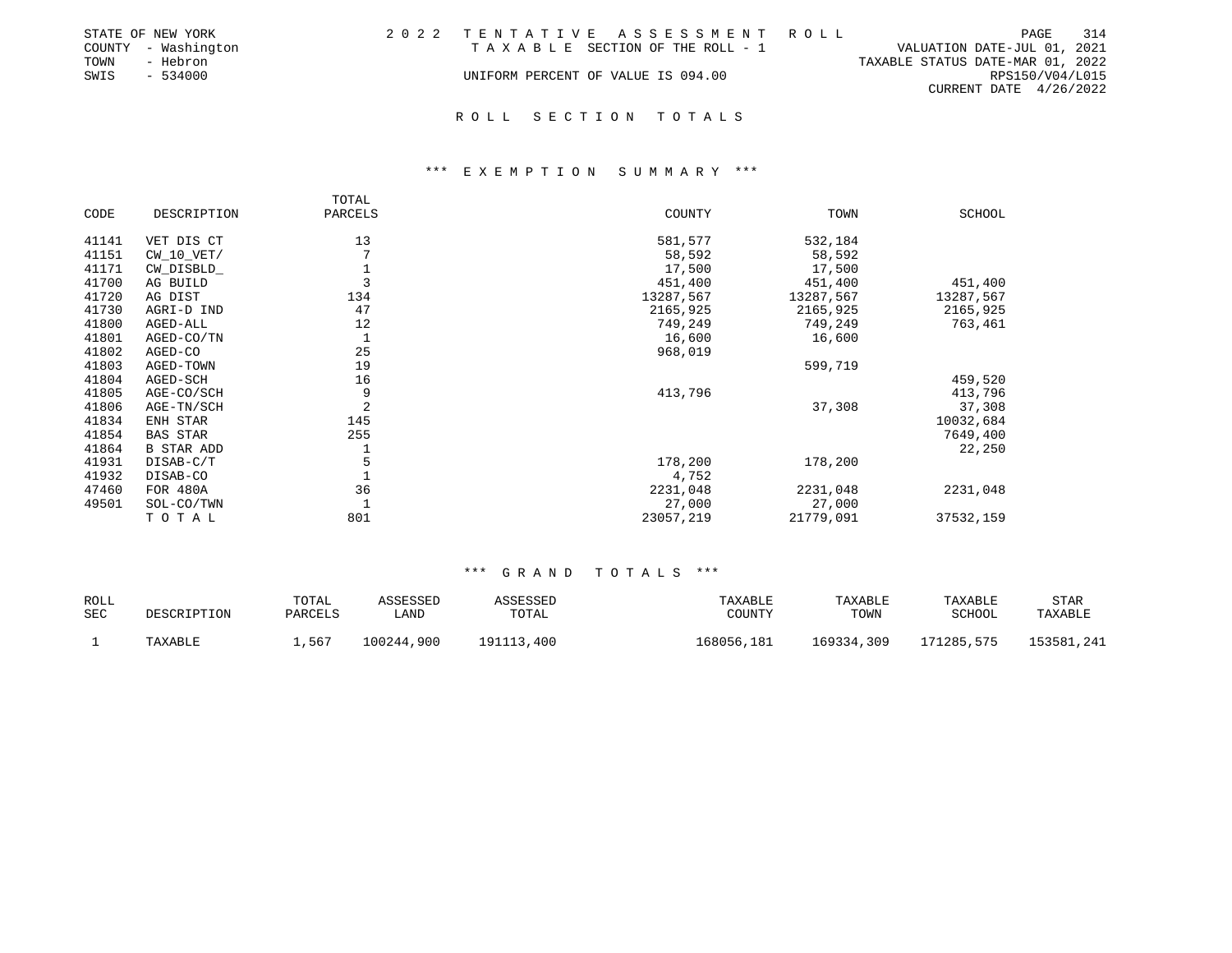| STATE OF NEW YORK<br>- Washington<br>COUNTY<br>- Hebron<br>TOWN<br>$-534000$<br>SWIS | 2 0 2 2                | TENTATIVE<br>TAX MAP NUMBER SEQUENCE                                                                                                                                                                                                 | A S S E S S M E N T R O L L<br>UNIFORM PERCENT OF VALUE IS 094.00 | STATE OWNED LAND SECTION OF THE ROLL - 3 VALUATION DATE-JUL 01, 2021<br>TAXABLE STATUS DATE-MAR 01, 2022 | 315<br>PAGE |
|--------------------------------------------------------------------------------------|------------------------|--------------------------------------------------------------------------------------------------------------------------------------------------------------------------------------------------------------------------------------|-------------------------------------------------------------------|----------------------------------------------------------------------------------------------------------|-------------|
| TAX MAP PARCEL NUMBER                                                                |                        |                                                                                                                                                                                                                                      |                                                                   | PROPERTY LOCATION & CLASS ASSESSMENT EXEMPTION CODE----------------COUNTY-------TOWN------SCHOOL         |             |
| CURRENT OWNERS NAME                                                                  | SCHOOL DISTRICT        | <b>EXAMPLE EXAMPLE EXAMPLE EXAMPLE EXAMPLE EXAMPLE EXAMPLE EXAMPLE EXAMPLE EXAMPLE EXAMPLE EXAMPLE EXAMPLE EXAMPLE EXAMPLE EXAMPLE EXAMPLE EXAMPLE EXAMPLE EXAMPLE EXAMPLE EXAMPLE EXAMPLE EXAMPLE EXAMPLE EXAMPLE EXAMPLE EXAMP</b> | TAX DESCRIPTION                                                   | TAXABLE VALUE                                                                                            |             |
|                                                                                      |                        |                                                                                                                                                                                                                                      |                                                                   |                                                                                                          |             |
|                                                                                      |                        |                                                                                                                                                                                                                                      |                                                                   |                                                                                                          |             |
|                                                                                      | Blossom Rd/e Off       |                                                                                                                                                                                                                                      |                                                                   |                                                                                                          | 0100004     |
| $186. - 1 - 5$                                                                       | 930 State forest       |                                                                                                                                                                                                                                      | COUNTY<br>TAXABLE VALUE                                           | 14,200                                                                                                   |             |
| New York State                                                                       | Salem<br>534801 14,200 |                                                                                                                                                                                                                                      | TOWN<br>TAXABLE VALUE                                             | 14,200                                                                                                   |             |
| Attn: Washington County Treas                                                        | ACRES 15.70            | 14,200                                                                                                                                                                                                                               | SCHOOL TAXABLE VALUE 14,200                                       |                                                                                                          |             |
| 383 Broadway EAST-0820480 NRTH-1604849                                               |                        |                                                                                                                                                                                                                                      |                                                                   | CA008 Cons agri dst 8 14,200 TO M                                                                        |             |
| Fort Edward, NY 12828 DEED BOOK 92                                                   | $PG-365$               |                                                                                                                                                                                                                                      |                                                                   | FD401 Hebron fire 14,200 TO M                                                                            |             |
|                                                                                      | FULL MARKET VALUE      | 15,106                                                                                                                                                                                                                               |                                                                   |                                                                                                          |             |
|                                                                                      |                        |                                                                                                                                                                                                                                      |                                                                   |                                                                                                          |             |
|                                                                                      | Transition             |                                                                                                                                                                                                                                      |                                                                   |                                                                                                          |             |
| $300. - 74 - 4$                                                                      | 910 Priv forest        | $\begin{array}{cccc}\n\text{COUNT} & & & \text{COUNT} \\ 0.1 & & & 0 & \text{TOWN}\n\end{array}$                                                                                                                                     | COUNTY<br>TAXABLE VALUE                                           |                                                                                                          |             |
| New York State                                                                       | Salem<br>534801        |                                                                                                                                                                                                                                      | TAXABLE VALUE                                                     |                                                                                                          |             |
| Transition                                                                           |                        | $\overline{0}$                                                                                                                                                                                                                       | TAXABLE VALUE<br>SCHOOL                                           |                                                                                                          |             |
| Hebron, NY FULL MARKET VALUE                                                         |                        |                                                                                                                                                                                                                                      |                                                                   |                                                                                                          |             |
|                                                                                      |                        |                                                                                                                                                                                                                                      |                                                                   |                                                                                                          |             |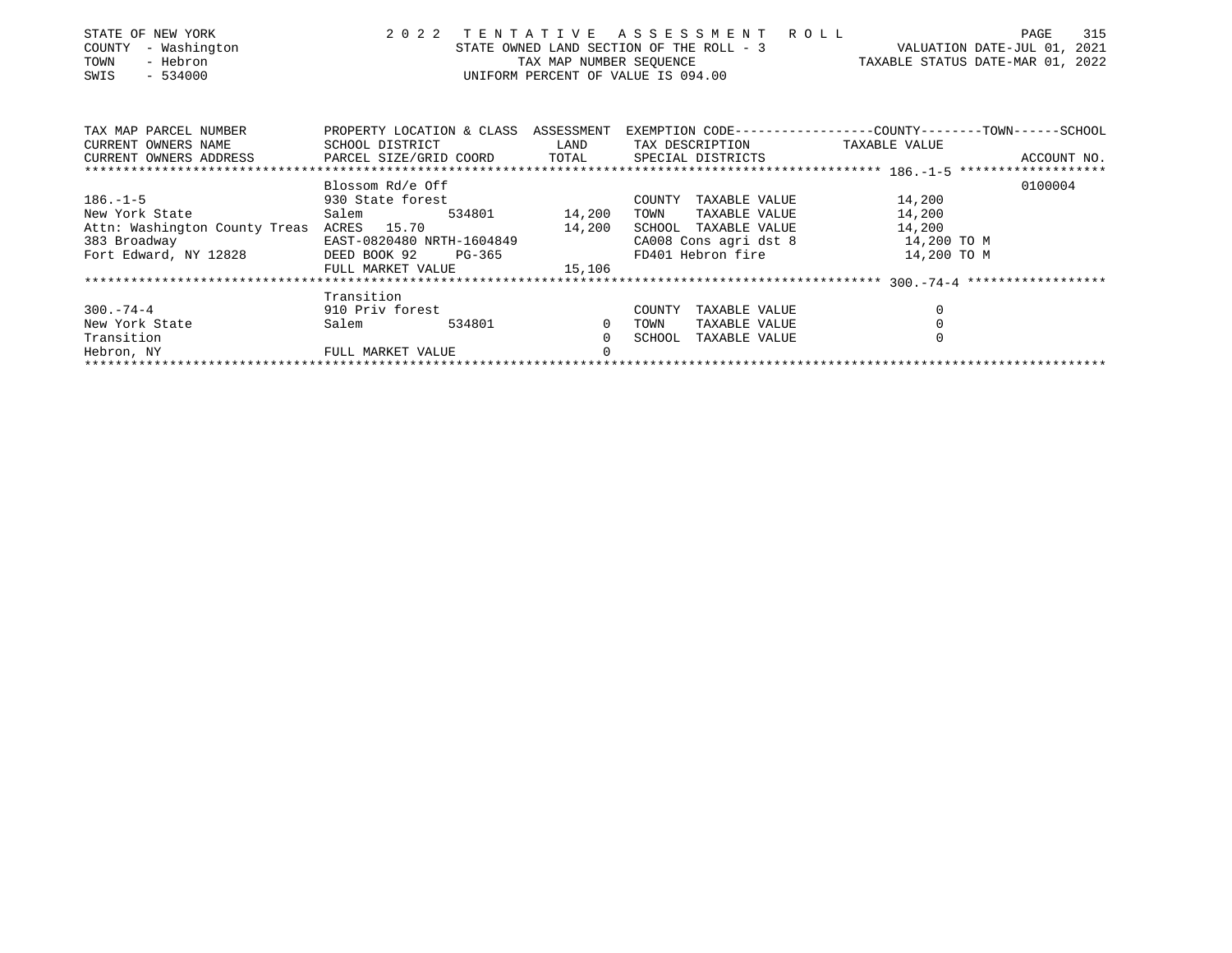|      | STATE OF NEW YORK   | 2022 TENTATIVE ASSESSMENT ROLL           |  |                                  | PAGE            | 316 |
|------|---------------------|------------------------------------------|--|----------------------------------|-----------------|-----|
|      | COUNTY - Washington | STATE OWNED LAND SECTION OF THE ROLL - 3 |  | VALUATION DATE-JUL 01, 2021      |                 |     |
| TOWN | - Hebron            |                                          |  | TAXABLE STATUS DATE-MAR 01, 2022 |                 |     |
| SWIS | $-534000$           |                                          |  |                                  | RPS150/V04/L015 |     |
|      |                     | UNIFORM PERCENT OF VALUE IS 094.00       |  | CURRENT DATE 4/26/2022           |                 |     |
|      |                     |                                          |  |                                  |                 |     |

#### R O L L S U B S E C T I O N - - T O T A L S

### \*\*\* S P E C I A L D I S T R I C T S U M M A R Y \*\*\*

| CODE | DISTRICT NAME                            | TOTAL<br>PARCELS | EXTENSION<br>TYPE.     | EXTENSION<br>VALUE | AD VALOREM<br><b>VALUE</b> | <b>EXEMPT</b><br>AMOUNT | TAXABLE<br><b>VALUE</b> |
|------|------------------------------------------|------------------|------------------------|--------------------|----------------------------|-------------------------|-------------------------|
|      | CA008 Cons agri dst<br>FD401 Hebron fire |                  | 1 TOTAL M<br>. TOTAL M |                    | 14,200<br>14,200           |                         | 14,200<br>14,200        |

## \*\*\* S C H O O L D I S T R I C T S U M M A R Y \*\*\*

| CODE   | DISTRICT NAME | TOTAL<br>PARCELS | ASSESSED<br>LAND | ASSESSED<br>TOTAL | <b>EXEMPT</b><br>AMOUNT | TOTAL<br>TAXABLE | <b>STAR</b><br>AMOUNT | <b>STAR</b><br>TAXABLE |
|--------|---------------|------------------|------------------|-------------------|-------------------------|------------------|-----------------------|------------------------|
| 534801 | Salem         | 2                | 14,200           | 14,200            |                         | 14,200           |                       | 14,200                 |
|        | SUB-TOTAL     |                  | 14,200           | 14,200            |                         | 14,200           |                       | 14,200                 |
|        | T O T A L     |                  | 14,200           | 14,200            |                         | 14,200           |                       | 14,200                 |

# \*\*\* S Y S T E M C O D E S S U M M A R Y \*\*\*

# NO SYSTEM EXEMPTIONS AT THIS LEVEL

# \*\*\* E X E M P T I O N S U M M A R Y \*\*\*

# NO EXEMPTIONS AT THIS LEVEL

| ROLL<br>SEC | DESCRIPTION      | TOTAL<br>PARCELS | ASSESSED<br>LAND | <i><b>ISSESSED</b></i><br>TOTAL | TAXABLE<br>COUNTY | TAXABLE<br>TOWN | TAXABLE<br>SCHOOL | STAR<br>TAXABLE |
|-------------|------------------|------------------|------------------|---------------------------------|-------------------|-----------------|-------------------|-----------------|
|             | STATE OWNED LAND |                  | 4,200            | 14,200                          | .4,200            | 14,200          | 14,200            | .4,200          |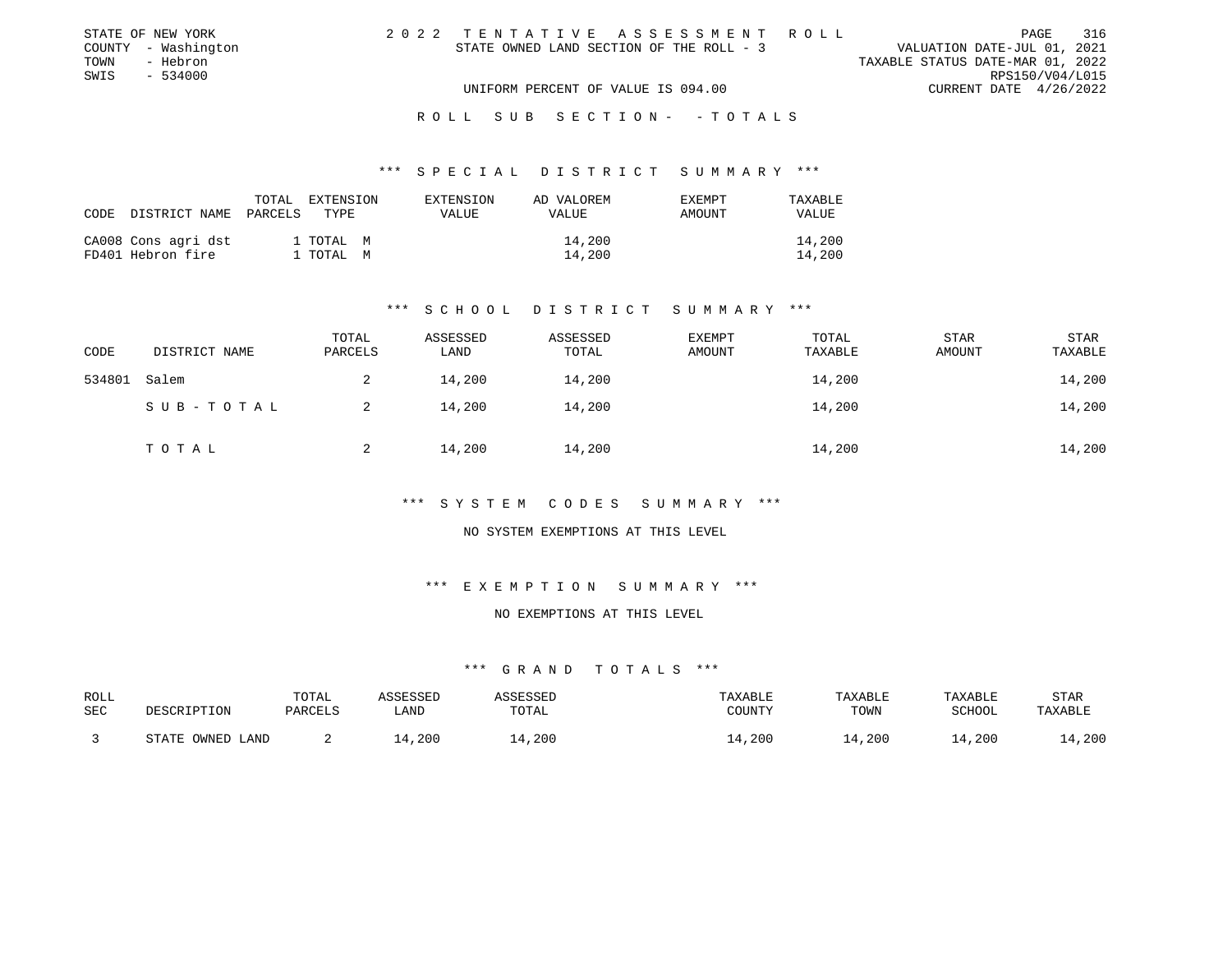|      | STATE OF NEW YORK   | 2022 TENTATIVE ASSESSMENT ROLL           |  |                                  |                        | PAGE | 317 |
|------|---------------------|------------------------------------------|--|----------------------------------|------------------------|------|-----|
|      | COUNTY - Washington | STATE OWNED LAND SECTION OF THE ROLL - 3 |  | VALUATION DATE-JUL 01, 2021      |                        |      |     |
| TOWN | - Hebron            |                                          |  | TAXABLE STATUS DATE-MAR 01, 2022 |                        |      |     |
| SWIS | - 534000            | UNIFORM PERCENT OF VALUE IS 094.00       |  |                                  | RPS150/V04/L015        |      |     |
|      |                     |                                          |  |                                  | CURRENT DATE 4/26/2022 |      |     |
|      |                     |                                          |  |                                  |                        |      |     |

### \*\*\* S P E C I A L D I S T R I C T S U M M A R Y \*\*\*

| CODE | DISTRICT NAME                            | TOTAL<br>PARCELS | EXTENSION<br>TYPE.     | EXTENSION<br>VALUE | AD VALOREM<br><b>VALUE</b> | <b>EXEMPT</b><br><b>AMOUNT</b> | TAXABLE<br><b>VALUE</b> |
|------|------------------------------------------|------------------|------------------------|--------------------|----------------------------|--------------------------------|-------------------------|
|      | CA008 Cons agri dst<br>FD401 Hebron fire |                  | 1 ТОТАЬ М<br>. TOTAL M |                    | 14,200<br>14,200           |                                | 14,200<br>14,200        |

### \*\*\* S C H O O L D I S T R I C T S U M M A R Y \*\*\*

| CODE   | DISTRICT NAME | TOTAL<br>PARCELS | ASSESSED<br>LAND | ASSESSED<br>TOTAL | EXEMPT<br>AMOUNT | TOTAL<br>TAXABLE | STAR<br>AMOUNT | <b>STAR</b><br>TAXABLE |
|--------|---------------|------------------|------------------|-------------------|------------------|------------------|----------------|------------------------|
| 534801 | Salem         | 2                | 14,200           | 14,200            |                  | 14,200           |                | 14,200                 |
|        | SUB-TOTAL     | 2                | 14,200           | 14,200            |                  | 14,200           |                | 14,200                 |
|        | TOTAL         |                  | 14,200           | 14,200            |                  | 14,200           |                | 14,200                 |

# \*\*\* S Y S T E M C O D E S S U M M A R Y \*\*\*

### NO SYSTEM EXEMPTIONS AT THIS LEVEL

# \*\*\* E X E M P T I O N S U M M A R Y \*\*\*

# NO EXEMPTIONS AT THIS LEVEL

| ROLL<br>SEC | DESCRIPTION      | TOTAL<br>PARCELS | ASSESSED<br>LAND | ASSESSED<br>TOTAL | TAXABLE<br>COUNTY | TAXABLE<br>TOWN | TAXABLE<br>SCHOOL | <b>STAR</b><br>TAXABLE |
|-------------|------------------|------------------|------------------|-------------------|-------------------|-----------------|-------------------|------------------------|
|             | STATE OWNED LAND |                  | .4,200           | .4,200            | 14,200            | 14,200          | 14,200            | 4,200                  |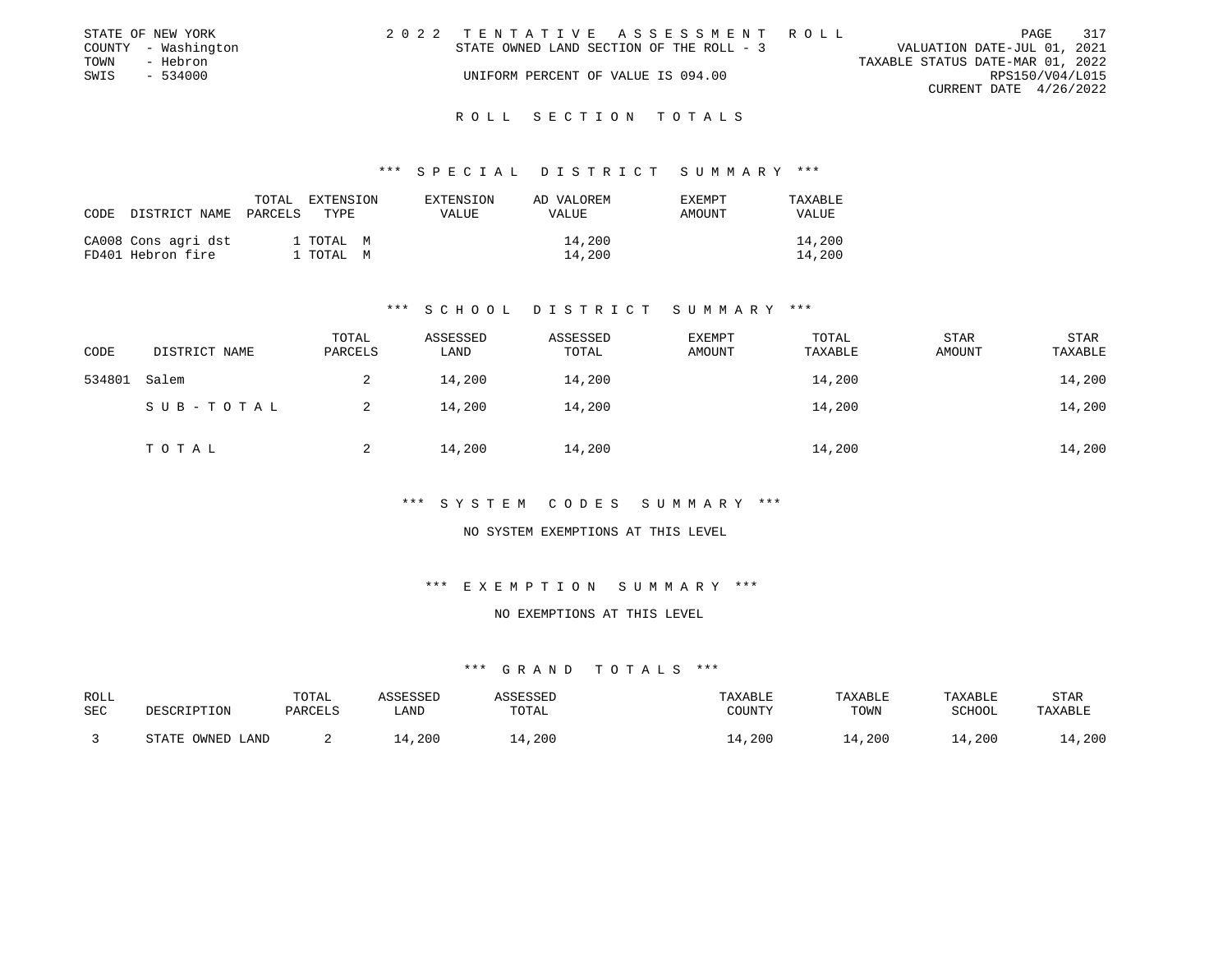| STATE OF NEW YORK   | 2022 TENTATIVE ASSESSMENT ROLL            | 318<br>PAGE                      |
|---------------------|-------------------------------------------|----------------------------------|
| COUNTY - Washington | SPECIAL FRANCHISE SECTION OF THE ROLL - 5 | VALUATION DATE-JUL 01, 2021      |
| TOWN<br>- Hebron    | TAX MAP NUMBER SEOUENCE                   | TAXABLE STATUS DATE-MAR 01, 2022 |
| SWIS - 534000       | UNIFORM PERCENT OF VALUE IS 094.00        |                                  |
|                     |                                           |                                  |

| TAX MAP PARCEL NUMBER                                 | PROPERTY LOCATION & CLASS ASSESSMENT EXEMPTION CODE----------------COUNTY-------TOWN------SCHOOL |                |                       |                                                               |             |
|-------------------------------------------------------|--------------------------------------------------------------------------------------------------|----------------|-----------------------|---------------------------------------------------------------|-------------|
| CURRENT OWNERS NAME                                   | SCHOOL DISTRICT                                                                                  | LAND           | TAX DESCRIPTION       | TAXABLE VALUE                                                 |             |
| CURRENT OWNERS ADDRESS                                | PARCEL SIZE/GRID COORD                                                                           | TOTAL          | SPECIAL DISTRICTS     |                                                               | ACCOUNT NO. |
|                                                       |                                                                                                  |                |                       |                                                               |             |
|                                                       | Special Franchise Propert                                                                        |                |                       |                                                               | 9150300715  |
| $500. -10 - 4. -1$                                    | 861 Elec & gas                                                                                   |                | COUNTY TAXABLE VALUE  | 174,539                                                       |             |
|                                                       |                                                                                                  | $\mathbf 0$    |                       |                                                               |             |
| New York State Electric & Gas Salem                   | 534801                                                                                           |                | TAXABLE VALUE<br>TOWN | 174,539                                                       |             |
| c/o Avangrid Mgmt Co-Local Tax Apport For Sch 39.697% |                                                                                                  | 174,539        | SCHOOL TAXABLE VALUE  | 174,539                                                       |             |
| 1 City Center Fl 5                                    | Parcel 1 Of 4                                                                                    |                | FD401 Hebron fire     | 174,539 TO M                                                  |             |
| Portland, ME 04101                                    | FULL MARKET VALUE                                                                                | 185,680        |                       |                                                               |             |
|                                                       |                                                                                                  |                |                       |                                                               |             |
|                                                       | Special Franchise-Town                                                                           |                |                       |                                                               | 9176300752  |
| $500. - 10 - 4. - 2$                                  | 861 Elec & gas                                                                                   |                | COUNTY TAXABLE VALUE  | 194,782                                                       |             |
| New York State Electric & Gas Granville               | 533201                                                                                           | 0              | TOWN<br>TAXABLE VALUE | 194,782                                                       |             |
| c/o Avangrid Mgmt Co-Local Tax Apport For Sch 44.301% |                                                                                                  | 194,782        | SCHOOL TAXABLE VALUE  | 194,782                                                       |             |
| 1 City Center Fl 5                                    | Parcel 2 Of 4                                                                                    |                | FD401 Hebron fire     | 194,782 TO M                                                  |             |
| Portland, ME 04101                                    | FULL MARKET VALUE                                                                                | 207,215        |                       |                                                               |             |
|                                                       |                                                                                                  |                |                       |                                                               |             |
|                                                       |                                                                                                  |                |                       |                                                               |             |
|                                                       | Special Franchise Town                                                                           |                |                       |                                                               | 9176300753  |
| $500. -10 - 4. -3$                                    | 861 Elec & gas                                                                                   |                | COUNTY TAXABLE VALUE  | 68,599                                                        |             |
| New York State Electric & Gas Hartford                | 533801                                                                                           | $\Omega$       | TAXABLE VALUE<br>TOWN | 68,599                                                        |             |
| c/o Avangrid Mgmt Co-Local Tax Apport For Sch 15.602% |                                                                                                  | 68,599         | SCHOOL TAXABLE VALUE  | 68,599                                                        |             |
| 1 City Center Fl 5                                    | Parcel 3 Of 4                                                                                    |                | FD401 Hebron fire     | 68,599 TO M                                                   |             |
| Portland, ME 04101                                    | FULL MARKET VALUE                                                                                | 72,978         |                       |                                                               |             |
|                                                       |                                                                                                  |                |                       |                                                               |             |
|                                                       | Special Franchise Town                                                                           |                |                       |                                                               | 9176300754  |
| $500. - 10 - 4. - 4$                                  | 861 Elec & gas                                                                                   |                |                       | 1,759                                                         |             |
|                                                       |                                                                                                  |                | COUNTY TAXABLE VALUE  |                                                               |             |
| New York State Electric & Gas Argyle                  | 532001                                                                                           | $\Omega$       | TAXABLE VALUE<br>TOWN | 1,759                                                         |             |
| c/o Avangrid Mgmt Co-Local Tax Apport For Sch. 4%     |                                                                                                  | 1,759          | SCHOOL TAXABLE VALUE  | 1,759                                                         |             |
| 1 City Center Fl 5                                    | Parcel 4 Of 4                                                                                    |                | FD401 Hebron fire     | 1,759 TO M                                                    |             |
| Portland, ME 04101                                    | FULL MARKET VALUE                                                                                | 1,871          |                       |                                                               |             |
|                                                       |                                                                                                  |                |                       |                                                               |             |
|                                                       | Special Franchise                                                                                |                |                       |                                                               |             |
| $500. -15 - 1$                                        | 861 Elec & gas                                                                                   |                | COUNTY TAXABLE VALUE  | 353                                                           |             |
| National Grid                                         | Granville<br>533201                                                                              | $\overline{0}$ | TOWN<br>TAXABLE VALUE | 353                                                           |             |
| 300 Erie Blvd W                                       |                                                                                                  | 353            | SCHOOL TAXABLE VALUE  | 353                                                           |             |
| Syracuse, NY 13201                                    | FULL MARKET VALUE                                                                                | 376            | FD401 Hebron fire     | 353 TO M                                                      |             |
|                                                       |                                                                                                  |                |                       |                                                               |             |
|                                                       |                                                                                                  |                |                       |                                                               |             |
|                                                       | Special Franchise Propert                                                                        |                |                       |                                                               | 9150300716  |
| $500. -60 - 2. -1$                                    | 866 Telephone                                                                                    |                | COUNTY TAXABLE VALUE  | 99,756                                                        |             |
| Verizon New York Inc                                  | Salem<br>534801                                                                                  | $\mathbf 0$    | TAXABLE VALUE<br>TOWN | 99,756                                                        |             |
| Property Tax Department                               | Apport For Sch 49.940%                                                                           | 99,756         | SCHOOL TAXABLE VALUE  | 99,756                                                        |             |
| PO Box 2749                                           | Parcel 1 Of 4                                                                                    |                | FD401 Hebron fire     | 99,756 TO M                                                   |             |
| Addison, TX 75001                                     | FULL MARKET VALUE                                                                                | 106,123        |                       |                                                               |             |
|                                                       |                                                                                                  |                |                       | ******************************** 500.-60-2.-2 *************** |             |
|                                                       | Special Franchise Town                                                                           |                |                       |                                                               | 9176300756  |
| $500. -60 - 2. - 2$                                   |                                                                                                  |                |                       |                                                               |             |
|                                                       | 866 Telephone                                                                                    |                | COUNTY TAXABLE VALUE  | 79,980                                                        |             |
| Verizon New York Inc                                  | Granville<br>533201                                                                              | $\mathbf 0$    | TOWN<br>TAXABLE VALUE | 79,980                                                        |             |
| Property Tax Department                               | Apport For Sch 40.040%                                                                           | 79,980         | SCHOOL TAXABLE VALUE  | 79,980                                                        |             |
| PO Box 2749                                           | Parcel 2 Of 4                                                                                    |                | FD401 Hebron fire     | 79,980 TO M                                                   |             |
| Addison, TX 75001                                     | FULL MARKET VALUE                                                                                | 85,085         |                       |                                                               |             |
|                                                       |                                                                                                  |                |                       |                                                               |             |
|                                                       |                                                                                                  |                |                       |                                                               |             |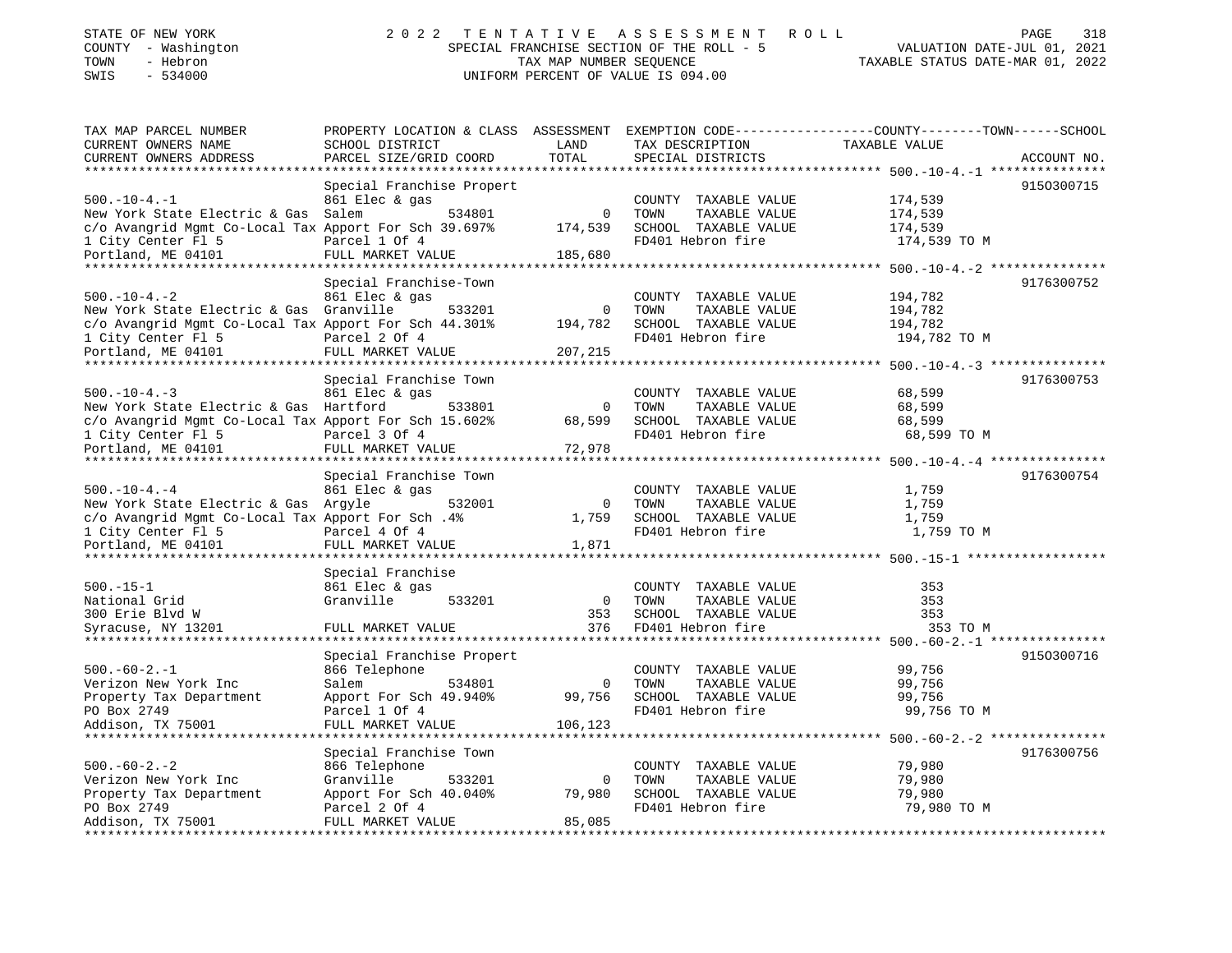| STATE OF NEW YORK<br>- Washington<br>COUNTY<br>- Hebron<br>TOWN<br>$-534000$<br>SWIS | 2 0 2 2<br>TENTATIVE ASSESSMENT ROLL<br>VALUATION DATE-JUL 01, 2021<br>SPECIAL FRANCHISE SECTION OF THE ROLL - 5<br>TAXABLE STATUS DATE-MAR 01, 2022<br>TAX MAP NUMBER SEQUENCE<br>UNIFORM PERCENT OF VALUE IS 094.00 |                |                         |                                                               |             |  |
|--------------------------------------------------------------------------------------|-----------------------------------------------------------------------------------------------------------------------------------------------------------------------------------------------------------------------|----------------|-------------------------|---------------------------------------------------------------|-------------|--|
|                                                                                      |                                                                                                                                                                                                                       |                |                         |                                                               |             |  |
| TAX MAP PARCEL NUMBER                                                                | PROPERTY LOCATION & CLASS ASSESSMENT                                                                                                                                                                                  |                |                         | EXEMPTION CODE-----------------COUNTY--------TOWN------SCHOOL |             |  |
| CURRENT OWNERS NAME                                                                  | SCHOOL DISTRICT                                                                                                                                                                                                       | LAND           | TAX DESCRIPTION         | TAXABLE VALUE                                                 |             |  |
| CURRENT OWNERS ADDRESS                                                               | PARCEL SIZE/GRID COORD                                                                                                                                                                                                |                | TOTAL SPECIAL DISTRICTS |                                                               | ACCOUNT NO. |  |
|                                                                                      |                                                                                                                                                                                                                       |                |                         |                                                               |             |  |
|                                                                                      | Special Franchise Town                                                                                                                                                                                                |                |                         |                                                               | 9176300757  |  |
| $500. -60 - 2. -3$                                                                   | 866 Telephone                                                                                                                                                                                                         |                | TAXABLE VALUE<br>COUNTY | 13,723                                                        |             |  |
| Verizon New York Inc                                                                 | Hartford<br>533801                                                                                                                                                                                                    | $\overline{0}$ | TOWN<br>TAXABLE VALUE   | 13,723                                                        |             |  |
| Property Tax Department Apport For Sch 6.870% 13,723                                 |                                                                                                                                                                                                                       |                | SCHOOL TAXABLE VALUE    | 13,723                                                        |             |  |
| PO Box 2749                                                                          | Parcel 3 Of 4                                                                                                                                                                                                         |                | FD401 Hebron fire       | 13,723 TO M                                                   |             |  |
| Addison, TX 75001                                                                    | FULL MARKET VALUE                                                                                                                                                                                                     | 14,599         |                         |                                                               |             |  |
|                                                                                      |                                                                                                                                                                                                                       |                |                         |                                                               |             |  |
|                                                                                      | Special Franchise Town                                                                                                                                                                                                |                |                         |                                                               | 9176300758  |  |
| $500. -60 - 2. -4$                                                                   | 866 Telephone                                                                                                                                                                                                         |                | COUNTY<br>TAXABLE VALUE | 6,292                                                         |             |  |
| Verizon New York Inc                                                                 | Argyle 532001                                                                                                                                                                                                         | $\overline{0}$ | TAXABLE VALUE<br>TOWN   | 6,292                                                         |             |  |
| Property Tax Department                                                              | Apport For Sch 3.150%                                                                                                                                                                                                 | 6,292          | TAXABLE VALUE<br>SCHOOL | 6,292                                                         |             |  |
| PO Box 2749                                                                          | Parcel 4 Of 4                                                                                                                                                                                                         |                | FD401 Hebron fire       | 6,292 TO M                                                    |             |  |
| Addison, TX 75001                                                                    | FULL MARKET VALUE                                                                                                                                                                                                     | 6,694          |                         |                                                               |             |  |
|                                                                                      |                                                                                                                                                                                                                       |                |                         |                                                               |             |  |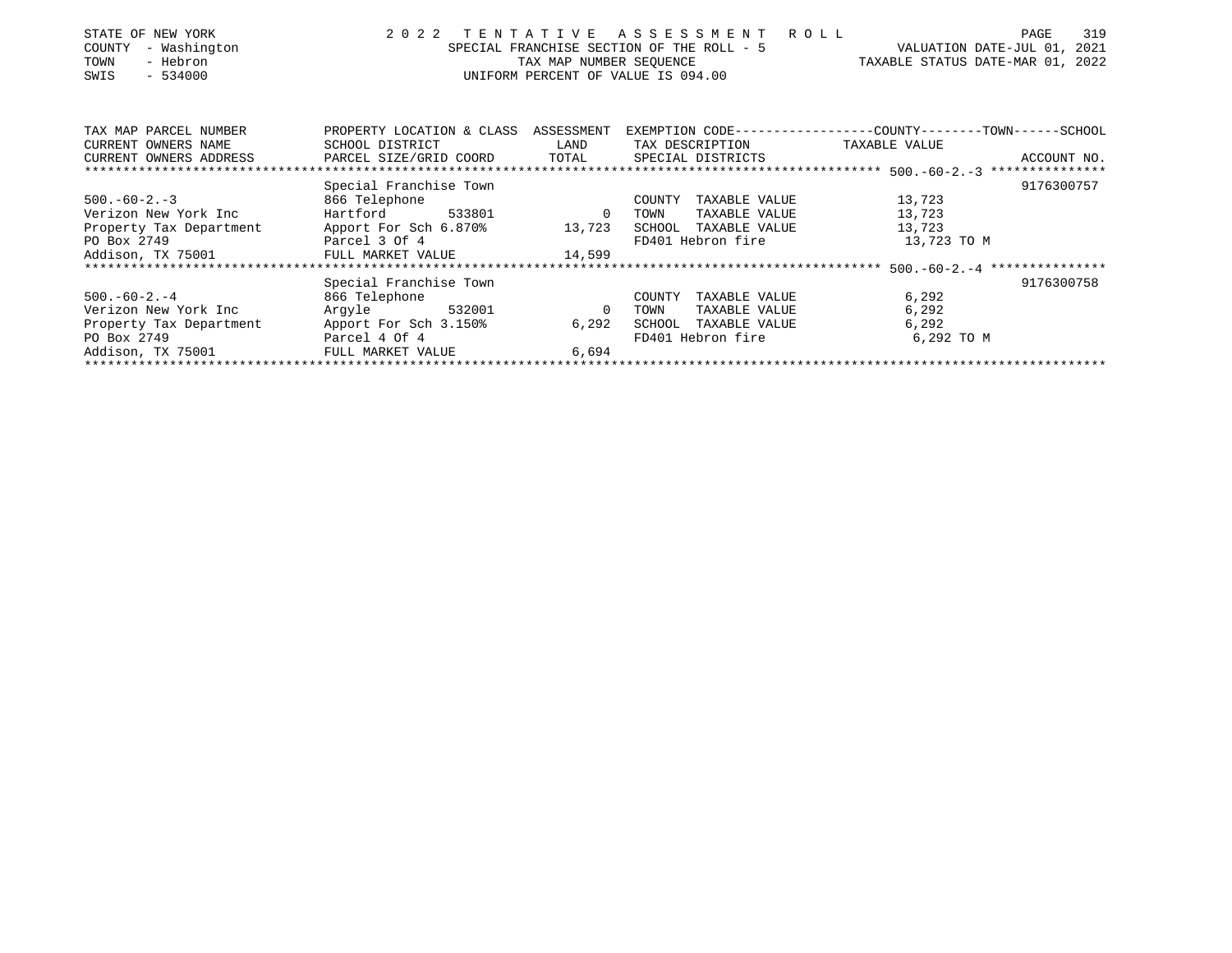| STATE OF NEW YORK   | 2022 TENTATIVE ASSESSMENT ROLL            | 320<br>PAGE                      |
|---------------------|-------------------------------------------|----------------------------------|
| COUNTY - Washington | SPECIAL FRANCHISE SECTION OF THE ROLL - 5 | VALUATION DATE-JUL 01, 2021      |
| TOWN<br>- Hebron    |                                           | TAXABLE STATUS DATE-MAR 01, 2022 |
| SWIS - 534000       |                                           | RPS150/V04/L015                  |
|                     | UNIFORM PERCENT OF VALUE IS 094.00        | CURRENT DATE $4/26/2022$         |
|                     |                                           |                                  |

#### R O L L S U B S E C T I O N - - T O T A L S

# \*\*\* S P E C I A L D I S T R I C T S U M M A R Y \*\*\*

| CODE | DISTRICT NAME     | TOTAL<br>EXTENSION<br>PARCELS<br>TYPE | EXTENSION<br>VALUE | AD VALOREM<br>VALUE | <b>EXEMPT</b><br>AMOUNT | TAXABLE<br>VALUE |
|------|-------------------|---------------------------------------|--------------------|---------------------|-------------------------|------------------|
|      | FD401 Hebron fire | 9 ТОТАЬ М                             |                    | 639,783             |                         | 639,783          |

### \*\*\* S C H O O L D I S T R I C T S U M M A R Y \*\*\*

| CODE                                 | DISTRICT NAME                            | TOTAL<br>PARCELS | ASSESSED<br>LAND | ASSESSED<br>TOTAL                     | EXEMPT<br>AMOUNT | TOTAL<br>TAXABLE                      | <b>STAR</b><br>AMOUNT | <b>STAR</b><br>TAXABLE                |
|--------------------------------------|------------------------------------------|------------------|------------------|---------------------------------------|------------------|---------------------------------------|-----------------------|---------------------------------------|
| 532001<br>533201<br>533801<br>534801 | Argyle<br>Granville<br>Hartford<br>Salem | 2<br>2<br>2      |                  | 8,051<br>275,115<br>82,322<br>274,295 |                  | 8,051<br>275,115<br>82,322<br>274,295 |                       | 8,051<br>275,115<br>82,322<br>274,295 |
|                                      | SUB-TOTAL                                | 9                |                  | 639,783                               |                  | 639,783                               |                       | 639,783                               |
|                                      | TOTAL                                    | 9                |                  | 639,783                               |                  | 639,783                               |                       | 639,783                               |

### \*\*\* S Y S T E M C O D E S S U M M A R Y \*\*\*

#### NO SYSTEM EXEMPTIONS AT THIS LEVEL

# \*\*\* E X E M P T I O N S U M M A R Y \*\*\*

#### NO EXEMPTIONS AT THIS LEVEL

| ROLL |                   | TOTAL          | <i><b>\SSESSED</b></i> | SSESSED | TAXABLE     | TAXABLE    | TAXABLE | <b>STAF</b> |
|------|-------------------|----------------|------------------------|---------|-------------|------------|---------|-------------|
| SEC  | DESCRIPTION       | <b>PARCELS</b> | LAND                   | TOTAL   | COUNTY      | TOWN       | SCHOOL  | TAXABLE     |
|      | SPECIAL FRANCHISE |                |                        | 639,783 | .783<br>639 | 639<br>783 | 639,783 | 639,783     |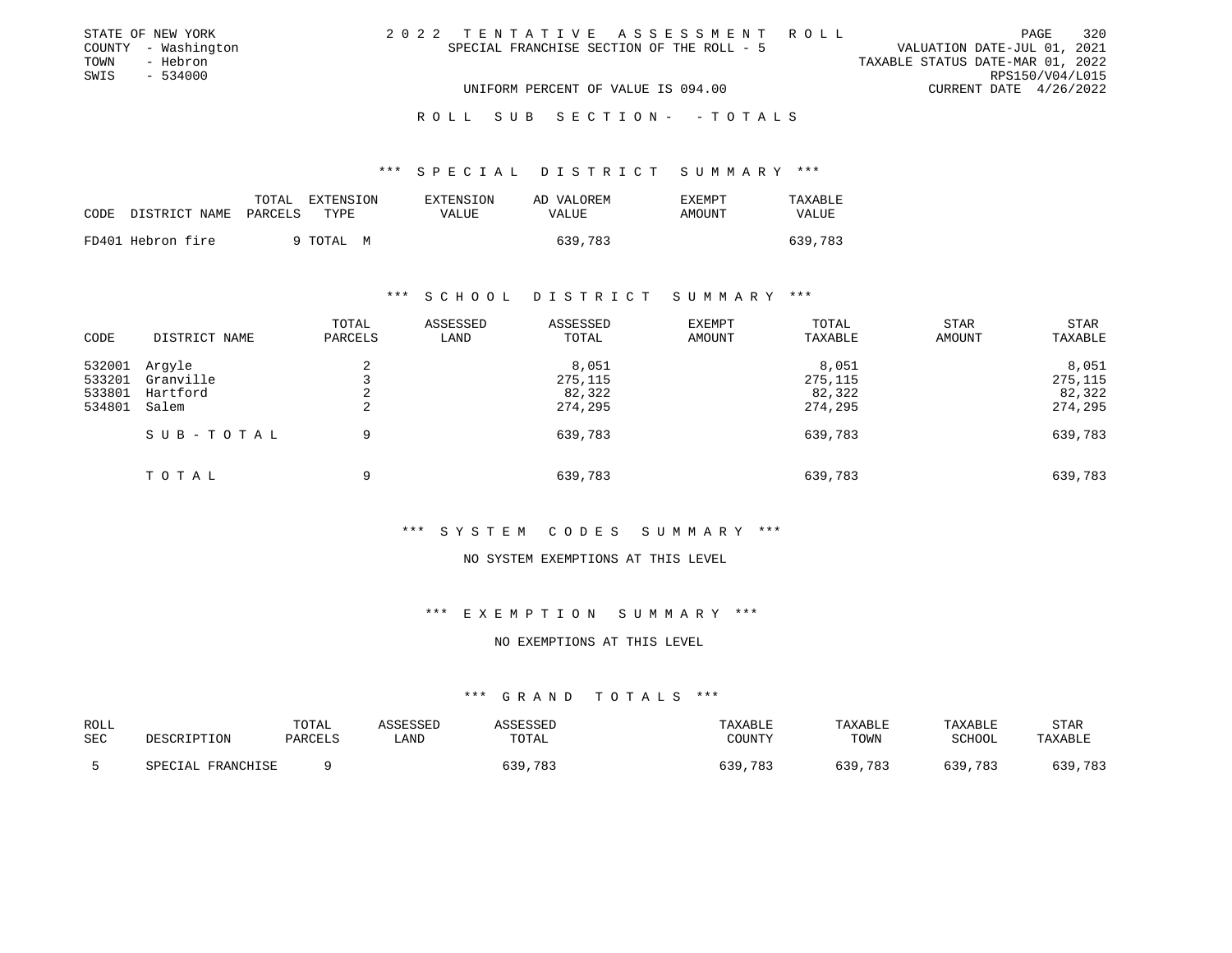|      | STATE OF NEW YORK   |                                           |                                    |  |  |  | 2022 TENTATIVE ASSESSMENT ROLL |                                  |                        | PAGE            | 321 |
|------|---------------------|-------------------------------------------|------------------------------------|--|--|--|--------------------------------|----------------------------------|------------------------|-----------------|-----|
|      | COUNTY - Washington | SPECIAL FRANCHISE SECTION OF THE ROLL - 5 |                                    |  |  |  |                                | VALUATION DATE-JUL 01, 2021      |                        |                 |     |
| TOWN | - Hebron            |                                           |                                    |  |  |  |                                | TAXABLE STATUS DATE-MAR 01, 2022 |                        |                 |     |
| SWIS | - 534000            |                                           | UNIFORM PERCENT OF VALUE IS 094.00 |  |  |  |                                |                                  |                        | RPS150/V04/L015 |     |
|      |                     |                                           |                                    |  |  |  |                                |                                  | CURRENT DATE 4/26/2022 |                 |     |
|      |                     |                                           |                                    |  |  |  |                                |                                  |                        |                 |     |

\*\*\* S P E C I A L D I S T R I C T S U M M A R Y \*\*\*

| CODE | DISTRICT NAME     | TOTAL<br>PARCELS | EXTENSION<br>TYPE. | EXTENSION<br>VALUE | AD VALOREM<br>VALUE | EXEMPT<br>AMOUNT | TAXABLE<br><b>VALUE</b> |
|------|-------------------|------------------|--------------------|--------------------|---------------------|------------------|-------------------------|
|      | FD401 Hebron fire |                  | 9 TOTAL M          |                    | 639,783             |                  | 639,783                 |

### \*\*\* S C H O O L D I S T R I C T S U M M A R Y \*\*\*

| CODE                                 | DISTRICT NAME                            | TOTAL<br>PARCELS | ASSESSED<br>LAND | ASSESSED<br>TOTAL                     | <b>EXEMPT</b><br>AMOUNT | TOTAL<br>TAXABLE                      | <b>STAR</b><br>AMOUNT | <b>STAR</b><br>TAXABLE                |
|--------------------------------------|------------------------------------------|------------------|------------------|---------------------------------------|-------------------------|---------------------------------------|-----------------------|---------------------------------------|
| 532001<br>533201<br>533801<br>534801 | Arqyle<br>Granville<br>Hartford<br>Salem | 2<br>2<br>2      |                  | 8,051<br>275,115<br>82,322<br>274,295 |                         | 8,051<br>275,115<br>82,322<br>274,295 |                       | 8,051<br>275,115<br>82,322<br>274,295 |
|                                      | SUB-TOTAL                                | 9                |                  | 639,783                               |                         | 639,783                               |                       | 639,783                               |
|                                      | TOTAL                                    | 9                |                  | 639,783                               |                         | 639,783                               |                       | 639,783                               |

### \*\*\* S Y S T E M C O D E S S U M M A R Y \*\*\*

#### NO SYSTEM EXEMPTIONS AT THIS LEVEL

# \*\*\* E X E M P T I O N S U M M A R Y \*\*\*

#### NO EXEMPTIONS AT THIS LEVEL

| ROLL |                   | TOTAL          | <i><b>\SSESSED</b></i> | SSESSED | TAXABLE     | TAXABLE    | TAXABLE | <b>STAF</b> |
|------|-------------------|----------------|------------------------|---------|-------------|------------|---------|-------------|
| SEC  | DESCRIPTION       | <b>PARCELS</b> | LAND                   | TOTAL   | COUNTY      | TOWN       | SCHOOL  | TAXABLE     |
|      | SPECIAL FRANCHISE |                |                        | 639,783 | .783<br>639 | 639<br>783 | 639,783 | 639,783     |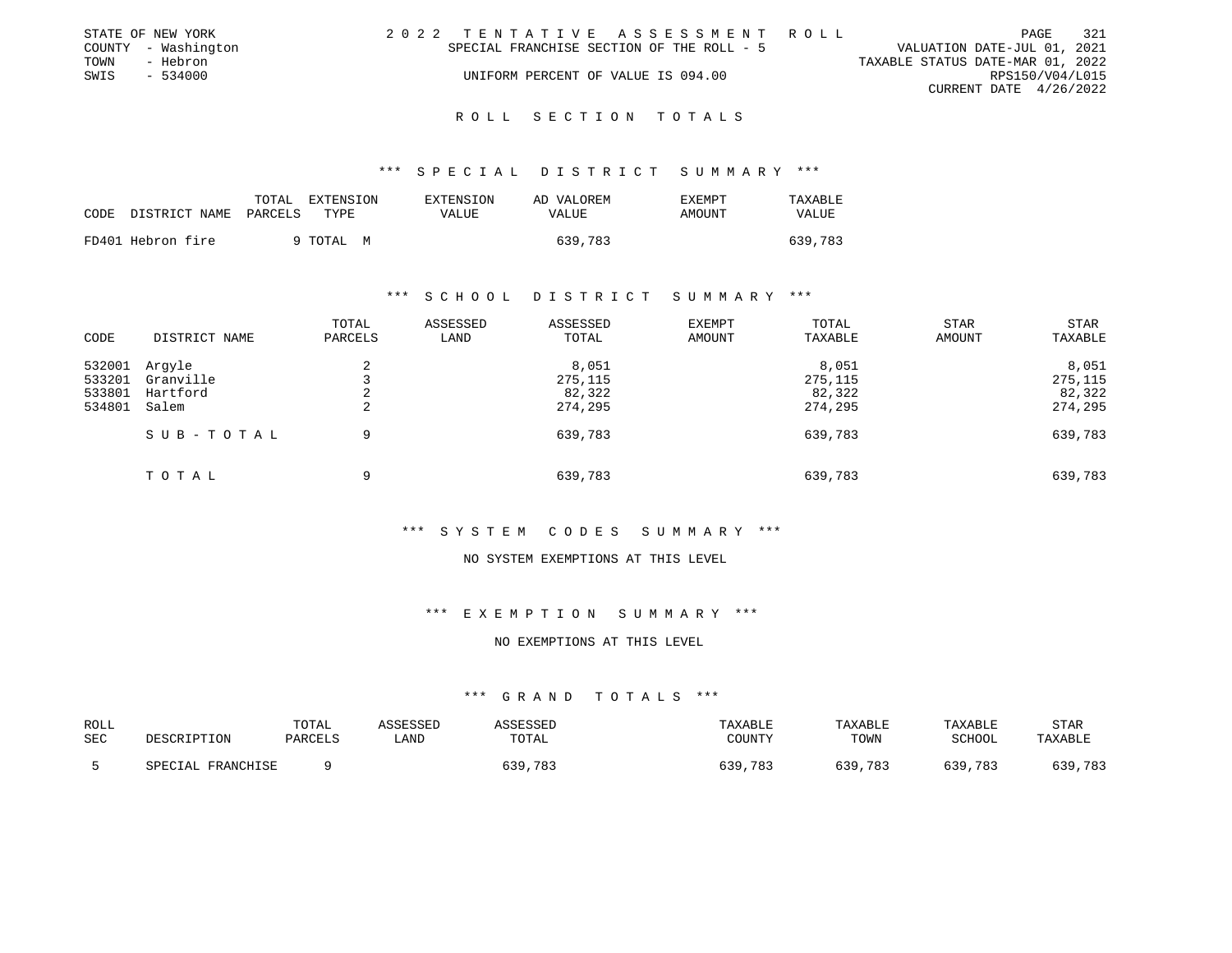| STATE OF NEW YORK<br>COUNTY - Washington<br>- Hebron<br>TOWN<br>SWIS<br>$-534000$ | 2 0 2 2                                                                                    | TAX MAP NUMBER SEOUENCE | TENTATIVE ASSESSMENT<br>R O L L<br>UTILITY & R.R. SECTION OF THE ROLL - 6<br>UNIFORM PERCENT OF VALUE IS 094.00 | PAGE<br>322<br>VALUATION DATE-JUL 01, 2021<br>TAXABLE STATUS DATE-MAR 01, 2022                                                  |
|-----------------------------------------------------------------------------------|--------------------------------------------------------------------------------------------|-------------------------|-----------------------------------------------------------------------------------------------------------------|---------------------------------------------------------------------------------------------------------------------------------|
| TAX MAP PARCEL NUMBER<br>CURRENT OWNERS NAME<br>CURRENT OWNERS ADDRESS            | SCHOOL DISTRICT<br>PARCEL SIZE/GRID COORD                                                  | LAND<br>TOTAL           | TAX DESCRIPTION<br>SPECIAL DISTRICTS                                                                            | PROPERTY LOCATION & CLASS ASSESSMENT EXEMPTION CODE---------------COUNTY-------TOWN------SCHOOL<br>TAXABLE VALUE<br>ACCOUNT NO. |
| ************************                                                          |                                                                                            |                         |                                                                                                                 |                                                                                                                                 |
|                                                                                   | 1275 Big Burch Hill Rd                                                                     |                         |                                                                                                                 | 915N200714                                                                                                                      |
| $142. - 3 - 7$                                                                    | 837 Cell Tower                                                                             |                         | COUNTY TAXABLE VALUE                                                                                            | 336,500                                                                                                                         |
| National Grid                                                                     | Granville<br>533201                                                                        | 41,000                  | TOWN<br>TAXABLE VALUE                                                                                           | 336,500                                                                                                                         |
| Real Estate Tax Dept<br>300 Erie Boulevard West<br>Syracuse, NY 13202             | Bldg/tower & Fencing<br>Radio Station<br>$142. - 1 - 7$                                    | 336,500                 | SCHOOL TAXABLE VALUE<br>FD401 Hebron fire                                                                       | 336,500<br>336,500 TO M                                                                                                         |
|                                                                                   | ACRES<br>1.00<br>EAST-0801273 NRTH-1642021<br>DEED BOOK 327<br>PG-298<br>FULL MARKET VALUE | 357,979                 |                                                                                                                 |                                                                                                                                 |
|                                                                                   |                                                                                            |                         |                                                                                                                 |                                                                                                                                 |
|                                                                                   | Elec Trans                                                                                 |                         |                                                                                                                 |                                                                                                                                 |
| 640.000-9999-131.600-1001                                                         | 882 Elec Trans Imp                                                                         |                         | COUNTY TAXABLE VALUE                                                                                            | 114                                                                                                                             |
| New York State Electric & Gas Argyle                                              | 532001                                                                                     | $\overline{0}$          | TAXABLE VALUE<br>TOWN                                                                                           | 114                                                                                                                             |
| c/o Avangrid Mgmt Co-Local Tax                                                    |                                                                                            | 114                     | SCHOOL TAXABLE VALUE                                                                                            | 114                                                                                                                             |
| 1 City Center Fl 5<br>Portland, ME 04101                                          | FULL MARKET VALUE                                                                          | 121                     | FD401 Hebron fire                                                                                               | 114 TO M                                                                                                                        |
|                                                                                   |                                                                                            |                         |                                                                                                                 |                                                                                                                                 |
|                                                                                   | Elec Trans                                                                                 |                         |                                                                                                                 |                                                                                                                                 |
| 640.000-9999-131.600-1002                                                         | 882 Elec Trans Imp                                                                         |                         | COUNTY TAXABLE VALUE                                                                                            | 2,449                                                                                                                           |
| New York State Electric & Gas Granville<br>c/o Avangrid Mgmt Co-Local Tax         | 533201                                                                                     | $\circ$<br>2,449        | TOWN<br>TAXABLE VALUE<br>SCHOOL TAXABLE VALUE                                                                   | 2,449<br>2,449                                                                                                                  |
| 1 City Center Fl 5                                                                | FULL MARKET VALUE                                                                          | 2,605                   | FD401 Hebron fire                                                                                               | 2,449 TO M                                                                                                                      |
| Portland, ME 04101                                                                |                                                                                            |                         |                                                                                                                 |                                                                                                                                 |
|                                                                                   |                                                                                            |                         |                                                                                                                 |                                                                                                                                 |
|                                                                                   | Elec Trans                                                                                 |                         |                                                                                                                 |                                                                                                                                 |
| 640.000-9999-131.600-1003                                                         | 882 Elec Trans Imp                                                                         |                         | COUNTY TAXABLE VALUE                                                                                            | 806                                                                                                                             |
| New York State Electric & Gas Hartford                                            | 533801                                                                                     | $\circ$                 | TOWN<br>TAXABLE VALUE                                                                                           | 806                                                                                                                             |
| c/o Avangrid Mgmt Co-Local Tax                                                    |                                                                                            | 806                     | SCHOOL TAXABLE VALUE                                                                                            | 806                                                                                                                             |
| 1 City Center Fl 5                                                                | FULL MARKET VALUE                                                                          | 857                     | FD401 Hebron fire                                                                                               | 806 TO M                                                                                                                        |
| Portland, ME 04101                                                                |                                                                                            |                         |                                                                                                                 |                                                                                                                                 |
|                                                                                   |                                                                                            |                         |                                                                                                                 |                                                                                                                                 |
|                                                                                   | Elec Trans                                                                                 |                         |                                                                                                                 |                                                                                                                                 |
| 640.000-9999-131.600-1004                                                         | 882 Elec Trans Imp<br>534801                                                               | $\circ$                 | COUNTY TAXABLE VALUE                                                                                            | 3,337                                                                                                                           |
| New York State Electric & Gas Salem<br>c/o Avangrid Mgmt Co-Local Tax             |                                                                                            | 3,337                   | TOWN<br>TAXABLE VALUE<br>SCHOOL TAXABLE VALUE                                                                   | 3,337<br>3,337                                                                                                                  |
| 1 City Center Fl 5                                                                | FULL MARKET VALUE                                                                          | 3,550                   | FD401 Hebron fire                                                                                               | 3,337 TO M                                                                                                                      |
| Portland, ME 04101                                                                |                                                                                            |                         |                                                                                                                 |                                                                                                                                 |
|                                                                                   |                                                                                            |                         |                                                                                                                 |                                                                                                                                 |
|                                                                                   | Elec Trans                                                                                 |                         |                                                                                                                 | 915J101575                                                                                                                      |
| 640.000-9999-131.600-1011                                                         | 882 Elec Trans Imp                                                                         |                         | COUNTY TAXABLE VALUE                                                                                            | 4,792                                                                                                                           |
| New York State Electric & Gas Argyle                                              | 532001                                                                                     | $\circ$                 | TOWN<br>TAXABLE VALUE                                                                                           | 4,792                                                                                                                           |
| c/o Avangrid Mgmt Co-Local Tax                                                    |                                                                                            | 4,792                   | SCHOOL TAXABLE VALUE                                                                                            | 4,792                                                                                                                           |
| 1 City Center Fl 5<br>Portland, ME 04101                                          | FULL MARKET VALUE                                                                          | 5,098                   | FD401 Hebron fire                                                                                               | 4,792 TO M                                                                                                                      |
|                                                                                   |                                                                                            |                         |                                                                                                                 |                                                                                                                                 |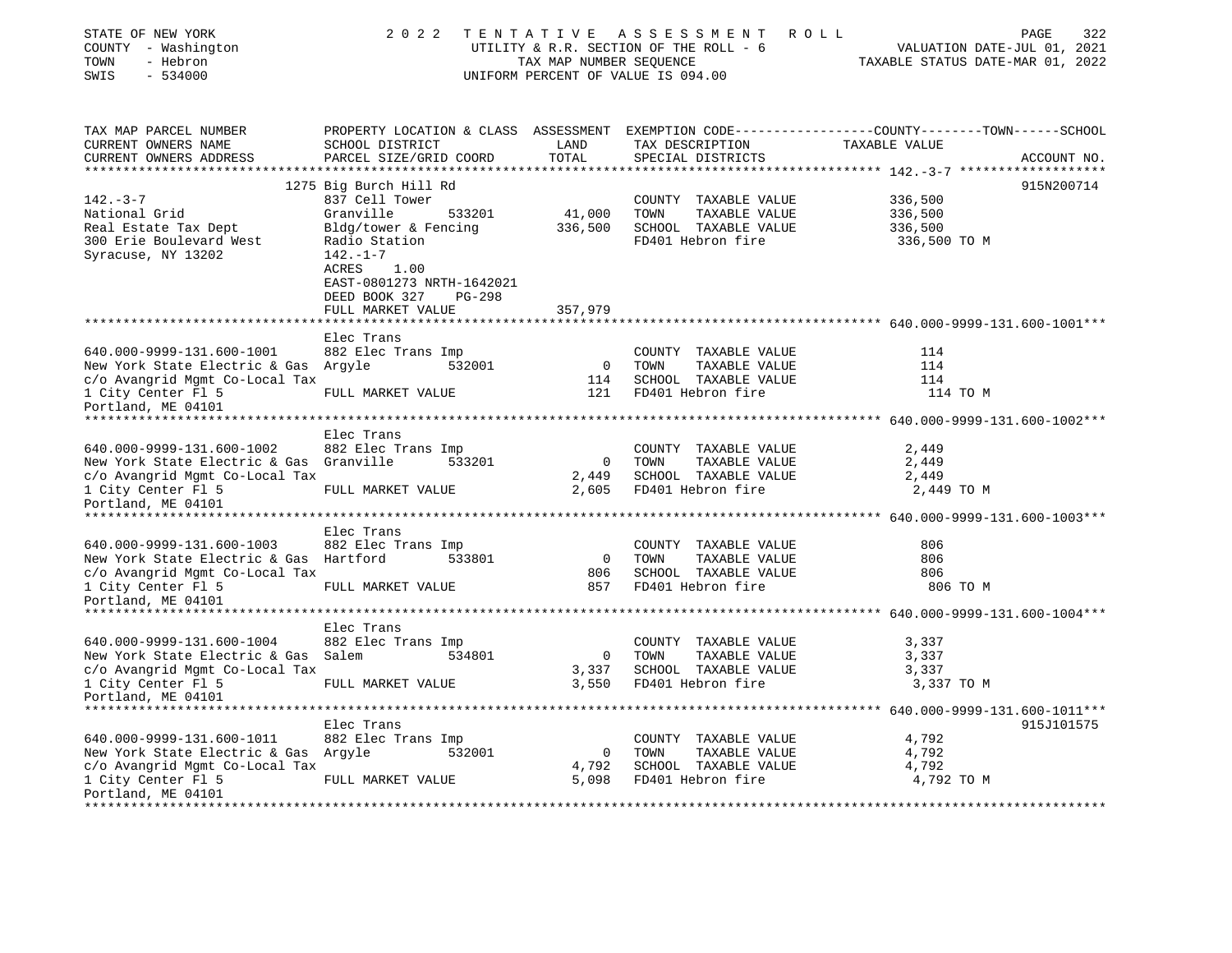| STATE OF NEW YORK<br>COUNTY - Washington<br>- Hebron<br>TOWN<br>SWIS<br>$-534000$ | 2 0 2 2                                            | TAX MAP NUMBER SEQUENCE        | TENTATIVE ASSESSMENT<br>UTILITY & R.R. SECTION OF THE ROLL - 6<br>UNIFORM PERCENT OF VALUE IS 094.00 | ROLL<br>PAGE<br>323<br>VALUATION DATE-JUL 01, 2021<br>TAXABLE STATUS DATE-MAR 01, 2022          |
|-----------------------------------------------------------------------------------|----------------------------------------------------|--------------------------------|------------------------------------------------------------------------------------------------------|-------------------------------------------------------------------------------------------------|
| TAX MAP PARCEL NUMBER                                                             |                                                    |                                |                                                                                                      | PROPERTY LOCATION & CLASS ASSESSMENT EXEMPTION CODE---------------COUNTY-------TOWN------SCHOOL |
| CURRENT OWNERS NAME<br>CURRENT OWNERS ADDRESS                                     | SCHOOL DISTRICT                                    | LAND<br>TOTAL                  | TAX DESCRIPTION                                                                                      | TAXABLE VALUE                                                                                   |
| ***********************                                                           | PARCEL SIZE/GRID COORD<br>************************ |                                | SPECIAL DISTRICTS                                                                                    | ACCOUNT NO.                                                                                     |
|                                                                                   | Elec Trans                                         |                                |                                                                                                      | 915N200711                                                                                      |
| 640.000-9999-131.600-1012                                                         | 882 Elec Trans Imp                                 |                                | COUNTY TAXABLE VALUE                                                                                 | 102,917                                                                                         |
| New York State Electric & Gas Granville                                           | 533201                                             | $\mathbf 0$                    | TAXABLE VALUE<br>TOWN                                                                                | 102,917                                                                                         |
| c/o Avangrid Mgmt Co-Local Tax                                                    |                                                    | 102,917                        | SCHOOL TAXABLE VALUE                                                                                 | 102,917                                                                                         |
| 1 City Center Fl 5                                                                | FULL MARKET VALUE                                  | 109,486                        | FD401 Hebron fire                                                                                    | 102,917 TO M                                                                                    |
| Portland, ME 04101                                                                |                                                    |                                |                                                                                                      |                                                                                                 |
|                                                                                   | Elec Trans                                         |                                |                                                                                                      | 915J101576                                                                                      |
| 640.000-9999-131.600-1013                                                         | 882 Elec Trans Imp                                 |                                | COUNTY TAXABLE VALUE                                                                                 | 33,883                                                                                          |
| New York State Electric & Gas Hartford                                            | 533801                                             | 0                              | TAXABLE VALUE<br>TOWN                                                                                | 33,883                                                                                          |
| c/o Avangrid Mgmt Co-Local Tax                                                    |                                                    | 33,883                         | SCHOOL TAXABLE VALUE                                                                                 | 33,883                                                                                          |
| 1 City Center Fl 5                                                                | FULL MARKET VALUE                                  | 36,046                         | FD401 Hebron fire                                                                                    | 33,883 TO M                                                                                     |
| Portland, ME 04101                                                                |                                                    |                                |                                                                                                      |                                                                                                 |
| *****************************                                                     |                                                    |                                |                                                                                                      | *********** 640.000-9999-131.600-1014***                                                        |
|                                                                                   | Elec Trans                                         |                                |                                                                                                      | 915J101574                                                                                      |
| 640.000-9999-131.600-1014<br>New York State Electric & Gas Salem                  | 882 Elec Trans Imp<br>534801                       | 0                              | COUNTY TAXABLE VALUE<br>TOWN<br>TAXABLE VALUE                                                        | 140,295<br>140,295                                                                              |
| c/o Avangrid Mgmt Co-Local Tax                                                    |                                                    | 140,295                        | SCHOOL TAXABLE VALUE                                                                                 | 140,295                                                                                         |
| 1 Center Center Fl 5                                                              | FULL MARKET VALUE                                  | 149,250                        | FD401 Hebron fire                                                                                    | 140,295 TO M                                                                                    |
| Portland, ME 04101                                                                |                                                    |                                |                                                                                                      |                                                                                                 |
|                                                                                   |                                                    |                                |                                                                                                      |                                                                                                 |
|                                                                                   | Substation                                         |                                |                                                                                                      | 915N201032                                                                                      |
| 640.000-9999-131.600-1022                                                         | 872 Elec-Substation                                |                                | COUNTY TAXABLE VALUE                                                                                 | 3,502                                                                                           |
| New York State Electric & Gas Granville                                           | 533201                                             | $\Omega$<br>3,502              | TOWN<br>TAXABLE VALUE<br>SCHOOL TAXABLE VALUE                                                        | 3,502<br>3,502                                                                                  |
| c/o Avangrid Mgmt Co-Local Tax App Factor 1.0000<br>1 City Center Fl 5            | Slateville Temp Sub                                |                                | FD401 Hebron fire                                                                                    | 3,502 TO M                                                                                      |
| Portland, ME 04101                                                                | FULL MARKET VALUE                                  | 3,726                          |                                                                                                      |                                                                                                 |
|                                                                                   |                                                    |                                |                                                                                                      |                                                                                                 |
|                                                                                   | Outside Plant                                      |                                |                                                                                                      | 9175200745                                                                                      |
| 640.000-9999-131.600-1881                                                         | 884 Elec Dist Out                                  |                                | COUNTY TAXABLE VALUE                                                                                 | 62,775                                                                                          |
| New York State Electric & Gas Argyle                                              | 532001                                             | 0                              | TOWN<br>TAXABLE VALUE                                                                                | 62,775                                                                                          |
| c/o Avangrid Mgmt Co-Local Tax Poles Wires Cables                                 |                                                    | 62,775                         | SCHOOL TAXABLE VALUE                                                                                 | 62,775                                                                                          |
| 1 City Center Fl 5                                                                | FULL MARKET VALUE                                  | 66,782                         | FD401 Hebron fire                                                                                    | 62,775 TO M                                                                                     |
| Portland, ME 04101                                                                |                                                    |                                |                                                                                                      |                                                                                                 |
|                                                                                   | Outside Plant                                      |                                |                                                                                                      | 915N200712                                                                                      |
| 640.000-9999-131.600-1882                                                         | 884 Elec Dist Out                                  |                                | COUNTY TAXABLE VALUE                                                                                 | 1348,191                                                                                        |
| New York State Electric & Gas Granville                                           | 533201                                             | 0                              | TOWN<br>TAXABLE VALUE                                                                                | 1348,191                                                                                        |
| c/o Avangrid Mgmt Co-Local Tax Poles Wires Cables                                 |                                                    | 1348,191                       | SCHOOL TAXABLE VALUE                                                                                 | 1348,191                                                                                        |
| 1 City Center Fl 5                                                                | FULL MARKET VALUE                                  | 1434,246                       | FD401 Hebron fire                                                                                    | 1348,191 TO M                                                                                   |
| Portland, ME 04101<br>*******************************                             |                                                    | ****************************** |                                                                                                      | * * * * * * * * * * * * * * * * * *                                                             |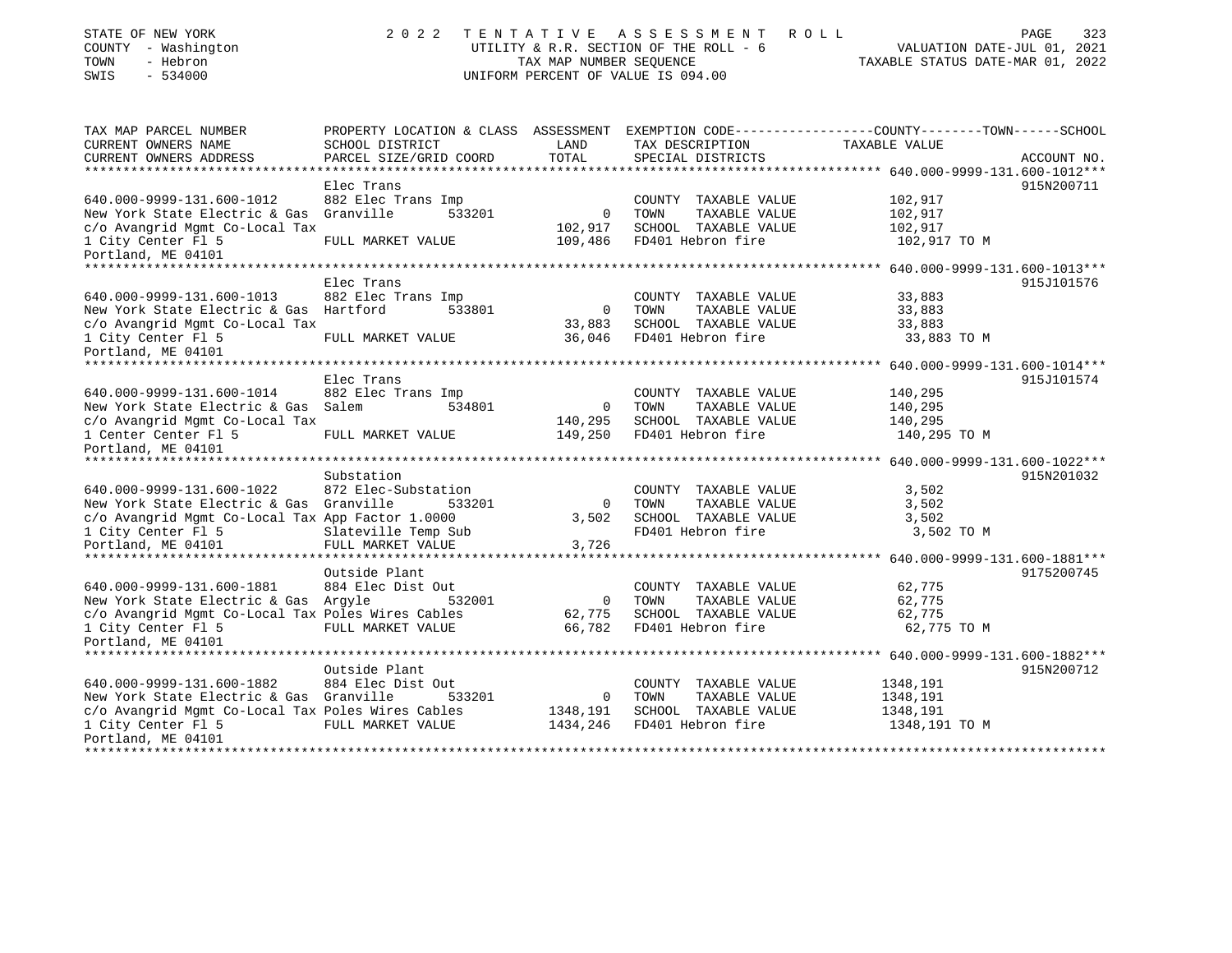| STATE OF NEW YORK<br>COUNTY - Washington<br>- Hebron<br>TOWN<br>SWIS<br>$-534000$ | 2 0 2 2                                 | TENTATIVE<br>TAX MAP NUMBER SEOUENCE | A S S E S S M E N T<br>ROLL<br>UTILITY & R.R. SECTION OF THE ROLL - 6<br>UNIFORM PERCENT OF VALUE IS 094.00 | PAGE<br>324<br>VALUATION DATE-JUL 01, 2021<br>TAXABLE STATUS DATE-MAR 01, 2022                                  |
|-----------------------------------------------------------------------------------|-----------------------------------------|--------------------------------------|-------------------------------------------------------------------------------------------------------------|-----------------------------------------------------------------------------------------------------------------|
| TAX MAP PARCEL NUMBER<br>CURRENT OWNERS NAME                                      | SCHOOL DISTRICT                         | LAND                                 | TAX DESCRIPTION                                                                                             | PROPERTY LOCATION & CLASS ASSESSMENT EXEMPTION CODE---------------COUNTY-------TOWN-----SCHOOL<br>TAXABLE VALUE |
| CURRENT OWNERS ADDRESS                                                            | PARCEL SIZE/GRID COORD                  | TOTAL                                | SPECIAL DISTRICTS                                                                                           | ACCOUNT NO.                                                                                                     |
| ***********************                                                           | ************************                |                                      |                                                                                                             |                                                                                                                 |
|                                                                                   | Outside Plant                           |                                      |                                                                                                             | 9175200746                                                                                                      |
| 640.000-9999-131.600-1883                                                         | 884 Elec Dist Out                       |                                      | COUNTY TAXABLE VALUE                                                                                        | 443,858                                                                                                         |
| New York State Electric & Gas Hartford                                            | 533801                                  | 0                                    | TAXABLE VALUE<br>TOWN                                                                                       | 443,858                                                                                                         |
| c/o Avangrid Mgmt Co-Local Tax Poles Wires Cables                                 |                                         | 443,858                              | SCHOOL TAXABLE VALUE                                                                                        | 443,858                                                                                                         |
| 1 City Center Fl 5<br>Portland, ME 04101                                          | FULL MARKET VALUE                       | 472,189                              | FD401 Hebron fire                                                                                           | 443,858 TO M                                                                                                    |
| **************************                                                        |                                         |                                      |                                                                                                             |                                                                                                                 |
|                                                                                   | Outside Plant                           |                                      |                                                                                                             | 9175200744                                                                                                      |
| 640.000-9999-131.600-1884                                                         | 884 Elec Dist Out                       |                                      | COUNTY TAXABLE VALUE                                                                                        | 1837,838                                                                                                        |
| New York State Electric & Gas Salem                                               | 534801                                  | 0                                    | TAXABLE VALUE<br>TOWN                                                                                       | 1837,838                                                                                                        |
| c/o Avangrid Mgmt Co-Local Tax Poles Wires Cables                                 |                                         | 1837,838                             | SCHOOL TAXABLE VALUE                                                                                        | 1837,838                                                                                                        |
| 1 City Center Fl 5<br>Portland, ME 04101                                          | FULL MARKET VALUE                       | 1955,147                             | FD401 Hebron fire                                                                                           | 1837,838 TO M                                                                                                   |
| **************************                                                        |                                         |                                      |                                                                                                             |                                                                                                                 |
| 640.000-9999-631.900-1881                                                         | Outside Plant<br>836 Telecom. eq.       |                                      | COUNTY TAXABLE VALUE                                                                                        | 915N200713<br>1,596                                                                                             |
| Verizon New York Inc                                                              | Arqyle<br>532001                        | $\Omega$                             | TOWN<br>TAXABLE VALUE                                                                                       | 1,596                                                                                                           |
| Property Tax Department                                                           | .014400                                 | 1,596                                | SCHOOL TAXABLE VALUE                                                                                        | 1,596                                                                                                           |
| PO Box 2749                                                                       | Poles Wires Cables                      |                                      | FD401 Hebron fire                                                                                           | 1,596 TO M                                                                                                      |
| Addison, TX 75001                                                                 | FULL MARKET VALUE                       | 1,698                                |                                                                                                             |                                                                                                                 |
|                                                                                   |                                         |                                      |                                                                                                             |                                                                                                                 |
|                                                                                   | Outside Plant                           |                                      |                                                                                                             | 9175200749                                                                                                      |
| 640.000-9999-631.900-1882                                                         | 836 Telecom. eq.                        |                                      | COUNTY TAXABLE VALUE                                                                                        | 41,490                                                                                                          |
| Verizon New York Inc                                                              | Granville<br>533201                     | 0                                    | TOWN<br>TAXABLE VALUE                                                                                       | 41,490                                                                                                          |
| Property Tax Department                                                           | .374400                                 | 41,490                               | SCHOOL TAXABLE VALUE<br>FD401 Hebron fire                                                                   | 41,490                                                                                                          |
| PO Box 2749<br>Addison, TX 75001                                                  | Poles Wires Cables<br>FULL MARKET VALUE | 44,138                               |                                                                                                             | 41,490 TO M                                                                                                     |
|                                                                                   |                                         |                                      |                                                                                                             |                                                                                                                 |
|                                                                                   | Outside Plant                           |                                      |                                                                                                             | 9175200750                                                                                                      |
| 640.000-9999-631.900-1883                                                         | 836 Telecom. eq.                        |                                      | COUNTY TAXABLE VALUE                                                                                        | 100                                                                                                             |
| Verizon New York Inc                                                              | Greenwich<br>533401                     | $\mathbf 0$                          | TAXABLE VALUE<br>TOWN                                                                                       | 100                                                                                                             |
| Property Tax Department                                                           | .0009                                   | 100                                  | SCHOOL TAXABLE VALUE                                                                                        | 100                                                                                                             |
| PO Box 2749                                                                       | Poles Wires Cables                      |                                      | FD401 Hebron fire                                                                                           | 100 TO M                                                                                                        |
| Addison, TX 75001                                                                 | FULL MARKET VALUE                       | 106                                  |                                                                                                             |                                                                                                                 |
|                                                                                   |                                         |                                      |                                                                                                             |                                                                                                                 |
|                                                                                   | Outside Plant                           |                                      |                                                                                                             | 9175200748                                                                                                      |
| 640.000-9999-631.900-1884<br>Verizon New York Inc                                 | 836 Telecom. eq.<br>533801<br>Hartford  | 0                                    | COUNTY TAXABLE VALUE<br>TOWN<br>TAXABLE VALUE                                                               | 14,284<br>14,284                                                                                                |
| Property Tax Department                                                           | .128900                                 | 14,284                               | SCHOOL TAXABLE VALUE                                                                                        | 14,284                                                                                                          |
| PO Box 2749                                                                       | Poles Wires Cables                      |                                      | FD401 Hebron fire                                                                                           | 14,284 TO M                                                                                                     |
| Addison, TX 75001                                                                 | FULL MARKET VALUE                       | 15,196                               |                                                                                                             |                                                                                                                 |
|                                                                                   |                                         |                                      |                                                                                                             |                                                                                                                 |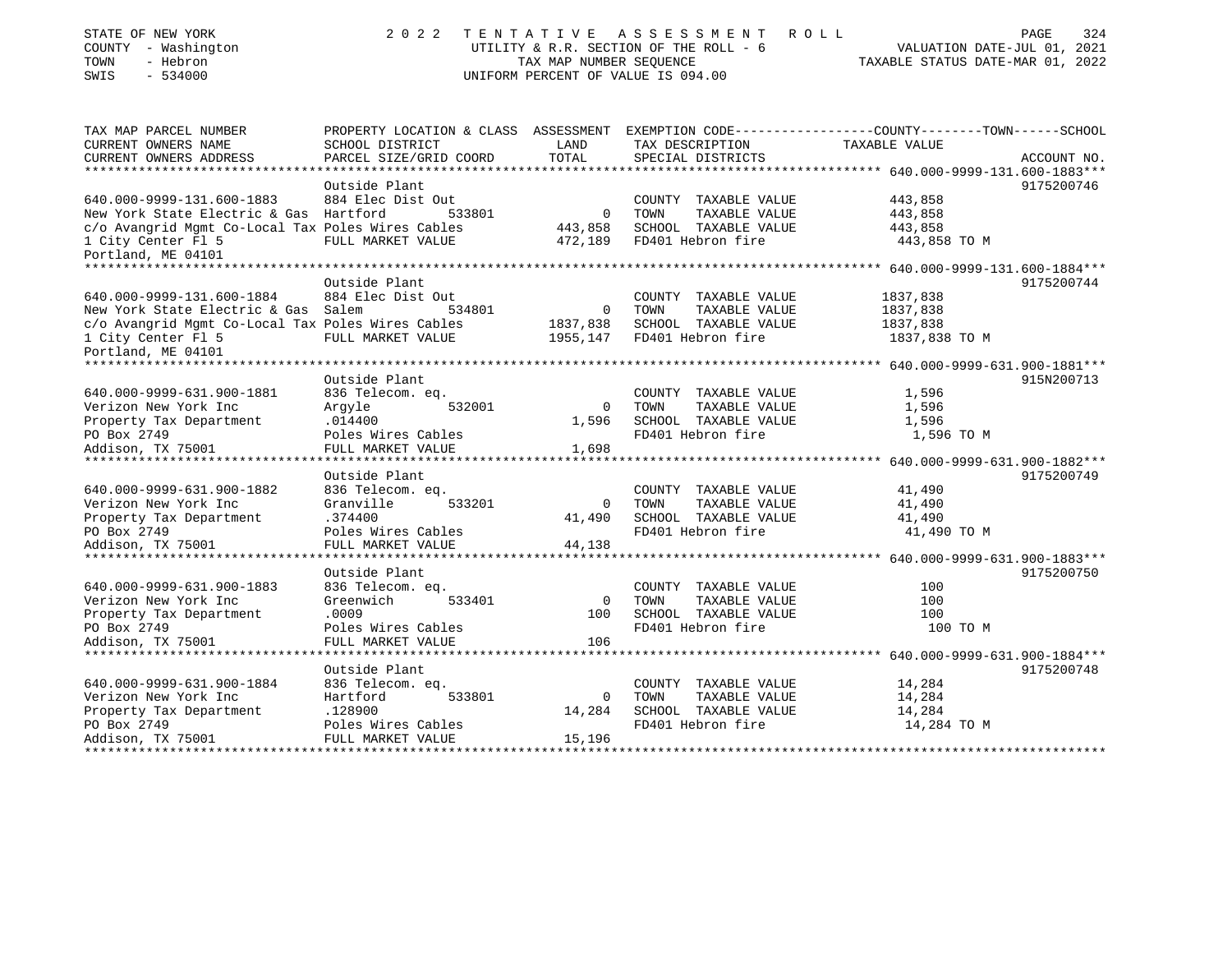| STATE OF NEW YORK<br>- Washington<br>COUNTY<br>- Hebron<br>TOWN<br>SWIS<br>$-534000$ | 2 0 2 2                                                                | TENTATIVE ASSESSMENT ROLL<br>UTILITY & R.R. SECTION OF THE ROLL - 6<br>TAX MAP NUMBER SEOUENCE<br>UNIFORM PERCENT OF VALUE IS 094.00 |              |                |                                      | TAXABLE STATUS DATE-MAR 01, 2022                                              | PAGE<br>VALUATION DATE-JUL 01, 2021 | 325 |
|--------------------------------------------------------------------------------------|------------------------------------------------------------------------|--------------------------------------------------------------------------------------------------------------------------------------|--------------|----------------|--------------------------------------|-------------------------------------------------------------------------------|-------------------------------------|-----|
| TAX MAP PARCEL NUMBER<br>CURRENT OWNERS NAME<br>CURRENT OWNERS ADDRESS               | PROPERTY LOCATION & CLASS<br>SCHOOL DISTRICT<br>PARCEL SIZE/GRID COORD | ASSESSMENT<br>LAND<br>TOTAL                                                                                                          |              |                | TAX DESCRIPTION<br>SPECIAL DISTRICTS | EXEMPTION CODE-----------------COUNTY-------TOWN------SCHOOL<br>TAXABLE VALUE | ACCOUNT NO.                         |     |
|                                                                                      |                                                                        |                                                                                                                                      |              |                |                                      |                                                                               |                                     |     |
|                                                                                      | Outside Plant                                                          |                                                                                                                                      |              |                |                                      |                                                                               |                                     |     |
| 640.000-9999-631.900-1885<br>Verizon New York Inc                                    | 836 Telecom. eq.<br>Salem                                              | 534801                                                                                                                               | $\mathbf{0}$ | COUNTY<br>TOWN | TAXABLE VALUE<br>TAXABLE VALUE       | 53,347<br>53,347                                                              |                                     |     |

Addison, TX 75001 FULL MARKET VALUE 56,752 FD401 Hebron fire 53,347 TO M \*\*\*\*\*\*\*\*\*\*\*\*\*\*\*\*\*\*\*\*\*\*\*\*\*\*\*\*\*\*\*\*\*\*\*\*\*\*\*\*\*\*\*\*\*\*\*\*\*\*\*\*\*\*\*\*\*\*\*\*\*\*\*\*\*\*\*\*\*\*\*\*\*\*\*\*\*\*\*\*\*\*\*\*\*\*\*\*\*\*\*\*\*\*\*\*\*\*\*\*\*\*\*\*\*\*\*\*\*\*\*\*\*\*\*\*\*\*\*\*\*\*\*\*\*\*\*\*\*\*\*\*

PO Box 2749 .481400 53,347 SCHOOL TAXABLE VALUE 53,347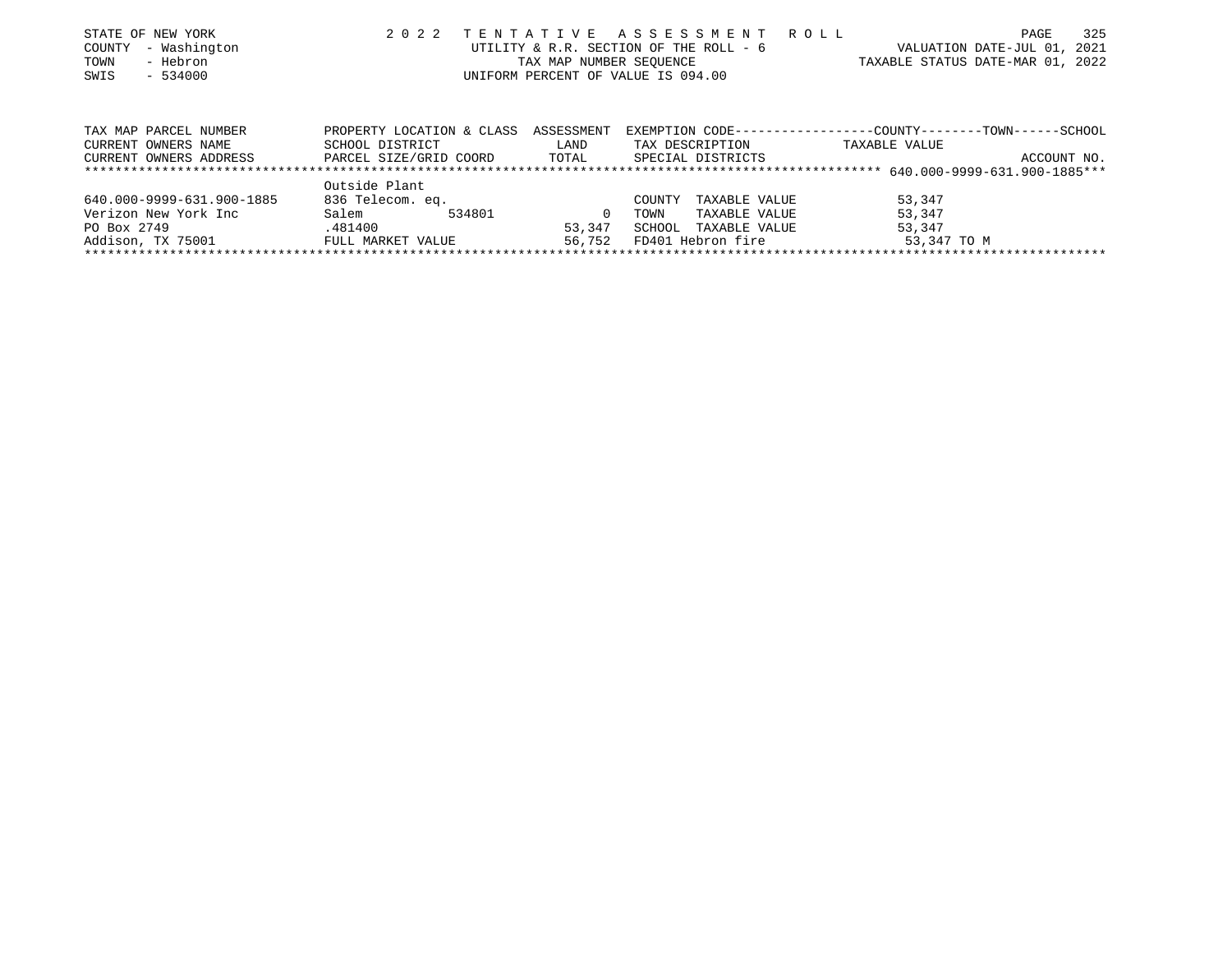| STATE OF NEW YORK   | 2022 TENTATIVE ASSESSMENT ROLL         |                                  | PAGE            | 326 |
|---------------------|----------------------------------------|----------------------------------|-----------------|-----|
| COUNTY - Washington | UTILITY & R.R. SECTION OF THE ROLL - 6 | VALUATION DATE-JUL 01, 2021      |                 |     |
| TOWN<br>- Hebron    |                                        | TAXABLE STATUS DATE-MAR 01, 2022 |                 |     |
| SWIS<br>- 534000    |                                        |                                  | RPS150/V04/L015 |     |
|                     | UNIFORM PERCENT OF VALUE IS 094.00     | CURRENT DATE 4/26/2022           |                 |     |
|                     |                                        |                                  |                 |     |

#### R O L L S U B S E C T I O N - - T O T A L S

## \*\*\* S P E C I A L D I S T R I C T S U M M A R Y \*\*\*

| CODE | DISTRICT NAME     | EXTENSION<br>TOTAL<br>PARCELS<br>TYPE | EXTENSION<br>VALUE | AD VALOREM<br>VALUE | <b>EXEMPT</b><br>AMOUNT | TAXABLE<br>VALUE |
|------|-------------------|---------------------------------------|--------------------|---------------------|-------------------------|------------------|
|      | FD401 Hebron fire | 19 TOTAL M                            |                    | 4432,074            |                         | 4432,074         |

#### \*\*\* S C H O O L D I S T R I C T S U M M A R Y \*\*\*

| CODE             | DISTRICT NAME         | TOTAL<br>PARCELS | ASSESSED<br>LAND | ASSESSED<br>TOTAL | <b>EXEMPT</b><br>AMOUNT | TOTAL<br>TAXABLE | <b>STAR</b><br>AMOUNT | <b>STAR</b><br>TAXABLE |
|------------------|-----------------------|------------------|------------------|-------------------|-------------------------|------------------|-----------------------|------------------------|
| 532001           | Argyle                | 4                |                  | 69,277            |                         | 69,277           |                       | 69,277                 |
| 533201           | Granville             | 6                | 41,000           | 1835,049          |                         | 1835,049         |                       | 1835,049               |
| 533401<br>533801 | Greenwich<br>Hartford | 4                |                  | 100<br>492,831    |                         | 100<br>492,831   |                       | 100<br>492,831         |
| 534801           | Salem                 | 4                |                  | 2034,817          |                         | 2034,817         |                       | 2034,817               |
|                  | SUB-TOTAL             | 19               | 41,000           | 4432,074          |                         | 4432,074         |                       | 4432,074               |
|                  |                       |                  |                  |                   |                         |                  |                       |                        |
|                  | TOTAL                 | 19               | 41,000           | 4432,074          |                         | 4432,074         |                       | 4432,074               |

# \*\*\* S Y S T E M C O D E S S U M M A R Y \*\*\*

#### NO SYSTEM EXEMPTIONS AT THIS LEVEL

## \*\*\* E X E M P T I O N S U M M A R Y \*\*\*

#### NO EXEMPTIONS AT THIS LEVEL

| <b>ROLL</b> |                  | TOTAL   | ASSESSED | ASSESSED | TAXABLE  | TAXABLE  | <b>TAXABLE</b> | <b>STAR</b> |
|-------------|------------------|---------|----------|----------|----------|----------|----------------|-------------|
| <b>SEC</b>  | DESCRIPTION      | PARCELS | ∟AND     | TOTAL    | COUNTY   | TOWN     | SCHOOL         | TAXABLE     |
|             | UTILITIES & N.C. | 1 Q     | 41,000   | 4432,074 | 4432,074 | 4432,074 | 4432,074       | 4432,074    |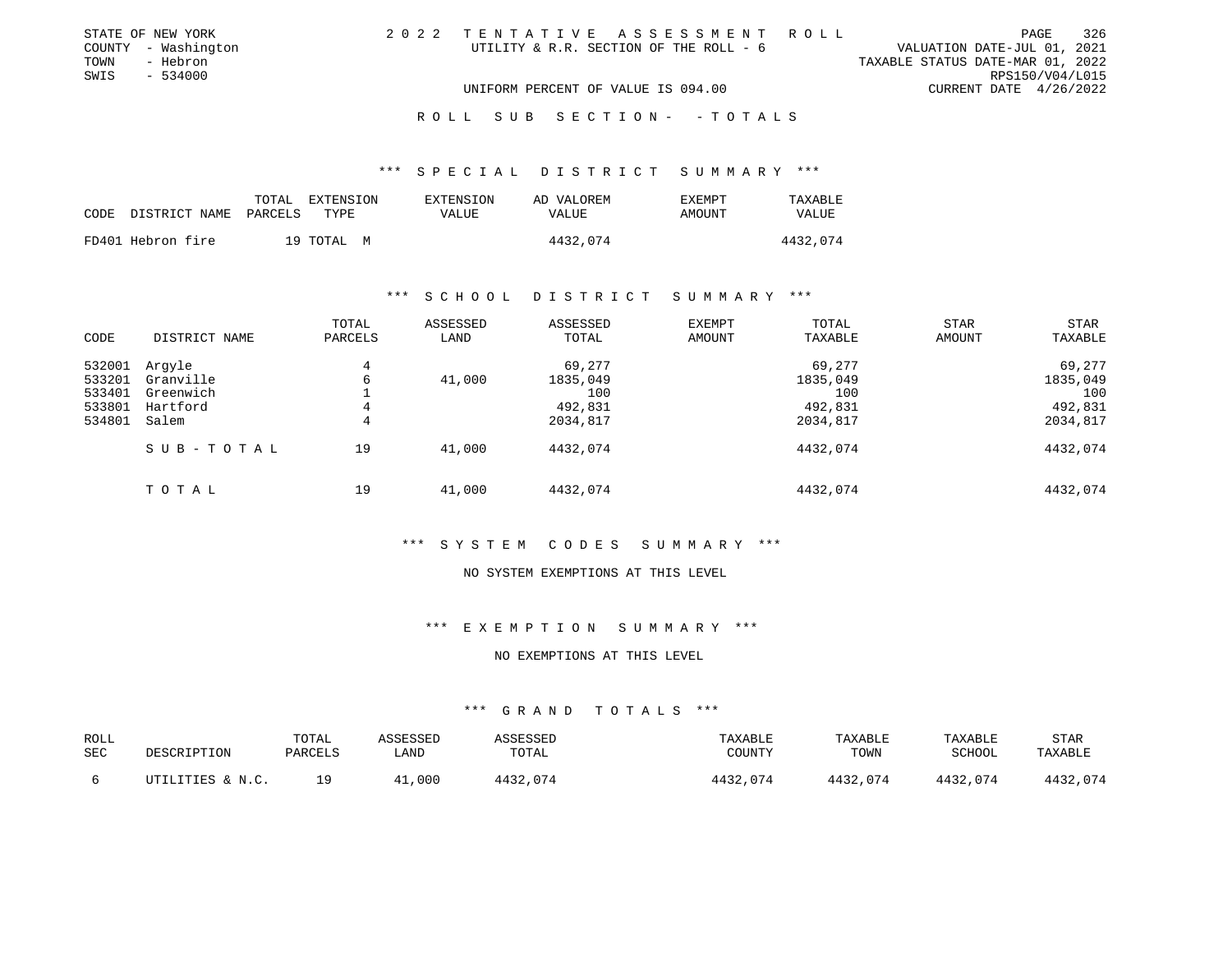|      | STATE OF NEW YORK   | 2022 TENTATIVE ASSESSMENT ROLL         |  |                                  |                        | PAGE | 327 |
|------|---------------------|----------------------------------------|--|----------------------------------|------------------------|------|-----|
|      | COUNTY - Washington | UTILITY & R.R. SECTION OF THE ROLL - 6 |  | VALUATION DATE-JUL 01, 2021      |                        |      |     |
| TOWN | - Hebron            |                                        |  | TAXABLE STATUS DATE-MAR 01, 2022 |                        |      |     |
| SWIS | - 534000            | UNIFORM PERCENT OF VALUE IS 094.00     |  |                                  | RPS150/V04/L015        |      |     |
|      |                     |                                        |  |                                  | CURRENT DATE 4/26/2022 |      |     |
|      |                     |                                        |  |                                  |                        |      |     |

#### R O L L S E C T I O N T O T A L S

#### \*\*\* S P E C I A L D I S T R I C T S U M M A R Y \*\*\*

| CODE | DISTRICT NAME     | TOTAL<br>PARCELS | EXTENSION<br>TYPE | EXTENSION<br>VALUE | AD VALOREM<br>VALUE | <b>EXEMPT</b><br>AMOUNT | TAXABLE<br>VALUE |
|------|-------------------|------------------|-------------------|--------------------|---------------------|-------------------------|------------------|
|      | FD401 Hebron fire |                  | 19 TOTAL M        |                    | 4432,074            |                         | 4432,074         |

#### \*\*\* S C H O O L D I S T R I C T S U M M A R Y \*\*\*

| CODE                                           | DISTRICT NAME                                         | TOTAL<br>PARCELS | ASSESSED<br>LAND | ASSESSED<br>TOTAL                                | <b>EXEMPT</b><br>AMOUNT | TOTAL<br>TAXABLE                                 | <b>STAR</b><br>AMOUNT | <b>STAR</b><br>TAXABLE                           |
|------------------------------------------------|-------------------------------------------------------|------------------|------------------|--------------------------------------------------|-------------------------|--------------------------------------------------|-----------------------|--------------------------------------------------|
| 532001<br>533201<br>533401<br>533801<br>534801 | Argyle<br>Granville<br>Greenwich<br>Hartford<br>Salem | 4<br>6<br>4<br>4 | 41,000           | 69,277<br>1835,049<br>100<br>492,831<br>2034,817 |                         | 69,277<br>1835,049<br>100<br>492,831<br>2034,817 |                       | 69,277<br>1835,049<br>100<br>492,831<br>2034,817 |
|                                                | SUB-TOTAL                                             | 19               | 41,000           | 4432,074                                         |                         | 4432,074                                         |                       | 4432,074                                         |
|                                                | TOTAL                                                 | 19               | 41,000           | 4432,074                                         |                         | 4432,074                                         |                       | 4432,074                                         |

# \*\*\* S Y S T E M C O D E S S U M M A R Y \*\*\*

#### NO SYSTEM EXEMPTIONS AT THIS LEVEL

## \*\*\* E X E M P T I O N S U M M A R Y \*\*\*

#### NO EXEMPTIONS AT THIS LEVEL

| ROLL |                  | TOTAL   | ASSESSED | <b>ASSESSED</b> | TAXABLE  | TAXABLE  | TAXABLE  | STAR     |
|------|------------------|---------|----------|-----------------|----------|----------|----------|----------|
| SEC  | DESCRIPTION      | PARCELS | LAND     | TOTAL           | COUNTY   | TOWN     | SCHOOL   | TAXABLE  |
|      | UTILITIES & N.C. | 19      | 41,000   | 4432,074        | 4432,074 | 4432,074 | 4432,074 | 4432,074 |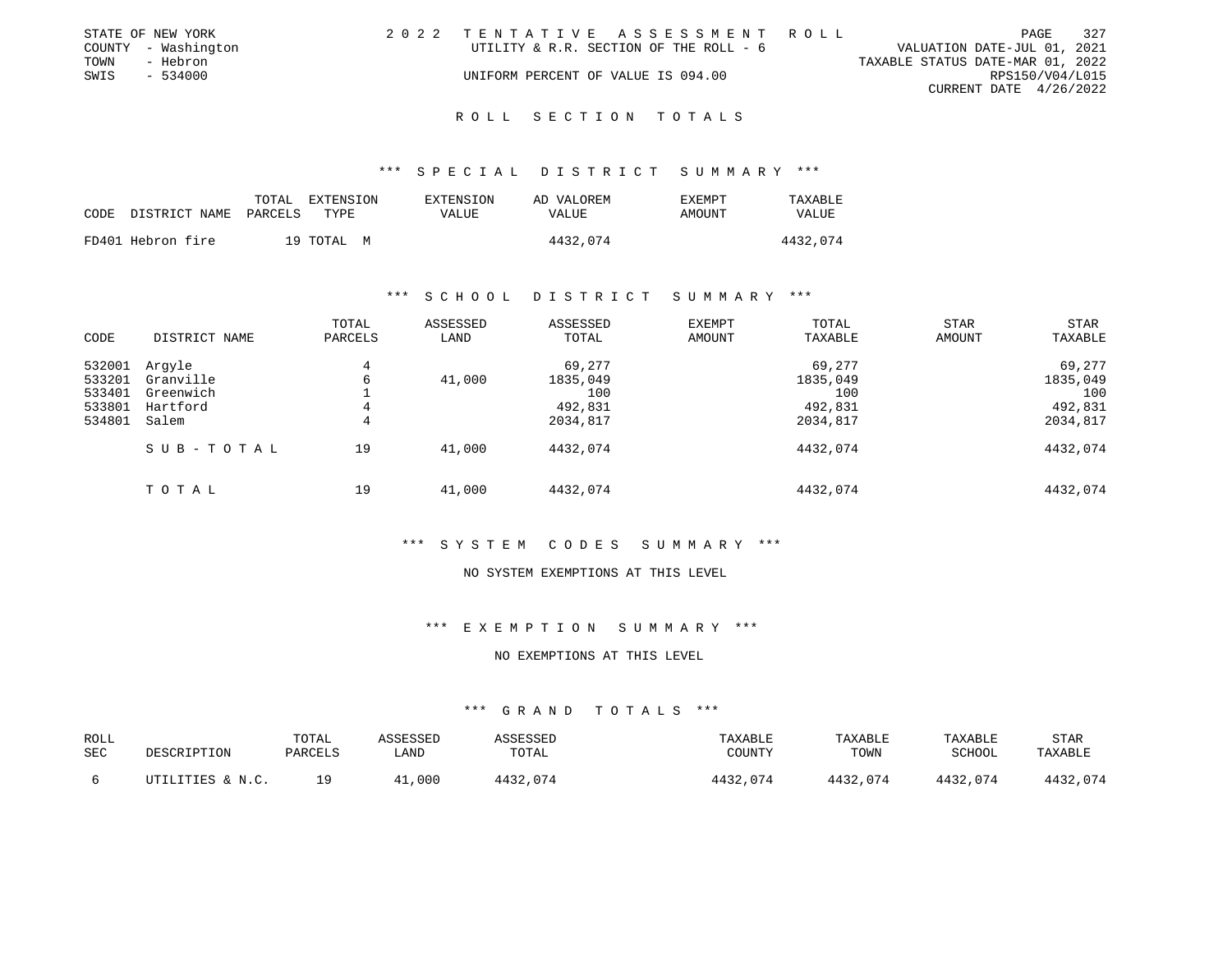| STATE OF NEW YORK<br>COUNTY - Washington<br>- Hebron<br>TOWN<br>$-534000$<br>SWIS | 2022                                                 | TENTATIVE<br>TAX MAP NUMBER SEQUENCE | ASSESSMENT<br>ROLL<br>WHOLLY EXEMPT SECTION OF THE ROLL - 8<br>UNIFORM PERCENT OF VALUE IS 094.00                                        | TAXABLE STATUS DATE-MAR 01, 2022  | PAGE<br>328<br>VALUATION DATE-JUL 01, 2021 |
|-----------------------------------------------------------------------------------|------------------------------------------------------|--------------------------------------|------------------------------------------------------------------------------------------------------------------------------------------|-----------------------------------|--------------------------------------------|
| TAX MAP PARCEL NUMBER<br>CURRENT OWNERS NAME<br>CURRENT OWNERS ADDRESS            | SCHOOL DISTRICT<br>PARCEL SIZE/GRID COORD            | LAND<br>TOTAL                        | PROPERTY LOCATION & CLASS ASSESSMENT EXEMPTION CODE----------------COUNTY-------TOWN------SCHOOL<br>TAX DESCRIPTION<br>SPECIAL DISTRICTS | TAXABLE VALUE                     | ACCOUNT NO.                                |
| ************************                                                          | 1249 Big Burch Hill Rd                               |                                      |                                                                                                                                          |                                   |                                            |
| $142. - 3 - 3.2$                                                                  | 331 Com vac w/im                                     |                                      | OTHER CTY 13100                                                                                                                          | 353,200<br>353,200                | 9179900734<br>353,200                      |
| Washington County                                                                 | 533201<br>Granville                                  | 28,200                               | COUNTY TAXABLE VALUE                                                                                                                     | 0                                 |                                            |
| Attn: Washington County Treas 142.-1-3.2                                          |                                                      | 353,200                              | TOWN<br>TAXABLE VALUE                                                                                                                    | $\mathbf{0}$                      |                                            |
| 383 Broadway                                                                      | FRNT 100.00 DPTH 100.00                              |                                      | SCHOOL TAXABLE VALUE                                                                                                                     |                                   |                                            |
| Fort Edward, NY 12828                                                             | EAST-0800941 NRTH-1641744                            |                                      | FD401 Hebron fire                                                                                                                        | 0 TO M                            |                                            |
|                                                                                   | DEED BOOK 363<br>PG-564                              |                                      | 353,200 EX                                                                                                                               |                                   |                                            |
|                                                                                   | FULL MARKET VALUE                                    | 375,745                              |                                                                                                                                          |                                   |                                            |
|                                                                                   |                                                      |                                      |                                                                                                                                          |                                   |                                            |
| $142. - 3 - 11$                                                                   | 1248 Big Burch Hill Rd                               |                                      |                                                                                                                                          |                                   | 915N200710                                 |
| Washington County                                                                 | 831 Tele Comm<br>Hartford<br>533801                  | 95,300                               | OTHER CTY 13100<br>COUNTY TAXABLE VALUE                                                                                                  | 150,500<br>150,500<br>$\mathbf 0$ | 150,500                                    |
| Attn: Washington County Treasu Relay Station                                      |                                                      | 150,500                              | TAXABLE VALUE<br>TOWN                                                                                                                    | $\Omega$                          |                                            |
| 383 Broadway Bldg B                                                               | $142. - 1 - 11$                                      |                                      | SCHOOL TAXABLE VALUE                                                                                                                     |                                   |                                            |
| Fort Edward, NY 12828                                                             | ACRES<br>1.45                                        |                                      | FD401 Hebron fire                                                                                                                        | 0 TO M                            |                                            |
|                                                                                   | EAST-0801005 NRTH-1640910                            |                                      | 150,500 EX                                                                                                                               |                                   |                                            |
|                                                                                   | DEED BOOK 890<br>PG-129                              |                                      |                                                                                                                                          |                                   |                                            |
|                                                                                   | FULL MARKET VALUE                                    | 160,106                              |                                                                                                                                          |                                   |                                            |
|                                                                                   |                                                      |                                      | ******************************** 152.-1-9 ************                                                                                   |                                   |                                            |
| $152. - 1 - 9$                                                                    | County Route 31                                      |                                      |                                                                                                                                          |                                   | 9179900720                                 |
| North Hebron Cemetery Corp.                                                       | 695 Cemetery<br>Granville<br>533201                  | 38,700                               | PRI CEM<br>27350<br>COUNTY TAXABLE VALUE                                                                                                 | 38,700<br>38,700<br>$\mathbf 0$   | 38,700                                     |
| Attn: Harold Craig                                                                | Cemetery                                             | 38,700                               | TAXABLE VALUE<br>TOWN                                                                                                                    | $\Omega$                          |                                            |
| 1441 County Route 31                                                              | ACRES<br>3.90                                        |                                      | SCHOOL TAXABLE VALUE                                                                                                                     | $\Omega$                          |                                            |
| Granville, NY 12832                                                               | EAST-0805509 NRTH-1637154                            |                                      | FD401 Hebron fire                                                                                                                        | 0 TO M                            |                                            |
|                                                                                   | FULL MARKET VALUE                                    | 41,170                               | 38,700 EX                                                                                                                                |                                   |                                            |
|                                                                                   |                                                      |                                      |                                                                                                                                          | ********* 152.-1-21               | ******************                         |
|                                                                                   | County Route 31                                      |                                      |                                                                                                                                          |                                   | 9179901078                                 |
| $152. - 1 - 21$                                                                   | 695 Cemetery                                         |                                      | TN CEM<br>13510                                                                                                                          | 9,900<br>9,900                    | 9,900                                      |
| Moorehouse Cemetery                                                               | Granville<br>533201                                  | 9,900                                | COUNTY TAXABLE VALUE                                                                                                                     | $\Omega$<br>$\Omega$              |                                            |
| Granville, NY 12832                                                               | FRNT 140.00 DPTH 190.00<br>EAST-0805595 NRTH-1635602 | 9,900                                | TOWN<br>TAXABLE VALUE<br>SCHOOL TAXABLE VALUE                                                                                            | $\Omega$                          |                                            |
|                                                                                   | FULL MARKET VALUE                                    | 10,532                               | CA008 Cons agri dst 8                                                                                                                    | 0 TO M                            |                                            |
|                                                                                   |                                                      |                                      | 9,900 EX                                                                                                                                 |                                   |                                            |
|                                                                                   |                                                      |                                      | FD401 Hebron fire                                                                                                                        | 0 TO M                            |                                            |
|                                                                                   |                                                      |                                      | 9,900 EX                                                                                                                                 |                                   |                                            |
|                                                                                   |                                                      |                                      |                                                                                                                                          | ******* 153.-1-10.2               |                                            |
|                                                                                   | 7365 State Route 22                                  |                                      |                                                                                                                                          |                                   |                                            |
| $153. - 1 - 10.2$                                                                 | 620 Religious                                        |                                      | NON-PR REL 25110                                                                                                                         | 714,800<br>714,800                | 714,800                                    |
| Cong of Jehovah Witnesses aka Granville                                           | 533201                                               | 69,200                               | COUNTY TAXABLE VALUE                                                                                                                     | 0<br>$\Omega$                     |                                            |
| c/o Michael DiZoglio<br>2328 State Route 22                                       | Mineral rights transfer 1<br>20200/6035              | 714,800                              | TOWN<br>TAXABLE VALUE<br>SCHOOL TAXABLE VALUE                                                                                            |                                   |                                            |
| Cambridge, NY 12816                                                               | 3.04<br>ACRES                                        |                                      | FD401 Hebron fire                                                                                                                        | 0 TO M                            |                                            |
|                                                                                   | EAST-0819280 NRTH-1635145                            |                                      | 714,800 EX                                                                                                                               |                                   |                                            |
|                                                                                   | DEED BOOK 20200 PG-6034                              |                                      |                                                                                                                                          |                                   |                                            |
|                                                                                   | FULL MARKET VALUE                                    | 760,426                              |                                                                                                                                          |                                   |                                            |
|                                                                                   |                                                      | ***************                      |                                                                                                                                          |                                   |                                            |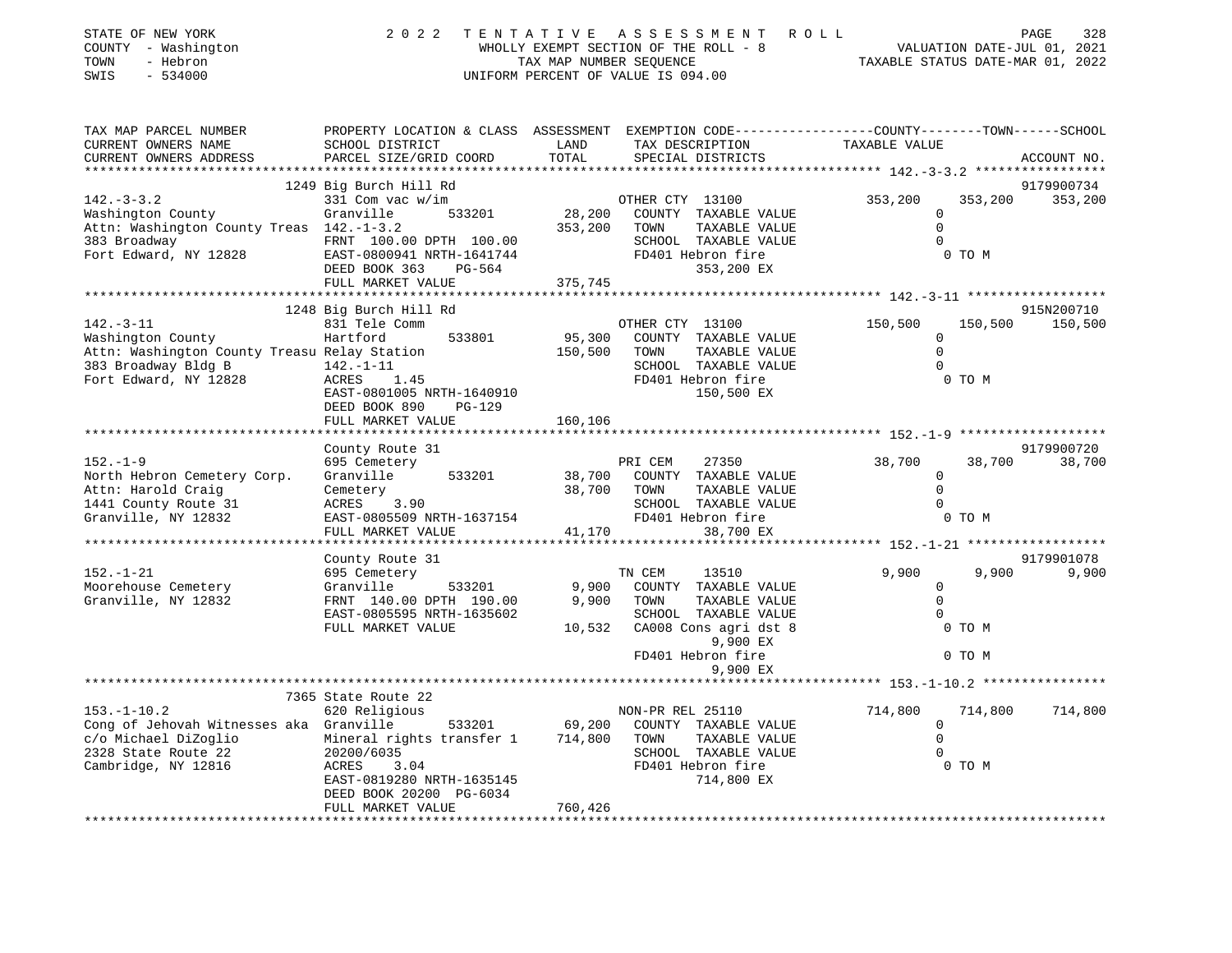| STATE OF NEW YORK<br>COUNTY - Washington<br>- Hebron<br>TOWN<br>SWIS<br>$-534000$ | 2 0 2 2                                                                                                           | TENTATIVE   | ASSESSMENT ROLL<br>UNIFORM PERCENT OF VALUE IS 094.00 |                                                 |        | PAGE<br>329          |
|-----------------------------------------------------------------------------------|-------------------------------------------------------------------------------------------------------------------|-------------|-------------------------------------------------------|-------------------------------------------------|--------|----------------------|
| TAX MAP PARCEL NUMBER<br>CURRENT OWNERS NAME                                      | PROPERTY LOCATION & CLASS ASSESSMENT EXEMPTION CODE---------------COUNTY-------TOWN-----SCHOOL<br>SCHOOL DISTRICT | LAND        | TAX DESCRIPTION                                       | TAXABLE VALUE                                   |        |                      |
| CURRENT OWNERS ADDRESS                                                            | PARCEL SIZE/GRID COORD                                                                                            | TOTAL       | SPECIAL DISTRICTS                                     |                                                 |        | ACCOUNT NO.          |
|                                                                                   |                                                                                                                   |             |                                                       | ***************** 160.-2-10 ******************* |        |                      |
| $160. -2 - 10$                                                                    | Grimes Hill Rd<br>695 Cemetery                                                                                    |             | TN CEM<br>13510                                       | 26,900                                          | 26,900 | 9179901077<br>26,900 |
| Grimes Hill Cemetery                                                              | 533201<br>Granville                                                                                               | 26,900      | COUNTY TAXABLE VALUE                                  | $\mathbf 0$                                     |        |                      |
| Salem, NY 12865                                                                   | FRNT 85.00 DPTH 30.00                                                                                             | 26,900      | TOWN<br>TAXABLE VALUE                                 | $\mathbf 0$                                     |        |                      |
|                                                                                   | EAST-0814671 NRTH-1629273                                                                                         |             | SCHOOL TAXABLE VALUE                                  | $\Omega$                                        |        |                      |
|                                                                                   | FULL MARKET VALUE                                                                                                 |             | 28,617 FD401 Hebron fire                              |                                                 | 0 TO M |                      |
|                                                                                   | * * * * * * * * * * * * * * * * *                                                                                 |             | 26,900 EX                                             |                                                 |        |                      |
|                                                                                   | State Route 22/W Off                                                                                              |             |                                                       |                                                 |        | 915J101588           |
| $161. - 2 - 9.1$                                                                  | 314 Rural vac<10                                                                                                  |             | NON-PR EDU 25120                                      | 3,900                                           | 3,900  | 3,900                |
| Pember Library & Museum                                                           | Granville<br>533201                                                                                               | 3,900       | COUNTY TAXABLE VALUE                                  | 0                                               |        |                      |
| 33 W Main St                                                                      | ACRES<br>4.85                                                                                                     | 3,900 TOWN  | TAXABLE VALUE                                         | $\Omega$                                        |        |                      |
| Granville, NY 12832                                                               | EAST-0816669 NRTH-1626633<br>DEED BOOK 585<br><b>PG-100</b>                                                       |             | SCHOOL TAXABLE VALUE<br>FD401 Hebron fire             | $\mathbf 0$                                     | 0 TO M |                      |
|                                                                                   | FULL MARKET VALUE                                                                                                 | 4,149       | 3,900 EX                                              |                                                 |        |                      |
|                                                                                   |                                                                                                                   |             |                                                       |                                                 |        |                      |
|                                                                                   | 6937 State Route 22                                                                                               |             |                                                       |                                                 |        | 9179900263           |
| $161.-2-10.16$                                                                    | 681 Culture bldg                                                                                                  |             | SCH DIST 13800                                        | 18,300                                          | 18,300 | 18,300               |
| Pember Library Museum<br>33 W Main St                                             | 533201<br>Granville<br>FRNT 224.00 DPTH 235.00                                                                    | 18,300      | 6,000 COUNTY TAXABLE VALUE<br>TOWN<br>TAXABLE VALUE   | 0<br>$\Omega$                                   |        |                      |
| Granville, NY 12832                                                               | EAST-0816711 NRTH-1625009                                                                                         |             | SCHOOL TAXABLE VALUE                                  | $\Omega$                                        |        |                      |
|                                                                                   | DEED BOOK 561<br>PG-114                                                                                           |             | FD401 Hebron fire                                     |                                                 | 0 TO M |                      |
|                                                                                   | FULL MARKET VALUE                                                                                                 | 19,468      | 18,300 EX                                             |                                                 |        |                      |
|                                                                                   | *******************                                                                                               |             |                                                       |                                                 |        |                      |
| $167. - 1 - 37.1$                                                                 | County Route 30<br>695 Cemetery                                                                                   |             | TN CEM<br>13510                                       | 47,300                                          | 47,300 | 9179900718<br>47,300 |
| Cemetery-Belcher                                                                  | 532001<br>Argyle                                                                                                  | 47,300      | COUNTY TAXABLE VALUE                                  | $\circ$                                         |        |                      |
| Salem, NY 12865                                                                   | 23/202                                                                                                            | 47,300 TOWN | TAXABLE VALUE                                         | $\mathbf 0$                                     |        |                      |
|                                                                                   | FRNT 168.00 DPTH 158.00                                                                                           |             | SCHOOL TAXABLE VALUE                                  | $\Omega$                                        |        |                      |
|                                                                                   | EAST-0787354 NRTH-1624228                                                                                         |             | FD401 Hebron fire                                     |                                                 | 0 TO M |                      |
|                                                                                   | DEED BOOK TT<br>PG-394<br>FULL MARKET VALUE                                                                       | 50,319      | 47,300 EX                                             |                                                 |        |                      |
|                                                                                   |                                                                                                                   |             |                                                       |                                                 |        |                      |
|                                                                                   | 433 Mcknight Hill Rd                                                                                              |             |                                                       |                                                 |        | 9179901030           |
| $168. - 1 - 11$                                                                   | 837 Cell Tower                                                                                                    |             | OTHER CTY 13100                                       | 42,000                                          | 42,000 | 42,000               |
| Washington County                                                                 | Salem<br>534801                                                                                                   | 41,000      | COUNTY TAXABLE VALUE                                  | $\circ$                                         |        |                      |
| Attn: Washington County Treas lease 2781/71 2814/308<br>Upper Broadway            |                                                                                                                   | 42,000      | TOWN<br>TAXABLE VALUE<br>SCHOOL TAXABLE VALUE         | $\Omega$<br>$\Omega$                            |        |                      |
| Fort Edward, NY 12828                                                             | Bischoff Propty, agmt 293<br>ACRES<br>1.00                                                                        |             | FD401 Hebron fire                                     |                                                 | 0 TO M |                      |
|                                                                                   | EAST-0798997 NRTH-1617490                                                                                         |             | 42,000 EX                                             |                                                 |        |                      |
|                                                                                   | DEED BOOK 447<br>$PG-460$                                                                                         |             |                                                       |                                                 |        |                      |
|                                                                                   | FULL MARKET VALUE                                                                                                 | 44,681      |                                                       |                                                 |        |                      |
|                                                                                   |                                                                                                                   |             |                                                       |                                                 |        |                      |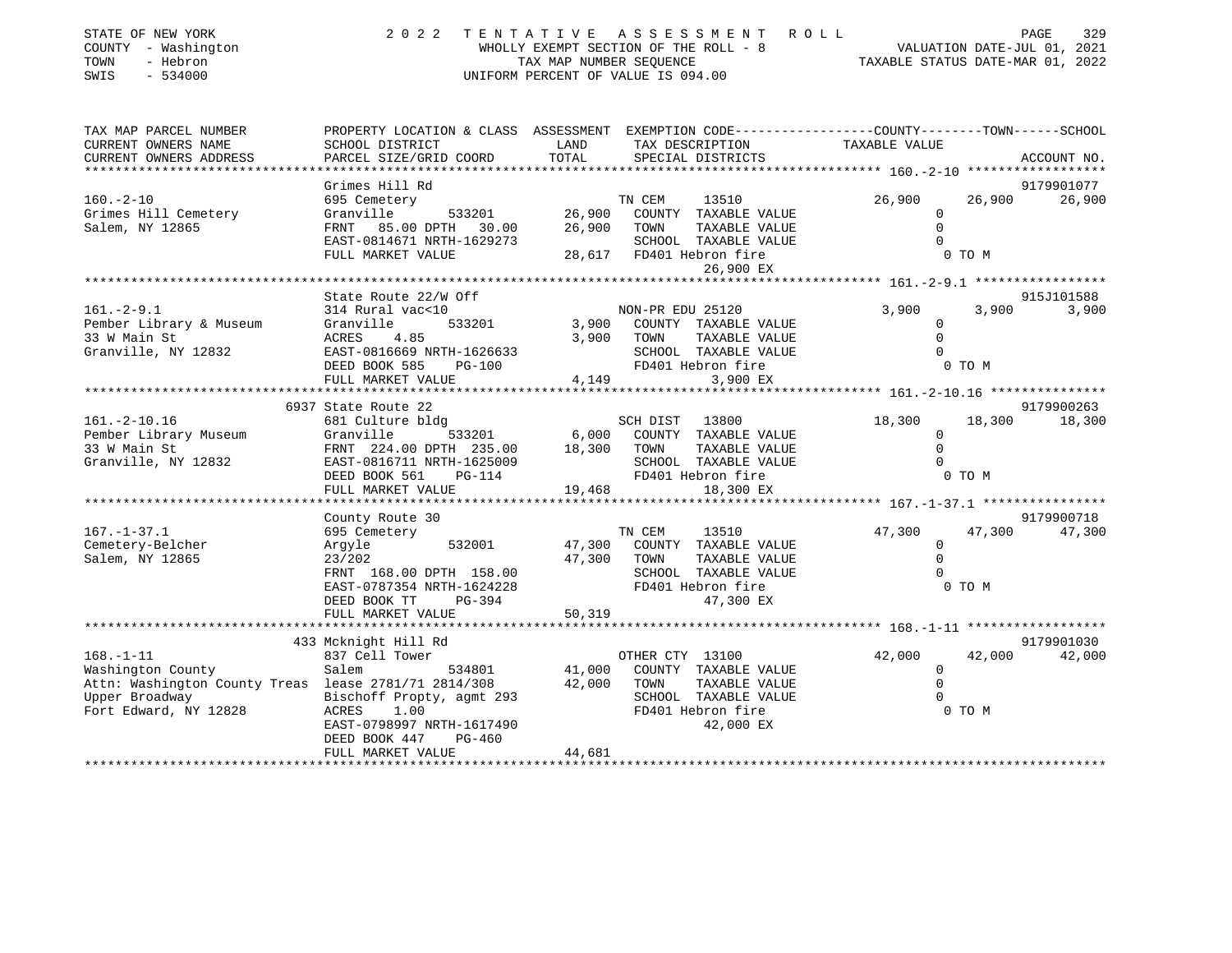| STATE OF NEW YORK<br>COUNTY - Washington<br>- Hebron<br>TOWN<br>$-534000$<br>SWIS | 2 0 2 2                                               | TENTATIVE<br>A S S E S S M E N T<br>ROLL<br>WHOLLY EXEMPT SECTION OF THE ROLL - 8<br>TAX MAP NUMBER SEQUENCE<br>UNIFORM PERCENT OF VALUE IS 094.00 | PAGE<br>330<br>VALUATION DATE-JUL 01, 2021<br>TAXABLE STATUS DATE-MAR 01, 2022 |
|-----------------------------------------------------------------------------------|-------------------------------------------------------|----------------------------------------------------------------------------------------------------------------------------------------------------|--------------------------------------------------------------------------------|
| TAX MAP PARCEL NUMBER<br>CURRENT OWNERS NAME                                      | SCHOOL DISTRICT                                       | PROPERTY LOCATION & CLASS ASSESSMENT EXEMPTION CODE---------------COUNTY-------TOWN------SCHOOL<br>LAND<br>TAX DESCRIPTION                         | TAXABLE VALUE                                                                  |
| CURRENT OWNERS ADDRESS                                                            | PARCEL SIZE/GRID COORD                                | TOTAL<br>SPECIAL DISTRICTS                                                                                                                         | ACCOUNT NO.                                                                    |
|                                                                                   |                                                       |                                                                                                                                                    |                                                                                |
|                                                                                   | 33 South Grimes Hill Rd                               |                                                                                                                                                    | 9179901252                                                                     |
| $169. - 1 - 18.8$                                                                 | 330 Vacant comm                                       | NON-PR EDU 25120                                                                                                                                   | 196,400<br>196,400<br>196,400                                                  |
| Pember Library & Museum                                                           | Granville<br>533201                                   | 196,400<br>COUNTY TAXABLE VALUE                                                                                                                    | $\mathbf 0$                                                                    |
| 33 W. Main St                                                                     | V Land                                                | 196,400<br>TOWN<br>TAXABLE VALUE                                                                                                                   | $\Omega$                                                                       |
| Granville, NY 12832                                                               | ACRES 131.29                                          | SCHOOL TAXABLE VALUE                                                                                                                               | $\Omega$                                                                       |
|                                                                                   | EAST-0815319 NRTH-1625517                             | FD401 Hebron fire                                                                                                                                  | 0 TO M                                                                         |
|                                                                                   | DEED BOOK 475<br><b>PG-101</b>                        | 196,400 EX                                                                                                                                         |                                                                                |
|                                                                                   | FULL MARKET VALUE                                     | 208,936                                                                                                                                            |                                                                                |
|                                                                                   | Mountainside Meadows Way                              |                                                                                                                                                    | 915J101791                                                                     |
| $170. - 1 - 12.5$                                                                 | 314 Rural vac<10                                      | NON-PR CHA 25130                                                                                                                                   | 25,200<br>25,200<br>25,200                                                     |
| GF Habitat for Humanity Inc                                                       | 534801<br>Salem                                       | 25,200<br>COUNTY TAXABLE VALUE                                                                                                                     | $\mathbf 0$                                                                    |
| 1373 State Route 9                                                                | Lot 3                                                 | 25,200<br>TOWN<br>TAXABLE VALUE                                                                                                                    | $\Omega$                                                                       |
| Fort Edward, NY 12828                                                             | ACRES<br>5.10                                         | SCHOOL TAXABLE VALUE                                                                                                                               | $\Omega$                                                                       |
|                                                                                   | EAST-0816074 NRTH-1617673<br>DEED BOOK 20200 PG-6707  | CA008 Cons agri dst 8<br>25,200 EX                                                                                                                 | 0 TO M                                                                         |
|                                                                                   | FULL MARKET VALUE                                     | FD401 Hebron fire<br>26,809<br>25,200 EX                                                                                                           | 0 TO M                                                                         |
|                                                                                   |                                                       |                                                                                                                                                    | ***************************** 170.-2-35 ******************                     |
|                                                                                   | Higgins Rd Off E                                      |                                                                                                                                                    | 915J101821                                                                     |
| $170. - 2 - 35$                                                                   | 695 Cemetery                                          | TN CEM<br>13510                                                                                                                                    | 600<br>600<br>600                                                              |
| Shaw Cemetery                                                                     | Granville<br>533201                                   | 600<br>COUNTY TAXABLE VALUE                                                                                                                        | 0                                                                              |
| Granville, NY 12832                                                               | Cemetery                                              | 600<br>TOWN<br>TAXABLE VALUE                                                                                                                       | $\Omega$                                                                       |
|                                                                                   | FRNT 122.00 DPTH 38.00                                | SCHOOL TAXABLE VALUE                                                                                                                               | $\Omega$                                                                       |
|                                                                                   | EAST-0821600 NRTH-1623982                             | FD401 Hebron fire                                                                                                                                  | 0 TO M                                                                         |
|                                                                                   | DEED BOOK R 81 PG-368                                 | 600 EX                                                                                                                                             |                                                                                |
|                                                                                   | FULL MARKET VALUE                                     | 638<br>******************                                                                                                                          | ************************ 170 -2-36 *******************                         |
|                                                                                   | Higgins Rd Off E                                      |                                                                                                                                                    | 915J101822                                                                     |
| $170. - 2 - 36$                                                                   | 695 Cemetery                                          | TN CEM<br>13510                                                                                                                                    | 700<br>700<br>700                                                              |
| Wrights Cemetery                                                                  | Granville<br>533201                                   | 700<br>COUNTY TAXABLE VALUE                                                                                                                        | $\mathbf 0$                                                                    |
| Granville, NY 12832                                                               | Cemetery                                              | 700<br>TOWN<br>TAXABLE VALUE                                                                                                                       | $\Omega$                                                                       |
|                                                                                   | 48.00 DPTH 112.00<br>FRNT                             | SCHOOL TAXABLE VALUE                                                                                                                               |                                                                                |
|                                                                                   | EAST-0822078 NRTH-1623977                             | FD401 Hebron fire                                                                                                                                  | 0 TO M                                                                         |
|                                                                                   | DEED BOOK R 137 PG-150                                | 700 EX                                                                                                                                             |                                                                                |
|                                                                                   | FULL MARKET VALUE                                     | 745                                                                                                                                                |                                                                                |
|                                                                                   | *************************                             |                                                                                                                                                    |                                                                                |
|                                                                                   | Middle Rd                                             |                                                                                                                                                    | 9179900725                                                                     |
| $176. - 1 - 14$                                                                   | 695 Cemetery                                          | PRI CEM<br>27350                                                                                                                                   | 105,800<br>105,800<br>105,800                                                  |
| Hebron Cemetery Assoc                                                             | 534801<br>Salem                                       | 105,800<br>COUNTY TAXABLE VALUE                                                                                                                    | 0                                                                              |
| c/o Tom Rogers                                                                    | ACRES 18.00                                           | 105,800<br>TOWN<br>TAXABLE VALUE<br>SCHOOL TAXABLE VALUE                                                                                           | $\Omega$<br>$\Omega$                                                           |
| 751 Chamberlin Mills Rd<br>Salem, NY 12865                                        | EAST-0804055 NRTH-1613043<br>DEED BOOK 296<br>$PG-55$ | FD401 Hebron fire                                                                                                                                  | 0 TO M                                                                         |

FULL MARKET VALUE 112,553 105,800 EX

\*\*\*\*\*\*\*\*\*\*\*\*\*\*\*\*\*\*\*\*\*\*\*\*\*\*\*\*\*\*\*\*\*\*\*\*\*\*\*\*\*\*\*\*\*\*\*\*\*\*\*\*\*\*\*\*\*\*\*\*\*\*\*\*\*\*\*\*\*\*\*\*\*\*\*\*\*\*\*\*\*\*\*\*\*\*\*\*\*\*\*\*\*\*\*\*\*\*\*\*\*\*\*\*\*\*\*\*\*\*\*\*\*\*\*\*\*\*\*\*\*\*\*\*\*\*\*\*\*\*\*\*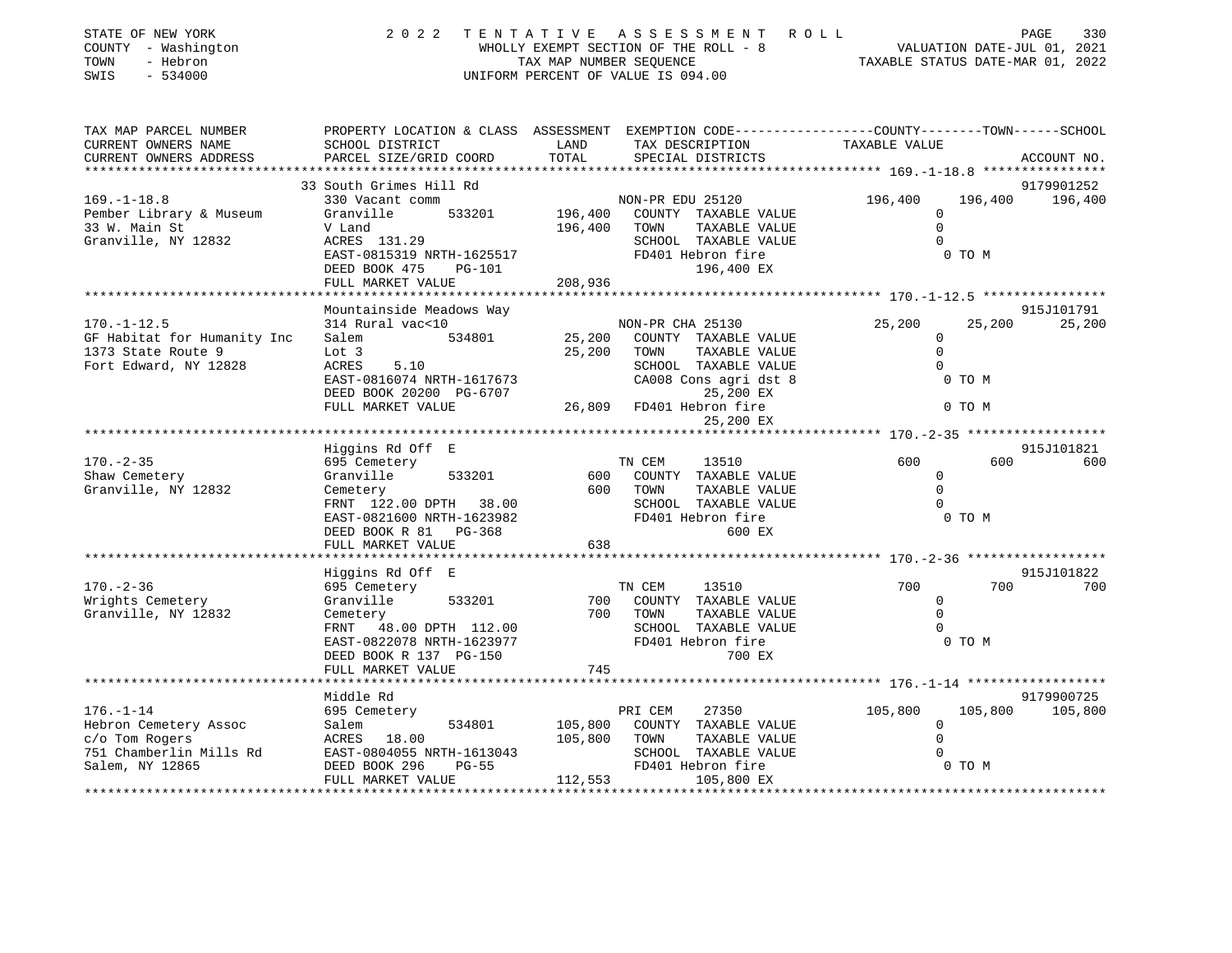| STATE OF NEW YORK<br>COUNTY - Washington<br>- Hebron<br>TOWN<br>SWIS<br>$-534000$                                        | 2 0 2 2                                                                                                                                                                   | TENTATIVE                       | ASSESSMENT ROLL<br>UNIFORM PERCENT OF VALUE IS 094.00                                                                       |                                                     | PAGE<br>331<br>WHOLLY EXEMPT SECTION OF THE ROLL - 8<br>TAX MAP NUMBER SEQUENCE TAIL OF THE ROLL - 8<br>TAXABLE STATUS DATE-MAR 01, 2022 |                       |  |
|--------------------------------------------------------------------------------------------------------------------------|---------------------------------------------------------------------------------------------------------------------------------------------------------------------------|---------------------------------|-----------------------------------------------------------------------------------------------------------------------------|-----------------------------------------------------|------------------------------------------------------------------------------------------------------------------------------------------|-----------------------|--|
| TAX MAP PARCEL NUMBER<br>CURRENT OWNERS NAME<br>CURRENT OWNERS ADDRESS                                                   | PROPERTY LOCATION & CLASS ASSESSMENT EXEMPTION CODE----------------COUNTY-------TOWN------SCHOOL<br>SCHOOL DISTRICT<br>PARCEL SIZE/GRID COORD                             | LAND<br>TOTAL                   | TAX DESCRIPTION<br>SPECIAL DISTRICTS                                                                                        | TAXABLE VALUE                                       |                                                                                                                                          | ACCOUNT NO.           |  |
|                                                                                                                          |                                                                                                                                                                           |                                 |                                                                                                                             |                                                     |                                                                                                                                          |                       |  |
|                                                                                                                          | 660 Chamberlin Mills Rd                                                                                                                                                   |                                 |                                                                                                                             |                                                     |                                                                                                                                          | 9179900731            |  |
| $176. - 1 - 22$<br>Hebron Town Highway Dept<br>660 Chamberlin Mills Rd<br>Salem, NY 12865                                | 841 Motr veh srv<br>Salem 534801<br>ACRES 4.70<br>EAST-0803087 NRTH-1611643<br>DEED ROOK 411 PG-885                                                                       | 196,000 TOWN                    | OTHER TOWN 13500<br>55,800 COUNTY TAXABLE VALUE<br>TAXABLE VALUE<br>SCHOOL TAXABLE VALUE<br>FD401 Hebron fire               | 196,000<br>$\Omega$<br>$\Omega$<br>$\Omega$         | 0 TO M                                                                                                                                   | 196,000 196,000       |  |
|                                                                                                                          | FULL MARKET VALUE                                                                                                                                                         | 208,511                         | 196,000 EX                                                                                                                  |                                                     |                                                                                                                                          |                       |  |
| $177. - 1 - 12$<br>Hebron United Presbyterian Ch Salem<br>c/o Tracy McEachron<br>3157 County Route 30<br>Salem, NY 12865 | 6559 State Route 22<br>620 Religious<br>534801<br>Ease 800/312<br>932/232<br>FRNT 116.00 DPTH 256.00<br>EAST-0815116 NRTH-1615847<br>PG-454<br>DEED BOOK 12               | 267,500 TOWN                    | NON-PR REL 25110<br>33,700 COUNTY TAXABLE VALUE<br>TAXABLE VALUE<br>SCHOOL TAXABLE VALUE<br>FD401 Hebron fire<br>267,500 EX | 267,500<br>$\overline{0}$<br>$\Omega$<br>$\Omega$   | 267,500<br>0 TO M                                                                                                                        | 9179900729<br>267,500 |  |
|                                                                                                                          | FULL MARKET VALUE                                                                                                                                                         | 284,574                         |                                                                                                                             |                                                     |                                                                                                                                          |                       |  |
|                                                                                                                          | 6560 State Route 22                                                                                                                                                       |                                 |                                                                                                                             |                                                     |                                                                                                                                          | 9179901079            |  |
| $177. - 1 - 16$<br>Hebron Preservation Society<br>6604 State Route 22 FRNT 60.00 DPTH 87.00<br>Salem, NY 12865           | 681 Culture bldg<br>Salem 534801<br>EAST-0815365 NRTH-1615927<br>DEED BOOK 484<br>PG-606<br>FULL MARKET VALUE                                                             | 23,500<br>62,400 TOWN<br>66,383 | HIST SOC 26250<br>COUNTY TAXABLE VALUE<br>TAXABLE VALUE<br>SCHOOL TAXABLE VALUE<br>FD401 Hebron fire                        | 62,400<br>$\Omega$<br>$\overline{0}$<br>$\Omega$    | 62,400<br>62,400 TO M                                                                                                                    | 62,400                |  |
|                                                                                                                          |                                                                                                                                                                           |                                 |                                                                                                                             |                                                     |                                                                                                                                          |                       |  |
| $177. - 1 - 17.1$<br>Hebron Preservation Society<br>6604 State Route 22<br>Salem, NY 12865                               | State Route 22<br>330 Vacant comm<br>Salem<br>534801<br>FRNT 29.00 DPTH 197.00<br>EAST-0815441 NRTH-1615956<br>DEED BOOK 626<br>$PG-6$<br>FULL MARKET VALUE               | 26,800<br>26,800<br>28,511      | HIST SOC<br>26250<br>COUNTY TAXABLE VALUE<br>TAXABLE VALUE<br>TOWN<br>SCHOOL TAXABLE VALUE<br>FD401 Hebron fire             | 26,800<br>$\mathbf 0$<br>$\Omega$<br>$\overline{0}$ | 26,800<br>26,800 TO M                                                                                                                    | 26,800                |  |
|                                                                                                                          |                                                                                                                                                                           |                                 |                                                                                                                             |                                                     |                                                                                                                                          |                       |  |
| $177. - 1 - 27$<br>Cemetery-E Hebron<br>Salem, NY 12865                                                                  | State Route 22/W Off<br>695 Cemetery<br>534801<br>Salem<br>418/560<br>FRNT 99.00 DPTH 148.50<br>EAST-0814893 NRTH-1613191<br>DEED BOOK 241<br>PG-504<br>FULL MARKET VALUE | 29,000<br>29,000 TOWN<br>30,851 | TN CEM<br>13510<br>COUNTY TAXABLE VALUE<br>TAXABLE VALUE<br>SCHOOL TAXABLE VALUE<br>FD401 Hebron fire<br>29,000 EX          | 29,000<br>$\circ$<br>$\circ$<br>$\Omega$            | 29,000<br>0 TO M                                                                                                                         | 9179900719<br>29,000  |  |
|                                                                                                                          |                                                                                                                                                                           |                                 |                                                                                                                             |                                                     |                                                                                                                                          |                       |  |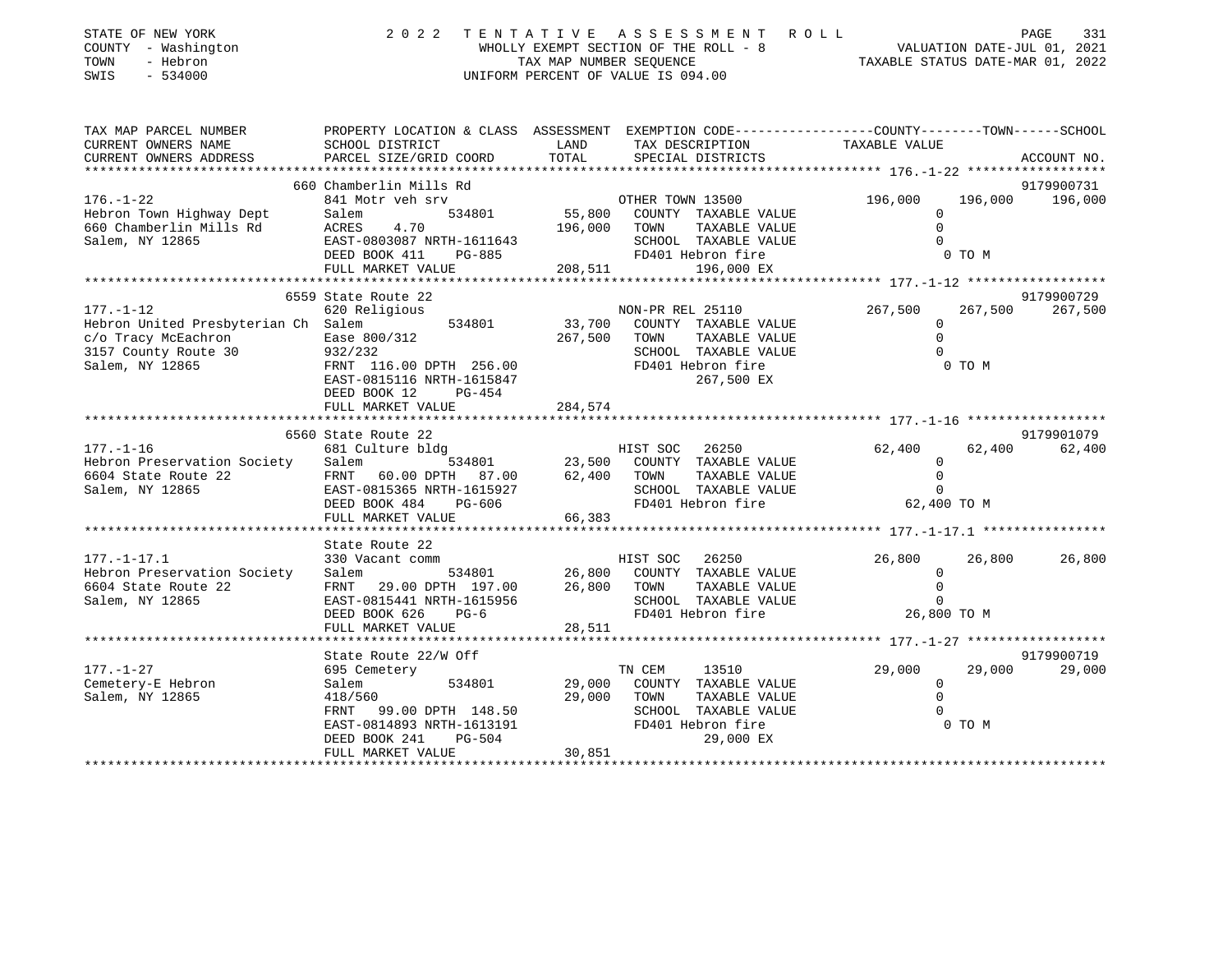| STATE OF NEW YORK<br>COUNTY - Washington<br>TOWN<br>- Hebron<br>SWIS<br>$-534000$ | 2 0 2 2<br>TENTATIVE ASSESSMENT ROLL<br>UNIFORM PERCENT OF VALUE IS 094.00                                        | 332<br>PAGE   |                                               |                              |             |  |
|-----------------------------------------------------------------------------------|-------------------------------------------------------------------------------------------------------------------|---------------|-----------------------------------------------|------------------------------|-------------|--|
| TAX MAP PARCEL NUMBER<br>CURRENT OWNERS NAME                                      | PROPERTY LOCATION & CLASS ASSESSMENT EXEMPTION CODE---------------COUNTY-------TOWN-----SCHOOL<br>SCHOOL DISTRICT | LAND          | TAX DESCRIPTION                               | TAXABLE VALUE                |             |  |
| CURRENT OWNERS ADDRESS                                                            | PARCEL SIZE/GRID COORD                                                                                            | TOTAL         | SPECIAL DISTRICTS                             |                              | ACCOUNT NO. |  |
|                                                                                   |                                                                                                                   |               |                                               |                              |             |  |
|                                                                                   | Chamberlin Mills Rd                                                                                               |               |                                               |                              | 9179900726  |  |
| $177. - 1 - 40$                                                                   | 695 Cemetery<br>534801                                                                                            | 28,500        | PRI CEM<br>27350                              | 29,000<br>29,000<br>$\Omega$ | 29,000      |  |
| Hebron Cemetery Assoc<br>c/o Tom Rogers                                           | Salem                                                                                                             | 29,000        | COUNTY TAXABLE VALUE<br>TOWN<br>TAXABLE VALUE | $\mathbf 0$                  |             |  |
| 751 Chamberlin Mills Rd                                                           | Cemetery<br>ACRES 7.20                                                                                            |               | SCHOOL TAXABLE VALUE                          |                              |             |  |
| Salem, NY 12865                                                                   | EAST-0805051 NRTH-1612580                                                                                         |               | FD401 Hebron fire                             | 0 TO M                       |             |  |
|                                                                                   | DEED BOOK 59<br>PG-382                                                                                            |               | 29,000 EX                                     |                              |             |  |
|                                                                                   | FULL MARKET VALUE                                                                                                 | 30,851        |                                               |                              |             |  |
|                                                                                   |                                                                                                                   |               |                                               |                              |             |  |
|                                                                                   | Tiplady Rd                                                                                                        |               |                                               |                              |             |  |
| $178. - 1 - 8.5$                                                                  | 695 Cemetery                                                                                                      |               | TN CEM<br>13510                               | 23,000<br>23,000             | 23,000      |  |
| Hebron Cemetary                                                                   | Salem                                                                                                             | 534801 23,000 | COUNTY TAXABLE VALUE                          | $\Omega$                     |             |  |
| Tiplady Rd                                                                        | FRNT 66.00 DPTH 63.00                                                                                             | 23,000        | TOWN<br>TAXABLE VALUE                         | $\Omega$                     |             |  |
| Salem, NY 12865                                                                   | 0.10<br>ACRES<br>EAST-0822016 NRTH-1612336                                                                        |               | SCHOOL TAXABLE VALUE<br>FD401 Hebron fire     | 0 TO M                       |             |  |
|                                                                                   | FULL MARKET VALUE                                                                                                 | 24,468        | 23,000 EX                                     |                              |             |  |
|                                                                                   |                                                                                                                   |               |                                               |                              |             |  |
|                                                                                   | 6425 State Route 22                                                                                               |               |                                               |                              | 9179901211  |  |
| $178. - 1 - 17$                                                                   | 662 Police/fire                                                                                                   |               | VOL FIRE 26400                                | 115,900<br>115,900           | 115,900     |  |
| Hebron Fire Dept                                                                  | 534801                                                                                                            |               | 25,500 COUNTY TAXABLE VALUE                   | $\mathbf 0$                  |             |  |
| 6425 State Route 22                                                               | Salem<br>22 Lot & Firehouse<br>22 Lot 22 PPTH                                                                     | 115,900       | TOWN<br>TAXABLE VALUE                         | $\Omega$                     |             |  |
| Salem, NY 12865                                                                   | FRNT 180.00 DPTH 208.00                                                                                           |               | SCHOOL TAXABLE VALUE                          |                              |             |  |
|                                                                                   | ACRES<br>0.20                                                                                                     |               | FD401 Hebron fire                             | 0 TO M                       |             |  |
|                                                                                   | EAST-0815957 NRTH-1612629                                                                                         |               | 115,900 EX                                    |                              |             |  |
|                                                                                   | DEED BOOK 467<br>PG-894                                                                                           |               |                                               |                              |             |  |
|                                                                                   | FULL MARKET VALUE                                                                                                 | 123,298       |                                               |                              |             |  |
|                                                                                   | 3335 County Route 30                                                                                              |               |                                               |                              | 9179900733  |  |
| $183. - 1 - 3.2$                                                                  | 841 Motr veh srv                                                                                                  |               | OTHER CTY 13100                               | 270,900<br>270,900           | 270,900     |  |
| Washington County                                                                 | 534801<br>Salem                                                                                                   | 54,300        | COUNTY TAXABLE VALUE                          | $\Omega$                     |             |  |
| Attn: Washington County Treas 654/205                                             |                                                                                                                   | 270,900       | TOWN<br>TAXABLE VALUE                         | $\Omega$                     |             |  |
| Upper Broadway                                                                    | ACRES 4.41                                                                                                        |               | SCHOOL TAXABLE VALUE                          |                              |             |  |
| Fort Edward, NY 12828                                                             | EAST-0790292 NRTH-1607218                                                                                         |               | CA008 Cons agri dst 8                         | 0 TO M                       |             |  |
|                                                                                   | DEED BOOK 467<br>PG-489                                                                                           |               | 270,900 EX                                    |                              |             |  |
|                                                                                   | FULL MARKET VALUE                                                                                                 |               | 270,000 EA                                    | 0 TO M                       |             |  |
|                                                                                   |                                                                                                                   |               | 270,900 EX                                    |                              |             |  |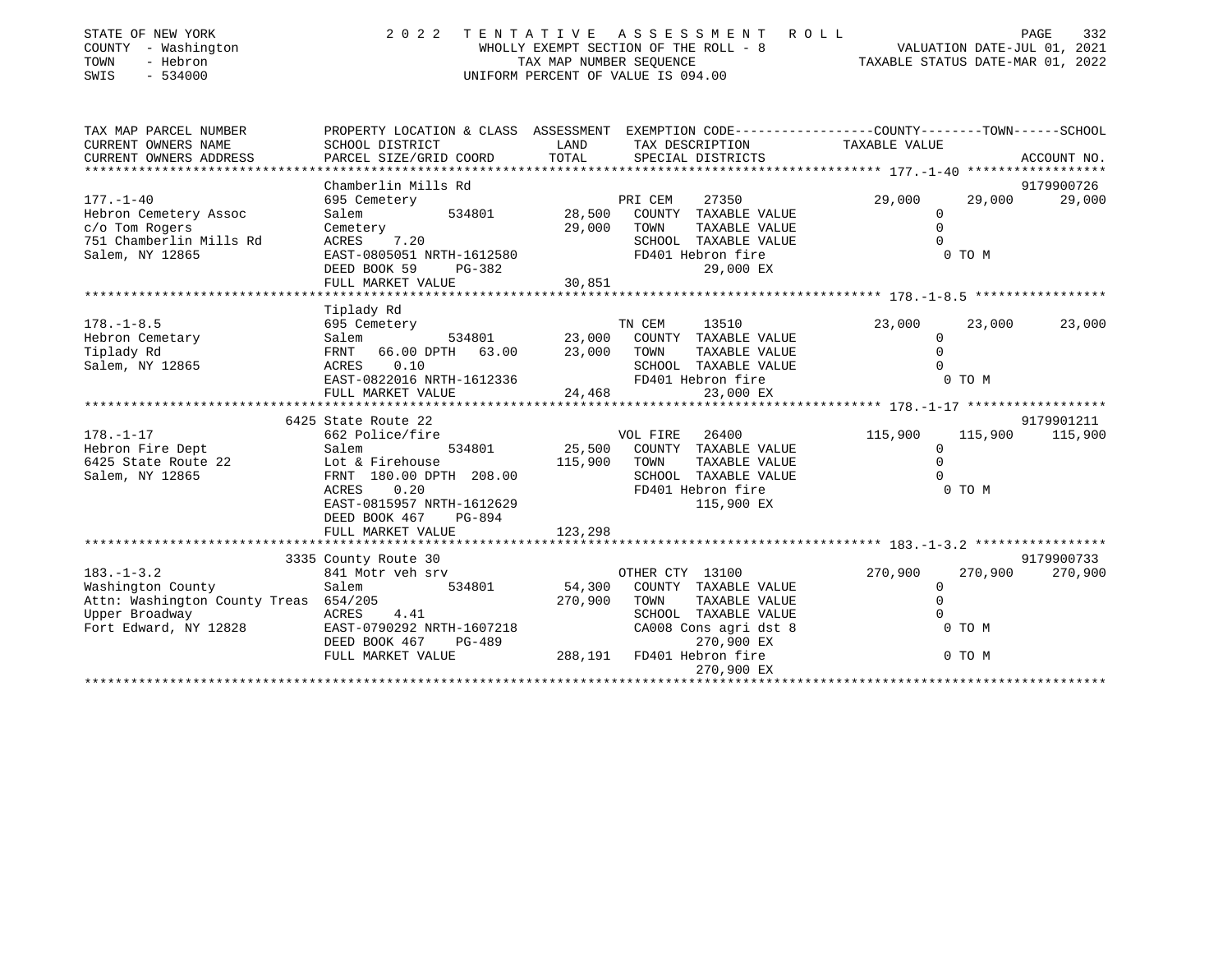| STATE OF NEW YORK<br>COUNTY - Washington<br>- Hebron<br>TOWN<br>$-534000$<br>SWIS | 2 0 2 2                                                                                                                       | TAX MAP NUMBER SEQUENCE | TENTATIVE ASSESSMENT<br>R O L L<br>WHOLLY EXEMPT SECTION OF THE ROLL - 8<br>UNIFORM PERCENT OF VALUE IS 094.00                          |                        | 333<br>PAGE                      |
|-----------------------------------------------------------------------------------|-------------------------------------------------------------------------------------------------------------------------------|-------------------------|-----------------------------------------------------------------------------------------------------------------------------------------|------------------------|----------------------------------|
| TAX MAP PARCEL NUMBER<br>CURRENT OWNERS NAME<br>CURRENT OWNERS ADDRESS            | SCHOOL DISTRICT<br>PARCEL SIZE/GRID COORD                                                                                     | LAND<br>TOTAL           | PROPERTY LOCATION & CLASS ASSESSMENT EXEMPTION CODE----------------COUNTY-------TOWN-----SCHOOL<br>TAX DESCRIPTION<br>SPECIAL DISTRICTS | TAXABLE VALUE          | ACCOUNT NO.                      |
|                                                                                   |                                                                                                                               |                         |                                                                                                                                         |                        |                                  |
| $183.16 - 1 - 15$                                                                 | 3165 County Route 30<br>662 Police/fire                                                                                       |                         | 26400<br>VOL FIRE                                                                                                                       | 194,200                | 9179900722<br>194,200<br>194,200 |
| Hebron Fire Dept                                                                  | 534801<br>Salem                                                                                                               |                         | 39,800 COUNTY TAXABLE VALUE                                                                                                             | $\mathbf 0$            |                                  |
| 3165 County Route 30                                                              |                                                                                                                               | 194,200                 | TAXABLE VALUE<br>TOWN                                                                                                                   | $\mathbf 0$            |                                  |
| Salem, NY 12865                                                                   | 4.25<br>ACRES                                                                                                                 |                         | SCHOOL TAXABLE VALUE                                                                                                                    | $\Omega$               |                                  |
|                                                                                   | EAST-0791622 NRTH-1603539                                                                                                     |                         | CA008 Cons agri dst 8                                                                                                                   |                        | 0 TO M                           |
|                                                                                   | DEED BOOK 285<br>PG-136                                                                                                       |                         | 194,200 EX                                                                                                                              |                        |                                  |
|                                                                                   | FULL MARKET VALUE                                                                                                             |                         | 206,596 FD401 Hebron fire                                                                                                               |                        | 0 TO M                           |
|                                                                                   |                                                                                                                               |                         | 194,200 EX                                                                                                                              |                        |                                  |
|                                                                                   |                                                                                                                               |                         | LD401 West hebron light                                                                                                                 |                        | 0 TO M                           |
|                                                                                   |                                                                                                                               |                         | 194,200 EX                                                                                                                              |                        |                                  |
|                                                                                   |                                                                                                                               |                         |                                                                                                                                         |                        |                                  |
|                                                                                   | 3166 County Route 30                                                                                                          |                         | VOL FIRE 26400                                                                                                                          |                        |                                  |
| $183.16 - 1 - 17.1$<br>Hebron Volunteer Fire Co Inc Salem 534801                  | 662 Police/fire                                                                                                               |                         | 38,900 COUNTY TAXABLE VALUE                                                                                                             | 175,700<br>$\mathbf 0$ | 175,700<br>175,700               |
|                                                                                   |                                                                                                                               |                         | TAXABLE VALUE                                                                                                                           | $\mathbf 0$            |                                  |
| 3166 County Route 30 Firehouse/parking Lot 390 175,700 TOWN<br>Salem, NY 12832    | Ease835/255                                                                                                                   |                         | SCHOOL TAXABLE VALUE                                                                                                                    | $\Omega$               |                                  |
|                                                                                   | ACRES<br>3.95                                                                                                                 |                         | CA008 Cons agri dst 8                                                                                                                   |                        | 0 TO M                           |
|                                                                                   | EAST-0792629 NRTH-1603892                                                                                                     |                         | 175,700 EX                                                                                                                              |                        |                                  |
|                                                                                   | DEED BOOK 835<br>PG-252                                                                                                       |                         | FD401 Hebron fire                                                                                                                       |                        | 0 TO M                           |
|                                                                                   | FULL MARKET VALUE                                                                                                             | 186,915                 | 175,700 EX                                                                                                                              |                        |                                  |
|                                                                                   |                                                                                                                               |                         |                                                                                                                                         |                        |                                  |
|                                                                                   | County Route 30                                                                                                               |                         |                                                                                                                                         |                        | 9179900723                       |
| $183.16 - 1 - 20$                                                                 | 330 Vacant comm                                                                                                               |                         | VOL FIRE<br>26400                                                                                                                       | 23,000                 | 23,000<br>23,000                 |
| Hebron Fire Dept                                                                  | 330 Vacant co<br>Salem<br>Ease 835/255<br>534801                                                                              |                         | 23,000 COUNTY TAXABLE VALUE                                                                                                             | $\mathbf{0}$           |                                  |
| 3166 County Route 30                                                              |                                                                                                                               | 23,000                  | TOWN<br>TAXABLE VALUE                                                                                                                   | $\mathbf 0$            |                                  |
| Salem, NY 12865                                                                   | FRNT 66.00 DPTH 195.00                                                                                                        |                         | SCHOOL TAXABLE VALUE                                                                                                                    | $\Omega$               |                                  |
|                                                                                   | ACRES<br>0.30                                                                                                                 |                         | CA008 Cons agri dst 8                                                                                                                   |                        | 0 TO M                           |
|                                                                                   | EAST-0792150 NRTH-1603620                                                                                                     |                         | 23,000 EX                                                                                                                               |                        |                                  |
|                                                                                   | DEED BOOK 435<br>PG-209                                                                                                       |                         | FD401 Hebron fire                                                                                                                       |                        | 0 TO M                           |
|                                                                                   | FULL MARKET VALUE                                                                                                             |                         | 24,468<br>23,000 EX<br>LD401 West hebron light                                                                                          |                        | 0 TO M                           |
|                                                                                   |                                                                                                                               |                         | 23,000 EX                                                                                                                               |                        |                                  |
|                                                                                   |                                                                                                                               |                         |                                                                                                                                         |                        |                                  |
|                                                                                   | 3178 County Route 30                                                                                                          |                         |                                                                                                                                         |                        | 9179900727                       |
| $183.16 - 1 - 24$                                                                 | 620 Religious                                                                                                                 |                         | NON-PR REL 25110                                                                                                                        | 211,800                | 211,800<br>211,800               |
| M E Church                                                                        | Salem<br>534801                                                                                                               | 24,500                  | COUNTY TAXABLE VALUE                                                                                                                    | $\Omega$               |                                  |
| c/o Deb Earthowl                                                                  |                                                                                                                               | 211,800                 | TOWN<br>TAXABLE VALUE                                                                                                                   | $\mathbf 0$            |                                  |
| 31 W Broadway                                                                     |                                                                                                                               |                         | SCHOOL TAXABLE VALUE                                                                                                                    | $\Omega$               |                                  |
| Salem, NY 12865                                                                   | Salem<br>68/165 76/16 86/338<br>FRNT 68.00 DPTH 228.00<br>ACRES 0.36<br>---- 070000 NRTH-1603890<br>EAST-0792029 NRTH-1603890 |                         | CA008 Cons agri dst 8<br>211,800 EX                                                                                                     |                        | 0 TO M                           |
|                                                                                   | DEED BOOK 46<br>PG-530                                                                                                        |                         | FD401 Hebron fire                                                                                                                       |                        | 0 TO M                           |
|                                                                                   | FULL MARKET VALUE                                                                                                             | 225,319                 | 211,800 EX                                                                                                                              |                        |                                  |
|                                                                                   |                                                                                                                               |                         | LD401 West hebron light                                                                                                                 |                        | 0 TO M                           |
|                                                                                   |                                                                                                                               |                         | 211,800 EX                                                                                                                              |                        |                                  |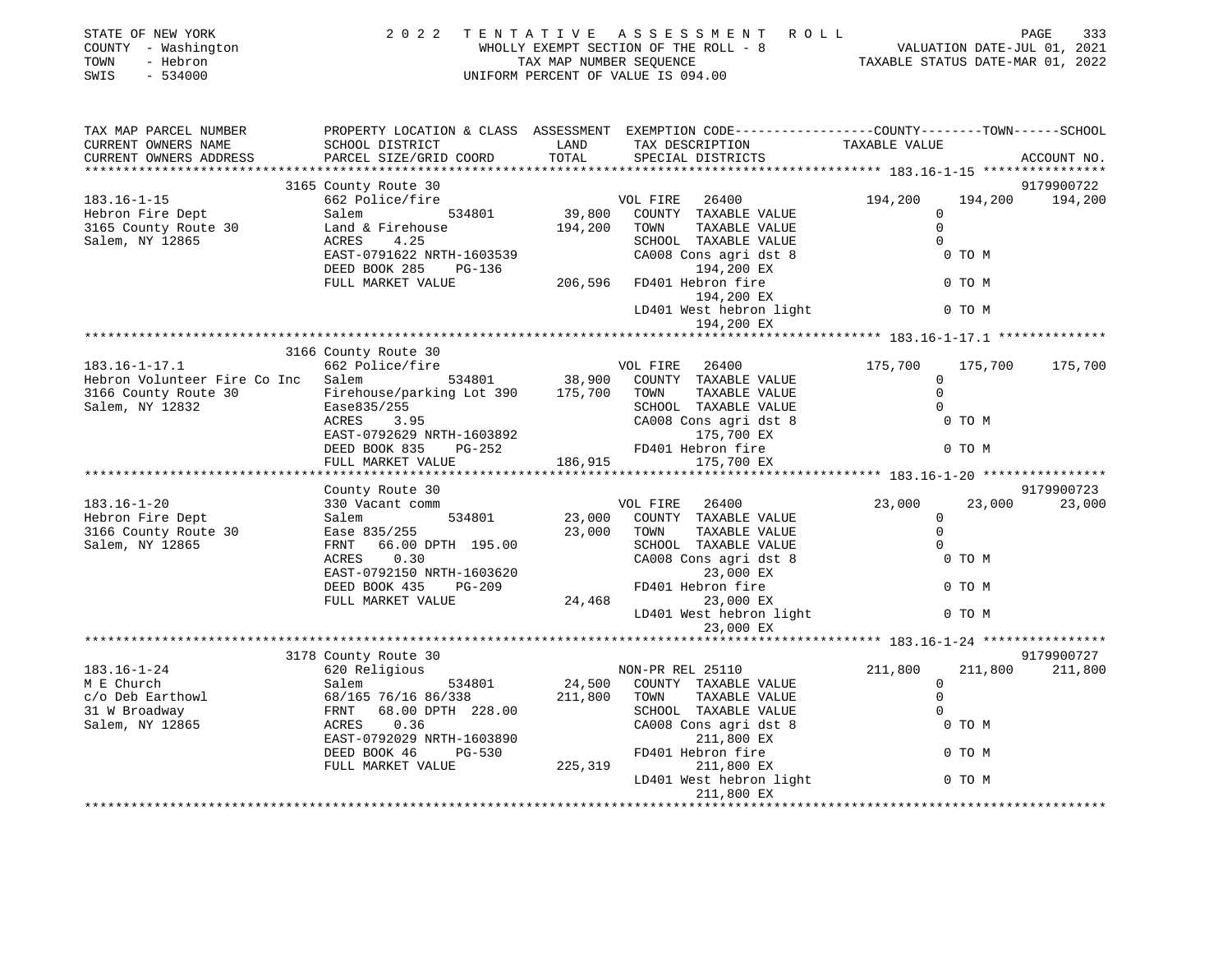| STATE OF NEW YORK<br>COUNTY<br>- Washington<br>TOWN<br>- Hebron<br>$-534000$<br>SWIS                                     | 2 0 2 2                   | TENTATIVE<br>TAX MAP NUMBER SEQUENCE | A S S E S S M E N T R O L L<br>WHOLLY EXEMPT SECTION OF THE ROLL - 8 VALUATION DATE-JUL 01, 2021<br>UNIFORM PERCENT OF VALUE IS 094.00 |               | 334<br>PAGE<br>TAXABLE STATUS DATE-MAR 01, 2022 |
|--------------------------------------------------------------------------------------------------------------------------|---------------------------|--------------------------------------|----------------------------------------------------------------------------------------------------------------------------------------|---------------|-------------------------------------------------|
| TAX MAP PARCEL NUMBER THE PROPERTY LOCATION & CLASS ASSESSMENT EXEMPTION CODE--------------COUNTY-------TOWN------SCHOOL |                           |                                      |                                                                                                                                        |               |                                                 |
| CURRENT OWNERS NAME                                                                                                      | SCHOOL DISTRICT           | LAND                                 | TAX DESCRIPTION                                                                                                                        | TAXABLE VALUE |                                                 |
| CURRENT OWNERS ADDRESS                                                                                                   | PARCEL SIZE/GRID COORD    |                                      | TOTAL SPECIAL DISTRICTS                                                                                                                |               | ACCOUNT NO.                                     |
|                                                                                                                          |                           |                                      |                                                                                                                                        |               |                                                 |
|                                                                                                                          | 3157 County Route 30      |                                      |                                                                                                                                        |               | 9179900732<br>877,900                           |
| $183.20 - 1 - 1.1$<br>Hebron United Presbyterian Ch Salem 534801 42,000                                                  | 620 Religious             |                                      | NON-PR REL 25110<br>COUNTY TAXABLE VALUE                                                                                               | 877,900<br>0  | 877,900                                         |
| c/o Rev. Laura Mitchell                                                                                                  | 363/104                   | 877,900                              | TOWN<br>TAXABLE VALUE                                                                                                                  | $\Omega$      |                                                 |
| 3157 County Route 30                                                                                                     | ACRES 5.00                |                                      | TAXABLE VALUE<br>SCHOOL                                                                                                                | $\Omega$      |                                                 |
| Salem, NY 12865                                                                                                          | EAST-0791781 NRTH-1603233 |                                      | CA008 Cons agri dst 8                                                                                                                  |               | 0 TO M                                          |
|                                                                                                                          | DEED BOOK 47<br>PG-499    |                                      | 877,900 EX                                                                                                                             |               |                                                 |
|                                                                                                                          | FULL MARKET VALUE         | 933,936                              | FD401 Hebron fire                                                                                                                      |               | 0 TO M                                          |
|                                                                                                                          |                           |                                      | 877,900 EX                                                                                                                             |               |                                                 |
|                                                                                                                          |                           |                                      | LD401 West hebron light                                                                                                                |               | 0 TO M                                          |
|                                                                                                                          |                           |                                      | 877,900 EX                                                                                                                             |               |                                                 |
|                                                                                                                          |                           |                                      |                                                                                                                                        |               |                                                 |
|                                                                                                                          | County Route 30           |                                      |                                                                                                                                        |               | 915J101044                                      |
| $183.20 - 1 - 3$                                                                                                         | 311 Res vac land          |                                      | OTHER CTY 13100                                                                                                                        | 400           | 400<br>400                                      |
| Washington County                                                                                                        | Salem                     | 534801 400                           | COUNTY<br>TAXABLE VALUE                                                                                                                | 0             |                                                 |
| Attn: Washington County Treasu FRNT 116.00 DPTH 122.00                                                                   |                           | 400                                  | TOWN<br>TAXABLE VALUE                                                                                                                  | $\mathbf 0$   |                                                 |
| 383 Broadway                                                                                                             | ACRES 0.32                |                                      | TAXABLE VALUE<br>SCHOOL                                                                                                                | $\Omega$      |                                                 |
| Fort Edward, NY 12828                                                                                                    | EAST-0792164 NRTH-1603081 |                                      | CA008 Cons agri dst 8                                                                                                                  |               | 0 TO M                                          |
|                                                                                                                          | DEED BOOK 851<br>PG-326   |                                      | 400 EX                                                                                                                                 |               |                                                 |
|                                                                                                                          | FULL MARKET VALUE         | 426                                  | FD401 Hebron fire<br>400 EX                                                                                                            |               | 0 TO M                                          |
|                                                                                                                          |                           |                                      | LD401 West hebron light                                                                                                                |               | 0 TO M                                          |
|                                                                                                                          |                           |                                      |                                                                                                                                        |               |                                                 |

400 EX \*\*\*\*\*\*\*\*\*\*\*\*\*\*\*\*\*\*\*\*\*\*\*\*\*\*\*\*\*\*\*\*\*\*\*\*\*\*\*\*\*\*\*\*\*\*\*\*\*\*\*\*\*\*\*\*\*\*\*\*\*\*\*\*\*\*\*\*\*\*\*\*\*\*\*\*\*\*\*\*\*\*\*\*\*\*\*\*\*\*\*\*\*\*\*\*\*\*\*\*\*\*\*\*\*\*\*\*\*\*\*\*\*\*\*\*\*\*\*\*\*\*\*\*\*\*\*\*\*\*\*\*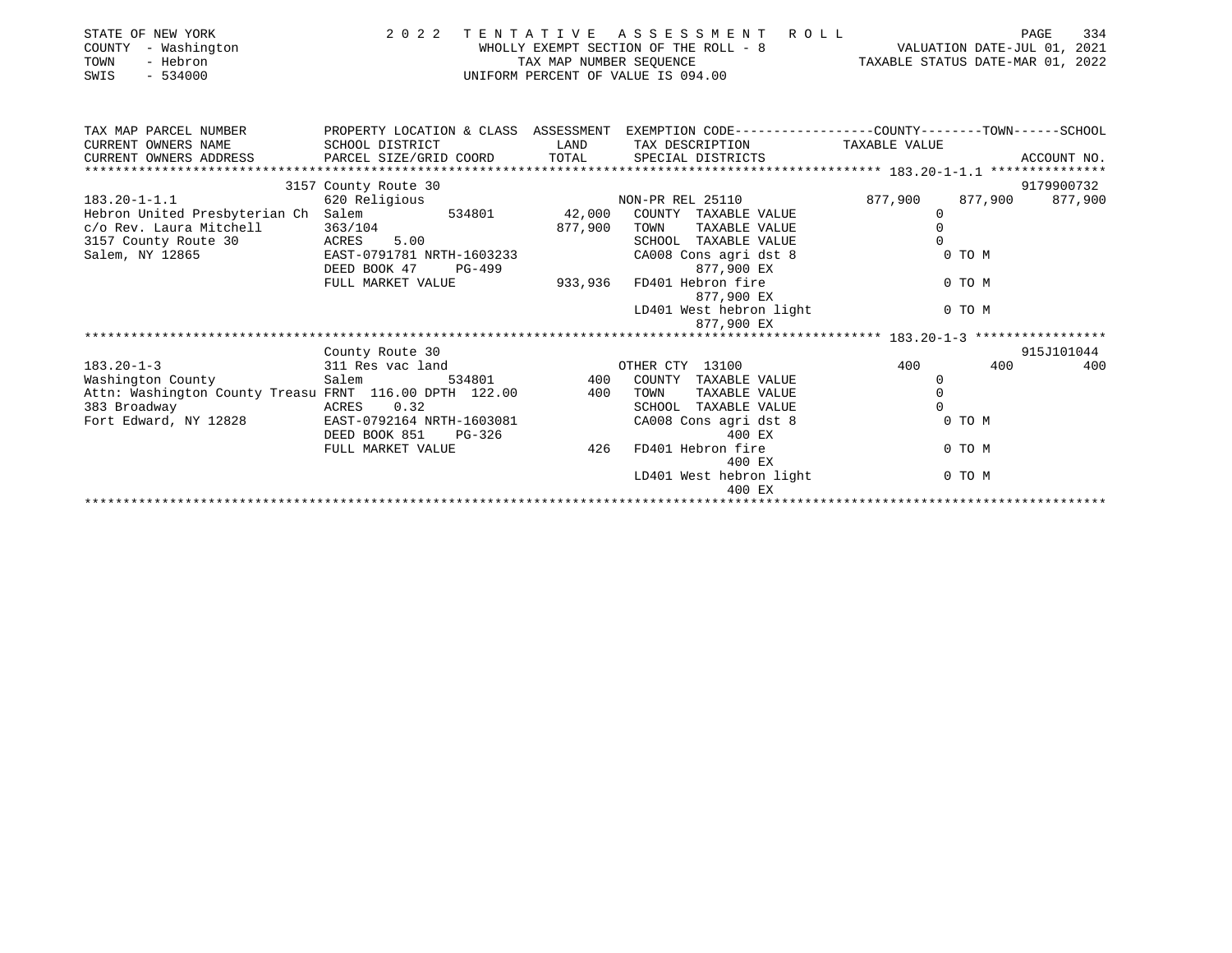| STATE OF NEW YORK   | 2022 TENTATIVE ASSESSMENT ROLL                                       | PAGE            | 335 |
|---------------------|----------------------------------------------------------------------|-----------------|-----|
| COUNTY - Washington | VALUATION DATE-JUL 01, 2021<br>WHOLLY EXEMPT SECTION OF THE ROLL - 8 |                 |     |
| TOWN<br>- Hebron    | TAXABLE STATUS DATE-MAR 01, 2022                                     |                 |     |
| SWIS<br>- 534000    |                                                                      | RPS150/V04/L015 |     |
|                     | UNIFORM PERCENT OF VALUE IS 094.00<br>CURRENT DATE 4/26/2022         |                 |     |
|                     |                                                                      |                 |     |

#### R O L L S U B S E C T I O N - - T O T A L S

#### \*\*\* S P E C I A L D I S T R I C T S U M M A R Y \*\*\*

| CODE | DISTRICT NAME PARCELS TYPE | TOTAL | EXTENSION  | EXTENSION<br>VALUE | AD VALOREM<br>VALUE | EXEMPT<br>AMOUNT | TAXABLE<br>VALUE |
|------|----------------------------|-------|------------|--------------------|---------------------|------------------|------------------|
|      | CA008 Cons agri dst        |       | 9 ТОТАL М  |                    | 1789,000            | 1789,000         |                  |
|      | FD401 Hebron fire          |       | 30 TOTAL M |                    | 4237,700            | 4148,500         | 89,200           |
|      | LD401 West hebron li       |       | 5 TOTAL M  |                    | 1307,300            | 1307,300         |                  |

# \*\*\* S C H O O L D I S T R I C T S U M M A R Y \*\*\*

| CODE                       | DISTRICT NAME                   | TOTAL<br>PARCELS | ASSESSED<br>LAND            | ASSESSED<br>TOTAL             | <b>EXEMPT</b><br>AMOUNT       | TOTAL<br>TAXABLE | <b>STAR</b><br>AMOUNT | STAR<br>TAXABLE |
|----------------------------|---------------------------------|------------------|-----------------------------|-------------------------------|-------------------------------|------------------|-----------------------|-----------------|
| 532001<br>533201<br>533801 | Argyle<br>Granville<br>Hartford | 10               | 47,300<br>380,500<br>95,300 | 47,300<br>1363,400<br>150,500 | 47,300<br>1363,400<br>150,500 |                  |                       |                 |
| 534801                     | Salem                           | 18               | 640,700                     | 2676,500                      | 2676,500                      |                  |                       |                 |
|                            | SUB-TOTAL                       | 30               | 1163,800                    | 4237,700                      | 4237,700                      |                  |                       |                 |
|                            | TOTAL                           | 30               | 1163,800                    | 4237,700                      | 4237,700                      |                  |                       |                 |

#### \*\*\* S Y S T E M C O D E S S U M M A R Y \*\*\*

## NO SYSTEM EXEMPTIONS AT THIS LEVEL

| CODE  | DESCRIPTION | TOTAL<br>PARCELS | COUNTY   | TOWN     | SCHOOL   |
|-------|-------------|------------------|----------|----------|----------|
| 13100 | OTHER CTY   |                  | 817,000  | 817,000  | 817,000  |
| 13500 | OTHER TOWN  |                  | 196,000  | 196,000  | 196,000  |
| 13510 | TN CEM      |                  | 137,400  | 137,400  | 137,400  |
| 13800 | SCH DIST    |                  | 18,300   | 18,300   | 18,300   |
| 25110 | NON-PR REL  |                  | 2072,000 | 2072,000 | 2072,000 |
| 25120 | NON-PR EDU  |                  | 200,300  | 200,300  | 200,300  |
| 25130 | NON-PR CHA  |                  | 25,200   | 25,200   | 25,200   |
| 26250 | HIST SOC    |                  | 89,200   | 89,200   | 89,200   |
| 26400 | VOL FIRE    |                  | 508,800  | 508,800  | 508,800  |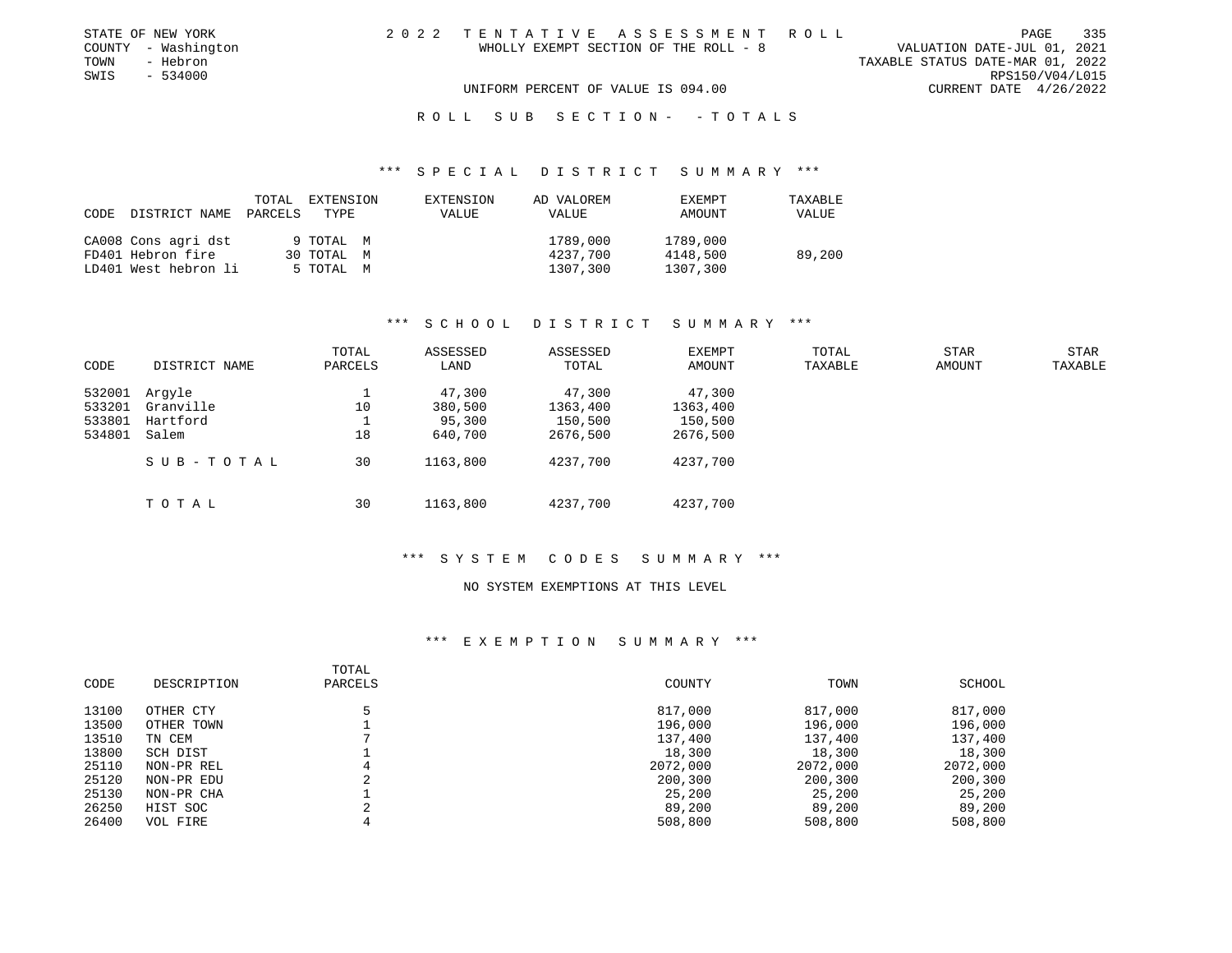|      | STATE OF NEW YORK   |                                    |                                       |  | 2022 TENTATIVE ASSESSMENT ROLL |                                  |                        | PAGE | 336 |
|------|---------------------|------------------------------------|---------------------------------------|--|--------------------------------|----------------------------------|------------------------|------|-----|
|      | COUNTY - Washington |                                    | WHOLLY EXEMPT SECTION OF THE ROLL - 8 |  |                                | VALUATION DATE-JUL 01, 2021      |                        |      |     |
| TOWN | - Hebron            |                                    |                                       |  |                                | TAXABLE STATUS DATE-MAR 01, 2022 |                        |      |     |
| SWIS | $-534000$           |                                    |                                       |  |                                |                                  | RPS150/V04/L015        |      |     |
|      |                     | UNIFORM PERCENT OF VALUE IS 094.00 |                                       |  |                                |                                  | CURRENT DATE 4/26/2022 |      |     |
|      |                     |                                    |                                       |  |                                |                                  |                        |      |     |
|      |                     |                                    |                                       |  | ROLL SUB SECTION- -TOTALS      |                                  |                        |      |     |

## \*\*\* E X E M P T I O N S U M M A R Y \*\*\*

| CODE  | DESCRIPTION      | TOTAL<br>PARCELS | COUNTY              | TOWN                | SCHOOL              |
|-------|------------------|------------------|---------------------|---------------------|---------------------|
| 27350 | PRI CEM<br>TOTAL | 30               | 173,500<br>4237,700 | 173,500<br>4237,700 | 173,500<br>4237,700 |

| ROLL | DESCRIPTION   | TOTAL   | ASSESSED    | ASSESSED | TAXABLE | TAXABLE | TAXABLE       | STAR    |
|------|---------------|---------|-------------|----------|---------|---------|---------------|---------|
| SEC  |               | PARCELS | <b>LAND</b> | TOTAL    | COUNTY  | TOWN    | <b>SCHOOL</b> | TAXABLE |
|      | WHOLLY EXEMPT |         | 1163,800    | 4237,700 |         |         |               |         |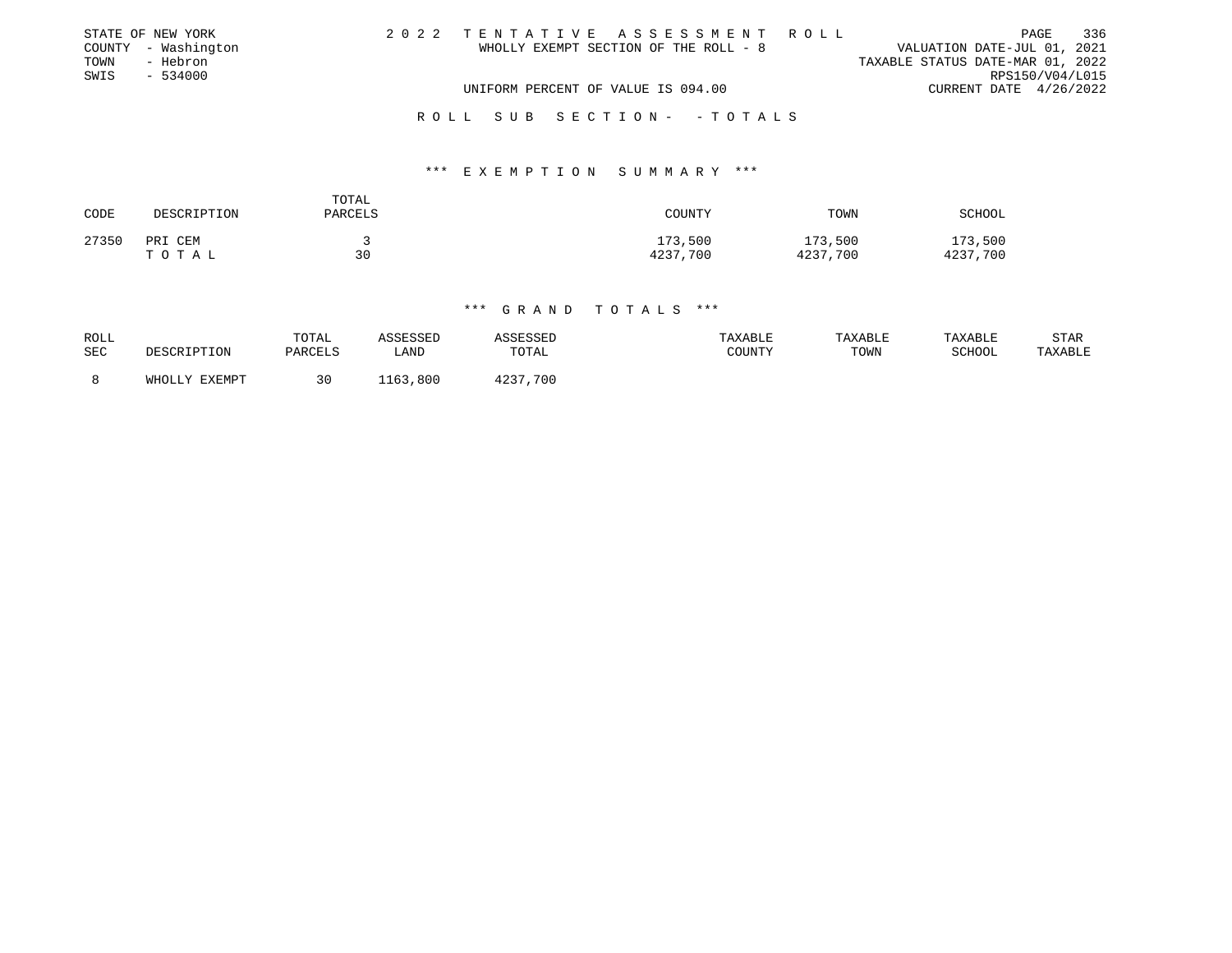|      | STATE OF NEW YORK   |                                    | 2022 TENTATIVE ASSESSMENT ROLL        |                                  |                        | PAGE | - 337 |
|------|---------------------|------------------------------------|---------------------------------------|----------------------------------|------------------------|------|-------|
|      | COUNTY - Washington |                                    | WHOLLY EXEMPT SECTION OF THE ROLL - 8 | VALUATION DATE-JUL 01, 2021      |                        |      |       |
| TOWN | - Hebron            |                                    |                                       | TAXABLE STATUS DATE-MAR 01, 2022 |                        |      |       |
| SWIS | - 534000            | UNIFORM PERCENT OF VALUE IS 094.00 |                                       |                                  | RPS150/V04/L015        |      |       |
|      |                     |                                    |                                       |                                  | CURRENT DATE 4/26/2022 |      |       |
|      |                     |                                    |                                       |                                  |                        |      |       |

#### R O L L S E C T I O N T O T A L S

#### \*\*\* S P E C I A L D I S T R I C T S U M M A R Y \*\*\*

| CODE | DISTRICT NAME PARCELS TYPE | TOTAL | EXTENSION  | EXTENSION<br><b>VALUE</b> | AD VALOREM<br>VALUE | EXEMPT<br>AMOUNT | TAXABLE<br>VALUE |
|------|----------------------------|-------|------------|---------------------------|---------------------|------------------|------------------|
|      | CA008 Cons agri dst        |       | 9 TOTAL M  |                           | 1789,000            | 1789,000         |                  |
|      | FD401 Hebron fire          |       | 30 TOTAL M |                           | 4237,700            | 4148,500         | 89,200           |
|      | LD401 West hebron li       |       | 5 ТОТАЬ М  |                           | 1307,300            | 1307,300         |                  |

## \*\*\* S C H O O L D I S T R I C T S U M M A R Y \*\*\*

| CODE   | DISTRICT NAME | TOTAL<br>PARCELS | ASSESSED<br>LAND | ASSESSED<br>TOTAL | <b>EXEMPT</b><br>AMOUNT | TOTAL<br>TAXABLE | STAR<br>AMOUNT | STAR<br>TAXABLE |
|--------|---------------|------------------|------------------|-------------------|-------------------------|------------------|----------------|-----------------|
| 532001 | Arqyle        |                  | 47,300           | 47,300            | 47,300                  |                  |                |                 |
| 533201 | Granville     | 10               | 380,500          | 1363,400          | 1363,400                |                  |                |                 |
| 533801 | Hartford      |                  | 95,300           | 150,500           | 150,500                 |                  |                |                 |
| 534801 | Salem         | 18               | 640,700          | 2676,500          | 2676,500                |                  |                |                 |
|        | SUB-TOTAL     | 30               | 1163,800         | 4237,700          | 4237,700                |                  |                |                 |
|        | TOTAL         | 30               | 1163,800         | 4237,700          | 4237,700                |                  |                |                 |

#### \*\*\* S Y S T E M C O D E S S U M M A R Y \*\*\*

## NO SYSTEM EXEMPTIONS AT THIS LEVEL

| CODE  | DESCRIPTION | TOTAL<br>PARCELS | COUNTY   | TOWN     | SCHOOL   |
|-------|-------------|------------------|----------|----------|----------|
| 13100 | OTHER CTY   |                  | 817,000  | 817,000  | 817,000  |
| 13500 | OTHER TOWN  |                  | 196,000  | 196,000  | 196,000  |
| 13510 | TN CEM      |                  | 137,400  | 137,400  | 137,400  |
| 13800 | SCH DIST    |                  | 18,300   | 18,300   | 18,300   |
| 25110 | NON-PR REL  | 4                | 2072,000 | 2072,000 | 2072,000 |
| 25120 | NON-PR EDU  | ∠                | 200,300  | 200,300  | 200,300  |
| 25130 | NON-PR CHA  |                  | 25,200   | 25,200   | 25,200   |
| 26250 | HIST SOC    | $\sim$           | 89,200   | 89,200   | 89,200   |
| 26400 | VOL FIRE    |                  | 508,800  | 508,800  | 508,800  |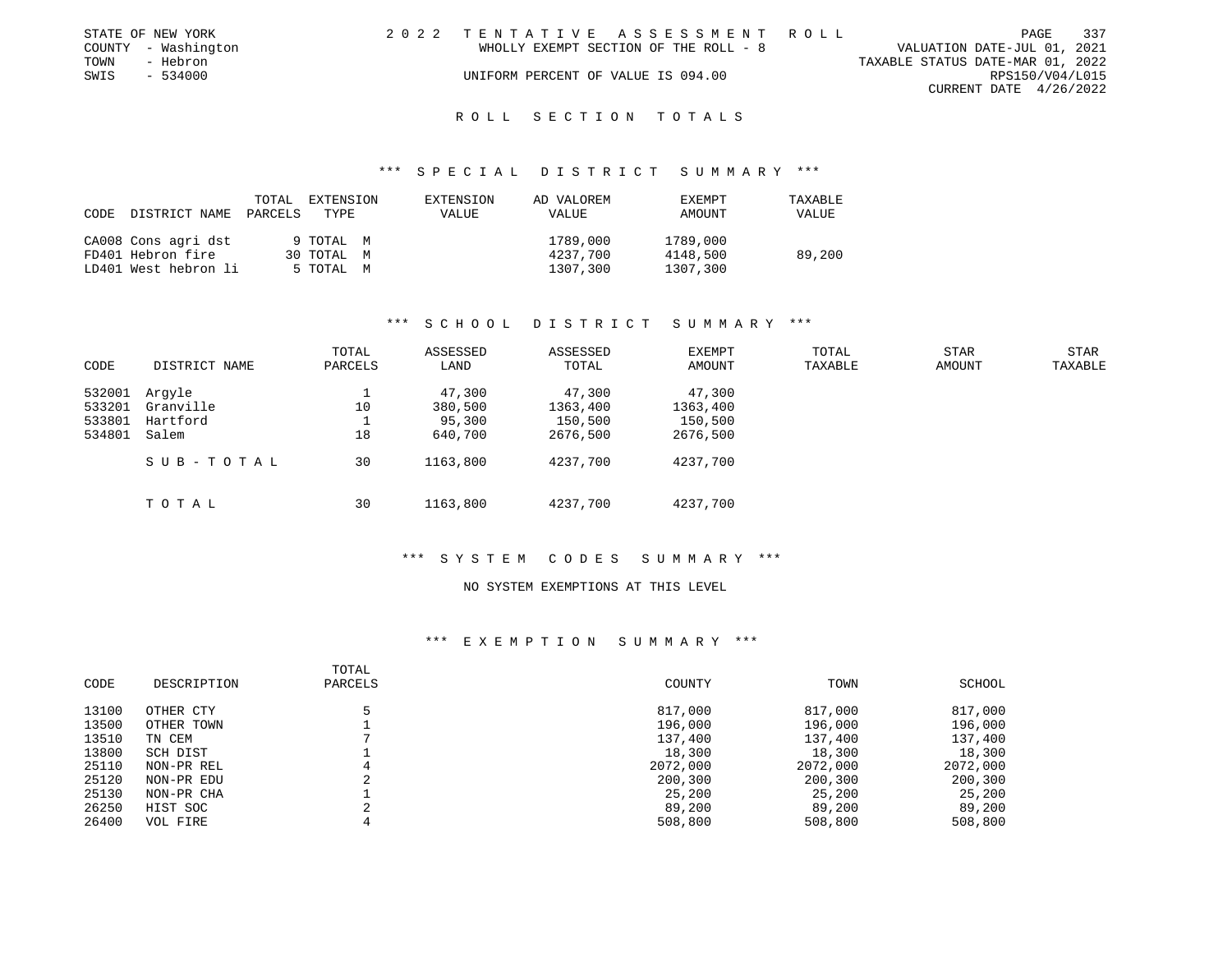|      | STATE OF NEW YORK   | 2022 TENTATIVE ASSESSMENT ROLL        |  |                                  |                        | PAGE | 338 |
|------|---------------------|---------------------------------------|--|----------------------------------|------------------------|------|-----|
|      | COUNTY - Washington | WHOLLY EXEMPT SECTION OF THE ROLL - 8 |  | VALUATION DATE-JUL 01, 2021      |                        |      |     |
| TOWN | - Hebron            |                                       |  | TAXABLE STATUS DATE-MAR 01, 2022 |                        |      |     |
| SWIS | - 534000            | UNIFORM PERCENT OF VALUE IS 094.00    |  |                                  | RPS150/V04/L015        |      |     |
|      |                     |                                       |  |                                  | CURRENT DATE 4/26/2022 |      |     |
|      |                     |                                       |  |                                  |                        |      |     |

# R O L L S E C T I O N T O T A L S

#### \*\*\* E X E M P T I O N S U M M A R Y \*\*\*

| CODE  | DESCRIPTION      | TOTAL<br>PARCELS | COUNTY              | TOWN                | SCHOOL              |
|-------|------------------|------------------|---------------------|---------------------|---------------------|
| 27350 | PRI CEM<br>TOTAL | 30               | 173,500<br>4237,700 | 173,500<br>4237,700 | 173,500<br>4237,700 |

| <b>ROLL</b> | DESCRIPTION   | TOTAL   | ASSESSED | ASSESSED | TAXABLE | TAXABLE | TAXABLE | STAR    |
|-------------|---------------|---------|----------|----------|---------|---------|---------|---------|
| SEC         |               | PARCELS | LAND     | TOTAL    | COUNTY  | TOWN    | SCHOOL  | TAXABLE |
|             | WHOLLY EXEMPT |         | 1163,800 | 4237,700 |         |         |         |         |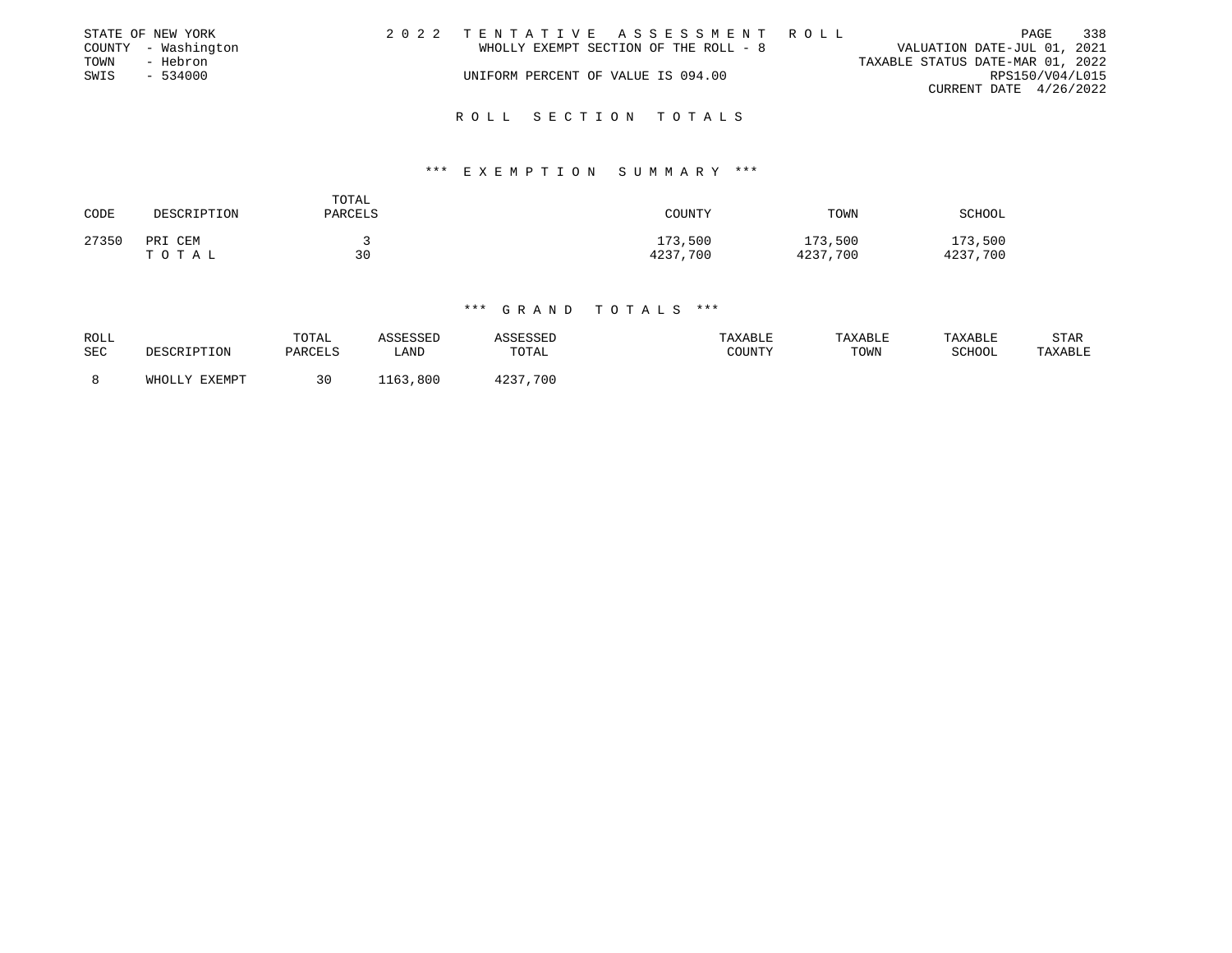| STATE OF NEW YORK   |  | 2022 TENTATIVE ASSESSMENT ROLL |                                  | PAGE | 339 |
|---------------------|--|--------------------------------|----------------------------------|------|-----|
| COUNTY - Washington |  |                                | VALUATION DATE-JUL 01, 2021      |      |     |
| TOWN<br>- Hebron    |  | SWIS TOTALS                    | TAXABLE STATUS DATE-MAR 01, 2022 |      |     |

CURRENT DATE 4/26/2022

339

# SWIS - 534000 CONTROLLERT OF VALUE IS 094.00

## \*\*\* S P E C I A L D I S T R I C T S U M M A R Y \*\*\*

|      |                      | TOTAL   | EXTENSION     | EXTENSION | AD VALOREM | EXEMPT    | TAXABLE    |
|------|----------------------|---------|---------------|-----------|------------|-----------|------------|
| CODE | DISTRICT NAME        | PARCELS | TYPE          | VALUE     | VALUE      | AMOUNT    | VALUE      |
|      |                      |         |               |           |            |           |            |
|      | TE533 Trans exempt f |         | 13 MOVTAX     |           |            |           |            |
|      | CA001 Cons agri dst  |         | 11 TOTAL      |           | 3451,800   | 810,037   | 2641,763   |
|      | CA004 Cons agri dst  |         | 2 TOTAL M     |           | 176,400    | 122,859   | 53,541     |
|      | CA006 Cons agri dst  |         | 8 TOTAL M     |           | 1594,600   | 657,049   | 937,551    |
|      | CA008 Cons agri dst  |         | 509 TOTAL M   |           | 80908,150  | 13196,098 | 67712,052  |
|      | FD401 Hebron fire    |         | 1,626 TOTAL M |           | 200000,857 | 4160,300  | 195840,557 |
|      | LD401 West hebron li |         | 67 TOTAL M    |           | 7980,000   | 1307,300  | 6672,700   |

## \*\*\* S C H O O L D I S T R I C T S U M M A R Y \*\*\*

| CODE                                           | DISTRICT NAME                                         | TOTAL<br>PARCELS        | ASSESSED<br>LAND                                           | ASSESSED<br>TOTAL                                          | <b>EXEMPT</b><br>AMOUNT                                 | TOTAL<br>TAXABLE                                          | <b>STAR</b><br><b>AMOUNT</b>                | STAR<br>TAXABLE                                           |
|------------------------------------------------|-------------------------------------------------------|-------------------------|------------------------------------------------------------|------------------------------------------------------------|---------------------------------------------------------|-----------------------------------------------------------|---------------------------------------------|-----------------------------------------------------------|
| 532001<br>533201<br>533401<br>533801<br>534801 | Arqyle<br>Granville<br>Greenwich<br>Hartford<br>Salem | 28<br>612<br>196<br>788 | 1424,500<br>37121,600<br>176,400<br>14217,100<br>48524,300 | 2787,228<br>73884,464<br>176,500<br>25694,453<br>97894,512 | 380,319<br>9573,872<br>122,859<br>3842,727<br>10145,748 | 2406,909<br>64310,592<br>53,641<br>21851,726<br>87748,764 | 284,900<br>6602,913<br>2434,800<br>8381,721 | 2122,009<br>57707,679<br>53,641<br>19416,926<br>79367,043 |
|                                                | SUB-TOTAL                                             | 1,627                   | 101463,900                                                 | 200437.157                                                 | 24065,525                                               | 176371,632                                                | 17704,334                                   | 158667,298                                                |
|                                                | тотаь                                                 | 1,627                   | 101463,900                                                 | 200437.157                                                 | 24065,525                                               | 176371,632                                                | 17704,334                                   | 158667,298                                                |

# \*\*\* S Y S T E M C O D E S S U M M A R Y \*\*\*

#### NO SYSTEM EXEMPTIONS AT THIS LEVEL

| CODE  | DESCRIPTION | TOTAL<br>PARCELS | COUNTY  | TOWN    | <b>SCHOOL</b> |
|-------|-------------|------------------|---------|---------|---------------|
| 13100 | OTHER CTY   |                  | 817,000 | 817,000 | 817,000       |
| 13500 | OTHER TOWN  |                  | 196,000 | 196,000 | 196,000       |
| 13510 | TN CEM      |                  | 137,400 | 137,400 | 137,400       |
| 13800 | SCH DIST    |                  | 18,300  | 18,300  | 18,300        |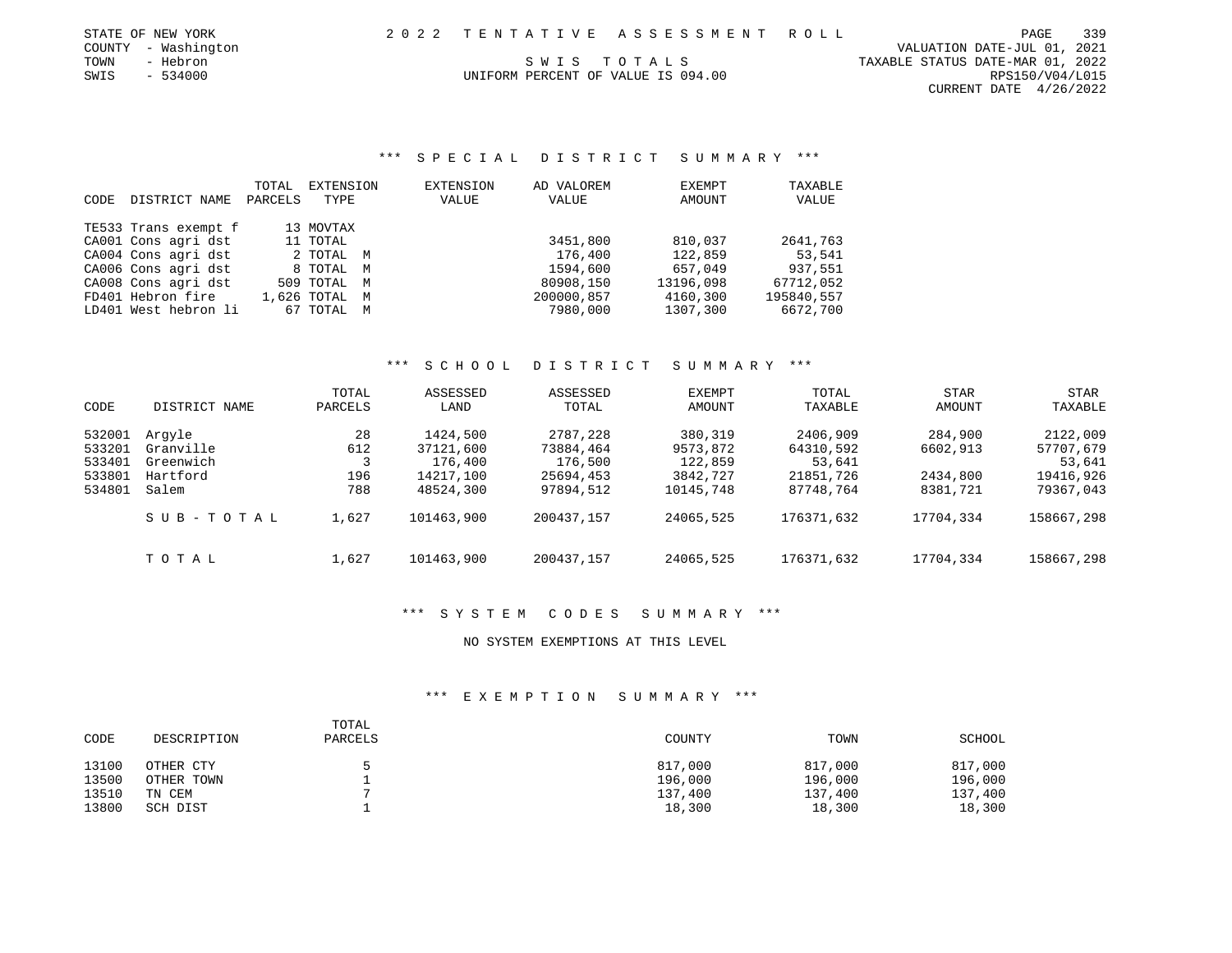|      | STATE OF NEW YORK   |  | 2022 TENTATIVE ASSESSMENT ROLL     |                                  | PAGE            | 340 |
|------|---------------------|--|------------------------------------|----------------------------------|-----------------|-----|
|      | COUNTY - Washington |  |                                    | VALUATION DATE-JUL 01, 2021      |                 |     |
| TOWN | - Hebron            |  | SWIS TOTALS                        | TAXABLE STATUS DATE-MAR 01, 2022 |                 |     |
| SWIS | - 534000            |  | UNIFORM PERCENT OF VALUE IS 094.00 |                                  | RPS150/V04/L015 |     |

CURRENT DATE 4/26/2022

# \*\*\* E X E M P T I O N S U M M A R Y \*\*\*

|       |                   | TOTAL          |           |           |               |
|-------|-------------------|----------------|-----------|-----------|---------------|
| CODE  | DESCRIPTION       | PARCELS        | COUNTY    | TOWN      | <b>SCHOOL</b> |
| 25110 | NON-PR REL        | 4              | 2072,000  | 2072,000  | 2072,000      |
| 25120 | NON-PR EDU        | $\overline{c}$ | 200,300   | 200,300   | 200,300       |
| 25130 | NON-PR CHA        |                | 25,200    | 25,200    | 25,200        |
| 26250 | HIST SOC          |                | 89,200    | 89,200    | 89,200        |
| 26400 | VOL FIRE          |                | 508,800   | 508,800   | 508,800       |
| 27350 | PRI CEM           | 3              | 173,500   | 173,500   | 173,500       |
| 29700 | RPTL1138          | 3              | 11,800    | 11,800    | 11,800        |
| 41120 | VETWAR CTS        |                | 27,940    | 18,000    | 6,000         |
| 41121 | VET WAR CT        | 35             | 691,417   | 564,719   |               |
| 41131 | VET COM CT        | 29             | 1174,837  | 832,280   |               |
| 41141 | VET DIS CT        | 13             | 581,577   | 532,184   |               |
| 41151 | $CW_10_VET/$      | 7              | 58,592    | 58,592    |               |
| 41171 | CW_DISBLD_        |                | 17,500    | 17,500    |               |
| 41700 | AG BUILD          | 3              | 451,400   | 451,400   | 451,400       |
| 41720 | AG DIST           | 134            | 13287,567 | 13287,567 | 13287,567     |
| 41730 | AGRI-D IND        | 47             | 2165,925  | 2165,925  | 2165,925      |
| 41800 | AGED-ALL          | 12             | 749,249   | 749,249   | 763,461       |
| 41801 | AGED-CO/TN        | $\mathbf{1}$   | 16,600    | 16,600    |               |
| 41802 | AGED-CO           | 25             | 968,019   |           |               |
| 41803 | AGED-TOWN         | 19             |           | 599,719   |               |
| 41804 | AGED-SCH          | 16             |           |           | 459,520       |
| 41805 | AGE-CO/SCH        | 9              | 413,796   |           | 413,796       |
| 41806 | AGE-TN/SCH        | 2              |           | 37,308    | 37,308        |
| 41834 | ENH STAR          | 145            |           |           | 10032,684     |
| 41854 | <b>BAS STAR</b>   | 255            |           |           | 7649,400      |
| 41864 | <b>B STAR ADD</b> |                |           |           | 22,250        |
| 41931 | DISAB-C/T         | 5              | 178,200   | 178,200   |               |
| 41932 | DISAB-CO          |                | 4,752     |           |               |
| 47460 | <b>FOR 480A</b>   | 36             | 2231,048  | 2231,048  | 2231,048      |
| 49501 | SOL-CO/TWN        |                | 27,000    | 27,000    |               |
|       | TOTAL             | 831            | 27294,919 | 26016,791 | 41769,859     |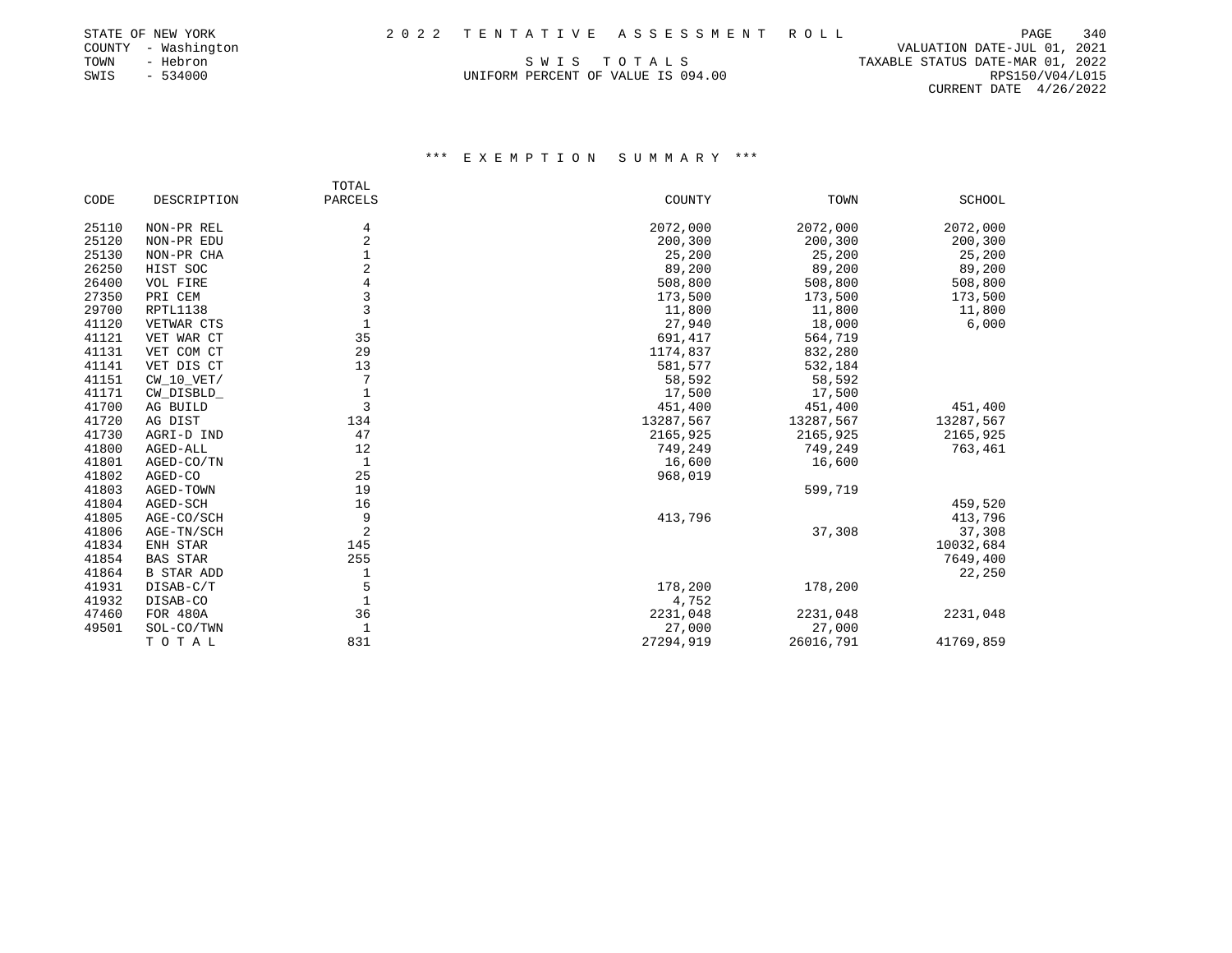|      | STATE OF NEW YORK   |                                    | 2022 TENTATIVE ASSESSMENT ROLL |                                  | PAGE                        | 341 |
|------|---------------------|------------------------------------|--------------------------------|----------------------------------|-----------------------------|-----|
|      | COUNTY - Washington |                                    |                                |                                  | VALUATION DATE-JUL 01, 2021 |     |
| TOWN | - Hebron            |                                    | SWIS TOTALS                    | TAXABLE STATUS DATE-MAR 01, 2022 |                             |     |
| SWIS | $-534000$           | UNIFORM PERCENT OF VALUE IS 094.00 |                                |                                  | RPS150/V04/L015             |     |
|      |                     |                                    |                                |                                  | CURRENT DATE $4/26/2022$    |     |

| <b>ROLL</b><br>SEC | DESCRIPTION       | TOTAL<br>PARCELS | ASSESSED<br>LAND | ASSESSED<br>TOTAL | TAXABLE<br>COUNTY | TAXABLE<br>TOWN | TAXABLE<br>SCHOOL | <b>STAR</b><br>TAXABLE |
|--------------------|-------------------|------------------|------------------|-------------------|-------------------|-----------------|-------------------|------------------------|
| $\mathbf{1}$       | TAXABLE           | 1,567            | 100244,900       | 191113,400        | 168056,181        | 169334,309      | 171285,575        | 153581,241             |
| $\mathbf{3}$       | STATE OWNED LAND  | 2                | 14,200           | 14,200            | 14,200            | 14,200          | 14,200            | 14,200                 |
| 5                  | SPECIAL FRANCHISE | 9                |                  | 639,783           | 639,783           | 639,783         | 639,783           | 639,783                |
| 6                  | UTILITIES & N.C.  | 19               | 41,000           | 4432,074          | 4432,074          | 4432,074        | 4432,074          | 4432,074               |
| 8                  | WHOLLY EXEMPT     | 30               | 1163,800         | 4237,700          |                   |                 |                   |                        |
| $\star$            | TOTAL<br>SUB      | 1,627            | 101463,900       | 200437,157        | 173142,238        | 174420,366      | 176371,632        | 158667,298             |
| $* *$              | GRAND TOTAL       | 1,627            | 101463,900       | 200437,157        | 173142,238        | 174420,366      | 176371,632        | 158667,298             |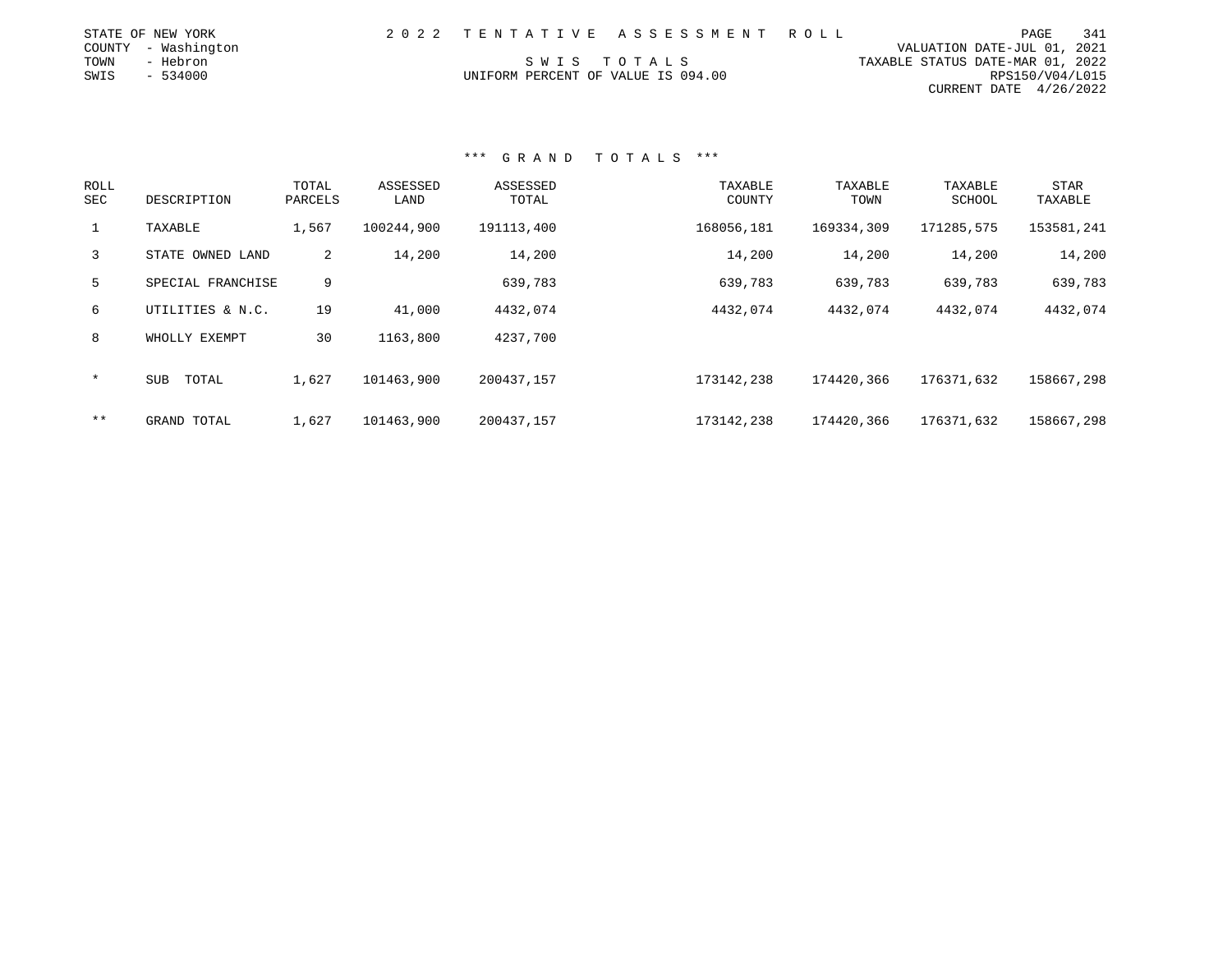| STATE OF NEW YORK   | 2022 TENTATIVE ASSESSMENT ROLL |                                    |                                  | PAGE            | 342 |
|---------------------|--------------------------------|------------------------------------|----------------------------------|-----------------|-----|
| COUNTY - Washington |                                | TOWN TOTALS                        | VALUATION DATE-JUL 01, 2021      |                 |     |
| TOWN<br>- Hebron    |                                |                                    | TAXABLE STATUS DATE-MAR 01, 2022 |                 |     |
| SWIS<br>- 5340      |                                | UNIFORM PERCENT OF VALUE IS 094.00 |                                  | RPS150/V04/L015 |     |
|                     |                                |                                    | CURRENT DATE $4/26/2022$         |                 |     |

\*\*\* S P E C I A L D I S T R I C T S U M M A R Y \*\*\*

|      |                      | TOTAL   | EXTENSION     | EXTENSION | AD VALOREM | EXEMPT    | TAXABLE      |
|------|----------------------|---------|---------------|-----------|------------|-----------|--------------|
| CODE | DISTRICT NAME        | PARCELS | TYPE          | VALUE     | VALUE      | AMOUNT    | <b>VALUE</b> |
|      |                      |         |               |           |            |           |              |
|      | TE533 Trans exempt f |         | 13 MOVTAX     |           |            |           |              |
|      | CA001 Cons agri dst  |         | 11 TOTAL      |           | 3451,800   | 810,037   | 2641,763     |
|      | CA004 Cons agri dst  |         | 2 TOTAL M     |           | 176,400    | 122,859   | 53,541       |
|      | CA006 Cons agri dst  |         | 8 TOTAL M     |           | 1594,600   | 657,049   | 937,551      |
|      | CA008 Cons agri dst  |         | 509 TOTAL M   |           | 80908,150  | 13196,098 | 67712,052    |
|      | FD401 Hebron fire    |         | 1,626 TOTAL M |           | 200000,857 | 4160,300  | 195840,557   |
|      | LD401 West hebron li |         | 67 TOTAL M    |           | 7980,000   | 1307,300  | 6672,700     |

#### \*\*\* S C H O O L D I S T R I C T S U M M A R Y \*\*\*

| CODE                                           | DISTRICT NAME                                         | TOTAL<br>PARCELS        | ASSESSED<br>LAND                                           | ASSESSED<br>TOTAL                                          | <b>EXEMPT</b><br><b>AMOUNT</b>                          | TOTAL<br>TAXABLE                                          | <b>STAR</b><br><b>AMOUNT</b>                | STAR<br>TAXABLE                                           |
|------------------------------------------------|-------------------------------------------------------|-------------------------|------------------------------------------------------------|------------------------------------------------------------|---------------------------------------------------------|-----------------------------------------------------------|---------------------------------------------|-----------------------------------------------------------|
| 532001<br>533201<br>533401<br>533801<br>534801 | Arqyle<br>Granville<br>Greenwich<br>Hartford<br>Salem | 28<br>612<br>196<br>788 | 1424,500<br>37121,600<br>176,400<br>14217,100<br>48524,300 | 2787,228<br>73884,464<br>176,500<br>25694,453<br>97894,512 | 380,319<br>9573,872<br>122,859<br>3842,727<br>10145,748 | 2406,909<br>64310,592<br>53,641<br>21851,726<br>87748,764 | 284,900<br>6602,913<br>2434,800<br>8381,721 | 2122,009<br>57707,679<br>53,641<br>19416,926<br>79367,043 |
|                                                | SUB-TOTAL                                             | 1,627                   | 101463,900                                                 | 200437.157                                                 | 24065,525                                               | 176371,632                                                | 17704,334                                   | 158667,298                                                |
|                                                | TOTAL                                                 | 1,627                   | 101463,900                                                 | 200437.157                                                 | 24065,525                                               | 176371,632                                                | 17704,334                                   | 158667,298                                                |

# \*\*\* S Y S T E M C O D E S S U M M A R Y \*\*\*

NO SYSTEM EXEMPTIONS AT THIS LEVEL

| CODE  | DESCRIPTION | TOTAL<br>PARCELS | COUNTY  | TOWN    | SCHOOL  |
|-------|-------------|------------------|---------|---------|---------|
| 13100 | OTHER CTY   |                  | 817,000 | 817,000 | 817,000 |
| 13500 | OTHER TOWN  |                  | 196,000 | 196,000 | 196,000 |
| 13510 | TN CEM      |                  | 137,400 | 137,400 | 137,400 |
| 13800 | SCH DIST    |                  | 18,300  | 18,300  | 18,300  |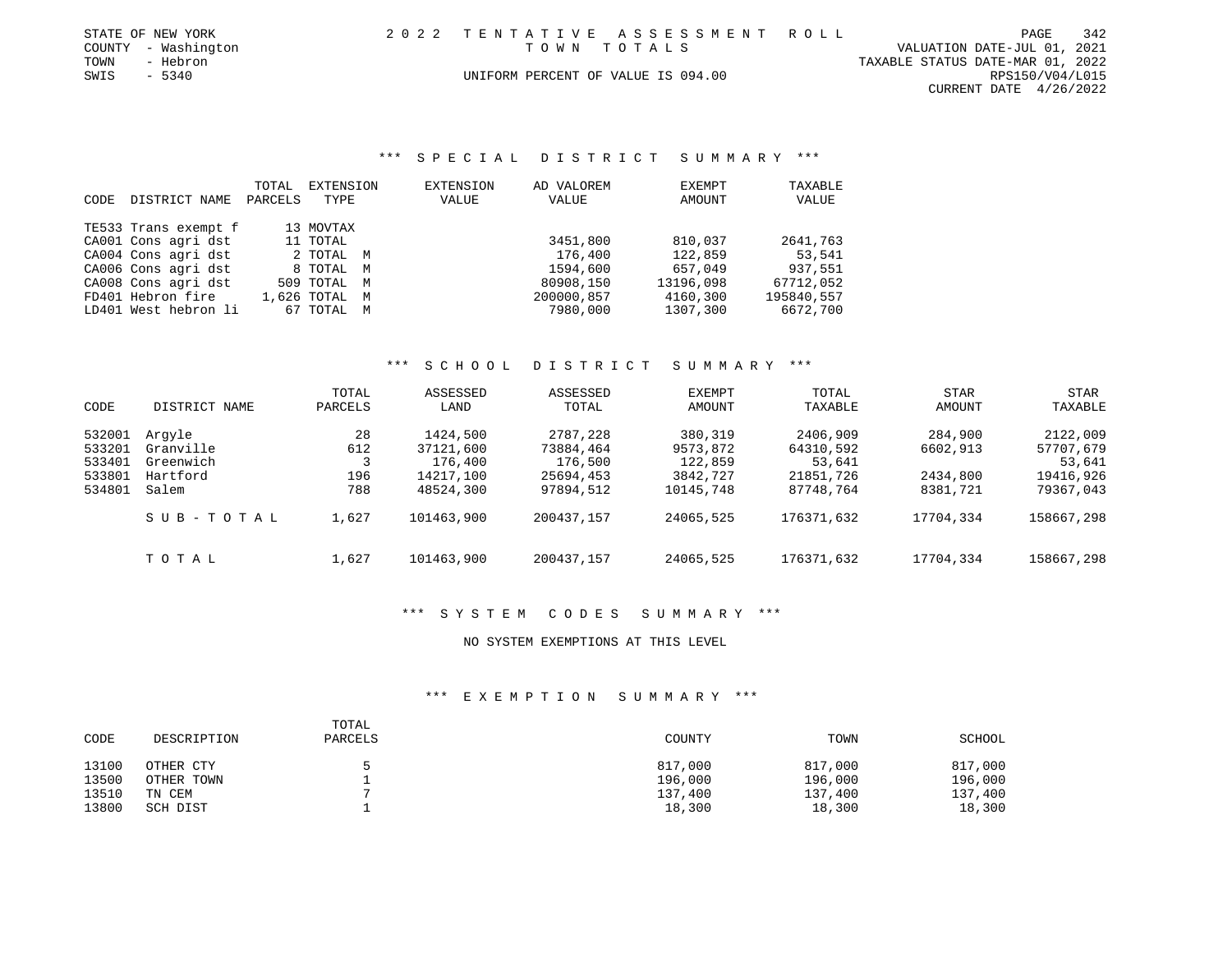|      | STATE OF NEW YORK   |                                    | 2022 TENTATIVE ASSESSMENT ROLL |                                  | PAGE            | 343 |
|------|---------------------|------------------------------------|--------------------------------|----------------------------------|-----------------|-----|
|      | COUNTY - Washington | TOWN TOTALS                        |                                | VALUATION DATE-JUL 01, 2021      |                 |     |
| TOWN | - Hebron            |                                    |                                | TAXABLE STATUS DATE-MAR 01, 2022 |                 |     |
| SWIS | $-5340$             | UNIFORM PERCENT OF VALUE IS 094.00 |                                |                                  | RPS150/V04/L015 |     |
|      |                     |                                    |                                | CURRENT DATE $4/26/2022$         |                 |     |

|       |                   | TOTAL          |           |           |           |
|-------|-------------------|----------------|-----------|-----------|-----------|
| CODE  | DESCRIPTION       | PARCELS        | COUNTY    | TOWN      | SCHOOL    |
| 25110 | NON-PR REL        | 4              | 2072,000  | 2072,000  | 2072,000  |
| 25120 | NON-PR EDU        | 2              | 200,300   | 200,300   | 200,300   |
| 25130 | NON-PR CHA        |                | 25,200    | 25,200    | 25,200    |
| 26250 | HIST SOC          |                | 89,200    | 89,200    | 89,200    |
| 26400 | VOL FIRE          |                | 508,800   | 508,800   | 508,800   |
| 27350 | PRI CEM           |                | 173,500   | 173,500   | 173,500   |
| 29700 | RPTL1138          | 3              | 11,800    | 11,800    | 11,800    |
| 41120 | VETWAR CTS        | $\mathbf{1}$   | 27,940    | 18,000    | 6,000     |
| 41121 | VET WAR CT        | 35             | 691,417   | 564,719   |           |
| 41131 | VET COM CT        | 29             | 1174,837  | 832,280   |           |
| 41141 | VET DIS CT        | 13             | 581,577   | 532,184   |           |
| 41151 | $CW_10_VET/$      |                | 58,592    | 58,592    |           |
| 41171 | CW_DISBLD_        | $1\,$          | 17,500    | 17,500    |           |
| 41700 | AG BUILD          | 3              | 451,400   | 451,400   | 451,400   |
| 41720 | AG DIST           | 134            | 13287,567 | 13287,567 | 13287,567 |
| 41730 | AGRI-D IND        | 47             | 2165,925  | 2165,925  | 2165,925  |
| 41800 | AGED-ALL          | 12             | 749,249   | 749,249   | 763,461   |
| 41801 | AGED-CO/TN        | $\mathbf{1}$   | 16,600    | 16,600    |           |
| 41802 | AGED-CO           | 25             | 968,019   |           |           |
| 41803 | AGED-TOWN         | 19             |           | 599,719   |           |
| 41804 | AGED-SCH          | 16             |           |           | 459,520   |
| 41805 | AGE-CO/SCH        | 9              | 413,796   |           | 413,796   |
| 41806 | AGE-TN/SCH        | $\overline{2}$ |           | 37,308    | 37,308    |
| 41834 | ENH STAR          | 145            |           |           | 10032,684 |
| 41854 | <b>BAS STAR</b>   | 255            |           |           | 7649,400  |
| 41864 | <b>B STAR ADD</b> | 1              |           |           | 22,250    |
| 41931 | DISAB-C/T         | 5              | 178,200   | 178,200   |           |
| 41932 | DISAB-CO          | $\mathbf{1}$   | 4,752     |           |           |
| 47460 | FOR 480A          | 36             | 2231,048  | 2231,048  | 2231,048  |
| 49501 | SOL-CO/TWN        | $\mathbf{1}$   | 27,000    | 27,000    |           |
|       | TOTAL             | 831            | 27294,919 | 26016,791 | 41769,859 |